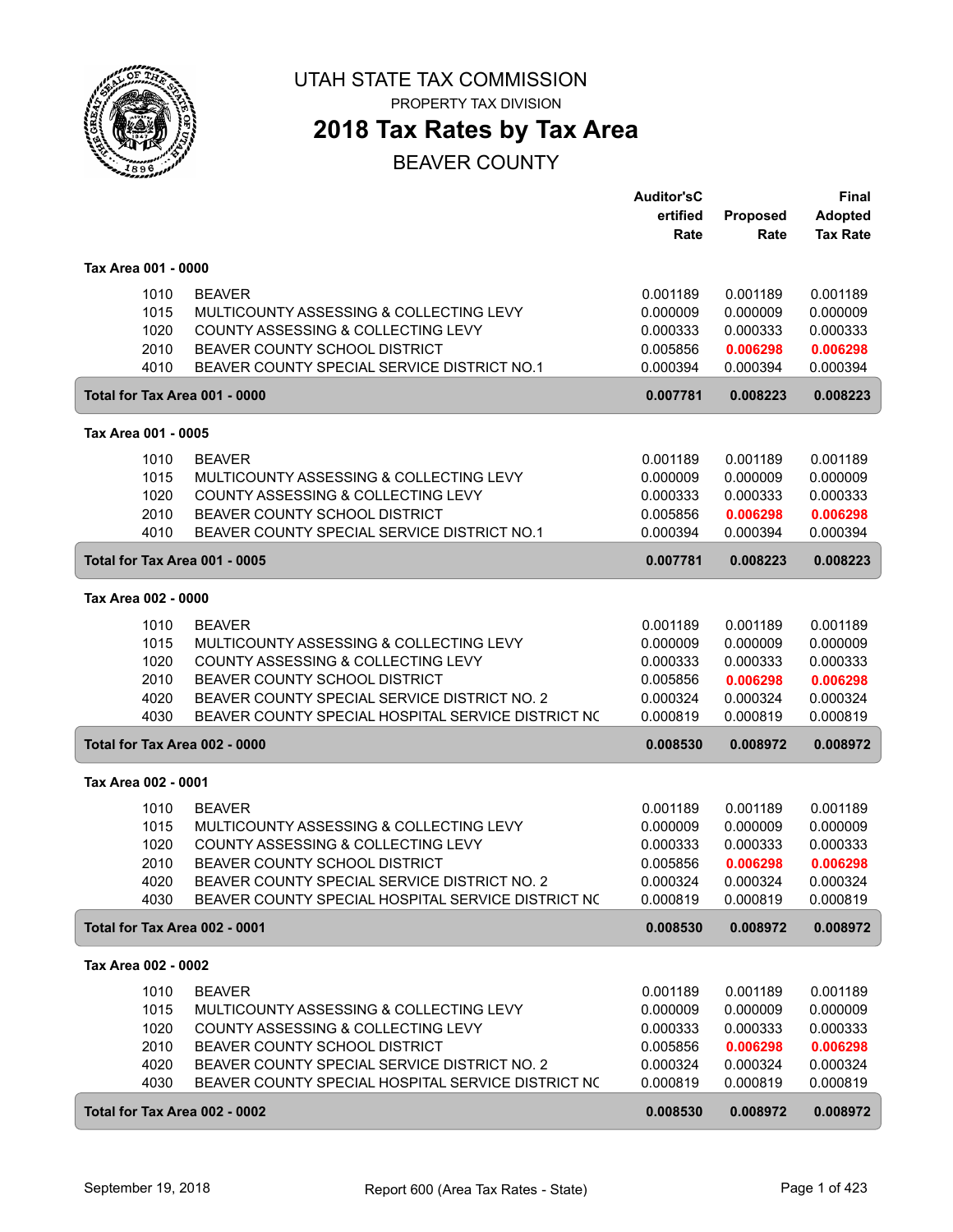

## **2018 Tax Rates by Tax Area**

|                                              |                                                                                                                                                                                                                                                  | <b>Auditor'sC</b><br>ertified                                        | Proposed                                                             | <b>Final</b><br><b>Adopted</b>                                       |
|----------------------------------------------|--------------------------------------------------------------------------------------------------------------------------------------------------------------------------------------------------------------------------------------------------|----------------------------------------------------------------------|----------------------------------------------------------------------|----------------------------------------------------------------------|
|                                              |                                                                                                                                                                                                                                                  | Rate                                                                 | Rate                                                                 | <b>Tax Rate</b>                                                      |
| Tax Area 002 - 0003                          |                                                                                                                                                                                                                                                  |                                                                      |                                                                      |                                                                      |
| 1010<br>1015<br>1020<br>2010<br>4020<br>4030 | <b>BEAVER</b><br>MULTICOUNTY ASSESSING & COLLECTING LEVY<br><b>COUNTY ASSESSING &amp; COLLECTING LEVY</b><br>BEAVER COUNTY SCHOOL DISTRICT<br>BEAVER COUNTY SPECIAL SERVICE DISTRICT NO. 2<br>BEAVER COUNTY SPECIAL HOSPITAL SERVICE DISTRICT NO | 0.001189<br>0.000009<br>0.000333<br>0.005856<br>0.000324<br>0.000819 | 0.001189<br>0.000009<br>0.000333<br>0.006298<br>0.000324<br>0.000819 | 0.001189<br>0.000009<br>0.000333<br>0.006298<br>0.000324<br>0.000819 |
| Total for Tax Area 002 - 0003                |                                                                                                                                                                                                                                                  | 0.008530                                                             | 0.008972                                                             | 0.008972                                                             |
| Tax Area 002 - 0004                          |                                                                                                                                                                                                                                                  |                                                                      |                                                                      |                                                                      |
| 1010                                         | <b>BEAVER</b>                                                                                                                                                                                                                                    | 0.001189                                                             | 0.001189                                                             | 0.001189                                                             |
| 1015<br>1020<br>2010<br>4020<br>4030         | MULTICOUNTY ASSESSING & COLLECTING LEVY<br>COUNTY ASSESSING & COLLECTING LEVY<br>BEAVER COUNTY SCHOOL DISTRICT<br>BEAVER COUNTY SPECIAL SERVICE DISTRICT NO. 2<br>BEAVER COUNTY SPECIAL HOSPITAL SERVICE DISTRICT NO                             | 0.000009<br>0.000333<br>0.005856<br>0.000324<br>0.000819             | 0.000009<br>0.000333<br>0.006298<br>0.000324<br>0.000819             | 0.000009<br>0.000333<br>0.006298<br>0.000324<br>0.000819             |
| Total for Tax Area 002 - 0004                |                                                                                                                                                                                                                                                  | 0.008530                                                             | 0.008972                                                             | 0.008972                                                             |
| Tax Area 002 - 0006                          |                                                                                                                                                                                                                                                  |                                                                      |                                                                      |                                                                      |
| 1010<br>1015<br>1020<br>2010<br>4020<br>4030 | <b>BEAVER</b><br>MULTICOUNTY ASSESSING & COLLECTING LEVY<br>COUNTY ASSESSING & COLLECTING LEVY<br>BEAVER COUNTY SCHOOL DISTRICT<br>BEAVER COUNTY SPECIAL SERVICE DISTRICT NO. 2<br>BEAVER COUNTY SPECIAL HOSPITAL SERVICE DISTRICT NO            | 0.001189<br>0.000009<br>0.000333<br>0.005856<br>0.000324<br>0.000819 | 0.001189<br>0.000009<br>0.000333<br>0.006298<br>0.000324<br>0.000819 | 0.001189<br>0.000009<br>0.000333<br>0.006298<br>0.000324<br>0.000819 |
| Total for Tax Area 002 - 0006                |                                                                                                                                                                                                                                                  | 0.008530                                                             | 0.008972                                                             | 0.008972                                                             |
| Tax Area 002 - 0007                          |                                                                                                                                                                                                                                                  |                                                                      |                                                                      |                                                                      |
| 1010<br>1015<br>1020<br>2010<br>4020<br>4030 | <b>BEAVER</b><br>MULTICOUNTY ASSESSING & COLLECTING LEVY<br>COUNTY ASSESSING & COLLECTING LEVY<br>BEAVER COUNTY SCHOOL DISTRICT<br>BEAVER COUNTY SPECIAL SERVICE DISTRICT NO. 2<br>BEAVER COUNTY SPECIAL HOSPITAL SERVICE DISTRICT NO            | 0.001189<br>0.000009<br>0.000333<br>0.005856<br>0.000324<br>0.000819 | 0.001189<br>0.000009<br>0.000333<br>0.006298<br>0.000324<br>0.000819 | 0.001189<br>0.000009<br>0.000333<br>0.006298<br>0.000324<br>0.000819 |
| Total for Tax Area 002 - 0007                |                                                                                                                                                                                                                                                  | 0.008530                                                             | 0.008972                                                             | 0.008972                                                             |
| Tax Area 002 - 0008                          |                                                                                                                                                                                                                                                  |                                                                      |                                                                      |                                                                      |
| 1010<br>1015<br>1020<br>2010<br>4020<br>4030 | <b>BEAVER</b><br>MULTICOUNTY ASSESSING & COLLECTING LEVY<br>COUNTY ASSESSING & COLLECTING LEVY<br>BEAVER COUNTY SCHOOL DISTRICT<br>BEAVER COUNTY SPECIAL SERVICE DISTRICT NO. 2<br>BEAVER COUNTY SPECIAL HOSPITAL SERVICE DISTRICT NO            | 0.001189<br>0.000009<br>0.000333<br>0.005856<br>0.000324<br>0.000819 | 0.001189<br>0.000009<br>0.000333<br>0.006298<br>0.000324<br>0.000819 | 0.001189<br>0.000009<br>0.000333<br>0.006298<br>0.000324<br>0.000819 |
| Total for Tax Area 002 - 0008                |                                                                                                                                                                                                                                                  | 0.008530                                                             | 0.008972                                                             | 0.008972                                                             |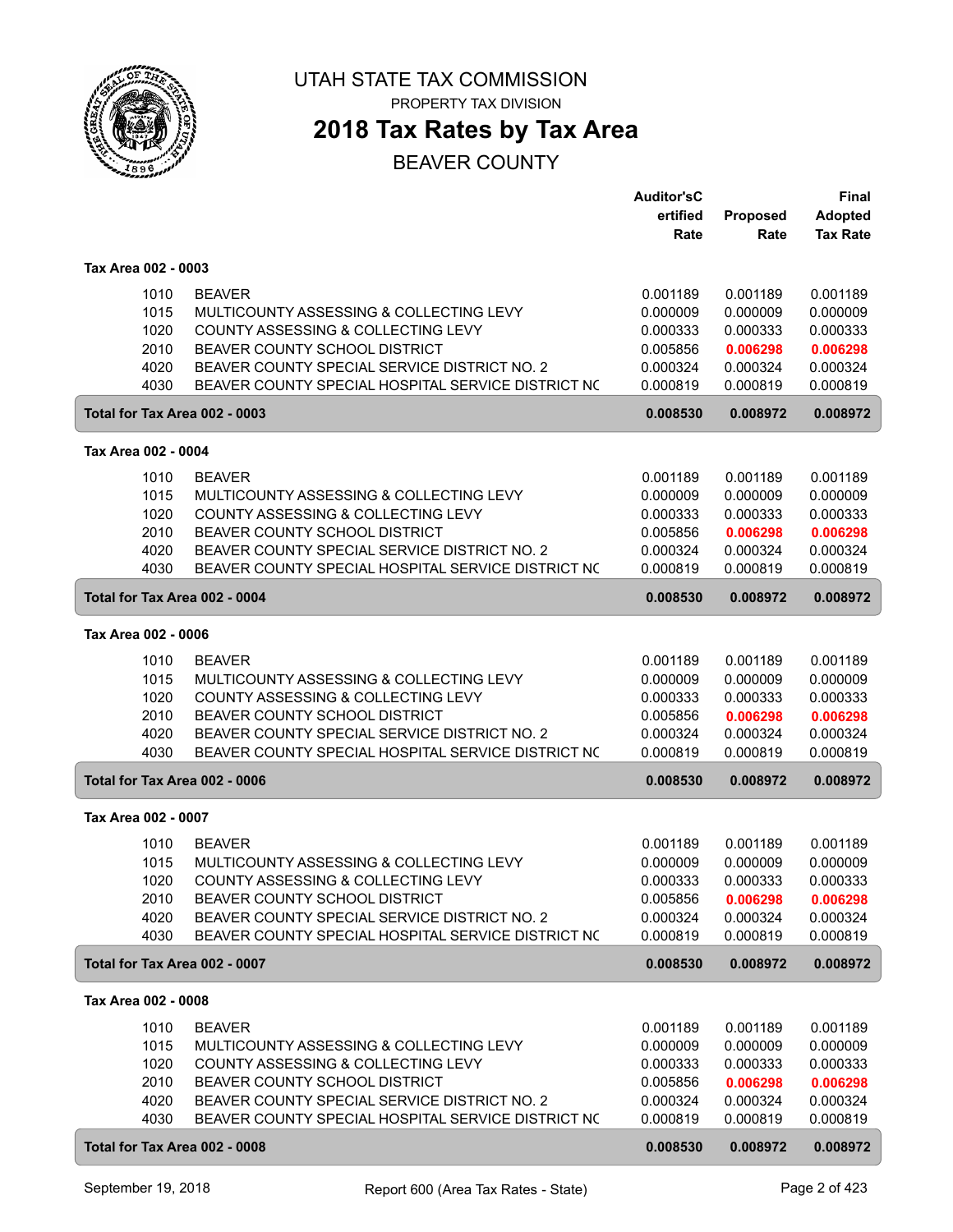

PROPERTY TAX DIVISION

## **2018 Tax Rates by Tax Area**

|                                                                       |                                                                                                                                                                                                                                                                     | <b>Auditor'sC</b><br>ertified<br>Rate                                            | Proposed<br>Rate                                                                 | Final<br><b>Adopted</b><br><b>Tax Rate</b>                                       |
|-----------------------------------------------------------------------|---------------------------------------------------------------------------------------------------------------------------------------------------------------------------------------------------------------------------------------------------------------------|----------------------------------------------------------------------------------|----------------------------------------------------------------------------------|----------------------------------------------------------------------------------|
| Tax Area 003 - 0000                                                   |                                                                                                                                                                                                                                                                     |                                                                                  |                                                                                  |                                                                                  |
| 1010<br>1015<br>1020<br>2010<br>3010<br>4010                          | <b>BEAVER</b><br>MULTICOUNTY ASSESSING & COLLECTING LEVY<br>COUNTY ASSESSING & COLLECTING LEVY<br>BEAVER COUNTY SCHOOL DISTRICT<br><b>BEAVER CITY</b><br>BEAVER COUNTY SPECIAL SERVICE DISTRICT NO.1                                                                | 0.001189<br>0.000009<br>0.000333<br>0.005856<br>0.000704<br>0.000394             | 0.001189<br>0.000009<br>0.000333<br>0.006298<br>0.000704<br>0.000394             | 0.001189<br>0.000009<br>0.000333<br>0.006298<br>0.000704<br>0.000394             |
| Total for Tax Area 003 - 0000                                         |                                                                                                                                                                                                                                                                     | 0.008485                                                                         | 0.008927                                                                         | 0.008927                                                                         |
| Tax Area 004 - 0000                                                   |                                                                                                                                                                                                                                                                     |                                                                                  |                                                                                  |                                                                                  |
| 1010<br>1015<br>1020<br>2010<br>3030<br>4020<br>4030                  | <b>BEAVER</b><br>MULTICOUNTY ASSESSING & COLLECTING LEVY<br>COUNTY ASSESSING & COLLECTING LEVY<br>BEAVER COUNTY SCHOOL DISTRICT<br><b>MINERSVILLE TOWN</b><br>BEAVER COUNTY SPECIAL SERVICE DISTRICT NO. 2<br>BEAVER COUNTY SPECIAL HOSPITAL SERVICE DISTRICT NO    | 0.001189<br>0.000009<br>0.000333<br>0.005856<br>0.001371<br>0.000324<br>0.000819 | 0.001189<br>0.000009<br>0.000333<br>0.006298<br>0.001371<br>0.000324<br>0.000819 | 0.001189<br>0.000009<br>0.000333<br>0.006298<br>0.001371<br>0.000324<br>0.000819 |
| Total for Tax Area 004 - 0000                                         |                                                                                                                                                                                                                                                                     | 0.009901                                                                         | 0.010343                                                                         | 0.010343                                                                         |
| Tax Area 005 - 0000                                                   |                                                                                                                                                                                                                                                                     |                                                                                  |                                                                                  |                                                                                  |
| 1010<br>1015<br>1020<br>2010<br>3020<br>4020<br>4030                  | <b>BEAVER</b><br>MULTICOUNTY ASSESSING & COLLECTING LEVY<br>COUNTY ASSESSING & COLLECTING LEVY<br><b>BEAVER COUNTY SCHOOL DISTRICT</b><br><b>MILFORD CITY</b><br>BEAVER COUNTY SPECIAL SERVICE DISTRICT NO. 2<br>BEAVER COUNTY SPECIAL HOSPITAL SERVICE DISTRICT NO | 0.001189<br>0.000009<br>0.000333<br>0.005856<br>0.002064<br>0.000324<br>0.000819 | 0.001189<br>0.000009<br>0.000333<br>0.006298<br>0.002064<br>0.000324<br>0.000819 | 0.001189<br>0.000009<br>0.000333<br>0.006298<br>0.002064<br>0.000324<br>0.000819 |
| Total for Tax Area 005 - 0000                                         |                                                                                                                                                                                                                                                                     | 0.010594                                                                         | 0.011036                                                                         | 0.011036                                                                         |
| Tax Area 006 - 0000                                                   |                                                                                                                                                                                                                                                                     |                                                                                  |                                                                                  |                                                                                  |
| 1010<br>1015<br>1020<br>2010<br>4010                                  | <b>BEAVER</b><br>MULTICOUNTY ASSESSING & COLLECTING LEVY<br>COUNTY ASSESSING & COLLECTING LEVY<br>BEAVER COUNTY SCHOOL DISTRICT<br>BEAVER COUNTY SPECIAL SERVICE DISTRICT NO.1                                                                                      | 0.001189<br>0.000009<br>0.000333<br>0.005856<br>0.000394                         | 0.001189<br>0.000009<br>0.000333<br>0.006298<br>0.000394                         | 0.001189<br>0.000009<br>0.000333<br>0.006298<br>0.000394                         |
| Total for Tax Area 006 - 0000                                         |                                                                                                                                                                                                                                                                     | 0.007781                                                                         | 0.008223                                                                         | 0.008223                                                                         |
| Tax Area 007 - 0000                                                   |                                                                                                                                                                                                                                                                     |                                                                                  |                                                                                  |                                                                                  |
| 1010<br>1015<br>1020<br>2010<br>4055<br>Total for Tax Area 007 - 0000 | <b>BEAVER</b><br>MULTICOUNTY ASSESSING & COLLECTING LEVY<br>COUNTY ASSESSING & COLLECTING LEVY<br>BEAVER COUNTY SCHOOL DISTRICT<br>ELK MEADOWS SPECIAL SERVICE DISTRICT                                                                                             | 0.001189<br>0.000009<br>0.000333<br>0.005856<br>0.000510                         | 0.001189<br>0.000009<br>0.000333<br>0.006298<br>0.000510                         | 0.001189<br>0.000009<br>0.000333<br>0.006298<br>0.000510                         |
|                                                                       |                                                                                                                                                                                                                                                                     | 0.007897                                                                         | 0.008339                                                                         | 0.008339                                                                         |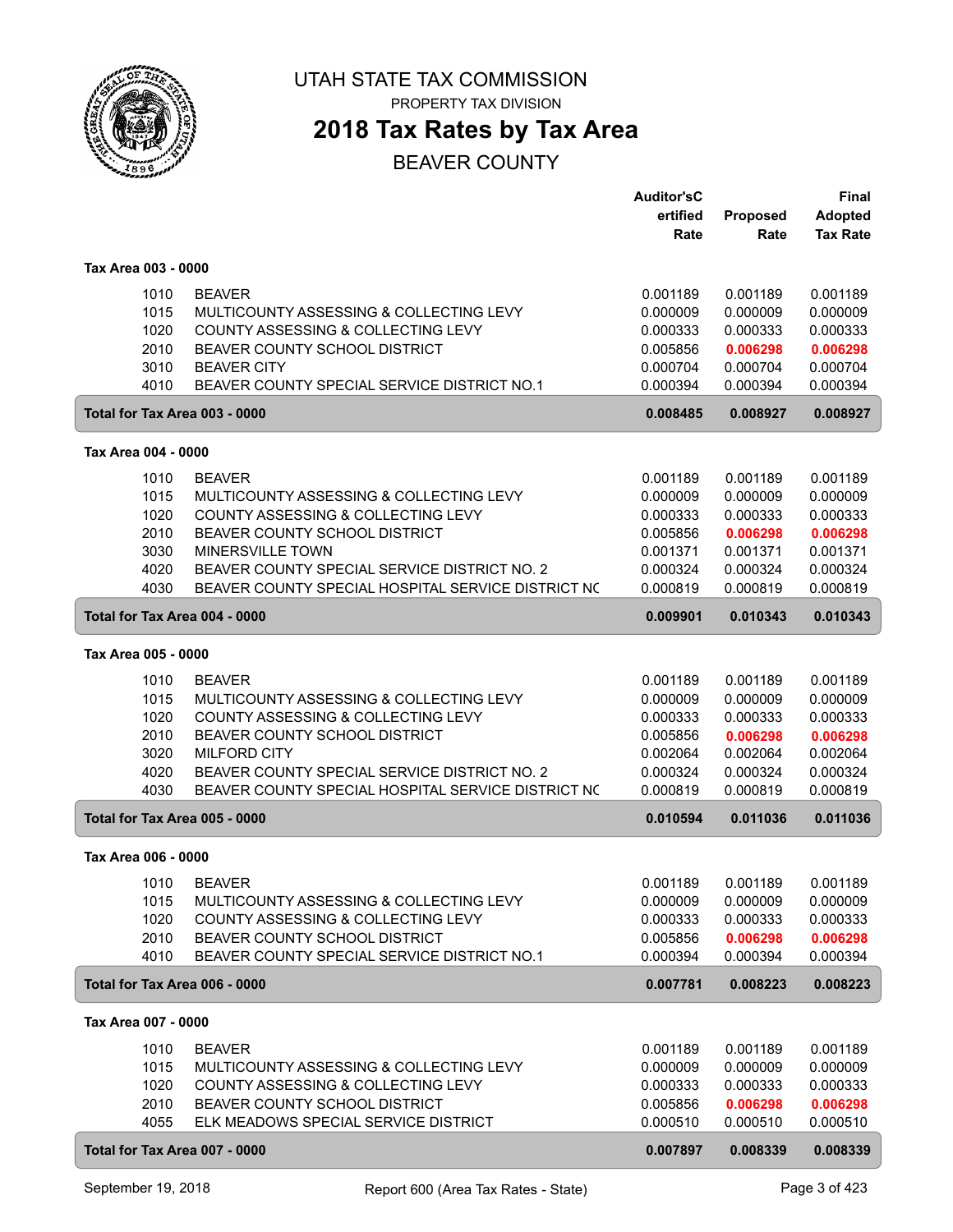

PROPERTY TAX DIVISION

## **2018 Tax Rates by Tax Area**

|                               |                                                                                | <b>Auditor'sC</b>    |                      | <b>Final</b>         |
|-------------------------------|--------------------------------------------------------------------------------|----------------------|----------------------|----------------------|
|                               |                                                                                | ertified             | Proposed             | <b>Adopted</b>       |
|                               |                                                                                | Rate                 | Rate                 | <b>Tax Rate</b>      |
| Tax Area 101 - 0000           |                                                                                |                      |                      |                      |
| 1010                          | <b>BOX ELDER</b>                                                               | 0.001873             | 0.001873             | 0.001873             |
| 1015                          | MULTICOUNTY ASSESSING & COLLECTING LEVY                                        | 0.000009             | 0.000009             | 0.000009             |
| 1020                          | <b>COUNTY ASSESSING &amp; COLLECTING LEVY</b>                                  | 0.000336             | 0.000336             | 0.000336             |
| 2010                          | <b>BOX ELDER SCHOOL DISTRICT</b>                                               | 0.007775             | 0.007775             | 0.007775             |
| 4010                          | BOX ELDER MOSQUITO ABATEMENT DISTRICT                                          | 0.000224             | 0.000224             | 0.000224             |
| 4190                          | BEAR RIVER WATER CONSERVANCY DISTRICT                                          | 0.000272             | 0.000272             | 0.000272             |
| 6010                          | <b>BOX ELDER COUNTY LIBRARY</b>                                                | 0.000139             | 0.000135             | 0.000135             |
| 6020                          | MUNIPICAL TYPE SERVICE FUND                                                    | 0.000402             | 0.000402             | 0.000402             |
| Total for Tax Area 101 - 0000 |                                                                                | 0.011030             | 0.011026             | 0.011026             |
| Tax Area 102 - 0000           |                                                                                |                      |                      |                      |
| 1010                          | <b>BOX ELDER</b>                                                               | 0.001873             | 0.001873             | 0.001873             |
| 1015                          | MULTICOUNTY ASSESSING & COLLECTING LEVY                                        | 0.000009             | 0.000009             | 0.000009             |
| 1020                          | COUNTY ASSESSING & COLLECTING LEVY                                             | 0.000336             | 0.000336             | 0.000336             |
| 2010                          | <b>BOX ELDER SCHOOL DISTRICT</b>                                               | 0.007775             | 0.007775             | 0.007775             |
| 3010                          | <b>BEAR RIVER CITY</b>                                                         | 0.001033             | 0.001033             | 0.001033             |
| 4010                          | <b>BOX ELDER MOSQUITO ABATEMENT DISTRICT</b>                                   | 0.000224             | 0.000224             | 0.000224             |
| 4190                          | BEAR RIVER WATER CONSERVANCY DISTRICT                                          | 0.000272             | 0.000272             | 0.000272             |
| 6010                          | <b>BOX ELDER COUNTY LIBRARY</b>                                                | 0.000139             | 0.000135             | 0.000135             |
| Total for Tax Area 102 - 0000 |                                                                                | 0.011661             | 0.011657             | 0.011657             |
| Tax Area 103 - 0000           |                                                                                |                      |                      |                      |
|                               |                                                                                |                      |                      |                      |
| 1010                          | <b>BOX ELDER</b>                                                               | 0.001873             | 0.001873             | 0.001873             |
| 1015                          | MULTICOUNTY ASSESSING & COLLECTING LEVY                                        | 0.000009             | 0.000009             | 0.000009             |
| 1020                          | COUNTY ASSESSING & COLLECTING LEVY                                             | 0.000336             | 0.000336             | 0.000336             |
| 2010                          | <b>BOX ELDER SCHOOL DISTRICT</b>                                               | 0.007775             | 0.007775             | 0.007775             |
| 3020                          | <b>BRIGHAM CITY</b>                                                            | 0.001145             | 0.001145             | 0.001145             |
| 4010<br>4190                  | BOX ELDER MOSQUITO ABATEMENT DISTRICT<br>BEAR RIVER WATER CONSERVANCY DISTRICT | 0.000224<br>0.000272 | 0.000224<br>0.000272 | 0.000224<br>0.000272 |
| Total for Tax Area 103 - 0000 |                                                                                | 0.011634             | 0.011634             | 0.011634             |
|                               |                                                                                |                      |                      |                      |
| Tax Area 104 - 0000           |                                                                                |                      |                      |                      |
| 1010                          | <b>BOX ELDER</b>                                                               | 0.001873             | 0.001873             | 0.001873             |
| 1015                          | MULTICOUNTY ASSESSING & COLLECTING LEVY                                        | 0.000009             | 0.000009             | 0.000009             |
| 1020                          | COUNTY ASSESSING & COLLECTING LEVY                                             | 0.000336             | 0.000336             | 0.000336             |
| 2010                          | <b>BOX ELDER SCHOOL DISTRICT</b>                                               | 0.007775             | 0.007775             | 0.007775             |
| 3030                          | <b>CORINNE CITY</b>                                                            | 0.002192             | 0.002192             | 0.002192             |
| 4010                          | <b>BOX ELDER MOSQUITO ABATEMENT DISTRICT</b>                                   | 0.000224             | 0.000224             | 0.000224             |
| 4100                          | CORINNE CEMETERY MAINTENANCE DISTRICT                                          | 0.000174             | 0.000174             | 0.000174             |
| 4190                          | BEAR RIVER WATER CONSERVANCY DISTRICT                                          | 0.000272             | 0.000272             | 0.000272             |
| 6010                          | <b>BOX ELDER COUNTY LIBRARY</b>                                                | 0.000139             | 0.000135             | 0.000135             |
|                               | Total for Tax Area 104 - 0000                                                  | 0.012994             | 0.012990             | 0.012990             |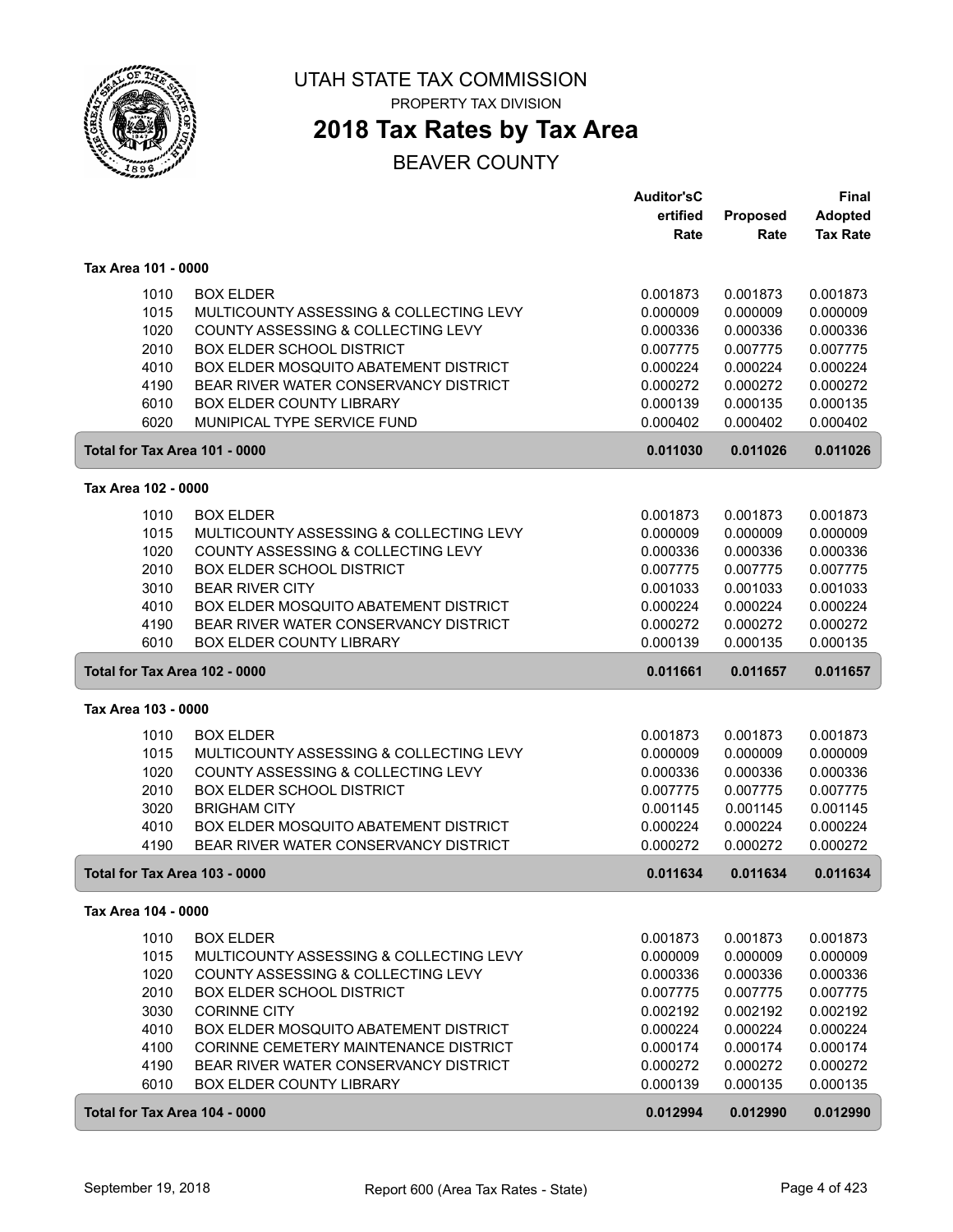

## **2018 Tax Rates by Tax Area**

|                                       |                                                                                     | <b>Auditor'sC</b>    |                      | <b>Final</b>         |
|---------------------------------------|-------------------------------------------------------------------------------------|----------------------|----------------------|----------------------|
|                                       |                                                                                     | ertified             | Proposed             | <b>Adopted</b>       |
|                                       |                                                                                     | Rate                 | Rate                 | <b>Tax Rate</b>      |
| Tax Area 105 - 0000                   |                                                                                     |                      |                      |                      |
|                                       |                                                                                     |                      |                      |                      |
| 1010                                  | <b>BOX ELDER</b>                                                                    | 0.001873             | 0.001873             | 0.001873             |
| 1015                                  | MULTICOUNTY ASSESSING & COLLECTING LEVY                                             | 0.000009             | 0.000009             | 0.000009             |
| 1020                                  | COUNTY ASSESSING & COLLECTING LEVY                                                  | 0.000336             | 0.000336             | 0.000336             |
| 2010                                  | <b>BOX ELDER SCHOOL DISTRICT</b>                                                    | 0.007775             | 0.007775             | 0.007775             |
| 4010                                  | BOX ELDER MOSQUITO ABATEMENT DISTRICT                                               | 0.000224             | 0.000224             | 0.000224             |
| 4100                                  | CORINNE CEMETERY MAINTENANCE DISTRICT                                               | 0.000174             | 0.000174             | 0.000174             |
| 4190                                  | BEAR RIVER WATER CONSERVANCY DISTRICT                                               | 0.000272             | 0.000272             | 0.000272             |
| 6010                                  | <b>BOX ELDER COUNTY LIBRARY</b>                                                     | 0.000139             | 0.000135             | 0.000135             |
| 6020                                  | MUNIPICAL TYPE SERVICE FUND                                                         | 0.000402             | 0.000402             | 0.000402             |
| Total for Tax Area 105 - 0000         |                                                                                     | 0.011204             | 0.011200             | 0.011200             |
| Tax Area 106 - 0000                   |                                                                                     |                      |                      |                      |
| 1010                                  | <b>BOX ELDER</b>                                                                    | 0.001873             | 0.001873             | 0.001873             |
| 1015                                  | MULTICOUNTY ASSESSING & COLLECTING LEVY                                             | 0.000009             | 0.000009             | 0.000009             |
| 1020                                  | COUNTY ASSESSING & COLLECTING LEVY                                                  | 0.000336             | 0.000336             | 0.000336             |
| 2010                                  | <b>BOX ELDER SCHOOL DISTRICT</b>                                                    | 0.007775             | 0.007775             | 0.007775             |
| 3040                                  | DEWEYVILLE TOWN                                                                     | 0.000667             | 0.000667             | 0.000667             |
| 4010                                  | BOX ELDER MOSQUITO ABATEMENT DISTRICT                                               | 0.000224             | 0.000224             | 0.000224             |
| 4190                                  | BEAR RIVER WATER CONSERVANCY DISTRICT                                               | 0.000272             | 0.000272             | 0.000272             |
| 6010                                  | <b>BOX ELDER COUNTY LIBRARY</b>                                                     | 0.000139             | 0.000135             | 0.000135             |
| Total for Tax Area 106 - 0000         |                                                                                     | 0.011295             | 0.011291             | 0.011291             |
|                                       |                                                                                     |                      |                      |                      |
|                                       |                                                                                     |                      |                      |                      |
| Tax Area 107 - 0000                   |                                                                                     |                      |                      |                      |
|                                       |                                                                                     |                      |                      |                      |
| 1010                                  | <b>BOX ELDER</b>                                                                    | 0.001873             | 0.001873             | 0.001873             |
| 1015                                  | MULTICOUNTY ASSESSING & COLLECTING LEVY                                             | 0.000009             | 0.000009             | 0.000009             |
| 1020                                  | COUNTY ASSESSING & COLLECTING LEVY                                                  | 0.000336             | 0.000336             | 0.000336             |
| 2010                                  | <b>BOX ELDER SCHOOL DISTRICT</b>                                                    | 0.007775             | 0.007775             | 0.007775             |
| 4010                                  | BOX ELDER MOSQUITO ABATEMENT DISTRICT<br>EAST GARLAND CEMETERY MAINTENANCE DISTRICT | 0.000224             | 0.000224             | 0.000224             |
| 4130                                  |                                                                                     | 0.000168             | 0.000168             | 0.000168             |
| 4190                                  | BEAR RIVER WATER CONSERVANCY DISTRICT<br><b>BOX ELDER COUNTY LIBRARY</b>            | 0.000272             | 0.000272             | 0.000272             |
| 6010<br>6020                          | MUNIPICAL TYPE SERVICE FUND                                                         | 0.000139<br>0.000402 | 0.000135<br>0.000402 | 0.000135<br>0.000402 |
| Total for Tax Area 107 - 0000         |                                                                                     | 0.011198             | 0.011194             | 0.011194             |
| Tax Area 108 - 0000                   |                                                                                     |                      |                      |                      |
|                                       |                                                                                     |                      |                      |                      |
| 1010                                  | <b>BOX ELDER</b>                                                                    | 0.001873             | 0.001873             | 0.001873             |
| 1015                                  | MULTICOUNTY ASSESSING & COLLECTING LEVY                                             | 0.000009             | 0.000009             | 0.000009             |
| 1020                                  | COUNTY ASSESSING & COLLECTING LEVY                                                  | 0.000336             | 0.000336             | 0.000336             |
| 2010                                  | <b>BOX ELDER SCHOOL DISTRICT</b>                                                    | 0.007775             | 0.007775             | 0.007775             |
| 3050                                  | ELWOOD TOWN                                                                         | 0.001195             | 0.001195             | 0.001195             |
| 4010                                  | BOX ELDER MOSQUITO ABATEMENT DISTRICT                                               | 0.000224             | 0.000224             | 0.000224             |
| 4190                                  | BEAR RIVER WATER CONSERVANCY DISTRICT                                               | 0.000272             | 0.000272             | 0.000272             |
| 6010<br>Total for Tax Area 108 - 0000 | BOX ELDER COUNTY LIBRARY                                                            | 0.000139<br>0.011823 | 0.000135<br>0.011819 | 0.000135<br>0.011819 |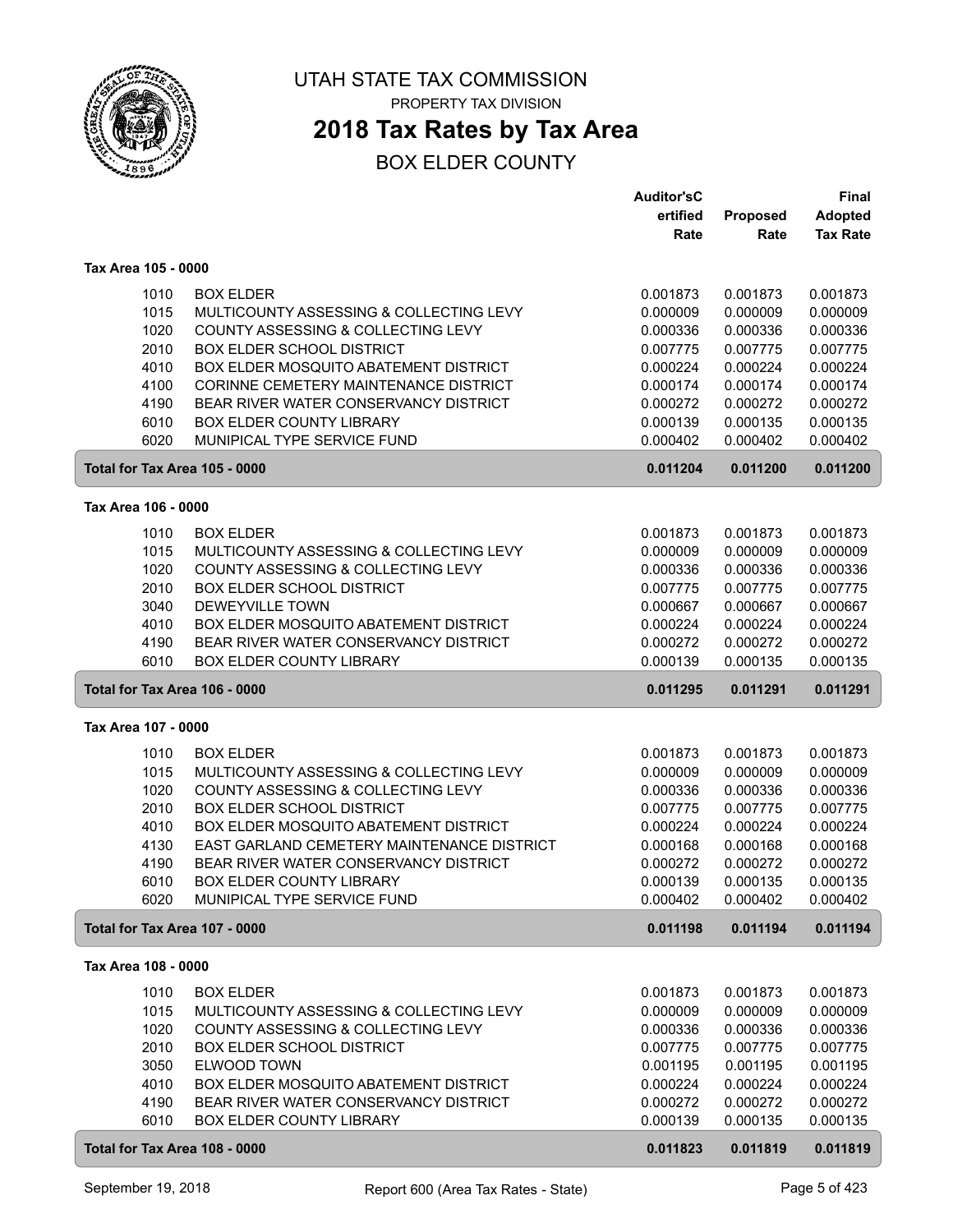

## **2018 Tax Rates by Tax Area**

|                               |                                              | <b>Auditor'sC</b> |                 | Final           |
|-------------------------------|----------------------------------------------|-------------------|-----------------|-----------------|
|                               |                                              | ertified          | <b>Proposed</b> | Adopted         |
|                               |                                              | Rate              | Rate            | <b>Tax Rate</b> |
| Tax Area 111 - 0000           |                                              |                   |                 |                 |
| 1010                          | <b>BOX ELDER</b>                             | 0.001873          | 0.001873        | 0.001873        |
| 1015                          | MULTICOUNTY ASSESSING & COLLECTING LEVY      | 0.000009          | 0.000009        | 0.000009        |
| 1020                          | COUNTY ASSESSING & COLLECTING LEVY           | 0.000336          | 0.000336        | 0.000336        |
| 2010                          | <b>BOX ELDER SCHOOL DISTRICT</b>             | 0.007775          | 0.007775        | 0.007775        |
| 3060                          | <b>FIELDING TOWN</b>                         | 0.000754          | 0.000754        | 0.000754        |
| 4010                          | <b>BOX ELDER MOSQUITO ABATEMENT DISTRICT</b> | 0.000224          | 0.000224        | 0.000224        |
| 4030                          | FIELDING CEMETERY MAINTENANCE DISTRICT       | 0.000332          | 0.000332        | 0.000332        |
| 4190                          | BEAR RIVER WATER CONSERVANCY DISTRICT        | 0.000272          | 0.000272        | 0.000272        |
| 6010                          | <b>BOX ELDER COUNTY LIBRARY</b>              | 0.000139          | 0.000135        | 0.000135        |
| Total for Tax Area 111 - 0000 |                                              | 0.011714          | 0.011710        | 0.011710        |
| Tax Area 112 - 0000           |                                              |                   |                 |                 |
| 1010                          | <b>BOX ELDER</b>                             | 0.001873          | 0.001873        | 0.001873        |
| 1015                          | MULTICOUNTY ASSESSING & COLLECTING LEVY      | 0.000009          | 0.000009        | 0.000009        |
| 1020                          | COUNTY ASSESSING & COLLECTING LEVY           | 0.000336          | 0.000336        | 0.000336        |
| 2010                          | BOX ELDER SCHOOL DISTRICT                    | 0.007775          | 0.007775        | 0.007775        |
| 4010                          | <b>BOX ELDER MOSQUITO ABATEMENT DISTRICT</b> | 0.000224          | 0.000224        | 0.000224        |
| 4030                          | FIELDING CEMETERY MAINTENANCE DISTRICT       | 0.000332          | 0.000332        | 0.000332        |
| 4190                          | BEAR RIVER WATER CONSERVANCY DISTRICT        | 0.000272          | 0.000272        | 0.000272        |
| 6010                          | BOX ELDER COUNTY LIBRARY                     | 0.000139          | 0.000135        | 0.000135        |
| 6020                          | MUNIPICAL TYPE SERVICE FUND                  | 0.000402          | 0.000402        | 0.000402        |
| Total for Tax Area 112 - 0000 |                                              | 0.011362          | 0.011358        | 0.011358        |
| Tax Area 113 - 0000           |                                              |                   |                 |                 |
| 1010                          | <b>BOX ELDER</b>                             | 0.001873          | 0.001873        | 0.001873        |
| 1015                          | MULTICOUNTY ASSESSING & COLLECTING LEVY      | 0.000009          | 0.000009        | 0.000009        |
| 1020                          | COUNTY ASSESSING & COLLECTING LEVY           | 0.000336          | 0.000336        | 0.000336        |
| 2010                          | <b>BOX ELDER SCHOOL DISTRICT</b>             | 0.007775          | 0.007775        | 0.007775        |
| 3070                          | <b>GARLAND CITY</b>                          | 0.003884          | 0.003884        | 0.003884        |
| 4010                          | BOX ELDER MOSQUITO ABATEMENT DISTRICT        | 0.000224          | 0.000224        | 0.000224        |
| 4040                          | GARLAND CEMETERY MAINTENANCE DISTRICT        | 0.000145          | 0.000145        | 0.000145        |
| 4190                          | BEAR RIVER WATER CONSERVANCY DISTRICT        | 0.000272          | 0.000272        | 0.000272        |
| Total for Tax Area 113 - 0000 |                                              | 0.014518          | 0.014518        | 0.014518        |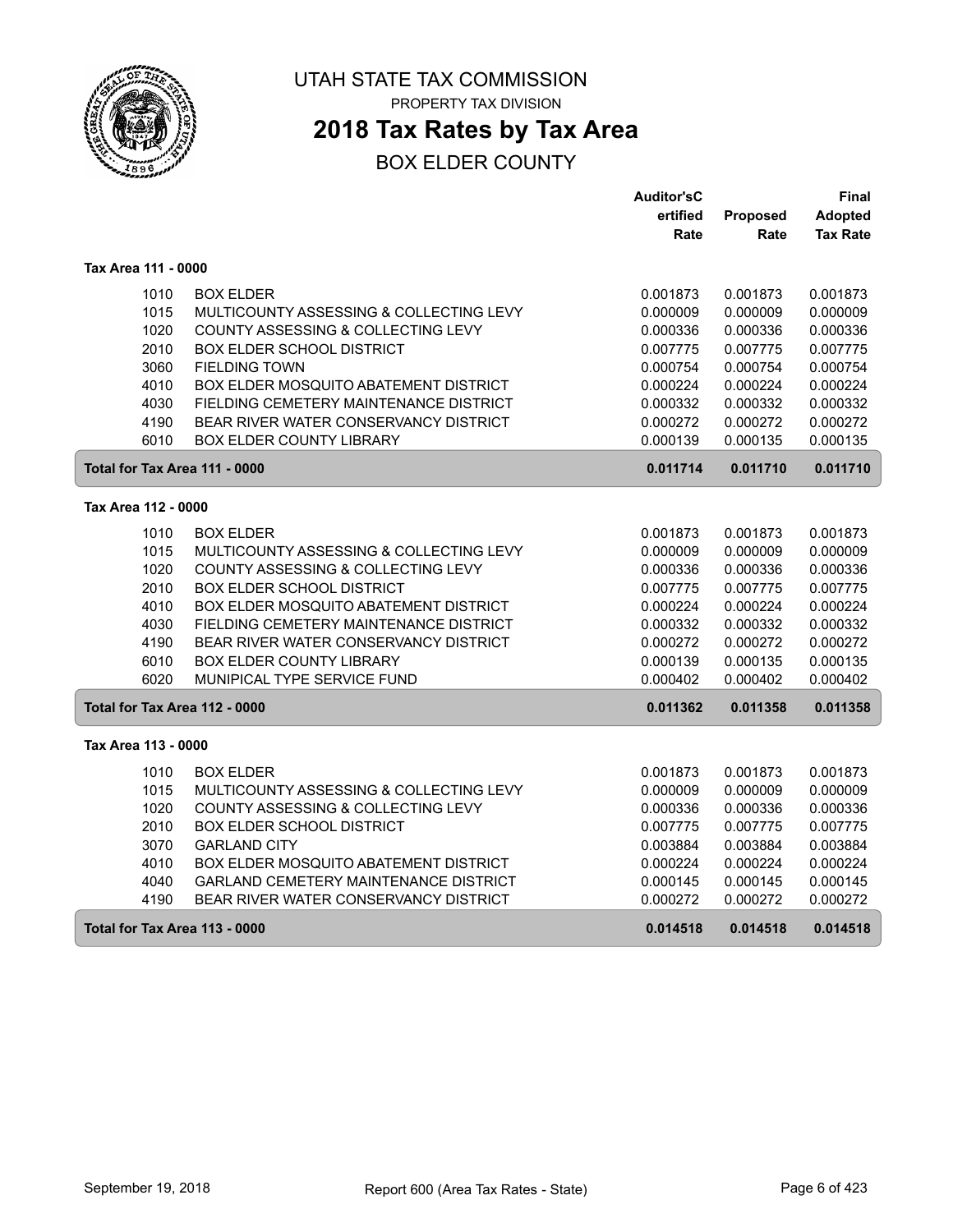

## **2018 Tax Rates by Tax Area**

|                               |                                                                                | <b>Auditor'sC</b>    |                      | <b>Final</b>         |
|-------------------------------|--------------------------------------------------------------------------------|----------------------|----------------------|----------------------|
|                               |                                                                                | ertified             | Proposed             | <b>Adopted</b>       |
|                               |                                                                                | Rate                 | Rate                 | <b>Tax Rate</b>      |
| Tax Area 114 - 0000           |                                                                                |                      |                      |                      |
|                               |                                                                                |                      |                      |                      |
| 1010                          | <b>BOX ELDER</b>                                                               | 0.001873             | 0.001873             | 0.001873             |
| 1015                          | MULTICOUNTY ASSESSING & COLLECTING LEVY                                        | 0.000009             | 0.000009             | 0.000009             |
| 1020                          | COUNTY ASSESSING & COLLECTING LEVY                                             | 0.000336             | 0.000336             | 0.000336             |
| 2010                          | <b>BOX ELDER SCHOOL DISTRICT</b>                                               | 0.007775             | 0.007775             | 0.007775             |
| 4010                          | BOX ELDER MOSQUITO ABATEMENT DISTRICT                                          | 0.000224             | 0.000224             | 0.000224             |
| 4040                          | GARLAND CEMETERY MAINTENANCE DISTRICT                                          | 0.000145             | 0.000145             | 0.000145             |
| 4190                          | BEAR RIVER WATER CONSERVANCY DISTRICT                                          | 0.000272             | 0.000272             | 0.000272             |
| 6010                          | BOX ELDER COUNTY LIBRARY                                                       | 0.000139             | 0.000135             | 0.000135             |
| 6020                          | MUNIPICAL TYPE SERVICE FUND                                                    | 0.000402             | 0.000402             | 0.000402             |
| Total for Tax Area 114 - 0000 |                                                                                | 0.011175             | 0.011171             | 0.011171             |
| Tax Area 116 - 0000           |                                                                                |                      |                      |                      |
| 1010                          | <b>BOX ELDER</b>                                                               | 0.001873             | 0.001873             | 0.001873             |
| 1015                          | MULTICOUNTY ASSESSING & COLLECTING LEVY                                        | 0.000009             | 0.000009             | 0.000009             |
| 1020                          |                                                                                |                      |                      |                      |
|                               | COUNTY ASSESSING & COLLECTING LEVY                                             | 0.000336             | 0.000336             | 0.000336             |
| 2010                          | BOX ELDER SCHOOL DISTRICT                                                      | 0.007775             | 0.007775             | 0.007775             |
| 4010                          | BOX ELDER MOSQUITO ABATEMENT DISTRICT                                          | 0.000224             | 0.000224             | 0.000224             |
| 4120                          | HANSEL VALLEY WATERSHED DISTRICT                                               | 0.000180             | 0.000180             | 0.000180             |
| 4190                          | BEAR RIVER WATER CONSERVANCY DISTRICT                                          | 0.000272             | 0.000272             | 0.000272             |
| 6010                          | BOX ELDER COUNTY LIBRARY                                                       | 0.000139             | 0.000135             | 0.000135             |
| 6020                          | MUNIPICAL TYPE SERVICE FUND                                                    | 0.000402             | 0.000402             | 0.000402             |
| Total for Tax Area 116 - 0000 |                                                                                | 0.011210             | 0.011206             | 0.011206             |
| Tax Area 118 - 0000           |                                                                                |                      |                      |                      |
| 1010                          | <b>BOX ELDER</b>                                                               | 0.001873             | 0.001873             | 0.001873             |
| 1015                          | MULTICOUNTY ASSESSING & COLLECTING LEVY                                        | 0.000009             | 0.000009             | 0.000009             |
| 1020                          | COUNTY ASSESSING & COLLECTING LEVY                                             | 0.000336             | 0.000336             | 0.000336             |
| 2010                          | <b>BOX ELDER SCHOOL DISTRICT</b>                                               | 0.007775             | 0.007775             | 0.007775             |
| 3090                          |                                                                                | 0.000417             |                      |                      |
|                               | <b>HOWELL CITY</b>                                                             | 0.000224             | 0.000417             | 0.000417             |
| 4010                          | BOX ELDER MOSQUITO ABATEMENT DISTRICT<br>BEAR RIVER WATER CONSERVANCY DISTRICT |                      | 0.000224             | 0.000224             |
| 4190<br>6010                  | <b>BOX ELDER COUNTY LIBRARY</b>                                                | 0.000272<br>0.000139 | 0.000272<br>0.000135 | 0.000272<br>0.000135 |
| Total for Tax Area 118 - 0000 |                                                                                | 0.011045             | 0.011041             | 0.011041             |
|                               |                                                                                |                      |                      |                      |
| Tax Area 119 - 0000           |                                                                                |                      |                      |                      |
| 1010                          | <b>BOX ELDER</b>                                                               | 0.001873             | 0.001873             | 0.001873             |
| 1015                          | MULTICOUNTY ASSESSING & COLLECTING LEVY                                        | 0.000009             | 0.000009             | 0.000009             |
| 1020                          | COUNTY ASSESSING & COLLECTING LEVY                                             | 0.000336             | 0.000336             | 0.000336             |
| 2010                          | <b>BOX ELDER SCHOOL DISTRICT</b>                                               | 0.007775             | 0.007775             | 0.007775             |
| 3100                          | <b>MANTUA TOWN</b>                                                             | 0.003259             | 0.003259             | 0.003259             |
| 4010                          | BOX ELDER MOSQUITO ABATEMENT DISTRICT                                          | 0.000224             | 0.000224             | 0.000224             |
| 4190                          | BEAR RIVER WATER CONSERVANCY DISTRICT                                          | 0.000272             | 0.000272             | 0.000272             |
| 6010                          | BOX ELDER COUNTY LIBRARY                                                       | 0.000139             | 0.000135             | 0.000135             |
| Total for Tax Area 119 - 0000 |                                                                                | 0.013887             | 0.013883             | 0.013883             |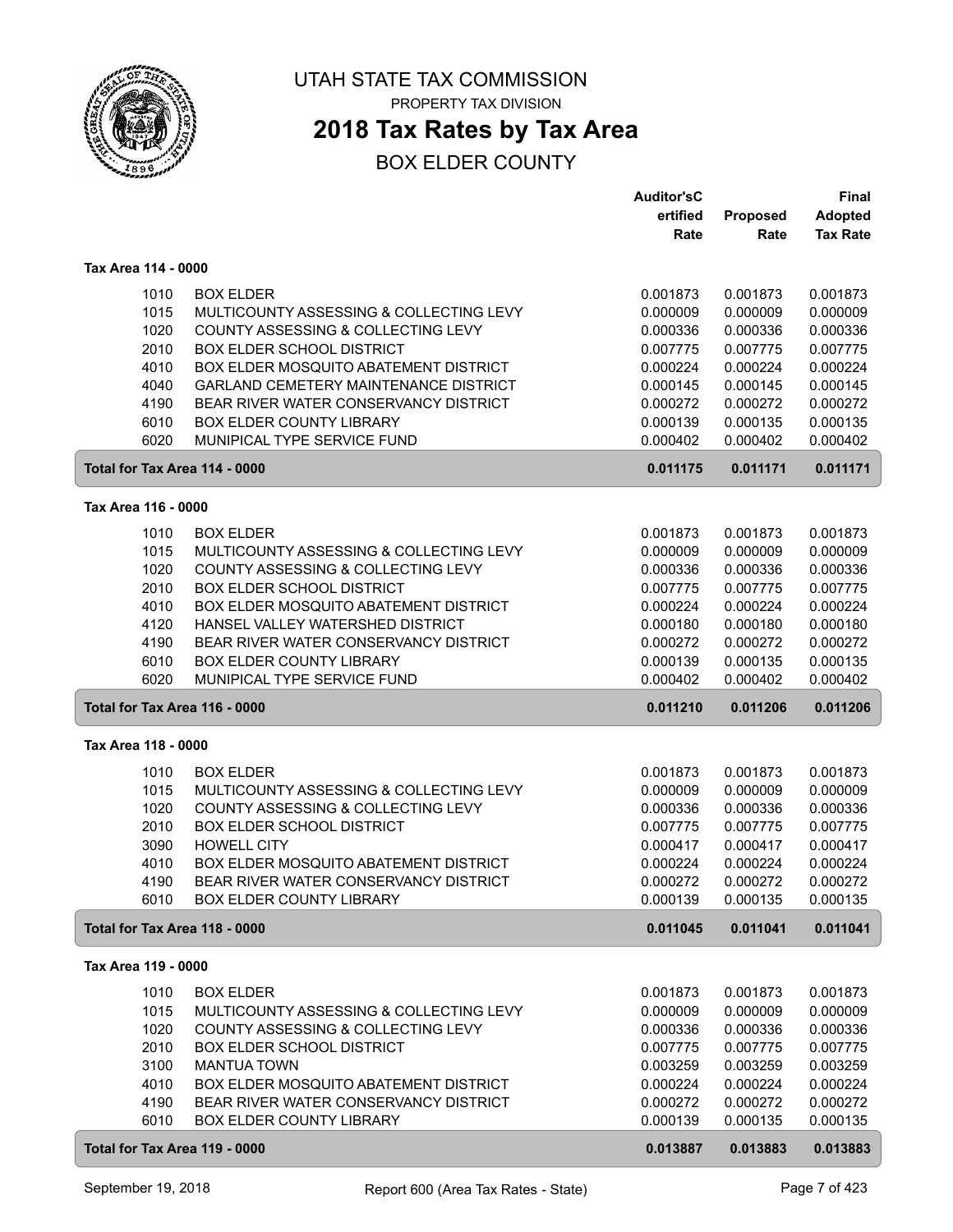

## **2018 Tax Rates by Tax Area**

|                     |                                              | <b>Auditor'sC</b> |                 | Final           |
|---------------------|----------------------------------------------|-------------------|-----------------|-----------------|
|                     |                                              | ertified          | <b>Proposed</b> | Adopted         |
|                     |                                              | Rate              | Rate            | <b>Tax Rate</b> |
| Tax Area 121 - 0000 |                                              |                   |                 |                 |
| 1010                | <b>BOX ELDER</b>                             | 0.001873          | 0.001873        | 0.001873        |
| 1015                | MULTICOUNTY ASSESSING & COLLECTING LEVY      | 0.000009          | 0.000009        | 0.000009        |
| 1020                | COUNTY ASSESSING & COLLECTING LEVY           | 0.000336          | 0.000336        | 0.000336        |
| 2010                | <b>BOX ELDER SCHOOL DISTRICT</b>             | 0.007775          | 0.007775        | 0.007775        |
| 4010                | BOX ELDER MOSQUITO ABATEMENT DISTRICT        | 0.000224          | 0.000224        | 0.000224        |
| 4050                | PENROSE CEMETERY MAINTENANCE DISTRICT        | 0.000207          | 0.000207        | 0.000207        |
| 4190                | BEAR RIVER WATER CONSERVANCY DISTRICT        | 0.000272          | 0.000272        | 0.000272        |
| 6010                | BOX ELDER COUNTY LIBRARY                     | 0.000139          | 0.000135        | 0.000135        |
| 6020                | MUNIPICAL TYPE SERVICE FUND                  | 0.000402          | 0.000402        | 0.000402        |
|                     | Total for Tax Area 121 - 0000                | 0.011237          | 0.011233        | 0.011233        |
| Tax Area 122 - 0000 |                                              |                   |                 |                 |
| 1010                | <b>BOX ELDER</b>                             | 0.001873          | 0.001873        | 0.001873        |
| 1015                | MULTICOUNTY ASSESSING & COLLECTING LEVY      | 0.000009          | 0.000009        | 0.000009        |
| 1020                | COUNTY ASSESSING & COLLECTING LEVY           | 0.000336          | 0.000336        | 0.000336        |
| 2010                | BOX ELDER SCHOOL DISTRICT                    | 0.007775          | 0.007775        | 0.007775        |
| 3110                | PERRY CITY                                   | 0.002364          | 0.002364        | 0.002364        |
| 4010                | BOX ELDER MOSQUITO ABATEMENT DISTRICT        | 0.000224          | 0.000224        | 0.000224        |
| 4190                | BEAR RIVER WATER CONSERVANCY DISTRICT        | 0.000272          | 0.000272        | 0.000272        |
| 6010                | <b>BOX ELDER COUNTY LIBRARY</b>              | 0.000139          | 0.000135        | 0.000135        |
|                     | Total for Tax Area 122 - 0000                | 0.012992          | 0.012988        | 0.012988        |
| Tax Area 123 - 0000 |                                              |                   |                 |                 |
| 1010                | <b>BOX ELDER</b>                             | 0.001873          | 0.001873        | 0.001873        |
| 1015                | MULTICOUNTY ASSESSING & COLLECTING LEVY      | 0.000009          | 0.000009        | 0.000009        |
| 1020                | COUNTY ASSESSING & COLLECTING LEVY           | 0.000336          | 0.000336        | 0.000336        |
| 2010                | <b>BOX ELDER SCHOOL DISTRICT</b>             | 0.007775          | 0.007775        | 0.007775        |
| 3120                | PLYMOUTH TOWN                                | 0.000194          | 0.000194        | 0.000194        |
| 4010                | <b>BOX ELDER MOSQUITO ABATEMENT DISTRICT</b> | 0.000224          | 0.000224        | 0.000224        |
| 4090                | PLYMOUTH CEMETERY MAINTENANCE DISTRICT       | 0.000205          | 0.000205        | 0.000205        |
| 4190                | BEAR RIVER WATER CONSERVANCY DISTRICT        | 0.000272          | 0.000272        | 0.000272        |
| 6010                | <b>BOX ELDER COUNTY LIBRARY</b>              | 0.000139          | 0.000135        | 0.000135        |
|                     | Total for Tax Area 123 - 0000                | 0.011027          | 0.011023        | 0.011023        |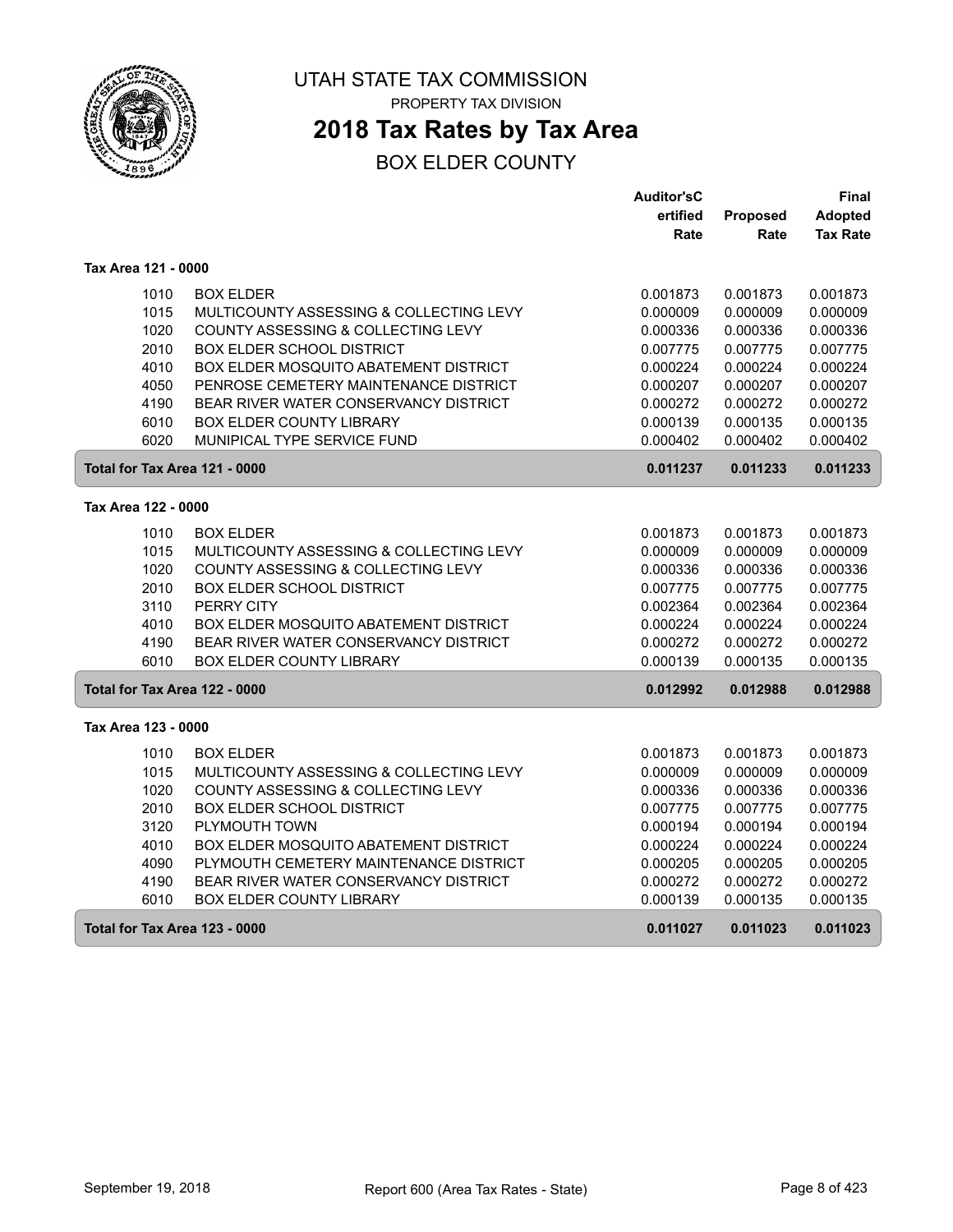

## **2018 Tax Rates by Tax Area**

|                               |                                                             | <b>Auditor'sC</b>    |                      | Final                |
|-------------------------------|-------------------------------------------------------------|----------------------|----------------------|----------------------|
|                               |                                                             | ertified             | Proposed             | Adopted              |
|                               |                                                             | Rate                 | Rate                 | <b>Tax Rate</b>      |
| Tax Area 124 - 0000           |                                                             |                      |                      |                      |
| 1010                          | <b>BOX ELDER</b>                                            | 0.001873             | 0.001873             | 0.001873             |
| 1015                          | MULTICOUNTY ASSESSING & COLLECTING LEVY                     | 0.000009             | 0.000009             | 0.000009             |
| 1020                          | COUNTY ASSESSING & COLLECTING LEVY                          | 0.000336             | 0.000336             | 0.000336             |
| 2010                          | <b>BOX ELDER SCHOOL DISTRICT</b>                            | 0.007775             | 0.007775             | 0.007775             |
| 4010                          | BOX ELDER MOSQUITO ABATEMENT DISTRICT                       | 0.000224             | 0.000224             | 0.000224             |
| 4090                          | PLYMOUTH CEMETERY MAINTENANCE DISTRICT                      | 0.000205             | 0.000205             | 0.000205             |
| 4190                          | BEAR RIVER WATER CONSERVANCY DISTRICT                       | 0.000272             | 0.000272             | 0.000272             |
| 6010                          | <b>BOX ELDER COUNTY LIBRARY</b>                             | 0.000139             | 0.000135             | 0.000135             |
| 6020                          | MUNIPICAL TYPE SERVICE FUND                                 | 0.000402             | 0.000402             | 0.000402             |
| Total for Tax Area 124 - 0000 |                                                             | 0.011235             | 0.011231             | 0.011231             |
| Tax Area 125 - 0000           |                                                             |                      |                      |                      |
|                               |                                                             |                      |                      |                      |
| 1010<br>1015                  | <b>BOX ELDER</b><br>MULTICOUNTY ASSESSING & COLLECTING LEVY | 0.001873<br>0.000009 | 0.001873<br>0.000009 | 0.001873<br>0.000009 |
| 1020                          | COUNTY ASSESSING & COLLECTING LEVY                          | 0.000336             | 0.000336             | 0.000336             |
| 2010                          | <b>BOX ELDER SCHOOL DISTRICT</b>                            | 0.007775             | 0.007775             | 0.007775             |
| 3130                          | PORTAGE TOWN                                                | 0.001269             | 0.001269             | 0.001269             |
| 4010                          | BOX ELDER MOSQUITO ABATEMENT DISTRICT                       | 0.000224             | 0.000224             | 0.000224             |
| 4060                          | PORTAGE PRECINCT CEMETERY MAINTENANCE DISTRICT              | 0.000430             | 0.000430             | 0.000430             |
| 4190                          | BEAR RIVER WATER CONSERVANCY DISTRICT                       | 0.000272             | 0.000272             | 0.000272             |
| 6010                          | <b>BOX ELDER COUNTY LIBRARY</b>                             | 0.000139             | 0.000135             | 0.000135             |
| Total for Tax Area 125 - 0000 |                                                             | 0.012327             | 0.012323             | 0.012323             |
| Tax Area 126 - 0000           |                                                             |                      |                      |                      |
|                               |                                                             |                      |                      |                      |
| 1010                          | <b>BOX ELDER</b>                                            | 0.001873             | 0.001873             | 0.001873             |
| 1015                          | MULTICOUNTY ASSESSING & COLLECTING LEVY                     | 0.000009             | 0.000009             | 0.000009             |
| 1020                          | COUNTY ASSESSING & COLLECTING LEVY                          | 0.000336             | 0.000336             | 0.000336             |
| 2010                          | BOX ELDER SCHOOL DISTRICT                                   | 0.007775             | 0.007775             | 0.007775             |
| 4010                          | BOX ELDER MOSQUITO ABATEMENT DISTRICT                       | 0.000224             | 0.000224             | 0.000224             |
| 4060                          | PORTAGE PRECINCT CEMETERY MAINTENANCE DISTRICT              | 0.000430             | 0.000430             | 0.000430             |
| 4190                          | BEAR RIVER WATER CONSERVANCY DISTRICT                       | 0.000272             | 0.000272             | 0.000272             |
| 6010                          | <b>BOX ELDER COUNTY LIBRARY</b>                             | 0.000139             | 0.000135             | 0.000135             |
| 6020                          | MUNIPICAL TYPE SERVICE FUND                                 | 0.000402             | 0.000402             | 0.000402             |
| Total for Tax Area 126 - 0000 |                                                             | 0.011460             | 0.011456             | 0.011456             |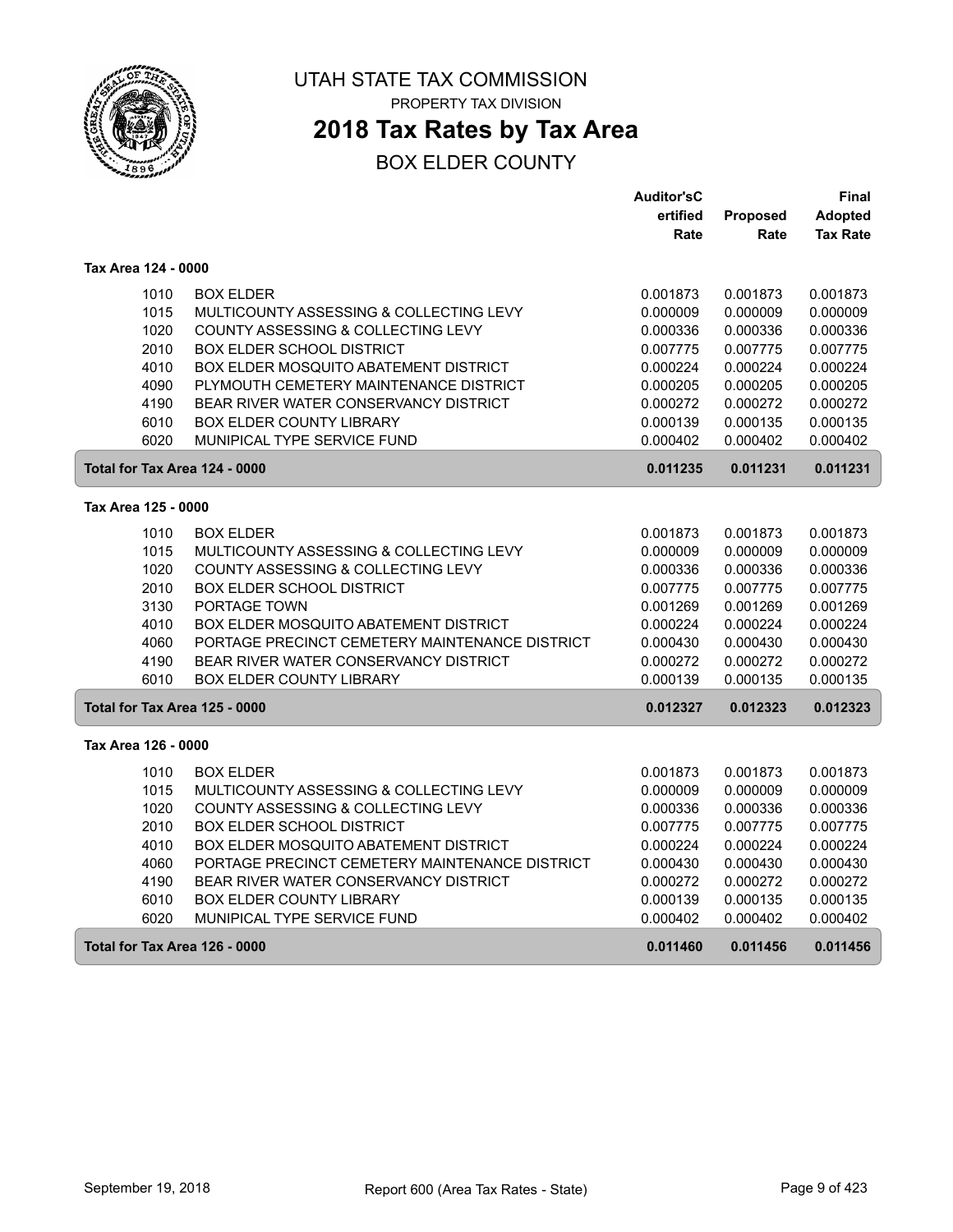

## **2018 Tax Rates by Tax Area**

|                               |                                         | <b>Auditor'sC</b> |                      | <b>Final</b>    |
|-------------------------------|-----------------------------------------|-------------------|----------------------|-----------------|
|                               |                                         | ertified          | Proposed             | <b>Adopted</b>  |
|                               |                                         | Rate              | Rate                 | <b>Tax Rate</b> |
| Tax Area 127 - 0000           |                                         |                   |                      |                 |
|                               |                                         |                   |                      |                 |
| 1010                          | <b>BOX ELDER</b>                        | 0.001873          | 0.001873             | 0.001873        |
| 1015                          | MULTICOUNTY ASSESSING & COLLECTING LEVY | 0.000009          | 0.000009             | 0.000009        |
| 1020                          | COUNTY ASSESSING & COLLECTING LEVY      | 0.000336          | 0.000336             | 0.000336        |
| 2010                          | <b>BOX ELDER SCHOOL DISTRICT</b>        | 0.007775          | 0.007775             | 0.007775        |
| 4010                          | BOX ELDER MOSQUITO ABATEMENT DISTRICT   | 0.000224          | 0.000224             | 0.000224        |
| 4070                          | RIVERSIDE CEMETERY MAINTENANCE DISTRICT | 0.000652          | 0.000652             | 0.000652        |
| 4190                          | BEAR RIVER WATER CONSERVANCY DISTRICT   | 0.000272          | 0.000272             | 0.000272        |
| 6010                          | BOX ELDER COUNTY LIBRARY                | 0.000139          | 0.000135             | 0.000135        |
| 6020                          | MUNIPICAL TYPE SERVICE FUND             | 0.000402          | 0.000402             | 0.000402        |
| Total for Tax Area 127 - 0000 |                                         | 0.011682          | 0.011678             | 0.011678        |
| Tax Area 128 - 0000           |                                         |                   |                      |                 |
|                               |                                         |                   |                      |                 |
| 1010                          | <b>BOX ELDER</b>                        | 0.001873          | 0.001873             | 0.001873        |
| 1015                          | MULTICOUNTY ASSESSING & COLLECTING LEVY | 0.000009          | 0.000009<br>0.000336 | 0.000009        |
| 1020                          | COUNTY ASSESSING & COLLECTING LEVY      | 0.000336          |                      | 0.000336        |
| 2010                          | <b>BOX ELDER SCHOOL DISTRICT</b>        | 0.007775          | 0.007775             | 0.007775        |
| 4010                          | BOX ELDER MOSQUITO ABATEMENT DISTRICT   | 0.000224          | 0.000224             | 0.000224        |
| 4190                          | BEAR RIVER WATER CONSERVANCY DISTRICT   | 0.000272          | 0.000272             | 0.000272        |
| 6010                          | <b>BOX ELDER COUNTY LIBRARY</b>         | 0.000139          | 0.000135             | 0.000135        |
| 6020                          | MUNIPICAL TYPE SERVICE FUND             | 0.000402          | 0.000402             | 0.000402        |
| Total for Tax Area 128 - 0000 |                                         | 0.011030          | 0.011026             | 0.011026        |
| Tax Area 129 - 0000           |                                         |                   |                      |                 |
| 1010                          | <b>BOX ELDER</b>                        | 0.001873          | 0.001873             | 0.001873        |
| 1015                          | MULTICOUNTY ASSESSING & COLLECTING LEVY | 0.000009          | 0.000009             | 0.000009        |
| 1020                          | COUNTY ASSESSING & COLLECTING LEVY      | 0.000336          | 0.000336             | 0.000336        |
| 2010                          | <b>BOX ELDER SCHOOL DISTRICT</b>        | 0.007775          | 0.007775             | 0.007775        |
| 3140                          | SNOWVILLE TOWN                          | 0.001476          | 0.001476             | 0.001476        |
| 4010                          | BOX ELDER MOSQUITO ABATEMENT DISTRICT   | 0.000224          | 0.000224             | 0.000224        |
| 4190                          | BEAR RIVER WATER CONSERVANCY DISTRICT   | 0.000272          | 0.000272             | 0.000272        |
| 6010                          | <b>BOX ELDER COUNTY LIBRARY</b>         | 0.000139          | 0.000135             | 0.000135        |
| Total for Tax Area 129 - 0000 |                                         | 0.012104          | 0.012100             | 0.012100        |
| Tax Area 130 - 0000           |                                         |                   |                      |                 |
| 1010                          | <b>BOX ELDER</b>                        | 0.001873          | 0.001873             | 0.001873        |
| 1015                          | MULTICOUNTY ASSESSING & COLLECTING LEVY | 0.000009          | 0.000009             | 0.000009        |
| 1020                          | COUNTY ASSESSING & COLLECTING LEVY      | 0.000336          | 0.000336             | 0.000336        |
| 2010                          | <b>BOX ELDER SCHOOL DISTRICT</b>        | 0.007775          | 0.007775             | 0.007775        |
| 3150                          | <b>TREMONTON CITY</b>                   | 0.002839          | 0.002839             | 0.002839        |
| 4010                          | BOX ELDER MOSQUITO ABATEMENT DISTRICT   | 0.000224          | 0.000224             | 0.000224        |
| 4190                          | BEAR RIVER WATER CONSERVANCY DISTRICT   | 0.000272          | 0.000272             | 0.000272        |
|                               |                                         |                   |                      |                 |
| Total for Tax Area 130 - 0000 |                                         | 0.013328          | 0.013328             | 0.013328        |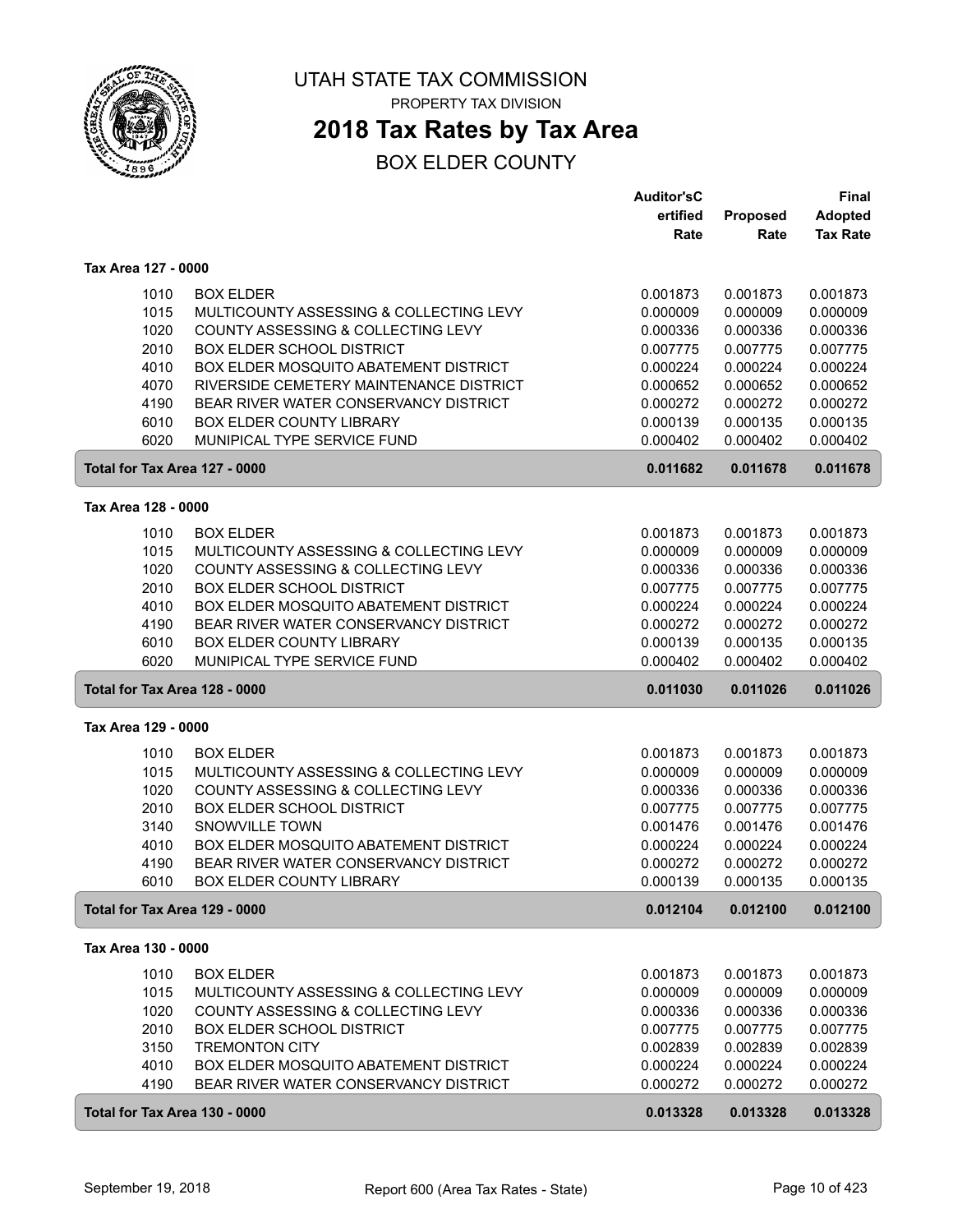

## **2018 Tax Rates by Tax Area**

|                               |                                                  | <b>Auditor'sC</b> |                 | Final           |
|-------------------------------|--------------------------------------------------|-------------------|-----------------|-----------------|
|                               |                                                  | ertified          | <b>Proposed</b> | <b>Adopted</b>  |
|                               |                                                  | Rate              | Rate            | <b>Tax Rate</b> |
| Tax Area 131 - 0000           |                                                  |                   |                 |                 |
| 1010                          | <b>BOX ELDER</b>                                 | 0.001873          | 0.001873        | 0.001873        |
| 1015                          | MULTICOUNTY ASSESSING & COLLECTING LEVY          | 0.000009          | 0.000009        | 0.000009        |
| 1020                          | COUNTY ASSESSING & COLLECTING LEVY               | 0.000336          | 0.000336        | 0.000336        |
| 2010                          | <b>BOX ELDER SCHOOL DISTRICT</b>                 | 0.007775          | 0.007775        | 0.007775        |
| 4010                          | BOX ELDER MOSQUITO ABATEMENT DISTRICT            | 0.000224          | 0.000224        | 0.000224        |
| 4095                          | WEBER BASIN WATER CONSERVANCY DISTRICT           | 0.000164          | 0.000164        | 0.000164        |
| 4190                          | <b>BEAR RIVER WATER CONSERVANCY DISTRICT</b>     | 0.000272          | 0.000272        | 0.000272        |
| 6010                          | <b>BOX ELDER COUNTY LIBRARY</b>                  | 0.000139          | 0.000135        | 0.000135        |
| 6020                          | MUNIPICAL TYPE SERVICE FUND                      | 0.000402          | 0.000402        | 0.000402        |
| Total for Tax Area 131 - 0000 |                                                  | 0.011194          | 0.011190        | 0.011190        |
| Tax Area 132 - 0000           |                                                  |                   |                 |                 |
| 1010                          | <b>BOX ELDER</b>                                 | 0.001873          | 0.001873        | 0.001873        |
| 1015                          | MULTICOUNTY ASSESSING & COLLECTING LEVY          | 0.000009          | 0.000009        | 0.000009        |
| 1020                          | COUNTY ASSESSING & COLLECTING LEVY               | 0.000336          | 0.000336        | 0.000336        |
| 2010                          | <b>BOX ELDER SCHOOL DISTRICT</b>                 | 0.007775          | 0.007775        | 0.007775        |
| 3160                          | <b>WILLARD CITY</b>                              | 0.001434          | 0.001434        | 0.001434        |
| 4010                          | <b>BOX ELDER MOSQUITO ABATEMENT DISTRICT</b>     | 0.000224          | 0.000224        | 0.000224        |
| 4080                          | WILLARD PRECINCT CEMETERY MAINTENANCE DISTRICT   | 0.000152          | 0.000152        | 0.000152        |
| 4150                          | BOX ELDER COUNTY AND WILLARD CITY FLOOD CONTROL. | 0.000244          | 0.000244        | 0.000244        |
| 4190                          | BEAR RIVER WATER CONSERVANCY DISTRICT            | 0.000272          | 0.000272        | 0.000272        |
| 6010                          | <b>BOX ELDER COUNTY LIBRARY</b>                  | 0.000139          | 0.000135        | 0.000135        |
| Total for Tax Area 132 - 0000 |                                                  | 0.012458          | 0.012454        | 0.012454        |
| Tax Area 133 - 0000           |                                                  |                   |                 |                 |
| 1010                          | <b>BOX ELDER</b>                                 | 0.001873          | 0.001873        | 0.001873        |
| 1015                          | MULTICOUNTY ASSESSING & COLLECTING LEVY          | 0.000009          | 0.000009        | 0.000009        |
| 1020                          | COUNTY ASSESSING & COLLECTING LEVY               | 0.000336          | 0.000336        | 0.000336        |
| 2010                          | <b>BOX ELDER SCHOOL DISTRICT</b>                 | 0.007775          | 0.007775        | 0.007775        |
| 4010                          | BOX ELDER MOSQUITO ABATEMENT DISTRICT            | 0.000224          | 0.000224        | 0.000224        |
| 4080                          | WILLARD PRECINCT CEMETERY MAINTENANCE DISTRICT   | 0.000152          | 0.000152        | 0.000152        |
| 4190                          | <b>BEAR RIVER WATER CONSERVANCY DISTRICT</b>     | 0.000272          | 0.000272        | 0.000272        |
| 6010                          | <b>BOX ELDER COUNTY LIBRARY</b>                  | 0.000139          | 0.000135        | 0.000135        |
| 6020                          | MUNIPICAL TYPE SERVICE FUND                      | 0.000402          | 0.000402        | 0.000402        |
| Total for Tax Area 133 - 0000 |                                                  | 0.011182          | 0.011178        | 0.011178        |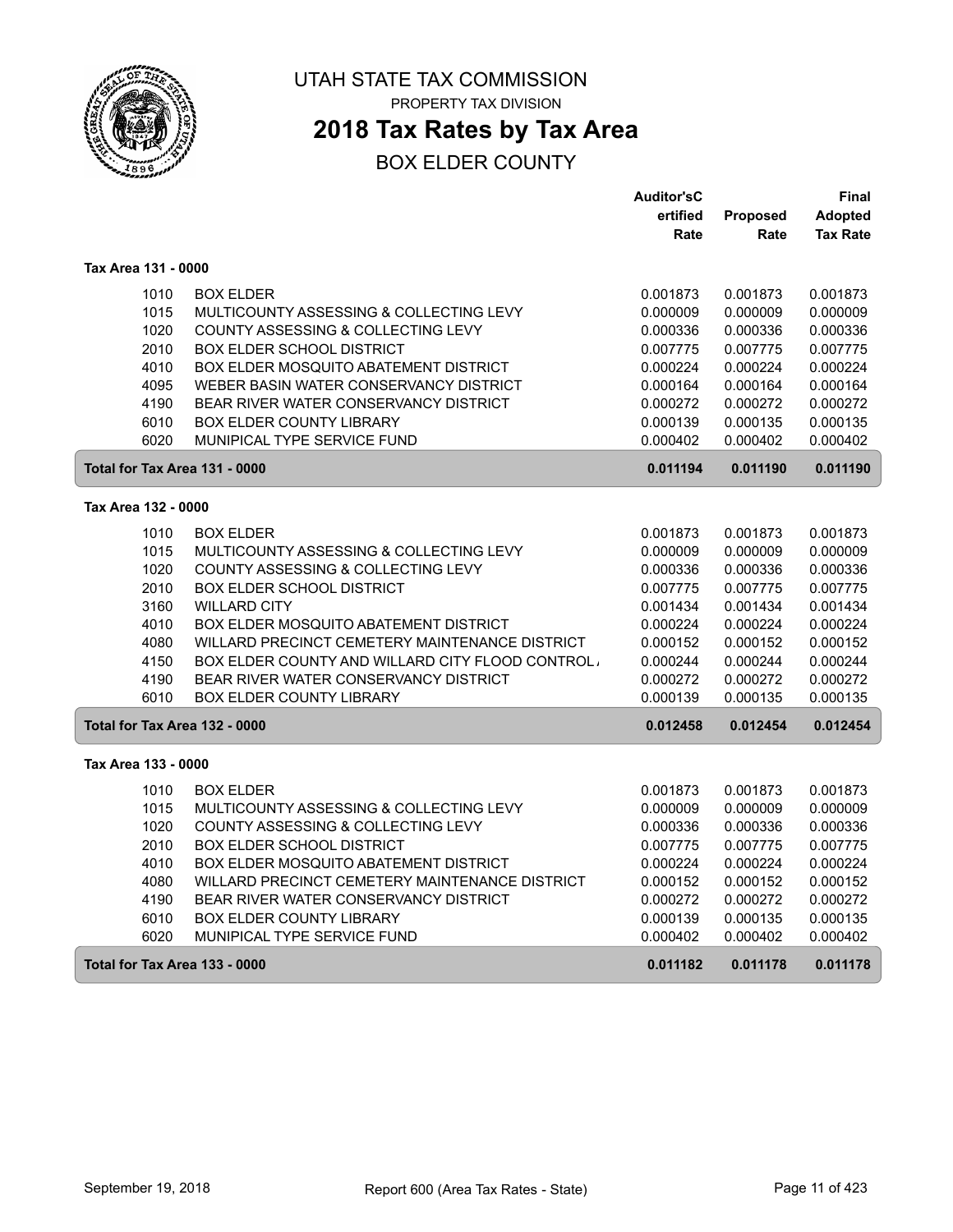

## **2018 Tax Rates by Tax Area**

|                               |                                                  | <b>Auditor'sC</b> |          | <b>Final</b>    |
|-------------------------------|--------------------------------------------------|-------------------|----------|-----------------|
|                               |                                                  | ertified          | Proposed | <b>Adopted</b>  |
|                               |                                                  | Rate              | Rate     | <b>Tax Rate</b> |
| Tax Area 134 - 0000           |                                                  |                   |          |                 |
| 1010                          | <b>BOX ELDER</b>                                 | 0.001873          | 0.001873 | 0.001873        |
| 1015                          | MULTICOUNTY ASSESSING & COLLECTING LEVY          | 0.000009          | 0.000009 | 0.000009        |
| 1020                          | COUNTY ASSESSING & COLLECTING LEVY               | 0.000336          | 0.000336 | 0.000336        |
| 2010                          | <b>BOX ELDER SCHOOL DISTRICT</b>                 | 0.007775          | 0.007775 | 0.007775        |
| 3160                          | <b>WILLARD CITY</b>                              | 0.001434          | 0.001434 | 0.001434        |
| 4010                          | BOX ELDER MOSQUITO ABATEMENT DISTRICT            | 0.000224          | 0.000224 | 0.000224        |
| 4080                          | WILLARD PRECINCT CEMETERY MAINTENANCE DISTRICT   | 0.000152          | 0.000152 | 0.000152        |
| 4095                          | WEBER BASIN WATER CONSERVANCY DISTRICT           | 0.000164          | 0.000164 | 0.000164        |
| 4150                          | BOX ELDER COUNTY AND WILLARD CITY FLOOD CONTROL. | 0.000244          | 0.000244 | 0.000244        |
| 4190                          | BEAR RIVER WATER CONSERVANCY DISTRICT            | 0.000272          | 0.000272 | 0.000272        |
| 6010                          | <b>BOX ELDER COUNTY LIBRARY</b>                  | 0.000139          | 0.000135 | 0.000135        |
| Total for Tax Area 134 - 0000 |                                                  | 0.012622          | 0.012618 | 0.012618        |
| Tax Area 135 - 0000           |                                                  |                   |          |                 |
| 1010                          | <b>BOX ELDER</b>                                 | 0.001873          | 0.001873 | 0.001873        |
| 1015                          | MULTICOUNTY ASSESSING & COLLECTING LEVY          | 0.000009          | 0.000009 | 0.000009        |
| 1020                          | COUNTY ASSESSING & COLLECTING LEVY               | 0.000336          | 0.000336 | 0.000336        |
| 2010                          | <b>BOX ELDER SCHOOL DISTRICT</b>                 | 0.007775          | 0.007775 | 0.007775        |
| 4010                          | BOX ELDER MOSQUITO ABATEMENT DISTRICT            | 0.000224          | 0.000224 | 0.000224        |
| 4080                          | WILLARD PRECINCT CEMETERY MAINTENANCE DISTRICT   | 0.000152          | 0.000152 | 0.000152        |
| 4095                          | WEBER BASIN WATER CONSERVANCY DISTRICT           | 0.000164          | 0.000164 | 0.000164        |
| 4150                          | BOX ELDER COUNTY AND WILLARD CITY FLOOD CONTROL, | 0.000244          | 0.000244 | 0.000244        |
| 4190                          | BEAR RIVER WATER CONSERVANCY DISTRICT            | 0.000272          | 0.000272 | 0.000272        |
| 6010                          | <b>BOX ELDER COUNTY LIBRARY</b>                  | 0.000139          | 0.000135 | 0.000135        |
| 6020                          | MUNIPICAL TYPE SERVICE FUND                      | 0.000402          | 0.000402 | 0.000402        |
| Total for Tax Area 135 - 0000 |                                                  | 0.011590          | 0.011586 | 0.011586        |
| Tax Area 136 - 0000           |                                                  |                   |          |                 |
| 1010                          | <b>BOX ELDER</b>                                 | 0.001873          | 0.001873 | 0.001873        |
| 1015                          | MULTICOUNTY ASSESSING & COLLECTING LEVY          | 0.000009          | 0.000009 | 0.000009        |
| 1020                          | COUNTY ASSESSING & COLLECTING LEVY               | 0.000336          | 0.000336 | 0.000336        |
| 2010                          | <b>BOX ELDER SCHOOL DISTRICT</b>                 | 0.007775          | 0.007775 | 0.007775        |
| 4010                          | <b>BOX ELDER MOSQUITO ABATEMENT DISTRICT</b>     | 0.000224          | 0.000224 | 0.000224        |
| 4080                          | WILLARD PRECINCT CEMETERY MAINTENANCE DISTRICT   | 0.000152          | 0.000152 | 0.000152        |
| 4095                          | WEBER BASIN WATER CONSERVANCY DISTRICT           | 0.000164          | 0.000164 | 0.000164        |
| 4150                          | BOX ELDER COUNTY AND WILLARD CITY FLOOD CONTROL  | 0.000244          | 0.000244 | 0.000244        |
| 4190                          | BEAR RIVER WATER CONSERVANCY DISTRICT            | 0.000272          | 0.000272 | 0.000272        |
| 4200                          | BONA VISTA WATER IMPROVEMENT DISTRICT            | 0.000237          | 0.000237 | 0.000237        |
| 6010                          | BOX ELDER COUNTY LIBRARY                         | 0.000139          | 0.000135 | 0.000135        |
| 6020                          | MUNIPICAL TYPE SERVICE FUND                      | 0.000402          | 0.000402 | 0.000402        |
| Total for Tax Area 136 - 0000 |                                                  | 0.011827          | 0.011823 | 0.011823        |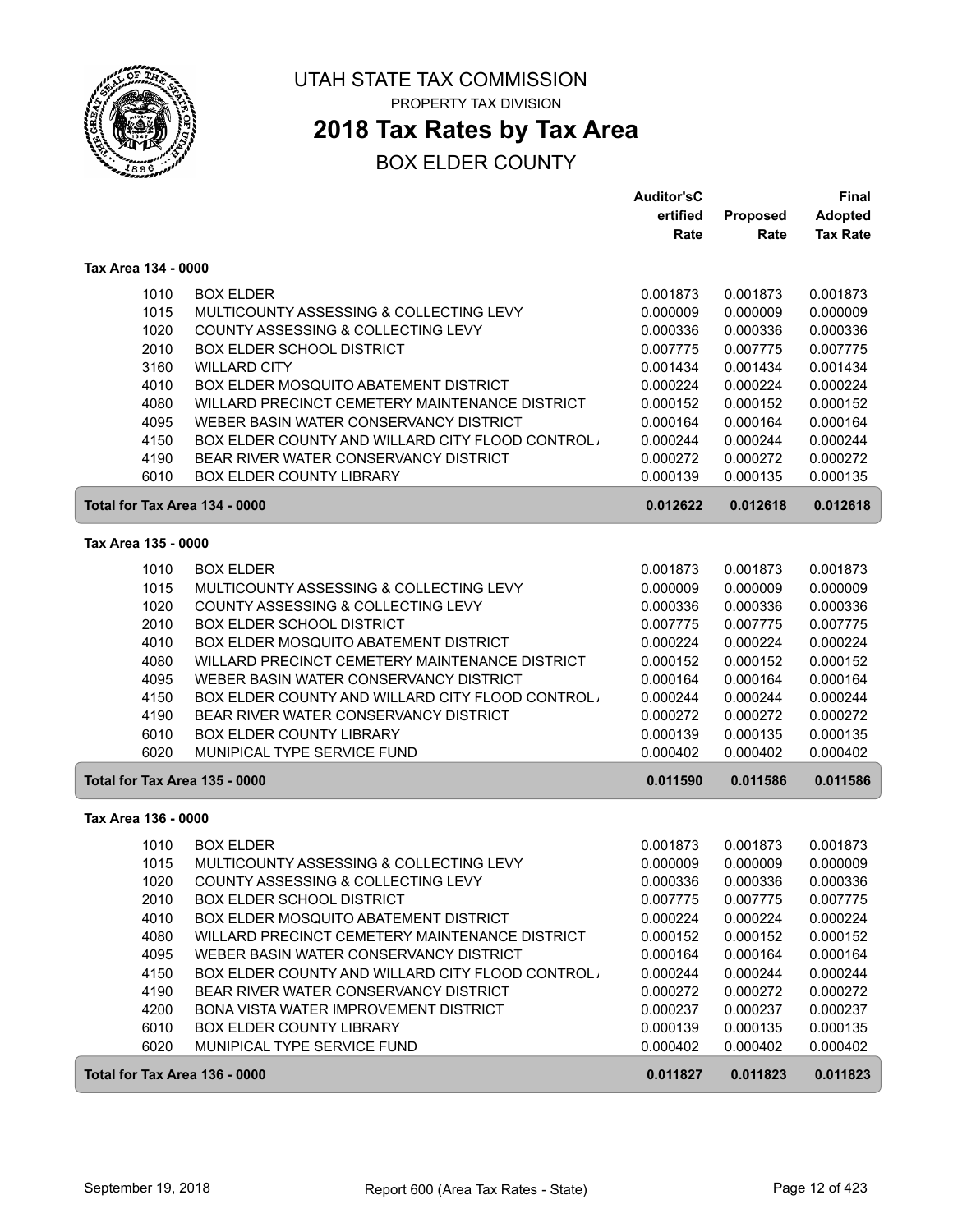

## **2018 Tax Rates by Tax Area**

|                               |                                               | <b>Auditor'sC</b> |          | Final           |
|-------------------------------|-----------------------------------------------|-------------------|----------|-----------------|
|                               |                                               | ertified          | Proposed | <b>Adopted</b>  |
|                               |                                               | Rate              | Rate     | <b>Tax Rate</b> |
| Tax Area 139 - 0000           |                                               |                   |          |                 |
| 1010                          | <b>BOX ELDER</b>                              | 0.001873          | 0.001873 | 0.001873        |
| 1015                          | MULTICOUNTY ASSESSING & COLLECTING LEVY       | 0.000009          | 0.000009 | 0.000009        |
| 1020                          | COUNTY ASSESSING & COLLECTING LEVY            | 0.000336          | 0.000336 | 0.000336        |
| 2010                          | <b>BOX ELDER SCHOOL DISTRICT</b>              | 0.007775          | 0.007775 | 0.007775        |
| 4010                          | BOX ELDER MOSQUITO ABATEMENT DISTRICT         | 0.000224          | 0.000224 | 0.000224        |
| 4160                          | BOX ELDER COUNTY SERVICE AREA NO. 2           | 0.000063          | 0.000063 | 0.000063        |
| 4190                          | BEAR RIVER WATER CONSERVANCY DISTRICT         | 0.000272          | 0.000272 | 0.000272        |
| 4220                          | <b>GROUSE CREEK SPECIAL SERVICE DISTRICT</b>  | 0.001165          | 0.001165 | 0.001165        |
| 6010                          | <b>BOX ELDER COUNTY LIBRARY</b>               | 0.000139          | 0.000135 | 0.000135        |
| 6020                          | MUNIPICAL TYPE SERVICE FUND                   | 0.000402          | 0.000402 | 0.000402        |
| Total for Tax Area 139 - 0000 |                                               | 0.012258          | 0.012254 | 0.012254        |
| Tax Area 140 - 0000           |                                               |                   |          |                 |
| 1010                          | <b>BOX ELDER</b>                              | 0.001873          | 0.001873 | 0.001873        |
| 1015                          | MULTICOUNTY ASSESSING & COLLECTING LEVY       | 0.000009          | 0.000009 | 0.000009        |
| 1020                          | COUNTY ASSESSING & COLLECTING LEVY            | 0.000336          | 0.000336 | 0.000336        |
| 2010                          | <b>BOX ELDER SCHOOL DISTRICT</b>              | 0.007775          | 0.007775 | 0.007775        |
| 4010                          | <b>BOX ELDER MOSQUITO ABATEMENT DISTRICT</b>  | 0.000224          | 0.000224 | 0.000224        |
| 4190                          | BEAR RIVER WATER CONSERVANCY DISTRICT         | 0.000272          | 0.000272 | 0.000272        |
| 4220                          | GROUSE CREEK SPECIAL SERVICE DISTRICT         | 0.001165          | 0.001165 | 0.001165        |
| 6010                          | <b>BOX ELDER COUNTY LIBRARY</b>               | 0.000139          | 0.000135 | 0.000135        |
| 6020                          | MUNIPICAL TYPE SERVICE FUND                   | 0.000402          | 0.000402 | 0.000402        |
| Total for Tax Area 140 - 0000 |                                               | 0.012195          | 0.012191 | 0.012191        |
| Tax Area 141 - 0000           |                                               |                   |          |                 |
| 1010                          | <b>BOX ELDER</b>                              | 0.001873          | 0.001873 | 0.001873        |
| 1015                          | MULTICOUNTY ASSESSING & COLLECTING LEVY       | 0.000009          | 0.000009 | 0.000009        |
| 1020                          | <b>COUNTY ASSESSING &amp; COLLECTING LEVY</b> | 0.000336          | 0.000336 | 0.000336        |
| 2010                          | <b>BOX ELDER SCHOOL DISTRICT</b>              | 0.007775          | 0.007775 | 0.007775        |
| 4010                          | BOX ELDER MOSQUITO ABATEMENT DISTRICT         | 0.000224          | 0.000224 | 0.000224        |
| 4190                          | BEAR RIVER WATER CONSERVANCY DISTRICT         | 0.000272          | 0.000272 | 0.000272        |
| 4210                          | GROUSE CREEK CEMETERY MAINTENANCE DISTRICT    | 0.000000          |          |                 |
| 4220                          | <b>GROUSE CREEK SPECIAL SERVICE DISTRICT</b>  | 0.001165          | 0.001165 | 0.001165        |
| 6010                          | <b>BOX ELDER COUNTY LIBRARY</b>               | 0.000139          | 0.000135 | 0.000135        |
| 6020                          | MUNIPICAL TYPE SERVICE FUND                   | 0.000402          | 0.000402 | 0.000402        |
| Total for Tax Area 141 - 0000 |                                               | 0.012195          | 0.012191 | 0.012191        |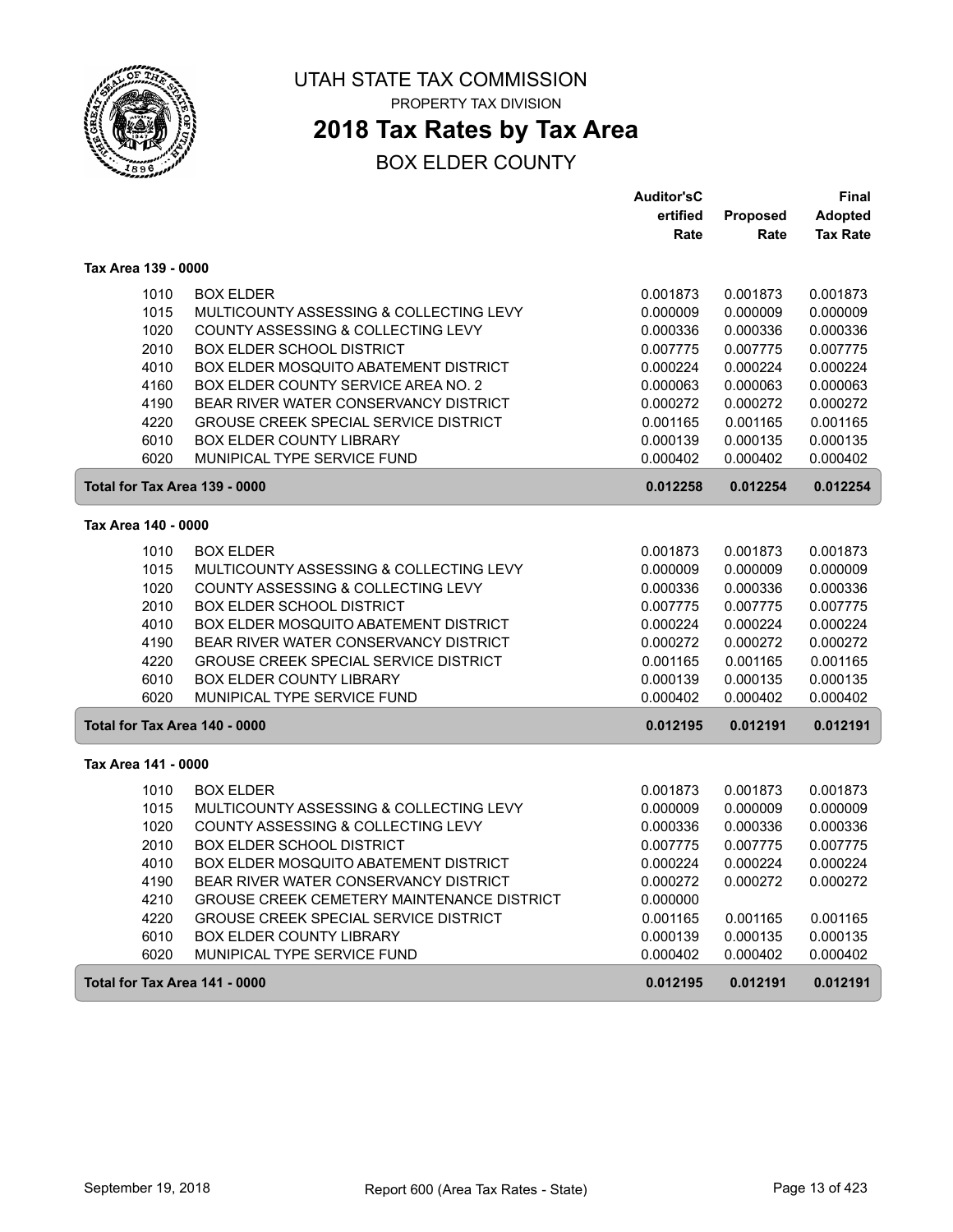

## **2018 Tax Rates by Tax Area**

|                     |                                                          | <b>Auditor'sC</b> |          | <b>Final</b>    |
|---------------------|----------------------------------------------------------|-------------------|----------|-----------------|
|                     |                                                          | ertified          | Proposed | <b>Adopted</b>  |
|                     |                                                          | Rate              | Rate     | <b>Tax Rate</b> |
| Tax Area 143 - 0000 |                                                          |                   |          |                 |
|                     | 1010<br><b>BOX ELDER</b>                                 | 0.001873          | 0.001873 | 0.001873        |
|                     | 1015<br>MULTICOUNTY ASSESSING & COLLECTING LEVY          | 0.000009          | 0.000009 | 0.000009        |
|                     | 1020<br>COUNTY ASSESSING & COLLECTING LEVY               | 0.000336          | 0.000336 | 0.000336        |
|                     | 2010<br><b>BOX ELDER SCHOOL DISTRICT</b>                 | 0.007775          | 0.007775 | 0.007775        |
|                     | 4010<br>BOX ELDER MOSQUITO ABATEMENT DISTRICT            | 0.000224          | 0.000224 | 0.000224        |
|                     | RIVERSIDE CEMETERY MAINTENANCE DISTRICT<br>4070          | 0.000652          | 0.000652 | 0.000652        |
|                     | 4170<br>RIVERSIDE COMMUNITY SPECIAL SERVICE DISTRICT     | 0.000329          | 0.000310 | 0.000310        |
|                     | 4190<br>BEAR RIVER WATER CONSERVANCY DISTRICT            | 0.000272          | 0.000272 | 0.000272        |
|                     | 6010<br>BOX ELDER COUNTY LIBRARY                         | 0.000139          | 0.000135 | 0.000135        |
|                     | MUNIPICAL TYPE SERVICE FUND<br>6020                      | 0.000402          | 0.000402 | 0.000402        |
|                     | Total for Tax Area 143 - 0000                            | 0.012011          | 0.011988 | 0.011988        |
| Tax Area 146 - 0000 |                                                          |                   |          |                 |
|                     | 1010<br><b>BOX ELDER</b>                                 | 0.001873          | 0.001873 | 0.001873        |
|                     | 1015<br>MULTICOUNTY ASSESSING & COLLECTING LEVY          | 0.000009          | 0.000009 | 0.000009        |
|                     | 1020<br>COUNTY ASSESSING & COLLECTING LEVY               | 0.000336          | 0.000336 | 0.000336        |
|                     | 2010<br><b>BOX ELDER SCHOOL DISTRICT</b>                 | 0.007775          | 0.007775 | 0.007775        |
|                     | 4010<br>BOX ELDER MOSQUITO ABATEMENT DISTRICT            | 0.000224          | 0.000224 | 0.000224        |
|                     | 4160<br>BOX ELDER COUNTY SERVICE AREA NO. 2              | 0.000063          | 0.000063 | 0.000063        |
|                     | 4190<br>BEAR RIVER WATER CONSERVANCY DISTRICT            | 0.000272          | 0.000272 | 0.000272        |
|                     | 6010<br><b>BOX ELDER COUNTY LIBRARY</b>                  | 0.000139          | 0.000135 | 0.000135        |
|                     | 6020<br>MUNIPICAL TYPE SERVICE FUND                      | 0.000402          | 0.000402 | 0.000402        |
|                     | Total for Tax Area 146 - 0000                            | 0.011093          | 0.011089 | 0.011089        |
| Tax Area 147 - 0000 |                                                          |                   |          |                 |
|                     | 1010<br><b>BOX ELDER</b>                                 | 0.001873          | 0.001873 | 0.001873        |
|                     | 1015<br>MULTICOUNTY ASSESSING & COLLECTING LEVY          | 0.000009          | 0.000009 | 0.000009        |
|                     | 1020<br>COUNTY ASSESSING & COLLECTING LEVY               | 0.000336          | 0.000336 | 0.000336        |
|                     | 2010<br><b>BOX ELDER SCHOOL DISTRICT</b>                 | 0.007775          | 0.007775 | 0.007775        |
|                     | 4010<br>BOX ELDER MOSQUITO ABATEMENT DISTRICT            | 0.000224          | 0.000224 | 0.000224        |
|                     | 4080<br>WILLARD PRECINCT CEMETERY MAINTENANCE DISTRICT   | 0.000152          | 0.000152 | 0.000152        |
|                     | 4150<br>BOX ELDER COUNTY AND WILLARD CITY FLOOD CONTROL. | 0.000244          | 0.000244 | 0.000244        |
|                     | 4190<br>BEAR RIVER WATER CONSERVANCY DISTRICT            | 0.000272          | 0.000272 | 0.000272        |
|                     | 6010<br><b>BOX ELDER COUNTY LIBRARY</b>                  | 0.000139          | 0.000135 | 0.000135        |
|                     | 6020<br>MUNIPICAL TYPE SERVICE FUND                      | 0.000402          | 0.000402 | 0.000402        |
|                     | Total for Tax Area 147 - 0000                            | 0.011426          | 0.011422 | 0.011422        |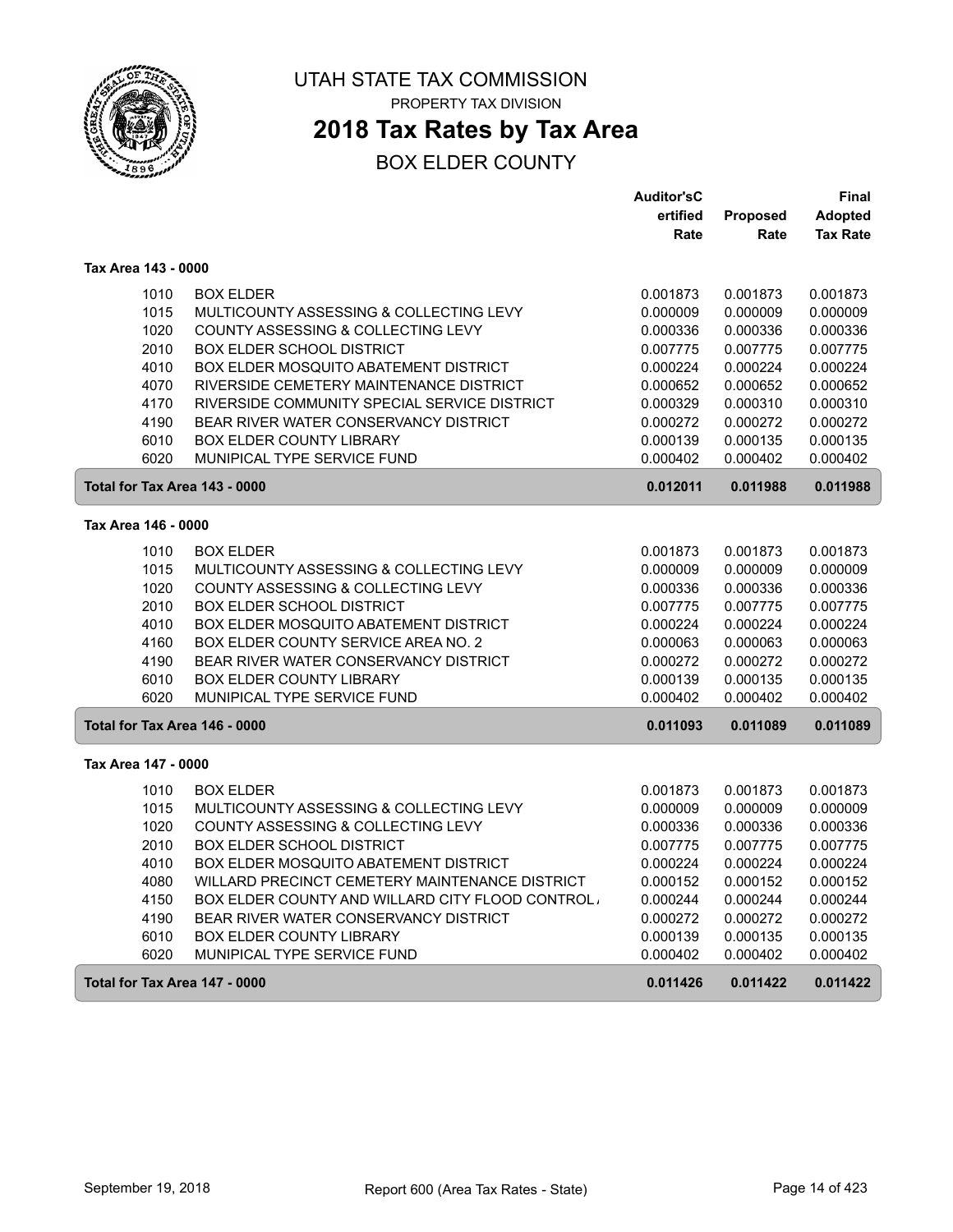

## **2018 Tax Rates by Tax Area**

|                                      |                                                                                       | <b>Auditor'sC</b> |          | <b>Final</b>    |
|--------------------------------------|---------------------------------------------------------------------------------------|-------------------|----------|-----------------|
|                                      |                                                                                       | ertified          | Proposed | <b>Adopted</b>  |
|                                      |                                                                                       | Rate              | Rate     | <b>Tax Rate</b> |
| Tax Area 151 - 0000                  |                                                                                       |                   |          |                 |
|                                      |                                                                                       |                   |          |                 |
| 1010                                 | <b>BOX ELDER</b>                                                                      | 0.001873          | 0.001873 | 0.001873        |
| 1015                                 | MULTICOUNTY ASSESSING & COLLECTING LEVY                                               | 0.000009          | 0.000009 | 0.000009        |
| 1020                                 | COUNTY ASSESSING & COLLECTING LEVY                                                    | 0.000336          | 0.000336 | 0.000336        |
| 2010                                 | <b>BOX ELDER SCHOOL DISTRICT</b>                                                      | 0.007775          | 0.007775 | 0.007775        |
| 3150                                 | <b>TREMONTON CITY</b>                                                                 | 0.002839          | 0.002839 | 0.002839        |
| 4010                                 | BOX ELDER MOSQUITO ABATEMENT DISTRICT                                                 | 0.000224          | 0.000224 | 0.000224        |
| 4040<br>4190                         | <b>GARLAND CEMETERY MAINTENANCE DISTRICT</b><br>BEAR RIVER WATER CONSERVANCY DISTRICT | 0.000145          | 0.000145 | 0.000145        |
|                                      |                                                                                       | 0.000272          | 0.000272 | 0.000272        |
| Total for Tax Area 151 - 0000        |                                                                                       | 0.013473          | 0.013473 | 0.013473        |
| Tax Area 152 - 0000                  |                                                                                       |                   |          |                 |
| 1010                                 | <b>BOX ELDER</b>                                                                      | 0.001873          | 0.001873 | 0.001873        |
| 1015                                 | MULTICOUNTY ASSESSING & COLLECTING LEVY                                               | 0.000009          | 0.000009 | 0.000009        |
| 1020                                 | COUNTY ASSESSING & COLLECTING LEVY                                                    | 0.000336          | 0.000336 | 0.000336        |
| 2010                                 | <b>BOX ELDER SCHOOL DISTRICT</b>                                                      | 0.007775          | 0.007775 | 0.007775        |
| 4010                                 | BOX ELDER MOSQUITO ABATEMENT DISTRICT                                                 | 0.000224          | 0.000224 | 0.000224        |
| 4080                                 | WILLARD PRECINCT CEMETERY MAINTENANCE DISTRICT                                        | 0.000152          | 0.000152 | 0.000152        |
| 4095                                 | WEBER BASIN WATER CONSERVANCY DISTRICT                                                | 0.000164          | 0.000164 | 0.000164        |
| 4190                                 | BEAR RIVER WATER CONSERVANCY DISTRICT                                                 | 0.000272          | 0.000272 | 0.000272        |
| 6010                                 | BOX ELDER COUNTY LIBRARY                                                              | 0.000139          | 0.000135 | 0.000135        |
| 6020                                 | MUNIPICAL TYPE SERVICE FUND                                                           | 0.000402          | 0.000402 | 0.000402        |
| Total for Tax Area 152 - 0000        |                                                                                       | 0.011346          | 0.011342 | 0.011342        |
| Tax Area 156 - 0000                  |                                                                                       |                   |          |                 |
|                                      |                                                                                       |                   |          |                 |
| 1010                                 | <b>BOX ELDER</b>                                                                      | 0.001873          | 0.001873 | 0.001873        |
| 1015                                 | MULTICOUNTY ASSESSING & COLLECTING LEVY                                               | 0.000009          | 0.000009 | 0.000009        |
| 1020                                 | COUNTY ASSESSING & COLLECTING LEVY                                                    | 0.000336          | 0.000336 | 0.000336        |
| 2010                                 | <b>BOX ELDER SCHOOL DISTRICT</b>                                                      | 0.007775          | 0.007775 | 0.007775        |
| 3070                                 | <b>GARLAND CITY</b>                                                                   | 0.003884          | 0.003884 | 0.003884        |
| 4010                                 | BOX ELDER MOSQUITO ABATEMENT DISTRICT                                                 | 0.000224          | 0.000224 | 0.000224        |
| 4190                                 | BEAR RIVER WATER CONSERVANCY DISTRICT                                                 | 0.000272          | 0.000272 | 0.000272        |
| <b>Total for Tax Area 156 - 0000</b> |                                                                                       | 0.014373          | 0.014373 | 0.014373        |
| Tax Area 157 - 0000                  |                                                                                       |                   |          |                 |
| 1010                                 | <b>BOX ELDER</b>                                                                      | 0.001873          | 0.001873 | 0.001873        |
| 1015                                 | MULTICOUNTY ASSESSING & COLLECTING LEVY                                               | 0.000009          | 0.000009 | 0.000009        |
| 1020                                 | COUNTY ASSESSING & COLLECTING LEVY                                                    | 0.000336          | 0.000336 | 0.000336        |
| 2010                                 | <b>BOX ELDER SCHOOL DISTRICT</b>                                                      | 0.007775          | 0.007775 | 0.007775        |
| 3110                                 | PERRY CITY                                                                            | 0.002364          | 0.002364 | 0.002364        |
| 4010                                 | <b>BOX ELDER MOSQUITO ABATEMENT DISTRICT</b>                                          | 0.000224          | 0.000224 | 0.000224        |
| 4180                                 | BOX ELDER COUNTY & PERRY CITY FLOOD CONTROL                                           | 0.000271          | 0.000271 | 0.000271        |
| 4190                                 | BEAR RIVER WATER CONSERVANCY DISTRICT                                                 | 0.000272          | 0.000272 | 0.000272        |
| 6010                                 | <b>BOX ELDER COUNTY LIBRARY</b>                                                       | 0.000139          | 0.000135 | 0.000135        |
| Total for Tax Area 157 - 0000        |                                                                                       | 0.013263          | 0.013259 | 0.013259        |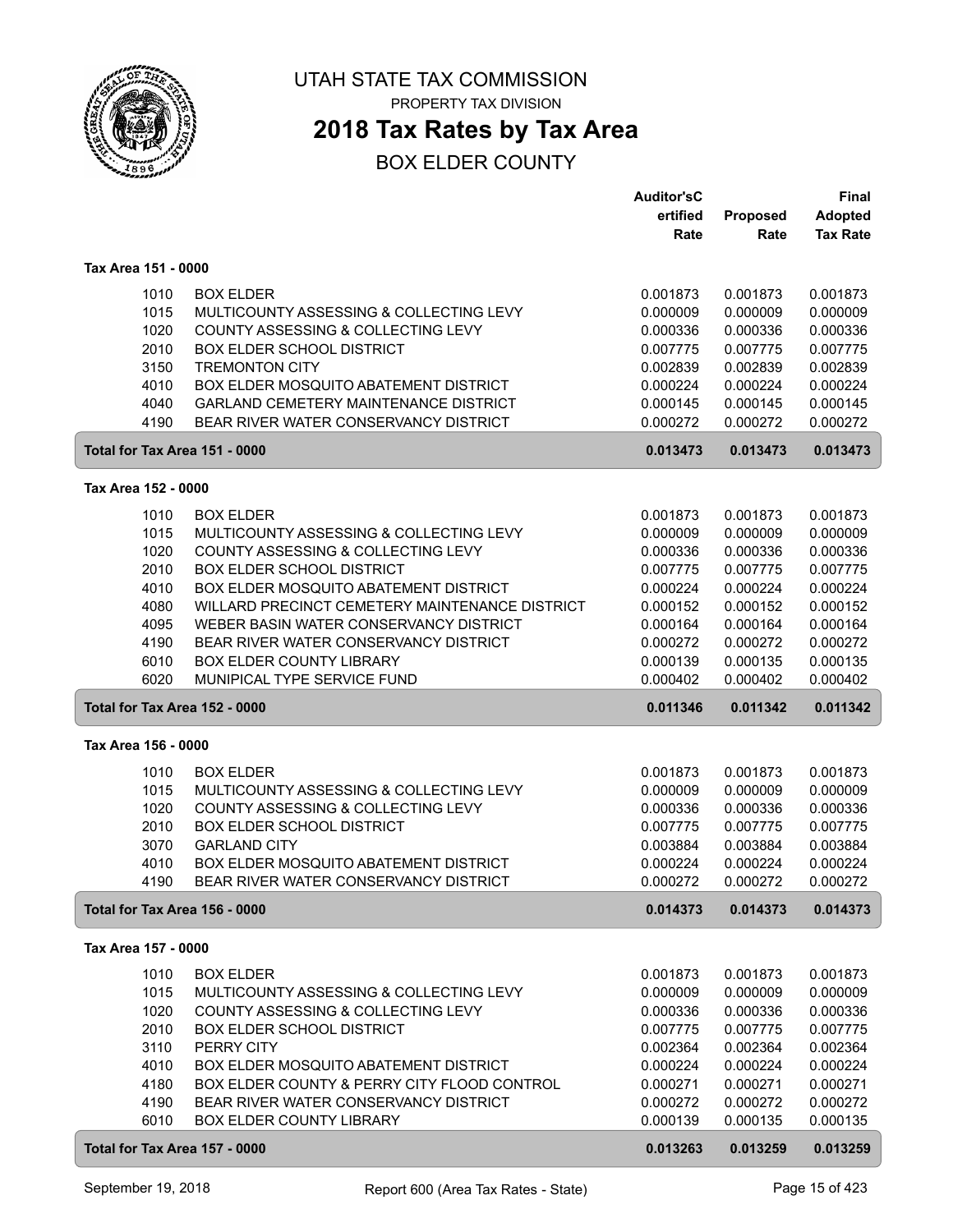

## **2018 Tax Rates by Tax Area**

|                               |                                                | <b>Auditor'sC</b> |                 | Final           |
|-------------------------------|------------------------------------------------|-------------------|-----------------|-----------------|
|                               |                                                | ertified          | <b>Proposed</b> | <b>Adopted</b>  |
|                               |                                                | Rate              | Rate            | <b>Tax Rate</b> |
| Tax Area 158 - 0000           |                                                |                   |                 |                 |
| 1010                          | <b>BOX ELDER</b>                               | 0.001873          | 0.001873        | 0.001873        |
| 1015                          | MULTICOUNTY ASSESSING & COLLECTING LEVY        | 0.000009          | 0.000009        | 0.000009        |
| 1020                          | COUNTY ASSESSING & COLLECTING LEVY             | 0.000336          | 0.000336        | 0.000336        |
| 2010                          | <b>BOX ELDER SCHOOL DISTRICT</b>               | 0.007775          | 0.007775        | 0.007775        |
| 4010                          | BOX ELDER MOSQUITO ABATEMENT DISTRICT          | 0.000224          | 0.000224        | 0.000224        |
| 4180                          | BOX ELDER COUNTY & PERRY CITY FLOOD CONTROL    | 0.000271          | 0.000271        | 0.000271        |
| 4190                          | BEAR RIVER WATER CONSERVANCY DISTRICT          | 0.000272          | 0.000272        | 0.000272        |
| 6010                          | <b>BOX ELDER COUNTY LIBRARY</b>                | 0.000139          | 0.000135        | 0.000135        |
| 6020                          | MUNIPICAL TYPE SERVICE FUND                    | 0.000402          | 0.000402        | 0.000402        |
| Total for Tax Area 158 - 0000 |                                                | 0.011301          | 0.011297        | 0.011297        |
| Tax Area 159 - 0000           |                                                |                   |                 |                 |
| 1010                          | <b>BOX ELDER</b>                               | 0.001873          | 0.001873        | 0.001873        |
| 1015                          | MULTICOUNTY ASSESSING & COLLECTING LEVY        | 0.000009          | 0.000009        | 0.000009        |
| 1020                          | COUNTY ASSESSING & COLLECTING LEVY             | 0.000336          | 0.000336        | 0.000336        |
| 2010                          | <b>BOX ELDER SCHOOL DISTRICT</b>               | 0.007775          | 0.007775        | 0.007775        |
| 4010                          | BOX ELDER MOSQUITO ABATEMENT DISTRICT          | 0.000224          | 0.000224        | 0.000224        |
| 4080                          | WILLARD PRECINCT CEMETERY MAINTENANCE DISTRICT | 0.000152          | 0.000152        | 0.000152        |
| 4180                          | BOX ELDER COUNTY & PERRY CITY FLOOD CONTROL    | 0.000271          | 0.000271        | 0.000271        |
| 4190                          | BEAR RIVER WATER CONSERVANCY DISTRICT          | 0.000272          | 0.000272        | 0.000272        |
| 6010                          | <b>BOX ELDER COUNTY LIBRARY</b>                | 0.000139          | 0.000135        | 0.000135        |
| 6020                          | MUNIPICAL TYPE SERVICE FUND                    | 0.000402          | 0.000402        | 0.000402        |
| Total for Tax Area 159 - 0000 |                                                | 0.011453          | 0.011449        | 0.011449        |
| Tax Area 162 - 0000           |                                                |                   |                 |                 |
| 1010                          | <b>BOX ELDER</b>                               | 0.001873          | 0.001873        | 0.001873        |
| 1015                          | MULTICOUNTY ASSESSING & COLLECTING LEVY        | 0.000009          | 0.000009        | 0.000009        |
| 1020                          | COUNTY ASSESSING & COLLECTING LEVY             | 0.000336          | 0.000336        | 0.000336        |
| 2010                          | <b>BOX ELDER SCHOOL DISTRICT</b>               | 0.007775          | 0.007775        | 0.007775        |
| 3110                          | PERRY CITY                                     | 0.002364          | 0.002364        | 0.002364        |
| 4010                          | BOX ELDER MOSQUITO ABATEMENT DISTRICT          | 0.000224          | 0.000224        | 0.000224        |
| 4080                          | WILLARD PRECINCT CEMETERY MAINTENANCE DISTRICT | 0.000152          | 0.000152        | 0.000152        |
| 4180                          | BOX ELDER COUNTY & PERRY CITY FLOOD CONTROL    | 0.000271          | 0.000271        | 0.000271        |
| 4190                          | BEAR RIVER WATER CONSERVANCY DISTRICT          | 0.000272          | 0.000272        | 0.000272        |
| 6010                          | <b>BOX ELDER COUNTY LIBRARY</b>                | 0.000139          | 0.000135        | 0.000135        |
| Total for Tax Area 162 - 0000 |                                                | 0.013415          | 0.013411        | 0.013411        |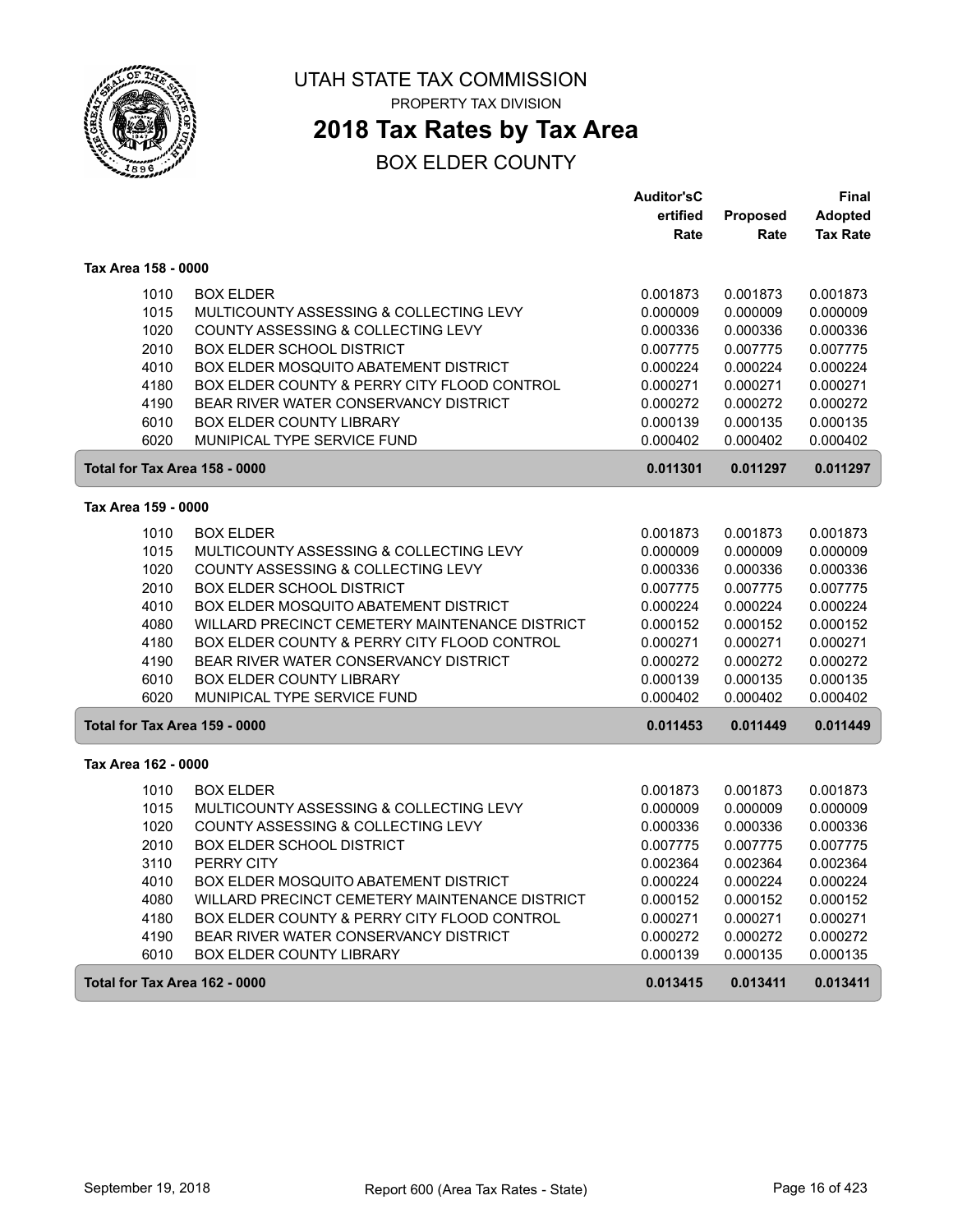

**2018 Tax Rates by Tax Area**

|                               |                                              | <b>Auditor'sC</b> |                 | <b>Final</b>    |
|-------------------------------|----------------------------------------------|-------------------|-----------------|-----------------|
|                               |                                              | ertified          | <b>Proposed</b> | <b>Adopted</b>  |
|                               |                                              | Rate              | Rate            | <b>Tax Rate</b> |
| Tax Area 163 - 0000           |                                              |                   |                 |                 |
|                               |                                              |                   |                 |                 |
| 1010                          | <b>BOX ELDER</b>                             | 0.001873          | 0.001873        | 0.001873        |
| 1015                          | MULTICOUNTY ASSESSING & COLLECTING LEVY      | 0.000009          | 0.000009        | 0.000009        |
| 1020                          | COUNTY ASSESSING & COLLECTING LEVY           | 0.000336          | 0.000336        | 0.000336        |
| 2010                          | <b>BOX ELDER SCHOOL DISTRICT</b>             | 0.007775          | 0.007775        | 0.007775        |
| 3020                          | <b>BRIGHAM CITY</b>                          | 0.001145          | 0.001145        | 0.001145        |
| 4010                          | BOX ELDER MOSQUITO ABATEMENT DISTRICT        | 0.000224          | 0.000224        | 0.000224        |
| 4180                          | BOX ELDER COUNTY & PERRY CITY FLOOD CONTROL  | 0.000271          | 0.000271        | 0.000271        |
| 4190                          | BEAR RIVER WATER CONSERVANCY DISTRICT        | 0.000272          | 0.000272        | 0.000272        |
| Total for Tax Area 163 - 0000 |                                              | 0.011905          | 0.011905        | 0.011905        |
| Tax Area 166 - 0000           |                                              |                   |                 |                 |
| 1010                          | <b>BOX ELDER</b>                             | 0.001873          | 0.001873        | 0.001873        |
| 1015                          | MULTICOUNTY ASSESSING & COLLECTING LEVY      | 0.000009          | 0.000009        | 0.000009        |
| 1020                          | COUNTY ASSESSING & COLLECTING LEVY           | 0.000336          | 0.000336        | 0.000336        |
| 2010                          | <b>BOX ELDER SCHOOL DISTRICT</b>             | 0.007775          | 0.007775        | 0.007775        |
| 3070                          | <b>GARLAND CITY</b>                          | 0.003884          | 0.003884        | 0.003884        |
| 4010                          | BOX ELDER MOSQUITO ABATEMENT DISTRICT        | 0.000224          | 0.000224        | 0.000224        |
| 4040                          | <b>GARLAND CEMETERY MAINTENANCE DISTRICT</b> | 0.000145          | 0.000145        | 0.000145        |
| 4190                          | BEAR RIVER WATER CONSERVANCY DISTRICT        | 0.000272          | 0.000272        | 0.000272        |
| Total for Tax Area 166 - 0000 |                                              | 0.014518          | 0.014518        | 0.014518        |
| Tax Area 167 - 0000           |                                              |                   |                 |                 |
| 1010                          | <b>BOX ELDER</b>                             | 0.001873          | 0.001873        | 0.001873        |
| 1015                          | MULTICOUNTY ASSESSING & COLLECTING LEVY      | 0.000009          | 0.000009        | 0.000009        |
| 1020                          | COUNTY ASSESSING & COLLECTING LEVY           | 0.000336          | 0.000336        | 0.000336        |
| 2010                          | <b>BOX ELDER SCHOOL DISTRICT</b>             | 0.007775          | 0.007775        | 0.007775        |
| 3070                          | <b>GARLAND CITY</b>                          | 0.003884          | 0.003884        | 0.003884        |
| 4010                          | BOX ELDER MOSQUITO ABATEMENT DISTRICT        | 0.000224          | 0.000224        | 0.000224        |
| 4040                          | <b>GARLAND CEMETERY MAINTENANCE DISTRICT</b> | 0.000145          | 0.000145        | 0.000145        |
| 4190                          | BEAR RIVER WATER CONSERVANCY DISTRICT        | 0.000272          | 0.000272        | 0.000272        |
| Total for Tax Area 167 - 0000 |                                              | 0.014518          | 0.014518        | 0.014518        |
| Tax Area 169 - 0000           |                                              |                   |                 |                 |
|                               |                                              |                   |                 |                 |
| 1010                          | <b>BOX ELDER</b>                             | 0.001873          | 0.001873        | 0.001873        |
| 1015                          | MULTICOUNTY ASSESSING & COLLECTING LEVY      | 0.000009          | 0.000009        | 0.000009        |
| 1020                          | COUNTY ASSESSING & COLLECTING LEVY           | 0.000336          | 0.000336        | 0.000336        |
| 2010                          | <b>BOX ELDER SCHOOL DISTRICT</b>             | 0.007775          | 0.007775        | 0.007775        |
| 3030                          | <b>CORINNE CITY</b>                          | 0.002192          | 0.002192        | 0.002192        |
| 4010                          | BOX ELDER MOSQUITO ABATEMENT DISTRICT        | 0.000224          | 0.000224        | 0.000224        |
| 4100                          | CORINNE CEMETERY MAINTENANCE DISTRICT        | 0.000174          | 0.000174        | 0.000174        |
| 4190                          | BEAR RIVER WATER CONSERVANCY DISTRICT        | 0.000272          | 0.000272        | 0.000272        |
| 6010                          | BOX ELDER COUNTY LIBRARY                     | 0.000139          | 0.000135        | 0.000135        |
| Total for Tax Area 169 - 0000 |                                              | 0.012994          | 0.012990        | 0.012990        |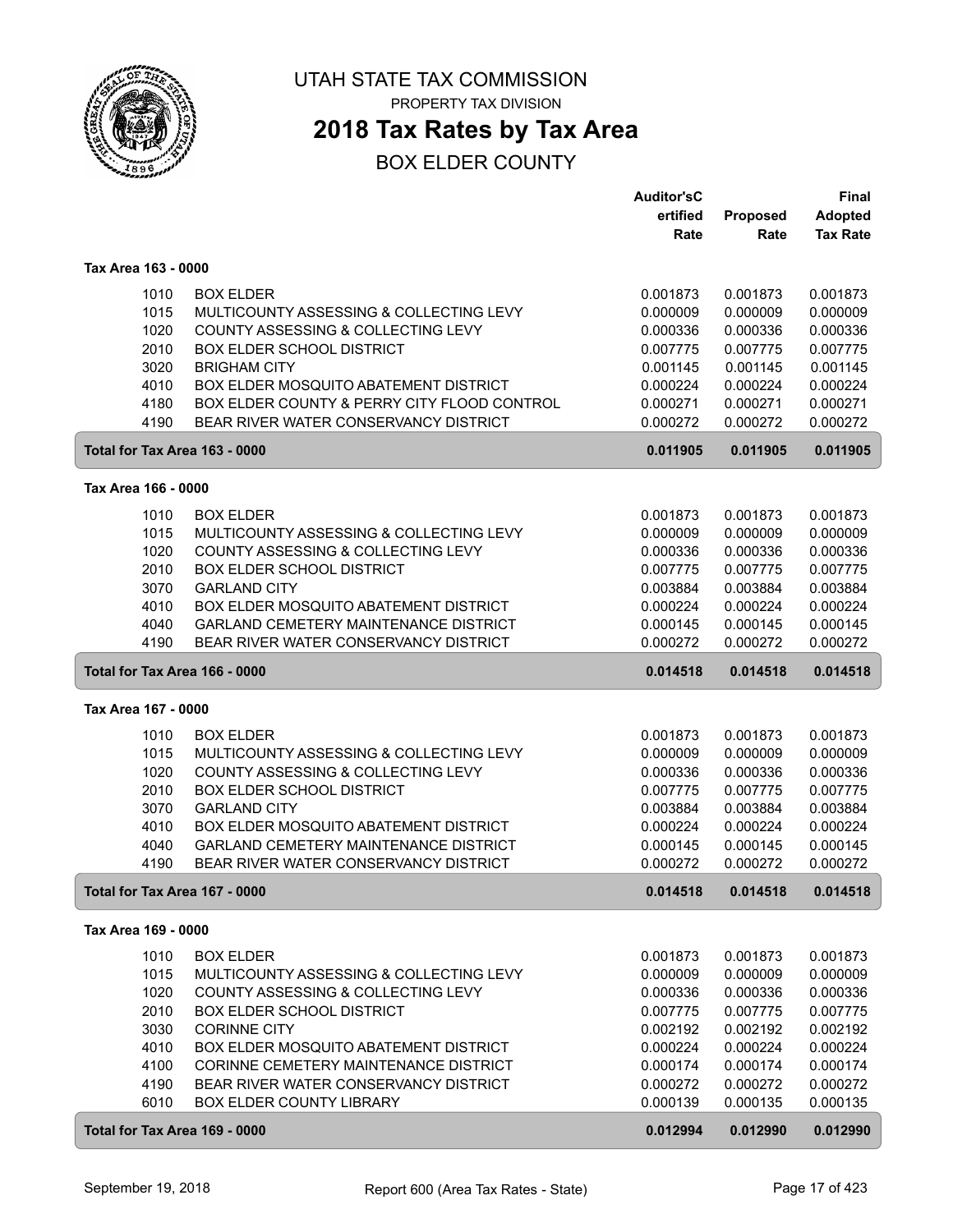

PROPERTY TAX DIVISION

## **2018 Tax Rates by Tax Area**

|                               |                                              | <b>Auditor'sC</b> |                 | Final           |
|-------------------------------|----------------------------------------------|-------------------|-----------------|-----------------|
|                               |                                              | ertified          | <b>Proposed</b> | <b>Adopted</b>  |
|                               |                                              | Rate              | Rate            | <b>Tax Rate</b> |
| Tax Area 171 - 0000           |                                              |                   |                 |                 |
| 1010                          | <b>BOX ELDER</b>                             | 0.001873          | 0.001873        | 0.001873        |
| 1015                          | MULTICOUNTY ASSESSING & COLLECTING LEVY      | 0.000009          | 0.000009        | 0.000009        |
| 1020                          | COUNTY ASSESSING & COLLECTING LEVY           | 0.000336          | 0.000336        | 0.000336        |
| 2010                          | <b>BOX ELDER SCHOOL DISTRICT</b>             | 0.007775          | 0.007775        | 0.007775        |
| 3020                          | <b>BRIGHAM CITY</b>                          | 0.001145          | 0.001145        | 0.001145        |
| 4010                          | BOX ELDER MOSQUITO ABATEMENT DISTRICT        | 0.000224          | 0.000224        | 0.000224        |
| 4190                          | BEAR RIVER WATER CONSERVANCY DISTRICT        | 0.000272          | 0.000272        | 0.000272        |
| Total for Tax Area 171 - 0000 |                                              | 0.011634          | 0.011634        | 0.011634        |
| Tax Area 172 - 0000           |                                              |                   |                 |                 |
| 1010                          | <b>BOX ELDER</b>                             | 0.001873          | 0.001873        | 0.001873        |
| 1015                          | MULTICOUNTY ASSESSING & COLLECTING LEVY      | 0.000009          | 0.000009        | 0.000009        |
| 1020                          | COUNTY ASSESSING & COLLECTING LEVY           | 0.000336          | 0.000336        | 0.000336        |
| 2010                          | <b>BOX ELDER SCHOOL DISTRICT</b>             | 0.007775          | 0.007775        | 0.007775        |
| 3150                          | <b>TREMONTON CITY</b>                        | 0.002839          | 0.002839        | 0.002839        |
| 4010                          | BOX ELDER MOSQUITO ABATEMENT DISTRICT        | 0.000224          | 0.000224        | 0.000224        |
| 4190                          | BEAR RIVER WATER CONSERVANCY DISTRICT        | 0.000272          | 0.000272        | 0.000272        |
| Total for Tax Area 172 - 0000 |                                              | 0.013328          | 0.013328        | 0.013328        |
| Tax Area 174 - 0000           |                                              |                   |                 |                 |
| 1010                          | <b>BOX ELDER</b>                             | 0.001873          | 0.001873        | 0.001873        |
| 1015                          | MULTICOUNTY ASSESSING & COLLECTING LEVY      | 0.000009          | 0.000009        | 0.000009        |
| 1020                          | COUNTY ASSESSING & COLLECTING LEVY           | 0.000336          | 0.000336        | 0.000336        |
| 2010                          | <b>BOX ELDER SCHOOL DISTRICT</b>             | 0.007775          | 0.007775        | 0.007775        |
| 3020                          | <b>BRIGHAM CITY</b>                          | 0.001145          | 0.001145        | 0.001145        |
| 4010                          | BOX ELDER MOSQUITO ABATEMENT DISTRICT        | 0.000224          | 0.000224        | 0.000224        |
| 4190                          | BEAR RIVER WATER CONSERVANCY DISTRICT        | 0.000272          | 0.000272        | 0.000272        |
| Total for Tax Area 174 - 0000 |                                              | 0.011634          | 0.011634        | 0.011634        |
| Tax Area 175 - 0000           |                                              |                   |                 |                 |
| 1010                          | <b>BOX ELDER</b>                             | 0.001873          | 0.001873        | 0.001873        |
| 1015                          | MULTICOUNTY ASSESSING & COLLECTING LEVY      | 0.000009          | 0.000009        | 0.000009        |
| 1020                          | COUNTY ASSESSING & COLLECTING LEVY           | 0.000336          | 0.000336        | 0.000336        |
| 2010                          | <b>BOX ELDER SCHOOL DISTRICT</b>             | 0.007775          | 0.007775        | 0.007775        |
| 3020                          | <b>BRIGHAM CITY</b>                          | 0.001145          | 0.001145        | 0.001145        |
| 4010                          | <b>BOX ELDER MOSQUITO ABATEMENT DISTRICT</b> | 0.000224          | 0.000224        | 0.000224        |
| 4190                          | BEAR RIVER WATER CONSERVANCY DISTRICT        | 0.000272          | 0.000272        | 0.000272        |
| Total for Tax Area 175 - 0000 |                                              | 0.011634          | 0.011634        | 0.011634        |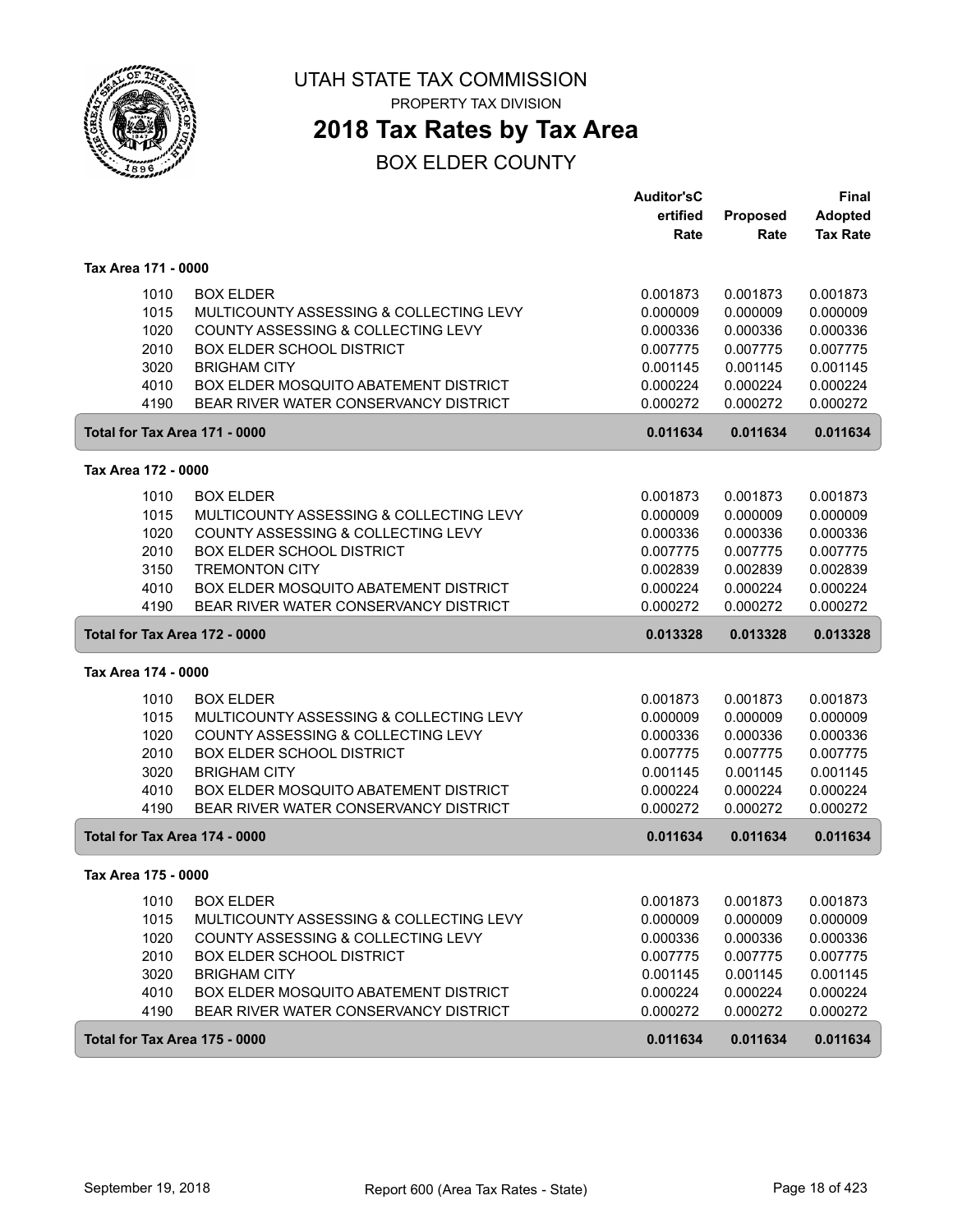

**2018 Tax Rates by Tax Area**

|                     |                                                                        | <b>Auditor'sC</b>    |          | Final           |
|---------------------|------------------------------------------------------------------------|----------------------|----------|-----------------|
|                     |                                                                        | ertified             | Proposed | <b>Adopted</b>  |
|                     |                                                                        | Rate                 | Rate     | <b>Tax Rate</b> |
|                     |                                                                        |                      |          |                 |
| Tax Area 176 - 0000 |                                                                        |                      |          |                 |
| 1010                | <b>BOX ELDER</b>                                                       | 0.001873             | 0.001873 | 0.001873        |
| 1015                | MULTICOUNTY ASSESSING & COLLECTING LEVY                                | 0.000009             | 0.000009 | 0.000009        |
| 1020                | COUNTY ASSESSING & COLLECTING LEVY                                     | 0.000336             | 0.000336 | 0.000336        |
| 2010                | <b>BOX ELDER SCHOOL DISTRICT</b>                                       | 0.007775             | 0.007775 | 0.007775        |
| 3020                | <b>BRIGHAM CITY</b>                                                    | 0.001145             | 0.001145 | 0.001145        |
| 4010                | BOX ELDER MOSQUITO ABATEMENT DISTRICT                                  | 0.000224             | 0.000224 | 0.000224        |
| 4190                | BEAR RIVER WATER CONSERVANCY DISTRICT                                  | 0.000272             | 0.000272 | 0.000272        |
|                     | Total for Tax Area 176 - 0000                                          | 0.011634             | 0.011634 | 0.011634        |
|                     |                                                                        |                      |          |                 |
| Tax Area 177 - 0000 |                                                                        |                      |          |                 |
| 1010                | <b>BOX ELDER</b>                                                       | 0.001873             | 0.001873 | 0.001873        |
| 1015                | MULTICOUNTY ASSESSING & COLLECTING LEVY                                | 0.000009             | 0.000009 | 0.000009        |
| 1020                | COUNTY ASSESSING & COLLECTING LEVY                                     | 0.000336             | 0.000336 | 0.000336        |
| 2010                | <b>BOX ELDER SCHOOL DISTRICT</b>                                       | 0.007775             | 0.007775 | 0.007775        |
| 4010                | BOX ELDER MOSQUITO ABATEMENT DISTRICT                                  | 0.000224             | 0.000224 | 0.000224        |
| 4080                | WILLARD PRECINCT CEMETERY MAINTENANCE DISTRICT                         | 0.000152             | 0.000152 | 0.000152        |
| 4150                | BOX ELDER COUNTY AND WILLARD CITY FLOOD CONTROL,                       | 0.000244             | 0.000244 | 0.000244        |
| 4190                | BEAR RIVER WATER CONSERVANCY DISTRICT                                  | 0.000272             | 0.000272 | 0.000272        |
| 6010                | <b>BOX ELDER COUNTY LIBRARY</b>                                        | 0.000139             | 0.000135 | 0.000135        |
| 6020                | MUNIPICAL TYPE SERVICE FUND                                            | 0.000402             | 0.000402 | 0.000402        |
|                     | Total for Tax Area 177 - 0000                                          | 0.011426             | 0.011422 | 0.011422        |
| Tax Area 178 - 0000 |                                                                        |                      |          |                 |
| 1010                | <b>BOX ELDER</b>                                                       | 0.001873             | 0.001873 | 0.001873        |
| 1015                | MULTICOUNTY ASSESSING & COLLECTING LEVY                                | 0.000009             | 0.000009 | 0.000009        |
|                     |                                                                        |                      |          |                 |
| 1020                | COUNTY ASSESSING & COLLECTING LEVY<br><b>BOX ELDER SCHOOL DISTRICT</b> | 0.000336<br>0.007775 | 0.000336 | 0.000336        |
| 2010                |                                                                        |                      | 0.007775 | 0.007775        |
| 3110                | PERRY CITY                                                             | 0.002364             | 0.002364 | 0.002364        |
| 4010                | BOX ELDER MOSQUITO ABATEMENT DISTRICT                                  | 0.000224             | 0.000224 | 0.000224        |
| 4190                | BEAR RIVER WATER CONSERVANCY DISTRICT                                  | 0.000272             | 0.000272 | 0.000272        |
| 6010                | <b>BOX ELDER COUNTY LIBRARY</b>                                        | 0.000139             | 0.000135 | 0.000135        |
|                     | Total for Tax Area 178 - 0000                                          | 0.012992             | 0.012988 | 0.012988        |
| Tax Area 179 - 0000 |                                                                        |                      |          |                 |
| 1010                | <b>BOX ELDER</b>                                                       | 0.001873             | 0.001873 | 0.001873        |
| 1015                | MULTICOUNTY ASSESSING & COLLECTING LEVY                                | 0.000009             | 0.000009 | 0.000009        |
| 1020                | COUNTY ASSESSING & COLLECTING LEVY                                     | 0.000336             | 0.000336 | 0.000336        |
| 2010                | <b>BOX ELDER SCHOOL DISTRICT</b>                                       | 0.007775             | 0.007775 | 0.007775        |
| 4010                | BOX ELDER MOSQUITO ABATEMENT DISTRICT                                  | 0.000224             | 0.000224 | 0.000224        |
| 4190                | BEAR RIVER WATER CONSERVANCY DISTRICT                                  | 0.000272             | 0.000272 | 0.000272        |
| 6010                | <b>BOX ELDER COUNTY LIBRARY</b>                                        | 0.000139             | 0.000135 | 0.000135        |
| 6020                | MUNIPICAL TYPE SERVICE FUND                                            | 0.000402             | 0.000402 | 0.000402        |
|                     | Total for Tax Area 179 - 0000                                          | 0.011030             | 0.011026 | 0.011026        |
|                     |                                                                        |                      |          |                 |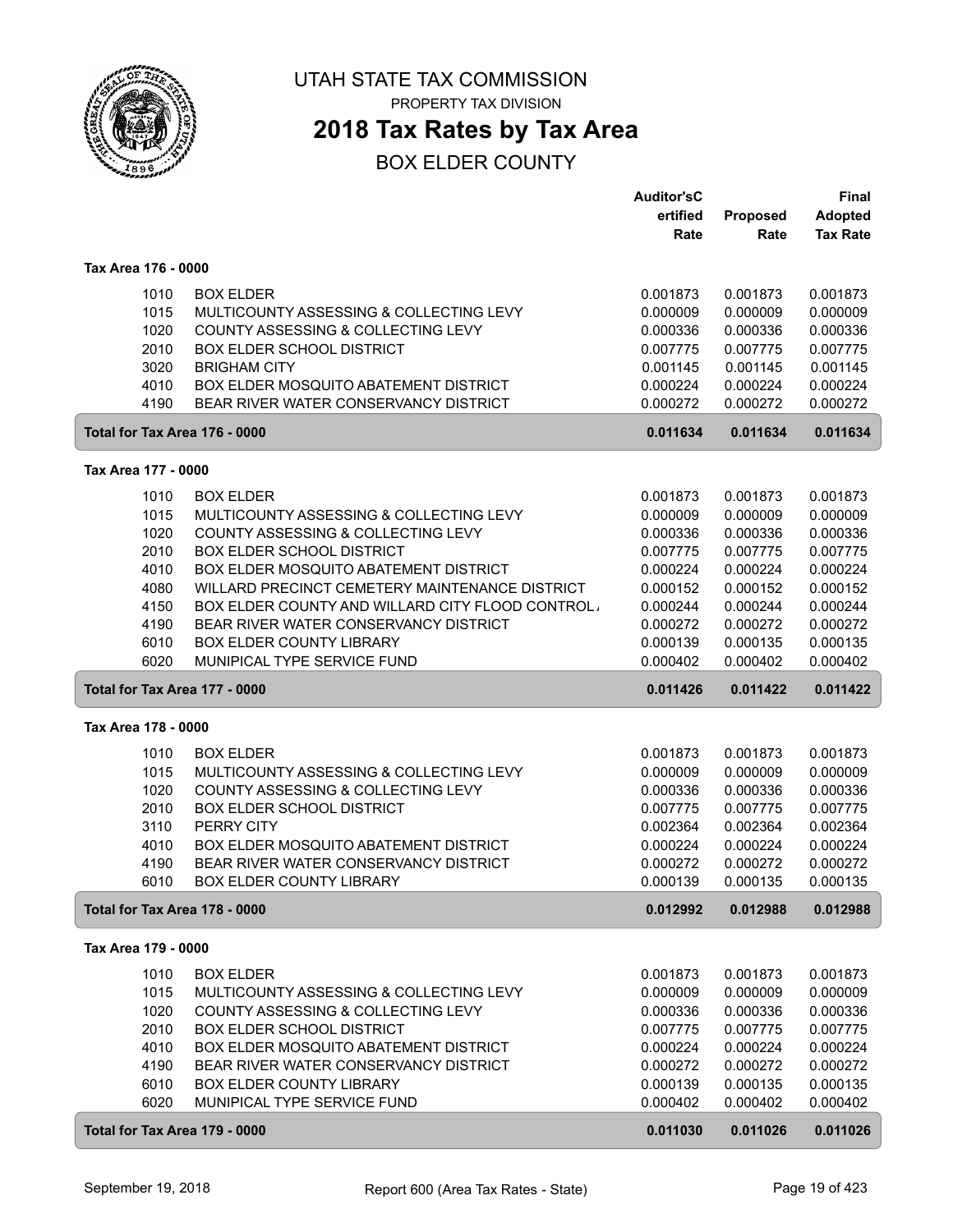

**2018 Tax Rates by Tax Area**

|                     |                                              | Auditor'sC |          | <b>Final</b>    |
|---------------------|----------------------------------------------|------------|----------|-----------------|
|                     |                                              | ertified   | Proposed | <b>Adopted</b>  |
|                     |                                              | Rate       | Rate     | <b>Tax Rate</b> |
| Tax Area 180 - 0000 |                                              |            |          |                 |
| 1010                | <b>BOX ELDER</b>                             | 0.001873   | 0.001873 | 0.001873        |
| 1015                | MULTICOUNTY ASSESSING & COLLECTING LEVY      | 0.000009   | 0.000009 | 0.000009        |
| 1020                | COUNTY ASSESSING & COLLECTING LEVY           | 0.000336   | 0.000336 | 0.000336        |
| 2010                | <b>BOX ELDER SCHOOL DISTRICT</b>             | 0.007775   | 0.007775 | 0.007775        |
| 3040                | DEWEYVILLE TOWN                              | 0.000667   | 0.000667 | 0.000667        |
| 4010                | BOX ELDER MOSQUITO ABATEMENT DISTRICT        | 0.000224   | 0.000224 | 0.000224        |
| 4190                | BEAR RIVER WATER CONSERVANCY DISTRICT        | 0.000272   | 0.000272 | 0.000272        |
| 6010                | <b>BOX ELDER COUNTY LIBRARY</b>              | 0.000139   | 0.000135 | 0.000135        |
|                     | Total for Tax Area 180 - 0000                | 0.011295   | 0.011291 | 0.011291        |
| Tax Area 182 - 0000 |                                              |            |          |                 |
|                     |                                              |            |          |                 |
| 1010                | <b>BOX ELDER</b>                             | 0.001873   | 0.001873 | 0.001873        |
| 1015                | MULTICOUNTY ASSESSING & COLLECTING LEVY      | 0.000009   | 0.000009 | 0.000009        |
| 1020                | COUNTY ASSESSING & COLLECTING LEVY           | 0.000336   | 0.000336 | 0.000336        |
| 2010                | <b>BOX ELDER SCHOOL DISTRICT</b>             | 0.007775   | 0.007775 | 0.007775        |
| 3080                | <b>HONEYVILLE CITY</b>                       | 0.000743   | 0.000743 | 0.000743        |
| 4010                | <b>BOX ELDER MOSQUITO ABATEMENT DISTRICT</b> | 0.000224   | 0.000224 | 0.000224        |
| 4190                | BEAR RIVER WATER CONSERVANCY DISTRICT        | 0.000272   | 0.000272 | 0.000272        |
| 6010                | <b>BOX ELDER COUNTY LIBRARY</b>              | 0.000139   | 0.000135 | 0.000135        |
|                     | Total for Tax Area 182 - 0000                | 0.011371   | 0.011367 | 0.011367        |
| Tax Area 184 - 0000 |                                              |            |          |                 |
| 1010                | <b>BOX ELDER</b>                             | 0.001873   | 0.001873 | 0.001873        |
| 1015                | MULTICOUNTY ASSESSING & COLLECTING LEVY      | 0.000009   | 0.000009 | 0.000009        |
| 1020                | COUNTY ASSESSING & COLLECTING LEVY           | 0.000336   | 0.000336 | 0.000336        |
| 2010                | <b>BOX ELDER SCHOOL DISTRICT</b>             | 0.007775   | 0.007775 | 0.007775        |
| 4010                | BOX ELDER MOSQUITO ABATEMENT DISTRICT        | 0.000224   | 0.000224 | 0.000224        |
| 4190                | BEAR RIVER WATER CONSERVANCY DISTRICT        | 0.000272   | 0.000272 | 0.000272        |
| 6010                | <b>BOX ELDER COUNTY LIBRARY</b>              | 0.000139   | 0.000135 | 0.000135        |
| 6020                | MUNIPICAL TYPE SERVICE FUND                  | 0.000402   | 0.000402 | 0.000402        |
|                     | Total for Tax Area 184 - 0000                | 0.011030   | 0.011026 | 0.011026        |
| Tax Area 186 - 0000 |                                              |            |          |                 |
| 1010                | <b>BOX ELDER</b>                             | 0.001873   | 0.001873 | 0.001873        |
| 1015                | MULTICOUNTY ASSESSING & COLLECTING LEVY      | 0.000009   | 0.000009 | 0.000009        |
| 1020                | COUNTY ASSESSING & COLLECTING LEVY           | 0.000336   | 0.000336 | 0.000336        |
| 2010                | <b>BOX ELDER SCHOOL DISTRICT</b>             | 0.007775   | 0.007775 | 0.007775        |
| 4010                | BOX ELDER MOSQUITO ABATEMENT DISTRICT        | 0.000224   | 0.000224 | 0.000224        |
| 4100                | CORINNE CEMETERY MAINTENANCE DISTRICT        | 0.000174   | 0.000174 | 0.000174        |
| 4190                | BEAR RIVER WATER CONSERVANCY DISTRICT        | 0.000272   | 0.000272 | 0.000272        |
| 6010                | BOX ELDER COUNTY LIBRARY                     | 0.000139   | 0.000135 | 0.000135        |
| 6020                | MUNIPICAL TYPE SERVICE FUND                  | 0.000402   | 0.000402 | 0.000402        |
|                     |                                              |            |          |                 |
|                     | Total for Tax Area 186 - 0000                | 0.011204   | 0.011200 | 0.011200        |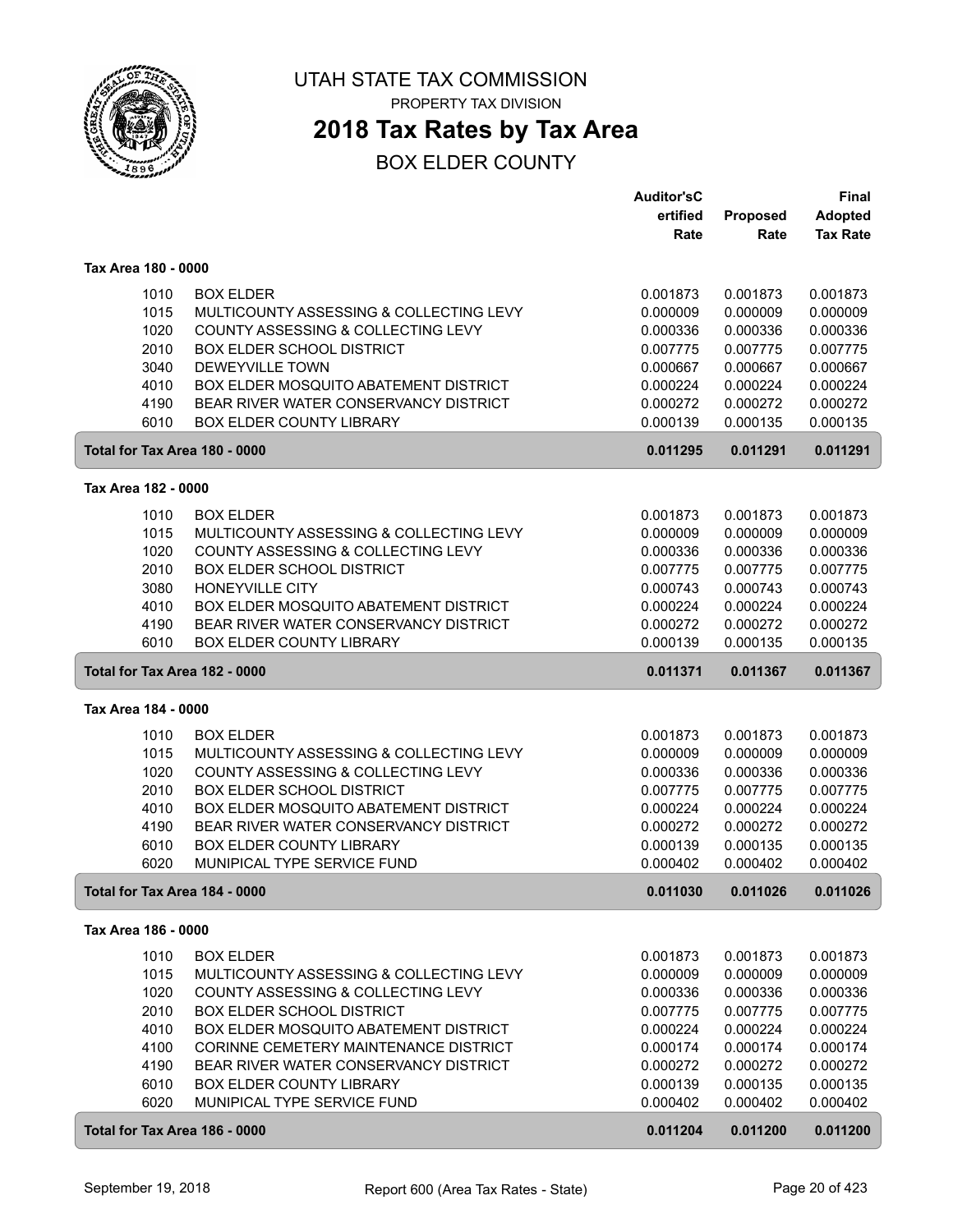

## **2018 Tax Rates by Tax Area**

|                               |                                                                          | <b>Auditor'sC</b>    |                      | <b>Final</b>         |
|-------------------------------|--------------------------------------------------------------------------|----------------------|----------------------|----------------------|
|                               |                                                                          | ertified             | Proposed             | <b>Adopted</b>       |
|                               |                                                                          | Rate                 | Rate                 | <b>Tax Rate</b>      |
| Tax Area 187 - 0000           |                                                                          |                      |                      |                      |
|                               |                                                                          |                      |                      |                      |
| 1010                          | <b>BOX ELDER</b>                                                         | 0.001873             | 0.001873             | 0.001873             |
| 1015                          | MULTICOUNTY ASSESSING & COLLECTING LEVY                                  | 0.000009             | 0.000009             | 0.000009             |
| 1020                          | COUNTY ASSESSING & COLLECTING LEVY                                       | 0.000336             | 0.000336             | 0.000336             |
| 2010                          | <b>BOX ELDER SCHOOL DISTRICT</b>                                         | 0.007775             | 0.007775             | 0.007775             |
| 4010                          | BOX ELDER MOSQUITO ABATEMENT DISTRICT                                    | 0.000224             | 0.000224             | 0.000224             |
| 4190                          | BEAR RIVER WATER CONSERVANCY DISTRICT<br><b>BOX ELDER COUNTY LIBRARY</b> | 0.000272             | 0.000272             | 0.000272             |
| 6010<br>6020                  | MUNIPICAL TYPE SERVICE FUND                                              | 0.000139<br>0.000402 | 0.000135<br>0.000402 | 0.000135<br>0.000402 |
|                               |                                                                          |                      |                      |                      |
| Total for Tax Area 187 - 0000 |                                                                          | 0.011030             | 0.011026             | 0.011026             |
| Tax Area 188 - 0000           |                                                                          |                      |                      |                      |
| 1010                          | <b>BOX ELDER</b>                                                         | 0.001873             | 0.001873             | 0.001873             |
| 1015                          | MULTICOUNTY ASSESSING & COLLECTING LEVY                                  | 0.000009             | 0.000009             | 0.000009             |
| 1020                          | COUNTY ASSESSING & COLLECTING LEVY                                       | 0.000336             | 0.000336             | 0.000336             |
| 2010                          | <b>BOX ELDER SCHOOL DISTRICT</b>                                         | 0.007775             | 0.007775             | 0.007775             |
| 3110                          | PERRY CITY                                                               | 0.002364             | 0.002364             | 0.002364             |
| 4010                          | BOX ELDER MOSQUITO ABATEMENT DISTRICT                                    | 0.000224             | 0.000224             | 0.000224             |
| 4180                          | BOX ELDER COUNTY & PERRY CITY FLOOD CONTROL                              | 0.000271             | 0.000271             | 0.000271             |
| 4190                          | BEAR RIVER WATER CONSERVANCY DISTRICT                                    | 0.000272             | 0.000272             | 0.000272             |
| 6010                          | <b>BOX ELDER COUNTY LIBRARY</b>                                          | 0.000139             | 0.000135             | 0.000135             |
| Total for Tax Area 188 - 0000 |                                                                          | 0.013263             | 0.013259             | 0.013259             |
| Tax Area 189 - 0000           |                                                                          |                      |                      |                      |
| 1010                          | <b>BOX ELDER</b>                                                         | 0.001873             | 0.001873             | 0.001873             |
| 1015                          | MULTICOUNTY ASSESSING & COLLECTING LEVY                                  | 0.000009             | 0.000009             | 0.000009             |
| 1020                          | COUNTY ASSESSING & COLLECTING LEVY                                       | 0.000336             | 0.000336             | 0.000336             |
| 2010                          | <b>BOX ELDER SCHOOL DISTRICT</b>                                         | 0.007775             | 0.007775             | 0.007775             |
| 3020                          | <b>BRIGHAM CITY</b>                                                      | 0.001145             | 0.001145             | 0.001145             |
| 4010                          | BOX ELDER MOSQUITO ABATEMENT DISTRICT                                    | 0.000224             | 0.000224             | 0.000224             |
| 4190                          | BEAR RIVER WATER CONSERVANCY DISTRICT                                    | 0.000272             | 0.000272             | 0.000272             |
| Total for Tax Area 189 - 0000 |                                                                          | 0.011634             | 0.011634             | 0.011634             |
| Tax Area 190 - 0000           |                                                                          |                      |                      |                      |
| 1010                          | <b>BOX ELDER</b>                                                         | 0.001873             | 0.001873             | 0.001873             |
| 1015                          | MULTICOUNTY ASSESSING & COLLECTING LEVY                                  | 0.000009             | 0.000009             | 0.000009             |
| 1020                          | COUNTY ASSESSING & COLLECTING LEVY                                       | 0.000336             | 0.000336             | 0.000336             |
| 2010                          | <b>BOX ELDER SCHOOL DISTRICT</b>                                         | 0.007775             | 0.007775             | 0.007775             |
| 4010                          | BOX ELDER MOSQUITO ABATEMENT DISTRICT                                    | 0.000224             | 0.000224             | 0.000224             |
| 4090                          | PLYMOUTH CEMETERY MAINTENANCE DISTRICT                                   | 0.000205             | 0.000205             | 0.000205             |
| 4190                          | BEAR RIVER WATER CONSERVANCY DISTRICT                                    | 0.000272             | 0.000272             | 0.000272             |
| 6010                          | BOX ELDER COUNTY LIBRARY                                                 | 0.000139             | 0.000135             | 0.000135             |
| 6020                          | MUNIPICAL TYPE SERVICE FUND                                              | 0.000402             | 0.000402             | 0.000402             |
| Total for Tax Area 190 - 0000 |                                                                          | 0.011235             | 0.011231             | 0.011231             |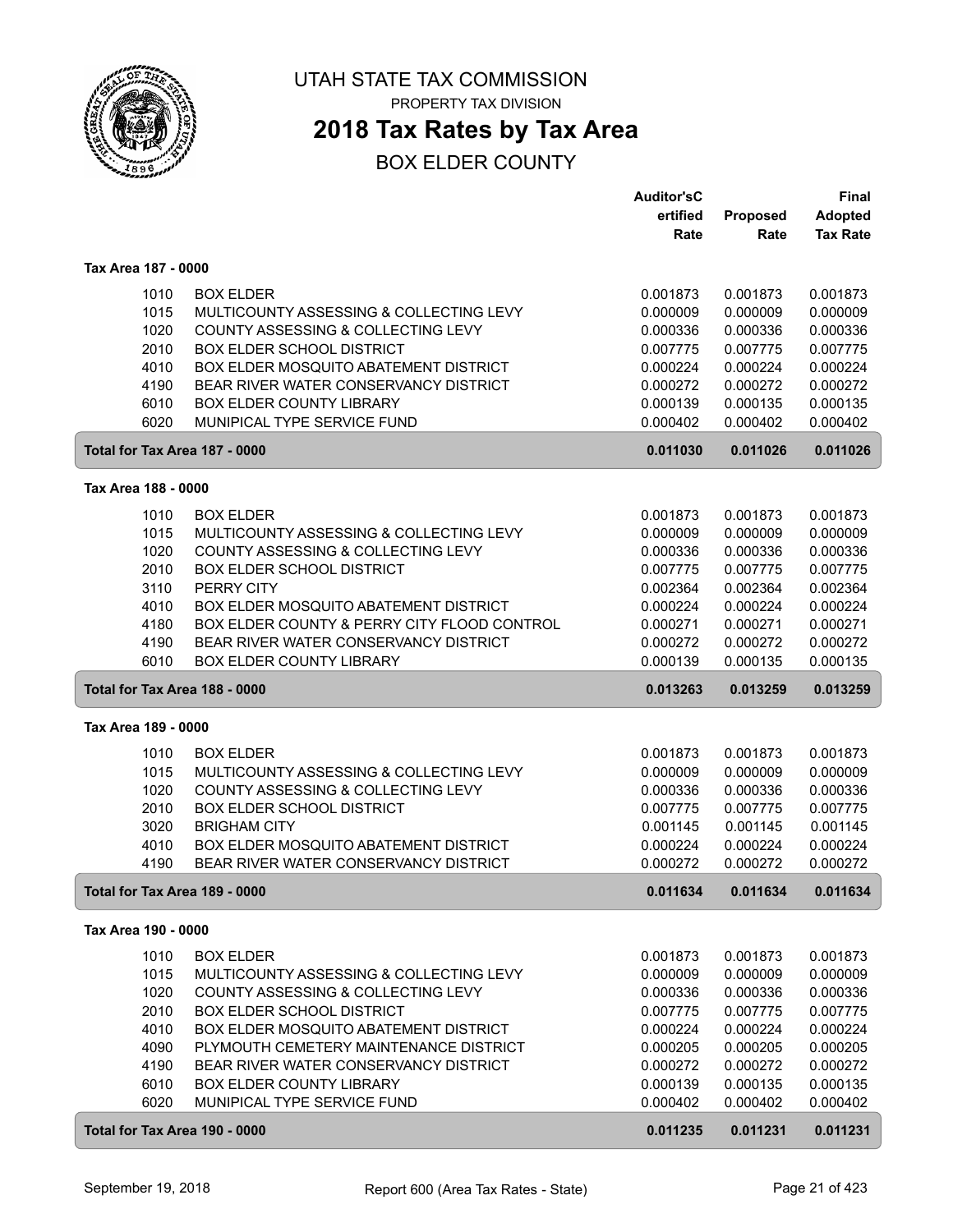

**2018 Tax Rates by Tax Area**

|                               |                                                | Auditor'sC |          | <b>Final</b>    |
|-------------------------------|------------------------------------------------|------------|----------|-----------------|
|                               |                                                | ertified   | Proposed | <b>Adopted</b>  |
|                               |                                                | Rate       | Rate     | <b>Tax Rate</b> |
| Tax Area 191 - 0000           |                                                |            |          |                 |
| 1010                          | <b>BOX ELDER</b>                               | 0.001873   | 0.001873 | 0.001873        |
| 1015                          | MULTICOUNTY ASSESSING & COLLECTING LEVY        | 0.000009   | 0.000009 | 0.000009        |
| 1020                          | COUNTY ASSESSING & COLLECTING LEVY             | 0.000336   | 0.000336 | 0.000336        |
| 2010                          | <b>BOX ELDER SCHOOL DISTRICT</b>               | 0.007775   | 0.007775 | 0.007775        |
| 3020                          | <b>BRIGHAM CITY</b>                            | 0.001145   | 0.001145 | 0.001145        |
| 4010                          | BOX ELDER MOSQUITO ABATEMENT DISTRICT          | 0.000224   | 0.000224 | 0.000224        |
| 4190                          | BEAR RIVER WATER CONSERVANCY DISTRICT          | 0.000272   | 0.000272 | 0.000272        |
| Total for Tax Area 191 - 0000 |                                                | 0.011634   | 0.011634 | 0.011634        |
| Tax Area 192 - 0000           |                                                |            |          |                 |
| 1010                          | <b>BOX ELDER</b>                               | 0.001873   | 0.001873 | 0.001873        |
| 1015                          | MULTICOUNTY ASSESSING & COLLECTING LEVY        | 0.000009   | 0.000009 | 0.000009        |
| 1020                          | COUNTY ASSESSING & COLLECTING LEVY             | 0.000336   | 0.000336 | 0.000336        |
| 2010                          | <b>BOX ELDER SCHOOL DISTRICT</b>               | 0.007775   | 0.007775 | 0.007775        |
| 4010                          | BOX ELDER MOSQUITO ABATEMENT DISTRICT          | 0.000224   | 0.000224 | 0.000224        |
| 4060                          | PORTAGE PRECINCT CEMETERY MAINTENANCE DISTRICT | 0.000430   | 0.000430 | 0.000430        |
| 4190                          | BEAR RIVER WATER CONSERVANCY DISTRICT          | 0.000272   | 0.000272 | 0.000272        |
| 6010                          | BOX ELDER COUNTY LIBRARY                       | 0.000139   | 0.000135 | 0.000135        |
| 6020                          | MUNIPICAL TYPE SERVICE FUND                    | 0.000402   | 0.000402 | 0.000402        |
| Total for Tax Area 192 - 0000 |                                                | 0.011460   | 0.011456 | 0.011456        |
| Tax Area 193 - 0000           |                                                |            |          |                 |
| 1010                          | <b>BOX ELDER</b>                               | 0.001873   | 0.001873 | 0.001873        |
| 1015                          | MULTICOUNTY ASSESSING & COLLECTING LEVY        | 0.000009   | 0.000009 | 0.000009        |
| 1020                          | COUNTY ASSESSING & COLLECTING LEVY             | 0.000336   | 0.000336 | 0.000336        |
| 2010                          | <b>BOX ELDER SCHOOL DISTRICT</b>               | 0.007775   | 0.007775 | 0.007775        |
| 3020                          | <b>BRIGHAM CITY</b>                            | 0.001145   | 0.001145 | 0.001145        |
| 4010                          | BOX ELDER MOSQUITO ABATEMENT DISTRICT          | 0.000224   | 0.000224 | 0.000224        |
| 4190                          | BEAR RIVER WATER CONSERVANCY DISTRICT          | 0.000272   | 0.000272 | 0.000272        |
| Total for Tax Area 193 - 0000 |                                                | 0.011634   | 0.011634 | 0.011634        |
| Tax Area 199 - 0000           |                                                |            |          |                 |
| 1010                          | <b>BOX ELDER</b>                               | 0.001873   | 0.001873 | 0.001873        |
| 1015                          | MULTICOUNTY ASSESSING & COLLECTING LEVY        | 0.000009   | 0.000009 | 0.000009        |
| 1020                          | COUNTY ASSESSING & COLLECTING LEVY             | 0.000336   | 0.000336 | 0.000336        |
| 2010                          | <b>BOX ELDER SCHOOL DISTRICT</b>               | 0.007775   | 0.007775 | 0.007775        |
| 4010                          | BOX ELDER MOSQUITO ABATEMENT DISTRICT          | 0.000224   | 0.000224 | 0.000224        |
| 4190                          | BEAR RIVER WATER CONSERVANCY DISTRICT          | 0.000272   | 0.000272 | 0.000272        |
| 6010                          | BOX ELDER COUNTY LIBRARY                       | 0.000139   | 0.000135 | 0.000135        |
| 6020                          | MUNIPICAL TYPE SERVICE FUND                    | 0.000402   | 0.000402 | 0.000402        |
| Total for Tax Area 199 - 0000 |                                                | 0.011030   | 0.011026 | 0.011026        |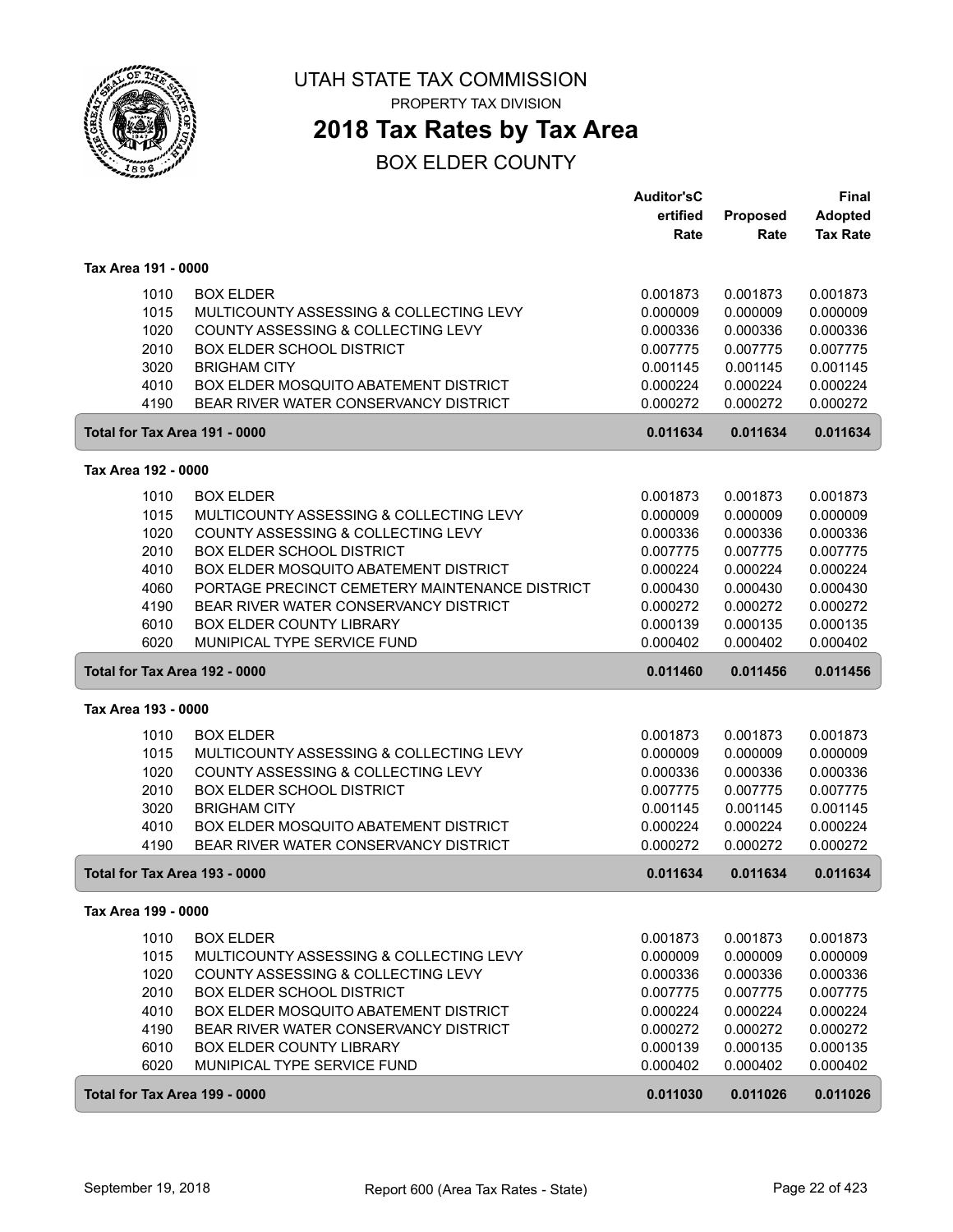

PROPERTY TAX DIVISION

## **2018 Tax Rates by Tax Area**

|                     |                                                                          | Auditor'sC |          | <b>Final</b>    |
|---------------------|--------------------------------------------------------------------------|------------|----------|-----------------|
|                     |                                                                          | ertified   | Proposed | <b>Adopted</b>  |
|                     |                                                                          | Rate       | Rate     | <b>Tax Rate</b> |
| Tax Area 200 - 0000 |                                                                          |            |          |                 |
| 1010                | <b>BOX ELDER</b>                                                         | 0.001873   | 0.001873 | 0.001873        |
| 1015                | MULTICOUNTY ASSESSING & COLLECTING LEVY                                  | 0.000009   | 0.000009 | 0.000009        |
| 1020                | COUNTY ASSESSING & COLLECTING LEVY                                       | 0.000336   | 0.000336 | 0.000336        |
| 2010                | <b>BOX ELDER SCHOOL DISTRICT</b>                                         | 0.007775   | 0.007775 | 0.007775        |
| 3150                | <b>TREMONTON CITY</b>                                                    | 0.002839   | 0.002839 | 0.002839        |
| 4010                | BOX ELDER MOSQUITO ABATEMENT DISTRICT                                    | 0.000224   | 0.000224 | 0.000224        |
| 4190                | BEAR RIVER WATER CONSERVANCY DISTRICT                                    | 0.000272   | 0.000272 | 0.000272        |
|                     | Total for Tax Area 200 - 0000                                            | 0.013328   | 0.013328 | 0.013328        |
| Tax Area 201 - 0000 |                                                                          |            |          |                 |
|                     |                                                                          |            |          |                 |
| 1010                | <b>BOX ELDER</b>                                                         | 0.001873   | 0.001873 | 0.001873        |
| 1015                | MULTICOUNTY ASSESSING & COLLECTING LEVY                                  | 0.000009   | 0.000009 | 0.000009        |
| 1020                | COUNTY ASSESSING & COLLECTING LEVY                                       | 0.000336   | 0.000336 | 0.000336        |
| 2010                | <b>BOX ELDER SCHOOL DISTRICT</b>                                         | 0.007775   | 0.007775 | 0.007775        |
| 4010                | BOX ELDER MOSQUITO ABATEMENT DISTRICT                                    | 0.000224   | 0.000224 | 0.000224        |
| 4190                | BEAR RIVER WATER CONSERVANCY DISTRICT<br><b>BOX ELDER COUNTY LIBRARY</b> | 0.000272   | 0.000272 | 0.000272        |
| 6010                |                                                                          | 0.000139   | 0.000135 | 0.000135        |
| 6020                | MUNIPICAL TYPE SERVICE FUND                                              | 0.000402   | 0.000402 | 0.000402        |
|                     | Total for Tax Area 201 - 0000                                            | 0.011030   | 0.011026 | 0.011026        |
| Tax Area 202 - 0000 |                                                                          |            |          |                 |
| 1010                | <b>BOX ELDER</b>                                                         | 0.001873   | 0.001873 | 0.001873        |
| 1015                | MULTICOUNTY ASSESSING & COLLECTING LEVY                                  | 0.000009   | 0.000009 | 0.000009        |
| 1020                | COUNTY ASSESSING & COLLECTING LEVY                                       | 0.000336   | 0.000336 | 0.000336        |
| 2010                | <b>BOX ELDER SCHOOL DISTRICT</b>                                         | 0.007775   | 0.007775 | 0.007775        |
| 3020                | <b>BRIGHAM CITY</b>                                                      | 0.001145   | 0.001145 | 0.001145        |
| 4010                | BOX ELDER MOSQUITO ABATEMENT DISTRICT                                    | 0.000224   | 0.000224 | 0.000224        |
| 4190                | BEAR RIVER WATER CONSERVANCY DISTRICT                                    | 0.000272   | 0.000272 | 0.000272        |
|                     | Total for Tax Area 202 - 0000                                            | 0.011634   | 0.011634 | 0.011634        |
| Tax Area 203 - 0000 |                                                                          |            |          |                 |
| 1010                | <b>BOX ELDER</b>                                                         | 0.001873   | 0.001873 | 0.001873        |
| 1015                | MULTICOUNTY ASSESSING & COLLECTING LEVY                                  | 0.000009   | 0.000009 | 0.000009        |
| 1020                | COUNTY ASSESSING & COLLECTING LEVY                                       | 0.000336   | 0.000336 | 0.000336        |
| 2010                | <b>BOX ELDER SCHOOL DISTRICT</b>                                         | 0.007775   | 0.007775 | 0.007775        |
| 4010                | BOX ELDER MOSQUITO ABATEMENT DISTRICT                                    | 0.000224   | 0.000224 | 0.000224        |
| 4080                | WILLARD PRECINCT CEMETERY MAINTENANCE DISTRICT                           | 0.000152   | 0.000152 | 0.000152        |
| 4150                | <b>BOX ELDER COUNTY AND WILLARD CITY FLOOD CONTROL,</b>                  | 0.000244   | 0.000244 | 0.000244        |
| 4190                | BEAR RIVER WATER CONSERVANCY DISTRICT                                    | 0.000272   | 0.000272 | 0.000272        |
| 6010                | BOX ELDER COUNTY LIBRARY                                                 | 0.000139   | 0.000135 | 0.000135        |
| 6020                | MUNIPICAL TYPE SERVICE FUND                                              | 0.000402   | 0.000402 | 0.000402        |
|                     | Total for Tax Area 203 - 0000                                            | 0.011426   | 0.011422 | 0.011422        |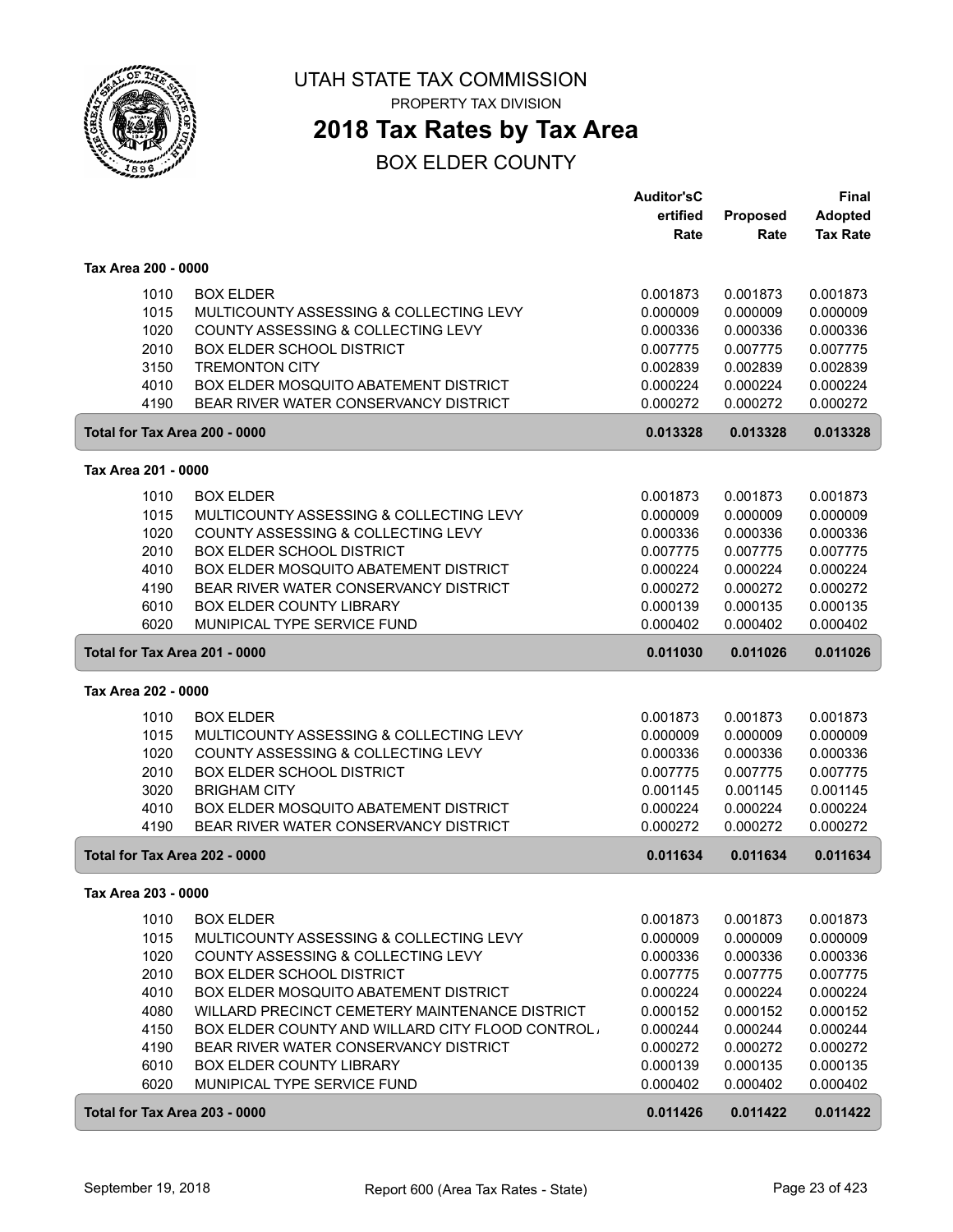

PROPERTY TAX DIVISION

## **2018 Tax Rates by Tax Area**

|                               |                                                                        | <b>Auditor'sC</b><br>ertified | Proposed             | <b>Final</b><br>Adopted |
|-------------------------------|------------------------------------------------------------------------|-------------------------------|----------------------|-------------------------|
|                               |                                                                        | Rate                          | Rate                 | <b>Tax Rate</b>         |
|                               |                                                                        |                               |                      |                         |
| Tax Area 001 - 0000           |                                                                        |                               |                      |                         |
| 1010                          | <b>CACHE</b>                                                           | 0.001720                      | 0.001755             | 0.001755                |
| 1015                          | MULTICOUNTY ASSESSING & COLLECTING                                     | 0.000009                      | 0.000009             | 0.000009                |
| 1020<br>2020                  | <b>COUNTY ASSESSING &amp; COLLECTING</b>                               | 0.000377                      | 0.000377             | 0.000377                |
| 4050                          | CACHE COUNTY SCHOOL DISTRICT<br>PARADISE CEMETERY MAINTENANCE DISTRICT | 0.007839<br>0.000084          | 0.007839<br>0.000084 | 0.007839<br>0.000084    |
| 4090                          | CACHE MOSQUITO ABATEMENT DISTRICT                                      | 0.000073                      | 0.000073             | 0.000073                |
| Total for Tax Area 001 - 0000 |                                                                        | 0.010102                      | 0.010137             | 0.010137                |
| Tax Area 002 - 0000           |                                                                        |                               |                      |                         |
|                               | <b>CACHE</b>                                                           |                               |                      |                         |
| 1010<br>1015                  | MULTICOUNTY ASSESSING & COLLECTING                                     | 0.001720<br>0.000009          | 0.001755<br>0.000009 | 0.001755<br>0.000009    |
| 1020                          | COUNTY ASSESSING & COLLECTING                                          | 0.000377                      | 0.000377             | 0.000377                |
| 2020                          | CACHE COUNTY SCHOOL DISTRICT                                           | 0.007839                      | 0.007839             | 0.007839                |
| 3130                          | <b>PARADISE TOWN</b>                                                   | 0.001145                      | 0.001145             | 0.001145                |
| 4050                          | PARADISE CEMETERY MAINTENANCE DISTRICT                                 | 0.000084                      | 0.000084             | 0.000084                |
| Total for Tax Area 002 - 0000 |                                                                        | 0.011174                      | 0.011209             | 0.011209                |
| Tax Area 003 - 0000           |                                                                        |                               |                      |                         |
| 1010                          | <b>CACHE</b>                                                           | 0.001720                      | 0.001755             | 0.001755                |
| 1015                          | MULTICOUNTY ASSESSING & COLLECTING                                     | 0.000009                      | 0.000009             | 0.000009                |
| 1020                          | COUNTY ASSESSING & COLLECTING                                          | 0.000377                      | 0.000377             | 0.000377                |
| 2020                          | CACHE COUNTY SCHOOL DISTRICT                                           | 0.007839                      | 0.007839             | 0.007839                |
| 3050                          | <b>HYRUM CITY</b>                                                      | 0.001204                      | 0.001204             | 0.001204                |
| 4090                          | CACHE MOSQUITO ABATEMENT DISTRICT                                      | 0.000073                      | 0.000073             | 0.000073                |
| Total for Tax Area 003 - 0000 |                                                                        | 0.011222                      | 0.011257             | 0.011257                |
| Tax Area 004 - 0000           |                                                                        |                               |                      |                         |
| 1010                          | <b>CACHE</b>                                                           | 0.001720                      | 0.001755             | 0.001755                |
| 1015                          | MULTICOUNTY ASSESSING & COLLECTING                                     | 0.000009                      | 0.000009             | 0.000009                |
| 1020                          | COUNTY ASSESSING & COLLECTING                                          | 0.000377                      | 0.000377             | 0.000377                |
| 2020                          | CACHE COUNTY SCHOOL DISTRICT                                           | 0.007839                      | 0.007839             | 0.007839                |
| 3190                          | WELLSVILLE                                                             | 0.000941                      | 0.000941             | 0.000941                |
| 4090                          | CACHE MOSQUITO ABATEMENT DISTRICT                                      | 0.000073                      | 0.000073             | 0.000073                |
| Total for Tax Area 004 - 0000 |                                                                        | 0.010959                      | 0.010994             | 0.010994                |
| Tax Area 005 - 0000           |                                                                        |                               |                      |                         |
| 1010                          | <b>CACHE</b>                                                           | 0.001720                      | 0.001755             | 0.001755                |
| 1015                          | MULTICOUNTY ASSESSING & COLLECTING                                     | 0.000009                      | 0.000009             | 0.000009                |
| 1020                          | COUNTY ASSESSING & COLLECTING                                          | 0.000377                      | 0.000377             | 0.000377                |
| 2020                          | CACHE COUNTY SCHOOL DISTRICT                                           | 0.007839                      | 0.007839             | 0.007839                |
| 3080                          | <b>MENDON CITY</b>                                                     | 0.001772                      | 0.001772             | 0.001772                |
| 4090                          | CACHE MOSQUITO ABATEMENT DISTRICT                                      | 0.000073                      | 0.000073             | 0.000073                |
| Total for Tax Area 005 - 0000 |                                                                        | 0.011790                      | 0.011825             | 0.011825                |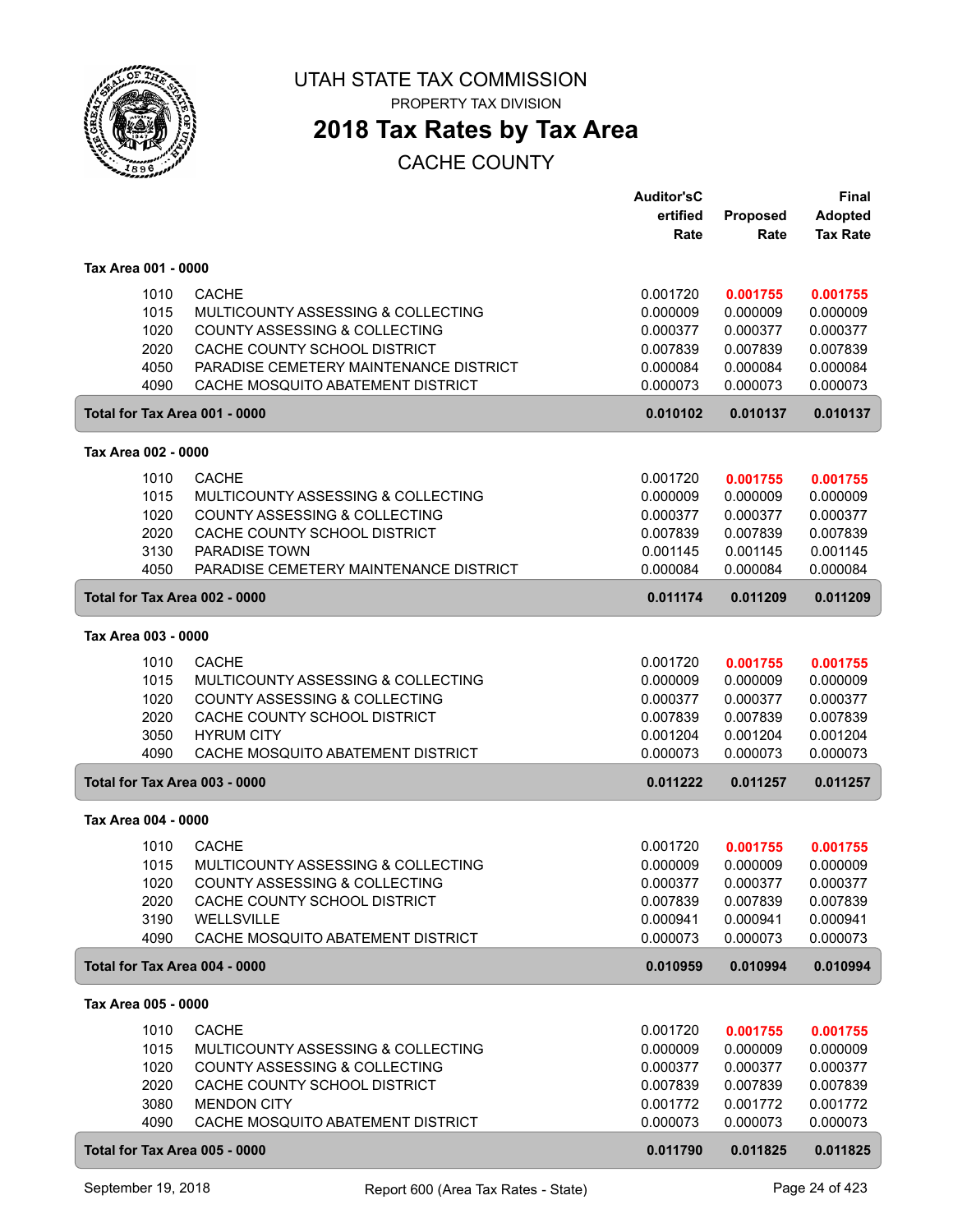

PROPERTY TAX DIVISION

## **2018 Tax Rates by Tax Area**

|                               |                                                | <b>Auditor'sC</b> |                 | Final           |
|-------------------------------|------------------------------------------------|-------------------|-----------------|-----------------|
|                               |                                                | ertified          | <b>Proposed</b> | <b>Adopted</b>  |
|                               |                                                | Rate              | Rate            | <b>Tax Rate</b> |
| Tax Area 006 - 0000           |                                                |                   |                 |                 |
| 1010                          | <b>CACHE</b>                                   | 0.001720          | 0.001755        | 0.001755        |
| 1015                          | MULTICOUNTY ASSESSING & COLLECTING             | 0.000009          | 0.000009        | 0.000009        |
| 1020                          | <b>COUNTY ASSESSING &amp; COLLECTING</b>       | 0.000377          | 0.000377        | 0.000377        |
| 2020                          | CACHE COUNTY SCHOOL DISTRICT                   | 0.007839          | 0.007839        | 0.007839        |
| 4030                          | MILLVILLE-NIBLEY CEMETERY MAINTENANCE DISTRICT | 0.000088          | 0.000088        | 0.000088        |
| 4090                          | CACHE MOSQUITO ABATEMENT DISTRICT              | 0.000073          | 0.000073        | 0.000073        |
| Total for Tax Area 006 - 0000 |                                                | 0.010106          | 0.010141        | 0.010141        |
| Tax Area 007 - 0000           |                                                |                   |                 |                 |
| 1010                          | <b>CACHE</b>                                   | 0.001720          | 0.001755        | 0.001755        |
| 1015                          | MULTICOUNTY ASSESSING & COLLECTING             | 0.000009          | 0.000009        | 0.000009        |
| 1020                          | COUNTY ASSESSING & COLLECTING                  | 0.000377          | 0.000377        | 0.000377        |
| 2020                          | CACHE COUNTY SCHOOL DISTRICT                   | 0.007839          | 0.007839        | 0.007839        |
| 3090                          | <b>MILLVILLE CITY</b>                          | 0.000550          | 0.000685        | 0.000685        |
| 4030                          | MILLVILLE-NIBLEY CEMETERY MAINTENANCE DISTRICT | 0.000088          | 0.000088        | 0.000088        |
| 4090                          | CACHE MOSQUITO ABATEMENT DISTRICT              | 0.000073          | 0.000073        | 0.000073        |
| Total for Tax Area 007 - 0000 |                                                | 0.010656          | 0.010826        | 0.010826        |
| Tax Area 008 - 0000           |                                                |                   |                 |                 |
| 1010                          | <b>CACHE</b>                                   | 0.001720          | 0.001755        | 0.001755        |
| 1015                          | MULTICOUNTY ASSESSING & COLLECTING             | 0.000009          | 0.000009        | 0.000009        |
| 1020                          | COUNTY ASSESSING & COLLECTING                  | 0.000377          | 0.000377        | 0.000377        |
| 2020                          | CACHE COUNTY SCHOOL DISTRICT                   | 0.007839          | 0.007839        | 0.007839        |
| 3110                          | <b>NIBLEY CITY</b>                             | 0.001548          | 0.001667        | 0.001667        |
| 4030                          | MILLVILLE-NIBLEY CEMETERY MAINTENANCE DISTRICT | 0.000088          | 0.000088        | 0.000088        |
| 4090                          | CACHE MOSQUITO ABATEMENT DISTRICT              | 0.000073          | 0.000073        | 0.000073        |
| Total for Tax Area 008 - 0000 |                                                | 0.011654          | 0.011808        | 0.011808        |
| Tax Area 009 - 0000           |                                                |                   |                 |                 |
| 1010                          | CACHE                                          | 0.001720          | 0.001755        | 0.001755        |
| 1015                          | MULTICOUNTY ASSESSING & COLLECTING             | 0.000009          | 0.000009        | 0.000009        |
| 1020                          | COUNTY ASSESSING & COLLECTING                  | 0.000377          | 0.000377        | 0.000377        |
| 2020                          | CACHE COUNTY SCHOOL DISTRICT                   | 0.007839          | 0.007839        | 0.007839        |
| 3140                          | PROVIDENCE CITY                                | 0.001203          | 0.001351        | 0.001351        |
| 4090                          | CACHE MOSQUITO ABATEMENT DISTRICT              | 0.000073          | 0.000073        | 0.000073        |
| Total for Tax Area 009 - 0000 |                                                | 0.011221          | 0.011404        | 0.011404        |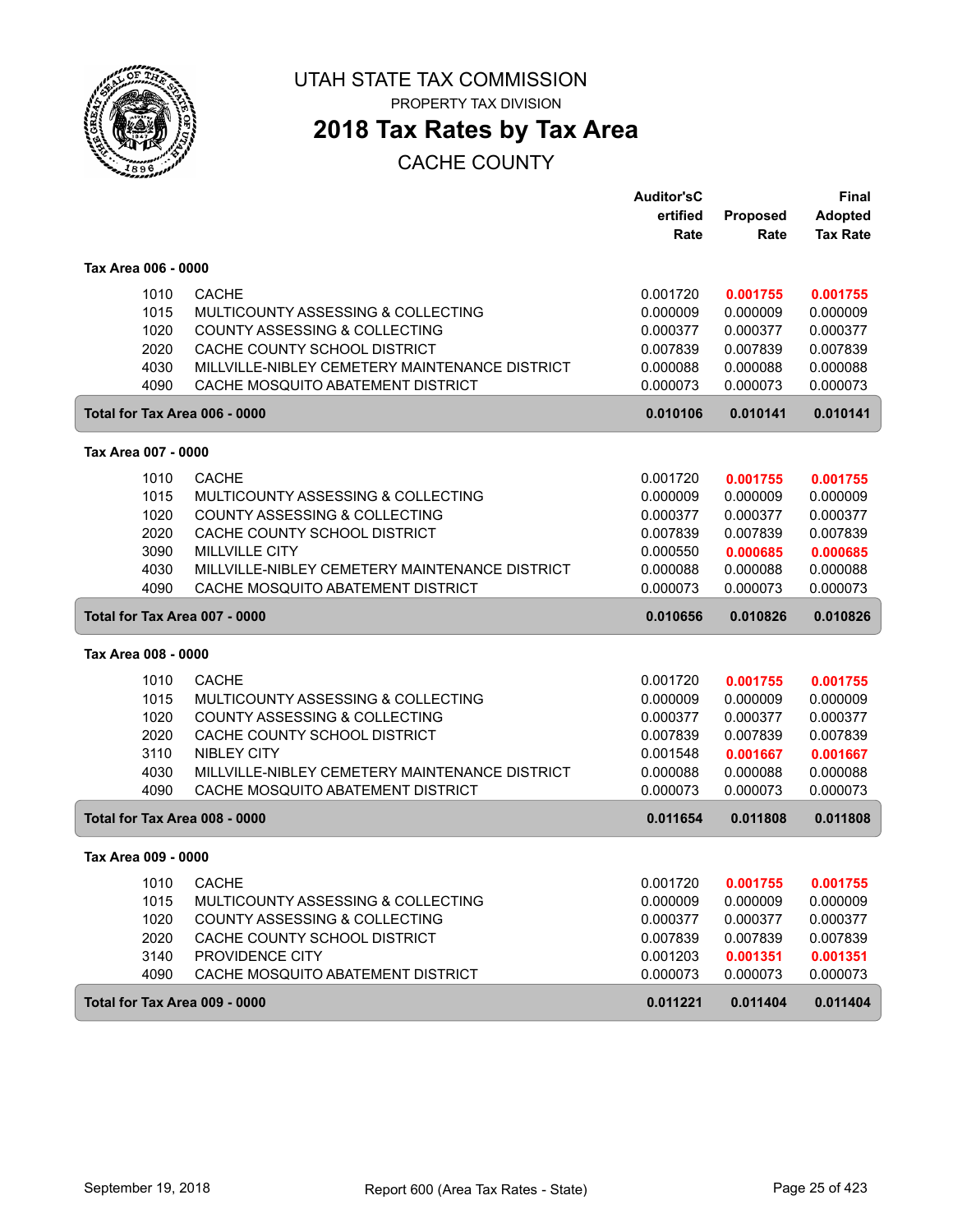

PROPERTY TAX DIVISION

## **2018 Tax Rates by Tax Area**

|                     |      |                                                | <b>Auditor'sC</b> |                 | Final           |
|---------------------|------|------------------------------------------------|-------------------|-----------------|-----------------|
|                     |      |                                                | ertified          | <b>Proposed</b> | <b>Adopted</b>  |
|                     |      |                                                | Rate              | Rate            | <b>Tax Rate</b> |
| Tax Area 010 - 0000 |      |                                                |                   |                 |                 |
|                     | 1010 | <b>CACHE</b>                                   | 0.001720          | 0.001755        | 0.001755        |
|                     | 1015 | MULTICOUNTY ASSESSING & COLLECTING             | 0.000009          | 0.000009        | 0.000009        |
|                     | 1020 | <b>COUNTY ASSESSING &amp; COLLECTING</b>       | 0.000377          | 0.000377        | 0.000377        |
|                     | 2020 | CACHE COUNTY SCHOOL DISTRICT                   | 0.007839          | 0.007839        | 0.007839        |
|                     | 3160 | <b>RIVER HEIGHTS CITY</b>                      | 0.000948          | 0.000948        | 0.000948        |
|                     |      | Total for Tax Area 010 - 0000                  | 0.010893          | 0.010928        | 0.010928        |
| Tax Area 011 - 0000 |      |                                                |                   |                 |                 |
|                     | 1010 | <b>CACHE</b>                                   | 0.001720          | 0.001755        | 0.001755        |
|                     | 1015 | MULTICOUNTY ASSESSING & COLLECTING             | 0.000009          | 0.000009        | 0.000009        |
|                     | 1020 | COUNTY ASSESSING & COLLECTING                  | 0.000377          | 0.000377        | 0.000377        |
|                     | 2020 | CACHE COUNTY SCHOOL DISTRICT                   | 0.007839          | 0.007839        | 0.007839        |
|                     | 3120 | <b>NORTH LOGAN CITY</b>                        | 0.001515          | 0.001543        | 0.001543        |
|                     | 4090 | CACHE MOSQUITO ABATEMENT DISTRICT              | 0.000073          | 0.000073        | 0.000073        |
|                     |      | Total for Tax Area 011 - 0000                  | 0.011533          | 0.011596        | 0.011596        |
| Tax Area 012 - 0000 |      |                                                |                   |                 |                 |
|                     | 1010 | <b>CACHE</b>                                   | 0.001720          | 0.001755        | 0.001755        |
|                     | 1015 | MULTICOUNTY ASSESSING & COLLECTING             | 0.000009          | 0.000009        | 0.000009        |
|                     | 1020 | COUNTY ASSESSING & COLLECTING                  | 0.000377          | 0.000377        | 0.000377        |
|                     | 2020 | CACHE COUNTY SCHOOL DISTRICT                   | 0.007839          | 0.007839        | 0.007839        |
|                     | 4020 | <b>HYDE PARK CEMETERY MAINTENANCE DISTRICT</b> | 0.000175          | 0.000175        | 0.000175        |
|                     | 4090 | CACHE MOSQUITO ABATEMENT DISTRICT              | 0.000073          | 0.000073        | 0.000073        |
|                     |      | Total for Tax Area 012 - 0000                  | 0.010193          | 0.010228        | 0.010228        |
| Tax Area 013 - 0000 |      |                                                |                   |                 |                 |
|                     | 1010 | <b>CACHE</b>                                   | 0.001720          | 0.001755        | 0.001755        |
|                     | 1015 | MULTICOUNTY ASSESSING & COLLECTING             | 0.000009          | 0.000009        | 0.000009        |
|                     | 1020 | COUNTY ASSESSING & COLLECTING                  | 0.000377          | 0.000377        | 0.000377        |
|                     | 2020 | CACHE COUNTY SCHOOL DISTRICT                   | 0.007839          | 0.007839        | 0.007839        |
|                     | 3120 | <b>NORTH LOGAN CITY</b>                        | 0.001515          | 0.001543        | 0.001543        |
|                     | 4020 | HYDE PARK CEMETERY MAINTENANCE DISTRICT        | 0.000175          | 0.000175        | 0.000175        |
|                     | 4090 | CACHE MOSQUITO ABATEMENT DISTRICT              | 0.000073          | 0.000073        | 0.000073        |
|                     |      | Total for Tax Area 013 - 0000                  | 0.011708          | 0.011771        | 0.011771        |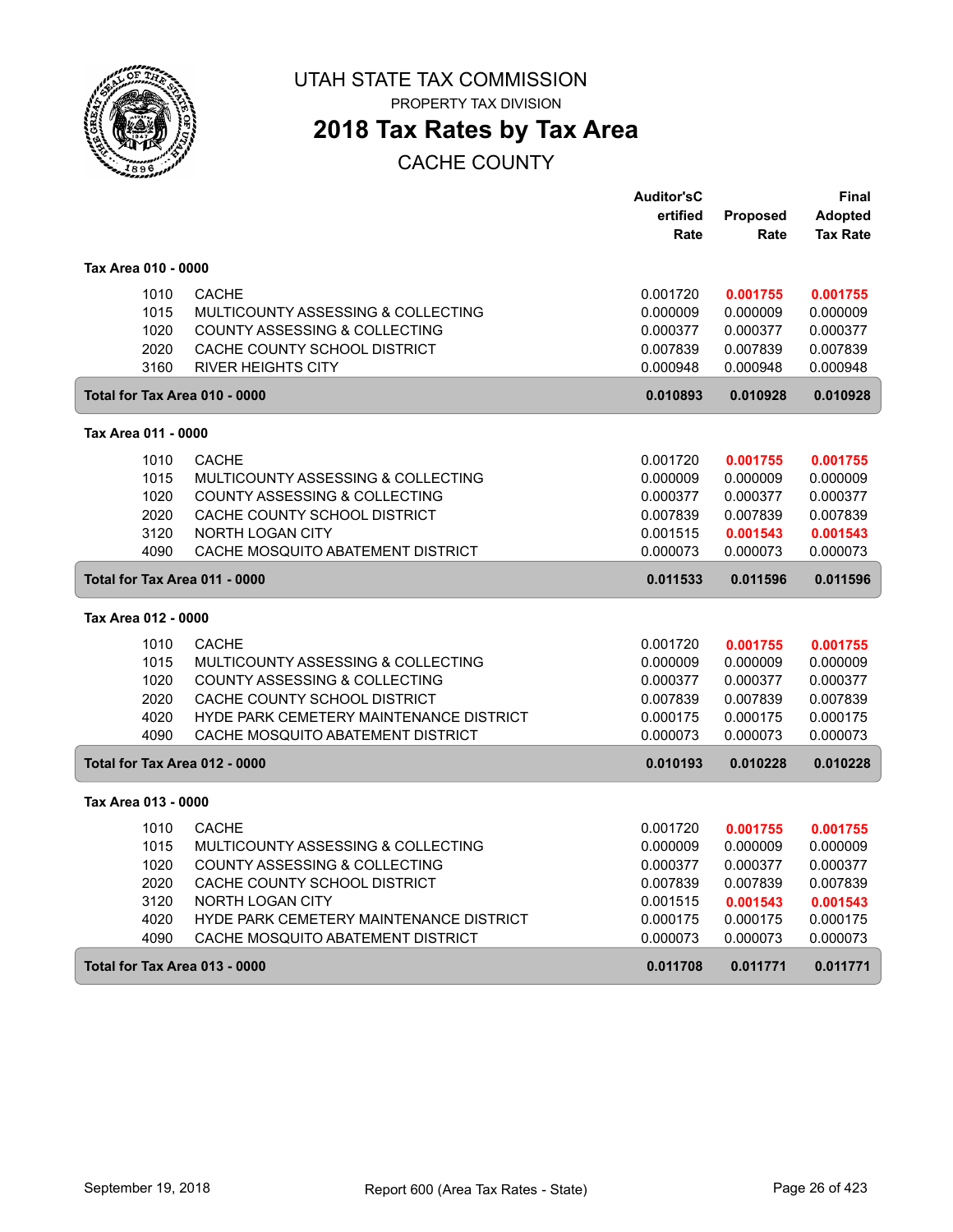

PROPERTY TAX DIVISION

## **2018 Tax Rates by Tax Area**

|                               |                                         | <b>Auditor'sC</b> |          | Final           |
|-------------------------------|-----------------------------------------|-------------------|----------|-----------------|
|                               |                                         | ertified          | Proposed | <b>Adopted</b>  |
|                               |                                         | Rate              | Rate     | <b>Tax Rate</b> |
| Tax Area 014 - 0000           |                                         |                   |          |                 |
| 1010                          | <b>CACHE</b>                            | 0.001720          | 0.001755 | 0.001755        |
| 1015                          | MULTICOUNTY ASSESSING & COLLECTING      | 0.000009          | 0.000009 | 0.000009        |
| 1020                          | COUNTY ASSESSING & COLLECTING           | 0.000377          | 0.000377 | 0.000377        |
| 2020                          | CACHE COUNTY SCHOOL DISTRICT            | 0.007839          | 0.007839 | 0.007839        |
| 3040                          | <b>HYDE PARK CITY</b>                   | 0.001021          | 0.001021 | 0.001021        |
| 4020                          | HYDE PARK CEMETERY MAINTENANCE DISTRICT | 0.000175          | 0.000175 | 0.000175        |
| 4090                          | CACHE MOSQUITO ABATEMENT DISTRICT       | 0.000073          | 0.000073 | 0.000073        |
| Total for Tax Area 014 - 0000 |                                         | 0.011214          | 0.011249 | 0.011249        |
| Tax Area 015 - 0000           |                                         |                   |          |                 |
| 1010                          | <b>CACHE</b>                            | 0.001720          | 0.001755 | 0.001755        |
| 1015                          | MULTICOUNTY ASSESSING & COLLECTING      | 0.000009          | 0.000009 | 0.000009        |
| 1020                          | COUNTY ASSESSING & COLLECTING           | 0.000377          | 0.000377 | 0.000377        |
| 2020                          | CACHE COUNTY SCHOOL DISTRICT            | 0.007839          | 0.007839 | 0.007839        |
| 3170                          | <b>SMITHFIELD</b>                       | 0.001310          | 0.002265 | 0.001789        |
| 4090                          | CACHE MOSQUITO ABATEMENT DISTRICT       | 0.000073          | 0.000073 | 0.000073        |
| Total for Tax Area 015 - 0000 |                                         | 0.011328          | 0.012318 | 0.011842        |
| Tax Area 016 - 0000           |                                         |                   |          |                 |
| 1010                          | <b>CACHE</b>                            | 0.001720          | 0.001755 | 0.001755        |
| 1015                          | MULTICOUNTY ASSESSING & COLLECTING      | 0.000009          | 0.000009 | 0.000009        |
| 1020                          | COUNTY ASSESSING & COLLECTING           | 0.000377          | 0.000377 | 0.000377        |
| 2020                          | CACHE COUNTY SCHOOL DISTRICT            | 0.007839          | 0.007839 | 0.007839        |
| 3010                          | <b>AMALGA TOWN</b>                      | 0.000747          | 0.000747 | 0.000747        |
| 4090                          | CACHE MOSQUITO ABATEMENT DISTRICT       | 0.000073          | 0.000073 | 0.000073        |
| Total for Tax Area 016 - 0000 |                                         | 0.010765          | 0.010800 | 0.010800        |
| Tax Area 017 - 0000           |                                         |                   |          |                 |
| 1010                          | <b>CACHE</b>                            | 0.001720          | 0.001755 | 0.001755        |
| 1015                          | MULTICOUNTY ASSESSING & COLLECTING      | 0.000009          | 0.000009 | 0.000009        |
| 1020                          | COUNTY ASSESSING & COLLECTING           | 0.000377          | 0.000377 | 0.000377        |
| 2020                          | CACHE COUNTY SCHOOL DISTRICT            | 0.007839          | 0.007839 | 0.007839        |
| 4070                          | RICHMOND CEMETERY MAINTENANCE DISTRICT  | 0.000249          | 0.000249 | 0.000249        |
| 4090                          | CACHE MOSQUITO ABATEMENT DISTRICT       | 0.000073          | 0.000073 | 0.000073        |
| Total for Tax Area 017 - 0000 |                                         | 0.010267          | 0.010302 | 0.010302        |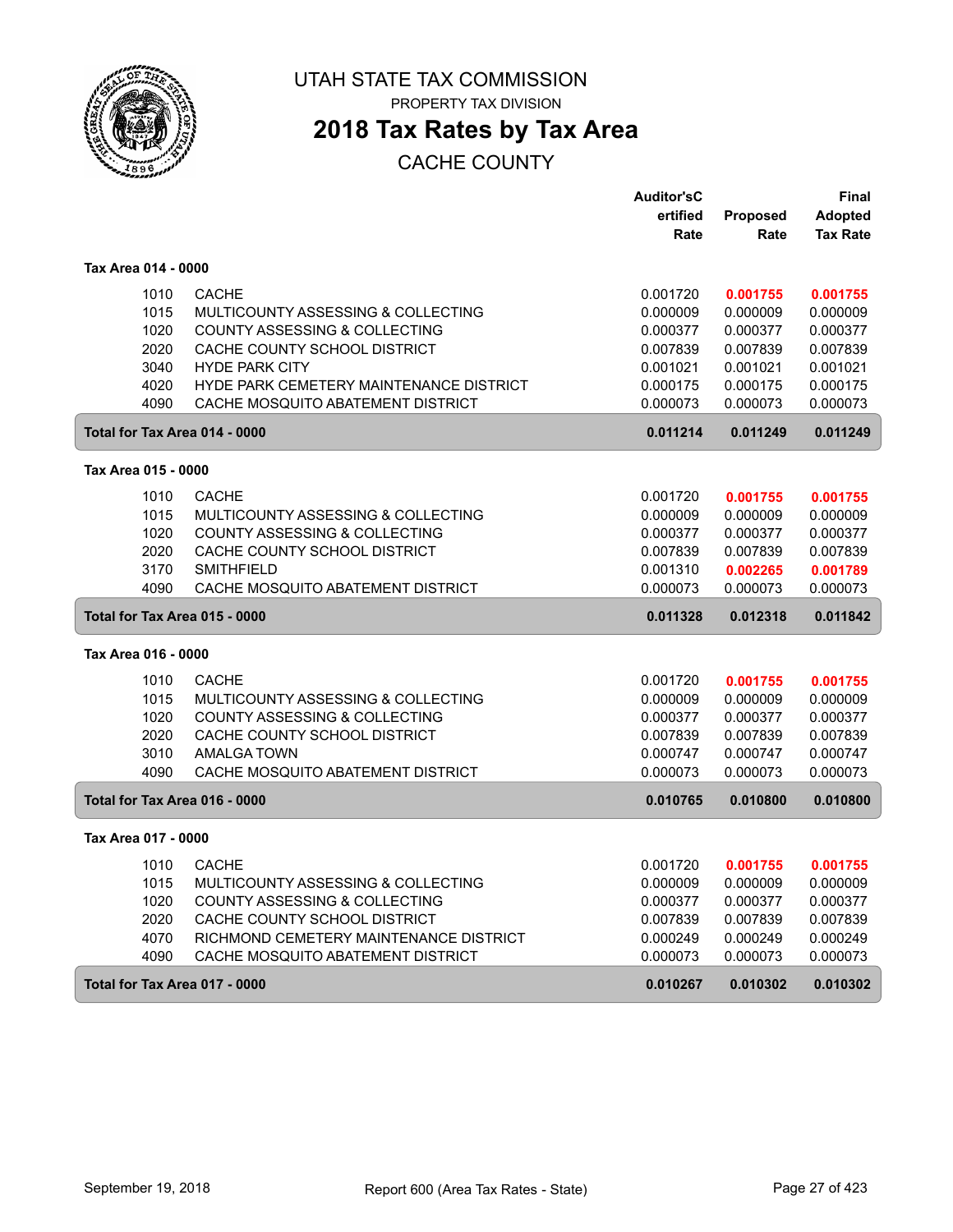

PROPERTY TAX DIVISION

## **2018 Tax Rates by Tax Area**

|                               |                                        | <b>Auditor'sC</b> |          | Final           |
|-------------------------------|----------------------------------------|-------------------|----------|-----------------|
|                               |                                        | ertified          | Proposed | <b>Adopted</b>  |
|                               |                                        | Rate              | Rate     | <b>Tax Rate</b> |
| Tax Area 018 - 0000           |                                        |                   |          |                 |
| 1010                          | <b>CACHE</b>                           | 0.001720          | 0.001755 | 0.001755        |
| 1015                          | MULTICOUNTY ASSESSING & COLLECTING     | 0.000009          | 0.000009 | 0.000009        |
| 1020                          | COUNTY ASSESSING & COLLECTING          | 0.000377          | 0.000377 | 0.000377        |
| 2020                          | CACHE COUNTY SCHOOL DISTRICT           | 0.007839          | 0.007839 | 0.007839        |
| 3150                          | <b>RICHMOND CITY</b>                   | 0.000894          | 0.001562 | 0.001367        |
| 4070                          | RICHMOND CEMETERY MAINTENANCE DISTRICT | 0.000249          | 0.000249 | 0.000249        |
| 4090                          | CACHE MOSQUITO ABATEMENT DISTRICT      | 0.000073          | 0.000073 | 0.000073        |
| Total for Tax Area 018 - 0000 |                                        | 0.011161          | 0.011864 | 0.011669        |
| Tax Area 019 - 0000           |                                        |                   |          |                 |
| 1010                          | <b>CACHE</b>                           | 0.001720          | 0.001755 | 0.001755        |
| 1015                          | MULTICOUNTY ASSESSING & COLLECTING     | 0.000009          | 0.000009 | 0.000009        |
| 1020                          | COUNTY ASSESSING & COLLECTING          | 0.000377          | 0.000377 | 0.000377        |
| 2020                          | CACHE COUNTY SCHOOL DISTRICT           | 0.007839          | 0.007839 | 0.007839        |
| 3060                          | <b>LEWISTON CITY</b>                   | 0.002036          | 0.002288 | 0.002288        |
| 4090                          | CACHE MOSQUITO ABATEMENT DISTRICT      | 0.000073          | 0.000073 | 0.000073        |
| Total for Tax Area 019 - 0000 |                                        | 0.012054          | 0.012341 | 0.012341        |
| Tax Area 020 - 0000           |                                        |                   |          |                 |
| 1010                          | <b>CACHE</b>                           | 0.001720          | 0.001755 | 0.001755        |
| 1015                          | MULTICOUNTY ASSESSING & COLLECTING     | 0.000009          | 0.000009 | 0.000009        |
| 1020                          | COUNTY ASSESSING & COLLECTING          | 0.000377          | 0.000377 | 0.000377        |
| 2020                          | CACHE COUNTY SCHOOL DISTRICT           | 0.007839          | 0.007839 | 0.007839        |
| 3060                          | <b>LEWISTON CITY</b>                   | 0.002036          | 0.002288 | 0.002288        |
| 4070                          | RICHMOND CEMETERY MAINTENANCE DISTRICT | 0.000249          | 0.000249 | 0.000249        |
| 4090                          | CACHE MOSQUITO ABATEMENT DISTRICT      | 0.000073          | 0.000073 | 0.000073        |
| Total for Tax Area 020 - 0000 |                                        | 0.012303          | 0.012590 | 0.012590        |
| Tax Area 021 - 0000           |                                        |                   |          |                 |
| 1010                          | <b>CACHE</b>                           | 0.001720          | 0.001755 | 0.001755        |
| 1015                          | MULTICOUNTY ASSESSING & COLLECTING     | 0.000009          | 0.000009 | 0.000009        |
| 1020                          | COUNTY ASSESSING & COLLECTING          | 0.000377          | 0.000377 | 0.000377        |
| 2020                          | CACHE COUNTY SCHOOL DISTRICT           | 0.007839          | 0.007839 | 0.007839        |
| 4010                          | CORNISH CEMETERY MAINTENANCE DISTRICT  | 0.000404          | 0.000404 | 0.000404        |
| 4090                          | CACHE MOSQUITO ABATEMENT DISTRICT      | 0.000073          | 0.000073 | 0.000073        |
| Total for Tax Area 021 - 0000 |                                        | 0.010422          | 0.010457 | 0.010457        |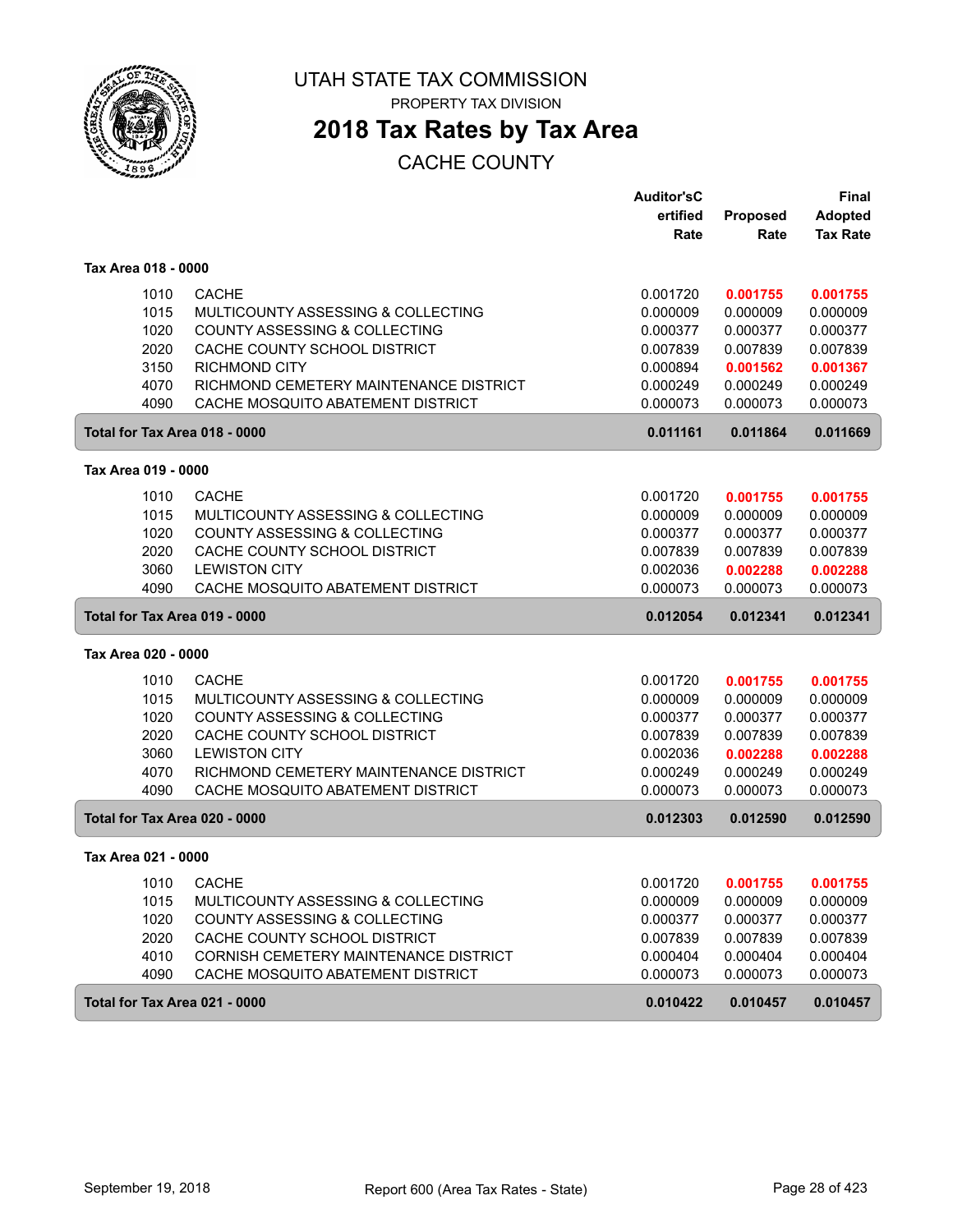

PROPERTY TAX DIVISION

## **2018 Tax Rates by Tax Area**

|                               |                                              | <b>Auditor'sC</b> |          | <b>Final</b>    |
|-------------------------------|----------------------------------------------|-------------------|----------|-----------------|
|                               |                                              | ertified          | Proposed | <b>Adopted</b>  |
|                               |                                              | Rate              | Rate     | <b>Tax Rate</b> |
| Tax Area 022 - 0000           |                                              |                   |          |                 |
| 1010                          | <b>CACHE</b>                                 | 0.001720          | 0.001755 | 0.001755        |
| 1015                          | MULTICOUNTY ASSESSING & COLLECTING           | 0.000009          | 0.000009 | 0.000009        |
| 1020                          | <b>COUNTY ASSESSING &amp; COLLECTING</b>     | 0.000377          | 0.000377 | 0.000377        |
| 2020                          | CACHE COUNTY SCHOOL DISTRICT                 | 0.007839          | 0.007839 | 0.007839        |
| 3030                          | <b>CORNISH TOWN</b>                          | 0.002011          | 0.002011 | 0.002011        |
| 4010                          | <b>CORNISH CEMETERY MAINTENANCE DISTRICT</b> | 0.000404          | 0.000404 | 0.000404        |
| 4090                          | CACHE MOSQUITO ABATEMENT DISTRICT            | 0.000073          | 0.000073 | 0.000073        |
| Total for Tax Area 022 - 0000 |                                              | 0.012433          | 0.012468 | 0.012468        |
| Tax Area 023 - 0000           |                                              |                   |          |                 |
| 1010                          | <b>CACHE</b>                                 | 0.001720          | 0.001755 | 0.001755        |
| 1015                          | MULTICOUNTY ASSESSING & COLLECTING           | 0.000009          | 0.000009 | 0.000009        |
| 1020                          | COUNTY ASSESSING & COLLECTING                | 0.000377          | 0.000377 | 0.000377        |
| 2020                          | CACHE COUNTY SCHOOL DISTRICT                 | 0.007839          | 0.007839 | 0.007839        |
| 3180                          | <b>TRENTON</b>                               | 0.000720          | 0.000720 | 0.000720        |
| 4090                          | CACHE MOSQUITO ABATEMENT DISTRICT            | 0.000073          | 0.000073 | 0.000073        |
| Total for Tax Area 023 - 0000 |                                              | 0.010738          | 0.010773 | 0.010773        |
| Tax Area 024 - 0000           |                                              |                   |          |                 |
| 1010                          | <b>CACHE</b>                                 | 0.001720          | 0.001755 | 0.001755        |
| 1015                          | MULTICOUNTY ASSESSING & COLLECTING           | 0.000009          | 0.000009 | 0.000009        |
| 1020                          | <b>COUNTY ASSESSING &amp; COLLECTING</b>     | 0.000377          | 0.000377 | 0.000377        |
| 2020                          | CACHE COUNTY SCHOOL DISTRICT                 | 0.007839          | 0.007839 | 0.007839        |
| 3020                          | <b>CLARKSTON TOWN</b>                        | 0.001417          | 0.001417 | 0.001417        |
| 4090                          | CACHE MOSQUITO ABATEMENT DISTRICT            | 0.000073          | 0.000073 | 0.000073        |
| Total for Tax Area 024 - 0000 |                                              | 0.011435          | 0.011470 | 0.011470        |
| Tax Area 025 - 0000           |                                              |                   |          |                 |
| 1010                          | <b>CACHE</b>                                 | 0.001720          | 0.001755 | 0.001755        |
| 1015                          | MULTICOUNTY ASSESSING & COLLECTING           | 0.000009          | 0.000009 | 0.000009        |
| 1020                          | COUNTY ASSESSING & COLLECTING                | 0.000377          | 0.000377 | 0.000377        |
| 2020                          | CACHE COUNTY SCHOOL DISTRICT                 | 0.007839          | 0.007839 | 0.007839        |
| 4040                          | NEWTON CEMETERY MAINTENANCE DISTRICT         | 0.000179          | 0.000179 | 0.000179        |
| 4090                          | CACHE MOSQUITO ABATEMENT DISTRICT            | 0.000073          | 0.000073 | 0.000073        |
| Total for Tax Area 025 - 0000 |                                              | 0.010197          | 0.010232 | 0.010232        |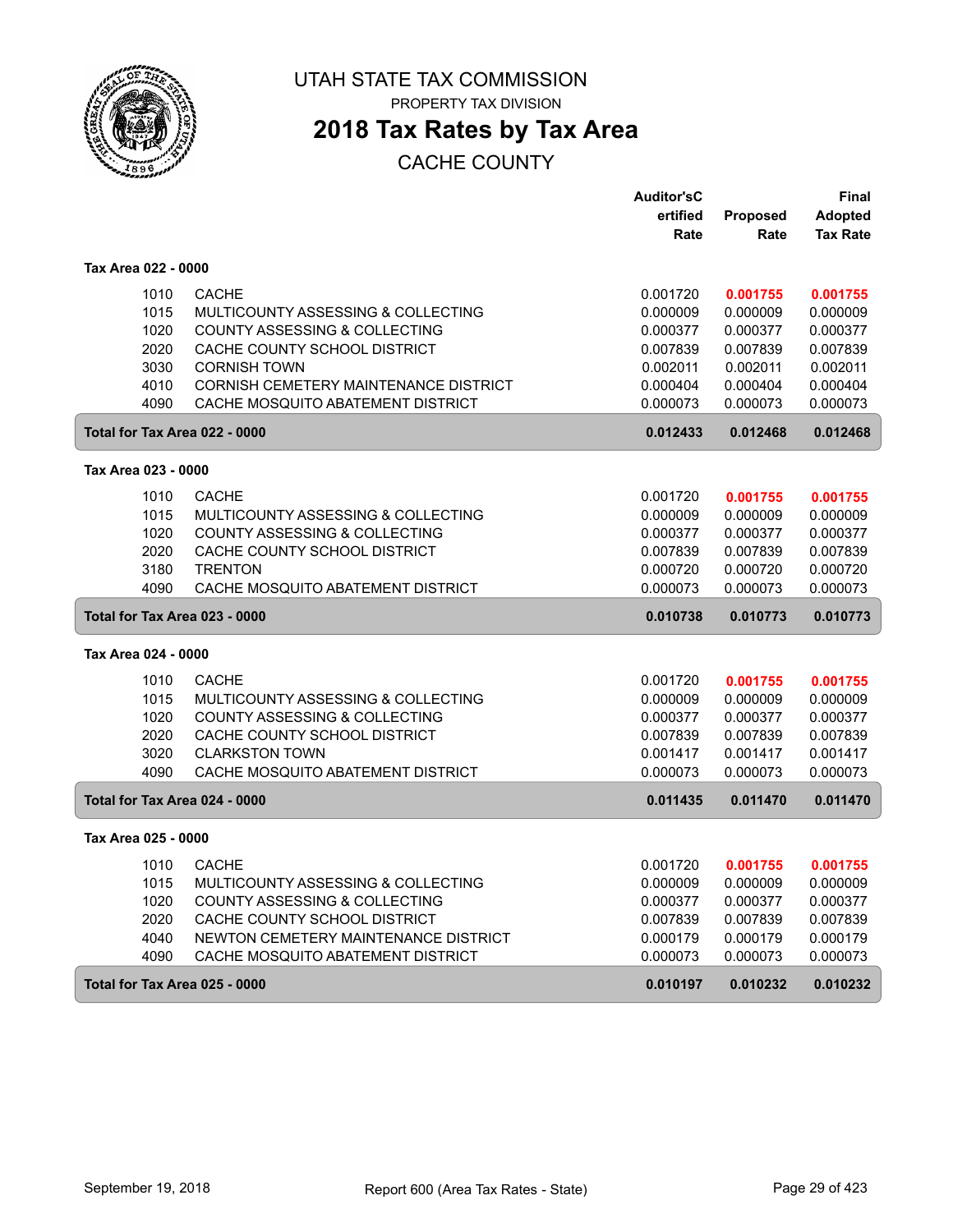

PROPERTY TAX DIVISION

## **2018 Tax Rates by Tax Area**

|                               |                                                | <b>Auditor'sC</b> |                  | Final                             |
|-------------------------------|------------------------------------------------|-------------------|------------------|-----------------------------------|
|                               |                                                | ertified<br>Rate  | Proposed<br>Rate | <b>Adopted</b><br><b>Tax Rate</b> |
|                               |                                                |                   |                  |                                   |
| Tax Area 026 - 0000           |                                                |                   |                  |                                   |
| 1010                          | <b>CACHE</b>                                   | 0.001720          | 0.001755         | 0.001755                          |
| 1015                          | MULTICOUNTY ASSESSING & COLLECTING             | 0.000009          | 0.000009         | 0.000009                          |
| 1020                          | <b>COUNTY ASSESSING &amp; COLLECTING</b>       | 0.000377          | 0.000377         | 0.000377                          |
| 2020                          | CACHE COUNTY SCHOOL DISTRICT                   | 0.007839          | 0.007839         | 0.007839                          |
| 3100                          | <b>NEWTON TOWN</b>                             | 0.001098          | 0.001098         | 0.001098                          |
| 4040                          | NEWTON CEMETERY MAINTENANCE DISTRICT           | 0.000179          | 0.000179         | 0.000179                          |
| 4090                          | CACHE MOSQUITO ABATEMENT DISTRICT              | 0.000073          | 0.000073         | 0.000073                          |
| Total for Tax Area 026 - 0000 |                                                | 0.011295          | 0.011330         | 0.011330                          |
| Tax Area 027 - 0000           |                                                |                   |                  |                                   |
| 1010                          | <b>CACHE</b>                                   | 0.001720          | 0.001755         | 0.001755                          |
| 1015                          | MULTICOUNTY ASSESSING & COLLECTING             | 0.000009          | 0.000009         | 0.000009                          |
| 1020                          | COUNTY ASSESSING & COLLECTING                  | 0.000377          | 0.000377         | 0.000377                          |
| 2010                          | LOGAN CITY SCHOOL DISTRICT                     | 0.009023          | 0.009665         | 0.009333                          |
| 3070                          | <b>LOGAN CITY</b>                              | 0.001952          | 0.001952         | 0.001952                          |
| Total for Tax Area 027 - 0000 |                                                | 0.013081          | 0.013758         | 0.013426                          |
| Tax Area 028 - 0000           |                                                |                   |                  |                                   |
| 1010                          | <b>CACHE</b>                                   | 0.001720          | 0.001755         | 0.001755                          |
| 1015                          | MULTICOUNTY ASSESSING & COLLECTING             | 0.000009          | 0.000009         | 0.000009                          |
| 1020                          | COUNTY ASSESSING & COLLECTING                  | 0.000377          | 0.000377         | 0.000377                          |
| 2020                          | CACHE COUNTY SCHOOL DISTRICT                   | 0.007839          | 0.007839         | 0.007839                          |
| 4090                          | CACHE MOSQUITO ABATEMENT DISTRICT              | 0.000073          | 0.000073         | 0.000073                          |
| Total for Tax Area 028 - 0000 |                                                | 0.010018          | 0.010053         | 0.010053                          |
| Tax Area 031 - 0000           |                                                |                   |                  |                                   |
| 1010                          | <b>CACHE</b>                                   | 0.001720          | 0.001755         | 0.001755                          |
| 1015                          | MULTICOUNTY ASSESSING & COLLECTING             | 0.000009          | 0.000009         | 0.000009                          |
| 1020                          | COUNTY ASSESSING & COLLECTING                  | 0.000377          | 0.000377         | 0.000377                          |
| 2020                          | CACHE COUNTY SCHOOL DISTRICT                   | 0.007839          | 0.007839         | 0.007839                          |
| 4060                          | AVON CEMETERY MAINTENANCE DISTRICT             | 0.000130          | 0.000130         | 0.000130                          |
| 4090                          | CACHE MOSQUITO ABATEMENT DISTRICT              | 0.000073          | 0.000073         | 0.000073                          |
| Total for Tax Area 031 - 0000 |                                                | 0.010148          | 0.010183         | 0.010183                          |
| Tax Area 032 - 0000           |                                                |                   |                  |                                   |
| 1010                          | <b>CACHE</b>                                   | 0.001720          | 0.001755         | 0.001755                          |
| 1015                          | MULTICOUNTY ASSESSING & COLLECTING             | 0.000009          | 0.000009         | 0.000009                          |
| 1020                          | COUNTY ASSESSING & COLLECTING                  | 0.000377          | 0.000377         | 0.000377                          |
| 2020                          | CACHE COUNTY SCHOOL DISTRICT                   | 0.007839          | 0.007839         | 0.007839                          |
| 4060                          | AVON CEMETERY MAINTENANCE DISTRICT             | 0.000130          | 0.000130         | 0.000130                          |
| 4080                          | POWDER MOUNTAIN WATER AND SEWER IMPROVEMENT DI | 0.000288          | 0.000288         | 0.000288                          |
| 4090                          | CACHE MOSQUITO ABATEMENT DISTRICT              | 0.000073          | 0.000073         | 0.000073                          |
| Total for Tax Area 032 - 0000 |                                                | 0.010436          | 0.010471         | 0.010471                          |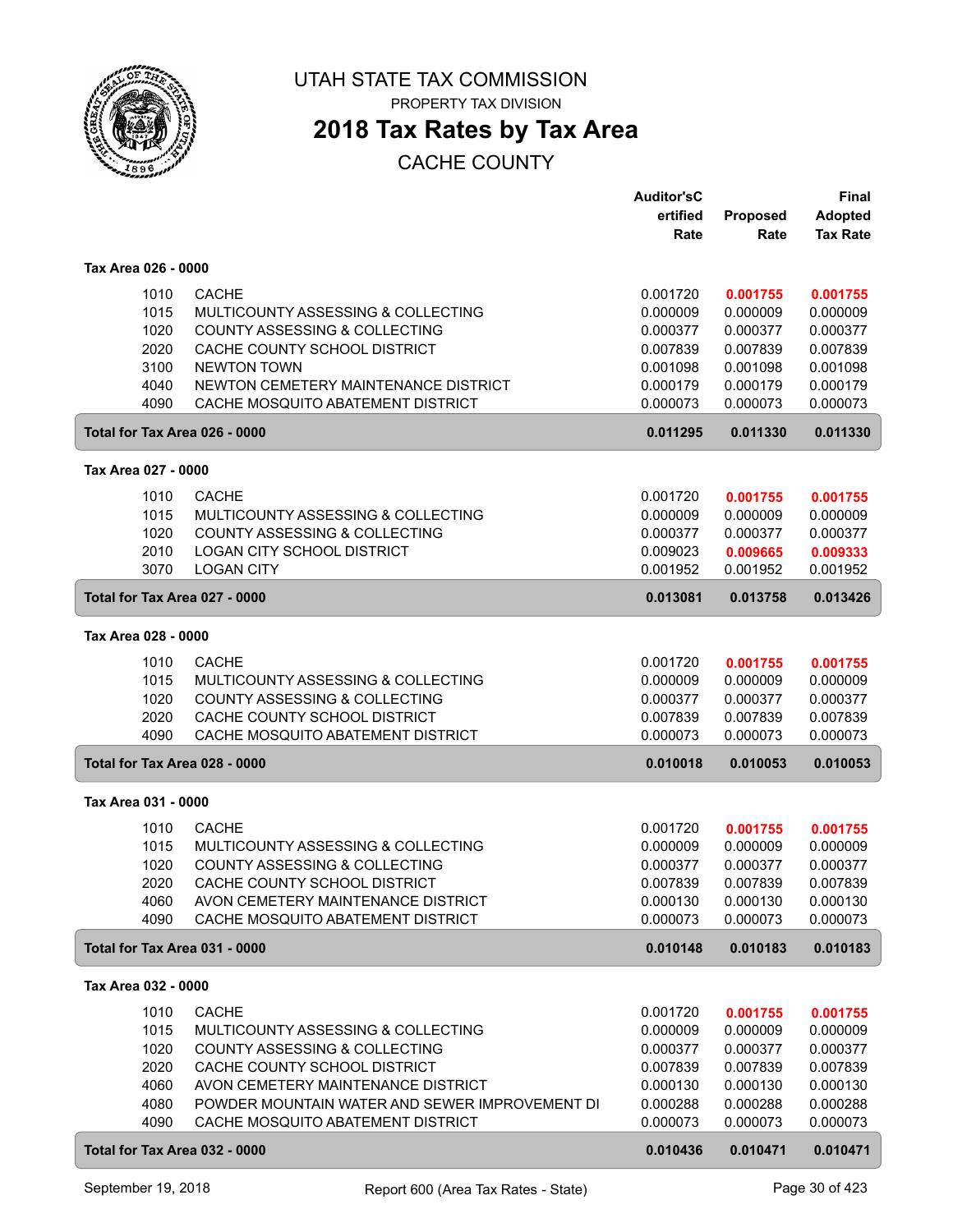

PROPERTY TAX DIVISION

## **2018 Tax Rates by Tax Area**

|                               |                                                | <b>Auditor'sC</b> |          | <b>Final</b>    |
|-------------------------------|------------------------------------------------|-------------------|----------|-----------------|
|                               |                                                | ertified          | Proposed | <b>Adopted</b>  |
|                               |                                                | Rate              | Rate     | <b>Tax Rate</b> |
| Tax Area 033 - 0000           |                                                |                   |          |                 |
| 1010                          | <b>CACHE</b>                                   | 0.001720          | 0.001755 | 0.001755        |
| 1015                          | MULTICOUNTY ASSESSING & COLLECTING             | 0.000009          | 0.000009 | 0.000009        |
| 1020                          | <b>COUNTY ASSESSING &amp; COLLECTING</b>       | 0.000377          | 0.000377 | 0.000377        |
| 2020                          | CACHE COUNTY SCHOOL DISTRICT                   | 0.007839          | 0.007839 | 0.007839        |
| 3090                          | <b>MILLVILLE CITY</b>                          | 0.000550          | 0.000685 | 0.000685        |
| 4090                          | CACHE MOSQUITO ABATEMENT DISTRICT              | 0.000073          | 0.000073 | 0.000073        |
| Total for Tax Area 033 - 0000 |                                                | 0.010568          | 0.010738 | 0.010738        |
| Tax Area 036 - 0000           |                                                |                   |          |                 |
|                               |                                                |                   |          |                 |
| 1010                          | <b>CACHE</b>                                   | 0.001720          | 0.001755 | 0.001755        |
| 1015                          | MULTICOUNTY ASSESSING & COLLECTING             | 0.000009          | 0.000009 | 0.000009        |
| 1020                          | COUNTY ASSESSING & COLLECTING                  | 0.000377          | 0.000377 | 0.000377        |
| 2020                          | CACHE COUNTY SCHOOL DISTRICT                   | 0.007839          | 0.007839 | 0.007839        |
| 3040                          | <b>HYDE PARK CITY</b>                          | 0.001021          | 0.001021 | 0.001021        |
| 4090                          | CACHE MOSQUITO ABATEMENT DISTRICT              | 0.000073          | 0.000073 | 0.000073        |
|                               | Total for Tax Area 036 - 0000                  |                   | 0.011074 | 0.011074        |
| Tax Area 037 - 0000           |                                                |                   |          |                 |
| 1010                          | <b>CACHE</b>                                   | 0.001720          | 0.001755 | 0.001755        |
| 1015                          | MULTICOUNTY ASSESSING & COLLECTING             | 0.000009          | 0.000009 | 0.000009        |
| 1020                          | COUNTY ASSESSING & COLLECTING                  | 0.000377          | 0.000377 | 0.000377        |
| 2020                          | CACHE COUNTY SCHOOL DISTRICT                   | 0.007839          | 0.007839 | 0.007839        |
| 3140                          | PROVIDENCE CITY                                | 0.001203          | 0.001351 | 0.001351        |
| 4030                          | MILLVILLE-NIBLEY CEMETERY MAINTENANCE DISTRICT | 0.000088          | 0.000088 | 0.000088        |
| 4090                          | CACHE MOSQUITO ABATEMENT DISTRICT              | 0.000073          | 0.000073 | 0.000073        |
| Total for Tax Area 037 - 0000 |                                                | 0.011309          | 0.011492 | 0.011492        |
| Tax Area 106 - 0000           |                                                |                   |          |                 |
| 1010                          | <b>CACHE</b>                                   | 0.001720          | 0.001755 | 0.001755        |
| 1015                          | <b>MULTICOUNTY ASSESSING &amp; COLLECTING</b>  | 0.000009          | 0.000009 | 0.000009        |
| 1020                          | COUNTY ASSESSING & COLLECTING                  | 0.000377          | 0.000377 | 0.000377        |
| 2020                          | CACHE COUNTY SCHOOL DISTRICT                   | 0.007839          | 0.007839 | 0.007839        |
| 4030                          | MILLVILLE-NIBLEY CEMETERY MAINTENANCE DISTRICT | 0.000088          | 0.000088 | 0.000088        |
| 4075                          | COLLEGE-YOUNG MOSQUITO ABATEMENT DISTRICT #1   | 0.000198          | 0.000198 | 0.000198        |
| Total for Tax Area 106 - 0000 |                                                | 0.010231          | 0.010266 | 0.010266        |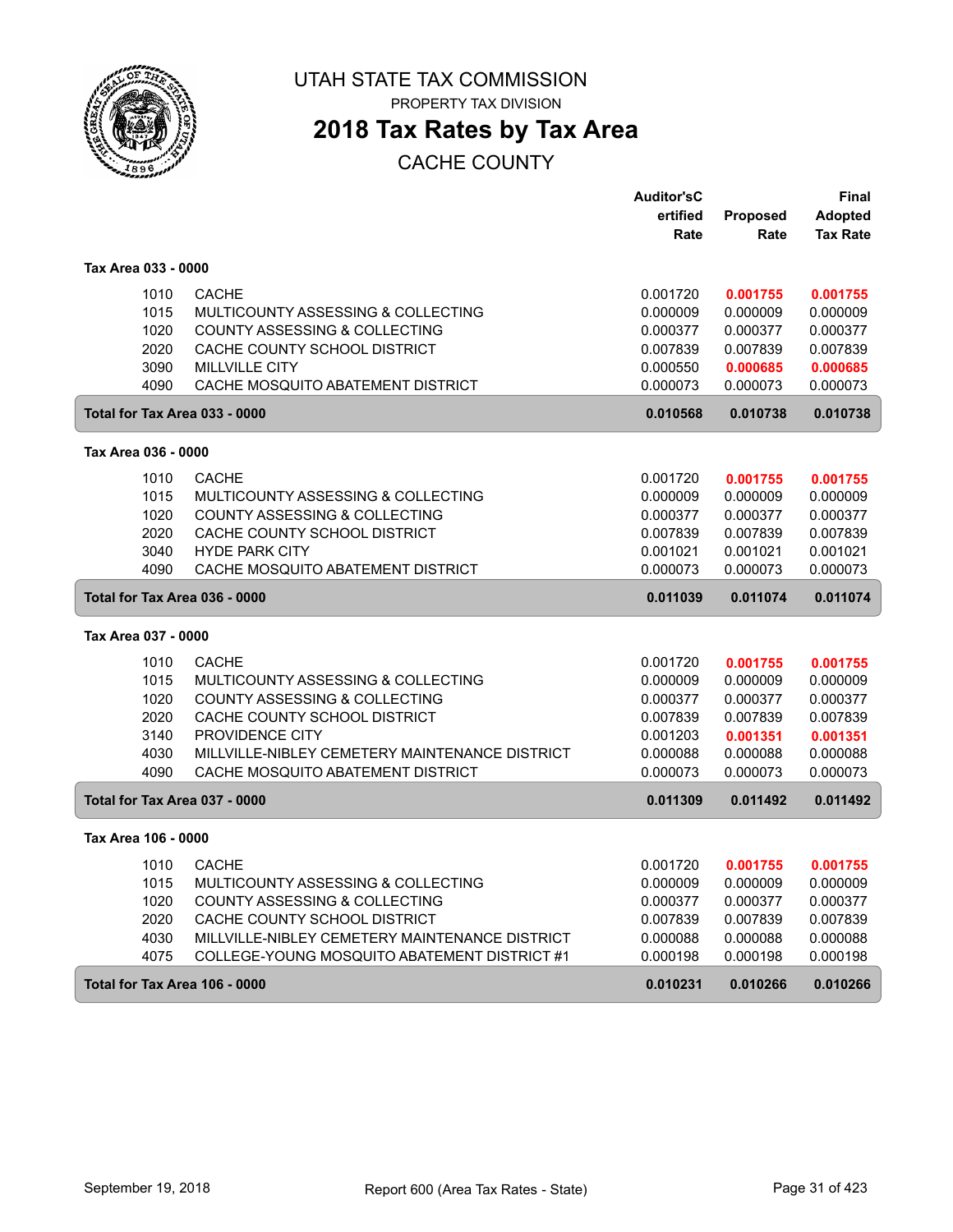

PROPERTY TAX DIVISION

## **2018 Tax Rates by Tax Area**

|                               |                                                | <b>Auditor'sC</b> |          | <b>Final</b>    |
|-------------------------------|------------------------------------------------|-------------------|----------|-----------------|
|                               |                                                | ertified          | Proposed | <b>Adopted</b>  |
|                               |                                                | Rate              | Rate     | <b>Tax Rate</b> |
| Tax Area 108 - 0000           |                                                |                   |          |                 |
| 1010                          | <b>CACHE</b>                                   | 0.001720          | 0.001755 | 0.001755        |
| 1015                          | MULTICOUNTY ASSESSING & COLLECTING             | 0.000009          | 0.000009 | 0.000009        |
| 1020                          | COUNTY ASSESSING & COLLECTING                  | 0.000377          | 0.000377 | 0.000377        |
| 2020                          | CACHE COUNTY SCHOOL DISTRICT                   | 0.007839          | 0.007839 | 0.007839        |
| 3110                          | <b>NIBLEY CITY</b>                             | 0.001548          | 0.001667 | 0.001667        |
| 4030                          | MILLVILLE-NIBLEY CEMETERY MAINTENANCE DISTRICT | 0.000088          | 0.000088 | 0.000088        |
| 4075                          | COLLEGE-YOUNG MOSQUITO ABATEMENT DISTRICT #1   | 0.000198          | 0.000198 | 0.000198        |
| Total for Tax Area 108 - 0000 |                                                | 0.011779          | 0.011933 | 0.011933        |
| Tax Area 115 - 0000           |                                                |                   |          |                 |
| 1010                          | <b>CACHE</b>                                   | 0.001720          | 0.001755 | 0.001755        |
| 1015                          | MULTICOUNTY ASSESSING & COLLECTING             | 0.000009          | 0.000009 | 0.000009        |
| 1020                          | COUNTY ASSESSING & COLLECTING                  | 0.000377          | 0.000377 | 0.000377        |
| 2020                          | CACHE COUNTY SCHOOL DISTRICT                   | 0.007839          | 0.007839 | 0.007839        |
| 3170                          | <b>SMITHFIELD</b>                              | 0.001310          | 0.002265 | 0.001789        |
| 4090                          | CACHE MOSQUITO ABATEMENT DISTRICT              | 0.000073          | 0.000073 | 0.000073        |
| Total for Tax Area 115 - 0000 |                                                | 0.011328          | 0.012318 | 0.011842        |
| Tax Area 128 - 0000           |                                                |                   |          |                 |
| 1010                          | <b>CACHE</b>                                   | 0.001720          | 0.001755 | 0.001755        |
| 1015                          | MULTICOUNTY ASSESSING & COLLECTING             | 0.000009          | 0.000009 | 0.000009        |
| 1020                          | COUNTY ASSESSING & COLLECTING                  | 0.000377          | 0.000377 | 0.000377        |
| 2020                          | CACHE COUNTY SCHOOL DISTRICT                   | 0.007839          | 0.007839 | 0.007839        |
| 4075                          | COLLEGE-YOUNG MOSQUITO ABATEMENT DISTRICT #1   | 0.000198          | 0.000198 | 0.000198        |
| Total for Tax Area 128 - 0000 |                                                | 0.010143          | 0.010178 | 0.010178        |
| Tax Area 209 - 0000           |                                                |                   |          |                 |
| 1010                          | <b>CACHE</b>                                   | 0.001720          | 0.001755 | 0.001755        |
| 1015                          | MULTICOUNTY ASSESSING & COLLECTING             | 0.000009          | 0.000009 | 0.000009        |
| 1020                          | COUNTY ASSESSING & COLLECTING                  | 0.000377          | 0.000377 | 0.000377        |
| 2010                          | LOGAN CITY SCHOOL DISTRICT                     | 0.009023          | 0.009665 | 0.009333        |
| 3070                          | <b>LOGAN CITY</b>                              | 0.001952          | 0.001952 | 0.001952        |
| Total for Tax Area 209 - 0000 |                                                | 0.013081          | 0.013758 | 0.013426        |
| Tax Area 225 - 0000           |                                                |                   |          |                 |
| 1010                          | <b>CACHE</b>                                   | 0.001720          | 0.001755 | 0.001755        |
| 1015                          | MULTICOUNTY ASSESSING & COLLECTING             | 0.000009          | 0.000009 | 0.000009        |
| 1020                          | COUNTY ASSESSING & COLLECTING                  | 0.000377          | 0.000377 | 0.000377        |
| 2020                          | CACHE COUNTY SCHOOL DISTRICT                   | 0.007839          | 0.007839 | 0.007839        |
| 4040                          | NEWTON CEMETERY MAINTENANCE DISTRICT           | 0.000179          | 0.000179 | 0.000179        |
| 4076                          | BENSON CULINARY WATER IMPROVEMENT DISTRICT     | 0.000000          | 0.000000 | 0.000000        |
| 4090                          | CACHE MOSQUITO ABATEMENT DISTRICT              | 0.000073          | 0.000073 | 0.000073        |
| Total for Tax Area 225 - 0000 |                                                | 0.010197          | 0.010232 | 0.010232        |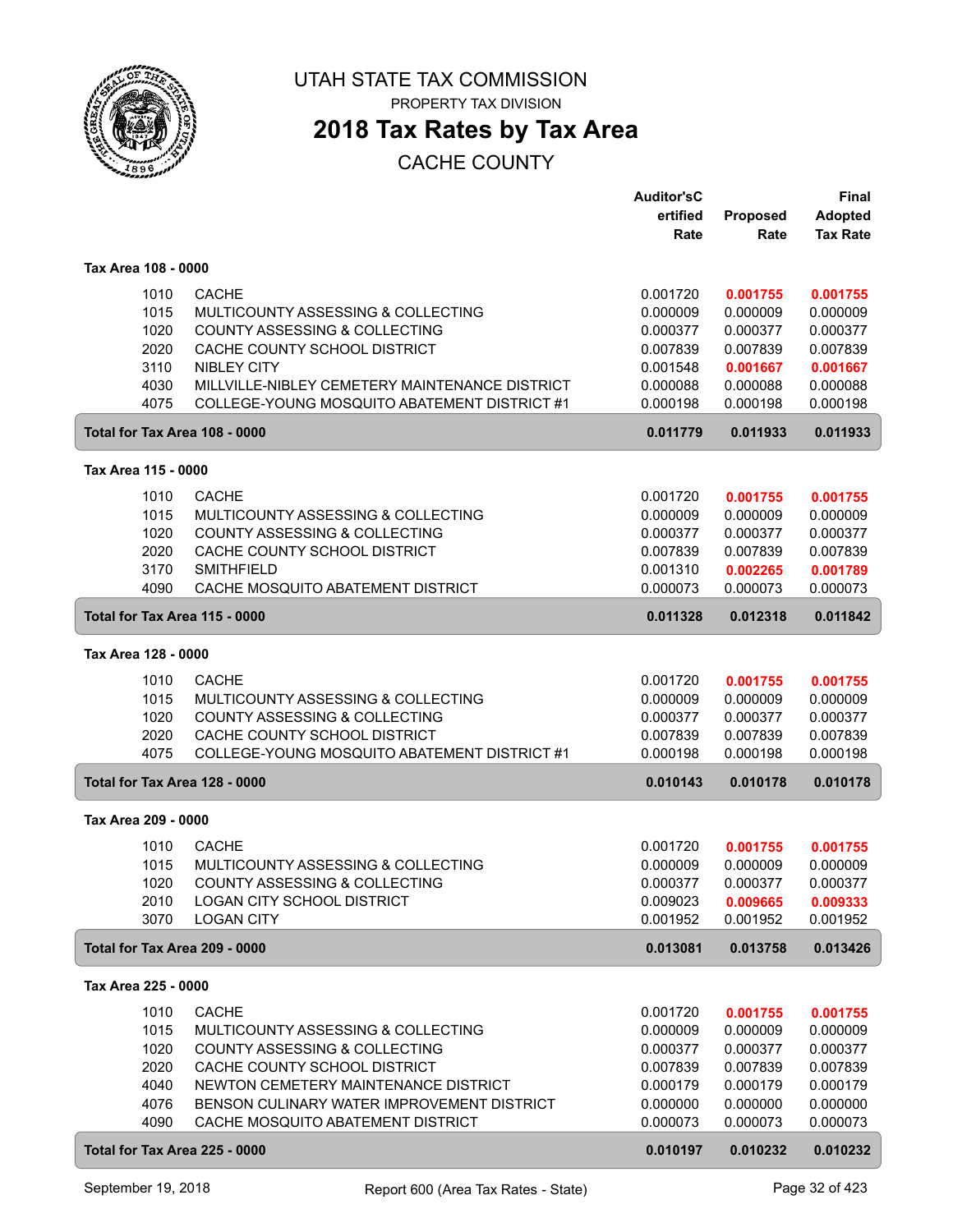

PROPERTY TAX DIVISION

## **2018 Tax Rates by Tax Area**

|                               |                                            | <b>Auditor'sC</b> |          | Final           |
|-------------------------------|--------------------------------------------|-------------------|----------|-----------------|
|                               |                                            | ertified          | Proposed | Adopted         |
|                               |                                            | Rate              | Rate     | <b>Tax Rate</b> |
| Tax Area 228 - 0000           |                                            |                   |          |                 |
| 1010                          | <b>CACHE</b>                               | 0.001720          | 0.001755 | 0.001755        |
| 1015                          | MULTICOUNTY ASSESSING & COLLECTING         | 0.000009          | 0.000009 | 0.000009        |
| 1020                          | COUNTY ASSESSING & COLLECTING              | 0.000377          | 0.000377 | 0.000377        |
| 2020                          | CACHE COUNTY SCHOOL DISTRICT               | 0.007839          | 0.007839 | 0.007839        |
| 4076                          | BENSON CULINARY WATER IMPROVEMENT DISTRICT | 0.000000          | 0.000000 | 0.000000        |
| 4090                          | CACHE MOSQUITO ABATEMENT DISTRICT          | 0.000073          | 0.000073 | 0.000073        |
| Total for Tax Area 228 - 0000 |                                            | 0.010018          | 0.010053 | 0.010053        |
| Tax Area 279 - 0000           |                                            |                   |          |                 |
| 1010                          | <b>CACHE</b>                               | 0.001720          | 0.001755 | 0.001755        |
| 1015                          | MULTICOUNTY ASSESSING & COLLECTING         | 0.000009          | 0.000009 | 0.000009        |
| 1020                          | COUNTY ASSESSING & COLLECTING              | 0.000377          | 0.000377 | 0.000377        |
| 2010                          | <b>LOGAN CITY SCHOOL DISTRICT</b>          | 0.009023          | 0.009665 | 0.009333        |
| 3070                          | <b>LOGAN CITY</b>                          | 0.001952          | 0.001952 | 0.001952        |
| Total for Tax Area 279 - 0000 |                                            | 0.013081          | 0.013758 | 0.013426        |
| Tax Area 280 - 0000           |                                            |                   |          |                 |
| 1010                          | <b>CACHE</b>                               | 0.001720          | 0.001755 | 0.001755        |
| 1015                          | MULTICOUNTY ASSESSING & COLLECTING         | 0.000009          | 0.000009 | 0.000009        |
| 1020                          | COUNTY ASSESSING & COLLECTING              | 0.000377          | 0.000377 | 0.000377        |
| 2010                          | <b>LOGAN CITY SCHOOL DISTRICT</b>          | 0.009023          | 0.009665 | 0.009333        |
| 3070                          | <b>LOGAN CITY</b>                          | 0.001952          | 0.001952 | 0.001952        |
| Total for Tax Area 280 - 0000 |                                            | 0.013081          | 0.013758 | 0.013426        |
| Tax Area 301 - 0000           |                                            |                   |          |                 |
| 1010                          | <b>CACHE</b>                               | 0.001720          | 0.001755 | 0.001755        |
| 1015                          | MULTICOUNTY ASSESSING & COLLECTING         | 0.000009          | 0.000009 | 0.000009        |
| 1020                          | COUNTY ASSESSING & COLLECTING              | 0.000377          | 0.000377 | 0.000377        |
| 2010                          | <b>LOGAN CITY SCHOOL DISTRICT</b>          | 0.009023          | 0.009665 | 0.009333        |
| 3070                          | <b>LOGAN CITY</b>                          | 0.001952          | 0.001952 | 0.001952        |
| Total for Tax Area 301 - 0000 |                                            | 0.013081          | 0.013758 | 0.013426        |
|                               |                                            |                   |          |                 |
| Tax Area 302 - 0000           |                                            |                   |          |                 |
| 1010                          | <b>CACHE</b>                               | 0.001720          | 0.001755 | 0.001755        |
| 1015                          | MULTICOUNTY ASSESSING & COLLECTING         | 0.000009          | 0.000009 | 0.000009        |
| 1020                          | COUNTY ASSESSING & COLLECTING              | 0.000377          | 0.000377 | 0.000377        |
| 2020                          | CACHE COUNTY SCHOOL DISTRICT               | 0.007839          | 0.007839 | 0.007839        |
| 3070                          | <b>LOGAN CITY</b>                          | 0.001952          | 0.001952 | 0.001952        |
| Total for Tax Area 302 - 0000 |                                            | 0.011897          | 0.011932 | 0.011932        |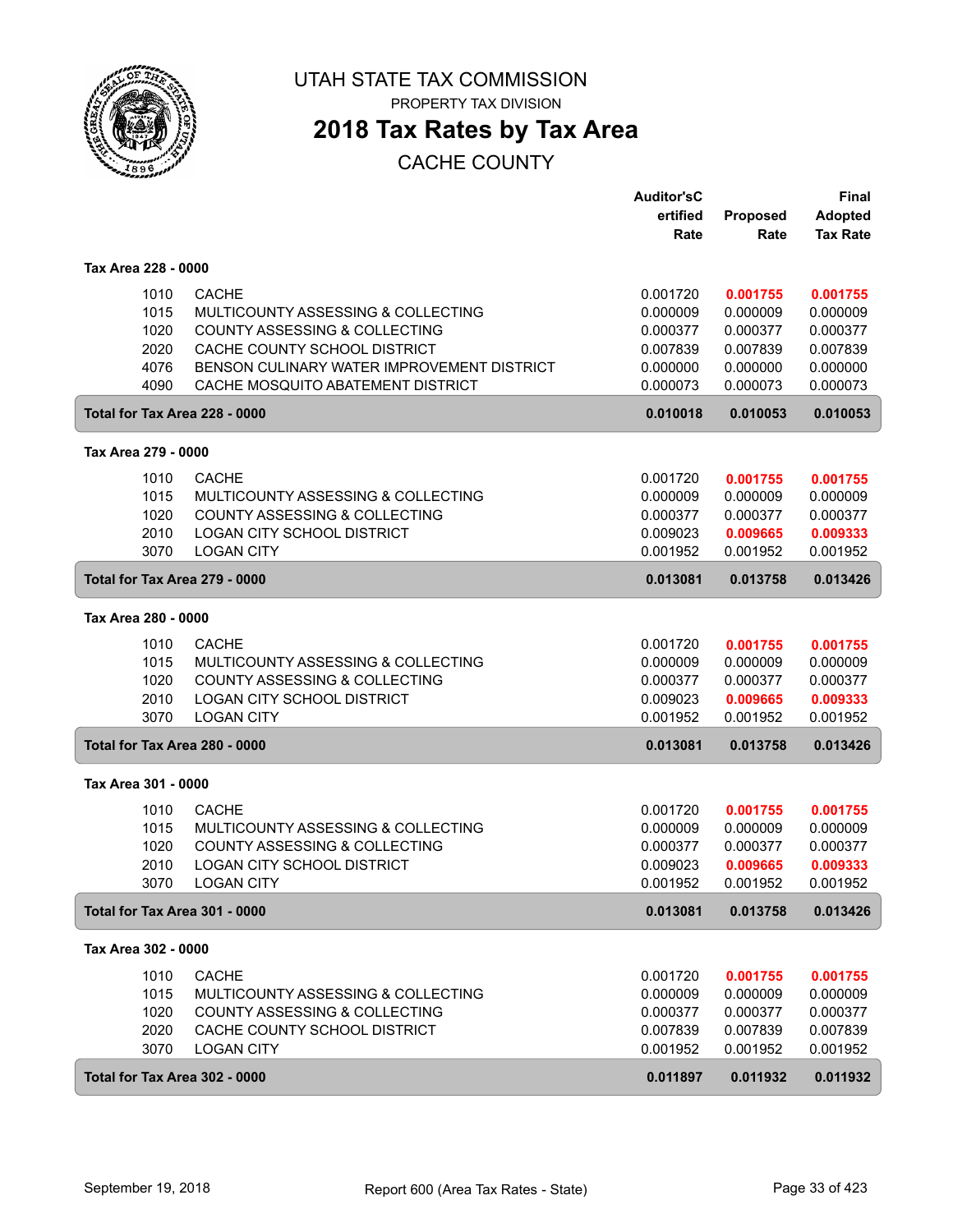

PROPERTY TAX DIVISION

## **2018 Tax Rates by Tax Area**

|                     |              |                                                        | <b>Auditor'sC</b><br>ertified | <b>Proposed</b>      | Final<br><b>Adopted</b> |
|---------------------|--------------|--------------------------------------------------------|-------------------------------|----------------------|-------------------------|
|                     |              |                                                        | Rate                          | Rate                 | <b>Tax Rate</b>         |
| Tax Area 327 - 0000 |              |                                                        |                               |                      |                         |
|                     | 1010         | <b>CACHE</b>                                           | 0.001720                      | 0.001755             | 0.001755                |
|                     | 1015         | <b>MULTICOUNTY ASSESSING &amp; COLLECTING</b>          | 0.000009                      | 0.000009             | 0.000009                |
|                     | 1020         | COUNTY ASSESSING & COLLECTING                          | 0.000377                      | 0.000377             | 0.000377                |
|                     | 2010<br>3070 | <b>LOGAN CITY SCHOOL DISTRICT</b><br><b>LOGAN CITY</b> | 0.009023<br>0.001952          | 0.009665<br>0.001952 | 0.009333<br>0.001952    |
|                     |              | Total for Tax Area 327 - 0000                          | 0.013081                      | 0.013758             | 0.013426                |
| Tax Area 328 - 0000 |              |                                                        |                               |                      |                         |
|                     | 1010         | <b>CACHE</b>                                           | 0.001720                      | 0.001755             | 0.001755                |
|                     | 1015         | MULTICOUNTY ASSESSING & COLLECTING                     | 0.000009                      | 0.000009             | 0.000009                |
|                     | 1020         | <b>COUNTY ASSESSING &amp; COLLECTING</b>               | 0.000377                      | 0.000377             | 0.000377                |
|                     | 2020         | CACHE COUNTY SCHOOL DISTRICT                           | 0.007839                      | 0.007839             | 0.007839                |
|                     | 3070         | <b>LOGAN CITY</b>                                      | 0.001952                      | 0.001952             | 0.001952                |
|                     |              | Total for Tax Area 328 - 0000                          | 0.011897                      | 0.011932             | 0.011932                |
| Tax Area 427 - 0000 |              |                                                        |                               |                      |                         |
|                     | 1010         | <b>CACHE</b>                                           | 0.001720                      | 0.001755             | 0.001755                |
|                     | 1015         | MULTICOUNTY ASSESSING & COLLECTING                     | 0.000009                      | 0.000009             | 0.000009                |
|                     | 1020         | COUNTY ASSESSING & COLLECTING                          | 0.000377                      | 0.000377             | 0.000377                |
|                     | 2010         | <b>LOGAN CITY SCHOOL DISTRICT</b>                      | 0.009023                      | 0.009665             | 0.009333                |
|                     | 3070         | <b>LOGAN CITY</b>                                      | 0.001952                      | 0.001952             | 0.001952                |
|                     |              | Total for Tax Area 427 - 0000                          | 0.013081                      | 0.013758             | 0.013426                |
| Tax Area 428 - 0000 |              |                                                        |                               |                      |                         |
|                     | 1010         | <b>CACHE</b>                                           | 0.001720                      | 0.001755             | 0.001755                |
|                     | 1015         | MULTICOUNTY ASSESSING & COLLECTING                     | 0.000009                      | 0.000009             | 0.000009                |
|                     | 1020         | <b>COUNTY ASSESSING &amp; COLLECTING</b>               | 0.000377                      | 0.000377             | 0.000377                |
|                     | 2020         | CACHE COUNTY SCHOOL DISTRICT                           | 0.007839                      | 0.007839             | 0.007839                |
|                     | 4070         | RICHMOND CEMETERY MAINTENANCE DISTRICT                 | 0.000249                      | 0.000249             | 0.000249                |
|                     | 4090         | CACHE MOSQUITO ABATEMENT DISTRICT                      | 0.000073                      | 0.000073             | 0.000073                |
|                     |              | Total for Tax Area 428 - 0000                          | 0.010267                      | 0.010302             | 0.010302                |
| Tax Area 811 - 0000 |              |                                                        |                               |                      |                         |
|                     | 1010         | <b>CACHE</b>                                           | 0.001720                      | 0.001755             | 0.001755                |
|                     | 1015         | MULTICOUNTY ASSESSING & COLLECTING                     | 0.000009                      | 0.000009             | 0.000009                |
|                     | 1020         | COUNTY ASSESSING & COLLECTING                          | 0.000377                      | 0.000377             | 0.000377                |
|                     | 2020         | CACHE COUNTY SCHOOL DISTRICT                           | 0.007839                      | 0.007839             | 0.007839                |
|                     | 3120         | NORTH LOGAN CITY                                       | 0.001515                      | 0.001543             | 0.001543                |
|                     | 4090         | CACHE MOSQUITO ABATEMENT DISTRICT                      | 0.000073                      | 0.000073             | 0.000073                |
|                     |              | Total for Tax Area 811 - 0000                          | 0.011533                      | 0.011596             | 0.011596                |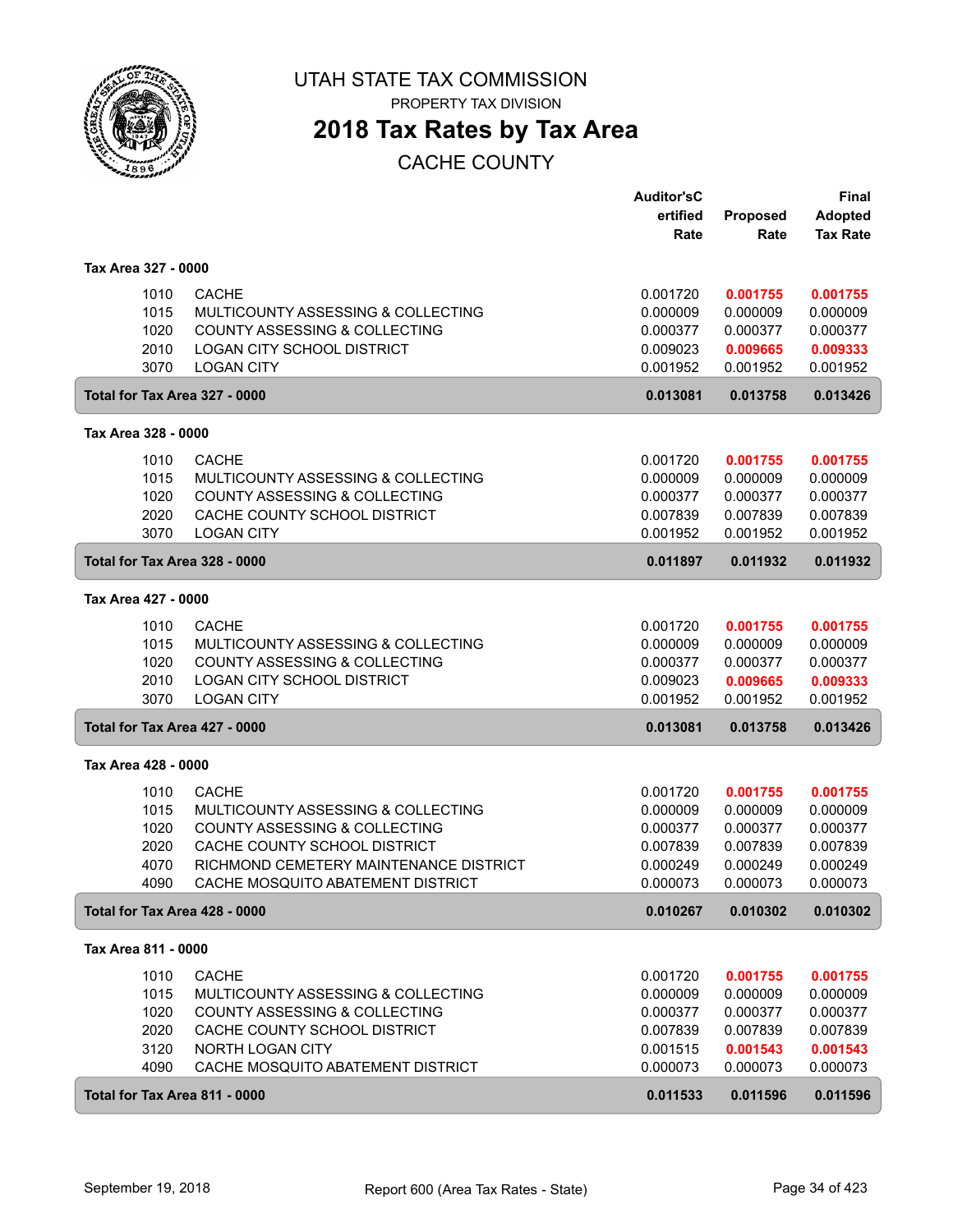

PROPERTY TAX DIVISION

## **2018 Tax Rates by Tax Area**

|                     |                                                         | <b>Auditor'sC</b><br>ertified | <b>Proposed</b>      | <b>Final</b><br><b>Adopted</b> |
|---------------------|---------------------------------------------------------|-------------------------------|----------------------|--------------------------------|
|                     |                                                         | Rate                          | Rate                 | <b>Tax Rate</b>                |
| Tax Area 827 - 0000 |                                                         |                               |                      |                                |
| 1010                | <b>CACHE</b>                                            | 0.001720                      | 0.001755             | 0.001755                       |
| 1015                | MULTICOUNTY ASSESSING & COLLECTING                      | 0.000009                      | 0.000009             | 0.000009                       |
| 1020                | COUNTY ASSESSING & COLLECTING                           | 0.000377                      | 0.000377             | 0.000377                       |
| 2010<br>3070        | LOGAN CITY SCHOOL DISTRICT<br><b>LOGAN CITY</b>         | 0.009023<br>0.001952          | 0.009665<br>0.001952 | 0.009333<br>0.001952           |
|                     | Total for Tax Area 827 - 0000                           | 0.013081                      | 0.013758             | 0.013426                       |
| Tax Area 828 - 0000 |                                                         |                               |                      |                                |
| 1010                | <b>CACHE</b>                                            | 0.001720                      | 0.001755             | 0.001755                       |
| 1015                | MULTICOUNTY ASSESSING & COLLECTING                      | 0.000009                      | 0.000009             | 0.000009                       |
| 1020                | COUNTY ASSESSING & COLLECTING                           | 0.000377                      | 0.000377             | 0.000377                       |
| 2020<br>3070        | CACHE COUNTY SCHOOL DISTRICT<br><b>LOGAN CITY</b>       | 0.007839<br>0.001952          | 0.007839<br>0.001952 | 0.007839<br>0.001952           |
| 4076                | BENSON CULINARY WATER IMPROVEMENT DISTRICT              | 0.000000                      | 0.000000             | 0.000000                       |
|                     | Total for Tax Area 828 - 0000                           | 0.011897                      | 0.011932             | 0.011932                       |
| Tax Area 911 - 0000 |                                                         |                               |                      |                                |
| 1010                | <b>CACHE</b>                                            | 0.001720                      | 0.001755             | 0.001755                       |
| 1015                | MULTICOUNTY ASSESSING & COLLECTING                      | 0.000009                      | 0.000009             | 0.000009                       |
| 1020                | COUNTY ASSESSING & COLLECTING                           | 0.000377                      | 0.000377             | 0.000377                       |
| 2020<br>3120        | CACHE COUNTY SCHOOL DISTRICT<br>NORTH LOGAN CITY        | 0.007839<br>0.001515          | 0.007839<br>0.001543 | 0.007839<br>0.001543           |
| 4020                | HYDE PARK CEMETERY MAINTENANCE DISTRICT                 | 0.000175                      | 0.000175             | 0.000175                       |
| 4090                | CACHE MOSQUITO ABATEMENT DISTRICT                       | 0.000073                      | 0.000073             | 0.000073                       |
|                     | Total for Tax Area 911 - 0000                           | 0.011708                      | 0.011771             | 0.011771                       |
| Tax Area 912 - 0000 |                                                         |                               |                      |                                |
| 1010                | <b>CACHE</b>                                            | 0.001720                      | 0.001755             | 0.001755                       |
| 1015                | MULTICOUNTY ASSESSING & COLLECTING                      | 0.000009                      | 0.000009             | 0.000009                       |
| 1020                | COUNTY ASSESSING & COLLECTING                           | 0.000377                      | 0.000377             | 0.000377                       |
| 2020<br>3120        | CACHE COUNTY SCHOOL DISTRICT<br><b>NORTH LOGAN CITY</b> | 0.007839<br>0.001515          | 0.007839<br>0.001543 | 0.007839<br>0.001543           |
| 4090                | CACHE MOSQUITO ABATEMENT DISTRICT                       | 0.000073                      | 0.000073             | 0.000073                       |
|                     | Total for Tax Area 912 - 0000                           | 0.011533                      | 0.011596             | 0.011596                       |
| Tax Area 927 - 0000 |                                                         |                               |                      |                                |
| 1010                | <b>CACHE</b>                                            | 0.001720                      | 0.001755             | 0.001755                       |
| 1015                | MULTICOUNTY ASSESSING & COLLECTING                      | 0.000009                      | 0.000009             | 0.000009                       |
| 1020                | COUNTY ASSESSING & COLLECTING                           | 0.000377                      | 0.000377             | 0.000377                       |
| 2010<br>3120        | LOGAN CITY SCHOOL DISTRICT<br>NORTH LOGAN CITY          | 0.009023<br>0.001515          | 0.009665<br>0.001543 | 0.009333<br>0.001543           |
| 4090                | CACHE MOSQUITO ABATEMENT DISTRICT                       | 0.000073                      | 0.000073             | 0.000073                       |
|                     | Total for Tax Area 927 - 0000                           | 0.012717                      | 0.013422             | 0.013090                       |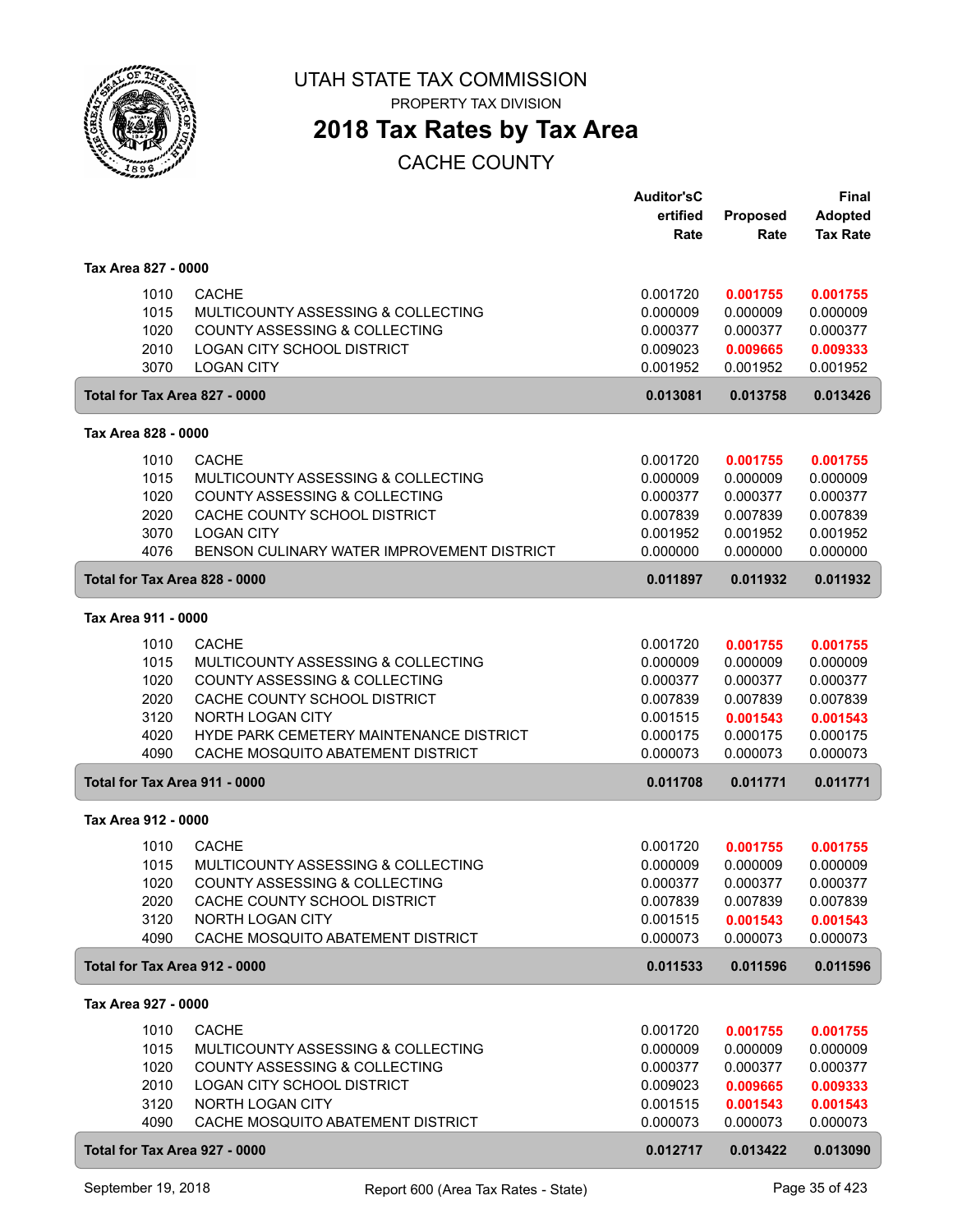

PROPERTY TAX DIVISION

## **2018 Tax Rates by Tax Area**

|                               |                                    | Auditor'sC<br>ertified<br>Rate | <b>Proposed</b><br>Rate | Final<br><b>Adopted</b><br><b>Tax Rate</b> |
|-------------------------------|------------------------------------|--------------------------------|-------------------------|--------------------------------------------|
| Tax Area 928 - 0000           |                                    |                                |                         |                                            |
| 1010                          | <b>CACHE</b>                       | 0.001720                       | 0.001755                | 0.001755                                   |
| 1015                          | MULTICOUNTY ASSESSING & COLLECTING | 0.000009                       | 0.000009                | 0.000009                                   |
| 1020                          | COUNTY ASSESSING & COLLECTING      | 0.000377                       | 0.000377                | 0.000377                                   |
| 2020                          | CACHE COUNTY SCHOOL DISTRICT       | 0.007839                       | 0.007839                | 0.007839                                   |
| 3070                          | <b>LOGAN CITY</b>                  | 0.001952                       | 0.001952                | 0.001952                                   |
| Total for Tax Area 928 - 0000 |                                    | 0.011897                       | 0.011932                | 0.011932                                   |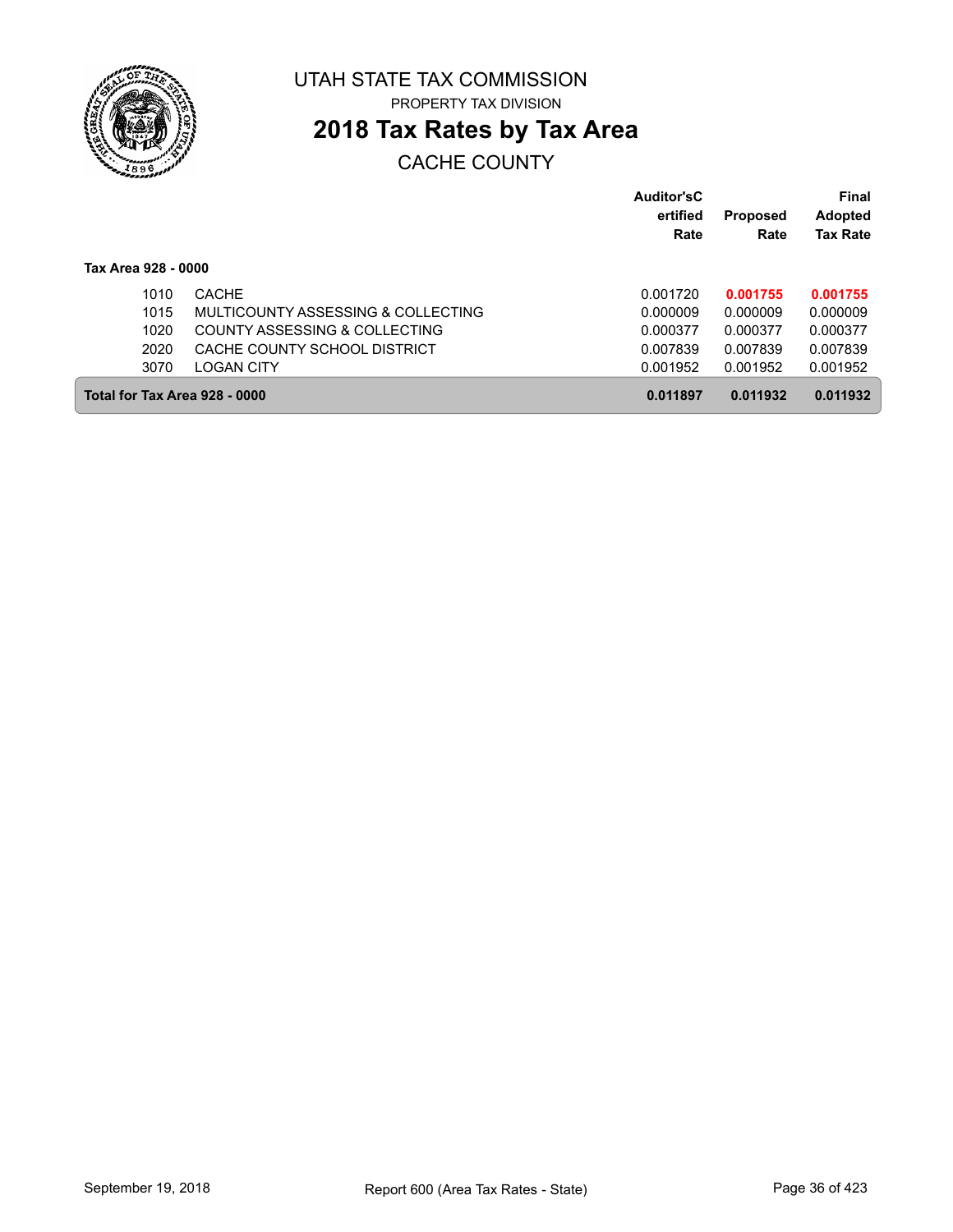

PROPERTY TAX DIVISION

### **2018 Tax Rates by Tax Area**

|                               |                                         | <b>Auditor'sC</b> |                 | <b>Final</b>    |
|-------------------------------|-----------------------------------------|-------------------|-----------------|-----------------|
|                               |                                         | ertified          | <b>Proposed</b> | <b>Adopted</b>  |
|                               |                                         | Rate              | Rate            | <b>Tax Rate</b> |
| Tax Area 001 - 0000           |                                         |                   |                 |                 |
| 1010                          | <b>CARBON</b>                           | 0.003381          | 0.003381        | 0.003381        |
| 1015                          | MULTICOUNTY ASSESSING & COLLECTING LEVY | 0.000009          | 0.000009        | 0.000009        |
| 1020                          | COUNTY ASSESSING & COLLECTING LEVY      | 0.000548          | 0.000548        | 0.000548        |
| 2010                          | CARBON COUNTY SCHOOL DISTRICT           | 0.008070          | 0.008070        | 0.008070        |
| 3030                          | <b>PRICE CITY</b>                       | 0.002087          | 0.002087        | 0.002087        |
| 4010                          | CARBON WATER CONSERVANCY DISTRICT       | 0.000159          | 0.000159        | 0.000159        |
| 4020                          | PRICE RIVER WATER IMPROVEMENT DISTRICT  | 0.000812          | 0.000812        | 0.000812        |
| Total for Tax Area 001 - 0000 |                                         | 0.015066          | 0.015066        | 0.015066        |
| Tax Area 002 - 0000           |                                         |                   |                 |                 |
| 1010                          | <b>CARBON</b>                           | 0.003381          | 0.003381        | 0.003381        |
| 1015                          | MULTICOUNTY ASSESSING & COLLECTING LEVY | 0.000009          | 0.000009        | 0.000009        |
| 1020                          | COUNTY ASSESSING & COLLECTING LEVY      | 0.000548          | 0.000548        | 0.000548        |
| 2010                          | CARBON COUNTY SCHOOL DISTRICT           | 0.008070          | 0.008070        | 0.008070        |
| 3020                          | <b>HELPER CITY</b>                      | 0.003053          | 0.003053        | 0.003053        |
| 4010                          | CARBON WATER CONSERVANCY DISTRICT       | 0.000159          | 0.000159        | 0.000159        |
| 4020                          | PRICE RIVER WATER IMPROVEMENT DISTRICT  | 0.000812          | 0.000812        | 0.000812        |
| Total for Tax Area 002 - 0000 |                                         | 0.016032          | 0.016032        | 0.016032        |
| Tax Area 003 - 0000           |                                         |                   |                 |                 |
| 1010                          | <b>CARBON</b>                           | 0.003381          | 0.003381        | 0.003381        |
| 1015                          | MULTICOUNTY ASSESSING & COLLECTING LEVY | 0.000009          | 0.000009        | 0.000009        |
| 1020                          | COUNTY ASSESSING & COLLECTING LEVY      | 0.000548          | 0.000548        | 0.000548        |
| 2010                          | CARBON COUNTY SCHOOL DISTRICT           | 0.008070          | 0.008070        | 0.008070        |
| 3060                          | <b>WELLINGTON CITY</b>                  | 0.002831          | 0.002831        | 0.002831        |
| 4010                          | CARBON WATER CONSERVANCY DISTRICT       | 0.000159          | 0.000159        | 0.000159        |
| 4020                          | PRICE RIVER WATER IMPROVEMENT DISTRICT  | 0.000812          | 0.000812        | 0.000812        |
| Total for Tax Area 003 - 0000 |                                         | 0.015810          | 0.015810        | 0.015810        |
| Tax Area 006 - 0000           |                                         |                   |                 |                 |
| 1010                          | <b>CARBON</b>                           | 0.003381          | 0.003381        | 0.003381        |
| 1015                          | MULTICOUNTY ASSESSING & COLLECTING LEVY | 0.000009          | 0.000009        | 0.000009        |
| 1020                          | COUNTY ASSESSING & COLLECTING LEVY      | 0.000548          | 0.000548        | 0.000548        |
| 2010                          | CARBON COUNTY SCHOOL DISTRICT           | 0.008070          | 0.008070        | 0.008070        |
| 3040                          | <b>SCOFIELD TOWN</b>                    | 0.001201          | 0.002220        | 0.002220        |
| 4010                          | CARBON WATER CONSERVANCY DISTRICT       | 0.000159          | 0.000159        | 0.000159        |
| Total for Tax Area 006 - 0000 |                                         | 0.013368          | 0.014387        | 0.014387        |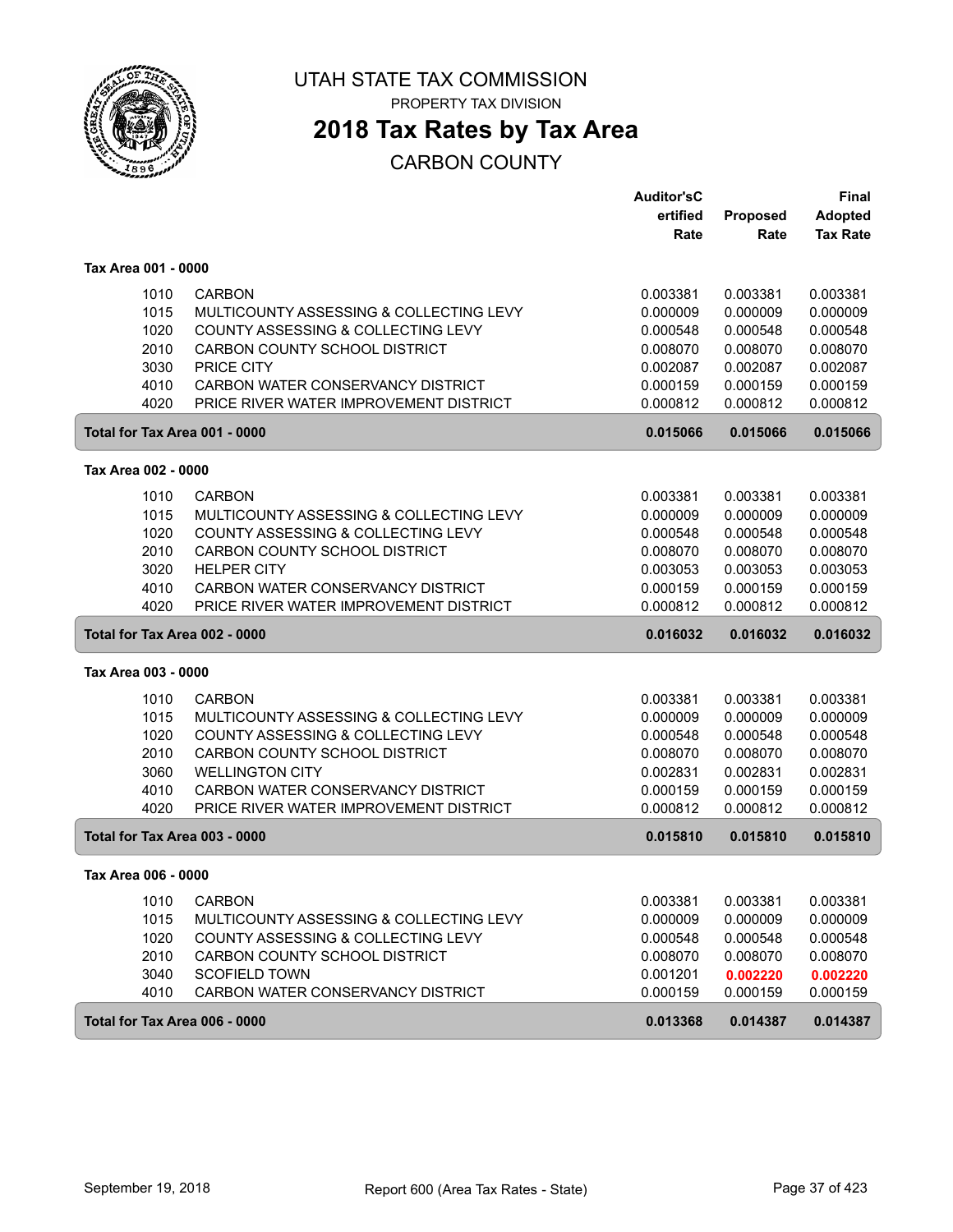

### **2018 Tax Rates by Tax Area**

|                               |                                         | <b>Auditor'sC</b> |          | <b>Final</b>    |
|-------------------------------|-----------------------------------------|-------------------|----------|-----------------|
|                               |                                         | ertified          | Proposed | <b>Adopted</b>  |
|                               |                                         | Rate              | Rate     | <b>Tax Rate</b> |
| Tax Area 007 - 0000           |                                         |                   |          |                 |
| 1010                          | <b>CARBON</b>                           | 0.003381          | 0.003381 | 0.003381        |
| 1015                          | MULTICOUNTY ASSESSING & COLLECTING LEVY | 0.000009          | 0.000009 | 0.000009        |
| 1020                          | COUNTY ASSESSING & COLLECTING LEVY      | 0.000548          | 0.000548 | 0.000548        |
| 2010                          | CARBON COUNTY SCHOOL DISTRICT           | 0.008070          | 0.008070 | 0.008070        |
| 3015                          | EAST CARBON - SUNNYSIDE                 | 0.007392          | 0.007392 | 0.007392        |
| 4010                          | CARBON WATER CONSERVANCY DISTRICT       | 0.000159          | 0.000159 | 0.000159        |
| Total for Tax Area 007 - 0000 |                                         | 0.019559          | 0.019559 | 0.019559        |
| Tax Area 008 - 0000           |                                         |                   |          |                 |
| 1010                          | <b>CARBON</b>                           | 0.003381          | 0.003381 | 0.003381        |
| 1015                          | MULTICOUNTY ASSESSING & COLLECTING LEVY | 0.000009          | 0.000009 | 0.000009        |
| 1020                          | COUNTY ASSESSING & COLLECTING LEVY      | 0.000548          | 0.000548 | 0.000548        |
| 2010                          | CARBON COUNTY SCHOOL DISTRICT           | 0.008070          | 0.008070 | 0.008070        |
| 4010                          | CARBON WATER CONSERVANCY DISTRICT       | 0.000159          | 0.000159 | 0.000159        |
| 4020                          | PRICE RIVER WATER IMPROVEMENT DISTRICT  | 0.000812          | 0.000812 | 0.000812        |
| 6010                          | MUNICIPAL SERVICES FUND                 | 0.000296          | 0.000296 | 0.000296        |
| Total for Tax Area 008 - 0000 |                                         | 0.013275          | 0.013275 | 0.013275        |
| Tax Area 009 - 0000           |                                         |                   |          |                 |
| 1010                          | <b>CARBON</b>                           | 0.003381          | 0.003381 | 0.003381        |
| 1015                          | MULTICOUNTY ASSESSING & COLLECTING LEVY | 0.000009          | 0.000009 | 0.000009        |
| 1020                          | COUNTY ASSESSING & COLLECTING LEVY      | 0.000548          | 0.000548 | 0.000548        |
| 2010                          | CARBON COUNTY SCHOOL DISTRICT           | 0.008070          | 0.008070 | 0.008070        |
| 4010                          | CARBON WATER CONSERVANCY DISTRICT       | 0.000159          | 0.000159 | 0.000159        |
| 6010                          | MUNICIPAL SERVICES FUND                 | 0.000296          | 0.000296 | 0.000296        |
| Total for Tax Area 009 - 0000 |                                         | 0.012463          | 0.012463 | 0.012463        |
| Tax Area 011 - 0000           |                                         |                   |          |                 |
| 1010                          | <b>CARBON</b>                           | 0.003381          | 0.003381 | 0.003381        |
| 1015                          | MULTICOUNTY ASSESSING & COLLECTING LEVY | 0.000009          | 0.000009 | 0.000009        |
| 1020                          | COUNTY ASSESSING & COLLECTING LEVY      | 0.000548          | 0.000548 | 0.000548        |
| 2010                          | CARBON COUNTY SCHOOL DISTRICT           | 0.008070          | 0.008070 | 0.008070        |
| 4010                          | CARBON WATER CONSERVANCY DISTRICT       | 0.000159          | 0.000159 | 0.000159        |
| 4020                          | PRICE RIVER WATER IMPROVEMENT DISTRICT  | 0.000812          | 0.000812 | 0.000812        |
| 6010                          | MUNICIPAL SERVICES FUND                 | 0.000296          | 0.000296 | 0.000296        |
| Total for Tax Area 011 - 0000 |                                         | 0.013275          | 0.013275 | 0.013275        |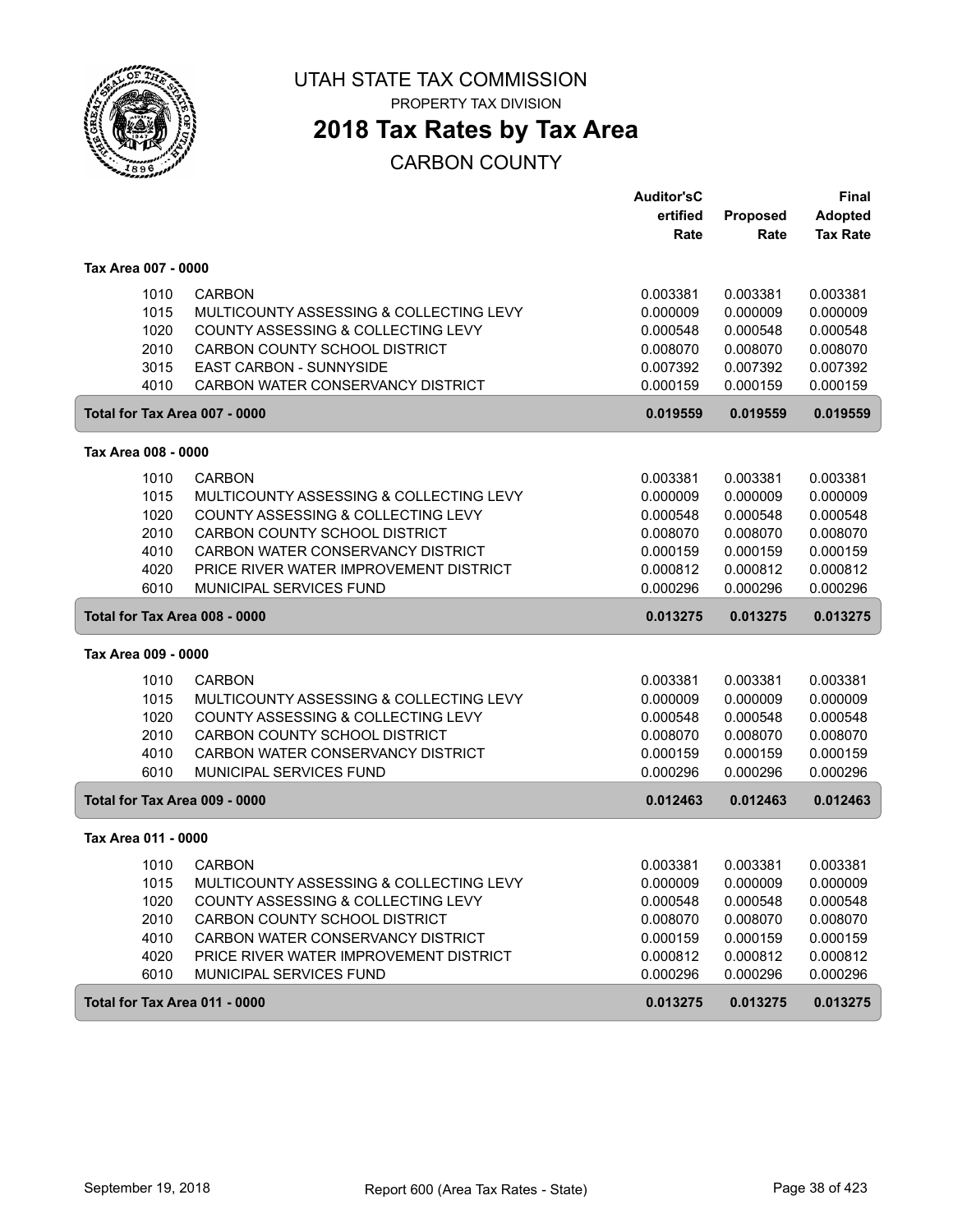

PROPERTY TAX DIVISION

### **2018 Tax Rates by Tax Area**

|                               |                                         | <b>Auditor'sC</b> |          | <b>Final</b>    |
|-------------------------------|-----------------------------------------|-------------------|----------|-----------------|
|                               |                                         | ertified          | Proposed | <b>Adopted</b>  |
|                               |                                         | Rate              | Rate     | <b>Tax Rate</b> |
| Tax Area 012 - 0000           |                                         |                   |          |                 |
| 1010                          | <b>CARBON</b>                           | 0.003381          | 0.003381 | 0.003381        |
| 1015                          | MULTICOUNTY ASSESSING & COLLECTING LEVY | 0.000009          | 0.000009 | 0.000009        |
| 1020                          | COUNTY ASSESSING & COLLECTING LEVY      | 0.000548          | 0.000548 | 0.000548        |
| 2010                          | CARBON COUNTY SCHOOL DISTRICT           | 0.008070          | 0.008070 | 0.008070        |
| 4010                          | CARBON WATER CONSERVANCY DISTRICT       | 0.000159          | 0.000159 | 0.000159        |
| 6010                          | MUNICIPAL SERVICES FUND                 | 0.000296          | 0.000296 | 0.000296        |
| Total for Tax Area 012 - 0000 |                                         | 0.012463          | 0.012463 | 0.012463        |
| Tax Area 091 - 0000           |                                         |                   |          |                 |
| 1010                          | <b>CARBON</b>                           | 0.003381          | 0.003381 | 0.003381        |
| 1015                          | MULTICOUNTY ASSESSING & COLLECTING LEVY | 0.000009          | 0.000009 | 0.000009        |
| 1020                          | COUNTY ASSESSING & COLLECTING LEVY      | 0.000548          | 0.000548 | 0.000548        |
| 2010                          | CARBON COUNTY SCHOOL DISTRICT           | 0.008070          | 0.008070 | 0.008070        |
| 3030                          | PRICE CITY                              | 0.002087          | 0.002087 | 0.002087        |
| 4010                          | CARBON WATER CONSERVANCY DISTRICT       | 0.000159          | 0.000159 | 0.000159        |
| 4020                          | PRICE RIVER WATER IMPROVEMENT DISTRICT  | 0.000812          | 0.000812 | 0.000812        |
| Total for Tax Area 091 - 0000 |                                         | 0.015066          | 0.015066 | 0.015066        |
| Tax Area 092 - 0000           |                                         |                   |          |                 |
| 1010                          | <b>CARBON</b>                           | 0.003381          | 0.003381 | 0.003381        |
| 1015                          | MULTICOUNTY ASSESSING & COLLECTING LEVY | 0.000009          | 0.000009 | 0.000009        |
| 1020                          | COUNTY ASSESSING & COLLECTING LEVY      | 0.000548          | 0.000548 | 0.000548        |
| 2010                          | CARBON COUNTY SCHOOL DISTRICT           | 0.008070          | 0.008070 | 0.008070        |
| 4010                          | CARBON WATER CONSERVANCY DISTRICT       | 0.000159          | 0.000159 | 0.000159        |
| 4020                          | PRICE RIVER WATER IMPROVEMENT DISTRICT  | 0.000812          | 0.000812 | 0.000812        |
| 6010                          | MUNICIPAL SERVICES FUND                 | 0.000296          | 0.000296 | 0.000296        |
| Total for Tax Area 092 - 0000 |                                         | 0.013275          | 0.013275 | 0.013275        |
| Tax Area 093 - 0000           |                                         |                   |          |                 |
| 1010                          | <b>CARBON</b>                           | 0.003381          | 0.003381 | 0.003381        |
| 1015                          | MULTICOUNTY ASSESSING & COLLECTING LEVY | 0.000009          | 0.000009 | 0.000009        |
| 1020                          | COUNTY ASSESSING & COLLECTING LEVY      | 0.000548          | 0.000548 | 0.000548        |
| 2010                          | CARBON COUNTY SCHOOL DISTRICT           | 0.008070          | 0.008070 | 0.008070        |
| 3060                          | <b>WELLINGTON CITY</b>                  | 0.002831          | 0.002831 | 0.002831        |
| 4010                          | CARBON WATER CONSERVANCY DISTRICT       | 0.000159          | 0.000159 | 0.000159        |
| 4020                          | PRICE RIVER WATER IMPROVEMENT DISTRICT  | 0.000812          | 0.000812 | 0.000812        |
| Total for Tax Area 093 - 0000 |                                         | 0.015810          | 0.015810 | 0.015810        |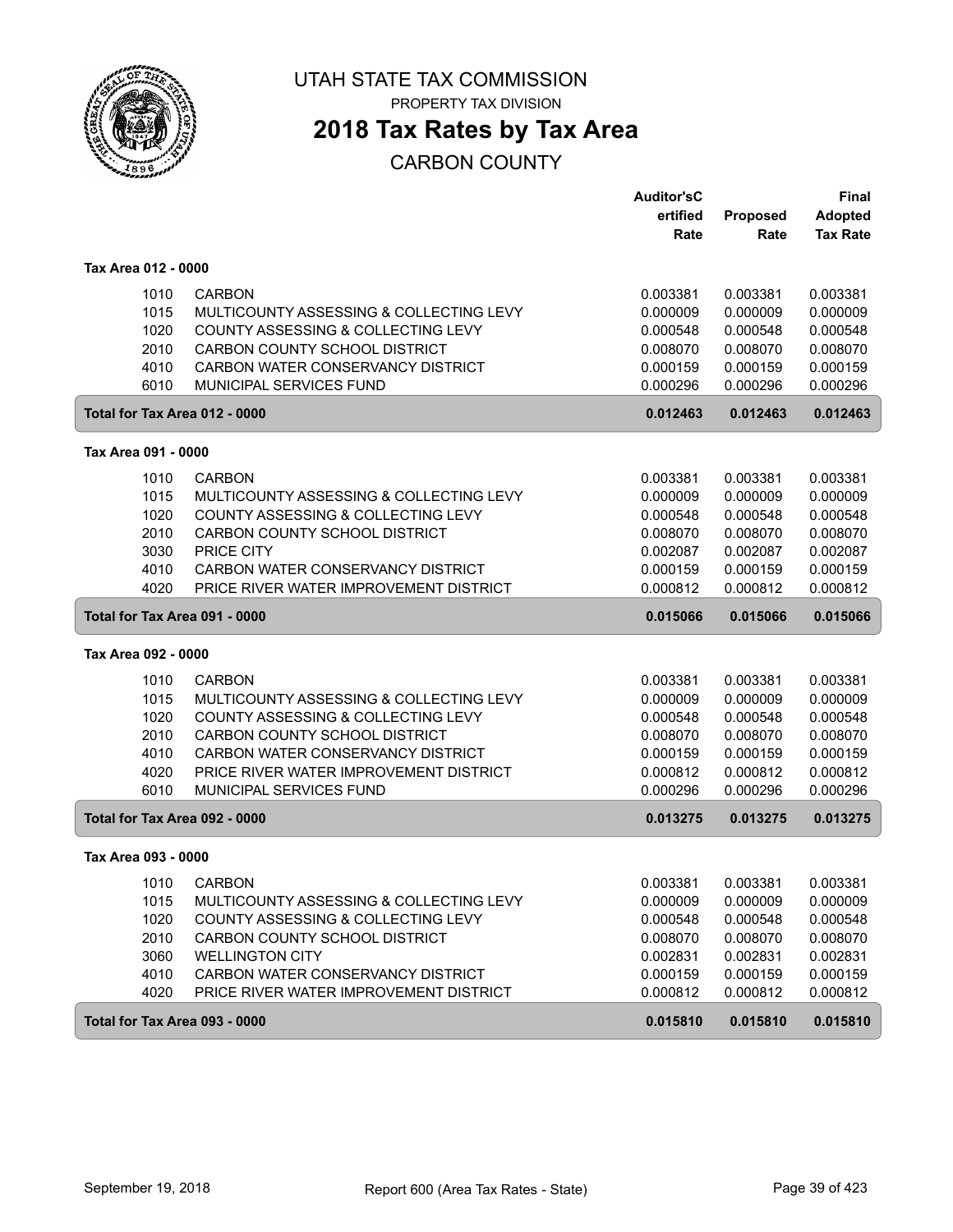

PROPERTY TAX DIVISION

### **2018 Tax Rates by Tax Area**

|                               |                                         | <b>Auditor'sC</b> |                 | <b>Final</b>    |
|-------------------------------|-----------------------------------------|-------------------|-----------------|-----------------|
|                               |                                         | ertified          | <b>Proposed</b> | <b>Adopted</b>  |
|                               |                                         | Rate              | Rate            | <b>Tax Rate</b> |
| Tax Area 095 - 0000           |                                         |                   |                 |                 |
| 1010                          | <b>CARBON</b>                           | 0.003381          | 0.003381        | 0.003381        |
| 1015                          | MULTICOUNTY ASSESSING & COLLECTING LEVY | 0.000009          | 0.000009        | 0.000009        |
| 1020                          | COUNTY ASSESSING & COLLECTING LEVY      | 0.000548          | 0.000548        | 0.000548        |
| 2010                          | CARBON COUNTY SCHOOL DISTRICT           | 0.008070          | 0.008070        | 0.008070        |
| 4010                          | CARBON WATER CONSERVANCY DISTRICT       | 0.000159          | 0.000159        | 0.000159        |
| 4020                          | PRICE RIVER WATER IMPROVEMENT DISTRICT  | 0.000812          | 0.000812        | 0.000812        |
| 6010                          | MUNICIPAL SERVICES FUND                 | 0.000296          | 0.000296        | 0.000296        |
| Total for Tax Area 095 - 0000 |                                         | 0.013275          | 0.013275        | 0.013275        |
| Tax Area 096 - 0000           |                                         |                   |                 |                 |
| 1010                          | <b>CARBON</b>                           | 0.003381          | 0.003381        | 0.003381        |
| 1015                          | MULTICOUNTY ASSESSING & COLLECTING LEVY | 0.000009          | 0.000009        | 0.000009        |
| 1020                          | COUNTY ASSESSING & COLLECTING LEVY      | 0.000548          | 0.000548        | 0.000548        |
| 2010                          | <b>CARBON COUNTY SCHOOL DISTRICT</b>    | 0.008070          | 0.008070        | 0.008070        |
| 4010                          | CARBON WATER CONSERVANCY DISTRICT       | 0.000159          | 0.000159        | 0.000159        |
| 6010                          | MUNICIPAL SERVICES FUND                 | 0.000296          | 0.000296        | 0.000296        |
| Total for Tax Area 096 - 0000 |                                         | 0.012463          | 0.012463        | 0.012463        |
| Tax Area 098 - 0000           |                                         |                   |                 |                 |
| 1010                          | <b>CARBON</b>                           | 0.003381          | 0.003381        | 0.003381        |
| 1015                          | MULTICOUNTY ASSESSING & COLLECTING LEVY | 0.000009          | 0.000009        | 0.000009        |
| 1020                          | COUNTY ASSESSING & COLLECTING LEVY      | 0.000548          | 0.000548        | 0.000548        |
| 2010                          | CARBON COUNTY SCHOOL DISTRICT           | 0.008070          | 0.008070        | 0.008070        |
| 3030                          | PRICE CITY                              | 0.002087          | 0.002087        | 0.002087        |
| 4010                          | CARBON WATER CONSERVANCY DISTRICT       | 0.000159          | 0.000159        | 0.000159        |
| 4020                          | PRICE RIVER WATER IMPROVEMENT DISTRICT  | 0.000812          | 0.000812        | 0.000812        |
| Total for Tax Area 098 - 0000 |                                         | 0.015066          | 0.015066        | 0.015066        |
| Tax Area 099 - 0000           |                                         |                   |                 |                 |
| 1010                          | <b>CARBON</b>                           | 0.003381          | 0.003381        | 0.003381        |
| 1015                          | MULTICOUNTY ASSESSING & COLLECTING LEVY | 0.000009          | 0.000009        | 0.000009        |
| 1020                          | COUNTY ASSESSING & COLLECTING LEVY      | 0.000548          | 0.000548        | 0.000548        |
| 2010                          | CARBON COUNTY SCHOOL DISTRICT           | 0.008070          | 0.008070        | 0.008070        |
| 4010                          | CARBON WATER CONSERVANCY DISTRICT       | 0.000159          | 0.000159        | 0.000159        |
| 4020                          | PRICE RIVER WATER IMPROVEMENT DISTRICT  | 0.000812          | 0.000812        | 0.000812        |
| 6010                          | MUNICIPAL SERVICES FUND                 | 0.000296          | 0.000296        | 0.000296        |
| Total for Tax Area 099 - 0000 |                                         | 0.013275          | 0.013275        | 0.013275        |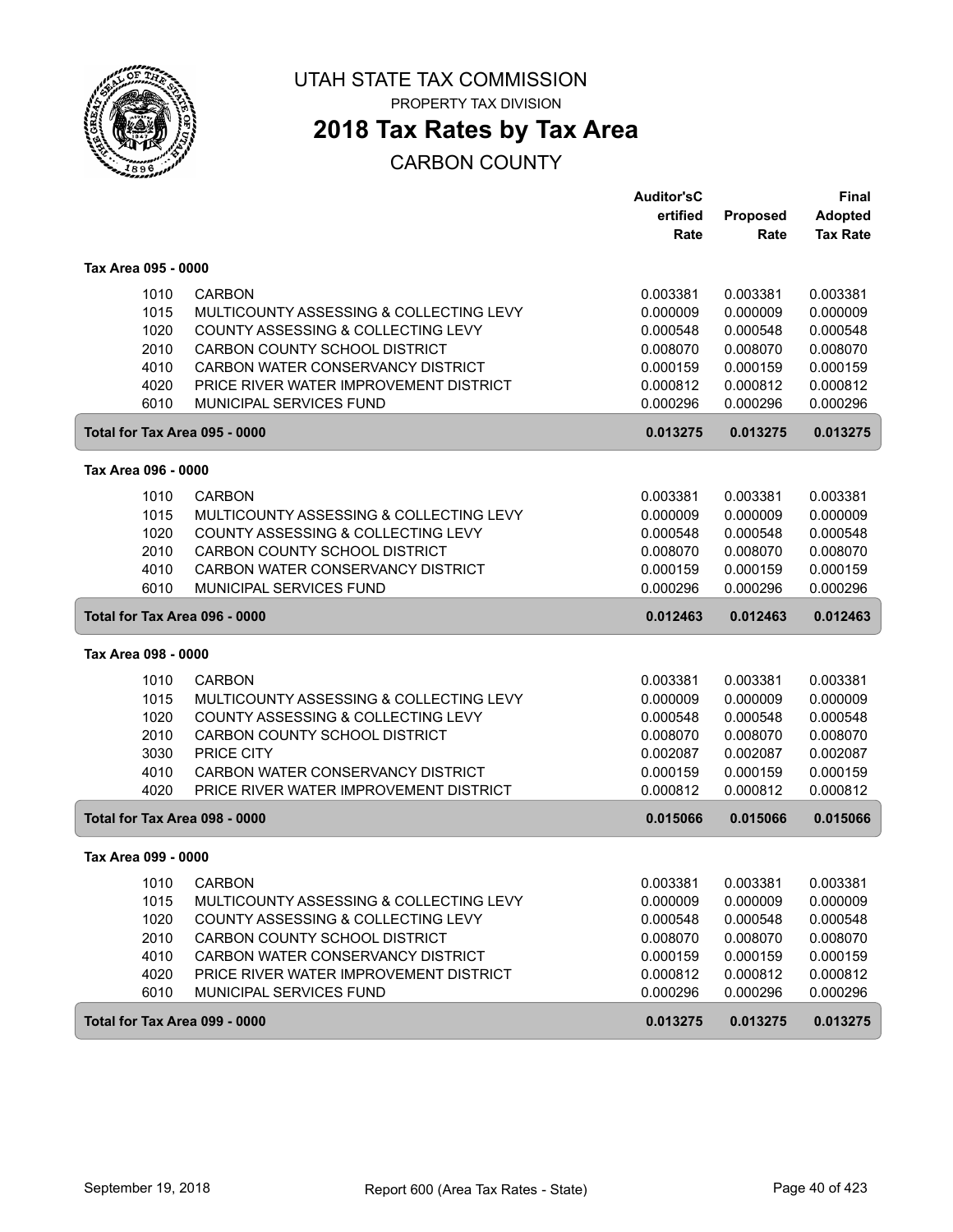

### **2018 Tax Rates by Tax Area**

|                     |                                         | <b>Auditor'sC</b> |                 | Final           |
|---------------------|-----------------------------------------|-------------------|-----------------|-----------------|
|                     |                                         | ertified          | <b>Proposed</b> | <b>Adopted</b>  |
|                     |                                         | Rate              | Rate            | <b>Tax Rate</b> |
| Tax Area 099 - 0001 |                                         |                   |                 |                 |
| 1010                | <b>CARBON</b>                           | 0.003381          | 0.003381        | 0.003381        |
| 1015                | MULTICOUNTY ASSESSING & COLLECTING LEVY | 0.000009          | 0.000009        | 0.000009        |
| 1020                | COUNTY ASSESSING & COLLECTING LEVY      | 0.000548          | 0.000548        | 0.000548        |
| 2010                | CARBON COUNTY SCHOOL DISTRICT           | 0.008070          | 0.008070        | 0.008070        |
| 4010                | CARBON WATER CONSERVANCY DISTRICT       | 0.000159          | 0.000159        | 0.000159        |
| 4020                | PRICE RIVER WATER IMPROVEMENT DISTRICT  | 0.000812          | 0.000812        | 0.000812        |
| 6010                | MUNICIPAL SERVICES FUND                 | 0.000296          | 0.000296        | 0.000296        |
|                     | Total for Tax Area 099 - 0001           | 0.013275          | 0.013275        | 0.013275        |
| Tax Area 099 - 0002 |                                         |                   |                 |                 |
| 1010                | <b>CARBON</b>                           | 0.003381          | 0.003381        | 0.003381        |
| 1015                | MULTICOUNTY ASSESSING & COLLECTING LEVY | 0.000009          | 0.000009        | 0.000009        |
| 1020                | COUNTY ASSESSING & COLLECTING LEVY      | 0.000548          | 0.000548        | 0.000548        |
| 2010                | CARBON COUNTY SCHOOL DISTRICT           | 0.008070          | 0.008070        | 0.008070        |
| 4010                | CARBON WATER CONSERVANCY DISTRICT       | 0.000159          | 0.000159        | 0.000159        |
| 6010                | <b>MUNICIPAL SERVICES FUND</b>          | 0.000296          | 0.000296        | 0.000296        |
|                     | Total for Tax Area 099 - 0002           | 0.012463          | 0.012463        | 0.012463        |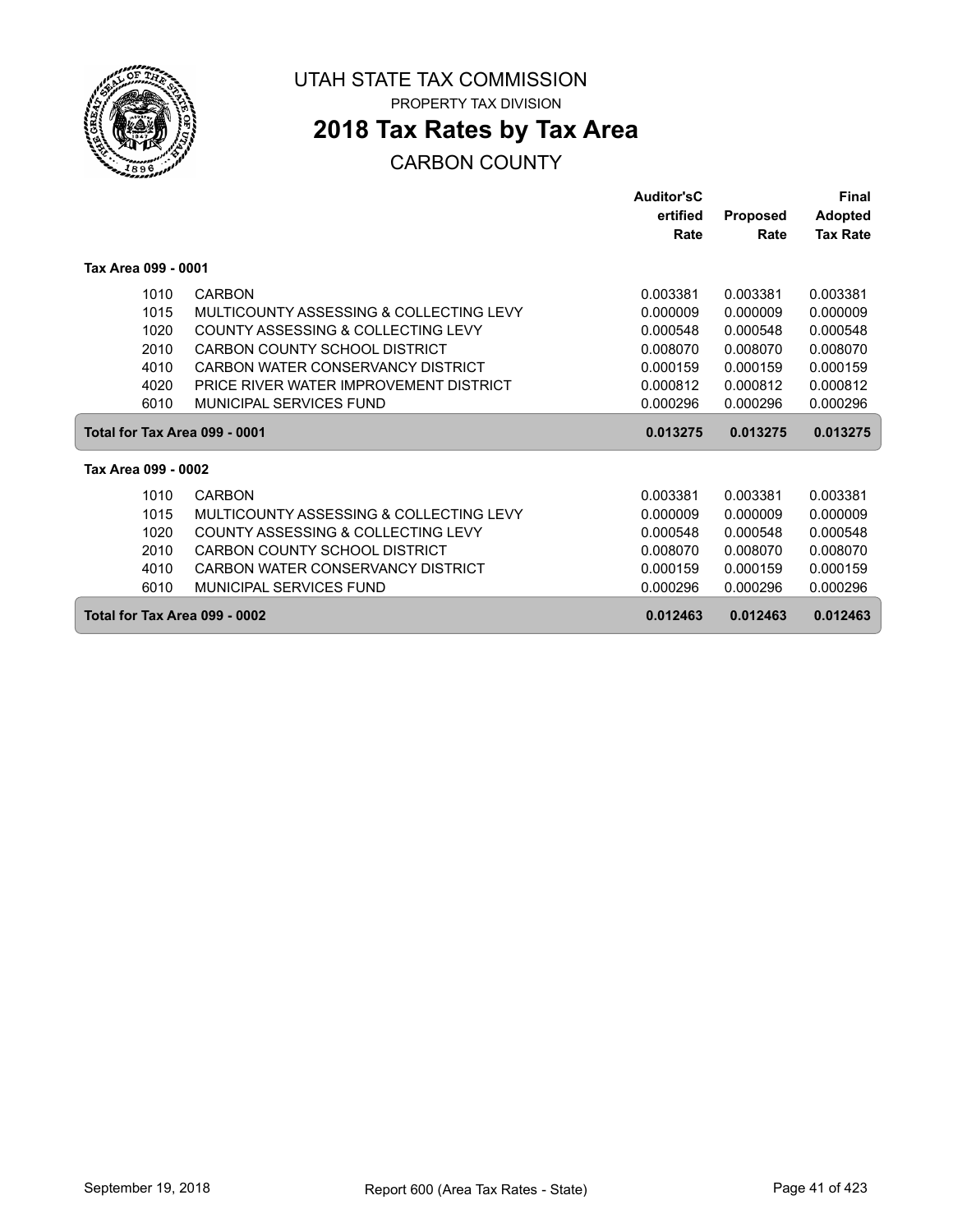

PROPERTY TAX DIVISION

### **2018 Tax Rates by Tax Area**

DAGGETT COUNTY

|                               |                                            | <b>Auditor'sC</b><br>ertified<br>Rate | <b>Proposed</b><br>Rate | <b>Final</b><br><b>Adopted</b><br><b>Tax Rate</b> |
|-------------------------------|--------------------------------------------|---------------------------------------|-------------------------|---------------------------------------------------|
| Tax Area 001 - 0000           |                                            |                                       |                         |                                                   |
| 1010                          | <b>DAGGETT</b>                             | 0.004415                              | 0.004415                | 0.004415                                          |
| 2010                          | DAGGETT COUNTY SCHOOL DISTRICT             | 0.004616                              | 0.004800                | 0.004800                                          |
| Total for Tax Area 001 - 0000 |                                            | 0.009031                              | 0.009215                | 0.009215                                          |
| Tax Area 002 - 0000           |                                            |                                       |                         |                                                   |
| 1010                          | <b>DAGGETT</b>                             | 0.004415                              | 0.004415                | 0.004415                                          |
| 2010                          | DAGGETT COUNTY SCHOOL DISTRICT             | 0.004616                              | 0.004800                | 0.004800                                          |
| 4010                          | DAGGETT COUNTY WATER DISTRICT              | 0.000455                              | 0.000455                | 0.000455                                          |
| 4020                          | DAGGETT COUNTY MOSQUITO ABATEMENT DISTRICT | 0.000395                              | 0.000395                | 0.000395                                          |
| Total for Tax Area 002 - 0000 |                                            | 0.009881                              | 0.010065                | 0.010065                                          |
| Tax Area 003 - 0000           |                                            |                                       |                         |                                                   |
| 1010                          | <b>DAGGETT</b>                             | 0.004415                              | 0.004415                | 0.004415                                          |
| 2010                          | DAGGETT COUNTY SCHOOL DISTRICT             | 0.004616                              | 0.004800                | 0.004800                                          |
| 3010                          | <b>MANILA TOWN</b>                         | 0.001579                              | 0.001579                | 0.001579                                          |
| 4020                          | DAGGETT COUNTY MOSQUITO ABATEMENT DISTRICT | 0.000395                              | 0.000395                | 0.000395                                          |
| Total for Tax Area 003 - 0000 |                                            | 0.011005                              | 0.011189                | 0.011189                                          |
| Tax Area 004 - 0000           |                                            |                                       |                         |                                                   |
| 1010                          | <b>DAGGETT</b>                             | 0.004415                              | 0.004415                | 0.004415                                          |
| 2010                          | DAGGETT COUNTY SCHOOL DISTRICT             | 0.004616                              | 0.004800                | 0.004800                                          |
| 4020                          | DAGGETT COUNTY MOSQUITO ABATEMENT DISTRICT | 0.000395                              | 0.000395                | 0.000395                                          |
| Total for Tax Area 004 - 0000 |                                            | 0.009426                              | 0.009610                | 0.009610                                          |
| Tax Area 005 - 0000           |                                            |                                       |                         |                                                   |
| 1010                          | <b>DAGGETT</b>                             | 0.004415                              | 0.004415                | 0.004415                                          |
| 2010                          | DAGGETT COUNTY SCHOOL DISTRICT             | 0.004616                              | 0.004800                | 0.004800                                          |
| 4010                          | DAGGETT COUNTY WATER DISTRICT              | 0.000455                              | 0.000455                | 0.000455                                          |
| 4020                          | DAGGETT COUNTY MOSQUITO ABATEMENT DISTRICT | 0.000395                              | 0.000395                | 0.000395                                          |
| 4025                          | DAGGETT COUNTY SERVICE AREA NO 1           | 0.000774                              | 0.000774                | 0.000774                                          |
| Total for Tax Area 005 - 0000 |                                            | 0.010655                              | 0.010839                | 0.010839                                          |
| Tax Area 006 - 0000           |                                            |                                       |                         |                                                   |
| 1010                          | <b>DAGGETT</b>                             | 0.004415                              | 0.004415                | 0.004415                                          |
| 2010                          | DAGGETT COUNTY SCHOOL DISTRICT             | 0.004616                              | 0.004800                | 0.004800                                          |
| 3010                          | <b>MANILA TOWN</b>                         | 0.001579                              | 0.001579                | 0.001579                                          |
| 4020                          | DAGGETT COUNTY MOSQUITO ABATEMENT DISTRICT | 0.000395                              | 0.000395                | 0.000395                                          |
| Total for Tax Area 006 - 0000 |                                            | 0.011005                              | 0.011189                | 0.011189                                          |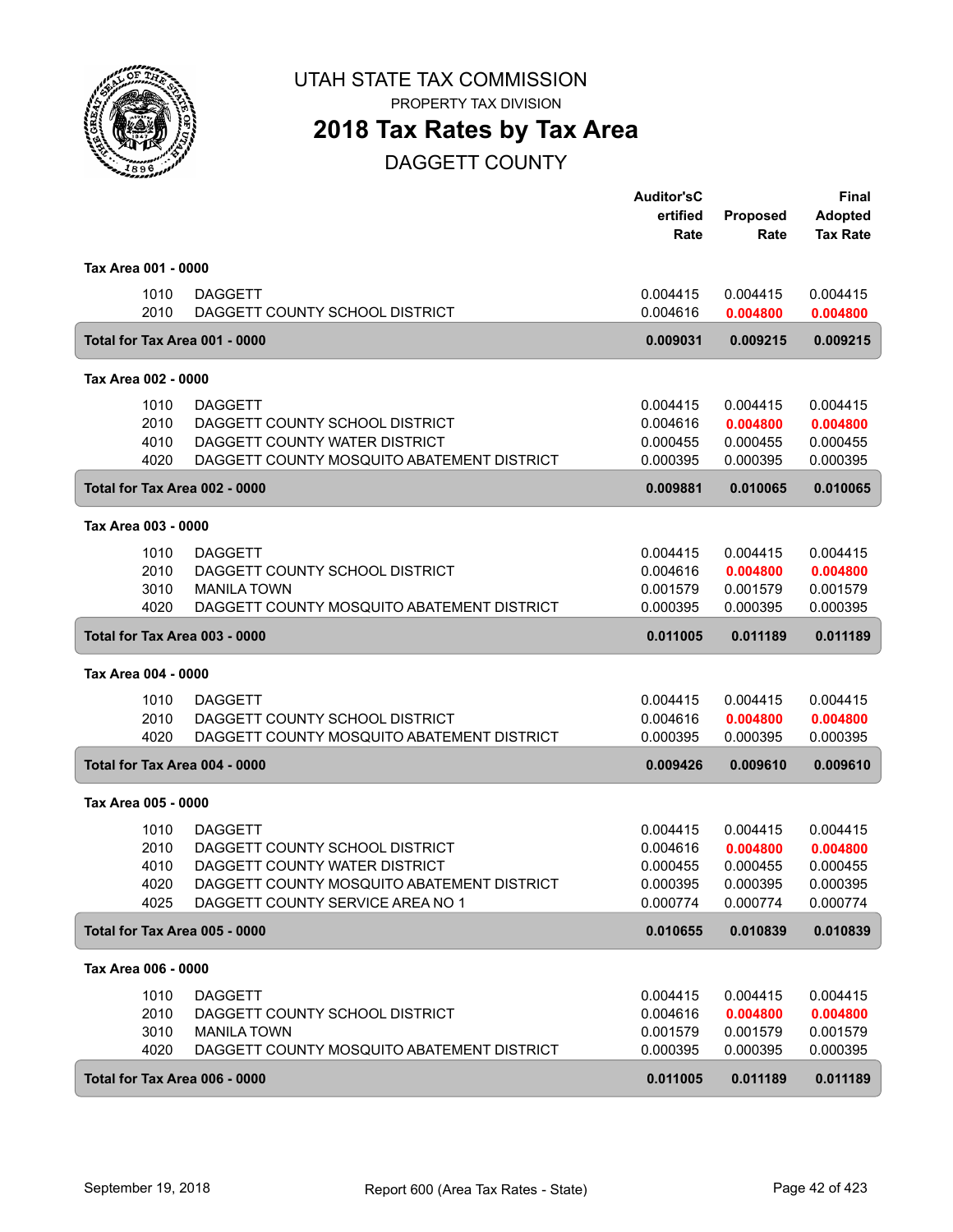

### **2018 Tax Rates by Tax Area**

DAGGETT COUNTY

|                               |                                | Auditor'sC |                 | <b>Final</b>    |
|-------------------------------|--------------------------------|------------|-----------------|-----------------|
|                               |                                | ertified   | <b>Proposed</b> | <b>Adopted</b>  |
|                               |                                | Rate       | Rate            | <b>Tax Rate</b> |
| Tax Area 007 - 0000           |                                |            |                 |                 |
| 1010                          | <b>DAGGETT</b>                 | 0.004415   | 0.004415        | 0.004415        |
| 2010                          | DAGGETT COUNTY SCHOOL DISTRICT | 0.004616   | 0.004800        | 0.004800        |
| Total for Tax Area 007 - 0000 |                                | 0.009031   | 0.009215        | 0.009215        |
| Tax Area 099 - 0000           |                                |            |                 |                 |
| 1010                          | <b>DAGGETT</b>                 | 0.004415   | 0.004415        | 0.004415        |
| 2010                          | DAGGETT COUNTY SCHOOL DISTRICT | 0.004616   | 0.004800        | 0.004800        |
| 4010                          | DAGGETT COUNTY WATER DISTRICT  | 0.000455   | 0.000455        | 0.000455        |
| Total for Tax Area 099 - 0000 |                                | 0.009486   | 0.009670        | 0.009670        |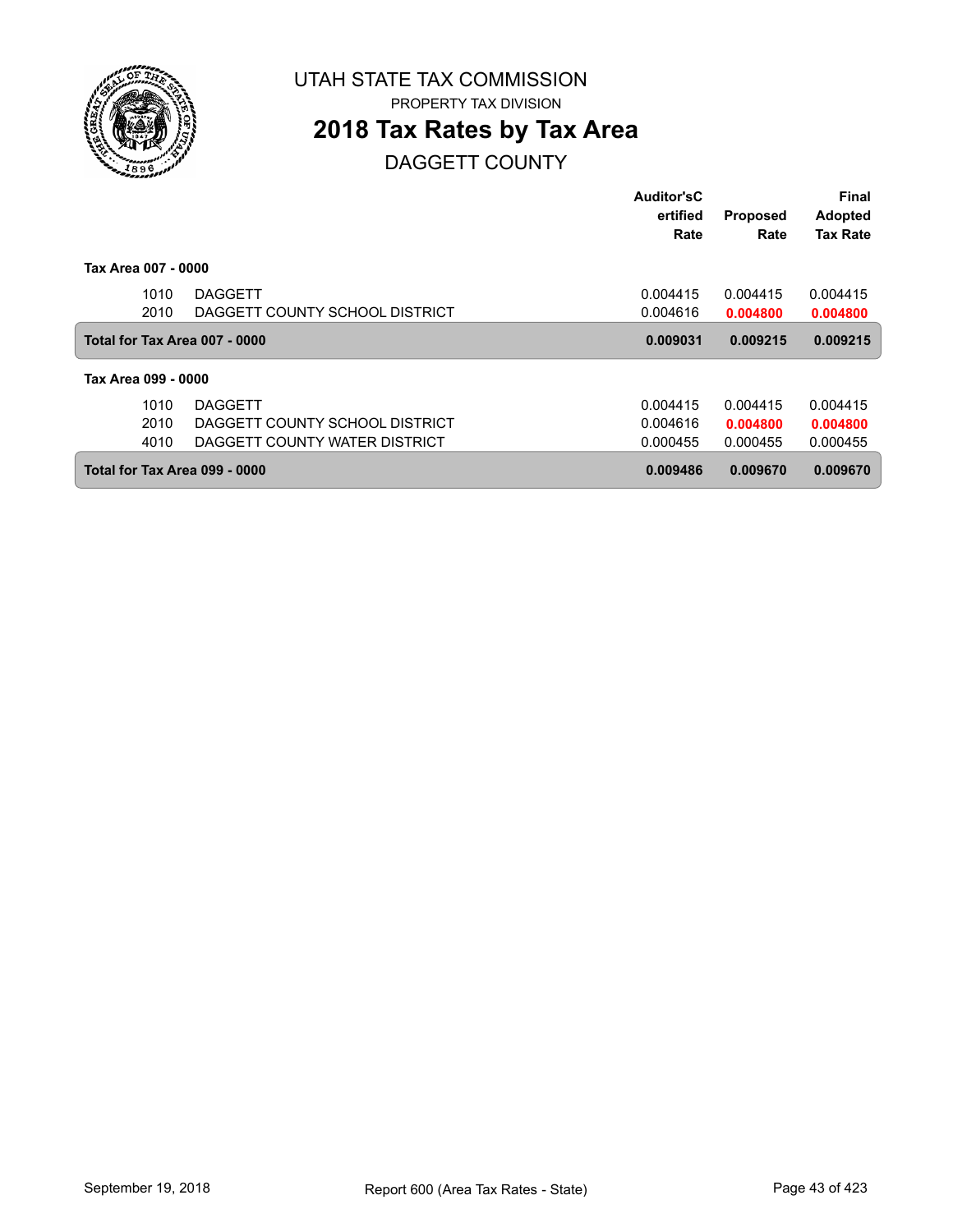

PROPERTY TAX DIVISION

### **2018 Tax Rates by Tax Area**

|                               |                                          | <b>Auditor'sC</b> |                 | Final           |
|-------------------------------|------------------------------------------|-------------------|-----------------|-----------------|
|                               |                                          | ertified          | <b>Proposed</b> | <b>Adopted</b>  |
|                               |                                          | Rate              | Rate            | <b>Tax Rate</b> |
| Tax Area 001 - 0000           |                                          |                   |                 |                 |
|                               |                                          |                   |                 |                 |
| 1010                          | <b>DAVIS</b>                             | 0.001844          | 0.001844        | 0.001844        |
| 1015                          | MULTICOUNTY ASSESSING & COLLECTING LEVY  | 0.000009          | 0.000009        | 0.000009        |
| 1020                          | COUNTY ASSESSING & COLLECTING LEVY       | 0.000193          | 0.000193        | 0.000193        |
| 2010                          | DAVIS COUNTY SCHOOL DISTRICT             | 0.007701          | 0.007701        | 0.007701        |
| 3010                          | <b>BOUNTIFUL</b>                         | 0.000775          | 0.000880        | 0.000880        |
| 4005                          | WEBER BASIN WATER CONSERVANCY DISTRICT   | 0.000164          | 0.000164        | 0.000164        |
| 4010                          | DAVIS COUNTY MOSQUITO ABATEMENT DISTRICT | 0.000100          | 0.000119        | 0.000119        |
| 4055                          | SOUTH DAVIS SEWER DISTRICT               | 0.000245          | 0.000245        | 0.000245        |
| 4100                          | SOUTH DAVIS RECREATION DISTRICT          | 0.000257          | 0.000257        | 0.000257        |
| 4120                          | SOUTH DAVIS METRO FIRE SERVICE AREA      | 0.000343          | 0.000343        | 0.000343        |
| 6030                          | <b>COUNTY LIBRARY</b>                    | 0.000349          | 0.000349        | 0.000349        |
| Total for Tax Area 001 - 0000 |                                          | 0.011980          | 0.012104        | 0.012104        |
| Tax Area 003 - 0000           |                                          |                   |                 |                 |
| 1010                          | <b>DAVIS</b>                             | 0.001844          | 0.001844        | 0.001844        |
|                               | MULTICOUNTY ASSESSING & COLLECTING LEVY  |                   |                 |                 |
| 1015<br>1020                  | COUNTY ASSESSING & COLLECTING LEVY       | 0.000009          | 0.000009        | 0.000009        |
|                               |                                          | 0.000193          | 0.000193        | 0.000193        |
| 2010                          | DAVIS COUNTY SCHOOL DISTRICT             | 0.007701          | 0.007701        | 0.007701        |
| 3010                          | <b>BOUNTIFUL</b>                         | 0.000775          | 0.000880        | 0.000880        |
| 4005                          | WEBER BASIN WATER CONSERVANCY DISTRICT   | 0.000164          | 0.000164        | 0.000164        |
| 4010                          | DAVIS COUNTY MOSQUITO ABATEMENT DISTRICT | 0.000100          | 0.000119        | 0.000119        |
| 4020                          | <b>BOUNTIFUL IRRIGATION DISTRICT</b>     | 0.000096          | 0.000096        | 0.000096        |
| 4055                          | SOUTH DAVIS SEWER DISTRICT               | 0.000245          | 0.000245        | 0.000245        |
| 4100                          | SOUTH DAVIS RECREATION DISTRICT          | 0.000257          | 0.000257        | 0.000257        |
| 4120                          | SOUTH DAVIS METRO FIRE SERVICE AREA      | 0.000343          | 0.000343        | 0.000343        |
| 6030                          | <b>COUNTY LIBRARY</b>                    | 0.000349          | 0.000349        | 0.000349        |
| Total for Tax Area 003 - 0000 |                                          | 0.012076          | 0.012200        | 0.012200        |
| Tax Area 004 - 0000           |                                          |                   |                 |                 |
| 1010                          | <b>DAVIS</b>                             | 0.001844          | 0.001844        | 0.001844        |
| 1015                          | MULTICOUNTY ASSESSING & COLLECTING LEVY  | 0.000009          | 0.000009        | 0.000009        |
| 1020                          | COUNTY ASSESSING & COLLECTING LEVY       | 0.000193          | 0.000193        | 0.000193        |
| 2010                          | DAVIS COUNTY SCHOOL DISTRICT             | 0.007701          | 0.007701        | 0.007701        |
| 3010                          | <b>BOUNTIFUL</b>                         | 0.000775          | 0.000880        | 0.000880        |
| 4005                          | WEBER BASIN WATER CONSERVANCY DISTRICT   | 0.000164          | 0.000164        | 0.000164        |
| 4010                          | DAVIS COUNTY MOSQUITO ABATEMENT DISTRICT | 0.000100          | 0.000119        | 0.000119        |
| 4020                          | <b>BOUNTIFUL IRRIGATION DISTRICT</b>     | 0.000096          | 0.000096        | 0.000096        |
| 4030                          | SOUTH DAVIS WATER DISTRICT               | 0.000202          | 0.000202        | 0.000202        |
| 4055                          | SOUTH DAVIS SEWER DISTRICT               | 0.000245          | 0.000245        | 0.000245        |
| 4100                          | SOUTH DAVIS RECREATION DISTRICT          | 0.000257          | 0.000257        | 0.000257        |
| 4120                          | SOUTH DAVIS METRO FIRE SERVICE AREA      | 0.000343          | 0.000343        | 0.000343        |
| 6030                          | <b>COUNTY LIBRARY</b>                    | 0.000349          | 0.000349        | 0.000349        |
| Total for Tax Area 004 - 0000 |                                          | 0.012278          | 0.012402        | 0.012402        |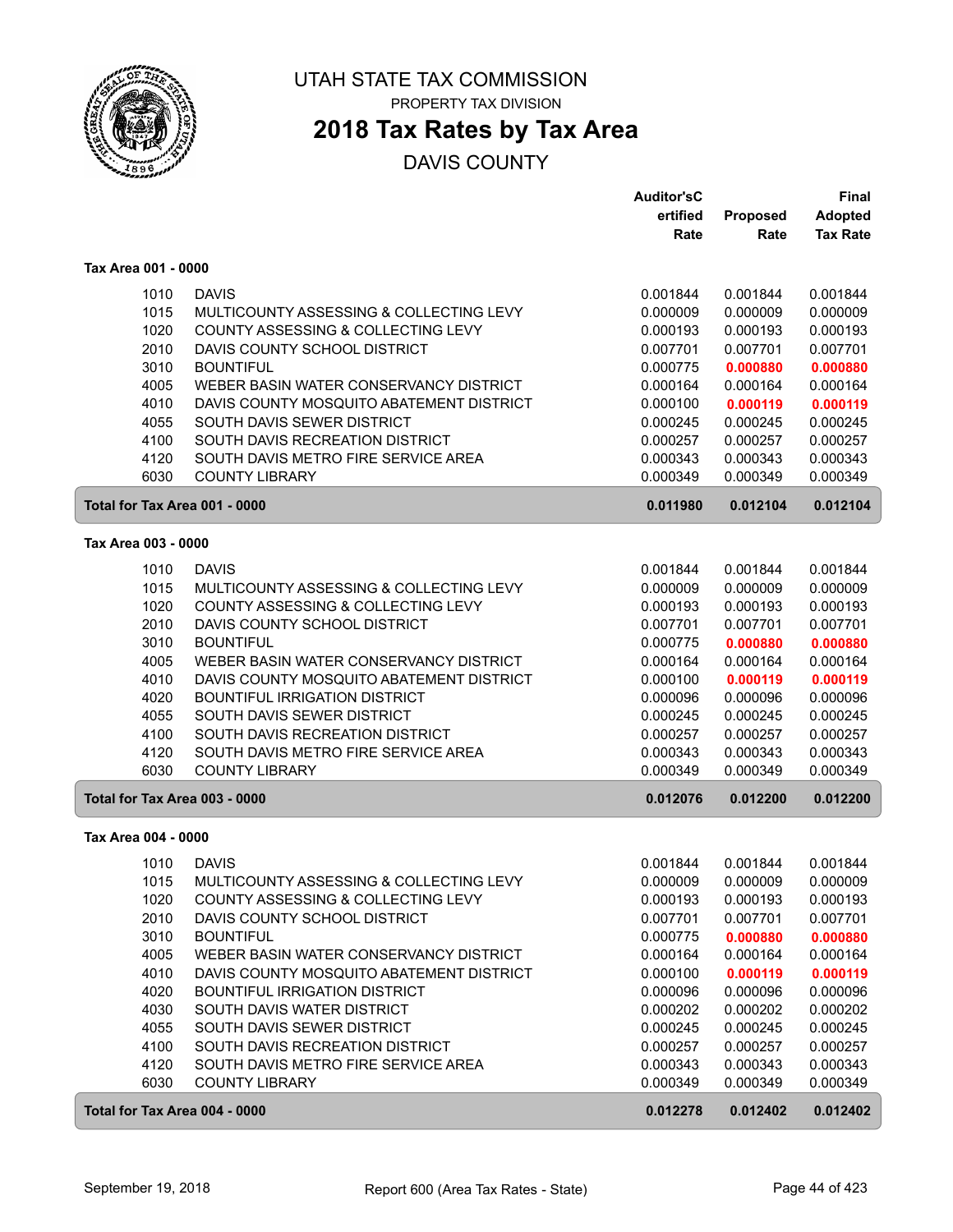

### **2018 Tax Rates by Tax Area**

|                               |                                          | <b>Auditor'sC</b> |                 | <b>Final</b>    |
|-------------------------------|------------------------------------------|-------------------|-----------------|-----------------|
|                               |                                          | ertified          | <b>Proposed</b> | <b>Adopted</b>  |
|                               |                                          | Rate              | Rate            | <b>Tax Rate</b> |
| Tax Area 005 - 0000           |                                          |                   |                 |                 |
| 1010                          | <b>DAVIS</b>                             | 0.001844          | 0.001844        | 0.001844        |
| 1015                          | MULTICOUNTY ASSESSING & COLLECTING LEVY  | 0.000009          | 0.000009        | 0.000009        |
| 1020                          | COUNTY ASSESSING & COLLECTING LEVY       | 0.000193          | 0.000193        | 0.000193        |
| 2010                          | DAVIS COUNTY SCHOOL DISTRICT             | 0.007701          | 0.007701        | 0.007701        |
| 3010                          | <b>BOUNTIFUL</b>                         | 0.000775          | 0.000880        | 0.000880        |
| 4005                          | WEBER BASIN WATER CONSERVANCY DISTRICT   | 0.000164          | 0.000164        | 0.000164        |
| 4010                          | DAVIS COUNTY MOSQUITO ABATEMENT DISTRICT | 0.000100          | 0.000119        | 0.000119        |
| 4030                          | SOUTH DAVIS WATER DISTRICT               | 0.000202          | 0.000202        | 0.000202        |
| 4055                          | SOUTH DAVIS SEWER DISTRICT               | 0.000245          | 0.000245        | 0.000245        |
| 4100                          | SOUTH DAVIS RECREATION DISTRICT          | 0.000257          | 0.000257        | 0.000257        |
| 4120                          | SOUTH DAVIS METRO FIRE SERVICE AREA      | 0.000343          | 0.000343        | 0.000343        |
| 6030                          | <b>COUNTY LIBRARY</b>                    | 0.000349          | 0.000349        | 0.000349        |
| Total for Tax Area 005 - 0000 |                                          | 0.012182          | 0.012306        | 0.012306        |
| Tax Area 008 - 0000           |                                          |                   |                 |                 |
|                               |                                          |                   |                 |                 |
| 1010                          | <b>DAVIS</b>                             | 0.001844          | 0.001844        | 0.001844        |
| 1015                          | MULTICOUNTY ASSESSING & COLLECTING LEVY  | 0.000009          | 0.000009        | 0.000009        |
| 1020                          | COUNTY ASSESSING & COLLECTING LEVY       | 0.000193          | 0.000193        | 0.000193        |
| 2010                          | DAVIS COUNTY SCHOOL DISTRICT             | 0.007701          | 0.007701        | 0.007701        |
| 3020                          | <b>CENTERVILLE</b>                       | 0.001275          | 0.001275        | 0.001275        |
| 4005                          | WEBER BASIN WATER CONSERVANCY DISTRICT   | 0.000164          | 0.000164        | 0.000164        |
| 4010                          | DAVIS COUNTY MOSQUITO ABATEMENT DISTRICT | 0.000100          | 0.000119        | 0.000119        |
| 4055                          | SOUTH DAVIS SEWER DISTRICT               | 0.000245          | 0.000245        | 0.000245        |
| 4100                          | SOUTH DAVIS RECREATION DISTRICT          | 0.000257          | 0.000257        | 0.000257        |
| 4120                          | SOUTH DAVIS METRO FIRE SERVICE AREA      | 0.000343          | 0.000343        | 0.000343        |
| 6030                          | <b>COUNTY LIBRARY</b>                    | 0.000349          | 0.000349        | 0.000349        |
| Total for Tax Area 008 - 0000 |                                          | 0.012480          | 0.012499        | 0.012499        |
| Tax Area 009 - 0000           |                                          |                   |                 |                 |
| 1010                          | <b>DAVIS</b>                             | 0.001844          | 0.001844        | 0.001844        |
| 1015                          | MULTICOUNTY ASSESSING & COLLECTING LEVY  | 0.000009          | 0.000009        | 0.000009        |
| 1020                          | COUNTY ASSESSING & COLLECTING LEVY       | 0.000193          | 0.000193        | 0.000193        |
| 2010                          | DAVIS COUNTY SCHOOL DISTRICT             | 0.007701          | 0.007701        | 0.007701        |
| 3020                          | <b>CENTERVILLE</b>                       | 0.001275          | 0.001275        | 0.001275        |
| 4005                          | WEBER BASIN WATER CONSERVANCY DISTRICT   | 0.000164          | 0.000164        | 0.000164        |
| 4010                          | DAVIS COUNTY MOSQUITO ABATEMENT DISTRICT | 0.000100          | 0.000119        | 0.000119        |
| 4020                          | BOUNTIFUL IRRIGATION DISTRICT            | 0.000096          | 0.000096        | 0.000096        |
| 4055                          | SOUTH DAVIS SEWER DISTRICT               | 0.000245          | 0.000245        | 0.000245        |
| 4100                          | SOUTH DAVIS RECREATION DISTRICT          | 0.000257          | 0.000257        | 0.000257        |
| 4120                          | SOUTH DAVIS METRO FIRE SERVICE AREA      | 0.000343          | 0.000343        | 0.000343        |
| 6030                          | <b>COUNTY LIBRARY</b>                    | 0.000349          | 0.000349        | 0.000349        |
| Total for Tax Area 009 - 0000 |                                          | 0.012576          | 0.012595        | 0.012595        |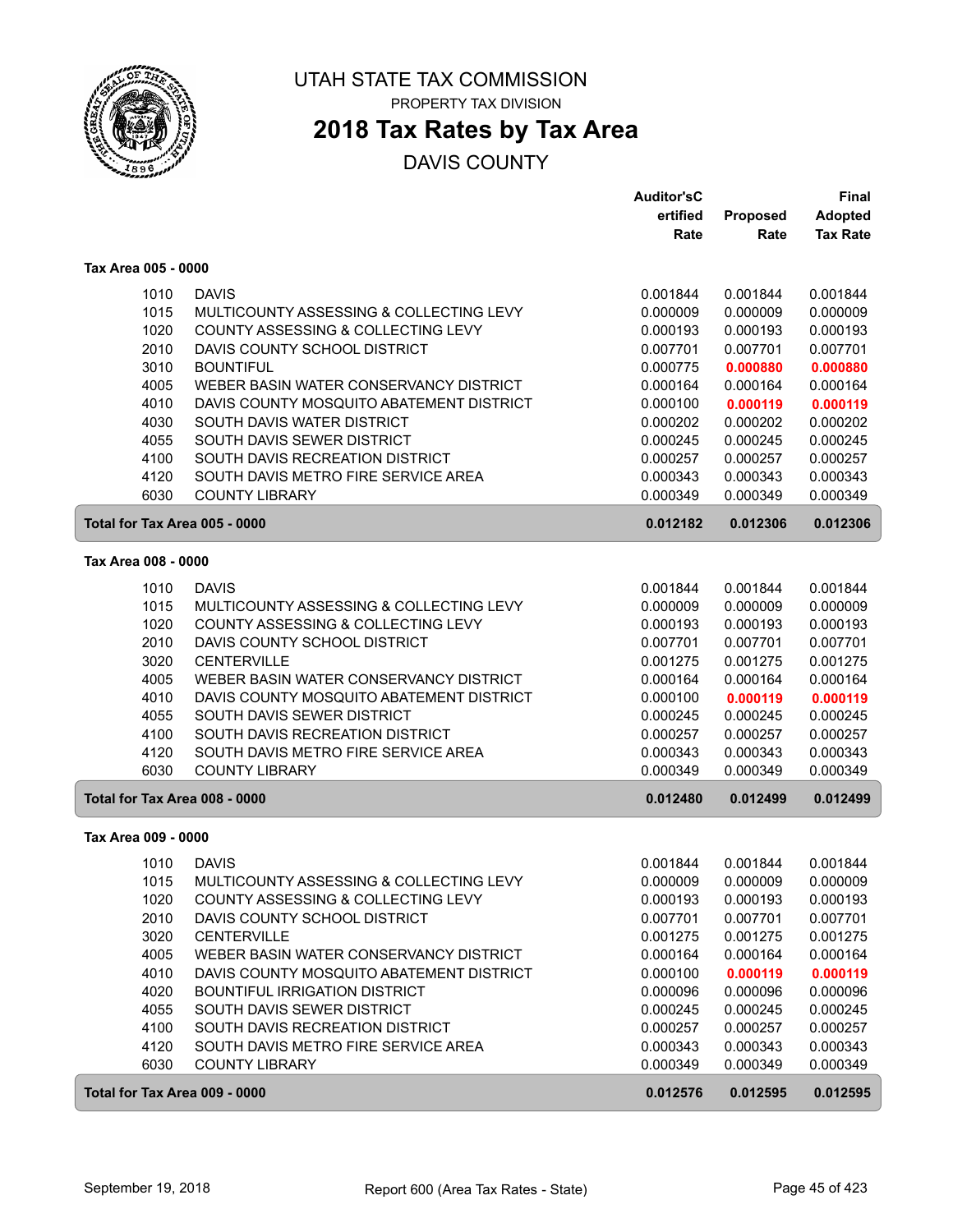

# **2018 Tax Rates by Tax Area**

|                               |                                          | <b>Auditor'sC</b> |          | <b>Final</b>    |
|-------------------------------|------------------------------------------|-------------------|----------|-----------------|
|                               |                                          | ertified          | Proposed | <b>Adopted</b>  |
|                               |                                          | Rate              | Rate     | <b>Tax Rate</b> |
| Tax Area 010 - 0000           |                                          |                   |          |                 |
| 1010                          | <b>DAVIS</b>                             | 0.001844          | 0.001844 | 0.001844        |
| 1015                          | MULTICOUNTY ASSESSING & COLLECTING LEVY  | 0.000009          | 0.000009 | 0.000009        |
| 1020                          | COUNTY ASSESSING & COLLECTING LEVY       | 0.000193          | 0.000193 | 0.000193        |
| 2010                          | DAVIS COUNTY SCHOOL DISTRICT             | 0.007701          | 0.007701 | 0.007701        |
| 3020                          | <b>CENTERVILLE</b>                       | 0.001275          | 0.001275 | 0.001275        |
| 4005                          | WEBER BASIN WATER CONSERVANCY DISTRICT   | 0.000164          | 0.000164 | 0.000164        |
| 4010                          | DAVIS COUNTY MOSQUITO ABATEMENT DISTRICT | 0.000100          | 0.000119 | 0.000119        |
| 4055                          | SOUTH DAVIS SEWER DISTRICT               | 0.000245          | 0.000245 | 0.000245        |
| 4100                          | SOUTH DAVIS RECREATION DISTRICT          | 0.000257          | 0.000257 | 0.000257        |
| 4120                          | SOUTH DAVIS METRO FIRE SERVICE AREA      | 0.000343          | 0.000343 | 0.000343        |
| 6030                          | <b>COUNTY LIBRARY</b>                    | 0.000349          | 0.000349 | 0.000349        |
| Total for Tax Area 010 - 0000 |                                          | 0.012480          | 0.012499 | 0.012499        |
| Tax Area 011 - 0000           |                                          |                   |          |                 |
| 1010                          | <b>DAVIS</b>                             | 0.001844          | 0.001844 | 0.001844        |
| 1015                          | MULTICOUNTY ASSESSING & COLLECTING LEVY  | 0.000009          | 0.000009 | 0.000009        |
| 1020                          | COUNTY ASSESSING & COLLECTING LEVY       | 0.000193          | 0.000193 | 0.000193        |
| 2010                          | DAVIS COUNTY SCHOOL DISTRICT             | 0.007701          | 0.007701 | 0.007701        |
| 3020                          | <b>CENTERVILLE</b>                       | 0.001275          | 0.001275 | 0.001275        |
| 4005                          | WEBER BASIN WATER CONSERVANCY DISTRICT   | 0.000164          | 0.000164 | 0.000164        |
| 4010                          | DAVIS COUNTY MOSQUITO ABATEMENT DISTRICT | 0.000100          | 0.000119 | 0.000119        |
| 4050                          | CENTRAL DAVIS COUNTY SEWER DISTRICT      | 0.000178          | 0.000178 | 0.000178        |
| 4070                          | BENCHLAND WATER DISTRICT                 | 0.000346          | 0.000346 | 0.000346        |
| 4100                          | SOUTH DAVIS RECREATION DISTRICT          | 0.000257          | 0.000257 | 0.000257        |
| 4120                          | SOUTH DAVIS METRO FIRE SERVICE AREA      | 0.000343          | 0.000343 | 0.000343        |
| 6030                          | <b>COUNTY LIBRARY</b>                    | 0.000349          | 0.000349 | 0.000349        |
| Total for Tax Area 011 - 0000 |                                          | 0.012759          | 0.012778 | 0.012778        |
| Tax Area 012 - 0000           |                                          |                   |          |                 |
| 1010                          | <b>DAVIS</b>                             | 0.001844          | 0.001844 | 0.001844        |
| 1015                          | MULTICOUNTY ASSESSING & COLLECTING LEVY  | 0.000009          | 0.000009 | 0.000009        |
| 1020                          | COUNTY ASSESSING & COLLECTING LEVY       | 0.000193          | 0.000193 | 0.000193        |
| 2010                          | DAVIS COUNTY SCHOOL DISTRICT             | 0.007701          | 0.007701 | 0.007701        |
| 3020                          | <b>CENTERVILLE</b>                       | 0.001275          | 0.001275 | 0.001275        |
| 4005                          | WEBER BASIN WATER CONSERVANCY DISTRICT   | 0.000164          | 0.000164 | 0.000164        |
| 4010                          | DAVIS COUNTY MOSQUITO ABATEMENT DISTRICT | 0.000100          | 0.000119 | 0.000119        |
| 4050                          | CENTRAL DAVIS COUNTY SEWER DISTRICT      | 0.000178          | 0.000178 | 0.000178        |
| 4100                          | SOUTH DAVIS RECREATION DISTRICT          | 0.000257          | 0.000257 | 0.000257        |
| 4120                          | SOUTH DAVIS METRO FIRE SERVICE AREA      | 0.000343          | 0.000343 | 0.000343        |
| 6030                          | <b>COUNTY LIBRARY</b>                    | 0.000349          | 0.000349 | 0.000349        |
| Total for Tax Area 012 - 0000 |                                          | 0.012413          | 0.012432 | 0.012432        |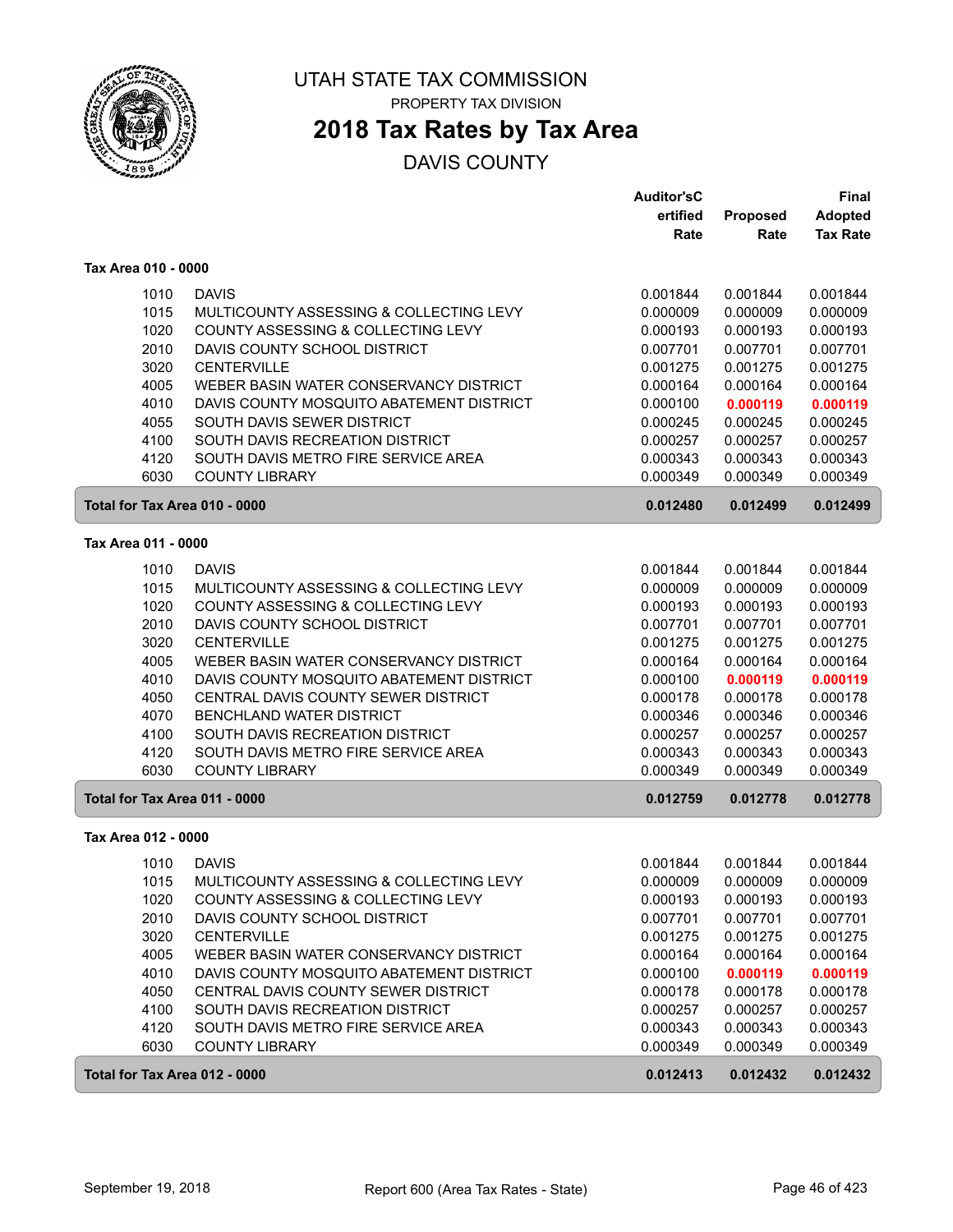

PROPERTY TAX DIVISION

### **2018 Tax Rates by Tax Area**

|                               |                                          | <b>Auditor'sC</b> |          | Final           |
|-------------------------------|------------------------------------------|-------------------|----------|-----------------|
|                               |                                          | ertified          | Proposed | <b>Adopted</b>  |
|                               |                                          | Rate              | Rate     | <b>Tax Rate</b> |
| Tax Area 013 - 0000           |                                          |                   |          |                 |
| 1010                          | <b>DAVIS</b>                             | 0.001844          | 0.001844 | 0.001844        |
| 1015                          | MULTICOUNTY ASSESSING & COLLECTING LEVY  | 0.000009          | 0.000009 | 0.000009        |
| 1020                          | COUNTY ASSESSING & COLLECTING LEVY       | 0.000193          | 0.000193 | 0.000193        |
| 2010                          | DAVIS COUNTY SCHOOL DISTRICT             | 0.007701          | 0.007701 | 0.007701        |
| 3030                          | <b>CLEARFIELD</b>                        | 0.001607          | 0.001607 | 0.001607        |
| 4005                          | WEBER BASIN WATER CONSERVANCY DISTRICT   | 0.000164          | 0.000164 | 0.000164        |
| 4010                          | DAVIS COUNTY MOSQUITO ABATEMENT DISTRICT | 0.000100          | 0.000119 | 0.000119        |
| 4015                          | NORTH DAVIS SEWER DISTRICT               | 0.000869          | 0.000869 | 0.000869        |
| 4110                          | <b>NORTH DAVIS FIRE DISTRICT</b>         | 0.001098          | 0.001205 | 0.001205        |
| 6030                          | <b>COUNTY LIBRARY</b>                    | 0.000349          | 0.000349 | 0.000349        |
| Total for Tax Area 013 - 0000 |                                          | 0.013934          | 0.014060 | 0.014060        |
| Tax Area 014 - 0000           |                                          |                   |          |                 |
| 1010                          | <b>DAVIS</b>                             | 0.001844          | 0.001844 | 0.001844        |
| 1015                          | MULTICOUNTY ASSESSING & COLLECTING LEVY  | 0.000009          | 0.000009 | 0.000009        |
| 1020                          | COUNTY ASSESSING & COLLECTING LEVY       | 0.000193          | 0.000193 | 0.000193        |
| 2010                          | DAVIS COUNTY SCHOOL DISTRICT             | 0.007701          | 0.007701 | 0.007701        |
| 3030                          | <b>CLEARFIELD</b>                        | 0.001607          | 0.001607 | 0.001607        |
| 4005                          | WEBER BASIN WATER CONSERVANCY DISTRICT   | 0.000164          | 0.000164 | 0.000164        |
| 4010                          | DAVIS COUNTY MOSQUITO ABATEMENT DISTRICT | 0.000100          | 0.000119 | 0.000119        |
| 4015                          | NORTH DAVIS SEWER DISTRICT               | 0.000869          | 0.000869 | 0.000869        |
| 4110                          | NORTH DAVIS FIRE DISTRICT                | 0.001098          | 0.001205 | 0.001205        |
| 6030                          | <b>COUNTY LIBRARY</b>                    | 0.000349          | 0.000349 | 0.000349        |
| Total for Tax Area 014 - 0000 |                                          | 0.013934          | 0.014060 | 0.014060        |
| Tax Area 016 - 0000           |                                          |                   |          |                 |
| 1010                          | <b>DAVIS</b>                             | 0.001844          | 0.001844 | 0.001844        |
| 1015                          | MULTICOUNTY ASSESSING & COLLECTING LEVY  | 0.000009          | 0.000009 | 0.000009        |
| 1020                          | COUNTY ASSESSING & COLLECTING LEVY       | 0.000193          | 0.000193 | 0.000193        |
| 2010                          | DAVIS COUNTY SCHOOL DISTRICT             | 0.007701          | 0.007701 | 0.007701        |
| 3040                          | <b>CLINTON</b>                           | 0.001794          | 0.001794 | 0.001794        |
| 4005                          | WEBER BASIN WATER CONSERVANCY DISTRICT   | 0.000164          | 0.000164 | 0.000164        |
| 4010                          | DAVIS COUNTY MOSQUITO ABATEMENT DISTRICT | 0.000100          | 0.000119 | 0.000119        |
| 6030                          | <b>COUNTY LIBRARY</b>                    | 0.000349          | 0.000349 | 0.000349        |
| Total for Tax Area 016 - 0000 |                                          | 0.012154          | 0.012173 | 0.012173        |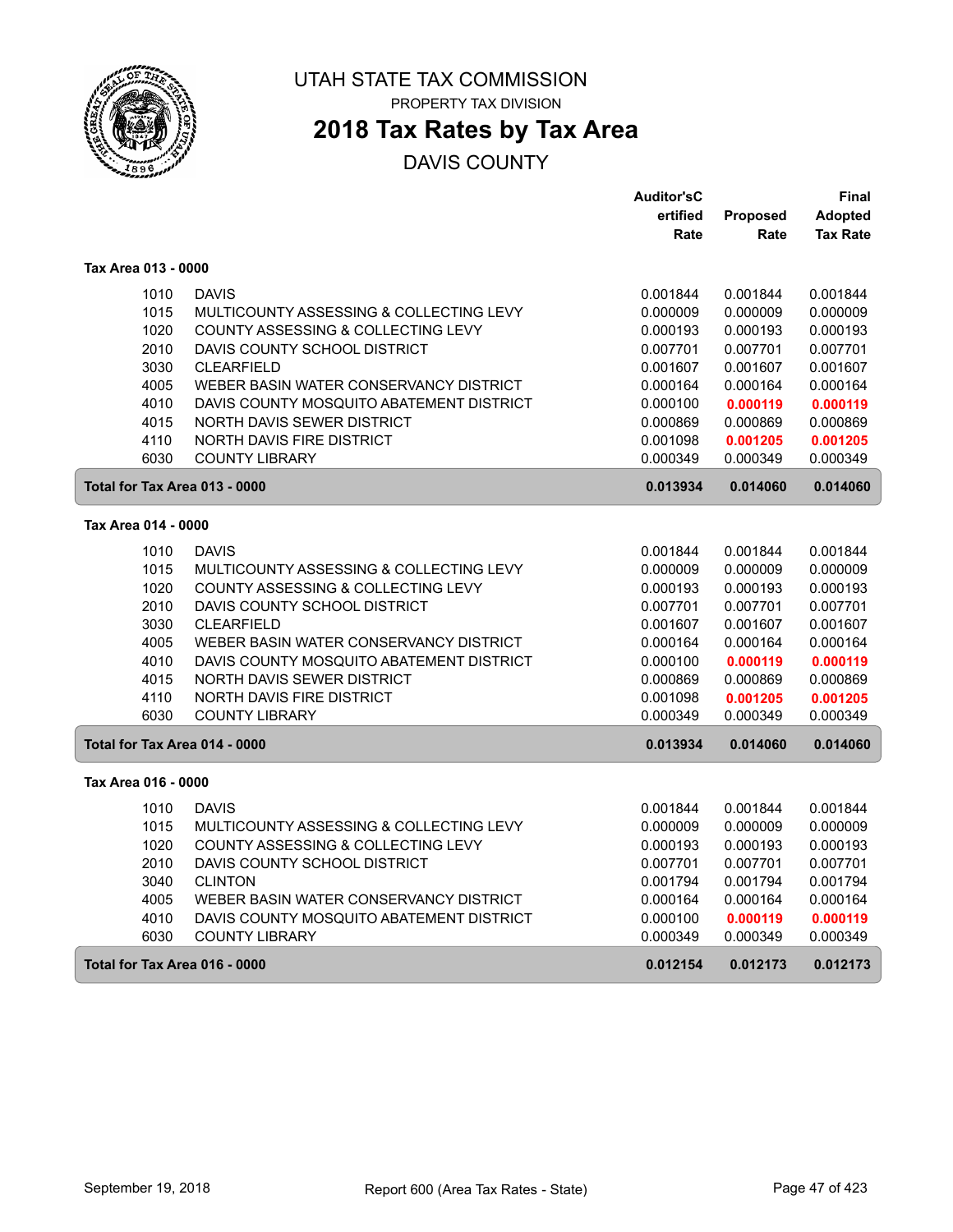

PROPERTY TAX DIVISION

### **2018 Tax Rates by Tax Area**

|                               |                                          | <b>Auditor'sC</b> |          | Final           |
|-------------------------------|------------------------------------------|-------------------|----------|-----------------|
|                               |                                          | ertified          | Proposed | Adopted         |
|                               |                                          | Rate              | Rate     | <b>Tax Rate</b> |
| Tax Area 017 - 0000           |                                          |                   |          |                 |
| 1010                          | <b>DAVIS</b>                             | 0.001844          | 0.001844 | 0.001844        |
| 1015                          | MULTICOUNTY ASSESSING & COLLECTING LEVY  | 0.000009          | 0.000009 | 0.000009        |
| 1020                          | COUNTY ASSESSING & COLLECTING LEVY       | 0.000193          | 0.000193 | 0.000193        |
| 2010                          | DAVIS COUNTY SCHOOL DISTRICT             | 0.007701          | 0.007701 | 0.007701        |
| 3040                          | <b>CLINTON</b>                           | 0.001794          | 0.001794 | 0.001794        |
| 4005                          | WEBER BASIN WATER CONSERVANCY DISTRICT   | 0.000164          | 0.000164 | 0.000164        |
| 4010                          | DAVIS COUNTY MOSQUITO ABATEMENT DISTRICT | 0.000100          | 0.000119 | 0.000119        |
| 4015                          | NORTH DAVIS SEWER DISTRICT               | 0.000869          | 0.000869 | 0.000869        |
| 6030                          | <b>COUNTY LIBRARY</b>                    | 0.000349          | 0.000349 | 0.000349        |
| Total for Tax Area 017 - 0000 |                                          | 0.013023          | 0.013042 | 0.013042        |
| Tax Area 018 - 0000           |                                          |                   |          |                 |
| 1010                          | <b>DAVIS</b>                             | 0.001844          | 0.001844 | 0.001844        |
| 1015                          | MULTICOUNTY ASSESSING & COLLECTING LEVY  | 0.000009          | 0.000009 | 0.000009        |
| 1020                          | COUNTY ASSESSING & COLLECTING LEVY       | 0.000193          | 0.000193 | 0.000193        |
| 2010                          | DAVIS COUNTY SCHOOL DISTRICT             | 0.007701          | 0.007701 | 0.007701        |
| 3040                          | <b>CLINTON</b>                           | 0.001794          | 0.001794 | 0.001794        |
| 4005                          | WEBER BASIN WATER CONSERVANCY DISTRICT   | 0.000164          | 0.000164 | 0.000164        |
| 4010                          | DAVIS COUNTY MOSQUITO ABATEMENT DISTRICT | 0.000100          | 0.000119 | 0.000119        |
| 4015                          | <b>NORTH DAVIS SEWER DISTRICT</b>        | 0.000869          | 0.000869 | 0.000869        |
| 4075                          | HOOPER WATER IMPROVEMENT DISTRICT        | 0.000312          | 0.000312 | 0.000312        |
| 6030                          | <b>COUNTY LIBRARY</b>                    | 0.000349          | 0.000349 | 0.000349        |
| Total for Tax Area 018 - 0000 |                                          | 0.013335          | 0.013354 | 0.013354        |
| Tax Area 023 - 0000           |                                          |                   |          |                 |
| 1010                          | <b>DAVIS</b>                             | 0.001844          | 0.001844 | 0.001844        |
| 1015                          | MULTICOUNTY ASSESSING & COLLECTING LEVY  | 0.000009          | 0.000009 | 0.000009        |
| 1020                          | COUNTY ASSESSING & COLLECTING LEVY       | 0.000193          | 0.000193 | 0.000193        |
| 2010                          | DAVIS COUNTY SCHOOL DISTRICT             | 0.007701          | 0.007701 | 0.007701        |
| 3050                          | <b>FARMINGTON</b>                        | 0.001765          | 0.001765 | 0.001765        |
| 4005                          | WEBER BASIN WATER CONSERVANCY DISTRICT   | 0.000164          | 0.000164 | 0.000164        |
| 4010                          | DAVIS COUNTY MOSQUITO ABATEMENT DISTRICT | 0.000100          | 0.000119 | 0.000119        |
| 4050                          | CENTRAL DAVIS COUNTY SEWER DISTRICT      | 0.000178          | 0.000178 | 0.000178        |
| 6030                          | <b>COUNTY LIBRARY</b>                    | 0.000349          | 0.000349 | 0.000349        |
| Total for Tax Area 023 - 0000 |                                          | 0.012304          | 0.012322 | 0.012322        |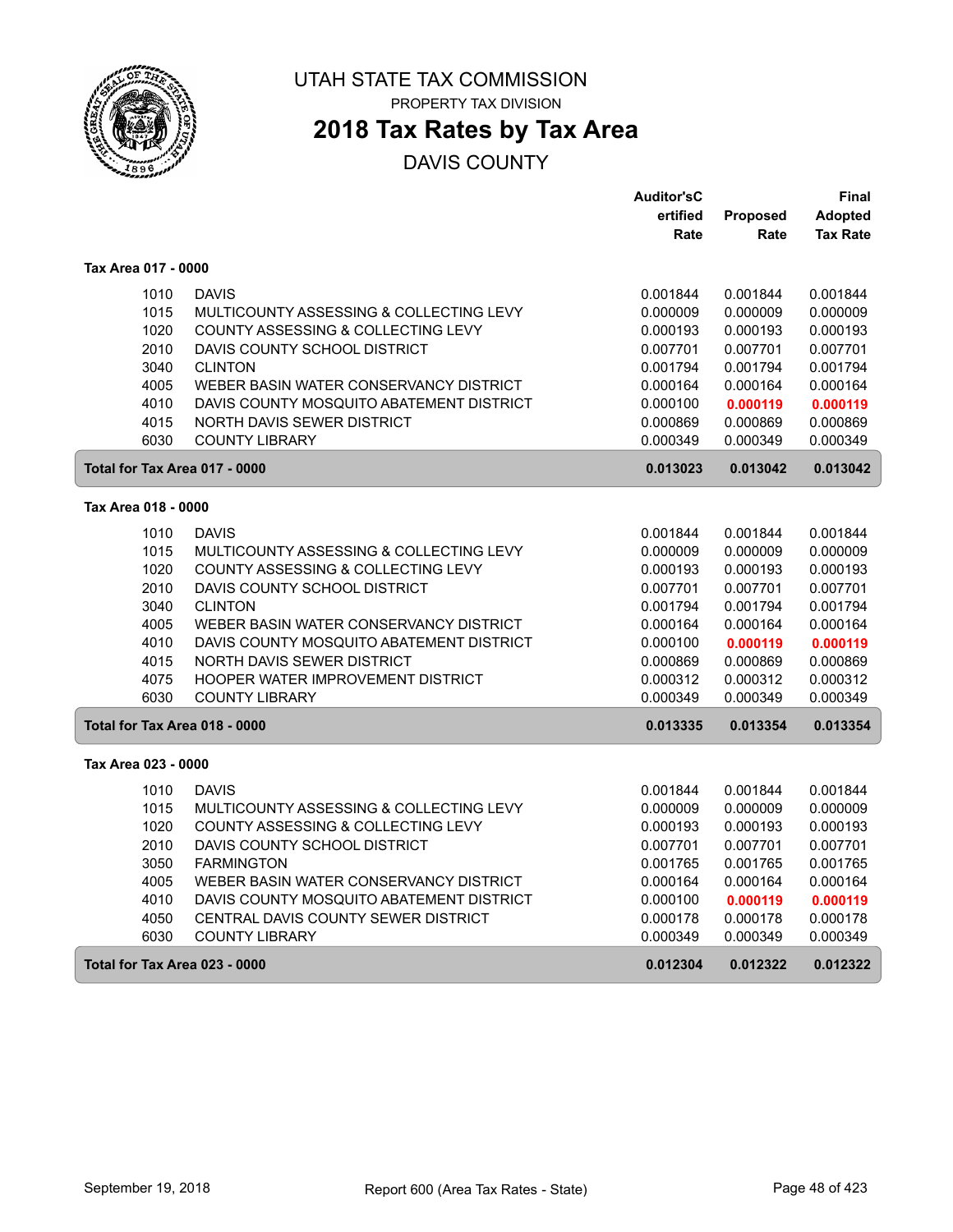

PROPERTY TAX DIVISION

### **2018 Tax Rates by Tax Area**

|                               |                                          | <b>Auditor'sC</b> |                 | Final           |
|-------------------------------|------------------------------------------|-------------------|-----------------|-----------------|
|                               |                                          | ertified          | <b>Proposed</b> | <b>Adopted</b>  |
|                               |                                          | Rate              | Rate            | <b>Tax Rate</b> |
| Tax Area 024 - 0000           |                                          |                   |                 |                 |
| 1010                          | <b>DAVIS</b>                             | 0.001844          | 0.001844        | 0.001844        |
| 1015                          | MULTICOUNTY ASSESSING & COLLECTING LEVY  | 0.000009          | 0.000009        | 0.000009        |
| 1020                          | COUNTY ASSESSING & COLLECTING LEVY       | 0.000193          | 0.000193        | 0.000193        |
| 2010                          | DAVIS COUNTY SCHOOL DISTRICT             | 0.007701          | 0.007701        | 0.007701        |
| 3050                          | <b>FARMINGTON</b>                        | 0.001765          | 0.001765        | 0.001765        |
| 4005                          | WEBER BASIN WATER CONSERVANCY DISTRICT   | 0.000164          | 0.000164        | 0.000164        |
| 4010                          | DAVIS COUNTY MOSQUITO ABATEMENT DISTRICT | 0.000100          | 0.000119        | 0.000119        |
| 4050                          | CENTRAL DAVIS COUNTY SEWER DISTRICT      | 0.000178          | 0.000178        | 0.000178        |
| 4070                          | <b>BENCHLAND WATER DISTRICT</b>          | 0.000346          | 0.000346        | 0.000346        |
| 6030                          | <b>COUNTY LIBRARY</b>                    | 0.000349          | 0.000349        | 0.000349        |
| Total for Tax Area 024 - 0000 |                                          | 0.012650          | 0.012668        | 0.012668        |
| Tax Area 027 - 0000           |                                          |                   |                 |                 |
| 1010                          | <b>DAVIS</b>                             | 0.001844          | 0.001844        | 0.001844        |
| 1015                          | MULTICOUNTY ASSESSING & COLLECTING LEVY  | 0.000009          | 0.000009        | 0.000009        |
| 1020                          | COUNTY ASSESSING & COLLECTING LEVY       | 0.000193          | 0.000193        | 0.000193        |
| 2010                          | DAVIS COUNTY SCHOOL DISTRICT             | 0.007701          | 0.007701        | 0.007701        |
| 3060                          | <b>FRUIT HEIGHTS CITY</b>                | 0.002027          | 0.002027        | 0.002027        |
| 4005                          | WEBER BASIN WATER CONSERVANCY DISTRICT   | 0.000164          | 0.000164        | 0.000164        |
| 4010                          | DAVIS COUNTY MOSQUITO ABATEMENT DISTRICT | 0.000100          | 0.000119        | 0.000119        |
| 4015                          | NORTH DAVIS SEWER DISTRICT               | 0.000869          | 0.000869        | 0.000869        |
| 6030                          | <b>COUNTY LIBRARY</b>                    | 0.000349          | 0.000349        | 0.000349        |
| Total for Tax Area 027 - 0000 |                                          | 0.013256          | 0.013275        | 0.013275        |
| Tax Area 028 - 0000           |                                          |                   |                 |                 |
| 1010                          | <b>DAVIS</b>                             | 0.001844          | 0.001844        | 0.001844        |
| 1015                          | MULTICOUNTY ASSESSING & COLLECTING LEVY  | 0.000009          | 0.000009        | 0.000009        |
| 1020                          | COUNTY ASSESSING & COLLECTING LEVY       | 0.000193          | 0.000193        | 0.000193        |
| 2010                          | DAVIS COUNTY SCHOOL DISTRICT             | 0.007701          | 0.007701        | 0.007701        |
| 3060                          | <b>FRUIT HEIGHTS CITY</b>                | 0.002027          | 0.002027        | 0.002027        |
| 4005                          | WEBER BASIN WATER CONSERVANCY DISTRICT   | 0.000164          | 0.000164        | 0.000164        |
| 4010                          | DAVIS COUNTY MOSQUITO ABATEMENT DISTRICT | 0.000100          | 0.000119        | 0.000119        |
| 4050                          | CENTRAL DAVIS COUNTY SEWER DISTRICT      | 0.000178          | 0.000178        | 0.000178        |
| 6030                          | <b>COUNTY LIBRARY</b>                    | 0.000349          | 0.000349        | 0.000349        |
| Total for Tax Area 028 - 0000 |                                          | 0.012565          | 0.012584        | 0.012584        |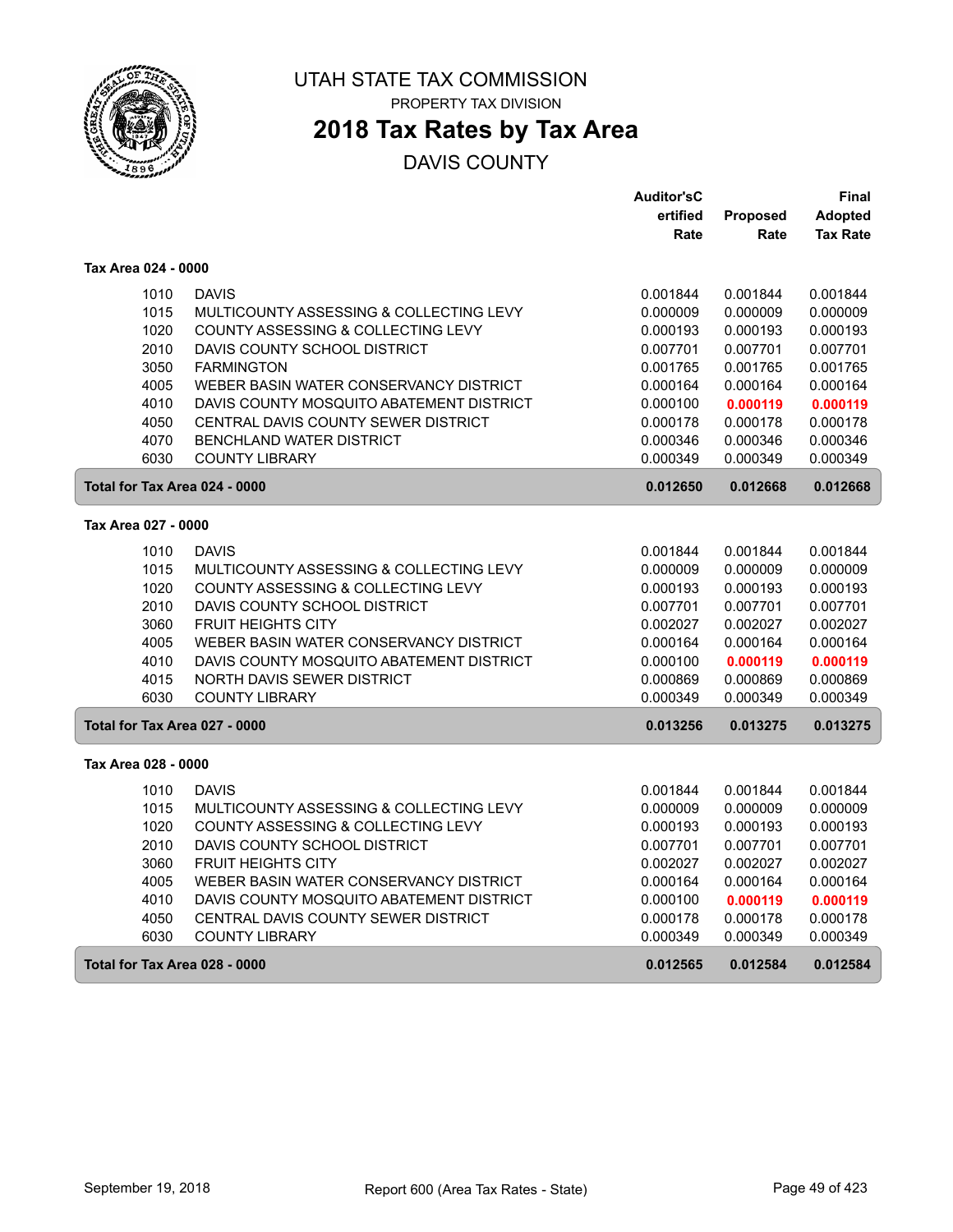

PROPERTY TAX DIVISION

### **2018 Tax Rates by Tax Area**

|                               |                                          | <b>Auditor'sC</b> |          | Final           |
|-------------------------------|------------------------------------------|-------------------|----------|-----------------|
|                               |                                          | ertified          | Proposed | <b>Adopted</b>  |
|                               |                                          | Rate              | Rate     | <b>Tax Rate</b> |
| Tax Area 029 - 0000           |                                          |                   |          |                 |
| 1010                          | <b>DAVIS</b>                             | 0.001844          | 0.001844 | 0.001844        |
| 1015                          | MULTICOUNTY ASSESSING & COLLECTING LEVY  | 0.000009          | 0.000009 | 0.000009        |
| 1020                          | COUNTY ASSESSING & COLLECTING LEVY       | 0.000193          | 0.000193 | 0.000193        |
| 2010                          | DAVIS COUNTY SCHOOL DISTRICT             | 0.007701          | 0.007701 | 0.007701        |
| 3060                          | <b>FRUIT HEIGHTS CITY</b>                | 0.002027          | 0.002027 | 0.002027        |
| 4005                          | WEBER BASIN WATER CONSERVANCY DISTRICT   | 0.000164          | 0.000164 | 0.000164        |
| 4010                          | DAVIS COUNTY MOSQUITO ABATEMENT DISTRICT | 0.000100          | 0.000119 | 0.000119        |
| 4050                          | CENTRAL DAVIS COUNTY SEWER DISTRICT      | 0.000178          | 0.000178 | 0.000178        |
| 4070                          | <b>BENCHLAND WATER DISTRICT</b>          | 0.000346          | 0.000346 | 0.000346        |
| 6030                          | <b>COUNTY LIBRARY</b>                    | 0.000349          | 0.000349 | 0.000349        |
| Total for Tax Area 029 - 0000 |                                          | 0.012911          | 0.012930 | 0.012930        |
| Tax Area 033 - 0000           |                                          |                   |          |                 |
| 1010                          | <b>DAVIS</b>                             | 0.001844          | 0.001844 | 0.001844        |
| 1015                          | MULTICOUNTY ASSESSING & COLLECTING LEVY  | 0.000009          | 0.000009 | 0.000009        |
| 1020                          | COUNTY ASSESSING & COLLECTING LEVY       | 0.000193          | 0.000193 | 0.000193        |
| 2010                          | DAVIS COUNTY SCHOOL DISTRICT             | 0.007701          | 0.007701 | 0.007701        |
| 3070                          | <b>KAYSVILLE</b>                         | 0.001485          | 0.001589 | 0.001589        |
| 4005                          | WEBER BASIN WATER CONSERVANCY DISTRICT   | 0.000164          | 0.000164 | 0.000164        |
| 4010                          | DAVIS COUNTY MOSQUITO ABATEMENT DISTRICT | 0.000100          | 0.000119 | 0.000119        |
| 4015                          | <b>NORTH DAVIS SEWER DISTRICT</b>        | 0.000869          | 0.000869 | 0.000869        |
| 6030                          | <b>COUNTY LIBRARY</b>                    | 0.000349          | 0.000349 | 0.000349        |
| Total for Tax Area 033 - 0000 |                                          | 0.012714          | 0.012837 | 0.012837        |
| Tax Area 034 - 0000           |                                          |                   |          |                 |
| 1010                          | <b>DAVIS</b>                             | 0.001844          | 0.001844 | 0.001844        |
| 1015                          | MULTICOUNTY ASSESSING & COLLECTING LEVY  | 0.000009          | 0.000009 | 0.000009        |
| 1020                          | COUNTY ASSESSING & COLLECTING LEVY       | 0.000193          | 0.000193 | 0.000193        |
| 2010                          | DAVIS COUNTY SCHOOL DISTRICT             | 0.007701          | 0.007701 | 0.007701        |
| 3070                          | <b>KAYSVILLE</b>                         | 0.001485          | 0.001589 | 0.001589        |
| 4005                          | WEBER BASIN WATER CONSERVANCY DISTRICT   | 0.000164          | 0.000164 | 0.000164        |
| 4010                          | DAVIS COUNTY MOSQUITO ABATEMENT DISTRICT | 0.000100          | 0.000119 | 0.000119        |
| 4050                          | CENTRAL DAVIS COUNTY SEWER DISTRICT      | 0.000178          | 0.000178 | 0.000178        |
| 6030                          | <b>COUNTY LIBRARY</b>                    | 0.000349          | 0.000349 | 0.000349        |
| Total for Tax Area 034 - 0000 |                                          | 0.012023          | 0.012146 | 0.012146        |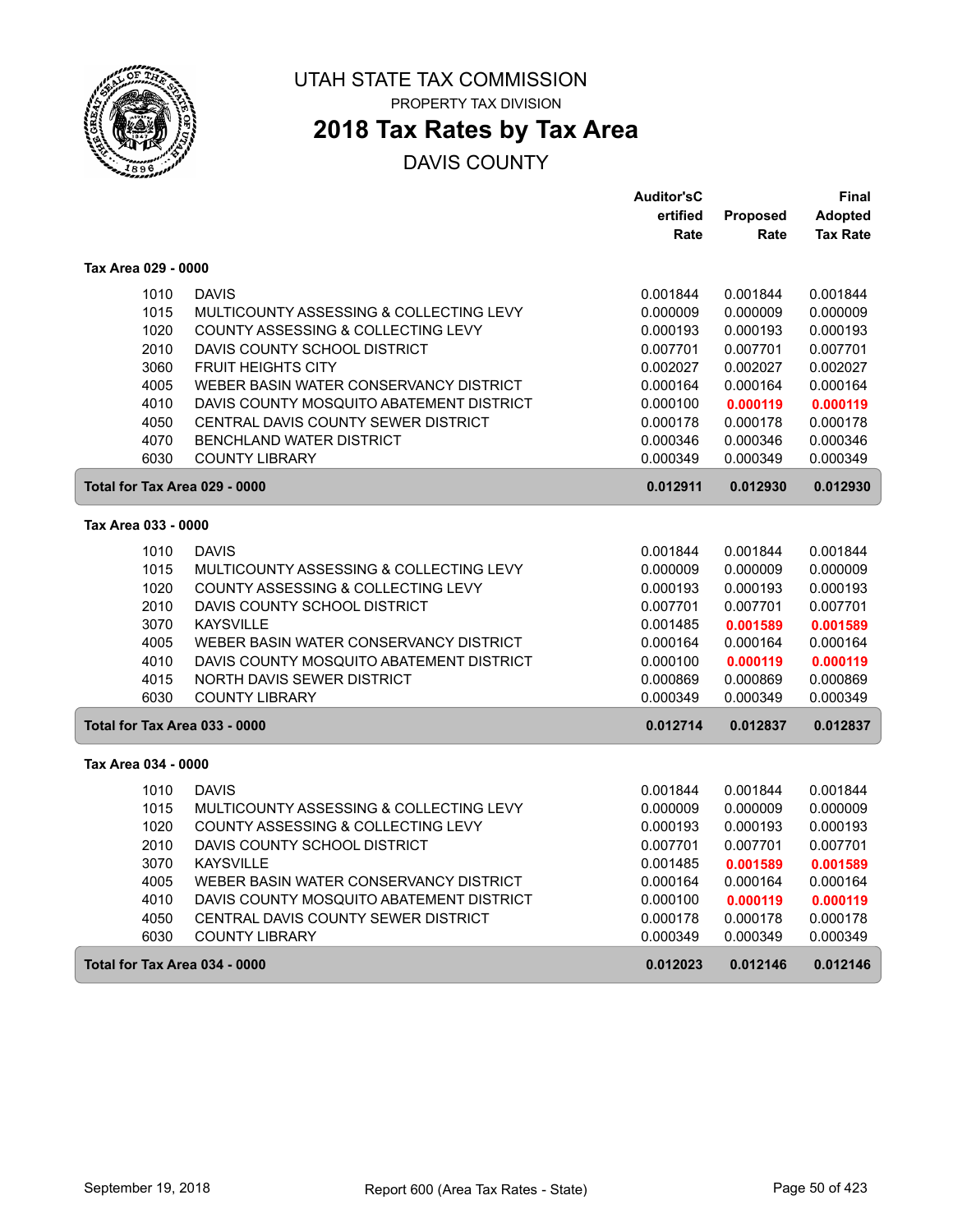

PROPERTY TAX DIVISION

### **2018 Tax Rates by Tax Area**

|                               |                                          | <b>Auditor'sC</b> |                 | Final           |
|-------------------------------|------------------------------------------|-------------------|-----------------|-----------------|
|                               |                                          | ertified          | <b>Proposed</b> | Adopted         |
|                               |                                          | Rate              | Rate            | <b>Tax Rate</b> |
| Tax Area 035 - 0000           |                                          |                   |                 |                 |
| 1010                          | <b>DAVIS</b>                             | 0.001844          | 0.001844        | 0.001844        |
| 1015                          | MULTICOUNTY ASSESSING & COLLECTING LEVY  | 0.000009          | 0.000009        | 0.000009        |
| 1020                          | COUNTY ASSESSING & COLLECTING LEVY       | 0.000193          | 0.000193        | 0.000193        |
| 2010                          | DAVIS COUNTY SCHOOL DISTRICT             | 0.007701          | 0.007701        | 0.007701        |
| 3070                          | <b>KAYSVILLE</b>                         | 0.001485          | 0.001589        | 0.001589        |
| 4005                          | WEBER BASIN WATER CONSERVANCY DISTRICT   | 0.000164          | 0.000164        | 0.000164        |
| 4010                          | DAVIS COUNTY MOSQUITO ABATEMENT DISTRICT | 0.000100          | 0.000119        | 0.000119        |
| 4050                          | CENTRAL DAVIS COUNTY SEWER DISTRICT      | 0.000178          | 0.000178        | 0.000178        |
| 4070                          | <b>BENCHLAND WATER DISTRICT</b>          | 0.000346          | 0.000346        | 0.000346        |
| 6030                          | <b>COUNTY LIBRARY</b>                    | 0.000349          | 0.000349        | 0.000349        |
| Total for Tax Area 035 - 0000 |                                          | 0.012369          | 0.012492        | 0.012492        |
| Tax Area 036 - 0000           |                                          |                   |                 |                 |
| 1010                          | <b>DAVIS</b>                             | 0.001844          | 0.001844        | 0.001844        |
| 1015                          | MULTICOUNTY ASSESSING & COLLECTING LEVY  | 0.000009          | 0.000009        | 0.000009        |
| 1020                          | COUNTY ASSESSING & COLLECTING LEVY       | 0.000193          | 0.000193        | 0.000193        |
| 2010                          | DAVIS COUNTY SCHOOL DISTRICT             | 0.007701          | 0.007701        | 0.007701        |
| 3070                          | <b>KAYSVILLE</b>                         | 0.001485          | 0.001589        | 0.001589        |
| 4005                          | WEBER BASIN WATER CONSERVANCY DISTRICT   | 0.000164          | 0.000164        | 0.000164        |
| 4010                          | DAVIS COUNTY MOSQUITO ABATEMENT DISTRICT | 0.000100          | 0.000119        | 0.000119        |
| 4015                          | <b>NORTH DAVIS SEWER DISTRICT</b>        | 0.000869          | 0.000869        | 0.000869        |
| 6030                          | <b>COUNTY LIBRARY</b>                    | 0.000349          | 0.000349        | 0.000349        |
| Total for Tax Area 036 - 0000 |                                          | 0.012714          | 0.012837        | 0.012837        |
| Tax Area 039 - 0000           |                                          |                   |                 |                 |
| 1010                          | <b>DAVIS</b>                             | 0.001844          | 0.001844        | 0.001844        |
| 1015                          | MULTICOUNTY ASSESSING & COLLECTING LEVY  | 0.000009          | 0.000009        | 0.000009        |
| 1020                          | COUNTY ASSESSING & COLLECTING LEVY       | 0.000193          | 0.000193        | 0.000193        |
| 2010                          | DAVIS COUNTY SCHOOL DISTRICT             | 0.007701          | 0.007701        | 0.007701        |
| 3080                          | <b>LAYTON</b>                            | 0.001521          | 0.001521        | 0.001521        |
| 4005                          | WEBER BASIN WATER CONSERVANCY DISTRICT   | 0.000164          | 0.000164        | 0.000164        |
| 4010                          | DAVIS COUNTY MOSQUITO ABATEMENT DISTRICT | 0.000100          | 0.000119        | 0.000119        |
| 4015                          | NORTH DAVIS SEWER DISTRICT               | 0.000869          | 0.000869        | 0.000869        |
| 6030                          | <b>COUNTY LIBRARY</b>                    | 0.000349          | 0.000349        | 0.000349        |
| Total for Tax Area 039 - 0000 |                                          | 0.012750          | 0.012769        | 0.012769        |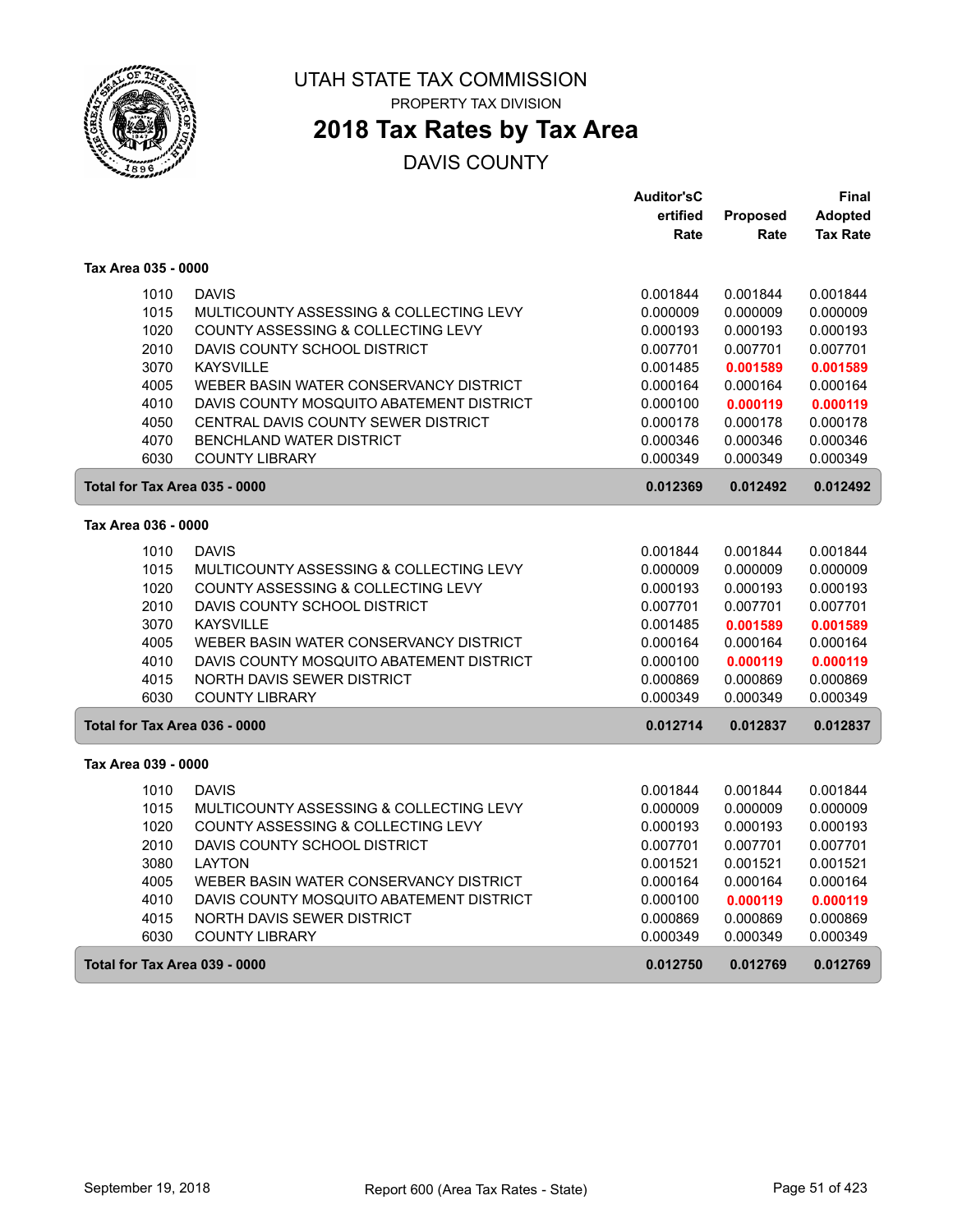

PROPERTY TAX DIVISION

### **2018 Tax Rates by Tax Area**

|                     |                                          | <b>Auditor'sC</b> |                 | Final           |
|---------------------|------------------------------------------|-------------------|-----------------|-----------------|
|                     |                                          | ertified          | <b>Proposed</b> | <b>Adopted</b>  |
|                     |                                          | Rate              | Rate            | <b>Tax Rate</b> |
| Tax Area 040 - 0000 |                                          |                   |                 |                 |
| 1010                | <b>DAVIS</b>                             | 0.001844          | 0.001844        | 0.001844        |
| 1015                | MULTICOUNTY ASSESSING & COLLECTING LEVY  | 0.000009          | 0.000009        | 0.000009        |
| 1020                | COUNTY ASSESSING & COLLECTING LEVY       | 0.000193          | 0.000193        | 0.000193        |
| 2010                | DAVIS COUNTY SCHOOL DISTRICT             | 0.007701          | 0.007701        | 0.007701        |
| 3080                | <b>LAYTON</b>                            | 0.001521          | 0.001521        | 0.001521        |
| 4005                | WEBER BASIN WATER CONSERVANCY DISTRICT   | 0.000164          | 0.000164        | 0.000164        |
| 4010                | DAVIS COUNTY MOSQUITO ABATEMENT DISTRICT | 0.000100          | 0.000119        | 0.000119        |
| 4015                | NORTH DAVIS SEWER DISTRICT               | 0.000869          | 0.000869        | 0.000869        |
| 6030                | <b>COUNTY LIBRARY</b>                    | 0.000349          | 0.000349        | 0.000349        |
|                     | Total for Tax Area 040 - 0000            | 0.012750          | 0.012769        | 0.012769        |
| Tax Area 041 - 0000 |                                          |                   |                 |                 |
| 1010                | <b>DAVIS</b>                             | 0.001844          | 0.001844        | 0.001844        |
| 1015                | MULTICOUNTY ASSESSING & COLLECTING LEVY  | 0.000009          | 0.000009        | 0.000009        |
| 1020                | COUNTY ASSESSING & COLLECTING LEVY       | 0.000193          | 0.000193        | 0.000193        |
| 2010                | DAVIS COUNTY SCHOOL DISTRICT             | 0.007701          | 0.007701        | 0.007701        |
| 3080                | <b>LAYTON</b>                            | 0.001521          | 0.001521        | 0.001521        |
| 4005                | WEBER BASIN WATER CONSERVANCY DISTRICT   | 0.000164          | 0.000164        | 0.000164        |
| 4010                | DAVIS COUNTY MOSQUITO ABATEMENT DISTRICT | 0.000100          | 0.000119        | 0.000119        |
| 4050                | CENTRAL DAVIS COUNTY SEWER DISTRICT      | 0.000178          | 0.000178        | 0.000178        |
| 6030                | <b>COUNTY LIBRARY</b>                    | 0.000349          | 0.000349        | 0.000349        |
|                     | Total for Tax Area 041 - 0000            | 0.012059          | 0.012078        | 0.012078        |
| Tax Area 044 - 0000 |                                          |                   |                 |                 |
| 1010                | <b>DAVIS</b>                             | 0.001844          | 0.001844        | 0.001844        |
| 1015                | MULTICOUNTY ASSESSING & COLLECTING LEVY  | 0.000009          | 0.000009        | 0.000009        |
| 1020                | COUNTY ASSESSING & COLLECTING LEVY       | 0.000193          | 0.000193        | 0.000193        |
| 2010                | DAVIS COUNTY SCHOOL DISTRICT             | 0.007701          | 0.007701        | 0.007701        |
| 3090                | CITY OF NORTH SALT LAKE                  | 0.001355          | 0.001355        | 0.001355        |
| 4005                | WEBER BASIN WATER CONSERVANCY DISTRICT   | 0.000164          | 0.000164        | 0.000164        |
| 4010                | DAVIS COUNTY MOSQUITO ABATEMENT DISTRICT | 0.000100          | 0.000119        | 0.000119        |
| 4055                | SOUTH DAVIS SEWER DISTRICT               | 0.000245          | 0.000245        | 0.000245        |
| 4100                | SOUTH DAVIS RECREATION DISTRICT          | 0.000257          | 0.000257        | 0.000257        |
| 4120                | SOUTH DAVIS METRO FIRE SERVICE AREA      | 0.000343          | 0.000343        | 0.000343        |
| 6030                | <b>COUNTY LIBRARY</b>                    | 0.000349          | 0.000349        | 0.000349        |
|                     | Total for Tax Area 044 - 0000            | 0.012560          | 0.012579        | 0.012579        |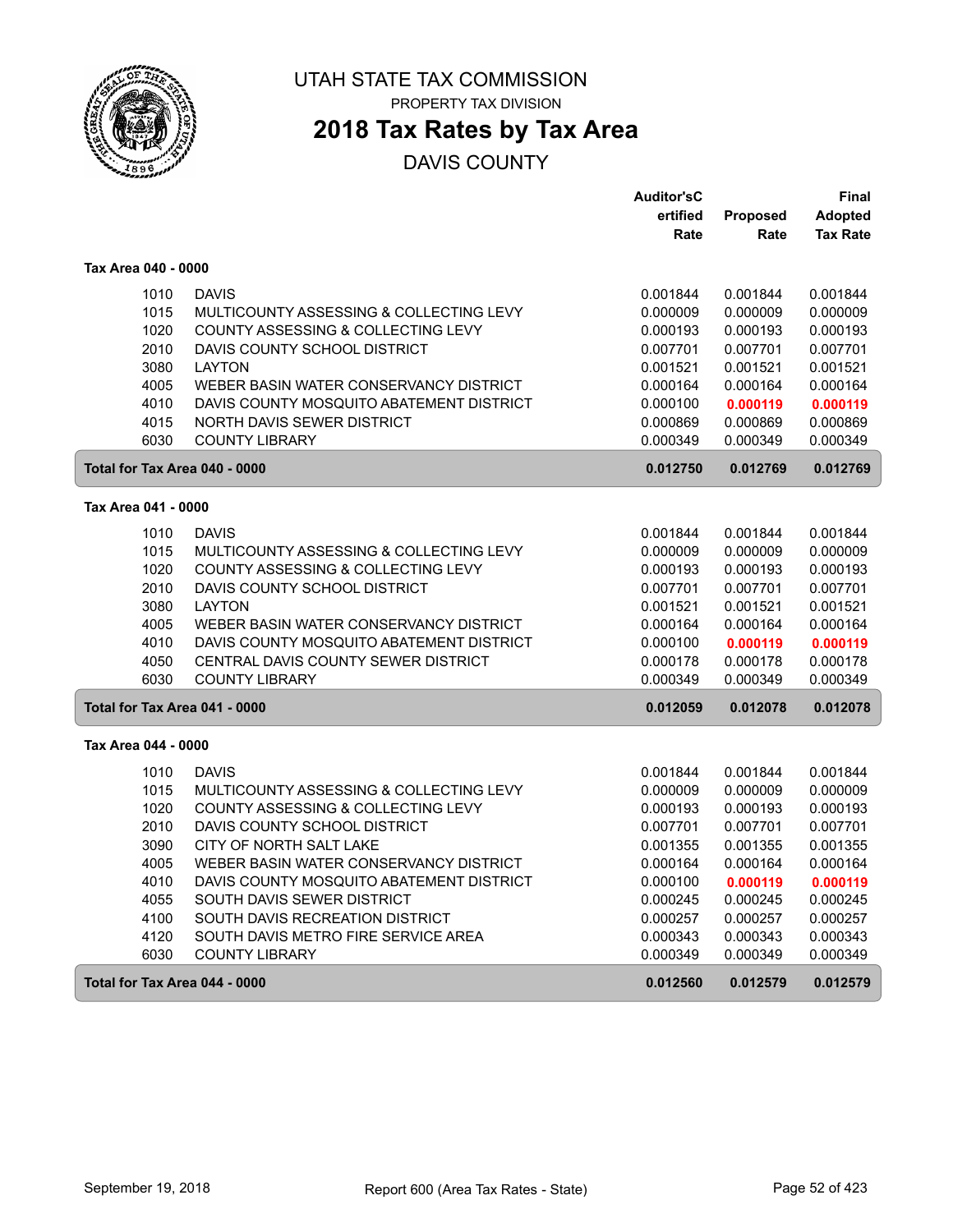

### **2018 Tax Rates by Tax Area**

|                               |                                          | <b>Auditor'sC</b> |          | Final           |
|-------------------------------|------------------------------------------|-------------------|----------|-----------------|
|                               |                                          | ertified          | Proposed | <b>Adopted</b>  |
|                               |                                          | Rate              | Rate     | <b>Tax Rate</b> |
| Tax Area 045 - 0000           |                                          |                   |          |                 |
| 1010                          | <b>DAVIS</b>                             | 0.001844          | 0.001844 | 0.001844        |
| 1015                          | MULTICOUNTY ASSESSING & COLLECTING LEVY  | 0.000009          | 0.000009 | 0.000009        |
| 1020                          | COUNTY ASSESSING & COLLECTING LEVY       | 0.000193          | 0.000193 | 0.000193        |
| 2010                          | DAVIS COUNTY SCHOOL DISTRICT             | 0.007701          | 0.007701 | 0.007701        |
| 3090                          | CITY OF NORTH SALT LAKE                  | 0.001355          | 0.001355 | 0.001355        |
| 4005                          | WEBER BASIN WATER CONSERVANCY DISTRICT   | 0.000164          | 0.000164 | 0.000164        |
| 4010                          | DAVIS COUNTY MOSQUITO ABATEMENT DISTRICT | 0.000100          | 0.000119 | 0.000119        |
| 4030                          | SOUTH DAVIS WATER DISTRICT               | 0.000202          | 0.000202 | 0.000202        |
| 4055                          | SOUTH DAVIS SEWER DISTRICT               | 0.000245          | 0.000245 | 0.000245        |
| 4100                          | SOUTH DAVIS RECREATION DISTRICT          | 0.000257          | 0.000257 | 0.000257        |
| 4120                          | SOUTH DAVIS METRO FIRE SERVICE AREA      | 0.000343          | 0.000343 | 0.000343        |
| 6030                          | <b>COUNTY LIBRARY</b>                    | 0.000349          | 0.000349 | 0.000349        |
| Total for Tax Area 045 - 0000 |                                          | 0.012762          | 0.012781 | 0.012781        |
| Tax Area 046 - 0000           |                                          |                   |          |                 |
| 1010                          | <b>DAVIS</b>                             | 0.001844          | 0.001844 | 0.001844        |
| 1015                          | MULTICOUNTY ASSESSING & COLLECTING LEVY  | 0.000009          | 0.000009 | 0.000009        |
| 1020                          | COUNTY ASSESSING & COLLECTING LEVY       | 0.000193          | 0.000193 | 0.000193        |
| 2010                          | DAVIS COUNTY SCHOOL DISTRICT             | 0.007701          | 0.007701 | 0.007701        |
| 3100                          | <b>SOUTH WEBER</b>                       | 0.000769          | 0.000769 | 0.000769        |
| 4005                          | WEBER BASIN WATER CONSERVANCY DISTRICT   | 0.000164          | 0.000164 | 0.000164        |
| 4010                          | DAVIS COUNTY MOSQUITO ABATEMENT DISTRICT | 0.000100          | 0.000119 | 0.000119        |
| 4073                          | CENTRAL WEBER SEWER IMPROVEMENT DISTRICT | 0.000649          | 0.000649 | 0.000649        |
| 6030                          | <b>COUNTY LIBRARY</b>                    | 0.000349          | 0.000349 | 0.000349        |
| Total for Tax Area 046 - 0000 |                                          | 0.011778          | 0.011797 | 0.011797        |
| Tax Area 047 - 0000           |                                          |                   |          |                 |
| 1010                          | <b>DAVIS</b>                             | 0.001844          | 0.001844 | 0.001844        |
| 1015                          | MULTICOUNTY ASSESSING & COLLECTING LEVY  | 0.000009          | 0.000009 | 0.000009        |
| 1020                          | COUNTY ASSESSING & COLLECTING LEVY       | 0.000193          | 0.000193 | 0.000193        |
| 2010                          | DAVIS COUNTY SCHOOL DISTRICT             | 0.007701          | 0.007701 | 0.007701        |
| 3100                          | <b>SOUTH WEBER</b>                       | 0.000769          | 0.000769 | 0.000769        |
| 4005                          | WEBER BASIN WATER CONSERVANCY DISTRICT   | 0.000164          | 0.000164 | 0.000164        |
| 4010                          | DAVIS COUNTY MOSQUITO ABATEMENT DISTRICT | 0.000100          | 0.000119 | 0.000119        |
| 4073                          | CENTRAL WEBER SEWER IMPROVEMENT DISTRICT | 0.000649          | 0.000649 | 0.000649        |
| 6030                          | <b>COUNTY LIBRARY</b>                    | 0.000349          | 0.000349 | 0.000349        |
| Total for Tax Area 047 - 0000 |                                          | 0.011778          | 0.011797 | 0.011797        |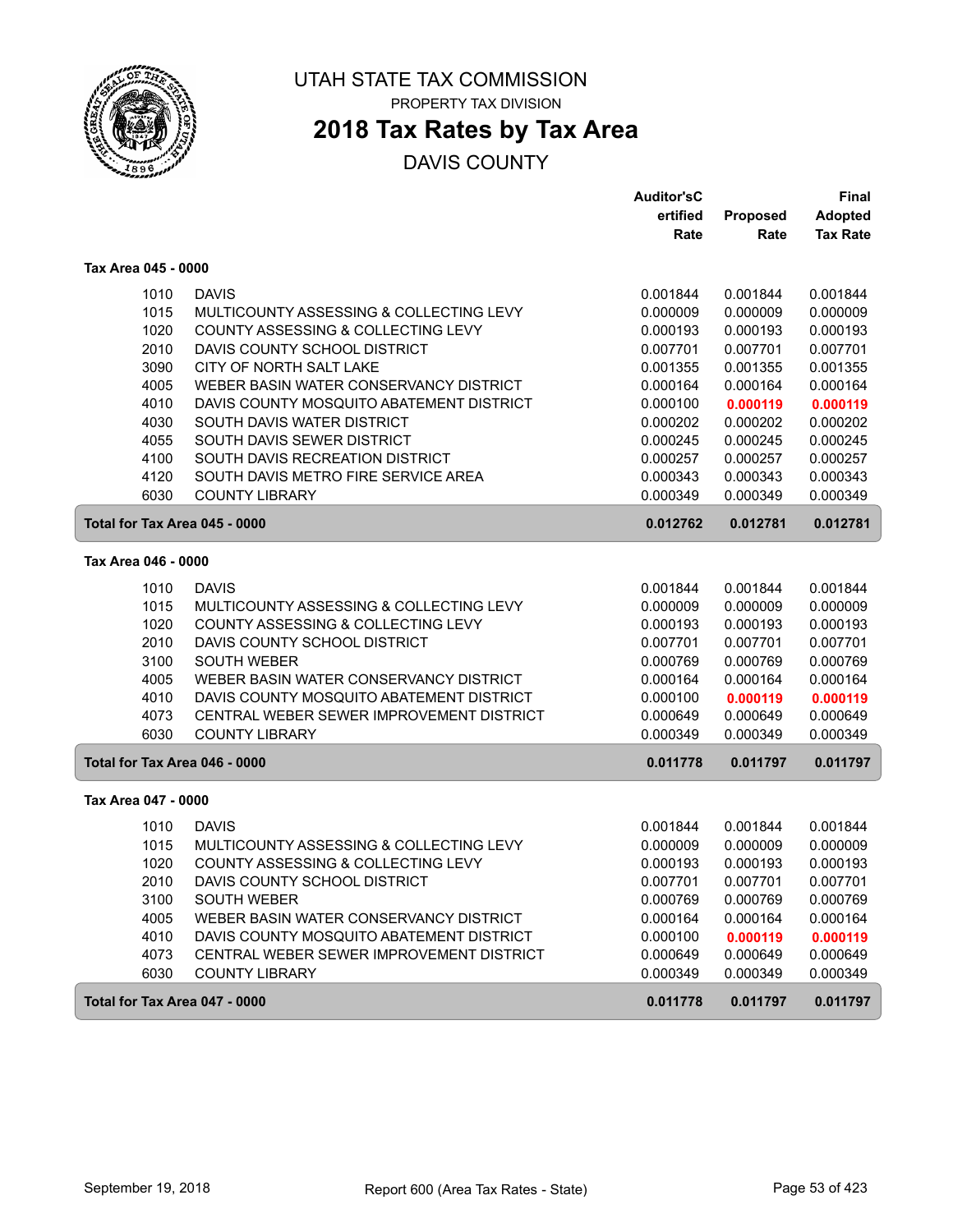

PROPERTY TAX DIVISION

### **2018 Tax Rates by Tax Area**

|                                           |                                                                                    | <b>Auditor'sC</b> |          | Final           |
|-------------------------------------------|------------------------------------------------------------------------------------|-------------------|----------|-----------------|
|                                           |                                                                                    | ertified          | Proposed | <b>Adopted</b>  |
|                                           |                                                                                    | Rate              | Rate     | <b>Tax Rate</b> |
| Tax Area 048 - 0000                       |                                                                                    |                   |          |                 |
| 1010                                      | <b>DAVIS</b>                                                                       | 0.001844          | 0.001844 | 0.001844        |
| 1015                                      | MULTICOUNTY ASSESSING & COLLECTING LEVY                                            | 0.000009          | 0.000009 | 0.000009        |
| 1020                                      | COUNTY ASSESSING & COLLECTING LEVY                                                 | 0.000193          | 0.000193 | 0.000193        |
| 2010                                      | DAVIS COUNTY SCHOOL DISTRICT                                                       | 0.007701          | 0.007701 | 0.007701        |
| 3100                                      | <b>SOUTH WEBER</b>                                                                 | 0.000769          | 0.000769 | 0.000769        |
| 4005                                      | WEBER BASIN WATER CONSERVANCY DISTRICT                                             | 0.000164          | 0.000164 | 0.000164        |
| 4010                                      | DAVIS COUNTY MOSQUITO ABATEMENT DISTRICT                                           | 0.000100          | 0.000119 | 0.000119        |
| 6030                                      | <b>COUNTY LIBRARY</b>                                                              | 0.000349          | 0.000349 | 0.000349        |
| Total for Tax Area 048 - 0000             |                                                                                    | 0.011129          | 0.011148 | 0.011148        |
| Tax Area 050 - 0000                       |                                                                                    |                   |          |                 |
|                                           |                                                                                    |                   |          |                 |
| 1010                                      | <b>DAVIS</b>                                                                       | 0.001844          | 0.001844 | 0.001844        |
| 1015                                      | MULTICOUNTY ASSESSING & COLLECTING LEVY                                            | 0.000009          | 0.000009 | 0.000009        |
| 1020                                      | COUNTY ASSESSING & COLLECTING LEVY                                                 | 0.000193          | 0.000193 | 0.000193        |
| 2010                                      | DAVIS COUNTY SCHOOL DISTRICT                                                       | 0.007701          | 0.007701 | 0.007701        |
| 3100                                      | <b>SOUTH WEBER</b>                                                                 | 0.000769          | 0.000769 | 0.000769        |
| 4005                                      | WEBER BASIN WATER CONSERVANCY DISTRICT<br>DAVIS COUNTY MOSQUITO ABATEMENT DISTRICT | 0.000164          | 0.000164 | 0.000164        |
| 4010                                      | <b>COUNTY LIBRARY</b>                                                              | 0.000100          | 0.000119 | 0.000119        |
| 6030                                      |                                                                                    | 0.000349          | 0.000349 | 0.000349        |
| Total for Tax Area 050 - 0000<br>0.011129 |                                                                                    | 0.011148          | 0.011148 |                 |
| Tax Area 051 - 0000                       |                                                                                    |                   |          |                 |
| 1010                                      | <b>DAVIS</b>                                                                       | 0.001844          | 0.001844 | 0.001844        |
| 1015                                      | MULTICOUNTY ASSESSING & COLLECTING LEVY                                            | 0.000009          | 0.000009 | 0.000009        |
| 1020                                      | COUNTY ASSESSING & COLLECTING LEVY                                                 | 0.000193          | 0.000193 | 0.000193        |
| 2010                                      | DAVIS COUNTY SCHOOL DISTRICT                                                       | 0.007701          | 0.007701 | 0.007701        |
| 3110                                      | <b>SUNSET</b>                                                                      | 0.001766          | 0.001766 | 0.001766        |
| 4005                                      | WEBER BASIN WATER CONSERVANCY DISTRICT                                             | 0.000164          | 0.000164 | 0.000164        |
| 4010                                      | DAVIS COUNTY MOSQUITO ABATEMENT DISTRICT                                           | 0.000100          | 0.000119 | 0.000119        |
| 4015                                      | NORTH DAVIS SEWER DISTRICT                                                         | 0.000869          | 0.000869 | 0.000869        |
| 6030                                      | <b>COUNTY LIBRARY</b>                                                              | 0.000349          | 0.000349 | 0.000349        |
| Total for Tax Area 051 - 0000             |                                                                                    | 0.012995          | 0.013014 | 0.013014        |
| Tax Area 053 - 0000                       |                                                                                    |                   |          |                 |
| 1010                                      | <b>DAVIS</b>                                                                       | 0.001844          | 0.001844 | 0.001844        |
| 1015                                      | MULTICOUNTY ASSESSING & COLLECTING LEVY                                            | 0.000009          | 0.000009 | 0.000009        |
| 1020                                      | COUNTY ASSESSING & COLLECTING LEVY                                                 | 0.000193          | 0.000193 | 0.000193        |
| 2010                                      | DAVIS COUNTY SCHOOL DISTRICT                                                       | 0.007701          | 0.007701 | 0.007701        |
| 3120                                      | <b>SYRACUSE</b>                                                                    | 0.001474          | 0.001512 | 0.001512        |
| 4005                                      | WEBER BASIN WATER CONSERVANCY DISTRICT                                             | 0.000164          | 0.000164 | 0.000164        |
| 4010                                      | DAVIS COUNTY MOSQUITO ABATEMENT DISTRICT                                           | 0.000100          | 0.000119 | 0.000119        |
| 6030                                      | <b>COUNTY LIBRARY</b>                                                              | 0.000349          | 0.000349 | 0.000349        |
| Total for Tax Area 053 - 0000             |                                                                                    | 0.011834          | 0.011891 | 0.011891        |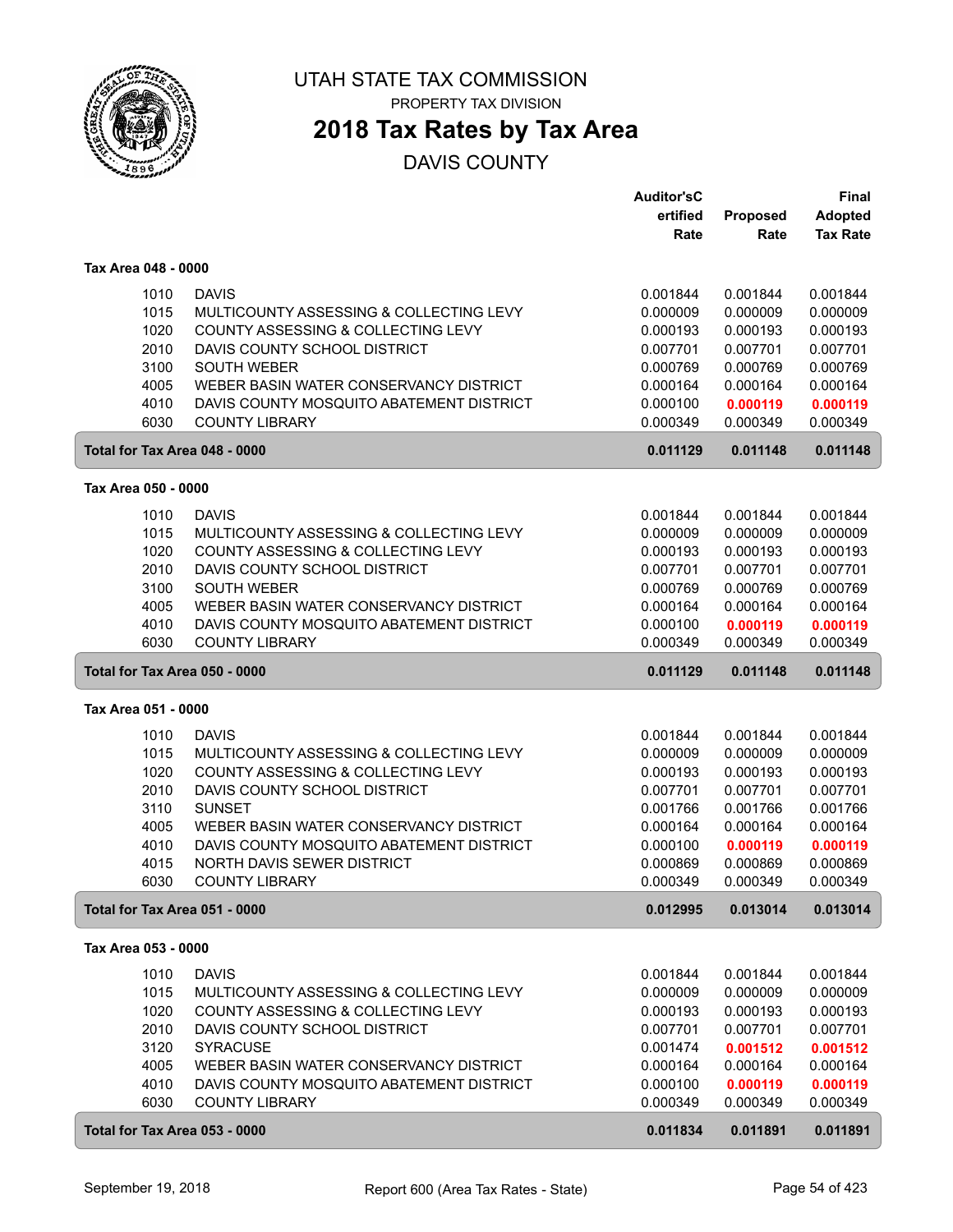

PROPERTY TAX DIVISION

# **2018 Tax Rates by Tax Area**

|                               |                                          | <b>Auditor'sC</b> |          | Final           |
|-------------------------------|------------------------------------------|-------------------|----------|-----------------|
|                               |                                          | ertified          | Proposed | <b>Adopted</b>  |
|                               |                                          | Rate              | Rate     | <b>Tax Rate</b> |
| Tax Area 054 - 0000           |                                          |                   |          |                 |
| 1010                          | <b>DAVIS</b>                             | 0.001844          | 0.001844 | 0.001844        |
| 1015                          | MULTICOUNTY ASSESSING & COLLECTING LEVY  | 0.000009          | 0.000009 | 0.000009        |
| 1020                          | COUNTY ASSESSING & COLLECTING LEVY       | 0.000193          | 0.000193 | 0.000193        |
| 2010                          | DAVIS COUNTY SCHOOL DISTRICT             | 0.007701          | 0.007701 | 0.007701        |
| 3120                          | <b>SYRACUSE</b>                          | 0.001474          | 0.001512 | 0.001512        |
| 4005                          | WEBER BASIN WATER CONSERVANCY DISTRICT   | 0.000164          | 0.000164 | 0.000164        |
| 4010                          | DAVIS COUNTY MOSQUITO ABATEMENT DISTRICT | 0.000100          | 0.000119 | 0.000119        |
| 4015                          | NORTH DAVIS SEWER DISTRICT               | 0.000869          | 0.000869 | 0.000869        |
| 6030                          | <b>COUNTY LIBRARY</b>                    | 0.000349          | 0.000349 | 0.000349        |
| Total for Tax Area 054 - 0000 |                                          | 0.012703          | 0.012760 | 0.012760        |
| Tax Area 057 - 0000           |                                          |                   |          |                 |
| 1010                          | <b>DAVIS</b>                             | 0.001844          | 0.001844 | 0.001844        |
| 1015                          | MULTICOUNTY ASSESSING & COLLECTING LEVY  | 0.000009          | 0.000009 | 0.000009        |
| 1020                          | COUNTY ASSESSING & COLLECTING LEVY       | 0.000193          | 0.000193 | 0.000193        |
| 2010                          | DAVIS COUNTY SCHOOL DISTRICT             | 0.007701          | 0.007701 | 0.007701        |
| 3130                          | <b>WEST BOUNTIFUL</b>                    | 0.001449          | 0.001449 | 0.001449        |
| 4005                          | WEBER BASIN WATER CONSERVANCY DISTRICT   | 0.000164          | 0.000164 | 0.000164        |
| 4010                          | DAVIS COUNTY MOSQUITO ABATEMENT DISTRICT | 0.000100          | 0.000119 | 0.000119        |
| 4055                          | SOUTH DAVIS SEWER DISTRICT               | 0.000245          | 0.000245 | 0.000245        |
| 4100                          | SOUTH DAVIS RECREATION DISTRICT          | 0.000257          | 0.000257 | 0.000257        |
| 4120                          | SOUTH DAVIS METRO FIRE SERVICE AREA      | 0.000343          | 0.000343 | 0.000343        |
| 6030                          | <b>COUNTY LIBRARY</b>                    | 0.000349          | 0.000349 | 0.000349        |
| Total for Tax Area 057 - 0000 |                                          | 0.012654          | 0.012673 | 0.012673        |
| Tax Area 058 - 0000           |                                          |                   |          |                 |
| 1010                          | <b>DAVIS</b>                             | 0.001844          | 0.001844 | 0.001844        |
| 1015                          | MULTICOUNTY ASSESSING & COLLECTING LEVY  | 0.000009          | 0.000009 | 0.000009        |
| 1020                          | COUNTY ASSESSING & COLLECTING LEVY       | 0.000193          | 0.000193 | 0.000193        |
| 2010                          | DAVIS COUNTY SCHOOL DISTRICT             | 0.007701          | 0.007701 | 0.007701        |
| 3130                          | <b>WEST BOUNTIFUL</b>                    | 0.001449          | 0.001449 | 0.001449        |
| 4005                          | WEBER BASIN WATER CONSERVANCY DISTRICT   | 0.000164          | 0.000164 | 0.000164        |
| 4010                          | DAVIS COUNTY MOSQUITO ABATEMENT DISTRICT | 0.000100          | 0.000119 | 0.000119        |
| 4020                          | <b>BOUNTIFUL IRRIGATION DISTRICT</b>     | 0.000096          | 0.000096 | 0.000096        |
| 4055                          | SOUTH DAVIS SEWER DISTRICT               | 0.000245          | 0.000245 | 0.000245        |
| 4100                          | SOUTH DAVIS RECREATION DISTRICT          | 0.000257          | 0.000257 | 0.000257        |
| 4120                          | SOUTH DAVIS METRO FIRE SERVICE AREA      | 0.000343          | 0.000343 | 0.000343        |
| 6030                          | <b>COUNTY LIBRARY</b>                    | 0.000349          | 0.000349 | 0.000349        |
| Total for Tax Area 058 - 0000 |                                          | 0.012750          | 0.012769 | 0.012769        |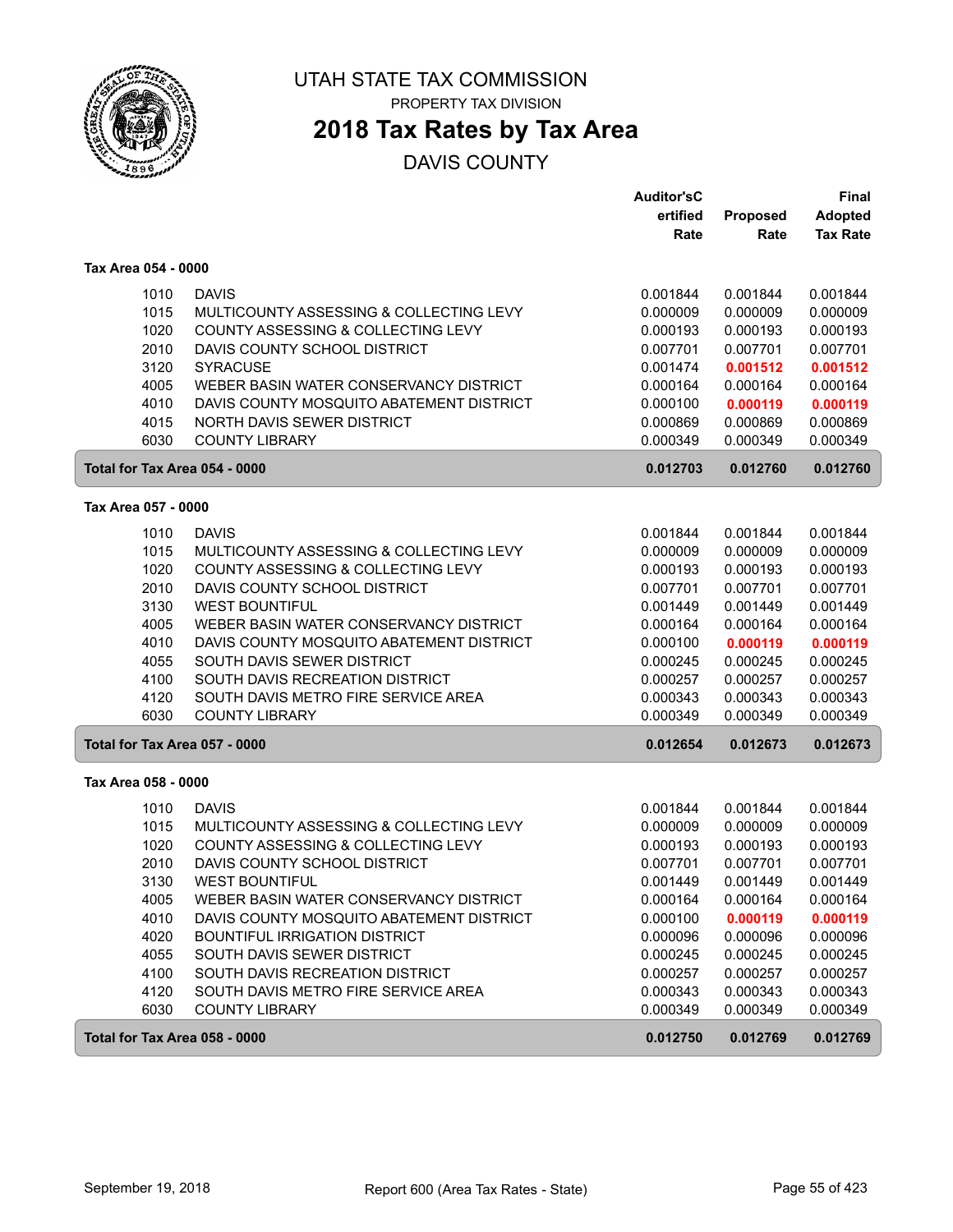

PROPERTY TAX DIVISION

### **2018 Tax Rates by Tax Area**

|                               |                                          | <b>Auditor'sC</b> |          | <b>Final</b>    |
|-------------------------------|------------------------------------------|-------------------|----------|-----------------|
|                               |                                          | ertified          | Proposed | <b>Adopted</b>  |
|                               |                                          | Rate              | Rate     | <b>Tax Rate</b> |
| Tax Area 063 - 0000           |                                          |                   |          |                 |
| 1010                          | <b>DAVIS</b>                             | 0.001844          | 0.001844 | 0.001844        |
| 1015                          | MULTICOUNTY ASSESSING & COLLECTING LEVY  | 0.000009          | 0.000009 | 0.000009        |
| 1020                          | COUNTY ASSESSING & COLLECTING LEVY       | 0.000193          | 0.000193 | 0.000193        |
| 2010                          | DAVIS COUNTY SCHOOL DISTRICT             | 0.007701          | 0.007701 | 0.007701        |
| 3140                          | <b>WEST POINT</b>                        | 0.000881          | 0.000945 | 0.000917        |
| 4005                          | WEBER BASIN WATER CONSERVANCY DISTRICT   | 0.000164          | 0.000164 | 0.000164        |
| 4010                          | DAVIS COUNTY MOSQUITO ABATEMENT DISTRICT | 0.000100          | 0.000119 | 0.000119        |
| 4015                          | NORTH DAVIS SEWER DISTRICT               | 0.000869          | 0.000869 | 0.000869        |
| 4110                          | <b>NORTH DAVIS FIRE DISTRICT</b>         | 0.001098          | 0.001205 | 0.001205        |
| 6030                          | <b>COUNTY LIBRARY</b>                    | 0.000349          | 0.000349 | 0.000349        |
| Total for Tax Area 063 - 0000 |                                          | 0.013208          | 0.013398 | 0.013370        |
| Tax Area 064 - 0000           |                                          |                   |          |                 |
| 1010                          | <b>DAVIS</b>                             | 0.001844          | 0.001844 | 0.001844        |
| 1015                          | MULTICOUNTY ASSESSING & COLLECTING LEVY  | 0.000009          | 0.000009 | 0.000009        |
| 1020                          | COUNTY ASSESSING & COLLECTING LEVY       | 0.000193          | 0.000193 | 0.000193        |
| 2010                          | DAVIS COUNTY SCHOOL DISTRICT             | 0.007701          | 0.007701 | 0.007701        |
| 3140                          | <b>WEST POINT</b>                        | 0.000881          | 0.000945 | 0.000917        |
| 4005                          | WEBER BASIN WATER CONSERVANCY DISTRICT   | 0.000164          | 0.000164 | 0.000164        |
| 4010                          | DAVIS COUNTY MOSQUITO ABATEMENT DISTRICT | 0.000100          | 0.000119 | 0.000119        |
| 4015                          | NORTH DAVIS SEWER DISTRICT               | 0.000869          | 0.000869 | 0.000869        |
| 4075                          | HOOPER WATER IMPROVEMENT DISTRICT        | 0.000312          | 0.000312 | 0.000312        |
| 4110                          | NORTH DAVIS FIRE DISTRICT                | 0.001098          | 0.001205 | 0.001205        |
| 6030                          | <b>COUNTY LIBRARY</b>                    | 0.000349          | 0.000349 | 0.000349        |
| Total for Tax Area 064 - 0000 |                                          | 0.013520          | 0.013710 | 0.013682        |
| Tax Area 065 - 0000           |                                          |                   |          |                 |
| 1010                          | <b>DAVIS</b>                             | 0.001844          | 0.001844 | 0.001844        |
| 1015                          | MULTICOUNTY ASSESSING & COLLECTING LEVY  | 0.000009          | 0.000009 | 0.000009        |
| 1020                          | COUNTY ASSESSING & COLLECTING LEVY       | 0.000193          | 0.000193 | 0.000193        |
| 2010                          | DAVIS COUNTY SCHOOL DISTRICT             | 0.007701          | 0.007701 | 0.007701        |
| 3140                          | <b>WEST POINT</b>                        | 0.000881          | 0.000945 | 0.000917        |
| 4005                          | WEBER BASIN WATER CONSERVANCY DISTRICT   | 0.000164          | 0.000164 | 0.000164        |
| 4010                          | DAVIS COUNTY MOSQUITO ABATEMENT DISTRICT | 0.000100          | 0.000119 | 0.000119        |
| 4110                          | NORTH DAVIS FIRE DISTRICT                | 0.001098          | 0.001205 | 0.001205        |
| 6030                          | <b>COUNTY LIBRARY</b>                    | 0.000349          | 0.000349 | 0.000349        |
| Total for Tax Area 065 - 0000 |                                          | 0.012339          | 0.012529 | 0.012501        |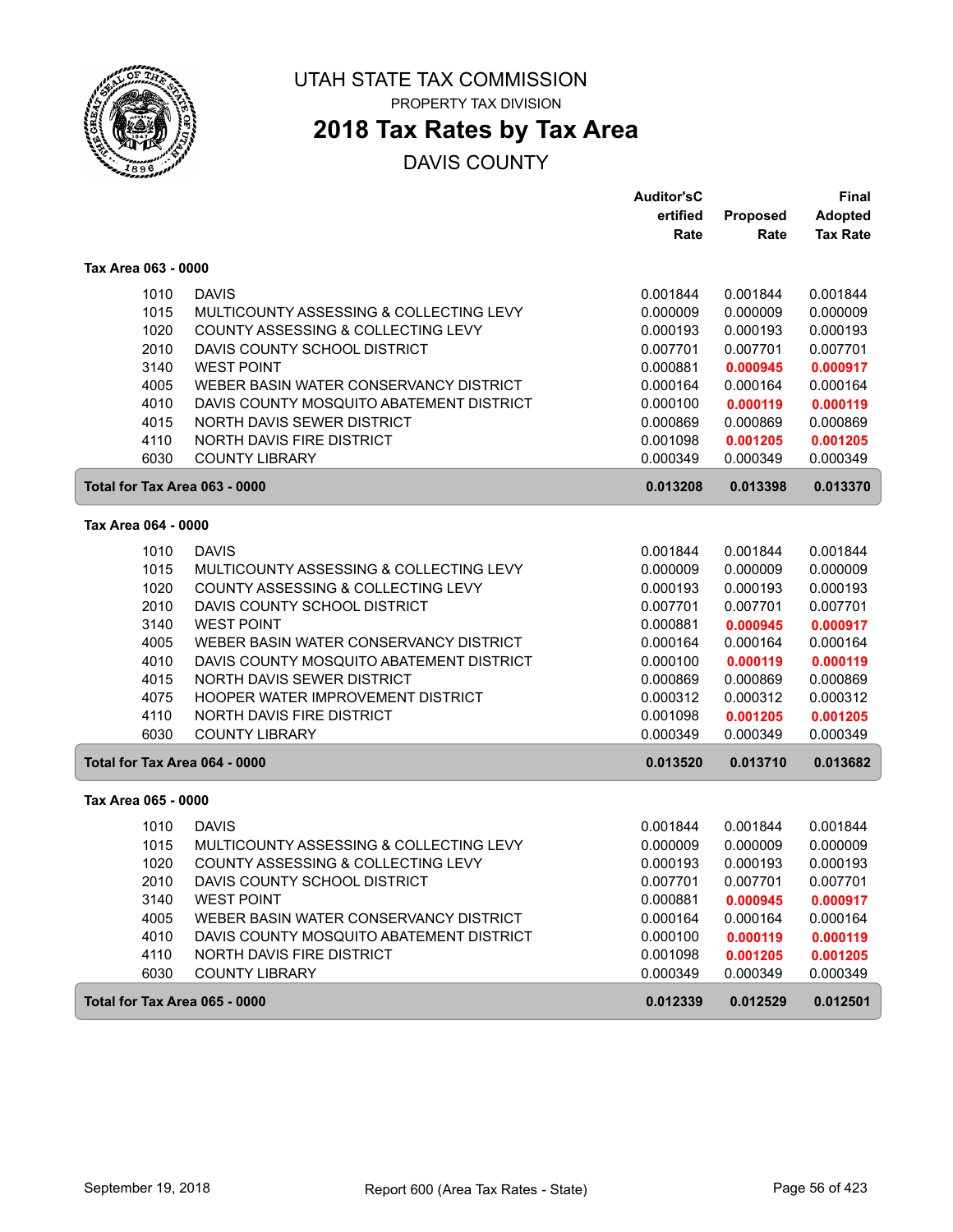

PROPERTY TAX DIVISION

# **2018 Tax Rates by Tax Area**

|                               |                                                                                    | <b>Auditor'sC</b><br>ertified | Proposed             | Final<br><b>Adopted</b> |
|-------------------------------|------------------------------------------------------------------------------------|-------------------------------|----------------------|-------------------------|
|                               |                                                                                    | Rate                          | Rate                 | <b>Tax Rate</b>         |
| Tax Area 066 - 0000           |                                                                                    |                               |                      |                         |
| 1010                          | <b>DAVIS</b>                                                                       | 0.001844                      | 0.001844             | 0.001844                |
| 1015                          | MULTICOUNTY ASSESSING & COLLECTING LEVY                                            | 0.000009                      | 0.000009             | 0.000009                |
| 1020                          | COUNTY ASSESSING & COLLECTING LEVY                                                 | 0.000193                      | 0.000193             | 0.000193                |
| 2010<br>3140                  | DAVIS COUNTY SCHOOL DISTRICT                                                       | 0.007701                      | 0.007701             | 0.007701                |
| 4005                          | <b>WEST POINT</b><br>WEBER BASIN WATER CONSERVANCY DISTRICT                        | 0.000881<br>0.000164          | 0.000945<br>0.000164 | 0.000917<br>0.000164    |
| 4010                          | DAVIS COUNTY MOSQUITO ABATEMENT DISTRICT                                           | 0.000100                      | 0.000119             | 0.000119                |
| 4075                          | HOOPER WATER IMPROVEMENT DISTRICT                                                  | 0.000312                      | 0.000312             | 0.000312                |
| 4110                          | <b>NORTH DAVIS FIRE DISTRICT</b>                                                   | 0.001098                      | 0.001205             | 0.001205                |
| 6030                          | <b>COUNTY LIBRARY</b>                                                              | 0.000349                      | 0.000349             | 0.000349                |
| Total for Tax Area 066 - 0000 |                                                                                    | 0.012651                      | 0.012841             | 0.012813                |
| Tax Area 070 - 0000           |                                                                                    |                               |                      |                         |
| 1010                          | <b>DAVIS</b>                                                                       | 0.001844                      | 0.001844             | 0.001844                |
| 1015                          | MULTICOUNTY ASSESSING & COLLECTING LEVY                                            | 0.000009                      | 0.000009             | 0.000009                |
| 1020                          | COUNTY ASSESSING & COLLECTING LEVY                                                 | 0.000193                      | 0.000193             | 0.000193                |
| 2010                          | DAVIS COUNTY SCHOOL DISTRICT                                                       | 0.007701                      | 0.007701             | 0.007701                |
| 3150                          | <b>WOODS CROSS CITY</b>                                                            | 0.000935                      | 0.000935             | 0.000935                |
| 4005<br>4010                  | WEBER BASIN WATER CONSERVANCY DISTRICT<br>DAVIS COUNTY MOSQUITO ABATEMENT DISTRICT | 0.000164<br>0.000100          | 0.000164<br>0.000119 | 0.000164<br>0.000119    |
| 4055                          | SOUTH DAVIS SEWER DISTRICT                                                         | 0.000245                      | 0.000245             | 0.000245                |
| 4100                          | SOUTH DAVIS RECREATION DISTRICT                                                    | 0.000257                      | 0.000257             | 0.000257                |
| 4120                          | SOUTH DAVIS METRO FIRE SERVICE AREA                                                | 0.000343                      | 0.000343             | 0.000343                |
| 6030                          | <b>COUNTY LIBRARY</b>                                                              | 0.000349                      | 0.000349             | 0.000349                |
| Total for Tax Area 070 - 0000 |                                                                                    | 0.012140                      | 0.012159             | 0.012159                |
| Tax Area 071 - 0000           |                                                                                    |                               |                      |                         |
| 1010                          | <b>DAVIS</b>                                                                       | 0.001844                      | 0.001844             | 0.001844                |
| 1015                          | MULTICOUNTY ASSESSING & COLLECTING LEVY                                            | 0.000009                      | 0.000009             | 0.000009                |
| 1020                          | COUNTY ASSESSING & COLLECTING LEVY                                                 | 0.000193                      | 0.000193             | 0.000193                |
| 2010                          | DAVIS COUNTY SCHOOL DISTRICT                                                       | 0.007701                      | 0.007701             | 0.007701                |
| 3150                          | WOODS CROSS CITY                                                                   | 0.000935                      | 0.000935             | 0.000935                |
| 4005<br>4010                  | WEBER BASIN WATER CONSERVANCY DISTRICT<br>DAVIS COUNTY MOSQUITO ABATEMENT DISTRICT | 0.000164<br>0.000100          | 0.000164<br>0.000119 | 0.000164                |
| 4020                          | BOUNTIFUL IRRIGATION DISTRICT                                                      | 0.000096                      | 0.000096             | 0.000119<br>0.000096    |
| 4055                          | SOUTH DAVIS SEWER DISTRICT                                                         | 0.000245                      | 0.000245             | 0.000245                |
| 4100                          | SOUTH DAVIS RECREATION DISTRICT                                                    | 0.000257                      | 0.000257             | 0.000257                |
| 4120                          | SOUTH DAVIS METRO FIRE SERVICE AREA                                                | 0.000343                      | 0.000343             | 0.000343                |
| 6030                          | <b>COUNTY LIBRARY</b>                                                              | 0.000349                      | 0.000349             | 0.000349                |
| Total for Tax Area 071 - 0000 |                                                                                    | 0.012236                      | 0.012255             | 0.012255                |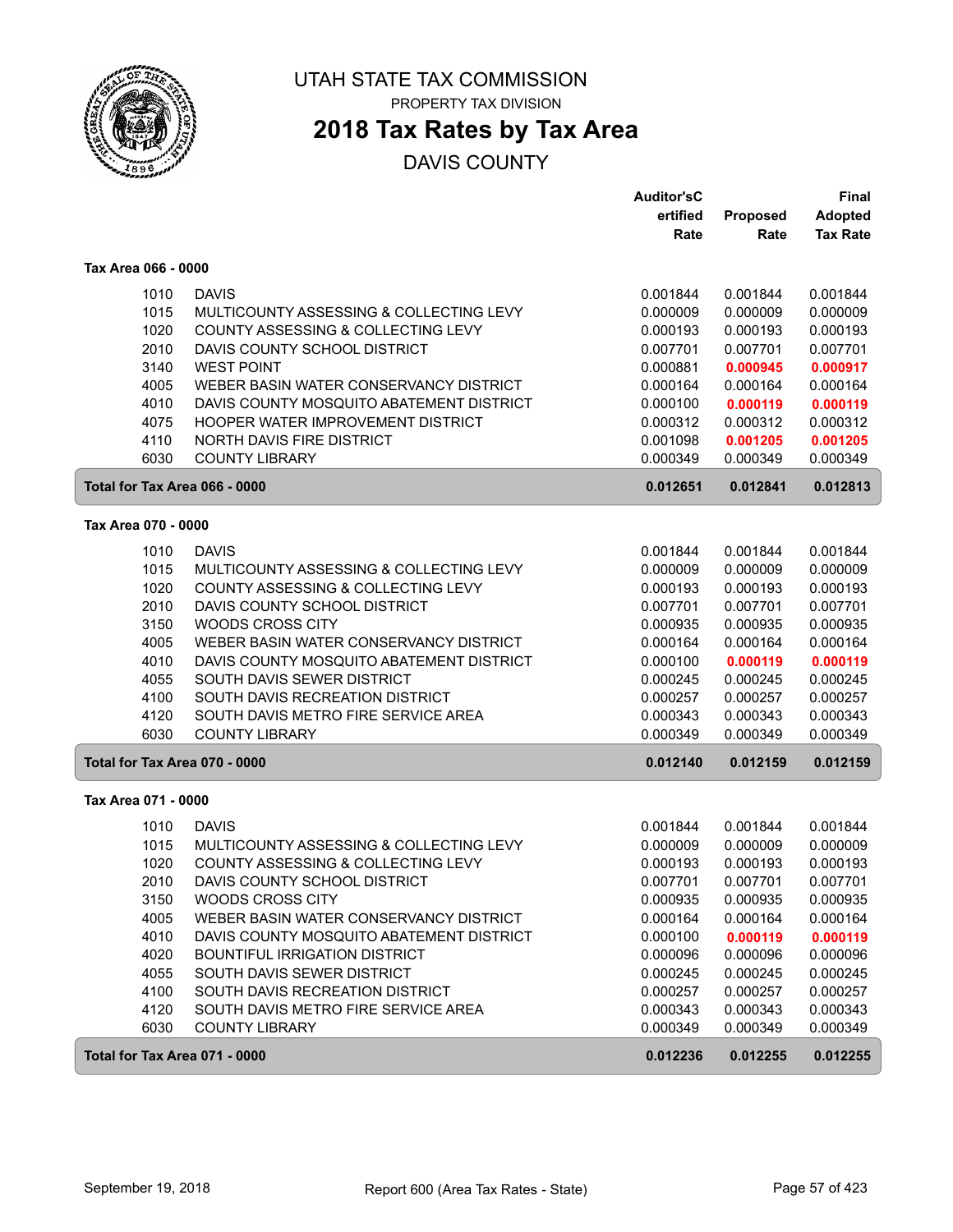

### **2018 Tax Rates by Tax Area**

|                               |                                          | <b>Auditor'sC</b> |          | <b>Final</b>    |
|-------------------------------|------------------------------------------|-------------------|----------|-----------------|
|                               |                                          | ertified          | Proposed | <b>Adopted</b>  |
|                               |                                          | Rate              | Rate     | <b>Tax Rate</b> |
| Tax Area 072 - 0000           |                                          |                   |          |                 |
| 1010                          | <b>DAVIS</b>                             | 0.001844          | 0.001844 | 0.001844        |
| 1015                          | MULTICOUNTY ASSESSING & COLLECTING LEVY  | 0.000009          | 0.000009 | 0.000009        |
| 1020                          | COUNTY ASSESSING & COLLECTING LEVY       | 0.000193          | 0.000193 | 0.000193        |
| 2010                          | DAVIS COUNTY SCHOOL DISTRICT             | 0.007701          | 0.007701 | 0.007701        |
| 3150                          | <b>WOODS CROSS CITY</b>                  | 0.000935          | 0.000935 | 0.000935        |
| 4005                          | WEBER BASIN WATER CONSERVANCY DISTRICT   | 0.000164          | 0.000164 | 0.000164        |
| 4010                          | DAVIS COUNTY MOSQUITO ABATEMENT DISTRICT | 0.000100          | 0.000119 | 0.000119        |
| 4020                          | <b>BOUNTIFUL IRRIGATION DISTRICT</b>     | 0.000096          | 0.000096 | 0.000096        |
| 4030                          | SOUTH DAVIS WATER DISTRICT               | 0.000202          | 0.000202 | 0.000202        |
| 4055                          | SOUTH DAVIS SEWER DISTRICT               | 0.000245          | 0.000245 | 0.000245        |
| 4100                          | SOUTH DAVIS RECREATION DISTRICT          | 0.000257          | 0.000257 | 0.000257        |
| 4120                          | SOUTH DAVIS METRO FIRE SERVICE AREA      | 0.000343          | 0.000343 | 0.000343        |
| 6030                          | <b>COUNTY LIBRARY</b>                    | 0.000349          | 0.000349 | 0.000349        |
| Total for Tax Area 072 - 0000 |                                          | 0.012438          | 0.012457 | 0.012457        |
| Tax Area 073 - 0000           |                                          |                   |          |                 |
| 1010                          | <b>DAVIS</b>                             | 0.001844          | 0.001844 | 0.001844        |
| 1015                          | MULTICOUNTY ASSESSING & COLLECTING LEVY  | 0.000009          | 0.000009 | 0.000009        |
| 1020                          | COUNTY ASSESSING & COLLECTING LEVY       | 0.000193          | 0.000193 | 0.000193        |
| 2010                          | DAVIS COUNTY SCHOOL DISTRICT             | 0.007701          | 0.007701 | 0.007701        |
| 3150                          | <b>WOODS CROSS CITY</b>                  | 0.000935          | 0.000935 | 0.000935        |
| 4005                          | WEBER BASIN WATER CONSERVANCY DISTRICT   | 0.000164          | 0.000164 | 0.000164        |
| 4010                          | DAVIS COUNTY MOSQUITO ABATEMENT DISTRICT | 0.000100          | 0.000119 | 0.000119        |
| 4030                          | SOUTH DAVIS WATER DISTRICT               | 0.000202          | 0.000202 | 0.000202        |
| 4055                          | SOUTH DAVIS SEWER DISTRICT               | 0.000245          | 0.000245 | 0.000245        |
| 4100                          | SOUTH DAVIS RECREATION DISTRICT          | 0.000257          | 0.000257 | 0.000257        |
| 4120                          | SOUTH DAVIS METRO FIRE SERVICE AREA      | 0.000343          | 0.000343 | 0.000343        |
| 6030                          | <b>COUNTY LIBRARY</b>                    | 0.000349          | 0.000349 | 0.000349        |
| Total for Tax Area 073 - 0000 |                                          | 0.012342          | 0.012361 | 0.012361        |
| Tax Area 077 - 0000           |                                          |                   |          |                 |
| 1010                          | <b>DAVIS</b>                             | 0.001844          | 0.001844 | 0.001844        |
| 1015                          | MULTICOUNTY ASSESSING & COLLECTING LEVY  | 0.000009          | 0.000009 | 0.000009        |
| 1020                          | COUNTY ASSESSING & COLLECTING LEVY       | 0.000193          | 0.000193 | 0.000193        |
| 2010                          | DAVIS COUNTY SCHOOL DISTRICT             | 0.007701          | 0.007701 | 0.007701        |
| 4005                          | WEBER BASIN WATER CONSERVANCY DISTRICT   | 0.000164          | 0.000164 | 0.000164        |
| 4010                          | DAVIS COUNTY MOSQUITO ABATEMENT DISTRICT | 0.000100          | 0.000119 | 0.000119        |
| 4040                          | DAVIS COUNTY SERVICE AREA #1             | 0.000913          | 0.000913 | 0.000913        |
| 4050                          | CENTRAL DAVIS COUNTY SEWER DISTRICT      | 0.000178          | 0.000178 | 0.000178        |
| 6030                          | <b>COUNTY LIBRARY</b>                    | 0.000349          | 0.000349 | 0.000349        |
| Total for Tax Area 077 - 0000 |                                          | 0.011451          | 0.011470 | 0.011470        |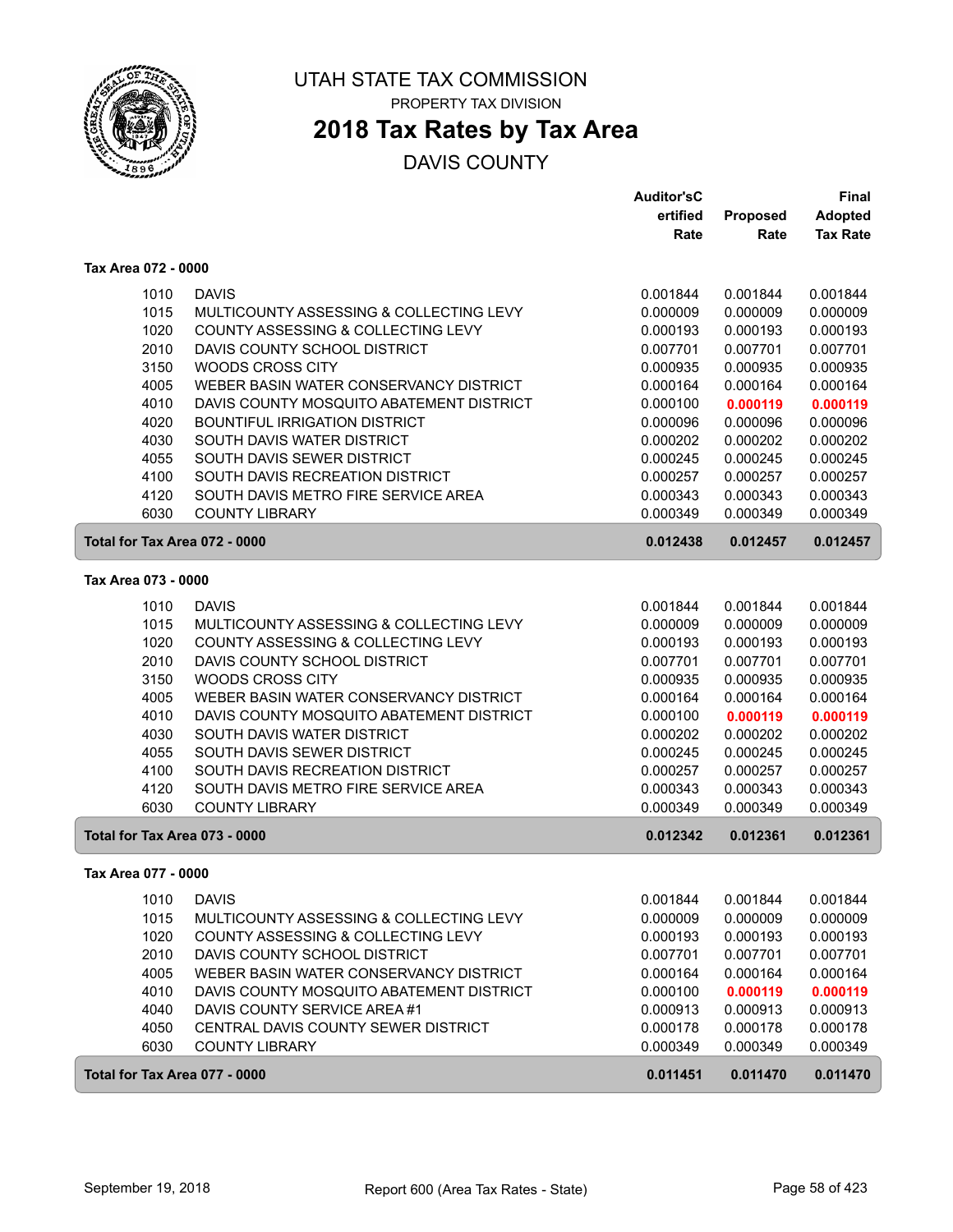

# **2018 Tax Rates by Tax Area**

|                               |                                          | <b>Auditor'sC</b> |          | Final           |
|-------------------------------|------------------------------------------|-------------------|----------|-----------------|
|                               |                                          | ertified          | Proposed | <b>Adopted</b>  |
|                               |                                          | Rate              | Rate     | <b>Tax Rate</b> |
| Tax Area 078 - 0000           |                                          |                   |          |                 |
| 1010                          | <b>DAVIS</b>                             | 0.001844          | 0.001844 | 0.001844        |
| 1015                          | MULTICOUNTY ASSESSING & COLLECTING LEVY  | 0.000009          | 0.000009 | 0.000009        |
| 1020                          | COUNTY ASSESSING & COLLECTING LEVY       | 0.000193          | 0.000193 | 0.000193        |
| 2010                          | DAVIS COUNTY SCHOOL DISTRICT             | 0.007701          | 0.007701 | 0.007701        |
| 4005                          | WEBER BASIN WATER CONSERVANCY DISTRICT   | 0.000164          | 0.000164 | 0.000164        |
| 4010                          | DAVIS COUNTY MOSQUITO ABATEMENT DISTRICT | 0.000100          | 0.000119 | 0.000119        |
| 4040                          | DAVIS COUNTY SERVICE AREA #1             | 0.000913          | 0.000913 | 0.000913        |
| 4055                          | SOUTH DAVIS SEWER DISTRICT               | 0.000245          | 0.000245 | 0.000245        |
| 4120                          | SOUTH DAVIS METRO FIRE SERVICE AREA      | 0.000343          | 0.000343 | 0.000343        |
| 6030                          | <b>COUNTY LIBRARY</b>                    | 0.000349          | 0.000349 | 0.000349        |
| Total for Tax Area 078 - 0000 |                                          | 0.011861          | 0.011880 | 0.011880        |
| Tax Area 079 - 0000           |                                          |                   |          |                 |
| 1010                          | <b>DAVIS</b>                             | 0.001844          | 0.001844 | 0.001844        |
| 1015                          | MULTICOUNTY ASSESSING & COLLECTING LEVY  | 0.000009          | 0.000009 | 0.000009        |
| 1020                          | COUNTY ASSESSING & COLLECTING LEVY       | 0.000193          | 0.000193 | 0.000193        |
| 2010                          | DAVIS COUNTY SCHOOL DISTRICT             | 0.007701          | 0.007701 | 0.007701        |
| 4005                          | WEBER BASIN WATER CONSERVANCY DISTRICT   | 0.000164          | 0.000164 | 0.000164        |
| 4010                          | DAVIS COUNTY MOSQUITO ABATEMENT DISTRICT | 0.000100          | 0.000119 | 0.000119        |
| 4055                          | SOUTH DAVIS SEWER DISTRICT               | 0.000245          | 0.000245 | 0.000245        |
| 4100                          | SOUTH DAVIS RECREATION DISTRICT          | 0.000257          | 0.000257 | 0.000257        |
| 4120                          | SOUTH DAVIS METRO FIRE SERVICE AREA      | 0.000343          | 0.000343 | 0.000343        |
| 6030                          | <b>COUNTY LIBRARY</b>                    | 0.000349          | 0.000349 | 0.000349        |
| Total for Tax Area 079 - 0000 |                                          | 0.011205          | 0.011224 | 0.011224        |
| Tax Area 080 - 0000           |                                          |                   |          |                 |
| 1010                          | <b>DAVIS</b>                             | 0.001844          | 0.001844 | 0.001844        |
| 1015                          | MULTICOUNTY ASSESSING & COLLECTING LEVY  | 0.000009          | 0.000009 | 0.000009        |
| 1020                          | COUNTY ASSESSING & COLLECTING LEVY       | 0.000193          | 0.000193 | 0.000193        |
| 2010                          | DAVIS COUNTY SCHOOL DISTRICT             | 0.007701          | 0.007701 | 0.007701        |
| 4005                          | WEBER BASIN WATER CONSERVANCY DISTRICT   | 0.000164          | 0.000164 | 0.000164        |
| 4010                          | DAVIS COUNTY MOSQUITO ABATEMENT DISTRICT | 0.000100          | 0.000119 | 0.000119        |
| 4040                          | DAVIS COUNTY SERVICE AREA #1             | 0.000913          | 0.000913 | 0.000913        |
| 4075                          | <b>HOOPER WATER IMPROVEMENT DISTRICT</b> | 0.000312          | 0.000312 | 0.000312        |
| 6030                          | <b>COUNTY LIBRARY</b>                    | 0.000349          | 0.000349 | 0.000349        |
| Total for Tax Area 080 - 0000 |                                          | 0.011585          | 0.011604 | 0.011604        |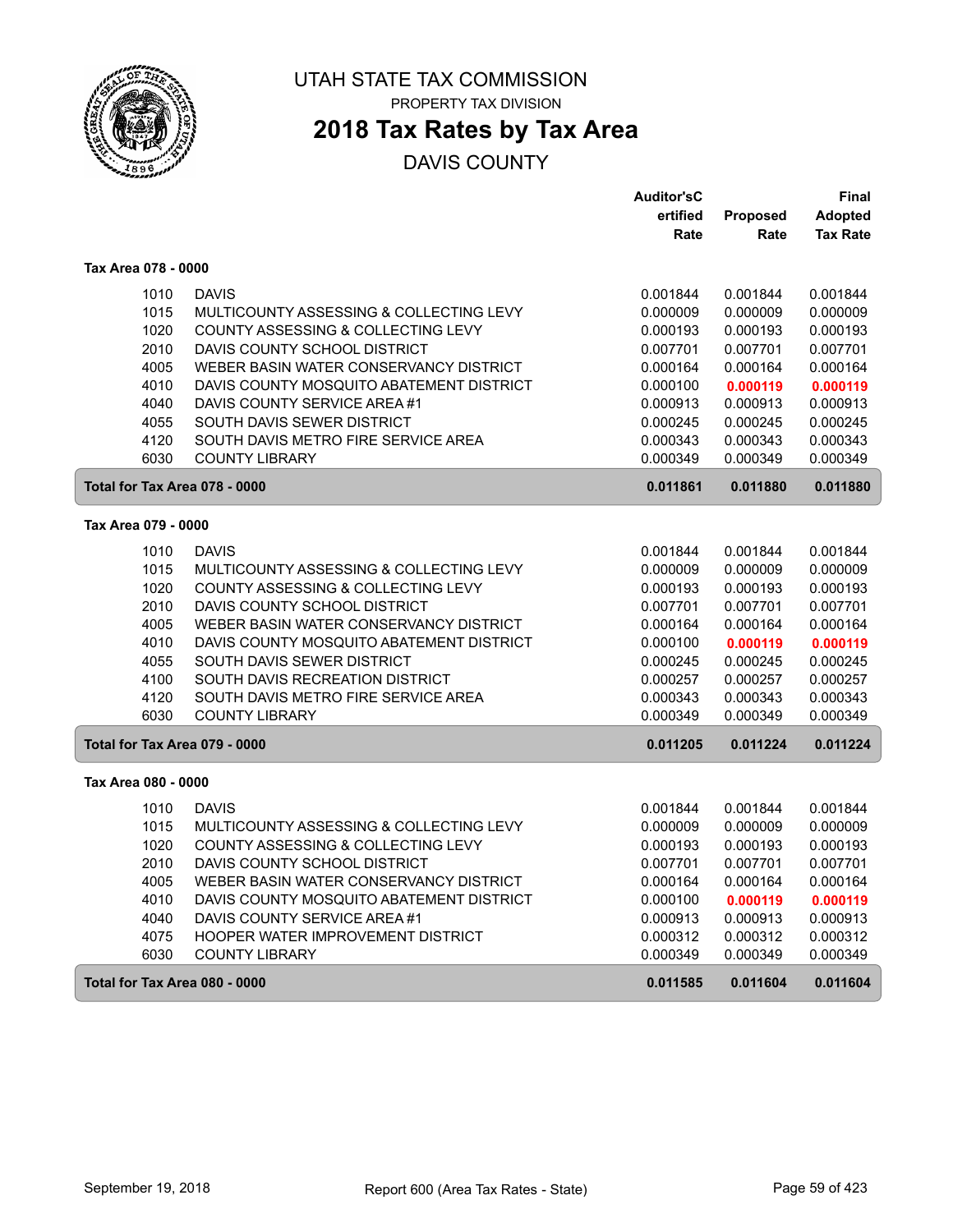

### **2018 Tax Rates by Tax Area**

|                               |                                          | <b>Auditor'sC</b> |          | Final           |
|-------------------------------|------------------------------------------|-------------------|----------|-----------------|
|                               |                                          | ertified          | Proposed | <b>Adopted</b>  |
|                               |                                          | Rate              | Rate     | <b>Tax Rate</b> |
| Tax Area 081 - 0000           |                                          |                   |          |                 |
| 1010                          | <b>DAVIS</b>                             | 0.001844          | 0.001844 | 0.001844        |
| 1015                          | MULTICOUNTY ASSESSING & COLLECTING LEVY  | 0.000009          | 0.000009 | 0.000009        |
| 1020                          | COUNTY ASSESSING & COLLECTING LEVY       | 0.000193          | 0.000193 | 0.000193        |
| 2010                          | DAVIS COUNTY SCHOOL DISTRICT             | 0.007701          | 0.007701 | 0.007701        |
| 4005                          | WEBER BASIN WATER CONSERVANCY DISTRICT   | 0.000164          | 0.000164 | 0.000164        |
| 4010                          | DAVIS COUNTY MOSQUITO ABATEMENT DISTRICT | 0.000100          | 0.000119 | 0.000119        |
| 4015                          | NORTH DAVIS SEWER DISTRICT               | 0.000869          | 0.000869 | 0.000869        |
| 4040                          | DAVIS COUNTY SERVICE AREA #1             | 0.000913          | 0.000913 | 0.000913        |
| 6030                          | <b>COUNTY LIBRARY</b>                    | 0.000349          | 0.000349 | 0.000349        |
| Total for Tax Area 081 - 0000 |                                          | 0.012142          | 0.012161 | 0.012161        |
| Tax Area 082 - 0000           |                                          |                   |          |                 |
| 1010                          | <b>DAVIS</b>                             | 0.001844          | 0.001844 | 0.001844        |
| 1015                          | MULTICOUNTY ASSESSING & COLLECTING LEVY  | 0.000009          | 0.000009 | 0.000009        |
| 1020                          | COUNTY ASSESSING & COLLECTING LEVY       | 0.000193          | 0.000193 | 0.000193        |
| 2010                          | DAVIS COUNTY SCHOOL DISTRICT             | 0.007701          | 0.007701 | 0.007701        |
| 4005                          | WEBER BASIN WATER CONSERVANCY DISTRICT   | 0.000164          | 0.000164 | 0.000164        |
| 4010                          | DAVIS COUNTY MOSQUITO ABATEMENT DISTRICT | 0.000100          | 0.000119 | 0.000119        |
| 4015                          | <b>NORTH DAVIS SEWER DISTRICT</b>        | 0.000869          | 0.000869 | 0.000869        |
| 4040                          | DAVIS COUNTY SERVICE AREA #1             | 0.000913          | 0.000913 | 0.000913        |
| 6030                          | <b>COUNTY LIBRARY</b>                    | 0.000349          | 0.000349 | 0.000349        |
| Total for Tax Area 082 - 0000 |                                          | 0.012142          | 0.012161 | 0.012161        |
| Tax Area 083 - 0000           |                                          |                   |          |                 |
| 1010                          | <b>DAVIS</b>                             | 0.001844          | 0.001844 | 0.001844        |
| 1015                          | MULTICOUNTY ASSESSING & COLLECTING LEVY  | 0.000009          | 0.000009 | 0.000009        |
| 1020                          | COUNTY ASSESSING & COLLECTING LEVY       | 0.000193          | 0.000193 | 0.000193        |
| 2010                          | DAVIS COUNTY SCHOOL DISTRICT             | 0.007701          | 0.007701 | 0.007701        |
| 4005                          | WEBER BASIN WATER CONSERVANCY DISTRICT   | 0.000164          | 0.000164 | 0.000164        |
| 4010                          | DAVIS COUNTY MOSQUITO ABATEMENT DISTRICT | 0.000100          | 0.000119 | 0.000119        |
| 4040                          | DAVIS COUNTY SERVICE AREA #1             | 0.000913          | 0.000913 | 0.000913        |
| 4050                          | CENTRAL DAVIS COUNTY SEWER DISTRICT      | 0.000178          | 0.000178 | 0.000178        |
| 4120                          | SOUTH DAVIS METRO FIRE SERVICE AREA      | 0.000343          | 0.000343 | 0.000343        |
| 6030                          | <b>COUNTY LIBRARY</b>                    | 0.000349          | 0.000349 | 0.000349        |
| Total for Tax Area 083 - 0000 |                                          | 0.011794          | 0.011813 | 0.011813        |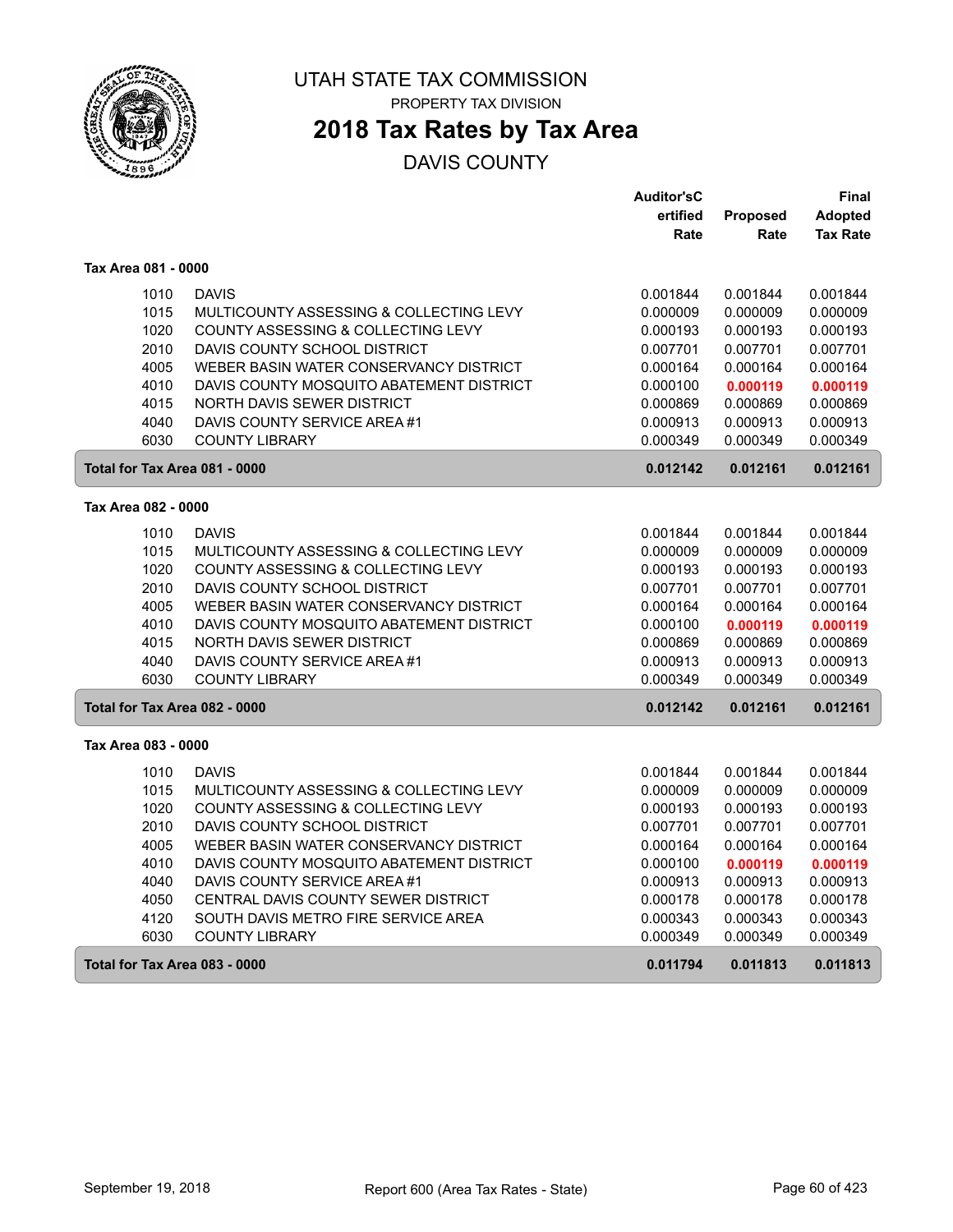

# **2018 Tax Rates by Tax Area**

|                               |                                          | <b>Auditor'sC</b> |          | Final           |
|-------------------------------|------------------------------------------|-------------------|----------|-----------------|
|                               |                                          | ertified          | Proposed | <b>Adopted</b>  |
|                               |                                          | Rate              | Rate     | <b>Tax Rate</b> |
| Tax Area 084 - 0000           |                                          |                   |          |                 |
| 1010                          | <b>DAVIS</b>                             | 0.001844          | 0.001844 | 0.001844        |
| 1015                          | MULTICOUNTY ASSESSING & COLLECTING LEVY  | 0.000009          | 0.000009 | 0.000009        |
| 1020                          | COUNTY ASSESSING & COLLECTING LEVY       | 0.000193          | 0.000193 | 0.000193        |
| 2010                          | DAVIS COUNTY SCHOOL DISTRICT             | 0.007701          | 0.007701 | 0.007701        |
| 4005                          | WEBER BASIN WATER CONSERVANCY DISTRICT   | 0.000164          | 0.000164 | 0.000164        |
| 4010                          | DAVIS COUNTY MOSQUITO ABATEMENT DISTRICT | 0.000100          | 0.000119 | 0.000119        |
| 4040                          | DAVIS COUNTY SERVICE AREA #1             | 0.000913          | 0.000913 | 0.000913        |
| 4055                          | SOUTH DAVIS SEWER DISTRICT               | 0.000245          | 0.000245 | 0.000245        |
| 4100                          | SOUTH DAVIS RECREATION DISTRICT          | 0.000257          | 0.000257 | 0.000257        |
| 4120                          | SOUTH DAVIS METRO FIRE SERVICE AREA      | 0.000343          | 0.000343 | 0.000343        |
| 6030                          | <b>COUNTY LIBRARY</b>                    | 0.000349          | 0.000349 | 0.000349        |
| Total for Tax Area 084 - 0000 |                                          | 0.012118          | 0.012137 | 0.012137        |
| Tax Area 085 - 0000           |                                          |                   |          |                 |
| 1010                          | <b>DAVIS</b>                             | 0.001844          | 0.001844 | 0.001844        |
| 1015                          | MULTICOUNTY ASSESSING & COLLECTING LEVY  | 0.000009          | 0.000009 | 0.000009        |
| 1020                          | COUNTY ASSESSING & COLLECTING LEVY       | 0.000193          | 0.000193 | 0.000193        |
| 2010                          | DAVIS COUNTY SCHOOL DISTRICT             | 0.007701          | 0.007701 | 0.007701        |
| 4005                          | WEBER BASIN WATER CONSERVANCY DISTRICT   | 0.000164          | 0.000164 | 0.000164        |
| 4010                          | DAVIS COUNTY MOSQUITO ABATEMENT DISTRICT | 0.000100          | 0.000119 | 0.000119        |
| 4020                          | <b>BOUNTIFUL IRRIGATION DISTRICT</b>     | 0.000096          | 0.000096 | 0.000096        |
| 4040                          | DAVIS COUNTY SERVICE AREA #1             | 0.000913          | 0.000913 | 0.000913        |
| 4055                          | SOUTH DAVIS SEWER DISTRICT               | 0.000245          | 0.000245 | 0.000245        |
| 6030                          | <b>COUNTY LIBRARY</b>                    | 0.000349          | 0.000349 | 0.000349        |
| Total for Tax Area 085 - 0000 |                                          | 0.011614          | 0.011633 | 0.011633        |
| Tax Area 086 - 0000           |                                          |                   |          |                 |
| 1010                          | <b>DAVIS</b>                             | 0.001844          | 0.001844 | 0.001844        |
| 1015                          | MULTICOUNTY ASSESSING & COLLECTING LEVY  | 0.000009          | 0.000009 | 0.000009        |
| 1020                          | COUNTY ASSESSING & COLLECTING LEVY       | 0.000193          | 0.000193 | 0.000193        |
| 2010                          | DAVIS COUNTY SCHOOL DISTRICT             | 0.007701          | 0.007701 | 0.007701        |
| 4005                          | WEBER BASIN WATER CONSERVANCY DISTRICT   | 0.000164          | 0.000164 | 0.000164        |
| 4010                          | DAVIS COUNTY MOSQUITO ABATEMENT DISTRICT | 0.000100          | 0.000119 | 0.000119        |
| 4040                          | DAVIS COUNTY SERVICE AREA #1             | 0.000913          | 0.000913 | 0.000913        |
| 4055                          | SOUTH DAVIS SEWER DISTRICT               | 0.000245          | 0.000245 | 0.000245        |
| 4100                          | SOUTH DAVIS RECREATION DISTRICT          | 0.000257          | 0.000257 | 0.000257        |
| 6030                          | <b>COUNTY LIBRARY</b>                    | 0.000349          | 0.000349 | 0.000349        |
| Total for Tax Area 086 - 0000 |                                          | 0.011775          | 0.011794 | 0.011794        |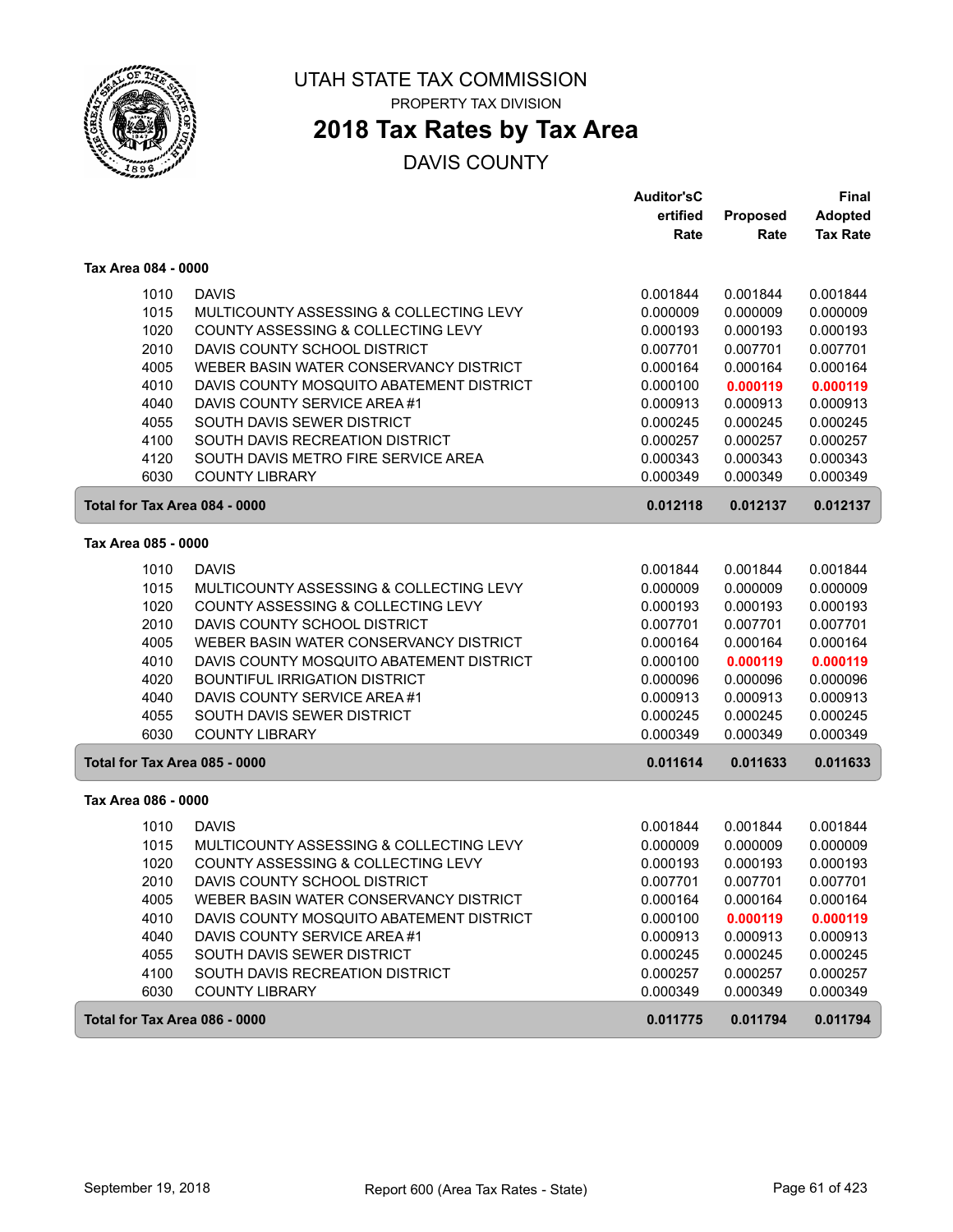

### **2018 Tax Rates by Tax Area**

|                               |                                          | <b>Auditor'sC</b> |                 | <b>Final</b>    |
|-------------------------------|------------------------------------------|-------------------|-----------------|-----------------|
|                               |                                          | ertified          | <b>Proposed</b> | <b>Adopted</b>  |
|                               |                                          | Rate              | Rate            | <b>Tax Rate</b> |
| Tax Area 087 - 0000           |                                          |                   |                 |                 |
| 1010                          | <b>DAVIS</b>                             | 0.001844          | 0.001844        | 0.001844        |
| 1015                          | MULTICOUNTY ASSESSING & COLLECTING LEVY  | 0.000009          | 0.000009        | 0.000009        |
| 1020                          | COUNTY ASSESSING & COLLECTING LEVY       | 0.000193          | 0.000193        | 0.000193        |
| 2010                          | DAVIS COUNTY SCHOOL DISTRICT             | 0.007701          | 0.007701        | 0.007701        |
| 4005                          | WEBER BASIN WATER CONSERVANCY DISTRICT   | 0.000164          | 0.000164        | 0.000164        |
| 4010                          | DAVIS COUNTY MOSQUITO ABATEMENT DISTRICT | 0.000100          | 0.000119        | 0.000119        |
| 4030                          | SOUTH DAVIS WATER DISTRICT               | 0.000202          | 0.000202        | 0.000202        |
| 4040                          | DAVIS COUNTY SERVICE AREA #1             | 0.000913          | 0.000913        | 0.000913        |
| 4055                          | SOUTH DAVIS SEWER DISTRICT               | 0.000245          | 0.000245        | 0.000245        |
| 4100                          | SOUTH DAVIS RECREATION DISTRICT          | 0.000257          | 0.000257        | 0.000257        |
| 4120                          | SOUTH DAVIS METRO FIRE SERVICE AREA      | 0.000343          | 0.000343        | 0.000343        |
| 6030                          | <b>COUNTY LIBRARY</b>                    | 0.000349          | 0.000349        | 0.000349        |
| Total for Tax Area 087 - 0000 |                                          | 0.012320          | 0.012339        | 0.012339        |
| Tax Area 088 - 0000           |                                          |                   |                 |                 |
| 1010                          | <b>DAVIS</b>                             | 0.001844          | 0.001844        | 0.001844        |
| 1015                          | MULTICOUNTY ASSESSING & COLLECTING LEVY  | 0.000009          | 0.000009        | 0.000009        |
| 1020                          | COUNTY ASSESSING & COLLECTING LEVY       | 0.000193          | 0.000193        | 0.000193        |
| 2010                          | DAVIS COUNTY SCHOOL DISTRICT             | 0.007701          | 0.007701        | 0.007701        |
| 4005                          | WEBER BASIN WATER CONSERVANCY DISTRICT   | 0.000164          | 0.000164        | 0.000164        |
| 4010                          | DAVIS COUNTY MOSQUITO ABATEMENT DISTRICT | 0.000100          | 0.000119        | 0.000119        |
| 4040                          | DAVIS COUNTY SERVICE AREA #1             | 0.000913          | 0.000913        | 0.000913        |
| 6030                          | <b>COUNTY LIBRARY</b>                    | 0.000349          | 0.000349        | 0.000349        |
| Total for Tax Area 088 - 0000 |                                          | 0.011273          | 0.011292        | 0.011292        |
| Tax Area 089 - 0000           |                                          |                   |                 |                 |
| 1010                          | <b>DAVIS</b>                             | 0.001844          | 0.001844        | 0.001844        |
| 1015                          | MULTICOUNTY ASSESSING & COLLECTING LEVY  | 0.000009          | 0.000009        | 0.000009        |
| 1020                          | COUNTY ASSESSING & COLLECTING LEVY       | 0.000193          | 0.000193        | 0.000193        |
| 2010                          | DAVIS COUNTY SCHOOL DISTRICT             | 0.007701          | 0.007701        | 0.007701        |
| 4005                          | WEBER BASIN WATER CONSERVANCY DISTRICT   | 0.000164          | 0.000164        | 0.000164        |
| 4010                          | DAVIS COUNTY MOSQUITO ABATEMENT DISTRICT | 0.000100          | 0.000119        | 0.000119        |
| 4040                          | DAVIS COUNTY SERVICE AREA #1             | 0.000913          | 0.000913        | 0.000913        |
| 4100                          | SOUTH DAVIS RECREATION DISTRICT          | 0.000257          | 0.000257        | 0.000257        |
| 4120                          | SOUTH DAVIS METRO FIRE SERVICE AREA      | 0.000343          | 0.000343        | 0.000343        |
| 6030                          | <b>COUNTY LIBRARY</b>                    | 0.000349          | 0.000349        | 0.000349        |
| Total for Tax Area 089 - 0000 |                                          | 0.011873          | 0.011892        | 0.011892        |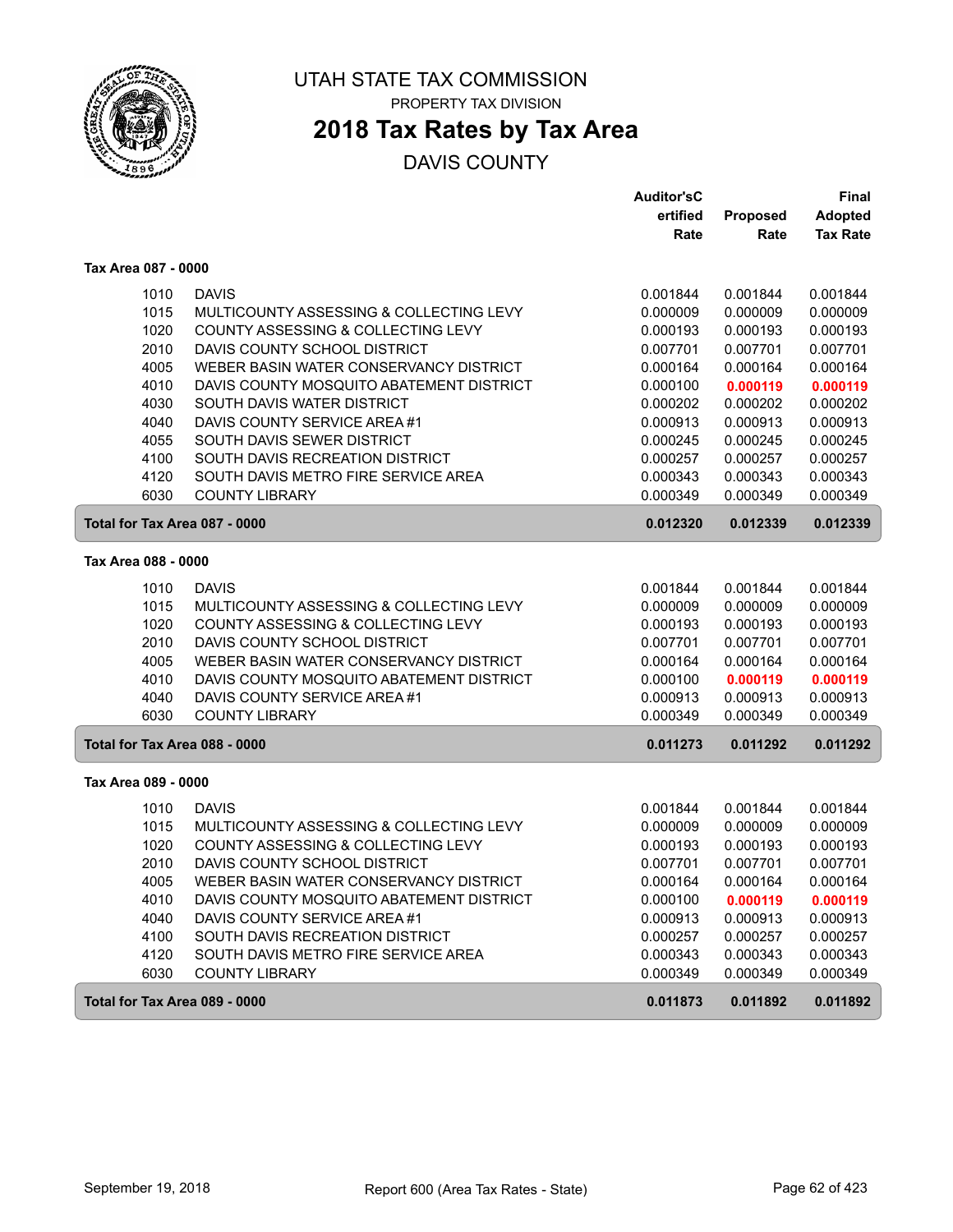

# **2018 Tax Rates by Tax Area**

|                               |                                                       | <b>Auditor'sC</b> |          | Final           |
|-------------------------------|-------------------------------------------------------|-------------------|----------|-----------------|
|                               |                                                       | ertified          | Proposed | <b>Adopted</b>  |
|                               |                                                       | Rate              | Rate     | <b>Tax Rate</b> |
| Tax Area 090 - 0000           |                                                       |                   |          |                 |
| 1010                          | <b>DAVIS</b>                                          | 0.001844          | 0.001844 | 0.001844        |
| 1015                          | MULTICOUNTY ASSESSING & COLLECTING LEVY               | 0.000009          | 0.000009 | 0.000009        |
| 1020                          | COUNTY ASSESSING & COLLECTING LEVY                    | 0.000193          | 0.000193 | 0.000193        |
| 2010                          | DAVIS COUNTY SCHOOL DISTRICT                          | 0.007701          | 0.007701 | 0.007701        |
| 4005                          | WEBER BASIN WATER CONSERVANCY DISTRICT                | 0.000164          | 0.000164 | 0.000164        |
| 4010                          | DAVIS COUNTY MOSQUITO ABATEMENT DISTRICT              | 0.000100          | 0.000119 | 0.000119        |
| 4040                          | DAVIS COUNTY SERVICE AREA #1                          | 0.000913          | 0.000913 | 0.000913        |
| 4050                          | CENTRAL DAVIS COUNTY SEWER DISTRICT                   | 0.000178          | 0.000178 | 0.000178        |
| 4070                          | BENCHLAND WATER DISTRICT                              | 0.000346          | 0.000346 | 0.000346        |
| 6030                          | <b>COUNTY LIBRARY</b>                                 | 0.000349          | 0.000349 | 0.000349        |
| Total for Tax Area 090 - 0000 |                                                       | 0.011797          | 0.011816 | 0.011816        |
| Tax Area 091 - 0000           |                                                       |                   |          |                 |
|                               |                                                       |                   |          |                 |
| 1010                          | <b>DAVIS</b>                                          | 0.001844          | 0.001844 | 0.001844        |
| 1015                          | MULTICOUNTY ASSESSING & COLLECTING LEVY               | 0.000009          | 0.000009 | 0.000009        |
| 1020                          | COUNTY ASSESSING & COLLECTING LEVY                    | 0.000193          | 0.000193 | 0.000193        |
| 2010                          | DAVIS COUNTY SCHOOL DISTRICT<br><b>COUNTY LIBRARY</b> | 0.007701          | 0.007701 | 0.007701        |
| 6030                          |                                                       | 0.000349          | 0.000349 | 0.000349        |
| Total for Tax Area 091 - 0000 |                                                       | 0.010096          | 0.010096 | 0.010096        |
| Tax Area 092 - 0000           |                                                       |                   |          |                 |
| 1010                          | <b>DAVIS</b>                                          | 0.001844          | 0.001844 | 0.001844        |
| 1015                          | MULTICOUNTY ASSESSING & COLLECTING LEVY               | 0.000009          | 0.000009 | 0.000009        |
| 1020                          | COUNTY ASSESSING & COLLECTING LEVY                    | 0.000193          | 0.000193 | 0.000193        |
| 2010                          | DAVIS COUNTY SCHOOL DISTRICT                          | 0.007701          | 0.007701 | 0.007701        |
| 4005                          | WEBER BASIN WATER CONSERVANCY DISTRICT                | 0.000164          | 0.000164 | 0.000164        |
| 4010                          | DAVIS COUNTY MOSQUITO ABATEMENT DISTRICT              | 0.000100          | 0.000119 | 0.000119        |
| 4040                          | DAVIS COUNTY SERVICE AREA #1                          | 0.000913          | 0.000913 | 0.000913        |
| 4073                          | CENTRAL WEBER SEWER IMPROVEMENT DISTRICT              | 0.000649          | 0.000649 | 0.000649        |
| 6030                          | <b>COUNTY LIBRARY</b>                                 | 0.000349          | 0.000349 | 0.000349        |
| Total for Tax Area 092 - 0000 |                                                       | 0.011922          | 0.011941 | 0.011941        |
| Tax Area 094 - 0000           |                                                       |                   |          |                 |
| 1010                          | <b>DAVIS</b>                                          | 0.001844          | 0.001844 | 0.001844        |
| 1015                          | MULTICOUNTY ASSESSING & COLLECTING LEVY               | 0.000009          | 0.000009 | 0.000009        |
| 1020                          | COUNTY ASSESSING & COLLECTING LEVY                    | 0.000193          | 0.000193 | 0.000193        |
| 2010                          | DAVIS COUNTY SCHOOL DISTRICT                          | 0.007701          | 0.007701 | 0.007701        |
| 4005                          | WEBER BASIN WATER CONSERVANCY DISTRICT                | 0.000164          | 0.000164 | 0.000164        |
| 4010                          | DAVIS COUNTY MOSQUITO ABATEMENT DISTRICT              | 0.000100          | 0.000119 | 0.000119        |
| 4055                          | SOUTH DAVIS SEWER DISTRICT                            | 0.000245          | 0.000245 | 0.000245        |
| 4100                          | SOUTH DAVIS RECREATION DISTRICT                       | 0.000257          | 0.000257 | 0.000257        |
| 6030                          | <b>COUNTY LIBRARY</b>                                 | 0.000349          | 0.000349 | 0.000349        |
| Total for Tax Area 094 - 0000 |                                                       | 0.010862          | 0.010881 | 0.010881        |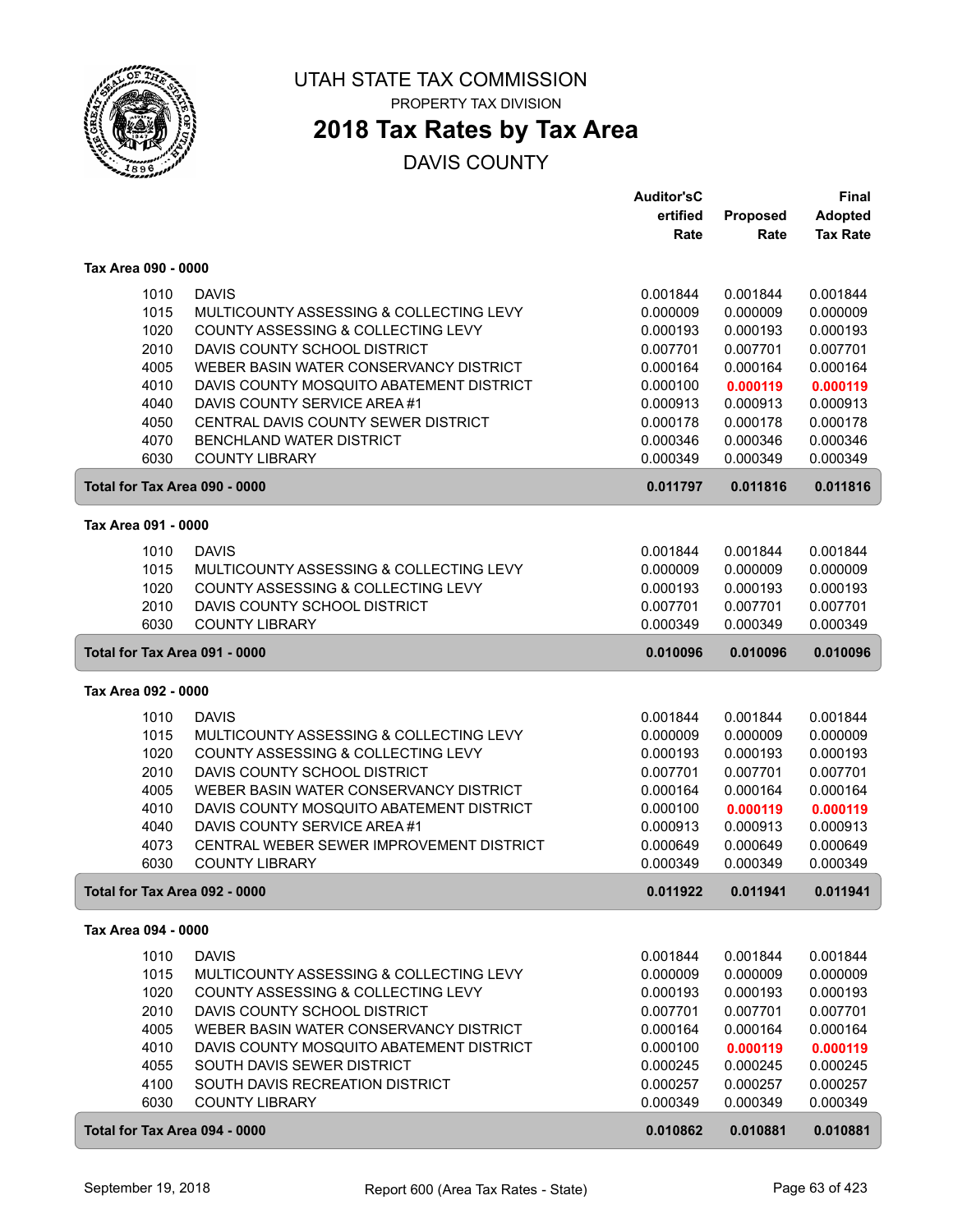

# **2018 Tax Rates by Tax Area**

| ertified<br>Proposed<br>Rate<br>Rate<br>Tax Area 095 - 0000<br><b>DAVIS</b><br>1010<br>0.001844<br>0.001844<br>1015<br>MULTICOUNTY ASSESSING & COLLECTING LEVY<br>0.000009<br>0.000009<br>1020<br>COUNTY ASSESSING & COLLECTING LEVY<br>0.000193<br>0.000193<br>2010<br>DAVIS COUNTY SCHOOL DISTRICT<br>0.007701<br>0.007701<br>4005<br>WEBER BASIN WATER CONSERVANCY DISTRICT<br>0.000164<br>0.000164<br>4010<br>DAVIS COUNTY MOSQUITO ABATEMENT DISTRICT<br>0.000100<br>0.000119 | <b>Adopted</b><br><b>Tax Rate</b><br>0.001844<br>0.000009<br>0.000193<br>0.007701<br>0.000164<br>0.000119<br>0.000913 |
|------------------------------------------------------------------------------------------------------------------------------------------------------------------------------------------------------------------------------------------------------------------------------------------------------------------------------------------------------------------------------------------------------------------------------------------------------------------------------------|-----------------------------------------------------------------------------------------------------------------------|
|                                                                                                                                                                                                                                                                                                                                                                                                                                                                                    |                                                                                                                       |
|                                                                                                                                                                                                                                                                                                                                                                                                                                                                                    |                                                                                                                       |
|                                                                                                                                                                                                                                                                                                                                                                                                                                                                                    |                                                                                                                       |
|                                                                                                                                                                                                                                                                                                                                                                                                                                                                                    |                                                                                                                       |
|                                                                                                                                                                                                                                                                                                                                                                                                                                                                                    |                                                                                                                       |
|                                                                                                                                                                                                                                                                                                                                                                                                                                                                                    |                                                                                                                       |
|                                                                                                                                                                                                                                                                                                                                                                                                                                                                                    |                                                                                                                       |
|                                                                                                                                                                                                                                                                                                                                                                                                                                                                                    |                                                                                                                       |
|                                                                                                                                                                                                                                                                                                                                                                                                                                                                                    |                                                                                                                       |
| 4040<br>DAVIS COUNTY SERVICE AREA #1<br>0.000913<br>0.000913                                                                                                                                                                                                                                                                                                                                                                                                                       |                                                                                                                       |
| 4120<br>SOUTH DAVIS METRO FIRE SERVICE AREA<br>0.000343<br>0.000343                                                                                                                                                                                                                                                                                                                                                                                                                | 0.000343                                                                                                              |
| 6030<br><b>COUNTY LIBRARY</b><br>0.000349<br>0.000349                                                                                                                                                                                                                                                                                                                                                                                                                              | 0.000349                                                                                                              |
| Total for Tax Area 095 - 0000<br>0.011616<br>0.011635                                                                                                                                                                                                                                                                                                                                                                                                                              | 0.011635                                                                                                              |
| Tax Area 096 - 0000                                                                                                                                                                                                                                                                                                                                                                                                                                                                |                                                                                                                       |
| 1010<br><b>DAVIS</b><br>0.001844<br>0.001844                                                                                                                                                                                                                                                                                                                                                                                                                                       | 0.001844                                                                                                              |
| 1015<br>MULTICOUNTY ASSESSING & COLLECTING LEVY<br>0.000009<br>0.000009                                                                                                                                                                                                                                                                                                                                                                                                            | 0.000009                                                                                                              |
| 1020<br>COUNTY ASSESSING & COLLECTING LEVY<br>0.000193<br>0.000193                                                                                                                                                                                                                                                                                                                                                                                                                 | 0.000193                                                                                                              |
| 2010<br>DAVIS COUNTY SCHOOL DISTRICT<br>0.007701<br>0.007701                                                                                                                                                                                                                                                                                                                                                                                                                       | 0.007701                                                                                                              |
| WEBER BASIN WATER CONSERVANCY DISTRICT<br>4005<br>0.000164<br>0.000164                                                                                                                                                                                                                                                                                                                                                                                                             | 0.000164                                                                                                              |
| 4010<br>DAVIS COUNTY MOSQUITO ABATEMENT DISTRICT<br>0.000100<br>0.000119                                                                                                                                                                                                                                                                                                                                                                                                           | 0.000119                                                                                                              |
| 4020<br><b>BOUNTIFUL IRRIGATION DISTRICT</b><br>0.000096<br>0.000096                                                                                                                                                                                                                                                                                                                                                                                                               | 0.000096                                                                                                              |
| DAVIS COUNTY SERVICE AREA #1<br>4040<br>0.000913<br>0.000913                                                                                                                                                                                                                                                                                                                                                                                                                       | 0.000913                                                                                                              |
| 4055<br>SOUTH DAVIS SEWER DISTRICT<br>0.000245<br>0.000245                                                                                                                                                                                                                                                                                                                                                                                                                         | 0.000245                                                                                                              |
| 4120<br>SOUTH DAVIS METRO FIRE SERVICE AREA<br>0.000343<br>0.000343                                                                                                                                                                                                                                                                                                                                                                                                                | 0.000343                                                                                                              |
| 6030<br><b>COUNTY LIBRARY</b><br>0.000349<br>0.000349                                                                                                                                                                                                                                                                                                                                                                                                                              | 0.000349                                                                                                              |
| Total for Tax Area 096 - 0000<br>0.011957<br>0.011976                                                                                                                                                                                                                                                                                                                                                                                                                              | 0.011976                                                                                                              |
| Tax Area 097 - 0000                                                                                                                                                                                                                                                                                                                                                                                                                                                                |                                                                                                                       |
| <b>DAVIS</b>                                                                                                                                                                                                                                                                                                                                                                                                                                                                       |                                                                                                                       |
| 1010<br>0.001844<br>0.001844<br>1015<br>MULTICOUNTY ASSESSING & COLLECTING LEVY<br>0.000009<br>0.000009                                                                                                                                                                                                                                                                                                                                                                            | 0.001844<br>0.000009                                                                                                  |
| 1020<br>COUNTY ASSESSING & COLLECTING LEVY<br>0.000193<br>0.000193                                                                                                                                                                                                                                                                                                                                                                                                                 | 0.000193                                                                                                              |
| 2010<br>DAVIS COUNTY SCHOOL DISTRICT<br>0.007701<br>0.007701                                                                                                                                                                                                                                                                                                                                                                                                                       | 0.007701                                                                                                              |
| 4005<br>WEBER BASIN WATER CONSERVANCY DISTRICT<br>0.000164<br>0.000164                                                                                                                                                                                                                                                                                                                                                                                                             | 0.000164                                                                                                              |
| 0.000100<br>4010<br>DAVIS COUNTY MOSQUITO ABATEMENT DISTRICT<br>0.000119                                                                                                                                                                                                                                                                                                                                                                                                           | 0.000119                                                                                                              |
| 4030<br>SOUTH DAVIS WATER DISTRICT<br>0.000202<br>0.000202                                                                                                                                                                                                                                                                                                                                                                                                                         | 0.000202                                                                                                              |
| 4040<br>DAVIS COUNTY SERVICE AREA #1<br>0.000913<br>0.000913                                                                                                                                                                                                                                                                                                                                                                                                                       | 0.000913                                                                                                              |
| 4055<br>SOUTH DAVIS SEWER DISTRICT<br>0.000245<br>0.000245                                                                                                                                                                                                                                                                                                                                                                                                                         | 0.000245                                                                                                              |
| 4100<br>SOUTH DAVIS RECREATION DISTRICT<br>0.000257<br>0.000257                                                                                                                                                                                                                                                                                                                                                                                                                    | 0.000257                                                                                                              |
| 6030<br><b>COUNTY LIBRARY</b><br>0.000349<br>0.000349                                                                                                                                                                                                                                                                                                                                                                                                                              | 0.000349                                                                                                              |
| Total for Tax Area 097 - 0000<br>0.011977<br>0.011996                                                                                                                                                                                                                                                                                                                                                                                                                              | 0.011996                                                                                                              |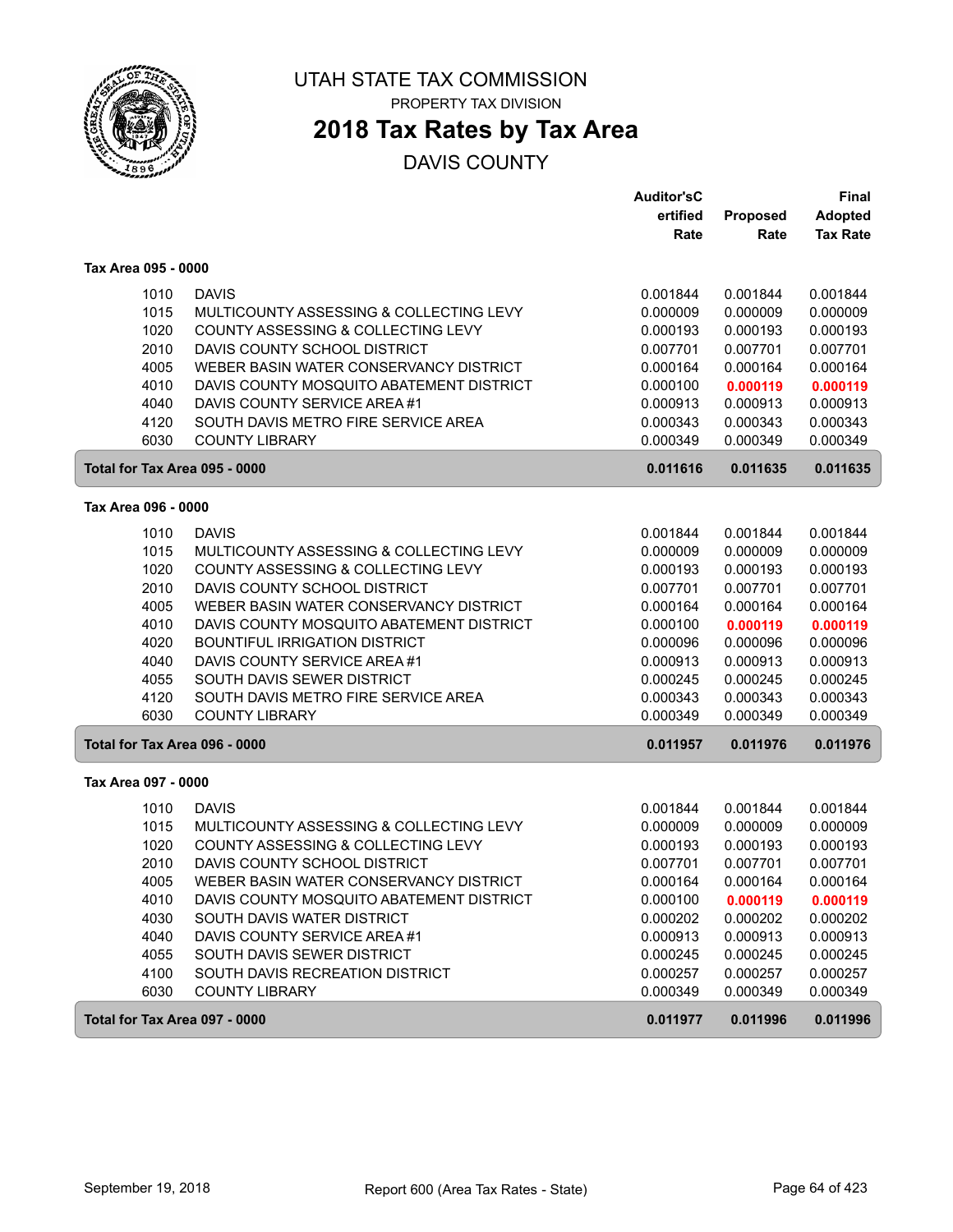

### **2018 Tax Rates by Tax Area**

|                                       |                                          | <b>Auditor'sC</b> |          | Final           |
|---------------------------------------|------------------------------------------|-------------------|----------|-----------------|
|                                       |                                          | ertified          | Proposed | Adopted         |
|                                       |                                          | Rate              | Rate     | <b>Tax Rate</b> |
| Tax Area 098 - 0000                   |                                          |                   |          |                 |
| 1010                                  | <b>DAVIS</b>                             | 0.001844          | 0.001844 | 0.001844        |
| 1015                                  | MULTICOUNTY ASSESSING & COLLECTING LEVY  | 0.000009          | 0.000009 | 0.000009        |
| 1020                                  | COUNTY ASSESSING & COLLECTING LEVY       | 0.000193          | 0.000193 | 0.000193        |
| 2010                                  | DAVIS COUNTY SCHOOL DISTRICT             | 0.007701          | 0.007701 | 0.007701        |
| 4005                                  | WEBER BASIN WATER CONSERVANCY DISTRICT   | 0.000164          | 0.000164 | 0.000164        |
| 4010                                  | DAVIS COUNTY MOSQUITO ABATEMENT DISTRICT | 0.000100          | 0.000119 | 0.000119        |
| 4040                                  | DAVIS COUNTY SERVICE AREA #1             | 0.000913          | 0.000913 | 0.000913        |
| 4100                                  | SOUTH DAVIS RECREATION DISTRICT          | 0.000257          | 0.000257 | 0.000257        |
| 6030                                  | <b>COUNTY LIBRARY</b>                    | 0.000349          | 0.000349 | 0.000349        |
| Total for Tax Area 098 - 0000         |                                          | 0.011530          | 0.011549 | 0.011549        |
| Tax Area 099 - 0000                   |                                          |                   |          |                 |
| 1010                                  | <b>DAVIS</b>                             | 0.001844          | 0.001844 | 0.001844        |
| 1015                                  | MULTICOUNTY ASSESSING & COLLECTING LEVY  | 0.000009          | 0.000009 | 0.000009        |
| 1020                                  | COUNTY ASSESSING & COLLECTING LEVY       | 0.000193          | 0.000193 | 0.000193        |
| 2010                                  | DAVIS COUNTY SCHOOL DISTRICT             | 0.007701          | 0.007701 | 0.007701        |
| 4005                                  | WEBER BASIN WATER CONSERVANCY DISTRICT   | 0.000164          | 0.000164 | 0.000164        |
| 4010                                  | DAVIS COUNTY MOSQUITO ABATEMENT DISTRICT | 0.000100          | 0.000119 | 0.000119        |
| 4040                                  | DAVIS COUNTY SERVICE AREA #1             | 0.000913          | 0.000913 | 0.000913        |
| 4055                                  | SOUTH DAVIS SEWER DISTRICT               | 0.000245          | 0.000245 | 0.000245        |
| 6030                                  | <b>COUNTY LIBRARY</b>                    | 0.000349          | 0.000349 | 0.000349        |
| Total for Tax Area 099 - 0000         |                                          | 0.011518          | 0.011537 | 0.011537        |
| Tax Area 1013 - 0000                  |                                          |                   |          |                 |
| 1010                                  | <b>DAVIS</b>                             | 0.001844          | 0.001844 | 0.001844        |
| 1015                                  | MULTICOUNTY ASSESSING & COLLECTING LEVY  | 0.000009          | 0.000009 | 0.000009        |
| 1020                                  | COUNTY ASSESSING & COLLECTING LEVY       | 0.000193          | 0.000193 | 0.000193        |
| 2010                                  | DAVIS COUNTY SCHOOL DISTRICT             | 0.007701          | 0.007701 | 0.007701        |
| 3030                                  | <b>CLEARFIELD</b>                        | 0.001607          | 0.001607 | 0.001607        |
| 4005                                  | WEBER BASIN WATER CONSERVANCY DISTRICT   | 0.000164          | 0.000164 | 0.000164        |
| 4010                                  | DAVIS COUNTY MOSQUITO ABATEMENT DISTRICT | 0.000100          | 0.000119 | 0.000119        |
| 4015                                  | NORTH DAVIS SEWER DISTRICT               | 0.000869          | 0.000869 | 0.000869        |
| 4110                                  | <b>NORTH DAVIS FIRE DISTRICT</b>         | 0.001098          | 0.001205 | 0.001205        |
| 6030                                  | <b>COUNTY LIBRARY</b>                    | 0.000349          | 0.000349 | 0.000349        |
| <b>Total for Tax Area 1013 - 0000</b> |                                          | 0.013934          | 0.014060 | 0.014060        |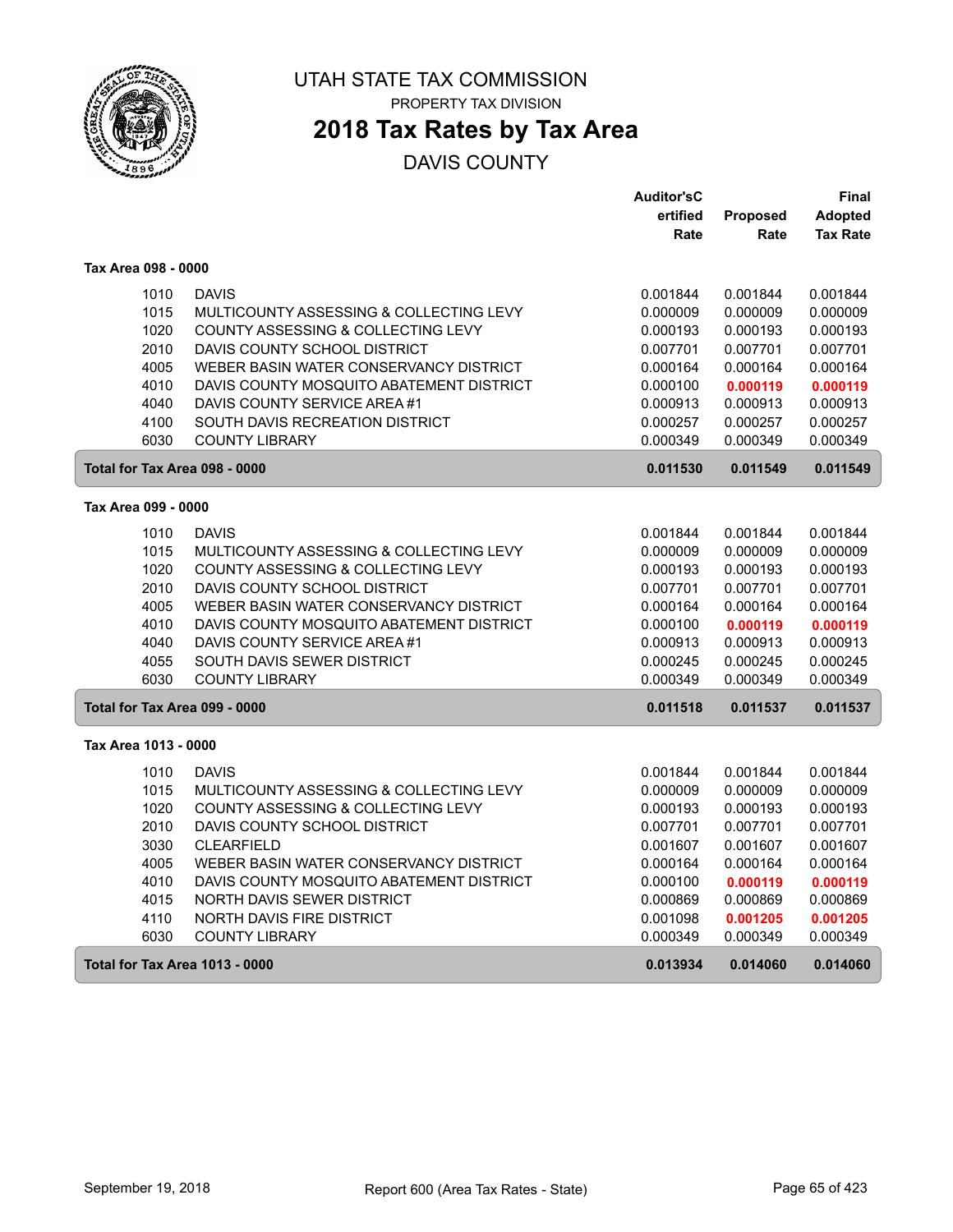

PROPERTY TAX DIVISION

# **2018 Tax Rates by Tax Area**

|                                       |                                          | <b>Auditor'sC</b> |          | <b>Final</b>    |
|---------------------------------------|------------------------------------------|-------------------|----------|-----------------|
|                                       |                                          | ertified          | Proposed | <b>Adopted</b>  |
|                                       |                                          | Rate              | Rate     | <b>Tax Rate</b> |
| Tax Area 108 - 0000                   |                                          |                   |          |                 |
| 1010                                  | <b>DAVIS</b>                             | 0.001844          | 0.001844 | 0.001844        |
| 1015                                  | MULTICOUNTY ASSESSING & COLLECTING LEVY  | 0.000009          | 0.000009 | 0.000009        |
| 1020                                  | COUNTY ASSESSING & COLLECTING LEVY       | 0.000193          | 0.000193 | 0.000193        |
| 2010                                  | DAVIS COUNTY SCHOOL DISTRICT             | 0.007701          | 0.007701 | 0.007701        |
| 3020                                  | <b>CENTERVILLE</b>                       | 0.001275          | 0.001275 | 0.001275        |
| 4005                                  | WEBER BASIN WATER CONSERVANCY DISTRICT   | 0.000164          | 0.000164 | 0.000164        |
| 4010                                  | DAVIS COUNTY MOSQUITO ABATEMENT DISTRICT | 0.000100          | 0.000119 | 0.000119        |
| 4055                                  | SOUTH DAVIS SEWER DISTRICT               | 0.000245          | 0.000245 | 0.000245        |
| 4100                                  | SOUTH DAVIS RECREATION DISTRICT          | 0.000257          | 0.000257 | 0.000257        |
| 4120                                  | SOUTH DAVIS METRO FIRE SERVICE AREA      | 0.000343          | 0.000343 | 0.000343        |
| 6030                                  | <b>COUNTY LIBRARY</b>                    | 0.000349          | 0.000349 | 0.000349        |
| Total for Tax Area 108 - 0000         |                                          | 0.012480          | 0.012499 | 0.012499        |
| Tax Area 1213 - 0000                  |                                          |                   |          |                 |
| 1010                                  | <b>DAVIS</b>                             | 0.001844          | 0.001844 | 0.001844        |
| 1015                                  | MULTICOUNTY ASSESSING & COLLECTING LEVY  | 0.000009          | 0.000009 | 0.000009        |
| 1020                                  | COUNTY ASSESSING & COLLECTING LEVY       | 0.000193          | 0.000193 | 0.000193        |
| 2010                                  | DAVIS COUNTY SCHOOL DISTRICT             | 0.007701          | 0.007701 | 0.007701        |
| 3030                                  | <b>CLEARFIELD</b>                        | 0.001607          | 0.001607 | 0.001607        |
| 4005                                  | WEBER BASIN WATER CONSERVANCY DISTRICT   | 0.000164          | 0.000164 | 0.000164        |
| 4010                                  | DAVIS COUNTY MOSQUITO ABATEMENT DISTRICT | 0.000100          | 0.000119 | 0.000119        |
| 4015                                  | NORTH DAVIS SEWER DISTRICT               | 0.000869          | 0.000869 | 0.000869        |
| 4110                                  | NORTH DAVIS FIRE DISTRICT                | 0.001098          | 0.001205 | 0.001205        |
| 6030                                  | <b>COUNTY LIBRARY</b>                    | 0.000349          | 0.000349 | 0.000349        |
| <b>Total for Tax Area 1213 - 0000</b> |                                          | 0.013934          | 0.014060 | 0.014060        |
| Tax Area 1313 - 0000                  |                                          |                   |          |                 |
| 1010                                  | <b>DAVIS</b>                             | 0.001844          | 0.001844 | 0.001844        |
| 1015                                  | MULTICOUNTY ASSESSING & COLLECTING LEVY  | 0.000009          | 0.000009 | 0.000009        |
| 1020                                  | COUNTY ASSESSING & COLLECTING LEVY       | 0.000193          | 0.000193 | 0.000193        |
| 2010                                  | DAVIS COUNTY SCHOOL DISTRICT             | 0.007701          | 0.007701 | 0.007701        |
| 3030                                  | <b>CLEARFIELD</b>                        | 0.001607          | 0.001607 | 0.001607        |
| 4005                                  | WEBER BASIN WATER CONSERVANCY DISTRICT   | 0.000164          | 0.000164 | 0.000164        |
| 4010                                  | DAVIS COUNTY MOSQUITO ABATEMENT DISTRICT | 0.000100          | 0.000119 | 0.000119        |
| 4015                                  | NORTH DAVIS SEWER DISTRICT               | 0.000869          | 0.000869 | 0.000869        |
| 4110                                  | NORTH DAVIS FIRE DISTRICT                | 0.001098          | 0.001205 | 0.001205        |
| 6030                                  | <b>COUNTY LIBRARY</b>                    | 0.000349          | 0.000349 | 0.000349        |
| <b>Total for Tax Area 1313 - 0000</b> |                                          | 0.013934          | 0.014060 | 0.014060        |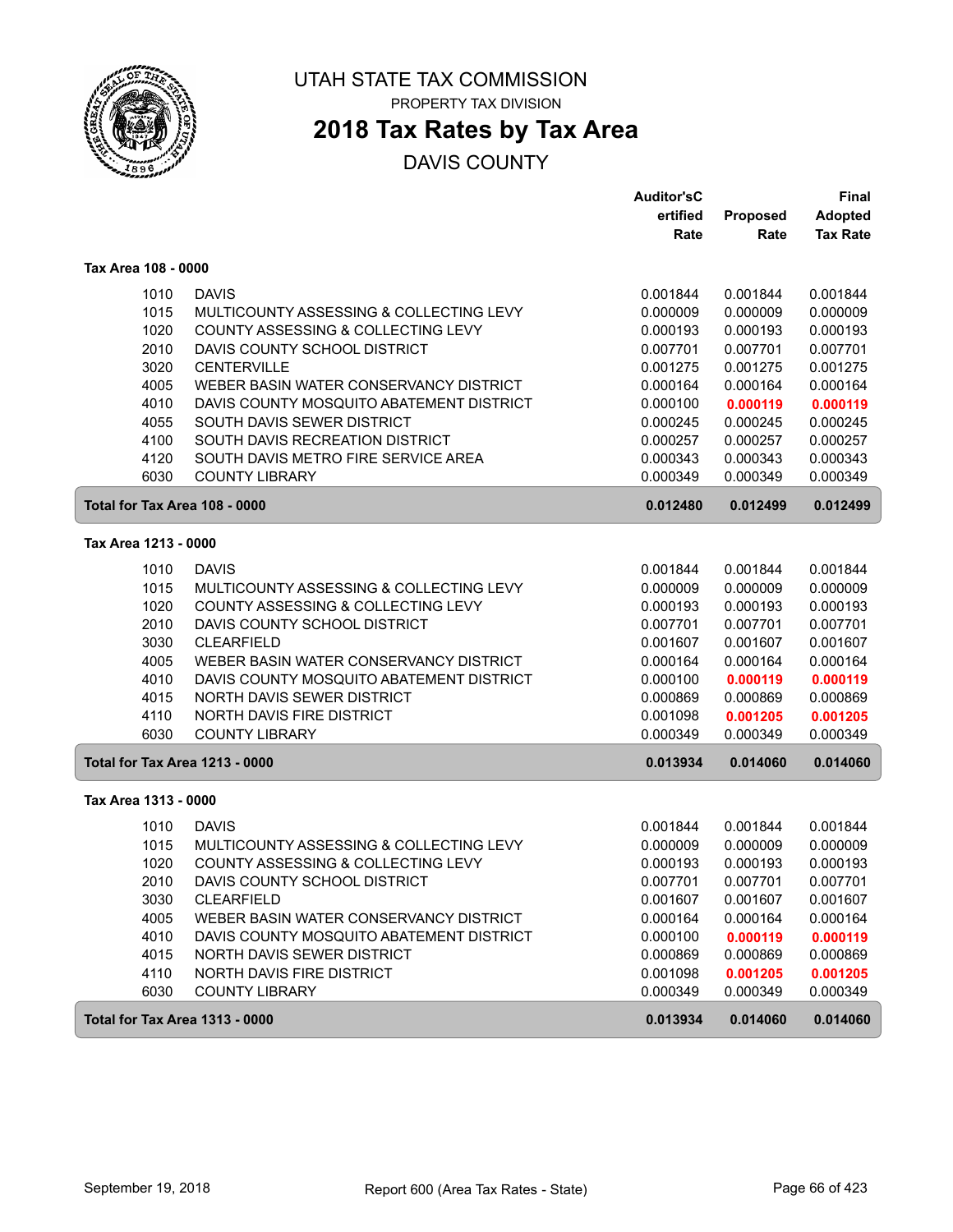

PROPERTY TAX DIVISION

### **2018 Tax Rates by Tax Area**

|                               |                                          | <b>Auditor'sC</b> |          | Final           |
|-------------------------------|------------------------------------------|-------------------|----------|-----------------|
|                               |                                          | ertified          | Proposed | <b>Adopted</b>  |
|                               |                                          | Rate              | Rate     | <b>Tax Rate</b> |
| Tax Area 134 - 0000           |                                          |                   |          |                 |
| 1010                          | <b>DAVIS</b>                             | 0.001844          | 0.001844 | 0.001844        |
| 1015                          | MULTICOUNTY ASSESSING & COLLECTING LEVY  | 0.000009          | 0.000009 | 0.000009        |
| 1020                          | COUNTY ASSESSING & COLLECTING LEVY       | 0.000193          | 0.000193 | 0.000193        |
| 2010                          | DAVIS COUNTY SCHOOL DISTRICT             | 0.007701          | 0.007701 | 0.007701        |
| 3070                          | <b>KAYSVILLE</b>                         | 0.001485          | 0.001589 | 0.001589        |
| 4005                          | WEBER BASIN WATER CONSERVANCY DISTRICT   | 0.000164          | 0.000164 | 0.000164        |
| 4010                          | DAVIS COUNTY MOSQUITO ABATEMENT DISTRICT | 0.000100          | 0.000119 | 0.000119        |
| 4050                          | CENTRAL DAVIS COUNTY SEWER DISTRICT      | 0.000178          | 0.000178 | 0.000178        |
| 6030                          | <b>COUNTY LIBRARY</b>                    | 0.000349          | 0.000349 | 0.000349        |
| Total for Tax Area 134 - 0000 |                                          | 0.012023          | 0.012146 | 0.012146        |
| Tax Area 139 - 0000           |                                          |                   |          |                 |
| 1010                          | <b>DAVIS</b>                             | 0.001844          | 0.001844 | 0.001844        |
| 1015                          | MULTICOUNTY ASSESSING & COLLECTING LEVY  | 0.000009          | 0.000009 | 0.000009        |
| 1020                          | COUNTY ASSESSING & COLLECTING LEVY       | 0.000193          | 0.000193 | 0.000193        |
| 2010                          | DAVIS COUNTY SCHOOL DISTRICT             | 0.007701          | 0.007701 | 0.007701        |
| 3080                          | <b>LAYTON</b>                            | 0.001521          | 0.001521 | 0.001521        |
| 4005                          | WEBER BASIN WATER CONSERVANCY DISTRICT   | 0.000164          | 0.000164 | 0.000164        |
| 4010                          | DAVIS COUNTY MOSQUITO ABATEMENT DISTRICT | 0.000100          | 0.000119 | 0.000119        |
| 4015                          | NORTH DAVIS SEWER DISTRICT               | 0.000869          | 0.000869 | 0.000869        |
| 6030                          | <b>COUNTY LIBRARY</b>                    | 0.000349          | 0.000349 | 0.000349        |
| Total for Tax Area 139 - 0000 |                                          | 0.012750          | 0.012769 | 0.012769        |
| Tax Area 144 - 0000           |                                          |                   |          |                 |
| 1010                          | <b>DAVIS</b>                             | 0.001844          | 0.001844 | 0.001844        |
| 1015                          | MULTICOUNTY ASSESSING & COLLECTING LEVY  | 0.000009          | 0.000009 | 0.000009        |
| 1020                          | COUNTY ASSESSING & COLLECTING LEVY       | 0.000193          | 0.000193 | 0.000193        |
| 2010                          | DAVIS COUNTY SCHOOL DISTRICT             | 0.007701          | 0.007701 | 0.007701        |
| 3090                          | CITY OF NORTH SALT LAKE                  | 0.001355          | 0.001355 | 0.001355        |
| 4005                          | WEBER BASIN WATER CONSERVANCY DISTRICT   | 0.000164          | 0.000164 | 0.000164        |
| 4010                          | DAVIS COUNTY MOSQUITO ABATEMENT DISTRICT | 0.000100          | 0.000119 | 0.000119        |
| 4055                          | SOUTH DAVIS SEWER DISTRICT               | 0.000245          | 0.000245 | 0.000245        |
| 4100                          | SOUTH DAVIS RECREATION DISTRICT          | 0.000257          | 0.000257 | 0.000257        |
| 4120                          | SOUTH DAVIS METRO FIRE SERVICE AREA      | 0.000343          | 0.000343 | 0.000343        |
| 6030                          | <b>COUNTY LIBRARY</b>                    | 0.000349          | 0.000349 | 0.000349        |
| Total for Tax Area 144 - 0000 |                                          | 0.012560          | 0.012579 | 0.012579        |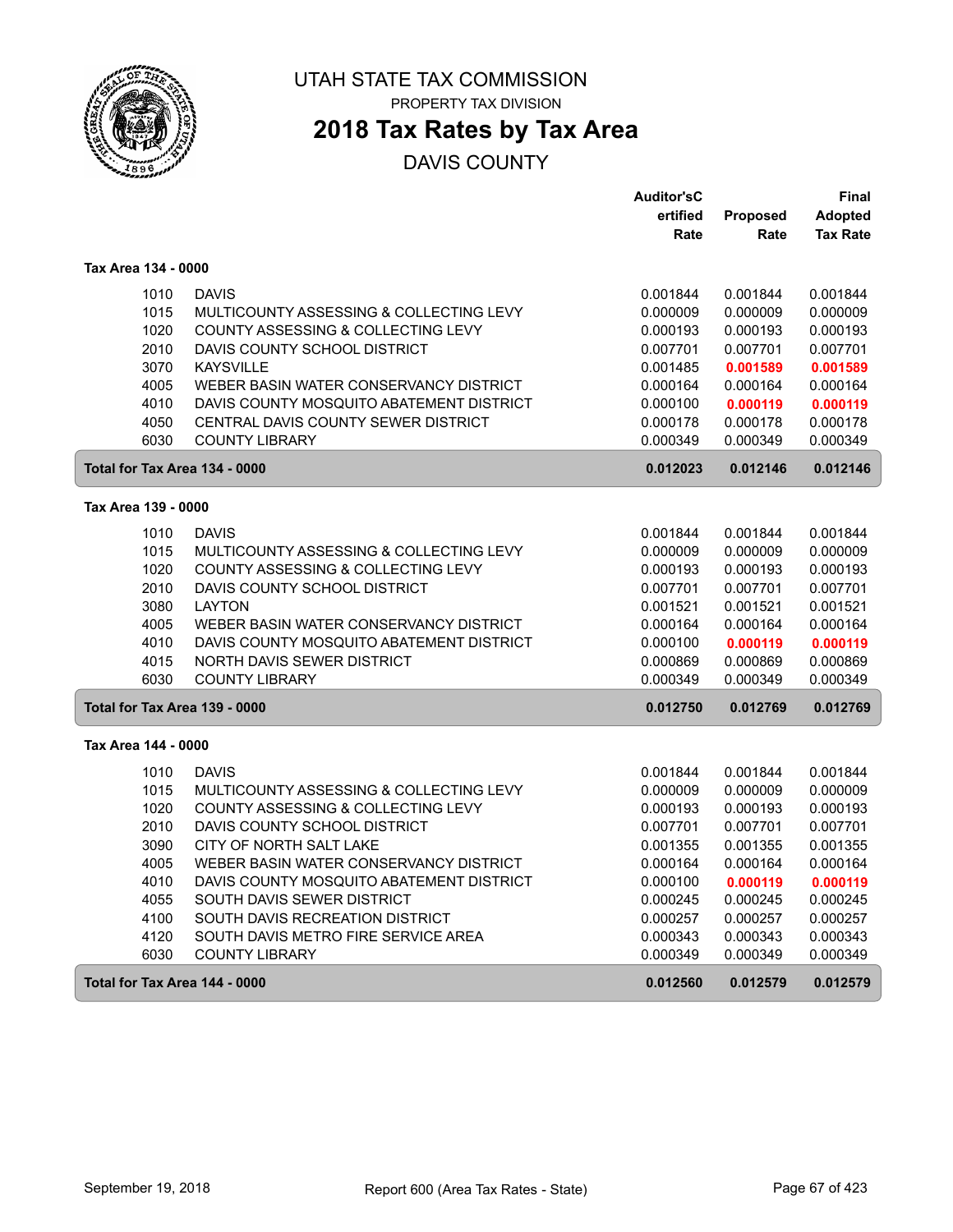

PROPERTY TAX DIVISION

### **2018 Tax Rates by Tax Area**

|                               |                                          | <b>Auditor'sC</b> |                 | Final           |
|-------------------------------|------------------------------------------|-------------------|-----------------|-----------------|
|                               |                                          | ertified          | <b>Proposed</b> | <b>Adopted</b>  |
|                               |                                          | Rate              | Rate            | <b>Tax Rate</b> |
| Tax Area 154 - 0000           |                                          |                   |                 |                 |
| 1010                          | <b>DAVIS</b>                             | 0.001844          | 0.001844        | 0.001844        |
| 1015                          | MULTICOUNTY ASSESSING & COLLECTING LEVY  | 0.000009          | 0.000009        | 0.000009        |
| 1020                          | COUNTY ASSESSING & COLLECTING LEVY       | 0.000193          | 0.000193        | 0.000193        |
| 2010                          | DAVIS COUNTY SCHOOL DISTRICT             | 0.007701          | 0.007701        | 0.007701        |
| 3120                          | <b>SYRACUSE</b>                          | 0.001474          | 0.001512        | 0.001512        |
| 4005                          | WEBER BASIN WATER CONSERVANCY DISTRICT   | 0.000164          | 0.000164        | 0.000164        |
| 4010                          | DAVIS COUNTY MOSQUITO ABATEMENT DISTRICT | 0.000100          | 0.000119        | 0.000119        |
| 4015                          | NORTH DAVIS SEWER DISTRICT               | 0.000869          | 0.000869        | 0.000869        |
| 6030                          | <b>COUNTY LIBRARY</b>                    | 0.000349          | 0.000349        | 0.000349        |
| Total for Tax Area 154 - 0000 |                                          | 0.012703          | 0.012760        | 0.012760        |
| Tax Area 157 - 0000           |                                          |                   |                 |                 |
| 1010                          | <b>DAVIS</b>                             | 0.001844          | 0.001844        | 0.001844        |
| 1015                          | MULTICOUNTY ASSESSING & COLLECTING LEVY  | 0.000009          | 0.000009        | 0.000009        |
| 1020                          | COUNTY ASSESSING & COLLECTING LEVY       | 0.000193          | 0.000193        | 0.000193        |
| 2010                          | DAVIS COUNTY SCHOOL DISTRICT             | 0.007701          | 0.007701        | 0.007701        |
| 3130                          | <b>WEST BOUNTIFUL</b>                    | 0.001449          | 0.001449        | 0.001449        |
| 4005                          | WEBER BASIN WATER CONSERVANCY DISTRICT   | 0.000164          | 0.000164        | 0.000164        |
| 4010                          | DAVIS COUNTY MOSQUITO ABATEMENT DISTRICT | 0.000100          | 0.000119        | 0.000119        |
| 4055                          | SOUTH DAVIS SEWER DISTRICT               | 0.000245          | 0.000245        | 0.000245        |
| 4100                          | SOUTH DAVIS RECREATION DISTRICT          | 0.000257          | 0.000257        | 0.000257        |
| 4120                          | SOUTH DAVIS METRO FIRE SERVICE AREA      | 0.000343          | 0.000343        | 0.000343        |
| 6030                          | <b>COUNTY LIBRARY</b>                    | 0.000349          | 0.000349        | 0.000349        |
| Total for Tax Area 157 - 0000 |                                          | 0.012654          | 0.012673        | 0.012673        |
| Tax Area 163 - 0000           |                                          |                   |                 |                 |
| 1010                          | <b>DAVIS</b>                             | 0.001844          | 0.001844        | 0.001844        |
| 1015                          | MULTICOUNTY ASSESSING & COLLECTING LEVY  | 0.000009          | 0.000009        | 0.000009        |
| 1020                          | COUNTY ASSESSING & COLLECTING LEVY       | 0.000193          | 0.000193        | 0.000193        |
| 2010                          | DAVIS COUNTY SCHOOL DISTRICT             | 0.007701          | 0.007701        | 0.007701        |
| 3140                          | <b>WEST POINT</b>                        | 0.000881          | 0.000945        | 0.000917        |
| 4005                          | WEBER BASIN WATER CONSERVANCY DISTRICT   | 0.000164          | 0.000164        | 0.000164        |
| 4010                          | DAVIS COUNTY MOSQUITO ABATEMENT DISTRICT | 0.000100          | 0.000119        | 0.000119        |
| 4015                          | NORTH DAVIS SEWER DISTRICT               | 0.000869          | 0.000869        | 0.000869        |
| 4110                          | NORTH DAVIS FIRE DISTRICT                | 0.001098          | 0.001205        | 0.001205        |
| 6030                          | <b>COUNTY LIBRARY</b>                    | 0.000349          | 0.000349        | 0.000349        |
| Total for Tax Area 163 - 0000 |                                          | 0.013208          | 0.013398        | 0.013370        |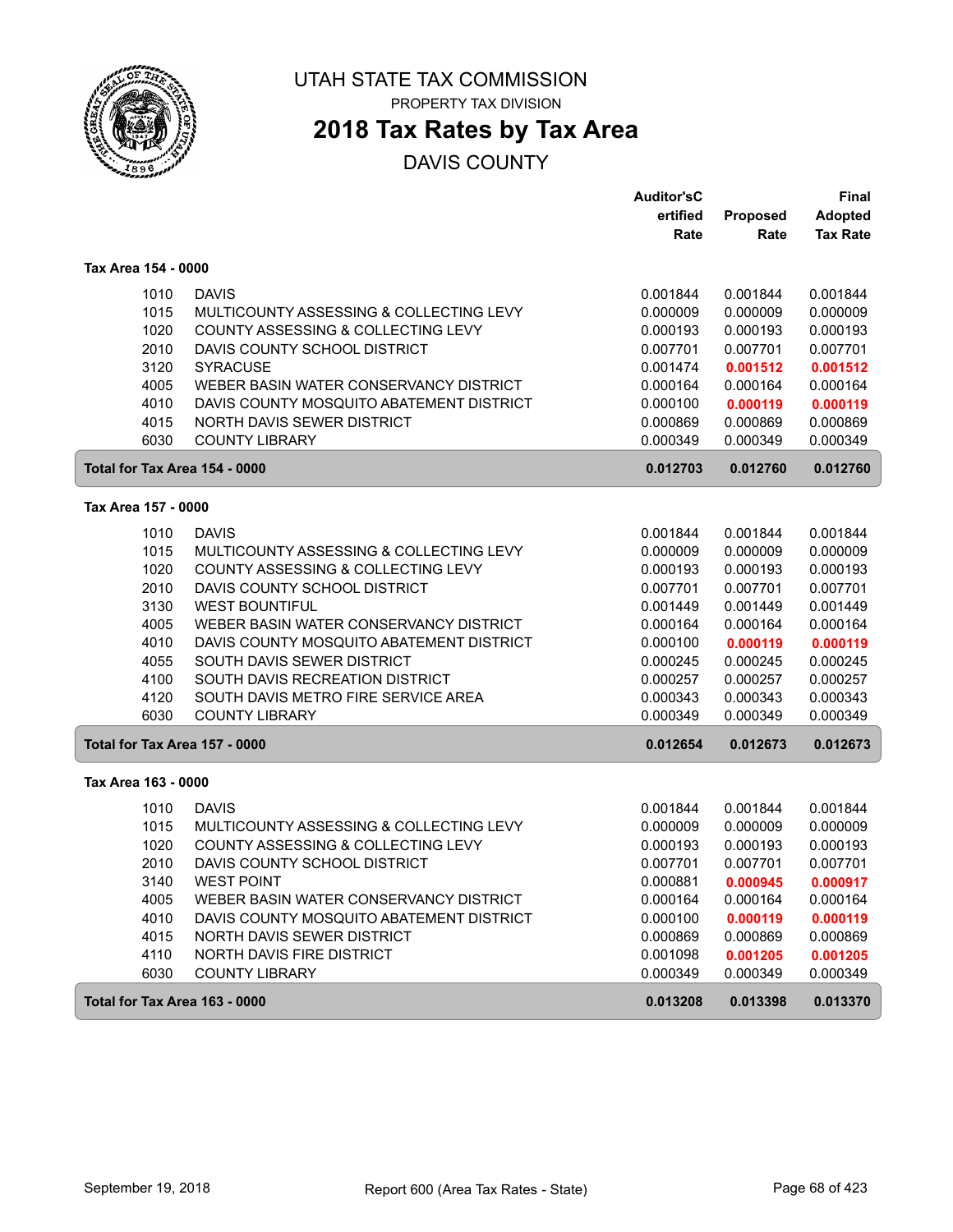

### **2018 Tax Rates by Tax Area**

|                               |                                          | <b>Auditor'sC</b> |                 | Final           |
|-------------------------------|------------------------------------------|-------------------|-----------------|-----------------|
|                               |                                          | ertified          | <b>Proposed</b> | <b>Adopted</b>  |
|                               |                                          | Rate              | Rate            | <b>Tax Rate</b> |
| Tax Area 181 - 0000           |                                          |                   |                 |                 |
| 1010                          | <b>DAVIS</b>                             | 0.001844          | 0.001844        | 0.001844        |
| 1015                          | MULTICOUNTY ASSESSING & COLLECTING LEVY  | 0.000009          | 0.000009        | 0.000009        |
| 1020                          | COUNTY ASSESSING & COLLECTING LEVY       | 0.000193          | 0.000193        | 0.000193        |
| 2010                          | DAVIS COUNTY SCHOOL DISTRICT             | 0.007701          | 0.007701        | 0.007701        |
| 4005                          | WEBER BASIN WATER CONSERVANCY DISTRICT   | 0.000164          | 0.000164        | 0.000164        |
| 4010                          | DAVIS COUNTY MOSQUITO ABATEMENT DISTRICT | 0.000100          | 0.000119        | 0.000119        |
| 4015                          | <b>NORTH DAVIS SEWER DISTRICT</b>        | 0.000869          | 0.000869        | 0.000869        |
| 4040                          | DAVIS COUNTY SERVICE AREA #1             | 0.000913          | 0.000913        | 0.000913        |
| 6030                          | <b>COUNTY LIBRARY</b>                    | 0.000349          | 0.000349        | 0.000349        |
| Total for Tax Area 181 - 0000 |                                          | 0.012142          | 0.012161        | 0.012161        |
| Tax Area 184 - 0000           |                                          |                   |                 |                 |
| 1010                          | <b>DAVIS</b>                             | 0.001844          | 0.001844        | 0.001844        |
| 1015                          | MULTICOUNTY ASSESSING & COLLECTING LEVY  | 0.000009          | 0.000009        | 0.000009        |
| 1020                          | COUNTY ASSESSING & COLLECTING LEVY       | 0.000193          | 0.000193        | 0.000193        |
| 2010                          | DAVIS COUNTY SCHOOL DISTRICT             | 0.007701          | 0.007701        | 0.007701        |
| 4005                          | WEBER BASIN WATER CONSERVANCY DISTRICT   | 0.000164          | 0.000164        | 0.000164        |
| 4010                          | DAVIS COUNTY MOSQUITO ABATEMENT DISTRICT | 0.000100          | 0.000119        | 0.000119        |
| 4040                          | DAVIS COUNTY SERVICE AREA #1             | 0.000913          | 0.000913        | 0.000913        |
| 4055                          | SOUTH DAVIS SEWER DISTRICT               | 0.000245          | 0.000245        | 0.000245        |
| 4100                          | SOUTH DAVIS RECREATION DISTRICT          | 0.000257          | 0.000257        | 0.000257        |
| 4120                          | SOUTH DAVIS METRO FIRE SERVICE AREA      | 0.000343          | 0.000343        | 0.000343        |
| 6030                          | <b>COUNTY LIBRARY</b>                    | 0.000349          | 0.000349        | 0.000349        |
| Total for Tax Area 184 - 0000 |                                          | 0.012118          | 0.012137        | 0.012137        |
| Tax Area 188 - 0000           |                                          |                   |                 |                 |
| 1010                          | <b>DAVIS</b>                             | 0.001844          | 0.001844        | 0.001844        |
| 1015                          | MULTICOUNTY ASSESSING & COLLECTING LEVY  | 0.000009          | 0.000009        | 0.000009        |
| 1020                          | COUNTY ASSESSING & COLLECTING LEVY       | 0.000193          | 0.000193        | 0.000193        |
| 2010                          | DAVIS COUNTY SCHOOL DISTRICT             | 0.007701          | 0.007701        | 0.007701        |
| 4005                          | WEBER BASIN WATER CONSERVANCY DISTRICT   | 0.000164          | 0.000164        | 0.000164        |
| 4010                          | DAVIS COUNTY MOSQUITO ABATEMENT DISTRICT | 0.000100          | 0.000119        | 0.000119        |
| 4040                          | DAVIS COUNTY SERVICE AREA #1             | 0.000913          | 0.000913        | 0.000913        |
| 6030                          | <b>COUNTY LIBRARY</b>                    | 0.000349          | 0.000349        | 0.000349        |
| Total for Tax Area 188 - 0000 |                                          | 0.011273          | 0.011292        | 0.011292        |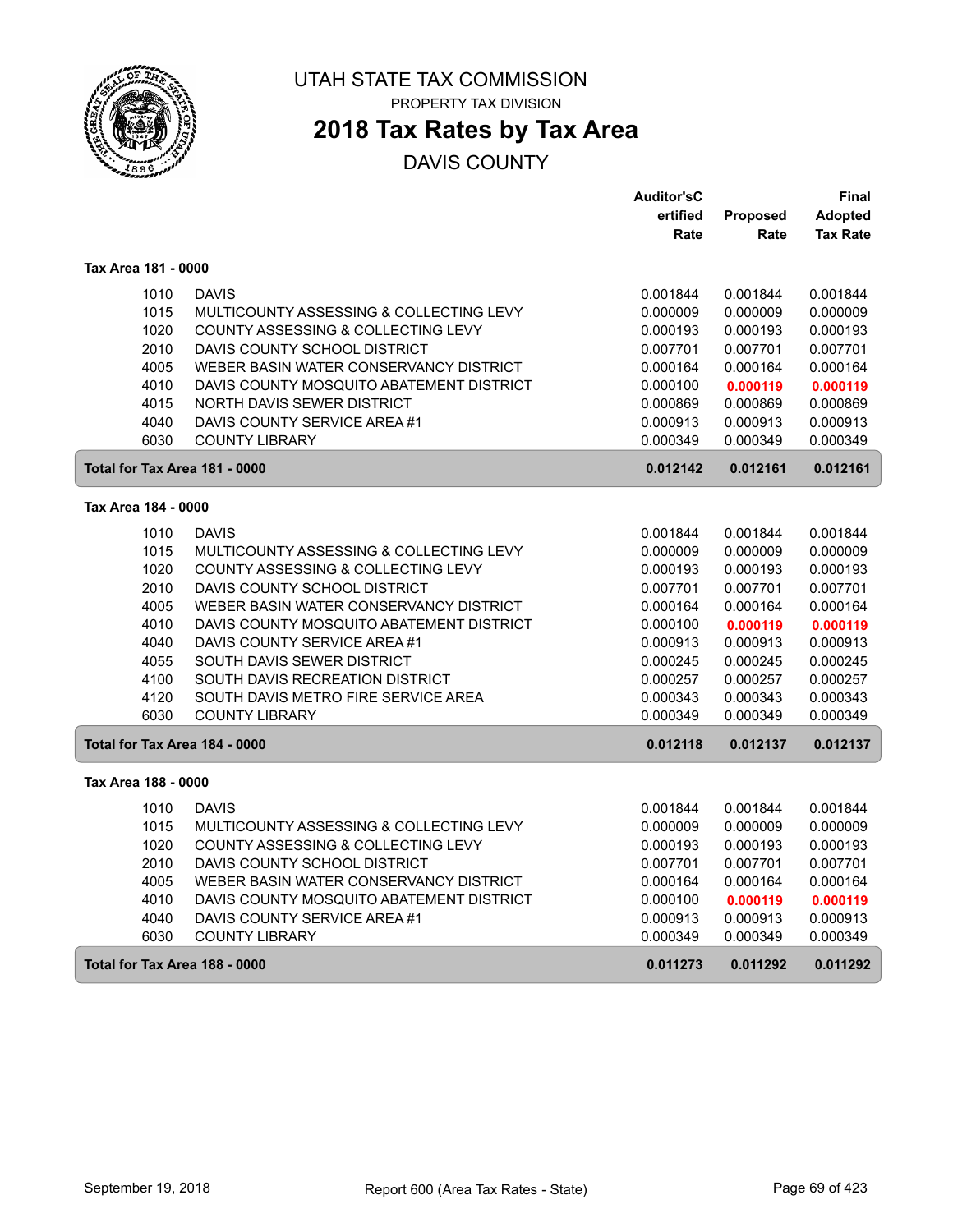

PROPERTY TAX DIVISION

# **2018 Tax Rates by Tax Area**

|                               |                                          | <b>Auditor'sC</b> |          | <b>Final</b>    |
|-------------------------------|------------------------------------------|-------------------|----------|-----------------|
|                               |                                          | ertified          | Proposed | <b>Adopted</b>  |
|                               |                                          | Rate              | Rate     | <b>Tax Rate</b> |
| Tax Area 208 - 0000           |                                          |                   |          |                 |
| 1010                          | <b>DAVIS</b>                             | 0.001844          | 0.001844 | 0.001844        |
| 1015                          | MULTICOUNTY ASSESSING & COLLECTING LEVY  | 0.000009          | 0.000009 | 0.000009        |
| 1020                          | COUNTY ASSESSING & COLLECTING LEVY       | 0.000193          | 0.000193 | 0.000193        |
| 2010                          | DAVIS COUNTY SCHOOL DISTRICT             | 0.007701          | 0.007701 | 0.007701        |
| 3020                          | <b>CENTERVILLE</b>                       | 0.001275          | 0.001275 | 0.001275        |
| 4005                          | WEBER BASIN WATER CONSERVANCY DISTRICT   | 0.000164          | 0.000164 | 0.000164        |
| 4010                          | DAVIS COUNTY MOSQUITO ABATEMENT DISTRICT | 0.000100          | 0.000119 | 0.000119        |
| 4055                          | SOUTH DAVIS SEWER DISTRICT               | 0.000245          | 0.000245 | 0.000245        |
| 4100                          | SOUTH DAVIS RECREATION DISTRICT          | 0.000257          | 0.000257 | 0.000257        |
| 4120                          | SOUTH DAVIS METRO FIRE SERVICE AREA      | 0.000343          | 0.000343 | 0.000343        |
| 6030                          | <b>COUNTY LIBRARY</b>                    | 0.000349          | 0.000349 | 0.000349        |
| Total for Tax Area 208 - 0000 |                                          | 0.012480          | 0.012499 | 0.012499        |
| Tax Area 234 - 0000           |                                          |                   |          |                 |
| 1010                          | <b>DAVIS</b>                             | 0.001844          | 0.001844 | 0.001844        |
| 1015                          | MULTICOUNTY ASSESSING & COLLECTING LEVY  | 0.000009          | 0.000009 | 0.000009        |
| 1020                          | COUNTY ASSESSING & COLLECTING LEVY       | 0.000193          | 0.000193 | 0.000193        |
| 2010                          | DAVIS COUNTY SCHOOL DISTRICT             | 0.007701          | 0.007701 | 0.007701        |
| 3070                          | <b>KAYSVILLE</b>                         | 0.001485          | 0.001589 | 0.001589        |
| 4005                          | WEBER BASIN WATER CONSERVANCY DISTRICT   | 0.000164          | 0.000164 | 0.000164        |
| 4010                          | DAVIS COUNTY MOSQUITO ABATEMENT DISTRICT | 0.000100          | 0.000119 | 0.000119        |
| 4050                          | CENTRAL DAVIS COUNTY SEWER DISTRICT      | 0.000178          | 0.000178 | 0.000178        |
| 6030                          | <b>COUNTY LIBRARY</b>                    | 0.000349          | 0.000349 | 0.000349        |
| Total for Tax Area 234 - 0000 |                                          | 0.012023          | 0.012146 | 0.012146        |
| Tax Area 244 - 0000           |                                          |                   |          |                 |
| 1010                          | <b>DAVIS</b>                             | 0.001844          | 0.001844 | 0.001844        |
| 1015                          | MULTICOUNTY ASSESSING & COLLECTING LEVY  | 0.000009          | 0.000009 | 0.000009        |
| 1020                          | COUNTY ASSESSING & COLLECTING LEVY       | 0.000193          | 0.000193 | 0.000193        |
| 2010                          | DAVIS COUNTY SCHOOL DISTRICT             | 0.007701          | 0.007701 | 0.007701        |
| 3090                          | CITY OF NORTH SALT LAKE                  | 0.001355          | 0.001355 | 0.001355        |
| 4005                          | WEBER BASIN WATER CONSERVANCY DISTRICT   | 0.000164          | 0.000164 | 0.000164        |
| 4010                          | DAVIS COUNTY MOSQUITO ABATEMENT DISTRICT | 0.000100          | 0.000119 | 0.000119        |
| 4055                          | SOUTH DAVIS SEWER DISTRICT               | 0.000245          | 0.000245 | 0.000245        |
| 4100                          | SOUTH DAVIS RECREATION DISTRICT          | 0.000257          | 0.000257 | 0.000257        |
| 4120                          | SOUTH DAVIS METRO FIRE SERVICE AREA      | 0.000343          | 0.000343 | 0.000343        |
| 6030                          | <b>COUNTY LIBRARY</b>                    | 0.000349          | 0.000349 | 0.000349        |
| Total for Tax Area 244 - 0000 |                                          | 0.012560          | 0.012579 | 0.012579        |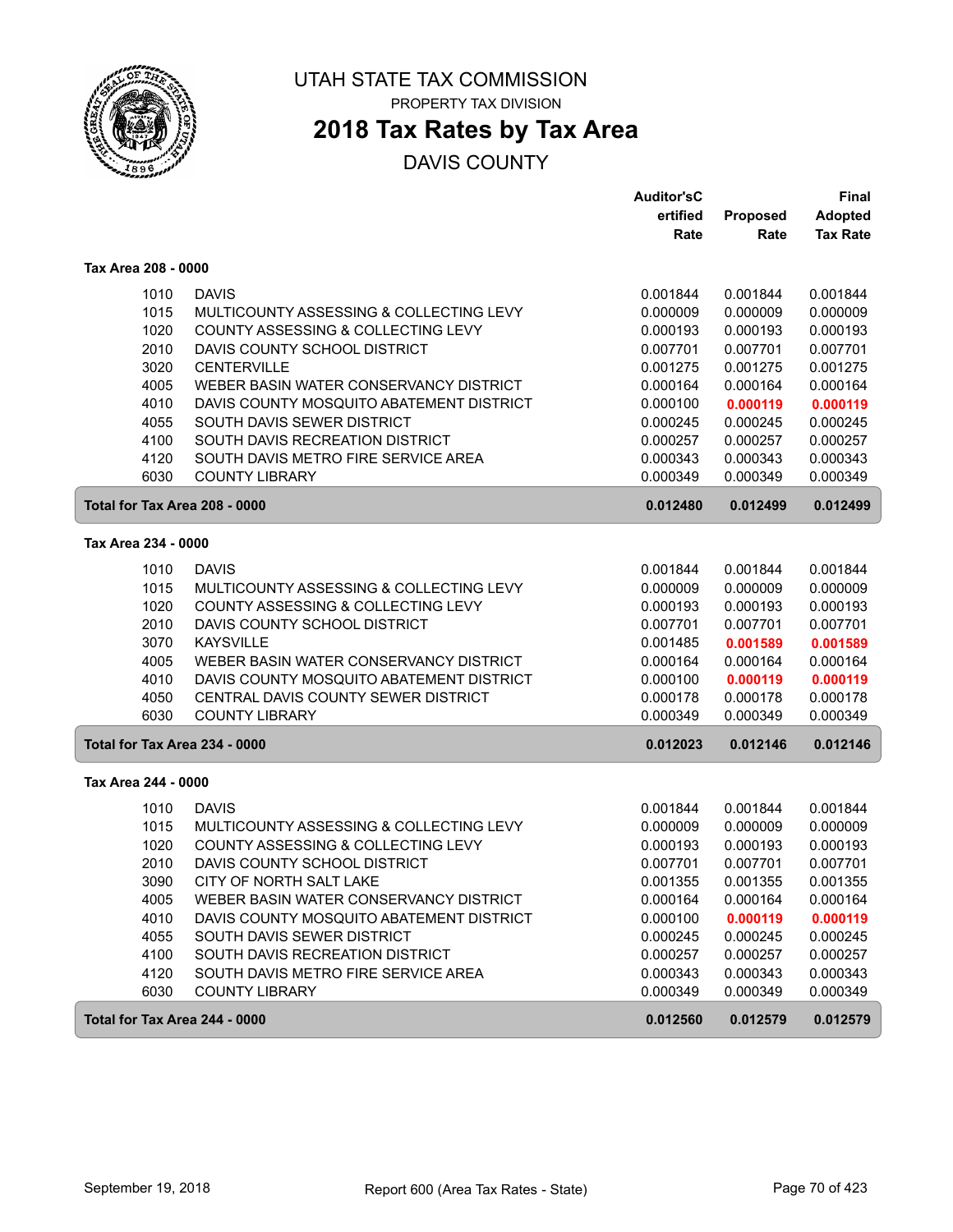

PROPERTY TAX DIVISION

# **2018 Tax Rates by Tax Area**

|                               |                                          | <b>Auditor'sC</b> |          | Final           |
|-------------------------------|------------------------------------------|-------------------|----------|-----------------|
|                               |                                          | ertified          | Proposed | <b>Adopted</b>  |
|                               |                                          | Rate              | Rate     | <b>Tax Rate</b> |
| Tax Area 254 - 0000           |                                          |                   |          |                 |
| 1010                          | <b>DAVIS</b>                             | 0.001844          | 0.001844 | 0.001844        |
| 1015                          | MULTICOUNTY ASSESSING & COLLECTING LEVY  | 0.000009          | 0.000009 | 0.000009        |
| 1020                          | COUNTY ASSESSING & COLLECTING LEVY       | 0.000193          | 0.000193 | 0.000193        |
| 2010                          | DAVIS COUNTY SCHOOL DISTRICT             | 0.007701          | 0.007701 | 0.007701        |
| 3120                          | <b>SYRACUSE</b>                          | 0.001474          | 0.001512 | 0.001512        |
| 4005                          | WEBER BASIN WATER CONSERVANCY DISTRICT   | 0.000164          | 0.000164 | 0.000164        |
| 4010                          | DAVIS COUNTY MOSQUITO ABATEMENT DISTRICT | 0.000100          | 0.000119 | 0.000119        |
| 4015                          | NORTH DAVIS SEWER DISTRICT               | 0.000869          | 0.000869 | 0.000869        |
| 6030                          | <b>COUNTY LIBRARY</b>                    | 0.000349          | 0.000349 | 0.000349        |
| Total for Tax Area 254 - 0000 |                                          | 0.012703          | 0.012760 | 0.012760        |
| Tax Area 270 - 0000           |                                          |                   |          |                 |
| 1010                          | <b>DAVIS</b>                             | 0.001844          | 0.001844 | 0.001844        |
| 1015                          | MULTICOUNTY ASSESSING & COLLECTING LEVY  | 0.000009          | 0.000009 | 0.000009        |
| 1020                          | COUNTY ASSESSING & COLLECTING LEVY       | 0.000193          | 0.000193 | 0.000193        |
| 2010                          | DAVIS COUNTY SCHOOL DISTRICT             | 0.007701          | 0.007701 | 0.007701        |
| 3150                          | <b>WOODS CROSS CITY</b>                  | 0.000935          | 0.000935 | 0.000935        |
| 4005                          | WEBER BASIN WATER CONSERVANCY DISTRICT   | 0.000164          | 0.000164 | 0.000164        |
| 4010                          | DAVIS COUNTY MOSQUITO ABATEMENT DISTRICT | 0.000100          | 0.000119 | 0.000119        |
| 4055                          | SOUTH DAVIS SEWER DISTRICT               | 0.000245          | 0.000245 | 0.000245        |
| 4100                          | SOUTH DAVIS RECREATION DISTRICT          | 0.000257          | 0.000257 | 0.000257        |
| 4120                          | SOUTH DAVIS METRO FIRE SERVICE AREA      | 0.000343          | 0.000343 | 0.000343        |
| 6030                          | <b>COUNTY LIBRARY</b>                    | 0.000349          | 0.000349 | 0.000349        |
| Total for Tax Area 270 - 0000 |                                          | 0.012140          | 0.012159 | 0.012159        |
| Tax Area 284 - 0000           |                                          |                   |          |                 |
| 1010                          | <b>DAVIS</b>                             | 0.001844          | 0.001844 | 0.001844        |
| 1015                          | MULTICOUNTY ASSESSING & COLLECTING LEVY  | 0.000009          | 0.000009 | 0.000009        |
| 1020                          | COUNTY ASSESSING & COLLECTING LEVY       | 0.000193          | 0.000193 | 0.000193        |
| 2010                          | DAVIS COUNTY SCHOOL DISTRICT             | 0.007701          | 0.007701 | 0.007701        |
| 4005                          | WEBER BASIN WATER CONSERVANCY DISTRICT   | 0.000164          | 0.000164 | 0.000164        |
| 4010                          | DAVIS COUNTY MOSQUITO ABATEMENT DISTRICT | 0.000100          | 0.000119 | 0.000119        |
| 4040                          | DAVIS COUNTY SERVICE AREA #1             | 0.000913          | 0.000913 | 0.000913        |
| 4055                          | SOUTH DAVIS SEWER DISTRICT               | 0.000245          | 0.000245 | 0.000245        |
| 4100                          | SOUTH DAVIS RECREATION DISTRICT          | 0.000257          | 0.000257 | 0.000257        |
| 4120                          | SOUTH DAVIS METRO FIRE SERVICE AREA      | 0.000343          | 0.000343 | 0.000343        |
| 6030                          | <b>COUNTY LIBRARY</b>                    | 0.000349          | 0.000349 | 0.000349        |
| Total for Tax Area 284 - 0000 |                                          | 0.012118          | 0.012137 | 0.012137        |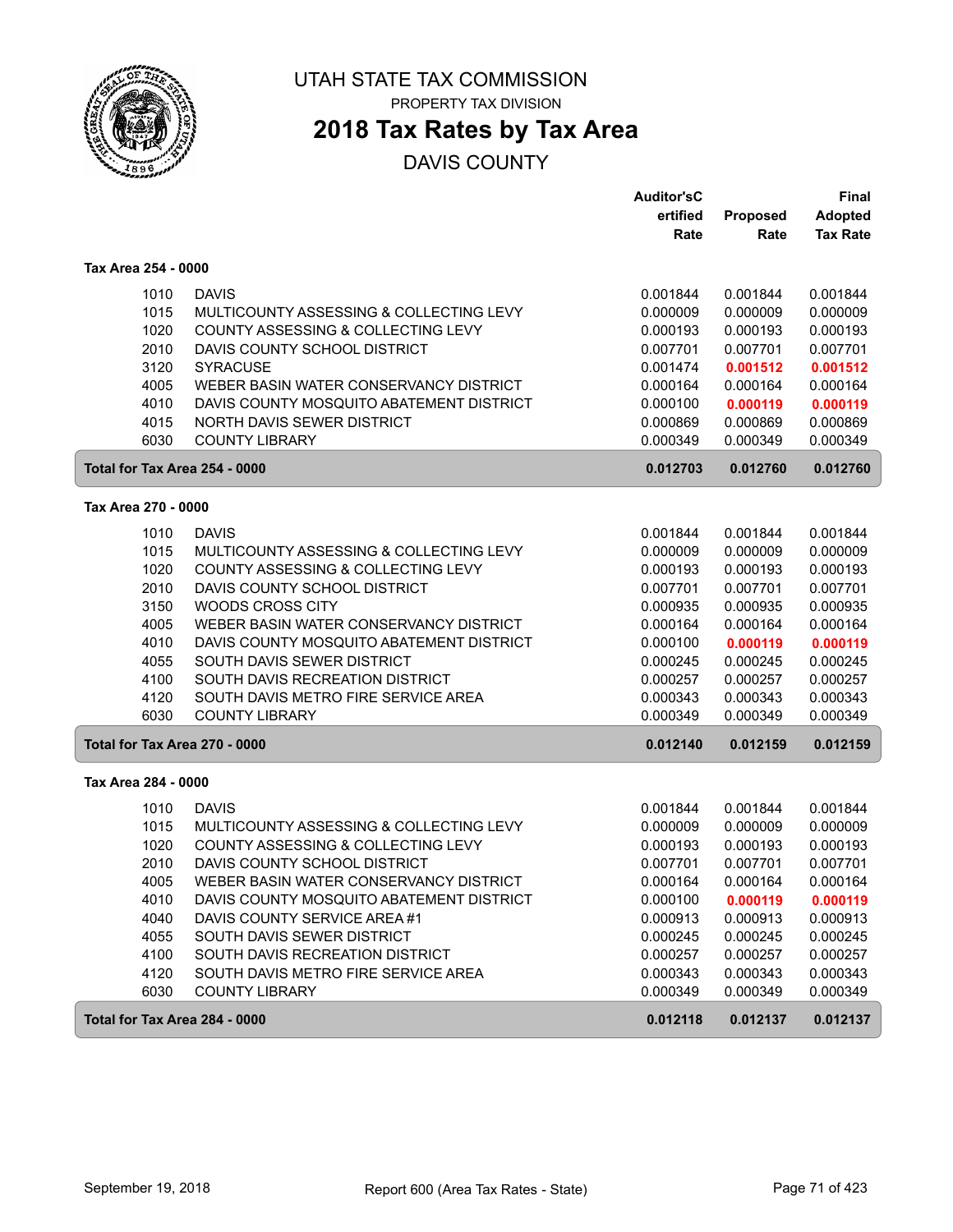

## **2018 Tax Rates by Tax Area**

|                               |                                          | <b>Auditor'sC</b> |                 | <b>Final</b>    |
|-------------------------------|------------------------------------------|-------------------|-----------------|-----------------|
|                               |                                          | ertified          | <b>Proposed</b> | <b>Adopted</b>  |
|                               |                                          | Rate              | Rate            | <b>Tax Rate</b> |
| Tax Area 344 - 0000           |                                          |                   |                 |                 |
| 1010                          | <b>DAVIS</b>                             | 0.001844          | 0.001844        | 0.001844        |
| 1015                          | MULTICOUNTY ASSESSING & COLLECTING LEVY  | 0.000009          | 0.000009        | 0.000009        |
| 1020                          | COUNTY ASSESSING & COLLECTING LEVY       | 0.000193          | 0.000193        | 0.000193        |
| 2010                          | DAVIS COUNTY SCHOOL DISTRICT             | 0.007701          | 0.007701        | 0.007701        |
| 3090                          | CITY OF NORTH SALT LAKE                  | 0.001355          | 0.001355        | 0.001355        |
| 4005                          | WEBER BASIN WATER CONSERVANCY DISTRICT   | 0.000164          | 0.000164        | 0.000164        |
| 4010                          | DAVIS COUNTY MOSQUITO ABATEMENT DISTRICT | 0.000100          | 0.000119        | 0.000119        |
| 4055                          | SOUTH DAVIS SEWER DISTRICT               | 0.000245          | 0.000245        | 0.000245        |
| 4100                          | SOUTH DAVIS RECREATION DISTRICT          | 0.000257          | 0.000257        | 0.000257        |
| 4120                          | SOUTH DAVIS METRO FIRE SERVICE AREA      | 0.000343          | 0.000343        | 0.000343        |
| 6030                          | <b>COUNTY LIBRARY</b>                    | 0.000349          | 0.000349        | 0.000349        |
| Total for Tax Area 344 - 0000 |                                          | 0.012560          | 0.012579        | 0.012579        |
| Tax Area 345 - 0000           |                                          |                   |                 |                 |
| 1010                          | <b>DAVIS</b>                             | 0.001844          | 0.001844        | 0.001844        |
| 1015                          | MULTICOUNTY ASSESSING & COLLECTING LEVY  | 0.000009          | 0.000009        | 0.000009        |
| 1020                          | COUNTY ASSESSING & COLLECTING LEVY       | 0.000193          | 0.000193        | 0.000193        |
| 2010                          | DAVIS COUNTY SCHOOL DISTRICT             | 0.007701          | 0.007701        | 0.007701        |
| 3090                          | CITY OF NORTH SALT LAKE                  | 0.001355          | 0.001355        | 0.001355        |
| 4005                          | WEBER BASIN WATER CONSERVANCY DISTRICT   | 0.000164          | 0.000164        | 0.000164        |
| 4010                          | DAVIS COUNTY MOSQUITO ABATEMENT DISTRICT | 0.000100          | 0.000119        | 0.000119        |
| 4030                          | SOUTH DAVIS WATER DISTRICT               | 0.000202          | 0.000202        | 0.000202        |
| 4055                          | SOUTH DAVIS SEWER DISTRICT               | 0.000245          | 0.000245        | 0.000245        |
| 4100                          | SOUTH DAVIS RECREATION DISTRICT          | 0.000257          | 0.000257        | 0.000257        |
| 4120                          | SOUTH DAVIS METRO FIRE SERVICE AREA      | 0.000343          | 0.000343        | 0.000343        |
| 6030                          | <b>COUNTY LIBRARY</b>                    | 0.000349          | 0.000349        | 0.000349        |
| Total for Tax Area 345 - 0000 |                                          | 0.012762          | 0.012781        | 0.012781        |
| Tax Area 354 - 0000           |                                          |                   |                 |                 |
| 1010                          | <b>DAVIS</b>                             | 0.001844          | 0.001844        | 0.001844        |
| 1015                          | MULTICOUNTY ASSESSING & COLLECTING LEVY  | 0.000009          | 0.000009        | 0.000009        |
| 1020                          | COUNTY ASSESSING & COLLECTING LEVY       | 0.000193          | 0.000193        | 0.000193        |
| 2010                          | DAVIS COUNTY SCHOOL DISTRICT             | 0.007701          | 0.007701        | 0.007701        |
| 3120                          | <b>SYRACUSE</b>                          | 0.001474          | 0.001512        | 0.001512        |
| 4005                          | WEBER BASIN WATER CONSERVANCY DISTRICT   | 0.000164          | 0.000164        | 0.000164        |
| 4010                          | DAVIS COUNTY MOSQUITO ABATEMENT DISTRICT | 0.000100          | 0.000119        | 0.000119        |
| 4015                          | NORTH DAVIS SEWER DISTRICT               | 0.000869          | 0.000869        | 0.000869        |
| 6030                          | <b>COUNTY LIBRARY</b>                    | 0.000349          | 0.000349        | 0.000349        |
| Total for Tax Area 354 - 0000 |                                          | 0.012703          | 0.012760        | 0.012760        |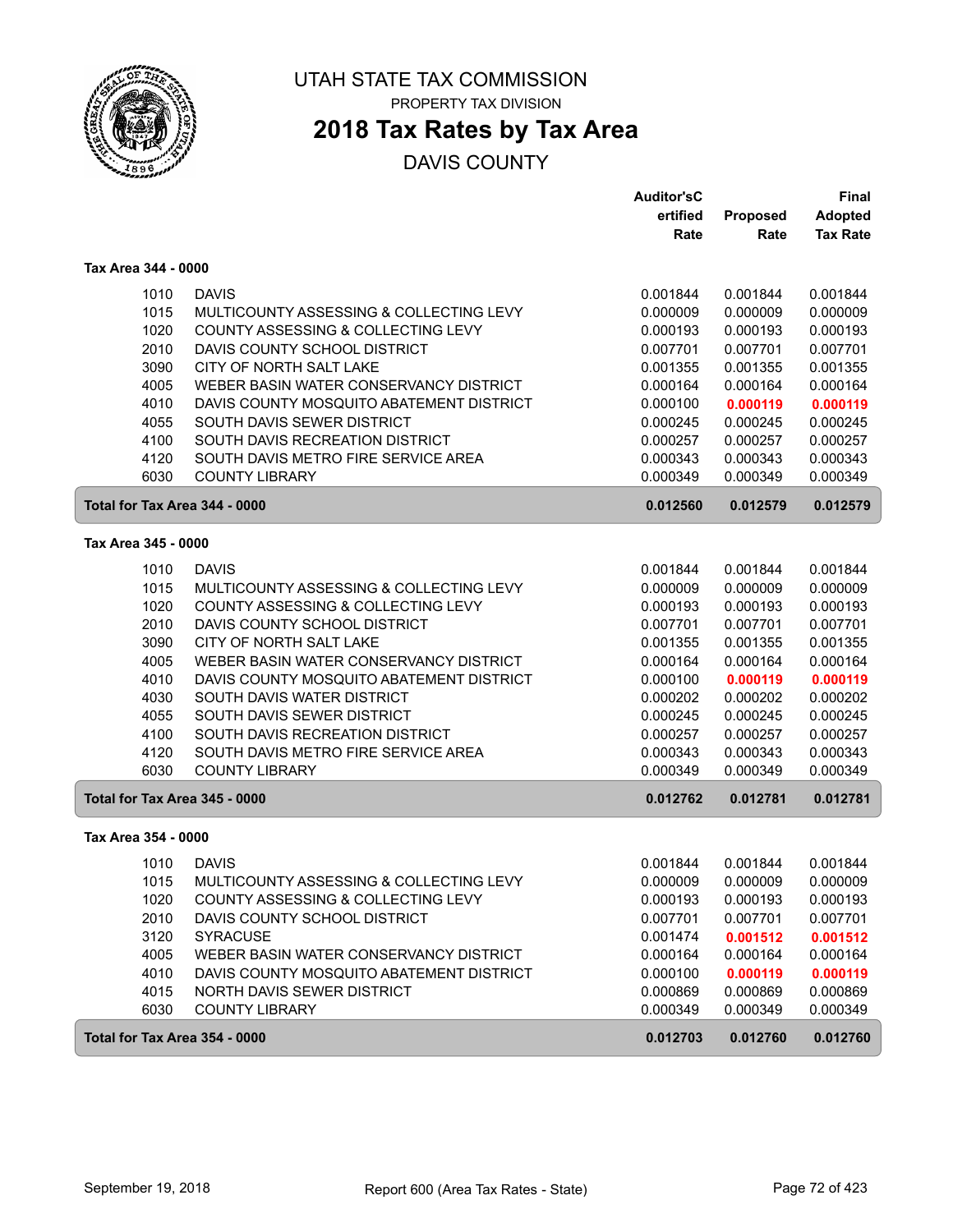

# **2018 Tax Rates by Tax Area**

|                               |                                          | <b>Auditor'sC</b> |                 | <b>Final</b>    |
|-------------------------------|------------------------------------------|-------------------|-----------------|-----------------|
|                               |                                          | ertified          | <b>Proposed</b> | <b>Adopted</b>  |
|                               |                                          | Rate              | Rate            | <b>Tax Rate</b> |
| Tax Area 370 - 0000           |                                          |                   |                 |                 |
| 1010                          | <b>DAVIS</b>                             | 0.001844          | 0.001844        | 0.001844        |
| 1015                          | MULTICOUNTY ASSESSING & COLLECTING LEVY  | 0.000009          | 0.000009        | 0.000009        |
| 1020                          | COUNTY ASSESSING & COLLECTING LEVY       | 0.000193          | 0.000193        | 0.000193        |
| 2010                          | DAVIS COUNTY SCHOOL DISTRICT             | 0.007701          | 0.007701        | 0.007701        |
| 3150                          | WOODS CROSS CITY                         | 0.000935          | 0.000935        | 0.000935        |
| 4005                          | WEBER BASIN WATER CONSERVANCY DISTRICT   | 0.000164          | 0.000164        | 0.000164        |
| 4010                          | DAVIS COUNTY MOSQUITO ABATEMENT DISTRICT | 0.000100          | 0.000119        | 0.000119        |
| 4055                          | SOUTH DAVIS SEWER DISTRICT               | 0.000245          | 0.000245        | 0.000245        |
| 4100                          | SOUTH DAVIS RECREATION DISTRICT          | 0.000257          | 0.000257        | 0.000257        |
| 4120                          | SOUTH DAVIS METRO FIRE SERVICE AREA      | 0.000343          | 0.000343        | 0.000343        |
| 6030                          | <b>COUNTY LIBRARY</b>                    | 0.000349          | 0.000349        | 0.000349        |
| Total for Tax Area 370 - 0000 |                                          | 0.012140          | 0.012159        | 0.012159        |
| Tax Area 387 - 0000           |                                          |                   |                 |                 |
| 1010                          | <b>DAVIS</b>                             | 0.001844          | 0.001844        | 0.001844        |
| 1015                          | MULTICOUNTY ASSESSING & COLLECTING LEVY  | 0.000009          | 0.000009        | 0.000009        |
| 1020                          | COUNTY ASSESSING & COLLECTING LEVY       | 0.000193          | 0.000193        | 0.000193        |
| 2010                          | DAVIS COUNTY SCHOOL DISTRICT             | 0.007701          | 0.007701        | 0.007701        |
| 4005                          | WEBER BASIN WATER CONSERVANCY DISTRICT   | 0.000164          | 0.000164        | 0.000164        |
| 4010                          | DAVIS COUNTY MOSQUITO ABATEMENT DISTRICT | 0.000100          | 0.000119        | 0.000119        |
| 4030                          | SOUTH DAVIS WATER DISTRICT               | 0.000202          | 0.000202        | 0.000202        |
| 4040                          | DAVIS COUNTY SERVICE AREA #1             | 0.000913          | 0.000913        | 0.000913        |
| 4055                          | SOUTH DAVIS SEWER DISTRICT               | 0.000245          | 0.000245        | 0.000245        |
| 4100                          | SOUTH DAVIS RECREATION DISTRICT          | 0.000257          | 0.000257        | 0.000257        |
| 4120                          | SOUTH DAVIS METRO FIRE SERVICE AREA      | 0.000343          | 0.000343        | 0.000343        |
| 6030                          | <b>COUNTY LIBRARY</b>                    | 0.000349          | 0.000349        | 0.000349        |
| Total for Tax Area 387 - 0000 |                                          | 0.012320          | 0.012339        | 0.012339        |
| Tax Area 454 - 0000           |                                          |                   |                 |                 |
| 1010                          | <b>DAVIS</b>                             | 0.001844          | 0.001844        | 0.001844        |
| 1015                          | MULTICOUNTY ASSESSING & COLLECTING LEVY  | 0.000009          | 0.000009        | 0.000009        |
| 1020                          | COUNTY ASSESSING & COLLECTING LEVY       | 0.000193          | 0.000193        | 0.000193        |
| 2010                          | DAVIS COUNTY SCHOOL DISTRICT             | 0.007701          | 0.007701        | 0.007701        |
| 3120                          | <b>SYRACUSE</b>                          | 0.001474          | 0.001512        | 0.001512        |
| 4005                          | WEBER BASIN WATER CONSERVANCY DISTRICT   | 0.000164          | 0.000164        | 0.000164        |
| 4010                          | DAVIS COUNTY MOSQUITO ABATEMENT DISTRICT | 0.000100          | 0.000119        | 0.000119        |
| 4015                          | NORTH DAVIS SEWER DISTRICT               | 0.000869          | 0.000869        | 0.000869        |
| 6030                          | <b>COUNTY LIBRARY</b>                    | 0.000349          | 0.000349        | 0.000349        |
| Total for Tax Area 454 - 0000 |                                          | 0.012703          | 0.012760        | 0.012760        |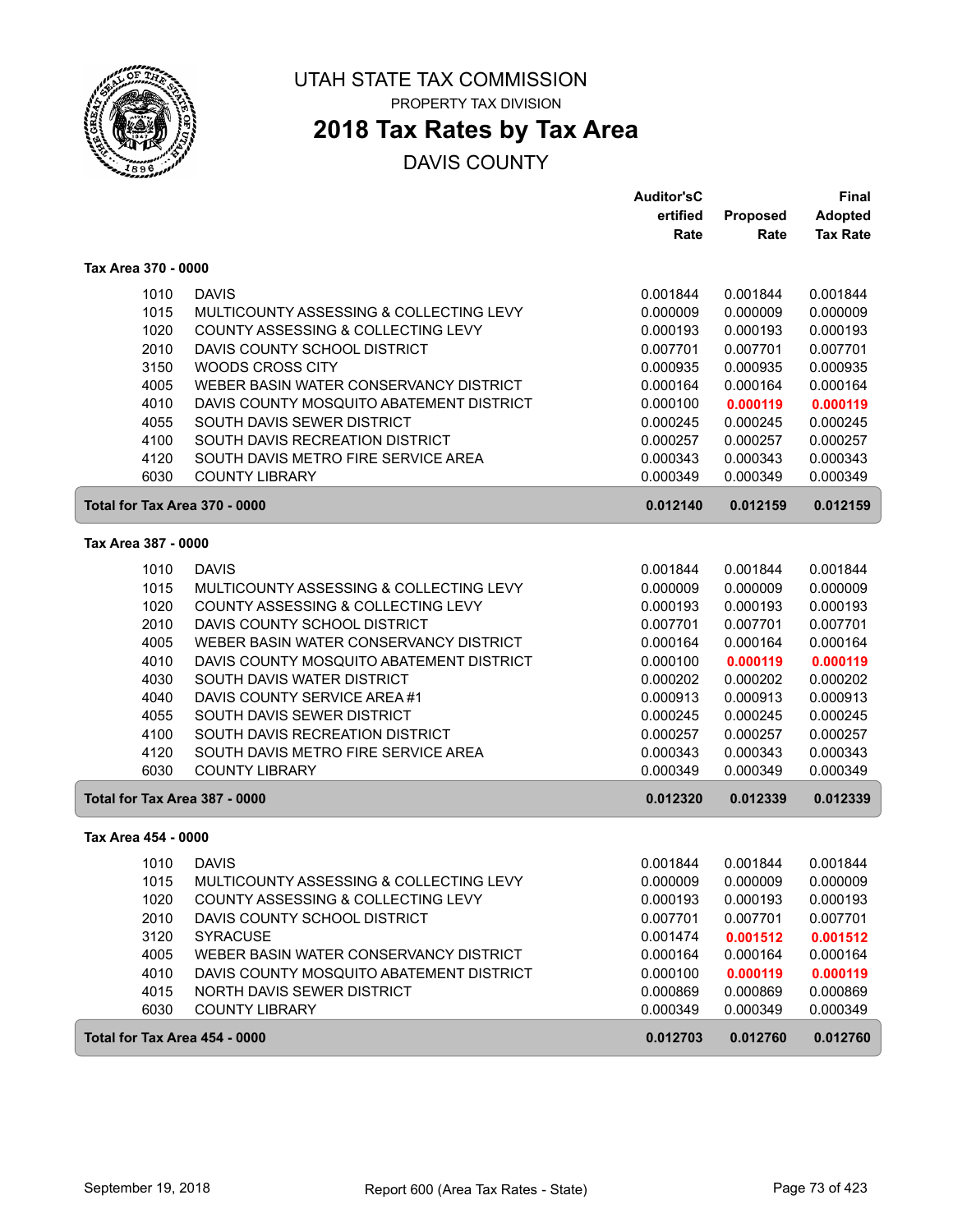

## **2018 Tax Rates by Tax Area**

|                               |                                          | <b>Auditor'sC</b> |          | Final           |
|-------------------------------|------------------------------------------|-------------------|----------|-----------------|
|                               |                                          | ertified          | Proposed | <b>Adopted</b>  |
|                               |                                          | Rate              | Rate     | <b>Tax Rate</b> |
| Tax Area 470 - 0000           |                                          |                   |          |                 |
| 1010                          | <b>DAVIS</b>                             | 0.001844          | 0.001844 | 0.001844        |
| 1015                          | MULTICOUNTY ASSESSING & COLLECTING LEVY  | 0.000009          | 0.000009 | 0.000009        |
| 1020                          | COUNTY ASSESSING & COLLECTING LEVY       | 0.000193          | 0.000193 | 0.000193        |
| 2010                          | DAVIS COUNTY SCHOOL DISTRICT             | 0.007701          | 0.007701 | 0.007701        |
| 3150                          | <b>WOODS CROSS CITY</b>                  | 0.000935          | 0.000935 | 0.000935        |
| 4005                          | WEBER BASIN WATER CONSERVANCY DISTRICT   | 0.000164          | 0.000164 | 0.000164        |
| 4010                          | DAVIS COUNTY MOSQUITO ABATEMENT DISTRICT | 0.000100          | 0.000119 | 0.000119        |
| 4055                          | SOUTH DAVIS SEWER DISTRICT               | 0.000245          | 0.000245 | 0.000245        |
| 4100                          | SOUTH DAVIS RECREATION DISTRICT          | 0.000257          | 0.000257 | 0.000257        |
| 4120                          | SOUTH DAVIS METRO FIRE SERVICE AREA      | 0.000343          | 0.000343 | 0.000343        |
| 6030                          | <b>COUNTY LIBRARY</b>                    | 0.000349          | 0.000349 | 0.000349        |
| Total for Tax Area 470 - 0000 |                                          | 0.012140          | 0.012159 | 0.012159        |
| Tax Area 471 - 0000           |                                          |                   |          |                 |
|                               |                                          |                   |          |                 |
| 1010                          | <b>DAVIS</b>                             | 0.001844          | 0.001844 | 0.001844        |
| 1015                          | MULTICOUNTY ASSESSING & COLLECTING LEVY  | 0.000009          | 0.000009 | 0.000009        |
| 1020                          | COUNTY ASSESSING & COLLECTING LEVY       | 0.000193          | 0.000193 | 0.000193        |
| 2010                          | DAVIS COUNTY SCHOOL DISTRICT             | 0.007701          | 0.007701 | 0.007701        |
| 3150                          | WOODS CROSS CITY                         | 0.000935          | 0.000935 | 0.000935        |
| 4005                          | WEBER BASIN WATER CONSERVANCY DISTRICT   | 0.000164          | 0.000164 | 0.000164        |
| 4010                          | DAVIS COUNTY MOSQUITO ABATEMENT DISTRICT | 0.000100          | 0.000119 | 0.000119        |
| 4020                          | <b>BOUNTIFUL IRRIGATION DISTRICT</b>     | 0.000096          | 0.000096 | 0.000096        |
| 4055                          | SOUTH DAVIS SEWER DISTRICT               | 0.000245          | 0.000245 | 0.000245        |
| 4100                          | SOUTH DAVIS RECREATION DISTRICT          | 0.000257          | 0.000257 | 0.000257        |
| 4120                          | SOUTH DAVIS METRO FIRE SERVICE AREA      | 0.000343          | 0.000343 | 0.000343        |
| 6030                          | <b>COUNTY LIBRARY</b>                    | 0.000349          | 0.000349 | 0.000349        |
| Total for Tax Area 471 - 0000 |                                          | 0.012236          | 0.012255 | 0.012255        |
| Tax Area 472 - 0000           |                                          |                   |          |                 |
| 1010                          | <b>DAVIS</b>                             | 0.001844          | 0.001844 | 0.001844        |
| 1015                          | MULTICOUNTY ASSESSING & COLLECTING LEVY  | 0.000009          | 0.000009 | 0.000009        |
| 1020                          | COUNTY ASSESSING & COLLECTING LEVY       | 0.000193          | 0.000193 | 0.000193        |
| 2010                          | DAVIS COUNTY SCHOOL DISTRICT             | 0.007701          | 0.007701 | 0.007701        |
| 3150                          | WOODS CROSS CITY                         | 0.000935          | 0.000935 | 0.000935        |
| 4005                          | WEBER BASIN WATER CONSERVANCY DISTRICT   | 0.000164          | 0.000164 | 0.000164        |
| 4010                          | DAVIS COUNTY MOSQUITO ABATEMENT DISTRICT | 0.000100          | 0.000119 | 0.000119        |
| 4020                          | <b>BOUNTIFUL IRRIGATION DISTRICT</b>     | 0.000096          | 0.000096 | 0.000096        |
| 4030                          | SOUTH DAVIS WATER DISTRICT               | 0.000202          | 0.000202 | 0.000202        |
| 4055                          | SOUTH DAVIS SEWER DISTRICT               | 0.000245          | 0.000245 | 0.000245        |
| 4100                          | SOUTH DAVIS RECREATION DISTRICT          | 0.000257          | 0.000257 | 0.000257        |
| 4120                          | SOUTH DAVIS METRO FIRE SERVICE AREA      | 0.000343          | 0.000343 | 0.000343        |
| 6030                          | <b>COUNTY LIBRARY</b>                    | 0.000349          | 0.000349 | 0.000349        |
| Total for Tax Area 472 - 0000 |                                          | 0.012438          | 0.012457 | 0.012457        |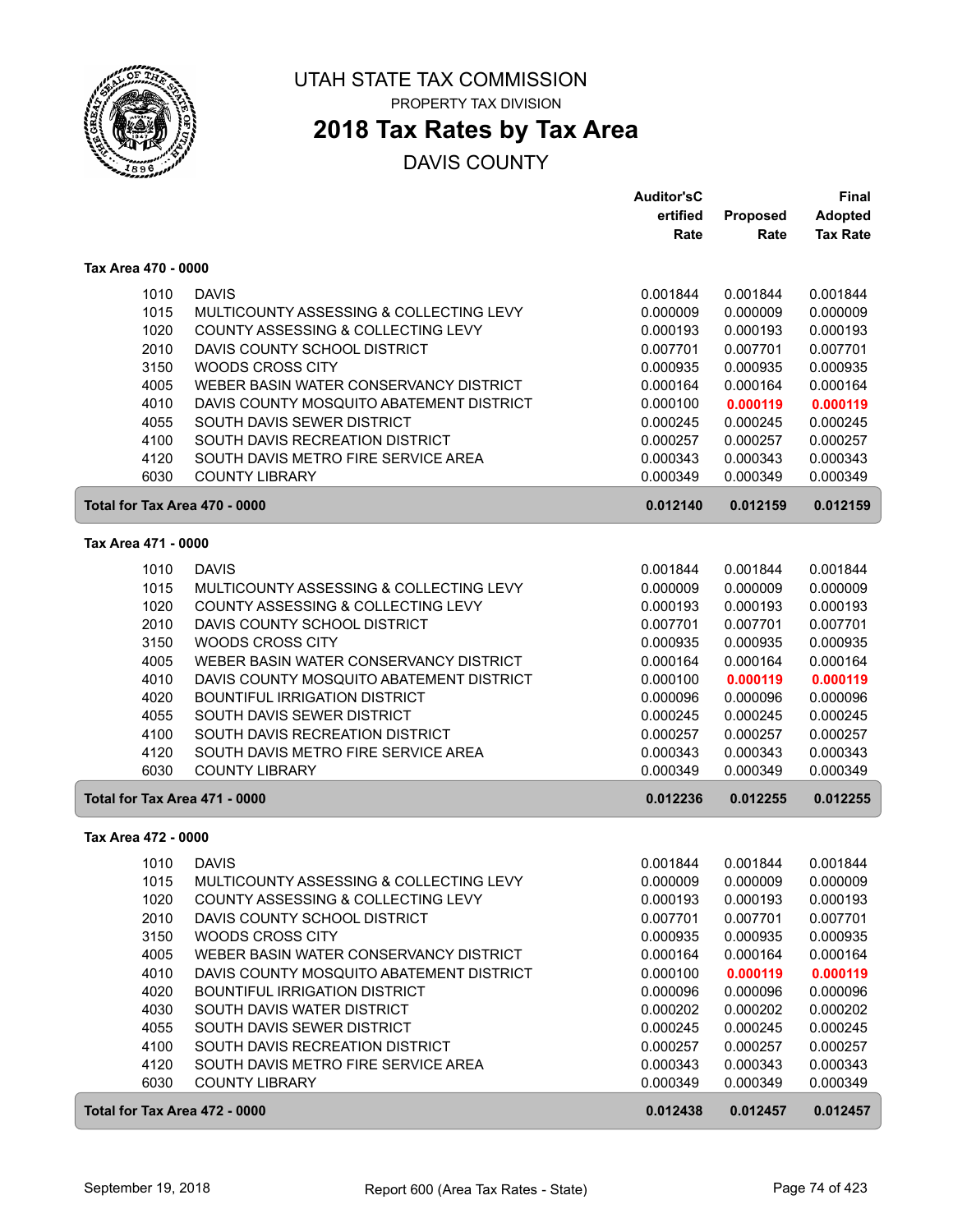

## **2018 Tax Rates by Tax Area**

|                               |                                          | <b>Auditor'sC</b> |                 | <b>Final</b>    |
|-------------------------------|------------------------------------------|-------------------|-----------------|-----------------|
|                               |                                          | ertified          | <b>Proposed</b> | <b>Adopted</b>  |
|                               |                                          | Rate              | Rate            | <b>Tax Rate</b> |
| Tax Area 473 - 0000           |                                          |                   |                 |                 |
| 1010                          | <b>DAVIS</b>                             | 0.001844          | 0.001844        | 0.001844        |
| 1015                          | MULTICOUNTY ASSESSING & COLLECTING LEVY  | 0.000009          | 0.000009        | 0.000009        |
| 1020                          | COUNTY ASSESSING & COLLECTING LEVY       | 0.000193          | 0.000193        | 0.000193        |
| 2010                          | DAVIS COUNTY SCHOOL DISTRICT             | 0.007701          | 0.007701        | 0.007701        |
| 3150                          | WOODS CROSS CITY                         | 0.000935          | 0.000935        | 0.000935        |
| 4005                          | WEBER BASIN WATER CONSERVANCY DISTRICT   | 0.000164          | 0.000164        | 0.000164        |
| 4010                          | DAVIS COUNTY MOSQUITO ABATEMENT DISTRICT | 0.000100          | 0.000119        | 0.000119        |
| 4030                          | SOUTH DAVIS WATER DISTRICT               | 0.000202          | 0.000202        | 0.000202        |
| 4055                          | SOUTH DAVIS SEWER DISTRICT               | 0.000245          | 0.000245        | 0.000245        |
| 4100                          | SOUTH DAVIS RECREATION DISTRICT          | 0.000257          | 0.000257        | 0.000257        |
| 4120                          | SOUTH DAVIS METRO FIRE SERVICE AREA      | 0.000343          | 0.000343        | 0.000343        |
| 6030                          | <b>COUNTY LIBRARY</b>                    | 0.000349          | 0.000349        | 0.000349        |
| Total for Tax Area 473 - 0000 |                                          | 0.012342          | 0.012361        | 0.012361        |
| Tax Area 503 - 0000           |                                          |                   |                 |                 |
|                               |                                          |                   |                 |                 |
| 1010                          | <b>DAVIS</b>                             | 0.001844          | 0.001844        | 0.001844        |
| 1015                          | MULTICOUNTY ASSESSING & COLLECTING LEVY  | 0.000009          | 0.000009        | 0.000009        |
| 1020                          | COUNTY ASSESSING & COLLECTING LEVY       | 0.000193          | 0.000193        | 0.000193        |
| 2010                          | DAVIS COUNTY SCHOOL DISTRICT             | 0.007701          | 0.007701        | 0.007701        |
| 3010                          | <b>BOUNTIFUL</b>                         | 0.000775          | 0.000880        | 0.000880        |
| 4005                          | WEBER BASIN WATER CONSERVANCY DISTRICT   | 0.000164          | 0.000164        | 0.000164        |
| 4010                          | DAVIS COUNTY MOSQUITO ABATEMENT DISTRICT | 0.000100          | 0.000119        | 0.000119        |
| 4020                          | <b>BOUNTIFUL IRRIGATION DISTRICT</b>     | 0.000096          | 0.000096        | 0.000096        |
| 4055                          | SOUTH DAVIS SEWER DISTRICT               | 0.000245          | 0.000245        | 0.000245        |
| 4100                          | SOUTH DAVIS RECREATION DISTRICT          | 0.000257          | 0.000257        | 0.000257        |
| 4120                          | SOUTH DAVIS METRO FIRE SERVICE AREA      | 0.000343          | 0.000343        | 0.000343        |
| 6030                          | <b>COUNTY LIBRARY</b>                    | 0.000349          | 0.000349        | 0.000349        |
| Total for Tax Area 503 - 0000 |                                          | 0.012076          | 0.012200        | 0.012200        |
| Tax Area 505 - 0000           |                                          |                   |                 |                 |
|                               | 1010 DAVIS                               | 0.001844          | 0.001844        | 0.001844        |
| 1015                          | MULTICOUNTY ASSESSING & COLLECTING LEVY  | 0.000009          | 0.000009        | 0.000009        |
| 1020                          | COUNTY ASSESSING & COLLECTING LEVY       | 0.000193          | 0.000193        | 0.000193        |
| 2010                          | DAVIS COUNTY SCHOOL DISTRICT             | 0.007701          | 0.007701        | 0.007701        |
| 3010                          | <b>BOUNTIFUL</b>                         | 0.000775          | 0.000880        | 0.000880        |
| 4005                          | WEBER BASIN WATER CONSERVANCY DISTRICT   | 0.000164          | 0.000164        | 0.000164        |
| 4010                          | DAVIS COUNTY MOSQUITO ABATEMENT DISTRICT | 0.000100          | 0.000119        | 0.000119        |
| 4030                          | SOUTH DAVIS WATER DISTRICT               | 0.000202          | 0.000202        | 0.000202        |
| 4055                          | SOUTH DAVIS SEWER DISTRICT               | 0.000245          | 0.000245        | 0.000245        |
| 4100                          | SOUTH DAVIS RECREATION DISTRICT          | 0.000257          | 0.000257        | 0.000257        |
| 4120                          | SOUTH DAVIS METRO FIRE SERVICE AREA      | 0.000343          | 0.000343        | 0.000343        |
| 6030                          | <b>COUNTY LIBRARY</b>                    | 0.000349          | 0.000349        | 0.000349        |
| Total for Tax Area 505 - 0000 |                                          | 0.012182          | 0.012306        | 0.012306        |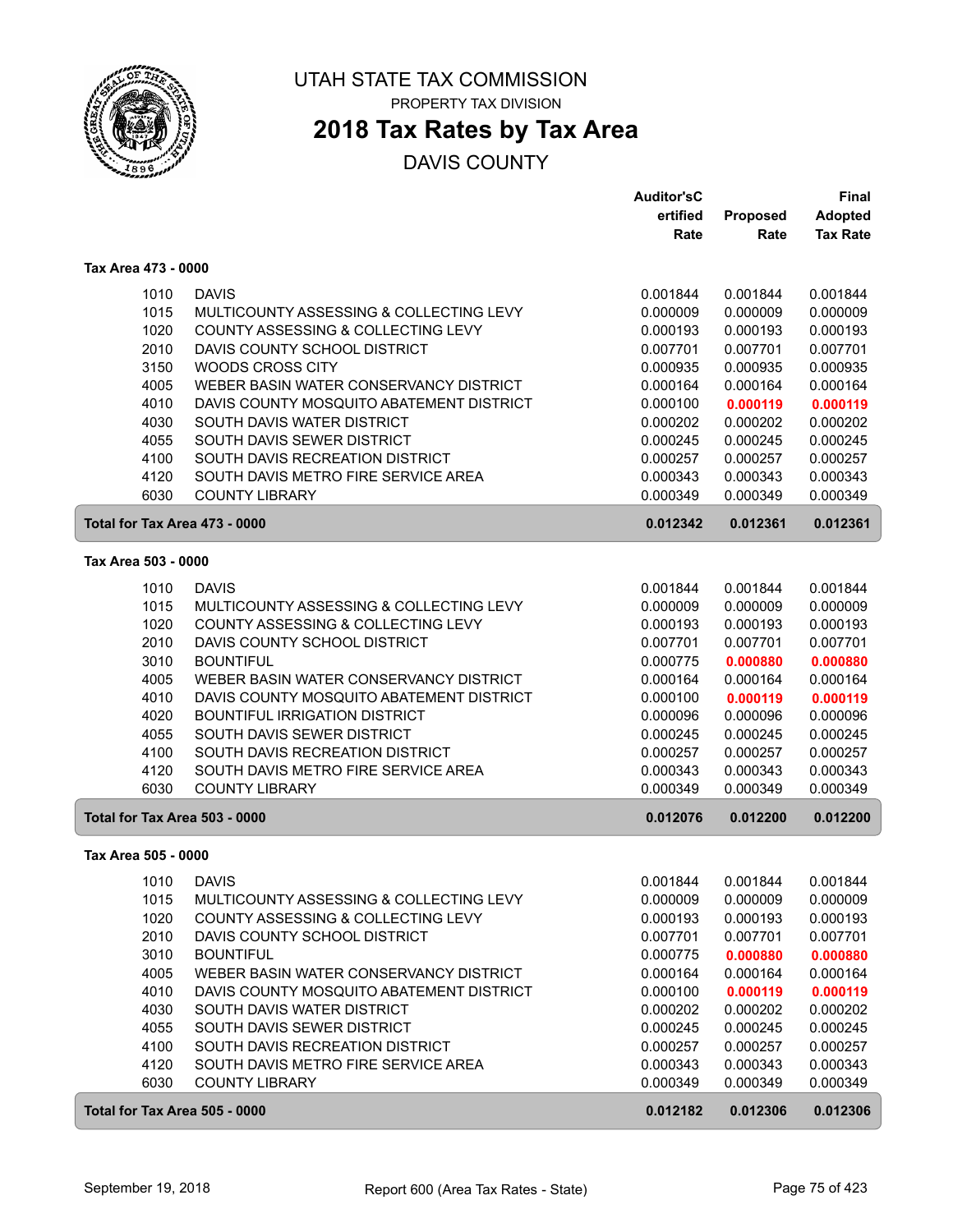

PROPERTY TAX DIVISION

# **2018 Tax Rates by Tax Area**

|                               |                                          | <b>Auditor'sC</b> |          | Final           |
|-------------------------------|------------------------------------------|-------------------|----------|-----------------|
|                               |                                          | ertified          | Proposed | <b>Adopted</b>  |
|                               |                                          | Rate              | Rate     | <b>Tax Rate</b> |
| Tax Area 508 - 0000           |                                          |                   |          |                 |
| 1010                          | <b>DAVIS</b>                             | 0.001844          | 0.001844 | 0.001844        |
| 1015                          | MULTICOUNTY ASSESSING & COLLECTING LEVY  | 0.000009          | 0.000009 | 0.000009        |
| 1020                          | COUNTY ASSESSING & COLLECTING LEVY       | 0.000193          | 0.000193 | 0.000193        |
| 2010                          | DAVIS COUNTY SCHOOL DISTRICT             | 0.007701          | 0.007701 | 0.007701        |
| 3020                          | <b>CENTERVILLE</b>                       | 0.001275          | 0.001275 | 0.001275        |
| 4005                          | WEBER BASIN WATER CONSERVANCY DISTRICT   | 0.000164          | 0.000164 | 0.000164        |
| 4010                          | DAVIS COUNTY MOSQUITO ABATEMENT DISTRICT | 0.000100          | 0.000119 | 0.000119        |
| 4055                          | SOUTH DAVIS SEWER DISTRICT               | 0.000245          | 0.000245 | 0.000245        |
| 4100                          | SOUTH DAVIS RECREATION DISTRICT          | 0.000257          | 0.000257 | 0.000257        |
| 4120                          | SOUTH DAVIS METRO FIRE SERVICE AREA      | 0.000343          | 0.000343 | 0.000343        |
| 6030                          | <b>COUNTY LIBRARY</b>                    | 0.000349          | 0.000349 | 0.000349        |
| Total for Tax Area 508 - 0000 |                                          | 0.012480          | 0.012499 | 0.012499        |
| Tax Area 517 - 0000           |                                          |                   |          |                 |
| 1010                          | <b>DAVIS</b>                             | 0.001844          | 0.001844 | 0.001844        |
| 1015                          | MULTICOUNTY ASSESSING & COLLECTING LEVY  | 0.000009          | 0.000009 | 0.000009        |
| 1020                          | COUNTY ASSESSING & COLLECTING LEVY       | 0.000193          | 0.000193 | 0.000193        |
| 2010                          | DAVIS COUNTY SCHOOL DISTRICT             | 0.007701          | 0.007701 | 0.007701        |
| 3040                          | <b>CLINTON</b>                           | 0.001794          | 0.001794 | 0.001794        |
| 4005                          | WEBER BASIN WATER CONSERVANCY DISTRICT   | 0.000164          | 0.000164 | 0.000164        |
| 4010                          | DAVIS COUNTY MOSQUITO ABATEMENT DISTRICT | 0.000100          | 0.000119 | 0.000119        |
| 4015                          | <b>NORTH DAVIS SEWER DISTRICT</b>        | 0.000869          | 0.000869 | 0.000869        |
| 6030                          | <b>COUNTY LIBRARY</b>                    | 0.000349          | 0.000349 | 0.000349        |
| Total for Tax Area 517 - 0000 |                                          | 0.013023          | 0.013042 | 0.013042        |
| Tax Area 523 - 0000           |                                          |                   |          |                 |
| 1010                          | <b>DAVIS</b>                             | 0.001844          | 0.001844 | 0.001844        |
| 1015                          | MULTICOUNTY ASSESSING & COLLECTING LEVY  | 0.000009          | 0.000009 | 0.000009        |
| 1020                          | COUNTY ASSESSING & COLLECTING LEVY       | 0.000193          | 0.000193 | 0.000193        |
| 2010                          | DAVIS COUNTY SCHOOL DISTRICT             | 0.007701          | 0.007701 | 0.007701        |
| 3050                          | <b>FARMINGTON</b>                        | 0.001765          | 0.001765 | 0.001765        |
| 4005                          | WEBER BASIN WATER CONSERVANCY DISTRICT   | 0.000164          | 0.000164 | 0.000164        |
| 4010                          | DAVIS COUNTY MOSQUITO ABATEMENT DISTRICT | 0.000100          | 0.000119 | 0.000119        |
| 4050                          | CENTRAL DAVIS COUNTY SEWER DISTRICT      | 0.000178          | 0.000178 | 0.000178        |
| 6030                          | <b>COUNTY LIBRARY</b>                    | 0.000349          | 0.000349 | 0.000349        |
| Total for Tax Area 523 - 0000 |                                          | 0.012304          | 0.012322 | 0.012322        |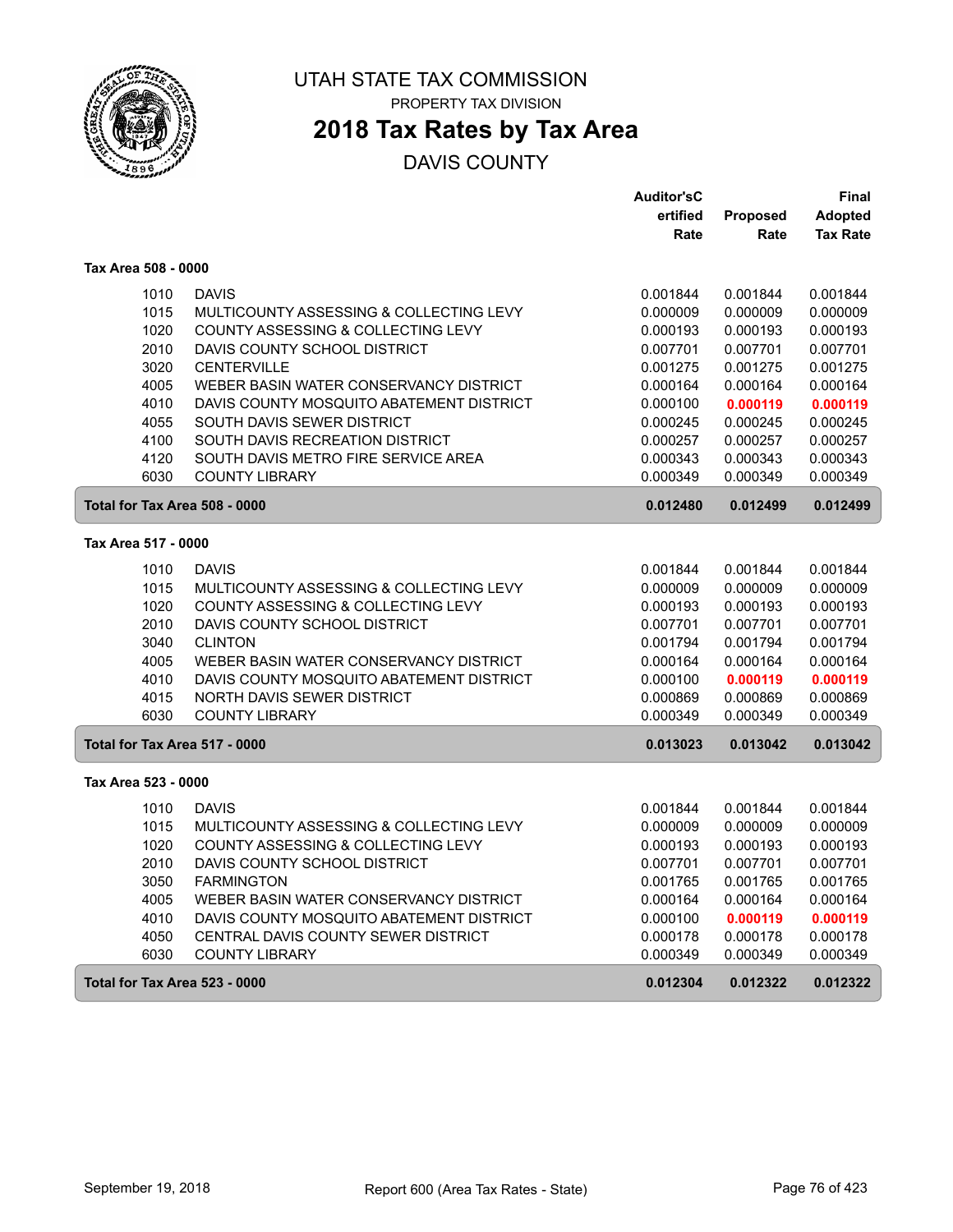

PROPERTY TAX DIVISION

# **2018 Tax Rates by Tax Area**

|                               |                                               | <b>Auditor'sC</b>    |                      | <b>Final</b>         |
|-------------------------------|-----------------------------------------------|----------------------|----------------------|----------------------|
|                               |                                               | ertified             | Proposed             | <b>Adopted</b>       |
|                               |                                               | Rate                 | Rate                 | <b>Tax Rate</b>      |
| Tax Area 524 - 0000           |                                               |                      |                      |                      |
| 1010                          | <b>DAVIS</b>                                  | 0.001844             | 0.001844             | 0.001844             |
| 1015                          | MULTICOUNTY ASSESSING & COLLECTING LEVY       | 0.000009             | 0.000009             | 0.000009             |
| 1020                          | COUNTY ASSESSING & COLLECTING LEVY            | 0.000193             | 0.000193             | 0.000193             |
| 2010                          | DAVIS COUNTY SCHOOL DISTRICT                  | 0.007701             | 0.007701             | 0.007701             |
| 3050                          | <b>FARMINGTON</b>                             | 0.001765             | 0.001765             | 0.001765             |
| 4005                          | WEBER BASIN WATER CONSERVANCY DISTRICT        | 0.000164             | 0.000164             | 0.000164             |
| 4010                          | DAVIS COUNTY MOSQUITO ABATEMENT DISTRICT      | 0.000100             | 0.000119             | 0.000119             |
| 4050                          | CENTRAL DAVIS COUNTY SEWER DISTRICT           | 0.000178             | 0.000178             | 0.000178             |
| 4070                          | <b>BENCHLAND WATER DISTRICT</b>               | 0.000346             | 0.000346             | 0.000346             |
| 6030                          | <b>COUNTY LIBRARY</b>                         | 0.000349             | 0.000349             | 0.000349             |
| Total for Tax Area 524 - 0000 |                                               | 0.012650             | 0.012668             | 0.012668             |
| Tax Area 539 - 0000           |                                               |                      |                      |                      |
|                               |                                               |                      |                      |                      |
| 1010                          | <b>DAVIS</b>                                  | 0.001844             | 0.001844             | 0.001844             |
| 1015                          | MULTICOUNTY ASSESSING & COLLECTING LEVY       | 0.000009             | 0.000009             | 0.000009             |
| 1020                          | COUNTY ASSESSING & COLLECTING LEVY            | 0.000193             | 0.000193             | 0.000193             |
| 2010                          | DAVIS COUNTY SCHOOL DISTRICT<br><b>LAYTON</b> | 0.007701             | 0.007701             | 0.007701             |
| 3080                          | WEBER BASIN WATER CONSERVANCY DISTRICT        | 0.001521             | 0.001521             | 0.001521             |
| 4005<br>4010                  | DAVIS COUNTY MOSQUITO ABATEMENT DISTRICT      | 0.000164<br>0.000100 | 0.000164             | 0.000164             |
| 4015                          | <b>NORTH DAVIS SEWER DISTRICT</b>             | 0.000869             | 0.000119<br>0.000869 | 0.000119<br>0.000869 |
| 6030                          | <b>COUNTY LIBRARY</b>                         | 0.000349             | 0.000349             | 0.000349             |
| Total for Tax Area 539 - 0000 |                                               | 0.012750             | 0.012769             | 0.012769             |
|                               |                                               |                      |                      |                      |
| Tax Area 557 - 0000           |                                               |                      |                      |                      |
| 1010                          | <b>DAVIS</b>                                  | 0.001844             | 0.001844             | 0.001844             |
| 1015                          | MULTICOUNTY ASSESSING & COLLECTING LEVY       | 0.000009             | 0.000009             | 0.000009             |
| 1020                          | COUNTY ASSESSING & COLLECTING LEVY            | 0.000193             | 0.000193             | 0.000193             |
| 2010                          | DAVIS COUNTY SCHOOL DISTRICT                  | 0.007701             | 0.007701             | 0.007701             |
| 3130                          | <b>WEST BOUNTIFUL</b>                         | 0.001449             | 0.001449             | 0.001449             |
| 4005                          | WEBER BASIN WATER CONSERVANCY DISTRICT        | 0.000164             | 0.000164             | 0.000164             |
| 4010                          | DAVIS COUNTY MOSQUITO ABATEMENT DISTRICT      | 0.000100             | 0.000119             | 0.000119             |
| 4055                          | SOUTH DAVIS SEWER DISTRICT                    | 0.000245             | 0.000245             | 0.000245             |
| 4100                          | SOUTH DAVIS RECREATION DISTRICT               | 0.000257             | 0.000257             | 0.000257             |
| 4120                          | SOUTH DAVIS METRO FIRE SERVICE AREA           | 0.000343             | 0.000343             | 0.000343             |
| 6030                          | <b>COUNTY LIBRARY</b>                         | 0.000349             | 0.000349             | 0.000349             |
| Total for Tax Area 557 - 0000 |                                               | 0.012654             | 0.012673             | 0.012673             |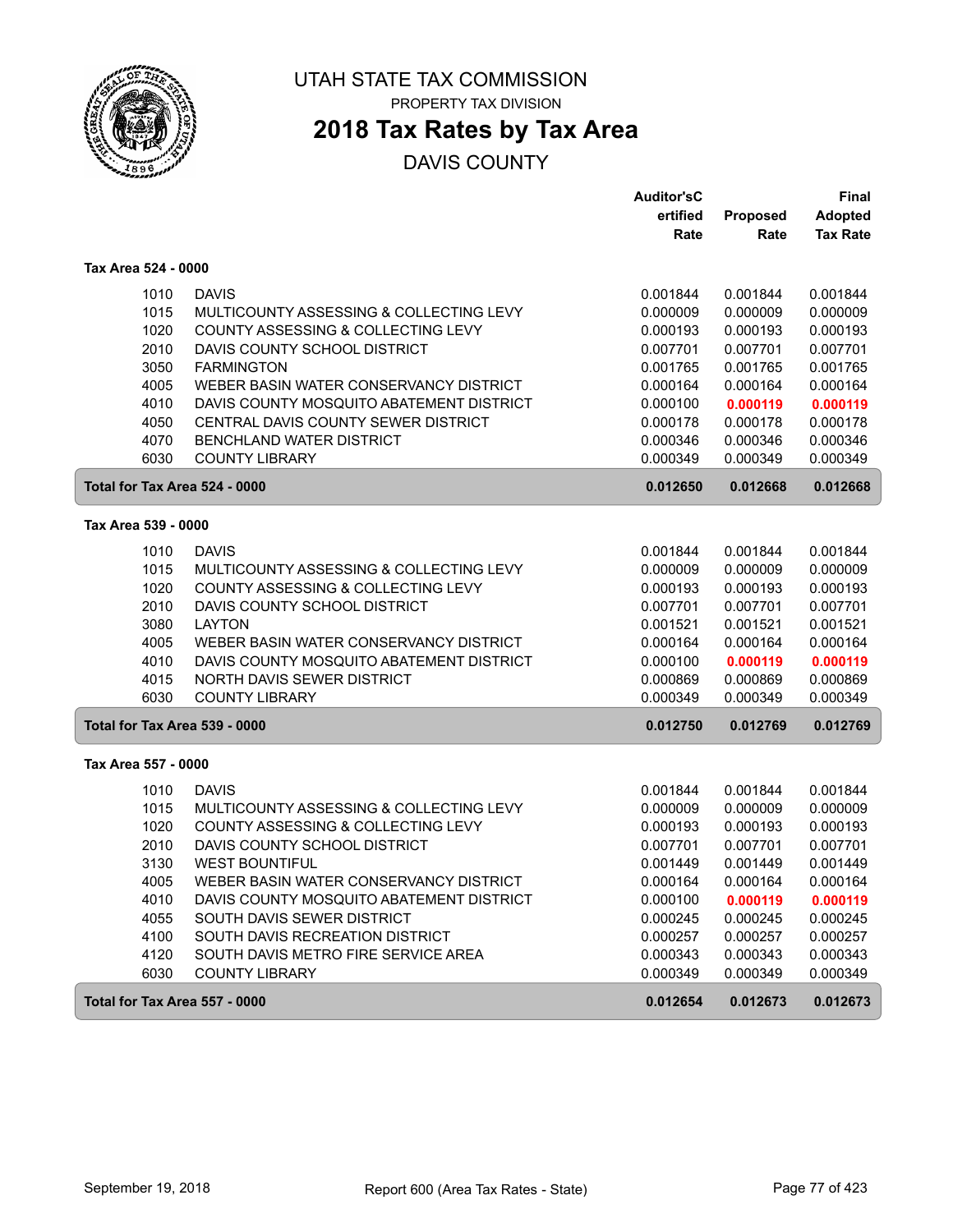

# **2018 Tax Rates by Tax Area**

|                               |                                                              | <b>Auditor'sC</b> |          | <b>Final</b>    |
|-------------------------------|--------------------------------------------------------------|-------------------|----------|-----------------|
|                               |                                                              | ertified          | Proposed | <b>Adopted</b>  |
|                               |                                                              | Rate              | Rate     | <b>Tax Rate</b> |
| Tax Area 558 - 0000           |                                                              |                   |          |                 |
| 1010                          | <b>DAVIS</b>                                                 | 0.001844          | 0.001844 | 0.001844        |
| 1015                          | MULTICOUNTY ASSESSING & COLLECTING LEVY                      | 0.000009          | 0.000009 | 0.000009        |
| 1020                          | COUNTY ASSESSING & COLLECTING LEVY                           | 0.000193          | 0.000193 | 0.000193        |
| 2010                          | DAVIS COUNTY SCHOOL DISTRICT                                 | 0.007701          | 0.007701 | 0.007701        |
| 3130                          | <b>WEST BOUNTIFUL</b>                                        | 0.001449          | 0.001449 | 0.001449        |
| 4005                          | WEBER BASIN WATER CONSERVANCY DISTRICT                       | 0.000164          | 0.000164 | 0.000164        |
| 4010                          | DAVIS COUNTY MOSQUITO ABATEMENT DISTRICT                     | 0.000100          | 0.000119 | 0.000119        |
| 4020                          | <b>BOUNTIFUL IRRIGATION DISTRICT</b>                         | 0.000096          | 0.000096 | 0.000096        |
| 4055                          | SOUTH DAVIS SEWER DISTRICT                                   | 0.000245          | 0.000245 | 0.000245        |
| 4100                          | SOUTH DAVIS RECREATION DISTRICT                              | 0.000257          | 0.000257 | 0.000257        |
| 4120                          | SOUTH DAVIS METRO FIRE SERVICE AREA                          | 0.000343          | 0.000343 | 0.000343        |
| 6030                          | <b>COUNTY LIBRARY</b>                                        | 0.000349          | 0.000349 | 0.000349        |
| Total for Tax Area 558 - 0000 |                                                              | 0.012750          | 0.012769 | 0.012769        |
| Tax Area 573 - 0000           |                                                              |                   |          |                 |
|                               |                                                              |                   |          |                 |
| 1010                          | <b>DAVIS</b>                                                 | 0.001844          | 0.001844 | 0.001844        |
| 1015                          | MULTICOUNTY ASSESSING & COLLECTING LEVY                      | 0.000009          | 0.000009 | 0.000009        |
| 1020                          | COUNTY ASSESSING & COLLECTING LEVY                           | 0.000193          | 0.000193 | 0.000193        |
| 2010                          | DAVIS COUNTY SCHOOL DISTRICT                                 | 0.007701          | 0.007701 | 0.007701        |
| 3150                          | WOODS CROSS CITY                                             | 0.000935          | 0.000935 | 0.000935        |
| 4005                          | WEBER BASIN WATER CONSERVANCY DISTRICT                       | 0.000164          | 0.000164 | 0.000164        |
| 4010                          | DAVIS COUNTY MOSQUITO ABATEMENT DISTRICT                     | 0.000100          | 0.000119 | 0.000119        |
| 4030                          | SOUTH DAVIS WATER DISTRICT                                   | 0.000202          | 0.000202 | 0.000202        |
| 4055                          | SOUTH DAVIS SEWER DISTRICT                                   | 0.000245          | 0.000245 | 0.000245        |
| 4100                          | SOUTH DAVIS RECREATION DISTRICT                              | 0.000257          | 0.000257 | 0.000257        |
| 4120<br>6030                  | SOUTH DAVIS METRO FIRE SERVICE AREA<br><b>COUNTY LIBRARY</b> | 0.000343          | 0.000343 | 0.000343        |
|                               |                                                              | 0.000349          | 0.000349 | 0.000349        |
| Total for Tax Area 573 - 0000 |                                                              | 0.012342          | 0.012361 | 0.012361        |
| Tax Area 584 - 0000           |                                                              |                   |          |                 |
| 1010                          | <b>DAVIS</b>                                                 | 0.001844          | 0.001844 | 0.001844        |
| 1015                          | MULTICOUNTY ASSESSING & COLLECTING LEVY                      | 0.000009          | 0.000009 | 0.000009        |
| 1020                          | COUNTY ASSESSING & COLLECTING LEVY                           | 0.000193          | 0.000193 | 0.000193        |
| 2010                          | DAVIS COUNTY SCHOOL DISTRICT                                 | 0.007701          | 0.007701 | 0.007701        |
| 4005                          | WEBER BASIN WATER CONSERVANCY DISTRICT                       | 0.000164          | 0.000164 | 0.000164        |
| 4010                          | DAVIS COUNTY MOSQUITO ABATEMENT DISTRICT                     | 0.000100          | 0.000119 | 0.000119        |
| 4040                          | DAVIS COUNTY SERVICE AREA #1                                 | 0.000913          | 0.000913 | 0.000913        |
| 4055                          | SOUTH DAVIS SEWER DISTRICT                                   | 0.000245          | 0.000245 | 0.000245        |
| 4100                          | SOUTH DAVIS RECREATION DISTRICT                              | 0.000257          | 0.000257 | 0.000257        |
| 4120                          | SOUTH DAVIS METRO FIRE SERVICE AREA                          | 0.000343          | 0.000343 | 0.000343        |
| 6030                          | <b>COUNTY LIBRARY</b>                                        | 0.000349          | 0.000349 | 0.000349        |
| Total for Tax Area 584 - 0000 |                                                              | 0.012118          | 0.012137 | 0.012137        |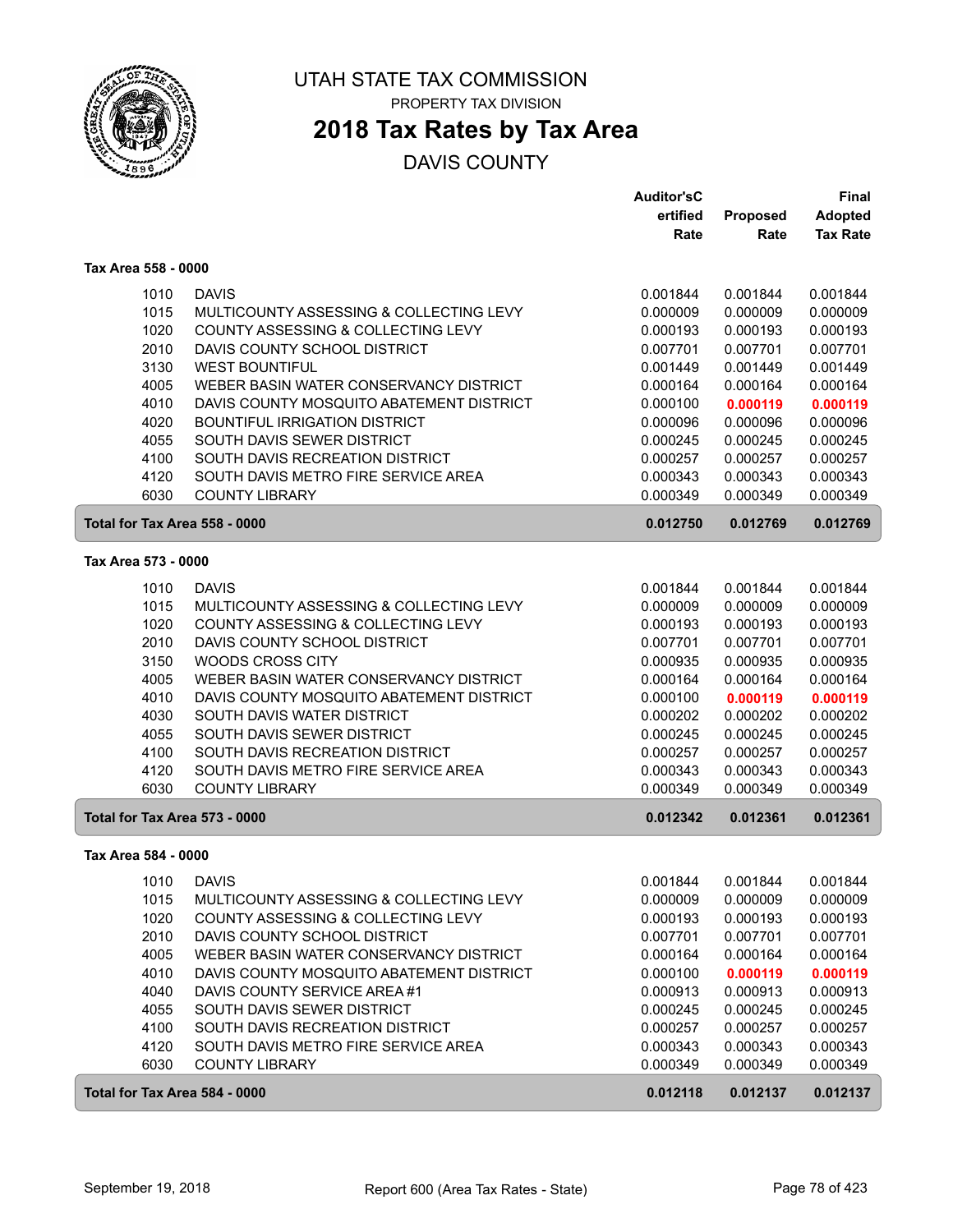

# **2018 Tax Rates by Tax Area**

|                               |                                          | <b>Auditor'sC</b> |                 | Final           |
|-------------------------------|------------------------------------------|-------------------|-----------------|-----------------|
|                               |                                          | ertified          | <b>Proposed</b> | <b>Adopted</b>  |
|                               |                                          | Rate              | Rate            | <b>Tax Rate</b> |
| Tax Area 603 - 0000           |                                          |                   |                 |                 |
| 1010                          | <b>DAVIS</b>                             | 0.001844          | 0.001844        | 0.001844        |
| 1015                          | MULTICOUNTY ASSESSING & COLLECTING LEVY  | 0.000009          | 0.000009        | 0.000009        |
| 1020                          | COUNTY ASSESSING & COLLECTING LEVY       | 0.000193          | 0.000193        | 0.000193        |
| 2010                          | DAVIS COUNTY SCHOOL DISTRICT             | 0.007701          | 0.007701        | 0.007701        |
| 3010                          | <b>BOUNTIFUL</b>                         | 0.000775          | 0.000880        | 0.000880        |
| 4005                          | WEBER BASIN WATER CONSERVANCY DISTRICT   | 0.000164          | 0.000164        | 0.000164        |
| 4010                          | DAVIS COUNTY MOSQUITO ABATEMENT DISTRICT | 0.000100          | 0.000119        | 0.000119        |
| 4020                          | <b>BOUNTIFUL IRRIGATION DISTRICT</b>     | 0.000096          | 0.000096        | 0.000096        |
| 4055                          | SOUTH DAVIS SEWER DISTRICT               | 0.000245          | 0.000245        | 0.000245        |
| 4100                          | SOUTH DAVIS RECREATION DISTRICT          | 0.000257          | 0.000257        | 0.000257        |
| 4120                          | SOUTH DAVIS METRO FIRE SERVICE AREA      | 0.000343          | 0.000343        | 0.000343        |
| 6030                          | <b>COUNTY LIBRARY</b>                    | 0.000349          | 0.000349        | 0.000349        |
| Total for Tax Area 603 - 0000 |                                          | 0.012076          | 0.012200        | 0.012200        |
| Tax Area 613 - 0000           |                                          |                   |                 |                 |
| 1010                          | <b>DAVIS</b>                             | 0.001844          | 0.001844        | 0.001844        |
| 1015                          | MULTICOUNTY ASSESSING & COLLECTING LEVY  | 0.000009          | 0.000009        | 0.000009        |
| 1020                          | COUNTY ASSESSING & COLLECTING LEVY       | 0.000193          | 0.000193        | 0.000193        |
| 2010                          | DAVIS COUNTY SCHOOL DISTRICT             | 0.007701          | 0.007701        | 0.007701        |
| 3030                          | <b>CLEARFIELD</b>                        | 0.001607          | 0.001607        | 0.001607        |
| 4005                          | WEBER BASIN WATER CONSERVANCY DISTRICT   | 0.000164          | 0.000164        | 0.000164        |
| 4010                          | DAVIS COUNTY MOSQUITO ABATEMENT DISTRICT | 0.000100          | 0.000119        | 0.000119        |
| 4015                          | NORTH DAVIS SEWER DISTRICT               | 0.000869          | 0.000869        | 0.000869        |
| 4110                          | NORTH DAVIS FIRE DISTRICT                | 0.001098          | 0.001205        | 0.001205        |
| 6030                          | <b>COUNTY LIBRARY</b>                    | 0.000349          | 0.000349        | 0.000349        |
| Total for Tax Area 613 - 0000 |                                          | 0.013934          | 0.014060        | 0.014060        |
| Tax Area 623 - 0000           |                                          |                   |                 |                 |
| 1010                          | <b>DAVIS</b>                             | 0.001844          | 0.001844        | 0.001844        |
| 1015                          | MULTICOUNTY ASSESSING & COLLECTING LEVY  | 0.000009          | 0.000009        | 0.000009        |
| 1020                          | COUNTY ASSESSING & COLLECTING LEVY       | 0.000193          | 0.000193        | 0.000193        |
| 2010                          | DAVIS COUNTY SCHOOL DISTRICT             | 0.007701          | 0.007701        | 0.007701        |
| 3050                          | <b>FARMINGTON</b>                        | 0.001765          | 0.001765        | 0.001765        |
| 4005                          | WEBER BASIN WATER CONSERVANCY DISTRICT   | 0.000164          | 0.000164        | 0.000164        |
| 4010                          | DAVIS COUNTY MOSQUITO ABATEMENT DISTRICT | 0.000100          | 0.000119        | 0.000119        |
| 4050                          | CENTRAL DAVIS COUNTY SEWER DISTRICT      | 0.000178          | 0.000178        | 0.000178        |
| 6030                          | <b>COUNTY LIBRARY</b>                    | 0.000349          | 0.000349        | 0.000349        |
| Total for Tax Area 623 - 0000 |                                          | 0.012304          | 0.012322        | 0.012322        |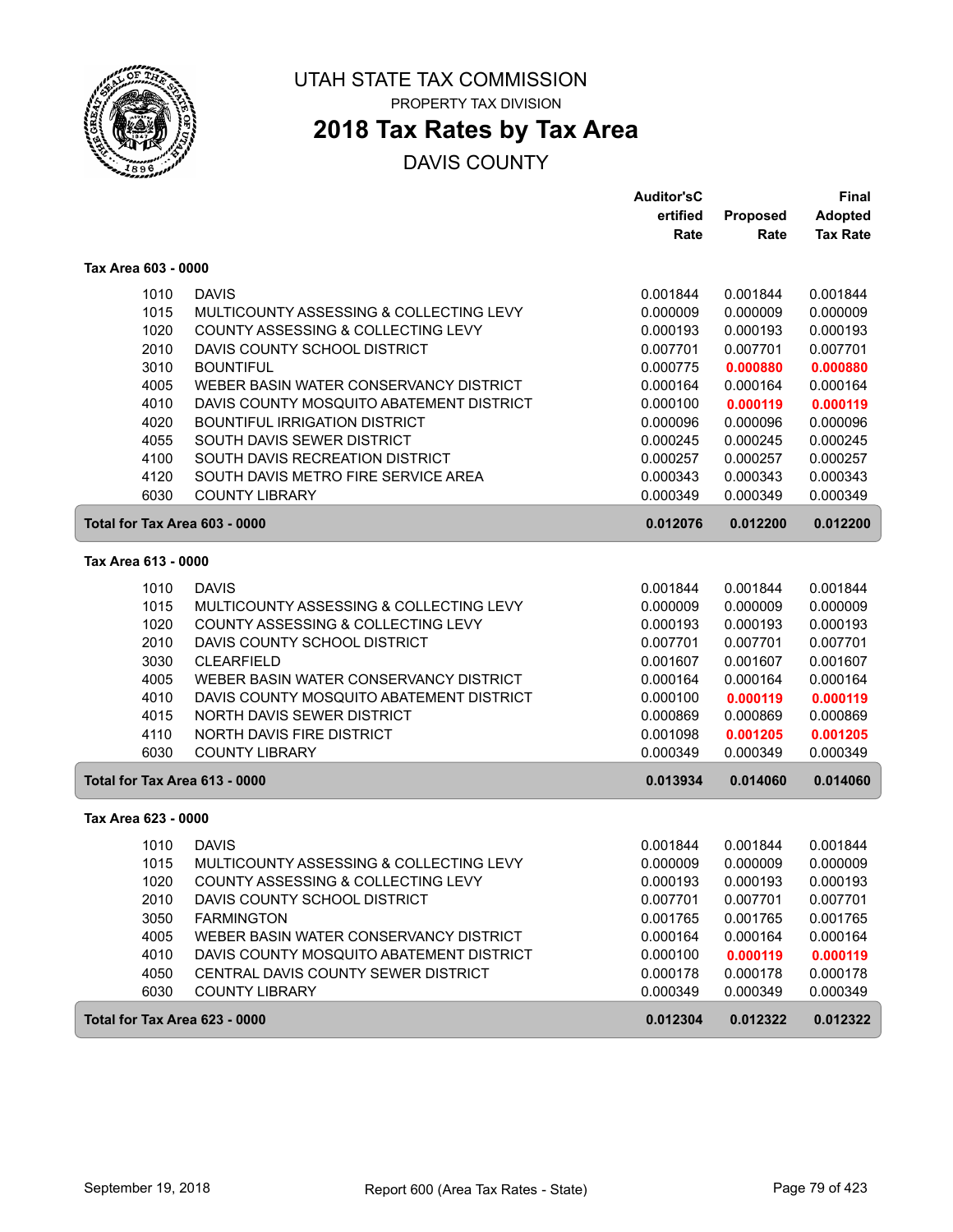

PROPERTY TAX DIVISION

# **2018 Tax Rates by Tax Area**

|                     |                                          | <b>Auditor'sC</b> |          | <b>Final</b>    |
|---------------------|------------------------------------------|-------------------|----------|-----------------|
|                     |                                          | ertified          | Proposed | <b>Adopted</b>  |
|                     |                                          | Rate              | Rate     | <b>Tax Rate</b> |
| Tax Area 624 - 0000 |                                          |                   |          |                 |
| 1010                | <b>DAVIS</b>                             | 0.001844          | 0.001844 | 0.001844        |
| 1015                | MULTICOUNTY ASSESSING & COLLECTING LEVY  | 0.000009          | 0.000009 | 0.000009        |
| 1020                | COUNTY ASSESSING & COLLECTING LEVY       | 0.000193          | 0.000193 | 0.000193        |
| 2010                | DAVIS COUNTY SCHOOL DISTRICT             | 0.007701          | 0.007701 | 0.007701        |
| 3050                | <b>FARMINGTON</b>                        | 0.001765          | 0.001765 | 0.001765        |
| 4005                | WEBER BASIN WATER CONSERVANCY DISTRICT   | 0.000164          | 0.000164 | 0.000164        |
| 4010                | DAVIS COUNTY MOSQUITO ABATEMENT DISTRICT | 0.000100          | 0.000119 | 0.000119        |
| 4050                | CENTRAL DAVIS COUNTY SEWER DISTRICT      | 0.000178          | 0.000178 | 0.000178        |
| 4070                | BENCHLAND WATER DISTRICT                 | 0.000346          | 0.000346 | 0.000346        |
| 6030                | <b>COUNTY LIBRARY</b>                    | 0.000349          | 0.000349 | 0.000349        |
|                     | Total for Tax Area 624 - 0000            | 0.012650          | 0.012668 | 0.012668        |
| Tax Area 639 - 0000 |                                          |                   |          |                 |
| 1010                | <b>DAVIS</b>                             | 0.001844          | 0.001844 | 0.001844        |
| 1015                | MULTICOUNTY ASSESSING & COLLECTING LEVY  | 0.000009          | 0.000009 | 0.000009        |
| 1020                | COUNTY ASSESSING & COLLECTING LEVY       | 0.000193          | 0.000193 | 0.000193        |
| 2010                | DAVIS COUNTY SCHOOL DISTRICT             | 0.007701          | 0.007701 | 0.007701        |
| 3080                | <b>LAYTON</b>                            | 0.001521          | 0.001521 | 0.001521        |
| 4005                | WEBER BASIN WATER CONSERVANCY DISTRICT   | 0.000164          | 0.000164 | 0.000164        |
| 4010                | DAVIS COUNTY MOSQUITO ABATEMENT DISTRICT | 0.000100          | 0.000119 | 0.000119        |
| 4015                | <b>NORTH DAVIS SEWER DISTRICT</b>        | 0.000869          | 0.000869 | 0.000869        |
| 6030                | <b>COUNTY LIBRARY</b>                    | 0.000349          | 0.000349 | 0.000349        |
|                     | Total for Tax Area 639 - 0000            | 0.012750          | 0.012769 | 0.012769        |
| Tax Area 658 - 0000 |                                          |                   |          |                 |
| 1010                | <b>DAVIS</b>                             | 0.001844          | 0.001844 | 0.001844        |
| 1015                | MULTICOUNTY ASSESSING & COLLECTING LEVY  | 0.000009          | 0.000009 | 0.000009        |
| 1020                | COUNTY ASSESSING & COLLECTING LEVY       | 0.000193          | 0.000193 | 0.000193        |
| 2010                | DAVIS COUNTY SCHOOL DISTRICT             | 0.007701          | 0.007701 | 0.007701        |
| 3130                | <b>WEST BOUNTIFUL</b>                    | 0.001449          | 0.001449 | 0.001449        |
| 4005                | WEBER BASIN WATER CONSERVANCY DISTRICT   | 0.000164          | 0.000164 | 0.000164        |
| 4010                | DAVIS COUNTY MOSQUITO ABATEMENT DISTRICT | 0.000100          | 0.000119 | 0.000119        |
| 4020                | <b>BOUNTIFUL IRRIGATION DISTRICT</b>     | 0.000096          | 0.000096 | 0.000096        |
| 4055                | SOUTH DAVIS SEWER DISTRICT               | 0.000245          | 0.000245 | 0.000245        |
| 4100                | SOUTH DAVIS RECREATION DISTRICT          | 0.000257          | 0.000257 | 0.000257        |
| 4120                | SOUTH DAVIS METRO FIRE SERVICE AREA      | 0.000343          | 0.000343 | 0.000343        |
| 6030                | <b>COUNTY LIBRARY</b>                    | 0.000349          | 0.000349 | 0.000349        |
|                     | Total for Tax Area 658 - 0000            | 0.012750          | 0.012769 | 0.012769        |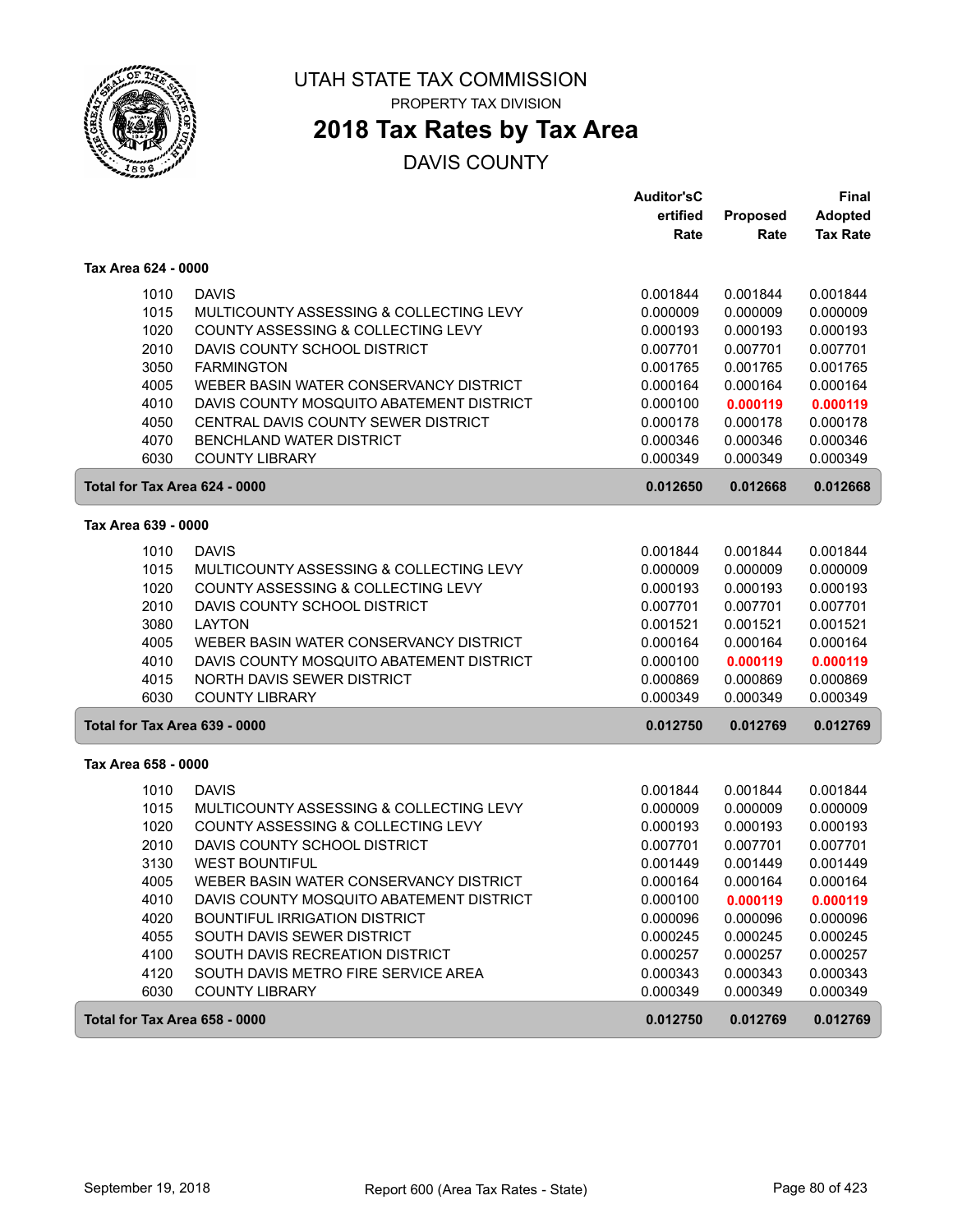

PROPERTY TAX DIVISION

# **2018 Tax Rates by Tax Area**

|                               |                                                                        | <b>Auditor'sC</b><br>ertified | Proposed             | Final<br><b>Adopted</b> |
|-------------------------------|------------------------------------------------------------------------|-------------------------------|----------------------|-------------------------|
|                               |                                                                        | Rate                          | Rate                 | <b>Tax Rate</b>         |
| Tax Area 713 - 0000           |                                                                        |                               |                      |                         |
| 1010                          | <b>DAVIS</b>                                                           | 0.001844                      | 0.001844             | 0.001844                |
| 1015                          | MULTICOUNTY ASSESSING & COLLECTING LEVY                                | 0.000009                      | 0.000009             | 0.000009                |
| 1020                          | COUNTY ASSESSING & COLLECTING LEVY                                     | 0.000193                      | 0.000193             | 0.000193                |
| 2010                          | DAVIS COUNTY SCHOOL DISTRICT                                           | 0.007701                      | 0.007701             | 0.007701                |
| 3030                          | <b>CLEARFIELD</b>                                                      | 0.001607                      | 0.001607             | 0.001607                |
| 4005                          | WEBER BASIN WATER CONSERVANCY DISTRICT                                 | 0.000164                      | 0.000164             | 0.000164                |
| 4010<br>4015                  | DAVIS COUNTY MOSQUITO ABATEMENT DISTRICT<br>NORTH DAVIS SEWER DISTRICT | 0.000100<br>0.000869          | 0.000119<br>0.000869 | 0.000119<br>0.000869    |
| 4110                          | NORTH DAVIS FIRE DISTRICT                                              | 0.001098                      | 0.001205             | 0.001205                |
| 6030                          | <b>COUNTY LIBRARY</b>                                                  | 0.000349                      | 0.000349             | 0.000349                |
| Total for Tax Area 713 - 0000 |                                                                        | 0.013934                      | 0.014060             | 0.014060                |
| Tax Area 744 - 0000           |                                                                        |                               |                      |                         |
| 1010                          | <b>DAVIS</b>                                                           | 0.001844                      | 0.001844             | 0.001844                |
| 1015                          | MULTICOUNTY ASSESSING & COLLECTING LEVY                                | 0.000009                      | 0.000009             | 0.000009                |
| 1020                          | COUNTY ASSESSING & COLLECTING LEVY                                     | 0.000193                      | 0.000193             | 0.000193                |
| 2010                          | DAVIS COUNTY SCHOOL DISTRICT                                           | 0.007701                      | 0.007701             | 0.007701                |
| 3090                          | CITY OF NORTH SALT LAKE                                                | 0.001355                      | 0.001355             | 0.001355                |
| 4005                          | WEBER BASIN WATER CONSERVANCY DISTRICT                                 | 0.000164                      | 0.000164             | 0.000164                |
| 4010                          | DAVIS COUNTY MOSQUITO ABATEMENT DISTRICT                               | 0.000100                      | 0.000119             | 0.000119                |
| 4055                          | SOUTH DAVIS SEWER DISTRICT                                             | 0.000245                      | 0.000245             | 0.000245                |
| 4100                          | SOUTH DAVIS RECREATION DISTRICT                                        | 0.000257                      | 0.000257             | 0.000257                |
| 4120                          | SOUTH DAVIS METRO FIRE SERVICE AREA                                    | 0.000343                      | 0.000343             | 0.000343                |
| 6030                          | <b>COUNTY LIBRARY</b>                                                  | 0.000349                      | 0.000349             | 0.000349                |
| Total for Tax Area 744 - 0000 |                                                                        | 0.012560                      | 0.012579             | 0.012579                |
| Tax Area 745 - 0000           |                                                                        |                               |                      |                         |
| 1010                          | <b>DAVIS</b>                                                           | 0.001844                      | 0.001844             | 0.001844                |
| 1015                          | MULTICOUNTY ASSESSING & COLLECTING LEVY                                | 0.000009                      | 0.000009             | 0.000009                |
| 1020                          | COUNTY ASSESSING & COLLECTING LEVY                                     | 0.000193                      | 0.000193             | 0.000193                |
| 2010                          | DAVIS COUNTY SCHOOL DISTRICT                                           | 0.007701                      | 0.007701             | 0.007701                |
| 3090                          | CITY OF NORTH SALT LAKE                                                | 0.001355                      | 0.001355             | 0.001355                |
| 4005                          | WEBER BASIN WATER CONSERVANCY DISTRICT                                 | 0.000164                      | 0.000164             | 0.000164                |
| 4010<br>4030                  | DAVIS COUNTY MOSQUITO ABATEMENT DISTRICT<br>SOUTH DAVIS WATER DISTRICT | 0.000100<br>0.000202          | 0.000119<br>0.000202 | 0.000119<br>0.000202    |
| 4055                          | SOUTH DAVIS SEWER DISTRICT                                             | 0.000245                      | 0.000245             | 0.000245                |
| 4100                          | SOUTH DAVIS RECREATION DISTRICT                                        | 0.000257                      | 0.000257             | 0.000257                |
| 4120                          | SOUTH DAVIS METRO FIRE SERVICE AREA                                    | 0.000343                      | 0.000343             | 0.000343                |
| 6030                          | <b>COUNTY LIBRARY</b>                                                  | 0.000349                      | 0.000349             | 0.000349                |
| Total for Tax Area 745 - 0000 |                                                                        | 0.012762                      | 0.012781             | 0.012781                |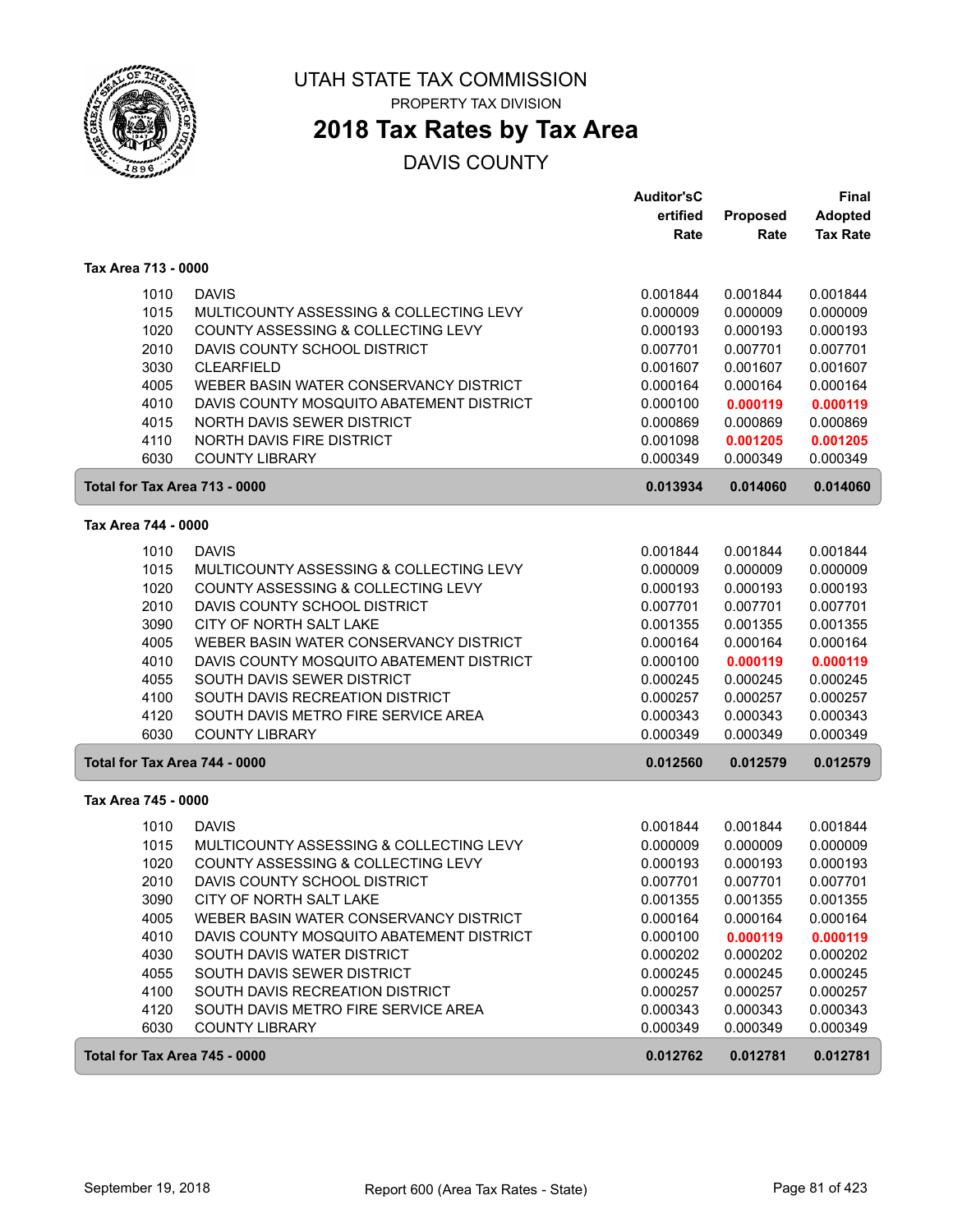

## **2018 Tax Rates by Tax Area**

|                               |                                          | <b>Auditor'sC</b> |          | Final           |
|-------------------------------|------------------------------------------|-------------------|----------|-----------------|
|                               |                                          | ertified          | Proposed | <b>Adopted</b>  |
|                               |                                          | Rate              | Rate     | <b>Tax Rate</b> |
| Tax Area 770 - 0000           |                                          |                   |          |                 |
| 1010                          | <b>DAVIS</b>                             | 0.001844          | 0.001844 | 0.001844        |
| 1015                          | MULTICOUNTY ASSESSING & COLLECTING LEVY  | 0.000009          | 0.000009 | 0.000009        |
| 1020                          | COUNTY ASSESSING & COLLECTING LEVY       | 0.000193          | 0.000193 | 0.000193        |
| 2010                          | DAVIS COUNTY SCHOOL DISTRICT             | 0.007701          | 0.007701 | 0.007701        |
| 3150                          | <b>WOODS CROSS CITY</b>                  | 0.000935          | 0.000935 | 0.000935        |
| 4005                          | WEBER BASIN WATER CONSERVANCY DISTRICT   | 0.000164          | 0.000164 | 0.000164        |
| 4010                          | DAVIS COUNTY MOSQUITO ABATEMENT DISTRICT | 0.000100          | 0.000119 | 0.000119        |
| 4055                          | SOUTH DAVIS SEWER DISTRICT               | 0.000245          | 0.000245 | 0.000245        |
| 4100                          | SOUTH DAVIS RECREATION DISTRICT          | 0.000257          | 0.000257 | 0.000257        |
| 4120                          | SOUTH DAVIS METRO FIRE SERVICE AREA      | 0.000343          | 0.000343 | 0.000343        |
| 6030                          | <b>COUNTY LIBRARY</b>                    | 0.000349          | 0.000349 | 0.000349        |
| Total for Tax Area 770 - 0000 |                                          | 0.012140          | 0.012159 | 0.012159        |
| Tax Area 771 - 0000           |                                          |                   |          |                 |
| 1010                          | <b>DAVIS</b>                             | 0.001844          | 0.001844 | 0.001844        |
| 1015                          | MULTICOUNTY ASSESSING & COLLECTING LEVY  | 0.000009          | 0.000009 | 0.000009        |
| 1020                          | COUNTY ASSESSING & COLLECTING LEVY       | 0.000193          | 0.000193 | 0.000193        |
| 2010                          | DAVIS COUNTY SCHOOL DISTRICT             | 0.007701          | 0.007701 | 0.007701        |
| 3150                          | WOODS CROSS CITY                         | 0.000935          | 0.000935 | 0.000935        |
| 4005                          | WEBER BASIN WATER CONSERVANCY DISTRICT   | 0.000164          | 0.000164 | 0.000164        |
| 4010                          | DAVIS COUNTY MOSQUITO ABATEMENT DISTRICT | 0.000100          | 0.000119 | 0.000119        |
| 4020                          | <b>BOUNTIFUL IRRIGATION DISTRICT</b>     | 0.000096          | 0.000096 | 0.000096        |
| 4055                          | SOUTH DAVIS SEWER DISTRICT               | 0.000245          | 0.000245 | 0.000245        |
| 4100                          | SOUTH DAVIS RECREATION DISTRICT          | 0.000257          | 0.000257 | 0.000257        |
| 4120                          | SOUTH DAVIS METRO FIRE SERVICE AREA      | 0.000343          | 0.000343 | 0.000343        |
| 6030                          | <b>COUNTY LIBRARY</b>                    | 0.000349          | 0.000349 | 0.000349        |
| Total for Tax Area 771 - 0000 |                                          | 0.012236          | 0.012255 | 0.012255        |
| Tax Area 803 - 0000           |                                          |                   |          |                 |
| 1010                          | <b>DAVIS</b>                             | 0.001844          | 0.001844 | 0.001844        |
| 1015                          | MULTICOUNTY ASSESSING & COLLECTING LEVY  | 0.000009          | 0.000009 | 0.000009        |
| 1020                          | COUNTY ASSESSING & COLLECTING LEVY       | 0.000193          | 0.000193 | 0.000193        |
| 2010                          | DAVIS COUNTY SCHOOL DISTRICT             | 0.007701          | 0.007701 | 0.007701        |
| 3010                          | <b>BOUNTIFUL</b>                         | 0.000775          | 0.000880 | 0.000880        |
| 4005                          | WEBER BASIN WATER CONSERVANCY DISTRICT   | 0.000164          | 0.000164 | 0.000164        |
| 4010                          | DAVIS COUNTY MOSQUITO ABATEMENT DISTRICT | 0.000100          | 0.000119 | 0.000119        |
| 4020                          | <b>BOUNTIFUL IRRIGATION DISTRICT</b>     | 0.000096          | 0.000096 | 0.000096        |
| 4055                          | SOUTH DAVIS SEWER DISTRICT               | 0.000245          | 0.000245 | 0.000245        |
| 4100                          | SOUTH DAVIS RECREATION DISTRICT          | 0.000257          | 0.000257 | 0.000257        |
| 4120                          | SOUTH DAVIS METRO FIRE SERVICE AREA      | 0.000343          | 0.000343 | 0.000343        |
| 6030                          | <b>COUNTY LIBRARY</b>                    | 0.000349          | 0.000349 | 0.000349        |
| Total for Tax Area 803 - 0000 |                                          | 0.012076          | 0.012200 | 0.012200        |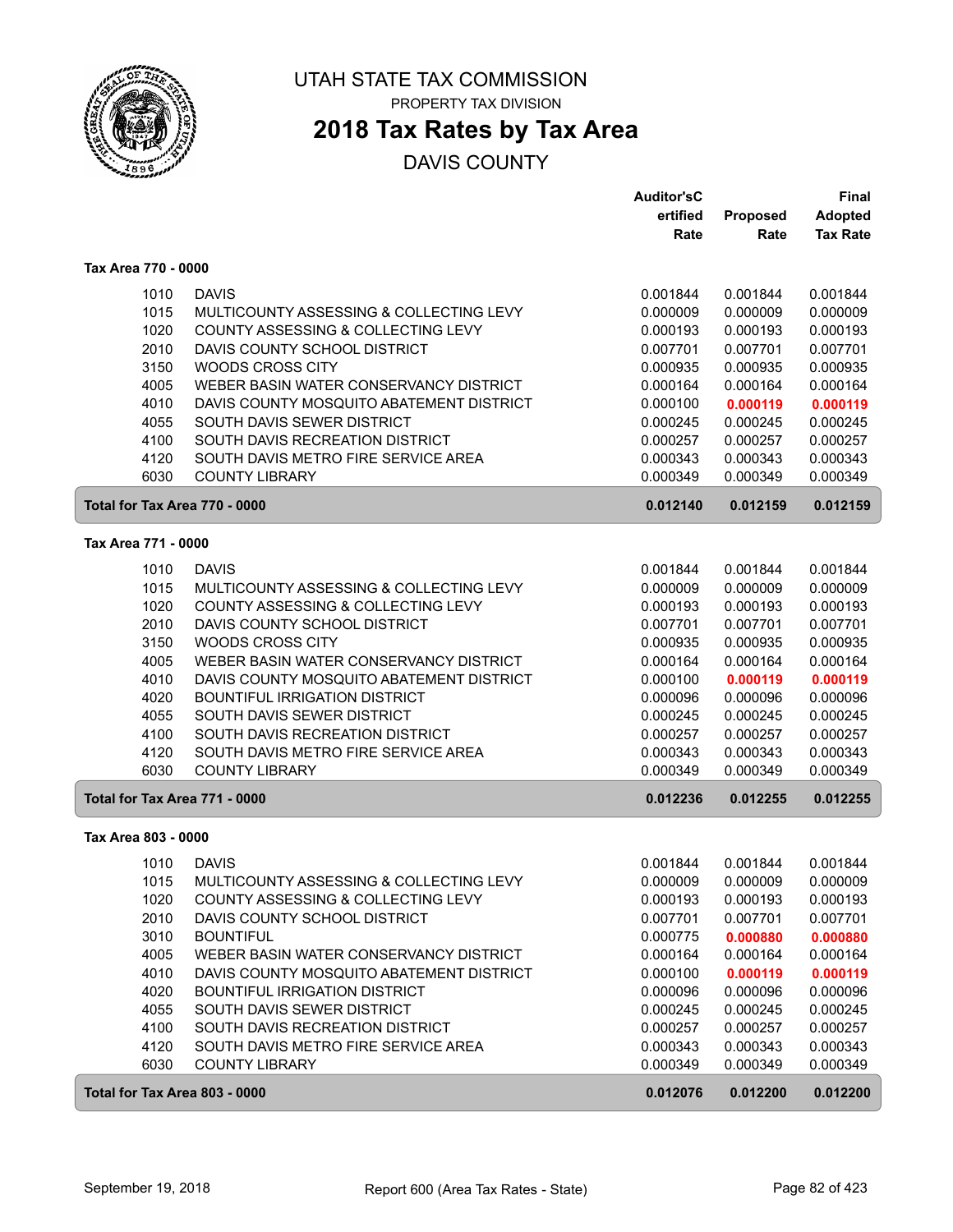

PROPERTY TAX DIVISION

# **2018 Tax Rates by Tax Area**

|                               |                                          | <b>Auditor'sC</b> |          | <b>Final</b>    |
|-------------------------------|------------------------------------------|-------------------|----------|-----------------|
|                               |                                          | ertified          | Proposed | <b>Adopted</b>  |
|                               |                                          | Rate              | Rate     | <b>Tax Rate</b> |
| Tax Area 813 - 0000           |                                          |                   |          |                 |
| 1010                          | <b>DAVIS</b>                             | 0.001844          | 0.001844 | 0.001844        |
| 1015                          | MULTICOUNTY ASSESSING & COLLECTING LEVY  | 0.000009          | 0.000009 | 0.000009        |
| 1020                          | COUNTY ASSESSING & COLLECTING LEVY       | 0.000193          | 0.000193 | 0.000193        |
| 2010                          | DAVIS COUNTY SCHOOL DISTRICT             | 0.007701          | 0.007701 | 0.007701        |
| 3030                          | <b>CLEARFIELD</b>                        | 0.001607          | 0.001607 | 0.001607        |
| 4005                          | WEBER BASIN WATER CONSERVANCY DISTRICT   | 0.000164          | 0.000164 | 0.000164        |
| 4010                          | DAVIS COUNTY MOSQUITO ABATEMENT DISTRICT | 0.000100          | 0.000119 | 0.000119        |
| 4015                          | NORTH DAVIS SEWER DISTRICT               | 0.000869          | 0.000869 | 0.000869        |
| 4110                          | NORTH DAVIS FIRE DISTRICT                | 0.001098          | 0.001205 | 0.001205        |
| 6030                          | <b>COUNTY LIBRARY</b>                    | 0.000349          | 0.000349 | 0.000349        |
| Total for Tax Area 813 - 0000 |                                          | 0.013934          | 0.014060 | 0.014060        |
| Tax Area 903 - 0000           |                                          |                   |          |                 |
| 1010                          | <b>DAVIS</b>                             | 0.001844          | 0.001844 | 0.001844        |
| 1015                          | MULTICOUNTY ASSESSING & COLLECTING LEVY  | 0.000009          | 0.000009 | 0.000009        |
| 1020                          | COUNTY ASSESSING & COLLECTING LEVY       | 0.000193          | 0.000193 | 0.000193        |
| 2010                          | DAVIS COUNTY SCHOOL DISTRICT             | 0.007701          | 0.007701 | 0.007701        |
| 3010                          | <b>BOUNTIFUL</b>                         | 0.000775          | 0.000880 | 0.000880        |
| 4005                          | WEBER BASIN WATER CONSERVANCY DISTRICT   | 0.000164          | 0.000164 | 0.000164        |
| 4010                          | DAVIS COUNTY MOSQUITO ABATEMENT DISTRICT | 0.000100          | 0.000119 | 0.000119        |
| 4020                          | <b>BOUNTIFUL IRRIGATION DISTRICT</b>     | 0.000096          | 0.000096 | 0.000096        |
| 4055                          | SOUTH DAVIS SEWER DISTRICT               | 0.000245          | 0.000245 | 0.000245        |
| 4100                          | SOUTH DAVIS RECREATION DISTRICT          | 0.000257          | 0.000257 | 0.000257        |
| 4120                          | SOUTH DAVIS METRO FIRE SERVICE AREA      | 0.000343          | 0.000343 | 0.000343        |
| 6030                          | <b>COUNTY LIBRARY</b>                    | 0.000349          | 0.000349 | 0.000349        |
| Total for Tax Area 903 - 0000 |                                          | 0.012076          | 0.012200 | 0.012200        |
| Tax Area 913 - 0000           |                                          |                   |          |                 |
| 1010                          | <b>DAVIS</b>                             | 0.001844          | 0.001844 | 0.001844        |
| 1015                          | MULTICOUNTY ASSESSING & COLLECTING LEVY  | 0.000009          | 0.000009 | 0.000009        |
| 1020                          | COUNTY ASSESSING & COLLECTING LEVY       | 0.000193          | 0.000193 | 0.000193        |
| 2010                          | DAVIS COUNTY SCHOOL DISTRICT             | 0.007701          | 0.007701 | 0.007701        |
| 3030                          | CLEARFIELD                               | 0.001607          | 0.001607 | 0.001607        |
| 4005                          | WEBER BASIN WATER CONSERVANCY DISTRICT   | 0.000164          | 0.000164 | 0.000164        |
| 4010                          | DAVIS COUNTY MOSQUITO ABATEMENT DISTRICT | 0.000100          | 0.000119 | 0.000119        |
| 4015                          | NORTH DAVIS SEWER DISTRICT               | 0.000869          | 0.000869 | 0.000869        |
| 4110                          | NORTH DAVIS FIRE DISTRICT                | 0.001098          | 0.001205 | 0.001205        |
| 6030                          | <b>COUNTY LIBRARY</b>                    | 0.000349          | 0.000349 | 0.000349        |
| Total for Tax Area 913 - 0000 |                                          | 0.013934          | 0.014060 | 0.014060        |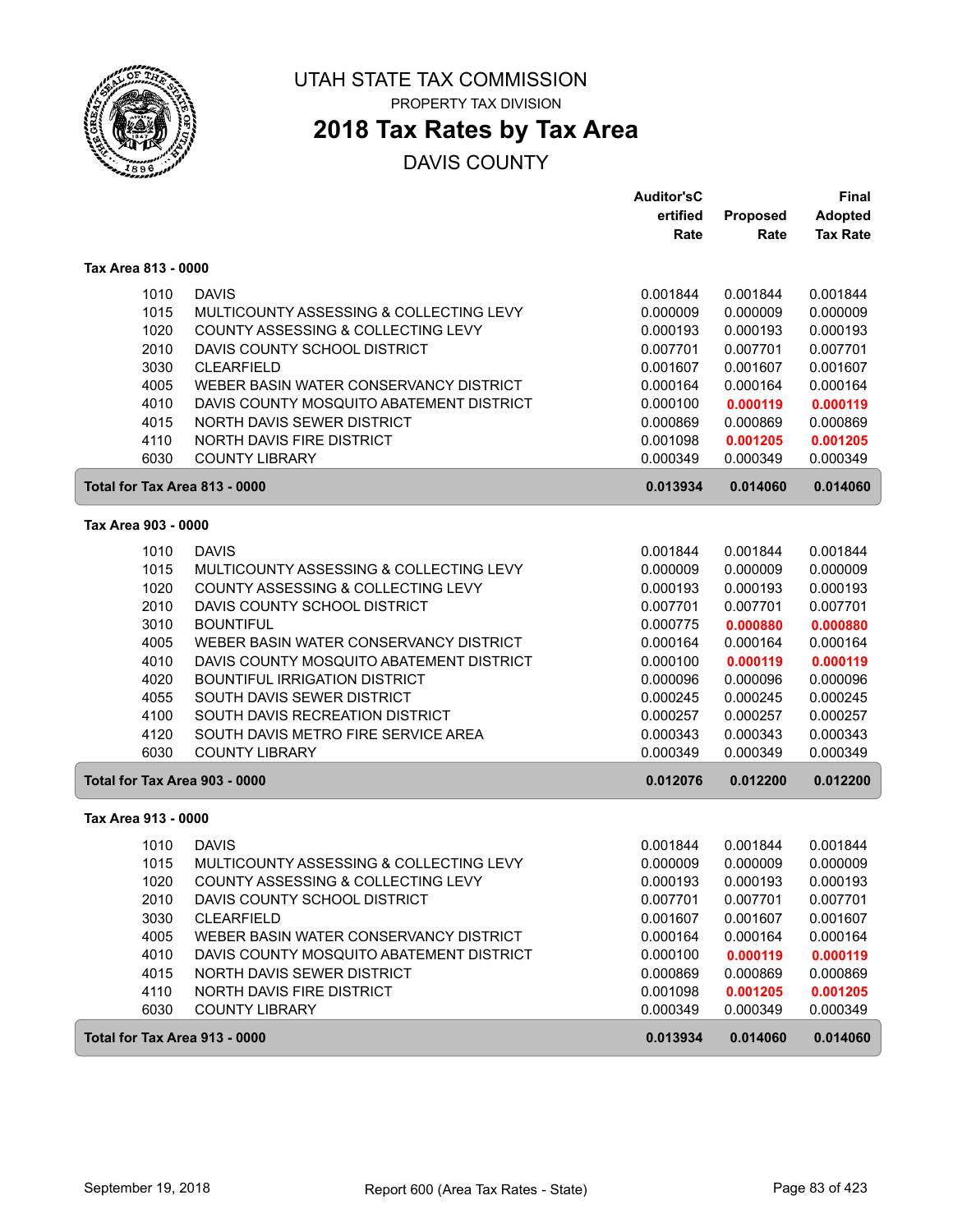

PROPERTY TAX DIVISION

# **2018 Tax Rates by Tax Area**

|                               |                                             | <b>Auditor'sC</b> |          | Final           |
|-------------------------------|---------------------------------------------|-------------------|----------|-----------------|
|                               |                                             | ertified          | Proposed | <b>Adopted</b>  |
|                               |                                             | Rate              | Rate     | <b>Tax Rate</b> |
| Tax Area 001 - 0000           |                                             |                   |          |                 |
| 1010                          | <b>DUCHESNE</b>                             | 0.003498          | 0.003498 | 0.003498        |
| 2010                          | DUCHESNE COUNTY SCHOOL DISTRICT             | 0.008530          | 0.008988 | 0.008988        |
| 3010                          | <b>ALTAMONT TOWN</b>                        | 0.001641          | 0.001641 | 0.001641        |
| 4010                          | DUCHESNE COUNTY MOSQUITO ABATEMENT DISTRICT | 0.000133          | 0.000130 | 0.000130        |
| 4060                          | UPPER COUNTRY WATER IMPROVEMENT DISTRICT    | 0.000000          |          |                 |
| 4080                          | DUCHESNE COUNTY WATER CONSERVANCY DISTRICT  | 0.000283          | 0.000283 | 0.000283        |
| 4220                          | CENTRAL UTAH WATER CONSERVANCY DISTRICT     | 0.000374          | 0.000400 | 0.000400        |
| Total for Tax Area 001 - 0000 |                                             | 0.014459          | 0.014940 | 0.014940        |
| Tax Area 002 - 0000           |                                             |                   |          |                 |
| 1010                          | <b>DUCHESNE</b>                             | 0.003498          | 0.003498 | 0.003498        |
| 2010                          | DUCHESNE COUNTY SCHOOL DISTRICT             | 0.008530          | 0.008988 | 0.008988        |
| 3020                          | DUCHESNE CITY                               | 0.001580          | 0.001580 | 0.001580        |
| 4010                          | DUCHESNE COUNTY MOSQUITO ABATEMENT DISTRICT | 0.000133          | 0.000130 | 0.000130        |
| 4080                          | DUCHESNE COUNTY WATER CONSERVANCY DISTRICT  | 0.000283          | 0.000283 | 0.000283        |
| 4220                          | CENTRAL UTAH WATER CONSERVANCY DISTRICT     | 0.000374          | 0.000400 | 0.000400        |
| Total for Tax Area 002 - 0000 |                                             | 0.014398          | 0.014879 | 0.014879        |
| Tax Area 003 - 0000           |                                             |                   |          |                 |
| 1010                          | <b>DUCHESNE</b>                             | 0.003498          | 0.003498 | 0.003498        |
| 2010                          | DUCHESNE COUNTY SCHOOL DISTRICT             | 0.008530          | 0.008988 | 0.008988        |
| 3030                          | <b>MYTON TOWN</b>                           | 0.001872          | 0.001872 | 0.001872        |
| 4010                          | DUCHESNE COUNTY MOSQUITO ABATEMENT DISTRICT | 0.000133          | 0.000130 | 0.000130        |
| 4080                          | DUCHESNE COUNTY WATER CONSERVANCY DISTRICT  | 0.000283          | 0.000283 | 0.000283        |
| 4220                          | CENTRAL UTAH WATER CONSERVANCY DISTRICT     | 0.000374          | 0.000400 | 0.000400        |
| Total for Tax Area 003 - 0000 |                                             | 0.014690          | 0.015171 | 0.015171        |
| Tax Area 004 - 0000           |                                             |                   |          |                 |
| 1010                          | <b>DUCHESNE</b>                             | 0.003498          | 0.003498 | 0.003498        |
| 2010                          | DUCHESNE COUNTY SCHOOL DISTRICT             | 0.008530          | 0.008988 | 0.008988        |
| 3040                          | ROOSEVELT CITY                              | 0.002781          | 0.002781 | 0.002781        |
| 4010                          | DUCHESNE COUNTY MOSQUITO ABATEMENT DISTRICT | 0.000133          | 0.000130 | 0.000130        |
| 4080                          | DUCHESNE COUNTY WATER CONSERVANCY DISTRICT  | 0.000283          | 0.000283 | 0.000283        |
| 4220                          | CENTRAL UTAH WATER CONSERVANCY DISTRICT     | 0.000374          | 0.000400 | 0.000400        |
| Total for Tax Area 004 - 0000 |                                             | 0.015599          | 0.016080 | 0.016080        |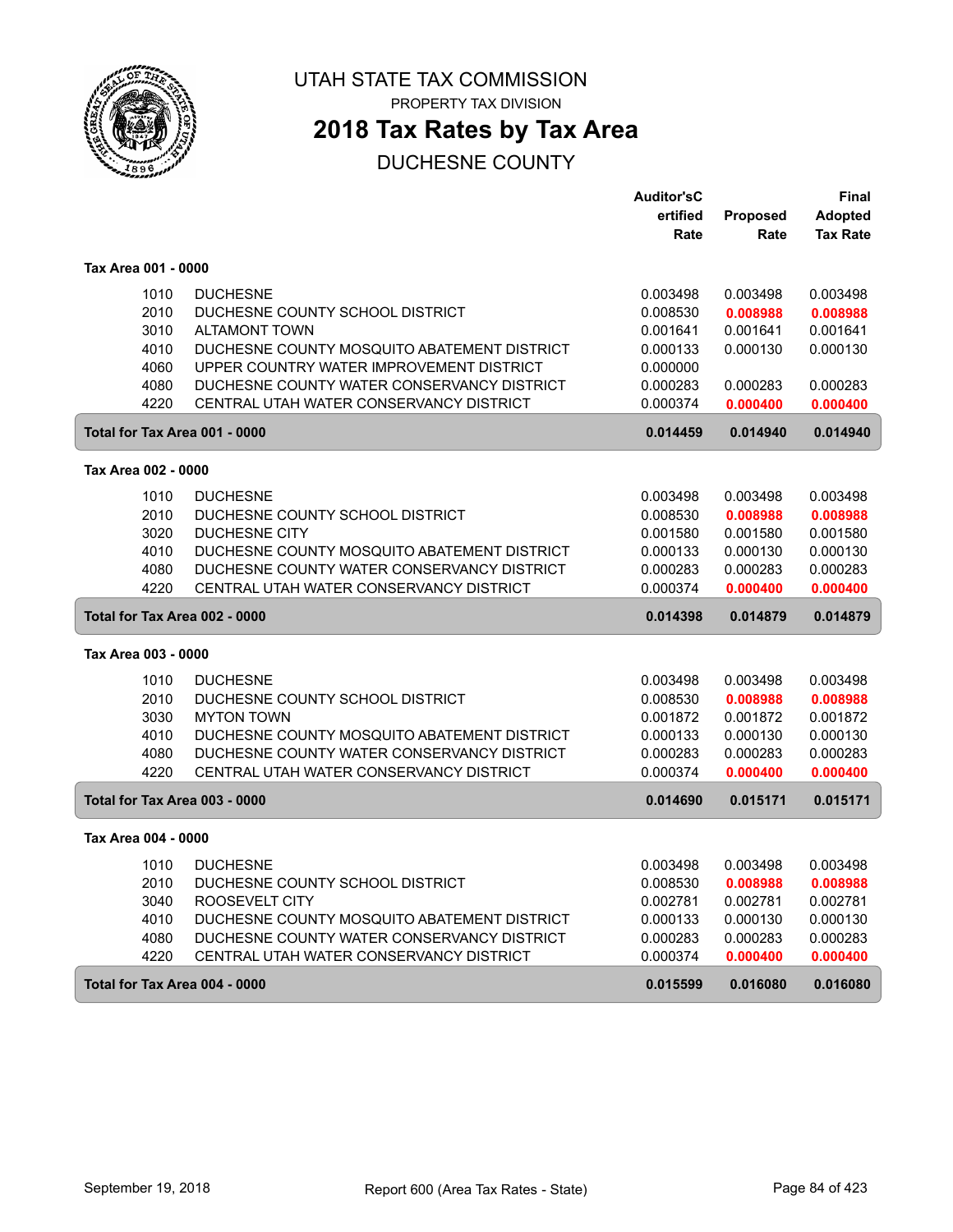

PROPERTY TAX DIVISION

# **2018 Tax Rates by Tax Area**

|                               |                                                     | <b>Auditor'sC</b> |                 | <b>Final</b>    |
|-------------------------------|-----------------------------------------------------|-------------------|-----------------|-----------------|
|                               |                                                     | ertified          | <b>Proposed</b> | <b>Adopted</b>  |
|                               |                                                     | Rate              | Rate            | <b>Tax Rate</b> |
| Tax Area 005 - 0000           |                                                     |                   |                 |                 |
| 1010                          | <b>DUCHESNE</b>                                     | 0.003498          | 0.003498        | 0.003498        |
| 2010                          | DUCHESNE COUNTY SCHOOL DISTRICT                     | 0.008530          | 0.008988        | 0.008988        |
| 3050                          | <b>TABIONA TOWN</b>                                 | 0.001307          | 0.001307        | 0.001307        |
| 4010                          | DUCHESNE COUNTY MOSQUITO ABATEMENT DISTRICT         | 0.000133          | 0.000130        | 0.000130        |
| 4080                          | DUCHESNE COUNTY WATER CONSERVANCY DISTRICT          | 0.000283          | 0.000283        | 0.000283        |
| 4085                          | TABBY VALLEY PARKS & RECREATION SPECIAL SERVICE DI: | 0.000807          | 0.000807        | 0.000807        |
| 4220                          | CENTRAL UTAH WATER CONSERVANCY DISTRICT             | 0.000374          | 0.000400        | 0.000400        |
| Total for Tax Area 005 - 0000 |                                                     | 0.014932          | 0.015413        | 0.015413        |
| Tax Area 006 - 0000           |                                                     |                   |                 |                 |
| 1010                          | <b>DUCHESNE</b>                                     | 0.003498          | 0.003498        | 0.003498        |
| 2010                          | DUCHESNE COUNTY SCHOOL DISTRICT                     | 0.008530          | 0.008988        | 0.008988        |
| 4010                          | DUCHESNE COUNTY MOSQUITO ABATEMENT DISTRICT         | 0.000133          | 0.000130        | 0.000130        |
| 4020                          | HANNA WATER AND SEWER DISTRICT                      | 0.000598          | 0.000598        | 0.000598        |
| 4080                          | DUCHESNE COUNTY WATER CONSERVANCY DISTRICT          | 0.000283          | 0.000283        | 0.000283        |
| 4085                          | TABBY VALLEY PARKS & RECREATION SPECIAL SERVICE DI: | 0.000807          | 0.000807        | 0.000807        |
| 4220                          | CENTRAL UTAH WATER CONSERVANCY DISTRICT             | 0.000374          | 0.000400        | 0.000400        |
| Total for Tax Area 006 - 0000 |                                                     | 0.014223          | 0.014704        | 0.014704        |
| Tax Area 007 - 0000           |                                                     |                   |                 |                 |
| 1010                          | <b>DUCHESNE</b>                                     | 0.003498          | 0.003498        | 0.003498        |
| 2010                          | DUCHESNE COUNTY SCHOOL DISTRICT                     | 0.008530          | 0.008988        | 0.008988        |
| 4010                          | DUCHESNE COUNTY MOSQUITO ABATEMENT DISTRICT         | 0.000133          | 0.000130        | 0.000130        |
| 4080                          | DUCHESNE COUNTY WATER CONSERVANCY DISTRICT          | 0.000283          | 0.000283        | 0.000283        |
| 4085                          | TABBY VALLEY PARKS & RECREATION SPECIAL SERVICE DI: | 0.000807          | 0.000807        | 0.000807        |
| 4220                          | CENTRAL UTAH WATER CONSERVANCY DISTRICT             | 0.000374          | 0.000400        | 0.000400        |
| Total for Tax Area 007 - 0000 |                                                     | 0.013625          | 0.014106        | 0.014106        |
| Tax Area 009 - 0000           |                                                     |                   |                 |                 |
| 1010                          | <b>DUCHESNE</b>                                     | 0.003498          | 0.003498        | 0.003498        |
| 2010                          | DUCHESNE COUNTY SCHOOL DISTRICT                     | 0.008530          | 0.008988        | 0.008988        |
| 4010                          | DUCHESNE COUNTY MOSQUITO ABATEMENT DISTRICT         | 0.000133          | 0.000130        | 0.000130        |
| 4080                          | DUCHESNE COUNTY WATER CONSERVANCY DISTRICT          | 0.000283          | 0.000283        | 0.000283        |
| 4085                          | TABBY VALLEY PARKS & RECREATION SPECIAL SERVICE DI: | 0.000807          | 0.000807        | 0.000807        |
| 4220                          | CENTRAL UTAH WATER CONSERVANCY DISTRICT             | 0.000374          | 0.000400        | 0.000400        |
| Total for Tax Area 009 - 0000 |                                                     | 0.013625          | 0.014106        | 0.014106        |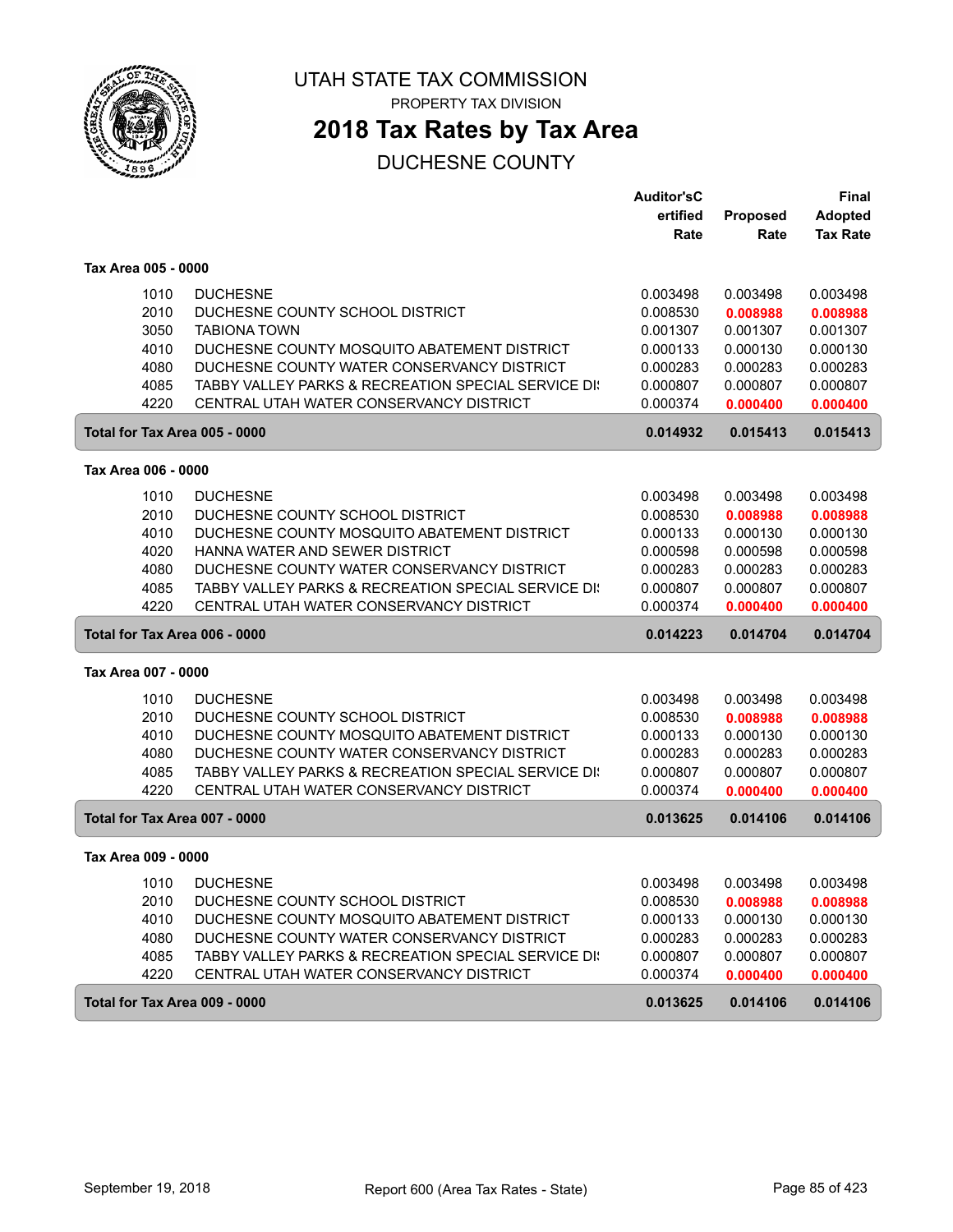

# **2018 Tax Rates by Tax Area**

|                               |                                                     | <b>Auditor'sC</b> |          | Final           |
|-------------------------------|-----------------------------------------------------|-------------------|----------|-----------------|
|                               |                                                     | ertified          | Proposed | <b>Adopted</b>  |
|                               |                                                     | Rate              | Rate     | <b>Tax Rate</b> |
|                               |                                                     |                   |          |                 |
| Tax Area 010 - 0000           |                                                     |                   |          |                 |
| 1010                          | <b>DUCHESNE</b>                                     | 0.003498          | 0.003498 | 0.003498        |
| 2010                          | DUCHESNE COUNTY SCHOOL DISTRICT                     | 0.008530          | 0.008988 | 0.008988        |
| 4010                          | DUCHESNE COUNTY MOSQUITO ABATEMENT DISTRICT         | 0.000133          | 0.000130 | 0.000130        |
| 4075                          | PINON FOREST SPECIAL SERVICE DISTRICT               | 0.000296          | 0.000296 | 0.000296        |
| 4080                          | DUCHESNE COUNTY WATER CONSERVANCY DISTRICT          | 0.000283          | 0.000283 | 0.000283        |
| 4085                          | TABBY VALLEY PARKS & RECREATION SPECIAL SERVICE DI: | 0.000807          | 0.000807 | 0.000807        |
| 4220                          | CENTRAL UTAH WATER CONSERVANCY DISTRICT             | 0.000374          | 0.000400 | 0.000400        |
| Total for Tax Area 010 - 0000 |                                                     | 0.013921          | 0.014402 | 0.014402        |
| Tax Area 014 - 0000           |                                                     |                   |          |                 |
| 1010                          | <b>DUCHESNE</b>                                     | 0.003498          | 0.003498 | 0.003498        |
| 2010                          | DUCHESNE COUNTY SCHOOL DISTRICT                     | 0.008530          | 0.008988 | 0.008988        |
| 3040                          | ROOSEVELT CITY                                      | 0.002781          | 0.002781 | 0.002781        |
| 4010                          | DUCHESNE COUNTY MOSQUITO ABATEMENT DISTRICT         | 0.000133          | 0.000130 | 0.000130        |
| 4080                          | DUCHESNE COUNTY WATER CONSERVANCY DISTRICT          | 0.000283          | 0.000283 | 0.000283        |
| 4220                          | CENTRAL UTAH WATER CONSERVANCY DISTRICT             | 0.000374          | 0.000400 | 0.000400        |
| Total for Tax Area 014 - 0000 |                                                     | 0.015599          | 0.016080 | 0.016080        |
| Tax Area 014 - 0001           |                                                     |                   |          |                 |
| 1010                          | <b>DUCHESNE</b>                                     | 0.003498          | 0.003498 | 0.003498        |
| 2010                          | DUCHESNE COUNTY SCHOOL DISTRICT                     | 0.008530          | 0.008988 | 0.008988        |
| 3040                          | ROOSEVELT CITY                                      | 0.002781          | 0.002781 | 0.002781        |
| 4010                          | DUCHESNE COUNTY MOSQUITO ABATEMENT DISTRICT         | 0.000133          | 0.000130 | 0.000130        |
| 4080                          | DUCHESNE COUNTY WATER CONSERVANCY DISTRICT          | 0.000283          | 0.000283 | 0.000283        |
| 4220                          | CENTRAL UTAH WATER CONSERVANCY DISTRICT             | 0.000374          | 0.000400 | 0.000400        |
| Total for Tax Area 014 - 0001 |                                                     | 0.015599          | 0.016080 | 0.016080        |
| Tax Area 015 - 0000           |                                                     |                   |          |                 |
| 1010                          | <b>DUCHESNE</b>                                     | 0.003498          | 0.003498 | 0.003498        |
| 2010                          | DUCHESNE COUNTY SCHOOL DISTRICT                     | 0.008530          | 0.008988 | 0.008988        |
| 3040                          | ROOSEVELT CITY                                      | 0.002781          | 0.002781 | 0.002781        |
| 4010                          | DUCHESNE COUNTY MOSQUITO ABATEMENT DISTRICT         | 0.000133          | 0.000130 | 0.000130        |
| 4080                          | DUCHESNE COUNTY WATER CONSERVANCY DISTRICT          | 0.000283          | 0.000283 | 0.000283        |
| 4220                          | CENTRAL UTAH WATER CONSERVANCY DISTRICT             | 0.000374          | 0.000400 | 0.000400        |
| Total for Tax Area 015 - 0000 |                                                     | 0.015599          | 0.016080 | 0.016080        |
| Tax Area 016 - 0000           |                                                     |                   |          |                 |
| 1010                          | <b>DUCHESNE</b>                                     | 0.003498          | 0.003498 | 0.003498        |
| 2010                          | DUCHESNE COUNTY SCHOOL DISTRICT                     | 0.008530          | 0.008988 | 0.008988        |
| 4010                          | DUCHESNE COUNTY MOSQUITO ABATEMENT DISTRICT         | 0.000133          | 0.000130 | 0.000130        |
| 4080                          | DUCHESNE COUNTY WATER CONSERVANCY DISTRICT          | 0.000283          | 0.000283 | 0.000283        |
| 4220                          | CENTRAL UTAH WATER CONSERVANCY DISTRICT             | 0.000374          | 0.000400 | 0.000400        |
| Total for Tax Area 016 - 0000 |                                                     | 0.012818          | 0.013299 | 0.013299        |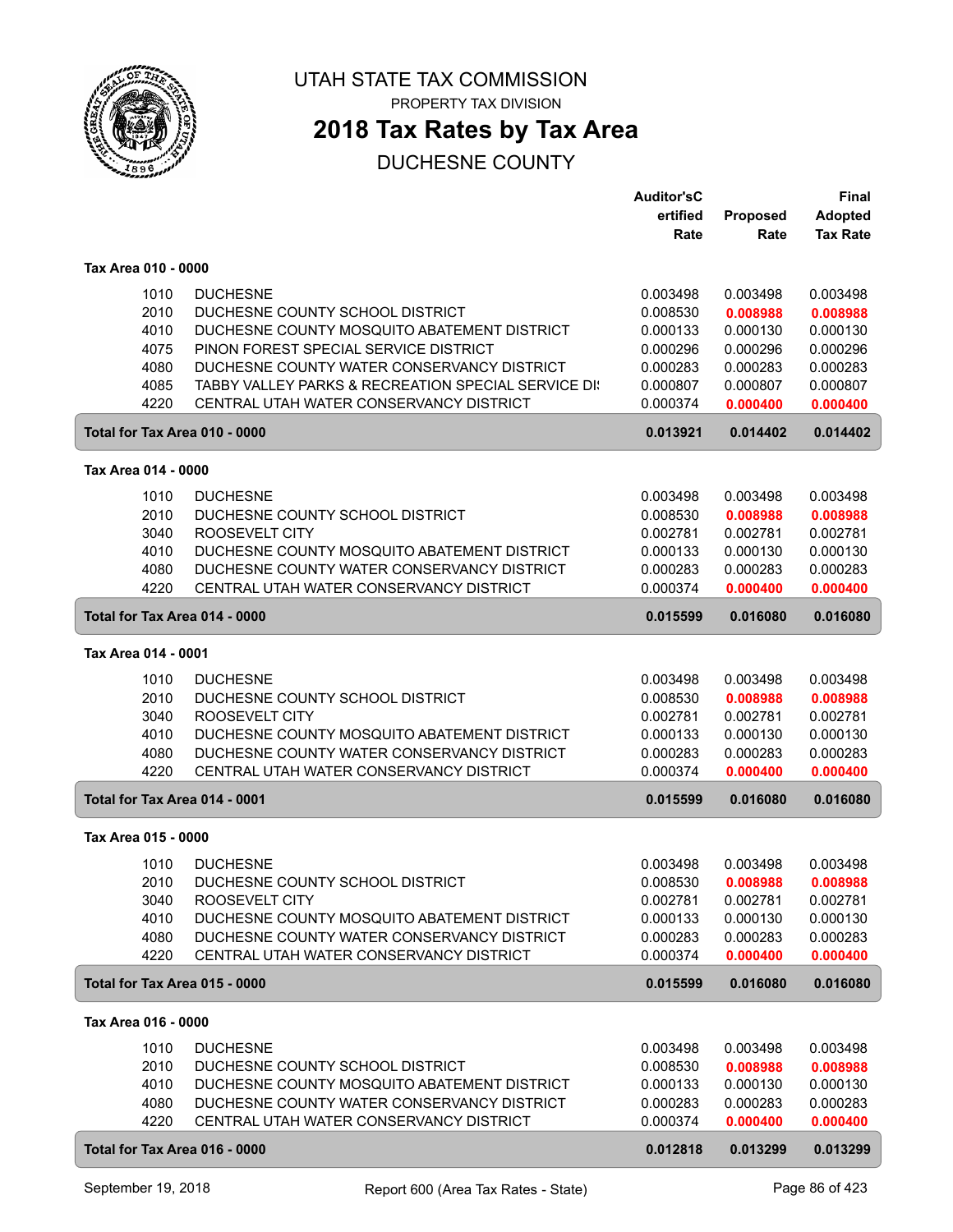

PROPERTY TAX DIVISION

## **2018 Tax Rates by Tax Area**

|                               |                                             | <b>Auditor'sC</b> |          | <b>Final</b>    |
|-------------------------------|---------------------------------------------|-------------------|----------|-----------------|
|                               |                                             | ertified          | Proposed | <b>Adopted</b>  |
|                               |                                             | Rate              | Rate     | <b>Tax Rate</b> |
| Tax Area 017 - 0000           |                                             |                   |          |                 |
| 1010                          | <b>DUCHESNE</b>                             | 0.003498          | 0.003498 | 0.003498        |
| 2010                          | DUCHESNE COUNTY SCHOOL DISTRICT             | 0.008530          | 0.008988 | 0.008988        |
| 3030                          | <b>MYTON TOWN</b>                           | 0.001872          | 0.001872 | 0.001872        |
| 4010                          | DUCHESNE COUNTY MOSQUITO ABATEMENT DISTRICT | 0.000133          | 0.000130 | 0.000130        |
| 4080                          | DUCHESNE COUNTY WATER CONSERVANCY DISTRICT  | 0.000283          | 0.000283 | 0.000283        |
| 4220                          | CENTRAL UTAH WATER CONSERVANCY DISTRICT     | 0.000374          | 0.000400 | 0.000400        |
| Total for Tax Area 017 - 0000 |                                             | 0.014690          | 0.015171 | 0.015171        |
| Tax Area 018 - 0000           |                                             |                   |          |                 |
| 1010                          | <b>DUCHESNE</b>                             | 0.003498          | 0.003498 | 0.003498        |
| 2010                          | DUCHESNE COUNTY SCHOOL DISTRICT             | 0.008530          | 0.008988 | 0.008988        |
| 4010                          | DUCHESNE COUNTY MOSQUITO ABATEMENT DISTRICT | 0.000133          | 0.000130 | 0.000130        |
| 4040                          | NEOLA WATER & SEWER IMPROVEMENT DISTRICT    | 0.001195          | 0.001195 | 0.001195        |
| 4070                          | NEOLA COMMUNITY PARK DISTRICT               | 0.000383          | 0.000383 | 0.000383        |
| 4080                          | DUCHESNE COUNTY WATER CONSERVANCY DISTRICT  | 0.000283          | 0.000283 | 0.000283        |
| 4220                          | CENTRAL UTAH WATER CONSERVANCY DISTRICT     | 0.000374          | 0.000400 | 0.000400        |
| Total for Tax Area 018 - 0000 |                                             | 0.014396          | 0.014877 | 0.014877        |
| Tax Area 019 - 0000           |                                             |                   |          |                 |
| 1010                          | <b>DUCHESNE</b>                             | 0.003498          | 0.003498 | 0.003498        |
| 2010                          | DUCHESNE COUNTY SCHOOL DISTRICT             | 0.008530          | 0.008988 | 0.008988        |
| 4010                          | DUCHESNE COUNTY MOSQUITO ABATEMENT DISTRICT | 0.000133          | 0.000130 | 0.000130        |
| 4070                          | NEOLA COMMUNITY PARK DISTRICT               | 0.000383          | 0.000383 | 0.000383        |
| 4080                          | DUCHESNE COUNTY WATER CONSERVANCY DISTRICT  | 0.000283          | 0.000283 | 0.000283        |
| 4220                          | CENTRAL UTAH WATER CONSERVANCY DISTRICT     | 0.000374          | 0.000400 | 0.000400        |
| Total for Tax Area 019 - 0000 |                                             | 0.013201          | 0.013682 | 0.013682        |
| Tax Area 020 - 0000           |                                             |                   |          |                 |
| 1010                          | <b>DUCHESNE</b>                             | 0.003498          | 0.003498 | 0.003498        |
| 2010                          | DUCHESNE COUNTY SCHOOL DISTRICT             | 0.008530          | 0.008988 | 0.008988        |
| 4010                          | DUCHESNE COUNTY MOSQUITO ABATEMENT DISTRICT | 0.000133          | 0.000130 | 0.000130        |
| 4080                          | DUCHESNE COUNTY WATER CONSERVANCY DISTRICT  | 0.000283          | 0.000283 | 0.000283        |
| 4220                          | CENTRAL UTAH WATER CONSERVANCY DISTRICT     | 0.000374          | 0.000400 | 0.000400        |
| Total for Tax Area 020 - 0000 |                                             | 0.012818          | 0.013299 | 0.013299        |
| Tax Area 021 - 0000           |                                             |                   |          |                 |
| 1010                          | <b>DUCHESNE</b>                             | 0.003498          | 0.003498 | 0.003498        |
| 2010                          | DUCHESNE COUNTY SCHOOL DISTRICT             | 0.008530          | 0.008988 | 0.008988        |
| 4010                          | DUCHESNE COUNTY MOSQUITO ABATEMENT DISTRICT | 0.000133          | 0.000130 | 0.000130        |
| 4080                          | DUCHESNE COUNTY WATER CONSERVANCY DISTRICT  | 0.000283          | 0.000283 | 0.000283        |
| 4220                          | CENTRAL UTAH WATER CONSERVANCY DISTRICT     | 0.000374          | 0.000400 | 0.000400        |
| Total for Tax Area 021 - 0000 |                                             | 0.012818          | 0.013299 | 0.013299        |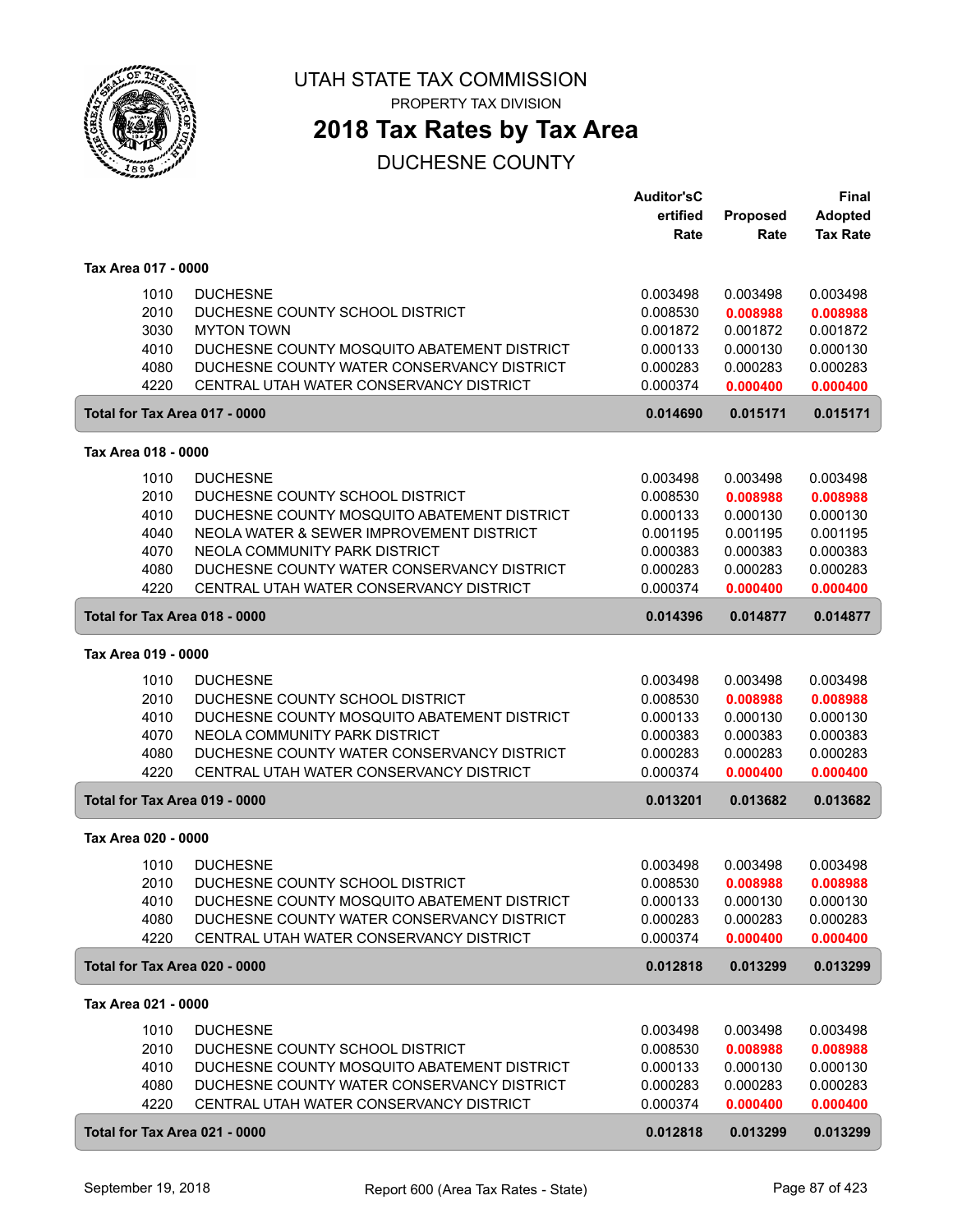

## **2018 Tax Rates by Tax Area**

|                               |                                                                                        | <b>Auditor'sC</b><br>ertified | Proposed | <b>Final</b><br><b>Adopted</b> |
|-------------------------------|----------------------------------------------------------------------------------------|-------------------------------|----------|--------------------------------|
|                               |                                                                                        | Rate                          | Rate     | <b>Tax Rate</b>                |
|                               |                                                                                        |                               |          |                                |
| Tax Area 022 - 0000           |                                                                                        |                               |          |                                |
| 1010                          | <b>DUCHESNE</b>                                                                        | 0.003498                      | 0.003498 | 0.003498                       |
| 2010                          | DUCHESNE COUNTY SCHOOL DISTRICT                                                        | 0.008530                      | 0.008988 | 0.008988                       |
| 4010                          | DUCHESNE COUNTY MOSQUITO ABATEMENT DISTRICT                                            | 0.000133                      | 0.000130 | 0.000130                       |
| 4060<br>4080                  | UPPER COUNTRY WATER IMPROVEMENT DISTRICT<br>DUCHESNE COUNTY WATER CONSERVANCY DISTRICT | 0.000000<br>0.000283          | 0.000283 | 0.000283                       |
| 4220                          | CENTRAL UTAH WATER CONSERVANCY DISTRICT                                                | 0.000374                      | 0.000400 | 0.000400                       |
| Total for Tax Area 022 - 0000 |                                                                                        | 0.012818                      | 0.013299 | 0.013299                       |
| Tax Area 023 - 0000           |                                                                                        |                               |          |                                |
| 1010                          | <b>DUCHESNE</b>                                                                        | 0.003498                      | 0.003498 | 0.003498                       |
| 2010                          | DUCHESNE COUNTY SCHOOL DISTRICT                                                        | 0.008530                      | 0.008988 | 0.008988                       |
| 4010                          | DUCHESNE COUNTY MOSQUITO ABATEMENT DISTRICT                                            | 0.000133                      | 0.000130 | 0.000130                       |
| 4075                          | PINON FOREST SPECIAL SERVICE DISTRICT                                                  | 0.000296                      | 0.000296 | 0.000296                       |
| 4080                          | DUCHESNE COUNTY WATER CONSERVANCY DISTRICT                                             | 0.000283                      | 0.000283 | 0.000283                       |
| 4220                          | CENTRAL UTAH WATER CONSERVANCY DISTRICT                                                | 0.000374                      | 0.000400 | 0.000400                       |
| Total for Tax Area 023 - 0000 |                                                                                        | 0.013114                      | 0.013595 | 0.013595                       |
| Tax Area 024 - 0000           |                                                                                        |                               |          |                                |
| 1010                          | <b>DUCHESNE</b>                                                                        | 0.003498                      | 0.003498 | 0.003498                       |
| 2010                          | DUCHESNE COUNTY SCHOOL DISTRICT                                                        | 0.008530                      | 0.008988 | 0.008988                       |
| 4010                          | DUCHESNE COUNTY MOSQUITO ABATEMENT DISTRICT                                            | 0.000133                      | 0.000130 | 0.000130                       |
| 4080                          | DUCHESNE COUNTY WATER CONSERVANCY DISTRICT                                             | 0.000283                      | 0.000283 | 0.000283                       |
| 4090                          | CEDARVIEW-MONTWELL SPECIAL SERVICE DISTRICT                                            | 0.000782                      | 0.000782 | 0.000782                       |
| 4220                          | CENTRAL UTAH WATER CONSERVANCY DISTRICT                                                | 0.000374                      | 0.000400 | 0.000400                       |
| Total for Tax Area 024 - 0000 |                                                                                        | 0.013600                      | 0.014081 | 0.014081                       |
| Tax Area 026 - 0000           |                                                                                        |                               |          |                                |
| 1010                          | <b>DUCHESNE</b>                                                                        | 0.003498                      | 0.003498 | 0.003498                       |
| 2010                          | DUCHESNE COUNTY SCHOOL DISTRICT                                                        | 0.008530                      | 0.008988 | 0.008988                       |
| 4010                          | DUCHESNE COUNTY MOSQUITO ABATEMENT DISTRICT                                            | 0.000133                      | 0.000130 | 0.000130                       |
| 4070                          | NEOLA COMMUNITY PARK DISTRICT                                                          | 0.000383                      | 0.000383 | 0.000383                       |
| 4080                          | DUCHESNE COUNTY WATER CONSERVANCY DISTRICT                                             | 0.000283                      | 0.000283 | 0.000283                       |
| 4090                          | CEDARVIEW-MONTWELL SPECIAL SERVICE DISTRICT                                            | 0.000782                      | 0.000782 | 0.000782                       |
| 4220                          | CENTRAL UTAH WATER CONSERVANCY DISTRICT                                                | 0.000374                      | 0.000400 | 0.000400                       |
| Total for Tax Area 026 - 0000 |                                                                                        | 0.013983                      | 0.014464 | 0.014464                       |
| Tax Area 091 - 0000           |                                                                                        |                               |          |                                |
| 1010                          | <b>DUCHESNE</b>                                                                        | 0.003498                      | 0.003498 | 0.003498                       |
| 2010                          | DUCHESNE COUNTY SCHOOL DISTRICT                                                        | 0.008530                      | 0.008988 | 0.008988                       |
| 4010                          | DUCHESNE COUNTY MOSQUITO ABATEMENT DISTRICT                                            | 0.000133                      | 0.000130 | 0.000130                       |
| 4080                          | DUCHESNE COUNTY WATER CONSERVANCY DISTRICT                                             | 0.000283                      | 0.000283 | 0.000283                       |
| 4220                          | CENTRAL UTAH WATER CONSERVANCY DISTRICT                                                | 0.000374                      | 0.000400 | 0.000400                       |
| Total for Tax Area 091 - 0000 |                                                                                        | 0.012818                      | 0.013299 | 0.013299                       |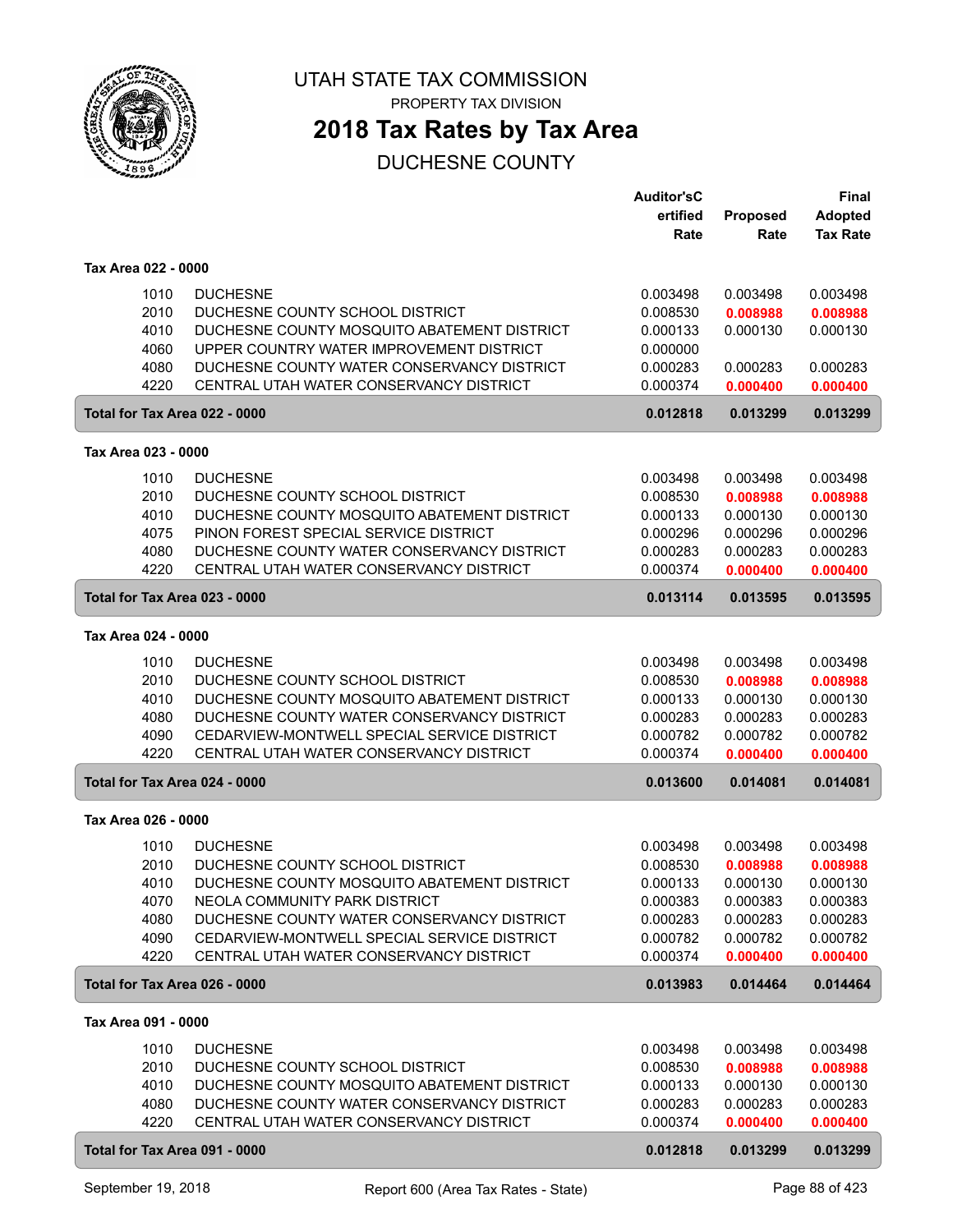

**2018 Tax Rates by Tax Area**

|                     |                                             | <b>Auditor'sC</b> |          | Final           |
|---------------------|---------------------------------------------|-------------------|----------|-----------------|
|                     |                                             | ertified          | Proposed | <b>Adopted</b>  |
|                     |                                             | Rate              | Rate     | <b>Tax Rate</b> |
| Tax Area 107 - 0000 |                                             |                   |          |                 |
| 1010                | <b>DUCHESNE</b>                             | 0.003498          | 0.003498 | 0.003498        |
| 2010                | DUCHESNE COUNTY SCHOOL DISTRICT             | 0.008530          | 0.008988 | 0.008988        |
| 4010                | DUCHESNE COUNTY MOSQUITO ABATEMENT DISTRICT | 0.000133          | 0.000130 | 0.000130        |
| 4020                | HANNA WATER AND SEWER DISTRICT              | 0.000598          | 0.000598 | 0.000598        |
| 4080                | DUCHESNE COUNTY WATER CONSERVANCY DISTRICT  | 0.000283          | 0.000283 | 0.000283        |
| 4220                | CENTRAL UTAH WATER CONSERVANCY DISTRICT     | 0.000374          | 0.000400 | 0.000400        |
|                     | Total for Tax Area 107 - 0000               | 0.013416          | 0.013897 | 0.013897        |
| Tax Area 116 - 0000 |                                             |                   |          |                 |
| 1010                | <b>DUCHESNE</b>                             | 0.003498          | 0.003498 | 0.003498        |
| 2010                | DUCHESNE COUNTY SCHOOL DISTRICT             | 0.008530          | 0.008988 | 0.008988        |
| 4010                | DUCHESNE COUNTY MOSQUITO ABATEMENT DISTRICT | 0.000133          | 0.000130 | 0.000130        |
| 4080                | DUCHESNE COUNTY WATER CONSERVANCY DISTRICT  | 0.000283          | 0.000283 | 0.000283        |
| 4220                | CENTRAL UTAH WATER CONSERVANCY DISTRICT     | 0.000374          | 0.000400 | 0.000400        |
|                     | Total for Tax Area 116 - 0000               | 0.012818          | 0.013299 | 0.013299        |
| Tax Area 120 - 0000 |                                             |                   |          |                 |
| 1010                | <b>DUCHESNE</b>                             | 0.003498          | 0.003498 | 0.003498        |
| 2010                | DUCHESNE COUNTY SCHOOL DISTRICT             | 0.008530          | 0.008988 | 0.008988        |
| 4010                | DUCHESNE COUNTY MOSQUITO ABATEMENT DISTRICT | 0.000133          | 0.000130 | 0.000130        |
| 4080                | DUCHESNE COUNTY WATER CONSERVANCY DISTRICT  | 0.000283          | 0.000283 | 0.000283        |
| 4220                | CENTRAL UTAH WATER CONSERVANCY DISTRICT     | 0.000374          | 0.000400 | 0.000400        |
|                     | Total for Tax Area 120 - 0000               | 0.012818          | 0.013299 | 0.013299        |
| Tax Area 122 - 0000 |                                             |                   |          |                 |
| 1010                | <b>DUCHESNE</b>                             | 0.003498          | 0.003498 | 0.003498        |
| 2010                | DUCHESNE COUNTY SCHOOL DISTRICT             | 0.008530          | 0.008988 | 0.008988        |
| 4010                | DUCHESNE COUNTY MOSQUITO ABATEMENT DISTRICT | 0.000133          | 0.000130 | 0.000130        |
| 4080                | DUCHESNE COUNTY WATER CONSERVANCY DISTRICT  | 0.000283          | 0.000283 | 0.000283        |
| 4220                | CENTRAL UTAH WATER CONSERVANCY DISTRICT     | 0.000374          | 0.000400 | 0.000400        |
|                     | Total for Tax Area 122 - 0000               | 0.012818          | 0.013299 | 0.013299        |
| Tax Area 124 - 0000 |                                             |                   |          |                 |
| 1010                | <b>DUCHESNE</b>                             | 0.003498          | 0.003498 | 0.003498        |
| 2010                | DUCHESNE COUNTY SCHOOL DISTRICT             | 0.008530          | 0.008988 | 0.008988        |
| 4010                | DUCHESNE COUNTY MOSQUITO ABATEMENT DISTRICT | 0.000133          | 0.000130 | 0.000130        |
| 4080                | DUCHESNE COUNTY WATER CONSERVANCY DISTRICT  | 0.000283          | 0.000283 | 0.000283        |
| 4090                | CEDARVIEW-MONTWELL SPECIAL SERVICE DISTRICT | 0.000782          | 0.000782 | 0.000782        |
| 4220                | CENTRAL UTAH WATER CONSERVANCY DISTRICT     | 0.000374          | 0.000400 | 0.000400        |
|                     | Total for Tax Area 124 - 0000               | 0.013600          | 0.014081 | 0.014081        |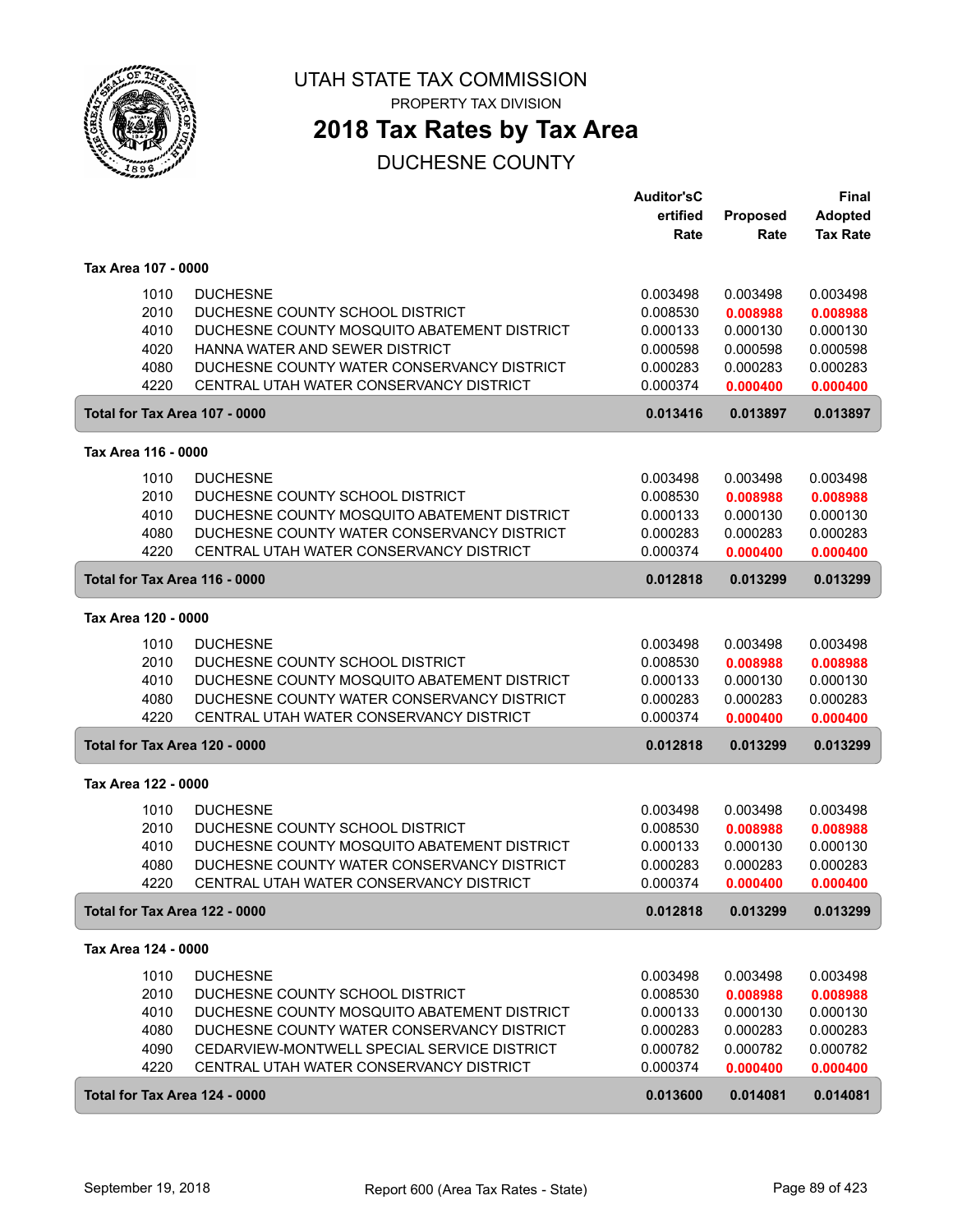

PROPERTY TAX DIVISION

## **2018 Tax Rates by Tax Area**

|                     |                                        | <b>Auditor'sC</b><br>ertified | <b>Proposed</b> | <b>Final</b><br><b>Adopted</b> |
|---------------------|----------------------------------------|-------------------------------|-----------------|--------------------------------|
|                     |                                        | Rate                          | Rate            | <b>Tax Rate</b>                |
| Tax Area 001 - 0000 |                                        |                               |                 |                                |
| 1010                | <b>EMERY COUNTY</b>                    | 0.004584                      | 0.004584        | 0.004584                       |
| 2010                | EMERY COUNTY SCHOOL DISTRICT           | 0.005821                      | 0.005821        | 0.005821                       |
| 3010                | CASTLE DALE CITY                       | 0.001473                      | 0.001473        | 0.001473                       |
| 4010                | EMERY WATER CONSERVANCY DISTRICT       | 0.000383                      | 0.000383        | 0.000383                       |
| 4020                | CASTLE VALLEY SPECIAL SERVICE DISTRICT | 0.001829                      | 0.001829        | 0.001829                       |
|                     | Total for Tax Area 001 - 0000          | 0.014090                      | 0.014090        | 0.014090                       |
| Tax Area 002 - 0000 |                                        |                               |                 |                                |
| 1010                | <b>EMERY COUNTY</b>                    | 0.004584                      | 0.004584        | 0.004584                       |
| 2010                | EMERY COUNTY SCHOOL DISTRICT           | 0.005821                      | 0.005821        | 0.005821                       |
| 3030                | <b>CLEVELAND TOWN</b>                  | 0.000880                      | 0.000880        | 0.000880                       |
| 4010                | EMERY WATER CONSERVANCY DISTRICT       | 0.000383                      | 0.000383        | 0.000383                       |
| 4020                | CASTLE VALLEY SPECIAL SERVICE DISTRICT | 0.001829                      | 0.001829        | 0.001829                       |
|                     | Total for Tax Area 002 - 0000          | 0.013497                      | 0.013497        | 0.013497                       |
| Tax Area 003 - 0000 |                                        |                               |                 |                                |
| 1010                | <b>EMERY COUNTY</b>                    | 0.004584                      | 0.004584        | 0.004584                       |
| 2010                | EMERY COUNTY SCHOOL DISTRICT           | 0.005821                      | 0.005821        | 0.005821                       |
| 3040                | <b>ELMO TOWN</b>                       | 0.002156                      | 0.002156        | 0.002156                       |
| 4010                | EMERY WATER CONSERVANCY DISTRICT       | 0.000383                      | 0.000383        | 0.000383                       |
| 4020                | CASTLE VALLEY SPECIAL SERVICE DISTRICT | 0.001829                      | 0.001829        | 0.001829                       |
|                     | Total for Tax Area 003 - 0000          | 0.014773                      | 0.014773        | 0.014773                       |
| Tax Area 004 - 0000 |                                        |                               |                 |                                |
| 1010                | <b>EMERY COUNTY</b>                    | 0.004584                      | 0.004584        | 0.004584                       |
| 2010                | EMERY COUNTY SCHOOL DISTRICT           | 0.005821                      | 0.005821        | 0.005821                       |
| 3050                | <b>EMERY TOWN</b>                      | 0.001711                      | 0.001711        | 0.001711                       |
| 4010                | EMERY WATER CONSERVANCY DISTRICT       | 0.000383                      | 0.000383        | 0.000383                       |
| 4020                | CASTLE VALLEY SPECIAL SERVICE DISTRICT | 0.001829                      | 0.001829        | 0.001829                       |
|                     | Total for Tax Area 004 - 0000          | 0.014328                      | 0.014328        | 0.014328                       |
| Tax Area 005 - 0000 |                                        |                               |                 |                                |
| 1010                | <b>EMERY COUNTY</b>                    | 0.004584                      | 0.004584        | 0.004584                       |
| 2010                | EMERY COUNTY SCHOOL DISTRICT           | 0.005821                      | 0.005821        | 0.005821                       |
| 3060                | <b>FERRON CITY</b>                     | 0.001563                      | 0.001563        | 0.001563                       |
| 4010                | EMERY WATER CONSERVANCY DISTRICT       | 0.000383                      | 0.000383        | 0.000383                       |
| 4020                | CASTLE VALLEY SPECIAL SERVICE DISTRICT | 0.001829                      | 0.001829        | 0.001829                       |
|                     | Total for Tax Area 005 - 0000          | 0.014180                      | 0.014180        | 0.014180                       |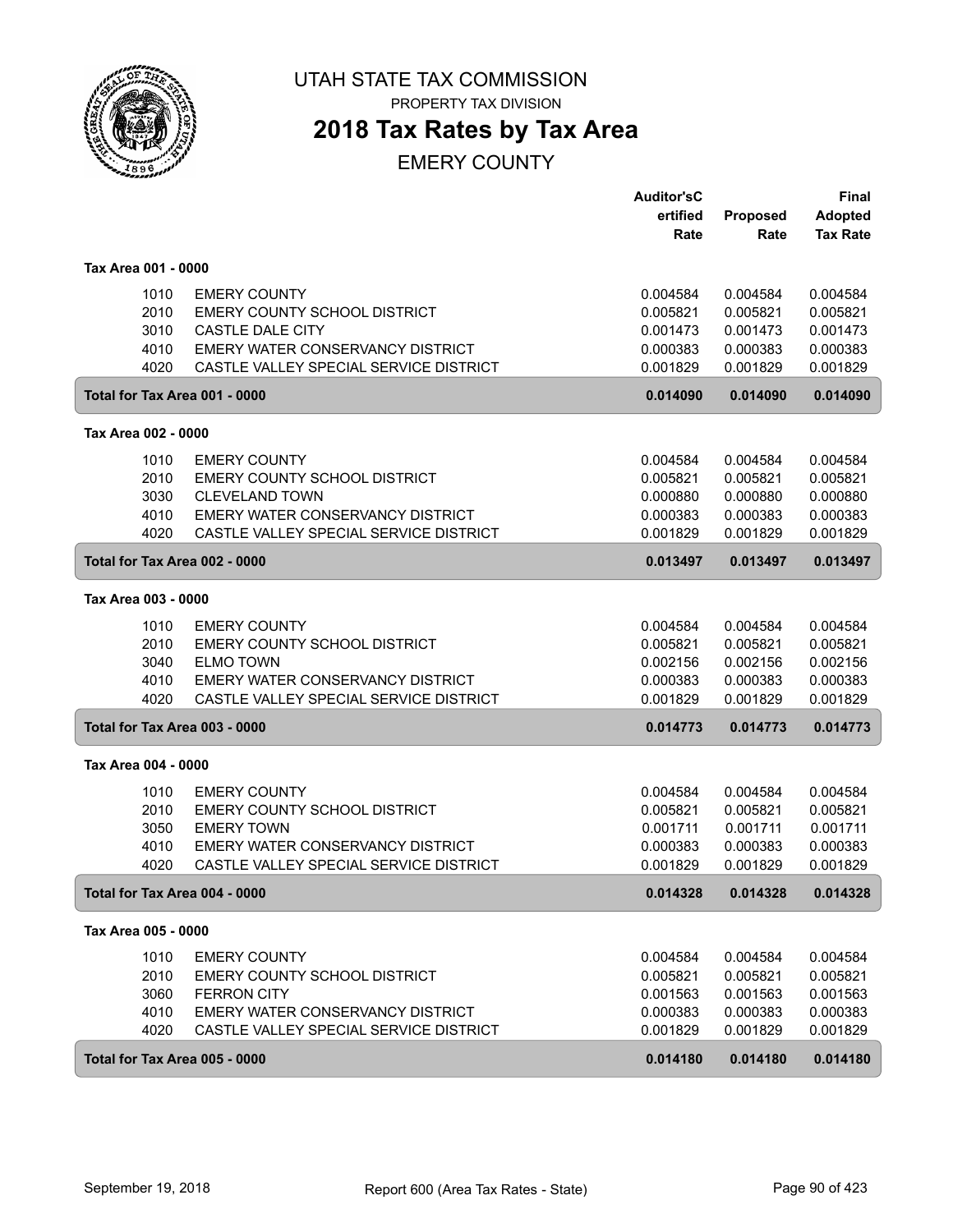

PROPERTY TAX DIVISION

# **2018 Tax Rates by Tax Area**

|                               |                                         | <b>Auditor'sC</b> |          | Final           |
|-------------------------------|-----------------------------------------|-------------------|----------|-----------------|
|                               |                                         | ertified          | Proposed | <b>Adopted</b>  |
|                               |                                         | Rate              | Rate     | <b>Tax Rate</b> |
| Tax Area 006 - 0000           |                                         |                   |          |                 |
| 1010                          | <b>EMERY COUNTY</b>                     | 0.004584          | 0.004584 | 0.004584        |
| 2010                          | EMERY COUNTY SCHOOL DISTRICT            | 0.005821          | 0.005821 | 0.005821        |
| 3062                          | <b>GREEN RIVER CITY</b>                 | 0.003986          | 0.003986 | 0.003986        |
| Total for Tax Area 006 - 0000 |                                         | 0.014391          | 0.014391 | 0.014391        |
| Tax Area 007 - 0000           |                                         |                   |          |                 |
| 1010                          | <b>EMERY COUNTY</b>                     | 0.004584          | 0.004584 | 0.004584        |
| 2010                          | EMERY COUNTY SCHOOL DISTRICT            | 0.005821          | 0.005821 | 0.005821        |
| 3070                          | <b>HUNTINGTON CITY</b>                  | 0.001304          | 0.001304 | 0.001304        |
| 4010                          | <b>EMERY WATER CONSERVANCY DISTRICT</b> | 0.000383          | 0.000383 | 0.000383        |
| 4020                          | CASTLE VALLEY SPECIAL SERVICE DISTRICT  | 0.001829          | 0.001829 | 0.001829        |
| Total for Tax Area 007 - 0000 |                                         | 0.013921          | 0.013921 | 0.013921        |
| Tax Area 008 - 0000           |                                         |                   |          |                 |
| 1010                          | <b>EMERY COUNTY</b>                     | 0.004584          | 0.004584 | 0.004584        |
| 2010                          | EMERY COUNTY SCHOOL DISTRICT            | 0.005821          | 0.005821 | 0.005821        |
| 3080                          | <b>ORANGEVILLE CITY</b>                 | 0.001666          | 0.001666 | 0.001666        |
| 4010                          | EMERY WATER CONSERVANCY DISTRICT        | 0.000383          | 0.000383 | 0.000383        |
| 4020                          | CASTLE VALLEY SPECIAL SERVICE DISTRICT  | 0.001829          | 0.001829 | 0.001829        |
| Total for Tax Area 008 - 0000 |                                         | 0.014283          | 0.014283 | 0.014283        |
| Tax Area 009 - 0000           |                                         |                   |          |                 |
| 1010                          | <b>EMERY COUNTY</b>                     | 0.004584          | 0.004584 | 0.004584        |
| 2010                          | EMERY COUNTY SCHOOL DISTRICT            | 0.005821          | 0.005821 | 0.005821        |
| 4010                          | EMERY WATER CONSERVANCY DISTRICT        | 0.000383          | 0.000383 | 0.000383        |
| Total for Tax Area 009 - 0000 |                                         | 0.010788          | 0.010788 | 0.010788        |
| Tax Area 011 - 0000           |                                         |                   |          |                 |
| 1010                          | <b>EMERY COUNTY</b>                     | 0.004584          | 0.004584 | 0.004584        |
| 2010                          | EMERY COUNTY SCHOOL DISTRICT            | 0.005821          | 0.005821 | 0.005821        |
| 3010                          | CASTLE DALE CITY                        | 0.001473          | 0.001473 | 0.001473        |
| 4010                          | EMERY WATER CONSERVANCY DISTRICT        | 0.000383          | 0.000383 | 0.000383        |
| Total for Tax Area 011 - 0000 |                                         | 0.012261          | 0.012261 | 0.012261        |
| Tax Area 013 - 0000           |                                         |                   |          |                 |
| 1010                          | <b>EMERY COUNTY</b>                     | 0.004584          | 0.004584 | 0.004584        |
| 2010                          | EMERY COUNTY SCHOOL DISTRICT            | 0.005821          | 0.005821 | 0.005821        |
| 3040                          | <b>ELMO TOWN</b>                        | 0.002156          | 0.002156 | 0.002156        |
| 4010                          | EMERY WATER CONSERVANCY DISTRICT        | 0.000383          | 0.000383 | 0.000383        |
| Total for Tax Area 013 - 0000 |                                         | 0.012944          | 0.012944 | 0.012944        |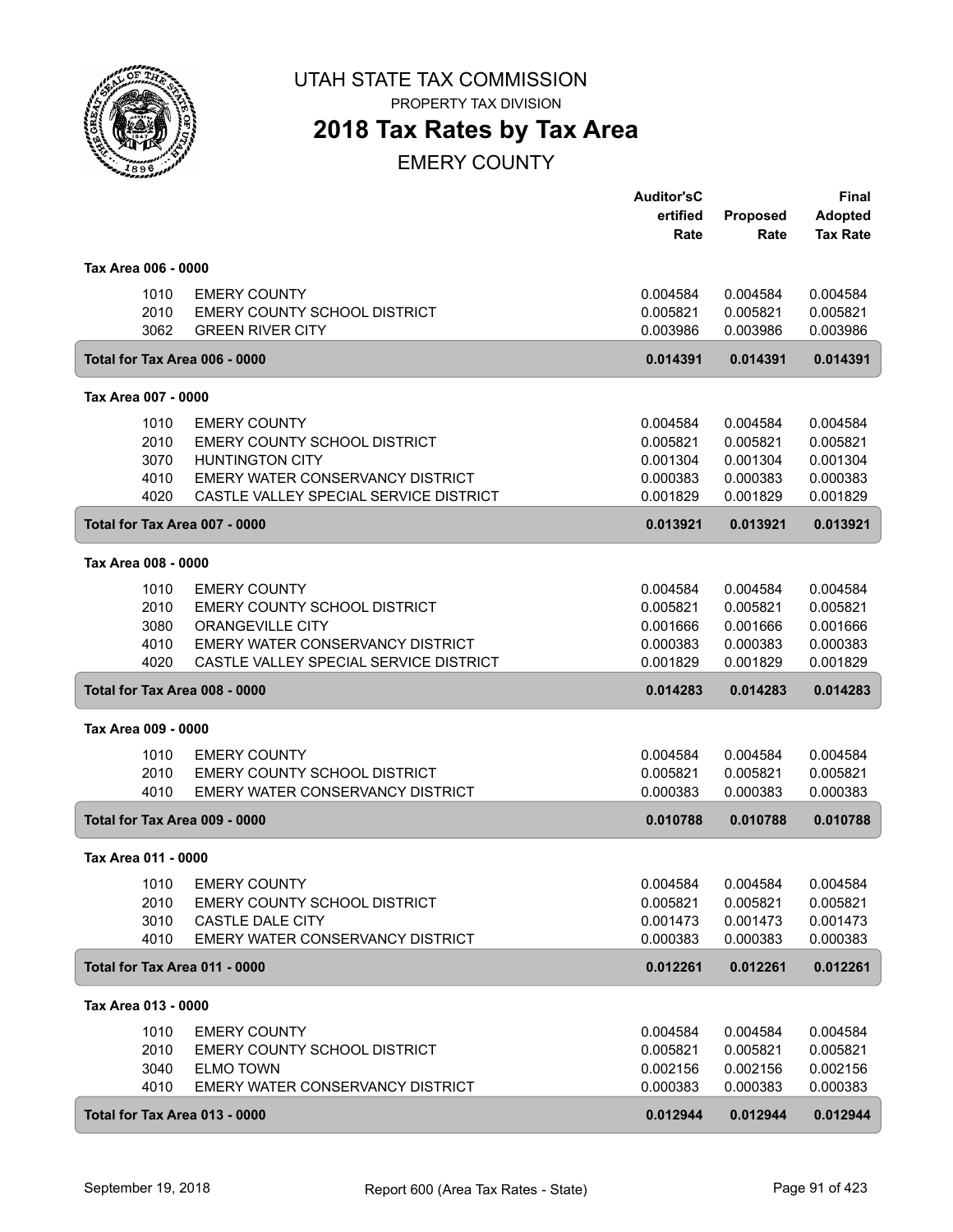

PROPERTY TAX DIVISION

# **2018 Tax Rates by Tax Area**

|                     |                                                                                                                                                                                                  | <b>Auditor'sC</b><br>ertified                            | <b>Proposed</b>                                          | Final<br><b>Adopted</b>                                  |
|---------------------|--------------------------------------------------------------------------------------------------------------------------------------------------------------------------------------------------|----------------------------------------------------------|----------------------------------------------------------|----------------------------------------------------------|
|                     |                                                                                                                                                                                                  | Rate                                                     | Rate                                                     | <b>Tax Rate</b>                                          |
| Tax Area 015 - 0000 |                                                                                                                                                                                                  |                                                          |                                                          |                                                          |
|                     | 1010<br><b>EMERY COUNTY</b><br>2010<br>EMERY COUNTY SCHOOL DISTRICT<br>3060<br><b>FERRON CITY</b><br>4010<br>EMERY WATER CONSERVANCY DISTRICT                                                    | 0.004584<br>0.005821<br>0.001563<br>0.000383             | 0.004584<br>0.005821<br>0.001563<br>0.000383             | 0.004584<br>0.005821<br>0.001563<br>0.000383             |
|                     | Total for Tax Area 015 - 0000                                                                                                                                                                    | 0.012351                                                 | 0.012351                                                 | 0.012351                                                 |
| Tax Area 017 - 0000 |                                                                                                                                                                                                  |                                                          |                                                          |                                                          |
|                     | 1010<br><b>EMERY COUNTY</b><br>2010<br>EMERY COUNTY SCHOOL DISTRICT<br>3070<br><b>HUNTINGTON CITY</b><br>4010<br>EMERY WATER CONSERVANCY DISTRICT                                                | 0.004584<br>0.005821<br>0.001304<br>0.000383             | 0.004584<br>0.005821<br>0.001304<br>0.000383             | 0.004584<br>0.005821<br>0.001304<br>0.000383             |
|                     | Total for Tax Area 017 - 0000                                                                                                                                                                    | 0.012092                                                 | 0.012092                                                 | 0.012092                                                 |
| Tax Area 018 - 0000 |                                                                                                                                                                                                  |                                                          |                                                          |                                                          |
|                     | 1010<br><b>EMERY COUNTY</b><br>2010<br>EMERY COUNTY SCHOOL DISTRICT<br>3080<br><b>ORANGEVILLE CITY</b><br>4010<br><b>EMERY WATER CONSERVANCY DISTRICT</b>                                        | 0.004584<br>0.005821<br>0.001666<br>0.000383             | 0.004584<br>0.005821<br>0.001666<br>0.000383             | 0.004584<br>0.005821<br>0.001666<br>0.000383             |
|                     | Total for Tax Area 018 - 0000                                                                                                                                                                    | 0.012454                                                 | 0.012454                                                 | 0.012454                                                 |
| Tax Area 019 - 0000 |                                                                                                                                                                                                  |                                                          |                                                          |                                                          |
|                     | 1010<br><b>EMERY COUNTY</b><br>2010<br><b>EMERY COUNTY SCHOOL DISTRICT</b>                                                                                                                       | 0.004584<br>0.005821                                     | 0.004584<br>0.005821                                     | 0.004584<br>0.005821                                     |
|                     | Total for Tax Area 019 - 0000                                                                                                                                                                    | 0.010405                                                 | 0.010405                                                 | 0.010405                                                 |
| Tax Area 020 - 0000 |                                                                                                                                                                                                  |                                                          |                                                          |                                                          |
|                     | 1010<br><b>EMERY COUNTY</b><br>EMERY COUNTY SCHOOL DISTRICT<br>2010<br>EMERY WATER CONSERVANCY DISTRICT<br>4010<br>CASTLE VALLEY SPECIAL SERVICE DISTRICT<br>4020                                | 0.004584<br>0.005821<br>0.000383<br>0.001829             | 0.004584<br>0.005821<br>0.000383<br>0.001829             | 0.004584<br>0.005821<br>0.000383<br>0.001829             |
|                     | Total for Tax Area 020 - 0000                                                                                                                                                                    | 0.012617                                                 | 0.012617                                                 | 0.012617                                                 |
| Tax Area 030 - 0000 |                                                                                                                                                                                                  |                                                          |                                                          |                                                          |
|                     | 1010<br><b>EMERY COUNTY</b><br>2010<br>EMERY COUNTY SCHOOL DISTRICT<br>3020<br><b>CLAWSON TOWN</b><br>4010<br>EMERY WATER CONSERVANCY DISTRICT<br>4020<br>CASTLE VALLEY SPECIAL SERVICE DISTRICT | 0.004584<br>0.005821<br>0.000473<br>0.000383<br>0.001829 | 0.004584<br>0.005821<br>0.000473<br>0.000383<br>0.001829 | 0.004584<br>0.005821<br>0.000473<br>0.000383<br>0.001829 |
|                     | Total for Tax Area 030 - 0000                                                                                                                                                                    | 0.013090                                                 | 0.013090                                                 | 0.013090                                                 |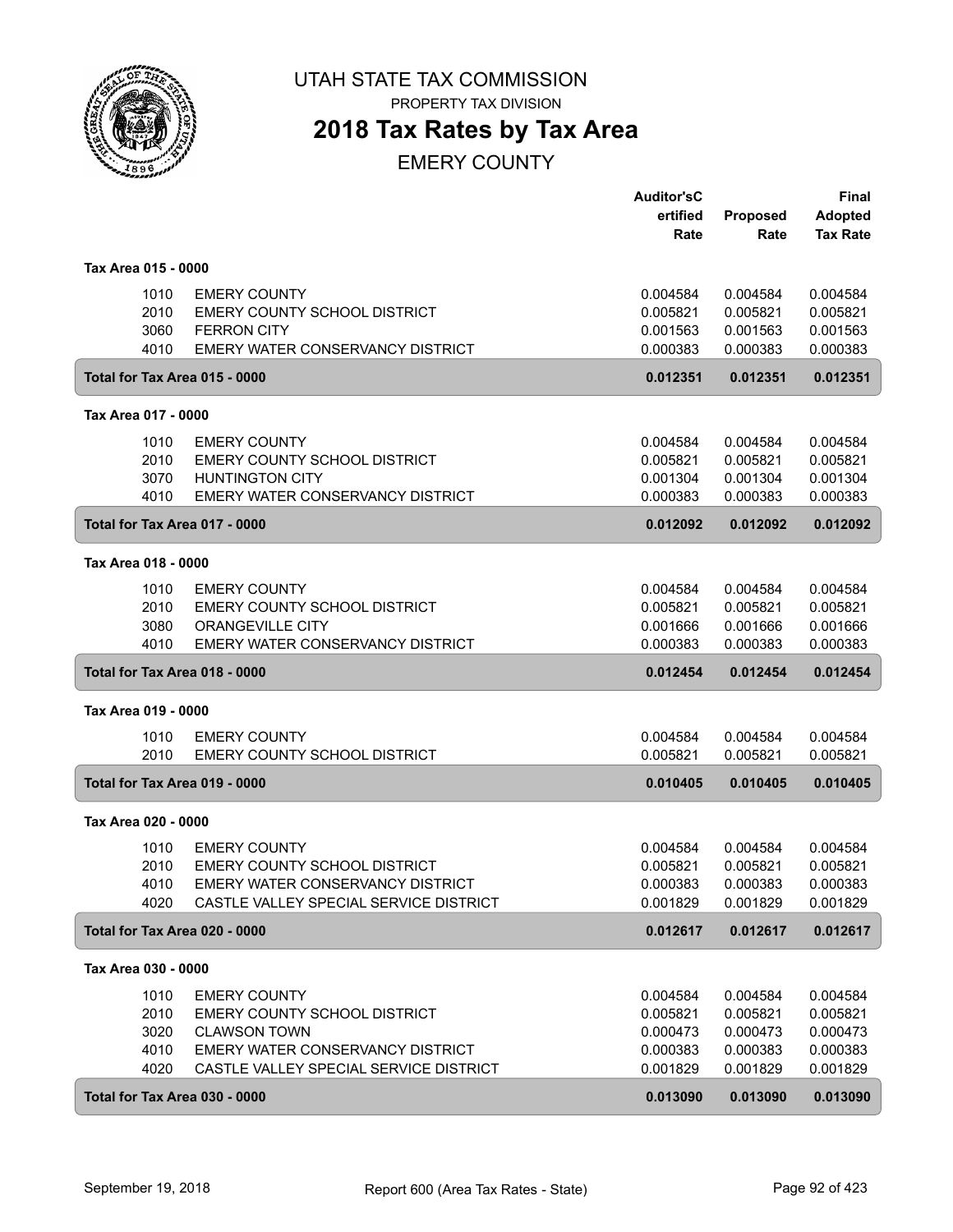

PROPERTY TAX DIVISION

## **2018 Tax Rates by Tax Area**

|                     |                                                      | <b>Auditor'sC</b> |                 | <b>Final</b>    |
|---------------------|------------------------------------------------------|-------------------|-----------------|-----------------|
|                     |                                                      | ertified          | <b>Proposed</b> | <b>Adopted</b>  |
|                     |                                                      | Rate              | Rate            | <b>Tax Rate</b> |
|                     |                                                      |                   |                 |                 |
| Tax Area 031 - 0000 |                                                      |                   |                 |                 |
| 1010                | <b>EMERY COUNTY</b>                                  | 0.004584          | 0.004584        | 0.004584        |
| 2010                | EMERY COUNTY SCHOOL DISTRICT                         | 0.005821          | 0.005821        | 0.005821        |
| 3020                | <b>CLAWSON TOWN</b>                                  | 0.000473          | 0.000473        | 0.000473        |
| 4010                | EMERY WATER CONSERVANCY DISTRICT                     | 0.000383          | 0.000383        | 0.000383        |
|                     | Total for Tax Area 031 - 0000                        | 0.011261          | 0.011261        | 0.011261        |
| Tax Area 049 - 0000 |                                                      |                   |                 |                 |
| 1010                | <b>EMERY COUNTY</b>                                  | 0.004584          | 0.004584        | 0.004584        |
| 2010                | <b>EMERY COUNTY SCHOOL DISTRICT</b>                  | 0.005821          | 0.005821        | 0.005821        |
| 4010                | EMERY WATER CONSERVANCY DISTRICT                     | 0.000383          | 0.000383        | 0.000383        |
|                     | Total for Tax Area 049 - 0000                        | 0.010788          | 0.010788        | 0.010788        |
|                     |                                                      |                   |                 |                 |
| Tax Area 066 - 0000 |                                                      |                   |                 |                 |
| 1010                | <b>EMERY COUNTY</b>                                  | 0.004584          | 0.004584        | 0.004584        |
| 2010                | EMERY COUNTY SCHOOL DISTRICT                         | 0.005821          | 0.005821        | 0.005821        |
| 3062                | <b>GREEN RIVER CITY</b>                              | 0.003986          | 0.003986        | 0.003986        |
| 6010                | <b>GRAND COUNTY WATER CONSERVANCY DISTRICT BONDS</b> | 0.000009          |                 |                 |
| 6030                | <b>GRAND COUNTY BONDS</b>                            | 0.000103          | 0.000103        | 0.000103        |
|                     | Total for Tax Area 066 - 0000                        |                   | 0.014494        | 0.014494        |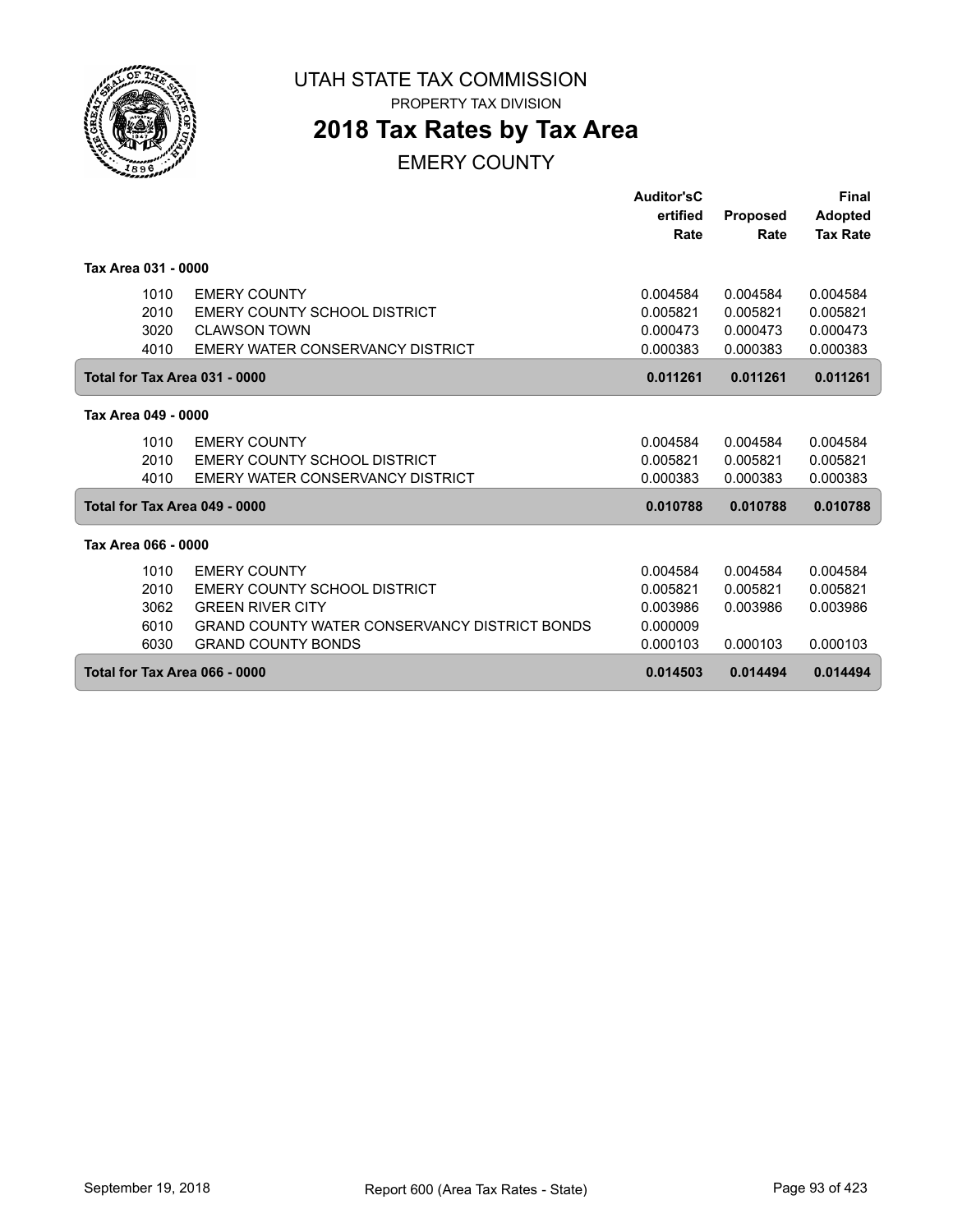

# **2018 Tax Rates by Tax Area**

|                               |                                               | <b>Auditor'sC</b> |                 | <b>Final</b>    |
|-------------------------------|-----------------------------------------------|-------------------|-----------------|-----------------|
|                               |                                               | ertified          | <b>Proposed</b> | <b>Adopted</b>  |
|                               |                                               | Rate              | Rate            | <b>Tax Rate</b> |
|                               |                                               |                   |                 |                 |
| Tax Area 001 - 0000           |                                               |                   |                 |                 |
| 1010                          | <b>GARFIELD</b>                               | 0.001495          | 0.001495        | 0.001495        |
| 2010                          | <b>GARFIELD COUNTY SCHOOL DISTRICT</b>        | 0.005932          | 0.006495        | 0.006495        |
| 3010                          | <b>ANTIMONY TOWN</b>                          | 0.000658          | 0.000658        | 0.000658        |
| 4010                          | ANTIMONY CEMETERY IMPROVEMENT DISTRICT        | 0.000157          | 0.000157        | 0.000157        |
| 4100                          | UPPER SEVIER RIVER WATER CONSERVANCY DISTRICT | 0.000193          | 0.000193        | 0.000193        |
| Total for Tax Area 001 - 0000 |                                               | 0.008435          | 0.008998        | 0.008998        |
| Tax Area 002 - 0000           |                                               |                   |                 |                 |
| 1010                          | <b>GARFIELD</b>                               | 0.001495          | 0.001495        | 0.001495        |
| 2010                          | <b>GARFIELD COUNTY SCHOOL DISTRICT</b>        | 0.005932          | 0.006495        | 0.006495        |
| 3020                          | <b>BOULDER TOWN</b>                           | 0.000245          | 0.000245        | 0.000245        |
|                               |                                               |                   |                 |                 |
| Total for Tax Area 002 - 0000 |                                               | 0.007672          | 0.008235        | 0.008235        |
| Tax Area 003 - 0000           |                                               |                   |                 |                 |
| 1010                          | <b>GARFIELD</b>                               | 0.001495          | 0.001495        | 0.001495        |
| 2010                          | <b>GARFIELD COUNTY SCHOOL DISTRICT</b>        | 0.005932          | 0.006495        | 0.006495        |
| 3030                          | <b>CANNONVILLE TOWN</b>                       | 0.002602          | 0.002602        | 0.002602        |
| 4060                          | CANNONVILLE CEMETERY MAINTENANCE DISTRICT     | 0.000314          | 0.000314        | 0.000314        |
| Total for Tax Area 003 - 0000 |                                               | 0.010343          | 0.010906        | 0.010906        |
| Tax Area 004 - 0000           |                                               |                   |                 |                 |
| 1010                          | <b>GARFIELD</b>                               | 0.001495          | 0.001495        | 0.001495        |
| 2010                          | <b>GARFIELD COUNTY SCHOOL DISTRICT</b>        | 0.005932          | 0.006495        | 0.006495        |
| 3040                          | <b>ESCALANTE CITY</b>                         | 0.002115          | 0.002115        | 0.002115        |
| 4080                          | ESCALANTE CEMETERY MAINTENANCE DISTRICT       | 0.000197          | 0.000197        | 0.000197        |
| Total for Tax Area 004 - 0000 |                                               | 0.009739          | 0.010302        | 0.010302        |
| Tax Area 005 - 0000           |                                               |                   |                 |                 |
|                               |                                               |                   |                 |                 |
| 1010                          | <b>GARFIELD</b>                               | 0.001495          | 0.001495        | 0.001495        |
| 2010                          | <b>GARFIELD COUNTY SCHOOL DISTRICT</b>        | 0.005932          | 0.006495        | 0.006495        |
| 3050                          | <b>HATCH TOWN</b>                             | 0.002001          | 0.002001        | 0.002001        |
| 4030                          | HATCH TOWN CEMETERY MAINTENANCE DISTRICT      | 0.000130          | 0.000130        | 0.000130        |
| 4100                          | UPPER SEVIER RIVER WATER CONSERVANCY DISTRICT | 0.000193          | 0.000193        | 0.000193        |
| Total for Tax Area 005 - 0000 |                                               | 0.009751          | 0.010314        | 0.010314        |
| Tax Area 006 - 0000           |                                               |                   |                 |                 |
| 1010                          | <b>GARFIELD</b>                               | 0.001495          | 0.001495        | 0.001495        |
| 2010                          | <b>GARFIELD COUNTY SCHOOL DISTRICT</b>        | 0.005932          | 0.006495        | 0.006495        |
| 3060                          | <b>HENRIEVILLE TOWN</b>                       | 0.000683          | 0.000683        | 0.000683        |
| 4070                          | HENRIEVILLE CEMETERY MAINTENANCE DISTRICT     | 0.000122          | 0.000122        | 0.000122        |
| Total for Tax Area 006 - 0000 |                                               | 0.008232          | 0.008795        | 0.008795        |
|                               |                                               |                   |                 |                 |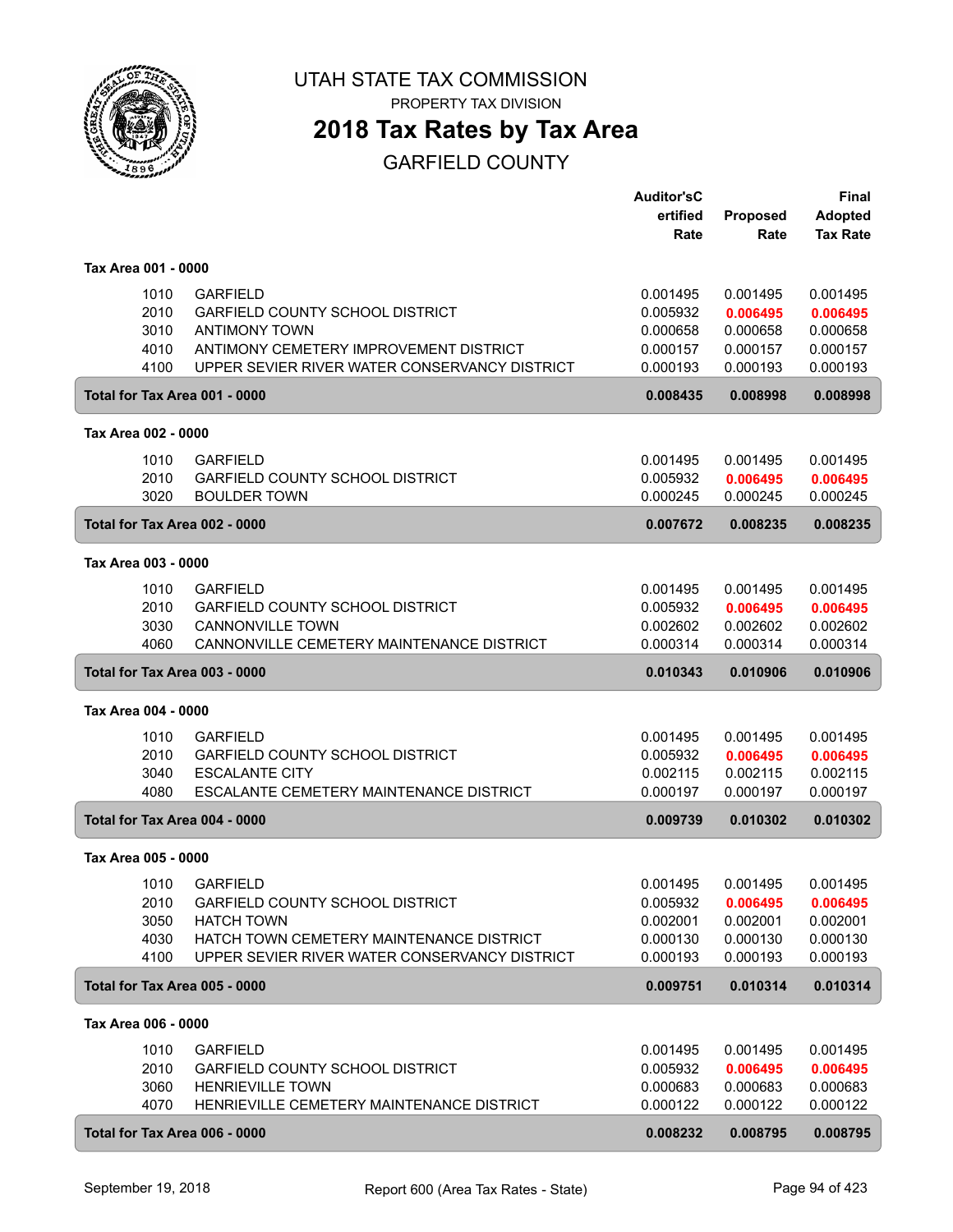

**2018 Tax Rates by Tax Area**

|                                      |                                                                                                                                                                         | <b>Auditor'sC</b><br>ertified<br>Rate                    | <b>Proposed</b><br>Rate                                  | Final<br><b>Adopted</b><br><b>Tax Rate</b>               |
|--------------------------------------|-------------------------------------------------------------------------------------------------------------------------------------------------------------------------|----------------------------------------------------------|----------------------------------------------------------|----------------------------------------------------------|
| Tax Area 007 - 0000                  |                                                                                                                                                                         |                                                          |                                                          |                                                          |
| 1010<br>2010<br>3070<br>4020<br>4100 | <b>GARFIELD</b><br><b>GARFIELD COUNTY SCHOOL DISTRICT</b><br>PANGUITCH TOWN<br>PANGUITCH CEMETERY MAINTENANCE DISTRICT<br>UPPER SEVIER RIVER WATER CONSERVANCY DISTRICT | 0.001495<br>0.005932<br>0.001734<br>0.000155<br>0.000193 | 0.001495<br>0.006495<br>0.001734<br>0.000155<br>0.000193 | 0.001495<br>0.006495<br>0.001734<br>0.000155<br>0.000193 |
| Total for Tax Area 007 - 0000        |                                                                                                                                                                         | 0.009509                                                 | 0.010072                                                 | 0.010072                                                 |
| Tax Area 008 - 0000                  |                                                                                                                                                                         |                                                          |                                                          |                                                          |
| 1010<br>2010<br>3080<br>4050<br>4100 | <b>GARFIELD</b><br>GARFIELD COUNTY SCHOOL DISTRICT<br><b>TROPIC TOWN</b><br>TROPIC CEMETERY MAINTENANCE DISTRICT<br>UPPER SEVIER RIVER WATER CONSERVANCY DISTRICT       | 0.001495<br>0.005932<br>0.000576<br>0.000122<br>0.000193 | 0.001495<br>0.006495<br>0.000576<br>0.000122<br>0.000193 | 0.001495<br>0.006495<br>0.000576<br>0.000122<br>0.000193 |
| Total for Tax Area 008 - 0000        |                                                                                                                                                                         | 0.008318                                                 | 0.008881                                                 | 0.008881                                                 |
| Tax Area 009 - 0000                  |                                                                                                                                                                         |                                                          |                                                          |                                                          |
| 1010<br>2010<br>4010<br>4100         | <b>GARFIELD</b><br><b>GARFIELD COUNTY SCHOOL DISTRICT</b><br>ANTIMONY CEMETERY IMPROVEMENT DISTRICT<br>UPPER SEVIER RIVER WATER CONSERVANCY DISTRICT                    | 0.001495<br>0.005932<br>0.000157<br>0.000193             | 0.001495<br>0.006495<br>0.000157<br>0.000193             | 0.001495<br>0.006495<br>0.000157<br>0.000193             |
| Total for Tax Area 009 - 0000        |                                                                                                                                                                         | 0.007777                                                 | 0.008340                                                 | 0.008340                                                 |
| Tax Area 010 - 0000                  |                                                                                                                                                                         |                                                          |                                                          |                                                          |
| 1010<br>2010<br>4060                 | <b>GARFIELD</b><br><b>GARFIELD COUNTY SCHOOL DISTRICT</b><br>CANNONVILLE CEMETERY MAINTENANCE DISTRICT                                                                  | 0.001495<br>0.005932<br>0.000314                         | 0.001495<br>0.006495<br>0.000314                         | 0.001495<br>0.006495<br>0.000314                         |
| Total for Tax Area 010 - 0000        |                                                                                                                                                                         | 0.007741                                                 | 0.008304                                                 | 0.008304                                                 |
| Tax Area 011 - 0000                  |                                                                                                                                                                         |                                                          |                                                          |                                                          |
| 1010<br>2010<br>4080                 | <b>GARFIELD</b><br><b>GARFIELD COUNTY SCHOOL DISTRICT</b><br>ESCALANTE CEMETERY MAINTENANCE DISTRICT                                                                    | 0.001495<br>0.005932<br>0.000197                         | 0.001495<br>0.006495<br>0.000197                         | 0.001495<br>0.006495<br>0.000197                         |
| Total for Tax Area 011 - 0000        |                                                                                                                                                                         | 0.007624                                                 | 0.008187                                                 | 0.008187                                                 |
| Tax Area 012 - 0000                  |                                                                                                                                                                         |                                                          |                                                          |                                                          |
| 1010<br>2010<br>4030<br>4100         | <b>GARFIELD</b><br><b>GARFIELD COUNTY SCHOOL DISTRICT</b><br>HATCH TOWN CEMETERY MAINTENANCE DISTRICT<br>UPPER SEVIER RIVER WATER CONSERVANCY DISTRICT                  | 0.001495<br>0.005932<br>0.000130<br>0.000193             | 0.001495<br>0.006495<br>0.000130<br>0.000193             | 0.001495<br>0.006495<br>0.000130<br>0.000193             |
| Total for Tax Area 012 - 0000        |                                                                                                                                                                         | 0.007750                                                 | 0.008313                                                 | 0.008313                                                 |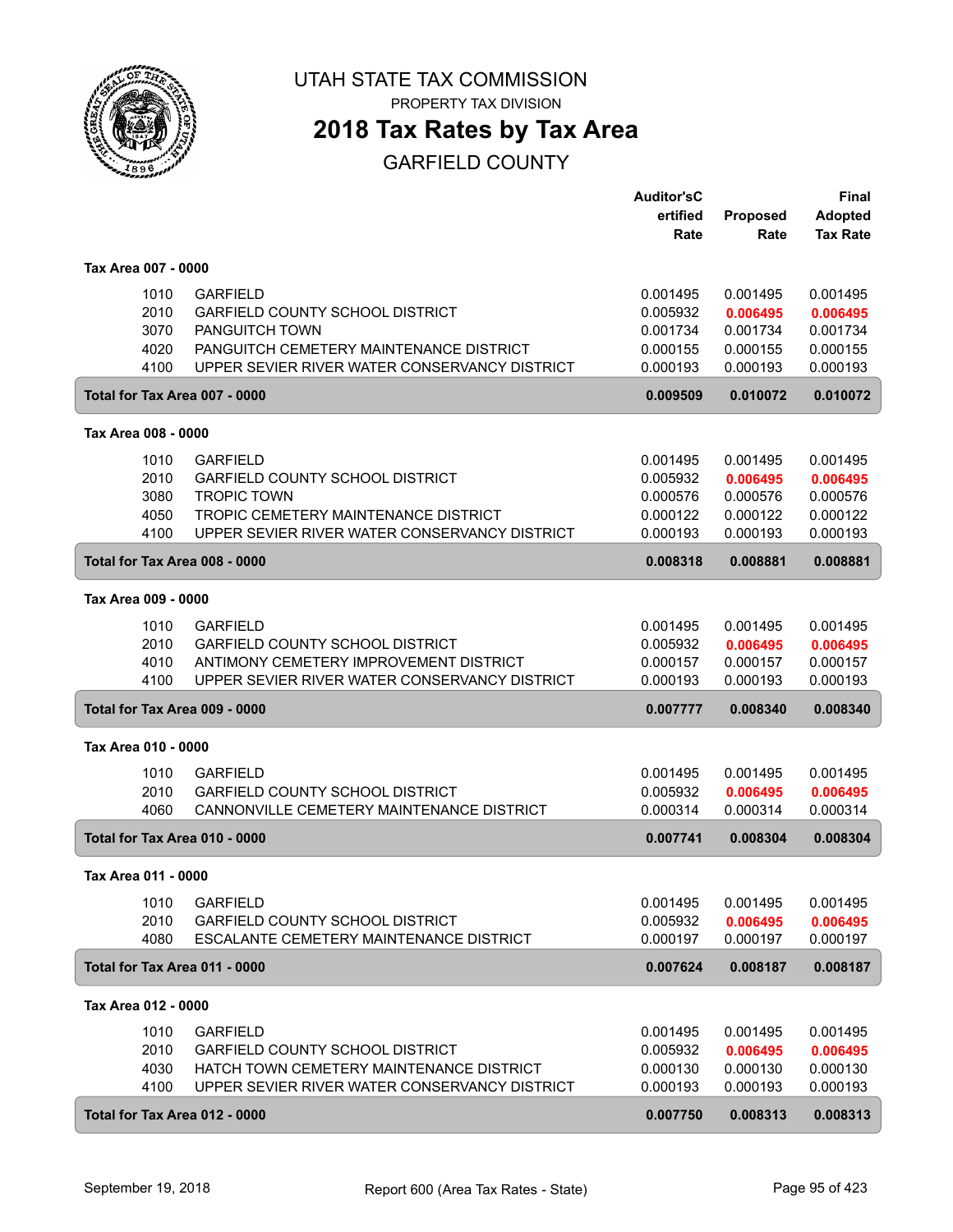

PROPERTY TAX DIVISION

# **2018 Tax Rates by Tax Area**

|                               |              |                                                                                         | <b>Auditor'sC</b><br>ertified | Proposed             | Final<br><b>Adopted</b> |
|-------------------------------|--------------|-----------------------------------------------------------------------------------------|-------------------------------|----------------------|-------------------------|
|                               |              |                                                                                         | Rate                          | Rate                 | <b>Tax Rate</b>         |
| Tax Area 013 - 0000           |              |                                                                                         |                               |                      |                         |
|                               | 1010         | <b>GARFIELD</b>                                                                         | 0.001495                      | 0.001495             | 0.001495                |
|                               | 2010         | <b>GARFIELD COUNTY SCHOOL DISTRICT</b>                                                  | 0.005932                      | 0.006495             | 0.006495                |
|                               | 4070         | HENRIEVILLE CEMETERY MAINTENANCE DISTRICT                                               | 0.000122                      | 0.000122             | 0.000122                |
|                               |              | Total for Tax Area 013 - 0000                                                           | 0.007549                      | 0.008112             | 0.008112                |
| Tax Area 014 - 0000           |              |                                                                                         |                               |                      |                         |
|                               | 1010         | <b>GARFIELD</b>                                                                         | 0.001495                      | 0.001495             | 0.001495                |
|                               | 2010         | <b>GARFIELD COUNTY SCHOOL DISTRICT</b>                                                  | 0.005932                      | 0.006495             | 0.006495                |
|                               | 4020         | PANGUITCH CEMETERY MAINTENANCE DISTRICT                                                 | 0.000155                      | 0.000155             | 0.000155                |
|                               | 4100         | UPPER SEVIER RIVER WATER CONSERVANCY DISTRICT                                           | 0.000193                      | 0.000193             | 0.000193                |
|                               |              | Total for Tax Area 014 - 0000                                                           | 0.007775                      | 0.008338             | 0.008338                |
| Tax Area 015 - 0000           |              |                                                                                         |                               |                      |                         |
|                               | 1010         | <b>GARFIELD</b>                                                                         | 0.001495                      | 0.001495             | 0.001495                |
|                               | 2010         | <b>GARFIELD COUNTY SCHOOL DISTRICT</b>                                                  | 0.005932                      | 0.006495             | 0.006495                |
|                               | 4050<br>4100 | TROPIC CEMETERY MAINTENANCE DISTRICT<br>UPPER SEVIER RIVER WATER CONSERVANCY DISTRICT   | 0.000122<br>0.000193          | 0.000122<br>0.000193 | 0.000122<br>0.000193    |
|                               |              |                                                                                         | 0.007742                      | 0.008305             | 0.008305                |
| Total for Tax Area 015 - 0000 |              |                                                                                         |                               |                      |                         |
| Tax Area 016 - 0000           |              |                                                                                         |                               |                      |                         |
|                               | 1010         | <b>GARFIELD</b>                                                                         | 0.001495                      | 0.001495             | 0.001495                |
|                               | 2010<br>4100 | <b>GARFIELD COUNTY SCHOOL DISTRICT</b><br>UPPER SEVIER RIVER WATER CONSERVANCY DISTRICT | 0.005932<br>0.000193          | 0.006495<br>0.000193 | 0.006495<br>0.000193    |
|                               |              | Total for Tax Area 016 - 0000                                                           | 0.007620                      | 0.008183             | 0.008183                |
|                               |              |                                                                                         |                               |                      |                         |
| Tax Area 017 - 0000           |              |                                                                                         |                               |                      |                         |
|                               | 1010<br>2010 | <b>GARFIELD</b><br><b>GARFIELD COUNTY SCHOOL DISTRICT</b>                               | 0.001495<br>0.005932          | 0.001495             | 0.001495<br>0.006495    |
|                               |              |                                                                                         |                               | 0.006495             |                         |
|                               |              | Total for Tax Area 017 - 0000                                                           | 0.007427                      | 0.007990             | 0.007990                |
| Tax Area 018 - 0000           |              |                                                                                         |                               |                      |                         |
|                               | 1010         | <b>GARFIELD</b>                                                                         | 0.001495                      | 0.001495             | 0.001495                |
|                               | 2010         | GARFIELD COUNTY SCHOOL DISTRICT                                                         | 0.005932                      | 0.006495             | 0.006495                |
|                               |              | Total for Tax Area 018 - 0000                                                           | 0.007427                      | 0.007990             | 0.007990                |
| Tax Area 019 - 0000           |              |                                                                                         |                               |                      |                         |
|                               | 1010         | <b>GARFIELD</b>                                                                         | 0.001495                      | 0.001495             | 0.001495                |
|                               | 2010         | <b>GARFIELD COUNTY SCHOOL DISTRICT</b>                                                  | 0.005932                      | 0.006495             | 0.006495                |
|                               | 4080         | ESCALANTE CEMETERY MAINTENANCE DISTRICT                                                 | 0.000197                      | 0.000197             | 0.000197                |
|                               |              | Total for Tax Area 019 - 0000                                                           | 0.007624                      | 0.008187             | 0.008187                |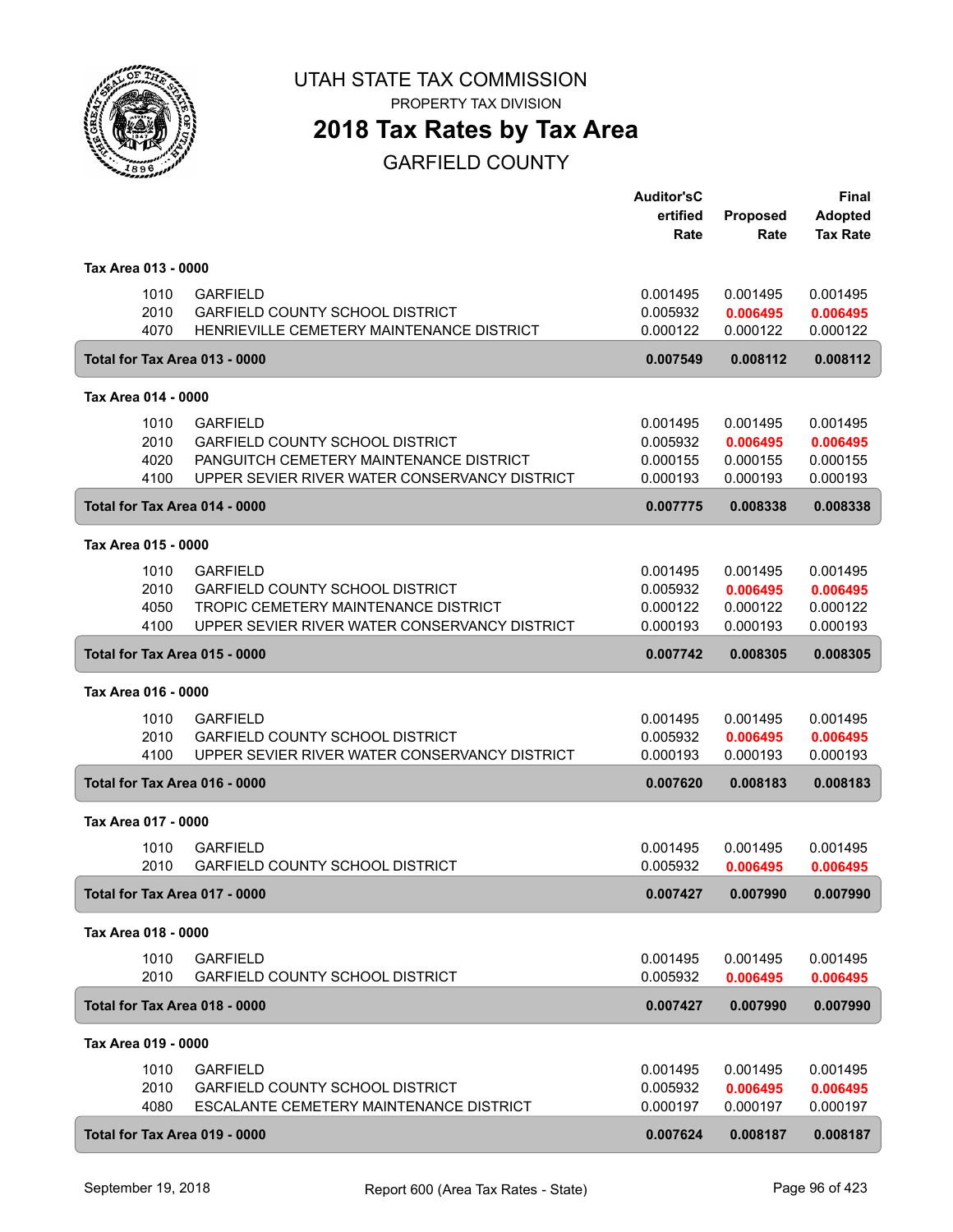

PROPERTY TAX DIVISION

## **2018 Tax Rates by Tax Area**

|                                       |                                                                                                     | <b>Auditor'sC</b><br>ertified | Proposed             | <b>Final</b><br><b>Adopted</b> |
|---------------------------------------|-----------------------------------------------------------------------------------------------------|-------------------------------|----------------------|--------------------------------|
|                                       |                                                                                                     | Rate                          | Rate                 | <b>Tax Rate</b>                |
| Tax Area 020 - 0000                   |                                                                                                     |                               |                      |                                |
| 1010                                  | <b>GARFIELD</b>                                                                                     | 0.001495                      | 0.001495             | 0.001495                       |
| 2010<br>Total for Tax Area 020 - 0000 | <b>GARFIELD COUNTY SCHOOL DISTRICT</b>                                                              | 0.005932<br>0.007427          | 0.006495<br>0.007990 | 0.006495<br>0.007990           |
|                                       |                                                                                                     |                               |                      |                                |
| Tax Area 021 - 0000                   |                                                                                                     |                               |                      |                                |
| 1010                                  | <b>GARFIELD</b>                                                                                     | 0.001495                      | 0.001495             | 0.001495                       |
| 2010<br>4050                          | <b>GARFIELD COUNTY SCHOOL DISTRICT</b><br>TROPIC CEMETERY MAINTENANCE DISTRICT                      | 0.005932<br>0.000122          | 0.006495<br>0.000122 | 0.006495<br>0.000122           |
| Total for Tax Area 021 - 0000         |                                                                                                     | 0.007549                      | 0.008112             | 0.008112                       |
| Tax Area 022 - 0000                   |                                                                                                     |                               |                      |                                |
| 1010                                  | <b>GARFIELD</b>                                                                                     | 0.001495                      | 0.001495             | 0.001495                       |
| 2010                                  | <b>GARFIELD COUNTY SCHOOL DISTRICT</b>                                                              | 0.005932                      | 0.006495             | 0.006495                       |
| 4050<br>4100                          | TROPIC CEMETERY MAINTENANCE DISTRICT<br>UPPER SEVIER RIVER WATER CONSERVANCY DISTRICT               | 0.000122<br>0.000193          | 0.000122<br>0.000193 | 0.000122<br>0.000193           |
| Total for Tax Area 022 - 0000         |                                                                                                     | 0.007742                      | 0.008305             | 0.008305                       |
| Tax Area 023 - 0000                   |                                                                                                     |                               |                      |                                |
| 1010                                  | <b>GARFIELD</b>                                                                                     | 0.001495                      | 0.001495             | 0.001495                       |
| 2010                                  | <b>GARFIELD COUNTY SCHOOL DISTRICT</b>                                                              | 0.005932                      | 0.006495             | 0.006495                       |
| 4100<br>4120                          | UPPER SEVIER RIVER WATER CONSERVANCY DISTRICT<br>PANGUITCH LAKE FIRE PROTECTION DISTRICT            | 0.000193<br>0.000722          | 0.000193<br>0.000722 | 0.000193<br>0.000722           |
| Total for Tax Area 023 - 0000         |                                                                                                     | 0.008342                      | 0.008905             | 0.008905                       |
| Tax Area 024 - 0000                   |                                                                                                     |                               |                      |                                |
| 1010                                  | <b>GARFIELD</b>                                                                                     | 0.001495                      | 0.001495             | 0.001495                       |
| 2010                                  | <b>GARFIELD COUNTY SCHOOL DISTRICT</b>                                                              | 0.005932                      | 0.006495             | 0.006495                       |
| 3030<br>4050                          | <b>CANNONVILLE TOWN</b><br>TROPIC CEMETERY MAINTENANCE DISTRICT                                     | 0.002602<br>0.000122          | 0.002602<br>0.000122 | 0.002602<br>0.000122           |
| 4100                                  | UPPER SEVIER RIVER WATER CONSERVANCY DISTRICT                                                       | 0.000193                      | 0.000193             | 0.000193                       |
| Total for Tax Area 024 - 0000         |                                                                                                     | 0.010344                      | 0.010907             | 0.010907                       |
| Tax Area 025 - 0000                   |                                                                                                     |                               |                      |                                |
| 1010                                  | <b>GARFIELD</b>                                                                                     | 0.001495                      | 0.001495             | 0.001495                       |
| 2010                                  | <b>GARFIELD COUNTY SCHOOL DISTRICT</b>                                                              | 0.005932                      | 0.006495             | 0.006495                       |
| 4100<br>4130                          | UPPER SEVIER RIVER WATER CONSERVANCY DISTRICT<br>MAMMOTH CREEK SPECIAL SERVICE DISTRICT FOR FIRE PI | 0.000193<br>0.000735          | 0.000193<br>0.000735 | 0.000193<br>0.000735           |
| Total for Tax Area 025 - 0000         |                                                                                                     | 0.008355                      | 0.008918             | 0.008918                       |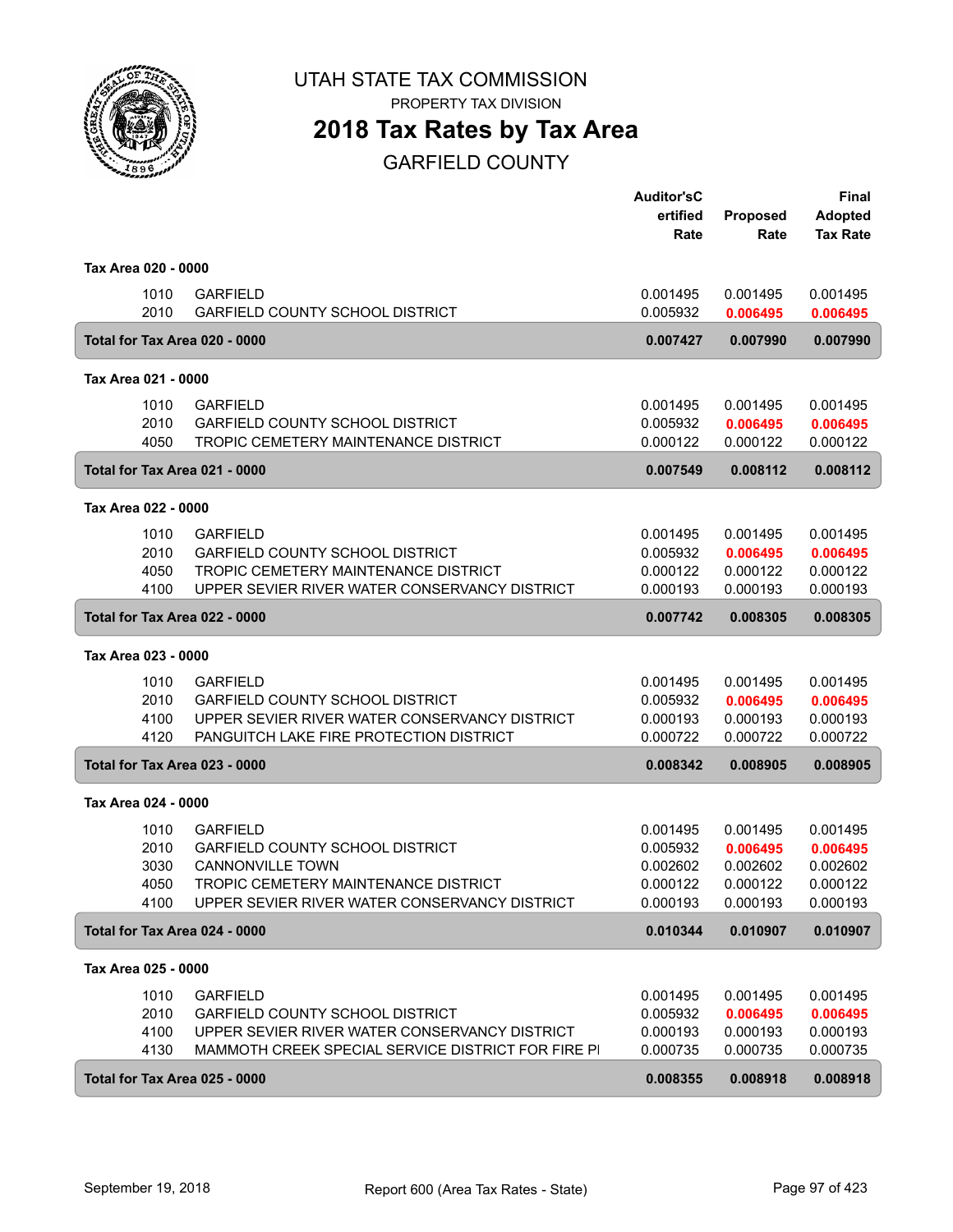

## **2018 Tax Rates by Tax Area**

|                               |                                               | <b>Auditor'sC</b> |                 | Final           |
|-------------------------------|-----------------------------------------------|-------------------|-----------------|-----------------|
|                               |                                               | ertified          | <b>Proposed</b> | <b>Adopted</b>  |
|                               |                                               | Rate              | Rate            | <b>Tax Rate</b> |
| Tax Area 026 - 0000           |                                               |                   |                 |                 |
| 1010                          | <b>GARFIELD</b>                               | 0.001495          | 0.001495        | 0.001495        |
| 2010                          | <b>GARFIELD COUNTY SCHOOL DISTRICT</b>        | 0.005932          | 0.006495        | 0.006495        |
| 4100                          | UPPER SEVIER RIVER WATER CONSERVANCY DISTRICT | 0.000193          | 0.000193        | 0.000193        |
| 4120                          | PANGUITCH LAKE FIRE PROTECTION DISTRICT       | 0.000722          | 0.000722        | 0.000722        |
| Total for Tax Area 026 - 0000 |                                               | 0.008342          | 0.008905        | 0.008905        |
| Tax Area 027 - 0000           |                                               |                   |                 |                 |
| 1010                          | <b>GARFIELD</b>                               | 0.001495          | 0.001495        | 0.001495        |
| 2010                          | GARFIELD COUNTY SCHOOL DISTRICT               | 0.005932          | 0.006495        | 0.006495        |
| 4050                          | TROPIC CEMETERY MAINTENANCE DISTRICT          | 0.000122          | 0.000122        | 0.000122        |
| 4100                          | UPPER SEVIER RIVER WATER CONSERVANCY DISTRICT | 0.000193          | 0.000193        | 0.000193        |
| Total for Tax Area 027 - 0000 |                                               | 0.007742          | 0.008305        | 0.008305        |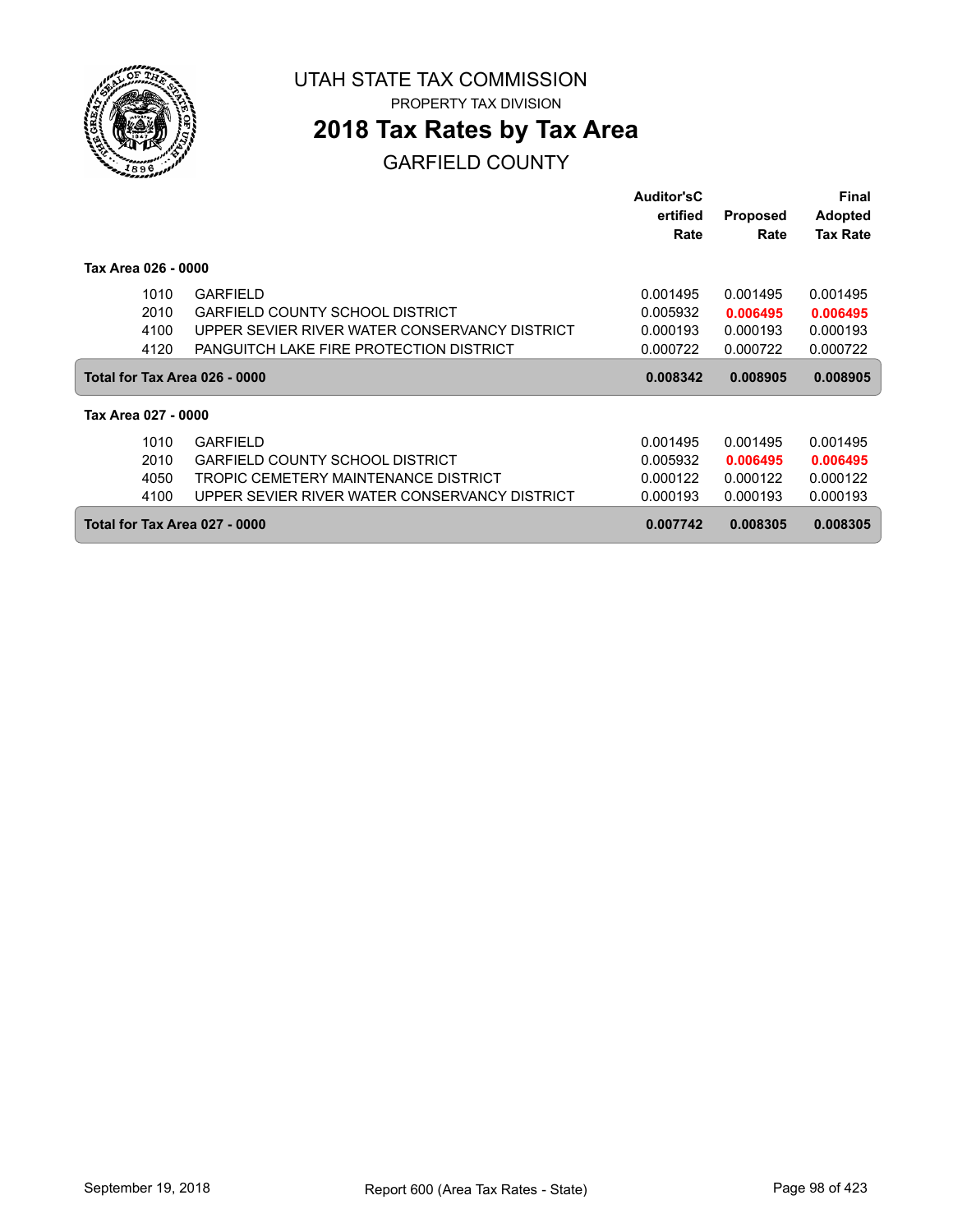

# **2018 Tax Rates by Tax Area**

### GRAND COUNTY

|                               |                                                   | <b>Auditor'sC</b> |          | Final           |
|-------------------------------|---------------------------------------------------|-------------------|----------|-----------------|
|                               |                                                   | ertified          | Proposed | <b>Adopted</b>  |
|                               |                                                   | Rate              | Rate     | <b>Tax Rate</b> |
| Tax Area 001 - 0000           |                                                   |                   |          |                 |
| 1010                          | <b>GRAND</b>                                      | 0.002375          | 0.002375 | 0.002375        |
| 2010                          | <b>GRAND COUNTY SCHOOL DISTRICT</b>               | 0.006314          | 0.007235 | 0.007235        |
| 4010                          | <b>MOAB MOSQUITO ABATEMENT DISTRICT</b>           | 0.000183          | 0.000183 | 0.000183        |
| 4030                          | <b>GRAND COUNTY CEMETERY MAINTENANCE DISTRICT</b> | 0.000187          | 0.000187 | 0.000187        |
| 4040                          | MOAB VALLEY FIRE PROTECTION DISTRICT              | 0.000449          | 0.000449 | 0.000449        |
| 4050                          | GRAND COUNTY WATER CONSERVANCY DISTRICT           | 0.000009          | 0.000000 | 0.000000        |
| 6030                          | <b>GRAND COUNTY BOND</b>                          | 0.000103          | 0.000103 | 0.000103        |
| Total for Tax Area 001 - 0000 |                                                   | 0.009620          | 0.010532 | 0.010532        |
| Tax Area 002 - 0000           |                                                   |                   |          |                 |
| 1010                          | <b>GRAND</b>                                      | 0.002375          | 0.002375 | 0.002375        |
| 2010                          | <b>GRAND COUNTY SCHOOL DISTRICT</b>               | 0.006314          | 0.007235 | 0.007235        |
| 4010                          | MOAB MOSQUITO ABATEMENT DISTRICT                  | 0.000183          | 0.000183 | 0.000183        |
| 4030                          | <b>GRAND COUNTY CEMETERY MAINTENANCE DISTRICT</b> | 0.000187          | 0.000187 | 0.000187        |
| 4040                          | MOAB VALLEY FIRE PROTECTION DISTRICT              | 0.000449          | 0.000449 | 0.000449        |
| 4050                          | GRAND COUNTY WATER CONSERVANCY DISTRICT           | 0.000009          | 0.000000 | 0.000000        |
| 6030                          | <b>GRAND COUNTY BOND</b>                          | 0.000103          | 0.000103 | 0.000103        |
| Total for Tax Area 002 - 0000 |                                                   | 0.009620          | 0.010532 | 0.010532        |
| Tax Area 002 - 0001           |                                                   |                   |          |                 |
| 1010                          | <b>GRAND</b>                                      | 0.002375          | 0.002375 | 0.002375        |
| 2010                          | <b>GRAND COUNTY SCHOOL DISTRICT</b>               | 0.006314          | 0.007235 | 0.007235        |
| 4010                          | MOAB MOSQUITO ABATEMENT DISTRICT                  | 0.000183          | 0.000183 | 0.000183        |
| 4030                          | <b>GRAND COUNTY CEMETERY MAINTENANCE DISTRICT</b> | 0.000187          | 0.000187 | 0.000187        |
| 4040                          | MOAB VALLEY FIRE PROTECTION DISTRICT              | 0.000449          | 0.000449 | 0.000449        |
| 4050                          | GRAND COUNTY WATER CONSERVANCY DISTRICT           | 0.000009          | 0.000000 | 0.000000        |
| 6030                          | <b>GRAND COUNTY BOND</b>                          | 0.000103          | 0.000103 | 0.000103        |
| Total for Tax Area 002 - 0001 |                                                   | 0.009620          | 0.010532 | 0.010532        |
| Tax Area 003 - 0000           |                                                   |                   |          |                 |
| 1010                          | <b>GRAND</b>                                      | 0.002375          | 0.002375 | 0.002375        |
| 2010                          | <b>GRAND COUNTY SCHOOL DISTRICT</b>               | 0.006314          | 0.007235 | 0.007235        |
| 4010                          | MOAB MOSQUITO ABATEMENT DISTRICT                  | 0.000183          | 0.000183 | 0.000183        |
|                               |                                                   |                   |          |                 |
| 4030                          | <b>GRAND COUNTY CEMETERY MAINTENANCE DISTRICT</b> | 0.000187          | 0.000187 | 0.000187        |
| 4040                          | MOAB VALLEY FIRE PROTECTION DISTRICT              | 0.000449          | 0.000449 | 0.000449        |
| 4050                          | GRAND COUNTY WATER CONSERVANCY DISTRICT           | 0.000009          | 0.000000 | 0.000000        |
| 6030                          | <b>GRAND COUNTY BOND</b>                          | 0.000103          | 0.000103 | 0.000103        |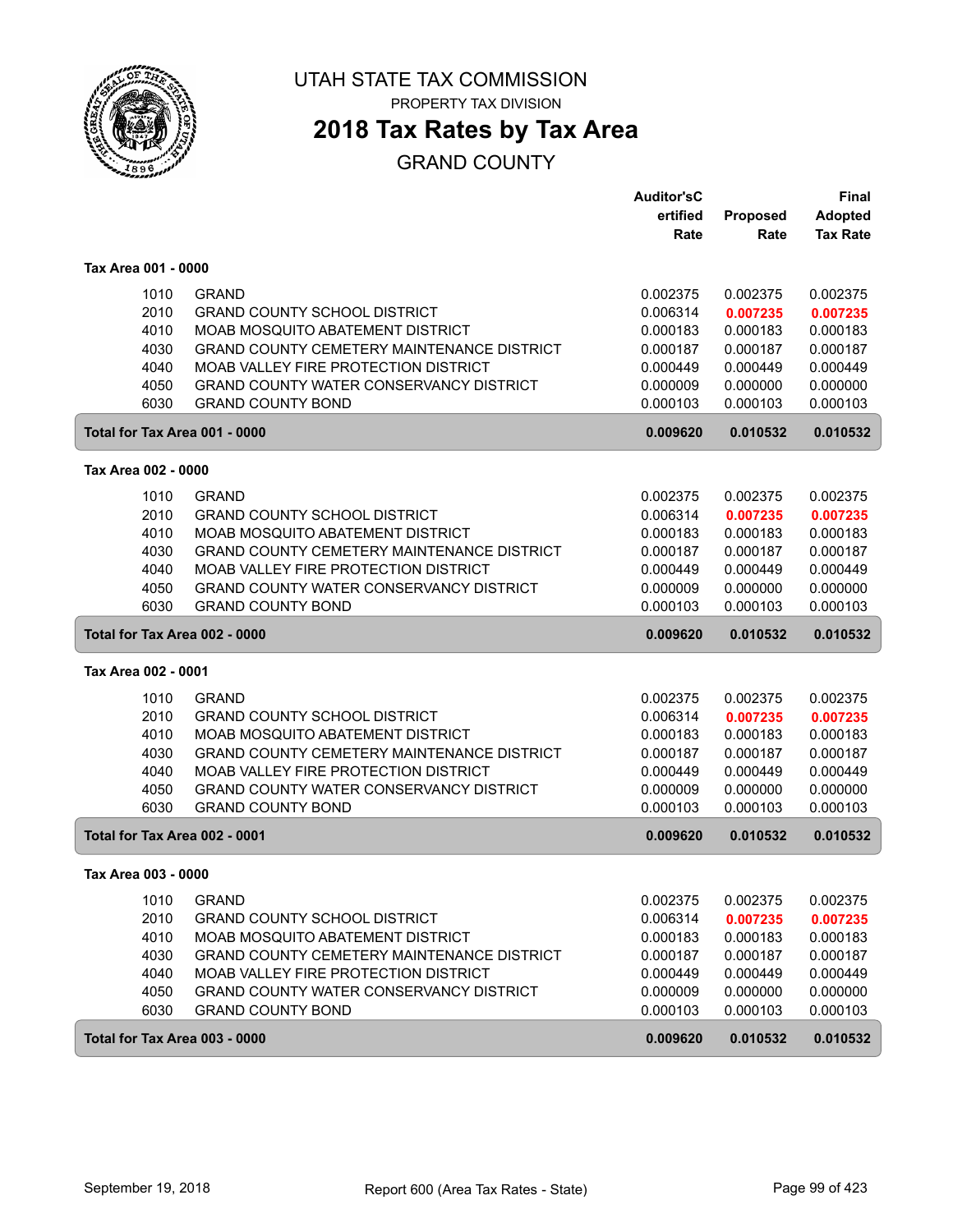

# **2018 Tax Rates by Tax Area**

### GRAND COUNTY

|                               |                                                          | <b>Auditor'sC</b> |          | <b>Final</b>    |
|-------------------------------|----------------------------------------------------------|-------------------|----------|-----------------|
|                               |                                                          | ertified          | Proposed | <b>Adopted</b>  |
|                               |                                                          | Rate              | Rate     | <b>Tax Rate</b> |
| Tax Area 003 - 0001           |                                                          |                   |          |                 |
| 1010                          | <b>GRAND</b>                                             | 0.002375          | 0.002375 | 0.002375        |
| 2010                          | <b>GRAND COUNTY SCHOOL DISTRICT</b>                      | 0.006314          | 0.007235 | 0.007235        |
| 4010                          | <b>MOAB MOSQUITO ABATEMENT DISTRICT</b>                  | 0.000183          | 0.000183 | 0.000183        |
| 4030                          | <b>GRAND COUNTY CEMETERY MAINTENANCE DISTRICT</b>        | 0.000187          | 0.000187 | 0.000187        |
| 4040                          | MOAB VALLEY FIRE PROTECTION DISTRICT                     | 0.000449          | 0.000449 | 0.000449        |
| 4050                          | <b>GRAND COUNTY WATER CONSERVANCY DISTRICT</b>           | 0.000009          | 0.000000 | 0.000000        |
| 6030                          | <b>GRAND COUNTY BOND</b>                                 | 0.000103          | 0.000103 | 0.000103        |
| Total for Tax Area 003 - 0001 |                                                          | 0.009620          | 0.010532 | 0.010532        |
| Tax Area 004 - 0000           |                                                          |                   |          |                 |
| 1010                          | <b>GRAND</b>                                             | 0.002375          | 0.002375 | 0.002375        |
| 2010                          | <b>GRAND COUNTY SCHOOL DISTRICT</b>                      | 0.006314          | 0.007235 | 0.007235        |
| 4030                          | <b>GRAND COUNTY CEMETERY MAINTENANCE DISTRICT</b>        | 0.000187          | 0.000187 | 0.000187        |
| 4050                          | <b>GRAND COUNTY WATER CONSERVANCY DISTRICT</b>           | 0.000009          | 0.000000 | 0.000000        |
| 6030                          | <b>GRAND COUNTY BOND</b>                                 | 0.000103          | 0.000103 | 0.000103        |
| Total for Tax Area 004 - 0000 |                                                          | 0.008988          | 0.009900 | 0.009900        |
| Tax Area 004 - 0001           |                                                          |                   |          |                 |
| 1010                          | <b>GRAND</b>                                             | 0.002375          | 0.002375 | 0.002375        |
| 2010                          | <b>GRAND COUNTY SCHOOL DISTRICT</b>                      | 0.006314          | 0.007235 | 0.007235        |
| 4030                          | <b>GRAND COUNTY CEMETERY MAINTENANCE DISTRICT</b>        | 0.000187          | 0.000187 | 0.000187        |
| 4050                          | <b>GRAND COUNTY WATER CONSERVANCY DISTRICT</b>           | 0.000009          | 0.000000 | 0.000000        |
| 6030                          | <b>GRAND COUNTY BOND</b>                                 | 0.000103          | 0.000103 | 0.000103        |
| Total for Tax Area 004 - 0001 |                                                          | 0.008988          | 0.009900 | 0.009900        |
| Tax Area 005 - 0000           |                                                          |                   |          |                 |
| 1010                          | <b>GRAND</b>                                             | 0.002375          | 0.002375 | 0.002375        |
| 2010                          | <b>GRAND COUNTY SCHOOL DISTRICT</b>                      | 0.006314          | 0.007235 | 0.007235        |
| 4030                          | GRAND COUNTY CEMETERY MAINTENANCE DISTRICT               | 0.000187          | 0.000187 | 0.000187        |
| 4050                          | <b>GRAND COUNTY WATER CONSERVANCY DISTRICT</b>           | 0.000009          | 0.000000 | 0.000000        |
| 6030                          | <b>GRAND COUNTY BOND</b>                                 | 0.000103          | 0.000103 | 0.000103        |
| Total for Tax Area 005 - 0000 |                                                          | 0.008988          | 0.009900 | 0.009900        |
| Tax Area 006 - 0000           |                                                          |                   |          |                 |
| 1010                          | <b>GRAND</b>                                             | 0.002375          | 0.002375 | 0.002375        |
| 2010                          | <b>GRAND COUNTY SCHOOL DISTRICT</b>                      | 0.006314          | 0.007235 | 0.007235        |
| 4030                          | <b>GRAND COUNTY CEMETERY MAINTENANCE DISTRICT</b>        | 0.000187          | 0.000187 | 0.000187        |
| 4050                          | <b>GRAND COUNTY WATER CONSERVANCY DISTRICT</b>           | 0.000009          | 0.000000 | 0.000000        |
| 4090                          | <b>GRAND COUNTY SERVICE AREA FOR THE CASTLE VALLEY F</b> | 0.000413          | 0.000413 | 0.000413        |
| 6030                          | <b>GRAND COUNTY BOND</b>                                 | 0.000103          | 0.000103 | 0.000103        |
| Total for Tax Area 006 - 0000 |                                                          | 0.009401          | 0.010313 | 0.010313        |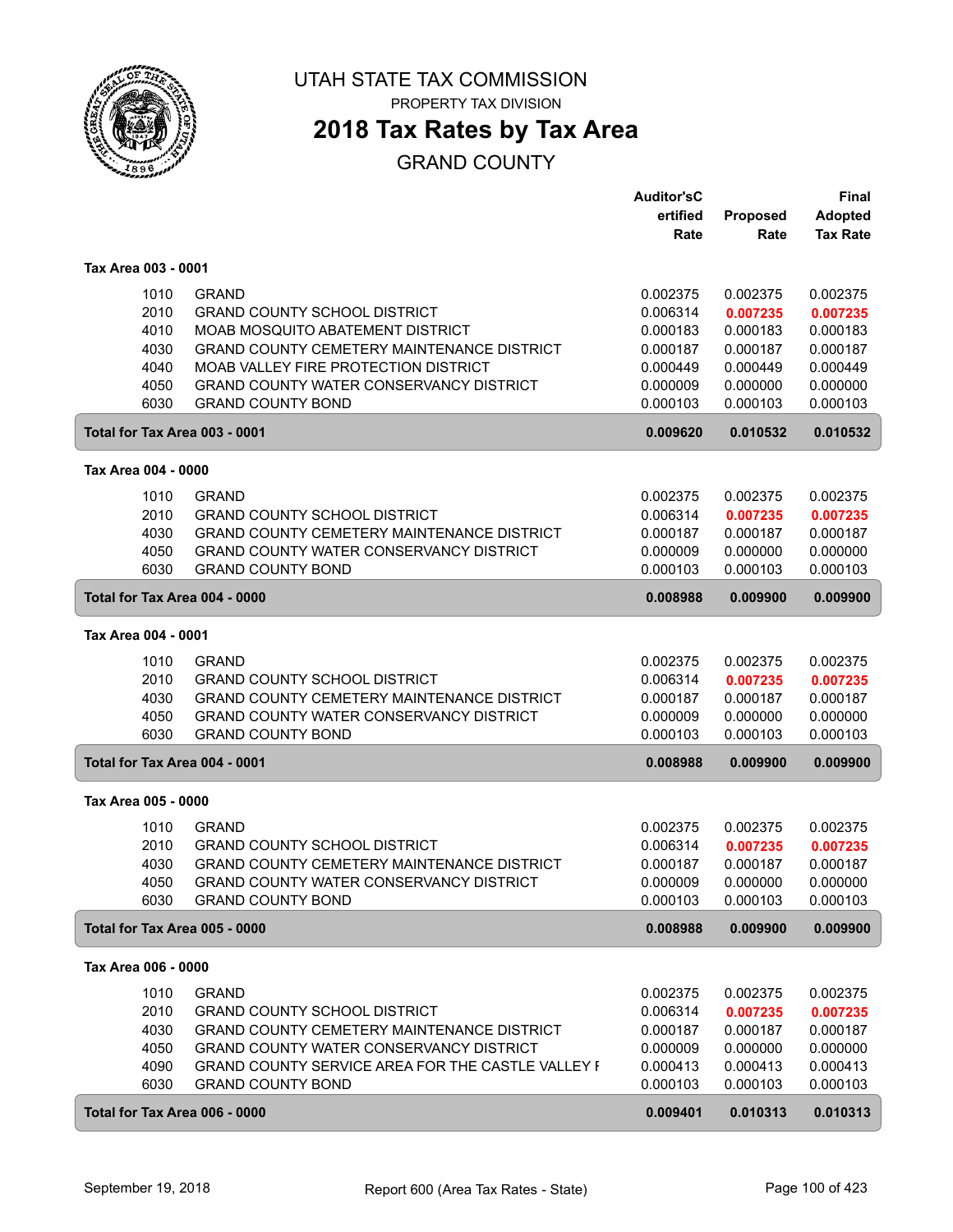

# **2018 Tax Rates by Tax Area**

### GRAND COUNTY

|                               |                                                          | <b>Auditor'sC</b> |                 | Final           |
|-------------------------------|----------------------------------------------------------|-------------------|-----------------|-----------------|
|                               |                                                          | ertified          | <b>Proposed</b> | <b>Adopted</b>  |
|                               |                                                          | Rate              | Rate            | <b>Tax Rate</b> |
| Tax Area 007 - 0000           |                                                          |                   |                 |                 |
| 1010                          | <b>GRAND</b>                                             | 0.002375          | 0.002375        | 0.002375        |
| 2010                          | <b>GRAND COUNTY SCHOOL DISTRICT</b>                      | 0.006314          | 0.007235        | 0.007235        |
| 4030                          | GRAND COUNTY CEMETERY MAINTENANCE DISTRICT               | 0.000187          | 0.000187        | 0.000187        |
| 4050                          | GRAND COUNTY WATER CONSERVANCY DISTRICT                  | 0.000009          | 0.000000        | 0.000000        |
| 6030                          | <b>GRAND COUNTY BOND</b>                                 | 0.000103          | 0.000103        | 0.000103        |
| Total for Tax Area 007 - 0000 |                                                          | 0.008988          | 0.009900        | 0.009900        |
| Tax Area 009 - 0000           |                                                          |                   |                 |                 |
| 1010                          | <b>GRAND</b>                                             | 0.002375          | 0.002375        | 0.002375        |
| 2010                          | <b>GRAND COUNTY SCHOOL DISTRICT</b>                      | 0.006314          | 0.007235        | 0.007235        |
| 3010                          | <b>CASTLE VALLEY TOWN</b>                                | 0.002097          | 0.002097        | 0.002097        |
| 4030                          | GRAND COUNTY CEMETERY MAINTENANCE DISTRICT               | 0.000187          | 0.000187        | 0.000187        |
| 4050                          | GRAND COUNTY WATER CONSERVANCY DISTRICT                  | 0.000009          | 0.000000        | 0.000000        |
| 4090                          | <b>GRAND COUNTY SERVICE AREA FOR THE CASTLE VALLEY F</b> | 0.000413          | 0.000413        | 0.000413        |
| 6030                          | <b>GRAND COUNTY BOND</b>                                 | 0.000103          | 0.000103        | 0.000103        |
| Total for Tax Area 009 - 0000 |                                                          | 0.011498          | 0.012410        | 0.012410        |
| Tax Area 011 - 0000           |                                                          |                   |                 |                 |
| 1010                          | <b>GRAND</b>                                             | 0.002375          | 0.002375        | 0.002375        |
| 2010                          | <b>GRAND COUNTY SCHOOL DISTRICT</b>                      | 0.006314          | 0.007235        | 0.007235        |
| 4010                          | MOAB MOSQUITO ABATEMENT DISTRICT                         | 0.000183          | 0.000183        | 0.000183        |
| 4030                          | <b>GRAND COUNTY CEMETERY MAINTENANCE DISTRICT</b>        | 0.000187          | 0.000187        | 0.000187        |
| 4040                          | MOAB VALLEY FIRE PROTECTION DISTRICT                     | 0.000449          | 0.000449        | 0.000449        |
| 4050                          | GRAND COUNTY WATER CONSERVANCY DISTRICT                  | 0.000009          | 0.000000        | 0.000000        |
| 6030                          | <b>GRAND COUNTY BOND</b>                                 | 0.000103          | 0.000103        | 0.000103        |
| Total for Tax Area 011 - 0000 |                                                          | 0.009620          | 0.010532        | 0.010532        |
| Tax Area 012 - 0000           |                                                          |                   |                 |                 |
| 1010                          | <b>GRAND</b>                                             | 0.002375          | 0.002375        | 0.002375        |
| 2010                          | <b>GRAND COUNTY SCHOOL DISTRICT</b>                      | 0.006314          | 0.007235        | 0.007235        |
| 4030                          | GRAND COUNTY CEMETERY MAINTENANCE DISTRICT               | 0.000187          | 0.000187        | 0.000187        |
| 4050                          | GRAND COUNTY WATER CONSERVANCY DISTRICT                  | 0.000009          | 0.000000        | 0.000000        |
| 6030                          | <b>GRAND COUNTY BOND</b>                                 | 0.000103          | 0.000103        | 0.000103        |
| Total for Tax Area 012 - 0000 |                                                          | 0.008988          | 0.009900        | 0.009900        |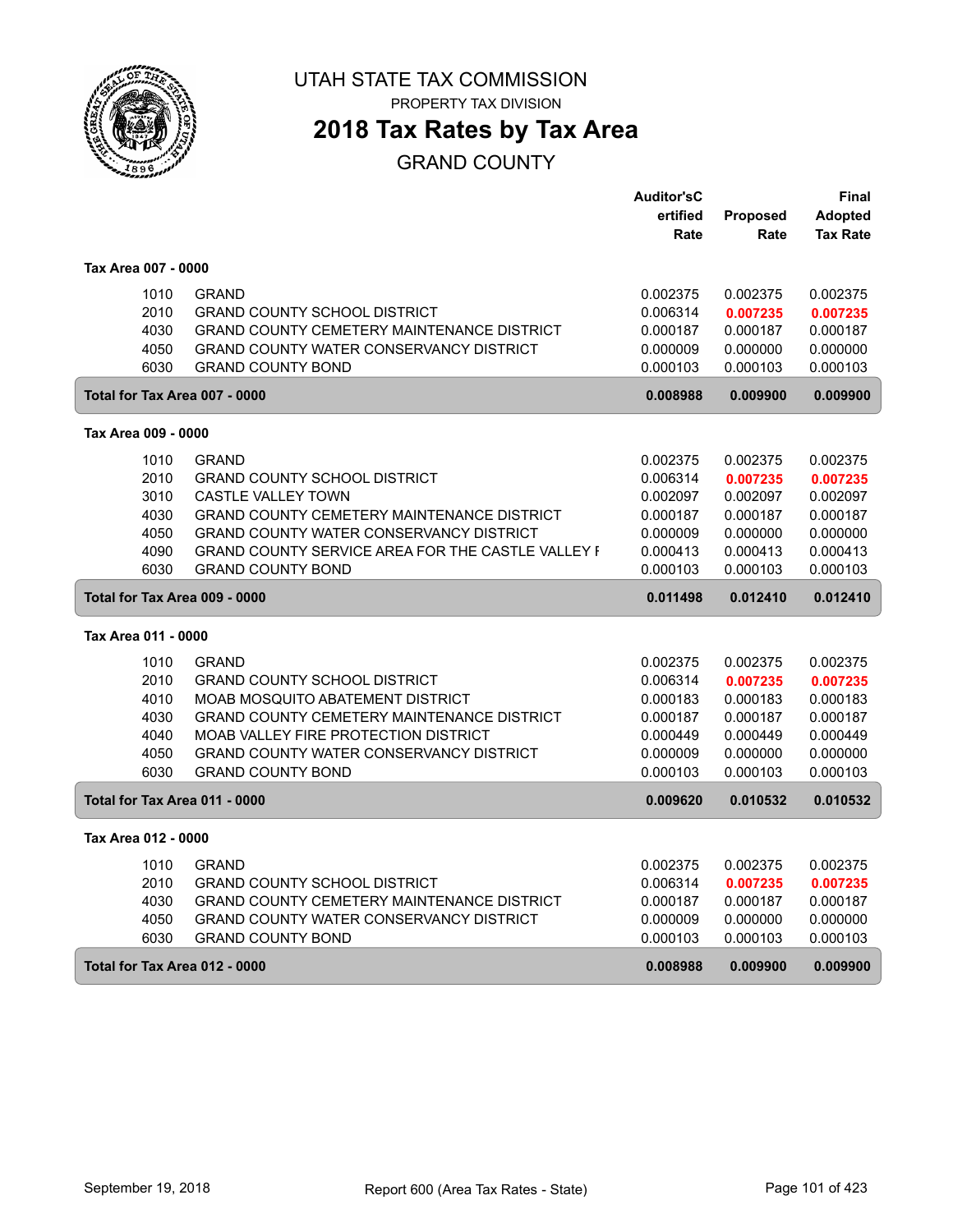

PROPERTY TAX DIVISION

## **2018 Tax Rates by Tax Area**

|                     |                                                                     | <b>Auditor'sC</b><br>ertified | Proposed             | <b>Final</b><br><b>Adopted</b> |
|---------------------|---------------------------------------------------------------------|-------------------------------|----------------------|--------------------------------|
|                     |                                                                     | Rate                          | Rate                 | <b>Tax Rate</b>                |
| Tax Area 001 - 0000 |                                                                     |                               |                      |                                |
| 1010                | <b>IRON</b>                                                         | 0.001234                      | 0.001234             | 0.001234                       |
| 1015                | MULTICOUNTY ASSESSING & COLLECTING LEVY                             | 0.000009                      | 0.000009             | 0.000009                       |
| 1020                | COUNTY ASSESSING & COLLECTING LEVY                                  | 0.000405                      | 0.000405             | 0.000405                       |
| 2010<br>3060        | <b>IRON COUNTY SCHOOL DISTRICT</b><br>PAROWAN TOWN                  | 0.006371<br>0.003587          | 0.006371<br>0.003587 | 0.006371<br>0.003587           |
|                     | Total for Tax Area 001 - 0000                                       | 0.011606                      | 0.011606             | 0.011606                       |
| Tax Area 002 - 0000 |                                                                     |                               |                      |                                |
| 1010                | <b>IRON</b>                                                         | 0.001234                      | 0.001234             | 0.001234                       |
| 1015                | MULTICOUNTY ASSESSING & COLLECTING LEVY                             | 0.000009                      | 0.000009             | 0.000009                       |
| 1020                | COUNTY ASSESSING & COLLECTING LEVY                                  | 0.000405                      | 0.000405             | 0.000405                       |
| 2010                | <b>IRON COUNTY SCHOOL DISTRICT</b>                                  | 0.006371                      | 0.006371             | 0.006371                       |
| 3050                | PARAGONAH TOWN                                                      | 0.001545                      | 0.001545             | 0.001545                       |
|                     | Total for Tax Area 002 - 0000                                       | 0.009564                      | 0.009564             | 0.009564                       |
| Tax Area 003 - 0000 |                                                                     |                               |                      |                                |
| 1010                | <b>IRON</b>                                                         | 0.001234                      | 0.001234             | 0.001234                       |
| 1015                | MULTICOUNTY ASSESSING & COLLECTING LEVY                             | 0.000009                      | 0.000009             | 0.000009                       |
| 1020                | COUNTY ASSESSING & COLLECTING LEVY                                  | 0.000405                      | 0.000405             | 0.000405                       |
| 2010                | <b>IRON COUNTY SCHOOL DISTRICT</b>                                  | 0.006371                      | 0.006371             | 0.006371                       |
| 3040                | <b>KANARRAVILLE TOWN</b>                                            | 0.001907                      | 0.001907             | 0.001907                       |
| 4015                | CENTRAL IRON COUNTY WATER CONSERVANCY DISTRICT                      | 0.000551                      | 0.000551             | 0.000551                       |
|                     | Total for Tax Area 003 - 0000                                       | 0.010477                      | 0.010477             | 0.010477                       |
| Tax Area 004 - 0000 |                                                                     |                               |                      |                                |
| 1010                | <b>IRON</b>                                                         | 0.001234                      | 0.001234             | 0.001234                       |
| 1015                | MULTICOUNTY ASSESSING & COLLECTING LEVY                             | 0.000009                      | 0.000009             | 0.000009                       |
| 1020                | COUNTY ASSESSING & COLLECTING LEVY                                  | 0.000405                      | 0.000405             | 0.000405                       |
| 2010                | <b>IRON COUNTY SCHOOL DISTRICT</b>                                  | 0.006371                      | 0.006371             | 0.006371                       |
| 3030<br>4015        | <b>ENOCH CITY</b><br>CENTRAL IRON COUNTY WATER CONSERVANCY DISTRICT | 0.001325<br>0.000551          | 0.001982<br>0.000551 | 0.001982<br>0.000551           |
|                     | Total for Tax Area 004 - 0000                                       | 0.009895                      | 0.010552             | 0.010552                       |
| Tax Area 005 - 0000 |                                                                     |                               |                      |                                |
| 1010                | <b>IRON</b>                                                         | 0.001234                      | 0.001234             | 0.001234                       |
| 1015                | MULTICOUNTY ASSESSING & COLLECTING LEVY                             | 0.000009                      | 0.000009             | 0.000009                       |
| 1020                | COUNTY ASSESSING & COLLECTING LEVY                                  | 0.000405                      | 0.000405             | 0.000405                       |
| 2010                | IRON COUNTY SCHOOL DISTRICT                                         | 0.006371                      | 0.006371             | 0.006371                       |
| 3010                | <b>BRIAN HEAD TOWN</b>                                              | 0.004133                      | 0.004133             | 0.004133                       |
|                     | Total for Tax Area 005 - 0000                                       | 0.012152                      | 0.012152             | 0.012152                       |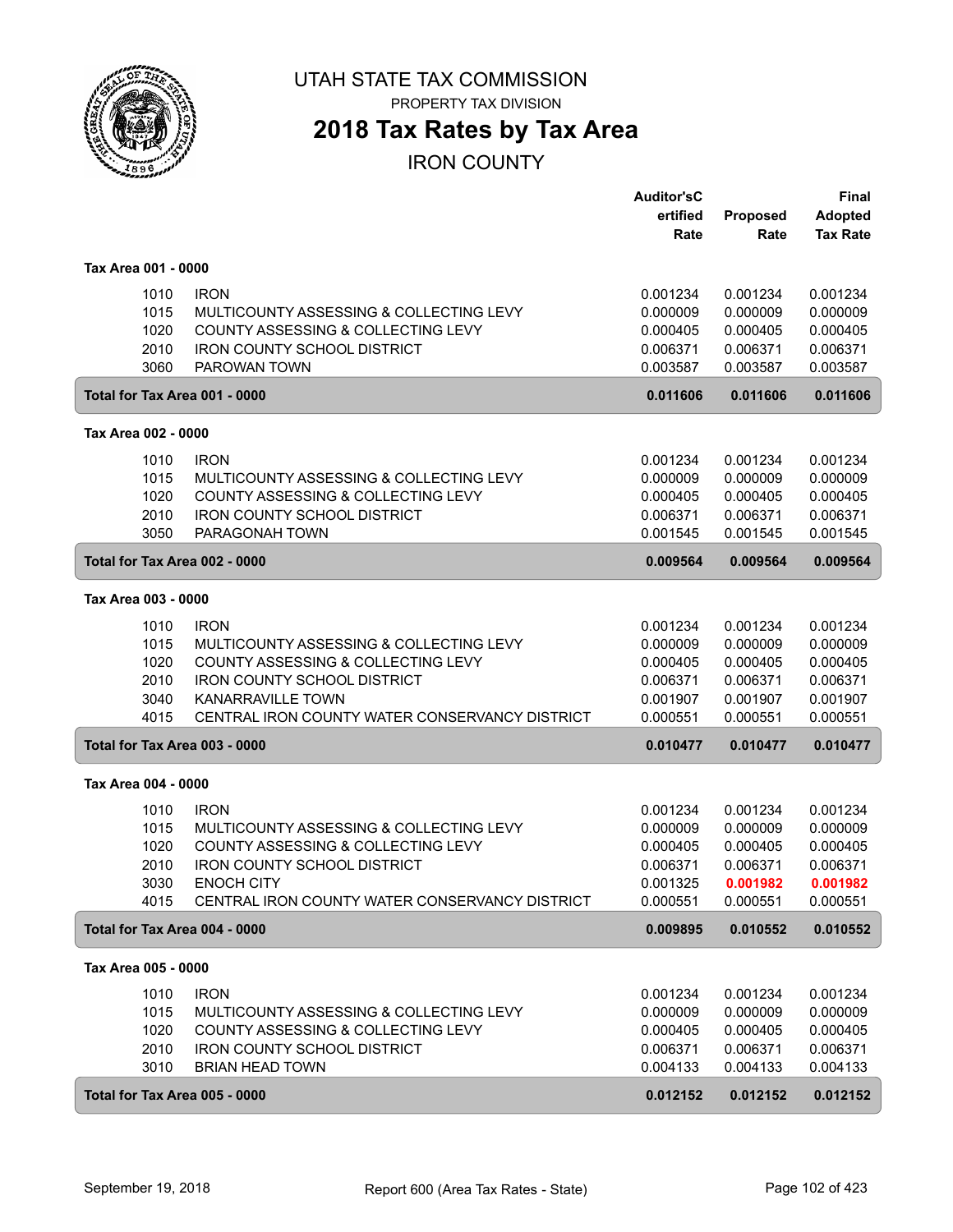

**2018 Tax Rates by Tax Area**

|                     |                                                                                          | <b>Auditor'sC</b><br>ertified | Proposed             | <b>Final</b><br><b>Adopted</b> |
|---------------------|------------------------------------------------------------------------------------------|-------------------------------|----------------------|--------------------------------|
|                     |                                                                                          | Rate                          | Rate                 | <b>Tax Rate</b>                |
| Tax Area 006 - 0000 |                                                                                          |                               |                      |                                |
|                     | 1010<br><b>IRON</b>                                                                      | 0.001234                      | 0.001234             | 0.001234                       |
|                     | 1015<br>MULTICOUNTY ASSESSING & COLLECTING LEVY                                          | 0.000009                      | 0.000009             | 0.000009                       |
|                     | 1020<br>COUNTY ASSESSING & COLLECTING LEVY<br>2010<br><b>IRON COUNTY SCHOOL DISTRICT</b> | 0.000405<br>0.006371          | 0.000405<br>0.006371 | 0.000405<br>0.006371           |
|                     | 3020<br><b>CEDAR CITY</b>                                                                | 0.002635                      | 0.002635             | 0.002635                       |
|                     | 4015<br>CENTRAL IRON COUNTY WATER CONSERVANCY DISTRICT                                   | 0.000551                      | 0.000551             | 0.000551                       |
|                     | Total for Tax Area 006 - 0000                                                            | 0.011205                      | 0.011205             | 0.011205                       |
| Tax Area 006 - 0001 |                                                                                          |                               |                      |                                |
|                     | <b>IRON</b><br>1010                                                                      | 0.001234                      | 0.001234             | 0.001234                       |
|                     | 1015<br>MULTICOUNTY ASSESSING & COLLECTING LEVY                                          | 0.000009                      | 0.000009             | 0.000009                       |
|                     | 1020<br>COUNTY ASSESSING & COLLECTING LEVY                                               | 0.000405                      | 0.000405             | 0.000405                       |
|                     | 2010<br><b>IRON COUNTY SCHOOL DISTRICT</b>                                               | 0.006371                      | 0.006371             | 0.006371                       |
|                     | 3020<br><b>CEDAR CITY</b><br>4015<br>CENTRAL IRON COUNTY WATER CONSERVANCY DISTRICT      | 0.002635<br>0.000551          | 0.002635<br>0.000551 | 0.002635<br>0.000551           |
|                     | Total for Tax Area 006 - 0001                                                            | 0.011205                      | 0.011205             | 0.011205                       |
| Tax Area 007 - 0000 |                                                                                          |                               |                      |                                |
|                     | <b>IRON</b><br>1010                                                                      | 0.001234                      | 0.001234             | 0.001234                       |
|                     | 1015<br>MULTICOUNTY ASSESSING & COLLECTING LEVY                                          | 0.000009                      | 0.000009             | 0.000009                       |
|                     | 1020<br>COUNTY ASSESSING & COLLECTING LEVY                                               | 0.000405                      | 0.000405             | 0.000405                       |
|                     | <b>IRON COUNTY SCHOOL DISTRICT</b><br>2010                                               | 0.006371                      | 0.006371             | 0.006371                       |
|                     | <b>IRON COUNTY MUNICIPAL TYPE SERVICES DISTRICT #2</b><br>4020                           | 0.002215                      | 0.002215             | 0.002215                       |
|                     | Total for Tax Area 007 - 0000                                                            | 0.010234                      | 0.010234             | 0.010234                       |
| Tax Area 008 - 0000 |                                                                                          |                               |                      |                                |
|                     | <b>IRON</b><br>1010                                                                      | 0.001234                      | 0.001234             | 0.001234                       |
|                     | 1015<br>MULTICOUNTY ASSESSING & COLLECTING LEVY                                          | 0.000009                      | 0.000009             | 0.000009                       |
|                     | 1020<br>COUNTY ASSESSING & COLLECTING LEVY                                               | 0.000405                      | 0.000405             | 0.000405                       |
|                     | IRON COUNTY SCHOOL DISTRICT<br>2010                                                      | 0.006371                      | 0.006371             | 0.006371                       |
|                     | 3025<br><b>CEDAR HIGHLANDS</b><br>4015<br>CENTRAL IRON COUNTY WATER CONSERVANCY DISTRICT | 0.000000<br>0.000551          | 0.006899<br>0.000551 | 0.004928<br>0.000551           |
|                     | Total for Tax Area 008 - 0000                                                            | 0.008570                      | 0.015469             | 0.013498                       |
| Tax Area 010 - 0000 |                                                                                          |                               |                      |                                |
|                     | 1010<br><b>IRON</b>                                                                      | 0.001234                      | 0.001234             | 0.001234                       |
|                     | 1015<br>MULTICOUNTY ASSESSING & COLLECTING LEVY                                          | 0.000009                      | 0.000009             | 0.000009                       |
|                     | 1020<br>COUNTY ASSESSING & COLLECTING LEVY                                               | 0.000405                      | 0.000405             | 0.000405                       |
|                     | 2010<br><b>IRON COUNTY SCHOOL DISTRICT</b>                                               | 0.006371                      | 0.006371             | 0.006371                       |
|                     | 4015<br>CENTRAL IRON COUNTY WATER CONSERVANCY DISTRICT                                   | 0.000551                      | 0.000551             | 0.000551                       |
|                     | 4020<br>IRON COUNTY MUNICIPAL TYPE SERVICES DISTRICT #2                                  | 0.002215                      | 0.002215             | 0.002215                       |
|                     | Total for Tax Area 010 - 0000                                                            | 0.010785                      | 0.010785             | 0.010785                       |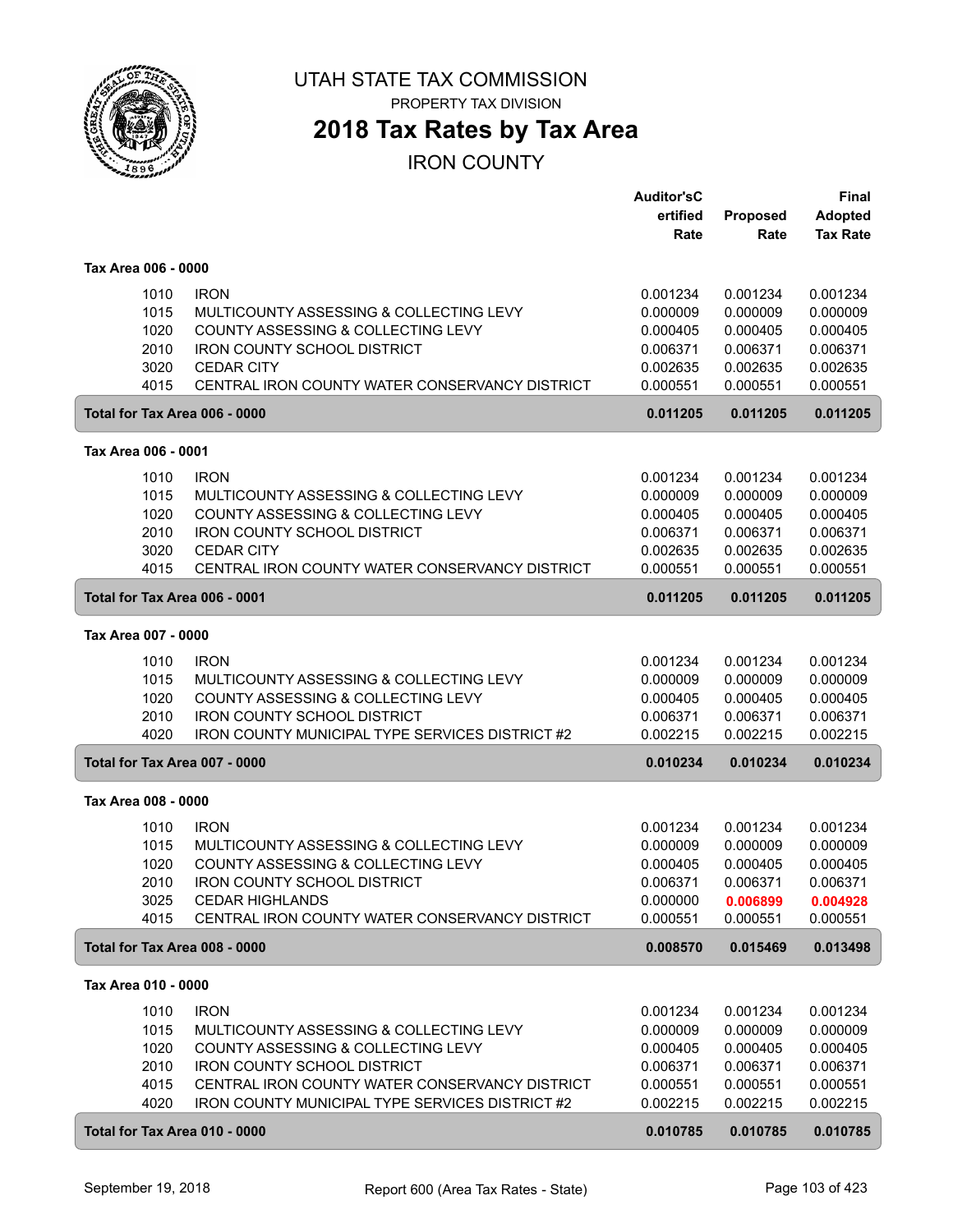

## **2018 Tax Rates by Tax Area**

|                               |                                                        | <b>Auditor'sC</b> |          | Final           |
|-------------------------------|--------------------------------------------------------|-------------------|----------|-----------------|
|                               |                                                        | ertified          | Proposed | <b>Adopted</b>  |
|                               |                                                        | Rate              | Rate     | <b>Tax Rate</b> |
|                               |                                                        |                   |          |                 |
| Tax Area 010 - 0001           |                                                        |                   |          |                 |
| 1010                          | <b>IRON</b>                                            | 0.001234          | 0.001234 | 0.001234        |
| 1015                          | MULTICOUNTY ASSESSING & COLLECTING LEVY                | 0.000009          | 0.000009 | 0.000009        |
| 1020                          | COUNTY ASSESSING & COLLECTING LEVY                     | 0.000405          | 0.000405 | 0.000405        |
| 2010                          | <b>IRON COUNTY SCHOOL DISTRICT</b>                     | 0.006371          | 0.006371 | 0.006371        |
| 4015                          | CENTRAL IRON COUNTY WATER CONSERVANCY DISTRICT         | 0.000551          | 0.000551 | 0.000551        |
| 4020                          | <b>IRON COUNTY MUNICIPAL TYPE SERVICES DISTRICT #2</b> | 0.002215          | 0.002215 | 0.002215        |
| Total for Tax Area 010 - 0001 |                                                        | 0.010785          | 0.010785 | 0.010785        |
|                               |                                                        |                   |          |                 |
| Tax Area 011 - 0000           |                                                        |                   |          |                 |
| 1010                          | <b>IRON</b>                                            | 0.001234          | 0.001234 | 0.001234        |
| 1015                          | MULTICOUNTY ASSESSING & COLLECTING LEVY                | 0.000009          | 0.000009 | 0.000009        |
| 1020                          | COUNTY ASSESSING & COLLECTING LEVY                     | 0.000405          | 0.000405 | 0.000405        |
| 2010                          | <b>IRON COUNTY SCHOOL DISTRICT</b>                     | 0.006371          | 0.006371 | 0.006371        |
| 3010                          | <b>BRIAN HEAD TOWN</b>                                 | 0.004133          | 0.004133 | 0.004133        |
| Total for Tax Area 011 - 0000 |                                                        | 0.012152          | 0.012152 | 0.012152        |
|                               |                                                        |                   |          |                 |
| Tax Area 012 - 0000           |                                                        |                   |          |                 |
| 1010                          | <b>IRON</b>                                            | 0.001234          | 0.001234 | 0.001234        |
| 1015                          | MULTICOUNTY ASSESSING & COLLECTING LEVY                | 0.000009          | 0.000009 | 0.000009        |
| 1020                          | COUNTY ASSESSING & COLLECTING LEVY                     | 0.000405          | 0.000405 | 0.000405        |
| 2010                          | <b>IRON COUNTY SCHOOL DISTRICT</b>                     | 0.006371          | 0.006371 | 0.006371        |
| 3010                          | <b>BRIAN HEAD TOWN</b>                                 | 0.004133          | 0.004133 | 0.004133        |
| Total for Tax Area 012 - 0000 |                                                        | 0.012152          | 0.012152 | 0.012152        |
| Tax Area 013 - 0000           |                                                        |                   |          |                 |
|                               |                                                        |                   |          |                 |
| 1010                          | <b>IRON</b>                                            | 0.001234          | 0.001234 | 0.001234        |
| 1015                          | MULTICOUNTY ASSESSING & COLLECTING LEVY                | 0.000009          | 0.000009 | 0.000009        |
| 1020                          | COUNTY ASSESSING & COLLECTING LEVY                     | 0.000405          | 0.000405 | 0.000405        |
| 2010                          | <b>IRON COUNTY SCHOOL DISTRICT</b>                     | 0.006371          | 0.006371 | 0.006371        |
| 3020                          | <b>CEDAR CITY</b>                                      | 0.002635          | 0.002635 | 0.002635        |
| 4015                          | CENTRAL IRON COUNTY WATER CONSERVANCY DISTRICT         | 0.000551          | 0.000551 | 0.000551        |
| Total for Tax Area 013 - 0000 |                                                        | 0.011205          | 0.011205 | 0.011205        |
| Tax Area 013 - 0001           |                                                        |                   |          |                 |
| 1010                          | <b>IRON</b>                                            | 0.001234          | 0.001234 | 0.001234        |
| 1015                          | MULTICOUNTY ASSESSING & COLLECTING LEVY                | 0.000009          | 0.000009 | 0.000009        |
| 1020                          | COUNTY ASSESSING & COLLECTING LEVY                     | 0.000405          | 0.000405 | 0.000405        |
| 2010                          | <b>IRON COUNTY SCHOOL DISTRICT</b>                     | 0.006371          | 0.006371 | 0.006371        |
| 3020                          | <b>CEDAR CITY</b>                                      | 0.002635          | 0.002635 | 0.002635        |
| 4015                          | CENTRAL IRON COUNTY WATER CONSERVANCY DISTRICT         | 0.000551          | 0.000551 | 0.000551        |
|                               |                                                        |                   |          |                 |
| Total for Tax Area 013 - 0001 |                                                        | 0.011205          | 0.011205 | 0.011205        |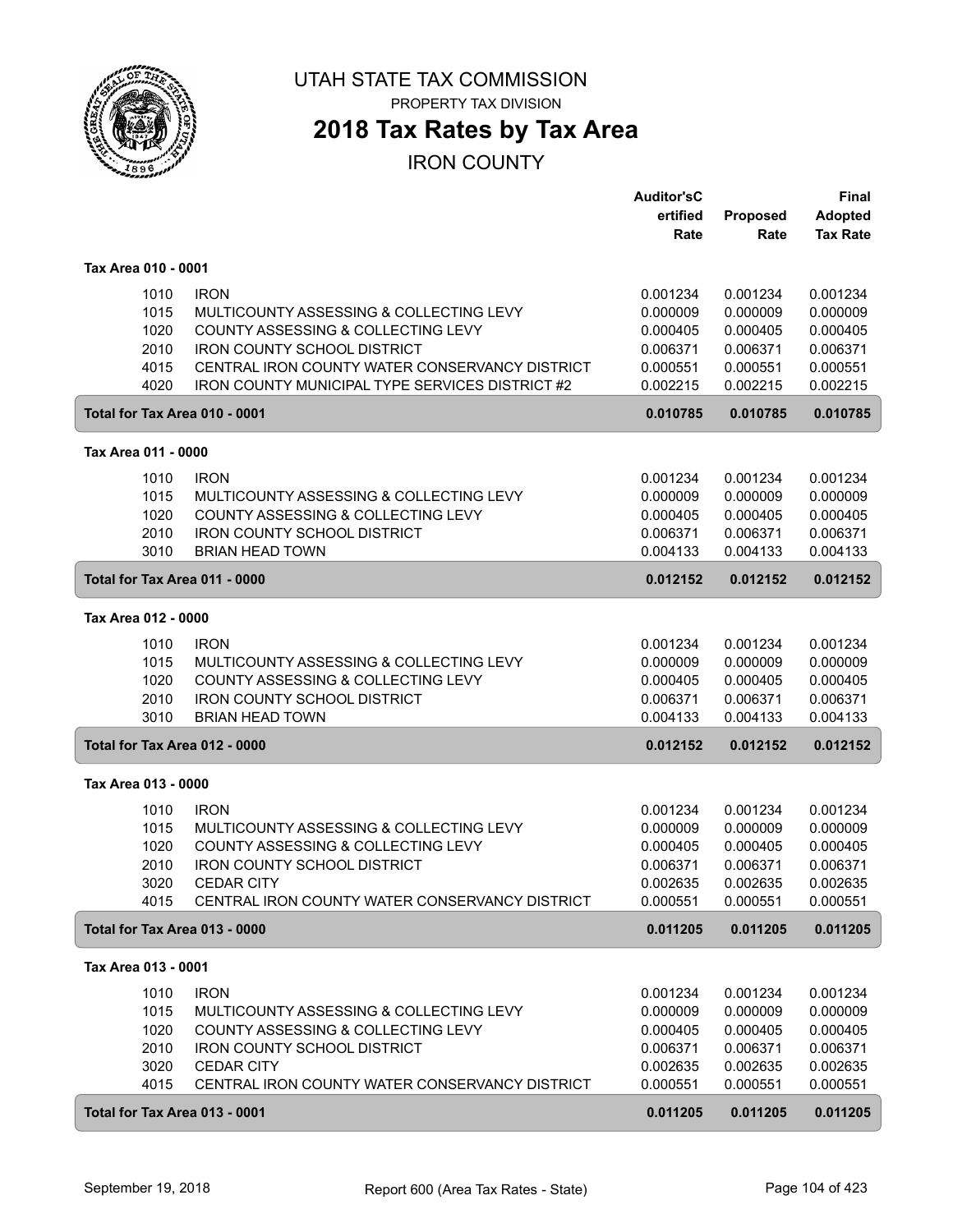

## **2018 Tax Rates by Tax Area**

|                     |                                                        | <b>Auditor'sC</b> |          | Final           |
|---------------------|--------------------------------------------------------|-------------------|----------|-----------------|
|                     |                                                        | ertified          | Proposed | <b>Adopted</b>  |
|                     |                                                        | Rate              | Rate     | <b>Tax Rate</b> |
| Tax Area 014 - 0000 |                                                        |                   |          |                 |
| 1010                | <b>IRON</b>                                            | 0.001234          | 0.001234 | 0.001234        |
| 1015                | MULTICOUNTY ASSESSING & COLLECTING LEVY                | 0.000009          | 0.000009 | 0.000009        |
| 1020                | COUNTY ASSESSING & COLLECTING LEVY                     | 0.000405          | 0.000405 | 0.000405        |
| 2010                | <b>IRON COUNTY SCHOOL DISTRICT</b>                     | 0.006371          | 0.006371 | 0.006371        |
| 4020                | <b>IRON COUNTY MUNICIPAL TYPE SERVICES DISTRICT #2</b> | 0.002215          | 0.002215 | 0.002215        |
|                     | Total for Tax Area 014 - 0000                          | 0.010234          | 0.010234 | 0.010234        |
| Tax Area 015 - 0000 |                                                        |                   |          |                 |
| 1010                | <b>IRON</b>                                            | 0.001234          | 0.001234 | 0.001234        |
| 1015                | MULTICOUNTY ASSESSING & COLLECTING LEVY                | 0.000009          | 0.000009 | 0.000009        |
| 1020                | COUNTY ASSESSING & COLLECTING LEVY                     | 0.000405          | 0.000405 | 0.000405        |
| 2010                | <b>IRON COUNTY SCHOOL DISTRICT</b>                     | 0.006371          | 0.006371 | 0.006371        |
| 4020                | IRON COUNTY MUNICIPAL TYPE SERVICES DISTRICT #2        | 0.002215          | 0.002215 | 0.002215        |
|                     | Total for Tax Area 015 - 0000                          | 0.010234          | 0.010234 | 0.010234        |
| Tax Area 016 - 0000 |                                                        |                   |          |                 |
| 1010                | <b>IRON</b>                                            | 0.001234          | 0.001234 | 0.001234        |
| 1015                | MULTICOUNTY ASSESSING & COLLECTING LEVY                | 0.000009          | 0.000009 | 0.000009        |
| 1020                | COUNTY ASSESSING & COLLECTING LEVY                     | 0.000405          | 0.000405 | 0.000405        |
| 2010                | <b>IRON COUNTY SCHOOL DISTRICT</b>                     | 0.006371          | 0.006371 | 0.006371        |
| 4020                | IRON COUNTY MUNICIPAL TYPE SERVICES DISTRICT #2        | 0.002215          | 0.002215 | 0.002215        |
|                     | Total for Tax Area 016 - 0000                          | 0.010234          | 0.010234 | 0.010234        |
| Tax Area 017 - 0000 |                                                        |                   |          |                 |
| 1010                | <b>IRON</b>                                            | 0.001234          | 0.001234 | 0.001234        |
| 1015                | MULTICOUNTY ASSESSING & COLLECTING LEVY                | 0.000009          | 0.000009 | 0.000009        |
| 1020                | COUNTY ASSESSING & COLLECTING LEVY                     | 0.000405          | 0.000405 | 0.000405        |
| 2010                | <b>IRON COUNTY SCHOOL DISTRICT</b>                     | 0.006371          | 0.006371 | 0.006371        |
| 4015                | CENTRAL IRON COUNTY WATER CONSERVANCY DISTRICT         | 0.000551          | 0.000551 | 0.000551        |
| 4020                | <b>IRON COUNTY MUNICIPAL TYPE SERVICES DISTRICT #2</b> | 0.002215          | 0.002215 | 0.002215        |
|                     | Total for Tax Area 017 - 0000                          | 0.010785          | 0.010785 | 0.010785        |
| Tax Area 018 - 0000 |                                                        |                   |          |                 |
| 1010                | <b>IRON</b>                                            | 0.001234          | 0.001234 | 0.001234        |
| 1015                | MULTICOUNTY ASSESSING & COLLECTING LEVY                | 0.000009          | 0.000009 | 0.000009        |
| 1020                | COUNTY ASSESSING & COLLECTING LEVY                     | 0.000405          | 0.000405 | 0.000405        |
| 2010                | <b>IRON COUNTY SCHOOL DISTRICT</b>                     | 0.006371          | 0.006371 | 0.006371        |
| 4015                | CENTRAL IRON COUNTY WATER CONSERVANCY DISTRICT         | 0.000551          | 0.000551 | 0.000551        |
| 4020                | <b>IRON COUNTY MUNICIPAL TYPE SERVICES DISTRICT #2</b> | 0.002215          | 0.002215 | 0.002215        |
|                     | Total for Tax Area 018 - 0000                          | 0.010785          | 0.010785 | 0.010785        |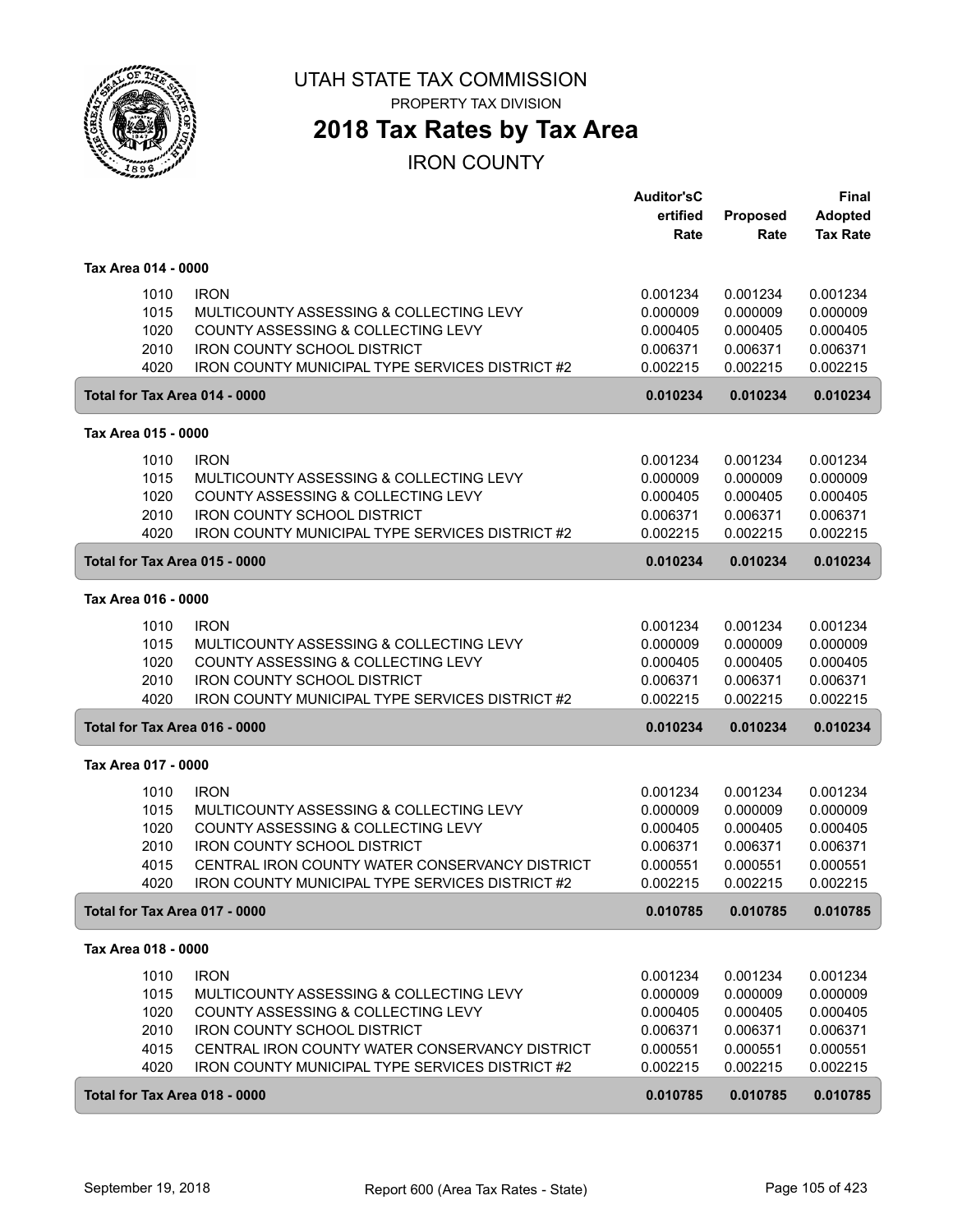

## **2018 Tax Rates by Tax Area**

|                               |                                                        | <b>Auditor'sC</b> |          | <b>Final</b>    |
|-------------------------------|--------------------------------------------------------|-------------------|----------|-----------------|
|                               |                                                        | ertified          | Proposed | <b>Adopted</b>  |
|                               |                                                        | Rate              | Rate     | <b>Tax Rate</b> |
|                               |                                                        |                   |          |                 |
| Tax Area 019 - 0000           |                                                        |                   |          |                 |
| 1010                          | <b>IRON</b>                                            | 0.001234          | 0.001234 | 0.001234        |
| 1015                          | MULTICOUNTY ASSESSING & COLLECTING LEVY                | 0.000009          | 0.000009 | 0.000009        |
| 1020                          | COUNTY ASSESSING & COLLECTING LEVY                     | 0.000405          | 0.000405 | 0.000405        |
| 2010                          | <b>IRON COUNTY SCHOOL DISTRICT</b>                     | 0.006371          | 0.006371 | 0.006371        |
| 4015                          | CENTRAL IRON COUNTY WATER CONSERVANCY DISTRICT         | 0.000551          | 0.000551 | 0.000551        |
| 4020                          | <b>IRON COUNTY MUNICIPAL TYPE SERVICES DISTRICT #2</b> | 0.002215          | 0.002215 | 0.002215        |
| Total for Tax Area 019 - 0000 |                                                        | 0.010785          | 0.010785 | 0.010785        |
| Tax Area 020 - 0000           |                                                        |                   |          |                 |
| 1010                          | <b>IRON</b>                                            | 0.001234          | 0.001234 | 0.001234        |
| 1015                          | MULTICOUNTY ASSESSING & COLLECTING LEVY                | 0.000009          | 0.000009 | 0.000009        |
| 1020                          | COUNTY ASSESSING & COLLECTING LEVY                     | 0.000405          | 0.000405 | 0.000405        |
| 2010                          | <b>IRON COUNTY SCHOOL DISTRICT</b>                     | 0.006371          | 0.006371 | 0.006371        |
| 4015                          | CENTRAL IRON COUNTY WATER CONSERVANCY DISTRICT         | 0.000551          | 0.000551 | 0.000551        |
| 4020                          | <b>IRON COUNTY MUNICIPAL TYPE SERVICES DISTRICT #2</b> | 0.002215          | 0.002215 | 0.002215        |
| Total for Tax Area 020 - 0000 |                                                        | 0.010785          | 0.010785 | 0.010785        |
|                               |                                                        |                   |          |                 |
| Tax Area 021 - 0000           |                                                        |                   |          |                 |
| 1010                          | <b>IRON</b>                                            | 0.001234          | 0.001234 | 0.001234        |
| 1015                          | MULTICOUNTY ASSESSING & COLLECTING LEVY                | 0.000009          | 0.000009 | 0.000009        |
| 1020                          | COUNTY ASSESSING & COLLECTING LEVY                     | 0.000405          | 0.000405 | 0.000405        |
| 2010                          | <b>IRON COUNTY SCHOOL DISTRICT</b>                     | 0.006371          | 0.006371 | 0.006371        |
| 4020                          | IRON COUNTY MUNICIPAL TYPE SERVICES DISTRICT #2        | 0.002215          | 0.002215 | 0.002215        |
| Total for Tax Area 021 - 0000 |                                                        | 0.010234          | 0.010234 | 0.010234        |
| Tax Area 025 - 0000           |                                                        |                   |          |                 |
| 1010                          | <b>IRON</b>                                            | 0.001234          | 0.001234 | 0.001234        |
| 1015                          | MULTICOUNTY ASSESSING & COLLECTING LEVY                | 0.000009          | 0.000009 | 0.000009        |
| 1020                          | COUNTY ASSESSING & COLLECTING LEVY                     | 0.000405          | 0.000405 | 0.000405        |
| 2010                          | <b>IRON COUNTY SCHOOL DISTRICT</b>                     | 0.006371          | 0.006371 | 0.006371        |
| 4015                          | CENTRAL IRON COUNTY WATER CONSERVANCY DISTRICT         | 0.000551          | 0.000551 | 0.000551        |
| 4020                          | IRON COUNTY MUNICIPAL TYPE SERVICES DISTRICT #2        | 0.002215          | 0.002215 | 0.002215        |
| Total for Tax Area 025 - 0000 |                                                        | 0.010785          | 0.010785 | 0.010785        |
| Tax Area 029 - 0000           |                                                        |                   |          |                 |
|                               |                                                        |                   |          |                 |
| 1010                          | <b>IRON</b>                                            | 0.001234          | 0.001234 | 0.001234        |
| 1015                          | MULTICOUNTY ASSESSING & COLLECTING LEVY                | 0.000009          | 0.000009 | 0.000009        |
| 1020                          | COUNTY ASSESSING & COLLECTING LEVY                     | 0.000405          | 0.000405 | 0.000405        |
| 2010                          | <b>IRON COUNTY SCHOOL DISTRICT</b>                     | 0.006371          | 0.006371 | 0.006371        |
| 4015                          | CENTRAL IRON COUNTY WATER CONSERVANCY DISTRICT         | 0.000551          | 0.000551 | 0.000551        |
| 4020                          | IRON COUNTY MUNICIPAL TYPE SERVICES DISTRICT #2        | 0.002215          | 0.002215 | 0.002215        |
| Total for Tax Area 029 - 0000 |                                                        | 0.010785          | 0.010785 | 0.010785        |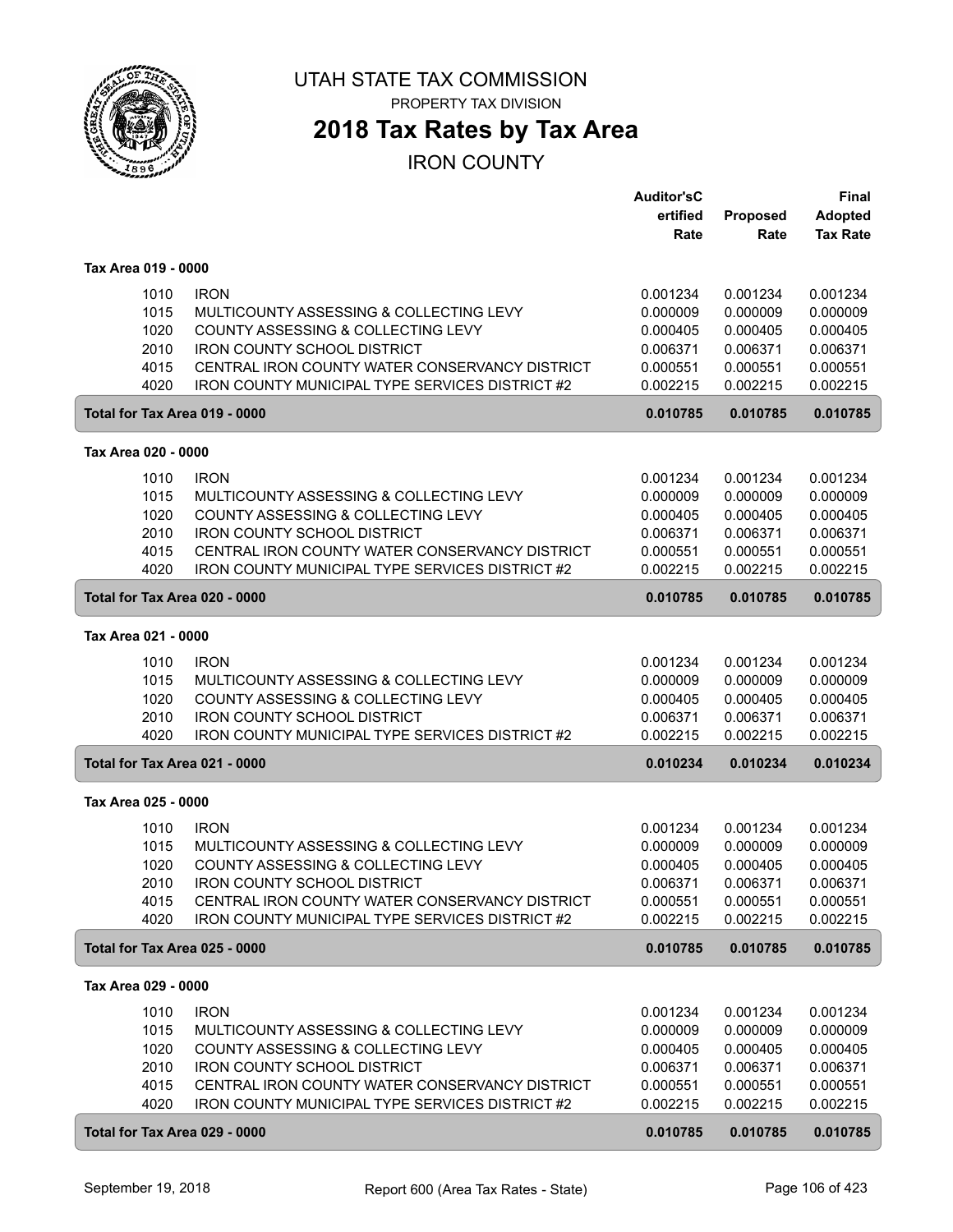

# **2018 Tax Rates by Tax Area**

|                     |                                                        | <b>Auditor'sC</b> |          | Final           |
|---------------------|--------------------------------------------------------|-------------------|----------|-----------------|
|                     |                                                        | ertified          | Proposed | <b>Adopted</b>  |
|                     |                                                        | Rate              | Rate     | <b>Tax Rate</b> |
|                     |                                                        |                   |          |                 |
| Tax Area 030 - 0000 |                                                        |                   |          |                 |
| 1010                | <b>IRON</b>                                            | 0.001234          | 0.001234 | 0.001234        |
| 1015                | MULTICOUNTY ASSESSING & COLLECTING LEVY                | 0.000009          | 0.000009 | 0.000009        |
| 1020                | COUNTY ASSESSING & COLLECTING LEVY                     | 0.000405          | 0.000405 | 0.000405        |
| 2010                | <b>IRON COUNTY SCHOOL DISTRICT</b>                     | 0.006371          | 0.006371 | 0.006371        |
| 4020                | IRON COUNTY MUNICIPAL TYPE SERVICES DISTRICT #2        | 0.002215          | 0.002215 | 0.002215        |
|                     | Total for Tax Area 030 - 0000                          | 0.010234          | 0.010234 | 0.010234        |
| Tax Area 031 - 0000 |                                                        |                   |          |                 |
| 1010                | <b>IRON</b>                                            | 0.001234          | 0.001234 | 0.001234        |
| 1015                | MULTICOUNTY ASSESSING & COLLECTING LEVY                | 0.000009          | 0.000009 | 0.000009        |
| 1020                | COUNTY ASSESSING & COLLECTING LEVY                     | 0.000405          | 0.000405 | 0.000405        |
| 2010                | <b>IRON COUNTY SCHOOL DISTRICT</b>                     | 0.006371          | 0.006371 | 0.006371        |
| 4015                | CENTRAL IRON COUNTY WATER CONSERVANCY DISTRICT         | 0.000551          | 0.000551 | 0.000551        |
| 4020                | <b>IRON COUNTY MUNICIPAL TYPE SERVICES DISTRICT #2</b> | 0.002215          | 0.002215 | 0.002215        |
|                     | Total for Tax Area 031 - 0000                          | 0.010785          | 0.010785 | 0.010785        |
| Tax Area 032 - 0000 |                                                        |                   |          |                 |
| 1010                | <b>IRON</b>                                            | 0.001234          | 0.001234 | 0.001234        |
| 1015                | MULTICOUNTY ASSESSING & COLLECTING LEVY                | 0.000009          | 0.000009 | 0.000009        |
| 1020                | COUNTY ASSESSING & COLLECTING LEVY                     | 0.000405          | 0.000405 | 0.000405        |
| 2010                | <b>IRON COUNTY SCHOOL DISTRICT</b>                     | 0.006371          | 0.006371 | 0.006371        |
| 4015                | CENTRAL IRON COUNTY WATER CONSERVANCY DISTRICT         | 0.000551          | 0.000551 | 0.000551        |
| 4020                | IRON COUNTY MUNICIPAL TYPE SERVICES DISTRICT #2        | 0.002215          | 0.002215 | 0.002215        |
|                     |                                                        |                   |          |                 |
|                     | Total for Tax Area 032 - 0000                          | 0.010785          | 0.010785 | 0.010785        |
| Tax Area 034 - 0000 |                                                        |                   |          |                 |
| 1010                | <b>IRON</b>                                            | 0.001234          | 0.001234 | 0.001234        |
| 1015                | MULTICOUNTY ASSESSING & COLLECTING LEVY                | 0.000009          | 0.000009 | 0.000009        |
| 1020                | COUNTY ASSESSING & COLLECTING LEVY                     | 0.000405          | 0.000405 | 0.000405        |
| 2010                | <b>IRON COUNTY SCHOOL DISTRICT</b>                     | 0.006371          | 0.006371 | 0.006371        |
| 4015                | CENTRAL IRON COUNTY WATER CONSERVANCY DISTRICT         | 0.000551          | 0.000551 | 0.000551        |
| 4020                | <b>IRON COUNTY MUNICIPAL TYPE SERVICES DISTRICT #2</b> | 0.002215          | 0.002215 | 0.002215        |
|                     | Total for Tax Area 034 - 0000                          | 0.010785          | 0.010785 | 0.010785        |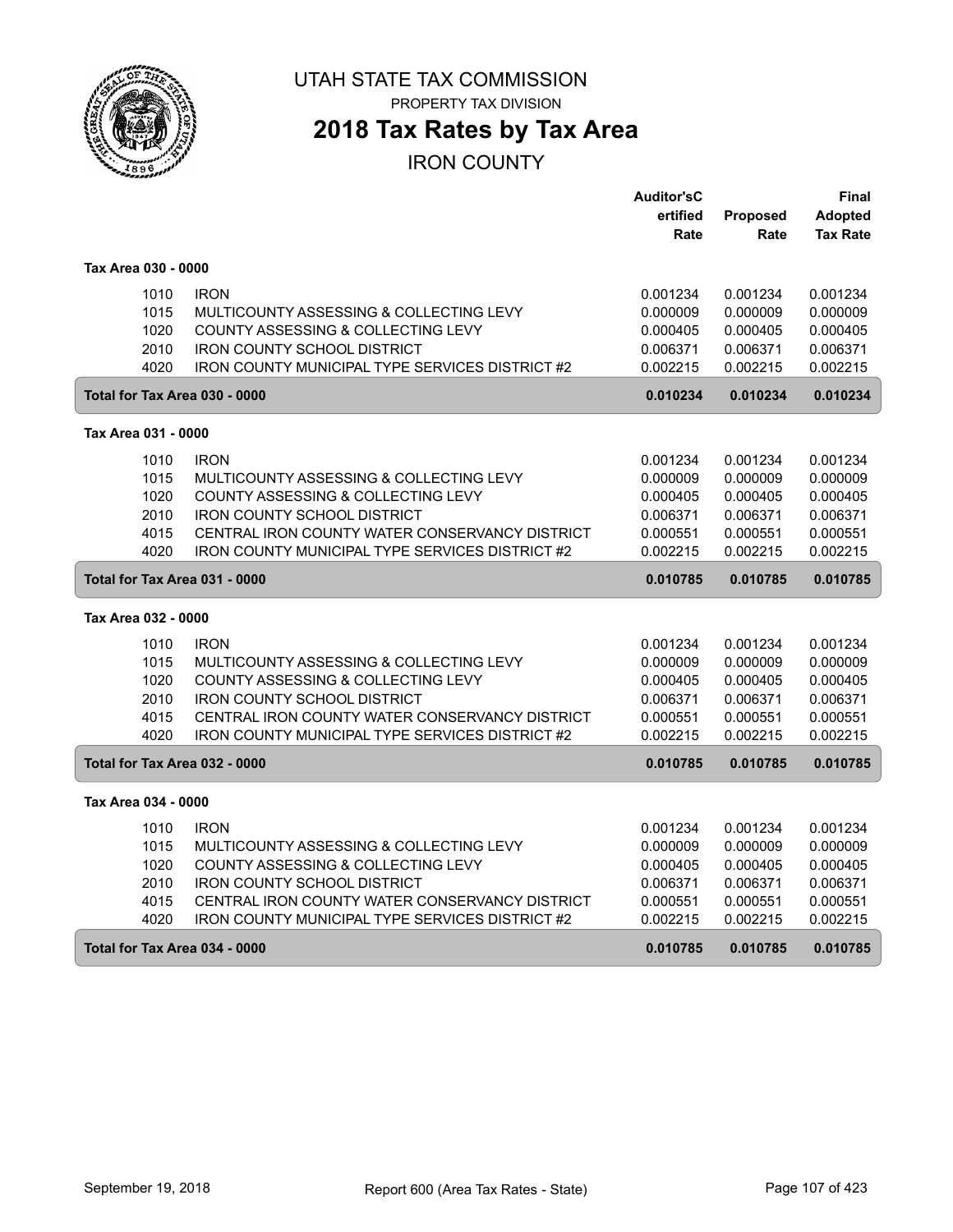

PROPERTY TAX DIVISION

# **2018 Tax Rates by Tax Area**

JUAB COUNTY

|                               |                                                    | <b>Auditor'sC</b> |          | <b>Final</b>    |
|-------------------------------|----------------------------------------------------|-------------------|----------|-----------------|
|                               |                                                    | ertified          | Proposed | <b>Adopted</b>  |
|                               |                                                    | Rate              | Rate     | <b>Tax Rate</b> |
|                               |                                                    |                   |          |                 |
| Tax Area 001 - 0000           |                                                    |                   |          |                 |
| 1010                          | <b>JUAB</b>                                        | 0.002995          | 0.002995 | 0.002995        |
| 2010                          | <b>JUAB COUNTY SCHOOL DISTRICT</b>                 | 0.008746          | 0.008746 | 0.008746        |
| 3040                          | <b>NEPHI CITY</b>                                  | 0.001196          | 0.001196 | 0.001196        |
| 4010                          | EAST JUAB COUNTY WATER CONSERVANCY DISTRICT        | 0.000208          | 0.000208 | 0.000208        |
| 4015                          | JUAB COUNTY FIRE PROTECTION SPECIAL SERVICE DISTRI | 0.000717          | 0.000717 | 0.000717        |
| 4270                          | CENTRAL UTAH WATER CONSERVANCY DISTRICT            | 0.000374          | 0.000400 | 0.000400        |
| Total for Tax Area 001 - 0000 |                                                    | 0.014236          | 0.014262 | 0.014262        |
|                               |                                                    |                   |          |                 |
| Tax Area 002 - 0000           |                                                    |                   |          |                 |
| 1010                          | <b>JUAB</b>                                        | 0.002995          | 0.002995 | 0.002995        |
| 2010                          | JUAB COUNTY SCHOOL DISTRICT                        | 0.008746          | 0.008746 | 0.008746        |
| 3020                          | <b>LEVAN TOWN</b>                                  | 0.001035          | 0.001035 | 0.001035        |
| 4015                          | JUAB COUNTY FIRE PROTECTION SPECIAL SERVICE DISTRI | 0.000717          | 0.000717 | 0.000717        |
| 4270                          | CENTRAL UTAH WATER CONSERVANCY DISTRICT            | 0.000374          | 0.000400 | 0.000400        |
|                               |                                                    |                   |          | 0.013893        |
| Total for Tax Area 002 - 0000 |                                                    | 0.013867          | 0.013893 |                 |
| Tax Area 003 - 0000           |                                                    |                   |          |                 |
| 1010                          | <b>JUAB</b>                                        | 0.002995          | 0.002995 | 0.002995        |
| 2010                          | JUAB COUNTY SCHOOL DISTRICT                        | 0.008746          | 0.008746 | 0.008746        |
| 3030                          | <b>MONA CITY</b>                                   | 0.000811          | 0.000811 | 0.000811        |
| 4010                          | EAST JUAB COUNTY WATER CONSERVANCY DISTRICT        | 0.000208          | 0.000208 | 0.000208        |
| 4015                          | JUAB COUNTY FIRE PROTECTION SPECIAL SERVICE DISTRI | 0.000717          | 0.000717 | 0.000717        |
| 4270                          | CENTRAL UTAH WATER CONSERVANCY DISTRICT            | 0.000374          | 0.000400 | 0.000400        |
|                               |                                                    |                   |          |                 |
| Total for Tax Area 003 - 0000 |                                                    | 0.013851          | 0.013877 | 0.013877        |
| Tax Area 004 - 0000           |                                                    |                   |          |                 |
| 1010                          | JUAB                                               | 0.002995          | 0.002995 | 0.002995        |
| 2010                          | <b>JUAB COUNTY SCHOOL DISTRICT</b>                 | 0.008746          | 0.008746 | 0.008746        |
| 4010                          | EAST JUAB COUNTY WATER CONSERVANCY DISTRICT        | 0.000208          | 0.000208 | 0.000208        |
|                               |                                                    |                   |          |                 |
| 4015                          | JUAB COUNTY FIRE PROTECTION SPECIAL SERVICE DISTRI | 0.000717          | 0.000717 | 0.000717        |
| 4270                          | CENTRAL UTAH WATER CONSERVANCY DISTRICT            | 0.000374          | 0.000400 | 0.000400        |
| Total for Tax Area 004 - 0000 |                                                    | 0.013040          | 0.013066 | 0.013066        |
| Tax Area 005 - 0000           |                                                    |                   |          |                 |
|                               | <b>JUAB</b>                                        |                   | 0.002995 | 0.002995        |
| 1010                          |                                                    | 0.002995          |          |                 |
| 2010                          | <b>JUAB COUNTY SCHOOL DISTRICT</b>                 | 0.008746          | 0.008746 | 0.008746        |
| 4015                          | JUAB COUNTY FIRE PROTECTION SPECIAL SERVICE DISTRI | 0.000717          | 0.000717 | 0.000717        |
| 4270                          | CENTRAL UTAH WATER CONSERVANCY DISTRICT            | 0.000374          | 0.000400 | 0.000400        |
| Total for Tax Area 005 - 0000 |                                                    | 0.012832          | 0.012858 | 0.012858        |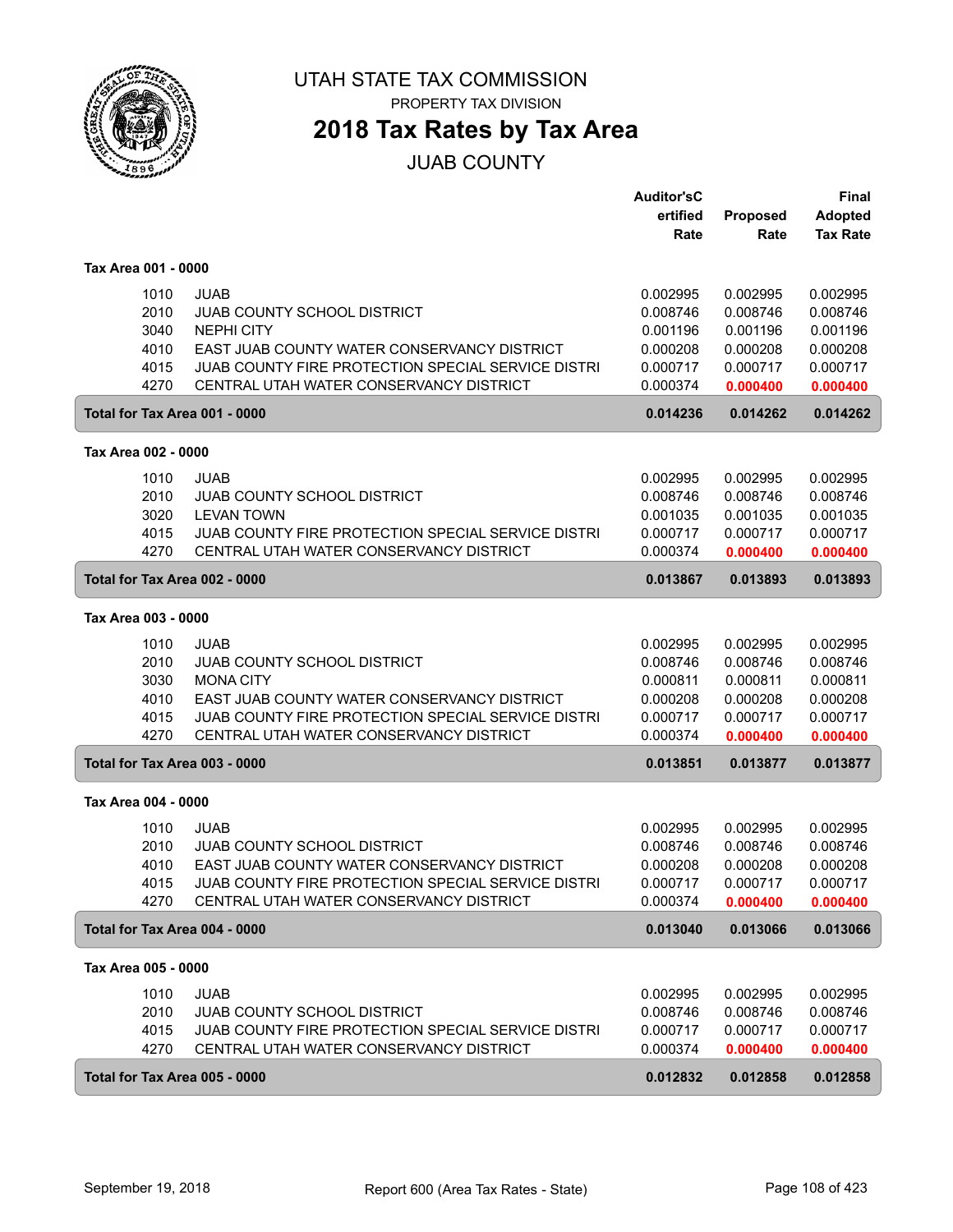

PROPERTY TAX DIVISION

### **2018 Tax Rates by Tax Area**

JUAB COUNTY

|                     |      |                                                    | <b>Auditor'sC</b> |                         | <b>Final</b>                      |
|---------------------|------|----------------------------------------------------|-------------------|-------------------------|-----------------------------------|
|                     |      |                                                    | ertified<br>Rate  | <b>Proposed</b><br>Rate | <b>Adopted</b><br><b>Tax Rate</b> |
|                     |      |                                                    |                   |                         |                                   |
| Tax Area 006 - 0000 |      |                                                    |                   |                         |                                   |
|                     | 1010 | <b>JUAB</b>                                        | 0.002995          | 0.002995                | 0.002995                          |
|                     | 2010 | <b>JUAB COUNTY SCHOOL DISTRICT</b>                 | 0.008746          | 0.008746                | 0.008746                          |
|                     | 4015 | JUAB COUNTY FIRE PROTECTION SPECIAL SERVICE DISTRI | 0.000717          | 0.000717                | 0.000717                          |
|                     | 4270 | CENTRAL UTAH WATER CONSERVANCY DISTRICT            | 0.000374          | 0.000400                | 0.000400                          |
|                     |      | Total for Tax Area 006 - 0000                      | 0.012832          | 0.012858                | 0.012858                          |
| Tax Area 007 - 0000 |      |                                                    |                   |                         |                                   |
|                     | 1010 | <b>JUAB</b>                                        | 0.002995          | 0.002995                | 0.002995                          |
|                     | 2010 | <b>JUAB COUNTY SCHOOL DISTRICT</b>                 | 0.008746          | 0.008746                | 0.008746                          |
|                     | 4015 | JUAB COUNTY FIRE PROTECTION SPECIAL SERVICE DISTRI | 0.000717          | 0.000717                | 0.000717                          |
|                     |      | Total for Tax Area 007 - 0000                      | 0.012458          | 0.012458                | 0.012458                          |
| Tax Area 008 - 0000 |      |                                                    |                   |                         |                                   |
|                     | 1010 | <b>JUAB</b>                                        | 0.002995          | 0.002995                | 0.002995                          |
|                     | 2020 | TINTIC SCHOOL DISTRICT                             | 0.007786          | 0.007786                | 0.007786                          |
|                     | 3010 | <b>EUREKA CITY</b>                                 | 0.002013          | 0.002013                | 0.002013                          |
|                     | 4015 | JUAB COUNTY FIRE PROTECTION SPECIAL SERVICE DISTRI | 0.000717          | 0.000717                | 0.000717                          |
|                     | 4270 | CENTRAL UTAH WATER CONSERVANCY DISTRICT            | 0.000374          | 0.000400                | 0.000400                          |
|                     |      | Total for Tax Area 008 - 0000                      | 0.013885          | 0.013911                | 0.013911                          |
| Tax Area 009 - 0000 |      |                                                    |                   |                         |                                   |
|                     | 1010 | <b>JUAB</b>                                        | 0.002995          | 0.002995                | 0.002995                          |
|                     | 2020 | <b>TINTIC SCHOOL DISTRICT</b>                      | 0.007786          | 0.007786                | 0.007786                          |
|                     | 4015 | JUAB COUNTY FIRE PROTECTION SPECIAL SERVICE DISTRI | 0.000717          | 0.000717                | 0.000717                          |
|                     | 4270 | CENTRAL UTAH WATER CONSERVANCY DISTRICT            | 0.000374          | 0.000400                | 0.000400                          |
|                     |      | Total for Tax Area 009 - 0000                      | 0.011872          | 0.011898                | 0.011898                          |
| Tax Area 010 - 0000 |      |                                                    |                   |                         |                                   |
|                     | 1010 | <b>JUAB</b>                                        | 0.002995          | 0.002995                | 0.002995                          |
|                     | 2020 | TINTIC SCHOOL DISTRICT                             | 0.007786          | 0.007786                | 0.007786                          |
|                     | 4015 | JUAB COUNTY FIRE PROTECTION SPECIAL SERVICE DISTRI | 0.000717          | 0.000717                | 0.000717                          |
|                     |      | Total for Tax Area 010 - 0000                      | 0.011498          | 0.011498                | 0.011498                          |
| Tax Area 011 - 0000 |      |                                                    |                   |                         |                                   |
|                     | 1010 | <b>JUAB</b>                                        | 0.002995          | 0.002995                | 0.002995                          |
|                     | 2010 | <b>JUAB COUNTY SCHOOL DISTRICT</b>                 | 0.008746          | 0.008746                | 0.008746                          |
|                     | 4015 | JUAB COUNTY FIRE PROTECTION SPECIAL SERVICE DISTRI | 0.000717          | 0.000717                | 0.000717                          |
|                     | 4270 | CENTRAL UTAH WATER CONSERVANCY DISTRICT            | 0.000374          | 0.000400                | 0.000400                          |
|                     |      | Total for Tax Area 011 - 0000                      | 0.012832          | 0.012858                | 0.012858                          |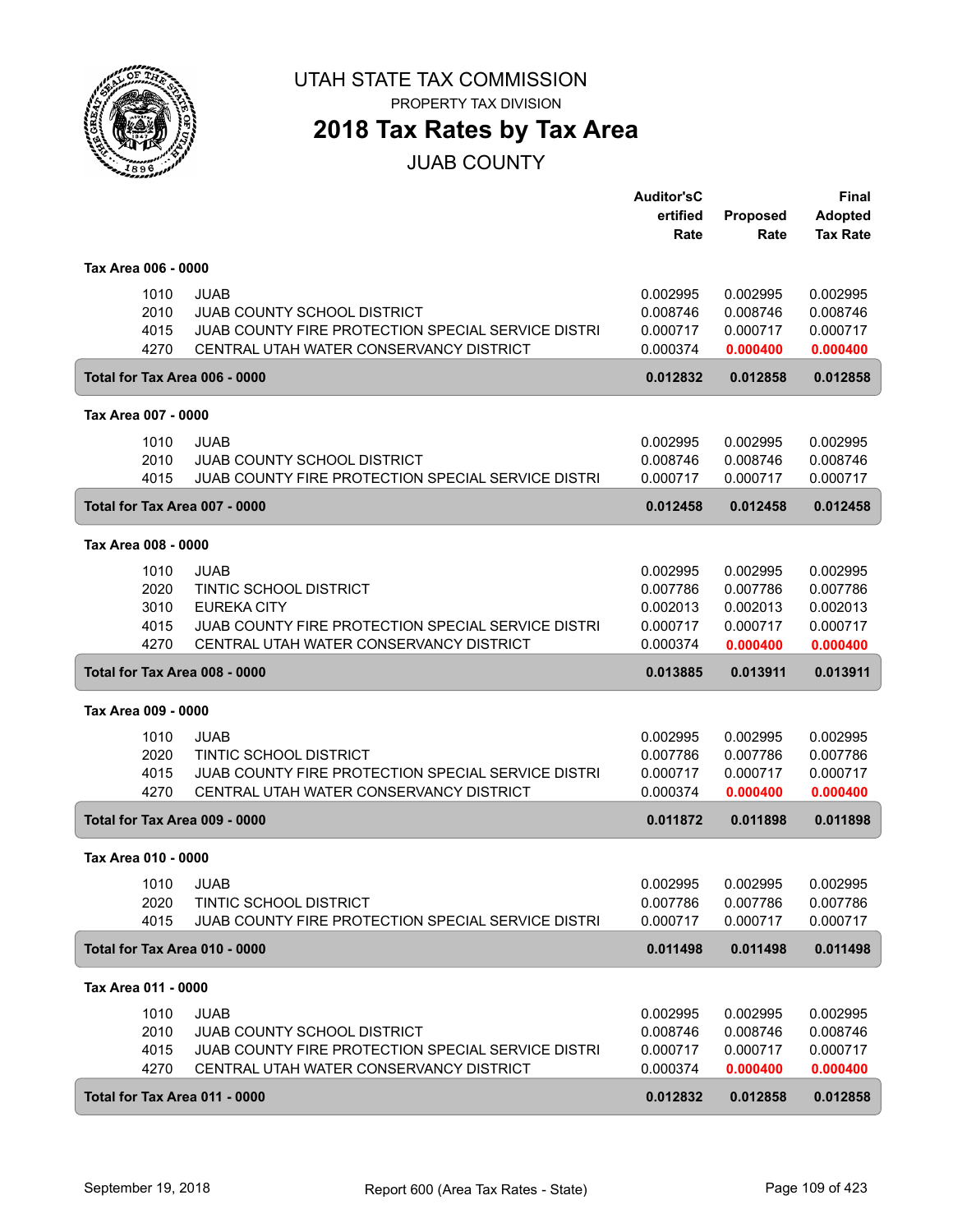

# **2018 Tax Rates by Tax Area**

#### JUAB COUNTY

|                               |                                                    | <b>Auditor'sC</b> |                 | Final           |
|-------------------------------|----------------------------------------------------|-------------------|-----------------|-----------------|
|                               |                                                    | ertified          | <b>Proposed</b> | <b>Adopted</b>  |
|                               |                                                    | Rate              | Rate            | <b>Tax Rate</b> |
| Tax Area 012 - 0000           |                                                    |                   |                 |                 |
| 1010                          | <b>JUAB</b>                                        | 0.002995          | 0.002995        | 0.002995        |
| 2010                          | JUAB COUNTY SCHOOL DISTRICT                        | 0.008746          | 0.008746        | 0.008746        |
| 4010                          | EAST JUAB COUNTY WATER CONSERVANCY DISTRICT        | 0.000208          | 0.000208        | 0.000208        |
| 4015                          | JUAB COUNTY FIRE PROTECTION SPECIAL SERVICE DISTRI | 0.000717          | 0.000717        | 0.000717        |
| 4270                          | CENTRAL UTAH WATER CONSERVANCY DISTRICT            | 0.000374          | 0.000400        | 0.000400        |
| Total for Tax Area 012 - 0000 |                                                    | 0.013040          | 0.013066        | 0.013066        |
| Tax Area 013 - 0000           |                                                    |                   |                 |                 |
| 1010                          | <b>JUAB</b>                                        | 0.002995          | 0.002995        | 0.002995        |
| 2010                          | <b>JUAB COUNTY SCHOOL DISTRICT</b>                 | 0.008746          | 0.008746        | 0.008746        |
| 3080                          | ROCKY RIDGE TOWN                                   | 0.002680          | 0.002680        | 0.002680        |
| 4010                          | EAST JUAB COUNTY WATER CONSERVANCY DISTRICT        | 0.000208          | 0.000208        | 0.000208        |
| 4015                          | JUAB COUNTY FIRE PROTECTION SPECIAL SERVICE DISTRI | 0.000717          | 0.000717        | 0.000717        |
| 4270                          | CENTRAL UTAH WATER CONSERVANCY DISTRICT            | 0.000374          | 0.000400        | 0.000400        |
|                               | Total for Tax Area 013 - 0000                      | 0.015720          | 0.015746        | 0.015746        |
| Tax Area 014 - 0000           |                                                    |                   |                 |                 |
| 1010                          | <b>JUAB</b>                                        | 0.002995          | 0.002995        | 0.002995        |
| 2010                          | <b>JUAB COUNTY SCHOOL DISTRICT</b>                 | 0.008746          | 0.008746        | 0.008746        |
| 3090                          | <b>SANTAQUIN CITY</b>                              | 0.001644          | 0.001644        | 0.001644        |
| 4010                          | EAST JUAB COUNTY WATER CONSERVANCY DISTRICT        | 0.000208          | 0.000208        | 0.000208        |
| 4015                          | JUAB COUNTY FIRE PROTECTION SPECIAL SERVICE DISTRI | 0.000717          | 0.000717        | 0.000717        |
| 4270                          | CENTRAL UTAH WATER CONSERVANCY DISTRICT            | 0.000374          | 0.000400        | 0.000400        |
| Total for Tax Area 014 - 0000 |                                                    | 0.014684          | 0.014710        | 0.014710        |
| Tax Area 015 - 0000           |                                                    |                   |                 |                 |
| 1010                          | <b>JUAB</b>                                        | 0.002995          | 0.002995        | 0.002995        |
| 2010                          | <b>JUAB COUNTY SCHOOL DISTRICT</b>                 | 0.008746          | 0.008746        | 0.008746        |
| 3040                          | <b>NEPHI CITY</b>                                  | 0.001196          | 0.001196        | 0.001196        |
| 4010                          | EAST JUAB COUNTY WATER CONSERVANCY DISTRICT        | 0.000208          | 0.000208        | 0.000208        |
| 4015                          | JUAB COUNTY FIRE PROTECTION SPECIAL SERVICE DISTRI | 0.000717          | 0.000717        | 0.000717        |
| 4270                          | CENTRAL UTAH WATER CONSERVANCY DISTRICT            | 0.000374          | 0.000400        | 0.000400        |
| Total for Tax Area 015 - 0000 |                                                    | 0.014236          | 0.014262        | 0.014262        |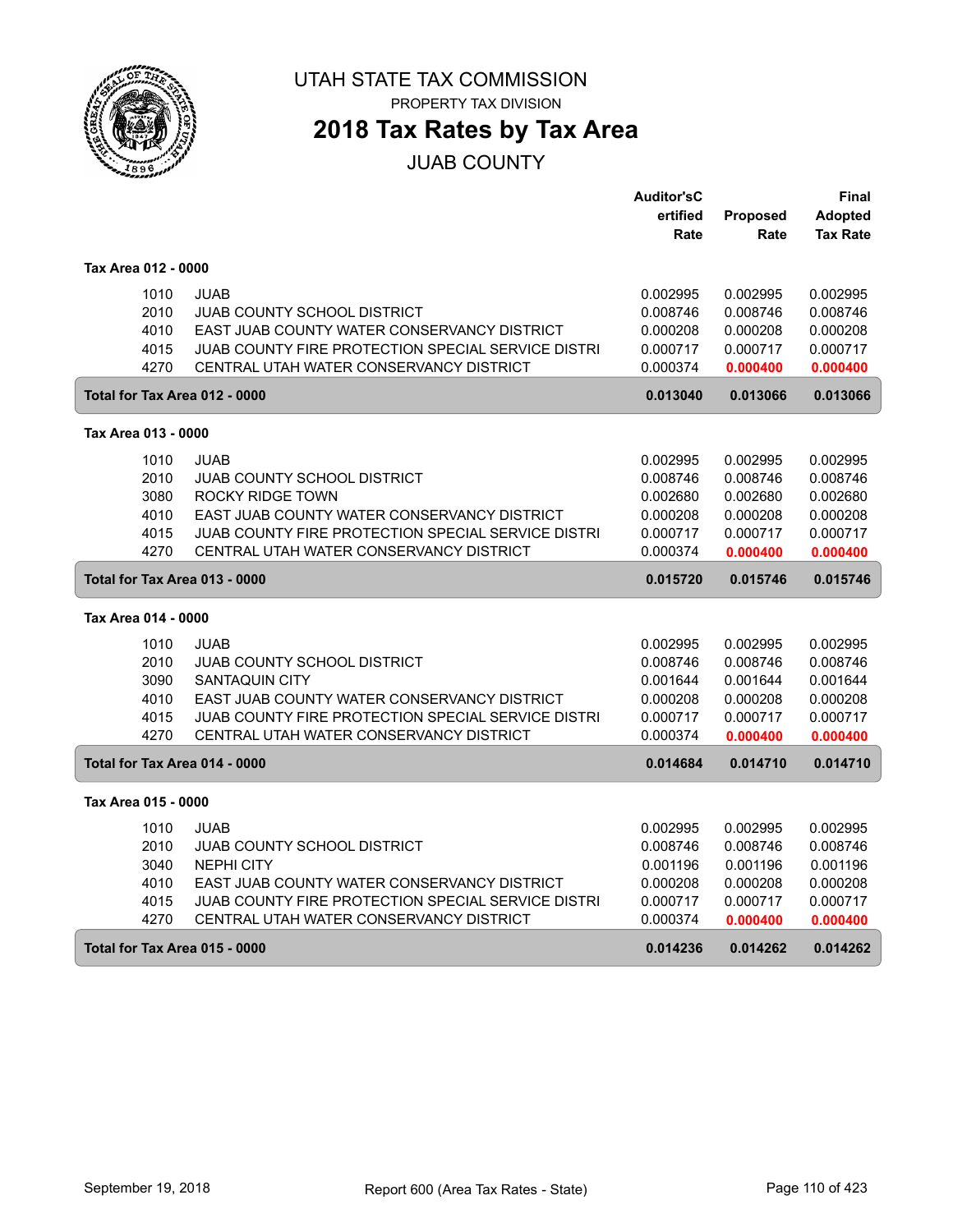

PROPERTY TAX DIVISION

### **2018 Tax Rates by Tax Area**

KANE COUNTY

|                               |                                        | <b>Auditor'sC</b> |                 | Final           |
|-------------------------------|----------------------------------------|-------------------|-----------------|-----------------|
|                               |                                        | ertified          | <b>Proposed</b> | <b>Adopted</b>  |
|                               |                                        | Rate              | Rate            | <b>Tax Rate</b> |
| Tax Area 001 - 0000           |                                        |                   |                 |                 |
| 1010                          | <b>KANE</b>                            | 0.003831          | 0.003831        | 0.003831        |
| 2010                          | KANE COUNTY SCHOOL DISTRICT            | 0.005179          | 0.005179        | 0.005179        |
| 4050                          | KANE COUNTY WATER CONSERVANCY DISTRICT | 0.000601          | 0.000601        | 0.000601        |
| Total for Tax Area 001 - 0000 |                                        | 0.009611          | 0.009611        | 0.009611        |
| Tax Area 002 - 0000           |                                        |                   |                 |                 |
| 1010                          | <b>KANE</b>                            | 0.003831          | 0.003831        | 0.003831        |
| 2010                          | KANE COUNTY SCHOOL DISTRICT            | 0.005179          | 0.005179        | 0.005179        |
| 3040                          | <b>KANAB CITY</b>                      | 0.001352          | 0.001352        | 0.001352        |
| 4050                          | KANE COUNTY WATER CONSERVANCY DISTRICT | 0.000601          | 0.000601        | 0.000601        |
| Total for Tax Area 002 - 0000 |                                        | 0.010963          | 0.010963        | 0.010963        |
| Tax Area 003 - 0000           |                                        |                   |                 |                 |
| 1010                          | <b>KANE</b>                            | 0.003831          | 0.003831        | 0.003831        |
| 2010                          | KANE COUNTY SCHOOL DISTRICT            | 0.005179          | 0.005179        | 0.005179        |
| 3050                          | <b>ORDERVILLE TOWN</b>                 | 0.002314          | 0.002314        | 0.002314        |
| 4050                          | KANE COUNTY WATER CONSERVANCY DISTRICT | 0.000601          | 0.000601        | 0.000601        |
| Total for Tax Area 003 - 0000 |                                        | 0.011925          | 0.011925        | 0.011925        |
| Tax Area 003 - 0001           |                                        |                   |                 |                 |
| 1010                          | <b>KANE</b>                            | 0.003831          | 0.003831        | 0.003831        |
| 2010                          | KANE COUNTY SCHOOL DISTRICT            | 0.005179          | 0.005179        | 0.005179        |
| 3050                          | <b>ORDERVILLE TOWN</b>                 | 0.002314          | 0.002314        | 0.002314        |
| 4050                          | KANE COUNTY WATER CONSERVANCY DISTRICT | 0.000601          | 0.000601        | 0.000601        |
| Total for Tax Area 003 - 0001 |                                        | 0.011925          | 0.011925        | 0.011925        |
| Tax Area 004 - 0000           |                                        |                   |                 |                 |
| 1010                          | <b>KANE</b>                            | 0.003831          | 0.003831        | 0.003831        |
| 2010                          | KANE COUNTY SCHOOL DISTRICT            | 0.005179          | 0.005179        | 0.005179        |
| 3030                          | <b>GLENDALE TOWN</b>                   | 0.001937          | 0.001937        | 0.001937        |
| 4050                          | KANE COUNTY WATER CONSERVANCY DISTRICT | 0.000601          | 0.000601        | 0.000601        |
| Total for Tax Area 004 - 0000 |                                        | 0.011548          | 0.011548        | 0.011548        |
| Tax Area 004 - 0001           |                                        |                   |                 |                 |
| 1010                          | <b>KANE</b>                            | 0.003831          | 0.003831        | 0.003831        |
| 2010                          | KANE COUNTY SCHOOL DISTRICT            | 0.005179          | 0.005179        | 0.005179        |
| 3030                          | <b>GLENDALE TOWN</b>                   | 0.001937          | 0.001937        | 0.001937        |
| 4050                          | KANE COUNTY WATER CONSERVANCY DISTRICT | 0.000601          | 0.000601        | 0.000601        |
| Total for Tax Area 004 - 0001 |                                        | 0.011548          | 0.011548        | 0.011548        |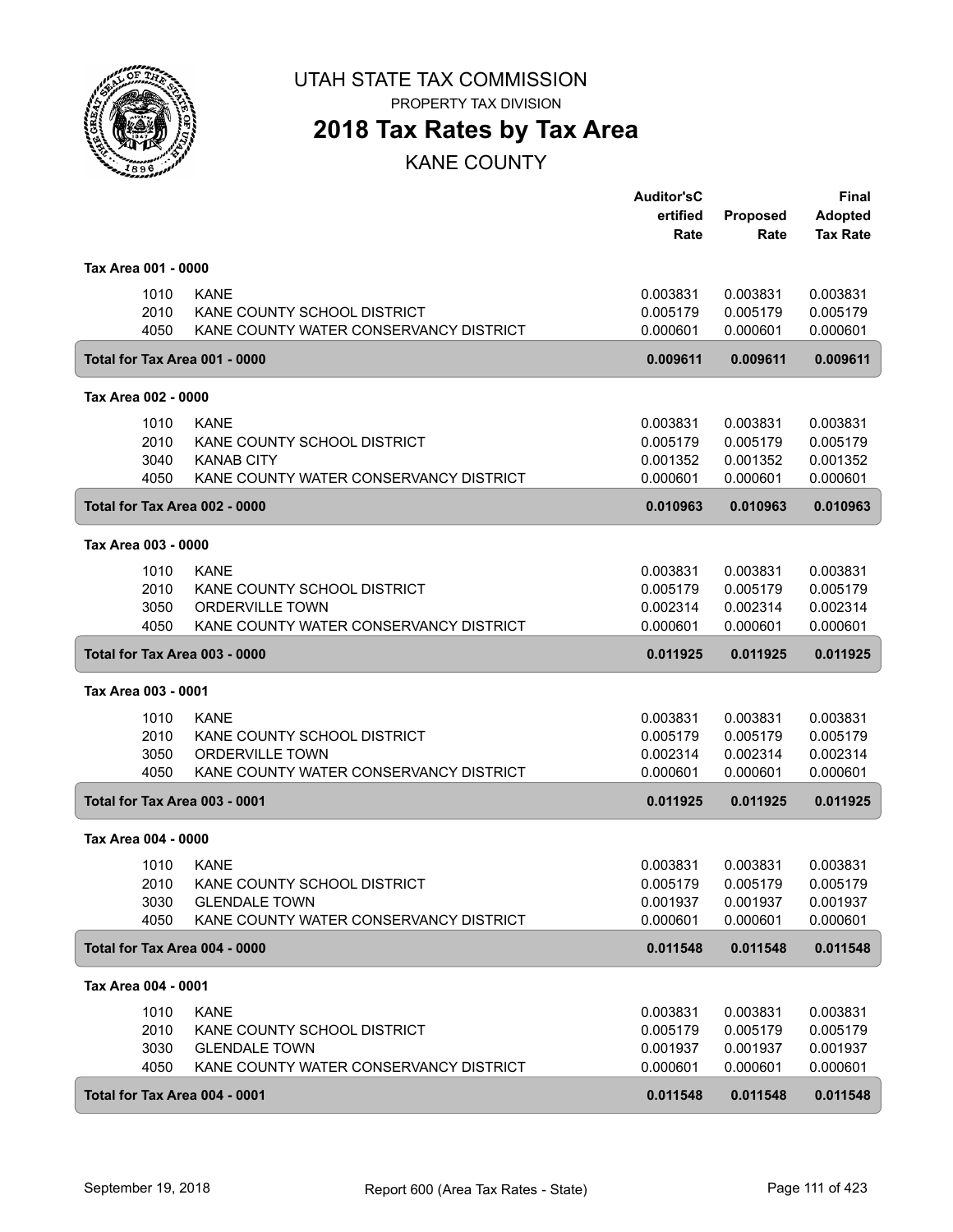

# **2018 Tax Rates by Tax Area**

KANE COUNTY

|                               |                                        | <b>Auditor'sC</b> |                 | <b>Final</b>    |
|-------------------------------|----------------------------------------|-------------------|-----------------|-----------------|
|                               |                                        | ertified          | <b>Proposed</b> | <b>Adopted</b>  |
|                               |                                        | Rate              | Rate            | <b>Tax Rate</b> |
| Tax Area 005 - 0000           |                                        |                   |                 |                 |
| 1010                          | <b>KANE</b>                            | 0.003831          | 0.003831        | 0.003831        |
| 2010                          | KANE COUNTY SCHOOL DISTRICT            | 0.005179          | 0.005179        | 0.005179        |
| 3010                          | <b>ALTON TOWN</b>                      | 0.004081          | 0.004081        | 0.004081        |
| 4050                          | KANE COUNTY WATER CONSERVANCY DISTRICT | 0.000601          | 0.000601        | 0.000601        |
|                               | Total for Tax Area 005 - 0000          | 0.013692          | 0.013692        | 0.013692        |
| Tax Area 006 - 0000           |                                        |                   |                 |                 |
| 1010                          | <b>KANE</b>                            | 0.003831          | 0.003831        | 0.003831        |
| 2010                          | KANE COUNTY SCHOOL DISTRICT            | 0.005179          | 0.005179        | 0.005179        |
| 4050                          | KANE COUNTY WATER CONSERVANCY DISTRICT | 0.000601          | 0.000601        | 0.000601        |
|                               | Total for Tax Area 006 - 0000          | 0.009611          | 0.009611        | 0.009611        |
| Tax Area 007 - 0000           |                                        |                   |                 |                 |
| 1010                          | <b>KANE</b>                            | 0.003831          | 0.003831        | 0.003831        |
| 2010                          | KANE COUNTY SCHOOL DISTRICT            | 0.005179          | 0.005179        | 0.005179        |
| 4050                          | KANE COUNTY WATER CONSERVANCY DISTRICT | 0.000601          | 0.000601        | 0.000601        |
|                               |                                        |                   |                 |                 |
|                               | Total for Tax Area 007 - 0000          | 0.009611          | 0.009611        | 0.009611        |
| Tax Area 010 - 0000           |                                        |                   |                 |                 |
| 1010                          | <b>KANE</b>                            | 0.003831          | 0.003831        | 0.003831        |
| 2010                          | KANE COUNTY SCHOOL DISTRICT            | 0.005179          | 0.005179        | 0.005179        |
| 3020                          | <b>BIG WATER TOWN</b>                  | 0.004093          | 0.004093        | 0.004093        |
| 4050                          | KANE COUNTY WATER CONSERVANCY DISTRICT | 0.000601          | 0.000601        | 0.000601        |
| Total for Tax Area 010 - 0000 |                                        | 0.013704          | 0.013704        | 0.013704        |
| Tax Area 011 - 0000           |                                        |                   |                 |                 |
| 1010                          | <b>KANE</b>                            | 0.003831          | 0.003831        | 0.003831        |
| 2010                          | KANE COUNTY SCHOOL DISTRICT            | 0.005179          | 0.005179        | 0.005179        |
| 4040                          | CHURCH WELLS SPECIAL SERVICE DISTRICT  | 0.000000          |                 |                 |
| 4050                          | KANE COUNTY WATER CONSERVANCY DISTRICT | 0.000601          | 0.000601        | 0.000601        |
| Total for Tax Area 011 - 0000 |                                        | 0.009611          | 0.009611        | 0.009611        |
| Tax Area 012 - 0000           |                                        |                   |                 |                 |
| 1010                          | <b>KANE</b>                            | 0.003831          | 0.003831        | 0.003831        |
| 2010                          | KANE COUNTY SCHOOL DISTRICT            | 0.005179          | 0.005179        | 0.005179        |
| 4050                          | KANE COUNTY WATER CONSERVANCY DISTRICT | 0.000601          | 0.000601        | 0.000601        |
|                               |                                        |                   |                 |                 |
| Total for Tax Area 012 - 0000 |                                        | 0.009611          | 0.009611        | 0.009611        |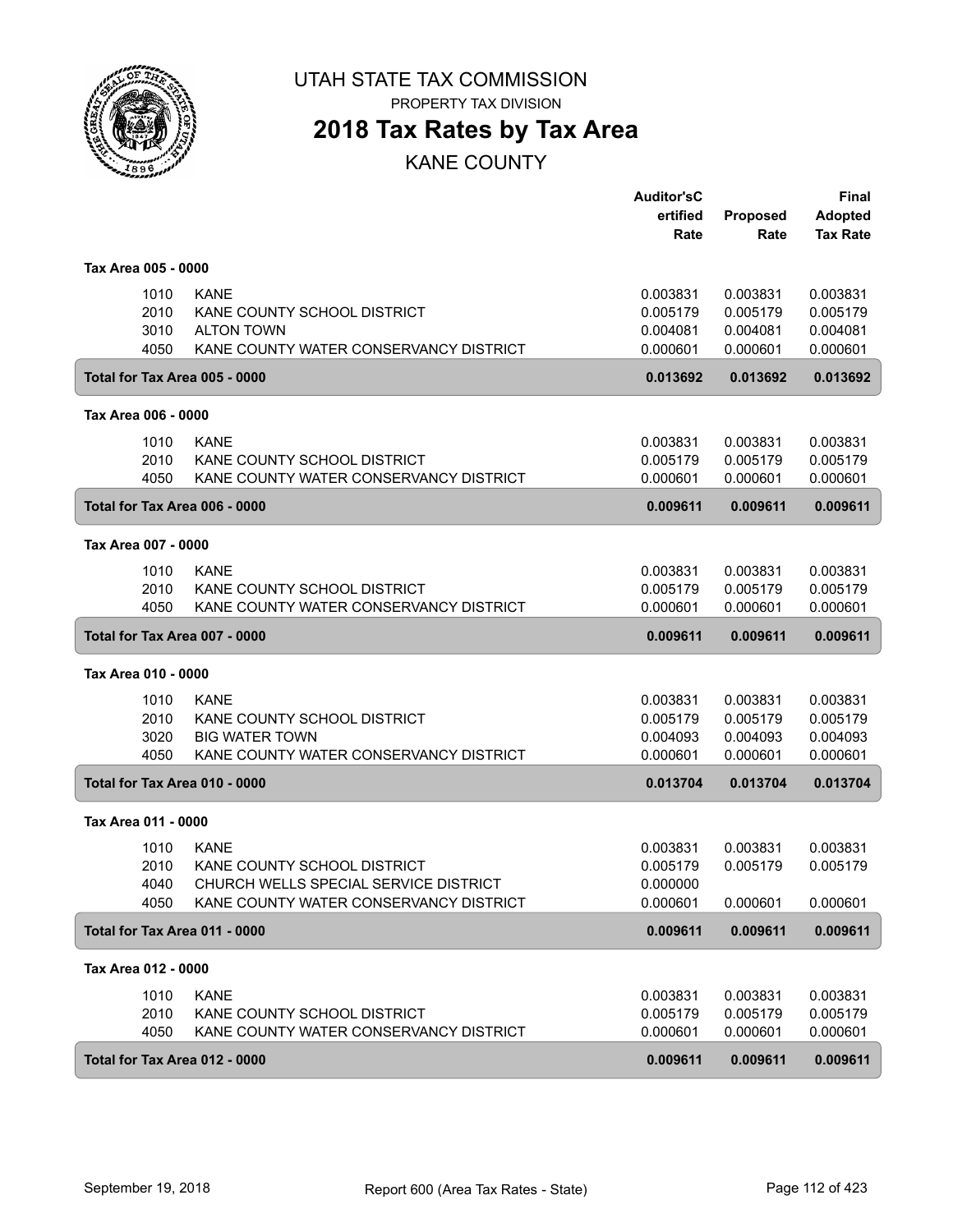

ſ

UTAH STATE TAX COMMISSION PROPERTY TAX DIVISION

### **2018 Tax Rates by Tax Area**

KANE COUNTY

|                               |                                        | <b>Auditor'sC</b> |                 | Final           |
|-------------------------------|----------------------------------------|-------------------|-----------------|-----------------|
|                               |                                        | ertified          | <b>Proposed</b> | <b>Adopted</b>  |
|                               |                                        | Rate              | Rate            | <b>Tax Rate</b> |
| Tax Area 013 - 0000           |                                        |                   |                 |                 |
| 1010                          | <b>KANE</b>                            | 0.003831          | 0.003831        | 0.003831        |
| 2010                          | KANE COUNTY SCHOOL DISTRICT            | 0.005179          | 0.005179        | 0.005179        |
| 4050                          | KANE COUNTY WATER CONSERVANCY DISTRICT | 0.000601          | 0.000601        | 0.000601        |
| Total for Tax Area 013 - 0000 |                                        | 0.009611          | 0.009611        | 0.009611        |
| Tax Area 015 - 0000           |                                        |                   |                 |                 |
| 1010                          | <b>KANE</b>                            | 0.003831          | 0.003831        | 0.003831        |
| 2010                          | KANE COUNTY SCHOOL DISTRICT            | 0.005179          | 0.005179        | 0.005179        |
| 4050                          |                                        |                   |                 |                 |
|                               | KANE COUNTY WATER CONSERVANCY DISTRICT | 0.000601          | 0.000601        | 0.000601        |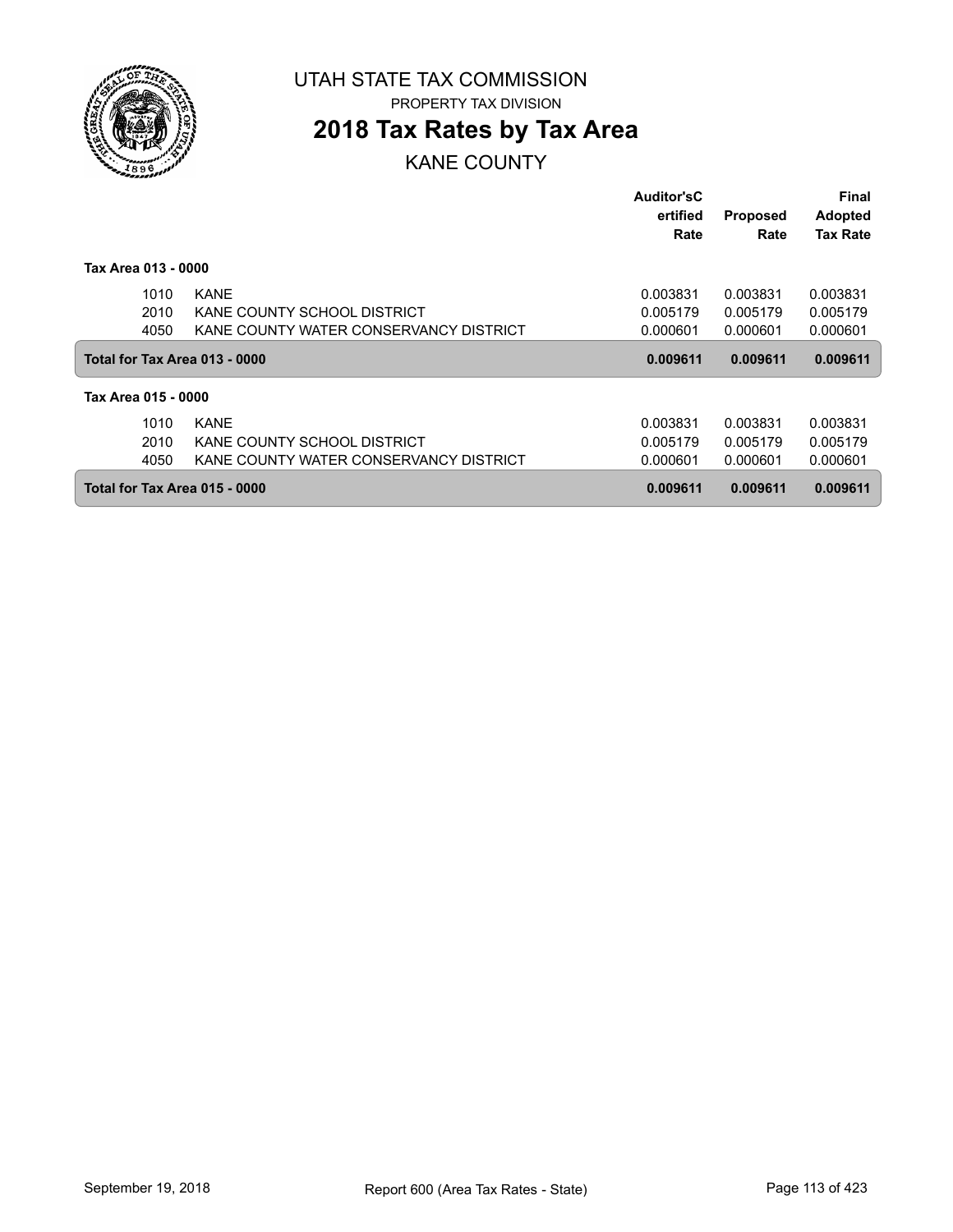

PROPERTY TAX DIVISION

### **2018 Tax Rates by Tax Area**

|                               |                                      | <b>Auditor'sC</b> |          | <b>Final</b>    |
|-------------------------------|--------------------------------------|-------------------|----------|-----------------|
|                               |                                      | ertified          | Proposed | <b>Adopted</b>  |
|                               |                                      | Rate              | Rate     | <b>Tax Rate</b> |
| Tax Area 001 - 0000           |                                      |                   |          |                 |
| 1010                          | <b>MILLARD</b>                       | 0.003462          | 0.003462 | 0.003462        |
| 2010                          | MILLARD COUNTY SCHOOL DISTRICT       | 0.006557          | 0.006557 | 0.006557        |
| 3020                          | <b>FILLMORE CITY</b>                 | 0.000908          | 0.000908 | 0.000908        |
| 4090                          | MILLARD COUNTY FIRE SERVICE DISTRICT | 0.000305          | 0.000305 | 0.000305        |
| Total for Tax Area 001 - 0000 |                                      | 0.011232          | 0.011232 | 0.011232        |
| Tax Area 002 - 0000           |                                      |                   |          |                 |
| 1010                          | <b>MILLARD</b>                       | 0.003462          | 0.003462 | 0.003462        |
| 2010                          | MILLARD COUNTY SCHOOL DISTRICT       | 0.006557          | 0.006557 | 0.006557        |
| 3040                          | <b>HOLDEN TOWN</b>                   | 0.000634          | 0.000634 | 0.000634        |
| 4090                          | MILLARD COUNTY FIRE SERVICE DISTRICT | 0.000305          | 0.000305 | 0.000305        |
| Total for Tax Area 002 - 0000 |                                      | 0.010958          | 0.010958 | 0.010958        |
| Tax Area 003 - 0000           |                                      |                   |          |                 |
| 1010                          | <b>MILLARD</b>                       | 0.003462          | 0.003462 | 0.003462        |
| 2010                          | MILLARD COUNTY SCHOOL DISTRICT       | 0.006557          | 0.006557 | 0.006557        |
| 3050                          | <b>KANOSH TOWN</b>                   | 0.000286          | 0.000286 | 0.000286        |
| 4090                          | MILLARD COUNTY FIRE SERVICE DISTRICT | 0.000305          | 0.000305 | 0.000305        |
| Total for Tax Area 003 - 0000 |                                      | 0.010610          | 0.010610 | 0.010610        |
| Tax Area 004 - 0000           |                                      |                   |          |                 |
| 1010                          | <b>MILLARD</b>                       | 0.003462          | 0.003462 | 0.003462        |
| 2010                          | MILLARD COUNTY SCHOOL DISTRICT       | 0.006557          | 0.006557 | 0.006557        |
| 3080                          | <b>MEADOW TOWN</b>                   | 0.000648          | 0.000648 | 0.000648        |
| 4090                          | MILLARD COUNTY FIRE SERVICE DISTRICT | 0.000305          | 0.000305 | 0.000305        |
| Total for Tax Area 004 - 0000 |                                      | 0.010972          | 0.010972 | 0.010972        |
| Tax Area 005 - 0000           |                                      |                   |          |                 |
| 1010                          | <b>MILLARD</b>                       | 0.003462          | 0.003462 | 0.003462        |
| 2010                          | MILLARD COUNTY SCHOOL DISTRICT       | 0.006557          | 0.006557 | 0.006557        |
| 3100                          | <b>SCIPIO TOWN</b>                   | 0.000657          | 0.000657 | 0.000657        |
| 4090                          | MILLARD COUNTY FIRE SERVICE DISTRICT | 0.000305          | 0.000305 | 0.000305        |
| Total for Tax Area 005 - 0000 |                                      | 0.010981          | 0.010981 | 0.010981        |
| Tax Area 006 - 0000           |                                      |                   |          |                 |
| 1010                          | <b>MILLARD</b>                       | 0.003462          | 0.003462 | 0.003462        |
| 2010                          | MILLARD COUNTY SCHOOL DISTRICT       | 0.006557          | 0.006557 | 0.006557        |
| 4090                          | MILLARD COUNTY FIRE SERVICE DISTRICT | 0.000305          | 0.000305 | 0.000305        |
| Total for Tax Area 006 - 0000 |                                      | 0.010324          | 0.010324 | 0.010324        |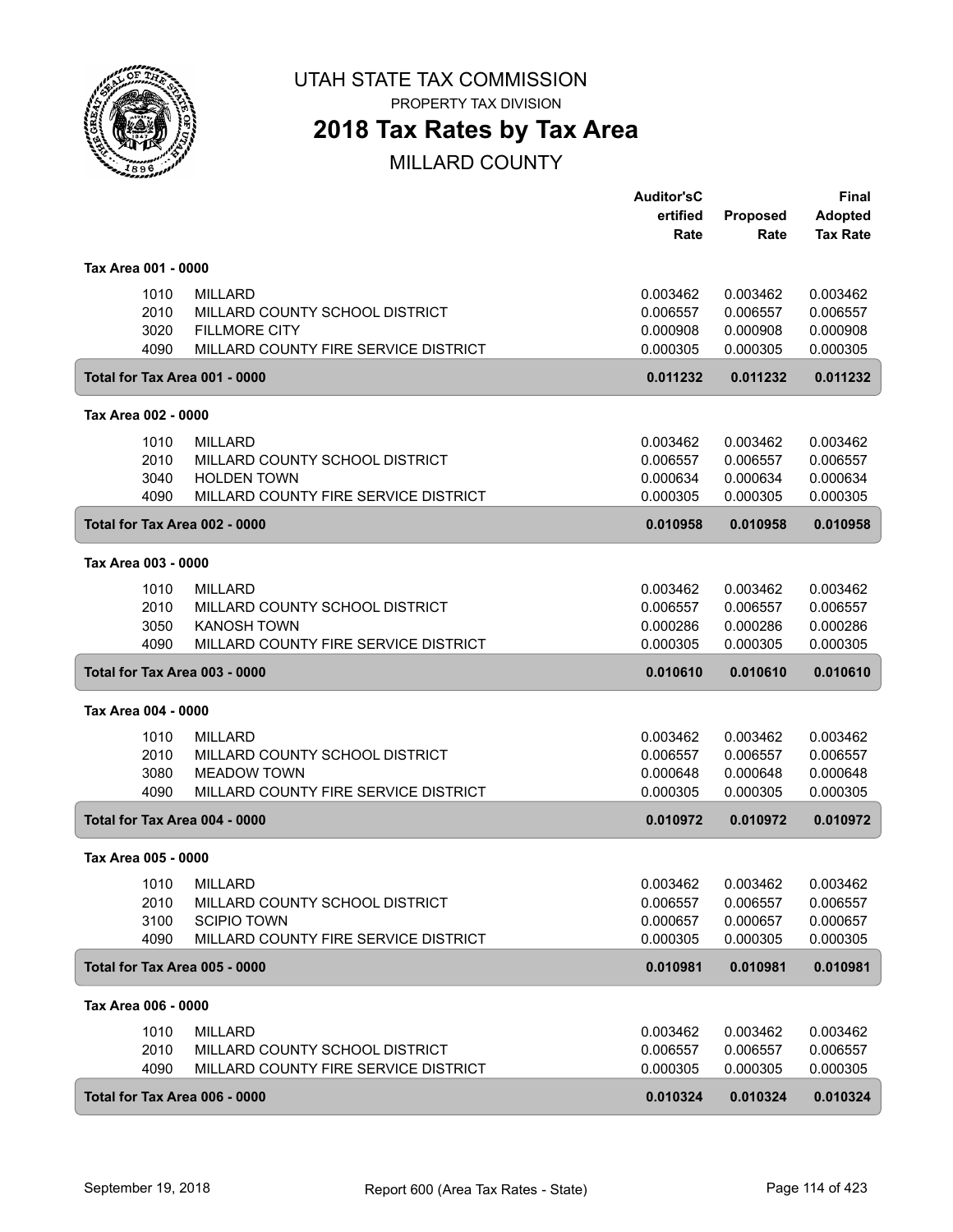

PROPERTY TAX DIVISION

## **2018 Tax Rates by Tax Area**

|                               |                                                   | <b>Auditor'sC</b> |          | Final           |
|-------------------------------|---------------------------------------------------|-------------------|----------|-----------------|
|                               |                                                   | ertified          | Proposed | <b>Adopted</b>  |
|                               |                                                   | Rate              | Rate     | <b>Tax Rate</b> |
| Tax Area 006 - 0001           |                                                   |                   |          |                 |
| 1010                          | <b>MILLARD</b>                                    | 0.003462          | 0.003462 | 0.003462        |
| 2010                          | MILLARD COUNTY SCHOOL DISTRICT                    | 0.006557          | 0.006557 | 0.006557        |
| 4090                          | MILLARD COUNTY FIRE SERVICE DISTRICT              | 0.000305          | 0.000305 | 0.000305        |
|                               |                                                   |                   |          |                 |
| Total for Tax Area 006 - 0001 |                                                   | 0.010324          | 0.010324 | 0.010324        |
| Tax Area 006 - 0002           |                                                   |                   |          |                 |
| 1010                          | <b>MILLARD</b>                                    | 0.003462          | 0.003462 | 0.003462        |
| 2010                          | MILLARD COUNTY SCHOOL DISTRICT                    | 0.006557          | 0.006557 | 0.006557        |
| 4090                          | MILLARD COUNTY FIRE SERVICE DISTRICT              | 0.000305          | 0.000305 | 0.000305        |
| Total for Tax Area 006 - 0002 |                                                   | 0.010324          | 0.010324 | 0.010324        |
| Tax Area 007 - 0000           |                                                   |                   |          |                 |
| 1010                          | <b>MILLARD</b>                                    | 0.003462          | 0.003462 | 0.003462        |
| 2010                          | MILLARD COUNTY SCHOOL DISTRICT                    | 0.006557          | 0.006557 | 0.006557        |
| 3010                          | <b>DELTA CITY</b>                                 | 0.002657          | 0.002657 | 0.002657        |
| 4010                          | DELTA, SUTHERLAND, OASIS CEMETERY MAINTENANCE DIS | 0.000377          | 0.000377 | 0.000377        |
| 4040                          | WEST MILLARD MOSQUITO ABATEMENT DISTRICT          | 0.000501          | 0.000501 | 0.000501        |
| 4090                          | MILLARD COUNTY FIRE SERVICE DISTRICT              | 0.000305          | 0.000305 | 0.000305        |
| Total for Tax Area 007 - 0000 |                                                   | 0.013859          | 0.013859 | 0.013859        |
|                               |                                                   |                   |          |                 |
| Tax Area 008 - 0000           |                                                   |                   |          |                 |
| 1010                          | <b>MILLARD</b>                                    | 0.003462          | 0.003462 | 0.003462        |
| 2010                          | MILLARD COUNTY SCHOOL DISTRICT                    | 0.006557          | 0.006557 | 0.006557        |
| 3030                          | <b>HINCKLEY TOWN</b>                              | 0.000717          | 0.000717 | 0.000717        |
| 4020                          | HINCKLEY-DESERET CEMETERY MAINTENANCE DISTRICT    | 0.000385          | 0.000385 | 0.000385        |
| 4040                          | WEST MILLARD MOSQUITO ABATEMENT DISTRICT          | 0.000501          | 0.000501 | 0.000501        |
| 4090                          | MILLARD COUNTY FIRE SERVICE DISTRICT              | 0.000305          | 0.000305 | 0.000305        |
| Total for Tax Area 008 - 0000 |                                                   | 0.011927          | 0.011927 | 0.011927        |
| Tax Area 009 - 0000           |                                                   |                   |          |                 |
| 1010                          | <b>MILLARD</b>                                    | 0.003462          | 0.003462 | 0.003462        |
| 2010                          | MILLARD COUNTY SCHOOL DISTRICT                    | 0.006557          | 0.006557 | 0.006557        |
| 3090                          | <b>OAK CITY TOWN</b>                              | 0.000803          | 0.000803 | 0.000803        |
| 4090                          | MILLARD COUNTY FIRE SERVICE DISTRICT              | 0.000305          | 0.000305 | 0.000305        |
| Total for Tax Area 009 - 0000 |                                                   | 0.011127          | 0.011127 | 0.011127        |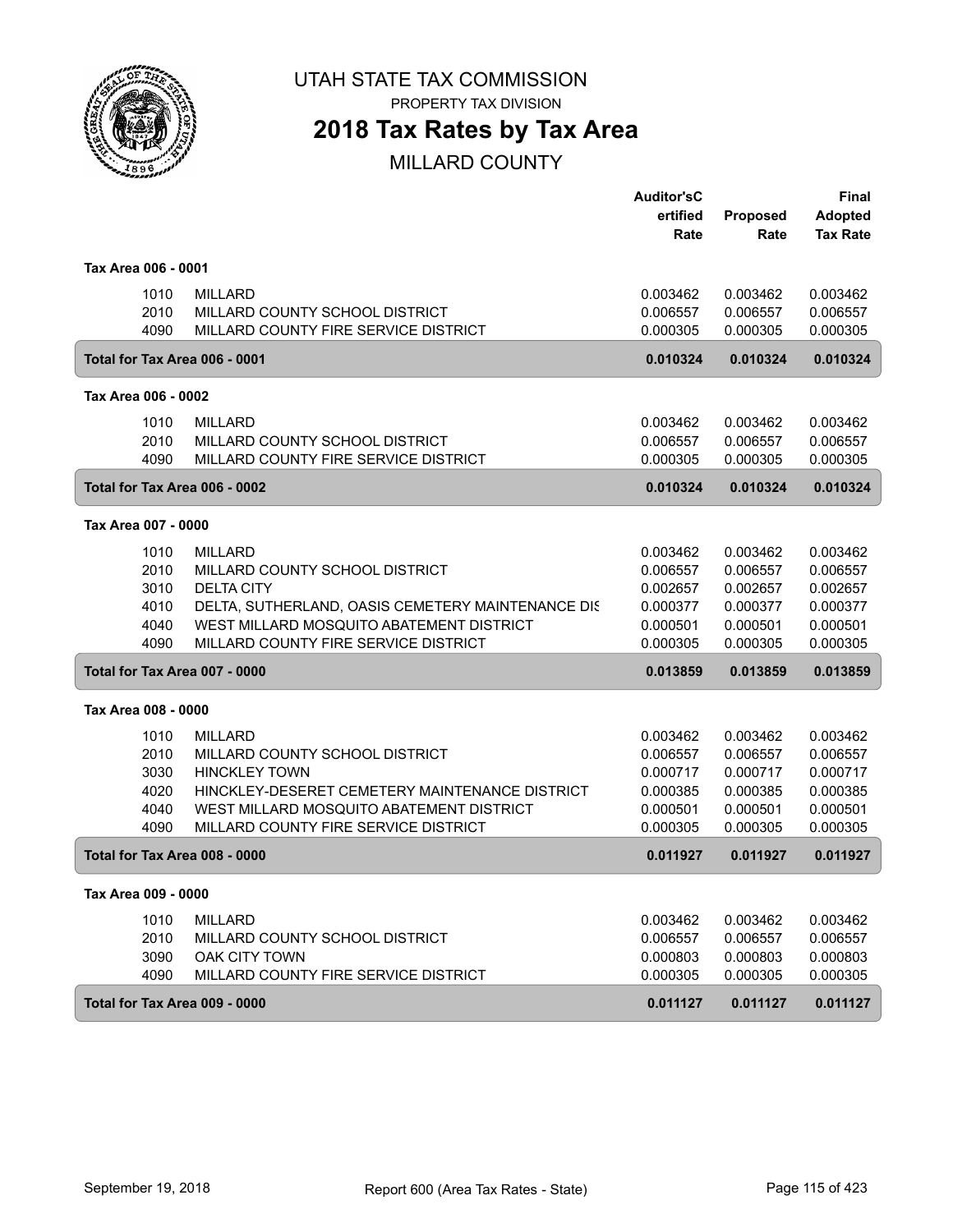

PROPERTY TAX DIVISION

### **2018 Tax Rates by Tax Area**

|                               |                                                   | <b>Auditor'sC</b><br>ertified<br>Rate | <b>Proposed</b><br>Rate | <b>Final</b><br><b>Adopted</b><br><b>Tax Rate</b> |
|-------------------------------|---------------------------------------------------|---------------------------------------|-------------------------|---------------------------------------------------|
| Tax Area 010 - 0000           |                                                   |                                       |                         |                                                   |
| 1010                          | <b>MILLARD</b>                                    | 0.003462                              | 0.003462                | 0.003462                                          |
| 2010                          | MILLARD COUNTY SCHOOL DISTRICT                    | 0.006557                              | 0.006557                | 0.006557                                          |
| 3070                          | <b>LYNNDYL TOWN</b>                               | 0.001818                              | 0.001818                | 0.001818                                          |
| 4040                          | WEST MILLARD MOSQUITO ABATEMENT DISTRICT          | 0.000501                              | 0.000501                | 0.000501                                          |
| 4090                          | MILLARD COUNTY FIRE SERVICE DISTRICT              | 0.000305                              | 0.000305                | 0.000305                                          |
| Total for Tax Area 010 - 0000 |                                                   | 0.012643                              | 0.012643                | 0.012643                                          |
| Tax Area 011 - 0000           |                                                   |                                       |                         |                                                   |
| 1010                          | <b>MILLARD</b>                                    | 0.003462                              | 0.003462                | 0.003462                                          |
| 2010                          | MILLARD COUNTY SCHOOL DISTRICT                    | 0.006557                              | 0.006557                | 0.006557                                          |
| 3060                          | <b>LEAMINGTON TOWN</b>                            | 0.000768                              | 0.000768                | 0.000768                                          |
| 4040                          | WEST MILLARD MOSQUITO ABATEMENT DISTRICT          | 0.000501                              | 0.000501                | 0.000501                                          |
| 4090                          | MILLARD COUNTY FIRE SERVICE DISTRICT              | 0.000305                              | 0.000305                | 0.000305                                          |
| Total for Tax Area 011 - 0000 |                                                   | 0.011593                              | 0.011593                | 0.011593                                          |
| Tax Area 012 - 0000           |                                                   |                                       |                         |                                                   |
| 1010                          | <b>MILLARD</b>                                    | 0.003462                              | 0.003462                | 0.003462                                          |
| 2010                          | MILLARD COUNTY SCHOOL DISTRICT                    | 0.006557                              | 0.006557                | 0.006557                                          |
| 4010                          | DELTA, SUTHERLAND, OASIS CEMETERY MAINTENANCE DIS | 0.000377                              | 0.000377                | 0.000377                                          |
| 4040                          | WEST MILLARD MOSQUITO ABATEMENT DISTRICT          | 0.000501                              | 0.000501                | 0.000501                                          |
| 4090                          | MILLARD COUNTY FIRE SERVICE DISTRICT              | 0.000305                              | 0.000305                | 0.000305                                          |
| Total for Tax Area 012 - 0000 |                                                   | 0.011202                              | 0.011202                | 0.011202                                          |
| Tax Area 012 - 0002           |                                                   |                                       |                         |                                                   |
| 1010                          | <b>MILLARD</b>                                    | 0.003462                              | 0.003462                | 0.003462                                          |
| 2010                          | MILLARD COUNTY SCHOOL DISTRICT                    | 0.006557                              | 0.006557                | 0.006557                                          |
| 4010                          | DELTA, SUTHERLAND, OASIS CEMETERY MAINTENANCE DIS | 0.000377                              | 0.000377                | 0.000377                                          |
| 4040                          | WEST MILLARD MOSQUITO ABATEMENT DISTRICT          | 0.000501                              | 0.000501                | 0.000501                                          |
| 4090                          | MILLARD COUNTY FIRE SERVICE DISTRICT              | 0.000305                              | 0.000305                | 0.000305                                          |
| Total for Tax Area 012 - 0002 |                                                   | 0.011202                              | 0.011202                | 0.011202                                          |
| Tax Area 013 - 0000           |                                                   |                                       |                         |                                                   |
| 1010                          | MILLARD                                           | 0.003462                              | 0.003462                | 0.003462                                          |
| 2010                          | MILLARD COUNTY SCHOOL DISTRICT                    | 0.006557                              | 0.006557                | 0.006557                                          |
| 4020                          | HINCKLEY-DESERET CEMETERY MAINTENANCE DISTRICT    | 0.000385                              | 0.000385                | 0.000385                                          |
| 4040                          | WEST MILLARD MOSQUITO ABATEMENT DISTRICT          | 0.000501                              | 0.000501                | 0.000501                                          |
| 4090                          | MILLARD COUNTY FIRE SERVICE DISTRICT              | 0.000305                              | 0.000305                | 0.000305                                          |
| Total for Tax Area 013 - 0000 |                                                   | 0.011210                              | 0.011210                | 0.011210                                          |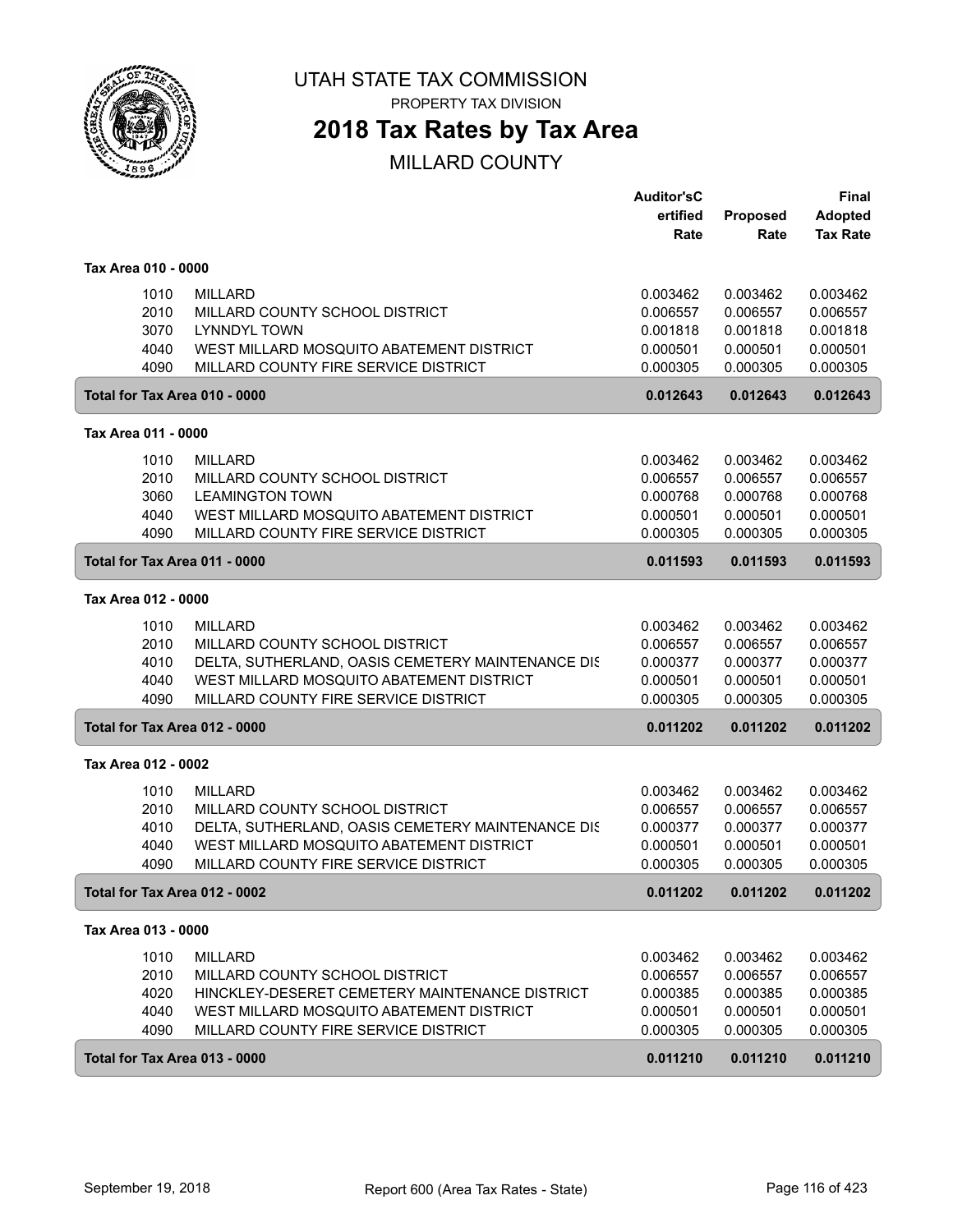

PROPERTY TAX DIVISION

### **2018 Tax Rates by Tax Area**

|                               |                                          | <b>Auditor'sC</b><br>ertified | <b>Proposed</b> | Final<br><b>Adopted</b> |
|-------------------------------|------------------------------------------|-------------------------------|-----------------|-------------------------|
|                               |                                          | Rate                          | Rate            | <b>Tax Rate</b>         |
| Tax Area 015 - 0000           |                                          |                               |                 |                         |
| 1010                          | <b>MILLARD</b>                           | 0.003462                      | 0.003462        | 0.003462                |
| 2010                          | MILLARD COUNTY SCHOOL DISTRICT           | 0.006557                      | 0.006557        | 0.006557                |
| 4040                          | WEST MILLARD MOSQUITO ABATEMENT DISTRICT | 0.000501                      | 0.000501        | 0.000501                |
| 4090                          | MILLARD COUNTY FIRE SERVICE DISTRICT     | 0.000305                      | 0.000305        | 0.000305                |
| Total for Tax Area 015 - 0000 |                                          | 0.010825                      | 0.010825        | 0.010825                |
| Tax Area 015 - 0002           |                                          |                               |                 |                         |
| 1010                          | <b>MILLARD</b>                           | 0.003462                      | 0.003462        | 0.003462                |
| 2010                          | MILLARD COUNTY SCHOOL DISTRICT           | 0.006557                      | 0.006557        | 0.006557                |
| 4040                          | WEST MILLARD MOSQUITO ABATEMENT DISTRICT | 0.000501                      | 0.000501        | 0.000501                |
| 4090                          | MILLARD COUNTY FIRE SERVICE DISTRICT     | 0.000305                      | 0.000305        | 0.000305                |
| Total for Tax Area 015 - 0002 |                                          | 0.010825                      | 0.010825        | 0.010825                |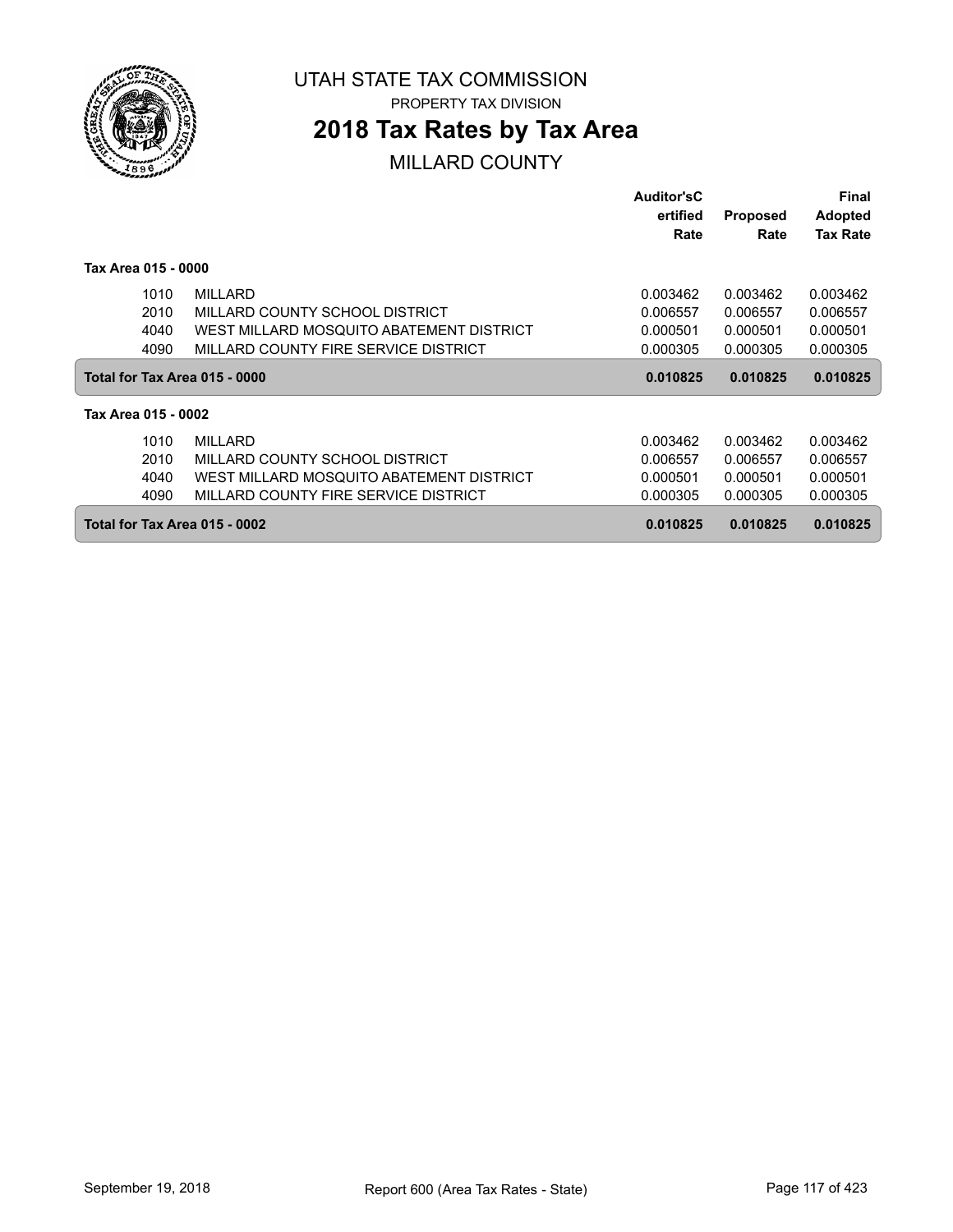

PROPERTY TAX DIVISION

## **2018 Tax Rates by Tax Area**

MORGAN COUNTY

| Proposed<br>Rate<br>Rate<br>Tax Area 001 - 0000<br>1010<br><b>MORGAN</b><br>0.002096<br>0.002649                                        | <b>Adopted</b><br><b>Tax Rate</b><br>0.002649 |
|-----------------------------------------------------------------------------------------------------------------------------------------|-----------------------------------------------|
|                                                                                                                                         |                                               |
|                                                                                                                                         |                                               |
|                                                                                                                                         |                                               |
| 1015<br>MULTICOUNTY ASSESSING & COLLECTING LEVY<br>0.000009<br>0.000009                                                                 | 0.000009                                      |
| 1020<br>COUNTY ASSESSING & COLLECTING LEVY<br>0.000424<br>0.000424                                                                      | 0.000424                                      |
| 2010<br>MORGAN COUNTY SCHOOL DISTRICT<br>0.008063<br>0.008047<br>4005<br>WEBER BASIN WATER CONSERVANCY DISTRICT<br>0.000164<br>0.000164 | 0.008047<br>0.000164                          |
| Total for Tax Area 001 - 0000<br>0.010756<br>0.011293                                                                                   | 0.011293                                      |
|                                                                                                                                         |                                               |
| Tax Area 002 - 0000                                                                                                                     |                                               |
| <b>MORGAN</b><br>1010<br>0.002096<br>0.002649                                                                                           | 0.002649                                      |
| 1015<br>MULTICOUNTY ASSESSING & COLLECTING LEVY<br>0.000009<br>0.000009                                                                 | 0.000009                                      |
| 1020<br>COUNTY ASSESSING & COLLECTING LEVY<br>0.000424<br>0.000424                                                                      | 0.000424                                      |
| 2010<br>MORGAN COUNTY SCHOOL DISTRICT<br>0.008063<br>0.008047<br>WEBER BASIN WATER CONSERVANCY DISTRICT<br>4005<br>0.000164<br>0.000164 | 0.008047<br>0.000164                          |
| 4010<br><b>MOUNTAIN GREEN FIRE PROTECTION DISTRICT</b><br>0.000442<br>0.000442                                                          | 0.000442                                      |
| Total for Tax Area 002 - 0000<br>0.011198<br>0.011735                                                                                   | 0.011735                                      |
|                                                                                                                                         |                                               |
| Tax Area 003 - 0000                                                                                                                     |                                               |
| 1010<br><b>MORGAN</b><br>0.002096<br>0.002649<br>1015<br>MULTICOUNTY ASSESSING & COLLECTING LEVY<br>0.000009<br>0.000009                | 0.002649<br>0.000009                          |
| COUNTY ASSESSING & COLLECTING LEVY<br>1020<br>0.000424<br>0.000424                                                                      | 0.000424                                      |
| 2010<br>MORGAN COUNTY SCHOOL DISTRICT<br>0.008063<br>0.008047                                                                           | 0.008047                                      |
| 4005<br>WEBER BASIN WATER CONSERVANCY DISTRICT<br>0.000164<br>0.000164                                                                  | 0.000164                                      |
| 4010<br>MOUNTAIN GREEN FIRE PROTECTION DISTRICT<br>0.000442<br>0.000442                                                                 | 0.000442                                      |
| 4020<br>MOUNTAIN GREEN SEWER IMPROVEMENT DISTRICT<br>0.000169<br>0.000169                                                               | 0.000169                                      |
| Total for Tax Area 003 - 0000<br>0.011367<br>0.011904                                                                                   | 0.011904                                      |
| Tax Area 004 - 0000                                                                                                                     |                                               |
| <b>MORGAN</b><br>1010<br>0.002096<br>0.002649                                                                                           | 0.002649                                      |
| 1015<br>MULTICOUNTY ASSESSING & COLLECTING LEVY<br>0.000009<br>0.000009                                                                 | 0.000009                                      |
| 1020<br>COUNTY ASSESSING & COLLECTING LEVY<br>0.000424<br>0.000424                                                                      | 0.000424                                      |
| 2010<br>MORGAN COUNTY SCHOOL DISTRICT<br>0.008063<br>0.008047                                                                           | 0.008047                                      |
| 3010<br>0.001724<br><b>MORGAN CITY</b><br>0.001724                                                                                      | 0.001724                                      |
| 4005<br>WEBER BASIN WATER CONSERVANCY DISTRICT<br>0.000164<br>0.000164                                                                  | 0.000164                                      |
| Total for Tax Area 004 - 0000<br>0.012480<br>0.013017                                                                                   | 0.013017                                      |
| Tax Area 005 - 0000                                                                                                                     |                                               |
| 1010<br><b>MORGAN</b><br>0.002096<br>0.002649                                                                                           | 0.002649                                      |
| 1015<br>MULTICOUNTY ASSESSING & COLLECTING LEVY<br>0.000009<br>0.000009                                                                 | 0.000009                                      |
| 1020<br>COUNTY ASSESSING & COLLECTING LEVY<br>0.000424<br>0.000424                                                                      | 0.000424                                      |
| 2010<br>MORGAN COUNTY SCHOOL DISTRICT<br>0.008063<br>0.008047                                                                           | 0.008047                                      |
| 3010<br><b>MORGAN CITY</b><br>0.001724<br>0.001724                                                                                      | 0.001724                                      |
| 4005<br>WEBER BASIN WATER CONSERVANCY DISTRICT<br>0.000164<br>0.000164                                                                  | 0.000164                                      |
| Total for Tax Area 005 - 0000<br>0.012480<br>0.013017                                                                                   | 0.013017                                      |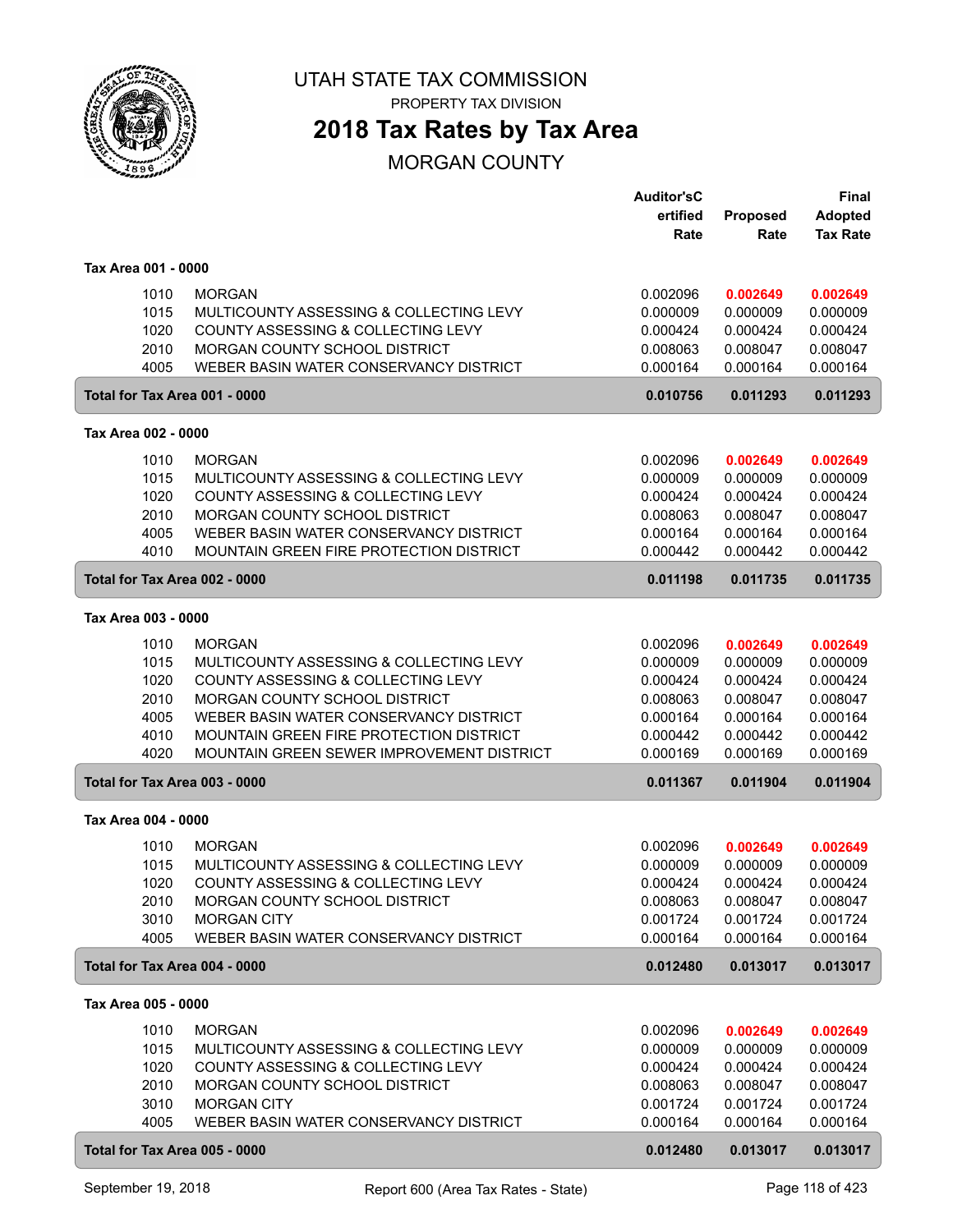

## **2018 Tax Rates by Tax Area**

#### MORGAN COUNTY

|                               |                                           | <b>Auditor'sC</b> |                 | Final           |
|-------------------------------|-------------------------------------------|-------------------|-----------------|-----------------|
|                               |                                           | ertified          | <b>Proposed</b> | <b>Adopted</b>  |
|                               |                                           | Rate              | Rate            | <b>Tax Rate</b> |
| Tax Area 007 - 0000           |                                           |                   |                 |                 |
| 1010                          | <b>MORGAN</b>                             | 0.002096          | 0.002649        | 0.002649        |
| 1015                          | MULTICOUNTY ASSESSING & COLLECTING LEVY   | 0.000009          | 0.000009        | 0.000009        |
| 1020                          | COUNTY ASSESSING & COLLECTING LEVY        | 0.000424          | 0.000424        | 0.000424        |
| 2010                          | MORGAN COUNTY SCHOOL DISTRICT             | 0.008063          | 0.008047        | 0.008047        |
| 4005                          | WEBER BASIN WATER CONSERVANCY DISTRICT    | 0.000164          | 0.000164        | 0.000164        |
| 4020                          | MOUNTAIN GREEN SEWER IMPROVEMENT DISTRICT | 0.000169          | 0.000169        | 0.000169        |
| Total for Tax Area 007 - 0000 |                                           | 0.010925          | 0.011462        | 0.011462        |
| Tax Area 008 - 0000           |                                           |                   |                 |                 |
| 1010                          | <b>MORGAN</b>                             | 0.002096          | 0.002649        | 0.002649        |
| 1015                          | MULTICOUNTY ASSESSING & COLLECTING LEVY   | 0.000009          | 0.000009        | 0.000009        |
| 1020                          | COUNTY ASSESSING & COLLECTING LEVY        | 0.000424          | 0.000424        | 0.000424        |
| 2010                          | MORGAN COUNTY SCHOOL DISTRICT             | 0.008063          | 0.008047        | 0.008047        |
| 3010                          | <b>MORGAN CITY</b>                        | 0.001724          | 0.001724        | 0.001724        |
| 4005                          | WEBER BASIN WATER CONSERVANCY DISTRICT    | 0.000164          | 0.000164        | 0.000164        |
| Total for Tax Area 008 - 0000 |                                           | 0.012480          | 0.013017        | 0.013017        |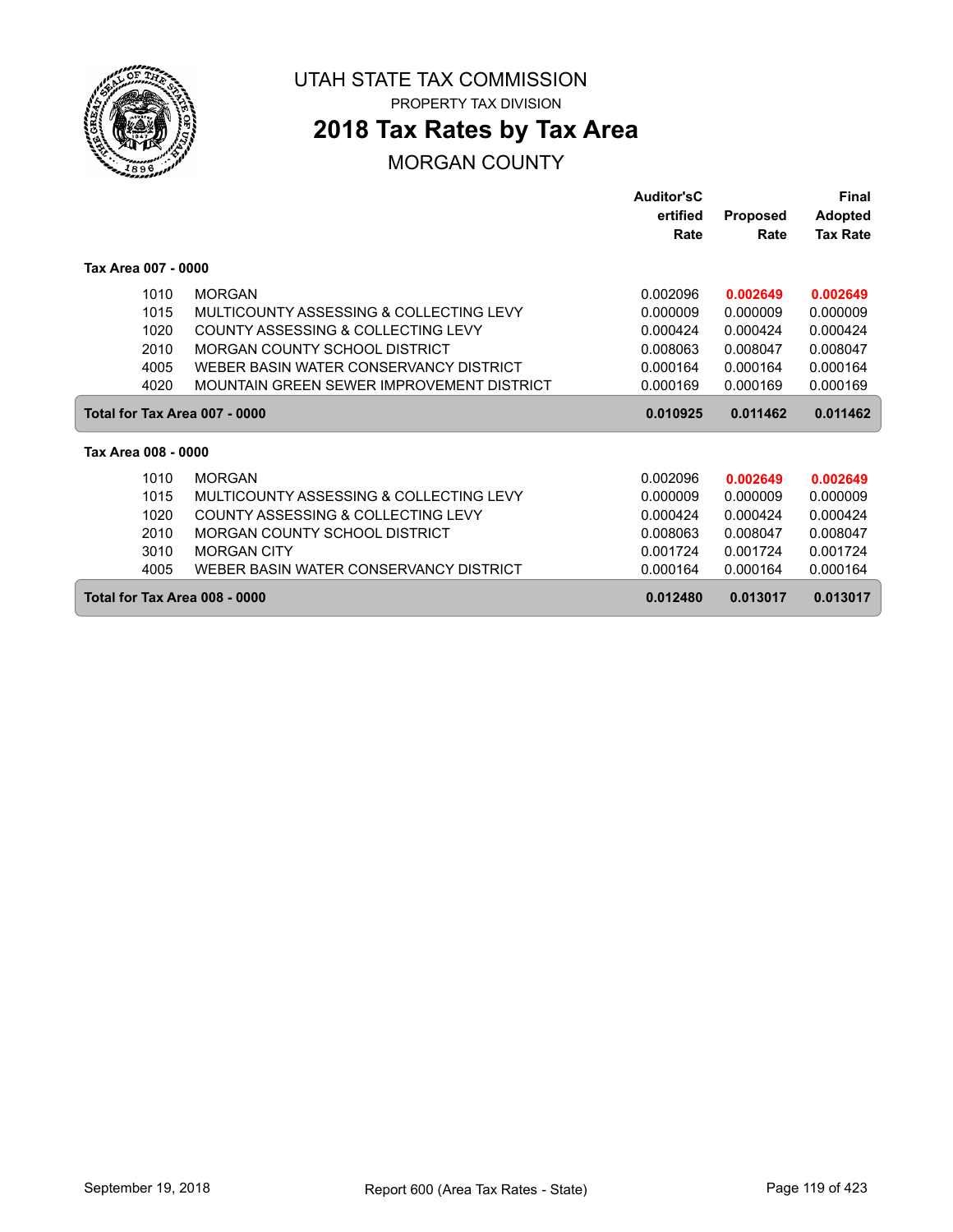

# **2018 Tax Rates by Tax Area**

PIUTE COUNTY

|                               |                                               | <b>Auditor'sC</b> |          | Final           |
|-------------------------------|-----------------------------------------------|-------------------|----------|-----------------|
|                               |                                               | ertified          | Proposed | <b>Adopted</b>  |
|                               |                                               | Rate              | Rate     | <b>Tax Rate</b> |
| Tax Area 001 - 0000           |                                               |                   |          |                 |
| 1010                          | <b>PIUTE</b>                                  | 0.003586          | 0.003586 | 0.003586        |
| 2010                          | PIUTE COUNTY SCHOOL DISTRICT                  | 0.005504          | 0.005504 | 0.005504        |
| 3010                          | <b>CIRCLEVILLE TOWN</b>                       | 0.002361          | 0.002361 | 0.002361        |
| 4010                          | UPPER SEVIER RIVER WATER CONSERVANCY DISTRICT | 0.000192          | 0.000192 | 0.000192        |
| Total for Tax Area 001 - 0000 |                                               | 0.011643          | 0.011643 | 0.011643        |
| Tax Area 002 - 0000           |                                               |                   |          |                 |
| 1010                          | <b>PIUTE</b>                                  | 0.003586          | 0.003586 | 0.003586        |
| 2010                          | PIUTE COUNTY SCHOOL DISTRICT                  | 0.005504          | 0.005504 | 0.005504        |
| 3020                          | <b>JUNCTION TOWN</b>                          | 0.002037          | 0.002037 | 0.002037        |
| 4010                          | UPPER SEVIER RIVER WATER CONSERVANCY DISTRICT | 0.000192          | 0.000192 | 0.000192        |
| Total for Tax Area 002 - 0000 |                                               | 0.011319          | 0.011319 | 0.011319        |
| Tax Area 003 - 0000           |                                               |                   |          |                 |
| 1010                          | <b>PIUTE</b>                                  | 0.003586          | 0.003586 | 0.003586        |
| 2010                          | PIUTE COUNTY SCHOOL DISTRICT                  | 0.005504          | 0.005504 | 0.005504        |
| 3030                          | <b>KINGSTON TOWN</b>                          | 0.001234          | 0.001234 | 0.001234        |
| 4010                          | UPPER SEVIER RIVER WATER CONSERVANCY DISTRICT | 0.000192          | 0.000192 | 0.000192        |
| Total for Tax Area 003 - 0000 |                                               | 0.010516          | 0.010516 | 0.010516        |
| Tax Area 004 - 0000           |                                               |                   |          |                 |
| 1010                          | <b>PIUTE</b>                                  | 0.003586          | 0.003586 | 0.003586        |
| 2010                          | PIUTE COUNTY SCHOOL DISTRICT                  | 0.005504          | 0.005504 | 0.005504        |
| 3040                          | <b>MARYSVALE TOWN</b>                         | 0.001961          | 0.001961 | 0.001961        |
| 4010                          | UPPER SEVIER RIVER WATER CONSERVANCY DISTRICT | 0.000192          | 0.000192 | 0.000192        |
| Total for Tax Area 004 - 0000 |                                               | 0.011243          | 0.011243 | 0.011243        |
| Tax Area 005 - 0000           |                                               |                   |          |                 |
| 1010                          | <b>PIUTE</b>                                  | 0.003586          | 0.003586 | 0.003586        |
| 2010                          | PIUTE COUNTY SCHOOL DISTRICT                  | 0.005504          | 0.005504 | 0.005504        |
| 4010                          | UPPER SEVIER RIVER WATER CONSERVANCY DISTRICT | 0.000192          | 0.000192 | 0.000192        |
| Total for Tax Area 005 - 0000 |                                               | 0.009282          | 0.009282 | 0.009282        |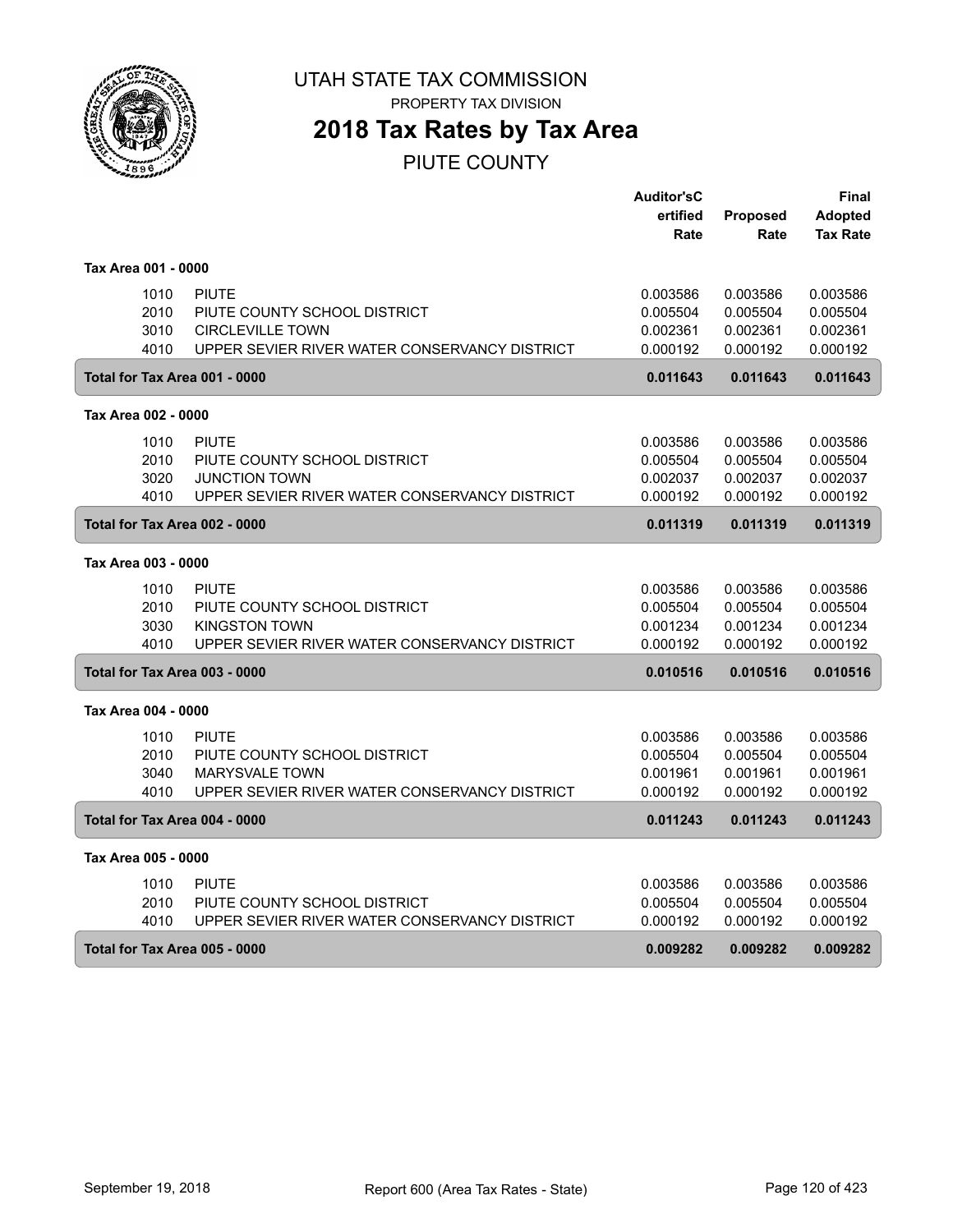

PROPERTY TAX DIVISION

# **2018 Tax Rates by Tax Area**

|                               |                                              | <b>Auditor'sC</b> |          | <b>Final</b>    |
|-------------------------------|----------------------------------------------|-------------------|----------|-----------------|
|                               |                                              | ertified          | Proposed | <b>Adopted</b>  |
|                               |                                              | Rate              | Rate     | <b>Tax Rate</b> |
| Tax Area 011 - 0000           |                                              |                   |          |                 |
| 1010                          | <b>RICH</b>                                  | 0.001108          | 0.001108 | 0.001108        |
| 1015                          | MULTICOUNTY ASSESSING & COLLECTING LEVY      | 0.000009          | 0.000009 | 0.000009        |
| 1020                          | COUNTY ASSESSING & COLLECTING LEVY           | 0.000451          | 0.000451 | 0.000451        |
| 2010                          | RICH COUNTY SCHOOL DISTRICT                  | 0.004654          | 0.004654 | 0.004654        |
| 3040                          | <b>WOODRUFF TOWN</b>                         | 0.000686          | 0.000686 | 0.000686        |
| 4040                          | WOODRUFF CEMETERY MAINTENANCE DISTRICT       | 0.000307          | 0.000307 | 0.000307        |
| 4080                          | <b>WOODRUFF FIRE DISTRICT</b>                | 0.000557          | 0.000557 | 0.000557        |
| Total for Tax Area 011 - 0000 |                                              | 0.007772          | 0.007772 | 0.007772        |
| Tax Area 012 - 0000           |                                              |                   |          |                 |
| 1010                          | <b>RICH</b>                                  | 0.001108          | 0.001108 | 0.001108        |
| 1015                          | MULTICOUNTY ASSESSING & COLLECTING LEVY      | 0.000009          | 0.000009 | 0.000009        |
| 1020                          | COUNTY ASSESSING & COLLECTING LEVY           | 0.000451          | 0.000451 | 0.000451        |
| 2010                          | RICH COUNTY SCHOOL DISTRICT                  | 0.004654          | 0.004654 | 0.004654        |
| 3030                          | <b>RANDOLPH TOWN</b>                         | 0.000988          | 0.000988 | 0.000988        |
| 4020                          | RANDOLPH CEMETERY MAINTENANCE DISTRICT       | 0.000318          | 0.000318 | 0.000318        |
| 4060                          | <b>RANDOLPH FIRE DISTRICT</b>                | 0.000741          | 0.000741 | 0.000741        |
|                               |                                              |                   |          |                 |
| Total for Tax Area 012 - 0000 |                                              | 0.008269          | 0.008269 | 0.008269        |
| Tax Area 013 - 0000           |                                              |                   |          |                 |
| 1010                          | <b>RICH</b>                                  | 0.001108          | 0.001108 | 0.001108        |
| 1015                          | MULTICOUNTY ASSESSING & COLLECTING LEVY      | 0.000009          | 0.000009 | 0.000009        |
| 1020                          | COUNTY ASSESSING & COLLECTING LEVY           | 0.000451          | 0.000451 | 0.000451        |
| 2010                          | RICH COUNTY SCHOOL DISTRICT                  | 0.004654          | 0.004654 | 0.004654        |
| 3020                          | <b>LAKETOWN</b>                              | 0.000463          | 0.000463 | 0.000463        |
| 4030                          | LAKETOWN CEMETERY MAINTENANCE DISTRICT       | 0.000109          | 0.000109 | 0.000109        |
| 4070                          | <b>LAKETOWN FIRE DISTRICT</b>                | 0.000303          | 0.000303 | 0.000303        |
| Total for Tax Area 013 - 0000 |                                              | 0.007097          | 0.007097 | 0.007097        |
| Tax Area 014 - 0000           |                                              |                   |          |                 |
| 1010                          | <b>RICH</b>                                  | 0.001108          | 0.001108 | 0.001108        |
| 1015                          | MULTICOUNTY ASSESSING & COLLECTING LEVY      | 0.000009          | 0.000009 | 0.000009        |
| 1020                          | COUNTY ASSESSING & COLLECTING LEVY           | 0.000451          | 0.000451 | 0.000451        |
| 2010                          | RICH COUNTY SCHOOL DISTRICT                  | 0.004654          | 0.004654 | 0.004654        |
| 3010                          | <b>GARDEN CITY</b>                           | 0.000494          | 0.000494 | 0.000494        |
| 4010                          | GARDEN CITY-PICKELVILLE CEMETERY DISTRICT    | 0.000061          | 0.000061 | 0.000061        |
| 4050                          | <b>GARDEN CITY PICKELVILLE FIRE DISTRICT</b> | 0.000338          | 0.000338 | 0.000338        |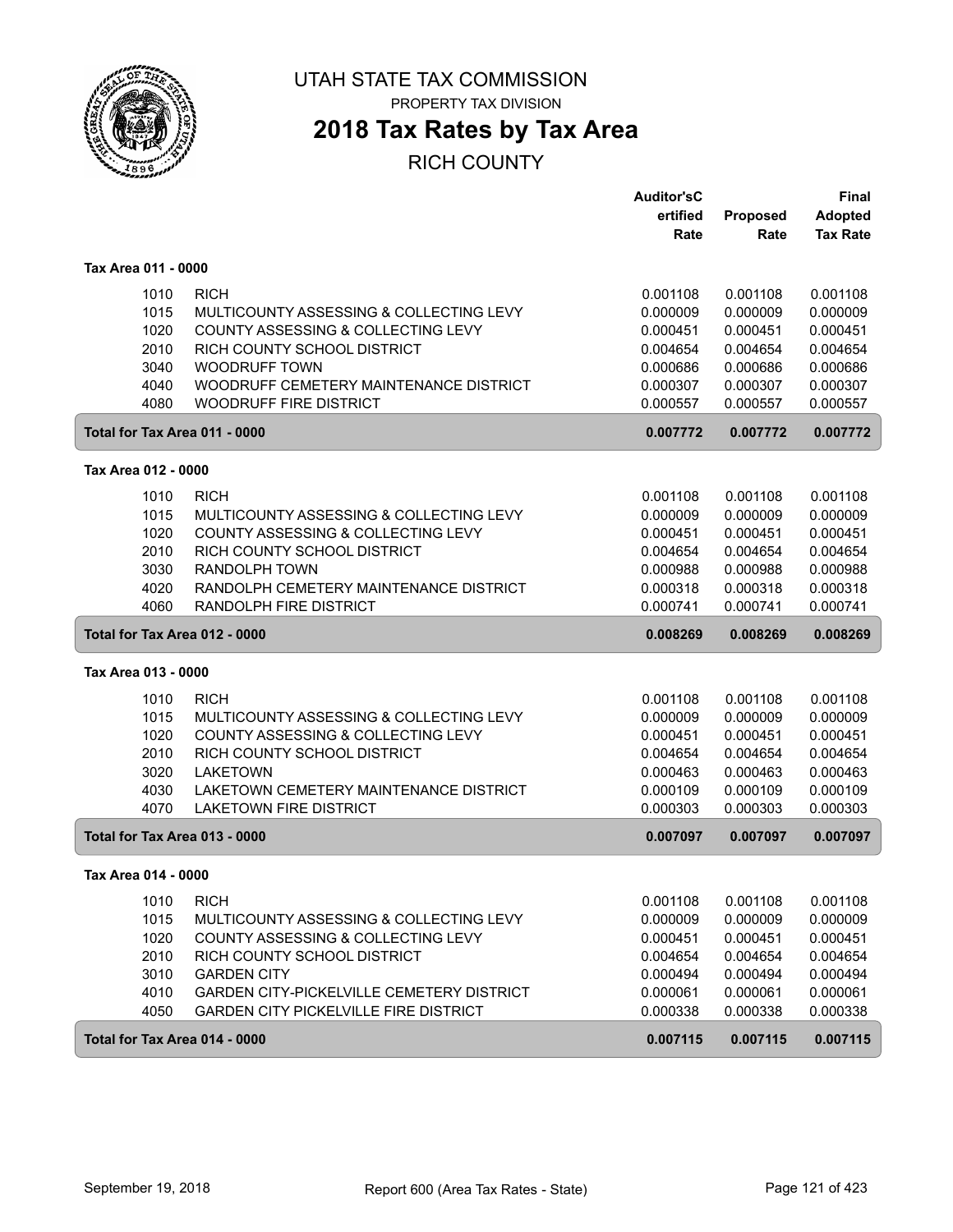

PROPERTY TAX DIVISION

# **2018 Tax Rates by Tax Area**

|                               |                                                                   | <b>Auditor'sC</b>    |                      | <b>Final</b>    |
|-------------------------------|-------------------------------------------------------------------|----------------------|----------------------|-----------------|
|                               |                                                                   | ertified             | <b>Proposed</b>      | <b>Adopted</b>  |
|                               |                                                                   | Rate                 | Rate                 | <b>Tax Rate</b> |
| Tax Area 015 - 0000           |                                                                   |                      |                      |                 |
| 1010                          | <b>RICH</b>                                                       | 0.001108             | 0.001108             | 0.001108        |
| 1015                          | MULTICOUNTY ASSESSING & COLLECTING LEVY                           | 0.000009             | 0.000009             | 0.000009        |
| 1020                          | COUNTY ASSESSING & COLLECTING LEVY                                | 0.000451             | 0.000451             | 0.000451        |
| 2010                          | RICH COUNTY SCHOOL DISTRICT                                       | 0.004654             | 0.004654             | 0.004654        |
| 3010                          | <b>GARDEN CITY</b>                                                | 0.000494             | 0.000494             | 0.000494        |
| 4010                          | GARDEN CITY-PICKELVILLE CEMETERY DISTRICT                         | 0.000061             | 0.000061             | 0.000061        |
| 4050                          | <b>GARDEN CITY PICKELVILLE FIRE DISTRICT</b>                      | 0.000338             | 0.000338             | 0.000338        |
| Total for Tax Area 015 - 0000 |                                                                   | 0.007115             | 0.007115             | 0.007115        |
| Tax Area 025 - 0000           |                                                                   |                      |                      |                 |
| 1010                          | <b>RICH</b>                                                       | 0.001108             | 0.001108             | 0.001108        |
| 1015                          | MULTICOUNTY ASSESSING & COLLECTING LEVY                           | 0.000009             | 0.000009             | 0.000009        |
|                               |                                                                   |                      |                      | 0.000451        |
| 1020<br>2010                  | COUNTY ASSESSING & COLLECTING LEVY<br>RICH COUNTY SCHOOL DISTRICT | 0.000451<br>0.004654 | 0.000451<br>0.004654 | 0.004654        |
| 3010                          | <b>GARDEN CITY</b>                                                | 0.000494             | 0.000494             | 0.000494        |
| 4010                          | <b>GARDEN CITY-PICKELVILLE CEMETERY DISTRICT</b>                  | 0.000061             | 0.000061             | 0.000061        |
| 4050                          | <b>GARDEN CITY PICKELVILLE FIRE DISTRICT</b>                      | 0.000338             | 0.000338             | 0.000338        |
|                               |                                                                   |                      |                      |                 |
| Total for Tax Area 025 - 0000 |                                                                   | 0.007115             | 0.007115             | 0.007115        |
| Tax Area 035 - 0000           |                                                                   |                      |                      |                 |
| 1010                          | <b>RICH</b>                                                       | 0.001108             | 0.001108             | 0.001108        |
| 1015                          | MULTICOUNTY ASSESSING & COLLECTING LEVY                           | 0.000009             | 0.000009             | 0.000009        |
| 1020                          | COUNTY ASSESSING & COLLECTING LEVY                                | 0.000451             | 0.000451             | 0.000451        |
| 2010                          | RICH COUNTY SCHOOL DISTRICT                                       | 0.004654             | 0.004654             | 0.004654        |
| 3010                          | <b>GARDEN CITY</b>                                                | 0.000494             | 0.000494             | 0.000494        |
| 4010                          | GARDEN CITY-PICKELVILLE CEMETERY DISTRICT                         | 0.000061             | 0.000061             | 0.000061        |
| 4050                          | <b>GARDEN CITY PICKELVILLE FIRE DISTRICT</b>                      | 0.000338             | 0.000338             | 0.000338        |
| Total for Tax Area 035 - 0000 |                                                                   | 0.007115             | 0.007115             | 0.007115        |
| Tax Area 111 - 0000           |                                                                   |                      |                      |                 |
| 1010                          | <b>RICH</b>                                                       | 0.001108             | 0.001108             | 0.001108        |
| 1015                          | MULTICOUNTY ASSESSING & COLLECTING LEVY                           | 0.000009             | 0.000009             | 0.000009        |
| 1020                          | COUNTY ASSESSING & COLLECTING LEVY                                | 0.000451             | 0.000451             | 0.000451        |
| 2010                          | RICH COUNTY SCHOOL DISTRICT                                       | 0.004654             | 0.004654             | 0.004654        |
| 4040                          | WOODRUFF CEMETERY MAINTENANCE DISTRICT                            | 0.000307             | 0.000307             | 0.000307        |
| 4080                          | WOODRUFF FIRE DISTRICT                                            | 0.000557             | 0.000557             | 0.000557        |
| Total for Tax Area 111 - 0000 |                                                                   | 0.007086             | 0.007086             | 0.007086        |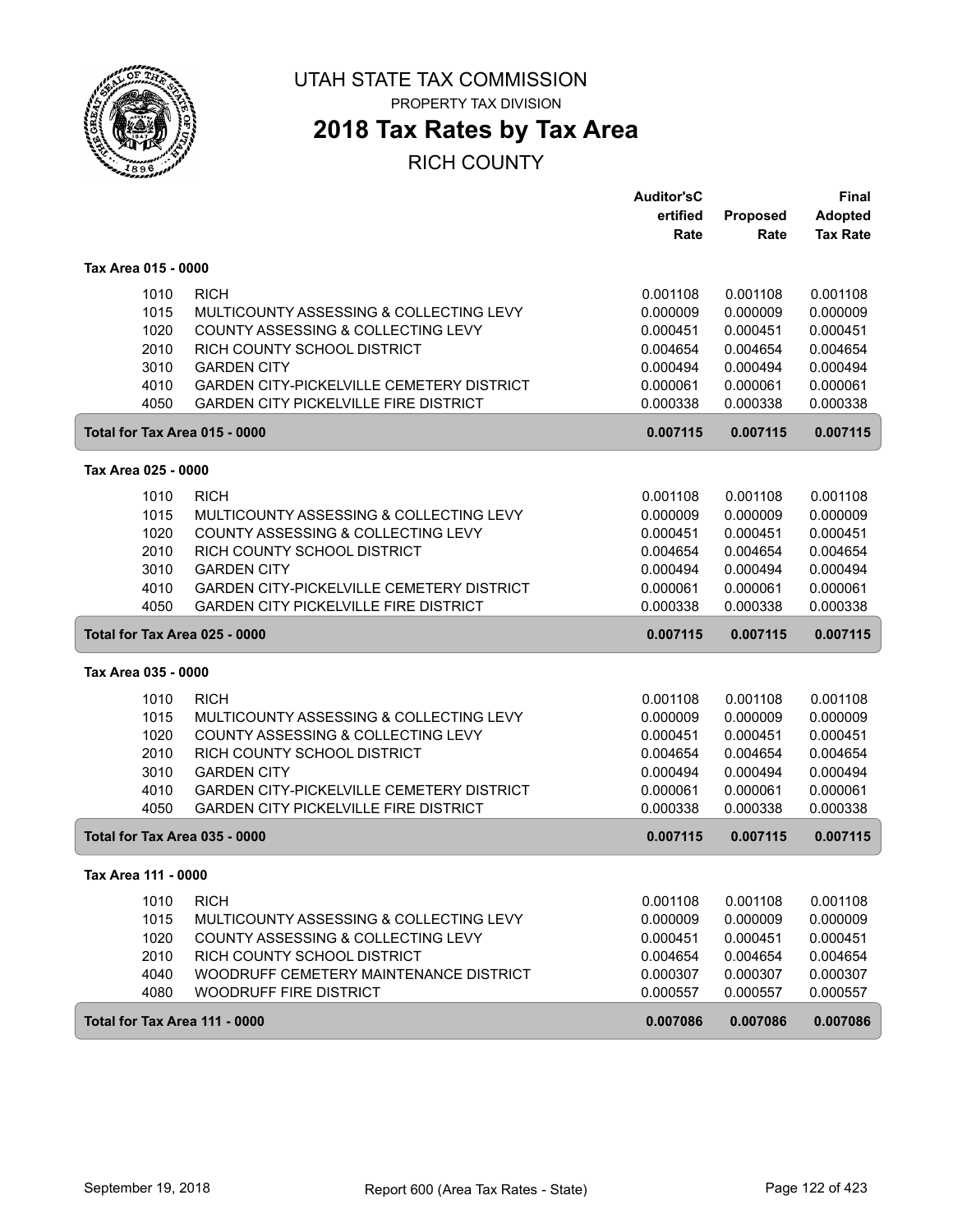

# **2018 Tax Rates by Tax Area**

|                                                                               |                                                                                                                                                                                                                          | <b>Auditor'sC</b><br>ertified<br>Rate                                            | Proposed<br>Rate                                                                 | <b>Final</b><br><b>Adopted</b><br><b>Tax Rate</b>                                |
|-------------------------------------------------------------------------------|--------------------------------------------------------------------------------------------------------------------------------------------------------------------------------------------------------------------------|----------------------------------------------------------------------------------|----------------------------------------------------------------------------------|----------------------------------------------------------------------------------|
| Tax Area 112 - 0000                                                           |                                                                                                                                                                                                                          |                                                                                  |                                                                                  |                                                                                  |
| 1010<br>1015<br>1020<br>2010<br>4020<br>4060                                  | <b>RICH</b><br>MULTICOUNTY ASSESSING & COLLECTING LEVY<br>COUNTY ASSESSING & COLLECTING LEVY<br>RICH COUNTY SCHOOL DISTRICT<br>RANDOLPH CEMETERY MAINTENANCE DISTRICT<br><b>RANDOLPH FIRE DISTRICT</b>                   | 0.001108<br>0.000009<br>0.000451<br>0.004654<br>0.000318<br>0.000741             | 0.001108<br>0.000009<br>0.000451<br>0.004654<br>0.000318<br>0.000741             | 0.001108<br>0.000009<br>0.000451<br>0.004654<br>0.000318<br>0.000741             |
| Total for Tax Area 112 - 0000                                                 |                                                                                                                                                                                                                          | 0.007281                                                                         | 0.007281                                                                         | 0.007281                                                                         |
| Tax Area 113 - 0000                                                           |                                                                                                                                                                                                                          |                                                                                  |                                                                                  |                                                                                  |
| 1010<br>1015<br>1020<br>2010<br>4030<br>4070                                  | <b>RICH</b><br>MULTICOUNTY ASSESSING & COLLECTING LEVY<br>COUNTY ASSESSING & COLLECTING LEVY<br>RICH COUNTY SCHOOL DISTRICT<br>LAKETOWN CEMETERY MAINTENANCE DISTRICT<br><b>LAKETOWN FIRE DISTRICT</b>                   | 0.001108<br>0.000009<br>0.000451<br>0.004654<br>0.000109<br>0.000303             | 0.001108<br>0.000009<br>0.000451<br>0.004654<br>0.000109<br>0.000303             | 0.001108<br>0.000009<br>0.000451<br>0.004654<br>0.000109<br>0.000303             |
| Total for Tax Area 113 - 0000                                                 |                                                                                                                                                                                                                          | 0.006634                                                                         | 0.006634                                                                         | 0.006634                                                                         |
| Tax Area 114 - 0000                                                           |                                                                                                                                                                                                                          |                                                                                  |                                                                                  |                                                                                  |
| 1010<br>1015<br>1020<br>2010<br>4010<br>4050                                  | <b>RICH</b><br>MULTICOUNTY ASSESSING & COLLECTING LEVY<br>COUNTY ASSESSING & COLLECTING LEVY<br>RICH COUNTY SCHOOL DISTRICT<br>GARDEN CITY-PICKELVILLE CEMETERY DISTRICT<br><b>GARDEN CITY PICKELVILLE FIRE DISTRICT</b> | 0.001108<br>0.000009<br>0.000451<br>0.004654<br>0.000061<br>0.000338             | 0.001108<br>0.000009<br>0.000451<br>0.004654<br>0.000061<br>0.000338             | 0.001108<br>0.000009<br>0.000451<br>0.004654<br>0.000061<br>0.000338             |
| Total for Tax Area 114 - 0000                                                 |                                                                                                                                                                                                                          | 0.006621                                                                         | 0.006621                                                                         | 0.006621                                                                         |
| Tax Area 115 - 0000                                                           |                                                                                                                                                                                                                          |                                                                                  |                                                                                  |                                                                                  |
| 1010<br>1015<br>1020<br>2010<br>4010<br>4050                                  | <b>RICH</b><br>MULTICOUNTY ASSESSING & COLLECTING LEVY<br>COUNTY ASSESSING & COLLECTING LEVY<br>RICH COUNTY SCHOOL DISTRICT<br>GARDEN CITY-PICKELVILLE CEMETERY DISTRICT<br><b>GARDEN CITY PICKELVILLE FIRE DISTRICT</b> | 0.001108<br>0.000009<br>0.000451<br>0.004654<br>0.000061<br>0.000338             | 0.001108<br>0.000009<br>0.000451<br>0.004654<br>0.000061<br>0.000338             | 0.001108<br>0.000009<br>0.000451<br>0.004654<br>0.000061<br>0.000338             |
| Total for Tax Area 115 - 0000                                                 |                                                                                                                                                                                                                          | 0.006621                                                                         | 0.006621                                                                         | 0.006621                                                                         |
| Tax Area 117 - 0000                                                           |                                                                                                                                                                                                                          |                                                                                  |                                                                                  |                                                                                  |
| 1010<br>1015<br>1020<br>2010<br>4030<br>4070<br>Total for Tax Area 117 - 0000 | <b>RICH</b><br>MULTICOUNTY ASSESSING & COLLECTING LEVY<br>COUNTY ASSESSING & COLLECTING LEVY<br>RICH COUNTY SCHOOL DISTRICT<br>LAKETOWN CEMETERY MAINTENANCE DISTRICT<br><b>LAKETOWN FIRE DISTRICT</b>                   | 0.001108<br>0.000009<br>0.000451<br>0.004654<br>0.000109<br>0.000303<br>0.006634 | 0.001108<br>0.000009<br>0.000451<br>0.004654<br>0.000109<br>0.000303<br>0.006634 | 0.001108<br>0.000009<br>0.000451<br>0.004654<br>0.000109<br>0.000303<br>0.006634 |
|                                                                               |                                                                                                                                                                                                                          |                                                                                  |                                                                                  |                                                                                  |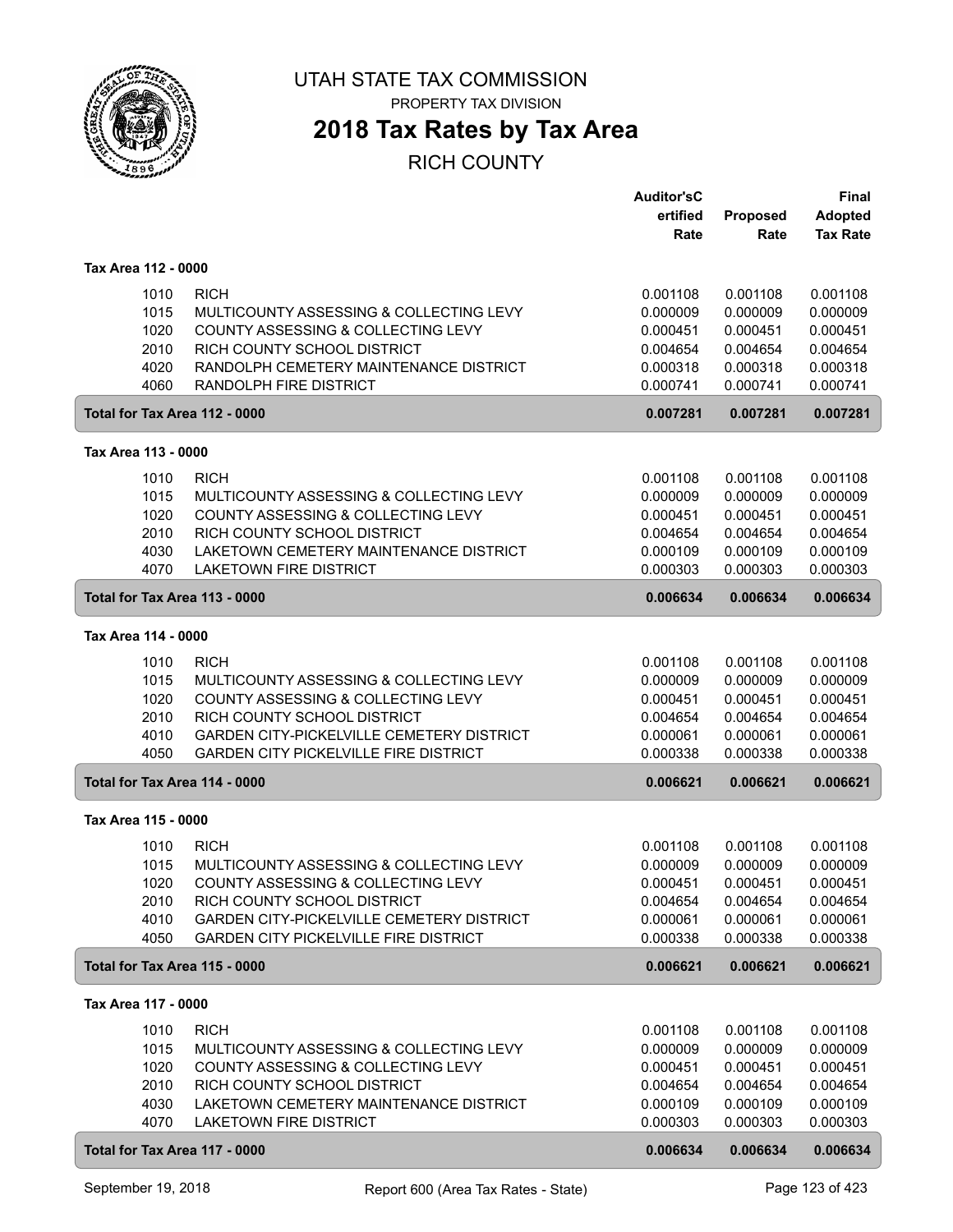

### **2018 Tax Rates by Tax Area**

|                                      |                                         | <b>Auditor'sC</b> |          | Final           |
|--------------------------------------|-----------------------------------------|-------------------|----------|-----------------|
|                                      |                                         | ertified          | Proposed | <b>Adopted</b>  |
|                                      |                                         | Rate              | Rate     | <b>Tax Rate</b> |
|                                      |                                         |                   |          |                 |
| Tax Area 118 - 0000                  |                                         |                   |          |                 |
| 1010                                 | <b>RICH</b>                             | 0.001108          | 0.001108 | 0.001108        |
| 1015                                 | MULTICOUNTY ASSESSING & COLLECTING LEVY | 0.000009          | 0.000009 | 0.000009        |
| 1020                                 | COUNTY ASSESSING & COLLECTING LEVY      | 0.000451          | 0.000451 | 0.000451        |
| 2010                                 | RICH COUNTY SCHOOL DISTRICT             | 0.004654          | 0.004654 | 0.004654        |
| 4040                                 | WOODRUFF CEMETERY MAINTENANCE DISTRICT  | 0.000307          | 0.000307 | 0.000307        |
| 4080                                 | <b>WOODRUFF FIRE DISTRICT</b>           | 0.000557          | 0.000557 | 0.000557        |
| Total for Tax Area 118 - 0000        |                                         | 0.007086          | 0.007086 | 0.007086        |
|                                      |                                         |                   |          |                 |
| Tax Area 119 - 0000                  |                                         |                   |          |                 |
| 1010                                 | <b>RICH</b>                             | 0.001108          | 0.001108 | 0.001108        |
| 1015                                 | MULTICOUNTY ASSESSING & COLLECTING LEVY | 0.000009          | 0.000009 | 0.000009        |
| 1020                                 | COUNTY ASSESSING & COLLECTING LEVY      | 0.000451          | 0.000451 | 0.000451        |
| 2010                                 | RICH COUNTY SCHOOL DISTRICT             | 0.004654          | 0.004654 | 0.004654        |
| 4020                                 | RANDOLPH CEMETERY MAINTENANCE DISTRICT  | 0.000318          | 0.000318 | 0.000318        |
| 4060                                 | RANDOLPH FIRE DISTRICT                  | 0.000741          | 0.000741 | 0.000741        |
| Total for Tax Area 119 - 0000        |                                         | 0.007281          | 0.007281 | 0.007281        |
| Tax Area 123 - 0000                  |                                         |                   |          |                 |
| 1010                                 | <b>RICH</b>                             | 0.001108          | 0.001108 | 0.001108        |
| 1015                                 | MULTICOUNTY ASSESSING & COLLECTING LEVY | 0.000009          | 0.000009 | 0.000009        |
| 1020                                 | COUNTY ASSESSING & COLLECTING LEVY      | 0.000451          | 0.000451 | 0.000451        |
| 2010                                 | RICH COUNTY SCHOOL DISTRICT             | 0.004654          | 0.004654 | 0.004654        |
| 4030                                 | LAKETOWN CEMETERY MAINTENANCE DISTRICT  | 0.000109          | 0.000109 | 0.000109        |
| 4070                                 | <b>LAKETOWN FIRE DISTRICT</b>           | 0.000303          | 0.000303 | 0.000303        |
|                                      |                                         |                   |          |                 |
| <b>Total for Tax Area 123 - 0000</b> |                                         | 0.006634          | 0.006634 | 0.006634        |
| Tax Area LAKE - 0000                 |                                         |                   |          |                 |
| 1010                                 | <b>RICH</b>                             | 0.001108          | 0.001108 | 0.001108        |
| 1015                                 | MULTICOUNTY ASSESSING & COLLECTING LEVY | 0.000009          | 0.000009 | 0.000009        |
| 1020                                 | COUNTY ASSESSING & COLLECTING LEVY      | 0.000451          | 0.000451 | 0.000451        |
| 2010                                 | RICH COUNTY SCHOOL DISTRICT             | 0.004654          | 0.004654 | 0.004654        |
| Total for Tax Area LAKE - 0000       |                                         | 0.006222          | 0.006222 | 0.006222        |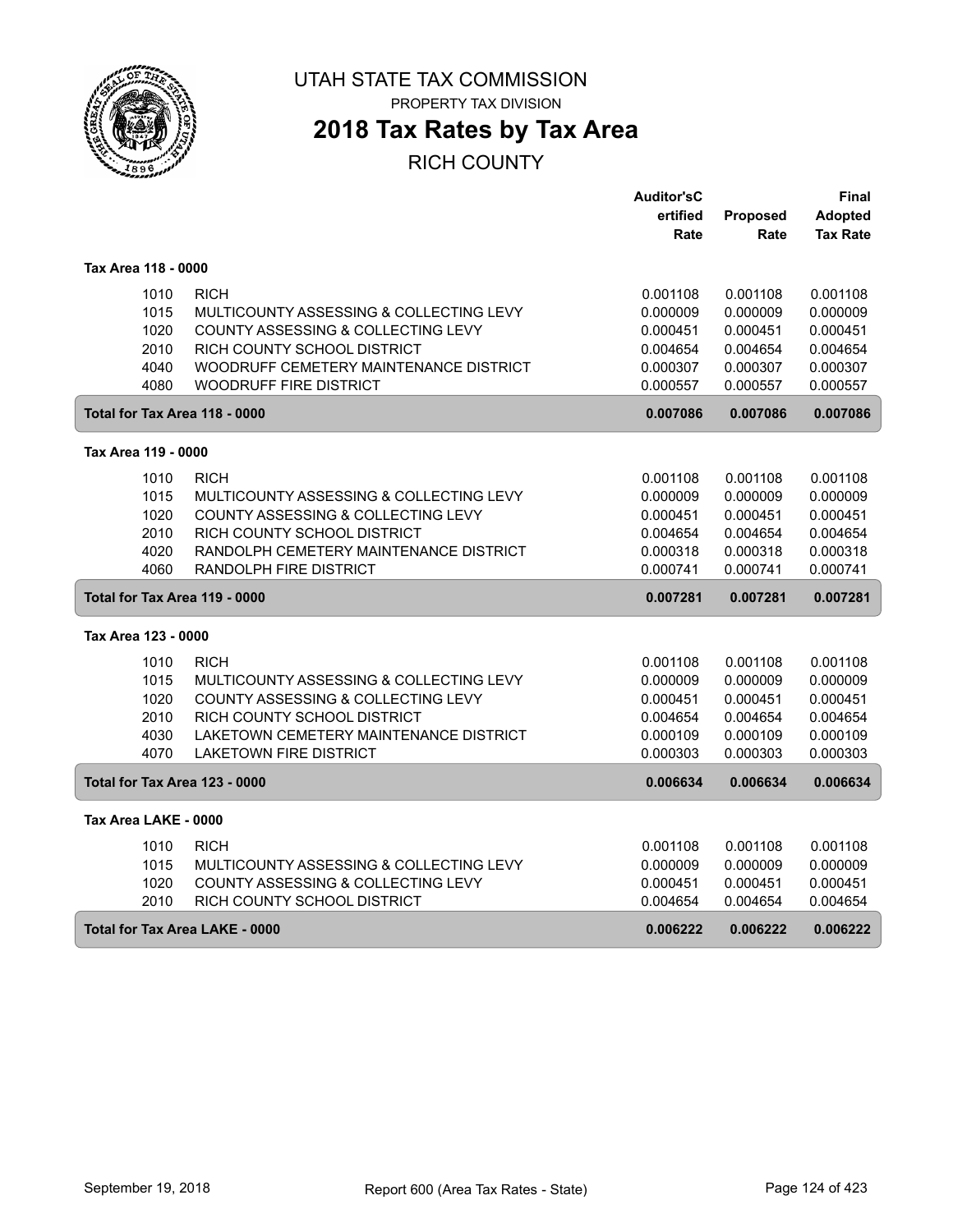

PROPERTY TAX DIVISION

### **2018 Tax Rates by Tax Area**

|                               |                                                   | Auditor'sC |          | Final           |
|-------------------------------|---------------------------------------------------|------------|----------|-----------------|
|                               |                                                   | ertified   | Proposed | Adopted         |
|                               |                                                   | Rate       | Rate     | <b>Tax Rate</b> |
| Tax Area 013 - 0000           |                                                   |            |          |                 |
| 1010                          | <b>SALT LAKE</b>                                  | 0.002025   | 0.002025 | 0.002025        |
| 1015                          | MULTICOUNTY ASSESSING & COLLECTING LEVY           | 0.000009   | 0.000009 | 0.000009        |
| 1020                          | COUNTY ASSESSING & COLLECTING LEVY                | 0.000225   | 0.000225 | 0.000225        |
| 2010                          | SALT LAKE CITY SCHOOL DISTRICT                    | 0.005500   | 0.005500 | 0.005500        |
| 3070                          | <b>SALT LAKE CITY</b>                             | 0.003875   | 0.003977 | 0.003977        |
| 3071                          | SALT LAKE CITY LIBRARY                            | 0.000757   | 0.000766 | 0.000766        |
| 4010                          | METROPOLITAN WATER DISTRICT - SALT LAKE           | 0.000302   | 0.000302 | 0.000302        |
| 4020                          | SALT LAKE CITY MOSQUITO ABATEMENT DISTRICT        | 0.000141   | 0.000141 | 0.000141        |
| 4185                          | CENTRAL UTAH WATER CONSERVANCY DISTRICT           | 0.000374   | 0.000400 | 0.000400        |
| Total for Tax Area 013 - 0000 |                                                   | 0.013207   | 0.013345 | 0.013345        |
| Tax Area 014 - 0000           |                                                   |            |          |                 |
| 1010                          | <b>SALT LAKE</b>                                  | 0.002025   | 0.002025 | 0.002025        |
| 1015                          | MULTICOUNTY ASSESSING & COLLECTING LEVY           | 0.000009   | 0.000009 | 0.000009        |
| 1020                          | COUNTY ASSESSING & COLLECTING LEVY                | 0.000225   | 0.000225 | 0.000225        |
| 2030                          | <b>GRANITE SCHOOL DISTRICT</b>                    | 0.007822   | 0.007822 | 0.007822        |
| 3100                          | SOUTH SALT LAKE CITY                              | 0.001878   | 0.001878 | 0.001878        |
| 4040                          | SOUTH SALT LAKE VALLEY MOSQUITO ABATEMENT DISTRIC | 0.000015   | 0.000015 | 0.000015        |
| 4185                          | CENTRAL UTAH WATER CONSERVANCY DISTRICT           | 0.000374   | 0.000400 | 0.000400        |
| 6030                          | <b>SALT LAKE COUNTY LIBRARY</b>                   | 0.000559   | 0.000559 | 0.000559        |
| Total for Tax Area 014 - 0000 |                                                   | 0.012907   | 0.012933 | 0.012933        |
| Tax Area 019 - 0000           |                                                   |            |          |                 |
| 1010                          | <b>SALT LAKE</b>                                  | 0.002025   | 0.002025 | 0.002025        |
| 1015                          | MULTICOUNTY ASSESSING & COLLECTING LEVY           | 0.000009   | 0.000009 | 0.000009        |
| 1020                          | COUNTY ASSESSING & COLLECTING LEVY                | 0.000225   | 0.000225 | 0.000225        |
| 2030                          | <b>GRANITE SCHOOL DISTRICT</b>                    | 0.007822   | 0.007822 | 0.007822        |
| 4040                          | SOUTH SALT LAKE VALLEY MOSQUITO ABATEMENT DISTRIC | 0.000015   | 0.000015 | 0.000015        |
| 4060                          | MT. OLYMPUS IMPROVEMENT DISTRICT                  | 0.000279   | 0.000279 | 0.000279        |
| 4185                          | CENTRAL UTAH WATER CONSERVANCY DISTRICT           | 0.000374   | 0.000400 | 0.000400        |
| 4220                          | SALT LAKE COUNTY MUNICIPAL-TYPE SERVICES          | 0.000052   | 0.000052 | 0.000052        |
| 4320                          | UNIFIED FIRE SERVICE AREA                         | 0.001682   | 0.001858 | 0.001858        |
| 4340                          | SALT LAKE VALLEY LAW ENFORCEMENT SERVICE AREA     | 0.001980   | 0.002139 | 0.002139        |
| 6030                          | SALT LAKE COUNTY LIBRARY                          | 0.000559   | 0.000559 | 0.000559        |
| Total for Tax Area 019 - 0000 |                                                   | 0.015022   | 0.015383 | 0.015383        |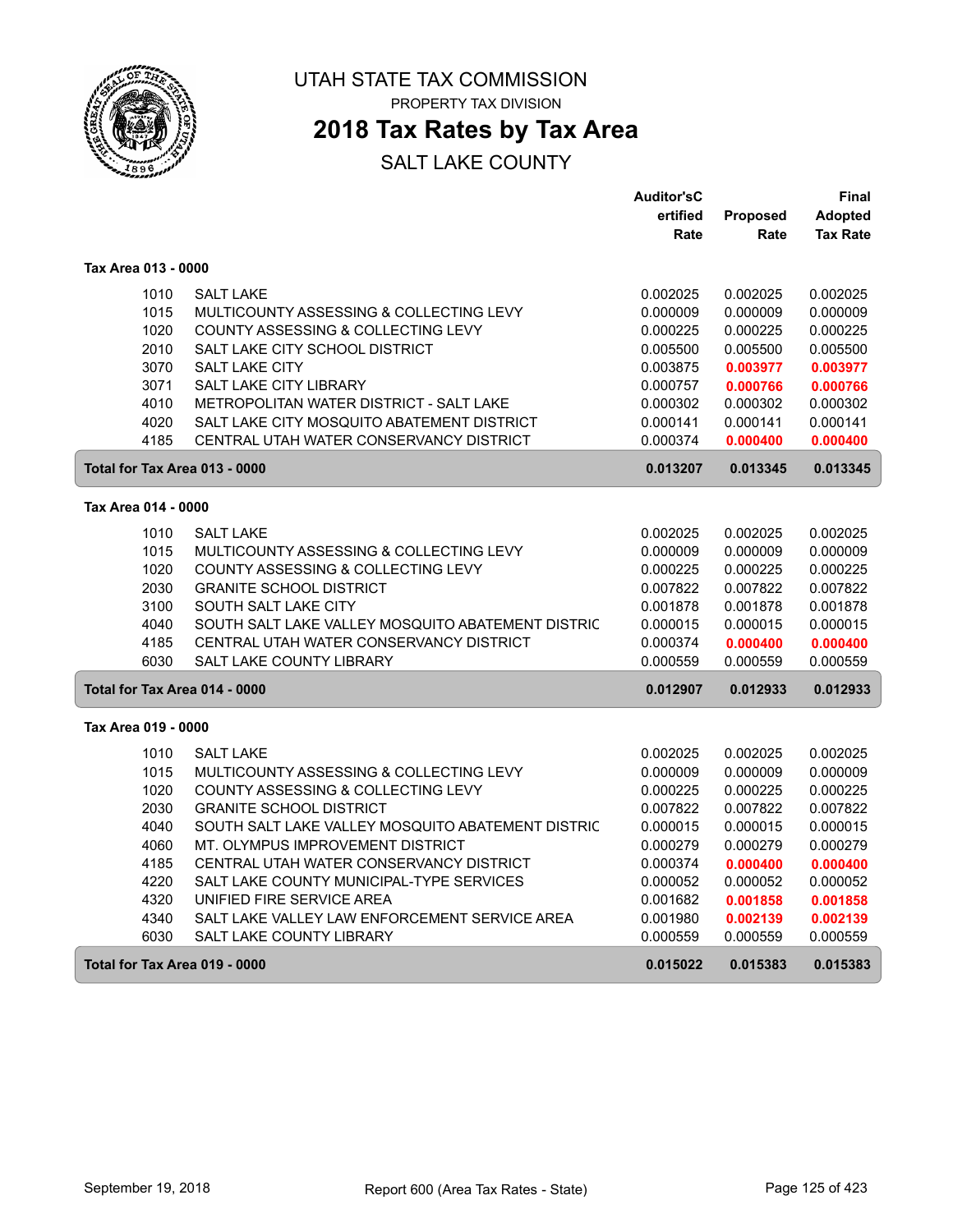

PROPERTY TAX DIVISION

### **2018 Tax Rates by Tax Area**

|                               |                                               | <b>Auditor'sC</b> |          | Final           |
|-------------------------------|-----------------------------------------------|-------------------|----------|-----------------|
|                               |                                               | ertified          | Proposed | Adopted         |
|                               |                                               | Rate              | Rate     | <b>Tax Rate</b> |
| Tax Area 01A - 0000           |                                               |                   |          |                 |
| 1010                          | <b>SALT LAKE</b>                              | 0.002025          | 0.002025 | 0.002025        |
| 1015                          | MULTICOUNTY ASSESSING & COLLECTING LEVY       | 0.000009          | 0.000009 | 0.000009        |
| 1020                          | <b>COUNTY ASSESSING &amp; COLLECTING LEVY</b> | 0.000225          | 0.000225 | 0.000225        |
| 2010                          | SALT LAKE CITY SCHOOL DISTRICT                | 0.005500          | 0.005500 | 0.005500        |
| 3070                          | <b>SALT LAKE CITY</b>                         | 0.003875          | 0.003977 | 0.003977        |
| 3071                          | SALT LAKE CITY LIBRARY                        | 0.000757          | 0.000766 | 0.000766        |
| 4010                          | METROPOLITAN WATER DISTRICT - SALT LAKE       | 0.000302          | 0.000302 | 0.000302        |
| 4020                          | SALT LAKE CITY MOSQUITO ABATEMENT DISTRICT    | 0.000141          | 0.000141 | 0.000141        |
| 4185                          | CENTRAL UTAH WATER CONSERVANCY DISTRICT       | 0.000374          | 0.000400 | 0.000400        |
| Total for Tax Area 01A - 0000 |                                               | 0.013207          | 0.013345 | 0.013345        |
| Tax Area 01B - 0000           |                                               |                   |          |                 |
| 1010                          | <b>SALT LAKE</b>                              | 0.002025          | 0.002025 | 0.002025        |
| 1015                          | MULTICOUNTY ASSESSING & COLLECTING LEVY       | 0.000009          | 0.000009 | 0.000009        |
| 1020                          | COUNTY ASSESSING & COLLECTING LEVY            | 0.000225          | 0.000225 | 0.000225        |
| 2010                          | SALT LAKE CITY SCHOOL DISTRICT                | 0.005500          | 0.005500 | 0.005500        |
| 3070                          | <b>SALT LAKE CITY</b>                         | 0.003875          | 0.003977 | 0.003977        |
| 3071                          | SALT LAKE CITY LIBRARY                        | 0.000757          | 0.000766 | 0.000766        |
| 4010                          | METROPOLITAN WATER DISTRICT - SALT LAKE       | 0.000302          | 0.000302 | 0.000302        |
| 4020                          | SALT LAKE CITY MOSQUITO ABATEMENT DISTRICT    | 0.000141          | 0.000141 | 0.000141        |
| 4185                          | CENTRAL UTAH WATER CONSERVANCY DISTRICT       | 0.000374          | 0.000400 | 0.000400        |
| Total for Tax Area 01B - 0000 |                                               | 0.013207          | 0.013345 | 0.013345        |
| Tax Area 01C - 0000           |                                               |                   |          |                 |
| 1010                          | <b>SALT LAKE</b>                              | 0.002025          | 0.002025 | 0.002025        |
| 1015                          | MULTICOUNTY ASSESSING & COLLECTING LEVY       | 0.000009          | 0.000009 | 0.000009        |
| 1020                          | COUNTY ASSESSING & COLLECTING LEVY            | 0.000225          | 0.000225 | 0.000225        |
| 2010                          | SALT LAKE CITY SCHOOL DISTRICT                | 0.005500          | 0.005500 | 0.005500        |
| 3070                          | SALT LAKE CITY                                | 0.003875          | 0.003977 | 0.003977        |
| 3071                          | <b>SALT LAKE CITY LIBRARY</b>                 | 0.000757          | 0.000766 | 0.000766        |
| 4010                          | METROPOLITAN WATER DISTRICT - SALT LAKE       | 0.000302          | 0.000302 | 0.000302        |
| 4020                          | SALT LAKE CITY MOSQUITO ABATEMENT DISTRICT    | 0.000141          | 0.000141 | 0.000141        |
| 4185                          | CENTRAL UTAH WATER CONSERVANCY DISTRICT       | 0.000374          | 0.000400 | 0.000400        |
| Total for Tax Area 01C - 0000 |                                               | 0.013207          | 0.013345 | 0.013345        |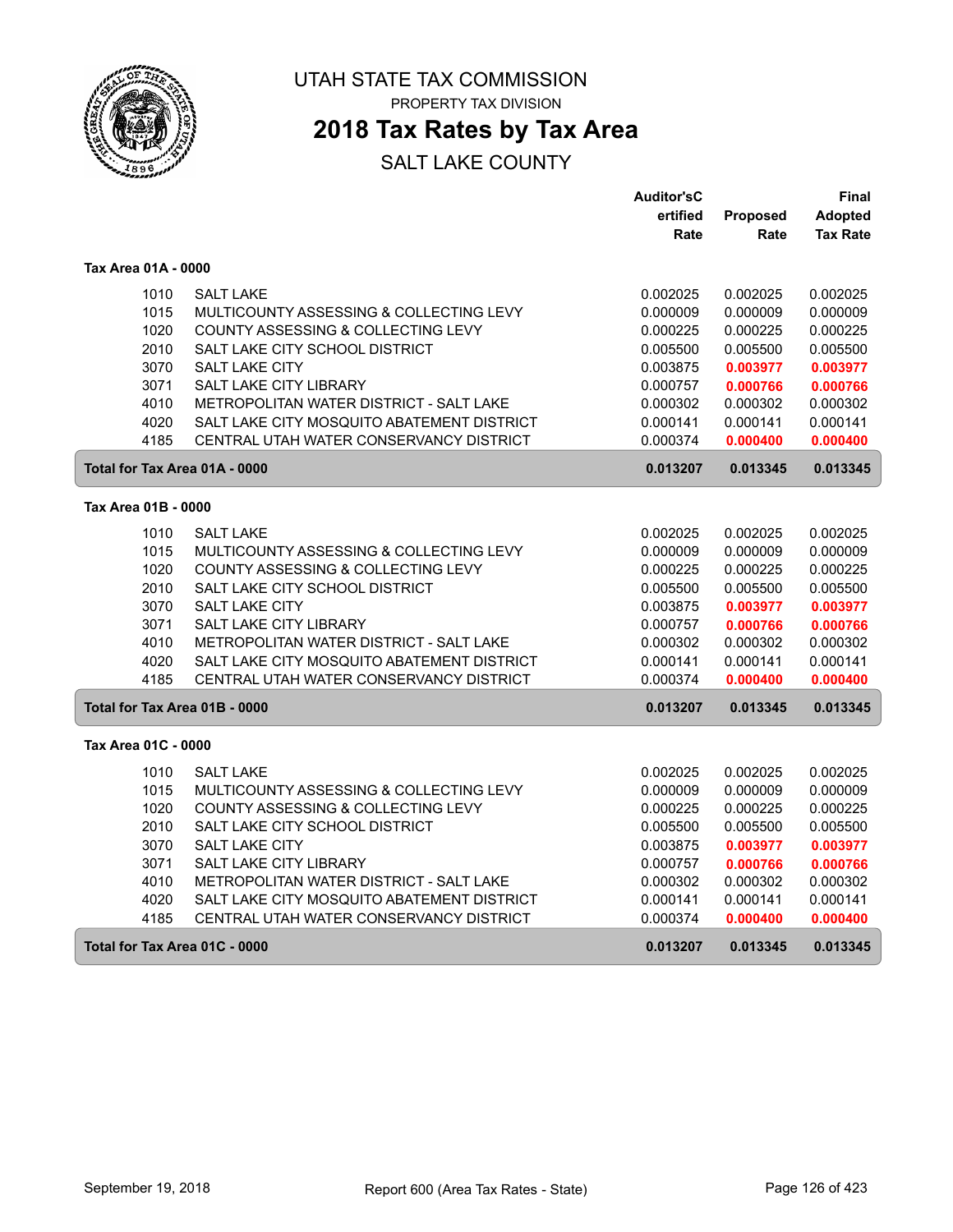

PROPERTY TAX DIVISION

### **2018 Tax Rates by Tax Area**

|                               |                                            | <b>Auditor'sC</b> |          | Final           |
|-------------------------------|--------------------------------------------|-------------------|----------|-----------------|
|                               |                                            | ertified          | Proposed | Adopted         |
|                               |                                            | Rate              | Rate     | <b>Tax Rate</b> |
| Tax Area 01D - 0000           |                                            |                   |          |                 |
| 1010                          | <b>SALT LAKE</b>                           | 0.002025          | 0.002025 | 0.002025        |
| 1015                          | MULTICOUNTY ASSESSING & COLLECTING LEVY    | 0.000009          | 0.000009 | 0.000009        |
| 1020                          | COUNTY ASSESSING & COLLECTING LEVY         | 0.000225          | 0.000225 | 0.000225        |
| 2010                          | SALT LAKE CITY SCHOOL DISTRICT             | 0.005500          | 0.005500 | 0.005500        |
| 3070                          | SALT LAKE CITY                             | 0.003875          | 0.003977 | 0.003977        |
| 3071                          | SALT LAKE CITY LIBRARY                     | 0.000757          | 0.000766 | 0.000766        |
| 4010                          | METROPOLITAN WATER DISTRICT - SALT LAKE    | 0.000302          | 0.000302 | 0.000302        |
| 4020                          | SALT LAKE CITY MOSQUITO ABATEMENT DISTRICT | 0.000141          | 0.000141 | 0.000141        |
| 4185                          | CENTRAL UTAH WATER CONSERVANCY DISTRICT    | 0.000374          | 0.000400 | 0.000400        |
| Total for Tax Area 01D - 0000 |                                            | 0.013207          | 0.013345 | 0.013345        |
| Tax Area 01E - 0000           |                                            |                   |          |                 |
| 1010                          | <b>SALT LAKE</b>                           | 0.002025          | 0.002025 | 0.002025        |
| 1015                          | MULTICOUNTY ASSESSING & COLLECTING LEVY    | 0.000009          | 0.000009 | 0.000009        |
| 1020                          | COUNTY ASSESSING & COLLECTING LEVY         | 0.000225          | 0.000225 | 0.000225        |
| 2010                          | SALT LAKE CITY SCHOOL DISTRICT             | 0.005500          | 0.005500 | 0.005500        |
| 3070                          | <b>SALT LAKE CITY</b>                      | 0.003875          | 0.003977 | 0.003977        |
| 3071                          | <b>SALT LAKE CITY LIBRARY</b>              | 0.000757          | 0.000766 | 0.000766        |
| 4010                          | METROPOLITAN WATER DISTRICT - SALT LAKE    | 0.000302          | 0.000302 | 0.000302        |
| 4020                          | SALT LAKE CITY MOSQUITO ABATEMENT DISTRICT | 0.000141          | 0.000141 | 0.000141        |
| 4185                          | CENTRAL UTAH WATER CONSERVANCY DISTRICT    | 0.000374          | 0.000400 | 0.000400        |
| Total for Tax Area 01E - 0000 |                                            | 0.013207          | 0.013345 | 0.013345        |
| Tax Area 01F - 0000           |                                            |                   |          |                 |
| 1010                          | <b>SALT LAKE</b>                           | 0.002025          | 0.002025 | 0.002025        |
| 1015                          | MULTICOUNTY ASSESSING & COLLECTING LEVY    | 0.000009          | 0.000009 | 0.000009        |
| 1020                          | COUNTY ASSESSING & COLLECTING LEVY         | 0.000225          | 0.000225 | 0.000225        |
| 2010                          | SALT LAKE CITY SCHOOL DISTRICT             | 0.005500          | 0.005500 | 0.005500        |
| 3070                          | <b>SALT LAKE CITY</b>                      | 0.003875          | 0.003977 | 0.003977        |
| 3071                          | <b>SALT LAKE CITY LIBRARY</b>              | 0.000757          | 0.000766 | 0.000766        |
| 4010                          | METROPOLITAN WATER DISTRICT - SALT LAKE    | 0.000302          | 0.000302 | 0.000302        |
| 4020                          | SALT LAKE CITY MOSQUITO ABATEMENT DISTRICT | 0.000141          | 0.000141 | 0.000141        |
| 4185                          | CENTRAL UTAH WATER CONSERVANCY DISTRICT    | 0.000374          | 0.000400 | 0.000400        |
| Total for Tax Area 01F - 0000 |                                            | 0.013207          | 0.013345 | 0.013345        |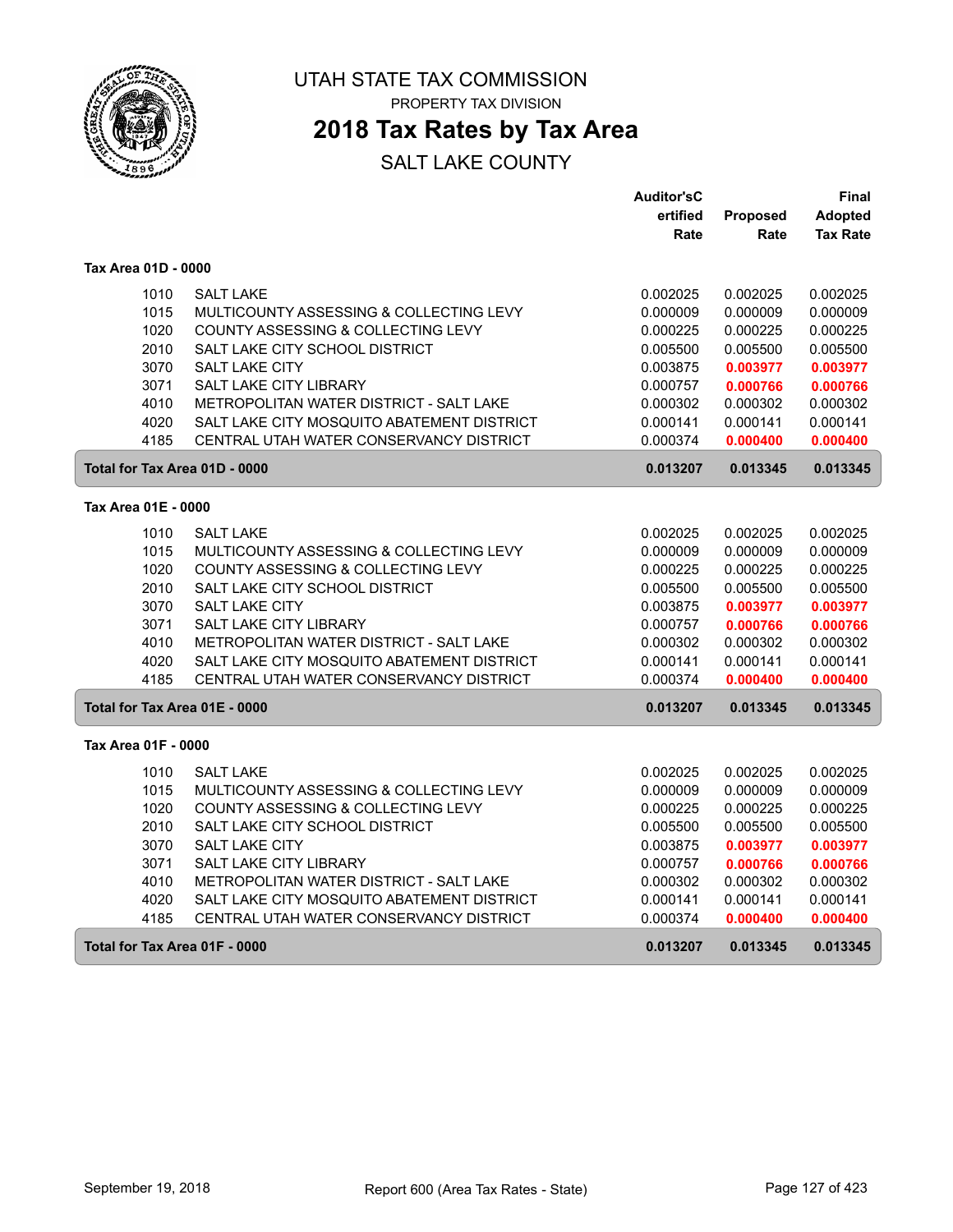

PROPERTY TAX DIVISION

### **2018 Tax Rates by Tax Area**

|                               |                                            | <b>Auditor'sC</b> |          | Final           |
|-------------------------------|--------------------------------------------|-------------------|----------|-----------------|
|                               |                                            | ertified          | Proposed | <b>Adopted</b>  |
|                               |                                            | Rate              | Rate     | <b>Tax Rate</b> |
| Tax Area 01G - 0000           |                                            |                   |          |                 |
|                               |                                            |                   |          |                 |
| 1010                          | <b>SALT LAKE</b>                           | 0.002025          | 0.002025 | 0.002025        |
| 1015                          | MULTICOUNTY ASSESSING & COLLECTING LEVY    | 0.000009          | 0.000009 | 0.000009        |
| 1020                          | COUNTY ASSESSING & COLLECTING LEVY         | 0.000225          | 0.000225 | 0.000225        |
| 2010                          | SALT LAKE CITY SCHOOL DISTRICT             | 0.005500          | 0.005500 | 0.005500        |
| 3070                          | <b>SALT LAKE CITY</b>                      | 0.003875          | 0.003977 | 0.003977        |
| 3071                          | SALT LAKE CITY LIBRARY                     | 0.000757          | 0.000766 | 0.000766        |
| 4010                          | METROPOLITAN WATER DISTRICT - SALT LAKE    | 0.000302          | 0.000302 | 0.000302        |
| 4020                          | SALT LAKE CITY MOSQUITO ABATEMENT DISTRICT | 0.000141          | 0.000141 | 0.000141        |
| 4185                          | CENTRAL UTAH WATER CONSERVANCY DISTRICT    | 0.000374          | 0.000400 | 0.000400        |
| Total for Tax Area 01G - 0000 |                                            | 0.013207          | 0.013345 | 0.013345        |
| Tax Area 01H - 0000           |                                            |                   |          |                 |
| 1010                          | <b>SALT LAKE</b>                           | 0.002025          | 0.002025 | 0.002025        |
| 1015                          | MULTICOUNTY ASSESSING & COLLECTING LEVY    | 0.000009          | 0.000009 | 0.000009        |
| 1020                          | COUNTY ASSESSING & COLLECTING LEVY         | 0.000225          | 0.000225 | 0.000225        |
| 2010                          | SALT LAKE CITY SCHOOL DISTRICT             | 0.005500          | 0.005500 | 0.005500        |
| 3070                          | SALT LAKE CITY                             | 0.003875          | 0.003977 | 0.003977        |
| 3071                          | SALT LAKE CITY LIBRARY                     | 0.000757          | 0.000766 | 0.000766        |
| 4010                          | METROPOLITAN WATER DISTRICT - SALT LAKE    | 0.000302          | 0.000302 | 0.000302        |
| 4020                          | SALT LAKE CITY MOSQUITO ABATEMENT DISTRICT | 0.000141          | 0.000141 | 0.000141        |
| 4185                          | CENTRAL UTAH WATER CONSERVANCY DISTRICT    | 0.000374          | 0.000400 | 0.000400        |
| Total for Tax Area 01H - 0000 |                                            | 0.013207          | 0.013345 | 0.013345        |
| Tax Area 01J - 0000           |                                            |                   |          |                 |
| 1010                          | <b>SALT LAKE</b>                           | 0.002025          | 0.002025 | 0.002025        |
| 1015                          | MULTICOUNTY ASSESSING & COLLECTING LEVY    | 0.000009          | 0.000009 | 0.000009        |
| 1020                          | COUNTY ASSESSING & COLLECTING LEVY         | 0.000225          | 0.000225 | 0.000225        |
| 2010                          | SALT LAKE CITY SCHOOL DISTRICT             | 0.005500          | 0.005500 | 0.005500        |
| 3070                          | SALT LAKE CITY                             | 0.003875          | 0.003977 | 0.003977        |
| 3071                          | SALT LAKE CITY LIBRARY                     | 0.000757          | 0.000766 | 0.000766        |
| 4010                          | METROPOLITAN WATER DISTRICT - SALT LAKE    | 0.000302          | 0.000302 | 0.000302        |
| 4020                          | SALT LAKE CITY MOSQUITO ABATEMENT DISTRICT | 0.000141          | 0.000141 | 0.000141        |
| 4185                          | CENTRAL UTAH WATER CONSERVANCY DISTRICT    | 0.000374          | 0.000400 | 0.000400        |
| Total for Tax Area 01J - 0000 |                                            | 0.013207          | 0.013345 | 0.013345        |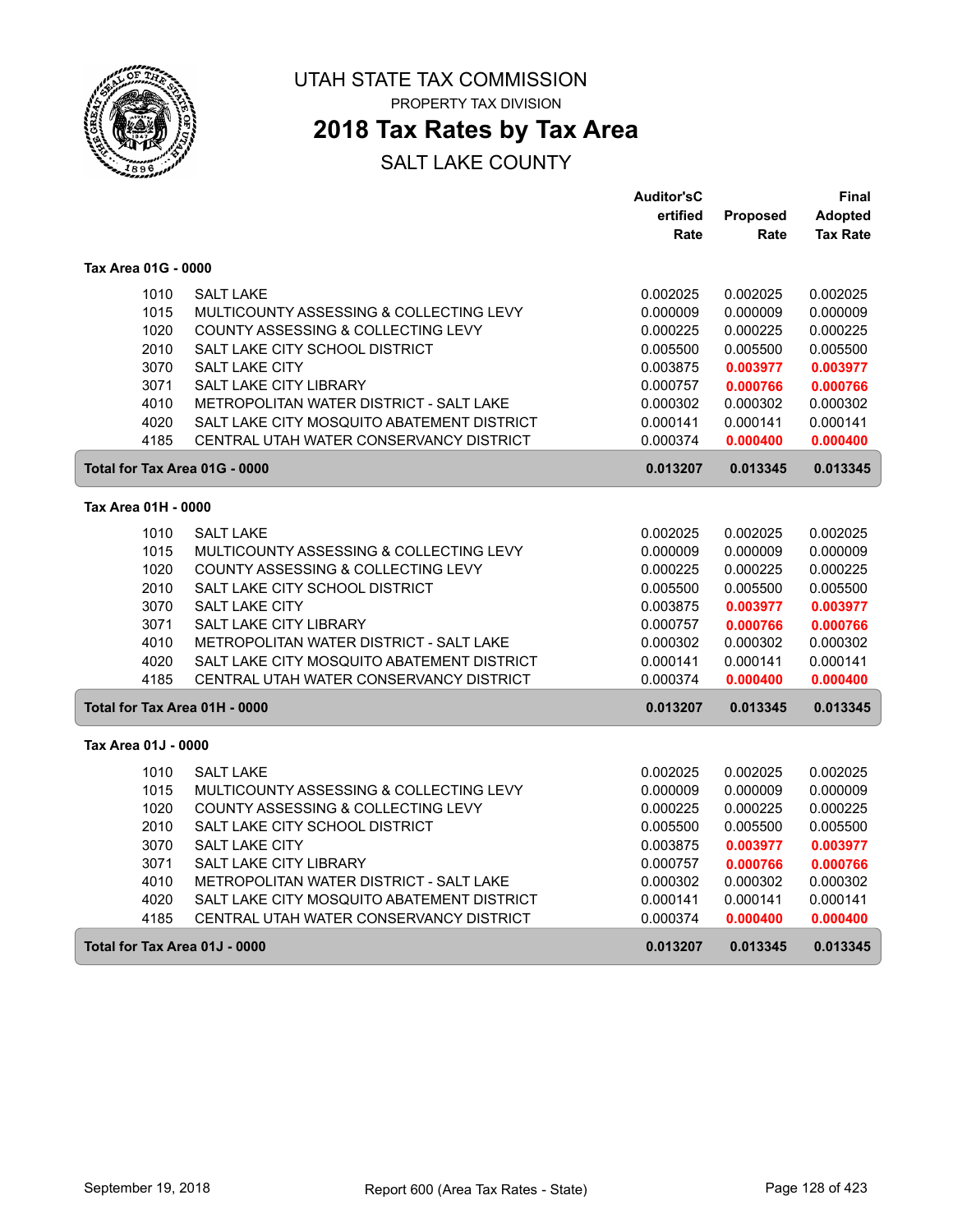

PROPERTY TAX DIVISION

### **2018 Tax Rates by Tax Area**

|                               |                                            | <b>Auditor'sC</b> |          | Final           |
|-------------------------------|--------------------------------------------|-------------------|----------|-----------------|
|                               |                                            | ertified          | Proposed | <b>Adopted</b>  |
|                               |                                            | Rate              | Rate     | <b>Tax Rate</b> |
| Tax Area 01K - 0000           |                                            |                   |          |                 |
| 1010                          | <b>SALT LAKE</b>                           | 0.002025          | 0.002025 | 0.002025        |
| 1015                          | MULTICOUNTY ASSESSING & COLLECTING LEVY    | 0.000009          | 0.000009 | 0.000009        |
| 1020                          | COUNTY ASSESSING & COLLECTING LEVY         | 0.000225          | 0.000225 | 0.000225        |
| 2010                          | SALT LAKE CITY SCHOOL DISTRICT             | 0.005500          | 0.005500 | 0.005500        |
| 3070                          | <b>SALT LAKE CITY</b>                      | 0.003875          | 0.003977 | 0.003977        |
| 3071                          | SALT LAKE CITY LIBRARY                     | 0.000757          | 0.000766 | 0.000766        |
| 4010                          | METROPOLITAN WATER DISTRICT - SALT LAKE    | 0.000302          | 0.000302 | 0.000302        |
| 4020                          | SALT LAKE CITY MOSQUITO ABATEMENT DISTRICT | 0.000141          | 0.000141 | 0.000141        |
| 4185                          | CENTRAL UTAH WATER CONSERVANCY DISTRICT    | 0.000374          | 0.000400 | 0.000400        |
| Total for Tax Area 01K - 0000 |                                            | 0.013207          | 0.013345 | 0.013345        |
| Tax Area 01M - 0000           |                                            |                   |          |                 |
| 1010                          | <b>SALT LAKE</b>                           | 0.002025          | 0.002025 | 0.002025        |
| 1015                          | MULTICOUNTY ASSESSING & COLLECTING LEVY    | 0.000009          | 0.000009 | 0.000009        |
| 1020                          | COUNTY ASSESSING & COLLECTING LEVY         | 0.000225          | 0.000225 | 0.000225        |
| 2010                          | SALT LAKE CITY SCHOOL DISTRICT             | 0.005500          | 0.005500 | 0.005500        |
| 3070                          | SALT LAKE CITY                             | 0.003875          | 0.003977 | 0.003977        |
| 3071                          | SALT LAKE CITY LIBRARY                     | 0.000757          | 0.000766 | 0.000766        |
| 4010                          | METROPOLITAN WATER DISTRICT - SALT LAKE    | 0.000302          | 0.000302 | 0.000302        |
| 4020                          | SALT LAKE CITY MOSQUITO ABATEMENT DISTRICT | 0.000141          | 0.000141 | 0.000141        |
| 4185                          | CENTRAL UTAH WATER CONSERVANCY DISTRICT    | 0.000374          | 0.000400 | 0.000400        |
| Total for Tax Area 01M - 0000 |                                            | 0.013207          | 0.013345 | 0.013345        |
| Tax Area 01N - 0000           |                                            |                   |          |                 |
| 1010                          | <b>SALT LAKE</b>                           | 0.002025          | 0.002025 | 0.002025        |
| 1015                          | MULTICOUNTY ASSESSING & COLLECTING LEVY    | 0.000009          | 0.000009 | 0.000009        |
| 1020                          | COUNTY ASSESSING & COLLECTING LEVY         | 0.000225          | 0.000225 | 0.000225        |
| 2010                          | SALT LAKE CITY SCHOOL DISTRICT             | 0.005500          | 0.005500 | 0.005500        |
| 3070                          | SALT LAKE CITY                             | 0.003875          | 0.003977 | 0.003977        |
| 3071                          | SALT LAKE CITY LIBRARY                     | 0.000757          | 0.000766 | 0.000766        |
| 4010                          | METROPOLITAN WATER DISTRICT - SALT LAKE    | 0.000302          | 0.000302 | 0.000302        |
| 4020                          | SALT LAKE CITY MOSQUITO ABATEMENT DISTRICT | 0.000141          | 0.000141 | 0.000141        |
| 4185                          | CENTRAL UTAH WATER CONSERVANCY DISTRICT    | 0.000374          | 0.000400 | 0.000400        |
| Total for Tax Area 01N - 0000 |                                            | 0.013207          | 0.013345 | 0.013345        |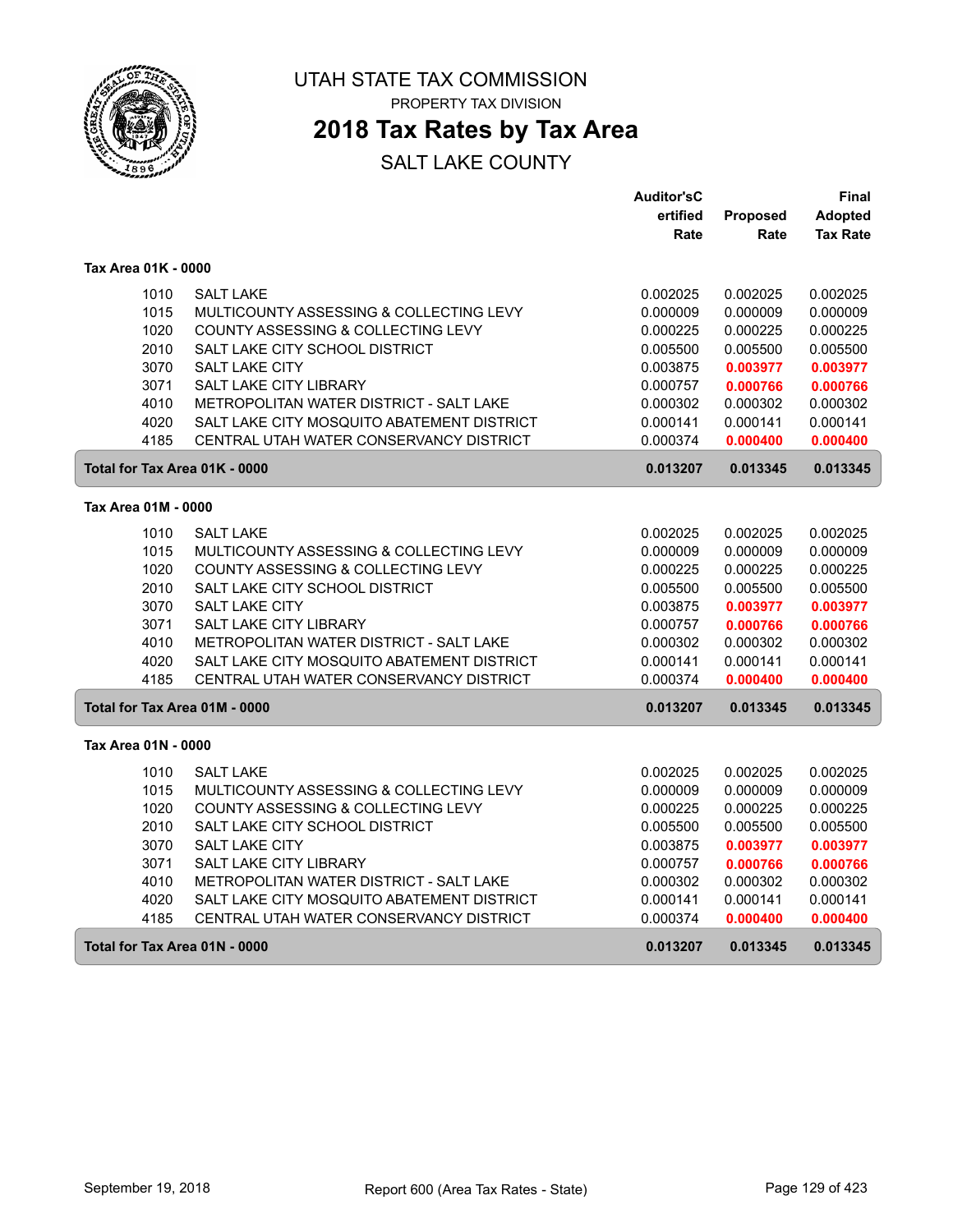

PROPERTY TAX DIVISION

### **2018 Tax Rates by Tax Area**

|                               |                                            | <b>Auditor'sC</b> |          | Final           |
|-------------------------------|--------------------------------------------|-------------------|----------|-----------------|
|                               |                                            | ertified          | Proposed | Adopted         |
|                               |                                            | Rate              | Rate     | <b>Tax Rate</b> |
| Tax Area 01P - 0000           |                                            |                   |          |                 |
| 1010                          | <b>SALT LAKE</b>                           | 0.002025          | 0.002025 | 0.002025        |
| 1015                          | MULTICOUNTY ASSESSING & COLLECTING LEVY    | 0.000009          | 0.000009 | 0.000009        |
| 1020                          | COUNTY ASSESSING & COLLECTING LEVY         | 0.000225          | 0.000225 | 0.000225        |
| 2010                          | SALT LAKE CITY SCHOOL DISTRICT             | 0.005500          | 0.005500 | 0.005500        |
| 3070                          | SALT LAKE CITY                             | 0.003875          | 0.003977 | 0.003977        |
| 3071                          | SALT LAKE CITY LIBRARY                     | 0.000757          | 0.000766 | 0.000766        |
| 4010                          | METROPOLITAN WATER DISTRICT - SALT LAKE    | 0.000302          | 0.000302 | 0.000302        |
| 4020                          | SALT LAKE CITY MOSQUITO ABATEMENT DISTRICT | 0.000141          | 0.000141 | 0.000141        |
| 4185                          | CENTRAL UTAH WATER CONSERVANCY DISTRICT    | 0.000374          | 0.000400 | 0.000400        |
| Total for Tax Area 01P - 0000 |                                            | 0.013207          | 0.013345 | 0.013345        |
| Tax Area 01Q - 0000           |                                            |                   |          |                 |
| 1010                          | <b>SALT LAKE</b>                           | 0.002025          | 0.002025 | 0.002025        |
| 1015                          | MULTICOUNTY ASSESSING & COLLECTING LEVY    | 0.000009          | 0.000009 | 0.000009        |
| 1020                          | COUNTY ASSESSING & COLLECTING LEVY         | 0.000225          | 0.000225 | 0.000225        |
| 2010                          | SALT LAKE CITY SCHOOL DISTRICT             | 0.005500          | 0.005500 | 0.005500        |
| 3070                          | <b>SALT LAKE CITY</b>                      | 0.003875          | 0.003977 | 0.003977        |
| 3071                          | <b>SALT LAKE CITY LIBRARY</b>              | 0.000757          | 0.000766 | 0.000766        |
| 4010                          | METROPOLITAN WATER DISTRICT - SALT LAKE    | 0.000302          | 0.000302 | 0.000302        |
| 4020                          | SALT LAKE CITY MOSQUITO ABATEMENT DISTRICT | 0.000141          | 0.000141 | 0.000141        |
| 4185                          | CENTRAL UTAH WATER CONSERVANCY DISTRICT    | 0.000374          | 0.000400 | 0.000400        |
| Total for Tax Area 01Q - 0000 |                                            | 0.013207          | 0.013345 | 0.013345        |
| Tax Area 01R - 0000           |                                            |                   |          |                 |
| 1010                          | <b>SALT LAKE</b>                           | 0.002025          | 0.002025 | 0.002025        |
| 1015                          | MULTICOUNTY ASSESSING & COLLECTING LEVY    | 0.000009          | 0.000009 | 0.000009        |
| 1020                          | COUNTY ASSESSING & COLLECTING LEVY         | 0.000225          | 0.000225 | 0.000225        |
| 2010                          | SALT LAKE CITY SCHOOL DISTRICT             | 0.005500          | 0.005500 | 0.005500        |
| 3070                          | SALT LAKE CITY                             | 0.003875          | 0.003977 | 0.003977        |
| 3071                          | SALT LAKE CITY LIBRARY                     | 0.000757          | 0.000766 | 0.000766        |
| 4010                          | METROPOLITAN WATER DISTRICT - SALT LAKE    | 0.000302          | 0.000302 | 0.000302        |
| 4020                          | SALT LAKE CITY MOSQUITO ABATEMENT DISTRICT | 0.000141          | 0.000141 | 0.000141        |
| 4185                          | CENTRAL UTAH WATER CONSERVANCY DISTRICT    | 0.000374          | 0.000400 | 0.000400        |
| Total for Tax Area 01R - 0000 |                                            | 0.013207          | 0.013345 | 0.013345        |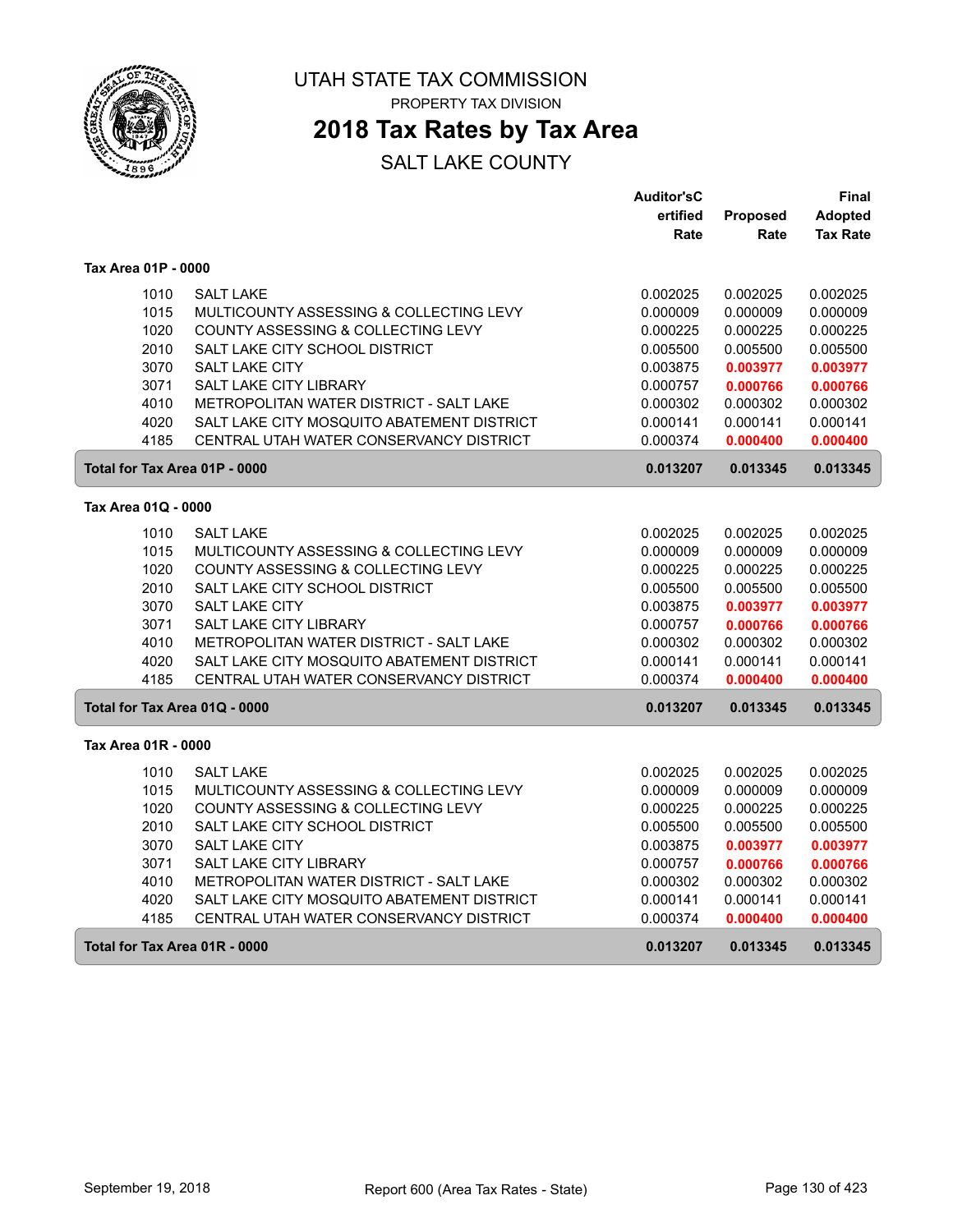

## **2018 Tax Rates by Tax Area**

|                     |                                                   | <b>Auditor'sC</b> |          | Final           |
|---------------------|---------------------------------------------------|-------------------|----------|-----------------|
|                     |                                                   | ertified          | Proposed | Adopted         |
|                     |                                                   | Rate              | Rate     | <b>Tax Rate</b> |
| Tax Area 020 - 0000 |                                                   |                   |          |                 |
| 1010                | <b>SALT LAKE</b>                                  | 0.002025          | 0.002025 | 0.002025        |
| 1015                | MULTICOUNTY ASSESSING & COLLECTING LEVY           | 0.000009          | 0.000009 | 0.000009        |
| 1020                | COUNTY ASSESSING & COLLECTING LEVY                | 0.000225          | 0.000225 | 0.000225        |
| 2030                | <b>GRANITE SCHOOL DISTRICT</b>                    | 0.007822          | 0.007822 | 0.007822        |
| 4185                | CENTRAL UTAH WATER CONSERVANCY DISTRICT           | 0.000374          | 0.000400 | 0.000400        |
| 4220                | SALT LAKE COUNTY MUNICIPAL-TYPE SERVICES          | 0.000052          | 0.000052 | 0.000052        |
| 4320                | UNIFIED FIRE SERVICE AREA                         | 0.001682          | 0.001858 | 0.001858        |
| 4340                | SALT LAKE VALLEY LAW ENFORCEMENT SERVICE AREA     | 0.001980          | 0.002139 | 0.002139        |
| 6030                | SALT LAKE COUNTY LIBRARY                          | 0.000559          | 0.000559 | 0.000559        |
|                     | Total for Tax Area 020 - 0000                     | 0.014728          | 0.015089 | 0.015089        |
| Tax Area 021 - 0000 |                                                   |                   |          |                 |
| 1010                | <b>SALT LAKE</b>                                  | 0.002025          | 0.002025 | 0.002025        |
| 1015                | MULTICOUNTY ASSESSING & COLLECTING LEVY           | 0.000009          | 0.000009 | 0.000009        |
| 1020                | COUNTY ASSESSING & COLLECTING LEVY                | 0.000225          | 0.000225 | 0.000225        |
| 2020                | MURRAY CITY SCHOOL DISTRICT                       | 0.005885          | 0.005885 | 0.005885        |
| 3050                | <b>MURRAY CITY</b>                                | 0.001622          | 0.002383 | 0.002383        |
| 4040                | SOUTH SALT LAKE VALLEY MOSQUITO ABATEMENT DISTRIC | 0.000015          | 0.000015 | 0.000015        |
| 4185                | CENTRAL UTAH WATER CONSERVANCY DISTRICT           | 0.000374          | 0.000400 | 0.000400        |
|                     | Total for Tax Area 021 - 0000                     | 0.010155          | 0.010942 | 0.010942        |
| Tax Area 024 - 0000 |                                                   |                   |          |                 |
| 1010                | <b>SALT LAKE</b>                                  | 0.002025          | 0.002025 | 0.002025        |
| 1015                | MULTICOUNTY ASSESSING & COLLECTING LEVY           | 0.000009          | 0.000009 | 0.000009        |
| 1020                | COUNTY ASSESSING & COLLECTING LEVY                | 0.000225          | 0.000225 | 0.000225        |
| 2030                | <b>GRANITE SCHOOL DISTRICT</b>                    | 0.007822          | 0.007822 | 0.007822        |
| 3120                | <b>WEST VALLEY CITY</b>                           | 0.003681          | 0.003706 | 0.003706        |
| 4040                | SOUTH SALT LAKE VALLEY MOSQUITO ABATEMENT DISTRIC | 0.000015          | 0.000015 | 0.000015        |
| 4045                | JORDAN VALLEY WATER CONSERVANCY DISTRICT          | 0.000367          | 0.000400 | 0.000400        |
| 4050                | <b>GRANGER - HUNTER IMPROVEMENT DISTRICT</b>      | 0.000519          | 0.000519 | 0.000519        |
| 4185                | CENTRAL UTAH WATER CONSERVANCY DISTRICT           | 0.000374          | 0.000400 | 0.000400        |
| 6030                | SALT LAKE COUNTY LIBRARY                          | 0.000559          | 0.000559 | 0.000559        |
|                     | Total for Tax Area 024 - 0000                     | 0.015596          | 0.015680 | 0.015680        |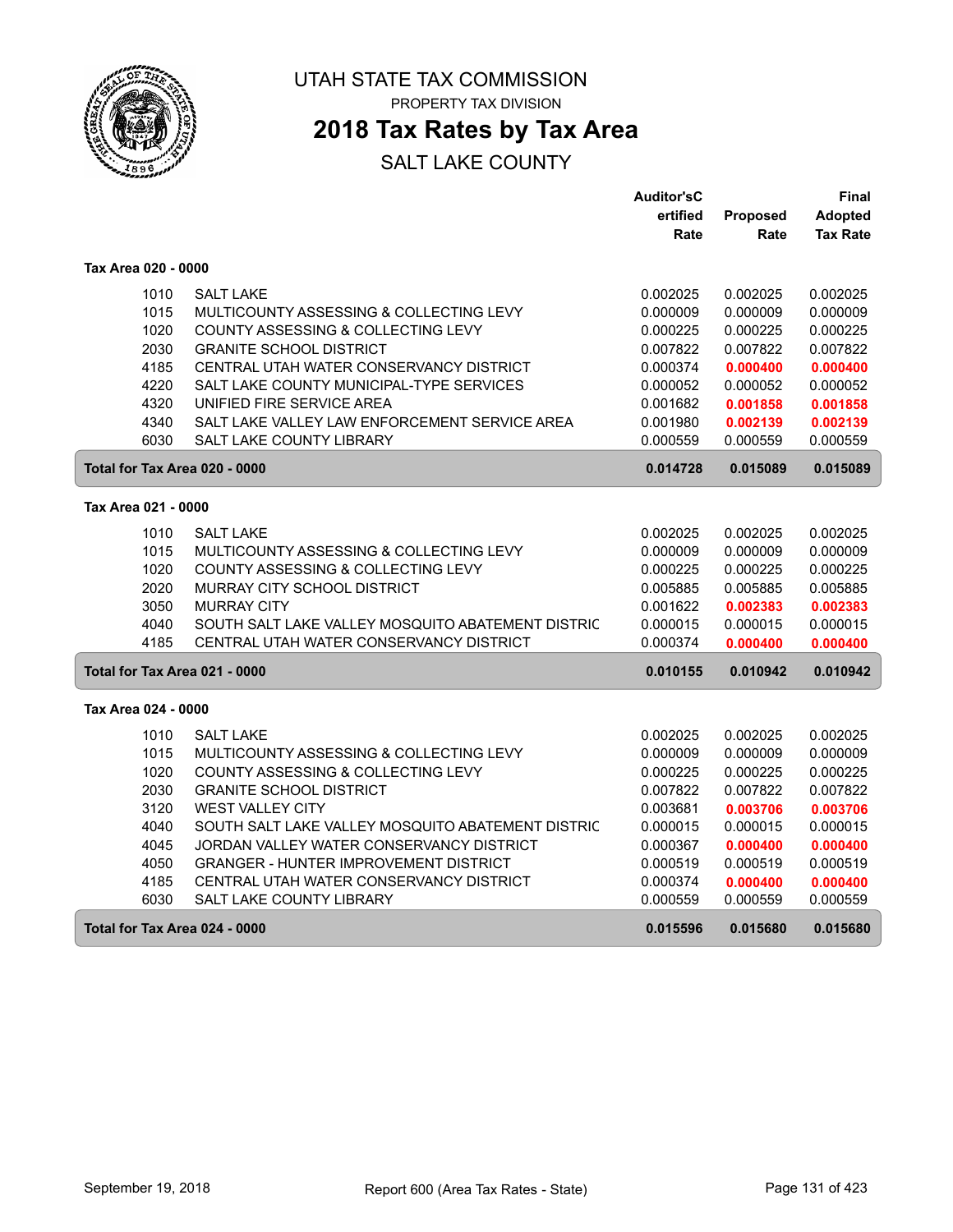

### **2018 Tax Rates by Tax Area**

|                               |                                               | <b>Auditor'sC</b> |          | Final           |
|-------------------------------|-----------------------------------------------|-------------------|----------|-----------------|
|                               |                                               | ertified          | Proposed | <b>Adopted</b>  |
|                               |                                               | Rate              | Rate     | <b>Tax Rate</b> |
| Tax Area 026 - 0000           |                                               |                   |          |                 |
| 1010                          | <b>SALT LAKE</b>                              | 0.002025          | 0.002025 | 0.002025        |
| 1015                          | MULTICOUNTY ASSESSING & COLLECTING LEVY       | 0.000009          | 0.000009 | 0.000009        |
| 1020                          | COUNTY ASSESSING & COLLECTING LEVY            | 0.000225          | 0.000225 | 0.000225        |
| 2030                          | <b>GRANITE SCHOOL DISTRICT</b>                | 0.007822          | 0.007822 | 0.007822        |
| 4030                          | MAGNA MOSQUITO ABATEMENT DISTRICT             | 0.000041          | 0.000041 | 0.000041        |
| 4045                          | JORDAN VALLEY WATER CONSERVANCY DISTRICT      | 0.000367          | 0.000400 | 0.000400        |
| 4080                          | <b>MAGNA WATER DISTRICT</b>                   | 0.002084          | 0.002084 | 0.002084        |
| 4185                          | CENTRAL UTAH WATER CONSERVANCY DISTRICT       | 0.000374          | 0.000400 | 0.000400        |
| 4220                          | SALT LAKE COUNTY MUNICIPAL-TYPE SERVICES      | 0.000052          | 0.000052 | 0.000052        |
| 4320                          | UNIFIED FIRE SERVICE AREA                     | 0.001682          | 0.001858 | 0.001858        |
| 4340                          | SALT LAKE VALLEY LAW ENFORCEMENT SERVICE AREA | 0.001980          | 0.002139 | 0.002139        |
| 6030                          | <b>SALT LAKE COUNTY LIBRARY</b>               | 0.000559          | 0.000559 | 0.000559        |
| Total for Tax Area 026 - 0000 |                                               | 0.017220          | 0.017614 | 0.017614        |
| Tax Area 027 - 0000           |                                               |                   |          |                 |
| 1010                          | <b>SALT LAKE</b>                              | 0.002025          | 0.002025 | 0.002025        |
| 1015                          | MULTICOUNTY ASSESSING & COLLECTING LEVY       | 0.000009          | 0.000009 | 0.000009        |
| 1020                          | COUNTY ASSESSING & COLLECTING LEVY            | 0.000225          | 0.000225 | 0.000225        |
| 2030                          | <b>GRANITE SCHOOL DISTRICT</b>                | 0.007822          | 0.007822 | 0.007822        |
| 4030                          | MAGNA MOSQUITO ABATEMENT DISTRICT             | 0.000041          | 0.000041 | 0.000041        |
| 4185                          | CENTRAL UTAH WATER CONSERVANCY DISTRICT       | 0.000374          | 0.000400 | 0.000400        |
| 4220                          | SALT LAKE COUNTY MUNICIPAL-TYPE SERVICES      | 0.000052          | 0.000052 | 0.000052        |
| 4320                          | UNIFIED FIRE SERVICE AREA                     | 0.001682          | 0.001858 | 0.001858        |
| 4340                          | SALT LAKE VALLEY LAW ENFORCEMENT SERVICE AREA | 0.001980          | 0.002139 | 0.002139        |
| 6030                          | <b>SALT LAKE COUNTY LIBRARY</b>               | 0.000559          | 0.000559 | 0.000559        |
| Total for Tax Area 027 - 0000 |                                               | 0.014769          | 0.015130 | 0.015130        |
| Tax Area 028 - 0000           |                                               |                   |          |                 |
| 1010                          | <b>SALT LAKE</b>                              | 0.002025          | 0.002025 | 0.002025        |
| 1015                          | MULTICOUNTY ASSESSING & COLLECTING LEVY       | 0.000009          | 0.000009 | 0.000009        |
| 1020                          | COUNTY ASSESSING & COLLECTING LEVY            | 0.000225          | 0.000225 | 0.000225        |
| 2030                          | <b>GRANITE SCHOOL DISTRICT</b>                | 0.007822          | 0.007822 | 0.007822        |
| 4030                          | MAGNA MOSQUITO ABATEMENT DISTRICT             | 0.000041          | 0.000041 | 0.000041        |
| 4045                          | JORDAN VALLEY WATER CONSERVANCY DISTRICT      | 0.000367          | 0.000400 | 0.000400        |
| 4185                          | CENTRAL UTAH WATER CONSERVANCY DISTRICT       | 0.000374          | 0.000400 | 0.000400        |
| 4220                          | SALT LAKE COUNTY MUNICIPAL-TYPE SERVICES      | 0.000052          | 0.000052 | 0.000052        |
| 4320                          | UNIFIED FIRE SERVICE AREA                     | 0.001682          | 0.001858 | 0.001858        |
| 4340                          | SALT LAKE VALLEY LAW ENFORCEMENT SERVICE AREA | 0.001980          | 0.002139 | 0.002139        |
| 6030                          | SALT LAKE COUNTY LIBRARY                      | 0.000559          | 0.000559 | 0.000559        |
| Total for Tax Area 028 - 0000 |                                               | 0.015136          | 0.015530 | 0.015530        |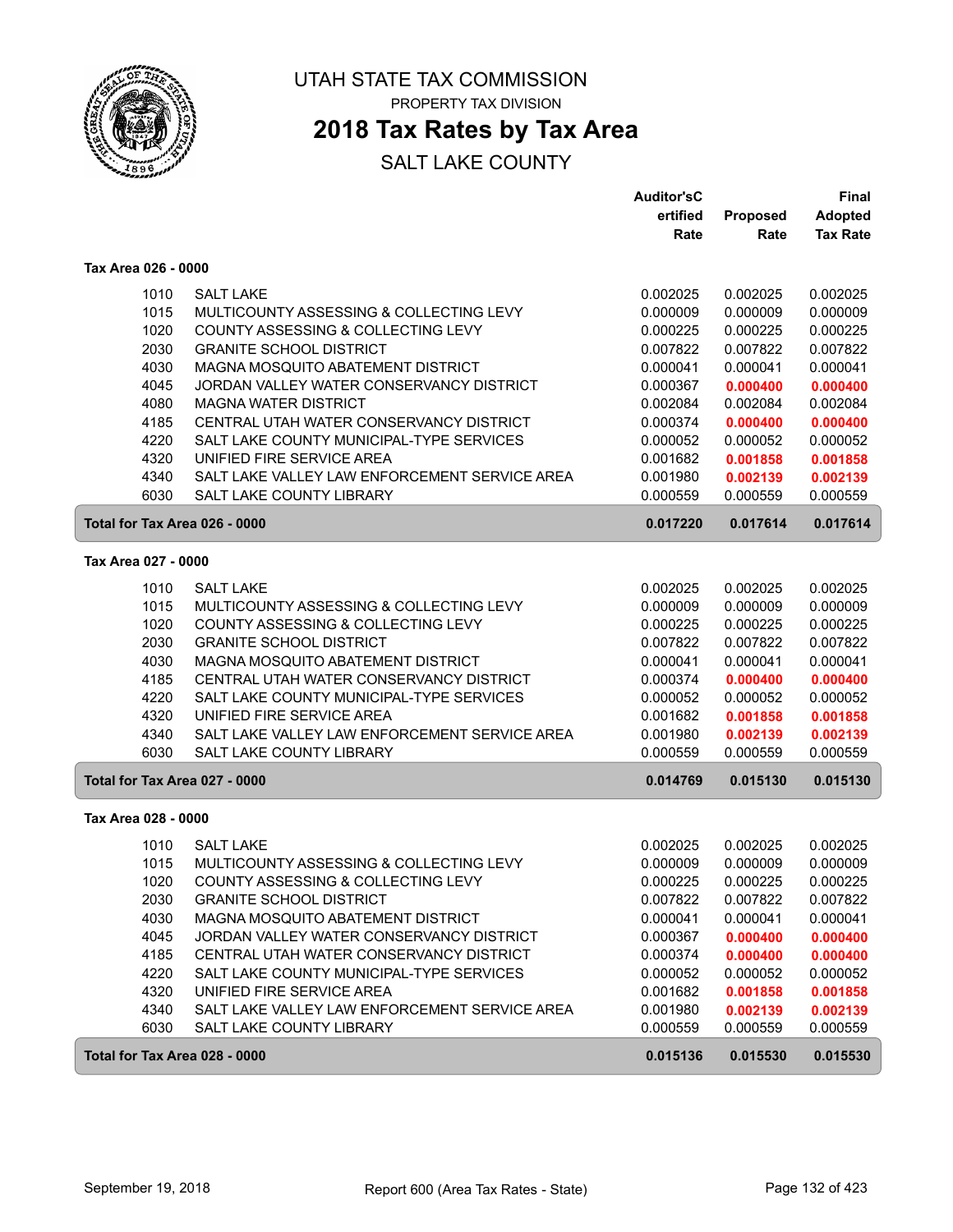

## **2018 Tax Rates by Tax Area**

|                               |                                              | <b>Auditor'sC</b> |          | Final           |
|-------------------------------|----------------------------------------------|-------------------|----------|-----------------|
|                               |                                              | ertified          | Proposed | <b>Adopted</b>  |
|                               |                                              | Rate              | Rate     | <b>Tax Rate</b> |
| Tax Area 029 - 0000           |                                              |                   |          |                 |
| 1010                          | <b>SALT LAKE</b>                             | 0.002025          | 0.002025 | 0.002025        |
| 1015                          | MULTICOUNTY ASSESSING & COLLECTING LEVY      | 0.000009          | 0.000009 | 0.000009        |
| 1020                          | COUNTY ASSESSING & COLLECTING LEVY           | 0.000225          | 0.000225 | 0.000225        |
| 2030                          | <b>GRANITE SCHOOL DISTRICT</b>               | 0.007822          | 0.007822 | 0.007822        |
| 3120                          | <b>WEST VALLEY CITY</b>                      | 0.003681          | 0.003706 | 0.003706        |
| 4030                          | MAGNA MOSQUITO ABATEMENT DISTRICT            | 0.000041          | 0.000041 | 0.000041        |
| 4045                          | JORDAN VALLEY WATER CONSERVANCY DISTRICT     | 0.000367          | 0.000400 | 0.000400        |
| 4050                          | <b>GRANGER - HUNTER IMPROVEMENT DISTRICT</b> | 0.000519          | 0.000519 | 0.000519        |
| 4185                          | CENTRAL UTAH WATER CONSERVANCY DISTRICT      | 0.000374          | 0.000400 | 0.000400        |
| 6030                          | <b>SALT LAKE COUNTY LIBRARY</b>              | 0.000559          | 0.000559 | 0.000559        |
| Total for Tax Area 029 - 0000 |                                              | 0.015622          | 0.015706 | 0.015706        |
| Tax Area 02A - 0000           |                                              |                   |          |                 |
| 1010                          | <b>SALT LAKE</b>                             | 0.002025          | 0.002025 | 0.002025        |
| 1015                          | MULTICOUNTY ASSESSING & COLLECTING LEVY      | 0.000009          | 0.000009 | 0.000009        |
| 1020                          | COUNTY ASSESSING & COLLECTING LEVY           | 0.000225          | 0.000225 | 0.000225        |
| 2010                          | SALT LAKE CITY SCHOOL DISTRICT               | 0.005500          | 0.005500 | 0.005500        |
| 3070                          | <b>SALT LAKE CITY</b>                        | 0.003875          | 0.003977 | 0.003977        |
| 3071                          | <b>SALT LAKE CITY LIBRARY</b>                | 0.000757          | 0.000766 | 0.000766        |
| 4010                          | METROPOLITAN WATER DISTRICT - SALT LAKE      | 0.000302          | 0.000302 | 0.000302        |
| 4020                          | SALT LAKE CITY MOSQUITO ABATEMENT DISTRICT   | 0.000141          | 0.000141 | 0.000141        |
| 4185                          | CENTRAL UTAH WATER CONSERVANCY DISTRICT      | 0.000374          | 0.000400 | 0.000400        |
| Total for Tax Area 02A - 0000 |                                              | 0.013207          | 0.013345 | 0.013345        |
| Tax Area 02B - 0000           |                                              |                   |          |                 |
| 1010                          | <b>SALT LAKE</b>                             | 0.002025          | 0.002025 | 0.002025        |
| 1015                          | MULTICOUNTY ASSESSING & COLLECTING LEVY      | 0.000009          | 0.000009 | 0.000009        |
| 1020                          | COUNTY ASSESSING & COLLECTING LEVY           | 0.000225          | 0.000225 | 0.000225        |
| 2010                          | SALT LAKE CITY SCHOOL DISTRICT               | 0.005500          | 0.005500 | 0.005500        |
| 3070                          | SALT LAKE CITY                               | 0.003875          | 0.003977 | 0.003977        |
| 3071                          | SALT LAKE CITY LIBRARY                       | 0.000757          | 0.000766 | 0.000766        |
| 4010                          | METROPOLITAN WATER DISTRICT - SALT LAKE      | 0.000302          | 0.000302 | 0.000302        |
| 4020                          | SALT LAKE CITY MOSQUITO ABATEMENT DISTRICT   | 0.000141          | 0.000141 | 0.000141        |
| 4185                          | CENTRAL UTAH WATER CONSERVANCY DISTRICT      | 0.000374          | 0.000400 | 0.000400        |
| Total for Tax Area 02B - 0000 |                                              | 0.013207          | 0.013345 | 0.013345        |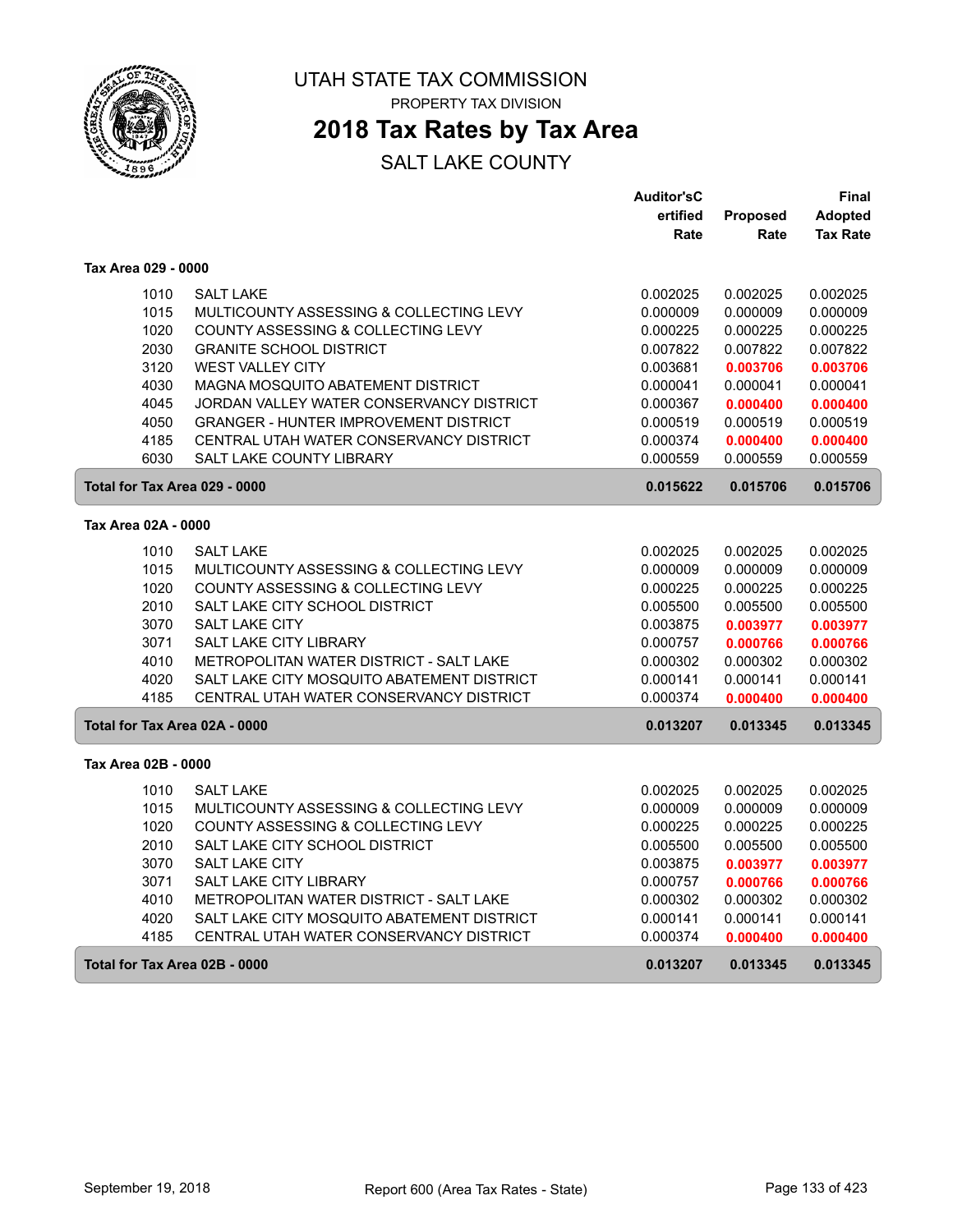

### **2018 Tax Rates by Tax Area**

|                               |                                                   | <b>Auditor'sC</b> |                 | <b>Final</b>    |
|-------------------------------|---------------------------------------------------|-------------------|-----------------|-----------------|
|                               |                                                   | ertified          | <b>Proposed</b> | Adopted         |
|                               |                                                   | Rate              | Rate            | <b>Tax Rate</b> |
| Tax Area 030 - 0000           |                                                   |                   |                 |                 |
| 1010                          | <b>SALT LAKE</b>                                  | 0.002025          | 0.002025        | 0.002025        |
| 1015                          | MULTICOUNTY ASSESSING & COLLECTING LEVY           | 0.000009          | 0.000009        | 0.000009        |
| 1020                          | COUNTY ASSESSING & COLLECTING LEVY                | 0.000225          | 0.000225        | 0.000225        |
| 2045                          | CANYONS SCHOOL DISTRICT                           | 0.006435          | 0.006435        | 0.006435        |
| 3040                          | MIDVALE CITY                                      | 0.001166          | 0.001166        | 0.001166        |
| 4040                          | SOUTH SALT LAKE VALLEY MOSQUITO ABATEMENT DISTRIC | 0.000015          | 0.000015        | 0.000015        |
| 4045                          | JORDAN VALLEY WATER CONSERVANCY DISTRICT          | 0.000367          | 0.000400        | 0.000400        |
| 4185                          | CENTRAL UTAH WATER CONSERVANCY DISTRICT           | 0.000374          | 0.000400        | 0.000400        |
| 4320                          | UNIFIED FIRE SERVICE AREA                         | 0.001682          | 0.001858        | 0.001858        |
| 6030                          | SALT LAKE COUNTY LIBRARY                          | 0.000559          | 0.000559        | 0.000559        |
| 6060                          | JORDAN/CANYON SCHOOL DISTRICT DEBT SERVICE AREA   | 0.000560          | 0.000560        | 0.000560        |
| Total for Tax Area 030 - 0000 |                                                   | 0.013417          | 0.013652        | 0.013652        |
| Tax Area 031 - 0000           |                                                   |                   |                 |                 |
| 1010                          | <b>SALT LAKE</b>                                  | 0.002025          | 0.002025        | 0.002025        |
| 1015                          | MULTICOUNTY ASSESSING & COLLECTING LEVY           | 0.000009          | 0.000009        | 0.000009        |
| 1020                          | COUNTY ASSESSING & COLLECTING LEVY                | 0.000225          | 0.000225        | 0.000225        |
| 2045                          | <b>CANYONS SCHOOL DISTRICT</b>                    | 0.006435          | 0.006435        | 0.006435        |
| 4040                          | SOUTH SALT LAKE VALLEY MOSQUITO ABATEMENT DISTRIC | 0.000015          | 0.000015        | 0.000015        |
| 4090                          | COTTONWOOD IMPROVEMENT DISTRICT                   | 0.000176          | 0.000176        | 0.000176        |
| 4185                          | CENTRAL UTAH WATER CONSERVANCY DISTRICT           | 0.000374          | 0.000400        | 0.000400        |
| 4200                          | COTTONWOOD HEIGHTS PARKS AND RECREATION SERVICI   | 0.000965          | 0.000965        | 0.000965        |
| 4220                          | SALT LAKE COUNTY MUNICIPAL-TYPE SERVICES          | 0.000052          | 0.000052        | 0.000052        |
| 4320                          | UNIFIED FIRE SERVICE AREA                         | 0.001682          | 0.001858        | 0.001858        |
| 4340                          | SALT LAKE VALLEY LAW ENFORCEMENT SERVICE AREA     | 0.001980          | 0.002139        | 0.002139        |
| 6030                          | <b>SALT LAKE COUNTY LIBRARY</b>                   | 0.000559          | 0.000559        | 0.000559        |
| 6060                          | JORDAN/CANYON SCHOOL DISTRICT DEBT SERVICE AREA   | 0.000560          | 0.000560        | 0.000560        |
| Total for Tax Area 031 - 0000 |                                                   | 0.015057          | 0.015418        | 0.015418        |
| Tax Area 032 - 0000           |                                                   |                   |                 |                 |
|                               | 1010 SALT LAKE                                    | 0.002025          | 0.002025        | 0.002025        |
| 1015                          | MULTICOUNTY ASSESSING & COLLECTING LEVY           | 0.000009          | 0.000009        | 0.000009        |
| 1020                          | COUNTY ASSESSING & COLLECTING LEVY                | 0.000225          | 0.000225        | 0.000225        |
| 2045                          | <b>CANYONS SCHOOL DISTRICT</b>                    | 0.006435          | 0.006435        | 0.006435        |
| 4040                          | SOUTH SALT LAKE VALLEY MOSQUITO ABATEMENT DISTRIC | 0.000015          | 0.000015        | 0.000015        |
| 4045                          | JORDAN VALLEY WATER CONSERVANCY DISTRICT          | 0.000367          | 0.000400        | 0.000400        |
| 4070                          | MIDVALLEY IMPROVEMENT DISTRICT                    | 0.000699          | 0.000699        | 0.000699        |
| 4185                          | CENTRAL UTAH WATER CONSERVANCY DISTRICT           | 0.000374          | 0.000400        | 0.000400        |
| 4220                          | SALT LAKE COUNTY MUNICIPAL-TYPE SERVICES          | 0.000052          | 0.000052        | 0.000052        |
| 4320                          | UNIFIED FIRE SERVICE AREA                         | 0.001682          | 0.001858        | 0.001858        |
| 4340                          | SALT LAKE VALLEY LAW ENFORCEMENT SERVICE AREA     | 0.001980          | 0.002139        | 0.002139        |
| 6030                          | SALT LAKE COUNTY LIBRARY                          | 0.000559          | 0.000559        | 0.000559        |
| 6060                          | JORDAN/CANYON SCHOOL DISTRICT DEBT SERVICE AREA   | 0.000560          | 0.000560        | 0.000560        |
| Total for Tax Area 032 - 0000 |                                                   | 0.014982          | 0.015376        | 0.015376        |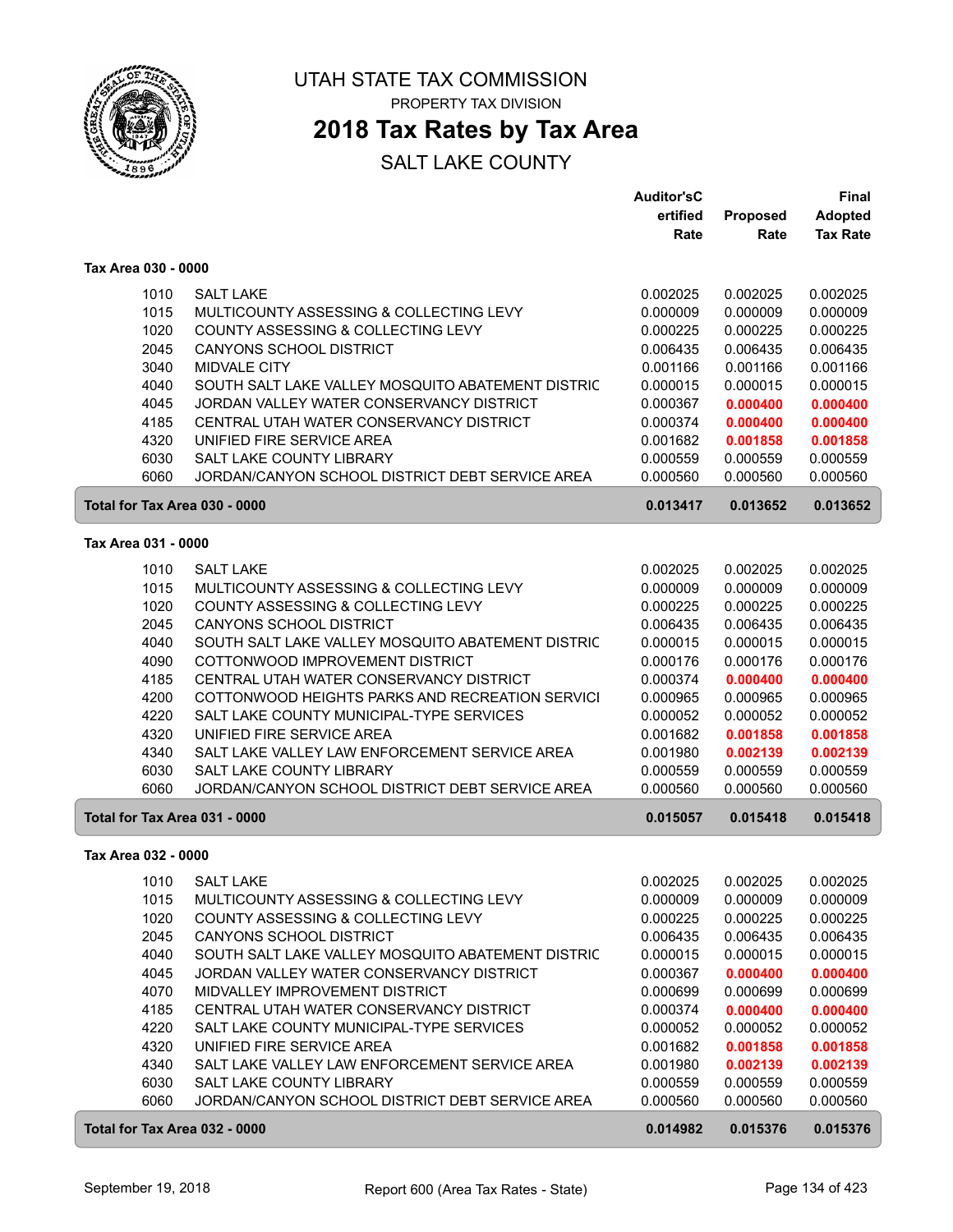

### **2018 Tax Rates by Tax Area**

|                     |                                                   | <b>Auditor'sC</b> |                 | Final           |
|---------------------|---------------------------------------------------|-------------------|-----------------|-----------------|
|                     |                                                   | ertified          | <b>Proposed</b> | <b>Adopted</b>  |
|                     |                                                   | Rate              | Rate            | <b>Tax Rate</b> |
| Tax Area 033 - 0000 |                                                   |                   |                 |                 |
| 1010                | <b>SALT LAKE</b>                                  | 0.002025          | 0.002025        | 0.002025        |
| 1015                | MULTICOUNTY ASSESSING & COLLECTING LEVY           | 0.000009          | 0.000009        | 0.000009        |
| 1020                | COUNTY ASSESSING & COLLECTING LEVY                | 0.000225          | 0.000225        | 0.000225        |
| 2045                | <b>CANYONS SCHOOL DISTRICT</b>                    | 0.006435          | 0.006435        | 0.006435        |
| 4040                | SOUTH SALT LAKE VALLEY MOSQUITO ABATEMENT DISTRIC | 0.000015          | 0.000015        | 0.000015        |
| 4045                | JORDAN VALLEY WATER CONSERVANCY DISTRICT          | 0.000367          | 0.000400        | 0.000400        |
| 4090                | COTTONWOOD IMPROVEMENT DISTRICT                   | 0.000176          | 0.000176        | 0.000176        |
| 4185                | CENTRAL UTAH WATER CONSERVANCY DISTRICT           | 0.000374          | 0.000400        | 0.000400        |
| 4200                | COTTONWOOD HEIGHTS PARKS AND RECREATION SERVICI   | 0.000965          | 0.000965        | 0.000965        |
| 4220                | SALT LAKE COUNTY MUNICIPAL-TYPE SERVICES          | 0.000052          | 0.000052        | 0.000052        |
| 4320                | UNIFIED FIRE SERVICE AREA                         | 0.001682          | 0.001858        | 0.001858        |
| 4340                | SALT LAKE VALLEY LAW ENFORCEMENT SERVICE AREA     | 0.001980          | 0.002139        | 0.002139        |
| 6030                | <b>SALT LAKE COUNTY LIBRARY</b>                   | 0.000559          | 0.000559        | 0.000559        |
| 6060                | JORDAN/CANYON SCHOOL DISTRICT DEBT SERVICE AREA   | 0.000560          | 0.000560        | 0.000560        |
|                     | Total for Tax Area 033 - 0000                     | 0.015424          | 0.015818        | 0.015818        |
| Tax Area 034 - 0000 |                                                   |                   |                 |                 |
| 1010                | <b>SALT LAKE</b>                                  | 0.002025          | 0.002025        | 0.002025        |
| 1015                | MULTICOUNTY ASSESSING & COLLECTING LEVY           | 0.000009          | 0.000009        | 0.000009        |
| 1020                | COUNTY ASSESSING & COLLECTING LEVY                | 0.000225          | 0.000225        | 0.000225        |
| 2045                | <b>CANYONS SCHOOL DISTRICT</b>                    | 0.006435          | 0.006435        | 0.006435        |
| 4040                | SOUTH SALT LAKE VALLEY MOSQUITO ABATEMENT DISTRIC | 0.000015          | 0.000015        | 0.000015        |
| 4045                | JORDAN VALLEY WATER CONSERVANCY DISTRICT          | 0.000367          | 0.000400        | 0.000400        |
| 4090                | COTTONWOOD IMPROVEMENT DISTRICT                   | 0.000176          | 0.000176        | 0.000176        |
| 4185                | CENTRAL UTAH WATER CONSERVANCY DISTRICT           | 0.000374          | 0.000400        | 0.000400        |
| 4220                | SALT LAKE COUNTY MUNICIPAL-TYPE SERVICES          | 0.000052          | 0.000052        | 0.000052        |
| 4320                | UNIFIED FIRE SERVICE AREA                         | 0.001682          | 0.001858        | 0.001858        |
| 4340                | SALT LAKE VALLEY LAW ENFORCEMENT SERVICE AREA     | 0.001980          | 0.002139        | 0.002139        |
| 6030                | <b>SALT LAKE COUNTY LIBRARY</b>                   | 0.000559          | 0.000559        | 0.000559        |
| 6060                | JORDAN/CANYON SCHOOL DISTRICT DEBT SERVICE AREA   | 0.000560          | 0.000560        | 0.000560        |
|                     | Total for Tax Area 034 - 0000                     | 0.014459          | 0.014853        | 0.014853        |
| Tax Area 035 - 0000 |                                                   |                   |                 |                 |
| 1010                | <b>SALT LAKE</b>                                  | 0.002025          | 0.002025        | 0.002025        |
| 1015                | MULTICOUNTY ASSESSING & COLLECTING LEVY           | 0.000009          | 0.000009        | 0.000009        |
| 1020                | COUNTY ASSESSING & COLLECTING LEVY                | 0.000225          | 0.000225        | 0.000225        |
| 2045                | <b>CANYONS SCHOOL DISTRICT</b>                    | 0.006435          | 0.006435        | 0.006435        |
| 3080                | <b>SANDY CITY</b>                                 | 0.001144          | 0.001144        | 0.001144        |
| 4040                | SOUTH SALT LAKE VALLEY MOSQUITO ABATEMENT DISTRIC | 0.000015          | 0.000015        | 0.000015        |
| 4140                | SANDY SUBURBAN IMPROVEMENT DISTRICT               | 0.000696          | 0.000696        | 0.000696        |
| 4185                | CENTRAL UTAH WATER CONSERVANCY DISTRICT           | 0.000374          | 0.000400        | 0.000400        |
| 4290                | METROPOLITAN WATER DISTRICT - SANDY CITY          | 0.000325          | 0.000325        | 0.000325        |
| 6030                | SALT LAKE COUNTY LIBRARY                          | 0.000559          | 0.000559        | 0.000559        |
| 6060                | JORDAN/CANYON SCHOOL DISTRICT DEBT SERVICE AREA   | 0.000560          | 0.000560        | 0.000560        |
|                     | Total for Tax Area 035 - 0000                     | 0.012367          | 0.012393        | 0.012393        |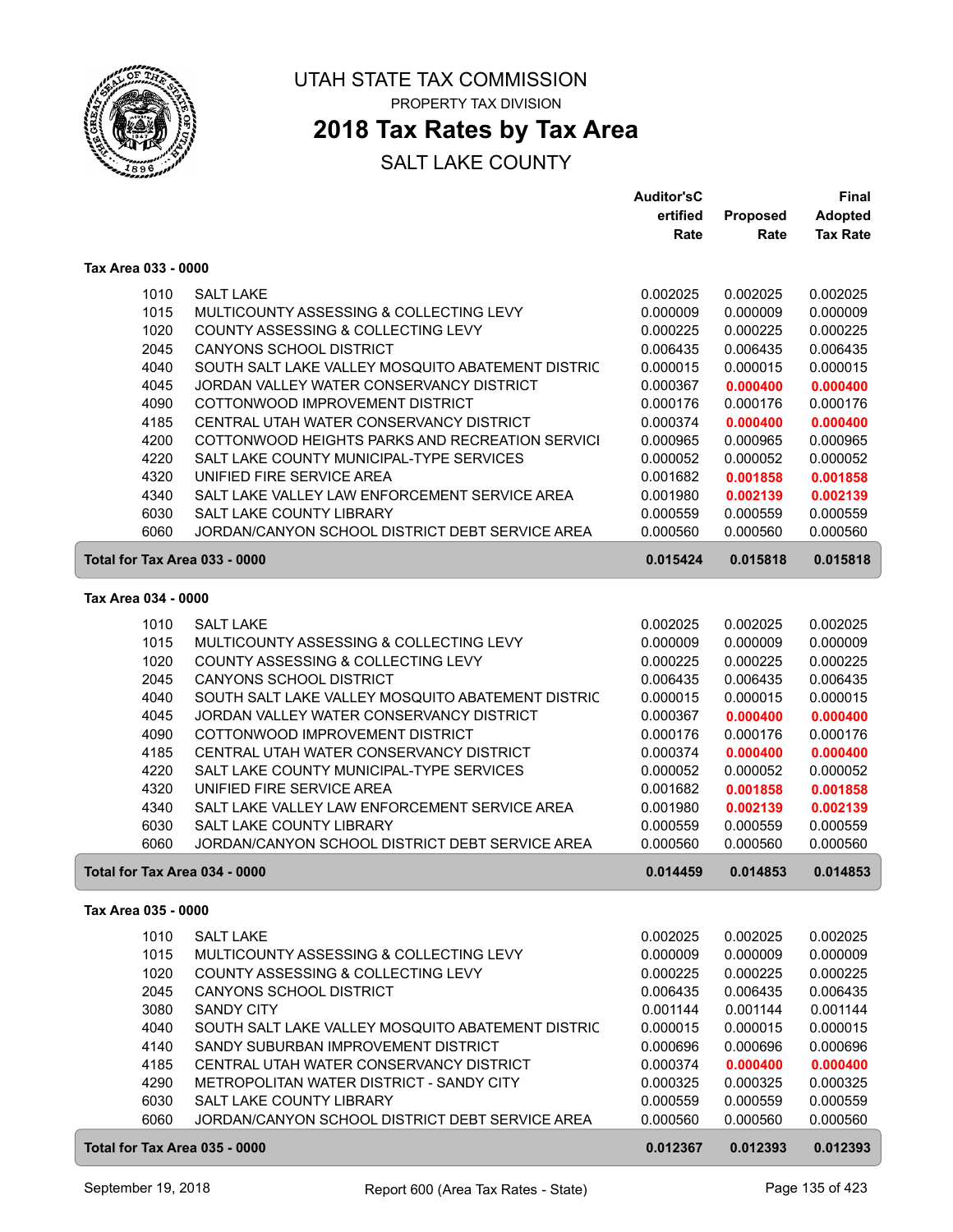

### **2018 Tax Rates by Tax Area**

#### SALT LAKE COUNTY

|                               |                                                   | <b>Auditor'sC</b> |          | Final           |
|-------------------------------|---------------------------------------------------|-------------------|----------|-----------------|
|                               |                                                   | ertified          | Proposed | Adopted         |
|                               |                                                   | Rate              | Rate     | <b>Tax Rate</b> |
| Tax Area 036 - 0000           |                                                   |                   |          |                 |
| 1010                          | <b>SALT LAKE</b>                                  | 0.002025          | 0.002025 | 0.002025        |
| 1015                          | MULTICOUNTY ASSESSING & COLLECTING LEVY           | 0.000009          | 0.000009 | 0.000009        |
| 1020                          | COUNTY ASSESSING & COLLECTING LEVY                | 0.000225          | 0.000225 | 0.000225        |
| 2040                          | <b>JORDAN SCHOOL DISTRICT</b>                     | 0.006501          | 0.006501 | 0.006501        |
| 4040                          | SOUTH SALT LAKE VALLEY MOSQUITO ABATEMENT DISTRIC | 0.000015          | 0.000015 | 0.000015        |
| 4045                          | JORDAN VALLEY WATER CONSERVANCY DISTRICT          | 0.000367          | 0.000400 | 0.000400        |
| 4185                          | CENTRAL UTAH WATER CONSERVANCY DISTRICT           | 0.000374          | 0.000400 | 0.000400        |
| 4220                          | SALT LAKE COUNTY MUNICIPAL-TYPE SERVICES          | 0.000052          | 0.000052 | 0.000052        |
| 4320                          | UNIFIED FIRE SERVICE AREA                         | 0.001682          | 0.001858 | 0.001858        |
| 4340                          | SALT LAKE VALLEY LAW ENFORCEMENT SERVICE AREA     | 0.001980          | 0.002139 | 0.002139        |
| 6030                          | SALT LAKE COUNTY LIBRARY                          | 0.000559          | 0.000559 | 0.000559        |
| Total for Tax Area 036 - 0000 |                                                   | 0.013789          | 0.014183 | 0.014183        |
| Tax Area 037 - 0000           |                                                   |                   |          |                 |
| 1010                          | <b>SALT LAKE</b>                                  | 0.002025          | 0.002025 | 0.002025        |
| 1015                          | MULTICOUNTY ASSESSING & COLLECTING LEVY           | 0.000009          | 0.000009 | 0.000009        |
| 1020                          | COUNTY ASSESSING & COLLECTING LEVY                | 0.000225          | 0.000225 | 0.000225        |
| 2040                          | JORDAN SCHOOL DISTRICT                            | 0.006501          | 0.006501 | 0.006501        |
| 3110                          | <b>WEST JORDAN CITY</b>                           | 0.001823          | 0.002166 | 0.002132        |
| 4040                          | SOUTH SALT LAKE VALLEY MOSQUITO ABATEMENT DISTRIC | 0.000015          | 0.000015 | 0.000015        |
| 4045                          | JORDAN VALLEY WATER CONSERVANCY DISTRICT          | 0.000367          | 0.000400 | 0.000400        |
| 4185                          | CENTRAL UTAH WATER CONSERVANCY DISTRICT           | 0.000374          | 0.000400 | 0.000400        |
| 6030                          | <b>SALT LAKE COUNTY LIBRARY</b>                   | 0.000559          | 0.000559 | 0.000559        |
| Total for Tax Area 037 - 0000 |                                                   | 0.011898          | 0.012300 | 0.012266        |
| Tax Area 038 - 0000           |                                                   |                   |          |                 |
| 1010                          | <b>SALT LAKE</b>                                  | 0.002025          | 0.002025 | 0.002025        |
| 1015                          | MULTICOUNTY ASSESSING & COLLECTING LEVY           | 0.000009          | 0.000009 | 0.000009        |
| 1020                          | COUNTY ASSESSING & COLLECTING LEVY                | 0.000225          | 0.000225 | 0.000225        |
| 2040                          | <b>JORDAN SCHOOL DISTRICT</b>                     | 0.006501          | 0.006501 | 0.006501        |
| 3090                          | SOUTH JORDAN CITY                                 | 0.001793          | 0.001880 | 0.001880        |
| 4040                          | SOUTH SALT LAKE VALLEY MOSQUITO ABATEMENT DISTRIC | 0.000015          | 0.000015 | 0.000015        |
| 4045                          | JORDAN VALLEY WATER CONSERVANCY DISTRICT          | 0.000367          | 0.000400 | 0.000400        |
| 4150                          | SOUTH VALLEY SEWER DISTRICT                       | 0.000296          | 0.000296 | 0.000296        |
| 4185                          | CENTRAL UTAH WATER CONSERVANCY DISTRICT           | 0.000374          | 0.000400 | 0.000400        |
| 6030                          | SALT LAKE COUNTY LIBRARY                          | 0.000559          | 0.000559 | 0.000559        |
| Total for Tax Area 038 - 0000 |                                                   | 0.012164          | 0.012310 | 0.012310        |

ſ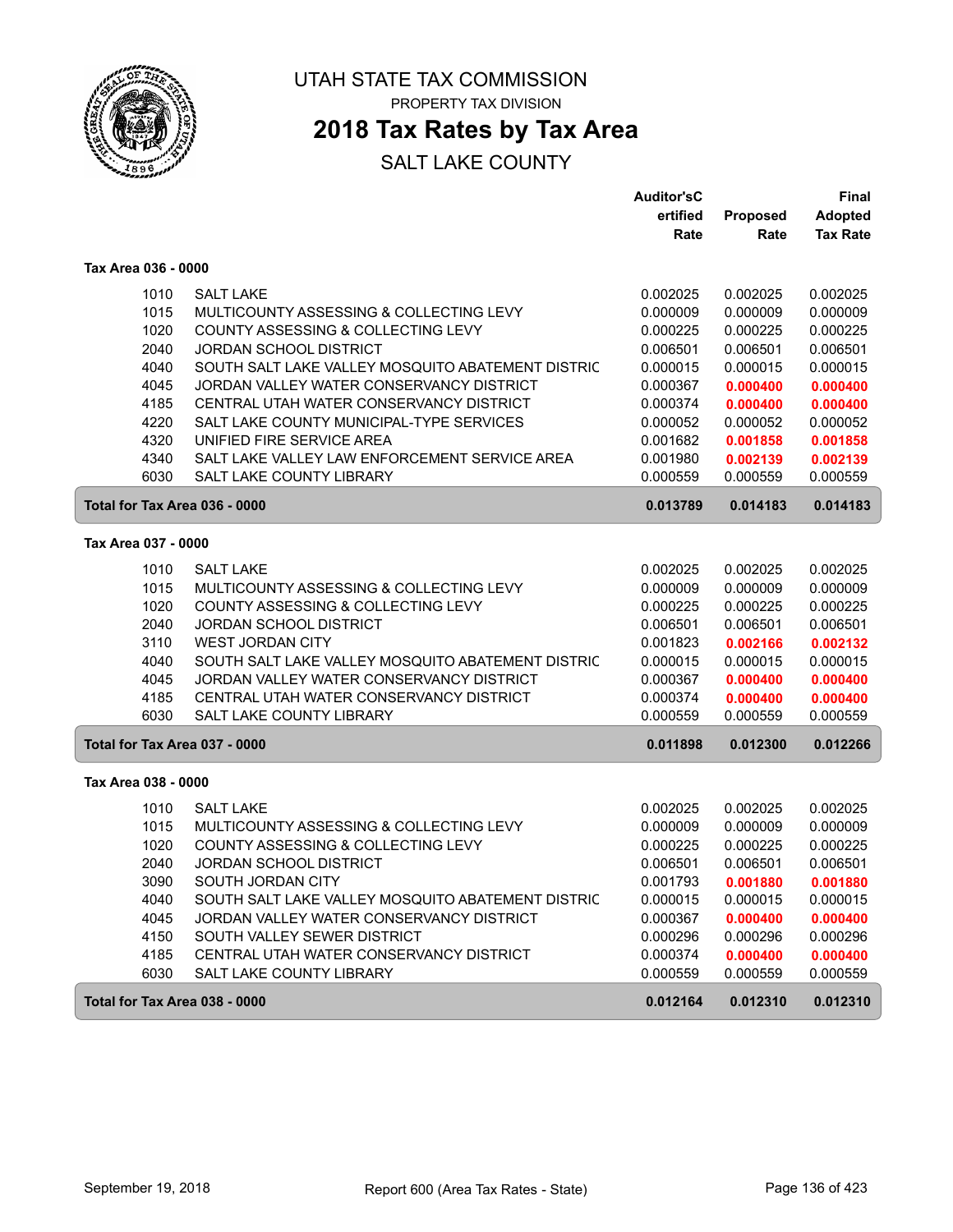

### **2018 Tax Rates by Tax Area**

|                               |                                                   | <b>Auditor'sC</b> |          | Final           |
|-------------------------------|---------------------------------------------------|-------------------|----------|-----------------|
|                               |                                                   | ertified          | Proposed | <b>Adopted</b>  |
|                               |                                                   | Rate              | Rate     | <b>Tax Rate</b> |
| Tax Area 039 - 0000           |                                                   |                   |          |                 |
| 1010                          | <b>SALT LAKE</b>                                  | 0.002025          | 0.002025 | 0.002025        |
| 1015                          | MULTICOUNTY ASSESSING & COLLECTING LEVY           | 0.000009          | 0.000009 | 0.000009        |
| 1020                          | COUNTY ASSESSING & COLLECTING LEVY                | 0.000225          | 0.000225 | 0.000225        |
| 2040                          | <b>JORDAN SCHOOL DISTRICT</b>                     | 0.006501          | 0.006501 | 0.006501        |
| 3090                          | SOUTH JORDAN CITY                                 | 0.001793          | 0.001880 | 0.001880        |
| 4040                          | SOUTH SALT LAKE VALLEY MOSQUITO ABATEMENT DISTRIC | 0.000015          | 0.000015 | 0.000015        |
| 4150                          | SOUTH VALLEY SEWER DISTRICT                       | 0.000296          | 0.000296 | 0.000296        |
| 4185                          | CENTRAL UTAH WATER CONSERVANCY DISTRICT           | 0.000374          | 0.000400 | 0.000400        |
| 6030                          | SALT LAKE COUNTY LIBRARY                          | 0.000559          | 0.000559 | 0.000559        |
| Total for Tax Area 039 - 0000 |                                                   | 0.011797          | 0.011910 | 0.011910        |
| Tax Area 040 - 0000           |                                                   |                   |          |                 |
| 1010                          | <b>SALT LAKE</b>                                  | 0.002025          | 0.002025 | 0.002025        |
| 1015                          | MULTICOUNTY ASSESSING & COLLECTING LEVY           | 0.000009          | 0.000009 | 0.000009        |
| 1020                          | COUNTY ASSESSING & COLLECTING LEVY                | 0.000225          | 0.000225 | 0.000225        |
| 2045                          | <b>CANYONS SCHOOL DISTRICT</b>                    | 0.006435          | 0.006435 | 0.006435        |
| 4040                          | SOUTH SALT LAKE VALLEY MOSQUITO ABATEMENT DISTRIC | 0.000015          | 0.000015 | 0.000015        |
| 4185                          | CENTRAL UTAH WATER CONSERVANCY DISTRICT           | 0.000374          | 0.000400 | 0.000400        |
| 4220                          | SALT LAKE COUNTY MUNICIPAL-TYPE SERVICES          | 0.000052          | 0.000052 | 0.000052        |
| 4320                          | UNIFIED FIRE SERVICE AREA                         | 0.001682          | 0.001858 | 0.001858        |
| 4340                          | SALT LAKE VALLEY LAW ENFORCEMENT SERVICE AREA     | 0.001980          | 0.002139 | 0.002139        |
| 6030                          | <b>SALT LAKE COUNTY LIBRARY</b>                   | 0.000559          | 0.000559 | 0.000559        |
| 6060                          | JORDAN/CANYON SCHOOL DISTRICT DEBT SERVICE AREA   | 0.000560          | 0.000560 | 0.000560        |
| Total for Tax Area 040 - 0000 |                                                   | 0.013916          | 0.014277 | 0.014277        |
| Tax Area 042 - 0000           |                                                   |                   |          |                 |
| 1010                          | <b>SALT LAKE</b>                                  | 0.002025          | 0.002025 | 0.002025        |
| 1015                          | MULTICOUNTY ASSESSING & COLLECTING LEVY           | 0.000009          | 0.000009 | 0.000009        |
| 1020                          | COUNTY ASSESSING & COLLECTING LEVY                | 0.000225          | 0.000225 | 0.000225        |
| 2040                          | <b>JORDAN SCHOOL DISTRICT</b>                     | 0.006501          | 0.006501 | 0.006501        |
| 3060                          | <b>RIVERTON CITY</b>                              | 0.000000          | 0.000000 | 0.000000        |
| 4040                          | SOUTH SALT LAKE VALLEY MOSQUITO ABATEMENT DISTRIC | 0.000015          | 0.000015 | 0.000015        |
| 4045                          | JORDAN VALLEY WATER CONSERVANCY DISTRICT          | 0.000367          | 0.000400 | 0.000400        |
| 4150                          | SOUTH VALLEY SEWER DISTRICT                       | 0.000296          | 0.000296 | 0.000296        |
| 4185                          | CENTRAL UTAH WATER CONSERVANCY DISTRICT           | 0.000374          | 0.000400 | 0.000400        |
| 4320                          | UNIFIED FIRE SERVICE AREA                         | 0.001682          | 0.001858 | 0.001858        |
| 4360                          | RIVERTON LAW ENFORCEMENT SERVICE AREA             | 0.000000          | 0.001849 | 0.001849        |
| 6030                          | SALT LAKE COUNTY LIBRARY                          | 0.000559          | 0.000559 | 0.000559        |
| Total for Tax Area 042 - 0000 |                                                   | 0.012053          | 0.014137 | 0.014137        |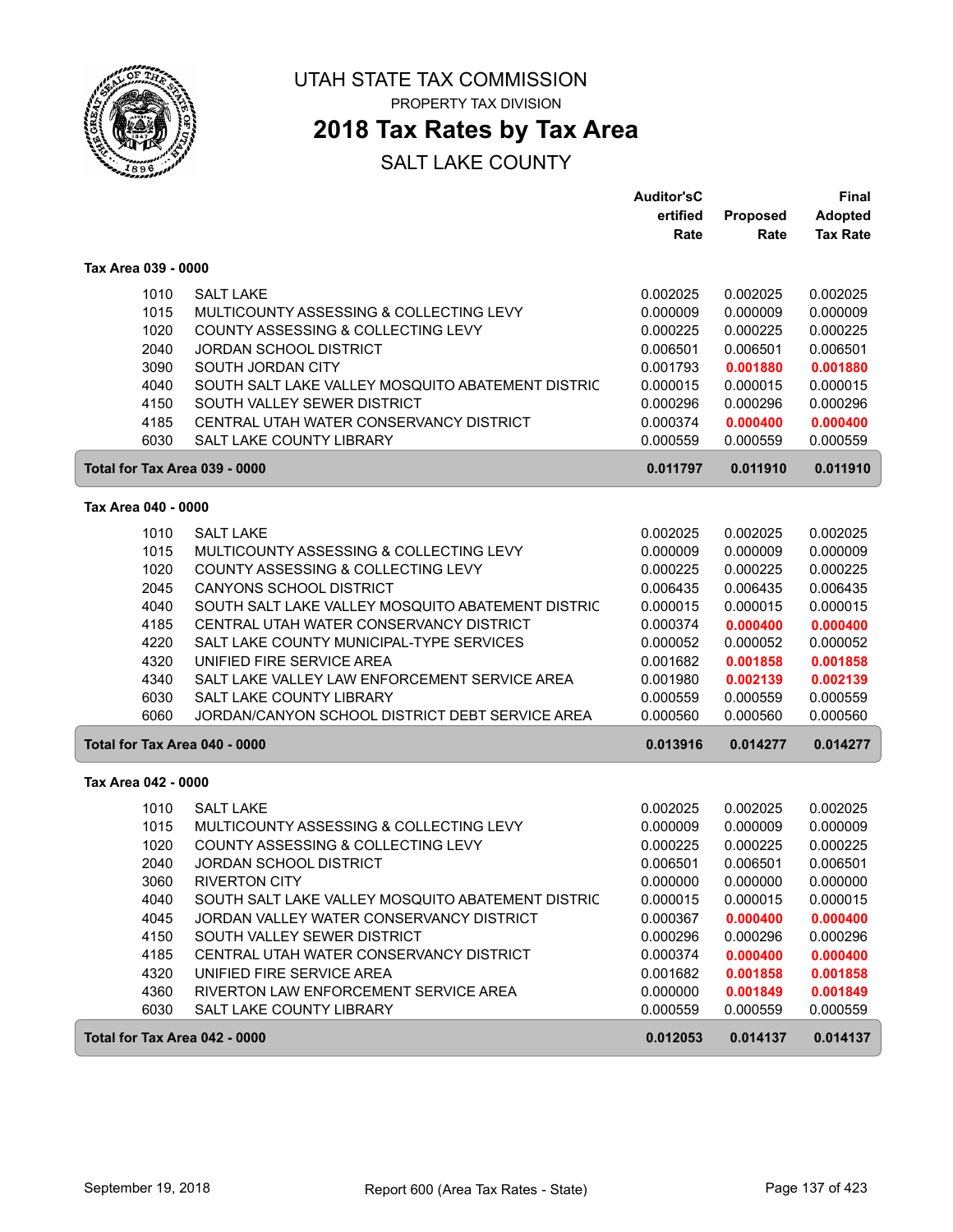

### **2018 Tax Rates by Tax Area**

|                     |                                                   | <b>Auditor'sC</b> |                 | Final           |
|---------------------|---------------------------------------------------|-------------------|-----------------|-----------------|
|                     |                                                   | ertified          | <b>Proposed</b> | <b>Adopted</b>  |
|                     |                                                   | Rate              | Rate            | <b>Tax Rate</b> |
| Tax Area 043 - 0000 |                                                   |                   |                 |                 |
| 1010                | <b>SALT LAKE</b>                                  | 0.002025          | 0.002025        | 0.002025        |
| 1015                | MULTICOUNTY ASSESSING & COLLECTING LEVY           | 0.000009          | 0.000009        | 0.000009        |
| 1020                | COUNTY ASSESSING & COLLECTING LEVY                | 0.000225          | 0.000225        | 0.000225        |
| 2045                | <b>CANYONS SCHOOL DISTRICT</b>                    | 0.006435          | 0.006435        | 0.006435        |
| 4040                | SOUTH SALT LAKE VALLEY MOSQUITO ABATEMENT DISTRIC | 0.000015          | 0.000015        | 0.000015        |
| 4140                | SANDY SUBURBAN IMPROVEMENT DISTRICT               | 0.000696          | 0.000696        | 0.000696        |
| 4185                | CENTRAL UTAH WATER CONSERVANCY DISTRICT           | 0.000374          | 0.000400        | 0.000400        |
| 4220                | SALT LAKE COUNTY MUNICIPAL-TYPE SERVICES          | 0.000052          | 0.000052        | 0.000052        |
| 4320                | UNIFIED FIRE SERVICE AREA                         | 0.001682          | 0.001858        | 0.001858        |
| 4340                | SALT LAKE VALLEY LAW ENFORCEMENT SERVICE AREA     | 0.001980          | 0.002139        | 0.002139        |
| 6030                | SALT LAKE COUNTY LIBRARY                          | 0.000559          | 0.000559        | 0.000559        |
| 6060                | JORDAN/CANYON SCHOOL DISTRICT DEBT SERVICE AREA   | 0.000560          | 0.000560        | 0.000560        |
|                     | Total for Tax Area 043 - 0000                     | 0.014612          | 0.014973        | 0.014973        |
| Tax Area 044 - 0000 |                                                   |                   |                 |                 |
| 1010                | <b>SALT LAKE</b>                                  | 0.002025          | 0.002025        | 0.002025        |
| 1015                | MULTICOUNTY ASSESSING & COLLECTING LEVY           | 0.000009          | 0.000009        | 0.000009        |
| 1020                | COUNTY ASSESSING & COLLECTING LEVY                | 0.000225          | 0.000225        | 0.000225        |
| 2040                | <b>JORDAN SCHOOL DISTRICT</b>                     | 0.006501          | 0.006501        | 0.006501        |
| 4040                | SOUTH SALT LAKE VALLEY MOSQUITO ABATEMENT DISTRIC | 0.000015          | 0.000015        | 0.000015        |
| 4150                | SOUTH VALLEY SEWER DISTRICT                       | 0.000296          | 0.000296        | 0.000296        |
| 4185                | CENTRAL UTAH WATER CONSERVANCY DISTRICT           | 0.000374          | 0.000400        | 0.000400        |
| 4220                | SALT LAKE COUNTY MUNICIPAL-TYPE SERVICES          | 0.000052          | 0.000052        | 0.000052        |
| 4320                | UNIFIED FIRE SERVICE AREA                         | 0.001682          | 0.001858        | 0.001858        |
| 4340                | SALT LAKE VALLEY LAW ENFORCEMENT SERVICE AREA     | 0.001980          | 0.002139        | 0.002139        |
| 6030                | SALT LAKE COUNTY LIBRARY                          | 0.000559          | 0.000559        | 0.000559        |
|                     | Total for Tax Area 044 - 0000                     | 0.013718          | 0.014079        | 0.014079        |
| Tax Area 045 - 0000 |                                                   |                   |                 |                 |
| 1010                | <b>SALT LAKE</b>                                  | 0.002025          | 0.002025        | 0.002025        |
| 1015                | MULTICOUNTY ASSESSING & COLLECTING LEVY           | 0.000009          | 0.000009        | 0.000009        |
| 1020                | COUNTY ASSESSING & COLLECTING LEVY                | 0.000225          | 0.000225        | 0.000225        |
| 2040                | JORDAN SCHOOL DISTRICT                            | 0.006501          | 0.006501        | 0.006501        |
| 3020                | <b>BLUFFDALE CITY</b>                             | 0.001442          | 0.001442        | 0.001442        |
| 4040                | SOUTH SALT LAKE VALLEY MOSQUITO ABATEMENT DISTRIC | 0.000015          | 0.000015        | 0.000015        |
| 4045                | JORDAN VALLEY WATER CONSERVANCY DISTRICT          | 0.000367          | 0.000400        | 0.000400        |
| 4150                | SOUTH VALLEY SEWER DISTRICT                       | 0.000296          | 0.000296        | 0.000296        |
| 4185                | CENTRAL UTAH WATER CONSERVANCY DISTRICT           | 0.000374          | 0.000400        | 0.000400        |
| 6030                | SALT LAKE COUNTY LIBRARY                          | 0.000559          | 0.000559        | 0.000559        |
|                     | Total for Tax Area 045 - 0000                     | 0.011813          | 0.011872        | 0.011872        |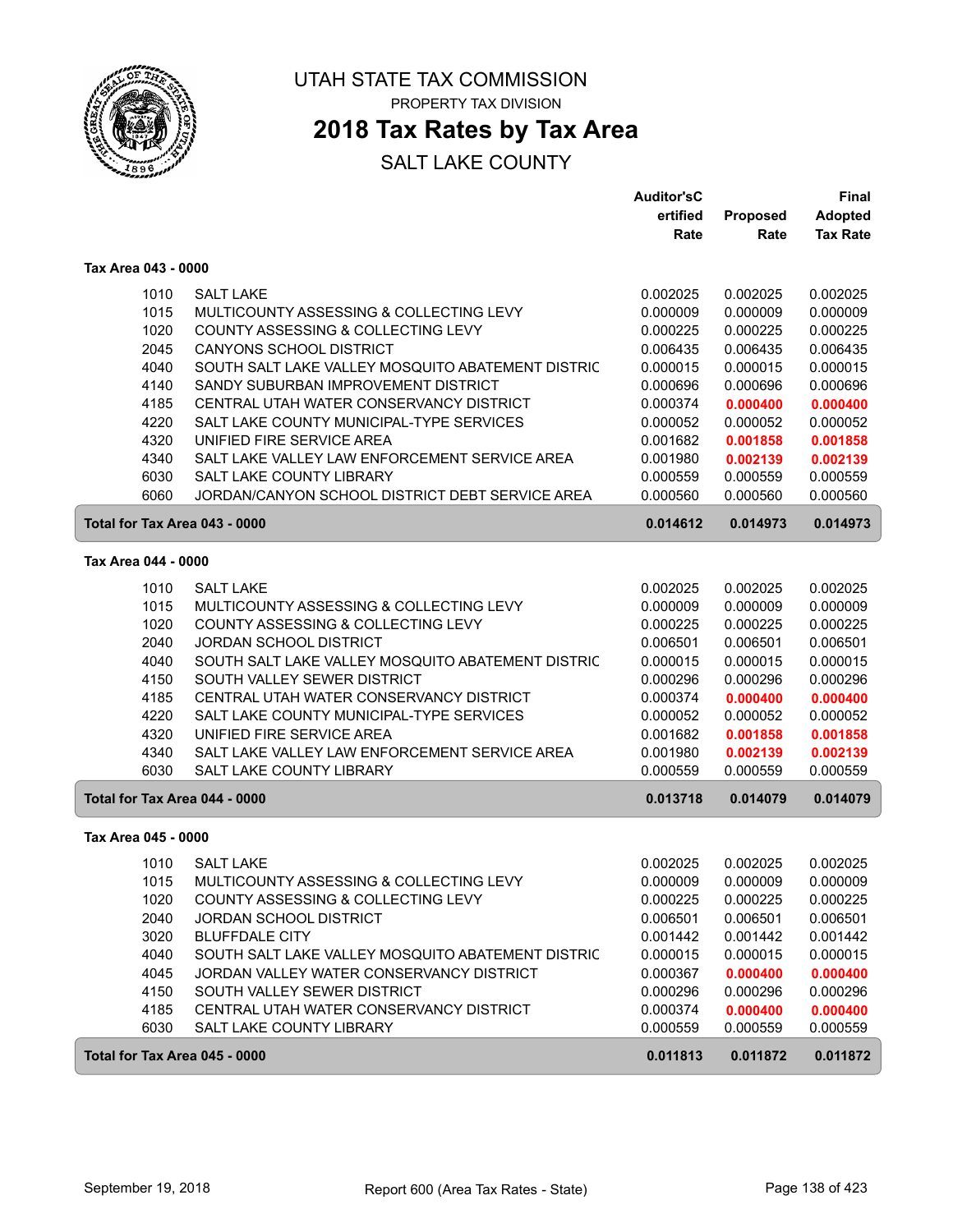

### **2018 Tax Rates by Tax Area**

|                     |                                                   | <b>Auditor'sC</b> |                 | Final           |
|---------------------|---------------------------------------------------|-------------------|-----------------|-----------------|
|                     |                                                   | ertified          | <b>Proposed</b> | <b>Adopted</b>  |
|                     |                                                   | Rate              | Rate            | <b>Tax Rate</b> |
| Tax Area 051 - 0000 |                                                   |                   |                 |                 |
| 1010                | <b>SALT LAKE</b>                                  | 0.002025          | 0.002025        | 0.002025        |
| 1015                | MULTICOUNTY ASSESSING & COLLECTING LEVY           | 0.000009          | 0.000009        | 0.000009        |
| 1020                | COUNTY ASSESSING & COLLECTING LEVY                | 0.000225          | 0.000225        | 0.000225        |
| 2045                | <b>CANYONS SCHOOL DISTRICT</b>                    | 0.006435          | 0.006435        | 0.006435        |
| 3030                | <b>DRAPER CITY</b>                                | 0.001352          | 0.001352        | 0.001352        |
| 4040                | SOUTH SALT LAKE VALLEY MOSQUITO ABATEMENT DISTRIC | 0.000015          | 0.000015        | 0.000015        |
| 4045                | JORDAN VALLEY WATER CONSERVANCY DISTRICT          | 0.000367          | 0.000400        | 0.000400        |
| 4150                | SOUTH VALLEY SEWER DISTRICT                       | 0.000296          | 0.000296        | 0.000296        |
| 4160                | CRESCENT CEMETERY MAINTENANCE DISTRICT            | 0.000034          | 0.000034        | 0.000034        |
| 4185                | CENTRAL UTAH WATER CONSERVANCY DISTRICT           | 0.000374          | 0.000400        | 0.000400        |
| 6030                | SALT LAKE COUNTY LIBRARY                          | 0.000559          | 0.000559        | 0.000559        |
| 6060                | JORDAN/CANYON SCHOOL DISTRICT DEBT SERVICE AREA   | 0.000560          | 0.000560        | 0.000560        |
|                     | Total for Tax Area 051 - 0000                     | 0.012251          | 0.012310        | 0.012310        |
|                     |                                                   |                   |                 |                 |
| Tax Area 055 - 0000 |                                                   |                   |                 |                 |
| 1010                | <b>SALT LAKE</b>                                  | 0.002025          | 0.002025        | 0.002025        |
| 1015                | MULTICOUNTY ASSESSING & COLLECTING LEVY           | 0.000009          | 0.000009        | 0.000009        |
| 1020                | COUNTY ASSESSING & COLLECTING LEVY                | 0.000225          | 0.000225        | 0.000225        |
| 2045                | <b>CANYONS SCHOOL DISTRICT</b>                    | 0.006435          | 0.006435        | 0.006435        |
| 3030                | <b>DRAPER CITY</b>                                | 0.001352          | 0.001352        | 0.001352        |
| 4040                | SOUTH SALT LAKE VALLEY MOSQUITO ABATEMENT DISTRIC | 0.000015          | 0.000015        | 0.000015        |
| 4045                | JORDAN VALLEY WATER CONSERVANCY DISTRICT          | 0.000367          | 0.000400        | 0.000400        |
| 4150                | SOUTH VALLEY SEWER DISTRICT                       | 0.000296          | 0.000296        | 0.000296        |
| 4185                | CENTRAL UTAH WATER CONSERVANCY DISTRICT           | 0.000374          | 0.000400        | 0.000400        |
| 6030                | <b>SALT LAKE COUNTY LIBRARY</b>                   | 0.000559          | 0.000559        | 0.000559        |
| 6060                | JORDAN/CANYON SCHOOL DISTRICT DEBT SERVICE AREA   | 0.000560          | 0.000560        | 0.000560        |
|                     | Total for Tax Area 055 - 0000                     | 0.012217          | 0.012276        | 0.012276        |
| Tax Area 056 - 0000 |                                                   |                   |                 |                 |
| 1010                | <b>SALT LAKE</b>                                  | 0.002025          | 0.002025        | 0.002025        |
| 1015                | MULTICOUNTY ASSESSING & COLLECTING LEVY           | 0.000009          | 0.000009        | 0.000009        |
| 1020                | COUNTY ASSESSING & COLLECTING LEVY                | 0.000225          | 0.000225        | 0.000225        |
| 2045                | <b>CANYONS SCHOOL DISTRICT</b>                    | 0.006435          | 0.006435        | 0.006435        |
| 3030                | DRAPER CITY                                       | 0.001352          | 0.001352        | 0.001352        |
| 4040                | SOUTH SALT LAKE VALLEY MOSQUITO ABATEMENT DISTRIC | 0.000015          | 0.000015        | 0.000015        |
| 4045                | JORDAN VALLEY WATER CONSERVANCY DISTRICT          | 0.000367          | 0.000400        | 0.000400        |
| 4185                | CENTRAL UTAH WATER CONSERVANCY DISTRICT           | 0.000374          | 0.000400        | 0.000400        |
| 6030                | SALT LAKE COUNTY LIBRARY                          | 0.000559          | 0.000559        | 0.000559        |
| 6060                | JORDAN/CANYON SCHOOL DISTRICT DEBT SERVICE AREA   | 0.000560          | 0.000560        | 0.000560        |
|                     | Total for Tax Area 056 - 0000                     | 0.011921          | 0.011980        | 0.011980        |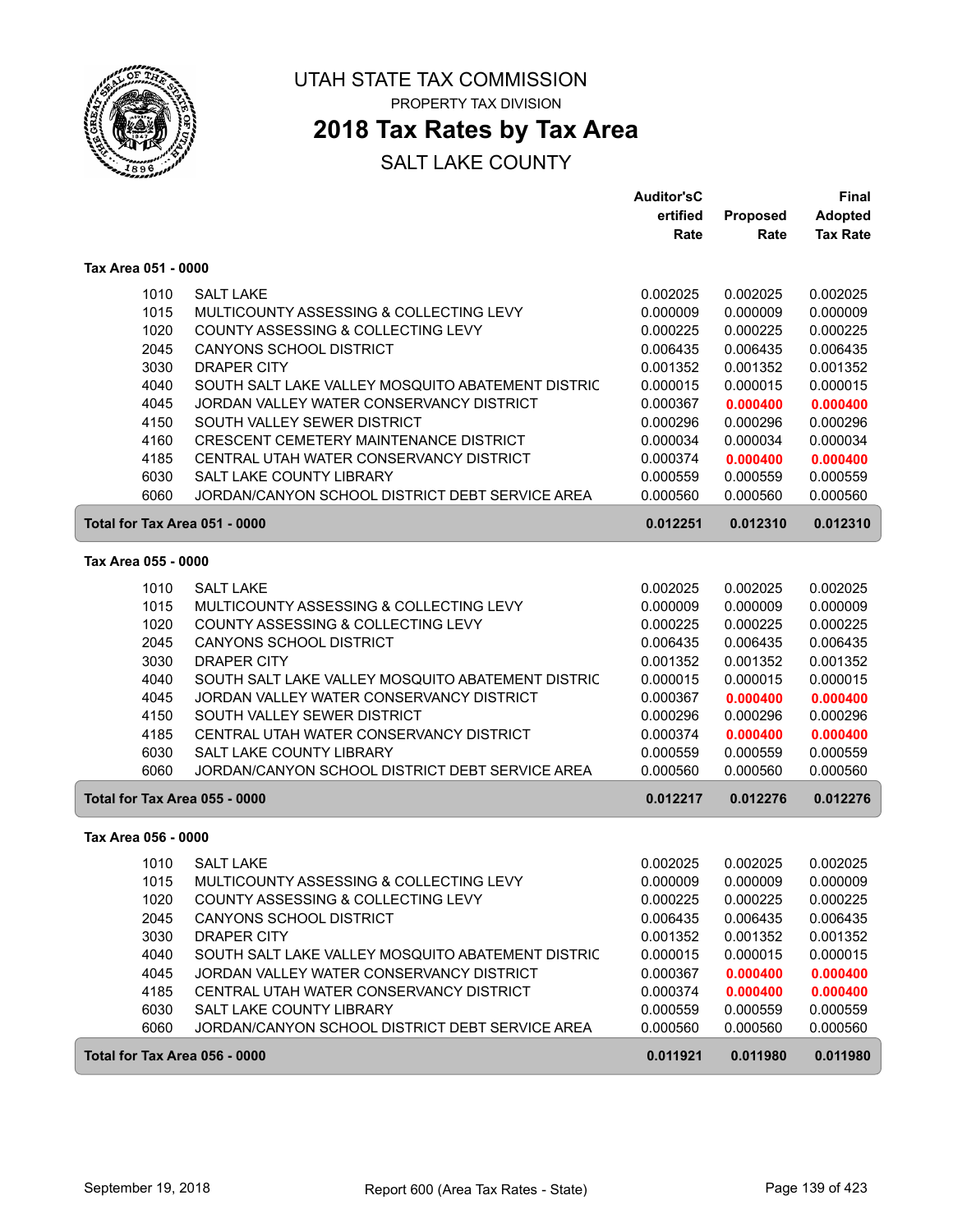

### **2018 Tax Rates by Tax Area**

|                               |                                                                                               | <b>Auditor'sC</b>    |                      | Final                |
|-------------------------------|-----------------------------------------------------------------------------------------------|----------------------|----------------------|----------------------|
|                               |                                                                                               | ertified             | Proposed             | <b>Adopted</b>       |
|                               |                                                                                               | Rate                 | Rate                 | <b>Tax Rate</b>      |
| Tax Area 061 - 0000           |                                                                                               |                      |                      |                      |
| 1010                          | <b>SALT LAKE</b>                                                                              | 0.002025             | 0.002025             | 0.002025             |
| 1015                          | MULTICOUNTY ASSESSING & COLLECTING LEVY                                                       | 0.000009             | 0.000009             | 0.000009             |
| 1020                          | COUNTY ASSESSING & COLLECTING LEVY                                                            | 0.000225             | 0.000225             | 0.000225             |
| 2030                          | <b>GRANITE SCHOOL DISTRICT</b>                                                                | 0.007822             | 0.007822             | 0.007822             |
| 3105                          | <b>TAYLORSVILLE CITY</b>                                                                      | 0.001003             | 0.001003             | 0.001003             |
| 4040                          | SOUTH SALT LAKE VALLEY MOSQUITO ABATEMENT DISTRIC                                             | 0.000015             | 0.000015             | 0.000015             |
| 4045                          | JORDAN VALLEY WATER CONSERVANCY DISTRICT                                                      | 0.000367             | 0.000400             | 0.000400             |
| 4110                          | TAYLORSVILLE-BENNION IMPROVEMENT DISTRICT                                                     | 0.000125             | 0.000125             | 0.000125             |
| 4185                          | CENTRAL UTAH WATER CONSERVANCY DISTRICT                                                       | 0.000374             | 0.000400             | 0.000400             |
| 4320                          | UNIFIED FIRE SERVICE AREA                                                                     | 0.001682             | 0.001858             | 0.001858             |
| 6030                          | <b>SALT LAKE COUNTY LIBRARY</b>                                                               | 0.000559             | 0.000559             | 0.000559             |
| Total for Tax Area 061 - 0000 |                                                                                               | 0.014206             | 0.014441             | 0.014441             |
| Tax Area 062 - 0000           |                                                                                               |                      |                      |                      |
|                               |                                                                                               |                      |                      |                      |
| 1010                          | <b>SALT LAKE</b>                                                                              | 0.002025             | 0.002025             | 0.002025             |
| 1015<br>1020                  | MULTICOUNTY ASSESSING & COLLECTING LEVY                                                       | 0.000009<br>0.000225 | 0.000009             | 0.000009<br>0.000225 |
|                               | COUNTY ASSESSING & COLLECTING LEVY                                                            |                      | 0.000225             |                      |
| 2030                          | <b>GRANITE SCHOOL DISTRICT</b>                                                                | 0.007822             | 0.007822             | 0.007822             |
| 3105                          | <b>TAYLORSVILLE CITY</b>                                                                      | 0.001003             | 0.001003             | 0.001003             |
| 4040<br>4045                  | SOUTH SALT LAKE VALLEY MOSQUITO ABATEMENT DISTRIC<br>JORDAN VALLEY WATER CONSERVANCY DISTRICT | 0.000015<br>0.000367 | 0.000015             | 0.000015             |
|                               | <b>GRANGER - HUNTER IMPROVEMENT DISTRICT</b>                                                  |                      | 0.000400             | 0.000400             |
| 4050                          |                                                                                               | 0.000519             | 0.000519             | 0.000519             |
| 4185<br>4320                  | CENTRAL UTAH WATER CONSERVANCY DISTRICT<br>UNIFIED FIRE SERVICE AREA                          | 0.000374             | 0.000400             | 0.000400             |
| 6030                          | SALT LAKE COUNTY LIBRARY                                                                      | 0.001682<br>0.000559 | 0.001858<br>0.000559 | 0.001858<br>0.000559 |
|                               |                                                                                               |                      |                      |                      |
| Total for Tax Area 062 - 0000 |                                                                                               | 0.014600             | 0.014835             | 0.014835             |
| Tax Area 063 - 0000           |                                                                                               |                      |                      |                      |
| 1010                          | <b>SALT LAKE</b>                                                                              | 0.002025             | 0.002025             | 0.002025             |
| 1015                          | MULTICOUNTY ASSESSING & COLLECTING LEVY                                                       | 0.000009             | 0.000009             | 0.000009             |
| 1020                          | COUNTY ASSESSING & COLLECTING LEVY                                                            | 0.000225             | 0.000225             | 0.000225             |
| 2030                          | <b>GRANITE SCHOOL DISTRICT</b>                                                                | 0.007822             | 0.007822             | 0.007822             |
| 3105                          | <b>TAYLORSVILLE CITY</b>                                                                      | 0.001003             | 0.001003             | 0.001003             |
| 4040                          | SOUTH SALT LAKE VALLEY MOSQUITO ABATEMENT DISTRIC                                             | 0.000015             | 0.000015             | 0.000015             |
| 4045                          | JORDAN VALLEY WATER CONSERVANCY DISTRICT                                                      | 0.000367             | 0.000400             | 0.000400             |
| 4110                          | TAYLORSVILLE-BENNION IMPROVEMENT DISTRICT                                                     | 0.000125             | 0.000125             | 0.000125             |
| 4180                          | OQUIRRH RECREATION AND PARKS DISTRICT                                                         | 0.000916             | 0.000916             | 0.000916             |
| 4185                          | CENTRAL UTAH WATER CONSERVANCY DISTRICT                                                       | 0.000374             | 0.000400             | 0.000400             |
| 4320                          | UNIFIED FIRE SERVICE AREA                                                                     | 0.001682             | 0.001858             | 0.001858             |
| 6030                          | SALT LAKE COUNTY LIBRARY                                                                      | 0.000559             | 0.000559             | 0.000559             |
| Total for Tax Area 063 - 0000 |                                                                                               | 0.015122             | 0.015357             | 0.015357             |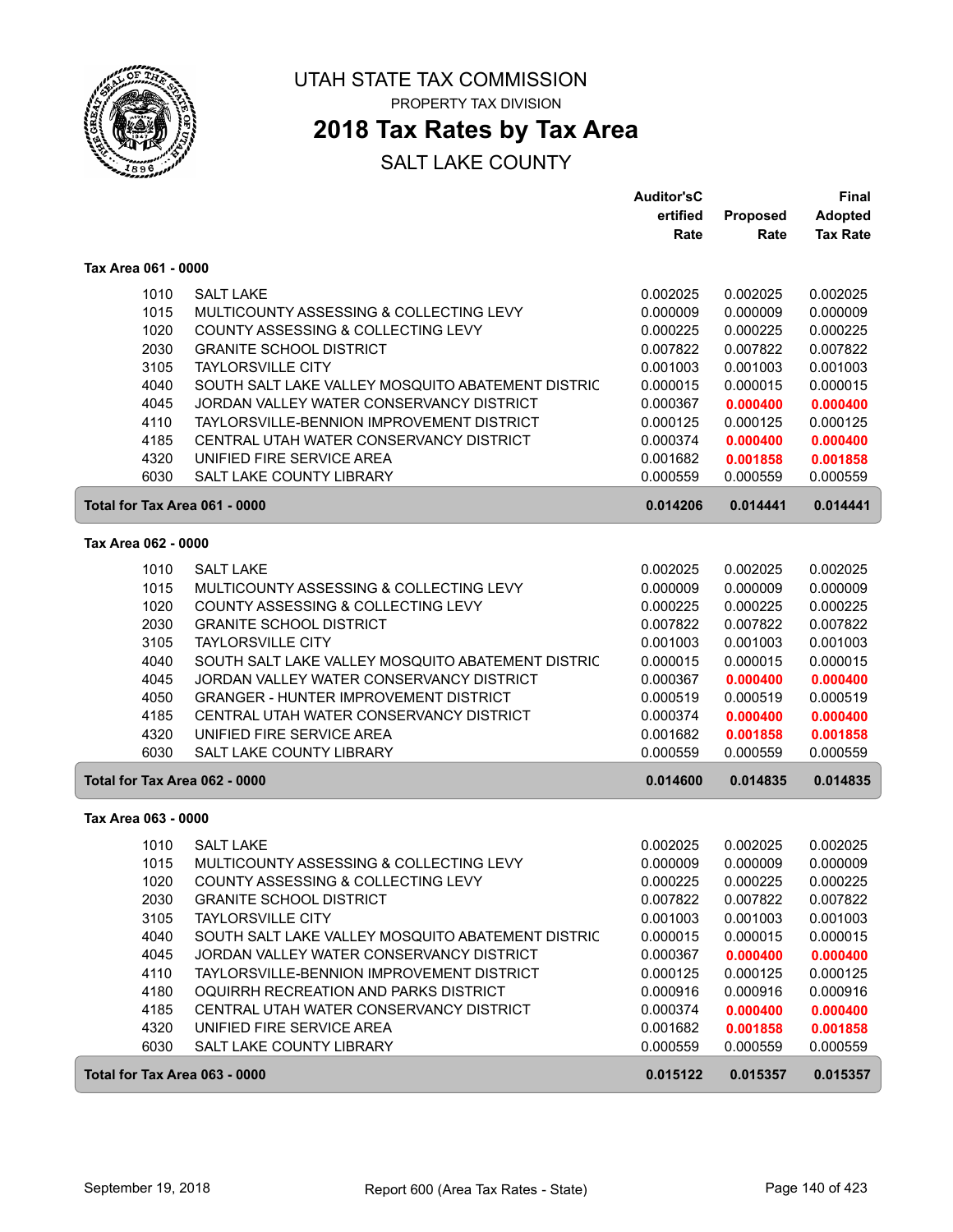

### **2018 Tax Rates by Tax Area**

|                     |                                                           | <b>Auditor'sC</b> |          | <b>Final</b>    |
|---------------------|-----------------------------------------------------------|-------------------|----------|-----------------|
|                     |                                                           | ertified          | Proposed | <b>Adopted</b>  |
|                     |                                                           | Rate              | Rate     | <b>Tax Rate</b> |
| Tax Area 064 - 0000 |                                                           |                   |          |                 |
|                     | 1010<br><b>SALT LAKE</b>                                  | 0.002025          | 0.002025 | 0.002025        |
|                     | 1015<br>MULTICOUNTY ASSESSING & COLLECTING LEVY           | 0.000009          | 0.000009 | 0.000009        |
|                     | 1020<br>COUNTY ASSESSING & COLLECTING LEVY                | 0.000225          | 0.000225 | 0.000225        |
|                     | 2030<br><b>GRANITE SCHOOL DISTRICT</b>                    | 0.007822          | 0.007822 | 0.007822        |
|                     | 3105<br><b>TAYLORSVILLE CITY</b>                          | 0.001003          | 0.001003 | 0.001003        |
|                     | 4040<br>SOUTH SALT LAKE VALLEY MOSQUITO ABATEMENT DISTRIC | 0.000015          | 0.000015 | 0.000015        |
|                     | 4045<br>JORDAN VALLEY WATER CONSERVANCY DISTRICT          | 0.000367          | 0.000400 | 0.000400        |
|                     | 4120<br><b>KEARNS IMPROVEMENT DISTRICT</b>                | 0.000580          | 0.000580 | 0.000580        |
|                     | 4180<br>OQUIRRH RECREATION AND PARKS DISTRICT             | 0.000916          | 0.000916 | 0.000916        |
|                     | 4185<br>CENTRAL UTAH WATER CONSERVANCY DISTRICT           | 0.000374          | 0.000400 | 0.000400        |
|                     | 4320<br>UNIFIED FIRE SERVICE AREA                         | 0.001682          | 0.001858 | 0.001858        |
|                     | 6030<br>SALT LAKE COUNTY LIBRARY                          | 0.000559          | 0.000559 | 0.000559        |
|                     | Total for Tax Area 064 - 0000                             | 0.015577          | 0.015812 | 0.015812        |
| Tax Area 065 - 0000 |                                                           |                   |          |                 |
|                     | 1010<br><b>SALT LAKE</b>                                  | 0.002025          | 0.002025 | 0.002025        |
|                     | 1015<br>MULTICOUNTY ASSESSING & COLLECTING LEVY           | 0.000009          | 0.000009 | 0.000009        |
|                     | 1020<br>COUNTY ASSESSING & COLLECTING LEVY                | 0.000225          | 0.000225 | 0.000225        |
|                     | 2040<br><b>JORDAN SCHOOL DISTRICT</b>                     | 0.006501          | 0.006501 | 0.006501        |
|                     | 3105<br><b>TAYLORSVILLE CITY</b>                          | 0.001003          | 0.001003 | 0.001003        |
|                     | 4040<br>SOUTH SALT LAKE VALLEY MOSQUITO ABATEMENT DISTRIC | 0.000015          | 0.000015 | 0.000015        |
|                     | 4045<br>JORDAN VALLEY WATER CONSERVANCY DISTRICT          | 0.000367          | 0.000400 | 0.000400        |
|                     | 4185<br>CENTRAL UTAH WATER CONSERVANCY DISTRICT           | 0.000374          | 0.000400 | 0.000400        |
|                     | 4320<br>UNIFIED FIRE SERVICE AREA                         | 0.001682          | 0.001858 | 0.001858        |
|                     | 6030<br><b>SALT LAKE COUNTY LIBRARY</b>                   | 0.000559          | 0.000559 | 0.000559        |
|                     | Total for Tax Area 065 - 0000                             | 0.012760          | 0.012995 | 0.012995        |
| Tax Area 066 - 0000 |                                                           |                   |          |                 |
|                     | <b>SALT LAKE</b><br>1010                                  | 0.002025          | 0.002025 | 0.002025        |
|                     | 1015<br>MULTICOUNTY ASSESSING & COLLECTING LEVY           | 0.000009          | 0.000009 | 0.000009        |
|                     | COUNTY ASSESSING & COLLECTING LEVY<br>1020                | 0.000225          | 0.000225 | 0.000225        |
|                     | JORDAN SCHOOL DISTRICT<br>2040                            | 0.006501          | 0.006501 | 0.006501        |
|                     | 3105<br><b>TAYLORSVILLE CITY</b>                          | 0.001003          | 0.001003 | 0.001003        |
|                     | 4040<br>SOUTH SALT LAKE VALLEY MOSQUITO ABATEMENT DISTRIC | 0.000015          | 0.000015 | 0.000015        |
|                     | 4045<br>JORDAN VALLEY WATER CONSERVANCY DISTRICT          | 0.000367          | 0.000400 | 0.000400        |
|                     | TAYLORSVILLE-BENNION IMPROVEMENT DISTRICT<br>4110         | 0.000125          | 0.000125 | 0.000125        |
|                     | 4185<br>CENTRAL UTAH WATER CONSERVANCY DISTRICT           | 0.000374          | 0.000400 | 0.000400        |
|                     | 4320<br>UNIFIED FIRE SERVICE AREA                         | 0.001682          | 0.001858 | 0.001858        |
|                     | 6030<br>SALT LAKE COUNTY LIBRARY                          | 0.000559          | 0.000559 | 0.000559        |
|                     | Total for Tax Area 066 - 0000                             | 0.012885          | 0.013120 | 0.013120        |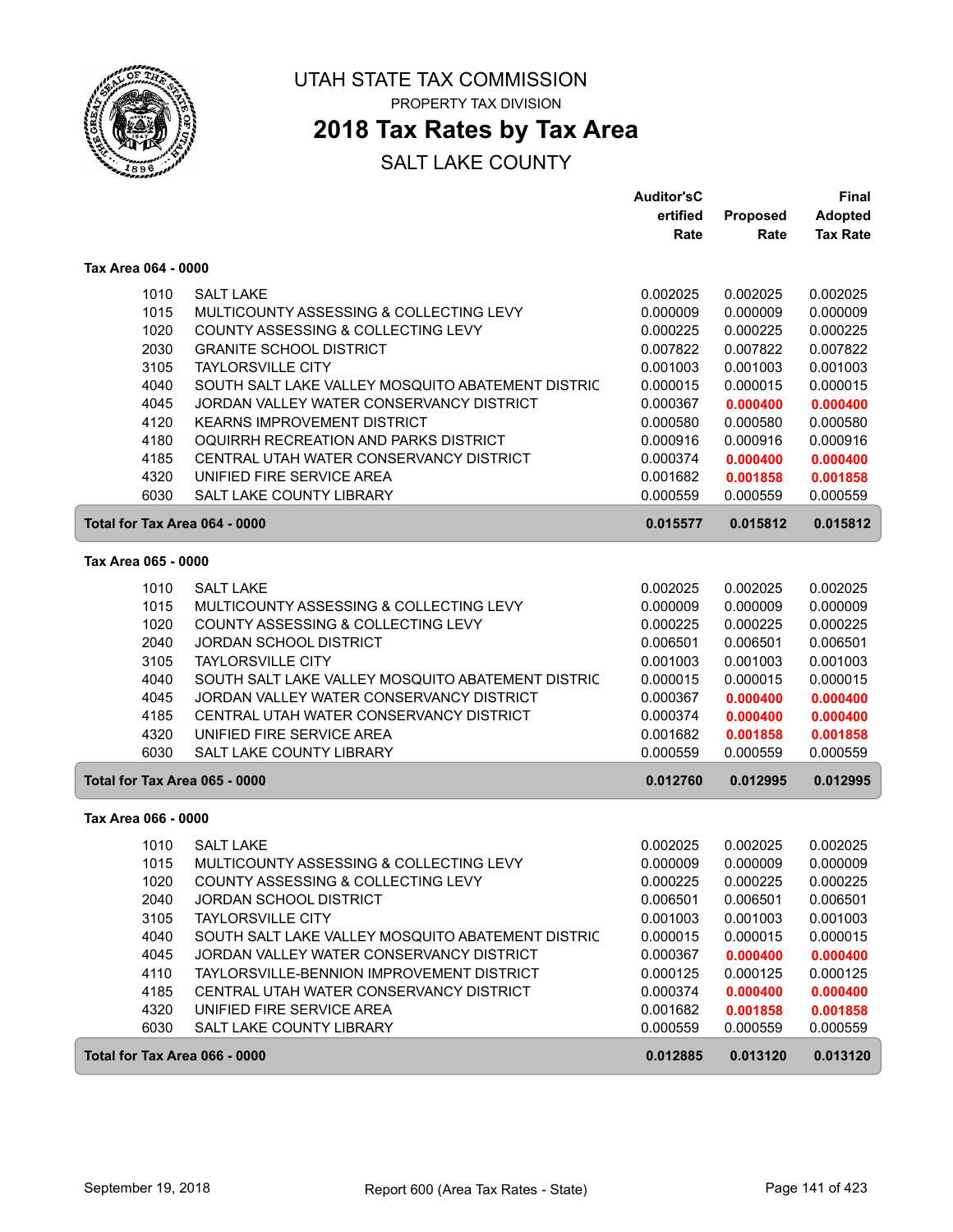

## **2018 Tax Rates by Tax Area**

|                               |                                                   | <b>Auditor'sC</b> |          | Final           |
|-------------------------------|---------------------------------------------------|-------------------|----------|-----------------|
|                               |                                                   | ertified          | Proposed | Adopted         |
|                               |                                                   | Rate              | Rate     | <b>Tax Rate</b> |
| Tax Area 070 - 0000           |                                                   |                   |          |                 |
| 1010                          | <b>SALT LAKE</b>                                  | 0.002025          | 0.002025 | 0.002025        |
| 1015                          | MULTICOUNTY ASSESSING & COLLECTING LEVY           | 0.000009          | 0.000009 | 0.000009        |
| 1020                          | COUNTY ASSESSING & COLLECTING LEVY                | 0.000225          | 0.000225 | 0.000225        |
| 2040                          | <b>JORDAN SCHOOL DISTRICT</b>                     | 0.006501          | 0.006501 | 0.006501        |
| 3035                          | <b>HERRIMAN CITY</b>                              | 0.000307          | 0.000307 | 0.000307        |
| 4040                          | SOUTH SALT LAKE VALLEY MOSQUITO ABATEMENT DISTRIC | 0.000015          | 0.000015 | 0.000015        |
| 4045                          | JORDAN VALLEY WATER CONSERVANCY DISTRICT          | 0.000367          | 0.000400 | 0.000400        |
| 4150                          | SOUTH VALLEY SEWER DISTRICT                       | 0.000296          | 0.000296 | 0.000296        |
| 4185                          | CENTRAL UTAH WATER CONSERVANCY DISTRICT           | 0.000374          | 0.000400 | 0.000400        |
| 4320                          | UNIFIED FIRE SERVICE AREA                         | 0.001682          | 0.001858 | 0.001858        |
| 4370                          | HERRIMAN CITY SAFETY ENFORCEMENT AREA             | 0.000000          | 0.002071 | 0.002071        |
| 6030                          | <b>SALT LAKE COUNTY LIBRARY</b>                   | 0.000559          | 0.000559 | 0.000559        |
| Total for Tax Area 070 - 0000 |                                                   | 0.012360          | 0.014666 | 0.014666        |
| Tax Area 080 - 0000           |                                                   |                   |          |                 |
| 1010                          | <b>SALT LAKE</b>                                  | 0.002025          | 0.002025 | 0.002025        |
| 1015                          | MULTICOUNTY ASSESSING & COLLECTING LEVY           | 0.000009          | 0.000009 | 0.000009        |
| 1020                          | COUNTY ASSESSING & COLLECTING LEVY                | 0.000225          | 0.000225 | 0.000225        |
| 2030                          | <b>GRANITE SCHOOL DISTRICT</b>                    | 0.007822          | 0.007822 | 0.007822        |
| 3036                          | <b>HOLLADAY CITY</b>                              | 0.001311          | 0.001311 | 0.001311        |
| 4040                          | SOUTH SALT LAKE VALLEY MOSQUITO ABATEMENT DISTRIC | 0.000015          | 0.000015 | 0.000015        |
| 4045                          | JORDAN VALLEY WATER CONSERVANCY DISTRICT          | 0.000367          | 0.000400 | 0.000400        |
| 4060                          | MT. OLYMPUS IMPROVEMENT DISTRICT                  | 0.000279          | 0.000279 | 0.000279        |
| 4185                          | CENTRAL UTAH WATER CONSERVANCY DISTRICT           | 0.000374          | 0.000400 | 0.000400        |
| 6030                          | <b>SALT LAKE COUNTY LIBRARY</b>                   | 0.000559          | 0.000559 | 0.000559        |
| Total for Tax Area 080 - 0000 |                                                   | 0.012986          | 0.013045 | 0.013045        |
| Tax Area 082 - 0000           |                                                   |                   |          |                 |
| 1010                          | <b>SALT LAKE</b>                                  | 0.002025          | 0.002025 | 0.002025        |
| 1015                          | MULTICOUNTY ASSESSING & COLLECTING LEVY           | 0.000009          | 0.000009 | 0.000009        |
| 1020                          | COUNTY ASSESSING & COLLECTING LEVY                | 0.000225          | 0.000225 | 0.000225        |
| 2030                          | <b>GRANITE SCHOOL DISTRICT</b>                    | 0.007822          | 0.007822 | 0.007822        |
| 3036                          | <b>HOLLADAY CITY</b>                              | 0.001311          | 0.001311 | 0.001311        |
| 4040                          | SOUTH SALT LAKE VALLEY MOSQUITO ABATEMENT DISTRIC | 0.000015          | 0.000015 | 0.000015        |
| 4060                          | MT. OLYMPUS IMPROVEMENT DISTRICT                  | 0.000279          | 0.000279 | 0.000279        |
| 4185                          | CENTRAL UTAH WATER CONSERVANCY DISTRICT           | 0.000374          | 0.000400 | 0.000400        |
| 6030                          | SALT LAKE COUNTY LIBRARY                          | 0.000559          | 0.000559 | 0.000559        |
| Total for Tax Area 082 - 0000 |                                                   | 0.012619          | 0.012645 | 0.012645        |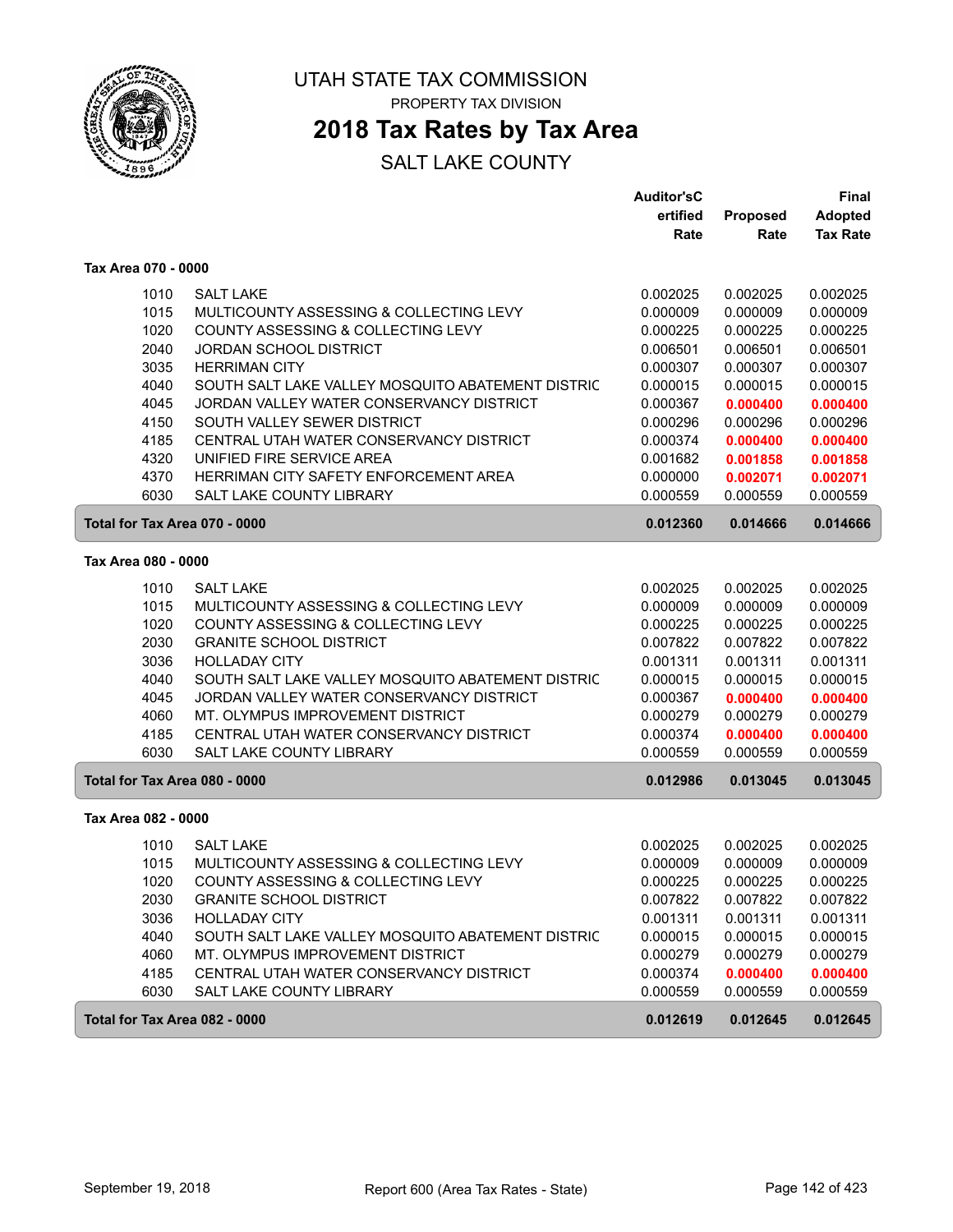

## **2018 Tax Rates by Tax Area**

|                               |                                                                               | <b>Auditor'sC</b>    |                      | Final                |
|-------------------------------|-------------------------------------------------------------------------------|----------------------|----------------------|----------------------|
|                               |                                                                               | ertified             | <b>Proposed</b>      | <b>Adopted</b>       |
|                               |                                                                               | Rate                 | Rate                 | <b>Tax Rate</b>      |
| Tax Area 083 - 0000           |                                                                               |                      |                      |                      |
| 1010                          | <b>SALT LAKE</b>                                                              | 0.002025             | 0.002025             | 0.002025             |
| 1015                          | MULTICOUNTY ASSESSING & COLLECTING LEVY                                       | 0.000009             | 0.000009             | 0.000009             |
| 1020                          | COUNTY ASSESSING & COLLECTING LEVY                                            | 0.000225             | 0.000225             | 0.000225             |
| 2030                          | <b>GRANITE SCHOOL DISTRICT</b>                                                | 0.007822             | 0.007822             | 0.007822             |
| 3036                          | <b>HOLLADAY CITY</b>                                                          | 0.001311             | 0.001311             | 0.001311             |
| 4040                          | SOUTH SALT LAKE VALLEY MOSQUITO ABATEMENT DISTRIC                             | 0.000015             | 0.000015             | 0.000015             |
| 4090                          | COTTONWOOD IMPROVEMENT DISTRICT                                               | 0.000176             | 0.000176             | 0.000176             |
| 4185                          | CENTRAL UTAH WATER CONSERVANCY DISTRICT                                       | 0.000374             | 0.000400             | 0.000400             |
| 6030                          | <b>SALT LAKE COUNTY LIBRARY</b>                                               | 0.000559             | 0.000559             | 0.000559             |
| Total for Tax Area 083 - 0000 |                                                                               | 0.012516             | 0.012542             | 0.012542             |
| Tax Area 084 - 0000           |                                                                               |                      |                      |                      |
|                               |                                                                               |                      |                      |                      |
| 1010                          | <b>SALT LAKE</b>                                                              | 0.002025             | 0.002025             | 0.002025             |
| 1015<br>1020                  | MULTICOUNTY ASSESSING & COLLECTING LEVY<br>COUNTY ASSESSING & COLLECTING LEVY | 0.000009             | 0.000009             | 0.000009             |
| 2030                          | <b>GRANITE SCHOOL DISTRICT</b>                                                | 0.000225<br>0.007822 | 0.000225<br>0.007822 | 0.000225<br>0.007822 |
| 3036                          | <b>HOLLADAY CITY</b>                                                          | 0.001311             | 0.001311             | 0.001311             |
| 4040                          | SOUTH SALT LAKE VALLEY MOSQUITO ABATEMENT DISTRIC                             | 0.000015             | 0.000015             | 0.000015             |
| 4090                          | COTTONWOOD IMPROVEMENT DISTRICT                                               | 0.000176             | 0.000176             | 0.000176             |
| 4185                          | CENTRAL UTAH WATER CONSERVANCY DISTRICT                                       | 0.000374             | 0.000400             | 0.000400             |
| 4200                          | COTTONWOOD HEIGHTS PARKS AND RECREATION SERVICI                               | 0.000965             | 0.000965             | 0.000965             |
| 6030                          | <b>SALT LAKE COUNTY LIBRARY</b>                                               | 0.000559             | 0.000559             | 0.000559             |
| Total for Tax Area 084 - 0000 |                                                                               | 0.013481             | 0.013507             | 0.013507             |
|                               |                                                                               |                      |                      |                      |
| Tax Area 085 - 0000           |                                                                               |                      |                      |                      |
| 1010                          | <b>SALT LAKE</b>                                                              | 0.002025             | 0.002025             | 0.002025             |
| 1015                          | MULTICOUNTY ASSESSING & COLLECTING LEVY                                       | 0.000009             | 0.000009             | 0.000009             |
| 1020                          | COUNTY ASSESSING & COLLECTING LEVY                                            | 0.000225             | 0.000225             | 0.000225             |
| 2030                          | <b>GRANITE SCHOOL DISTRICT</b>                                                | 0.007822             | 0.007822             | 0.007822             |
| 3036                          | <b>HOLLADAY CITY</b>                                                          | 0.001311             | 0.001311             | 0.001311             |
| 4040                          | SOUTH SALT LAKE VALLEY MOSQUITO ABATEMENT DISTRIC                             | 0.000015             | 0.000015             | 0.000015             |
| 4045                          | JORDAN VALLEY WATER CONSERVANCY DISTRICT                                      | 0.000367             | 0.000400             | 0.000400             |
| 4090                          | COTTONWOOD IMPROVEMENT DISTRICT                                               | 0.000176             | 0.000176             | 0.000176             |
| 4185                          | CENTRAL UTAH WATER CONSERVANCY DISTRICT                                       | 0.000374             | 0.000400             | 0.000400             |
| 6030                          | SALT LAKE COUNTY LIBRARY                                                      | 0.000559             | 0.000559             | 0.000559             |
| Total for Tax Area 085 - 0000 |                                                                               | 0.012883             | 0.012942             | 0.012942             |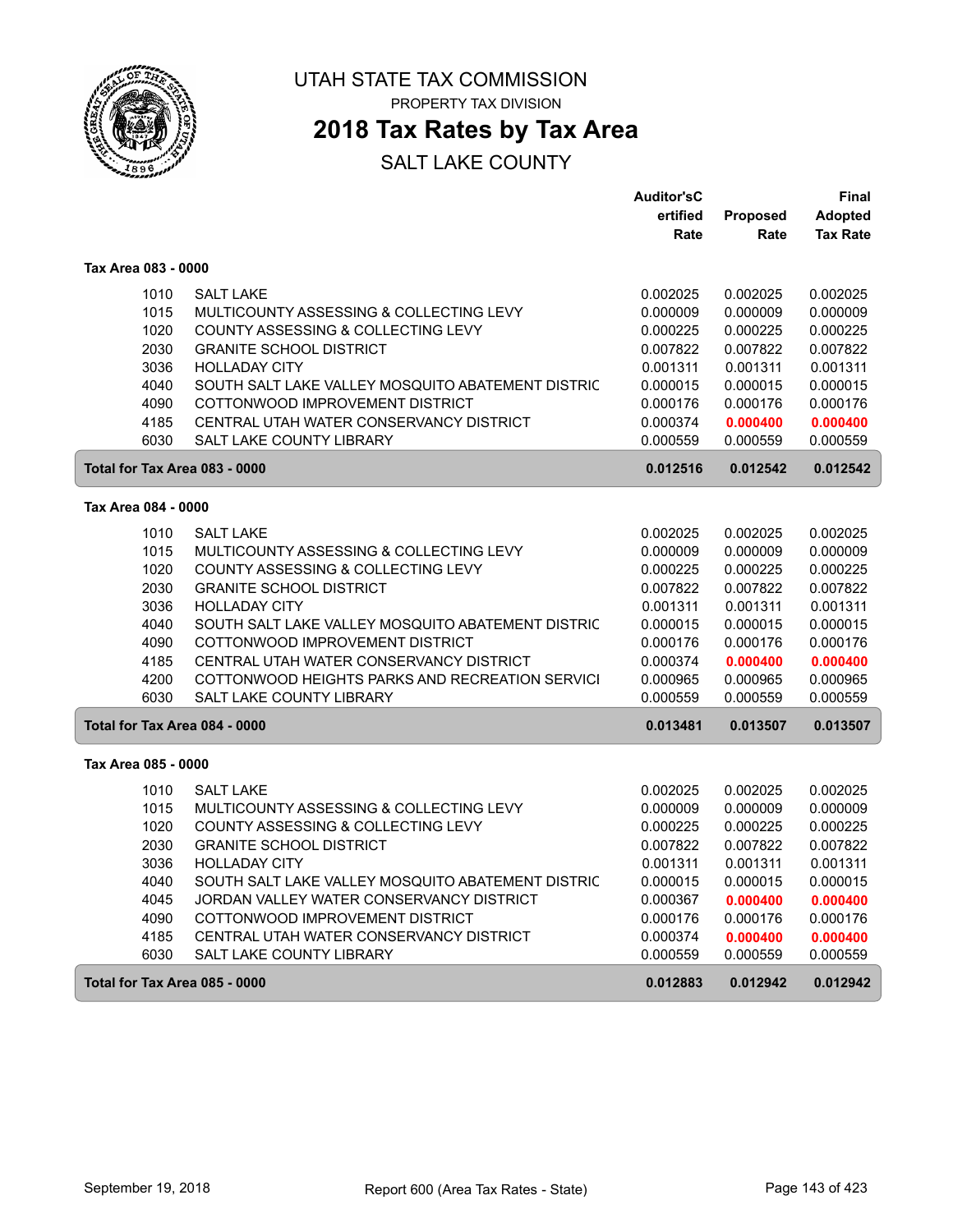

PROPERTY TAX DIVISION

### **2018 Tax Rates by Tax Area**

|                               |                                                   | <b>Auditor'sC</b> |                 | Final           |
|-------------------------------|---------------------------------------------------|-------------------|-----------------|-----------------|
|                               |                                                   | ertified          | <b>Proposed</b> | <b>Adopted</b>  |
|                               |                                                   | Rate              | Rate            | <b>Tax Rate</b> |
|                               |                                                   |                   |                 |                 |
| Tax Area 13A - 0000           |                                                   |                   |                 |                 |
| 1010                          | <b>SALT LAKE</b>                                  | 0.002025          | 0.002025        | 0.002025        |
| 1015                          | MULTICOUNTY ASSESSING & COLLECTING LEVY           | 0.000009          | 0.000009        | 0.000009        |
| 1020                          | COUNTY ASSESSING & COLLECTING LEVY                | 0.000225          | 0.000225        | 0.000225        |
| 2010                          | SALT LAKE CITY SCHOOL DISTRICT                    | 0.005500          | 0.005500        | 0.005500        |
| 3070                          | <b>SALT LAKE CITY</b>                             | 0.003875          | 0.003977        | 0.003977        |
| 3071                          | <b>SALT LAKE CITY LIBRARY</b>                     | 0.000757          | 0.000766        | 0.000766        |
| 4010                          | METROPOLITAN WATER DISTRICT - SALT LAKE           | 0.000302          | 0.000302        | 0.000302        |
| 4040                          | SOUTH SALT LAKE VALLEY MOSQUITO ABATEMENT DISTRIC | 0.000015          | 0.000015        | 0.000015        |
| 4185                          | CENTRAL UTAH WATER CONSERVANCY DISTRICT           | 0.000374          | 0.000400        | 0.000400        |
| Total for Tax Area 13A - 0000 |                                                   | 0.013081          | 0.013219        | 0.013219        |
|                               |                                                   |                   |                 |                 |
| Tax Area 13B - 0000           |                                                   |                   |                 |                 |
| 1010                          | <b>SALT LAKE</b>                                  | 0.002025          | 0.002025        | 0.002025        |
| 1015                          | MULTICOUNTY ASSESSING & COLLECTING LEVY           | 0.000009          | 0.000009        | 0.000009        |
| 1020                          | COUNTY ASSESSING & COLLECTING LEVY                | 0.000225          | 0.000225        | 0.000225        |
| 2010                          | SALT LAKE CITY SCHOOL DISTRICT                    | 0.005500          | 0.005500        | 0.005500        |
| 3070                          | SALT LAKE CITY                                    | 0.003875          | 0.003977        | 0.003977        |
| 3071                          | SALT LAKE CITY LIBRARY                            | 0.000757          | 0.000766        | 0.000766        |
| 4010                          | METROPOLITAN WATER DISTRICT - SALT LAKE           | 0.000302          | 0.000302        | 0.000302        |
| 4040                          | SOUTH SALT LAKE VALLEY MOSQUITO ABATEMENT DISTRIC | 0.000015          | 0.000015        | 0.000015        |
| 4060                          | MT. OLYMPUS IMPROVEMENT DISTRICT                  | 0.000279          | 0.000279        | 0.000279        |
| 4185                          | CENTRAL UTAH WATER CONSERVANCY DISTRICT           | 0.000374          | 0.000400        | 0.000400        |
| Total for Tax Area 13B - 0000 |                                                   | 0.013360          | 0.013498        | 0.013498        |
| Tax Area 13C - 0000           |                                                   |                   |                 |                 |
| 1010                          | <b>SALT LAKE</b>                                  | 0.002025          | 0.002025        | 0.002025        |
| 1015                          | MULTICOUNTY ASSESSING & COLLECTING LEVY           | 0.000009          | 0.000009        | 0.000009        |
| 1020                          | COUNTY ASSESSING & COLLECTING LEVY                | 0.000225          | 0.000225        | 0.000225        |
| 2010                          | SALT LAKE CITY SCHOOL DISTRICT                    | 0.005500          | 0.005500        | 0.005500        |
| 3070                          | <b>SALT LAKE CITY</b>                             | 0.003875          | 0.003977        | 0.003977        |
| 3071                          | SALT LAKE CITY LIBRARY                            | 0.000757          | 0.000766        | 0.000766        |
| 4010                          | METROPOLITAN WATER DISTRICT - SALT LAKE           | 0.000302          | 0.000302        | 0.000302        |
| 4020                          | SALT LAKE CITY MOSQUITO ABATEMENT DISTRICT        | 0.000141          | 0.000141        | 0.000141        |
| 4185                          | CENTRAL UTAH WATER CONSERVANCY DISTRICT           | 0.000374          | 0.000400        | 0.000400        |
| Total for Tax Area 13C - 0000 |                                                   | 0.013207          | 0.013345        | 0.013345        |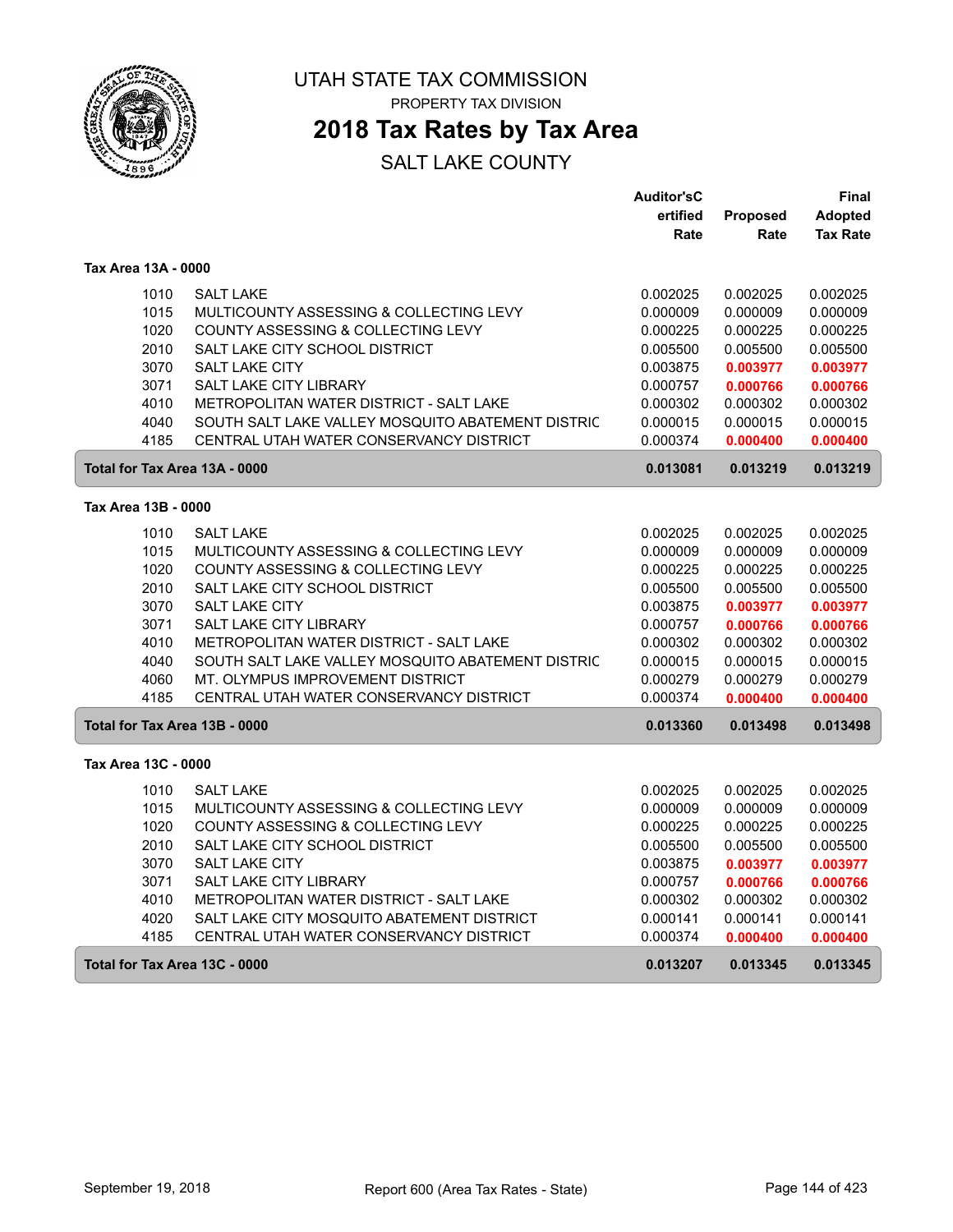

PROPERTY TAX DIVISION

## **2018 Tax Rates by Tax Area**

|                               |                                            | <b>Auditor'sC</b> |                 | Final           |
|-------------------------------|--------------------------------------------|-------------------|-----------------|-----------------|
|                               |                                            | ertified          | <b>Proposed</b> | <b>Adopted</b>  |
|                               |                                            | Rate              | Rate            | <b>Tax Rate</b> |
| Tax Area 13F - 0000           |                                            |                   |                 |                 |
| 1010                          | <b>SALT LAKE</b>                           | 0.002025          | 0.002025        | 0.002025        |
| 1015                          | MULTICOUNTY ASSESSING & COLLECTING LEVY    | 0.000009          | 0.000009        | 0.000009        |
| 1020                          | COUNTY ASSESSING & COLLECTING LEVY         | 0.000225          | 0.000225        | 0.000225        |
| 2010                          | SALT LAKE CITY SCHOOL DISTRICT             | 0.005500          | 0.005500        | 0.005500        |
| 3070                          | <b>SALT LAKE CITY</b>                      | 0.003875          | 0.003977        | 0.003977        |
| 3071                          | SALT LAKE CITY LIBRARY                     | 0.000757          | 0.000766        | 0.000766        |
| 4010                          | METROPOLITAN WATER DISTRICT - SALT LAKE    | 0.000302          | 0.000302        | 0.000302        |
| 4185                          | CENTRAL UTAH WATER CONSERVANCY DISTRICT    | 0.000374          | 0.000400        | 0.000400        |
| Total for Tax Area 13F - 0000 |                                            | 0.013066          | 0.013204        | 0.013204        |
| Tax Area 13H - 0000           |                                            |                   |                 |                 |
| 1010                          | <b>SALT LAKE</b>                           | 0.002025          | 0.002025        | 0.002025        |
| 1015                          | MULTICOUNTY ASSESSING & COLLECTING LEVY    | 0.000009          | 0.000009        | 0.000009        |
| 1020                          | COUNTY ASSESSING & COLLECTING LEVY         | 0.000225          | 0.000225        | 0.000225        |
| 2010                          | SALT LAKE CITY SCHOOL DISTRICT             | 0.005500          | 0.005500        | 0.005500        |
| 3070                          | <b>SALT LAKE CITY</b>                      | 0.003875          | 0.003977        | 0.003977        |
| 3071                          | SALT LAKE CITY LIBRARY                     | 0.000757          | 0.000766        | 0.000766        |
| 4010                          | METROPOLITAN WATER DISTRICT - SALT LAKE    | 0.000302          | 0.000302        | 0.000302        |
| 4020                          | SALT LAKE CITY MOSQUITO ABATEMENT DISTRICT | 0.000141          | 0.000141        | 0.000141        |
| 4185                          | CENTRAL UTAH WATER CONSERVANCY DISTRICT    | 0.000374          | 0.000400        | 0.000400        |
| Total for Tax Area 13H - 0000 |                                            | 0.013207          | 0.013345        | 0.013345        |
| Tax Area 13I - 0000           |                                            |                   |                 |                 |
| 1010                          | <b>SALT LAKE</b>                           | 0.002025          | 0.002025        | 0.002025        |
| 1015                          | MULTICOUNTY ASSESSING & COLLECTING LEVY    | 0.000009          | 0.000009        | 0.000009        |
| 1020                          | COUNTY ASSESSING & COLLECTING LEVY         | 0.000225          | 0.000225        | 0.000225        |
| 2030                          | <b>GRANITE SCHOOL DISTRICT</b>             | 0.007822          | 0.007822        | 0.007822        |
| 3070                          | <b>SALT LAKE CITY</b>                      | 0.003875          | 0.003977        | 0.003977        |
| 3071                          | SALT LAKE CITY LIBRARY                     | 0.000757          | 0.000766        | 0.000766        |
| 4010                          | METROPOLITAN WATER DISTRICT - SALT LAKE    | 0.000302          | 0.000302        | 0.000302        |
| 4185                          | CENTRAL UTAH WATER CONSERVANCY DISTRICT    | 0.000374          | 0.000400        | 0.000400        |
| Total for Tax Area 13I - 0000 |                                            | 0.015388          | 0.015526        | 0.015526        |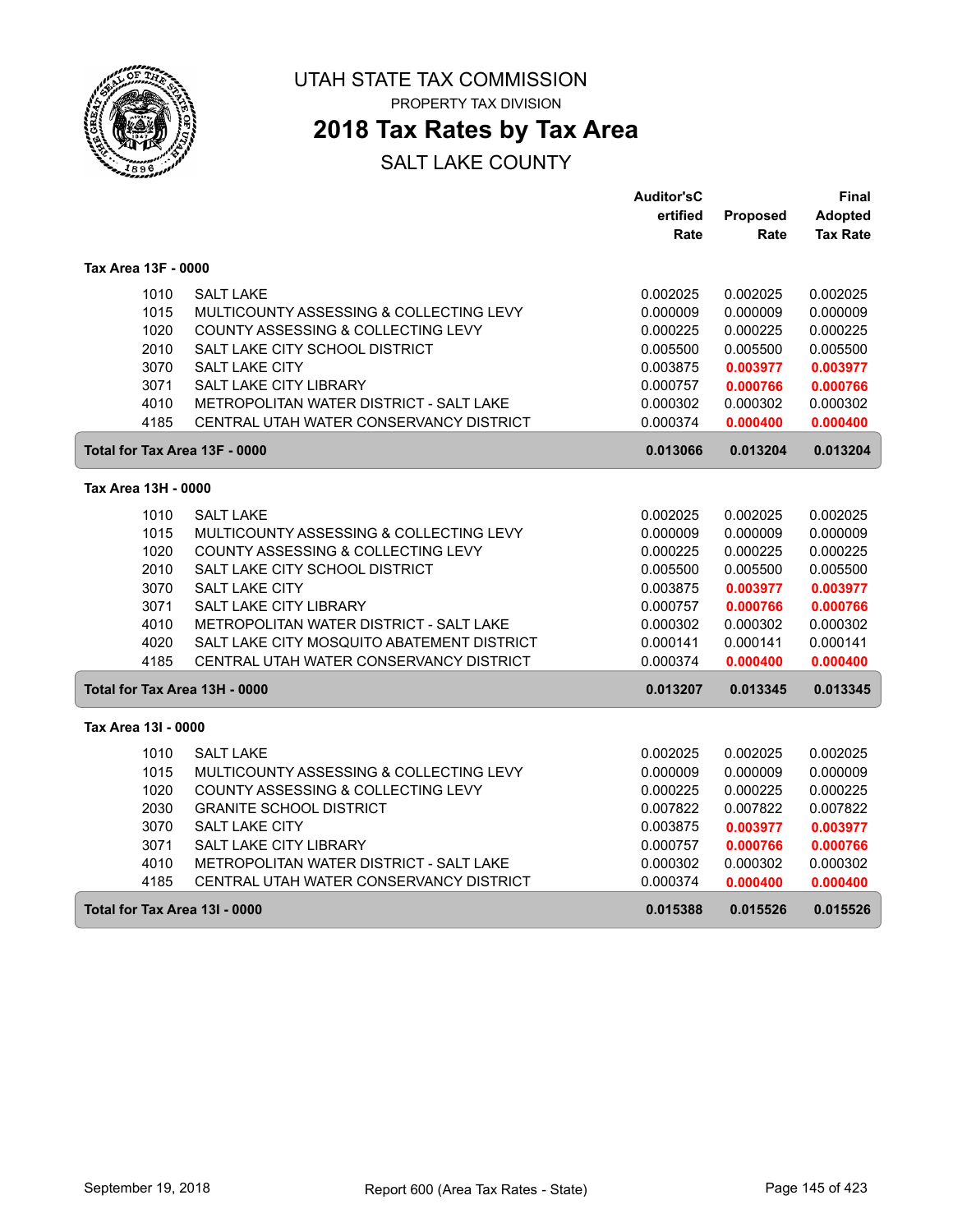

PROPERTY TAX DIVISION

# **2018 Tax Rates by Tax Area**

|                               |                                                   | <b>Auditor'sC</b> |          | Final           |
|-------------------------------|---------------------------------------------------|-------------------|----------|-----------------|
|                               |                                                   | ertified          | Proposed | <b>Adopted</b>  |
|                               |                                                   | Rate              | Rate     | <b>Tax Rate</b> |
| Tax Area 13K - 0000           |                                                   |                   |          |                 |
| 1010                          | <b>SALT LAKE</b>                                  | 0.002025          | 0.002025 | 0.002025        |
| 1015                          | MULTICOUNTY ASSESSING & COLLECTING LEVY           | 0.000009          | 0.000009 | 0.000009        |
| 1020                          | COUNTY ASSESSING & COLLECTING LEVY                | 0.000225          | 0.000225 | 0.000225        |
| 2030                          | <b>GRANITE SCHOOL DISTRICT</b>                    | 0.007822          | 0.007822 | 0.007822        |
| 3070                          | <b>SALT LAKE CITY</b>                             | 0.003875          | 0.003977 | 0.003977        |
| 3071                          | <b>SALT LAKE CITY LIBRARY</b>                     | 0.000757          | 0.000766 | 0.000766        |
| 4010                          | METROPOLITAN WATER DISTRICT - SALT LAKE           | 0.000302          | 0.000302 | 0.000302        |
| 4040                          | SOUTH SALT LAKE VALLEY MOSQUITO ABATEMENT DISTRIC | 0.000015          | 0.000015 | 0.000015        |
| 4060                          | MT. OLYMPUS IMPROVEMENT DISTRICT                  | 0.000279          | 0.000279 | 0.000279        |
| 4185                          | CENTRAL UTAH WATER CONSERVANCY DISTRICT           | 0.000374          | 0.000400 | 0.000400        |
| Total for Tax Area 13K - 0000 |                                                   | 0.015682          | 0.015820 | 0.015820        |
| Tax Area 13N - 0000           |                                                   |                   |          |                 |
| 1010                          | <b>SALT LAKE</b>                                  | 0.002025          | 0.002025 | 0.002025        |
| 1015                          | MULTICOUNTY ASSESSING & COLLECTING LEVY           | 0.000009          | 0.000009 | 0.000009        |
| 1020                          | COUNTY ASSESSING & COLLECTING LEVY                | 0.000225          | 0.000225 | 0.000225        |
| 2010                          | SALT LAKE CITY SCHOOL DISTRICT                    | 0.005500          | 0.005500 | 0.005500        |
| 3070                          | <b>SALT LAKE CITY</b>                             | 0.003875          | 0.003977 | 0.003977        |
| 3071                          | SALT LAKE CITY LIBRARY                            | 0.000757          | 0.000766 | 0.000766        |
| 4010                          | METROPOLITAN WATER DISTRICT - SALT LAKE           | 0.000302          | 0.000302 | 0.000302        |
| 4020                          | SALT LAKE CITY MOSQUITO ABATEMENT DISTRICT        | 0.000141          | 0.000141 | 0.000141        |
| 4050                          | <b>GRANGER - HUNTER IMPROVEMENT DISTRICT</b>      | 0.000519          | 0.000519 | 0.000519        |
| 4185                          | CENTRAL UTAH WATER CONSERVANCY DISTRICT           | 0.000374          | 0.000400 | 0.000400        |
| Total for Tax Area 13N - 0000 |                                                   | 0.013726          | 0.013864 | 0.013864        |
| Tax Area 13P - 0000           |                                                   |                   |          |                 |
| 1010                          | <b>SALT LAKE</b>                                  | 0.002025          | 0.002025 | 0.002025        |
| 1015                          | MULTICOUNTY ASSESSING & COLLECTING LEVY           | 0.000009          | 0.000009 | 0.000009        |
| 1020                          | COUNTY ASSESSING & COLLECTING LEVY                | 0.000225          | 0.000225 | 0.000225        |
| 2010                          | SALT LAKE CITY SCHOOL DISTRICT                    | 0.005500          | 0.005500 | 0.005500        |
| 3070                          | <b>SALT LAKE CITY</b>                             | 0.003875          | 0.003977 | 0.003977        |
| 3071                          | <b>SALT LAKE CITY LIBRARY</b>                     | 0.000757          | 0.000766 | 0.000766        |
| 4010                          | METROPOLITAN WATER DISTRICT - SALT LAKE           | 0.000302          | 0.000302 | 0.000302        |
| 4020                          | SALT LAKE CITY MOSQUITO ABATEMENT DISTRICT        | 0.000141          | 0.000141 | 0.000141        |
| 4080                          | <b>MAGNA WATER DISTRICT</b>                       | 0.002084          | 0.002084 | 0.002084        |
| 4185                          | CENTRAL UTAH WATER CONSERVANCY DISTRICT           | 0.000374          | 0.000400 | 0.000400        |
| Total for Tax Area 13P - 0000 |                                                   | 0.015291          | 0.015429 | 0.015429        |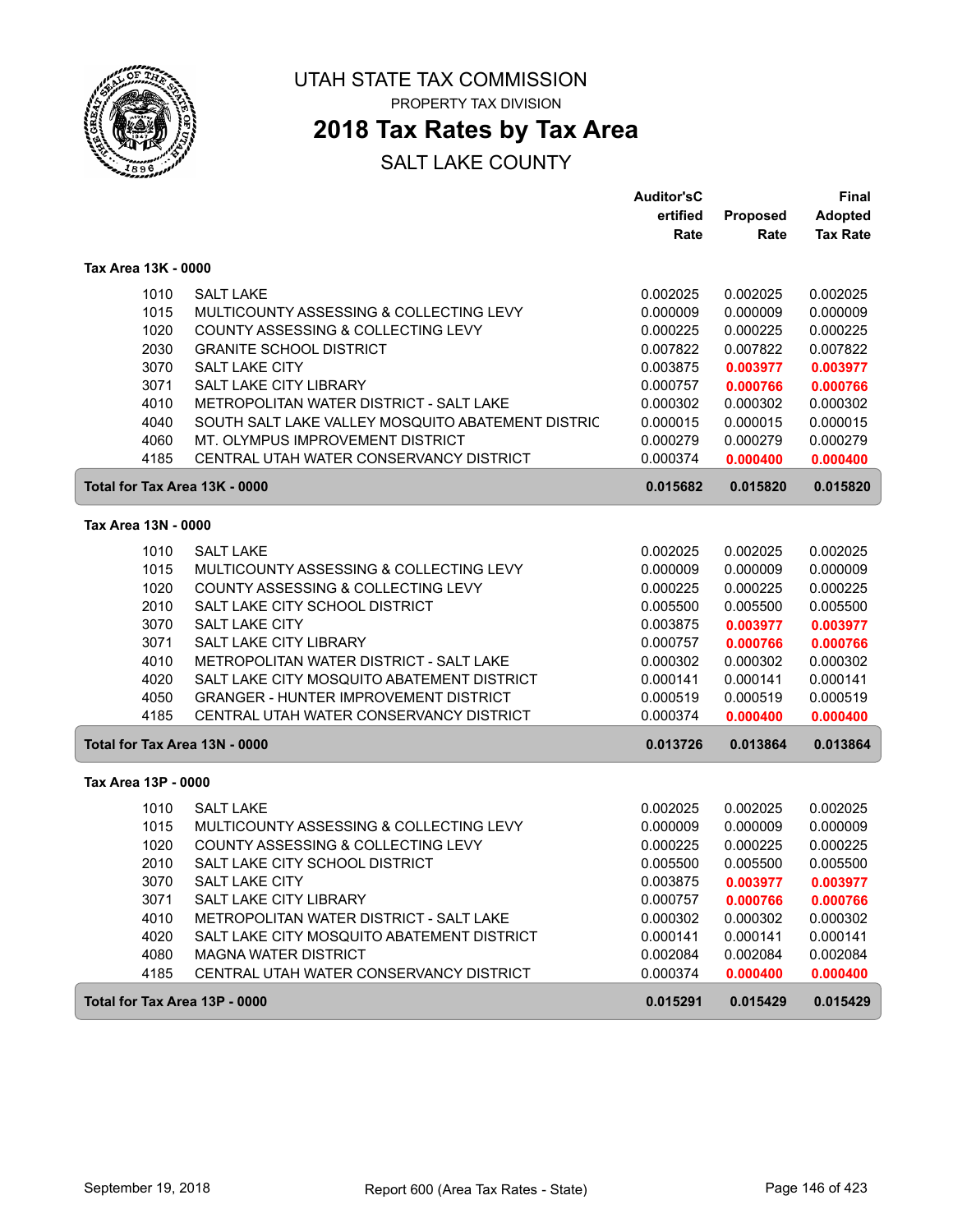

# **2018 Tax Rates by Tax Area**

|                               |                                                             | <b>Auditor'sC</b>    |                      | Final                |
|-------------------------------|-------------------------------------------------------------|----------------------|----------------------|----------------------|
|                               |                                                             | ertified             | Proposed             | <b>Adopted</b>       |
|                               |                                                             | Rate                 | Rate                 | <b>Tax Rate</b>      |
| Tax Area 14A - 0000           |                                                             |                      |                      |                      |
| 1010                          | <b>SALT LAKE</b>                                            | 0.002025             | 0.002025             | 0.002025             |
| 1015                          | MULTICOUNTY ASSESSING & COLLECTING LEVY                     | 0.000009             | 0.000009             | 0.000009             |
| 1020                          | COUNTY ASSESSING & COLLECTING LEVY                          | 0.000225             | 0.000225             | 0.000225             |
| 2030                          | <b>GRANITE SCHOOL DISTRICT</b>                              | 0.007822             | 0.007822             | 0.007822             |
| 3100                          | SOUTH SALT LAKE CITY                                        | 0.001878             | 0.001878             | 0.001878             |
| 4040                          | SOUTH SALT LAKE VALLEY MOSQUITO ABATEMENT DISTRIC           | 0.000015             | 0.000015             | 0.000015             |
| 4045                          | JORDAN VALLEY WATER CONSERVANCY DISTRICT                    | 0.000367             | 0.000400             | 0.000400             |
| 4185                          | CENTRAL UTAH WATER CONSERVANCY DISTRICT                     | 0.000374             | 0.000400             | 0.000400             |
| 6030                          | <b>SALT LAKE COUNTY LIBRARY</b>                             | 0.000559             | 0.000559             | 0.000559             |
| Total for Tax Area 14A - 0000 |                                                             | 0.013274             | 0.013333             | 0.013333             |
| Tax Area 14B - 0000           |                                                             |                      |                      |                      |
|                               |                                                             |                      |                      |                      |
| 1010<br>1015                  | <b>SALT LAKE</b><br>MULTICOUNTY ASSESSING & COLLECTING LEVY | 0.002025             | 0.002025<br>0.000009 | 0.002025<br>0.000009 |
| 1020                          | COUNTY ASSESSING & COLLECTING LEVY                          | 0.000009             | 0.000225             | 0.000225             |
| 2030                          | <b>GRANITE SCHOOL DISTRICT</b>                              | 0.000225<br>0.007822 | 0.007822             | 0.007822             |
| 3100                          | SOUTH SALT LAKE CITY                                        | 0.001878             |                      | 0.001878             |
| 4040                          | SOUTH SALT LAKE VALLEY MOSQUITO ABATEMENT DISTRIC           | 0.000015             | 0.001878<br>0.000015 | 0.000015             |
| 4045                          | JORDAN VALLEY WATER CONSERVANCY DISTRICT                    | 0.000367             | 0.000400             | 0.000400             |
| 4060                          | MT. OLYMPUS IMPROVEMENT DISTRICT                            | 0.000279             | 0.000279             | 0.000279             |
| 4185                          | CENTRAL UTAH WATER CONSERVANCY DISTRICT                     | 0.000374             | 0.000400             | 0.000400             |
| 6030                          | <b>SALT LAKE COUNTY LIBRARY</b>                             | 0.000559             | 0.000559             | 0.000559             |
|                               |                                                             |                      |                      |                      |
| Total for Tax Area 14B - 0000 |                                                             | 0.013553             | 0.013612             | 0.013612             |
| Tax Area 14D - 0000           |                                                             |                      |                      |                      |
| 1010                          | <b>SALT LAKE</b>                                            | 0.002025             | 0.002025             | 0.002025             |
| 1015                          | MULTICOUNTY ASSESSING & COLLECTING LEVY                     | 0.000009             | 0.000009             | 0.000009             |
| 1020                          | COUNTY ASSESSING & COLLECTING LEVY                          | 0.000225             | 0.000225             | 0.000225             |
| 2030                          | <b>GRANITE SCHOOL DISTRICT</b>                              | 0.007822             | 0.007822             | 0.007822             |
| 3100                          | SOUTH SALT LAKE CITY                                        | 0.001878             | 0.001878             | 0.001878             |
| 4040                          | SOUTH SALT LAKE VALLEY MOSQUITO ABATEMENT DISTRIC           | 0.000015             | 0.000015             | 0.000015             |
| 4060                          | MT. OLYMPUS IMPROVEMENT DISTRICT                            | 0.000279             | 0.000279             | 0.000279             |
| 4185                          | CENTRAL UTAH WATER CONSERVANCY DISTRICT                     | 0.000374             | 0.000400             | 0.000400             |
| 6030                          | SALT LAKE COUNTY LIBRARY                                    | 0.000559             | 0.000559             | 0.000559             |
| Total for Tax Area 14D - 0000 |                                                             | 0.013186             | 0.013212             | 0.013212             |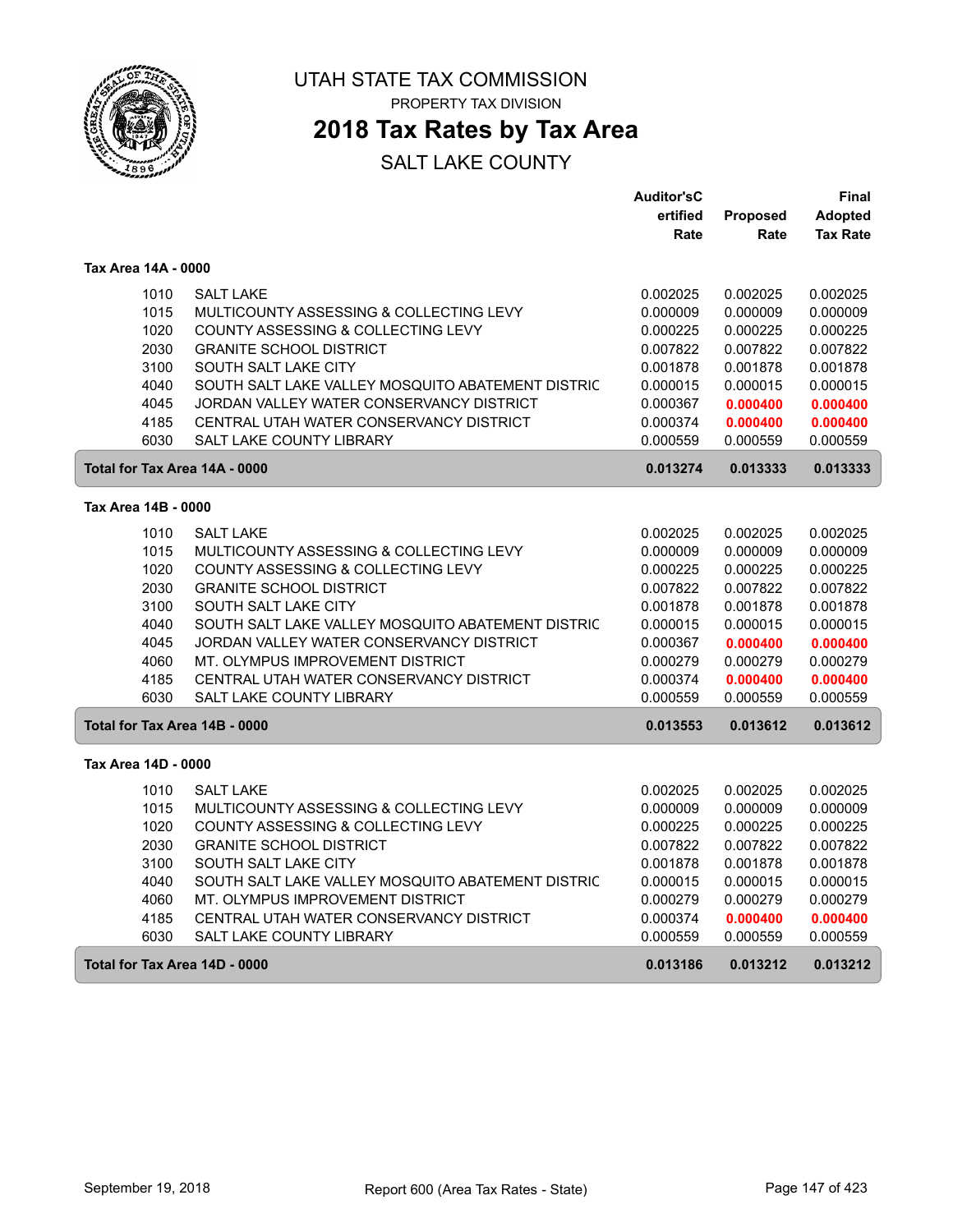

# **2018 Tax Rates by Tax Area**

|                     |                                                           | <b>Auditor'sC</b> |          | Final           |
|---------------------|-----------------------------------------------------------|-------------------|----------|-----------------|
|                     |                                                           | ertified          | Proposed | <b>Adopted</b>  |
|                     |                                                           | Rate              | Rate     | <b>Tax Rate</b> |
| Tax Area 14E - 0000 |                                                           |                   |          |                 |
|                     | 1010<br><b>SALT LAKE</b>                                  | 0.002025          | 0.002025 | 0.002025        |
|                     | 1015<br>MULTICOUNTY ASSESSING & COLLECTING LEVY           | 0.000009          | 0.000009 | 0.000009        |
|                     | 1020<br>COUNTY ASSESSING & COLLECTING LEVY                | 0.000225          | 0.000225 | 0.000225        |
|                     | 2030<br><b>GRANITE SCHOOL DISTRICT</b>                    | 0.007822          | 0.007822 | 0.007822        |
|                     | 3100<br>SOUTH SALT LAKE CITY                              | 0.001878          | 0.001878 | 0.001878        |
|                     | 4040<br>SOUTH SALT LAKE VALLEY MOSQUITO ABATEMENT DISTRIC | 0.000015          | 0.000015 | 0.000015        |
|                     | 4185<br>CENTRAL UTAH WATER CONSERVANCY DISTRICT           | 0.000374          | 0.000400 | 0.000400        |
|                     | 6030<br><b>SALT LAKE COUNTY LIBRARY</b>                   | 0.000559          | 0.000559 | 0.000559        |
|                     | Total for Tax Area 14E - 0000                             | 0.012907          | 0.012933 | 0.012933        |
| Tax Area 14F - 0000 |                                                           |                   |          |                 |
|                     | 1010<br><b>SALT LAKE</b>                                  | 0.002025          | 0.002025 | 0.002025        |
|                     | 1015<br>MULTICOUNTY ASSESSING & COLLECTING LEVY           | 0.000009          | 0.000009 | 0.000009        |
|                     | 1020<br>COUNTY ASSESSING & COLLECTING LEVY                | 0.000225          | 0.000225 | 0.000225        |
|                     | 2030<br><b>GRANITE SCHOOL DISTRICT</b>                    | 0.007822          | 0.007822 | 0.007822        |
|                     | 3100<br>SOUTH SALT LAKE CITY                              | 0.001878          | 0.001878 | 0.001878        |
|                     | 4040<br>SOUTH SALT LAKE VALLEY MOSQUITO ABATEMENT DISTRIC | 0.000015          | 0.000015 | 0.000015        |
|                     | 4185<br>CENTRAL UTAH WATER CONSERVANCY DISTRICT           | 0.000374          | 0.000400 | 0.000400        |
|                     | 6030<br><b>SALT LAKE COUNTY LIBRARY</b>                   | 0.000559          | 0.000559 | 0.000559        |
|                     | Total for Tax Area 14F - 0000                             | 0.012907          | 0.012933 | 0.012933        |
| Tax Area 14H - 0000 |                                                           |                   |          |                 |
|                     | 1010<br><b>SALT LAKE</b>                                  | 0.002025          | 0.002025 | 0.002025        |
|                     | 1015<br>MULTICOUNTY ASSESSING & COLLECTING LEVY           | 0.000009          | 0.000009 | 0.000009        |
|                     | 1020<br>COUNTY ASSESSING & COLLECTING LEVY                | 0.000225          | 0.000225 | 0.000225        |
|                     | 2030<br><b>GRANITE SCHOOL DISTRICT</b>                    | 0.007822          | 0.007822 | 0.007822        |
|                     | 3100<br>SOUTH SALT LAKE CITY                              | 0.001878          | 0.001878 | 0.001878        |
|                     | 4040<br>SOUTH SALT LAKE VALLEY MOSQUITO ABATEMENT DISTRIC | 0.000015          | 0.000015 | 0.000015        |
|                     | JORDAN VALLEY WATER CONSERVANCY DISTRICT<br>4045          | 0.000367          | 0.000400 | 0.000400        |
|                     | 4060<br>MT. OLYMPUS IMPROVEMENT DISTRICT                  | 0.000279          | 0.000279 | 0.000279        |
|                     | 4185<br>CENTRAL UTAH WATER CONSERVANCY DISTRICT           | 0.000374          | 0.000400 | 0.000400        |
|                     | 6030<br>SALT LAKE COUNTY LIBRARY                          | 0.000559          | 0.000559 | 0.000559        |
|                     | Total for Tax Area 14H - 0000                             | 0.013553          | 0.013612 | 0.013612        |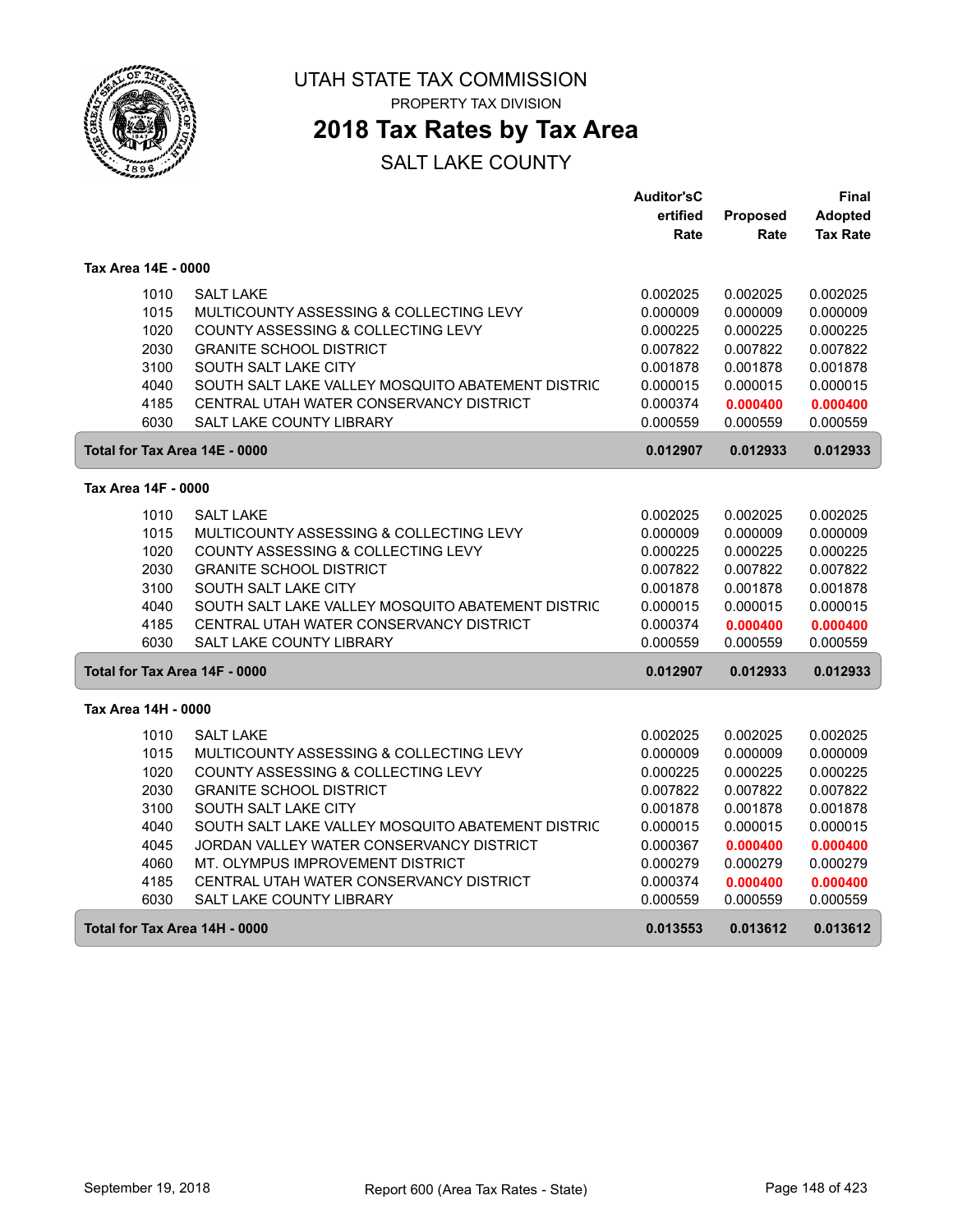

# **2018 Tax Rates by Tax Area**

|                               |                                                   | <b>Auditor'sC</b> |          | Final           |
|-------------------------------|---------------------------------------------------|-------------------|----------|-----------------|
|                               |                                                   | ertified          | Proposed | Adopted         |
|                               |                                                   | Rate              | Rate     | <b>Tax Rate</b> |
| Tax Area 14I - 0000           |                                                   |                   |          |                 |
| 1010                          | <b>SALT LAKE</b>                                  | 0.002025          | 0.002025 | 0.002025        |
| 1015                          | MULTICOUNTY ASSESSING & COLLECTING LEVY           | 0.000009          | 0.000009 | 0.000009        |
| 1020                          | COUNTY ASSESSING & COLLECTING LEVY                | 0.000225          | 0.000225 | 0.000225        |
| 2030                          | <b>GRANITE SCHOOL DISTRICT</b>                    | 0.007822          | 0.007822 | 0.007822        |
| 3100                          | SOUTH SALT LAKE CITY                              | 0.001878          | 0.001878 | 0.001878        |
| 4040                          | SOUTH SALT LAKE VALLEY MOSQUITO ABATEMENT DISTRIC | 0.000015          | 0.000015 | 0.000015        |
| 4045                          | JORDAN VALLEY WATER CONSERVANCY DISTRICT          | 0.000367          | 0.000400 | 0.000400        |
| 4060                          | MT. OLYMPUS IMPROVEMENT DISTRICT                  | 0.000279          | 0.000279 | 0.000279        |
| 4185                          | CENTRAL UTAH WATER CONSERVANCY DISTRICT           | 0.000374          | 0.000400 | 0.000400        |
| 6030                          | SALT LAKE COUNTY LIBRARY                          | 0.000559          | 0.000559 | 0.000559        |
| Total for Tax Area 14I - 0000 |                                                   | 0.013553          | 0.013612 | 0.013612        |
| Tax Area 14J - 0000           |                                                   |                   |          |                 |
| 1010                          | <b>SALT LAKE</b>                                  | 0.002025          | 0.002025 | 0.002025        |
| 1015                          | MULTICOUNTY ASSESSING & COLLECTING LEVY           | 0.000009          | 0.000009 | 0.000009        |
| 1020                          | COUNTY ASSESSING & COLLECTING LEVY                | 0.000225          | 0.000225 | 0.000225        |
| 2030                          | <b>GRANITE SCHOOL DISTRICT</b>                    | 0.007822          | 0.007822 | 0.007822        |
| 3100                          | SOUTH SALT LAKE CITY                              | 0.001878          | 0.001878 | 0.001878        |
| 4040                          | SOUTH SALT LAKE VALLEY MOSQUITO ABATEMENT DISTRIC | 0.000015          | 0.000015 | 0.000015        |
| 4060                          | MT. OLYMPUS IMPROVEMENT DISTRICT                  | 0.000279          | 0.000279 | 0.000279        |
| 4185                          | CENTRAL UTAH WATER CONSERVANCY DISTRICT           | 0.000374          | 0.000400 | 0.000400        |
| 6030                          | <b>SALT LAKE COUNTY LIBRARY</b>                   | 0.000559          | 0.000559 | 0.000559        |
| Total for Tax Area 14J - 0000 |                                                   | 0.013186          | 0.013212 | 0.013212        |
| Tax Area 14K - 0000           |                                                   |                   |          |                 |
| 1010                          | <b>SALT LAKE</b>                                  | 0.002025          | 0.002025 | 0.002025        |
| 1015                          | MULTICOUNTY ASSESSING & COLLECTING LEVY           | 0.000009          | 0.000009 | 0.000009        |
| 1020                          | COUNTY ASSESSING & COLLECTING LEVY                | 0.000225          | 0.000225 | 0.000225        |
| 2030                          | <b>GRANITE SCHOOL DISTRICT</b>                    | 0.007822          | 0.007822 | 0.007822        |
| 3100                          | SOUTH SALT LAKE CITY                              | 0.001878          | 0.001878 | 0.001878        |
| 4040                          | SOUTH SALT LAKE VALLEY MOSQUITO ABATEMENT DISTRIC | 0.000015          | 0.000015 | 0.000015        |
| 4185                          | CENTRAL UTAH WATER CONSERVANCY DISTRICT           | 0.000374          | 0.000400 | 0.000400        |
| 6030                          | <b>SALT LAKE COUNTY LIBRARY</b>                   | 0.000559          | 0.000559 | 0.000559        |
| Total for Tax Area 14K - 0000 |                                                   | 0.012907          | 0.012933 | 0.012933        |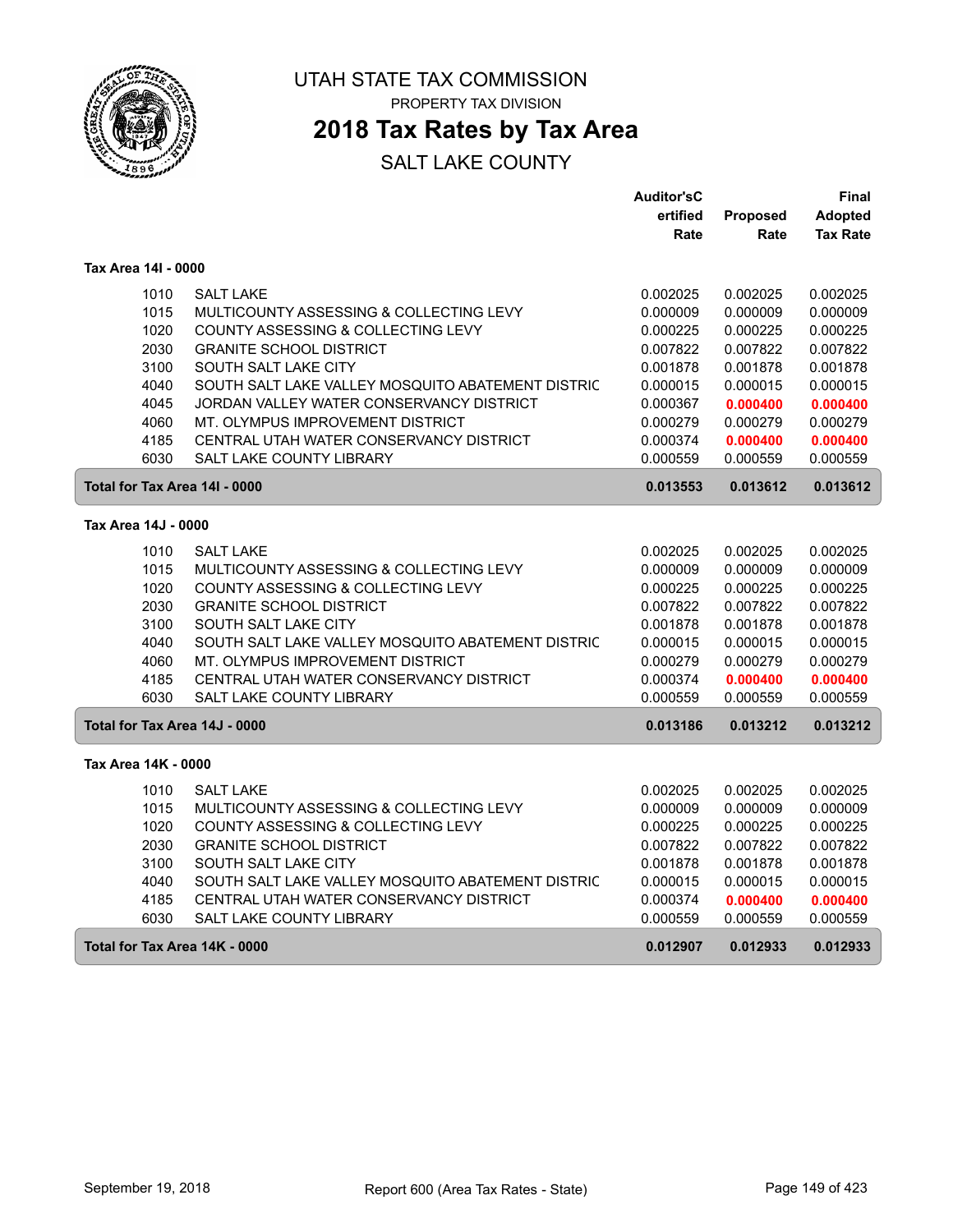

# **2018 Tax Rates by Tax Area**

|                     |      |                                                   | <b>Auditor'sC</b> |          | Final           |
|---------------------|------|---------------------------------------------------|-------------------|----------|-----------------|
|                     |      |                                                   | ertified          | Proposed | <b>Adopted</b>  |
|                     |      |                                                   | Rate              | Rate     | <b>Tax Rate</b> |
|                     |      |                                                   |                   |          |                 |
| Tax Area 14L - 0000 |      |                                                   |                   |          |                 |
|                     | 1010 | <b>SALT LAKE</b>                                  | 0.002025          | 0.002025 | 0.002025        |
|                     | 1015 | MULTICOUNTY ASSESSING & COLLECTING LEVY           | 0.000009          | 0.000009 | 0.000009        |
|                     | 1020 | COUNTY ASSESSING & COLLECTING LEVY                | 0.000225          | 0.000225 | 0.000225        |
|                     | 2030 | <b>GRANITE SCHOOL DISTRICT</b>                    | 0.007822          | 0.007822 | 0.007822        |
|                     | 3100 | SOUTH SALT LAKE CITY                              | 0.001878          | 0.001878 | 0.001878        |
|                     | 4040 | SOUTH SALT LAKE VALLEY MOSQUITO ABATEMENT DISTRIC | 0.000015          | 0.000015 | 0.000015        |
|                     | 4045 | JORDAN VALLEY WATER CONSERVANCY DISTRICT          | 0.000367          | 0.000400 | 0.000400        |
|                     | 4060 | MT. OLYMPUS IMPROVEMENT DISTRICT                  | 0.000279          | 0.000279 | 0.000279        |
|                     | 4185 | CENTRAL UTAH WATER CONSERVANCY DISTRICT           | 0.000374          | 0.000400 | 0.000400        |
|                     | 6030 | SALT LAKE COUNTY LIBRARY                          | 0.000559          | 0.000559 | 0.000559        |
|                     |      | Total for Tax Area 14L - 0000                     | 0.013553          | 0.013612 | 0.013612        |
|                     |      |                                                   |                   |          |                 |
| Tax Area 14M - 0000 |      |                                                   |                   |          |                 |
|                     | 1010 | <b>SALT LAKE</b>                                  | 0.002025          | 0.002025 | 0.002025        |
|                     | 1015 | MULTICOUNTY ASSESSING & COLLECTING LEVY           | 0.000009          | 0.000009 | 0.000009        |
|                     | 1020 | COUNTY ASSESSING & COLLECTING LEVY                | 0.000225          | 0.000225 | 0.000225        |
|                     | 2030 | <b>GRANITE SCHOOL DISTRICT</b>                    | 0.007822          | 0.007822 | 0.007822        |
|                     | 3100 | SOUTH SALT LAKE CITY                              | 0.001878          | 0.001878 | 0.001878        |
|                     | 4040 | SOUTH SALT LAKE VALLEY MOSQUITO ABATEMENT DISTRIC | 0.000015          | 0.000015 | 0.000015        |
|                     | 4185 | CENTRAL UTAH WATER CONSERVANCY DISTRICT           | 0.000374          | 0.000400 | 0.000400        |
|                     | 6030 | <b>SALT LAKE COUNTY LIBRARY</b>                   | 0.000559          | 0.000559 | 0.000559        |
|                     |      | Total for Tax Area 14M - 0000                     | 0.012907          | 0.012933 | 0.012933        |
|                     |      |                                                   |                   |          |                 |
| Tax Area 14N - 0000 |      |                                                   |                   |          |                 |
|                     | 1010 | <b>SALT LAKE</b>                                  | 0.002025          | 0.002025 | 0.002025        |
|                     | 1015 | MULTICOUNTY ASSESSING & COLLECTING LEVY           | 0.000009          | 0.000009 | 0.000009        |
|                     | 1020 | COUNTY ASSESSING & COLLECTING LEVY                | 0.000225          | 0.000225 | 0.000225        |
|                     | 2030 | <b>GRANITE SCHOOL DISTRICT</b>                    | 0.007822          | 0.007822 | 0.007822        |
|                     | 3100 | SOUTH SALT LAKE CITY                              | 0.001878          | 0.001878 | 0.001878        |
|                     | 4040 | SOUTH SALT LAKE VALLEY MOSQUITO ABATEMENT DISTRIC | 0.000015          | 0.000015 | 0.000015        |
|                     | 4185 | CENTRAL UTAH WATER CONSERVANCY DISTRICT           | 0.000374          | 0.000400 | 0.000400        |
|                     | 6030 | SALT LAKE COUNTY LIBRARY                          | 0.000559          | 0.000559 | 0.000559        |
|                     |      | Total for Tax Area 14N - 0000                     | 0.012907          | 0.012933 | 0.012933        |
| Tax Area 14P - 0000 |      |                                                   |                   |          |                 |
|                     |      |                                                   |                   |          |                 |
|                     | 1010 | <b>SALT LAKE</b>                                  | 0.002025          | 0.002025 | 0.002025        |
|                     | 1015 | MULTICOUNTY ASSESSING & COLLECTING LEVY           | 0.000009          | 0.000009 | 0.000009        |
|                     | 1020 | COUNTY ASSESSING & COLLECTING LEVY                | 0.000225          | 0.000225 | 0.000225        |
|                     | 2030 | <b>GRANITE SCHOOL DISTRICT</b>                    | 0.007822          | 0.007822 | 0.007822        |
|                     | 3100 | SOUTH SALT LAKE CITY                              | 0.001878          | 0.001878 | 0.001878        |
|                     | 4040 | SOUTH SALT LAKE VALLEY MOSQUITO ABATEMENT DISTRIC | 0.000015          | 0.000015 | 0.000015        |
|                     | 4185 | CENTRAL UTAH WATER CONSERVANCY DISTRICT           | 0.000374          | 0.000400 | 0.000400        |
|                     | 6030 | SALT LAKE COUNTY LIBRARY                          | 0.000559          | 0.000559 | 0.000559        |
|                     |      | Total for Tax Area 14P - 0000                     | 0.012907          | 0.012933 | 0.012933        |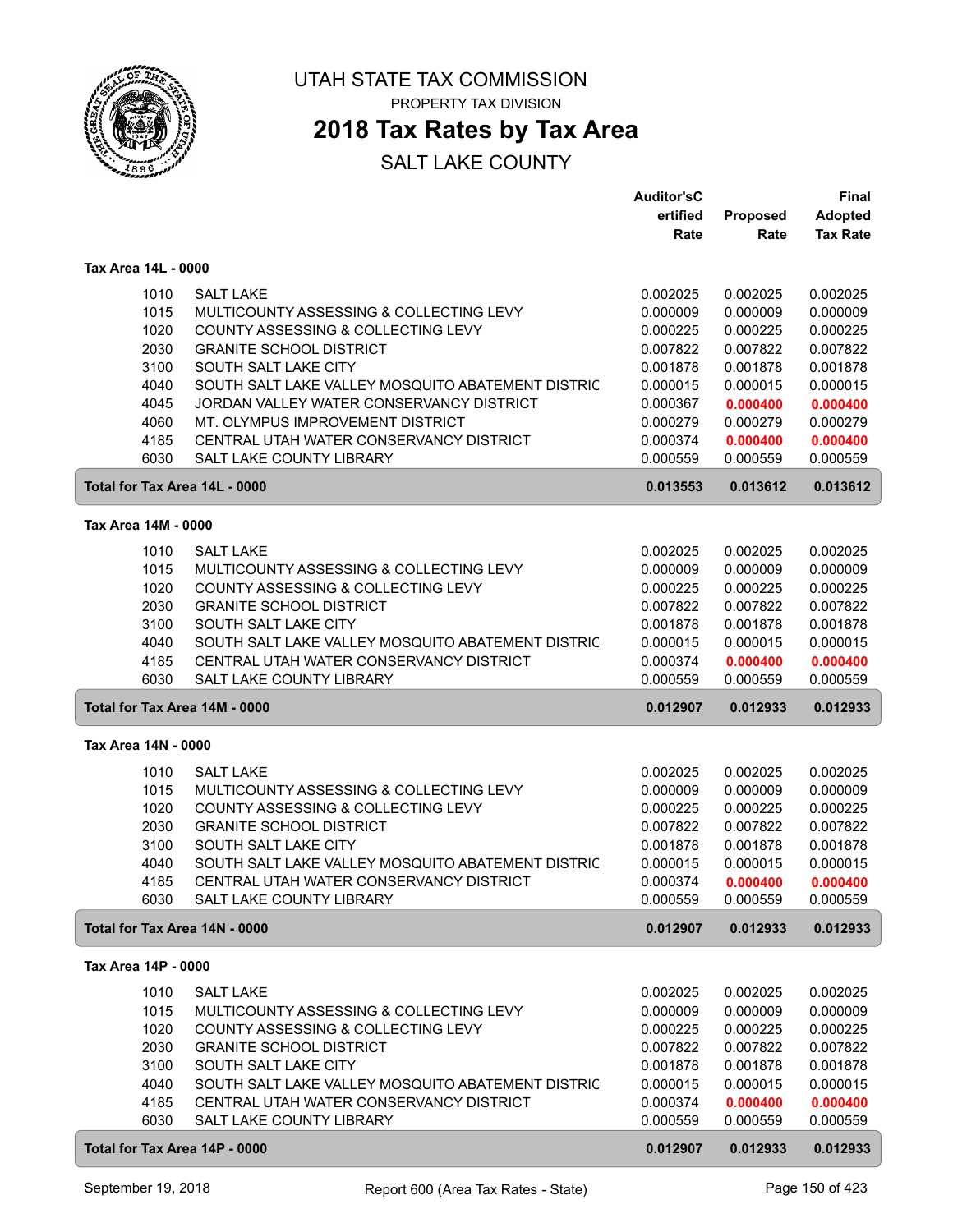

# **2018 Tax Rates by Tax Area**

|                               |                                                   | <b>Auditor'sC</b> |          | Final           |
|-------------------------------|---------------------------------------------------|-------------------|----------|-----------------|
|                               |                                                   | ertified          | Proposed | Adopted         |
|                               |                                                   | Rate              | Rate     | <b>Tax Rate</b> |
|                               |                                                   |                   |          |                 |
| Tax Area 14Q - 0000           |                                                   |                   |          |                 |
| 1010                          | <b>SALT LAKE</b>                                  | 0.002025          | 0.002025 | 0.002025        |
| 1015                          | MULTICOUNTY ASSESSING & COLLECTING LEVY           | 0.000009          | 0.000009 | 0.000009        |
| 1020                          | COUNTY ASSESSING & COLLECTING LEVY                | 0.000225          | 0.000225 | 0.000225        |
| 2030                          | <b>GRANITE SCHOOL DISTRICT</b>                    | 0.007822          | 0.007822 | 0.007822        |
| 3100                          | SOUTH SALT LAKE CITY                              | 0.001878          | 0.001878 | 0.001878        |
| 4040                          | SOUTH SALT LAKE VALLEY MOSQUITO ABATEMENT DISTRIC | 0.000015          | 0.000015 | 0.000015        |
| 4185                          | CENTRAL UTAH WATER CONSERVANCY DISTRICT           | 0.000374          | 0.000400 | 0.000400        |
| 6030                          | SALT LAKE COUNTY LIBRARY                          | 0.000559          | 0.000559 | 0.000559        |
| Total for Tax Area 14Q - 0000 |                                                   | 0.012907          | 0.012933 | 0.012933        |
|                               |                                                   |                   |          |                 |
| Tax Area 14R - 0000           |                                                   |                   |          |                 |
| 1010                          | <b>SALT LAKE</b>                                  | 0.002025          | 0.002025 | 0.002025        |
| 1015                          | MULTICOUNTY ASSESSING & COLLECTING LEVY           | 0.000009          | 0.000009 | 0.000009        |
| 1020                          | COUNTY ASSESSING & COLLECTING LEVY                | 0.000225          | 0.000225 | 0.000225        |
| 2030                          | <b>GRANITE SCHOOL DISTRICT</b>                    | 0.007822          | 0.007822 | 0.007822        |
| 3100                          | SOUTH SALT LAKE CITY                              | 0.001878          | 0.001878 | 0.001878        |
| 4040                          | SOUTH SALT LAKE VALLEY MOSQUITO ABATEMENT DISTRIC | 0.000015          | 0.000015 | 0.000015        |
| 4185                          | CENTRAL UTAH WATER CONSERVANCY DISTRICT           | 0.000374          | 0.000400 | 0.000400        |
| 6030                          | <b>SALT LAKE COUNTY LIBRARY</b>                   | 0.000559          | 0.000559 | 0.000559        |
|                               |                                                   |                   |          |                 |
| Total for Tax Area 14R - 0000 |                                                   | 0.012907          | 0.012933 | 0.012933        |
| Tax Area 14S - 0000           |                                                   |                   |          |                 |
|                               |                                                   |                   |          |                 |
| 1010                          | <b>SALT LAKE</b>                                  | 0.002025          | 0.002025 | 0.002025        |
| 1015                          | MULTICOUNTY ASSESSING & COLLECTING LEVY           | 0.000009          | 0.000009 | 0.000009        |
| 1020                          | COUNTY ASSESSING & COLLECTING LEVY                | 0.000225          | 0.000225 | 0.000225        |
| 2030                          | <b>GRANITE SCHOOL DISTRICT</b>                    | 0.007822          | 0.007822 | 0.007822        |
| 3100                          | SOUTH SALT LAKE CITY                              | 0.001878          | 0.001878 | 0.001878        |
| 4040                          | SOUTH SALT LAKE VALLEY MOSQUITO ABATEMENT DISTRIC | 0.000015          | 0.000015 | 0.000015        |
| 4185                          | CENTRAL UTAH WATER CONSERVANCY DISTRICT           | 0.000374          | 0.000400 | 0.000400        |
| 6030                          | <b>SALT LAKE COUNTY LIBRARY</b>                   | 0.000559          | 0.000559 | 0.000559        |
| Total for Tax Area 14S - 0000 |                                                   | 0.012907          | 0.012933 | 0.012933        |
| Tax Area 14T - 0000           |                                                   |                   |          |                 |
|                               |                                                   |                   |          |                 |
| 1010                          | <b>SALT LAKE</b>                                  | 0.002025          | 0.002025 | 0.002025        |
| 1015                          | MULTICOUNTY ASSESSING & COLLECTING LEVY           | 0.000009          | 0.000009 | 0.000009        |
| 1020                          | COUNTY ASSESSING & COLLECTING LEVY                | 0.000225          | 0.000225 | 0.000225        |
| 2030                          | <b>GRANITE SCHOOL DISTRICT</b>                    | 0.007822          | 0.007822 | 0.007822        |
| 3100                          | SOUTH SALT LAKE CITY                              | 0.001878          | 0.001878 | 0.001878        |
| 4040                          | SOUTH SALT LAKE VALLEY MOSQUITO ABATEMENT DISTRIC | 0.000015          | 0.000015 | 0.000015        |
| 4045                          | JORDAN VALLEY WATER CONSERVANCY DISTRICT          | 0.000367          | 0.000400 | 0.000400        |
| 4060                          | MT. OLYMPUS IMPROVEMENT DISTRICT                  | 0.000279          | 0.000279 | 0.000279        |
| 4185                          | CENTRAL UTAH WATER CONSERVANCY DISTRICT           | 0.000374          | 0.000400 | 0.000400        |
| 6030                          | SALT LAKE COUNTY LIBRARY                          | 0.000559          | 0.000559 | 0.000559        |
| Total for Tax Area 14T - 0000 |                                                   | 0.013553          | 0.013612 | 0.013612        |
|                               |                                                   |                   |          |                 |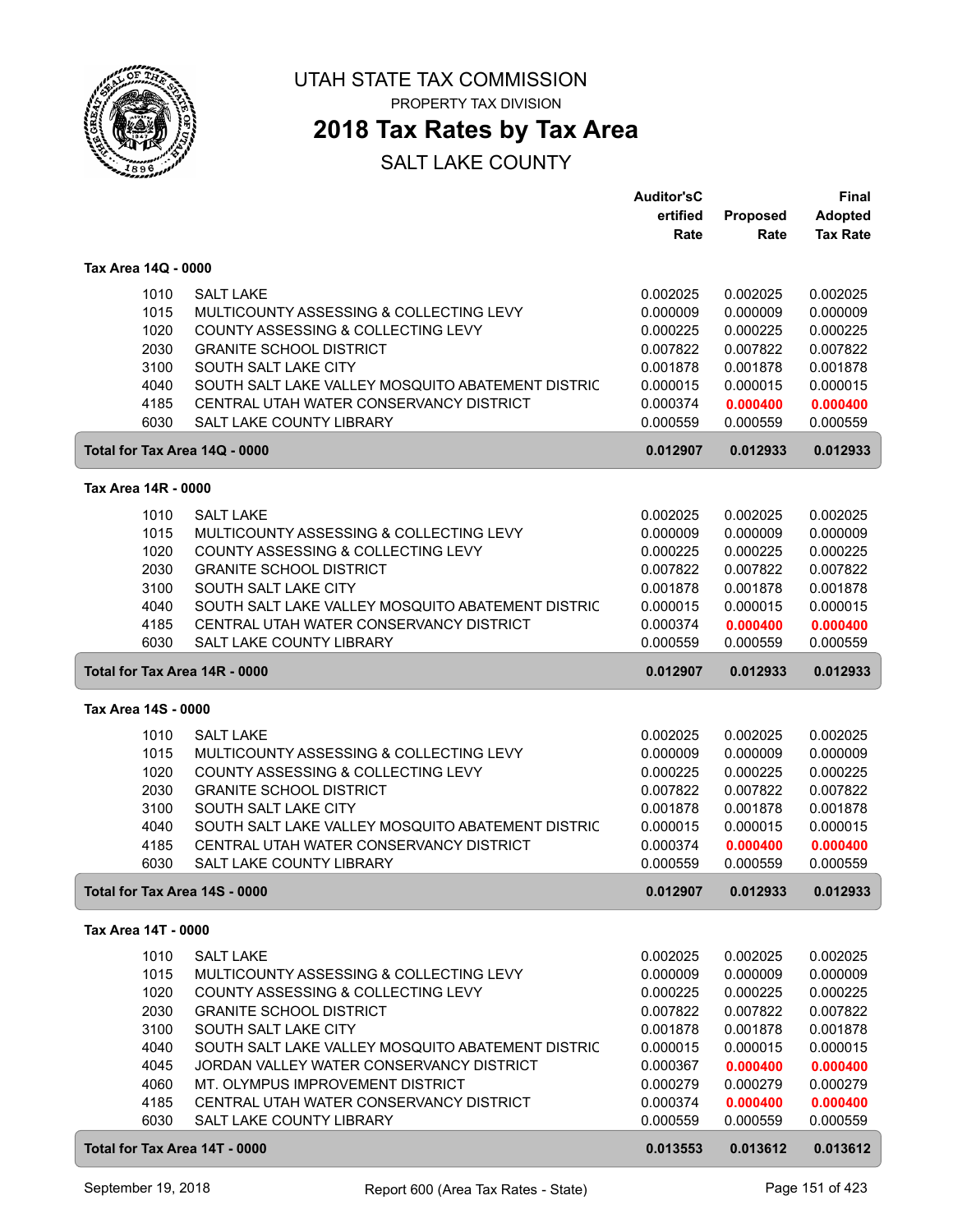

# **2018 Tax Rates by Tax Area**

|                               |                                                   | <b>Auditor'sC</b> |          | Final           |
|-------------------------------|---------------------------------------------------|-------------------|----------|-----------------|
|                               |                                                   | ertified          | Proposed | Adopted         |
|                               |                                                   | Rate              | Rate     | <b>Tax Rate</b> |
| Tax Area 14U - 0000           |                                                   |                   |          |                 |
| 1010                          | <b>SALT LAKE</b>                                  | 0.002025          | 0.002025 | 0.002025        |
| 1015                          | MULTICOUNTY ASSESSING & COLLECTING LEVY           | 0.000009          | 0.000009 | 0.000009        |
| 1020                          | COUNTY ASSESSING & COLLECTING LEVY                | 0.000225          | 0.000225 | 0.000225        |
| 2030                          | <b>GRANITE SCHOOL DISTRICT</b>                    | 0.007822          | 0.007822 | 0.007822        |
| 3100                          | SOUTH SALT LAKE CITY                              | 0.001878          | 0.001878 | 0.001878        |
| 4040                          | SOUTH SALT LAKE VALLEY MOSQUITO ABATEMENT DISTRIC | 0.000015          | 0.000015 | 0.000015        |
| 4185                          | CENTRAL UTAH WATER CONSERVANCY DISTRICT           | 0.000374          | 0.000400 | 0.000400        |
| 6030                          | <b>SALT LAKE COUNTY LIBRARY</b>                   | 0.000559          | 0.000559 | 0.000559        |
| Total for Tax Area 14U - 0000 |                                                   | 0.012907          | 0.012933 | 0.012933        |
| Tax Area 14W - 0000           |                                                   |                   |          |                 |
| 1010                          | <b>SALT LAKE</b>                                  | 0.002025          | 0.002025 | 0.002025        |
| 1015                          | MULTICOUNTY ASSESSING & COLLECTING LEVY           | 0.000009          | 0.000009 | 0.000009        |
| 1020                          | COUNTY ASSESSING & COLLECTING LEVY                | 0.000225          | 0.000225 | 0.000225        |
| 2030                          | <b>GRANITE SCHOOL DISTRICT</b>                    | 0.007822          | 0.007822 | 0.007822        |
| 3100                          | SOUTH SALT LAKE CITY                              | 0.001878          | 0.001878 | 0.001878        |
| 4040                          | SOUTH SALT LAKE VALLEY MOSQUITO ABATEMENT DISTRIC | 0.000015          | 0.000015 | 0.000015        |
| 4045                          | JORDAN VALLEY WATER CONSERVANCY DISTRICT          | 0.000367          | 0.000400 | 0.000400        |
| 4060                          | MT. OLYMPUS IMPROVEMENT DISTRICT                  | 0.000279          | 0.000279 | 0.000279        |
| 4185                          | CENTRAL UTAH WATER CONSERVANCY DISTRICT           | 0.000374          | 0.000400 | 0.000400        |
| 6030                          | <b>SALT LAKE COUNTY LIBRARY</b>                   | 0.000559          | 0.000559 | 0.000559        |
| Total for Tax Area 14W - 0000 |                                                   | 0.013553          | 0.013612 | 0.013612        |
| Tax Area 14X - 0000           |                                                   |                   |          |                 |
| 1010                          | <b>SALT LAKE</b>                                  | 0.002025          | 0.002025 | 0.002025        |
| 1015                          | MULTICOUNTY ASSESSING & COLLECTING LEVY           | 0.000009          | 0.000009 | 0.000009        |
| 1020                          | COUNTY ASSESSING & COLLECTING LEVY                | 0.000225          | 0.000225 | 0.000225        |
| 2030                          | <b>GRANITE SCHOOL DISTRICT</b>                    | 0.007822          | 0.007822 | 0.007822        |
| 3100                          | SOUTH SALT LAKE CITY                              | 0.001878          | 0.001878 | 0.001878        |
| 4040                          | SOUTH SALT LAKE VALLEY MOSQUITO ABATEMENT DISTRIC | 0.000015          | 0.000015 | 0.000015        |
| 4060                          | MT. OLYMPUS IMPROVEMENT DISTRICT                  | 0.000279          | 0.000279 | 0.000279        |
| 4185                          | CENTRAL UTAH WATER CONSERVANCY DISTRICT           | 0.000374          | 0.000400 | 0.000400        |
| 6030                          | SALT LAKE COUNTY LIBRARY                          | 0.000559          | 0.000559 | 0.000559        |
| Total for Tax Area 14X - 0000 |                                                   | 0.013186          | 0.013212 | 0.013212        |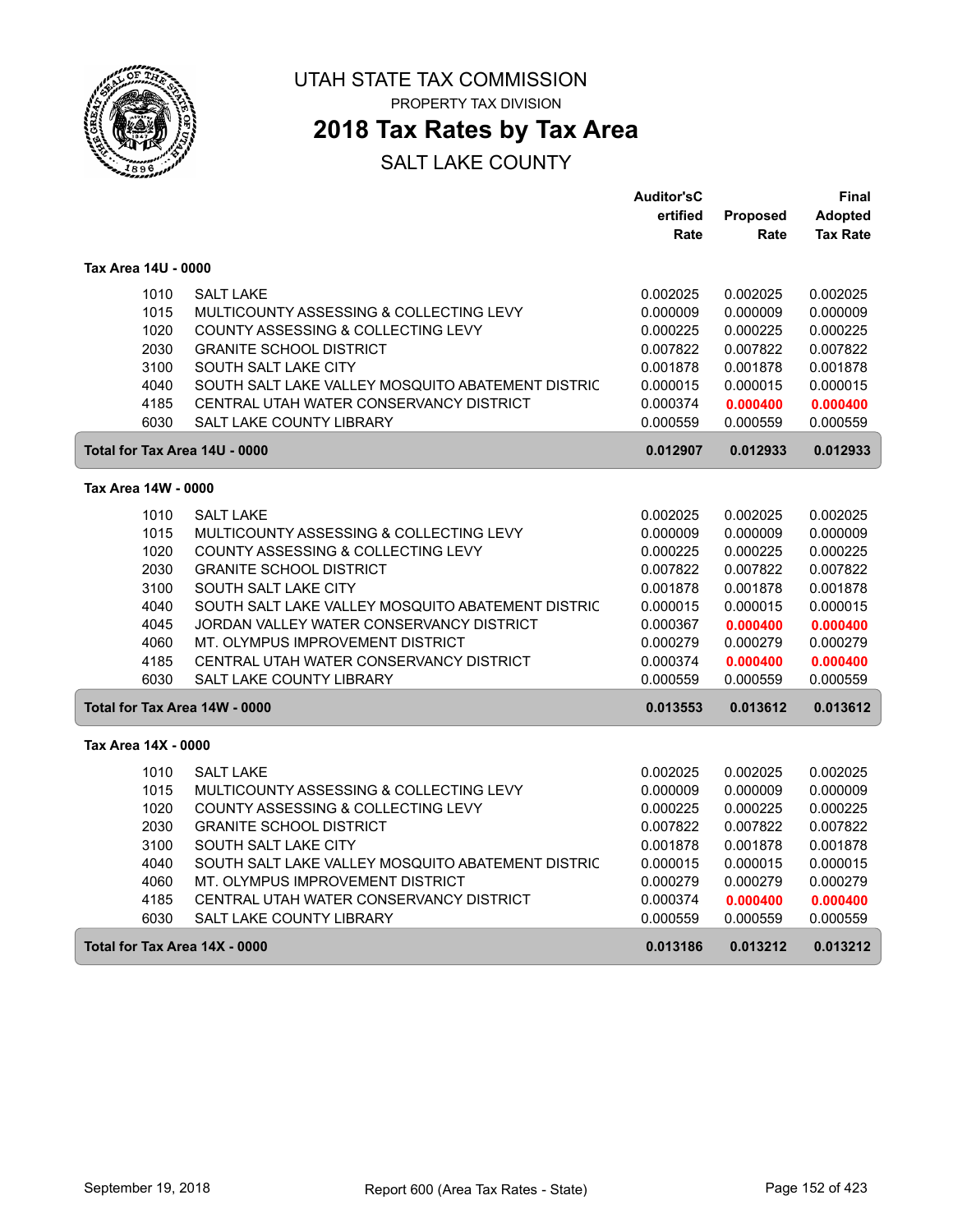

# **2018 Tax Rates by Tax Area**

|                               |                                                   | <b>Auditor'sC</b> |                 | Final           |
|-------------------------------|---------------------------------------------------|-------------------|-----------------|-----------------|
|                               |                                                   | ertified          | <b>Proposed</b> | Adopted         |
|                               |                                                   | Rate              | Rate            | <b>Tax Rate</b> |
| Tax Area 14Y - 0000           |                                                   |                   |                 |                 |
| 1010                          | <b>SALT LAKE</b>                                  | 0.002025          | 0.002025        | 0.002025        |
| 1015                          | MULTICOUNTY ASSESSING & COLLECTING LEVY           | 0.000009          | 0.000009        | 0.000009        |
| 1020                          | COUNTY ASSESSING & COLLECTING LEVY                | 0.000225          | 0.000225        | 0.000225        |
| 2030                          | <b>GRANITE SCHOOL DISTRICT</b>                    | 0.007822          | 0.007822        | 0.007822        |
| 3100                          | SOUTH SALT LAKE CITY                              | 0.001878          | 0.001878        | 0.001878        |
| 4040                          | SOUTH SALT LAKE VALLEY MOSQUITO ABATEMENT DISTRIC | 0.000015          | 0.000015        | 0.000015        |
| 4045                          | JORDAN VALLEY WATER CONSERVANCY DISTRICT          | 0.000367          | 0.000400        | 0.000400        |
| 4060                          | MT. OLYMPUS IMPROVEMENT DISTRICT                  | 0.000279          | 0.000279        | 0.000279        |
| 4185                          | CENTRAL UTAH WATER CONSERVANCY DISTRICT           | 0.000374          | 0.000400        | 0.000400        |
| 6030                          | SALT LAKE COUNTY LIBRARY                          | 0.000559          | 0.000559        | 0.000559        |
| Total for Tax Area 14Y - 0000 |                                                   | 0.013553          | 0.013612        | 0.013612        |
| Tax Area 15A - 0000           |                                                   |                   |                 |                 |
| 1010                          | <b>SALT LAKE</b>                                  | 0.002025          | 0.002025        | 0.002025        |
| 1015                          | MULTICOUNTY ASSESSING & COLLECTING LEVY           | 0.000009          | 0.000009        | 0.000009        |
| 1020                          | COUNTY ASSESSING & COLLECTING LEVY                | 0.000225          | 0.000225        | 0.000225        |
| 2030                          | <b>GRANITE SCHOOL DISTRICT</b>                    | 0.007822          | 0.007822        | 0.007822        |
| 4040                          | SOUTH SALT LAKE VALLEY MOSQUITO ABATEMENT DISTRIC | 0.000015          | 0.000015        | 0.000015        |
| 4045                          | JORDAN VALLEY WATER CONSERVANCY DISTRICT          | 0.000367          | 0.000400        | 0.000400        |
| 4090                          | COTTONWOOD IMPROVEMENT DISTRICT                   | 0.000176          | 0.000176        | 0.000176        |
| 4185                          | CENTRAL UTAH WATER CONSERVANCY DISTRICT           | 0.000374          | 0.000400        | 0.000400        |
| 4220                          | SALT LAKE COUNTY MUNICIPAL-TYPE SERVICES          | 0.000052          | 0.000052        | 0.000052        |
| 4320                          | UNIFIED FIRE SERVICE AREA                         | 0.001682          | 0.001858        | 0.001858        |
| 4340                          | SALT LAKE VALLEY LAW ENFORCEMENT SERVICE AREA     | 0.001980          | 0.002139        | 0.002139        |
| 6030                          | <b>SALT LAKE COUNTY LIBRARY</b>                   | 0.000559          | 0.000559        | 0.000559        |
| Total for Tax Area 15A - 0000 |                                                   | 0.015286          | 0.015680        | 0.015680        |
| Tax Area 15C - 0000           |                                                   |                   |                 |                 |
| 1010                          | <b>SALT LAKE</b>                                  | 0.002025          | 0.002025        | 0.002025        |
| 1015                          | MULTICOUNTY ASSESSING & COLLECTING LEVY           | 0.000009          | 0.000009        | 0.000009        |
| 1020                          | COUNTY ASSESSING & COLLECTING LEVY                | 0.000225          | 0.000225        | 0.000225        |
| 2030                          | <b>GRANITE SCHOOL DISTRICT</b>                    | 0.007822          | 0.007822        | 0.007822        |
| 4040                          | SOUTH SALT LAKE VALLEY MOSQUITO ABATEMENT DISTRIC | 0.000015          | 0.000015        | 0.000015        |
| 4090                          | COTTONWOOD IMPROVEMENT DISTRICT                   | 0.000176          | 0.000176        | 0.000176        |
| 4185                          | CENTRAL UTAH WATER CONSERVANCY DISTRICT           | 0.000374          | 0.000400        | 0.000400        |
| 4220                          | SALT LAKE COUNTY MUNICIPAL-TYPE SERVICES          | 0.000052          | 0.000052        | 0.000052        |
| 4320                          | UNIFIED FIRE SERVICE AREA                         | 0.001682          | 0.001858        | 0.001858        |
| 4340                          | SALT LAKE VALLEY LAW ENFORCEMENT SERVICE AREA     | 0.001980          | 0.002139        | 0.002139        |
| 6030                          | SALT LAKE COUNTY LIBRARY                          | 0.000559          | 0.000559        | 0.000559        |
| Total for Tax Area 15C - 0000 |                                                   | 0.014919          | 0.015280        | 0.015280        |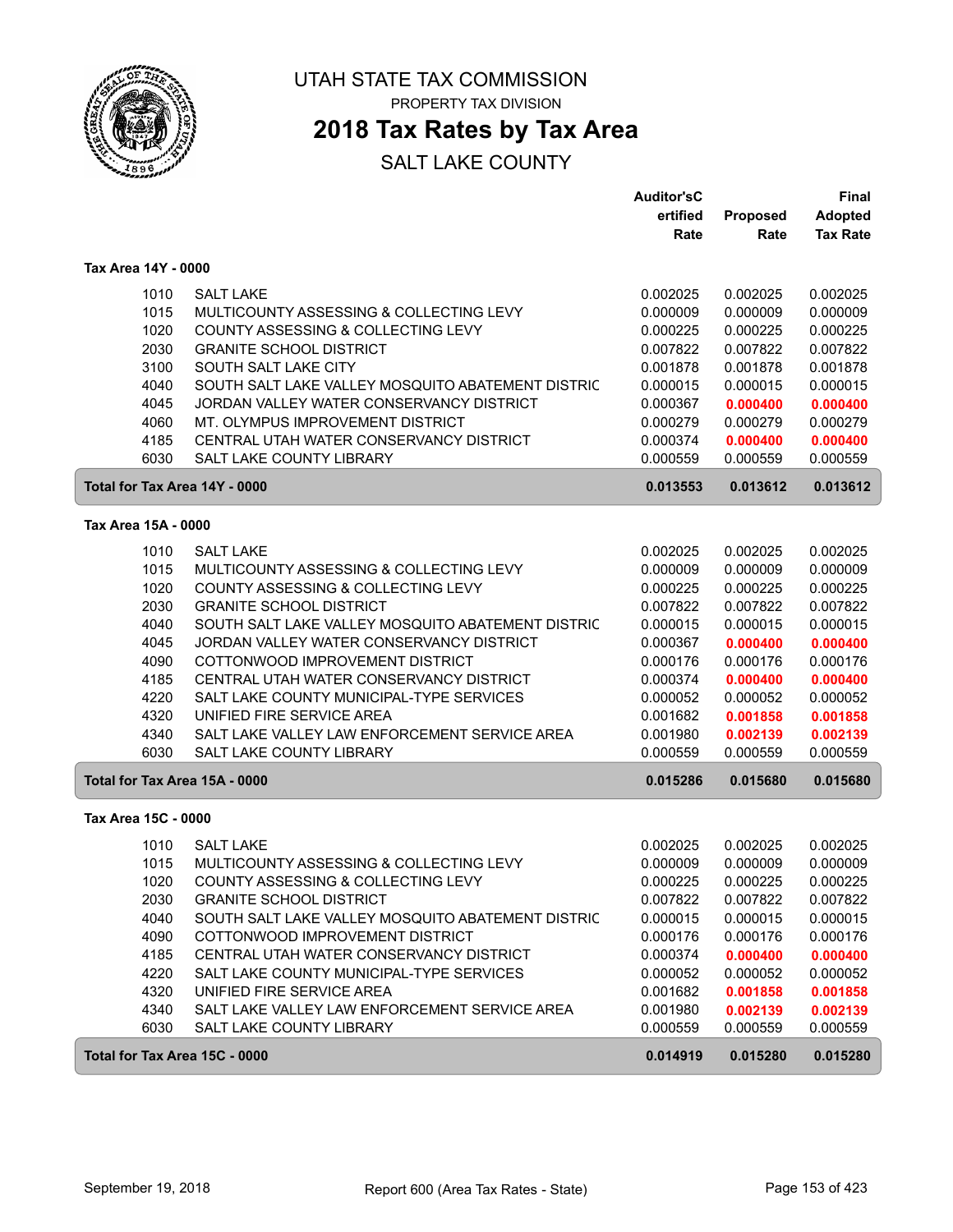

PROPERTY TAX DIVISION

## **2018 Tax Rates by Tax Area**

|                               |                                                   | <b>Auditor'sC</b> |          | Final           |
|-------------------------------|---------------------------------------------------|-------------------|----------|-----------------|
|                               |                                                   | ertified          | Proposed | <b>Adopted</b>  |
|                               |                                                   | Rate              | Rate     | <b>Tax Rate</b> |
| Tax Area 19B - 0000           |                                                   |                   |          |                 |
| 1010                          | <b>SALT LAKE</b>                                  | 0.002025          | 0.002025 | 0.002025        |
| 1015                          | MULTICOUNTY ASSESSING & COLLECTING LEVY           | 0.000009          | 0.000009 | 0.000009        |
| 1020                          | COUNTY ASSESSING & COLLECTING LEVY                | 0.000225          | 0.000225 | 0.000225        |
| 2030                          | <b>GRANITE SCHOOL DISTRICT</b>                    | 0.007822          | 0.007822 | 0.007822        |
| 4170                          | <b>EMIGRATION IMPROVEMENT DISTRICT</b>            | 0.000810          | 0.000810 | 0.000810        |
| 4185                          | CENTRAL UTAH WATER CONSERVANCY DISTRICT           | 0.000374          | 0.000400 | 0.000400        |
| 4220                          | SALT LAKE COUNTY MUNICIPAL-TYPE SERVICES          | 0.000052          | 0.000052 | 0.000052        |
| 4320                          | UNIFIED FIRE SERVICE AREA                         | 0.001682          | 0.001858 | 0.001858        |
| 4340                          | SALT LAKE VALLEY LAW ENFORCEMENT SERVICE AREA     | 0.001980          | 0.002139 | 0.002139        |
| 6030                          | <b>SALT LAKE COUNTY LIBRARY</b>                   | 0.000559          | 0.000559 | 0.000559        |
| Total for Tax Area 19B - 0000 |                                                   | 0.015538          | 0.015899 | 0.015899        |
| Tax Area 21A - 0000           |                                                   |                   |          |                 |
| 1010                          | <b>SALT LAKE</b>                                  | 0.002025          | 0.002025 | 0.002025        |
| 1015                          | MULTICOUNTY ASSESSING & COLLECTING LEVY           | 0.000009          | 0.000009 | 0.000009        |
| 1020                          | COUNTY ASSESSING & COLLECTING LEVY                | 0.000225          | 0.000225 | 0.000225        |
| 2020                          | MURRAY CITY SCHOOL DISTRICT                       | 0.005885          | 0.005885 | 0.005885        |
| 3050                          | <b>MURRAY CITY</b>                                | 0.001622          | 0.002383 | 0.002383        |
| 4040                          | SOUTH SALT LAKE VALLEY MOSQUITO ABATEMENT DISTRIC | 0.000015          | 0.000015 | 0.000015        |
| 4045                          | JORDAN VALLEY WATER CONSERVANCY DISTRICT          | 0.000367          | 0.000400 | 0.000400        |
| 4090                          | COTTONWOOD IMPROVEMENT DISTRICT                   | 0.000176          | 0.000176 | 0.000176        |
| 4185                          | CENTRAL UTAH WATER CONSERVANCY DISTRICT           | 0.000374          | 0.000400 | 0.000400        |
| Total for Tax Area 21A - 0000 |                                                   | 0.010698          | 0.011518 | 0.011518        |
| Tax Area 21C - 0000           |                                                   |                   |          |                 |
| 1010                          | <b>SALT LAKE</b>                                  | 0.002025          | 0.002025 | 0.002025        |
| 1015                          | MULTICOUNTY ASSESSING & COLLECTING LEVY           | 0.000009          | 0.000009 | 0.000009        |
| 1020                          | COUNTY ASSESSING & COLLECTING LEVY                | 0.000225          | 0.000225 | 0.000225        |
| 2020                          | MURRAY CITY SCHOOL DISTRICT                       | 0.005885          | 0.005885 | 0.005885        |
| 3050                          | <b>MURRAY CITY</b>                                | 0.001622          | 0.002383 | 0.002383        |
| 4040                          | SOUTH SALT LAKE VALLEY MOSQUITO ABATEMENT DISTRIC | 0.000015          | 0.000015 | 0.000015        |
| 4045                          | JORDAN VALLEY WATER CONSERVANCY DISTRICT          | 0.000367          | 0.000400 | 0.000400        |
| 4185                          | CENTRAL UTAH WATER CONSERVANCY DISTRICT           | 0.000374          | 0.000400 | 0.000400        |
| Total for Tax Area 21C - 0000 |                                                   | 0.010522          | 0.011342 | 0.011342        |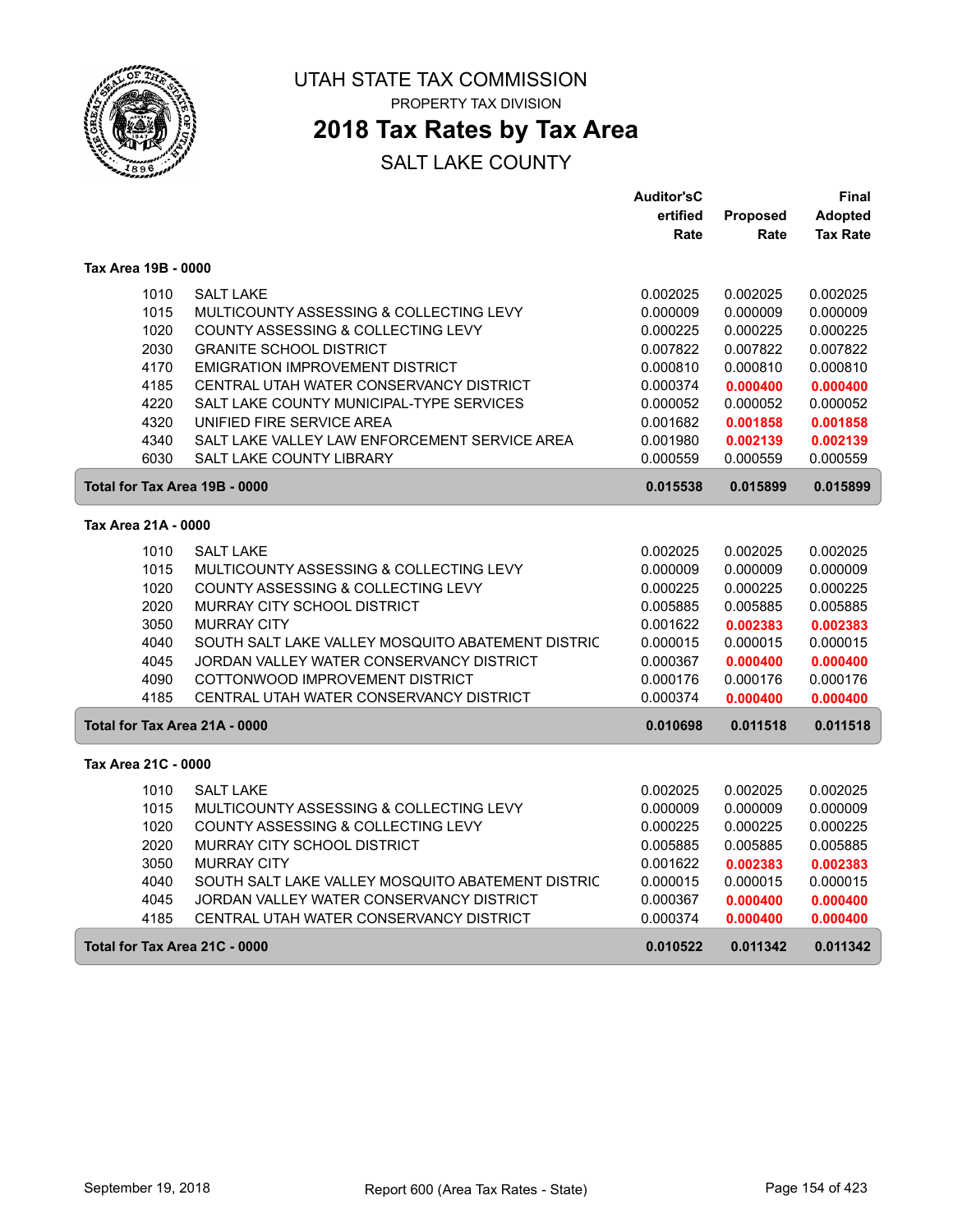

**2018 Tax Rates by Tax Area**

|                               |                                                   | <b>Auditor'sC</b> |                      | Final                |
|-------------------------------|---------------------------------------------------|-------------------|----------------------|----------------------|
|                               |                                                   | ertified          | <b>Proposed</b>      | <b>Adopted</b>       |
|                               |                                                   | Rate              | Rate                 | <b>Tax Rate</b>      |
| Tax Area 21D - 0000           |                                                   |                   |                      |                      |
| 1010                          | <b>SALT LAKE</b>                                  | 0.002025          | 0.002025             | 0.002025             |
| 1015                          | MULTICOUNTY ASSESSING & COLLECTING LEVY           | 0.000009          | 0.000009             | 0.000009             |
| 1020                          | COUNTY ASSESSING & COLLECTING LEVY                | 0.000225          | 0.000225             | 0.000225             |
| 2020                          | MURRAY CITY SCHOOL DISTRICT                       | 0.005885          | 0.005885             | 0.005885             |
| 3050                          | <b>MURRAY CITY</b>                                | 0.001622          | 0.002383             | 0.002383             |
| 4040                          | SOUTH SALT LAKE VALLEY MOSQUITO ABATEMENT DISTRIC | 0.000015          | 0.000015             | 0.000015             |
| 4045                          | JORDAN VALLEY WATER CONSERVANCY DISTRICT          | 0.000367          |                      |                      |
| 4060                          | MT. OLYMPUS IMPROVEMENT DISTRICT                  | 0.000279          | 0.000400<br>0.000279 | 0.000400<br>0.000279 |
| 4185                          | CENTRAL UTAH WATER CONSERVANCY DISTRICT           | 0.000374          |                      |                      |
|                               |                                                   |                   | 0.000400             | 0.000400             |
| Total for Tax Area 21D - 0000 |                                                   | 0.010801          | 0.011621             | 0.011621             |
| Tax Area 21F - 0000           |                                                   |                   |                      |                      |
| 1010                          | <b>SALT LAKE</b>                                  | 0.002025          | 0.002025             | 0.002025             |
| 1015                          | MULTICOUNTY ASSESSING & COLLECTING LEVY           | 0.000009          | 0.000009             | 0.000009             |
| 1020                          | COUNTY ASSESSING & COLLECTING LEVY                | 0.000225          | 0.000225             | 0.000225             |
| 2020                          | MURRAY CITY SCHOOL DISTRICT                       | 0.005885          | 0.005885             | 0.005885             |
| 3050                          | <b>MURRAY CITY</b>                                | 0.001622          | 0.002383             | 0.002383             |
| 4040                          | SOUTH SALT LAKE VALLEY MOSQUITO ABATEMENT DISTRIC | 0.000015          | 0.000015             | 0.000015             |
| 4045                          | JORDAN VALLEY WATER CONSERVANCY DISTRICT          | 0.000367          | 0.000400             | 0.000400             |
| 4110                          | TAYLORSVILLE-BENNION IMPROVEMENT DISTRICT         | 0.000125          | 0.000125             | 0.000125             |
| 4185                          | CENTRAL UTAH WATER CONSERVANCY DISTRICT           | 0.000374          | 0.000400             | 0.000400             |
| Total for Tax Area 21F - 0000 |                                                   | 0.010647          | 0.011467             | 0.011467             |
| Tax Area 21G - 0000           |                                                   |                   |                      |                      |
| 1010                          | <b>SALT LAKE</b>                                  | 0.002025          | 0.002025             | 0.002025             |
| 1015                          | MULTICOUNTY ASSESSING & COLLECTING LEVY           | 0.000009          | 0.000009             | 0.000009             |
| 1020                          | COUNTY ASSESSING & COLLECTING LEVY                | 0.000225          | 0.000225             | 0.000225             |
| 2020                          | MURRAY CITY SCHOOL DISTRICT                       | 0.005885          | 0.005885             | 0.005885             |
| 3050                          | <b>MURRAY CITY</b>                                | 0.001622          | 0.002383             | 0.002383             |
| 4040                          | SOUTH SALT LAKE VALLEY MOSQUITO ABATEMENT DISTRIC | 0.000015          | 0.000015             | 0.000015             |
| 4185                          | CENTRAL UTAH WATER CONSERVANCY DISTRICT           | 0.000374          | 0.000400             | 0.000400             |
| Total for Tax Area 21G - 0000 |                                                   | 0.010155          | 0.010942             | 0.010942             |
| Tax Area 21I - 0000           |                                                   |                   |                      |                      |
| 1010                          | <b>SALT LAKE</b>                                  | 0.002025          | 0.002025             | 0.002025             |
| 1015                          | MULTICOUNTY ASSESSING & COLLECTING LEVY           | 0.000009          | 0.000009             | 0.000009             |
| 1020                          | COUNTY ASSESSING & COLLECTING LEVY                | 0.000225          | 0.000225             | 0.000225             |
| 2020                          | MURRAY CITY SCHOOL DISTRICT                       | 0.005885          | 0.005885             | 0.005885             |
| 3050                          | <b>MURRAY CITY</b>                                | 0.001622          | 0.002383             | 0.002383             |
| 4040                          | SOUTH SALT LAKE VALLEY MOSQUITO ABATEMENT DISTRIC | 0.000015          | 0.000015             | 0.000015             |
| 4185                          | CENTRAL UTAH WATER CONSERVANCY DISTRICT           | 0.000374          | 0.000400             | 0.000400             |
|                               |                                                   |                   |                      |                      |
| Total for Tax Area 211 - 0000 |                                                   | 0.010155          | 0.010942             | 0.010942             |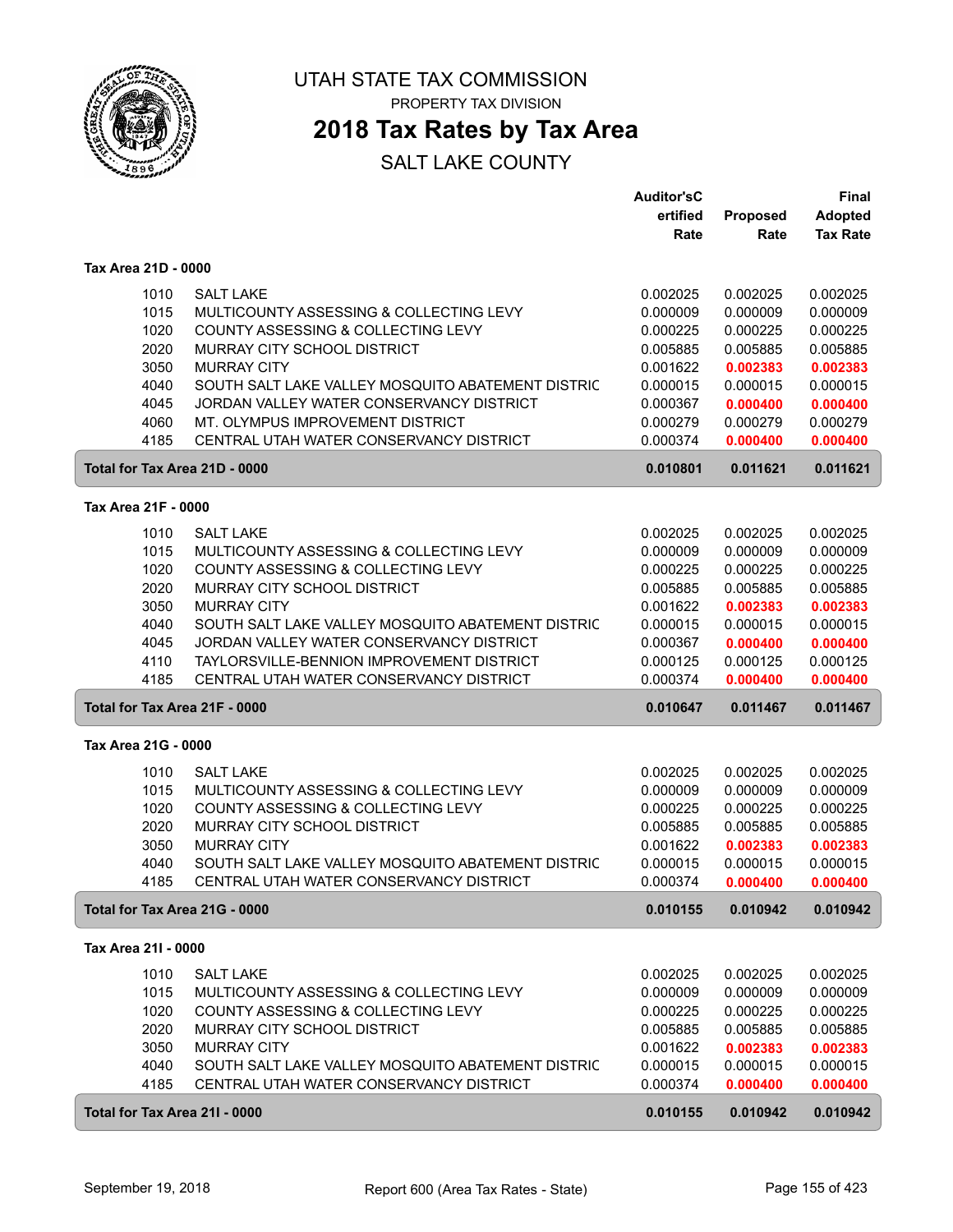

PROPERTY TAX DIVISION

## **2018 Tax Rates by Tax Area**

|                               |                                                                                              | <b>Auditor'sC</b><br>ertified | <b>Proposed</b>      | <b>Final</b><br><b>Adopted</b> |
|-------------------------------|----------------------------------------------------------------------------------------------|-------------------------------|----------------------|--------------------------------|
|                               |                                                                                              | Rate                          | Rate                 | <b>Tax Rate</b>                |
| Tax Area 21K - 0000           |                                                                                              |                               |                      |                                |
| 1010                          | <b>SALT LAKE</b>                                                                             | 0.002025                      | 0.002025             | 0.002025                       |
| 1015                          | MULTICOUNTY ASSESSING & COLLECTING LEVY                                                      | 0.000009                      | 0.000009             | 0.000009                       |
| 1020                          | COUNTY ASSESSING & COLLECTING LEVY                                                           | 0.000225                      | 0.000225             | 0.000225                       |
| 2020                          | MURRAY CITY SCHOOL DISTRICT                                                                  | 0.005885                      | 0.005885             | 0.005885                       |
| 3050                          | <b>MURRAY CITY</b>                                                                           | 0.001622                      | 0.002383             | 0.002383                       |
| 4040<br>4185                  | SOUTH SALT LAKE VALLEY MOSQUITO ABATEMENT DISTRIC<br>CENTRAL UTAH WATER CONSERVANCY DISTRICT | 0.000015<br>0.000374          | 0.000015<br>0.000400 | 0.000015<br>0.000400           |
| Total for Tax Area 21K - 0000 |                                                                                              | 0.010155                      | 0.010942             | 0.010942                       |
| Tax Area 21L - 0000           |                                                                                              |                               |                      |                                |
| 1010                          | <b>SALT LAKE</b>                                                                             | 0.002025                      | 0.002025             | 0.002025                       |
| 1015                          | MULTICOUNTY ASSESSING & COLLECTING LEVY                                                      | 0.000009                      | 0.000009             | 0.000009                       |
| 1020                          | COUNTY ASSESSING & COLLECTING LEVY                                                           | 0.000225                      | 0.000225             | 0.000225                       |
| 2020                          | MURRAY CITY SCHOOL DISTRICT                                                                  | 0.005885                      | 0.005885             | 0.005885                       |
| 3050                          | <b>MURRAY CITY</b>                                                                           | 0.001622                      | 0.002383             | 0.002383                       |
| 4040                          | SOUTH SALT LAKE VALLEY MOSQUITO ABATEMENT DISTRIC                                            | 0.000015                      | 0.000015             | 0.000015                       |
| 4185                          | CENTRAL UTAH WATER CONSERVANCY DISTRICT                                                      | 0.000374                      | 0.000400             | 0.000400                       |
| Total for Tax Area 21L - 0000 |                                                                                              | 0.010155                      | 0.010942             | 0.010942                       |
| Tax Area 21N - 0000           |                                                                                              |                               |                      |                                |
| 1010                          | <b>SALT LAKE</b>                                                                             | 0.002025                      | 0.002025             | 0.002025                       |
| 1015                          | MULTICOUNTY ASSESSING & COLLECTING LEVY                                                      | 0.000009                      | 0.000009             | 0.000009                       |
| 1020                          | COUNTY ASSESSING & COLLECTING LEVY                                                           | 0.000225                      | 0.000225             | 0.000225                       |
| 2020                          | MURRAY CITY SCHOOL DISTRICT                                                                  | 0.005885                      | 0.005885             | 0.005885                       |
| 3050                          | <b>MURRAY CITY</b>                                                                           | 0.001622                      | 0.002383             | 0.002383                       |
| 4040                          | SOUTH SALT LAKE VALLEY MOSQUITO ABATEMENT DISTRIC                                            | 0.000015                      | 0.000015             | 0.000015                       |
| 4185                          | CENTRAL UTAH WATER CONSERVANCY DISTRICT                                                      | 0.000374                      | 0.000400             | 0.000400                       |
| Total for Tax Area 21N - 0000 |                                                                                              | 0.010155                      | 0.010942             | 0.010942                       |
| Tax Area 21P - 0000           |                                                                                              |                               |                      |                                |
| 1010                          | <b>SALT LAKE</b>                                                                             | 0.002025                      | 0.002025             | 0.002025                       |
| 1015                          | MULTICOUNTY ASSESSING & COLLECTING LEVY                                                      | 0.000009                      | 0.000009             | 0.000009                       |
| 1020                          | COUNTY ASSESSING & COLLECTING LEVY                                                           | 0.000225                      | 0.000225             | 0.000225                       |
| 2020                          | MURRAY CITY SCHOOL DISTRICT                                                                  | 0.005885                      | 0.005885             | 0.005885                       |
| 3050                          | <b>MURRAY CITY</b>                                                                           | 0.001622                      | 0.002383             | 0.002383                       |
| 4040<br>4090                  | SOUTH SALT LAKE VALLEY MOSQUITO ABATEMENT DISTRIC<br>COTTONWOOD IMPROVEMENT DISTRICT         | 0.000015<br>0.000176          | 0.000015<br>0.000176 | 0.000015<br>0.000176           |
| 4185                          | CENTRAL UTAH WATER CONSERVANCY DISTRICT                                                      | 0.000374                      | 0.000400             | 0.000400                       |
| Total for Tax Area 21P - 0000 |                                                                                              | 0.010331                      | 0.011118             | 0.011118                       |
|                               |                                                                                              |                               |                      |                                |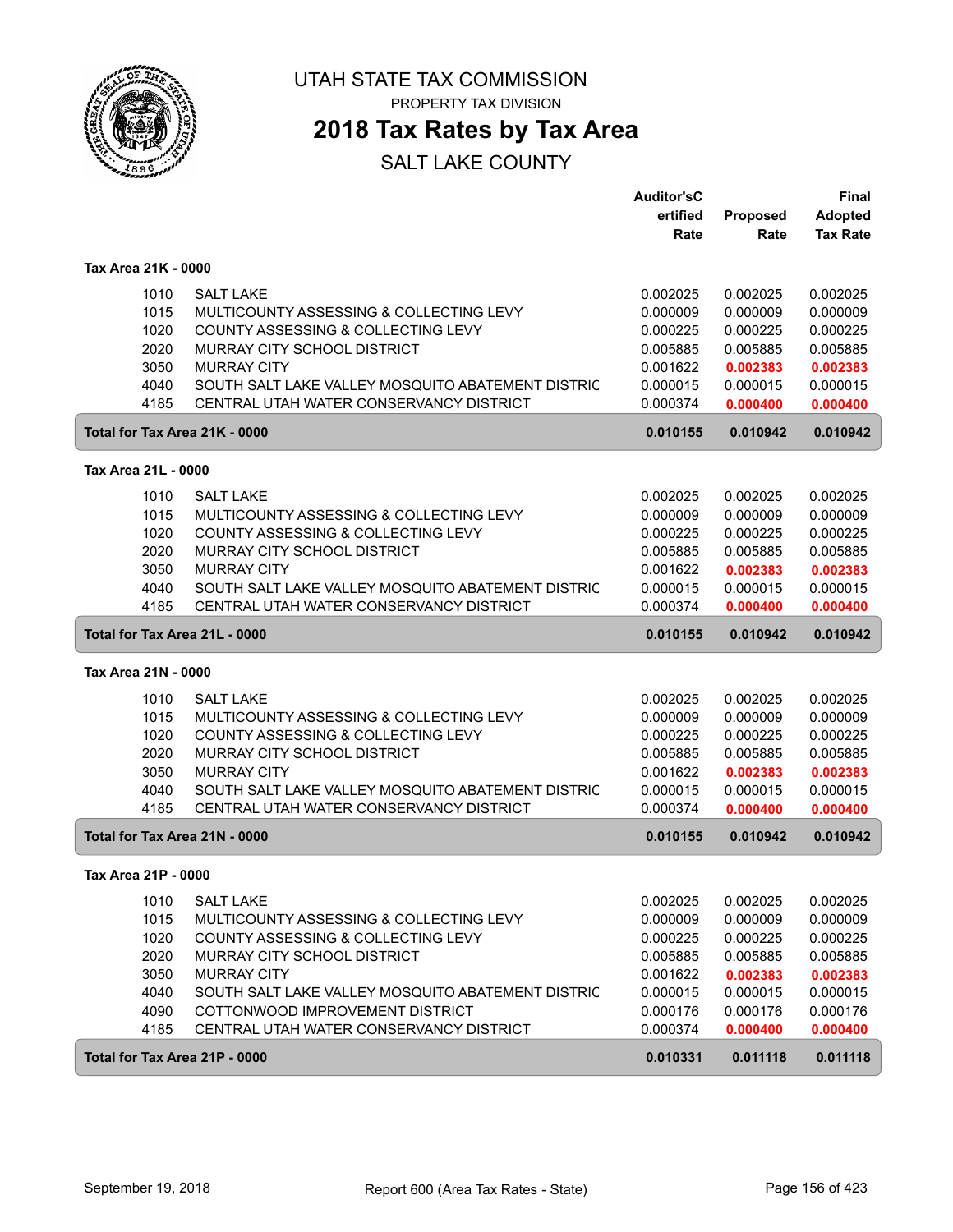

PROPERTY TAX DIVISION

## **2018 Tax Rates by Tax Area**

|                                       |                                                   | <b>Auditor'sC</b>    |                      | <b>Final</b>         |
|---------------------------------------|---------------------------------------------------|----------------------|----------------------|----------------------|
|                                       |                                                   | ertified             | Proposed             | <b>Adopted</b>       |
|                                       |                                                   | Rate                 | Rate                 | <b>Tax Rate</b>      |
| Tax Area 21R - 0000                   |                                                   |                      |                      |                      |
| 1010                                  | <b>SALT LAKE</b>                                  | 0.002025             | 0.002025             | 0.002025             |
| 1015                                  | MULTICOUNTY ASSESSING & COLLECTING LEVY           | 0.000009             | 0.000009             | 0.000009             |
| 1020                                  | COUNTY ASSESSING & COLLECTING LEVY                | 0.000225             | 0.000225             | 0.000225             |
| 2020                                  | MURRAY CITY SCHOOL DISTRICT                       | 0.005885             | 0.005885             | 0.005885             |
| 3050                                  | <b>MURRAY CITY</b>                                | 0.001622             | 0.002383             | 0.002383             |
| 4040                                  | SOUTH SALT LAKE VALLEY MOSQUITO ABATEMENT DISTRIC | 0.000015             | 0.000015             | 0.000015             |
| 4070                                  | MIDVALLEY IMPROVEMENT DISTRICT                    | 0.000699             | 0.000699             | 0.000699             |
| 4185                                  | CENTRAL UTAH WATER CONSERVANCY DISTRICT           | 0.000374             | 0.000400             | 0.000400             |
| Total for Tax Area 21R - 0000         |                                                   | 0.010854             | 0.011641             | 0.011641             |
|                                       |                                                   |                      |                      |                      |
| Tax Area 21T - 0000                   |                                                   |                      |                      |                      |
| 1010                                  | <b>SALT LAKE</b>                                  | 0.002025             | 0.002025             | 0.002025             |
| 1015                                  | MULTICOUNTY ASSESSING & COLLECTING LEVY           | 0.000009             | 0.000009             | 0.000009             |
| 1020                                  | COUNTY ASSESSING & COLLECTING LEVY                | 0.000225             | 0.000225             | 0.000225             |
| 2020                                  | MURRAY CITY SCHOOL DISTRICT                       | 0.005885             | 0.005885             | 0.005885             |
| 3050                                  | <b>MURRAY CITY</b>                                | 0.001622             | 0.002383             | 0.002383             |
| 4040                                  | SOUTH SALT LAKE VALLEY MOSQUITO ABATEMENT DISTRIC | 0.000015             | 0.000015             | 0.000015             |
| 4090                                  | COTTONWOOD IMPROVEMENT DISTRICT                   | 0.000176             | 0.000176             | 0.000176             |
| 4185                                  | CENTRAL UTAH WATER CONSERVANCY DISTRICT           | 0.000374             | 0.000400             | 0.000400             |
| Total for Tax Area 21T - 0000         |                                                   | 0.010331             | 0.011118             | 0.011118             |
| Tax Area 21U - 0000                   |                                                   |                      |                      |                      |
| 1010                                  | <b>SALT LAKE</b>                                  | 0.002025             | 0.002025             | 0.002025             |
| 1015                                  | MULTICOUNTY ASSESSING & COLLECTING LEVY           | 0.000009             | 0.000009             | 0.000009             |
| 1020                                  | COUNTY ASSESSING & COLLECTING LEVY                | 0.000225             | 0.000225             | 0.000225             |
| 2020                                  | MURRAY CITY SCHOOL DISTRICT                       | 0.005885             | 0.005885             | 0.005885             |
| 3050                                  | <b>MURRAY CITY</b>                                | 0.001622             | 0.002383             | 0.002383             |
| 4040                                  | SOUTH SALT LAKE VALLEY MOSQUITO ABATEMENT DISTRIC | 0.000015             | 0.000015             | 0.000015             |
| 4060                                  | MT. OLYMPUS IMPROVEMENT DISTRICT                  | 0.000279             | 0.000279             | 0.000279             |
| 4185                                  | CENTRAL UTAH WATER CONSERVANCY DISTRICT           | 0.000374             | 0.000400             | 0.000400             |
| Total for Tax Area 21U - 0000         |                                                   | 0.010434             | 0.011221             | 0.011221             |
| Tax Area 21V - 0000                   |                                                   |                      |                      |                      |
|                                       |                                                   |                      |                      |                      |
|                                       |                                                   |                      |                      |                      |
| 1010                                  | <b>SALT LAKE</b>                                  | 0.002025             | 0.002025             | 0.002025             |
| 1015                                  | MULTICOUNTY ASSESSING & COLLECTING LEVY           | 0.000009             | 0.000009             | 0.000009             |
| 1020                                  | COUNTY ASSESSING & COLLECTING LEVY                | 0.000225             | 0.000225             | 0.000225             |
| 2030                                  | <b>GRANITE SCHOOL DISTRICT</b>                    | 0.007822             | 0.007822             | 0.007822             |
| 3050                                  | <b>MURRAY CITY</b>                                | 0.001622             | 0.002383             | 0.002383             |
| 4040                                  | SOUTH SALT LAKE VALLEY MOSQUITO ABATEMENT DISTRIC | 0.000015             | 0.000015             | 0.000015             |
| 4045                                  | JORDAN VALLEY WATER CONSERVANCY DISTRICT          | 0.000367             | 0.000400             | 0.000400             |
| 4185<br>Total for Tax Area 21V - 0000 | CENTRAL UTAH WATER CONSERVANCY DISTRICT           | 0.000374<br>0.012459 | 0.000400<br>0.013279 | 0.000400<br>0.013279 |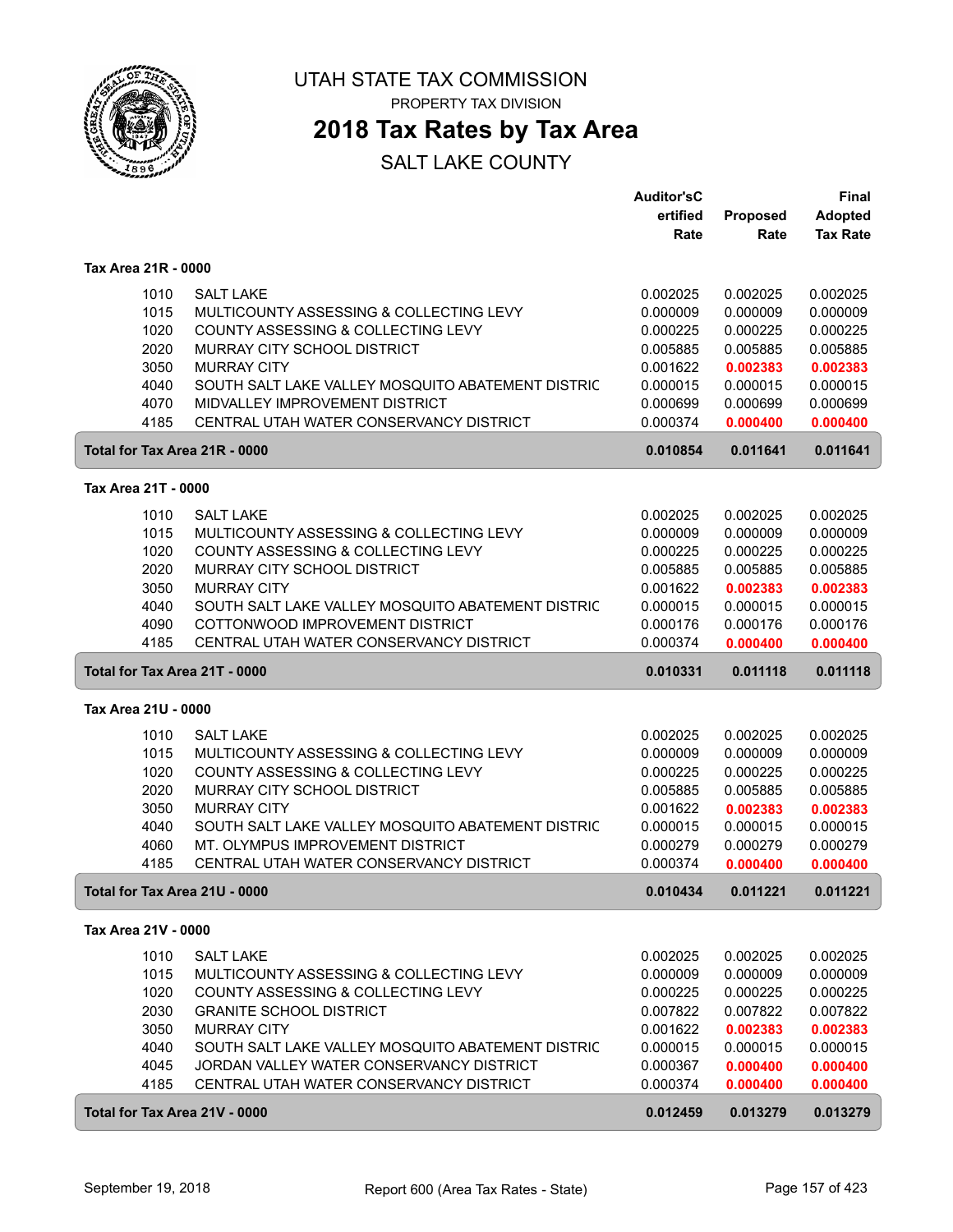

# **2018 Tax Rates by Tax Area**

|                     |                                                   | <b>Auditor'sC</b> |          | Final           |
|---------------------|---------------------------------------------------|-------------------|----------|-----------------|
|                     |                                                   | ertified          | Proposed | <b>Adopted</b>  |
|                     |                                                   | Rate              | Rate     | <b>Tax Rate</b> |
| Tax Area 21W - 0000 |                                                   |                   |          |                 |
| 1010                | <b>SALT LAKE</b>                                  | 0.002025          | 0.002025 | 0.002025        |
| 1015                | MULTICOUNTY ASSESSING & COLLECTING LEVY           | 0.000009          | 0.000009 | 0.000009        |
| 1020                | COUNTY ASSESSING & COLLECTING LEVY                | 0.000225          | 0.000225 | 0.000225        |
| 2030                | <b>GRANITE SCHOOL DISTRICT</b>                    | 0.007822          | 0.007822 | 0.007822        |
| 3050                | <b>MURRAY CITY</b>                                | 0.001622          | 0.002383 | 0.002383        |
| 4040                | SOUTH SALT LAKE VALLEY MOSQUITO ABATEMENT DISTRIC | 0.000015          | 0.000015 | 0.000015        |
| 4045                | JORDAN VALLEY WATER CONSERVANCY DISTRICT          | 0.000367          | 0.000400 | 0.000400        |
| 4060                | MT. OLYMPUS IMPROVEMENT DISTRICT                  | 0.000279          | 0.000279 | 0.000279        |
| 4185                | CENTRAL UTAH WATER CONSERVANCY DISTRICT           | 0.000374          | 0.000400 | 0.000400        |
|                     | Total for Tax Area 21W - 0000                     | 0.012738          | 0.013558 | 0.013558        |
| Tax Area 21Y - 0000 |                                                   |                   |          |                 |
| 1010                | <b>SALT LAKE</b>                                  | 0.002025          | 0.002025 | 0.002025        |
| 1015                | MULTICOUNTY ASSESSING & COLLECTING LEVY           | 0.000009          | 0.000009 | 0.000009        |
| 1020                | COUNTY ASSESSING & COLLECTING LEVY                | 0.000225          | 0.000225 | 0.000225        |
| 2030                | <b>GRANITE SCHOOL DISTRICT</b>                    | 0.007822          | 0.007822 | 0.007822        |
| 3050                | <b>MURRAY CITY</b>                                | 0.001622          | 0.002383 | 0.002383        |
| 4040                | SOUTH SALT LAKE VALLEY MOSQUITO ABATEMENT DISTRIC | 0.000015          | 0.000015 | 0.000015        |
| 4045                | JORDAN VALLEY WATER CONSERVANCY DISTRICT          | 0.000367          | 0.000400 | 0.000400        |
| 4090                | COTTONWOOD IMPROVEMENT DISTRICT                   | 0.000176          | 0.000176 | 0.000176        |
| 4185                | CENTRAL UTAH WATER CONSERVANCY DISTRICT           | 0.000374          | 0.000400 | 0.000400        |
|                     | Total for Tax Area 21Y - 0000                     | 0.012635          | 0.013455 | 0.013455        |
| Tax Area 21Z - 0000 |                                                   |                   |          |                 |
| 1010                | <b>SALT LAKE</b>                                  | 0.002025          | 0.002025 | 0.002025        |
| 1015                | MULTICOUNTY ASSESSING & COLLECTING LEVY           | 0.000009          | 0.000009 | 0.000009        |
| 1020                | COUNTY ASSESSING & COLLECTING LEVY                | 0.000225          | 0.000225 | 0.000225        |
| 2030                | <b>GRANITE SCHOOL DISTRICT</b>                    | 0.007822          | 0.007822 | 0.007822        |
| 3050                | <b>MURRAY CITY</b>                                | 0.001622          | 0.002383 | 0.002383        |
| 4040                | SOUTH SALT LAKE VALLEY MOSQUITO ABATEMENT DISTRIC | 0.000015          | 0.000015 | 0.000015        |
| 4090                | COTTONWOOD IMPROVEMENT DISTRICT                   | 0.000176          | 0.000176 | 0.000176        |
| 4185                | CENTRAL UTAH WATER CONSERVANCY DISTRICT           | 0.000374          | 0.000400 | 0.000400        |
|                     | Total for Tax Area 21Z - 0000                     | 0.012268          | 0.013055 | 0.013055        |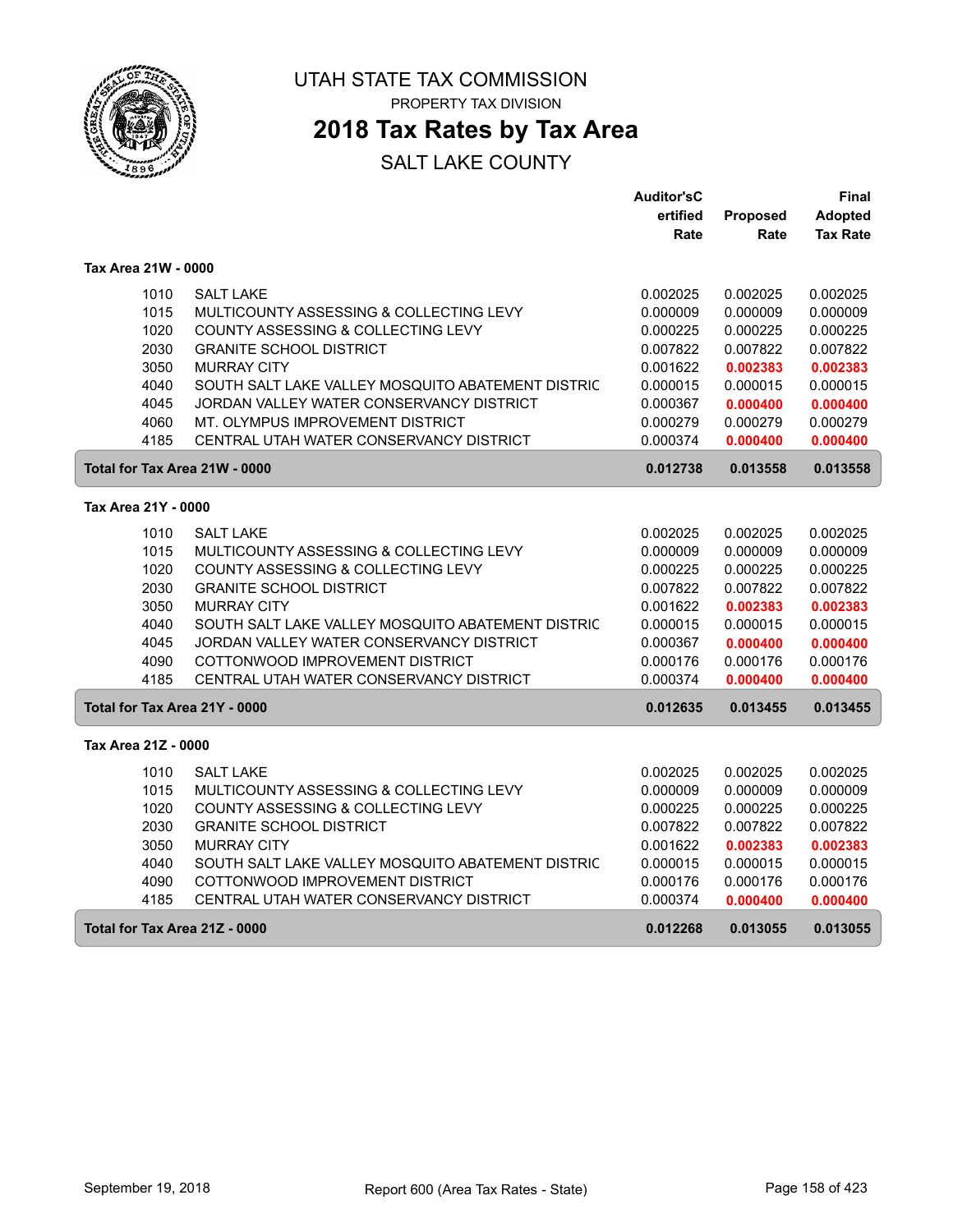

ſ

ſ

UTAH STATE TAX COMMISSION PROPERTY TAX DIVISION

# **2018 Tax Rates by Tax Area**

|                                                           | <b>Auditor'sC</b>    |                      | <b>Final</b>         |
|-----------------------------------------------------------|----------------------|----------------------|----------------------|
|                                                           | ertified             | Proposed             | <b>Adopted</b>       |
|                                                           | Rate                 | Rate                 | <b>Tax Rate</b>      |
| Tax Area 22C - 0000                                       |                      |                      |                      |
| 1010<br><b>SALT LAKE</b>                                  | 0.002025             | 0.002025             | 0.002025             |
| 1015<br>MULTICOUNTY ASSESSING & COLLECTING LEVY           | 0.000009             | 0.000009             | 0.000009             |
| 1020<br>COUNTY ASSESSING & COLLECTING LEVY                | 0.000225             | 0.000225             | 0.000225             |
| 2030<br><b>GRANITE SCHOOL DISTRICT</b>                    | 0.007822             | 0.007822             | 0.007822             |
| 4040<br>SOUTH SALT LAKE VALLEY MOSQUITO ABATEMENT DISTRIC | 0.000015             | 0.000015             | 0.000015             |
| 4185<br>CENTRAL UTAH WATER CONSERVANCY DISTRICT           | 0.000374             | 0.000400             | 0.000400             |
| SALT LAKE COUNTY MUNICIPAL-TYPE SERVICES<br>4220          | 0.000052             | 0.000052             | 0.000052             |
| 4320<br>UNIFIED FIRE SERVICE AREA                         | 0.001682             | 0.001858             | 0.001858             |
| 4340<br>SALT LAKE VALLEY LAW ENFORCEMENT SERVICE AREA     | 0.001980             | 0.002139             | 0.002139             |
| 6030<br><b>SALT LAKE COUNTY LIBRARY</b>                   | 0.000559             | 0.000559             | 0.000559             |
| Total for Tax Area 22C - 0000                             | 0.014743             | 0.015104             | 0.015104             |
| Tax Area 23A - 0000                                       |                      |                      |                      |
| 1010<br><b>SALT LAKE</b>                                  | 0.002025             | 0.002025             | 0.002025             |
| 1015<br>MULTICOUNTY ASSESSING & COLLECTING LEVY           | 0.000009             | 0.000009             | 0.000009             |
| 1020<br><b>COUNTY ASSESSING &amp; COLLECTING LEVY</b>     | 0.000225             | 0.000225             | 0.000225             |
| 2030<br><b>GRANITE SCHOOL DISTRICT</b>                    | 0.007822             | 0.007822             | 0.007822             |
| 3120<br><b>WEST VALLEY CITY</b>                           | 0.003681             | 0.003706             | 0.003706             |
| 4040<br>SOUTH SALT LAKE VALLEY MOSQUITO ABATEMENT DISTRIC | 0.000015             | 0.000015             | 0.000015             |
| 4045<br>JORDAN VALLEY WATER CONSERVANCY DISTRICT          | 0.000367             | 0.000400             | 0.000400             |
| 4050<br><b>GRANGER - HUNTER IMPROVEMENT DISTRICT</b>      | 0.000519             | 0.000519             | 0.000519             |
| 4185<br>CENTRAL UTAH WATER CONSERVANCY DISTRICT           | 0.000374             | 0.000400             | 0.000400             |
| 6030<br>SALT LAKE COUNTY LIBRARY                          | 0.000559             | 0.000559             | 0.000559             |
| Total for Tax Area 23A - 0000                             | 0.015596             | 0.015680             | 0.015680             |
| Tax Area 23B - 0000                                       |                      |                      |                      |
| 1010<br><b>SALT LAKE</b>                                  | 0.002025             | 0.002025             | 0.002025             |
| 1015<br>MULTICOUNTY ASSESSING & COLLECTING LEVY           | 0.000009             | 0.000009             | 0.000009             |
| 1020<br>COUNTY ASSESSING & COLLECTING LEVY                | 0.000225             | 0.000225             | 0.000225             |
| 2030<br><b>GRANITE SCHOOL DISTRICT</b>                    | 0.007822             | 0.007822             | 0.007822             |
| 3120<br><b>WEST VALLEY CITY</b>                           | 0.003681             | 0.003706             | 0.003706             |
| SOUTH SALT LAKE VALLEY MOSQUITO ABATEMENT DISTRIC         |                      |                      |                      |
| 4040<br>4045<br>JORDAN VALLEY WATER CONSERVANCY DISTRICT  | 0.000015<br>0.000367 | 0.000015<br>0.000400 | 0.000015<br>0.000400 |
| 4050<br><b>GRANGER - HUNTER IMPROVEMENT DISTRICT</b>      | 0.000519             | 0.000519             | 0.000519             |
| 4185<br>CENTRAL UTAH WATER CONSERVANCY DISTRICT           | 0.000374             | 0.000400             | 0.000400             |
| 6030<br>SALT LAKE COUNTY LIBRARY                          | 0.000559             | 0.000559             | 0.000559             |
| Total for Tax Area 23B - 0000                             | 0.015596             | 0.015680             | 0.015680             |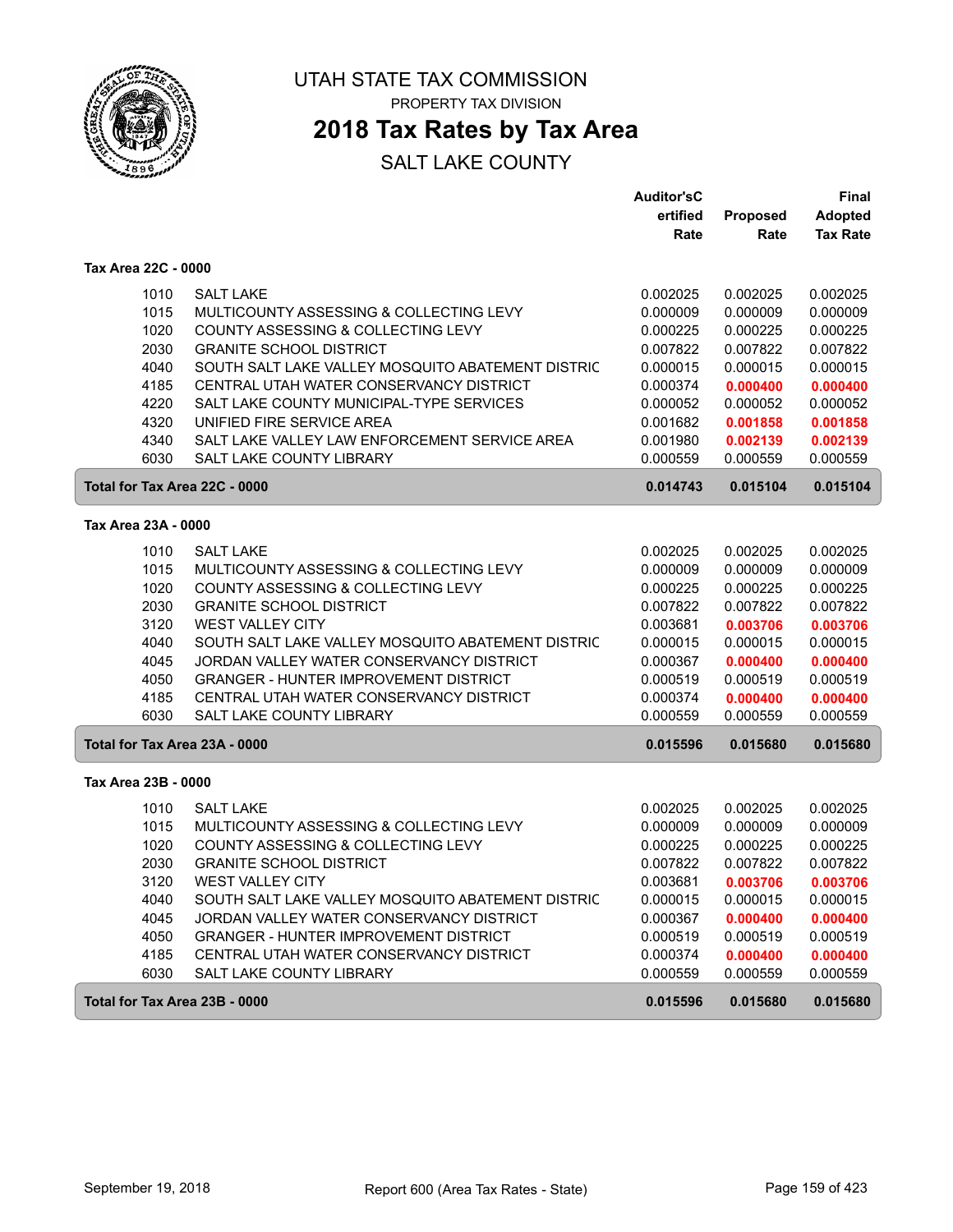

ſ

ſ

UTAH STATE TAX COMMISSION PROPERTY TAX DIVISION

## **2018 Tax Rates by Tax Area**

|                               |                                                   | <b>Auditor'sC</b> |          | <b>Final</b>    |
|-------------------------------|---------------------------------------------------|-------------------|----------|-----------------|
|                               |                                                   | ertified          | Proposed | <b>Adopted</b>  |
|                               |                                                   | Rate              | Rate     | <b>Tax Rate</b> |
| Tax Area 23C - 0000           |                                                   |                   |          |                 |
| 1010                          | <b>SALT LAKE</b>                                  | 0.002025          | 0.002025 | 0.002025        |
| 1015                          | MULTICOUNTY ASSESSING & COLLECTING LEVY           | 0.000009          | 0.000009 | 0.000009        |
| 1020                          | COUNTY ASSESSING & COLLECTING LEVY                | 0.000225          | 0.000225 | 0.000225        |
| 2030                          | <b>GRANITE SCHOOL DISTRICT</b>                    | 0.007822          | 0.007822 | 0.007822        |
| 3120                          | <b>WEST VALLEY CITY</b>                           | 0.003681          | 0.003706 | 0.003706        |
| 4040                          | SOUTH SALT LAKE VALLEY MOSQUITO ABATEMENT DISTRIC | 0.000015          | 0.000015 | 0.000015        |
| 4045                          | JORDAN VALLEY WATER CONSERVANCY DISTRICT          | 0.000367          | 0.000400 | 0.000400        |
| 4050                          | <b>GRANGER - HUNTER IMPROVEMENT DISTRICT</b>      | 0.000519          | 0.000519 | 0.000519        |
| 4185                          | CENTRAL UTAH WATER CONSERVANCY DISTRICT           | 0.000374          | 0.000400 | 0.000400        |
| 6030                          | SALT LAKE COUNTY LIBRARY                          | 0.000559          | 0.000559 | 0.000559        |
| Total for Tax Area 23C - 0000 |                                                   | 0.015596          | 0.015680 | 0.015680        |
| Tax Area 23D - 0000           |                                                   |                   |          |                 |
|                               |                                                   |                   |          |                 |
| 1010                          | <b>SALT LAKE</b>                                  | 0.002025          | 0.002025 | 0.002025        |
| 1015                          | MULTICOUNTY ASSESSING & COLLECTING LEVY           | 0.000009          | 0.000009 | 0.000009        |
| 1020                          | COUNTY ASSESSING & COLLECTING LEVY                | 0.000225          | 0.000225 | 0.000225        |
| 2030                          | <b>GRANITE SCHOOL DISTRICT</b>                    | 0.007822          | 0.007822 | 0.007822        |
| 3120                          | <b>WEST VALLEY CITY</b>                           | 0.003681          | 0.003706 | 0.003706        |
| 4040                          | SOUTH SALT LAKE VALLEY MOSQUITO ABATEMENT DISTRIC | 0.000015          | 0.000015 | 0.000015        |
| 4045                          | JORDAN VALLEY WATER CONSERVANCY DISTRICT          | 0.000367          | 0.000400 | 0.000400        |
| 4050                          | <b>GRANGER - HUNTER IMPROVEMENT DISTRICT</b>      | 0.000519          | 0.000519 | 0.000519        |
| 4185                          | CENTRAL UTAH WATER CONSERVANCY DISTRICT           | 0.000374          | 0.000400 | 0.000400        |
| 6030                          | SALT LAKE COUNTY LIBRARY                          | 0.000559          | 0.000559 | 0.000559        |
| Total for Tax Area 23D - 0000 |                                                   | 0.015596          | 0.015680 | 0.015680        |
| Tax Area 23E - 0000           |                                                   |                   |          |                 |
| 1010                          | <b>SALT LAKE</b>                                  | 0.002025          | 0.002025 | 0.002025        |
| 1015                          | MULTICOUNTY ASSESSING & COLLECTING LEVY           | 0.000009          | 0.000009 | 0.000009        |
| 1020                          | COUNTY ASSESSING & COLLECTING LEVY                | 0.000225          | 0.000225 | 0.000225        |
| 2030                          | <b>GRANITE SCHOOL DISTRICT</b>                    | 0.007822          | 0.007822 | 0.007822        |
| 3120                          | <b>WEST VALLEY CITY</b>                           | 0.003681          | 0.003706 | 0.003706        |
| 4040                          | SOUTH SALT LAKE VALLEY MOSQUITO ABATEMENT DISTRIC | 0.000015          | 0.000015 | 0.000015        |
| 4045                          | JORDAN VALLEY WATER CONSERVANCY DISTRICT          | 0.000367          | 0.000400 | 0.000400        |
| 4050                          | <b>GRANGER - HUNTER IMPROVEMENT DISTRICT</b>      | 0.000519          | 0.000519 | 0.000519        |
| 4185                          | CENTRAL UTAH WATER CONSERVANCY DISTRICT           | 0.000374          | 0.000400 | 0.000400        |
| 6030                          | SALT LAKE COUNTY LIBRARY                          | 0.000559          | 0.000559 | 0.000559        |
| Total for Tax Area 23E - 0000 |                                                   | 0.015596          | 0.015680 | 0.015680        |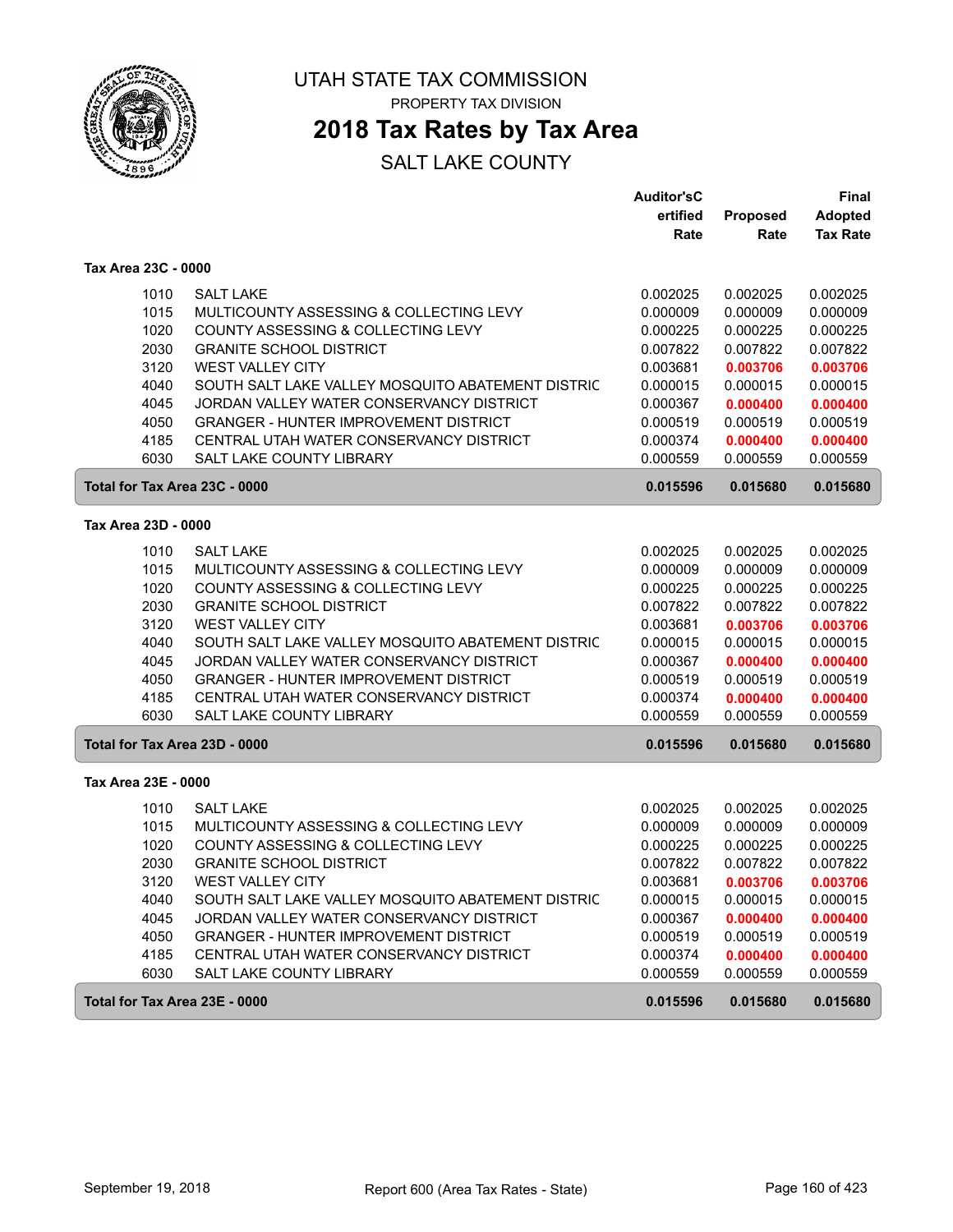

# **2018 Tax Rates by Tax Area**

|                               |                                                   | <b>Auditor'sC</b>    |                      | Final                |
|-------------------------------|---------------------------------------------------|----------------------|----------------------|----------------------|
|                               |                                                   | ertified             | Proposed             | <b>Adopted</b>       |
|                               |                                                   | Rate                 | Rate                 | <b>Tax Rate</b>      |
| Tax Area 24A - 0000           |                                                   |                      |                      |                      |
| 1010                          | <b>SALT LAKE</b>                                  | 0.002025             | 0.002025             | 0.002025             |
| 1015                          | MULTICOUNTY ASSESSING & COLLECTING LEVY           | 0.000009             | 0.000009             | 0.000009             |
| 1020                          | COUNTY ASSESSING & COLLECTING LEVY                | 0.000225             | 0.000225             | 0.000225             |
| 2030                          | <b>GRANITE SCHOOL DISTRICT</b>                    | 0.007822             | 0.007822             | 0.007822             |
| 3110                          | <b>WEST JORDAN CITY</b>                           | 0.001823             | 0.002166             | 0.002132             |
| 4040                          | SOUTH SALT LAKE VALLEY MOSQUITO ABATEMENT DISTRIC | 0.000015             | 0.000015             | 0.000015             |
| 4045                          | JORDAN VALLEY WATER CONSERVANCY DISTRICT          | 0.000367             | 0.000400             | 0.000400             |
| 4110                          | TAYLORSVILLE-BENNION IMPROVEMENT DISTRICT         | 0.000125             | 0.000125             | 0.000125             |
| 4185                          | CENTRAL UTAH WATER CONSERVANCY DISTRICT           | 0.000374             | 0.000400             | 0.000400             |
| 6030                          | SALT LAKE COUNTY LIBRARY                          | 0.000559             | 0.000559             | 0.000559             |
| Total for Tax Area 24A - 0000 |                                                   | 0.013344             | 0.013746             | 0.013712             |
| Tax Area 24E - 0000           |                                                   |                      |                      |                      |
| 1010                          | <b>SALT LAKE</b>                                  | 0.002025             | 0.002025             | 0.002025             |
| 1015                          | MULTICOUNTY ASSESSING & COLLECTING LEVY           | 0.000009             | 0.000009             | 0.000009             |
| 1020                          | COUNTY ASSESSING & COLLECTING LEVY                | 0.000225             | 0.000225             | 0.000225             |
| 2030                          | <b>GRANITE SCHOOL DISTRICT</b>                    | 0.007822             | 0.007822             | 0.007822             |
| 3120                          | <b>WEST VALLEY CITY</b>                           | 0.003681             | 0.003706             | 0.003706             |
| 4040                          | SOUTH SALT LAKE VALLEY MOSQUITO ABATEMENT DISTRIC | 0.000015             | 0.000015             | 0.000015             |
| 4045                          | JORDAN VALLEY WATER CONSERVANCY DISTRICT          | 0.000367             | 0.000400             | 0.000400             |
| 4110                          | TAYLORSVILLE-BENNION IMPROVEMENT DISTRICT         | 0.000125             | 0.000125             | 0.000125             |
| 4185                          | CENTRAL UTAH WATER CONSERVANCY DISTRICT           | 0.000374             | 0.000400             | 0.000400             |
| 6030                          | SALT LAKE COUNTY LIBRARY                          | 0.000559             | 0.000559             | 0.000559             |
| Total for Tax Area 24E - 0000 |                                                   | 0.015202             | 0.015286             | 0.015286             |
| Tax Area 24I - 0000           |                                                   |                      |                      |                      |
| 1010                          | <b>SALT LAKE</b>                                  |                      |                      |                      |
| 1015                          | MULTICOUNTY ASSESSING & COLLECTING LEVY           | 0.002025<br>0.000009 | 0.002025<br>0.000009 | 0.002025<br>0.000009 |
| 1020                          | COUNTY ASSESSING & COLLECTING LEVY                | 0.000225             | 0.000225             | 0.000225             |
| 2030                          | <b>GRANITE SCHOOL DISTRICT</b>                    | 0.007822             | 0.007822             | 0.007822             |
| 3120                          | <b>WEST VALLEY CITY</b>                           | 0.003681             | 0.003706             | 0.003706             |
| 4040                          | SOUTH SALT LAKE VALLEY MOSQUITO ABATEMENT DISTRIC | 0.000015             | 0.000015             | 0.000015             |
| 4045                          | JORDAN VALLEY WATER CONSERVANCY DISTRICT          | 0.000367             | 0.000400             | 0.000400             |
| 4120                          | <b>KEARNS IMPROVEMENT DISTRICT</b>                | 0.000580             | 0.000580             | 0.000580             |
| 4180                          | OQUIRRH RECREATION AND PARKS DISTRICT             | 0.000916             | 0.000916             | 0.000916             |
| 4185                          | CENTRAL UTAH WATER CONSERVANCY DISTRICT           | 0.000374             | 0.000400             | 0.000400             |
| 6030                          | SALT LAKE COUNTY LIBRARY                          | 0.000559             | 0.000559             | 0.000559             |
| Total for Tax Area 24I - 0000 |                                                   | 0.016573             | 0.016657             | 0.016657             |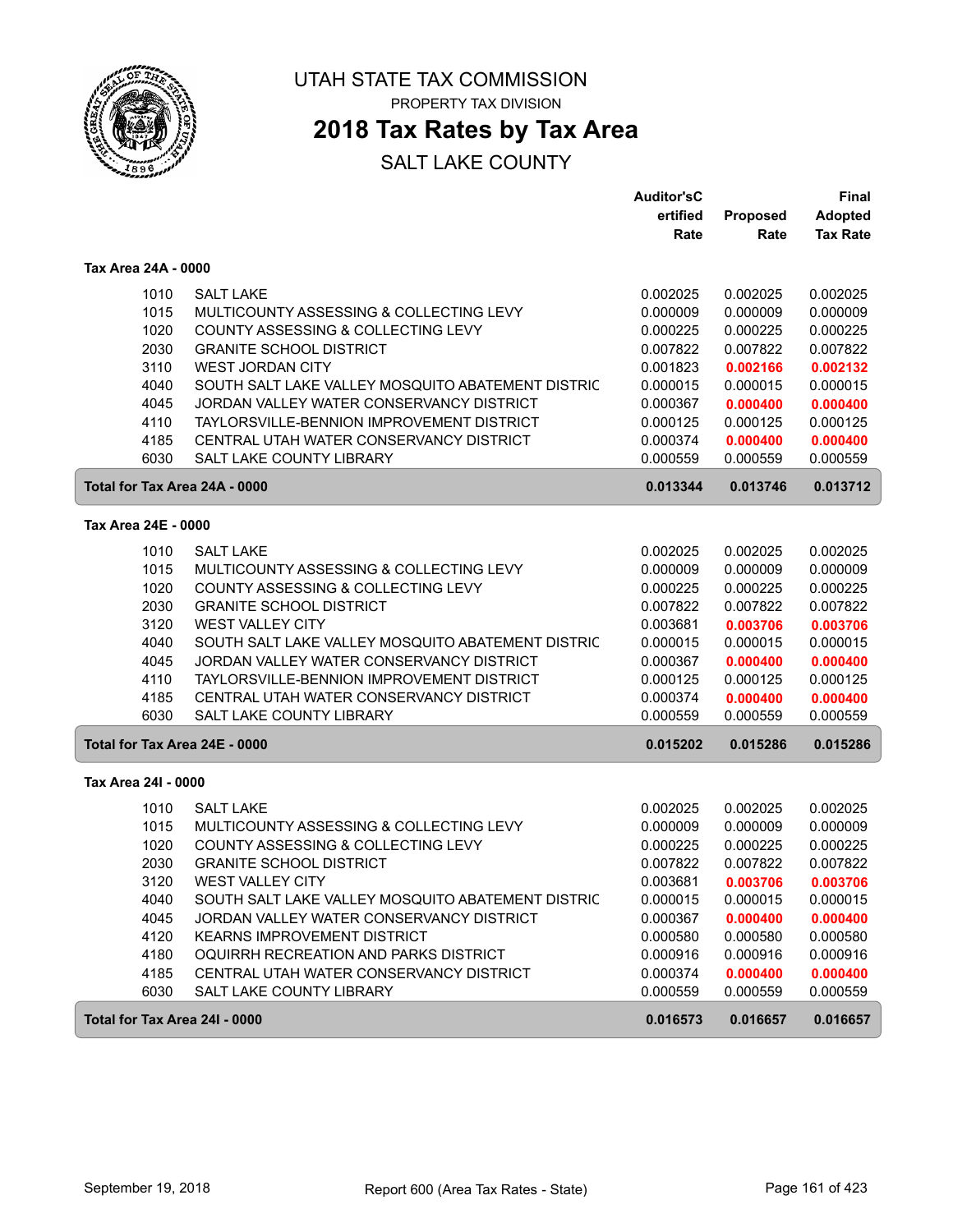

## **2018 Tax Rates by Tax Area**

|                               |                                                   | <b>Auditor'sC</b> |          | Final           |
|-------------------------------|---------------------------------------------------|-------------------|----------|-----------------|
|                               |                                                   | ertified          | Proposed | <b>Adopted</b>  |
|                               |                                                   | Rate              | Rate     | <b>Tax Rate</b> |
| Tax Area 24K - 0000           |                                                   |                   |          |                 |
| 1010                          | <b>SALT LAKE</b>                                  | 0.002025          | 0.002025 | 0.002025        |
| 1015                          | MULTICOUNTY ASSESSING & COLLECTING LEVY           | 0.000009          | 0.000009 | 0.000009        |
| 1020                          | COUNTY ASSESSING & COLLECTING LEVY                | 0.000225          | 0.000225 | 0.000225        |
| 2030                          | <b>GRANITE SCHOOL DISTRICT</b>                    | 0.007822          | 0.007822 | 0.007822        |
| 3120                          | WEST VALLEY CITY                                  | 0.003681          | 0.003706 | 0.003706        |
| 4040                          | SOUTH SALT LAKE VALLEY MOSQUITO ABATEMENT DISTRIC | 0.000015          | 0.000015 | 0.000015        |
| 4045                          | JORDAN VALLEY WATER CONSERVANCY DISTRICT          | 0.000367          | 0.000400 | 0.000400        |
| 4050                          | <b>GRANGER - HUNTER IMPROVEMENT DISTRICT</b>      | 0.000519          | 0.000519 | 0.000519        |
| 4185                          | CENTRAL UTAH WATER CONSERVANCY DISTRICT           | 0.000374          | 0.000400 | 0.000400        |
| 6030                          | SALT LAKE COUNTY LIBRARY                          | 0.000559          | 0.000559 | 0.000559        |
| Total for Tax Area 24K - 0000 |                                                   | 0.015596          | 0.015680 | 0.015680        |
| Tax Area 24L - 0000           |                                                   |                   |          |                 |
| 1010                          | <b>SALT LAKE</b>                                  | 0.002025          | 0.002025 | 0.002025        |
| 1015                          | MULTICOUNTY ASSESSING & COLLECTING LEVY           | 0.000009          | 0.000009 | 0.000009        |
| 1020                          | COUNTY ASSESSING & COLLECTING LEVY                | 0.000225          | 0.000225 | 0.000225        |
| 2030                          | <b>GRANITE SCHOOL DISTRICT</b>                    | 0.007822          | 0.007822 | 0.007822        |
| 3120                          | <b>WEST VALLEY CITY</b>                           | 0.003681          | 0.003706 | 0.003706        |
| 4040                          | SOUTH SALT LAKE VALLEY MOSQUITO ABATEMENT DISTRIC | 0.000015          | 0.000015 | 0.000015        |
| 4045                          | JORDAN VALLEY WATER CONSERVANCY DISTRICT          | 0.000367          | 0.000400 | 0.000400        |
| 4050                          | <b>GRANGER - HUNTER IMPROVEMENT DISTRICT</b>      | 0.000519          | 0.000519 | 0.000519        |
| 4185                          | CENTRAL UTAH WATER CONSERVANCY DISTRICT           | 0.000374          | 0.000400 | 0.000400        |
| 6030                          | SALT LAKE COUNTY LIBRARY                          | 0.000559          | 0.000559 | 0.000559        |
| Total for Tax Area 24L - 0000 |                                                   | 0.015596          | 0.015680 | 0.015680        |
| Tax Area 24N - 0000           |                                                   |                   |          |                 |
| 1010                          | <b>SALT LAKE</b>                                  | 0.002025          | 0.002025 | 0.002025        |
| 1015                          | MULTICOUNTY ASSESSING & COLLECTING LEVY           | 0.000009          | 0.000009 | 0.000009        |
| 1020                          | COUNTY ASSESSING & COLLECTING LEVY                | 0.000225          | 0.000225 | 0.000225        |
| 2030                          | <b>GRANITE SCHOOL DISTRICT</b>                    | 0.007822          | 0.007822 | 0.007822        |
| 3110                          | <b>WEST JORDAN CITY</b>                           | 0.001823          | 0.002166 | 0.002132        |
| 4040                          | SOUTH SALT LAKE VALLEY MOSQUITO ABATEMENT DISTRIC | 0.000015          | 0.000015 | 0.000015        |
| 4045                          | JORDAN VALLEY WATER CONSERVANCY DISTRICT          | 0.000367          | 0.000400 | 0.000400        |
| 4120                          | <b>KEARNS IMPROVEMENT DISTRICT</b>                | 0.000580          | 0.000580 | 0.000580        |
| 4180                          | OQUIRRH RECREATION AND PARKS DISTRICT             | 0.000916          | 0.000916 | 0.000916        |
| 4185                          | CENTRAL UTAH WATER CONSERVANCY DISTRICT           | 0.000374          | 0.000400 | 0.000400        |
| 6030                          | SALT LAKE COUNTY LIBRARY                          | 0.000559          | 0.000559 | 0.000559        |
| Total for Tax Area 24N - 0000 |                                                   | 0.014715          | 0.015117 | 0.015083        |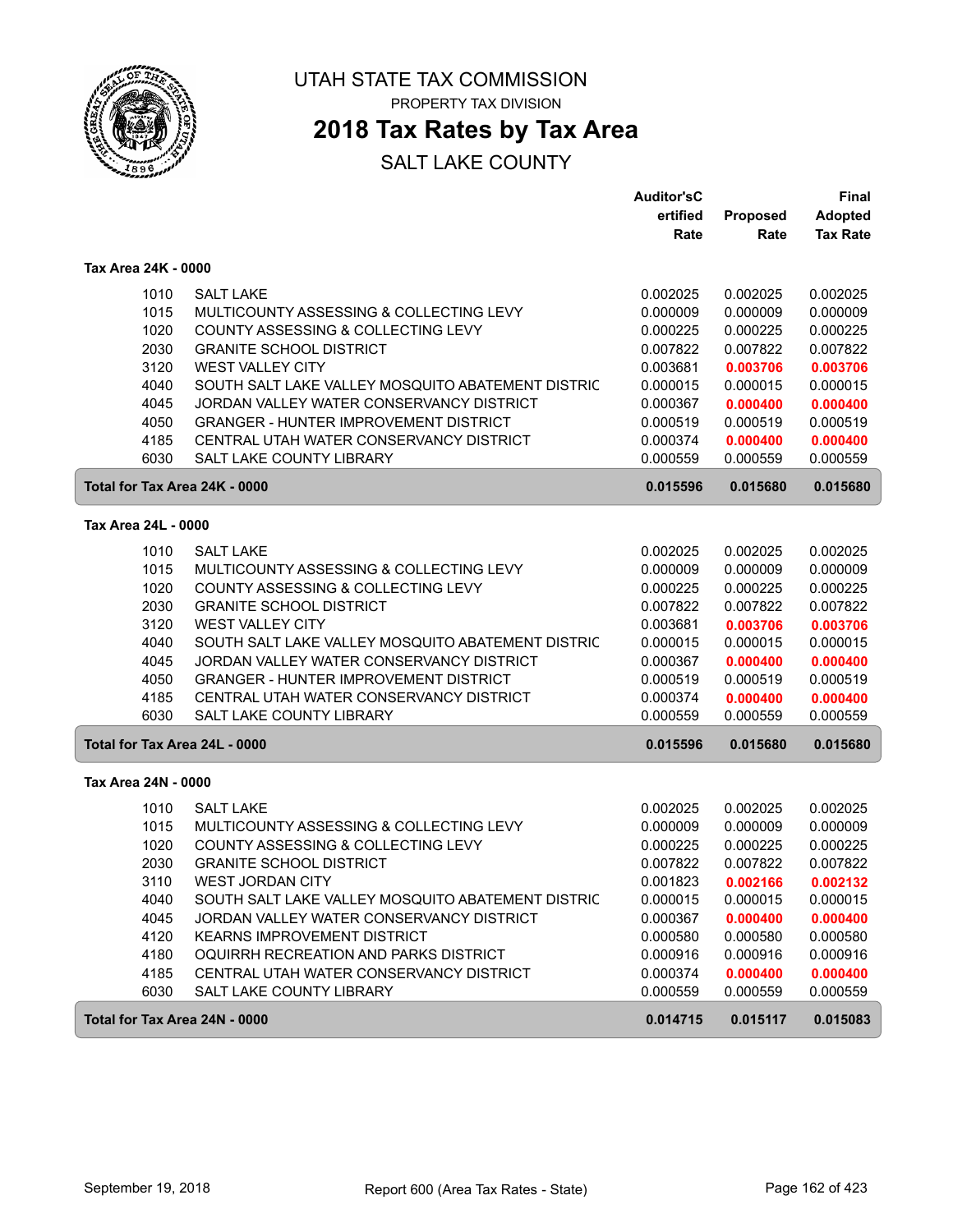

# **2018 Tax Rates by Tax Area**

|                               |                                                   | <b>Auditor'sC</b> |          | Final           |
|-------------------------------|---------------------------------------------------|-------------------|----------|-----------------|
|                               |                                                   | ertified          | Proposed | <b>Adopted</b>  |
|                               |                                                   | Rate              | Rate     | <b>Tax Rate</b> |
| Tax Area 24P - 0000           |                                                   |                   |          |                 |
| 1010                          | <b>SALT LAKE</b>                                  | 0.002025          | 0.002025 | 0.002025        |
| 1015                          | MULTICOUNTY ASSESSING & COLLECTING LEVY           | 0.000009          | 0.000009 | 0.000009        |
| 1020                          | COUNTY ASSESSING & COLLECTING LEVY                | 0.000225          | 0.000225 | 0.000225        |
| 2030                          | <b>GRANITE SCHOOL DISTRICT</b>                    | 0.007822          | 0.007822 | 0.007822        |
| 3110                          | <b>WEST JORDAN CITY</b>                           | 0.001823          | 0.002166 | 0.002132        |
| 4040                          | SOUTH SALT LAKE VALLEY MOSQUITO ABATEMENT DISTRIC | 0.000015          | 0.000015 | 0.000015        |
| 4045                          | JORDAN VALLEY WATER CONSERVANCY DISTRICT          | 0.000367          | 0.000400 | 0.000400        |
| 4110                          | TAYLORSVILLE-BENNION IMPROVEMENT DISTRICT         | 0.000125          | 0.000125 | 0.000125        |
| 4180                          | OQUIRRH RECREATION AND PARKS DISTRICT             | 0.000916          | 0.000916 | 0.000916        |
| 4185                          | CENTRAL UTAH WATER CONSERVANCY DISTRICT           | 0.000374          | 0.000400 | 0.000400        |
| 6030                          | SALT LAKE COUNTY LIBRARY                          | 0.000559          | 0.000559 | 0.000559        |
| Total for Tax Area 24P - 0000 |                                                   | 0.014260          | 0.014662 | 0.014628        |
| Tax Area 24Q - 0000           |                                                   |                   |          |                 |
| 1010                          | <b>SALT LAKE</b>                                  | 0.002025          | 0.002025 | 0.002025        |
| 1015                          | MULTICOUNTY ASSESSING & COLLECTING LEVY           | 0.000009          | 0.000009 | 0.000009        |
| 1020                          | COUNTY ASSESSING & COLLECTING LEVY                | 0.000225          | 0.000225 | 0.000225        |
| 2030                          | <b>GRANITE SCHOOL DISTRICT</b>                    | 0.007822          | 0.007822 | 0.007822        |
| 3110                          | <b>WEST JORDAN CITY</b>                           | 0.001823          | 0.002166 | 0.002132        |
| 4030                          | MAGNA MOSQUITO ABATEMENT DISTRICT                 | 0.000041          | 0.000041 | 0.000041        |
| 4045                          | JORDAN VALLEY WATER CONSERVANCY DISTRICT          | 0.000367          | 0.000400 | 0.000400        |
| 4120                          | <b>KEARNS IMPROVEMENT DISTRICT</b>                | 0.000580          | 0.000580 | 0.000580        |
| 4180                          | OQUIRRH RECREATION AND PARKS DISTRICT             | 0.000916          | 0.000916 | 0.000916        |
| 4185                          | CENTRAL UTAH WATER CONSERVANCY DISTRICT           | 0.000374          | 0.000400 | 0.000400        |
| 6030                          | <b>SALT LAKE COUNTY LIBRARY</b>                   | 0.000559          | 0.000559 | 0.000559        |
| Total for Tax Area 24Q - 0000 |                                                   | 0.014741          | 0.015143 | 0.015109        |
| Tax Area 24R - 0000           |                                                   |                   |          |                 |
| 1010                          | <b>SALT LAKE</b>                                  | 0.002025          | 0.002025 | 0.002025        |
| 1015                          | MULTICOUNTY ASSESSING & COLLECTING LEVY           | 0.000009          | 0.000009 | 0.000009        |
| 1020                          | COUNTY ASSESSING & COLLECTING LEVY                | 0.000225          | 0.000225 | 0.000225        |
| 2030                          | <b>GRANITE SCHOOL DISTRICT</b>                    | 0.007822          | 0.007822 | 0.007822        |
| 3120                          | <b>WEST VALLEY CITY</b>                           | 0.003681          | 0.003706 | 0.003706        |
| 4040                          | SOUTH SALT LAKE VALLEY MOSQUITO ABATEMENT DISTRIC | 0.000015          | 0.000015 | 0.000015        |
| 4045                          | JORDAN VALLEY WATER CONSERVANCY DISTRICT          | 0.000367          | 0.000400 | 0.000400        |
| 4050                          | <b>GRANGER - HUNTER IMPROVEMENT DISTRICT</b>      | 0.000519          | 0.000519 | 0.000519        |
| 4185                          | CENTRAL UTAH WATER CONSERVANCY DISTRICT           | 0.000374          | 0.000400 | 0.000400        |
| 6030                          | SALT LAKE COUNTY LIBRARY                          | 0.000559          | 0.000559 | 0.000559        |
| Total for Tax Area 24R - 0000 |                                                   | 0.015596          | 0.015680 | 0.015680        |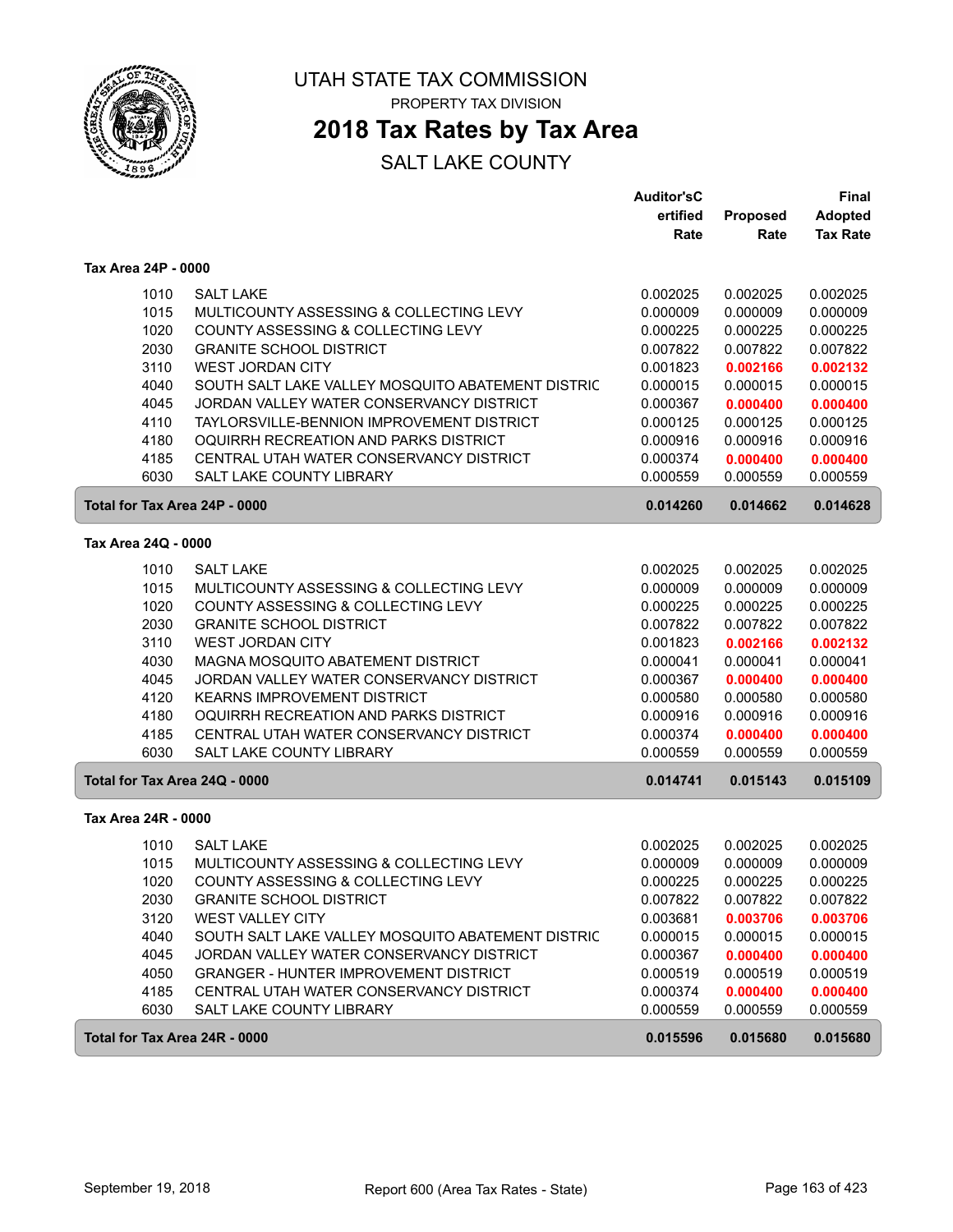

# **2018 Tax Rates by Tax Area**

|                               |                                                   | <b>Auditor'sC</b> |          | Final           |
|-------------------------------|---------------------------------------------------|-------------------|----------|-----------------|
|                               |                                                   | ertified          | Proposed | <b>Adopted</b>  |
|                               |                                                   | Rate              | Rate     | <b>Tax Rate</b> |
| Tax Area 24S - 0000           |                                                   |                   |          |                 |
| 1010                          | <b>SALT LAKE</b>                                  | 0.002025          | 0.002025 | 0.002025        |
| 1015                          | MULTICOUNTY ASSESSING & COLLECTING LEVY           | 0.000009          | 0.000009 | 0.000009        |
| 1020                          | COUNTY ASSESSING & COLLECTING LEVY                | 0.000225          | 0.000225 | 0.000225        |
| 2030                          | <b>GRANITE SCHOOL DISTRICT</b>                    | 0.007822          | 0.007822 | 0.007822        |
| 3110                          | <b>WEST JORDAN CITY</b>                           | 0.001823          | 0.002166 | 0.002132        |
| 4040                          | SOUTH SALT LAKE VALLEY MOSQUITO ABATEMENT DISTRIC | 0.000015          | 0.000015 | 0.000015        |
| 4045                          | JORDAN VALLEY WATER CONSERVANCY DISTRICT          | 0.000367          | 0.000400 | 0.000400        |
| 4185                          | CENTRAL UTAH WATER CONSERVANCY DISTRICT           | 0.000374          | 0.000400 | 0.000400        |
| 6030                          | SALT LAKE COUNTY LIBRARY                          | 0.000559          | 0.000559 | 0.000559        |
| Total for Tax Area 24S - 0000 |                                                   | 0.013219          | 0.013621 | 0.013587        |
| Tax Area 24T - 0000           |                                                   |                   |          |                 |
| 1010                          | <b>SALT LAKE</b>                                  | 0.002025          | 0.002025 | 0.002025        |
| 1015                          | MULTICOUNTY ASSESSING & COLLECTING LEVY           | 0.000009          | 0.000009 | 0.000009        |
| 1020                          | COUNTY ASSESSING & COLLECTING LEVY                | 0.000225          | 0.000225 | 0.000225        |
| 2030                          | <b>GRANITE SCHOOL DISTRICT</b>                    | 0.007822          | 0.007822 | 0.007822        |
| 3120                          | <b>WEST VALLEY CITY</b>                           | 0.003681          | 0.003706 | 0.003706        |
| 4040                          | SOUTH SALT LAKE VALLEY MOSQUITO ABATEMENT DISTRIC | 0.000015          | 0.000015 | 0.000015        |
| 4045                          | JORDAN VALLEY WATER CONSERVANCY DISTRICT          | 0.000367          | 0.000400 | 0.000400        |
| 4050                          | <b>GRANGER - HUNTER IMPROVEMENT DISTRICT</b>      | 0.000519          | 0.000519 | 0.000519        |
| 4185                          | CENTRAL UTAH WATER CONSERVANCY DISTRICT           | 0.000374          | 0.000400 | 0.000400        |
| 6030                          | SALT LAKE COUNTY LIBRARY                          | 0.000559          | 0.000559 | 0.000559        |
| Total for Tax Area 24T - 0000 |                                                   | 0.015596          | 0.015680 | 0.015680        |
| Tax Area 24U - 0000           |                                                   |                   |          |                 |
| 1010                          | <b>SALT LAKE</b>                                  | 0.002025          | 0.002025 | 0.002025        |
| 1015                          | MULTICOUNTY ASSESSING & COLLECTING LEVY           | 0.000009          | 0.000009 | 0.000009        |
| 1020                          | COUNTY ASSESSING & COLLECTING LEVY                | 0.000225          | 0.000225 | 0.000225        |
| 2030                          | <b>GRANITE SCHOOL DISTRICT</b>                    | 0.007822          | 0.007822 | 0.007822        |
| 3120                          | <b>WEST VALLEY CITY</b>                           | 0.003681          | 0.003706 | 0.003706        |
| 4040                          | SOUTH SALT LAKE VALLEY MOSQUITO ABATEMENT DISTRIC | 0.000015          | 0.000015 | 0.000015        |
| 4045                          | JORDAN VALLEY WATER CONSERVANCY DISTRICT          | 0.000367          | 0.000400 | 0.000400        |
| 4050                          | <b>GRANGER - HUNTER IMPROVEMENT DISTRICT</b>      | 0.000519          | 0.000519 | 0.000519        |
| 4185                          | CENTRAL UTAH WATER CONSERVANCY DISTRICT           | 0.000374          | 0.000400 | 0.000400        |
| 6030                          | SALT LAKE COUNTY LIBRARY                          | 0.000559          | 0.000559 | 0.000559        |
| Total for Tax Area 24U - 0000 |                                                   | 0.015596          | 0.015680 | 0.015680        |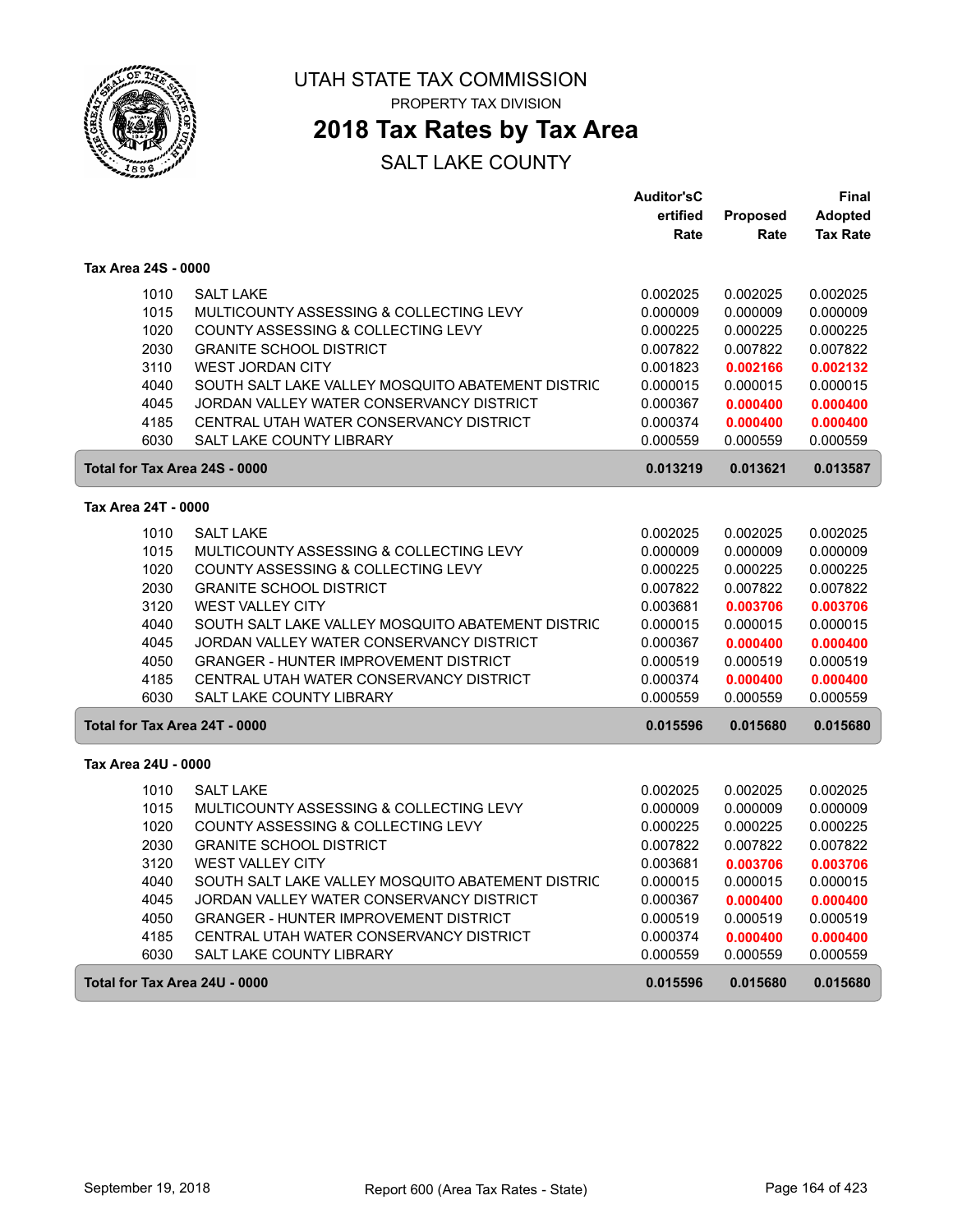

# **2018 Tax Rates by Tax Area**

|                               |                                               | <b>Auditor'sC</b> |                 | <b>Final</b>    |
|-------------------------------|-----------------------------------------------|-------------------|-----------------|-----------------|
|                               |                                               | ertified          | <b>Proposed</b> | <b>Adopted</b>  |
|                               |                                               | Rate              | Rate            | <b>Tax Rate</b> |
| Tax Area 25C - 0000           |                                               |                   |                 |                 |
| 1010                          | <b>SALT LAKE</b>                              | 0.002025          | 0.002025        | 0.002025        |
| 1015                          | MULTICOUNTY ASSESSING & COLLECTING LEVY       | 0.000009          | 0.000009        | 0.000009        |
| 1020                          | COUNTY ASSESSING & COLLECTING LEVY            | 0.000225          | 0.000225        | 0.000225        |
| 2030                          | <b>GRANITE SCHOOL DISTRICT</b>                | 0.007822          | 0.007822        | 0.007822        |
| 4030                          | MAGNA MOSQUITO ABATEMENT DISTRICT             | 0.000041          | 0.000041        | 0.000041        |
| 4045                          | JORDAN VALLEY WATER CONSERVANCY DISTRICT      | 0.000367          | 0.000400        | 0.000400        |
| 4120                          | <b>KEARNS IMPROVEMENT DISTRICT</b>            | 0.000580          | 0.000580        | 0.000580        |
| 4185                          | CENTRAL UTAH WATER CONSERVANCY DISTRICT       | 0.000374          | 0.000400        | 0.000400        |
| 4220                          | SALT LAKE COUNTY MUNICIPAL-TYPE SERVICES      | 0.000052          | 0.000052        | 0.000052        |
| 4320                          | UNIFIED FIRE SERVICE AREA                     | 0.001682          | 0.001858        | 0.001858        |
| 4340                          | SALT LAKE VALLEY LAW ENFORCEMENT SERVICE AREA | 0.001980          | 0.002139        | 0.002139        |
| 6030                          | <b>SALT LAKE COUNTY LIBRARY</b>               | 0.000559          | 0.000559        | 0.000559        |
| Total for Tax Area 25C - 0000 |                                               | 0.015716          | 0.016110        | 0.016110        |
| Tax Area 27A - 0000           |                                               |                   |                 |                 |
|                               |                                               |                   |                 |                 |
| 1010                          | <b>SALT LAKE</b>                              | 0.002025          | 0.002025        | 0.002025        |
| 1015                          | MULTICOUNTY ASSESSING & COLLECTING LEVY       | 0.000009          | 0.000009        | 0.000009        |
| 1020                          | COUNTY ASSESSING & COLLECTING LEVY            | 0.000225          | 0.000225        | 0.000225        |
| 2030                          | <b>GRANITE SCHOOL DISTRICT</b>                | 0.007822          | 0.007822        | 0.007822        |
| 4030                          | MAGNA MOSQUITO ABATEMENT DISTRICT             | 0.000041          | 0.000041        | 0.000041        |
| 4120                          | <b>KEARNS IMPROVEMENT DISTRICT</b>            | 0.000580          | 0.000580        | 0.000580        |
| 4185                          | CENTRAL UTAH WATER CONSERVANCY DISTRICT       | 0.000374          | 0.000400        | 0.000400        |
| 4220                          | SALT LAKE COUNTY MUNICIPAL-TYPE SERVICES      | 0.000052          | 0.000052        | 0.000052        |
| 4320                          | UNIFIED FIRE SERVICE AREA                     | 0.001682          | 0.001858        | 0.001858        |
| 4340                          | SALT LAKE VALLEY LAW ENFORCEMENT SERVICE AREA | 0.001980          | 0.002139        | 0.002139        |
| 6030                          | SALT LAKE COUNTY LIBRARY                      | 0.000559          | 0.000559        | 0.000559        |
| Total for Tax Area 27A - 0000 |                                               | 0.015349          | 0.015710        | 0.015710        |
| Tax Area 29A - 0000           |                                               |                   |                 |                 |
| 1010                          | <b>SALT LAKE</b>                              | 0.002025          | 0.002025        | 0.002025        |
| 1015                          | MULTICOUNTY ASSESSING & COLLECTING LEVY       | 0.000009          | 0.000009        | 0.000009        |
| 1020                          | COUNTY ASSESSING & COLLECTING LEVY            | 0.000225          | 0.000225        | 0.000225        |
| 2030                          | <b>GRANITE SCHOOL DISTRICT</b>                | 0.007822          | 0.007822        | 0.007822        |
| 3120                          | <b>WEST VALLEY CITY</b>                       | 0.003681          | 0.003706        | 0.003706        |
| 4030                          | MAGNA MOSQUITO ABATEMENT DISTRICT             | 0.000041          | 0.000041        | 0.000041        |
| 4045                          | JORDAN VALLEY WATER CONSERVANCY DISTRICT      | 0.000367          | 0.000400        | 0.000400        |
| 4185                          | CENTRAL UTAH WATER CONSERVANCY DISTRICT       | 0.000374          | 0.000400        | 0.000400        |
| 6030                          | SALT LAKE COUNTY LIBRARY                      | 0.000559          | 0.000559        | 0.000559        |
| Total for Tax Area 29A - 0000 |                                               | 0.015103          | 0.015187        | 0.015187        |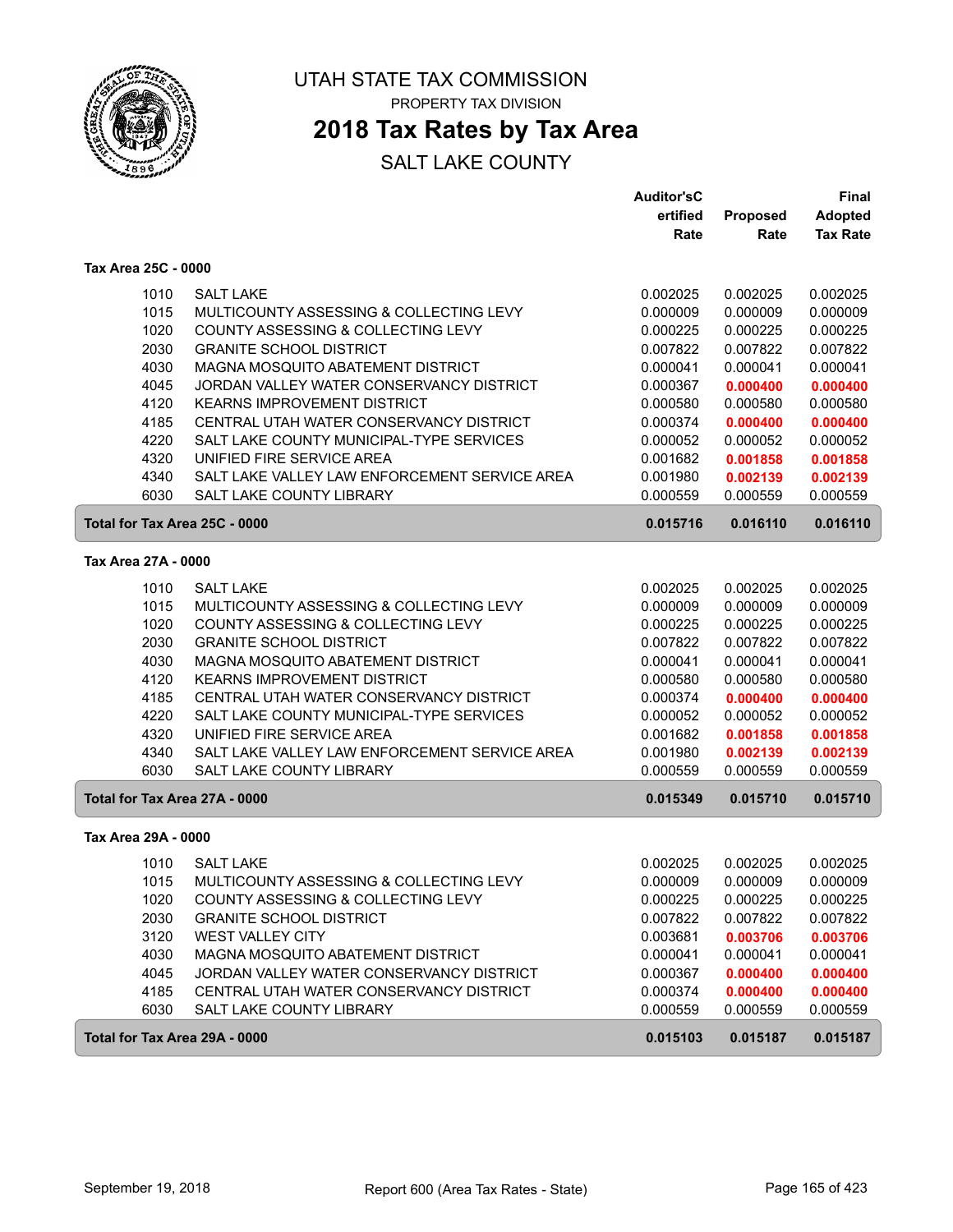

PROPERTY TAX DIVISION

## **2018 Tax Rates by Tax Area**

|                               |                                                   | <b>Auditor'sC</b> |          | Final           |
|-------------------------------|---------------------------------------------------|-------------------|----------|-----------------|
|                               |                                                   | ertified          | Proposed | <b>Adopted</b>  |
|                               |                                                   | Rate              | Rate     | <b>Tax Rate</b> |
| Tax Area 29B - 0000           |                                                   |                   |          |                 |
| 1010                          | <b>SALT LAKE</b>                                  | 0.002025          | 0.002025 | 0.002025        |
| 1015                          | MULTICOUNTY ASSESSING & COLLECTING LEVY           | 0.000009          | 0.000009 | 0.000009        |
| 1020                          | COUNTY ASSESSING & COLLECTING LEVY                | 0.000225          | 0.000225 | 0.000225        |
| 2030                          | <b>GRANITE SCHOOL DISTRICT</b>                    | 0.007822          | 0.007822 | 0.007822        |
| 3120                          | <b>WEST VALLEY CITY</b>                           | 0.003681          | 0.003706 | 0.003706        |
| 4030                          | MAGNA MOSQUITO ABATEMENT DISTRICT                 | 0.000041          | 0.000041 | 0.000041        |
| 4045                          | JORDAN VALLEY WATER CONSERVANCY DISTRICT          | 0.000367          | 0.000400 | 0.000400        |
| 4080                          | <b>MAGNA WATER DISTRICT</b>                       | 0.002084          | 0.002084 | 0.002084        |
| 4185                          | CENTRAL UTAH WATER CONSERVANCY DISTRICT           | 0.000374          | 0.000400 | 0.000400        |
| 6030                          | SALT LAKE COUNTY LIBRARY                          | 0.000559          | 0.000559 | 0.000559        |
| Total for Tax Area 29B - 0000 |                                                   | 0.017187          | 0.017271 | 0.017271        |
| Tax Area 29C - 0000           |                                                   |                   |          |                 |
| 1010                          | <b>SALT LAKE</b>                                  | 0.002025          | 0.002025 | 0.002025        |
| 1015                          | MULTICOUNTY ASSESSING & COLLECTING LEVY           | 0.000009          | 0.000009 | 0.000009        |
| 1020                          | COUNTY ASSESSING & COLLECTING LEVY                | 0.000225          | 0.000225 | 0.000225        |
| 2030                          | <b>GRANITE SCHOOL DISTRICT</b>                    | 0.007822          | 0.007822 | 0.007822        |
| 3120                          | <b>WEST VALLEY CITY</b>                           | 0.003681          | 0.003706 | 0.003706        |
| 4040                          | SOUTH SALT LAKE VALLEY MOSQUITO ABATEMENT DISTRIC | 0.000015          | 0.000015 | 0.000015        |
| 4045                          | JORDAN VALLEY WATER CONSERVANCY DISTRICT          | 0.000367          | 0.000400 | 0.000400        |
| 4050                          | <b>GRANGER - HUNTER IMPROVEMENT DISTRICT</b>      | 0.000519          | 0.000519 | 0.000519        |
| 4185                          | CENTRAL UTAH WATER CONSERVANCY DISTRICT           | 0.000374          | 0.000400 | 0.000400        |
| 6030                          | <b>SALT LAKE COUNTY LIBRARY</b>                   | 0.000559          | 0.000559 | 0.000559        |
| Total for Tax Area 29C - 0000 |                                                   | 0.015596          | 0.015680 | 0.015680        |
| Tax Area 29D - 0000           |                                                   |                   |          |                 |
| 1010                          | <b>SALT LAKE</b>                                  | 0.002025          | 0.002025 | 0.002025        |
| 1015                          | MULTICOUNTY ASSESSING & COLLECTING LEVY           | 0.000009          | 0.000009 | 0.000009        |
| 1020                          | COUNTY ASSESSING & COLLECTING LEVY                | 0.000225          | 0.000225 | 0.000225        |
| 2030                          | <b>GRANITE SCHOOL DISTRICT</b>                    | 0.007822          | 0.007822 | 0.007822        |
| 3120                          | <b>WEST VALLEY CITY</b>                           | 0.003681          | 0.003706 | 0.003706        |
| 4030                          | MAGNA MOSQUITO ABATEMENT DISTRICT                 | 0.000041          | 0.000041 | 0.000041        |
| 4185                          | CENTRAL UTAH WATER CONSERVANCY DISTRICT           | 0.000374          | 0.000400 | 0.000400        |
| 6030                          | <b>SALT LAKE COUNTY LIBRARY</b>                   | 0.000559          | 0.000559 | 0.000559        |
| Total for Tax Area 29D - 0000 |                                                   | 0.014736          | 0.014787 | 0.014787        |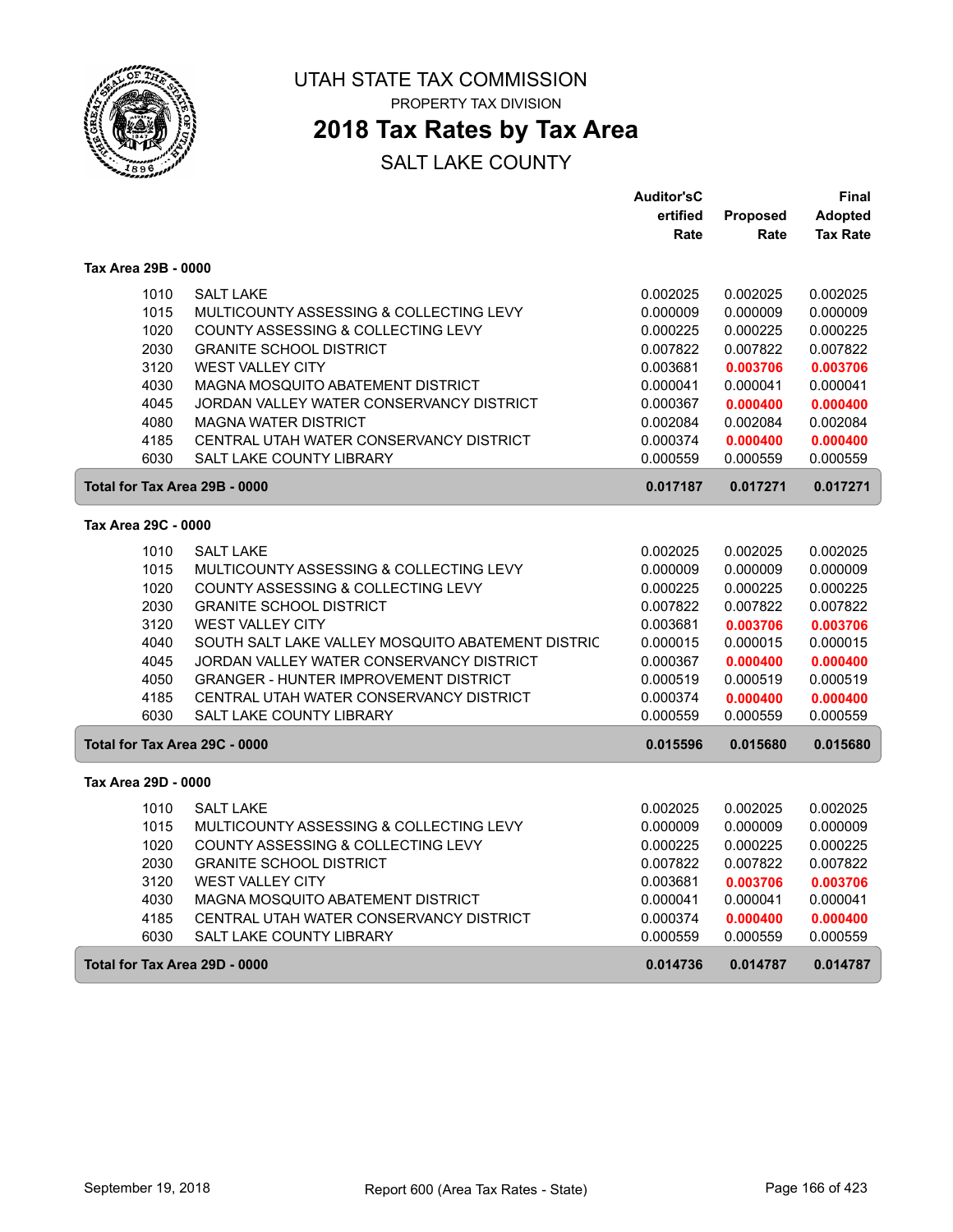

# **2018 Tax Rates by Tax Area**

|                               |                                          | <b>Auditor'sC</b> |                 | <b>Final</b>    |
|-------------------------------|------------------------------------------|-------------------|-----------------|-----------------|
|                               |                                          | ertified          | <b>Proposed</b> | <b>Adopted</b>  |
|                               |                                          | Rate              | Rate            | <b>Tax Rate</b> |
| Tax Area 29E - 0000           |                                          |                   |                 |                 |
| 1010                          | <b>SALT LAKE</b>                         | 0.002025          | 0.002025        | 0.002025        |
| 1015                          | MULTICOUNTY ASSESSING & COLLECTING LEVY  | 0.000009          | 0.000009        | 0.000009        |
| 1020                          | COUNTY ASSESSING & COLLECTING LEVY       | 0.000225          | 0.000225        | 0.000225        |
| 2030                          | <b>GRANITE SCHOOL DISTRICT</b>           | 0.007822          | 0.007822        | 0.007822        |
| 3120                          | <b>WEST VALLEY CITY</b>                  | 0.003681          | 0.003706        | 0.003706        |
| 4030                          | MAGNA MOSQUITO ABATEMENT DISTRICT        | 0.000041          | 0.000041        | 0.000041        |
| 4045                          | JORDAN VALLEY WATER CONSERVANCY DISTRICT | 0.000367          | 0.000400        | 0.000400        |
| 4120                          | <b>KEARNS IMPROVEMENT DISTRICT</b>       | 0.000580          | 0.000580        | 0.000580        |
| 4180                          | OQUIRRH RECREATION AND PARKS DISTRICT    | 0.000916          | 0.000916        | 0.000916        |
| 4185                          | CENTRAL UTAH WATER CONSERVANCY DISTRICT  | 0.000374          | 0.000400        | 0.000400        |
| 6030                          | <b>SALT LAKE COUNTY LIBRARY</b>          | 0.000559          | 0.000559        | 0.000559        |
| Total for Tax Area 29E - 0000 |                                          | 0.016599          | 0.016683        | 0.016683        |
| Tax Area 29F - 0000           |                                          |                   |                 |                 |
| 1010                          | <b>SALT LAKE</b>                         | 0.002025          | 0.002025        | 0.002025        |
| 1015                          | MULTICOUNTY ASSESSING & COLLECTING LEVY  | 0.000009          | 0.000009        | 0.000009        |
| 1020                          | COUNTY ASSESSING & COLLECTING LEVY       | 0.000225          | 0.000225        | 0.000225        |
| 2030                          | <b>GRANITE SCHOOL DISTRICT</b>           | 0.007822          | 0.007822        | 0.007822        |
| 3120                          | <b>WEST VALLEY CITY</b>                  | 0.003681          | 0.003706        | 0.003706        |
| 4030                          | MAGNA MOSQUITO ABATEMENT DISTRICT        | 0.000041          | 0.000041        | 0.000041        |
| 4120                          | <b>KEARNS IMPROVEMENT DISTRICT</b>       | 0.000580          | 0.000580        | 0.000580        |
| 4180                          | OQUIRRH RECREATION AND PARKS DISTRICT    | 0.000916          | 0.000916        | 0.000916        |
| 4185                          | CENTRAL UTAH WATER CONSERVANCY DISTRICT  | 0.000374          | 0.000400        | 0.000400        |
| 6030                          | SALT LAKE COUNTY LIBRARY                 | 0.000559          | 0.000559        | 0.000559        |
| Total for Tax Area 29F - 0000 |                                          | 0.016232          | 0.016283        | 0.016283        |
| Tax Area 29G - 0000           |                                          |                   |                 |                 |
| 1010                          | <b>SALT LAKE</b>                         | 0.002025          | 0.002025        | 0.002025        |
| 1015                          | MULTICOUNTY ASSESSING & COLLECTING LEVY  | 0.000009          | 0.000009        | 0.000009        |
| 1020                          | COUNTY ASSESSING & COLLECTING LEVY       | 0.000225          | 0.000225        | 0.000225        |
| 2030                          | <b>GRANITE SCHOOL DISTRICT</b>           | 0.007822          | 0.007822        | 0.007822        |
| 3120                          | <b>WEST VALLEY CITY</b>                  | 0.003681          | 0.003706        | 0.003706        |
| 4030                          | MAGNA MOSQUITO ABATEMENT DISTRICT        | 0.000041          | 0.000041        | 0.000041        |
| 4045                          | JORDAN VALLEY WATER CONSERVANCY DISTRICT | 0.000367          | 0.000400        | 0.000400        |
| 4120                          | KEARNS IMPROVEMENT DISTRICT              | 0.000580          | 0.000580        | 0.000580        |
| 4180                          | OQUIRRH RECREATION AND PARKS DISTRICT    | 0.000916          | 0.000916        | 0.000916        |
| 4185                          | CENTRAL UTAH WATER CONSERVANCY DISTRICT  | 0.000374          | 0.000400        | 0.000400        |
| 6030                          | SALT LAKE COUNTY LIBRARY                 | 0.000559          | 0.000559        | 0.000559        |
| Total for Tax Area 29G - 0000 |                                          | 0.016599          | 0.016683        | 0.016683        |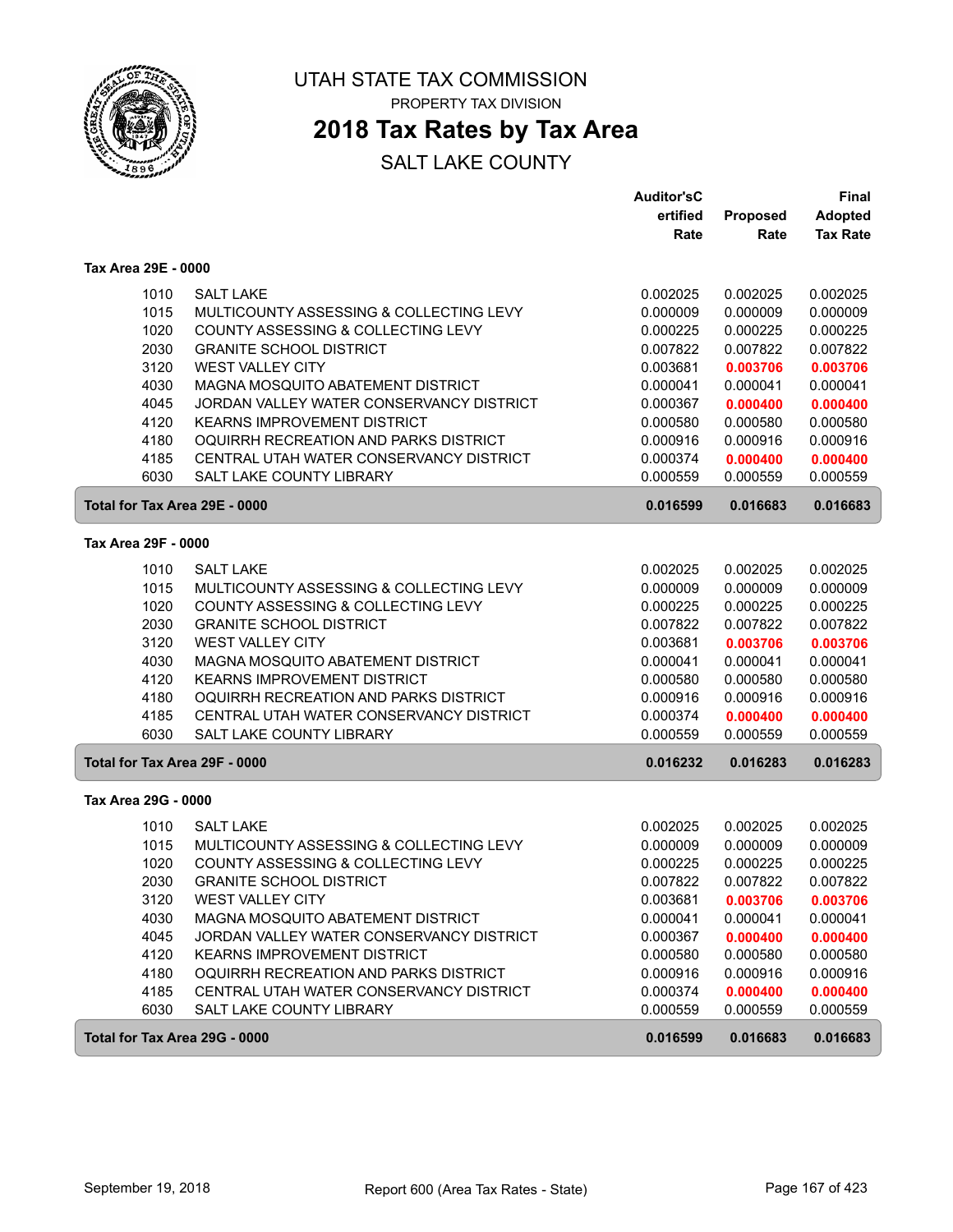

# **2018 Tax Rates by Tax Area**

|                               |                                          | <b>Auditor'sC</b> |          | Final           |
|-------------------------------|------------------------------------------|-------------------|----------|-----------------|
|                               |                                          | ertified          | Proposed | <b>Adopted</b>  |
|                               |                                          | Rate              | Rate     | <b>Tax Rate</b> |
| Tax Area 29H - 0000           |                                          |                   |          |                 |
| 1010                          | <b>SALT LAKE</b>                         | 0.002025          | 0.002025 | 0.002025        |
| 1015                          | MULTICOUNTY ASSESSING & COLLECTING LEVY  | 0.000009          | 0.000009 | 0.000009        |
| 1020                          | COUNTY ASSESSING & COLLECTING LEVY       | 0.000225          | 0.000225 | 0.000225        |
| 2030                          | <b>GRANITE SCHOOL DISTRICT</b>           | 0.007822          | 0.007822 | 0.007822        |
| 3120                          | <b>WEST VALLEY CITY</b>                  | 0.003681          | 0.003706 | 0.003706        |
| 4030                          | MAGNA MOSQUITO ABATEMENT DISTRICT        | 0.000041          | 0.000041 | 0.000041        |
| 4045                          | JORDAN VALLEY WATER CONSERVANCY DISTRICT | 0.000367          | 0.000400 | 0.000400        |
| 4120                          | <b>KEARNS IMPROVEMENT DISTRICT</b>       | 0.000580          | 0.000580 | 0.000580        |
| 4180                          | OQUIRRH RECREATION AND PARKS DISTRICT    | 0.000916          | 0.000916 | 0.000916        |
| 4185                          | CENTRAL UTAH WATER CONSERVANCY DISTRICT  | 0.000374          | 0.000400 | 0.000400        |
| 6030                          | SALT LAKE COUNTY LIBRARY                 | 0.000559          | 0.000559 | 0.000559        |
| Total for Tax Area 29H - 0000 |                                          | 0.016599          | 0.016683 | 0.016683        |
| Tax Area 29J - 0000           |                                          |                   |          |                 |
| 1010                          | <b>SALT LAKE</b>                         | 0.002025          | 0.002025 | 0.002025        |
| 1015                          | MULTICOUNTY ASSESSING & COLLECTING LEVY  | 0.000009          | 0.000009 | 0.000009        |
| 1020                          | COUNTY ASSESSING & COLLECTING LEVY       | 0.000225          | 0.000225 | 0.000225        |
| 2030                          | <b>GRANITE SCHOOL DISTRICT</b>           | 0.007822          | 0.007822 | 0.007822        |
| 3120                          | WEST VALLEY CITY                         | 0.003681          | 0.003706 | 0.003706        |
| 4030                          | MAGNA MOSQUITO ABATEMENT DISTRICT        | 0.000041          | 0.000041 | 0.000041        |
| 4045                          | JORDAN VALLEY WATER CONSERVANCY DISTRICT | 0.000367          | 0.000400 | 0.000400        |
| 4080                          | <b>MAGNA WATER DISTRICT</b>              | 0.002084          | 0.002084 | 0.002084        |
| 4185                          | CENTRAL UTAH WATER CONSERVANCY DISTRICT  | 0.000374          | 0.000400 | 0.000400        |
| 6030                          | SALT LAKE COUNTY LIBRARY                 | 0.000559          | 0.000559 | 0.000559        |
| Total for Tax Area 29J - 0000 |                                          | 0.017187          | 0.017271 | 0.017271        |
| Tax Area 29K - 0000           |                                          |                   |          |                 |
| 1010                          | <b>SALT LAKE</b>                         | 0.002025          | 0.002025 | 0.002025        |
| 1015                          | MULTICOUNTY ASSESSING & COLLECTING LEVY  | 0.000009          | 0.000009 | 0.000009        |
| 1020                          | COUNTY ASSESSING & COLLECTING LEVY       | 0.000225          | 0.000225 | 0.000225        |
| 2030                          | <b>GRANITE SCHOOL DISTRICT</b>           | 0.007822          | 0.007822 | 0.007822        |
| 3120                          | WEST VALLEY CITY                         | 0.003681          | 0.003706 | 0.003706        |
| 4030                          | MAGNA MOSQUITO ABATEMENT DISTRICT        | 0.000041          | 0.000041 | 0.000041        |
| 4120                          | <b>KEARNS IMPROVEMENT DISTRICT</b>       | 0.000580          | 0.000580 | 0.000580        |
| 4185                          | CENTRAL UTAH WATER CONSERVANCY DISTRICT  | 0.000374          | 0.000400 | 0.000400        |
| 6030                          | SALT LAKE COUNTY LIBRARY                 | 0.000559          | 0.000559 | 0.000559        |
| Total for Tax Area 29K - 0000 |                                          | 0.015316          | 0.015367 | 0.015367        |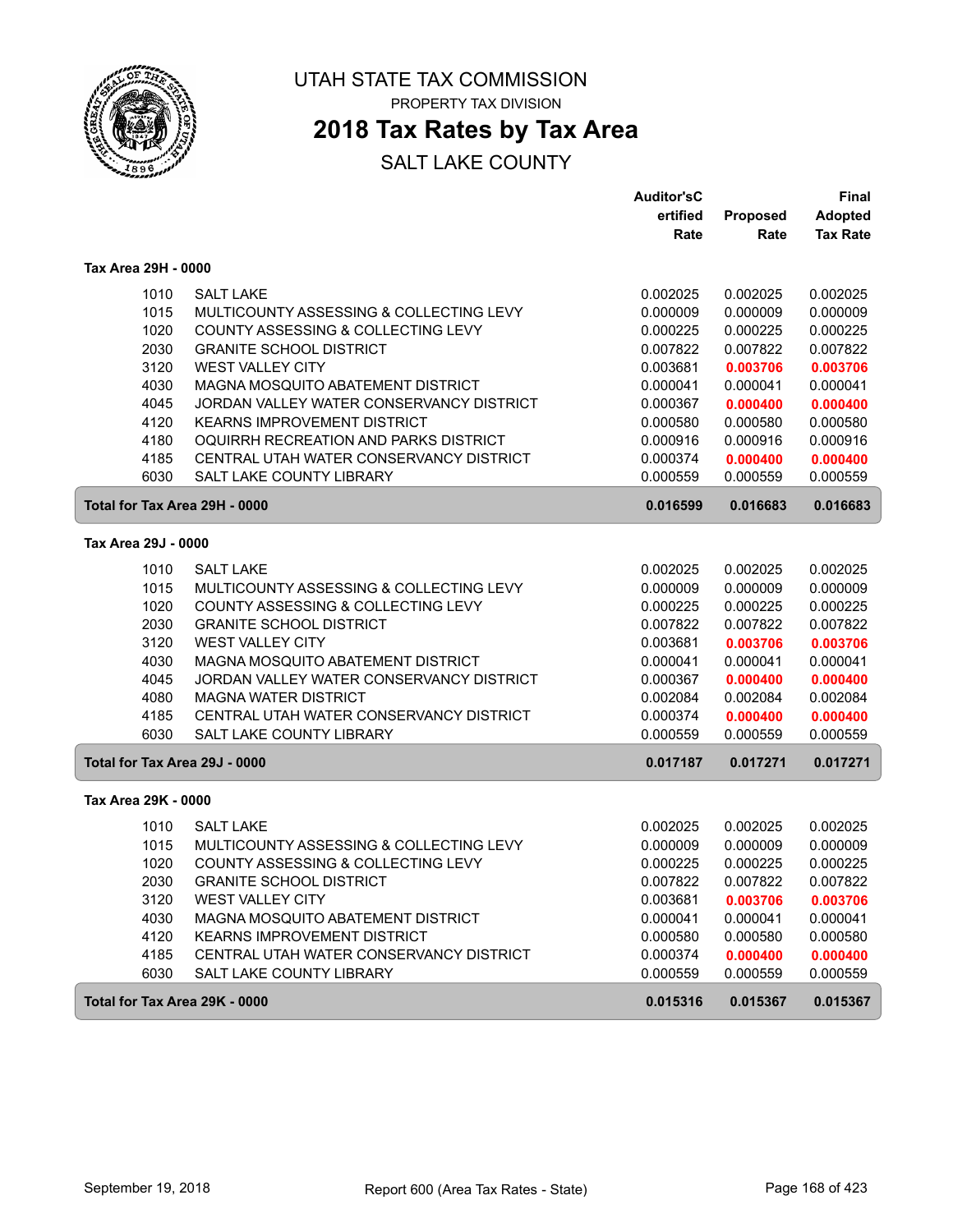

## **2018 Tax Rates by Tax Area**

|                               |                                                   | <b>Auditor'sC</b> |                 | <b>Final</b>    |
|-------------------------------|---------------------------------------------------|-------------------|-----------------|-----------------|
|                               |                                                   | ertified          | <b>Proposed</b> | <b>Adopted</b>  |
|                               |                                                   | Rate              | Rate            | <b>Tax Rate</b> |
| Tax Area 29L - 0000           |                                                   |                   |                 |                 |
| 1010                          | <b>SALT LAKE</b>                                  | 0.002025          | 0.002025        | 0.002025        |
| 1015                          | MULTICOUNTY ASSESSING & COLLECTING LEVY           | 0.000009          | 0.000009        | 0.000009        |
| 1020                          | COUNTY ASSESSING & COLLECTING LEVY                | 0.000225          | 0.000225        | 0.000225        |
| 2030                          | <b>GRANITE SCHOOL DISTRICT</b>                    | 0.007822          | 0.007822        | 0.007822        |
| 3120                          | <b>WEST VALLEY CITY</b>                           | 0.003681          | 0.003706        | 0.003706        |
| 4040                          | SOUTH SALT LAKE VALLEY MOSQUITO ABATEMENT DISTRIC | 0.000015          | 0.000015        | 0.000015        |
| 4045                          | JORDAN VALLEY WATER CONSERVANCY DISTRICT          | 0.000367          | 0.000400        | 0.000400        |
| 4050                          | <b>GRANGER - HUNTER IMPROVEMENT DISTRICT</b>      | 0.000519          | 0.000519        | 0.000519        |
| 4185                          | CENTRAL UTAH WATER CONSERVANCY DISTRICT           | 0.000374          | 0.000400        | 0.000400        |
| 6030                          | SALT LAKE COUNTY LIBRARY                          | 0.000559          | 0.000559        | 0.000559        |
| Total for Tax Area 29L - 0000 |                                                   | 0.015596          | 0.015680        | 0.015680        |
| Tax Area 29M - 0000           |                                                   |                   |                 |                 |
|                               |                                                   |                   |                 |                 |
| 1010                          | <b>SALT LAKE</b>                                  | 0.002025          | 0.002025        | 0.002025        |
| 1015                          | MULTICOUNTY ASSESSING & COLLECTING LEVY           | 0.000009          | 0.000009        | 0.000009        |
| 1020                          | COUNTY ASSESSING & COLLECTING LEVY                | 0.000225          | 0.000225        | 0.000225        |
| 2030                          | <b>GRANITE SCHOOL DISTRICT</b>                    | 0.007822          | 0.007822        | 0.007822        |
| 3120                          | <b>WEST VALLEY CITY</b>                           | 0.003681          | 0.003706        | 0.003706        |
| 4040                          | SOUTH SALT LAKE VALLEY MOSQUITO ABATEMENT DISTRIC | 0.000015          | 0.000015        | 0.000015        |
| 4045                          | JORDAN VALLEY WATER CONSERVANCY DISTRICT          | 0.000367          | 0.000400        | 0.000400        |
| 4050                          | <b>GRANGER - HUNTER IMPROVEMENT DISTRICT</b>      | 0.000519          | 0.000519        | 0.000519        |
| 4185                          | CENTRAL UTAH WATER CONSERVANCY DISTRICT           | 0.000374          | 0.000400        | 0.000400        |
| 6030                          | SALT LAKE COUNTY LIBRARY                          | 0.000559          | 0.000559        | 0.000559        |
| Total for Tax Area 29M - 0000 |                                                   | 0.015596          | 0.015680        | 0.015680        |
| Tax Area 29N - 0000           |                                                   |                   |                 |                 |
| 1010                          | <b>SALT LAKE</b>                                  | 0.002025          | 0.002025        | 0.002025        |
| 1015                          | MULTICOUNTY ASSESSING & COLLECTING LEVY           | 0.000009          | 0.000009        | 0.000009        |
| 1020                          | COUNTY ASSESSING & COLLECTING LEVY                | 0.000225          | 0.000225        | 0.000225        |
| 2030                          | <b>GRANITE SCHOOL DISTRICT</b>                    | 0.007822          | 0.007822        | 0.007822        |
| 3120                          | <b>WEST VALLEY CITY</b>                           | 0.003681          | 0.003706        | 0.003706        |
| 4040                          | SOUTH SALT LAKE VALLEY MOSQUITO ABATEMENT DISTRIC | 0.000015          | 0.000015        | 0.000015        |
| 4045                          | JORDAN VALLEY WATER CONSERVANCY DISTRICT          | 0.000367          | 0.000400        | 0.000400        |
| 4050                          | <b>GRANGER - HUNTER IMPROVEMENT DISTRICT</b>      | 0.000519          | 0.000519        | 0.000519        |
| 4185                          | CENTRAL UTAH WATER CONSERVANCY DISTRICT           | 0.000374          | 0.000400        | 0.000400        |
| 6030                          | SALT LAKE COUNTY LIBRARY                          | 0.000559          | 0.000559        | 0.000559        |
| Total for Tax Area 29N - 0000 |                                                   | 0.015596          | 0.015680        | 0.015680        |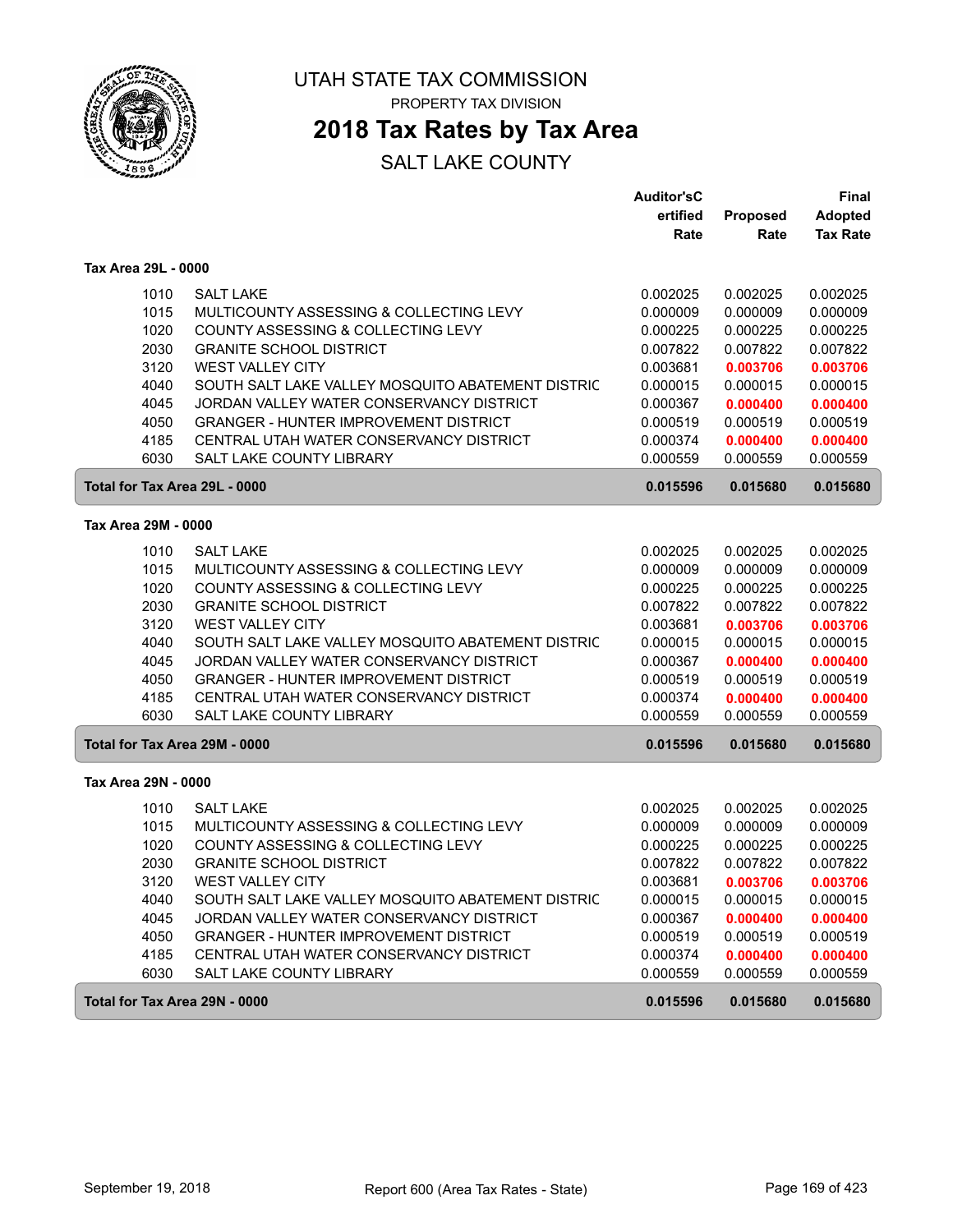

PROPERTY TAX DIVISION

## **2018 Tax Rates by Tax Area**

|                               |                                          | <b>Auditor'sC</b> |                 | Final           |
|-------------------------------|------------------------------------------|-------------------|-----------------|-----------------|
|                               |                                          | ertified          | <b>Proposed</b> | <b>Adopted</b>  |
|                               |                                          | Rate              | Rate            | <b>Tax Rate</b> |
| Tax Area 29P - 0000           |                                          |                   |                 |                 |
| 1010                          | <b>SALT LAKE</b>                         | 0.002025          | 0.002025        | 0.002025        |
| 1015                          | MULTICOUNTY ASSESSING & COLLECTING LEVY  | 0.000009          | 0.000009        | 0.000009        |
| 1020                          | COUNTY ASSESSING & COLLECTING LEVY       | 0.000225          | 0.000225        | 0.000225        |
| 2030                          | <b>GRANITE SCHOOL DISTRICT</b>           | 0.007822          | 0.007822        | 0.007822        |
| 3120                          | <b>WEST VALLEY CITY</b>                  | 0.003681          | 0.003706        | 0.003706        |
| 4030                          | MAGNA MOSQUITO ABATEMENT DISTRICT        | 0.000041          | 0.000041        | 0.000041        |
| 4045                          | JORDAN VALLEY WATER CONSERVANCY DISTRICT | 0.000367          | 0.000400        | 0.000400        |
| 4120                          | <b>KEARNS IMPROVEMENT DISTRICT</b>       | 0.000580          | 0.000580        | 0.000580        |
| 4185                          | CENTRAL UTAH WATER CONSERVANCY DISTRICT  | 0.000374          | 0.000400        | 0.000400        |
| 6030                          | <b>SALT LAKE COUNTY LIBRARY</b>          | 0.000559          | 0.000559        | 0.000559        |
| Total for Tax Area 29P - 0000 |                                          | 0.015683          | 0.015767        | 0.015767        |
| Tax Area 29Q - 0000           |                                          |                   |                 |                 |
|                               |                                          |                   |                 |                 |
| 1010                          | <b>SALT LAKE</b>                         | 0.002025          | 0.002025        | 0.002025        |
| 1015                          | MULTICOUNTY ASSESSING & COLLECTING LEVY  | 0.000009          | 0.000009        | 0.000009        |
| 1020                          | COUNTY ASSESSING & COLLECTING LEVY       | 0.000225          | 0.000225        | 0.000225        |
| 2030                          | <b>GRANITE SCHOOL DISTRICT</b>           | 0.007822          | 0.007822        | 0.007822        |
| 3120                          | WEST VALLEY CITY                         | 0.003681          | 0.003706        | 0.003706        |
| 4030                          | MAGNA MOSQUITO ABATEMENT DISTRICT        | 0.000041          | 0.000041        | 0.000041        |
| 4045                          | JORDAN VALLEY WATER CONSERVANCY DISTRICT | 0.000367          | 0.000400        | 0.000400        |
| 4185                          | CENTRAL UTAH WATER CONSERVANCY DISTRICT  | 0.000374          | 0.000400        | 0.000400        |
| 6030                          | <b>SALT LAKE COUNTY LIBRARY</b>          | 0.000559          | 0.000559        | 0.000559        |
| Total for Tax Area 29Q - 0000 |                                          | 0.015103          | 0.015187        | 0.015187        |
| Tax Area 29R - 0000           |                                          |                   |                 |                 |
| 1010                          | <b>SALT LAKE</b>                         | 0.002025          | 0.002025        | 0.002025        |
| 1015                          | MULTICOUNTY ASSESSING & COLLECTING LEVY  | 0.000009          | 0.000009        | 0.000009        |
| 1020                          | COUNTY ASSESSING & COLLECTING LEVY       | 0.000225          | 0.000225        | 0.000225        |
| 2030                          | <b>GRANITE SCHOOL DISTRICT</b>           | 0.007822          | 0.007822        | 0.007822        |
| 3120                          | <b>WEST VALLEY CITY</b>                  | 0.003681          | 0.003706        | 0.003706        |
| 4030                          | MAGNA MOSQUITO ABATEMENT DISTRICT        | 0.000041          | 0.000041        | 0.000041        |
| 4045                          | JORDAN VALLEY WATER CONSERVANCY DISTRICT | 0.000367          | 0.000400        | 0.000400        |
| 4120                          | <b>KEARNS IMPROVEMENT DISTRICT</b>       | 0.000580          | 0.000580        | 0.000580        |
| 4180                          | OQUIRRH RECREATION AND PARKS DISTRICT    | 0.000916          | 0.000916        | 0.000916        |
| 4185                          | CENTRAL UTAH WATER CONSERVANCY DISTRICT  | 0.000374          | 0.000400        | 0.000400        |
| 6030                          | <b>SALT LAKE COUNTY LIBRARY</b>          | 0.000559          | 0.000559        | 0.000559        |
| Total for Tax Area 29R - 0000 |                                          | 0.016599          | 0.016683        | 0.016683        |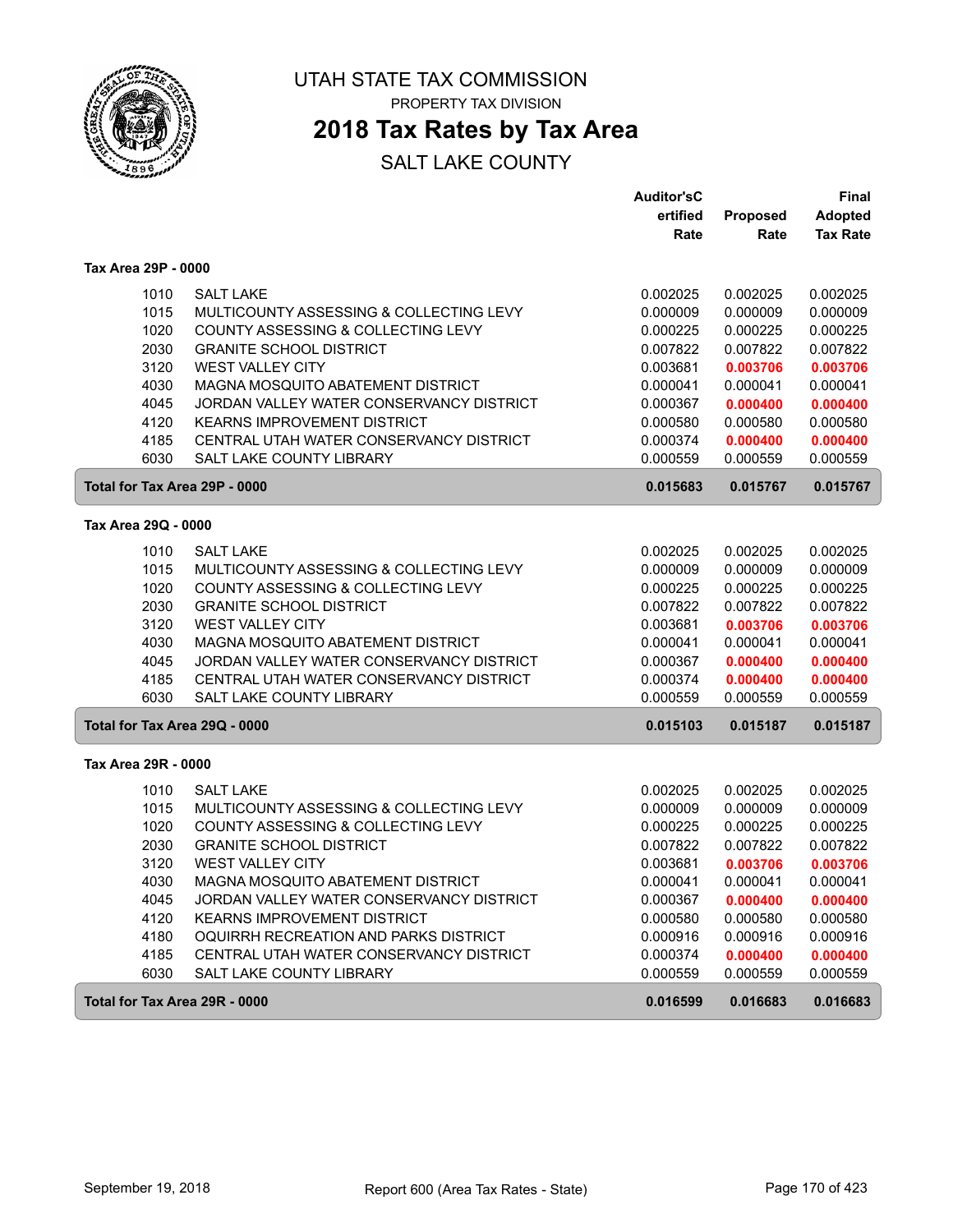

PROPERTY TAX DIVISION

## **2018 Tax Rates by Tax Area**

|                               |                                                                         | <b>Auditor'sC</b>    |                      | Final                |
|-------------------------------|-------------------------------------------------------------------------|----------------------|----------------------|----------------------|
|                               |                                                                         | ertified             | Proposed             | <b>Adopted</b>       |
|                               |                                                                         | Rate                 | Rate                 | <b>Tax Rate</b>      |
| Tax Area 29S - 0000           |                                                                         |                      |                      |                      |
| 1010                          | <b>SALT LAKE</b>                                                        | 0.002025             | 0.002025             | 0.002025             |
| 1015                          | MULTICOUNTY ASSESSING & COLLECTING LEVY                                 | 0.000009             | 0.000009             | 0.000009             |
| 1020                          | COUNTY ASSESSING & COLLECTING LEVY                                      | 0.000225             | 0.000225             | 0.000225             |
| 2030                          | <b>GRANITE SCHOOL DISTRICT</b>                                          | 0.007822             | 0.007822             | 0.007822             |
| 3120                          | <b>WEST VALLEY CITY</b>                                                 | 0.003681             | 0.003706             | 0.003706             |
| 4030                          | MAGNA MOSQUITO ABATEMENT DISTRICT                                       | 0.000041             | 0.000041             | 0.000041             |
| 4120                          | <b>KEARNS IMPROVEMENT DISTRICT</b>                                      | 0.000580             | 0.000580             | 0.000580             |
| 4185                          | CENTRAL UTAH WATER CONSERVANCY DISTRICT                                 | 0.000374             | 0.000400             | 0.000400             |
| 6030                          | <b>SALT LAKE COUNTY LIBRARY</b>                                         | 0.000559             | 0.000559             | 0.000559             |
| Total for Tax Area 29S - 0000 |                                                                         | 0.015316             | 0.015367             | 0.015367             |
| Tax Area 29T - 0000           |                                                                         |                      |                      |                      |
|                               |                                                                         |                      |                      |                      |
| 1010                          | <b>SALT LAKE</b>                                                        | 0.002025             | 0.002025             | 0.002025             |
| 1015                          | MULTICOUNTY ASSESSING & COLLECTING LEVY                                 | 0.000009             | 0.000009             | 0.000009             |
| 1020                          | COUNTY ASSESSING & COLLECTING LEVY                                      | 0.000225             | 0.000225             | 0.000225             |
| 2030                          | <b>GRANITE SCHOOL DISTRICT</b>                                          | 0.007822             | 0.007822             | 0.007822             |
| 3120                          | <b>WEST VALLEY CITY</b>                                                 | 0.003681             | 0.003706             | 0.003706             |
| 4030<br>4045                  | MAGNA MOSQUITO ABATEMENT DISTRICT                                       | 0.000041             | 0.000041             | 0.000041             |
| 4080                          | JORDAN VALLEY WATER CONSERVANCY DISTRICT<br><b>MAGNA WATER DISTRICT</b> | 0.000367             | 0.000400<br>0.002084 | 0.000400<br>0.002084 |
| 4185                          | CENTRAL UTAH WATER CONSERVANCY DISTRICT                                 | 0.002084             |                      |                      |
| 6030                          | <b>SALT LAKE COUNTY LIBRARY</b>                                         | 0.000374<br>0.000559 | 0.000400<br>0.000559 | 0.000400<br>0.000559 |
|                               |                                                                         |                      |                      |                      |
| Total for Tax Area 29T - 0000 |                                                                         | 0.017187             | 0.017271             | 0.017271             |
| Tax Area 29U - 0000           |                                                                         |                      |                      |                      |
| 1010                          | <b>SALT LAKE</b>                                                        | 0.002025             | 0.002025             | 0.002025             |
| 1015                          | MULTICOUNTY ASSESSING & COLLECTING LEVY                                 | 0.000009             | 0.000009             | 0.000009             |
| 1020                          | COUNTY ASSESSING & COLLECTING LEVY                                      | 0.000225             | 0.000225             | 0.000225             |
| 2030                          | <b>GRANITE SCHOOL DISTRICT</b>                                          | 0.007822             | 0.007822             | 0.007822             |
| 3120                          | <b>WEST VALLEY CITY</b>                                                 | 0.003681             | 0.003706             | 0.003706             |
| 4030                          | MAGNA MOSQUITO ABATEMENT DISTRICT                                       | 0.000041             | 0.000041             | 0.000041             |
| 4045                          | JORDAN VALLEY WATER CONSERVANCY DISTRICT                                | 0.000367             | 0.000400             | 0.000400             |
| 4050                          | <b>GRANGER - HUNTER IMPROVEMENT DISTRICT</b>                            | 0.000519             | 0.000519             | 0.000519             |
| 4185                          | CENTRAL UTAH WATER CONSERVANCY DISTRICT                                 | 0.000374             | 0.000400             | 0.000400             |
| 6030                          | SALT LAKE COUNTY LIBRARY                                                | 0.000559             | 0.000559             | 0.000559             |
| Total for Tax Area 29U - 0000 |                                                                         | 0.015622             | 0.015706             | 0.015706             |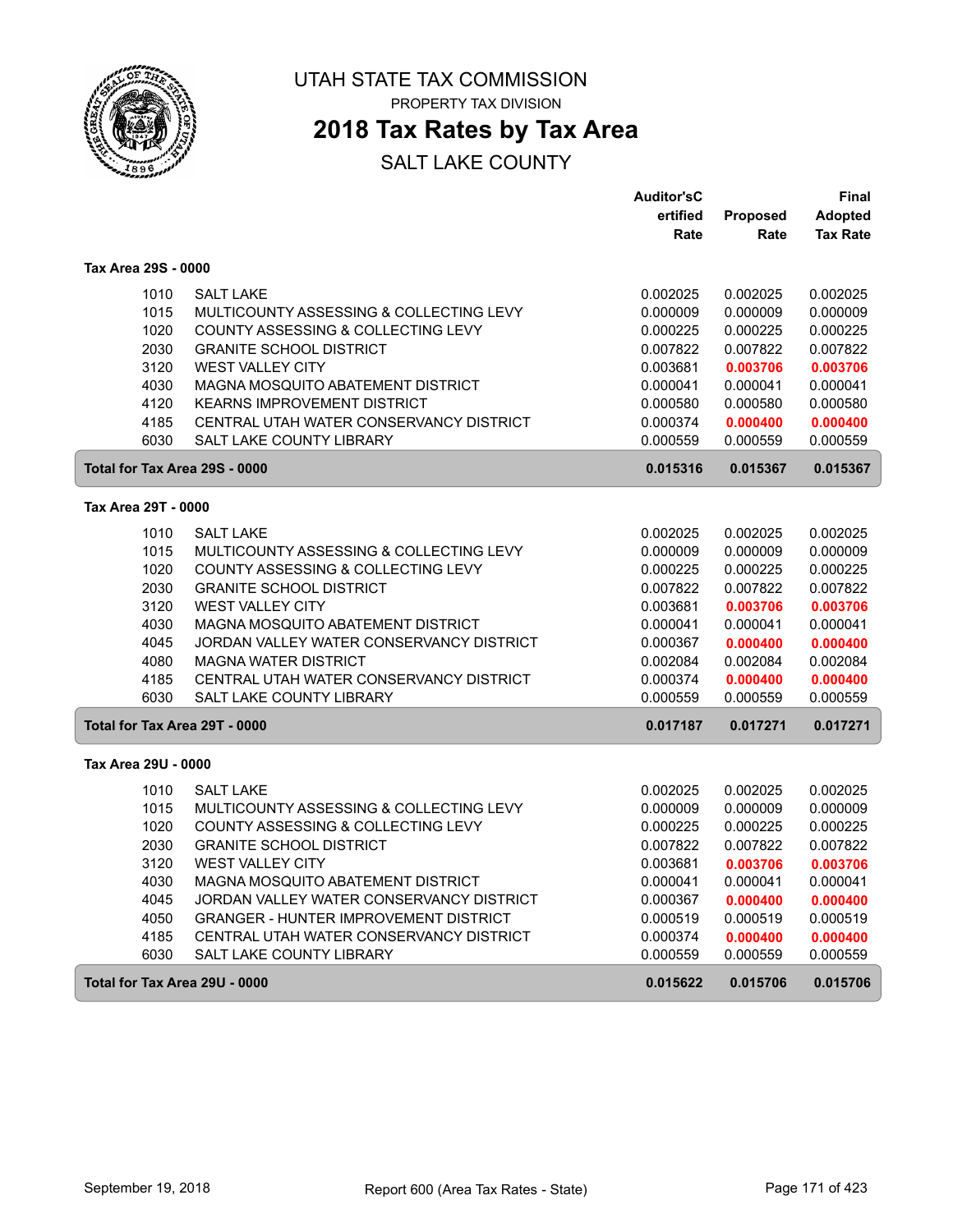

## **2018 Tax Rates by Tax Area**

|                               |                                                   | <b>Auditor'sC</b> |          | <b>Final</b>    |
|-------------------------------|---------------------------------------------------|-------------------|----------|-----------------|
|                               |                                                   | ertified          | Proposed | <b>Adopted</b>  |
|                               |                                                   | Rate              | Rate     | <b>Tax Rate</b> |
| Tax Area 30A - 0000           |                                                   |                   |          |                 |
| 1010                          | <b>SALT LAKE</b>                                  | 0.002025          | 0.002025 | 0.002025        |
| 1015                          | MULTICOUNTY ASSESSING & COLLECTING LEVY           | 0.000009          | 0.000009 | 0.000009        |
| 1020                          | COUNTY ASSESSING & COLLECTING LEVY                | 0.000225          | 0.000225 | 0.000225        |
| 2045                          | <b>CANYONS SCHOOL DISTRICT</b>                    | 0.006435          | 0.006435 | 0.006435        |
| 3040                          | <b>MIDVALE CITY</b>                               | 0.001166          | 0.001166 | 0.001166        |
| 4040                          | SOUTH SALT LAKE VALLEY MOSQUITO ABATEMENT DISTRIC | 0.000015          | 0.000015 | 0.000015        |
| 4045                          | JORDAN VALLEY WATER CONSERVANCY DISTRICT          | 0.000367          | 0.000400 | 0.000400        |
| 4070                          | MIDVALLEY IMPROVEMENT DISTRICT                    | 0.000699          | 0.000699 | 0.000699        |
| 4185                          | CENTRAL UTAH WATER CONSERVANCY DISTRICT           | 0.000374          | 0.000400 | 0.000400        |
| 4320                          | UNIFIED FIRE SERVICE AREA                         | 0.001682          | 0.001858 | 0.001858        |
| 6030                          | SALT LAKE COUNTY LIBRARY                          | 0.000559          | 0.000559 | 0.000559        |
| 6060                          | JORDAN/CANYON SCHOOL DISTRICT DEBT SERVICE AREA   | 0.000560          | 0.000560 | 0.000560        |
| Total for Tax Area 30A - 0000 |                                                   | 0.014116          | 0.014351 | 0.014351        |
| Tax Area 30B - 0000           |                                                   |                   |          |                 |
| 1010                          | <b>SALT LAKE</b>                                  | 0.002025          | 0.002025 | 0.002025        |
| 1015                          | MULTICOUNTY ASSESSING & COLLECTING LEVY           | 0.000009          | 0.000009 | 0.000009        |
| 1020                          | COUNTY ASSESSING & COLLECTING LEVY                | 0.000225          | 0.000225 | 0.000225        |
| 2045                          | CANYONS SCHOOL DISTRICT                           | 0.006435          | 0.006435 | 0.006435        |
| 3040                          | <b>MIDVALE CITY</b>                               | 0.001166          | 0.001166 | 0.001166        |
| 4040                          | SOUTH SALT LAKE VALLEY MOSQUITO ABATEMENT DISTRIC | 0.000015          | 0.000015 | 0.000015        |
| 4045                          | JORDAN VALLEY WATER CONSERVANCY DISTRICT          | 0.000367          | 0.000400 | 0.000400        |
| 4140                          | SANDY SUBURBAN IMPROVEMENT DISTRICT               | 0.000696          | 0.000696 | 0.000696        |
| 4185                          | CENTRAL UTAH WATER CONSERVANCY DISTRICT           | 0.000374          | 0.000400 | 0.000400        |
| 4320                          | UNIFIED FIRE SERVICE AREA                         | 0.001682          | 0.001858 | 0.001858        |
| 6030                          | SALT LAKE COUNTY LIBRARY                          | 0.000559          | 0.000559 | 0.000559        |
| 6060                          | JORDAN/CANYON SCHOOL DISTRICT DEBT SERVICE AREA   | 0.000560          | 0.000560 | 0.000560        |
| Total for Tax Area 30B - 0000 |                                                   | 0.014113          | 0.014348 | 0.014348        |
| Tax Area 30D - 0000           |                                                   |                   |          |                 |
| 1010                          | <b>SALT LAKE</b>                                  | 0.002025          | 0.002025 | 0.002025        |
| 1015                          | MULTICOUNTY ASSESSING & COLLECTING LEVY           | 0.000009          | 0.000009 | 0.000009        |
| 1020                          | COUNTY ASSESSING & COLLECTING LEVY                | 0.000225          | 0.000225 | 0.000225        |
| 2045                          | <b>CANYONS SCHOOL DISTRICT</b>                    | 0.006435          | 0.006435 | 0.006435        |
| 3040                          | MIDVALE CITY                                      | 0.001166          | 0.001166 | 0.001166        |
| 4040                          | SOUTH SALT LAKE VALLEY MOSQUITO ABATEMENT DISTRIC | 0.000015          | 0.000015 | 0.000015        |
| 4185                          | CENTRAL UTAH WATER CONSERVANCY DISTRICT           | 0.000374          | 0.000400 | 0.000400        |
| 4320                          | UNIFIED FIRE SERVICE AREA                         | 0.001682          | 0.001858 | 0.001858        |
| 6030                          | SALT LAKE COUNTY LIBRARY                          | 0.000559          | 0.000559 | 0.000559        |
| 6060                          | JORDAN/CANYON SCHOOL DISTRICT DEBT SERVICE AREA   | 0.000560          | 0.000560 | 0.000560        |
| Total for Tax Area 30D - 0000 |                                                   | 0.013050          | 0.013252 | 0.013252        |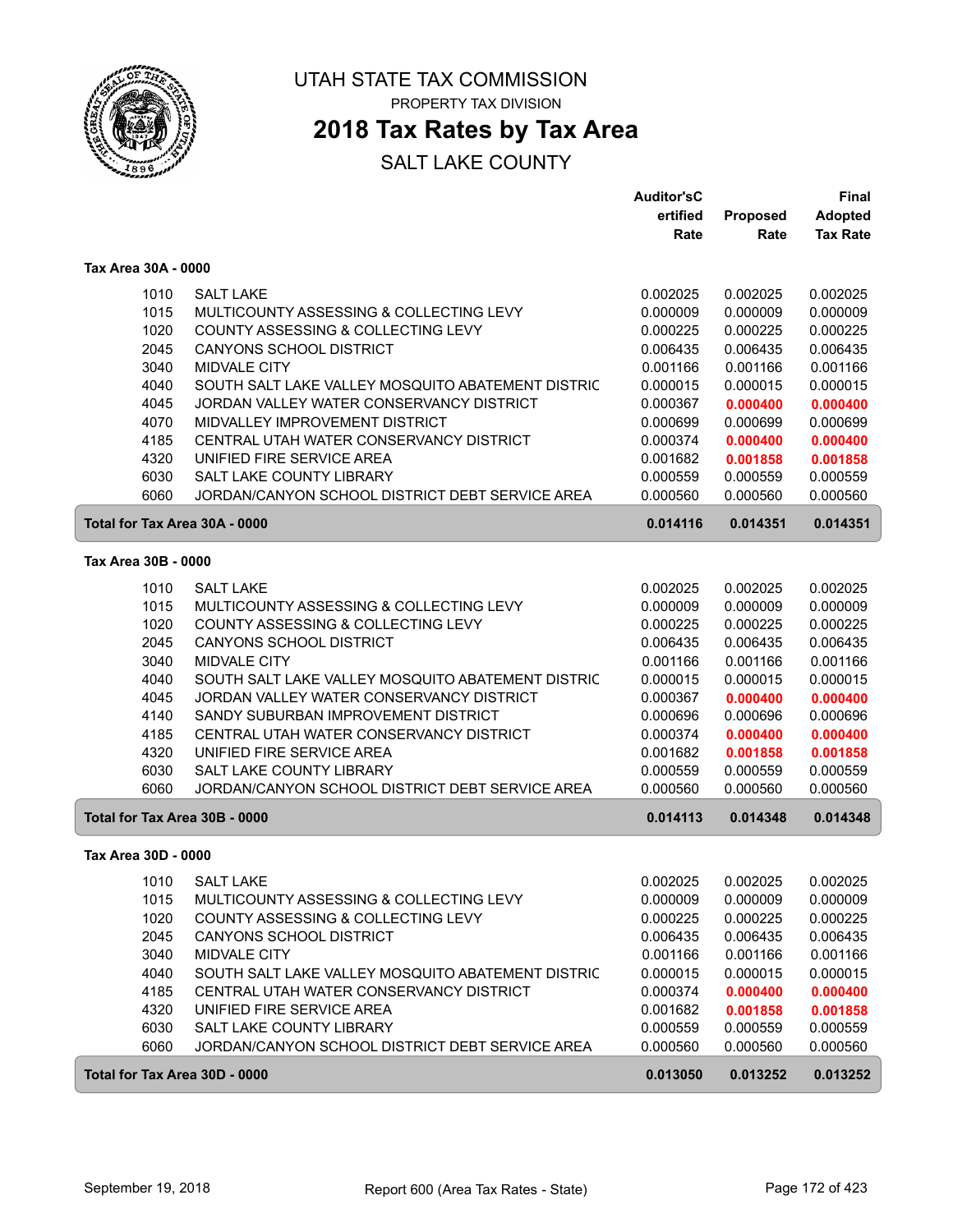

# **2018 Tax Rates by Tax Area**

|                               |                                                   | <b>Auditor'sC</b> |                 | Final           |
|-------------------------------|---------------------------------------------------|-------------------|-----------------|-----------------|
|                               |                                                   | ertified          | <b>Proposed</b> | <b>Adopted</b>  |
|                               |                                                   | Rate              | Rate            | <b>Tax Rate</b> |
| Tax Area 30E - 0000           |                                                   |                   |                 |                 |
| 1010                          | <b>SALT LAKE</b>                                  | 0.002025          | 0.002025        | 0.002025        |
| 1015                          | MULTICOUNTY ASSESSING & COLLECTING LEVY           | 0.000009          | 0.000009        | 0.000009        |
| 1020                          | <b>COUNTY ASSESSING &amp; COLLECTING LEVY</b>     | 0.000225          | 0.000225        | 0.000225        |
| 2045                          | <b>CANYONS SCHOOL DISTRICT</b>                    | 0.006435          | 0.006435        | 0.006435        |
| 3040                          | MIDVALE CITY                                      | 0.001166          | 0.001166        | 0.001166        |
| 4040                          | SOUTH SALT LAKE VALLEY MOSQUITO ABATEMENT DISTRIC | 0.000015          | 0.000015        | 0.000015        |
| 4045                          | JORDAN VALLEY WATER CONSERVANCY DISTRICT          | 0.000367          | 0.000400        | 0.000400        |
| 4090                          | COTTONWOOD IMPROVEMENT DISTRICT                   | 0.000176          | 0.000176        | 0.000176        |
| 4185                          | CENTRAL UTAH WATER CONSERVANCY DISTRICT           | 0.000374          | 0.000400        | 0.000400        |
| 4320                          | UNIFIED FIRE SERVICE AREA                         | 0.001682          | 0.001858        | 0.001858        |
| 6030                          | SALT LAKE COUNTY LIBRARY                          | 0.000559          | 0.000559        | 0.000559        |
| 6060                          | JORDAN/CANYON SCHOOL DISTRICT DEBT SERVICE AREA   | 0.000560          | 0.000560        | 0.000560        |
| Total for Tax Area 30E - 0000 |                                                   | 0.013593          | 0.013828        | 0.013828        |
| Tax Area 30H - 0000           |                                                   |                   |                 |                 |
| 1010                          | <b>SALT LAKE</b>                                  | 0.002025          | 0.002025        | 0.002025        |
| 1015                          | MULTICOUNTY ASSESSING & COLLECTING LEVY           | 0.000009          | 0.000009        | 0.000009        |
| 1020                          | COUNTY ASSESSING & COLLECTING LEVY                | 0.000225          | 0.000225        | 0.000225        |
| 2045                          | <b>CANYONS SCHOOL DISTRICT</b>                    | 0.006435          | 0.006435        | 0.006435        |
| 3040                          | <b>MIDVALE CITY</b>                               | 0.001166          | 0.001166        | 0.001166        |
| 4040                          | SOUTH SALT LAKE VALLEY MOSQUITO ABATEMENT DISTRIC | 0.000015          | 0.000015        | 0.000015        |
| 4045                          | JORDAN VALLEY WATER CONSERVANCY DISTRICT          | 0.000367          | 0.000400        | 0.000400        |
| 4185                          | CENTRAL UTAH WATER CONSERVANCY DISTRICT           | 0.000374          | 0.000400        | 0.000400        |
| 4320                          | UNIFIED FIRE SERVICE AREA                         | 0.001682          | 0.001858        | 0.001858        |
| 6030                          | SALT LAKE COUNTY LIBRARY                          | 0.000559          | 0.000559        | 0.000559        |
| 6060                          | JORDAN/CANYON SCHOOL DISTRICT DEBT SERVICE AREA   | 0.000560          | 0.000560        | 0.000560        |
| Total for Tax Area 30H - 0000 |                                                   | 0.013417          | 0.013652        | 0.013652        |
| Tax Area 30J - 0000           |                                                   |                   |                 |                 |
| 1010                          | <b>SALT LAKE</b>                                  | 0.002025          | 0.002025        | 0.002025        |
| 1015                          | MULTICOUNTY ASSESSING & COLLECTING LEVY           | 0.000009          | 0.000009        | 0.000009        |
| 1020                          | COUNTY ASSESSING & COLLECTING LEVY                | 0.000225          | 0.000225        | 0.000225        |
| 2045                          | CANYONS SCHOOL DISTRICT                           | 0.006435          | 0.006435        | 0.006435        |
| 3040                          | MIDVALE CITY                                      | 0.001166          | 0.001166        | 0.001166        |
| 4040                          | SOUTH SALT LAKE VALLEY MOSQUITO ABATEMENT DISTRIC | 0.000015          | 0.000015        | 0.000015        |
| 4045                          | JORDAN VALLEY WATER CONSERVANCY DISTRICT          | 0.000367          | 0.000400        | 0.000400        |
| 4185                          | CENTRAL UTAH WATER CONSERVANCY DISTRICT           | 0.000374          | 0.000400        | 0.000400        |
| 4320                          | UNIFIED FIRE SERVICE AREA                         | 0.001682          | 0.001858        | 0.001858        |
| 6030                          | SALT LAKE COUNTY LIBRARY                          | 0.000559          | 0.000559        | 0.000559        |
| 6060                          | JORDAN/CANYON SCHOOL DISTRICT DEBT SERVICE AREA   | 0.000560          | 0.000560        | 0.000560        |
| Total for Tax Area 30J - 0000 |                                                   | 0.013417          | 0.013652        | 0.013652        |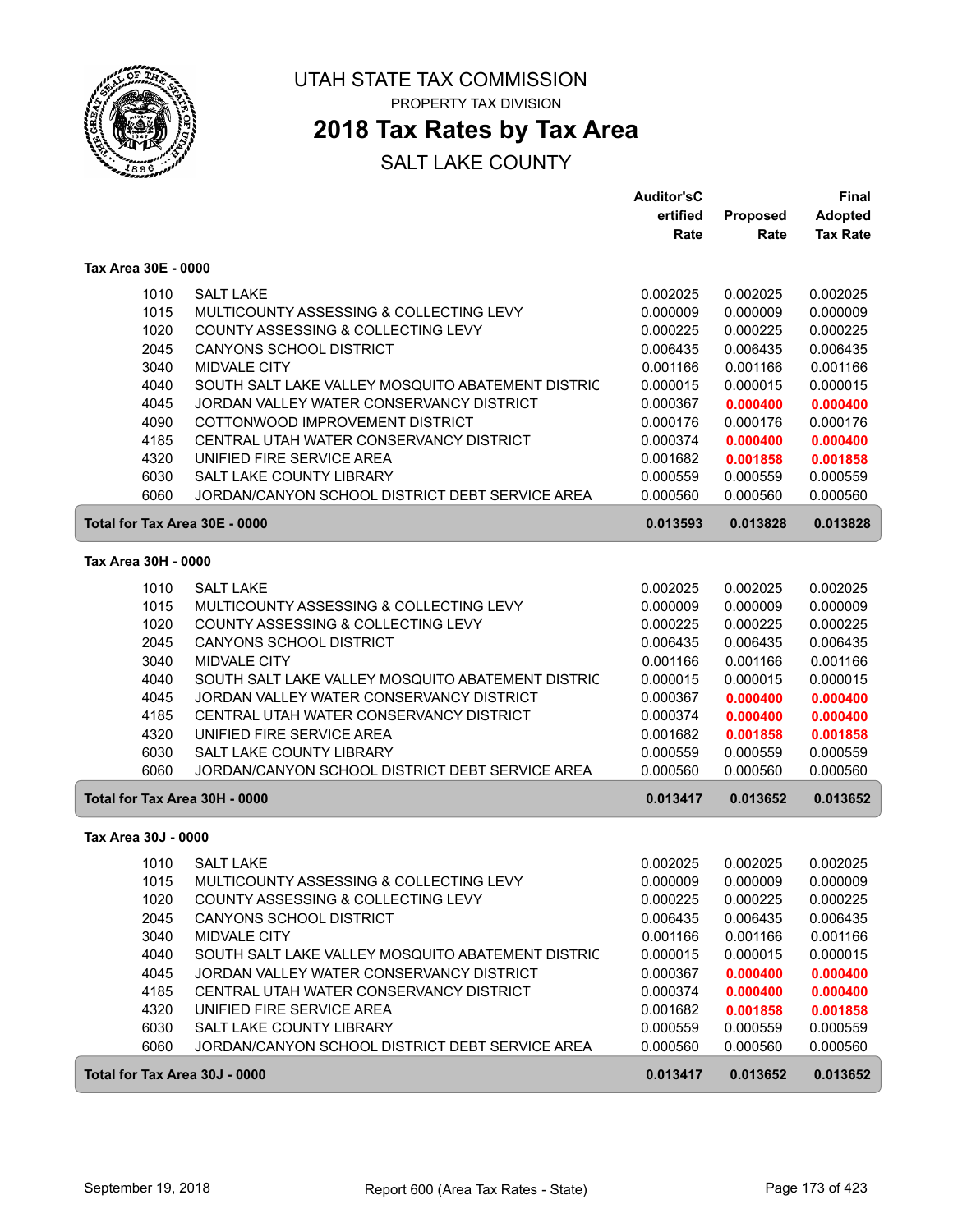

## **2018 Tax Rates by Tax Area**

|                               |                                                                               | <b>Auditor'sC</b>    |                      | <b>Final</b>         |
|-------------------------------|-------------------------------------------------------------------------------|----------------------|----------------------|----------------------|
|                               |                                                                               | ertified             | <b>Proposed</b>      | <b>Adopted</b>       |
|                               |                                                                               | Rate                 | Rate                 | <b>Tax Rate</b>      |
| Tax Area 30K - 0000           |                                                                               |                      |                      |                      |
| 1010                          | <b>SALT LAKE</b>                                                              | 0.002025             | 0.002025             | 0.002025             |
| 1015                          | MULTICOUNTY ASSESSING & COLLECTING LEVY                                       | 0.000009             | 0.000009             | 0.000009             |
| 1020                          | COUNTY ASSESSING & COLLECTING LEVY                                            | 0.000225             | 0.000225             | 0.000225             |
| 2045                          | <b>CANYONS SCHOOL DISTRICT</b>                                                | 0.006435             | 0.006435             | 0.006435             |
| 3040                          | <b>MIDVALE CITY</b>                                                           | 0.001166             | 0.001166             | 0.001166             |
| 4040                          | SOUTH SALT LAKE VALLEY MOSQUITO ABATEMENT DISTRIC                             | 0.000015             | 0.000015             | 0.000015             |
| 4045                          | JORDAN VALLEY WATER CONSERVANCY DISTRICT                                      | 0.000367             | 0.000400             | 0.000400             |
| 4185                          | CENTRAL UTAH WATER CONSERVANCY DISTRICT                                       | 0.000374             | 0.000400             | 0.000400             |
| 4320                          | UNIFIED FIRE SERVICE AREA                                                     | 0.001682             | 0.001858             | 0.001858             |
| 6030                          | SALT LAKE COUNTY LIBRARY                                                      | 0.000559             | 0.000559             | 0.000559             |
| 6060                          | JORDAN/CANYON SCHOOL DISTRICT DEBT SERVICE AREA                               | 0.000560             | 0.000560             | 0.000560             |
| Total for Tax Area 30K - 0000 |                                                                               | 0.013417             | 0.013652             | 0.013652             |
| Tax Area 30L - 0000           |                                                                               |                      |                      |                      |
|                               |                                                                               |                      |                      |                      |
| 1010                          | <b>SALT LAKE</b>                                                              | 0.002025             | 0.002025             | 0.002025             |
| 1015<br>1020                  | MULTICOUNTY ASSESSING & COLLECTING LEVY<br>COUNTY ASSESSING & COLLECTING LEVY | 0.000009<br>0.000225 | 0.000009<br>0.000225 | 0.000009<br>0.000225 |
| 2045                          | <b>CANYONS SCHOOL DISTRICT</b>                                                | 0.006435             | 0.006435             | 0.006435             |
| 3040                          | MIDVALE CITY                                                                  | 0.001166             | 0.001166             | 0.001166             |
| 4040                          | SOUTH SALT LAKE VALLEY MOSQUITO ABATEMENT DISTRIC                             | 0.000015             | 0.000015             | 0.000015             |
| 4045                          | JORDAN VALLEY WATER CONSERVANCY DISTRICT                                      | 0.000367             | 0.000400             | 0.000400             |
| 4140                          | SANDY SUBURBAN IMPROVEMENT DISTRICT                                           | 0.000696             | 0.000696             | 0.000696             |
| 4185                          | CENTRAL UTAH WATER CONSERVANCY DISTRICT                                       | 0.000374             | 0.000400             | 0.000400             |
| 4320                          | UNIFIED FIRE SERVICE AREA                                                     | 0.001682             | 0.001858             | 0.001858             |
| 6030                          | SALT LAKE COUNTY LIBRARY                                                      | 0.000559             | 0.000559             | 0.000559             |
| 6060                          | JORDAN/CANYON SCHOOL DISTRICT DEBT SERVICE AREA                               | 0.000560             | 0.000560             | 0.000560             |
| Total for Tax Area 30L - 0000 |                                                                               | 0.014113             | 0.014348             | 0.014348             |
| Tax Area 30M - 0000           |                                                                               |                      |                      |                      |
| 1010                          | <b>SALT LAKE</b>                                                              | 0.002025             | 0.002025             | 0.002025             |
| 1015                          | MULTICOUNTY ASSESSING & COLLECTING LEVY                                       | 0.000009             | 0.000009             | 0.000009             |
| 1020                          | COUNTY ASSESSING & COLLECTING LEVY                                            | 0.000225             | 0.000225             | 0.000225             |
| 2045                          | <b>CANYONS SCHOOL DISTRICT</b>                                                | 0.006435             | 0.006435             | 0.006435             |
| 3040                          | MIDVALE CITY                                                                  | 0.001166             | 0.001166             | 0.001166             |
| 4040                          | SOUTH SALT LAKE VALLEY MOSQUITO ABATEMENT DISTRIC                             | 0.000015             | 0.000015             | 0.000015             |
| 4045                          | JORDAN VALLEY WATER CONSERVANCY DISTRICT                                      | 0.000367             | 0.000400             | 0.000400             |
| 4185                          | CENTRAL UTAH WATER CONSERVANCY DISTRICT                                       | 0.000374             | 0.000400             | 0.000400             |
| 4320                          | UNIFIED FIRE SERVICE AREA                                                     | 0.001682             | 0.001858             | 0.001858             |
| 6030                          | SALT LAKE COUNTY LIBRARY                                                      | 0.000559             | 0.000559             | 0.000559             |
| 6060                          | JORDAN/CANYON SCHOOL DISTRICT DEBT SERVICE AREA                               | 0.000560             | 0.000560             | 0.000560             |
| Total for Tax Area 30M - 0000 |                                                                               | 0.013417             | 0.013652             | 0.013652             |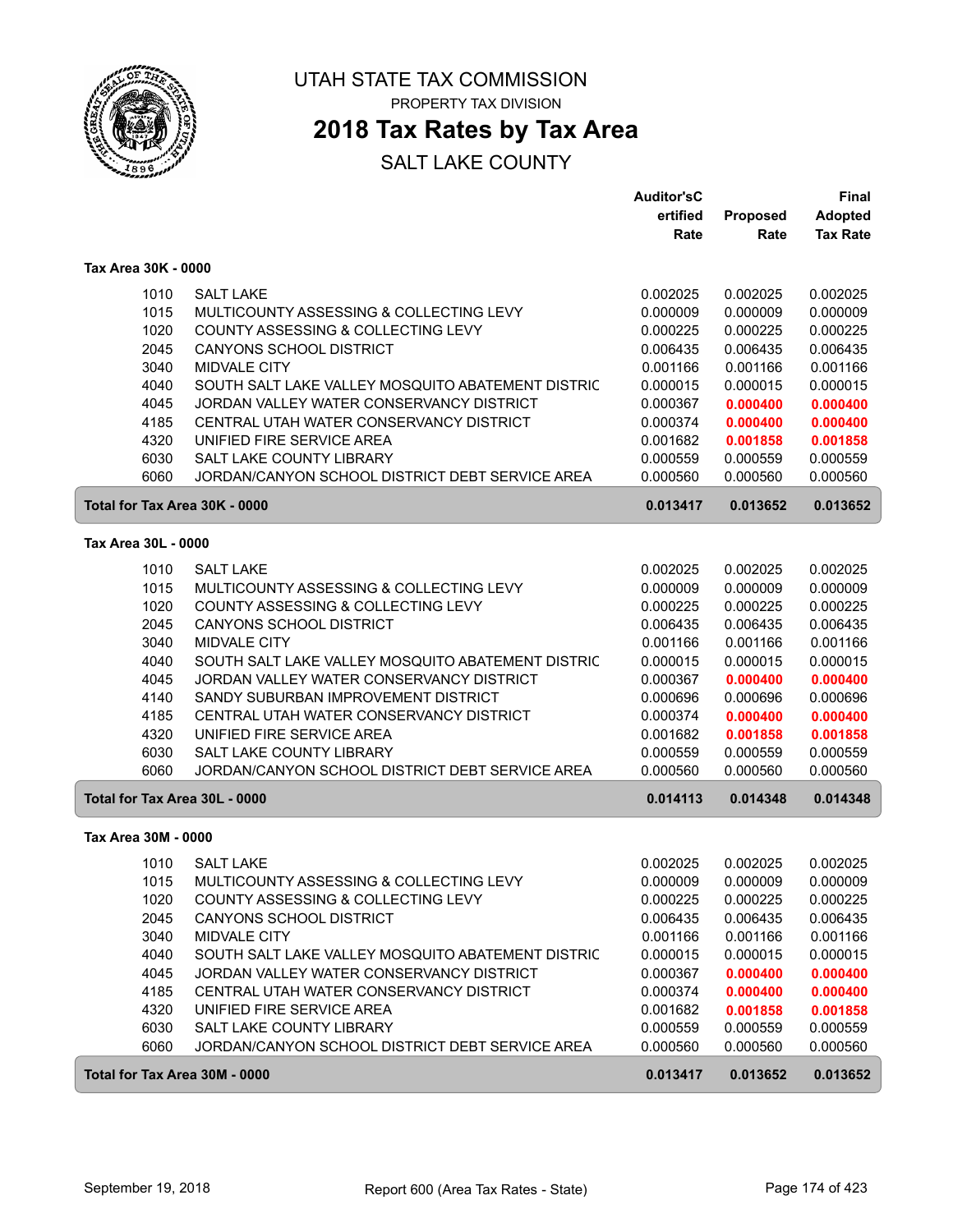

# **2018 Tax Rates by Tax Area**

### SALT LAKE COUNTY

|                               |                                                   | <b>Auditor'sC</b> |          | Final           |
|-------------------------------|---------------------------------------------------|-------------------|----------|-----------------|
|                               |                                                   | ertified          | Proposed | <b>Adopted</b>  |
|                               |                                                   | Rate              | Rate     | <b>Tax Rate</b> |
| Tax Area 32B - 0000           |                                                   |                   |          |                 |
| 1010                          | <b>SALT LAKE</b>                                  | 0.002025          | 0.002025 | 0.002025        |
| 1015                          | MULTICOUNTY ASSESSING & COLLECTING LEVY           | 0.000009          | 0.000009 | 0.000009        |
| 1020                          | COUNTY ASSESSING & COLLECTING LEVY                | 0.000225          | 0.000225 | 0.000225        |
| 2040                          | <b>JORDAN SCHOOL DISTRICT</b>                     | 0.006501          | 0.006501 | 0.006501        |
| 3110                          | <b>WEST JORDAN CITY</b>                           | 0.001823          | 0.002166 | 0.002132        |
| 4040                          | SOUTH SALT LAKE VALLEY MOSQUITO ABATEMENT DISTRIC | 0.000015          | 0.000015 | 0.000015        |
| 4045                          | JORDAN VALLEY WATER CONSERVANCY DISTRICT          | 0.000367          | 0.000400 | 0.000400        |
| 4185                          | CENTRAL UTAH WATER CONSERVANCY DISTRICT           | 0.000374          | 0.000400 | 0.000400        |
| 6030                          | SALT LAKE COUNTY LIBRARY                          | 0.000559          | 0.000559 | 0.000559        |
| Total for Tax Area 32B - 0000 |                                                   | 0.011898          | 0.012300 | 0.012266        |
| Tax Area 33C - 0000           |                                                   |                   |          |                 |
| 1010                          | <b>SALT LAKE</b>                                  | 0.002025          | 0.002025 | 0.002025        |
| 1015                          | MULTICOUNTY ASSESSING & COLLECTING LEVY           | 0.000009          | 0.000009 | 0.000009        |
| 1020                          | COUNTY ASSESSING & COLLECTING LEVY                | 0.000225          | 0.000225 | 0.000225        |
| 2045                          | <b>CANYONS SCHOOL DISTRICT</b>                    | 0.006435          | 0.006435 | 0.006435        |
| 4040                          | SOUTH SALT LAKE VALLEY MOSQUITO ABATEMENT DISTRIC | 0.000015          | 0.000015 | 0.000015        |
| 4090                          | COTTONWOOD IMPROVEMENT DISTRICT                   | 0.000176          | 0.000176 | 0.000176        |
| 4185                          | CENTRAL UTAH WATER CONSERVANCY DISTRICT           | 0.000374          | 0.000400 | 0.000400        |
| 4220                          | SALT LAKE COUNTY MUNICIPAL-TYPE SERVICES          | 0.000052          | 0.000052 | 0.000052        |
| 4320                          | UNIFIED FIRE SERVICE AREA                         | 0.001682          | 0.001858 | 0.001858        |
| 4340                          | SALT LAKE VALLEY LAW ENFORCEMENT SERVICE AREA     | 0.001980          | 0.002139 | 0.002139        |
| 6030                          | SALT LAKE COUNTY LIBRARY                          | 0.000559          | 0.000559 | 0.000559        |
| 6060                          | JORDAN/CANYON SCHOOL DISTRICT DEBT SERVICE AREA   | 0.000560          | 0.000560 | 0.000560        |
| Total for Tax Area 33C - 0000 |                                                   | 0.014092          | 0.014453 | 0.014453        |
| Tax Area 34E - 0000           |                                                   |                   |          |                 |
| 1010                          | <b>SALT LAKE</b>                                  | 0.002025          | 0.002025 | 0.002025        |
| 1015                          | MULTICOUNTY ASSESSING & COLLECTING LEVY           | 0.000009          | 0.000009 | 0.000009        |
| 1020                          | COUNTY ASSESSING & COLLECTING LEVY                | 0.000225          | 0.000225 | 0.000225        |
| 2045                          | <b>CANYONS SCHOOL DISTRICT</b>                    | 0.006435          | 0.006435 | 0.006435        |
| 4040                          | SOUTH SALT LAKE VALLEY MOSQUITO ABATEMENT DISTRIC | 0.000015          | 0.000015 | 0.000015        |
| 4045                          | JORDAN VALLEY WATER CONSERVANCY DISTRICT          | 0.000367          | 0.000400 | 0.000400        |
| 4090                          | COTTONWOOD IMPROVEMENT DISTRICT                   | 0.000176          | 0.000176 | 0.000176        |
| 4185                          | CENTRAL UTAH WATER CONSERVANCY DISTRICT           | 0.000374          | 0.000400 | 0.000400        |
| 4220                          | SALT LAKE COUNTY MUNICIPAL-TYPE SERVICES          | 0.000052          | 0.000052 | 0.000052        |
| 4320                          | UNIFIED FIRE SERVICE AREA                         | 0.001682          | 0.001858 | 0.001858        |
| 4340                          | SALT LAKE VALLEY LAW ENFORCEMENT SERVICE AREA     | 0.001980          | 0.002139 | 0.002139        |
| 6030                          | SALT LAKE COUNTY LIBRARY                          | 0.000559          | 0.000559 | 0.000559        |
| 6060                          | JORDAN/CANYON SCHOOL DISTRICT DEBT SERVICE AREA   | 0.000560          | 0.000560 | 0.000560        |
| Total for Tax Area 34E - 0000 |                                                   | 0.014459          | 0.014853 | 0.014853        |

ſ

ſ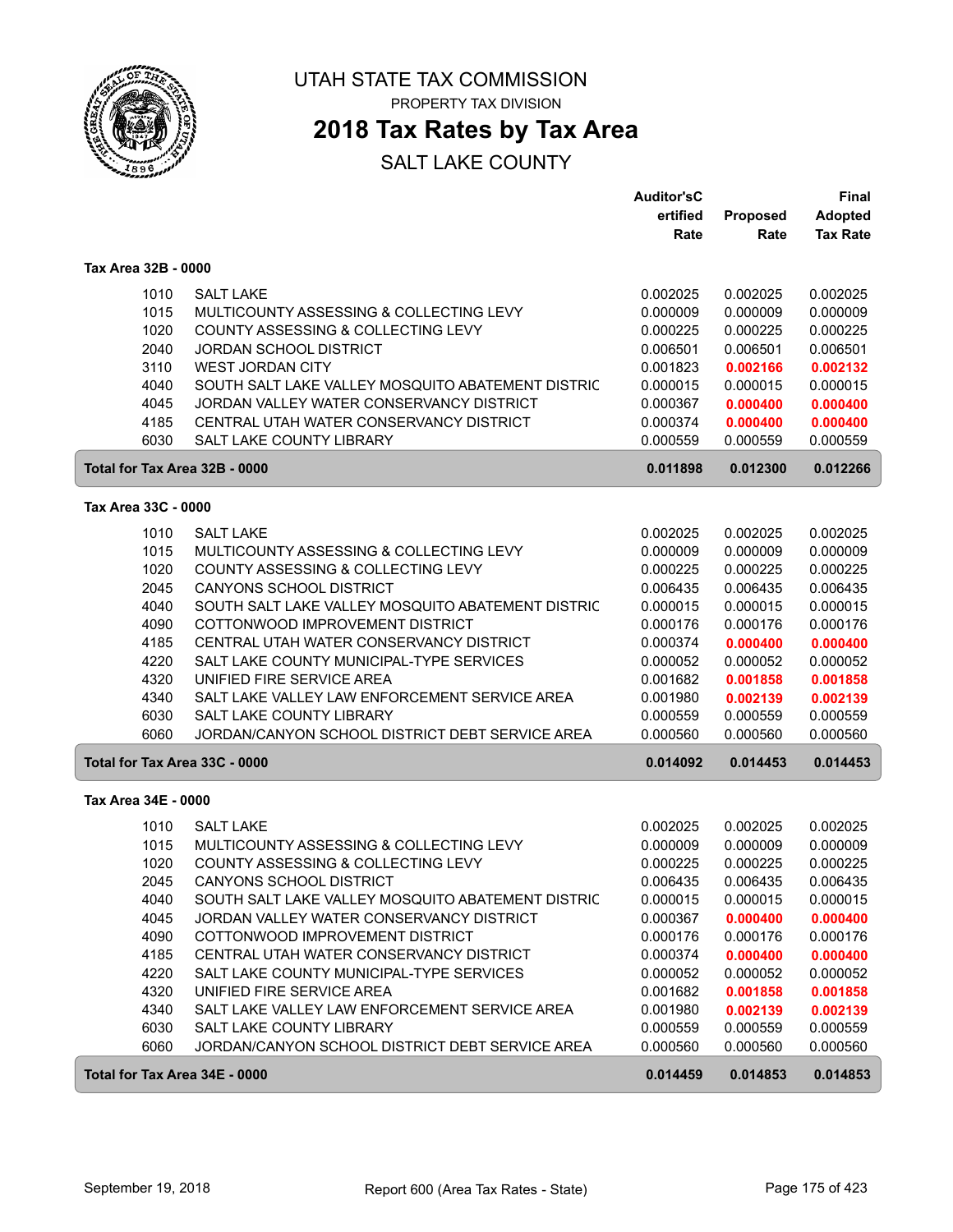

# **2018 Tax Rates by Tax Area**

|                               |                                                   | <b>Auditor'sC</b> |          | Final           |
|-------------------------------|---------------------------------------------------|-------------------|----------|-----------------|
|                               |                                                   | ertified          | Proposed | <b>Adopted</b>  |
|                               |                                                   | Rate              | Rate     | <b>Tax Rate</b> |
| Tax Area 35B - 0000           |                                                   |                   |          |                 |
| 1010                          | <b>SALT LAKE</b>                                  | 0.002025          | 0.002025 | 0.002025        |
| 1015                          | MULTICOUNTY ASSESSING & COLLECTING LEVY           | 0.000009          | 0.000009 | 0.000009        |
| 1020                          | COUNTY ASSESSING & COLLECTING LEVY                | 0.000225          | 0.000225 | 0.000225        |
| 2045                          | <b>CANYONS SCHOOL DISTRICT</b>                    | 0.006435          | 0.006435 | 0.006435        |
| 3080                          | <b>SANDY CITY</b>                                 | 0.001144          | 0.001144 | 0.001144        |
| 4040                          | SOUTH SALT LAKE VALLEY MOSQUITO ABATEMENT DISTRIC | 0.000015          | 0.000015 | 0.000015        |
| 4070                          | MIDVALLEY IMPROVEMENT DISTRICT                    | 0.000699          | 0.000699 | 0.000699        |
| 4185                          | CENTRAL UTAH WATER CONSERVANCY DISTRICT           | 0.000374          | 0.000400 | 0.000400        |
| 4290                          | METROPOLITAN WATER DISTRICT - SANDY CITY          | 0.000325          | 0.000325 | 0.000325        |
| 6030                          | SALT LAKE COUNTY LIBRARY                          | 0.000559          | 0.000559 | 0.000559        |
| 6060                          | JORDAN/CANYON SCHOOL DISTRICT DEBT SERVICE AREA   | 0.000560          | 0.000560 | 0.000560        |
| Total for Tax Area 35B - 0000 |                                                   | 0.012370          | 0.012396 | 0.012396        |
| Tax Area 35D - 0000           |                                                   |                   |          |                 |
| 1010                          | <b>SALT LAKE</b>                                  | 0.002025          | 0.002025 | 0.002025        |
| 1015                          | MULTICOUNTY ASSESSING & COLLECTING LEVY           | 0.000009          | 0.000009 | 0.000009        |
| 1020                          | COUNTY ASSESSING & COLLECTING LEVY                | 0.000225          | 0.000225 | 0.000225        |
| 2045                          | CANYONS SCHOOL DISTRICT                           | 0.006435          | 0.006435 | 0.006435        |
| 3080                          | <b>SANDY CITY</b>                                 | 0.001144          | 0.001144 | 0.001144        |
| 4040                          | SOUTH SALT LAKE VALLEY MOSQUITO ABATEMENT DISTRIC | 0.000015          | 0.000015 | 0.000015        |
| 4090                          | COTTONWOOD IMPROVEMENT DISTRICT                   | 0.000176          | 0.000176 | 0.000176        |
| 4185                          | CENTRAL UTAH WATER CONSERVANCY DISTRICT           | 0.000374          | 0.000400 | 0.000400        |
| 4290                          | METROPOLITAN WATER DISTRICT - SANDY CITY          | 0.000325          | 0.000325 | 0.000325        |
| 6030                          | SALT LAKE COUNTY LIBRARY                          | 0.000559          | 0.000559 | 0.000559        |
| 6060                          | JORDAN/CANYON SCHOOL DISTRICT DEBT SERVICE AREA   | 0.000560          | 0.000560 | 0.000560        |
| Total for Tax Area 35D - 0000 |                                                   | 0.011847          | 0.011873 | 0.011873        |
| Tax Area 35E - 0000           |                                                   |                   |          |                 |
| 1010                          | <b>SALT LAKE</b>                                  | 0.002025          | 0.002025 | 0.002025        |
| 1015                          | MULTICOUNTY ASSESSING & COLLECTING LEVY           | 0.000009          | 0.000009 | 0.000009        |
| 1020                          | COUNTY ASSESSING & COLLECTING LEVY                | 0.000225          | 0.000225 | 0.000225        |
| 2045                          | CANYONS SCHOOL DISTRICT                           | 0.006435          | 0.006435 | 0.006435        |
| 3080                          | <b>SANDY CITY</b>                                 | 0.001144          | 0.001144 | 0.001144        |
| 4040                          | SOUTH SALT LAKE VALLEY MOSQUITO ABATEMENT DISTRIC | 0.000015          | 0.000015 | 0.000015        |
| 4090                          | COTTONWOOD IMPROVEMENT DISTRICT                   | 0.000176          | 0.000176 | 0.000176        |
| 4185                          | CENTRAL UTAH WATER CONSERVANCY DISTRICT           | 0.000374          | 0.000400 | 0.000400        |
| 4240                          | ALTA CANYON RECREATION SPECIAL SERVICE DISTRICT   | 0.000178          | 0.000178 | 0.000178        |
| 4290                          | METROPOLITAN WATER DISTRICT - SANDY CITY          | 0.000325          | 0.000325 | 0.000325        |
| 6030                          | SALT LAKE COUNTY LIBRARY                          | 0.000559          | 0.000559 | 0.000559        |
| 6060                          | JORDAN/CANYON SCHOOL DISTRICT DEBT SERVICE AREA   | 0.000560          | 0.000560 | 0.000560        |
| Total for Tax Area 35E - 0000 |                                                   | 0.012025          | 0.012051 | 0.012051        |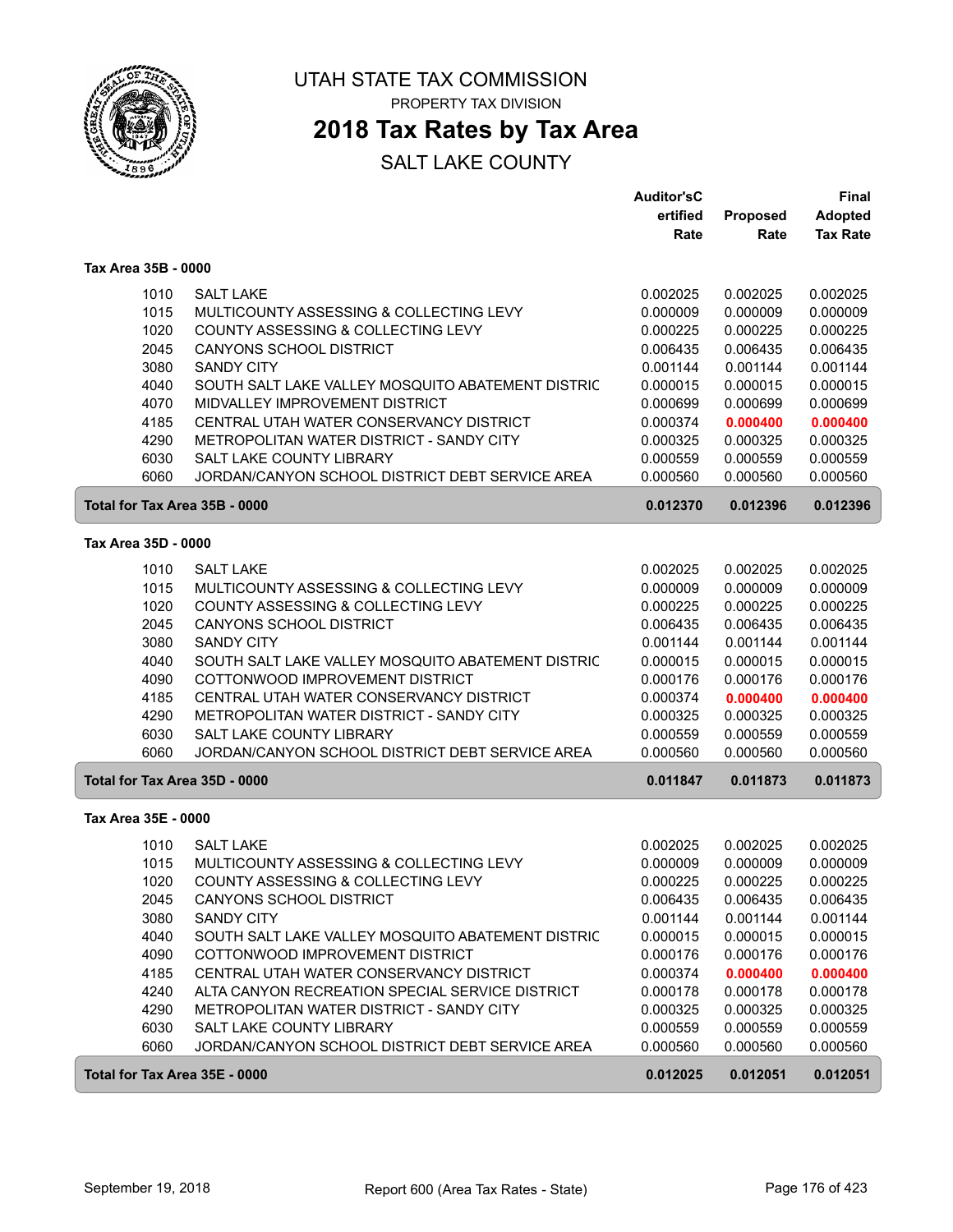

## **2018 Tax Rates by Tax Area**

|                               |                                                   | <b>Auditor'sC</b> |          | Final           |
|-------------------------------|---------------------------------------------------|-------------------|----------|-----------------|
|                               |                                                   | ertified          | Proposed | <b>Adopted</b>  |
|                               |                                                   | Rate              | Rate     | <b>Tax Rate</b> |
| Tax Area 35F - 0000           |                                                   |                   |          |                 |
| 1010                          | <b>SALT LAKE</b>                                  | 0.002025          | 0.002025 | 0.002025        |
| 1015                          | MULTICOUNTY ASSESSING & COLLECTING LEVY           | 0.000009          | 0.000009 | 0.000009        |
| 1020                          | COUNTY ASSESSING & COLLECTING LEVY                | 0.000225          | 0.000225 | 0.000225        |
| 2045                          | <b>CANYONS SCHOOL DISTRICT</b>                    | 0.006435          | 0.006435 | 0.006435        |
| 3080                          | <b>SANDY CITY</b>                                 | 0.001144          | 0.001144 | 0.001144        |
| 4040                          | SOUTH SALT LAKE VALLEY MOSQUITO ABATEMENT DISTRIC | 0.000015          | 0.000015 | 0.000015        |
| 4140                          | SANDY SUBURBAN IMPROVEMENT DISTRICT               | 0.000696          | 0.000696 | 0.000696        |
| 4160                          | CRESCENT CEMETERY MAINTENANCE DISTRICT            | 0.000034          | 0.000034 | 0.000034        |
| 4185                          | CENTRAL UTAH WATER CONSERVANCY DISTRICT           | 0.000374          | 0.000400 | 0.000400        |
| 4290                          | METROPOLITAN WATER DISTRICT - SANDY CITY          | 0.000325          | 0.000325 | 0.000325        |
| 6030                          | SALT LAKE COUNTY LIBRARY                          | 0.000559          | 0.000559 | 0.000559        |
| 6060                          | JORDAN/CANYON SCHOOL DISTRICT DEBT SERVICE AREA   | 0.000560          | 0.000560 | 0.000560        |
| Total for Tax Area 35F - 0000 |                                                   | 0.012401          | 0.012427 | 0.012427        |
| Tax Area 35G - 0000           |                                                   |                   |          |                 |
|                               |                                                   |                   |          |                 |
| 1010                          | <b>SALT LAKE</b>                                  | 0.002025          | 0.002025 | 0.002025        |
| 1015                          | MULTICOUNTY ASSESSING & COLLECTING LEVY           | 0.000009          | 0.000009 | 0.000009        |
| 1020                          | COUNTY ASSESSING & COLLECTING LEVY                | 0.000225          | 0.000225 | 0.000225        |
| 2045                          | <b>CANYONS SCHOOL DISTRICT</b>                    | 0.006435          | 0.006435 | 0.006435        |
| 3080                          | <b>SANDY CITY</b>                                 | 0.001144          | 0.001144 | 0.001144        |
| 4040                          | SOUTH SALT LAKE VALLEY MOSQUITO ABATEMENT DISTRIC | 0.000015          | 0.000015 | 0.000015        |
| 4185                          | CENTRAL UTAH WATER CONSERVANCY DISTRICT           | 0.000374          | 0.000400 | 0.000400        |
| 4290                          | METROPOLITAN WATER DISTRICT - SANDY CITY          | 0.000325          | 0.000325 | 0.000325        |
| 6030                          | SALT LAKE COUNTY LIBRARY                          | 0.000559          | 0.000559 | 0.000559        |
| 6060                          | JORDAN/CANYON SCHOOL DISTRICT DEBT SERVICE AREA   | 0.000560          | 0.000560 | 0.000560        |
| Total for Tax Area 35G - 0000 |                                                   | 0.011671          | 0.011697 | 0.011697        |
| Tax Area 35K - 0000           |                                                   |                   |          |                 |
| 1010                          | <b>SALT LAKE</b>                                  | 0.002025          | 0.002025 | 0.002025        |
| 1015                          | MULTICOUNTY ASSESSING & COLLECTING LEVY           | 0.000009          | 0.000009 | 0.000009        |
| 1020                          | COUNTY ASSESSING & COLLECTING LEVY                | 0.000225          | 0.000225 | 0.000225        |
| 2045                          | CANYONS SCHOOL DISTRICT                           | 0.006435          | 0.006435 | 0.006435        |
| 3080                          | <b>SANDY CITY</b>                                 | 0.001144          | 0.001144 | 0.001144        |
| 4040                          | SOUTH SALT LAKE VALLEY MOSQUITO ABATEMENT DISTRIC | 0.000015          | 0.000015 | 0.000015        |
| 4140                          | SANDY SUBURBAN IMPROVEMENT DISTRICT               | 0.000696          | 0.000696 | 0.000696        |
| 4160                          | CRESCENT CEMETERY MAINTENANCE DISTRICT            | 0.000034          | 0.000034 | 0.000034        |
| 4185                          | CENTRAL UTAH WATER CONSERVANCY DISTRICT           | 0.000374          | 0.000400 | 0.000400        |
| 4290                          | METROPOLITAN WATER DISTRICT - SANDY CITY          | 0.000325          | 0.000325 | 0.000325        |
| 6030                          | SALT LAKE COUNTY LIBRARY                          | 0.000559          | 0.000559 | 0.000559        |
| 6060                          | JORDAN/CANYON SCHOOL DISTRICT DEBT SERVICE AREA   | 0.000560          | 0.000560 | 0.000560        |
| Total for Tax Area 35K - 0000 |                                                   | 0.012401          | 0.012427 | 0.012427        |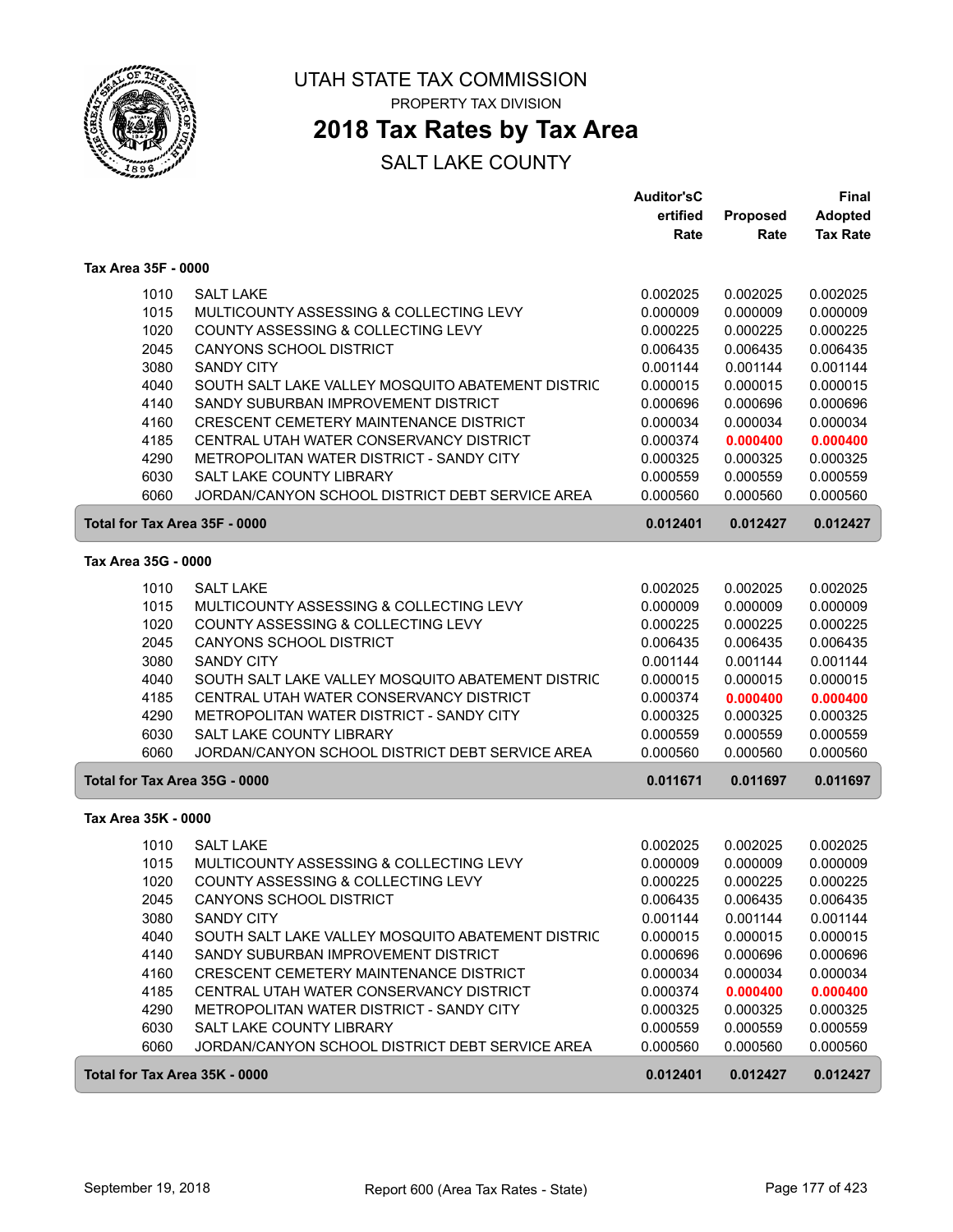

# **2018 Tax Rates by Tax Area**

|                               |                                                   | <b>Auditor'sC</b> |          | <b>Final</b>    |
|-------------------------------|---------------------------------------------------|-------------------|----------|-----------------|
|                               |                                                   | ertified          | Proposed | <b>Adopted</b>  |
|                               |                                                   | Rate              | Rate     | <b>Tax Rate</b> |
| Tax Area 35L - 0000           |                                                   |                   |          |                 |
| 1010                          | <b>SALT LAKE</b>                                  | 0.002025          | 0.002025 | 0.002025        |
| 1015                          | MULTICOUNTY ASSESSING & COLLECTING LEVY           | 0.000009          | 0.000009 | 0.000009        |
| 1020                          | COUNTY ASSESSING & COLLECTING LEVY                | 0.000225          | 0.000225 | 0.000225        |
| 2045                          | <b>CANYONS SCHOOL DISTRICT</b>                    | 0.006435          | 0.006435 | 0.006435        |
| 3080                          | <b>SANDY CITY</b>                                 | 0.001144          | 0.001144 | 0.001144        |
| 4040                          | SOUTH SALT LAKE VALLEY MOSQUITO ABATEMENT DISTRIC | 0.000015          | 0.000015 | 0.000015        |
| 4090                          | COTTONWOOD IMPROVEMENT DISTRICT                   | 0.000176          | 0.000176 | 0.000176        |
| 4185                          | CENTRAL UTAH WATER CONSERVANCY DISTRICT           | 0.000374          | 0.000400 | 0.000400        |
| 4240                          | ALTA CANYON RECREATION SPECIAL SERVICE DISTRICT   | 0.000178          | 0.000178 | 0.000178        |
| 4290                          | METROPOLITAN WATER DISTRICT - SANDY CITY          | 0.000325          | 0.000325 | 0.000325        |
| 6030                          | SALT LAKE COUNTY LIBRARY                          | 0.000559          | 0.000559 | 0.000559        |
| 6060                          | JORDAN/CANYON SCHOOL DISTRICT DEBT SERVICE AREA   | 0.000560          | 0.000560 | 0.000560        |
| Total for Tax Area 35L - 0000 |                                                   | 0.012025          | 0.012051 | 0.012051        |
| Tax Area 35R - 0000           |                                                   |                   |          |                 |
| 1010                          | <b>SALT LAKE</b>                                  | 0.002025          | 0.002025 | 0.002025        |
| 1015                          | MULTICOUNTY ASSESSING & COLLECTING LEVY           | 0.000009          | 0.000009 | 0.000009        |
| 1020                          | COUNTY ASSESSING & COLLECTING LEVY                | 0.000225          | 0.000225 | 0.000225        |
| 2045                          | CANYONS SCHOOL DISTRICT                           | 0.006435          | 0.006435 | 0.006435        |
| 3080                          | <b>SANDY CITY</b>                                 | 0.001144          | 0.001144 | 0.001144        |
| 4040                          | SOUTH SALT LAKE VALLEY MOSQUITO ABATEMENT DISTRIC | 0.000015          | 0.000015 | 0.000015        |
| 4045                          | JORDAN VALLEY WATER CONSERVANCY DISTRICT          | 0.000367          | 0.000400 | 0.000400        |
| 4185                          | CENTRAL UTAH WATER CONSERVANCY DISTRICT           | 0.000374          | 0.000400 | 0.000400        |
| 4290                          | METROPOLITAN WATER DISTRICT - SANDY CITY          | 0.000325          | 0.000325 | 0.000325        |
| 6030                          | SALT LAKE COUNTY LIBRARY                          | 0.000559          | 0.000559 | 0.000559        |
| 6060                          | JORDAN/CANYON SCHOOL DISTRICT DEBT SERVICE AREA   | 0.000560          | 0.000560 | 0.000560        |
| Total for Tax Area 35R - 0000 |                                                   | 0.012038          | 0.012097 | 0.012097        |
| Tax Area 35S - 0000           |                                                   |                   |          |                 |
| 1010                          | <b>SALT LAKE</b>                                  | 0.002025          | 0.002025 | 0.002025        |
| 1015                          | MULTICOUNTY ASSESSING & COLLECTING LEVY           | 0.000009          | 0.000009 | 0.000009        |
| 1020                          | COUNTY ASSESSING & COLLECTING LEVY                | 0.000225          | 0.000225 | 0.000225        |
| 2045                          | CANYONS SCHOOL DISTRICT                           | 0.006435          | 0.006435 | 0.006435        |
| 3080                          | SANDY CITY                                        | 0.001144          | 0.001144 | 0.001144        |
| 4040                          | SOUTH SALT LAKE VALLEY MOSQUITO ABATEMENT DISTRIC | 0.000015          | 0.000015 | 0.000015        |
| 4140                          | SANDY SUBURBAN IMPROVEMENT DISTRICT               | 0.000696          | 0.000696 | 0.000696        |
| 4185                          | CENTRAL UTAH WATER CONSERVANCY DISTRICT           | 0.000374          | 0.000400 | 0.000400        |
| 4290                          | METROPOLITAN WATER DISTRICT - SANDY CITY          | 0.000325          | 0.000325 | 0.000325        |
| 6030                          | SALT LAKE COUNTY LIBRARY                          | 0.000559          | 0.000559 | 0.000559        |
| 6060                          | JORDAN/CANYON SCHOOL DISTRICT DEBT SERVICE AREA   | 0.000560          | 0.000560 | 0.000560        |
| Total for Tax Area 35S - 0000 |                                                   | 0.012367          | 0.012393 | 0.012393        |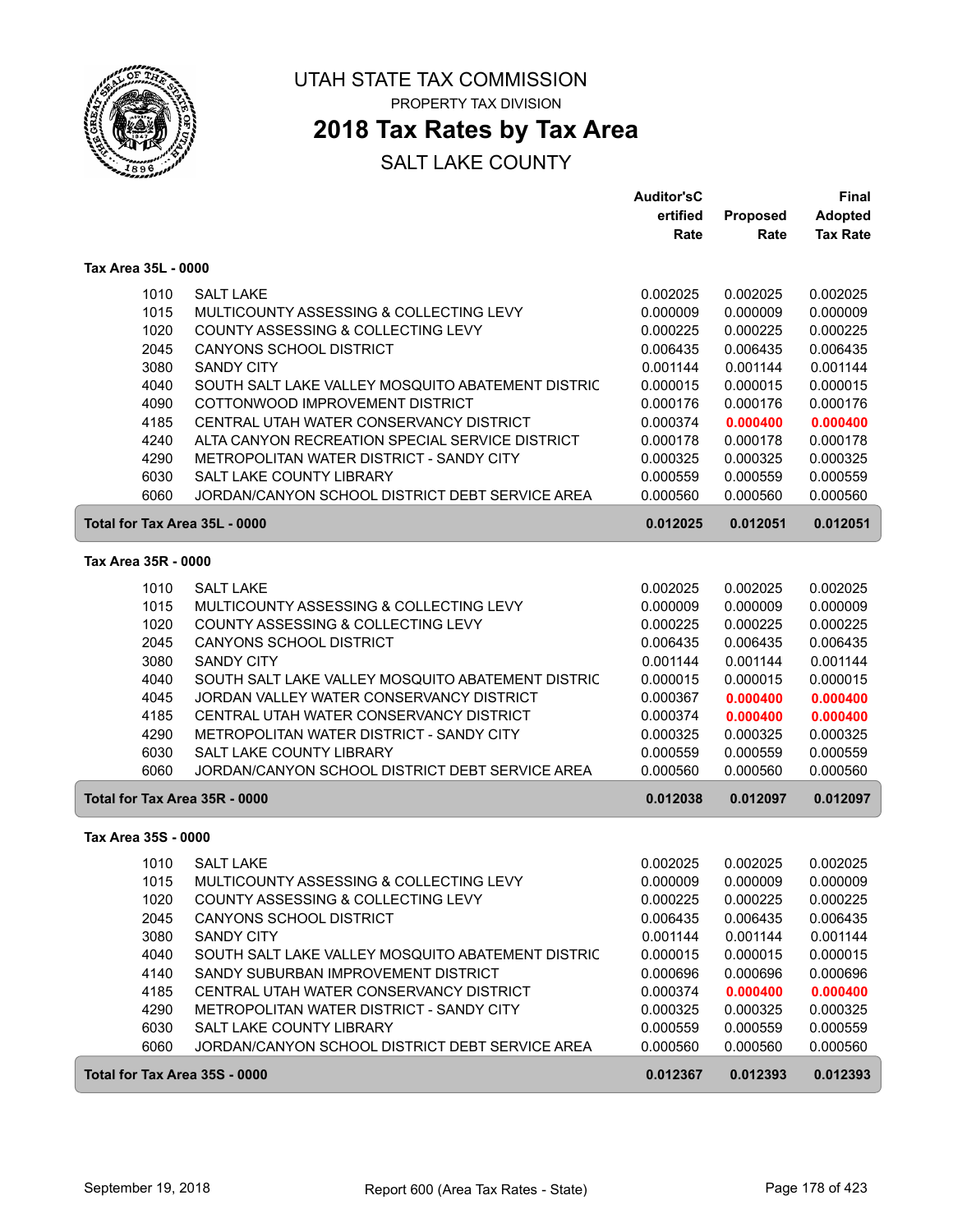

# **2018 Tax Rates by Tax Area**

|                               |                                                   | <b>Auditor'sC</b> |          | <b>Final</b>    |
|-------------------------------|---------------------------------------------------|-------------------|----------|-----------------|
|                               |                                                   | ertified          | Proposed | <b>Adopted</b>  |
|                               |                                                   | Rate              | Rate     | <b>Tax Rate</b> |
| Tax Area 35U - 0000           |                                                   |                   |          |                 |
| 1010                          | <b>SALT LAKE</b>                                  | 0.002025          | 0.002025 | 0.002025        |
| 1015                          | MULTICOUNTY ASSESSING & COLLECTING LEVY           | 0.000009          | 0.000009 | 0.000009        |
| 1020                          | COUNTY ASSESSING & COLLECTING LEVY                | 0.000225          | 0.000225 | 0.000225        |
| 2045                          | <b>CANYONS SCHOOL DISTRICT</b>                    | 0.006435          | 0.006435 | 0.006435        |
| 3080                          | <b>SANDY CITY</b>                                 | 0.001144          | 0.001144 | 0.001144        |
| 4040                          | SOUTH SALT LAKE VALLEY MOSQUITO ABATEMENT DISTRIC | 0.000015          | 0.000015 | 0.000015        |
| 4090                          | COTTONWOOD IMPROVEMENT DISTRICT                   | 0.000176          | 0.000176 | 0.000176        |
| 4185                          | CENTRAL UTAH WATER CONSERVANCY DISTRICT           | 0.000374          | 0.000400 | 0.000400        |
| 4290                          | METROPOLITAN WATER DISTRICT - SANDY CITY          | 0.000325          | 0.000325 | 0.000325        |
| 6030                          | SALT LAKE COUNTY LIBRARY                          | 0.000559          | 0.000559 | 0.000559        |
| 6060                          | JORDAN/CANYON SCHOOL DISTRICT DEBT SERVICE AREA   | 0.000560          | 0.000560 | 0.000560        |
| Total for Tax Area 35U - 0000 |                                                   | 0.011847          | 0.011873 | 0.011873        |
| Tax Area 35V - 0000           |                                                   |                   |          |                 |
| 1010                          | <b>SALT LAKE</b>                                  | 0.002025          | 0.002025 | 0.002025        |
| 1015                          | MULTICOUNTY ASSESSING & COLLECTING LEVY           | 0.000009          | 0.000009 | 0.000009        |
| 1020                          | COUNTY ASSESSING & COLLECTING LEVY                | 0.000225          | 0.000225 | 0.000225        |
| 2045                          | <b>CANYONS SCHOOL DISTRICT</b>                    | 0.006435          | 0.006435 | 0.006435        |
| 3080                          | <b>SANDY CITY</b>                                 | 0.001144          | 0.001144 | 0.001144        |
| 4040                          | SOUTH SALT LAKE VALLEY MOSQUITO ABATEMENT DISTRIC | 0.000015          | 0.000015 | 0.000015        |
| 4090                          | COTTONWOOD IMPROVEMENT DISTRICT                   | 0.000176          | 0.000176 | 0.000176        |
| 4185                          | CENTRAL UTAH WATER CONSERVANCY DISTRICT           | 0.000374          | 0.000400 | 0.000400        |
| 6030                          | SALT LAKE COUNTY LIBRARY                          | 0.000559          | 0.000559 | 0.000559        |
| 6060                          | JORDAN/CANYON SCHOOL DISTRICT DEBT SERVICE AREA   | 0.000560          | 0.000560 | 0.000560        |
| Total for Tax Area 35V - 0000 |                                                   | 0.011522          | 0.011548 | 0.011548        |
| Tax Area 35W - 0000           |                                                   |                   |          |                 |
| 1010                          | <b>SALT LAKE</b>                                  | 0.002025          | 0.002025 | 0.002025        |
| 1015                          | MULTICOUNTY ASSESSING & COLLECTING LEVY           | 0.000009          | 0.000009 | 0.000009        |
| 1020                          | COUNTY ASSESSING & COLLECTING LEVY                | 0.000225          | 0.000225 | 0.000225        |
| 2045                          | <b>CANYONS SCHOOL DISTRICT</b>                    | 0.006435          | 0.006435 | 0.006435        |
| 3080                          | <b>SANDY CITY</b>                                 | 0.001144          | 0.001144 | 0.001144        |
| 4040                          | SOUTH SALT LAKE VALLEY MOSQUITO ABATEMENT DISTRIC | 0.000015          | 0.000015 | 0.000015        |
| 4140                          | SANDY SUBURBAN IMPROVEMENT DISTRICT               | 0.000696          | 0.000696 | 0.000696        |
| 4185                          | CENTRAL UTAH WATER CONSERVANCY DISTRICT           | 0.000374          | 0.000400 | 0.000400        |
| 6030                          | SALT LAKE COUNTY LIBRARY                          | 0.000559          | 0.000559 | 0.000559        |
| 6060                          | JORDAN/CANYON SCHOOL DISTRICT DEBT SERVICE AREA   | 0.000560          | 0.000560 | 0.000560        |
| Total for Tax Area 35W - 0000 |                                                   | 0.012042          | 0.012068 | 0.012068        |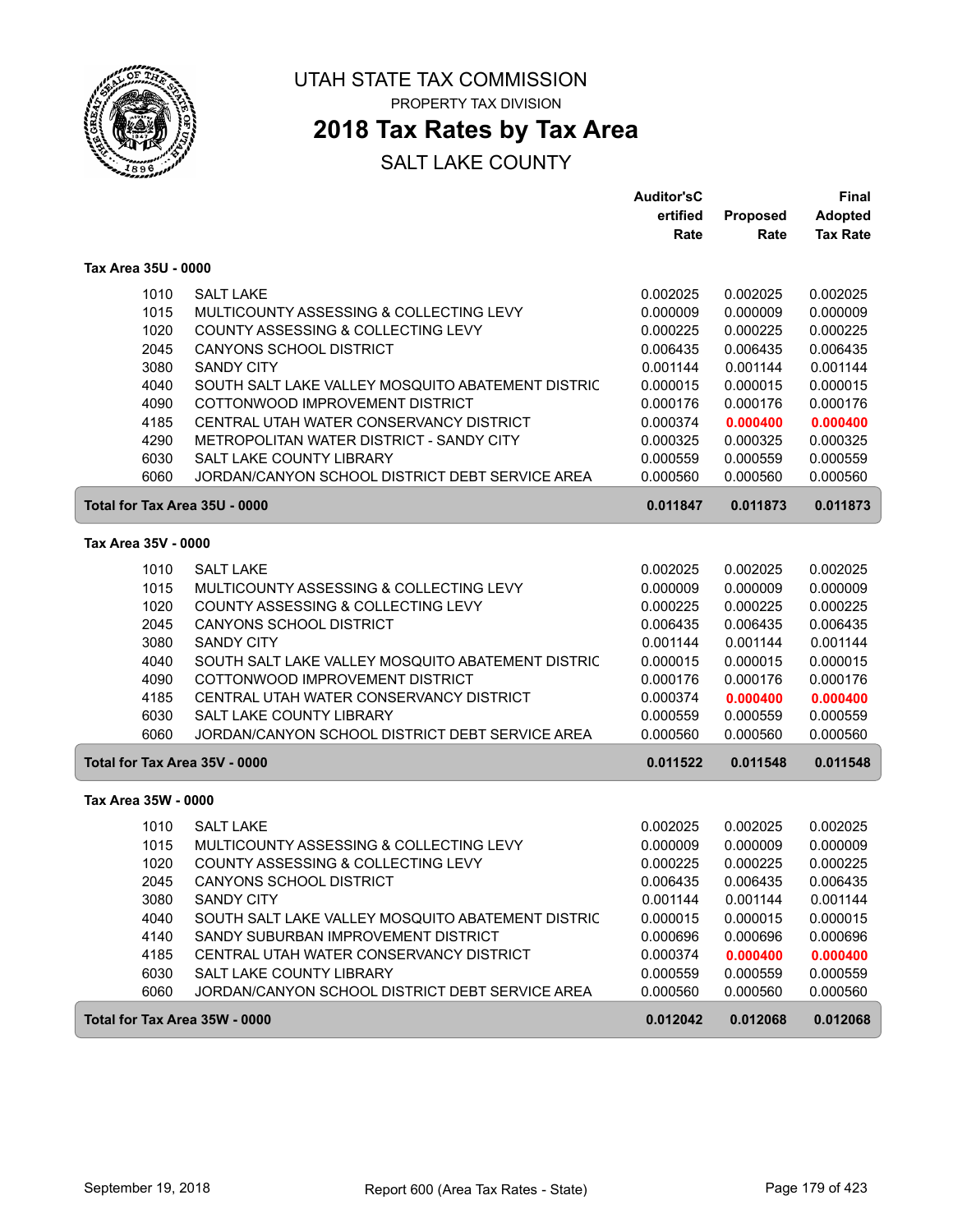

## **2018 Tax Rates by Tax Area**

|                               |                                                   | <b>Auditor'sC</b> |          | Final           |
|-------------------------------|---------------------------------------------------|-------------------|----------|-----------------|
|                               |                                                   | ertified          | Proposed | <b>Adopted</b>  |
|                               |                                                   | Rate              | Rate     | <b>Tax Rate</b> |
| Tax Area 36B - 0000           |                                                   |                   |          |                 |
| 1010                          | <b>SALT LAKE</b>                                  | 0.002025          | 0.002025 | 0.002025        |
| 1015                          | MULTICOUNTY ASSESSING & COLLECTING LEVY           | 0.000009          | 0.000009 | 0.000009        |
| 1020                          | <b>COUNTY ASSESSING &amp; COLLECTING LEVY</b>     | 0.000225          | 0.000225 | 0.000225        |
| 2040                          | JORDAN SCHOOL DISTRICT                            | 0.006501          | 0.006501 | 0.006501        |
| 4040                          | SOUTH SALT LAKE VALLEY MOSQUITO ABATEMENT DISTRIC | 0.000015          | 0.000015 | 0.000015        |
| 4045                          | JORDAN VALLEY WATER CONSERVANCY DISTRICT          | 0.000367          | 0.000400 | 0.000400        |
| 4150                          | SOUTH VALLEY SEWER DISTRICT                       | 0.000296          | 0.000296 | 0.000296        |
| 4185                          | CENTRAL UTAH WATER CONSERVANCY DISTRICT           | 0.000374          | 0.000400 | 0.000400        |
| 4220                          | SALT LAKE COUNTY MUNICIPAL-TYPE SERVICES          | 0.000052          | 0.000052 | 0.000052        |
| 4320                          | UNIFIED FIRE SERVICE AREA                         | 0.001682          | 0.001858 | 0.001858        |
| 4340                          | SALT LAKE VALLEY LAW ENFORCEMENT SERVICE AREA     | 0.001980          | 0.002139 | 0.002139        |
| 6030                          | <b>SALT LAKE COUNTY LIBRARY</b>                   | 0.000559          | 0.000559 | 0.000559        |
| Total for Tax Area 36B - 0000 |                                                   | 0.014085          | 0.014479 | 0.014479        |
| Tax Area 36D - 0000           |                                                   |                   |          |                 |
|                               |                                                   |                   |          |                 |
| 1010                          | <b>SALT LAKE</b>                                  | 0.002025          | 0.002025 | 0.002025        |
| 1015                          | MULTICOUNTY ASSESSING & COLLECTING LEVY           | 0.000009          | 0.000009 | 0.000009        |
| 1020                          | COUNTY ASSESSING & COLLECTING LEVY                | 0.000225          | 0.000225 | 0.000225        |
| 2045                          | CANYONS SCHOOL DISTRICT                           | 0.006435          | 0.006435 | 0.006435        |
| 3080                          | <b>SANDY CITY</b>                                 | 0.001144          | 0.001144 | 0.001144        |
| 4040                          | SOUTH SALT LAKE VALLEY MOSQUITO ABATEMENT DISTRIC | 0.000015          | 0.000015 | 0.000015        |
| 4150                          | SOUTH VALLEY SEWER DISTRICT                       | 0.000296          | 0.000296 | 0.000296        |
| 4160                          | CRESCENT CEMETERY MAINTENANCE DISTRICT            | 0.000034          | 0.000034 | 0.000034        |
| 4185                          | CENTRAL UTAH WATER CONSERVANCY DISTRICT           | 0.000374          | 0.000400 | 0.000400        |
| 4290                          | METROPOLITAN WATER DISTRICT - SANDY CITY          | 0.000325          | 0.000325 | 0.000325        |
| 6030                          | <b>SALT LAKE COUNTY LIBRARY</b>                   | 0.000559          | 0.000559 | 0.000559        |
| 6060                          | JORDAN/CANYON SCHOOL DISTRICT DEBT SERVICE AREA   | 0.000560          | 0.000560 | 0.000560        |
| Total for Tax Area 36D - 0000 |                                                   | 0.012001          | 0.012027 | 0.012027        |
| Tax Area 36E - 0000           |                                                   |                   |          |                 |
| 1010                          | <b>SALT LAKE</b>                                  | 0.002025          | 0.002025 | 0.002025        |
| 1015                          | MULTICOUNTY ASSESSING & COLLECTING LEVY           | 0.000009          | 0.000009 | 0.000009        |
| 1020                          | COUNTY ASSESSING & COLLECTING LEVY                | 0.000225          | 0.000225 | 0.000225        |
| 2045                          | CANYONS SCHOOL DISTRICT                           | 0.006435          | 0.006435 | 0.006435        |
| 3080                          | <b>SANDY CITY</b>                                 | 0.001144          | 0.001144 | 0.001144        |
| 4040                          | SOUTH SALT LAKE VALLEY MOSQUITO ABATEMENT DISTRIC | 0.000015          | 0.000015 | 0.000015        |
| 4150                          | SOUTH VALLEY SEWER DISTRICT                       | 0.000296          | 0.000296 | 0.000296        |
| 4185                          | CENTRAL UTAH WATER CONSERVANCY DISTRICT           | 0.000374          | 0.000400 | 0.000400        |
| 4290                          | METROPOLITAN WATER DISTRICT - SANDY CITY          | 0.000325          | 0.000325 | 0.000325        |
| 6030                          | SALT LAKE COUNTY LIBRARY                          | 0.000559          | 0.000559 | 0.000559        |
| 6060                          | JORDAN/CANYON SCHOOL DISTRICT DEBT SERVICE AREA   | 0.000560          | 0.000560 | 0.000560        |
| Total for Tax Area 36E - 0000 |                                                   | 0.011967          | 0.011993 | 0.011993        |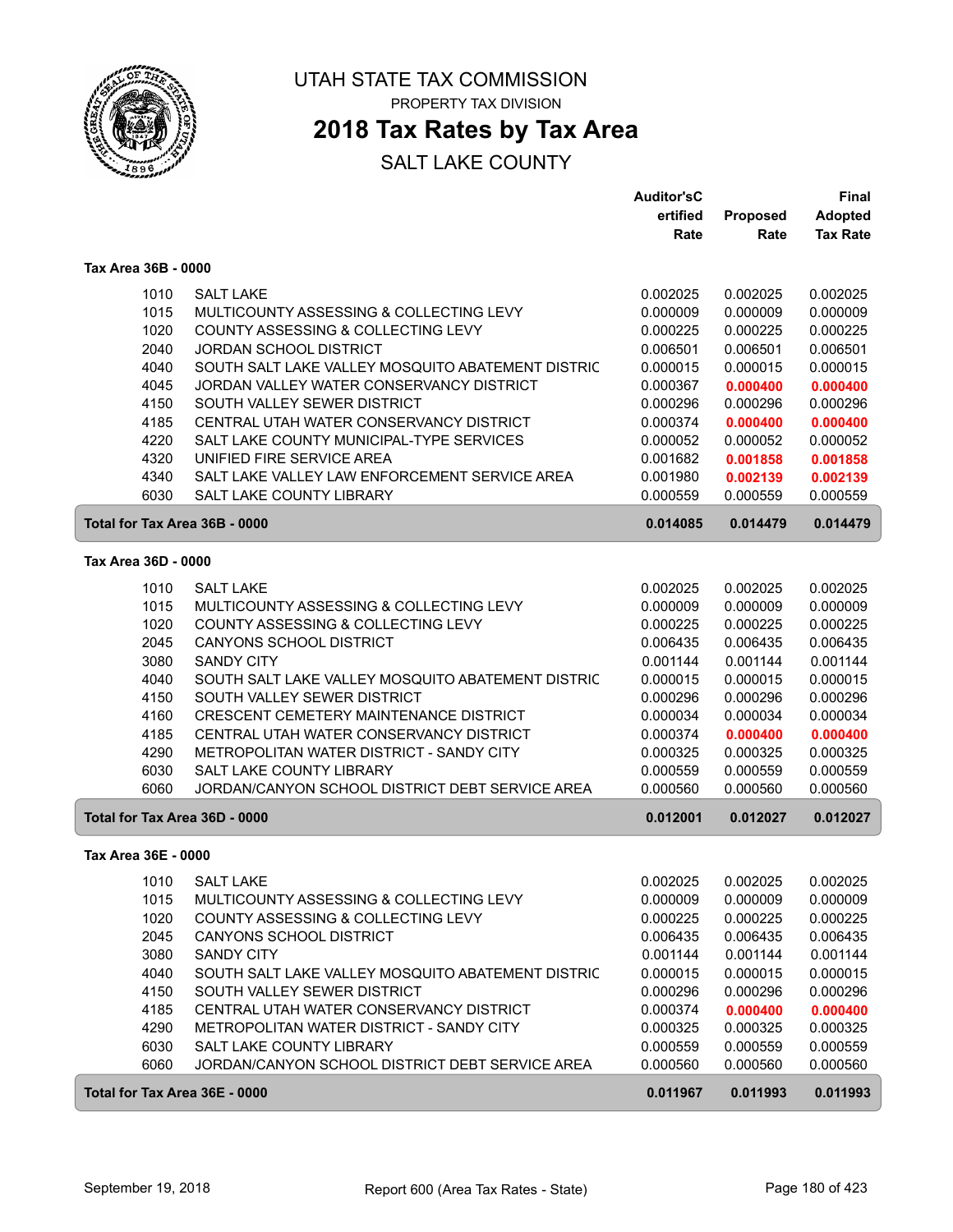

### **2018 Tax Rates by Tax Area**

|                     |                                                   | <b>Auditor'sC</b> |                 | Final           |
|---------------------|---------------------------------------------------|-------------------|-----------------|-----------------|
|                     |                                                   | ertified          | <b>Proposed</b> | <b>Adopted</b>  |
|                     |                                                   | Rate              | Rate            | <b>Tax Rate</b> |
| Tax Area 36F - 0000 |                                                   |                   |                 |                 |
| 1010                | <b>SALT LAKE</b>                                  | 0.002025          | 0.002025        | 0.002025        |
| 1015                | MULTICOUNTY ASSESSING & COLLECTING LEVY           | 0.000009          | 0.000009        | 0.000009        |
| 1020                | <b>COUNTY ASSESSING &amp; COLLECTING LEVY</b>     | 0.000225          | 0.000225        | 0.000225        |
| 2045                | CANYONS SCHOOL DISTRICT                           | 0.006435          | 0.006435        | 0.006435        |
| 3080                | <b>SANDY CITY</b>                                 | 0.001144          | 0.001144        | 0.001144        |
| 4040                | SOUTH SALT LAKE VALLEY MOSQUITO ABATEMENT DISTRIC | 0.000015          | 0.000015        | 0.000015        |
| 4150                | SOUTH VALLEY SEWER DISTRICT                       | 0.000296          | 0.000296        | 0.000296        |
| 4160                | CRESCENT CEMETERY MAINTENANCE DISTRICT            | 0.000034          | 0.000034        | 0.000034        |
| 4185                | CENTRAL UTAH WATER CONSERVANCY DISTRICT           | 0.000374          | 0.000400        | 0.000400        |
| 4290                | METROPOLITAN WATER DISTRICT - SANDY CITY          | 0.000325          | 0.000325        | 0.000325        |
| 6030                | SALT LAKE COUNTY LIBRARY                          | 0.000559          | 0.000559        | 0.000559        |
| 6060                | JORDAN/CANYON SCHOOL DISTRICT DEBT SERVICE AREA   | 0.000560          | 0.000560        | 0.000560        |
|                     | Total for Tax Area 36F - 0000                     | 0.012001          | 0.012027        | 0.012027        |
| Tax Area 36G - 0000 |                                                   |                   |                 |                 |
| 1010                | <b>SALT LAKE</b>                                  | 0.002025          | 0.002025        | 0.002025        |
| 1015                | MULTICOUNTY ASSESSING & COLLECTING LEVY           | 0.000009          | 0.000009        | 0.000009        |
| 1020                | COUNTY ASSESSING & COLLECTING LEVY                | 0.000225          | 0.000225        | 0.000225        |
| 2045                | <b>CANYONS SCHOOL DISTRICT</b>                    | 0.006435          | 0.006435        | 0.006435        |
| 3080                | <b>SANDY CITY</b>                                 | 0.001144          | 0.001144        | 0.001144        |
| 4040                | SOUTH SALT LAKE VALLEY MOSQUITO ABATEMENT DISTRIC | 0.000015          | 0.000015        | 0.000015        |
| 4150                | SOUTH VALLEY SEWER DISTRICT                       | 0.000296          | 0.000296        | 0.000296        |
| 4160                | CRESCENT CEMETERY MAINTENANCE DISTRICT            | 0.000034          | 0.000034        | 0.000034        |
| 4185                | CENTRAL UTAH WATER CONSERVANCY DISTRICT           | 0.000374          | 0.000400        | 0.000400        |
| 4290                | METROPOLITAN WATER DISTRICT - SANDY CITY          | 0.000325          | 0.000325        | 0.000325        |
| 6030                | <b>SALT LAKE COUNTY LIBRARY</b>                   | 0.000559          | 0.000559        | 0.000559        |
| 6060                | JORDAN/CANYON SCHOOL DISTRICT DEBT SERVICE AREA   | 0.000560          | 0.000560        | 0.000560        |
|                     | Total for Tax Area 36G - 0000                     | 0.012001          | 0.012027        | 0.012027        |
| Tax Area 36H - 0000 |                                                   |                   |                 |                 |
|                     | 1010 SALT LAKE                                    | 0.002025          | 0.002025        | 0.002025        |
| 1015                | MULTICOUNTY ASSESSING & COLLECTING LEVY           | 0.000009          | 0.000009        | 0.000009        |
| 1020                | COUNTY ASSESSING & COLLECTING LEVY                | 0.000225          | 0.000225        | 0.000225        |
| 2045                | <b>CANYONS SCHOOL DISTRICT</b>                    | 0.006435          | 0.006435        | 0.006435        |
| 3080                | <b>SANDY CITY</b>                                 | 0.001144          | 0.001144        | 0.001144        |
| 4040                | SOUTH SALT LAKE VALLEY MOSQUITO ABATEMENT DISTRIC | 0.000015          | 0.000015        | 0.000015        |
| 4150                | SOUTH VALLEY SEWER DISTRICT                       | 0.000296          | 0.000296        | 0.000296        |
| 4160                | CRESCENT CEMETERY MAINTENANCE DISTRICT            | 0.000034          | 0.000034        | 0.000034        |
| 4185                | CENTRAL UTAH WATER CONSERVANCY DISTRICT           | 0.000374          | 0.000400        | 0.000400        |
| 4290                | METROPOLITAN WATER DISTRICT - SANDY CITY          | 0.000325          | 0.000325        | 0.000325        |
| 6030                | SALT LAKE COUNTY LIBRARY                          | 0.000559          | 0.000559        | 0.000559        |
| 6060                | JORDAN/CANYON SCHOOL DISTRICT DEBT SERVICE AREA   | 0.000560          | 0.000560        | 0.000560        |
|                     | Total for Tax Area 36H - 0000                     | 0.012001          | 0.012027        | 0.012027        |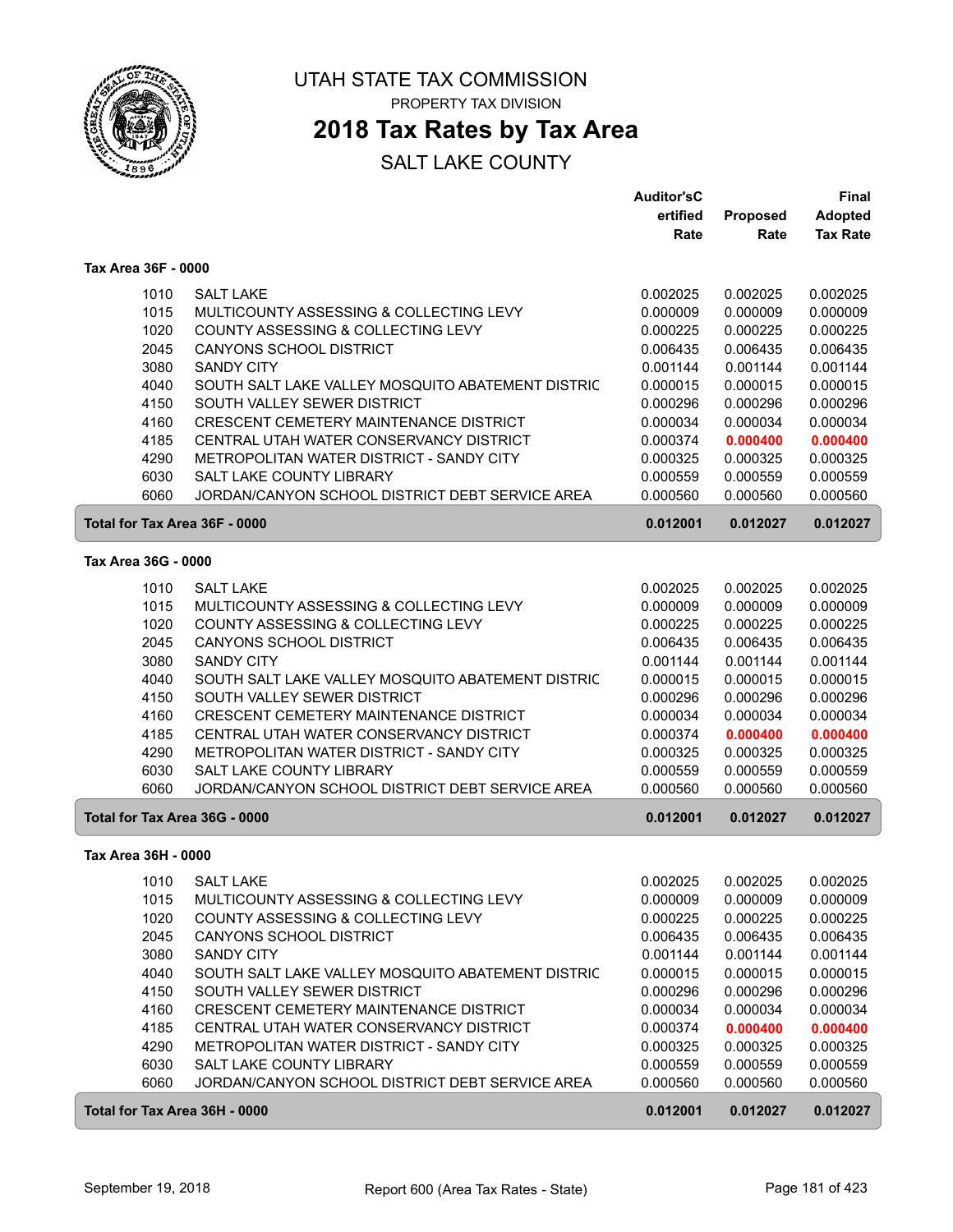

### **2018 Tax Rates by Tax Area**

|                               |                                                                             | <b>Auditor'sC</b>    |                      | <b>Final</b>         |
|-------------------------------|-----------------------------------------------------------------------------|----------------------|----------------------|----------------------|
|                               |                                                                             | ertified             | Proposed             | <b>Adopted</b>       |
|                               |                                                                             | Rate                 | Rate                 | <b>Tax Rate</b>      |
| Tax Area 36I - 0000           |                                                                             |                      |                      |                      |
| 1010                          | <b>SALT LAKE</b>                                                            | 0.002025             | 0.002025             | 0.002025             |
| 1015                          | MULTICOUNTY ASSESSING & COLLECTING LEVY                                     | 0.000009             | 0.000009             | 0.000009             |
| 1020                          | COUNTY ASSESSING & COLLECTING LEVY                                          | 0.000225             | 0.000225             | 0.000225             |
| 2045                          | CANYONS SCHOOL DISTRICT                                                     | 0.006435             | 0.006435             | 0.006435             |
| 3080                          | <b>SANDY CITY</b>                                                           | 0.001144             | 0.001144             | 0.001144             |
| 4040                          | SOUTH SALT LAKE VALLEY MOSQUITO ABATEMENT DISTRIC                           | 0.000015             | 0.000015             | 0.000015             |
| 4045                          | JORDAN VALLEY WATER CONSERVANCY DISTRICT                                    | 0.000367             | 0.000400             | 0.000400             |
| 4090                          | COTTONWOOD IMPROVEMENT DISTRICT                                             | 0.000176             | 0.000176             | 0.000176             |
| 4185                          | CENTRAL UTAH WATER CONSERVANCY DISTRICT                                     | 0.000374             | 0.000400             | 0.000400             |
| 4240                          | ALTA CANYON RECREATION SPECIAL SERVICE DISTRICT                             | 0.000178             | 0.000178             | 0.000178             |
| 4290                          | METROPOLITAN WATER DISTRICT - SANDY CITY                                    | 0.000325             | 0.000325             | 0.000325             |
| 6030                          | <b>SALT LAKE COUNTY LIBRARY</b>                                             | 0.000559             | 0.000559             | 0.000559             |
| 6060                          | JORDAN/CANYON SCHOOL DISTRICT DEBT SERVICE AREA                             | 0.000560             | 0.000560             | 0.000560             |
| Total for Tax Area 36I - 0000 |                                                                             | 0.012392             | 0.012451             | 0.012451             |
| Tax Area 36J - 0000           |                                                                             |                      |                      |                      |
| 1010                          | <b>SALT LAKE</b>                                                            | 0.002025             | 0.002025             | 0.002025             |
| 1015                          | MULTICOUNTY ASSESSING & COLLECTING LEVY                                     | 0.000009             | 0.000009             | 0.000009             |
| 1020                          | COUNTY ASSESSING & COLLECTING LEVY                                          | 0.000225             | 0.000225             | 0.000225             |
| 2045                          | <b>CANYONS SCHOOL DISTRICT</b>                                              | 0.006435             | 0.006435             | 0.006435             |
| 3080                          | <b>SANDY CITY</b>                                                           | 0.001144             | 0.001144             | 0.001144             |
| 4040                          | SOUTH SALT LAKE VALLEY MOSQUITO ABATEMENT DISTRIC                           | 0.000015             | 0.000015             | 0.000015             |
| 4045                          | JORDAN VALLEY WATER CONSERVANCY DISTRICT                                    | 0.000367             | 0.000400             | 0.000400             |
| 4070                          | MIDVALLEY IMPROVEMENT DISTRICT                                              | 0.000699             | 0.000699             | 0.000699             |
| 4185                          | CENTRAL UTAH WATER CONSERVANCY DISTRICT                                     | 0.000374             | 0.000400             | 0.000400             |
| 4290                          | METROPOLITAN WATER DISTRICT - SANDY CITY                                    | 0.000325             | 0.000325             | 0.000325             |
| 6030                          | <b>SALT LAKE COUNTY LIBRARY</b>                                             | 0.000559             | 0.000559             | 0.000559             |
| 6060                          | JORDAN/CANYON SCHOOL DISTRICT DEBT SERVICE AREA                             | 0.000560             | 0.000560             | 0.000560             |
| Total for Tax Area 36J - 0000 |                                                                             | 0.012737             | 0.012796             | 0.012796             |
| Tax Area 36K - 0000           |                                                                             |                      |                      |                      |
|                               | <b>SALT LAKE</b>                                                            |                      |                      | 0.002025             |
| 1010                          | MULTICOUNTY ASSESSING & COLLECTING LEVY                                     | 0.002025             | 0.002025             |                      |
| 1015<br>1020                  | COUNTY ASSESSING & COLLECTING LEVY                                          | 0.000009             | 0.000009<br>0.000225 | 0.000009<br>0.000225 |
| 2045                          |                                                                             | 0.000225             | 0.006435             |                      |
|                               | CANYONS SCHOOL DISTRICT                                                     | 0.006435             |                      | 0.006435<br>0.001144 |
| 3080                          | <b>SANDY CITY</b>                                                           | 0.001144             | 0.001144             | 0.000015             |
| 4040                          | SOUTH SALT LAKE VALLEY MOSQUITO ABATEMENT DISTRIC                           | 0.000015             | 0.000015             |                      |
| 4045<br>4150                  | JORDAN VALLEY WATER CONSERVANCY DISTRICT<br>SOUTH VALLEY SEWER DISTRICT     | 0.000367             | 0.000400             | 0.000400<br>0.000296 |
|                               |                                                                             | 0.000296             | 0.000296             |                      |
| 4185                          | CENTRAL UTAH WATER CONSERVANCY DISTRICT                                     | 0.000374             | 0.000400             | 0.000400             |
| 4290                          | METROPOLITAN WATER DISTRICT - SANDY CITY                                    | 0.000325             | 0.000325             | 0.000325             |
| 6030<br>6060                  | SALT LAKE COUNTY LIBRARY<br>JORDAN/CANYON SCHOOL DISTRICT DEBT SERVICE AREA | 0.000559<br>0.000560 | 0.000559<br>0.000560 | 0.000559<br>0.000560 |
| Total for Tax Area 36K - 0000 |                                                                             | 0.012334             | 0.012393             | 0.012393             |
|                               |                                                                             |                      |                      |                      |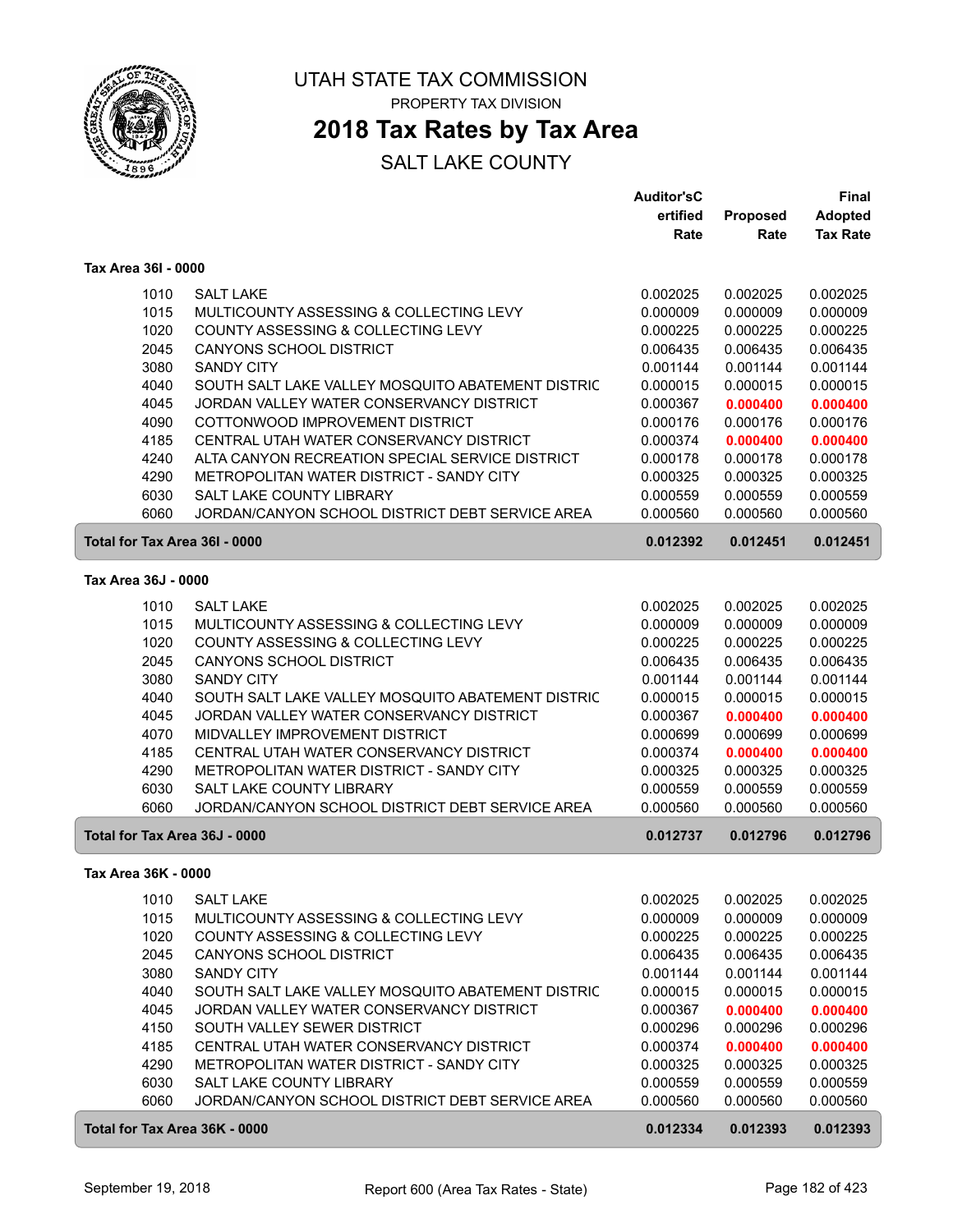

### **2018 Tax Rates by Tax Area**

|                               |                                                   | <b>Auditor'sC</b> |          | <b>Final</b>    |
|-------------------------------|---------------------------------------------------|-------------------|----------|-----------------|
|                               |                                                   | ertified          | Proposed | <b>Adopted</b>  |
|                               |                                                   | Rate              | Rate     | <b>Tax Rate</b> |
| Tax Area 36L - 0000           |                                                   |                   |          |                 |
| 1010                          | <b>SALT LAKE</b>                                  | 0.002025          | 0.002025 | 0.002025        |
| 1015                          | MULTICOUNTY ASSESSING & COLLECTING LEVY           | 0.000009          | 0.000009 | 0.000009        |
| 1020                          | COUNTY ASSESSING & COLLECTING LEVY                | 0.000225          | 0.000225 | 0.000225        |
| 2045                          | <b>CANYONS SCHOOL DISTRICT</b>                    | 0.006435          | 0.006435 | 0.006435        |
| 3080                          | <b>SANDY CITY</b>                                 | 0.001144          | 0.001144 | 0.001144        |
| 4040                          | SOUTH SALT LAKE VALLEY MOSQUITO ABATEMENT DISTRIC | 0.000015          | 0.000015 | 0.000015        |
| 4045                          | JORDAN VALLEY WATER CONSERVANCY DISTRICT          | 0.000367          | 0.000400 | 0.000400        |
| 4140                          | SANDY SUBURBAN IMPROVEMENT DISTRICT               | 0.000696          | 0.000696 | 0.000696        |
| 4160                          | CRESCENT CEMETERY MAINTENANCE DISTRICT            | 0.000034          | 0.000034 | 0.000034        |
| 4185                          | CENTRAL UTAH WATER CONSERVANCY DISTRICT           | 0.000374          | 0.000400 | 0.000400        |
| 4290                          | METROPOLITAN WATER DISTRICT - SANDY CITY          | 0.000325          | 0.000325 | 0.000325        |
| 6030                          | SALT LAKE COUNTY LIBRARY                          | 0.000559          | 0.000559 | 0.000559        |
| 6060                          | JORDAN/CANYON SCHOOL DISTRICT DEBT SERVICE AREA   | 0.000560          | 0.000560 | 0.000560        |
| Total for Tax Area 36L - 0000 |                                                   | 0.012768          | 0.012827 | 0.012827        |
| Tax Area 36M - 0000           |                                                   |                   |          |                 |
| 1010                          | <b>SALT LAKE</b>                                  | 0.002025          | 0.002025 | 0.002025        |
| 1015                          | MULTICOUNTY ASSESSING & COLLECTING LEVY           | 0.000009          | 0.000009 | 0.000009        |
| 1020                          | COUNTY ASSESSING & COLLECTING LEVY                | 0.000225          | 0.000225 | 0.000225        |
| 2045                          | <b>CANYONS SCHOOL DISTRICT</b>                    | 0.006435          | 0.006435 | 0.006435        |
| 3080                          | <b>SANDY CITY</b>                                 | 0.001144          | 0.001144 | 0.001144        |
| 4040                          | SOUTH SALT LAKE VALLEY MOSQUITO ABATEMENT DISTRIC | 0.000015          | 0.000015 | 0.000015        |
| 4045                          | JORDAN VALLEY WATER CONSERVANCY DISTRICT          | 0.000367          | 0.000400 | 0.000400        |
| 4090                          | COTTONWOOD IMPROVEMENT DISTRICT                   | 0.000176          | 0.000176 | 0.000176        |
| 4185                          | CENTRAL UTAH WATER CONSERVANCY DISTRICT           | 0.000374          | 0.000400 | 0.000400        |
| 4290                          | METROPOLITAN WATER DISTRICT - SANDY CITY          | 0.000325          | 0.000325 | 0.000325        |
| 6030                          | SALT LAKE COUNTY LIBRARY                          | 0.000559          | 0.000559 | 0.000559        |
| 6060                          | JORDAN/CANYON SCHOOL DISTRICT DEBT SERVICE AREA   | 0.000560          | 0.000560 | 0.000560        |
| Total for Tax Area 36M - 0000 |                                                   | 0.012214          | 0.012273 | 0.012273        |
| Tax Area 36P - 0000           |                                                   |                   |          |                 |
| 1010                          | <b>SALT LAKE</b>                                  | 0.002025          | 0.002025 | 0.002025        |
| 1015                          | MULTICOUNTY ASSESSING & COLLECTING LEVY           | 0.000009          | 0.000009 | 0.000009        |
| 1020                          | COUNTY ASSESSING & COLLECTING LEVY                | 0.000225          | 0.000225 | 0.000225        |
| 2045                          | CANYONS SCHOOL DISTRICT                           | 0.006435          | 0.006435 | 0.006435        |
| 3080                          | <b>SANDY CITY</b>                                 | 0.001144          | 0.001144 | 0.001144        |
| 4040                          | SOUTH SALT LAKE VALLEY MOSQUITO ABATEMENT DISTRIC | 0.000015          | 0.000015 | 0.000015        |
| 4045                          | JORDAN VALLEY WATER CONSERVANCY DISTRICT          | 0.000367          | 0.000400 | 0.000400        |
| 4140                          | SANDY SUBURBAN IMPROVEMENT DISTRICT               | 0.000696          | 0.000696 | 0.000696        |
| 4185                          | CENTRAL UTAH WATER CONSERVANCY DISTRICT           | 0.000374          | 0.000400 | 0.000400        |
| 4290                          | METROPOLITAN WATER DISTRICT - SANDY CITY          | 0.000325          | 0.000325 | 0.000325        |
| 6030                          | SALT LAKE COUNTY LIBRARY                          | 0.000559          | 0.000559 | 0.000559        |
| 6060                          | JORDAN/CANYON SCHOOL DISTRICT DEBT SERVICE AREA   | 0.000560          | 0.000560 | 0.000560        |
| Total for Tax Area 36P - 0000 |                                                   | 0.012734          | 0.012793 | 0.012793        |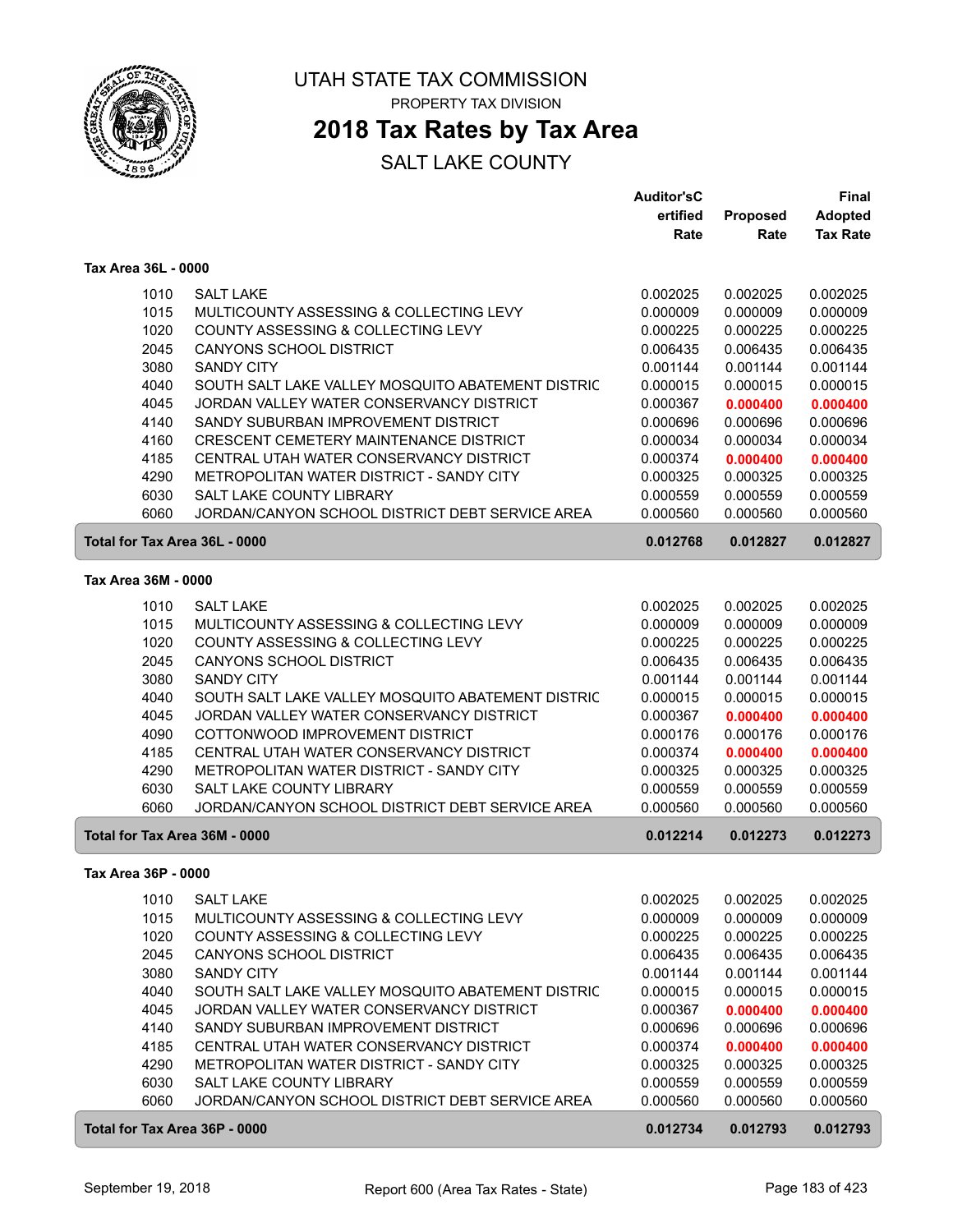

### **2018 Tax Rates by Tax Area**

|                               |                                                   | <b>Auditor'sC</b> |          | Final           |
|-------------------------------|---------------------------------------------------|-------------------|----------|-----------------|
|                               |                                                   | ertified          | Proposed | <b>Adopted</b>  |
|                               |                                                   | Rate              | Rate     | <b>Tax Rate</b> |
| Tax Area 36S - 0000           |                                                   |                   |          |                 |
| 1010                          | <b>SALT LAKE</b>                                  | 0.002025          | 0.002025 | 0.002025        |
| 1015                          | MULTICOUNTY ASSESSING & COLLECTING LEVY           | 0.000009          | 0.000009 | 0.000009        |
| 1020                          | COUNTY ASSESSING & COLLECTING LEVY                | 0.000225          | 0.000225 | 0.000225        |
| 2045                          | <b>CANYONS SCHOOL DISTRICT</b>                    | 0.006435          | 0.006435 | 0.006435        |
| 3080                          | <b>SANDY CITY</b>                                 | 0.001144          | 0.001144 | 0.001144        |
| 4040                          | SOUTH SALT LAKE VALLEY MOSQUITO ABATEMENT DISTRIC | 0.000015          | 0.000015 | 0.000015        |
| 4045                          | JORDAN VALLEY WATER CONSERVANCY DISTRICT          | 0.000367          | 0.000400 | 0.000400        |
| 4070                          | MIDVALLEY IMPROVEMENT DISTRICT                    | 0.000699          | 0.000699 | 0.000699        |
| 4185                          | CENTRAL UTAH WATER CONSERVANCY DISTRICT           | 0.000374          | 0.000400 | 0.000400        |
| 4240                          | ALTA CANYON RECREATION SPECIAL SERVICE DISTRICT   | 0.000178          | 0.000178 | 0.000178        |
| 4290                          | METROPOLITAN WATER DISTRICT - SANDY CITY          | 0.000325          | 0.000325 | 0.000325        |
| 6030                          | SALT LAKE COUNTY LIBRARY                          | 0.000559          | 0.000559 | 0.000559        |
| 6060                          | JORDAN/CANYON SCHOOL DISTRICT DEBT SERVICE AREA   | 0.000560          | 0.000560 | 0.000560        |
| Total for Tax Area 36S - 0000 |                                                   | 0.012915          | 0.012974 | 0.012974        |
|                               |                                                   |                   |          |                 |
| Tax Area 36T - 0000           |                                                   |                   |          |                 |
| 1010                          | <b>SALT LAKE</b>                                  | 0.002025          | 0.002025 | 0.002025        |
| 1015                          | MULTICOUNTY ASSESSING & COLLECTING LEVY           | 0.000009          | 0.000009 | 0.000009        |
| 1020                          | COUNTY ASSESSING & COLLECTING LEVY                | 0.000225          | 0.000225 | 0.000225        |
| 2045                          | <b>CANYONS SCHOOL DISTRICT</b>                    | 0.006435          | 0.006435 | 0.006435        |
| 3080                          | <b>SANDY CITY</b>                                 | 0.001144          | 0.001144 | 0.001144        |
| 4040                          | SOUTH SALT LAKE VALLEY MOSQUITO ABATEMENT DISTRIC | 0.000015          | 0.000015 | 0.000015        |
| 4140                          | SANDY SUBURBAN IMPROVEMENT DISTRICT               | 0.000696          | 0.000696 | 0.000696        |
| 4150                          | SOUTH VALLEY SEWER DISTRICT                       | 0.000296          | 0.000296 | 0.000296        |
| 4160                          | CRESCENT CEMETERY MAINTENANCE DISTRICT            | 0.000034          | 0.000034 | 0.000034        |
| 4185                          | CENTRAL UTAH WATER CONSERVANCY DISTRICT           | 0.000374          | 0.000400 | 0.000400        |
| 4290                          | METROPOLITAN WATER DISTRICT - SANDY CITY          | 0.000325          | 0.000325 | 0.000325        |
| 6030                          | SALT LAKE COUNTY LIBRARY                          | 0.000559          | 0.000559 | 0.000559        |
| 6060                          | JORDAN/CANYON SCHOOL DISTRICT DEBT SERVICE AREA   | 0.000560          | 0.000560 | 0.000560        |
| Total for Tax Area 36T - 0000 |                                                   | 0.012697          | 0.012723 | 0.012723        |
| Tax Area 36V - 0000           |                                                   |                   |          |                 |
| 1010                          | <b>SALT LAKE</b>                                  | 0.002025          | 0.002025 | 0.002025        |
| 1015                          | MULTICOUNTY ASSESSING & COLLECTING LEVY           | 0.000009          | 0.000009 | 0.000009        |
| 1020                          | COUNTY ASSESSING & COLLECTING LEVY                | 0.000225          | 0.000225 | 0.000225        |
| 2045                          | CANYONS SCHOOL DISTRICT                           | 0.006435          | 0.006435 | 0.006435        |
| 3080                          | <b>SANDY CITY</b>                                 | 0.001144          | 0.001144 | 0.001144        |
| 4040                          | SOUTH SALT LAKE VALLEY MOSQUITO ABATEMENT DISTRIC | 0.000015          | 0.000015 | 0.000015        |
| 4045                          | JORDAN VALLEY WATER CONSERVANCY DISTRICT          | 0.000367          | 0.000400 | 0.000400        |
| 4090                          | COTTONWOOD IMPROVEMENT DISTRICT                   | 0.000176          | 0.000176 | 0.000176        |
| 4185                          | CENTRAL UTAH WATER CONSERVANCY DISTRICT           | 0.000374          | 0.000400 | 0.000400        |
| 4240                          | ALTA CANYON RECREATION SPECIAL SERVICE DISTRICT   | 0.000178          | 0.000178 | 0.000178        |
| 6030                          | SALT LAKE COUNTY LIBRARY                          | 0.000559          | 0.000559 | 0.000559        |
| 6060                          | JORDAN/CANYON SCHOOL DISTRICT DEBT SERVICE AREA   | 0.000560          | 0.000560 | 0.000560        |
| Total for Tax Area 36V - 0000 |                                                   | 0.012067          | 0.012126 | 0.012126        |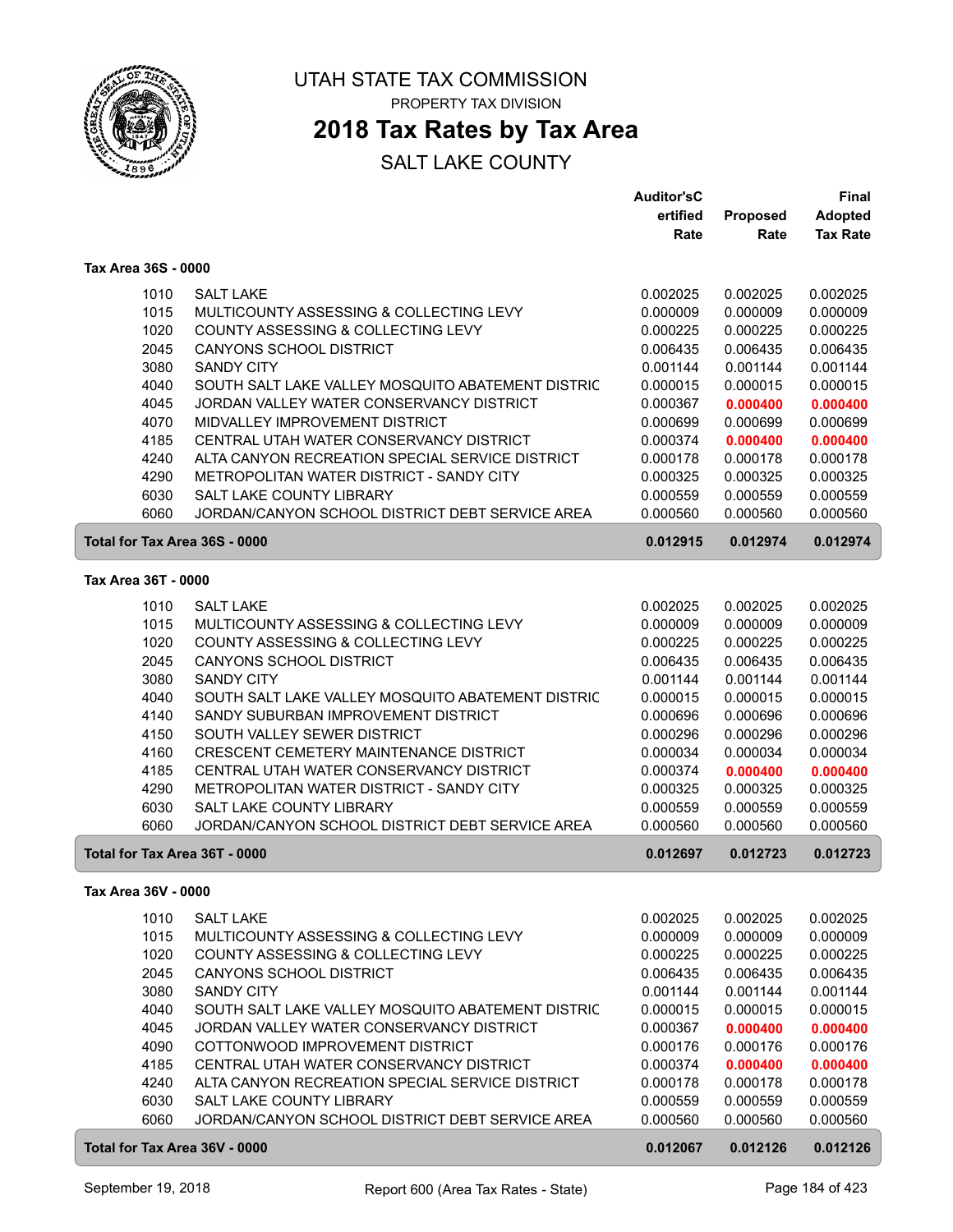

### **2018 Tax Rates by Tax Area**

|                               |                                                   | <b>Auditor'sC</b> |                         | <b>Final</b>                      |
|-------------------------------|---------------------------------------------------|-------------------|-------------------------|-----------------------------------|
|                               |                                                   | ertified<br>Rate  | <b>Proposed</b><br>Rate | <b>Adopted</b><br><b>Tax Rate</b> |
| Tax Area 36W - 0000           |                                                   |                   |                         |                                   |
| 1010                          | <b>SALT LAKE</b>                                  | 0.002025          | 0.002025                | 0.002025                          |
| 1015                          | MULTICOUNTY ASSESSING & COLLECTING LEVY           | 0.000009          | 0.000009                | 0.000009                          |
| 1020                          | <b>COUNTY ASSESSING &amp; COLLECTING LEVY</b>     | 0.000225          | 0.000225                | 0.000225                          |
| 2045                          | <b>CANYONS SCHOOL DISTRICT</b>                    | 0.006435          | 0.006435                | 0.006435                          |
| 3080                          | <b>SANDY CITY</b>                                 | 0.001144          | 0.001144                | 0.001144                          |
| 4040                          | SOUTH SALT LAKE VALLEY MOSQUITO ABATEMENT DISTRIC | 0.000015          | 0.000015                | 0.000015                          |
| 4150                          | SOUTH VALLEY SEWER DISTRICT                       | 0.000296          | 0.000296                | 0.000296                          |
| 4160                          | CRESCENT CEMETERY MAINTENANCE DISTRICT            | 0.000034          | 0.000034                | 0.000034                          |
| 4185                          | CENTRAL UTAH WATER CONSERVANCY DISTRICT           | 0.000374          | 0.000400                | 0.000400                          |
| 4290                          | METROPOLITAN WATER DISTRICT - SANDY CITY          | 0.000325          | 0.000325                | 0.000325                          |
| 6030                          | SALT LAKE COUNTY LIBRARY                          | 0.000559          | 0.000559                | 0.000559                          |
| 6060                          | JORDAN/CANYON SCHOOL DISTRICT DEBT SERVICE AREA   | 0.000560          | 0.000560                | 0.000560                          |
|                               | Total for Tax Area 36W - 0000                     | 0.012001          | 0.012027                | 0.012027                          |
| Tax Area 36X - 0000           |                                                   |                   |                         |                                   |
| 1010                          | <b>SALT LAKE</b>                                  | 0.002025          | 0.002025                | 0.002025                          |
| 1015                          | MULTICOUNTY ASSESSING & COLLECTING LEVY           | 0.000009          | 0.000009                | 0.000009                          |
| 1020                          | COUNTY ASSESSING & COLLECTING LEVY                | 0.000225          | 0.000225                | 0.000225                          |
| 2045                          | <b>CANYONS SCHOOL DISTRICT</b>                    | 0.006435          | 0.006435                | 0.006435                          |
| 3080                          | <b>SANDY CITY</b>                                 | 0.001144          | 0.001144                | 0.001144                          |
| 4040                          | SOUTH SALT LAKE VALLEY MOSQUITO ABATEMENT DISTRIC | 0.000015          | 0.000015                | 0.000015                          |
| 4045                          | JORDAN VALLEY WATER CONSERVANCY DISTRICT          | 0.000367          | 0.000400                | 0.000400                          |
| 4090                          | COTTONWOOD IMPROVEMENT DISTRICT                   | 0.000176          | 0.000176                | 0.000176                          |
| 4185                          | CENTRAL UTAH WATER CONSERVANCY DISTRICT           | 0.000374          | 0.000400                | 0.000400                          |
| 6030                          | SALT LAKE COUNTY LIBRARY                          | 0.000559          | 0.000559                | 0.000559                          |
| 6060                          | JORDAN/CANYON SCHOOL DISTRICT DEBT SERVICE AREA   | 0.000560          | 0.000560                | 0.000560                          |
| Total for Tax Area 36X - 0000 |                                                   | 0.011889          | 0.011948                | 0.011948                          |
| Tax Area 36Y - 0000           |                                                   |                   |                         |                                   |
| 1010                          | <b>SALT LAKE</b>                                  | 0.002025          | 0.002025                | 0.002025                          |
| 1015                          | MULTICOUNTY ASSESSING & COLLECTING LEVY           | 0.000009          | 0.000009                | 0.000009                          |
| 1020                          | COUNTY ASSESSING & COLLECTING LEVY                | 0.000225          | 0.000225                | 0.000225                          |
| 2045                          | <b>CANYONS SCHOOL DISTRICT</b>                    | 0.006435          | 0.006435                | 0.006435                          |
| 3080                          | <b>SANDY CITY</b>                                 | 0.001144          | 0.001144                | 0.001144                          |
| 4040                          | SOUTH SALT LAKE VALLEY MOSQUITO ABATEMENT DISTRIC | 0.000015          | 0.000015                | 0.000015                          |
| 4090                          | COTTONWOOD IMPROVEMENT DISTRICT                   | 0.000176          | 0.000176                | 0.000176                          |
| 4185                          | CENTRAL UTAH WATER CONSERVANCY DISTRICT           | 0.000374          | 0.000400                | 0.000400                          |
| 4240                          | ALTA CANYON RECREATION SPECIAL SERVICE DISTRICT   | 0.000178          | 0.000178                | 0.000178                          |
| 6030                          | SALT LAKE COUNTY LIBRARY                          | 0.000559          | 0.000559                | 0.000559                          |
| 6060                          | JORDAN/CANYON SCHOOL DISTRICT DEBT SERVICE AREA   | 0.000560          | 0.000560                | 0.000560                          |
| Total for Tax Area 36Y - 0000 |                                                   | 0.011700          | 0.011726                | 0.011726                          |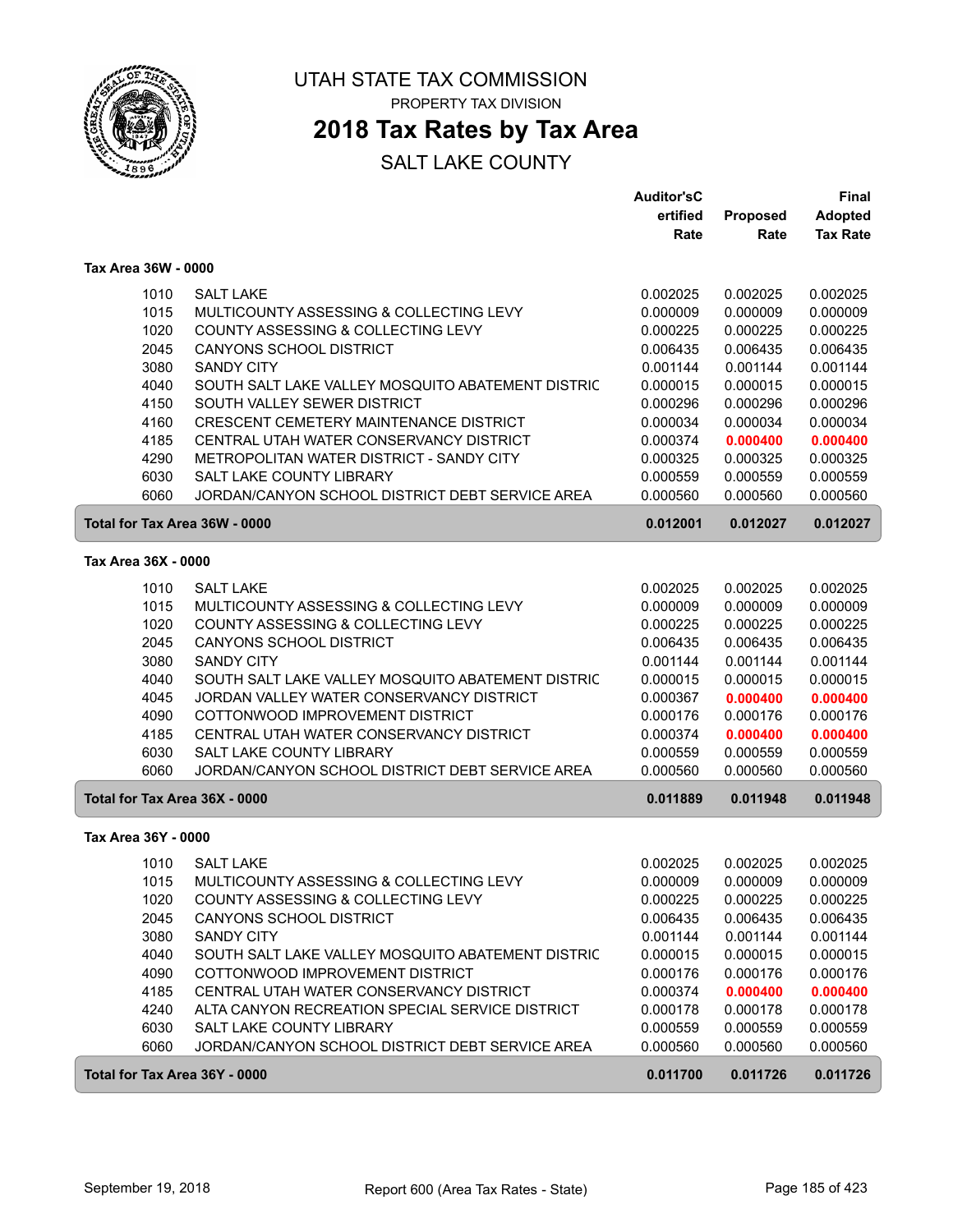

## **2018 Tax Rates by Tax Area**

#### SALT LAKE COUNTY

|                               |                                                   | <b>Auditor'sC</b> |                 | Final           |
|-------------------------------|---------------------------------------------------|-------------------|-----------------|-----------------|
|                               |                                                   | ertified          | <b>Proposed</b> | <b>Adopted</b>  |
|                               |                                                   | Rate              | Rate            | <b>Tax Rate</b> |
| Tax Area 37G - 0000           |                                                   |                   |                 |                 |
| 1010                          | <b>SALT LAKE</b>                                  | 0.002025          | 0.002025        | 0.002025        |
| 1015                          | MULTICOUNTY ASSESSING & COLLECTING LEVY           | 0.000009          | 0.000009        | 0.000009        |
| 1020                          | COUNTY ASSESSING & COLLECTING LEVY                | 0.000225          | 0.000225        | 0.000225        |
| 2040                          | JORDAN SCHOOL DISTRICT                            | 0.006501          | 0.006501        | 0.006501        |
| 3110                          | <b>WEST JORDAN CITY</b>                           | 0.001823          | 0.002166        | 0.002132        |
| 4040                          | SOUTH SALT LAKE VALLEY MOSQUITO ABATEMENT DISTRIC | 0.000015          | 0.000015        | 0.000015        |
| 4045                          | JORDAN VALLEY WATER CONSERVANCY DISTRICT          | 0.000367          | 0.000400        | 0.000400        |
| 4150                          | SOUTH VALLEY SEWER DISTRICT                       | 0.000296          | 0.000296        | 0.000296        |
| 4185                          | CENTRAL UTAH WATER CONSERVANCY DISTRICT           | 0.000374          | 0.000400        | 0.000400        |
| 6030                          | <b>SALT LAKE COUNTY LIBRARY</b>                   | 0.000559          | 0.000559        | 0.000559        |
| Total for Tax Area 37G - 0000 |                                                   | 0.012194          | 0.012596        | 0.012562        |
|                               |                                                   |                   |                 |                 |
| Tax Area 37J - 0000           |                                                   |                   |                 |                 |
| 1010                          | <b>SALT LAKE</b>                                  | 0.002025          | 0.002025        | 0.002025        |
| 1015                          | MULTICOUNTY ASSESSING & COLLECTING LEVY           | 0.000009          | 0.000009        | 0.000009        |
| 1020                          | COUNTY ASSESSING & COLLECTING LEVY                | 0.000225          | 0.000225        | 0.000225        |
| 2040                          | <b>JORDAN SCHOOL DISTRICT</b>                     | 0.006501          | 0.006501        | 0.006501        |
| 3110                          | <b>WEST JORDAN CITY</b>                           | 0.001823          | 0.002166        | 0.002132        |
| 4040                          | SOUTH SALT LAKE VALLEY MOSQUITO ABATEMENT DISTRIC | 0.000015          | 0.000015        | 0.000015        |
| 4045                          | JORDAN VALLEY WATER CONSERVANCY DISTRICT          | 0.000367          | 0.000400        | 0.000400        |
| 4185                          | CENTRAL UTAH WATER CONSERVANCY DISTRICT           | 0.000374          | 0.000400        | 0.000400        |
| 4280                          | WEST JORDAN FAIRWAY ESTATES SPECIAL SERVICE DISTR | 0.001258          | 0.001258        | 0.001258        |
| 6030                          | <b>SALT LAKE COUNTY LIBRARY</b>                   | 0.000559          | 0.000559        | 0.000559        |
| Total for Tax Area 37J - 0000 |                                                   | 0.013156          | 0.013558        | 0.013524        |
| Tax Area 37K - 0000           |                                                   |                   |                 |                 |
| 1010                          | <b>SALT LAKE</b>                                  | 0.002025          | 0.002025        | 0.002025        |
| 1015                          | MULTICOUNTY ASSESSING & COLLECTING LEVY           | 0.000009          | 0.000009        | 0.000009        |
| 1020                          | COUNTY ASSESSING & COLLECTING LEVY                | 0.000225          | 0.000225        | 0.000225        |
| 2040                          | JORDAN SCHOOL DISTRICT                            | 0.006501          | 0.006501        | 0.006501        |
| 3110                          | <b>WEST JORDAN CITY</b>                           | 0.001823          | 0.002166        | 0.002132        |
| 4040                          | SOUTH SALT LAKE VALLEY MOSQUITO ABATEMENT DISTRIC | 0.000015          | 0.000015        | 0.000015        |
| 4045                          | JORDAN VALLEY WATER CONSERVANCY DISTRICT          | 0.000367          | 0.000400        | 0.000400        |
| 4185                          | CENTRAL UTAH WATER CONSERVANCY DISTRICT           | 0.000374          | 0.000400        | 0.000400        |
| 6030                          | <b>SALT LAKE COUNTY LIBRARY</b>                   | 0.000559          | 0.000559        | 0.000559        |
| Total for Tax Area 37K - 0000 |                                                   | 0.011898          | 0.012300        | 0.012266        |
|                               |                                                   |                   |                 |                 |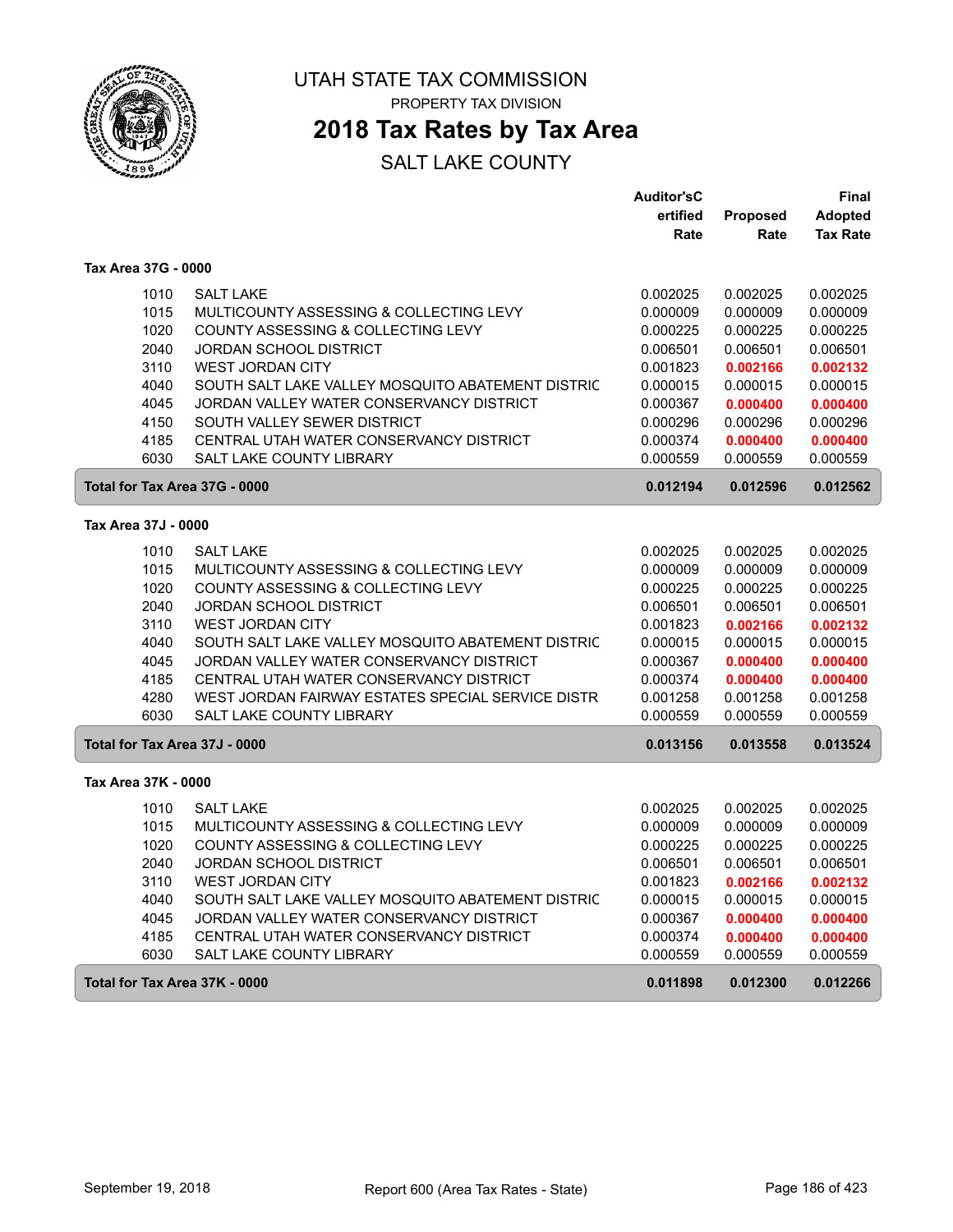

## **2018 Tax Rates by Tax Area**

|                               |                                                   | <b>Auditor'sC</b> |                 | Final           |
|-------------------------------|---------------------------------------------------|-------------------|-----------------|-----------------|
|                               |                                                   | ertified          | <b>Proposed</b> | <b>Adopted</b>  |
|                               |                                                   | Rate              | Rate            | <b>Tax Rate</b> |
| Tax Area 37L - 0000           |                                                   |                   |                 |                 |
| 1010                          | <b>SALT LAKE</b>                                  | 0.002025          | 0.002025        | 0.002025        |
| 1015                          | MULTICOUNTY ASSESSING & COLLECTING LEVY           | 0.000009          | 0.000009        | 0.000009        |
| 1020                          | COUNTY ASSESSING & COLLECTING LEVY                | 0.000225          | 0.000225        | 0.000225        |
| 2040                          | <b>JORDAN SCHOOL DISTRICT</b>                     | 0.006501          | 0.006501        | 0.006501        |
| 3110                          | <b>WEST JORDAN CITY</b>                           | 0.001823          | 0.002166        | 0.002132        |
| 4040                          | SOUTH SALT LAKE VALLEY MOSQUITO ABATEMENT DISTRIC | 0.000015          | 0.000015        | 0.000015        |
| 4185                          | CENTRAL UTAH WATER CONSERVANCY DISTRICT           | 0.000374          | 0.000400        | 0.000400        |
| 6030                          | <b>SALT LAKE COUNTY LIBRARY</b>                   | 0.000559          | 0.000559        | 0.000559        |
| Total for Tax Area 37L - 0000 |                                                   | 0.011531          | 0.011900        | 0.011866        |
| Tax Area 37M - 0000           |                                                   |                   |                 |                 |
| 1010                          | <b>SALT LAKE</b>                                  | 0.002025          | 0.002025        | 0.002025        |
| 1015                          | MULTICOUNTY ASSESSING & COLLECTING LEVY           | 0.000009          | 0.000009        | 0.000009        |
| 1020                          | COUNTY ASSESSING & COLLECTING LEVY                | 0.000225          | 0.000225        | 0.000225        |
| 2040                          | <b>JORDAN SCHOOL DISTRICT</b>                     | 0.006501          | 0.006501        | 0.006501        |
| 3110                          | <b>WEST JORDAN CITY</b>                           | 0.001823          | 0.002166        | 0.002132        |
| 4040                          | SOUTH SALT LAKE VALLEY MOSQUITO ABATEMENT DISTRIC | 0.000015          | 0.000015        | 0.000015        |
| 4045                          | JORDAN VALLEY WATER CONSERVANCY DISTRICT          | 0.000367          | 0.000400        | 0.000400        |
| 4185                          | CENTRAL UTAH WATER CONSERVANCY DISTRICT           | 0.000374          | 0.000400        | 0.000400        |
| 6030                          | SALT LAKE COUNTY LIBRARY                          | 0.000559          | 0.000559        | 0.000559        |
| Total for Tax Area 37M - 0000 |                                                   | 0.011898          | 0.012300        | 0.012266        |
| Tax Area 37N - 0000           |                                                   |                   |                 |                 |
| 1010                          | <b>SALT LAKE</b>                                  | 0.002025          | 0.002025        | 0.002025        |
| 1015                          | MULTICOUNTY ASSESSING & COLLECTING LEVY           | 0.000009          | 0.000009        | 0.000009        |
| 1020                          | COUNTY ASSESSING & COLLECTING LEVY                | 0.000225          | 0.000225        | 0.000225        |
| 2040                          | JORDAN SCHOOL DISTRICT                            | 0.006501          | 0.006501        | 0.006501        |
| 3110                          | <b>WEST JORDAN CITY</b>                           | 0.001823          | 0.002166        | 0.002132        |
| 4040                          | SOUTH SALT LAKE VALLEY MOSQUITO ABATEMENT DISTRIC | 0.000015          | 0.000015        | 0.000015        |
| 4045                          | JORDAN VALLEY WATER CONSERVANCY DISTRICT          | 0.000367          | 0.000400        | 0.000400        |
| 4185                          | CENTRAL UTAH WATER CONSERVANCY DISTRICT           | 0.000374          | 0.000400        | 0.000400        |
| 6030                          | SALT LAKE COUNTY LIBRARY                          | 0.000559          | 0.000559        | 0.000559        |
| Total for Tax Area 37N - 0000 |                                                   | 0.011898          | 0.012300        | 0.012266        |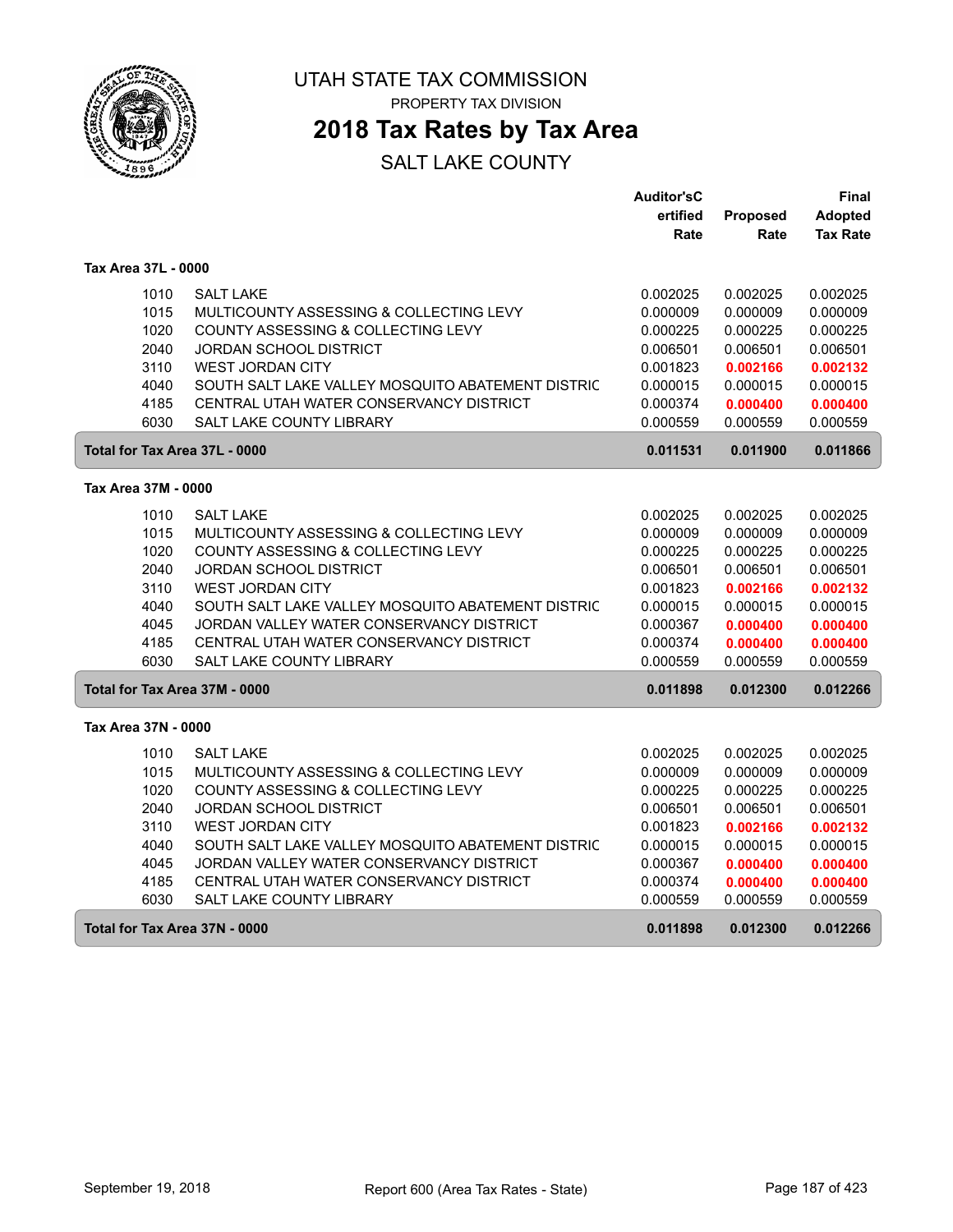

 $\sqrt{2}$ 

ſ

UTAH STATE TAX COMMISSION PROPERTY TAX DIVISION

### **2018 Tax Rates by Tax Area**

|                               |                                                   | <b>Auditor'sC</b> |          | Final           |
|-------------------------------|---------------------------------------------------|-------------------|----------|-----------------|
|                               |                                                   | ertified          | Proposed | Adopted         |
|                               |                                                   | Rate              | Rate     | <b>Tax Rate</b> |
| Tax Area 37P - 0000           |                                                   |                   |          |                 |
| 1010                          | <b>SALT LAKE</b>                                  | 0.002025          | 0.002025 | 0.002025        |
| 1015                          | MULTICOUNTY ASSESSING & COLLECTING LEVY           | 0.000009          | 0.000009 | 0.000009        |
| 1020                          | COUNTY ASSESSING & COLLECTING LEVY                | 0.000225          | 0.000225 | 0.000225        |
| 2040                          | <b>JORDAN SCHOOL DISTRICT</b>                     | 0.006501          | 0.006501 | 0.006501        |
| 3110                          | <b>WEST JORDAN CITY</b>                           | 0.001823          | 0.002166 | 0.002132        |
| 4040                          | SOUTH SALT LAKE VALLEY MOSQUITO ABATEMENT DISTRIC | 0.000015          | 0.000015 | 0.000015        |
| 4045                          | JORDAN VALLEY WATER CONSERVANCY DISTRICT          | 0.000367          | 0.000400 | 0.000400        |
| 4185                          | CENTRAL UTAH WATER CONSERVANCY DISTRICT           | 0.000374          | 0.000400 | 0.000400        |
| 6030                          | <b>SALT LAKE COUNTY LIBRARY</b>                   | 0.000559          | 0.000559 | 0.000559        |
| Total for Tax Area 37P - 0000 |                                                   | 0.011898          | 0.012300 | 0.012266        |
| Tax Area 37Q - 0000           |                                                   |                   |          |                 |
| 1010                          | <b>SALT LAKE</b>                                  | 0.002025          | 0.002025 | 0.002025        |
| 1015                          | MULTICOUNTY ASSESSING & COLLECTING LEVY           | 0.000009          | 0.000009 | 0.000009        |
| 1020                          | COUNTY ASSESSING & COLLECTING LEVY                | 0.000225          | 0.000225 | 0.000225        |
| 2040                          | JORDAN SCHOOL DISTRICT                            | 0.006501          | 0.006501 | 0.006501        |
| 3110                          | <b>WEST JORDAN CITY</b>                           | 0.001823          | 0.002166 | 0.002132        |
| 4040                          | SOUTH SALT LAKE VALLEY MOSQUITO ABATEMENT DISTRIC | 0.000015          | 0.000015 | 0.000015        |
| 4045                          | JORDAN VALLEY WATER CONSERVANCY DISTRICT          | 0.000367          | 0.000400 | 0.000400        |
| 4185                          | CENTRAL UTAH WATER CONSERVANCY DISTRICT           | 0.000374          | 0.000400 | 0.000400        |
| 6030                          | <b>SALT LAKE COUNTY LIBRARY</b>                   | 0.000559          | 0.000559 | 0.000559        |
| Total for Tax Area 37Q - 0000 |                                                   | 0.011898          | 0.012300 | 0.012266        |
| Tax Area 37R - 0000           |                                                   |                   |          |                 |
| 1010                          | <b>SALT LAKE</b>                                  | 0.002025          | 0.002025 | 0.002025        |
| 1015                          | MULTICOUNTY ASSESSING & COLLECTING LEVY           | 0.000009          | 0.000009 | 0.000009        |
| 1020                          | COUNTY ASSESSING & COLLECTING LEVY                | 0.000225          | 0.000225 | 0.000225        |
| 2040                          | <b>JORDAN SCHOOL DISTRICT</b>                     | 0.006501          | 0.006501 | 0.006501        |
| 3110                          | <b>WEST JORDAN CITY</b>                           | 0.001823          | 0.002166 | 0.002132        |
| 4040                          | SOUTH SALT LAKE VALLEY MOSQUITO ABATEMENT DISTRIC | 0.000015          | 0.000015 | 0.000015        |
| 4045                          | JORDAN VALLEY WATER CONSERVANCY DISTRICT          | 0.000367          | 0.000400 | 0.000400        |
| 4185                          | CENTRAL UTAH WATER CONSERVANCY DISTRICT           | 0.000374          | 0.000400 | 0.000400        |
| 6030                          | <b>SALT LAKE COUNTY LIBRARY</b>                   | 0.000559          | 0.000559 | 0.000559        |
| Total for Tax Area 37R - 0000 |                                                   | 0.011898          | 0.012300 | 0.012266        |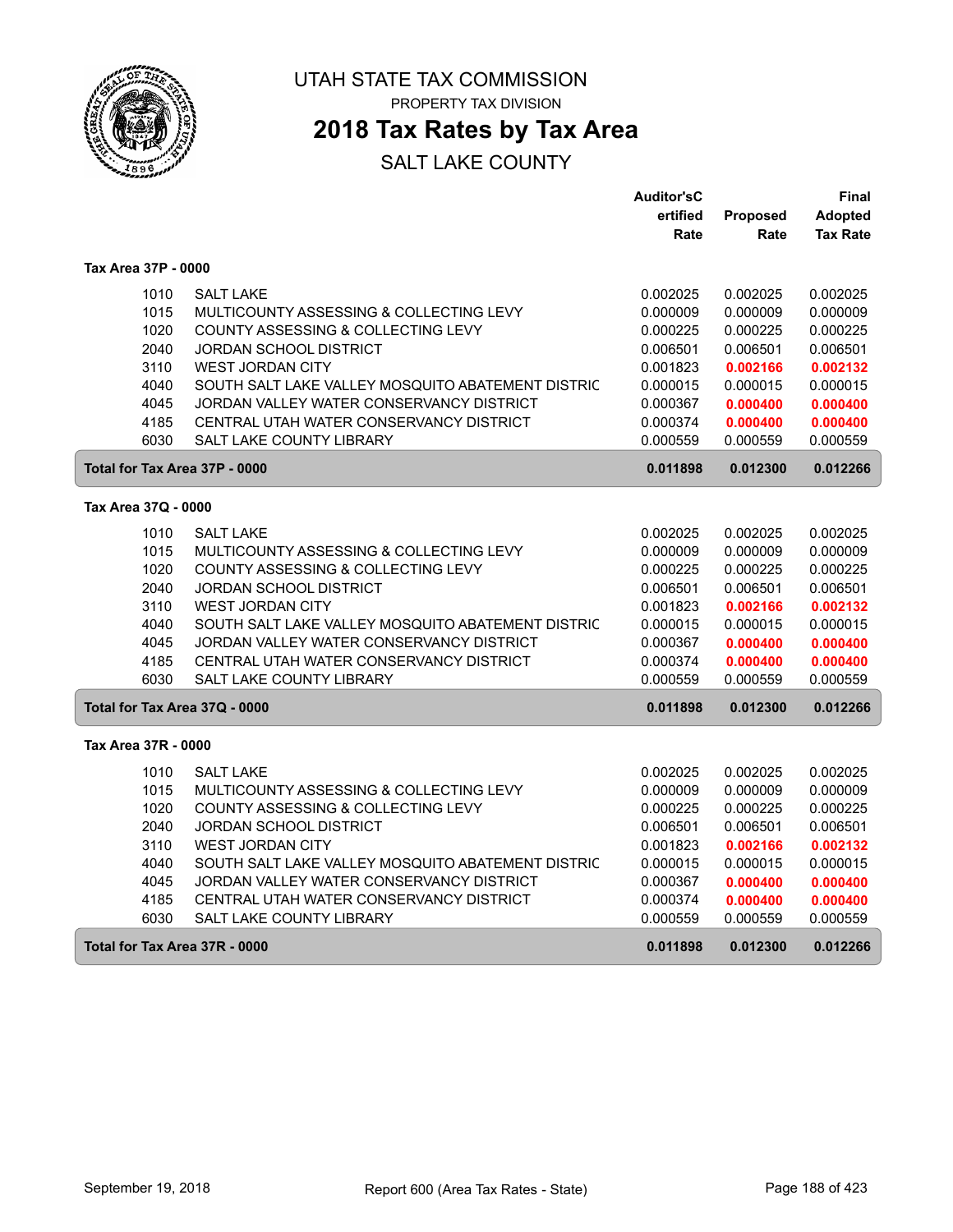

ſ

ſ

UTAH STATE TAX COMMISSION PROPERTY TAX DIVISION

### **2018 Tax Rates by Tax Area**

|                               |                                                   | <b>Auditor'sC</b> |          | Final           |
|-------------------------------|---------------------------------------------------|-------------------|----------|-----------------|
|                               |                                                   | ertified          | Proposed | <b>Adopted</b>  |
|                               |                                                   | Rate              | Rate     | <b>Tax Rate</b> |
| Tax Area 37S - 0000           |                                                   |                   |          |                 |
| 1010                          | <b>SALT LAKE</b>                                  | 0.002025          | 0.002025 | 0.002025        |
| 1015                          | MULTICOUNTY ASSESSING & COLLECTING LEVY           | 0.000009          | 0.000009 | 0.000009        |
| 1020                          | COUNTY ASSESSING & COLLECTING LEVY                | 0.000225          | 0.000225 | 0.000225        |
| 2040                          | <b>JORDAN SCHOOL DISTRICT</b>                     | 0.006501          | 0.006501 | 0.006501        |
| 3110                          | <b>WEST JORDAN CITY</b>                           | 0.001823          | 0.002166 | 0.002132        |
| 4040                          | SOUTH SALT LAKE VALLEY MOSQUITO ABATEMENT DISTRIC | 0.000015          | 0.000015 | 0.000015        |
| 4045                          | JORDAN VALLEY WATER CONSERVANCY DISTRICT          | 0.000367          | 0.000400 | 0.000400        |
| 4185                          | CENTRAL UTAH WATER CONSERVANCY DISTRICT           | 0.000374          | 0.000400 | 0.000400        |
| 6030                          | <b>SALT LAKE COUNTY LIBRARY</b>                   | 0.000559          | 0.000559 | 0.000559        |
| Total for Tax Area 37S - 0000 |                                                   | 0.011898          | 0.012300 | 0.012266        |
| Tax Area 37T - 0000           |                                                   |                   |          |                 |
| 1010                          | <b>SALT LAKE</b>                                  | 0.002025          | 0.002025 | 0.002025        |
| 1015                          | MULTICOUNTY ASSESSING & COLLECTING LEVY           | 0.000009          | 0.000009 | 0.000009        |
| 1020                          | COUNTY ASSESSING & COLLECTING LEVY                | 0.000225          | 0.000225 | 0.000225        |
| 2040                          | <b>JORDAN SCHOOL DISTRICT</b>                     | 0.006501          | 0.006501 | 0.006501        |
| 3110                          | <b>WEST JORDAN CITY</b>                           | 0.001823          | 0.002166 | 0.002132        |
| 4040                          | SOUTH SALT LAKE VALLEY MOSQUITO ABATEMENT DISTRIC | 0.000015          | 0.000015 | 0.000015        |
| 4045                          | JORDAN VALLEY WATER CONSERVANCY DISTRICT          | 0.000367          | 0.000400 | 0.000400        |
| 4185                          | CENTRAL UTAH WATER CONSERVANCY DISTRICT           | 0.000374          | 0.000400 | 0.000400        |
| 6030                          | <b>SALT LAKE COUNTY LIBRARY</b>                   | 0.000559          | 0.000559 | 0.000559        |
| Total for Tax Area 37T - 0000 |                                                   | 0.011898          | 0.012300 | 0.012266        |
| Tax Area 37V - 0000           |                                                   |                   |          |                 |
| 1010                          | <b>SALT LAKE</b>                                  | 0.002025          | 0.002025 | 0.002025        |
| 1015                          | MULTICOUNTY ASSESSING & COLLECTING LEVY           | 0.000009          | 0.000009 | 0.000009        |
| 1020                          | COUNTY ASSESSING & COLLECTING LEVY                | 0.000225          | 0.000225 | 0.000225        |
| 2040                          | <b>JORDAN SCHOOL DISTRICT</b>                     | 0.006501          | 0.006501 | 0.006501        |
| 3110                          | <b>WEST JORDAN CITY</b>                           | 0.001823          | 0.002166 | 0.002132        |
| 4040                          | SOUTH SALT LAKE VALLEY MOSQUITO ABATEMENT DISTRIC | 0.000015          | 0.000015 | 0.000015        |
| 4045                          | JORDAN VALLEY WATER CONSERVANCY DISTRICT          | 0.000367          | 0.000400 | 0.000400        |
| 4185                          | CENTRAL UTAH WATER CONSERVANCY DISTRICT           | 0.000374          | 0.000400 | 0.000400        |
| 6030                          | SALT LAKE COUNTY LIBRARY                          | 0.000559          | 0.000559 | 0.000559        |
| Total for Tax Area 37V - 0000 |                                                   | 0.011898          | 0.012300 | 0.012266        |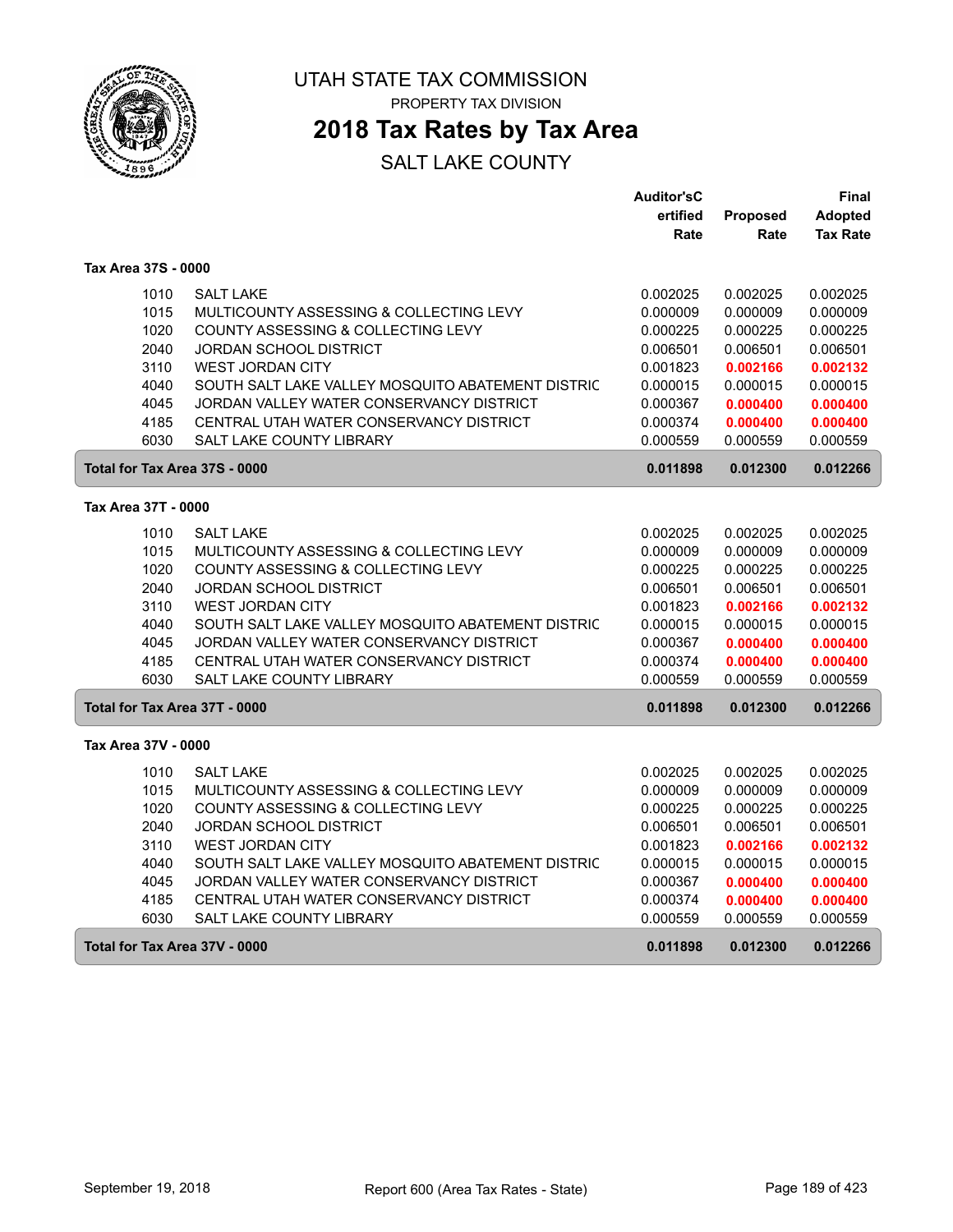

### **2018 Tax Rates by Tax Area**

|                               |                                                   | <b>Auditor'sC</b> |          | <b>Final</b>    |
|-------------------------------|---------------------------------------------------|-------------------|----------|-----------------|
|                               |                                                   | ertified          | Proposed | <b>Adopted</b>  |
|                               |                                                   | Rate              | Rate     | <b>Tax Rate</b> |
| Tax Area 37Y - 0000           |                                                   |                   |          |                 |
| 1010                          | <b>SALT LAKE</b>                                  | 0.002025          | 0.002025 | 0.002025        |
| 1015                          | MULTICOUNTY ASSESSING & COLLECTING LEVY           | 0.000009          | 0.000009 | 0.000009        |
| 1020                          | COUNTY ASSESSING & COLLECTING LEVY                | 0.000225          | 0.000225 | 0.000225        |
| 2040                          | <b>JORDAN SCHOOL DISTRICT</b>                     | 0.006501          | 0.006501 | 0.006501        |
| 3110                          | <b>WEST JORDAN CITY</b>                           | 0.001823          | 0.002166 | 0.002132        |
| 4040                          | SOUTH SALT LAKE VALLEY MOSQUITO ABATEMENT DISTRIC | 0.000015          | 0.000015 | 0.000015        |
| 4045                          | JORDAN VALLEY WATER CONSERVANCY DISTRICT          | 0.000367          | 0.000400 | 0.000400        |
| 4180                          | OQUIRRH RECREATION AND PARKS DISTRICT             | 0.000916          | 0.000916 | 0.000916        |
| 4185                          | CENTRAL UTAH WATER CONSERVANCY DISTRICT           | 0.000374          | 0.000400 | 0.000400        |
| 6030                          | SALT LAKE COUNTY LIBRARY                          | 0.000559          | 0.000559 | 0.000559        |
| Total for Tax Area 37Y - 0000 |                                                   | 0.012814          | 0.013216 | 0.013182        |
| Tax Area 37Z - 0000           |                                                   |                   |          |                 |
| 1010                          | <b>SALT LAKE</b>                                  | 0.002025          | 0.002025 | 0.002025        |
| 1015                          | MULTICOUNTY ASSESSING & COLLECTING LEVY           | 0.000009          | 0.000009 | 0.000009        |
| 1020                          | COUNTY ASSESSING & COLLECTING LEVY                | 0.000225          | 0.000225 | 0.000225        |
| 2040                          | JORDAN SCHOOL DISTRICT                            | 0.006501          | 0.006501 | 0.006501        |
| 3110                          | <b>WEST JORDAN CITY</b>                           | 0.001823          | 0.002166 | 0.002132        |
| 4040                          | SOUTH SALT LAKE VALLEY MOSQUITO ABATEMENT DISTRIC | 0.000015          | 0.000015 | 0.000015        |
| 4045                          | JORDAN VALLEY WATER CONSERVANCY DISTRICT          | 0.000367          | 0.000400 | 0.000400        |
| 4120                          | <b>KEARNS IMPROVEMENT DISTRICT</b>                | 0.000580          | 0.000580 | 0.000580        |
| 4180                          | OQUIRRH RECREATION AND PARKS DISTRICT             | 0.000916          | 0.000916 | 0.000916        |
| 4185                          | CENTRAL UTAH WATER CONSERVANCY DISTRICT           | 0.000374          | 0.000400 | 0.000400        |
| 6030                          | <b>SALT LAKE COUNTY LIBRARY</b>                   | 0.000559          | 0.000559 | 0.000559        |
| Total for Tax Area 37Z - 0000 |                                                   | 0.013394          | 0.013796 | 0.013762        |
| Tax Area 38B - 0000           |                                                   |                   |          |                 |
| 1010                          | <b>SALT LAKE</b>                                  | 0.002025          | 0.002025 | 0.002025        |
| 1015                          | MULTICOUNTY ASSESSING & COLLECTING LEVY           | 0.000009          | 0.000009 | 0.000009        |
| 1020                          | COUNTY ASSESSING & COLLECTING LEVY                | 0.000225          | 0.000225 | 0.000225        |
| 2040                          | <b>JORDAN SCHOOL DISTRICT</b>                     | 0.006501          | 0.006501 | 0.006501        |
| 3090                          | SOUTH JORDAN CITY                                 | 0.001793          | 0.001880 | 0.001880        |
| 4040                          | SOUTH SALT LAKE VALLEY MOSQUITO ABATEMENT DISTRIC | 0.000015          | 0.000015 | 0.000015        |
| 4045                          | JORDAN VALLEY WATER CONSERVANCY DISTRICT          | 0.000367          | 0.000400 | 0.000400        |
| 4150                          | SOUTH VALLEY SEWER DISTRICT                       | 0.000296          | 0.000296 | 0.000296        |
| 4185                          | CENTRAL UTAH WATER CONSERVANCY DISTRICT           | 0.000374          | 0.000400 | 0.000400        |
| 6030                          | SALT LAKE COUNTY LIBRARY                          | 0.000559          | 0.000559 | 0.000559        |
| Total for Tax Area 38B - 0000 |                                                   | 0.012164          | 0.012310 | 0.012310        |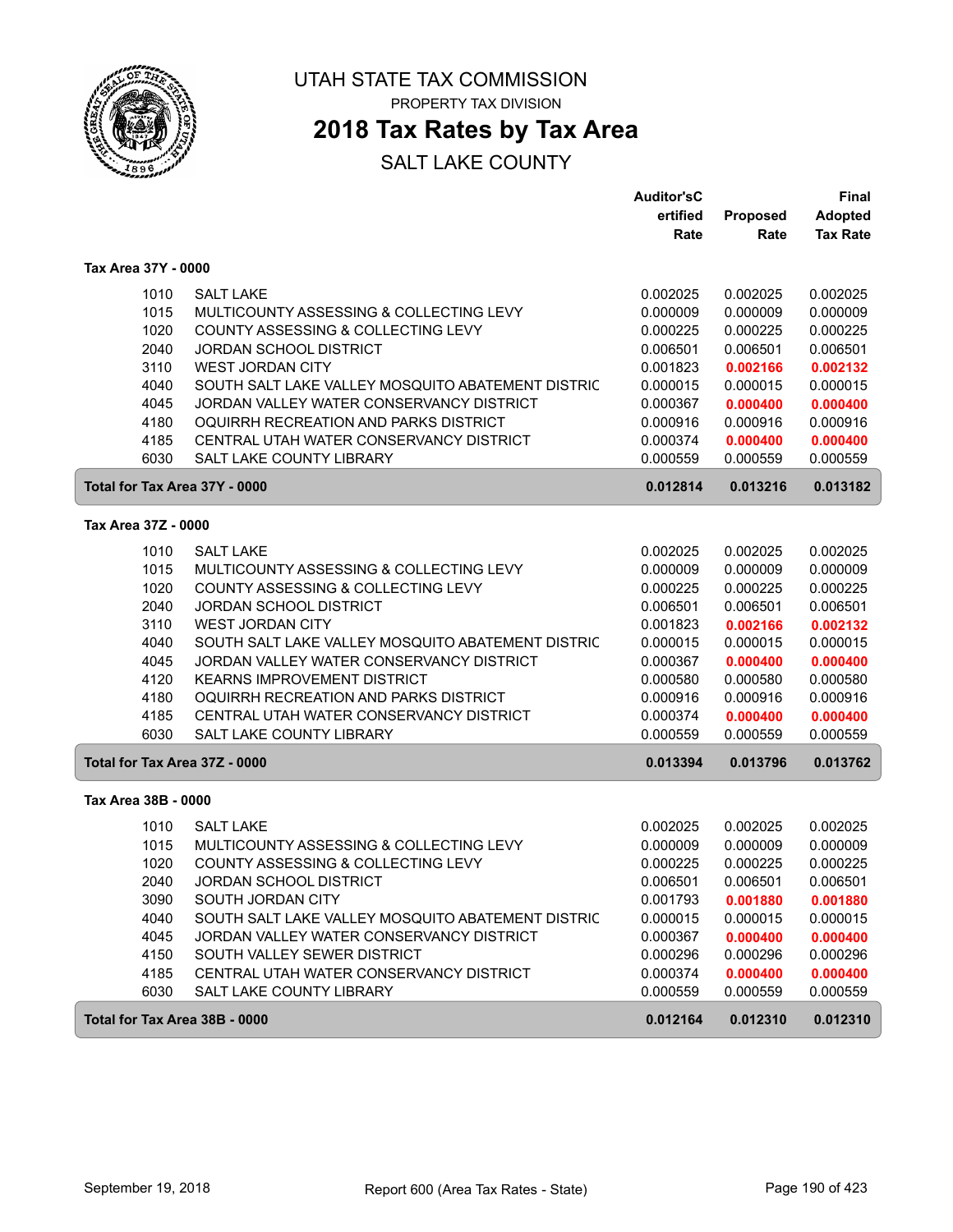

### **2018 Tax Rates by Tax Area**

|                               |                                                   | <b>Auditor'sC</b> |          | Final           |
|-------------------------------|---------------------------------------------------|-------------------|----------|-----------------|
|                               |                                                   | ertified          | Proposed | Adopted         |
|                               |                                                   | Rate              | Rate     | <b>Tax Rate</b> |
| Tax Area 38C - 0000           |                                                   |                   |          |                 |
| 1010                          | <b>SALT LAKE</b>                                  | 0.002025          | 0.002025 | 0.002025        |
| 1015                          | MULTICOUNTY ASSESSING & COLLECTING LEVY           | 0.000009          | 0.000009 | 0.000009        |
| 1020                          | COUNTY ASSESSING & COLLECTING LEVY                | 0.000225          | 0.000225 | 0.000225        |
| 2040                          | <b>JORDAN SCHOOL DISTRICT</b>                     | 0.006501          | 0.006501 | 0.006501        |
| 3090                          | SOUTH JORDAN CITY                                 | 0.001793          | 0.001880 | 0.001880        |
| 4040                          | SOUTH SALT LAKE VALLEY MOSQUITO ABATEMENT DISTRIC | 0.000015          | 0.000015 | 0.000015        |
| 4045                          | JORDAN VALLEY WATER CONSERVANCY DISTRICT          | 0.000367          | 0.000400 | 0.000400        |
| 4150                          | SOUTH VALLEY SEWER DISTRICT                       | 0.000296          | 0.000296 | 0.000296        |
| 4160                          | <b>CRESCENT CEMETERY MAINTENANCE DISTRICT</b>     | 0.000034          | 0.000034 | 0.000034        |
| 4185                          | CENTRAL UTAH WATER CONSERVANCY DISTRICT           | 0.000374          | 0.000400 | 0.000400        |
| 6030                          | SALT LAKE COUNTY LIBRARY                          | 0.000559          | 0.000559 | 0.000559        |
| Total for Tax Area 38C - 0000 |                                                   | 0.012198          | 0.012344 | 0.012344        |
| Tax Area 38D - 0000           |                                                   |                   |          |                 |
| 1010                          | <b>SALT LAKE</b>                                  | 0.002025          | 0.002025 | 0.002025        |
| 1015                          | MULTICOUNTY ASSESSING & COLLECTING LEVY           | 0.000009          | 0.000009 | 0.000009        |
| 1020                          | COUNTY ASSESSING & COLLECTING LEVY                | 0.000225          | 0.000225 | 0.000225        |
| 2040                          | <b>JORDAN SCHOOL DISTRICT</b>                     | 0.006501          | 0.006501 | 0.006501        |
| 3090                          | SOUTH JORDAN CITY                                 | 0.001793          | 0.001880 | 0.001880        |
| 4040                          | SOUTH SALT LAKE VALLEY MOSQUITO ABATEMENT DISTRIC | 0.000015          | 0.000015 | 0.000015        |
| 4045                          | JORDAN VALLEY WATER CONSERVANCY DISTRICT          | 0.000367          | 0.000400 | 0.000400        |
| 4150                          | SOUTH VALLEY SEWER DISTRICT                       | 0.000296          | 0.000296 | 0.000296        |
| 4160                          | CRESCENT CEMETERY MAINTENANCE DISTRICT            | 0.000034          | 0.000034 | 0.000034        |
| 4185                          | CENTRAL UTAH WATER CONSERVANCY DISTRICT           | 0.000374          | 0.000400 | 0.000400        |
| 6030                          | <b>SALT LAKE COUNTY LIBRARY</b>                   | 0.000559          | 0.000559 | 0.000559        |
| Total for Tax Area 38D - 0000 |                                                   | 0.012198          | 0.012344 | 0.012344        |
| Tax Area 38E - 0000           |                                                   |                   |          |                 |
| 1010                          | <b>SALT LAKE</b>                                  | 0.002025          | 0.002025 | 0.002025        |
| 1015                          | MULTICOUNTY ASSESSING & COLLECTING LEVY           | 0.000009          | 0.000009 | 0.000009        |
| 1020                          | COUNTY ASSESSING & COLLECTING LEVY                | 0.000225          | 0.000225 | 0.000225        |
| 2040                          | JORDAN SCHOOL DISTRICT                            | 0.006501          | 0.006501 | 0.006501        |
| 3090                          | SOUTH JORDAN CITY                                 | 0.001793          | 0.001880 | 0.001880        |
| 4040                          | SOUTH SALT LAKE VALLEY MOSQUITO ABATEMENT DISTRIC | 0.000015          | 0.000015 | 0.000015        |
| 4045                          | JORDAN VALLEY WATER CONSERVANCY DISTRICT          | 0.000367          | 0.000400 | 0.000400        |
| 4150                          | SOUTH VALLEY SEWER DISTRICT                       | 0.000296          | 0.000296 | 0.000296        |
| 4185                          | CENTRAL UTAH WATER CONSERVANCY DISTRICT           | 0.000374          | 0.000400 | 0.000400        |
| 6030                          | SALT LAKE COUNTY LIBRARY                          | 0.000559          | 0.000559 | 0.000559        |
| Total for Tax Area 38E - 0000 |                                                   | 0.012164          | 0.012310 | 0.012310        |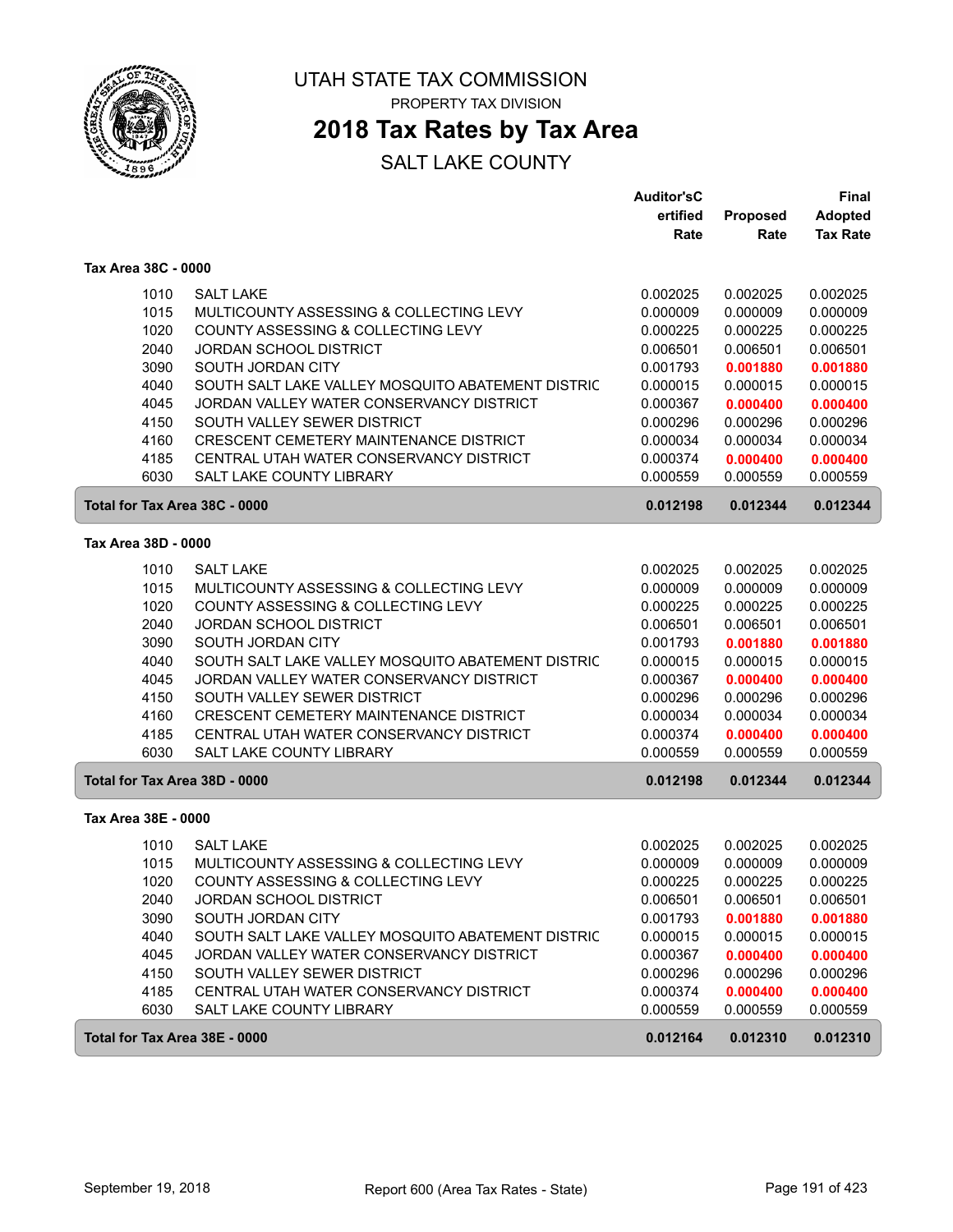

### **2018 Tax Rates by Tax Area**

|                               |                                                                     | <b>Auditor'sC</b>    |                      | <b>Final</b>         |
|-------------------------------|---------------------------------------------------------------------|----------------------|----------------------|----------------------|
|                               |                                                                     | ertified             | <b>Proposed</b>      | <b>Adopted</b>       |
|                               |                                                                     | Rate                 | Rate                 | <b>Tax Rate</b>      |
| Tax Area 38F - 0000           |                                                                     |                      |                      |                      |
| 1010                          | <b>SALT LAKE</b>                                                    | 0.002025             | 0.002025             | 0.002025             |
| 1015                          | MULTICOUNTY ASSESSING & COLLECTING LEVY                             | 0.000009             | 0.000009             | 0.000009             |
| 1020                          | COUNTY ASSESSING & COLLECTING LEVY                                  | 0.000225             | 0.000225             | 0.000225             |
| 2040                          | <b>JORDAN SCHOOL DISTRICT</b>                                       | 0.006501             | 0.006501             | 0.006501             |
| 3090                          | SOUTH JORDAN CITY                                                   | 0.001793             | 0.001880             | 0.001880             |
| 4040                          | SOUTH SALT LAKE VALLEY MOSQUITO ABATEMENT DISTRIC                   | 0.000015             | 0.000015             | 0.000015             |
| 4045                          | JORDAN VALLEY WATER CONSERVANCY DISTRICT                            | 0.000367             | 0.000400             | 0.000400             |
| 4150                          | SOUTH VALLEY SEWER DISTRICT                                         | 0.000296             | 0.000296             | 0.000296             |
| 4185                          | CENTRAL UTAH WATER CONSERVANCY DISTRICT                             | 0.000374             | 0.000400             | 0.000400             |
| 6030                          | SALT LAKE COUNTY LIBRARY                                            | 0.000559             | 0.000559             | 0.000559             |
| Total for Tax Area 38F - 0000 |                                                                     | 0.012164             | 0.012310             | 0.012310             |
| Tax Area 38G - 0000           |                                                                     |                      |                      |                      |
|                               |                                                                     |                      |                      |                      |
| 1010                          | <b>SALT LAKE</b>                                                    | 0.002025             | 0.002025             | 0.002025             |
| 1015                          | MULTICOUNTY ASSESSING & COLLECTING LEVY                             | 0.000009             | 0.000009             | 0.000009             |
| 1020                          | COUNTY ASSESSING & COLLECTING LEVY                                  | 0.000225             | 0.000225             | 0.000225             |
| 2040                          | <b>JORDAN SCHOOL DISTRICT</b>                                       | 0.006501<br>0.001793 | 0.006501             | 0.006501             |
| 3090                          | SOUTH JORDAN CITY                                                   |                      | 0.001880             | 0.001880             |
| 4040                          | SOUTH SALT LAKE VALLEY MOSQUITO ABATEMENT DISTRIC                   | 0.000015             | 0.000015             | 0.000015             |
| 4045                          | JORDAN VALLEY WATER CONSERVANCY DISTRICT                            | 0.000367             | 0.000400             | 0.000400             |
| 4150                          | SOUTH VALLEY SEWER DISTRICT                                         | 0.000296             | 0.000296             | 0.000296             |
| 4185<br>6030                  | CENTRAL UTAH WATER CONSERVANCY DISTRICT<br>SALT LAKE COUNTY LIBRARY | 0.000374<br>0.000559 | 0.000400<br>0.000559 | 0.000400<br>0.000559 |
|                               |                                                                     |                      |                      |                      |
| Total for Tax Area 38G - 0000 |                                                                     | 0.012164             | 0.012310             | 0.012310             |
| Tax Area 38H - 0000           |                                                                     |                      |                      |                      |
| 1010                          | <b>SALT LAKE</b>                                                    | 0.002025             | 0.002025             | 0.002025             |
| 1015                          | MULTICOUNTY ASSESSING & COLLECTING LEVY                             | 0.000009             | 0.000009             | 0.000009             |
| 1020                          | COUNTY ASSESSING & COLLECTING LEVY                                  | 0.000225             | 0.000225             | 0.000225             |
| 2040                          | <b>JORDAN SCHOOL DISTRICT</b>                                       | 0.006501             | 0.006501             | 0.006501             |
| 3090                          | SOUTH JORDAN CITY                                                   | 0.001793             | 0.001880             | 0.001880             |
| 4040                          | SOUTH SALT LAKE VALLEY MOSQUITO ABATEMENT DISTRIC                   | 0.000015             | 0.000015             | 0.000015             |
| 4045                          | JORDAN VALLEY WATER CONSERVANCY DISTRICT                            | 0.000367             | 0.000400             | 0.000400             |
| 4150                          | SOUTH VALLEY SEWER DISTRICT                                         | 0.000296             | 0.000296             | 0.000296             |
| 4185                          | CENTRAL UTAH WATER CONSERVANCY DISTRICT                             | 0.000374             | 0.000400             | 0.000400             |
| 6030                          | SALT LAKE COUNTY LIBRARY                                            | 0.000559             | 0.000559             | 0.000559             |
| Total for Tax Area 38H - 0000 |                                                                     | 0.012164             | 0.012310             | 0.012310             |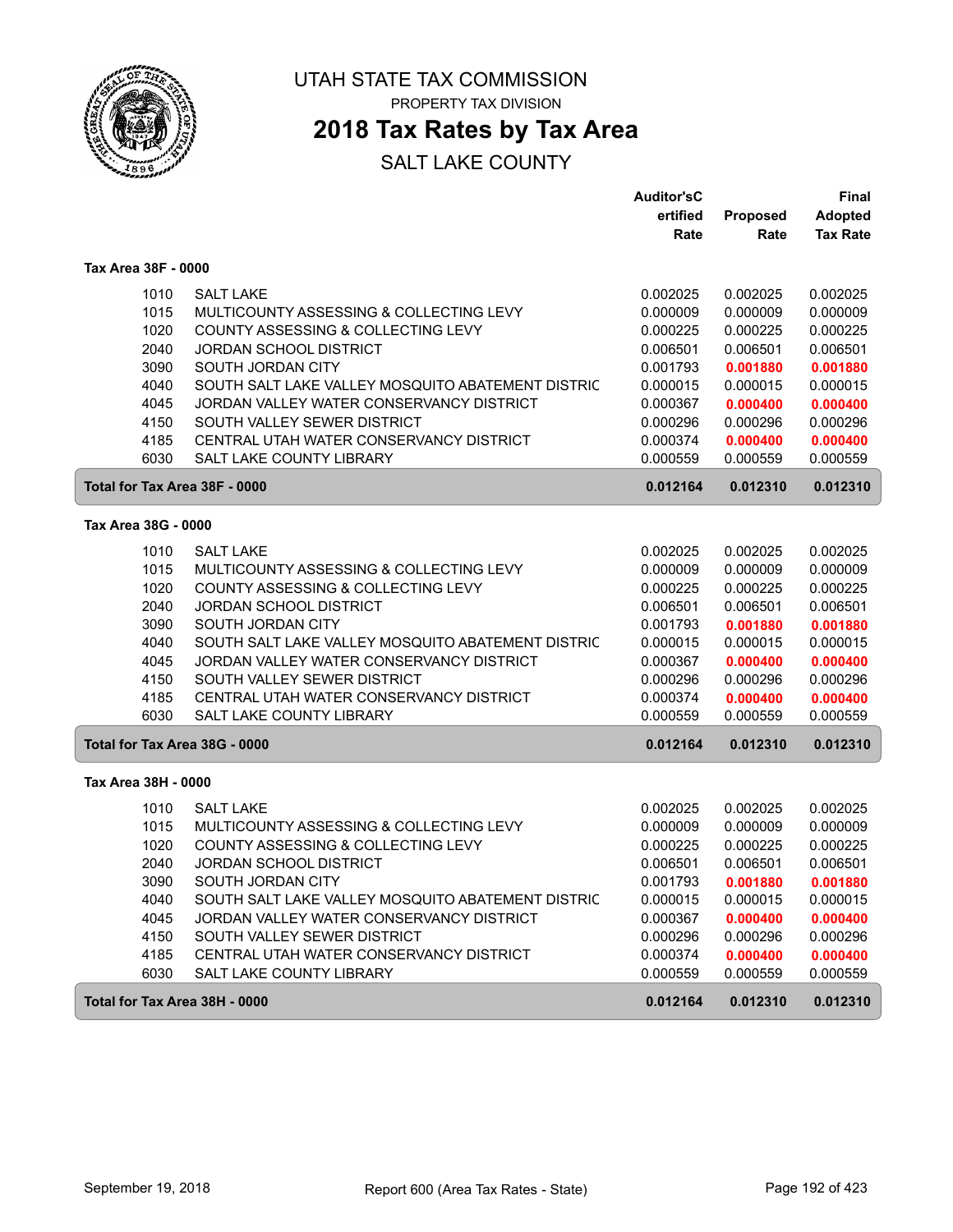

### **2018 Tax Rates by Tax Area**

|                               |                                                                     | <b>Auditor'sC</b>    |                      | <b>Final</b>         |
|-------------------------------|---------------------------------------------------------------------|----------------------|----------------------|----------------------|
|                               |                                                                     | ertified             | <b>Proposed</b>      | <b>Adopted</b>       |
|                               |                                                                     | Rate                 | Rate                 | <b>Tax Rate</b>      |
| Tax Area 38I - 0000           |                                                                     |                      |                      |                      |
| 1010                          | <b>SALT LAKE</b>                                                    | 0.002025             | 0.002025             | 0.002025             |
| 1015                          | MULTICOUNTY ASSESSING & COLLECTING LEVY                             | 0.000009             | 0.000009             | 0.000009             |
| 1020                          | COUNTY ASSESSING & COLLECTING LEVY                                  | 0.000225             | 0.000225             | 0.000225             |
| 2040                          | <b>JORDAN SCHOOL DISTRICT</b>                                       | 0.006501             | 0.006501             | 0.006501             |
| 3090                          | SOUTH JORDAN CITY                                                   | 0.001793             | 0.001880             | 0.001880             |
| 4040                          | SOUTH SALT LAKE VALLEY MOSQUITO ABATEMENT DISTRIC                   | 0.000015             | 0.000015             | 0.000015             |
| 4045                          | JORDAN VALLEY WATER CONSERVANCY DISTRICT                            | 0.000367             | 0.000400             | 0.000400             |
| 4150                          | SOUTH VALLEY SEWER DISTRICT                                         | 0.000296             | 0.000296             | 0.000296             |
| 4185                          | CENTRAL UTAH WATER CONSERVANCY DISTRICT                             | 0.000374             | 0.000400             | 0.000400             |
| 6030                          | SALT LAKE COUNTY LIBRARY                                            | 0.000559             | 0.000559             | 0.000559             |
| Total for Tax Area 38I - 0000 |                                                                     | 0.012164             | 0.012310             | 0.012310             |
| Tax Area 38J - 0000           |                                                                     |                      |                      |                      |
|                               |                                                                     |                      |                      |                      |
| 1010                          | <b>SALT LAKE</b>                                                    | 0.002025             | 0.002025             | 0.002025             |
| 1015                          | MULTICOUNTY ASSESSING & COLLECTING LEVY                             | 0.000009             | 0.000009             | 0.000009             |
| 1020                          | COUNTY ASSESSING & COLLECTING LEVY                                  | 0.000225             | 0.000225             | 0.000225             |
| 2040                          | <b>JORDAN SCHOOL DISTRICT</b>                                       | 0.006501<br>0.001793 | 0.006501             | 0.006501             |
| 3090                          | SOUTH JORDAN CITY                                                   |                      | 0.001880             | 0.001880             |
| 4040                          | SOUTH SALT LAKE VALLEY MOSQUITO ABATEMENT DISTRIC                   | 0.000015             | 0.000015             | 0.000015             |
| 4045                          | JORDAN VALLEY WATER CONSERVANCY DISTRICT                            | 0.000367             | 0.000400             | 0.000400             |
| 4150                          | SOUTH VALLEY SEWER DISTRICT                                         | 0.000296             | 0.000296             | 0.000296             |
| 4185<br>6030                  | CENTRAL UTAH WATER CONSERVANCY DISTRICT<br>SALT LAKE COUNTY LIBRARY | 0.000374<br>0.000559 | 0.000400<br>0.000559 | 0.000400<br>0.000559 |
|                               |                                                                     |                      |                      |                      |
| Total for Tax Area 38J - 0000 |                                                                     | 0.012164             | 0.012310             | 0.012310             |
| Tax Area 38K - 0000           |                                                                     |                      |                      |                      |
| 1010                          | <b>SALT LAKE</b>                                                    | 0.002025             | 0.002025             | 0.002025             |
| 1015                          | MULTICOUNTY ASSESSING & COLLECTING LEVY                             | 0.000009             | 0.000009             | 0.000009             |
| 1020                          | COUNTY ASSESSING & COLLECTING LEVY                                  | 0.000225             | 0.000225             | 0.000225             |
| 2040                          | <b>JORDAN SCHOOL DISTRICT</b>                                       | 0.006501             | 0.006501             | 0.006501             |
| 3090                          | SOUTH JORDAN CITY                                                   | 0.001793             | 0.001880             | 0.001880             |
| 4040                          | SOUTH SALT LAKE VALLEY MOSQUITO ABATEMENT DISTRIC                   | 0.000015             | 0.000015             | 0.000015             |
| 4045                          | JORDAN VALLEY WATER CONSERVANCY DISTRICT                            | 0.000367             | 0.000400             | 0.000400             |
| 4150                          | SOUTH VALLEY SEWER DISTRICT                                         | 0.000296             | 0.000296             | 0.000296             |
| 4185                          | CENTRAL UTAH WATER CONSERVANCY DISTRICT                             | 0.000374             | 0.000400             | 0.000400             |
| 6030                          | SALT LAKE COUNTY LIBRARY                                            | 0.000559             | 0.000559             | 0.000559             |
| Total for Tax Area 38K - 0000 |                                                                     | 0.012164             | 0.012310             | 0.012310             |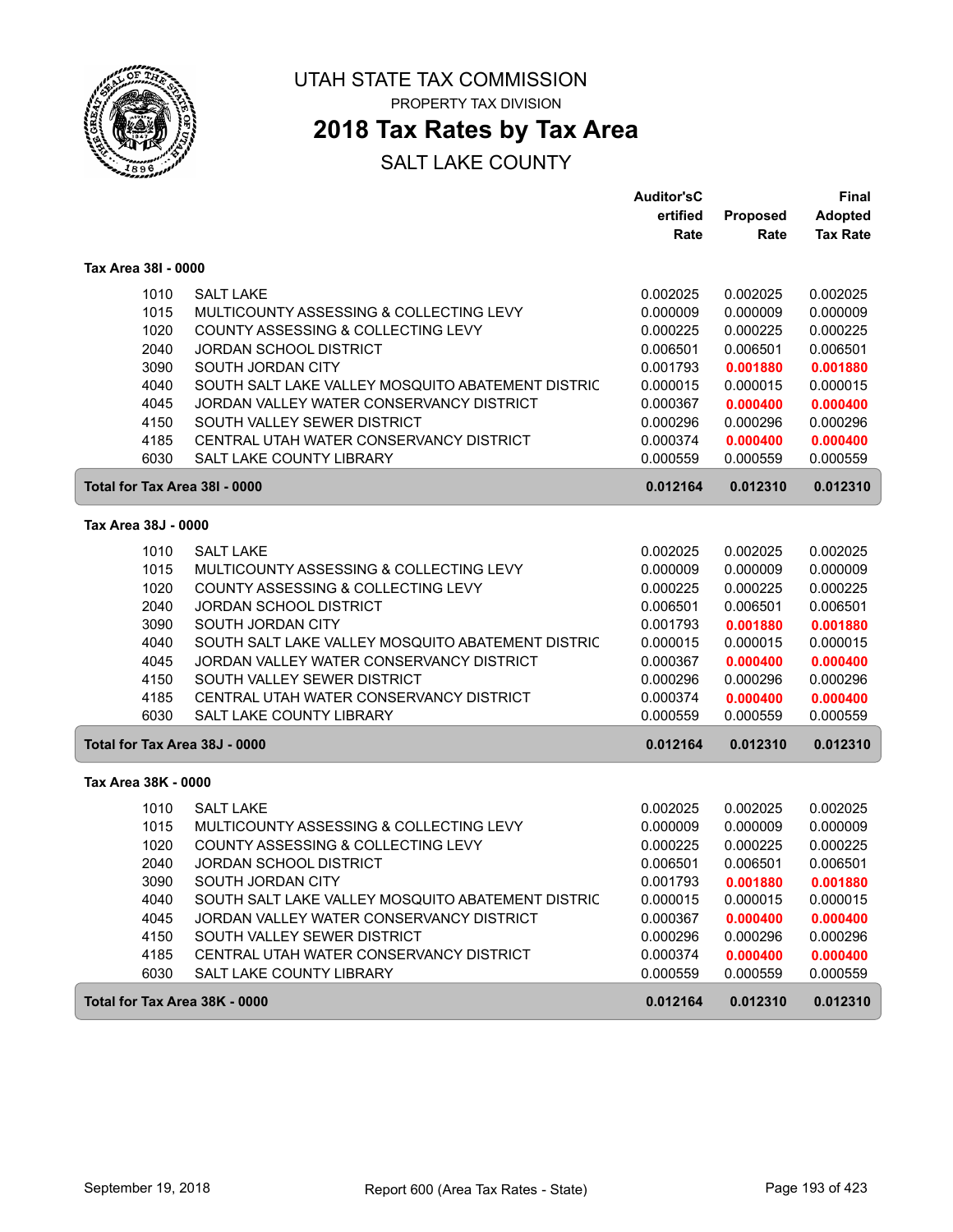

### **2018 Tax Rates by Tax Area**

|                     |                                                           | <b>Auditor'sC</b> |          | Final           |
|---------------------|-----------------------------------------------------------|-------------------|----------|-----------------|
|                     |                                                           | ertified          | Proposed | <b>Adopted</b>  |
|                     |                                                           | Rate              | Rate     | <b>Tax Rate</b> |
| Tax Area 38L - 0000 |                                                           |                   |          |                 |
|                     | <b>SALT LAKE</b><br>1010                                  | 0.002025          | 0.002025 | 0.002025        |
|                     | 1015<br>MULTICOUNTY ASSESSING & COLLECTING LEVY           | 0.000009          | 0.000009 | 0.000009        |
|                     | 1020<br><b>COUNTY ASSESSING &amp; COLLECTING LEVY</b>     | 0.000225          | 0.000225 | 0.000225        |
|                     | 2040<br><b>JORDAN SCHOOL DISTRICT</b>                     | 0.006501          | 0.006501 | 0.006501        |
|                     | 3090<br>SOUTH JORDAN CITY                                 | 0.001793          | 0.001880 | 0.001880        |
|                     | 4040<br>SOUTH SALT LAKE VALLEY MOSQUITO ABATEMENT DISTRIC | 0.000015          | 0.000015 | 0.000015        |
|                     | 4045<br>JORDAN VALLEY WATER CONSERVANCY DISTRICT          | 0.000367          | 0.000400 | 0.000400        |
|                     | 4150<br>SOUTH VALLEY SEWER DISTRICT                       | 0.000296          | 0.000296 | 0.000296        |
|                     | CRESCENT CEMETERY MAINTENANCE DISTRICT<br>4160            | 0.000034          | 0.000034 | 0.000034        |
|                     | 4185<br>CENTRAL UTAH WATER CONSERVANCY DISTRICT           | 0.000374          | 0.000400 | 0.000400        |
|                     | 6030<br>SALT LAKE COUNTY LIBRARY                          | 0.000559          | 0.000559 | 0.000559        |
|                     | Total for Tax Area 38L - 0000                             | 0.012198          | 0.012344 | 0.012344        |
| Tax Area 39E - 0000 |                                                           |                   |          |                 |
|                     | <b>SALT LAKE</b><br>1010                                  | 0.002025          | 0.002025 | 0.002025        |
|                     | 1015<br>MULTICOUNTY ASSESSING & COLLECTING LEVY           | 0.000009          | 0.000009 | 0.000009        |
|                     | 1020<br>COUNTY ASSESSING & COLLECTING LEVY                | 0.000225          | 0.000225 | 0.000225        |
|                     | 2040<br>JORDAN SCHOOL DISTRICT                            | 0.006501          | 0.006501 | 0.006501        |
|                     | 3090<br>SOUTH JORDAN CITY                                 | 0.001793          | 0.001880 | 0.001880        |
|                     | 4040<br>SOUTH SALT LAKE VALLEY MOSQUITO ABATEMENT DISTRIC | 0.000015          | 0.000015 | 0.000015        |
|                     | 4045<br>JORDAN VALLEY WATER CONSERVANCY DISTRICT          | 0.000367          | 0.000400 | 0.000400        |
|                     | SOUTH VALLEY SEWER DISTRICT<br>4150                       | 0.000296          | 0.000296 | 0.000296        |
|                     | 4160<br>CRESCENT CEMETERY MAINTENANCE DISTRICT            | 0.000034          | 0.000034 | 0.000034        |
|                     | 4185<br>CENTRAL UTAH WATER CONSERVANCY DISTRICT           | 0.000374          | 0.000400 | 0.000400        |
|                     | 6030<br>SALT LAKE COUNTY LIBRARY                          | 0.000559          | 0.000559 | 0.000559        |
|                     | Total for Tax Area 39E - 0000                             | 0.012198          | 0.012344 | 0.012344        |
| Tax Area 39G - 0000 |                                                           |                   |          |                 |
|                     | <b>SALT LAKE</b><br>1010                                  | 0.002025          | 0.002025 | 0.002025        |
|                     | 1015<br>MULTICOUNTY ASSESSING & COLLECTING LEVY           | 0.000009          | 0.000009 | 0.000009        |
|                     | 1020<br>COUNTY ASSESSING & COLLECTING LEVY                | 0.000225          | 0.000225 | 0.000225        |
|                     | 2040<br>JORDAN SCHOOL DISTRICT                            | 0.006501          | 0.006501 | 0.006501        |
|                     | 3090<br>SOUTH JORDAN CITY                                 | 0.001793          | 0.001880 | 0.001880        |
|                     | 4040<br>SOUTH SALT LAKE VALLEY MOSQUITO ABATEMENT DISTRIC | 0.000015          | 0.000015 | 0.000015        |
|                     | 4045<br>JORDAN VALLEY WATER CONSERVANCY DISTRICT          | 0.000367          | 0.000400 | 0.000400        |
|                     | 4150<br>SOUTH VALLEY SEWER DISTRICT                       | 0.000296          | 0.000296 | 0.000296        |
|                     | 4160<br>CRESCENT CEMETERY MAINTENANCE DISTRICT            | 0.000034          | 0.000034 | 0.000034        |
|                     | 4185<br>CENTRAL UTAH WATER CONSERVANCY DISTRICT           | 0.000374          | 0.000400 | 0.000400        |
|                     | 6030<br>SALT LAKE COUNTY LIBRARY                          | 0.000559          | 0.000559 | 0.000559        |
|                     | Total for Tax Area 39G - 0000                             | 0.012198          | 0.012344 | 0.012344        |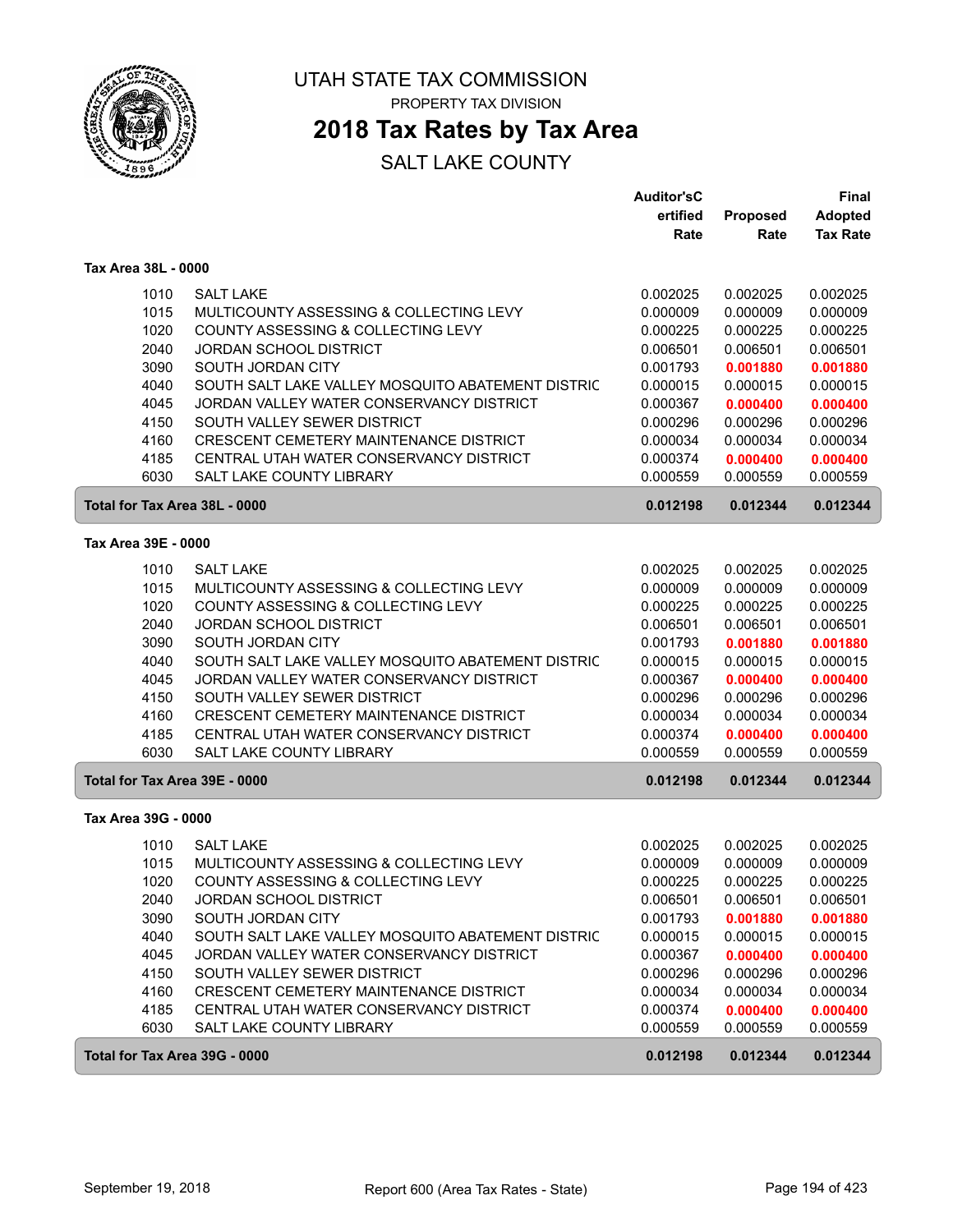

### **2018 Tax Rates by Tax Area**

|                               |                                                   | <b>Auditor'sC</b> |          | Final           |
|-------------------------------|---------------------------------------------------|-------------------|----------|-----------------|
|                               |                                                   | ertified          | Proposed | <b>Adopted</b>  |
|                               |                                                   | Rate              | Rate     | <b>Tax Rate</b> |
| Tax Area 39I - 0000           |                                                   |                   |          |                 |
| 1010                          | <b>SALT LAKE</b>                                  | 0.002025          | 0.002025 | 0.002025        |
| 1015                          | MULTICOUNTY ASSESSING & COLLECTING LEVY           | 0.000009          | 0.000009 | 0.000009        |
| 1020                          | COUNTY ASSESSING & COLLECTING LEVY                | 0.000225          | 0.000225 | 0.000225        |
| 2040                          | <b>JORDAN SCHOOL DISTRICT</b>                     | 0.006501          | 0.006501 | 0.006501        |
| 3090                          | SOUTH JORDAN CITY                                 | 0.001793          | 0.001880 | 0.001880        |
| 4040                          | SOUTH SALT LAKE VALLEY MOSQUITO ABATEMENT DISTRIC | 0.000015          | 0.000015 | 0.000015        |
| 4045                          | JORDAN VALLEY WATER CONSERVANCY DISTRICT          | 0.000367          | 0.000400 | 0.000400        |
| 4150                          | SOUTH VALLEY SEWER DISTRICT                       | 0.000296          | 0.000296 | 0.000296        |
| 4160                          | CRESCENT CEMETERY MAINTENANCE DISTRICT            | 0.000034          | 0.000034 | 0.000034        |
| 4185                          | CENTRAL UTAH WATER CONSERVANCY DISTRICT           | 0.000374          | 0.000400 | 0.000400        |
| 6030                          | <b>SALT LAKE COUNTY LIBRARY</b>                   | 0.000559          | 0.000559 | 0.000559        |
| Total for Tax Area 39I - 0000 |                                                   | 0.012198          | 0.012344 | 0.012344        |
| Tax Area 39K - 0000           |                                                   |                   |          |                 |
| 1010                          | <b>SALT LAKE</b>                                  | 0.002025          | 0.002025 | 0.002025        |
| 1015                          | MULTICOUNTY ASSESSING & COLLECTING LEVY           | 0.000009          | 0.000009 | 0.000009        |
| 1020                          | COUNTY ASSESSING & COLLECTING LEVY                | 0.000225          | 0.000225 | 0.000225        |
| 2040                          | <b>JORDAN SCHOOL DISTRICT</b>                     | 0.006501          | 0.006501 | 0.006501        |
| 3090                          | SOUTH JORDAN CITY                                 | 0.001793          | 0.001880 | 0.001880        |
| 4040                          | SOUTH SALT LAKE VALLEY MOSQUITO ABATEMENT DISTRIC | 0.000015          | 0.000015 | 0.000015        |
| 4045                          | JORDAN VALLEY WATER CONSERVANCY DISTRICT          | 0.000367          | 0.000400 | 0.000400        |
| 4150                          | SOUTH VALLEY SEWER DISTRICT                       | 0.000296          | 0.000296 | 0.000296        |
| 4160                          | CRESCENT CEMETERY MAINTENANCE DISTRICT            | 0.000034          | 0.000034 | 0.000034        |
| 4185                          | CENTRAL UTAH WATER CONSERVANCY DISTRICT           | 0.000374          | 0.000400 | 0.000400        |
| 6030                          | SALT LAKE COUNTY LIBRARY                          | 0.000559          | 0.000559 | 0.000559        |
| Total for Tax Area 39K - 0000 |                                                   | 0.012198          | 0.012344 | 0.012344        |
| Tax Area 39M - 0000           |                                                   |                   |          |                 |
| 1010                          | <b>SALT LAKE</b>                                  | 0.002025          | 0.002025 | 0.002025        |
| 1015                          | MULTICOUNTY ASSESSING & COLLECTING LEVY           | 0.000009          | 0.000009 | 0.000009        |
| 1020                          | COUNTY ASSESSING & COLLECTING LEVY                | 0.000225          | 0.000225 | 0.000225        |
| 2040                          | <b>JORDAN SCHOOL DISTRICT</b>                     | 0.006501          | 0.006501 | 0.006501        |
| 3090                          | SOUTH JORDAN CITY                                 | 0.001793          | 0.001880 | 0.001880        |
| 4040                          | SOUTH SALT LAKE VALLEY MOSQUITO ABATEMENT DISTRIC | 0.000015          | 0.000015 | 0.000015        |
| 4045                          | JORDAN VALLEY WATER CONSERVANCY DISTRICT          | 0.000367          | 0.000400 | 0.000400        |
| 4150                          | SOUTH VALLEY SEWER DISTRICT                       | 0.000296          | 0.000296 | 0.000296        |
| 4160                          | CRESCENT CEMETERY MAINTENANCE DISTRICT            | 0.000034          | 0.000034 | 0.000034        |
| 4185                          | CENTRAL UTAH WATER CONSERVANCY DISTRICT           | 0.000374          | 0.000400 | 0.000400        |
| 6030                          | SALT LAKE COUNTY LIBRARY                          | 0.000559          | 0.000559 | 0.000559        |
| Total for Tax Area 39M - 0000 |                                                   | 0.012198          | 0.012344 | 0.012344        |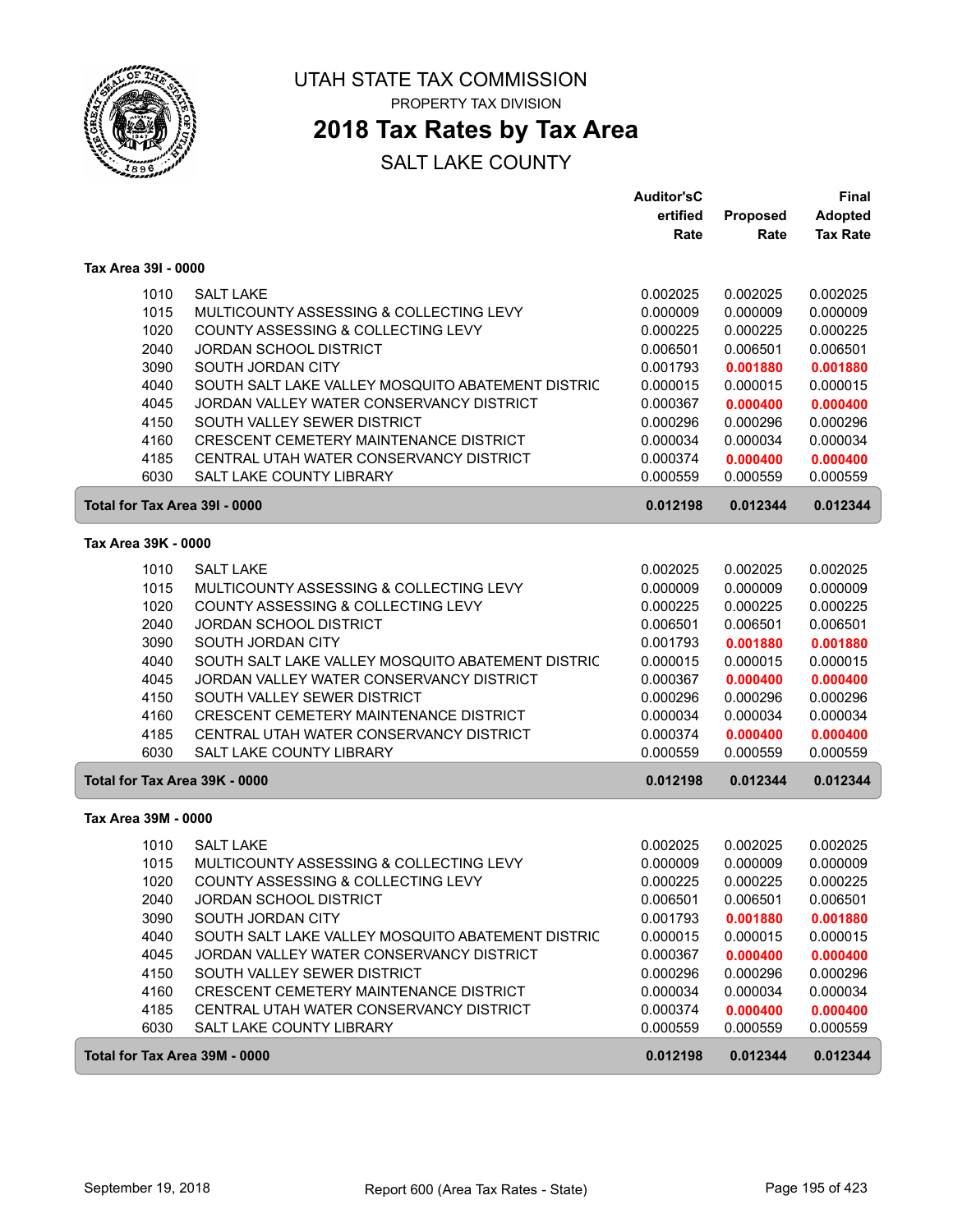

**2018 Tax Rates by Tax Area**

|                               |                                                   | <b>Auditor'sC</b> |                 | <b>Final</b>    |
|-------------------------------|---------------------------------------------------|-------------------|-----------------|-----------------|
|                               |                                                   | ertified          | <b>Proposed</b> | <b>Adopted</b>  |
|                               |                                                   | Rate              | Rate            | <b>Tax Rate</b> |
| Tax Area 40D - 0000           |                                                   |                   |                 |                 |
| 1010                          | <b>SALT LAKE</b>                                  | 0.002025          | 0.002025        | 0.002025        |
| 1015                          | MULTICOUNTY ASSESSING & COLLECTING LEVY           | 0.000009          | 0.000009        | 0.000009        |
| 1020                          | COUNTY ASSESSING & COLLECTING LEVY                | 0.000225          | 0.000225        | 0.000225        |
| 2045                          | <b>CANYONS SCHOOL DISTRICT</b>                    | 0.006435          | 0.006435        | 0.006435        |
| 3010                          | <b>ALTA TOWN</b>                                  | 0.001143          | 0.001231        | 0.001231        |
| 4040                          | SOUTH SALT LAKE VALLEY MOSQUITO ABATEMENT DISTRIC | 0.000015          | 0.000015        | 0.000015        |
| 4185                          | CENTRAL UTAH WATER CONSERVANCY DISTRICT           | 0.000374          | 0.000400        | 0.000400        |
| 6030                          | SALT LAKE COUNTY LIBRARY                          | 0.000559          | 0.000559        | 0.000559        |
| 6060                          | JORDAN/CANYON SCHOOL DISTRICT DEBT SERVICE AREA   | 0.000560          | 0.000560        | 0.000560        |
| Total for Tax Area 40D - 0000 |                                                   | 0.011345          | 0.011459        | 0.011459        |
| Tax Area 40G - 0000           |                                                   |                   |                 |                 |
| 1010                          | <b>SALT LAKE</b>                                  | 0.002025          | 0.002025        | 0.002025        |
| 1015                          | MULTICOUNTY ASSESSING & COLLECTING LEVY           | 0.000009          | 0.000009        | 0.000009        |
| 1020                          | COUNTY ASSESSING & COLLECTING LEVY                | 0.000225          | 0.000225        | 0.000225        |
| 2045                          | <b>CANYONS SCHOOL DISTRICT</b>                    | 0.006435          | 0.006435        | 0.006435        |
| 4040                          | SOUTH SALT LAKE VALLEY MOSQUITO ABATEMENT DISTRIC | 0.000015          | 0.000015        | 0.000015        |
| 4185                          | CENTRAL UTAH WATER CONSERVANCY DISTRICT           | 0.000374          | 0.000400        | 0.000400        |
| 4220                          | SALT LAKE COUNTY MUNICIPAL-TYPE SERVICES          | 0.000052          | 0.000052        | 0.000052        |
| 4320                          | UNIFIED FIRE SERVICE AREA                         | 0.001682          | 0.001858        | 0.001858        |
| 4340                          | SALT LAKE VALLEY LAW ENFORCEMENT SERVICE AREA     | 0.001980          | 0.002139        | 0.002139        |
| 6030                          | <b>SALT LAKE COUNTY LIBRARY</b>                   | 0.000559          | 0.000559        | 0.000559        |
| 6060                          | JORDAN/CANYON SCHOOL DISTRICT DEBT SERVICE AREA   | 0.000560          | 0.000560        | 0.000560        |
| Total for Tax Area 40G - 0000 |                                                   | 0.013916          | 0.014277        | 0.014277        |
| Tax Area 40I - 0000           |                                                   |                   |                 |                 |
| 1010                          | <b>SALT LAKE</b>                                  | 0.002025          | 0.002025        | 0.002025        |
| 1015                          | MULTICOUNTY ASSESSING & COLLECTING LEVY           | 0.000009          | 0.000009        | 0.000009        |
| 1020                          | COUNTY ASSESSING & COLLECTING LEVY                | 0.000225          | 0.000225        | 0.000225        |
| 2045                          | <b>CANYONS SCHOOL DISTRICT</b>                    | 0.006435          | 0.006435        | 0.006435        |
| 3010                          | ALTA TOWN                                         | 0.001143          | 0.001231        | 0.001231        |
| 4040                          | SOUTH SALT LAKE VALLEY MOSQUITO ABATEMENT DISTRIC | 0.000015          | 0.000015        | 0.000015        |
| 4185                          | CENTRAL UTAH WATER CONSERVANCY DISTRICT           | 0.000374          | 0.000400        | 0.000400        |
| 4190                          | SALT LAKE COUNTY SERVICE AREA 3 - SNOWBIRD        | 0.000095          | 0.000095        | 0.000095        |
| 6030                          | SALT LAKE COUNTY LIBRARY                          | 0.000559          | 0.000559        | 0.000559        |
| 6060                          | JORDAN/CANYON SCHOOL DISTRICT DEBT SERVICE AREA   | 0.000560          | 0.000560        | 0.000560        |
| Total for Tax Area 40I - 0000 |                                                   | 0.011440          | 0.011554        | 0.011554        |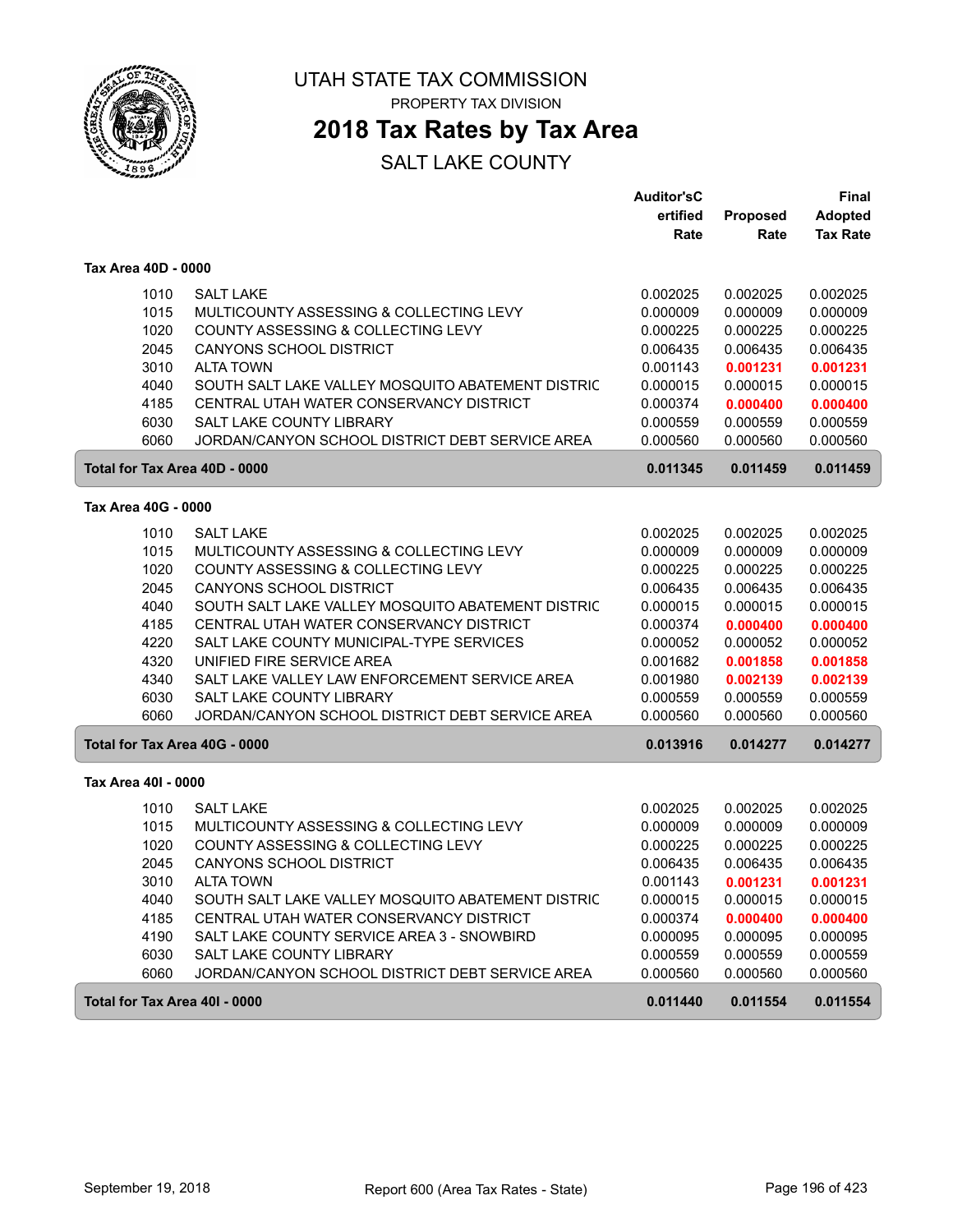

UTAH STATE TAX COMMISSION PROPERTY TAX DIVISION

### **2018 Tax Rates by Tax Area**

|                               |                                                   | <b>Auditor'sC</b> |          | <b>Final</b>    |
|-------------------------------|---------------------------------------------------|-------------------|----------|-----------------|
|                               |                                                   | ertified          | Proposed | <b>Adopted</b>  |
|                               |                                                   | Rate              | Rate     | <b>Tax Rate</b> |
| Tax Area 40K - 0000           |                                                   |                   |          |                 |
| 1010                          | <b>SALT LAKE</b>                                  | 0.002025          | 0.002025 | 0.002025        |
| 1015                          | MULTICOUNTY ASSESSING & COLLECTING LEVY           | 0.000009          | 0.000009 | 0.000009        |
| 1020                          | COUNTY ASSESSING & COLLECTING LEVY                | 0.000225          | 0.000225 | 0.000225        |
| 2045                          | <b>CANYONS SCHOOL DISTRICT</b>                    | 0.006435          | 0.006435 | 0.006435        |
| 4040                          | SOUTH SALT LAKE VALLEY MOSQUITO ABATEMENT DISTRIC | 0.000015          | 0.000015 | 0.000015        |
| 4185                          | CENTRAL UTAH WATER CONSERVANCY DISTRICT           | 0.000374          | 0.000400 | 0.000400        |
| 4220                          | SALT LAKE COUNTY MUNICIPAL-TYPE SERVICES          | 0.000052          | 0.000052 | 0.000052        |
| 4320                          | UNIFIED FIRE SERVICE AREA                         | 0.001682          | 0.001858 | 0.001858        |
| 4340                          | SALT LAKE VALLEY LAW ENFORCEMENT SERVICE AREA     | 0.001980          | 0.002139 | 0.002139        |
| 6030                          | <b>SALT LAKE COUNTY LIBRARY</b>                   | 0.000559          | 0.000559 | 0.000559        |
| 6060                          | JORDAN/CANYON SCHOOL DISTRICT DEBT SERVICE AREA   | 0.000560          | 0.000560 | 0.000560        |
| Total for Tax Area 40K - 0000 |                                                   | 0.013916          | 0.014277 | 0.014277        |
| Tax Area 40L - 0000           |                                                   |                   |          |                 |
| 1010                          | <b>SALT LAKE</b>                                  | 0.002025          | 0.002025 | 0.002025        |
| 1015                          | MULTICOUNTY ASSESSING & COLLECTING LEVY           | 0.000009          | 0.000009 | 0.000009        |
| 1020                          | COUNTY ASSESSING & COLLECTING LEVY                | 0.000225          | 0.000225 | 0.000225        |
| 2045                          | <b>CANYONS SCHOOL DISTRICT</b>                    | 0.006435          | 0.006435 | 0.006435        |
| 3010                          | <b>ALTA TOWN</b>                                  | 0.001143          | 0.001231 | 0.001231        |
| 4040                          | SOUTH SALT LAKE VALLEY MOSQUITO ABATEMENT DISTRIC | 0.000015          | 0.000015 | 0.000015        |
| 4185                          | CENTRAL UTAH WATER CONSERVANCY DISTRICT           | 0.000374          | 0.000400 | 0.000400        |
| 4190                          | SALT LAKE COUNTY SERVICE AREA 3 - SNOWBIRD        | 0.000095          | 0.000095 | 0.000095        |
| 6030                          | SALT LAKE COUNTY LIBRARY                          | 0.000559          | 0.000559 | 0.000559        |
| 6060                          | JORDAN/CANYON SCHOOL DISTRICT DEBT SERVICE AREA   | 0.000560          | 0.000560 | 0.000560        |
| Total for Tax Area 40L - 0000 |                                                   | 0.011440          | 0.011554 | 0.011554        |
| Tax Area 40P - 0000           |                                                   |                   |          |                 |
| 1010                          | <b>SALT LAKE</b>                                  | 0.002025          | 0.002025 | 0.002025        |
| 1015                          | MULTICOUNTY ASSESSING & COLLECTING LEVY           | 0.000009          | 0.000009 | 0.000009        |
| 1020                          | COUNTY ASSESSING & COLLECTING LEVY                | 0.000225          | 0.000225 | 0.000225        |
| 2045                          | <b>CANYONS SCHOOL DISTRICT</b>                    | 0.006435          | 0.006435 | 0.006435        |
| 4040                          | SOUTH SALT LAKE VALLEY MOSQUITO ABATEMENT DISTRIC | 0.000015          | 0.000015 | 0.000015        |
| 4185                          | CENTRAL UTAH WATER CONSERVANCY DISTRICT           | 0.000374          | 0.000400 | 0.000400        |
| 4190                          | SALT LAKE COUNTY SERVICE AREA 3 - SNOWBIRD        | 0.000095          | 0.000095 | 0.000095        |
| 4220                          | SALT LAKE COUNTY MUNICIPAL-TYPE SERVICES          | 0.000052          | 0.000052 | 0.000052        |
| 4320                          | UNIFIED FIRE SERVICE AREA                         | 0.001682          | 0.001858 | 0.001858        |
| 4340                          | SALT LAKE VALLEY LAW ENFORCEMENT SERVICE AREA     | 0.001980          | 0.002139 | 0.002139        |
| 6030                          | SALT LAKE COUNTY LIBRARY                          | 0.000559          | 0.000559 | 0.000559        |
| 6060                          | JORDAN/CANYON SCHOOL DISTRICT DEBT SERVICE AREA   | 0.000560          | 0.000560 | 0.000560        |
| Total for Tax Area 40P - 0000 |                                                   | 0.014011          | 0.014372 | 0.014372        |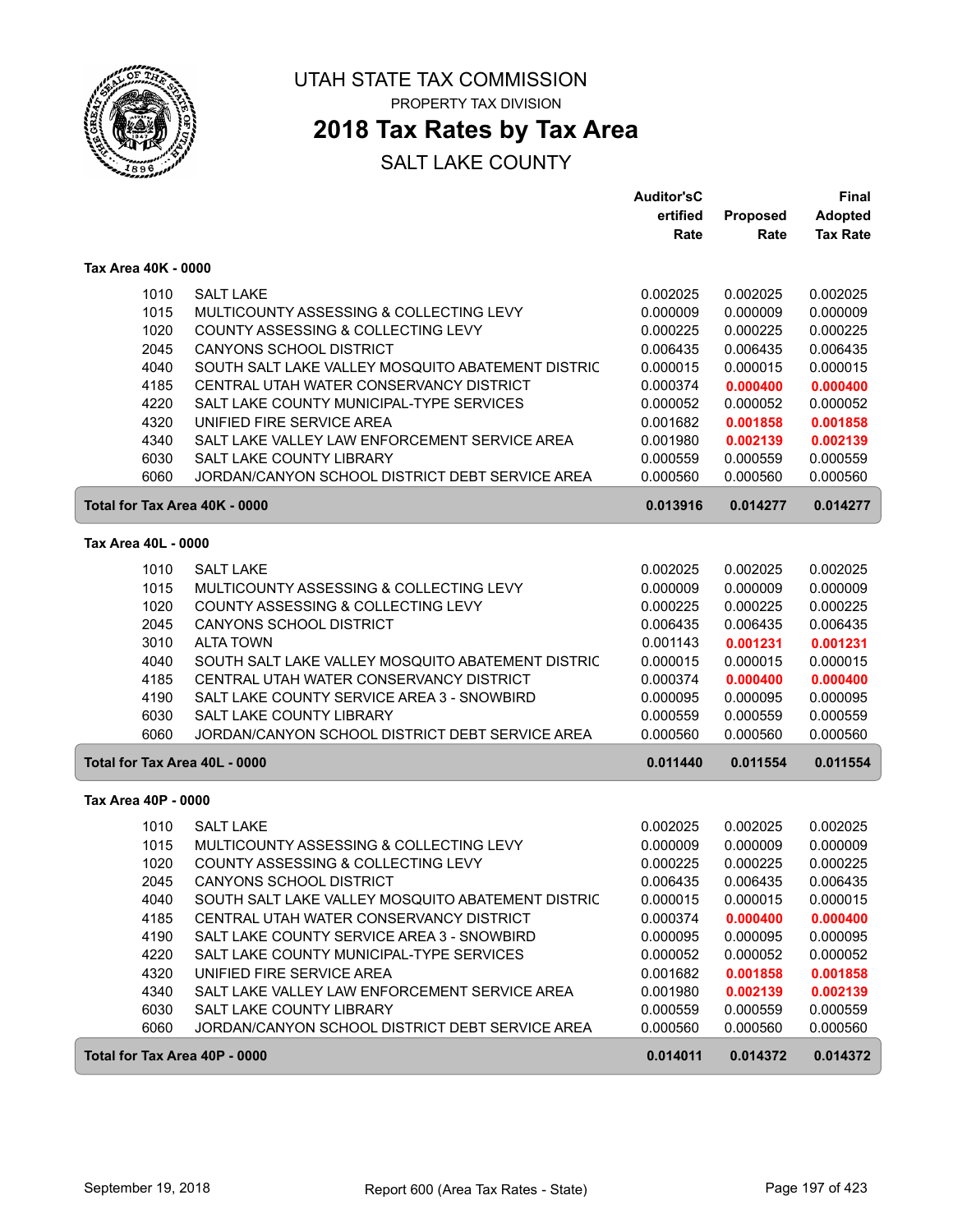

# **2018 Tax Rates by Tax Area**

|                            |                                                                               | <b>Auditor'sC</b>    |                      | Final                |
|----------------------------|-------------------------------------------------------------------------------|----------------------|----------------------|----------------------|
|                            |                                                                               | ertified             | Proposed             | <b>Adopted</b>       |
|                            |                                                                               | Rate                 | Rate                 | <b>Tax Rate</b>      |
| <b>Tax Area 40R - 0000</b> |                                                                               |                      |                      |                      |
| 1010                       | <b>SALT LAKE</b>                                                              | 0.002025             | 0.002025             | 0.002025             |
| 1015                       | MULTICOUNTY ASSESSING & COLLECTING LEVY                                       | 0.000009             | 0.000009             | 0.000009             |
| 1020                       | COUNTY ASSESSING & COLLECTING LEVY                                            | 0.000225             | 0.000225             | 0.000225             |
| 2045                       | <b>CANYONS SCHOOL DISTRICT</b>                                                | 0.006435             | 0.006435             | 0.006435             |
| 4040                       | SOUTH SALT LAKE VALLEY MOSQUITO ABATEMENT DISTRIC                             | 0.000015             | 0.000015             | 0.000015             |
| 4060                       | MT. OLYMPUS IMPROVEMENT DISTRICT                                              | 0.000279             | 0.000279             | 0.000279             |
| 4185                       | CENTRAL UTAH WATER CONSERVANCY DISTRICT                                       | 0.000374             | 0.000400             | 0.000400             |
| 4220                       | SALT LAKE COUNTY MUNICIPAL-TYPE SERVICES                                      | 0.000052             | 0.000052             | 0.000052             |
| 4320                       | UNIFIED FIRE SERVICE AREA                                                     | 0.001682             | 0.001858             | 0.001858             |
| 4340                       | SALT LAKE VALLEY LAW ENFORCEMENT SERVICE AREA                                 | 0.001980             | 0.002139             | 0.002139             |
| 6030                       | <b>SALT LAKE COUNTY LIBRARY</b>                                               | 0.000559             | 0.000559             | 0.000559             |
| 6060                       | JORDAN/CANYON SCHOOL DISTRICT DEBT SERVICE AREA                               | 0.000560             | 0.000560             | 0.000560             |
|                            | Total for Tax Area 40R - 0000                                                 | 0.014195             | 0.014556             | 0.014556             |
| Tax Area 40U - 0000        |                                                                               |                      |                      |                      |
|                            |                                                                               |                      |                      |                      |
| 1010                       | <b>SALT LAKE</b>                                                              | 0.002025             | 0.002025<br>0.000009 | 0.002025             |
| 1015<br>1020               | MULTICOUNTY ASSESSING & COLLECTING LEVY<br>COUNTY ASSESSING & COLLECTING LEVY | 0.000009<br>0.000225 | 0.000225             | 0.000009<br>0.000225 |
| 2045                       | <b>CANYONS SCHOOL DISTRICT</b>                                                | 0.006435             | 0.006435             | 0.006435             |
| 3010                       | <b>ALTA TOWN</b>                                                              | 0.001143             | 0.001231             | 0.001231             |
| 4040                       | SOUTH SALT LAKE VALLEY MOSQUITO ABATEMENT DISTRIC                             | 0.000015             | 0.000015             | 0.000015             |
| 4185                       | CENTRAL UTAH WATER CONSERVANCY DISTRICT                                       | 0.000374             | 0.000400             | 0.000400             |
| 6030                       | <b>SALT LAKE COUNTY LIBRARY</b>                                               | 0.000559             | 0.000559             | 0.000559             |
| 6060                       | JORDAN/CANYON SCHOOL DISTRICT DEBT SERVICE AREA                               | 0.000560             | 0.000560             | 0.000560             |
|                            | Total for Tax Area 40U - 0000                                                 | 0.011345             | 0.011459             | 0.011459             |
|                            |                                                                               |                      |                      |                      |
| Tax Area 40W - 0000        |                                                                               |                      |                      |                      |
| 1010                       | <b>SALT LAKE</b>                                                              | 0.002025             | 0.002025             | 0.002025             |
| 1015                       | MULTICOUNTY ASSESSING & COLLECTING LEVY                                       | 0.000009             | 0.000009             | 0.000009             |
| 1020                       | COUNTY ASSESSING & COLLECTING LEVY                                            | 0.000225             | 0.000225             | 0.000225             |
| 2045                       | CANYONS SCHOOL DISTRICT                                                       | 0.006435             | 0.006435             | 0.006435             |
| 3010                       | <b>ALTA TOWN</b>                                                              | 0.001143             | 0.001231             | 0.001231             |
| 4040                       | SOUTH SALT LAKE VALLEY MOSQUITO ABATEMENT DISTRIC                             | 0.000015             | 0.000015             | 0.000015             |
| 4185                       | CENTRAL UTAH WATER CONSERVANCY DISTRICT                                       | 0.000374             | 0.000400             | 0.000400             |
| 6030                       | SALT LAKE COUNTY LIBRARY                                                      | 0.000559             | 0.000559             | 0.000559             |
| 6060                       | JORDAN/CANYON SCHOOL DISTRICT DEBT SERVICE AREA                               | 0.000560             | 0.000560             | 0.000560             |
|                            | Total for Tax Area 40W - 0000                                                 | 0.011345             | 0.011459             | 0.011459             |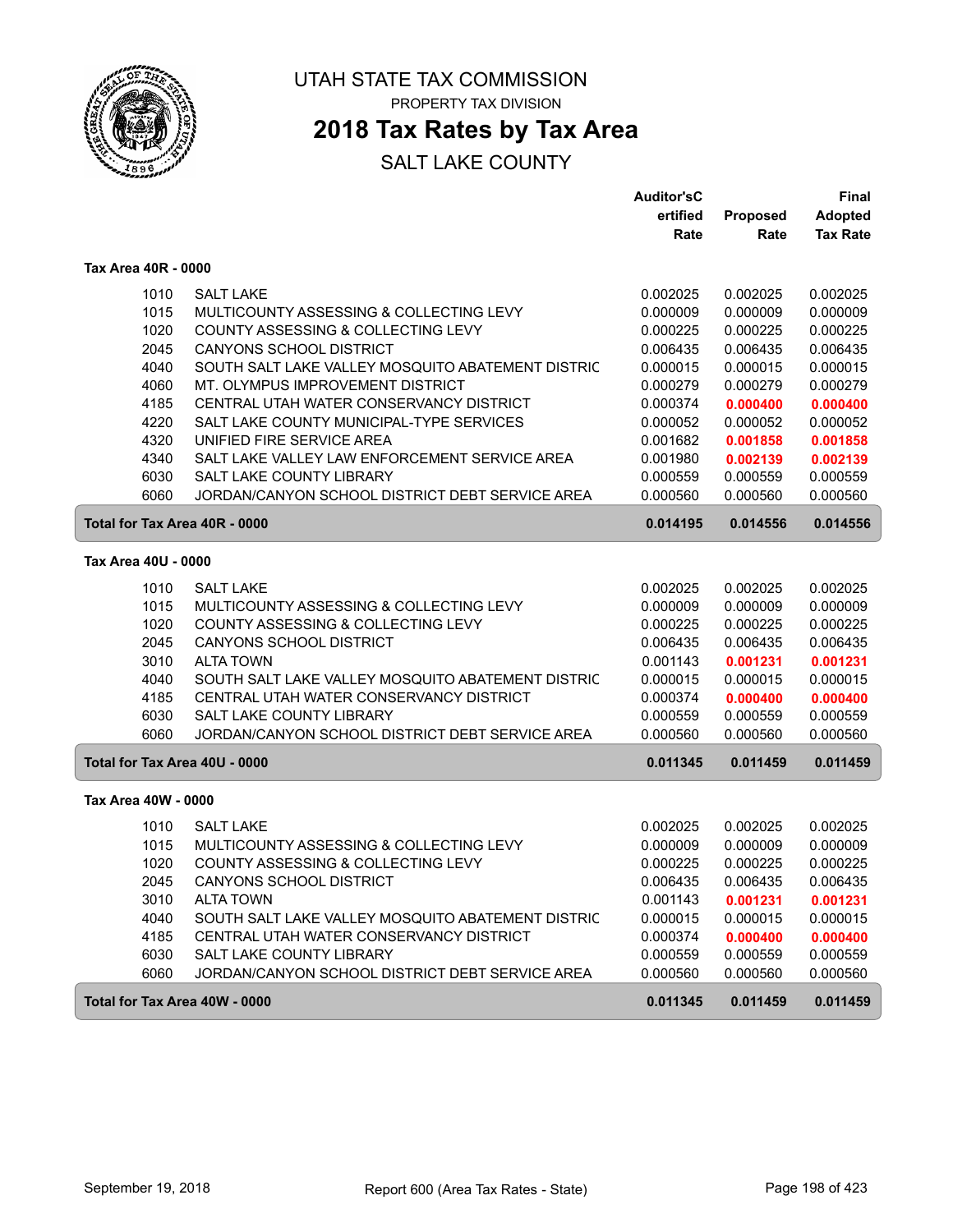

### **2018 Tax Rates by Tax Area**

|                               |                                                   | <b>Auditor'sC</b> |          | <b>Final</b>    |  |
|-------------------------------|---------------------------------------------------|-------------------|----------|-----------------|--|
|                               |                                                   | ertified          | Proposed | <b>Adopted</b>  |  |
|                               |                                                   | Rate              | Rate     | <b>Tax Rate</b> |  |
| Tax Area 41B - 0000           |                                                   |                   |          |                 |  |
| 1010                          | <b>SALT LAKE</b>                                  | 0.002025          | 0.002025 | 0.002025        |  |
| 1015                          | MULTICOUNTY ASSESSING & COLLECTING LEVY           | 0.000009          | 0.000009 | 0.000009        |  |
| 1020                          | COUNTY ASSESSING & COLLECTING LEVY                | 0.000225          | 0.000225 | 0.000225        |  |
| 2040                          | <b>JORDAN SCHOOL DISTRICT</b>                     | 0.006501          | 0.006501 | 0.006501        |  |
| 4040                          | SOUTH SALT LAKE VALLEY MOSQUITO ABATEMENT DISTRIC | 0.000015          | 0.000015 | 0.000015        |  |
| 4045                          | JORDAN VALLEY WATER CONSERVANCY DISTRICT          | 0.000367          | 0.000400 | 0.000400        |  |
| 4120                          | <b>KEARNS IMPROVEMENT DISTRICT</b>                | 0.000580          | 0.000580 | 0.000580        |  |
| 4180                          | OQUIRRH RECREATION AND PARKS DISTRICT             | 0.000916          | 0.000916 | 0.000916        |  |
| 4185                          | CENTRAL UTAH WATER CONSERVANCY DISTRICT           | 0.000374          | 0.000400 | 0.000400        |  |
| 4220                          | SALT LAKE COUNTY MUNICIPAL-TYPE SERVICES          | 0.000052          | 0.000052 | 0.000052        |  |
| 4320                          | UNIFIED FIRE SERVICE AREA                         | 0.001682          | 0.001858 | 0.001858        |  |
| 4340                          | SALT LAKE VALLEY LAW ENFORCEMENT SERVICE AREA     | 0.001980          | 0.002139 | 0.002139        |  |
| 6030                          | SALT LAKE COUNTY LIBRARY                          | 0.000559          | 0.000559 | 0.000559        |  |
| Total for Tax Area 41B - 0000 |                                                   | 0.015285          | 0.015679 | 0.015679        |  |
| Tax Area 41C - 0000           |                                                   |                   |          |                 |  |
| 1010                          | <b>SALT LAKE</b>                                  | 0.002025          | 0.002025 | 0.002025        |  |
| 1015                          | MULTICOUNTY ASSESSING & COLLECTING LEVY           | 0.000009          | 0.000009 | 0.000009        |  |
| 1020                          | COUNTY ASSESSING & COLLECTING LEVY                | 0.000225          | 0.000225 | 0.000225        |  |
| 2040                          | <b>JORDAN SCHOOL DISTRICT</b>                     | 0.006501          | 0.006501 | 0.006501        |  |
| 4040                          | SOUTH SALT LAKE VALLEY MOSQUITO ABATEMENT DISTRIC | 0.000015          | 0.000015 | 0.000015        |  |
| 4100                          | <b>COPPERTON IMPROVEMENT DISTRICT</b>             | 0.000915          | 0.000915 | 0.000915        |  |
| 4185                          | CENTRAL UTAH WATER CONSERVANCY DISTRICT           | 0.000374          | 0.000400 | 0.000400        |  |
| 4220                          | SALT LAKE COUNTY MUNICIPAL-TYPE SERVICES          | 0.000052          | 0.000052 | 0.000052        |  |
| 4320                          | UNIFIED FIRE SERVICE AREA                         | 0.001682          | 0.001858 | 0.001858        |  |
| 4340                          | SALT LAKE VALLEY LAW ENFORCEMENT SERVICE AREA     | 0.001980          | 0.002139 | 0.002139        |  |
| 6030                          | SALT LAKE COUNTY LIBRARY                          | 0.000559          | 0.000559 | 0.000559        |  |
| Total for Tax Area 41C - 0000 |                                                   | 0.014337          | 0.014698 | 0.014698        |  |
| Tax Area 41G - 0000           |                                                   |                   |          |                 |  |
|                               | 1010 SALT LAKE                                    | 0.002025          | 0.002025 | 0.002025        |  |
| 1015                          | MULTICOUNTY ASSESSING & COLLECTING LEVY           | 0.000009          | 0.000009 | 0.000009        |  |
| 1020                          | COUNTY ASSESSING & COLLECTING LEVY                | 0.000225          | 0.000225 | 0.000225        |  |
| 2040                          | <b>JORDAN SCHOOL DISTRICT</b>                     | 0.006501          | 0.006501 | 0.006501        |  |
| 4040                          | SOUTH SALT LAKE VALLEY MOSQUITO ABATEMENT DISTRIC | 0.000015          | 0.000015 | 0.000015        |  |
| 4100                          | COPPERTON IMPROVEMENT DISTRICT                    | 0.000915          | 0.000915 | 0.000915        |  |
| 4150                          | SOUTH VALLEY SEWER DISTRICT                       | 0.000296          | 0.000296 | 0.000296        |  |
| 4185                          | CENTRAL UTAH WATER CONSERVANCY DISTRICT           | 0.000374          | 0.000400 | 0.000400        |  |
| 4220                          | SALT LAKE COUNTY MUNICIPAL-TYPE SERVICES          | 0.000052          | 0.000052 | 0.000052        |  |
| 4320                          | UNIFIED FIRE SERVICE AREA                         | 0.001682          | 0.001858 | 0.001858        |  |
| 4340                          | SALT LAKE VALLEY LAW ENFORCEMENT SERVICE AREA     | 0.001980          | 0.002139 | 0.002139        |  |
| 6030                          | SALT LAKE COUNTY LIBRARY                          | 0.000559          | 0.000559 | 0.000559        |  |
| Total for Tax Area 41G - 0000 |                                                   | 0.014633          | 0.014994 | 0.014994        |  |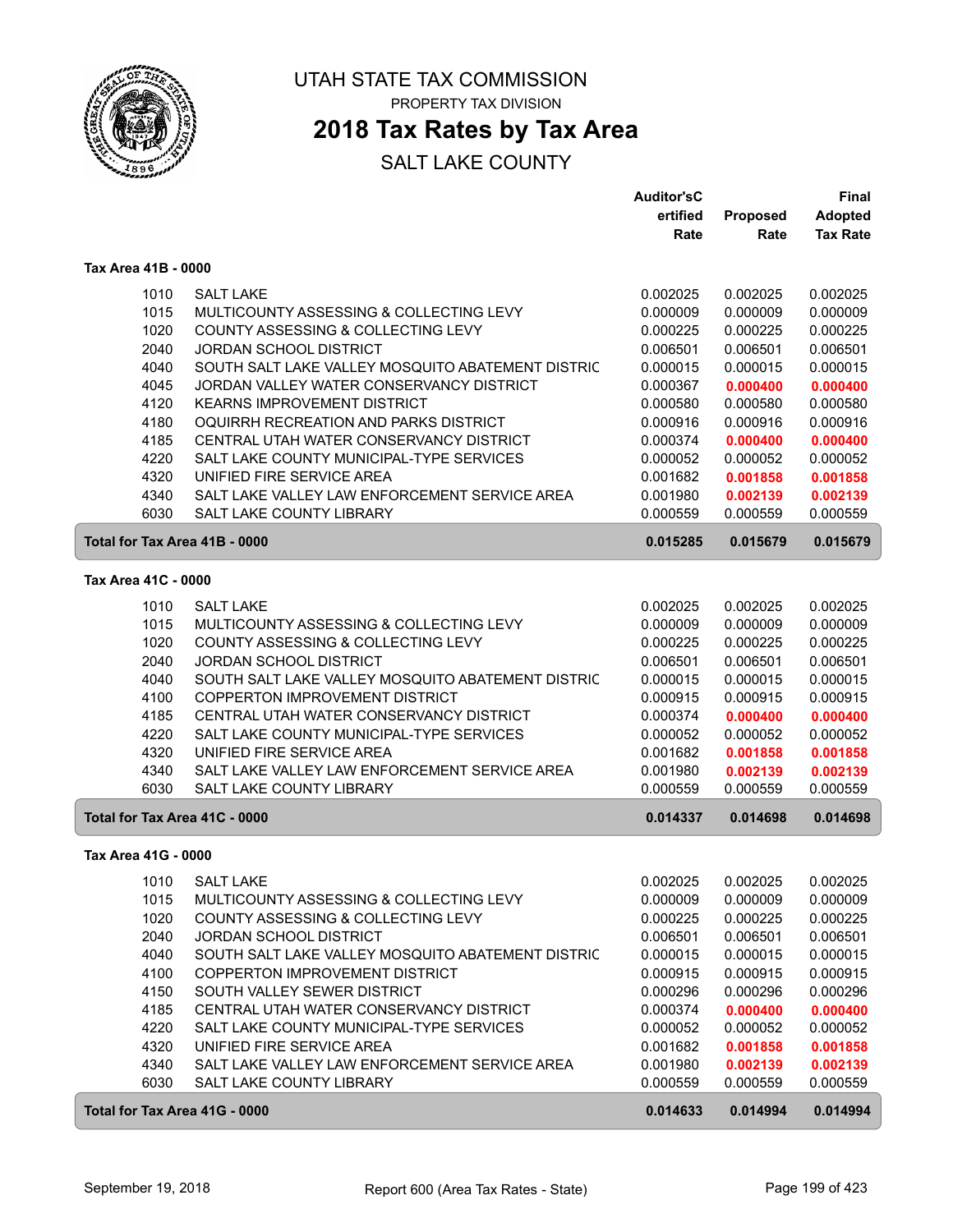

### **2018 Tax Rates by Tax Area**

|                               |                                                   | <b>Auditor'sC</b> |                 | Final           |
|-------------------------------|---------------------------------------------------|-------------------|-----------------|-----------------|
|                               |                                                   | ertified          | <b>Proposed</b> | <b>Adopted</b>  |
|                               |                                                   | Rate              | Rate            | <b>Tax Rate</b> |
| Tax Area 42A - 0000           |                                                   |                   |                 |                 |
| 1010                          | <b>SALT LAKE</b>                                  | 0.002025          | 0.002025        | 0.002025        |
| 1015                          | MULTICOUNTY ASSESSING & COLLECTING LEVY           | 0.000009          | 0.000009        | 0.000009        |
| 1020                          | COUNTY ASSESSING & COLLECTING LEVY                | 0.000225          | 0.000225        | 0.000225        |
| 2040                          | <b>JORDAN SCHOOL DISTRICT</b>                     | 0.006501          | 0.006501        | 0.006501        |
| 3060                          | <b>RIVERTON CITY</b>                              | 0.000000          | 0.000000        | 0.000000        |
| 4040                          | SOUTH SALT LAKE VALLEY MOSQUITO ABATEMENT DISTRIC | 0.000015          | 0.000015        | 0.000015        |
| 4045                          | JORDAN VALLEY WATER CONSERVANCY DISTRICT          | 0.000367          | 0.000400        | 0.000400        |
| 4150                          | SOUTH VALLEY SEWER DISTRICT                       | 0.000296          | 0.000296        | 0.000296        |
| 4185                          | CENTRAL UTAH WATER CONSERVANCY DISTRICT           | 0.000374          | 0.000400        | 0.000400        |
| 4320                          | UNIFIED FIRE SERVICE AREA                         | 0.001682          | 0.001858        | 0.001858        |
| 4360                          | RIVERTON LAW ENFORCEMENT SERVICE AREA             | 0.000000          | 0.001849        | 0.001849        |
| 6030                          | SALT LAKE COUNTY LIBRARY                          | 0.000559          | 0.000559        | 0.000559        |
| Total for Tax Area 42A - 0000 |                                                   | 0.012053          | 0.014137        | 0.014137        |
| Tax Area 42B - 0000           |                                                   |                   |                 |                 |
| 1010                          | <b>SALT LAKE</b>                                  | 0.002025          | 0.002025        | 0.002025        |
| 1015                          | MULTICOUNTY ASSESSING & COLLECTING LEVY           | 0.000009          | 0.000009        | 0.000009        |
| 1020                          | COUNTY ASSESSING & COLLECTING LEVY                | 0.000225          | 0.000225        | 0.000225        |
| 2040                          | <b>JORDAN SCHOOL DISTRICT</b>                     | 0.006501          | 0.006501        | 0.006501        |
| 3060                          | <b>RIVERTON CITY</b>                              | 0.000000          | 0.000000        | 0.000000        |
| 4040                          | SOUTH SALT LAKE VALLEY MOSQUITO ABATEMENT DISTRIC | 0.000015          | 0.000015        | 0.000015        |
| 4045                          | JORDAN VALLEY WATER CONSERVANCY DISTRICT          | 0.000367          | 0.000400        | 0.000400        |
| 4150                          | SOUTH VALLEY SEWER DISTRICT                       | 0.000296          | 0.000296        | 0.000296        |
| 4185                          | CENTRAL UTAH WATER CONSERVANCY DISTRICT           | 0.000374          | 0.000400        | 0.000400        |
| 4320                          | UNIFIED FIRE SERVICE AREA                         | 0.001682          | 0.001858        | 0.001858        |
| 4360                          | RIVERTON LAW ENFORCEMENT SERVICE AREA             | 0.000000          | 0.001849        | 0.001849        |
| 6030                          | <b>SALT LAKE COUNTY LIBRARY</b>                   | 0.000559          | 0.000559        | 0.000559        |
| Total for Tax Area 42B - 0000 |                                                   | 0.012053          | 0.014137        | 0.014137        |
| Tax Area 43C - 0000           |                                                   |                   |                 |                 |
|                               | 1010 SALT LAKE                                    | 0.002025          | 0.002025        | 0.002025        |
| 1015                          | MULTICOUNTY ASSESSING & COLLECTING LEVY           | 0.000009          | 0.000009        | 0.000009        |
| 1020                          | COUNTY ASSESSING & COLLECTING LEVY                | 0.000225          | 0.000225        | 0.000225        |
| 2045                          | <b>CANYONS SCHOOL DISTRICT</b>                    | 0.006435          | 0.006435        | 0.006435        |
| 4040                          | SOUTH SALT LAKE VALLEY MOSQUITO ABATEMENT DISTRIC | 0.000015          | 0.000015        | 0.000015        |
| 4045                          | JORDAN VALLEY WATER CONSERVANCY DISTRICT          | 0.000367          | 0.000400        | 0.000400        |
| 4140                          | SANDY SUBURBAN IMPROVEMENT DISTRICT               | 0.000696          | 0.000696        | 0.000696        |
| 4185                          | CENTRAL UTAH WATER CONSERVANCY DISTRICT           | 0.000374          | 0.000400        | 0.000400        |
| 4220                          | SALT LAKE COUNTY MUNICIPAL-TYPE SERVICES          | 0.000052          | 0.000052        | 0.000052        |
| 4320                          | UNIFIED FIRE SERVICE AREA                         | 0.001682          | 0.001858        | 0.001858        |
| 4340                          | SALT LAKE VALLEY LAW ENFORCEMENT SERVICE AREA     | 0.001980          | 0.002139        | 0.002139        |
| 6030                          | SALT LAKE COUNTY LIBRARY                          | 0.000559          | 0.000559        | 0.000559        |
| 6060                          | JORDAN/CANYON SCHOOL DISTRICT DEBT SERVICE AREA   | 0.000560          | 0.000560        | 0.000560        |
| Total for Tax Area 43C - 0000 |                                                   | 0.014979          | 0.015373        | 0.015373        |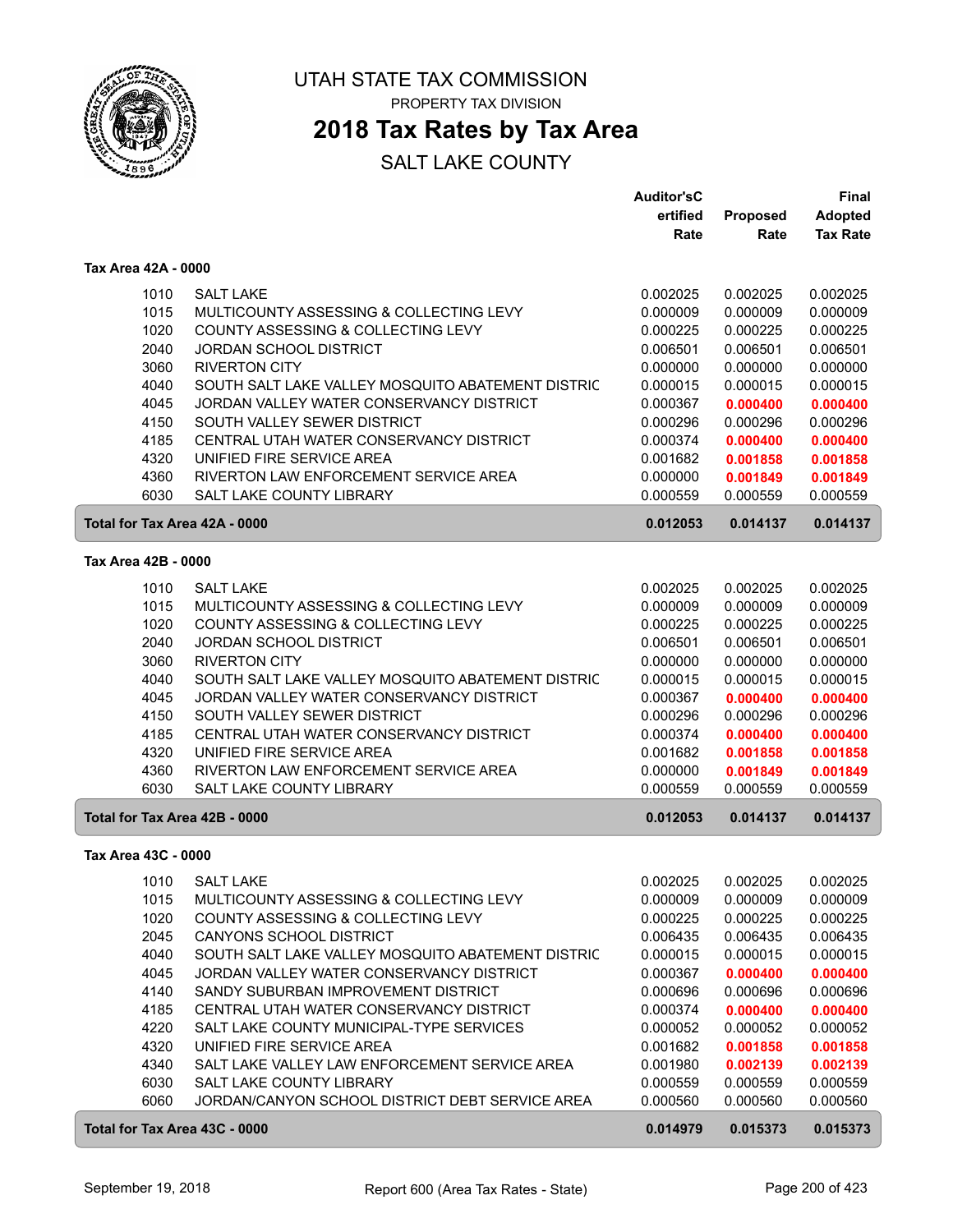

### **2018 Tax Rates by Tax Area**

|                               |                                                   | <b>Auditor'sC</b> |                 | <b>Final</b>    |
|-------------------------------|---------------------------------------------------|-------------------|-----------------|-----------------|
|                               |                                                   | ertified          | <b>Proposed</b> | <b>Adopted</b>  |
|                               |                                                   | Rate              | Rate            | <b>Tax Rate</b> |
| Tax Area 43E - 0000           |                                                   |                   |                 |                 |
| 1010                          | <b>SALT LAKE</b>                                  | 0.002025          | 0.002025        | 0.002025        |
| 1015                          | MULTICOUNTY ASSESSING & COLLECTING LEVY           | 0.000009          | 0.000009        | 0.000009        |
| 1020                          | COUNTY ASSESSING & COLLECTING LEVY                | 0.000225          | 0.000225        | 0.000225        |
| 2045                          | CANYONS SCHOOL DISTRICT                           | 0.006435          | 0.006435        | 0.006435        |
| 3080                          | <b>SANDY CITY</b>                                 | 0.001144          | 0.001144        | 0.001144        |
| 4040                          | SOUTH SALT LAKE VALLEY MOSQUITO ABATEMENT DISTRIC | 0.000015          | 0.000015        | 0.000015        |
| 4140                          | SANDY SUBURBAN IMPROVEMENT DISTRICT               | 0.000696          | 0.000696        | 0.000696        |
| 4185                          | CENTRAL UTAH WATER CONSERVANCY DISTRICT           | 0.000374          | 0.000400        | 0.000400        |
| 4240                          | ALTA CANYON RECREATION SPECIAL SERVICE DISTRICT   | 0.000178          | 0.000178        | 0.000178        |
| 4290                          | METROPOLITAN WATER DISTRICT - SANDY CITY          | 0.000325          | 0.000325        | 0.000325        |
| 6030                          | <b>SALT LAKE COUNTY LIBRARY</b>                   | 0.000559          | 0.000559        | 0.000559        |
| 6060                          | JORDAN/CANYON SCHOOL DISTRICT DEBT SERVICE AREA   | 0.000560          | 0.000560        | 0.000560        |
| Total for Tax Area 43E - 0000 |                                                   | 0.012545          | 0.012571        | 0.012571        |
| Tax Area 43F - 0000           |                                                   |                   |                 |                 |
| 1010                          | <b>SALT LAKE</b>                                  | 0.002025          | 0.002025        | 0.002025        |
| 1015                          | MULTICOUNTY ASSESSING & COLLECTING LEVY           | 0.000009          | 0.000009        | 0.000009        |
| 1020                          | COUNTY ASSESSING & COLLECTING LEVY                | 0.000225          | 0.000225        | 0.000225        |
| 2045                          | <b>CANYONS SCHOOL DISTRICT</b>                    | 0.006435          | 0.006435        | 0.006435        |
| 3080                          | <b>SANDY CITY</b>                                 | 0.001144          | 0.001144        | 0.001144        |
| 4040                          | SOUTH SALT LAKE VALLEY MOSQUITO ABATEMENT DISTRIC | 0.000015          | 0.000015        | 0.000015        |
| 4140                          | SANDY SUBURBAN IMPROVEMENT DISTRICT               | 0.000696          | 0.000696        | 0.000696        |
| 4185                          | CENTRAL UTAH WATER CONSERVANCY DISTRICT           | 0.000374          | 0.000400        | 0.000400        |
| 4240                          | ALTA CANYON RECREATION SPECIAL SERVICE DISTRICT   | 0.000178          | 0.000178        | 0.000178        |
| 4290                          | METROPOLITAN WATER DISTRICT - SANDY CITY          | 0.000325          | 0.000325        | 0.000325        |
| 6030                          | <b>SALT LAKE COUNTY LIBRARY</b>                   | 0.000559          | 0.000559        | 0.000559        |
| 6060                          | JORDAN/CANYON SCHOOL DISTRICT DEBT SERVICE AREA   | 0.000560          | 0.000560        | 0.000560        |
| Total for Tax Area 43F - 0000 |                                                   | 0.012545          | 0.012571        | 0.012571        |
| Tax Area 43G - 0000           |                                                   |                   |                 |                 |
|                               | 1010 SALT LAKE                                    | 0.002025          | 0.002025        | 0.002025        |
| 1015                          | MULTICOUNTY ASSESSING & COLLECTING LEVY           | 0.000009          | 0.000009        | 0.000009        |
| 1020                          | COUNTY ASSESSING & COLLECTING LEVY                | 0.000225          | 0.000225        | 0.000225        |
| 2045                          | <b>CANYONS SCHOOL DISTRICT</b>                    | 0.006435          | 0.006435        | 0.006435        |
| 3080                          | <b>SANDY CITY</b>                                 | 0.001144          | 0.001144        | 0.001144        |
| 4040                          | SOUTH SALT LAKE VALLEY MOSQUITO ABATEMENT DISTRIC | 0.000015          | 0.000015        | 0.000015        |
| 4045                          | JORDAN VALLEY WATER CONSERVANCY DISTRICT          | 0.000367          | 0.000400        | 0.000400        |
| 4140                          | SANDY SUBURBAN IMPROVEMENT DISTRICT               | 0.000696          | 0.000696        | 0.000696        |
| 4185                          | CENTRAL UTAH WATER CONSERVANCY DISTRICT           | 0.000374          | 0.000400        | 0.000400        |
| 4290                          | METROPOLITAN WATER DISTRICT - SANDY CITY          | 0.000325          | 0.000325        | 0.000325        |
| 6030                          | SALT LAKE COUNTY LIBRARY                          | 0.000559          | 0.000559        | 0.000559        |
| 6060                          | JORDAN/CANYON SCHOOL DISTRICT DEBT SERVICE AREA   | 0.000560          | 0.000560        | 0.000560        |
| Total for Tax Area 43G - 0000 |                                                   | 0.012734          | 0.012793        | 0.012793        |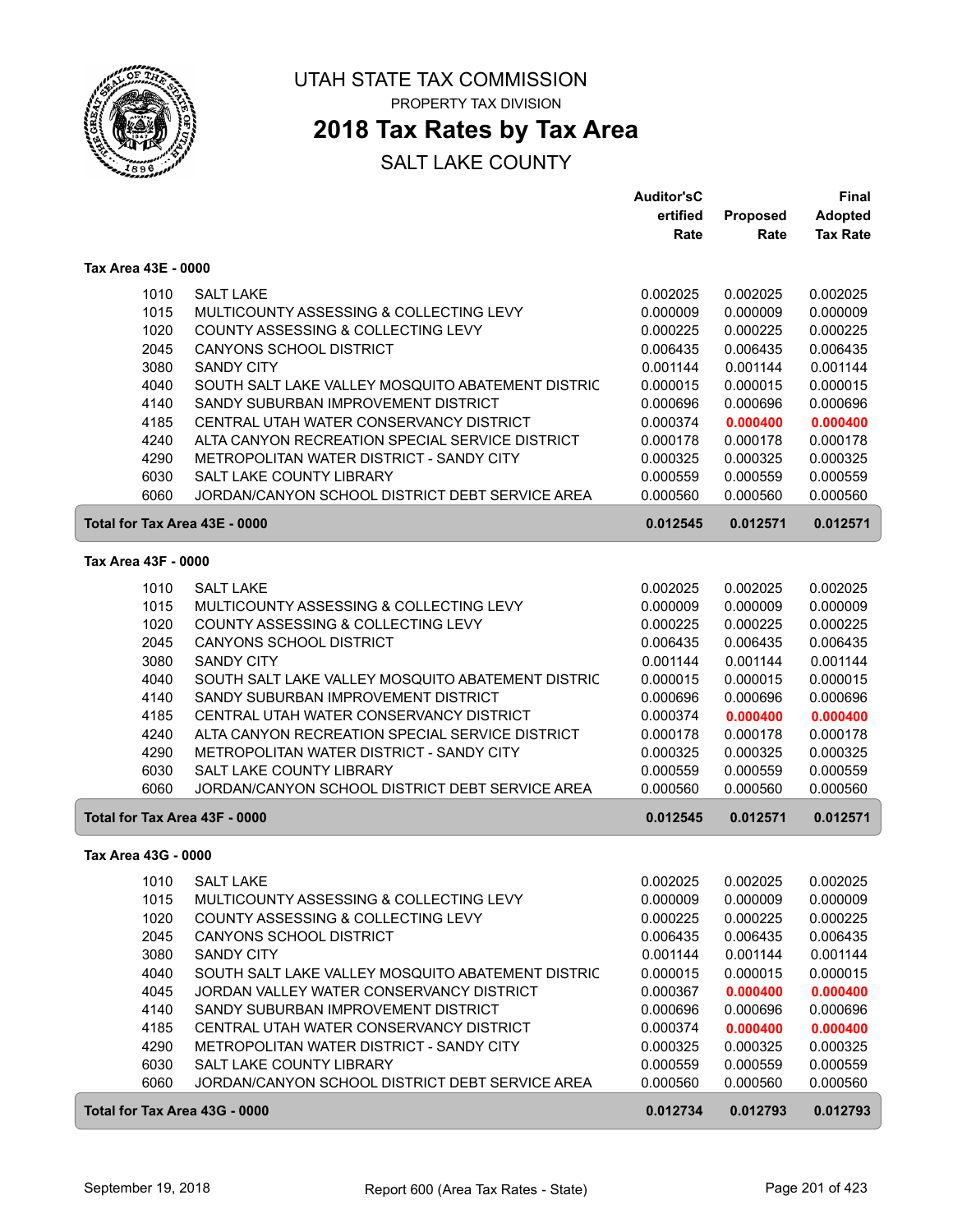

### **2018 Tax Rates by Tax Area**

|                               |                                                   | <b>Auditor'sC</b> |          | <b>Final</b>    |
|-------------------------------|---------------------------------------------------|-------------------|----------|-----------------|
|                               |                                                   | ertified          | Proposed | <b>Adopted</b>  |
|                               |                                                   | Rate              | Rate     | <b>Tax Rate</b> |
| Tax Area 43H - 0000           |                                                   |                   |          |                 |
| 1010                          | <b>SALT LAKE</b>                                  | 0.002025          | 0.002025 | 0.002025        |
| 1015                          | MULTICOUNTY ASSESSING & COLLECTING LEVY           | 0.000009          | 0.000009 | 0.000009        |
| 1020                          | COUNTY ASSESSING & COLLECTING LEVY                | 0.000225          | 0.000225 | 0.000225        |
| 2045                          | <b>CANYONS SCHOOL DISTRICT</b>                    | 0.006435          | 0.006435 | 0.006435        |
| 3080                          | <b>SANDY CITY</b>                                 | 0.001144          | 0.001144 | 0.001144        |
| 4040                          | SOUTH SALT LAKE VALLEY MOSQUITO ABATEMENT DISTRIC | 0.000015          | 0.000015 | 0.000015        |
| 4045                          | JORDAN VALLEY WATER CONSERVANCY DISTRICT          | 0.000367          | 0.000400 | 0.000400        |
| 4140                          | SANDY SUBURBAN IMPROVEMENT DISTRICT               | 0.000696          | 0.000696 | 0.000696        |
| 4160                          | CRESCENT CEMETERY MAINTENANCE DISTRICT            | 0.000034          | 0.000034 | 0.000034        |
| 4185                          | CENTRAL UTAH WATER CONSERVANCY DISTRICT           | 0.000374          | 0.000400 | 0.000400        |
| 4290                          | METROPOLITAN WATER DISTRICT - SANDY CITY          | 0.000325          | 0.000325 | 0.000325        |
| 6030                          | SALT LAKE COUNTY LIBRARY                          | 0.000559          | 0.000559 | 0.000559        |
| 6060                          | JORDAN/CANYON SCHOOL DISTRICT DEBT SERVICE AREA   | 0.000560          | 0.000560 | 0.000560        |
| Total for Tax Area 43H - 0000 |                                                   | 0.012768          | 0.012827 | 0.012827        |
| Tax Area 43I - 0000           |                                                   |                   |          |                 |
|                               |                                                   |                   |          |                 |
| 1010                          | <b>SALT LAKE</b>                                  | 0.002025          | 0.002025 | 0.002025        |
| 1015                          | MULTICOUNTY ASSESSING & COLLECTING LEVY           | 0.000009          | 0.000009 | 0.000009        |
| 1020                          | COUNTY ASSESSING & COLLECTING LEVY                | 0.000225          | 0.000225 | 0.000225        |
| 2045                          | <b>CANYONS SCHOOL DISTRICT</b>                    | 0.006435          | 0.006435 | 0.006435        |
| 3080                          | <b>SANDY CITY</b>                                 | 0.001144          | 0.001144 | 0.001144        |
| 4040                          | SOUTH SALT LAKE VALLEY MOSQUITO ABATEMENT DISTRIC | 0.000015          | 0.000015 | 0.000015        |
| 4140                          | SANDY SUBURBAN IMPROVEMENT DISTRICT               | 0.000696          | 0.000696 | 0.000696        |
| 4150                          | SOUTH VALLEY SEWER DISTRICT                       | 0.000296          | 0.000296 | 0.000296        |
| 4185                          | CENTRAL UTAH WATER CONSERVANCY DISTRICT           | 0.000374          | 0.000400 | 0.000400        |
| 4290                          | METROPOLITAN WATER DISTRICT - SANDY CITY          | 0.000325          | 0.000325 | 0.000325        |
| 6030                          | <b>SALT LAKE COUNTY LIBRARY</b>                   | 0.000559          | 0.000559 | 0.000559        |
| 6060                          | JORDAN/CANYON SCHOOL DISTRICT DEBT SERVICE AREA   | 0.000560          | 0.000560 | 0.000560        |
| Total for Tax Area 43I - 0000 |                                                   | 0.012663          | 0.012689 | 0.012689        |
| Tax Area 43J - 0000           |                                                   |                   |          |                 |
| 1010                          | <b>SALT LAKE</b>                                  | 0.002025          | 0.002025 | 0.002025        |
| 1015                          | MULTICOUNTY ASSESSING & COLLECTING LEVY           | 0.000009          | 0.000009 | 0.000009        |
| 1020                          | COUNTY ASSESSING & COLLECTING LEVY                | 0.000225          | 0.000225 | 0.000225        |
| 2045                          | <b>CANYONS SCHOOL DISTRICT</b>                    | 0.006435          | 0.006435 | 0.006435        |
| 4040                          | SOUTH SALT LAKE VALLEY MOSQUITO ABATEMENT DISTRIC | 0.000015          | 0.000015 | 0.000015        |
| 4140                          | SANDY SUBURBAN IMPROVEMENT DISTRICT               | 0.000696          | 0.000696 | 0.000696        |
| 4185                          | CENTRAL UTAH WATER CONSERVANCY DISTRICT           | 0.000374          | 0.000400 | 0.000400        |
| 4220                          | SALT LAKE COUNTY MUNICIPAL-TYPE SERVICES          | 0.000052          | 0.000052 | 0.000052        |
| 4320                          | UNIFIED FIRE SERVICE AREA                         | 0.001682          | 0.001858 | 0.001858        |
| 4340                          | SALT LAKE VALLEY LAW ENFORCEMENT SERVICE AREA     | 0.001980          | 0.002139 | 0.002139        |
| 6030                          | SALT LAKE COUNTY LIBRARY                          | 0.000559          | 0.000559 | 0.000559        |
| 6060                          | JORDAN/CANYON SCHOOL DISTRICT DEBT SERVICE AREA   | 0.000560          | 0.000560 | 0.000560        |
| Total for Tax Area 43J - 0000 |                                                   | 0.014612          | 0.014973 | 0.014973        |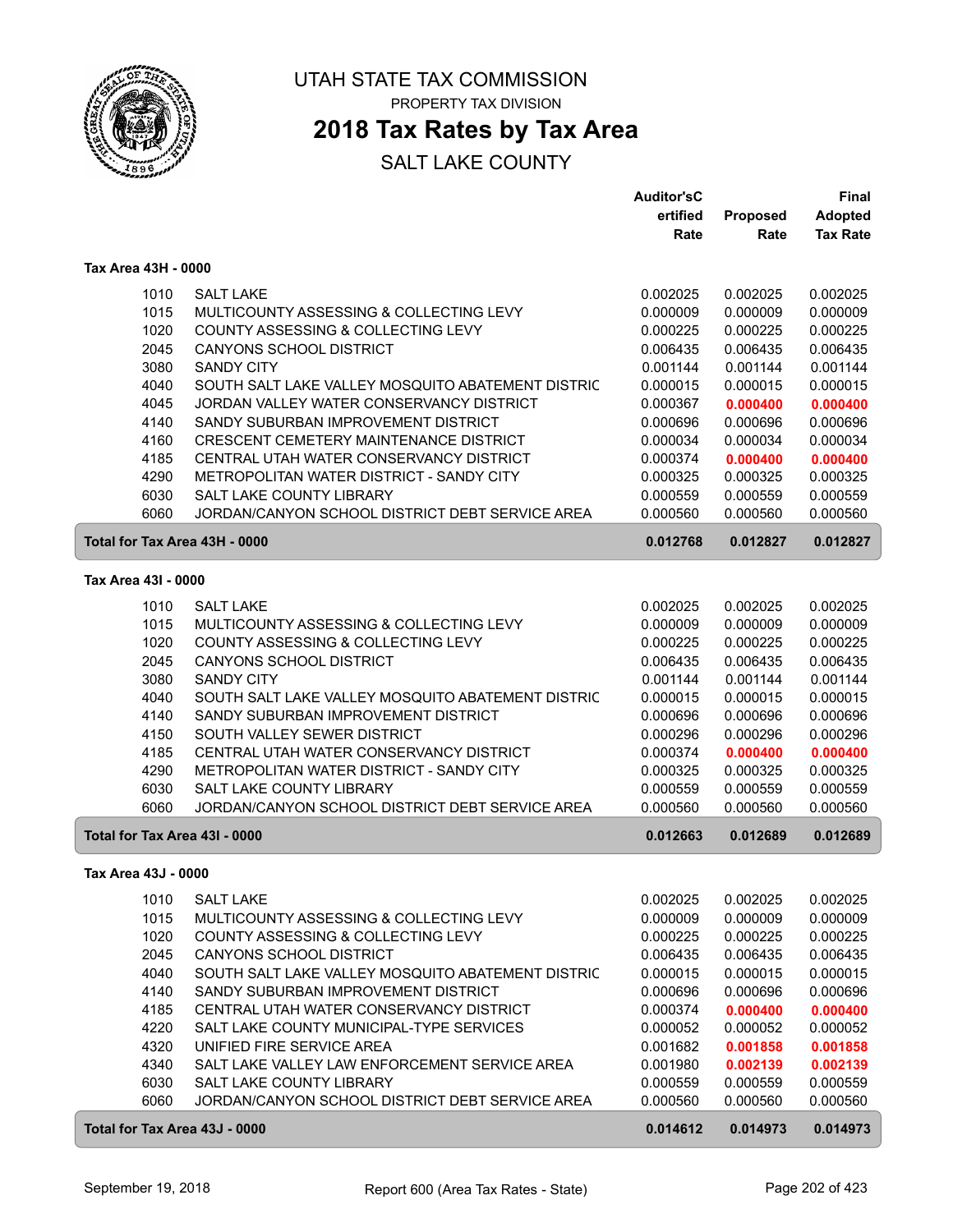

ſ

UTAH STATE TAX COMMISSION PROPERTY TAX DIVISION

### **2018 Tax Rates by Tax Area**

|                               |                                                   | <b>Auditor'sC</b> |          | Final           |
|-------------------------------|---------------------------------------------------|-------------------|----------|-----------------|
|                               |                                                   | ertified          | Proposed | <b>Adopted</b>  |
|                               |                                                   | Rate              | Rate     | <b>Tax Rate</b> |
| Tax Area 44F - 0000           |                                                   |                   |          |                 |
| 1010                          | <b>SALT LAKE</b>                                  | 0.002025          | 0.002025 | 0.002025        |
| 1015                          | MULTICOUNTY ASSESSING & COLLECTING LEVY           | 0.000009          | 0.000009 | 0.000009        |
| 1020                          | COUNTY ASSESSING & COLLECTING LEVY                | 0.000225          | 0.000225 | 0.000225        |
| 2045                          | <b>CANYONS SCHOOL DISTRICT</b>                    | 0.006435          | 0.006435 | 0.006435        |
| 4040                          | SOUTH SALT LAKE VALLEY MOSQUITO ABATEMENT DISTRIC | 0.000015          | 0.000015 | 0.000015        |
| 4150                          | SOUTH VALLEY SEWER DISTRICT                       | 0.000296          | 0.000296 | 0.000296        |
| 4185                          | CENTRAL UTAH WATER CONSERVANCY DISTRICT           | 0.000374          | 0.000400 | 0.000400        |
| 4220                          | SALT LAKE COUNTY MUNICIPAL-TYPE SERVICES          | 0.000052          | 0.000052 | 0.000052        |
| 4320                          | UNIFIED FIRE SERVICE AREA                         | 0.001682          | 0.001858 | 0.001858        |
| 4340                          | SALT LAKE VALLEY LAW ENFORCEMENT SERVICE AREA     | 0.001980          | 0.002139 | 0.002139        |
| 6030                          | SALT LAKE COUNTY LIBRARY                          | 0.000559          | 0.000559 | 0.000559        |
| 6060                          | JORDAN/CANYON SCHOOL DISTRICT DEBT SERVICE AREA   | 0.000560          | 0.000560 | 0.000560        |
| Total for Tax Area 44F - 0000 |                                                   | 0.014212          | 0.014573 | 0.014573        |
| Tax Area 44G - 0000           |                                                   |                   |          |                 |
| 1010                          | <b>SALT LAKE</b>                                  | 0.002025          | 0.002025 | 0.002025        |
| 1015                          | MULTICOUNTY ASSESSING & COLLECTING LEVY           | 0.000009          | 0.000009 | 0.000009        |
| 1020                          | COUNTY ASSESSING & COLLECTING LEVY                | 0.000225          | 0.000225 | 0.000225        |
| 2040                          | <b>JORDAN SCHOOL DISTRICT</b>                     | 0.006501          | 0.006501 | 0.006501        |
| 4040                          | SOUTH SALT LAKE VALLEY MOSQUITO ABATEMENT DISTRIC | 0.000015          | 0.000015 | 0.000015        |
| 4185                          | CENTRAL UTAH WATER CONSERVANCY DISTRICT           | 0.000374          | 0.000400 | 0.000400        |
| 4220                          | SALT LAKE COUNTY MUNICIPAL-TYPE SERVICES          | 0.000052          | 0.000052 | 0.000052        |
| 4320                          | UNIFIED FIRE SERVICE AREA                         | 0.001682          | 0.001858 | 0.001858        |
| 4340                          | SALT LAKE VALLEY LAW ENFORCEMENT SERVICE AREA     | 0.001980          | 0.002139 | 0.002139        |
| 6030                          | SALT LAKE COUNTY LIBRARY                          | 0.000559          | 0.000559 | 0.000559        |
| Total for Tax Area 44G - 0000 |                                                   | 0.013422          | 0.013783 | 0.013783        |
| Tax Area 44H - 0000           |                                                   |                   |          |                 |
| 1010                          | <b>SALT LAKE</b>                                  | 0.002025          | 0.002025 | 0.002025        |
| 1015                          | MULTICOUNTY ASSESSING & COLLECTING LEVY           | 0.000009          | 0.000009 | 0.000009        |
| 1020                          | COUNTY ASSESSING & COLLECTING LEVY                | 0.000225          | 0.000225 | 0.000225        |
| 2045                          | <b>CANYONS SCHOOL DISTRICT</b>                    | 0.006435          | 0.006435 | 0.006435        |
| 4040                          | SOUTH SALT LAKE VALLEY MOSQUITO ABATEMENT DISTRIC | 0.000015          | 0.000015 | 0.000015        |
| 4045                          | JORDAN VALLEY WATER CONSERVANCY DISTRICT          | 0.000367          | 0.000400 | 0.000400        |
| 4185                          | CENTRAL UTAH WATER CONSERVANCY DISTRICT           | 0.000374          | 0.000400 | 0.000400        |
| 4220                          | SALT LAKE COUNTY MUNICIPAL-TYPE SERVICES          | 0.000052          | 0.000052 | 0.000052        |
| 4320                          | UNIFIED FIRE SERVICE AREA                         | 0.001682          | 0.001858 | 0.001858        |
| 4340                          | SALT LAKE VALLEY LAW ENFORCEMENT SERVICE AREA     | 0.001980          | 0.002139 | 0.002139        |
| 6030                          | SALT LAKE COUNTY LIBRARY                          | 0.000559          | 0.000559 | 0.000559        |
| 6060                          | JORDAN/CANYON SCHOOL DISTRICT DEBT SERVICE AREA   | 0.000560          | 0.000560 | 0.000560        |
| Total for Tax Area 44H - 0000 |                                                   | 0.014283          | 0.014677 | 0.014677        |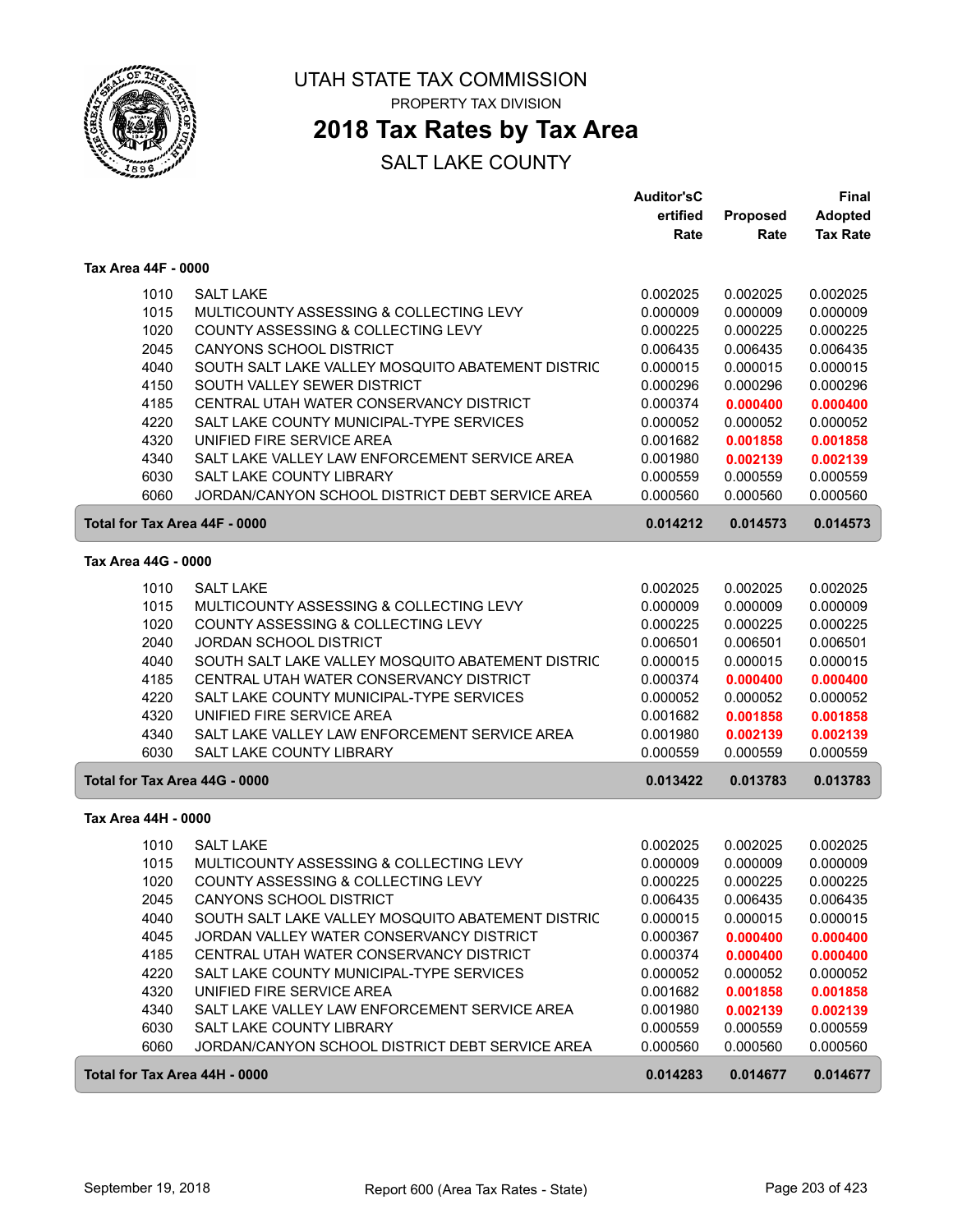

### **2018 Tax Rates by Tax Area**

|                               |                                                             | <b>Auditor'sC</b>    |                      | Final                |
|-------------------------------|-------------------------------------------------------------|----------------------|----------------------|----------------------|
|                               |                                                             | ertified             | Proposed             | <b>Adopted</b>       |
|                               |                                                             | Rate                 | Rate                 | <b>Tax Rate</b>      |
| Tax Area 45E - 0000           |                                                             |                      |                      |                      |
| 1010                          | <b>SALT LAKE</b>                                            | 0.002025             | 0.002025             | 0.002025             |
| 1015                          | MULTICOUNTY ASSESSING & COLLECTING LEVY                     | 0.000009             | 0.000009             | 0.000009             |
| 1020                          | COUNTY ASSESSING & COLLECTING LEVY                          | 0.000225             | 0.000225             | 0.000225             |
| 2040                          | <b>JORDAN SCHOOL DISTRICT</b>                               | 0.006501             | 0.006501             | 0.006501             |
| 3060                          | <b>RIVERTON CITY</b>                                        | 0.000000             | 0.000000             | 0.000000             |
| 4040                          | SOUTH SALT LAKE VALLEY MOSQUITO ABATEMENT DISTRIC           | 0.000015             | 0.000015             | 0.000015             |
| 4045                          | JORDAN VALLEY WATER CONSERVANCY DISTRICT                    | 0.000367             | 0.000400             | 0.000400             |
| 4150                          | SOUTH VALLEY SEWER DISTRICT                                 | 0.000296             | 0.000296             | 0.000296             |
| 4185                          | CENTRAL UTAH WATER CONSERVANCY DISTRICT                     | 0.000374             | 0.000400             | 0.000400             |
| 4320                          | UNIFIED FIRE SERVICE AREA                                   | 0.001682             | 0.001858             | 0.001858             |
| 4360                          | RIVERTON LAW ENFORCEMENT SERVICE AREA                       | 0.000000             | 0.001849             | 0.001849             |
| 6030                          | <b>SALT LAKE COUNTY LIBRARY</b>                             | 0.000559             | 0.000559             | 0.000559             |
| Total for Tax Area 45E - 0000 |                                                             | 0.012053             | 0.014137             | 0.014137             |
| Tax Area 45F - 0000           |                                                             |                      |                      |                      |
|                               |                                                             |                      |                      |                      |
| 1010<br>1015                  | <b>SALT LAKE</b><br>MULTICOUNTY ASSESSING & COLLECTING LEVY | 0.002025             | 0.002025<br>0.000009 | 0.002025<br>0.000009 |
| 1020                          | COUNTY ASSESSING & COLLECTING LEVY                          | 0.000009<br>0.000225 | 0.000225             | 0.000225             |
| 2040                          | <b>JORDAN SCHOOL DISTRICT</b>                               | 0.006501             | 0.006501             | 0.006501             |
| 3020                          | <b>BLUFFDALE CITY</b>                                       | 0.001442             | 0.001442             | 0.001442             |
| 4040                          | SOUTH SALT LAKE VALLEY MOSQUITO ABATEMENT DISTRIC           | 0.000015             | 0.000015             | 0.000015             |
| 4045                          | JORDAN VALLEY WATER CONSERVANCY DISTRICT                    | 0.000367             | 0.000400             | 0.000400             |
| 4150                          | SOUTH VALLEY SEWER DISTRICT                                 | 0.000296             | 0.000296             | 0.000296             |
| 4185                          | CENTRAL UTAH WATER CONSERVANCY DISTRICT                     | 0.000374             | 0.000400             | 0.000400             |
| 6030                          | <b>SALT LAKE COUNTY LIBRARY</b>                             | 0.000559             | 0.000559             | 0.000559             |
| Total for Tax Area 45F - 0000 |                                                             | 0.011813             | 0.011872             | 0.011872             |
| Tax Area 45G - 0000           |                                                             |                      |                      |                      |
| 1010                          | <b>SALT LAKE</b>                                            | 0.002025             | 0.002025             | 0.002025             |
| 1015                          | MULTICOUNTY ASSESSING & COLLECTING LEVY                     | 0.000009             | 0.000009             | 0.000009             |
| 1020                          | COUNTY ASSESSING & COLLECTING LEVY                          | 0.000225             | 0.000225             | 0.000225             |
| 2040                          | <b>JORDAN SCHOOL DISTRICT</b>                               | 0.006501             | 0.006501             | 0.006501             |
| 3020                          | <b>BLUFFDALE CITY</b>                                       | 0.001442             | 0.001442             | 0.001442             |
| 4040                          | SOUTH SALT LAKE VALLEY MOSQUITO ABATEMENT DISTRIC           | 0.000015             | 0.000015             | 0.000015             |
| 4045                          | JORDAN VALLEY WATER CONSERVANCY DISTRICT                    | 0.000367             | 0.000400             | 0.000400             |
| 4150                          | SOUTH VALLEY SEWER DISTRICT                                 | 0.000296             | 0.000296             | 0.000296             |
| 4185                          | CENTRAL UTAH WATER CONSERVANCY DISTRICT                     | 0.000374             | 0.000400             | 0.000400             |
| 6030                          | SALT LAKE COUNTY LIBRARY                                    | 0.000559             | 0.000559             | 0.000559             |
| Total for Tax Area 45G - 0000 |                                                             | 0.011813             | 0.011872             | 0.011872             |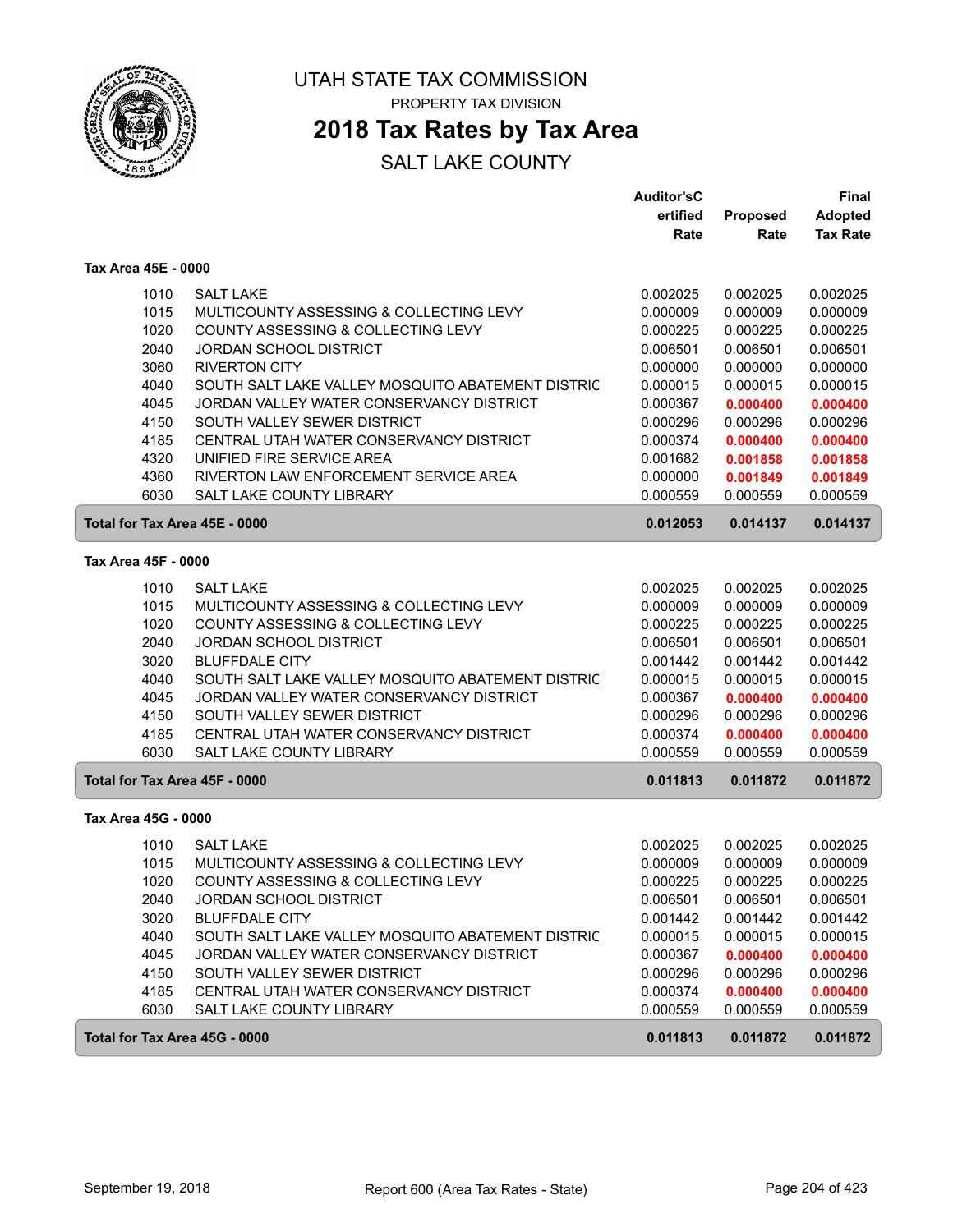

# **2018 Tax Rates by Tax Area**

|                     |      |                                                   | Auditor'sC |                 | Final           |
|---------------------|------|---------------------------------------------------|------------|-----------------|-----------------|
|                     |      |                                                   | ertified   | <b>Proposed</b> | <b>Adopted</b>  |
|                     |      |                                                   | Rate       | Rate            | <b>Tax Rate</b> |
| Tax Area 46B - 0000 |      |                                                   |            |                 |                 |
|                     | 1010 | <b>SALT LAKE</b>                                  | 0.002025   | 0.002025        | 0.002025        |
|                     | 1015 | MULTICOUNTY ASSESSING & COLLECTING LEVY           | 0.000009   | 0.000009        | 0.000009        |
|                     | 1020 | <b>COUNTY ASSESSING &amp; COLLECTING LEVY</b>     | 0.000225   | 0.000225        | 0.000225        |
|                     | 2040 | <b>JORDAN SCHOOL DISTRICT</b>                     | 0.006501   | 0.006501        | 0.006501        |
|                     | 3020 | <b>BLUFFDALE CITY</b>                             | 0.001442   | 0.001442        | 0.001442        |
|                     | 4040 | SOUTH SALT LAKE VALLEY MOSQUITO ABATEMENT DISTRIC | 0.000015   | 0.000015        | 0.000015        |
|                     | 4045 | JORDAN VALLEY WATER CONSERVANCY DISTRICT          | 0.000367   | 0.000400        | 0.000400        |
|                     | 4150 | SOUTH VALLEY SEWER DISTRICT                       | 0.000296   | 0.000296        | 0.000296        |
|                     | 4185 | CENTRAL UTAH WATER CONSERVANCY DISTRICT           | 0.000374   | 0.000400        | 0.000400        |
|                     | 6030 | SALT LAKE COUNTY LIBRARY                          | 0.000559   | 0.000559        | 0.000559        |
|                     |      | Total for Tax Area 46B - 0000                     | 0.011813   | 0.011872        | 0.011872        |
| Tax Area 51A - 0000 |      |                                                   |            |                 |                 |
|                     | 1010 | <b>SALT LAKE</b>                                  | 0.002025   | 0.002025        | 0.002025        |
|                     | 1015 | MULTICOUNTY ASSESSING & COLLECTING LEVY           | 0.000009   | 0.000009        | 0.000009        |
|                     | 1020 | COUNTY ASSESSING & COLLECTING LEVY                | 0.000225   | 0.000225        | 0.000225        |
|                     | 2045 | <b>CANYONS SCHOOL DISTRICT</b>                    | 0.006435   | 0.006435        | 0.006435        |
|                     | 3030 | <b>DRAPER CITY</b>                                | 0.001352   | 0.001352        | 0.001352        |
|                     | 4040 | SOUTH SALT LAKE VALLEY MOSQUITO ABATEMENT DISTRIC | 0.000015   | 0.000015        | 0.000015        |
|                     | 4045 | JORDAN VALLEY WATER CONSERVANCY DISTRICT          | 0.000367   | 0.000400        | 0.000400        |
|                     | 4150 | SOUTH VALLEY SEWER DISTRICT                       | 0.000296   | 0.000296        | 0.000296        |
|                     | 4160 | CRESCENT CEMETERY MAINTENANCE DISTRICT            | 0.000034   | 0.000034        | 0.000034        |
|                     | 4185 | CENTRAL UTAH WATER CONSERVANCY DISTRICT           | 0.000374   | 0.000400        | 0.000400        |
|                     | 6030 | SALT LAKE COUNTY LIBRARY                          | 0.000559   | 0.000559        | 0.000559        |
|                     | 6060 | JORDAN/CANYON SCHOOL DISTRICT DEBT SERVICE AREA   | 0.000560   | 0.000560        | 0.000560        |
|                     |      | Total for Tax Area 51A - 0000                     | 0.012251   | 0.012310        | 0.012310        |
| Tax Area 51B - 0000 |      |                                                   |            |                 |                 |
|                     | 1010 | <b>SALT LAKE</b>                                  | 0.002025   | 0.002025        | 0.002025        |
|                     | 1015 | MULTICOUNTY ASSESSING & COLLECTING LEVY           | 0.000009   | 0.000009        | 0.000009        |
|                     | 1020 | COUNTY ASSESSING & COLLECTING LEVY                | 0.000225   | 0.000225        | 0.000225        |
|                     | 2040 | JORDAN SCHOOL DISTRICT                            | 0.006501   | 0.006501        | 0.006501        |
|                     | 3030 | <b>DRAPER CITY</b>                                | 0.001352   | 0.001352        | 0.001352        |
|                     | 4040 | SOUTH SALT LAKE VALLEY MOSQUITO ABATEMENT DISTRIC | 0.000015   | 0.000015        | 0.000015        |
|                     | 4045 | JORDAN VALLEY WATER CONSERVANCY DISTRICT          | 0.000367   | 0.000400        | 0.000400        |
|                     | 4150 | SOUTH VALLEY SEWER DISTRICT                       | 0.000296   | 0.000296        | 0.000296        |
|                     | 4160 | <b>CRESCENT CEMETERY MAINTENANCE DISTRICT</b>     | 0.000034   | 0.000034        | 0.000034        |
|                     | 4185 | CENTRAL UTAH WATER CONSERVANCY DISTRICT           | 0.000374   | 0.000400        | 0.000400        |
|                     | 6030 | SALT LAKE COUNTY LIBRARY                          | 0.000559   | 0.000559        | 0.000559        |
|                     |      | Total for Tax Area 51B - 0000                     | 0.011757   | 0.011816        | 0.011816        |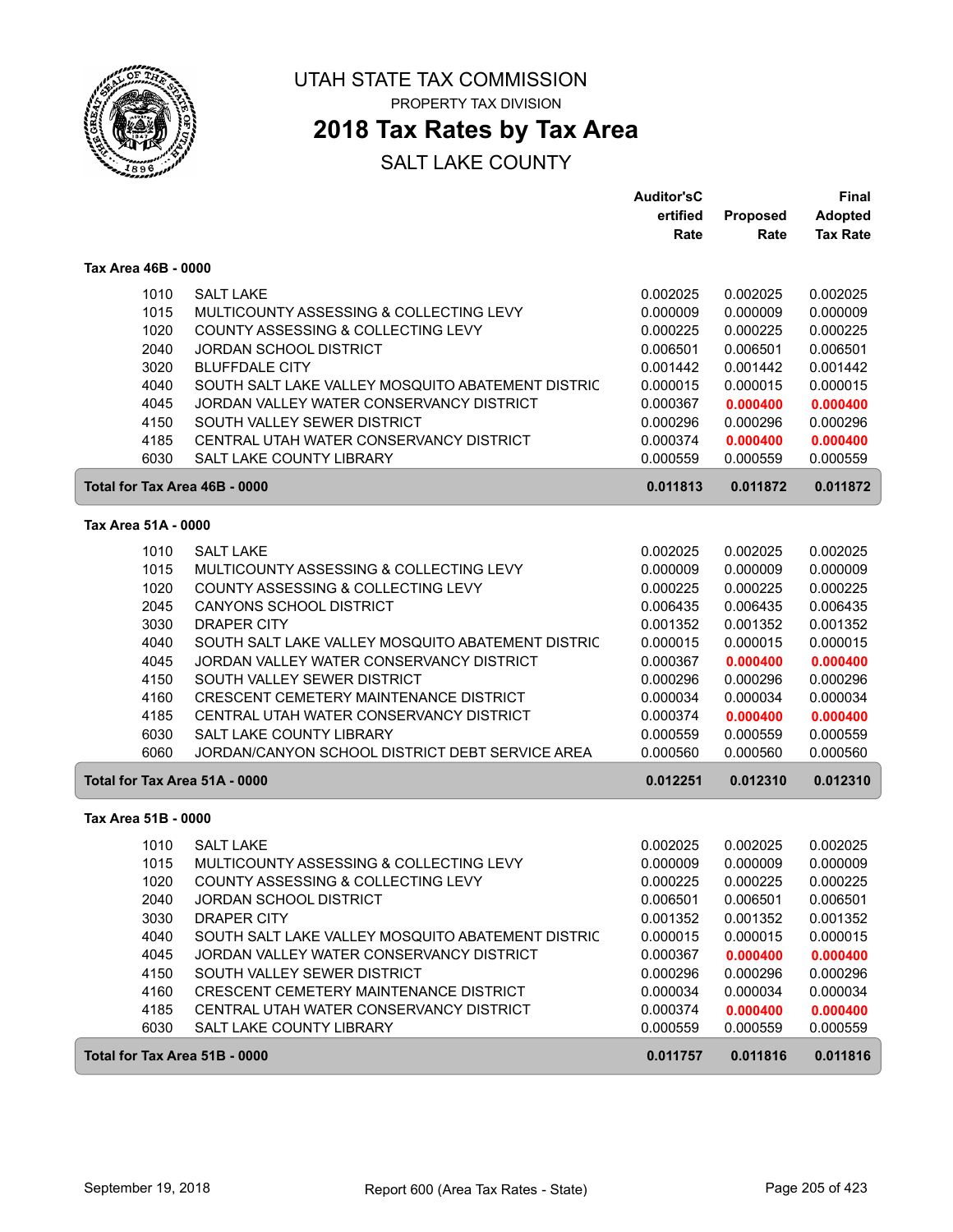

**2018 Tax Rates by Tax Area**

|                               |                                                                             | <b>Auditor'sC</b> |          | Final           |
|-------------------------------|-----------------------------------------------------------------------------|-------------------|----------|-----------------|
|                               |                                                                             | ertified          | Proposed | <b>Adopted</b>  |
|                               |                                                                             | Rate              | Rate     | <b>Tax Rate</b> |
| Tax Area 52A - 0000           |                                                                             |                   |          |                 |
| 1010                          | <b>SALT LAKE</b>                                                            | 0.002025          | 0.002025 | 0.002025        |
| 1015                          | MULTICOUNTY ASSESSING & COLLECTING LEVY                                     | 0.000009          | 0.000009 | 0.000009        |
| 1020                          | COUNTY ASSESSING & COLLECTING LEVY                                          | 0.000225          | 0.000225 | 0.000225        |
| 2045                          | <b>CANYONS SCHOOL DISTRICT</b>                                              | 0.006435          | 0.006435 | 0.006435        |
| 3030                          | <b>DRAPER CITY</b>                                                          | 0.001352          | 0.001352 | 0.001352        |
| 4040                          | SOUTH SALT LAKE VALLEY MOSQUITO ABATEMENT DISTRIC                           | 0.000015          | 0.000015 | 0.000015        |
| 4045                          | JORDAN VALLEY WATER CONSERVANCY DISTRICT                                    | 0.000367          | 0.000400 | 0.000400        |
| 4150                          | SOUTH VALLEY SEWER DISTRICT                                                 | 0.000296          | 0.000296 | 0.000296        |
| 4185                          | CENTRAL UTAH WATER CONSERVANCY DISTRICT                                     | 0.000374          | 0.000400 | 0.000400        |
| 6030                          | <b>SALT LAKE COUNTY LIBRARY</b>                                             | 0.000559          | 0.000559 | 0.000559        |
| 6060                          | JORDAN/CANYON SCHOOL DISTRICT DEBT SERVICE AREA                             | 0.000560          | 0.000560 | 0.000560        |
| Total for Tax Area 52A - 0000 |                                                                             | 0.012217          | 0.012276 | 0.012276        |
| Tax Area 54B - 0000           |                                                                             |                   |          |                 |
|                               |                                                                             |                   |          |                 |
| 1010                          | <b>SALT LAKE</b>                                                            | 0.002025          | 0.002025 | 0.002025        |
| 1015                          | MULTICOUNTY ASSESSING & COLLECTING LEVY                                     | 0.000009          | 0.000009 | 0.000009        |
| 1020                          | COUNTY ASSESSING & COLLECTING LEVY                                          | 0.000225          | 0.000225 | 0.000225        |
| 2045                          | <b>CANYONS SCHOOL DISTRICT</b>                                              | 0.006435          | 0.006435 | 0.006435        |
| 3030                          | <b>DRAPER CITY</b>                                                          | 0.001352          | 0.001352 | 0.001352        |
| 4040                          | SOUTH SALT LAKE VALLEY MOSQUITO ABATEMENT DISTRIC                           | 0.000015          | 0.000015 | 0.000015        |
| 4045                          | JORDAN VALLEY WATER CONSERVANCY DISTRICT                                    | 0.000367          | 0.000400 | 0.000400        |
| 4150                          | SOUTH VALLEY SEWER DISTRICT                                                 | 0.000296          | 0.000296 | 0.000296        |
| 4185                          | CENTRAL UTAH WATER CONSERVANCY DISTRICT                                     | 0.000374          | 0.000400 | 0.000400        |
| 4310                          | TRAVERSE RIDGE SPECIAL SERVICE DISTRICT                                     | 0.000540          | 0.000540 | 0.000540        |
| 6030<br>6060                  | SALT LAKE COUNTY LIBRARY<br>JORDAN/CANYON SCHOOL DISTRICT DEBT SERVICE AREA | 0.000559          | 0.000559 | 0.000559        |
|                               |                                                                             | 0.000560          | 0.000560 | 0.000560        |
| Total for Tax Area 54B - 0000 |                                                                             | 0.012757          | 0.012816 | 0.012816        |
| Tax Area 55A - 0000           |                                                                             |                   |          |                 |
| 1010                          | <b>SALT LAKE</b>                                                            | 0.002025          | 0.002025 | 0.002025        |
| 1015                          | MULTICOUNTY ASSESSING & COLLECTING LEVY                                     | 0.000009          | 0.000009 | 0.000009        |
| 1020                          | COUNTY ASSESSING & COLLECTING LEVY                                          | 0.000225          | 0.000225 | 0.000225        |
| 2045                          | <b>CANYONS SCHOOL DISTRICT</b>                                              | 0.006435          | 0.006435 | 0.006435        |
| 3030                          | DRAPER CITY                                                                 | 0.001352          | 0.001352 | 0.001352        |
| 4040                          | SOUTH SALT LAKE VALLEY MOSQUITO ABATEMENT DISTRIC                           | 0.000015          | 0.000015 | 0.000015        |
| 4045                          | JORDAN VALLEY WATER CONSERVANCY DISTRICT                                    | 0.000367          | 0.000400 | 0.000400        |
| 4150                          | SOUTH VALLEY SEWER DISTRICT                                                 | 0.000296          | 0.000296 | 0.000296        |
| 4185                          | CENTRAL UTAH WATER CONSERVANCY DISTRICT                                     | 0.000374          | 0.000400 | 0.000400        |
| 6030                          | SALT LAKE COUNTY LIBRARY                                                    | 0.000559          | 0.000559 | 0.000559        |
| 6060                          | JORDAN/CANYON SCHOOL DISTRICT DEBT SERVICE AREA                             | 0.000560          | 0.000560 | 0.000560        |
| Total for Tax Area 55A - 0000 |                                                                             | 0.012217          | 0.012276 | 0.012276        |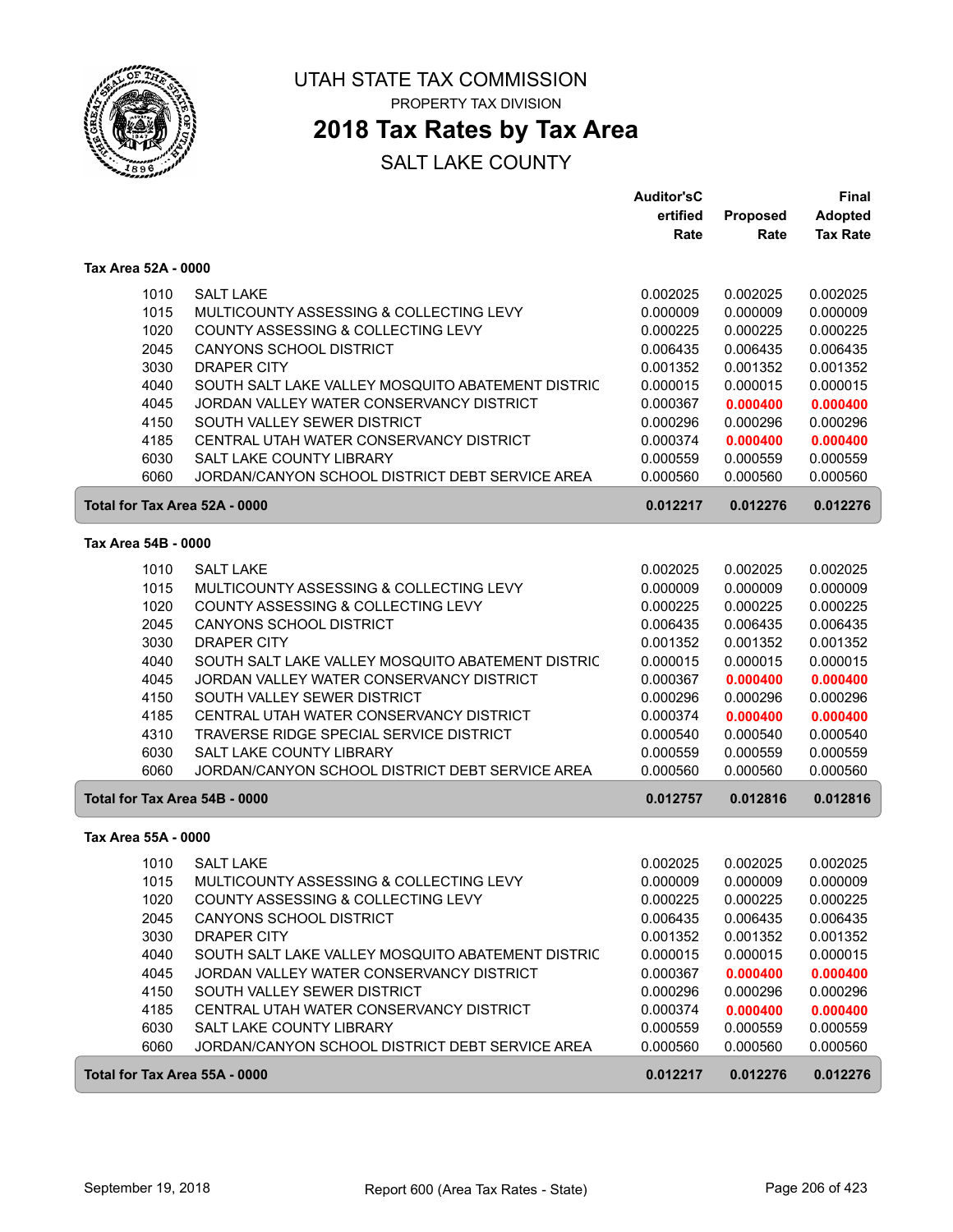

# **2018 Tax Rates by Tax Area**

|                     |      |                                                   | <b>Auditor'sC</b> |          | <b>Final</b>    |
|---------------------|------|---------------------------------------------------|-------------------|----------|-----------------|
|                     |      |                                                   | ertified          | Proposed | <b>Adopted</b>  |
|                     |      |                                                   | Rate              | Rate     | <b>Tax Rate</b> |
| Tax Area 55B - 0000 |      |                                                   |                   |          |                 |
|                     | 1010 | <b>SALT LAKE</b>                                  | 0.002025          | 0.002025 | 0.002025        |
|                     | 1015 | MULTICOUNTY ASSESSING & COLLECTING LEVY           | 0.000009          | 0.000009 | 0.000009        |
|                     | 1020 | COUNTY ASSESSING & COLLECTING LEVY                | 0.000225          | 0.000225 | 0.000225        |
|                     | 2045 | <b>CANYONS SCHOOL DISTRICT</b>                    | 0.006435          | 0.006435 | 0.006435        |
|                     | 3030 | <b>DRAPER CITY</b>                                | 0.001352          | 0.001352 | 0.001352        |
|                     | 4040 | SOUTH SALT LAKE VALLEY MOSQUITO ABATEMENT DISTRIC | 0.000015          | 0.000015 | 0.000015        |
|                     | 4045 | JORDAN VALLEY WATER CONSERVANCY DISTRICT          | 0.000367          | 0.000400 | 0.000400        |
|                     | 4150 | SOUTH VALLEY SEWER DISTRICT                       | 0.000296          | 0.000296 | 0.000296        |
|                     | 4185 | CENTRAL UTAH WATER CONSERVANCY DISTRICT           | 0.000374          | 0.000400 | 0.000400        |
|                     | 6030 | SALT LAKE COUNTY LIBRARY                          | 0.000559          | 0.000559 | 0.000559        |
|                     | 6060 | JORDAN/CANYON SCHOOL DISTRICT DEBT SERVICE AREA   | 0.000560          | 0.000560 | 0.000560        |
|                     |      | Total for Tax Area 55B - 0000                     | 0.012217          | 0.012276 | 0.012276        |
| Tax Area 55C - 0000 |      |                                                   |                   |          |                 |
|                     | 1010 | <b>SALT LAKE</b>                                  | 0.002025          | 0.002025 | 0.002025        |
|                     | 1015 | MULTICOUNTY ASSESSING & COLLECTING LEVY           | 0.000009          | 0.000009 | 0.000009        |
|                     | 1020 | COUNTY ASSESSING & COLLECTING LEVY                | 0.000225          | 0.000225 | 0.000225        |
|                     | 2045 | <b>CANYONS SCHOOL DISTRICT</b>                    | 0.006435          | 0.006435 | 0.006435        |
|                     | 3030 | <b>DRAPER CITY</b>                                | 0.001352          | 0.001352 | 0.001352        |
|                     | 4040 | SOUTH SALT LAKE VALLEY MOSQUITO ABATEMENT DISTRIC | 0.000015          | 0.000015 | 0.000015        |
|                     | 4045 | JORDAN VALLEY WATER CONSERVANCY DISTRICT          | 0.000367          | 0.000400 | 0.000400        |
|                     | 4150 | SOUTH VALLEY SEWER DISTRICT                       | 0.000296          | 0.000296 | 0.000296        |
|                     | 4185 | CENTRAL UTAH WATER CONSERVANCY DISTRICT           | 0.000374          | 0.000400 | 0.000400        |
|                     | 6030 | SALT LAKE COUNTY LIBRARY                          | 0.000559          | 0.000559 | 0.000559        |
|                     | 6060 | JORDAN/CANYON SCHOOL DISTRICT DEBT SERVICE AREA   | 0.000560          | 0.000560 | 0.000560        |
|                     |      | Total for Tax Area 55C - 0000                     | 0.012217          | 0.012276 | 0.012276        |
| Tax Area 55D - 0000 |      |                                                   |                   |          |                 |
|                     | 1010 | <b>SALT LAKE</b>                                  | 0.002025          | 0.002025 | 0.002025        |
|                     | 1015 | MULTICOUNTY ASSESSING & COLLECTING LEVY           | 0.000009          | 0.000009 | 0.000009        |
|                     | 1020 | COUNTY ASSESSING & COLLECTING LEVY                | 0.000225          | 0.000225 | 0.000225        |
|                     | 2045 | <b>CANYONS SCHOOL DISTRICT</b>                    | 0.006435          | 0.006435 | 0.006435        |
|                     | 3030 | DRAPER CITY                                       | 0.001352          | 0.001352 | 0.001352        |
|                     | 4040 | SOUTH SALT LAKE VALLEY MOSQUITO ABATEMENT DISTRIC | 0.000015          | 0.000015 | 0.000015        |
|                     | 4045 | JORDAN VALLEY WATER CONSERVANCY DISTRICT          | 0.000367          | 0.000400 | 0.000400        |
|                     | 4150 | SOUTH VALLEY SEWER DISTRICT                       | 0.000296          | 0.000296 | 0.000296        |
|                     | 4185 | CENTRAL UTAH WATER CONSERVANCY DISTRICT           | 0.000374          | 0.000400 | 0.000400        |
|                     | 6030 | SALT LAKE COUNTY LIBRARY                          | 0.000559          | 0.000559 | 0.000559        |
|                     | 6060 | JORDAN/CANYON SCHOOL DISTRICT DEBT SERVICE AREA   | 0.000560          | 0.000560 | 0.000560        |
|                     |      | Total for Tax Area 55D - 0000                     | 0.012217          | 0.012276 | 0.012276        |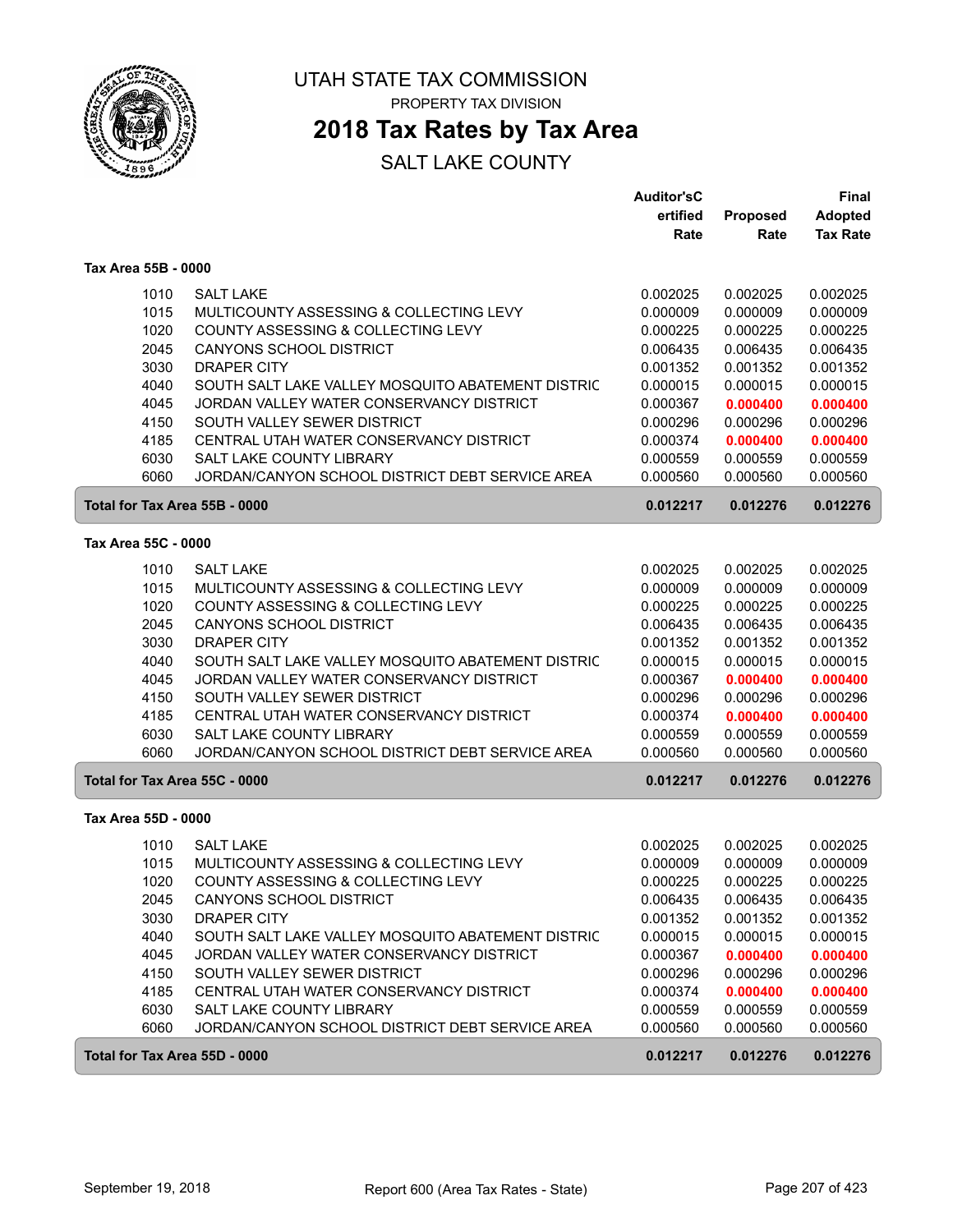

### **2018 Tax Rates by Tax Area**

|                     |      |                                                   | <b>Auditor'sC</b> |          | Final           |
|---------------------|------|---------------------------------------------------|-------------------|----------|-----------------|
|                     |      |                                                   | ertified          | Proposed | <b>Adopted</b>  |
|                     |      |                                                   | Rate              | Rate     | <b>Tax Rate</b> |
| Tax Area 55E - 0000 |      |                                                   |                   |          |                 |
|                     | 1010 | <b>SALT LAKE</b>                                  | 0.002025          | 0.002025 | 0.002025        |
|                     | 1015 | MULTICOUNTY ASSESSING & COLLECTING LEVY           | 0.000009          | 0.000009 | 0.000009        |
|                     | 1020 | COUNTY ASSESSING & COLLECTING LEVY                | 0.000225          | 0.000225 | 0.000225        |
|                     | 2045 | <b>CANYONS SCHOOL DISTRICT</b>                    | 0.006435          | 0.006435 | 0.006435        |
|                     | 3030 | <b>DRAPER CITY</b>                                | 0.001352          | 0.001352 | 0.001352        |
|                     | 4040 | SOUTH SALT LAKE VALLEY MOSQUITO ABATEMENT DISTRIC | 0.000015          | 0.000015 | 0.000015        |
|                     | 4045 | JORDAN VALLEY WATER CONSERVANCY DISTRICT          | 0.000367          | 0.000400 | 0.000400        |
|                     | 4150 | SOUTH VALLEY SEWER DISTRICT                       | 0.000296          | 0.000296 | 0.000296        |
|                     | 4185 | CENTRAL UTAH WATER CONSERVANCY DISTRICT           | 0.000374          | 0.000400 | 0.000400        |
|                     | 6030 | SALT LAKE COUNTY LIBRARY                          | 0.000559          | 0.000559 | 0.000559        |
|                     | 6060 | JORDAN/CANYON SCHOOL DISTRICT DEBT SERVICE AREA   | 0.000560          | 0.000560 | 0.000560        |
|                     |      | Total for Tax Area 55E - 0000                     | 0.012217          | 0.012276 | 0.012276        |
| Tax Area 55F - 0000 |      |                                                   |                   |          |                 |
|                     | 1010 | <b>SALT LAKE</b>                                  | 0.002025          | 0.002025 | 0.002025        |
|                     | 1015 | MULTICOUNTY ASSESSING & COLLECTING LEVY           | 0.000009          | 0.000009 | 0.000009        |
|                     | 1020 | COUNTY ASSESSING & COLLECTING LEVY                | 0.000225          | 0.000225 | 0.000225        |
|                     | 2045 | CANYONS SCHOOL DISTRICT                           | 0.006435          | 0.006435 | 0.006435        |
|                     | 3030 | <b>DRAPER CITY</b>                                | 0.001352          | 0.001352 | 0.001352        |
|                     | 4040 | SOUTH SALT LAKE VALLEY MOSQUITO ABATEMENT DISTRIC | 0.000015          | 0.000015 | 0.000015        |
|                     | 4045 | JORDAN VALLEY WATER CONSERVANCY DISTRICT          | 0.000367          | 0.000400 | 0.000400        |
|                     | 4150 | SOUTH VALLEY SEWER DISTRICT                       | 0.000296          | 0.000296 | 0.000296        |
|                     | 4185 | CENTRAL UTAH WATER CONSERVANCY DISTRICT           | 0.000374          | 0.000400 | 0.000400        |
|                     | 6030 | SALT LAKE COUNTY LIBRARY                          | 0.000559          | 0.000559 | 0.000559        |
|                     | 6060 | JORDAN/CANYON SCHOOL DISTRICT DEBT SERVICE AREA   | 0.000560          | 0.000560 | 0.000560        |
|                     |      | Total for Tax Area 55F - 0000                     | 0.012217          | 0.012276 | 0.012276        |
| Tax Area 61A - 0000 |      |                                                   |                   |          |                 |
|                     | 1010 | <b>SALT LAKE</b>                                  | 0.002025          | 0.002025 | 0.002025        |
|                     | 1015 | MULTICOUNTY ASSESSING & COLLECTING LEVY           | 0.000009          | 0.000009 | 0.000009        |
|                     | 1020 | COUNTY ASSESSING & COLLECTING LEVY                | 0.000225          | 0.000225 | 0.000225        |
|                     | 2030 | <b>GRANITE SCHOOL DISTRICT</b>                    | 0.007822          | 0.007822 | 0.007822        |
|                     | 3105 | <b>TAYLORSVILLE CITY</b>                          | 0.001003          | 0.001003 | 0.001003        |
|                     | 4040 | SOUTH SALT LAKE VALLEY MOSQUITO ABATEMENT DISTRIC | 0.000015          | 0.000015 | 0.000015        |
|                     | 4045 | JORDAN VALLEY WATER CONSERVANCY DISTRICT          | 0.000367          | 0.000400 | 0.000400        |
|                     | 4110 | TAYLORSVILLE-BENNION IMPROVEMENT DISTRICT         | 0.000125          | 0.000125 | 0.000125        |
|                     | 4185 | CENTRAL UTAH WATER CONSERVANCY DISTRICT           | 0.000374          | 0.000400 | 0.000400        |
|                     | 4320 | UNIFIED FIRE SERVICE AREA                         | 0.001682          | 0.001858 | 0.001858        |
|                     | 6030 | SALT LAKE COUNTY LIBRARY                          | 0.000559          | 0.000559 | 0.000559        |
|                     |      | Total for Tax Area 61A - 0000                     | 0.014206          | 0.014441 | 0.014441        |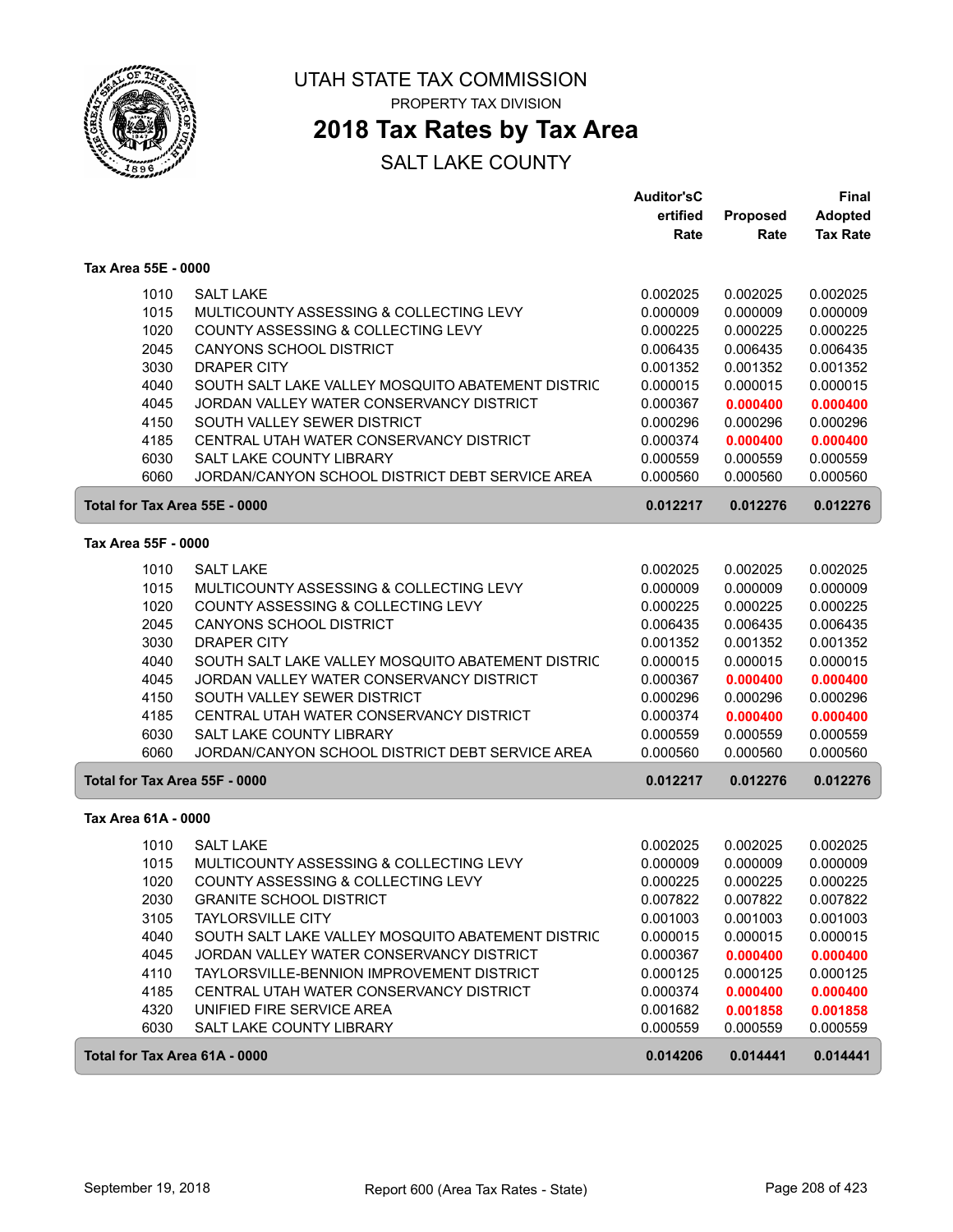

### **2018 Tax Rates by Tax Area**

|                     |                                                           | <b>Auditor'sC</b> |          | Final           |
|---------------------|-----------------------------------------------------------|-------------------|----------|-----------------|
|                     |                                                           | ertified          | Proposed | <b>Adopted</b>  |
|                     |                                                           | Rate              | Rate     | <b>Tax Rate</b> |
| Tax Area 61B - 0000 |                                                           |                   |          |                 |
|                     | <b>SALT LAKE</b><br>1010                                  | 0.002025          | 0.002025 | 0.002025        |
|                     | 1015<br>MULTICOUNTY ASSESSING & COLLECTING LEVY           | 0.000009          | 0.000009 | 0.000009        |
|                     | 1020<br><b>COUNTY ASSESSING &amp; COLLECTING LEVY</b>     | 0.000225          | 0.000225 | 0.000225        |
|                     | 2030<br><b>GRANITE SCHOOL DISTRICT</b>                    | 0.007822          | 0.007822 | 0.007822        |
|                     | 3105<br><b>TAYLORSVILLE CITY</b>                          | 0.001003          | 0.001003 | 0.001003        |
|                     | 4040<br>SOUTH SALT LAKE VALLEY MOSQUITO ABATEMENT DISTRIC | 0.000015          | 0.000015 | 0.000015        |
|                     | 4045<br>JORDAN VALLEY WATER CONSERVANCY DISTRICT          | 0.000367          | 0.000400 | 0.000400        |
|                     | 4110<br>TAYLORSVILLE-BENNION IMPROVEMENT DISTRICT         | 0.000125          | 0.000125 | 0.000125        |
|                     | 4185<br>CENTRAL UTAH WATER CONSERVANCY DISTRICT           | 0.000374          | 0.000400 | 0.000400        |
|                     | 4320<br>UNIFIED FIRE SERVICE AREA                         | 0.001682          | 0.001858 | 0.001858        |
|                     | 6030<br><b>SALT LAKE COUNTY LIBRARY</b>                   | 0.000559          | 0.000559 | 0.000559        |
|                     | Total for Tax Area 61B - 0000                             | 0.014206          | 0.014441 | 0.014441        |
| Tax Area 61C - 0000 |                                                           |                   |          |                 |
|                     | <b>SALT LAKE</b><br>1010                                  | 0.002025          | 0.002025 | 0.002025        |
|                     | 1015<br>MULTICOUNTY ASSESSING & COLLECTING LEVY           | 0.000009          | 0.000009 | 0.000009        |
|                     | 1020<br>COUNTY ASSESSING & COLLECTING LEVY                | 0.000225          | 0.000225 | 0.000225        |
|                     | 2030<br><b>GRANITE SCHOOL DISTRICT</b>                    | 0.007822          | 0.007822 | 0.007822        |
|                     | 3105<br><b>TAYLORSVILLE CITY</b>                          | 0.001003          | 0.001003 | 0.001003        |
|                     | 4040<br>SOUTH SALT LAKE VALLEY MOSQUITO ABATEMENT DISTRIC | 0.000015          | 0.000015 | 0.000015        |
|                     | 4045<br>JORDAN VALLEY WATER CONSERVANCY DISTRICT          | 0.000367          | 0.000400 | 0.000400        |
|                     | 4110<br>TAYLORSVILLE-BENNION IMPROVEMENT DISTRICT         | 0.000125          | 0.000125 | 0.000125        |
|                     | 4185<br>CENTRAL UTAH WATER CONSERVANCY DISTRICT           | 0.000374          | 0.000400 | 0.000400        |
|                     | 4320<br>UNIFIED FIRE SERVICE AREA                         | 0.001682          | 0.001858 | 0.001858        |
|                     | 6030<br>SALT LAKE COUNTY LIBRARY                          | 0.000559          | 0.000559 | 0.000559        |
|                     | Total for Tax Area 61C - 0000                             | 0.014206          | 0.014441 | 0.014441        |
| Tax Area 61D - 0000 |                                                           |                   |          |                 |
|                     | 1010<br><b>SALT LAKE</b>                                  | 0.002025          | 0.002025 | 0.002025        |
|                     | 1015<br>MULTICOUNTY ASSESSING & COLLECTING LEVY           | 0.000009          | 0.000009 | 0.000009        |
|                     | 1020<br>COUNTY ASSESSING & COLLECTING LEVY                | 0.000225          | 0.000225 | 0.000225        |
|                     | 2030<br><b>GRANITE SCHOOL DISTRICT</b>                    | 0.007822          | 0.007822 | 0.007822        |
|                     | 3105<br><b>TAYLORSVILLE CITY</b>                          | 0.001003          | 0.001003 | 0.001003        |
|                     | 4040<br>SOUTH SALT LAKE VALLEY MOSQUITO ABATEMENT DISTRIC | 0.000015          | 0.000015 | 0.000015        |
|                     | 4045<br>JORDAN VALLEY WATER CONSERVANCY DISTRICT          | 0.000367          | 0.000400 | 0.000400        |
|                     | 4110<br>TAYLORSVILLE-BENNION IMPROVEMENT DISTRICT         | 0.000125          | 0.000125 | 0.000125        |
|                     | 4185<br>CENTRAL UTAH WATER CONSERVANCY DISTRICT           | 0.000374          | 0.000400 | 0.000400        |
|                     | 4320<br>UNIFIED FIRE SERVICE AREA                         | 0.001682          | 0.001858 | 0.001858        |
|                     | 6030<br>SALT LAKE COUNTY LIBRARY                          | 0.000559          | 0.000559 | 0.000559        |
|                     | Total for Tax Area 61D - 0000                             | 0.014206          | 0.014441 | 0.014441        |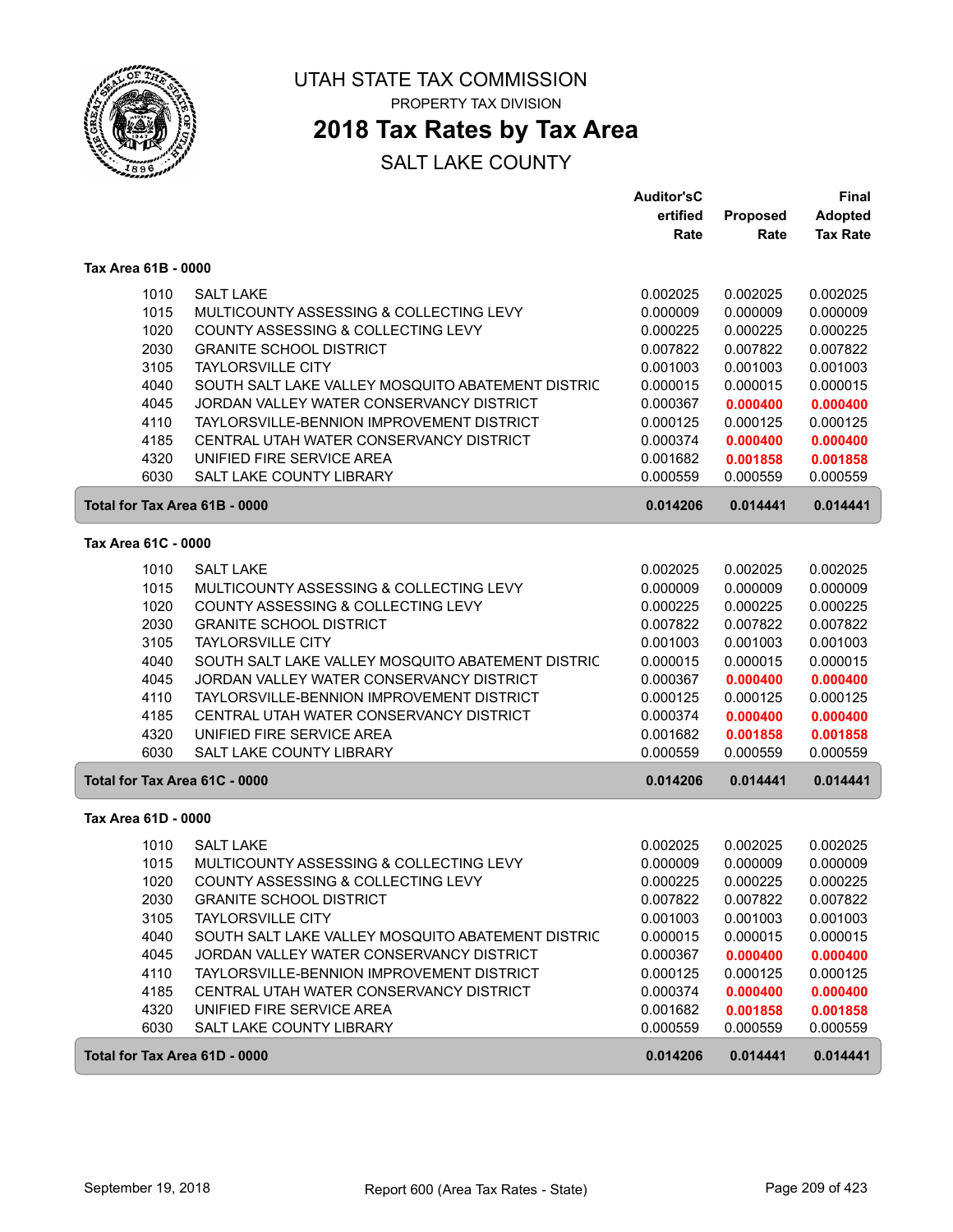

### **2018 Tax Rates by Tax Area**

|                               |                                                   | <b>Auditor'sC</b> |                 | <b>Final</b>    |
|-------------------------------|---------------------------------------------------|-------------------|-----------------|-----------------|
|                               |                                                   | ertified          | <b>Proposed</b> | <b>Adopted</b>  |
|                               |                                                   | Rate              | Rate            | <b>Tax Rate</b> |
| Tax Area 61E - 0000           |                                                   |                   |                 |                 |
| 1010                          | <b>SALT LAKE</b>                                  | 0.002025          | 0.002025        | 0.002025        |
| 1015                          | MULTICOUNTY ASSESSING & COLLECTING LEVY           | 0.000009          | 0.000009        | 0.000009        |
| 1020                          | COUNTY ASSESSING & COLLECTING LEVY                | 0.000225          | 0.000225        | 0.000225        |
| 2030                          | <b>GRANITE SCHOOL DISTRICT</b>                    | 0.007822          | 0.007822        | 0.007822        |
| 3105                          | <b>TAYLORSVILLE CITY</b>                          | 0.001003          | 0.001003        | 0.001003        |
| 4040                          | SOUTH SALT LAKE VALLEY MOSQUITO ABATEMENT DISTRIC | 0.000015          | 0.000015        | 0.000015        |
| 4045                          | JORDAN VALLEY WATER CONSERVANCY DISTRICT          | 0.000367          | 0.000400        | 0.000400        |
| 4110                          | TAYLORSVILLE-BENNION IMPROVEMENT DISTRICT         | 0.000125          | 0.000125        | 0.000125        |
| 4185                          | CENTRAL UTAH WATER CONSERVANCY DISTRICT           | 0.000374          | 0.000400        | 0.000400        |
| 4320                          | UNIFIED FIRE SERVICE AREA                         | 0.001682          | 0.001858        | 0.001858        |
| 6030                          | <b>SALT LAKE COUNTY LIBRARY</b>                   | 0.000559          | 0.000559        | 0.000559        |
| Total for Tax Area 61E - 0000 |                                                   | 0.014206          | 0.014441        | 0.014441        |
| Tax Area 63A - 0000           |                                                   |                   |                 |                 |
|                               |                                                   |                   |                 |                 |
| 1010                          | <b>SALT LAKE</b>                                  | 0.002025          | 0.002025        | 0.002025        |
| 1015                          | MULTICOUNTY ASSESSING & COLLECTING LEVY           | 0.000009          | 0.000009        | 0.000009        |
| 1020                          | COUNTY ASSESSING & COLLECTING LEVY                | 0.000225          | 0.000225        | 0.000225        |
| 2030                          | <b>GRANITE SCHOOL DISTRICT</b>                    | 0.007822          | 0.007822        | 0.007822        |
| 3105                          | <b>TAYLORSVILLE CITY</b>                          | 0.001003          | 0.001003        | 0.001003        |
| 4040                          | SOUTH SALT LAKE VALLEY MOSQUITO ABATEMENT DISTRIC | 0.000015          | 0.000015        | 0.000015        |
| 4045                          | JORDAN VALLEY WATER CONSERVANCY DISTRICT          | 0.000367          | 0.000400        | 0.000400        |
| 4110                          | TAYLORSVILLE-BENNION IMPROVEMENT DISTRICT         | 0.000125          | 0.000125        | 0.000125        |
| 4180                          | OQUIRRH RECREATION AND PARKS DISTRICT             | 0.000916          | 0.000916        | 0.000916        |
| 4185                          | CENTRAL UTAH WATER CONSERVANCY DISTRICT           | 0.000374          | 0.000400        | 0.000400        |
| 4320                          | UNIFIED FIRE SERVICE AREA                         | 0.001682          | 0.001858        | 0.001858        |
| 6030                          | SALT LAKE COUNTY LIBRARY                          | 0.000559          | 0.000559        | 0.000559        |
| Total for Tax Area 63A - 0000 |                                                   | 0.015122          | 0.015357        | 0.015357        |
| Tax Area 63B - 0000           |                                                   |                   |                 |                 |
| 1010                          | <b>SALT LAKE</b>                                  | 0.002025          | 0.002025        | 0.002025        |
| 1015                          | MULTICOUNTY ASSESSING & COLLECTING LEVY           | 0.000009          | 0.000009        | 0.000009        |
| 1020                          | COUNTY ASSESSING & COLLECTING LEVY                | 0.000225          | 0.000225        | 0.000225        |
| 2030                          | <b>GRANITE SCHOOL DISTRICT</b>                    | 0.007822          | 0.007822        | 0.007822        |
| 3105                          | <b>TAYLORSVILLE CITY</b>                          | 0.001003          | 0.001003        | 0.001003        |
| 4040                          | SOUTH SALT LAKE VALLEY MOSQUITO ABATEMENT DISTRIC | 0.000015          | 0.000015        | 0.000015        |
| 4045                          | JORDAN VALLEY WATER CONSERVANCY DISTRICT          | 0.000367          | 0.000400        | 0.000400        |
| 4110                          | TAYLORSVILLE-BENNION IMPROVEMENT DISTRICT         | 0.000125          | 0.000125        | 0.000125        |
| 4180                          | OQUIRRH RECREATION AND PARKS DISTRICT             | 0.000916          | 0.000916        | 0.000916        |
| 4185                          | CENTRAL UTAH WATER CONSERVANCY DISTRICT           | 0.000374          | 0.000400        | 0.000400        |
| 4320                          | UNIFIED FIRE SERVICE AREA                         | 0.001682          | 0.001858        | 0.001858        |
| 6030                          | SALT LAKE COUNTY LIBRARY                          | 0.000559          | 0.000559        | 0.000559        |
| Total for Tax Area 63B - 0000 |                                                   | 0.015122          | 0.015357        | 0.015357        |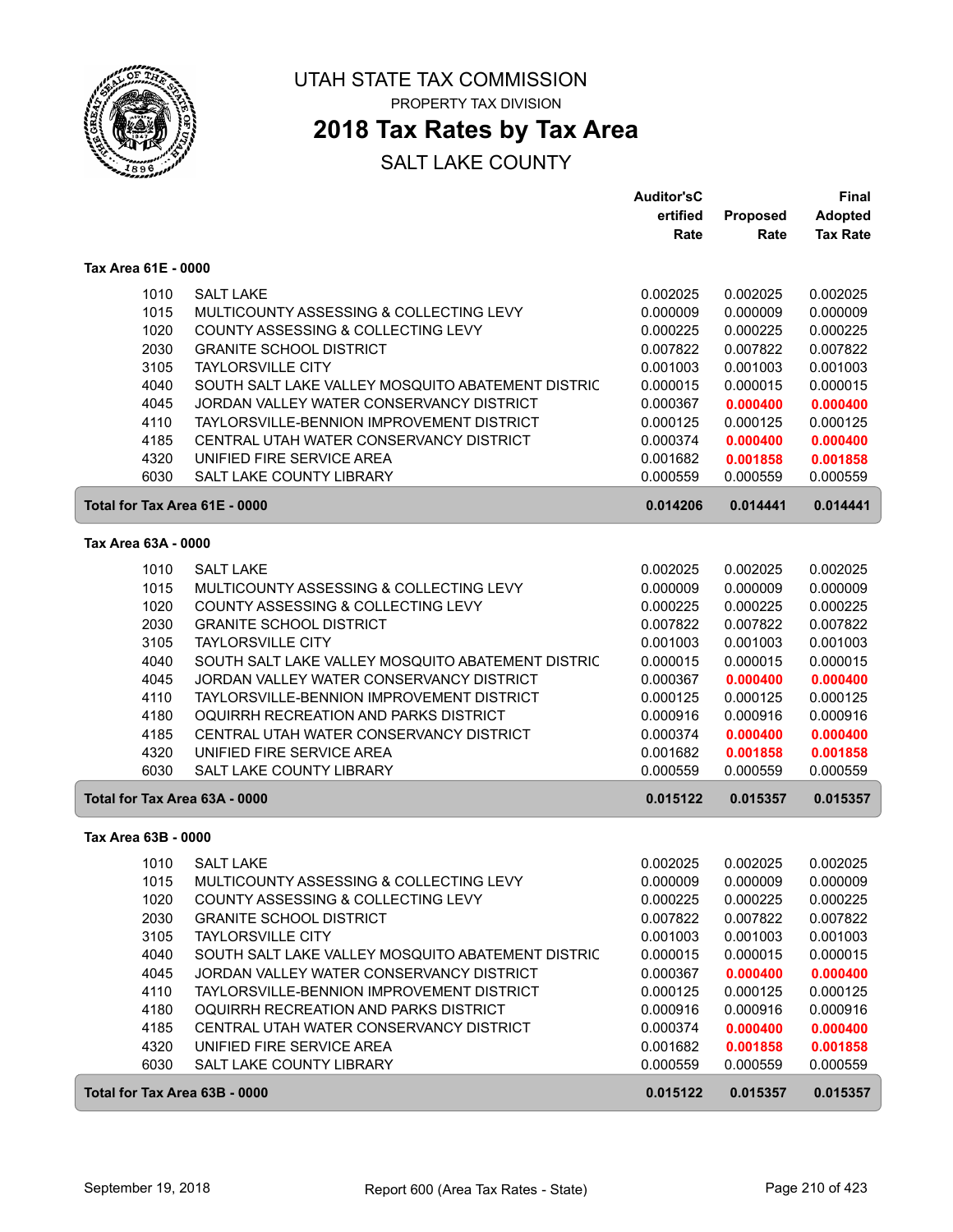

### **2018 Tax Rates by Tax Area**

|                               |                                                   | <b>Auditor'sC</b> |          | <b>Final</b>    |
|-------------------------------|---------------------------------------------------|-------------------|----------|-----------------|
|                               |                                                   | ertified          | Proposed | <b>Adopted</b>  |
|                               |                                                   | Rate              | Rate     | <b>Tax Rate</b> |
| Tax Area 63C - 0000           |                                                   |                   |          |                 |
| 1010                          | <b>SALT LAKE</b>                                  | 0.002025          | 0.002025 | 0.002025        |
| 1015                          | MULTICOUNTY ASSESSING & COLLECTING LEVY           | 0.000009          | 0.000009 | 0.000009        |
| 1020                          | COUNTY ASSESSING & COLLECTING LEVY                | 0.000225          | 0.000225 | 0.000225        |
| 2030                          | <b>GRANITE SCHOOL DISTRICT</b>                    | 0.007822          | 0.007822 | 0.007822        |
| 3105                          | <b>TAYLORSVILLE CITY</b>                          | 0.001003          | 0.001003 | 0.001003        |
| 4040                          | SOUTH SALT LAKE VALLEY MOSQUITO ABATEMENT DISTRIC | 0.000015          | 0.000015 | 0.000015        |
| 4045                          | JORDAN VALLEY WATER CONSERVANCY DISTRICT          | 0.000367          | 0.000400 | 0.000400        |
| 4110                          | TAYLORSVILLE-BENNION IMPROVEMENT DISTRICT         | 0.000125          | 0.000125 | 0.000125        |
| 4180                          | OQUIRRH RECREATION AND PARKS DISTRICT             | 0.000916          | 0.000916 | 0.000916        |
| 4185                          | CENTRAL UTAH WATER CONSERVANCY DISTRICT           | 0.000374          | 0.000400 | 0.000400        |
| 4320                          | UNIFIED FIRE SERVICE AREA                         | 0.001682          | 0.001858 | 0.001858        |
| 6030                          | <b>SALT LAKE COUNTY LIBRARY</b>                   | 0.000559          | 0.000559 | 0.000559        |
| Total for Tax Area 63C - 0000 |                                                   | 0.015122          | 0.015357 | 0.015357        |
| Tax Area 64A - 0000           |                                                   |                   |          |                 |
| 1010                          | <b>SALT LAKE</b>                                  | 0.002025          | 0.002025 | 0.002025        |
| 1015                          | MULTICOUNTY ASSESSING & COLLECTING LEVY           | 0.000009          | 0.000009 | 0.000009        |
| 1020                          | COUNTY ASSESSING & COLLECTING LEVY                | 0.000225          | 0.000225 | 0.000225        |
| 2030                          | <b>GRANITE SCHOOL DISTRICT</b>                    | 0.007822          | 0.007822 | 0.007822        |
| 3105                          | <b>TAYLORSVILLE CITY</b>                          | 0.001003          | 0.001003 | 0.001003        |
| 4040                          | SOUTH SALT LAKE VALLEY MOSQUITO ABATEMENT DISTRIC | 0.000015          | 0.000015 | 0.000015        |
| 4045                          | JORDAN VALLEY WATER CONSERVANCY DISTRICT          | 0.000367          | 0.000400 | 0.000400        |
| 4120                          | <b>KEARNS IMPROVEMENT DISTRICT</b>                | 0.000580          | 0.000580 | 0.000580        |
| 4180                          | OQUIRRH RECREATION AND PARKS DISTRICT             | 0.000916          | 0.000916 | 0.000916        |
| 4185                          | CENTRAL UTAH WATER CONSERVANCY DISTRICT           | 0.000374          | 0.000400 | 0.000400        |
| 4320                          | UNIFIED FIRE SERVICE AREA                         | 0.001682          | 0.001858 | 0.001858        |
| 6030                          | SALT LAKE COUNTY LIBRARY                          | 0.000559          | 0.000559 | 0.000559        |
| Total for Tax Area 64A - 0000 |                                                   | 0.015577          | 0.015812 | 0.015812        |
| Tax Area 67A - 0000           |                                                   |                   |          |                 |
| 1010                          | <b>SALT LAKE</b>                                  | 0.002025          | 0.002025 | 0.002025        |
| 1015                          | MULTICOUNTY ASSESSING & COLLECTING LEVY           | 0.000009          | 0.000009 | 0.000009        |
| 1020                          | COUNTY ASSESSING & COLLECTING LEVY                | 0.000225          | 0.000225 | 0.000225        |
| 2030                          | <b>GRANITE SCHOOL DISTRICT</b>                    | 0.007822          | 0.007822 | 0.007822        |
| 3105                          | <b>TAYLORSVILLE CITY</b>                          | 0.001003          | 0.001003 | 0.001003        |
| 4040                          | SOUTH SALT LAKE VALLEY MOSQUITO ABATEMENT DISTRIC | 0.000015          | 0.000015 | 0.000015        |
| 4045                          | JORDAN VALLEY WATER CONSERVANCY DISTRICT          | 0.000367          | 0.000400 | 0.000400        |
| 4185                          | CENTRAL UTAH WATER CONSERVANCY DISTRICT           | 0.000374          | 0.000400 | 0.000400        |
| 4320                          | UNIFIED FIRE SERVICE AREA                         | 0.001682          | 0.001858 | 0.001858        |
| 6030                          | SALT LAKE COUNTY LIBRARY                          | 0.000559          | 0.000559 | 0.000559        |
| Total for Tax Area 67A - 0000 |                                                   | 0.014081          | 0.014316 | 0.014316        |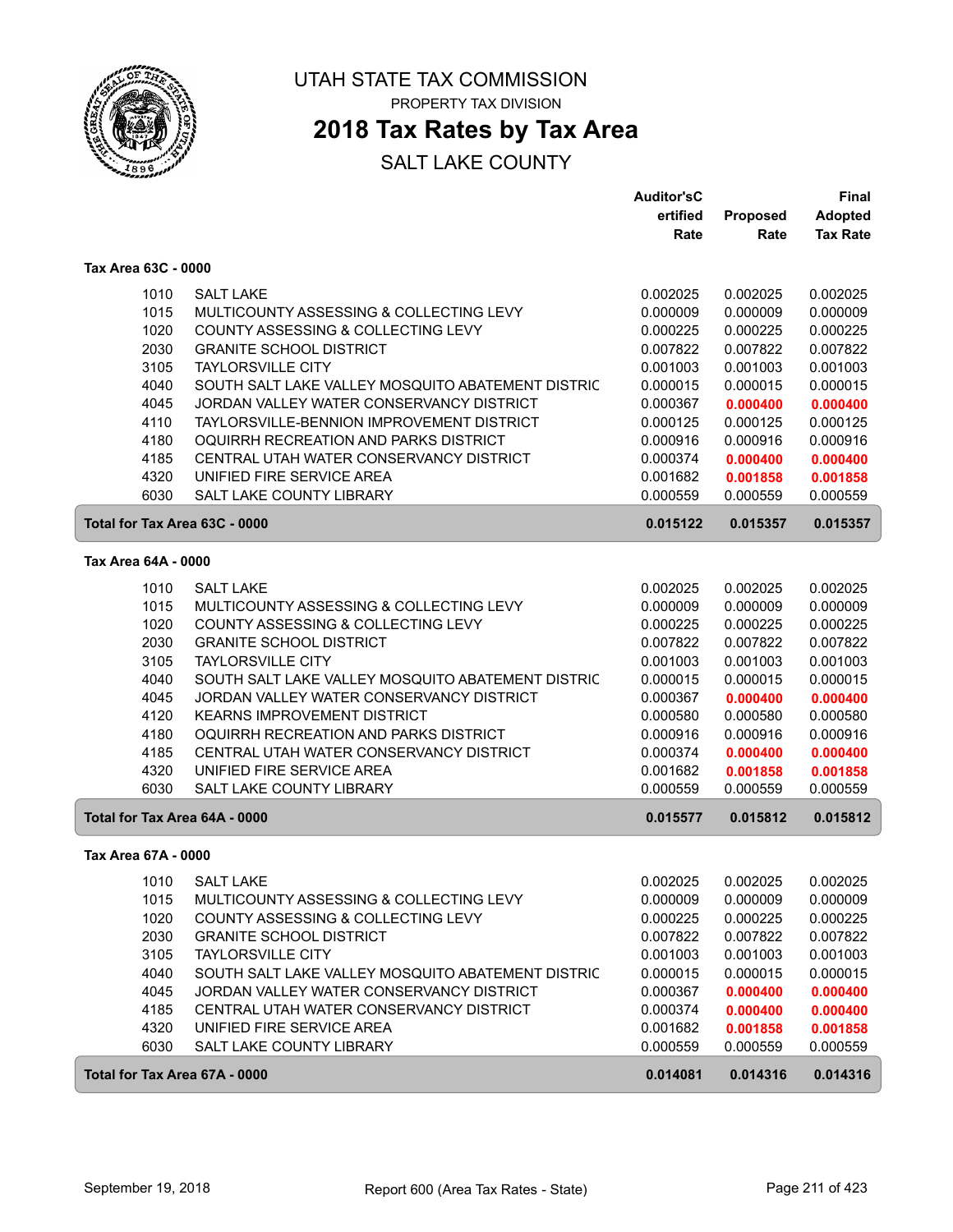

### **2018 Tax Rates by Tax Area**

|                               |                                                                               | <b>Auditor'sC</b>    |                      | <b>Final</b>         |
|-------------------------------|-------------------------------------------------------------------------------|----------------------|----------------------|----------------------|
|                               |                                                                               | ertified             | <b>Proposed</b>      | <b>Adopted</b>       |
|                               |                                                                               | Rate                 | Rate                 | <b>Tax Rate</b>      |
| Tax Area 70A - 0000           |                                                                               |                      |                      |                      |
| 1010                          | <b>SALT LAKE</b>                                                              | 0.002025             | 0.002025             | 0.002025             |
| 1015                          | MULTICOUNTY ASSESSING & COLLECTING LEVY                                       | 0.000009             | 0.000009             | 0.000009             |
| 1020                          | COUNTY ASSESSING & COLLECTING LEVY                                            | 0.000225             | 0.000225             | 0.000225             |
| 2040                          | JORDAN SCHOOL DISTRICT                                                        | 0.006501             | 0.006501             | 0.006501             |
| 3035                          | <b>HERRIMAN CITY</b>                                                          | 0.000307             | 0.000307             | 0.000307             |
| 4040                          | SOUTH SALT LAKE VALLEY MOSQUITO ABATEMENT DISTRIC                             | 0.000015             | 0.000015             | 0.000015             |
| 4045                          | JORDAN VALLEY WATER CONSERVANCY DISTRICT                                      | 0.000367             | 0.000400             | 0.000400             |
| 4150                          | SOUTH VALLEY SEWER DISTRICT                                                   | 0.000296             | 0.000296             | 0.000296             |
| 4185                          | CENTRAL UTAH WATER CONSERVANCY DISTRICT                                       | 0.000374             | 0.000400             | 0.000400             |
| 4320                          | UNIFIED FIRE SERVICE AREA                                                     | 0.001682             | 0.001858             | 0.001858             |
| 4370                          | HERRIMAN CITY SAFETY ENFORCEMENT AREA                                         | 0.000000             | 0.002071             | 0.002071             |
| 6030                          | SALT LAKE COUNTY LIBRARY                                                      | 0.000559             | 0.000559             | 0.000559             |
| Total for Tax Area 70A - 0000 |                                                                               | 0.012360             | 0.014666             | 0.014666             |
| Tax Area 70B - 0000           |                                                                               |                      |                      |                      |
|                               |                                                                               |                      |                      |                      |
| 1010                          | <b>SALT LAKE</b>                                                              | 0.002025             | 0.002025             | 0.002025             |
| 1015<br>1020                  | MULTICOUNTY ASSESSING & COLLECTING LEVY<br>COUNTY ASSESSING & COLLECTING LEVY | 0.000009<br>0.000225 | 0.000009<br>0.000225 | 0.000009<br>0.000225 |
| 2040                          | <b>JORDAN SCHOOL DISTRICT</b>                                                 | 0.006501             | 0.006501             | 0.006501             |
| 3035                          | <b>HERRIMAN CITY</b>                                                          | 0.000307             | 0.000307             | 0.000307             |
| 4040                          | SOUTH SALT LAKE VALLEY MOSQUITO ABATEMENT DISTRIC                             | 0.000015             | 0.000015             | 0.000015             |
| 4045                          | JORDAN VALLEY WATER CONSERVANCY DISTRICT                                      | 0.000367             | 0.000400             | 0.000400             |
| 4150                          | SOUTH VALLEY SEWER DISTRICT                                                   | 0.000296             | 0.000296             | 0.000296             |
| 4185                          | CENTRAL UTAH WATER CONSERVANCY DISTRICT                                       | 0.000374             | 0.000400             | 0.000400             |
| 4320                          | UNIFIED FIRE SERVICE AREA                                                     | 0.001682             | 0.001858             | 0.001858             |
| 4370                          | HERRIMAN CITY SAFETY ENFORCEMENT AREA                                         | 0.000000             | 0.002071             | 0.002071             |
| 6030                          | SALT LAKE COUNTY LIBRARY                                                      | 0.000559             | 0.000559             | 0.000559             |
| Total for Tax Area 70B - 0000 |                                                                               | 0.012360             | 0.014666             | 0.014666             |
|                               |                                                                               |                      |                      |                      |
| Tax Area 82A - 0000           |                                                                               |                      |                      |                      |
|                               | 1010 SALT LAKE                                                                | 0.002025             | 0.002025             | 0.002025             |
| 1015                          | MULTICOUNTY ASSESSING & COLLECTING LEVY                                       | 0.000009             | 0.000009             | 0.000009             |
| 1020                          | COUNTY ASSESSING & COLLECTING LEVY                                            | 0.000225             | 0.000225             | 0.000225             |
| 2030                          | <b>GRANITE SCHOOL DISTRICT</b>                                                | 0.007822             | 0.007822             | 0.007822             |
| 3036                          | <b>HOLLADAY CITY</b>                                                          | 0.001311             | 0.001311             | 0.001311             |
| 4040                          | SOUTH SALT LAKE VALLEY MOSQUITO ABATEMENT DISTRIC                             | 0.000015             | 0.000015             | 0.000015             |
| 4060                          | MT. OLYMPUS IMPROVEMENT DISTRICT                                              | 0.000279             | 0.000279             | 0.000279             |
| 4185                          | CENTRAL UTAH WATER CONSERVANCY DISTRICT                                       | 0.000374             | 0.000400             | 0.000400             |
| 6030                          | SALT LAKE COUNTY LIBRARY                                                      | 0.000559             | 0.000559             | 0.000559             |
| Total for Tax Area 82A - 0000 |                                                                               | 0.012619             | 0.012645             | 0.012645             |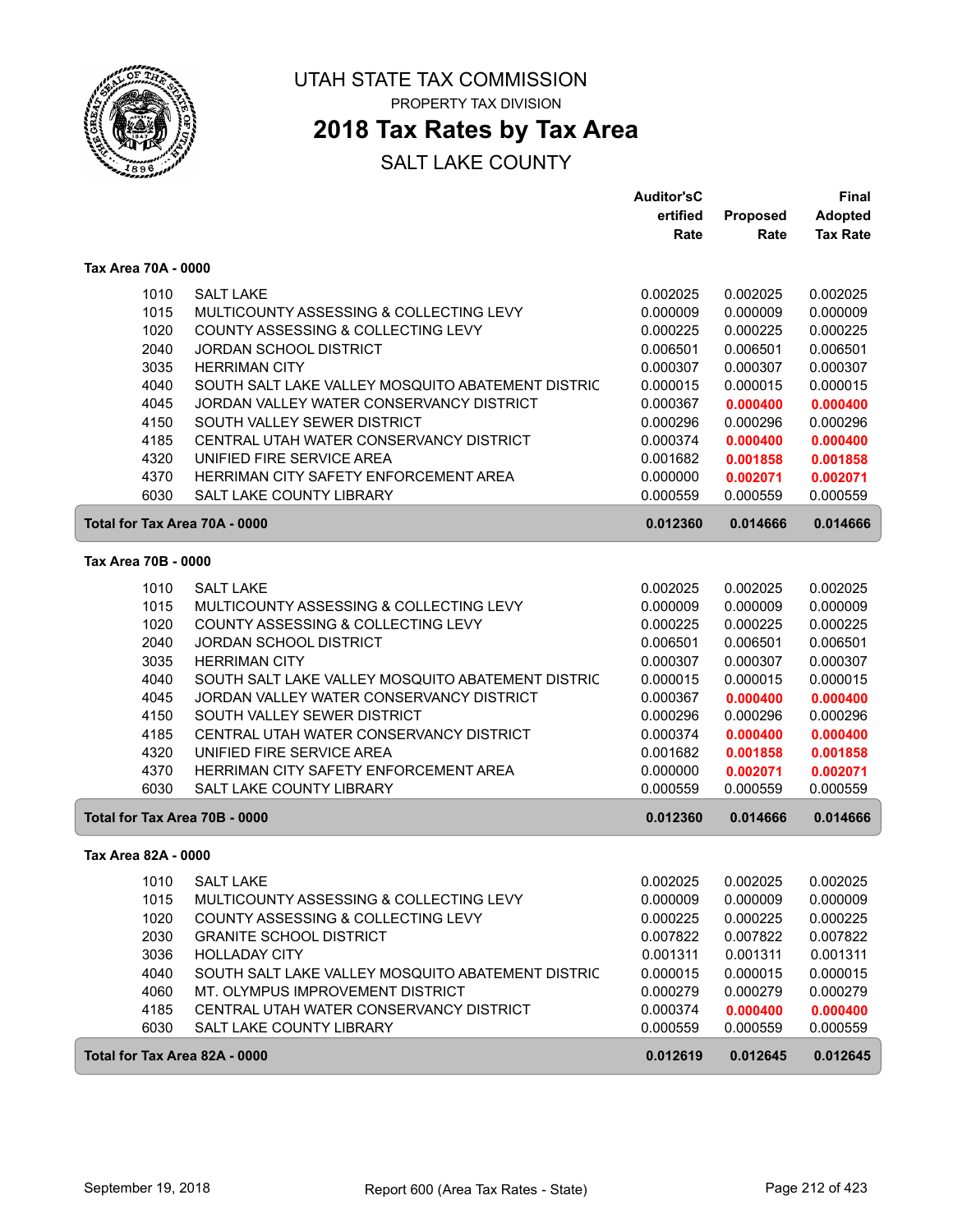

**2018 Tax Rates by Tax Area**

|                               |                                                   | <b>Auditor'sC</b> |          | Final           |
|-------------------------------|---------------------------------------------------|-------------------|----------|-----------------|
|                               |                                                   | ertified          | Proposed | <b>Adopted</b>  |
|                               |                                                   | Rate              | Rate     | <b>Tax Rate</b> |
| Tax Area 82B - 0000           |                                                   |                   |          |                 |
| 1010                          | <b>SALT LAKE</b>                                  | 0.002025          | 0.002025 | 0.002025        |
| 1015                          | MULTICOUNTY ASSESSING & COLLECTING LEVY           | 0.000009          | 0.000009 | 0.000009        |
| 1020                          | COUNTY ASSESSING & COLLECTING LEVY                | 0.000225          | 0.000225 | 0.000225        |
| 2030                          | <b>GRANITE SCHOOL DISTRICT</b>                    | 0.007822          | 0.007822 | 0.007822        |
| 3036                          | <b>HOLLADAY CITY</b>                              | 0.001311          | 0.001311 | 0.001311        |
| 4040                          | SOUTH SALT LAKE VALLEY MOSQUITO ABATEMENT DISTRIC | 0.000015          | 0.000015 | 0.000015        |
| 4060                          | MT. OLYMPUS IMPROVEMENT DISTRICT                  | 0.000279          | 0.000279 | 0.000279        |
| 4185                          | CENTRAL UTAH WATER CONSERVANCY DISTRICT           | 0.000374          | 0.000400 | 0.000400        |
| 6030                          | <b>SALT LAKE COUNTY LIBRARY</b>                   | 0.000559          | 0.000559 | 0.000559        |
| Total for Tax Area 82B - 0000 |                                                   | 0.012619          | 0.012645 | 0.012645        |
| Tax Area 82C - 0000           |                                                   |                   |          |                 |
| 1010                          | <b>SALT LAKE</b>                                  | 0.002025          | 0.002025 | 0.002025        |
| 1015                          | MULTICOUNTY ASSESSING & COLLECTING LEVY           | 0.000009          | 0.000009 | 0.000009        |
| 1020                          | COUNTY ASSESSING & COLLECTING LEVY                | 0.000225          | 0.000225 | 0.000225        |
| 2030                          | <b>GRANITE SCHOOL DISTRICT</b>                    | 0.007822          | 0.007822 | 0.007822        |
| 3036                          | <b>HOLLADAY CITY</b>                              | 0.001311          | 0.001311 | 0.001311        |
| 4040                          | SOUTH SALT LAKE VALLEY MOSQUITO ABATEMENT DISTRIC | 0.000015          | 0.000015 | 0.000015        |
| 4060                          | MT. OLYMPUS IMPROVEMENT DISTRICT                  | 0.000279          | 0.000279 | 0.000279        |
| 4185                          | CENTRAL UTAH WATER CONSERVANCY DISTRICT           | 0.000374          | 0.000400 | 0.000400        |
| 6030                          | <b>SALT LAKE COUNTY LIBRARY</b>                   | 0.000559          | 0.000559 | 0.000559        |
| Total for Tax Area 82C - 0000 |                                                   | 0.012619          | 0.012645 | 0.012645        |
| Tax Area 90A - 0000           |                                                   |                   |          |                 |
| 1010                          | <b>SALT LAKE</b>                                  | 0.002025          | 0.002025 | 0.002025        |
| 1015                          | MULTICOUNTY ASSESSING & COLLECTING LEVY           | 0.000009          | 0.000009 | 0.000009        |
| 1020                          | COUNTY ASSESSING & COLLECTING LEVY                | 0.000225          | 0.000225 | 0.000225        |
| 2030                          | <b>GRANITE SCHOOL DISTRICT</b>                    | 0.007822          | 0.007822 | 0.007822        |
| 3050                          | <b>MURRAY CITY</b>                                | 0.001622          | 0.002383 | 0.002383        |
| 4040                          | SOUTH SALT LAKE VALLEY MOSQUITO ABATEMENT DISTRIC | 0.000015          | 0.000015 | 0.000015        |
| 4045                          | JORDAN VALLEY WATER CONSERVANCY DISTRICT          | 0.000367          | 0.000400 | 0.000400        |
| 4090                          | COTTONWOOD IMPROVEMENT DISTRICT                   | 0.000176          | 0.000176 | 0.000176        |
| 4185                          | CENTRAL UTAH WATER CONSERVANCY DISTRICT           | 0.000374          | 0.000400 | 0.000400        |
| 4200                          | COTTONWOOD HEIGHTS PARKS AND RECREATION SERVICI   | 0.000965          | 0.000965 | 0.000965        |
| Total for Tax Area 90A - 0000 |                                                   | 0.013600          | 0.014420 | 0.014420        |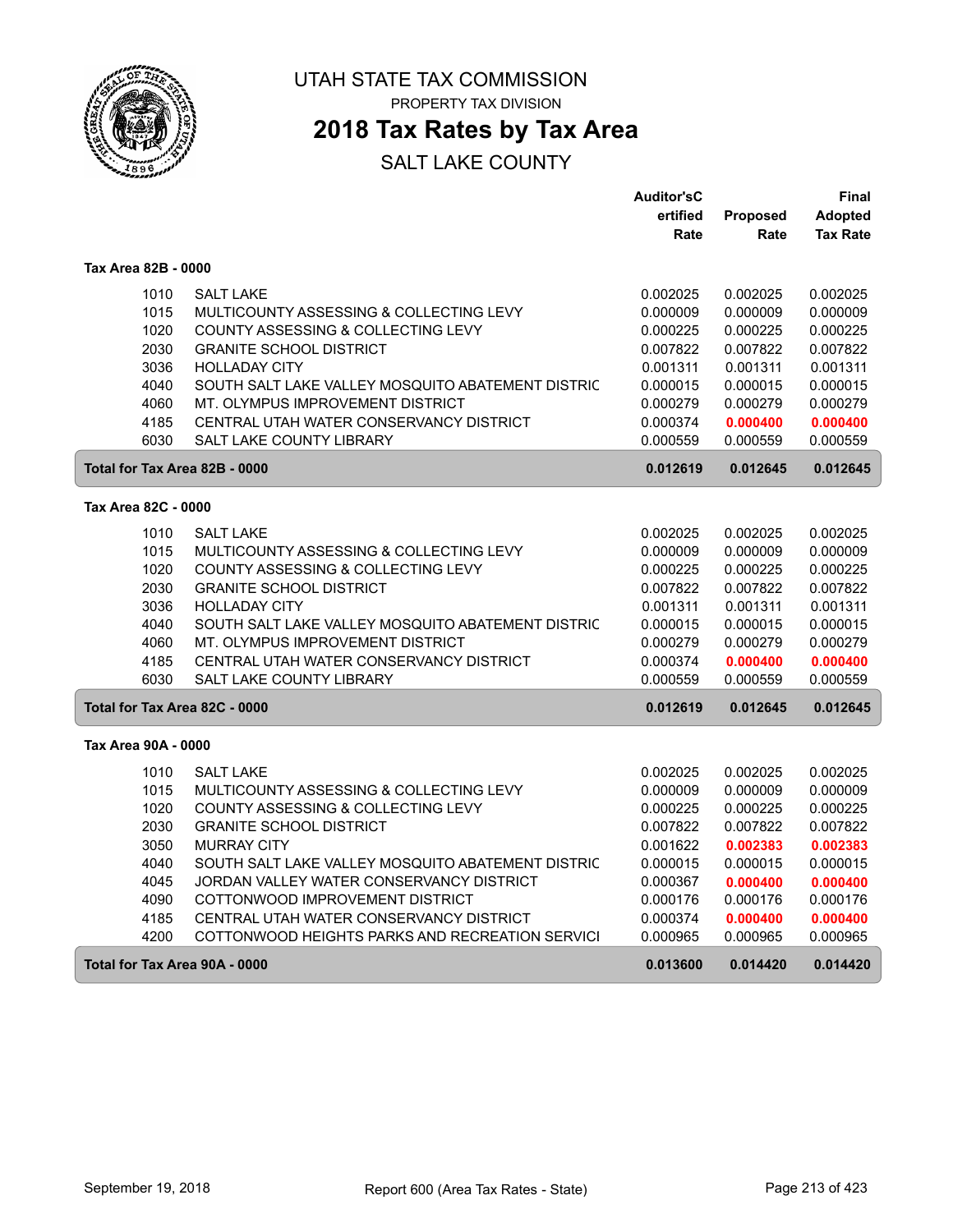

# **2018 Tax Rates by Tax Area**

|                               |                                                   | Auditor'sC |                 | <b>Final</b>    |
|-------------------------------|---------------------------------------------------|------------|-----------------|-----------------|
|                               |                                                   | ertified   | <b>Proposed</b> | Adopted         |
|                               |                                                   | Rate       | Rate            | <b>Tax Rate</b> |
| Tax Area 90C - 0000           |                                                   |            |                 |                 |
| 1010                          | <b>SALT LAKE</b>                                  | 0.002025   | 0.002025        | 0.002025        |
| 1015                          | MULTICOUNTY ASSESSING & COLLECTING LEVY           | 0.000009   | 0.000009        | 0.000009        |
| 1020                          | COUNTY ASSESSING & COLLECTING LEVY                | 0.000225   | 0.000225        | 0.000225        |
| 2030                          | <b>GRANITE SCHOOL DISTRICT</b>                    | 0.007822   | 0.007822        | 0.007822        |
| 3050                          | <b>MURRAY CITY</b>                                | 0.001622   | 0.002383        | 0.002383        |
| 4040                          | SOUTH SALT LAKE VALLEY MOSQUITO ABATEMENT DISTRIC | 0.000015   | 0.000015        | 0.000015        |
| 4060                          | MT. OLYMPUS IMPROVEMENT DISTRICT                  | 0.000279   | 0.000279        | 0.000279        |
| 4185                          | CENTRAL UTAH WATER CONSERVANCY DISTRICT           | 0.000374   | 0.000400        | 0.000400        |
|                               |                                                   |            |                 |                 |
| Total for Tax Area 90C - 0000 |                                                   | 0.012371   | 0.013158        | 0.013158        |
| Tax Area 90H - 0000           |                                                   |            |                 |                 |
| 1010                          | <b>SALT LAKE</b>                                  | 0.002025   | 0.002025        | 0.002025        |
| 1015                          | MULTICOUNTY ASSESSING & COLLECTING LEVY           | 0.000009   | 0.000009        | 0.000009        |
| 1020                          | COUNTY ASSESSING & COLLECTING LEVY                | 0.000225   | 0.000225        | 0.000225        |
| 2030                          | <b>GRANITE SCHOOL DISTRICT</b>                    | 0.007822   | 0.007822        | 0.007822        |
| 3050                          | <b>MURRAY CITY</b>                                | 0.001622   | 0.002383        | 0.002383        |
| 4040                          | SOUTH SALT LAKE VALLEY MOSQUITO ABATEMENT DISTRIC | 0.000015   | 0.000015        | 0.000015        |
| 4090                          | COTTONWOOD IMPROVEMENT DISTRICT                   | 0.000176   | 0.000176        | 0.000176        |
| 4185                          | CENTRAL UTAH WATER CONSERVANCY DISTRICT           | 0.000374   | 0.000400        | 0.000400        |
| 4200                          | COTTONWOOD HEIGHTS PARKS AND RECREATION SERVICI   | 0.000965   | 0.000965        | 0.000965        |
| Total for Tax Area 90H - 0000 |                                                   | 0.013233   | 0.014020        | 0.014020        |
| Tax Area 90J - 0000           |                                                   |            |                 |                 |
| 1010                          | <b>SALT LAKE</b>                                  | 0.002025   | 0.002025        | 0.002025        |
| 1015                          | MULTICOUNTY ASSESSING & COLLECTING LEVY           | 0.000009   | 0.000009        | 0.000009        |
| 1020                          | COUNTY ASSESSING & COLLECTING LEVY                | 0.000225   | 0.000225        | 0.000225        |
| 2020                          | MURRAY CITY SCHOOL DISTRICT                       | 0.005885   | 0.005885        | 0.005885        |
| 3050                          | <b>MURRAY CITY</b>                                | 0.001622   | 0.002383        | 0.002383        |
| 4040                          | SOUTH SALT LAKE VALLEY MOSQUITO ABATEMENT DISTRIC | 0.000015   | 0.000015        | 0.000015        |
| 4185                          | CENTRAL UTAH WATER CONSERVANCY DISTRICT           | 0.000374   | 0.000400        | 0.000400        |
| Total for Tax Area 90J - 0000 |                                                   | 0.010155   | 0.010942        | 0.010942        |
|                               |                                                   |            |                 |                 |
| Tax Area AAA - 0000           |                                                   |            |                 |                 |
| 1010                          | <b>SALT LAKE</b>                                  | 0.002025   | 0.002025        | 0.002025        |
| 1015                          | MULTICOUNTY ASSESSING & COLLECTING LEVY           | 0.000009   | 0.000009        | 0.000009        |
| 1020                          | COUNTY ASSESSING & COLLECTING LEVY                | 0.000225   | 0.000225        | 0.000225        |
| 2045                          | CANYONS SCHOOL DISTRICT                           | 0.006435   | 0.006435        | 0.006435        |
| 3025                          | COTTONWOOD HEIGHTS CITY                           | 0.001841   | 0.002244        | 0.002088        |
| 4040                          | SOUTH SALT LAKE VALLEY MOSQUITO ABATEMENT DISTRIC | 0.000015   | 0.000015        | 0.000015        |
| 4060                          | MT. OLYMPUS IMPROVEMENT DISTRICT                  | 0.000279   | 0.000279        | 0.000279        |
| 4185                          | CENTRAL UTAH WATER CONSERVANCY DISTRICT           | 0.000374   | 0.000400        | 0.000400        |
| 6030                          | SALT LAKE COUNTY LIBRARY                          | 0.000559   | 0.000559        | 0.000559        |
| Total for Tax Area AAA - 0000 |                                                   | 0.011762   | 0.012191        | 0.012035        |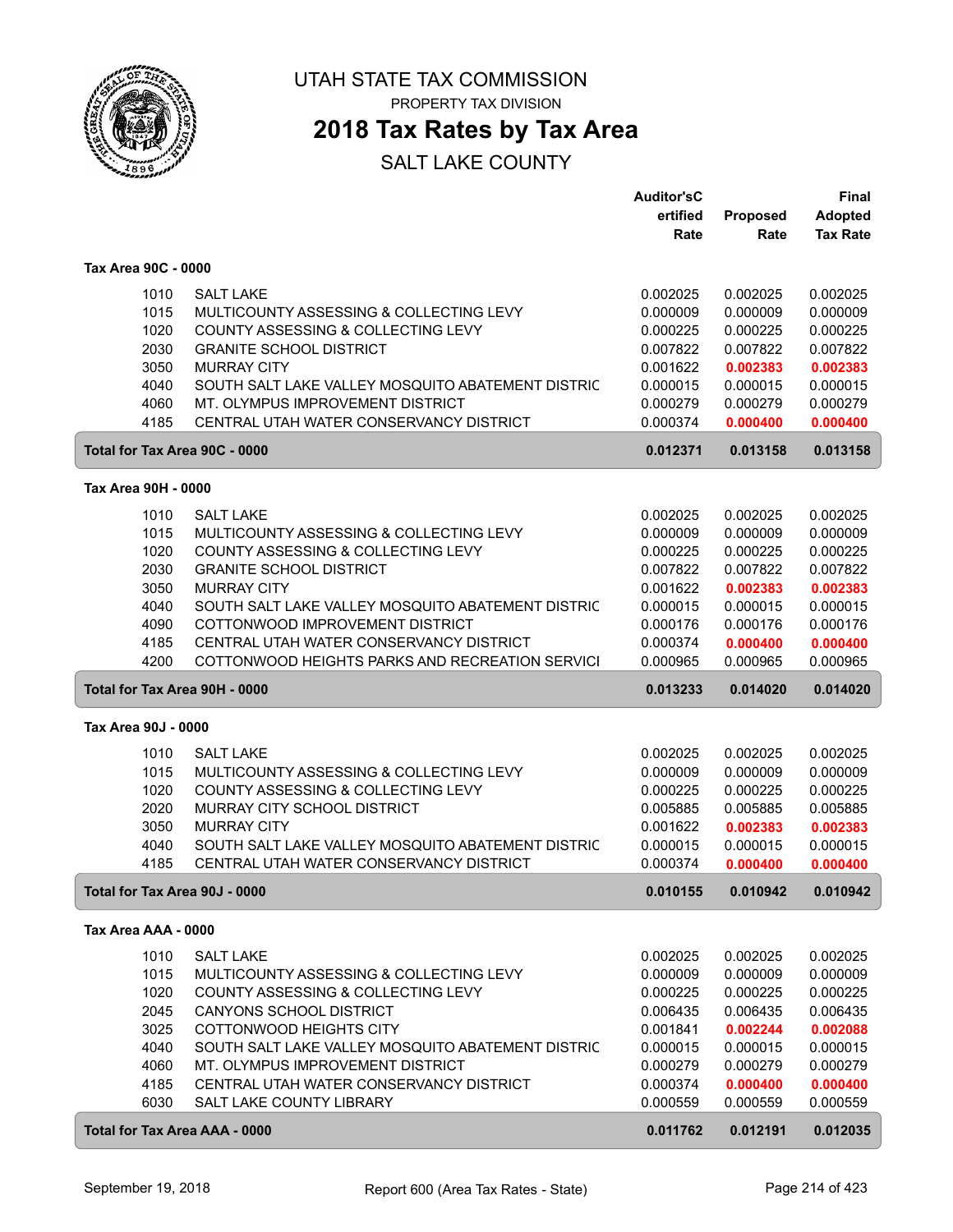

ſ

UTAH STATE TAX COMMISSION PROPERTY TAX DIVISION

### **2018 Tax Rates by Tax Area**

|                                      |                                                   | <b>Auditor'sC</b> |          | Final           |
|--------------------------------------|---------------------------------------------------|-------------------|----------|-----------------|
|                                      |                                                   | ertified          | Proposed | <b>Adopted</b>  |
|                                      |                                                   | Rate              | Rate     | <b>Tax Rate</b> |
| Tax Area AAB - 0000                  |                                                   |                   |          |                 |
| 1010                                 | <b>SALT LAKE</b>                                  | 0.002025          | 0.002025 | 0.002025        |
| 1015                                 | MULTICOUNTY ASSESSING & COLLECTING LEVY           | 0.000009          | 0.000009 | 0.000009        |
| 1020                                 | COUNTY ASSESSING & COLLECTING LEVY                | 0.000225          | 0.000225 | 0.000225        |
| 2045                                 | <b>CANYONS SCHOOL DISTRICT</b>                    | 0.006435          | 0.006435 | 0.006435        |
| 3025                                 | COTTONWOOD HEIGHTS CITY                           | 0.001841          | 0.002244 | 0.002088        |
| 4040                                 | SOUTH SALT LAKE VALLEY MOSQUITO ABATEMENT DISTRIC | 0.000015          | 0.000015 | 0.000015        |
| 4090                                 | COTTONWOOD IMPROVEMENT DISTRICT                   | 0.000176          | 0.000176 | 0.000176        |
| 4185                                 | CENTRAL UTAH WATER CONSERVANCY DISTRICT           | 0.000374          | 0.000400 | 0.000400        |
| 4200                                 | COTTONWOOD HEIGHTS PARKS AND RECREATION SERVICI   | 0.000965          | 0.000965 | 0.000965        |
| 6030                                 | SALT LAKE COUNTY LIBRARY                          | 0.000559          | 0.000559 | 0.000559        |
| <b>Total for Tax Area AAB - 0000</b> |                                                   | 0.012624          | 0.013053 | 0.012897        |
| Tax Area AAC - 0000                  |                                                   |                   |          |                 |
|                                      |                                                   |                   |          |                 |
| 1010                                 | <b>SALT LAKE</b>                                  | 0.002025          | 0.002025 | 0.002025        |
| 1015                                 | MULTICOUNTY ASSESSING & COLLECTING LEVY           | 0.000009          | 0.000009 | 0.000009        |
| 1020                                 | COUNTY ASSESSING & COLLECTING LEVY                | 0.000225          | 0.000225 | 0.000225        |
| 2045                                 | <b>CANYONS SCHOOL DISTRICT</b>                    | 0.006435          | 0.006435 | 0.006435        |
| 3025                                 | COTTONWOOD HEIGHTS CITY                           | 0.001841          | 0.002244 | 0.002088        |
| 4040                                 | SOUTH SALT LAKE VALLEY MOSQUITO ABATEMENT DISTRIC | 0.000015          | 0.000015 | 0.000015        |
| 4090                                 | COTTONWOOD IMPROVEMENT DISTRICT                   | 0.000176          | 0.000176 | 0.000176        |
| 4185                                 | CENTRAL UTAH WATER CONSERVANCY DISTRICT           | 0.000374          | 0.000400 | 0.000400        |
| 6030                                 | SALT LAKE COUNTY LIBRARY                          | 0.000559          | 0.000559 | 0.000559        |
| <b>Total for Tax Area AAC - 0000</b> |                                                   | 0.011659          | 0.012088 | 0.011932        |
| Tax Area AAE - 0000                  |                                                   |                   |          |                 |
| 1010                                 | <b>SALT LAKE</b>                                  | 0.002025          | 0.002025 | 0.002025        |
| 1015                                 | MULTICOUNTY ASSESSING & COLLECTING LEVY           | 0.000009          | 0.000009 | 0.000009        |
| 1020                                 | COUNTY ASSESSING & COLLECTING LEVY                | 0.000225          | 0.000225 | 0.000225        |
| 2045                                 | <b>CANYONS SCHOOL DISTRICT</b>                    | 0.006435          | 0.006435 | 0.006435        |
| 3025                                 | COTTONWOOD HEIGHTS CITY                           | 0.001841          | 0.002244 | 0.002088        |
| 4040                                 | SOUTH SALT LAKE VALLEY MOSQUITO ABATEMENT DISTRIC | 0.000015          | 0.000015 | 0.000015        |
| 4045                                 | JORDAN VALLEY WATER CONSERVANCY DISTRICT          | 0.000367          | 0.000400 | 0.000400        |
| 4090                                 | COTTONWOOD IMPROVEMENT DISTRICT                   | 0.000176          | 0.000176 | 0.000176        |
| 4185                                 | CENTRAL UTAH WATER CONSERVANCY DISTRICT           | 0.000374          | 0.000400 | 0.000400        |
| 6030                                 | SALT LAKE COUNTY LIBRARY                          | 0.000559          | 0.000559 | 0.000559        |
| 6060                                 | JORDAN/CANYON SCHOOL DISTRICT DEBT SERVICE AREA   | 0.000560          | 0.000560 | 0.000560        |
| <b>Total for Tax Area AAE - 0000</b> |                                                   | 0.012586          | 0.013048 | 0.012892        |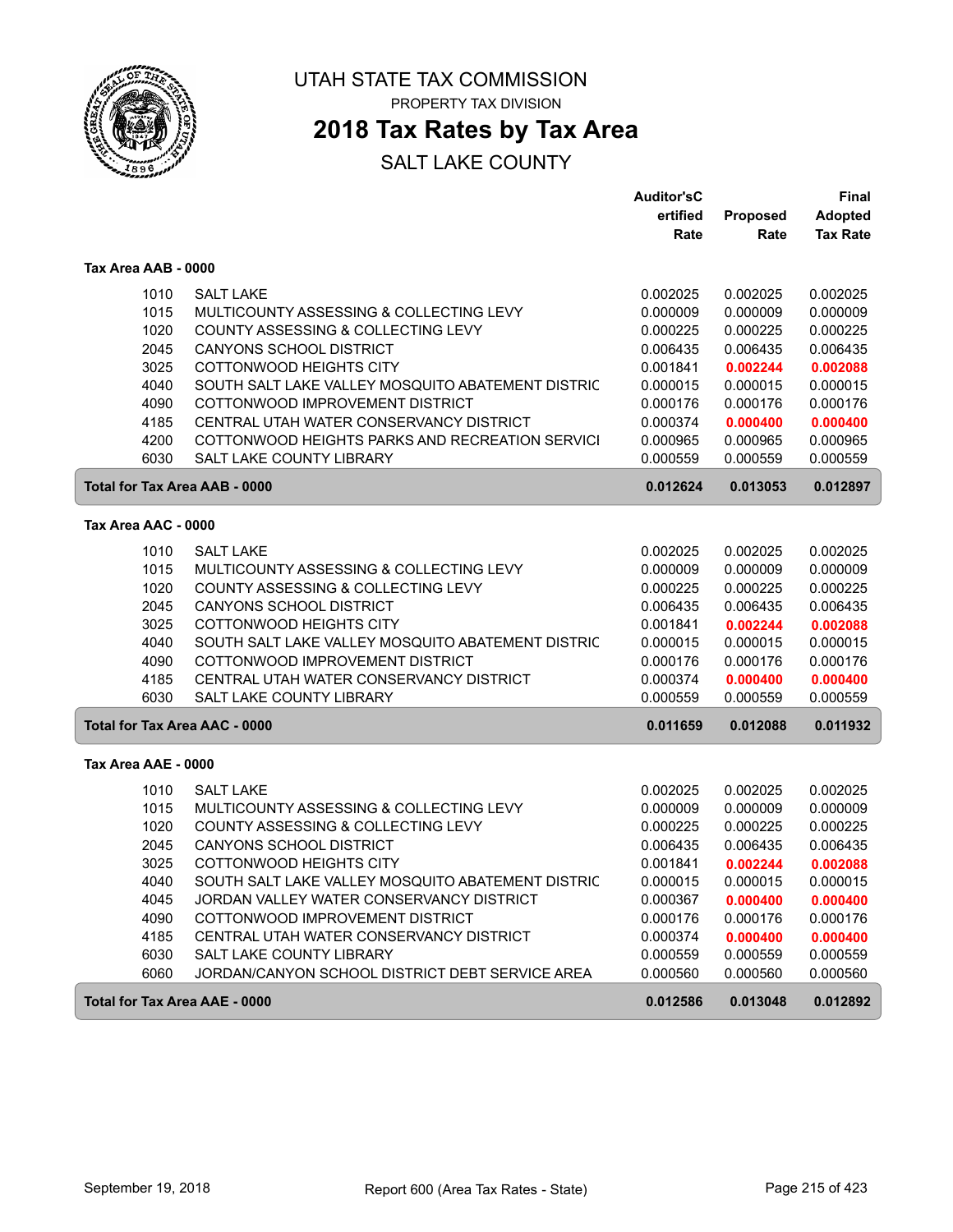

### **2018 Tax Rates by Tax Area**

|                     |                                                   | <b>Auditor'sC</b> |                 | <b>Final</b>    |
|---------------------|---------------------------------------------------|-------------------|-----------------|-----------------|
|                     |                                                   | ertified          | <b>Proposed</b> | <b>Adopted</b>  |
|                     |                                                   | Rate              | Rate            | <b>Tax Rate</b> |
| Tax Area AAF - 0000 |                                                   |                   |                 |                 |
| 1010                | <b>SALT LAKE</b>                                  | 0.002025          | 0.002025        | 0.002025        |
| 1015                | MULTICOUNTY ASSESSING & COLLECTING LEVY           | 0.000009          | 0.000009        | 0.000009        |
| 1020                | COUNTY ASSESSING & COLLECTING LEVY                | 0.000225          | 0.000225        | 0.000225        |
| 2045                | <b>CANYONS SCHOOL DISTRICT</b>                    | 0.006435          | 0.006435        | 0.006435        |
| 3025                | COTTONWOOD HEIGHTS CITY                           | 0.001841          | 0.002244        | 0.002088        |
| 4040                | SOUTH SALT LAKE VALLEY MOSQUITO ABATEMENT DISTRIC | 0.000015          | 0.000015        | 0.000015        |
| 4060                | MT. OLYMPUS IMPROVEMENT DISTRICT                  | 0.000279          | 0.000279        | 0.000279        |
| 4185                | CENTRAL UTAH WATER CONSERVANCY DISTRICT           | 0.000374          | 0.000400        | 0.000400        |
| 6030                | <b>SALT LAKE COUNTY LIBRARY</b>                   | 0.000559          | 0.000559        | 0.000559        |
|                     | <b>Total for Tax Area AAF - 0000</b>              | 0.011762          | 0.012191        | 0.012035        |
| Tax Area AAG - 0000 |                                                   |                   |                 |                 |
| 1010                | <b>SALT LAKE</b>                                  | 0.002025          | 0.002025        | 0.002025        |
| 1015                | MULTICOUNTY ASSESSING & COLLECTING LEVY           | 0.000009          | 0.000009        | 0.000009        |
| 1020                | COUNTY ASSESSING & COLLECTING LEVY                | 0.000225          | 0.000225        | 0.000225        |
| 2045                | <b>CANYONS SCHOOL DISTRICT</b>                    | 0.006435          | 0.006435        | 0.006435        |
| 3025                | COTTONWOOD HEIGHTS CITY                           | 0.001841          | 0.002244        | 0.002088        |
| 4040                | SOUTH SALT LAKE VALLEY MOSQUITO ABATEMENT DISTRIC | 0.000015          | 0.000015        | 0.000015        |
| 4090                | COTTONWOOD IMPROVEMENT DISTRICT                   | 0.000176          | 0.000176        | 0.000176        |
| 4185                | CENTRAL UTAH WATER CONSERVANCY DISTRICT           | 0.000374          | 0.000400        | 0.000400        |
| 6030                | <b>SALT LAKE COUNTY LIBRARY</b>                   | 0.000559          | 0.000559        | 0.000559        |
|                     | <b>Total for Tax Area AAG - 0000</b>              | 0.011659          | 0.012088        | 0.011932        |
| Tax Area AAH - 0000 |                                                   |                   |                 |                 |
| 1010                | <b>SALT LAKE</b>                                  | 0.002025          | 0.002025        | 0.002025        |
| 1015                | MULTICOUNTY ASSESSING & COLLECTING LEVY           | 0.000009          | 0.000009        | 0.000009        |
| 1020                | COUNTY ASSESSING & COLLECTING LEVY                | 0.000225          | 0.000225        | 0.000225        |
| 2045                | CANYONS SCHOOL DISTRICT                           | 0.006435          | 0.006435        | 0.006435        |
| 3025                | COTTONWOOD HEIGHTS CITY                           | 0.001841          | 0.002244        | 0.002088        |
| 4040                | SOUTH SALT LAKE VALLEY MOSQUITO ABATEMENT DISTRIC | 0.000015          | 0.000015        | 0.000015        |
| 4090                | COTTONWOOD IMPROVEMENT DISTRICT                   | 0.000176          | 0.000176        | 0.000176        |
| 4185                | CENTRAL UTAH WATER CONSERVANCY DISTRICT           | 0.000374          | 0.000400        | 0.000400        |
| 4200                | COTTONWOOD HEIGHTS PARKS AND RECREATION SERVICI   | 0.000965          | 0.000965        | 0.000965        |
| 6030                | SALT LAKE COUNTY LIBRARY                          | 0.000559          | 0.000559        | 0.000559        |
| 6060                | JORDAN/CANYON SCHOOL DISTRICT DEBT SERVICE AREA   | 0.000560          | 0.000560        | 0.000560        |
|                     | Total for Tax Area AAH - 0000                     | 0.013184          | 0.013613        | 0.013457        |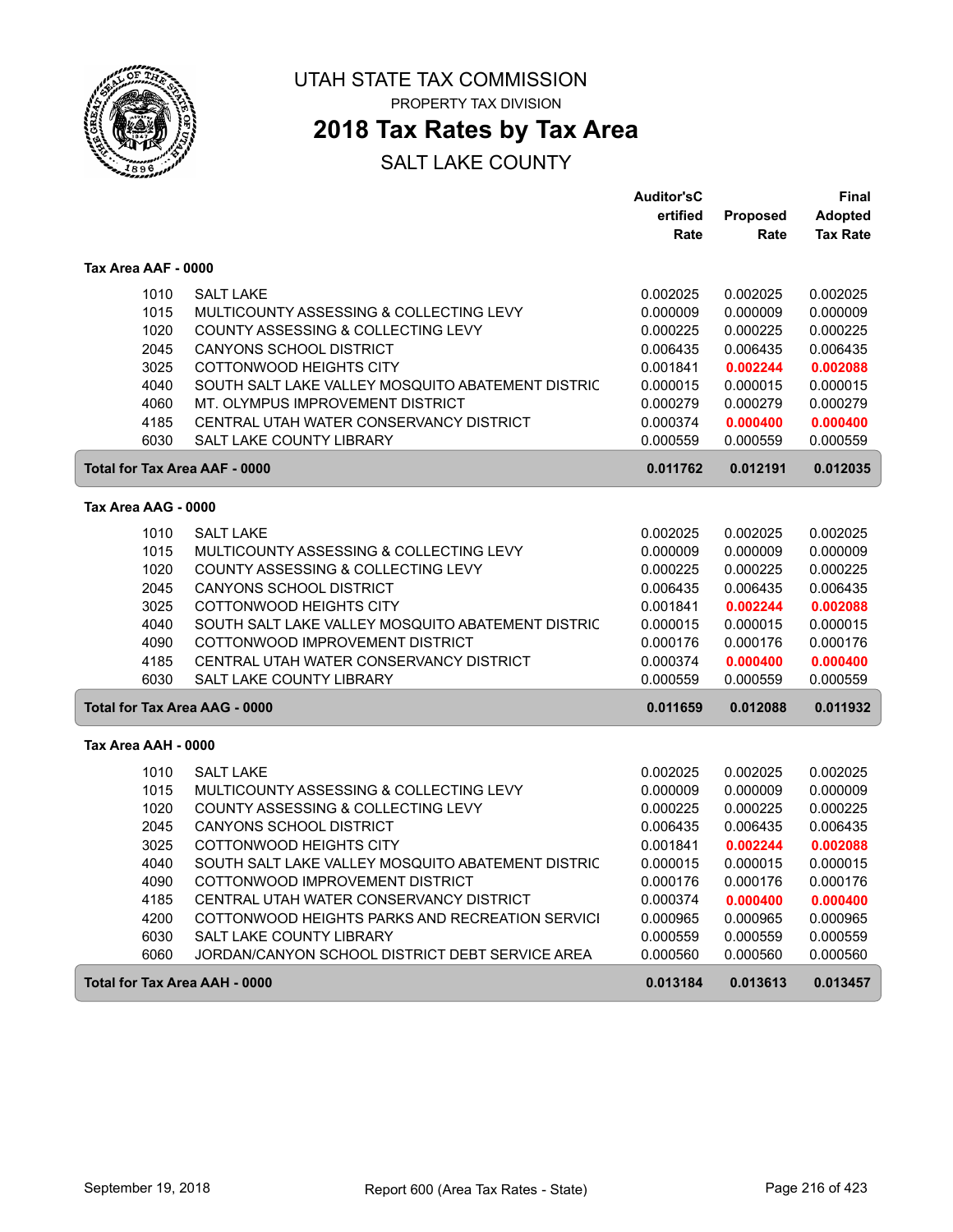

### **2018 Tax Rates by Tax Area**

|                                      |                                                   | <b>Auditor'sC</b> |          | Final           |
|--------------------------------------|---------------------------------------------------|-------------------|----------|-----------------|
|                                      |                                                   | ertified          | Proposed | <b>Adopted</b>  |
|                                      |                                                   | Rate              | Rate     | <b>Tax Rate</b> |
| Tax Area AAJ - 0000                  |                                                   |                   |          |                 |
| 1010                                 | <b>SALT LAKE</b>                                  | 0.002025          | 0.002025 | 0.002025        |
| 1015                                 | MULTICOUNTY ASSESSING & COLLECTING LEVY           | 0.000009          | 0.000009 | 0.000009        |
| 1020                                 | COUNTY ASSESSING & COLLECTING LEVY                | 0.000225          | 0.000225 | 0.000225        |
| 2045                                 | <b>CANYONS SCHOOL DISTRICT</b>                    | 0.006435          | 0.006435 | 0.006435        |
| 3025                                 | COTTONWOOD HEIGHTS CITY                           | 0.001841          | 0.002244 | 0.002088        |
| 4040                                 | SOUTH SALT LAKE VALLEY MOSQUITO ABATEMENT DISTRIC | 0.000015          | 0.000015 | 0.000015        |
| 4045                                 | JORDAN VALLEY WATER CONSERVANCY DISTRICT          | 0.000367          | 0.000400 | 0.000400        |
| 4090                                 | COTTONWOOD IMPROVEMENT DISTRICT                   | 0.000176          | 0.000176 | 0.000176        |
| 4185                                 | CENTRAL UTAH WATER CONSERVANCY DISTRICT           | 0.000374          | 0.000400 | 0.000400        |
| 4200                                 | COTTONWOOD HEIGHTS PARKS AND RECREATION SERVICI   | 0.000965          | 0.000965 | 0.000965        |
| 6030                                 | SALT LAKE COUNTY LIBRARY                          | 0.000559          | 0.000559 | 0.000559        |
| 6060                                 | JORDAN/CANYON SCHOOL DISTRICT DEBT SERVICE AREA   | 0.000560          | 0.000560 | 0.000560        |
| Total for Tax Area AAJ - 0000        |                                                   | 0.013551          | 0.014013 | 0.013857        |
| Tax Area AAK - 0000                  |                                                   |                   |          |                 |
| 1010                                 | <b>SALT LAKE</b>                                  | 0.002025          | 0.002025 | 0.002025        |
| 1015                                 | MULTICOUNTY ASSESSING & COLLECTING LEVY           | 0.000009          | 0.000009 | 0.000009        |
| 1020                                 | COUNTY ASSESSING & COLLECTING LEVY                | 0.000225          | 0.000225 | 0.000225        |
| 2045                                 | <b>CANYONS SCHOOL DISTRICT</b>                    | 0.006435          | 0.006435 | 0.006435        |
| 3025                                 | COTTONWOOD HEIGHTS CITY                           | 0.001841          | 0.002244 | 0.002088        |
| 4040                                 | SOUTH SALT LAKE VALLEY MOSQUITO ABATEMENT DISTRIC | 0.000015          | 0.000015 | 0.000015        |
| 4090                                 | COTTONWOOD IMPROVEMENT DISTRICT                   | 0.000176          | 0.000176 | 0.000176        |
| 4185                                 | CENTRAL UTAH WATER CONSERVANCY DISTRICT           | 0.000374          | 0.000400 | 0.000400        |
| 6030                                 | SALT LAKE COUNTY LIBRARY                          | 0.000559          | 0.000559 | 0.000559        |
| 6060                                 | JORDAN/CANYON SCHOOL DISTRICT DEBT SERVICE AREA   | 0.000560          | 0.000560 | 0.000560        |
| <b>Total for Tax Area AAK - 0000</b> |                                                   | 0.012219          | 0.012648 | 0.012492        |
| Tax Area AAM - 0000                  |                                                   |                   |          |                 |
| 1010                                 | <b>SALT LAKE</b>                                  | 0.002025          | 0.002025 | 0.002025        |
| 1015                                 | MULTICOUNTY ASSESSING & COLLECTING LEVY           | 0.000009          | 0.000009 | 0.000009        |
| 1020                                 | COUNTY ASSESSING & COLLECTING LEVY                | 0.000225          | 0.000225 | 0.000225        |
| 2045                                 | CANYONS SCHOOL DISTRICT                           | 0.006435          | 0.006435 | 0.006435        |
| 3025                                 | COTTONWOOD HEIGHTS CITY                           | 0.001841          | 0.002244 | 0.002088        |
| 4040                                 | SOUTH SALT LAKE VALLEY MOSQUITO ABATEMENT DISTRIC | 0.000015          | 0.000015 | 0.000015        |
| 4045                                 | JORDAN VALLEY WATER CONSERVANCY DISTRICT          | 0.000367          | 0.000400 | 0.000400        |
| 4090                                 | COTTONWOOD IMPROVEMENT DISTRICT                   | 0.000176          | 0.000176 | 0.000176        |
| 4185                                 | CENTRAL UTAH WATER CONSERVANCY DISTRICT           | 0.000374          | 0.000400 | 0.000400        |
| 6030                                 | SALT LAKE COUNTY LIBRARY                          | 0.000559          | 0.000559 | 0.000559        |
| 6060                                 | JORDAN/CANYON SCHOOL DISTRICT DEBT SERVICE AREA   | 0.000560          | 0.000560 | 0.000560        |
| <b>Total for Tax Area AAM - 0000</b> |                                                   | 0.012586          | 0.013048 | 0.012892        |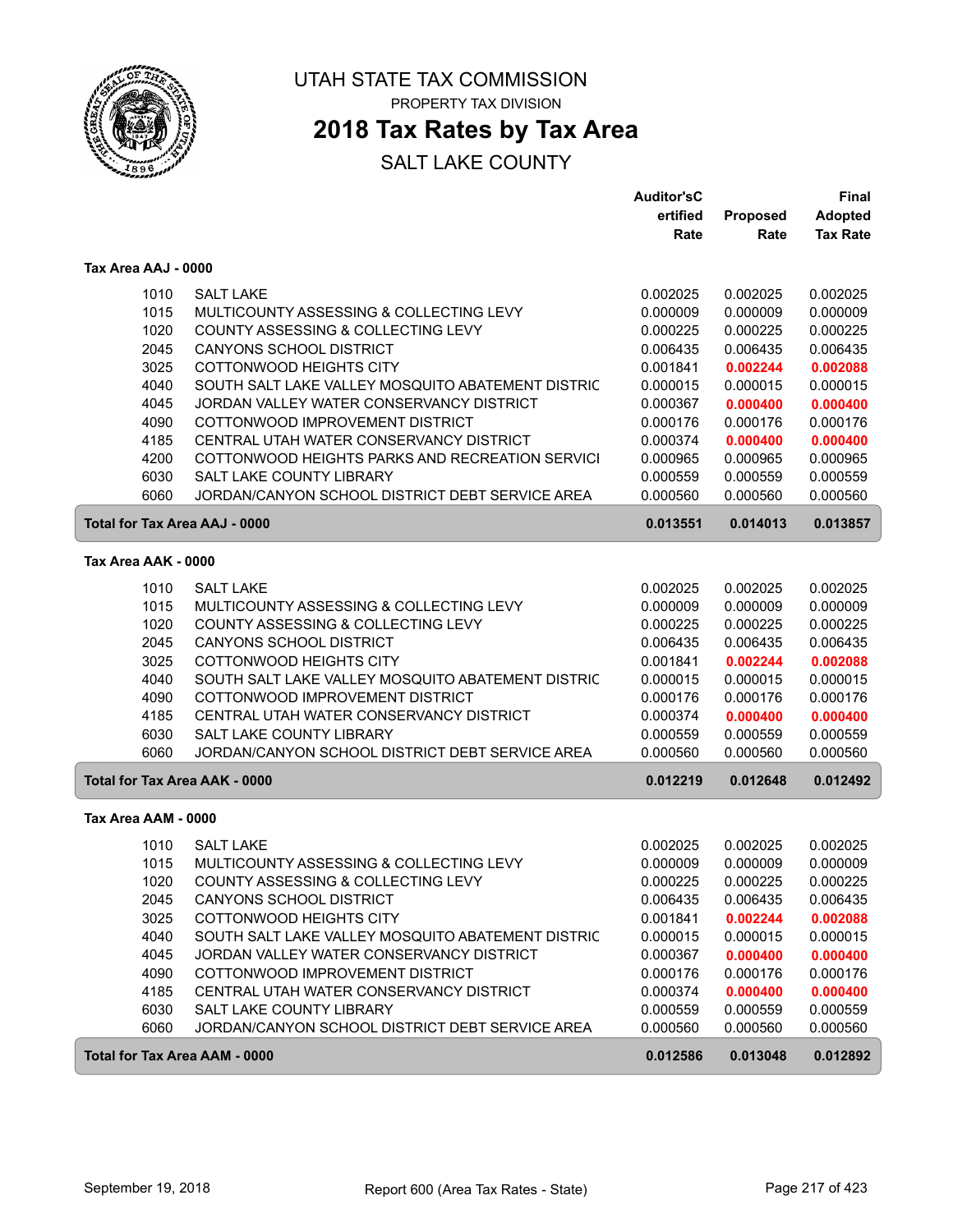

PROPERTY TAX DIVISION

### **2018 Tax Rates by Tax Area**

|                                      |                                                   | <b>Auditor'sC</b> |          | <b>Final</b>    |
|--------------------------------------|---------------------------------------------------|-------------------|----------|-----------------|
|                                      |                                                   | ertified          | Proposed | <b>Adopted</b>  |
|                                      |                                                   | Rate              | Rate     | <b>Tax Rate</b> |
|                                      |                                                   |                   |          |                 |
| Tax Area AAN - 0000                  |                                                   |                   |          |                 |
| 1010                                 | <b>SALT LAKE</b>                                  | 0.002025          | 0.002025 | 0.002025        |
| 1015                                 | MULTICOUNTY ASSESSING & COLLECTING LEVY           | 0.000009          | 0.000009 | 0.000009        |
| 1020                                 | COUNTY ASSESSING & COLLECTING LEVY                | 0.000225          | 0.000225 | 0.000225        |
| 2040                                 | <b>JORDAN SCHOOL DISTRICT</b>                     | 0.006501          | 0.006501 | 0.006501        |
| 3110                                 | <b>WEST JORDAN CITY</b>                           | 0.001823          | 0.002166 | 0.002132        |
| 4040                                 | SOUTH SALT LAKE VALLEY MOSQUITO ABATEMENT DISTRIC | 0.000015          | 0.000015 | 0.000015        |
| 4045                                 | JORDAN VALLEY WATER CONSERVANCY DISTRICT          | 0.000367          | 0.000400 | 0.000400        |
| 4185                                 | CENTRAL UTAH WATER CONSERVANCY DISTRICT           | 0.000374          | 0.000400 | 0.000400        |
| 6030                                 | <b>SALT LAKE COUNTY LIBRARY</b>                   | 0.000559          | 0.000559 | 0.000559        |
| <b>Total for Tax Area AAN - 0000</b> |                                                   | 0.011898          | 0.012300 | 0.012266        |
| Tax Area AAO - 0000                  |                                                   |                   |          |                 |
| 1010                                 | <b>SALT LAKE</b>                                  | 0.002025          | 0.002025 | 0.002025        |
| 1015                                 | MULTICOUNTY ASSESSING & COLLECTING LEVY           | 0.000009          | 0.000009 | 0.000009        |
| 1020                                 | COUNTY ASSESSING & COLLECTING LEVY                | 0.000225          | 0.000225 | 0.000225        |
| 2020                                 | MURRAY CITY SCHOOL DISTRICT                       | 0.005885          | 0.005885 | 0.005885        |
| 3050                                 | <b>MURRAY CITY</b>                                | 0.001622          | 0.002383 | 0.002383        |
| 4040                                 | SOUTH SALT LAKE VALLEY MOSQUITO ABATEMENT DISTRIC | 0.000015          | 0.000015 | 0.000015        |
| 4185                                 | CENTRAL UTAH WATER CONSERVANCY DISTRICT           | 0.000374          | 0.000400 | 0.000400        |
|                                      |                                                   |                   |          |                 |
| Total for Tax Area AAO - 0000        |                                                   | 0.010155          | 0.010942 | 0.010942        |
| Tax Area AAP - 0000                  |                                                   |                   |          |                 |
| 1010                                 | <b>SALT LAKE</b>                                  | 0.002025          | 0.002025 | 0.002025        |
| 1015                                 | MULTICOUNTY ASSESSING & COLLECTING LEVY           | 0.000009          | 0.000009 | 0.000009        |
| 1020                                 | COUNTY ASSESSING & COLLECTING LEVY                | 0.000225          | 0.000225 | 0.000225        |
| 2020                                 | MURRAY CITY SCHOOL DISTRICT                       | 0.005885          | 0.005885 | 0.005885        |
| 3050                                 | <b>MURRAY CITY</b>                                | 0.001622          | 0.002383 | 0.002383        |
| 4040                                 | SOUTH SALT LAKE VALLEY MOSQUITO ABATEMENT DISTRIC | 0.000015          | 0.000015 | 0.000015        |
| 4045                                 | JORDAN VALLEY WATER CONSERVANCY DISTRICT          | 0.000367          | 0.000400 | 0.000400        |
| 4090                                 | COTTONWOOD IMPROVEMENT DISTRICT                   | 0.000176          | 0.000176 | 0.000176        |
| 4185                                 | CENTRAL UTAH WATER CONSERVANCY DISTRICT           | 0.000374          | 0.000400 | 0.000400        |
| Total for Tax Area AAP - 0000        |                                                   | 0.010698          | 0.011518 | 0.011518        |
| Tax Area AAQ - 0000                  |                                                   |                   |          |                 |
| 1010                                 | <b>SALT LAKE</b>                                  | 0.002025          | 0.002025 | 0.002025        |
| 1015                                 | MULTICOUNTY ASSESSING & COLLECTING LEVY           | 0.000009          | 0.000009 | 0.000009        |
| 1020                                 | COUNTY ASSESSING & COLLECTING LEVY                | 0.000225          | 0.000225 | 0.000225        |
| 2020                                 | MURRAY CITY SCHOOL DISTRICT                       | 0.005885          | 0.005885 | 0.005885        |
| 3050                                 | <b>MURRAY CITY</b>                                | 0.001622          | 0.002383 | 0.002383        |
| 4040                                 | SOUTH SALT LAKE VALLEY MOSQUITO ABATEMENT DISTRIC | 0.000015          | 0.000015 | 0.000015        |
| 4090                                 | COTTONWOOD IMPROVEMENT DISTRICT                   | 0.000176          | 0.000176 | 0.000176        |
| 4185                                 | CENTRAL UTAH WATER CONSERVANCY DISTRICT           | 0.000374          | 0.000400 | 0.000400        |
| Total for Tax Area AAQ - 0000        |                                                   | 0.010331          | 0.011118 | 0.011118        |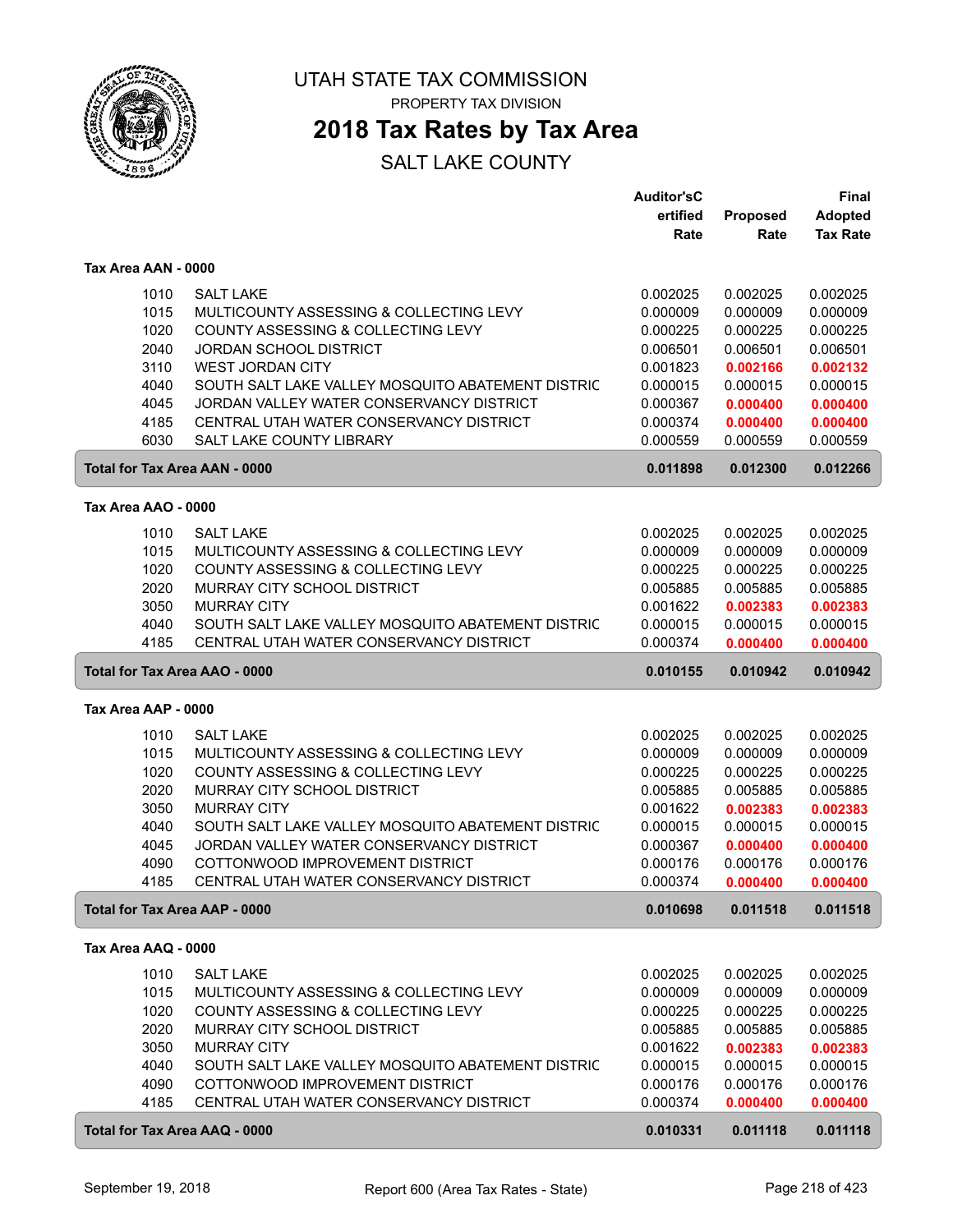

### **2018 Tax Rates by Tax Area**

|                                      |                                                   | <b>Auditor'sC</b><br>ertified | <b>Proposed</b> | <b>Final</b><br><b>Adopted</b> |
|--------------------------------------|---------------------------------------------------|-------------------------------|-----------------|--------------------------------|
|                                      |                                                   | Rate                          | Rate            | <b>Tax Rate</b>                |
| Tax Area AAT - 0000                  |                                                   |                               |                 |                                |
| 1010                                 | <b>SALT LAKE</b>                                  | 0.002025                      | 0.002025        | 0.002025                       |
| 1015                                 | MULTICOUNTY ASSESSING & COLLECTING LEVY           | 0.000009                      | 0.000009        | 0.000009                       |
| 1020                                 | COUNTY ASSESSING & COLLECTING LEVY                | 0.000225                      | 0.000225        | 0.000225                       |
| 2045                                 | <b>CANYONS SCHOOL DISTRICT</b>                    | 0.006435                      | 0.006435        | 0.006435                       |
| 3080                                 | <b>SANDY CITY</b>                                 | 0.001144                      | 0.001144        | 0.001144                       |
| 4040                                 | SOUTH SALT LAKE VALLEY MOSQUITO ABATEMENT DISTRIC | 0.000015                      | 0.000015        | 0.000015                       |
| 4140                                 | SANDY SUBURBAN IMPROVEMENT DISTRICT               | 0.000696                      | 0.000696        | 0.000696                       |
| 4185                                 | CENTRAL UTAH WATER CONSERVANCY DISTRICT           | 0.000374                      | 0.000400        | 0.000400                       |
| 6030                                 | SALT LAKE COUNTY LIBRARY                          | 0.000559                      | 0.000559        | 0.000559                       |
| 6060                                 | JORDAN/CANYON SCHOOL DISTRICT DEBT SERVICE AREA   | 0.000560                      | 0.000560        | 0.000560                       |
| <b>Total for Tax Area AAT - 0000</b> |                                                   | 0.012042                      | 0.012068        | 0.012068                       |
| Tax Area AAU - 0000                  |                                                   |                               |                 |                                |
| 1010                                 | <b>SALT LAKE</b>                                  | 0.002025                      | 0.002025        | 0.002025                       |
| 1015                                 | MULTICOUNTY ASSESSING & COLLECTING LEVY           | 0.000009                      | 0.000009        | 0.000009                       |
| 1020                                 | COUNTY ASSESSING & COLLECTING LEVY                | 0.000225                      | 0.000225        | 0.000225                       |
| 2045                                 | <b>CANYONS SCHOOL DISTRICT</b>                    | 0.006435                      | 0.006435        | 0.006435                       |
| 3080                                 | <b>SANDY CITY</b>                                 | 0.001144                      | 0.001144        | 0.001144                       |
| 4040                                 | SOUTH SALT LAKE VALLEY MOSQUITO ABATEMENT DISTRIC | 0.000015                      | 0.000015        | 0.000015                       |
| 4090                                 | COTTONWOOD IMPROVEMENT DISTRICT                   | 0.000176                      | 0.000176        | 0.000176                       |
| 4185                                 | CENTRAL UTAH WATER CONSERVANCY DISTRICT           | 0.000374                      | 0.000400        | 0.000400                       |
| 4240                                 | ALTA CANYON RECREATION SPECIAL SERVICE DISTRICT   | 0.000178                      | 0.000178        | 0.000178                       |
| 6030                                 | SALT LAKE COUNTY LIBRARY                          | 0.000559                      | 0.000559        | 0.000559                       |
| 6060                                 | JORDAN/CANYON SCHOOL DISTRICT DEBT SERVICE AREA   | 0.000560                      | 0.000560        | 0.000560                       |
| <b>Total for Tax Area AAU - 0000</b> |                                                   | 0.011700                      | 0.011726        | 0.011726                       |
| Tax Area AAV - 0000                  |                                                   |                               |                 |                                |
| 1010                                 | <b>SALT LAKE</b>                                  | 0.002025                      | 0.002025        | 0.002025                       |
| 1015                                 | MULTICOUNTY ASSESSING & COLLECTING LEVY           | 0.000009                      | 0.000009        | 0.000009                       |
| 1020                                 | COUNTY ASSESSING & COLLECTING LEVY                | 0.000225                      | 0.000225        | 0.000225                       |
| 2045                                 | <b>CANYONS SCHOOL DISTRICT</b>                    | 0.006435                      | 0.006435        | 0.006435                       |
| 3080                                 | <b>SANDY CITY</b>                                 | 0.001144                      | 0.001144        | 0.001144                       |
| 4040                                 | SOUTH SALT LAKE VALLEY MOSQUITO ABATEMENT DISTRIC | 0.000015                      | 0.000015        | 0.000015                       |
| 4140                                 | SANDY SUBURBAN IMPROVEMENT DISTRICT               | 0.000696                      | 0.000696        | 0.000696                       |
| 4160                                 | CRESCENT CEMETERY MAINTENANCE DISTRICT            | 0.000034                      | 0.000034        | 0.000034                       |
| 4185                                 | CENTRAL UTAH WATER CONSERVANCY DISTRICT           | 0.000374                      | 0.000400        | 0.000400                       |
| 6030                                 | SALT LAKE COUNTY LIBRARY                          | 0.000559                      | 0.000559        | 0.000559                       |
| 6060                                 | JORDAN/CANYON SCHOOL DISTRICT DEBT SERVICE AREA   | 0.000560                      | 0.000560        | 0.000560                       |
| Total for Tax Area AAV - 0000        |                                                   | 0.012076                      | 0.012102        | 0.012102                       |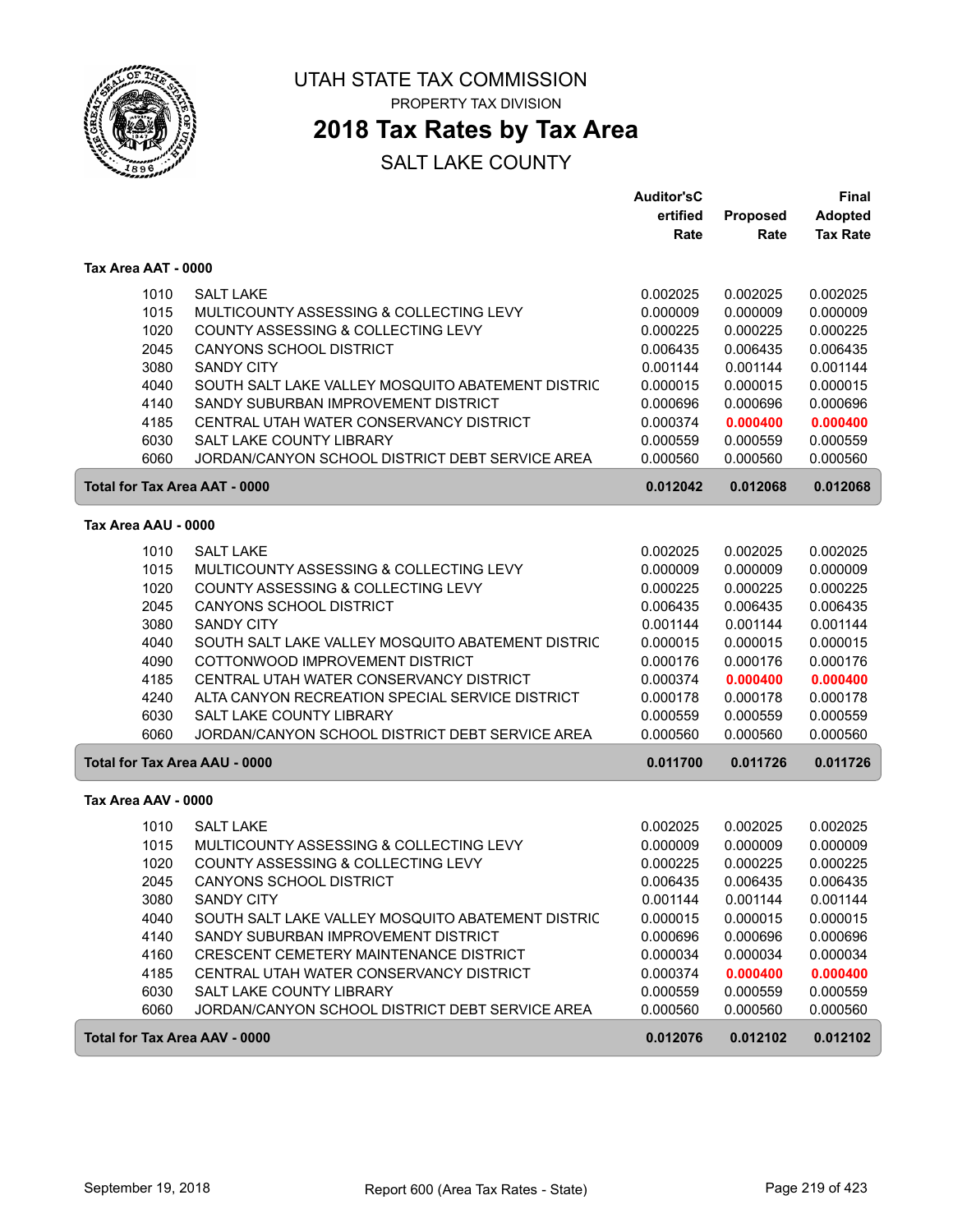

## **2018 Tax Rates by Tax Area**

|                     |                                                                                    | <b>Auditor'sC</b><br>ertified | Proposed             | Final<br><b>Adopted</b> |
|---------------------|------------------------------------------------------------------------------------|-------------------------------|----------------------|-------------------------|
|                     |                                                                                    | Rate                          | Rate                 | <b>Tax Rate</b>         |
| Tax Area AAW - 0000 |                                                                                    |                               |                      |                         |
| 1010                | <b>SALT LAKE</b>                                                                   | 0.002025                      | 0.002025             | 0.002025                |
| 1015                | MULTICOUNTY ASSESSING & COLLECTING LEVY                                            | 0.000009                      | 0.000009             | 0.000009                |
| 1020                | COUNTY ASSESSING & COLLECTING LEVY                                                 | 0.000225                      | 0.000225             | 0.000225                |
| 2045                | <b>CANYONS SCHOOL DISTRICT</b>                                                     | 0.006435                      | 0.006435             | 0.006435                |
| 3080                | <b>SANDY CITY</b>                                                                  | 0.001144                      | 0.001144             | 0.001144                |
| 4040                | SOUTH SALT LAKE VALLEY MOSQUITO ABATEMENT DISTRIC                                  | 0.000015                      | 0.000015             | 0.000015                |
| 4090                | COTTONWOOD IMPROVEMENT DISTRICT                                                    | 0.000176                      | 0.000176             | 0.000176                |
| 4185                | CENTRAL UTAH WATER CONSERVANCY DISTRICT                                            | 0.000374                      | 0.000400             | 0.000400                |
| 6030<br>6060        | <b>SALT LAKE COUNTY LIBRARY</b><br>JORDAN/CANYON SCHOOL DISTRICT DEBT SERVICE AREA | 0.000559<br>0.000560          | 0.000559<br>0.000560 | 0.000559<br>0.000560    |
|                     | <b>Total for Tax Area AAW - 0000</b>                                               | 0.011522                      | 0.011548             | 0.011548                |
| Tax Area AAX - 0000 |                                                                                    |                               |                      |                         |
| 1010                | <b>SALT LAKE</b>                                                                   | 0.002025                      | 0.002025             | 0.002025                |
| 1015                | MULTICOUNTY ASSESSING & COLLECTING LEVY                                            | 0.000009                      | 0.000009             | 0.000009                |
| 1020                | COUNTY ASSESSING & COLLECTING LEVY                                                 | 0.000225                      | 0.000225             | 0.000225                |
| 2045                | CANYONS SCHOOL DISTRICT                                                            | 0.006435                      | 0.006435             | 0.006435                |
| 3080                | <b>SANDY CITY</b>                                                                  | 0.001144                      | 0.001144             | 0.001144                |
| 4040                | SOUTH SALT LAKE VALLEY MOSQUITO ABATEMENT DISTRIC                                  | 0.000015                      | 0.000015             | 0.000015                |
| 4045                | JORDAN VALLEY WATER CONSERVANCY DISTRICT                                           | 0.000367                      | 0.000400             | 0.000400                |
| 4090                | COTTONWOOD IMPROVEMENT DISTRICT                                                    | 0.000176                      | 0.000176             | 0.000176                |
| 4185                | CENTRAL UTAH WATER CONSERVANCY DISTRICT                                            | 0.000374                      | 0.000400             | 0.000400                |
| 4240                | ALTA CANYON RECREATION SPECIAL SERVICE DISTRICT                                    | 0.000178                      | 0.000178             | 0.000178                |
| 6030<br>6060        | SALT LAKE COUNTY LIBRARY<br>JORDAN/CANYON SCHOOL DISTRICT DEBT SERVICE AREA        | 0.000559<br>0.000560          | 0.000559<br>0.000560 | 0.000559<br>0.000560    |
|                     | <b>Total for Tax Area AAX - 0000</b>                                               | 0.012067                      | 0.012126             | 0.012126                |
| Tax Area AAY - 0000 |                                                                                    |                               |                      |                         |
| 1010                | <b>SALT LAKE</b>                                                                   | 0.002025                      | 0.002025             | 0.002025                |
| 1015                | MULTICOUNTY ASSESSING & COLLECTING LEVY                                            | 0.000009                      | 0.000009             | 0.000009                |
| 1020                | COUNTY ASSESSING & COLLECTING LEVY                                                 | 0.000225                      | 0.000225             | 0.000225                |
| 2045                | CANYONS SCHOOL DISTRICT                                                            | 0.006435                      | 0.006435             | 0.006435                |
| 3080                | <b>SANDY CITY</b>                                                                  | 0.001144                      | 0.001144             | 0.001144                |
| 4040                | SOUTH SALT LAKE VALLEY MOSQUITO ABATEMENT DISTRIC                                  | 0.000015                      | 0.000015             | 0.000015                |
| 4140                | SANDY SUBURBAN IMPROVEMENT DISTRICT                                                | 0.000696                      | 0.000696             | 0.000696                |
| 4185                | CENTRAL UTAH WATER CONSERVANCY DISTRICT                                            | 0.000374                      | 0.000400             | 0.000400                |
| 4240                | ALTA CANYON RECREATION SPECIAL SERVICE DISTRICT                                    | 0.000178                      | 0.000178             | 0.000178                |
| 6030                | SALT LAKE COUNTY LIBRARY                                                           | 0.000559                      | 0.000559             | 0.000559                |
| 6060                | JORDAN/CANYON SCHOOL DISTRICT DEBT SERVICE AREA                                    | 0.000560                      | 0.000560             | 0.000560                |
|                     | Total for Tax Area AAY - 0000                                                      | 0.012220                      | 0.012246             | 0.012246                |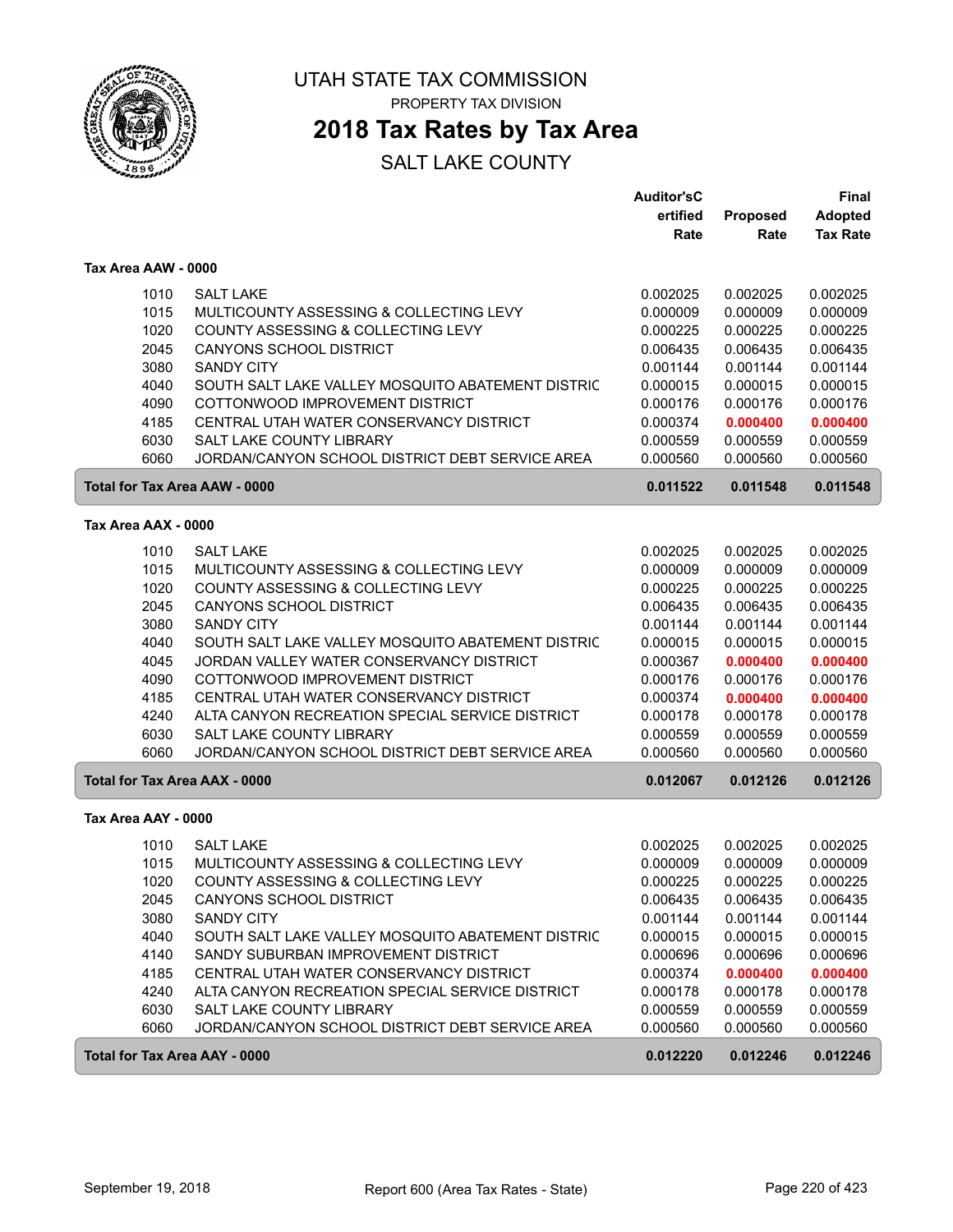

### **2018 Tax Rates by Tax Area**

|                                      |                                                   | <b>Auditor'sC</b> |                      | <b>Final</b>         |
|--------------------------------------|---------------------------------------------------|-------------------|----------------------|----------------------|
|                                      |                                                   | ertified          | <b>Proposed</b>      | <b>Adopted</b>       |
|                                      |                                                   | Rate              | Rate                 | <b>Tax Rate</b>      |
| Tax Area AAZ - 0000                  |                                                   |                   |                      |                      |
| 1010                                 | <b>SALT LAKE</b>                                  | 0.002025          | 0.002025             | 0.002025             |
| 1015                                 | MULTICOUNTY ASSESSING & COLLECTING LEVY           | 0.000009          | 0.000009             | 0.000009             |
| 1020                                 | COUNTY ASSESSING & COLLECTING LEVY                | 0.000225          | 0.000225             | 0.000225             |
| 2045                                 | <b>CANYONS SCHOOL DISTRICT</b>                    | 0.006435          | 0.006435             | 0.006435             |
| 3080                                 | <b>SANDY CITY</b>                                 | 0.001144          | 0.001144             | 0.001144             |
| 4040                                 | SOUTH SALT LAKE VALLEY MOSQUITO ABATEMENT DISTRIC | 0.000015          | 0.000015             | 0.000015             |
| 4045                                 | JORDAN VALLEY WATER CONSERVANCY DISTRICT          | 0.000367          | 0.000400             | 0.000400             |
| 4140                                 | SANDY SUBURBAN IMPROVEMENT DISTRICT               | 0.000696          | 0.000696             | 0.000696             |
| 4185                                 | CENTRAL UTAH WATER CONSERVANCY DISTRICT           | 0.000374          | 0.000400             | 0.000400             |
| 6030                                 | SALT LAKE COUNTY LIBRARY                          | 0.000559          | 0.000559             | 0.000559             |
| 6060                                 | JORDAN/CANYON SCHOOL DISTRICT DEBT SERVICE AREA   | 0.000560          | 0.000560             | 0.000560             |
| Total for Tax Area AAZ - 0000        |                                                   | 0.012409          | 0.012468             | 0.012468             |
| Tax Area ABA - 0000                  |                                                   |                   |                      |                      |
|                                      | <b>SALT LAKE</b>                                  | 0.002025          |                      |                      |
| 1010<br>1015                         | MULTICOUNTY ASSESSING & COLLECTING LEVY           | 0.000009          | 0.002025<br>0.000009 | 0.002025<br>0.000009 |
| 1020                                 | COUNTY ASSESSING & COLLECTING LEVY                | 0.000225          | 0.000225             | 0.000225             |
| 2045                                 | <b>CANYONS SCHOOL DISTRICT</b>                    | 0.006435          | 0.006435             | 0.006435             |
| 3080                                 | <b>SANDY CITY</b>                                 | 0.001144          | 0.001144             | 0.001144             |
| 4040                                 | SOUTH SALT LAKE VALLEY MOSQUITO ABATEMENT DISTRIC | 0.000015          | 0.000015             | 0.000015             |
| 4045                                 | JORDAN VALLEY WATER CONSERVANCY DISTRICT          | 0.000367          | 0.000400             | 0.000400             |
| 4140                                 | SANDY SUBURBAN IMPROVEMENT DISTRICT               | 0.000696          | 0.000696             | 0.000696             |
| 4160                                 | CRESCENT CEMETERY MAINTENANCE DISTRICT            | 0.000034          | 0.000034             | 0.000034             |
| 4185                                 | CENTRAL UTAH WATER CONSERVANCY DISTRICT           | 0.000374          | 0.000400             | 0.000400             |
| 6030                                 | SALT LAKE COUNTY LIBRARY                          | 0.000559          | 0.000559             | 0.000559             |
| 6060                                 | JORDAN/CANYON SCHOOL DISTRICT DEBT SERVICE AREA   | 0.000560          | 0.000560             | 0.000560             |
| <b>Total for Tax Area ABA - 0000</b> |                                                   | 0.012443          | 0.012502             | 0.012502             |
| Tax Area ABB - 0000                  |                                                   |                   |                      |                      |
| 1010                                 | <b>SALT LAKE</b>                                  | 0.002025          | 0.002025             | 0.002025             |
| 1015                                 | MULTICOUNTY ASSESSING & COLLECTING LEVY           | 0.000009          | 0.000009             | 0.000009             |
| 1020                                 | COUNTY ASSESSING & COLLECTING LEVY                | 0.000225          | 0.000225             | 0.000225             |
| 2030                                 | <b>GRANITE SCHOOL DISTRICT</b>                    | 0.007822          | 0.007822             | 0.007822             |
| 3036                                 | <b>HOLLADAY CITY</b>                              | 0.001311          | 0.001311             | 0.001311             |
| 4040                                 | SOUTH SALT LAKE VALLEY MOSQUITO ABATEMENT DISTRIC | 0.000015          | 0.000015             | 0.000015             |
| 4060                                 | MT. OLYMPUS IMPROVEMENT DISTRICT                  | 0.000279          | 0.000279             | 0.000279             |
| 4185                                 | CENTRAL UTAH WATER CONSERVANCY DISTRICT           | 0.000374          | 0.000400             | 0.000400             |
| 6030                                 | SALT LAKE COUNTY LIBRARY                          | 0.000559          | 0.000559             | 0.000559             |
| <b>Total for Tax Area ABB - 0000</b> |                                                   | 0.012619          | 0.012645             | 0.012645             |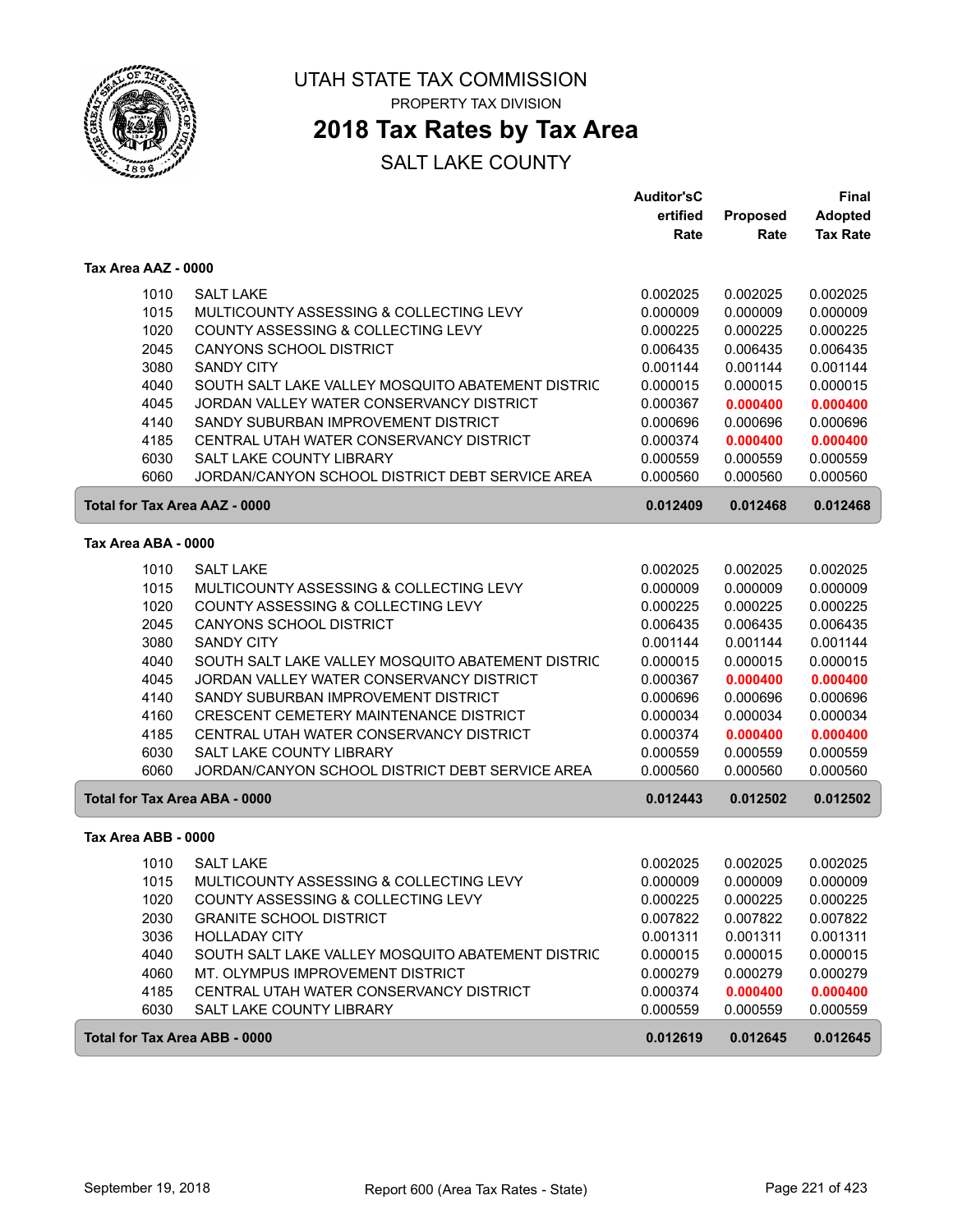

 $\sqrt{2}$ 

ſ

ſ

UTAH STATE TAX COMMISSION PROPERTY TAX DIVISION

### **2018 Tax Rates by Tax Area**

|                                      |                                                   | <b>Auditor'sC</b> |                 | Final           |
|--------------------------------------|---------------------------------------------------|-------------------|-----------------|-----------------|
|                                      |                                                   | ertified          | <b>Proposed</b> | <b>Adopted</b>  |
|                                      |                                                   | Rate              | Rate            | <b>Tax Rate</b> |
| Tax Area ABC - 0000                  |                                                   |                   |                 |                 |
| 1010                                 | <b>SALT LAKE</b>                                  | 0.002025          | 0.002025        | 0.002025        |
| 1015                                 | MULTICOUNTY ASSESSING & COLLECTING LEVY           | 0.000009          | 0.000009        | 0.000009        |
| 1020                                 | COUNTY ASSESSING & COLLECTING LEVY                | 0.000225          | 0.000225        | 0.000225        |
| 2040                                 | <b>JORDAN SCHOOL DISTRICT</b>                     | 0.006501          | 0.006501        | 0.006501        |
| 3110                                 | <b>WEST JORDAN CITY</b>                           | 0.001823          | 0.002166        | 0.002132        |
| 4040                                 | SOUTH SALT LAKE VALLEY MOSQUITO ABATEMENT DISTRIC | 0.000015          | 0.000015        | 0.000015        |
| 4120                                 | <b>KEARNS IMPROVEMENT DISTRICT</b>                | 0.000580          | 0.000580        | 0.000580        |
| 4180                                 | OQUIRRH RECREATION AND PARKS DISTRICT             | 0.000916          | 0.000916        | 0.000916        |
| 4185                                 | CENTRAL UTAH WATER CONSERVANCY DISTRICT           | 0.000374          | 0.000400        | 0.000400        |
| 6030                                 | SALT LAKE COUNTY LIBRARY                          | 0.000559          | 0.000559        | 0.000559        |
| <b>Total for Tax Area ABC - 0000</b> |                                                   | 0.013027          | 0.013396        | 0.013362        |
| Tax Area ABD - 0000                  |                                                   |                   |                 |                 |
| 1010                                 | <b>SALT LAKE</b>                                  | 0.002025          | 0.002025        | 0.002025        |
| 1015                                 | MULTICOUNTY ASSESSING & COLLECTING LEVY           | 0.000009          | 0.000009        | 0.000009        |
| 1020                                 | COUNTY ASSESSING & COLLECTING LEVY                | 0.000225          | 0.000225        | 0.000225        |
| 2040                                 | <b>JORDAN SCHOOL DISTRICT</b>                     | 0.006501          | 0.006501        | 0.006501        |
| 3110                                 | <b>WEST JORDAN CITY</b>                           | 0.001823          | 0.002166        | 0.002132        |
| 4040                                 | SOUTH SALT LAKE VALLEY MOSQUITO ABATEMENT DISTRIC | 0.000015          | 0.000015        | 0.000015        |
| 4045                                 | JORDAN VALLEY WATER CONSERVANCY DISTRICT          | 0.000367          | 0.000400        | 0.000400        |
| 4120                                 | <b>KEARNS IMPROVEMENT DISTRICT</b>                | 0.000580          | 0.000580        | 0.000580        |
| 4185                                 | CENTRAL UTAH WATER CONSERVANCY DISTRICT           | 0.000374          | 0.000400        | 0.000400        |
| 6030                                 | <b>SALT LAKE COUNTY LIBRARY</b>                   | 0.000559          | 0.000559        | 0.000559        |
| <b>Total for Tax Area ABD - 0000</b> |                                                   | 0.012478          | 0.012880        | 0.012846        |
| Tax Area ABE - 0000                  |                                                   |                   |                 |                 |
| 1010                                 | <b>SALT LAKE</b>                                  | 0.002025          | 0.002025        | 0.002025        |
| 1015                                 | MULTICOUNTY ASSESSING & COLLECTING LEVY           | 0.000009          | 0.000009        | 0.000009        |
| 1020                                 | COUNTY ASSESSING & COLLECTING LEVY                | 0.000225          | 0.000225        | 0.000225        |
| 2040                                 | <b>JORDAN SCHOOL DISTRICT</b>                     | 0.006501          | 0.006501        | 0.006501        |
| 3110                                 | <b>WEST JORDAN CITY</b>                           | 0.001823          | 0.002166        | 0.002132        |
| 4040                                 | SOUTH SALT LAKE VALLEY MOSQUITO ABATEMENT DISTRIC | 0.000015          | 0.000015        | 0.000015        |
| 4045                                 | JORDAN VALLEY WATER CONSERVANCY DISTRICT          | 0.000367          | 0.000400        | 0.000400        |
| 4185                                 | CENTRAL UTAH WATER CONSERVANCY DISTRICT           | 0.000374          | 0.000400        | 0.000400        |
| 6030                                 | <b>SALT LAKE COUNTY LIBRARY</b>                   | 0.000559          | 0.000559        | 0.000559        |
| Total for Tax Area ABE - 0000        |                                                   | 0.011898          | 0.012300        | 0.012266        |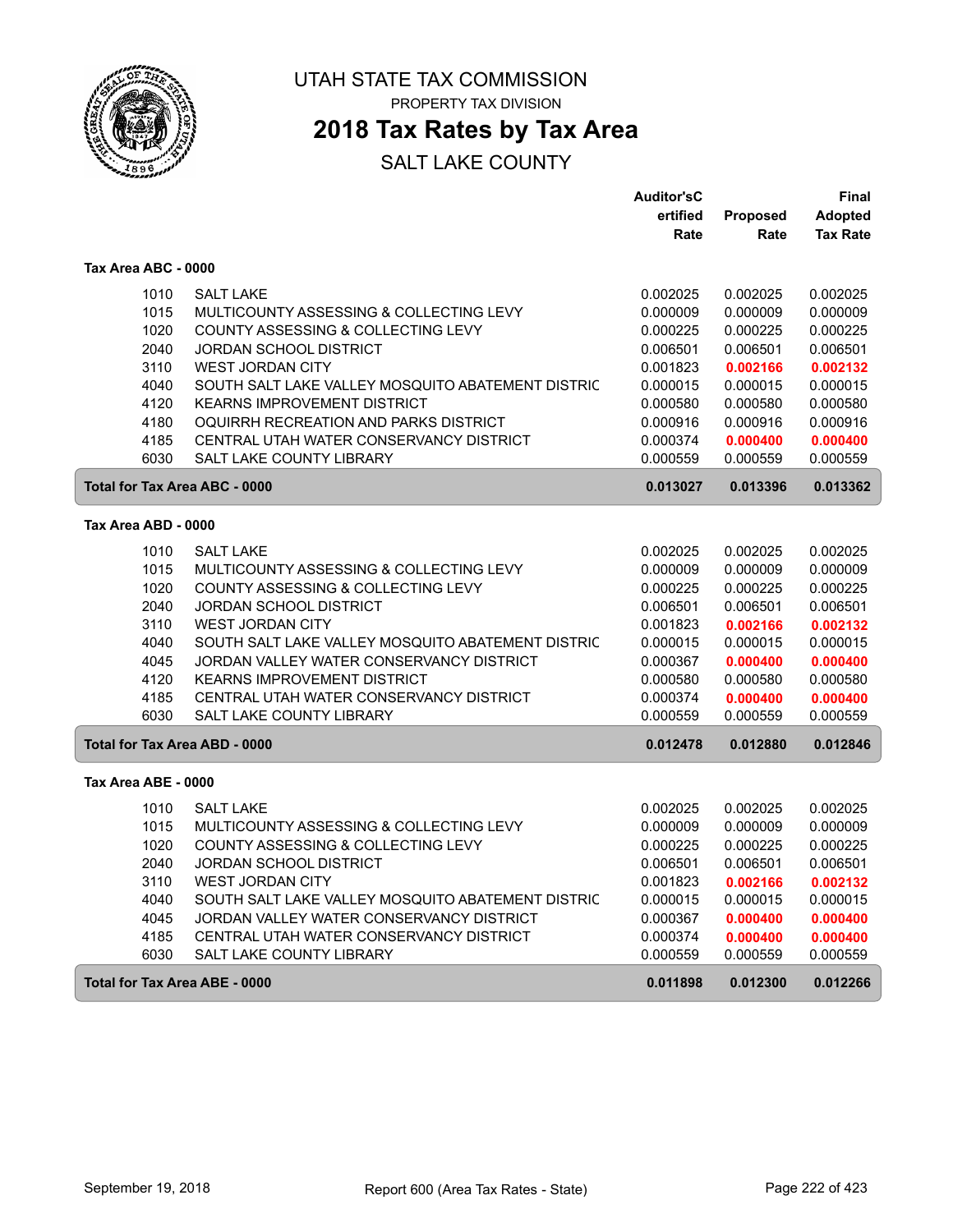

ſ

ſ

UTAH STATE TAX COMMISSION PROPERTY TAX DIVISION

### **2018 Tax Rates by Tax Area**

|                                      |                                                   | <b>Auditor'sC</b> |                  | <b>Final</b>               |
|--------------------------------------|---------------------------------------------------|-------------------|------------------|----------------------------|
|                                      |                                                   | ertified<br>Rate  | Proposed<br>Rate | Adopted<br><b>Tax Rate</b> |
| Tax Area ABG - 0000                  |                                                   |                   |                  |                            |
| 1010                                 | <b>SALT LAKE</b>                                  | 0.002025          | 0.002025         | 0.002025                   |
| 1015                                 | MULTICOUNTY ASSESSING & COLLECTING LEVY           | 0.000009          | 0.000009         | 0.000009                   |
| 1020                                 | COUNTY ASSESSING & COLLECTING LEVY                | 0.000225          | 0.000225         | 0.000225                   |
| 2040                                 | <b>JORDAN SCHOOL DISTRICT</b>                     | 0.006501          | 0.006501         | 0.006501                   |
| 3110                                 | <b>WEST JORDAN CITY</b>                           | 0.001823          | 0.002166         | 0.002132                   |
| 4040                                 | SOUTH SALT LAKE VALLEY MOSQUITO ABATEMENT DISTRIC | 0.000015          | 0.000015         | 0.000015                   |
| 4045                                 | JORDAN VALLEY WATER CONSERVANCY DISTRICT          | 0.000367          | 0.000400         | 0.000400                   |
| 4185                                 | CENTRAL UTAH WATER CONSERVANCY DISTRICT           | 0.000374          | 0.000400         | 0.000400                   |
| 6030                                 | SALT LAKE COUNTY LIBRARY                          | 0.000559          | 0.000559         | 0.000559                   |
| <b>Total for Tax Area ABG - 0000</b> |                                                   | 0.011898          | 0.012300         | 0.012266                   |
| Tax Area ABH - 0000                  |                                                   |                   |                  |                            |
| 1010                                 | <b>SALT LAKE</b>                                  | 0.002025          | 0.002025         | 0.002025                   |
| 1015                                 | MULTICOUNTY ASSESSING & COLLECTING LEVY           | 0.000009          | 0.000009         | 0.000009                   |
| 1020                                 | COUNTY ASSESSING & COLLECTING LEVY                | 0.000225          | 0.000225         | 0.000225                   |
| 2045                                 | CANYONS SCHOOL DISTRICT                           | 0.006435          | 0.006435         | 0.006435                   |
| 3025                                 | COTTONWOOD HEIGHTS CITY                           | 0.001841          | 0.002244         | 0.002088                   |
| 4040                                 | SOUTH SALT LAKE VALLEY MOSQUITO ABATEMENT DISTRIC | 0.000015          | 0.000015         | 0.000015                   |
| 4090                                 | COTTONWOOD IMPROVEMENT DISTRICT                   | 0.000176          | 0.000176         | 0.000176                   |
| 4185                                 | CENTRAL UTAH WATER CONSERVANCY DISTRICT           | 0.000374          | 0.000400         | 0.000400                   |
| 4200                                 | COTTONWOOD HEIGHTS PARKS AND RECREATION SERVICI   | 0.000965          | 0.000965         | 0.000965                   |
| 6030                                 | <b>SALT LAKE COUNTY LIBRARY</b>                   | 0.000559          | 0.000559         | 0.000559                   |
| 6060                                 | JORDAN/CANYON SCHOOL DISTRICT DEBT SERVICE AREA   | 0.000560          | 0.000560         | 0.000560                   |
| Total for Tax Area ABH - 0000        |                                                   | 0.013184          | 0.013613         | 0.013457                   |
| Tax Area ABI - 0000                  |                                                   |                   |                  |                            |
| 1010                                 | <b>SALT LAKE</b>                                  | 0.002025          | 0.002025         | 0.002025                   |
| 1015                                 | MULTICOUNTY ASSESSING & COLLECTING LEVY           | 0.000009          | 0.000009         | 0.000009                   |
| 1020                                 | COUNTY ASSESSING & COLLECTING LEVY                | 0.000225          | 0.000225         | 0.000225                   |
| 2045                                 | CANYONS SCHOOL DISTRICT                           | 0.006435          | 0.006435         | 0.006435                   |
| 3080                                 | <b>SANDY CITY</b>                                 | 0.001144          | 0.001144         | 0.001144                   |
| 4040                                 | SOUTH SALT LAKE VALLEY MOSQUITO ABATEMENT DISTRIC | 0.000015          | 0.000015         | 0.000015                   |
| 4150                                 | SOUTH VALLEY SEWER DISTRICT                       | 0.000296          | 0.000296         | 0.000296                   |
| 4160                                 | CRESCENT CEMETERY MAINTENANCE DISTRICT            | 0.000034          | 0.000034         | 0.000034                   |
| 4185                                 | CENTRAL UTAH WATER CONSERVANCY DISTRICT           | 0.000374          | 0.000400         | 0.000400                   |
| 4290                                 | METROPOLITAN WATER DISTRICT - SANDY CITY          | 0.000325          | 0.000325         | 0.000325                   |
| 6030                                 | SALT LAKE COUNTY LIBRARY                          | 0.000559          | 0.000559         | 0.000559                   |
| 6060                                 | JORDAN/CANYON SCHOOL DISTRICT DEBT SERVICE AREA   | 0.000560          | 0.000560         | 0.000560                   |
| <b>Total for Tax Area ABI - 0000</b> |                                                   | 0.012001          | 0.012027         | 0.012027                   |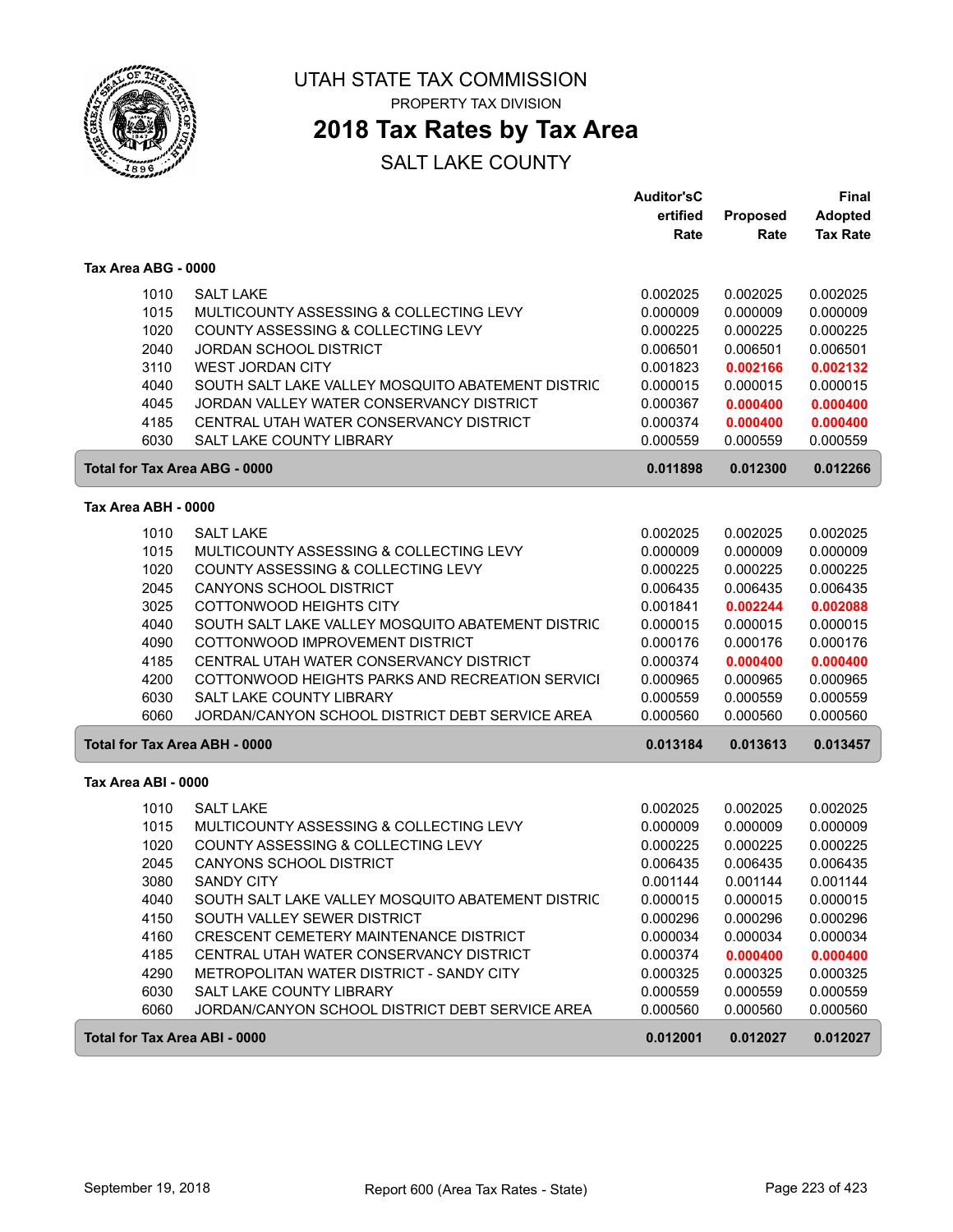

UTAH STATE TAX COMMISSION PROPERTY TAX DIVISION

**2018 Tax Rates by Tax Area**

|                               |                                                                                    | <b>Auditor'sC</b><br>ertified | Proposed             | <b>Final</b><br><b>Adopted</b> |
|-------------------------------|------------------------------------------------------------------------------------|-------------------------------|----------------------|--------------------------------|
|                               |                                                                                    | Rate                          | Rate                 | <b>Tax Rate</b>                |
| Tax Area ABJ - 0000           |                                                                                    |                               |                      |                                |
| 1010                          | <b>SALT LAKE</b>                                                                   | 0.002025                      | 0.002025             | 0.002025                       |
| 1015                          | MULTICOUNTY ASSESSING & COLLECTING LEVY                                            | 0.000009                      | 0.000009             | 0.000009                       |
| 1020                          | COUNTY ASSESSING & COLLECTING LEVY                                                 | 0.000225                      | 0.000225             | 0.000225                       |
| 2045                          | <b>CANYONS SCHOOL DISTRICT</b>                                                     | 0.006435                      | 0.006435             | 0.006435                       |
| 3080                          | <b>SANDY CITY</b>                                                                  | 0.001144                      | 0.001144             | 0.001144                       |
| 4040                          | SOUTH SALT LAKE VALLEY MOSQUITO ABATEMENT DISTRIC                                  | 0.000015                      | 0.000015             | 0.000015                       |
| 4150                          | SOUTH VALLEY SEWER DISTRICT                                                        | 0.000296                      | 0.000296             | 0.000296                       |
| 4185                          | CENTRAL UTAH WATER CONSERVANCY DISTRICT                                            | 0.000374                      | 0.000400             | 0.000400                       |
| 4290                          | METROPOLITAN WATER DISTRICT - SANDY CITY                                           | 0.000325                      | 0.000325             | 0.000325                       |
| 6030<br>6060                  | <b>SALT LAKE COUNTY LIBRARY</b><br>JORDAN/CANYON SCHOOL DISTRICT DEBT SERVICE AREA | 0.000559<br>0.000560          | 0.000559<br>0.000560 | 0.000559<br>0.000560           |
|                               |                                                                                    |                               |                      |                                |
| Total for Tax Area ABJ - 0000 |                                                                                    | 0.011967                      | 0.011993             | 0.011993                       |
| Tax Area ABK - 0000           |                                                                                    |                               |                      |                                |
| 1010                          | <b>SALT LAKE</b>                                                                   | 0.002025                      | 0.002025             | 0.002025                       |
| 1015                          | MULTICOUNTY ASSESSING & COLLECTING LEVY                                            | 0.000009                      | 0.000009             | 0.000009                       |
| 1020                          | COUNTY ASSESSING & COLLECTING LEVY                                                 | 0.000225                      | 0.000225             | 0.000225                       |
| 2040                          | JORDAN SCHOOL DISTRICT                                                             | 0.006501                      | 0.006501             | 0.006501                       |
| 3110                          | <b>WEST JORDAN CITY</b>                                                            | 0.001823                      | 0.002166             | 0.002132                       |
| 4040                          | SOUTH SALT LAKE VALLEY MOSQUITO ABATEMENT DISTRIC                                  | 0.000015                      | 0.000015             | 0.000015                       |
| 4045                          | JORDAN VALLEY WATER CONSERVANCY DISTRICT                                           | 0.000367                      | 0.000400             | 0.000400                       |
| 4185                          | CENTRAL UTAH WATER CONSERVANCY DISTRICT                                            | 0.000374                      | 0.000400             | 0.000400                       |
| 6030                          | <b>SALT LAKE COUNTY LIBRARY</b>                                                    | 0.000559                      | 0.000559             | 0.000559                       |
| Total for Tax Area ABK - 0000 |                                                                                    | 0.011898                      | 0.012300             | 0.012266                       |
| Tax Area ABL - 0000           |                                                                                    |                               |                      |                                |
| 1010                          | <b>SALT LAKE</b>                                                                   | 0.002025                      | 0.002025             | 0.002025                       |
| 1015                          | MULTICOUNTY ASSESSING & COLLECTING LEVY                                            | 0.000009                      | 0.000009             | 0.000009                       |
| 1020                          | COUNTY ASSESSING & COLLECTING LEVY                                                 | 0.000225                      | 0.000225             | 0.000225                       |
| 2040                          | JORDAN SCHOOL DISTRICT                                                             | 0.006501                      | 0.006501             | 0.006501                       |
| 3110                          | <b>WEST JORDAN CITY</b>                                                            | 0.001823                      | 0.002166             | 0.002132                       |
| 4040                          | SOUTH SALT LAKE VALLEY MOSQUITO ABATEMENT DISTRIC                                  | 0.000015                      | 0.000015             | 0.000015                       |
| 4045                          | JORDAN VALLEY WATER CONSERVANCY DISTRICT                                           | 0.000367                      | 0.000400             | 0.000400                       |
| 4185                          | CENTRAL UTAH WATER CONSERVANCY DISTRICT                                            | 0.000374                      | 0.000400             | 0.000400                       |
| 6030                          | SALT LAKE COUNTY LIBRARY                                                           | 0.000559                      | 0.000559             | 0.000559                       |
| Total for Tax Area ABL - 0000 |                                                                                    | 0.011898                      | 0.012300             | 0.012266                       |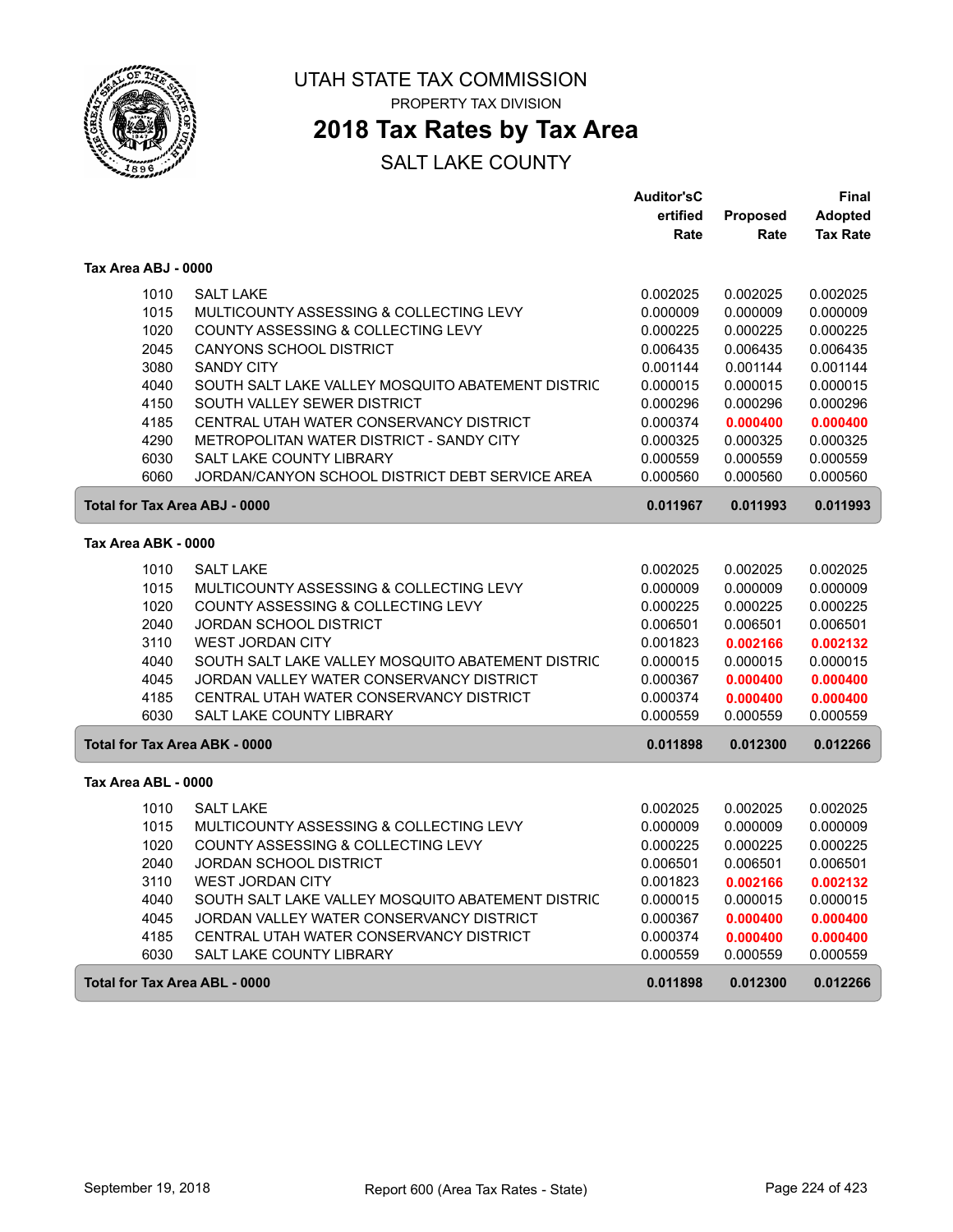

## **2018 Tax Rates by Tax Area**

|                                      |                                                   | <b>Auditor'sC</b><br>ertified | Proposed | Final<br><b>Adopted</b> |
|--------------------------------------|---------------------------------------------------|-------------------------------|----------|-------------------------|
|                                      |                                                   | Rate                          | Rate     | <b>Tax Rate</b>         |
| Tax Area ABM - 0000                  |                                                   |                               |          |                         |
| 1010                                 | <b>SALT LAKE</b>                                  | 0.002025                      | 0.002025 | 0.002025                |
| 1015                                 | MULTICOUNTY ASSESSING & COLLECTING LEVY           | 0.000009                      | 0.000009 | 0.000009                |
| 1020                                 | COUNTY ASSESSING & COLLECTING LEVY                | 0.000225                      | 0.000225 | 0.000225                |
| 2045                                 | <b>CANYONS SCHOOL DISTRICT</b>                    | 0.006435                      | 0.006435 | 0.006435                |
| 3080                                 | <b>SANDY CITY</b>                                 | 0.001144                      | 0.001144 | 0.001144                |
| 4040                                 | SOUTH SALT LAKE VALLEY MOSQUITO ABATEMENT DISTRIC | 0.000015                      | 0.000015 | 0.000015                |
| 4150                                 | SOUTH VALLEY SEWER DISTRICT                       | 0.000296                      | 0.000296 | 0.000296                |
| 4185                                 | CENTRAL UTAH WATER CONSERVANCY DISTRICT           | 0.000374                      | 0.000400 | 0.000400                |
| 6030                                 | <b>SALT LAKE COUNTY LIBRARY</b>                   | 0.000559                      | 0.000559 | 0.000559                |
| 6060                                 | JORDAN/CANYON SCHOOL DISTRICT DEBT SERVICE AREA   | 0.000560                      | 0.000560 | 0.000560                |
| <b>Total for Tax Area ABM - 0000</b> |                                                   | 0.011642                      | 0.011668 | 0.011668                |
| Tax Area ABN - 0000                  |                                                   |                               |          |                         |
| 1010                                 | <b>SALT LAKE</b>                                  | 0.002025                      | 0.002025 | 0.002025                |
| 1015                                 | MULTICOUNTY ASSESSING & COLLECTING LEVY           | 0.000009                      | 0.000009 | 0.000009                |
| 1020                                 | COUNTY ASSESSING & COLLECTING LEVY                | 0.000225                      | 0.000225 | 0.000225                |
| 2045                                 | CANYONS SCHOOL DISTRICT                           | 0.006435                      | 0.006435 | 0.006435                |
| 3080                                 | <b>SANDY CITY</b>                                 | 0.001144                      | 0.001144 | 0.001144                |
| 4040                                 | SOUTH SALT LAKE VALLEY MOSQUITO ABATEMENT DISTRIC | 0.000015                      | 0.000015 | 0.000015                |
| 4045                                 | JORDAN VALLEY WATER CONSERVANCY DISTRICT          | 0.000367                      | 0.000400 | 0.000400                |
| 4140                                 | SANDY SUBURBAN IMPROVEMENT DISTRICT               | 0.000696                      | 0.000696 | 0.000696                |
| 4185                                 | CENTRAL UTAH WATER CONSERVANCY DISTRICT           | 0.000374                      | 0.000400 | 0.000400                |
| 6030                                 | SALT LAKE COUNTY LIBRARY                          | 0.000559                      | 0.000559 | 0.000559                |
| 6060                                 | JORDAN/CANYON SCHOOL DISTRICT DEBT SERVICE AREA   | 0.000560                      | 0.000560 | 0.000560                |
| <b>Total for Tax Area ABN - 0000</b> |                                                   | 0.012409                      | 0.012468 | 0.012468                |
| Tax Area ABO - 0000                  |                                                   |                               |          |                         |
| 1010                                 | <b>SALT LAKE</b>                                  | 0.002025                      | 0.002025 | 0.002025                |
| 1015                                 | MULTICOUNTY ASSESSING & COLLECTING LEVY           | 0.000009                      | 0.000009 | 0.000009                |
| 1020                                 | COUNTY ASSESSING & COLLECTING LEVY                | 0.000225                      | 0.000225 | 0.000225                |
| 2045                                 | <b>CANYONS SCHOOL DISTRICT</b>                    | 0.006435                      | 0.006435 | 0.006435                |
| 3080                                 | <b>SANDY CITY</b>                                 | 0.001144                      | 0.001144 | 0.001144                |
| 4040                                 | SOUTH SALT LAKE VALLEY MOSQUITO ABATEMENT DISTRIC | 0.000015                      | 0.000015 | 0.000015                |
| 4045                                 | JORDAN VALLEY WATER CONSERVANCY DISTRICT          | 0.000367                      | 0.000400 | 0.000400                |
| 4070                                 | MIDVALLEY IMPROVEMENT DISTRICT                    | 0.000699                      | 0.000699 | 0.000699                |
| 4185                                 | CENTRAL UTAH WATER CONSERVANCY DISTRICT           | 0.000374                      | 0.000400 | 0.000400                |
| 6030                                 | SALT LAKE COUNTY LIBRARY                          | 0.000559                      | 0.000559 | 0.000559                |
| 6060                                 | JORDAN/CANYON SCHOOL DISTRICT DEBT SERVICE AREA   | 0.000560                      | 0.000560 | 0.000560                |
| <b>Total for Tax Area ABO - 0000</b> |                                                   | 0.012412                      | 0.012471 | 0.012471                |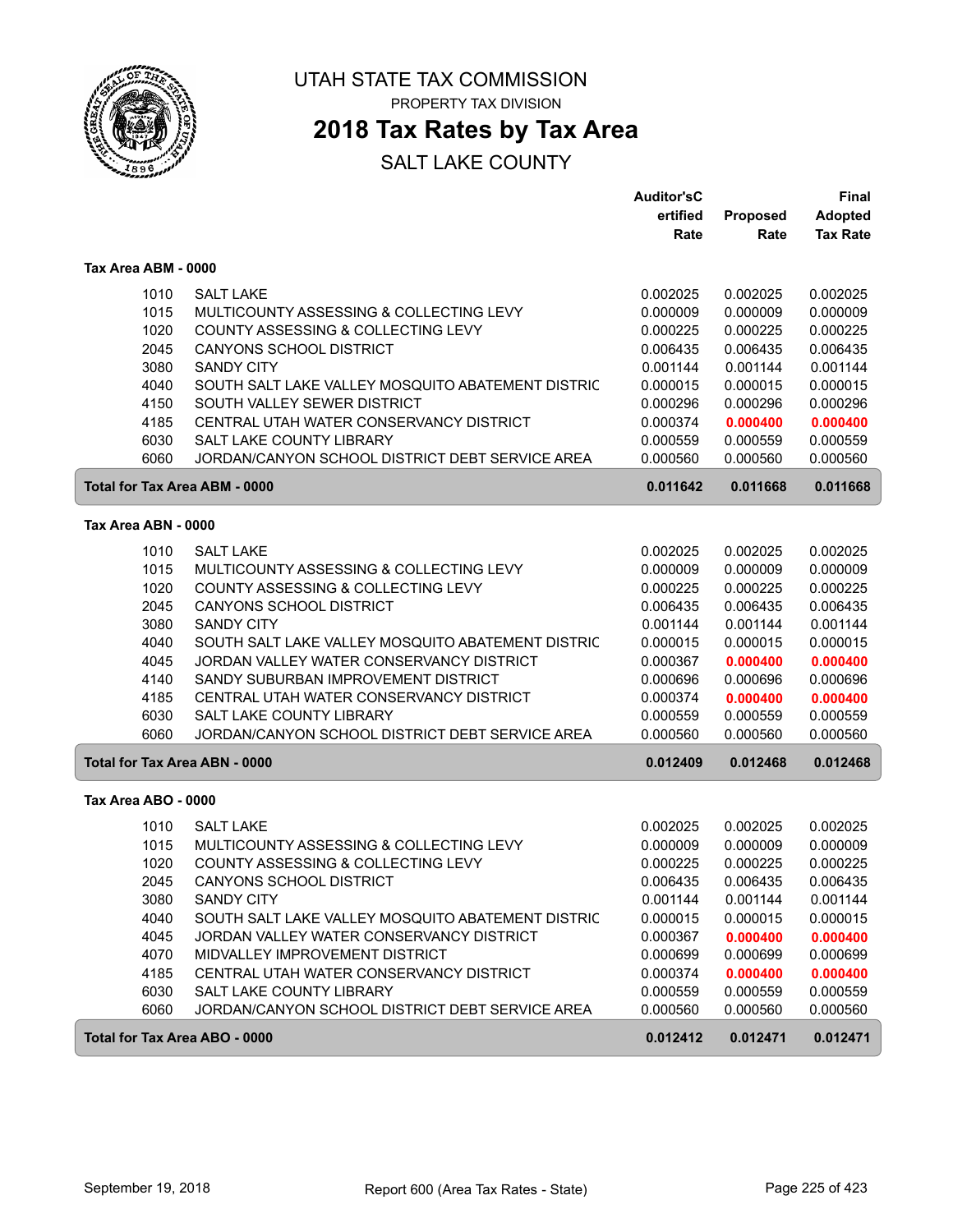

### **2018 Tax Rates by Tax Area**

|                               |                                                   | <b>Auditor'sC</b> |                 | <b>Final</b>    |
|-------------------------------|---------------------------------------------------|-------------------|-----------------|-----------------|
|                               |                                                   | ertified          | <b>Proposed</b> | <b>Adopted</b>  |
|                               |                                                   | Rate              | Rate            | <b>Tax Rate</b> |
| Tax Area ABP - 0000           |                                                   |                   |                 |                 |
| 1010                          | <b>SALT LAKE</b>                                  | 0.002025          | 0.002025        | 0.002025        |
| 1015                          | MULTICOUNTY ASSESSING & COLLECTING LEVY           | 0.000009          | 0.000009        | 0.000009        |
| 1020                          | COUNTY ASSESSING & COLLECTING LEVY                | 0.000225          | 0.000225        | 0.000225        |
| 2030                          | <b>GRANITE SCHOOL DISTRICT</b>                    | 0.007822          | 0.007822        | 0.007822        |
| 4040                          | SOUTH SALT LAKE VALLEY MOSQUITO ABATEMENT DISTRIC | 0.000015          | 0.000015        | 0.000015        |
| 4045                          | JORDAN VALLEY WATER CONSERVANCY DISTRICT          | 0.000367          | 0.000400        | 0.000400        |
| 4110                          | TAYLORSVILLE-BENNION IMPROVEMENT DISTRICT         | 0.000125          | 0.000125        | 0.000125        |
| 4180                          | OQUIRRH RECREATION AND PARKS DISTRICT             | 0.000916          | 0.000916        | 0.000916        |
| 4185                          | CENTRAL UTAH WATER CONSERVANCY DISTRICT           | 0.000374          | 0.000400        | 0.000400        |
| 4320                          | UNIFIED FIRE SERVICE AREA                         | 0.001682          | 0.001858        | 0.001858        |
| 4340                          | SALT LAKE VALLEY LAW ENFORCEMENT SERVICE AREA     | 0.001980          | 0.002139        | 0.002139        |
| 6030                          | <b>SALT LAKE COUNTY LIBRARY</b>                   | 0.000559          | 0.000559        | 0.000559        |
| Total for Tax Area ABP - 0000 |                                                   | 0.016099          | 0.016493        | 0.016493        |
| Tax Area ABQ - 0000           |                                                   |                   |                 |                 |
| 1010                          | <b>SALT LAKE</b>                                  | 0.002025          | 0.002025        | 0.002025        |
| 1015                          | MULTICOUNTY ASSESSING & COLLECTING LEVY           | 0.000009          | 0.000009        | 0.000009        |
| 1020                          | COUNTY ASSESSING & COLLECTING LEVY                | 0.000225          | 0.000225        | 0.000225        |
| 2030                          | <b>GRANITE SCHOOL DISTRICT</b>                    | 0.007822          | 0.007822        | 0.007822        |
| 4040                          | SOUTH SALT LAKE VALLEY MOSQUITO ABATEMENT DISTRIC | 0.000015          | 0.000015        | 0.000015        |
| 4045                          | JORDAN VALLEY WATER CONSERVANCY DISTRICT          | 0.000367          | 0.000400        | 0.000400        |
| 4120                          | <b>KEARNS IMPROVEMENT DISTRICT</b>                | 0.000580          | 0.000580        | 0.000580        |
| 4180                          | OQUIRRH RECREATION AND PARKS DISTRICT             | 0.000916          | 0.000916        | 0.000916        |
| 4185                          | CENTRAL UTAH WATER CONSERVANCY DISTRICT           | 0.000374          | 0.000400        | 0.000400        |
| 4320                          | UNIFIED FIRE SERVICE AREA                         | 0.001682          | 0.001858        | 0.001858        |
| 4340                          | SALT LAKE VALLEY LAW ENFORCEMENT SERVICE AREA     | 0.001980          | 0.002139        | 0.002139        |
| 6030                          | SALT LAKE COUNTY LIBRARY                          | 0.000559          | 0.000559        | 0.000559        |
| Total for Tax Area ABQ - 0000 |                                                   | 0.016554          | 0.016948        | 0.016948        |
| Tax Area ABR - 0000           |                                                   |                   |                 |                 |
| 1010                          | <b>SALT LAKE</b>                                  | 0.002025          | 0.002025        | 0.002025        |
| 1015                          | MULTICOUNTY ASSESSING & COLLECTING LEVY           | 0.000009          | 0.000009        | 0.000009        |
| 1020                          | COUNTY ASSESSING & COLLECTING LEVY                | 0.000225          | 0.000225        | 0.000225        |
| 2030                          | <b>GRANITE SCHOOL DISTRICT</b>                    | 0.007822          | 0.007822        | 0.007822        |
| 4030                          | MAGNA MOSQUITO ABATEMENT DISTRICT                 | 0.000041          | 0.000041        | 0.000041        |
| 4045                          | JORDAN VALLEY WATER CONSERVANCY DISTRICT          | 0.000367          | 0.000400        | 0.000400        |
| 4120                          | <b>KEARNS IMPROVEMENT DISTRICT</b>                | 0.000580          | 0.000580        | 0.000580        |
| 4180                          | OQUIRRH RECREATION AND PARKS DISTRICT             | 0.000916          | 0.000916        | 0.000916        |
| 4185                          | CENTRAL UTAH WATER CONSERVANCY DISTRICT           | 0.000374          | 0.000400        | 0.000400        |
| 4320                          | UNIFIED FIRE SERVICE AREA                         | 0.001682          | 0.001858        | 0.001858        |
| 4340                          | SALT LAKE VALLEY LAW ENFORCEMENT SERVICE AREA     | 0.001980          | 0.002139        | 0.002139        |
| 6030                          | SALT LAKE COUNTY LIBRARY                          | 0.000559          | 0.000559        | 0.000559        |
| Total for Tax Area ABR - 0000 |                                                   | 0.016580          | 0.016974        | 0.016974        |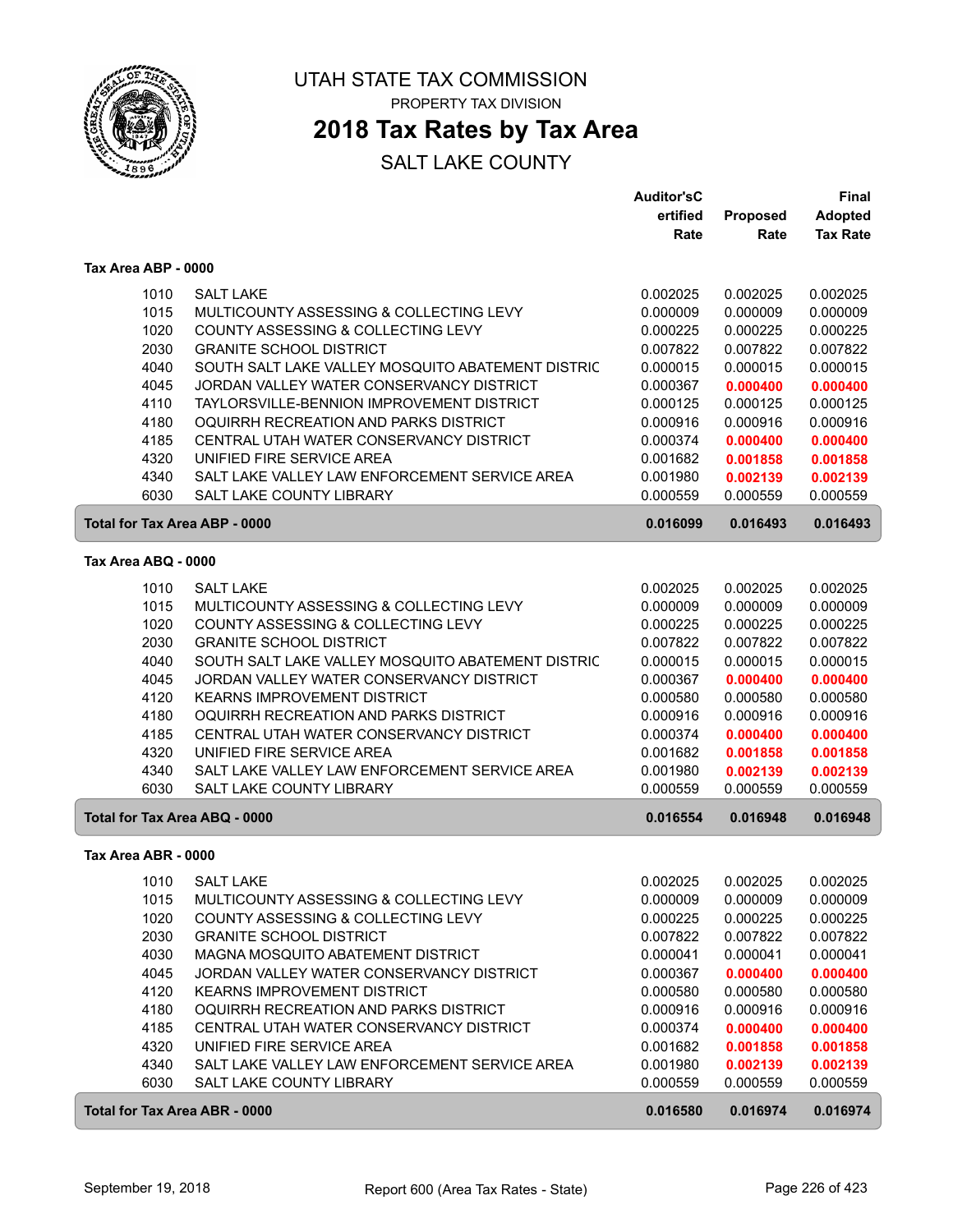

### **2018 Tax Rates by Tax Area**

#### SALT LAKE COUNTY

|                                      |                                                   | <b>Auditor'sC</b> |                 | <b>Final</b>    |
|--------------------------------------|---------------------------------------------------|-------------------|-----------------|-----------------|
|                                      |                                                   | ertified          | <b>Proposed</b> | <b>Adopted</b>  |
|                                      |                                                   | Rate              | Rate            | <b>Tax Rate</b> |
| Tax Area ABS - 0000                  |                                                   |                   |                 |                 |
| 1010                                 | <b>SALT LAKE</b>                                  | 0.002025          | 0.002025        | 0.002025        |
| 1015                                 | MULTICOUNTY ASSESSING & COLLECTING LEVY           | 0.000009          | 0.000009        | 0.000009        |
| 1020                                 | <b>COUNTY ASSESSING &amp; COLLECTING LEVY</b>     | 0.000225          | 0.000225        | 0.000225        |
| 2040                                 | <b>JORDAN SCHOOL DISTRICT</b>                     | 0.006501          | 0.006501        | 0.006501        |
| 4040                                 | SOUTH SALT LAKE VALLEY MOSQUITO ABATEMENT DISTRIC | 0.000015          | 0.000015        | 0.000015        |
| 4100                                 | COPPERTON IMPROVEMENT DISTRICT                    | 0.000915          | 0.000915        | 0.000915        |
| 4150                                 | SOUTH VALLEY SEWER DISTRICT                       | 0.000296          | 0.000296        | 0.000296        |
| 4185                                 | CENTRAL UTAH WATER CONSERVANCY DISTRICT           | 0.000374          | 0.000400        | 0.000400        |
| 4320                                 | UNIFIED FIRE SERVICE AREA                         | 0.001682          | 0.001858        | 0.001858        |
| 4340                                 | SALT LAKE VALLEY LAW ENFORCEMENT SERVICE AREA     | 0.001980          | 0.002139        | 0.002139        |
| 6030                                 | SALT LAKE COUNTY LIBRARY                          | 0.000559          | 0.000559        | 0.000559        |
| <b>Total for Tax Area ABS - 0000</b> |                                                   | 0.014581          | 0.014942        | 0.014942        |
| Tax Area ABT - 0000                  |                                                   |                   |                 |                 |
| 1010                                 | <b>SALT LAKE</b>                                  | 0.002025          | 0.002025        | 0.002025        |
| 1015                                 | MULTICOUNTY ASSESSING & COLLECTING LEVY           | 0.000009          | 0.000009        | 0.000009        |
| 1020                                 | COUNTY ASSESSING & COLLECTING LEVY                | 0.000225          | 0.000225        | 0.000225        |
| 2040                                 | JORDAN SCHOOL DISTRICT                            | 0.006501          | 0.006501        | 0.006501        |
| 4040                                 | SOUTH SALT LAKE VALLEY MOSQUITO ABATEMENT DISTRIC | 0.000015          | 0.000015        | 0.000015        |
| 4150                                 | SOUTH VALLEY SEWER DISTRICT                       | 0.000296          | 0.000296        | 0.000296        |
| 4185                                 | CENTRAL UTAH WATER CONSERVANCY DISTRICT           | 0.000374          | 0.000400        | 0.000400        |
| 4320                                 | UNIFIED FIRE SERVICE AREA                         | 0.001682          | 0.001858        | 0.001858        |
| 4340                                 | SALT LAKE VALLEY LAW ENFORCEMENT SERVICE AREA     | 0.001980          | 0.002139        | 0.002139        |
| 6030                                 | SALT LAKE COUNTY LIBRARY                          | 0.000559          | 0.000559        | 0.000559        |
| <b>Total for Tax Area ABT - 0000</b> |                                                   | 0.013666          | 0.014027        | 0.014027        |
| Tax Area ABU - 0000                  |                                                   |                   |                 |                 |
| 1010                                 | <b>SALT LAKE</b>                                  | 0.002025          | 0.002025        | 0.002025        |
| 1015                                 | MULTICOUNTY ASSESSING & COLLECTING LEVY           | 0.000009          | 0.000009        | 0.000009        |
| 1020                                 | COUNTY ASSESSING & COLLECTING LEVY                | 0.000225          | 0.000225        | 0.000225        |
| 2040                                 | <b>JORDAN SCHOOL DISTRICT</b>                     | 0.006501          | 0.006501        | 0.006501        |
| 4040                                 | SOUTH SALT LAKE VALLEY MOSQUITO ABATEMENT DISTRIC | 0.000015          | 0.000015        | 0.000015        |
| 4185                                 | CENTRAL UTAH WATER CONSERVANCY DISTRICT           | 0.000374          | 0.000400        | 0.000400        |
| 4320                                 | UNIFIED FIRE SERVICE AREA                         | 0.001682          | 0.001858        | 0.001858        |
| 4340                                 | SALT LAKE VALLEY LAW ENFORCEMENT SERVICE AREA     | 0.001980          | 0.002139        | 0.002139        |
| 6030                                 | SALT LAKE COUNTY LIBRARY                          | 0.000559          | 0.000559        | 0.000559        |
| <b>Total for Tax Area ABU - 0000</b> |                                                   | 0.013370          | 0.013731        | 0.013731        |

ſ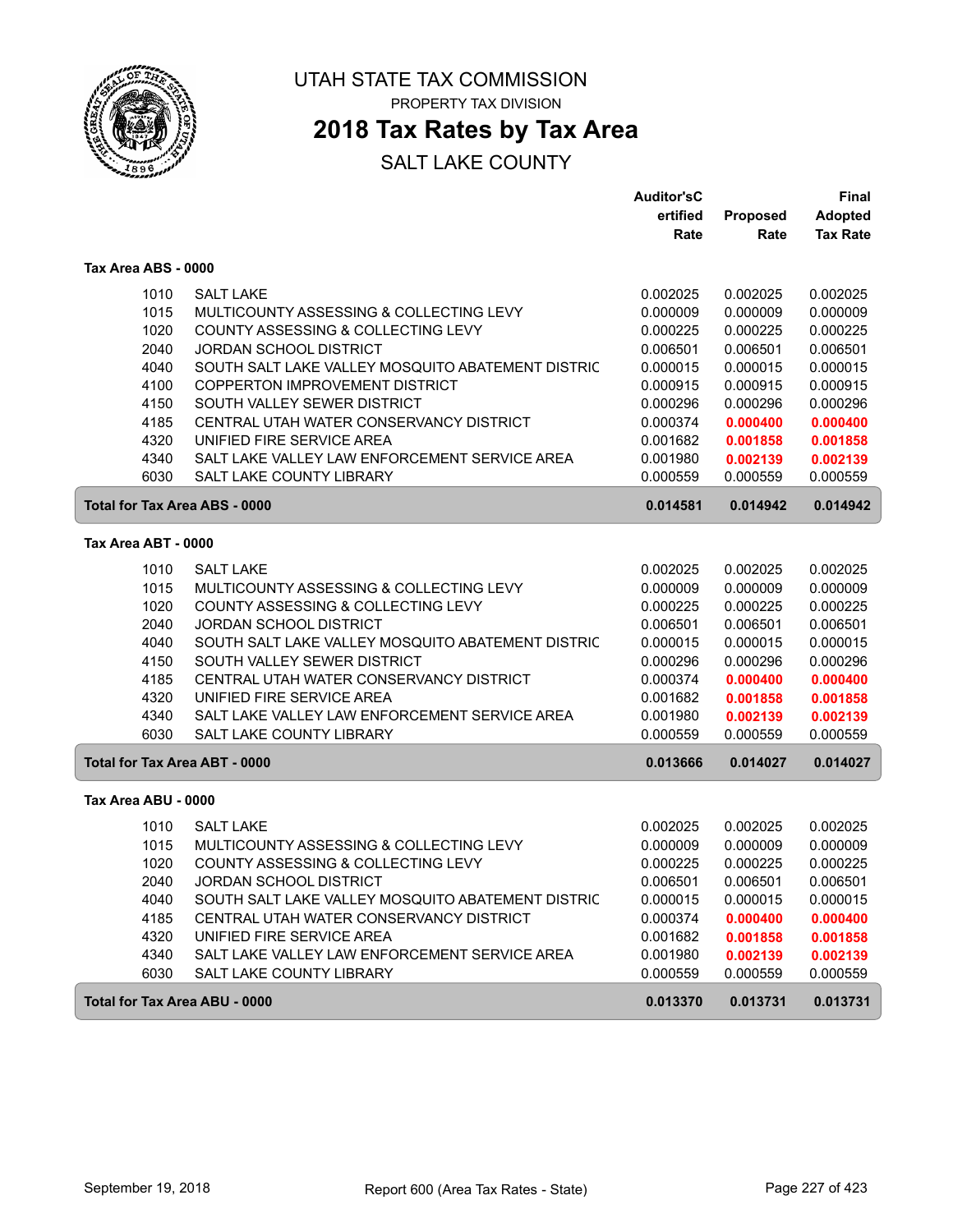

### **2018 Tax Rates by Tax Area**

|                     |                                                       | <b>Auditor'sC</b> |          | <b>Final</b>    |
|---------------------|-------------------------------------------------------|-------------------|----------|-----------------|
|                     |                                                       | ertified          | Proposed | <b>Adopted</b>  |
|                     |                                                       | Rate              | Rate     | <b>Tax Rate</b> |
| Tax Area ABV - 0000 |                                                       |                   |          |                 |
|                     | 1010<br><b>SALT LAKE</b>                              | 0.002025          | 0.002025 | 0.002025        |
|                     | 1015<br>MULTICOUNTY ASSESSING & COLLECTING LEVY       | 0.000009          | 0.000009 | 0.000009        |
|                     | 1020<br>COUNTY ASSESSING & COLLECTING LEVY            | 0.000225          | 0.000225 | 0.000225        |
|                     | 2030<br><b>GRANITE SCHOOL DISTRICT</b>                | 0.007822          | 0.007822 | 0.007822        |
|                     | 4170<br><b>EMIGRATION IMPROVEMENT DISTRICT</b>        | 0.000810          | 0.000810 | 0.000810        |
|                     | 4185<br>CENTRAL UTAH WATER CONSERVANCY DISTRICT       | 0.000374          | 0.000400 | 0.000400        |
|                     | 4320<br>UNIFIED FIRE SERVICE AREA                     | 0.001682          | 0.001858 | 0.001858        |
|                     | 4340<br>SALT LAKE VALLEY LAW ENFORCEMENT SERVICE AREA | 0.001980          | 0.002139 | 0.002139        |
|                     | 6030<br>SALT LAKE COUNTY LIBRARY                      | 0.000559          | 0.000559 | 0.000559        |
|                     | Total for Tax Area ABV - 0000                         | 0.015486          | 0.015847 | 0.015847        |
| Tax Area ABW - 0000 |                                                       |                   |          |                 |
|                     | 1010<br><b>SALT LAKE</b>                              | 0.002025          | 0.002025 | 0.002025        |
|                     | 1015<br>MULTICOUNTY ASSESSING & COLLECTING LEVY       | 0.000009          | 0.000009 | 0.000009        |
|                     | 1020<br><b>COUNTY ASSESSING &amp; COLLECTING LEVY</b> | 0.000225          | 0.000225 | 0.000225        |
|                     | 2030<br><b>GRANITE SCHOOL DISTRICT</b>                | 0.007822          | 0.007822 | 0.007822        |
|                     | 4185<br>CENTRAL UTAH WATER CONSERVANCY DISTRICT       | 0.000374          | 0.000400 | 0.000400        |
|                     | 4320<br>UNIFIED FIRE SERVICE AREA                     | 0.001682          | 0.001858 | 0.001858        |
|                     | 4340<br>SALT LAKE VALLEY LAW ENFORCEMENT SERVICE AREA | 0.001980          | 0.002139 | 0.002139        |
|                     | 6030<br>SALT LAKE COUNTY LIBRARY                      | 0.000559          | 0.000559 | 0.000559        |
|                     | Total for Tax Area ABW - 0000                         | 0.014676          | 0.015037 | 0.015037        |
| Tax Area ABX - 0000 |                                                       |                   |          |                 |
|                     | 1010<br><b>SALT LAKE</b>                              | 0.002025          | 0.002025 | 0.002025        |
|                     | 1015<br>MULTICOUNTY ASSESSING & COLLECTING LEVY       | 0.000009          | 0.000009 | 0.000009        |
|                     | 1020<br>COUNTY ASSESSING & COLLECTING LEVY            | 0.000225          | 0.000225 | 0.000225        |
|                     | 2030<br><b>GRANITE SCHOOL DISTRICT</b>                | 0.007822          | 0.007822 | 0.007822        |
|                     | 4185<br>CENTRAL UTAH WATER CONSERVANCY DISTRICT       | 0.000374          | 0.000400 | 0.000400        |
|                     | 4320<br>UNIFIED FIRE SERVICE AREA                     | 0.001682          | 0.001858 | 0.001858        |
|                     | 4340<br>SALT LAKE VALLEY LAW ENFORCEMENT SERVICE AREA | 0.001980          | 0.002139 | 0.002139        |
|                     | 6030<br>SALT LAKE COUNTY LIBRARY                      | 0.000559          | 0.000559 | 0.000559        |
|                     | Total for Tax Area ABX - 0000                         | 0.014676          | 0.015037 | 0.015037        |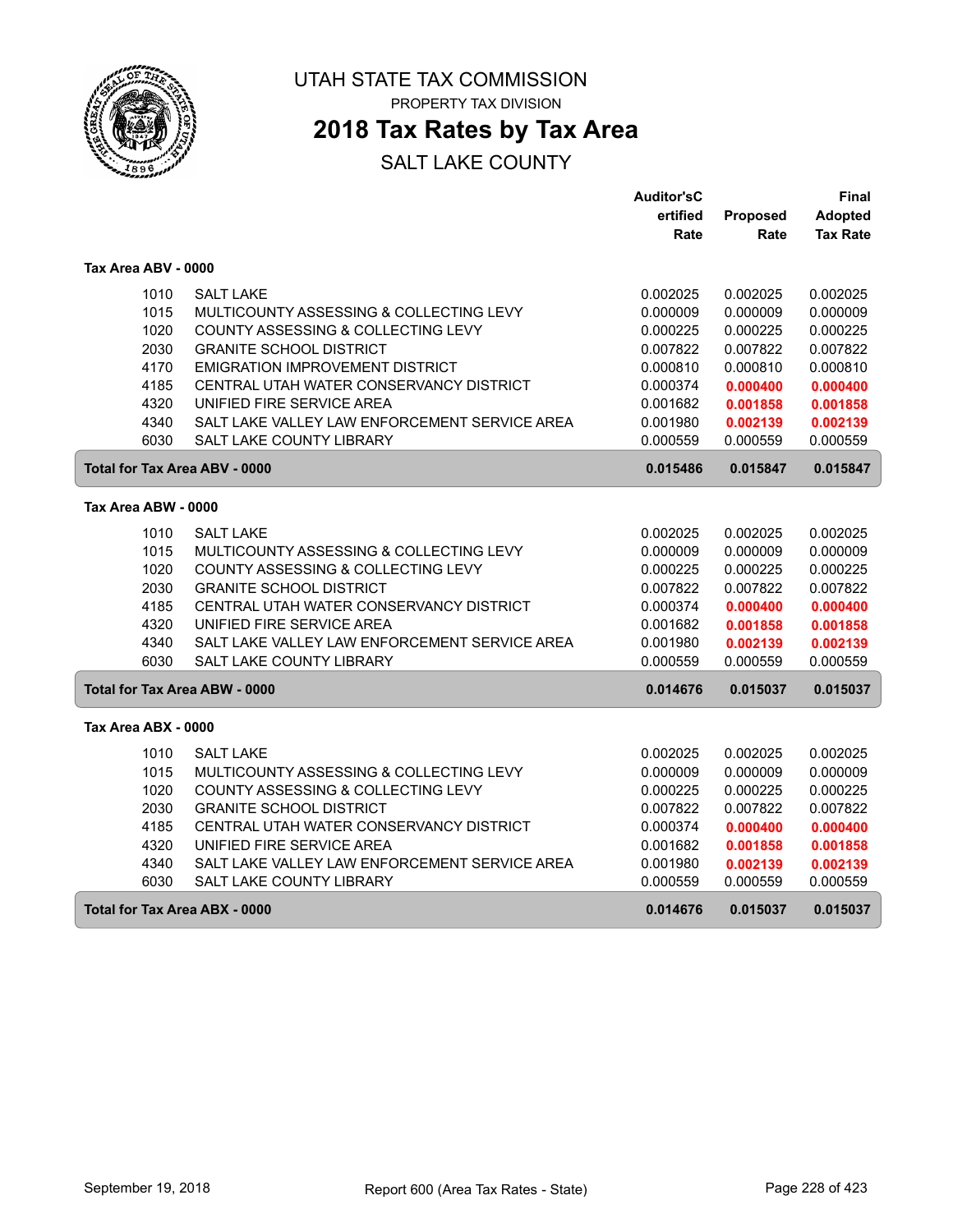

### **2018 Tax Rates by Tax Area**

|                                      |                                               | <b>Auditor'sC</b> |          | Final           |
|--------------------------------------|-----------------------------------------------|-------------------|----------|-----------------|
|                                      |                                               | ertified          | Proposed | <b>Adopted</b>  |
|                                      |                                               | Rate              | Rate     | <b>Tax Rate</b> |
| Tax Area ABY - 0000                  |                                               |                   |          |                 |
| 1010                                 | <b>SALT LAKE</b>                              | 0.002025          | 0.002025 | 0.002025        |
| 1015                                 | MULTICOUNTY ASSESSING & COLLECTING LEVY       | 0.000009          | 0.000009 | 0.000009        |
| 1020                                 | COUNTY ASSESSING & COLLECTING LEVY            | 0.000225          | 0.000225 | 0.000225        |
| 2030                                 | <b>GRANITE SCHOOL DISTRICT</b>                | 0.007822          | 0.007822 | 0.007822        |
| 4030                                 | MAGNA MOSQUITO ABATEMENT DISTRICT             | 0.000041          | 0.000041 | 0.000041        |
| 4045                                 | JORDAN VALLEY WATER CONSERVANCY DISTRICT      | 0.000367          | 0.000400 | 0.000400        |
| 4080                                 | <b>MAGNA WATER DISTRICT</b>                   | 0.002084          | 0.002084 | 0.002084        |
| 4185                                 | CENTRAL UTAH WATER CONSERVANCY DISTRICT       | 0.000374          | 0.000400 | 0.000400        |
| 4320                                 | UNIFIED FIRE SERVICE AREA                     | 0.001682          | 0.001858 | 0.001858        |
| 4340                                 | SALT LAKE VALLEY LAW ENFORCEMENT SERVICE AREA | 0.001980          | 0.002139 | 0.002139        |
| 6030                                 | SALT LAKE COUNTY LIBRARY                      | 0.000559          | 0.000559 | 0.000559        |
| <b>Total for Tax Area ABY - 0000</b> |                                               | 0.017168          | 0.017562 | 0.017562        |
| Tax Area ABZ - 0000                  |                                               |                   |          |                 |
| 1010                                 | <b>SALT LAKE</b>                              | 0.002025          | 0.002025 | 0.002025        |
| 1015                                 | MULTICOUNTY ASSESSING & COLLECTING LEVY       | 0.000009          | 0.000009 | 0.000009        |
| 1020                                 | COUNTY ASSESSING & COLLECTING LEVY            | 0.000225          | 0.000225 | 0.000225        |
| 2030                                 | <b>GRANITE SCHOOL DISTRICT</b>                | 0.007822          | 0.007822 | 0.007822        |
| 4030                                 | MAGNA MOSQUITO ABATEMENT DISTRICT             | 0.000041          | 0.000041 | 0.000041        |
| 4045                                 | JORDAN VALLEY WATER CONSERVANCY DISTRICT      | 0.000367          | 0.000400 | 0.000400        |
| 4080                                 | <b>MAGNA WATER DISTRICT</b>                   | 0.002084          | 0.002084 | 0.002084        |
| 4185                                 | CENTRAL UTAH WATER CONSERVANCY DISTRICT       | 0.000374          | 0.000400 | 0.000400        |
| 4320                                 | UNIFIED FIRE SERVICE AREA                     | 0.001682          | 0.001858 | 0.001858        |
| 4340                                 | SALT LAKE VALLEY LAW ENFORCEMENT SERVICE AREA | 0.001980          | 0.002139 | 0.002139        |
| 6030                                 | <b>SALT LAKE COUNTY LIBRARY</b>               | 0.000559          | 0.000559 | 0.000559        |
| Total for Tax Area ABZ - 0000        |                                               | 0.017168          | 0.017562 | 0.017562        |
| Tax Area ACA - 0000                  |                                               |                   |          |                 |
| 1010                                 | <b>SALT LAKE</b>                              | 0.002025          | 0.002025 | 0.002025        |
| 1015                                 | MULTICOUNTY ASSESSING & COLLECTING LEVY       | 0.000009          | 0.000009 | 0.000009        |
| 1020                                 | COUNTY ASSESSING & COLLECTING LEVY            | 0.000225          | 0.000225 | 0.000225        |
| 2030                                 | <b>GRANITE SCHOOL DISTRICT</b>                | 0.007822          | 0.007822 | 0.007822        |
| 4030                                 | MAGNA MOSQUITO ABATEMENT DISTRICT             | 0.000041          | 0.000041 | 0.000041        |
| 4045                                 | JORDAN VALLEY WATER CONSERVANCY DISTRICT      | 0.000367          | 0.000400 | 0.000400        |
| 4080                                 | <b>MAGNA WATER DISTRICT</b>                   | 0.002084          | 0.002084 | 0.002084        |
| 4185                                 | CENTRAL UTAH WATER CONSERVANCY DISTRICT       | 0.000374          | 0.000400 | 0.000400        |
| 4320                                 | UNIFIED FIRE SERVICE AREA                     | 0.001682          | 0.001858 | 0.001858        |
| 4340                                 | SALT LAKE VALLEY LAW ENFORCEMENT SERVICE AREA | 0.001980          | 0.002139 | 0.002139        |
| 6030                                 | SALT LAKE COUNTY LIBRARY                      | 0.000559          | 0.000559 | 0.000559        |
| Total for Tax Area ACA - 0000        |                                               | 0.017168          | 0.017562 | 0.017562        |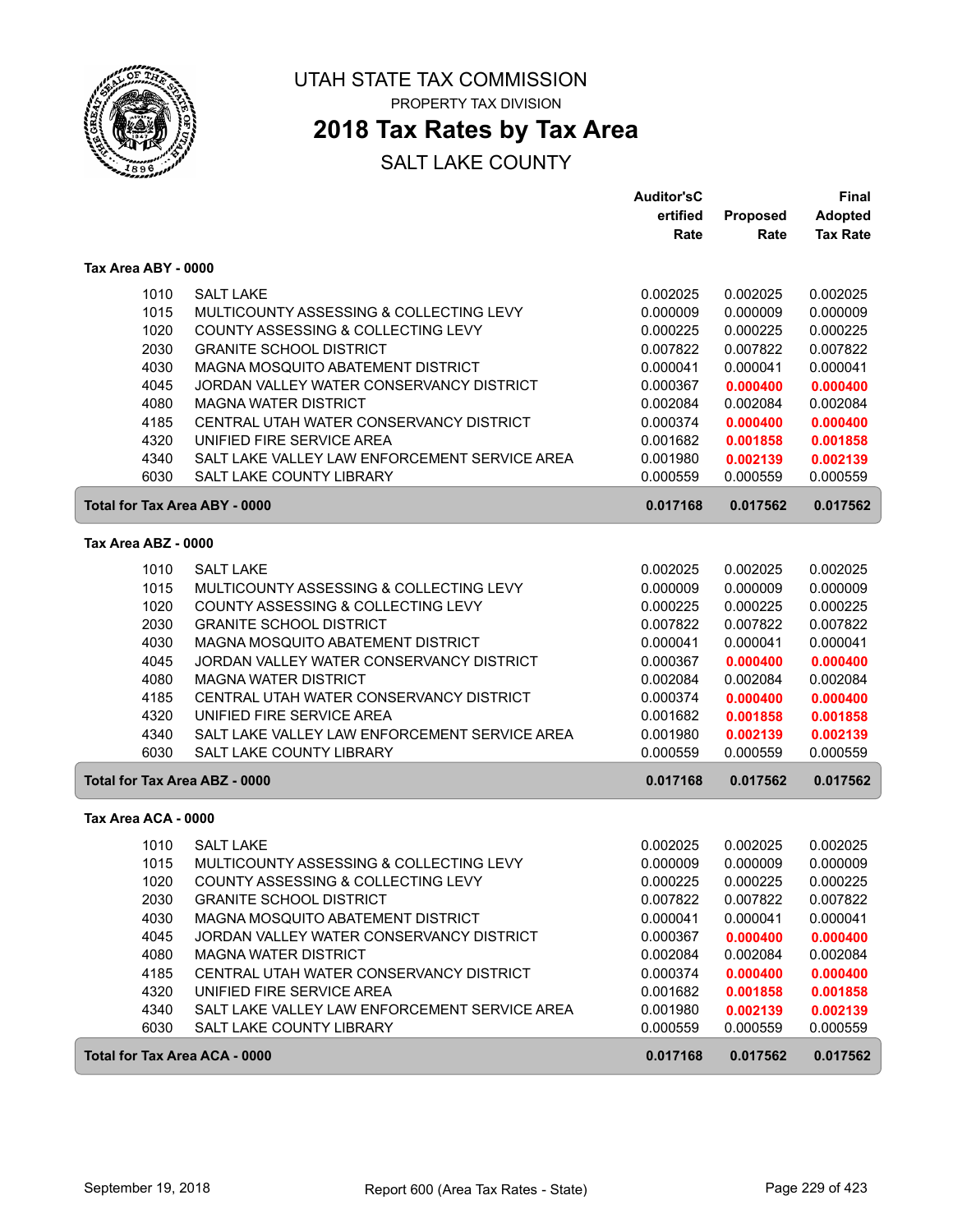

### **2018 Tax Rates by Tax Area**

|                                                              |                                               | <b>Auditor'sC</b> |                 | Final           |
|--------------------------------------------------------------|-----------------------------------------------|-------------------|-----------------|-----------------|
|                                                              |                                               | ertified          | <b>Proposed</b> | <b>Adopted</b>  |
|                                                              |                                               | Rate              | Rate            | <b>Tax Rate</b> |
| Tax Area ACB - 0000                                          |                                               |                   |                 |                 |
| 1010                                                         | <b>SALT LAKE</b>                              | 0.002025          | 0.002025        | 0.002025        |
| 1015                                                         | MULTICOUNTY ASSESSING & COLLECTING LEVY       | 0.000009          | 0.000009        | 0.000009        |
| 1020                                                         | COUNTY ASSESSING & COLLECTING LEVY            | 0.000225          | 0.000225        | 0.000225        |
| 2030                                                         | <b>GRANITE SCHOOL DISTRICT</b>                | 0.007822          | 0.007822        | 0.007822        |
| 4030                                                         | MAGNA MOSQUITO ABATEMENT DISTRICT             | 0.000041          | 0.000041        | 0.000041        |
| 4045                                                         | JORDAN VALLEY WATER CONSERVANCY DISTRICT      | 0.000367          | 0.000400        | 0.000400        |
| 4080                                                         | <b>MAGNA WATER DISTRICT</b>                   | 0.002084          | 0.002084        | 0.002084        |
| 4185                                                         | CENTRAL UTAH WATER CONSERVANCY DISTRICT       | 0.000374          | 0.000400        | 0.000400        |
| 4320                                                         | UNIFIED FIRE SERVICE AREA                     | 0.001682          | 0.001858        | 0.001858        |
| 4340                                                         | SALT LAKE VALLEY LAW ENFORCEMENT SERVICE AREA | 0.001980          | 0.002139        | 0.002139        |
| 6030                                                         | <b>SALT LAKE COUNTY LIBRARY</b>               | 0.000559          | 0.000559        | 0.000559        |
| <b>Total for Tax Area ACB - 0000</b><br>0.017168<br>0.017562 |                                               |                   |                 | 0.017562        |
| Tax Area ACC - 0000                                          |                                               |                   |                 |                 |
| 1010                                                         | <b>SALT LAKE</b>                              | 0.002025          | 0.002025        | 0.002025        |
| 1015                                                         | MULTICOUNTY ASSESSING & COLLECTING LEVY       | 0.000009          | 0.000009        | 0.000009        |
| 1020                                                         | COUNTY ASSESSING & COLLECTING LEVY            | 0.000225          | 0.000225        | 0.000225        |
| 2030                                                         | <b>GRANITE SCHOOL DISTRICT</b>                | 0.007822          | 0.007822        | 0.007822        |
| 4030                                                         | MAGNA MOSQUITO ABATEMENT DISTRICT             | 0.000041          | 0.000041        | 0.000041        |
| 4185                                                         | CENTRAL UTAH WATER CONSERVANCY DISTRICT       | 0.000374          | 0.000400        | 0.000400        |
| 4320                                                         | UNIFIED FIRE SERVICE AREA                     | 0.001682          | 0.001858        | 0.001858        |
| 4340                                                         | SALT LAKE VALLEY LAW ENFORCEMENT SERVICE AREA | 0.001980          | 0.002139        | 0.002139        |
| 6030                                                         | <b>SALT LAKE COUNTY LIBRARY</b>               | 0.000559          | 0.000559        | 0.000559        |
| <b>Total for Tax Area ACC - 0000</b>                         |                                               | 0.014717          | 0.015078        | 0.015078        |
| Tax Area ACD - 0000                                          |                                               |                   |                 |                 |
| 1010                                                         | <b>SALT LAKE</b>                              | 0.002025          | 0.002025        | 0.002025        |
| 1015                                                         | MULTICOUNTY ASSESSING & COLLECTING LEVY       | 0.000009          | 0.000009        | 0.000009        |
| 1020                                                         | COUNTY ASSESSING & COLLECTING LEVY            | 0.000225          | 0.000225        | 0.000225        |
| 2030                                                         | <b>GRANITE SCHOOL DISTRICT</b>                | 0.007822          | 0.007822        | 0.007822        |
| 4030                                                         | MAGNA MOSQUITO ABATEMENT DISTRICT             | 0.000041          | 0.000041        | 0.000041        |
| 4045                                                         | JORDAN VALLEY WATER CONSERVANCY DISTRICT      | 0.000367          | 0.000400        | 0.000400        |
| 4185                                                         | CENTRAL UTAH WATER CONSERVANCY DISTRICT       | 0.000374          | 0.000400        | 0.000400        |
| 4320                                                         | UNIFIED FIRE SERVICE AREA                     | 0.001682          | 0.001858        | 0.001858        |
| 4340                                                         | SALT LAKE VALLEY LAW ENFORCEMENT SERVICE AREA | 0.001980          | 0.002139        | 0.002139        |
| 6030                                                         | SALT LAKE COUNTY LIBRARY                      | 0.000559          | 0.000559        | 0.000559        |
| Total for Tax Area ACD - 0000                                |                                               | 0.015084          | 0.015478        | 0.015478        |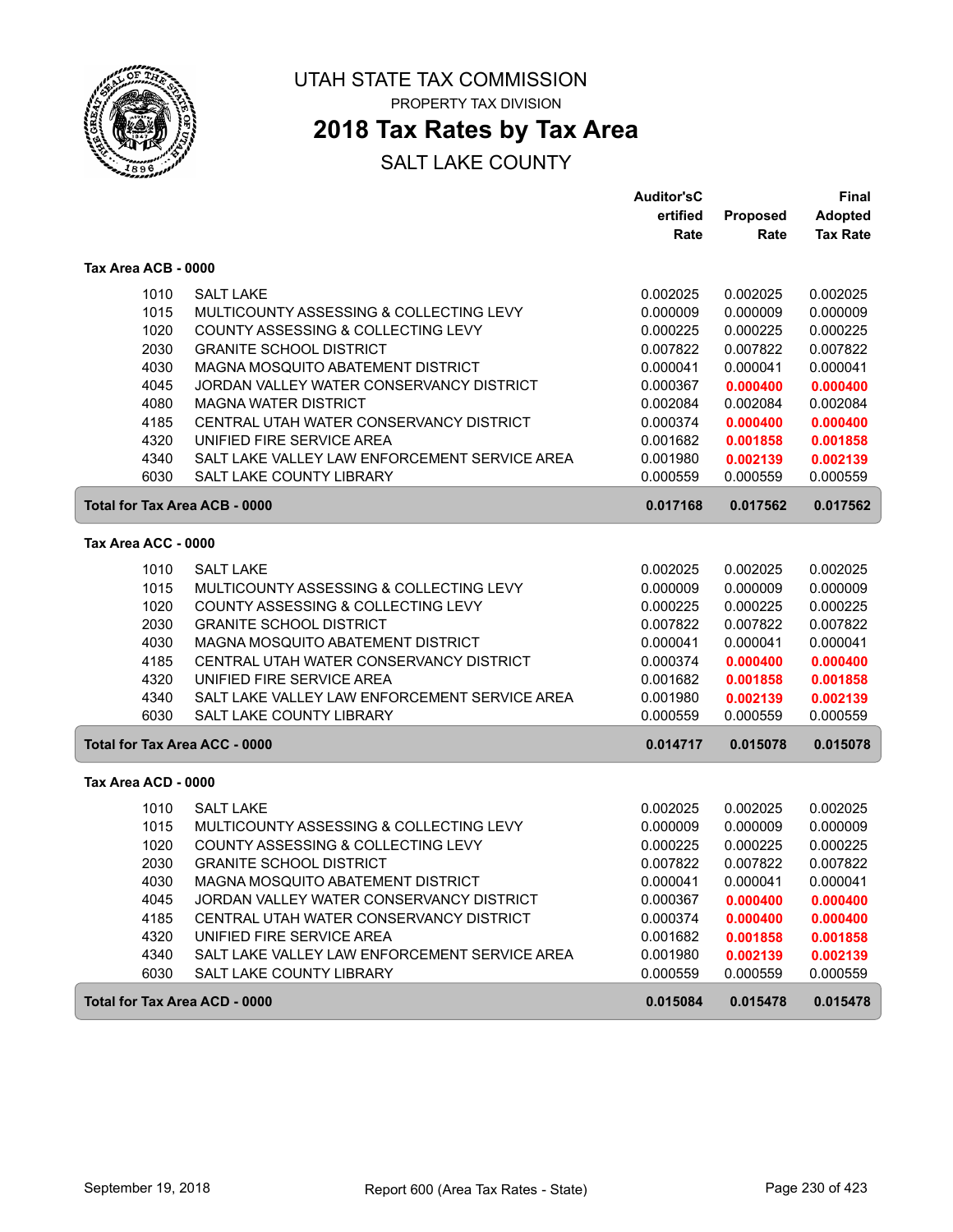

### **2018 Tax Rates by Tax Area**

|                                      |                                                   | <b>Auditor'sC</b> |                 | <b>Final</b>    |
|--------------------------------------|---------------------------------------------------|-------------------|-----------------|-----------------|
|                                      |                                                   | ertified          | <b>Proposed</b> | <b>Adopted</b>  |
|                                      |                                                   | Rate              | Rate            | <b>Tax Rate</b> |
| Tax Area ACE - 0000                  |                                                   |                   |                 |                 |
| 1010                                 | <b>SALT LAKE</b>                                  | 0.002025          | 0.002025        | 0.002025        |
| 1015                                 | MULTICOUNTY ASSESSING & COLLECTING LEVY           | 0.000009          | 0.000009        | 0.000009        |
| 1020                                 | COUNTY ASSESSING & COLLECTING LEVY                | 0.000225          | 0.000225        | 0.000225        |
| 2045                                 | <b>CANYONS SCHOOL DISTRICT</b>                    | 0.006435          | 0.006435        | 0.006435        |
| 4040                                 | SOUTH SALT LAKE VALLEY MOSQUITO ABATEMENT DISTRIC | 0.000015          | 0.000015        | 0.000015        |
| 4045                                 | JORDAN VALLEY WATER CONSERVANCY DISTRICT          | 0.000367          | 0.000400        | 0.000400        |
| 4140                                 | SANDY SUBURBAN IMPROVEMENT DISTRICT               | 0.000696          | 0.000696        | 0.000696        |
| 4160                                 | CRESCENT CEMETERY MAINTENANCE DISTRICT            | 0.000034          | 0.000034        | 0.000034        |
| 4185                                 | CENTRAL UTAH WATER CONSERVANCY DISTRICT           | 0.000374          | 0.000400        | 0.000400        |
| 4320                                 | UNIFIED FIRE SERVICE AREA                         | 0.001682          | 0.001858        | 0.001858        |
| 4340                                 | SALT LAKE VALLEY LAW ENFORCEMENT SERVICE AREA     | 0.001980          | 0.002139        | 0.002139        |
| 6030                                 | SALT LAKE COUNTY LIBRARY                          | 0.000559          | 0.000559        | 0.000559        |
| 6060                                 | JORDAN/CANYON SCHOOL DISTRICT DEBT SERVICE AREA   | 0.000560          | 0.000560        | 0.000560        |
| <b>Total for Tax Area ACE - 0000</b> |                                                   | 0.014961          | 0.015355        | 0.015355        |
|                                      |                                                   |                   |                 |                 |
| Tax Area ACF - 0000                  |                                                   |                   |                 |                 |
| 1010                                 | <b>SALT LAKE</b>                                  | 0.002025          | 0.002025        | 0.002025        |
| 1015                                 | MULTICOUNTY ASSESSING & COLLECTING LEVY           | 0.000009          | 0.000009        | 0.000009        |
| 1020                                 | COUNTY ASSESSING & COLLECTING LEVY                | 0.000225          | 0.000225        | 0.000225        |
| 2045                                 | CANYONS SCHOOL DISTRICT                           | 0.006435          | 0.006435        | 0.006435        |
| 4040                                 | SOUTH SALT LAKE VALLEY MOSQUITO ABATEMENT DISTRIC | 0.000015          | 0.000015        | 0.000015        |
| 4045                                 | JORDAN VALLEY WATER CONSERVANCY DISTRICT          | 0.000367          | 0.000400        | 0.000400        |
| 4140                                 | SANDY SUBURBAN IMPROVEMENT DISTRICT               | 0.000696          | 0.000696        | 0.000696        |
| 4160                                 | CRESCENT CEMETERY MAINTENANCE DISTRICT            | 0.000034          | 0.000034        | 0.000034        |
| 4185                                 | CENTRAL UTAH WATER CONSERVANCY DISTRICT           | 0.000374          | 0.000400        | 0.000400        |
| 4320                                 | UNIFIED FIRE SERVICE AREA                         | 0.001682          | 0.001858        | 0.001858        |
| 4340                                 | SALT LAKE VALLEY LAW ENFORCEMENT SERVICE AREA     | 0.001980          | 0.002139        | 0.002139        |
| 6030                                 | <b>SALT LAKE COUNTY LIBRARY</b>                   | 0.000559          | 0.000559        | 0.000559        |
| 6060                                 | JORDAN/CANYON SCHOOL DISTRICT DEBT SERVICE AREA   | 0.000560          | 0.000560        | 0.000560        |
| Total for Tax Area ACF - 0000        |                                                   | 0.014961          | 0.015355        | 0.015355        |
| Tax Area ACG - 0000                  |                                                   |                   |                 |                 |
| 1010                                 | <b>SALT LAKE</b>                                  | 0.002025          | 0.002025        | 0.002025        |
| 1015                                 | MULTICOUNTY ASSESSING & COLLECTING LEVY           | 0.000009          | 0.000009        | 0.000009        |
| 1020                                 | COUNTY ASSESSING & COLLECTING LEVY                | 0.000225          | 0.000225        | 0.000225        |
| 2045                                 | <b>CANYONS SCHOOL DISTRICT</b>                    | 0.006435          | 0.006435        | 0.006435        |
| 4040                                 | SOUTH SALT LAKE VALLEY MOSQUITO ABATEMENT DISTRIC | 0.000015          | 0.000015        | 0.000015        |
| 4045                                 | JORDAN VALLEY WATER CONSERVANCY DISTRICT          | 0.000367          | 0.000400        | 0.000400        |
| 4140                                 | SANDY SUBURBAN IMPROVEMENT DISTRICT               | 0.000696          | 0.000696        | 0.000696        |
| 4185                                 | CENTRAL UTAH WATER CONSERVANCY DISTRICT           | 0.000374          | 0.000400        | 0.000400        |
| 4320                                 | UNIFIED FIRE SERVICE AREA                         | 0.001682          | 0.001858        | 0.001858        |
| 4340                                 | SALT LAKE VALLEY LAW ENFORCEMENT SERVICE AREA     | 0.001980          | 0.002139        | 0.002139        |
| 6030                                 | SALT LAKE COUNTY LIBRARY                          | 0.000559          | 0.000559        | 0.000559        |
| 6060                                 | JORDAN/CANYON SCHOOL DISTRICT DEBT SERVICE AREA   | 0.000560          | 0.000560        | 0.000560        |
| Total for Tax Area ACG - 0000        |                                                   | 0.014927          | 0.015321        | 0.015321        |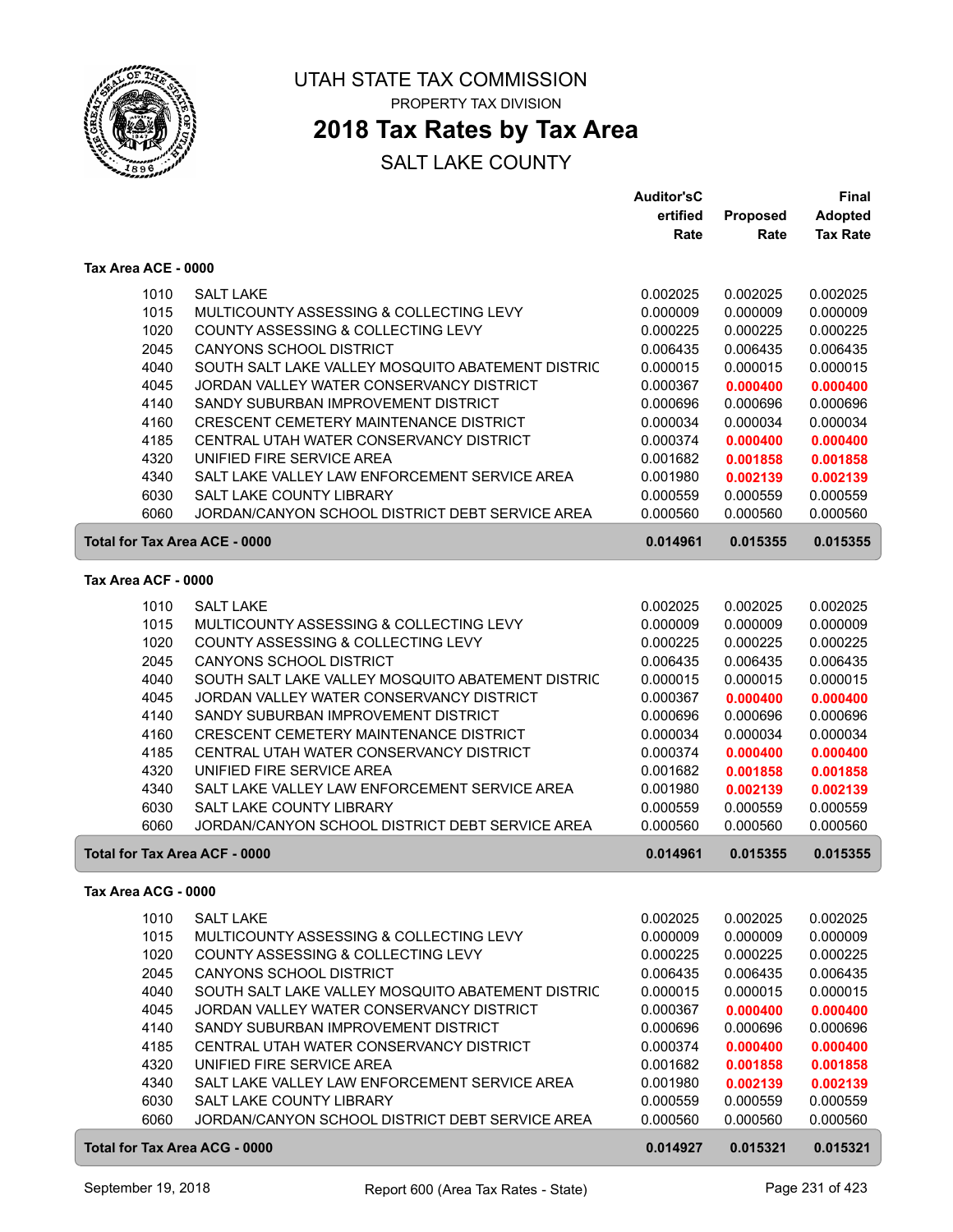

ſ

UTAH STATE TAX COMMISSION PROPERTY TAX DIVISION

### **2018 Tax Rates by Tax Area**

|                     |                                                           | <b>Auditor'sC</b> |          | Final           |
|---------------------|-----------------------------------------------------------|-------------------|----------|-----------------|
|                     |                                                           | ertified          | Proposed | <b>Adopted</b>  |
|                     |                                                           | Rate              | Rate     | <b>Tax Rate</b> |
|                     | Tax Area ACH - 0000                                       |                   |          |                 |
|                     | <b>SALT LAKE</b><br>1010                                  | 0.002025          | 0.002025 | 0.002025        |
|                     | 1015<br>MULTICOUNTY ASSESSING & COLLECTING LEVY           | 0.000009          | 0.000009 | 0.000009        |
|                     | 1020<br>COUNTY ASSESSING & COLLECTING LEVY                | 0.000225          | 0.000225 | 0.000225        |
|                     | 2045<br>CANYONS SCHOOL DISTRICT                           | 0.006435          | 0.006435 | 0.006435        |
|                     | 4040<br>SOUTH SALT LAKE VALLEY MOSQUITO ABATEMENT DISTRIC | 0.000015          | 0.000015 | 0.000015        |
|                     | 4045<br>JORDAN VALLEY WATER CONSERVANCY DISTRICT          | 0.000367          | 0.000400 | 0.000400        |
|                     | 4140<br>SANDY SUBURBAN IMPROVEMENT DISTRICT               | 0.000696          | 0.000696 | 0.000696        |
|                     | 4185<br>CENTRAL UTAH WATER CONSERVANCY DISTRICT           | 0.000374          | 0.000400 | 0.000400        |
|                     | UNIFIED FIRE SERVICE AREA<br>4320                         | 0.001682          | 0.001858 | 0.001858        |
|                     | 4340<br>SALT LAKE VALLEY LAW ENFORCEMENT SERVICE AREA     | 0.001980          | 0.002139 | 0.002139        |
|                     | 6030<br>SALT LAKE COUNTY LIBRARY                          | 0.000559          | 0.000559 | 0.000559        |
|                     | 6060<br>JORDAN/CANYON SCHOOL DISTRICT DEBT SERVICE AREA   | 0.000560          | 0.000560 | 0.000560        |
|                     | <b>Total for Tax Area ACH - 0000</b>                      | 0.014927          | 0.015321 | 0.015321        |
| Tax Area ACI - 0000 |                                                           |                   |          |                 |
|                     | 1010<br><b>SALT LAKE</b>                                  | 0.002025          | 0.002025 | 0.002025        |
|                     | 1015<br>MULTICOUNTY ASSESSING & COLLECTING LEVY           | 0.000009          | 0.000009 | 0.000009        |
|                     | 1020<br>COUNTY ASSESSING & COLLECTING LEVY                | 0.000225          | 0.000225 | 0.000225        |
|                     | 2040<br><b>JORDAN SCHOOL DISTRICT</b>                     | 0.006501          | 0.006501 | 0.006501        |
|                     | 4040<br>SOUTH SALT LAKE VALLEY MOSQUITO ABATEMENT DISTRIC | 0.000015          | 0.000015 | 0.000015        |
|                     | 4100<br>COPPERTON IMPROVEMENT DISTRICT                    | 0.000915          | 0.000915 | 0.000915        |
|                     | 4185<br>CENTRAL UTAH WATER CONSERVANCY DISTRICT           | 0.000374          | 0.000400 | 0.000400        |
|                     | 4320<br>UNIFIED FIRE SERVICE AREA                         | 0.001682          | 0.001858 | 0.001858        |
|                     | 4340<br>SALT LAKE VALLEY LAW ENFORCEMENT SERVICE AREA     | 0.001980          | 0.002139 | 0.002139        |
|                     | 6030<br>SALT LAKE COUNTY LIBRARY                          | 0.000559          | 0.000559 | 0.000559        |
|                     | <b>Total for Tax Area ACI - 0000</b>                      | 0.014285          | 0.014646 | 0.014646        |
|                     | Tax Area ACJ - 0000                                       |                   |          |                 |
|                     | 1010<br><b>SALT LAKE</b>                                  | 0.002025          | 0.002025 | 0.002025        |
|                     | 1015<br>MULTICOUNTY ASSESSING & COLLECTING LEVY           | 0.000009          | 0.000009 | 0.000009        |
|                     | 1020<br>COUNTY ASSESSING & COLLECTING LEVY                | 0.000225          | 0.000225 | 0.000225        |
|                     | 2030<br><b>GRANITE SCHOOL DISTRICT</b>                    | 0.007822          | 0.007822 | 0.007822        |
|                     | 3045<br><b>MILLCREEK</b>                                  | 0.000062          | 0.002012 | 0.002012        |
|                     | 4040<br>SOUTH SALT LAKE VALLEY MOSQUITO ABATEMENT DISTRIC | 0.000015          | 0.000015 | 0.000015        |
|                     | 4045<br>JORDAN VALLEY WATER CONSERVANCY DISTRICT          | 0.000367          | 0.000400 | 0.000400        |
|                     | 4090<br>COTTONWOOD IMPROVEMENT DISTRICT                   | 0.000176          | 0.000176 | 0.000176        |
|                     | 4185<br>CENTRAL UTAH WATER CONSERVANCY DISTRICT           | 0.000374          | 0.000400 | 0.000400        |
|                     | 4320<br>UNIFIED FIRE SERVICE AREA                         | 0.001682          | 0.001858 | 0.001858        |
|                     | 6030<br>SALT LAKE COUNTY LIBRARY                          | 0.000559          | 0.000559 | 0.000559        |
|                     | Total for Tax Area ACJ - 0000                             | 0.013316          | 0.015501 | 0.015501        |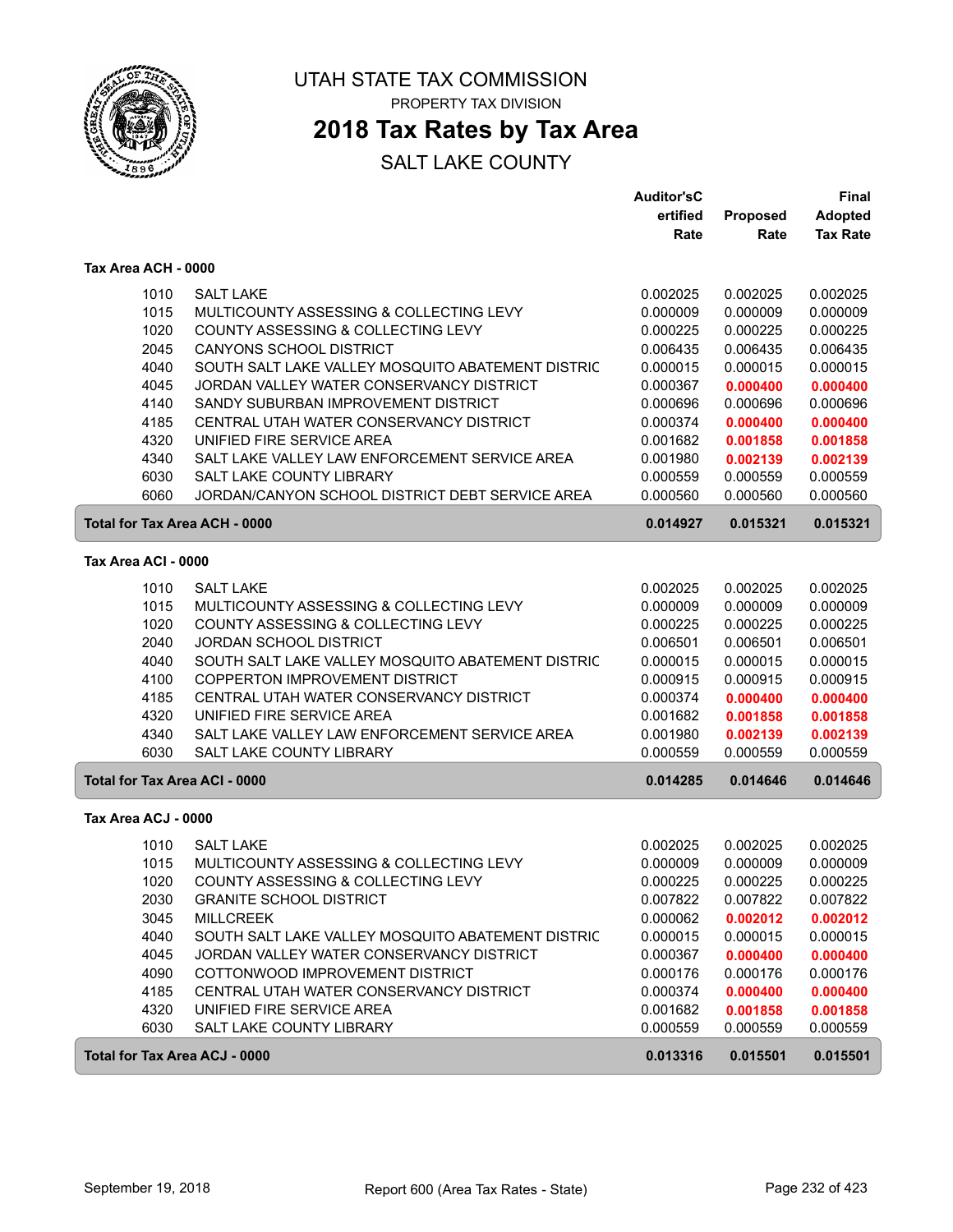

**2018 Tax Rates by Tax Area**

|                                      |                                                                            | <b>Auditor'sC</b>    |                      | Final                |
|--------------------------------------|----------------------------------------------------------------------------|----------------------|----------------------|----------------------|
|                                      |                                                                            | ertified             | Proposed             | <b>Adopted</b>       |
|                                      |                                                                            | Rate                 | Rate                 | <b>Tax Rate</b>      |
| Tax Area ACK - 0000                  |                                                                            |                      |                      |                      |
| 1010                                 | <b>SALT LAKE</b>                                                           | 0.002025             | 0.002025             | 0.002025             |
| 1015                                 | MULTICOUNTY ASSESSING & COLLECTING LEVY                                    | 0.000009             | 0.000009             | 0.000009             |
| 1020                                 | COUNTY ASSESSING & COLLECTING LEVY                                         | 0.000225             | 0.000225             | 0.000225             |
| 2030                                 | <b>GRANITE SCHOOL DISTRICT</b>                                             | 0.007822             | 0.007822             | 0.007822             |
| 3045                                 | <b>MILLCREEK</b>                                                           | 0.000062             | 0.002012             | 0.002012             |
| 4040                                 | SOUTH SALT LAKE VALLEY MOSQUITO ABATEMENT DISTRIC                          | 0.000015             | 0.000015             | 0.000015             |
| 4185                                 | CENTRAL UTAH WATER CONSERVANCY DISTRICT                                    | 0.000374             | 0.000400             | 0.000400             |
| 4320                                 | UNIFIED FIRE SERVICE AREA                                                  | 0.001682             | 0.001858             | 0.001858             |
| 6030                                 | SALT LAKE COUNTY LIBRARY                                                   | 0.000559             | 0.000559             | 0.000559             |
| Total for Tax Area ACK - 0000        | 0.012773                                                                   | 0.014925             | 0.014925             |                      |
| Tax Area ACL - 0000                  |                                                                            |                      |                      |                      |
| 1010                                 | <b>SALT LAKE</b>                                                           | 0.002025             | 0.002025             | 0.002025             |
| 1015                                 | MULTICOUNTY ASSESSING & COLLECTING LEVY                                    | 0.000009             | 0.000009             | 0.000009             |
| 1020                                 | COUNTY ASSESSING & COLLECTING LEVY                                         | 0.000225             | 0.000225             | 0.000225             |
| 2030                                 | <b>GRANITE SCHOOL DISTRICT</b>                                             | 0.007822             | 0.007822             | 0.007822             |
| 3045                                 | <b>MILLCREEK</b>                                                           | 0.000062             | 0.002012             | 0.002012             |
| 4040                                 | SOUTH SALT LAKE VALLEY MOSQUITO ABATEMENT DISTRIC                          | 0.000015             | 0.000015             | 0.000015             |
| 4090                                 | COTTONWOOD IMPROVEMENT DISTRICT                                            | 0.000176             | 0.000176             | 0.000176             |
| 4185                                 | CENTRAL UTAH WATER CONSERVANCY DISTRICT                                    | 0.000374             | 0.000400             | 0.000400             |
| 4320                                 | UNIFIED FIRE SERVICE AREA                                                  | 0.001682             | 0.001858             | 0.001858             |
| 6030                                 | <b>SALT LAKE COUNTY LIBRARY</b>                                            | 0.000559             | 0.000559             | 0.000559             |
| <b>Total for Tax Area ACL - 0000</b> |                                                                            | 0.012949             | 0.015101             | 0.015101             |
| Tax Area ACM - 0000                  |                                                                            |                      |                      |                      |
|                                      |                                                                            |                      |                      |                      |
| 1010                                 | <b>SALT LAKE</b>                                                           | 0.002025             | 0.002025             | 0.002025             |
| 1015                                 | MULTICOUNTY ASSESSING & COLLECTING LEVY                                    | 0.000009             | 0.000009             | 0.000009             |
| 1020                                 | COUNTY ASSESSING & COLLECTING LEVY<br><b>GRANITE SCHOOL DISTRICT</b>       | 0.000225             | 0.000225             | 0.000225             |
| 2030                                 |                                                                            | 0.007822             | 0.007822             | 0.007822             |
| 3045                                 | <b>MILLCREEK</b>                                                           | 0.000062             | 0.002012             | 0.002012             |
| 4040                                 | SOUTH SALT LAKE VALLEY MOSQUITO ABATEMENT DISTRIC                          | 0.000015             | 0.000015             | 0.000015             |
| 4045                                 | JORDAN VALLEY WATER CONSERVANCY DISTRICT                                   | 0.000367             | 0.000400             | 0.000400             |
| 4090<br>4185                         | COTTONWOOD IMPROVEMENT DISTRICT<br>CENTRAL UTAH WATER CONSERVANCY DISTRICT | 0.000176<br>0.000374 | 0.000176             | 0.000176             |
| 4320                                 | UNIFIED FIRE SERVICE AREA                                                  | 0.001682             | 0.000400<br>0.001858 | 0.000400<br>0.001858 |
| 6030                                 | SALT LAKE COUNTY LIBRARY                                                   | 0.000559             | 0.000559             | 0.000559             |
|                                      |                                                                            |                      |                      |                      |
| <b>Total for Tax Area ACM - 0000</b> |                                                                            | 0.013316             | 0.015501             | 0.015501             |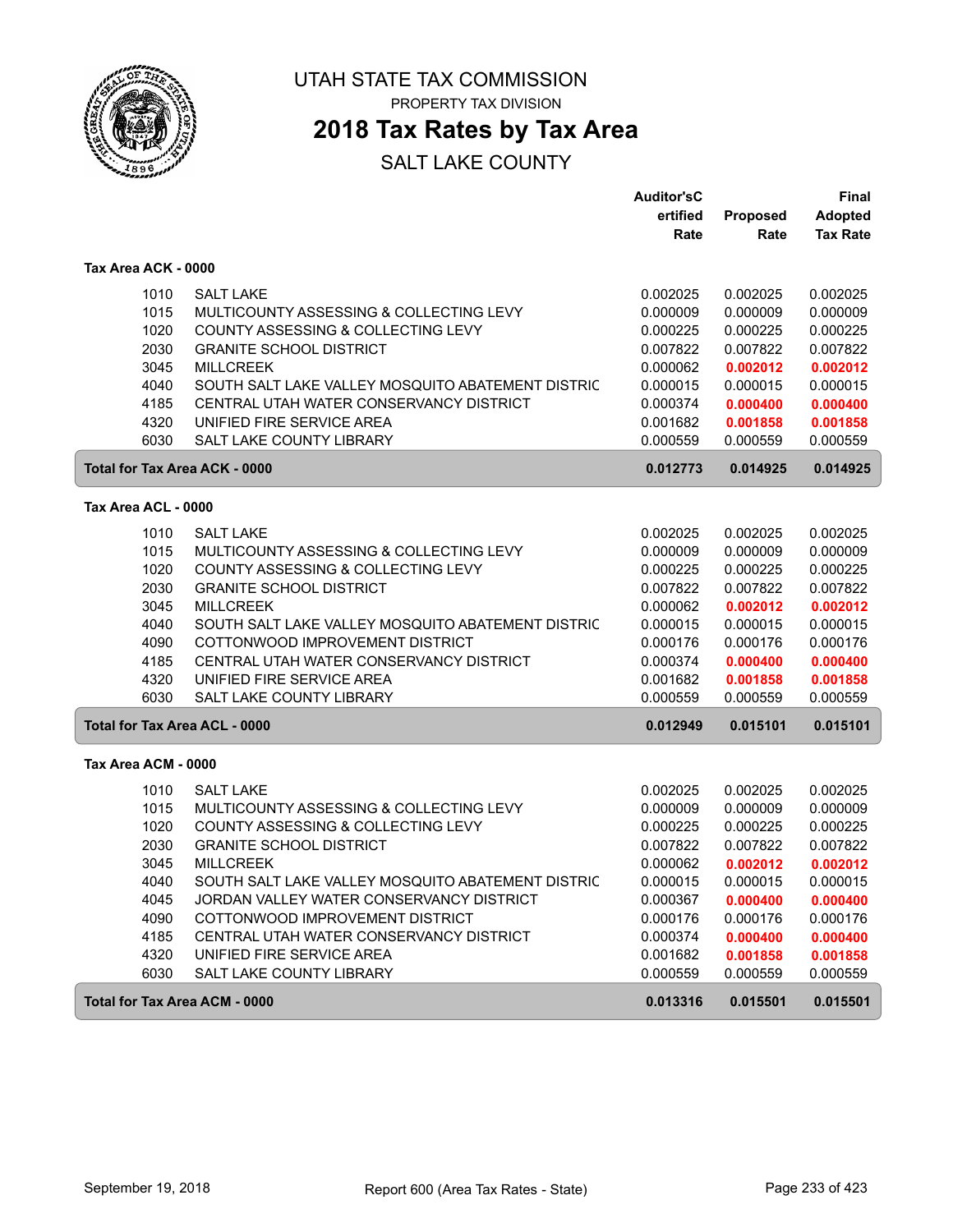

### **2018 Tax Rates by Tax Area**

|                                      |                                                   | <b>Auditor'sC</b> |          | Final           |
|--------------------------------------|---------------------------------------------------|-------------------|----------|-----------------|
|                                      |                                                   | ertified          | Proposed | <b>Adopted</b>  |
|                                      |                                                   | Rate              | Rate     | <b>Tax Rate</b> |
| Tax Area ACN - 0000                  |                                                   |                   |          |                 |
| 1010                                 | <b>SALT LAKE</b>                                  | 0.002025          | 0.002025 | 0.002025        |
| 1015                                 | MULTICOUNTY ASSESSING & COLLECTING LEVY           | 0.000009          | 0.000009 | 0.000009        |
| 1020                                 | COUNTY ASSESSING & COLLECTING LEVY                | 0.000225          | 0.000225 | 0.000225        |
| 2030                                 | <b>GRANITE SCHOOL DISTRICT</b>                    | 0.007822          | 0.007822 | 0.007822        |
| 3045                                 | <b>MILLCREEK</b>                                  | 0.000062          | 0.002012 | 0.002012        |
| 4040                                 | SOUTH SALT LAKE VALLEY MOSQUITO ABATEMENT DISTRIC | 0.000015          | 0.000015 | 0.000015        |
| 4045                                 | JORDAN VALLEY WATER CONSERVANCY DISTRICT          | 0.000367          | 0.000400 | 0.000400        |
| 4060                                 | MT. OLYMPUS IMPROVEMENT DISTRICT                  | 0.000279          | 0.000279 | 0.000279        |
| 4185                                 | CENTRAL UTAH WATER CONSERVANCY DISTRICT           | 0.000374          | 0.000400 | 0.000400        |
| 4320                                 | UNIFIED FIRE SERVICE AREA                         | 0.001682          | 0.001858 | 0.001858        |
| 6030                                 | <b>SALT LAKE COUNTY LIBRARY</b>                   | 0.000559          | 0.000559 | 0.000559        |
| <b>Total for Tax Area ACN - 0000</b> |                                                   |                   | 0.015604 | 0.015604        |
| Tax Area ACO - 0000                  |                                                   |                   |          |                 |
| 1010                                 | <b>SALT LAKE</b>                                  | 0.002025          | 0.002025 | 0.002025        |
| 1015                                 | MULTICOUNTY ASSESSING & COLLECTING LEVY           | 0.000009          | 0.000009 | 0.000009        |
| 1020                                 | COUNTY ASSESSING & COLLECTING LEVY                | 0.000225          | 0.000225 | 0.000225        |
| 2030                                 | <b>GRANITE SCHOOL DISTRICT</b>                    | 0.007822          | 0.007822 | 0.007822        |
| 3045                                 | <b>MILLCREEK</b>                                  | 0.000062          | 0.002012 | 0.002012        |
| 4040                                 | SOUTH SALT LAKE VALLEY MOSQUITO ABATEMENT DISTRIC | 0.000015          | 0.000015 | 0.000015        |
| 4045                                 | JORDAN VALLEY WATER CONSERVANCY DISTRICT          | 0.000367          | 0.000400 | 0.000400        |
| 4060                                 | MT. OLYMPUS IMPROVEMENT DISTRICT                  | 0.000279          | 0.000279 | 0.000279        |
| 4185                                 | CENTRAL UTAH WATER CONSERVANCY DISTRICT           | 0.000374          | 0.000400 | 0.000400        |
| 4320                                 | UNIFIED FIRE SERVICE AREA                         | 0.001682          | 0.001858 | 0.001858        |
| 6030                                 | <b>SALT LAKE COUNTY LIBRARY</b>                   | 0.000559          | 0.000559 | 0.000559        |
| Total for Tax Area ACO - 0000        |                                                   | 0.013419          | 0.015604 | 0.015604        |
|                                      |                                                   |                   |          |                 |
| Tax Area ACP - 0000                  |                                                   |                   |          |                 |
| 1010                                 | <b>SALT LAKE</b>                                  | 0.002025          | 0.002025 | 0.002025        |
| 1015                                 | MULTICOUNTY ASSESSING & COLLECTING LEVY           | 0.000009          | 0.000009 | 0.000009        |
| 1020                                 | COUNTY ASSESSING & COLLECTING LEVY                | 0.000225          | 0.000225 | 0.000225        |
| 2030                                 | <b>GRANITE SCHOOL DISTRICT</b>                    | 0.007822          | 0.007822 | 0.007822        |
| 3045                                 | <b>MILLCREEK</b>                                  | 0.000062          | 0.002012 | 0.002012        |
| 4040                                 | SOUTH SALT LAKE VALLEY MOSQUITO ABATEMENT DISTRIC | 0.000015          | 0.000015 | 0.000015        |
| 4060                                 | MT. OLYMPUS IMPROVEMENT DISTRICT                  | 0.000279          | 0.000279 | 0.000279        |
| 4185                                 | CENTRAL UTAH WATER CONSERVANCY DISTRICT           | 0.000374          | 0.000400 | 0.000400        |
| 4320                                 | UNIFIED FIRE SERVICE AREA                         | 0.001682          | 0.001858 | 0.001858        |
| 6030                                 | SALT LAKE COUNTY LIBRARY                          | 0.000559          | 0.000559 | 0.000559        |
| <b>Total for Tax Area ACP - 0000</b> |                                                   | 0.013052          | 0.015204 | 0.015204        |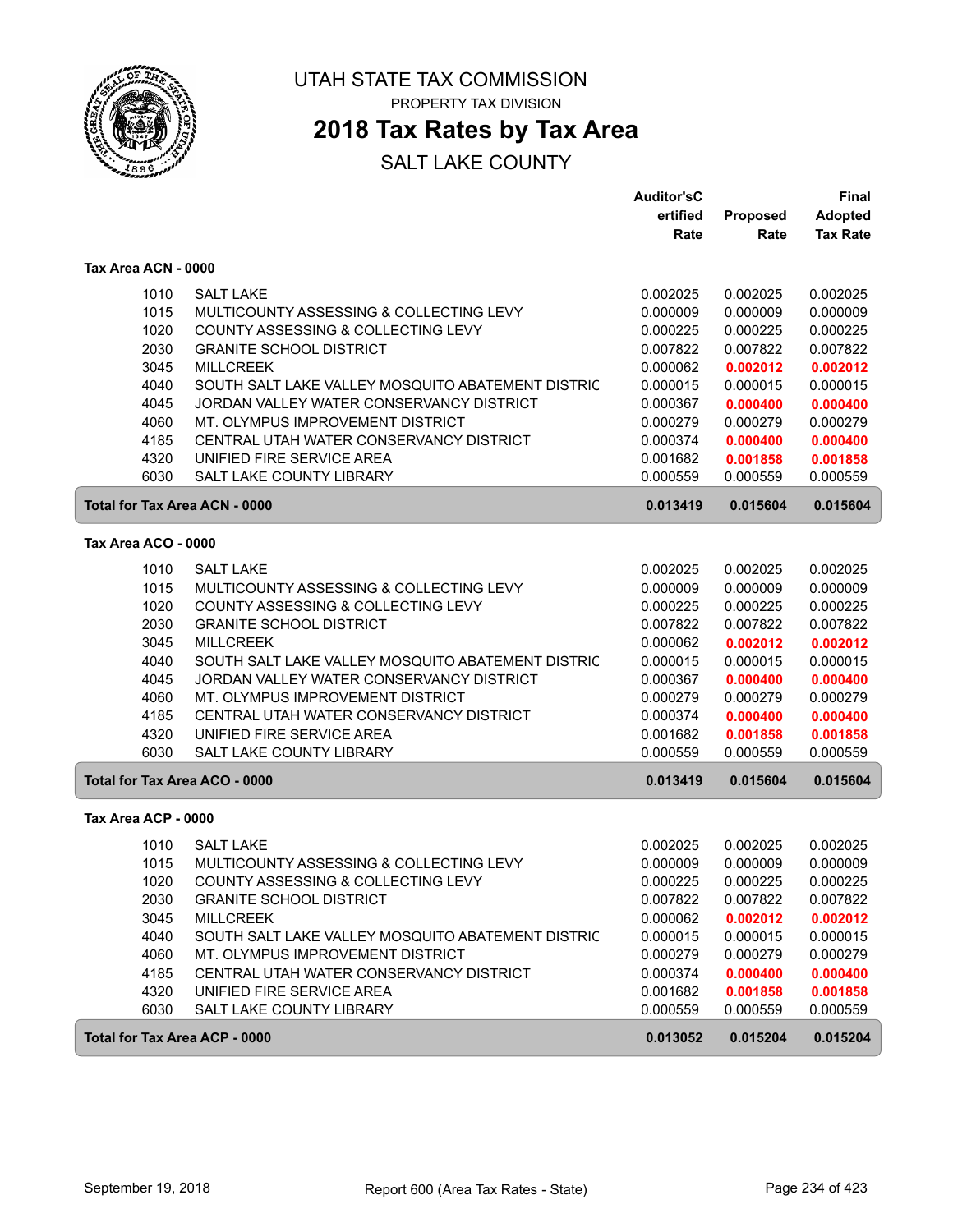

PROPERTY TAX DIVISION

### **2018 Tax Rates by Tax Area**

|                                      |                                                   | <b>Auditor'sC</b> |                 | Final           |
|--------------------------------------|---------------------------------------------------|-------------------|-----------------|-----------------|
|                                      |                                                   | ertified          | <b>Proposed</b> | <b>Adopted</b>  |
|                                      |                                                   | Rate              | Rate            | <b>Tax Rate</b> |
| Tax Area ACR - 0000                  |                                                   |                   |                 |                 |
| 1010                                 | <b>SALT LAKE</b>                                  | 0.002025          | 0.002025        | 0.002025        |
| 1015                                 | MULTICOUNTY ASSESSING & COLLECTING LEVY           | 0.000009          | 0.000009        | 0.000009        |
| 1020                                 | COUNTY ASSESSING & COLLECTING LEVY                | 0.000225          | 0.000225        | 0.000225        |
| 2030                                 | <b>GRANITE SCHOOL DISTRICT</b>                    | 0.007822          | 0.007822        | 0.007822        |
| 3045                                 | <b>MILLCREEK</b>                                  | 0.000062          | 0.002012        | 0.002012        |
| 4185                                 | CENTRAL UTAH WATER CONSERVANCY DISTRICT           | 0.000374          | 0.000400        | 0.000400        |
| 4320                                 | UNIFIED FIRE SERVICE AREA                         | 0.001682          | 0.001858        | 0.001858        |
| 6030                                 | SALT LAKE COUNTY LIBRARY                          | 0.000559          | 0.000559        | 0.000559        |
| <b>Total for Tax Area ACR - 0000</b> |                                                   | 0.012758          | 0.014910        | 0.014910        |
| Tax Area ACS - 0000                  |                                                   |                   |                 |                 |
|                                      |                                                   |                   |                 |                 |
| 1010                                 | <b>SALT LAKE</b>                                  | 0.002025          | 0.002025        | 0.002025        |
| 1015                                 | MULTICOUNTY ASSESSING & COLLECTING LEVY           | 0.000009          | 0.000009        | 0.000009        |
| 1020                                 | COUNTY ASSESSING & COLLECTING LEVY                | 0.000225          | 0.000225        | 0.000225        |
| 2040                                 | JORDAN SCHOOL DISTRICT                            | 0.006501          | 0.006501        | 0.006501        |
| 3110                                 | <b>WEST JORDAN CITY</b>                           | 0.001823          | 0.002166        | 0.002132        |
| 4040                                 | SOUTH SALT LAKE VALLEY MOSQUITO ABATEMENT DISTRIC | 0.000015          | 0.000015        | 0.000015        |
| 4045                                 | JORDAN VALLEY WATER CONSERVANCY DISTRICT          | 0.000367          | 0.000400        | 0.000400        |
| 4185                                 | CENTRAL UTAH WATER CONSERVANCY DISTRICT           | 0.000374          | 0.000400        | 0.000400        |
| 6030                                 | <b>SALT LAKE COUNTY LIBRARY</b>                   | 0.000559          | 0.000559        | 0.000559        |
| <b>Total for Tax Area ACS - 0000</b> |                                                   | 0.011898          | 0.012300        | 0.012266        |
| Tax Area ACT - 0000                  |                                                   |                   |                 |                 |
| 1010                                 | <b>SALT LAKE</b>                                  | 0.002025          | 0.002025        | 0.002025        |
| 1015                                 | MULTICOUNTY ASSESSING & COLLECTING LEVY           | 0.000009          | 0.000009        | 0.000009        |
| 1020                                 | COUNTY ASSESSING & COLLECTING LEVY                | 0.000225          | 0.000225        | 0.000225        |
| 2030                                 | <b>GRANITE SCHOOL DISTRICT</b>                    | 0.007822          | 0.007822        | 0.007822        |
| 4185                                 | CENTRAL UTAH WATER CONSERVANCY DISTRICT           | 0.000374          | 0.000400        | 0.000400        |
| 4220                                 | SALT LAKE COUNTY MUNICIPAL-TYPE SERVICES          | 0.000052          | 0.000052        | 0.000052        |
| 4320                                 | UNIFIED FIRE SERVICE AREA                         | 0.001682          | 0.001858        | 0.001858        |
| 4340                                 | SALT LAKE VALLEY LAW ENFORCEMENT SERVICE AREA     | 0.001980          | 0.002139        | 0.002139        |
| 6030                                 | SALT LAKE COUNTY LIBRARY                          | 0.000559          | 0.000559        | 0.000559        |
| <b>Total for Tax Area ACT - 0000</b> |                                                   | 0.014728          | 0.015089        | 0.015089        |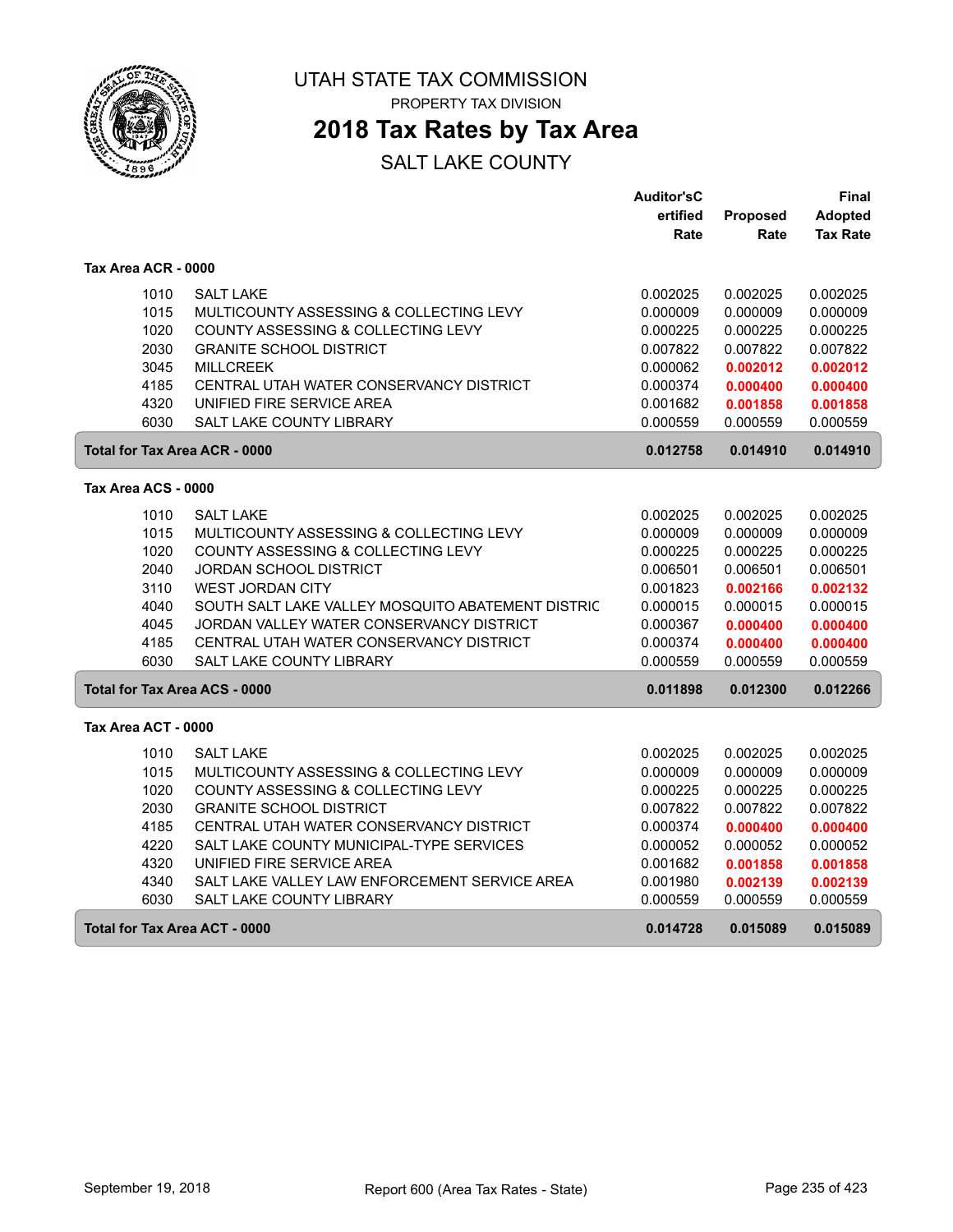

PROPERTY TAX DIVISION

### **2018 Tax Rates by Tax Area**

|                                      |                                                   | <b>Auditor'sC</b> |                 | <b>Final</b>    |
|--------------------------------------|---------------------------------------------------|-------------------|-----------------|-----------------|
|                                      |                                                   | ertified          | <b>Proposed</b> | <b>Adopted</b>  |
|                                      |                                                   | Rate              | Rate            | <b>Tax Rate</b> |
| Tax Area ACV - 0000                  |                                                   |                   |                 |                 |
| 1010                                 | <b>SALT LAKE</b>                                  | 0.002025          | 0.002025        | 0.002025        |
| 1015                                 | MULTICOUNTY ASSESSING & COLLECTING LEVY           | 0.000009          | 0.000009        | 0.000009        |
| 1020                                 | COUNTY ASSESSING & COLLECTING LEVY                | 0.000225          | 0.000225        | 0.000225        |
| 2030                                 | <b>GRANITE SCHOOL DISTRICT</b>                    | 0.007822          | 0.007822        | 0.007822        |
| 4030                                 | MAGNA MOSQUITO ABATEMENT DISTRICT                 | 0.000041          | 0.000041        | 0.000041        |
| 4185                                 | CENTRAL UTAH WATER CONSERVANCY DISTRICT           | 0.000374          | 0.000400        | 0.000400        |
| 4220                                 | SALT LAKE COUNTY MUNICIPAL-TYPE SERVICES          | 0.000052          | 0.000052        | 0.000052        |
| 4320                                 | UNIFIED FIRE SERVICE AREA                         | 0.001682          | 0.001858        | 0.001858        |
| 4340                                 | SALT LAKE VALLEY LAW ENFORCEMENT SERVICE AREA     | 0.001980          | 0.002139        | 0.002139        |
| 6030                                 | <b>SALT LAKE COUNTY LIBRARY</b>                   | 0.000559          | 0.000559        | 0.000559        |
| Total for Tax Area ACV - 0000        |                                                   | 0.014769          | 0.015130        | 0.015130        |
| Tax Area ACX - 0000                  |                                                   |                   |                 |                 |
| 1010                                 | <b>SALT LAKE</b>                                  | 0.002025          | 0.002025        | 0.002025        |
| 1015                                 | MULTICOUNTY ASSESSING & COLLECTING LEVY           | 0.000009          | 0.000009        | 0.000009        |
| 1020                                 | COUNTY ASSESSING & COLLECTING LEVY                | 0.000225          | 0.000225        | 0.000225        |
| 2040                                 | <b>JORDAN SCHOOL DISTRICT</b>                     | 0.006501          | 0.006501        | 0.006501        |
| 4040                                 | SOUTH SALT LAKE VALLEY MOSQUITO ABATEMENT DISTRIC | 0.000015          | 0.000015        | 0.000015        |
| 4045                                 | JORDAN VALLEY WATER CONSERVANCY DISTRICT          | 0.000367          | 0.000400        | 0.000400        |
| 4120                                 | <b>KEARNS IMPROVEMENT DISTRICT</b>                | 0.000580          | 0.000580        | 0.000580        |
| 4180                                 | OQUIRRH RECREATION AND PARKS DISTRICT             | 0.000916          | 0.000916        | 0.000916        |
| 4185                                 | CENTRAL UTAH WATER CONSERVANCY DISTRICT           | 0.000374          | 0.000400        | 0.000400        |
| 4220                                 | SALT LAKE COUNTY MUNICIPAL-TYPE SERVICES          | 0.000052          | 0.000052        | 0.000052        |
| 4320                                 | UNIFIED FIRE SERVICE AREA                         | 0.001682          | 0.001858        | 0.001858        |
| 4340                                 | SALT LAKE VALLEY LAW ENFORCEMENT SERVICE AREA     | 0.001980          | 0.002139        | 0.002139        |
| 6030                                 | SALT LAKE COUNTY LIBRARY                          | 0.000559          | 0.000559        | 0.000559        |
| <b>Total for Tax Area ACX - 0000</b> |                                                   | 0.015285          | 0.015679        | 0.015679        |
| Tax Area ADA - 0000                  |                                                   |                   |                 |                 |
| 1010                                 | <b>SALT LAKE</b>                                  | 0.002025          | 0.002025        | 0.002025        |
| 1015                                 | MULTICOUNTY ASSESSING & COLLECTING LEVY           | 0.000009          | 0.000009        | 0.000009        |
| 1020                                 | COUNTY ASSESSING & COLLECTING LEVY                | 0.000225          | 0.000225        | 0.000225        |
| 2040                                 | <b>JORDAN SCHOOL DISTRICT</b>                     | 0.006501          | 0.006501        | 0.006501        |
| 4040                                 | SOUTH SALT LAKE VALLEY MOSQUITO ABATEMENT DISTRIC | 0.000015          | 0.000015        | 0.000015        |
| 4150                                 | SOUTH VALLEY SEWER DISTRICT                       | 0.000296          | 0.000296        | 0.000296        |
| 4185                                 | CENTRAL UTAH WATER CONSERVANCY DISTRICT           | 0.000374          | 0.000400        | 0.000400        |
| 4220                                 | SALT LAKE COUNTY MUNICIPAL-TYPE SERVICES          | 0.000052          | 0.000052        | 0.000052        |
| 4320                                 | UNIFIED FIRE SERVICE AREA                         | 0.001682          | 0.001858        | 0.001858        |
| 4340                                 | SALT LAKE VALLEY LAW ENFORCEMENT SERVICE AREA     | 0.001980          | 0.002139        | 0.002139        |
| 6030                                 | SALT LAKE COUNTY LIBRARY                          | 0.000559          | 0.000559        | 0.000559        |
| <b>Total for Tax Area ADA - 0000</b> |                                                   | 0.013718          | 0.014079        | 0.014079        |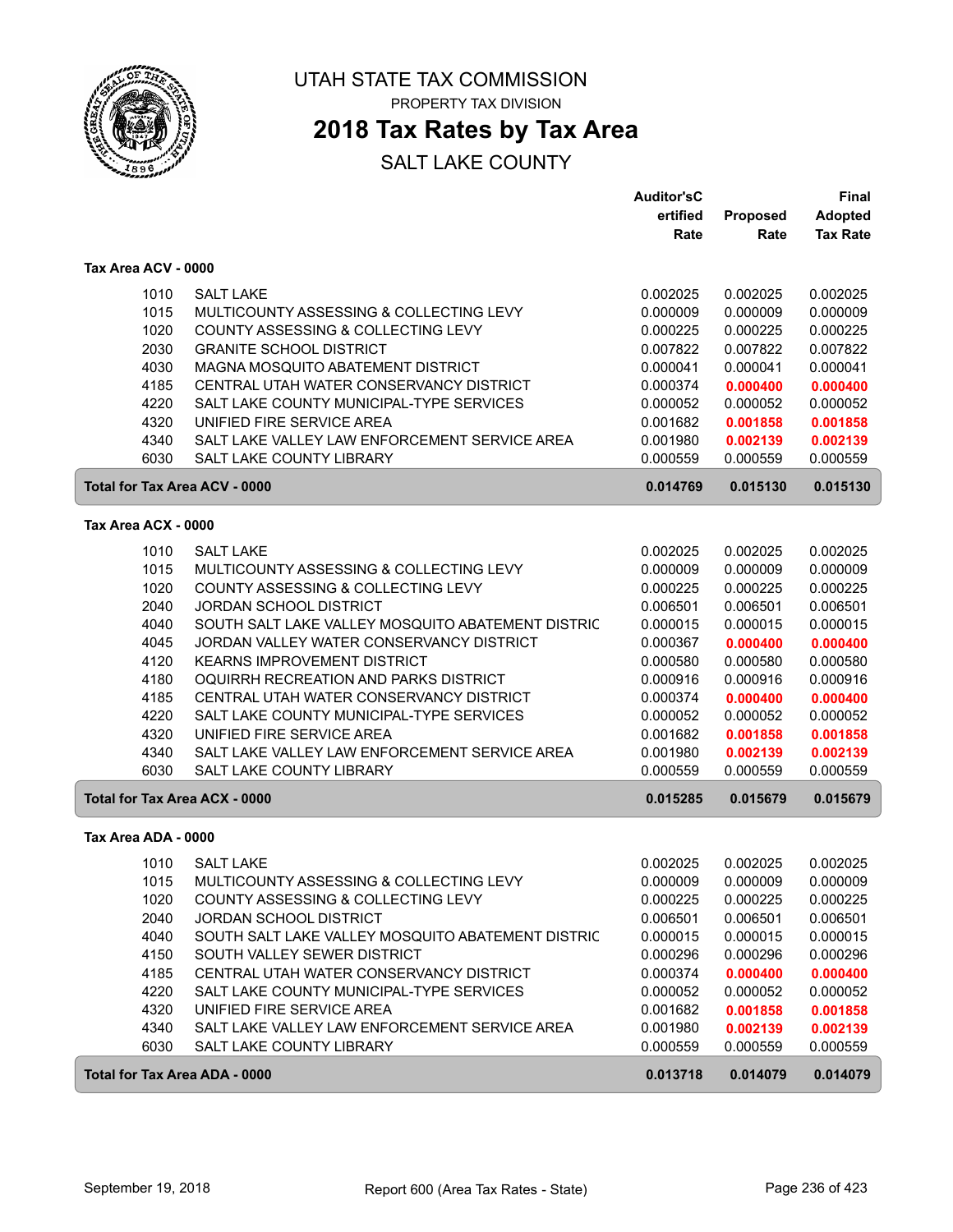

### **2018 Tax Rates by Tax Area**

|                                                  |                                                   | <b>Auditor'sC</b> |          | Final           |
|--------------------------------------------------|---------------------------------------------------|-------------------|----------|-----------------|
|                                                  |                                                   | ertified          | Proposed | <b>Adopted</b>  |
|                                                  |                                                   | Rate              | Rate     | <b>Tax Rate</b> |
| Tax Area ADB - 0000                              |                                                   |                   |          |                 |
| 1010                                             | <b>SALT LAKE</b>                                  | 0.002025          | 0.002025 | 0.002025        |
| 1015                                             | MULTICOUNTY ASSESSING & COLLECTING LEVY           | 0.000009          | 0.000009 | 0.000009        |
| 1020                                             | COUNTY ASSESSING & COLLECTING LEVY                | 0.000225          | 0.000225 | 0.000225        |
| 2040                                             | JORDAN SCHOOL DISTRICT                            | 0.006501          | 0.006501 | 0.006501        |
| 4040                                             | SOUTH SALT LAKE VALLEY MOSQUITO ABATEMENT DISTRIC | 0.000015          | 0.000015 | 0.000015        |
| 4185                                             | CENTRAL UTAH WATER CONSERVANCY DISTRICT           | 0.000374          | 0.000400 | 0.000400        |
| 4220                                             | SALT LAKE COUNTY MUNICIPAL-TYPE SERVICES          | 0.000052          | 0.000052 | 0.000052        |
| 4320                                             | UNIFIED FIRE SERVICE AREA                         | 0.001682          | 0.001858 | 0.001858        |
| 4340                                             | SALT LAKE VALLEY LAW ENFORCEMENT SERVICE AREA     | 0.001980          | 0.002139 | 0.002139        |
| 6030                                             | <b>SALT LAKE COUNTY LIBRARY</b>                   | 0.000559          | 0.000559 | 0.000559        |
| <b>Total for Tax Area ADB - 0000</b><br>0.013422 |                                                   |                   | 0.013783 | 0.013783        |
| Tax Area ADC - 0000                              |                                                   |                   |          |                 |
| 1010                                             | <b>SALT LAKE</b>                                  | 0.002025          | 0.002025 | 0.002025        |
| 1015                                             | MULTICOUNTY ASSESSING & COLLECTING LEVY           | 0.000009          | 0.000009 | 0.000009        |
| 1020                                             | COUNTY ASSESSING & COLLECTING LEVY                | 0.000225          | 0.000225 | 0.000225        |
| 2040                                             | JORDAN SCHOOL DISTRICT                            | 0.006501          | 0.006501 | 0.006501        |
| 3110                                             | <b>WEST JORDAN CITY</b>                           | 0.001823          | 0.002166 | 0.002132        |
| 4040                                             | SOUTH SALT LAKE VALLEY MOSQUITO ABATEMENT DISTRIC | 0.000015          | 0.000015 | 0.000015        |
| 4045                                             | JORDAN VALLEY WATER CONSERVANCY DISTRICT          | 0.000367          | 0.000400 | 0.000400        |
| 4185                                             | CENTRAL UTAH WATER CONSERVANCY DISTRICT           | 0.000374          | 0.000400 | 0.000400        |
| 6030                                             | <b>SALT LAKE COUNTY LIBRARY</b>                   | 0.000559          | 0.000559 | 0.000559        |
| <b>Total for Tax Area ADC - 0000</b>             |                                                   | 0.011898          | 0.012300 | 0.012266        |
| Tax Area ADD - 0000                              |                                                   |                   |          |                 |
| 1010                                             | <b>SALT LAKE</b>                                  | 0.002025          | 0.002025 | 0.002025        |
| 1015                                             | MULTICOUNTY ASSESSING & COLLECTING LEVY           | 0.000009          | 0.000009 | 0.000009        |
| 1020                                             | COUNTY ASSESSING & COLLECTING LEVY                | 0.000225          | 0.000225 | 0.000225        |
| 2040                                             | JORDAN SCHOOL DISTRICT                            | 0.006501          | 0.006501 | 0.006501        |
| 3110                                             | <b>WEST JORDAN CITY</b>                           | 0.001823          | 0.002166 | 0.002132        |
| 4040                                             | SOUTH SALT LAKE VALLEY MOSQUITO ABATEMENT DISTRIC | 0.000015          | 0.000015 | 0.000015        |
| 4045                                             | JORDAN VALLEY WATER CONSERVANCY DISTRICT          | 0.000367          | 0.000400 | 0.000400        |
| 4185                                             | CENTRAL UTAH WATER CONSERVANCY DISTRICT           | 0.000374          | 0.000400 | 0.000400        |
| 6030                                             | <b>SALT LAKE COUNTY LIBRARY</b>                   | 0.000559          | 0.000559 | 0.000559        |
| Total for Tax Area ADD - 0000                    |                                                   | 0.011898          | 0.012300 | 0.012266        |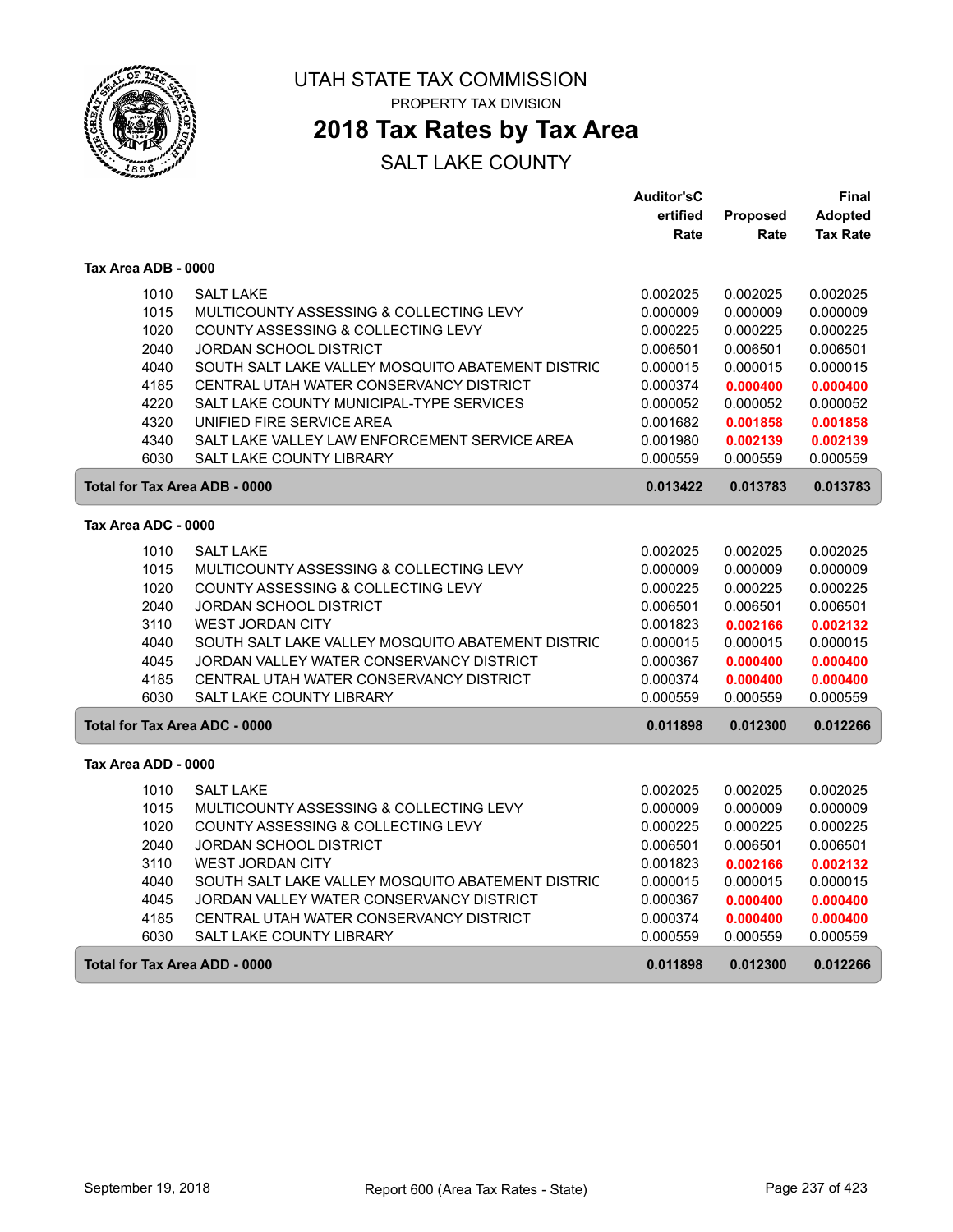

PROPERTY TAX DIVISION

## **2018 Tax Rates by Tax Area**

SAN JUAN COUNTY

|                                           |                                               | <b>Auditor'sC</b> |          | <b>Final</b>    |
|-------------------------------------------|-----------------------------------------------|-------------------|----------|-----------------|
|                                           |                                               | ertified          | Proposed | <b>Adopted</b>  |
|                                           |                                               | Rate              | Rate     | <b>Tax Rate</b> |
| Tax Area 001 - 0000                       |                                               |                   |          |                 |
| 1010                                      | <b>SAN JUAN</b>                               | 0.003656          | 0.003656 | 0.003656        |
| 2010                                      | SAN JUAN COUNTY SCHOOL DISTRICT               | 0.007782          | 0.007782 | 0.007782        |
| 4030                                      | SAN JUAN COUNTY WATER CONSERVANCY DISTRICT    | 0.000580          | 0.000580 | 0.000580        |
| 4050                                      | SAN JUAN COUNTY HEALTH SERVICE DISTRICT       | 0.001086          | 0.001086 | 0.001086        |
| Total for Tax Area 001 - 0000             |                                               | 0.013104          | 0.013104 | 0.013104        |
| Tax Area 002 - 0000                       |                                               |                   |          |                 |
| 1010                                      | <b>SAN JUAN</b>                               | 0.003656          | 0.003656 | 0.003656        |
| 2010                                      | SAN JUAN COUNTY SCHOOL DISTRICT               | 0.007782          | 0.007782 | 0.007782        |
| 4010                                      | MONTICELLO CEMETERY MAINTENANCE DISTRICT      | 0.000177          | 0.000177 | 0.000177        |
| 4030                                      | SAN JUAN COUNTY WATER CONSERVANCY DISTRICT    | 0.000580          | 0.000580 | 0.000580        |
| 4050                                      | SAN JUAN COUNTY HEALTH SERVICE DISTRICT       | 0.001086          | 0.001086 | 0.001086        |
| Total for Tax Area 002 - 0000<br>0.013281 |                                               |                   | 0.013281 | 0.013281        |
| Tax Area 003 - 0000                       |                                               |                   |          |                 |
| 1010                                      | <b>SAN JUAN</b>                               | 0.003656          | 0.003656 | 0.003656        |
| 2010                                      | SAN JUAN COUNTY SCHOOL DISTRICT               | 0.007782          | 0.007782 | 0.007782        |
| 4020                                      | BLANDING CEMETERY MAINTENANCE DISTRICT        | 0.000335          | 0.000335 | 0.000335        |
| 4030                                      | SAN JUAN COUNTY WATER CONSERVANCY DISTRICT    | 0.000580          | 0.000580 | 0.000580        |
| 4050                                      | SAN JUAN COUNTY HEALTH SERVICE DISTRICT       | 0.001086          | 0.001086 | 0.001086        |
| Total for Tax Area 003 - 0000             |                                               | 0.013439          | 0.013439 | 0.013439        |
| Tax Area 004 - 0000                       |                                               |                   |          |                 |
| 1010                                      | SAN JUAN                                      | 0.003656          | 0.003656 | 0.003656        |
| 2010                                      | SAN JUAN COUNTY SCHOOL DISTRICT               | 0.007782          | 0.007782 | 0.007782        |
| 3020                                      | MONTICELLO CITY                               | 0.002668          | 0.002668 | 0.002668        |
| 4010                                      | MONTICELLO CEMETERY MAINTENANCE DISTRICT      | 0.000177          | 0.000177 | 0.000177        |
| 4030                                      | SAN JUAN COUNTY WATER CONSERVANCY DISTRICT    | 0.000580          | 0.000580 | 0.000580        |
| 4050                                      | SAN JUAN COUNTY HEALTH SERVICE DISTRICT       | 0.001086          | 0.001086 | 0.001086        |
| Total for Tax Area 004 - 0000             |                                               | 0.015949          | 0.015949 | 0.015949        |
| Tax Area 005 - 0000                       |                                               |                   |          |                 |
| 1010                                      | <b>SAN JUAN</b>                               | 0.003656          | 0.003656 | 0.003656        |
| 2010                                      | SAN JUAN COUNTY SCHOOL DISTRICT               | 0.007782          | 0.007782 | 0.007782        |
| 3010                                      | <b>BLANDING CITY</b>                          | 0.002444          | 0.002444 | 0.002444        |
| 4020                                      | <b>BLANDING CEMETERY MAINTENANCE DISTRICT</b> | 0.000335          | 0.000335 | 0.000335        |
| 4030                                      | SAN JUAN COUNTY WATER CONSERVANCY DISTRICT    | 0.000580          | 0.000580 | 0.000580        |
| 4050                                      | SAN JUAN COUNTY HEALTH SERVICE DISTRICT       | 0.001086          | 0.001086 | 0.001086        |
| Total for Tax Area 005 - 0000             |                                               | 0.015883          | 0.015883 | 0.015883        |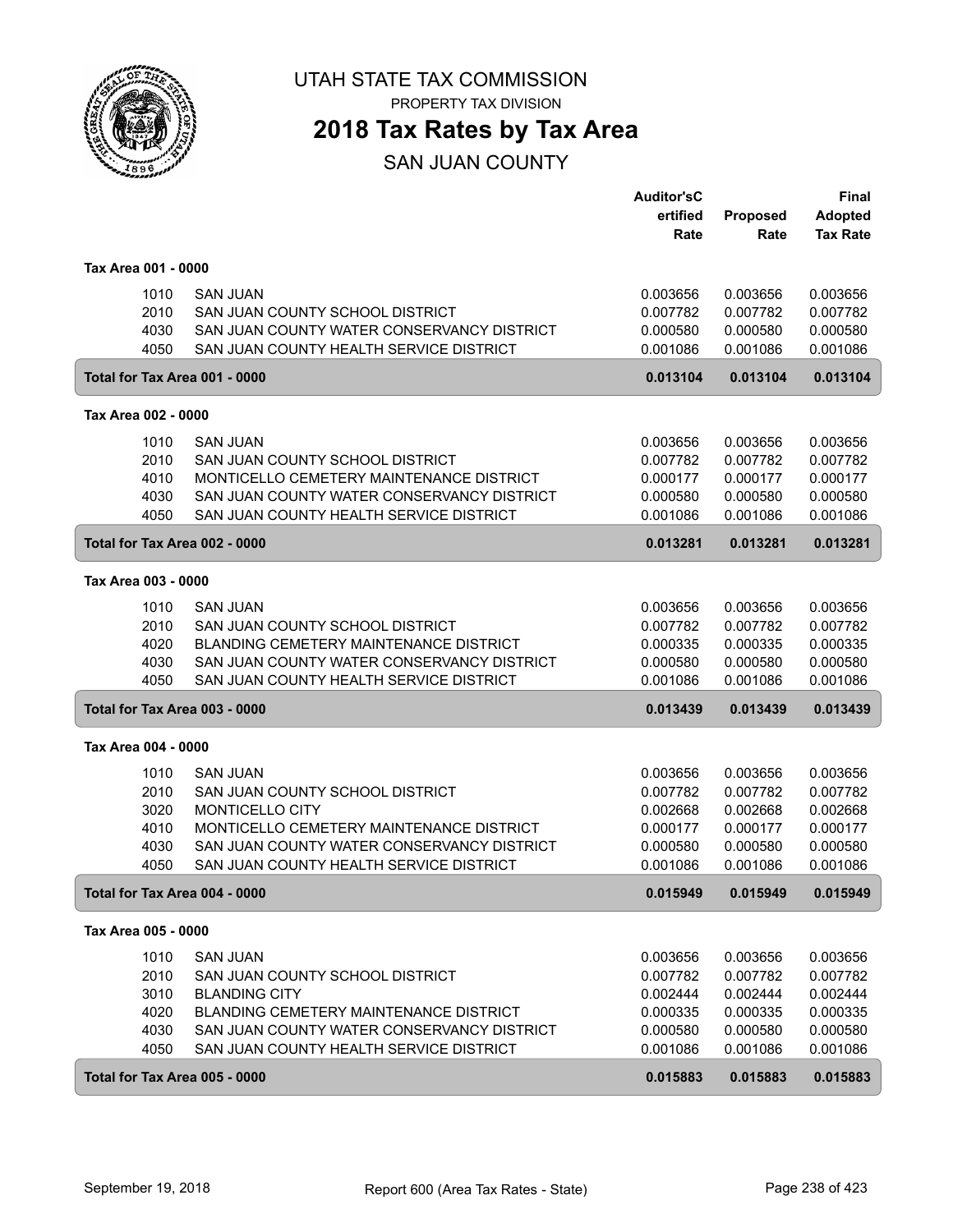

## **2018 Tax Rates by Tax Area**

SAN JUAN COUNTY

|                               |                               |                                                 | <b>Auditor'sC</b><br>ertified | <b>Proposed</b> | <b>Final</b><br><b>Adopted</b> |
|-------------------------------|-------------------------------|-------------------------------------------------|-------------------------------|-----------------|--------------------------------|
|                               |                               |                                                 | Rate                          | Rate            | <b>Tax Rate</b>                |
| Tax Area 006 - 0000           |                               |                                                 |                               |                 |                                |
|                               | <b>SAN JUAN</b><br>1010       |                                                 | 0.003656                      | 0.003656        | 0.003656                       |
|                               | 2020                          | GRAND COUNTY SCHOOL DISTRICT IN SAN JUAN COUNTY | 0.006314                      | 0.007235        | 0.007235                       |
|                               | 4030                          | SAN JUAN COUNTY WATER CONSERVANCY DISTRICT      | 0.000580                      | 0.000580        | 0.000580                       |
|                               | 4050                          | SAN JUAN COUNTY HEALTH SERVICE DISTRICT         | 0.001086                      | 0.001086        | 0.001086                       |
| Total for Tax Area 006 - 0000 |                               |                                                 | 0.011636                      | 0.012557        | 0.012557                       |
| Tax Area 007 - 0000           |                               |                                                 |                               |                 |                                |
|                               | <b>SAN JUAN</b><br>1010       |                                                 | 0.003656                      | 0.003656        | 0.003656                       |
|                               | 2020                          | GRAND COUNTY SCHOOL DISTRICT IN SAN JUAN COUNTY | 0.006314                      | 0.007235        | 0.007235                       |
|                               | 4030                          | SAN JUAN COUNTY WATER CONSERVANCY DISTRICT      | 0.000580                      | 0.000580        | 0.000580                       |
|                               | 4050                          | SAN JUAN COUNTY HEALTH SERVICE DISTRICT         | 0.001086                      | 0.001086        | 0.001086                       |
|                               | 4060                          | <b>GRAND COUNTY WATER CONSERVANCY DISTRICT</b>  | 0.000009                      | 0.000000        | 0.000000                       |
|                               | Total for Tax Area 007 - 0000 |                                                 | 0.011645                      | 0.012557        | 0.012557                       |
| Tax Area 008 - 0000           |                               |                                                 |                               |                 |                                |
|                               | 1010<br>SAN JUAN              |                                                 | 0.003656                      | 0.003656        | 0.003656                       |
|                               | 2020                          | GRAND COUNTY SCHOOL DISTRICT IN SAN JUAN COUNTY | 0.006314                      | 0.007235        | 0.007235                       |
|                               | 4030                          | SAN JUAN COUNTY WATER CONSERVANCY DISTRICT      | 0.000580                      | 0.000580        | 0.000580                       |
|                               | 4050                          | SAN JUAN COUNTY HEALTH SERVICE DISTRICT         | 0.001086                      | 0.001086        | 0.001086                       |
|                               | 4060                          | GRAND COUNTY WATER CONSERVANCY DISTRICT         | 0.000009                      | 0.000000        | 0.000000                       |
|                               | Total for Tax Area 008 - 0000 |                                                 | 0.011645                      | 0.012557        | 0.012557                       |
| Tax Area 009 - 0000           |                               |                                                 |                               |                 |                                |
|                               | 1010<br><b>SAN JUAN</b>       |                                                 | 0.003656                      | 0.003656        | 0.003656                       |
|                               | 2010                          | SAN JUAN COUNTY SCHOOL DISTRICT                 | 0.007782                      | 0.007782        | 0.007782                       |
|                               | 4030                          | SAN JUAN COUNTY WATER CONSERVANCY DISTRICT      | 0.000580                      | 0.000580        | 0.000580                       |
|                               | 4050                          | SAN JUAN COUNTY HEALTH SERVICE DISTRICT         | 0.001086                      | 0.001086        | 0.001086                       |
|                               | 4070                          | SAN JUAN COUNTY SERVICE AREA NO. 1              | 0.001288                      | 0.001288        | 0.001288                       |
|                               | Total for Tax Area 009 - 0000 |                                                 | 0.014392                      | 0.014392        | 0.014392                       |
| Tax Area 009 - 0001           |                               |                                                 |                               |                 |                                |
|                               | 1010<br><b>SAN JUAN</b>       |                                                 | 0.003656                      | 0.003656        | 0.003656                       |
|                               | 2010                          | SAN JUAN COUNTY SCHOOL DISTRICT                 | 0.007782                      | 0.007782        | 0.007782                       |
|                               | 4030                          | SAN JUAN COUNTY WATER CONSERVANCY DISTRICT      | 0.000580                      | 0.000580        | 0.000580                       |
|                               | 4050                          | SAN JUAN COUNTY HEALTH SERVICE DISTRICT         | 0.001086                      | 0.001086        | 0.001086                       |
|                               | Total for Tax Area 009 - 0001 |                                                 | 0.013104                      | 0.013104        | 0.013104                       |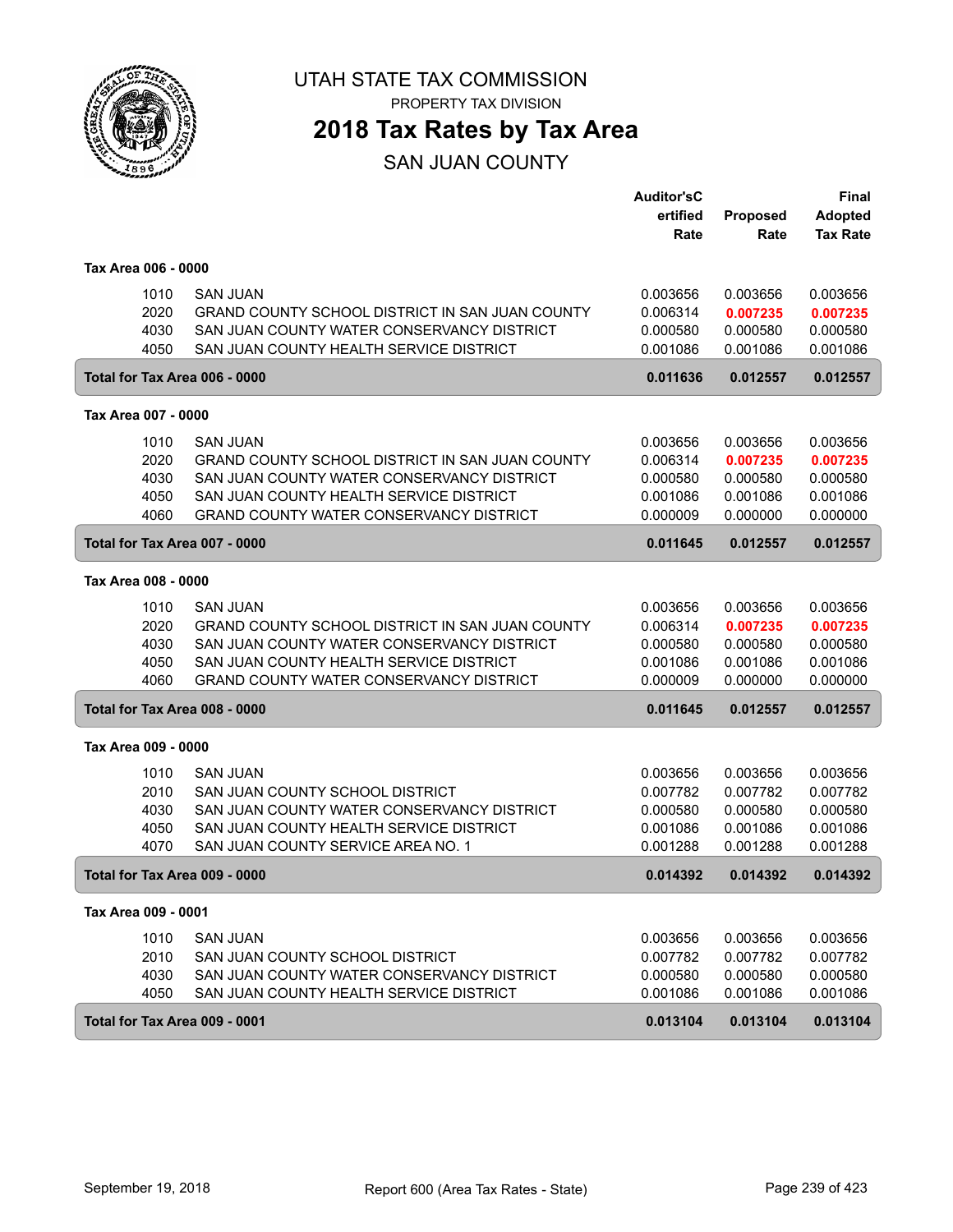

ſ

UTAH STATE TAX COMMISSION PROPERTY TAX DIVISION

### **2018 Tax Rates by Tax Area**

#### SAN JUAN COUNTY

|                                 |                                                 | <b>Auditor'sC</b> |                 | <b>Final</b>    |  |
|---------------------------------|-------------------------------------------------|-------------------|-----------------|-----------------|--|
|                                 |                                                 | ertified          | <b>Proposed</b> | <b>Adopted</b>  |  |
|                                 |                                                 | Rate              | Rate            | <b>Tax Rate</b> |  |
| Tax Area 010 - 0000             |                                                 |                   |                 |                 |  |
| 1010                            | SAN JUAN                                        | 0.003656          | 0.003656        | 0.003656        |  |
| 2020                            | GRAND COUNTY SCHOOL DISTRICT IN SAN JUAN COUNTY | 0.006314          | 0.007235        | 0.007235        |  |
| 4030                            | SAN JUAN COUNTY WATER CONSERVANCY DISTRICT      | 0.000580          | 0.000580        | 0.000580        |  |
| 4050                            | SAN JUAN COUNTY HEALTH SERVICE DISTRICT         | 0.001086          | 0.001086        | 0.001086        |  |
| Total for Tax Area 010 - 0000   |                                                 | 0.011636          | 0.012557        | 0.012557        |  |
| Tax Area TP001 - 0000           |                                                 |                   |                 |                 |  |
| 1010                            | <b>SAN JUAN</b>                                 | 0.003656          | 0.003656        | 0.003656        |  |
| 2010                            | SAN JUAN COUNTY SCHOOL DISTRICT                 | 0.007782          | 0.007782        | 0.007782        |  |
| 4010                            | MONTICELLO CEMETERY MAINTENANCE DISTRICT        | 0.000177          | 0.000177        | 0.000177        |  |
| 4030                            | SAN JUAN COUNTY WATER CONSERVANCY DISTRICT      | 0.000580          | 0.000580        | 0.000580        |  |
| 4050                            | SAN JUAN COUNTY HEALTH SERVICE DISTRICT         | 0.001086          | 0.001086        | 0.001086        |  |
| Total for Tax Area TP001 - 0000 |                                                 | 0.013281          | 0.013281        | 0.013281        |  |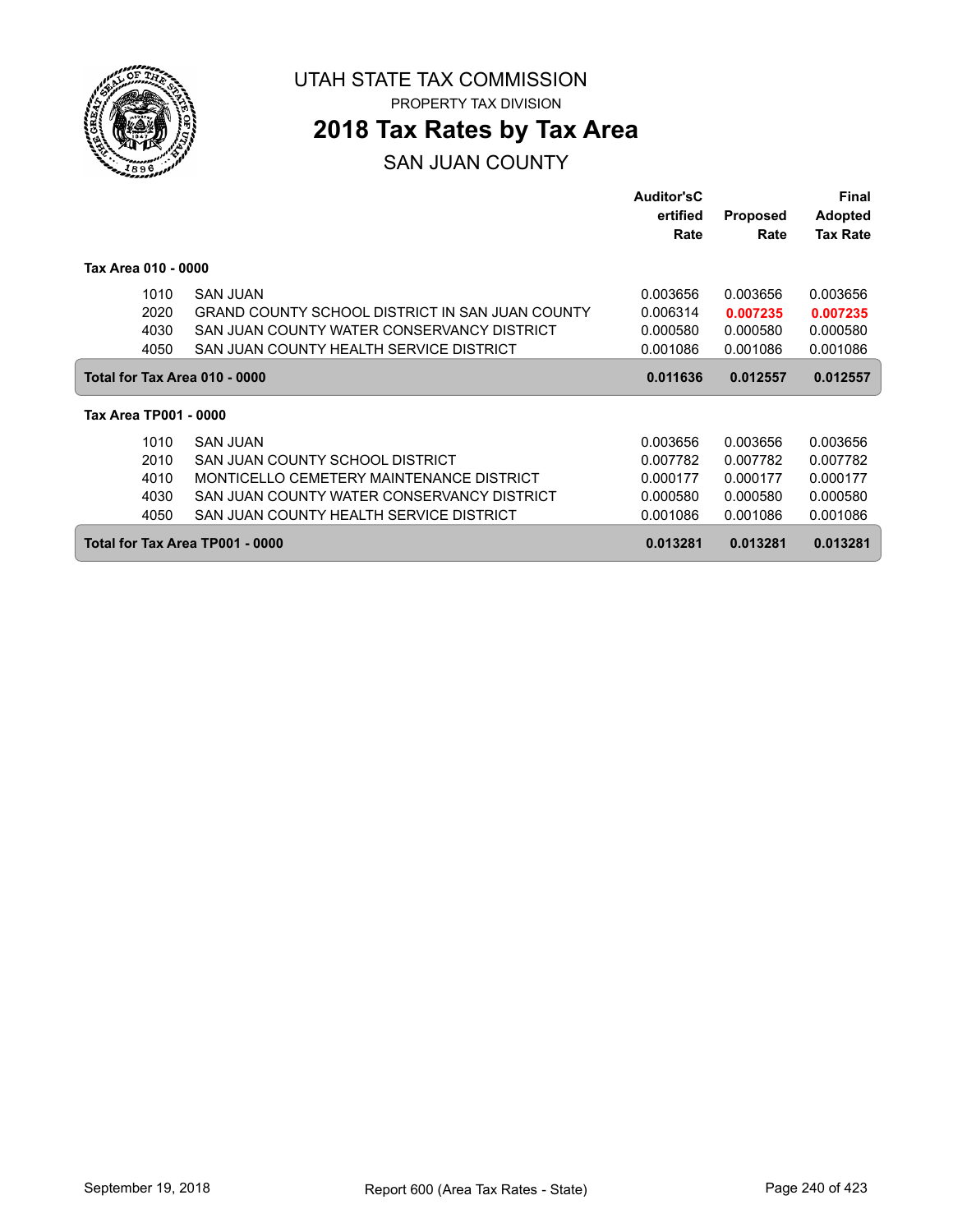

PROPERTY TAX DIVISION

### **2018 Tax Rates by Tax Area**

|                               |                                         | <b>Auditor'sC</b><br>ertified | Proposed | <b>Final</b><br><b>Adopted</b> |
|-------------------------------|-----------------------------------------|-------------------------------|----------|--------------------------------|
|                               |                                         | Rate                          | Rate     | <b>Tax Rate</b>                |
| Tax Area 001 - 0000           |                                         |                               |          |                                |
| 1010                          | <b>SANPETE</b>                          | 0.003787                      | 0.003787 | 0.003787                       |
| 2020                          | SOUTH SANPETE SCHOOL DISTRICT           | 0.009642                      | 0.009642 | 0.009642                       |
| 3020                          | <b>EPHRAIM CITY</b>                     | 0.002042                      | 0.002042 | 0.002042                       |
| 4010                          | SANPETE WATER CONSERVANCY DISTRICT      | 0.000363                      | 0.000363 | 0.000363                       |
| 4270                          | CENTRAL UTAH WATER CONSERVANCY DISTRICT | 0.000374                      | 0.000400 | 0.000400                       |
| Total for Tax Area 001 - 0000 |                                         | 0.016208                      | 0.016234 | 0.016234                       |
| Tax Area 002 - 0000           |                                         |                               |          |                                |
| 1010                          | <b>SANPETE</b>                          | 0.003787                      | 0.003787 | 0.003787                       |
| 2020                          | SOUTH SANPETE SCHOOL DISTRICT           | 0.009642                      | 0.009642 | 0.009642                       |
| 3070                          | <b>MANTI CITY</b>                       | 0.001456                      | 0.001456 | 0.001456                       |
| 4010                          | SANPETE WATER CONSERVANCY DISTRICT      | 0.000363                      | 0.000363 | 0.000363                       |
| 4270                          | CENTRAL UTAH WATER CONSERVANCY DISTRICT | 0.000374                      | 0.000400 | 0.000400                       |
| Total for Tax Area 002 - 0000 |                                         | 0.015622                      | 0.015648 | 0.015648                       |
| Tax Area 003 - 0000           |                                         |                               |          |                                |
| 1010                          | <b>SANPETE</b>                          | 0.003787                      | 0.003787 | 0.003787                       |
| 2020                          | SOUTH SANPETE SCHOOL DISTRICT           | 0.009642                      | 0.009642 | 0.009642                       |
| 3120                          | <b>STERLING TOWN</b>                    | 0.000906                      | 0.000906 | 0.000906                       |
| 4010                          | SANPETE WATER CONSERVANCY DISTRICT      | 0.000363                      | 0.000363 | 0.000363                       |
| 4270                          | CENTRAL UTAH WATER CONSERVANCY DISTRICT | 0.000374                      | 0.000400 | 0.000400                       |
| Total for Tax Area 003 - 0000 |                                         | 0.015072                      | 0.015098 | 0.015098                       |
| Tax Area 004 - 0000           |                                         |                               |          |                                |
| 1010                          | <b>SANPETE</b>                          | 0.003787                      | 0.003787 | 0.003787                       |
| 2020                          | SOUTH SANPETE SCHOOL DISTRICT           | 0.009642                      | 0.009642 | 0.009642                       |
| 3060                          | <b>GUNNISON CITY</b>                    | 0.002844                      | 0.002844 | 0.002844                       |
| 4010                          | SANPETE WATER CONSERVANCY DISTRICT      | 0.000363                      | 0.000363 | 0.000363                       |
| 4270                          | CENTRAL UTAH WATER CONSERVANCY DISTRICT | 0.000374                      | 0.000400 | 0.000400                       |
| Total for Tax Area 004 - 0000 |                                         | 0.017010                      | 0.017036 | 0.017036                       |
| Tax Area 005 - 0000           |                                         |                               |          |                                |
| 1010                          | <b>SANPETE</b>                          | 0.003787                      | 0.003787 | 0.003787                       |
| 2020                          | SOUTH SANPETE SCHOOL DISTRICT           | 0.009642                      | 0.009642 | 0.009642                       |
| 3010                          | <b>CENTERFIELD CITY</b>                 | 0.000629                      | 0.000629 | 0.000629                       |
| 4010                          | SANPETE WATER CONSERVANCY DISTRICT      | 0.000363                      | 0.000363 | 0.000363                       |
| 4270                          | CENTRAL UTAH WATER CONSERVANCY DISTRICT | 0.000374                      | 0.000400 | 0.000400                       |
| Total for Tax Area 005 - 0000 |                                         | 0.014795                      | 0.014821 | 0.014821                       |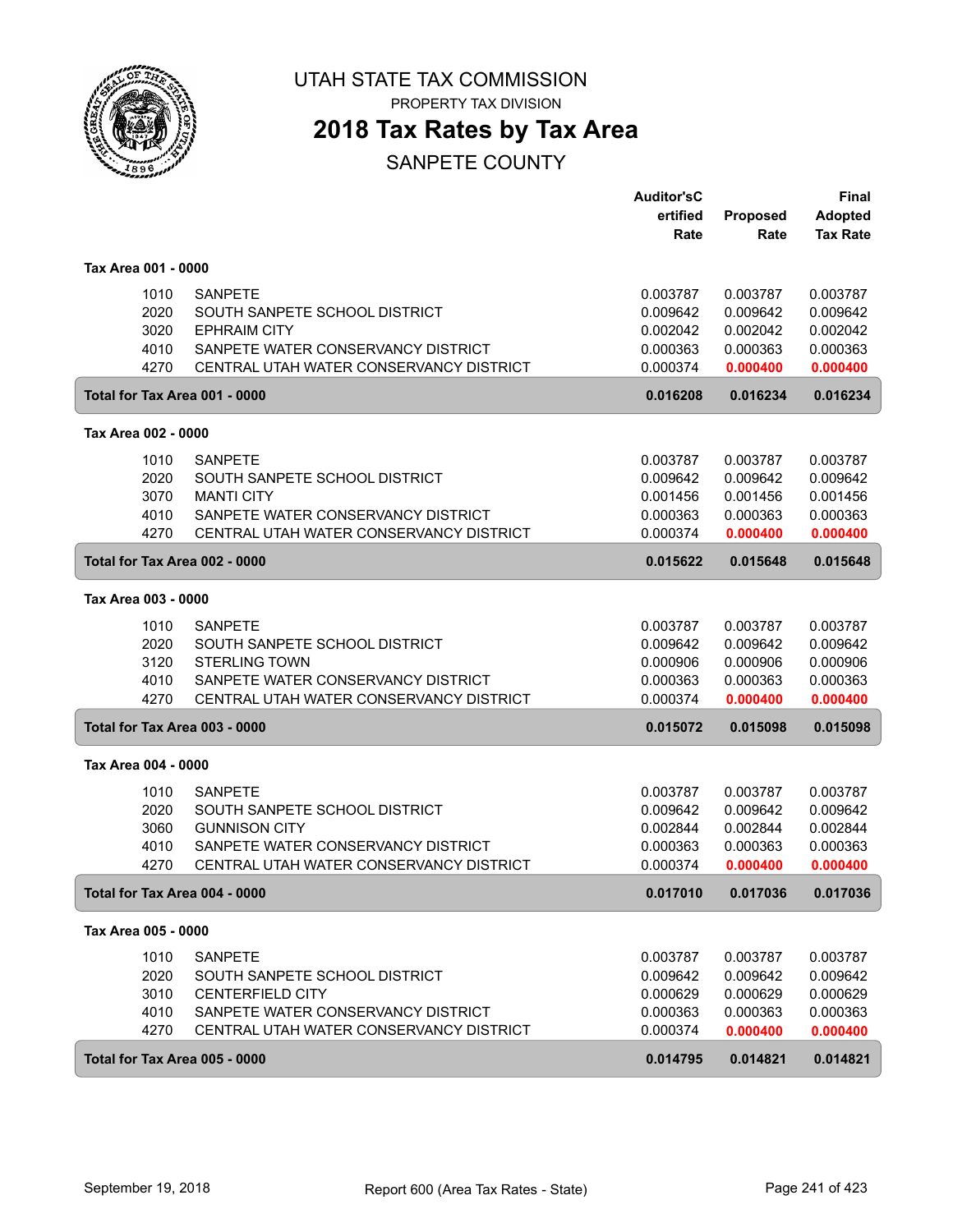

PROPERTY TAX DIVISION

### **2018 Tax Rates by Tax Area**

|                               |                                         | <b>Auditor'sC</b> |                  | Final                             |
|-------------------------------|-----------------------------------------|-------------------|------------------|-----------------------------------|
|                               |                                         | ertified<br>Rate  | Proposed<br>Rate | <b>Adopted</b><br><b>Tax Rate</b> |
| Tax Area 006 - 0000           |                                         |                   |                  |                                   |
| 1010                          | <b>SANPETE</b>                          | 0.003787          | 0.003787         | 0.003787                          |
| 2020                          | SOUTH SANPETE SCHOOL DISTRICT           | 0.009642          | 0.009642         | 0.009642                          |
| 3080                          | <b>MAYFIELD TOWN</b>                    | 0.000752          | 0.000752         | 0.000752                          |
| 4010                          | SANPETE WATER CONSERVANCY DISTRICT      | 0.000363          | 0.000363         | 0.000363                          |
| 4270                          | CENTRAL UTAH WATER CONSERVANCY DISTRICT | 0.000374          | 0.000400         | 0.000400                          |
| Total for Tax Area 006 - 0000 |                                         | 0.014918          | 0.014944         | 0.014944                          |
| Tax Area 007 - 0000           |                                         |                   |                  |                                   |
| 1010                          | <b>SANPETE</b>                          | 0.003787          | 0.003787         | 0.003787                          |
| 2020                          | SOUTH SANPETE SCHOOL DISTRICT           | 0.009642          | 0.009642         | 0.009642                          |
| 3040                          | <b>FAYETTE TOWN</b>                     | 0.000716          | 0.000716         | 0.000716                          |
| 4010                          | SANPETE WATER CONSERVANCY DISTRICT      | 0.000363          | 0.000363         | 0.000363                          |
| 4270                          | CENTRAL UTAH WATER CONSERVANCY DISTRICT | 0.000374          | 0.000400         | 0.000400                          |
| Total for Tax Area 007 - 0000 |                                         | 0.014882          | 0.014908         | 0.014908                          |
| Tax Area 008 - 0000           |                                         |                   |                  |                                   |
| 1010                          | <b>SANPETE</b>                          | 0.003787          | 0.003787         | 0.003787                          |
| 2020                          | SOUTH SANPETE SCHOOL DISTRICT           | 0.009642          | 0.009642         | 0.009642                          |
| 4010                          | SANPETE WATER CONSERVANCY DISTRICT      | 0.000363          | 0.000363         | 0.000363                          |
| 4270                          | CENTRAL UTAH WATER CONSERVANCY DISTRICT | 0.000374          | 0.000400         | 0.000400                          |
| Total for Tax Area 008 - 0000 |                                         | 0.014166          | 0.014192         | 0.014192                          |
| Tax Area 009 - 0000           |                                         |                   |                  |                                   |
| 1010                          | <b>SANPETE</b>                          | 0.003787          | 0.003787         | 0.003787                          |
| 2010                          | NORTH SANPETE SCHOOL DISTRICT           | 0.007288          | 0.007288         | 0.007288                          |
| 3030                          | <b>FAIRVIEW CITY</b>                    | 0.001325          | 0.001325         | 0.001325                          |
| 4010                          | SANPETE WATER CONSERVANCY DISTRICT      | 0.000363          | 0.000363         | 0.000363                          |
| 4270                          | CENTRAL UTAH WATER CONSERVANCY DISTRICT | 0.000374          | 0.000400         | 0.000400                          |
| Total for Tax Area 009 - 0000 |                                         | 0.013137          | 0.013163         | 0.013163                          |
| Tax Area 010 - 0000           |                                         |                   |                  |                                   |
| 1010                          | <b>SANPETE</b>                          | 0.003787          | 0.003787         | 0.003787                          |
| 2010                          | NORTH SANPETE SCHOOL DISTRICT           | 0.007288          | 0.007288         | 0.007288                          |
| 3100                          | MOUNT PLEASANT CITY                     | 0.002978          | 0.002978         | 0.002978                          |
| 4010                          | SANPETE WATER CONSERVANCY DISTRICT      | 0.000363          | 0.000363         | 0.000363                          |
| 4270                          | CENTRAL UTAH WATER CONSERVANCY DISTRICT | 0.000374          | 0.000400         | 0.000400                          |
| Total for Tax Area 010 - 0000 |                                         | 0.014790          | 0.014816         | 0.014816                          |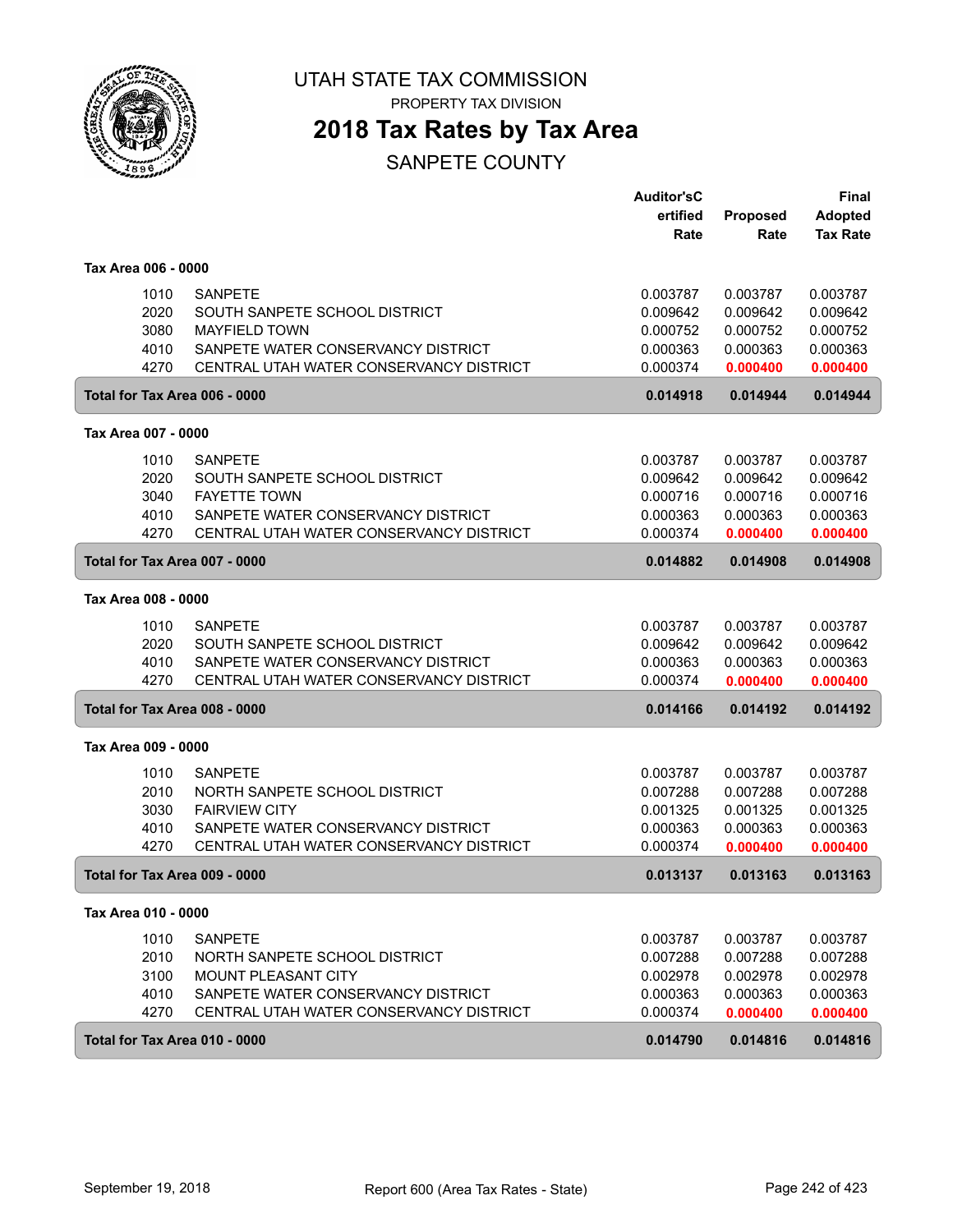

PROPERTY TAX DIVISION

### **2018 Tax Rates by Tax Area**

|                               |                                         | <b>Auditor'sC</b> |                 | Final           |
|-------------------------------|-----------------------------------------|-------------------|-----------------|-----------------|
|                               |                                         | ertified          | <b>Proposed</b> | <b>Adopted</b>  |
|                               |                                         | Rate              | Rate            | <b>Tax Rate</b> |
| Tax Area 011 - 0000           |                                         |                   |                 |                 |
| 1010                          | <b>SANPETE</b>                          | 0.003787          | 0.003787        | 0.003787        |
| 2010                          | NORTH SANPETE SCHOOL DISTRICT           | 0.007288          | 0.007288        | 0.007288        |
| 3110                          | <b>SPRING CITY</b>                      | 0.000892          | 0.001835        | 0.001835        |
| 4010                          | SANPETE WATER CONSERVANCY DISTRICT      | 0.000363          | 0.000363        | 0.000363        |
| 4270                          | CENTRAL UTAH WATER CONSERVANCY DISTRICT | 0.000374          | 0.000400        | 0.000400        |
| Total for Tax Area 011 - 0000 |                                         | 0.012704          | 0.013673        | 0.013673        |
| Tax Area 012 - 0000           |                                         |                   |                 |                 |
| 1010                          | <b>SANPETE</b>                          | 0.003787          | 0.003787        | 0.003787        |
| 2010                          | NORTH SANPETE SCHOOL DISTRICT           | 0.007288          | 0.007288        | 0.007288        |
| 3050                          | <b>FOUNTAIN GREEN CITY</b>              | 0.001631          | 0.001631        | 0.001631        |
| 4010                          | SANPETE WATER CONSERVANCY DISTRICT      | 0.000363          | 0.000363        | 0.000363        |
| 4270                          | CENTRAL UTAH WATER CONSERVANCY DISTRICT | 0.000374          | 0.000400        | 0.000400        |
| Total for Tax Area 012 - 0000 |                                         | 0.013443          | 0.013469        | 0.013469        |
| Tax Area 013 - 0000           |                                         |                   |                 |                 |
| 1010                          | <b>SANPETE</b>                          | 0.003787          | 0.003787        | 0.003787        |
| 2010                          | NORTH SANPETE SCHOOL DISTRICT           | 0.007288          | 0.007288        | 0.007288        |
| 3090                          | <b>MORONI CITY</b>                      | 0.002923          | 0.002923        | 0.002923        |
| 4010                          | SANPETE WATER CONSERVANCY DISTRICT      | 0.000363          | 0.000363        | 0.000363        |
| 4270                          | CENTRAL UTAH WATER CONSERVANCY DISTRICT | 0.000374          | 0.000400        | 0.000400        |
| Total for Tax Area 013 - 0000 |                                         | 0.014735          | 0.014761        | 0.014761        |
| Tax Area 014 - 0000           |                                         |                   |                 |                 |
| 1010                          | <b>SANPETE</b>                          | 0.003787          | 0.003787        | 0.003787        |
| 2010                          | NORTH SANPETE SCHOOL DISTRICT           | 0.007288          | 0.007288        | 0.007288        |
| 3130                          | <b>WALES TOWN</b>                       | 0.000370          | 0.000370        | 0.000370        |
| 4010                          | SANPETE WATER CONSERVANCY DISTRICT      | 0.000363          | 0.000363        | 0.000363        |
| 4270                          | CENTRAL UTAH WATER CONSERVANCY DISTRICT | 0.000374          | 0.000400        | 0.000400        |
| Total for Tax Area 014 - 0000 |                                         | 0.012182          | 0.012208        | 0.012208        |
| Tax Area 015 - 0000           |                                         |                   |                 |                 |
| 1010                          | <b>SANPETE</b>                          | 0.003787          | 0.003787        | 0.003787        |
| 2010                          | NORTH SANPETE SCHOOL DISTRICT           | 0.007288          | 0.007288        | 0.007288        |
| 4010                          | SANPETE WATER CONSERVANCY DISTRICT      | 0.000363          | 0.000363        | 0.000363        |
| 4270                          | CENTRAL UTAH WATER CONSERVANCY DISTRICT | 0.000374          | 0.000400        | 0.000400        |
| Total for Tax Area 015 - 0000 |                                         | 0.011812          | 0.011838        | 0.011838        |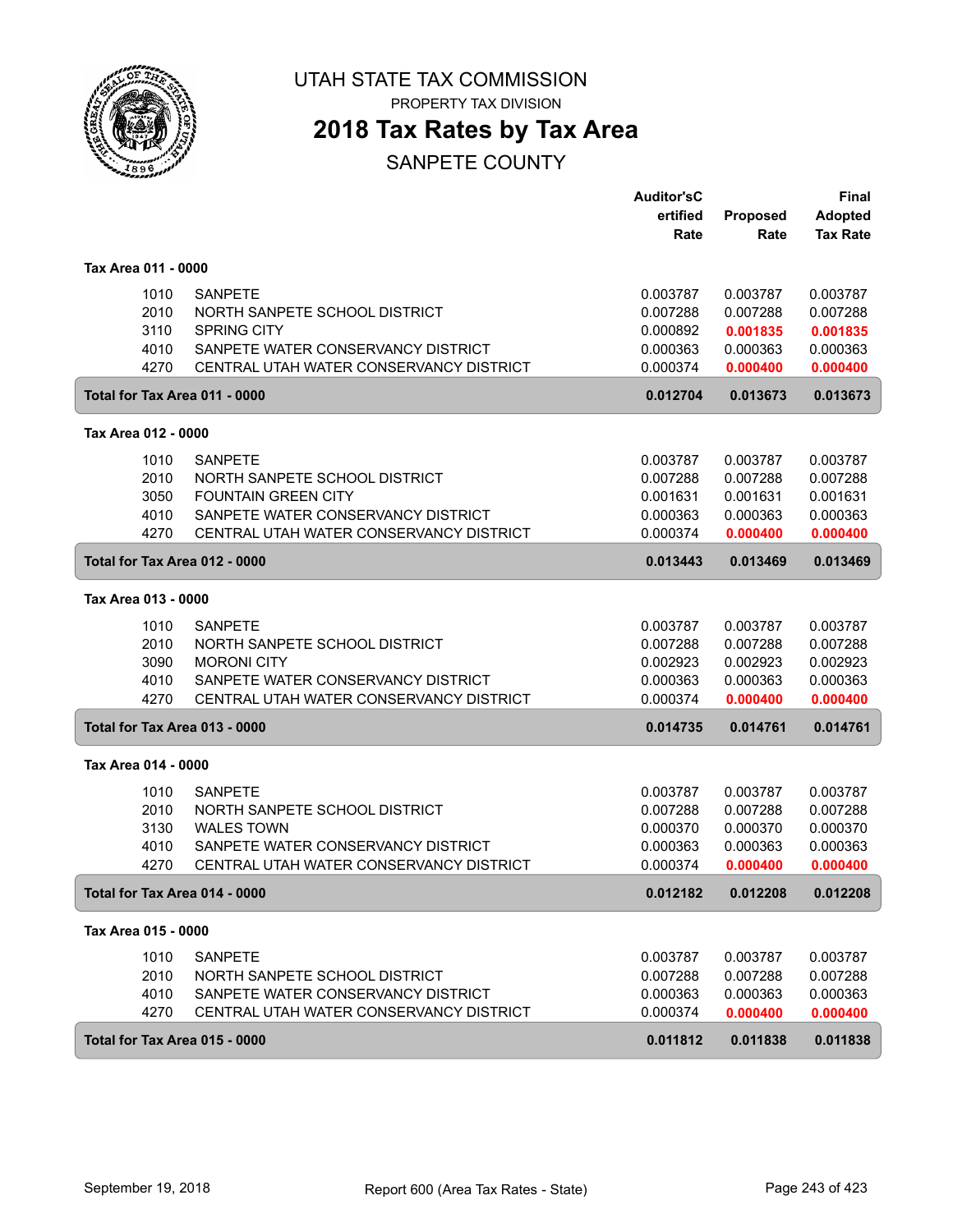

PROPERTY TAX DIVISION

### **2018 Tax Rates by Tax Area**

|                     |      |                                         | <b>Auditor'sC</b> |          | Final           |
|---------------------|------|-----------------------------------------|-------------------|----------|-----------------|
|                     |      |                                         | ertified          | Proposed | <b>Adopted</b>  |
|                     |      |                                         | Rate              | Rate     | <b>Tax Rate</b> |
| Tax Area 020 - 0000 |      |                                         |                   |          |                 |
|                     | 1010 | <b>SANPETE</b>                          | 0.003787          | 0.003787 | 0.003787        |
|                     | 2010 | NORTH SANPETE SCHOOL DISTRICT           | 0.007288          | 0.007288 | 0.007288        |
|                     | 4010 | SANPETE WATER CONSERVANCY DISTRICT      | 0.000363          | 0.000363 | 0.000363        |
|                     | 4270 | CENTRAL UTAH WATER CONSERVANCY DISTRICT | 0.000374          | 0.000400 | 0.000400        |
|                     |      | Total for Tax Area 020 - 0000           | 0.011812          | 0.011838 | 0.011838        |
| Tax Area 021 - 0000 |      |                                         |                   |          |                 |
|                     | 1010 | <b>SANPETE</b>                          | 0.003787          | 0.003787 | 0.003787        |
|                     | 2010 | NORTH SANPETE SCHOOL DISTRICT           | 0.007288          | 0.007288 | 0.007288        |
|                     | 4010 | SANPETE WATER CONSERVANCY DISTRICT      | 0.000363          | 0.000363 | 0.000363        |
|                     | 4270 | CENTRAL UTAH WATER CONSERVANCY DISTRICT | 0.000374          | 0.000400 | 0.000400        |
|                     |      | Total for Tax Area 021 - 0000           | 0.011812          | 0.011838 | 0.011838        |
| Tax Area 050 - 0000 |      |                                         |                   |          |                 |
|                     | 1010 | <b>SANPETE</b>                          | 0.003787          | 0.003787 | 0.003787        |
|                     | 2020 | SOUTH SANPETE SCHOOL DISTRICT           | 0.009642          | 0.009642 | 0.009642        |
|                     | 3020 | <b>EPHRAIM CITY</b>                     | 0.002042          | 0.002042 | 0.002042        |
|                     | 4010 | SANPETE WATER CONSERVANCY DISTRICT      | 0.000363          | 0.000363 | 0.000363        |
|                     | 4270 | CENTRAL UTAH WATER CONSERVANCY DISTRICT | 0.000374          | 0.000400 | 0.000400        |
|                     |      | Total for Tax Area 050 - 0000           | 0.016208          | 0.016234 | 0.016234        |
| Tax Area 075 - 0000 |      |                                         |                   |          |                 |
|                     | 1010 | <b>SANPETE</b>                          | 0.003787          | 0.003787 | 0.003787        |
|                     | 2010 | NORTH SANPETE SCHOOL DISTRICT           | 0.007288          | 0.007288 | 0.007288        |
|                     | 3100 | MOUNT PLEASANT CITY                     | 0.002978          | 0.002978 | 0.002978        |
|                     | 4010 | SANPETE WATER CONSERVANCY DISTRICT      | 0.000363          | 0.000363 | 0.000363        |
|                     | 4270 | CENTRAL UTAH WATER CONSERVANCY DISTRICT | 0.000374          | 0.000400 | 0.000400        |
|                     |      | Total for Tax Area 075 - 0000           | 0.014790          | 0.014816 | 0.014816        |
| Tax Area 076 - 0000 |      |                                         |                   |          |                 |
|                     | 1010 | <b>SANPETE</b>                          | 0.003787          | 0.003787 | 0.003787        |
|                     | 2010 | NORTH SANPETE SCHOOL DISTRICT           | 0.007288          | 0.007288 | 0.007288        |
|                     | 3100 | <b>MOUNT PLEASANT CITY</b>              | 0.002978          | 0.002978 | 0.002978        |
|                     | 4010 | SANPETE WATER CONSERVANCY DISTRICT      | 0.000363          | 0.000363 | 0.000363        |
|                     | 4270 | CENTRAL UTAH WATER CONSERVANCY DISTRICT | 0.000374          | 0.000400 | 0.000400        |
|                     |      | Total for Tax Area 076 - 0000           | 0.014790          | 0.014816 | 0.014816        |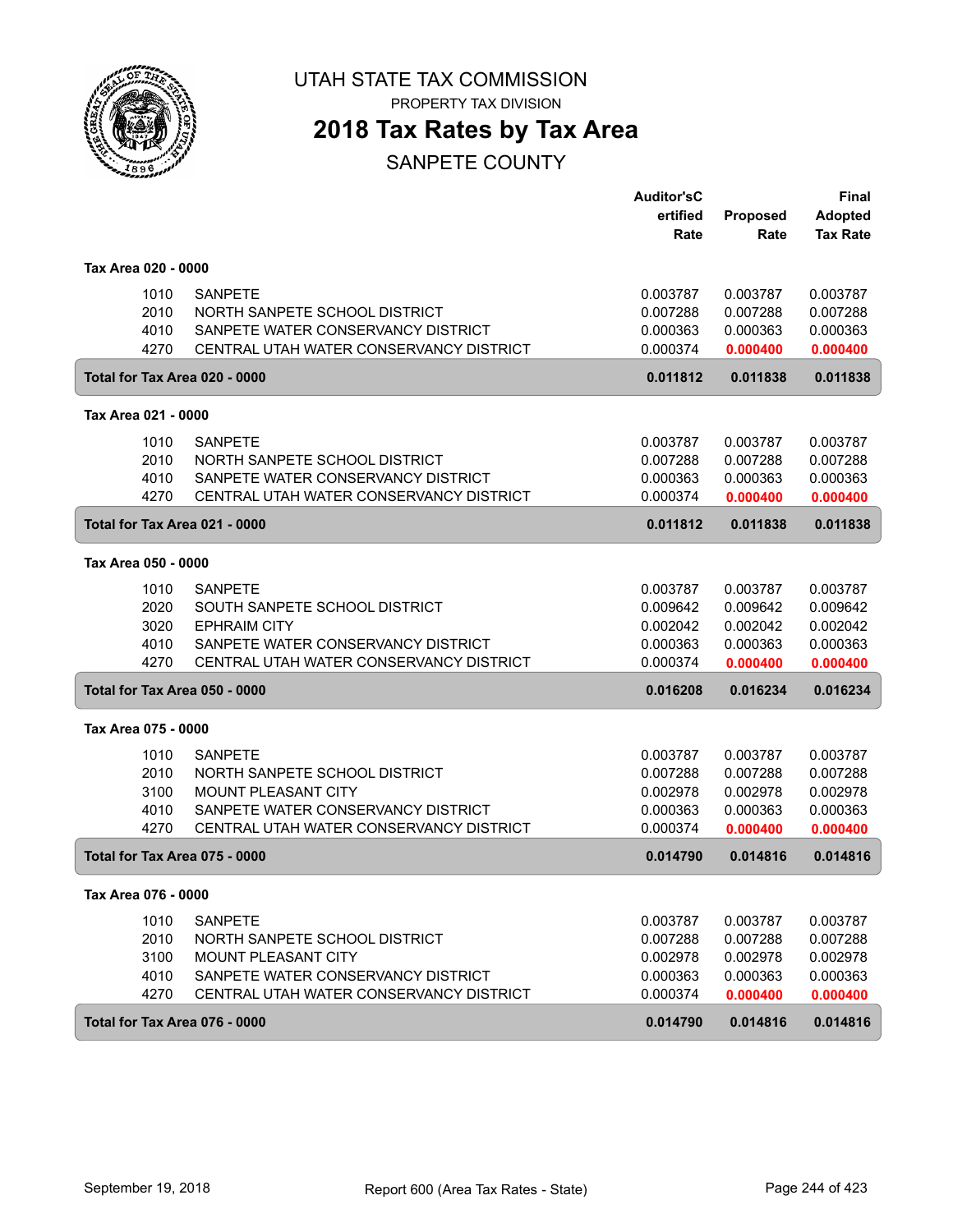

PROPERTY TAX DIVISION

### **2018 Tax Rates by Tax Area**

|                     |                                         | <b>Auditor'sC</b> |                 | Final           |
|---------------------|-----------------------------------------|-------------------|-----------------|-----------------|
|                     |                                         | ertified          | <b>Proposed</b> | <b>Adopted</b>  |
|                     |                                         | Rate              | Rate            | <b>Tax Rate</b> |
| Tax Area 080 - 0000 |                                         |                   |                 |                 |
| 1010                | <b>SANPETE</b>                          | 0.003787          | 0.003787        | 0.003787        |
| 2010                | NORTH SANPETE SCHOOL DISTRICT           | 0.007288          | 0.007288        | 0.007288        |
| 3030                | <b>FAIRVIEW CITY</b>                    | 0.001325          | 0.001325        | 0.001325        |
| 4010                | SANPETE WATER CONSERVANCY DISTRICT      | 0.000363          | 0.000363        | 0.000363        |
| 4270                | CENTRAL UTAH WATER CONSERVANCY DISTRICT | 0.000374          | 0.000400        | 0.000400        |
|                     | Total for Tax Area 080 - 0000           | 0.013137          | 0.013163        | 0.013163        |
| Tax Area 085 - 0000 |                                         |                   |                 |                 |
| 1010                | <b>SANPETE</b>                          | 0.003787          | 0.003787        | 0.003787        |
| 2010                | NORTH SANPETE SCHOOL DISTRICT           | 0.007288          | 0.007288        | 0.007288        |
| 4010                | SANPETE WATER CONSERVANCY DISTRICT      | 0.000363          | 0.000363        | 0.000363        |
| 4270                | CENTRAL UTAH WATER CONSERVANCY DISTRICT | 0.000374          | 0.000400        | 0.000400        |
|                     | Total for Tax Area 085 - 0000           | 0.011812          | 0.011838        | 0.011838        |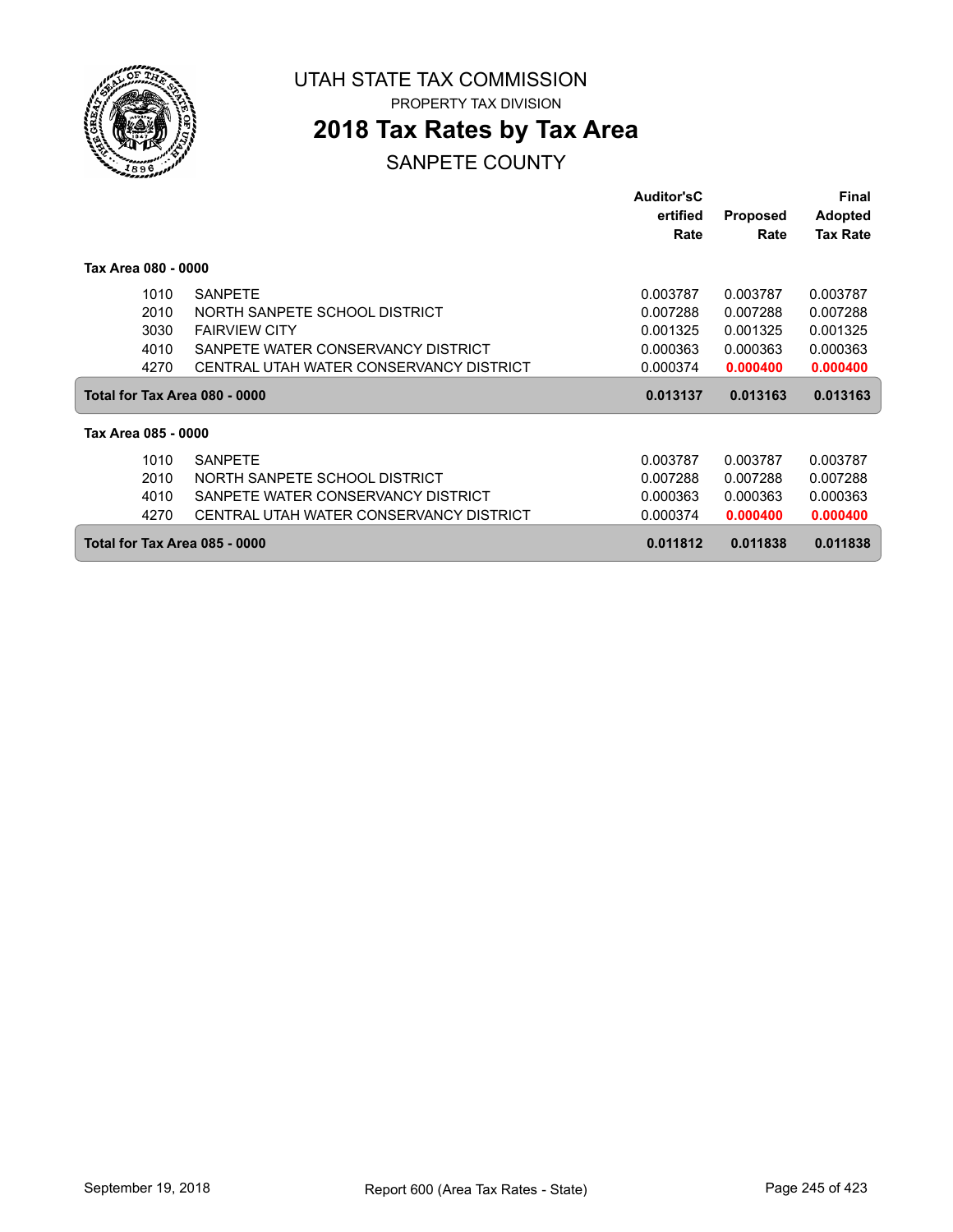

PROPERTY TAX DIVISION

### **2018 Tax Rates by Tax Area**

SEVIER COUNTY

|                                      |                                                                                                                                                     | <b>Auditor'sC</b><br>ertified<br>Rate                    | Proposed<br>Rate                                         | <b>Final</b><br><b>Adopted</b><br><b>Tax Rate</b>        |
|--------------------------------------|-----------------------------------------------------------------------------------------------------------------------------------------------------|----------------------------------------------------------|----------------------------------------------------------|----------------------------------------------------------|
| Tax Area 002 - 0000                  |                                                                                                                                                     |                                                          |                                                          |                                                          |
| 1010<br>1015<br>1020<br>2010<br>3010 | <b>SEVIER</b><br>MULTICOUNTY ASSESSING & COLLECTIONG<br>COUNTY ASSESSING & COLLECTING LEVY<br>SEVIER COUNTY SCHOOL DISTRICT<br>ANNABELLA TOWN       | 0.004073<br>0.000009<br>0.000486<br>0.007539<br>0.000712 | 0.004073<br>0.000009<br>0.000486<br>0.007705<br>0.000712 | 0.004073<br>0.000009<br>0.000486<br>0.007705<br>0.000712 |
| Total for Tax Area 002 - 0000        |                                                                                                                                                     | 0.012819                                                 | 0.012985                                                 | 0.012985                                                 |
| Tax Area 003 - 0000                  |                                                                                                                                                     |                                                          |                                                          |                                                          |
| 1010<br>1015<br>1020<br>2010<br>3020 | <b>SEVIER</b><br>MULTICOUNTY ASSESSING & COLLECTIONG<br>COUNTY ASSESSING & COLLECTING LEVY<br>SEVIER COUNTY SCHOOL DISTRICT<br><b>AURORA CITY</b>   | 0.004073<br>0.000009<br>0.000486<br>0.007539<br>0.001182 | 0.004073<br>0.000009<br>0.000486<br>0.007705<br>0.001182 | 0.004073<br>0.000009<br>0.000486<br>0.007705<br>0.001182 |
| Total for Tax Area 003 - 0000        |                                                                                                                                                     | 0.013289                                                 | 0.013455                                                 | 0.013455                                                 |
| Tax Area 004 - 0000                  |                                                                                                                                                     |                                                          |                                                          |                                                          |
| 1010<br>1015<br>1020<br>2010<br>3030 | <b>SEVIER</b><br>MULTICOUNTY ASSESSING & COLLECTIONG<br>COUNTY ASSESSING & COLLECTING LEVY<br>SEVIER COUNTY SCHOOL DISTRICT<br><b>ELSINORE TOWN</b> | 0.004073<br>0.000009<br>0.000486<br>0.007539<br>0.001532 | 0.004073<br>0.000009<br>0.000486<br>0.007705<br>0.001532 | 0.004073<br>0.000009<br>0.000486<br>0.007705<br>0.001532 |
| Total for Tax Area 004 - 0000        |                                                                                                                                                     | 0.013639                                                 | 0.013805                                                 | 0.013805                                                 |
| Tax Area 005 - 0000                  |                                                                                                                                                     |                                                          |                                                          |                                                          |
| 1010<br>1015<br>1020<br>2010<br>3040 | <b>SEVIER</b><br>MULTICOUNTY ASSESSING & COLLECTIONG<br>COUNTY ASSESSING & COLLECTING LEVY<br>SEVIER COUNTY SCHOOL DISTRICT<br><b>GLENWOOD TOWN</b> | 0.004073<br>0.000009<br>0.000486<br>0.007539<br>0.001052 | 0.004073<br>0.000009<br>0.000486<br>0.007705<br>0.001052 | 0.004073<br>0.000009<br>0.000486<br>0.007705<br>0.001052 |
| Total for Tax Area 005 - 0000        |                                                                                                                                                     | 0.013159                                                 | 0.013325                                                 | 0.013325                                                 |
| Tax Area 006 - 0000                  |                                                                                                                                                     |                                                          |                                                          |                                                          |
| 1010<br>1015<br>1020<br>2010<br>3050 | <b>SEVIER</b><br>MULTICOUNTY ASSESSING & COLLECTIONG<br>COUNTY ASSESSING & COLLECTING LEVY<br>SEVIER COUNTY SCHOOL DISTRICT<br><b>JOSEPH TOWN</b>   | 0.004073<br>0.000009<br>0.000486<br>0.007539<br>0.000512 | 0.004073<br>0.000009<br>0.000486<br>0.007705<br>0.000617 | 0.004073<br>0.000009<br>0.000486<br>0.007705<br>0.000617 |
| Total for Tax Area 006 - 0000        |                                                                                                                                                     | 0.012619                                                 | 0.012890                                                 | 0.012890                                                 |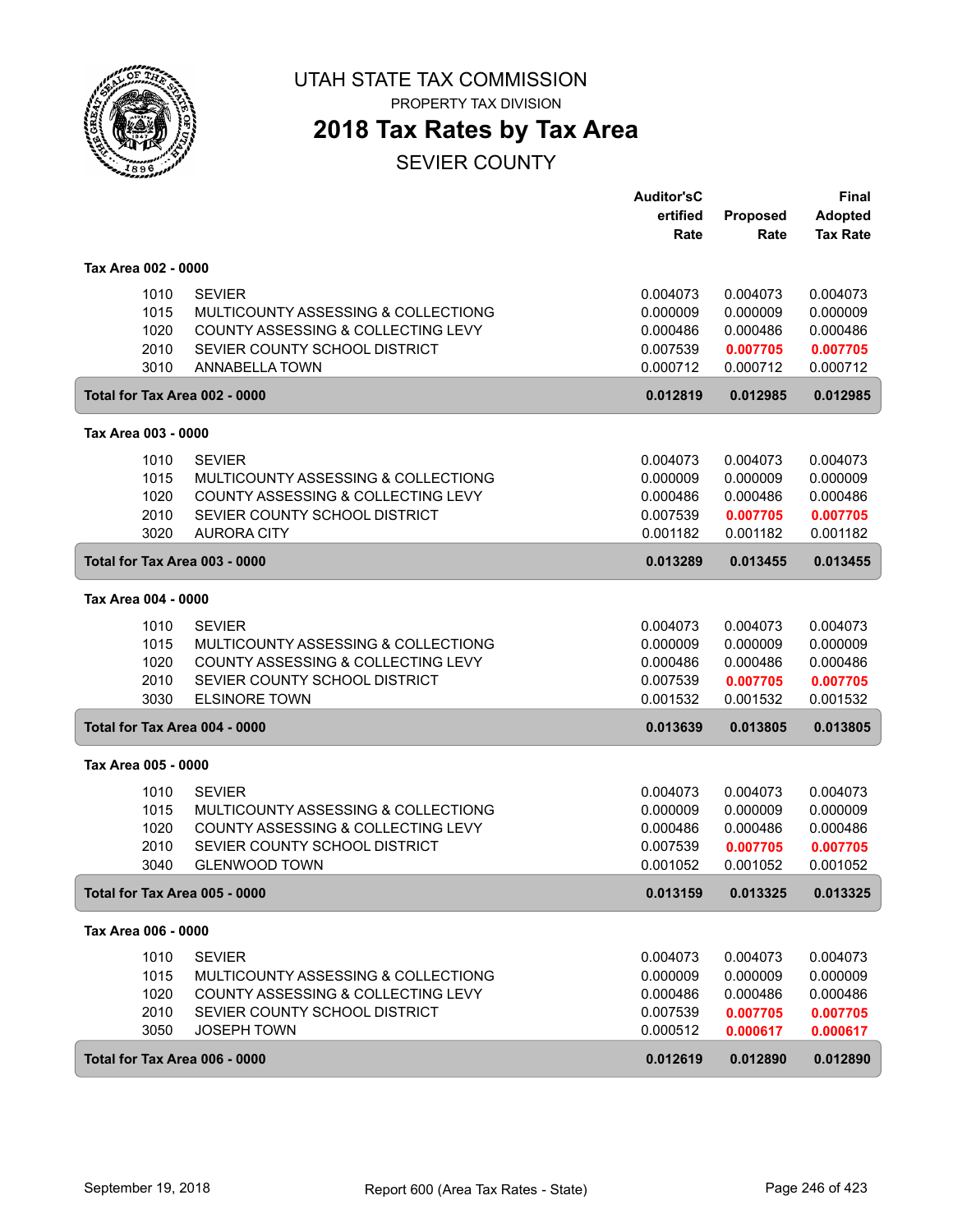

PROPERTY TAX DIVISION

### **2018 Tax Rates by Tax Area**

SEVIER COUNTY

|                                      |                                                                                                                                                      | <b>Auditor'sC</b><br>ertified<br>Rate                    | Proposed<br>Rate                                         | <b>Final</b><br><b>Adopted</b><br><b>Tax Rate</b>        |
|--------------------------------------|------------------------------------------------------------------------------------------------------------------------------------------------------|----------------------------------------------------------|----------------------------------------------------------|----------------------------------------------------------|
| Tax Area 007 - 0000                  |                                                                                                                                                      |                                                          |                                                          |                                                          |
| 1010<br>1015<br>1020<br>2010<br>3060 | <b>SEVIER</b><br>MULTICOUNTY ASSESSING & COLLECTIONG<br>COUNTY ASSESSING & COLLECTING LEVY<br>SEVIER COUNTY SCHOOL DISTRICT<br><b>KOOSHAREM TOWN</b> | 0.004073<br>0.000009<br>0.000486<br>0.007539<br>0.000482 | 0.004073<br>0.000009<br>0.000486<br>0.007705<br>0.000482 | 0.004073<br>0.000009<br>0.000486<br>0.007705<br>0.000482 |
| Total for Tax Area 007 - 0000        |                                                                                                                                                      | 0.012589                                                 | 0.012755                                                 | 0.012755                                                 |
| Tax Area 008 - 0000                  |                                                                                                                                                      |                                                          |                                                          |                                                          |
| 1010<br>1015<br>1020<br>2010<br>3070 | <b>SEVIER</b><br>MULTICOUNTY ASSESSING & COLLECTIONG<br>COUNTY ASSESSING & COLLECTING LEVY<br>SEVIER COUNTY SCHOOL DISTRICT<br><b>MONROE CITY</b>    | 0.004073<br>0.000009<br>0.000486<br>0.007539<br>0.001143 | 0.004073<br>0.000009<br>0.000486<br>0.007705<br>0.002289 | 0.004073<br>0.000009<br>0.000486<br>0.007705<br>0.002289 |
| Total for Tax Area 008 - 0000        |                                                                                                                                                      | 0.013250                                                 | 0.014562                                                 | 0.014562                                                 |
| Tax Area 009 - 0000                  |                                                                                                                                                      |                                                          |                                                          |                                                          |
| 1010<br>1015<br>1020<br>2010<br>3080 | <b>SEVIER</b><br>MULTICOUNTY ASSESSING & COLLECTIONG<br>COUNTY ASSESSING & COLLECTING LEVY<br>SEVIER COUNTY SCHOOL DISTRICT<br><b>REDMOND TOWN</b>   | 0.004073<br>0.000009<br>0.000486<br>0.007539<br>0.001208 | 0.004073<br>0.000009<br>0.000486<br>0.007705<br>0.001208 | 0.004073<br>0.000009<br>0.000486<br>0.007705<br>0.001208 |
| Total for Tax Area 009 - 0000        |                                                                                                                                                      | 0.013315                                                 | 0.013481                                                 | 0.013481                                                 |
| Tax Area 010 - 0000                  |                                                                                                                                                      |                                                          |                                                          |                                                          |
| 1010<br>1015<br>1020<br>2010<br>3090 | <b>SEVIER</b><br>MULTICOUNTY ASSESSING & COLLECTIONG<br>COUNTY ASSESSING & COLLECTING LEVY<br>SEVIER COUNTY SCHOOL DISTRICT<br><b>RICHFIELD CITY</b> | 0.004073<br>0.000009<br>0.000486<br>0.007539<br>0.001838 | 0.004073<br>0.000009<br>0.000486<br>0.007705<br>0.001838 | 0.004073<br>0.000009<br>0.000486<br>0.007705<br>0.001838 |
| Total for Tax Area 010 - 0000        |                                                                                                                                                      | 0.013945                                                 | 0.014111                                                 | 0.014111                                                 |
| Tax Area 011 - 0000                  |                                                                                                                                                      |                                                          |                                                          |                                                          |
| 1010<br>1015<br>1020<br>2010<br>3100 | <b>SEVIER</b><br>MULTICOUNTY ASSESSING & COLLECTIONG<br>COUNTY ASSESSING & COLLECTING LEVY<br>SEVIER COUNTY SCHOOL DISTRICT<br><b>SALINA CITY</b>    | 0.004073<br>0.000009<br>0.000486<br>0.007539<br>0.002879 | 0.004073<br>0.000009<br>0.000486<br>0.007705<br>0.002879 | 0.004073<br>0.000009<br>0.000486<br>0.007705<br>0.002879 |
| Total for Tax Area 011 - 0000        |                                                                                                                                                      | 0.014986                                                 | 0.015152                                                 | 0.015152                                                 |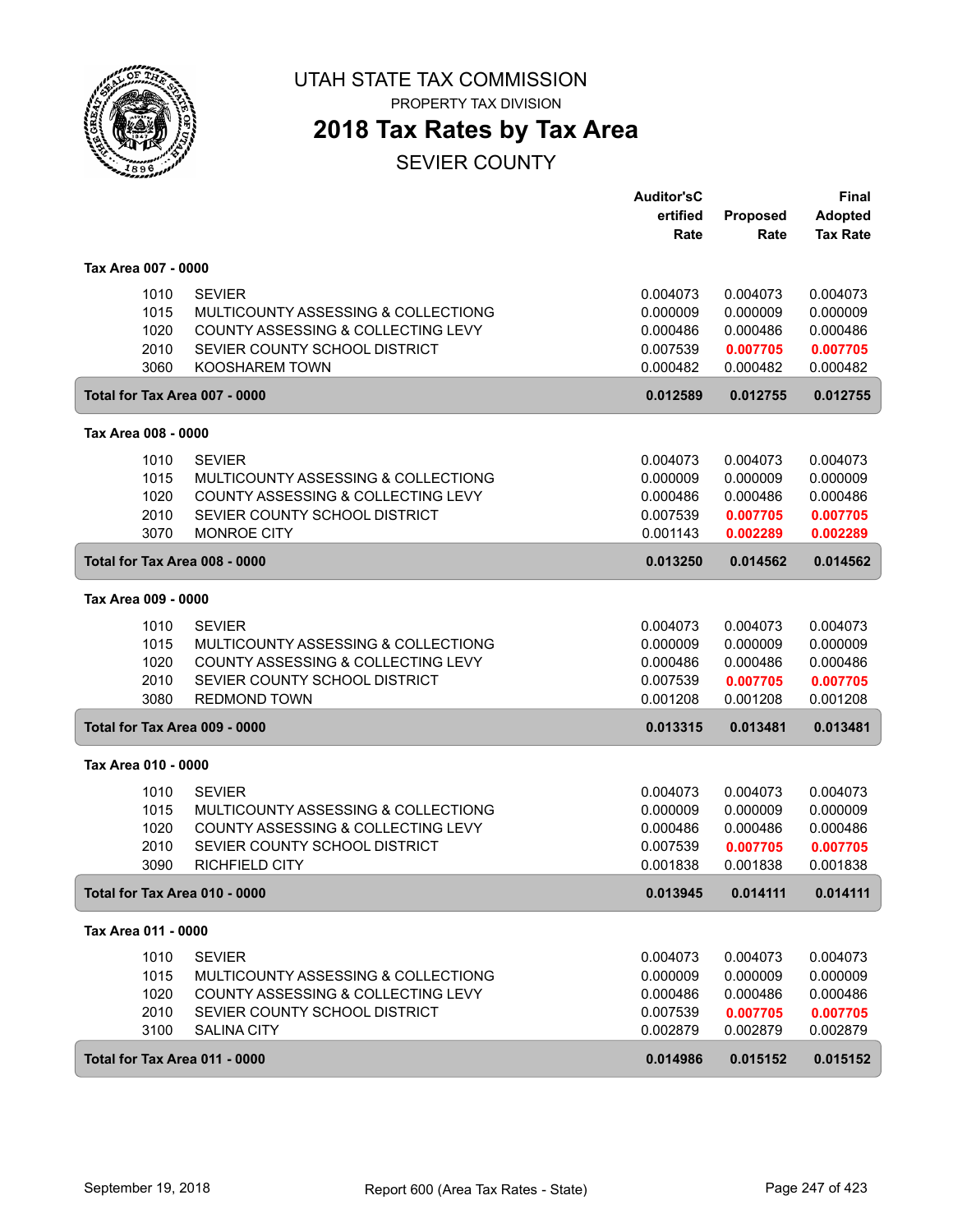

PROPERTY TAX DIVISION

# **2018 Tax Rates by Tax Area**

SEVIER COUNTY

|                               |                                     | <b>Auditor'sC</b> |                 | <b>Final</b>    |
|-------------------------------|-------------------------------------|-------------------|-----------------|-----------------|
|                               |                                     | ertified          | <b>Proposed</b> | <b>Adopted</b>  |
|                               |                                     | Rate              | Rate            | <b>Tax Rate</b> |
|                               |                                     |                   |                 |                 |
| Tax Area 012 - 0000           |                                     |                   |                 |                 |
| 1010                          | <b>SEVIER</b>                       | 0.004073          | 0.004073        | 0.004073        |
| 1015                          | MULTICOUNTY ASSESSING & COLLECTIONG | 0.000009          | 0.000009        | 0.000009        |
| 1020                          | COUNTY ASSESSING & COLLECTING LEVY  | 0.000486          | 0.000486        | 0.000486        |
| 2010                          | SEVIER COUNTY SCHOOL DISTRICT       | 0.007539          | 0.007705        | 0.007705        |
| 3110                          | <b>SIGURD TOWN</b>                  | 0.001162          | 0.001162        | 0.001162        |
| Total for Tax Area 012 - 0000 |                                     | 0.013269          | 0.013435        | 0.013435        |
|                               |                                     |                   |                 |                 |
| Tax Area 013 - 0000           |                                     |                   |                 |                 |
| 1010                          | <b>SEVIER</b>                       | 0.004073          | 0.004073        | 0.004073        |
| 1015                          | MULTICOUNTY ASSESSING & COLLECTIONG | 0.000009          | 0.000009        | 0.000009        |
| 1020                          | COUNTY ASSESSING & COLLECTING LEVY  | 0.000486          | 0.000486        | 0.000486        |
| 2010                          | SEVIER COUNTY SCHOOL DISTRICT       | 0.007539          | 0.007705        | 0.007705        |
| Total for Tax Area 013 - 0000 |                                     | 0.012107          | 0.012273        | 0.012273        |
| Tax Area 023 - 0000           |                                     |                   |                 |                 |
| 1010                          | <b>SEVIER</b>                       | 0.004073          | 0.004073        | 0.004073        |
| 1015                          | MULTICOUNTY ASSESSING & COLLECTIONG | 0.000009          | 0.000009        | 0.000009        |
| 1020                          | COUNTY ASSESSING & COLLECTING LEVY  | 0.000486          | 0.000486        | 0.000486        |
| 2010                          | SEVIER COUNTY SCHOOL DISTRICT       | 0.007539          | 0.007705        | 0.007705        |
| 3015                          | <b>CENTRAL VALLEY TOWN</b>          | 0.001489          | 0.001489        | 0.001489        |
|                               |                                     |                   |                 |                 |
| Total for Tax Area 023 - 0000 |                                     | 0.013596          | 0.013762        | 0.013762        |
| Tax Area 024 - 0000           |                                     |                   |                 |                 |
| 1010                          | <b>SEVIER</b>                       | 0.004073          | 0.004073        | 0.004073        |
| 1015                          | MULTICOUNTY ASSESSING & COLLECTIONG | 0.000009          | 0.000009        | 0.000009        |
| 1020                          | COUNTY ASSESSING & COLLECTING LEVY  | 0.000486          | 0.000486        | 0.000486        |
| 2010                          | SEVIER COUNTY SCHOOL DISTRICT       | 0.007539          | 0.007705        | 0.007705        |
| 3100                          | <b>SALINA CITY</b>                  | 0.002879          | 0.002879        | 0.002879        |
| Total for Tax Area 024 - 0000 |                                     | 0.014986          | 0.015152        | 0.015152        |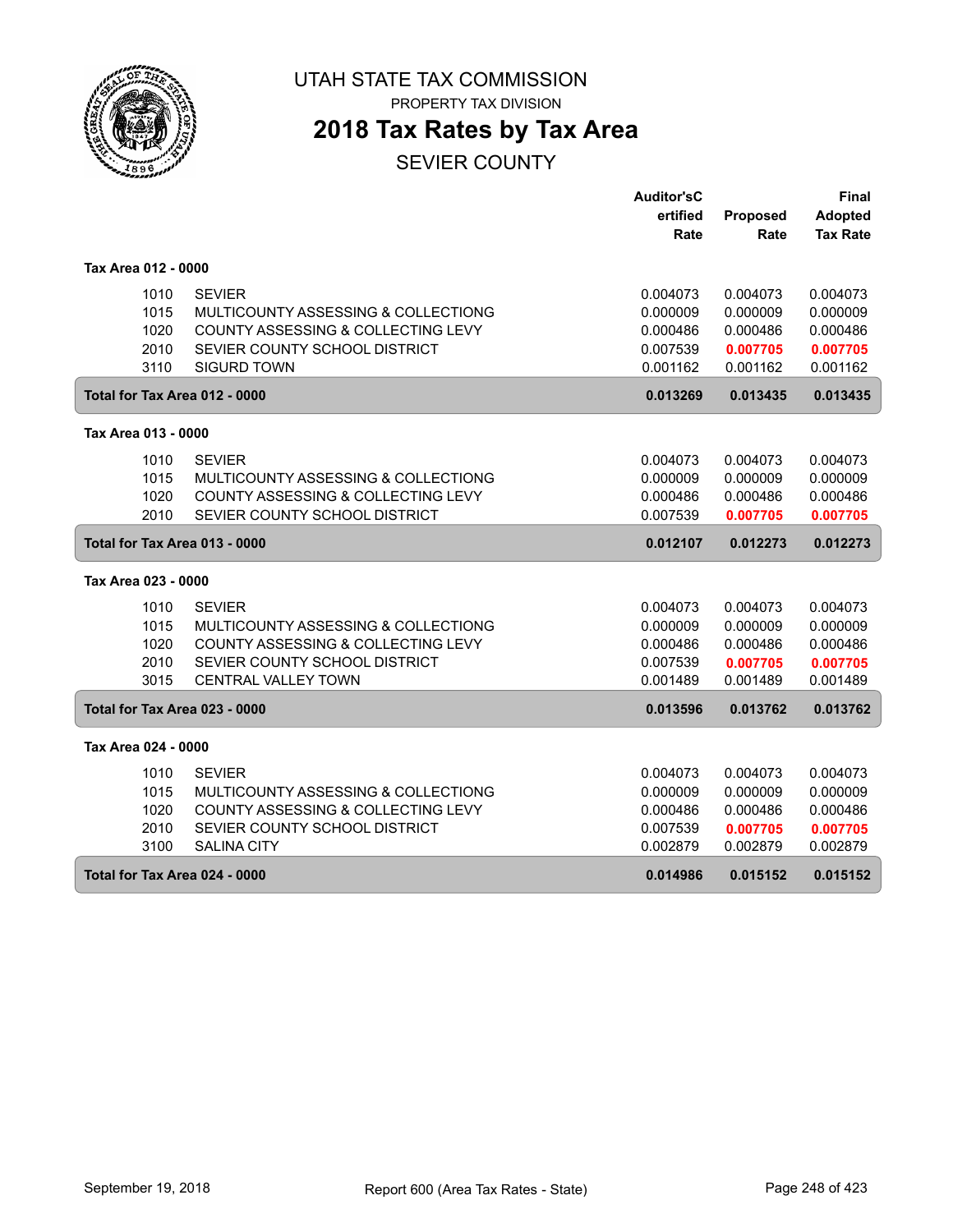

PROPERTY TAX DIVISION

### **2018 Tax Rates by Tax Area**

|                               |                                                                    | <b>Auditor'sC</b>    |                      | <b>Final</b>         |
|-------------------------------|--------------------------------------------------------------------|----------------------|----------------------|----------------------|
|                               |                                                                    | ertified             | Proposed             | <b>Adopted</b>       |
|                               |                                                                    | Rate                 | Rate                 | <b>Tax Rate</b>      |
| Tax Area 001 - 0000           |                                                                    |                      |                      |                      |
|                               |                                                                    |                      |                      |                      |
| 1010                          | <b>SUMMIT</b>                                                      | 0.000663             | 0.000831             | 0.000831             |
| 1015                          | MULTICOUNTY ASSESSING & COLLECTING LEVY                            | 0.000009             | 0.000009             | 0.000009             |
| 1020<br>2020                  | COUNTY ASSESSING & COLLECTING LEVY<br>NORTH SUMMIT SCHOOL DISTRICT | 0.000169<br>0.005748 | 0.000169<br>0.005748 | 0.000169<br>0.005748 |
| 3010                          | <b>COALVILLE CITY</b>                                              | 0.002998             | 0.002998             | 0.002998             |
| 4005                          | WEBER BASIN WATER CONSERVANCY DISTRICT                             | 0.000164             | 0.000164             | 0.000164             |
| 4030                          | NORTH SUMMIT FIRE PROTECTION DISTRICT                              | 0.000547             | 0.000547             | 0.000547             |
| 4150                          | SUMMIT COUNTY MOSQUITO ABATEMENT DISTRICT                          | 0.000030             | 0.000030             | 0.000030             |
| Total for Tax Area 001 - 0000 |                                                                    | 0.010328             | 0.010496             | 0.010496             |
|                               |                                                                    |                      |                      |                      |
| Tax Area 002 - 0000           |                                                                    |                      |                      |                      |
| 1010                          | <b>SUMMIT</b>                                                      | 0.000663             | 0.000831             | 0.000831             |
| 1015                          | MULTICOUNTY ASSESSING & COLLECTING LEVY                            | 0.000009             | 0.000009             | 0.000009             |
| 1020                          | COUNTY ASSESSING & COLLECTING LEVY                                 | 0.000169             | 0.000169             | 0.000169             |
| 2030                          | SOUTH SUMMIT SCHOOL DISTRICT                                       | 0.005887             | 0.006091             | 0.006091             |
| 3020                          | <b>FRANCIS CITY</b>                                                | 0.001865             | 0.001865             | 0.001865             |
| 4010                          | SOUTH SUMMIT CEMETERY MAINTENANCE DISTRICT                         | 0.000174             | 0.000174             | 0.000174             |
| 4020                          | SOUTH SUMMIT FIRE PROTECTION DISTRICT                              | 0.000264             | 0.000264             | 0.000264             |
| 4150                          | SUMMIT COUNTY MOSQUITO ABATEMENT DISTRICT                          | 0.000030             | 0.000030             | 0.000030             |
| 4270                          | CENTRAL UTAH WATER CONSERVANCY DISTRICT                            | 0.000374             | 0.000400             | 0.000400             |
| Total for Tax Area 002 - 0000 |                                                                    | 0.009435             | 0.009833             | 0.009833             |
|                               |                                                                    |                      |                      |                      |
| Tax Area 003 - 0000           |                                                                    |                      |                      |                      |
|                               |                                                                    |                      |                      |                      |
| 1010                          | <b>SUMMIT</b>                                                      | 0.000663             | 0.000831             | 0.000831             |
| 1015                          | MULTICOUNTY ASSESSING & COLLECTING LEVY                            | 0.000009             | 0.000009             | 0.000009             |
| 1020                          | COUNTY ASSESSING & COLLECTING LEVY                                 | 0.000169             | 0.000169             | 0.000169             |
| 2020                          | NORTH SUMMIT SCHOOL DISTRICT<br><b>HENEFER TOWN</b>                | 0.005748             | 0.005748             | 0.005748             |
| 3030                          | WEBER BASIN WATER CONSERVANCY DISTRICT                             | 0.000828             | 0.000828             | 0.000828             |
| 4005<br>4030                  | NORTH SUMMIT FIRE PROTECTION DISTRICT                              | 0.000164<br>0.000547 | 0.000164<br>0.000547 | 0.000164<br>0.000547 |
| 4150                          | SUMMIT COUNTY MOSQUITO ABATEMENT DISTRICT                          | 0.000030             | 0.000030             | 0.000030             |
| Total for Tax Area 003 - 0000 |                                                                    | 0.008158             | 0.008326             | 0.008326             |
| Tax Area 004 - 0000           |                                                                    |                      |                      |                      |
|                               |                                                                    |                      |                      |                      |
| 1010                          | <b>SUMMIT</b><br>MULTICOUNTY ASSESSING & COLLECTING LEVY           | 0.000663             | 0.000831             | 0.000831             |
| 1015<br>1020                  | COUNTY ASSESSING & COLLECTING LEVY                                 | 0.000009<br>0.000169 | 0.000009<br>0.000169 | 0.000009<br>0.000169 |
| 2030                          | SOUTH SUMMIT SCHOOL DISTRICT                                       | 0.005887             | 0.006091             | 0.006091             |
| 3040                          | <b>KAMAS CITY</b>                                                  | 0.001623             | 0.001623             | 0.001623             |
| 4005                          | WEBER BASIN WATER CONSERVANCY DISTRICT                             | 0.000164             | 0.000164             | 0.000164             |
| 4010                          | SOUTH SUMMIT CEMETERY MAINTENANCE DISTRICT                         | 0.000174             | 0.000174             | 0.000174             |
| 4020                          | SOUTH SUMMIT FIRE PROTECTION DISTRICT                              | 0.000264             | 0.000264             | 0.000264             |
| 4150                          | SUMMIT COUNTY MOSQUITO ABATEMENT DISTRICT                          | 0.000030             | 0.000030             | 0.000030             |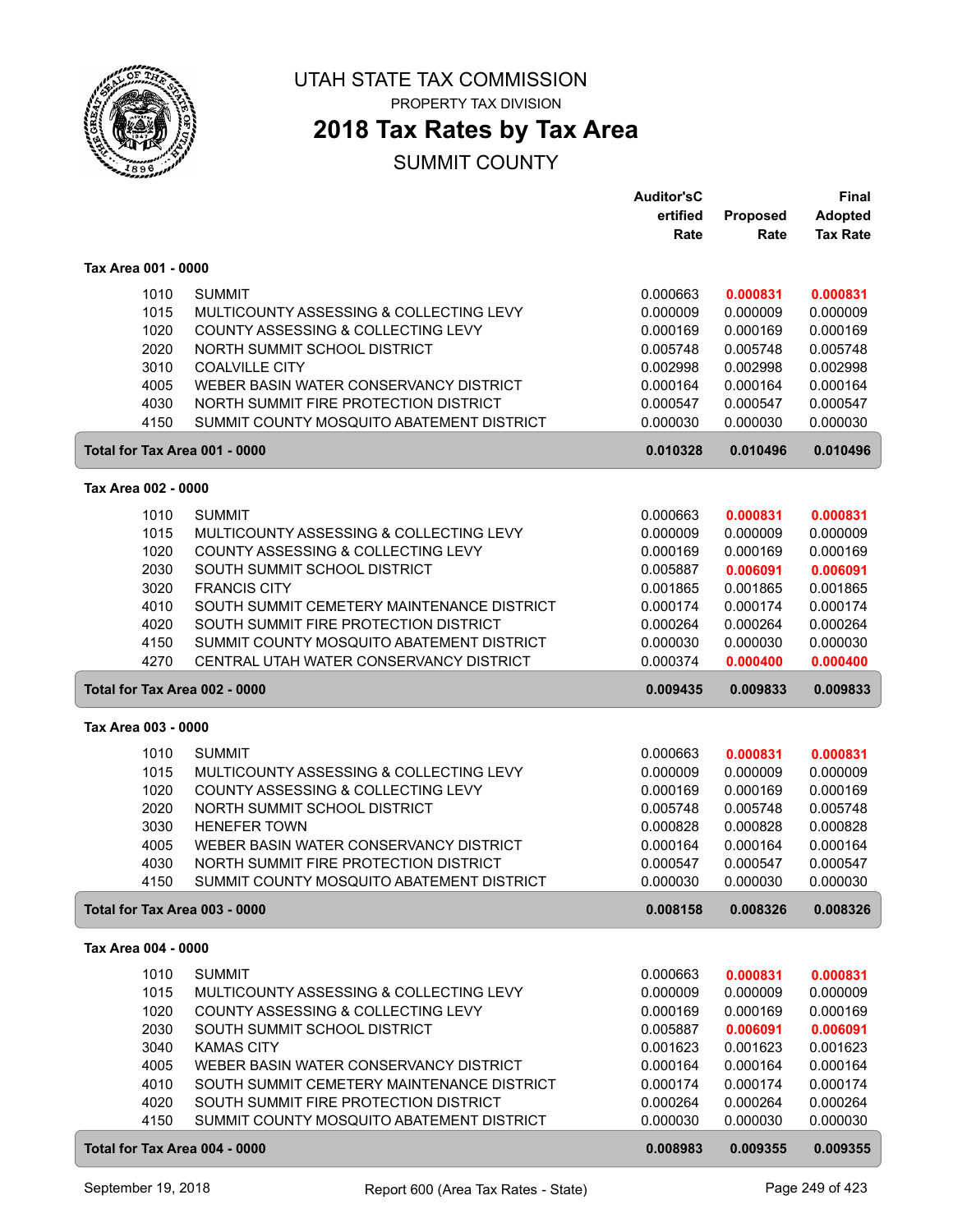

PROPERTY TAX DIVISION

## **2018 Tax Rates by Tax Area**

|                     |                                                                                   | <b>Auditor'sC</b>    |                      | <b>Final</b>         |
|---------------------|-----------------------------------------------------------------------------------|----------------------|----------------------|----------------------|
|                     |                                                                                   | ertified             | Proposed             | <b>Adopted</b>       |
|                     |                                                                                   | Rate                 | Rate                 | <b>Tax Rate</b>      |
| Tax Area 005 - 0000 |                                                                                   |                      |                      |                      |
|                     |                                                                                   |                      |                      |                      |
| 1010                | <b>SUMMIT</b>                                                                     | 0.000663             | 0.000831             | 0.000831             |
| 1015                | MULTICOUNTY ASSESSING & COLLECTING LEVY                                           | 0.000009             | 0.000009             | 0.000009             |
| 1020                | COUNTY ASSESSING & COLLECTING LEVY                                                | 0.000169             | 0.000169             | 0.000169             |
| 2030                | SOUTH SUMMIT SCHOOL DISTRICT                                                      | 0.005887             | 0.006091             | 0.006091             |
| 3050                | <b>OAKLEY CITY</b>                                                                | 0.001424             | 0.001424             | 0.001424             |
| 4005                | WEBER BASIN WATER CONSERVANCY DISTRICT                                            | 0.000164             | 0.000164             | 0.000164             |
| 4010                | SOUTH SUMMIT CEMETERY MAINTENANCE DISTRICT                                        | 0.000174             | 0.000174             | 0.000174             |
| 4020                | SOUTH SUMMIT FIRE PROTECTION DISTRICT                                             | 0.000264             | 0.000264             | 0.000264             |
| 4150                | SUMMIT COUNTY MOSQUITO ABATEMENT DISTRICT                                         | 0.000030             | 0.000030             | 0.000030             |
|                     | Total for Tax Area 005 - 0000                                                     | 0.008784             | 0.009156             | 0.009156             |
| Tax Area 006 - 0000 |                                                                                   |                      |                      |                      |
| 1010                | <b>SUMMIT</b>                                                                     | 0.000663             | 0.000831             | 0.000831             |
| 1015                | MULTICOUNTY ASSESSING & COLLECTING LEVY                                           | 0.000009             | 0.000009             | 0.000009             |
| 1020                | COUNTY ASSESSING & COLLECTING LEVY                                                | 0.000169             | 0.000169             | 0.000169             |
| 2010                | PARK CITY SCHOOL DISTRICT                                                         | 0.003985             | 0.004369             | 0.004369             |
| 3060                | <b>PARK CITY</b>                                                                  | 0.001934             | 0.001934             | 0.001934             |
| 4005                | WEBER BASIN WATER CONSERVANCY DISTRICT                                            | 0.000164             | 0.000164             | 0.000164             |
| 4060                | PARK CITY FIRE SERVICE DISTRICT                                                   | 0.000726             | 0.000726             | 0.000726             |
| 4150                | SUMMIT COUNTY MOSQUITO ABATEMENT DISTRICT                                         | 0.000030             | 0.000030             | 0.000030             |
|                     |                                                                                   |                      |                      |                      |
|                     | Total for Tax Area 006 - 0000                                                     | 0.007680             | 0.008232             | 0.008232             |
| Tax Area 007 - 0000 |                                                                                   |                      |                      |                      |
| 1010                | <b>SUMMIT</b>                                                                     | 0.000663             | 0.000831             | 0.000831             |
| 1015                | MULTICOUNTY ASSESSING & COLLECTING LEVY                                           | 0.000009             | 0.000009             | 0.000009             |
| 1020                | COUNTY ASSESSING & COLLECTING LEVY                                                | 0.000169             | 0.000169             | 0.000169             |
| 2010                | PARK CITY SCHOOL DISTRICT                                                         | 0.003985             | 0.004369             | 0.004369             |
| 3060                | <b>PARK CITY</b>                                                                  | 0.001934             | 0.001934             | 0.001934             |
| 4005                | WEBER BASIN WATER CONSERVANCY DISTRICT                                            | 0.000164             | 0.000164             | 0.000164             |
| 4060                | <b>PARK CITY FIRE SERVICE DISTRICT</b>                                            | 0.000726             | 0.000726             | 0.000726             |
| 4150                | SUMMIT COUNTY MOSQUITO ABATEMENT DISTRICT                                         | 0.000030             | 0.000030             | 0.000030             |
|                     | Total for Tax Area 007 - 0000                                                     | 0.007680             | 0.008232             | 0.008232             |
| Tax Area 008 - 0000 |                                                                                   |                      |                      |                      |
|                     |                                                                                   |                      |                      |                      |
| 1010                | <b>SUMMIT</b>                                                                     | 0.000663             | 0.000831             | 0.000831             |
| 1015                | MULTICOUNTY ASSESSING & COLLECTING LEVY                                           | 0.000009             | 0.000009<br>0.000169 | 0.000009             |
| 1020                | COUNTY ASSESSING & COLLECTING LEVY<br>PARK CITY SCHOOL DISTRICT                   | 0.000169             |                      | 0.000169             |
| 2010                |                                                                                   | 0.003985             | 0.004369             | 0.004369<br>0.001934 |
| 3060                | PARK CITY                                                                         | 0.001934             | 0.001934             |                      |
| 4005<br>4060        | WEBER BASIN WATER CONSERVANCY DISTRICT<br>PARK CITY FIRE SERVICE DISTRICT         | 0.000164<br>0.000726 | 0.000164             | 0.000164<br>0.000726 |
| 4150                |                                                                                   |                      | 0.000726<br>0.000030 | 0.000030             |
| 6030                | SUMMIT COUNTY MOSQUITO ABATEMENT DISTRICT<br>SNYDERVILLE RECREATION DISTRICT BOND | 0.000030<br>0.000291 | 0.000291             | 0.000291             |
|                     |                                                                                   |                      |                      |                      |
|                     | Total for Tax Area 008 - 0000                                                     | 0.007971             | 0.008523             | 0.008523             |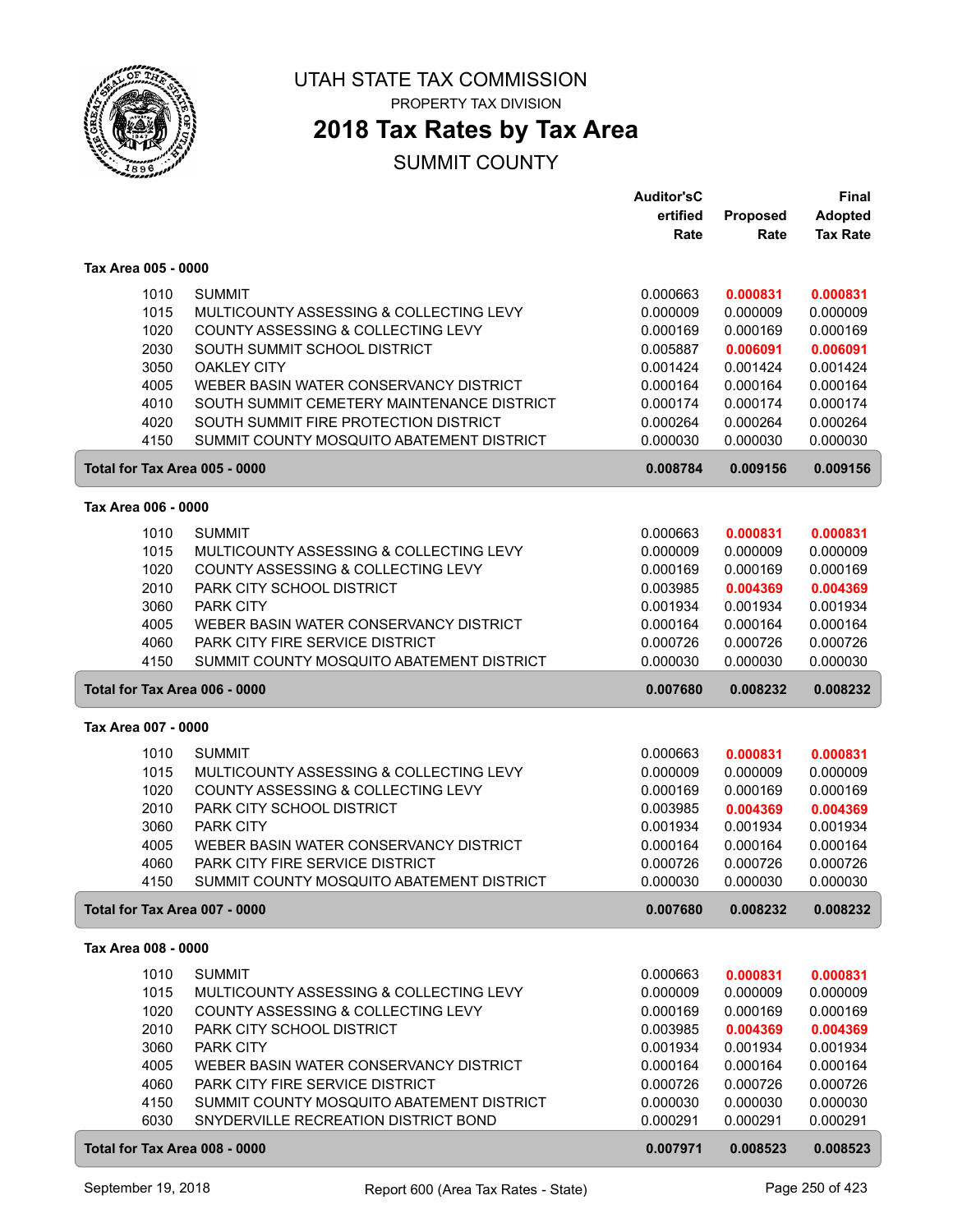

PROPERTY TAX DIVISION

### **2018 Tax Rates by Tax Area**

|                               |                                           | <b>Auditor'sC</b> |          | Final           |
|-------------------------------|-------------------------------------------|-------------------|----------|-----------------|
|                               |                                           | ertified          | Proposed | <b>Adopted</b>  |
|                               |                                           | Rate              | Rate     | <b>Tax Rate</b> |
| Tax Area 009 - 0000           |                                           |                   |          |                 |
| 1010                          | <b>SUMMIT</b>                             | 0.000663          | 0.000831 | 0.000831        |
| 1015                          | MULTICOUNTY ASSESSING & COLLECTING LEVY   | 0.000009          | 0.000009 | 0.000009        |
| 1020                          | COUNTY ASSESSING & COLLECTING LEVY        | 0.000169          | 0.000169 | 0.000169        |
| 2010                          | PARK CITY SCHOOL DISTRICT                 | 0.003985          | 0.004369 | 0.004369        |
| 3060                          | <b>PARK CITY</b>                          | 0.001934          | 0.001934 | 0.001934        |
| 4005                          | WEBER BASIN WATER CONSERVANCY DISTRICT    | 0.000164          | 0.000164 | 0.000164        |
| 4060                          | PARK CITY FIRE SERVICE DISTRICT           | 0.000726          | 0.000726 | 0.000726        |
| 4150                          | SUMMIT COUNTY MOSQUITO ABATEMENT DISTRICT | 0.000030          | 0.000030 | 0.000030        |
| Total for Tax Area 009 - 0000 |                                           | 0.007680          | 0.008232 | 0.008232        |
| Tax Area 010 - 0000           |                                           |                   |          |                 |
| 1010                          | <b>SUMMIT</b>                             | 0.000663          | 0.000831 | 0.000831        |
| 1015                          | MULTICOUNTY ASSESSING & COLLECTING LEVY   | 0.000009          | 0.000009 | 0.000009        |
| 1020                          | COUNTY ASSESSING & COLLECTING LEVY        | 0.000169          | 0.000169 | 0.000169        |
| 2010                          | PARK CITY SCHOOL DISTRICT                 | 0.003985          | 0.004369 | 0.004369        |
| 4005                          | WEBER BASIN WATER CONSERVANCY DISTRICT    | 0.000164          | 0.000164 | 0.000164        |
| 4060                          | <b>PARK CITY FIRE SERVICE DISTRICT</b>    | 0.000726          | 0.000726 | 0.000726        |
| 4150                          | SUMMIT COUNTY MOSQUITO ABATEMENT DISTRICT | 0.000030          | 0.000030 | 0.000030        |
| 4310                          | SNYDERVILLE BASIN RECREATION DISTRICT     | 0.000621          | 0.000621 | 0.000621        |
| 6010                          | MUNICIPAL TYPE SERVICE AREA               | 0.000504          | 0.000622 | 0.000622        |
| 6030                          | SNYDERVILLE RECREATION DISTRICT BOND      | 0.000291          | 0.000291 | 0.000291        |
| Total for Tax Area 010 - 0000 |                                           | 0.007162          | 0.007832 | 0.007832        |
| Tax Area 010 - 0001           |                                           |                   |          |                 |
| 1010                          | <b>SUMMIT</b>                             | 0.000663          | 0.000831 | 0.000831        |
| 1015                          | MULTICOUNTY ASSESSING & COLLECTING LEVY   | 0.000009          | 0.000009 | 0.000009        |
| 1020                          | COUNTY ASSESSING & COLLECTING LEVY        | 0.000169          | 0.000169 | 0.000169        |
| 2010                          | PARK CITY SCHOOL DISTRICT                 | 0.003985          | 0.004369 | 0.004369        |
| 4005                          | WEBER BASIN WATER CONSERVANCY DISTRICT    | 0.000164          | 0.000164 | 0.000164        |
| 4060                          | <b>PARK CITY FIRE SERVICE DISTRICT</b>    | 0.000726          | 0.000726 | 0.000726        |
| 4150                          | SUMMIT COUNTY MOSQUITO ABATEMENT DISTRICT | 0.000030          | 0.000030 | 0.000030        |
| 4310                          | SNYDERVILLE BASIN RECREATION DISTRICT     | 0.000621          | 0.000621 | 0.000621        |
| 6010                          | MUNICIPAL TYPE SERVICE AREA               | 0.000504          | 0.000622 | 0.000622        |
| 6030                          | SNYDERVILLE RECREATION DISTRICT BOND      | 0.000291          | 0.000291 | 0.000291        |
| Total for Tax Area 010 - 0001 |                                           | 0.007162          | 0.007832 | 0.007832        |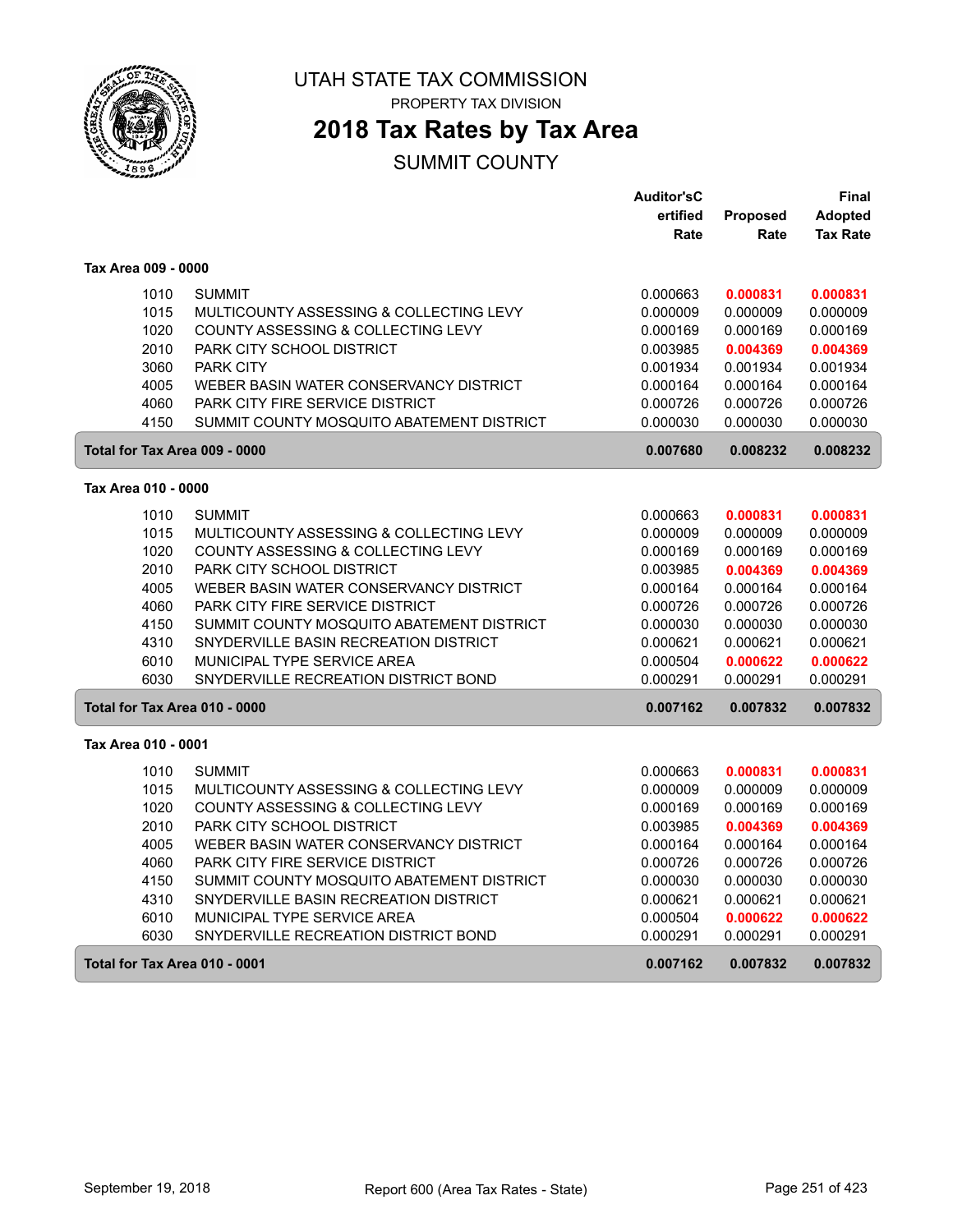

PROPERTY TAX DIVISION

### **2018 Tax Rates by Tax Area**

|                               |                                           | <b>Auditor'sC</b> |          | <b>Final</b>    |
|-------------------------------|-------------------------------------------|-------------------|----------|-----------------|
|                               |                                           | ertified          | Proposed | <b>Adopted</b>  |
|                               |                                           | Rate              | Rate     | <b>Tax Rate</b> |
| Tax Area 010 - 0002           |                                           |                   |          |                 |
| 1010                          | <b>SUMMIT</b>                             | 0.000663          | 0.000831 | 0.000831        |
| 1015                          | MULTICOUNTY ASSESSING & COLLECTING LEVY   | 0.000009          | 0.000009 | 0.000009        |
| 1020                          | COUNTY ASSESSING & COLLECTING LEVY        | 0.000169          | 0.000169 | 0.000169        |
| 2010                          | PARK CITY SCHOOL DISTRICT                 | 0.003985          | 0.004369 | 0.004369        |
| 4005                          | WEBER BASIN WATER CONSERVANCY DISTRICT    | 0.000164          | 0.000164 | 0.000164        |
| 4060                          | PARK CITY FIRE SERVICE DISTRICT           | 0.000726          | 0.000726 | 0.000726        |
| 4150                          | SUMMIT COUNTY MOSQUITO ABATEMENT DISTRICT | 0.000030          | 0.000030 | 0.000030        |
| 4310                          | SNYDERVILLE BASIN RECREATION DISTRICT     | 0.000621          | 0.000621 | 0.000621        |
| 6010                          | MUNICIPAL TYPE SERVICE AREA               | 0.000504          | 0.000622 | 0.000622        |
| 6030                          | SNYDERVILLE RECREATION DISTRICT BOND      | 0.000291          | 0.000291 | 0.000291        |
| Total for Tax Area 010 - 0002 |                                           | 0.007162          | 0.007832 | 0.007832        |
| Tax Area 010 - 0003           |                                           |                   |          |                 |
| 1010                          | <b>SUMMIT</b>                             | 0.000663          | 0.000831 | 0.000831        |
| 1015                          | MULTICOUNTY ASSESSING & COLLECTING LEVY   | 0.000009          | 0.000009 | 0.000009        |
| 1020                          | COUNTY ASSESSING & COLLECTING LEVY        | 0.000169          | 0.000169 | 0.000169        |
| 2010                          | PARK CITY SCHOOL DISTRICT                 | 0.003985          | 0.004369 | 0.004369        |
| 4005                          | WEBER BASIN WATER CONSERVANCY DISTRICT    | 0.000164          | 0.000164 | 0.000164        |
| 4060                          | PARK CITY FIRE SERVICE DISTRICT           | 0.000726          | 0.000726 | 0.000726        |
| 4150                          | SUMMIT COUNTY MOSQUITO ABATEMENT DISTRICT | 0.000030          | 0.000030 | 0.000030        |
| 4310                          | SNYDERVILLE BASIN RECREATION DISTRICT     | 0.000621          | 0.000621 | 0.000621        |
| 6010                          | MUNICIPAL TYPE SERVICE AREA               | 0.000504          | 0.000622 | 0.000622        |
| 6030                          | SNYDERVILLE RECREATION DISTRICT BOND      | 0.000291          | 0.000291 | 0.000291        |
| Total for Tax Area 010 - 0003 |                                           | 0.007162          | 0.007832 | 0.007832        |
| Tax Area 011 - 0000           |                                           |                   |          |                 |
| 1010                          | <b>SUMMIT</b>                             | 0.000663          | 0.000831 | 0.000831        |
| 1015                          | MULTICOUNTY ASSESSING & COLLECTING LEVY   | 0.000009          | 0.000009 | 0.000009        |
| 1020                          | COUNTY ASSESSING & COLLECTING LEVY        | 0.000169          | 0.000169 | 0.000169        |
| 2010                          | PARK CITY SCHOOL DISTRICT                 | 0.003985          | 0.004369 | 0.004369        |
| 4005                          | WEBER BASIN WATER CONSERVANCY DISTRICT    | 0.000164          | 0.000164 | 0.000164        |
| 4060                          | <b>PARK CITY FIRE SERVICE DISTRICT</b>    | 0.000726          | 0.000726 | 0.000726        |
| 4150                          | SUMMIT COUNTY MOSQUITO ABATEMENT DISTRICT | 0.000030          | 0.000030 | 0.000030        |
| 4310                          | SNYDERVILLE BASIN RECREATION DISTRICT     | 0.000621          | 0.000621 | 0.000621        |
| 6010                          | MUNICIPAL TYPE SERVICE AREA               | 0.000504          | 0.000622 | 0.000622        |
| 6030                          | SNYDERVILLE RECREATION DISTRICT BOND      | 0.000291          | 0.000291 | 0.000291        |
| Total for Tax Area 011 - 0000 |                                           | 0.007162          | 0.007832 | 0.007832        |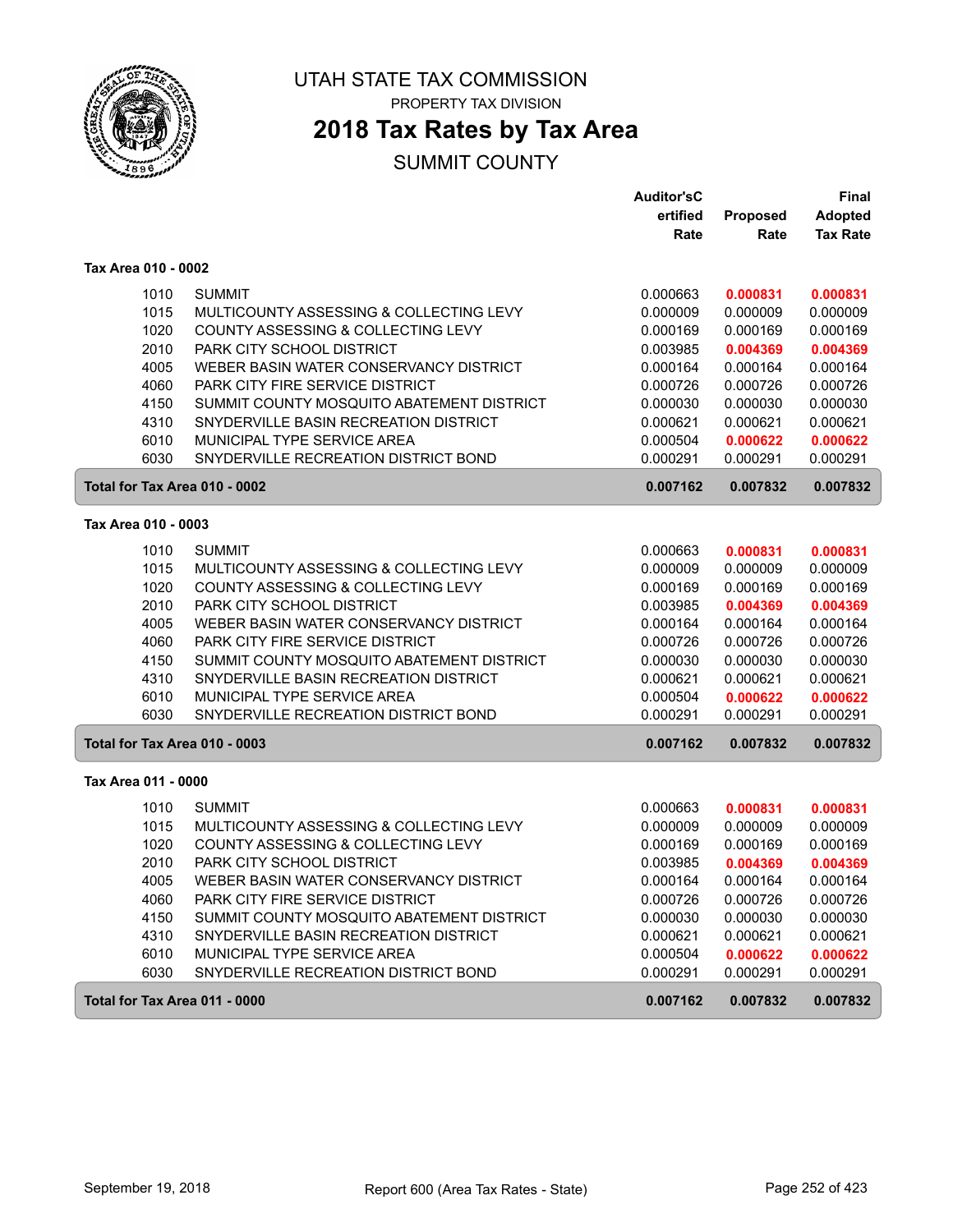

PROPERTY TAX DIVISION

## **2018 Tax Rates by Tax Area**

|                     |                                           | <b>Auditor'sC</b> |                 | Final           |
|---------------------|-------------------------------------------|-------------------|-----------------|-----------------|
|                     |                                           | ertified          | <b>Proposed</b> | Adopted         |
|                     |                                           | Rate              | Rate            | <b>Tax Rate</b> |
| Tax Area 012 - 0000 |                                           |                   |                 |                 |
| 1010                | <b>SUMMIT</b>                             | 0.000663          | 0.000831        | 0.000831        |
| 1015                | MULTICOUNTY ASSESSING & COLLECTING LEVY   | 0.000009          | 0.000009        | 0.000009        |
| 1020                | COUNTY ASSESSING & COLLECTING LEVY        | 0.000169          | 0.000169        | 0.000169        |
| 2010                | PARK CITY SCHOOL DISTRICT                 | 0.003985          | 0.004369        | 0.004369        |
| 4060                | <b>PARK CITY FIRE SERVICE DISTRICT</b>    | 0.000726          | 0.000726        | 0.000726        |
| 4150                | SUMMIT COUNTY MOSQUITO ABATEMENT DISTRICT | 0.000030          | 0.000030        | 0.000030        |
| 4310                | SNYDERVILLE BASIN RECREATION DISTRICT     | 0.000621          | 0.000621        | 0.000621        |
| 6010                | MUNICIPAL TYPE SERVICE AREA               | 0.000504          | 0.000622        | 0.000622        |
| 6030                | SNYDERVILLE RECREATION DISTRICT BOND      | 0.000291          | 0.000291        | 0.000291        |
|                     | Total for Tax Area 012 - 0000             | 0.006998          | 0.007668        | 0.007668        |
| Tax Area 012 - 0004 |                                           |                   |                 |                 |
| 1010                | <b>SUMMIT</b>                             | 0.000663          | 0.000831        | 0.000831        |
| 1015                | MULTICOUNTY ASSESSING & COLLECTING LEVY   | 0.000009          | 0.000009        | 0.000009        |
| 1020                | COUNTY ASSESSING & COLLECTING LEVY        | 0.000169          | 0.000169        | 0.000169        |
| 2010                | PARK CITY SCHOOL DISTRICT                 | 0.003985          | 0.004369        | 0.004369        |
| 4060                | PARK CITY FIRE SERVICE DISTRICT           | 0.000726          | 0.000726        | 0.000726        |
| 4150                | SUMMIT COUNTY MOSQUITO ABATEMENT DISTRICT | 0.000030          | 0.000030        | 0.000030        |
| 4310                | SNYDERVILLE BASIN RECREATION DISTRICT     | 0.000621          | 0.000621        | 0.000621        |
| 6010                | MUNICIPAL TYPE SERVICE AREA               | 0.000504          | 0.000622        | 0.000622        |
| 6030                | SNYDERVILLE RECREATION DISTRICT BOND      | 0.000291          | 0.000291        | 0.000291        |
|                     | Total for Tax Area 012 - 0004             | 0.006998          | 0.007668        | 0.007668        |
| Tax Area 013 - 0000 |                                           |                   |                 |                 |
| 1010                | <b>SUMMIT</b>                             | 0.000663          | 0.000831        | 0.000831        |
| 1015                | MULTICOUNTY ASSESSING & COLLECTING LEVY   | 0.000009          | 0.000009        | 0.000009        |
| 1020                | COUNTY ASSESSING & COLLECTING LEVY        | 0.000169          | 0.000169        | 0.000169        |
| 2010                | PARK CITY SCHOOL DISTRICT                 | 0.003985          | 0.004369        | 0.004369        |
| 4005                | WEBER BASIN WATER CONSERVANCY DISTRICT    | 0.000164          | 0.000164        | 0.000164        |
| 4060                | <b>PARK CITY FIRE SERVICE DISTRICT</b>    | 0.000726          | 0.000726        | 0.000726        |
| 4090                | SUMMIT COUNTY SERVICE AREA #6             | 0.000432          | 0.000432        | 0.000432        |
| 4150                | SUMMIT COUNTY MOSQUITO ABATEMENT DISTRICT | 0.000030          | 0.000030        | 0.000030        |
| 4310                | SNYDERVILLE BASIN RECREATION DISTRICT     | 0.000621          | 0.000621        | 0.000621        |
| 6010                | MUNICIPAL TYPE SERVICE AREA               | 0.000504          | 0.000622        | 0.000622        |
| 6030                | SNYDERVILLE RECREATION DISTRICT BOND      | 0.000291          | 0.000291        | 0.000291        |
|                     | Total for Tax Area 013 - 0000             | 0.007594          | 0.008264        | 0.008264        |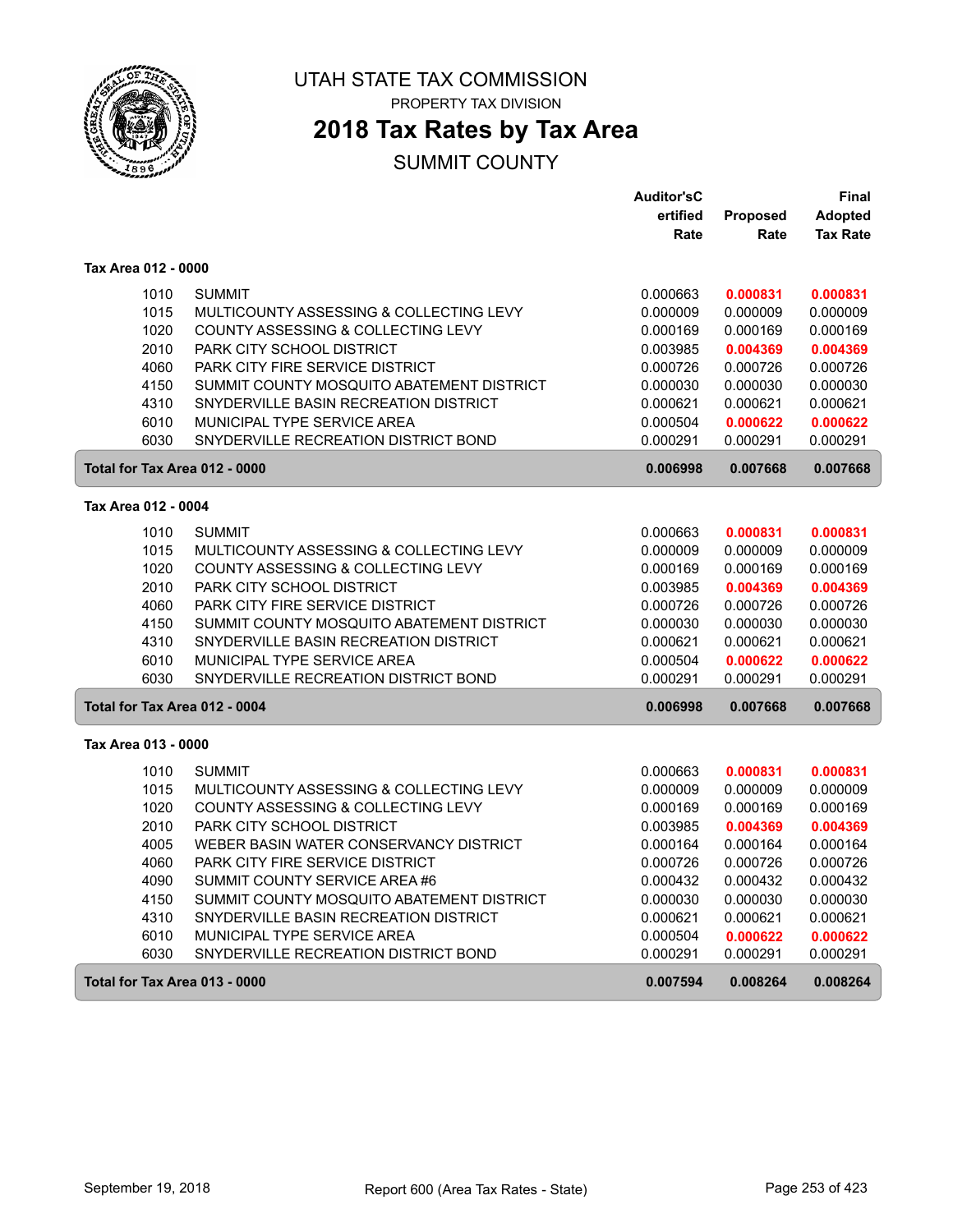

PROPERTY TAX DIVISION

# **2018 Tax Rates by Tax Area**

|                               |                                            | Auditor'sC |          | <b>Final</b>    |
|-------------------------------|--------------------------------------------|------------|----------|-----------------|
|                               |                                            | ertified   | Proposed | <b>Adopted</b>  |
|                               |                                            | Rate       | Rate     | <b>Tax Rate</b> |
| Tax Area 013 - 0001           |                                            |            |          |                 |
| 1010                          | <b>SUMMIT</b>                              | 0.000663   | 0.000831 | 0.000831        |
| 1015                          | MULTICOUNTY ASSESSING & COLLECTING LEVY    | 0.000009   | 0.000009 | 0.000009        |
| 1020                          | COUNTY ASSESSING & COLLECTING LEVY         | 0.000169   | 0.000169 | 0.000169        |
| 2010                          | PARK CITY SCHOOL DISTRICT                  | 0.003985   | 0.004369 | 0.004369        |
| 4005                          | WEBER BASIN WATER CONSERVANCY DISTRICT     | 0.000164   | 0.000164 | 0.000164        |
| 4060                          | <b>PARK CITY FIRE SERVICE DISTRICT</b>     | 0.000726   | 0.000726 | 0.000726        |
| 4090                          | SUMMIT COUNTY SERVICE AREA #6              | 0.000432   | 0.000432 | 0.000432        |
| 4150                          | SUMMIT COUNTY MOSQUITO ABATEMENT DISTRICT  | 0.000030   | 0.000030 | 0.000030        |
| 4310                          | SNYDERVILLE BASIN RECREATION DISTRICT      | 0.000621   | 0.000621 | 0.000621        |
| 6010                          | MUNICIPAL TYPE SERVICE AREA                | 0.000504   | 0.000622 | 0.000622        |
| 6030                          | SNYDERVILLE RECREATION DISTRICT BOND       | 0.000291   | 0.000291 | 0.000291        |
| Total for Tax Area 013 - 0001 |                                            | 0.007594   | 0.008264 | 0.008264        |
| Tax Area 015 - 0000           |                                            |            |          |                 |
| 1010                          | <b>SUMMIT</b>                              | 0.000663   | 0.000831 | 0.000831        |
| 1015                          | MULTICOUNTY ASSESSING & COLLECTING LEVY    | 0.000009   | 0.000009 | 0.000009        |
| 1020                          | COUNTY ASSESSING & COLLECTING LEVY         | 0.000169   | 0.000169 | 0.000169        |
| 2020                          | NORTH SUMMIT SCHOOL DISTRICT               | 0.005748   | 0.005748 | 0.005748        |
| 4005                          | WEBER BASIN WATER CONSERVANCY DISTRICT     | 0.000164   | 0.000164 | 0.000164        |
| 4010                          | SOUTH SUMMIT CEMETERY MAINTENANCE DISTRICT | 0.000174   | 0.000174 | 0.000174        |
| 4030                          | NORTH SUMMIT FIRE PROTECTION DISTRICT      | 0.000547   | 0.000547 | 0.000547        |
| 4130                          | SUMMIT COUNTY SERVICE AREA #8              | 0.006212   | 0.006212 | 0.006212        |
| 4150                          | SUMMIT COUNTY MOSQUITO ABATEMENT DISTRICT  | 0.000030   | 0.000030 | 0.000030        |
| 6010                          | MUNICIPAL TYPE SERVICE AREA                | 0.000504   | 0.000622 | 0.000622        |
| Total for Tax Area 015 - 0000 |                                            | 0.014220   | 0.014506 | 0.014506        |
| Tax Area 016 - 0000           |                                            |            |          |                 |
| 1010                          | <b>SUMMIT</b>                              | 0.000663   | 0.000831 | 0.000831        |
| 1015                          | MULTICOUNTY ASSESSING & COLLECTING LEVY    | 0.000009   | 0.000009 | 0.000009        |
| 1020                          | COUNTY ASSESSING & COLLECTING LEVY         | 0.000169   | 0.000169 | 0.000169        |
| 2020                          | NORTH SUMMIT SCHOOL DISTRICT               | 0.005748   | 0.005748 | 0.005748        |
| 4005                          | WEBER BASIN WATER CONSERVANCY DISTRICT     | 0.000164   | 0.000164 | 0.000164        |
| 4030                          | NORTH SUMMIT FIRE PROTECTION DISTRICT      | 0.000547   | 0.000547 | 0.000547        |
| 4070                          | SUMMIT COUNTY SERVICE AREA #5              | 0.001940   | 0.001940 | 0.001940        |
| 4120                          | WANSHIP CEMETERY MAINTENANCE DISTRICT      | 0.000018   | 0.000018 | 0.000018        |
| 4150                          | SUMMIT COUNTY MOSQUITO ABATEMENT DISTRICT  | 0.000030   | 0.000030 | 0.000030        |
| 6010                          | MUNICIPAL TYPE SERVICE AREA                | 0.000504   | 0.000622 | 0.000622        |
| Total for Tax Area 016 - 0000 |                                            | 0.009792   | 0.010078 | 0.010078        |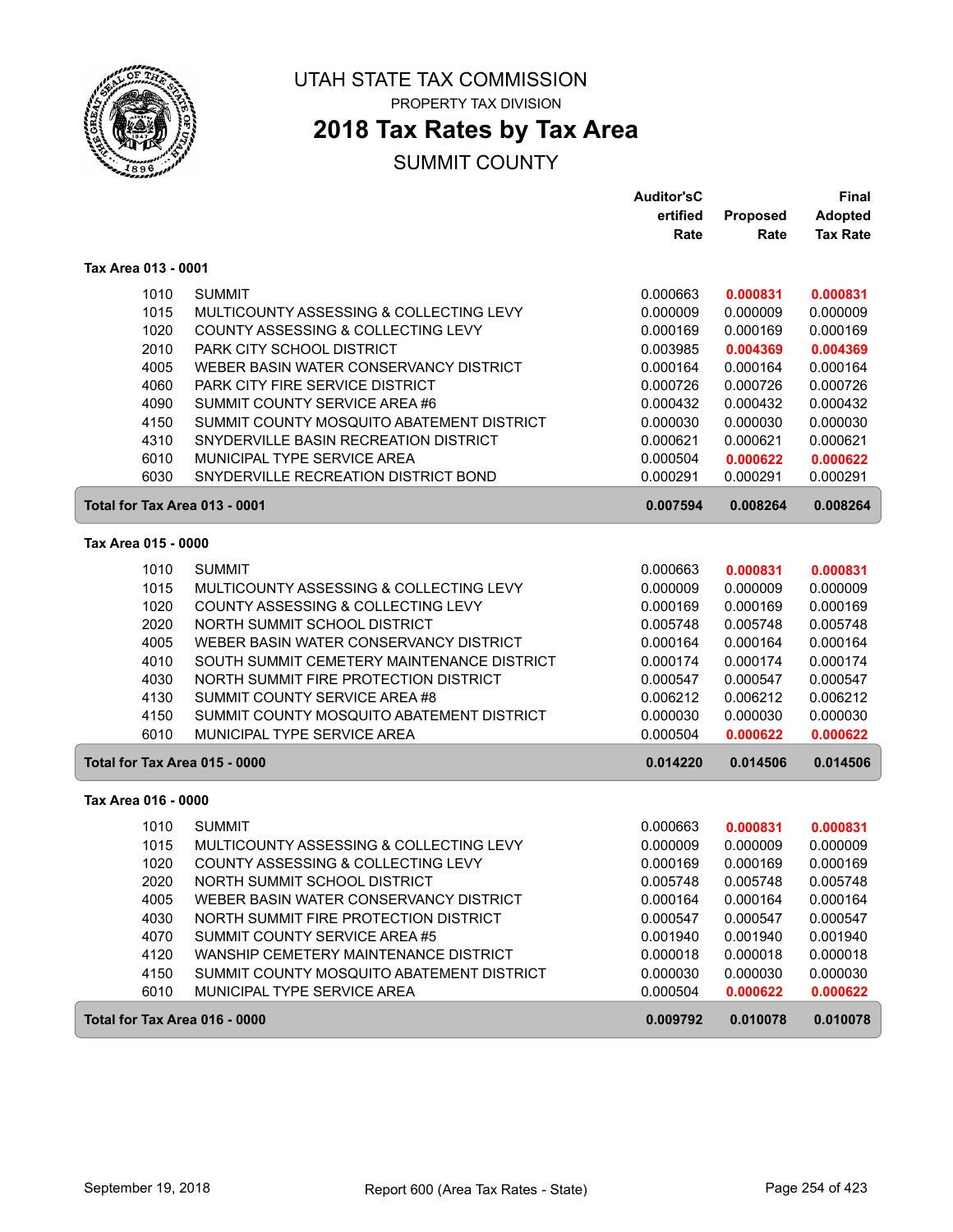

PROPERTY TAX DIVISION

### **2018 Tax Rates by Tax Area**

|                               |                                                              | <b>Auditor'sC</b>    |                      | <b>Final</b>         |
|-------------------------------|--------------------------------------------------------------|----------------------|----------------------|----------------------|
|                               |                                                              | ertified             | Proposed             | <b>Adopted</b>       |
|                               |                                                              | Rate                 | Rate                 | <b>Tax Rate</b>      |
| Tax Area 017 - 0000           |                                                              |                      |                      |                      |
| 1010                          | <b>SUMMIT</b>                                                | 0.000663             | 0.000831             | 0.000831             |
| 1015                          | MULTICOUNTY ASSESSING & COLLECTING LEVY                      | 0.000009             | 0.000009             | 0.000009             |
| 1020                          | COUNTY ASSESSING & COLLECTING LEVY                           | 0.000169             | 0.000169             | 0.000169             |
| 2020                          | NORTH SUMMIT SCHOOL DISTRICT                                 | 0.005748             | 0.005748             | 0.005748             |
| 4005                          | WEBER BASIN WATER CONSERVANCY DISTRICT                       | 0.000164             | 0.000164             | 0.000164             |
| 4030                          | NORTH SUMMIT FIRE PROTECTION DISTRICT                        | 0.000547             | 0.000547             | 0.000547             |
| 4150                          | SUMMIT COUNTY MOSQUITO ABATEMENT DISTRICT                    | 0.000030             | 0.000030             | 0.000030             |
| 6010                          | MUNICIPAL TYPE SERVICE AREA                                  | 0.000504             | 0.000622             | 0.000622             |
| Total for Tax Area 017 - 0000 |                                                              | 0.007834             | 0.008120             | 0.008120             |
| Tax Area 018 - 0000           |                                                              |                      |                      |                      |
| 1010                          | <b>SUMMIT</b>                                                | 0.000663             | 0.000831             | 0.000831             |
| 1015                          | MULTICOUNTY ASSESSING & COLLECTING LEVY                      | 0.000009             | 0.000009             | 0.000009             |
| 1020                          | COUNTY ASSESSING & COLLECTING LEVY                           | 0.000169             | 0.000169             | 0.000169             |
| 2020                          | NORTH SUMMIT SCHOOL DISTRICT                                 | 0.005748             | 0.005748             | 0.005748             |
| 4005                          | WEBER BASIN WATER CONSERVANCY DISTRICT                       | 0.000164             | 0.000164             | 0.000164             |
| 4030                          | NORTH SUMMIT FIRE PROTECTION DISTRICT                        | 0.000547             | 0.000547             | 0.000547             |
| 4120                          | WANSHIP CEMETERY MAINTENANCE DISTRICT                        | 0.000018             | 0.000018             | 0.000018             |
| 4150                          | SUMMIT COUNTY MOSQUITO ABATEMENT DISTRICT                    | 0.000030             | 0.000030             | 0.000030             |
| 6010                          | MUNICIPAL TYPE SERVICE AREA                                  | 0.000504             | 0.000622             | 0.000622             |
| Total for Tax Area 018 - 0000 |                                                              | 0.007852             | 0.008138             | 0.008138             |
| Tax Area 019 - 0000           |                                                              |                      |                      |                      |
| 1010                          | <b>SUMMIT</b>                                                | 0.000663             | 0.000831             | 0.000831             |
| 1015                          | MULTICOUNTY ASSESSING & COLLECTING LEVY                      | 0.000009             | 0.000009             | 0.000009             |
| 1020                          | COUNTY ASSESSING & COLLECTING LEVY                           | 0.000169             | 0.000169             | 0.000169             |
| 2020                          | NORTH SUMMIT SCHOOL DISTRICT                                 | 0.005748             | 0.005748             | 0.005748             |
| 4030                          | NORTH SUMMIT FIRE PROTECTION DISTRICT                        | 0.000547             | 0.000547             | 0.000547             |
| 4130                          | SUMMIT COUNTY SERVICE AREA #8                                | 0.006212             | 0.006212             | 0.006212             |
| 4150                          | SUMMIT COUNTY MOSQUITO ABATEMENT DISTRICT                    | 0.000030             | 0.000030             | 0.000030             |
| 6010                          | MUNICIPAL TYPE SERVICE AREA                                  | 0.000504             | 0.000622             | 0.000622             |
| Total for Tax Area 019 - 0000 |                                                              | 0.013882             | 0.014168             | 0.014168             |
| Tax Area 021 - 0000           |                                                              |                      |                      |                      |
| 1010                          | <b>SUMMIT</b>                                                | 0.000663             | 0.000831             | 0.000831             |
| 1015                          | MULTICOUNTY ASSESSING & COLLECTING LEVY                      | 0.000009             | 0.000009             | 0.000009             |
| 1020                          | COUNTY ASSESSING & COLLECTING LEVY                           | 0.000169             | 0.000169             | 0.000169             |
| 2020                          | NORTH SUMMIT SCHOOL DISTRICT                                 | 0.005748             | 0.005748             | 0.005748             |
| 4005                          | WEBER BASIN WATER CONSERVANCY DISTRICT                       | 0.000164             | 0.000164             | 0.000164             |
| 4030                          | NORTH SUMMIT FIRE PROTECTION DISTRICT                        | 0.000547             | 0.000547             | 0.000547             |
| 4130<br>6010                  | SUMMIT COUNTY SERVICE AREA #8<br>MUNICIPAL TYPE SERVICE AREA | 0.006212<br>0.000504 | 0.006212<br>0.000622 | 0.006212<br>0.000622 |
|                               |                                                              |                      |                      |                      |
| Total for Tax Area 021 - 0000 |                                                              | 0.014016             | 0.014302             | 0.014302             |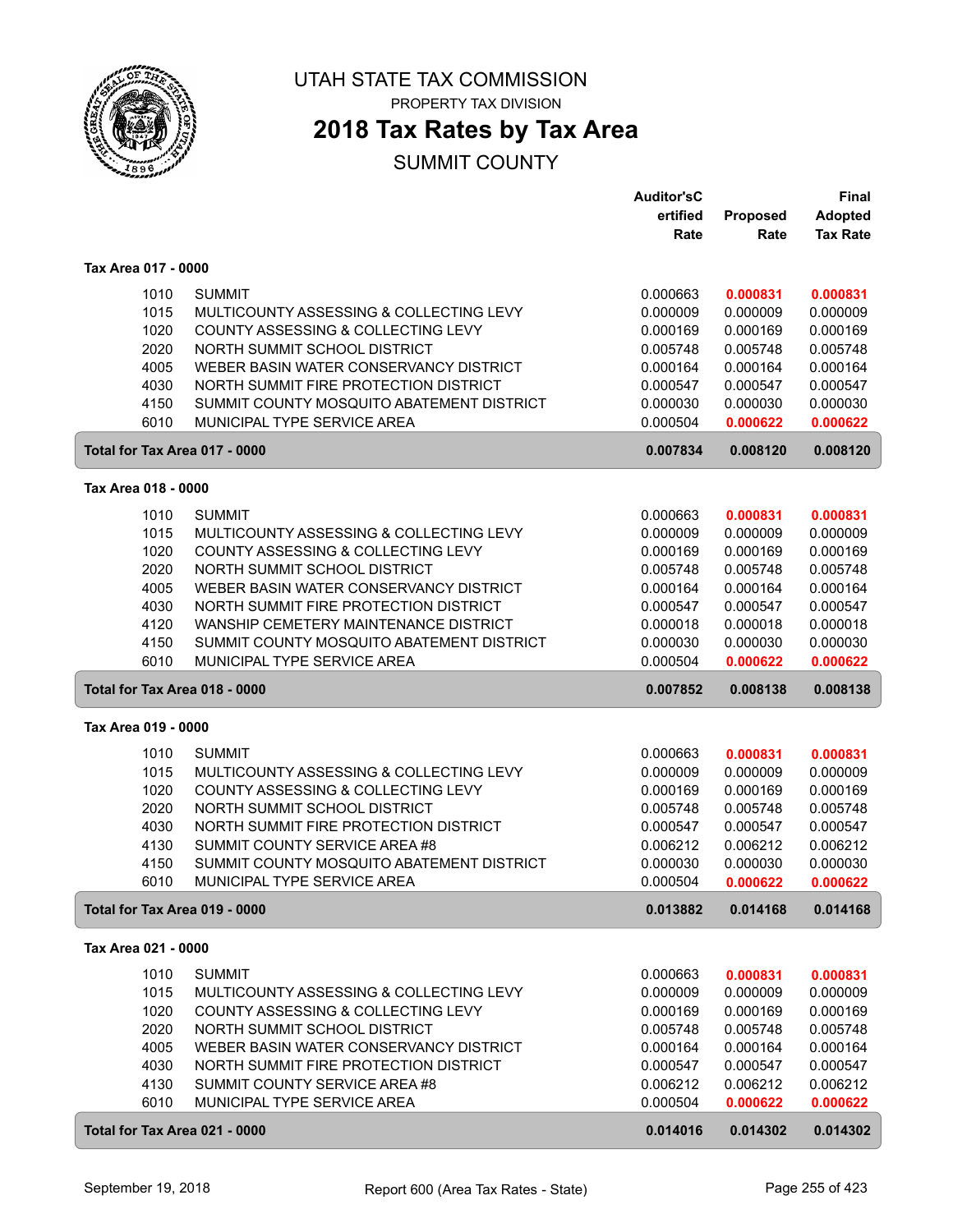

PROPERTY TAX DIVISION

## **2018 Tax Rates by Tax Area**

|                               |                                            | <b>Auditor'sC</b> |          | Final           |
|-------------------------------|--------------------------------------------|-------------------|----------|-----------------|
|                               |                                            | ertified          | Proposed | Adopted         |
|                               |                                            | Rate              | Rate     | <b>Tax Rate</b> |
| Tax Area 023 - 0000           |                                            |                   |          |                 |
| 1010                          | <b>SUMMIT</b>                              | 0.000663          | 0.000831 | 0.000831        |
| 1015                          | MULTICOUNTY ASSESSING & COLLECTING LEVY    | 0.000009          | 0.000009 | 0.000009        |
| 1020                          | COUNTY ASSESSING & COLLECTING LEVY         | 0.000169          | 0.000169 | 0.000169        |
| 2030                          | SOUTH SUMMIT SCHOOL DISTRICT               | 0.005887          | 0.006091 | 0.006091        |
| 4005                          | WEBER BASIN WATER CONSERVANCY DISTRICT     | 0.000164          | 0.000164 | 0.000164        |
| 4010                          | SOUTH SUMMIT CEMETERY MAINTENANCE DISTRICT | 0.000174          | 0.000174 | 0.000174        |
| 4020                          | SOUTH SUMMIT FIRE PROTECTION DISTRICT      | 0.000264          | 0.000264 | 0.000264        |
| 4150                          | SUMMIT COUNTY MOSQUITO ABATEMENT DISTRICT  | 0.000030          | 0.000030 | 0.000030        |
| 6010                          | MUNICIPAL TYPE SERVICE AREA                | 0.000504          | 0.000622 | 0.000622        |
| Total for Tax Area 023 - 0000 |                                            | 0.007864          | 0.008354 | 0.008354        |
| Tax Area 023 - 0001           |                                            |                   |          |                 |
| 1010                          | <b>SUMMIT</b>                              | 0.000663          | 0.000831 | 0.000831        |
| 1015                          | MULTICOUNTY ASSESSING & COLLECTING LEVY    | 0.000009          | 0.000009 | 0.000009        |
| 1020                          | COUNTY ASSESSING & COLLECTING LEVY         | 0.000169          | 0.000169 | 0.000169        |
| 2030                          | SOUTH SUMMIT SCHOOL DISTRICT               | 0.005887          | 0.006091 | 0.006091        |
| 4005                          | WEBER BASIN WATER CONSERVANCY DISTRICT     | 0.000164          | 0.000164 | 0.000164        |
| 4010                          | SOUTH SUMMIT CEMETERY MAINTENANCE DISTRICT | 0.000174          | 0.000174 | 0.000174        |
| 4020                          | SOUTH SUMMIT FIRE PROTECTION DISTRICT      | 0.000264          | 0.000264 | 0.000264        |
| 4150                          | SUMMIT COUNTY MOSQUITO ABATEMENT DISTRICT  | 0.000030          | 0.000030 | 0.000030        |
| 6010                          | <b>MUNICIPAL TYPE SERVICE AREA</b>         | 0.000504          | 0.000622 | 0.000622        |
| Total for Tax Area 023 - 0001 |                                            | 0.007864          | 0.008354 | 0.008354        |
| Tax Area 024 - 0000           |                                            |                   |          |                 |
| 1010                          | <b>SUMMIT</b>                              | 0.000663          | 0.000831 | 0.000831        |
| 1015                          | MULTICOUNTY ASSESSING & COLLECTING LEVY    | 0.000009          | 0.000009 | 0.000009        |
| 1020                          | COUNTY ASSESSING & COLLECTING LEVY         | 0.000169          | 0.000169 | 0.000169        |
| 2030                          | SOUTH SUMMIT SCHOOL DISTRICT               | 0.005887          | 0.006091 | 0.006091        |
| 4005                          | WEBER BASIN WATER CONSERVANCY DISTRICT     | 0.000164          | 0.000164 | 0.000164        |
| 4010                          | SOUTH SUMMIT CEMETERY MAINTENANCE DISTRICT | 0.000174          | 0.000174 | 0.000174        |
| 4170                          | SUMMIT COUNTY WILDLAND FIRE SERVICE AREA   | 0.000254          | 0.000254 | 0.000254        |
| 6010                          | <b>MUNICIPAL TYPE SERVICE AREA</b>         | 0.000504          | 0.000622 | 0.000622        |
| Total for Tax Area 024 - 0000 |                                            | 0.007824          | 0.008314 | 0.008314        |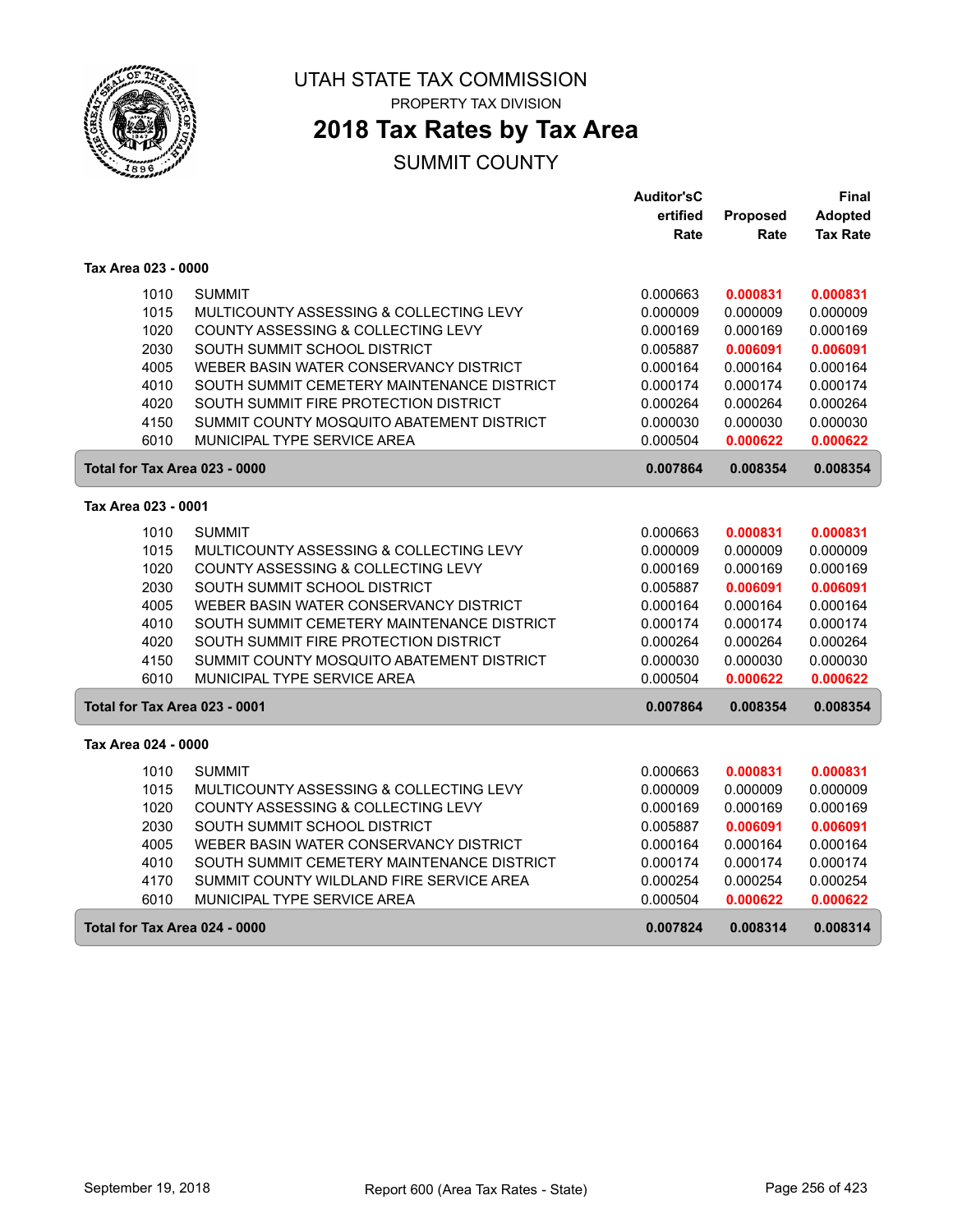

PROPERTY TAX DIVISION

# **2018 Tax Rates by Tax Area**

|                               |                                            | <b>Auditor'sC</b> |          | Final           |
|-------------------------------|--------------------------------------------|-------------------|----------|-----------------|
|                               |                                            | ertified          | Proposed | <b>Adopted</b>  |
|                               |                                            | Rate              | Rate     | <b>Tax Rate</b> |
| Tax Area 025 - 0000           |                                            |                   |          |                 |
| 1010                          | <b>SUMMIT</b>                              | 0.000663          | 0.000831 | 0.000831        |
| 1015                          | MULTICOUNTY ASSESSING & COLLECTING LEVY    | 0.000009          | 0.000009 | 0.000009        |
| 1020                          | COUNTY ASSESSING & COLLECTING LEVY         | 0.000169          | 0.000169 | 0.000169        |
| 2030                          | SOUTH SUMMIT SCHOOL DISTRICT               | 0.005887          | 0.006091 | 0.006091        |
| 4005                          | WEBER BASIN WATER CONSERVANCY DISTRICT     | 0.000164          | 0.000164 | 0.000164        |
| 4010                          | SOUTH SUMMIT CEMETERY MAINTENANCE DISTRICT | 0.000174          | 0.000174 | 0.000174        |
| 4130                          | SUMMIT COUNTY SERVICE AREA #8              | 0.006212          | 0.006212 | 0.006212        |
| 4170                          | SUMMIT COUNTY WILDLAND FIRE SERVICE AREA   | 0.000254          | 0.000254 | 0.000254        |
| 6010                          | MUNICIPAL TYPE SERVICE AREA                | 0.000504          | 0.000622 | 0.000622        |
| Total for Tax Area 025 - 0000 |                                            | 0.014036          | 0.014526 | 0.014526        |
| Tax Area 026 - 0000           |                                            |                   |          |                 |
| 1010                          | <b>SUMMIT</b>                              | 0.000663          | 0.000831 | 0.000831        |
| 1015                          | MULTICOUNTY ASSESSING & COLLECTING LEVY    | 0.000009          | 0.000009 | 0.000009        |
| 1020                          | COUNTY ASSESSING & COLLECTING LEVY         | 0.000169          | 0.000169 | 0.000169        |
| 2030                          | SOUTH SUMMIT SCHOOL DISTRICT               | 0.005887          | 0.006091 | 0.006091        |
| 4005                          | WEBER BASIN WATER CONSERVANCY DISTRICT     | 0.000164          | 0.000164 | 0.000164        |
| 4020                          | SOUTH SUMMIT FIRE PROTECTION DISTRICT      | 0.000264          | 0.000264 | 0.000264        |
| 4150                          | SUMMIT COUNTY MOSQUITO ABATEMENT DISTRICT  | 0.000030          | 0.000030 | 0.000030        |
| 6010                          | MUNICIPAL TYPE SERVICE AREA                | 0.000504          | 0.000622 | 0.000622        |
| Total for Tax Area 026 - 0000 |                                            | 0.007690          | 0.008180 | 0.008180        |
| Tax Area 027 - 0000           |                                            |                   |          |                 |
| 1010                          | <b>SUMMIT</b>                              | 0.000663          | 0.000831 | 0.000831        |
| 1015                          | MULTICOUNTY ASSESSING & COLLECTING LEVY    | 0.000009          | 0.000009 | 0.000009        |
| 1020                          | COUNTY ASSESSING & COLLECTING LEVY         | 0.000169          | 0.000169 | 0.000169        |
| 2010                          | PARK CITY SCHOOL DISTRICT                  | 0.003985          | 0.004369 | 0.004369        |
| 4005                          | WEBER BASIN WATER CONSERVANCY DISTRICT     | 0.000164          | 0.000164 | 0.000164        |
| 4040                          | SUMMIT COUNTY SERVICE AREA NO. 3           | 0.001156          | 0.001156 | 0.001156        |
| 4060                          | PARK CITY FIRE SERVICE DISTRICT            | 0.000726          | 0.000726 | 0.000726        |
| 4150                          | SUMMIT COUNTY MOSQUITO ABATEMENT DISTRICT  | 0.000030          | 0.000030 | 0.000030        |
| 4310                          | SNYDERVILLE BASIN RECREATION DISTRICT      | 0.000621          | 0.000621 | 0.000621        |
| 6010                          | MUNICIPAL TYPE SERVICE AREA                | 0.000504          | 0.000622 | 0.000622        |
| 6030                          | SNYDERVILLE RECREATION DISTRICT BOND       | 0.000291          | 0.000291 | 0.000291        |
| Total for Tax Area 027 - 0000 |                                            | 0.008318          | 0.008988 | 0.008988        |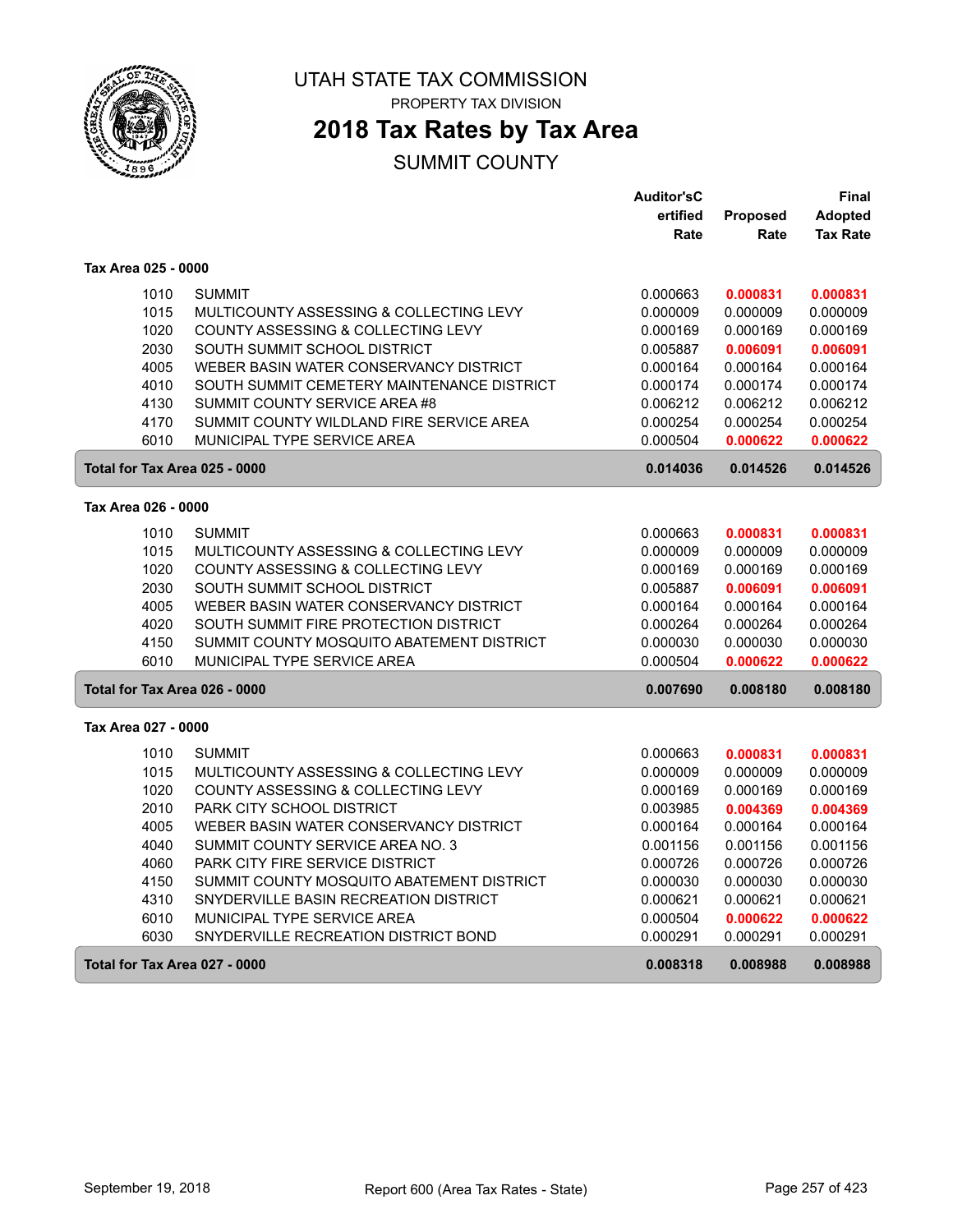

PROPERTY TAX DIVISION

## **2018 Tax Rates by Tax Area**

|                               |                                           | <b>Auditor'sC</b> |          | <b>Final</b>    |
|-------------------------------|-------------------------------------------|-------------------|----------|-----------------|
|                               |                                           | ertified          | Proposed | Adopted         |
|                               |                                           | Rate              | Rate     | <b>Tax Rate</b> |
| Tax Area 028 - 0000           |                                           |                   |          |                 |
| 1010                          | <b>SUMMIT</b>                             | 0.000663          | 0.000831 | 0.000831        |
| 1015                          | MULTICOUNTY ASSESSING & COLLECTING LEVY   | 0.000009          | 0.000009 | 0.000009        |
| 1020                          | COUNTY ASSESSING & COLLECTING LEVY        | 0.000169          | 0.000169 | 0.000169        |
| 2010                          | <b>PARK CITY SCHOOL DISTRICT</b>          | 0.003985          | 0.004369 | 0.004369        |
| 4005                          | WEBER BASIN WATER CONSERVANCY DISTRICT    | 0.000164          | 0.000164 | 0.000164        |
| 4060                          | PARK CITY FIRE SERVICE DISTRICT           | 0.000726          | 0.000726 | 0.000726        |
| 4150                          | SUMMIT COUNTY MOSQUITO ABATEMENT DISTRICT | 0.000030          | 0.000030 | 0.000030        |
| 4310                          | SNYDERVILLE BASIN RECREATION DISTRICT     | 0.000621          | 0.000621 | 0.000621        |
| 6010                          | MUNICIPAL TYPE SERVICE AREA               | 0.000504          | 0.000622 | 0.000622        |
| 6030                          | SNYDERVILLE RECREATION DISTRICT BOND      | 0.000291          | 0.000291 | 0.000291        |
| Total for Tax Area 028 - 0000 |                                           | 0.007162          | 0.007832 | 0.007832        |
| Tax Area 030 - 0000           |                                           |                   |          |                 |
| 1010                          | <b>SUMMIT</b>                             | 0.000663          | 0.000831 | 0.000831        |
| 1015                          | MULTICOUNTY ASSESSING & COLLECTING LEVY   | 0.000009          | 0.000009 | 0.000009        |
| 1020                          | COUNTY ASSESSING & COLLECTING LEVY        | 0.000169          | 0.000169 | 0.000169        |
| 2010                          | PARK CITY SCHOOL DISTRICT                 | 0.003985          | 0.004369 | 0.004369        |
| 4005                          | WEBER BASIN WATER CONSERVANCY DISTRICT    | 0.000164          | 0.000164 | 0.000164        |
| 4060                          | <b>PARK CITY FIRE SERVICE DISTRICT</b>    | 0.000726          | 0.000726 | 0.000726        |
| 4090                          | SUMMIT COUNTY SERVICE AREA #6             | 0.000432          | 0.000432 | 0.000432        |
| 4150                          | SUMMIT COUNTY MOSQUITO ABATEMENT DISTRICT | 0.000030          | 0.000030 | 0.000030        |
| 4310                          | SNYDERVILLE BASIN RECREATION DISTRICT     | 0.000621          | 0.000621 | 0.000621        |
| 6010                          | MUNICIPAL TYPE SERVICE AREA               | 0.000504          | 0.000622 | 0.000622        |
| 6030                          | SNYDERVILLE RECREATION DISTRICT BOND      | 0.000291          | 0.000291 | 0.000291        |
| Total for Tax Area 030 - 0000 |                                           | 0.007594          | 0.008264 | 0.008264        |
| Tax Area 031 - 0000           |                                           |                   |          |                 |
| 1010                          | <b>SUMMIT</b>                             | 0.000663          | 0.000831 | 0.000831        |
| 1015                          | MULTICOUNTY ASSESSING & COLLECTING LEVY   | 0.000009          | 0.000009 | 0.000009        |
| 1020                          | COUNTY ASSESSING & COLLECTING LEVY        | 0.000169          | 0.000169 | 0.000169        |
| 2030                          | SOUTH SUMMIT SCHOOL DISTRICT              | 0.005887          | 0.006091 | 0.006091        |
| 4005                          | WEBER BASIN WATER CONSERVANCY DISTRICT    | 0.000164          | 0.000164 | 0.000164        |
| 4170                          | SUMMIT COUNTY WILDLAND FIRE SERVICE AREA  | 0.000254          | 0.000254 | 0.000254        |
| 6010                          | <b>MUNICIPAL TYPE SERVICE AREA</b>        | 0.000504          | 0.000622 | 0.000622        |
| Total for Tax Area 031 - 0000 |                                           | 0.007650          | 0.008140 | 0.008140        |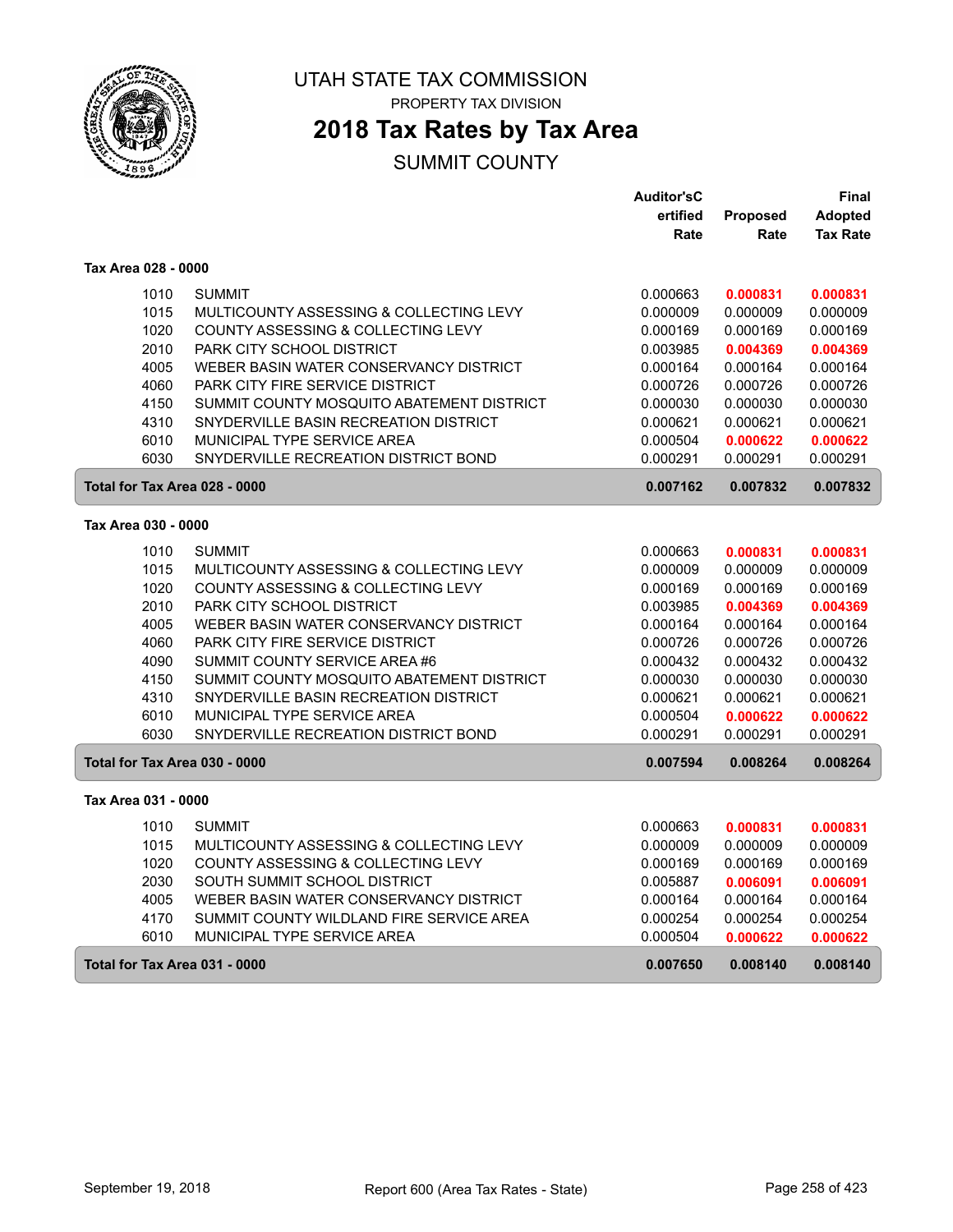

PROPERTY TAX DIVISION

## **2018 Tax Rates by Tax Area**

|                               |                                            | <b>Auditor'sC</b> |          | <b>Final</b>    |
|-------------------------------|--------------------------------------------|-------------------|----------|-----------------|
|                               |                                            | ertified          | Proposed | Adopted         |
|                               |                                            | Rate              | Rate     | <b>Tax Rate</b> |
| Tax Area 032 - 0000           |                                            |                   |          |                 |
| 1010                          | <b>SUMMIT</b>                              | 0.000663          | 0.000831 | 0.000831        |
| 1015                          | MULTICOUNTY ASSESSING & COLLECTING LEVY    | 0.000009          | 0.000009 | 0.000009        |
| 1020                          | COUNTY ASSESSING & COLLECTING LEVY         | 0.000169          | 0.000169 | 0.000169        |
| 2030                          | SOUTH SUMMIT SCHOOL DISTRICT               | 0.005887          | 0.006091 | 0.006091        |
| 4005                          | WEBER BASIN WATER CONSERVANCY DISTRICT     | 0.000164          | 0.000164 | 0.000164        |
| 4130                          | SUMMIT COUNTY SERVICE AREA #8              | 0.006212          | 0.006212 | 0.006212        |
| 4170                          | SUMMIT COUNTY WILDLAND FIRE SERVICE AREA   | 0.000254          | 0.000254 | 0.000254        |
| 6010                          | MUNICIPAL TYPE SERVICE AREA                | 0.000504          | 0.000622 | 0.000622        |
| Total for Tax Area 032 - 0000 |                                            | 0.013862          | 0.014352 | 0.014352        |
| Tax Area 033 - 0000           |                                            |                   |          |                 |
| 1010                          | <b>SUMMIT</b>                              | 0.000663          | 0.000831 | 0.000831        |
| 1015                          | MULTICOUNTY ASSESSING & COLLECTING LEVY    | 0.000009          | 0.000009 | 0.000009        |
| 1020                          | COUNTY ASSESSING & COLLECTING LEVY         | 0.000169          | 0.000169 | 0.000169        |
| 2030                          | SOUTH SUMMIT SCHOOL DISTRICT               | 0.005887          | 0.006091 | 0.006091        |
| 4010                          | SOUTH SUMMIT CEMETERY MAINTENANCE DISTRICT | 0.000174          | 0.000174 | 0.000174        |
| 4020                          | SOUTH SUMMIT FIRE PROTECTION DISTRICT      | 0.000264          | 0.000264 | 0.000264        |
| 4150                          | SUMMIT COUNTY MOSQUITO ABATEMENT DISTRICT  | 0.000030          | 0.000030 | 0.000030        |
| 6010                          | MUNICIPAL TYPE SERVICE AREA                | 0.000504          | 0.000622 | 0.000622        |
| Total for Tax Area 033 - 0000 |                                            | 0.007700          | 0.008190 | 0.008190        |
| Tax Area 034 - 0000           |                                            |                   |          |                 |
|                               |                                            |                   |          |                 |
| 1010                          | <b>SUMMIT</b>                              | 0.000663          | 0.000831 | 0.000831        |
| 1015                          | MULTICOUNTY ASSESSING & COLLECTING LEVY    | 0.000009          | 0.000009 | 0.000009        |
| 1020                          | COUNTY ASSESSING & COLLECTING LEVY         | 0.000169          | 0.000169 | 0.000169        |
| 2030                          | SOUTH SUMMIT SCHOOL DISTRICT               | 0.005887          | 0.006091 | 0.006091        |
| 4010                          | SOUTH SUMMIT CEMETERY MAINTENANCE DISTRICT | 0.000174          | 0.000174 | 0.000174        |
| 4020                          | SOUTH SUMMIT FIRE PROTECTION DISTRICT      | 0.000264          | 0.000264 | 0.000264        |
| 4150                          | SUMMIT COUNTY MOSQUITO ABATEMENT DISTRICT  | 0.000030          | 0.000030 | 0.000030        |
| 4270                          | CENTRAL UTAH WATER CONSERVANCY DISTRICT    | 0.000374          | 0.000400 | 0.000400        |
| 6010                          | MUNICIPAL TYPE SERVICE AREA                | 0.000504          | 0.000622 | 0.000622        |
| Total for Tax Area 034 - 0000 |                                            | 0.008074          | 0.008590 | 0.008590        |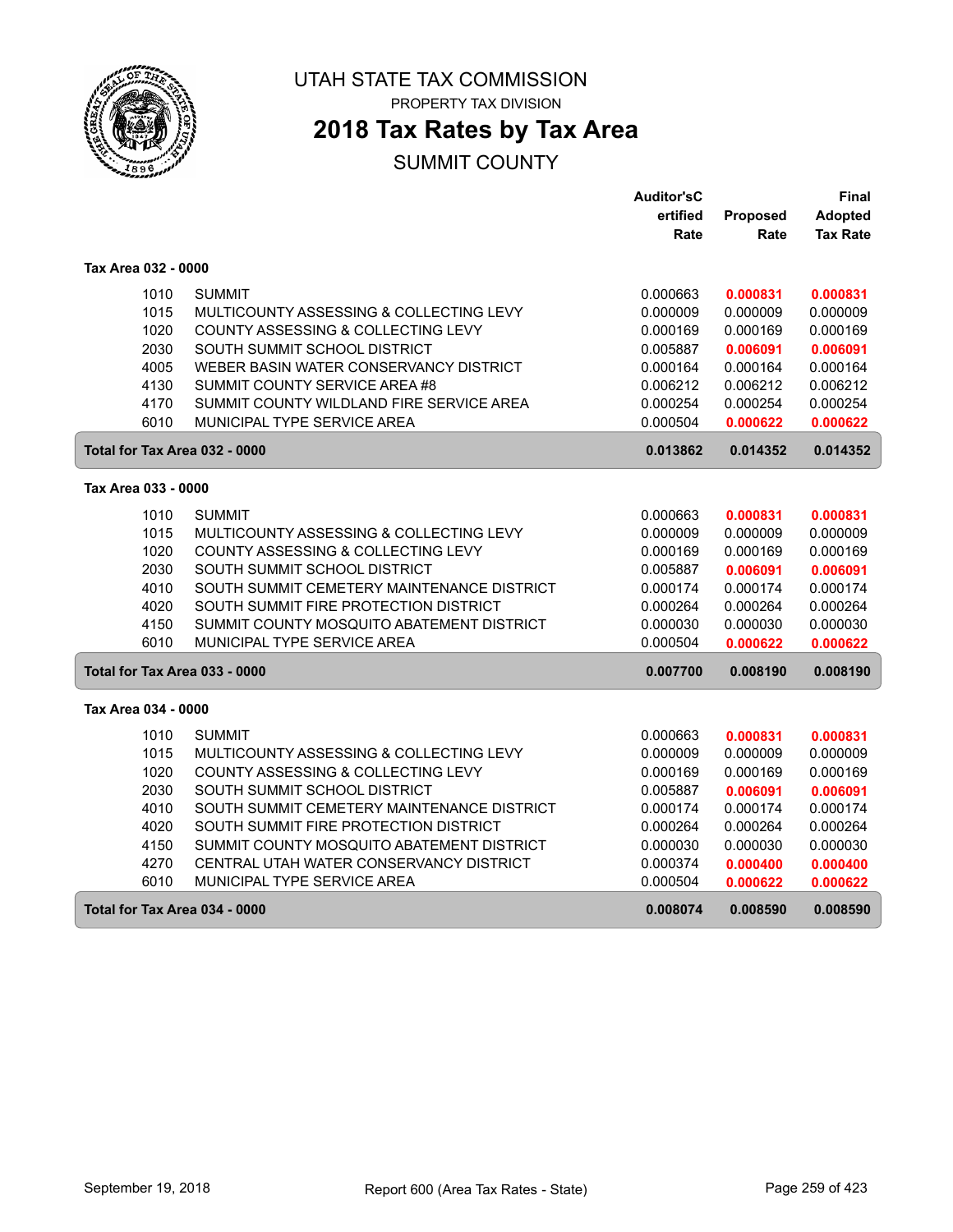

PROPERTY TAX DIVISION

### **2018 Tax Rates by Tax Area**

|                               |                                            | <b>Auditor'sC</b> |          | <b>Final</b>    |
|-------------------------------|--------------------------------------------|-------------------|----------|-----------------|
|                               |                                            | ertified          | Proposed | Adopted         |
|                               |                                            | Rate              | Rate     | <b>Tax Rate</b> |
| Tax Area 035 - 0000           |                                            |                   |          |                 |
|                               |                                            |                   |          |                 |
| 1010                          | <b>SUMMIT</b>                              | 0.000663          | 0.000831 | 0.000831        |
| 1015                          | MULTICOUNTY ASSESSING & COLLECTING LEVY    | 0.000009          | 0.000009 | 0.000009        |
| 1020                          | COUNTY ASSESSING & COLLECTING LEVY         | 0.000169          | 0.000169 | 0.000169        |
| 2030                          | SOUTH SUMMIT SCHOOL DISTRICT               | 0.005887          | 0.006091 | 0.006091        |
| 4010                          | SOUTH SUMMIT CEMETERY MAINTENANCE DISTRICT | 0.000174          | 0.000174 | 0.000174        |
| 4020                          | SOUTH SUMMIT FIRE PROTECTION DISTRICT      | 0.000264          | 0.000264 | 0.000264        |
| 4090                          | SUMMIT COUNTY SERVICE AREA #6              | 0.000432          | 0.000432 | 0.000432        |
| 4150                          | SUMMIT COUNTY MOSQUITO ABATEMENT DISTRICT  | 0.000030          | 0.000030 | 0.000030        |
| 4270                          | CENTRAL UTAH WATER CONSERVANCY DISTRICT    | 0.000374          | 0.000400 | 0.000400        |
| 6010                          | MUNICIPAL TYPE SERVICE AREA                | 0.000504          | 0.000622 | 0.000622        |
| Total for Tax Area 035 - 0000 |                                            | 0.008506          | 0.009022 | 0.009022        |
| Tax Area 036 - 0000           |                                            |                   |          |                 |
| 1010                          | <b>SUMMIT</b>                              | 0.000663          | 0.000831 | 0.000831        |
| 1015                          | MULTICOUNTY ASSESSING & COLLECTING LEVY    | 0.000009          | 0.000009 | 0.000009        |
| 1020                          | COUNTY ASSESSING & COLLECTING LEVY         | 0.000169          | 0.000169 | 0.000169        |
| 2030                          | SOUTH SUMMIT SCHOOL DISTRICT               | 0.005887          | 0.006091 | 0.006091        |
| 4010                          | SOUTH SUMMIT CEMETERY MAINTENANCE DISTRICT | 0.000174          | 0.000174 | 0.000174        |
| 4170                          | SUMMIT COUNTY WILDLAND FIRE SERVICE AREA   | 0.000254          | 0.000254 | 0.000254        |
| 6010                          | MUNICIPAL TYPE SERVICE AREA                | 0.000504          | 0.000622 | 0.000622        |
| Total for Tax Area 036 - 0000 |                                            | 0.007660          | 0.008150 | 0.008150        |
| Tax Area 037 - 0000           |                                            |                   |          |                 |
| 1010                          | <b>SUMMIT</b>                              | 0.000663          | 0.000831 | 0.000831        |
| 1015                          | MULTICOUNTY ASSESSING & COLLECTING LEVY    | 0.000009          | 0.000009 | 0.000009        |
| 1020                          | COUNTY ASSESSING & COLLECTING LEVY         | 0.000169          | 0.000169 | 0.000169        |
| 2030                          | SOUTH SUMMIT SCHOOL DISTRICT               | 0.005887          | 0.006091 | 0.006091        |
| 4010                          | SOUTH SUMMIT CEMETERY MAINTENANCE DISTRICT | 0.000174          | 0.000174 | 0.000174        |
| 4130                          | SUMMIT COUNTY SERVICE AREA #8              | 0.006212          | 0.006212 | 0.006212        |
| 4170                          | SUMMIT COUNTY WILDLAND FIRE SERVICE AREA   | 0.000254          | 0.000254 | 0.000254        |
| 6010                          | MUNICIPAL TYPE SERVICE AREA                | 0.000504          | 0.000622 | 0.000622        |
| Total for Tax Area 037 - 0000 |                                            | 0.013872          | 0.014362 | 0.014362        |
| Tax Area 038 - 0000           |                                            |                   |          |                 |
|                               |                                            |                   |          |                 |
| 1010                          | <b>SUMMIT</b>                              | 0.000663          | 0.000831 | 0.000831        |
| 1015                          | MULTICOUNTY ASSESSING & COLLECTING LEVY    | 0.000009          | 0.000009 | 0.000009        |
| 1020                          | COUNTY ASSESSING & COLLECTING LEVY         | 0.000169          | 0.000169 | 0.000169        |
| 2030                          | SOUTH SUMMIT SCHOOL DISTRICT               | 0.005887          | 0.006091 | 0.006091        |
| 4170                          | SUMMIT COUNTY WILDLAND FIRE SERVICE AREA   | 0.000254          | 0.000254 | 0.000254        |
| 6010                          | MUNICIPAL TYPE SERVICE AREA                | 0.000504          | 0.000622 | 0.000622        |
| Total for Tax Area 038 - 0000 |                                            | 0.007486          | 0.007976 | 0.007976        |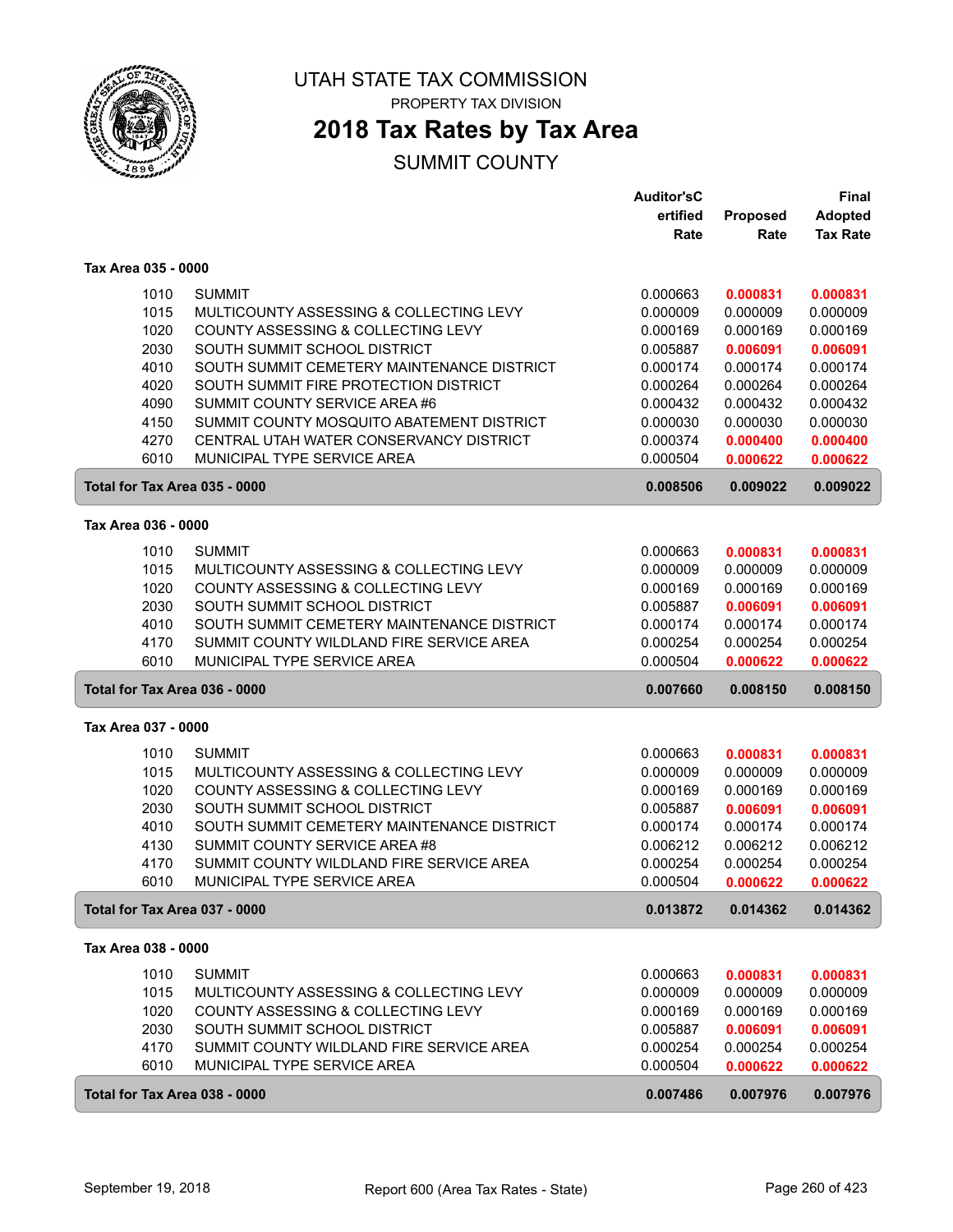

PROPERTY TAX DIVISION

## **2018 Tax Rates by Tax Area**

|                               |                                            | <b>Auditor'sC</b> |          | Final           |
|-------------------------------|--------------------------------------------|-------------------|----------|-----------------|
|                               |                                            | ertified          | Proposed | Adopted         |
|                               |                                            | Rate              | Rate     | <b>Tax Rate</b> |
| Tax Area 039 - 0000           |                                            |                   |          |                 |
| 1010                          | <b>SUMMIT</b>                              | 0.000663          | 0.000831 | 0.000831        |
| 1015                          | MULTICOUNTY ASSESSING & COLLECTING LEVY    | 0.000009          | 0.000009 | 0.000009        |
| 1020                          | COUNTY ASSESSING & COLLECTING LEVY         | 0.000169          | 0.000169 | 0.000169        |
| 2030                          | SOUTH SUMMIT SCHOOL DISTRICT               | 0.005887          | 0.006091 | 0.006091        |
| 4130                          | SUMMIT COUNTY SERVICE AREA #8              | 0.006212          | 0.006212 | 0.006212        |
| 4170                          | SUMMIT COUNTY WILDLAND FIRE SERVICE AREA   | 0.000254          | 0.000254 | 0.000254        |
| 6010                          | MUNICIPAL TYPE SERVICE AREA                | 0.000504          | 0.000622 | 0.000622        |
| Total for Tax Area 039 - 0000 |                                            | 0.013698          | 0.014188 | 0.014188        |
| Tax Area 040 - 0000           |                                            |                   |          |                 |
| 1010                          | <b>SUMMIT</b>                              | 0.000663          | 0.000831 | 0.000831        |
| 1015                          | MULTICOUNTY ASSESSING & COLLECTING LEVY    | 0.000009          | 0.000009 | 0.000009        |
| 1020                          | COUNTY ASSESSING & COLLECTING LEVY         | 0.000169          | 0.000169 | 0.000169        |
| 2030                          | SOUTH SUMMIT SCHOOL DISTRICT               | 0.005887          | 0.006091 | 0.006091        |
| 4005                          | WEBER BASIN WATER CONSERVANCY DISTRICT     | 0.000164          | 0.000164 | 0.000164        |
| 4010                          | SOUTH SUMMIT CEMETERY MAINTENANCE DISTRICT | 0.000174          | 0.000174 | 0.000174        |
| 4020                          | SOUTH SUMMIT FIRE PROTECTION DISTRICT      | 0.000264          | 0.000264 | 0.000264        |
| 4090                          | SUMMIT COUNTY SERVICE AREA #6              | 0.000432          | 0.000432 | 0.000432        |
| 4150                          | SUMMIT COUNTY MOSQUITO ABATEMENT DISTRICT  | 0.000030          | 0.000030 | 0.000030        |
| 6010                          | MUNICIPAL TYPE SERVICE AREA                | 0.000504          | 0.000622 | 0.000622        |
| Total for Tax Area 040 - 0000 |                                            | 0.008296          | 0.008786 | 0.008786        |
| Tax Area 041 - 0000           |                                            |                   |          |                 |
| 1010                          | <b>SUMMIT</b>                              | 0.000663          | 0.000831 | 0.000831        |
| 1015                          | MULTICOUNTY ASSESSING & COLLECTING LEVY    | 0.000009          | 0.000009 | 0.000009        |
| 1020                          | COUNTY ASSESSING & COLLECTING LEVY         | 0.000169          | 0.000169 | 0.000169        |
| 2030                          | SOUTH SUMMIT SCHOOL DISTRICT               | 0.005887          | 0.006091 | 0.006091        |
| 4005                          | WEBER BASIN WATER CONSERVANCY DISTRICT     | 0.000164          | 0.000164 | 0.000164        |
| 4030                          | NORTH SUMMIT FIRE PROTECTION DISTRICT      | 0.000547          | 0.000547 | 0.000547        |
| 4120                          | WANSHIP CEMETERY MAINTENANCE DISTRICT      | 0.000018          | 0.000018 | 0.000018        |
| 4150                          | SUMMIT COUNTY MOSQUITO ABATEMENT DISTRICT  | 0.000030          | 0.000030 | 0.000030        |
| 6010                          | MUNICIPAL TYPE SERVICE AREA                | 0.000504          | 0.000622 | 0.000622        |
| Total for Tax Area 041 - 0000 |                                            | 0.007991          | 0.008481 | 0.008481        |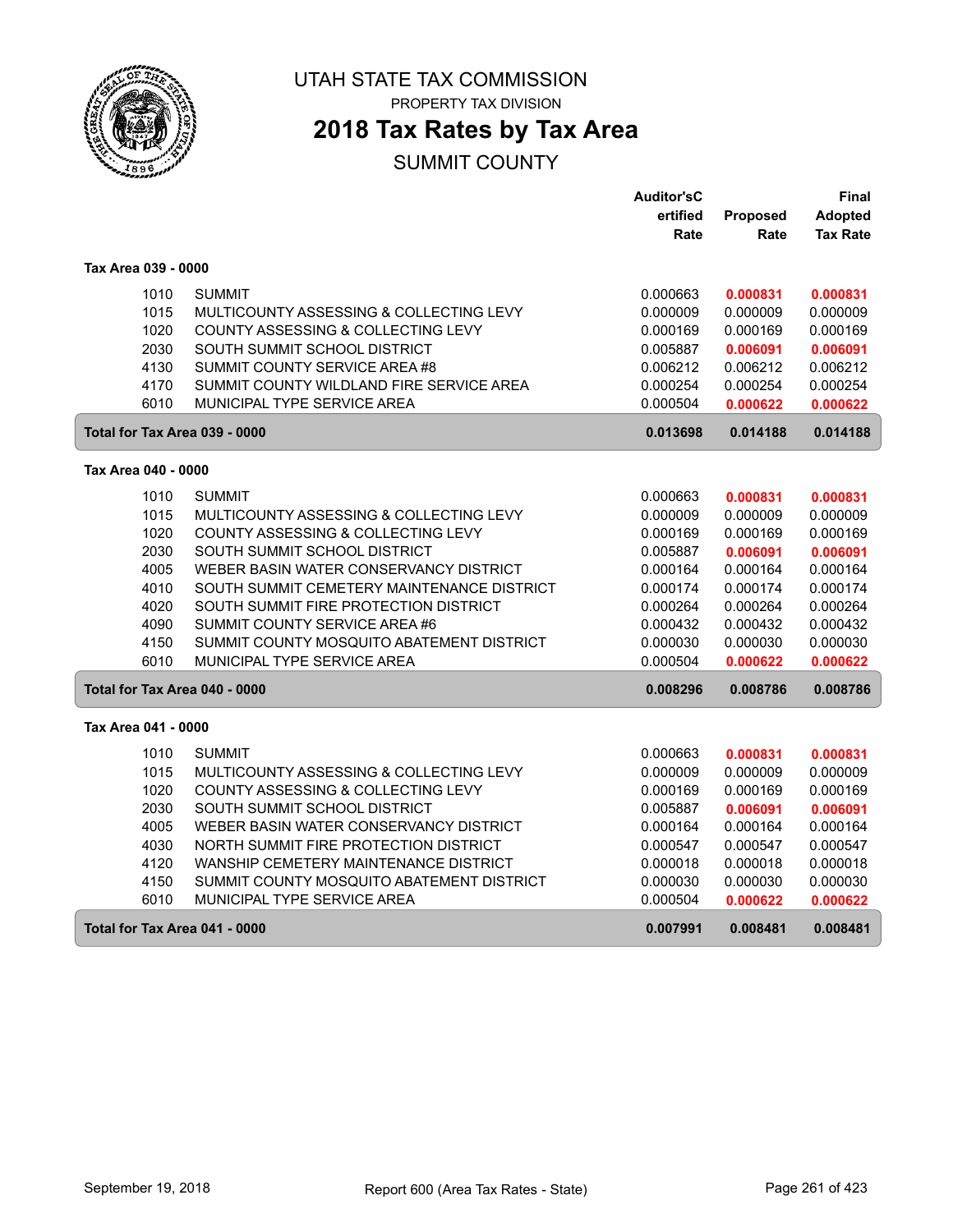

PROPERTY TAX DIVISION

## **2018 Tax Rates by Tax Area**

|                               |                                           | <b>Auditor'sC</b> |          | Final           |
|-------------------------------|-------------------------------------------|-------------------|----------|-----------------|
|                               |                                           | ertified          | Proposed | Adopted         |
|                               |                                           | Rate              | Rate     | <b>Tax Rate</b> |
| Tax Area 042 - 0000           |                                           |                   |          |                 |
| 1010                          | <b>SUMMIT</b>                             | 0.000663          | 0.000831 | 0.000831        |
| 1015                          | MULTICOUNTY ASSESSING & COLLECTING LEVY   | 0.000009          | 0.000009 | 0.000009        |
| 1020                          | COUNTY ASSESSING & COLLECTING LEVY        | 0.000169          | 0.000169 | 0.000169        |
| 2030                          | SOUTH SUMMIT SCHOOL DISTRICT              | 0.005887          | 0.006091 | 0.006091        |
| 4005                          | WEBER BASIN WATER CONSERVANCY DISTRICT    | 0.000164          | 0.000164 | 0.000164        |
| 4060                          | PARK CITY FIRE SERVICE DISTRICT           | 0.000726          | 0.000726 | 0.000726        |
| 4150                          | SUMMIT COUNTY MOSQUITO ABATEMENT DISTRICT | 0.000030          | 0.000030 | 0.000030        |
| 4310                          | SNYDERVILLE BASIN RECREATION DISTRICT     | 0.000621          | 0.000621 | 0.000621        |
| 6010                          | MUNICIPAL TYPE SERVICE AREA               | 0.000504          | 0.000622 | 0.000622        |
| 6030                          | SNYDERVILLE RECREATION DISTRICT BOND      | 0.000291          | 0.000291 | 0.000291        |
| Total for Tax Area 042 - 0000 |                                           | 0.009064          | 0.009554 | 0.009554        |
| Tax Area 044 - 0000           |                                           |                   |          |                 |
| 1010                          | <b>SUMMIT</b>                             | 0.000663          | 0.000831 | 0.000831        |
| 1015                          | MULTICOUNTY ASSESSING & COLLECTING LEVY   | 0.000009          | 0.000009 | 0.000009        |
| 1020                          | COUNTY ASSESSING & COLLECTING LEVY        | 0.000169          | 0.000169 | 0.000169        |
| 2030                          | SOUTH SUMMIT SCHOOL DISTRICT              | 0.005887          | 0.006091 | 0.006091        |
| 4005                          | WEBER BASIN WATER CONSERVANCY DISTRICT    | 0.000164          | 0.000164 | 0.000164        |
| 4150                          | SUMMIT COUNTY MOSQUITO ABATEMENT DISTRICT | 0.000030          | 0.000030 | 0.000030        |
| 4170                          | SUMMIT COUNTY WILDLAND FIRE SERVICE AREA  | 0.000254          | 0.000254 | 0.000254        |
| 6010                          | MUNICIPAL TYPE SERVICE AREA               | 0.000504          | 0.000622 | 0.000622        |
| Total for Tax Area 044 - 0000 |                                           | 0.007680          | 0.008170 | 0.008170        |
| Tax Area 045 - 0000           |                                           |                   |          |                 |
| 1010                          | <b>SUMMIT</b>                             | 0.000663          | 0.000831 | 0.000831        |
| 1015                          | MULTICOUNTY ASSESSING & COLLECTING LEVY   | 0.000009          | 0.000009 | 0.000009        |
| 1020                          | COUNTY ASSESSING & COLLECTING LEVY        | 0.000169          | 0.000169 | 0.000169        |
| 2020                          | NORTH SUMMIT SCHOOL DISTRICT              | 0.005748          | 0.005748 | 0.005748        |
| 4005                          | WEBER BASIN WATER CONSERVANCY DISTRICT    | 0.000164          | 0.000164 | 0.000164        |
| 4030                          | NORTH SUMMIT FIRE PROTECTION DISTRICT     | 0.000547          | 0.000547 | 0.000547        |
| 4130                          | SUMMIT COUNTY SERVICE AREA#8              | 0.006212          | 0.006212 | 0.006212        |
| 4150                          | SUMMIT COUNTY MOSQUITO ABATEMENT DISTRICT | 0.000030          | 0.000030 | 0.000030        |
| 6010                          | MUNICIPAL TYPE SERVICE AREA               | 0.000504          | 0.000622 | 0.000622        |
| Total for Tax Area 045 - 0000 |                                           | 0.014046          | 0.014332 | 0.014332        |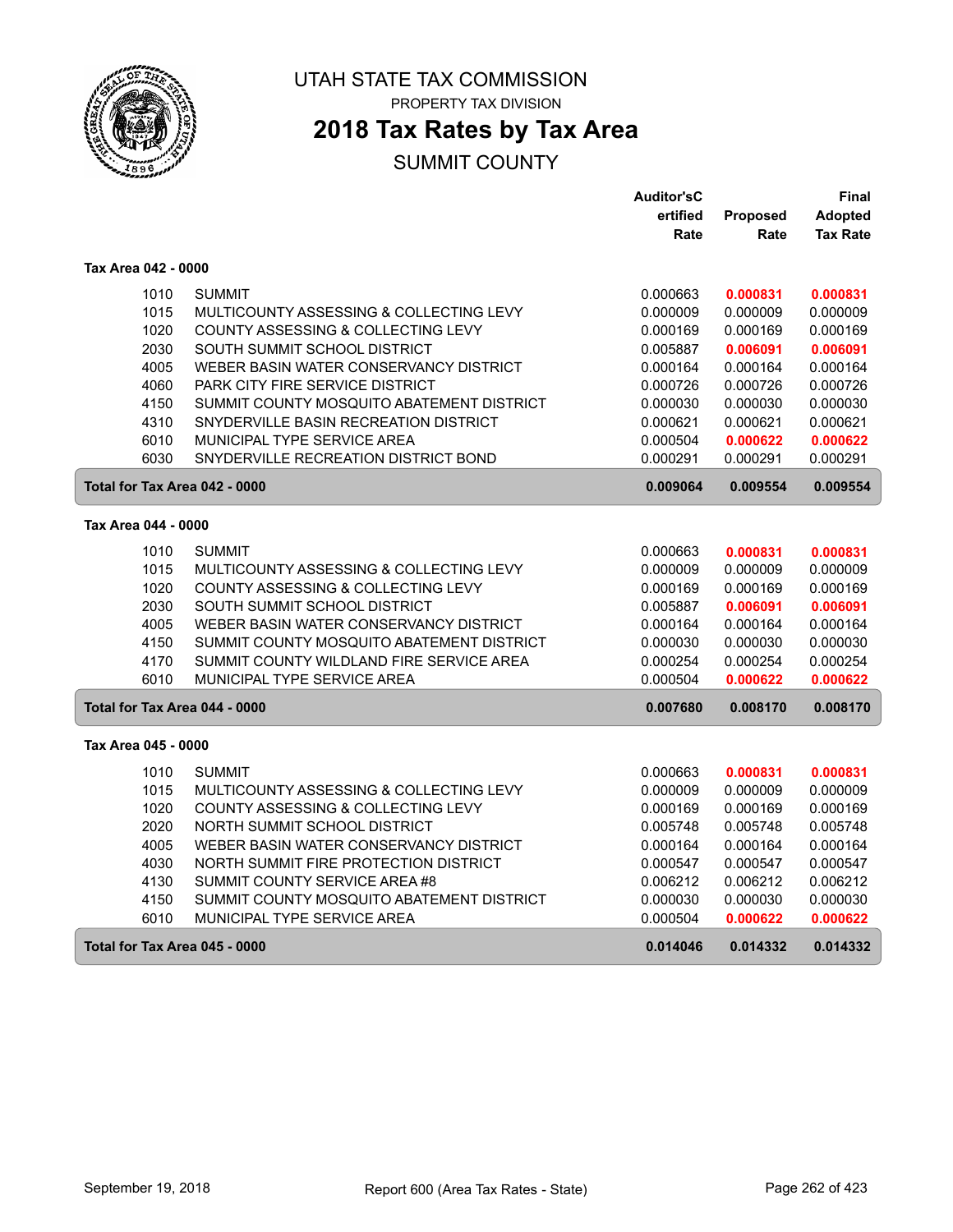

PROPERTY TAX DIVISION

### **2018 Tax Rates by Tax Area**

|                                       |                                                                         | <b>Auditor'sC</b>    |                      | Final                |
|---------------------------------------|-------------------------------------------------------------------------|----------------------|----------------------|----------------------|
|                                       |                                                                         | ertified             | Proposed             | <b>Adopted</b>       |
|                                       |                                                                         | Rate                 | Rate                 | <b>Tax Rate</b>      |
| Tax Area 046 - 0000                   |                                                                         |                      |                      |                      |
|                                       |                                                                         |                      |                      |                      |
| 1010                                  | <b>SUMMIT</b>                                                           | 0.000663             | 0.000831             | 0.000831             |
| 1015                                  | MULTICOUNTY ASSESSING & COLLECTING LEVY                                 | 0.000009             | 0.000009             | 0.000009             |
| 1020                                  | COUNTY ASSESSING & COLLECTING LEVY                                      | 0.000169             | 0.000169             | 0.000169             |
| 2020                                  | NORTH SUMMIT SCHOOL DISTRICT                                            | 0.005748             | 0.005748             | 0.005748             |
| 4005                                  | WEBER BASIN WATER CONSERVANCY DISTRICT                                  | 0.000164             | 0.000164             | 0.000164             |
| 4030                                  | NORTH SUMMIT FIRE PROTECTION DISTRICT                                   | 0.000547             | 0.000547             | 0.000547             |
| 4150                                  | SUMMIT COUNTY MOSQUITO ABATEMENT DISTRICT                               | 0.000030             | 0.000030             | 0.000030             |
| 4160                                  | HOYTSVILLE CEMETERY MAINTENANCE DISTRICT<br>MUNICIPAL TYPE SERVICE AREA | 0.000061             | 0.000061             | 0.000061             |
| 6010                                  |                                                                         | 0.000504             | 0.000622             | 0.000622             |
| Total for Tax Area 046 - 0000         |                                                                         | 0.007895             | 0.008181             | 0.008181             |
| Tax Area 047 - 0000                   |                                                                         |                      |                      |                      |
| 1010                                  | <b>SUMMIT</b>                                                           | 0.000663             | 0.000831             | 0.000831             |
| 1015                                  | MULTICOUNTY ASSESSING & COLLECTING LEVY                                 | 0.000009             | 0.000009             | 0.000009             |
| 1020                                  | COUNTY ASSESSING & COLLECTING LEVY                                      | 0.000169             | 0.000169             | 0.000169             |
| 2020                                  | NORTH SUMMIT SCHOOL DISTRICT                                            | 0.005748             | 0.005748             | 0.005748             |
| 4005                                  | WEBER BASIN WATER CONSERVANCY DISTRICT                                  | 0.000164             | 0.000164             | 0.000164             |
| 4030                                  | NORTH SUMMIT FIRE PROTECTION DISTRICT                                   | 0.000547             | 0.000547             | 0.000547             |
| 4150                                  | SUMMIT COUNTY MOSQUITO ABATEMENT DISTRICT                               | 0.000030             | 0.000030             | 0.000030             |
| 6010                                  | MUNICIPAL TYPE SERVICE AREA                                             | 0.000504             | 0.000622             | 0.000622             |
| Total for Tax Area 047 - 0000         |                                                                         |                      |                      |                      |
|                                       |                                                                         |                      |                      |                      |
|                                       |                                                                         | 0.007834             | 0.008120             | 0.008120             |
| Tax Area 048 - 0000                   |                                                                         |                      |                      |                      |
|                                       |                                                                         |                      |                      |                      |
| 1010<br>1015                          | <b>SUMMIT</b><br>MULTICOUNTY ASSESSING & COLLECTING LEVY                | 0.000663             | 0.000831             | 0.000831             |
|                                       | COUNTY ASSESSING & COLLECTING LEVY                                      | 0.000009<br>0.000169 | 0.000009<br>0.000169 | 0.000009<br>0.000169 |
| 1020<br>2020                          | NORTH SUMMIT SCHOOL DISTRICT                                            | 0.005748             | 0.005748             | 0.005748             |
| 4005                                  | WEBER BASIN WATER CONSERVANCY DISTRICT                                  | 0.000164             | 0.000164             | 0.000164             |
| 4150                                  | SUMMIT COUNTY MOSQUITO ABATEMENT DISTRICT                               | 0.000030             | 0.000030             | 0.000030             |
| 4170                                  | SUMMIT COUNTY WILDLAND FIRE SERVICE AREA                                | 0.000254             | 0.000254             | 0.000254             |
| 6010                                  | MUNICIPAL TYPE SERVICE AREA                                             | 0.000504             | 0.000622             | 0.000622             |
| Total for Tax Area 048 - 0000         |                                                                         | 0.007541             | 0.007827             | 0.007827             |
| Tax Area 050 - 0000                   |                                                                         |                      |                      |                      |
|                                       |                                                                         |                      |                      |                      |
| 1010                                  | <b>SUMMIT</b>                                                           | 0.000663             | 0.000831             | 0.000831             |
| 1015                                  | MULTICOUNTY ASSESSING & COLLECTING LEVY                                 | 0.000009             | 0.000009             | 0.000009             |
| 1020                                  | COUNTY ASSESSING & COLLECTING LEVY                                      | 0.000169             | 0.000169             | 0.000169             |
| 2020                                  | NORTH SUMMIT SCHOOL DISTRICT                                            | 0.005748             | 0.005748             | 0.005748             |
| 4005                                  | WEBER BASIN WATER CONSERVANCY DISTRICT                                  | 0.000164             | 0.000164             | 0.000164             |
| 4120                                  | WANSHIP CEMETERY MAINTENANCE DISTRICT                                   | 0.000018             | 0.000018             | 0.000018             |
| 4150                                  | SUMMIT COUNTY MOSQUITO ABATEMENT DISTRICT                               | 0.000030             | 0.000030             | 0.000030             |
| 4170                                  | SUMMIT COUNTY WILDLAND FIRE SERVICE AREA                                | 0.000254             | 0.000254             | 0.000254             |
| 6010<br>Total for Tax Area 050 - 0000 | MUNICIPAL TYPE SERVICE AREA                                             | 0.000504<br>0.007559 | 0.000622<br>0.007845 | 0.000622<br>0.007845 |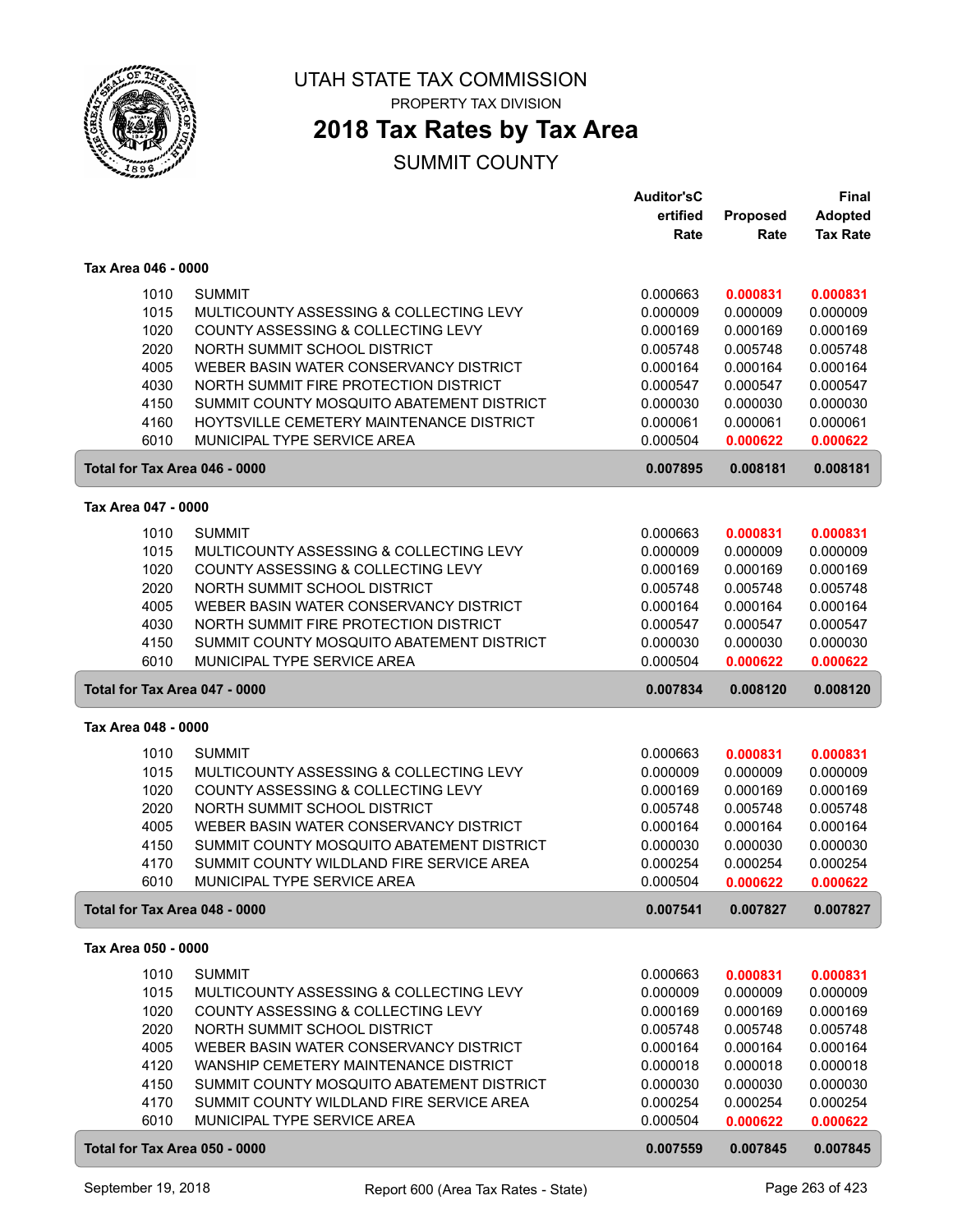

PROPERTY TAX DIVISION

# **2018 Tax Rates by Tax Area**

|                     |                                                                                       | <b>Auditor'sC</b>    |                      | Final                |
|---------------------|---------------------------------------------------------------------------------------|----------------------|----------------------|----------------------|
|                     |                                                                                       | ertified             | <b>Proposed</b>      | <b>Adopted</b>       |
|                     |                                                                                       | Rate                 | Rate                 | <b>Tax Rate</b>      |
| Tax Area 051 - 0000 |                                                                                       |                      |                      |                      |
|                     | 1010<br><b>SUMMIT</b>                                                                 | 0.000663             | 0.000831             | 0.000831             |
|                     | 1015<br>MULTICOUNTY ASSESSING & COLLECTING LEVY                                       | 0.000009             | 0.000009             | 0.000009             |
|                     | 1020<br>COUNTY ASSESSING & COLLECTING LEVY                                            | 0.000169             | 0.000169             | 0.000169             |
|                     | 2020<br>NORTH SUMMIT SCHOOL DISTRICT                                                  | 0.005748             | 0.005748             | 0.005748             |
|                     | 4005<br>WEBER BASIN WATER CONSERVANCY DISTRICT                                        | 0.000164             | 0.000164             | 0.000164             |
|                     | PARK CITY FIRE SERVICE DISTRICT<br>4060                                               | 0.000726             | 0.000726             | 0.000726             |
|                     | 4120<br>WANSHIP CEMETERY MAINTENANCE DISTRICT                                         | 0.000018             | 0.000018             | 0.000018             |
|                     | 4150<br>SUMMIT COUNTY MOSQUITO ABATEMENT DISTRICT                                     | 0.000030             | 0.000030             | 0.000030             |
|                     | 4310<br>SNYDERVILLE BASIN RECREATION DISTRICT                                         | 0.000621             | 0.000621             | 0.000621             |
|                     | 6010<br>MUNICIPAL TYPE SERVICE AREA                                                   | 0.000504             | 0.000622             | 0.000622             |
|                     | 6030<br>SNYDERVILLE RECREATION DISTRICT BOND                                          | 0.000291             | 0.000291             | 0.000291             |
|                     | Total for Tax Area 051 - 0000                                                         | 0.008943             | 0.009229             | 0.009229             |
| Tax Area 054 - 0000 |                                                                                       |                      |                      |                      |
|                     | 1010<br><b>SUMMIT</b>                                                                 | 0.000663             | 0.000831             | 0.000831             |
|                     | 1015<br>MULTICOUNTY ASSESSING & COLLECTING LEVY                                       | 0.000009             | 0.000009             | 0.000009             |
|                     | 1020<br>COUNTY ASSESSING & COLLECTING LEVY                                            | 0.000169             | 0.000169             | 0.000169             |
|                     | 2030<br>SOUTH SUMMIT SCHOOL DISTRICT                                                  | 0.005887             | 0.006091             | 0.006091             |
|                     | 4005<br>WEBER BASIN WATER CONSERVANCY DISTRICT                                        | 0.000164             | 0.000164             | 0.000164             |
|                     | 4150<br>SUMMIT COUNTY MOSQUITO ABATEMENT DISTRICT                                     | 0.000030             | 0.000030             | 0.000030             |
|                     | 4170<br>SUMMIT COUNTY WILDLAND FIRE SERVICE AREA                                      | 0.000254             | 0.000254             | 0.000254             |
|                     | 6010<br>MUNICIPAL TYPE SERVICE AREA                                                   | 0.000504             | 0.000622             | 0.000622             |
|                     | Total for Tax Area 054 - 0000                                                         | 0.007680             | 0.008170             | 0.008170             |
| Tax Area 055 - 0000 |                                                                                       |                      |                      |                      |
|                     |                                                                                       |                      |                      |                      |
|                     | 1010<br><b>SUMMIT</b><br>1015                                                         | 0.000663             | 0.000831             | 0.000831             |
|                     | MULTICOUNTY ASSESSING & COLLECTING LEVY<br>1020<br>COUNTY ASSESSING & COLLECTING LEVY | 0.000009             | 0.000009             | 0.000009             |
|                     | 2030<br>SOUTH SUMMIT SCHOOL DISTRICT                                                  | 0.000169<br>0.005887 | 0.000169<br>0.006091 | 0.000169<br>0.006091 |
|                     | 4005<br>WEBER BASIN WATER CONSERVANCY DISTRICT                                        | 0.000164             | 0.000164             | 0.000164             |
|                     | PARK CITY FIRE SERVICE DISTRICT<br>4060                                               | 0.000726             | 0.000726             | 0.000726             |
|                     | 4150<br>SUMMIT COUNTY MOSQUITO ABATEMENT DISTRICT                                     | 0.000030             | 0.000030             | 0.000030             |
|                     | 4310<br>SNYDERVILLE BASIN RECREATION DISTRICT                                         | 0.000621             | 0.000621             | 0.000621             |
|                     | 6010<br>MUNICIPAL TYPE SERVICE AREA                                                   | 0.000504             | 0.000622             | 0.000622             |
|                     | 6030<br>SNYDERVILLE RECREATION DISTRICT BOND                                          | 0.000291             | 0.000291             | 0.000291             |
|                     |                                                                                       |                      |                      |                      |
|                     | Total for Tax Area 055 - 0000                                                         | 0.009064             | 0.009554             | 0.009554             |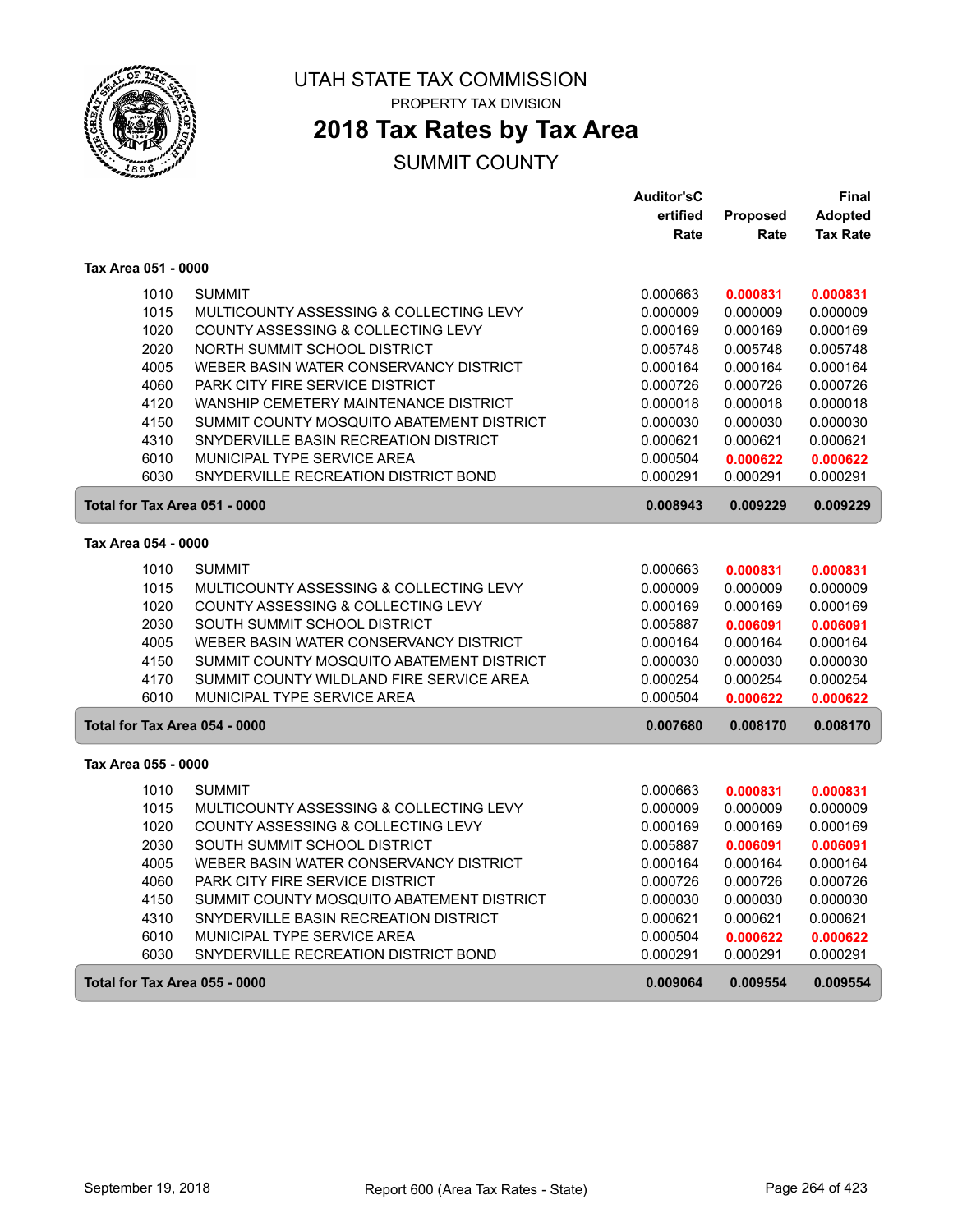

PROPERTY TAX DIVISION

# **2018 Tax Rates by Tax Area**

|                               |                                                                              | Auditor'sC           |                      | Final                |
|-------------------------------|------------------------------------------------------------------------------|----------------------|----------------------|----------------------|
|                               |                                                                              | ertified             | Proposed             | <b>Adopted</b>       |
|                               |                                                                              | Rate                 | Rate                 | <b>Tax Rate</b>      |
| Tax Area 056 - 0000           |                                                                              |                      |                      |                      |
| 1010                          | <b>SUMMIT</b>                                                                | 0.000663             | 0.000831             | 0.000831             |
| 1015                          | MULTICOUNTY ASSESSING & COLLECTING LEVY                                      | 0.000009             | 0.000009             | 0.000009             |
| 1020                          | COUNTY ASSESSING & COLLECTING LEVY                                           | 0.000169             | 0.000169             | 0.000169             |
| 2010                          | PARK CITY SCHOOL DISTRICT                                                    | 0.003985             | 0.004369             | 0.004369             |
| 4005                          | WEBER BASIN WATER CONSERVANCY DISTRICT                                       | 0.000164             | 0.000164             | 0.000164             |
| 4150                          | SUMMIT COUNTY MOSQUITO ABATEMENT DISTRICT                                    | 0.000030             | 0.000030             | 0.000030             |
| 4170                          | SUMMIT COUNTY WILDLAND FIRE SERVICE AREA                                     | 0.000254             | 0.000254             | 0.000254             |
| 6010                          | MUNICIPAL TYPE SERVICE AREA                                                  | 0.000504             | 0.000622             | 0.000622             |
| Total for Tax Area 056 - 0000 |                                                                              | 0.005778             | 0.006448             | 0.006448             |
| Tax Area 060 - 0000           |                                                                              |                      |                      |                      |
| 1010                          | <b>SUMMIT</b>                                                                | 0.000663             | 0.000831             | 0.000831             |
| 1015                          | MULTICOUNTY ASSESSING & COLLECTING LEVY                                      | 0.000009             | 0.000009             | 0.000009             |
| 1020                          | COUNTY ASSESSING & COLLECTING LEVY                                           | 0.000169             | 0.000169             | 0.000169             |
| 2010                          | PARK CITY SCHOOL DISTRICT                                                    | 0.003985             | 0.004369             | 0.004369             |
| 3060                          | <b>PARK CITY</b>                                                             | 0.001934             | 0.001934             | 0.001934             |
| 4005                          | WEBER BASIN WATER CONSERVANCY DISTRICT                                       | 0.000164             | 0.000164             | 0.000164             |
| 4060                          | PARK CITY FIRE SERVICE DISTRICT<br>SUMMIT COUNTY MOSQUITO ABATEMENT DISTRICT | 0.000726             | 0.000726             | 0.000726             |
| 4150                          |                                                                              | 0.000030             | 0.000030             | 0.000030             |
| Total for Tax Area 060 - 0000 |                                                                              | 0.007680             | 0.008232             | 0.008232             |
| Tax Area 061 - 0000           |                                                                              |                      |                      |                      |
| 1010                          | <b>SUMMIT</b>                                                                | 0.000663             | 0.000831             | 0.000831             |
| 1015                          | MULTICOUNTY ASSESSING & COLLECTING LEVY                                      | 0.000009             | 0.000009             | 0.000009             |
| 1020                          | COUNTY ASSESSING & COLLECTING LEVY                                           | 0.000169             | 0.000169             | 0.000169             |
| 2010                          | PARK CITY SCHOOL DISTRICT                                                    | 0.003985             | 0.004369             | 0.004369             |
| 3060<br>4005                  | <b>PARK CITY</b><br>WEBER BASIN WATER CONSERVANCY DISTRICT                   | 0.001934<br>0.000164 | 0.001934<br>0.000164 | 0.001934<br>0.000164 |
| 4060                          | PARK CITY FIRE SERVICE DISTRICT                                              | 0.000726             | 0.000726             | 0.000726             |
| 4150                          | SUMMIT COUNTY MOSQUITO ABATEMENT DISTRICT                                    | 0.000030             | 0.000030             | 0.000030             |
| 6030                          | SNYDERVILLE RECREATION DISTRICT BOND                                         | 0.000291             | 0.000291             | 0.000291             |
| Total for Tax Area 061 - 0000 |                                                                              | 0.007971             | 0.008523             | 0.008523             |
| Tax Area 062 - 0000           |                                                                              |                      |                      |                      |
| 1010                          | <b>SUMMIT</b>                                                                | 0.000663             | 0.000831             | 0.000831             |
| 1015                          | MULTICOUNTY ASSESSING & COLLECTING LEVY                                      | 0.000009             | 0.000009             | 0.000009             |
| 1020                          | COUNTY ASSESSING & COLLECTING LEVY                                           | 0.000169             | 0.000169             | 0.000169             |
| 2010                          | PARK CITY SCHOOL DISTRICT                                                    | 0.003985             | 0.004369             | 0.004369             |
| 3060                          | <b>PARK CITY</b>                                                             | 0.001934             | 0.001934             | 0.001934             |
| 4060                          | PARK CITY FIRE SERVICE DISTRICT                                              | 0.000726             | 0.000726             | 0.000726             |
| 4150                          | SUMMIT COUNTY MOSQUITO ABATEMENT DISTRICT                                    | 0.000030             | 0.000030             | 0.000030             |
| 6030                          | SNYDERVILLE RECREATION DISTRICT BOND                                         | 0.000291             | 0.000291             | 0.000291             |
| Total for Tax Area 062 - 0000 |                                                                              | 0.007807             | 0.008359             | 0.008359             |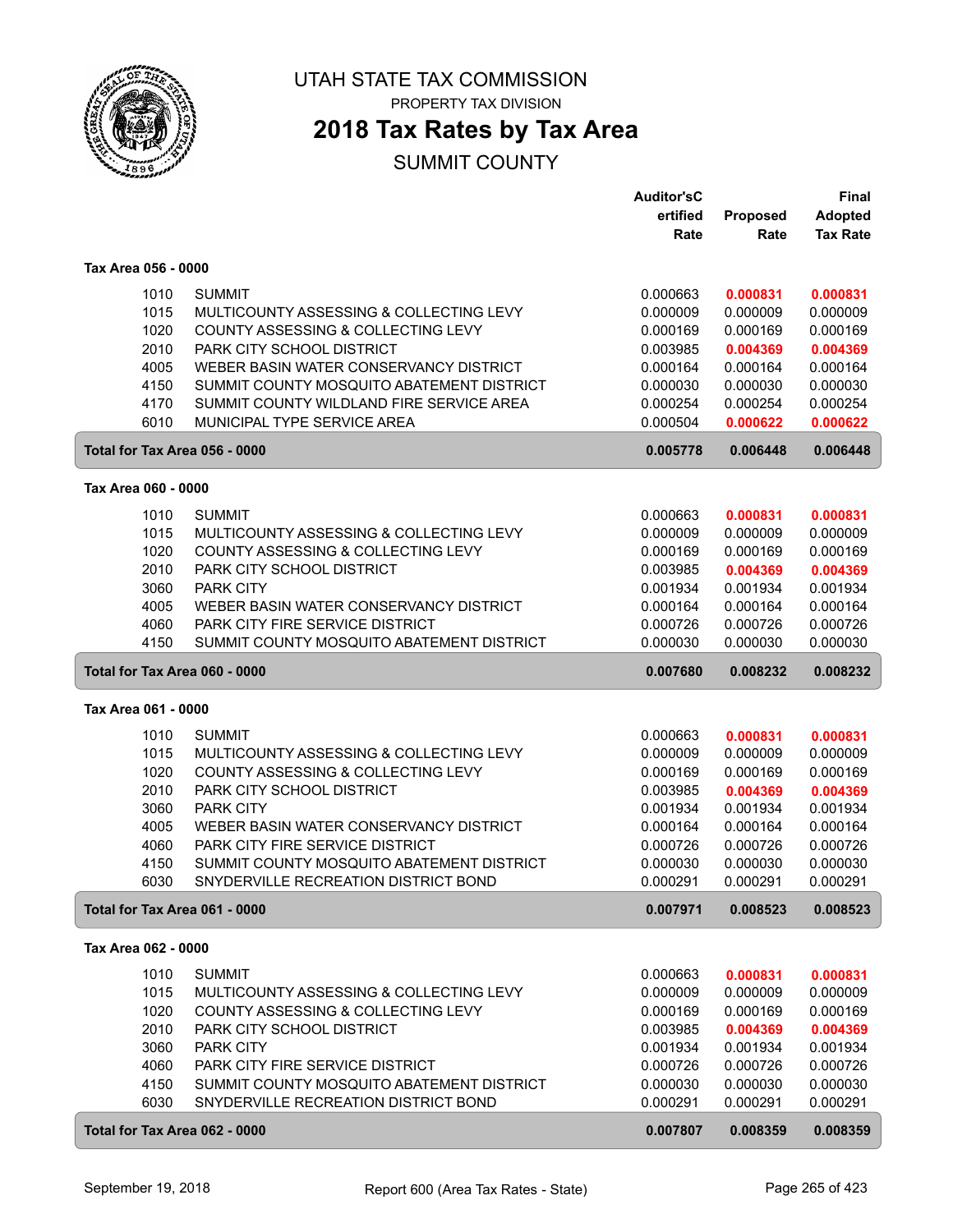

PROPERTY TAX DIVISION

# **2018 Tax Rates by Tax Area**

|                               |                                            | <b>Auditor'sC</b> |          | Final           |
|-------------------------------|--------------------------------------------|-------------------|----------|-----------------|
|                               |                                            | ertified          | Proposed | <b>Adopted</b>  |
|                               |                                            | Rate              | Rate     | <b>Tax Rate</b> |
| Tax Area 063 - 0000           |                                            |                   |          |                 |
| 1010                          | <b>SUMMIT</b>                              | 0.000663          | 0.000831 | 0.000831        |
| 1015                          | MULTICOUNTY ASSESSING & COLLECTING LEVY    | 0.000009          | 0.000009 | 0.000009        |
| 1020                          | COUNTY ASSESSING & COLLECTING LEVY         | 0.000169          | 0.000169 | 0.000169        |
| 2010                          | PARK CITY SCHOOL DISTRICT                  | 0.003985          | 0.004369 | 0.004369        |
| 3060                          | <b>PARK CITY</b>                           | 0.001934          | 0.001934 | 0.001934        |
| 4005                          | WEBER BASIN WATER CONSERVANCY DISTRICT     | 0.000164          | 0.000164 | 0.000164        |
| 4060                          | PARK CITY FIRE SERVICE DISTRICT            | 0.000726          | 0.000726 | 0.000726        |
| 4150                          | SUMMIT COUNTY MOSQUITO ABATEMENT DISTRICT  | 0.000030          | 0.000030 | 0.000030        |
| 6030                          | SNYDERVILLE RECREATION DISTRICT BOND       | 0.000291          | 0.000291 | 0.000291        |
| Total for Tax Area 063 - 0000 |                                            | 0.007971          | 0.008523 | 0.008523        |
| Tax Area 064 - 0000           |                                            |                   |          |                 |
| 1010                          | <b>SUMMIT</b>                              | 0.000663          | 0.000831 | 0.000831        |
| 1015                          | MULTICOUNTY ASSESSING & COLLECTING LEVY    | 0.000009          | 0.000009 | 0.000009        |
| 1020                          | COUNTY ASSESSING & COLLECTING LEVY         | 0.000169          | 0.000169 | 0.000169        |
| 2010                          | PARK CITY SCHOOL DISTRICT                  | 0.003985          | 0.004369 | 0.004369        |
| 3060                          | <b>PARK CITY</b>                           | 0.001934          | 0.001934 | 0.001934        |
| 4005                          | WEBER BASIN WATER CONSERVANCY DISTRICT     | 0.000164          | 0.000164 | 0.000164        |
| 4060                          | PARK CITY FIRE SERVICE DISTRICT            | 0.000726          | 0.000726 | 0.000726        |
| 4150                          | SUMMIT COUNTY MOSQUITO ABATEMENT DISTRICT  | 0.000030          | 0.000030 | 0.000030        |
| 6030                          | SNYDERVILLE RECREATION DISTRICT BOND       | 0.000291          | 0.000291 | 0.000291        |
| Total for Tax Area 064 - 0000 |                                            | 0.007971          | 0.008523 | 0.008523        |
| Tax Area 070 - 0000           |                                            |                   |          |                 |
| 1010                          | <b>SUMMIT</b>                              | 0.000663          | 0.000831 | 0.000831        |
| 1015                          | MULTICOUNTY ASSESSING & COLLECTING LEVY    | 0.000009          | 0.000009 | 0.000009        |
| 1020                          | COUNTY ASSESSING & COLLECTING LEVY         | 0.000169          | 0.000169 | 0.000169        |
| 2030                          | SOUTH SUMMIT SCHOOL DISTRICT               | 0.005887          | 0.006091 | 0.006091        |
| 3020                          | <b>FRANCIS CITY</b>                        | 0.001865          | 0.001865 | 0.001865        |
| 4005                          | WEBER BASIN WATER CONSERVANCY DISTRICT     | 0.000164          | 0.000164 | 0.000164        |
| 4010                          | SOUTH SUMMIT CEMETERY MAINTENANCE DISTRICT | 0.000174          | 0.000174 | 0.000174        |
| 4020                          | SOUTH SUMMIT FIRE PROTECTION DISTRICT      | 0.000264          | 0.000264 | 0.000264        |
| 4150                          | SUMMIT COUNTY MOSQUITO ABATEMENT DISTRICT  | 0.000030          | 0.000030 | 0.000030        |
| Total for Tax Area 070 - 0000 |                                            | 0.009225          | 0.009597 | 0.009597        |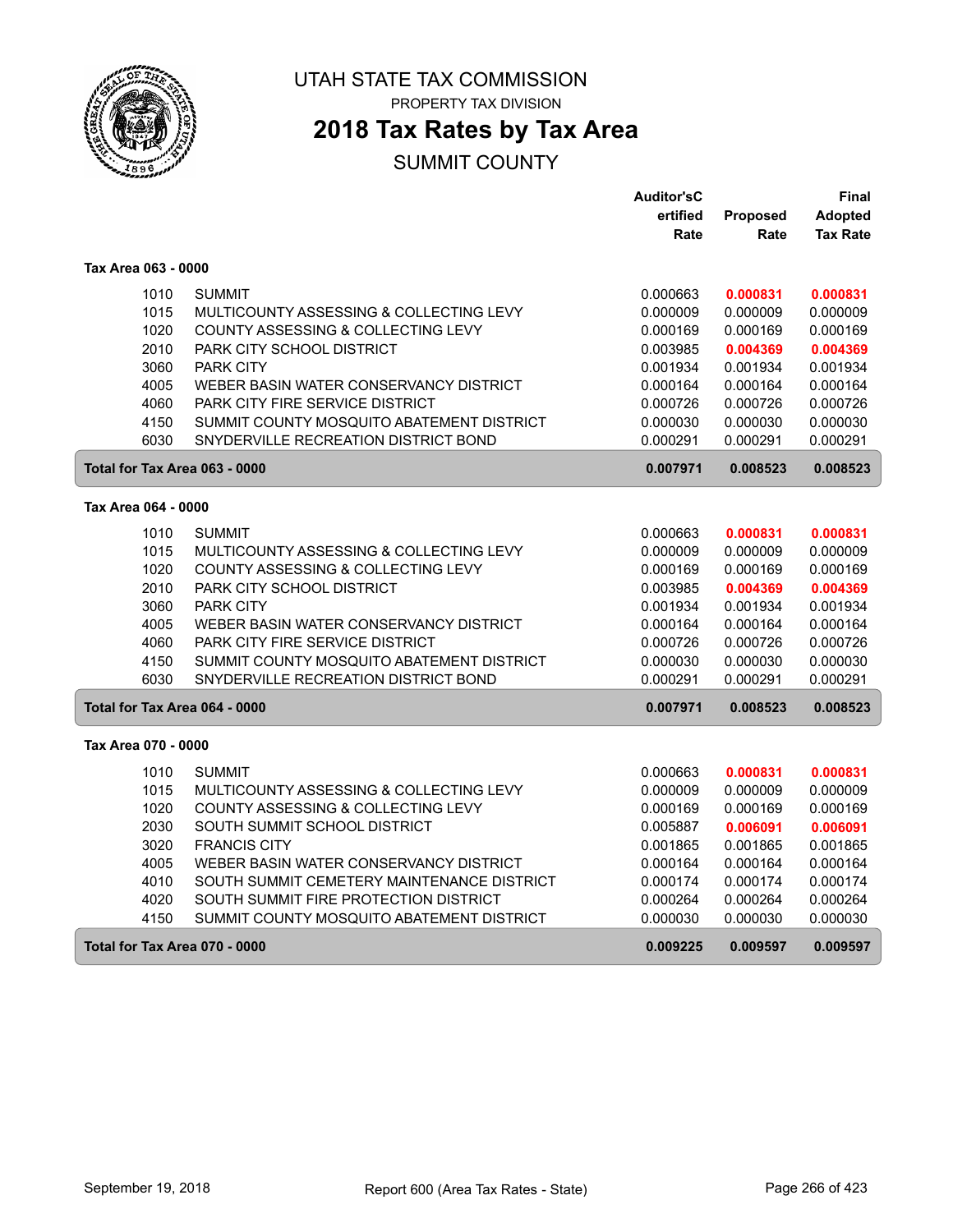

PROPERTY TAX DIVISION

### **2018 Tax Rates by Tax Area**

|                     |              |                                                       | <b>Auditor'sC</b>    |                      | <b>Final</b>         |
|---------------------|--------------|-------------------------------------------------------|----------------------|----------------------|----------------------|
|                     |              |                                                       | ertified             | <b>Proposed</b>      | <b>Adopted</b>       |
|                     |              |                                                       | Rate                 | Rate                 | <b>Tax Rate</b>      |
| Tax Area 001 - 0000 |              |                                                       |                      |                      |                      |
|                     | 1010         | <b>TOOELE</b>                                         | 0.001613             | 0.001644             | 0.001644             |
|                     | 1015         | MULTICOUNTY ASSESSING & COLLECTING LEVY               | 0.000009             | 0.000009             | 0.000009             |
|                     | 1020         | COUNTY ASSESSING & COLLECTING LEVY                    | 0.000430             | 0.000430             | 0.000430             |
|                     | 2010         | TOOELE COUNTY SCHOOL DISTRICT                         | 0.009194             | 0.010199             | 0.010199             |
|                     | 3050         | <b>TOOELE CITY</b>                                    | 0.001831             | 0.003935             | 0.003334             |
|                     |              | Total for Tax Area 001 - 0000                         | 0.013077             | 0.016217             | 0.015616             |
| Tax Area 002 - 0000 |              |                                                       |                      |                      |                      |
|                     | 1010         | <b>TOOELE</b>                                         | 0.001613             | 0.001644             | 0.001644             |
|                     | 1015         | MULTICOUNTY ASSESSING & COLLECTING LEVY               | 0.000009             | 0.000009             | 0.000009             |
|                     | 1020         | COUNTY ASSESSING & COLLECTING LEVY                    | 0.000430             | 0.000430             | 0.000430             |
|                     | 2010         | TOOELE COUNTY SCHOOL DISTRICT                         | 0.009194             | 0.010199             | 0.010199             |
|                     | 3010         | <b>GRANTSVILLE CITY</b>                               | 0.002326             | 0.002326             | 0.002326             |
|                     | 4030         | TOOELE VALLEY MOSQUITO ABATEMENT DISTRICT             | 0.000343             | 0.000343             | 0.000343             |
|                     |              | Total for Tax Area 002 - 0000                         | 0.013915             | 0.014951             | 0.014951             |
| Tax Area 003 - 0000 |              |                                                       |                      |                      |                      |
|                     |              |                                                       |                      |                      |                      |
|                     | 1010         | <b>TOOELE</b>                                         | 0.001613             | 0.001644             | 0.001644             |
|                     | 1015         | MULTICOUNTY ASSESSING & COLLECTING LEVY               | 0.000009             | 0.000009             | 0.000009             |
|                     | 1020         | COUNTY ASSESSING & COLLECTING LEVY                    | 0.000430             | 0.000430             | 0.000430             |
|                     | 2010<br>3070 | TOOELE COUNTY SCHOOL DISTRICT<br><b>WENDOVER CITY</b> | 0.009194<br>0.003497 | 0.010199<br>0.003497 | 0.010199<br>0.003497 |
|                     |              | Total for Tax Area 003 - 0000                         | 0.014743             | 0.015779             | 0.015779             |
|                     |              |                                                       |                      |                      |                      |
| Tax Area 004 - 0000 |              |                                                       |                      |                      |                      |
|                     | 1010         | <b>TOOELE</b>                                         | 0.001613             | 0.001644             | 0.001644             |
|                     | 1015         | MULTICOUNTY ASSESSING & COLLECTING LEVY               | 0.000009             | 0.000009             | 0.000009             |
|                     | 1020         | COUNTY ASSESSING & COLLECTING LEVY                    | 0.000430             | 0.000430             | 0.000430             |
|                     | 2010         | TOOELE COUNTY SCHOOL DISTRICT                         | 0.009194             | 0.010199             | 0.010199             |
|                     | 3040         | <b>STOCKTON TOWN</b>                                  | 0.002470             | 0.003705             | 0.003705             |
|                     | 4030         | TOOELE VALLEY MOSQUITO ABATEMENT DISTRICT             | 0.000343             | 0.000343             | 0.000343             |
|                     | 4070         | RUSH VALLEY WATER CONSERVANCY DISTRICT                | 0.000073             | 0.000073             | 0.000073             |
|                     |              | Total for Tax Area 004 - 0000                         | 0.014132             | 0.016403             | 0.016403             |
| Tax Area 005 - 0000 |              |                                                       |                      |                      |                      |
|                     | 1010         | <b>TOOELE</b>                                         | 0.001613             | 0.001644             | 0.001644             |
|                     | 1015         | MULTICOUNTY ASSESSING & COLLECTING LEVY               | 0.000009             | 0.000009             | 0.000009             |
|                     | 1020         | COUNTY ASSESSING & COLLECTING LEVY                    | 0.000430             | 0.000430             | 0.000430             |
|                     | 2010         | TOOELE COUNTY SCHOOL DISTRICT                         | 0.009194             | 0.010199             | 0.010199             |
|                     | 3060         | <b>VERNON TOWN</b>                                    | 0.000838             | 0.000838             | 0.000838             |
|                     | 4070         | RUSH VALLEY WATER CONSERVANCY DISTRICT                | 0.000073             | 0.000073             | 0.000073             |
|                     |              | Total for Tax Area 005 - 0000                         | 0.012157             | 0.013193             | 0.013193             |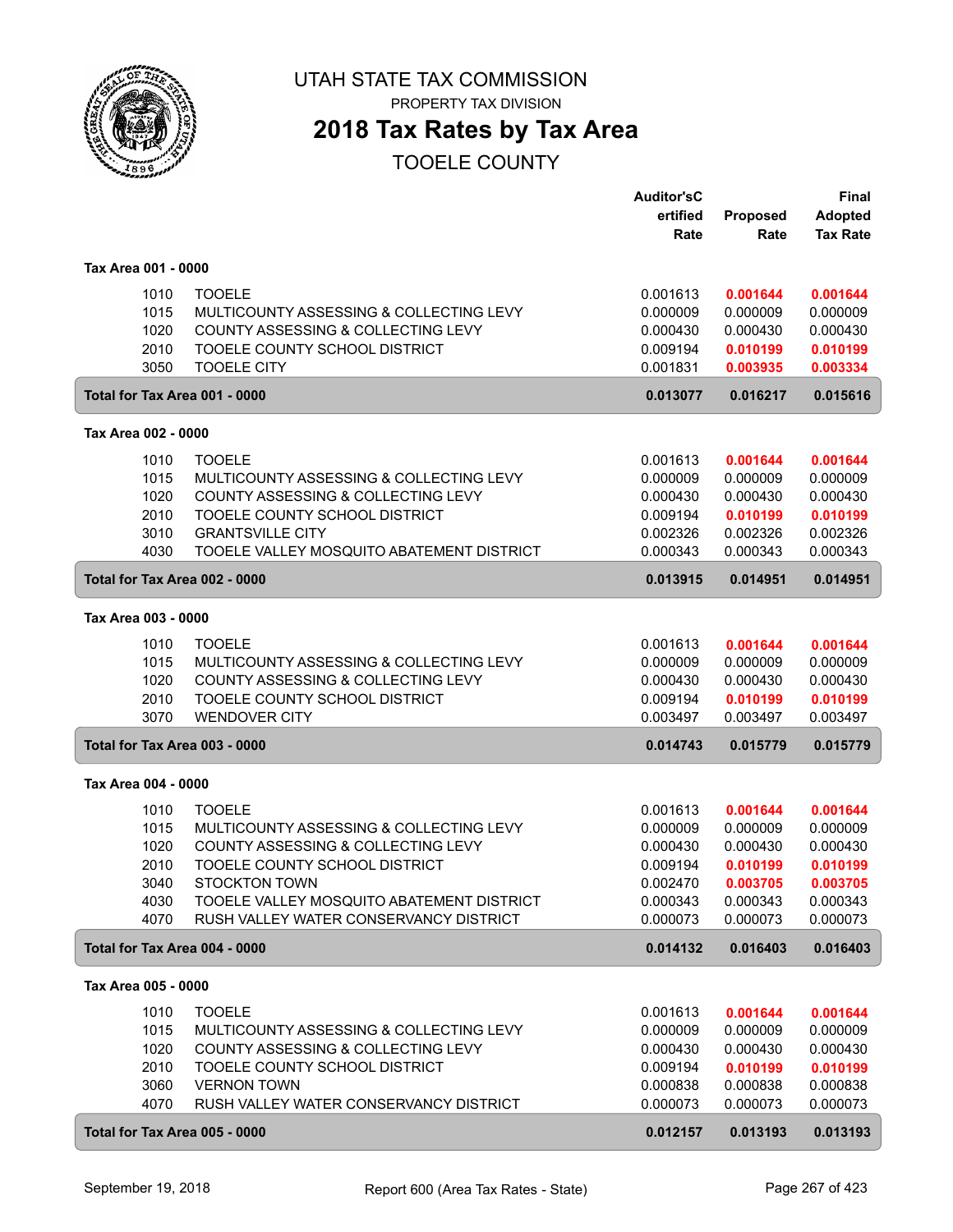

# **2018 Tax Rates by Tax Area**

|                               |                                                          | <b>Auditor'sC</b>    |                      | <b>Final</b>         |
|-------------------------------|----------------------------------------------------------|----------------------|----------------------|----------------------|
|                               |                                                          | ertified             | <b>Proposed</b>      | <b>Adopted</b>       |
|                               |                                                          | Rate                 | Rate                 | <b>Tax Rate</b>      |
| Tax Area 006 - 0000           |                                                          |                      |                      |                      |
| 1010                          | <b>TOOELE</b>                                            | 0.001613             | 0.001644             | 0.001644             |
| 1015                          | MULTICOUNTY ASSESSING & COLLECTING LEVY                  | 0.000009             | 0.000009             | 0.000009             |
| 1020                          | COUNTY ASSESSING & COLLECTING LEVY                       | 0.000430             | 0.000430             | 0.000430             |
| 2010                          | TOOELE COUNTY SCHOOL DISTRICT                            | 0.009194             | 0.010199             | 0.010199             |
| 4020                          | LAKEPOINT IMPROVEMENT DISTRICT                           | 0.000148             | 0.000148             | 0.000148             |
| 4030                          | TOOELE VALLEY MOSQUITO ABATEMENT DISTRICT                | 0.000343             | 0.000343             | 0.000343             |
| 4090                          | NORTH TOOELE FIRE PROTECTION SERVICE DISTRICT            | 0.000751             | 0.000751             | 0.000751             |
| 4100                          | LAKEPOINT CEMETERY & PARK SERVICE AREA                   | 0.000333             | 0.000333             | 0.000333             |
| 6010                          | MUNICIPAL TYPE SERVICE FUND                              | 0.001118             | 0.001143             | 0.001143             |
| Total for Tax Area 006 - 0000 |                                                          | 0.013939             | 0.015000             | 0.015000             |
| Tax Area 007 - 0000           |                                                          |                      |                      |                      |
| 1010                          | <b>TOOELE</b>                                            | 0.001613             | 0.001644             | 0.001644             |
| 1015                          | MULTICOUNTY ASSESSING & COLLECTING LEVY                  | 0.000009             | 0.000009             | 0.000009             |
| 1020                          | COUNTY ASSESSING & COLLECTING LEVY                       | 0.000430             | 0.000430             | 0.000430             |
| 2010                          | TOOELE COUNTY SCHOOL DISTRICT                            | 0.009194             | 0.010199             | 0.010199             |
| 4010                          | STANSBURY PARK IMPROVEMENT DISTRICT                      | 0.000099             | 0.000099             | 0.000099             |
| 4030                          | TOOELE VALLEY MOSQUITO ABATEMENT DISTRICT                | 0.000343             | 0.000343             | 0.000343             |
| 4040                          | STANSBURY GREENBELT SERVICE AREA OF TOOELE COUN          | 0.001018             | 0.001018             | 0.001018             |
| 4050                          | STANSBURY RECREATION SERVICE AREA OF TOOELE COUI         | 0.001013             | 0.001013             | 0.001013             |
| 4090                          | NORTH TOOELE FIRE PROTECTION SERVICE DISTRICT            | 0.000751             | 0.000751             | 0.000751             |
| 6010                          | MUNICIPAL TYPE SERVICE FUND                              | 0.001118             | 0.001143             | 0.001143             |
| Total for Tax Area 007 - 0000 |                                                          | 0.015588             | 0.016649             | 0.016649             |
| Tax Area 009 - 0000           |                                                          |                      |                      |                      |
|                               |                                                          |                      |                      |                      |
| 1010<br>1015                  | <b>TOOELE</b><br>MULTICOUNTY ASSESSING & COLLECTING LEVY | 0.001613<br>0.000009 | 0.001644             | 0.001644             |
| 1020                          | COUNTY ASSESSING & COLLECTING LEVY                       | 0.000430             | 0.000009<br>0.000430 | 0.000009<br>0.000430 |
| 2010                          | TOOELE COUNTY SCHOOL DISTRICT                            | 0.009194             | 0.010199             | 0.010199             |
| 3030                          | <b>RUSH VALLEY TOWN</b>                                  | 0.000885             | 0.000885             | 0.000885             |
| 4070                          | RUSH VALLEY WATER CONSERVANCY DISTRICT                   | 0.000073             | 0.000073             | 0.000073             |
| Total for Tax Area 009 - 0000 |                                                          | 0.012204             | 0.013240             | 0.013240             |
| Tax Area 010 - 0000           |                                                          |                      |                      |                      |
| 1010                          | <b>TOOELE</b>                                            | 0.001613             | 0.001644             | 0.001644             |
| 1015                          | MULTICOUNTY ASSESSING & COLLECTING LEVY                  | 0.000009             | 0.000009             | 0.000009             |
| 1020                          | COUNTY ASSESSING & COLLECTING LEVY                       | 0.000430             | 0.000430             | 0.000430             |
| 2010                          | TOOELE COUNTY SCHOOL DISTRICT                            | 0.009194             | 0.010199             | 0.010199             |
| 4030                          | TOOELE VALLEY MOSQUITO ABATEMENT DISTRICT                | 0.000343             | 0.000343             | 0.000343             |
| 4090                          | NORTH TOOELE FIRE PROTECTION SERVICE DISTRICT            | 0.000751             | 0.000751             | 0.000751             |
| 6010                          | MUNICIPAL TYPE SERVICE FUND                              | 0.001118             | 0.001143             | 0.001143             |
| Total for Tax Area 010 - 0000 |                                                          | 0.013458             | 0.014519             | 0.014519             |
|                               |                                                          |                      |                      |                      |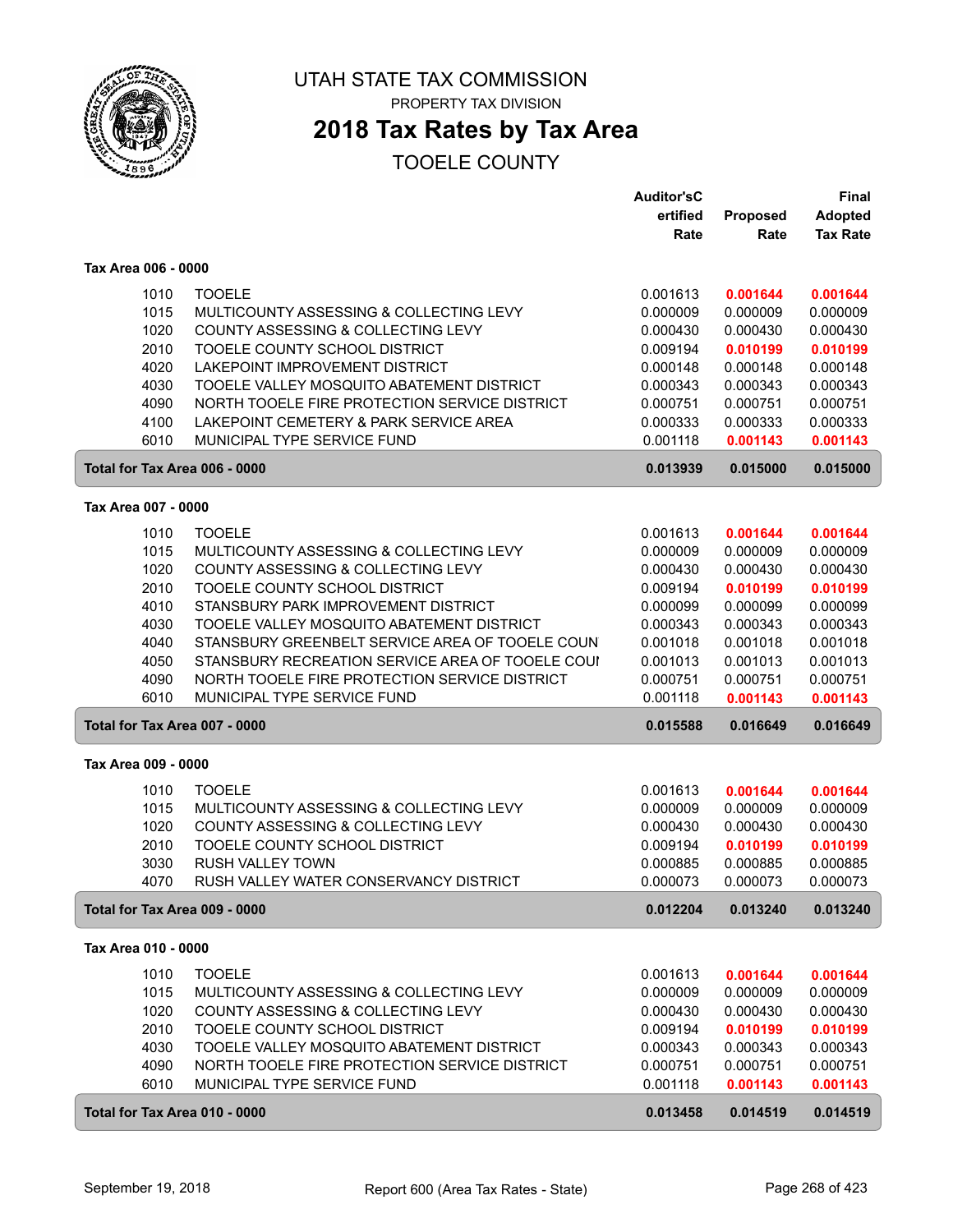

**2018 Tax Rates by Tax Area**

|                               |                                               | <b>Auditor'sC</b> |                 | <b>Final</b>    |
|-------------------------------|-----------------------------------------------|-------------------|-----------------|-----------------|
|                               |                                               | ertified          | <b>Proposed</b> | <b>Adopted</b>  |
|                               |                                               | Rate              | Rate            | <b>Tax Rate</b> |
| Tax Area 011 - 0000           |                                               |                   |                 |                 |
| 1010                          | <b>TOOELE</b>                                 | 0.001613          | 0.001644        | 0.001644        |
| 1015                          | MULTICOUNTY ASSESSING & COLLECTING LEVY       | 0.000009          | 0.000009        | 0.000009        |
| 1020                          | COUNTY ASSESSING & COLLECTING LEVY            | 0.000430          | 0.000430        | 0.000430        |
| 2010                          | TOOELE COUNTY SCHOOL DISTRICT                 | 0.009194          | 0.010199        | 0.010199        |
| 6010                          | MUNICIPAL TYPE SERVICE FUND                   | 0.001118          | 0.001143        | 0.001143        |
| Total for Tax Area 011 - 0000 |                                               | 0.012364          | 0.013425        | 0.013425        |
|                               |                                               |                   |                 |                 |
| Tax Area 013 - 0000           |                                               |                   |                 |                 |
| 1010                          | <b>TOOELE</b>                                 | 0.001613          | 0.001644        | 0.001644        |
| 1015                          | MULTICOUNTY ASSESSING & COLLECTING LEVY       | 0.000009          | 0.000009        | 0.000009        |
| 1020                          | COUNTY ASSESSING & COLLECTING LEVY            | 0.000430          | 0.000430        | 0.000430        |
| 2010                          | TOOELE COUNTY SCHOOL DISTRICT                 | 0.009194          | 0.010199        | 0.010199        |
| 4010                          | STANSBURY PARK IMPROVEMENT DISTRICT           | 0.000099          | 0.000099        | 0.000099        |
| 4030                          | TOOELE VALLEY MOSQUITO ABATEMENT DISTRICT     | 0.000343          | 0.000343        | 0.000343        |
| 4090                          | NORTH TOOELE FIRE PROTECTION SERVICE DISTRICT | 0.000751          | 0.000751        | 0.000751        |
| 6010                          | MUNICIPAL TYPE SERVICE FUND                   | 0.001118          | 0.001143        | 0.001143        |
| Total for Tax Area 013 - 0000 |                                               | 0.013557          | 0.014618        | 0.014618        |
| Tax Area 015 - 0000           |                                               |                   |                 |                 |
| 1010                          | <b>TOOELE</b>                                 | 0.001613          | 0.001644        | 0.001644        |
| 1015                          | MULTICOUNTY ASSESSING & COLLECTING LEVY       | 0.000009          | 0.000009        | 0.000009        |
| 1020                          | COUNTY ASSESSING & COLLECTING LEVY            | 0.000430          | 0.000430        | 0.000430        |
| 2010                          | TOOELE COUNTY SCHOOL DISTRICT                 | 0.009194          | 0.010199        | 0.010199        |
| 4030                          | TOOELE VALLEY MOSQUITO ABATEMENT DISTRICT     | 0.000343          | 0.000343        | 0.000343        |
| 4090                          | NORTH TOOELE FIRE PROTECTION SERVICE DISTRICT | 0.000751          | 0.000751        | 0.000751        |
| 6010                          | MUNICIPAL TYPE SERVICE FUND                   | 0.001118          | 0.001143        | 0.001143        |
| Total for Tax Area 015 - 0000 |                                               | 0.013458          | 0.014519        | 0.014519        |
| Tax Area 016 - 0000           |                                               |                   |                 |                 |
| 1010                          | <b>TOOELE</b>                                 | 0.001613          | 0.001644        | 0.001644        |
| 1015                          | MULTICOUNTY ASSESSING & COLLECTING LEVY       | 0.000009          | 0.000009        | 0.000009        |
| 1020                          | COUNTY ASSESSING & COLLECTING LEVY            | 0.000430          | 0.000430        | 0.000430        |
| 2010                          | TOOELE COUNTY SCHOOL DISTRICT                 | 0.009194          | 0.010199        | 0.010199        |
| 4030                          | TOOELE VALLEY MOSQUITO ABATEMENT DISTRICT     | 0.000343          | 0.000343        | 0.000343        |
| 4070                          | RUSH VALLEY WATER CONSERVANCY DISTRICT        | 0.000073          | 0.000073        | 0.000073        |
| 6010                          | MUNICIPAL TYPE SERVICE FUND                   | 0.001118          | 0.001143        | 0.001143        |
| Total for Tax Area 016 - 0000 |                                               | 0.012780          | 0.013841        | 0.013841        |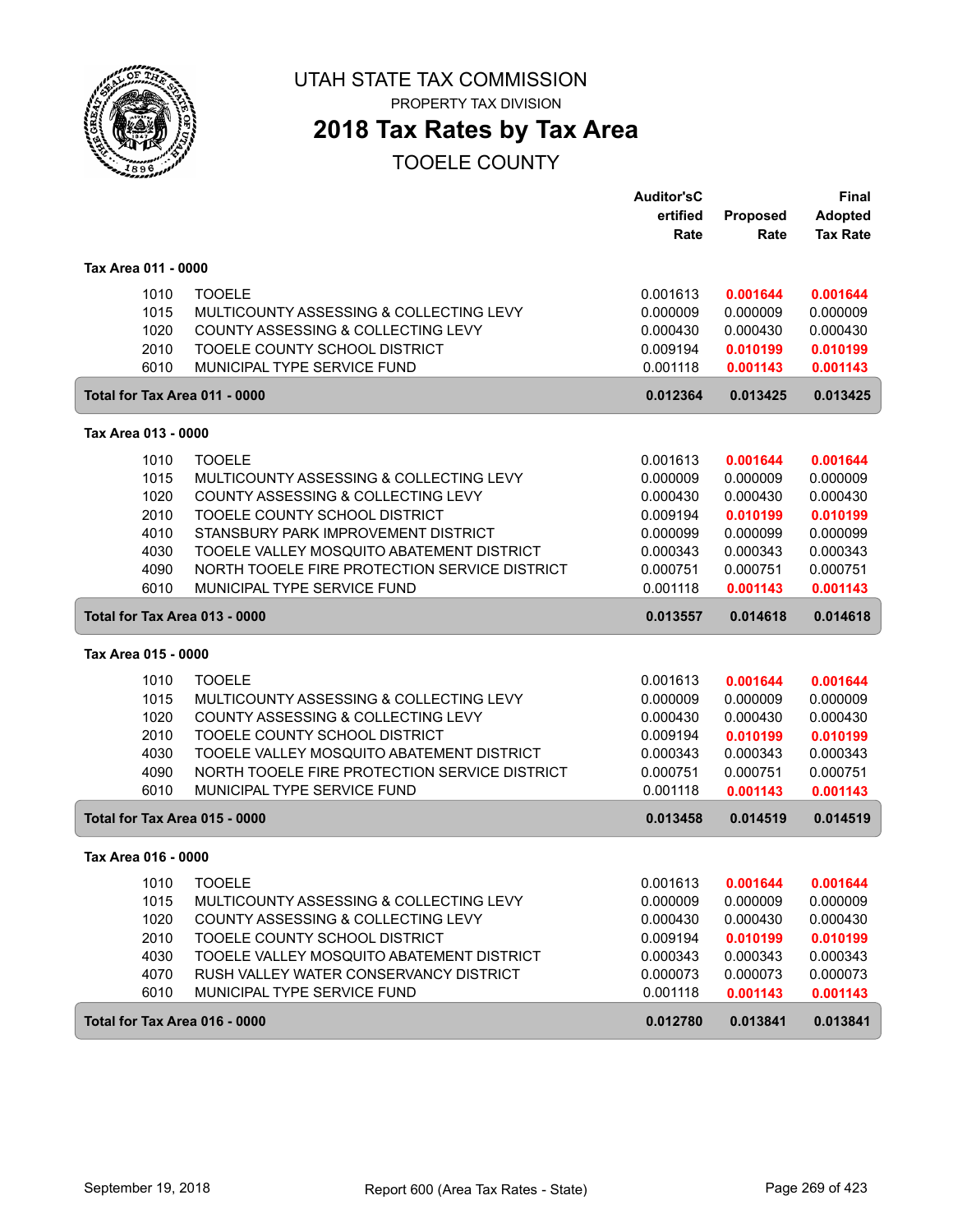

## **2018 Tax Rates by Tax Area**

|                               |                                               | <b>Auditor'sC</b> |          | <b>Final</b>    |
|-------------------------------|-----------------------------------------------|-------------------|----------|-----------------|
|                               |                                               | ertified          | Proposed | <b>Adopted</b>  |
|                               |                                               | Rate              | Rate     | <b>Tax Rate</b> |
| Tax Area 017 - 0000           |                                               |                   |          |                 |
|                               |                                               |                   |          |                 |
| 1010                          | <b>TOOELE</b>                                 | 0.001613          | 0.001644 | 0.001644        |
| 1015                          | MULTICOUNTY ASSESSING & COLLECTING LEVY       | 0.000009          | 0.000009 | 0.000009        |
| 1020                          | COUNTY ASSESSING & COLLECTING LEVY            | 0.000430          | 0.000430 | 0.000430        |
| 2010                          | TOOELE COUNTY SCHOOL DISTRICT                 | 0.009194          | 0.010199 | 0.010199        |
| 4070                          | RUSH VALLEY WATER CONSERVANCY DISTRICT        | 0.000073          | 0.000073 | 0.000073        |
| 6010                          | MUNICIPAL TYPE SERVICE FUND                   | 0.001118          | 0.001143 | 0.001143        |
| Total for Tax Area 017 - 0000 |                                               | 0.012437          | 0.013498 | 0.013498        |
| Tax Area 018 - 0000           |                                               |                   |          |                 |
| 1010                          | <b>TOOELE</b>                                 | 0.001613          | 0.001644 | 0.001644        |
| 1015                          | MULTICOUNTY ASSESSING & COLLECTING LEVY       | 0.000009          | 0.000009 | 0.000009        |
| 1020                          | COUNTY ASSESSING & COLLECTING LEVY            | 0.000430          | 0.000430 | 0.000430        |
| 2010                          | TOOELE COUNTY SCHOOL DISTRICT                 | 0.009194          | 0.010199 | 0.010199        |
| 3050                          | <b>TOOELE CITY</b>                            | 0.001831          | 0.003935 | 0.003334        |
| Total for Tax Area 018 - 0000 |                                               | 0.013077          | 0.016217 | 0.015616        |
|                               |                                               |                   |          |                 |
| Tax Area 019 - 0000           |                                               |                   |          |                 |
| 1010                          | <b>TOOELE</b>                                 | 0.001613          | 0.001644 | 0.001644        |
| 1015                          | MULTICOUNTY ASSESSING & COLLECTING LEVY       | 0.000009          | 0.000009 | 0.000009        |
| 1020                          | COUNTY ASSESSING & COLLECTING LEVY            | 0.000430          | 0.000430 | 0.000430        |
| 2010                          | TOOELE COUNTY SCHOOL DISTRICT                 | 0.009194          | 0.010199 | 0.010199        |
| 4090                          | NORTH TOOELE FIRE PROTECTION SERVICE DISTRICT | 0.000751          | 0.000751 | 0.000751        |
| 6010                          | MUNICIPAL TYPE SERVICE FUND                   | 0.001118          | 0.001143 | 0.001143        |
| Total for Tax Area 019 - 0000 |                                               | 0.013115          | 0.014176 | 0.014176        |
| Tax Area 020 - 0000           |                                               |                   |          |                 |
|                               |                                               |                   |          |                 |
| 1010                          | <b>TOOELE</b>                                 | 0.001613          | 0.001644 | 0.001644        |
| 1015                          | MULTICOUNTY ASSESSING & COLLECTING LEVY       | 0.000009          | 0.000009 | 0.000009        |
| 1020                          | COUNTY ASSESSING & COLLECTING LEVY            | 0.000430          | 0.000430 | 0.000430        |
| 2010                          | TOOELE COUNTY SCHOOL DISTRICT                 | 0.009194          | 0.010199 | 0.010199        |
| 3050                          | <b>TOOELE CITY</b>                            | 0.001831          | 0.003935 | 0.003334        |
| Total for Tax Area 020 - 0000 |                                               | 0.013077          | 0.016217 | 0.015616        |
| Tax Area 021 - 0000           |                                               |                   |          |                 |
| 1010                          | <b>TOOELE</b>                                 | 0.001613          | 0.001644 | 0.001644        |
| 1015                          | MULTICOUNTY ASSESSING & COLLECTING LEVY       | 0.000009          | 0.000009 | 0.000009        |
| 1020                          | COUNTY ASSESSING & COLLECTING LEVY            | 0.000430          | 0.000430 | 0.000430        |
| 2010                          | TOOELE COUNTY SCHOOL DISTRICT                 | 0.009194          | 0.010199 | 0.010199        |
| 3050                          | <b>TOOELE CITY</b>                            | 0.001831          | 0.003935 | 0.003334        |
| Total for Tax Area 021 - 0000 |                                               | 0.013077          | 0.016217 | 0.015616        |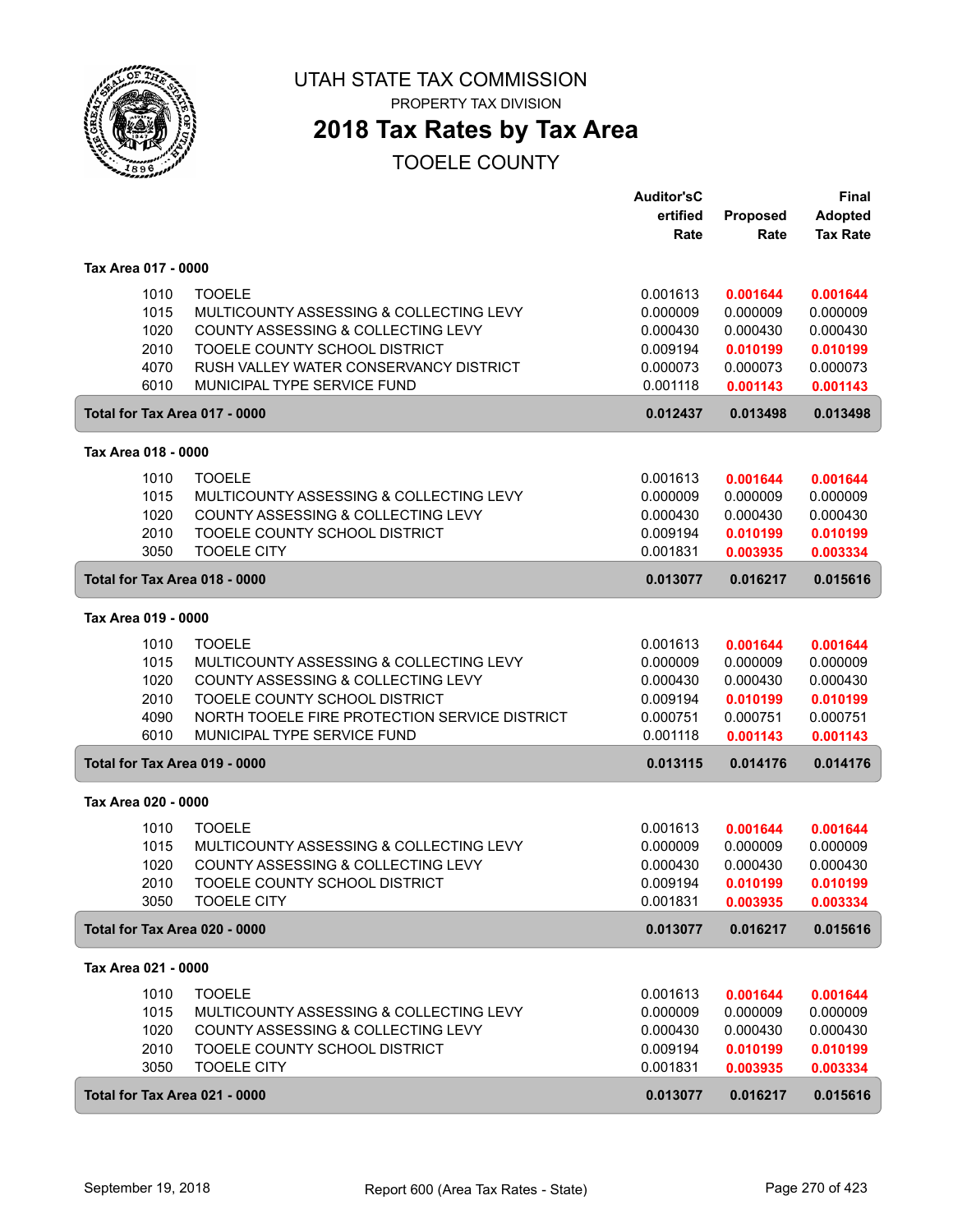

PROPERTY TAX DIVISION

### **2018 Tax Rates by Tax Area**

|                     |      |                                               | <b>Auditor'sC</b> |          | Final           |
|---------------------|------|-----------------------------------------------|-------------------|----------|-----------------|
|                     |      |                                               | ertified          | Proposed | <b>Adopted</b>  |
|                     |      |                                               | Rate              | Rate     | <b>Tax Rate</b> |
| Tax Area 022 - 0000 |      |                                               |                   |          |                 |
|                     | 1010 | <b>TOOELE</b>                                 | 0.001613          | 0.001644 | 0.001644        |
|                     | 1015 | MULTICOUNTY ASSESSING & COLLECTING LEVY       | 0.000009          | 0.000009 | 0.000009        |
|                     | 1020 | COUNTY ASSESSING & COLLECTING LEVY            | 0.000430          | 0.000430 | 0.000430        |
|                     | 2010 | TOOELE COUNTY SCHOOL DISTRICT                 | 0.009194          | 0.010199 | 0.010199        |
|                     | 3050 | <b>TOOELE CITY</b>                            | 0.001831          | 0.003935 | 0.003334        |
|                     |      | Total for Tax Area 022 - 0000                 | 0.013077          | 0.016217 | 0.015616        |
| Tax Area 023 - 0000 |      |                                               |                   |          |                 |
|                     | 1010 | <b>TOOELE</b>                                 | 0.001613          | 0.001644 | 0.001644        |
|                     | 1015 | MULTICOUNTY ASSESSING & COLLECTING LEVY       | 0.000009          | 0.000009 | 0.000009        |
|                     | 1020 | COUNTY ASSESSING & COLLECTING LEVY            | 0.000430          | 0.000430 | 0.000430        |
|                     | 2010 | TOOELE COUNTY SCHOOL DISTRICT                 | 0.009194          | 0.010199 | 0.010199        |
|                     | 3050 | <b>TOOELE CITY</b>                            | 0.001831          | 0.003935 | 0.003334        |
|                     | 4110 | NORTH TOOELE CITY SPECIAL SERVICE DISTRICT    | 0.000309          | 0.000340 | 0.000340        |
|                     |      | Total for Tax Area 023 - 0000                 | 0.013386          | 0.016557 | 0.015956        |
| Tax Area 024 - 0000 |      |                                               |                   |          |                 |
|                     | 1010 | <b>TOOELE</b>                                 | 0.001613          | 0.001644 | 0.001644        |
|                     | 1015 | MULTICOUNTY ASSESSING & COLLECTING LEVY       | 0.000009          | 0.000009 | 0.000009        |
|                     | 1020 | COUNTY ASSESSING & COLLECTING LEVY            | 0.000430          | 0.000430 | 0.000430        |
|                     | 2010 | TOOELE COUNTY SCHOOL DISTRICT                 | 0.009194          | 0.010199 | 0.010199        |
|                     | 3070 | <b>WENDOVER CITY</b>                          | 0.003497          | 0.003497 | 0.003497        |
|                     |      | Total for Tax Area 024 - 0000                 | 0.014743          | 0.015779 | 0.015779        |
| Tax Area 025 - 0000 |      |                                               |                   |          |                 |
|                     | 1010 | <b>TOOELE</b>                                 | 0.001613          | 0.001644 | 0.001644        |
|                     | 1015 | MULTICOUNTY ASSESSING & COLLECTING LEVY       | 0.000009          | 0.000009 | 0.000009        |
|                     | 1020 | COUNTY ASSESSING & COLLECTING LEVY            | 0.000430          | 0.000430 | 0.000430        |
|                     | 2010 | TOOELE COUNTY SCHOOL DISTRICT                 | 0.009194          | 0.010199 | 0.010199        |
|                     | 4020 | LAKEPOINT IMPROVEMENT DISTRICT                | 0.000148          | 0.000148 | 0.000148        |
|                     | 4030 | TOOELE VALLEY MOSQUITO ABATEMENT DISTRICT     | 0.000343          | 0.000343 | 0.000343        |
|                     | 4090 | NORTH TOOELE FIRE PROTECTION SERVICE DISTRICT | 0.000751          | 0.000751 | 0.000751        |
|                     |      |                                               |                   |          |                 |
|                     | 4100 | LAKEPOINT CEMETERY & PARK SERVICE AREA        | 0.000333          | 0.000333 | 0.000333        |
|                     | 6010 | <b>MUNICIPAL TYPE SERVICE FUND</b>            | 0.001118          | 0.001143 | 0.001143        |
|                     |      | Total for Tax Area 025 - 0000                 | 0.013939          | 0.015000 | 0.015000        |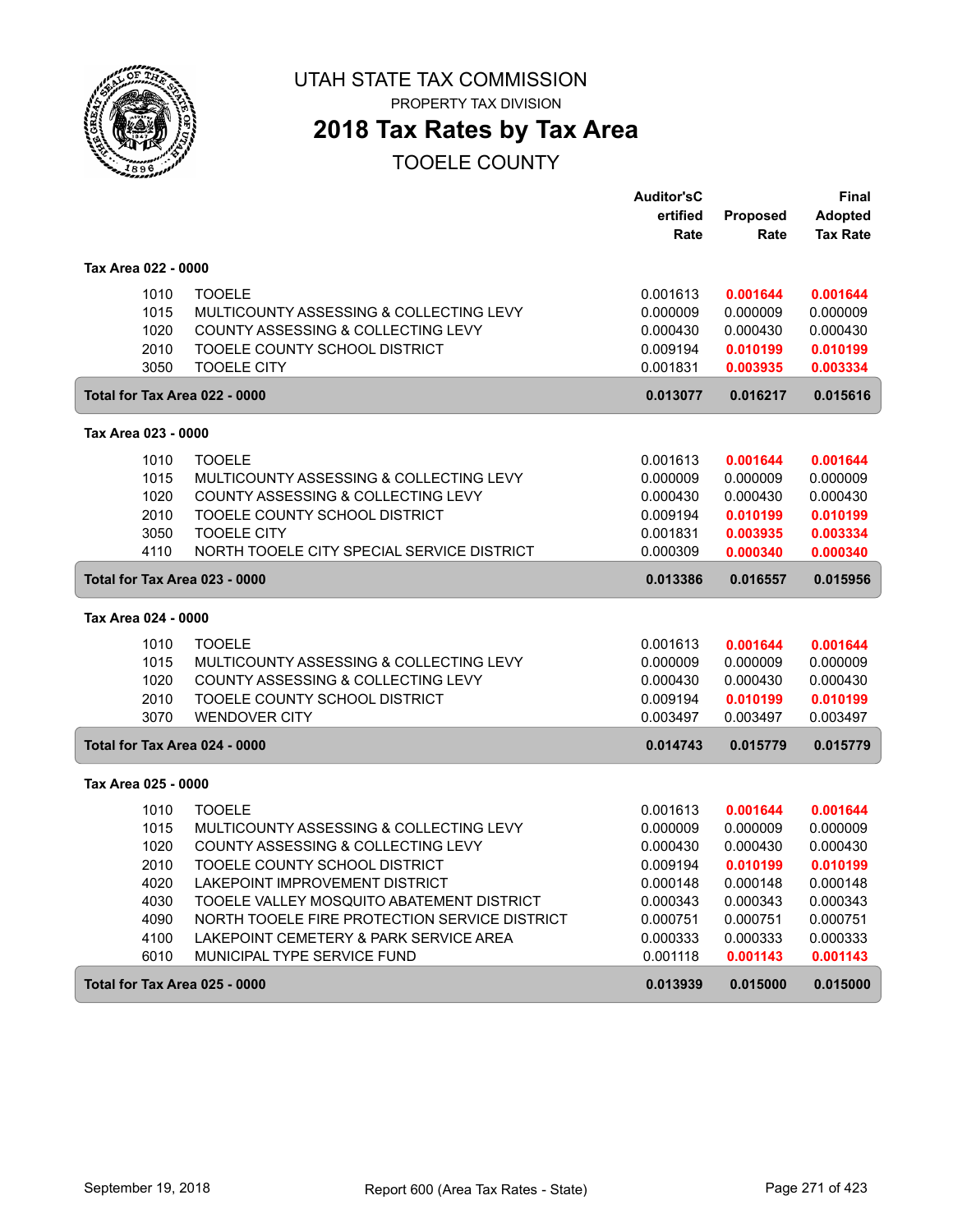

# **2018 Tax Rates by Tax Area**

|                               |                                               | <b>Auditor'sC</b> |          | <b>Final</b>    |
|-------------------------------|-----------------------------------------------|-------------------|----------|-----------------|
|                               |                                               | ertified          | Proposed | <b>Adopted</b>  |
|                               |                                               | Rate              | Rate     | <b>Tax Rate</b> |
| Tax Area 026 - 0000           |                                               |                   |          |                 |
| 1010                          | <b>TOOELE</b>                                 | 0.001613          | 0.001644 | 0.001644        |
| 1015                          | MULTICOUNTY ASSESSING & COLLECTING LEVY       | 0.000009          | 0.000009 | 0.000009        |
| 1020                          | COUNTY ASSESSING & COLLECTING LEVY            | 0.000430          | 0.000430 | 0.000430        |
| 2010                          | TOOELE COUNTY SCHOOL DISTRICT                 | 0.009194          | 0.010199 | 0.010199        |
| 4030                          | TOOELE VALLEY MOSQUITO ABATEMENT DISTRICT     | 0.000343          | 0.000343 | 0.000343        |
| 4090                          | NORTH TOOELE FIRE PROTECTION SERVICE DISTRICT | 0.000751          | 0.000751 | 0.000751        |
| 6010                          | MUNICIPAL TYPE SERVICE FUND                   | 0.001118          | 0.001143 | 0.001143        |
| Total for Tax Area 026 - 0000 |                                               | 0.013458          | 0.014519 | 0.014519        |
| Tax Area 027 - 0000           |                                               |                   |          |                 |
| 1010                          | <b>TOOELE</b>                                 | 0.001613          | 0.001644 | 0.001644        |
| 1015                          | MULTICOUNTY ASSESSING & COLLECTING LEVY       | 0.000009          | 0.000009 | 0.000009        |
| 1020                          | COUNTY ASSESSING & COLLECTING LEVY            | 0.000430          | 0.000430 | 0.000430        |
| 2010                          | TOOELE COUNTY SCHOOL DISTRICT                 | 0.009194          | 0.010199 | 0.010199        |
| 4090                          | NORTH TOOELE FIRE PROTECTION SERVICE DISTRICT | 0.000751          | 0.000751 | 0.000751        |
| 6010                          | MUNICIPAL TYPE SERVICE FUND                   | 0.001118          | 0.001143 | 0.001143        |
|                               |                                               |                   |          |                 |
| Total for Tax Area 027 - 0000 |                                               | 0.013115          | 0.014176 | 0.014176        |
| Tax Area 028 - 0000           |                                               |                   |          |                 |
| 1010                          | <b>TOOELE</b>                                 | 0.001613          | 0.001644 | 0.001644        |
| 1015                          | MULTICOUNTY ASSESSING & COLLECTING LEVY       | 0.000009          | 0.000009 | 0.000009        |
| 1020                          | COUNTY ASSESSING & COLLECTING LEVY            | 0.000430          | 0.000430 | 0.000430        |
| 2010                          | TOOELE COUNTY SCHOOL DISTRICT                 | 0.009194          | 0.010199 | 0.010199        |
| 4030                          | TOOELE VALLEY MOSQUITO ABATEMENT DISTRICT     | 0.000343          | 0.000343 | 0.000343        |
| 4090                          | NORTH TOOELE FIRE PROTECTION SERVICE DISTRICT | 0.000751          | 0.000751 | 0.000751        |
| 4130                          | SOUTH RIM SPECIAL SERVICE DISTRICT            | 0.000182          | 0.000243 | 0.000243        |
| 6010                          | MUNICIPAL TYPE SERVICE FUND                   | 0.001118          | 0.001143 | 0.001143        |
| Total for Tax Area 028 - 0000 |                                               | 0.013640          | 0.014762 | 0.014762        |
| Tax Area 029 - 0000           |                                               |                   |          |                 |
| 1010                          | <b>TOOELE</b>                                 | 0.001613          | 0.001644 | 0.001644        |
| 1015                          | MULTICOUNTY ASSESSING & COLLECTING LEVY       | 0.000009          | 0.000009 | 0.000009        |
| 1020                          | COUNTY ASSESSING & COLLECTING LEVY            | 0.000430          | 0.000430 | 0.000430        |
| 2010                          | TOOELE COUNTY SCHOOL DISTRICT                 | 0.009194          | 0.010199 | 0.010199        |
| 4030                          | TOOELE VALLEY MOSQUITO ABATEMENT DISTRICT     | 0.000343          | 0.000343 | 0.000343        |
| 4130                          | SOUTH RIM SPECIAL SERVICE DISTRICT            | 0.000182          | 0.000243 | 0.000243        |
| 6010                          | MUNICIPAL TYPE SERVICE FUND                   | 0.001118          | 0.001143 | 0.001143        |
| Total for Tax Area 029 - 0000 |                                               | 0.012889          | 0.014011 | 0.014011        |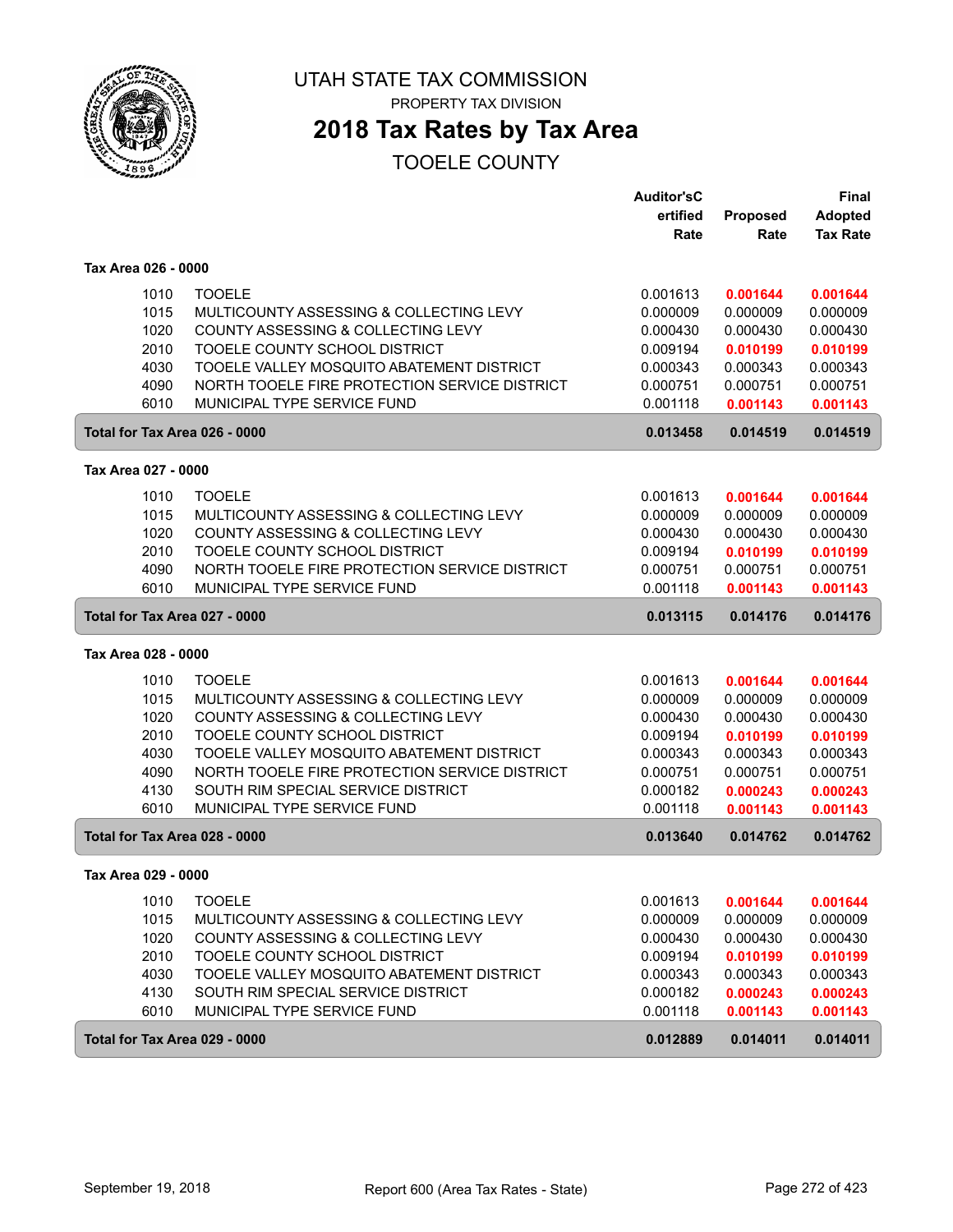

PROPERTY TAX DIVISION

# **2018 Tax Rates by Tax Area**

|                               |                                               | <b>Auditor'sC</b> |          | <b>Final</b>    |
|-------------------------------|-----------------------------------------------|-------------------|----------|-----------------|
|                               |                                               | ertified          | Proposed | <b>Adopted</b>  |
|                               |                                               | Rate              | Rate     | <b>Tax Rate</b> |
| Tax Area 030 - 0000           |                                               |                   |          |                 |
| 1010                          | <b>TOOELE</b>                                 | 0.001613          | 0.001644 | 0.001644        |
| 1015                          | MULTICOUNTY ASSESSING & COLLECTING LEVY       | 0.000009          | 0.000009 | 0.000009        |
| 1020                          | COUNTY ASSESSING & COLLECTING LEVY            | 0.000430          | 0.000430 | 0.000430        |
| 2010                          | TOOELE COUNTY SCHOOL DISTRICT                 | 0.009194          | 0.010199 | 0.010199        |
| 3010                          | <b>GRANTSVILLE CITY</b>                       | 0.002326          | 0.002326 | 0.002326        |
| 4030                          | TOOELE VALLEY MOSQUITO ABATEMENT DISTRICT     | 0.000343          | 0.000343 | 0.000343        |
| Total for Tax Area 030 - 0000 |                                               | 0.013915          | 0.014951 | 0.014951        |
| Tax Area 031 - 0000           |                                               |                   |          |                 |
| 1010                          | <b>TOOELE</b>                                 | 0.001613          | 0.001644 | 0.001644        |
| 1015                          | MULTICOUNTY ASSESSING & COLLECTING LEVY       | 0.000009          | 0.000009 | 0.000009        |
| 1020                          | COUNTY ASSESSING & COLLECTING LEVY            | 0.000430          | 0.000430 | 0.000430        |
| 2010                          | TOOELE COUNTY SCHOOL DISTRICT                 | 0.009194          | 0.010199 | 0.010199        |
| 4020                          | LAKEPOINT IMPROVEMENT DISTRICT                | 0.000148          | 0.000148 | 0.000148        |
| 4030                          | TOOELE VALLEY MOSQUITO ABATEMENT DISTRICT     | 0.000343          | 0.000343 | 0.000343        |
| 4090                          | NORTH TOOELE FIRE PROTECTION SERVICE DISTRICT | 0.000751          | 0.000751 | 0.000751        |
| 6010                          | MUNICIPAL TYPE SERVICE FUND                   | 0.001118          | 0.001143 | 0.001143        |
| Total for Tax Area 031 - 0000 |                                               | 0.013606          | 0.014667 | 0.014667        |
| Tax Area 032 - 0000           |                                               |                   |          |                 |
| 1010                          | <b>TOOELE</b>                                 | 0.001613          | 0.001644 | 0.001644        |
| 1015                          | MULTICOUNTY ASSESSING & COLLECTING LEVY       | 0.000009          | 0.000009 | 0.000009        |
| 1020                          | COUNTY ASSESSING & COLLECTING LEVY            | 0.000430          | 0.000430 | 0.000430        |
| 2010                          | TOOELE COUNTY SCHOOL DISTRICT                 | 0.009194          | 0.010199 | 0.010199        |
| 3060                          | <b>VERNON TOWN</b>                            | 0.000838          | 0.000838 | 0.000838        |
| 4070                          | RUSH VALLEY WATER CONSERVANCY DISTRICT        | 0.000073          | 0.000073 | 0.000073        |
| Total for Tax Area 032 - 0000 |                                               | 0.012157          | 0.013193 | 0.013193        |
| Tax Area 033 - 0000           |                                               |                   |          |                 |
| 1010                          | <b>TOOELE</b>                                 | 0.001613          | 0.001644 | 0.001644        |
| 1015                          | MULTICOUNTY ASSESSING & COLLECTING LEVY       | 0.000009          | 0.000009 | 0.000009        |
| 1020                          | COUNTY ASSESSING & COLLECTING LEVY            | 0.000430          | 0.000430 | 0.000430        |
| 2010                          | TOOELE COUNTY SCHOOL DISTRICT                 | 0.009194          | 0.010199 | 0.010199        |
| 3010                          | <b>GRANTSVILLE CITY</b>                       | 0.002326          | 0.002326 | 0.002326        |
| 4030                          | TOOELE VALLEY MOSQUITO ABATEMENT DISTRICT     | 0.000343          | 0.000343 | 0.000343        |
| Total for Tax Area 033 - 0000 |                                               | 0.013915          | 0.014951 | 0.014951        |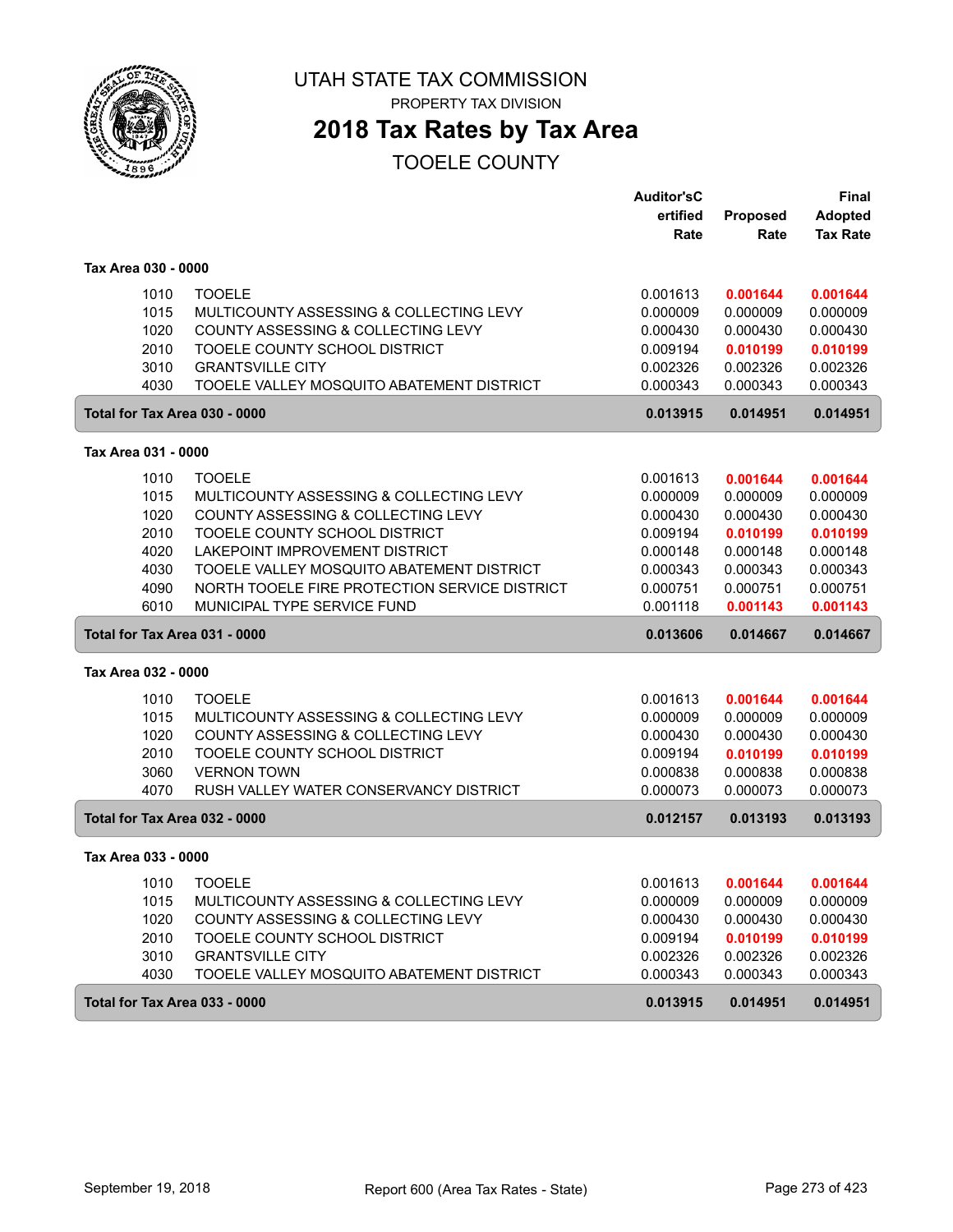

# **2018 Tax Rates by Tax Area**

|                               |                                                  | <b>Auditor'sC</b><br>ertified | Proposed | <b>Final</b><br><b>Adopted</b> |
|-------------------------------|--------------------------------------------------|-------------------------------|----------|--------------------------------|
|                               |                                                  | Rate                          | Rate     | <b>Tax Rate</b>                |
| Tax Area 034 - 0000           |                                                  |                               |          |                                |
| 1010                          | <b>TOOELE</b>                                    | 0.001613                      | 0.001644 | 0.001644                       |
| 1015                          | MULTICOUNTY ASSESSING & COLLECTING LEVY          | 0.000009                      | 0.000009 | 0.000009                       |
| 1020                          | COUNTY ASSESSING & COLLECTING LEVY               | 0.000430                      | 0.000430 | 0.000430                       |
| 2010                          | TOOELE COUNTY SCHOOL DISTRICT                    | 0.009194                      | 0.010199 | 0.010199                       |
| 4030                          | TOOELE VALLEY MOSQUITO ABATEMENT DISTRICT        | 0.000343                      | 0.000343 | 0.000343                       |
| 4090                          | NORTH TOOELE FIRE PROTECTION SERVICE DISTRICT    | 0.000751                      | 0.000751 | 0.000751                       |
| 6010                          | MUNICIPAL TYPE SERVICE FUND                      | 0.001118                      | 0.001143 | 0.001143                       |
| Total for Tax Area 034 - 0000 |                                                  | 0.013458                      | 0.014519 | 0.014519                       |
| Tax Area 035 - 0000           |                                                  |                               |          |                                |
| 1010                          | <b>TOOELE</b>                                    | 0.001613                      | 0.001644 | 0.001644                       |
| 1015                          | MULTICOUNTY ASSESSING & COLLECTING LEVY          | 0.000009                      | 0.000009 | 0.000009                       |
| 1020                          | COUNTY ASSESSING & COLLECTING LEVY               | 0.000430                      | 0.000430 | 0.000430                       |
| 2010                          | TOOELE COUNTY SCHOOL DISTRICT                    | 0.009194                      | 0.010199 | 0.010199                       |
| 3050                          | <b>TOOELE CITY</b>                               | 0.001831                      | 0.003935 | 0.003334                       |
| Total for Tax Area 035 - 0000 |                                                  | 0.013077                      | 0.016217 | 0.015616                       |
| Tax Area 036 - 0000           |                                                  |                               |          |                                |
| 1010                          | <b>TOOELE</b>                                    | 0.001613                      | 0.001644 | 0.001644                       |
| 1015                          | MULTICOUNTY ASSESSING & COLLECTING LEVY          | 0.000009                      | 0.000009 | 0.000009                       |
| 1020                          | COUNTY ASSESSING & COLLECTING LEVY               | 0.000430                      | 0.000430 | 0.000430                       |
| 2010                          | TOOELE COUNTY SCHOOL DISTRICT                    | 0.009194                      | 0.010199 | 0.010199                       |
| 4030                          | TOOELE VALLEY MOSQUITO ABATEMENT DISTRICT        | 0.000343                      | 0.000343 | 0.000343                       |
| 4090                          | NORTH TOOELE FIRE PROTECTION SERVICE DISTRICT    | 0.000751                      | 0.000751 | 0.000751                       |
| 6010                          | MUNICIPAL TYPE SERVICE FUND                      | 0.001118                      | 0.001143 | 0.001143                       |
| Total for Tax Area 036 - 0000 |                                                  | 0.013458                      | 0.014519 | 0.014519                       |
| Tax Area 037 - 0000           |                                                  |                               |          |                                |
| 1010                          | <b>TOOELE</b>                                    | 0.001613                      | 0.001644 | 0.001644                       |
| 1015                          | MULTICOUNTY ASSESSING & COLLECTING LEVY          | 0.000009                      | 0.000009 | 0.000009                       |
| 1020                          | COUNTY ASSESSING & COLLECTING LEVY               | 0.000430                      | 0.000430 | 0.000430                       |
| 2010                          | TOOELE COUNTY SCHOOL DISTRICT                    | 0.009194                      | 0.010199 | 0.010199                       |
| 4010                          | STANSBURY PARK IMPROVEMENT DISTRICT              | 0.000099                      | 0.000099 | 0.000099                       |
| 4030                          | TOOELE VALLEY MOSQUITO ABATEMENT DISTRICT        | 0.000343                      | 0.000343 | 0.000343                       |
| 4040                          | STANSBURY GREENBELT SERVICE AREA OF TOOELE COUN  | 0.001018                      | 0.001018 | 0.001018                       |
| 4050                          | STANSBURY RECREATION SERVICE AREA OF TOOELE COUI | 0.001013                      | 0.001013 | 0.001013                       |
| 4090                          | NORTH TOOELE FIRE PROTECTION SERVICE DISTRICT    | 0.000751                      | 0.000751 | 0.000751                       |
| 6010                          | MUNICIPAL TYPE SERVICE FUND                      | 0.001118                      | 0.001143 | 0.001143                       |
| Total for Tax Area 037 - 0000 |                                                  | 0.015588                      | 0.016649 | 0.016649                       |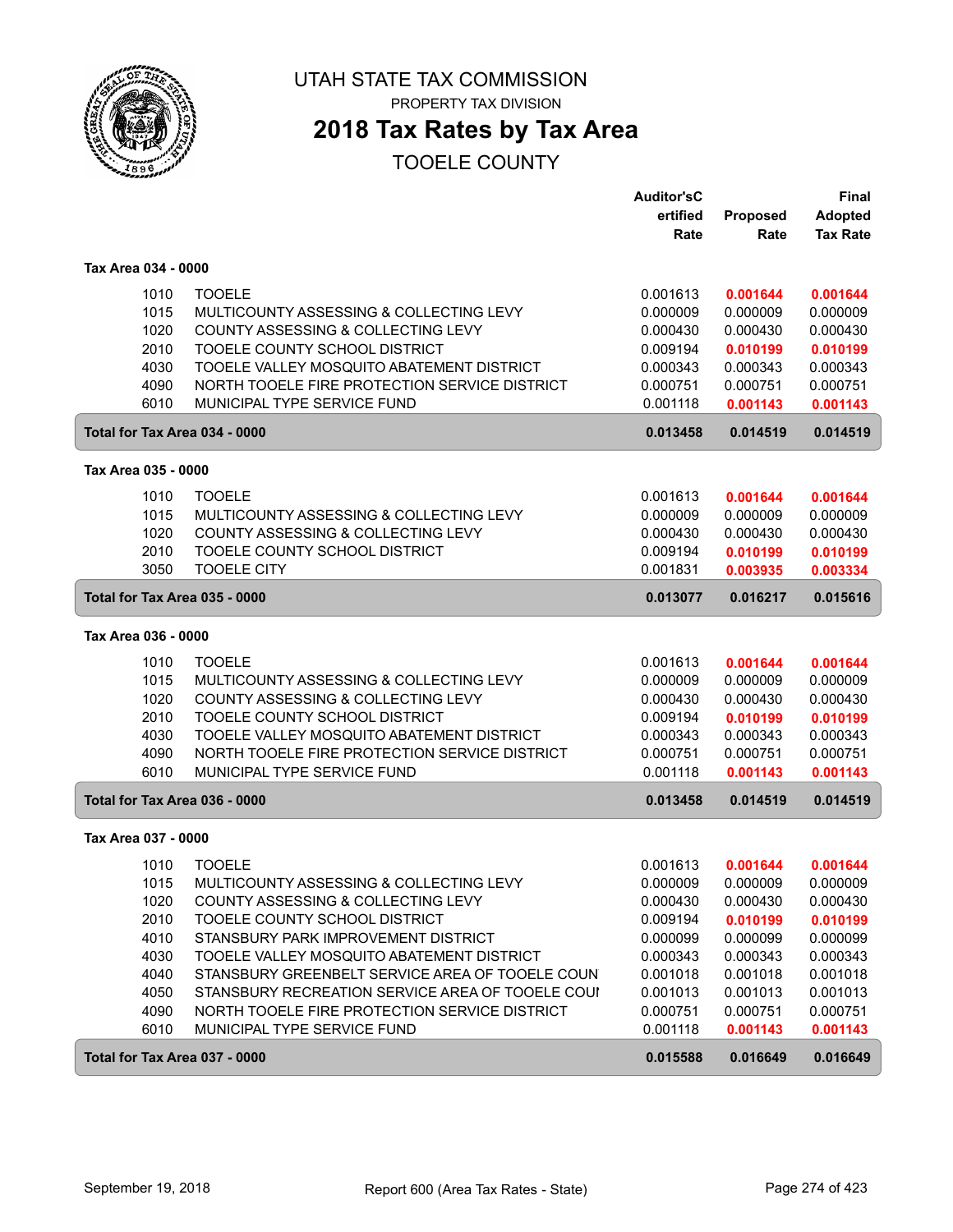

# **2018 Tax Rates by Tax Area**

|                               |                                               | <b>Auditor'sC</b> |          | <b>Final</b>    |
|-------------------------------|-----------------------------------------------|-------------------|----------|-----------------|
|                               |                                               | ertified          | Proposed | <b>Adopted</b>  |
|                               |                                               | Rate              | Rate     | <b>Tax Rate</b> |
| Tax Area 040 - 0000           |                                               |                   |          |                 |
| 1010                          | <b>TOOELE</b>                                 | 0.001613          | 0.001644 | 0.001644        |
| 1015                          | MULTICOUNTY ASSESSING & COLLECTING LEVY       | 0.000009          | 0.000009 | 0.000009        |
| 1020                          | COUNTY ASSESSING & COLLECTING LEVY            | 0.000430          | 0.000430 | 0.000430        |
| 2010                          | TOOELE COUNTY SCHOOL DISTRICT                 | 0.009194          | 0.010199 | 0.010199        |
| 4020                          | LAKEPOINT IMPROVEMENT DISTRICT                | 0.000148          | 0.000148 | 0.000148        |
| 4030                          | TOOELE VALLEY MOSQUITO ABATEMENT DISTRICT     | 0.000343          | 0.000343 | 0.000343        |
| 4090                          | NORTH TOOELE FIRE PROTECTION SERVICE DISTRICT | 0.000751          | 0.000751 | 0.000751        |
| 6010                          | MUNICIPAL TYPE SERVICE FUND                   | 0.001118          | 0.001143 | 0.001143        |
| Total for Tax Area 040 - 0000 |                                               | 0.013606          | 0.014667 | 0.014667        |
| Tax Area 041 - 0000           |                                               |                   |          |                 |
| 1010                          | <b>TOOELE</b>                                 | 0.001613          | 0.001644 | 0.001644        |
| 1015                          | MULTICOUNTY ASSESSING & COLLECTING LEVY       | 0.000009          | 0.000009 | 0.000009        |
| 1020                          | COUNTY ASSESSING & COLLECTING LEVY            | 0.000430          | 0.000430 | 0.000430        |
| 2010                          | TOOELE COUNTY SCHOOL DISTRICT                 | 0.009194          | 0.010199 | 0.010199        |
| 4020                          | LAKEPOINT IMPROVEMENT DISTRICT                | 0.000148          | 0.000148 | 0.000148        |
| 4030                          | TOOELE VALLEY MOSQUITO ABATEMENT DISTRICT     | 0.000343          | 0.000343 | 0.000343        |
| 4090                          | NORTH TOOELE FIRE PROTECTION SERVICE DISTRICT | 0.000751          | 0.000751 | 0.000751        |
| 6010                          | MUNICIPAL TYPE SERVICE FUND                   | 0.001118          | 0.001143 | 0.001143        |
| Total for Tax Area 041 - 0000 |                                               | 0.013606          | 0.014667 | 0.014667        |
| Tax Area 043 - 0000           |                                               |                   |          |                 |
| 1010                          | <b>TOOELE</b>                                 | 0.001613          | 0.001644 | 0.001644        |
| 1015                          | MULTICOUNTY ASSESSING & COLLECTING LEVY       | 0.000009          | 0.000009 | 0.000009        |
| 1020                          | COUNTY ASSESSING & COLLECTING LEVY            | 0.000430          | 0.000430 | 0.000430        |
| 2010                          | TOOELE COUNTY SCHOOL DISTRICT                 | 0.009194          | 0.010199 | 0.010199        |
| 3050                          | <b>TOOELE CITY</b>                            | 0.001831          | 0.003935 | 0.003334        |
| Total for Tax Area 043 - 0000 |                                               | 0.013077          | 0.016217 | 0.015616        |
| Tax Area 044 - 0000           |                                               |                   |          |                 |
| 1010                          | <b>TOOELE</b>                                 | 0.001613          | 0.001644 | 0.001644        |
| 1015                          | MULTICOUNTY ASSESSING & COLLECTING LEVY       | 0.000009          | 0.000009 | 0.000009        |
| 1020                          | COUNTY ASSESSING & COLLECTING LEVY            | 0.000430          | 0.000430 | 0.000430        |
| 2010                          | TOOELE COUNTY SCHOOL DISTRICT                 | 0.009194          | 0.010199 | 0.010199        |
| 3010                          | <b>GRANTSVILLE CITY</b>                       | 0.002326          | 0.002326 | 0.002326        |
| 4030                          | TOOELE VALLEY MOSQUITO ABATEMENT DISTRICT     | 0.000343          | 0.000343 | 0.000343        |
| Total for Tax Area 044 - 0000 |                                               | 0.013915          | 0.014951 | 0.014951        |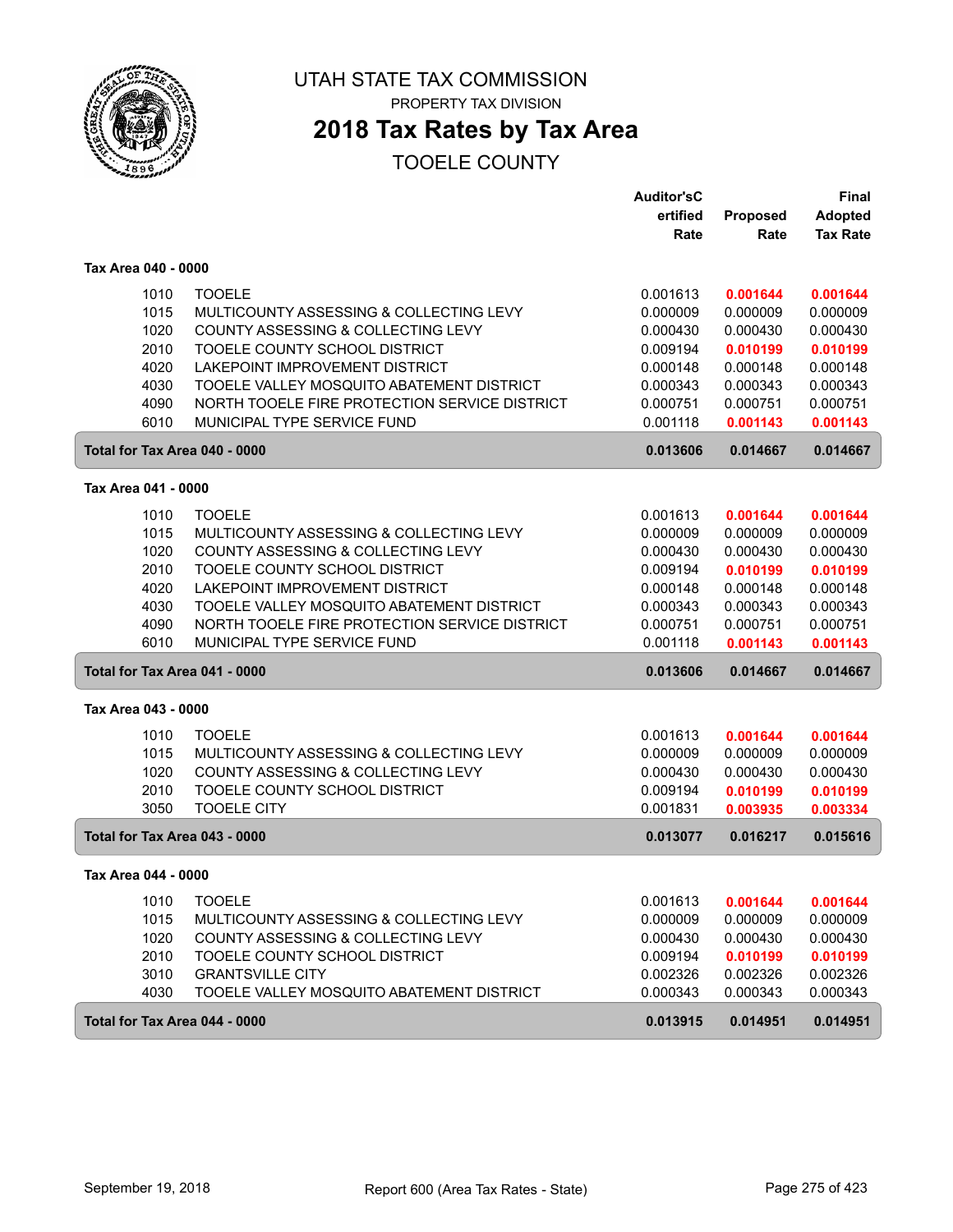

## **2018 Tax Rates by Tax Area**

|                               |                                                                                      | <b>Auditor'sC</b>    |                      | <b>Final</b>         |
|-------------------------------|--------------------------------------------------------------------------------------|----------------------|----------------------|----------------------|
|                               |                                                                                      | ertified             | Proposed             | <b>Adopted</b>       |
|                               |                                                                                      | Rate                 | Rate                 | <b>Tax Rate</b>      |
|                               |                                                                                      |                      |                      |                      |
| Tax Area 001 - 0000           |                                                                                      |                      |                      |                      |
| 1010                          | <b>UINTAH</b>                                                                        | 0.003036             | 0.002885             | 0.002885             |
| 1015                          | MULTICOUNTY ASSESSING & COLLECTING LEVY                                              | 0.000009             | 0.000009             | 0.000009             |
| 1020                          | COUNTY ASSESSING & COLLECTING LEVY                                                   | 0.000565             | 0.000565             | 0.000565             |
| 2010                          | UINTAH COUNTY SCHOOL DISTRICT                                                        | 0.007604             | 0.007604             | 0.007604             |
| 4010                          | UINTAH WATER CONSERVANCY DISTRICT                                                    | 0.000517             | 0.000486             | 0.000486             |
| 4080                          | UINTAH COUNTY MOSQUITO ABATEMENT DISTRICT                                            | 0.000259             | 0.000245             | 0.000245             |
| 4270                          | CENTRAL UTAH WATER CONSERVANCY DISTRICT                                              | 0.000374             | 0.000400             | 0.000400             |
| Total for Tax Area 001 - 0000 |                                                                                      | 0.012364             | 0.012194             | 0.012194             |
| Tax Area 002 - 0000           |                                                                                      |                      |                      |                      |
|                               |                                                                                      |                      |                      |                      |
| 1010                          | <b>UINTAH</b>                                                                        | 0.003036             | 0.002885             | 0.002885             |
| 1015                          | MULTICOUNTY ASSESSING & COLLECTING LEVY                                              | 0.000009             | 0.000009             | 0.000009             |
| 1020                          | COUNTY ASSESSING & COLLECTING LEVY                                                   | 0.000565             | 0.000565             | 0.000565             |
| 2010                          | UINTAH COUNTY SCHOOL DISTRICT                                                        | 0.007604             | 0.007604             | 0.007604             |
| 4010                          | UINTAH WATER CONSERVANCY DISTRICT                                                    | 0.000517             | 0.000486             | 0.000486             |
| 4060                          | ASHLEY VALLEY WATER & SEWER IMPROVEMENT DISTRICT                                     | 0.000180             | 0.000178<br>0.000245 | 0.000178             |
| 4080<br>4270                  | UINTAH COUNTY MOSQUITO ABATEMENT DISTRICT<br>CENTRAL UTAH WATER CONSERVANCY DISTRICT | 0.000259<br>0.000374 | 0.000400             | 0.000245<br>0.000400 |
|                               |                                                                                      |                      |                      |                      |
| Total for Tax Area 002 - 0000 |                                                                                      | 0.012544             | 0.012372             | 0.012372             |
| Tax Area 003 - 0000           |                                                                                      |                      |                      |                      |
| 1010                          | <b>UINTAH</b>                                                                        | 0.003036             | 0.002885             | 0.002885             |
| 1015                          | MULTICOUNTY ASSESSING & COLLECTING LEVY                                              | 0.000009             | 0.000009             | 0.000009             |
| 1020                          | COUNTY ASSESSING & COLLECTING LEVY                                                   | 0.000565             | 0.000565             | 0.000565             |
| 2010                          | UINTAH COUNTY SCHOOL DISTRICT                                                        | 0.007604             | 0.007604             | 0.007604             |
| 4010                          | UINTAH WATER CONSERVANCY DISTRICT                                                    | 0.000517             | 0.000486             | 0.000486             |
| 4020                          | MAESER WATER IMPROVEMENT DISTRICT                                                    | 0.000485             | 0.000485             | 0.000485             |
| 4080                          | UINTAH COUNTY MOSQUITO ABATEMENT DISTRICT                                            | 0.000259             | 0.000245             | 0.000245             |
| 4270                          | CENTRAL UTAH WATER CONSERVANCY DISTRICT                                              | 0.000374             | 0.000400             | 0.000400             |
| Total for Tax Area 003 - 0000 |                                                                                      | 0.012849             | 0.012679             | 0.012679             |
| Tax Area 004 - 0000           |                                                                                      |                      |                      |                      |
| 1010                          | <b>UINTAH</b>                                                                        | 0.003036             | 0.002885             | 0.002885             |
| 1015                          | MULTICOUNTY ASSESSING & COLLECTING LEVY                                              | 0.000009             | 0.000009             | 0.000009             |
| 1020                          | COUNTY ASSESSING & COLLECTING LEVY                                                   | 0.000565             | 0.000565             | 0.000565             |
| 2010                          | UINTAH COUNTY SCHOOL DISTRICT                                                        | 0.007604             | 0.007604             | 0.007604             |
| 3030                          | <b>VERNAL CITY</b>                                                                   | 0.000682             | 0.000713             | 0.000713             |
| 4010                          | UINTAH WATER CONSERVANCY DISTRICT                                                    | 0.000517             | 0.000486             | 0.000486             |
| 4080                          | UINTAH COUNTY MOSQUITO ABATEMENT DISTRICT                                            | 0.000259             | 0.000245             | 0.000245             |
| 4270                          | CENTRAL UTAH WATER CONSERVANCY DISTRICT                                              | 0.000374             | 0.000400             | 0.000400             |
| Total for Tax Area 004 - 0000 |                                                                                      | 0.013046             | 0.012907             | 0.012907             |
|                               |                                                                                      |                      |                      |                      |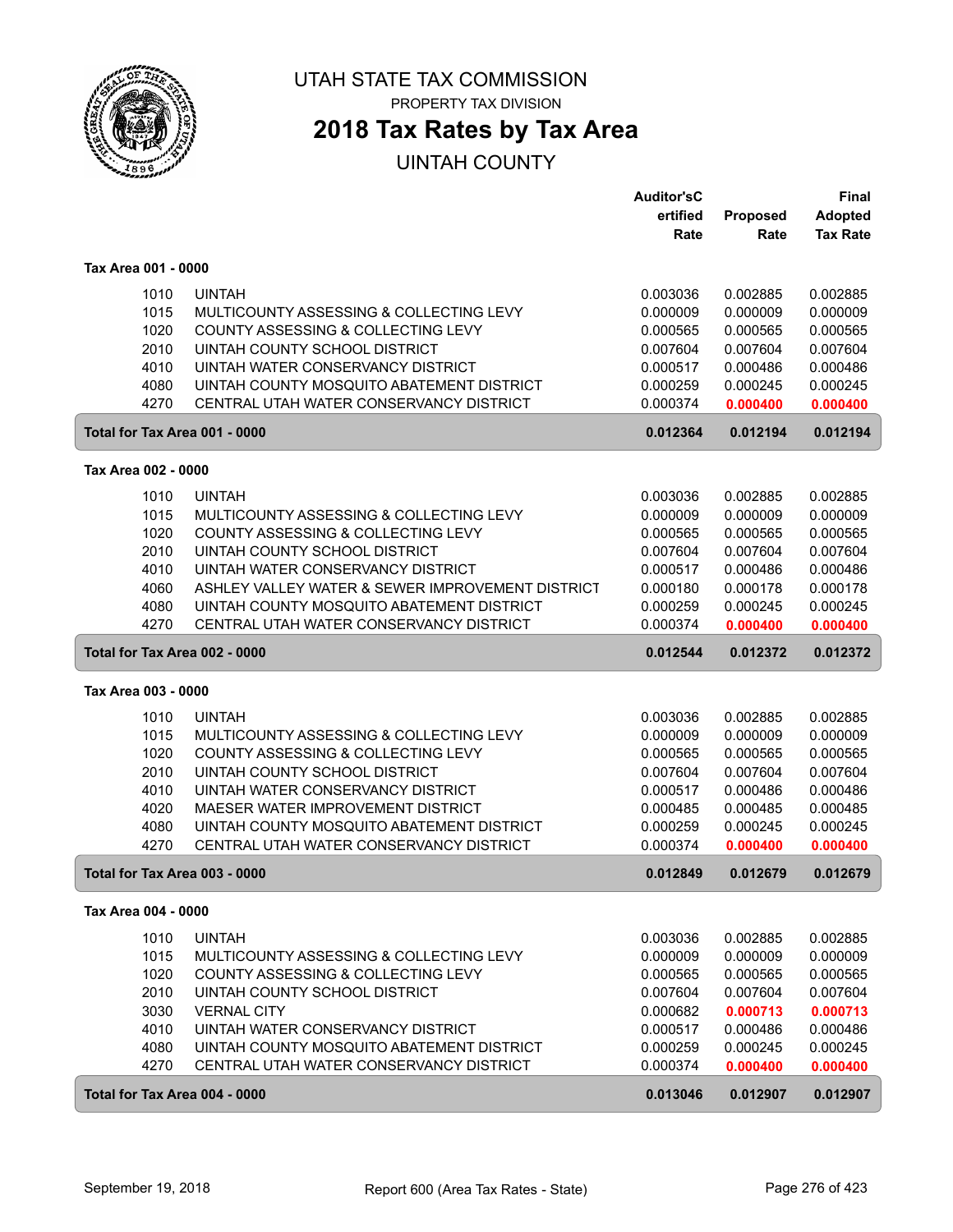

# **2018 Tax Rates by Tax Area**

|                               |                                           | <b>Auditor'sC</b> |          | <b>Final</b>    |
|-------------------------------|-------------------------------------------|-------------------|----------|-----------------|
|                               |                                           | ertified          | Proposed | <b>Adopted</b>  |
|                               |                                           | Rate              | Rate     | <b>Tax Rate</b> |
| Tax Area 005 - 0000           |                                           |                   |          |                 |
| 1010                          | <b>UINTAH</b>                             | 0.003036          | 0.002885 | 0.002885        |
| 1015                          | MULTICOUNTY ASSESSING & COLLECTING LEVY   | 0.000009          | 0.000009 | 0.000009        |
| 1020                          | COUNTY ASSESSING & COLLECTING LEVY        | 0.000565          | 0.000565 | 0.000565        |
| 2010                          | UINTAH COUNTY SCHOOL DISTRICT             | 0.007604          | 0.007604 | 0.007604        |
| 4010                          | UINTAH WATER CONSERVANCY DISTRICT         | 0.000517          | 0.000486 | 0.000486        |
| 4030                          | JENSEN WATER IMPROVEMENT DISTRICT         | 0.000767          | 0.000767 | 0.000767        |
| 4080                          | UINTAH COUNTY MOSQUITO ABATEMENT DISTRICT | 0.000259          | 0.000245 | 0.000245        |
| 4270                          | CENTRAL UTAH WATER CONSERVANCY DISTRICT   | 0.000374          | 0.000400 | 0.000400        |
| Total for Tax Area 005 - 0000 |                                           | 0.013131          | 0.012961 | 0.012961        |
| Tax Area 006 - 0000           |                                           |                   |          |                 |
| 1010                          | <b>UINTAH</b>                             | 0.003036          | 0.002885 | 0.002885        |
| 1015                          | MULTICOUNTY ASSESSING & COLLECTING LEVY   | 0.000009          | 0.000009 | 0.000009        |
| 1020                          | COUNTY ASSESSING & COLLECTING LEVY        | 0.000565          | 0.000565 | 0.000565        |
| 2010                          | UINTAH COUNTY SCHOOL DISTRICT             | 0.007604          | 0.007604 | 0.007604        |
| 4040                          | BALLARD WATER IMPROVEMENT DISTRICT        | 0.000510          | 0.000510 | 0.000510        |
| 4080                          | UINTAH COUNTY MOSQUITO ABATEMENT DISTRICT | 0.000259          | 0.000245 | 0.000245        |
| 4270                          | CENTRAL UTAH WATER CONSERVANCY DISTRICT   | 0.000374          | 0.000400 | 0.000400        |
| Total for Tax Area 006 - 0000 |                                           | 0.012357          | 0.012218 | 0.012218        |
| Tax Area 007 - 0000           |                                           |                   |          |                 |
| 1010                          | <b>UINTAH</b>                             | 0.003036          | 0.002885 | 0.002885        |
| 1015                          | MULTICOUNTY ASSESSING & COLLECTING LEVY   | 0.000009          | 0.000009 | 0.000009        |
| 1020                          | COUNTY ASSESSING & COLLECTING LEVY        | 0.000565          | 0.000565 | 0.000565        |
| 2010                          | UINTAH COUNTY SCHOOL DISTRICT             | 0.007604          | 0.007604 | 0.007604        |
| 4010                          | UINTAH WATER CONSERVANCY DISTRICT         | 0.000517          | 0.000486 | 0.000486        |
| 4050                          | OURAY PARK WATER IMPROVEMENT DISTRICT     | 0.000767          | 0.000767 | 0.000767        |
| 4080                          | UINTAH COUNTY MOSQUITO ABATEMENT DISTRICT | 0.000259          | 0.000245 | 0.000245        |
| 4270                          | CENTRAL UTAH WATER CONSERVANCY DISTRICT   | 0.000374          | 0.000400 | 0.000400        |
| Total for Tax Area 007 - 0000 |                                           | 0.013131          | 0.012961 | 0.012961        |
| Tax Area 008 - 0000           |                                           |                   |          |                 |
| 1010                          | <b>UINTAH</b>                             | 0.003036          | 0.002885 | 0.002885        |
| 1015                          | MULTICOUNTY ASSESSING & COLLECTING LEVY   | 0.000009          | 0.000009 | 0.000009        |
| 1020                          | COUNTY ASSESSING & COLLECTING LEVY        | 0.000565          | 0.000565 | 0.000565        |
| 2010                          | UINTAH COUNTY SCHOOL DISTRICT             | 0.007604          | 0.007604 | 0.007604        |
| 4080                          | UINTAH COUNTY MOSQUITO ABATEMENT DISTRICT | 0.000259          | 0.000245 | 0.000245        |
| 4270                          | CENTRAL UTAH WATER CONSERVANCY DISTRICT   | 0.000374          | 0.000400 | 0.000400        |
| Total for Tax Area 008 - 0000 |                                           | 0.011847          | 0.011708 | 0.011708        |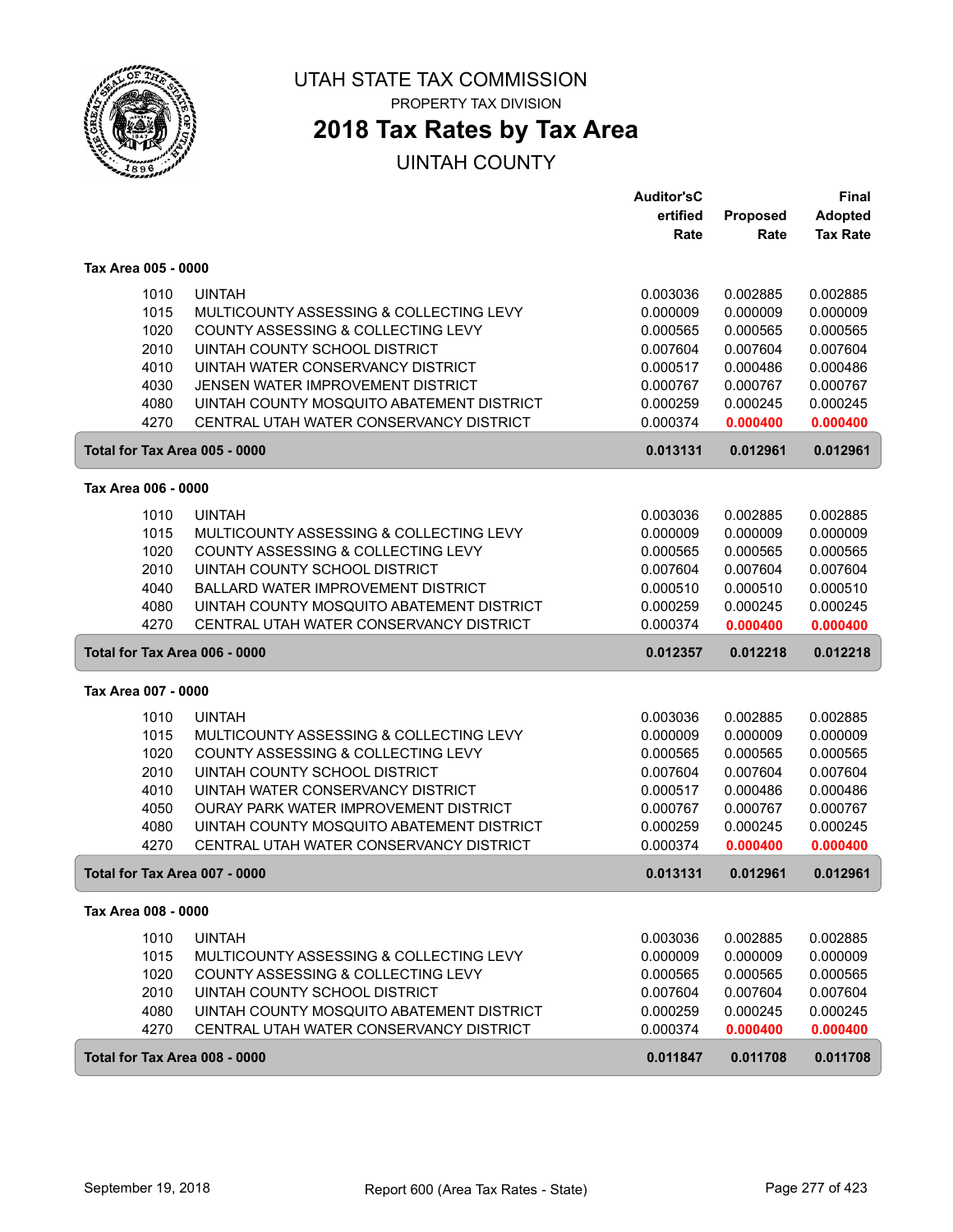

## **2018 Tax Rates by Tax Area**

|                               |                                            | <b>Auditor'sC</b> |          | <b>Final</b>    |
|-------------------------------|--------------------------------------------|-------------------|----------|-----------------|
|                               |                                            | ertified          | Proposed | <b>Adopted</b>  |
|                               |                                            | Rate              | Rate     | <b>Tax Rate</b> |
| Tax Area 009 - 0000           |                                            |                   |          |                 |
| 1010                          | <b>UINTAH</b>                              | 0.003036          | 0.002885 | 0.002885        |
| 1015                          | MULTICOUNTY ASSESSING & COLLECTING LEVY    | 0.000009          | 0.000009 | 0.000009        |
| 1020                          | COUNTY ASSESSING & COLLECTING LEVY         | 0.000565          | 0.000565 | 0.000565        |
| 2010                          | UINTAH COUNTY SCHOOL DISTRICT              | 0.007604          | 0.007604 | 0.007604        |
| 4010                          | UINTAH WATER CONSERVANCY DISTRICT          | 0.000517          | 0.000486 | 0.000486        |
| 4070                          | TRIDELL-LAPOINT WATER IMPROVEMENT DISTRICT | 0.000636          | 0.000636 | 0.000636        |
| 4080                          | UINTAH COUNTY MOSQUITO ABATEMENT DISTRICT  | 0.000259          | 0.000245 | 0.000245        |
| 4270                          | CENTRAL UTAH WATER CONSERVANCY DISTRICT    | 0.000374          | 0.000400 | 0.000400        |
| Total for Tax Area 009 - 0000 |                                            | 0.013000          | 0.012830 | 0.012830        |
| Tax Area 010 - 0000           |                                            |                   |          |                 |
| 1010                          | <b>UINTAH</b>                              | 0.003036          | 0.002885 | 0.002885        |
| 1015                          | MULTICOUNTY ASSESSING & COLLECTING LEVY    | 0.000009          | 0.000009 | 0.000009        |
| 1020                          | COUNTY ASSESSING & COLLECTING LEVY         | 0.000565          | 0.000565 | 0.000565        |
| 2010                          | UINTAH COUNTY SCHOOL DISTRICT              | 0.007604          | 0.007604 | 0.007604        |
| 4070                          | TRIDELL-LAPOINT WATER IMPROVEMENT DISTRICT | 0.000636          | 0.000636 | 0.000636        |
| 4080                          | UINTAH COUNTY MOSQUITO ABATEMENT DISTRICT  | 0.000259          | 0.000245 | 0.000245        |
| 4270                          | CENTRAL UTAH WATER CONSERVANCY DISTRICT    | 0.000374          | 0.000400 | 0.000400        |
| Total for Tax Area 010 - 0000 |                                            | 0.012483          | 0.012344 | 0.012344        |
| Tax Area 011 - 0000           |                                            |                   |          |                 |
| 1010                          | <b>UINTAH</b>                              | 0.003036          | 0.002885 | 0.002885        |
| 1015                          | MULTICOUNTY ASSESSING & COLLECTING LEVY    | 0.000009          | 0.000009 | 0.000009        |
| 1020                          | COUNTY ASSESSING & COLLECTING LEVY         | 0.000565          | 0.000565 | 0.000565        |
| 2010                          | UINTAH COUNTY SCHOOL DISTRICT              | 0.007604          | 0.007604 | 0.007604        |
| 3010                          | <b>BALLARD TOWN</b>                        | 0.002365          | 0.002365 | 0.002365        |
| 4080                          | UINTAH COUNTY MOSQUITO ABATEMENT DISTRICT  | 0.000259          | 0.000245 | 0.000245        |
| 4270                          | CENTRAL UTAH WATER CONSERVANCY DISTRICT    | 0.000374          | 0.000400 | 0.000400        |
| Total for Tax Area 011 - 0000 |                                            | 0.014212          | 0.014073 | 0.014073        |
| Tax Area 012 - 0000           |                                            |                   |          |                 |
| 1010                          | <b>UINTAH</b>                              | 0.003036          | 0.002885 | 0.002885        |
| 1015                          | MULTICOUNTY ASSESSING & COLLECTING LEVY    | 0.000009          | 0.000009 | 0.000009        |
| 1020                          | COUNTY ASSESSING & COLLECTING LEVY         | 0.000565          | 0.000565 | 0.000565        |
| 2010                          | UINTAH COUNTY SCHOOL DISTRICT              | 0.007604          | 0.007604 | 0.007604        |
| 3010                          | <b>BALLARD TOWN</b>                        | 0.002365          | 0.002365 | 0.002365        |
| 4040                          | BALLARD WATER IMPROVEMENT DISTRICT         | 0.000510          | 0.000510 | 0.000510        |
| 4080                          | UINTAH COUNTY MOSQUITO ABATEMENT DISTRICT  | 0.000259          | 0.000245 | 0.000245        |
| 4270                          | CENTRAL UTAH WATER CONSERVANCY DISTRICT    | 0.000374          | 0.000400 | 0.000400        |
| Total for Tax Area 012 - 0000 |                                            | 0.014722          | 0.014583 | 0.014583        |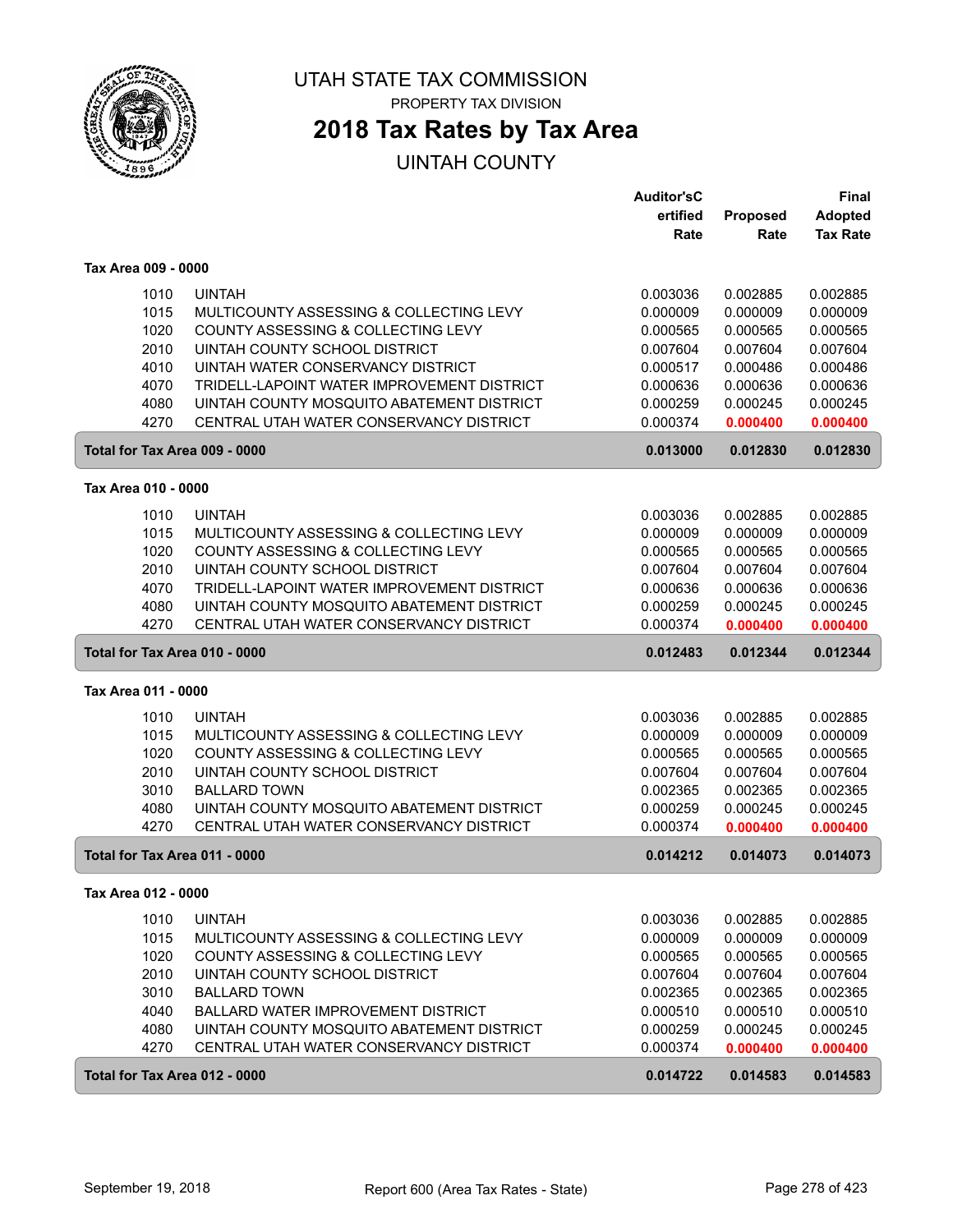

# **2018 Tax Rates by Tax Area**

|                     |                                                  | Auditor'sC |                 | Final           |
|---------------------|--------------------------------------------------|------------|-----------------|-----------------|
|                     |                                                  | ertified   | <b>Proposed</b> | <b>Adopted</b>  |
|                     |                                                  | Rate       | Rate            | <b>Tax Rate</b> |
| Tax Area 014 - 0000 |                                                  |            |                 |                 |
| 1010                | <b>UINTAH</b>                                    | 0.003036   | 0.002885        | 0.002885        |
| 1015                | MULTICOUNTY ASSESSING & COLLECTING LEVY          | 0.000009   | 0.000009        | 0.000009        |
| 1020                | COUNTY ASSESSING & COLLECTING LEVY               | 0.000565   | 0.000565        | 0.000565        |
| 2010                | UINTAH COUNTY SCHOOL DISTRICT                    | 0.007604   | 0.007604        | 0.007604        |
| 3020                | <b>NAPLES CITY</b>                               | 0.000369   | 0.000328        | 0.000328        |
| 4010                | UINTAH WATER CONSERVANCY DISTRICT                | 0.000517   | 0.000486        | 0.000486        |
| 4060                | ASHLEY VALLEY WATER & SEWER IMPROVEMENT DISTRICT | 0.000180   | 0.000178        | 0.000178        |
| 4080                | UINTAH COUNTY MOSQUITO ABATEMENT DISTRICT        | 0.000259   | 0.000245        | 0.000245        |
| 4270                | CENTRAL UTAH WATER CONSERVANCY DISTRICT          | 0.000374   | 0.000400        | 0.000400        |
|                     | Total for Tax Area 014 - 0000                    | 0.012913   | 0.012700        | 0.012700        |
| Tax Area 015 - 0000 |                                                  |            |                 |                 |
| 1010                | <b>UINTAH</b>                                    | 0.003036   | 0.002885        | 0.002885        |
| 1015                | MULTICOUNTY ASSESSING & COLLECTING LEVY          | 0.000009   | 0.000009        | 0.000009        |
| 1020                | COUNTY ASSESSING & COLLECTING LEVY               | 0.000565   | 0.000565        | 0.000565        |
| 2010                | UINTAH COUNTY SCHOOL DISTRICT                    | 0.007604   | 0.007604        | 0.007604        |
| 4010                | UINTAH WATER CONSERVANCY DISTRICT                | 0.000517   | 0.000486        | 0.000486        |
| 4080                | UINTAH COUNTY MOSQUITO ABATEMENT DISTRICT        | 0.000259   | 0.000245        | 0.000245        |
| 4270                | CENTRAL UTAH WATER CONSERVANCY DISTRICT          | 0.000374   | 0.000400        | 0.000400        |
|                     | Total for Tax Area 015 - 0000                    | 0.012364   | 0.012194        | 0.012194        |
| Tax Area 016 - 0000 |                                                  |            |                 |                 |
| 1010                | <b>UINTAH</b>                                    | 0.003036   | 0.002885        | 0.002885        |
| 1015                | MULTICOUNTY ASSESSING & COLLECTING LEVY          | 0.000009   | 0.000009        | 0.000009        |
| 1020                | COUNTY ASSESSING & COLLECTING LEVY               | 0.000565   | 0.000565        | 0.000565        |
| 2010                | UINTAH COUNTY SCHOOL DISTRICT                    | 0.007604   | 0.007604        | 0.007604        |
| 4010                | UINTAH WATER CONSERVANCY DISTRICT                | 0.000517   | 0.000486        | 0.000486        |
| 4080                | UINTAH COUNTY MOSQUITO ABATEMENT DISTRICT        | 0.000259   | 0.000245        | 0.000245        |
| 4270                | CENTRAL UTAH WATER CONSERVANCY DISTRICT          | 0.000374   | 0.000400        | 0.000400        |
|                     | Total for Tax Area 016 - 0000                    | 0.012364   | 0.012194        | 0.012194        |
| Tax Area 017 - 0000 |                                                  |            |                 |                 |
| 1010                | <b>UINTAH</b>                                    | 0.003036   | 0.002885        | 0.002885        |
| 1015                | MULTICOUNTY ASSESSING & COLLECTING LEVY          | 0.000009   | 0.000009        | 0.000009        |
| 1020                | COUNTY ASSESSING & COLLECTING LEVY               | 0.000565   | 0.000565        | 0.000565        |
| 2010                | UINTAH COUNTY SCHOOL DISTRICT                    | 0.007604   | 0.007604        | 0.007604        |
| 4080                | UINTAH COUNTY MOSQUITO ABATEMENT DISTRICT        | 0.000259   | 0.000245        | 0.000245        |
| 4270                | CENTRAL UTAH WATER CONSERVANCY DISTRICT          | 0.000374   | 0.000400        | 0.000400        |
|                     | Total for Tax Area 017 - 0000                    | 0.011847   | 0.011708        | 0.011708        |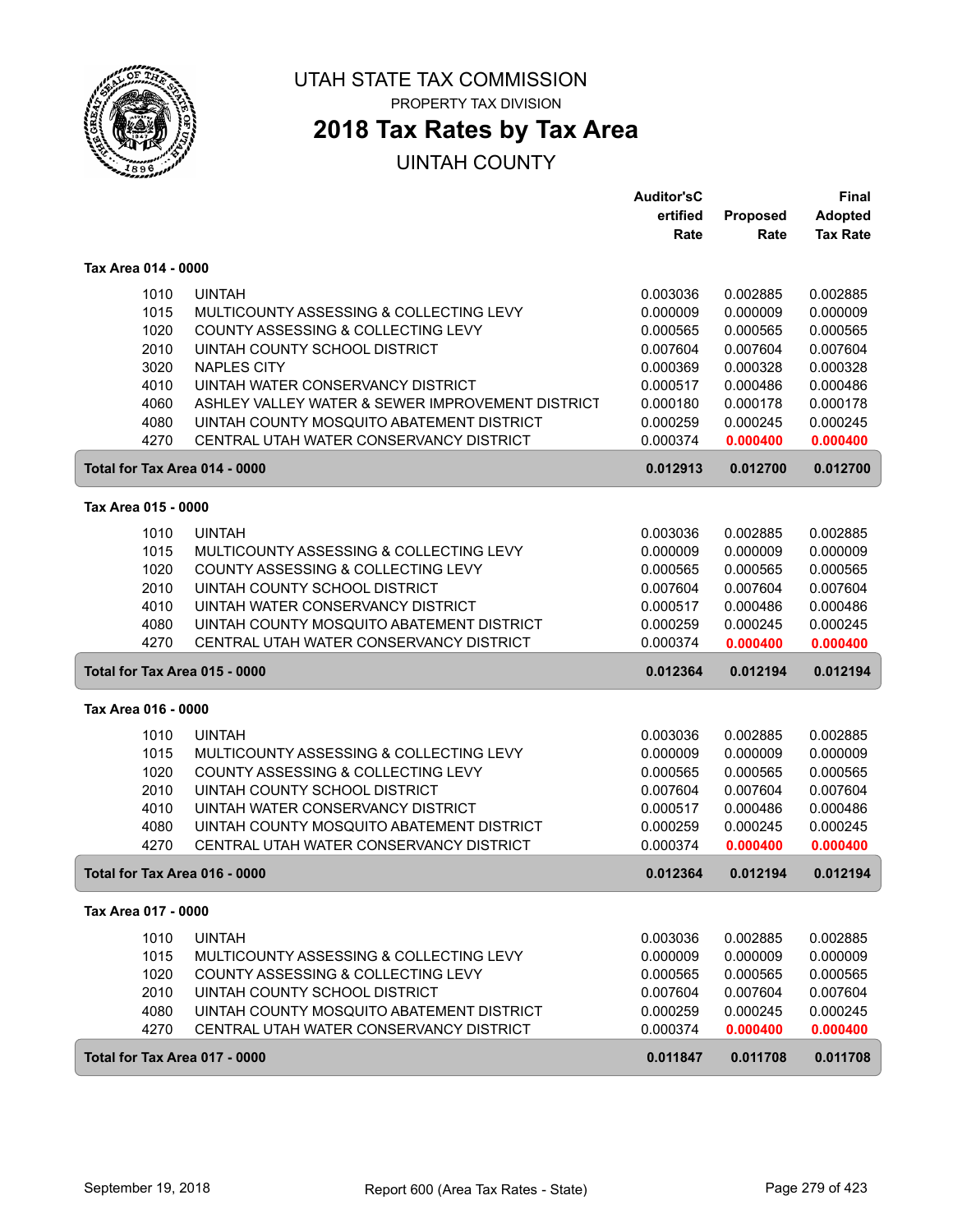

# **2018 Tax Rates by Tax Area**

### UINTAH COUNTY

|                               |                                                  | <b>Auditor'sC</b> |          | Final           |
|-------------------------------|--------------------------------------------------|-------------------|----------|-----------------|
|                               |                                                  | ertified          | Proposed | <b>Adopted</b>  |
|                               |                                                  | Rate              | Rate     | <b>Tax Rate</b> |
| Tax Area 021 - 0000           |                                                  |                   |          |                 |
| 1010                          | <b>UINTAH</b>                                    | 0.003036          | 0.002885 | 0.002885        |
| 1015                          | MULTICOUNTY ASSESSING & COLLECTING LEVY          | 0.000009          | 0.000009 | 0.000009        |
| 1020                          | COUNTY ASSESSING & COLLECTING LEVY               | 0.000565          | 0.000565 | 0.000565        |
| 2010                          | UINTAH COUNTY SCHOOL DISTRICT                    | 0.007604          | 0.007604 | 0.007604        |
| 3020                          | <b>NAPLES CITY</b>                               | 0.000369          | 0.000328 | 0.000328        |
| 4010                          | UINTAH WATER CONSERVANCY DISTRICT                | 0.000517          | 0.000486 | 0.000486        |
| 4060                          | ASHLEY VALLEY WATER & SEWER IMPROVEMENT DISTRICT | 0.000180          | 0.000178 | 0.000178        |
| 4080                          | UINTAH COUNTY MOSQUITO ABATEMENT DISTRICT        | 0.000259          | 0.000245 | 0.000245        |
| 4270                          | CENTRAL UTAH WATER CONSERVANCY DISTRICT          | 0.000374          | 0.000400 | 0.000400        |
| Total for Tax Area 021 - 0000 |                                                  | 0.012913          | 0.012700 | 0.012700        |
| Tax Area 022 - 0000           |                                                  |                   |          |                 |
| 1010                          | <b>UINTAH</b>                                    | 0.003036          | 0.002885 | 0.002885        |
| 1015                          | MULTICOUNTY ASSESSING & COLLECTING LEVY          | 0.000009          | 0.000009 | 0.000009        |
| 1020                          | COUNTY ASSESSING & COLLECTING LEVY               | 0.000565          | 0.000565 | 0.000565        |
| 2010                          | UINTAH COUNTY SCHOOL DISTRICT                    | 0.007604          | 0.007604 | 0.007604        |
| 3020                          | <b>NAPLES CITY</b>                               | 0.000369          | 0.000328 | 0.000328        |
| 4010                          | UINTAH WATER CONSERVANCY DISTRICT                | 0.000517          | 0.000486 | 0.000486        |
| 4060                          | ASHLEY VALLEY WATER & SEWER IMPROVEMENT DISTRICT | 0.000180          | 0.000178 | 0.000178        |
| 4080                          | UINTAH COUNTY MOSQUITO ABATEMENT DISTRICT        | 0.000259          | 0.000245 | 0.000245        |
| 4270                          | CENTRAL UTAH WATER CONSERVANCY DISTRICT          | 0.000374          | 0.000400 | 0.000400        |
| Total for Tax Area 022 - 0000 |                                                  | 0.012913          | 0.012700 | 0.012700        |
| Tax Area 023 - 0000           |                                                  |                   |          |                 |
| 1010                          | <b>UINTAH</b>                                    | 0.003036          | 0.002885 | 0.002885        |
| 1015                          | MULTICOUNTY ASSESSING & COLLECTING LEVY          | 0.000009          | 0.000009 | 0.000009        |
| 1020                          | COUNTY ASSESSING & COLLECTING LEVY               | 0.000565          | 0.000565 | 0.000565        |
| 2010                          | UINTAH COUNTY SCHOOL DISTRICT                    | 0.007604          | 0.007604 | 0.007604        |
| 3030                          | <b>VERNAL CITY</b>                               | 0.000682          | 0.000713 | 0.000713        |
| 4010                          | UINTAH WATER CONSERVANCY DISTRICT                | 0.000517          | 0.000486 | 0.000486        |
| 4080                          | UINTAH COUNTY MOSQUITO ABATEMENT DISTRICT        | 0.000259          | 0.000245 | 0.000245        |
| 4270                          | CENTRAL UTAH WATER CONSERVANCY DISTRICT          | 0.000374          | 0.000400 | 0.000400        |
| Total for Tax Area 023 - 0000 |                                                  | 0.013046          | 0.012907 | 0.012907        |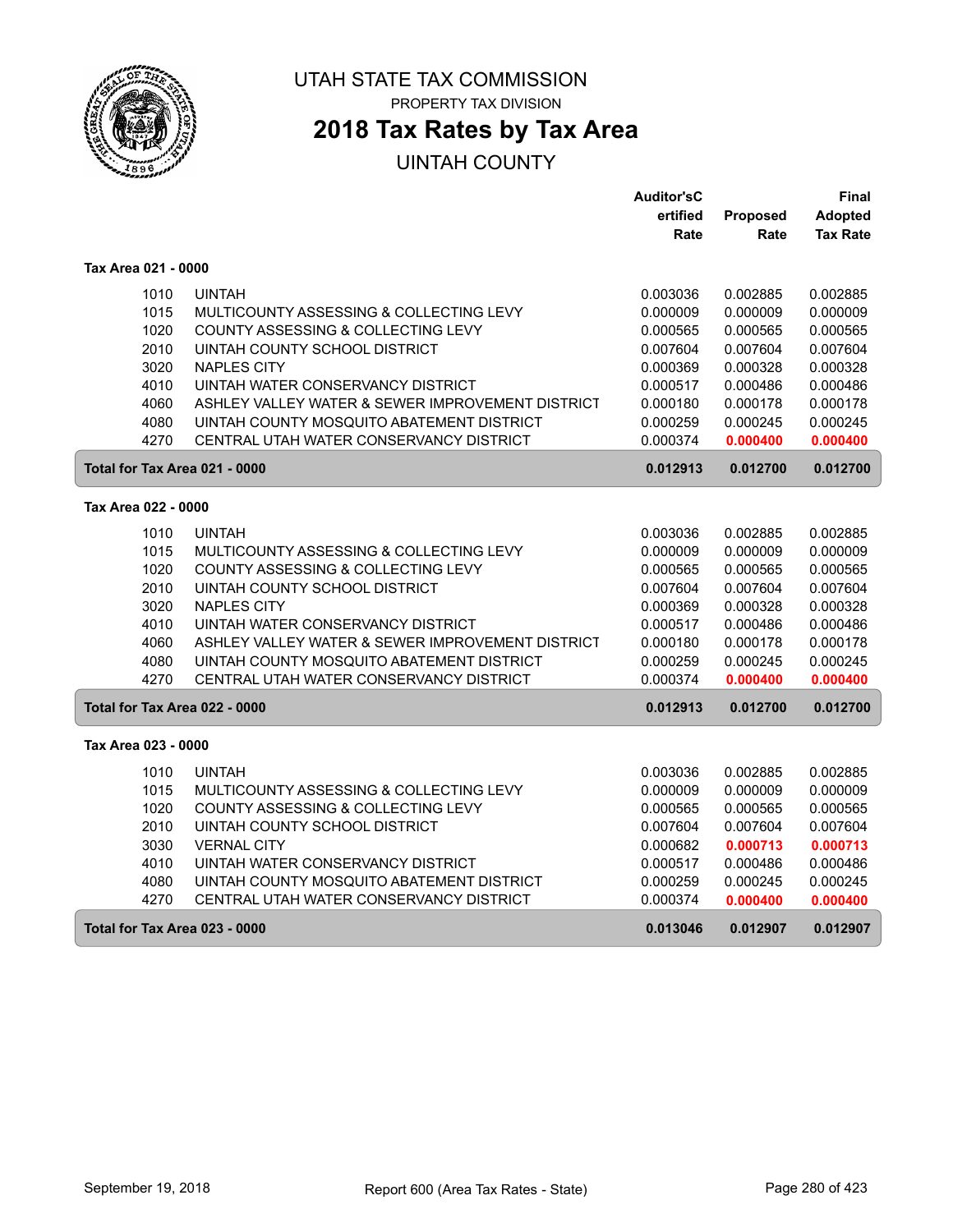

ſ

ſ

#### UTAH STATE TAX COMMISSION PROPERTY TAX DIVISION

# **2018 Tax Rates by Tax Area**

|                               |                                                  | <b>Auditor'sC</b> |                 | Final           |
|-------------------------------|--------------------------------------------------|-------------------|-----------------|-----------------|
|                               |                                                  | ertified          | <b>Proposed</b> | <b>Adopted</b>  |
|                               |                                                  | Rate              | Rate            | <b>Tax Rate</b> |
| Tax Area 024 - 0000           |                                                  |                   |                 |                 |
| 1010                          | <b>UINTAH</b>                                    | 0.003036          | 0.002885        | 0.002885        |
| 1015                          | MULTICOUNTY ASSESSING & COLLECTING LEVY          | 0.000009          | 0.000009        | 0.000009        |
| 1020                          | COUNTY ASSESSING & COLLECTING LEVY               | 0.000565          | 0.000565        | 0.000565        |
| 2010                          | UINTAH COUNTY SCHOOL DISTRICT                    | 0.007604          | 0.007604        | 0.007604        |
| 3030                          | <b>VERNAL CITY</b>                               | 0.000682          | 0.000713        | 0.000713        |
| 4010                          | UINTAH WATER CONSERVANCY DISTRICT                | 0.000517          | 0.000486        | 0.000486        |
| 4060                          | ASHLEY VALLEY WATER & SEWER IMPROVEMENT DISTRICT | 0.000180          | 0.000178        | 0.000178        |
| 4080                          | UINTAH COUNTY MOSQUITO ABATEMENT DISTRICT        | 0.000259          | 0.000245        | 0.000245        |
| 4270                          | CENTRAL UTAH WATER CONSERVANCY DISTRICT          | 0.000374          | 0.000400        | 0.000400        |
| Total for Tax Area 024 - 0000 |                                                  | 0.013226          | 0.013085        | 0.013085        |
| Tax Area 026 - 0000           |                                                  |                   |                 |                 |
| 1010                          | <b>UINTAH</b>                                    | 0.003036          | 0.002885        | 0.002885        |
| 1015                          | MULTICOUNTY ASSESSING & COLLECTING LEVY          | 0.000009          | 0.000009        | 0.000009        |
| 1020                          | COUNTY ASSESSING & COLLECTING LEVY               | 0.000565          | 0.000565        | 0.000565        |
| 2010                          | UINTAH COUNTY SCHOOL DISTRICT                    | 0.007604          | 0.007604        | 0.007604        |
| 3030                          | <b>VERNAL CITY</b>                               | 0.000682          | 0.000713        | 0.000713        |
| 4010                          | UINTAH WATER CONSERVANCY DISTRICT                | 0.000517          | 0.000486        | 0.000486        |
| 4060                          | ASHLEY VALLEY WATER & SEWER IMPROVEMENT DISTRICT | 0.000180          | 0.000178        | 0.000178        |
| 4080                          | UINTAH COUNTY MOSQUITO ABATEMENT DISTRICT        | 0.000259          | 0.000245        | 0.000245        |
| 4270                          | CENTRAL UTAH WATER CONSERVANCY DISTRICT          | 0.000374          | 0.000400        | 0.000400        |
| Total for Tax Area 026 - 0000 |                                                  | 0.013226          | 0.013085        | 0.013085        |
| Tax Area 028 - 0000           |                                                  |                   |                 |                 |
| 1010                          | <b>UINTAH</b>                                    | 0.003036          | 0.002885        | 0.002885        |
| 1015                          | MULTICOUNTY ASSESSING & COLLECTING LEVY          | 0.000009          | 0.000009        | 0.000009        |
| 1020                          | COUNTY ASSESSING & COLLECTING LEVY               | 0.000565          | 0.000565        | 0.000565        |
| 2010                          | UINTAH COUNTY SCHOOL DISTRICT                    | 0.007604          | 0.007604        | 0.007604        |
| 3020                          | <b>NAPLES CITY</b>                               | 0.000369          | 0.000328        | 0.000328        |
| 4010                          | UINTAH WATER CONSERVANCY DISTRICT                | 0.000517          | 0.000486        | 0.000486        |
| 4060                          | ASHLEY VALLEY WATER & SEWER IMPROVEMENT DISTRICT | 0.000180          | 0.000178        | 0.000178        |
| 4080                          | UINTAH COUNTY MOSQUITO ABATEMENT DISTRICT        | 0.000259          | 0.000245        | 0.000245        |
| 4270                          | CENTRAL UTAH WATER CONSERVANCY DISTRICT          | 0.000374          | 0.000400        | 0.000400        |
| Total for Tax Area 028 - 0000 |                                                  | 0.012913          | 0.012700        | 0.012700        |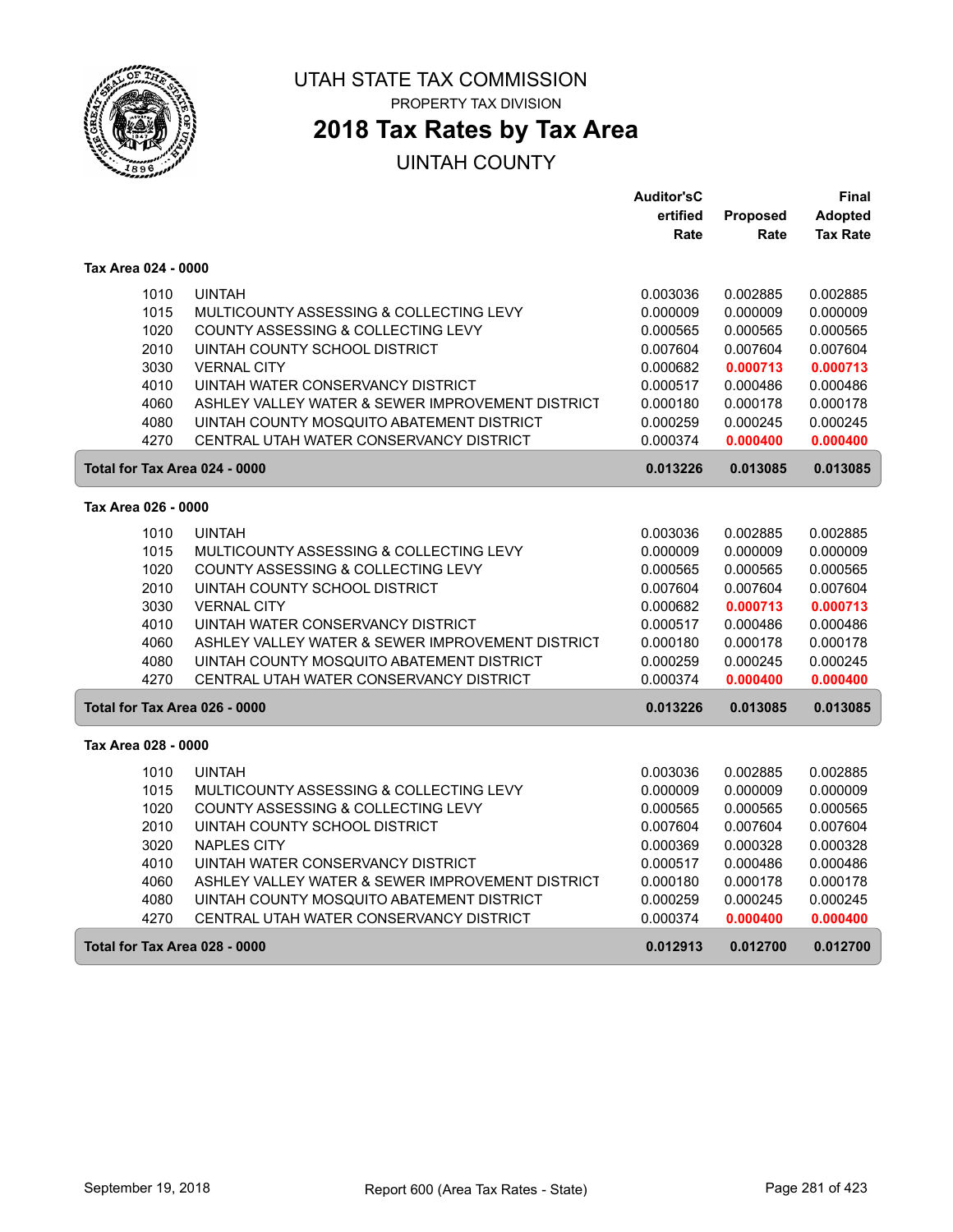

**2018 Tax Rates by Tax Area**

|                     |              |                                                                                         | <b>Auditor'sC</b>    |                      | <b>Final</b>         |
|---------------------|--------------|-----------------------------------------------------------------------------------------|----------------------|----------------------|----------------------|
|                     |              |                                                                                         | ertified             | Proposed             | Adopted              |
|                     |              |                                                                                         | Rate                 | Rate                 | <b>Tax Rate</b>      |
| Tax Area 010 - 0000 |              |                                                                                         |                      |                      |                      |
|                     | 1010         | <b>UTAH</b>                                                                             | 0.000732             | 0.000732             | 0.000732             |
|                     | 1015         | MULTICOUNTY ASSESSING & COLLECTING LEVY                                                 | 0.000009             | 0.000009             | 0.000009             |
|                     | 1020         | COUNTY ASSESSING & COLLECTING LEVY                                                      | 0.000170             | 0.000170             | 0.000170             |
|                     | 2010         | ALPINE SCHOOL DISTRICT                                                                  | 0.006873             | 0.007033             | 0.007033             |
|                     | 3090         | <b>LEHI CITY</b>                                                                        | 0.001678             | 0.001678             | 0.001678             |
|                     | 4020         | LEHI METROPOLITAN WATER DISTRICT                                                        | 0.000009             | 0.000009             | 0.000009             |
|                     | 4080         | NORTH UTAH COUNTY WATER CONSERVANCY DISTRICT                                            | 0.000019             | 0.000019             | 0.000019             |
|                     | 4250         | CENTRAL UTAH WATER CONSERVANCY DISTRICT                                                 | 0.000374             | 0.000400             | 0.000400             |
|                     |              | Total for Tax Area 010 - 0000                                                           | 0.009864             | 0.010050             | 0.010050             |
| Tax Area 010 - 0001 |              |                                                                                         |                      |                      |                      |
|                     |              | <b>UTAH</b>                                                                             |                      |                      |                      |
|                     | 1010         |                                                                                         | 0.000732             | 0.000732             | 0.000732             |
|                     | 1015         | MULTICOUNTY ASSESSING & COLLECTING LEVY                                                 | 0.000009             | 0.000009             | 0.000009             |
|                     | 1020         | COUNTY ASSESSING & COLLECTING LEVY                                                      | 0.000170             | 0.000170             | 0.000170             |
|                     | 2010         | ALPINE SCHOOL DISTRICT                                                                  | 0.006873             | 0.007033<br>0.001678 | 0.007033<br>0.001678 |
|                     | 3090         | <b>LEHI CITY</b>                                                                        | 0.001678             |                      |                      |
|                     | 4020         | LEHI METROPOLITAN WATER DISTRICT                                                        | 0.000009             | 0.000009             | 0.000009             |
|                     | 4080<br>4250 | NORTH UTAH COUNTY WATER CONSERVANCY DISTRICT<br>CENTRAL UTAH WATER CONSERVANCY DISTRICT | 0.000019<br>0.000374 | 0.000019             | 0.000019             |
|                     |              |                                                                                         |                      | 0.000400             | 0.000400             |
|                     |              | Total for Tax Area 010 - 0001                                                           | 0.009864             | 0.010050             | 0.010050             |
| Tax Area 010 - 0002 |              |                                                                                         |                      |                      |                      |
|                     | 1010         | <b>UTAH</b>                                                                             | 0.000732             | 0.000732             | 0.000732             |
|                     | 1015         | MULTICOUNTY ASSESSING & COLLECTING LEVY                                                 | 0.000009             | 0.000009             | 0.000009             |
|                     | 1020         | COUNTY ASSESSING & COLLECTING LEVY                                                      | 0.000170             | 0.000170             | 0.000170             |
|                     | 2010         | ALPINE SCHOOL DISTRICT                                                                  | 0.006873             | 0.007033             | 0.007033             |
|                     | 3090         | <b>LEHI CITY</b>                                                                        | 0.001678             | 0.001678             | 0.001678             |
|                     | 4020         | LEHI METROPOLITAN WATER DISTRICT                                                        | 0.000009             | 0.000009             | 0.000009             |
|                     | 4080         | NORTH UTAH COUNTY WATER CONSERVANCY DISTRICT                                            | 0.000019             | 0.000019             | 0.000019             |
|                     | 4250         | CENTRAL UTAH WATER CONSERVANCY DISTRICT                                                 | 0.000374             | 0.000400             | 0.000400             |
|                     |              | Total for Tax Area 010 - 0002                                                           | 0.009864             | 0.010050             | 0.010050             |
| Tax Area 010 - 0003 |              |                                                                                         |                      |                      |                      |
|                     | 1010         | <b>UTAH</b>                                                                             | 0.000732             | 0.000732             | 0.000732             |
|                     | 1015         | MULTICOUNTY ASSESSING & COLLECTING LEVY                                                 | 0.000009             | 0.000009             | 0.000009             |
|                     | 1020         | COUNTY ASSESSING & COLLECTING LEVY                                                      | 0.000170             | 0.000170             | 0.000170             |
|                     | 2010         | ALPINE SCHOOL DISTRICT                                                                  | 0.006873             | 0.007033             | 0.007033             |
|                     | 3090         | LEHI CITY                                                                               | 0.001678             | 0.001678             | 0.001678             |
|                     | 4020         | LEHI METROPOLITAN WATER DISTRICT                                                        | 0.000009             | 0.000009             | 0.000009             |
|                     | 4080         | NORTH UTAH COUNTY WATER CONSERVANCY DISTRICT                                            | 0.000019             | 0.000019             | 0.000019             |
|                     | 4250         | CENTRAL UTAH WATER CONSERVANCY DISTRICT                                                 | 0.000374             | 0.000400             | 0.000400             |
|                     |              | Total for Tax Area 010 - 0003                                                           | 0.009864             | 0.010050             | 0.010050             |
|                     |              |                                                                                         |                      |                      |                      |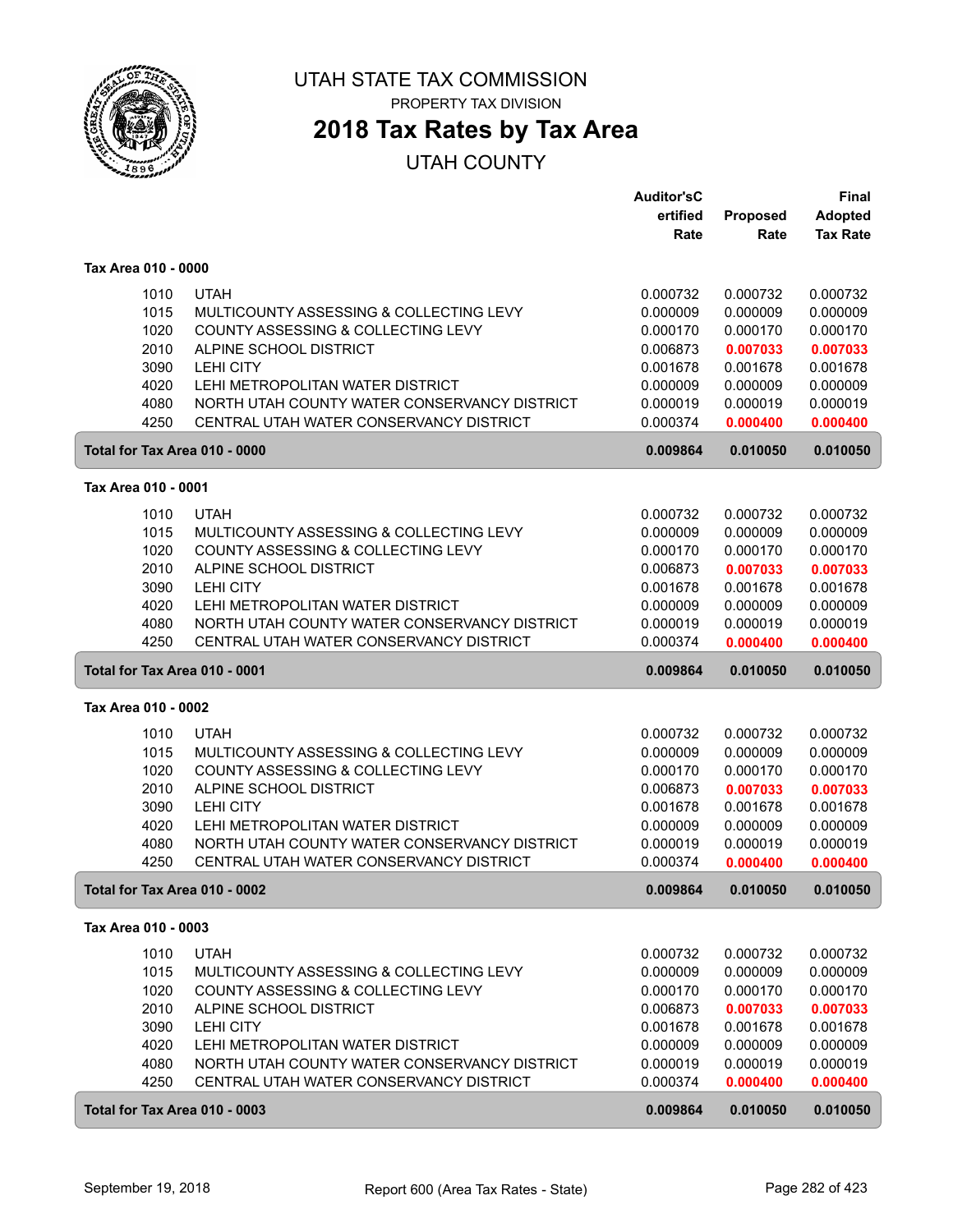

## **2018 Tax Rates by Tax Area**

|                               |                                              | <b>Auditor'sC</b> |          | <b>Final</b>    |
|-------------------------------|----------------------------------------------|-------------------|----------|-----------------|
|                               |                                              | ertified          | Proposed | Adopted         |
|                               |                                              | Rate              | Rate     | <b>Tax Rate</b> |
| Tax Area 010 - 0004           |                                              |                   |          |                 |
| 1010                          | <b>UTAH</b>                                  | 0.000732          | 0.000732 | 0.000732        |
| 1015                          | MULTICOUNTY ASSESSING & COLLECTING LEVY      | 0.000009          | 0.000009 | 0.000009        |
| 1020                          | COUNTY ASSESSING & COLLECTING LEVY           | 0.000170          | 0.000170 | 0.000170        |
| 2010                          | ALPINE SCHOOL DISTRICT                       | 0.006873          | 0.007033 | 0.007033        |
| 3090                          | <b>LEHI CITY</b>                             | 0.001678          | 0.001678 | 0.001678        |
| 4020                          | LEHI METROPOLITAN WATER DISTRICT             | 0.000009          | 0.000009 | 0.000009        |
| 4080                          | NORTH UTAH COUNTY WATER CONSERVANCY DISTRICT | 0.000019          | 0.000019 | 0.000019        |
| 4250                          | CENTRAL UTAH WATER CONSERVANCY DISTRICT      | 0.000374          | 0.000400 | 0.000400        |
| Total for Tax Area 010 - 0004 |                                              | 0.009864          | 0.010050 | 0.010050        |
|                               |                                              |                   |          |                 |
| Tax Area 010 - 0005           |                                              |                   |          |                 |
| 1010                          | <b>UTAH</b>                                  | 0.000732          | 0.000732 | 0.000732        |
| 1015                          | MULTICOUNTY ASSESSING & COLLECTING LEVY      | 0.000009          | 0.000009 | 0.000009        |
| 1020                          | COUNTY ASSESSING & COLLECTING LEVY           | 0.000170          | 0.000170 | 0.000170        |
| 2010                          | ALPINE SCHOOL DISTRICT                       | 0.006873          | 0.007033 | 0.007033        |
| 3090                          | <b>LEHI CITY</b>                             | 0.001678          | 0.001678 | 0.001678        |
| 4020                          | LEHI METROPOLITAN WATER DISTRICT             | 0.000009          | 0.000009 | 0.000009        |
| 4080                          | NORTH UTAH COUNTY WATER CONSERVANCY DISTRICT | 0.000019          | 0.000019 | 0.000019        |
| 4250                          | CENTRAL UTAH WATER CONSERVANCY DISTRICT      | 0.000374          | 0.000400 | 0.000400        |
| Total for Tax Area 010 - 0005 |                                              | 0.009864          | 0.010050 | 0.010050        |
| Tax Area 010 - 0006           |                                              |                   |          |                 |
| 1010                          | <b>UTAH</b>                                  | 0.000732          | 0.000732 | 0.000732        |
| 1015                          | MULTICOUNTY ASSESSING & COLLECTING LEVY      | 0.000009          | 0.000009 | 0.000009        |
| 1020                          | COUNTY ASSESSING & COLLECTING LEVY           | 0.000170          | 0.000170 | 0.000170        |
| 2010                          | ALPINE SCHOOL DISTRICT                       | 0.006873          | 0.007033 | 0.007033        |
| 3090                          | <b>LEHI CITY</b>                             | 0.001678          | 0.001678 | 0.001678        |
| 4020                          | LEHI METROPOLITAN WATER DISTRICT             | 0.000009          | 0.000009 | 0.000009        |
| 4080                          | NORTH UTAH COUNTY WATER CONSERVANCY DISTRICT | 0.000019          | 0.000019 | 0.000019        |
| 4250                          | CENTRAL UTAH WATER CONSERVANCY DISTRICT      | 0.000374          | 0.000400 | 0.000400        |
| Total for Tax Area 010 - 0006 |                                              | 0.009864          | 0.010050 | 0.010050        |
| Tax Area 011 - 0000           |                                              |                   |          |                 |
| 1010                          | <b>UTAH</b>                                  | 0.000732          | 0.000732 | 0.000732        |
| 1015                          | MULTICOUNTY ASSESSING & COLLECTING LEVY      | 0.000009          | 0.000009 | 0.000009        |
| 1020                          | COUNTY ASSESSING & COLLECTING LEVY           | 0.000170          | 0.000170 | 0.000170        |
| 2010                          | ALPINE SCHOOL DISTRICT                       | 0.006873          | 0.007033 | 0.007033        |
| 3090                          | LEHI CITY                                    | 0.001678          | 0.001678 | 0.001678        |
| 4020                          | LEHI METROPOLITAN WATER DISTRICT             | 0.000009          | 0.000009 | 0.000009        |
| 4250                          | CENTRAL UTAH WATER CONSERVANCY DISTRICT      | 0.000374          | 0.000400 | 0.000400        |
| Total for Tax Area 011 - 0000 |                                              | 0.009845          | 0.010031 | 0.010031        |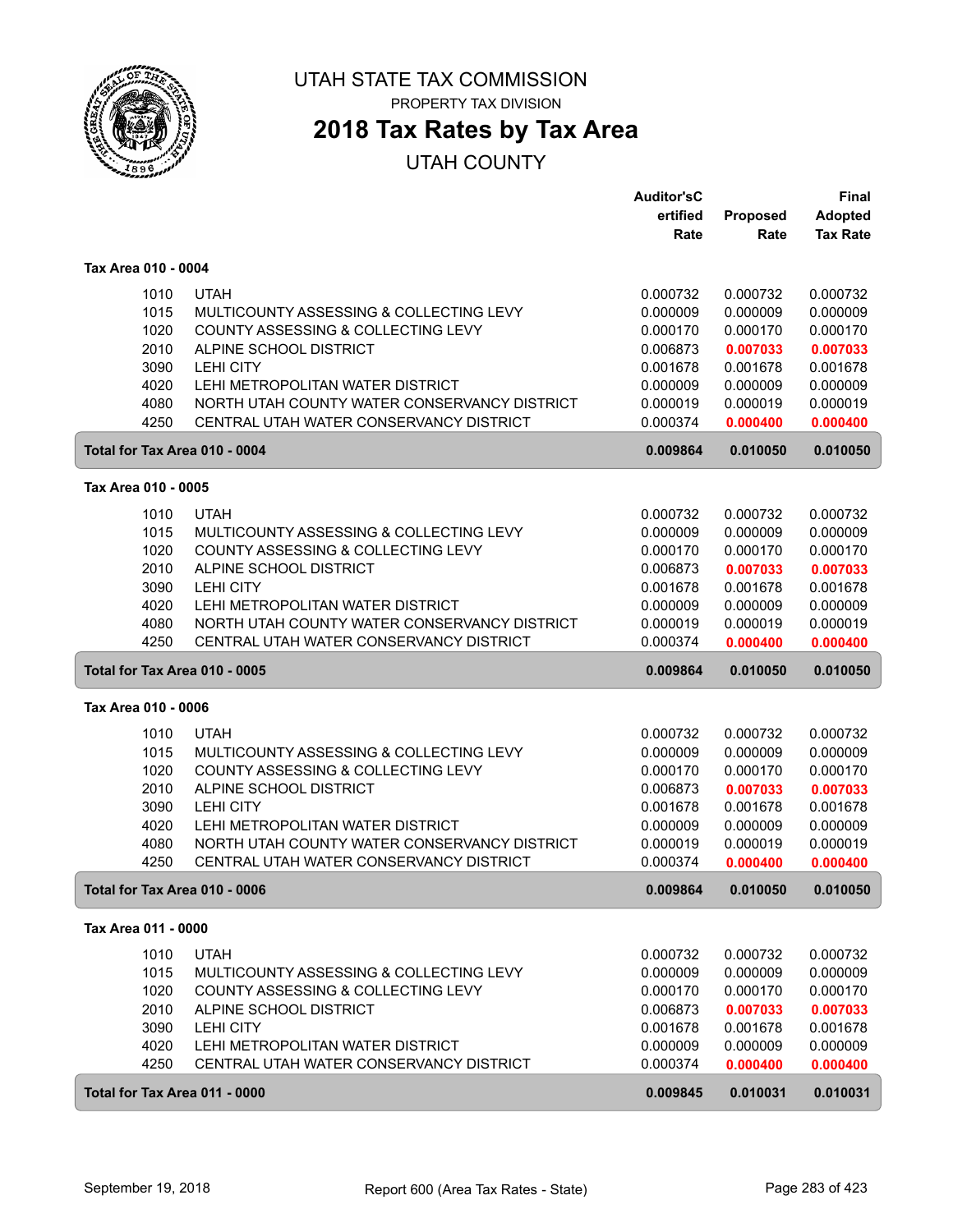

ſ

#### UTAH STATE TAX COMMISSION PROPERTY TAX DIVISION

## **2018 Tax Rates by Tax Area**

|                               |                                              | <b>Auditor'sC</b><br>ertified | Proposed | <b>Final</b><br><b>Adopted</b> |
|-------------------------------|----------------------------------------------|-------------------------------|----------|--------------------------------|
|                               |                                              | Rate                          | Rate     | <b>Tax Rate</b>                |
| Tax Area 014 - 0000           |                                              |                               |          |                                |
| 1010                          | <b>UTAH</b>                                  | 0.000732                      | 0.000732 | 0.000732                       |
| 1015                          | MULTICOUNTY ASSESSING & COLLECTING LEVY      | 0.000009                      | 0.000009 | 0.000009                       |
| 1020                          | COUNTY ASSESSING & COLLECTING LEVY           | 0.000170                      | 0.000170 | 0.000170                       |
| 2010                          | ALPINE SCHOOL DISTRICT                       | 0.006873                      | 0.007033 | 0.007033                       |
| 3045                          | <b>DRAPER CITY</b>                           | 0.001352                      | 0.001352 | 0.001352                       |
| 4080                          | NORTH UTAH COUNTY WATER CONSERVANCY DISTRICT | 0.000019                      | 0.000019 | 0.000019                       |
| 4250                          | CENTRAL UTAH WATER CONSERVANCY DISTRICT      | 0.000374                      | 0.000400 | 0.000400                       |
| 4320                          | SOUTH VALLEY SEWER DISTRICT                  | 0.000296                      | 0.000296 | 0.000296                       |
| Total for Tax Area 014 - 0000 |                                              | 0.009825                      | 0.010011 | 0.010011                       |
| Tax Area 017 - 0000           |                                              |                               |          |                                |
| 1010                          | <b>UTAH</b>                                  | 0.000732                      | 0.000732 | 0.000732                       |
| 1015                          | MULTICOUNTY ASSESSING & COLLECTING LEVY      | 0.000009                      | 0.000009 | 0.000009                       |
| 1020                          | COUNTY ASSESSING & COLLECTING LEVY           | 0.000170                      | 0.000170 | 0.000170                       |
| 2010                          | ALPINE SCHOOL DISTRICT                       | 0.006873                      | 0.007033 | 0.007033                       |
| 3045                          | <b>DRAPER CITY</b>                           | 0.001352                      | 0.001352 | 0.001352                       |
| 4080                          | NORTH UTAH COUNTY WATER CONSERVANCY DISTRICT | 0.000019                      | 0.000019 | 0.000019                       |
| 4250                          | CENTRAL UTAH WATER CONSERVANCY DISTRICT      | 0.000374                      | 0.000400 | 0.000400                       |
| Total for Tax Area 017 - 0000 |                                              | 0.009529                      | 0.009715 | 0.009715                       |
| Tax Area 018 - 0000           |                                              |                               |          |                                |
| 1010                          | <b>UTAH</b>                                  | 0.000732                      | 0.000732 | 0.000732                       |
| 1015                          | MULTICOUNTY ASSESSING & COLLECTING LEVY      | 0.000009                      | 0.000009 | 0.000009                       |
| 1020                          | COUNTY ASSESSING & COLLECTING LEVY           | 0.000170                      | 0.000170 | 0.000170                       |
| 2010                          | ALPINE SCHOOL DISTRICT                       | 0.006873                      | 0.007033 | 0.007033                       |
| 3045                          | <b>DRAPER CITY</b>                           | 0.001352                      | 0.001352 | 0.001352                       |
| 4080                          | NORTH UTAH COUNTY WATER CONSERVANCY DISTRICT | 0.000019                      | 0.000019 | 0.000019                       |
| 4145                          | JORDAN VALLEY WATER CONSERVANCY DISTRICT     | 0.000367                      | 0.000400 | 0.000400                       |
| 4250                          | CENTRAL UTAH WATER CONSERVANCY DISTRICT      | 0.000374                      | 0.000400 | 0.000400                       |
| 4305                          | TRAVERSE RIDGE SPECIAL SERVICE DISTRICT      | 0.000540                      | 0.000540 | 0.000540                       |
| Total for Tax Area 018 - 0000 |                                              | 0.010436                      | 0.010655 | 0.010655                       |
| Tax Area 019 - 0000           |                                              |                               |          |                                |
| 1010                          | <b>UTAH</b>                                  | 0.000732                      | 0.000732 | 0.000732                       |
| 1015                          | MULTICOUNTY ASSESSING & COLLECTING LEVY      | 0.000009                      | 0.000009 | 0.000009                       |
| 1020                          | COUNTY ASSESSING & COLLECTING LEVY           | 0.000170                      | 0.000170 | 0.000170                       |
| 2010                          | ALPINE SCHOOL DISTRICT                       | 0.006873                      | 0.007033 | 0.007033                       |
| 3045                          | DRAPER CITY                                  | 0.001352                      | 0.001352 | 0.001352                       |
| 4080                          | NORTH UTAH COUNTY WATER CONSERVANCY DISTRICT | 0.000019                      | 0.000019 | 0.000019                       |
| 4145                          | JORDAN VALLEY WATER CONSERVANCY DISTRICT     | 0.000367                      | 0.000400 | 0.000400                       |
| 4250                          | CENTRAL UTAH WATER CONSERVANCY DISTRICT      | 0.000374                      | 0.000400 | 0.000400                       |
| 4305                          | TRAVERSE RIDGE SPECIAL SERVICE DISTRICT      | 0.000540                      | 0.000540 | 0.000540                       |
| 4320                          | SOUTH VALLEY SEWER DISTRICT                  | 0.000296                      | 0.000296 | 0.000296                       |
| Total for Tax Area 019 - 0000 |                                              | 0.010732                      | 0.010951 | 0.010951                       |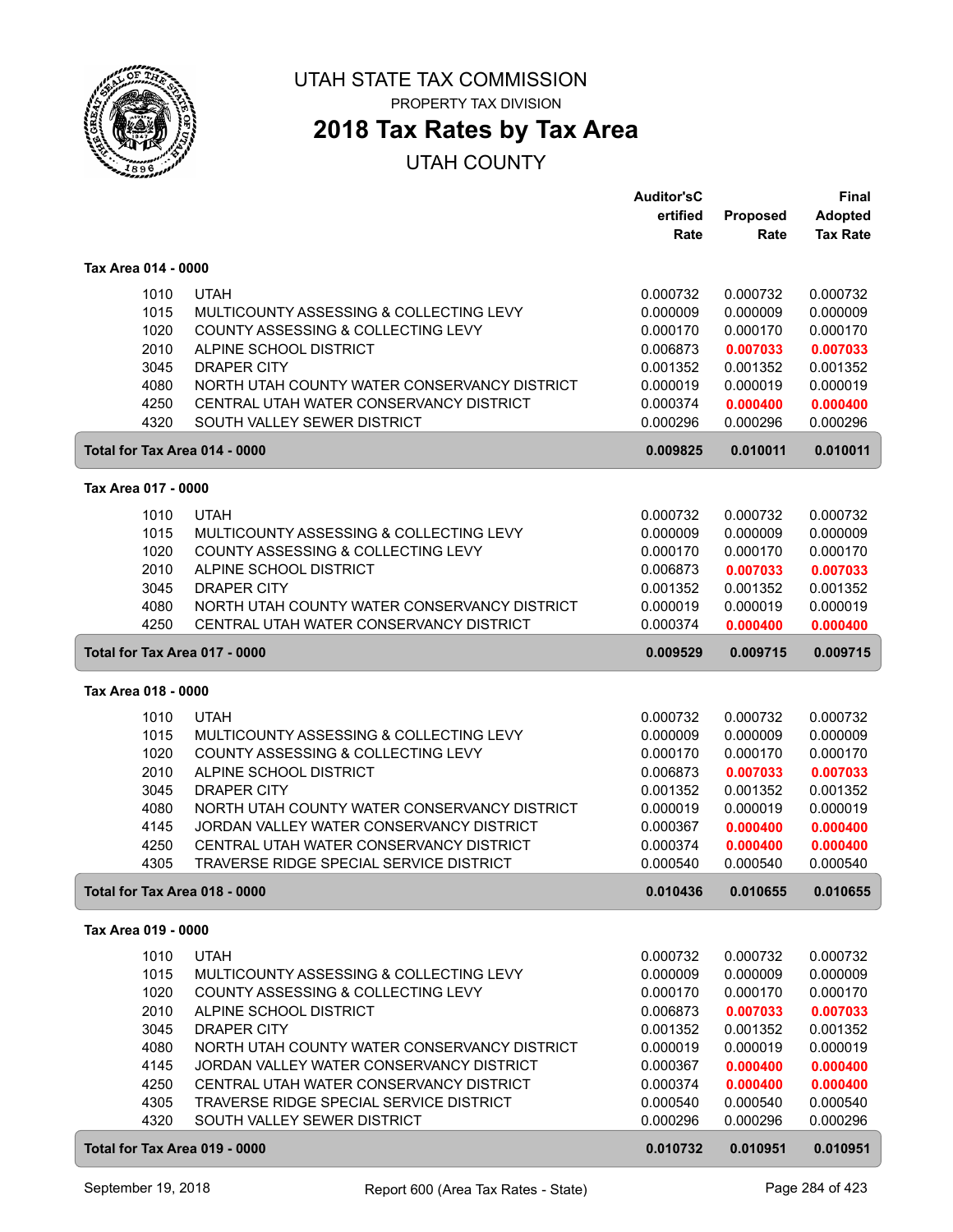

# **2018 Tax Rates by Tax Area**

|                               |                                              | <b>Auditor'sC</b> |          | Final           |
|-------------------------------|----------------------------------------------|-------------------|----------|-----------------|
|                               |                                              | ertified          | Proposed | <b>Adopted</b>  |
|                               |                                              | Rate              | Rate     | <b>Tax Rate</b> |
| Tax Area 020 - 0002           |                                              |                   |          |                 |
| 1010                          | <b>UTAH</b>                                  | 0.000732          | 0.000732 | 0.000732        |
| 1015                          | MULTICOUNTY ASSESSING & COLLECTING LEVY      | 0.000009          | 0.000009 | 0.000009        |
| 1020                          | COUNTY ASSESSING & COLLECTING LEVY           | 0.000170          | 0.000170 | 0.000170        |
| 2010                          | ALPINE SCHOOL DISTRICT                       | 0.006873          | 0.007033 | 0.007033        |
| 4080                          | NORTH UTAH COUNTY WATER CONSERVANCY DISTRICT | 0.000019          | 0.000019 | 0.000019        |
| 4090                          | UTAH COUNTY SERVICE AREA #6                  | 0.001236          | 0.001236 | 0.001236        |
| 4110                          | UTAH COUNTY SERVICE AREA #7                  | 0.000589          | 0.000589 | 0.000589        |
| 4120                          | UTAH COUNTY SERVICE AREA #8                  | 0.000276          | 0.000276 | 0.000276        |
| 4250                          | CENTRAL UTAH WATER CONSERVANCY DISTRICT      | 0.000374          | 0.000400 | 0.000400        |
| Total for Tax Area 020 - 0002 |                                              | 0.010278          | 0.010464 | 0.010464        |
|                               |                                              |                   |          |                 |
| Tax Area 020 - 0003           |                                              |                   |          |                 |
| 1010                          | <b>UTAH</b>                                  | 0.000732          | 0.000732 | 0.000732        |
| 1015                          | MULTICOUNTY ASSESSING & COLLECTING LEVY      | 0.000009          | 0.000009 | 0.000009        |
| 1020                          | COUNTY ASSESSING & COLLECTING LEVY           | 0.000170          | 0.000170 | 0.000170        |
| 2010                          | ALPINE SCHOOL DISTRICT                       | 0.006873          | 0.007033 | 0.007033        |
| 4080                          | NORTH UTAH COUNTY WATER CONSERVANCY DISTRICT | 0.000019          | 0.000019 | 0.000019        |
| 4090                          | UTAH COUNTY SERVICE AREA #6                  | 0.001236          | 0.001236 | 0.001236        |
| 4110                          | UTAH COUNTY SERVICE AREA #7                  | 0.000589          | 0.000589 | 0.000589        |
| 4120                          | UTAH COUNTY SERVICE AREA #8                  | 0.000276          | 0.000276 | 0.000276        |
| 4250                          | CENTRAL UTAH WATER CONSERVANCY DISTRICT      | 0.000374          | 0.000400 | 0.000400        |
| Total for Tax Area 020 - 0003 |                                              | 0.010278          | 0.010464 | 0.010464        |
| Tax Area 021 - 0000           |                                              |                   |          |                 |
| 1010                          | <b>UTAH</b>                                  | 0.000732          | 0.000732 | 0.000732        |
| 1015                          | MULTICOUNTY ASSESSING & COLLECTING LEVY      | 0.000009          | 0.000009 | 0.000009        |
| 1020                          | COUNTY ASSESSING & COLLECTING LEVY           | 0.000170          | 0.000170 | 0.000170        |
| 2010                          | ALPINE SCHOOL DISTRICT                       | 0.006873          | 0.007033 | 0.007033        |
| 3040                          | <b>CEDAR HILLS CITY</b>                      | 0.001923          | 0.001923 | 0.001923        |
| 4080                          | NORTH UTAH COUNTY WATER CONSERVANCY DISTRICT | 0.000019          | 0.000019 | 0.000019        |
| 4250                          | CENTRAL UTAH WATER CONSERVANCY DISTRICT      | 0.000374          | 0.000400 | 0.000400        |
| Total for Tax Area 021 - 0000 |                                              | 0.010100          | 0.010286 | 0.010286        |
| Tax Area 021 - 0001           |                                              |                   |          |                 |
| 1010                          | <b>UTAH</b>                                  | 0.000732          | 0.000732 | 0.000732        |
| 1015                          | MULTICOUNTY ASSESSING & COLLECTING LEVY      | 0.000009          | 0.000009 | 0.000009        |
| 1020                          | COUNTY ASSESSING & COLLECTING LEVY           | 0.000170          | 0.000170 | 0.000170        |
| 2010                          | ALPINE SCHOOL DISTRICT                       | 0.006873          | 0.007033 | 0.007033        |
| 3040                          | <b>CEDAR HILLS CITY</b>                      | 0.001923          | 0.001923 | 0.001923        |
| 4080                          | NORTH UTAH COUNTY WATER CONSERVANCY DISTRICT | 0.000019          | 0.000019 | 0.000019        |
| 4250                          | CENTRAL UTAH WATER CONSERVANCY DISTRICT      | 0.000374          | 0.000400 | 0.000400        |
| Total for Tax Area 021 - 0001 |                                              | 0.010100          | 0.010286 | 0.010286        |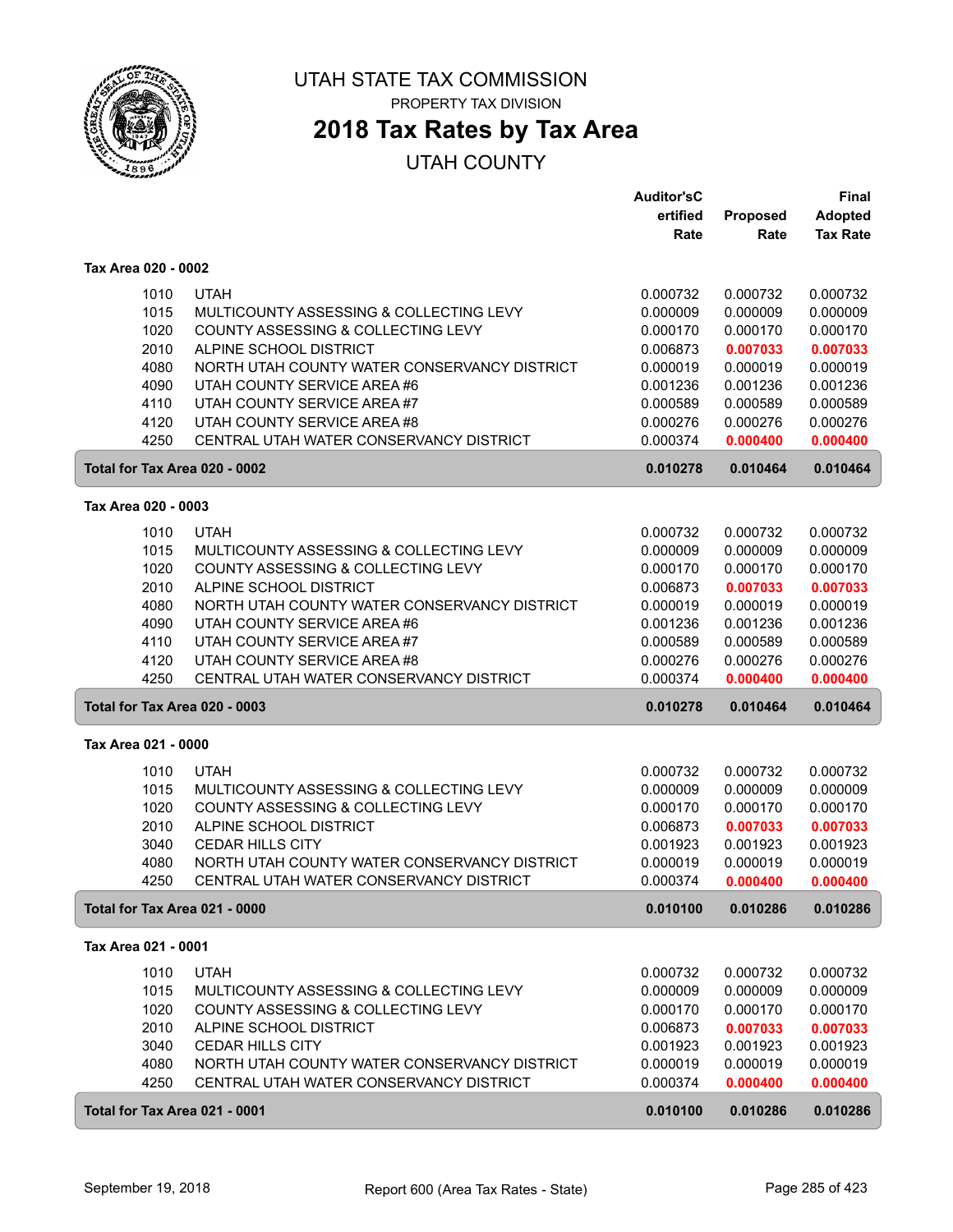

# **2018 Tax Rates by Tax Area**

|                     |      |                                              | <b>Auditor'sC</b> |          | <b>Final</b>    |
|---------------------|------|----------------------------------------------|-------------------|----------|-----------------|
|                     |      |                                              | ertified          | Proposed | <b>Adopted</b>  |
|                     |      |                                              | Rate              | Rate     | <b>Tax Rate</b> |
| Tax Area 025 - 0000 |      |                                              |                   |          |                 |
|                     | 1010 | <b>UTAH</b>                                  | 0.000732          | 0.000732 | 0.000732        |
|                     | 1015 | MULTICOUNTY ASSESSING & COLLECTING LEVY      | 0.000009          | 0.000009 | 0.000009        |
|                     | 1020 | COUNTY ASSESSING & COLLECTING LEVY           | 0.000170          | 0.000170 | 0.000170        |
|                     | 2010 | ALPINE SCHOOL DISTRICT                       | 0.006873          | 0.007033 | 0.007033        |
|                     | 4080 | NORTH UTAH COUNTY WATER CONSERVANCY DISTRICT | 0.000019          | 0.000019 | 0.000019        |
|                     | 4090 | UTAH COUNTY SERVICE AREA #6                  | 0.001236          | 0.001236 | 0.001236        |
|                     | 4120 | UTAH COUNTY SERVICE AREA #8                  | 0.000276          | 0.000276 | 0.000276        |
|                     | 4130 | UTAH COUNTY SERVICE AREA #9                  | 0.000127          | 0.000127 | 0.000127        |
|                     | 4250 | CENTRAL UTAH WATER CONSERVANCY DISTRICT      | 0.000374          | 0.000400 | 0.000400        |
|                     |      | Total for Tax Area 025 - 0000                | 0.009816          | 0.010002 | 0.010002        |
| Tax Area 025 - 0001 |      |                                              |                   |          |                 |
|                     | 1010 | <b>UTAH</b>                                  | 0.000732          | 0.000732 | 0.000732        |
|                     | 1015 | MULTICOUNTY ASSESSING & COLLECTING LEVY      | 0.000009          | 0.000009 | 0.000009        |
|                     | 1020 | COUNTY ASSESSING & COLLECTING LEVY           | 0.000170          | 0.000170 | 0.000170        |
|                     | 2010 | ALPINE SCHOOL DISTRICT                       | 0.006873          | 0.007033 | 0.007033        |
|                     | 4080 | NORTH UTAH COUNTY WATER CONSERVANCY DISTRICT | 0.000019          | 0.000019 | 0.000019        |
|                     | 4090 | UTAH COUNTY SERVICE AREA #6                  | 0.001236          | 0.001236 | 0.001236        |
|                     | 4120 | UTAH COUNTY SERVICE AREA #8                  | 0.000276          | 0.000276 | 0.000276        |
|                     | 4130 | UTAH COUNTY SERVICE AREA #9                  | 0.000127          | 0.000127 | 0.000127        |
|                     | 4250 | CENTRAL UTAH WATER CONSERVANCY DISTRICT      | 0.000374          | 0.000400 | 0.000400        |
|                     |      | Total for Tax Area 025 - 0001                | 0.009816          | 0.010002 | 0.010002        |
| Tax Area 030 - 0001 |      |                                              |                   |          |                 |
|                     | 1010 | <b>UTAH</b>                                  | 0.000732          | 0.000732 | 0.000732        |
|                     | 1015 | MULTICOUNTY ASSESSING & COLLECTING LEVY      | 0.000009          | 0.000009 | 0.000009        |
|                     | 1020 | COUNTY ASSESSING & COLLECTING LEVY           | 0.000170          | 0.000170 | 0.000170        |
|                     | 2010 | ALPINE SCHOOL DISTRICT                       | 0.006873          | 0.007033 | 0.007033        |
|                     | 4090 | UTAH COUNTY SERVICE AREA #6                  | 0.001236          | 0.001236 | 0.001236        |
|                     | 4110 | UTAH COUNTY SERVICE AREA #7                  | 0.000589          | 0.000589 | 0.000589        |
|                     | 4120 | UTAH COUNTY SERVICE AREA #8                  | 0.000276          | 0.000276 | 0.000276        |
|                     | 4250 | CENTRAL UTAH WATER CONSERVANCY DISTRICT      | 0.000374          | 0.000400 | 0.000400        |
|                     |      | Total for Tax Area 030 - 0001                | 0.010259          | 0.010445 | 0.010445        |
| Tax Area 030 - 0002 |      |                                              |                   |          |                 |
|                     | 1010 | <b>UTAH</b>                                  | 0.000732          | 0.000732 | 0.000732        |
|                     | 1015 | MULTICOUNTY ASSESSING & COLLECTING LEVY      | 0.000009          | 0.000009 | 0.000009        |
|                     | 1020 | COUNTY ASSESSING & COLLECTING LEVY           | 0.000170          | 0.000170 | 0.000170        |
|                     | 2010 | ALPINE SCHOOL DISTRICT                       | 0.006873          | 0.007033 | 0.007033        |
|                     | 4090 | UTAH COUNTY SERVICE AREA #6                  | 0.001236          | 0.001236 | 0.001236        |
|                     | 4110 | UTAH COUNTY SERVICE AREA #7                  | 0.000589          | 0.000589 | 0.000589        |
|                     | 4120 | UTAH COUNTY SERVICE AREA #8                  | 0.000276          | 0.000276 | 0.000276        |
|                     | 4250 | CENTRAL UTAH WATER CONSERVANCY DISTRICT      | 0.000374          | 0.000400 | 0.000400        |
|                     |      | Total for Tax Area 030 - 0002                | 0.010259          | 0.010445 | 0.010445        |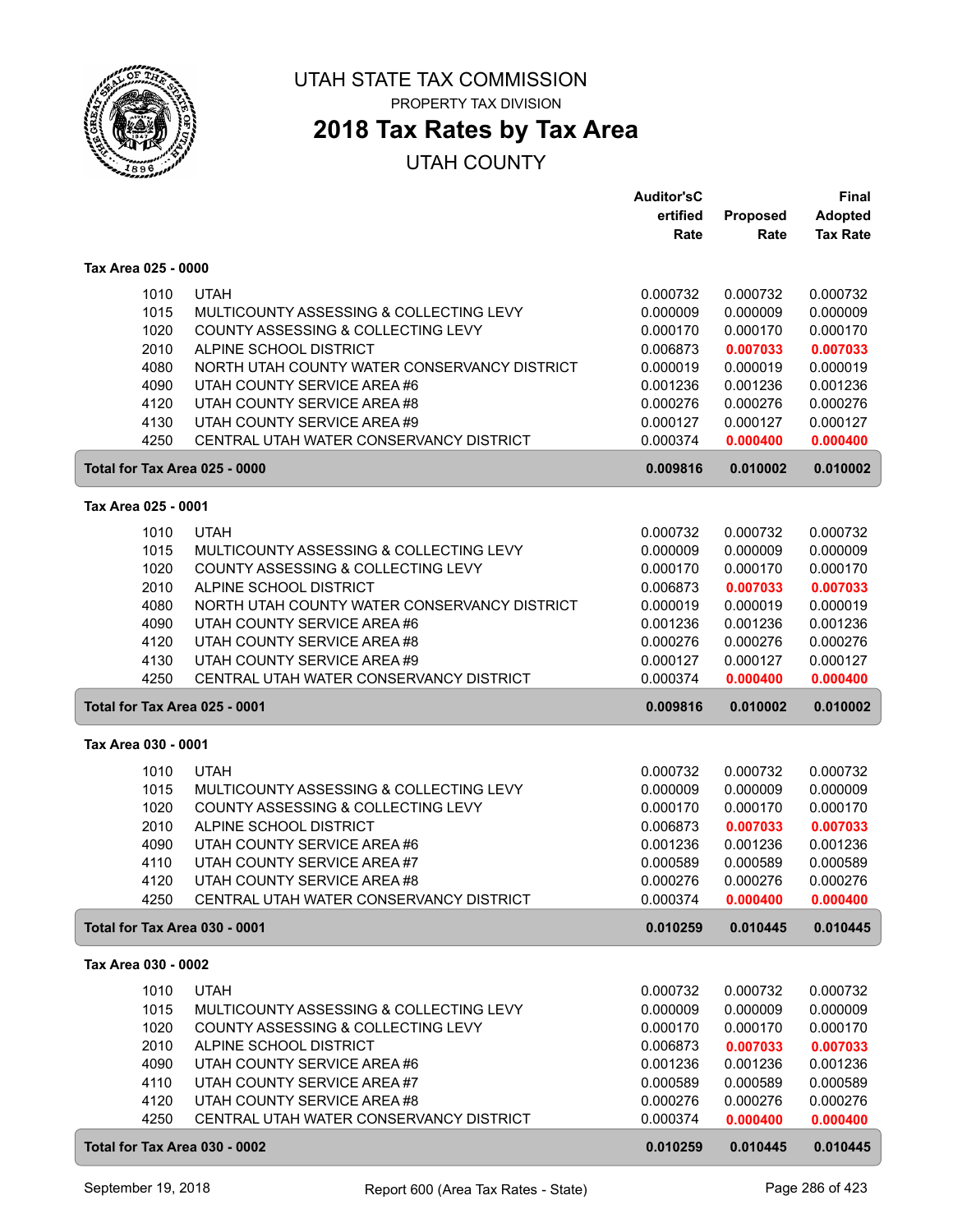

## **2018 Tax Rates by Tax Area**

|                     |      |                                          | <b>Auditor'sC</b> |          | Final           |
|---------------------|------|------------------------------------------|-------------------|----------|-----------------|
|                     |      |                                          | ertified          | Proposed | Adopted         |
|                     |      |                                          | Rate              | Rate     | <b>Tax Rate</b> |
| Tax Area 034 - 0000 |      |                                          |                   |          |                 |
|                     | 1010 | <b>UTAH</b>                              | 0.000732          | 0.000732 | 0.000732        |
|                     | 1015 | MULTICOUNTY ASSESSING & COLLECTING LEVY  | 0.000009          | 0.000009 | 0.000009        |
|                     | 1020 | COUNTY ASSESSING & COLLECTING LEVY       | 0.000170          | 0.000170 | 0.000170        |
|                     | 2010 | ALPINE SCHOOL DISTRICT                   | 0.006873          | 0.007033 | 0.007033        |
|                     | 3025 | <b>BLUFFDALE</b>                         | 0.001442          | 0.001442 | 0.001442        |
|                     | 4145 | JORDAN VALLEY WATER CONSERVANCY DISTRICT | 0.000367          | 0.000400 | 0.000400        |
|                     | 4250 | CENTRAL UTAH WATER CONSERVANCY DISTRICT  | 0.000374          | 0.000400 | 0.000400        |
|                     | 4320 | SOUTH VALLEY SEWER DISTRICT              | 0.000296          | 0.000296 | 0.000296        |
|                     |      | Total for Tax Area 034 - 0000            | 0.010263          | 0.010482 | 0.010482        |
| Tax Area 035 - 0001 |      |                                          |                   |          |                 |
|                     | 1010 | <b>UTAH</b>                              | 0.000732          | 0.000732 | 0.000732        |
|                     | 1015 | MULTICOUNTY ASSESSING & COLLECTING LEVY  | 0.000009          | 0.000009 | 0.000009        |
|                     | 1020 | COUNTY ASSESSING & COLLECTING LEVY       | 0.000170          | 0.000170 | 0.000170        |
|                     | 2010 | ALPINE SCHOOL DISTRICT                   | 0.006873          | 0.007033 | 0.007033        |
|                     | 4090 | UTAH COUNTY SERVICE AREA #6              | 0.001236          | 0.001236 | 0.001236        |
|                     | 4120 | UTAH COUNTY SERVICE AREA #8              | 0.000276          | 0.000276 | 0.000276        |
|                     | 4130 | UTAH COUNTY SERVICE AREA #9              | 0.000127          | 0.000127 | 0.000127        |
|                     | 4250 | CENTRAL UTAH WATER CONSERVANCY DISTRICT  | 0.000374          | 0.000400 | 0.000400        |
|                     |      | Total for Tax Area 035 - 0001            | 0.009797          | 0.009983 | 0.009983        |
| Tax Area 035 - 0002 |      |                                          |                   |          |                 |
|                     | 1010 | <b>UTAH</b>                              | 0.000732          | 0.000732 | 0.000732        |
|                     | 1015 | MULTICOUNTY ASSESSING & COLLECTING LEVY  | 0.000009          | 0.000009 | 0.000009        |
|                     | 1020 | COUNTY ASSESSING & COLLECTING LEVY       | 0.000170          | 0.000170 | 0.000170        |
|                     | 2010 | ALPINE SCHOOL DISTRICT                   | 0.006873          | 0.007033 | 0.007033        |
|                     | 4090 | UTAH COUNTY SERVICE AREA #6              | 0.001236          | 0.001236 | 0.001236        |
|                     | 4120 | UTAH COUNTY SERVICE AREA #8              | 0.000276          | 0.000276 | 0.000276        |
|                     | 4130 | UTAH COUNTY SERVICE AREA #9              | 0.000127          | 0.000127 | 0.000127        |
|                     | 4250 | CENTRAL UTAH WATER CONSERVANCY DISTRICT  | 0.000374          | 0.000400 | 0.000400        |
|                     |      | Total for Tax Area 035 - 0002            | 0.009797          | 0.009983 | 0.009983        |
| Tax Area 035 - 0003 |      |                                          |                   |          |                 |
|                     | 1010 | <b>UTAH</b>                              | 0.000732          | 0.000732 | 0.000732        |
|                     | 1015 | MULTICOUNTY ASSESSING & COLLECTING LEVY  | 0.000009          | 0.000009 | 0.000009        |
|                     | 1020 | COUNTY ASSESSING & COLLECTING LEVY       | 0.000170          | 0.000170 | 0.000170        |
|                     | 2010 | ALPINE SCHOOL DISTRICT                   | 0.006873          | 0.007033 | 0.007033        |
|                     | 4090 | UTAH COUNTY SERVICE AREA #6              | 0.001236          | 0.001236 | 0.001236        |
|                     | 4110 | UTAH COUNTY SERVICE AREA #7              | 0.000589          | 0.000589 | 0.000589        |
|                     | 4120 | UTAH COUNTY SERVICE AREA #8              | 0.000276          | 0.000276 | 0.000276        |
|                     | 4130 | UTAH COUNTY SERVICE AREA #9              | 0.000127          | 0.000127 | 0.000127        |
|                     | 4250 | CENTRAL UTAH WATER CONSERVANCY DISTRICT  | 0.000374          | 0.000400 | 0.000400        |
|                     |      | Total for Tax Area 035 - 0003            | 0.010386          | 0.010572 | 0.010572        |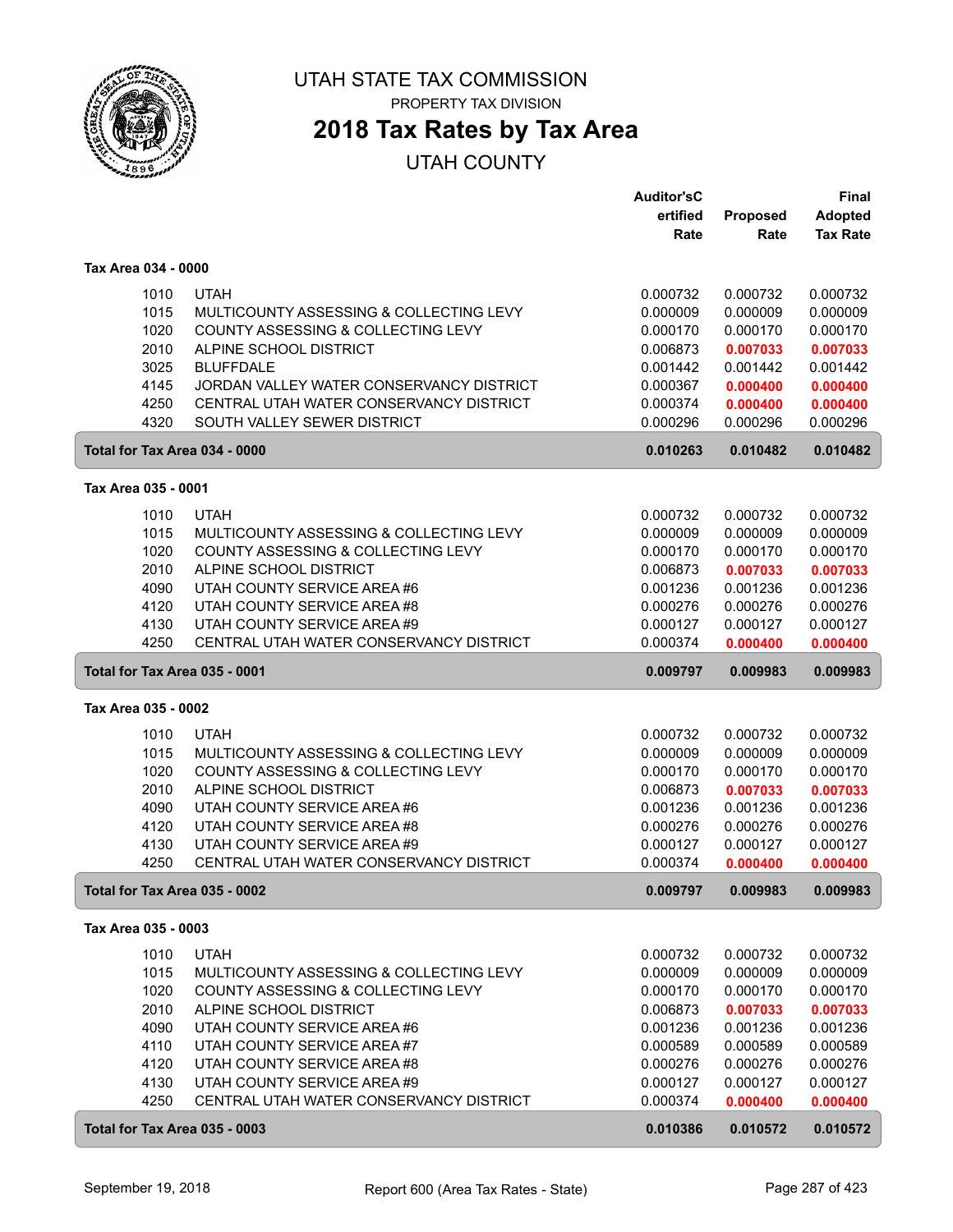

PROPERTY TAX DIVISION

# **2018 Tax Rates by Tax Area**

|                               |                                                                       | <b>Auditor'sC</b>    |                      | <b>Final</b>         |
|-------------------------------|-----------------------------------------------------------------------|----------------------|----------------------|----------------------|
|                               |                                                                       | ertified             | Proposed             | <b>Adopted</b>       |
|                               |                                                                       | Rate                 | Rate                 | <b>Tax Rate</b>      |
| Tax Area 038 - 0000           |                                                                       |                      |                      |                      |
| 1010                          | <b>UTAH</b>                                                           | 0.000732             | 0.000732             | 0.000732             |
| 1015                          | MULTICOUNTY ASSESSING & COLLECTING LEVY                               | 0.000009             | 0.000009             | 0.000009             |
| 1020                          | COUNTY ASSESSING & COLLECTING LEVY                                    | 0.000170             | 0.000170             | 0.000170             |
| 2010                          | ALPINE SCHOOL DISTRICT                                                | 0.006873             | 0.007033             | 0.007033             |
| 3047                          | <b>EAGLE MOUNTAIN CITY</b>                                            | 0.000924             | 0.000924             | 0.000924             |
| 4250                          | CENTRAL UTAH WATER CONSERVANCY DISTRICT                               | 0.000374             | 0.000400             | 0.000400             |
| 4400                          | UNIFIED FIRE SERVICE AREA - SALT LAKE COUNTY                          | 0.001682             | 0.001836             | 0.001836             |
| Total for Tax Area 038 - 0000 |                                                                       | 0.010764             | 0.011104             | 0.011104             |
| Tax Area 038 - 0001           |                                                                       |                      |                      |                      |
| 1010                          | <b>UTAH</b>                                                           | 0.000732             | 0.000732             | 0.000732             |
| 1015                          | MULTICOUNTY ASSESSING & COLLECTING LEVY                               | 0.000009             | 0.000009             | 0.000009             |
| 1020                          | COUNTY ASSESSING & COLLECTING LEVY                                    | 0.000170             | 0.000170             | 0.000170             |
| 2010                          | ALPINE SCHOOL DISTRICT                                                | 0.006873             | 0.007033             | 0.007033             |
| 3047                          | <b>EAGLE MOUNTAIN CITY</b>                                            | 0.000924             | 0.000924             | 0.000924             |
| 4250                          | CENTRAL UTAH WATER CONSERVANCY DISTRICT                               | 0.000374             | 0.000400             | 0.000400             |
| 4400                          | UNIFIED FIRE SERVICE AREA - SALT LAKE COUNTY                          | 0.001682             | 0.001836             | 0.001836             |
|                               |                                                                       |                      |                      |                      |
| Total for Tax Area 038 - 0001 |                                                                       | 0.010764             | 0.011104             | 0.011104             |
| Tax Area 038 - 0002           |                                                                       |                      |                      |                      |
|                               |                                                                       |                      |                      |                      |
| 1010                          | <b>UTAH</b>                                                           | 0.000732             | 0.000732             | 0.000732             |
| 1015                          | MULTICOUNTY ASSESSING & COLLECTING LEVY                               | 0.000009             | 0.000009             | 0.000009             |
| 1020                          | COUNTY ASSESSING & COLLECTING LEVY                                    | 0.000170             | 0.000170             | 0.000170             |
| 2010                          | ALPINE SCHOOL DISTRICT                                                | 0.006873             | 0.007033             | 0.007033             |
| 3047                          | <b>EAGLE MOUNTAIN CITY</b><br>CENTRAL UTAH WATER CONSERVANCY DISTRICT | 0.000924             | 0.000924             | 0.000924             |
| 4250<br>4400                  | UNIFIED FIRE SERVICE AREA - SALT LAKE COUNTY                          | 0.000374<br>0.001682 | 0.000400<br>0.001836 | 0.000400<br>0.001836 |
| Total for Tax Area 038 - 0002 |                                                                       | 0.010764             | 0.011104             | 0.011104             |
| Tax Area 038 - 0003           |                                                                       |                      |                      |                      |
|                               |                                                                       |                      |                      |                      |
| 1010<br>1015                  | <b>UTAH</b><br>MULTICOUNTY ASSESSING & COLLECTING LEVY                | 0.000732             | 0.000732<br>0.000009 | 0.000732<br>0.000009 |
| 1020                          | COUNTY ASSESSING & COLLECTING LEVY                                    | 0.000009<br>0.000170 | 0.000170             | 0.000170             |
| 2010                          | ALPINE SCHOOL DISTRICT                                                | 0.006873             |                      |                      |
|                               |                                                                       |                      | 0.007033<br>0.000924 | 0.007033             |
| 3047<br>4250                  | <b>EAGLE MOUNTAIN CITY</b><br>CENTRAL UTAH WATER CONSERVANCY DISTRICT | 0.000924<br>0.000374 | 0.000400             | 0.000924<br>0.000400 |
| 4400                          | UNIFIED FIRE SERVICE AREA-SALT LAKE COUNTY                            | 0.001682             | 0.001836             | 0.001836             |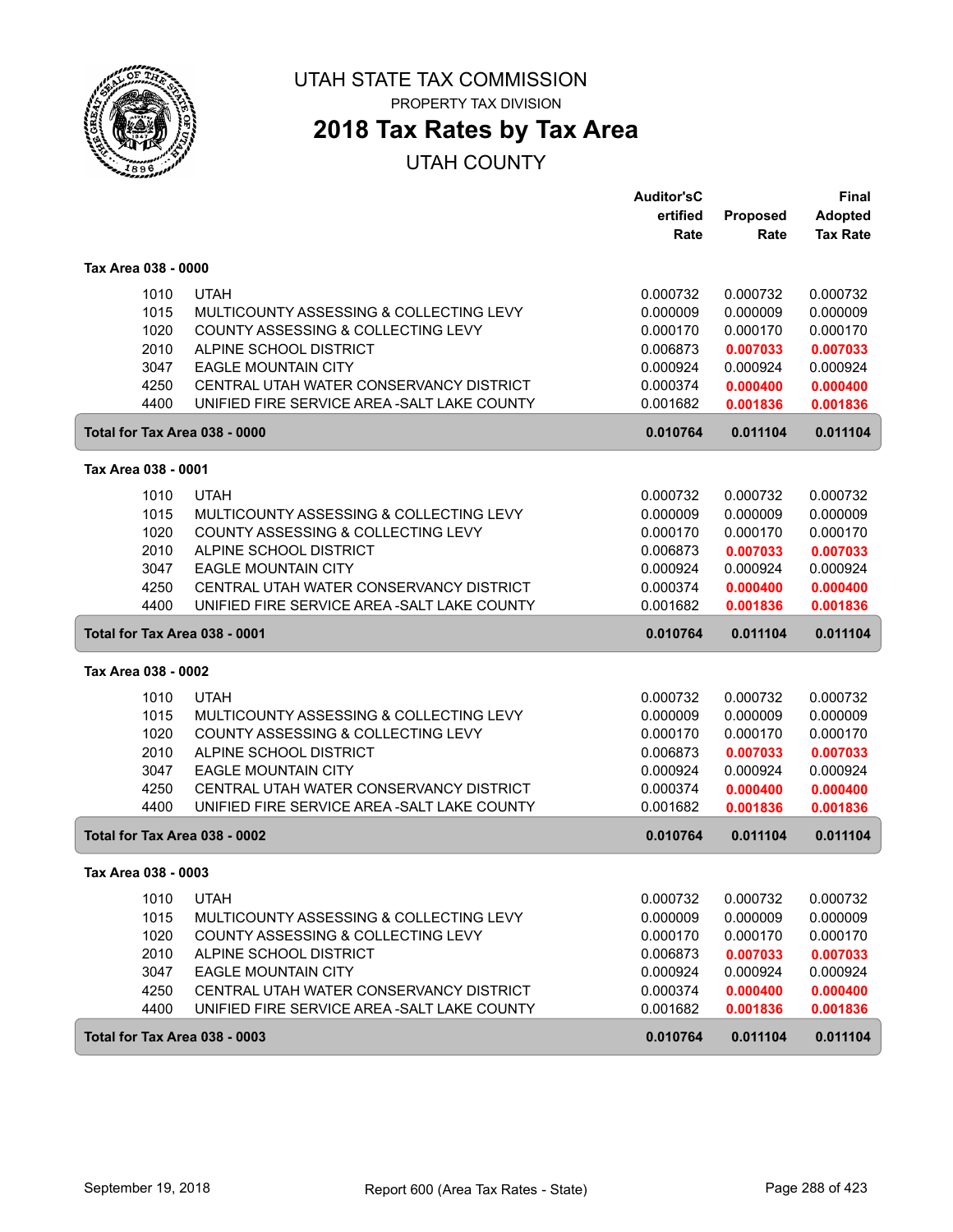

PROPERTY TAX DIVISION

# **2018 Tax Rates by Tax Area**

|                               |                                               | <b>Auditor'sC</b> |          | <b>Final</b>    |
|-------------------------------|-----------------------------------------------|-------------------|----------|-----------------|
|                               |                                               | ertified          | Proposed | <b>Adopted</b>  |
|                               |                                               | Rate              | Rate     | <b>Tax Rate</b> |
| Tax Area 038 - 0004           |                                               |                   |          |                 |
| 1010                          | <b>UTAH</b>                                   | 0.000732          | 0.000732 | 0.000732        |
| 1015                          | MULTICOUNTY ASSESSING & COLLECTING LEVY       | 0.000009          | 0.000009 | 0.000009        |
| 1020                          | <b>COUNTY ASSESSING &amp; COLLECTING LEVY</b> | 0.000170          | 0.000170 | 0.000170        |
| 2010                          | ALPINE SCHOOL DISTRICT                        | 0.006873          | 0.007033 | 0.007033        |
| 3047                          | <b>EAGLE MOUNTAIN CITY</b>                    | 0.000924          | 0.000924 | 0.000924        |
| 4250                          | CENTRAL UTAH WATER CONSERVANCY DISTRICT       | 0.000374          | 0.000400 | 0.000400        |
| 4400                          | UNIFIED FIRE SERVICE AREA - SALT LAKE COUNTY  | 0.001682          | 0.001836 | 0.001836        |
| Total for Tax Area 038 - 0004 |                                               | 0.010764          | 0.011104 | 0.011104        |
| Tax Area 038 - 0005           |                                               |                   |          |                 |
|                               |                                               |                   |          |                 |
| 1010                          | <b>UTAH</b>                                   | 0.000732          | 0.000732 | 0.000732        |
| 1015                          | MULTICOUNTY ASSESSING & COLLECTING LEVY       | 0.000009          | 0.000009 | 0.000009        |
| 1020                          | COUNTY ASSESSING & COLLECTING LEVY            | 0.000170          | 0.000170 | 0.000170        |
| 2010                          | ALPINE SCHOOL DISTRICT                        | 0.006873          | 0.007033 | 0.007033        |
| 3047                          | <b>EAGLE MOUNTAIN CITY</b>                    | 0.000924          | 0.000924 | 0.000924        |
| 4250                          | CENTRAL UTAH WATER CONSERVANCY DISTRICT       | 0.000374          | 0.000400 | 0.000400        |
| 4400                          | UNIFIED FIRE SERVICE AREA - SALT LAKE COUNTY  | 0.001682          | 0.001836 | 0.001836        |
| Total for Tax Area 038 - 0005 |                                               | 0.010764          | 0.011104 | 0.011104        |
| Tax Area 038 - 0006           |                                               |                   |          |                 |
| 1010                          | <b>UTAH</b>                                   | 0.000732          | 0.000732 | 0.000732        |
| 1015                          | MULTICOUNTY ASSESSING & COLLECTING LEVY       | 0.000009          | 0.000009 | 0.000009        |
| 1020                          | COUNTY ASSESSING & COLLECTING LEVY            | 0.000170          | 0.000170 | 0.000170        |
| 2010                          | ALPINE SCHOOL DISTRICT                        | 0.006873          | 0.007033 | 0.007033        |
| 3047                          | <b>EAGLE MOUNTAIN CITY</b>                    | 0.000924          | 0.000924 | 0.000924        |
| 4250                          | CENTRAL UTAH WATER CONSERVANCY DISTRICT       | 0.000374          | 0.000400 | 0.000400        |
| 4400                          | UNIFIED FIRE SERVICE AREA - SALT LAKE COUNTY  | 0.001682          | 0.001836 | 0.001836        |
| Total for Tax Area 038 - 0006 |                                               | 0.010764          | 0.011104 | 0.011104        |
| Tax Area 039 - 0000           |                                               |                   |          |                 |
| 1010                          | <b>UTAH</b>                                   | 0.000732          | 0.000732 | 0.000732        |
| 1015                          | MULTICOUNTY ASSESSING & COLLECTING LEVY       | 0.000009          | 0.000009 | 0.000009        |
| 1020                          | COUNTY ASSESSING & COLLECTING LEVY            | 0.000170          | 0.000170 | 0.000170        |
| 2010                          | ALPINE SCHOOL DISTRICT                        | 0.006873          | 0.007033 | 0.007033        |
| 3075                          | SARATOGA SPRINGS CITY                         | 0.001731          | 0.001731 | 0.001731        |
| 4250                          | CENTRAL UTAH WATER CONSERVANCY DISTRICT       | 0.000374          | 0.000400 | 0.000400        |
| Total for Tax Area 039 - 0000 |                                               | 0.009889          | 0.010075 | 0.010075        |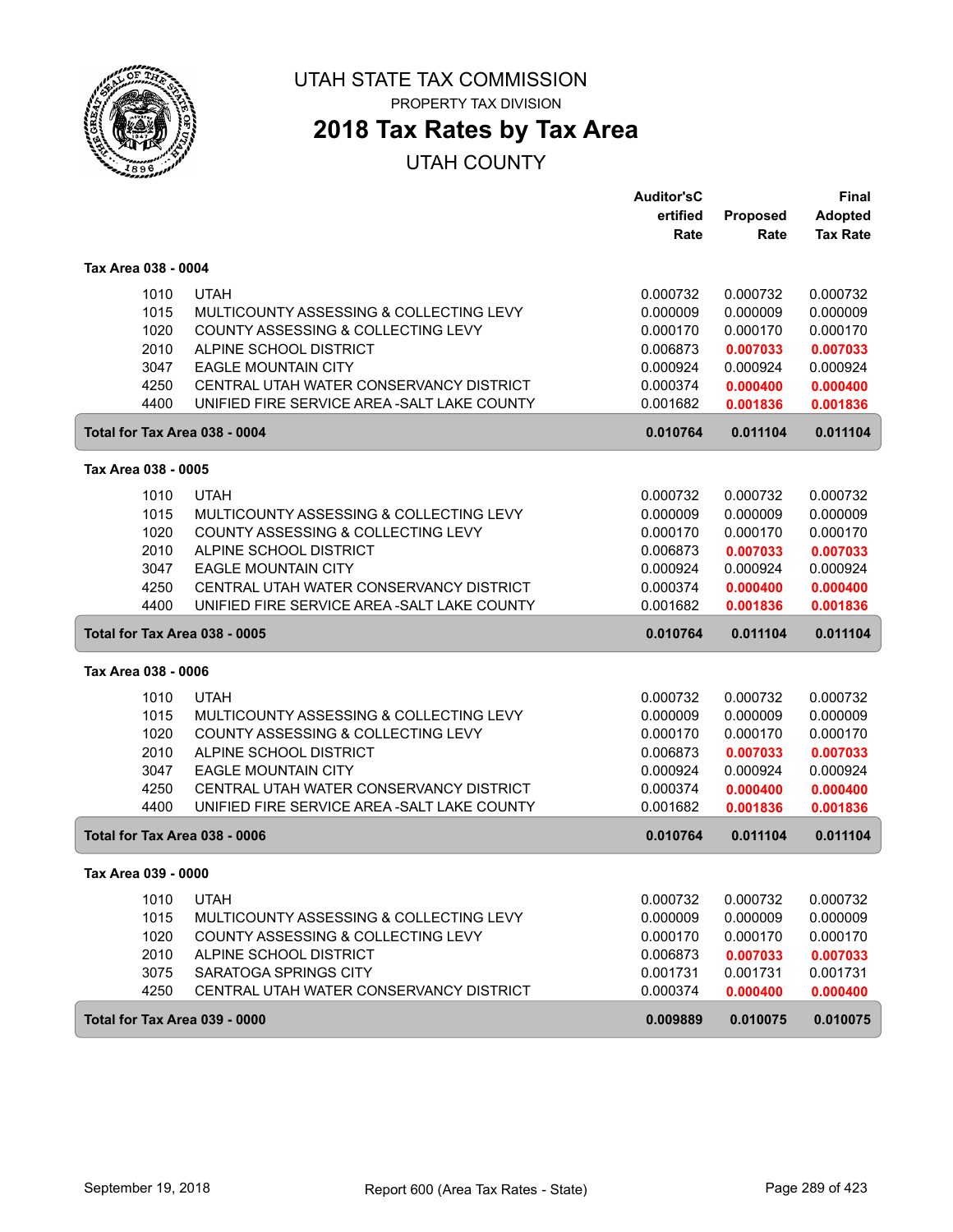

PROPERTY TAX DIVISION

# **2018 Tax Rates by Tax Area**

|                     |      |                                              | <b>Auditor'sC</b> |                 | <b>Final</b>    |
|---------------------|------|----------------------------------------------|-------------------|-----------------|-----------------|
|                     |      |                                              | ertified          | <b>Proposed</b> | <b>Adopted</b>  |
|                     |      |                                              | Rate              | Rate            | <b>Tax Rate</b> |
| Tax Area 040 - 0000 |      |                                              |                   |                 |                 |
|                     | 1010 | <b>UTAH</b>                                  | 0.000732          | 0.000732        | 0.000732        |
|                     | 1015 | MULTICOUNTY ASSESSING & COLLECTING LEVY      | 0.000009          | 0.000009        | 0.000009        |
|                     | 1020 | COUNTY ASSESSING & COLLECTING LEVY           | 0.000170          | 0.000170        | 0.000170        |
|                     | 2010 | ALPINE SCHOOL DISTRICT                       | 0.006873          | 0.007033        | 0.007033        |
|                     | 3010 | <b>ALPINE CITY</b>                           | 0.001179          | 0.001179        | 0.001179        |
|                     | 4080 | NORTH UTAH COUNTY WATER CONSERVANCY DISTRICT | 0.000019          | 0.000019        | 0.000019        |
|                     | 4250 | CENTRAL UTAH WATER CONSERVANCY DISTRICT      | 0.000374          | 0.000400        | 0.000400        |
|                     |      | Total for Tax Area 040 - 0000                | 0.009356          | 0.009542        | 0.009542        |
| Tax Area 040 - 0001 |      |                                              |                   |                 |                 |
|                     | 1010 | <b>UTAH</b>                                  | 0.000732          | 0.000732        | 0.000732        |
|                     | 1015 | MULTICOUNTY ASSESSING & COLLECTING LEVY      | 0.000009          | 0.000009        | 0.000009        |
|                     | 1020 | COUNTY ASSESSING & COLLECTING LEVY           | 0.000170          | 0.000170        | 0.000170        |
|                     | 2010 | ALPINE SCHOOL DISTRICT                       | 0.006873          | 0.007033        | 0.007033        |
|                     | 3010 | <b>ALPINE CITY</b>                           | 0.001179          | 0.001179        | 0.001179        |
|                     | 4080 | NORTH UTAH COUNTY WATER CONSERVANCY DISTRICT | 0.000019          | 0.000019        | 0.000019        |
|                     | 4250 | CENTRAL UTAH WATER CONSERVANCY DISTRICT      | 0.000374          | 0.000400        | 0.000400        |
|                     |      |                                              |                   |                 |                 |
|                     |      | Total for Tax Area 040 - 0001                | 0.009356          | 0.009542        | 0.009542        |
| Tax Area 040 - 0002 |      |                                              |                   |                 |                 |
|                     | 1010 | <b>UTAH</b>                                  | 0.000732          | 0.000732        | 0.000732        |
|                     | 1015 | MULTICOUNTY ASSESSING & COLLECTING LEVY      | 0.000009          | 0.000009        | 0.000009        |
|                     | 1020 | COUNTY ASSESSING & COLLECTING LEVY           | 0.000170          | 0.000170        | 0.000170        |
|                     | 2010 | ALPINE SCHOOL DISTRICT                       | 0.006873          | 0.007033        | 0.007033        |
|                     | 3010 | <b>ALPINE CITY</b>                           | 0.001179          | 0.001179        | 0.001179        |
|                     | 4080 | NORTH UTAH COUNTY WATER CONSERVANCY DISTRICT | 0.000019          | 0.000019        | 0.000019        |
|                     | 4250 | CENTRAL UTAH WATER CONSERVANCY DISTRICT      | 0.000374          | 0.000400        | 0.000400        |
|                     |      | Total for Tax Area 040 - 0002                | 0.009356          | 0.009542        | 0.009542        |
| Tax Area 042 - 0000 |      |                                              |                   |                 |                 |
|                     | 1010 | <b>UTAH</b>                                  | 0.000732          | 0.000732        | 0.000732        |
|                     | 1015 | MULTICOUNTY ASSESSING & COLLECTING LEVY      | 0.000009          | 0.000009        | 0.000009        |
|                     | 1020 | COUNTY ASSESSING & COLLECTING LEVY           | 0.000170          | 0.000170        | 0.000170        |
|                     | 2010 | ALPINE SCHOOL DISTRICT                       | 0.006873          | 0.007033        | 0.007033        |
|                     | 3075 | SARATOGA SPRINGS CITY                        | 0.001731          | 0.001731        | 0.001731        |
|                     | 4080 | NORTH UTAH COUNTY WATER CONSERVANCY DISTRICT | 0.000019          | 0.000019        | 0.000019        |
|                     | 4250 | CENTRAL UTAH WATER CONSERVANCY DISTRICT      | 0.000374          | 0.000400        | 0.000400        |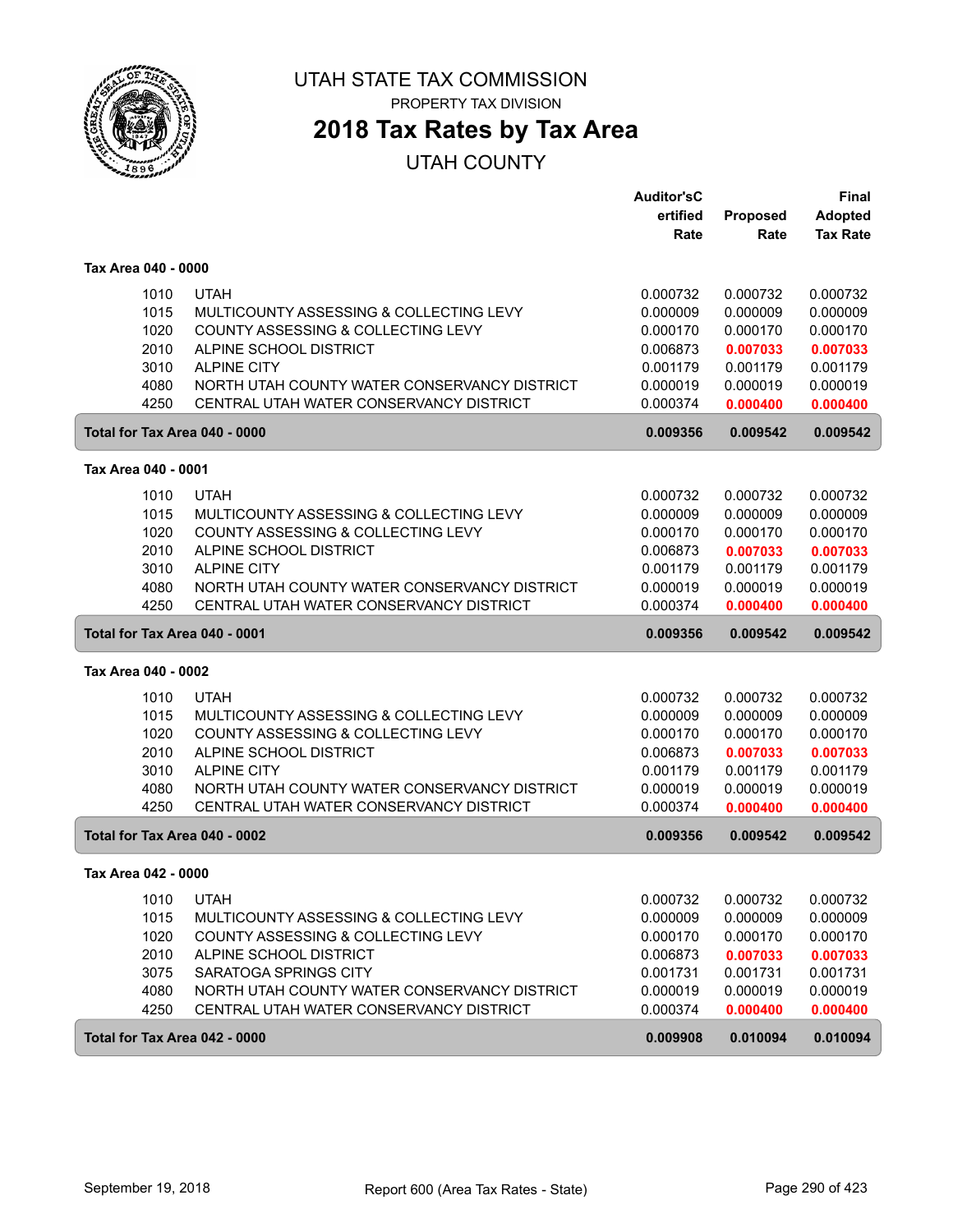

# **2018 Tax Rates by Tax Area**

|                               |                                              | <b>Auditor'sC</b> |          | <b>Final</b>    |
|-------------------------------|----------------------------------------------|-------------------|----------|-----------------|
|                               |                                              | ertified          | Proposed | <b>Adopted</b>  |
|                               |                                              | Rate              | Rate     | <b>Tax Rate</b> |
| Tax Area 045 - 0000           |                                              |                   |          |                 |
| 1010                          | <b>UTAH</b>                                  | 0.000732          | 0.000732 | 0.000732        |
| 1015                          | MULTICOUNTY ASSESSING & COLLECTING LEVY      | 0.000009          | 0.000009 | 0.000009        |
| 1020                          | COUNTY ASSESSING & COLLECTING LEVY           | 0.000170          | 0.000170 | 0.000170        |
| 2010                          | ALPINE SCHOOL DISTRICT                       | 0.006873          | 0.007033 | 0.007033        |
| 3080                          | <b>HIGHLAND CITY</b>                         | 0.001327          | 0.001327 | 0.001327        |
| 4080                          | NORTH UTAH COUNTY WATER CONSERVANCY DISTRICT | 0.000019          | 0.000019 | 0.000019        |
| 4250                          | CENTRAL UTAH WATER CONSERVANCY DISTRICT      | 0.000374          | 0.000400 | 0.000400        |
| Total for Tax Area 045 - 0000 |                                              | 0.009504          | 0.009690 | 0.009690        |
| Tax Area 045 - 0001           |                                              |                   |          |                 |
| 1010                          | <b>UTAH</b>                                  | 0.000732          | 0.000732 | 0.000732        |
| 1015                          | MULTICOUNTY ASSESSING & COLLECTING LEVY      | 0.000009          | 0.000009 | 0.000009        |
| 1020                          | COUNTY ASSESSING & COLLECTING LEVY           | 0.000170          | 0.000170 | 0.000170        |
| 2010                          | ALPINE SCHOOL DISTRICT                       | 0.006873          | 0.007033 | 0.007033        |
| 3080                          | <b>HIGHLAND CITY</b>                         | 0.001327          | 0.001327 | 0.001327        |
| 4080                          | NORTH UTAH COUNTY WATER CONSERVANCY DISTRICT | 0.000019          | 0.000019 | 0.000019        |
| 4250                          | CENTRAL UTAH WATER CONSERVANCY DISTRICT      | 0.000374          | 0.000400 | 0.000400        |
| Total for Tax Area 045 - 0001 |                                              | 0.009504          | 0.009690 | 0.009690        |
| Tax Area 050 - 0000           |                                              |                   |          |                 |
| 1010                          | <b>UTAH</b>                                  | 0.000732          | 0.000732 | 0.000732        |
| 1015                          | MULTICOUNTY ASSESSING & COLLECTING LEVY      | 0.000009          | 0.000009 | 0.000009        |
| 1020                          | COUNTY ASSESSING & COLLECTING LEVY           | 0.000170          | 0.000170 | 0.000170        |
| 2010                          | ALPINE SCHOOL DISTRICT                       | 0.006873          | 0.007033 | 0.007033        |
| 3030                          | <b>CEDAR FORT TOWN</b>                       | 0.000817          | 0.000817 | 0.000817        |
| 4250                          | CENTRAL UTAH WATER CONSERVANCY DISTRICT      | 0.000374          | 0.000400 | 0.000400        |
| Total for Tax Area 050 - 0000 |                                              | 0.008975          | 0.009161 | 0.009161        |
| Tax Area 053 - 0000           |                                              |                   |          |                 |
| 1010                          | <b>UTAH</b>                                  | 0.000732          | 0.000732 | 0.000732        |
| 1015                          | MULTICOUNTY ASSESSING & COLLECTING LEVY      | 0.000009          | 0.000009 | 0.000009        |
| 1020                          | COUNTY ASSESSING & COLLECTING LEVY           | 0.000170          | 0.000170 | 0.000170        |
| 2010                          | ALPINE SCHOOL DISTRICT                       | 0.006873          | 0.007033 | 0.007033        |
| 3047                          | <b>EAGLE MOUNTAIN CITY</b>                   | 0.000924          | 0.000924 | 0.000924        |
| 4250                          | CENTRAL UTAH WATER CONSERVANCY DISTRICT      | 0.000374          | 0.000400 | 0.000400        |
| 4380                          | POLE CANYON BASIC LOCAL DISTRICT             | 0.000222          | 0.000222 | 0.000222        |
| 4400                          | UNIFIED FIRE SERVICE AREA - SALT LAKE COUNTY | 0.001682          | 0.001836 | 0.001836        |
| Total for Tax Area 053 - 0000 |                                              | 0.010986          | 0.011326 | 0.011326        |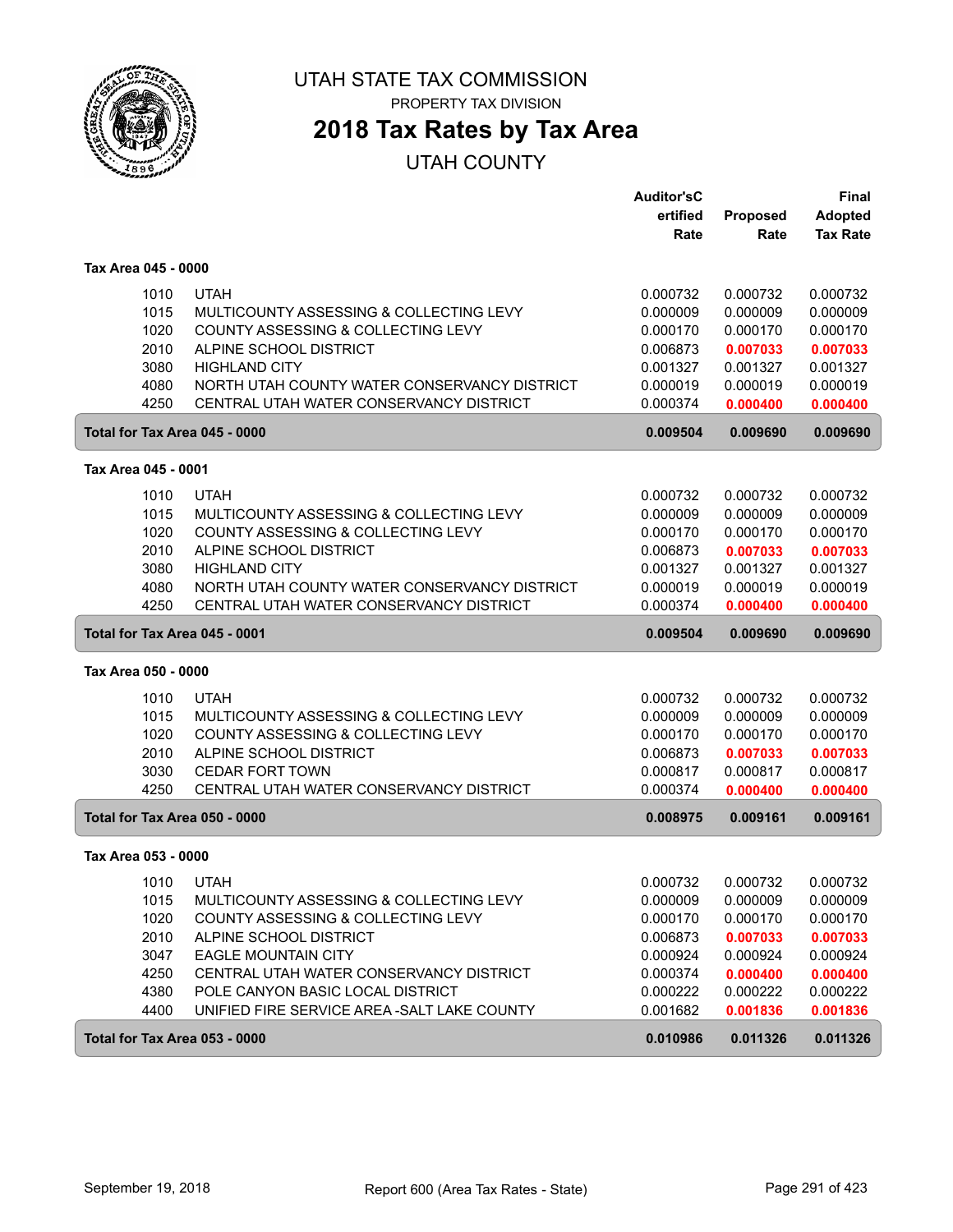

# **2018 Tax Rates by Tax Area**

|                               |                                              | <b>Auditor'sC</b> |          | Final           |
|-------------------------------|----------------------------------------------|-------------------|----------|-----------------|
|                               |                                              | ertified          | Proposed | <b>Adopted</b>  |
|                               |                                              | Rate              | Rate     | <b>Tax Rate</b> |
| Tax Area 053 - 0001           |                                              |                   |          |                 |
| 1010                          | <b>UTAH</b>                                  | 0.000732          | 0.000732 | 0.000732        |
| 1015                          | MULTICOUNTY ASSESSING & COLLECTING LEVY      | 0.000009          | 0.000009 | 0.000009        |
| 1020                          | COUNTY ASSESSING & COLLECTING LEVY           | 0.000170          | 0.000170 | 0.000170        |
| 2010                          | ALPINE SCHOOL DISTRICT                       | 0.006873          | 0.007033 | 0.007033        |
| 3047                          | <b>EAGLE MOUNTAIN CITY</b>                   | 0.000924          | 0.000924 | 0.000924        |
| 4250                          | CENTRAL UTAH WATER CONSERVANCY DISTRICT      | 0.000374          | 0.000400 | 0.000400        |
| 4380                          | POLE CANYON BASIC LOCAL DISTRICT             | 0.000222          | 0.000222 | 0.000222        |
| 4400                          | UNIFIED FIRE SERVICE AREA - SALT LAKE COUNTY | 0.001682          | 0.001836 | 0.001836        |
| Total for Tax Area 053 - 0001 |                                              | 0.010986          | 0.011326 | 0.011326        |
| Tax Area 055 - 0000           |                                              |                   |          |                 |
| 1010                          | <b>UTAH</b>                                  | 0.000732          | 0.000732 | 0.000732        |
| 1015                          | MULTICOUNTY ASSESSING & COLLECTING LEVY      | 0.000009          | 0.000009 | 0.000009        |
| 1020                          | COUNTY ASSESSING & COLLECTING LEVY           | 0.000170          | 0.000170 | 0.000170        |
| 2010                          | ALPINE SCHOOL DISTRICT                       | 0.006873          | 0.007033 | 0.007033        |
| 3055                          | <b>FAIRFIELD TOWN</b>                        | 0.000976          | 0.000976 | 0.000976        |
| 4250                          | CENTRAL UTAH WATER CONSERVANCY DISTRICT      | 0.000374          | 0.000400 | 0.000400        |
| Total for Tax Area 055 - 0000 |                                              | 0.009134          | 0.009320 | 0.009320        |
| Tax Area 056 - 0000           |                                              |                   |          |                 |
| 1010                          | <b>UTAH</b>                                  | 0.000732          | 0.000732 | 0.000732        |
| 1015                          | MULTICOUNTY ASSESSING & COLLECTING LEVY      | 0.000009          | 0.000009 | 0.000009        |
| 1020                          | COUNTY ASSESSING & COLLECTING LEVY           | 0.000170          | 0.000170 | 0.000170        |
| 2010                          | ALPINE SCHOOL DISTRICT                       | 0.006873          | 0.007033 | 0.007033        |
| 3055                          | <b>FAIRFIELD TOWN</b>                        | 0.000976          | 0.000976 | 0.000976        |
| 4250                          | CENTRAL UTAH WATER CONSERVANCY DISTRICT      | 0.000374          | 0.000400 | 0.000400        |
| Total for Tax Area 056 - 0000 |                                              | 0.009134          | 0.009320 | 0.009320        |
| Tax Area 056 - 0001           |                                              |                   |          |                 |
| 1010                          | <b>UTAH</b>                                  | 0.000732          | 0.000732 | 0.000732        |
| 1015                          | MULTICOUNTY ASSESSING & COLLECTING LEVY      | 0.000009          | 0.000009 | 0.000009        |
| 1020                          | COUNTY ASSESSING & COLLECTING LEVY           | 0.000170          | 0.000170 | 0.000170        |
| 2010                          | ALPINE SCHOOL DISTRICT                       | 0.006873          | 0.007033 | 0.007033        |
| 3055                          | <b>FAIRFIELD TOWN</b>                        | 0.000976          | 0.000976 | 0.000976        |
| 4250                          | CENTRAL UTAH WATER CONSERVANCY DISTRICT      | 0.000374          | 0.000400 | 0.000400        |
| Total for Tax Area 056 - 0001 |                                              | 0.009134          | 0.009320 | 0.009320        |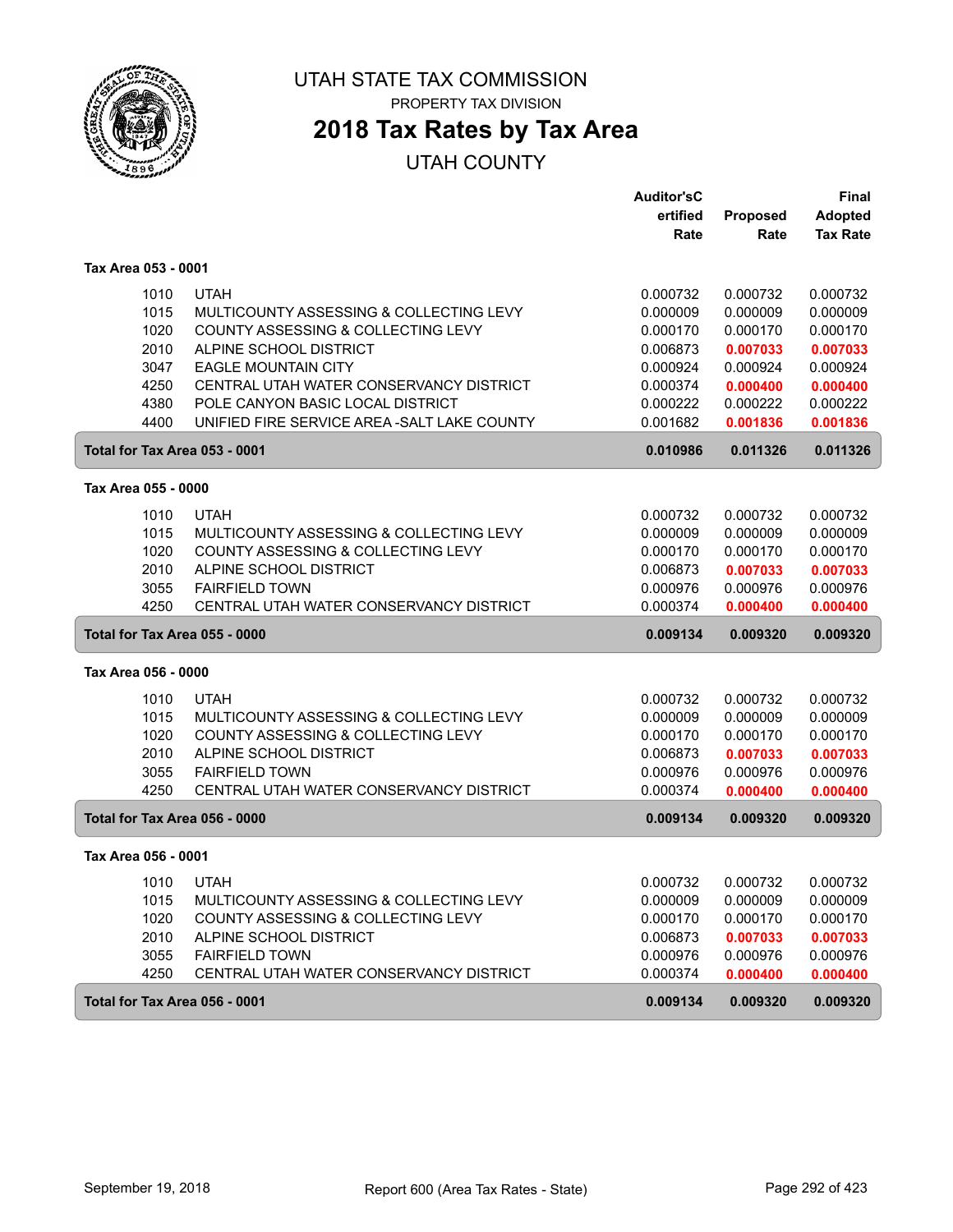

**2018 Tax Rates by Tax Area**

|                               |                                              | <b>Auditor'sC</b> |                 | <b>Final</b>    |
|-------------------------------|----------------------------------------------|-------------------|-----------------|-----------------|
|                               |                                              | ertified          | <b>Proposed</b> | <b>Adopted</b>  |
|                               |                                              | Rate              | Rate            | <b>Tax Rate</b> |
| Tax Area 060 - 0000           |                                              |                   |                 |                 |
| 1010                          | <b>UTAH</b>                                  | 0.000732          | 0.000732        | 0.000732        |
| 1015                          | MULTICOUNTY ASSESSING & COLLECTING LEVY      | 0.000009          | 0.000009        | 0.000009        |
| 1020                          | COUNTY ASSESSING & COLLECTING LEVY           | 0.000170          | 0.000170        | 0.000170        |
| 2010                          | ALPINE SCHOOL DISTRICT                       | 0.006873          | 0.007033        | 0.007033        |
| 3020                          | AMERICAN FORK CITY                           | 0.002077          | 0.002077        | 0.002077        |
| 4080                          | NORTH UTAH COUNTY WATER CONSERVANCY DISTRICT | 0.000019          | 0.000019        | 0.000019        |
| 4250                          | CENTRAL UTAH WATER CONSERVANCY DISTRICT      | 0.000374          | 0.000400        | 0.000400        |
|                               | Total for Tax Area 060 - 0000                | 0.010254          | 0.010440        | 0.010440        |
| Tax Area 060 - 0001           |                                              |                   |                 |                 |
| 1010                          | <b>UTAH</b>                                  | 0.000732          | 0.000732        | 0.000732        |
| 1015                          | MULTICOUNTY ASSESSING & COLLECTING LEVY      | 0.000009          | 0.000009        | 0.000009        |
| 1020                          | COUNTY ASSESSING & COLLECTING LEVY           | 0.000170          | 0.000170        | 0.000170        |
| 2010                          | ALPINE SCHOOL DISTRICT                       | 0.006873          | 0.007033        | 0.007033        |
| 3020                          | AMERICAN FORK CITY                           | 0.002077          | 0.002077        | 0.002077        |
| 4080                          | NORTH UTAH COUNTY WATER CONSERVANCY DISTRICT | 0.000019          | 0.000019        | 0.000019        |
| 4250                          | CENTRAL UTAH WATER CONSERVANCY DISTRICT      | 0.000374          | 0.000400        | 0.000400        |
|                               |                                              |                   |                 |                 |
| Total for Tax Area 060 - 0001 |                                              | 0.010254          | 0.010440        | 0.010440        |
| Tax Area 060 - 0002           |                                              |                   |                 |                 |
| 1010                          | <b>UTAH</b>                                  | 0.000732          | 0.000732        | 0.000732        |
| 1015                          | MULTICOUNTY ASSESSING & COLLECTING LEVY      | 0.000009          | 0.000009        | 0.000009        |
| 1020                          | COUNTY ASSESSING & COLLECTING LEVY           | 0.000170          | 0.000170        | 0.000170        |
| 2010                          | ALPINE SCHOOL DISTRICT                       | 0.006873          | 0.007033        | 0.007033        |
| 3020                          | AMERICAN FORK CITY                           | 0.002077          | 0.002077        | 0.002077        |
| 4080                          | NORTH UTAH COUNTY WATER CONSERVANCY DISTRICT | 0.000019          | 0.000019        | 0.000019        |
| 4250                          | CENTRAL UTAH WATER CONSERVANCY DISTRICT      | 0.000374          | 0.000400        | 0.000400        |
|                               | Total for Tax Area 060 - 0002                | 0.010254          | 0.010440        | 0.010440        |
| Tax Area 060 - 0004           |                                              |                   |                 |                 |
| 1010                          | <b>UTAH</b>                                  | 0.000732          | 0.000732        | 0.000732        |
| 1015                          | MULTICOUNTY ASSESSING & COLLECTING LEVY      | 0.000009          | 0.000009        | 0.000009        |
| 1020                          | COUNTY ASSESSING & COLLECTING LEVY           | 0.000170          | 0.000170        | 0.000170        |
| 2010                          | ALPINE SCHOOL DISTRICT                       | 0.006873          | 0.007033        | 0.007033        |
| 3020                          | AMERICAN FORK CITY                           | 0.002077          | 0.002077        | 0.002077        |
| 4080                          | NORTH UTAH COUNTY WATER CONSERVANCY DISTRICT | 0.000019          | 0.000019        | 0.000019        |
| 4250                          | CENTRAL UTAH WATER CONSERVANCY DISTRICT      | 0.000374          | 0.000400        | 0.000400        |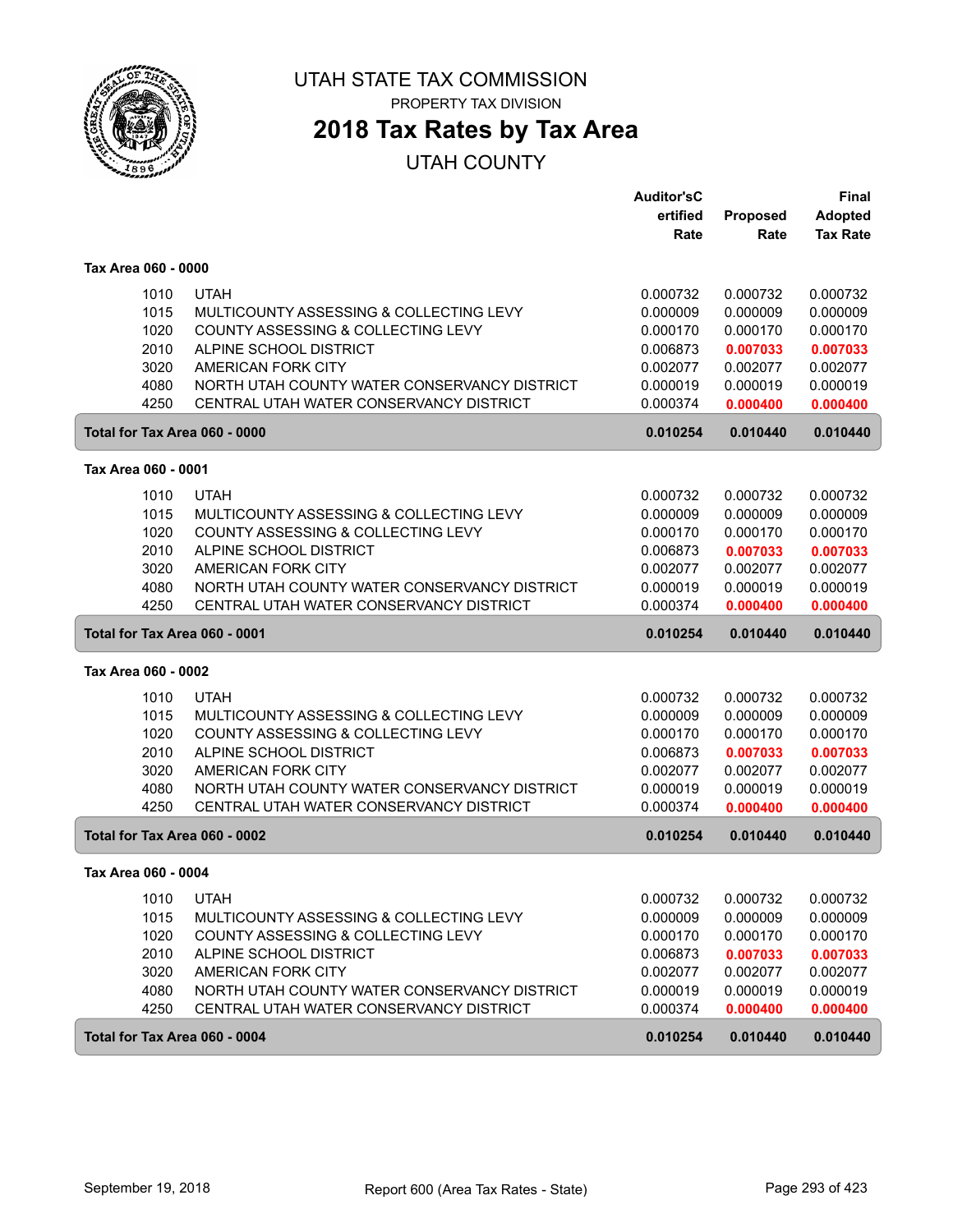

**2018 Tax Rates by Tax Area**

|                               |                                              | <b>Auditor'sC</b> |                 | <b>Final</b>    |
|-------------------------------|----------------------------------------------|-------------------|-----------------|-----------------|
|                               |                                              | ertified          | <b>Proposed</b> | <b>Adopted</b>  |
|                               |                                              | Rate              | Rate            | <b>Tax Rate</b> |
| Tax Area 060 - 0005           |                                              |                   |                 |                 |
| 1010                          | <b>UTAH</b>                                  | 0.000732          | 0.000732        | 0.000732        |
| 1015                          | MULTICOUNTY ASSESSING & COLLECTING LEVY      | 0.000009          | 0.000009        | 0.000009        |
| 1020                          | COUNTY ASSESSING & COLLECTING LEVY           | 0.000170          | 0.000170        | 0.000170        |
| 2010                          | ALPINE SCHOOL DISTRICT                       | 0.006873          | 0.007033        | 0.007033        |
| 3020                          | AMERICAN FORK CITY                           | 0.002077          | 0.002077        | 0.002077        |
| 4080                          | NORTH UTAH COUNTY WATER CONSERVANCY DISTRICT | 0.000019          | 0.000019        | 0.000019        |
| 4250                          | CENTRAL UTAH WATER CONSERVANCY DISTRICT      | 0.000374          | 0.000400        | 0.000400        |
| Total for Tax Area 060 - 0005 |                                              | 0.010254          | 0.010440        | 0.010440        |
| Tax Area 060 - 0006           |                                              |                   |                 |                 |
| 1010                          | <b>UTAH</b>                                  | 0.000732          | 0.000732        | 0.000732        |
| 1015                          | MULTICOUNTY ASSESSING & COLLECTING LEVY      | 0.000009          | 0.000009        | 0.000009        |
| 1020                          | COUNTY ASSESSING & COLLECTING LEVY           | 0.000170          | 0.000170        | 0.000170        |
| 2010                          | ALPINE SCHOOL DISTRICT                       | 0.006873          | 0.007033        | 0.007033        |
| 3020                          | AMERICAN FORK CITY                           | 0.002077          | 0.002077        | 0.002077        |
| 4250                          | CENTRAL UTAH WATER CONSERVANCY DISTRICT      | 0.000374          | 0.000400        | 0.000400        |
| Total for Tax Area 060 - 0006 |                                              | 0.010235          | 0.010421        | 0.010421        |
| Tax Area 070 - 0000           |                                              |                   |                 |                 |
| 1010                          | <b>UTAH</b>                                  | 0.000732          | 0.000732        | 0.000732        |
| 1015                          | MULTICOUNTY ASSESSING & COLLECTING LEVY      | 0.000009          | 0.000009        | 0.000009        |
| 1020                          | COUNTY ASSESSING & COLLECTING LEVY           | 0.000170          | 0.000170        | 0.000170        |
| 2010                          | ALPINE SCHOOL DISTRICT                       | 0.006873          | 0.007033        | 0.007033        |
| 3140                          | PLEASANT GROVE CITY                          | 0.001884          | 0.001884        | 0.001884        |
| 4080                          | NORTH UTAH COUNTY WATER CONSERVANCY DISTRICT | 0.000019          | 0.000019        | 0.000019        |
| 4250                          | CENTRAL UTAH WATER CONSERVANCY DISTRICT      | 0.000374          | 0.000400        | 0.000400        |
| Total for Tax Area 070 - 0000 |                                              | 0.010061          | 0.010247        | 0.010247        |
| Tax Area 070 - 0001           |                                              |                   |                 |                 |
| 1010                          | <b>UTAH</b>                                  | 0.000732          | 0.000732        | 0.000732        |
| 1015                          | MULTICOUNTY ASSESSING & COLLECTING LEVY      | 0.000009          | 0.000009        | 0.000009        |
| 1020                          | COUNTY ASSESSING & COLLECTING LEVY           | 0.000170          | 0.000170        | 0.000170        |
| 2010                          | ALPINE SCHOOL DISTRICT                       | 0.006873          | 0.007033        | 0.007033        |
| 3140                          | PLEASANT GROVE CITY                          | 0.001884          | 0.001884        | 0.001884        |
| 4080                          | NORTH UTAH COUNTY WATER CONSERVANCY DISTRICT | 0.000019          | 0.000019        | 0.000019        |
| 4250                          | CENTRAL UTAH WATER CONSERVANCY DISTRICT      | 0.000374          | 0.000400        | 0.000400        |
| Total for Tax Area 070 - 0001 |                                              | 0.010061          | 0.010247        | 0.010247        |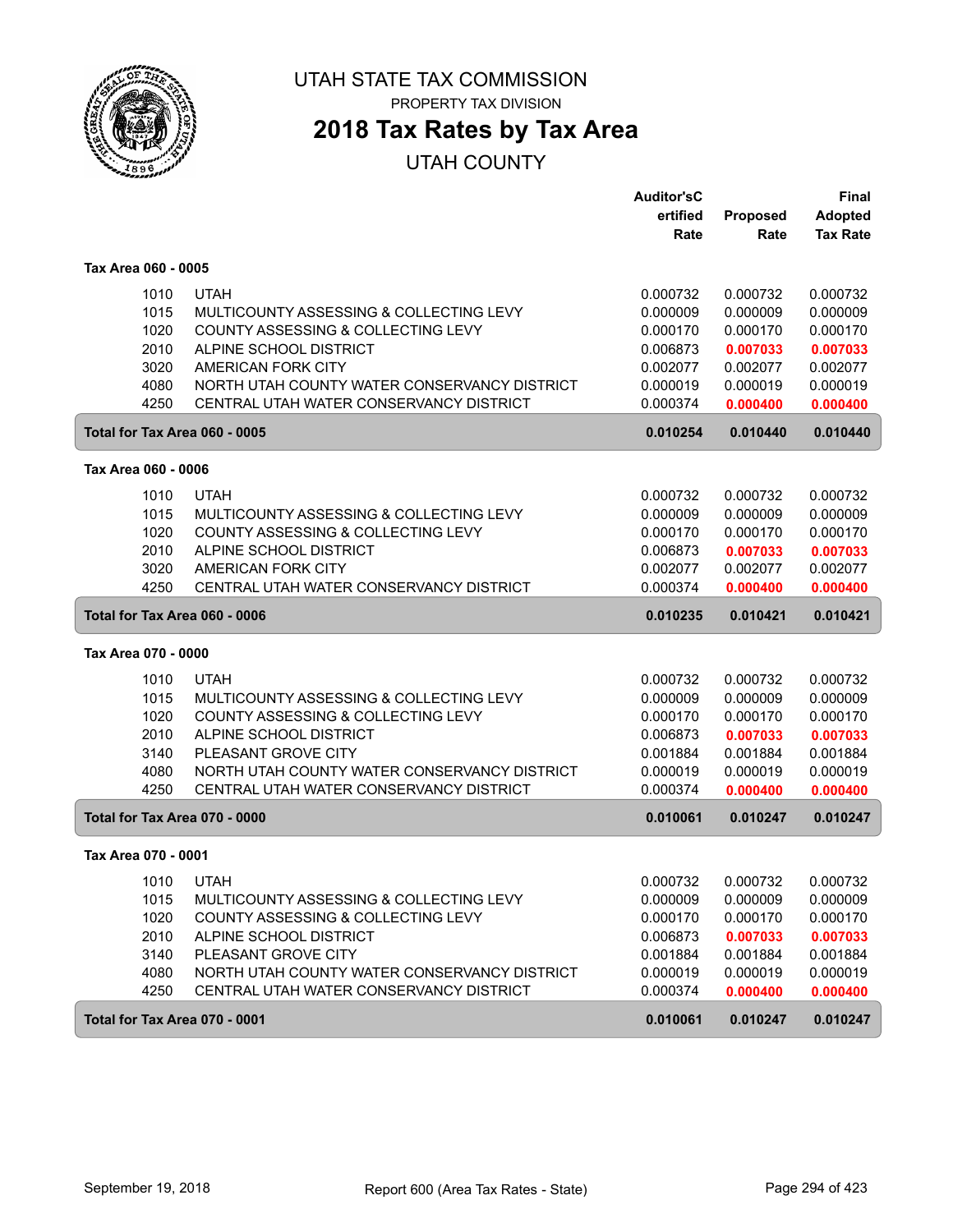

# **2018 Tax Rates by Tax Area**

|                               |                                              | <b>Auditor'sC</b> |                 | <b>Final</b>    |
|-------------------------------|----------------------------------------------|-------------------|-----------------|-----------------|
|                               |                                              | ertified          | <b>Proposed</b> | <b>Adopted</b>  |
|                               |                                              | Rate              | Rate            | <b>Tax Rate</b> |
| Tax Area 070 - 0003           |                                              |                   |                 |                 |
| 1010                          | <b>UTAH</b>                                  | 0.000732          | 0.000732        | 0.000732        |
| 1015                          | MULTICOUNTY ASSESSING & COLLECTING LEVY      | 0.000009          | 0.000009        | 0.000009        |
| 1020                          | COUNTY ASSESSING & COLLECTING LEVY           | 0.000170          | 0.000170        | 0.000170        |
| 2010                          | ALPINE SCHOOL DISTRICT                       | 0.006873          | 0.007033        | 0.007033        |
| 3140                          | PLEASANT GROVE CITY                          | 0.001884          | 0.001884        | 0.001884        |
| 4080                          | NORTH UTAH COUNTY WATER CONSERVANCY DISTRICT | 0.000019          | 0.000019        | 0.000019        |
| 4250                          | CENTRAL UTAH WATER CONSERVANCY DISTRICT      | 0.000374          | 0.000400        | 0.000400        |
| Total for Tax Area 070 - 0003 |                                              | 0.010061          | 0.010247        | 0.010247        |
| Tax Area 070 - 0004           |                                              |                   |                 |                 |
| 1010                          | <b>UTAH</b>                                  | 0.000732          | 0.000732        | 0.000732        |
| 1015                          | MULTICOUNTY ASSESSING & COLLECTING LEVY      | 0.000009          | 0.000009        | 0.000009        |
| 1020                          | COUNTY ASSESSING & COLLECTING LEVY           | 0.000170          | 0.000170        | 0.000170        |
| 2010                          | ALPINE SCHOOL DISTRICT                       | 0.006873          | 0.007033        | 0.007033        |
| 3140                          | PLEASANT GROVE CITY                          | 0.001884          | 0.001884        | 0.001884        |
| 4080                          | NORTH UTAH COUNTY WATER CONSERVANCY DISTRICT | 0.000019          | 0.000019        | 0.000019        |
| 4250                          | CENTRAL UTAH WATER CONSERVANCY DISTRICT      | 0.000374          | 0.000400        | 0.000400        |
| Total for Tax Area 070 - 0004 |                                              | 0.010061          | 0.010247        | 0.010247        |
| Tax Area 071 - 0000           |                                              |                   |                 |                 |
| 1010                          | <b>UTAH</b>                                  | 0.000732          | 0.000732        | 0.000732        |
| 1015                          | MULTICOUNTY ASSESSING & COLLECTING LEVY      | 0.000009          | 0.000009        | 0.000009        |
| 1020                          | COUNTY ASSESSING & COLLECTING LEVY           | 0.000170          | 0.000170        | 0.000170        |
| 2010                          | ALPINE SCHOOL DISTRICT                       | 0.006873          | 0.007033        | 0.007033        |
| 3140                          | PLEASANT GROVE CITY                          | 0.001884          | 0.001884        | 0.001884        |
| 4250                          | CENTRAL UTAH WATER CONSERVANCY DISTRICT      | 0.000374          | 0.000400        | 0.000400        |
| Total for Tax Area 071 - 0000 |                                              | 0.010042          | 0.010228        | 0.010228        |
| Tax Area 080 - 0000           |                                              |                   |                 |                 |
| 1010                          | <b>UTAH</b>                                  | 0.000732          | 0.000732        | 0.000732        |
| 1015                          | MULTICOUNTY ASSESSING & COLLECTING LEVY      | 0.000009          | 0.000009        | 0.000009        |
| 1020                          | COUNTY ASSESSING & COLLECTING LEVY           | 0.000170          | 0.000170        | 0.000170        |
| 2010                          | ALPINE SCHOOL DISTRICT                       | 0.006873          | 0.007033        | 0.007033        |
| 3100                          | <b>LINDON CITY</b>                           | 0.001392          | 0.001392        | 0.001392        |
| 4250                          | CENTRAL UTAH WATER CONSERVANCY DISTRICT      | 0.000374          | 0.000400        | 0.000400        |
| Total for Tax Area 080 - 0000 |                                              | 0.009550          | 0.009736        | 0.009736        |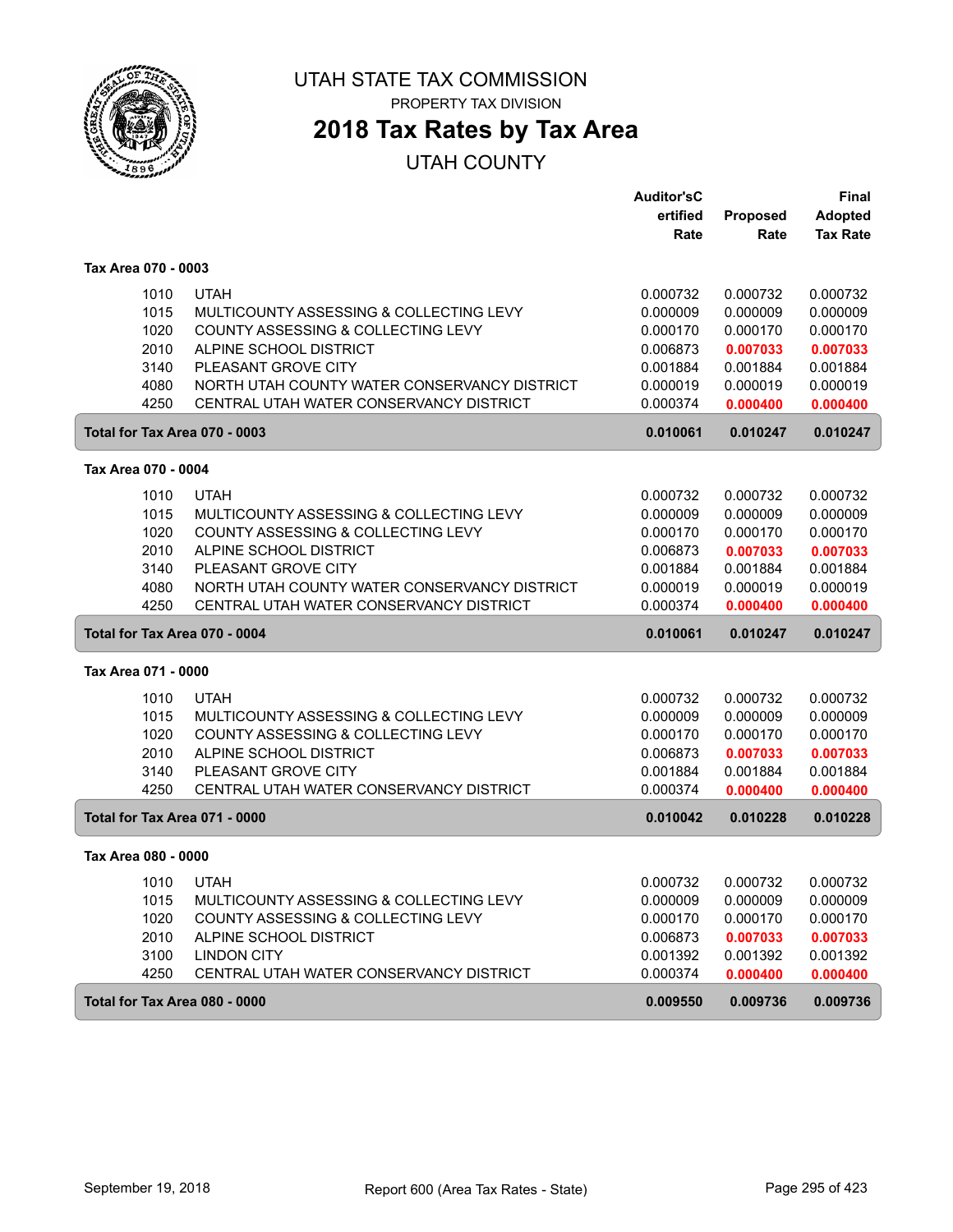

# **2018 Tax Rates by Tax Area**

|                               |                                                               | <b>Auditor'sC</b>    |                 | Final           |
|-------------------------------|---------------------------------------------------------------|----------------------|-----------------|-----------------|
|                               |                                                               | ertified             | <b>Proposed</b> | <b>Adopted</b>  |
|                               |                                                               | Rate                 | Rate            | <b>Tax Rate</b> |
| Tax Area 080 - 0003           |                                                               |                      |                 |                 |
| 1010                          | <b>UTAH</b>                                                   | 0.000732             | 0.000732        | 0.000732        |
| 1015                          | MULTICOUNTY ASSESSING & COLLECTING LEVY                       | 0.000009             | 0.000009        | 0.000009        |
| 1020                          | COUNTY ASSESSING & COLLECTING LEVY                            | 0.000170             | 0.000170        | 0.000170        |
| 2010                          | ALPINE SCHOOL DISTRICT                                        | 0.006873             | 0.007033        | 0.007033        |
| 3100                          | <b>LINDON CITY</b>                                            | 0.001392             | 0.001392        | 0.001392        |
| 4250                          | CENTRAL UTAH WATER CONSERVANCY DISTRICT                       | 0.000374             | 0.000400        | 0.000400        |
| Total for Tax Area 080 - 0003 |                                                               | 0.009550             | 0.009736        | 0.009736        |
| Tax Area 080 - 0004           |                                                               |                      |                 |                 |
| 1010                          | <b>UTAH</b>                                                   | 0.000732             | 0.000732        | 0.000732        |
| 1015                          | MULTICOUNTY ASSESSING & COLLECTING LEVY                       | 0.000009             | 0.000009        | 0.000009        |
| 1020                          | COUNTY ASSESSING & COLLECTING LEVY                            | 0.000170             | 0.000170        | 0.000170        |
| 2010                          | ALPINE SCHOOL DISTRICT                                        | 0.006873             | 0.007033        | 0.007033        |
| 3100                          | <b>LINDON CITY</b>                                            | 0.001392             | 0.001392        | 0.001392        |
| 4250                          | CENTRAL UTAH WATER CONSERVANCY DISTRICT                       | 0.000374             | 0.000400        | 0.000400        |
| Total for Tax Area 080 - 0004 |                                                               | 0.009550             | 0.009736        | 0.009736        |
| Tax Area 080 - 0005           |                                                               |                      |                 |                 |
|                               |                                                               |                      |                 |                 |
| 1010                          | <b>UTAH</b>                                                   | 0.000732             | 0.000732        | 0.000732        |
| 1015                          | MULTICOUNTY ASSESSING & COLLECTING LEVY                       | 0.000009             | 0.000009        | 0.000009        |
| 1020                          | COUNTY ASSESSING & COLLECTING LEVY                            | 0.000170             | 0.000170        | 0.000170        |
| 2010                          | ALPINE SCHOOL DISTRICT                                        | 0.006873             | 0.007033        | 0.007033        |
| 3100<br>4250                  | <b>LINDON CITY</b><br>CENTRAL UTAH WATER CONSERVANCY DISTRICT | 0.001392<br>0.000374 | 0.001392        | 0.001392        |
|                               |                                                               |                      | 0.000400        | 0.000400        |
| Total for Tax Area 080 - 0005 |                                                               | 0.009550             | 0.009736        | 0.009736        |
| Tax Area 085 - 0000           |                                                               |                      |                 |                 |
| 1010                          | <b>UTAH</b>                                                   | 0.000732             | 0.000732        | 0.000732        |
| 1015                          | MULTICOUNTY ASSESSING & COLLECTING LEVY                       | 0.000009             | 0.000009        | 0.000009        |
| 1020                          | COUNTY ASSESSING & COLLECTING LEVY                            | 0.000170             | 0.000170        | 0.000170        |
| 2010                          | ALPINE SCHOOL DISTRICT                                        | 0.006873             | 0.007033        | 0.007033        |
| 3100                          | <b>LINDON CITY</b>                                            | 0.001392             | 0.001392        | 0.001392        |
| 4080                          | NORTH UTAH COUNTY WATER CONSERVANCY DISTRICT                  | 0.000019             | 0.000019        | 0.000019        |
| 4250                          | CENTRAL UTAH WATER CONSERVANCY DISTRICT                       | 0.000374             | 0.000400        | 0.000400        |
| Total for Tax Area 085 - 0000 |                                                               | 0.009569             | 0.009755        | 0.009755        |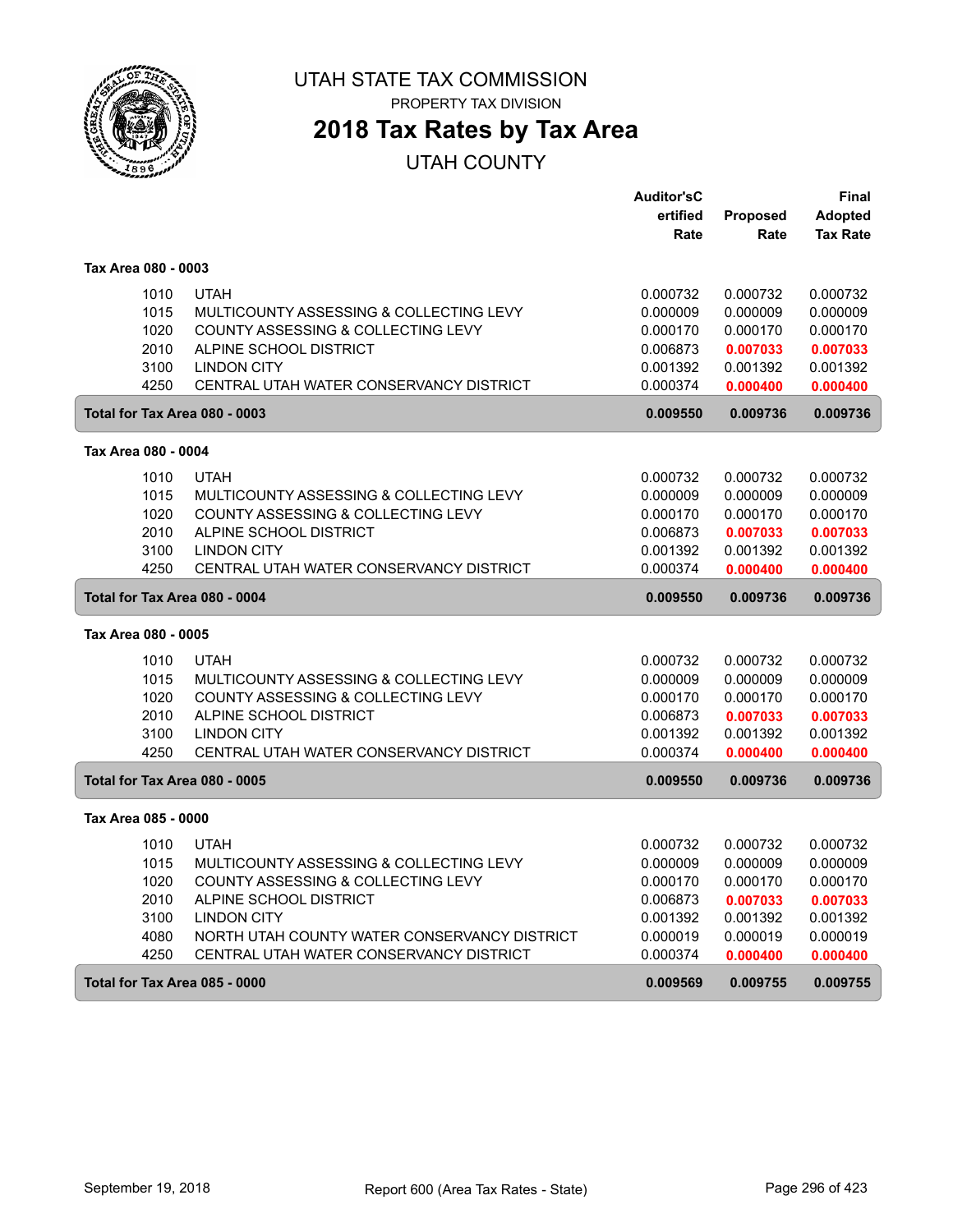

# **2018 Tax Rates by Tax Area**

|                     |                                              | <b>Auditor'sC</b> |                 | <b>Final</b>    |
|---------------------|----------------------------------------------|-------------------|-----------------|-----------------|
|                     |                                              | ertified          | <b>Proposed</b> | <b>Adopted</b>  |
|                     |                                              | Rate              | Rate            | <b>Tax Rate</b> |
| Tax Area 085 - 0001 |                                              |                   |                 |                 |
| 1010                | <b>UTAH</b>                                  | 0.000732          | 0.000732        | 0.000732        |
| 1015                | MULTICOUNTY ASSESSING & COLLECTING LEVY      | 0.000009          | 0.000009        | 0.000009        |
| 1020                | COUNTY ASSESSING & COLLECTING LEVY           | 0.000170          | 0.000170        | 0.000170        |
| 2010                | ALPINE SCHOOL DISTRICT                       | 0.006873          | 0.007033        | 0.007033        |
| 3100                | <b>LINDON CITY</b>                           | 0.001392          | 0.001392        | 0.001392        |
| 4080                | NORTH UTAH COUNTY WATER CONSERVANCY DISTRICT | 0.000019          | 0.000019        | 0.000019        |
| 4250                | CENTRAL UTAH WATER CONSERVANCY DISTRICT      | 0.000374          | 0.000400        | 0.000400        |
|                     | Total for Tax Area 085 - 0001                | 0.009569          | 0.009755        | 0.009755        |
| Tax Area 090 - 0000 |                                              |                   |                 |                 |
| 1010                | <b>UTAH</b>                                  | 0.000732          | 0.000732        | 0.000732        |
| 1015                | MULTICOUNTY ASSESSING & COLLECTING LEVY      | 0.000009          | 0.000009        | 0.000009        |
| 1020                | COUNTY ASSESSING & COLLECTING LEVY           | 0.000170          | 0.000170        | 0.000170        |
| 2010                | ALPINE SCHOOL DISTRICT                       | 0.006873          | 0.007033        | 0.007033        |
| 3120                | <b>OREM CITY</b>                             | 0.001281          | 0.001281        | 0.001281        |
| 4040                | OREM METROPOLITAN WATER DISTRICT             | 0.000030          | 0.000030        | 0.000030        |
| 4250                | CENTRAL UTAH WATER CONSERVANCY DISTRICT      | 0.000374          | 0.000400        | 0.000400        |
|                     | Total for Tax Area 090 - 0000                | 0.009469          | 0.009655        | 0.009655        |
| Tax Area 090 - 0001 |                                              |                   |                 |                 |
| 1010                | <b>UTAH</b>                                  | 0.000732          | 0.000732        | 0.000732        |
| 1015                | MULTICOUNTY ASSESSING & COLLECTING LEVY      | 0.000009          | 0.000009        | 0.000009        |
| 1020                | COUNTY ASSESSING & COLLECTING LEVY           | 0.000170          | 0.000170        | 0.000170        |
| 2010                | ALPINE SCHOOL DISTRICT                       | 0.006873          | 0.007033        | 0.007033        |
| 3120                | <b>OREM CITY</b>                             | 0.001281          | 0.001281        | 0.001281        |
| 4040                | OREM METROPOLITAN WATER DISTRICT             | 0.000030          | 0.000030        | 0.000030        |
| 4250                | CENTRAL UTAH WATER CONSERVANCY DISTRICT      | 0.000374          | 0.000400        | 0.000400        |
|                     | Total for Tax Area 090 - 0001                | 0.009469          | 0.009655        | 0.009655        |
| Tax Area 090 - 0002 |                                              |                   |                 |                 |
| 1010                | <b>UTAH</b>                                  | 0.000732          | 0.000732        | 0.000732        |
| 1015                | MULTICOUNTY ASSESSING & COLLECTING LEVY      | 0.000009          | 0.000009        | 0.000009        |
| 1020                | COUNTY ASSESSING & COLLECTING LEVY           | 0.000170          | 0.000170        | 0.000170        |
| 2010                | ALPINE SCHOOL DISTRICT                       | 0.006873          | 0.007033        | 0.007033        |
| 3120                | OREM CITY                                    | 0.001281          | 0.001281        | 0.001281        |
| 4040                | OREM METROPOLITAN WATER DISTRICT             | 0.000030          | 0.000030        | 0.000030        |
| 4250                |                                              |                   |                 |                 |
|                     | CENTRAL UTAH WATER CONSERVANCY DISTRICT      | 0.000374          | 0.000400        | 0.000400        |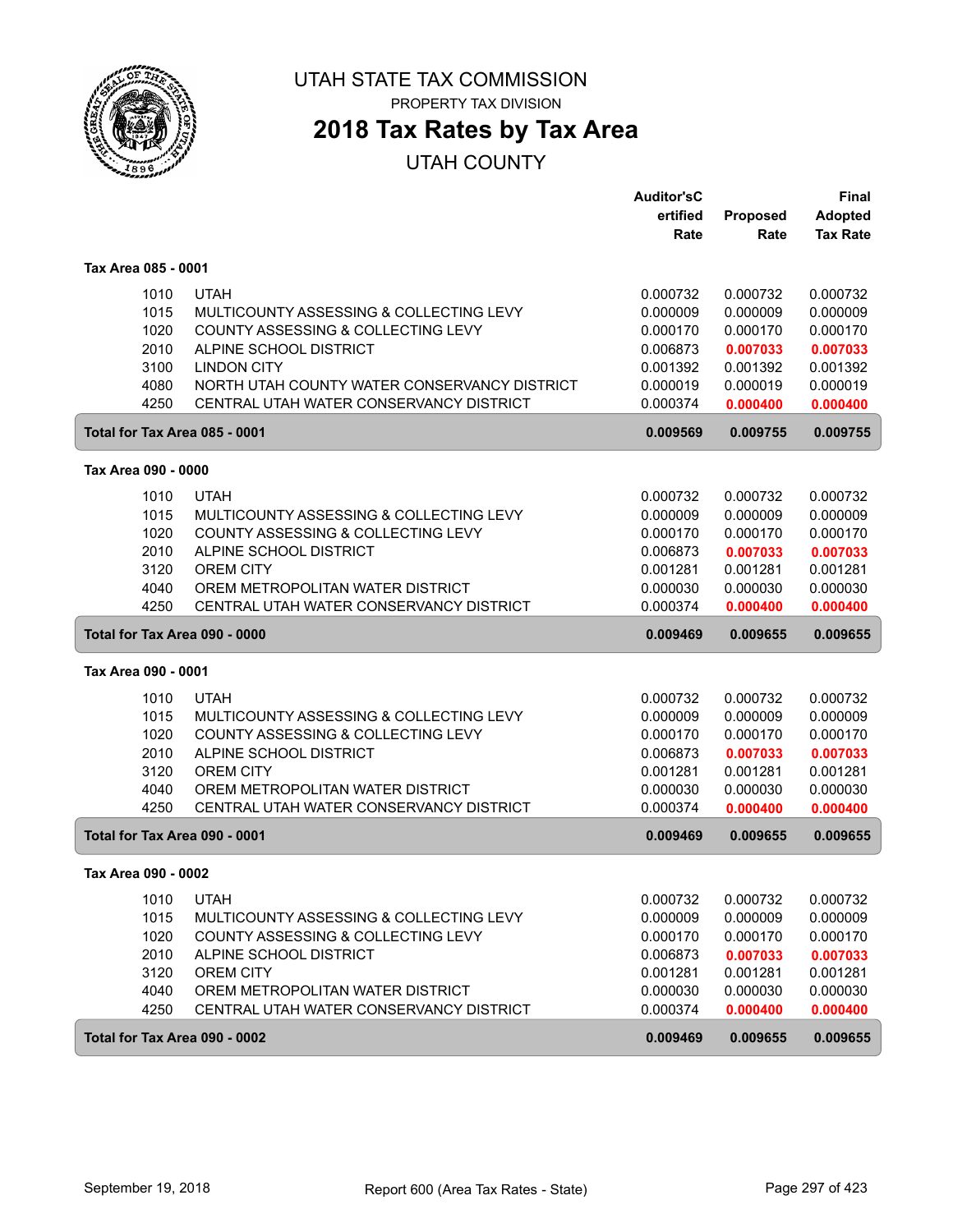

PROPERTY TAX DIVISION

# **2018 Tax Rates by Tax Area**

|                     |                                         | <b>Auditor'sC</b> |          | <b>Final</b>    |
|---------------------|-----------------------------------------|-------------------|----------|-----------------|
|                     |                                         | ertified          | Proposed | <b>Adopted</b>  |
|                     |                                         | Rate              | Rate     | <b>Tax Rate</b> |
| Tax Area 090 - 0003 |                                         |                   |          |                 |
| 1010                | <b>UTAH</b>                             | 0.000732          | 0.000732 | 0.000732        |
| 1015                | MULTICOUNTY ASSESSING & COLLECTING LEVY | 0.000009          | 0.000009 | 0.000009        |
| 1020                | COUNTY ASSESSING & COLLECTING LEVY      | 0.000170          | 0.000170 | 0.000170        |
| 2010                | ALPINE SCHOOL DISTRICT                  | 0.006873          | 0.007033 | 0.007033        |
| 3120                | <b>OREM CITY</b>                        | 0.001281          | 0.001281 | 0.001281        |
| 4040                | OREM METROPOLITAN WATER DISTRICT        | 0.000030          | 0.000030 | 0.000030        |
| 4250                | CENTRAL UTAH WATER CONSERVANCY DISTRICT | 0.000374          | 0.000400 | 0.000400        |
|                     | Total for Tax Area 090 - 0003           | 0.009469          | 0.009655 | 0.009655        |
| Tax Area 090 - 0004 |                                         |                   |          |                 |
| 1010                | <b>UTAH</b>                             | 0.000732          | 0.000732 | 0.000732        |
| 1015                | MULTICOUNTY ASSESSING & COLLECTING LEVY | 0.000009          | 0.000009 | 0.000009        |
| 1020                | COUNTY ASSESSING & COLLECTING LEVY      | 0.000170          | 0.000170 | 0.000170        |
| 2010                | ALPINE SCHOOL DISTRICT                  | 0.006873          | 0.007033 | 0.007033        |
| 3120                | <b>OREM CITY</b>                        | 0.001281          | 0.001281 | 0.001281        |
| 4040                | OREM METROPOLITAN WATER DISTRICT        | 0.000030          | 0.000030 | 0.000030        |
| 4250                | CENTRAL UTAH WATER CONSERVANCY DISTRICT | 0.000374          | 0.000400 | 0.000400        |
|                     | Total for Tax Area 090 - 0004           | 0.009469          | 0.009655 | 0.009655        |
|                     |                                         |                   |          |                 |
| Tax Area 090 - 0005 |                                         |                   |          |                 |
| 1010                | <b>UTAH</b>                             | 0.000732          | 0.000732 | 0.000732        |
| 1015                | MULTICOUNTY ASSESSING & COLLECTING LEVY | 0.000009          | 0.000009 | 0.000009        |
| 1020                | COUNTY ASSESSING & COLLECTING LEVY      | 0.000170          | 0.000170 | 0.000170        |
| 2010                | ALPINE SCHOOL DISTRICT                  | 0.006873          | 0.007033 | 0.007033        |
| 3120                | <b>OREM CITY</b>                        | 0.001281          | 0.001281 | 0.001281        |
| 4040                | OREM METROPOLITAN WATER DISTRICT        | 0.000030          | 0.000030 | 0.000030        |
| 4250                | CENTRAL UTAH WATER CONSERVANCY DISTRICT | 0.000374          | 0.000400 | 0.000400        |
|                     | Total for Tax Area 090 - 0005           | 0.009469          | 0.009655 | 0.009655        |
| Tax Area 090 - 0006 |                                         |                   |          |                 |
| 1010                | <b>UTAH</b>                             | 0.000732          | 0.000732 | 0.000732        |
| 1015                | MULTICOUNTY ASSESSING & COLLECTING LEVY | 0.000009          | 0.000009 | 0.000009        |
| 1020                | COUNTY ASSESSING & COLLECTING LEVY      | 0.000170          | 0.000170 | 0.000170        |
| 2010                | ALPINE SCHOOL DISTRICT                  | 0.006873          | 0.007033 | 0.007033        |
| 3120                | OREM CITY                               | 0.001281          | 0.001281 | 0.001281        |
| 4040                | OREM METROPOLITAN WATER DISTRICT        | 0.000030          | 0.000030 | 0.000030        |
| 4250                | CENTRAL UTAH WATER CONSERVANCY DISTRICT | 0.000374          | 0.000400 | 0.000400        |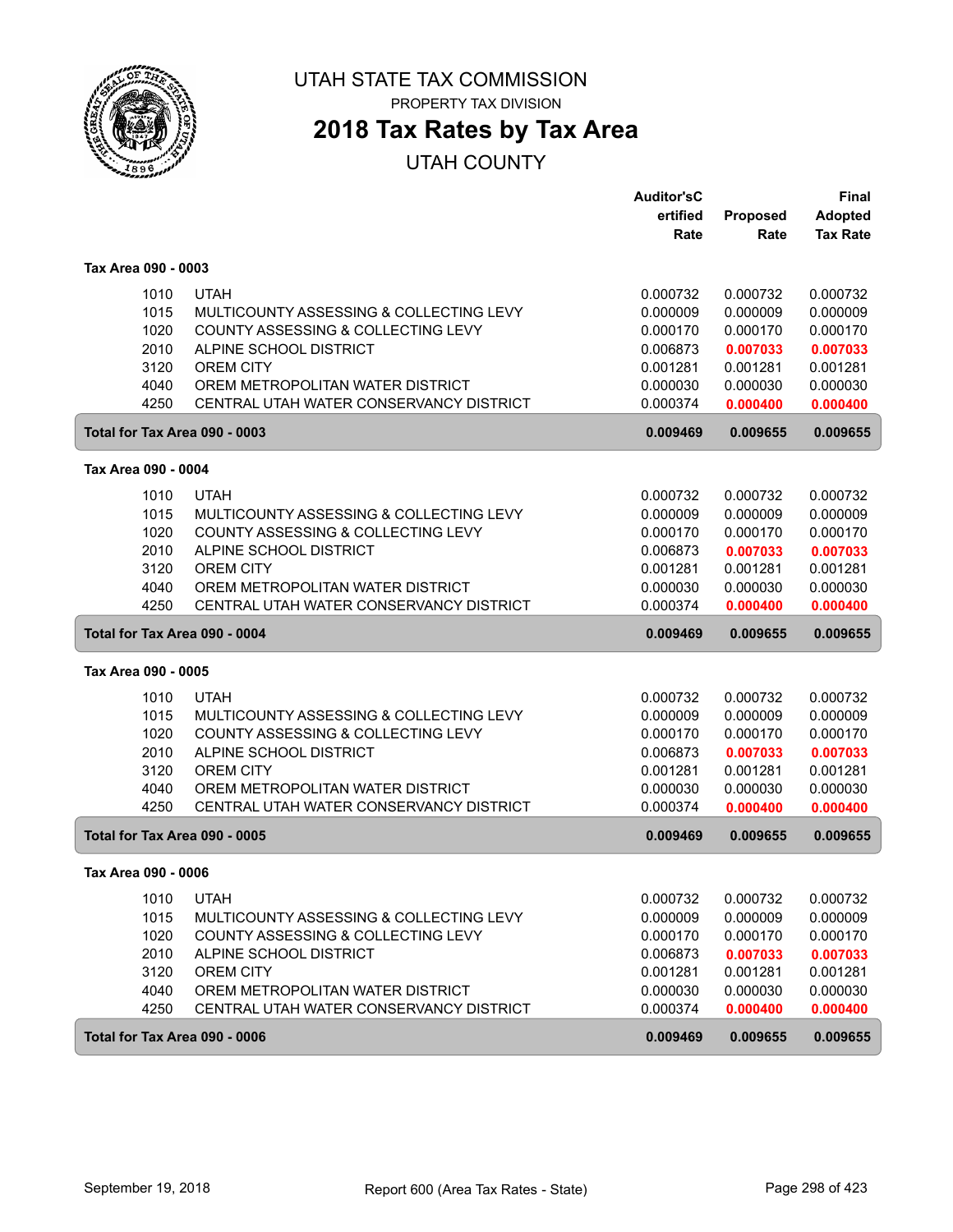

PROPERTY TAX DIVISION

# **2018 Tax Rates by Tax Area**

|                               |                                         | <b>Auditor'sC</b> |                      | <b>Final</b>         |
|-------------------------------|-----------------------------------------|-------------------|----------------------|----------------------|
|                               |                                         | ertified          | <b>Proposed</b>      | <b>Adopted</b>       |
|                               |                                         | Rate              | Rate                 | <b>Tax Rate</b>      |
| Tax Area 090 - 0007           |                                         |                   |                      |                      |
| 1010                          | <b>UTAH</b>                             | 0.000732          | 0.000732             | 0.000732             |
| 1015                          | MULTICOUNTY ASSESSING & COLLECTING LEVY | 0.000009          | 0.000009             | 0.000009             |
| 1020                          | COUNTY ASSESSING & COLLECTING LEVY      | 0.000170          | 0.000170             | 0.000170             |
| 2010                          | ALPINE SCHOOL DISTRICT                  | 0.006873          | 0.007033             | 0.007033             |
| 3120                          | <b>OREM CITY</b>                        | 0.001281          | 0.001281             | 0.001281             |
| 4040                          | OREM METROPOLITAN WATER DISTRICT        | 0.000030          | 0.000030             | 0.000030             |
| 4250                          | CENTRAL UTAH WATER CONSERVANCY DISTRICT | 0.000374          | 0.000400             | 0.000400             |
| Total for Tax Area 090 - 0007 |                                         | 0.009469          | 0.009655             | 0.009655             |
| Tax Area 090 - 0008           |                                         |                   |                      |                      |
|                               | <b>UTAH</b>                             | 0.000732          |                      |                      |
| 1010<br>1015                  | MULTICOUNTY ASSESSING & COLLECTING LEVY | 0.000009          | 0.000732<br>0.000009 | 0.000732<br>0.000009 |
| 1020                          | COUNTY ASSESSING & COLLECTING LEVY      | 0.000170          | 0.000170             | 0.000170             |
| 2010                          | ALPINE SCHOOL DISTRICT                  | 0.006873          | 0.007033             | 0.007033             |
| 3120                          | <b>OREM CITY</b>                        | 0.001281          | 0.001281             | 0.001281             |
| 4040                          | OREM METROPOLITAN WATER DISTRICT        | 0.000030          | 0.000030             | 0.000030             |
| 4250                          | CENTRAL UTAH WATER CONSERVANCY DISTRICT | 0.000374          | 0.000400             | 0.000400             |
|                               |                                         |                   |                      |                      |
| Total for Tax Area 090 - 0008 |                                         | 0.009469          | 0.009655             | 0.009655             |
| Tax Area 091 - 0000           |                                         |                   |                      |                      |
| 1010                          | <b>UTAH</b>                             | 0.000732          | 0.000732             | 0.000732             |
| 1015                          | MULTICOUNTY ASSESSING & COLLECTING LEVY | 0.000009          | 0.000009             | 0.000009             |
| 1020                          | COUNTY ASSESSING & COLLECTING LEVY      | 0.000170          | 0.000170             | 0.000170             |
| 2020                          | PROVO CITY SCHOOL DISTRICT              | 0.007108          | 0.007576             | 0.007576             |
| 3120                          | <b>OREM CITY</b>                        | 0.001281          | 0.001281             | 0.001281             |
| 4040                          | OREM METROPOLITAN WATER DISTRICT        | 0.000030          | 0.000030             | 0.000030             |
| 4250                          | CENTRAL UTAH WATER CONSERVANCY DISTRICT | 0.000374          | 0.000400             | 0.000400             |
| Total for Tax Area 091 - 0000 |                                         | 0.009704          | 0.010198             | 0.010198             |
| Tax Area 095 - 0000           |                                         |                   |                      |                      |
| 1010                          | <b>UTAH</b>                             | 0.000732          | 0.000732             | 0.000732             |
| 1015                          | MULTICOUNTY ASSESSING & COLLECTING LEVY | 0.000009          | 0.000009             | 0.000009             |
| 1020                          | COUNTY ASSESSING & COLLECTING LEVY      | 0.000170          | 0.000170             | 0.000170             |
| 2010                          | ALPINE SCHOOL DISTRICT                  | 0.006873          | 0.007033             | 0.007033             |
| 3195                          | <b>VINEYARD TOWN</b>                    | 0.003957          | 0.003957             | 0.003957             |
| 4250                          | CENTRAL UTAH WATER CONSERVANCY DISTRICT | 0.000374          | 0.000400             | 0.000400             |
| Total for Tax Area 095 - 0000 |                                         | 0.012115          | 0.012301             | 0.012301             |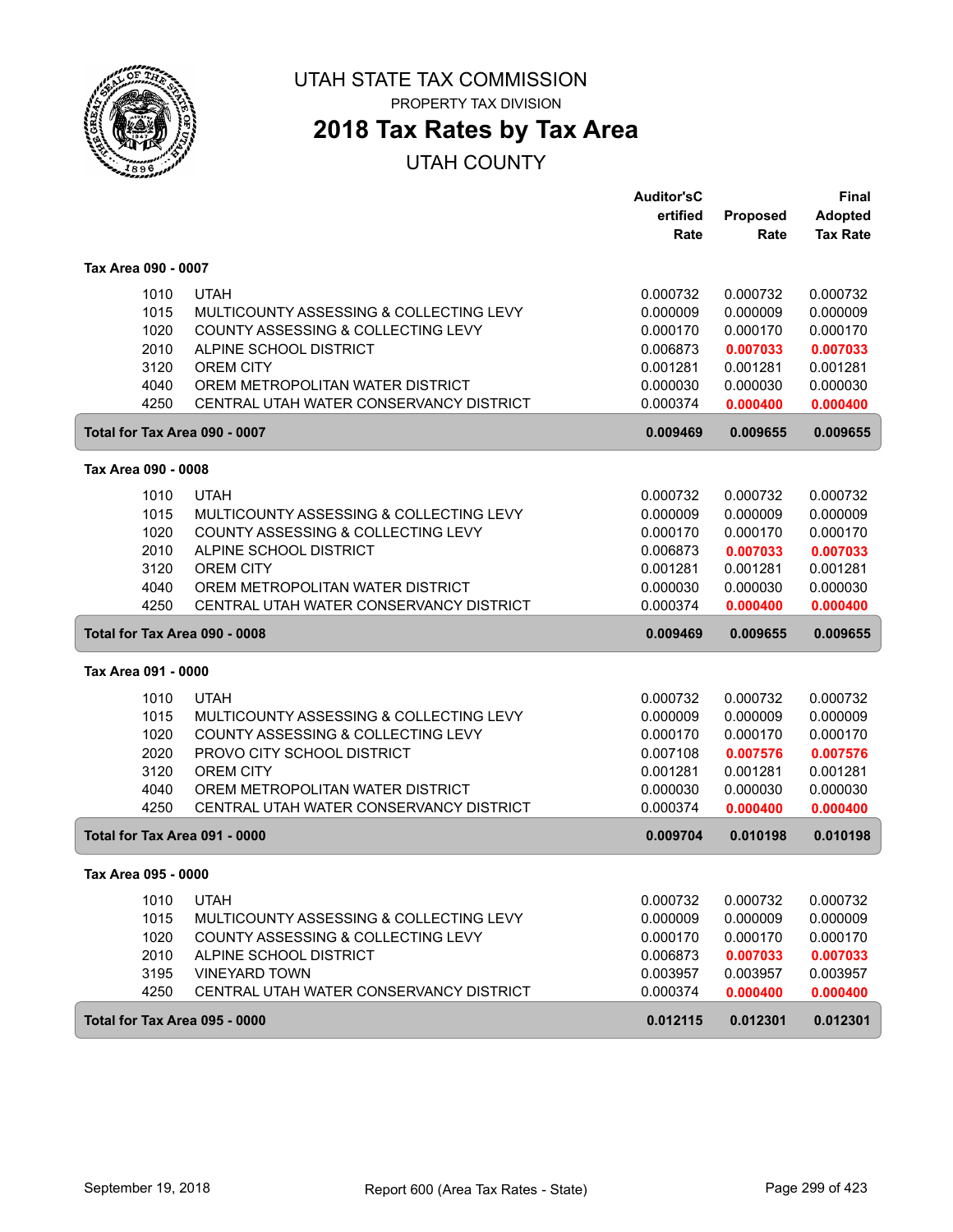

## **2018 Tax Rates by Tax Area**

|                               |                                              | <b>Auditor'sC</b>    |                      | Final                |
|-------------------------------|----------------------------------------------|----------------------|----------------------|----------------------|
|                               |                                              | ertified             | <b>Proposed</b>      | <b>Adopted</b>       |
|                               |                                              | Rate                 | Rate                 | <b>Tax Rate</b>      |
| Tax Area 095 - 0001           |                                              |                      |                      |                      |
| 1010                          | <b>UTAH</b>                                  | 0.000732             | 0.000732             | 0.000732             |
| 1015                          | MULTICOUNTY ASSESSING & COLLECTING LEVY      | 0.000009             | 0.000009             | 0.000009             |
| 1020                          | COUNTY ASSESSING & COLLECTING LEVY           | 0.000170             | 0.000170             | 0.000170             |
| 2010                          | ALPINE SCHOOL DISTRICT                       | 0.006873             | 0.007033             | 0.007033             |
| 3195                          | <b>VINEYARD TOWN</b>                         | 0.003957             | 0.003957             | 0.003957             |
| 4250                          | CENTRAL UTAH WATER CONSERVANCY DISTRICT      | 0.000374             | 0.000400             | 0.000400             |
| Total for Tax Area 095 - 0001 |                                              | 0.012115             | 0.012301             | 0.012301             |
| Tax Area 095 - 0002           |                                              |                      |                      |                      |
| 1010                          | <b>UTAH</b>                                  |                      |                      |                      |
| 1015                          | MULTICOUNTY ASSESSING & COLLECTING LEVY      | 0.000732<br>0.000009 | 0.000732<br>0.000009 | 0.000732<br>0.000009 |
| 1020                          | COUNTY ASSESSING & COLLECTING LEVY           | 0.000170             | 0.000170             |                      |
| 2010                          | ALPINE SCHOOL DISTRICT                       | 0.006873             | 0.007033             | 0.000170<br>0.007033 |
| 3195                          | <b>VINEYARD TOWN</b>                         | 0.003957             | 0.003957             | 0.003957             |
| 4250                          | CENTRAL UTAH WATER CONSERVANCY DISTRICT      | 0.000374             | 0.000400             | 0.000400             |
|                               |                                              |                      |                      |                      |
| Total for Tax Area 095 - 0002 |                                              | 0.012115             | 0.012301             | 0.012301             |
| Tax Area 095 - 0003           |                                              |                      |                      |                      |
| 1010                          | <b>UTAH</b>                                  | 0.000732             | 0.000732             | 0.000732             |
| 1015                          | MULTICOUNTY ASSESSING & COLLECTING LEVY      | 0.000009             | 0.000009             | 0.000009             |
| 1020                          | COUNTY ASSESSING & COLLECTING LEVY           | 0.000170             | 0.000170             | 0.000170             |
| 2010                          | ALPINE SCHOOL DISTRICT                       | 0.006873             | 0.007033             | 0.007033             |
| 3195                          | <b>VINEYARD TOWN</b>                         | 0.003957             | 0.003957             | 0.003957             |
| 4250                          | CENTRAL UTAH WATER CONSERVANCY DISTRICT      | 0.000374             | 0.000400             | 0.000400             |
| Total for Tax Area 095 - 0003 |                                              | 0.012115             | 0.012301             | 0.012301             |
| Tax Area 096 - 0000           |                                              |                      |                      |                      |
| 1010                          | <b>UTAH</b>                                  | 0.000732             | 0.000732             | 0.000732             |
| 1015                          | MULTICOUNTY ASSESSING & COLLECTING LEVY      | 0.000009             | 0.000009             | 0.000009             |
| 1020                          | COUNTY ASSESSING & COLLECTING LEVY           | 0.000170             | 0.000170             | 0.000170             |
| 2010                          | ALPINE SCHOOL DISTRICT                       | 0.006873             | 0.007033             | 0.007033             |
| 3195                          | <b>VINEYARD TOWN</b>                         | 0.003957             | 0.003957             | 0.003957             |
| 4080                          | NORTH UTAH COUNTY WATER CONSERVANCY DISTRICT | 0.000019             | 0.000019             | 0.000019             |
| 4250                          | CENTRAL UTAH WATER CONSERVANCY DISTRICT      | 0.000374             | 0.000400             | 0.000400             |
| Total for Tax Area 096 - 0000 |                                              | 0.012134             | 0.012320             | 0.012320             |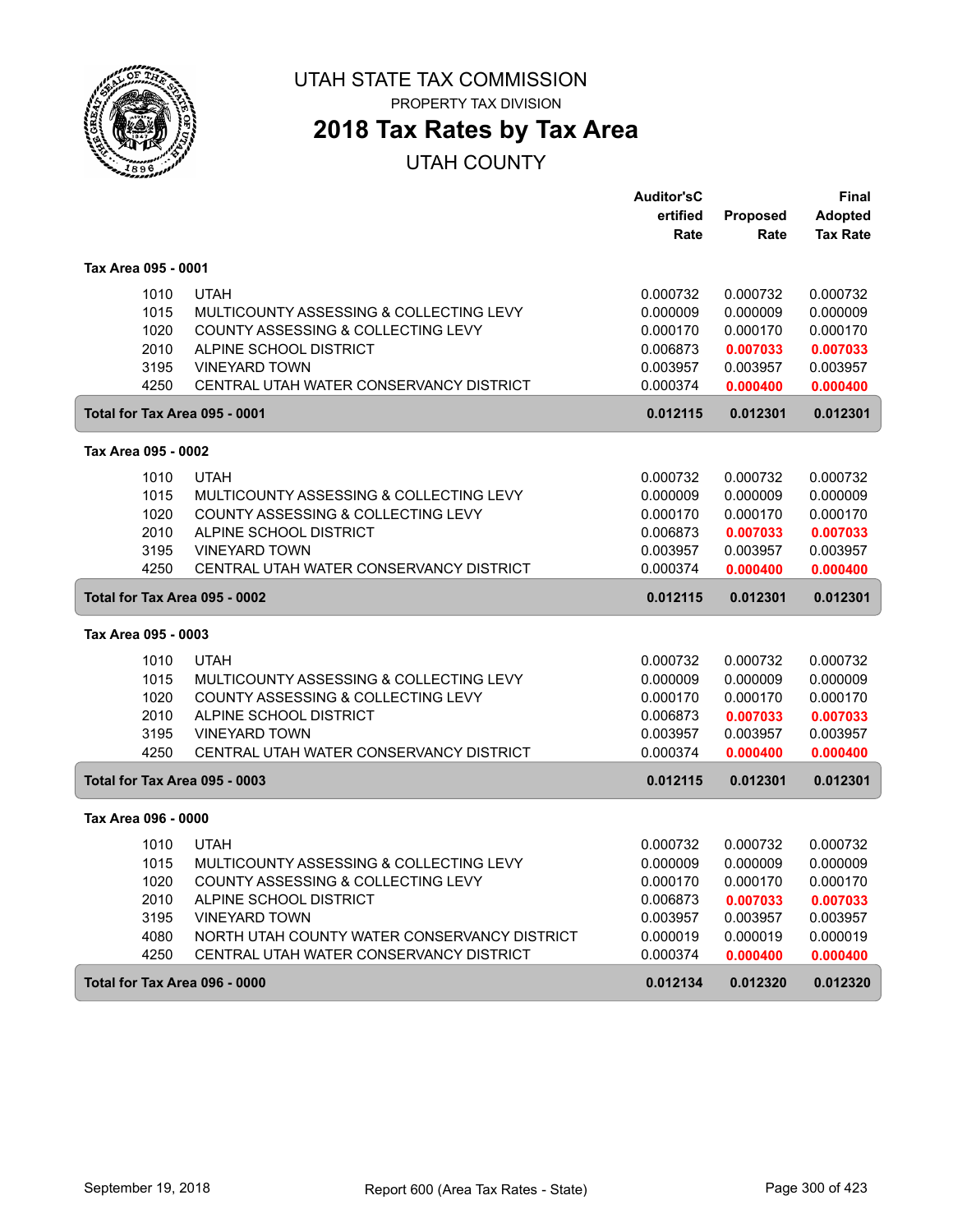

# **2018 Tax Rates by Tax Area**

|                     |                                         | <b>Auditor'sC</b> |          | <b>Final</b>    |
|---------------------|-----------------------------------------|-------------------|----------|-----------------|
|                     |                                         | ertified          | Proposed | <b>Adopted</b>  |
|                     |                                         | Rate              | Rate     | <b>Tax Rate</b> |
| Tax Area 107 - 0000 |                                         |                   |          |                 |
| 1010                | <b>UTAH</b>                             | 0.000732          | 0.000732 | 0.000732        |
| 1015                | MULTICOUNTY ASSESSING & COLLECTING LEVY | 0.000009          | 0.000009 | 0.000009        |
| 1020                | COUNTY ASSESSING & COLLECTING LEVY      | 0.000170          | 0.000170 | 0.000170        |
| 2010                | ALPINE SCHOOL DISTRICT                  | 0.006873          | 0.007033 | 0.007033        |
| 4090                | UTAH COUNTY SERVICE AREA #6             | 0.001236          | 0.001236 | 0.001236        |
| 4120                | UTAH COUNTY SERVICE AREA #8             | 0.000276          | 0.000276 | 0.000276        |
| 4130                | UTAH COUNTY SERVICE AREA #9             | 0.000127          | 0.000127 | 0.000127        |
| 4140                | NORTH FORK SPECIAL SERVICE DISTRICT     | 0.000572          | 0.000572 | 0.000572        |
| 4250                | CENTRAL UTAH WATER CONSERVANCY DISTRICT | 0.000374          | 0.000400 | 0.000400        |
|                     | Total for Tax Area 107 - 0000           | 0.010369          | 0.010555 | 0.010555        |
| Tax Area 108 - 0000 |                                         |                   |          |                 |
| 1010                | <b>UTAH</b>                             | 0.000732          | 0.000732 | 0.000732        |
| 1015                | MULTICOUNTY ASSESSING & COLLECTING LEVY | 0.000009          | 0.000009 | 0.000009        |
| 1020                | COUNTY ASSESSING & COLLECTING LEVY      | 0.000170          | 0.000170 | 0.000170        |
| 2010                | ALPINE SCHOOL DISTRICT                  | 0.006873          | 0.007033 | 0.007033        |
| 3150                | PROVO CITY                              | 0.001888          | 0.001888 | 0.001888        |
| 4250                | CENTRAL UTAH WATER CONSERVANCY DISTRICT | 0.000374          | 0.000400 | 0.000400        |
|                     | Total for Tax Area 108 - 0000           | 0.010046          | 0.010232 | 0.010232        |
| Tax Area 108 - 0001 |                                         |                   |          |                 |
| 1010                | <b>UTAH</b>                             | 0.000732          | 0.000732 | 0.000732        |
| 1015                | MULTICOUNTY ASSESSING & COLLECTING LEVY | 0.000009          | 0.000009 | 0.000009        |
| 1020                | COUNTY ASSESSING & COLLECTING LEVY      | 0.000170          | 0.000170 | 0.000170        |
| 2010                | ALPINE SCHOOL DISTRICT                  | 0.006873          | 0.007033 | 0.007033        |
| 3150                | PROVO CITY                              | 0.001888          | 0.001888 | 0.001888        |
| 4250                | CENTRAL UTAH WATER CONSERVANCY DISTRICT | 0.000374          | 0.000400 | 0.000400        |
|                     | Total for Tax Area 108 - 0001           | 0.010046          | 0.010232 | 0.010232        |
| Tax Area 110 - 0000 |                                         |                   |          |                 |
| 1010                | <b>UTAH</b>                             | 0.000732          | 0.000732 | 0.000732        |
| 1015                | MULTICOUNTY ASSESSING & COLLECTING LEVY | 0.000009          | 0.000009 | 0.000009        |
| 1020                | COUNTY ASSESSING & COLLECTING LEVY      | 0.000170          | 0.000170 | 0.000170        |
| 2020                | PROVO CITY SCHOOL DISTRICT              | 0.007108          | 0.007576 | 0.007576        |
| 3150                | PROVO CITY                              | 0.001888          | 0.001888 | 0.001888        |
| 4250                | CENTRAL UTAH WATER CONSERVANCY DISTRICT | 0.000374          | 0.000400 | 0.000400        |
|                     | Total for Tax Area 110 - 0000           | 0.010280          | 0.010775 | 0.010775        |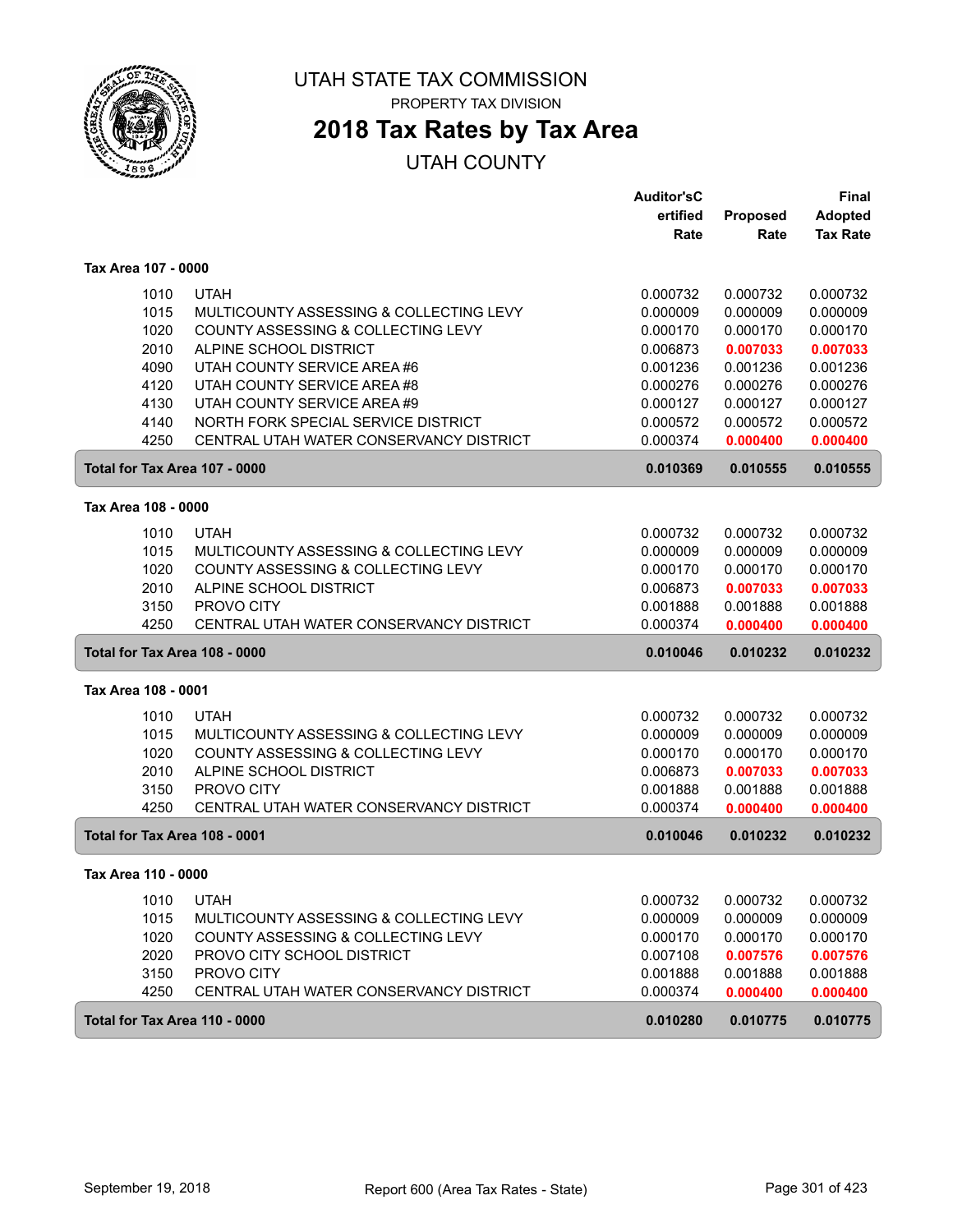

## **2018 Tax Rates by Tax Area**

|                     |                                                                  | <b>Auditor'sC</b><br>ertified | <b>Proposed</b>      | <b>Final</b><br><b>Adopted</b> |
|---------------------|------------------------------------------------------------------|-------------------------------|----------------------|--------------------------------|
|                     |                                                                  | Rate                          | Rate                 | <b>Tax Rate</b>                |
| Tax Area 110 - 0001 |                                                                  |                               |                      |                                |
| 1010                | <b>UTAH</b>                                                      | 0.000732                      | 0.000732             | 0.000732                       |
| 1015                | MULTICOUNTY ASSESSING & COLLECTING LEVY                          | 0.000009                      | 0.000009             | 0.000009                       |
| 1020<br>2020        | COUNTY ASSESSING & COLLECTING LEVY<br>PROVO CITY SCHOOL DISTRICT | 0.000170<br>0.007108          | 0.000170<br>0.007576 | 0.000170<br>0.007576           |
| 3150                | PROVO CITY                                                       | 0.001888                      | 0.001888             | 0.001888                       |
| 4250                | CENTRAL UTAH WATER CONSERVANCY DISTRICT                          | 0.000374                      | 0.000400             | 0.000400                       |
|                     | Total for Tax Area 110 - 0001                                    | 0.010280                      | 0.010775             | 0.010775                       |
| Tax Area 110 - 0002 |                                                                  |                               |                      |                                |
| 1010                | <b>UTAH</b>                                                      | 0.000732                      | 0.000732             | 0.000732                       |
| 1015                | MULTICOUNTY ASSESSING & COLLECTING LEVY                          | 0.000009                      | 0.000009             | 0.000009                       |
| 1020                | COUNTY ASSESSING & COLLECTING LEVY                               | 0.000170                      | 0.000170             | 0.000170                       |
| 2020                | PROVO CITY SCHOOL DISTRICT                                       | 0.007108                      | 0.007576             | 0.007576                       |
| 3150<br>4250        | PROVO CITY<br>CENTRAL UTAH WATER CONSERVANCY DISTRICT            | 0.001888<br>0.000374          | 0.001888<br>0.000400 | 0.001888<br>0.000400           |
|                     | Total for Tax Area 110 - 0002                                    | 0.010280                      | 0.010775             | 0.010775                       |
| Tax Area 110 - 0003 |                                                                  |                               |                      |                                |
|                     | <b>UTAH</b>                                                      |                               |                      |                                |
| 1010<br>1015        | MULTICOUNTY ASSESSING & COLLECTING LEVY                          | 0.000732<br>0.000009          | 0.000732<br>0.000009 | 0.000732<br>0.000009           |
| 1020                | COUNTY ASSESSING & COLLECTING LEVY                               | 0.000170                      | 0.000170             | 0.000170                       |
| 2020                | PROVO CITY SCHOOL DISTRICT                                       | 0.007108                      | 0.007576             | 0.007576                       |
| 3150                | PROVO CITY                                                       | 0.001888                      | 0.001888             | 0.001888                       |
| 4250                | CENTRAL UTAH WATER CONSERVANCY DISTRICT                          | 0.000374                      | 0.000400             | 0.000400                       |
|                     | Total for Tax Area 110 - 0003                                    | 0.010280                      | 0.010775             | 0.010775                       |
| Tax Area 110 - 0004 |                                                                  |                               |                      |                                |
| 1010                | <b>UTAH</b>                                                      | 0.000732                      | 0.000732             | 0.000732                       |
| 1015                | MULTICOUNTY ASSESSING & COLLECTING LEVY                          | 0.000009                      | 0.000009             | 0.000009                       |
| 1020                | COUNTY ASSESSING & COLLECTING LEVY                               | 0.000170                      | 0.000170             | 0.000170                       |
| 2020<br>3150        | PROVO CITY SCHOOL DISTRICT<br>PROVO CITY                         | 0.007108<br>0.001888          | 0.007576<br>0.001888 | 0.007576<br>0.001888           |
| 4250                | CENTRAL UTAH WATER CONSERVANCY DISTRICT                          | 0.000374                      | 0.000400             | 0.000400                       |
|                     | Total for Tax Area 110 - 0004                                    | 0.010280                      | 0.010775             | 0.010775                       |
| Tax Area 110 - 0005 |                                                                  |                               |                      |                                |
| 1010                | <b>UTAH</b>                                                      | 0.000732                      | 0.000732             | 0.000732                       |
| 1015                | MULTICOUNTY ASSESSING & COLLECTING LEVY                          | 0.000009                      | 0.000009             | 0.000009                       |
| 1020                | COUNTY ASSESSING & COLLECTING LEVY                               | 0.000170                      | 0.000170             | 0.000170                       |
| 2020                | PROVO CITY SCHOOL DISTRICT                                       | 0.007108                      | 0.007576             | 0.007576                       |
| 3150                | PROVO CITY                                                       | 0.001888                      | 0.001888             | 0.001888                       |
| 4250                | CENTRAL UTAH WATER CONSERVANCY DISTRICT                          | 0.000374                      | 0.000400             | 0.000400                       |
|                     | Total for Tax Area 110 - 0005                                    | 0.010280                      | 0.010775             | 0.010775                       |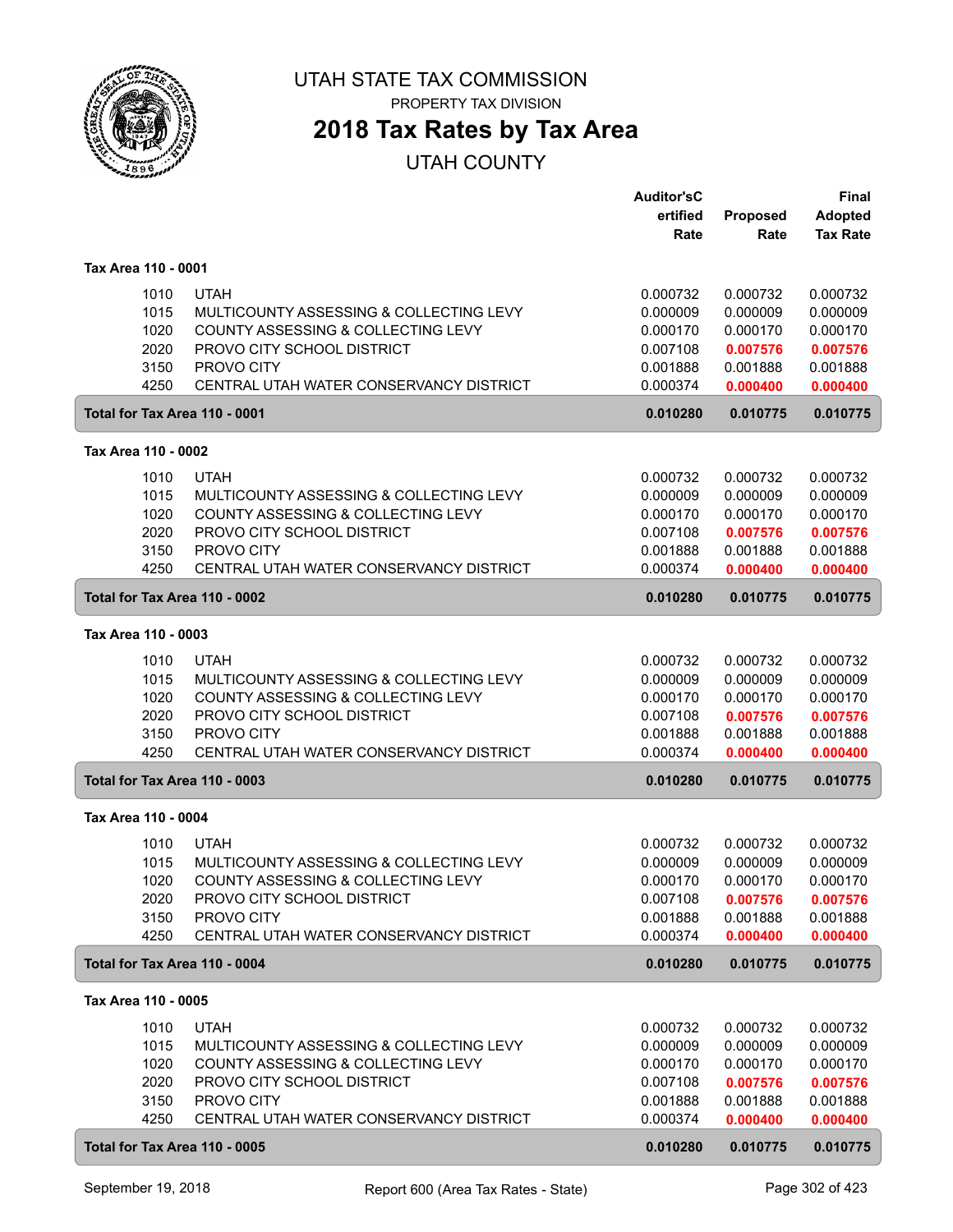

# **2018 Tax Rates by Tax Area**

|                                              |                                                                                                                                                                                     | <b>Auditor'sC</b><br>ertified<br>Rate                                | <b>Proposed</b><br>Rate                                              | <b>Final</b><br><b>Adopted</b><br><b>Tax Rate</b>                    |
|----------------------------------------------|-------------------------------------------------------------------------------------------------------------------------------------------------------------------------------------|----------------------------------------------------------------------|----------------------------------------------------------------------|----------------------------------------------------------------------|
| Tax Area 110 - 0006                          |                                                                                                                                                                                     |                                                                      |                                                                      |                                                                      |
| 1010<br>1015<br>1020<br>2020<br>3150<br>4250 | <b>UTAH</b><br>MULTICOUNTY ASSESSING & COLLECTING LEVY<br>COUNTY ASSESSING & COLLECTING LEVY<br>PROVO CITY SCHOOL DISTRICT<br>PROVO CITY<br>CENTRAL UTAH WATER CONSERVANCY DISTRICT | 0.000732<br>0.000009<br>0.000170<br>0.007108<br>0.001888<br>0.000374 | 0.000732<br>0.000009<br>0.000170<br>0.007576<br>0.001888<br>0.000400 | 0.000732<br>0.000009<br>0.000170<br>0.007576<br>0.001888<br>0.000400 |
| Total for Tax Area 110 - 0006                |                                                                                                                                                                                     | 0.010280                                                             | 0.010775                                                             | 0.010775                                                             |
| Tax Area 110 - 0007                          |                                                                                                                                                                                     |                                                                      |                                                                      |                                                                      |
| 1010<br>1015<br>1020<br>2020<br>3150<br>4250 | <b>UTAH</b><br>MULTICOUNTY ASSESSING & COLLECTING LEVY<br>COUNTY ASSESSING & COLLECTING LEVY<br>PROVO CITY SCHOOL DISTRICT<br>PROVO CITY<br>CENTRAL UTAH WATER CONSERVANCY DISTRICT | 0.000732<br>0.000009<br>0.000170<br>0.007108<br>0.001888<br>0.000374 | 0.000732<br>0.000009<br>0.000170<br>0.007576<br>0.001888<br>0.000400 | 0.000732<br>0.000009<br>0.000170<br>0.007576<br>0.001888<br>0.000400 |
| Total for Tax Area 110 - 0007                |                                                                                                                                                                                     | 0.010280                                                             | 0.010775                                                             | 0.010775                                                             |
| Tax Area 110 - 0008                          |                                                                                                                                                                                     |                                                                      |                                                                      |                                                                      |
| 1010<br>1015<br>1020<br>2020<br>3150<br>4250 | <b>UTAH</b><br>MULTICOUNTY ASSESSING & COLLECTING LEVY<br>COUNTY ASSESSING & COLLECTING LEVY<br>PROVO CITY SCHOOL DISTRICT<br>PROVO CITY<br>CENTRAL UTAH WATER CONSERVANCY DISTRICT | 0.000732<br>0.000009<br>0.000170<br>0.007108<br>0.001888<br>0.000374 | 0.000732<br>0.000009<br>0.000170<br>0.007576<br>0.001888<br>0.000400 | 0.000732<br>0.000009<br>0.000170<br>0.007576<br>0.001888<br>0.000400 |
| Total for Tax Area 110 - 0008                |                                                                                                                                                                                     | 0.010280                                                             | 0.010775                                                             | 0.010775                                                             |
| Tax Area 110 - 0009                          |                                                                                                                                                                                     |                                                                      |                                                                      |                                                                      |
| 1010<br>1015<br>1020<br>2020<br>3150<br>4250 | <b>UTAH</b><br>MULTICOUNTY ASSESSING & COLLECTING LEVY<br>COUNTY ASSESSING & COLLECTING LEVY<br>PROVO CITY SCHOOL DISTRICT<br>PROVO CITY<br>CENTRAL UTAH WATER CONSERVANCY DISTRICT | 0.000732<br>0.000009<br>0.000170<br>0.007108<br>0.001888<br>0.000374 | 0.000732<br>0.000009<br>0.000170<br>0.007576<br>0.001888<br>0.000400 | 0.000732<br>0.000009<br>0.000170<br>0.007576<br>0.001888<br>0.000400 |
| Total for Tax Area 110 - 0009                |                                                                                                                                                                                     | 0.010280                                                             | 0.010775                                                             | 0.010775                                                             |
| Tax Area 110 - 0010                          |                                                                                                                                                                                     |                                                                      |                                                                      |                                                                      |
| 1010<br>1015<br>1020<br>2020<br>3150<br>4250 | <b>UTAH</b><br>MULTICOUNTY ASSESSING & COLLECTING LEVY<br>COUNTY ASSESSING & COLLECTING LEVY<br>PROVO CITY SCHOOL DISTRICT<br>PROVO CITY<br>CENTRAL UTAH WATER CONSERVANCY DISTRICT | 0.000732<br>0.000009<br>0.000170<br>0.007108<br>0.001888<br>0.000374 | 0.000732<br>0.000009<br>0.000170<br>0.007576<br>0.001888<br>0.000400 | 0.000732<br>0.000009<br>0.000170<br>0.007576<br>0.001888<br>0.000400 |
| Total for Tax Area 110 - 0010                |                                                                                                                                                                                     | 0.010280                                                             | 0.010775                                                             | 0.010775                                                             |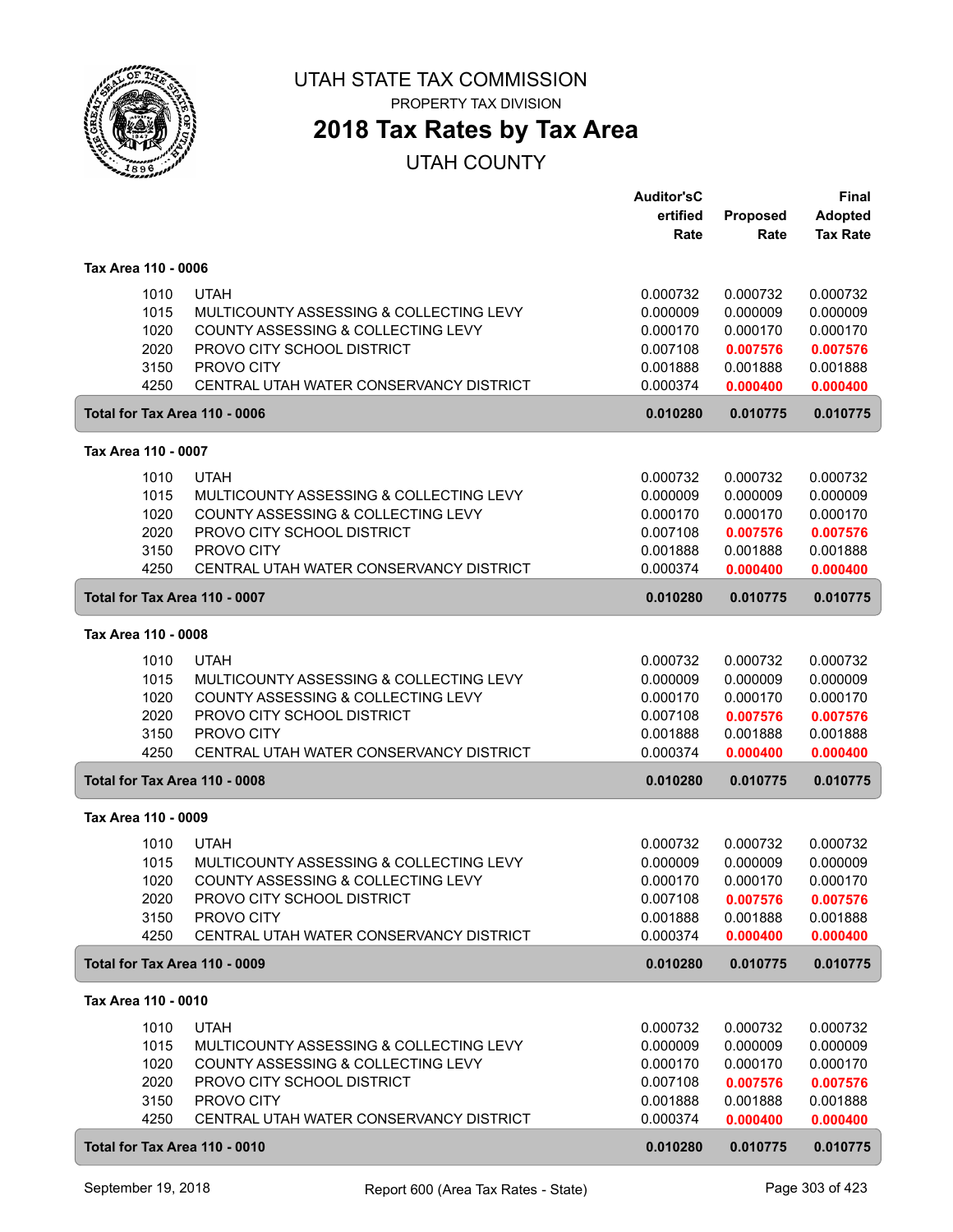

## **2018 Tax Rates by Tax Area**

|                               |                                         | <b>Auditor'sC</b> |                 | Final           |
|-------------------------------|-----------------------------------------|-------------------|-----------------|-----------------|
|                               |                                         | ertified          | <b>Proposed</b> | <b>Adopted</b>  |
|                               |                                         | Rate              | Rate            | <b>Tax Rate</b> |
| Tax Area 110 - 0011           |                                         |                   |                 |                 |
| 1010                          | <b>UTAH</b>                             | 0.000732          | 0.000732        | 0.000732        |
| 1015                          | MULTICOUNTY ASSESSING & COLLECTING LEVY | 0.000009          | 0.000009        | 0.000009        |
| 1020                          | COUNTY ASSESSING & COLLECTING LEVY      | 0.000170          | 0.000170        | 0.000170        |
| 2020                          | PROVO CITY SCHOOL DISTRICT              | 0.007108          | 0.007576        | 0.007576        |
| 3150                          | PROVO CITY                              | 0.001888          | 0.001888        | 0.001888        |
| 4250                          | CENTRAL UTAH WATER CONSERVANCY DISTRICT | 0.000374          | 0.000400        | 0.000400        |
| Total for Tax Area 110 - 0011 |                                         | 0.010280          | 0.010775        | 0.010775        |
| Tax Area 110 - 0012           |                                         |                   |                 |                 |
| 1010                          | <b>UTAH</b>                             | 0.000732          | 0.000732        | 0.000732        |
| 1015                          | MULTICOUNTY ASSESSING & COLLECTING LEVY | 0.000009          | 0.000009        | 0.000009        |
| 1020                          | COUNTY ASSESSING & COLLECTING LEVY      | 0.000170          | 0.000170        | 0.000170        |
| 2020                          | PROVO CITY SCHOOL DISTRICT              | 0.007108          | 0.007576        | 0.007576        |
| 3150                          | PROVO CITY                              | 0.001888          | 0.001888        | 0.001888        |
| 4250                          | CENTRAL UTAH WATER CONSERVANCY DISTRICT | 0.000374          | 0.000400        | 0.000400        |
| Total for Tax Area 110 - 0012 |                                         | 0.010280          | 0.010775        | 0.010775        |
| Tax Area 110 - 0013           |                                         |                   |                 |                 |
| 1010                          | <b>UTAH</b>                             | 0.000732          | 0.000732        | 0.000732        |
| 1015                          | MULTICOUNTY ASSESSING & COLLECTING LEVY | 0.000009          | 0.000009        | 0.000009        |
| 1020                          | COUNTY ASSESSING & COLLECTING LEVY      | 0.000170          | 0.000170        | 0.000170        |
| 2020                          | PROVO CITY SCHOOL DISTRICT              | 0.007108          | 0.007576        | 0.007576        |
| 3150                          | PROVO CITY                              | 0.001888          | 0.001888        | 0.001888        |
| 4250                          | CENTRAL UTAH WATER CONSERVANCY DISTRICT | 0.000374          | 0.000400        | 0.000400        |
| Total for Tax Area 110 - 0013 |                                         | 0.010280          | 0.010775        | 0.010775        |
| Tax Area 112 - 0000           |                                         |                   |                 |                 |
| 1010                          | <b>UTAH</b>                             | 0.000732          | 0.000732        | 0.000732        |
| 1015                          | MULTICOUNTY ASSESSING & COLLECTING LEVY | 0.000009          | 0.000009        | 0.000009        |
| 1020                          | COUNTY ASSESSING & COLLECTING LEVY      | 0.000170          | 0.000170        | 0.000170        |
| 2030                          | NEBO SCHOOL DISTRICT                    | 0.009092          | 0.009092        | 0.009092        |
| 3150                          | PROVO CITY                              | 0.001888          | 0.001888        | 0.001888        |
| 4250                          | CENTRAL UTAH WATER CONSERVANCY DISTRICT | 0.000374          | 0.000400        | 0.000400        |
| Total for Tax Area 112 - 0000 |                                         | 0.012265          | 0.012291        | 0.012291        |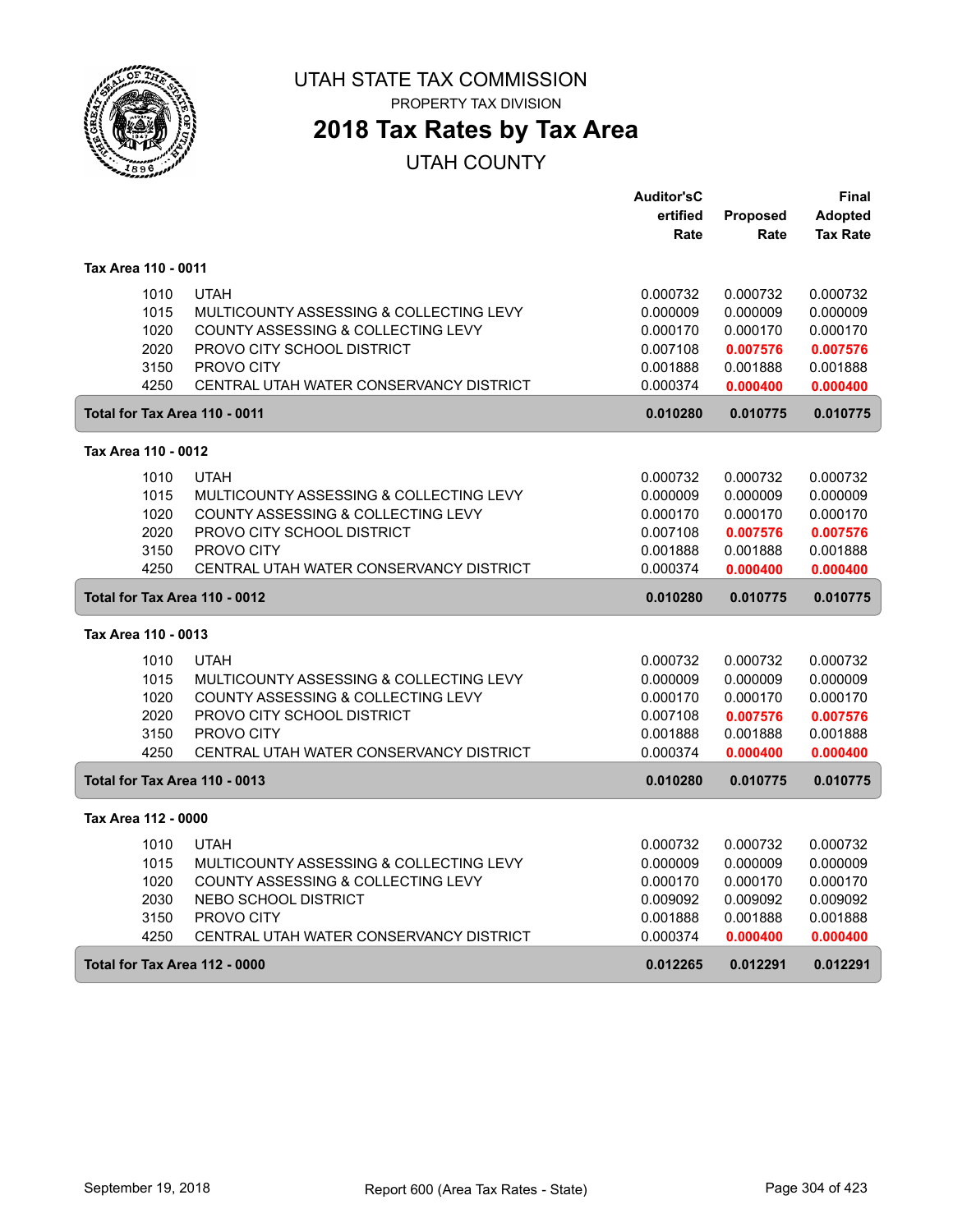

PROPERTY TAX DIVISION

## **2018 Tax Rates by Tax Area**

|                     |      |                                         | <b>Auditor'sC</b> |          | <b>Final</b>    |
|---------------------|------|-----------------------------------------|-------------------|----------|-----------------|
|                     |      |                                         | ertified          | Proposed | <b>Adopted</b>  |
|                     |      |                                         | Rate              | Rate     | <b>Tax Rate</b> |
| Tax Area 120 - 0000 |      |                                         |                   |          |                 |
|                     | 1010 | <b>UTAH</b>                             | 0.000732          | 0.000732 | 0.000732        |
|                     | 1015 | MULTICOUNTY ASSESSING & COLLECTING LEVY | 0.000009          | 0.000009 | 0.000009        |
|                     | 1020 | COUNTY ASSESSING & COLLECTING LEVY      | 0.000170          | 0.000170 | 0.000170        |
|                     | 2030 | NEBO SCHOOL DISTRICT                    | 0.009092          | 0.009092 | 0.009092        |
|                     | 4090 | UTAH COUNTY SERVICE AREA #6             | 0.001236          | 0.001236 | 0.001236        |
|                     | 4110 | UTAH COUNTY SERVICE AREA #7             | 0.000589          | 0.000589 | 0.000589        |
|                     | 4120 | UTAH COUNTY SERVICE AREA #8             | 0.000276          | 0.000276 | 0.000276        |
|                     | 4250 | CENTRAL UTAH WATER CONSERVANCY DISTRICT | 0.000374          | 0.000400 | 0.000400        |
|                     |      | Total for Tax Area 120 - 0000           | 0.012478          | 0.012504 | 0.012504        |
|                     |      |                                         |                   |          |                 |
| Tax Area 120 - 0002 |      |                                         |                   |          |                 |
|                     | 1010 | <b>UTAH</b>                             | 0.000732          | 0.000732 | 0.000732        |
|                     | 1015 | MULTICOUNTY ASSESSING & COLLECTING LEVY | 0.000009          | 0.000009 | 0.000009        |
|                     | 1020 | COUNTY ASSESSING & COLLECTING LEVY      | 0.000170          | 0.000170 | 0.000170        |
|                     | 2030 | NEBO SCHOOL DISTRICT                    | 0.009092          | 0.009092 | 0.009092        |
|                     | 4090 | UTAH COUNTY SERVICE AREA #6             | 0.001236          | 0.001236 | 0.001236        |
|                     | 4120 | UTAH COUNTY SERVICE AREA #8             | 0.000276          | 0.000276 | 0.000276        |
|                     | 4250 | CENTRAL UTAH WATER CONSERVANCY DISTRICT | 0.000374          | 0.000400 | 0.000400        |
|                     |      | Total for Tax Area 120 - 0002           | 0.011889          | 0.011915 | 0.011915        |
| Tax Area 125 - 0000 |      |                                         |                   |          |                 |
|                     | 1010 | <b>UTAH</b>                             | 0.000732          | 0.000732 | 0.000732        |
|                     | 1015 | MULTICOUNTY ASSESSING & COLLECTING LEVY | 0.000009          | 0.000009 | 0.000009        |
|                     | 1020 | COUNTY ASSESSING & COLLECTING LEVY      | 0.000170          | 0.000170 | 0.000170        |
|                     | 2030 | NEBO SCHOOL DISTRICT                    | 0.009092          | 0.009092 | 0.009092        |
|                     | 4090 | UTAH COUNTY SERVICE AREA #6             | 0.001236          | 0.001236 | 0.001236        |
|                     | 4120 | UTAH COUNTY SERVICE AREA #8             | 0.000276          | 0.000276 | 0.000276        |
|                     | 4130 | UTAH COUNTY SERVICE AREA #9             | 0.000127          | 0.000127 | 0.000127        |
|                     | 4250 | CENTRAL UTAH WATER CONSERVANCY DISTRICT | 0.000374          | 0.000400 | 0.000400        |
|                     |      | Total for Tax Area 125 - 0000           | 0.012016          | 0.012042 | 0.012042        |
| Tax Area 125 - 0001 |      |                                         |                   |          |                 |
|                     | 1010 | <b>UTAH</b>                             | 0.000732          | 0.000732 | 0.000732        |
|                     | 1015 | MULTICOUNTY ASSESSING & COLLECTING LEVY | 0.000009          | 0.000009 | 0.000009        |
|                     | 1020 | COUNTY ASSESSING & COLLECTING LEVY      | 0.000170          | 0.000170 | 0.000170        |
|                     | 2030 | NEBO SCHOOL DISTRICT                    | 0.009092          | 0.009092 | 0.009092        |
|                     | 4090 | UTAH COUNTY SERVICE AREA #6             | 0.001236          | 0.001236 | 0.001236        |
|                     | 4120 | UTAH COUNTY SERVICE AREA #8             | 0.000276          | 0.000276 | 0.000276        |
|                     | 4130 | UTAH COUNTY SERVICE AREA #9             | 0.000127          | 0.000127 | 0.000127        |
|                     | 4250 | CENTRAL UTAH WATER CONSERVANCY DISTRICT | 0.000374          | 0.000400 | 0.000400        |
|                     |      | Total for Tax Area 125 - 0001           | 0.012016          | 0.012042 | 0.012042        |
|                     |      |                                         |                   |          |                 |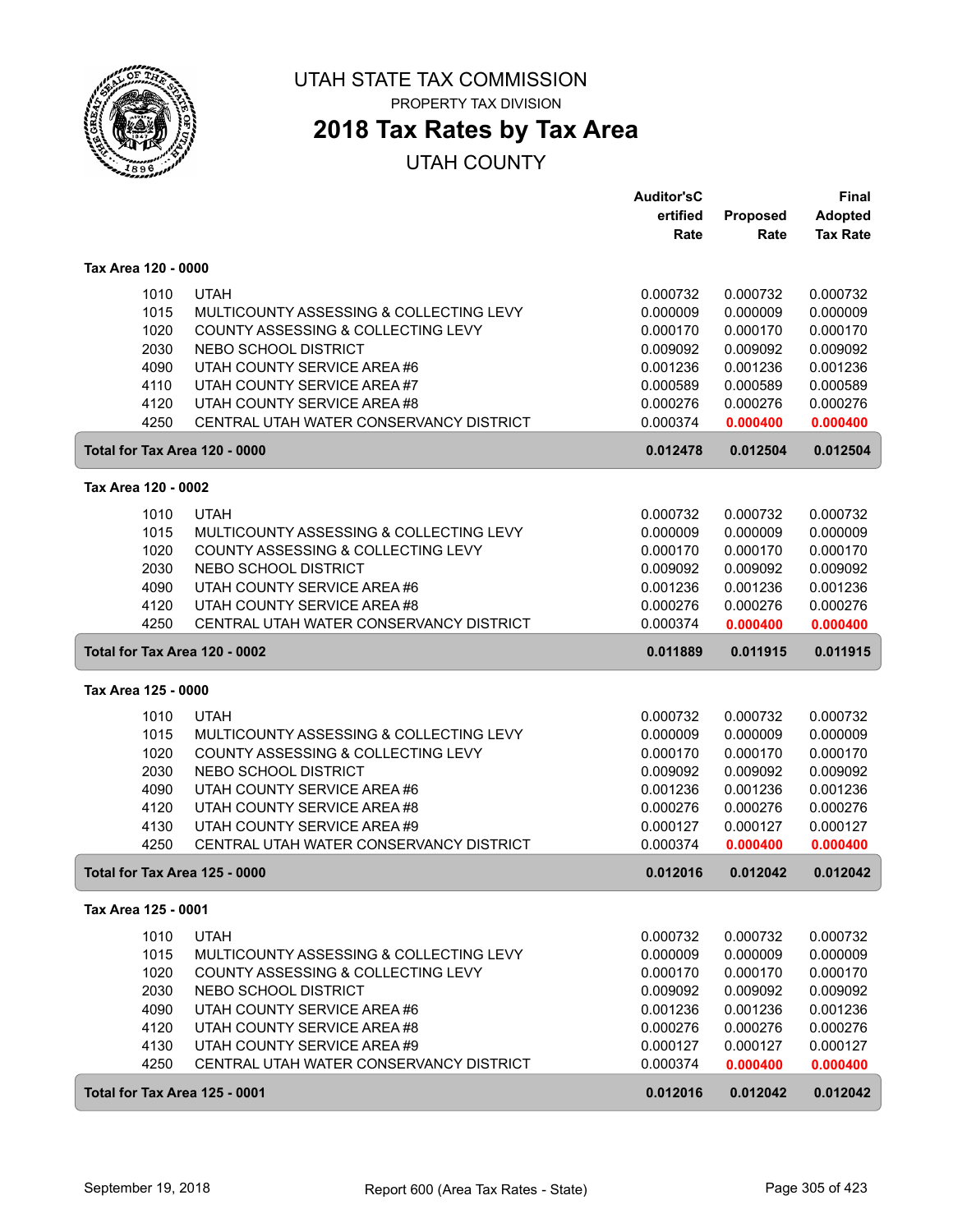

# **2018 Tax Rates by Tax Area**

|                     |                                                                                               | <b>Auditor'sC</b><br>ertified | Proposed             | <b>Final</b><br><b>Adopted</b> |
|---------------------|-----------------------------------------------------------------------------------------------|-------------------------------|----------------------|--------------------------------|
|                     |                                                                                               | Rate                          | Rate                 | <b>Tax Rate</b>                |
| Tax Area 125 - 0002 |                                                                                               |                               |                      |                                |
|                     |                                                                                               |                               |                      |                                |
|                     | <b>UTAH</b><br>1010                                                                           | 0.000732                      | 0.000732             | 0.000732                       |
|                     | 1015<br>MULTICOUNTY ASSESSING & COLLECTING LEVY<br>1020<br>COUNTY ASSESSING & COLLECTING LEVY | 0.000009<br>0.000170          | 0.000009<br>0.000170 | 0.000009<br>0.000170           |
|                     | 2030<br>NEBO SCHOOL DISTRICT                                                                  | 0.009092                      | 0.009092             | 0.009092                       |
|                     | 4090<br>UTAH COUNTY SERVICE AREA #6                                                           | 0.001236                      | 0.001236             | 0.001236                       |
|                     | UTAH COUNTY SERVICE AREA #7<br>4110                                                           | 0.000589                      | 0.000589             | 0.000589                       |
|                     | UTAH COUNTY SERVICE AREA #8<br>4120                                                           | 0.000276                      | 0.000276             | 0.000276                       |
|                     | 4130<br>UTAH COUNTY SERVICE AREA #9                                                           | 0.000127                      | 0.000127             | 0.000127                       |
|                     | 4250<br>CENTRAL UTAH WATER CONSERVANCY DISTRICT                                               | 0.000374                      | 0.000400             | 0.000400                       |
|                     | Total for Tax Area 125 - 0002                                                                 | 0.012605                      | 0.012631             | 0.012631                       |
| Tax Area 125 - 0003 |                                                                                               |                               |                      |                                |
|                     | 1010<br><b>UTAH</b>                                                                           | 0.000732                      | 0.000732             | 0.000732                       |
|                     | 1015<br>MULTICOUNTY ASSESSING & COLLECTING LEVY                                               | 0.000009                      | 0.000009             | 0.000009                       |
|                     | 1020<br>COUNTY ASSESSING & COLLECTING LEVY                                                    | 0.000170                      | 0.000170             | 0.000170                       |
|                     | 2030<br>NEBO SCHOOL DISTRICT                                                                  | 0.009092                      | 0.009092             | 0.009092                       |
|                     | 4090<br>UTAH COUNTY SERVICE AREA #6                                                           | 0.001236                      | 0.001236             | 0.001236                       |
|                     | 4120<br>UTAH COUNTY SERVICE AREA #8                                                           | 0.000276                      | 0.000276             | 0.000276                       |
|                     | 4130<br>UTAH COUNTY SERVICE AREA #9                                                           | 0.000127                      | 0.000127             | 0.000127                       |
|                     | 4250<br>CENTRAL UTAH WATER CONSERVANCY DISTRICT                                               | 0.000374                      | 0.000400             | 0.000400                       |
|                     | Total for Tax Area 125 - 0003                                                                 | 0.012016                      | 0.012042             | 0.012042                       |
| Tax Area 130 - 0000 |                                                                                               |                               |                      |                                |
|                     | 1010<br><b>UTAH</b>                                                                           | 0.000732                      | 0.000732             | 0.000732                       |
|                     | 1015<br>MULTICOUNTY ASSESSING & COLLECTING LEVY                                               | 0.000009                      | 0.000009             | 0.000009                       |
|                     | 1020<br>COUNTY ASSESSING & COLLECTING LEVY                                                    | 0.000170                      | 0.000170             | 0.000170                       |
|                     | 2030<br>NEBO SCHOOL DISTRICT                                                                  | 0.009092                      | 0.009092             | 0.009092                       |
|                     | 3190<br>SPRINGVILLE CITY<br>4250<br>CENTRAL UTAH WATER CONSERVANCY DISTRICT                   | 0.001914<br>0.000374          | 0.001914<br>0.000400 | 0.001914<br>0.000400           |
|                     | Total for Tax Area 130 - 0000                                                                 | 0.012291                      | 0.012317             | 0.012317                       |
| Tax Area 130 - 0001 |                                                                                               |                               |                      |                                |
|                     | 1010<br><b>UTAH</b>                                                                           | 0.000732                      | 0.000732             | 0.000732                       |
|                     | 1015<br>MULTICOUNTY ASSESSING & COLLECTING LEVY                                               | 0.000009                      | 0.000009             | 0.000009                       |
|                     | 1020<br>COUNTY ASSESSING & COLLECTING LEVY                                                    | 0.000170                      | 0.000170             | 0.000170                       |
|                     | 2030<br>NEBO SCHOOL DISTRICT                                                                  | 0.009092                      | 0.009092             | 0.009092                       |
|                     | 3190<br>SPRINGVILLE CITY                                                                      | 0.001914                      | 0.001914             | 0.001914                       |
|                     | 4250<br>CENTRAL UTAH WATER CONSERVANCY DISTRICT                                               | 0.000374                      | 0.000400             | 0.000400                       |
|                     | Total for Tax Area 130 - 0001                                                                 | 0.012291                      | 0.012317             | 0.012317                       |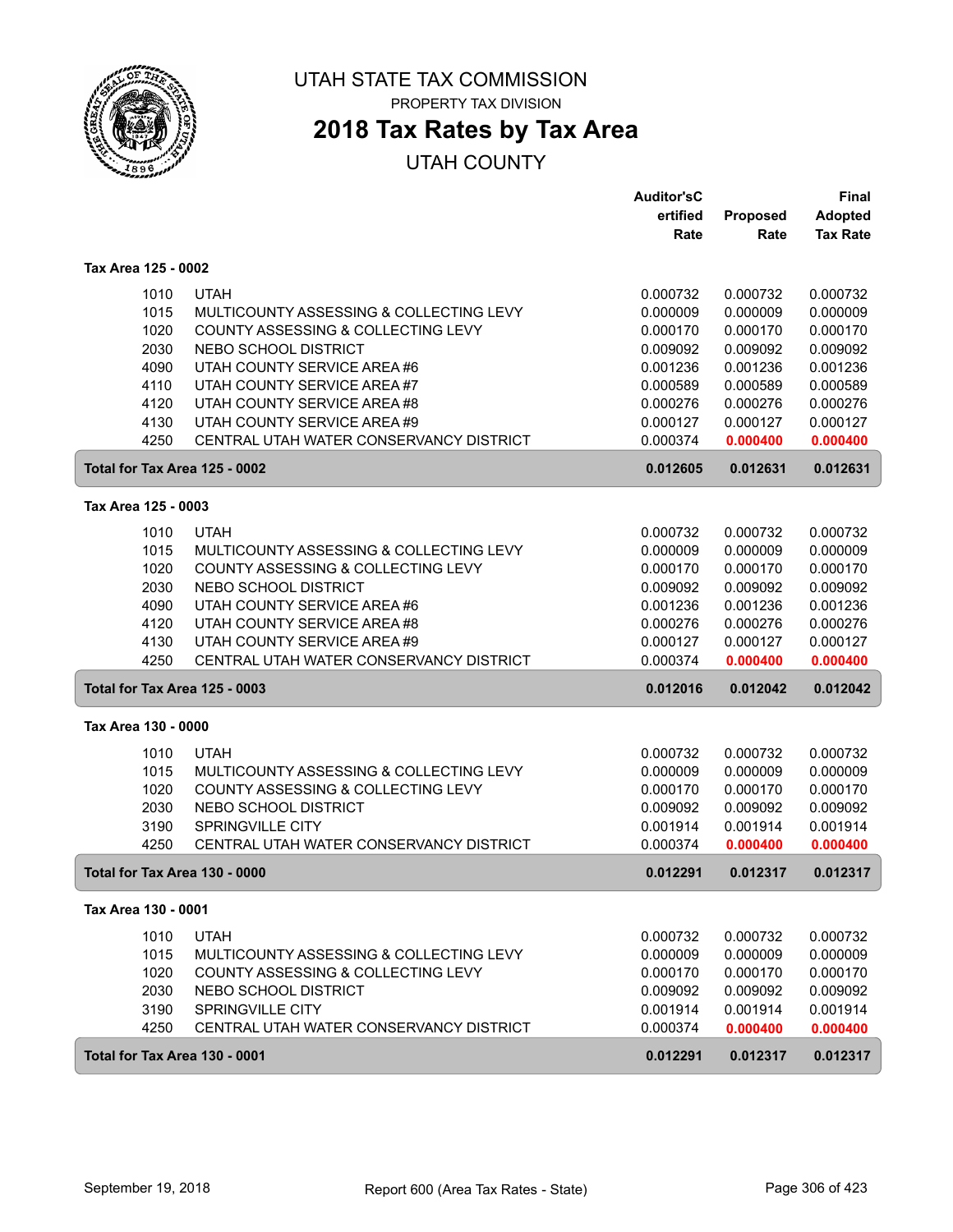

PROPERTY TAX DIVISION

# **2018 Tax Rates by Tax Area**

|                               |                                         | <b>Auditor'sC</b> |          | <b>Final</b>    |
|-------------------------------|-----------------------------------------|-------------------|----------|-----------------|
|                               |                                         | ertified          | Proposed | <b>Adopted</b>  |
|                               |                                         | Rate              | Rate     | <b>Tax Rate</b> |
| Tax Area 131 - 0000           |                                         |                   |          |                 |
| 1010                          | <b>UTAH</b>                             | 0.000732          | 0.000732 | 0.000732        |
| 1015                          | MULTICOUNTY ASSESSING & COLLECTING LEVY | 0.000009          | 0.000009 | 0.000009        |
| 1020                          | COUNTY ASSESSING & COLLECTING LEVY      | 0.000170          | 0.000170 | 0.000170        |
| 2030                          | NEBO SCHOOL DISTRICT                    | 0.009092          | 0.009092 | 0.009092        |
| 3190                          | SPRINGVILLE CITY                        | 0.001914          | 0.001914 | 0.001914        |
| 4250                          | CENTRAL UTAH WATER CONSERVANCY DISTRICT | 0.000374          | 0.000400 | 0.000400        |
| 4355                          | SPRINGVILLE DRAINAGE DISTRICT           | 0.000329          | 0.000329 | 0.000329        |
| Total for Tax Area 131 - 0000 |                                         | 0.012620          | 0.012646 | 0.012646        |
| Tax Area 131 - 0001           |                                         |                   |          |                 |
| 1010                          | <b>UTAH</b>                             | 0.000732          | 0.000732 | 0.000732        |
| 1015                          | MULTICOUNTY ASSESSING & COLLECTING LEVY | 0.000009          | 0.000009 | 0.000009        |
| 1020                          | COUNTY ASSESSING & COLLECTING LEVY      | 0.000170          | 0.000170 | 0.000170        |
| 2030                          | NEBO SCHOOL DISTRICT                    | 0.009092          | 0.009092 | 0.009092        |
| 3190                          | <b>SPRINGVILLE CITY</b>                 | 0.001914          | 0.001914 | 0.001914        |
| 4250                          | CENTRAL UTAH WATER CONSERVANCY DISTRICT | 0.000374          | 0.000400 | 0.000400        |
| 4355                          | SPRINGVILLE DRAINAGE DISTRICT           | 0.000329          | 0.000329 | 0.000329        |
| Total for Tax Area 131 - 0001 |                                         | 0.012620          | 0.012646 | 0.012646        |
| Tax Area 140 - 0000           |                                         |                   |          |                 |
| 1010                          | <b>UTAH</b>                             | 0.000732          | 0.000732 | 0.000732        |
| 1015                          | MULTICOUNTY ASSESSING & COLLECTING LEVY | 0.000009          | 0.000009 | 0.000009        |
| 1020                          | COUNTY ASSESSING & COLLECTING LEVY      | 0.000170          | 0.000170 | 0.000170        |
| 2030                          | NEBO SCHOOL DISTRICT                    | 0.009092          | 0.009092 | 0.009092        |
| 3110                          | <b>MAPLETON CITY</b>                    | 0.002523          | 0.002523 | 0.002523        |
| 4250                          | CENTRAL UTAH WATER CONSERVANCY DISTRICT | 0.000374          | 0.000400 | 0.000400        |
| Total for Tax Area 140 - 0000 |                                         | 0.012900          | 0.012926 | 0.012926        |
| Tax Area 150 - 0000           |                                         |                   |          |                 |
| 1010                          | <b>UTAH</b>                             | 0.000732          | 0.000732 | 0.000732        |
| 1015                          | MULTICOUNTY ASSESSING & COLLECTING LEVY | 0.000009          | 0.000009 | 0.000009        |
| 1020                          | COUNTY ASSESSING & COLLECTING LEVY      | 0.000170          | 0.000170 | 0.000170        |
| 2030                          | NEBO SCHOOL DISTRICT                    | 0.009092          | 0.009092 | 0.009092        |
| 3180                          | SPANISH FORK CITY                       | 0.000886          | 0.000955 | 0.000955        |
| 4250                          | CENTRAL UTAH WATER CONSERVANCY DISTRICT | 0.000374          | 0.000400 | 0.000400        |
| Total for Tax Area 150 - 0000 |                                         | 0.011263          | 0.011358 | 0.011358        |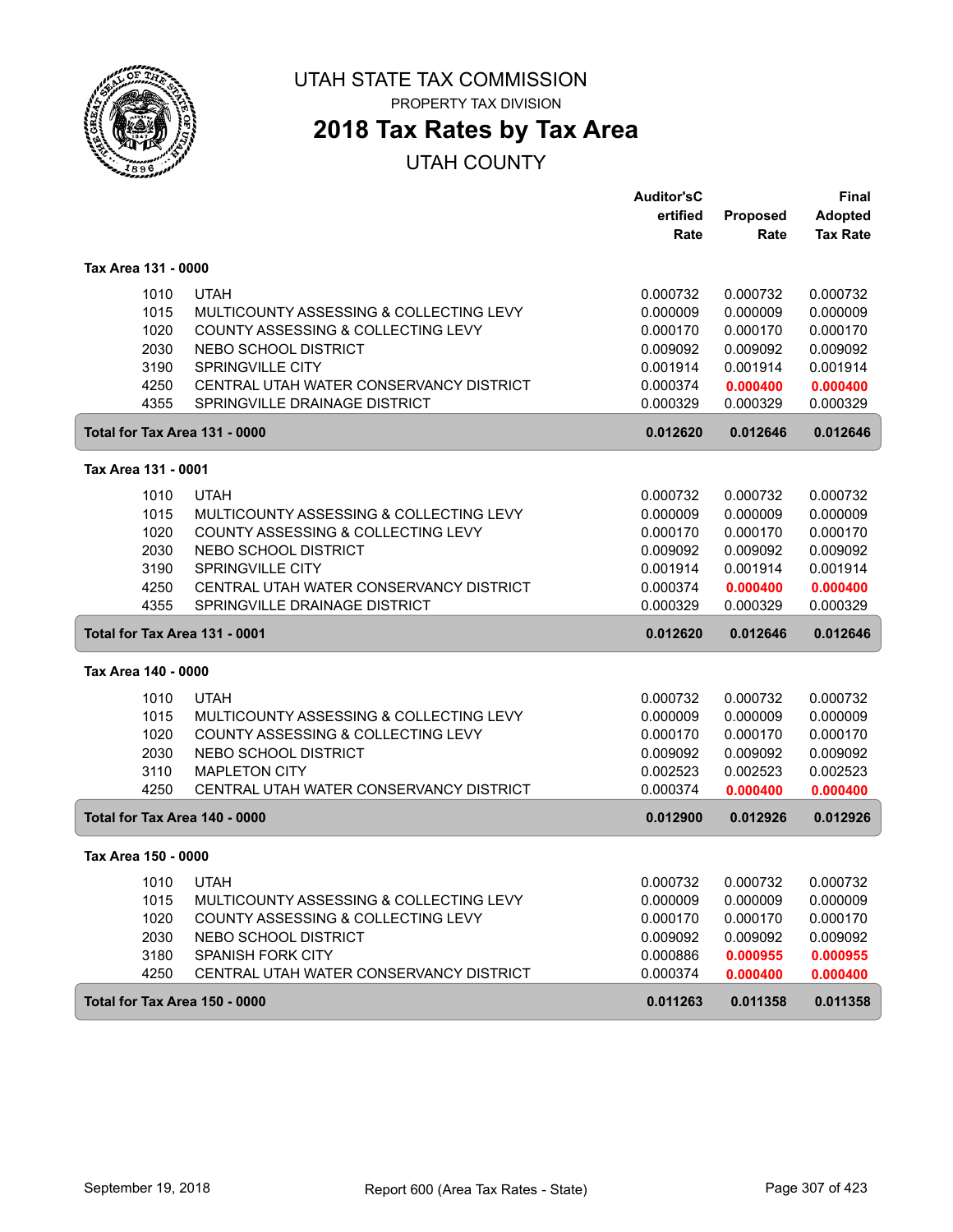

## **2018 Tax Rates by Tax Area**

|                               |                                                                               | <b>Auditor'sC</b>    |                      | Final                |
|-------------------------------|-------------------------------------------------------------------------------|----------------------|----------------------|----------------------|
|                               |                                                                               | ertified             | Proposed             | <b>Adopted</b>       |
|                               |                                                                               | Rate                 | Rate                 | <b>Tax Rate</b>      |
|                               |                                                                               |                      |                      |                      |
| Tax Area 150 - 0001           |                                                                               |                      |                      |                      |
| 1010                          | <b>UTAH</b>                                                                   | 0.000732             | 0.000732             | 0.000732             |
| 1015                          | MULTICOUNTY ASSESSING & COLLECTING LEVY                                       | 0.000009             | 0.000009             | 0.000009             |
| 1020                          | COUNTY ASSESSING & COLLECTING LEVY                                            | 0.000170             | 0.000170             | 0.000170             |
| 2030                          | NEBO SCHOOL DISTRICT                                                          | 0.009092             | 0.009092             | 0.009092             |
| 3180                          | <b>SPANISH FORK CITY</b>                                                      | 0.000886             | 0.000955             | 0.000955             |
| 4250                          | CENTRAL UTAH WATER CONSERVANCY DISTRICT                                       | 0.000374             | 0.000400             | 0.000400             |
| Total for Tax Area 150 - 0001 |                                                                               | 0.011263             | 0.011358             | 0.011358             |
| Tax Area 150 - 0002           |                                                                               |                      |                      |                      |
| 1010                          | <b>UTAH</b>                                                                   | 0.000732             | 0.000732             | 0.000732             |
| 1015                          | MULTICOUNTY ASSESSING & COLLECTING LEVY                                       | 0.000009             | 0.000009             | 0.000009             |
| 1020                          | COUNTY ASSESSING & COLLECTING LEVY                                            | 0.000170             | 0.000170             | 0.000170             |
| 2030                          | NEBO SCHOOL DISTRICT                                                          | 0.009092             | 0.009092             | 0.009092             |
| 3180                          | <b>SPANISH FORK CITY</b>                                                      | 0.000886             | 0.000955             | 0.000955             |
| 4250                          | CENTRAL UTAH WATER CONSERVANCY DISTRICT                                       | 0.000374             | 0.000400             | 0.000400             |
| Total for Tax Area 150 - 0002 |                                                                               | 0.011263             | 0.011358             | 0.011358             |
| Tax Area 150 - 0003           |                                                                               |                      |                      |                      |
|                               |                                                                               |                      |                      |                      |
| 1010<br>1015                  | <b>UTAH</b>                                                                   | 0.000732             | 0.000732             | 0.000732             |
| 1020                          | MULTICOUNTY ASSESSING & COLLECTING LEVY<br>COUNTY ASSESSING & COLLECTING LEVY | 0.000009<br>0.000170 | 0.000009<br>0.000170 | 0.000009<br>0.000170 |
| 2030                          | NEBO SCHOOL DISTRICT                                                          | 0.009092             | 0.009092             | 0.009092             |
| 3180                          | <b>SPANISH FORK CITY</b>                                                      | 0.000886             |                      |                      |
| 4250                          | CENTRAL UTAH WATER CONSERVANCY DISTRICT                                       | 0.000374             | 0.000955<br>0.000400 | 0.000955<br>0.000400 |
| Total for Tax Area 150 - 0003 |                                                                               | 0.011263             | 0.011358             | 0.011358             |
|                               |                                                                               |                      |                      |                      |
| Tax Area 150 - 0005           |                                                                               |                      |                      |                      |
| 1010                          | <b>UTAH</b>                                                                   | 0.000732             | 0.000732             | 0.000732             |
| 1015                          | MULTICOUNTY ASSESSING & COLLECTING LEVY                                       | 0.000009             | 0.000009             | 0.000009             |
| 1020                          | COUNTY ASSESSING & COLLECTING LEVY                                            | 0.000170             | 0.000170             | 0.000170             |
| 2030                          | NEBO SCHOOL DISTRICT                                                          | 0.009092             | 0.009092             | 0.009092             |
| 3180                          | <b>SPANISH FORK CITY</b>                                                      | 0.000886             | 0.000955             | 0.000955             |
| 4250                          | CENTRAL UTAH WATER CONSERVANCY DISTRICT                                       | 0.000374             | 0.000400             | 0.000400             |
| Total for Tax Area 150 - 0005 |                                                                               | 0.011263             | 0.011358             | 0.011358             |
| Tax Area 150 - 0006           |                                                                               |                      |                      |                      |
| 1010                          | <b>UTAH</b>                                                                   | 0.000732             | 0.000732             | 0.000732             |
| 1015                          | MULTICOUNTY ASSESSING & COLLECTING LEVY                                       | 0.000009             | 0.000009             | 0.000009             |
| 1020                          | COUNTY ASSESSING & COLLECTING LEVY                                            | 0.000170             | 0.000170             | 0.000170             |
| 2030                          | NEBO SCHOOL DISTRICT                                                          | 0.009092             | 0.009092             | 0.009092             |
| 3180                          | SPANISH FORK CITY                                                             | 0.000886             | 0.000955             | 0.000955             |
| 4250                          | CENTRAL UTAH WATER CONSERVANCY DISTRICT                                       | 0.000374             | 0.000400             | 0.000400             |
| Total for Tax Area 150 - 0006 |                                                                               | 0.011263             | 0.011358             | 0.011358             |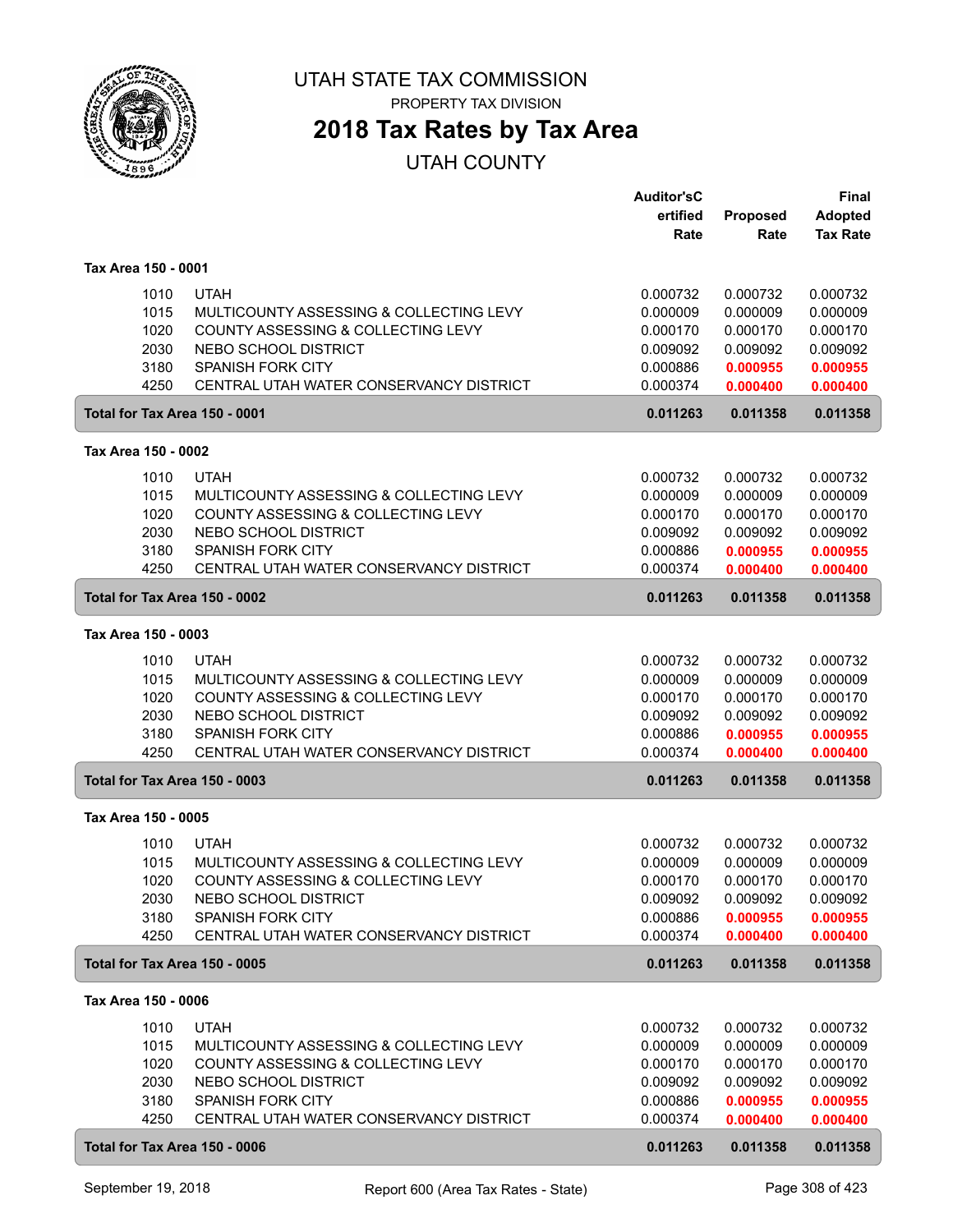

**2018 Tax Rates by Tax Area**

|                               |                                         | <b>Auditor'sC</b> |          | Final           |
|-------------------------------|-----------------------------------------|-------------------|----------|-----------------|
|                               |                                         | ertified          | Proposed | <b>Adopted</b>  |
|                               |                                         | Rate              | Rate     | <b>Tax Rate</b> |
| Tax Area 150 - 0007           |                                         |                   |          |                 |
| 1010                          | <b>UTAH</b>                             | 0.000732          | 0.000732 | 0.000732        |
| 1015                          | MULTICOUNTY ASSESSING & COLLECTING LEVY | 0.000009          | 0.000009 | 0.000009        |
| 1020                          | COUNTY ASSESSING & COLLECTING LEVY      | 0.000170          | 0.000170 | 0.000170        |
| 2030                          | <b>NEBO SCHOOL DISTRICT</b>             | 0.009092          | 0.009092 | 0.009092        |
| 3180                          | <b>SPANISH FORK CITY</b>                | 0.000886          | 0.000955 | 0.000955        |
| 4250                          | CENTRAL UTAH WATER CONSERVANCY DISTRICT | 0.000374          | 0.000400 | 0.000400        |
| Total for Tax Area 150 - 0007 |                                         | 0.011263          | 0.011358 | 0.011358        |
| Tax Area 150 - 0008           |                                         |                   |          |                 |
| 1010                          | <b>UTAH</b>                             | 0.000732          | 0.000732 | 0.000732        |
| 1015                          | MULTICOUNTY ASSESSING & COLLECTING LEVY | 0.000009          | 0.000009 | 0.000009        |
| 1020                          | COUNTY ASSESSING & COLLECTING LEVY      | 0.000170          | 0.000170 | 0.000170        |
| 2030                          | <b>NEBO SCHOOL DISTRICT</b>             | 0.009092          | 0.009092 | 0.009092        |
| 3180                          | <b>SPANISH FORK CITY</b>                | 0.000886          | 0.000955 | 0.000955        |
| 4250                          | CENTRAL UTAH WATER CONSERVANCY DISTRICT | 0.000374          | 0.000400 | 0.000400        |
| Total for Tax Area 150 - 0008 |                                         | 0.011263          | 0.011358 | 0.011358        |
| Tax Area 150 - 0010           |                                         |                   |          |                 |
| 1010                          | <b>UTAH</b>                             | 0.000732          | 0.000732 | 0.000732        |
| 1015                          | MULTICOUNTY ASSESSING & COLLECTING LEVY | 0.000009          | 0.000009 | 0.000009        |
| 1020                          | COUNTY ASSESSING & COLLECTING LEVY      | 0.000170          | 0.000170 | 0.000170        |
| 2030                          | <b>NEBO SCHOOL DISTRICT</b>             | 0.009092          | 0.009092 | 0.009092        |
| 3180                          | <b>SPANISH FORK CITY</b>                | 0.000886          | 0.000955 | 0.000955        |
| 4250                          | CENTRAL UTAH WATER CONSERVANCY DISTRICT | 0.000374          | 0.000400 | 0.000400        |
| Total for Tax Area 150 - 0010 |                                         | 0.011263          | 0.011358 | 0.011358        |
| Tax Area 150 - 0012           |                                         |                   |          |                 |
| 1010                          | <b>UTAH</b>                             | 0.000732          | 0.000732 | 0.000732        |
| 1015                          | MULTICOUNTY ASSESSING & COLLECTING LEVY | 0.000009          | 0.000009 | 0.000009        |
| 1020                          | COUNTY ASSESSING & COLLECTING LEVY      | 0.000170          | 0.000170 | 0.000170        |
| 2030                          | <b>NEBO SCHOOL DISTRICT</b>             | 0.009092          | 0.009092 | 0.009092        |
| 3180                          | SPANISH FORK CITY                       | 0.000886          | 0.000955 | 0.000955        |
| 4250                          | CENTRAL UTAH WATER CONSERVANCY DISTRICT | 0.000374          | 0.000400 | 0.000400        |
| Total for Tax Area 150 - 0012 |                                         | 0.011263          | 0.011358 | 0.011358        |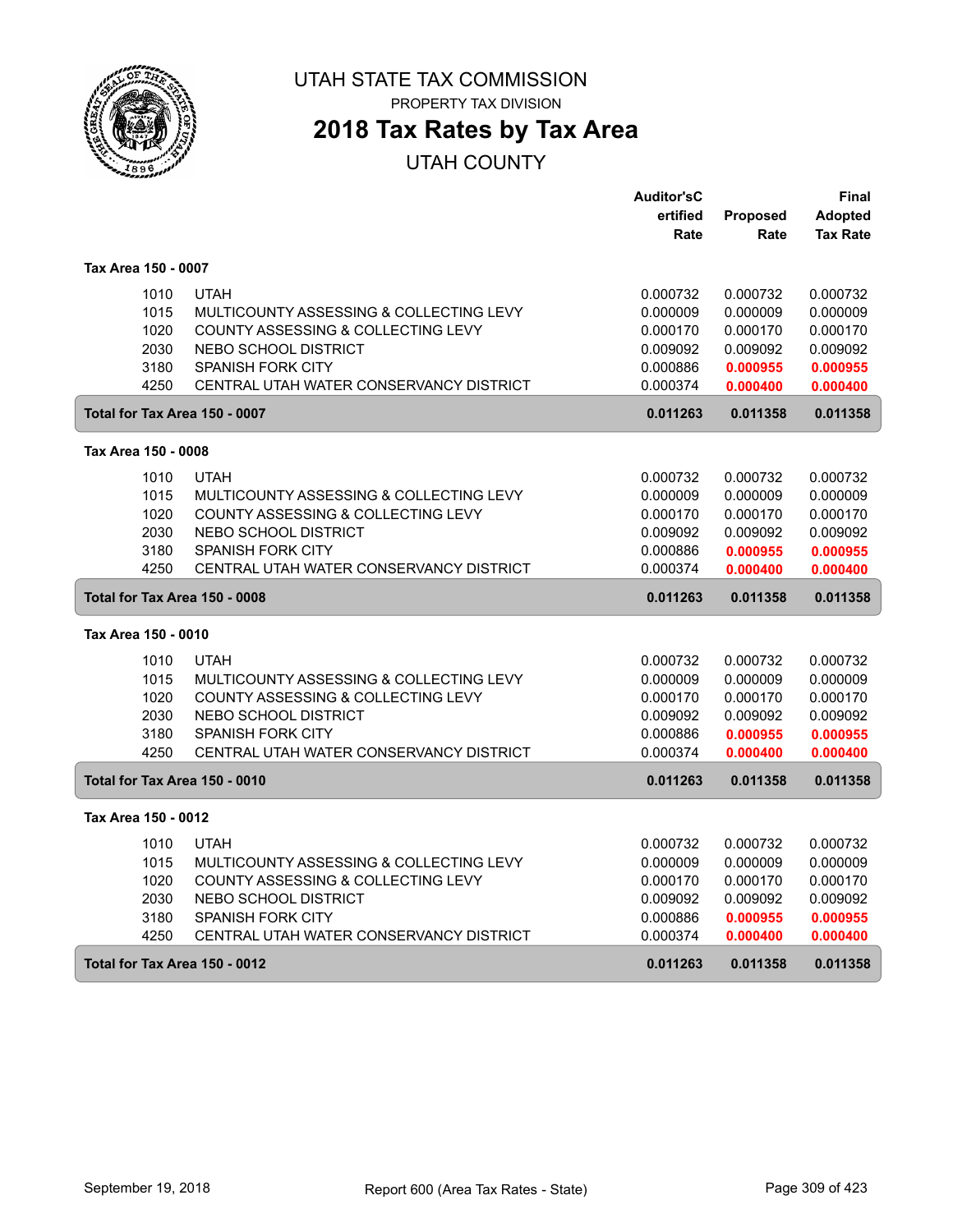

PROPERTY TAX DIVISION

## **2018 Tax Rates by Tax Area**

|                     |                                               | <b>Auditor'sC</b><br>ertified | <b>Proposed</b> | Final<br><b>Adopted</b> |
|---------------------|-----------------------------------------------|-------------------------------|-----------------|-------------------------|
|                     |                                               | Rate                          | Rate            | <b>Tax Rate</b>         |
| Tax Area 151 - 0000 |                                               |                               |                 |                         |
| 1010                | <b>UTAH</b>                                   | 0.000732                      | 0.000732        | 0.000732                |
| 1015                | MULTICOUNTY ASSESSING & COLLECTING LEVY       | 0.000009                      | 0.000009        | 0.000009                |
| 1020                | COUNTY ASSESSING & COLLECTING LEVY            | 0.000170                      | 0.000170        | 0.000170                |
| 2030                | NEBO SCHOOL DISTRICT                          | 0.009092                      | 0.009092        | 0.009092                |
| 3180                | <b>SPANISH FORK CITY</b>                      | 0.000886                      | 0.000955        | 0.000955                |
| 4250                | CENTRAL UTAH WATER CONSERVANCY DISTRICT       | 0.000374                      | 0.000400        | 0.000400                |
| 4355                | SPRINGVILLE DRAINAGE DISTRICT                 | 0.000329                      | 0.000329        | 0.000329                |
|                     | Total for Tax Area 151 - 0000                 | 0.011592                      | 0.011687        | 0.011687                |
| Tax Area 151 - 0001 |                                               |                               |                 |                         |
| 1010                | <b>UTAH</b>                                   | 0.000732                      | 0.000732        | 0.000732                |
| 1015                | MULTICOUNTY ASSESSING & COLLECTING LEVY       | 0.000009                      | 0.000009        | 0.000009                |
| 1020                | COUNTY ASSESSING & COLLECTING LEVY            | 0.000170                      | 0.000170        | 0.000170                |
| 2030                | NEBO SCHOOL DISTRICT                          | 0.009092                      | 0.009092        | 0.009092                |
| 3180                | <b>SPANISH FORK CITY</b>                      | 0.000886                      | 0.000955        | 0.000955                |
| 4250                | CENTRAL UTAH WATER CONSERVANCY DISTRICT       | 0.000374                      | 0.000400        | 0.000400                |
| 4355                | SPRINGVILLE DRAINAGE DISTRICT                 | 0.000329                      | 0.000329        | 0.000329                |
|                     | Total for Tax Area 151 - 0001                 | 0.011592                      | 0.011687        | 0.011687                |
| Tax Area 155 - 0000 |                                               |                               |                 |                         |
| 1010                | <b>UTAH</b>                                   | 0.000732                      | 0.000732        | 0.000732                |
| 1015                | MULTICOUNTY ASSESSING & COLLECTING LEVY       | 0.000009                      | 0.000009        | 0.000009                |
| 1020                | COUNTY ASSESSING & COLLECTING LEVY            | 0.000170                      | 0.000170        | 0.000170                |
| 2030                | NEBO SCHOOL DISTRICT                          | 0.009092                      | 0.009092        | 0.009092                |
| 4090                | UTAH COUNTY SERVICE AREA #6                   | 0.001236                      | 0.001236        | 0.001236                |
| 4120                | UTAH COUNTY SERVICE AREA #8                   | 0.000276                      | 0.000276        | 0.000276                |
| 4250                | CENTRAL UTAH WATER CONSERVANCY DISTRICT       | 0.000374                      | 0.000400        | 0.000400                |
| 4270                | SOLDIER SUMMIT SPECIAL SERVICE DISTRICT       | 0.003046                      | 0.003046        | 0.003046                |
|                     | Total for Tax Area 155 - 0000                 | 0.014935                      | 0.014961        | 0.014961                |
| Tax Area 160 - 0000 |                                               |                               |                 |                         |
| 1010                | <b>UTAH</b>                                   | 0.000732                      | 0.000732        | 0.000732                |
| 1015                | MULTICOUNTY ASSESSING & COLLECTING LEVY       | 0.000009                      | 0.000009        | 0.000009                |
| 1020                | COUNTY ASSESSING & COLLECTING LEVY            | 0.000170                      | 0.000170        | 0.000170                |
| 2030                | NEBO SCHOOL DISTRICT                          | 0.009092                      | 0.009092        | 0.009092                |
| 4070                | <b>BENJAMIN CEMETERY MAINTENANCE DISTRICT</b> | 0.000133                      | 0.000133        | 0.000133                |
| 4090                | UTAH COUNTY SERVICE AREA #6                   | 0.001236                      | 0.001236        | 0.001236                |
| 4110                | UTAH COUNTY SERVICE AREA #7                   | 0.000589                      | 0.000589        | 0.000589                |
| 4120                | UTAH COUNTY SERVICE AREA #8                   | 0.000276                      | 0.000276        | 0.000276                |
| 4250                | CENTRAL UTAH WATER CONSERVANCY DISTRICT       | 0.000374                      | 0.000400        | 0.000400                |
|                     | Total for Tax Area 160 - 0000                 | 0.012611                      | 0.012637        | 0.012637                |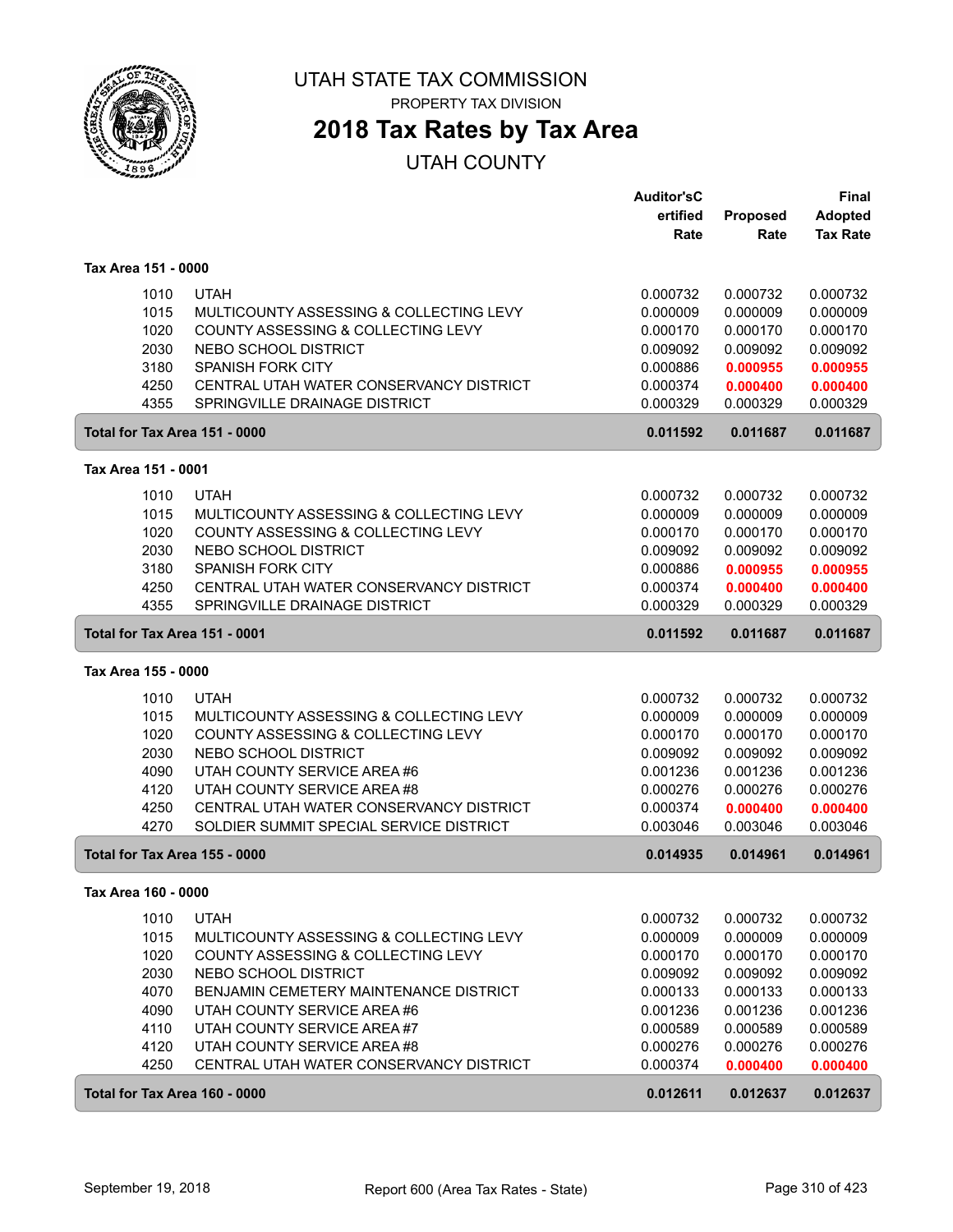

## **2018 Tax Rates by Tax Area**

|                                      |                                         | <b>Auditor'sC</b> |          | Final           |
|--------------------------------------|-----------------------------------------|-------------------|----------|-----------------|
|                                      |                                         | ertified          | Proposed | <b>Adopted</b>  |
|                                      |                                         | Rate              | Rate     | <b>Tax Rate</b> |
| Tax Area 160 - 0001                  |                                         |                   |          |                 |
| 1010                                 | <b>UTAH</b>                             | 0.000732          | 0.000732 | 0.000732        |
| 1015                                 | MULTICOUNTY ASSESSING & COLLECTING LEVY | 0.000009          | 0.000009 | 0.000009        |
| 1020                                 | COUNTY ASSESSING & COLLECTING LEVY      | 0.000170          | 0.000170 | 0.000170        |
| 2030                                 | NEBO SCHOOL DISTRICT                    | 0.009092          | 0.009092 | 0.009092        |
| 4070                                 | BENJAMIN CEMETERY MAINTENANCE DISTRICT  | 0.000133          | 0.000133 | 0.000133        |
| 4090                                 | UTAH COUNTY SERVICE AREA #6             | 0.001236          | 0.001236 | 0.001236        |
| 4110                                 | UTAH COUNTY SERVICE AREA #7             | 0.000589          | 0.000589 | 0.000589        |
| 4120                                 | UTAH COUNTY SERVICE AREA #8             | 0.000276          | 0.000276 | 0.000276        |
| 4250                                 | CENTRAL UTAH WATER CONSERVANCY DISTRICT | 0.000374          | 0.000400 | 0.000400        |
| Total for Tax Area 160 - 0001        |                                         | 0.012611          | 0.012637 | 0.012637        |
| Tax Area 165 - 0000                  |                                         |                   |          |                 |
| 1010                                 | <b>UTAH</b>                             | 0.000732          | 0.000732 | 0.000732        |
| 1015                                 | MULTICOUNTY ASSESSING & COLLECTING LEVY | 0.000009          | 0.000009 | 0.000009        |
| 1020                                 | COUNTY ASSESSING & COLLECTING LEVY      | 0.000170          | 0.000170 | 0.000170        |
| 2030                                 | NEBO SCHOOL DISTRICT                    | 0.009092          | 0.009092 | 0.009092        |
| 4070                                 | BENJAMIN CEMETERY MAINTENANCE DISTRICT  | 0.000133          | 0.000133 | 0.000133        |
| 4090                                 | UTAH COUNTY SERVICE AREA #6             | 0.001236          | 0.001236 | 0.001236        |
| 4120                                 | UTAH COUNTY SERVICE AREA #8             | 0.000276          | 0.000276 | 0.000276        |
| 4130                                 | UTAH COUNTY SERVICE AREA #9             | 0.000127          | 0.000127 | 0.000127        |
| 4250                                 | CENTRAL UTAH WATER CONSERVANCY DISTRICT | 0.000374          | 0.000400 | 0.000400        |
| <b>Total for Tax Area 165 - 0000</b> |                                         | 0.012149          | 0.012175 | 0.012175        |
| Tax Area 170 - 0000                  |                                         |                   |          |                 |
| 1010                                 | <b>UTAH</b>                             | 0.000732          | 0.000732 | 0.000732        |
| 1015                                 | MULTICOUNTY ASSESSING & COLLECTING LEVY | 0.000009          | 0.000009 | 0.000009        |
| 1020                                 | COUNTY ASSESSING & COLLECTING LEVY      | 0.000170          | 0.000170 | 0.000170        |
| 2030                                 | NEBO SCHOOL DISTRICT                    | 0.009092          | 0.009092 | 0.009092        |
| 3130                                 | PAYSON CITY                             | 0.001189          | 0.001486 | 0.001280        |
| 4250                                 | CENTRAL UTAH WATER CONSERVANCY DISTRICT | 0.000374          | 0.000400 | 0.000400        |
| Total for Tax Area 170 - 0000        |                                         | 0.011566          | 0.011889 | 0.011683        |
| Tax Area 179 - 0000                  |                                         |                   |          |                 |
| 1010                                 | <b>UTAH</b>                             | 0.000732          | 0.000732 | 0.000732        |
| 1015                                 | MULTICOUNTY ASSESSING & COLLECTING LEVY | 0.000009          | 0.000009 | 0.000009        |
| 1020                                 | COUNTY ASSESSING & COLLECTING LEVY      | 0.000170          | 0.000170 | 0.000170        |
| 2030                                 | NEBO SCHOOL DISTRICT                    | 0.009092          | 0.009092 | 0.009092        |
| 3160                                 | <b>SALEM CITY</b>                       | 0.001524          | 0.001524 | 0.001524        |
| 4070                                 | BENJAMIN CEMETERY MAINTENANCE DISTRICT  | 0.000133          | 0.000133 | 0.000133        |
| 4250                                 | CENTRAL UTAH WATER CONSERVANCY DISTRICT | 0.000374          | 0.000400 | 0.000400        |
| Total for Tax Area 179 - 0000        |                                         | 0.012034          | 0.012060 | 0.012060        |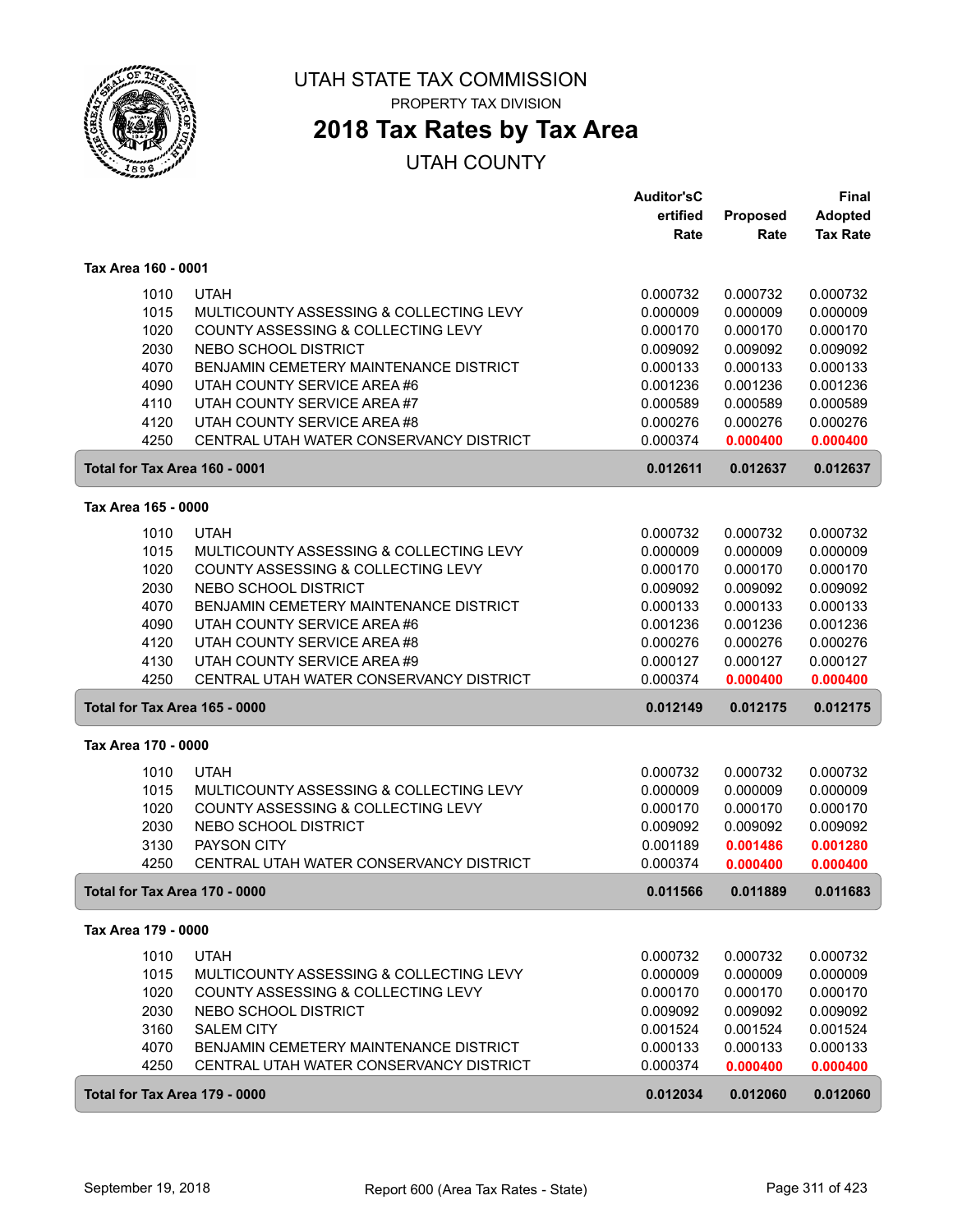

**2018 Tax Rates by Tax Area**

|                               |                                                                               | <b>Auditor'sC</b><br>ertified | Proposed             | <b>Final</b><br><b>Adopted</b> |
|-------------------------------|-------------------------------------------------------------------------------|-------------------------------|----------------------|--------------------------------|
|                               |                                                                               | Rate                          | Rate                 | <b>Tax Rate</b>                |
| Tax Area 180 - 0000           |                                                                               |                               |                      |                                |
| 1010                          | <b>UTAH</b>                                                                   | 0.000732                      | 0.000732             | 0.000732                       |
| 1015<br>1020                  | MULTICOUNTY ASSESSING & COLLECTING LEVY<br>COUNTY ASSESSING & COLLECTING LEVY | 0.000009<br>0.000170          | 0.000009<br>0.000170 | 0.000009<br>0.000170           |
| 2030                          | NEBO SCHOOL DISTRICT                                                          | 0.009092                      | 0.009092             | 0.009092                       |
| 3160                          | <b>SALEM CITY</b>                                                             | 0.001524                      | 0.001524             | 0.001524                       |
| 4250                          | CENTRAL UTAH WATER CONSERVANCY DISTRICT                                       | 0.000374                      | 0.000400             | 0.000400                       |
| Total for Tax Area 180 - 0000 |                                                                               | 0.011901                      | 0.011927             | 0.011927                       |
| Tax Area 180 - 0001           |                                                                               |                               |                      |                                |
| 1010                          | <b>UTAH</b>                                                                   | 0.000732                      | 0.000732             | 0.000732                       |
| 1015                          | MULTICOUNTY ASSESSING & COLLECTING LEVY                                       | 0.000009                      | 0.000009             | 0.000009                       |
| 1020<br>2030                  | COUNTY ASSESSING & COLLECTING LEVY<br>NEBO SCHOOL DISTRICT                    | 0.000170<br>0.009092          | 0.000170<br>0.009092 | 0.000170<br>0.009092           |
| 3160                          | <b>SALEM CITY</b>                                                             | 0.001524                      | 0.001524             | 0.001524                       |
| 4250                          | CENTRAL UTAH WATER CONSERVANCY DISTRICT                                       | 0.000374                      | 0.000400             | 0.000400                       |
| Total for Tax Area 180 - 0001 |                                                                               | 0.011901                      | 0.011927             | 0.011927                       |
| Tax Area 180 - 0002           |                                                                               |                               |                      |                                |
| 1010                          | <b>UTAH</b>                                                                   | 0.000732                      | 0.000732             | 0.000732                       |
| 1015                          | MULTICOUNTY ASSESSING & COLLECTING LEVY                                       | 0.000009                      | 0.000009             | 0.000009                       |
| 1020                          | COUNTY ASSESSING & COLLECTING LEVY                                            | 0.000170                      | 0.000170             | 0.000170                       |
| 2030<br>3160                  | NEBO SCHOOL DISTRICT<br><b>SALEM CITY</b>                                     | 0.009092<br>0.001524          | 0.009092<br>0.001524 | 0.009092<br>0.001524           |
| 4250                          | CENTRAL UTAH WATER CONSERVANCY DISTRICT                                       | 0.000374                      | 0.000400             | 0.000400                       |
| Total for Tax Area 180 - 0002 |                                                                               | 0.011901                      | 0.011927             | 0.011927                       |
| Tax Area 181 - 0000           |                                                                               |                               |                      |                                |
| 1010                          | <b>UTAH</b>                                                                   | 0.000732                      | 0.000732             | 0.000732                       |
| 1015                          | MULTICOUNTY ASSESSING & COLLECTING LEVY                                       | 0.000009                      | 0.000009             | 0.000009                       |
| 1020                          | COUNTY ASSESSING & COLLECTING LEVY                                            | 0.000170                      | 0.000170             | 0.000170                       |
| 2030                          | NEBO SCHOOL DISTRICT                                                          | 0.009092                      | 0.009092             | 0.009092                       |
| 3050<br>4250                  | <b>ELK RIDGE CITY</b><br>CENTRAL UTAH WATER CONSERVANCY DISTRICT              | 0.001841<br>0.000374          | 0.001841<br>0.000400 | 0.001841<br>0.000400           |
| Total for Tax Area 181 - 0000 |                                                                               | 0.012218                      | 0.012244             | 0.012244                       |
| Tax Area 182 - 0000           |                                                                               |                               |                      |                                |
| 1010                          | <b>UTAH</b>                                                                   | 0.000732                      | 0.000732             | 0.000732                       |
| 1015                          | MULTICOUNTY ASSESSING & COLLECTING LEVY                                       | 0.000009                      | 0.000009             | 0.000009                       |
| 1020                          | COUNTY ASSESSING & COLLECTING LEVY                                            | 0.000170                      | 0.000170             | 0.000170                       |
| 2030                          | NEBO SCHOOL DISTRICT                                                          | 0.009092                      | 0.009092             | 0.009092                       |
| 3200                          | WOODLAND HILLS CITY                                                           | 0.004337                      | 0.004337             | 0.004337                       |
| 4250                          | CENTRAL UTAH WATER CONSERVANCY DISTRICT                                       | 0.000374                      | 0.000400             | 0.000400                       |
| Total for Tax Area 182 - 0000 |                                                                               | 0.014714                      | 0.014740             | 0.014740                       |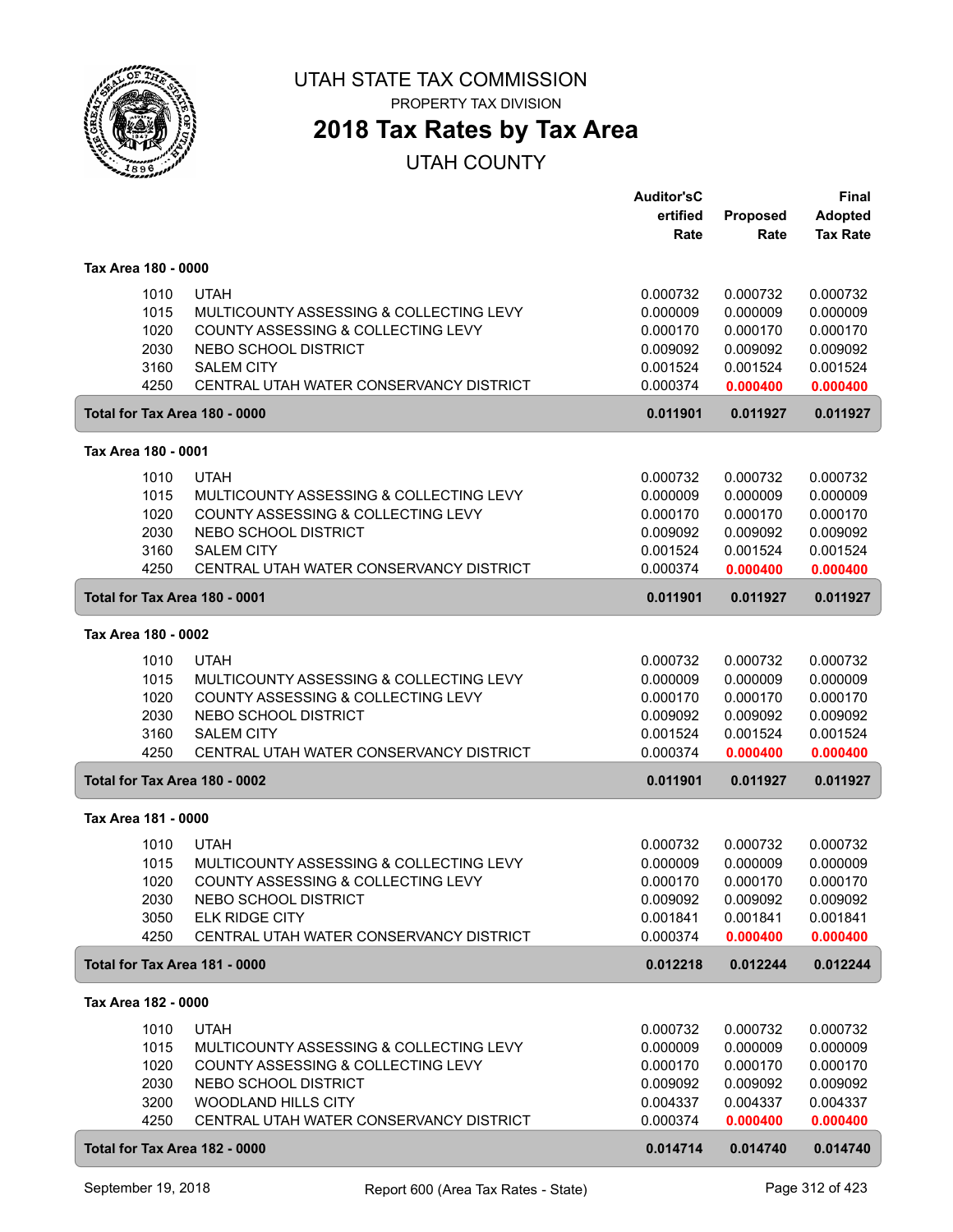

**2018 Tax Rates by Tax Area**

|                               |                                         | <b>Auditor'sC</b> |                 | Final           |
|-------------------------------|-----------------------------------------|-------------------|-----------------|-----------------|
|                               |                                         | ertified          | <b>Proposed</b> | <b>Adopted</b>  |
|                               |                                         | Rate              | Rate            | <b>Tax Rate</b> |
| Tax Area 190 - 0000           |                                         |                   |                 |                 |
| 1010                          | <b>UTAH</b>                             | 0.000732          | 0.000732        | 0.000732        |
| 1015                          | MULTICOUNTY ASSESSING & COLLECTING LEVY | 0.000009          | 0.000009        | 0.000009        |
| 1020                          | COUNTY ASSESSING & COLLECTING LEVY      | 0.000170          | 0.000170        | 0.000170        |
| 2030                          | NEBO SCHOOL DISTRICT                    | 0.009092          | 0.009092        | 0.009092        |
| 3170                          | <b>SANTAQUIN CITY</b>                   | 0.001644          | 0.001644        | 0.001644        |
| 4250                          | CENTRAL UTAH WATER CONSERVANCY DISTRICT | 0.000374          | 0.000400        | 0.000400        |
| Total for Tax Area 190 - 0000 |                                         | 0.012021          | 0.012047        | 0.012047        |
| Tax Area 190 - 0001           |                                         |                   |                 |                 |
| 1010                          | <b>UTAH</b>                             | 0.000732          | 0.000732        | 0.000732        |
| 1015                          | MULTICOUNTY ASSESSING & COLLECTING LEVY | 0.000009          | 0.000009        | 0.000009        |
| 1020                          | COUNTY ASSESSING & COLLECTING LEVY      | 0.000170          | 0.000170        | 0.000170        |
| 2030                          | <b>NEBO SCHOOL DISTRICT</b>             | 0.009092          | 0.009092        | 0.009092        |
| 3170                          | <b>SANTAQUIN CITY</b>                   | 0.001644          | 0.001644        | 0.001644        |
| 4250                          | CENTRAL UTAH WATER CONSERVANCY DISTRICT | 0.000374          | 0.000400        | 0.000400        |
| Total for Tax Area 190 - 0001 |                                         | 0.012021          | 0.012047        | 0.012047        |
| Tax Area 200 - 0000           |                                         |                   |                 |                 |
| 1010                          | <b>UTAH</b>                             | 0.000732          | 0.000732        | 0.000732        |
| 1015                          | MULTICOUNTY ASSESSING & COLLECTING LEVY | 0.000009          | 0.000009        | 0.000009        |
| 1020                          | COUNTY ASSESSING & COLLECTING LEVY      | 0.000170          | 0.000170        | 0.000170        |
| 2030                          | <b>NEBO SCHOOL DISTRICT</b>             | 0.009092          | 0.009092        | 0.009092        |
| 3060                          | <b>GENOLA TOWN</b>                      | 0.000964          | 0.001045        | 0.001045        |
| 4250                          | CENTRAL UTAH WATER CONSERVANCY DISTRICT | 0.000374          | 0.000400        | 0.000400        |
| Total for Tax Area 200 - 0000 |                                         | 0.011341          | 0.011448        | 0.011448        |
| Tax Area 210 - 0000           |                                         |                   |                 |                 |
| 1010                          | <b>UTAH</b>                             | 0.000732          | 0.000732        | 0.000732        |
| 1015                          | MULTICOUNTY ASSESSING & COLLECTING LEVY | 0.000009          | 0.000009        | 0.000009        |
| 1020                          | COUNTY ASSESSING & COLLECTING LEVY      | 0.000170          | 0.000170        | 0.000170        |
| 2030                          | NEBO SCHOOL DISTRICT                    | 0.009092          | 0.009092        | 0.009092        |
| 3070                          | <b>GOSHEN TOWN</b>                      | 0.000637          | 0.000637        | 0.000637        |
| 4250                          | CENTRAL UTAH WATER CONSERVANCY DISTRICT | 0.000374          | 0.000400        | 0.000400        |
|                               | Total for Tax Area 210 - 0000           | 0.011014          | 0.011040        | 0.011040        |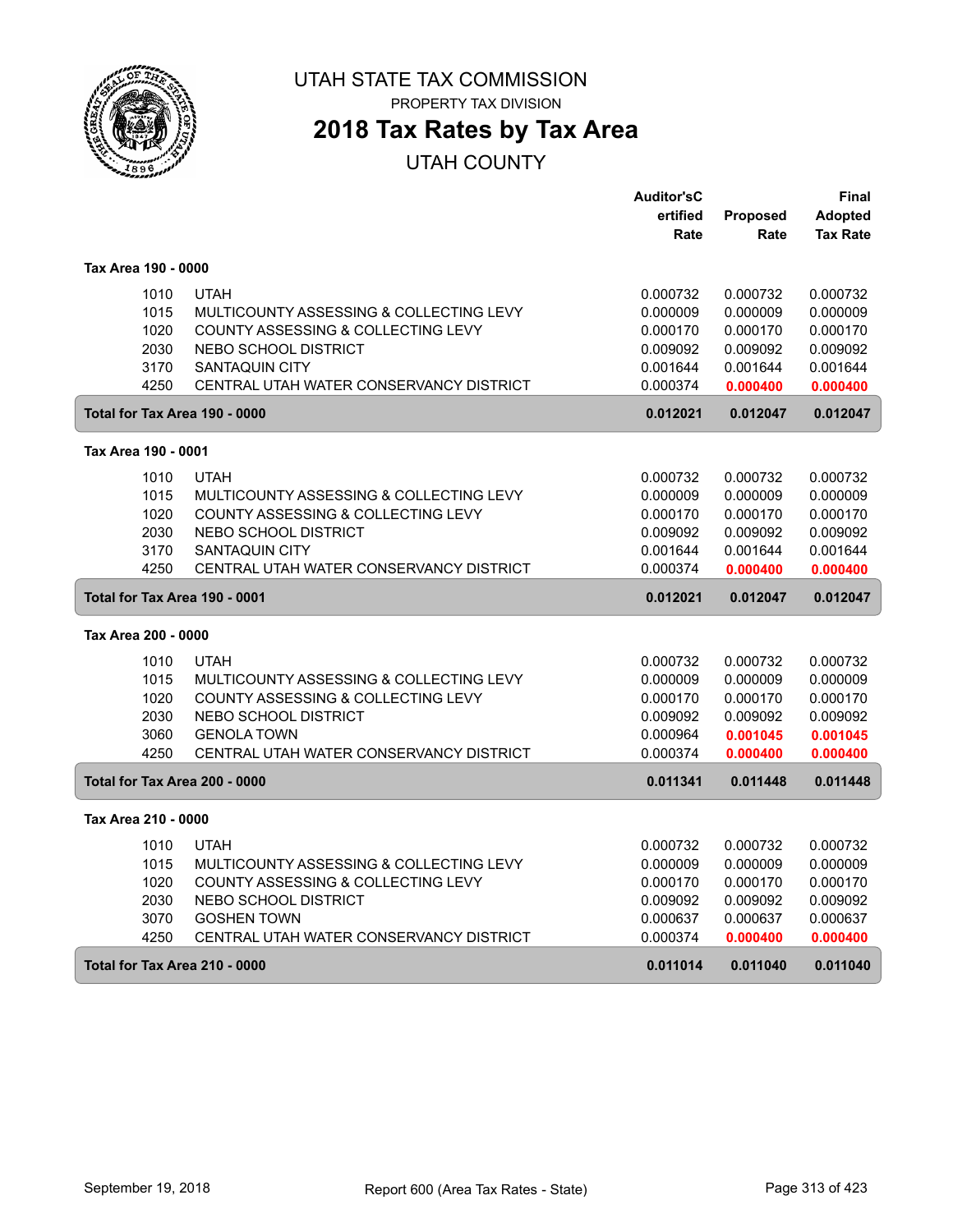

PROPERTY TAX DIVISION

## **2018 Tax Rates by Tax Area**

|                               |                                                   | <b>Auditor'sC</b> |                 | <b>Final</b>    |
|-------------------------------|---------------------------------------------------|-------------------|-----------------|-----------------|
|                               |                                                   | ertified          | <b>Proposed</b> | <b>Adopted</b>  |
|                               |                                                   | Rate              | Rate            | <b>Tax Rate</b> |
| Tax Area 001 - 0000           |                                                   |                   |                 |                 |
| 1010                          | <b>WASATCH</b>                                    | 0.002019          | 0.002019        | 0.002019        |
| 2010                          | WASATCH COUNTY SCHOOL DISTRICT                    | 0.007470          | 0.008051        | 0.008051        |
| 3010                          | <b>CHARLESTON TOWN</b>                            | 0.000949          | 0.000949        | 0.000949        |
| 4010                          | CHARLESTON WATER CONSERVANCY DISTRICT             | 0.000040          | 0.000040        | 0.000040        |
| 4065                          | WASATCH COUNTY FIRE PROTECTION SPECIAL SERVICE DI | 0.000372          | 0.000538        | 0.000538        |
| 4090                          | WASATCH COUNTY SPECIAL SERVICE DISTRICT NO 21     | 0.000241          | 0.000241        | 0.000241        |
| 4270                          | CENTRAL UTAH WATER CONSERVANCY DISTRICT           | 0.000374          | 0.000400        | 0.000400        |
| Total for Tax Area 001 - 0000 |                                                   | 0.011465          | 0.012238        | 0.012238        |
| Tax Area 001 - 0001           |                                                   |                   |                 |                 |
| 1010                          | <b>WASATCH</b>                                    | 0.002019          | 0.002019        | 0.002019        |
| 2010                          | WASATCH COUNTY SCHOOL DISTRICT                    | 0.007470          | 0.008051        | 0.008051        |
| 3010                          | <b>CHARLESTON TOWN</b>                            | 0.000949          | 0.000949        | 0.000949        |
| 4010                          | CHARLESTON WATER CONSERVANCY DISTRICT             | 0.000040          | 0.000040        | 0.000040        |
| 4065                          | WASATCH COUNTY FIRE PROTECTION SPECIAL SERVICE DI | 0.000372          | 0.000538        | 0.000538        |
| 4090                          | WASATCH COUNTY SPECIAL SERVICE DISTRICT NO 21     | 0.000241          | 0.000241        | 0.000241        |
| 4270                          | CENTRAL UTAH WATER CONSERVANCY DISTRICT           | 0.000374          | 0.000400        | 0.000400        |
| Total for Tax Area 001 - 0001 |                                                   | 0.011465          | 0.012238        | 0.012238        |
| Tax Area 001 - 0002           |                                                   |                   |                 |                 |
| 1010                          | <b>WASATCH</b>                                    | 0.002019          | 0.002019        | 0.002019        |
| 2010                          | WASATCH COUNTY SCHOOL DISTRICT                    | 0.007470          | 0.008051        | 0.008051        |
| 3010                          | <b>CHARLESTON TOWN</b>                            | 0.000949          | 0.000949        | 0.000949        |
| 4065                          | WASATCH COUNTY FIRE PROTECTION SPECIAL SERVICE DI | 0.000372          | 0.000538        | 0.000538        |
| 4090                          | WASATCH COUNTY SPECIAL SERVICE DISTRICT NO 21     | 0.000241          | 0.000241        | 0.000241        |
| 4270                          | CENTRAL UTAH WATER CONSERVANCY DISTRICT           | 0.000374          | 0.000400        | 0.000400        |
| Total for Tax Area 001 - 0002 |                                                   | 0.011425          | 0.012198        | 0.012198        |
| Tax Area 002 - 0000           |                                                   |                   |                 |                 |
| 1010                          | <b>WASATCH</b>                                    | 0.002019          | 0.002019        | 0.002019        |
| 2010                          | WASATCH COUNTY SCHOOL DISTRICT                    | 0.007470          | 0.008051        | 0.008051        |
| 4010                          | CHARLESTON WATER CONSERVANCY DISTRICT             | 0.000040          | 0.000040        | 0.000040        |
| 4065                          | WASATCH COUNTY FIRE PROTECTION SPECIAL SERVICE DI | 0.000372          | 0.000538        | 0.000538        |
| 4090                          | WASATCH COUNTY SPECIAL SERVICE DISTRICT NO 21     | 0.000241          | 0.000241        | 0.000241        |
| 4270                          | CENTRAL UTAH WATER CONSERVANCY DISTRICT           | 0.000374          | 0.000400        | 0.000400        |
| Total for Tax Area 002 - 0000 |                                                   | 0.010516          | 0.011289        | 0.011289        |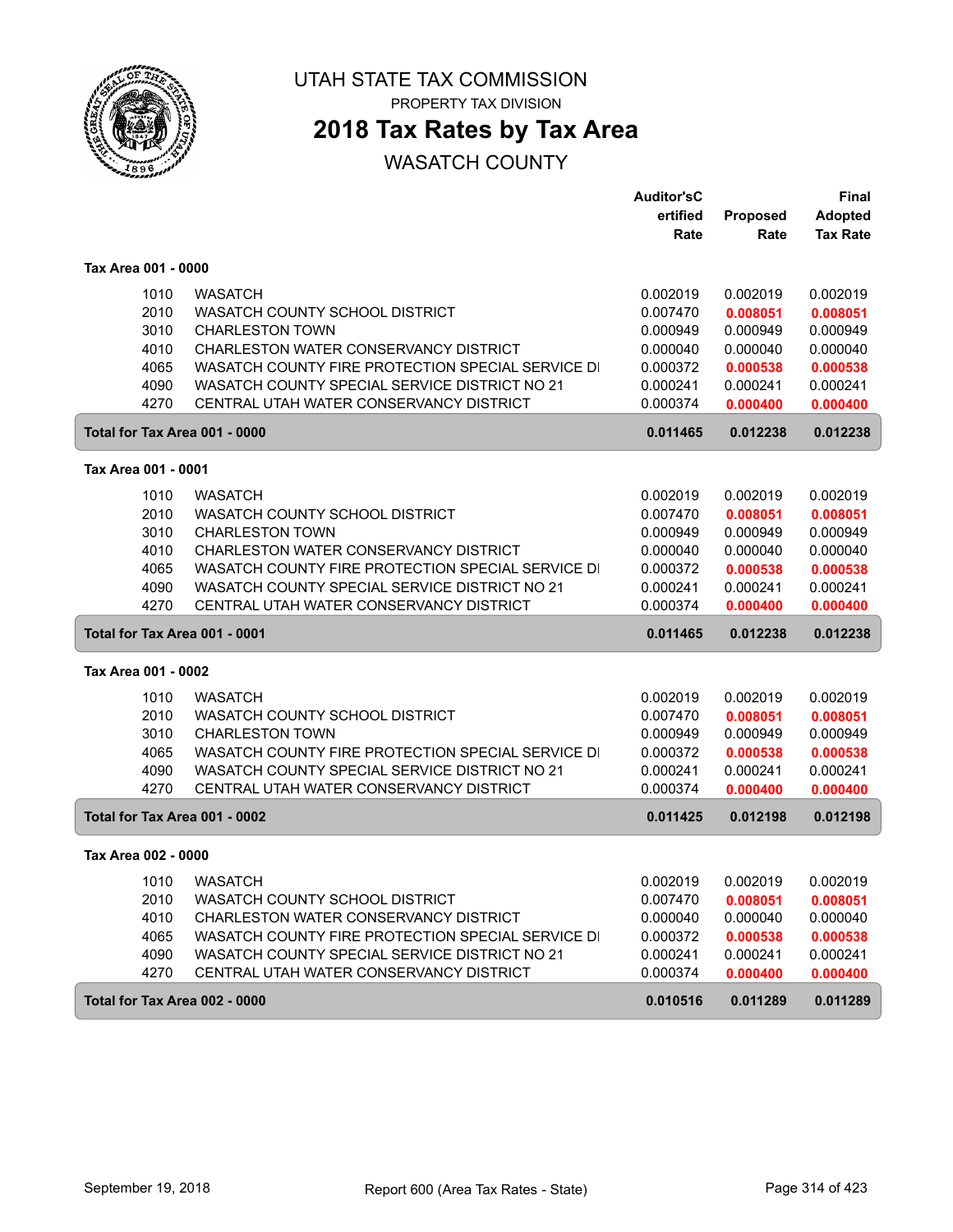

PROPERTY TAX DIVISION

## **2018 Tax Rates by Tax Area**

|                               |                                                   | <b>Auditor'sC</b> |                 | Final           |
|-------------------------------|---------------------------------------------------|-------------------|-----------------|-----------------|
|                               |                                                   | ertified          | <b>Proposed</b> | <b>Adopted</b>  |
|                               |                                                   | Rate              | Rate            | <b>Tax Rate</b> |
| Tax Area 003 - 0000           |                                                   |                   |                 |                 |
| 1010                          | <b>WASATCH</b>                                    | 0.002019          | 0.002019        | 0.002019        |
| 2010                          | WASATCH COUNTY SCHOOL DISTRICT                    | 0.007470          | 0.008051        | 0.008051        |
| 3020                          | <b>HEBER CITY</b>                                 | 0.001142          | 0.001142        | 0.001142        |
| 4065                          | WASATCH COUNTY FIRE PROTECTION SPECIAL SERVICE DI | 0.000372          | 0.000538        | 0.000538        |
| 4090                          | WASATCH COUNTY SPECIAL SERVICE DISTRICT NO 21     | 0.000241          | 0.000241        | 0.000241        |
| 4270                          | CENTRAL UTAH WATER CONSERVANCY DISTRICT           | 0.000374          | 0.000400        | 0.000400        |
| Total for Tax Area 003 - 0000 |                                                   | 0.011618          | 0.012391        | 0.012391        |
| Tax Area 003 - 0001           |                                                   |                   |                 |                 |
| 1010                          | <b>WASATCH</b>                                    | 0.002019          | 0.002019        | 0.002019        |
| 2010                          | WASATCH COUNTY SCHOOL DISTRICT                    | 0.007470          | 0.008051        | 0.008051        |
| 3020                          | <b>HEBER CITY</b>                                 | 0.001142          | 0.001142        | 0.001142        |
| 4065                          | WASATCH COUNTY FIRE PROTECTION SPECIAL SERVICE DI | 0.000372          | 0.000538        | 0.000538        |
| 4090                          | WASATCH COUNTY SPECIAL SERVICE DISTRICT NO 21     | 0.000241          | 0.000241        | 0.000241        |
| 4270                          | CENTRAL UTAH WATER CONSERVANCY DISTRICT           | 0.000374          | 0.000400        | 0.000400        |
| Total for Tax Area 003 - 0001 |                                                   | 0.011618          | 0.012391        | 0.012391        |
| Tax Area 004 - 0000           |                                                   |                   |                 |                 |
| 1010                          | <b>WASATCH</b>                                    | 0.002019          | 0.002019        | 0.002019        |
| 2010                          | WASATCH COUNTY SCHOOL DISTRICT                    | 0.007470          | 0.008051        | 0.008051        |
| 3030                          | <b>MIDWAY CITY</b>                                | 0.000936          | 0.000936        | 0.000936        |
| 4020                          | <b>MIDWAY SANITATION DISTRICT</b>                 | 0.000054          | 0.000054        | 0.000054        |
| 4065                          | WASATCH COUNTY FIRE PROTECTION SPECIAL SERVICE DI | 0.000372          | 0.000538        | 0.000538        |
| 4090                          | WASATCH COUNTY SPECIAL SERVICE DISTRICT NO 21     | 0.000241          | 0.000241        | 0.000241        |
| 4270                          | CENTRAL UTAH WATER CONSERVANCY DISTRICT           | 0.000374          | 0.000400        | 0.000400        |
| Total for Tax Area 004 - 0000 |                                                   | 0.011466          | 0.012239        | 0.012239        |
| Tax Area 004 - 0001           |                                                   |                   |                 |                 |
| 1010                          | <b>WASATCH</b>                                    | 0.002019          | 0.002019        | 0.002019        |
| 2010                          | WASATCH COUNTY SCHOOL DISTRICT                    | 0.007470          | 0.008051        | 0.008051        |
| 3030                          | <b>MIDWAY CITY</b>                                | 0.000936          | 0.000936        | 0.000936        |
| 4020                          | <b>MIDWAY SANITATION DISTRICT</b>                 | 0.000054          | 0.000054        | 0.000054        |
| 4065                          | WASATCH COUNTY FIRE PROTECTION SPECIAL SERVICE DI | 0.000372          | 0.000538        | 0.000538        |
| 4090                          | WASATCH COUNTY SPECIAL SERVICE DISTRICT NO 21     | 0.000241          | 0.000241        | 0.000241        |
| 4270                          | CENTRAL UTAH WATER CONSERVANCY DISTRICT           | 0.000374          | 0.000400        | 0.000400        |
| Total for Tax Area 004 - 0001 |                                                   | 0.011466          | 0.012239        | 0.012239        |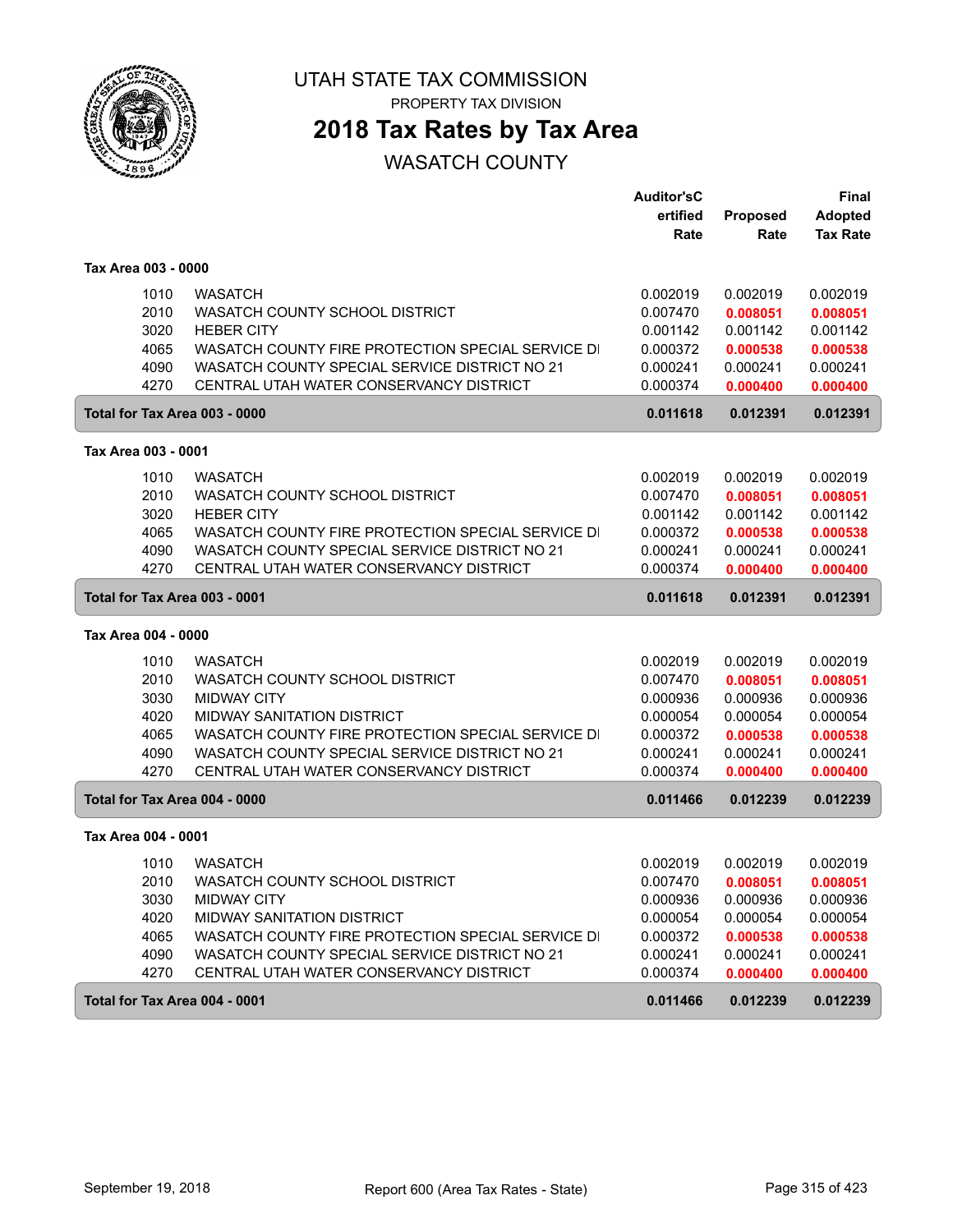

PROPERTY TAX DIVISION

# **2018 Tax Rates by Tax Area**

|                               |                                                   | <b>Auditor'sC</b> |          | Final           |
|-------------------------------|---------------------------------------------------|-------------------|----------|-----------------|
|                               |                                                   | ertified          | Proposed | <b>Adopted</b>  |
|                               |                                                   | Rate              | Rate     | <b>Tax Rate</b> |
| Tax Area 004 - 0002           |                                                   |                   |          |                 |
| 1010                          | <b>WASATCH</b>                                    | 0.002019          | 0.002019 | 0.002019        |
| 2010                          | WASATCH COUNTY SCHOOL DISTRICT                    | 0.007470          | 0.008051 | 0.008051        |
| 3030                          | <b>MIDWAY CITY</b>                                | 0.000936          | 0.000936 | 0.000936        |
| 4020                          | <b>MIDWAY SANITATION DISTRICT</b>                 | 0.000054          | 0.000054 | 0.000054        |
| 4065                          | WASATCH COUNTY FIRE PROTECTION SPECIAL SERVICE DI | 0.000372          | 0.000538 | 0.000538        |
| 4090                          | WASATCH COUNTY SPECIAL SERVICE DISTRICT NO 21     | 0.000241          | 0.000241 | 0.000241        |
| 4270                          | CENTRAL UTAH WATER CONSERVANCY DISTRICT           | 0.000374          | 0.000400 | 0.000400        |
| Total for Tax Area 004 - 0002 |                                                   | 0.011466          | 0.012239 | 0.012239        |
| Tax Area 004 - 0003           |                                                   |                   |          |                 |
| 1010                          | <b>WASATCH</b>                                    | 0.002019          | 0.002019 | 0.002019        |
| 2010                          | WASATCH COUNTY SCHOOL DISTRICT                    | 0.007470          | 0.008051 | 0.008051        |
| 3030                          | <b>MIDWAY CITY</b>                                | 0.000936          | 0.000936 | 0.000936        |
| 4020                          | <b>MIDWAY SANITATION DISTRICT</b>                 | 0.000054          | 0.000054 | 0.000054        |
| 4065                          | WASATCH COUNTY FIRE PROTECTION SPECIAL SERVICE DI | 0.000372          | 0.000538 | 0.000538        |
| 4090                          | WASATCH COUNTY SPECIAL SERVICE DISTRICT NO 21     | 0.000241          | 0.000241 | 0.000241        |
| 4270                          | CENTRAL UTAH WATER CONSERVANCY DISTRICT           | 0.000374          | 0.000400 | 0.000400        |
| Total for Tax Area 004 - 0003 |                                                   | 0.011466          | 0.012239 | 0.012239        |
| Tax Area 004 - 0005           |                                                   |                   |          |                 |
| 1010                          | <b>WASATCH</b>                                    | 0.002019          | 0.002019 | 0.002019        |
| 2010                          | WASATCH COUNTY SCHOOL DISTRICT                    | 0.007470          | 0.008051 | 0.008051        |
| 3030                          | <b>MIDWAY CITY</b>                                | 0.000936          | 0.000936 | 0.000936        |
| 4020                          | <b>MIDWAY SANITATION DISTRICT</b>                 | 0.000054          | 0.000054 | 0.000054        |
| 4065                          | WASATCH COUNTY FIRE PROTECTION SPECIAL SERVICE DI | 0.000372          | 0.000538 | 0.000538        |
| 4090                          | WASATCH COUNTY SPECIAL SERVICE DISTRICT NO 21     | 0.000241          | 0.000241 | 0.000241        |
| 4270                          | CENTRAL UTAH WATER CONSERVANCY DISTRICT           | 0.000374          | 0.000400 | 0.000400        |
| Total for Tax Area 004 - 0005 |                                                   | 0.011466          | 0.012239 | 0.012239        |
| Tax Area 005 - 0000           |                                                   |                   |          |                 |
| 1010                          | <b>WASATCH</b>                                    | 0.002019          | 0.002019 | 0.002019        |
| 2010                          | WASATCH COUNTY SCHOOL DISTRICT                    | 0.007470          | 0.008051 | 0.008051        |
| 3010                          | <b>CHARLESTON TOWN</b>                            | 0.000949          | 0.000949 | 0.000949        |
| 4065                          | WASATCH COUNTY FIRE PROTECTION SPECIAL SERVICE DI | 0.000372          | 0.000538 | 0.000538        |
| 4090                          | WASATCH COUNTY SPECIAL SERVICE DISTRICT NO 21     | 0.000241          | 0.000241 | 0.000241        |
| 4270                          | CENTRAL UTAH WATER CONSERVANCY DISTRICT           | 0.000374          | 0.000400 | 0.000400        |
| Total for Tax Area 005 - 0000 |                                                   | 0.011425          | 0.012198 | 0.012198        |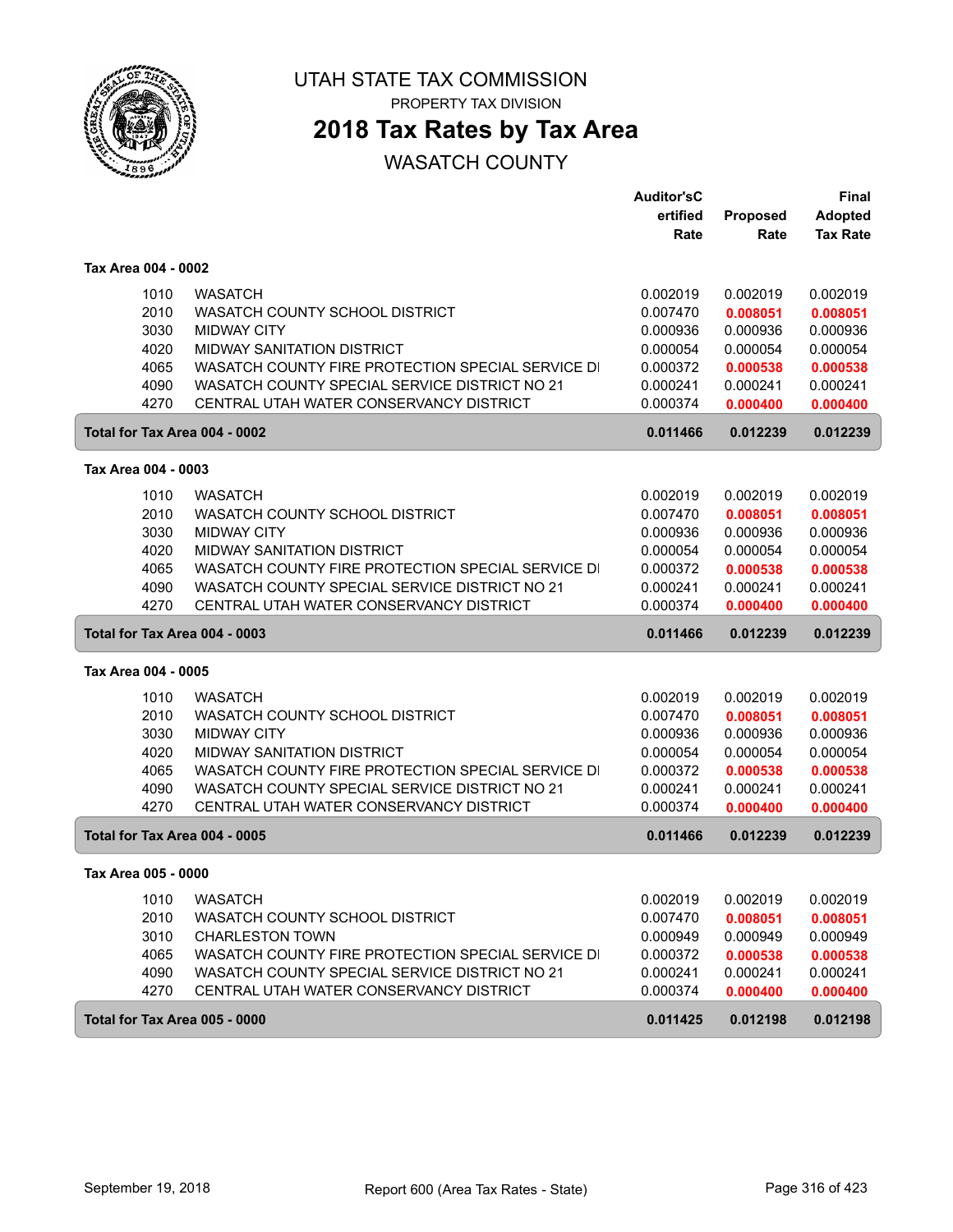

**2018 Tax Rates by Tax Area**

|                     |                                                   | <b>Auditor'sC</b> |                 | Final           |
|---------------------|---------------------------------------------------|-------------------|-----------------|-----------------|
|                     |                                                   | ertified          | <b>Proposed</b> | <b>Adopted</b>  |
|                     |                                                   | Rate              | Rate            | <b>Tax Rate</b> |
| Tax Area 006 - 0000 |                                                   |                   |                 |                 |
| 1010                | <b>WASATCH</b>                                    | 0.002019          | 0.002019        | 0.002019        |
| 2010                | WASATCH COUNTY SCHOOL DISTRICT                    | 0.007470          | 0.008051        | 0.008051        |
| 4020                | <b>MIDWAY SANITATION DISTRICT</b>                 | 0.000054          | 0.000054        | 0.000054        |
| 4065                | WASATCH COUNTY FIRE PROTECTION SPECIAL SERVICE DI | 0.000372          | 0.000538        | 0.000538        |
| 4090                | WASATCH COUNTY SPECIAL SERVICE DISTRICT NO 21     | 0.000241          | 0.000241        | 0.000241        |
| 4270                | CENTRAL UTAH WATER CONSERVANCY DISTRICT           | 0.000374          | 0.000400        | 0.000400        |
|                     | Total for Tax Area 006 - 0000                     | 0.010530          | 0.011303        | 0.011303        |
| Tax Area 006 - 0001 |                                                   |                   |                 |                 |
| 1010                | <b>WASATCH</b>                                    | 0.002019          | 0.002019        | 0.002019        |
| 2010                | WASATCH COUNTY SCHOOL DISTRICT                    | 0.007470          | 0.008051        | 0.008051        |
| 4020                | <b>MIDWAY SANITATION DISTRICT</b>                 | 0.000054          | 0.000054        | 0.000054        |
| 4065                | WASATCH COUNTY FIRE PROTECTION SPECIAL SERVICE DI | 0.000372          | 0.000538        | 0.000538        |
| 4090                | WASATCH COUNTY SPECIAL SERVICE DISTRICT NO 21     | 0.000241          | 0.000241        | 0.000241        |
| 4270                | CENTRAL UTAH WATER CONSERVANCY DISTRICT           | 0.000374          | 0.000400        | 0.000400        |
|                     | Total for Tax Area 006 - 0001                     | 0.010530          | 0.011303        | 0.011303        |
| Tax Area 007 - 0000 |                                                   |                   |                 |                 |
| 1010                | <b>WASATCH</b>                                    | 0.002019          | 0.002019        | 0.002019        |
| 2010                | WASATCH COUNTY SCHOOL DISTRICT                    | 0.007470          | 0.008051        | 0.008051        |
| 3035                | <b>PARK CITY</b>                                  | 0.001934          | 0.001934        | 0.001934        |
| 4065                | WASATCH COUNTY FIRE PROTECTION SPECIAL SERVICE DI | 0.000372          | 0.000538        | 0.000538        |
| 4090                | WASATCH COUNTY SPECIAL SERVICE DISTRICT NO 21     | 0.000241          | 0.000241        | 0.000241        |
| 4270                | CENTRAL UTAH WATER CONSERVANCY DISTRICT           | 0.000374          | 0.000400        | 0.000400        |
|                     | Total for Tax Area 007 - 0000                     | 0.012410          | 0.013183        | 0.013183        |
| Tax Area 008 - 0000 |                                                   |                   |                 |                 |
| 1010                | <b>WASATCH</b>                                    | 0.002019          | 0.002019        | 0.002019        |
| 2010                | WASATCH COUNTY SCHOOL DISTRICT                    | 0.007470          | 0.008051        | 0.008051        |
| 4090                | WASATCH COUNTY SPECIAL SERVICE DISTRICT NO 21     | 0.000241          | 0.000241        | 0.000241        |
| 4270                | CENTRAL UTAH WATER CONSERVANCY DISTRICT           | 0.000374          | 0.000400        | 0.000400        |
| 4290                | SOLDIER SUMMIT SPECIAL SERVICE DISTRICT           | 0.003046          | 0.003046        | 0.003046        |
|                     | Total for Tax Area 008 - 0000                     | 0.013150          | 0.013757        | 0.013757        |
| Tax Area 009 - 0000 |                                                   |                   |                 |                 |
| 1010                | <b>WASATCH</b>                                    | 0.002019          | 0.002019        | 0.002019        |
| 2010                | WASATCH COUNTY SCHOOL DISTRICT                    | 0.007470          | 0.008051        | 0.008051        |
| 3035                | PARK CITY                                         | 0.001934          | 0.001934        | 0.001934        |
| 4070                | PARK CITY FIRE SERVICE DISTRICT                   | 0.000726          | 0.000726        | 0.000726        |
| 4090                | WASATCH COUNTY SPECIAL SERVICE DISTRICT NO 21     | 0.000241          | 0.000241        | 0.000241        |
| 4270                | CENTRAL UTAH WATER CONSERVANCY DISTRICT           | 0.000374          | 0.000400        | 0.000400        |
|                     | Total for Tax Area 009 - 0000                     | 0.012764          | 0.013371        | 0.013371        |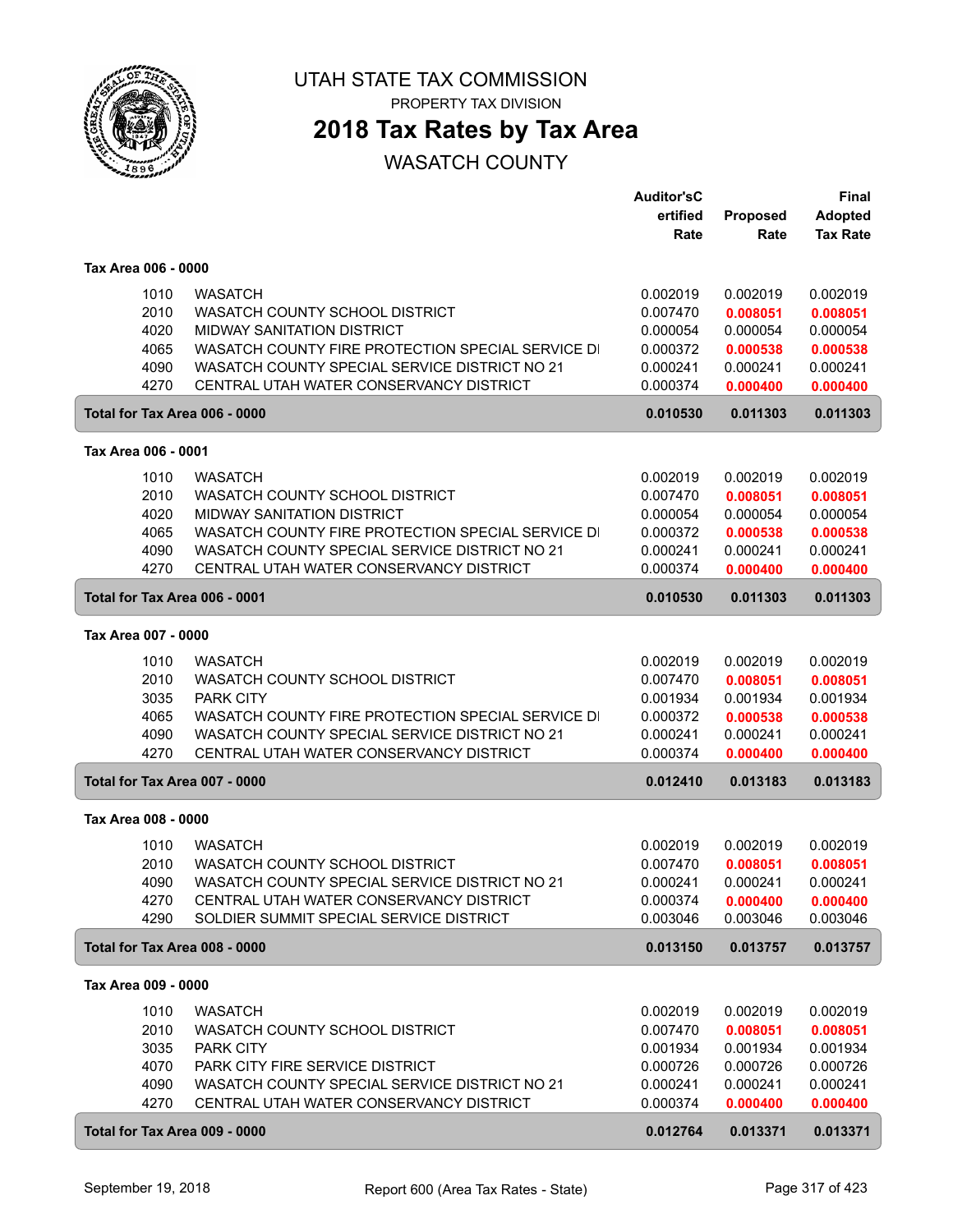

PROPERTY TAX DIVISION

## **2018 Tax Rates by Tax Area**

|                               |                                                   | <b>Auditor'sC</b> |          | <b>Final</b>    |
|-------------------------------|---------------------------------------------------|-------------------|----------|-----------------|
|                               |                                                   | ertified          | Proposed | <b>Adopted</b>  |
|                               |                                                   | Rate              | Rate     | <b>Tax Rate</b> |
| Tax Area 010 - 0000           |                                                   |                   |          |                 |
| 1010                          | <b>WASATCH</b>                                    | 0.002019          | 0.002019 | 0.002019        |
| 2010                          | WASATCH COUNTY SCHOOL DISTRICT                    | 0.007470          | 0.008051 | 0.008051        |
| 3040                          | <b>WALLSBURG TOWN</b>                             | 0.000771          | 0.000771 | 0.000771        |
| 4065                          | WASATCH COUNTY FIRE PROTECTION SPECIAL SERVICE DI | 0.000372          | 0.000538 | 0.000538        |
| 4090                          | WASATCH COUNTY SPECIAL SERVICE DISTRICT NO 21     | 0.000241          | 0.000241 | 0.000241        |
| 4270                          | CENTRAL UTAH WATER CONSERVANCY DISTRICT           | 0.000374          | 0.000400 | 0.000400        |
| Total for Tax Area 010 - 0000 |                                                   | 0.011247          | 0.012020 | 0.012020        |
| Tax Area 011 - 0000           |                                                   |                   |          |                 |
|                               |                                                   |                   |          |                 |
| 1010                          | <b>WASATCH</b>                                    | 0.002019          | 0.002019 | 0.002019        |
| 2010                          | WASATCH COUNTY SCHOOL DISTRICT                    | 0.007470          | 0.008051 | 0.008051        |
| 3015                          | <b>DANIEL TOWN</b>                                | 0.000632          | 0.000606 | 0.000606        |
| 4065                          | WASATCH COUNTY FIRE PROTECTION SPECIAL SERVICE DI | 0.000372          | 0.000538 | 0.000538        |
| 4090                          | WASATCH COUNTY SPECIAL SERVICE DISTRICT NO 21     | 0.000241          | 0.000241 | 0.000241        |
| 4270                          | CENTRAL UTAH WATER CONSERVANCY DISTRICT           | 0.000374          | 0.000400 | 0.000400        |
| Total for Tax Area 011 - 0000 |                                                   | 0.011108          | 0.011855 | 0.011855        |
| Tax Area 012 - 0000           |                                                   |                   |          |                 |
| 1010                          | <b>WASATCH</b>                                    | 0.002019          | 0.002019 | 0.002019        |
| 2010                          | WASATCH COUNTY SCHOOL DISTRICT                    | 0.007470          | 0.008051 | 0.008051        |
| 4065                          | WASATCH COUNTY FIRE PROTECTION SPECIAL SERVICE DI | 0.000372          | 0.000538 | 0.000538        |
| 4090                          | WASATCH COUNTY SPECIAL SERVICE DISTRICT NO 21     | 0.000241          | 0.000241 | 0.000241        |
| 4270                          | CENTRAL UTAH WATER CONSERVANCY DISTRICT           | 0.000374          | 0.000400 | 0.000400        |
| Total for Tax Area 012 - 0000 |                                                   | 0.010476          | 0.011249 | 0.011249        |
| Tax Area 012 - 0003           |                                                   |                   |          |                 |
| 1010                          | <b>WASATCH</b>                                    | 0.002019          | 0.002019 | 0.002019        |
| 2010                          | WASATCH COUNTY SCHOOL DISTRICT                    | 0.007470          | 0.008051 | 0.008051        |
| 4065                          | WASATCH COUNTY FIRE PROTECTION SPECIAL SERVICE DI | 0.000372          | 0.000538 | 0.000538        |
| 4090                          | WASATCH COUNTY SPECIAL SERVICE DISTRICT NO 21     | 0.000241          | 0.000241 | 0.000241        |
| 4270                          | CENTRAL UTAH WATER CONSERVANCY DISTRICT           | 0.000374          | 0.000400 | 0.000400        |
| Total for Tax Area 012 - 0003 |                                                   | 0.010476          | 0.011249 | 0.011249        |
| Tax Area 012 - 0005           |                                                   |                   |          |                 |
| 1010                          | <b>WASATCH</b>                                    | 0.002019          | 0.002019 | 0.002019        |
| 2010                          | WASATCH COUNTY SCHOOL DISTRICT                    | 0.007470          | 0.008051 | 0.008051        |
| 4065                          | WASATCH COUNTY FIRE PROTECTION SPECIAL SERVICE DI | 0.000372          | 0.000538 | 0.000538        |
| 4090                          | WASATCH COUNTY SPECIAL SERVICE DISTRICT NO 21     | 0.000241          | 0.000241 | 0.000241        |
| 4270                          | CENTRAL UTAH WATER CONSERVANCY DISTRICT           | 0.000374          | 0.000400 | 0.000400        |
|                               |                                                   |                   |          |                 |
| Total for Tax Area 012 - 0005 |                                                   | 0.010476          | 0.011249 | 0.011249        |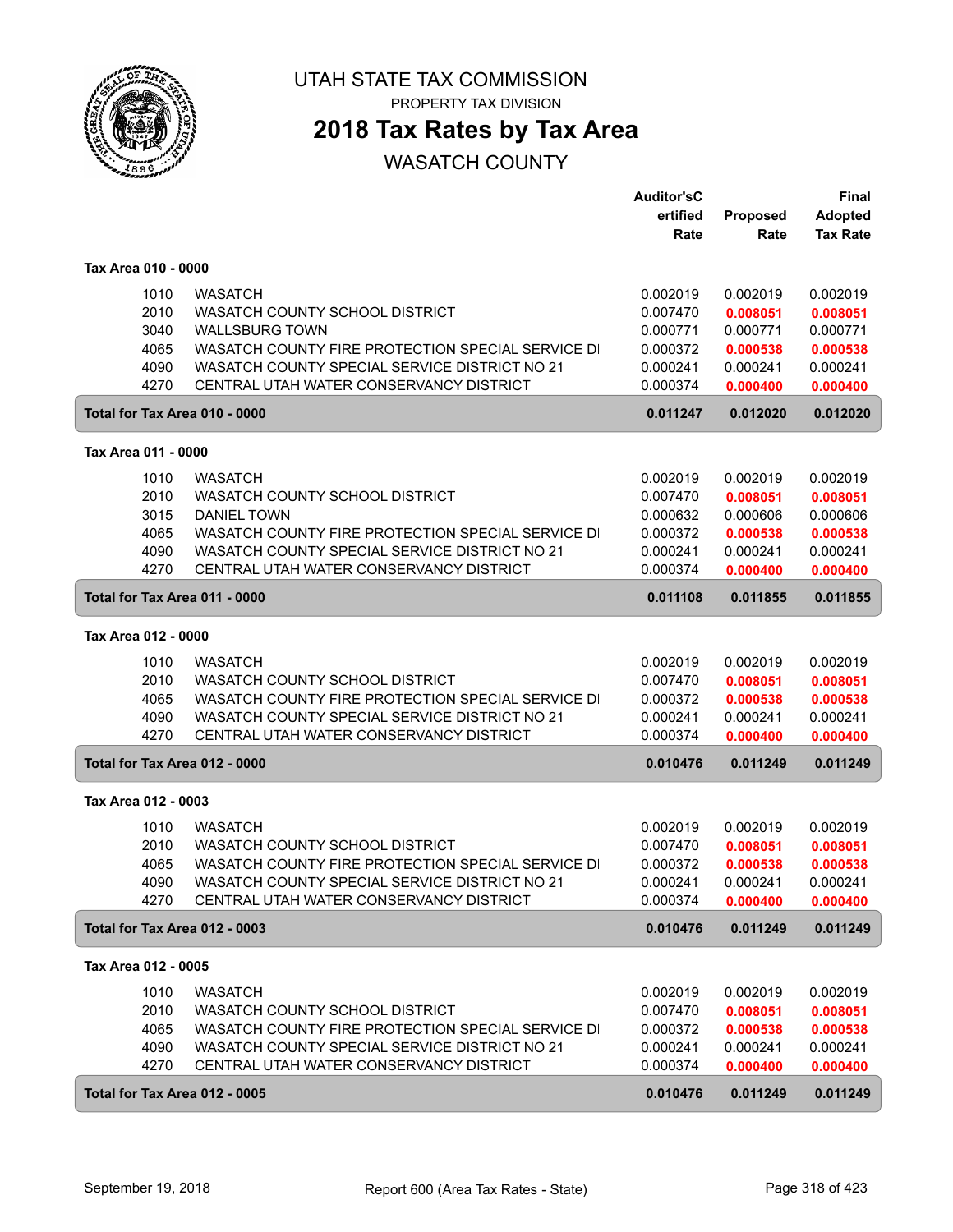

## **2018 Tax Rates by Tax Area**

|                               |                                                                                          | <b>Auditor'sC</b>    |                      | <b>Final</b>         |
|-------------------------------|------------------------------------------------------------------------------------------|----------------------|----------------------|----------------------|
|                               |                                                                                          | ertified             | Proposed             | <b>Adopted</b>       |
|                               |                                                                                          | Rate                 | Rate                 | <b>Tax Rate</b>      |
| Tax Area 012 - 0006           |                                                                                          |                      |                      |                      |
| 1010                          | <b>WASATCH</b>                                                                           | 0.002019             | 0.002019             | 0.002019             |
| 2010                          | WASATCH COUNTY SCHOOL DISTRICT                                                           | 0.007470             | 0.008051             | 0.008051             |
| 4065                          | WASATCH COUNTY FIRE PROTECTION SPECIAL SERVICE DI                                        | 0.000372             | 0.000538             | 0.000538             |
| 4090                          | WASATCH COUNTY SPECIAL SERVICE DISTRICT NO 21                                            | 0.000241             | 0.000241             | 0.000241             |
| 4270                          | CENTRAL UTAH WATER CONSERVANCY DISTRICT                                                  | 0.000374             | 0.000400             | 0.000400             |
| Total for Tax Area 012 - 0006 |                                                                                          | 0.010476             | 0.011249             | 0.011249             |
| Tax Area 013 - 0000           |                                                                                          |                      |                      |                      |
|                               | <b>WASATCH</b>                                                                           |                      |                      |                      |
| 1010                          |                                                                                          | 0.002019             | 0.002019             | 0.002019             |
| 2010                          | WASATCH COUNTY SCHOOL DISTRICT                                                           | 0.007470             | 0.008051<br>0.001142 | 0.008051<br>0.001142 |
| 3020                          | <b>HEBER CITY</b>                                                                        | 0.001142<br>0.000372 |                      |                      |
| 4065                          | WASATCH COUNTY FIRE PROTECTION SPECIAL SERVICE DI                                        | 0.000241             | 0.000538             | 0.000538<br>0.000241 |
| 4090<br>4270                  | WASATCH COUNTY SPECIAL SERVICE DISTRICT NO 21<br>CENTRAL UTAH WATER CONSERVANCY DISTRICT | 0.000374             | 0.000241<br>0.000400 | 0.000400             |
| Total for Tax Area 013 - 0000 |                                                                                          | 0.011618             | 0.012391             | 0.012391             |
|                               |                                                                                          |                      |                      |                      |
| Tax Area 014 - 0000           |                                                                                          |                      |                      |                      |
| 1010                          | <b>WASATCH</b>                                                                           | 0.002019             | 0.002019             | 0.002019             |
| 2010                          | WASATCH COUNTY SCHOOL DISTRICT                                                           | 0.007470             | 0.008051             | 0.008051             |
| 4065                          | WASATCH COUNTY FIRE PROTECTION SPECIAL SERVICE DI                                        | 0.000372             | 0.000538             | 0.000538             |
| 4090                          | WASATCH COUNTY SPECIAL SERVICE DISTRICT NO 21                                            | 0.000241             | 0.000241             | 0.000241             |
| 4270                          | CENTRAL UTAH WATER CONSERVANCY DISTRICT                                                  | 0.000374             | 0.000400             | 0.000400             |
| Total for Tax Area 014 - 0000 |                                                                                          | 0.010476             | 0.011249             | 0.011249             |
| Tax Area 015 - 0000           |                                                                                          |                      |                      |                      |
| 1010                          | <b>WASATCH</b>                                                                           | 0.002019             | 0.002019             | 0.002019             |
| 2010                          | WASATCH COUNTY SCHOOL DISTRICT                                                           | 0.007470             | 0.008051             | 0.008051             |
| 4065                          | WASATCH COUNTY FIRE PROTECTION SPECIAL SERVICE DI                                        | 0.000372             | 0.000538             | 0.000538             |
| 4090                          | WASATCH COUNTY SPECIAL SERVICE DISTRICT NO 21                                            | 0.000241             | 0.000241             | 0.000241             |
| 4270                          | CENTRAL UTAH WATER CONSERVANCY DISTRICT                                                  | 0.000374             | 0.000400             | 0.000400             |
| Total for Tax Area 015 - 0000 |                                                                                          | 0.010476             | 0.011249             | 0.011249             |
| Tax Area 016 - 0000           |                                                                                          |                      |                      |                      |
|                               |                                                                                          |                      |                      |                      |
| 1010                          | <b>WASATCH</b>                                                                           | 0.002019             | 0.002019             | 0.002019             |
| 2010                          | WASATCH COUNTY SCHOOL DISTRICT                                                           | 0.007470             | 0.008051             | 0.008051             |
| 4065                          | WASATCH COUNTY FIRE PROTECTION SPECIAL SERVICE DI                                        | 0.000372             | 0.000538             | 0.000538             |
| 4090                          | WASATCH COUNTY SPECIAL SERVICE DISTRICT NO 21                                            | 0.000241             | 0.000241             | 0.000241             |
| 4270                          | CENTRAL UTAH WATER CONSERVANCY DISTRICT                                                  | 0.000374             | 0.000400             | 0.000400             |
| Total for Tax Area 016 - 0000 |                                                                                          | 0.010476             | 0.011249             | 0.011249             |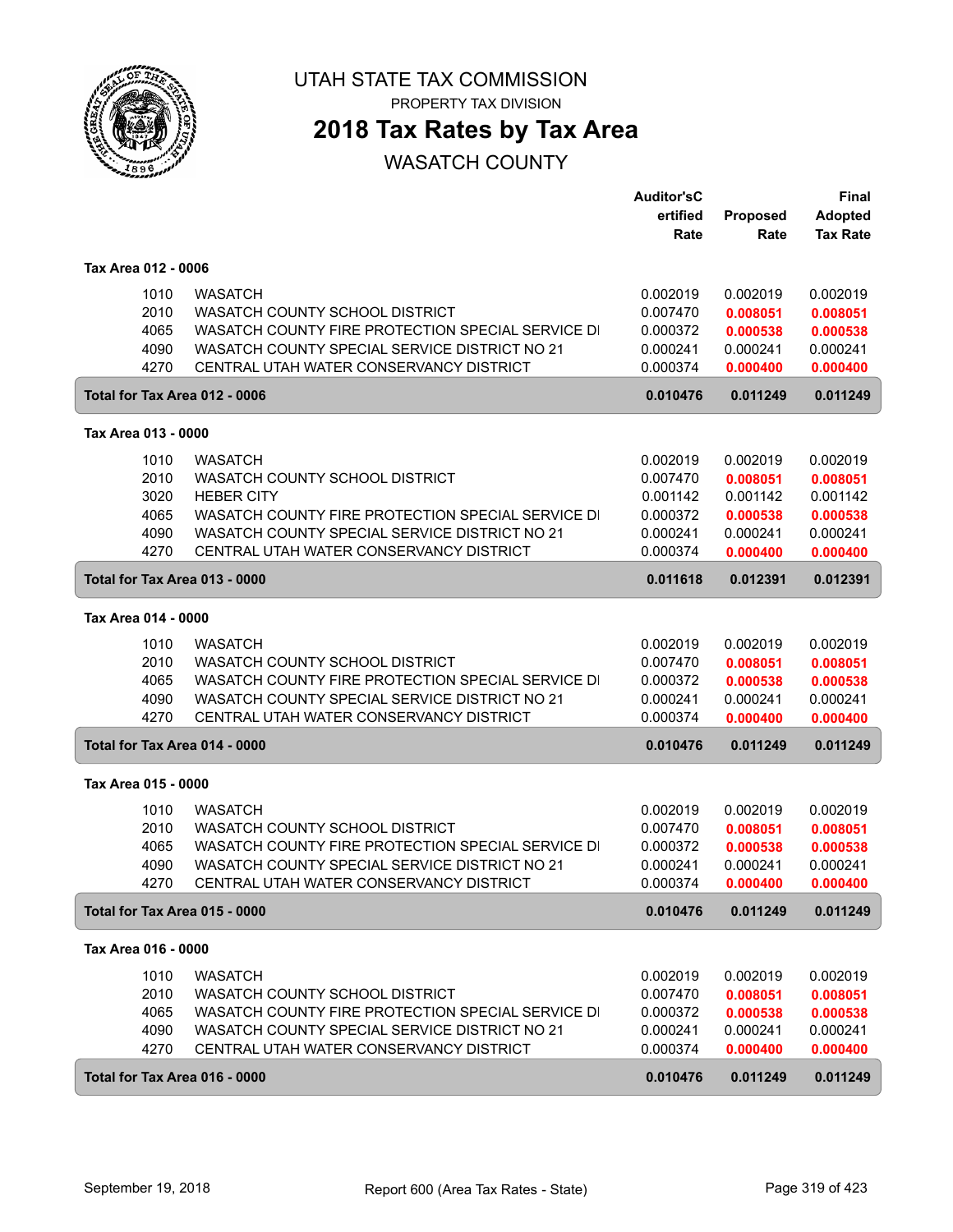

PROPERTY TAX DIVISION

## **2018 Tax Rates by Tax Area**

|                               |                                                   | <b>Auditor'sC</b> |                 | <b>Final</b>    |
|-------------------------------|---------------------------------------------------|-------------------|-----------------|-----------------|
|                               |                                                   | ertified          | <b>Proposed</b> | <b>Adopted</b>  |
|                               |                                                   | Rate              | Rate            | <b>Tax Rate</b> |
| Tax Area 017 - 0000           |                                                   |                   |                 |                 |
| 1010                          | <b>WASATCH</b>                                    | 0.002019          | 0.002019        | 0.002019        |
| 2010                          | WASATCH COUNTY SCHOOL DISTRICT                    | 0.007470          | 0.008051        | 0.008051        |
| 3015                          | <b>DANIEL TOWN</b>                                | 0.000632          | 0.000606        | 0.000606        |
| 4065                          | WASATCH COUNTY FIRE PROTECTION SPECIAL SERVICE DI | 0.000372          | 0.000538        | 0.000538        |
| 4090                          | WASATCH COUNTY SPECIAL SERVICE DISTRICT NO 21     | 0.000241          | 0.000241        | 0.000241        |
| 4270                          | CENTRAL UTAH WATER CONSERVANCY DISTRICT           | 0.000374          | 0.000400        | 0.000400        |
| Total for Tax Area 017 - 0000 |                                                   | 0.011108          | 0.011855        | 0.011855        |
|                               |                                                   |                   |                 |                 |
| Tax Area 018 - 0000           |                                                   |                   |                 |                 |
| 1010                          | <b>WASATCH</b>                                    | 0.002019          | 0.002019        | 0.002019        |
| 2010                          | WASATCH COUNTY SCHOOL DISTRICT                    | 0.007470          | 0.008051        | 0.008051        |
| 4065                          | WASATCH COUNTY FIRE PROTECTION SPECIAL SERVICE DI | 0.000372          | 0.000538        | 0.000538        |
| 4090                          | WASATCH COUNTY SPECIAL SERVICE DISTRICT NO 21     | 0.000241          | 0.000241        | 0.000241        |
| 4270                          | CENTRAL UTAH WATER CONSERVANCY DISTRICT           | 0.000374          | 0.000400        | 0.000400        |
| Total for Tax Area 018 - 0000 |                                                   | 0.010476          | 0.011249        | 0.011249        |
| Tax Area 019 - 0000           |                                                   |                   |                 |                 |
| 1010                          | <b>WASATCH</b>                                    | 0.002019          | 0.002019        | 0.002019        |
| 2010                          | WASATCH COUNTY SCHOOL DISTRICT                    | 0.007470          | 0.008051        | 0.008051        |
| 4065                          | WASATCH COUNTY FIRE PROTECTION SPECIAL SERVICE DI | 0.000372          | 0.000538        | 0.000538        |
| 4090                          | WASATCH COUNTY SPECIAL SERVICE DISTRICT NO 21     | 0.000241          | 0.000241        | 0.000241        |
| 4270                          | CENTRAL UTAH WATER CONSERVANCY DISTRICT           | 0.000374          | 0.000400        | 0.000400        |
| Total for Tax Area 019 - 0000 |                                                   | 0.010476          | 0.011249        | 0.011249        |
| Tax Area 020 - 0000           |                                                   |                   |                 |                 |
| 1010                          | <b>WASATCH</b>                                    | 0.002019          | 0.002019        | 0.002019        |
| 2010                          | WASATCH COUNTY SCHOOL DISTRICT                    | 0.007470          | 0.008051        | 0.008051        |
| 3025                          | <b>HIDEOUT TOWN</b>                               | 0.000437          | 0.000437        | 0.000437        |
| 4065                          | WASATCH COUNTY FIRE PROTECTION SPECIAL SERVICE DI | 0.000372          | 0.000538        | 0.000538        |
| 4090                          | WASATCH COUNTY SPECIAL SERVICE DISTRICT NO 21     | 0.000241          | 0.000241        | 0.000241        |
| 4270                          | CENTRAL UTAH WATER CONSERVANCY DISTRICT           | 0.000374          | 0.000400        | 0.000400        |
| Total for Tax Area 020 - 0000 |                                                   | 0.010913          | 0.011686        | 0.011686        |
| Tax Area 021 - 0000           |                                                   |                   |                 |                 |
| 1010                          | <b>WASATCH</b>                                    | 0.002019          | 0.002019        | 0.002019        |
| 2010                          | WASATCH COUNTY SCHOOL DISTRICT                    | 0.007470          | 0.008051        | 0.008051        |
| 3025                          | <b>HIDEOUT TOWN</b>                               | 0.000437          | 0.000437        | 0.000437        |
| 4065                          | WASATCH COUNTY FIRE PROTECTION SPECIAL SERVICE DI | 0.000372          | 0.000538        | 0.000538        |
| 4090                          | WASATCH COUNTY SPECIAL SERVICE DISTRICT NO 21     | 0.000241          | 0.000241        | 0.000241        |
| 4270                          | CENTRAL UTAH WATER CONSERVANCY DISTRICT           | 0.000374          | 0.000400        | 0.000400        |
| Total for Tax Area 021 - 0000 |                                                   | 0.010913          | 0.011686        | 0.011686        |
|                               |                                                   |                   |                 |                 |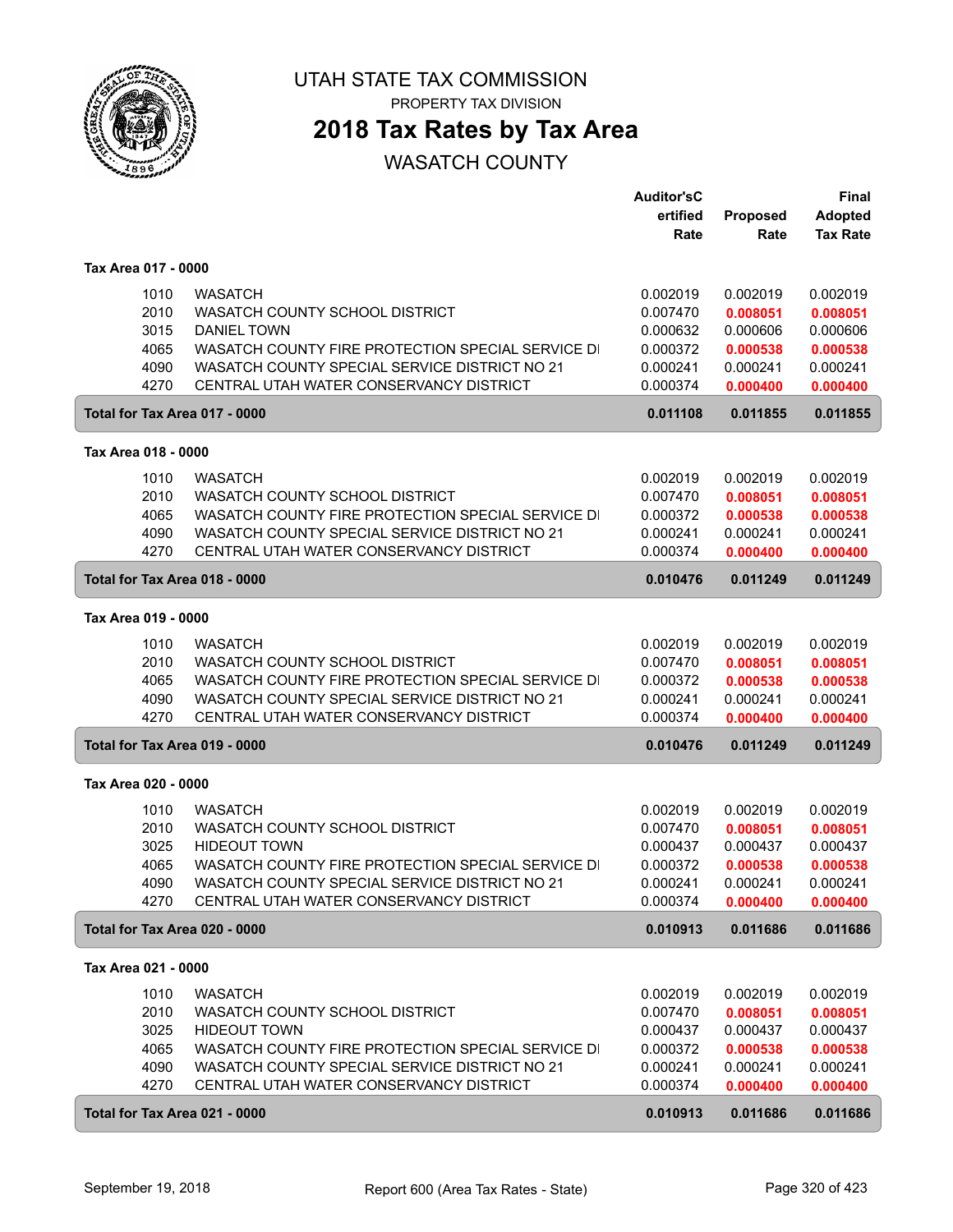

PROPERTY TAX DIVISION

## **2018 Tax Rates by Tax Area**

|                               |                                                   | <b>Auditor'sC</b> |                 | <b>Final</b>    |
|-------------------------------|---------------------------------------------------|-------------------|-----------------|-----------------|
|                               |                                                   | ertified          | <b>Proposed</b> | <b>Adopted</b>  |
|                               |                                                   | Rate              | Rate            | <b>Tax Rate</b> |
| Tax Area 022 - 0000           |                                                   |                   |                 |                 |
| 1010                          | <b>WASATCH</b>                                    | 0.002019          | 0.002019        | 0.002019        |
| 2010                          | WASATCH COUNTY SCHOOL DISTRICT                    | 0.007470          | 0.008051        | 0.008051        |
| 3035                          | <b>PARK CITY</b>                                  | 0.001934          | 0.001934        | 0.001934        |
| 4065                          | WASATCH COUNTY FIRE PROTECTION SPECIAL SERVICE DI | 0.000372          | 0.000538        | 0.000538        |
| 4090                          | WASATCH COUNTY SPECIAL SERVICE DISTRICT NO 21     | 0.000241          | 0.000241        | 0.000241        |
| 4270                          | CENTRAL UTAH WATER CONSERVANCY DISTRICT           | 0.000374          | 0.000400        | 0.000400        |
| Total for Tax Area 022 - 0000 |                                                   | 0.012410          | 0.013183        | 0.013183        |
| Tax Area 023 - 0000           |                                                   |                   |                 |                 |
| 1010                          | <b>WASATCH</b>                                    | 0.002019          | 0.002019        | 0.002019        |
| 2010                          | WASATCH COUNTY SCHOOL DISTRICT                    | 0.007470          | 0.008051        | 0.008051        |
| 4065                          | WASATCH COUNTY FIRE PROTECTION SPECIAL SERVICE DI | 0.000372          | 0.000538        | 0.000538        |
| 4090                          | WASATCH COUNTY SPECIAL SERVICE DISTRICT NO 21     | 0.000241          | 0.000241        | 0.000241        |
| 4270                          | CENTRAL UTAH WATER CONSERVANCY DISTRICT           | 0.000374          | 0.000400        | 0.000400        |
| Total for Tax Area 023 - 0000 |                                                   | 0.010476          | 0.011249        | 0.011249        |
| Tax Area 024 - 0000           |                                                   |                   |                 |                 |
| 1010                          | <b>WASATCH</b>                                    | 0.002019          | 0.002019        | 0.002019        |
| 2010                          | WASATCH COUNTY SCHOOL DISTRICT                    | 0.007470          | 0.008051        | 0.008051        |
| 3025                          | <b>HIDEOUT TOWN</b>                               | 0.000437          | 0.000437        | 0.000437        |
| 4065                          | WASATCH COUNTY FIRE PROTECTION SPECIAL SERVICE DI | 0.000372          | 0.000538        | 0.000538        |
| 4090                          | WASATCH COUNTY SPECIAL SERVICE DISTRICT NO 21     | 0.000241          | 0.000241        | 0.000241        |
| 4150                          | <b>HIDEOUT LOCAL DISTRICT #1</b>                  | 0.000477          | 0.000477        | 0.000477        |
| 4270                          | CENTRAL UTAH WATER CONSERVANCY DISTRICT           | 0.000374          | 0.000400        | 0.000400        |
| Total for Tax Area 024 - 0000 |                                                   | 0.011390          | 0.012163        | 0.012163        |
| Tax Area 025 - 0000           |                                                   |                   |                 |                 |
| 1010                          | <b>WASATCH</b>                                    | 0.002019          | 0.002019        | 0.002019        |
| 2010                          | WASATCH COUNTY SCHOOL DISTRICT                    | 0.007470          | 0.008051        | 0.008051        |
| 4065                          | WASATCH COUNTY FIRE PROTECTION SPECIAL SERVICE DI | 0.000372          | 0.000538        | 0.000538        |
| 4090                          | WASATCH COUNTY SPECIAL SERVICE DISTRICT NO 21     | 0.000241          | 0.000241        | 0.000241        |
| 4270                          | CENTRAL UTAH WATER CONSERVANCY DISTRICT           | 0.000374          | 0.000400        | 0.000400        |
| Total for Tax Area 025 - 0000 |                                                   | 0.010476          | 0.011249        | 0.011249        |
| Tax Area 026 - 0000           |                                                   |                   |                 |                 |
| 1010                          | <b>WASATCH</b>                                    | 0.002019          | 0.002019        | 0.002019        |
| 2010                          | WASATCH COUNTY SCHOOL DISTRICT                    | 0.007470          | 0.008051        | 0.008051        |
| 4065                          | WASATCH COUNTY FIRE PROTECTION SPECIAL SERVICE DI | 0.000372          | 0.000538        | 0.000538        |
| 4090                          | WASATCH COUNTY SPECIAL SERVICE DISTRICT NO 21     | 0.000241          | 0.000241        | 0.000241        |
| 4270                          | CENTRAL UTAH WATER CONSERVANCY DISTRICT           | 0.000374          | 0.000400        | 0.000400        |
| Total for Tax Area 026 - 0000 |                                                   | 0.010476          | 0.011249        | 0.011249        |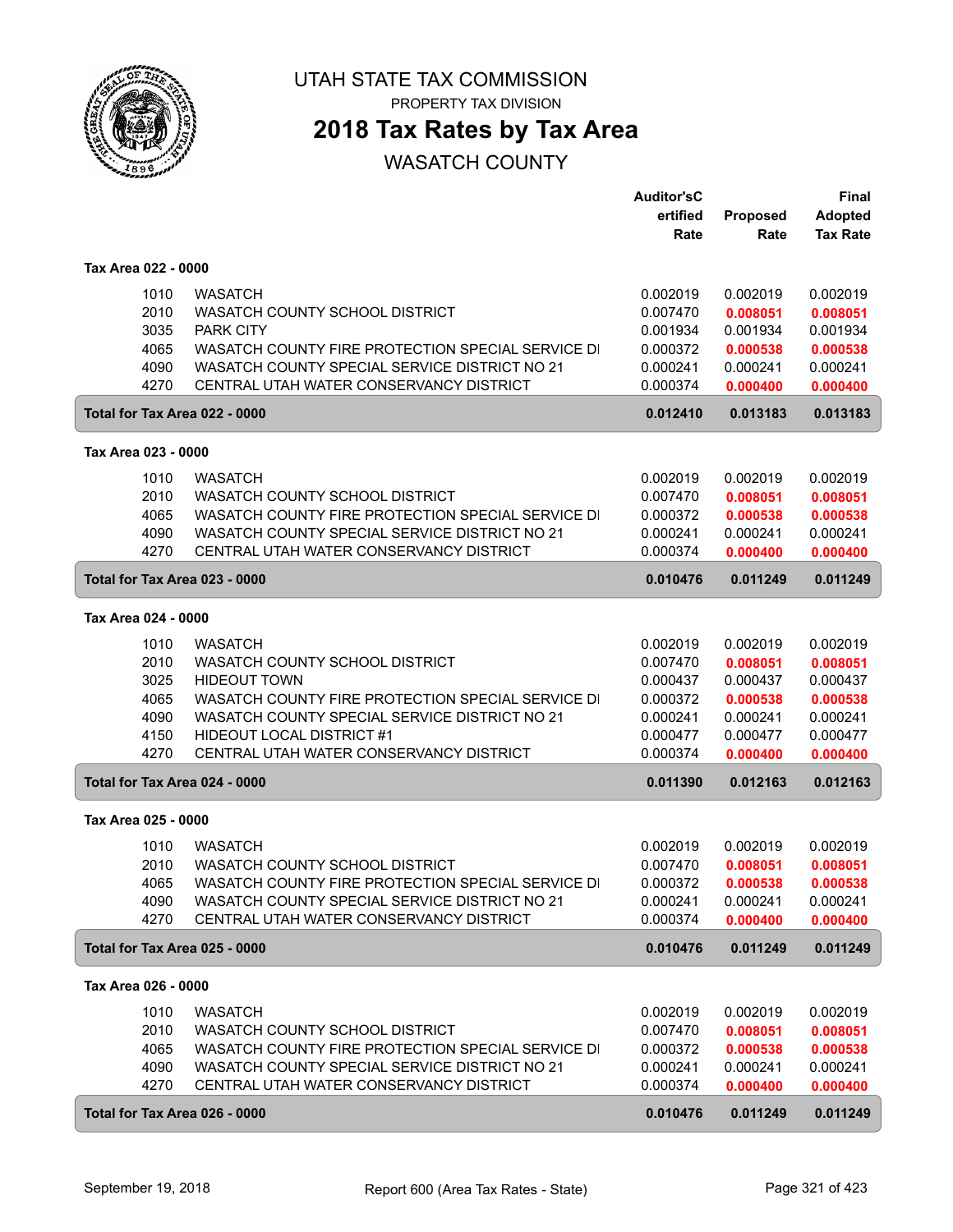

## **2018 Tax Rates by Tax Area**

|                               |                                                   | Auditor'sC<br>ertified<br>Rate | <b>Proposed</b><br>Rate | Final<br><b>Adopted</b><br><b>Tax Rate</b> |
|-------------------------------|---------------------------------------------------|--------------------------------|-------------------------|--------------------------------------------|
| Tax Area 028 - 0000           |                                                   |                                |                         |                                            |
| 1010                          | <b>WASATCH</b>                                    | 0.002019                       | 0.002019                | 0.002019                                   |
| 2010                          | WASATCH COUNTY SCHOOL DISTRICT                    | 0.007470                       | 0.008051                | 0.008051                                   |
| 3027                          | INTERI AKEN TOWN                                  | 0.001575                       | 0.001575                | 0.001575                                   |
| 4020                          | MIDWAY SANITATION DISTRICT                        | 0.000054                       | 0.000054                | 0.000054                                   |
| 4065                          | WASATCH COUNTY FIRE PROTECTION SPECIAL SERVICE DI | 0.000372                       | 0.000538                | 0.000538                                   |
| 4090                          | WASATCH COUNTY SPECIAL SERVICE DISTRICT NO 21     | 0.000241                       | 0.000241                | 0.000241                                   |
| 4270                          | CENTRAL UTAH WATER CONSERVANCY DISTRICT           | 0.000374                       | 0.000400                | 0.000400                                   |
| Total for Tax Area 028 - 0000 |                                                   | 0.012105                       | 0.012878                | 0.012878                                   |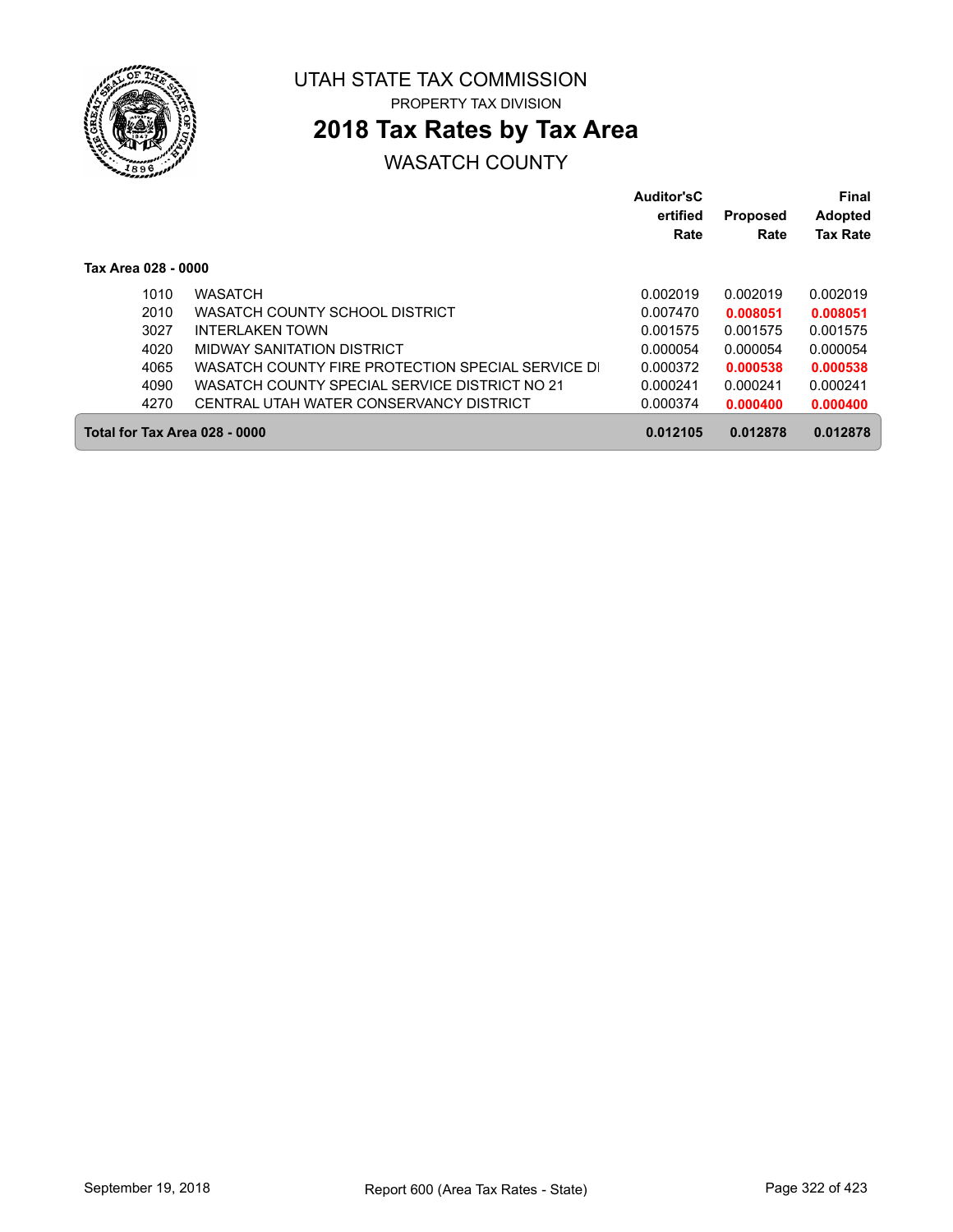

PROPERTY TAX DIVISION

## **2018 Tax Rates by Tax Area**

### WASHINGTON COUNTY

|                               |                                                 | <b>Auditor'sC</b> |          | Final           |
|-------------------------------|-------------------------------------------------|-------------------|----------|-----------------|
|                               |                                                 | ertified          | Proposed | <b>Adopted</b>  |
|                               |                                                 | Rate              | Rate     | <b>Tax Rate</b> |
| Tax Area 001 - 0000           |                                                 |                   |          |                 |
| 1010                          | <b>WASHINGTON</b>                               | 0.000931          | 0.000931 | 0.000931        |
| 1015                          | MULTICOUNTY ASSESSING & COLLECTING LEVY         | 0.000009          | 0.000009 | 0.000009        |
| 1020                          | COUNTY ASSESSING & COLLECTING LEVY              | 0.000429          | 0.000429 | 0.000429        |
| 2010                          | WASHINGTON COUNTY SCHOOL DISTRICT               | 0.006664          | 0.006664 | 0.006664        |
| 3010                          | <b>ENTERPRISE CITY</b>                          | 0.001985          | 0.001985 | 0.001985        |
| 4010                          | THE WASHINGTON COUNTY WATER CONSERVANCY DISTRIC | 0.000648          | 0.000648 | 0.000648        |
| 4110                          | SOUTHWEST MOSQUITO ABATEMENT & CONTROL DISTRICT | 0.000037          | 0.000037 | 0.000037        |
| Total for Tax Area 001 - 0000 |                                                 | 0.010703          | 0.010703 | 0.010703        |
| Tax Area 002 - 0000           |                                                 |                   |          |                 |
| 1010                          | <b>WASHINGTON</b>                               | 0.000931          | 0.000931 | 0.000931        |
| 1015                          | MULTICOUNTY ASSESSING & COLLECTING LEVY         | 0.000009          | 0.000009 | 0.000009        |
| 1020                          | COUNTY ASSESSING & COLLECTING LEVY              | 0.000429          | 0.000429 | 0.000429        |
| 2010                          | WASHINGTON COUNTY SCHOOL DISTRICT               | 0.006664          | 0.006664 | 0.006664        |
| 3020                          | <b>HILDALE CITY</b>                             | 0.005049          | 0.005049 | 0.005049        |
| 4010                          | THE WASHINGTON COUNTY WATER CONSERVANCY DISTRIC | 0.000648          | 0.000648 | 0.000648        |
| 4110                          | SOUTHWEST MOSQUITO ABATEMENT & CONTROL DISTRICT | 0.000037          | 0.000037 | 0.000037        |
| Total for Tax Area 002 - 0000 |                                                 | 0.013767          | 0.013767 | 0.013767        |
| Tax Area 003 - 0000           |                                                 |                   |          |                 |
| 1010                          | <b>WASHINGTON</b>                               | 0.000931          | 0.000931 | 0.000931        |
| 1015                          | MULTICOUNTY ASSESSING & COLLECTING LEVY         | 0.000009          | 0.000009 | 0.000009        |
| 1020                          | COUNTY ASSESSING & COLLECTING LEVY              | 0.000429          | 0.000429 | 0.000429        |
| 2010                          | WASHINGTON COUNTY SCHOOL DISTRICT               | 0.006664          | 0.006664 | 0.006664        |
| 3030                          | <b>HURRICANE CITY</b>                           | 0.001533          | 0.001533 | 0.001533        |
| 4010                          | THE WASHINGTON COUNTY WATER CONSERVANCY DISTRIC | 0.000648          | 0.000648 | 0.000648        |
| 4110                          | SOUTHWEST MOSQUITO ABATEMENT & CONTROL DISTRICT | 0.000037          | 0.000037 | 0.000037        |
| 4120                          | HURRICANE VALLEY FIRE DISTRICT                  | 0.001286          | 0.001286 | 0.001286        |
| Total for Tax Area 003 - 0000 |                                                 | 0.011537          | 0.011537 | 0.011537        |
| Tax Area 003 - 0001           |                                                 |                   |          |                 |
| 1010                          | <b>WASHINGTON</b>                               | 0.000931          | 0.000931 | 0.000931        |
| 1015                          | MULTICOUNTY ASSESSING & COLLECTING LEVY         | 0.000009          | 0.000009 | 0.000009        |
| 1020                          | COUNTY ASSESSING & COLLECTING LEVY              | 0.000429          | 0.000429 | 0.000429        |
| 2010                          | WASHINGTON COUNTY SCHOOL DISTRICT               | 0.006664          | 0.006664 | 0.006664        |
| 3030                          | <b>HURRICANE CITY</b>                           | 0.001533          | 0.001533 | 0.001533        |
| 4010                          | THE WASHINGTON COUNTY WATER CONSERVANCY DISTRIC | 0.000648          | 0.000648 | 0.000648        |
| 4110                          | SOUTHWEST MOSQUITO ABATEMENT & CONTROL DISTRICT | 0.000037          | 0.000037 | 0.000037        |
| 4120                          | HURRICANE VALLEY FIRE DISTRICT                  | 0.001286          | 0.001286 | 0.001286        |
| Total for Tax Area 003 - 0001 |                                                 | 0.011537          | 0.011537 | 0.011537        |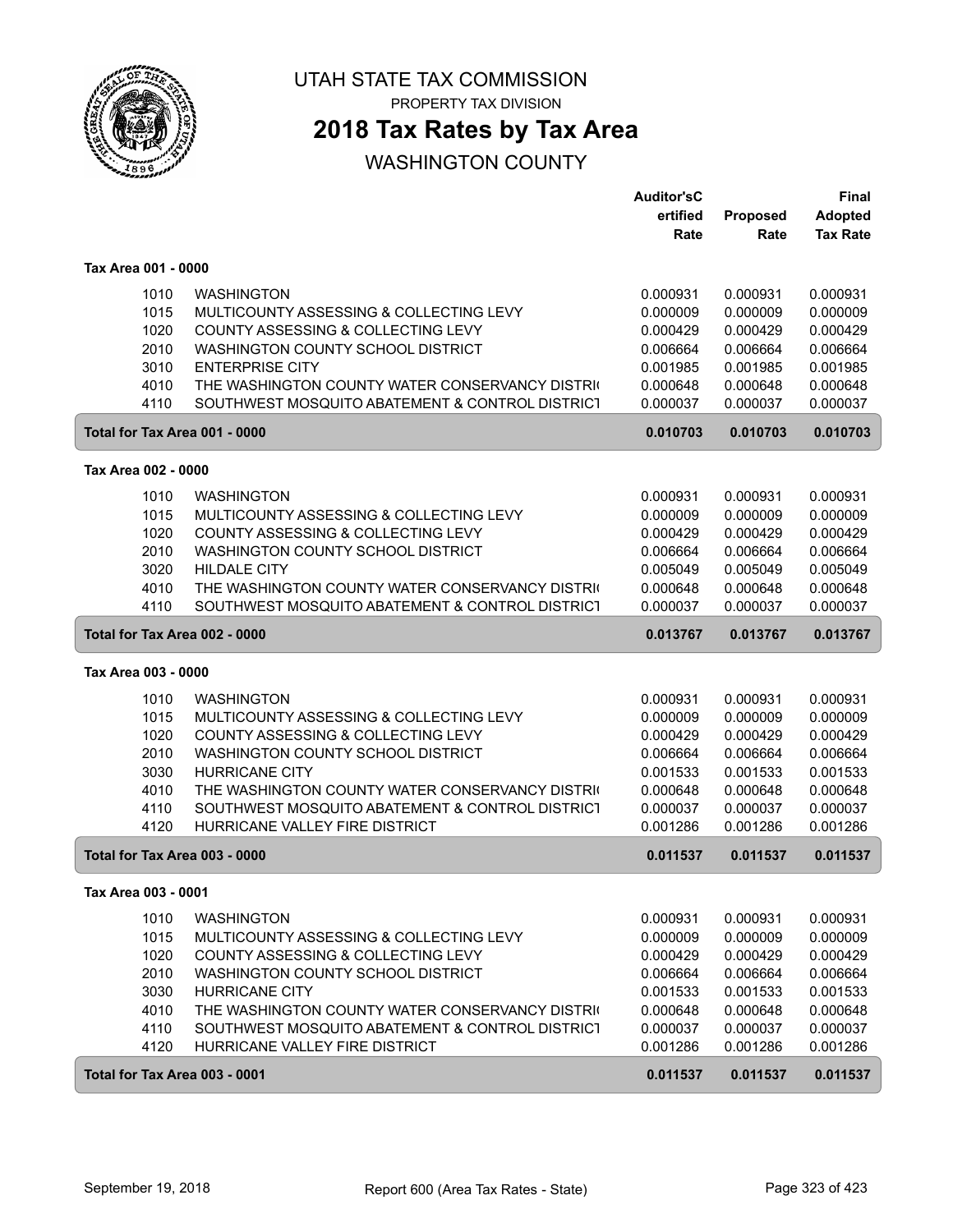

PROPERTY TAX DIVISION

## **2018 Tax Rates by Tax Area**

### WASHINGTON COUNTY

|                                                         | <b>Auditor'sC</b> |          | <b>Final</b>    |
|---------------------------------------------------------|-------------------|----------|-----------------|
|                                                         | ertified          | Proposed | <b>Adopted</b>  |
|                                                         | Rate              | Rate     | <b>Tax Rate</b> |
| Tax Area 003 - 0002                                     |                   |          |                 |
| 1010<br><b>WASHINGTON</b>                               | 0.000931          | 0.000931 | 0.000931        |
| 1015<br>MULTICOUNTY ASSESSING & COLLECTING LEVY         | 0.000009          | 0.000009 | 0.000009        |
| 1020<br>COUNTY ASSESSING & COLLECTING LEVY              | 0.000429          | 0.000429 | 0.000429        |
| 2010<br>WASHINGTON COUNTY SCHOOL DISTRICT               | 0.006664          | 0.006664 | 0.006664        |
| 3030<br><b>HURRICANE CITY</b>                           | 0.001533          | 0.001533 | 0.001533        |
| 4010<br>THE WASHINGTON COUNTY WATER CONSERVANCY DISTRIC | 0.000648          | 0.000648 | 0.000648        |
| 4110<br>SOUTHWEST MOSQUITO ABATEMENT & CONTROL DISTRICT | 0.000037          | 0.000037 | 0.000037        |
| HURRICANE VALLEY FIRE DISTRICT<br>4120                  | 0.001286          | 0.001286 | 0.001286        |
| Total for Tax Area 003 - 0002                           | 0.011537          | 0.011537 | 0.011537        |
| Tax Area 004 - 0000                                     |                   |          |                 |
| 1010<br><b>WASHINGTON</b>                               | 0.000931          | 0.000931 | 0.000931        |
| 1015<br>MULTICOUNTY ASSESSING & COLLECTING LEVY         | 0.000009          | 0.000009 | 0.000009        |
| 1020<br>COUNTY ASSESSING & COLLECTING LEVY              | 0.000429          | 0.000429 | 0.000429        |
| 2010<br>WASHINGTON COUNTY SCHOOL DISTRICT               | 0.006664          | 0.006664 | 0.006664        |
| 3040<br><b>IVINS CITY</b>                               | 0.001527          | 0.001527 | 0.001527        |
| 4010<br>THE WASHINGTON COUNTY WATER CONSERVANCY DISTRIC | 0.000648          | 0.000648 | 0.000648        |
| 4110<br>SOUTHWEST MOSQUITO ABATEMENT & CONTROL DISTRICT | 0.000037          | 0.000037 | 0.000037        |
| Total for Tax Area 004 - 0000                           | 0.010245          | 0.010245 | 0.010245        |
| Tax Area 005 - 0000                                     |                   |          |                 |
| 1010<br><b>WASHINGTON</b>                               | 0.000931          | 0.000931 | 0.000931        |
| 1015<br>MULTICOUNTY ASSESSING & COLLECTING LEVY         | 0.000009          | 0.000009 | 0.000009        |
| 1020<br>COUNTY ASSESSING & COLLECTING LEVY              | 0.000429          | 0.000429 | 0.000429        |
| 2010<br>WASHINGTON COUNTY SCHOOL DISTRICT               | 0.006664          | 0.006664 | 0.006664        |
| 3050<br><b>LA VERKIN CITY</b>                           | 0.001854          | 0.001854 | 0.001854        |
| 4010<br>THE WASHINGTON COUNTY WATER CONSERVANCY DISTRIC | 0.000648          | 0.000648 | 0.000648        |
| 4110<br>SOUTHWEST MOSQUITO ABATEMENT & CONTROL DISTRICT | 0.000037          | 0.000037 | 0.000037        |
| 4120<br>HURRICANE VALLEY FIRE DISTRICT                  | 0.001286          | 0.001286 | 0.001286        |
| Total for Tax Area 005 - 0000                           | 0.011858          | 0.011858 | 0.011858        |
| Tax Area 006 - 0000                                     |                   |          |                 |
| 1010<br><b>WASHINGTON</b>                               | 0.000931          | 0.000931 | 0.000931        |
| 1015<br>MULTICOUNTY ASSESSING & COLLECTING LEVY         | 0.000009          | 0.000009 | 0.000009        |
| 1020<br>COUNTY ASSESSING & COLLECTING LEVY              | 0.000429          | 0.000429 | 0.000429        |
| 2010<br>WASHINGTON COUNTY SCHOOL DISTRICT               | 0.006664          | 0.006664 | 0.006664        |
| 3060<br><b>LEEDS TOWN</b>                               | 0.000741          | 0.000741 | 0.000741        |
| 4010<br>THE WASHINGTON COUNTY WATER CONSERVANCY DISTRIC | 0.000648          | 0.000648 | 0.000648        |
| 4110<br>SOUTHWEST MOSQUITO ABATEMENT & CONTROL DISTRICT | 0.000037          | 0.000037 | 0.000037        |
| 4120<br>HURRICANE VALLEY FIRE DISTRICT                  | 0.001286          | 0.001286 | 0.001286        |
| Total for Tax Area 006 - 0000                           | 0.010745          | 0.010745 | 0.010745        |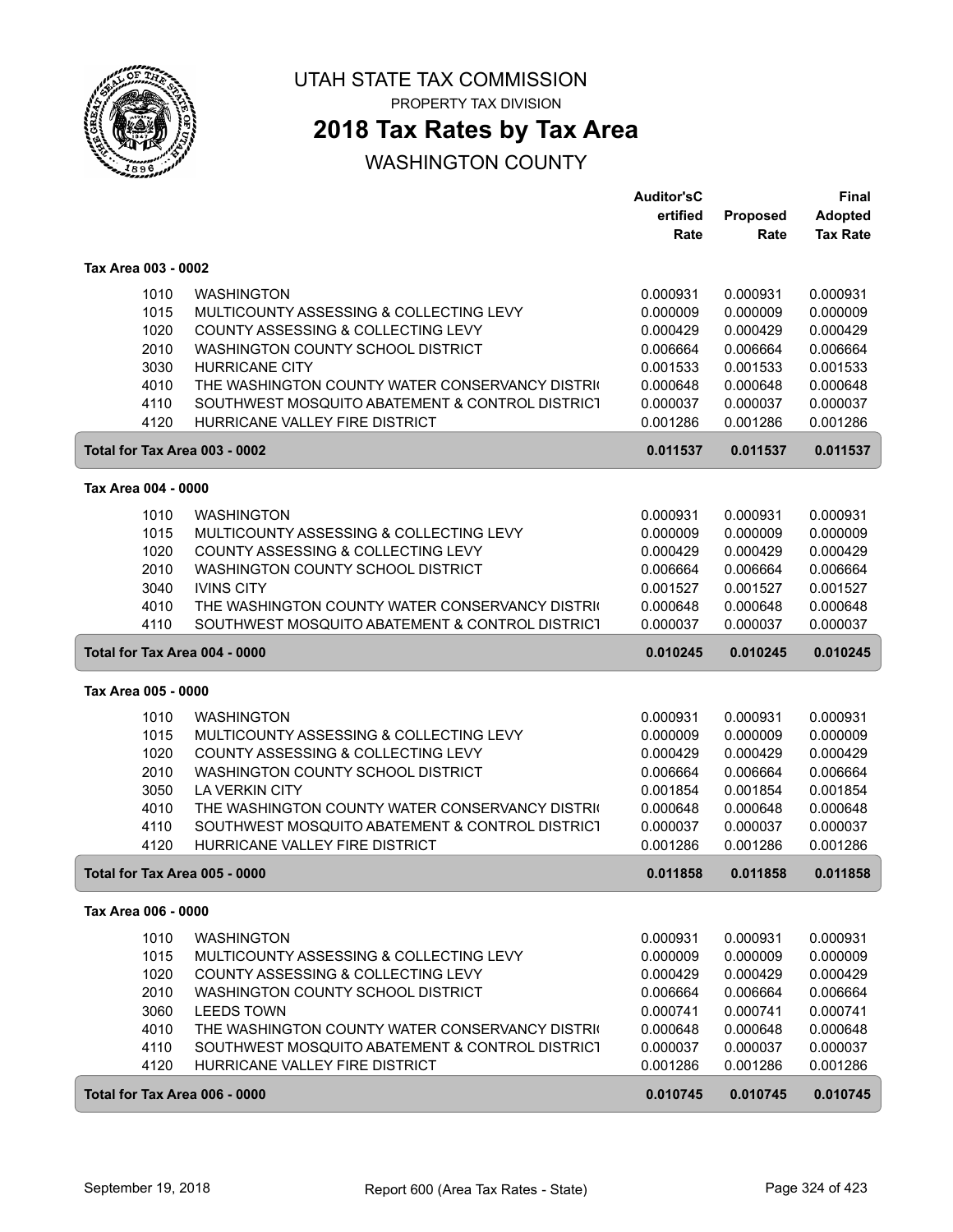

PROPERTY TAX DIVISION

## **2018 Tax Rates by Tax Area**

|                               |                                                                                                | <b>Auditor'sC</b>    |                      | Final                |
|-------------------------------|------------------------------------------------------------------------------------------------|----------------------|----------------------|----------------------|
|                               |                                                                                                | ertified             | Proposed             | <b>Adopted</b>       |
|                               |                                                                                                | Rate                 | Rate                 | <b>Tax Rate</b>      |
|                               |                                                                                                |                      |                      |                      |
| Tax Area 006 - 0001           |                                                                                                |                      |                      |                      |
| 1010                          | <b>WASHINGTON</b>                                                                              | 0.000931             | 0.000931             | 0.000931             |
| 1015                          | MULTICOUNTY ASSESSING & COLLECTING LEVY                                                        | 0.000009             | 0.000009             | 0.000009             |
| 1020                          | COUNTY ASSESSING & COLLECTING LEVY                                                             | 0.000429             | 0.000429             | 0.000429             |
| 2010                          | WASHINGTON COUNTY SCHOOL DISTRICT                                                              | 0.006664             | 0.006664             | 0.006664             |
| 3060                          | <b>LEEDS TOWN</b>                                                                              | 0.000741             | 0.000741             | 0.000741             |
| 4010                          | THE WASHINGTON COUNTY WATER CONSERVANCY DISTRIC                                                | 0.000648             | 0.000648             | 0.000648             |
| 4110                          | SOUTHWEST MOSQUITO ABATEMENT & CONTROL DISTRICT                                                | 0.000037             | 0.000037             | 0.000037             |
| 4120                          | HURRICANE VALLEY FIRE DISTRICT                                                                 | 0.001286             | 0.001286             | 0.001286             |
| Total for Tax Area 006 - 0001 |                                                                                                | 0.010745             | 0.010745             | 0.010745             |
| Tax Area 006 - 0002           |                                                                                                |                      |                      |                      |
| 1010                          | <b>WASHINGTON</b>                                                                              | 0.000931             | 0.000931             | 0.000931             |
| 1015                          | MULTICOUNTY ASSESSING & COLLECTING LEVY                                                        | 0.000009             | 0.000009             | 0.000009             |
| 1020                          | COUNTY ASSESSING & COLLECTING LEVY                                                             | 0.000429             | 0.000429             | 0.000429             |
| 2010                          | WASHINGTON COUNTY SCHOOL DISTRICT                                                              | 0.006664             | 0.006664             | 0.006664             |
| 3060                          | <b>LEEDS TOWN</b>                                                                              | 0.000741             | 0.000741             | 0.000741             |
| 4010                          | THE WASHINGTON COUNTY WATER CONSERVANCY DISTRIC                                                | 0.000648             | 0.000648             | 0.000648             |
| 4110                          | SOUTHWEST MOSQUITO ABATEMENT & CONTROL DISTRICT                                                | 0.000037             | 0.000037             | 0.000037             |
| 4120                          | HURRICANE VALLEY FIRE DISTRICT                                                                 | 0.001286             | 0.001286             | 0.001286             |
| Total for Tax Area 006 - 0002 |                                                                                                | 0.010745             | 0.010745             | 0.010745             |
| Tax Area 007 - 0000           |                                                                                                |                      |                      |                      |
|                               |                                                                                                |                      |                      |                      |
| 1010                          | <b>WASHINGTON</b>                                                                              | 0.000931             | 0.000931             | 0.000931             |
| 1015                          | MULTICOUNTY ASSESSING & COLLECTING LEVY                                                        | 0.000009             | 0.000009             | 0.000009             |
| 1020                          | COUNTY ASSESSING & COLLECTING LEVY                                                             | 0.000429             | 0.000429             | 0.000429             |
| 2010                          | WASHINGTON COUNTY SCHOOL DISTRICT                                                              | 0.006664             | 0.006664             | 0.006664             |
| 3070                          | <b>NEW HARMONY TOWN</b>                                                                        | 0.001359             | 0.001359             | 0.001359             |
| 4010                          | THE WASHINGTON COUNTY WATER CONSERVANCY DISTRIC                                                | 0.000648             | 0.000648             | 0.000648             |
| 4090<br>4110                  | NEW HARMONY VALLEY SPECIAL SERVICE DISTRICT<br>SOUTHWEST MOSQUITO ABATEMENT & CONTROL DISTRICT | 0.000602<br>0.000037 | 0.000602<br>0.000037 | 0.000602<br>0.000037 |
|                               |                                                                                                |                      |                      |                      |
| Total for Tax Area 007 - 0000 |                                                                                                | 0.010679             | 0.010679             | 0.010679             |
| Tax Area 008 - 0000           |                                                                                                |                      |                      |                      |
| 1010                          | <b>WASHINGTON</b>                                                                              | 0.000931             | 0.000931             | 0.000931             |
| 1015                          | MULTICOUNTY ASSESSING & COLLECTING LEVY                                                        | 0.000009             | 0.000009             | 0.000009             |
| 1020                          | COUNTY ASSESSING & COLLECTING LEVY                                                             | 0.000429             | 0.000429             | 0.000429             |
| 2010                          | WASHINGTON COUNTY SCHOOL DISTRICT                                                              | 0.006664             | 0.006664             | 0.006664             |
| 3080                          | ST GEORGE CITY                                                                                 | 0.001328             | 0.001328             | 0.001328             |
| 4010                          | THE WASHINGTON COUNTY WATER CONSERVANCY DISTRIC                                                | 0.000648             | 0.000648             | 0.000648             |
| 4110                          |                                                                                                |                      |                      |                      |
|                               | SOUTHWEST MOSQUITO ABATEMENT & CONTROL DISTRICT                                                | 0.000037             | 0.000037             | 0.000037             |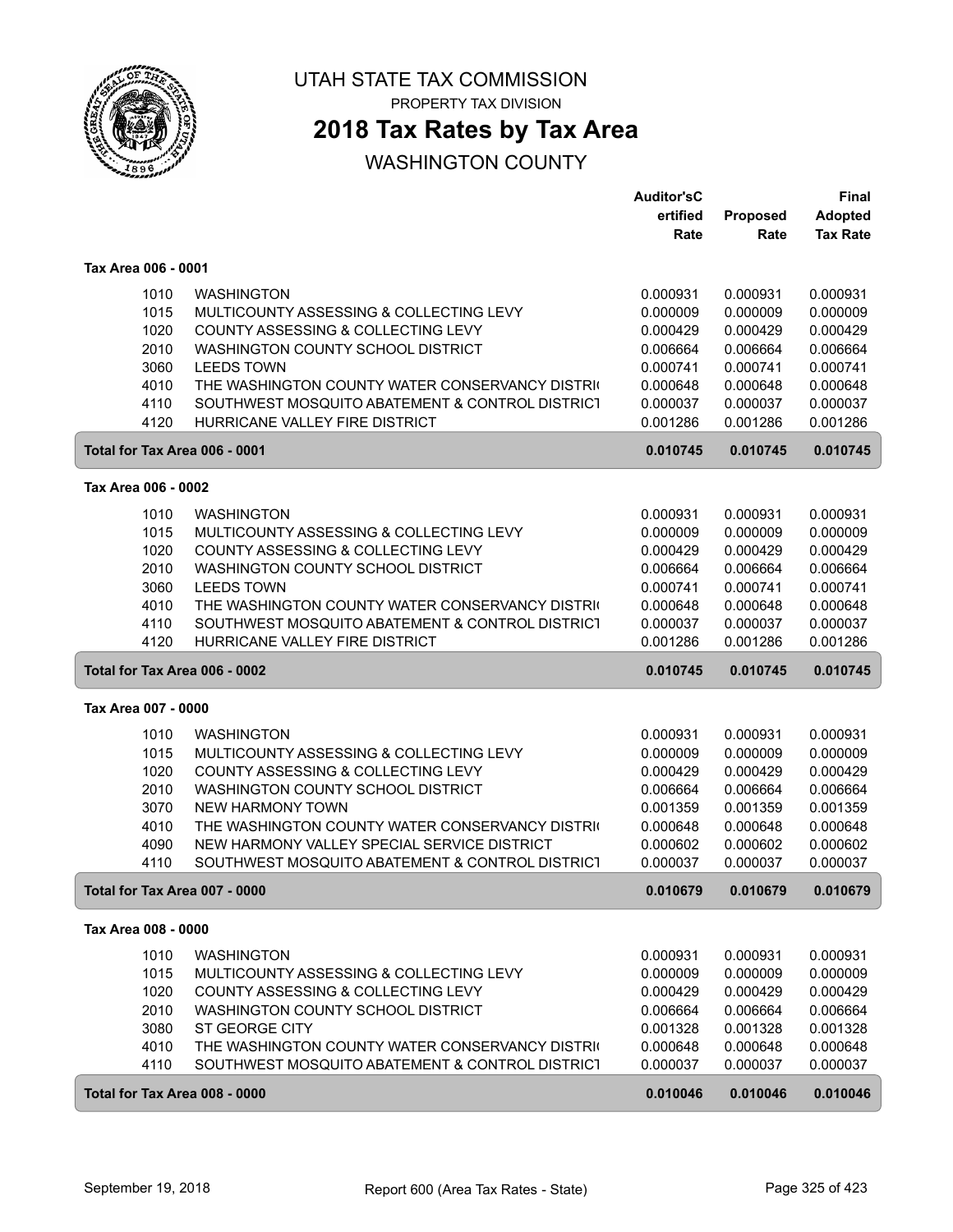

PROPERTY TAX DIVISION

## **2018 Tax Rates by Tax Area**

|                     |                                                 | <b>Auditor'sC</b> |          | Final           |
|---------------------|-------------------------------------------------|-------------------|----------|-----------------|
|                     |                                                 | ertified          | Proposed | <b>Adopted</b>  |
|                     |                                                 | Rate              | Rate     | <b>Tax Rate</b> |
| Tax Area 008 - 0001 |                                                 |                   |          |                 |
| 1010                | <b>WASHINGTON</b>                               | 0.000931          | 0.000931 | 0.000931        |
| 1015                | MULTICOUNTY ASSESSING & COLLECTING LEVY         | 0.000009          | 0.000009 | 0.000009        |
| 1020                | COUNTY ASSESSING & COLLECTING LEVY              | 0.000429          | 0.000429 | 0.000429        |
| 2010                | WASHINGTON COUNTY SCHOOL DISTRICT               | 0.006664          | 0.006664 | 0.006664        |
| 3080                | <b>ST GEORGE CITY</b>                           | 0.001328          | 0.001328 | 0.001328        |
| 4010                | THE WASHINGTON COUNTY WATER CONSERVANCY DISTRIC | 0.000648          | 0.000648 | 0.000648        |
| 4110                | SOUTHWEST MOSQUITO ABATEMENT & CONTROL DISTRICT | 0.000037          | 0.000037 | 0.000037        |
|                     | Total for Tax Area 008 - 0001                   | 0.010046          | 0.010046 | 0.010046        |
| Tax Area 009 - 0000 |                                                 |                   |          |                 |
| 1010                | <b>WASHINGTON</b>                               | 0.000931          | 0.000931 | 0.000931        |
| 1015                | MULTICOUNTY ASSESSING & COLLECTING LEVY         | 0.000009          | 0.000009 | 0.000009        |
| 1020                | COUNTY ASSESSING & COLLECTING LEVY              | 0.000429          | 0.000429 | 0.000429        |
| 2010                | WASHINGTON COUNTY SCHOOL DISTRICT               | 0.006664          | 0.006664 | 0.006664        |
| 3090                | <b>SANTA CLARA CITY</b>                         | 0.001579          | 0.001579 | 0.001579        |
| 4010                | THE WASHINGTON COUNTY WATER CONSERVANCY DISTRIC | 0.000648          | 0.000648 | 0.000648        |
| 4110                | SOUTHWEST MOSQUITO ABATEMENT & CONTROL DISTRICT | 0.000037          | 0.000037 | 0.000037        |
|                     | Total for Tax Area 009 - 0000                   | 0.010297          | 0.010297 | 0.010297        |
| Tax Area 010 - 0000 |                                                 |                   |          |                 |
| 1010                | <b>WASHINGTON</b>                               | 0.000931          | 0.000931 | 0.000931        |
| 1015                | MULTICOUNTY ASSESSING & COLLECTING LEVY         | 0.000009          | 0.000009 | 0.000009        |
| 1020                | COUNTY ASSESSING & COLLECTING LEVY              | 0.000429          | 0.000429 | 0.000429        |
| 2010                | WASHINGTON COUNTY SCHOOL DISTRICT               | 0.006664          | 0.006664 | 0.006664        |
| 3100                | SPRINGDALE TOWN                                 | 0.000261          | 0.000261 | 0.000261        |
| 4010                | THE WASHINGTON COUNTY WATER CONSERVANCY DISTRIC | 0.000648          | 0.000648 | 0.000648        |
| 4030                | ROCKVILLE/SPRINGDALE FIRE PROTECTION DISTRICT   | 0.000191          | 0.000191 | 0.000191        |
| 4110                | SOUTHWEST MOSQUITO ABATEMENT & CONTROL DISTRICT | 0.000037          | 0.000037 | 0.000037        |
|                     | Total for Tax Area 010 - 0000                   | 0.009170          | 0.009170 | 0.009170        |
|                     |                                                 |                   |          |                 |
| 1010                | <b>WASHINGTON</b>                               | 0.000931          | 0.000931 | 0.000931        |
| 1015                | MULTICOUNTY ASSESSING & COLLECTING LEVY         | 0.000009          | 0.000009 | 0.000009        |
| 1020                | COUNTY ASSESSING & COLLECTING LEVY              | 0.000429          | 0.000429 | 0.000429        |
| 2010                | WASHINGTON COUNTY SCHOOL DISTRICT               | 0.006664          | 0.006664 | 0.006664        |
| 3110                | <b>TOQUERVILLE CITY</b>                         | 0.000980          | 0.000980 | 0.000980        |
| 4010                | THE WASHINGTON COUNTY WATER CONSERVANCY DISTRIC | 0.000648          | 0.000648 | 0.000648        |
| 4110                | SOUTHWEST MOSQUITO ABATEMENT & CONTROL DISTRICT | 0.000037          | 0.000037 | 0.000037        |
| 4120                | HURRICANE VALLEY FIRE DISTRICT                  | 0.001286          | 0.001286 | 0.001286        |
|                     | Total for Tax Area 011 - 0000                   | 0.010984          | 0.010984 | 0.010984        |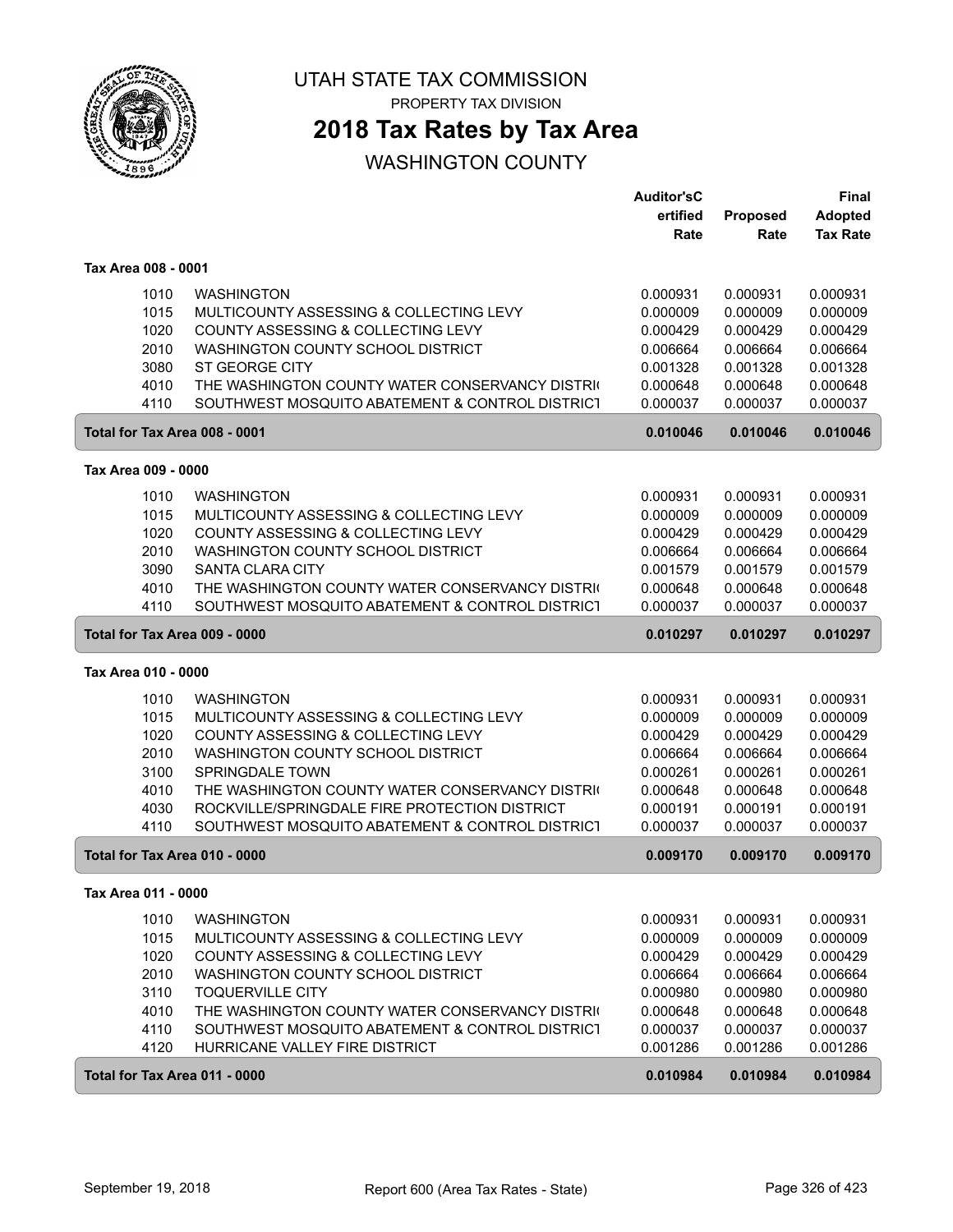

PROPERTY TAX DIVISION

## **2018 Tax Rates by Tax Area**

|                               |                                                 | Auditor'sC |          | Final           |
|-------------------------------|-------------------------------------------------|------------|----------|-----------------|
|                               |                                                 | ertified   | Proposed | <b>Adopted</b>  |
|                               |                                                 | Rate       | Rate     | <b>Tax Rate</b> |
| Tax Area 011 - 0001           |                                                 |            |          |                 |
| 1010                          | <b>WASHINGTON</b>                               | 0.000931   | 0.000931 | 0.000931        |
| 1015                          | MULTICOUNTY ASSESSING & COLLECTING LEVY         | 0.000009   | 0.000009 | 0.000009        |
| 1020                          | COUNTY ASSESSING & COLLECTING LEVY              | 0.000429   | 0.000429 | 0.000429        |
| 2010                          | WASHINGTON COUNTY SCHOOL DISTRICT               | 0.006664   | 0.006664 | 0.006664        |
| 3110                          | <b>TOQUERVILLE CITY</b>                         | 0.000980   | 0.000980 | 0.000980        |
| 4010                          | THE WASHINGTON COUNTY WATER CONSERVANCY DISTRIC | 0.000648   | 0.000648 | 0.000648        |
| 4110                          | SOUTHWEST MOSQUITO ABATEMENT & CONTROL DISTRICT | 0.000037   | 0.000037 | 0.000037        |
| 4120                          | HURRICANE VALLEY FIRE DISTRICT                  | 0.001286   | 0.001286 | 0.001286        |
| Total for Tax Area 011 - 0001 |                                                 | 0.010984   | 0.010984 | 0.010984        |
| Tax Area 012 - 0000           |                                                 |            |          |                 |
| 1010                          | <b>WASHINGTON</b>                               | 0.000931   | 0.000931 | 0.000931        |
| 1015                          | MULTICOUNTY ASSESSING & COLLECTING LEVY         | 0.000009   | 0.000009 | 0.000009        |
| 1020                          | COUNTY ASSESSING & COLLECTING LEVY              | 0.000429   | 0.000429 | 0.000429        |
| 2010                          | WASHINGTON COUNTY SCHOOL DISTRICT               | 0.006664   | 0.006664 | 0.006664        |
| 3120                          | <b>VIRGIN TOWN</b>                              | 0.000970   | 0.000970 | 0.000970        |
| 4010                          | THE WASHINGTON COUNTY WATER CONSERVANCY DISTRIC | 0.000648   | 0.000648 | 0.000648        |
| 4110                          | SOUTHWEST MOSQUITO ABATEMENT & CONTROL DISTRICT | 0.000037   | 0.000037 | 0.000037        |
| 4120                          | HURRICANE VALLEY FIRE DISTRICT                  | 0.001286   | 0.001286 | 0.001286        |
| Total for Tax Area 012 - 0000 |                                                 | 0.010974   | 0.010974 | 0.010974        |
| Tax Area 013 - 0000           |                                                 |            |          |                 |
| 1010                          | <b>WASHINGTON</b>                               | 0.000931   | 0.000931 | 0.000931        |
| 1015                          | MULTICOUNTY ASSESSING & COLLECTING LEVY         | 0.000009   | 0.000009 | 0.000009        |
| 1020                          | COUNTY ASSESSING & COLLECTING LEVY              | 0.000429   | 0.000429 | 0.000429        |
| 2010                          | WASHINGTON COUNTY SCHOOL DISTRICT               | 0.006664   | 0.006664 | 0.006664        |
| 3130                          | <b>WASHINGTON CITY</b>                          | 0.001256   | 0.001256 | 0.001256        |
| 4010                          | THE WASHINGTON COUNTY WATER CONSERVANCY DISTRIC | 0.000648   | 0.000648 | 0.000648        |
| 4110                          | SOUTHWEST MOSQUITO ABATEMENT & CONTROL DISTRICT | 0.000037   | 0.000037 | 0.000037        |
| Total for Tax Area 013 - 0000 |                                                 | 0.009974   | 0.009974 | 0.009974        |
| Tax Area 013 - 0001           |                                                 |            |          |                 |
| 1010                          | <b>WASHINGTON</b>                               | 0.000931   | 0.000931 | 0.000931        |
| 1015                          | MULTICOUNTY ASSESSING & COLLECTING LEVY         | 0.000009   | 0.000009 | 0.000009        |
| 1020                          | COUNTY ASSESSING & COLLECTING LEVY              | 0.000429   | 0.000429 | 0.000429        |
| 2010                          | WASHINGTON COUNTY SCHOOL DISTRICT               | 0.006664   | 0.006664 | 0.006664        |
| 3130                          | <b>WASHINGTON CITY</b>                          | 0.001256   | 0.001256 | 0.001256        |
| 4010                          | THE WASHINGTON COUNTY WATER CONSERVANCY DISTRIC | 0.000648   | 0.000648 | 0.000648        |
| 4110                          | SOUTHWEST MOSQUITO ABATEMENT & CONTROL DISTRICT | 0.000037   | 0.000037 | 0.000037        |
| Total for Tax Area 013 - 0001 |                                                 | 0.009974   | 0.009974 | 0.009974        |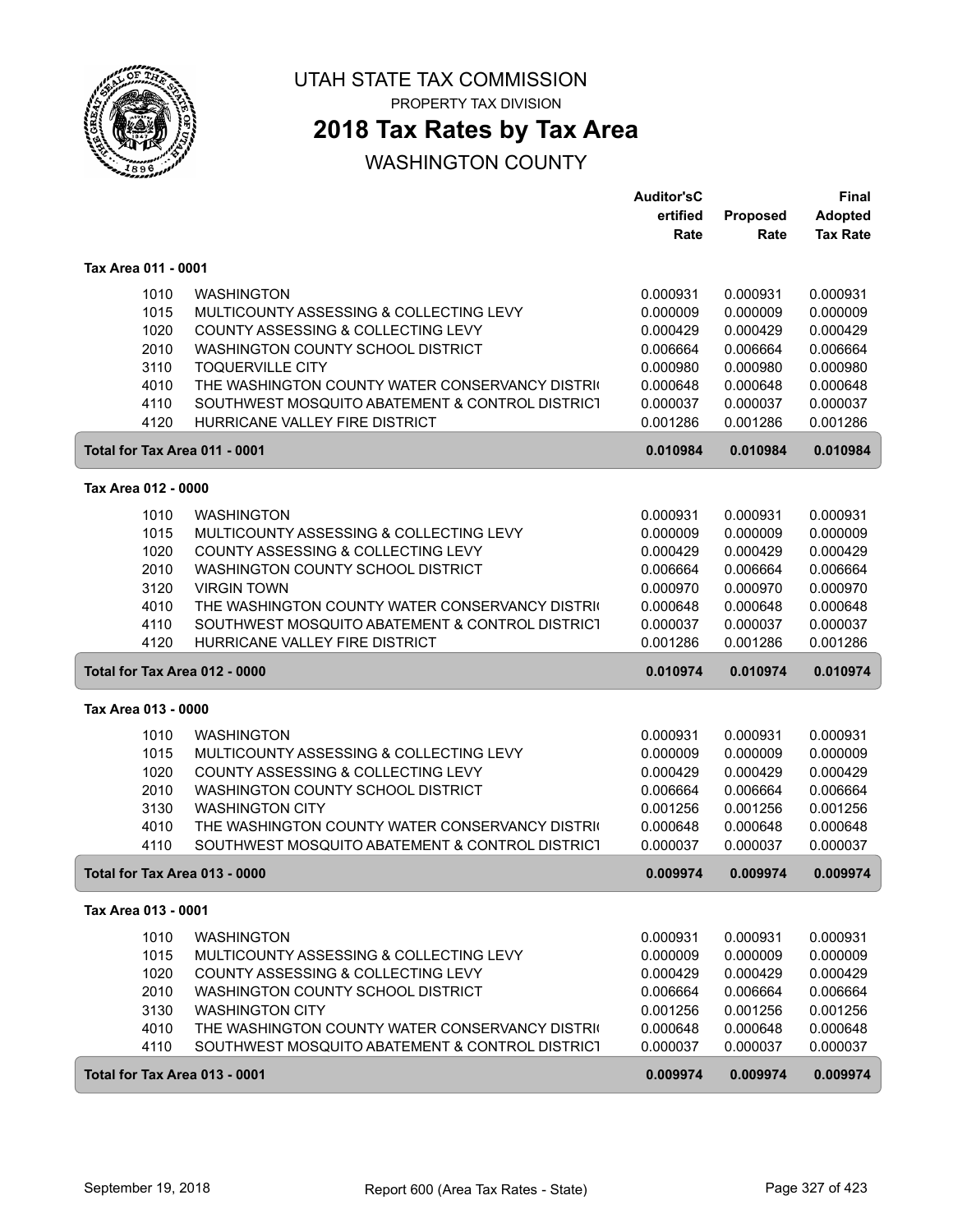

PROPERTY TAX DIVISION

## **2018 Tax Rates by Tax Area**

|                               |                                                                                      | Auditor'sC           |                      | Final                |
|-------------------------------|--------------------------------------------------------------------------------------|----------------------|----------------------|----------------------|
|                               |                                                                                      | ertified             | Proposed             | <b>Adopted</b>       |
|                               |                                                                                      | Rate                 | Rate                 | <b>Tax Rate</b>      |
| Tax Area 015 - 0000           |                                                                                      |                      |                      |                      |
| 1010                          | <b>WASHINGTON</b>                                                                    | 0.000931             | 0.000931             | 0.000931             |
| 1015                          | MULTICOUNTY ASSESSING & COLLECTING LEVY                                              | 0.000009             | 0.000009             | 0.000009             |
| 1020                          | COUNTY ASSESSING & COLLECTING LEVY                                                   | 0.000429             | 0.000429             | 0.000429             |
| 2010                          | WASHINGTON COUNTY SCHOOL DISTRICT                                                    | 0.006664             | 0.006664             | 0.006664             |
| 4010                          | THE WASHINGTON COUNTY WATER CONSERVANCY DISTRIC                                      | 0.000648             | 0.000648             | 0.000648             |
| 4110                          | SOUTHWEST MOSQUITO ABATEMENT & CONTROL DISTRICT                                      | 0.000037             | 0.000037             | 0.000037             |
| Total for Tax Area 015 - 0000 |                                                                                      | 0.008718             | 0.008718             | 0.008718             |
| Tax Area 015 - 0001           |                                                                                      |                      |                      |                      |
| 1010                          | <b>WASHINGTON</b>                                                                    | 0.000931             | 0.000931             | 0.000931             |
| 1015                          | MULTICOUNTY ASSESSING & COLLECTING LEVY                                              | 0.000009             | 0.000009             | 0.000009             |
| 1020                          | COUNTY ASSESSING & COLLECTING LEVY                                                   | 0.000429             | 0.000429             | 0.000429             |
| 2010                          | WASHINGTON COUNTY SCHOOL DISTRICT                                                    | 0.006664             | 0.006664             | 0.006664             |
| 4010                          | THE WASHINGTON COUNTY WATER CONSERVANCY DISTRIC                                      | 0.000648             | 0.000648             | 0.000648             |
| 4110                          | SOUTHWEST MOSQUITO ABATEMENT & CONTROL DISTRICT                                      | 0.000037             | 0.000037             | 0.000037             |
| Total for Tax Area 015 - 0001 |                                                                                      | 0.008718             | 0.008718             | 0.008718             |
| Tax Area 015 - 0002           |                                                                                      |                      |                      |                      |
|                               |                                                                                      |                      |                      |                      |
| 1010                          | <b>WASHINGTON</b>                                                                    | 0.000931             | 0.000931             | 0.000931             |
| 1015                          | MULTICOUNTY ASSESSING & COLLECTING LEVY                                              | 0.000009             | 0.000009             | 0.000009             |
| 1020<br>2010                  | COUNTY ASSESSING & COLLECTING LEVY<br>WASHINGTON COUNTY SCHOOL DISTRICT              | 0.000429             | 0.000429             | 0.000429             |
| 4010                          | THE WASHINGTON COUNTY WATER CONSERVANCY DISTRIC                                      | 0.006664<br>0.000648 | 0.006664<br>0.000648 | 0.006664<br>0.000648 |
| 4110                          | SOUTHWEST MOSQUITO ABATEMENT & CONTROL DISTRICT                                      | 0.000037             | 0.000037             | 0.000037             |
| Total for Tax Area 015 - 0002 |                                                                                      | 0.008718             | 0.008718             | 0.008718             |
|                               |                                                                                      |                      |                      |                      |
| Tax Area 015 - 0003           |                                                                                      |                      |                      |                      |
| 1010                          | <b>WASHINGTON</b>                                                                    | 0.000931             | 0.000931             | 0.000931             |
| 1015                          | MULTICOUNTY ASSESSING & COLLECTING LEVY                                              | 0.000009             | 0.000009             | 0.000009             |
| 1020                          | COUNTY ASSESSING & COLLECTING LEVY                                                   | 0.000429             | 0.000429             | 0.000429             |
| 2010                          | WASHINGTON COUNTY SCHOOL DISTRICT<br>THE WASHINGTON COUNTY WATER CONSERVANCY DISTRIC | 0.006664             | 0.006664             | 0.006664             |
| 4010<br>4110                  | SOUTHWEST MOSQUITO ABATEMENT & CONTROL DISTRICT                                      | 0.000648<br>0.000037 | 0.000648<br>0.000037 | 0.000648<br>0.000037 |
| Total for Tax Area 015 - 0003 |                                                                                      | 0.008718             | 0.008718             | 0.008718             |
|                               |                                                                                      |                      |                      |                      |
| Tax Area 015 - 0004           |                                                                                      |                      |                      |                      |
| 1010                          | <b>WASHINGTON</b>                                                                    | 0.000931             | 0.000931             | 0.000931             |
| 1015                          | MULTICOUNTY ASSESSING & COLLECTING LEVY                                              | 0.000009             | 0.000009             | 0.000009             |
| 1020                          | COUNTY ASSESSING & COLLECTING LEVY                                                   | 0.000429             | 0.000429             | 0.000429             |
| 2010                          | WASHINGTON COUNTY SCHOOL DISTRICT                                                    | 0.006664             | 0.006664             | 0.006664             |
| 4010                          | THE WASHINGTON COUNTY WATER CONSERVANCY DISTRIC                                      | 0.000648             | 0.000648             | 0.000648             |
| 4110                          | SOUTHWEST MOSQUITO ABATEMENT & CONTROL DISTRICT                                      | 0.000037             | 0.000037             | 0.000037             |
| Total for Tax Area 015 - 0004 |                                                                                      | 0.008718             | 0.008718             | 0.008718             |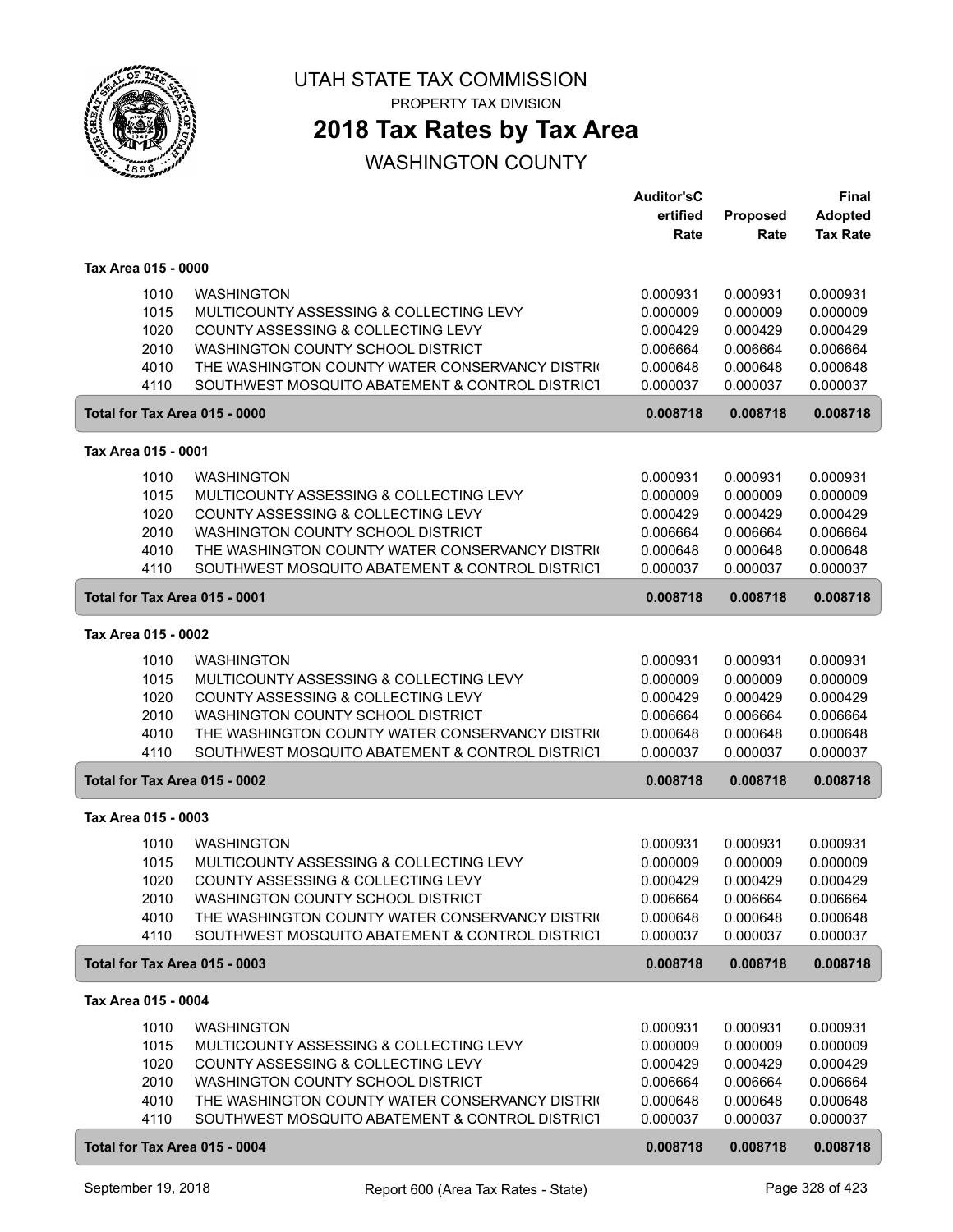

PROPERTY TAX DIVISION

## **2018 Tax Rates by Tax Area**

|                               |                                                 | Auditor'sC |          | <b>Final</b>    |
|-------------------------------|-------------------------------------------------|------------|----------|-----------------|
|                               |                                                 | ertified   | Proposed | <b>Adopted</b>  |
|                               |                                                 | Rate       | Rate     | <b>Tax Rate</b> |
| Tax Area 018 - 0000           |                                                 |            |          |                 |
| 1010                          | <b>WASHINGTON</b>                               | 0.000931   | 0.000931 | 0.000931        |
| 1015                          | MULTICOUNTY ASSESSING & COLLECTING LEVY         | 0.000009   | 0.000009 | 0.000009        |
| 1020                          | COUNTY ASSESSING & COLLECTING LEVY              | 0.000429   | 0.000429 | 0.000429        |
| 2010                          | WASHINGTON COUNTY SCHOOL DISTRICT               | 0.006664   | 0.006664 | 0.006664        |
| 3075                          | ROCKVILLE TOWN                                  | 0.002265   | 0.002265 | 0.002265        |
| 4010                          | THE WASHINGTON COUNTY WATER CONSERVANCY DISTRIC | 0.000648   | 0.000648 | 0.000648        |
| 4030                          | ROCKVILLE/SPRINGDALE FIRE PROTECTION DISTRICT   | 0.000191   | 0.000191 | 0.000191        |
| 4110                          | SOUTHWEST MOSQUITO ABATEMENT & CONTROL DISTRICT | 0.000037   | 0.000037 | 0.000037        |
| Total for Tax Area 018 - 0000 |                                                 | 0.011174   | 0.011174 | 0.011174        |
| Tax Area 022 - 0000           |                                                 |            |          |                 |
| 1010                          | <b>WASHINGTON</b>                               | 0.000931   | 0.000931 | 0.000931        |
| 1015                          | MULTICOUNTY ASSESSING & COLLECTING LEVY         | 0.000009   | 0.000009 | 0.000009        |
| 1020                          | COUNTY ASSESSING & COLLECTING LEVY              | 0.000429   | 0.000429 | 0.000429        |
| 2010                          | WASHINGTON COUNTY SCHOOL DISTRICT               | 0.006664   | 0.006664 | 0.006664        |
| 4010                          | THE WASHINGTON COUNTY WATER CONSERVANCY DISTRIC | 0.000648   | 0.000648 | 0.000648        |
| 4110                          | SOUTHWEST MOSQUITO ABATEMENT & CONTROL DISTRICT | 0.000037   | 0.000037 | 0.000037        |
| Total for Tax Area 022 - 0000 |                                                 | 0.008718   | 0.008718 | 0.008718        |
| Tax Area 027 - 0000           |                                                 |            |          |                 |
| 1010                          | <b>WASHINGTON</b>                               | 0.000931   | 0.000931 | 0.000931        |
| 1015                          | MULTICOUNTY ASSESSING & COLLECTING LEVY         | 0.000009   | 0.000009 | 0.000009        |
| 1020                          | COUNTY ASSESSING & COLLECTING LEVY              | 0.000429   | 0.000429 | 0.000429        |
| 2010                          | WASHINGTON COUNTY SCHOOL DISTRICT               | 0.006664   | 0.006664 | 0.006664        |
| 3030                          | <b>HURRICANE CITY</b>                           | 0.001533   | 0.001533 | 0.001533        |
| 4010                          | THE WASHINGTON COUNTY WATER CONSERVANCY DISTRIC | 0.000648   | 0.000648 | 0.000648        |
| 4110                          | SOUTHWEST MOSQUITO ABATEMENT & CONTROL DISTRICT | 0.000037   | 0.000037 | 0.000037        |
| 4120                          | HURRICANE VALLEY FIRE DISTRICT                  | 0.001286   | 0.001286 | 0.001286        |
| Total for Tax Area 027 - 0000 |                                                 | 0.011537   | 0.011537 | 0.011537        |
| Tax Area 028 - 0000           |                                                 |            |          |                 |
| 1010                          | <b>WASHINGTON</b>                               | 0.000931   | 0.000931 | 0.000931        |
| 1015                          | MULTICOUNTY ASSESSING & COLLECTING LEVY         | 0.000009   | 0.000009 | 0.000009        |
| 1020                          | COUNTY ASSESSING & COLLECTING LEVY              | 0.000429   | 0.000429 | 0.000429        |
| 2010                          | WASHINGTON COUNTY SCHOOL DISTRICT               | 0.006664   | 0.006664 | 0.006664        |
| 3030                          | <b>HURRICANE CITY</b>                           | 0.001533   | 0.001533 | 0.001533        |
| 4010                          | THE WASHINGTON COUNTY WATER CONSERVANCY DISTRIC | 0.000648   | 0.000648 | 0.000648        |
| 4110                          | SOUTHWEST MOSQUITO ABATEMENT & CONTROL DISTRICT | 0.000037   | 0.000037 | 0.000037        |
| 4120                          | HURRICANE VALLEY FIRE DISTRICT                  | 0.001286   | 0.001286 | 0.001286        |
| Total for Tax Area 028 - 0000 |                                                 | 0.011537   | 0.011537 | 0.011537        |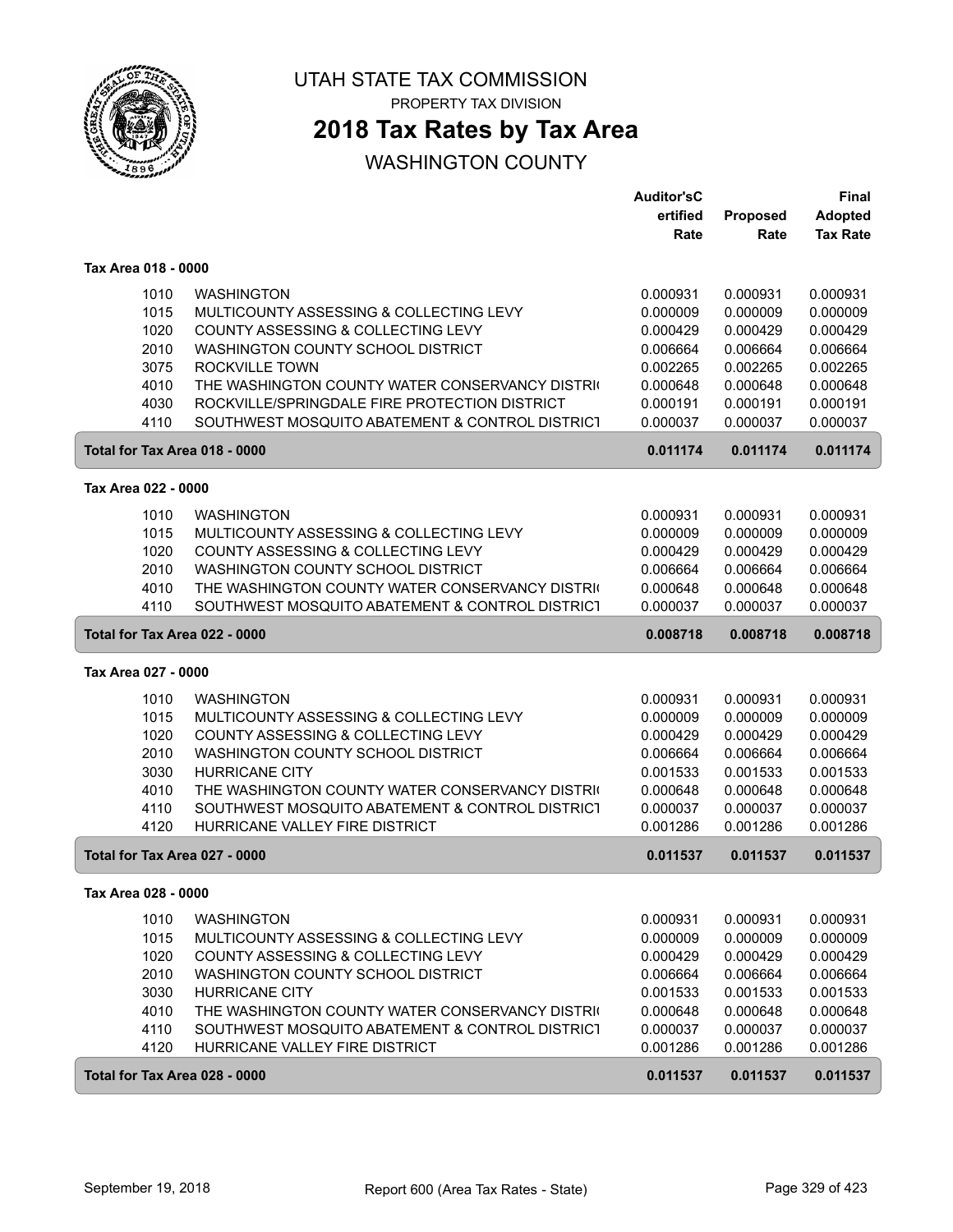

PROPERTY TAX DIVISION

## **2018 Tax Rates by Tax Area**

|                               |                                                 | <b>Auditor'sC</b><br>ertified | Proposed | Final<br><b>Adopted</b> |
|-------------------------------|-------------------------------------------------|-------------------------------|----------|-------------------------|
|                               |                                                 | Rate                          | Rate     | <b>Tax Rate</b>         |
| Tax Area 029 - 0000           |                                                 |                               |          |                         |
| 1010                          | <b>WASHINGTON</b>                               | 0.000931                      | 0.000931 | 0.000931                |
| 1015                          | MULTICOUNTY ASSESSING & COLLECTING LEVY         | 0.000009                      | 0.000009 | 0.000009                |
| 1020                          | COUNTY ASSESSING & COLLECTING LEVY              | 0.000429                      | 0.000429 | 0.000429                |
| 2010                          | WASHINGTON COUNTY SCHOOL DISTRICT               | 0.006664                      | 0.006664 | 0.006664                |
| 3030                          | <b>HURRICANE CITY</b>                           | 0.001533                      | 0.001533 | 0.001533                |
| 4010                          | THE WASHINGTON COUNTY WATER CONSERVANCY DISTRIC | 0.000648                      | 0.000648 | 0.000648                |
| 4110                          | SOUTHWEST MOSQUITO ABATEMENT & CONTROL DISTRICT | 0.000037                      | 0.000037 | 0.000037                |
| 4120                          | HURRICANE VALLEY FIRE DISTRICT                  | 0.001286                      | 0.001286 | 0.001286                |
| Total for Tax Area 029 - 0000 |                                                 | 0.011537                      | 0.011537 | 0.011537                |
| Tax Area 032 - 0000           |                                                 |                               |          |                         |
| 1010                          | <b>WASHINGTON</b>                               | 0.000931                      | 0.000931 | 0.000931                |
| 1015                          | MULTICOUNTY ASSESSING & COLLECTING LEVY         | 0.000009                      | 0.000009 | 0.000009                |
| 1020                          | COUNTY ASSESSING & COLLECTING LEVY              | 0.000429                      | 0.000429 | 0.000429                |
| 2010                          | WASHINGTON COUNTY SCHOOL DISTRICT               | 0.006664                      | 0.006664 | 0.006664                |
| 3080                          | <b>ST GEORGE CITY</b>                           | 0.001328                      | 0.001328 | 0.001328                |
| 4010                          | THE WASHINGTON COUNTY WATER CONSERVANCY DISTRIC | 0.000648                      | 0.000648 | 0.000648                |
| 4110                          | SOUTHWEST MOSQUITO ABATEMENT & CONTROL DISTRICT | 0.000037                      | 0.000037 | 0.000037                |
| Total for Tax Area 032 - 0000 |                                                 | 0.010046                      | 0.010046 | 0.010046                |
| Tax Area 034 - 0000           |                                                 |                               |          |                         |
| 1010                          | <b>WASHINGTON</b>                               | 0.000931                      | 0.000931 | 0.000931                |
| 1015                          | MULTICOUNTY ASSESSING & COLLECTING LEVY         | 0.000009                      | 0.000009 | 0.000009                |
| 1020                          | COUNTY ASSESSING & COLLECTING LEVY              | 0.000429                      | 0.000429 | 0.000429                |
| 2010                          | WASHINGTON COUNTY SCHOOL DISTRICT               | 0.006664                      | 0.006664 | 0.006664                |
| 4010                          | THE WASHINGTON COUNTY WATER CONSERVANCY DISTRIC | 0.000648                      | 0.000648 | 0.000648                |
| 4065                          | SOUTHWESTERN SPECIAL SERVICE DISTRICT           | 0.000499                      | 0.000499 | 0.000499                |
| 4110                          | SOUTHWEST MOSQUITO ABATEMENT & CONTROL DISTRICT | 0.000037                      | 0.000037 | 0.000037                |
| Total for Tax Area 034 - 0000 |                                                 | 0.009217                      | 0.009217 | 0.009217                |
| Tax Area 035 - 0000           |                                                 |                               |          |                         |
| 1010                          | <b>WASHINGTON</b>                               | 0.000931                      | 0.000931 | 0.000931                |
| 1015                          | MULTICOUNTY ASSESSING & COLLECTING LEVY         | 0.000009                      | 0.000009 | 0.000009                |
| 1020                          | COUNTY ASSESSING & COLLECTING LEVY              | 0.000429                      | 0.000429 | 0.000429                |
| 2010                          | WASHINGTON COUNTY SCHOOL DISTRICT               | 0.006664                      | 0.006664 | 0.006664                |
| 4010                          | THE WASHINGTON COUNTY WATER CONSERVANCY DISTRIC | 0.000648                      | 0.000648 | 0.000648                |
| 4110                          | SOUTHWEST MOSQUITO ABATEMENT & CONTROL DISTRICT | 0.000037                      | 0.000037 | 0.000037                |
| Total for Tax Area 035 - 0000 |                                                 | 0.008718                      | 0.008718 | 0.008718                |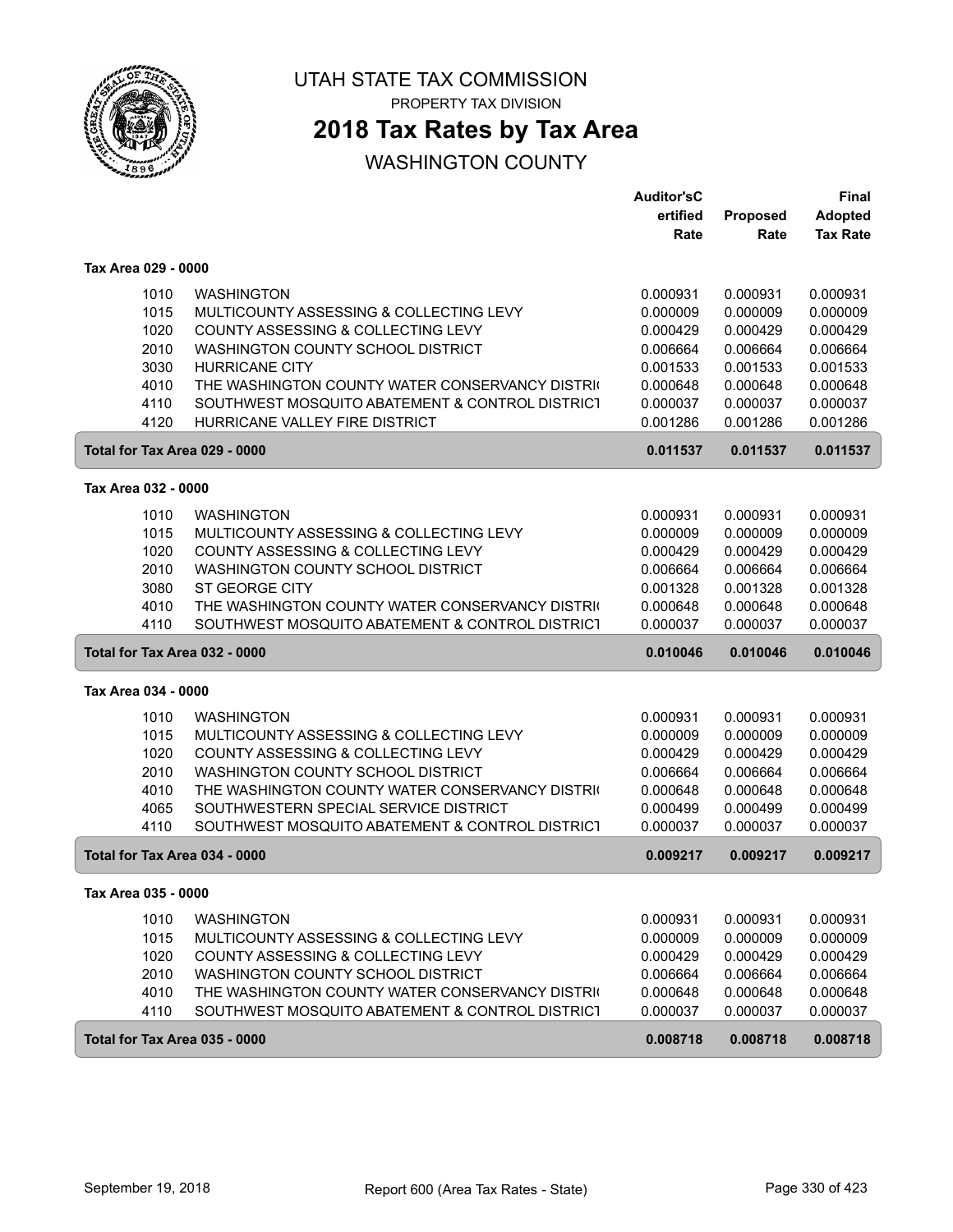

PROPERTY TAX DIVISION

## **2018 Tax Rates by Tax Area**

|                               |                                                 | <b>Auditor'sC</b> |          | Final           |
|-------------------------------|-------------------------------------------------|-------------------|----------|-----------------|
|                               |                                                 | ertified          | Proposed | <b>Adopted</b>  |
|                               |                                                 | Rate              | Rate     | <b>Tax Rate</b> |
| Tax Area 038 - 0000           |                                                 |                   |          |                 |
| 1010                          | <b>WASHINGTON</b>                               | 0.000931          | 0.000931 | 0.000931        |
| 1015                          | MULTICOUNTY ASSESSING & COLLECTING LEVY         | 0.000009          | 0.000009 | 0.000009        |
| 1020                          | COUNTY ASSESSING & COLLECTING LEVY              | 0.000429          | 0.000429 | 0.000429        |
| 2010                          | WASHINGTON COUNTY SCHOOL DISTRICT               | 0.006664          | 0.006664 | 0.006664        |
| 4010                          | THE WASHINGTON COUNTY WATER CONSERVANCY DISTRIC | 0.000648          | 0.000648 | 0.000648        |
| 4090                          | NEW HARMONY VALLEY SPECIAL SERVICE DISTRICT     | 0.000602          | 0.000602 | 0.000602        |
| 4110                          | SOUTHWEST MOSQUITO ABATEMENT & CONTROL DISTRICT | 0.000037          | 0.000037 | 0.000037        |
| Total for Tax Area 038 - 0000 |                                                 | 0.009320          | 0.009320 | 0.009320        |
| Tax Area 040 - 0000           |                                                 |                   |          |                 |
| 1010                          | <b>WASHINGTON</b>                               | 0.000931          | 0.000931 | 0.000931        |
| 1015                          | MULTICOUNTY ASSESSING & COLLECTING LEVY         | 0.000009          | 0.000009 | 0.000009        |
| 1020                          | COUNTY ASSESSING & COLLECTING LEVY              | 0.000429          | 0.000429 | 0.000429        |
| 2010                          | WASHINGTON COUNTY SCHOOL DISTRICT               | 0.006664          | 0.006664 | 0.006664        |
| 3080                          | <b>ST GEORGE CITY</b>                           | 0.001328          | 0.001328 | 0.001328        |
| 4010                          | THE WASHINGTON COUNTY WATER CONSERVANCY DISTRIC | 0.000648          | 0.000648 | 0.000648        |
| 4110                          | SOUTHWEST MOSQUITO ABATEMENT & CONTROL DISTRICT | 0.000037          | 0.000037 | 0.000037        |
| Total for Tax Area 040 - 0000 |                                                 | 0.010046          | 0.010046 | 0.010046        |
| Tax Area 041 - 0000           |                                                 |                   |          |                 |
| 1010                          | <b>WASHINGTON</b>                               | 0.000931          | 0.000931 | 0.000931        |
| 1015                          | MULTICOUNTY ASSESSING & COLLECTING LEVY         | 0.000009          | 0.000009 | 0.000009        |
| 1020                          | COUNTY ASSESSING & COLLECTING LEVY              | 0.000429          | 0.000429 | 0.000429        |
| 2010                          | WASHINGTON COUNTY SCHOOL DISTRICT               | 0.006664          | 0.006664 | 0.006664        |
| 3130                          | <b>WASHINGTON CITY</b>                          | 0.001256          | 0.001256 | 0.001256        |
| 4010                          | THE WASHINGTON COUNTY WATER CONSERVANCY DISTRIC | 0.000648          | 0.000648 | 0.000648        |
| 4100                          | CORAL CANYON SPECIAL SERVICE DISTRICT           | 0.002525          | 0.002525 | 0.002525        |
| 4110                          | SOUTHWEST MOSQUITO ABATEMENT & CONTROL DISTRICT | 0.000037          | 0.000037 | 0.000037        |
| Total for Tax Area 041 - 0000 |                                                 | 0.012499          | 0.012499 | 0.012499        |
| Tax Area 041 - 0001           |                                                 |                   |          |                 |
| 1010                          | <b>WASHINGTON</b>                               | 0.000931          | 0.000931 | 0.000931        |
| 1015                          | MULTICOUNTY ASSESSING & COLLECTING LEVY         | 0.000009          | 0.000009 | 0.000009        |
| 1020                          | COUNTY ASSESSING & COLLECTING LEVY              | 0.000429          | 0.000429 | 0.000429        |
| 2010                          | WASHINGTON COUNTY SCHOOL DISTRICT               | 0.006664          | 0.006664 | 0.006664        |
| 3130                          | <b>WASHINGTON CITY</b>                          | 0.001256          | 0.001256 | 0.001256        |
| 4010                          | THE WASHINGTON COUNTY WATER CONSERVANCY DISTRIC | 0.000648          | 0.000648 | 0.000648        |
| 4100                          | CORAL CANYON SPECIAL SERVICE DISTRICT           | 0.002525          | 0.002525 | 0.002525        |
| 4110                          | SOUTHWEST MOSQUITO ABATEMENT & CONTROL DISTRICT | 0.000037          | 0.000037 | 0.000037        |
| Total for Tax Area 041 - 0001 |                                                 | 0.012499          | 0.012499 | 0.012499        |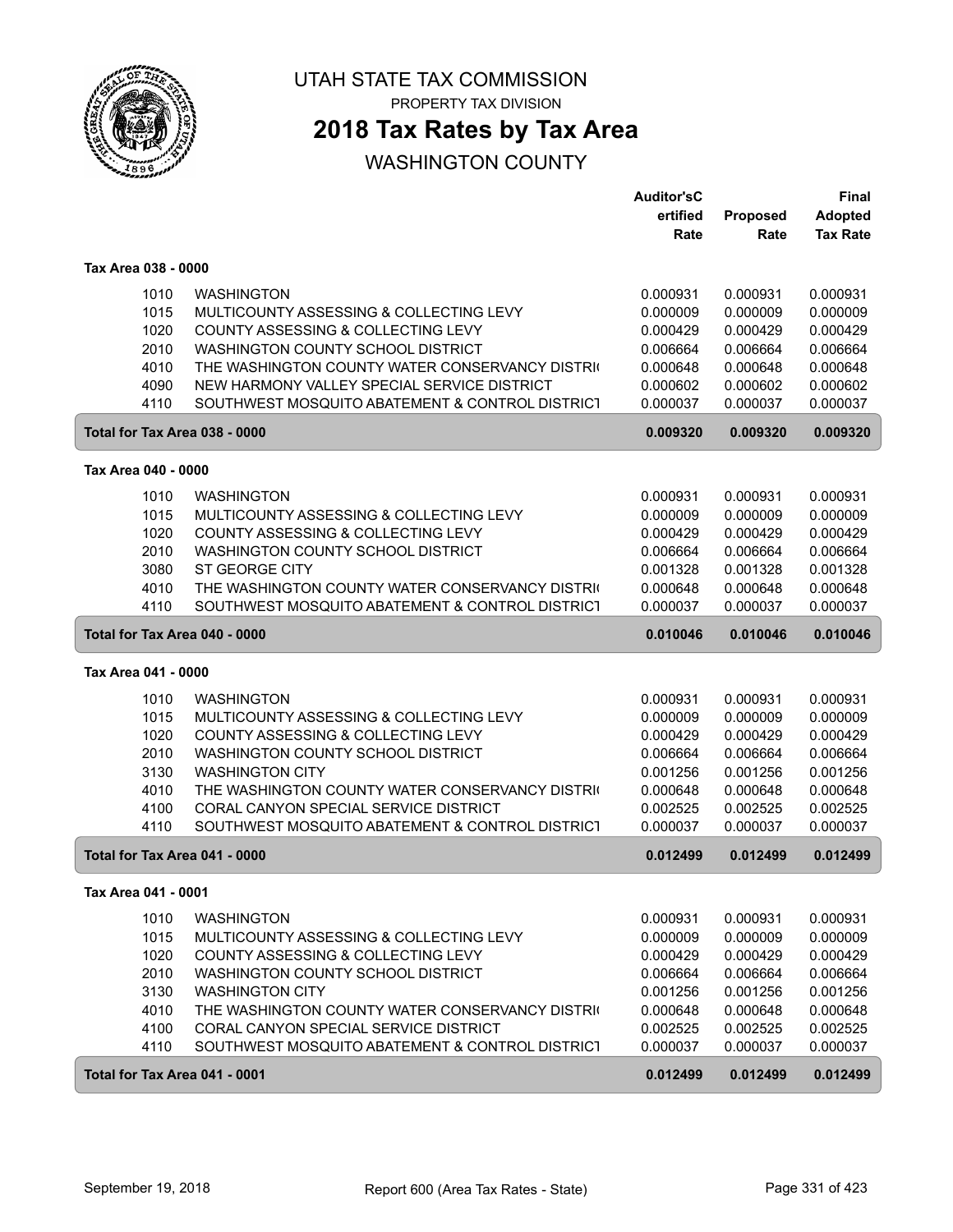

PROPERTY TAX DIVISION

## **2018 Tax Rates by Tax Area**

|                               |                                                 | <b>Auditor'sC</b> |          | Final           |
|-------------------------------|-------------------------------------------------|-------------------|----------|-----------------|
|                               |                                                 | ertified          | Proposed | <b>Adopted</b>  |
|                               |                                                 | Rate              | Rate     | <b>Tax Rate</b> |
| Tax Area 042 - 0000           |                                                 |                   |          |                 |
| 1010                          | <b>WASHINGTON</b>                               | 0.000931          | 0.000931 | 0.000931        |
| 1015                          | MULTICOUNTY ASSESSING & COLLECTING LEVY         | 0.000009          | 0.000009 | 0.000009        |
| 1020                          | COUNTY ASSESSING & COLLECTING LEVY              | 0.000429          | 0.000429 | 0.000429        |
| 2010                          | WASHINGTON COUNTY SCHOOL DISTRICT               | 0.006664          | 0.006664 | 0.006664        |
| 3040                          | <b>IVINS CITY</b>                               | 0.001527          | 0.001527 | 0.001527        |
| 4010                          | THE WASHINGTON COUNTY WATER CONSERVANCY DISTRIC | 0.000648          | 0.000648 | 0.000648        |
| 4110                          | SOUTHWEST MOSQUITO ABATEMENT & CONTROL DISTRICT | 0.000037          | 0.000037 | 0.000037        |
| Total for Tax Area 042 - 0000 |                                                 | 0.010245          | 0.010245 | 0.010245        |
| Tax Area 043 - 0000           |                                                 |                   |          |                 |
| 1010                          | <b>WASHINGTON</b>                               | 0.000931          | 0.000931 | 0.000931        |
| 1015                          | MULTICOUNTY ASSESSING & COLLECTING LEVY         | 0.000009          | 0.000009 | 0.000009        |
| 1020                          | COUNTY ASSESSING & COLLECTING LEVY              | 0.000429          | 0.000429 | 0.000429        |
| 2010                          | WASHINGTON COUNTY SCHOOL DISTRICT               | 0.006664          | 0.006664 | 0.006664        |
| 3080                          | <b>ST GEORGE CITY</b>                           | 0.001328          | 0.001328 | 0.001328        |
| 4010                          | THE WASHINGTON COUNTY WATER CONSERVANCY DISTRIC | 0.000648          | 0.000648 | 0.000648        |
| 4110                          | SOUTHWEST MOSQUITO ABATEMENT & CONTROL DISTRICT | 0.000037          | 0.000037 | 0.000037        |
| Total for Tax Area 043 - 0000 |                                                 | 0.010046          | 0.010046 | 0.010046        |
| Tax Area 044 - 0000           |                                                 |                   |          |                 |
| 1010                          | <b>WASHINGTON</b>                               | 0.000931          | 0.000931 | 0.000931        |
| 1015                          | MULTICOUNTY ASSESSING & COLLECTING LEVY         | 0.000009          | 0.000009 | 0.000009        |
| 1020                          | COUNTY ASSESSING & COLLECTING LEVY              | 0.000429          | 0.000429 | 0.000429        |
| 2010                          | WASHINGTON COUNTY SCHOOL DISTRICT               | 0.006664          | 0.006664 | 0.006664        |
| 3080                          | ST GEORGE CITY                                  | 0.001328          | 0.001328 | 0.001328        |
| 4010                          | THE WASHINGTON COUNTY WATER CONSERVANCY DISTRIC | 0.000648          | 0.000648 | 0.000648        |
| 4110                          | SOUTHWEST MOSQUITO ABATEMENT & CONTROL DISTRICT | 0.000037          | 0.000037 | 0.000037        |
| Total for Tax Area 044 - 0000 |                                                 | 0.010046          | 0.010046 | 0.010046        |
| Tax Area 045 - 0000           |                                                 |                   |          |                 |
| 1010                          | <b>WASHINGTON</b>                               | 0.000931          | 0.000931 | 0.000931        |
| 1015                          | MULTICOUNTY ASSESSING & COLLECTING LEVY         | 0.000009          | 0.000009 | 0.000009        |
| 1020                          | COUNTY ASSESSING & COLLECTING LEVY              | 0.000429          | 0.000429 | 0.000429        |
| 2010                          | WASHINGTON COUNTY SCHOOL DISTRICT               | 0.006664          | 0.006664 | 0.006664        |
| 3005                          | APPLE VALLEY TOWN                               | 0.001329          | 0.002263 | 0.001796        |
| 4010                          | THE WASHINGTON COUNTY WATER CONSERVANCY DISTRIC | 0.000648          | 0.000648 | 0.000648        |
| 4110                          | SOUTHWEST MOSQUITO ABATEMENT & CONTROL DISTRICT | 0.000037          | 0.000037 | 0.000037        |
| Total for Tax Area 045 - 0000 |                                                 | 0.010047          | 0.010981 | 0.010514        |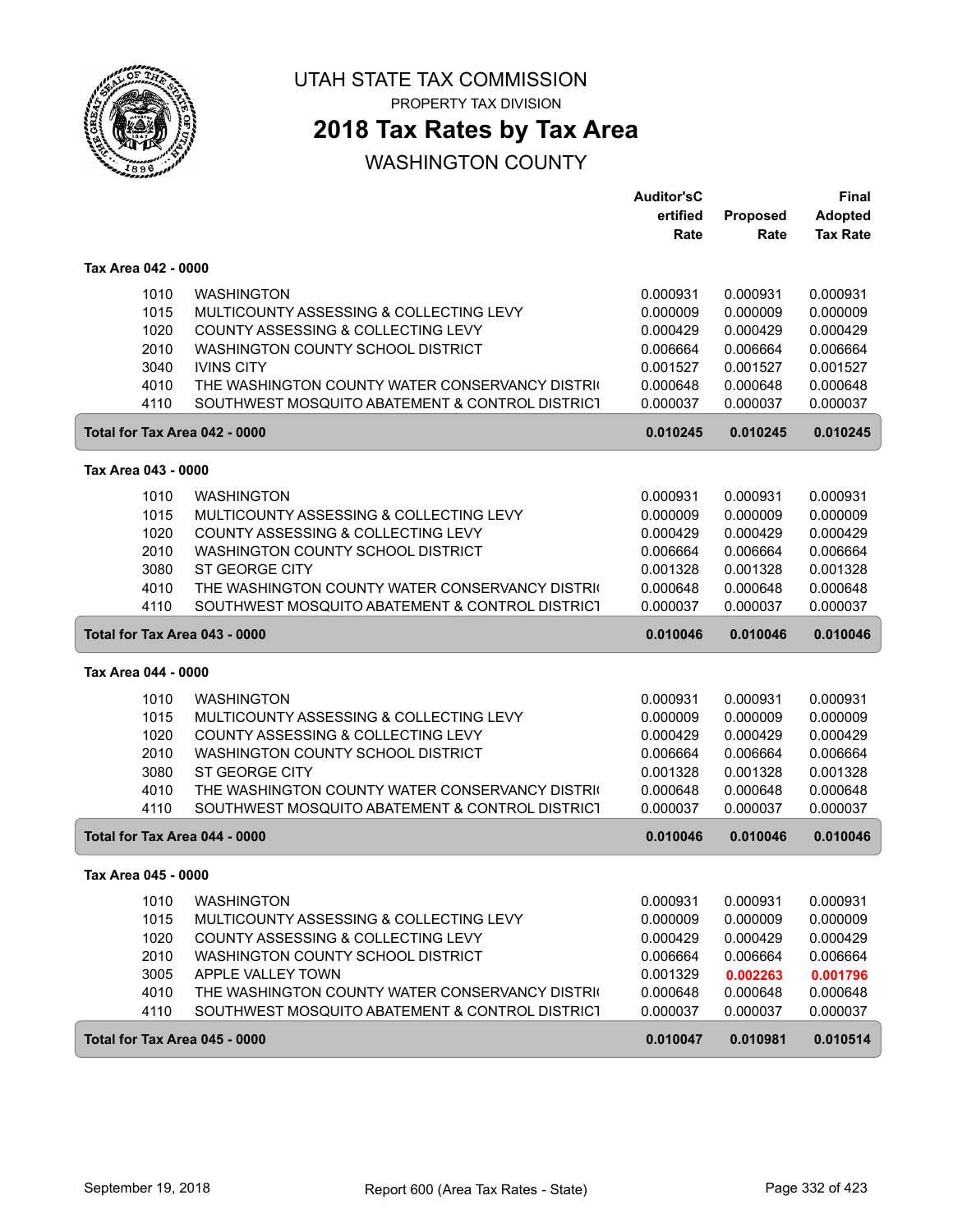

PROPERTY TAX DIVISION

## **2018 Tax Rates by Tax Area**

|                               |                                                                                                    | <b>Auditor'sC</b>    |                      | Final                |
|-------------------------------|----------------------------------------------------------------------------------------------------|----------------------|----------------------|----------------------|
|                               |                                                                                                    | ertified             | Proposed             | <b>Adopted</b>       |
|                               |                                                                                                    | Rate                 | Rate                 | <b>Tax Rate</b>      |
| Tax Area 046 - 0000           |                                                                                                    |                      |                      |                      |
| 1010                          | <b>WASHINGTON</b>                                                                                  | 0.000931             | 0.000931             | 0.000931             |
| 1015                          | MULTICOUNTY ASSESSING & COLLECTING LEVY                                                            | 0.000009             | 0.000009             | 0.000009             |
| 1020                          | COUNTY ASSESSING & COLLECTING LEVY                                                                 | 0.000429             | 0.000429             | 0.000429             |
| 2010                          | WASHINGTON COUNTY SCHOOL DISTRICT                                                                  | 0.006664             | 0.006664             | 0.006664             |
| 3080                          | <b>ST GEORGE CITY</b>                                                                              | 0.001328             | 0.001328             | 0.001328             |
| 4010                          | THE WASHINGTON COUNTY WATER CONSERVANCY DISTRIC                                                    | 0.000648             | 0.000648             | 0.000648             |
| 4110                          | SOUTHWEST MOSQUITO ABATEMENT & CONTROL DISTRICT                                                    | 0.000037             | 0.000037             | 0.000037             |
| Total for Tax Area 046 - 0000 |                                                                                                    | 0.010046             | 0.010046             | 0.010046             |
| Tax Area 047 - 0000           |                                                                                                    |                      |                      |                      |
| 1010                          | <b>WASHINGTON</b>                                                                                  | 0.000931             | 0.000931             | 0.000931             |
| 1015                          | MULTICOUNTY ASSESSING & COLLECTING LEVY                                                            | 0.000009             | 0.000009             | 0.000009             |
| 1020                          | COUNTY ASSESSING & COLLECTING LEVY                                                                 | 0.000429             | 0.000429             | 0.000429             |
| 2010                          | WASHINGTON COUNTY SCHOOL DISTRICT                                                                  | 0.006664             | 0.006664             | 0.006664             |
| 4010                          | THE WASHINGTON COUNTY WATER CONSERVANCY DISTRIC                                                    | 0.000648             | 0.000648             | 0.000648             |
| 4110                          | SOUTHWEST MOSQUITO ABATEMENT & CONTROL DISTRICT                                                    | 0.000037             | 0.000037             | 0.000037             |
| 4120                          | HURRICANE VALLEY FIRE DISTRICT                                                                     | 0.001286             | 0.001286             | 0.001286             |
| Total for Tax Area 047 - 0000 |                                                                                                    | 0.010004             | 0.010004             | 0.010004             |
|                               |                                                                                                    |                      |                      |                      |
| Tax Area 047 - 0001           |                                                                                                    |                      |                      |                      |
|                               | <b>WASHINGTON</b>                                                                                  |                      |                      |                      |
| 1010                          |                                                                                                    | 0.000931             | 0.000931             | 0.000931             |
| 1015                          | MULTICOUNTY ASSESSING & COLLECTING LEVY                                                            | 0.000009<br>0.000429 | 0.000009<br>0.000429 | 0.000009             |
| 1020                          | COUNTY ASSESSING & COLLECTING LEVY                                                                 |                      |                      | 0.000429             |
| 2010                          | WASHINGTON COUNTY SCHOOL DISTRICT                                                                  | 0.006664             | 0.006664             | 0.006664             |
| 4010<br>4110                  | THE WASHINGTON COUNTY WATER CONSERVANCY DISTRIC<br>SOUTHWEST MOSQUITO ABATEMENT & CONTROL DISTRICT | 0.000648<br>0.000037 | 0.000648<br>0.000037 | 0.000648<br>0.000037 |
| 4120                          | HURRICANE VALLEY FIRE DISTRICT                                                                     | 0.001286             | 0.001286             | 0.001286             |
| Total for Tax Area 047 - 0001 |                                                                                                    | 0.010004             | 0.010004             | 0.010004             |
| Tax Area 047 - 0002           |                                                                                                    |                      |                      |                      |
|                               | <b>WASHINGTON</b>                                                                                  |                      |                      |                      |
| 1010                          | MULTICOUNTY ASSESSING & COLLECTING LEVY                                                            | 0.000931<br>0.000009 | 0.000931<br>0.000009 | 0.000931<br>0.000009 |
| 1015<br>1020                  | COUNTY ASSESSING & COLLECTING LEVY                                                                 |                      | 0.000429             | 0.000429             |
|                               | WASHINGTON COUNTY SCHOOL DISTRICT                                                                  | 0.000429             |                      |                      |
| 2010                          |                                                                                                    | 0.006664             | 0.006664             | 0.006664             |
| 4010<br>4110                  | THE WASHINGTON COUNTY WATER CONSERVANCY DISTRIC<br>SOUTHWEST MOSQUITO ABATEMENT & CONTROL DISTRICT | 0.000648             | 0.000648             | 0.000648<br>0.000037 |
| 4120                          | HURRICANE VALLEY FIRE DISTRICT                                                                     | 0.000037<br>0.001286 | 0.000037<br>0.001286 | 0.001286             |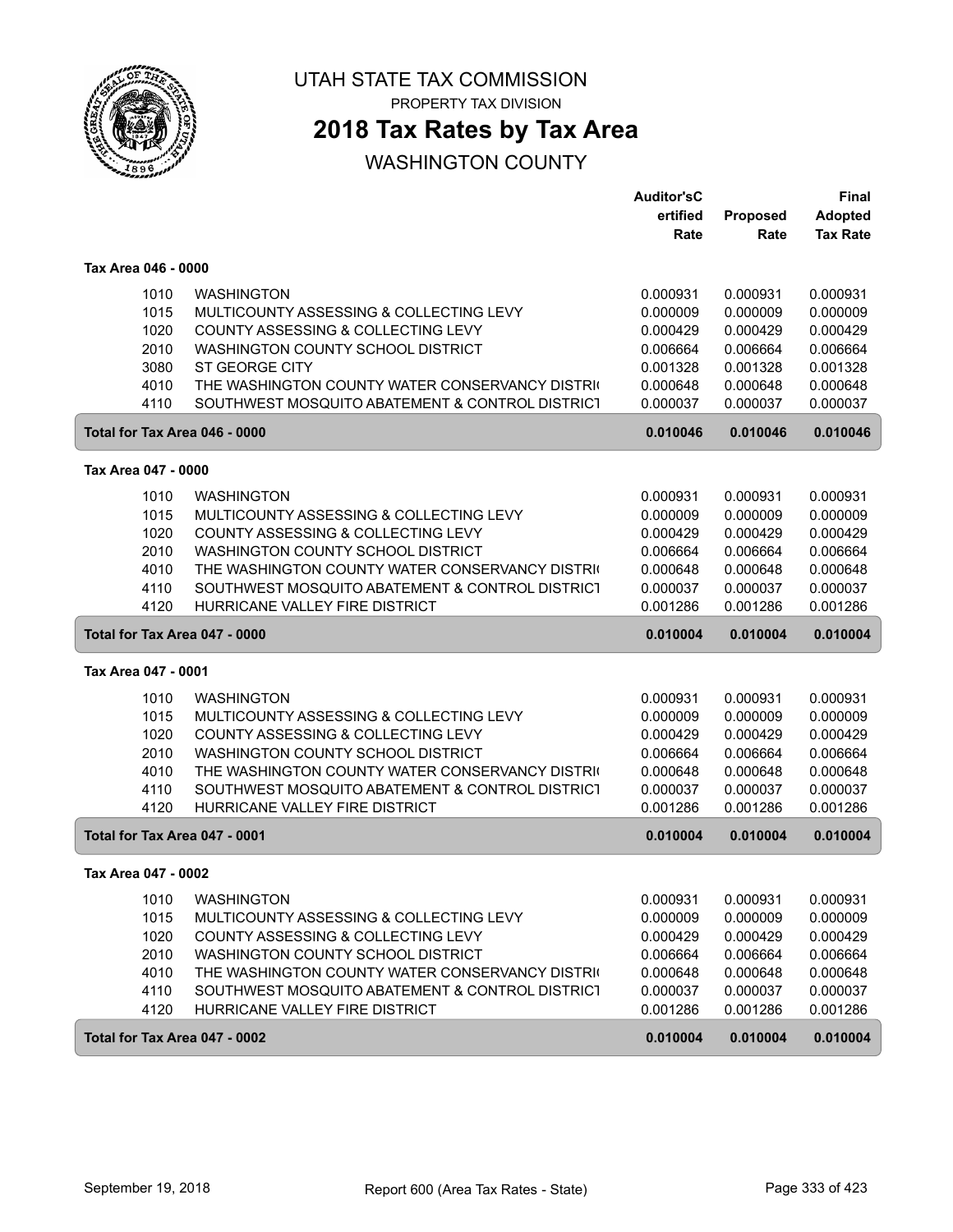

PROPERTY TAX DIVISION

## **2018 Tax Rates by Tax Area**

|                               |                                                 | <b>Auditor'sC</b> |          | Final           |
|-------------------------------|-------------------------------------------------|-------------------|----------|-----------------|
|                               |                                                 | ertified          | Proposed | Adopted         |
|                               |                                                 | Rate              | Rate     | <b>Tax Rate</b> |
| Tax Area 047 - 0003           |                                                 |                   |          |                 |
| 1010                          | <b>WASHINGTON</b>                               | 0.000931          | 0.000931 | 0.000931        |
| 1015                          | MULTICOUNTY ASSESSING & COLLECTING LEVY         | 0.000009          | 0.000009 | 0.000009        |
| 1020                          | COUNTY ASSESSING & COLLECTING LEVY              | 0.000429          | 0.000429 | 0.000429        |
| 2010                          | <b>WASHINGTON COUNTY SCHOOL DISTRICT</b>        | 0.006664          | 0.006664 | 0.006664        |
| 4010                          | THE WASHINGTON COUNTY WATER CONSERVANCY DISTRIC | 0.000648          | 0.000648 | 0.000648        |
| 4110                          | SOUTHWEST MOSQUITO ABATEMENT & CONTROL DISTRICT | 0.000037          | 0.000037 | 0.000037        |
| 4120                          | HURRICANE VALLEY FIRE DISTRICT                  | 0.001286          | 0.001286 | 0.001286        |
| Total for Tax Area 047 - 0003 |                                                 | 0.010004          | 0.010004 | 0.010004        |
| Tax Area 048 - 0000           |                                                 |                   |          |                 |
| 1010                          | <b>WASHINGTON</b>                               | 0.000931          | 0.000931 | 0.000931        |
| 1015                          | MULTICOUNTY ASSESSING & COLLECTING LEVY         | 0.000009          | 0.000009 | 0.000009        |
| 1020                          | COUNTY ASSESSING & COLLECTING LEVY              | 0.000429          | 0.000429 | 0.000429        |
| 2010                          | WASHINGTON COUNTY SCHOOL DISTRICT               | 0.006664          | 0.006664 | 0.006664        |
| 4010                          | THE WASHINGTON COUNTY WATER CONSERVANCY DISTRIC | 0.000648          | 0.000648 | 0.000648        |
| 4110                          | SOUTHWEST MOSQUITO ABATEMENT & CONTROL DISTRICT | 0.000037          | 0.000037 | 0.000037        |
| 4125                          | NORTH CENTRAL FIRE SPECIAL SERVICE DISTRICT     | 0.000599          | 0.000599 | 0.000599        |
| Total for Tax Area 048 - 0000 |                                                 | 0.009317          | 0.009317 | 0.009317        |
| Tax Area 049 - 0000           |                                                 |                   |          |                 |
| 1010                          | <b>WASHINGTON</b>                               | 0.000931          | 0.000931 | 0.000931        |
| 1015                          | MULTICOUNTY ASSESSING & COLLECTING LEVY         | 0.000009          | 0.000009 | 0.000009        |
| 1020                          | COUNTY ASSESSING & COLLECTING LEVY              | 0.000429          | 0.000429 | 0.000429        |
| 2010                          | WASHINGTON COUNTY SCHOOL DISTRICT               | 0.006664          | 0.006664 | 0.006664        |
| 4010                          | THE WASHINGTON COUNTY WATER CONSERVANCY DISTRIC | 0.000648          | 0.000648 | 0.000648        |
| 4110                          | SOUTHWEST MOSQUITO ABATEMENT & CONTROL DISTRICT | 0.000037          | 0.000037 | 0.000037        |
| Total for Tax Area 049 - 0000 |                                                 | 0.008718          | 0.008718 | 0.008718        |
| Tax Area 050 - 0000           |                                                 |                   |          |                 |
| 1010                          | <b>WASHINGTON</b>                               | 0.000931          | 0.000931 | 0.000931        |
| 1015                          | MULTICOUNTY ASSESSING & COLLECTING LEVY         | 0.000009          | 0.000009 | 0.000009        |
| 1020                          | COUNTY ASSESSING & COLLECTING LEVY              | 0.000429          | 0.000429 | 0.000429        |
| 2010                          | WASHINGTON COUNTY SCHOOL DISTRICT               | 0.006664          | 0.006664 | 0.006664        |
| 3080                          | ST GEORGE CITY                                  | 0.001328          | 0.001328 | 0.001328        |
| 4010                          | THE WASHINGTON COUNTY WATER CONSERVANCY DISTRIC | 0.000648          | 0.000648 | 0.000648        |
| 4110                          | SOUTHWEST MOSQUITO ABATEMENT & CONTROL DISTRICT | 0.000037          | 0.000037 | 0.000037        |
| Total for Tax Area 050 - 0000 |                                                 | 0.010046          | 0.010046 | 0.010046        |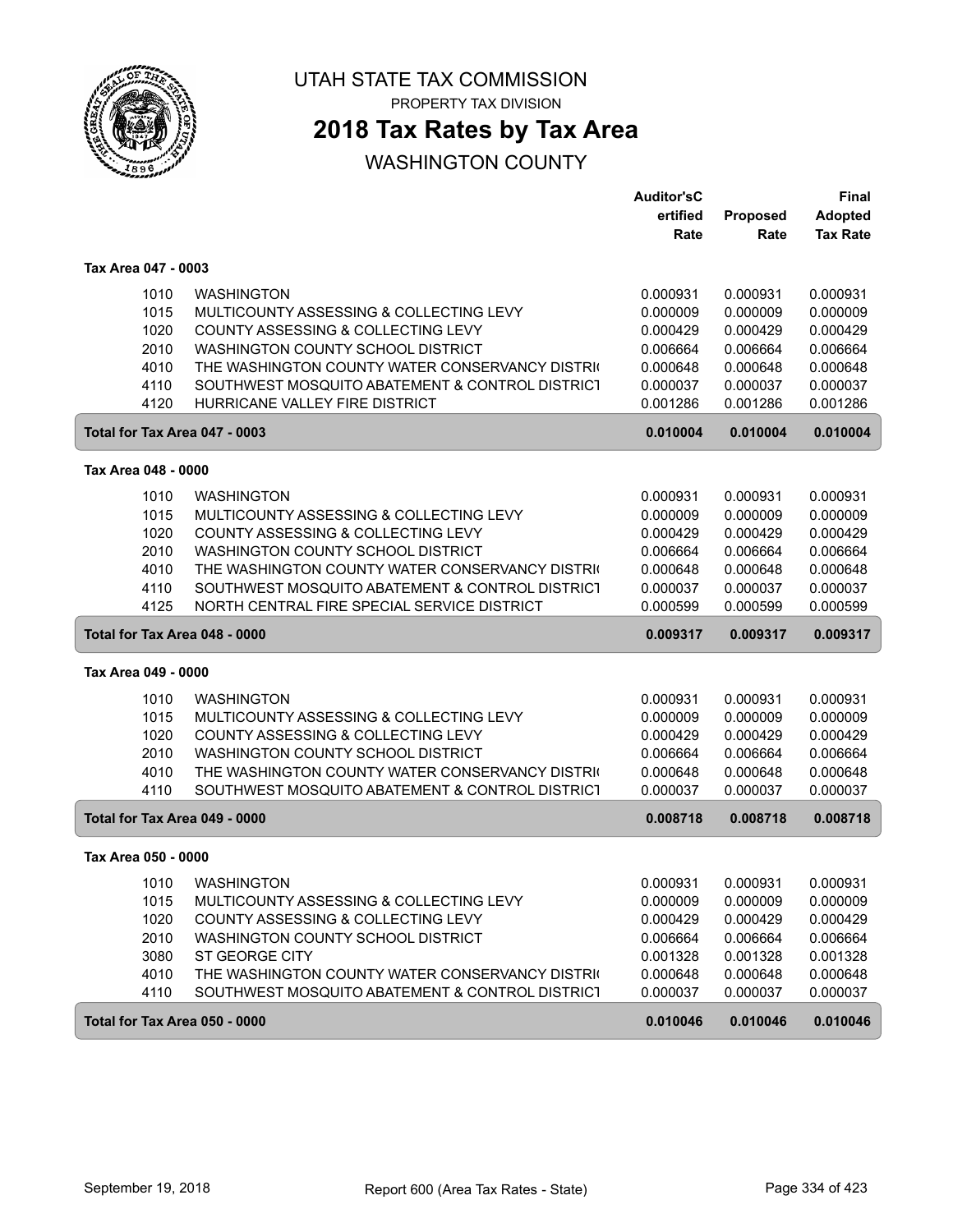

PROPERTY TAX DIVISION

## **2018 Tax Rates by Tax Area**

|                               |                                                                                                    | <b>Auditor'sC</b>    |                      | <b>Final</b>         |
|-------------------------------|----------------------------------------------------------------------------------------------------|----------------------|----------------------|----------------------|
|                               |                                                                                                    | ertified             | Proposed             | <b>Adopted</b>       |
|                               |                                                                                                    | Rate                 | Rate                 | <b>Tax Rate</b>      |
| Tax Area 050 - 0001           |                                                                                                    |                      |                      |                      |
| 1010                          | <b>WASHINGTON</b>                                                                                  | 0.000931             | 0.000931             | 0.000931             |
| 1015                          | MULTICOUNTY ASSESSING & COLLECTING LEVY                                                            | 0.000009             | 0.000009             | 0.000009             |
| 1020                          | COUNTY ASSESSING & COLLECTING LEVY                                                                 | 0.000429             | 0.000429             | 0.000429             |
| 2010                          | WASHINGTON COUNTY SCHOOL DISTRICT                                                                  | 0.006664             | 0.006664             | 0.006664             |
| 3080                          | ST GEORGE CITY                                                                                     | 0.001328             | 0.001328             | 0.001328             |
| 4010                          | THE WASHINGTON COUNTY WATER CONSERVANCY DISTRIC                                                    | 0.000648             | 0.000648             | 0.000648             |
| 4110                          | SOUTHWEST MOSQUITO ABATEMENT & CONTROL DISTRICT                                                    | 0.000037             | 0.000037             | 0.000037             |
| Total for Tax Area 050 - 0001 |                                                                                                    | 0.010046             | 0.010046             | 0.010046             |
| Tax Area 051 - 0000           |                                                                                                    |                      |                      |                      |
| 1010                          | <b>WASHINGTON</b>                                                                                  | 0.000931             | 0.000931             | 0.000931             |
| 1015                          | MULTICOUNTY ASSESSING & COLLECTING LEVY                                                            | 0.000009             | 0.000009             | 0.000009             |
| 1020                          | COUNTY ASSESSING & COLLECTING LEVY                                                                 | 0.000429             | 0.000429             | 0.000429             |
| 2010                          | WASHINGTON COUNTY SCHOOL DISTRICT                                                                  | 0.006664             | 0.006664             | 0.006664             |
| 3080                          | ST GEORGE CITY                                                                                     | 0.001328             | 0.001328             | 0.001328             |
| 4010                          | THE WASHINGTON COUNTY WATER CONSERVANCY DISTRIC                                                    | 0.000648             | 0.000648             | 0.000648             |
| 4110                          | SOUTHWEST MOSQUITO ABATEMENT & CONTROL DISTRICT                                                    | 0.000037             | 0.000037             | 0.000037             |
|                               |                                                                                                    |                      |                      |                      |
| Total for Tax Area 051 - 0000 |                                                                                                    | 0.010046             | 0.010046             | 0.010046             |
| Tax Area 052 - 0000           |                                                                                                    |                      |                      |                      |
|                               |                                                                                                    |                      |                      |                      |
| 1010                          | <b>WASHINGTON</b>                                                                                  | 0.000931             | 0.000931             | 0.000931             |
| 1015                          | MULTICOUNTY ASSESSING & COLLECTING LEVY                                                            | 0.000009             | 0.000009             | 0.000009             |
| 1020                          | COUNTY ASSESSING & COLLECTING LEVY                                                                 | 0.000429             | 0.000429             | 0.000429             |
| 2010                          | WASHINGTON COUNTY SCHOOL DISTRICT                                                                  | 0.006664             | 0.006664             | 0.006664             |
| 3080                          | <b>ST GEORGE CITY</b>                                                                              | 0.001328             | 0.001328             | 0.001328             |
| 4010<br>4110                  | THE WASHINGTON COUNTY WATER CONSERVANCY DISTRIC<br>SOUTHWEST MOSQUITO ABATEMENT & CONTROL DISTRICT | 0.000648<br>0.000037 | 0.000648<br>0.000037 | 0.000648<br>0.000037 |
| Total for Tax Area 052 - 0000 |                                                                                                    | 0.010046             | 0.010046             | 0.010046             |
| Tax Area 053 - 0000           |                                                                                                    |                      |                      |                      |
|                               |                                                                                                    |                      |                      |                      |
| 1010                          | <b>WASHINGTON</b>                                                                                  | 0.000931             | 0.000931             | 0.000931             |
| 1015                          | MULTICOUNTY ASSESSING & COLLECTING LEVY                                                            | 0.000009             | 0.000009             | 0.000009             |
| 1020                          | COUNTY ASSESSING & COLLECTING LEVY                                                                 | 0.000429             | 0.000429             | 0.000429             |
| 2010                          | WASHINGTON COUNTY SCHOOL DISTRICT                                                                  | 0.006664             | 0.006664             | 0.006664             |
| 4010                          | THE WASHINGTON COUNTY WATER CONSERVANCY DISTRIC                                                    | 0.000648             | 0.000648             | 0.000648             |
| 4110<br>4160                  | SOUTHWEST MOSQUITO ABATEMENT & CONTROL DISTRICT<br>DIAMOND VALLEY FIRE SPECIAL SERVICE DISTRICT    | 0.000037<br>0.000000 | 0.000037             | 0.000037             |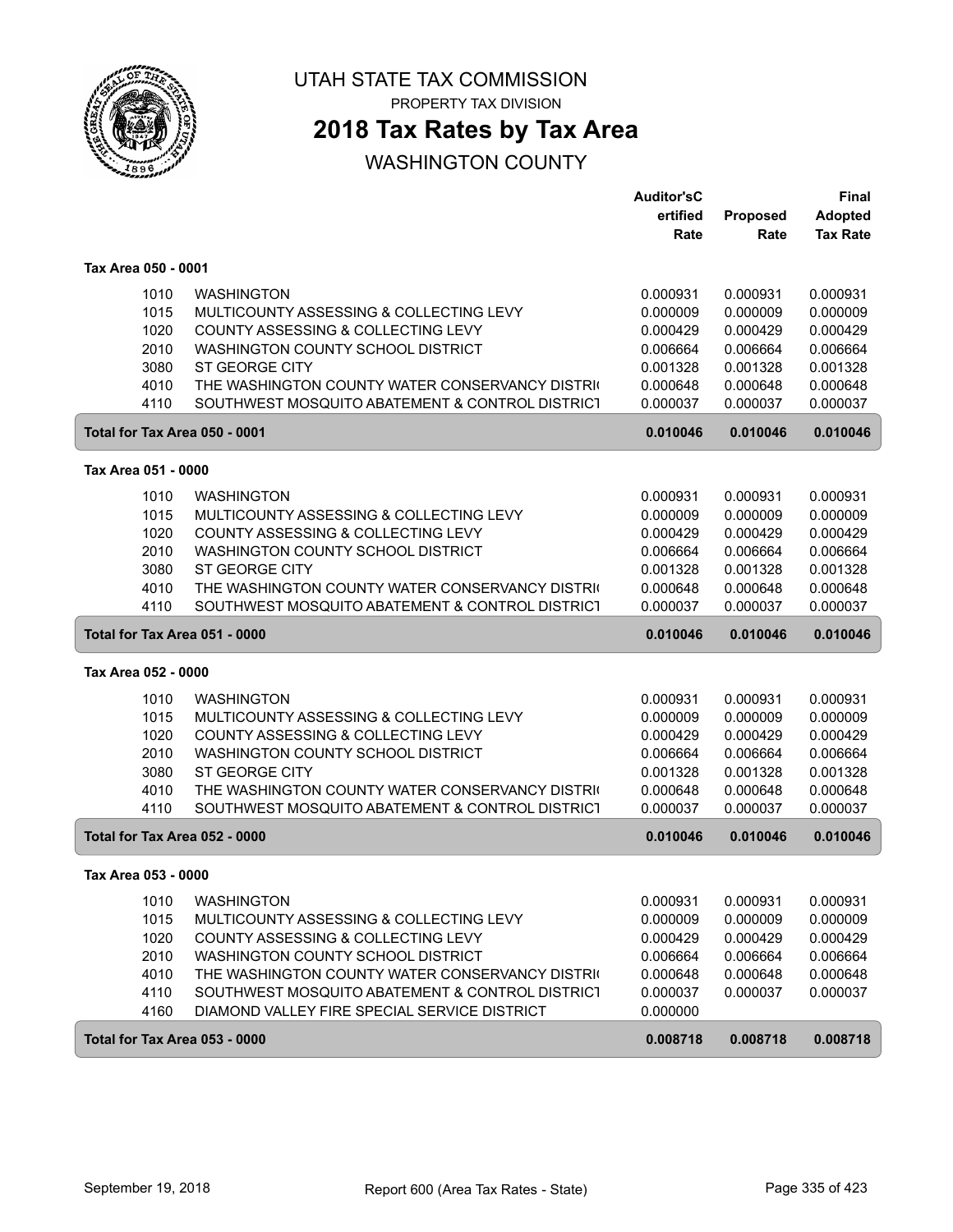

PROPERTY TAX DIVISION

## **2018 Tax Rates by Tax Area**

WAYNE COUNTY

|                     |      |                                         | <b>Auditor'sC</b><br>ertified | <b>Proposed</b>    | <b>Final</b><br><b>Adopted</b> |
|---------------------|------|-----------------------------------------|-------------------------------|--------------------|--------------------------------|
|                     |      |                                         | Rate                          | Rate               | <b>Tax Rate</b>                |
| Tax Area 001 - 0000 |      |                                         |                               |                    |                                |
|                     | 1010 | <b>WAYNE</b>                            | 0.001962                      | 0.002007           | 0.002007                       |
|                     | 2010 | WAYNE COUNTY SCHOOL DISTRICT            | 0.004306                      | 0.004542           | 0.004542                       |
|                     | 3010 | <b>BICKNELL TOWN</b>                    | 0.000199                      | 0.000199           | 0.000199                       |
|                     | 4020 | WAYNE COUNTY WATER CONSERVANCY DISTRICT | 0.000027                      | 0.000027           | 0.000027                       |
|                     |      | Total for Tax Area 001 - 0000           | 0.006494                      | 0.006775           | 0.006775                       |
| Tax Area 002 - 0000 |      |                                         |                               |                    |                                |
|                     | 1010 | <b>WAYNE</b>                            | 0.001962                      | 0.002007           | 0.002007                       |
|                     | 2010 | WAYNE COUNTY SCHOOL DISTRICT            | 0.004306                      | 0.004542           | 0.004542                       |
|                     | 3020 | <b>LOA TOWN</b>                         | 0.000198                      | 0.000198           | 0.000198                       |
|                     | 4020 | WAYNE COUNTY WATER CONSERVANCY DISTRICT | 0.000027                      | 0.000027           | 0.000027                       |
|                     |      | Total for Tax Area 002 - 0000           | 0.006493                      | 0.006774           | 0.006774                       |
| Tax Area 003 - 0000 |      |                                         |                               |                    |                                |
|                     | 1010 | <b>WAYNE</b>                            | 0.001962                      | 0.002007           | 0.002007                       |
|                     | 2010 | WAYNE COUNTY SCHOOL DISTRICT            | 0.004306                      | 0.004542           | 0.004542                       |
|                     | 3030 | <b>LYMAN TOWN</b>                       | 0.000309                      | 0.000309           | 0.000309                       |
|                     | 4020 | WAYNE COUNTY WATER CONSERVANCY DISTRICT | 0.000027                      | 0.000027           | 0.000027                       |
|                     |      | Total for Tax Area 003 - 0000           | 0.006604                      | 0.006885           | 0.006885                       |
| Tax Area 004 - 0000 |      |                                         |                               |                    |                                |
|                     | 1010 | <b>WAYNE</b>                            | 0.001962                      | 0.002007           | 0.002007                       |
|                     | 2010 | WAYNE COUNTY SCHOOL DISTRICT            | 0.004306                      | 0.004542           | 0.004542                       |
|                     | 3040 | <b>TORREY TOWN</b>                      | 0.000257                      | 0.000257           | 0.000257                       |
|                     | 4020 | WAYNE COUNTY WATER CONSERVANCY DISTRICT | 0.000027                      | 0.000027           | 0.000027                       |
|                     |      | Total for Tax Area 004 - 0000           | 0.006552                      | 0.006833           | 0.006833                       |
| Tax Area 005 - 0000 |      |                                         |                               |                    |                                |
|                     |      | 1010 WAYNE                              | 0.001962                      | 0.002007  0.002007 |                                |
|                     | 2010 | WAYNE COUNTY SCHOOL DISTRICT            | 0.004306                      | 0.004542           | 0.004542                       |
|                     | 4020 | WAYNE COUNTY WATER CONSERVANCY DISTRICT | 0.000027                      | 0.000027           | 0.000027                       |
|                     |      | Total for Tax Area 005 - 0000           | 0.006295                      | 0.006576           | 0.006576                       |
| Tax Area 006 - 0000 |      |                                         |                               |                    |                                |
|                     | 1010 | <b>WAYNE</b>                            | 0.001962                      | 0.002007           | 0.002007                       |
|                     | 2010 | WAYNE COUNTY SCHOOL DISTRICT            | 0.004306                      | 0.004542           | 0.004542                       |
|                     | 4020 | WAYNE COUNTY WATER CONSERVANCY DISTRICT | 0.000027                      | 0.000027           | 0.000027                       |
|                     |      | Total for Tax Area 006 - 0000           | 0.006295                      | 0.006576           | 0.006576                       |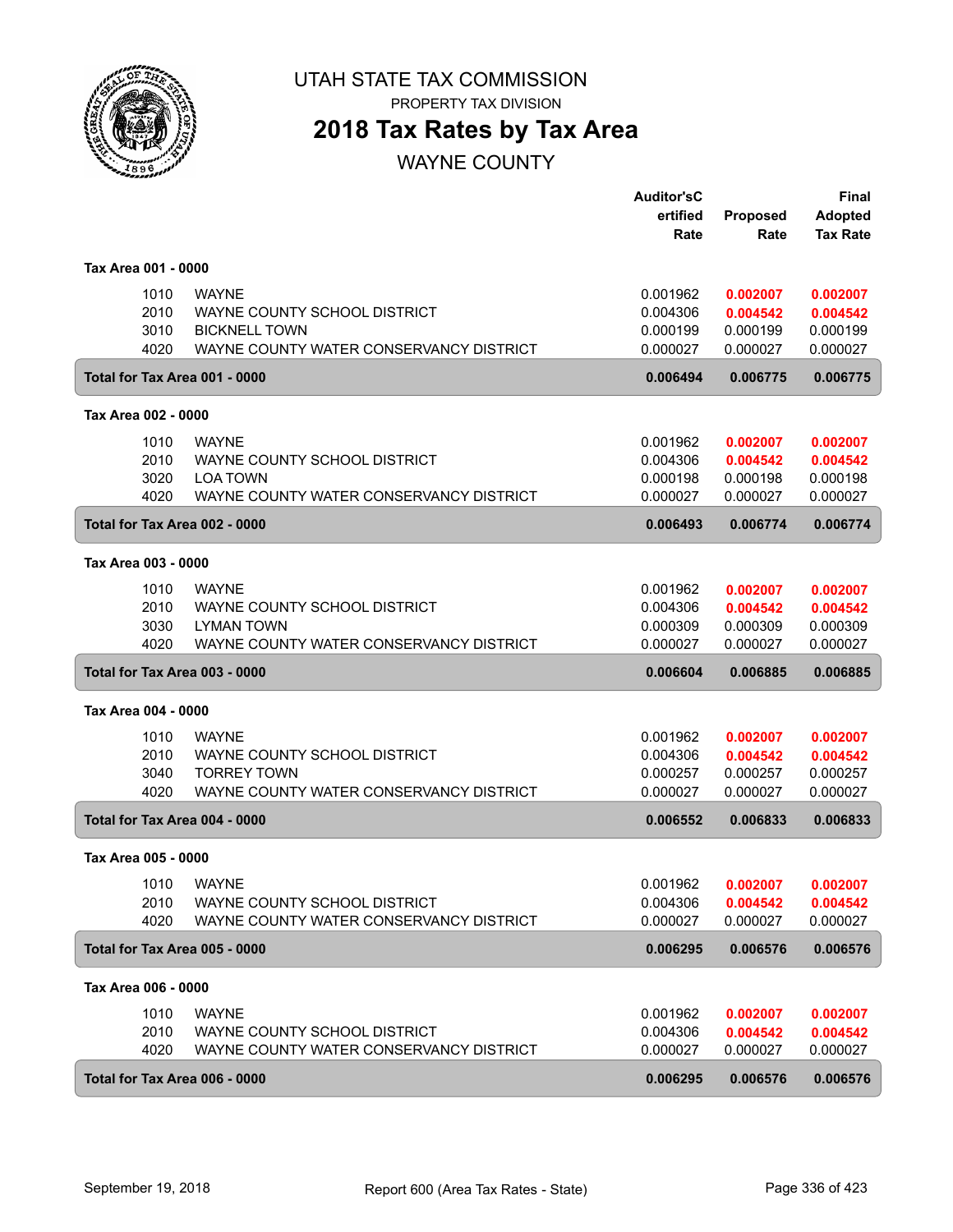

# **2018 Tax Rates by Tax Area**

## WAYNE COUNTY

|                               |                                         | Auditor'sC<br>ertified<br>Rate | <b>Proposed</b><br>Rate | Final<br><b>Adopted</b><br><b>Tax Rate</b> |
|-------------------------------|-----------------------------------------|--------------------------------|-------------------------|--------------------------------------------|
| Tax Area 007 - 0000           |                                         |                                |                         |                                            |
| 1010                          | <b>WAYNE</b>                            | 0.001962                       | 0.002007                | 0.002007                                   |
| 2010                          | WAYNE COUNTY SCHOOL DISTRICT            | 0.004306                       | 0.004542                | 0.004542                                   |
| 3015                          | <b>HANKSVILLE TOWN</b>                  | 0.000747                       | 0.000747                | 0.000747                                   |
| 4020                          | WAYNE COUNTY WATER CONSERVANCY DISTRICT | 0.000027                       | 0.000027                | 0.000027                                   |
| Total for Tax Area 007 - 0000 |                                         | 0.007042                       | 0.007323                | 0.007323                                   |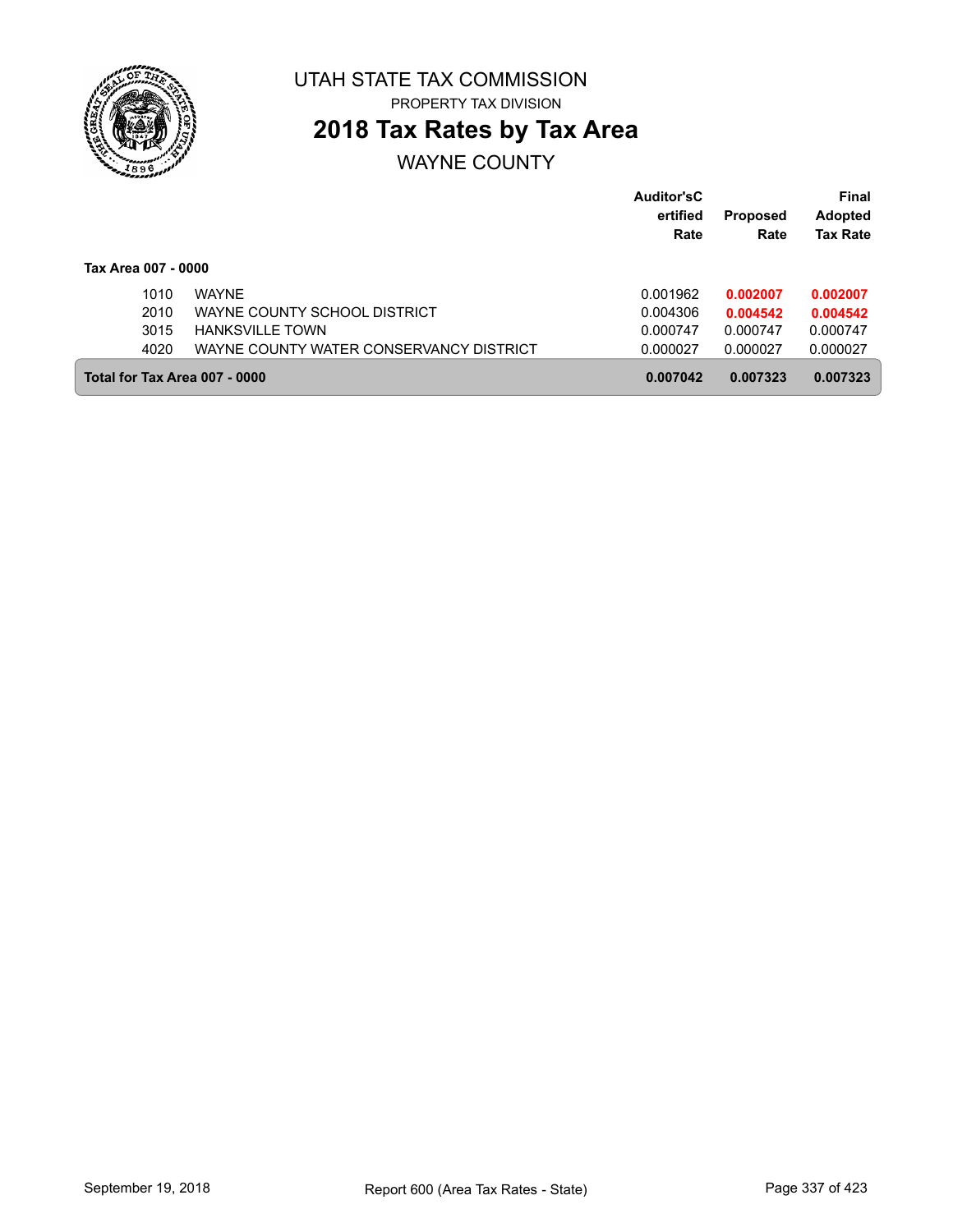

# **2018 Tax Rates by Tax Area**

|                               |                                                  | <b>Auditor'sC</b> |          | Final           |
|-------------------------------|--------------------------------------------------|-------------------|----------|-----------------|
|                               |                                                  | ertified          | Proposed | <b>Adopted</b>  |
|                               |                                                  | Rate              | Rate     | <b>Tax Rate</b> |
| Tax Area 001 - 0000           |                                                  |                   |          |                 |
| 1010                          | <b>WEBER</b>                                     | 0.003051          | 0.003051 | 0.003051        |
| 1015                          | MULTICOUNTY ASSESSING & COLLECTING LEVY          | 0.000009          | 0.000009 | 0.000009        |
| 1020                          | COUNTY ASSESSING & COLLECTING LEVY               | 0.000275          | 0.000275 | 0.000275        |
| 2020                          | WEBER COUNTY SCHOOL DISTRICT                     | 0.006154          | 0.006307 | 0.006307        |
| 4005                          | WEBER BASIN WATER CONSERVANCY DISTRICT           | 0.000164          | 0.000164 | 0.000164        |
| 4020                          | BEN LOMOND CEMETERY MAINTENANCE DISTRICT         | 0.000062          | 0.000062 | 0.000062        |
| 4080                          | WEBER COUNTY MOSQUITO ABATEMENT DISTRICT         | 0.000108          | 0.000108 | 0.000108        |
| 4210                          | <b>WEBER FIRE DISTRICT</b>                       | 0.001225          | 0.001515 | 0.001515        |
| 4320                          | WEBER AREA DISPATCH 911 AND EMERGENCY SERVICES D | 0.000234          | 0.000234 | 0.000234        |
| 6080                          | WEBER FIRE DISTRICT - BOND (est. 1/1/06)         | 0.000070          | 0.000070 | 0.000070        |
| 6090                          | MUNICIPAL TYPE SERVICE FUND                      | 0.000135          | 0.000135 | 0.000135        |
| Total for Tax Area 001 - 0000 |                                                  | 0.011487          | 0.011930 | 0.011930        |
| Tax Area 003 - 0000           |                                                  |                   |          |                 |
| 1010                          | <b>WEBER</b>                                     | 0.003051          | 0.003051 | 0.003051        |
| 1015                          | MULTICOUNTY ASSESSING & COLLECTING LEVY          | 0.000009          | 0.000009 | 0.000009        |
| 1020                          | COUNTY ASSESSING & COLLECTING LEVY               | 0.000275          | 0.000275 | 0.000275        |
| 2020                          | WEBER COUNTY SCHOOL DISTRICT                     | 0.006154          | 0.006307 | 0.006307        |
| 4005                          | WEBER BASIN WATER CONSERVANCY DISTRICT           | 0.000164          | 0.000164 | 0.000164        |
| 4010                          | CENTRAL WEBER SEWER IMPROVEMENT DISTRICT         | 0.000649          | 0.000649 | 0.000649        |
| 4020                          | BEN LOMOND CEMETERY MAINTENANCE DISTRICT         | 0.000062          | 0.000062 | 0.000062        |
| 4080                          | WEBER COUNTY MOSQUITO ABATEMENT DISTRICT         | 0.000108          | 0.000108 | 0.000108        |
| 4210                          | <b>WEBER FIRE DISTRICT</b>                       | 0.001225          | 0.001515 | 0.001515        |
| 4320                          | WEBER AREA DISPATCH 911 AND EMERGENCY SERVICES D | 0.000234          | 0.000234 | 0.000234        |
| 6080                          | WEBER FIRE DISTRICT - BOND (est. 1/1/06)         | 0.000070          | 0.000070 | 0.000070        |
| 6090                          | MUNICIPAL TYPE SERVICE FUND                      | 0.000135          | 0.000135 | 0.000135        |
| Total for Tax Area 003 - 0000 |                                                  | 0.012136          | 0.012579 | 0.012579        |
|                               |                                                  |                   |          |                 |
| Tax Area 005 - 0000           |                                                  |                   |          |                 |
| 1010                          | <b>WEBER</b>                                     | 0.003051          | 0.003051 | 0.003051        |
| 1015                          | MULTICOUNTY ASSESSING & COLLECTING LEVY          | 0.000009          | 0.000009 | 0.000009        |
| 1020                          | COUNTY ASSESSING & COLLECTING LEVY               | 0.000275          | 0.000275 | 0.000275        |
| 2020                          | WEBER COUNTY SCHOOL DISTRICT                     | 0.006154          | 0.006307 | 0.006307        |
| 3040                          | NORTH OGDEN CITY                                 | 0.001156          | 0.001156 | 0.001156        |
| 4005                          | WEBER BASIN WATER CONSERVANCY DISTRICT           | 0.000164          | 0.000164 | 0.000164        |
| 4020                          | BEN LOMOND CEMETERY MAINTENANCE DISTRICT         | 0.000062          | 0.000062 | 0.000062        |
| 4080                          | WEBER COUNTY MOSQUITO ABATEMENT DISTRICT         | 0.000108          | 0.000108 | 0.000108        |
| 4320                          | WEBER AREA DISPATCH 911 AND EMERGENCY SERVICES D | 0.000234          | 0.000234 | 0.000234        |
| 4330                          | NORTH VIEW FIRE DISTRICT                         | 0.001037          | 0.001037 | 0.001037        |
| Total for Tax Area 005 - 0000 |                                                  | 0.012250          | 0.012403 | 0.012403        |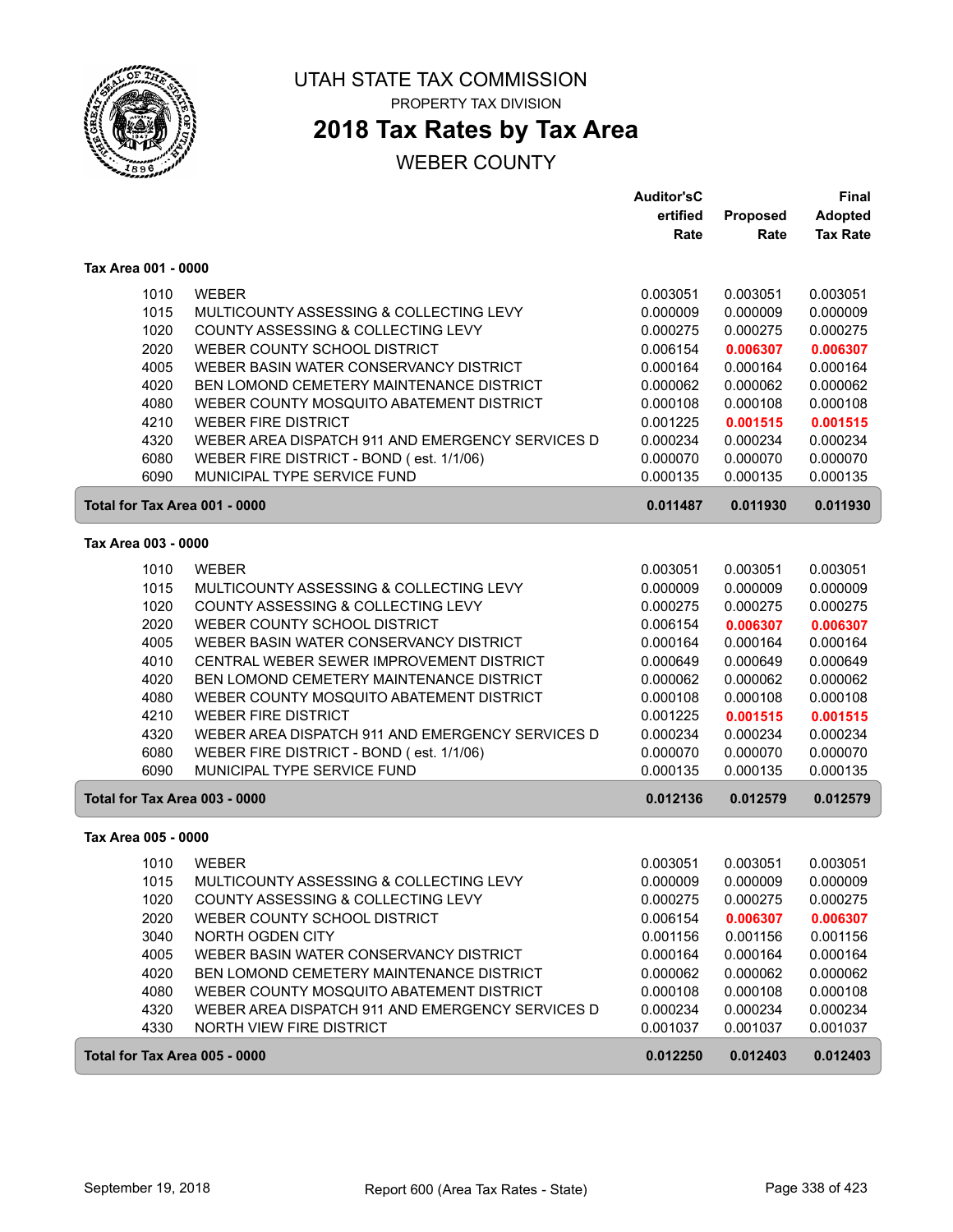

ſ

ſ

ſ

### UTAH STATE TAX COMMISSION PROPERTY TAX DIVISION

## **2018 Tax Rates by Tax Area**

|                               |                                                                                     | <b>Auditor'sC</b><br>ertified | Proposed             | Final<br><b>Adopted</b> |
|-------------------------------|-------------------------------------------------------------------------------------|-------------------------------|----------------------|-------------------------|
|                               |                                                                                     | Rate                          | Rate                 | <b>Tax Rate</b>         |
| Tax Area 006 - 0000           |                                                                                     |                               |                      |                         |
| 1010                          | <b>WEBER</b>                                                                        | 0.003051                      | 0.003051             | 0.003051                |
| 1015                          | MULTICOUNTY ASSESSING & COLLECTING LEVY                                             | 0.000009                      | 0.000009             | 0.000009                |
| 1020                          | COUNTY ASSESSING & COLLECTING LEVY                                                  | 0.000275                      | 0.000275             | 0.000275                |
| 2020                          | WEBER COUNTY SCHOOL DISTRICT                                                        | 0.006154                      | 0.006307             | 0.006307                |
| 3070                          | PLEASANT VIEW CITY                                                                  | 0.001130                      | 0.001130             | 0.001130                |
| 4005                          | WEBER BASIN WATER CONSERVANCY DISTRICT                                              | 0.000164                      | 0.000164             | 0.000164                |
| 4020                          | BEN LOMOND CEMETERY MAINTENANCE DISTRICT                                            | 0.000062                      | 0.000062             | 0.000062                |
| 4080                          | WEBER COUNTY MOSQUITO ABATEMENT DISTRICT                                            | 0.000108                      | 0.000108             | 0.000108                |
| 4320<br>4330                  | WEBER AREA DISPATCH 911 AND EMERGENCY SERVICES D<br><b>NORTH VIEW FIRE DISTRICT</b> | 0.000234<br>0.001037          | 0.000234<br>0.001037 | 0.000234<br>0.001037    |
| Total for Tax Area 006 - 0000 |                                                                                     | 0.012224                      | 0.012377             | 0.012377                |
|                               |                                                                                     |                               |                      |                         |
| Tax Area 007 - 0000           |                                                                                     |                               |                      |                         |
| 1010                          | <b>WEBER</b>                                                                        | 0.003051                      | 0.003051             | 0.003051                |
| 1015                          | MULTICOUNTY ASSESSING & COLLECTING LEVY                                             | 0.000009                      | 0.000009             | 0.000009                |
| 1020                          | COUNTY ASSESSING & COLLECTING LEVY                                                  | 0.000275                      | 0.000275             | 0.000275                |
| 2020                          | WEBER COUNTY SCHOOL DISTRICT                                                        | 0.006154                      | 0.006307             | 0.006307                |
| 4005<br>4010                  | WEBER BASIN WATER CONSERVANCY DISTRICT<br>CENTRAL WEBER SEWER IMPROVEMENT DISTRICT  | 0.000164<br>0.000649          | 0.000164<br>0.000649 | 0.000164<br>0.000649    |
| 4020                          | <b>BEN LOMOND CEMETERY MAINTENANCE DISTRICT</b>                                     | 0.000062                      | 0.000062             | 0.000062                |
| 4070                          | BONA VISTA WATER IMPROVEMENT DISTRICT                                               | 0.000237                      | 0.000237             | 0.000237                |
| 4080                          | WEBER COUNTY MOSQUITO ABATEMENT DISTRICT                                            | 0.000108                      | 0.000108             | 0.000108                |
| 4210                          | <b>WEBER FIRE DISTRICT</b>                                                          | 0.001225                      | 0.001515             | 0.001515                |
| 4320                          | WEBER AREA DISPATCH 911 AND EMERGENCY SERVICES D                                    | 0.000234                      | 0.000234             | 0.000234                |
| 6080                          | WEBER FIRE DISTRICT - BOND (est. 1/1/06)                                            | 0.000070                      | 0.000070             | 0.000070                |
| 6090                          | MUNICIPAL TYPE SERVICE FUND                                                         | 0.000135                      | 0.000135             | 0.000135                |
| Total for Tax Area 007 - 0000 |                                                                                     | 0.012373                      | 0.012816             | 0.012816                |
| Tax Area 010 - 0000           |                                                                                     |                               |                      |                         |
| 1010                          | <b>WEBER</b>                                                                        | 0.003051                      | 0.003051             | 0.003051                |
| 1015                          | MULTICOUNTY ASSESSING & COLLECTING LEVY                                             | 0.000009                      | 0.000009             | 0.000009                |
| 1020                          | COUNTY ASSESSING & COLLECTING LEVY                                                  | 0.000275                      | 0.000275             | 0.000275                |
| 2020                          | WEBER COUNTY SCHOOL DISTRICT                                                        | 0.006154                      | 0.006307             | 0.006307                |
| 3040                          | NORTH OGDEN CITY                                                                    | 0.001156                      | 0.001156             | 0.001156                |
| 4005                          | WEBER BASIN WATER CONSERVANCY DISTRICT                                              | 0.000164                      | 0.000164             | 0.000164                |
| 4010                          | CENTRAL WEBER SEWER IMPROVEMENT DISTRICT                                            | 0.000649                      | 0.000649             | 0.000649                |
| 4020                          | BEN LOMOND CEMETERY MAINTENANCE DISTRICT                                            | 0.000062                      | 0.000062             | 0.000062                |
| 4080                          | WEBER COUNTY MOSQUITO ABATEMENT DISTRICT                                            | 0.000108                      | 0.000108             | 0.000108                |
| 4320                          | WEBER AREA DISPATCH 911 AND EMERGENCY SERVICES D                                    | 0.000234                      | 0.000234             | 0.000234                |
| 4330                          | NORTH VIEW FIRE DISTRICT                                                            | 0.001037                      | 0.001037             | 0.001037                |
| Total for Tax Area 010 - 0000 |                                                                                     | 0.012899                      | 0.013052             | 0.013052                |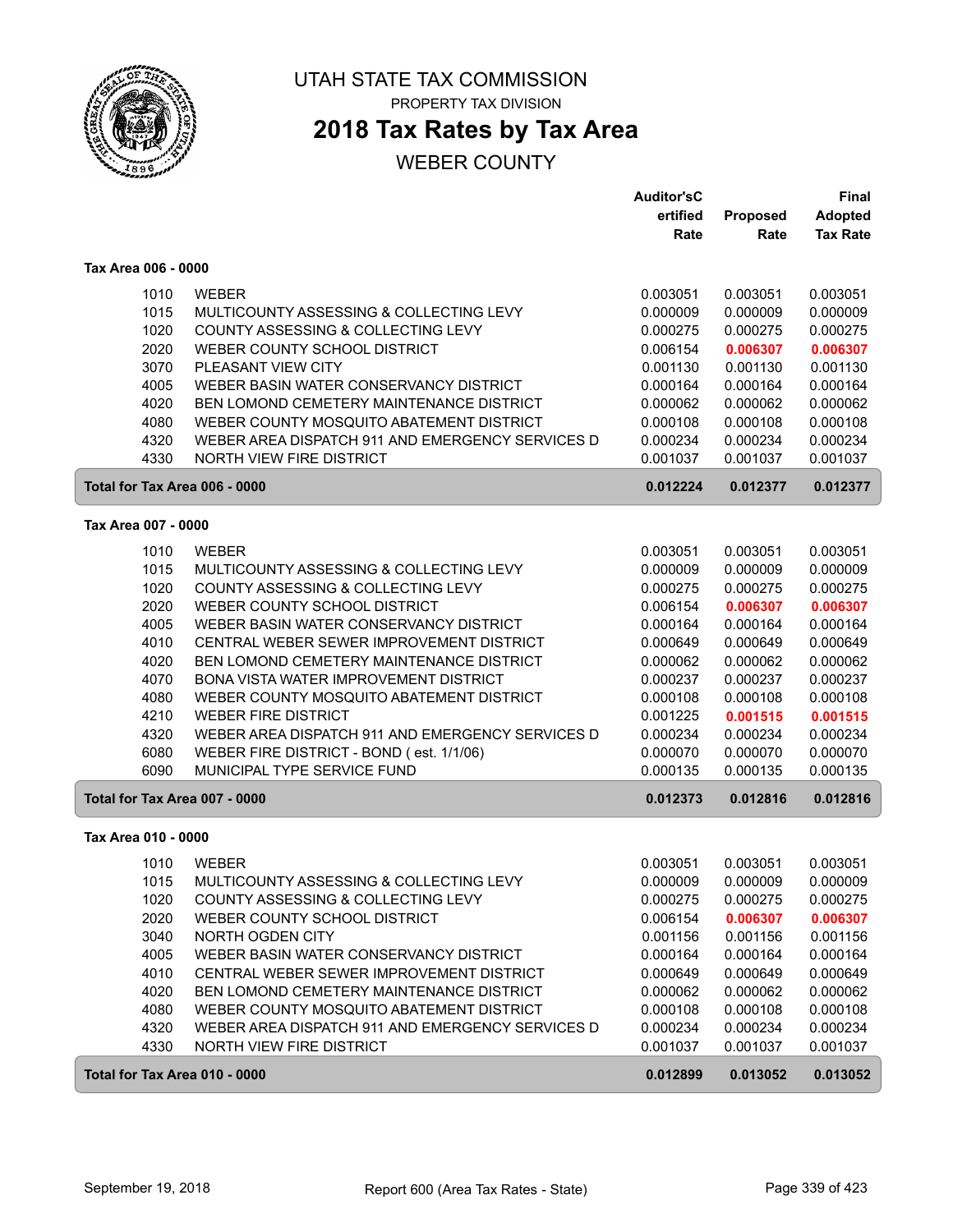

ſ

ſ

ſ

### UTAH STATE TAX COMMISSION PROPERTY TAX DIVISION

# **2018 Tax Rates by Tax Area**

|                               |                                                  | <b>Auditor'sC</b> |                 | <b>Final</b>    |
|-------------------------------|--------------------------------------------------|-------------------|-----------------|-----------------|
|                               |                                                  | ertified          | <b>Proposed</b> | <b>Adopted</b>  |
|                               |                                                  | Rate              | Rate            | <b>Tax Rate</b> |
| Tax Area 011 - 0000           |                                                  |                   |                 |                 |
| 1010                          | <b>WEBER</b>                                     | 0.003051          | 0.003051        | 0.003051        |
| 1015                          | MULTICOUNTY ASSESSING & COLLECTING LEVY          | 0.000009          | 0.000009        | 0.000009        |
| 1020                          | COUNTY ASSESSING & COLLECTING LEVY               | 0.000275          | 0.000275        | 0.000275        |
| 2020                          | WEBER COUNTY SCHOOL DISTRICT                     | 0.006154          | 0.006307        | 0.006307        |
| 3070                          | PLEASANT VIEW CITY                               | 0.001130          | 0.001130        | 0.001130        |
| 4005                          | WEBER BASIN WATER CONSERVANCY DISTRICT           | 0.000164          | 0.000164        | 0.000164        |
| 4010                          | CENTRAL WEBER SEWER IMPROVEMENT DISTRICT         | 0.000649          | 0.000649        | 0.000649        |
| 4020                          | <b>BEN LOMOND CEMETERY MAINTENANCE DISTRICT</b>  | 0.000062          | 0.000062        | 0.000062        |
| 4080                          | WEBER COUNTY MOSQUITO ABATEMENT DISTRICT         | 0.000108          | 0.000108        | 0.000108        |
| 4320                          | WEBER AREA DISPATCH 911 AND EMERGENCY SERVICES D | 0.000234          | 0.000234        | 0.000234        |
| 4330                          | <b>NORTH VIEW FIRE DISTRICT</b>                  | 0.001037          | 0.001037        | 0.001037        |
| Total for Tax Area 011 - 0000 |                                                  | 0.012873          | 0.013026        | 0.013026        |
| Tax Area 012 - 0000           |                                                  |                   |                 |                 |
| 1010                          | <b>WEBER</b>                                     | 0.003051          | 0.003051        | 0.003051        |
| 1015                          | MULTICOUNTY ASSESSING & COLLECTING LEVY          | 0.000009          | 0.000009        | 0.000009        |
| 1020                          | COUNTY ASSESSING & COLLECTING LEVY               | 0.000275          | 0.000275        | 0.000275        |
| 2020                          | WEBER COUNTY SCHOOL DISTRICT                     | 0.006154          | 0.006307        | 0.006307        |
| 3020                          | <b>HARRISVILLE CITY</b>                          | 0.000952          | 0.000952        | 0.000952        |
| 4005                          | WEBER BASIN WATER CONSERVANCY DISTRICT           | 0.000164          | 0.000164        | 0.000164        |
| 4010                          | CENTRAL WEBER SEWER IMPROVEMENT DISTRICT         | 0.000649          | 0.000649        | 0.000649        |
| 4020                          | <b>BEN LOMOND CEMETERY MAINTENANCE DISTRICT</b>  | 0.000062          | 0.000062        | 0.000062        |
| 4070                          | BONA VISTA WATER IMPROVEMENT DISTRICT            | 0.000237          | 0.000237        | 0.000237        |
| 4080                          | WEBER COUNTY MOSQUITO ABATEMENT DISTRICT         | 0.000108          | 0.000108        | 0.000108        |
| 4320                          | WEBER AREA DISPATCH 911 AND EMERGENCY SERVICES D | 0.000234          | 0.000234        | 0.000234        |
| 4330                          | NORTH VIEW FIRE DISTRICT                         | 0.001037          | 0.001037        | 0.001037        |
| Total for Tax Area 012 - 0000 |                                                  | 0.012932          | 0.013085        | 0.013085        |
| Tax Area 014 - 0000           |                                                  |                   |                 |                 |
| 1010                          | <b>WEBER</b>                                     | 0.003051          | 0.003051        | 0.003051        |
| 1015                          | MULTICOUNTY ASSESSING & COLLECTING LEVY          | 0.000009          | 0.000009        | 0.000009        |
| 1020                          | COUNTY ASSESSING & COLLECTING LEVY               | 0.000275          | 0.000275        | 0.000275        |
| 2010                          | OGDEN CITY SCHOOL DISTRICT                       | 0.008041          | 0.008754        | 0.008041        |
| 3050                          | <b>OGDEN CITY</b>                                | 0.002851          | 0.003103        | 0.003103        |
| 4005                          | WEBER BASIN WATER CONSERVANCY DISTRICT           | 0.000164          | 0.000164        | 0.000164        |
| 4010                          | CENTRAL WEBER SEWER IMPROVEMENT DISTRICT         | 0.000649          | 0.000649        | 0.000649        |
| 4020                          | BEN LOMOND CEMETERY MAINTENANCE DISTRICT         | 0.000062          | 0.000062        | 0.000062        |
| 4080                          | WEBER COUNTY MOSQUITO ABATEMENT DISTRICT         | 0.000108          | 0.000108        | 0.000108        |
| 4320                          | WEBER AREA DISPATCH 911 AND EMERGENCY SERVICES D | 0.000234          | 0.000234        | 0.000234        |
| 6030                          | OGDEN CITY - SPECIAL LEVY TO PURCHASE WBWCD WATE | 0.000228          | 0.000276        | 0.000276        |
| Total for Tax Area 014 - 0000 |                                                  | 0.015672          | 0.016685        | 0.015972        |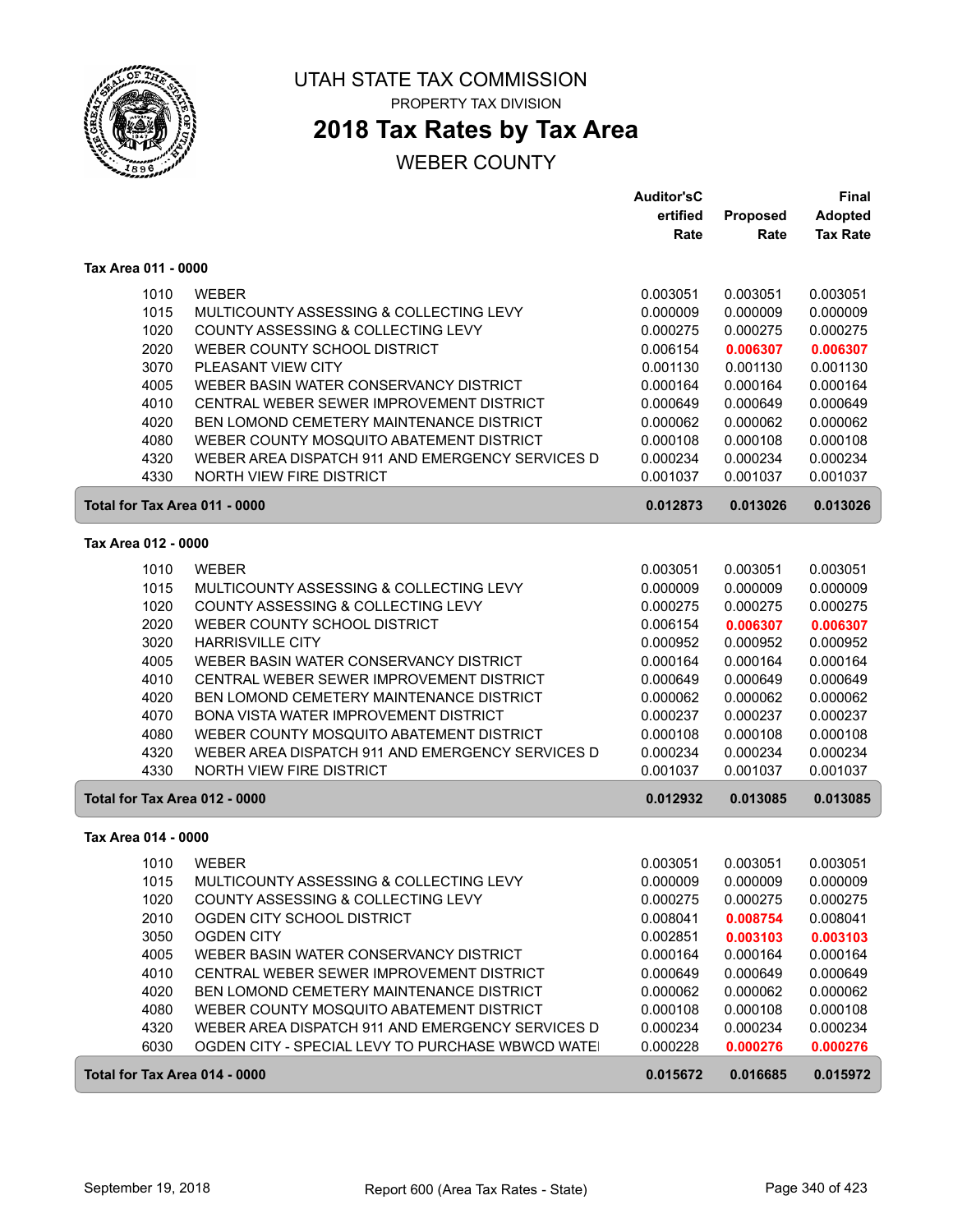

# **2018 Tax Rates by Tax Area**

|                               |                                                  | <b>Auditor'sC</b> |          | Final           |
|-------------------------------|--------------------------------------------------|-------------------|----------|-----------------|
|                               |                                                  | ertified          | Proposed | <b>Adopted</b>  |
|                               |                                                  | Rate              | Rate     | <b>Tax Rate</b> |
| Tax Area 016 - 0000           |                                                  |                   |          |                 |
| 1010                          | <b>WEBER</b>                                     | 0.003051          | 0.003051 | 0.003051        |
| 1015                          | MULTICOUNTY ASSESSING & COLLECTING LEVY          | 0.000009          | 0.000009 | 0.000009        |
| 1020                          | COUNTY ASSESSING & COLLECTING LEVY               | 0.000275          | 0.000275 | 0.000275        |
| 2020                          | WEBER COUNTY SCHOOL DISTRICT                     | 0.006154          | 0.006307 | 0.006307        |
| 4005                          | WEBER BASIN WATER CONSERVANCY DISTRICT           | 0.000164          | 0.000164 | 0.000164        |
| 4070                          | BONA VISTA WATER IMPROVEMENT DISTRICT            | 0.000237          | 0.000237 | 0.000237        |
| 4080                          | WEBER COUNTY MOSQUITO ABATEMENT DISTRICT         | 0.000108          | 0.000108 | 0.000108        |
| 4210                          | <b>WEBER FIRE DISTRICT</b>                       | 0.001225          | 0.001515 | 0.001515        |
| 4320                          | WEBER AREA DISPATCH 911 AND EMERGENCY SERVICES D | 0.000234          | 0.000234 | 0.000234        |
| 6080                          | WEBER FIRE DISTRICT - BOND (est. 1/1/06)         | 0.000070          | 0.000070 | 0.000070        |
| 6090                          | MUNICIPAL TYPE SERVICE FUND                      | 0.000135          | 0.000135 | 0.000135        |
| Total for Tax Area 016 - 0000 |                                                  | 0.011662          | 0.012105 | 0.012105        |
| Tax Area 017 - 0000           |                                                  |                   |          |                 |
| 1010                          | <b>WEBER</b>                                     | 0.003051          | 0.003051 | 0.003051        |
| 1015                          | MULTICOUNTY ASSESSING & COLLECTING LEVY          | 0.000009          | 0.000009 | 0.000009        |
| 1020                          | COUNTY ASSESSING & COLLECTING LEVY               | 0.000275          | 0.000275 | 0.000275        |
| 2020                          | WEBER COUNTY SCHOOL DISTRICT                     | 0.006154          | 0.006307 | 0.006307        |
| 4005                          | WEBER BASIN WATER CONSERVANCY DISTRICT           | 0.000164          | 0.000164 | 0.000164        |
| 4010                          | CENTRAL WEBER SEWER IMPROVEMENT DISTRICT         | 0.000649          | 0.000649 | 0.000649        |
| 4070                          | BONA VISTA WATER IMPROVEMENT DISTRICT            | 0.000237          | 0.000237 | 0.000237        |
| 4080                          | WEBER COUNTY MOSQUITO ABATEMENT DISTRICT         | 0.000108          | 0.000108 | 0.000108        |
| 4210                          | <b>WEBER FIRE DISTRICT</b>                       | 0.001225          | 0.001515 | 0.001515        |
| 4320                          | WEBER AREA DISPATCH 911 AND EMERGENCY SERVICES D | 0.000234          | 0.000234 | 0.000234        |
| 6080                          | WEBER FIRE DISTRICT - BOND (est. 1/1/06)         | 0.000070          | 0.000070 | 0.000070        |
| 6090                          | MUNICIPAL TYPE SERVICE FUND                      | 0.000135          | 0.000135 | 0.000135        |
| Total for Tax Area 017 - 0000 |                                                  | 0.012311          | 0.012754 | 0.012754        |
| Tax Area 019 - 0000           |                                                  |                   |          |                 |
| 1010                          | <b>WEBER</b>                                     | 0.003051          | 0.003051 | 0.003051        |
| 1015                          | MULTICOUNTY ASSESSING & COLLECTING LEVY          | 0.000009          | 0.000009 | 0.000009        |
| 1020                          | COUNTY ASSESSING & COLLECTING LEVY               | 0.000275          | 0.000275 | 0.000275        |
| 2020                          | WEBER COUNTY SCHOOL DISTRICT                     | 0.006154          | 0.006307 | 0.006307        |
| 4005                          | WEBER BASIN WATER CONSERVANCY DISTRICT           | 0.000164          | 0.000164 | 0.000164        |
| 4030                          | PLAIN CITY CEMETERY MAINTENANCE DISTRICT         | 0.000063          | 0.000063 | 0.000063        |
| 4070                          | BONA VISTA WATER IMPROVEMENT DISTRICT            | 0.000237          | 0.000237 | 0.000237        |
| 4080                          | WEBER COUNTY MOSQUITO ABATEMENT DISTRICT         | 0.000108          | 0.000108 | 0.000108        |
| 4210                          | <b>WEBER FIRE DISTRICT</b>                       | 0.001225          | 0.001515 | 0.001515        |
| 4320                          | WEBER AREA DISPATCH 911 AND EMERGENCY SERVICES D | 0.000234          | 0.000234 | 0.000234        |
| 6080                          | WEBER FIRE DISTRICT - BOND (est. 1/1/06)         | 0.000070          | 0.000070 | 0.000070        |
| 6090                          | MUNICIPAL TYPE SERVICE FUND                      | 0.000135          | 0.000135 | 0.000135        |
| Total for Tax Area 019 - 0000 |                                                  | 0.011725          | 0.012168 | 0.012168        |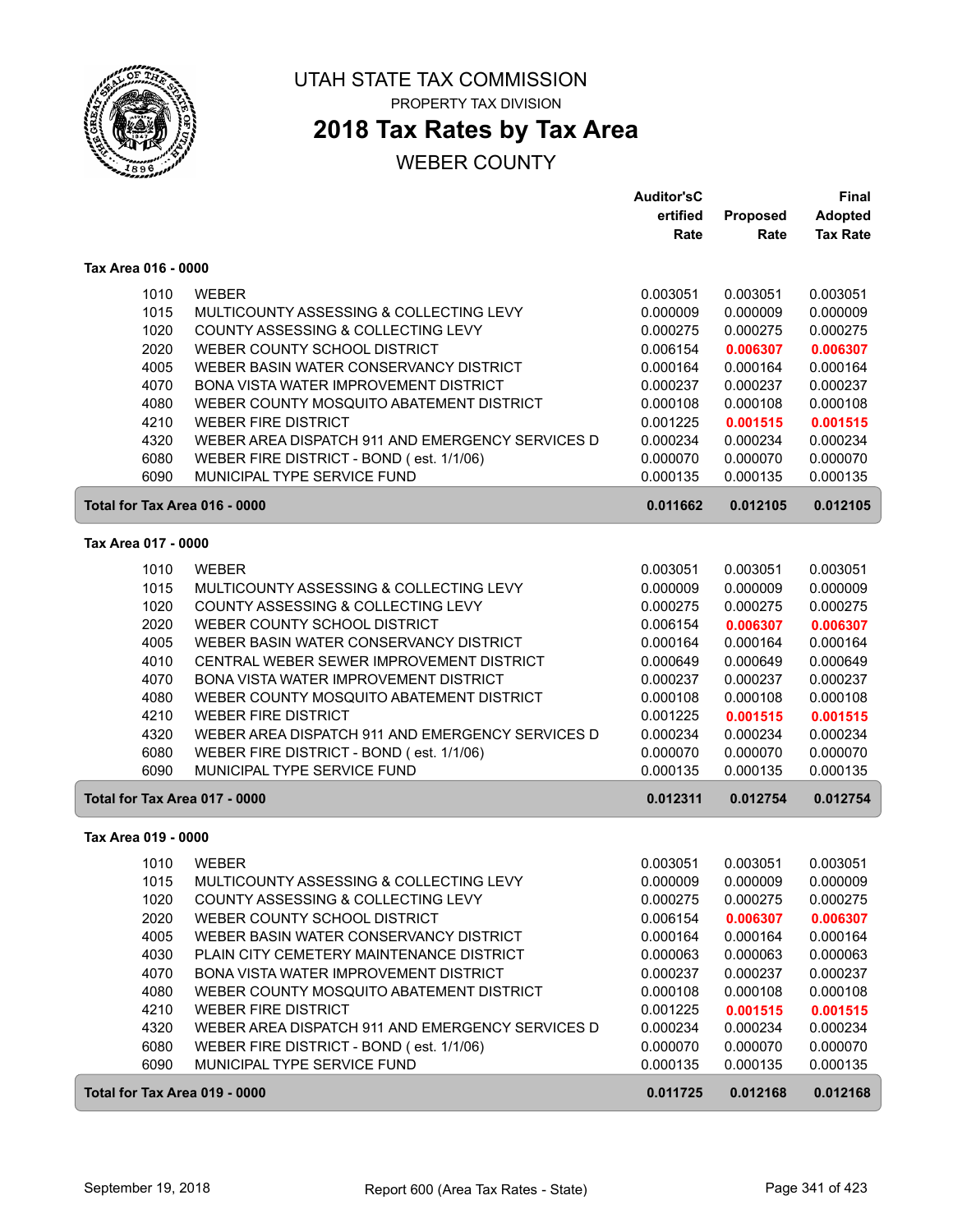

# **2018 Tax Rates by Tax Area**

|                               |                                                  | <b>Auditor'sC</b> |          | Final           |
|-------------------------------|--------------------------------------------------|-------------------|----------|-----------------|
|                               |                                                  | ertified          | Proposed | <b>Adopted</b>  |
|                               |                                                  | Rate              | Rate     | <b>Tax Rate</b> |
| Tax Area 020 - 0000           |                                                  |                   |          |                 |
| 1010                          | <b>WEBER</b>                                     | 0.003051          | 0.003051 | 0.003051        |
| 1015                          | MULTICOUNTY ASSESSING & COLLECTING LEVY          | 0.000009          | 0.000009 | 0.000009        |
| 1020                          | COUNTY ASSESSING & COLLECTING LEVY               | 0.000275          | 0.000275 | 0.000275        |
| 2020                          | WEBER COUNTY SCHOOL DISTRICT                     | 0.006154          | 0.006307 | 0.006307        |
| 3020                          | <b>HARRISVILLE CITY</b>                          | 0.000952          | 0.000952 | 0.000952        |
| 4005                          | WEBER BASIN WATER CONSERVANCY DISTRICT           | 0.000164          | 0.000164 | 0.000164        |
| 4010                          | CENTRAL WEBER SEWER IMPROVEMENT DISTRICT         | 0.000649          | 0.000649 | 0.000649        |
| 4070                          | <b>BONA VISTA WATER IMPROVEMENT DISTRICT</b>     | 0.000237          | 0.000237 | 0.000237        |
| 4080                          | WEBER COUNTY MOSQUITO ABATEMENT DISTRICT         | 0.000108          | 0.000108 | 0.000108        |
| 4320                          | WEBER AREA DISPATCH 911 AND EMERGENCY SERVICES D | 0.000234          | 0.000234 | 0.000234        |
| 4330                          | <b>NORTH VIEW FIRE DISTRICT</b>                  | 0.001037          | 0.001037 | 0.001037        |
| Total for Tax Area 020 - 0000 |                                                  | 0.012870          | 0.013023 | 0.013023        |
| Tax Area 021 - 0000           |                                                  |                   |          |                 |
| 1010                          | <b>WEBER</b>                                     | 0.003051          | 0.003051 | 0.003051        |
| 1015                          | MULTICOUNTY ASSESSING & COLLECTING LEVY          | 0.000009          | 0.000009 | 0.000009        |
| 1020                          | COUNTY ASSESSING & COLLECTING LEVY               | 0.000275          | 0.000275 | 0.000275        |
| 2020                          | WEBER COUNTY SCHOOL DISTRICT                     | 0.006154          | 0.006307 | 0.006307        |
| 3060                          | <b>PLAIN CITY</b>                                | 0.000387          | 0.000387 | 0.000387        |
| 4005                          | WEBER BASIN WATER CONSERVANCY DISTRICT           | 0.000164          | 0.000164 | 0.000164        |
| 4030                          | PLAIN CITY CEMETERY MAINTENANCE DISTRICT         | 0.000063          | 0.000063 | 0.000063        |
| 4070                          | BONA VISTA WATER IMPROVEMENT DISTRICT            | 0.000237          | 0.000237 | 0.000237        |
| 4080                          | WEBER COUNTY MOSQUITO ABATEMENT DISTRICT         | 0.000108          | 0.000108 | 0.000108        |
| 4320                          | WEBER AREA DISPATCH 911 AND EMERGENCY SERVICES D | 0.000234          | 0.000234 | 0.000234        |
| Total for Tax Area 021 - 0000 |                                                  | 0.010682          | 0.010835 | 0.010835        |
| Tax Area 022 - 0000           |                                                  |                   |          |                 |
| 1010                          | <b>WEBER</b>                                     | 0.003051          | 0.003051 | 0.003051        |
| 1015                          | MULTICOUNTY ASSESSING & COLLECTING LEVY          | 0.000009          | 0.000009 | 0.000009        |
| 1020                          | COUNTY ASSESSING & COLLECTING LEVY               | 0.000275          | 0.000275 | 0.000275        |
| 2010                          | OGDEN CITY SCHOOL DISTRICT                       | 0.008041          | 0.008754 | 0.008041        |
| 3050                          | <b>OGDEN CITY</b>                                | 0.002851          | 0.003103 | 0.003103        |
| 4005                          | WEBER BASIN WATER CONSERVANCY DISTRICT           | 0.000164          | 0.000164 | 0.000164        |
| 4010                          | CENTRAL WEBER SEWER IMPROVEMENT DISTRICT         | 0.000649          | 0.000649 | 0.000649        |
| 4070                          | BONA VISTA WATER IMPROVEMENT DISTRICT            | 0.000237          | 0.000237 | 0.000237        |
| 4080                          | WEBER COUNTY MOSQUITO ABATEMENT DISTRICT         | 0.000108          | 0.000108 | 0.000108        |
| 4320                          | WEBER AREA DISPATCH 911 AND EMERGENCY SERVICES D | 0.000234          | 0.000234 | 0.000234        |
| 6030                          | OGDEN CITY - SPECIAL LEVY TO PURCHASE WBWCD WATE | 0.000228          | 0.000276 | 0.000276        |
| Total for Tax Area 022 - 0000 |                                                  | 0.015847          | 0.016860 | 0.016147        |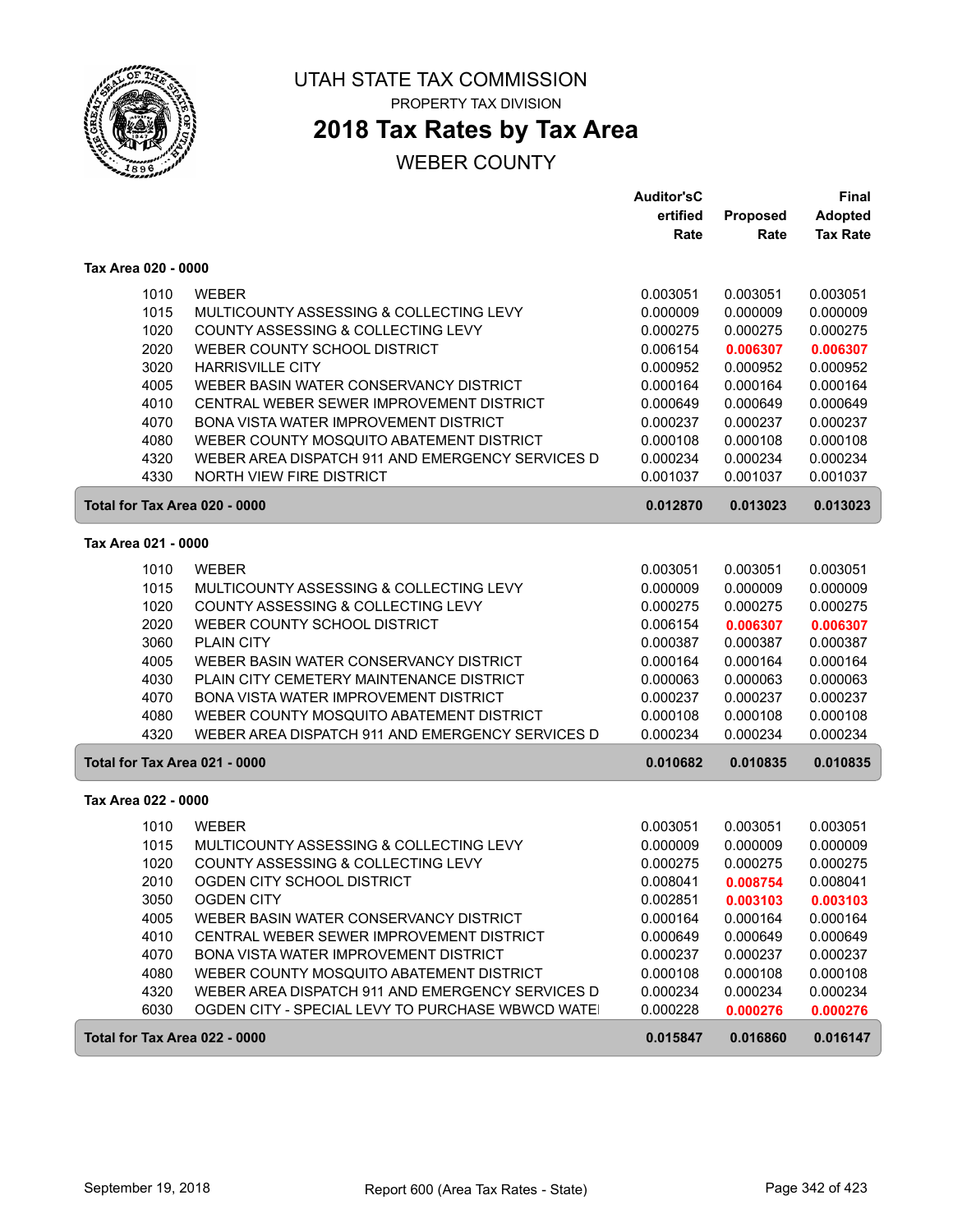

# **2018 Tax Rates by Tax Area**

### WEBER COUNTY

|                               |                                                  | <b>Auditor'sC</b> |          | Final           |
|-------------------------------|--------------------------------------------------|-------------------|----------|-----------------|
|                               |                                                  | ertified          | Proposed | <b>Adopted</b>  |
|                               |                                                  | Rate              | Rate     | <b>Tax Rate</b> |
| Tax Area 023 - 0000           |                                                  |                   |          |                 |
| 1010                          | <b>WEBER</b>                                     | 0.003051          | 0.003051 | 0.003051        |
| 1015                          | MULTICOUNTY ASSESSING & COLLECTING LEVY          | 0.000009          | 0.000009 | 0.000009        |
| 1020                          | COUNTY ASSESSING & COLLECTING LEVY               | 0.000275          | 0.000275 | 0.000275        |
| 2020                          | WEBER COUNTY SCHOOL DISTRICT                     | 0.006154          | 0.006307 | 0.006307        |
| 4005                          | WEBER BASIN WATER CONSERVANCY DISTRICT           | 0.000164          | 0.000164 | 0.000164        |
| 4010                          | CENTRAL WEBER SEWER IMPROVEMENT DISTRICT         | 0.000649          | 0.000649 | 0.000649        |
| 4080                          | WEBER COUNTY MOSQUITO ABATEMENT DISTRICT         | 0.000108          | 0.000108 | 0.000108        |
| 4210                          | <b>WEBER FIRE DISTRICT</b>                       | 0.001225          | 0.001515 | 0.001515        |
| 4320                          | WEBER AREA DISPATCH 911 AND EMERGENCY SERVICES D | 0.000234          | 0.000234 | 0.000234        |
| 6080                          | WEBER FIRE DISTRICT - BOND (est. 1/1/06)         | 0.000070          | 0.000070 | 0.000070        |
| 6090                          | MUNICIPAL TYPE SERVICE FUND                      | 0.000135          | 0.000135 | 0.000135        |
| Total for Tax Area 023 - 0000 |                                                  | 0.012074          | 0.012517 | 0.012517        |
| Tax Area 024 - 0000           |                                                  |                   |          |                 |
| 1010                          | <b>WEBER</b>                                     | 0.003051          | 0.003051 | 0.003051        |
| 1015                          | MULTICOUNTY ASSESSING & COLLECTING LEVY          | 0.000009          | 0.000009 | 0.000009        |
| 1020                          | COUNTY ASSESSING & COLLECTING LEVY               | 0.000275          | 0.000275 | 0.000275        |
| 2020                          | WEBER COUNTY SCHOOL DISTRICT                     | 0.006154          | 0.006307 | 0.006307        |
| 3120                          | <b>WASHINGTON TERRACE CITY</b>                   | 0.002549          | 0.002549 | 0.002549        |
| 4005                          | WEBER BASIN WATER CONSERVANCY DISTRICT           | 0.000164          | 0.000164 | 0.000164        |
| 4010                          | CENTRAL WEBER SEWER IMPROVEMENT DISTRICT         | 0.000649          | 0.000649 | 0.000649        |
| 4080                          | WEBER COUNTY MOSQUITO ABATEMENT DISTRICT         | 0.000108          | 0.000108 | 0.000108        |
| 4320                          | WEBER AREA DISPATCH 911 AND EMERGENCY SERVICES D | 0.000234          | 0.000234 | 0.000234        |
| Total for Tax Area 024 - 0000 |                                                  | 0.013193          | 0.013346 | 0.013346        |
| Tax Area 025 - 0000           |                                                  |                   |          |                 |
| 1010                          | <b>WEBER</b>                                     | 0.003051          | 0.003051 | 0.003051        |
| 1015                          | MULTICOUNTY ASSESSING & COLLECTING LEVY          | 0.000009          | 0.000009 | 0.000009        |
| 1020                          | COUNTY ASSESSING & COLLECTING LEVY               | 0.000275          | 0.000275 | 0.000275        |
| 2010                          | OGDEN CITY SCHOOL DISTRICT                       | 0.008041          | 0.008754 | 0.008041        |
| 3050                          | <b>OGDEN CITY</b>                                | 0.002851          | 0.003103 | 0.003103        |
| 4005                          | WEBER BASIN WATER CONSERVANCY DISTRICT           | 0.000164          | 0.000164 | 0.000164        |
| 4010                          | CENTRAL WEBER SEWER IMPROVEMENT DISTRICT         | 0.000649          | 0.000649 | 0.000649        |
| 4080                          | WEBER COUNTY MOSQUITO ABATEMENT DISTRICT         | 0.000108          | 0.000108 | 0.000108        |
| 4320                          | WEBER AREA DISPATCH 911 AND EMERGENCY SERVICES D | 0.000234          | 0.000234 | 0.000234        |
| 6030                          | OGDEN CITY - SPECIAL LEVY TO PURCHASE WBWCD WATE | 0.000228          | 0.000276 | 0.000276        |
| Total for Tax Area 025 - 0000 |                                                  | 0.015610          | 0.016623 | 0.015910        |

ſ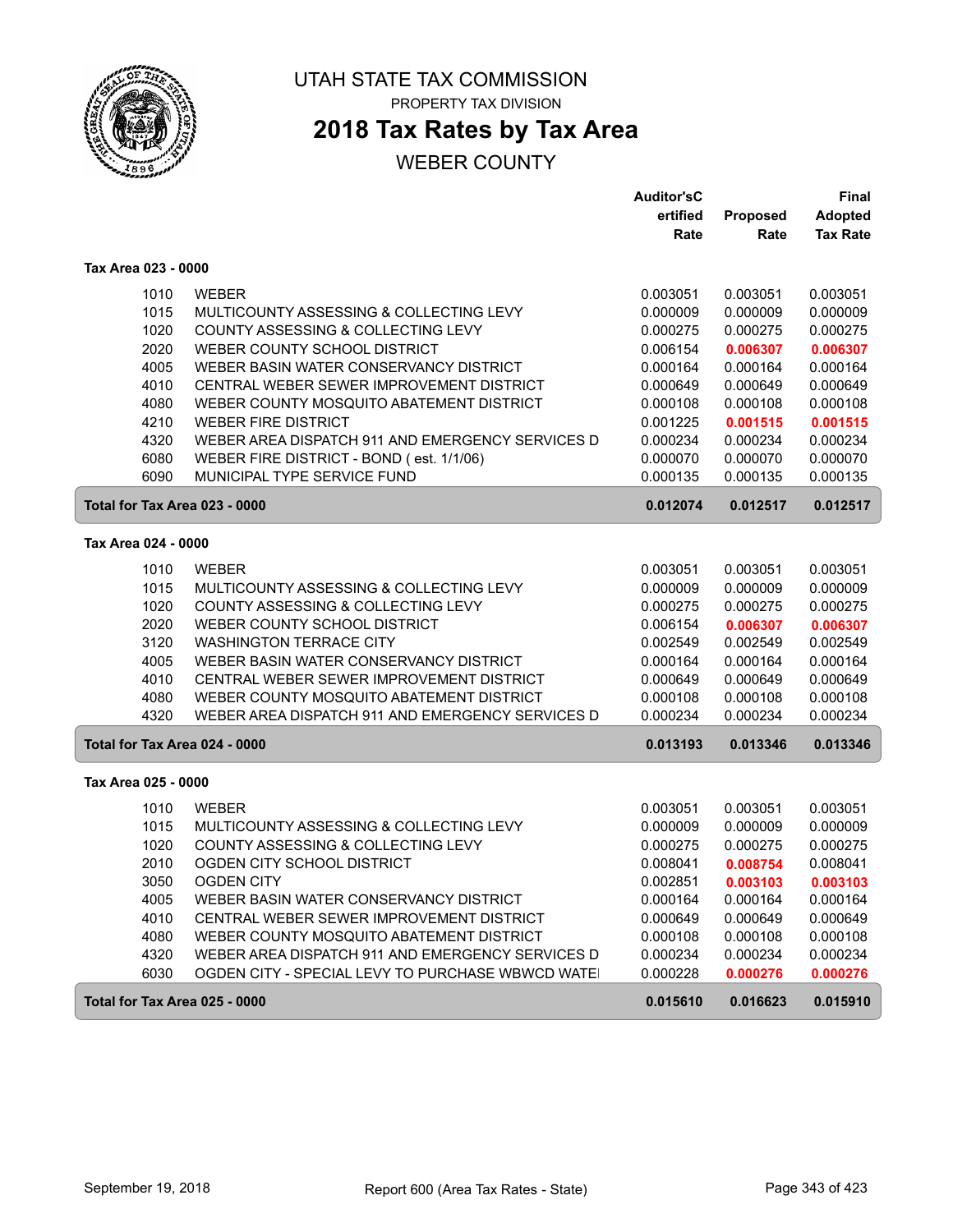

**2018 Tax Rates by Tax Area**

|                               |                                                  | <b>Auditor'sC</b> |          | Final           |
|-------------------------------|--------------------------------------------------|-------------------|----------|-----------------|
|                               |                                                  | ertified          | Proposed | <b>Adopted</b>  |
|                               |                                                  | Rate              | Rate     | <b>Tax Rate</b> |
| Tax Area 026 - 0000           |                                                  |                   |          |                 |
| 1010                          | <b>WEBER</b>                                     | 0.003051          | 0.003051 | 0.003051        |
| 1015                          | MULTICOUNTY ASSESSING & COLLECTING LEVY          | 0.000009          | 0.000009 | 0.000009        |
| 1020                          | COUNTY ASSESSING & COLLECTING LEVY               | 0.000275          | 0.000275 | 0.000275        |
| 2020                          | WEBER COUNTY SCHOOL DISTRICT                     | 0.006154          | 0.006307 | 0.006307        |
| 3080                          | <b>RIVERDALE CITY</b>                            | 0.001024          | 0.001024 | 0.001024        |
| 4005                          | WEBER BASIN WATER CONSERVANCY DISTRICT           | 0.000164          | 0.000164 | 0.000164        |
| 4010                          | CENTRAL WEBER SEWER IMPROVEMENT DISTRICT         | 0.000649          | 0.000649 | 0.000649        |
| 4080                          | WEBER COUNTY MOSQUITO ABATEMENT DISTRICT         | 0.000108          | 0.000108 | 0.000108        |
| 4320                          | WEBER AREA DISPATCH 911 AND EMERGENCY SERVICES D | 0.000234          | 0.000234 | 0.000234        |
| Total for Tax Area 026 - 0000 |                                                  | 0.011668          | 0.011821 | 0.011821        |
| Tax Area 027 - 0000           |                                                  |                   |          |                 |
| 1010                          | <b>WEBER</b>                                     | 0.003051          | 0.003051 | 0.003051        |
| 1015                          | MULTICOUNTY ASSESSING & COLLECTING LEVY          | 0.000009          | 0.000009 | 0.000009        |
| 1020                          | COUNTY ASSESSING & COLLECTING LEVY               | 0.000275          | 0.000275 | 0.000275        |
| 2020                          | WEBER COUNTY SCHOOL DISTRICT                     | 0.006154          | 0.006307 | 0.006307        |
| 3100                          | SOUTH OGDEN CITY                                 | 0.002635          | 0.002900 | 0.002900        |
| 4005                          | WEBER BASIN WATER CONSERVANCY DISTRICT           | 0.000164          | 0.000164 | 0.000164        |
| 4010                          | CENTRAL WEBER SEWER IMPROVEMENT DISTRICT         | 0.000649          | 0.000649 | 0.000649        |
| 4080                          | WEBER COUNTY MOSQUITO ABATEMENT DISTRICT         | 0.000108          | 0.000108 | 0.000108        |
| 4320                          | WEBER AREA DISPATCH 911 AND EMERGENCY SERVICES D | 0.000234          | 0.000234 | 0.000234        |
| Total for Tax Area 027 - 0000 |                                                  | 0.013279          | 0.013697 | 0.013697        |
| Tax Area 028 - 0000           |                                                  |                   |          |                 |
| 1010                          | <b>WEBER</b>                                     | 0.003051          | 0.003051 | 0.003051        |
| 1015                          | MULTICOUNTY ASSESSING & COLLECTING LEVY          | 0.000009          | 0.000009 | 0.000009        |
| 1020                          | COUNTY ASSESSING & COLLECTING LEVY               | 0.000275          | 0.000275 | 0.000275        |
| 2020                          | WEBER COUNTY SCHOOL DISTRICT                     | 0.006154          | 0.006307 | 0.006307        |
| 4005                          | WEBER BASIN WATER CONSERVANCY DISTRICT           | 0.000164          | 0.000164 | 0.000164        |
| 4080                          | WEBER COUNTY MOSQUITO ABATEMENT DISTRICT         | 0.000108          | 0.000108 | 0.000108        |
| 4090                          | EDEN CEMETERY MAINTENANCE DISTRICT               | 0.000059          | 0.000059 | 0.000059        |
| 4210                          | <b>WEBER FIRE DISTRICT</b>                       | 0.001225          | 0.001515 | 0.001515        |
| 4240                          | OGDEN VALLEY PARKS SERVICE AREA                  | 0.000115          | 0.000115 | 0.000115        |
| 4320                          | WEBER AREA DISPATCH 911 AND EMERGENCY SERVICES D | 0.000234          | 0.000234 | 0.000234        |
| 6080                          | WEBER FIRE DISTRICT - BOND (est. 1/1/06)         | 0.000070          | 0.000070 | 0.000070        |
| 6090                          | MUNICIPAL TYPE SERVICE FUND                      | 0.000135          | 0.000135 | 0.000135        |
| Total for Tax Area 028 - 0000 |                                                  | 0.011599          | 0.012042 | 0.012042        |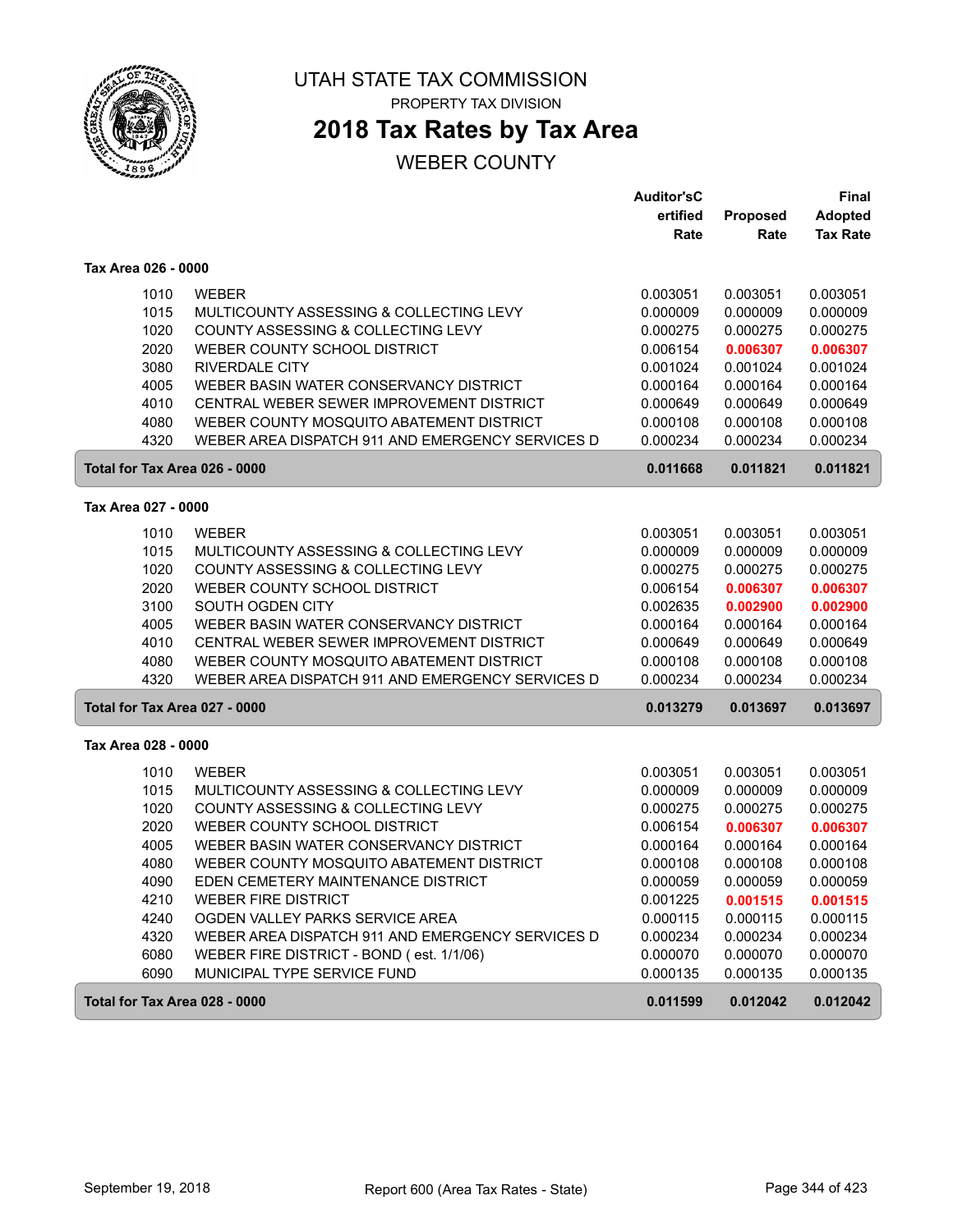

PROPERTY TAX DIVISION

# **2018 Tax Rates by Tax Area**

|                               |                                                  | <b>Auditor'sC</b> |          | Final           |
|-------------------------------|--------------------------------------------------|-------------------|----------|-----------------|
|                               |                                                  | ertified          | Proposed | <b>Adopted</b>  |
|                               |                                                  | Rate              | Rate     | <b>Tax Rate</b> |
| Tax Area 030 - 0000           |                                                  |                   |          |                 |
| 1010                          | <b>WEBER</b>                                     | 0.003051          | 0.003051 | 0.003051        |
| 1015                          | MULTICOUNTY ASSESSING & COLLECTING LEVY          | 0.000009          | 0.000009 | 0.000009        |
| 1020                          | COUNTY ASSESSING & COLLECTING LEVY               | 0.000275          | 0.000275 | 0.000275        |
| 2020                          | WEBER COUNTY SCHOOL DISTRICT                     | 0.006154          | 0.006307 | 0.006307        |
| 3025                          | <b>HOOPER CITY</b>                               | 0.000459          | 0.000459 | 0.000459        |
| 4005                          | WEBER BASIN WATER CONSERVANCY DISTRICT           | 0.000164          | 0.000164 | 0.000164        |
| 4080                          | WEBER COUNTY MOSQUITO ABATEMENT DISTRICT         | 0.000108          | 0.000108 | 0.000108        |
| 4210                          | <b>WEBER FIRE DISTRICT</b>                       | 0.001225          | 0.001515 | 0.001515        |
| 4320                          | WEBER AREA DISPATCH 911 AND EMERGENCY SERVICES D | 0.000234          | 0.000234 | 0.000234        |
| 6080                          | WEBER FIRE DISTRICT - BOND (est. 1/1/06)         | 0.000070          | 0.000070 | 0.000070        |
| Total for Tax Area 030 - 0000 |                                                  | 0.011749          | 0.012192 | 0.012192        |
| Tax Area 031 - 0000           |                                                  |                   |          |                 |
|                               |                                                  |                   |          |                 |
| 1010                          | <b>WEBER</b>                                     | 0.003051          | 0.003051 | 0.003051        |
| 1015                          | MULTICOUNTY ASSESSING & COLLECTING LEVY          | 0.000009          | 0.000009 | 0.000009        |
| 1020                          | COUNTY ASSESSING & COLLECTING LEVY               | 0.000275          | 0.000275 | 0.000275        |
| 2020                          | WEBER COUNTY SCHOOL DISTRICT                     | 0.006154          | 0.006307 | 0.006307        |
| 3025                          | <b>HOOPER CITY</b>                               | 0.000459          | 0.000459 | 0.000459        |
| 4005                          | WEBER BASIN WATER CONSERVANCY DISTRICT           | 0.000164          | 0.000164 | 0.000164        |
| 4080                          | WEBER COUNTY MOSQUITO ABATEMENT DISTRICT         | 0.000108          | 0.000108 | 0.000108        |
| 4150                          | HOOPER WATER IMPROVEMENT DISTRICT                | 0.000312          | 0.000312 | 0.000312        |
| 4210                          | <b>WEBER FIRE DISTRICT</b>                       | 0.001225          | 0.001515 | 0.001515        |
| 4320                          | WEBER AREA DISPATCH 911 AND EMERGENCY SERVICES D | 0.000234          | 0.000234 | 0.000234        |
| 6080                          | WEBER FIRE DISTRICT - BOND (est. 1/1/06)         | 0.000070          | 0.000070 | 0.000070        |
| Total for Tax Area 031 - 0000 |                                                  | 0.012061          | 0.012504 | 0.012504        |
| Tax Area 032 - 0000           |                                                  |                   |          |                 |
| 1010                          | <b>WEBER</b>                                     | 0.003051          | 0.003051 | 0.003051        |
| 1015                          | MULTICOUNTY ASSESSING & COLLECTING LEVY          | 0.000009          | 0.000009 | 0.000009        |
| 1020                          | COUNTY ASSESSING & COLLECTING LEVY               | 0.000275          | 0.000275 | 0.000275        |
| 2020                          | WEBER COUNTY SCHOOL DISTRICT                     | 0.006154          | 0.006307 | 0.006307        |
| 3025                          | <b>HOOPER CITY</b>                               | 0.000459          | 0.000459 | 0.000459        |
| 4005                          | WEBER BASIN WATER CONSERVANCY DISTRICT           | 0.000164          | 0.000164 | 0.000164        |
| 4080                          | WEBER COUNTY MOSQUITO ABATEMENT DISTRICT         | 0.000108          | 0.000108 | 0.000108        |
| 4210                          | <b>WEBER FIRE DISTRICT</b>                       | 0.001225          | 0.001515 | 0.001515        |
| 4320                          | WEBER AREA DISPATCH 911 AND EMERGENCY SERVICES D | 0.000234          | 0.000234 | 0.000234        |
| 6080                          | WEBER FIRE DISTRICT - BOND (est. 1/1/06)         | 0.000070          | 0.000070 | 0.000070        |
| Total for Tax Area 032 - 0000 |                                                  | 0.011749          | 0.012192 | 0.012192        |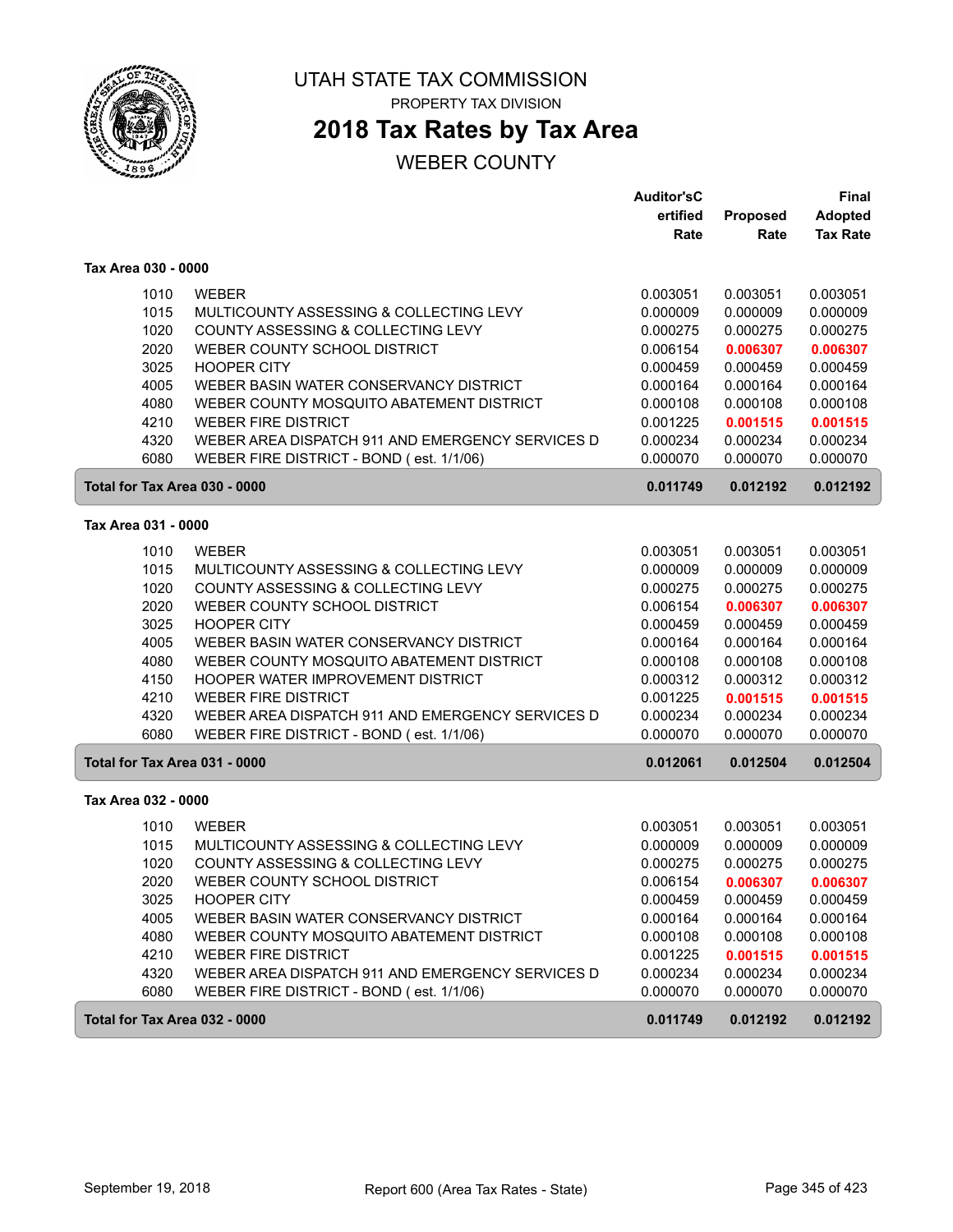

PROPERTY TAX DIVISION

# **2018 Tax Rates by Tax Area**

|                               |                                                                         | <b>Auditor'sC</b>    |                      | Final                |
|-------------------------------|-------------------------------------------------------------------------|----------------------|----------------------|----------------------|
|                               |                                                                         | ertified             | Proposed             | <b>Adopted</b>       |
|                               |                                                                         | Rate                 | Rate                 | <b>Tax Rate</b>      |
| Tax Area 035 - 0000           |                                                                         |                      |                      |                      |
| 1010                          | <b>WEBER</b>                                                            | 0.003051             | 0.003051             | 0.003051             |
| 1015                          | MULTICOUNTY ASSESSING & COLLECTING LEVY                                 | 0.000009             | 0.000009             | 0.000009             |
| 1020                          | COUNTY ASSESSING & COLLECTING LEVY                                      | 0.000275             | 0.000275             | 0.000275             |
| 2020                          | WEBER COUNTY SCHOOL DISTRICT                                            | 0.006154             | 0.006307             | 0.006307             |
| 3030                          | HUNTSVILLE TOWN                                                         | 0.001322             | 0.001322             | 0.001322             |
| 4005                          | WEBER BASIN WATER CONSERVANCY DISTRICT                                  | 0.000164             | 0.000164             | 0.000164             |
| 4080                          | WEBER COUNTY MOSQUITO ABATEMENT DISTRICT                                | 0.000108             | 0.000108             | 0.000108             |
| 4210                          | <b>WEBER FIRE DISTRICT</b>                                              | 0.001225             | 0.001515             | 0.001515             |
| 4320                          | WEBER AREA DISPATCH 911 AND EMERGENCY SERVICES D                        | 0.000234             | 0.000234             | 0.000234             |
| 6080                          | WEBER FIRE DISTRICT - BOND (est. 1/1/06)                                | 0.000070             | 0.000070             | 0.000070             |
| Total for Tax Area 035 - 0000 |                                                                         | 0.012612             | 0.013055             | 0.013055             |
| Tax Area 036 - 0000           |                                                                         |                      |                      |                      |
| 1010                          | <b>WEBER</b>                                                            | 0.003051             | 0.003051             | 0.003051             |
| 1015                          | MULTICOUNTY ASSESSING & COLLECTING LEVY                                 | 0.000009             | 0.000009             | 0.000009             |
| 1020                          | COUNTY ASSESSING & COLLECTING LEVY                                      | 0.000275             | 0.000275             | 0.000275             |
| 2020                          | WEBER COUNTY SCHOOL DISTRICT                                            | 0.006154             | 0.006307             | 0.006307             |
| 4005                          | WEBER BASIN WATER CONSERVANCY DISTRICT                                  | 0.000164             | 0.000164             | 0.000164             |
| 4080                          | WEBER COUNTY MOSQUITO ABATEMENT DISTRICT                                | 0.000108             | 0.000108             | 0.000108             |
| 4120                          | LIBERTY CEMETERY MAINTENANCE DISTRICT                                   | 0.000031             | 0.000031             | 0.000031             |
| 4210                          | <b>WEBER FIRE DISTRICT</b>                                              | 0.001225             | 0.001515             | 0.001515             |
| 4240                          | OGDEN VALLEY PARKS SERVICE AREA                                         | 0.000115             | 0.000115             | 0.000115             |
| 4320                          | WEBER AREA DISPATCH 911 AND EMERGENCY SERVICES D                        | 0.000234             | 0.000234             | 0.000234             |
| 6080                          | WEBER FIRE DISTRICT - BOND (est. 1/1/06)                                | 0.000070             | 0.000070             | 0.000070             |
| 6090                          | MUNICIPAL TYPE SERVICE FUND                                             | 0.000135             | 0.000135             | 0.000135             |
| Total for Tax Area 036 - 0000 |                                                                         | 0.011571             | 0.012014             | 0.012014             |
| Tax Area 038 - 0000           |                                                                         |                      |                      |                      |
|                               |                                                                         |                      |                      |                      |
| 1010                          | <b>WEBER</b>                                                            | 0.003051             | 0.003051             | 0.003051             |
| 1015                          | MULTICOUNTY ASSESSING & COLLECTING LEVY                                 | 0.000009             | 0.000009             | 0.000009             |
| 1020                          | COUNTY ASSESSING & COLLECTING LEVY                                      | 0.000275             | 0.000275             | 0.000275             |
| 2020                          | WEBER COUNTY SCHOOL DISTRICT                                            | 0.006154             | 0.006307             | 0.006307             |
| 4005                          | WEBER BASIN WATER CONSERVANCY DISTRICT                                  | 0.000164             | 0.000164             | 0.000164             |
| 4015                          | NORTH DAVIS SEWER DISTRICT                                              | 0.000869             | 0.000869<br>0.000108 | 0.000869             |
| 4080                          | WEBER COUNTY MOSQUITO ABATEMENT DISTRICT                                | 0.000108             |                      | 0.000108             |
| 4130                          | ROY WATER CONSERVANCY DISTRICT                                          | 0.000075             | 0.000075             | 0.000075             |
| 4210                          | <b>WEBER FIRE DISTRICT</b>                                              | 0.001225             | 0.001515             | 0.001515             |
| 4320                          | WEBER AREA DISPATCH 911 AND EMERGENCY SERVICES D                        | 0.000234             | 0.000234             | 0.000234             |
| 6080<br>6090                  | WEBER FIRE DISTRICT - BOND (est. 1/1/06)<br>MUNICIPAL TYPE SERVICE FUND | 0.000070<br>0.000135 | 0.000070<br>0.000135 | 0.000070<br>0.000135 |
| Total for Tax Area 038 - 0000 |                                                                         | 0.012369             | 0.012812             | 0.012812             |
|                               |                                                                         |                      |                      |                      |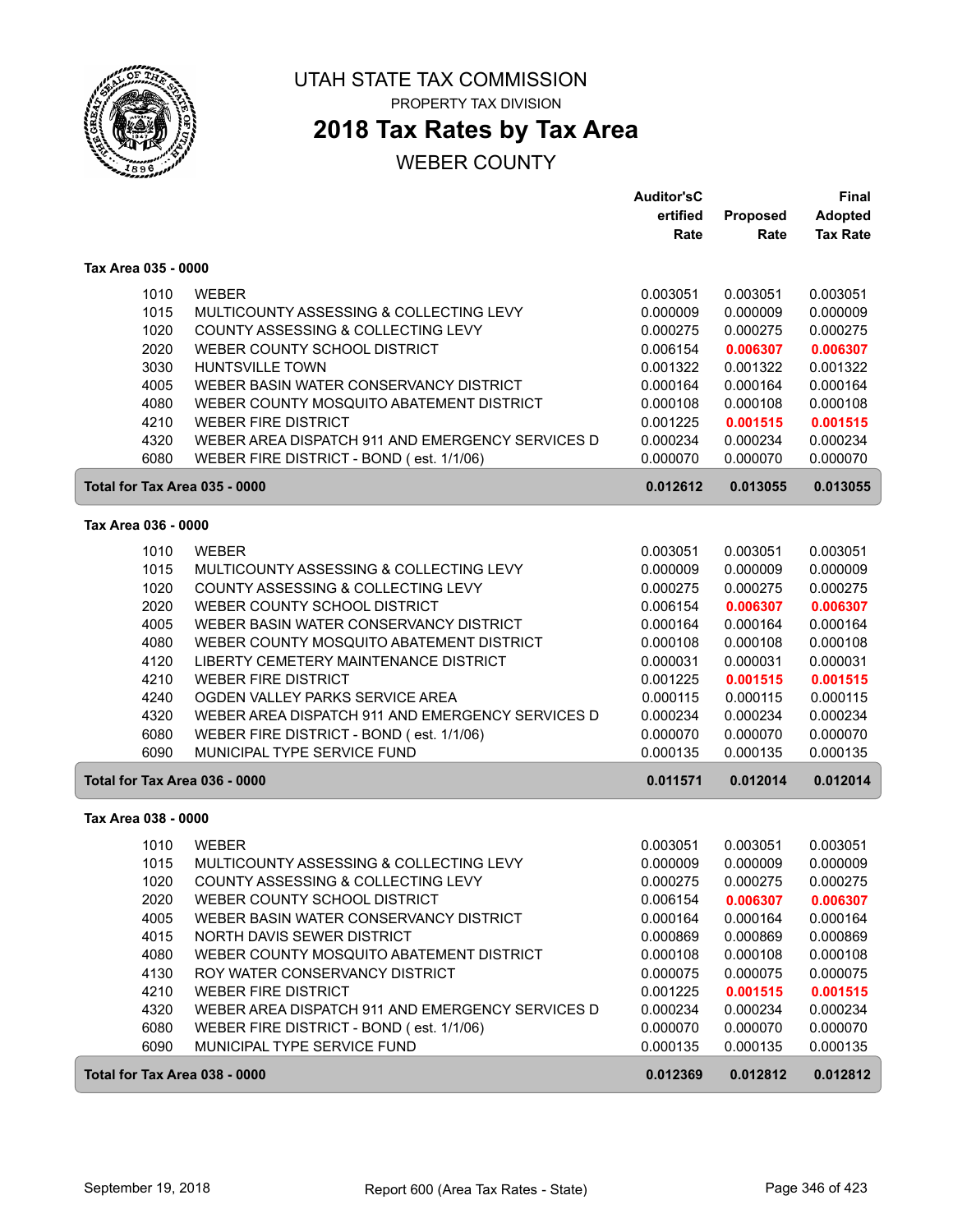

**2018 Tax Rates by Tax Area**

|                               |                                                           | <b>Auditor'sC</b>    |                      | Final                |
|-------------------------------|-----------------------------------------------------------|----------------------|----------------------|----------------------|
|                               |                                                           | ertified             | Proposed             | <b>Adopted</b>       |
|                               |                                                           | Rate                 | Rate                 | <b>Tax Rate</b>      |
| Tax Area 039 - 0000           |                                                           |                      |                      |                      |
| 1010                          | <b>WEBER</b>                                              | 0.003051             | 0.003051             | 0.003051             |
| 1015                          | MULTICOUNTY ASSESSING & COLLECTING LEVY                   | 0.000009             | 0.000009             | 0.000009             |
| 1020                          | COUNTY ASSESSING & COLLECTING LEVY                        | 0.000275             | 0.000275             | 0.000275             |
| 2020                          | WEBER COUNTY SCHOOL DISTRICT                              | 0.006154             | 0.006307             | 0.006307             |
| 3080                          | <b>RIVERDALE CITY</b>                                     | 0.001024             | 0.001024             | 0.001024             |
| 4005                          | WEBER BASIN WATER CONSERVANCY DISTRICT                    | 0.000164             | 0.000164             | 0.000164             |
| 4015                          | NORTH DAVIS SEWER DISTRICT                                | 0.000869             | 0.000869             | 0.000869             |
| 4080                          | WEBER COUNTY MOSQUITO ABATEMENT DISTRICT                  | 0.000108             | 0.000108             | 0.000108             |
| 4320                          | WEBER AREA DISPATCH 911 AND EMERGENCY SERVICES D          | 0.000234             | 0.000234             | 0.000234             |
| Total for Tax Area 039 - 0000 |                                                           | 0.011888             | 0.012041             | 0.012041             |
| Tax Area 040 - 0000           |                                                           |                      |                      |                      |
|                               |                                                           |                      |                      |                      |
| 1010                          | <b>WEBER</b>                                              | 0.003051             | 0.003051             | 0.003051             |
| 1015                          | MULTICOUNTY ASSESSING & COLLECTING LEVY                   | 0.000009             | 0.000009             | 0.000009             |
| 1020                          | COUNTY ASSESSING & COLLECTING LEVY                        | 0.000275             | 0.000275             | 0.000275             |
| 2020<br>3090                  | WEBER COUNTY SCHOOL DISTRICT                              | 0.006154             | 0.006307             | 0.006307             |
| 4005                          | <b>ROY CITY</b><br>WEBER BASIN WATER CONSERVANCY DISTRICT | 0.002358<br>0.000164 | 0.002358<br>0.000164 | 0.002358<br>0.000164 |
| 4015                          | NORTH DAVIS SEWER DISTRICT                                | 0.000869             | 0.000869             | 0.000869             |
| 4080                          | WEBER COUNTY MOSQUITO ABATEMENT DISTRICT                  | 0.000108             | 0.000108             | 0.000108             |
| 4320                          | WEBER AREA DISPATCH 911 AND EMERGENCY SERVICES D          | 0.000234             | 0.000234             | 0.000234             |
| Total for Tax Area 040 - 0000 |                                                           | 0.013222             | 0.013375             | 0.013375             |
|                               |                                                           |                      |                      |                      |
| Tax Area 041 - 0000           |                                                           |                      |                      |                      |
| 1010                          | <b>WEBER</b>                                              | 0.003051             | 0.003051             | 0.003051             |
| 1015                          | MULTICOUNTY ASSESSING & COLLECTING LEVY                   | 0.000009             | 0.000009             | 0.000009             |
| 1020                          | COUNTY ASSESSING & COLLECTING LEVY                        | 0.000275             | 0.000275             | 0.000275             |
| 2020                          | WEBER COUNTY SCHOOL DISTRICT                              | 0.006154             | 0.006307             | 0.006307             |
| 3090                          | <b>ROY CITY</b>                                           | 0.002358             | 0.002358             | 0.002358             |
| 4005                          | WEBER BASIN WATER CONSERVANCY DISTRICT                    | 0.000164             | 0.000164             | 0.000164             |
| 4015                          | NORTH DAVIS SEWER DISTRICT                                | 0.000869             | 0.000869             | 0.000869             |
| 4080                          | WEBER COUNTY MOSQUITO ABATEMENT DISTRICT                  | 0.000108             | 0.000108             | 0.000108             |
| 4130                          | ROY WATER CONSERVANCY DISTRICT                            | 0.000075             | 0.000075             | 0.000075             |
| 4320                          | WEBER AREA DISPATCH 911 AND EMERGENCY SERVICES D          | 0.000234             | 0.000234             | 0.000234             |
| Total for Tax Area 041 - 0000 |                                                           | 0.013297             | 0.013450             | 0.013450             |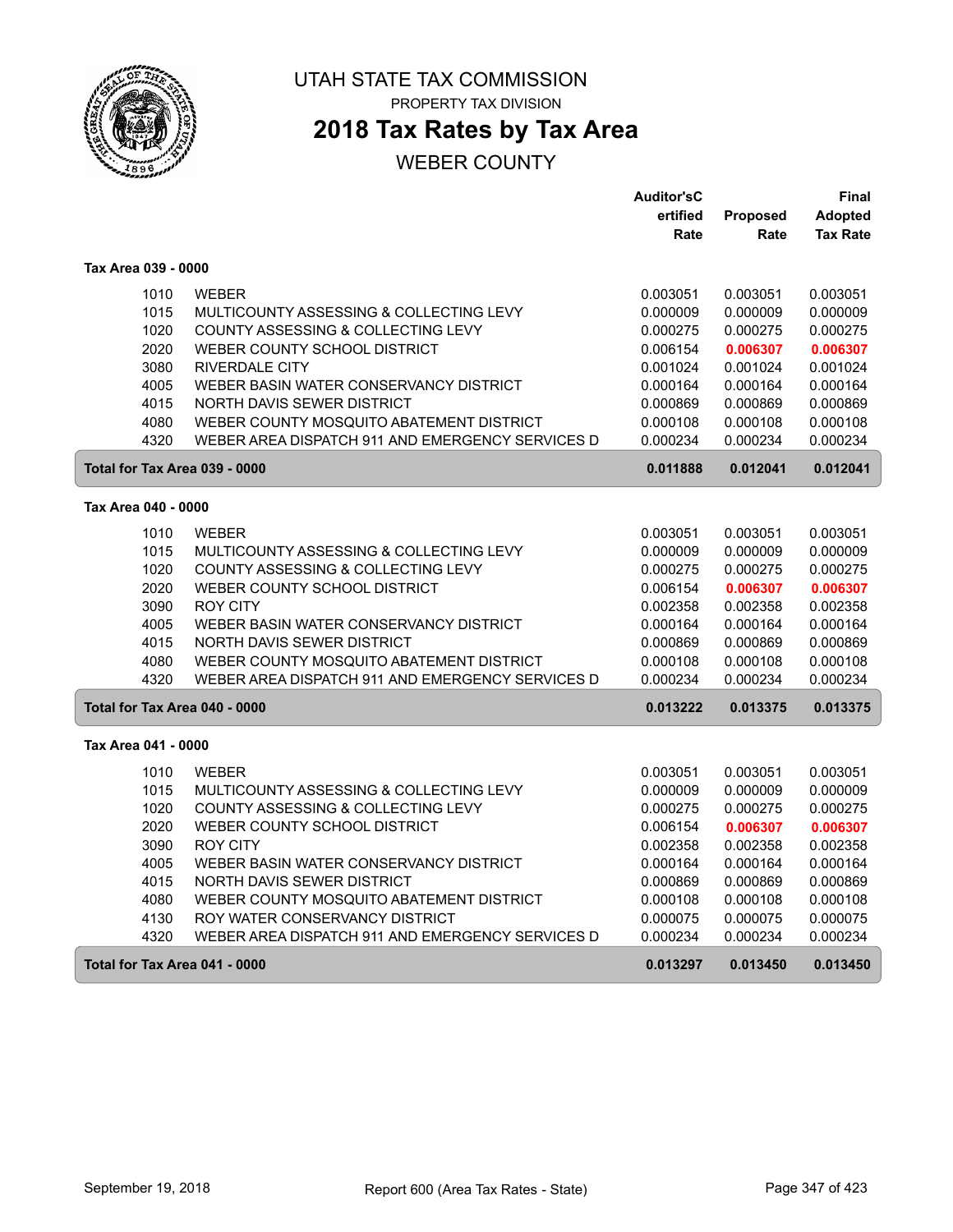

### UTAH STATE TAX COMMISSION PROPERTY TAX DIVISION

# **2018 Tax Rates by Tax Area**

|                               |                                                  | <b>Auditor'sC</b> |                 | Final           |
|-------------------------------|--------------------------------------------------|-------------------|-----------------|-----------------|
|                               |                                                  | ertified          | <b>Proposed</b> | <b>Adopted</b>  |
|                               |                                                  | Rate              | Rate            | <b>Tax Rate</b> |
| Tax Area 043 - 0000           |                                                  |                   |                 |                 |
| 1010                          | <b>WEBER</b>                                     | 0.003051          | 0.003051        | 0.003051        |
| 1015                          | MULTICOUNTY ASSESSING & COLLECTING LEVY          | 0.000009          | 0.000009        | 0.000009        |
| 1020                          | COUNTY ASSESSING & COLLECTING LEVY               | 0.000275          | 0.000275        | 0.000275        |
| 2010                          | OGDEN CITY SCHOOL DISTRICT                       | 0.008041          | 0.008754        | 0.008041        |
| 3050                          | <b>OGDEN CITY</b>                                | 0.002851          | 0.003103        | 0.003103        |
| 4005                          | WEBER BASIN WATER CONSERVANCY DISTRICT           | 0.000164          | 0.000164        | 0.000164        |
| 4080                          | WEBER COUNTY MOSQUITO ABATEMENT DISTRICT         | 0.000108          | 0.000108        | 0.000108        |
| 4320                          | WEBER AREA DISPATCH 911 AND EMERGENCY SERVICES D | 0.000234          | 0.000234        | 0.000234        |
| 6030                          | OGDEN CITY - SPECIAL LEVY TO PURCHASE WBWCD WATE | 0.000228          | 0.000276        | 0.000276        |
| Total for Tax Area 043 - 0000 |                                                  | 0.014961          | 0.015974        | 0.015261        |
| Tax Area 044 - 0000           |                                                  |                   |                 |                 |
| 1010                          | <b>WEBER</b>                                     | 0.003051          | 0.003051        | 0.003051        |
| 1015                          | MULTICOUNTY ASSESSING & COLLECTING LEVY          | 0.000009          | 0.000009        | 0.000009        |
| 1020                          | COUNTY ASSESSING & COLLECTING LEVY               | 0.000275          | 0.000275        | 0.000275        |
| 2020                          | WEBER COUNTY SCHOOL DISTRICT                     | 0.006154          | 0.006307        | 0.006307        |
| 4005                          | WEBER BASIN WATER CONSERVANCY DISTRICT           | 0.000164          | 0.000164        | 0.000164        |
| 4030                          | PLAIN CITY CEMETERY MAINTENANCE DISTRICT         | 0.000063          | 0.000063        | 0.000063        |
| 4080                          | WEBER COUNTY MOSQUITO ABATEMENT DISTRICT         | 0.000108          | 0.000108        | 0.000108        |
| 4210                          | <b>WEBER FIRE DISTRICT</b>                       | 0.001225          | 0.001515        | 0.001515        |
| 4320                          | WEBER AREA DISPATCH 911 AND EMERGENCY SERVICES D | 0.000234          | 0.000234        | 0.000234        |
| 6080                          | WEBER FIRE DISTRICT - BOND (est. 1/1/06)         | 0.000070          | 0.000070        | 0.000070        |
| 6090                          | MUNICIPAL TYPE SERVICE FUND                      | 0.000135          | 0.000135        | 0.000135        |
| Total for Tax Area 044 - 0000 |                                                  | 0.011488          | 0.011931        | 0.011931        |
| Tax Area 045 - 0000           |                                                  |                   |                 |                 |
| 1010                          | <b>WEBER</b>                                     | 0.003051          | 0.003051        | 0.003051        |
| 1015                          | MULTICOUNTY ASSESSING & COLLECTING LEVY          | 0.000009          | 0.000009        | 0.000009        |
| 1020                          | COUNTY ASSESSING & COLLECTING LEVY               | 0.000275          | 0.000275        | 0.000275        |
| 2020                          | WEBER COUNTY SCHOOL DISTRICT                     | 0.006154          | 0.006307        | 0.006307        |
| 3070                          | PLEASANT VIEW CITY                               | 0.001130          | 0.001130        | 0.001130        |
| 4005                          | WEBER BASIN WATER CONSERVANCY DISTRICT           | 0.000164          | 0.000164        | 0.000164        |
| 4080                          | WEBER COUNTY MOSQUITO ABATEMENT DISTRICT         | 0.000108          | 0.000108        | 0.000108        |
| 4320                          | WEBER AREA DISPATCH 911 AND EMERGENCY SERVICES D | 0.000234          | 0.000234        | 0.000234        |
| 4330                          | NORTH VIEW FIRE DISTRICT                         | 0.001037          | 0.001037        | 0.001037        |
| Total for Tax Area 045 - 0000 |                                                  | 0.012162          | 0.012315        | 0.012315        |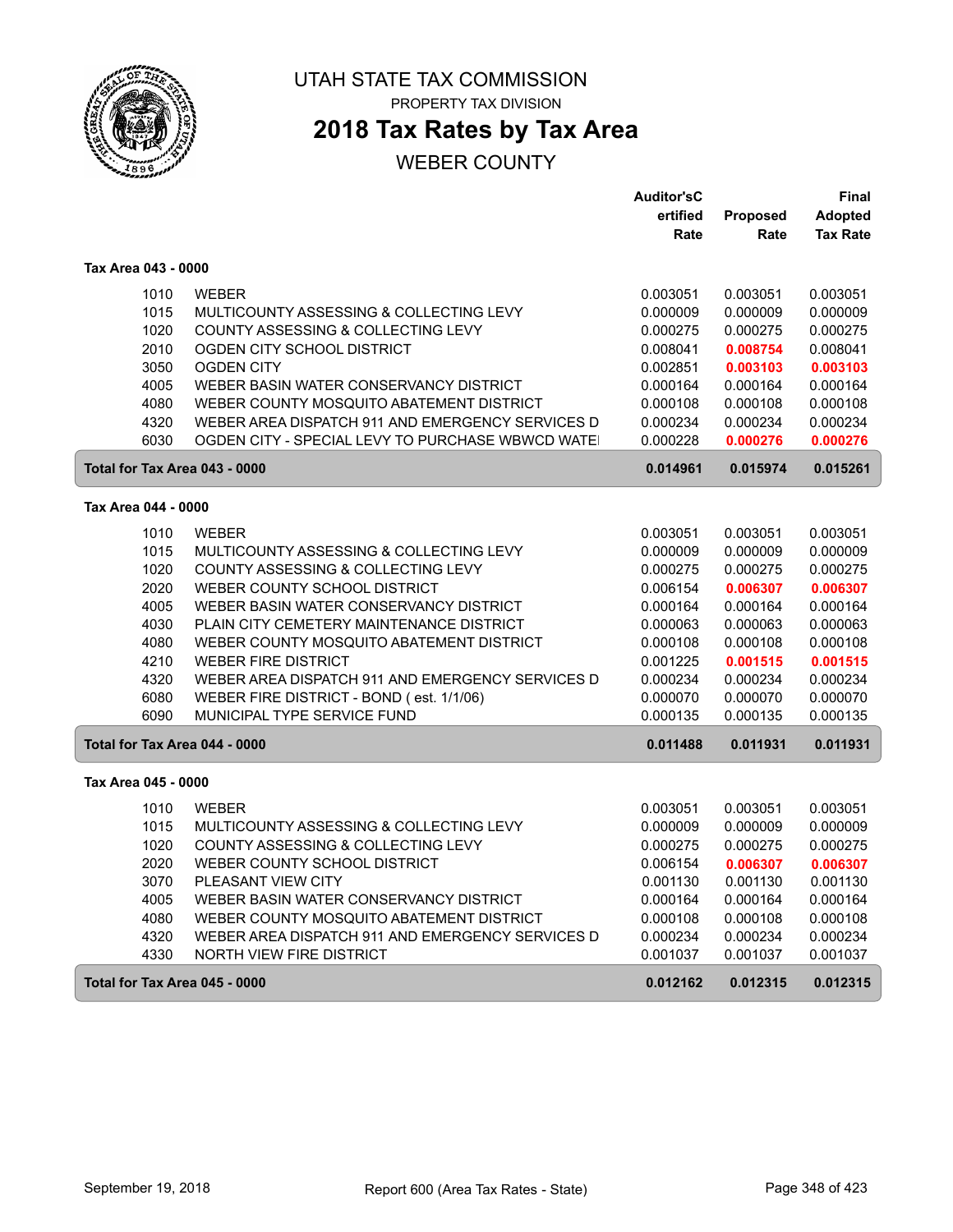

**2018 Tax Rates by Tax Area**

|                               |                                                  | <b>Auditor'sC</b> |          | <b>Final</b>    |
|-------------------------------|--------------------------------------------------|-------------------|----------|-----------------|
|                               |                                                  | ertified          | Proposed | <b>Adopted</b>  |
|                               |                                                  | Rate              | Rate     | <b>Tax Rate</b> |
| Tax Area 050 - 0000           |                                                  |                   |          |                 |
| 1010                          | <b>WEBER</b>                                     | 0.003051          | 0.003051 | 0.003051        |
| 1015                          | MULTICOUNTY ASSESSING & COLLECTING LEVY          | 0.000009          | 0.000009 | 0.000009        |
| 1020                          | COUNTY ASSESSING & COLLECTING LEVY               | 0.000275          | 0.000275 | 0.000275        |
| 2020                          | WEBER COUNTY SCHOOL DISTRICT                     | 0.006154          | 0.006307 | 0.006307        |
| 3100                          | SOUTH OGDEN CITY                                 | 0.002635          | 0.002900 | 0.002900        |
| 4005                          | WEBER BASIN WATER CONSERVANCY DISTRICT           | 0.000164          | 0.000164 | 0.000164        |
| 4080                          | WEBER COUNTY MOSQUITO ABATEMENT DISTRICT         | 0.000108          | 0.000108 | 0.000108        |
| 4320                          | WEBER AREA DISPATCH 911 AND EMERGENCY SERVICES D | 0.000234          | 0.000234 | 0.000234        |
| Total for Tax Area 050 - 0000 |                                                  | 0.012630          | 0.013048 | 0.013048        |
| Tax Area 053 - 0000           |                                                  |                   |          |                 |
| 1010                          | <b>WEBER</b>                                     | 0.003051          | 0.003051 | 0.003051        |
| 1015                          | MULTICOUNTY ASSESSING & COLLECTING LEVY          | 0.000009          | 0.000009 | 0.000009        |
| 1020                          | COUNTY ASSESSING & COLLECTING LEVY               | 0.000275          | 0.000275 | 0.000275        |
| 2020                          | WEBER COUNTY SCHOOL DISTRICT                     | 0.006154          | 0.006307 | 0.006307        |
| 4005                          | WEBER BASIN WATER CONSERVANCY DISTRICT           | 0.000164          | 0.000164 | 0.000164        |
| 4040                          | WEST WEBER-TAYLOR CEMETERY MAINTENANCE DISTRICT  | 0.000063          | 0.000063 | 0.000063        |
| 4080                          | WEBER COUNTY MOSQUITO ABATEMENT DISTRICT         | 0.000108          | 0.000108 | 0.000108        |
| 4210                          | <b>WEBER FIRE DISTRICT</b>                       | 0.001225          | 0.001515 | 0.001515        |
| 4320                          | WEBER AREA DISPATCH 911 AND EMERGENCY SERVICES D | 0.000234          | 0.000234 | 0.000234        |
| 6080                          | WEBER FIRE DISTRICT - BOND (est. 1/1/06)         | 0.000070          | 0.000070 | 0.000070        |
| 6090                          | MUNICIPAL TYPE SERVICE FUND                      | 0.000135          | 0.000135 | 0.000135        |
| Total for Tax Area 053 - 0000 |                                                  | 0.011488          | 0.011931 | 0.011931        |
|                               |                                                  |                   |          |                 |
| Tax Area 054 - 0000           |                                                  |                   |          |                 |
| 1010                          | <b>WEBER</b>                                     | 0.003051          | 0.003051 | 0.003051        |
| 1015                          | MULTICOUNTY ASSESSING & COLLECTING LEVY          | 0.000009          | 0.000009 | 0.000009        |
| 1020                          | COUNTY ASSESSING & COLLECTING LEVY               | 0.000275          | 0.000275 | 0.000275        |
| 2020                          | WEBER COUNTY SCHOOL DISTRICT                     | 0.006154          | 0.006307 | 0.006307        |
| 4005                          | WEBER BASIN WATER CONSERVANCY DISTRICT           | 0.000164          | 0.000164 | 0.000164        |
| 4080                          | WEBER COUNTY MOSQUITO ABATEMENT DISTRICT         | 0.000108          | 0.000108 | 0.000108        |
| 4140                          | UINTAH HIGHLANDS WATER AND SEWER IMPROVEMENT DIS | 0.000632          | 0.000632 | 0.000632        |
| 4210                          | <b>WEBER FIRE DISTRICT</b>                       | 0.001225          | 0.001515 | 0.001515        |
| 4320                          | WEBER AREA DISPATCH 911 AND EMERGENCY SERVICES D | 0.000234          | 0.000234 | 0.000234        |
| 6080                          | WEBER FIRE DISTRICT - BOND (est. 1/1/06)         | 0.000070          | 0.000070 | 0.000070        |
| 6090                          | MUNICIPAL TYPE SERVICE FUND                      | 0.000135          | 0.000135 | 0.000135        |
| Total for Tax Area 054 - 0000 |                                                  | 0.012057          | 0.012500 | 0.012500        |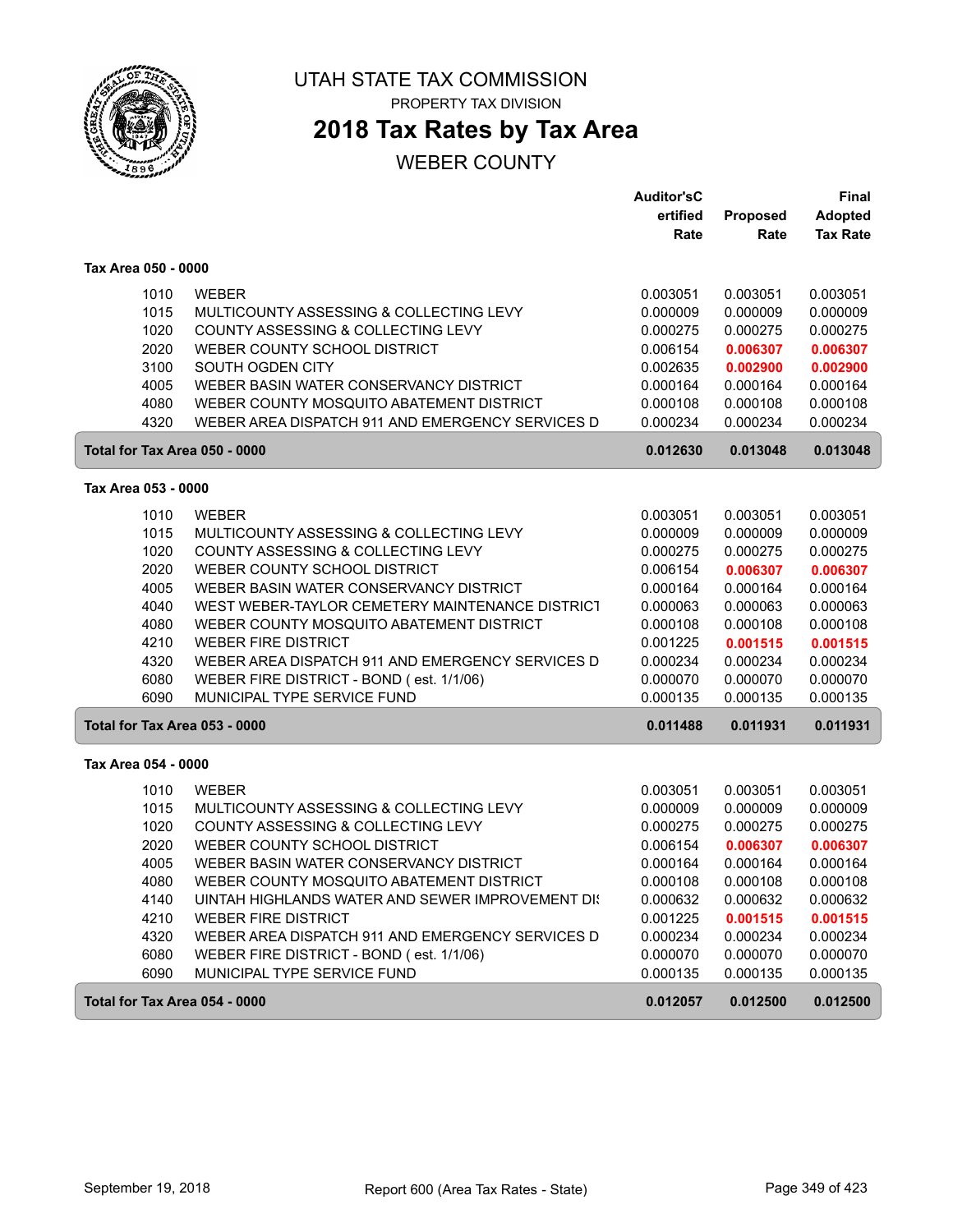

PROPERTY TAX DIVISION

# **2018 Tax Rates by Tax Area**

|                               |                                                                                | <b>Auditor'sC</b><br>ertified | Proposed             | Final<br><b>Adopted</b> |
|-------------------------------|--------------------------------------------------------------------------------|-------------------------------|----------------------|-------------------------|
|                               |                                                                                | Rate                          | Rate                 | <b>Tax Rate</b>         |
| Tax Area 055 - 0000           |                                                                                |                               |                      |                         |
| 1010                          | <b>WEBER</b>                                                                   | 0.003051                      | 0.003051             | 0.003051                |
| 1015                          | MULTICOUNTY ASSESSING & COLLECTING LEVY                                        | 0.000009                      | 0.000009             | 0.000009                |
| 1020                          | COUNTY ASSESSING & COLLECTING LEVY                                             | 0.000275                      | 0.000275             | 0.000275                |
| 2020                          | WEBER COUNTY SCHOOL DISTRICT                                                   | 0.006154                      | 0.006307             | 0.006307                |
| 3110                          | <b>UINTAH CITY</b>                                                             | 0.000781                      | 0.000781             | 0.000781                |
| 4005                          | WEBER BASIN WATER CONSERVANCY DISTRICT                                         | 0.000164                      | 0.000164             | 0.000164                |
| 4080                          | WEBER COUNTY MOSQUITO ABATEMENT DISTRICT                                       | 0.000108                      | 0.000108             | 0.000108                |
| 4320                          | WEBER AREA DISPATCH 911 AND EMERGENCY SERVICES D                               | 0.000234                      | 0.000234             | 0.000234                |
| Total for Tax Area 055 - 0000 |                                                                                | 0.010776                      | 0.010929             | 0.010929                |
| Tax Area 056 - 0000           |                                                                                |                               |                      |                         |
| 1010                          | <b>WEBER</b>                                                                   | 0.003051                      | 0.003051             | 0.003051                |
| 1015                          | MULTICOUNTY ASSESSING & COLLECTING LEVY                                        | 0.000009                      | 0.000009             | 0.000009                |
| 1020                          | COUNTY ASSESSING & COLLECTING LEVY                                             | 0.000275                      | 0.000275             | 0.000275                |
| 2020                          | WEBER COUNTY SCHOOL DISTRICT                                                   | 0.006154                      | 0.006307             | 0.006307                |
| 4005                          | WEBER BASIN WATER CONSERVANCY DISTRICT                                         | 0.000164                      | 0.000164             | 0.000164                |
| 4050                          | WARREN-WEST WARREN CEMETERY MAINTENANCE DISTR                                  | 0.000123                      | 0.000123             | 0.000123                |
| 4080                          | WEBER COUNTY MOSQUITO ABATEMENT DISTRICT                                       | 0.000108                      | 0.000108             | 0.000108                |
| 4210<br>4320                  | <b>WEBER FIRE DISTRICT</b><br>WEBER AREA DISPATCH 911 AND EMERGENCY SERVICES D | 0.001225<br>0.000234          | 0.001515<br>0.000234 | 0.001515<br>0.000234    |
| 4340                          | WESTERN WEBER PARK DISTRICT                                                    | 0.000000                      | 0.000254             | 0.000254                |
| 6080                          | WEBER FIRE DISTRICT - BOND (est. 1/1/06)                                       | 0.000070                      | 0.000070             | 0.000070                |
| 6090                          | MUNICIPAL TYPE SERVICE FUND                                                    | 0.000135                      | 0.000135             | 0.000135                |
| Total for Tax Area 056 - 0000 |                                                                                | 0.011548                      | 0.012245             | 0.012245                |
| Tax Area 057 - 0000           |                                                                                |                               |                      |                         |
| 1010                          | <b>WEBER</b>                                                                   | 0.003051                      | 0.003051             | 0.003051                |
| 1015                          | MULTICOUNTY ASSESSING & COLLECTING LEVY                                        | 0.000009                      | 0.000009             | 0.000009                |
| 1020                          | COUNTY ASSESSING & COLLECTING LEVY                                             | 0.000275                      | 0.000275             | 0.000275                |
| 2020                          | WEBER COUNTY SCHOOL DISTRICT                                                   | 0.006154                      | 0.006307             | 0.006307                |
| 4005                          | WEBER BASIN WATER CONSERVANCY DISTRICT                                         | 0.000164                      | 0.000164             | 0.000164                |
| 4040                          | WEST WEBER-TAYLOR CEMETERY MAINTENANCE DISTRICT                                | 0.000063                      | 0.000063             | 0.000063                |
| 4080                          | WEBER COUNTY MOSQUITO ABATEMENT DISTRICT                                       | 0.000108                      | 0.000108             | 0.000108                |
| 4210                          | <b>WEBER FIRE DISTRICT</b>                                                     | 0.001225                      | 0.001515             | 0.001515                |
| 4320                          | WEBER AREA DISPATCH 911 AND EMERGENCY SERVICES D                               | 0.000234                      | 0.000234             | 0.000234                |
| 4340                          | WESTERN WEBER PARK DISTRICT                                                    | 0.000000                      | 0.000254             | 0.000254                |
| 6080                          | WEBER FIRE DISTRICT - BOND (est. 1/1/06)                                       | 0.000070                      | 0.000070             | 0.000070                |
| 6090                          | MUNICIPAL TYPE SERVICE FUND                                                    | 0.000135                      | 0.000135             | 0.000135                |
| Total for Tax Area 057 - 0000 |                                                                                | 0.011488                      | 0.012185             | 0.012185                |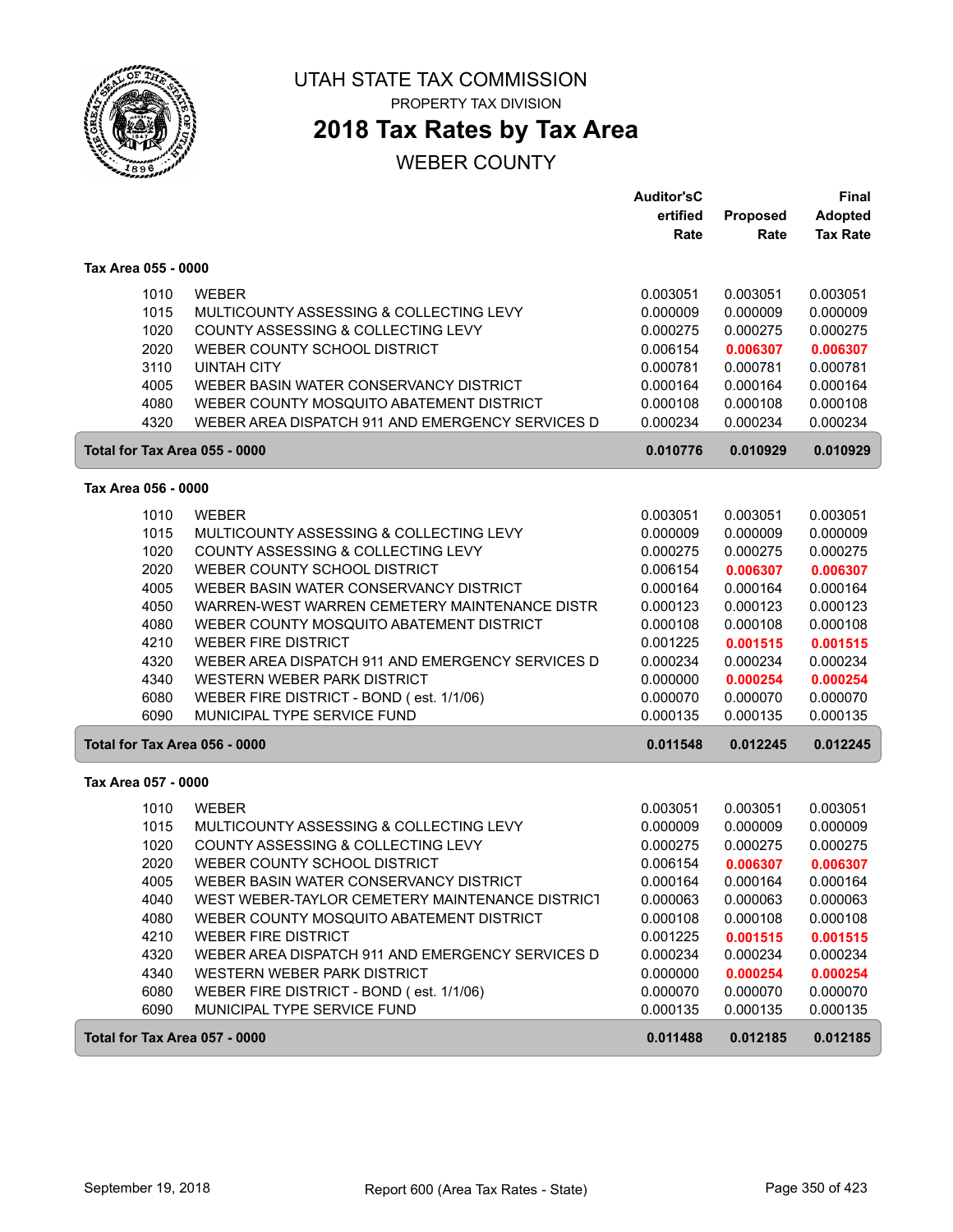

# **2018 Tax Rates by Tax Area**

|                               |                                                   | <b>Auditor'sC</b> |          | Final           |
|-------------------------------|---------------------------------------------------|-------------------|----------|-----------------|
|                               |                                                   | ertified          | Proposed | <b>Adopted</b>  |
|                               |                                                   | Rate              | Rate     | <b>Tax Rate</b> |
| Tax Area 058 - 0000           |                                                   |                   |          |                 |
| 1010                          | <b>WEBER</b>                                      | 0.003051          | 0.003051 | 0.003051        |
| 1015                          | MULTICOUNTY ASSESSING & COLLECTING LEVY           | 0.000009          | 0.000009 | 0.000009        |
| 1020                          | COUNTY ASSESSING & COLLECTING LEVY                | 0.000275          | 0.000275 | 0.000275        |
| 2020                          | WEBER COUNTY SCHOOL DISTRICT                      | 0.006154          | 0.006307 | 0.006307        |
| 4005                          | WEBER BASIN WATER CONSERVANCY DISTRICT            | 0.000164          | 0.000164 | 0.000164        |
| 4080                          | WEBER COUNTY MOSQUITO ABATEMENT DISTRICT          | 0.000108          | 0.000108 | 0.000108        |
| 4210                          | <b>WEBER FIRE DISTRICT</b>                        | 0.001225          | 0.001515 | 0.001515        |
| 4320                          | WEBER AREA DISPATCH 911 AND EMERGENCY SERVICES D  | 0.000234          | 0.000234 | 0.000234        |
| 6080                          | WEBER FIRE DISTRICT - BOND (est. 1/1/06)          | 0.000070          | 0.000070 | 0.000070        |
| 6090                          | MUNICIPAL TYPE SERVICE FUND                       | 0.000135          | 0.000135 | 0.000135        |
| Total for Tax Area 058 - 0000 |                                                   | 0.011425          | 0.011868 | 0.011868        |
| Tax Area 059 - 0000           |                                                   |                   |          |                 |
| 1010                          | <b>WEBER</b>                                      | 0.003051          | 0.003051 | 0.003051        |
| 1015                          | MULTICOUNTY ASSESSING & COLLECTING LEVY           | 0.000009          | 0.000009 | 0.000009        |
| 1020                          | COUNTY ASSESSING & COLLECTING LEVY                | 0.000275          | 0.000275 | 0.000275        |
| 2020                          | WEBER COUNTY SCHOOL DISTRICT                      | 0.006154          | 0.006307 | 0.006307        |
| 3025                          | <b>HOOPER CITY</b>                                | 0.000459          | 0.000459 | 0.000459        |
| 4080                          | WEBER COUNTY MOSQUITO ABATEMENT DISTRICT          | 0.000108          | 0.000108 | 0.000108        |
| 4210                          | <b>WEBER FIRE DISTRICT</b>                        | 0.001225          | 0.001515 | 0.001515        |
| 4320                          | WEBER AREA DISPATCH 911 AND EMERGENCY SERVICES D  | 0.000234          | 0.000234 | 0.000234        |
| 6080                          | WEBER FIRE DISTRICT - BOND (est. 1/1/06)          | 0.000070          | 0.000070 | 0.000070        |
| Total for Tax Area 059 - 0000 |                                                   | 0.011585          | 0.012028 | 0.012028        |
| Tax Area 062 - 0000           |                                                   |                   |          |                 |
| 1010                          | <b>WEBER</b>                                      | 0.003051          | 0.003051 | 0.003051        |
| 1015                          | MULTICOUNTY ASSESSING & COLLECTING LEVY           | 0.000009          | 0.000009 | 0.000009        |
| 1020                          | COUNTY ASSESSING & COLLECTING LEVY                | 0.000275          | 0.000275 | 0.000275        |
| 2020                          | WEBER COUNTY SCHOOL DISTRICT                      | 0.006154          | 0.006307 | 0.006307        |
| 3100                          | <b>SOUTH OGDEN CITY</b>                           | 0.002635          | 0.002900 | 0.002900        |
| 4005                          | WEBER BASIN WATER CONSERVANCY DISTRICT            | 0.000164          | 0.000164 | 0.000164        |
| 4080                          | WEBER COUNTY MOSQUITO ABATEMENT DISTRICT          | 0.000108          | 0.000108 | 0.000108        |
| 4140                          | UINTAH HIGHLANDS WATER AND SEWER IMPROVEMENT DIST | 0.000632          | 0.000632 | 0.000632        |
| 4320                          | WEBER AREA DISPATCH 911 AND EMERGENCY SERVICES D  | 0.000234          | 0.000234 | 0.000234        |
| Total for Tax Area 062 - 0000 |                                                   | 0.013262          | 0.013680 | 0.013680        |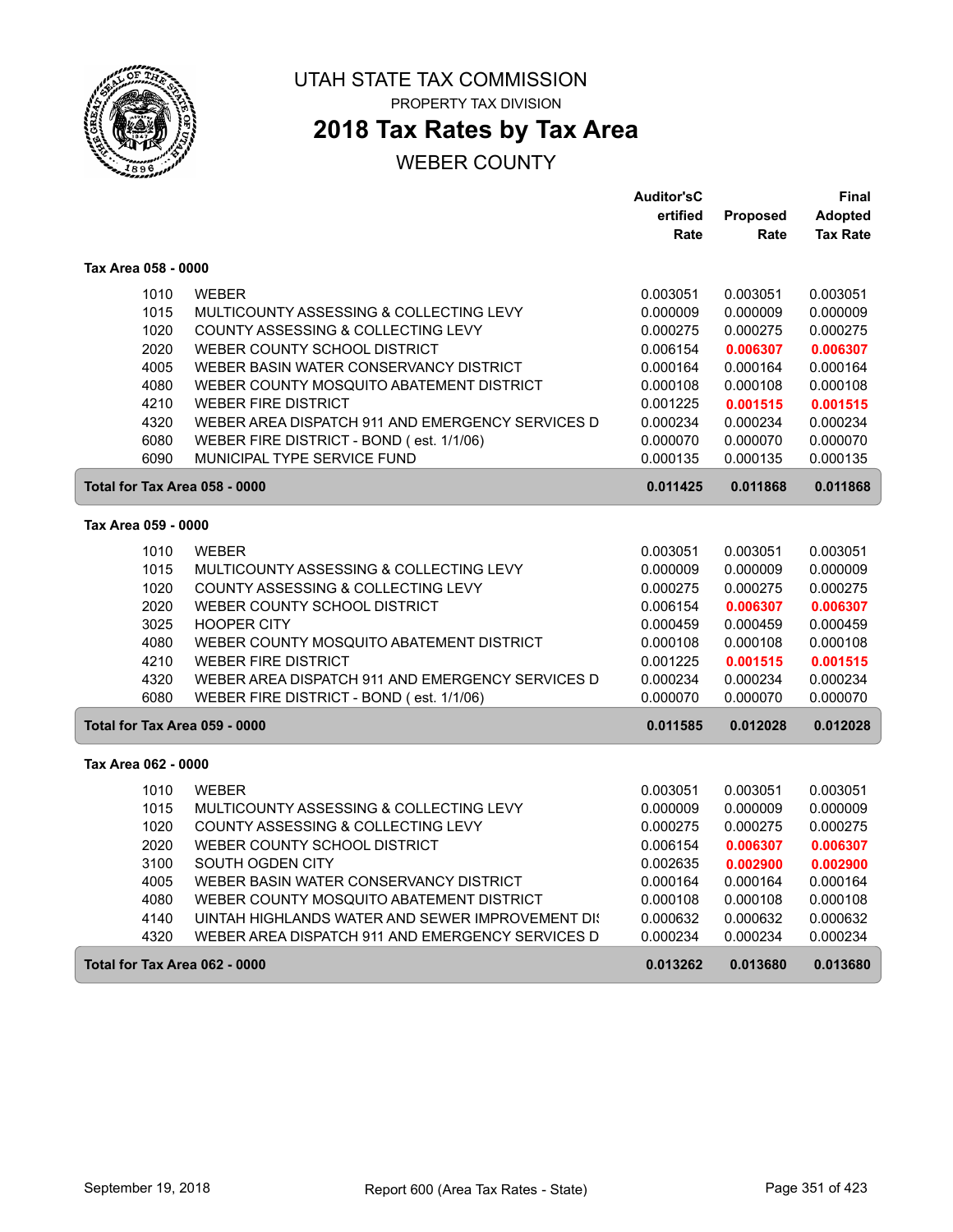

# **2018 Tax Rates by Tax Area**

|                               |                                                  | <b>Auditor'sC</b> |                  | Final                             |
|-------------------------------|--------------------------------------------------|-------------------|------------------|-----------------------------------|
|                               |                                                  | ertified<br>Rate  | Proposed<br>Rate | <b>Adopted</b><br><b>Tax Rate</b> |
|                               |                                                  |                   |                  |                                   |
| Tax Area 063 - 0000           |                                                  |                   |                  |                                   |
| 1010                          | <b>WEBER</b>                                     | 0.003051          | 0.003051         | 0.003051                          |
| 1015                          | MULTICOUNTY ASSESSING & COLLECTING LEVY          | 0.000009          | 0.000009         | 0.000009                          |
| 1020                          | COUNTY ASSESSING & COLLECTING LEVY               | 0.000275          | 0.000275         | 0.000275                          |
| 2020                          | WEBER COUNTY SCHOOL DISTRICT                     | 0.006154          | 0.006307         | 0.006307                          |
| 3070                          | PLEASANT VIEW CITY                               | 0.001130          | 0.001130         | 0.001130                          |
| 4005                          | WEBER BASIN WATER CONSERVANCY DISTRICT           | 0.000164          | 0.000164         | 0.000164                          |
| 4010                          | CENTRAL WEBER SEWER IMPROVEMENT DISTRICT         | 0.000649          | 0.000649         | 0.000649                          |
| 4080                          | WEBER COUNTY MOSQUITO ABATEMENT DISTRICT         | 0.000108          | 0.000108         | 0.000108                          |
| 4320                          | WEBER AREA DISPATCH 911 AND EMERGENCY SERVICES D | 0.000234          | 0.000234         | 0.000234                          |
| 4330                          | <b>NORTH VIEW FIRE DISTRICT</b>                  | 0.001037          | 0.001037         | 0.001037                          |
| Total for Tax Area 063 - 0000 |                                                  | 0.012811          | 0.012964         | 0.012964                          |
| Tax Area 064 - 0000           |                                                  |                   |                  |                                   |
| 1010                          | <b>WEBER</b>                                     | 0.003051          | 0.003051         | 0.003051                          |
| 1015                          | MULTICOUNTY ASSESSING & COLLECTING LEVY          | 0.000009          | 0.000009         | 0.000009                          |
| 1020                          | COUNTY ASSESSING & COLLECTING LEVY               | 0.000275          | 0.000275         | 0.000275                          |
| 2020                          | WEBER COUNTY SCHOOL DISTRICT                     | 0.006154          | 0.006307         | 0.006307                          |
| 3070                          | <b>PLEASANT VIEW CITY</b>                        | 0.001130          | 0.001130         | 0.001130                          |
| 4005                          | WEBER BASIN WATER CONSERVANCY DISTRICT           | 0.000164          | 0.000164         | 0.000164                          |
| 4010                          | CENTRAL WEBER SEWER IMPROVEMENT DISTRICT         | 0.000649          | 0.000649         | 0.000649                          |
| 4070                          | <b>BONA VISTA WATER IMPROVEMENT DISTRICT</b>     | 0.000237          | 0.000237         | 0.000237                          |
| 4080                          | WEBER COUNTY MOSQUITO ABATEMENT DISTRICT         | 0.000108          | 0.000108         | 0.000108                          |
| 4320                          | WEBER AREA DISPATCH 911 AND EMERGENCY SERVICES D | 0.000234          | 0.000234         | 0.000234                          |
| 4330                          | <b>NORTH VIEW FIRE DISTRICT</b>                  | 0.001037          | 0.001037         | 0.001037                          |
| Total for Tax Area 064 - 0000 |                                                  | 0.013048          | 0.013201         | 0.013201                          |
| Tax Area 065 - 0000           |                                                  |                   |                  |                                   |
| 1010                          | <b>WEBER</b>                                     | 0.003051          | 0.003051         | 0.003051                          |
| 1015                          | MULTICOUNTY ASSESSING & COLLECTING LEVY          | 0.000009          | 0.000009         | 0.000009                          |
| 1020                          | COUNTY ASSESSING & COLLECTING LEVY               | 0.000275          | 0.000275         | 0.000275                          |
| 2020                          | WEBER COUNTY SCHOOL DISTRICT                     | 0.006154          | 0.006307         | 0.006307                          |
| 3070                          | PLEASANT VIEW CITY                               | 0.001130          | 0.001130         | 0.001130                          |
| 4005                          | WEBER BASIN WATER CONSERVANCY DISTRICT           | 0.000164          | 0.000164         | 0.000164                          |
| 4010                          | CENTRAL WEBER SEWER IMPROVEMENT DISTRICT         | 0.000649          | 0.000649         | 0.000649                          |
| 4020                          | BEN LOMOND CEMETERY MAINTENANCE DISTRICT         | 0.000062          | 0.000062         | 0.000062                          |
| 4070                          | BONA VISTA WATER IMPROVEMENT DISTRICT            | 0.000237          | 0.000237         | 0.000237                          |
| 4080                          | WEBER COUNTY MOSQUITO ABATEMENT DISTRICT         | 0.000108          | 0.000108         | 0.000108                          |
| 4320                          | WEBER AREA DISPATCH 911 AND EMERGENCY SERVICES D | 0.000234          | 0.000234         | 0.000234                          |
| 4330                          | <b>NORTH VIEW FIRE DISTRICT</b>                  | 0.001037          | 0.001037         | 0.001037                          |
| Total for Tax Area 065 - 0000 |                                                  | 0.013110          | 0.013263         | 0.013263                          |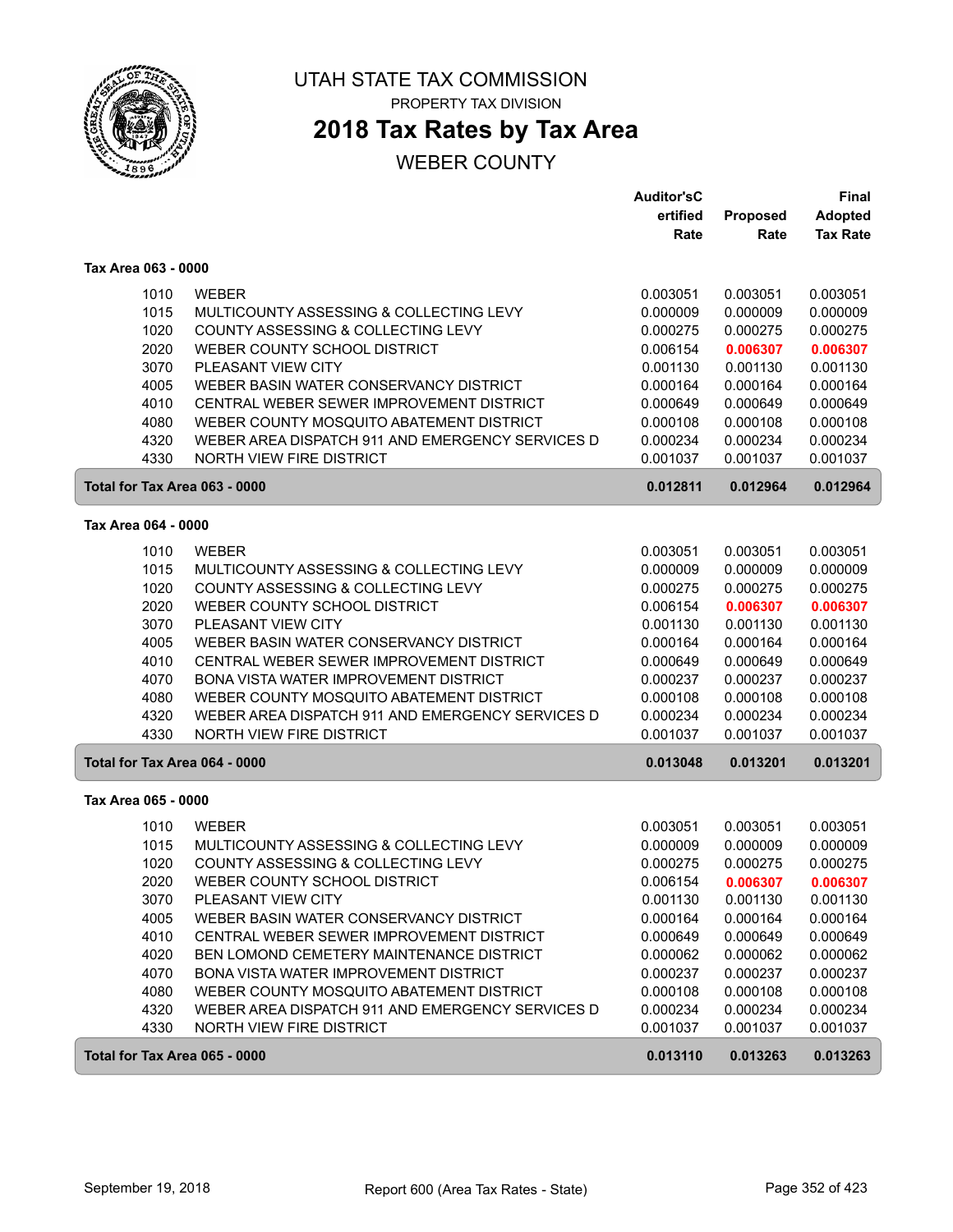

# **2018 Tax Rates by Tax Area**

|                     |                                                  | <b>Auditor'sC</b> |                 | Final           |
|---------------------|--------------------------------------------------|-------------------|-----------------|-----------------|
|                     |                                                  | ertified          | <b>Proposed</b> | <b>Adopted</b>  |
|                     |                                                  | Rate              | Rate            | <b>Tax Rate</b> |
| Tax Area 066 - 0000 |                                                  |                   |                 |                 |
| 1010                | <b>WEBER</b>                                     | 0.003051          | 0.003051        | 0.003051        |
| 1015                | MULTICOUNTY ASSESSING & COLLECTING LEVY          | 0.000009          | 0.000009        | 0.000009        |
| 1020                | COUNTY ASSESSING & COLLECTING LEVY               | 0.000275          | 0.000275        | 0.000275        |
| 2020                | WEBER COUNTY SCHOOL DISTRICT                     | 0.006154          | 0.006307        | 0.006307        |
| 3040                | NORTH OGDEN CITY                                 | 0.001156          | 0.001156        | 0.001156        |
| 4005                | WEBER BASIN WATER CONSERVANCY DISTRICT           | 0.000164          | 0.000164        | 0.000164        |
| 4010                | CENTRAL WEBER SEWER IMPROVEMENT DISTRICT         | 0.000649          | 0.000649        | 0.000649        |
| 4080                | WEBER COUNTY MOSQUITO ABATEMENT DISTRICT         | 0.000108          | 0.000108        | 0.000108        |
| 4320                | WEBER AREA DISPATCH 911 AND EMERGENCY SERVICES D | 0.000234          | 0.000234        | 0.000234        |
| 4330                | NORTH VIEW FIRE DISTRICT                         | 0.001037          | 0.001037        | 0.001037        |
|                     | Total for Tax Area 066 - 0000                    | 0.012837          | 0.012990        | 0.012990        |
| Tax Area 069 - 0000 |                                                  |                   |                 |                 |
| 1010                | <b>WEBER</b>                                     | 0.003051          | 0.003051        | 0.003051        |
| 1015                | MULTICOUNTY ASSESSING & COLLECTING LEVY          | 0.000009          | 0.000009        | 0.000009        |
| 1020                | COUNTY ASSESSING & COLLECTING LEVY               | 0.000275          | 0.000275        | 0.000275        |
| 2020                | WEBER COUNTY SCHOOL DISTRICT                     | 0.006154          | 0.006307        | 0.006307        |
| 4005                | WEBER BASIN WATER CONSERVANCY DISTRICT           | 0.000164          | 0.000164        | 0.000164        |
| 4015                | NORTH DAVIS SEWER DISTRICT                       | 0.000869          | 0.000869        | 0.000869        |
| 4080                | WEBER COUNTY MOSQUITO ABATEMENT DISTRICT         | 0.000108          | 0.000108        | 0.000108        |
| 4130                | ROY WATER CONSERVANCY DISTRICT                   | 0.000075          | 0.000075        | 0.000075        |
| 4150                | HOOPER WATER IMPROVEMENT DISTRICT                | 0.000312          | 0.000312        | 0.000312        |
| 4210                | <b>WEBER FIRE DISTRICT</b>                       | 0.001225          | 0.001515        | 0.001515        |
| 4320                | WEBER AREA DISPATCH 911 AND EMERGENCY SERVICES D | 0.000234          | 0.000234        | 0.000234        |
| 6080                | WEBER FIRE DISTRICT - BOND (est. 1/1/06)         | 0.000070          | 0.000070        | 0.000070        |
| 6090                | MUNICIPAL TYPE SERVICE FUND                      | 0.000135          | 0.000135        | 0.000135        |
|                     | Total for Tax Area 069 - 0000                    | 0.012681          | 0.013124        | 0.013124        |
| Tax Area 075 - 0000 |                                                  |                   |                 |                 |
| 1010                | <b>WEBER</b>                                     | 0.003051          | 0.003051        | 0.003051        |
| 1015                | MULTICOUNTY ASSESSING & COLLECTING LEVY          | 0.000009          | 0.000009        | 0.000009        |
| 1020                | COUNTY ASSESSING & COLLECTING LEVY               | 0.000275          | 0.000275        | 0.000275        |
| 2020                | WEBER COUNTY SCHOOL DISTRICT                     | 0.006154          | 0.006307        | 0.006307        |
| 3100                | <b>SOUTH OGDEN CITY</b>                          | 0.002635          | 0.002900        | 0.002900        |
| 4005                | WEBER BASIN WATER CONSERVANCY DISTRICT           | 0.000164          | 0.000164        | 0.000164        |
| 4010                | CENTRAL WEBER SEWER IMPROVEMENT DISTRICT         | 0.000649          | 0.000649        | 0.000649        |
| 4080                | WEBER COUNTY MOSQUITO ABATEMENT DISTRICT         | 0.000108          | 0.000108        | 0.000108        |
| 4140                | UINTAH HIGHLANDS WATER AND SEWER IMPROVEMENT DIS | 0.000632          | 0.000632        | 0.000632        |
| 4320                | WEBER AREA DISPATCH 911 AND EMERGENCY SERVICES D | 0.000234          | 0.000234        | 0.000234        |
|                     | Total for Tax Area 075 - 0000                    | 0.013911          | 0.014329        | 0.014329        |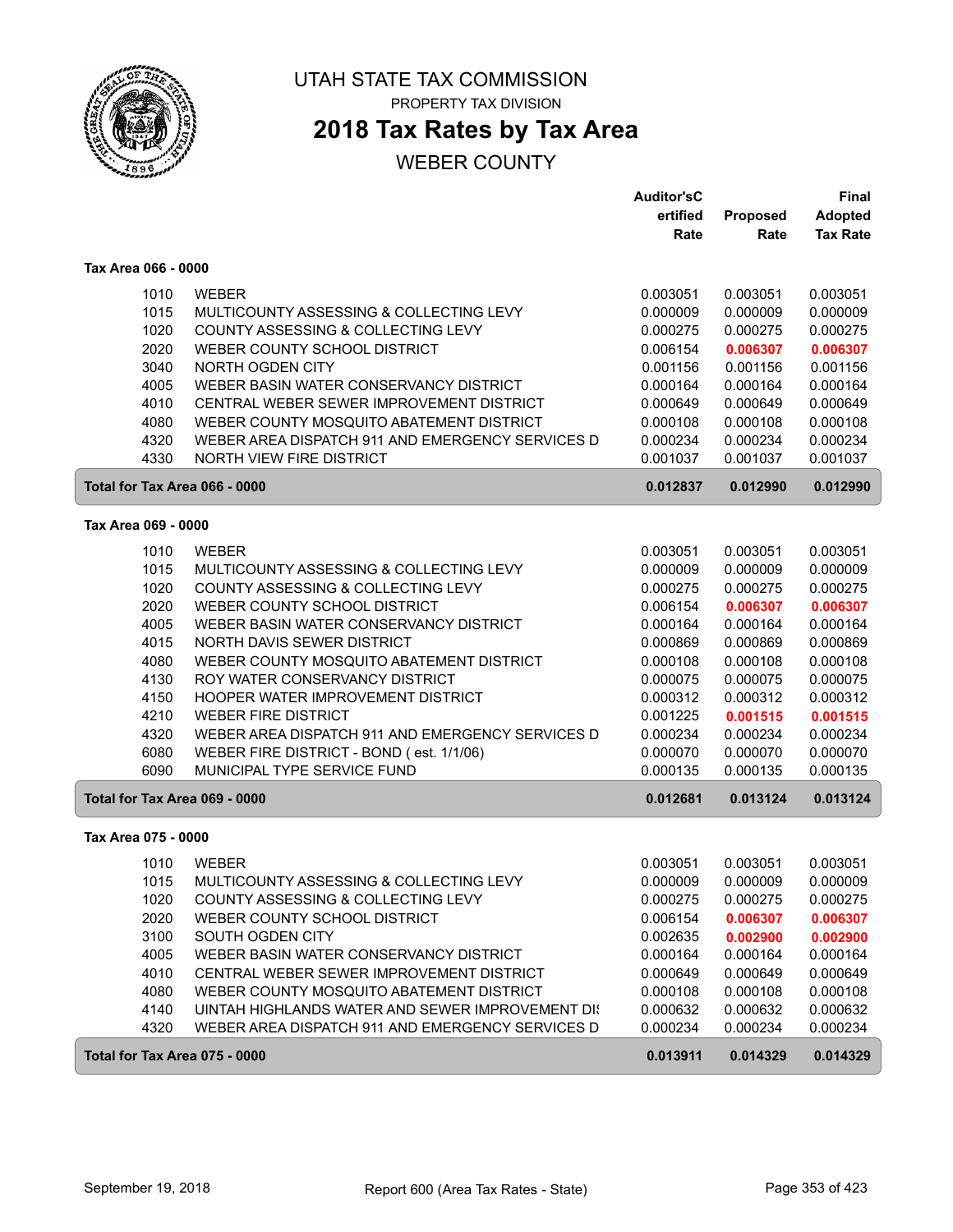

# **2018 Tax Rates by Tax Area**

|                               |                                                  | <b>Auditor'sC</b> |          | Final           |
|-------------------------------|--------------------------------------------------|-------------------|----------|-----------------|
|                               |                                                  | ertified          | Proposed | <b>Adopted</b>  |
|                               |                                                  | Rate              | Rate     | <b>Tax Rate</b> |
| Tax Area 079 - 0000           |                                                  |                   |          |                 |
| 1010                          | <b>WEBER</b>                                     | 0.003051          | 0.003051 | 0.003051        |
| 1015                          | MULTICOUNTY ASSESSING & COLLECTING LEVY          | 0.000009          | 0.000009 | 0.000009        |
| 1020                          | COUNTY ASSESSING & COLLECTING LEVY               | 0.000275          | 0.000275 | 0.000275        |
| 2020                          | WEBER COUNTY SCHOOL DISTRICT                     | 0.006154          | 0.006307 | 0.006307        |
| 3020                          | <b>HARRISVILLE CITY</b>                          | 0.000952          | 0.000952 | 0.000952        |
| 4005                          | WEBER BASIN WATER CONSERVANCY DISTRICT           | 0.000164          | 0.000164 | 0.000164        |
| 4010                          | CENTRAL WEBER SEWER IMPROVEMENT DISTRICT         | 0.000649          | 0.000649 | 0.000649        |
| 4080                          | WEBER COUNTY MOSQUITO ABATEMENT DISTRICT         | 0.000108          | 0.000108 | 0.000108        |
| 4320                          | WEBER AREA DISPATCH 911 AND EMERGENCY SERVICES D | 0.000234          | 0.000234 | 0.000234        |
| 4330                          | NORTH VIEW FIRE DISTRICT                         | 0.001037          | 0.001037 | 0.001037        |
| Total for Tax Area 079 - 0000 |                                                  | 0.012633          | 0.012786 | 0.012786        |
| Tax Area 083 - 0000           |                                                  |                   |          |                 |
| 1010                          | <b>WEBER</b>                                     | 0.003051          | 0.003051 | 0.003051        |
| 1015                          | MULTICOUNTY ASSESSING & COLLECTING LEVY          | 0.000009          | 0.000009 | 0.000009        |
| 1020                          | COUNTY ASSESSING & COLLECTING LEVY               | 0.000275          | 0.000275 | 0.000275        |
| 2020                          | WEBER COUNTY SCHOOL DISTRICT                     | 0.006154          | 0.006307 | 0.006307        |
| 3010                          | <b>FARR WEST CITY</b>                            | 0.000542          | 0.000542 | 0.000542        |
| 4005                          | WEBER BASIN WATER CONSERVANCY DISTRICT           | 0.000164          | 0.000164 | 0.000164        |
| 4010                          | CENTRAL WEBER SEWER IMPROVEMENT DISTRICT         | 0.000649          | 0.000649 | 0.000649        |
| 4080                          | WEBER COUNTY MOSQUITO ABATEMENT DISTRICT         | 0.000108          | 0.000108 | 0.000108        |
| 4210                          | <b>WEBER FIRE DISTRICT</b>                       | 0.001225          | 0.001515 | 0.001515        |
| 4320                          | WEBER AREA DISPATCH 911 AND EMERGENCY SERVICES D | 0.000234          | 0.000234 | 0.000234        |
| 6080                          | WEBER FIRE DISTRICT - BOND (est. 1/1/06)         | 0.000070          | 0.000070 | 0.000070        |
| Total for Tax Area 083 - 0000 |                                                  | 0.012481          | 0.012924 | 0.012924        |
| Tax Area 086 - 0000           |                                                  |                   |          |                 |
| 1010                          | <b>WEBER</b>                                     | 0.003051          | 0.003051 | 0.003051        |
| 1015                          | MULTICOUNTY ASSESSING & COLLECTING LEVY          | 0.000009          | 0.000009 | 0.000009        |
| 1020                          | COUNTY ASSESSING & COLLECTING LEVY               | 0.000275          | 0.000275 | 0.000275        |
| 2020                          | WEBER COUNTY SCHOOL DISTRICT                     | 0.006154          | 0.006307 | 0.006307        |
| 3090                          | <b>ROY CITY</b>                                  | 0.002358          | 0.002358 | 0.002358        |
| 4005                          | WEBER BASIN WATER CONSERVANCY DISTRICT           | 0.000164          | 0.000164 | 0.000164        |
| 4010                          | CENTRAL WEBER SEWER IMPROVEMENT DISTRICT         | 0.000649          | 0.000649 | 0.000649        |
| 4080                          | WEBER COUNTY MOSQUITO ABATEMENT DISTRICT         | 0.000108          | 0.000108 | 0.000108        |
| 4130                          | ROY WATER CONSERVANCY DISTRICT                   | 0.000075          | 0.000075 | 0.000075        |
| 4320                          | WEBER AREA DISPATCH 911 AND EMERGENCY SERVICES D | 0.000234          | 0.000234 | 0.000234        |
| Total for Tax Area 086 - 0000 |                                                  | 0.013077          | 0.013230 | 0.013230        |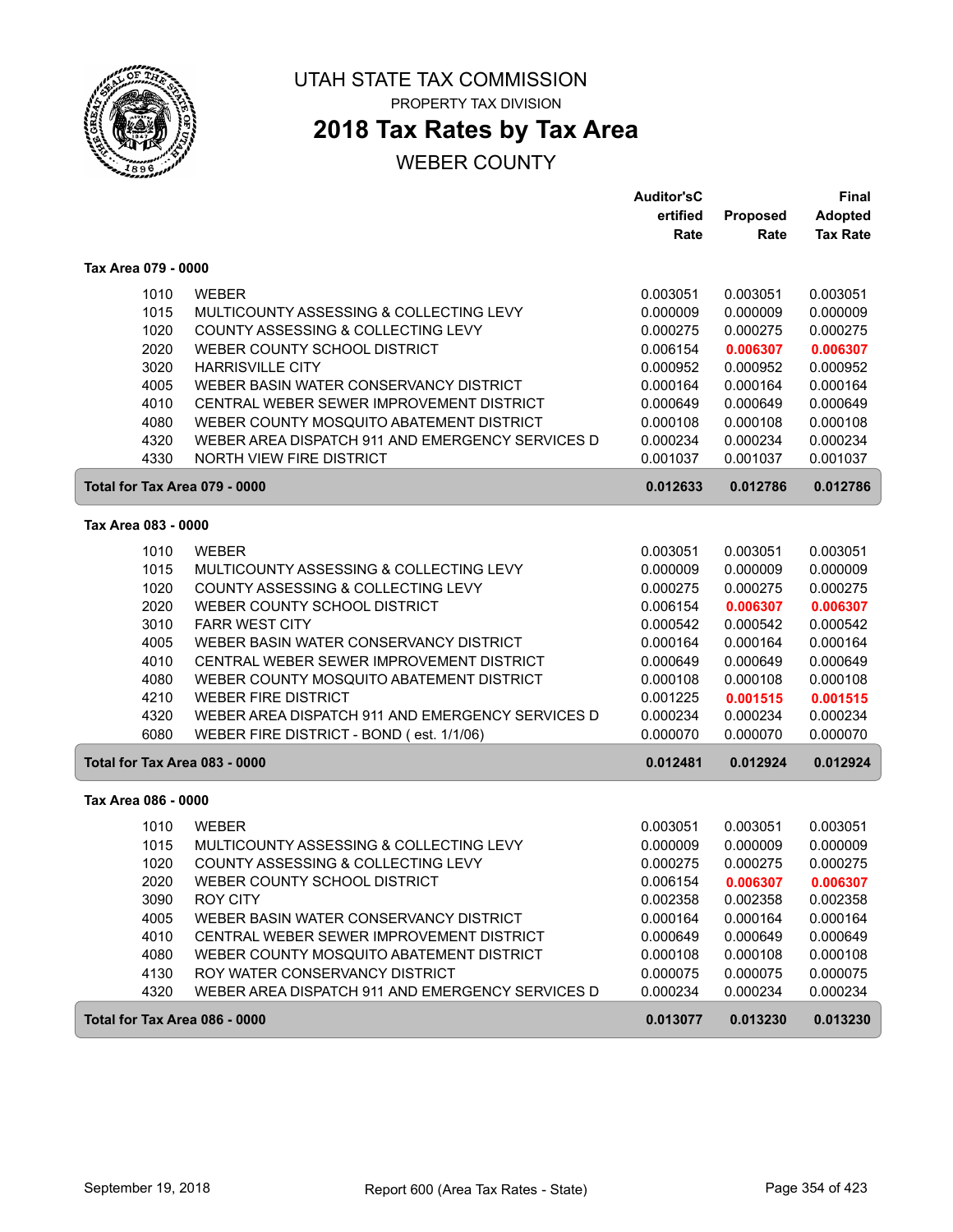

# **2018 Tax Rates by Tax Area**

|                               |                                                  | <b>Auditor'sC</b> |          | Final           |
|-------------------------------|--------------------------------------------------|-------------------|----------|-----------------|
|                               |                                                  | ertified          | Proposed | <b>Adopted</b>  |
|                               |                                                  | Rate              | Rate     | <b>Tax Rate</b> |
| Tax Area 088 - 0000           |                                                  |                   |          |                 |
| 1010                          | <b>WEBER</b>                                     | 0.003051          | 0.003051 | 0.003051        |
| 1015                          | MULTICOUNTY ASSESSING & COLLECTING LEVY          | 0.000009          | 0.000009 | 0.000009        |
| 1020                          | COUNTY ASSESSING & COLLECTING LEVY               | 0.000275          | 0.000275 | 0.000275        |
| 2020                          | WEBER COUNTY SCHOOL DISTRICT                     | 0.006154          | 0.006307 | 0.006307        |
| 3025                          | <b>HOOPER CITY</b>                               | 0.000459          | 0.000459 | 0.000459        |
| 4005                          | WEBER BASIN WATER CONSERVANCY DISTRICT           | 0.000164          | 0.000164 | 0.000164        |
| 4010                          | CENTRAL WEBER SEWER IMPROVEMENT DISTRICT         | 0.000649          | 0.000649 | 0.000649        |
| 4080                          | WEBER COUNTY MOSQUITO ABATEMENT DISTRICT         | 0.000108          | 0.000108 | 0.000108        |
| 4150                          | HOOPER WATER IMPROVEMENT DISTRICT                | 0.000312          | 0.000312 | 0.000312        |
| 4210                          | <b>WEBER FIRE DISTRICT</b>                       | 0.001225          | 0.001515 | 0.001515        |
| 4320                          | WEBER AREA DISPATCH 911 AND EMERGENCY SERVICES D | 0.000234          | 0.000234 | 0.000234        |
| 6080                          | WEBER FIRE DISTRICT - BOND (est. 1/1/06)         | 0.000070          | 0.000070 | 0.000070        |
| Total for Tax Area 088 - 0000 |                                                  | 0.012710          | 0.013153 | 0.013153        |
| Tax Area 089 - 0000           |                                                  |                   |          |                 |
| 1010                          | <b>WEBER</b>                                     | 0.003051          | 0.003051 | 0.003051        |
| 1015                          | MULTICOUNTY ASSESSING & COLLECTING LEVY          | 0.000009          | 0.000009 | 0.000009        |
| 1020                          | COUNTY ASSESSING & COLLECTING LEVY               | 0.000275          | 0.000275 | 0.000275        |
| 2020                          | WEBER COUNTY SCHOOL DISTRICT                     | 0.006154          | 0.006307 | 0.006307        |
| 3110                          | <b>UINTAH CITY</b>                               | 0.000781          | 0.000781 | 0.000781        |
| 4005                          | WEBER BASIN WATER CONSERVANCY DISTRICT           | 0.000164          | 0.000164 | 0.000164        |
| 4080                          | WEBER COUNTY MOSQUITO ABATEMENT DISTRICT         | 0.000108          | 0.000108 | 0.000108        |
| 4140                          | UINTAH HIGHLANDS WATER AND SEWER IMPROVEMENT DIS | 0.000632          | 0.000632 | 0.000632        |
| 4320                          | WEBER AREA DISPATCH 911 AND EMERGENCY SERVICES D | 0.000234          | 0.000234 | 0.000234        |
| Total for Tax Area 089 - 0000 |                                                  | 0.011408          | 0.011561 | 0.011561        |
| Tax Area 090 - 0000           |                                                  |                   |          |                 |
| 1010                          | <b>WEBER</b>                                     | 0.003051          | 0.003051 | 0.003051        |
| 1015                          | MULTICOUNTY ASSESSING & COLLECTING LEVY          | 0.000009          | 0.000009 | 0.000009        |
| 1020                          | COUNTY ASSESSING & COLLECTING LEVY               | 0.000275          | 0.000275 | 0.000275        |
| 2020                          | WEBER COUNTY SCHOOL DISTRICT                     | 0.006154          | 0.006307 | 0.006307        |
| 4005                          | WEBER BASIN WATER CONSERVANCY DISTRICT           | 0.000164          | 0.000164 | 0.000164        |
| 4080                          | WEBER COUNTY MOSQUITO ABATEMENT DISTRICT         | 0.000108          | 0.000108 | 0.000108        |
| 4135                          | POWDER MOUNTAIN WATER AND SEWER IMPROVEMENT DI   | 0.000288          | 0.000288 | 0.000288        |
| 4210                          | <b>WEBER FIRE DISTRICT</b>                       | 0.001225          | 0.001515 | 0.001515        |
| 4240                          | OGDEN VALLEY PARKS SERVICE AREA                  | 0.000115          | 0.000115 | 0.000115        |
| 4320                          | WEBER AREA DISPATCH 911 AND EMERGENCY SERVICES D | 0.000234          | 0.000234 | 0.000234        |
| 6080                          | WEBER FIRE DISTRICT - BOND (est. 1/1/06)         | 0.000070          | 0.000070 | 0.000070        |
| 6090                          | MUNICIPAL TYPE SERVICE FUND                      | 0.000135          | 0.000135 | 0.000135        |
| Total for Tax Area 090 - 0000 |                                                  | 0.011828          | 0.012271 | 0.012271        |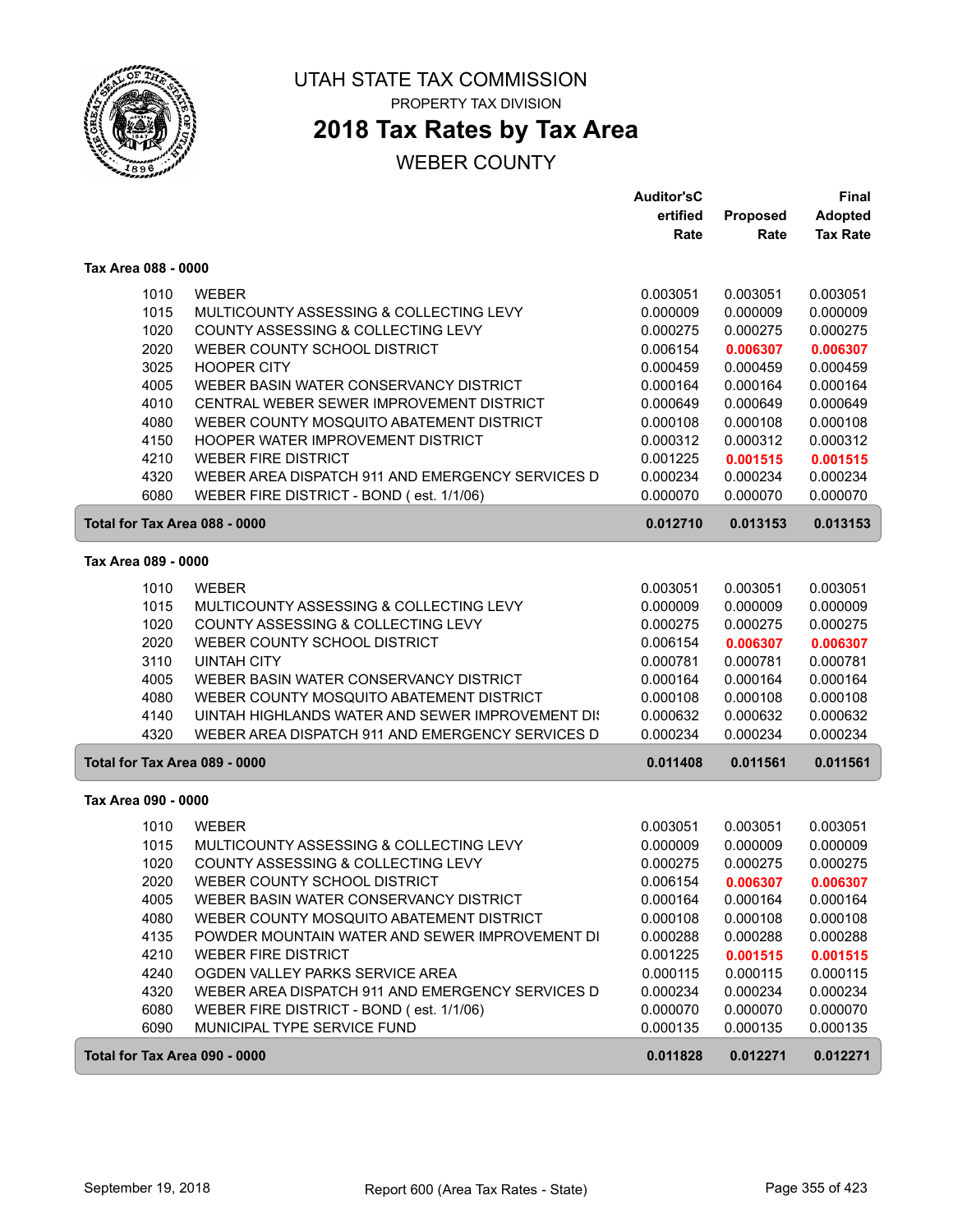

# **2018 Tax Rates by Tax Area**

|                               |                                                                         | <b>Auditor'sC</b><br>ertified | Proposed             | <b>Final</b><br><b>Adopted</b> |
|-------------------------------|-------------------------------------------------------------------------|-------------------------------|----------------------|--------------------------------|
|                               |                                                                         | Rate                          | Rate                 | <b>Tax Rate</b>                |
| Tax Area 093 - 0000           |                                                                         |                               |                      |                                |
| 1010                          | <b>WEBER</b>                                                            | 0.003051                      | 0.003051             | 0.003051                       |
| 1015                          | MULTICOUNTY ASSESSING & COLLECTING LEVY                                 | 0.000009                      | 0.000009             | 0.000009                       |
| 1020                          | COUNTY ASSESSING & COLLECTING LEVY                                      | 0.000275                      | 0.000275             | 0.000275                       |
| 2010                          | OGDEN CITY SCHOOL DISTRICT                                              | 0.008041                      | 0.008754             | 0.008041                       |
| 3050                          | <b>OGDEN CITY</b>                                                       | 0.002851                      | 0.003103             | 0.003103                       |
| 4005                          | WEBER BASIN WATER CONSERVANCY DISTRICT                                  | 0.000164                      | 0.000164             | 0.000164                       |
| 4010                          | CENTRAL WEBER SEWER IMPROVEMENT DISTRICT                                | 0.000649                      | 0.000649             | 0.000649                       |
| 4080                          | WEBER COUNTY MOSQUITO ABATEMENT DISTRICT                                | 0.000108                      | 0.000108             | 0.000108                       |
| 4320                          | WEBER AREA DISPATCH 911 AND EMERGENCY SERVICES D                        | 0.000234                      | 0.000234             | 0.000234                       |
| 6030                          | OGDEN CITY - SPECIAL LEVY TO PURCHASE WBWCD WATE                        | 0.000228                      | 0.000276             | 0.000276                       |
| Total for Tax Area 093 - 0000 |                                                                         | 0.015610                      | 0.016623             | 0.015910                       |
| Tax Area 108 - 0000           |                                                                         |                               |                      |                                |
| 1010                          | <b>WEBER</b>                                                            | 0.003051                      | 0.003051             | 0.003051                       |
| 1015                          | MULTICOUNTY ASSESSING & COLLECTING LEVY                                 | 0.000009                      | 0.000009             | 0.000009                       |
| 1020                          | COUNTY ASSESSING & COLLECTING LEVY                                      | 0.000275                      | 0.000275             | 0.000275                       |
| 2020                          | WEBER COUNTY SCHOOL DISTRICT                                            | 0.006154                      | 0.006307             | 0.006307                       |
| 4005                          | WEBER BASIN WATER CONSERVANCY DISTRICT                                  | 0.000164                      | 0.000164             | 0.000164                       |
| 4050                          | WARREN-WEST WARREN CEMETERY MAINTENANCE DISTR                           | 0.000123                      | 0.000123             | 0.000123                       |
| 4080                          | WEBER COUNTY MOSQUITO ABATEMENT DISTRICT                                | 0.000108                      | 0.000108             | 0.000108                       |
| 4180                          | WEST WARREN - WARREN WATER IMPROVEMENT DISTRICT                         | 0.000304                      | 0.000304             | 0.000304                       |
| 4210                          | <b>WEBER FIRE DISTRICT</b>                                              | 0.001225                      | 0.001515             | 0.001515                       |
| 4320                          | WEBER AREA DISPATCH 911 AND EMERGENCY SERVICES D                        | 0.000234                      | 0.000234             | 0.000234                       |
| 4340                          | WESTERN WEBER PARK DISTRICT                                             | 0.000000                      | 0.000254             | 0.000254                       |
| 6080<br>6090                  | WEBER FIRE DISTRICT - BOND (est. 1/1/06)<br>MUNICIPAL TYPE SERVICE FUND | 0.000070<br>0.000135          | 0.000070<br>0.000135 | 0.000070<br>0.000135           |
|                               |                                                                         |                               |                      |                                |
| Total for Tax Area 108 - 0000 |                                                                         | 0.011852                      | 0.012549             | 0.012549                       |
| Tax Area 109 - 0000           |                                                                         |                               |                      |                                |
| 1010                          | <b>WEBER</b>                                                            | 0.003051                      | 0.003051             | 0.003051                       |
| 1015                          | MULTICOUNTY ASSESSING & COLLECTING LEVY                                 | 0.000009                      | 0.000009             | 0.000009                       |
| 1020                          | COUNTY ASSESSING & COLLECTING LEVY                                      | 0.000275                      | 0.000275             | 0.000275                       |
| 2020                          | WEBER COUNTY SCHOOL DISTRICT                                            | 0.006154                      | 0.006307             | 0.006307                       |
| 3090                          | ROY CITY                                                                | 0.002358                      | 0.002358             | 0.002358                       |
| 4005                          | WEBER BASIN WATER CONSERVANCY DISTRICT                                  | 0.000164                      | 0.000164             | 0.000164                       |
| 4015                          | NORTH DAVIS SEWER DISTRICT                                              | 0.000869                      | 0.000869             | 0.000869                       |
| 4080                          | WEBER COUNTY MOSQUITO ABATEMENT DISTRICT                                | 0.000108                      | 0.000108             | 0.000108                       |
| 4150                          | HOOPER WATER IMPROVEMENT DISTRICT                                       | 0.000312                      | 0.000312             | 0.000312                       |
| 4320                          | WEBER AREA DISPATCH 911 AND EMERGENCY SERVICES D                        | 0.000234                      | 0.000234             | 0.000234                       |
| Total for Tax Area 109 - 0000 |                                                                         | 0.013534                      | 0.013687             | 0.013687                       |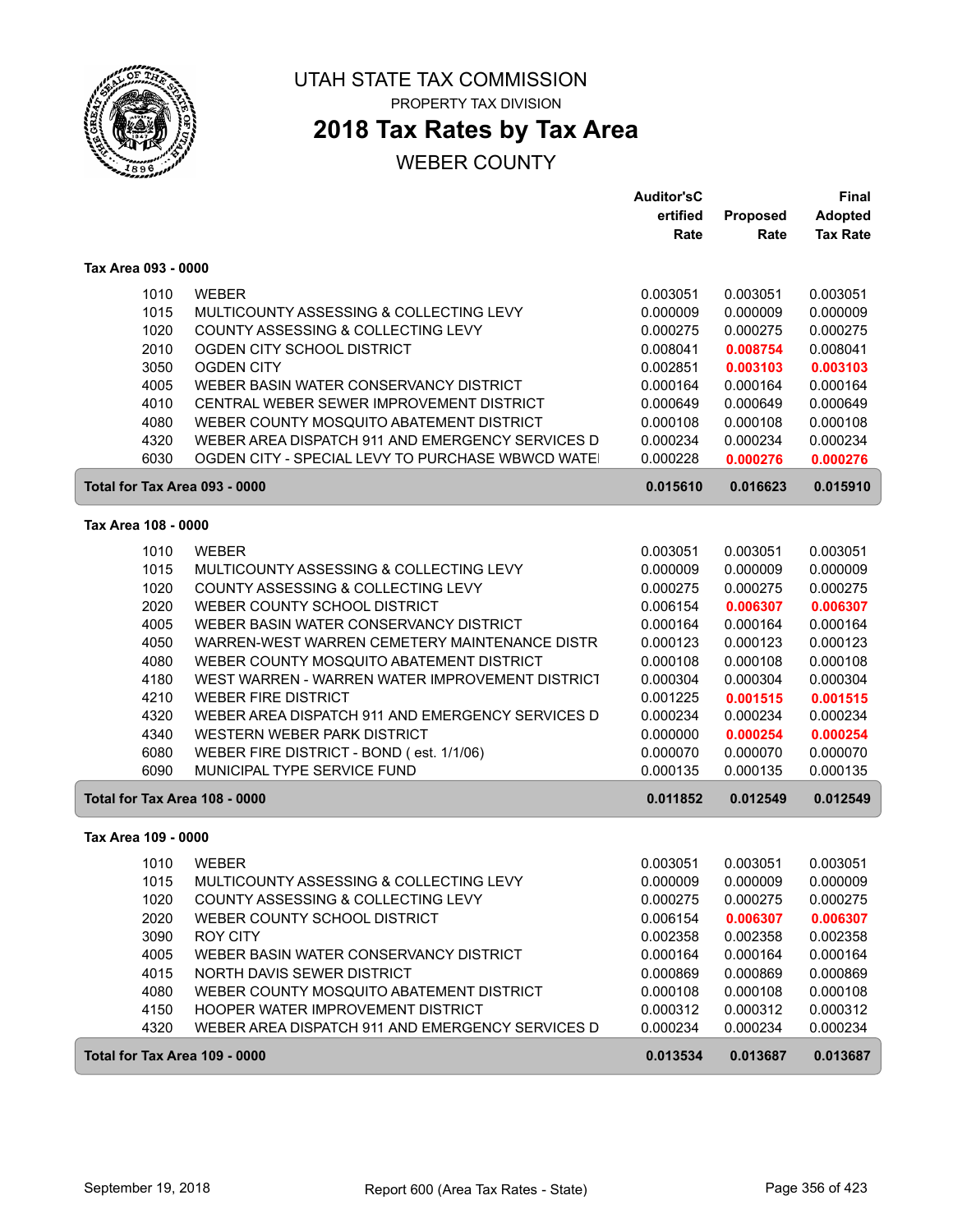

# **2018 Tax Rates by Tax Area**

|                               |                                                                         | <b>Auditor'sC</b>    |                      | <b>Final</b>         |
|-------------------------------|-------------------------------------------------------------------------|----------------------|----------------------|----------------------|
|                               |                                                                         | ertified             | Proposed             | <b>Adopted</b>       |
|                               |                                                                         | Rate                 | Rate                 | <b>Tax Rate</b>      |
| Tax Area 126 - 0000           |                                                                         |                      |                      |                      |
| 1010                          | <b>WEBER</b>                                                            | 0.003051             | 0.003051             | 0.003051             |
| 1015                          | MULTICOUNTY ASSESSING & COLLECTING LEVY                                 | 0.000009             | 0.000009             | 0.000009             |
| 1020                          | COUNTY ASSESSING & COLLECTING LEVY                                      | 0.000275             | 0.000275             | 0.000275             |
| 2020                          | WEBER COUNTY SCHOOL DISTRICT                                            | 0.006154             | 0.006307             | 0.006307             |
| 4005                          | WEBER BASIN WATER CONSERVANCY DISTRICT                                  | 0.000164             | 0.000164             | 0.000164             |
| 4080                          | WEBER COUNTY MOSQUITO ABATEMENT DISTRICT                                | 0.000108             | 0.000108             | 0.000108             |
| 4090                          | EDEN CEMETERY MAINTENANCE DISTRICT                                      | 0.000059             | 0.000059             | 0.000059             |
| 4210                          | <b>WEBER FIRE DISTRICT</b>                                              | 0.001225             | 0.001515             | 0.001515             |
| 4240                          | OGDEN VALLEY PARKS SERVICE AREA                                         | 0.000115             | 0.000115             | 0.000115             |
| 4320                          | WEBER AREA DISPATCH 911 AND EMERGENCY SERVICES D                        | 0.000234             | 0.000234             | 0.000234             |
| 6080                          | WEBER FIRE DISTRICT - BOND (est. 1/1/06)                                | 0.000070             | 0.000070             | 0.000070             |
| 6090                          | MUNICIPAL TYPE SERVICE FUND                                             | 0.000135             | 0.000135             | 0.000135             |
| Total for Tax Area 126 - 0000 |                                                                         | 0.011599             | 0.012042             | 0.012042             |
| Tax Area 130 - 0000           |                                                                         |                      |                      |                      |
|                               |                                                                         |                      |                      |                      |
| 1010                          | <b>WEBER</b>                                                            | 0.003051             | 0.003051             | 0.003051             |
| 1015                          | MULTICOUNTY ASSESSING & COLLECTING LEVY                                 | 0.000009             | 0.000009             | 0.000009             |
| 1020                          | COUNTY ASSESSING & COLLECTING LEVY                                      | 0.000275             | 0.000275             | 0.000275             |
| 2020                          | WEBER COUNTY SCHOOL DISTRICT                                            | 0.006154             | 0.006307             | 0.006307             |
| 4005                          | WEBER BASIN WATER CONSERVANCY DISTRICT                                  | 0.000164             | 0.000164             | 0.000164             |
| 4050                          | WARREN-WEST WARREN CEMETERY MAINTENANCE DISTR                           | 0.000123             | 0.000123             | 0.000123             |
| 4080<br>4180                  | WEBER COUNTY MOSQUITO ABATEMENT DISTRICT                                | 0.000108             | 0.000108             | 0.000108             |
|                               | WEST WARREN - WARREN WATER IMPROVEMENT DISTRICT                         | 0.000304             | 0.000304             | 0.000304             |
| 4210                          | <b>WEBER FIRE DISTRICT</b>                                              | 0.001225             | 0.001515             | 0.001515             |
| 4320                          | WEBER AREA DISPATCH 911 AND EMERGENCY SERVICES D                        | 0.000234             | 0.000234             | 0.000234             |
| 4340                          | WESTERN WEBER PARK DISTRICT                                             | 0.000000             | 0.000254             | 0.000254             |
| 6080<br>6090                  | WEBER FIRE DISTRICT - BOND (est. 1/1/06)<br>MUNICIPAL TYPE SERVICE FUND | 0.000070<br>0.000135 | 0.000070<br>0.000135 | 0.000070<br>0.000135 |
| Total for Tax Area 130 - 0000 |                                                                         | 0.011852             | 0.012549             | 0.012549             |
|                               |                                                                         |                      |                      |                      |
| Tax Area 139 - 0000           |                                                                         |                      |                      |                      |
| 1010                          | WEBER                                                                   | 0.003051             | 0.003051             | 0.003051             |
| 1015                          | MULTICOUNTY ASSESSING & COLLECTING LEVY                                 | 0.000009             | 0.000009             | 0.000009             |
| 1020                          | COUNTY ASSESSING & COLLECTING LEVY                                      | 0.000275             | 0.000275             | 0.000275             |
| 2010                          | OGDEN CITY SCHOOL DISTRICT                                              | 0.008041             | 0.008754             | 0.008041             |
| 3050                          | <b>OGDEN CITY</b>                                                       | 0.002851             | 0.003103             | 0.003103             |
| 4005                          | WEBER BASIN WATER CONSERVANCY DISTRICT                                  | 0.000164             | 0.000164             | 0.000164             |
| 4010                          | CENTRAL WEBER SEWER IMPROVEMENT DISTRICT                                | 0.000649             | 0.000649             | 0.000649             |
| 4080                          | WEBER COUNTY MOSQUITO ABATEMENT DISTRICT                                | 0.000108             | 0.000108             | 0.000108             |
| 4320                          | WEBER AREA DISPATCH 911 AND EMERGENCY SERVICES D                        | 0.000234             | 0.000234             | 0.000234             |
| 6030                          | OGDEN CITY - SPECIAL LEVY TO PURCHASE WBWCD WATE                        | 0.000228             | 0.000276             | 0.000276             |
| Total for Tax Area 139 - 0000 |                                                                         | 0.015610             | 0.016623             | 0.015910             |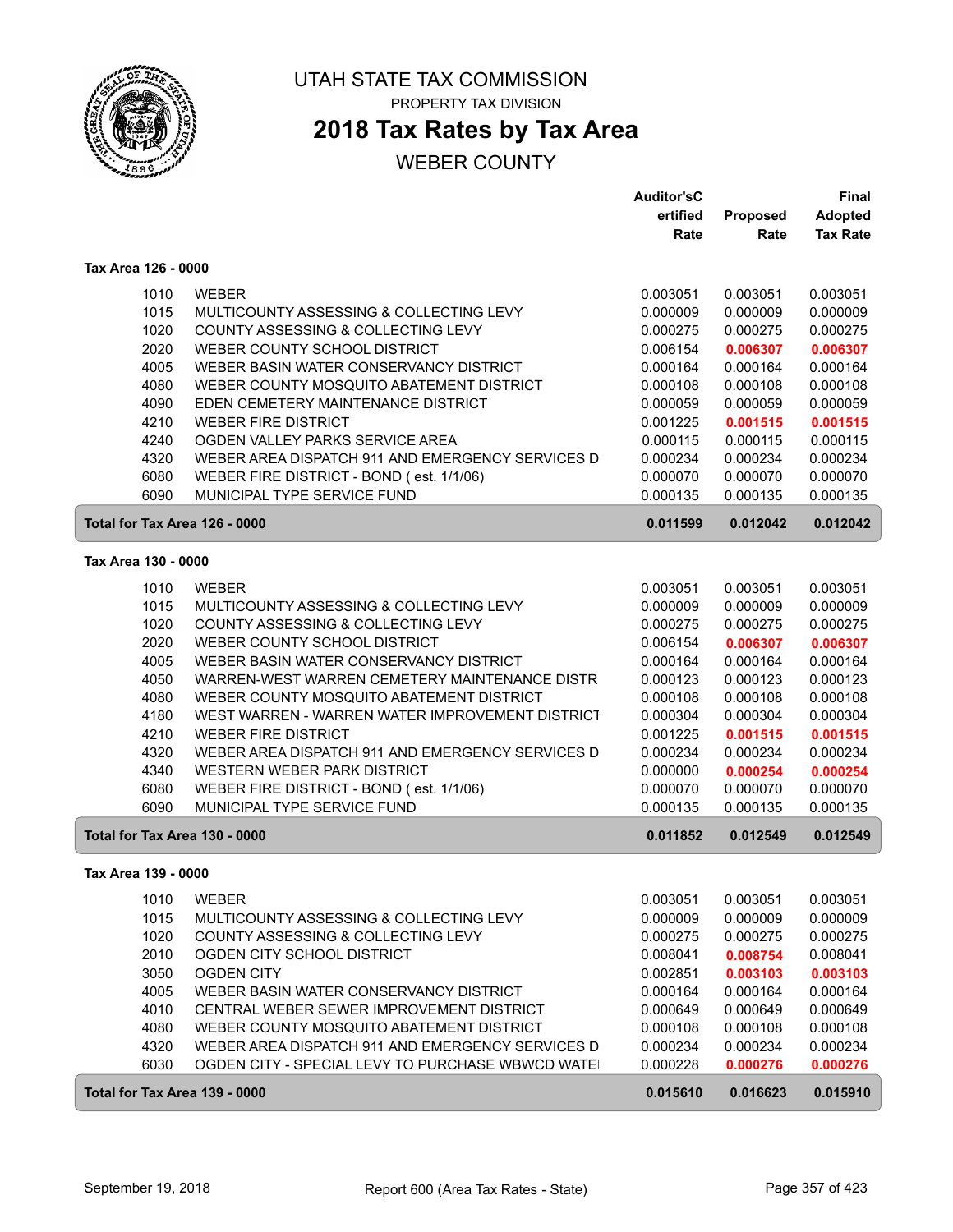

# **2018 Tax Rates by Tax Area**

|                               |                                                         | <b>Auditor'sC</b> |                      | Final                |
|-------------------------------|---------------------------------------------------------|-------------------|----------------------|----------------------|
|                               |                                                         | ertified          | Proposed             | <b>Adopted</b>       |
|                               |                                                         | Rate              | Rate                 | <b>Tax Rate</b>      |
| Tax Area 145 - 0000           |                                                         |                   |                      |                      |
| 1010                          | <b>WEBER</b>                                            | 0.003051          | 0.003051             | 0.003051             |
| 1015                          | MULTICOUNTY ASSESSING & COLLECTING LEVY                 | 0.000009          | 0.000009             | 0.000009             |
| 1020                          | COUNTY ASSESSING & COLLECTING LEVY                      | 0.000275          | 0.000275             | 0.000275             |
| 2020                          | WEBER COUNTY SCHOOL DISTRICT                            | 0.006154          | 0.006307             | 0.006307             |
| 3010                          | <b>FARR WEST CITY</b>                                   | 0.000542          | 0.000542             | 0.000542             |
| 4005                          | WEBER BASIN WATER CONSERVANCY DISTRICT                  | 0.000164          | 0.000164             | 0.000164             |
| 4010                          | CENTRAL WEBER SEWER IMPROVEMENT DISTRICT                | 0.000649          | 0.000649             | 0.000649             |
| 4070                          | BONA VISTA WATER IMPROVEMENT DISTRICT                   | 0.000237          | 0.000237             | 0.000237             |
| 4080                          | WEBER COUNTY MOSQUITO ABATEMENT DISTRICT                | 0.000108          | 0.000108             | 0.000108             |
| 4210                          | <b>WEBER FIRE DISTRICT</b>                              | 0.001225          | 0.001515             | 0.001515             |
| 4320                          | WEBER AREA DISPATCH 911 AND EMERGENCY SERVICES D        | 0.000234          | 0.000234             | 0.000234             |
| 6080                          | WEBER FIRE DISTRICT - BOND (est. 1/1/06)                | 0.000070          | 0.000070             | 0.000070             |
| Total for Tax Area 145 - 0000 |                                                         | 0.012718          | 0.013161             | 0.013161             |
| Tax Area 158 - 0000           |                                                         |                   |                      |                      |
|                               |                                                         | 0.003051          |                      |                      |
| 1010<br>1015                  | <b>WEBER</b><br>MULTICOUNTY ASSESSING & COLLECTING LEVY | 0.000009          | 0.003051<br>0.000009 | 0.003051<br>0.000009 |
| 1020                          | COUNTY ASSESSING & COLLECTING LEVY                      | 0.000275          | 0.000275             | 0.000275             |
| 2020                          | WEBER COUNTY SCHOOL DISTRICT                            | 0.006154          | 0.006307             | 0.006307             |
| 3080                          | <b>RIVERDALE CITY</b>                                   | 0.001024          | 0.001024             | 0.001024             |
| 4005                          | WEBER BASIN WATER CONSERVANCY DISTRICT                  | 0.000164          | 0.000164             | 0.000164             |
| 4015                          | NORTH DAVIS SEWER DISTRICT                              | 0.000869          | 0.000869             | 0.000869             |
| 4080                          | WEBER COUNTY MOSQUITO ABATEMENT DISTRICT                | 0.000108          | 0.000108             | 0.000108             |
| 4130                          | ROY WATER CONSERVANCY DISTRICT                          | 0.000075          | 0.000075             | 0.000075             |
| 4320                          | WEBER AREA DISPATCH 911 AND EMERGENCY SERVICES D        | 0.000234          | 0.000234             | 0.000234             |
| Total for Tax Area 158 - 0000 |                                                         | 0.011963          | 0.012116             | 0.012116             |
|                               |                                                         |                   |                      |                      |
| Tax Area 159 - 0000           |                                                         |                   |                      |                      |
| 1010                          | <b>WEBER</b>                                            | 0.003051          | 0.003051             | 0.003051             |
| 1015                          | MULTICOUNTY ASSESSING & COLLECTING LEVY                 | 0.000009          | 0.000009             | 0.000009             |
| 1020                          | COUNTY ASSESSING & COLLECTING LEVY                      | 0.000275          | 0.000275             | 0.000275             |
| 2020                          | WEBER COUNTY SCHOOL DISTRICT                            | 0.006154          | 0.006307             | 0.006307             |
| 4005                          | WEBER BASIN WATER CONSERVANCY DISTRICT                  | 0.000164          | 0.000164             | 0.000164             |
| 4010                          | CENTRAL WEBER SEWER IMPROVEMENT DISTRICT                | 0.000649          | 0.000649             | 0.000649             |
| 4080                          | WEBER COUNTY MOSQUITO ABATEMENT DISTRICT                | 0.000108          | 0.000108             | 0.000108             |
| 4140                          | UINTAH HIGHLANDS WATER AND SEWER IMPROVEMENT DIS        | 0.000632          | 0.000632             | 0.000632             |
| 4210                          | <b>WEBER FIRE DISTRICT</b>                              | 0.001225          | 0.001515             | 0.001515             |
| 4320                          | WEBER AREA DISPATCH 911 AND EMERGENCY SERVICES D        | 0.000234          | 0.000234             | 0.000234             |
| 6080                          | WEBER FIRE DISTRICT - BOND (est. 1/1/06)                | 0.000070          | 0.000070             | 0.000070             |
| 6090                          | MUNICIPAL TYPE SERVICE FUND                             | 0.000135          | 0.000135             | 0.000135             |
| Total for Tax Area 159 - 0000 |                                                         | 0.012706          | 0.013149             | 0.013149             |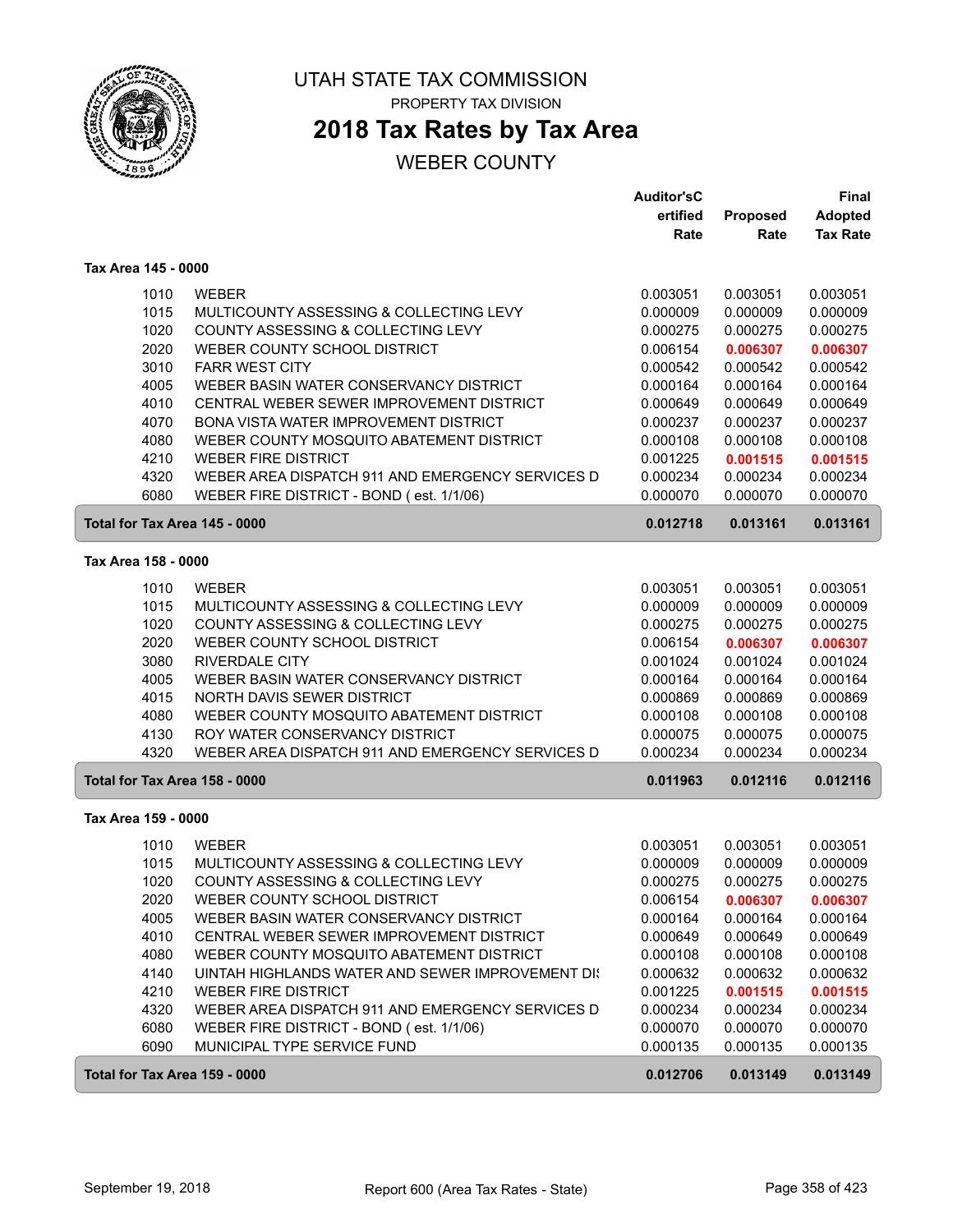

# **2018 Tax Rates by Tax Area**

|                     |                                                  | <b>Auditor'sC</b> |          | Final           |
|---------------------|--------------------------------------------------|-------------------|----------|-----------------|
|                     |                                                  | ertified          | Proposed | <b>Adopted</b>  |
|                     |                                                  | Rate              | Rate     | <b>Tax Rate</b> |
| Tax Area 186 - 0000 |                                                  |                   |          |                 |
| 1010                | <b>WEBER</b>                                     | 0.003051          | 0.003051 | 0.003051        |
| 1015                | MULTICOUNTY ASSESSING & COLLECTING LEVY          | 0.000009          | 0.000009 | 0.000009        |
| 1020                | COUNTY ASSESSING & COLLECTING LEVY               | 0.000275          | 0.000275 | 0.000275        |
| 2020                | WEBER COUNTY SCHOOL DISTRICT                     | 0.006154          | 0.006307 | 0.006307        |
| 3090                | <b>ROY CITY</b>                                  | 0.002358          | 0.002358 | 0.002358        |
| 4005                | WEBER BASIN WATER CONSERVANCY DISTRICT           | 0.000164          | 0.000164 | 0.000164        |
| 4015                | NORTH DAVIS SEWER DISTRICT                       | 0.000869          | 0.000869 | 0.000869        |
| 4080                | WEBER COUNTY MOSQUITO ABATEMENT DISTRICT         | 0.000108          | 0.000108 | 0.000108        |
| 4130                | ROY WATER CONSERVANCY DISTRICT                   | 0.000075          | 0.000075 | 0.000075        |
| 4320                | WEBER AREA DISPATCH 911 AND EMERGENCY SERVICES D | 0.000234          | 0.000234 | 0.000234        |
|                     | Total for Tax Area 186 - 0000                    | 0.013297          | 0.013450 | 0.013450        |
| Tax Area 188 - 0000 |                                                  |                   |          |                 |
| 1010                | <b>WEBER</b>                                     | 0.003051          | 0.003051 | 0.003051        |
| 1015                | MULTICOUNTY ASSESSING & COLLECTING LEVY          | 0.000009          | 0.000009 | 0.000009        |
| 1020                | COUNTY ASSESSING & COLLECTING LEVY               | 0.000275          | 0.000275 | 0.000275        |
| 2020                | WEBER COUNTY SCHOOL DISTRICT                     | 0.006154          | 0.006307 | 0.006307        |
| 3025                | <b>HOOPER CITY</b>                               | 0.000459          | 0.000459 | 0.000459        |
| 4005                | WEBER BASIN WATER CONSERVANCY DISTRICT           | 0.000164          | 0.000164 | 0.000164        |
| 4015                | NORTH DAVIS SEWER DISTRICT                       | 0.000869          | 0.000869 | 0.000869        |
| 4080                | WEBER COUNTY MOSQUITO ABATEMENT DISTRICT         | 0.000108          | 0.000108 | 0.000108        |
| 4150                | HOOPER WATER IMPROVEMENT DISTRICT                | 0.000312          | 0.000312 | 0.000312        |
| 4210                | <b>WEBER FIRE DISTRICT</b>                       | 0.001225          | 0.001515 | 0.001515        |
| 4320                | WEBER AREA DISPATCH 911 AND EMERGENCY SERVICES D | 0.000234          | 0.000234 | 0.000234        |
| 6080                | WEBER FIRE DISTRICT - BOND (est. 1/1/06)         | 0.000070          | 0.000070 | 0.000070        |
|                     | Total for Tax Area 188 - 0000                    | 0.012930          | 0.013373 | 0.013373        |
| Tax Area 190 - 0000 |                                                  |                   |          |                 |
| 1010                | <b>WEBER</b>                                     | 0.003051          | 0.003051 | 0.003051        |
| 1015                | MULTICOUNTY ASSESSING & COLLECTING LEVY          | 0.000009          | 0.000009 | 0.000009        |
| 1020                | COUNTY ASSESSING & COLLECTING LEVY               | 0.000275          | 0.000275 | 0.000275        |
| 2020                | WEBER COUNTY SCHOOL DISTRICT                     | 0.006154          | 0.006307 | 0.006307        |
| 3025                | <b>HOOPER CITY</b>                               | 0.000459          | 0.000459 | 0.000459        |
| 4005                | WEBER BASIN WATER CONSERVANCY DISTRICT           | 0.000164          | 0.000164 | 0.000164        |
| 4015                | NORTH DAVIS SEWER DISTRICT                       | 0.000869          | 0.000869 | 0.000869        |
| 4080                | WEBER COUNTY MOSQUITO ABATEMENT DISTRICT         | 0.000108          | 0.000108 | 0.000108        |
| 4150                | HOOPER WATER IMPROVEMENT DISTRICT                | 0.000312          | 0.000312 | 0.000312        |
| 4210                | <b>WEBER FIRE DISTRICT</b>                       | 0.001225          | 0.001515 | 0.001515        |
| 4320                | WEBER AREA DISPATCH 911 AND EMERGENCY SERVICES D | 0.000234          | 0.000234 | 0.000234        |
| 6080                | WEBER FIRE DISTRICT - BOND (est. 1/1/06)         | 0.000070          | 0.000070 | 0.000070        |
|                     | Total for Tax Area 190 - 0000                    | 0.012930          | 0.013373 | 0.013373        |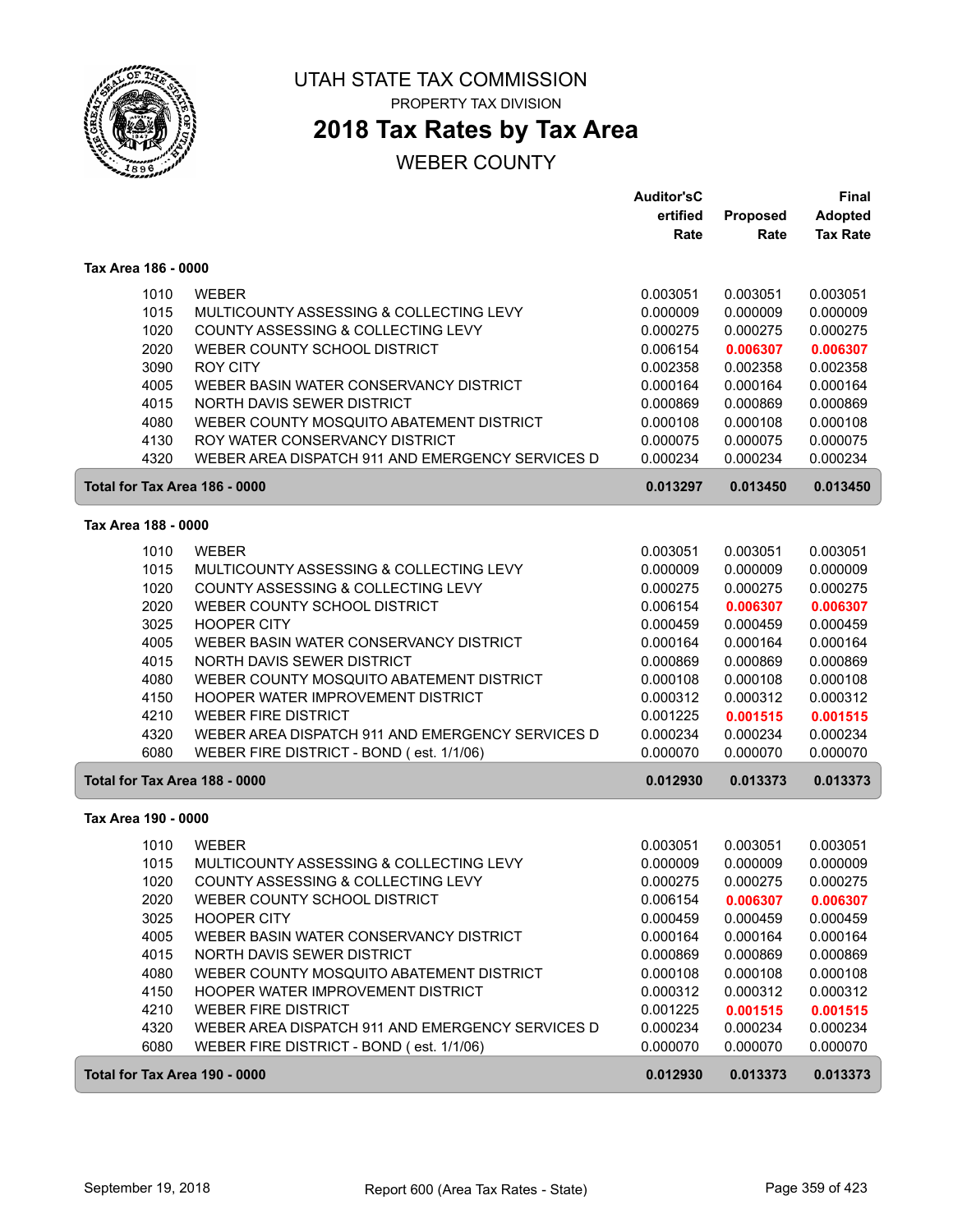

## **2018 Tax Rates by Tax Area**

|                               |                                                  | <b>Auditor'sC</b> |          | Final           |
|-------------------------------|--------------------------------------------------|-------------------|----------|-----------------|
|                               |                                                  | ertified          | Proposed | <b>Adopted</b>  |
|                               |                                                  | Rate              | Rate     | <b>Tax Rate</b> |
| Tax Area 200 - 0000           |                                                  |                   |          |                 |
| 1010                          | <b>WEBER</b>                                     | 0.003051          | 0.003051 | 0.003051        |
| 1015                          | MULTICOUNTY ASSESSING & COLLECTING LEVY          | 0.000009          | 0.000009 | 0.000009        |
| 1020                          | COUNTY ASSESSING & COLLECTING LEVY               | 0.000275          | 0.000275 | 0.000275        |
| 2020                          | WEBER COUNTY SCHOOL DISTRICT                     | 0.006154          | 0.006307 | 0.006307        |
| 4005                          | WEBER BASIN WATER CONSERVANCY DISTRICT           | 0.000164          | 0.000164 | 0.000164        |
| 4015                          | NORTH DAVIS SEWER DISTRICT                       | 0.000869          | 0.000869 | 0.000869        |
| 4080                          | WEBER COUNTY MOSQUITO ABATEMENT DISTRICT         | 0.000108          | 0.000108 | 0.000108        |
| 4210                          | <b>WEBER FIRE DISTRICT</b>                       | 0.001225          | 0.001515 | 0.001515        |
| 4320                          | WEBER AREA DISPATCH 911 AND EMERGENCY SERVICES D | 0.000234          | 0.000234 | 0.000234        |
| 6080                          | WEBER FIRE DISTRICT - BOND (est. 1/1/06)         | 0.000070          | 0.000070 | 0.000070        |
| 6090                          | MUNICIPAL TYPE SERVICE FUND                      | 0.000135          | 0.000135 | 0.000135        |
| Total for Tax Area 200 - 0000 |                                                  | 0.012294          | 0.012737 | 0.012737        |
| Tax Area 203 - 0000           |                                                  |                   |          |                 |
| 1010                          | <b>WEBER</b>                                     | 0.003051          | 0.003051 | 0.003051        |
| 1015                          | MULTICOUNTY ASSESSING & COLLECTING LEVY          | 0.000009          | 0.000009 | 0.000009        |
| 1020                          | COUNTY ASSESSING & COLLECTING LEVY               | 0.000275          | 0.000275 | 0.000275        |
| 2020                          | WEBER COUNTY SCHOOL DISTRICT                     | 0.006154          | 0.006307 | 0.006307        |
| 4005                          | WEBER BASIN WATER CONSERVANCY DISTRICT           | 0.000164          | 0.000164 | 0.000164        |
| 4080                          | WEBER COUNTY MOSQUITO ABATEMENT DISTRICT         | 0.000108          | 0.000108 | 0.000108        |
| 4090                          | EDEN CEMETERY MAINTENANCE DISTRICT               | 0.000059          | 0.000059 | 0.000059        |
| 4210                          | <b>WEBER FIRE DISTRICT</b>                       | 0.001225          | 0.001515 | 0.001515        |
| 4240                          | OGDEN VALLEY PARKS SERVICE AREA                  | 0.000115          | 0.000115 | 0.000115        |
| 4320                          | WEBER AREA DISPATCH 911 AND EMERGENCY SERVICES D | 0.000234          | 0.000234 | 0.000234        |
| 6080                          | WEBER FIRE DISTRICT - BOND (est. 1/1/06)         | 0.000070          | 0.000070 | 0.000070        |
| 6090                          | MUNICIPAL TYPE SERVICE FUND                      | 0.000135          | 0.000135 | 0.000135        |
| Total for Tax Area 203 - 0000 |                                                  | 0.011599          | 0.012042 | 0.012042        |
| Tax Area 206 - 0000           |                                                  |                   |          |                 |
| 1010                          | <b>WEBER</b>                                     | 0.003051          | 0.003051 | 0.003051        |
| 1015                          | MULTICOUNTY ASSESSING & COLLECTING LEVY          | 0.000009          | 0.000009 | 0.000009        |
| 1020                          | COUNTY ASSESSING & COLLECTING LEVY               | 0.000275          | 0.000275 | 0.000275        |
| 2020                          | WEBER COUNTY SCHOOL DISTRICT                     | 0.006154          | 0.006307 | 0.006307        |
| 3130                          | WEST HAVEN CITY                                  | 0.000000          | 0.000791 | 0.000000        |
| 4005                          | WEBER BASIN WATER CONSERVANCY DISTRICT           | 0.000164          | 0.000164 | 0.000164        |
| 4010                          | CENTRAL WEBER SEWER IMPROVEMENT DISTRICT         | 0.000649          | 0.000649 | 0.000649        |
| 4080                          | WEBER COUNTY MOSQUITO ABATEMENT DISTRICT         | 0.000108          | 0.000108 | 0.000108        |
| 4130                          | ROY WATER CONSERVANCY DISTRICT                   | 0.000075          | 0.000075 | 0.000075        |
| 4210                          | <b>WEBER FIRE DISTRICT</b>                       | 0.001225          | 0.001515 | 0.001515        |
| 4320                          | WEBER AREA DISPATCH 911 AND EMERGENCY SERVICES D | 0.000234          | 0.000234 | 0.000234        |
| 6080                          | WEBER FIRE DISTRICT - BOND (est. 1/1/06)         | 0.000070          | 0.000070 | 0.000070        |
| Total for Tax Area 206 - 0000 |                                                  | 0.012014          | 0.013248 | 0.012457        |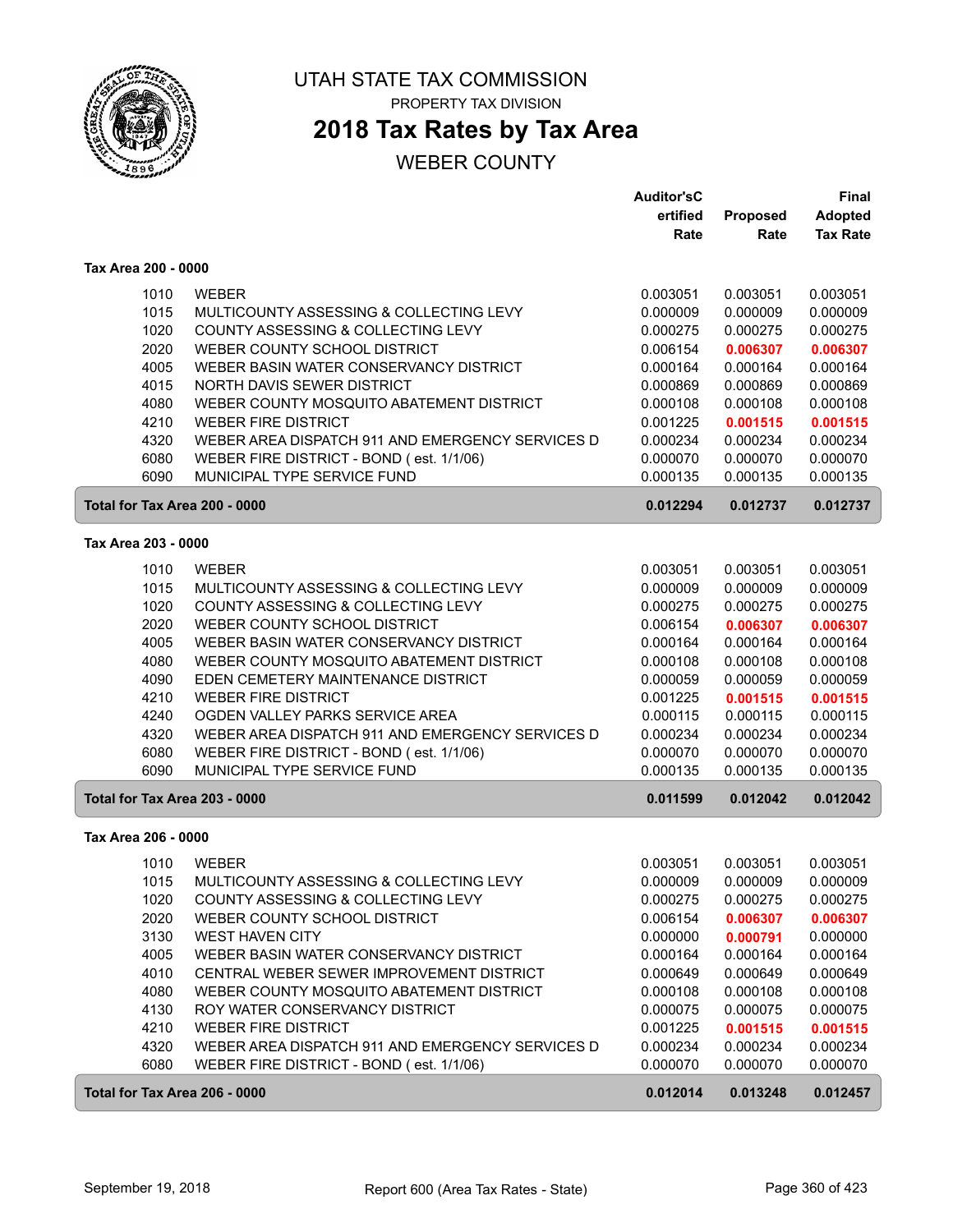

## **2018 Tax Rates by Tax Area**

|                               |                                                  | <b>Auditor'sC</b> |          | <b>Final</b>    |
|-------------------------------|--------------------------------------------------|-------------------|----------|-----------------|
|                               |                                                  | ertified          | Proposed | <b>Adopted</b>  |
|                               |                                                  | Rate              | Rate     | <b>Tax Rate</b> |
| Tax Area 215 - 0000           |                                                  |                   |          |                 |
| 1010                          | <b>WEBER</b>                                     | 0.003051          | 0.003051 | 0.003051        |
| 1015                          | MULTICOUNTY ASSESSING & COLLECTING LEVY          | 0.000009          | 0.000009 | 0.000009        |
| 1020                          | COUNTY ASSESSING & COLLECTING LEVY               | 0.000275          | 0.000275 | 0.000275        |
| 2020                          | WEBER COUNTY SCHOOL DISTRICT                     | 0.006154          | 0.006307 | 0.006307        |
| 3130                          | <b>WEST HAVEN CITY</b>                           | 0.000000          | 0.000791 | 0.000000        |
| 4005                          | WEBER BASIN WATER CONSERVANCY DISTRICT           | 0.000164          | 0.000164 | 0.000164        |
| 4010                          | CENTRAL WEBER SEWER IMPROVEMENT DISTRICT         | 0.000649          | 0.000649 | 0.000649        |
| 4080                          | WEBER COUNTY MOSQUITO ABATEMENT DISTRICT         | 0.000108          | 0.000108 | 0.000108        |
| 4130                          | ROY WATER CONSERVANCY DISTRICT                   | 0.000075          | 0.000075 | 0.000075        |
| 4150                          | HOOPER WATER IMPROVEMENT DISTRICT                | 0.000312          | 0.000312 | 0.000312        |
| 4210                          | <b>WEBER FIRE DISTRICT</b>                       | 0.001225          | 0.001515 | 0.001515        |
| 4320                          | WEBER AREA DISPATCH 911 AND EMERGENCY SERVICES D | 0.000234          | 0.000234 | 0.000234        |
| 6080                          | WEBER FIRE DISTRICT - BOND (est. 1/1/06)         | 0.000070          | 0.000070 | 0.000070        |
| Total for Tax Area 215 - 0000 |                                                  | 0.012326          | 0.013560 | 0.012769        |
| Tax Area 219 - 0000           |                                                  |                   |          |                 |
| 1010                          | <b>WEBER</b>                                     | 0.003051          | 0.003051 | 0.003051        |
| 1015                          | MULTICOUNTY ASSESSING & COLLECTING LEVY          | 0.000009          | 0.000009 | 0.000009        |
| 1020                          | COUNTY ASSESSING & COLLECTING LEVY               | 0.000275          | 0.000275 | 0.000275        |
| 2020                          | WEBER COUNTY SCHOOL DISTRICT                     | 0.006154          | 0.006307 | 0.006307        |
| 4005                          | WEBER BASIN WATER CONSERVANCY DISTRICT           | 0.000164          | 0.000164 | 0.000164        |
| 4080                          | WEBER COUNTY MOSQUITO ABATEMENT DISTRICT         | 0.000108          | 0.000108 | 0.000108        |
| 4120                          | LIBERTY CEMETERY MAINTENANCE DISTRICT            | 0.000031          | 0.000031 | 0.000031        |
| 4210                          | <b>WEBER FIRE DISTRICT</b>                       | 0.001225          | 0.001515 | 0.001515        |
| 4240                          | OGDEN VALLEY PARKS SERVICE AREA                  | 0.000115          | 0.000115 | 0.000115        |
| 4320                          | WEBER AREA DISPATCH 911 AND EMERGENCY SERVICES D | 0.000234          | 0.000234 | 0.000234        |
| 6080                          | WEBER FIRE DISTRICT - BOND (est. 1/1/06)         | 0.000070          | 0.000070 | 0.000070        |
| 6090                          | MUNICIPAL TYPE SERVICE FUND                      | 0.000135          | 0.000135 | 0.000135        |
| Total for Tax Area 219 - 0000 |                                                  | 0.011571          | 0.012014 | 0.012014        |
| Tax Area 221 - 0000           |                                                  |                   |          |                 |
| 1010                          | WEBER                                            | 0.003051          | 0.003051 | 0.003051        |
| 1015                          | MULTICOUNTY ASSESSING & COLLECTING LEVY          | 0.000009          | 0.000009 | 0.000009        |
| 1020                          | COUNTY ASSESSING & COLLECTING LEVY               | 0.000275          | 0.000275 | 0.000275        |
| 2020                          | WEBER COUNTY SCHOOL DISTRICT                     | 0.006154          | 0.006307 | 0.006307        |
| 4005                          | WEBER BASIN WATER CONSERVANCY DISTRICT           | 0.000164          | 0.000164 | 0.000164        |
| 4080                          | WEBER COUNTY MOSQUITO ABATEMENT DISTRICT         | 0.000108          | 0.000108 | 0.000108        |
| 4210                          | <b>WEBER FIRE DISTRICT</b>                       | 0.001225          | 0.001515 | 0.001515        |
| 4240                          | OGDEN VALLEY PARKS SERVICE AREA                  | 0.000115          | 0.000115 | 0.000115        |
| 4320                          | WEBER AREA DISPATCH 911 AND EMERGENCY SERVICES D | 0.000234          | 0.000234 | 0.000234        |
| 6080                          | WEBER FIRE DISTRICT - BOND (est. 1/1/06)         | 0.000070          | 0.000070 | 0.000070        |
| 6090                          | MUNICIPAL TYPE SERVICE FUND                      | 0.000135          | 0.000135 | 0.000135        |
| Total for Tax Area 221 - 0000 |                                                  | 0.011540          | 0.011983 | 0.011983        |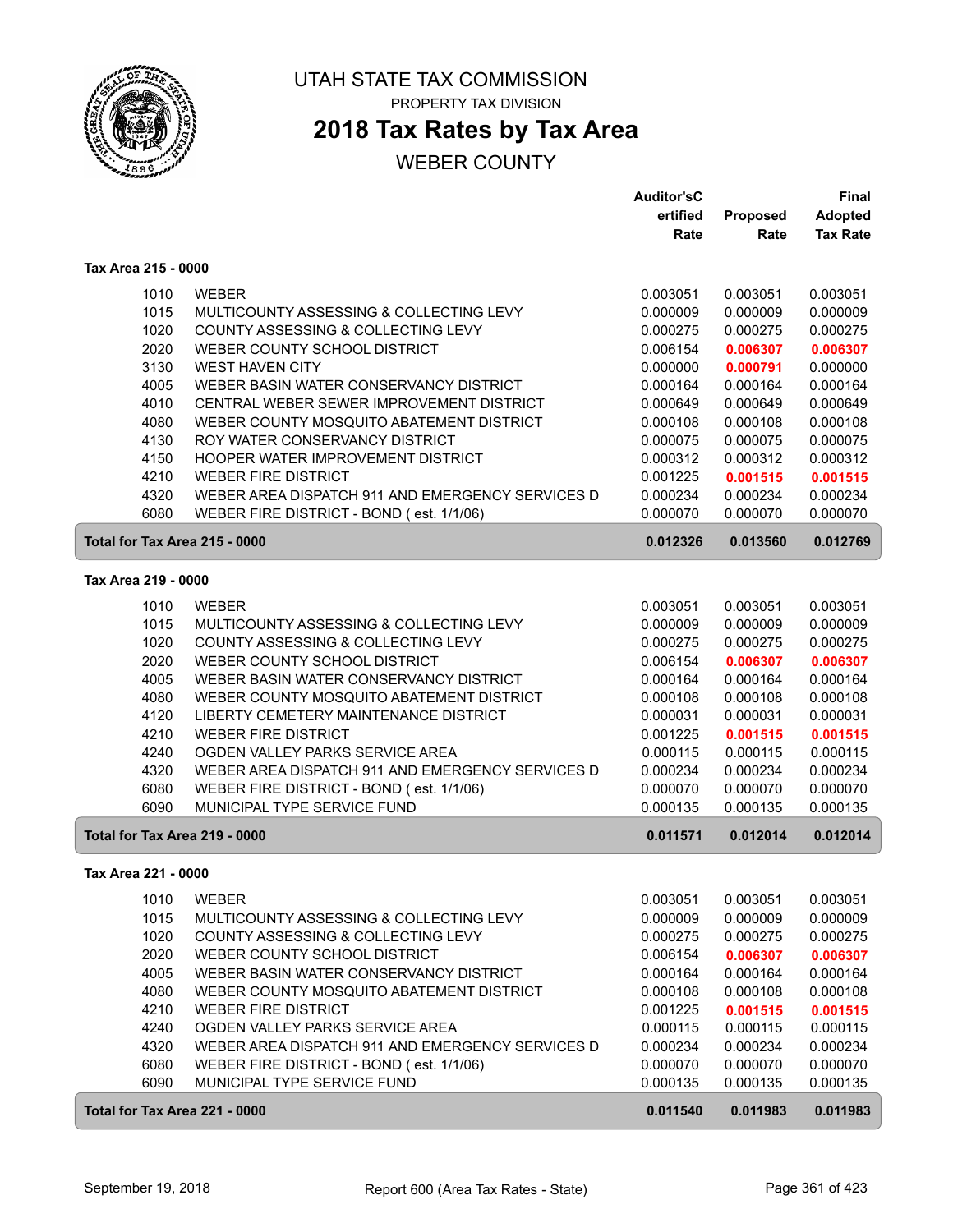

# **2018 Tax Rates by Tax Area**

|                               |                                                  | <b>Auditor'sC</b> |          | Final           |
|-------------------------------|--------------------------------------------------|-------------------|----------|-----------------|
|                               |                                                  | ertified          | Proposed | <b>Adopted</b>  |
|                               |                                                  | Rate              | Rate     | <b>Tax Rate</b> |
| Tax Area 223 - 0000           |                                                  |                   |          |                 |
| 1010                          | <b>WEBER</b>                                     | 0.003051          | 0.003051 | 0.003051        |
| 1015                          | MULTICOUNTY ASSESSING & COLLECTING LEVY          | 0.000009          | 0.000009 | 0.000009        |
| 1020                          | COUNTY ASSESSING & COLLECTING LEVY               | 0.000275          | 0.000275 | 0.000275        |
| 2020                          | WEBER COUNTY SCHOOL DISTRICT                     | 0.006154          | 0.006307 | 0.006307        |
| 4005                          | WEBER BASIN WATER CONSERVANCY DISTRICT           | 0.000164          | 0.000164 | 0.000164        |
| 4080                          | WEBER COUNTY MOSQUITO ABATEMENT DISTRICT         | 0.000108          | 0.000108 | 0.000108        |
| 4120                          | LIBERTY CEMETERY MAINTENANCE DISTRICT            | 0.000031          | 0.000031 | 0.000031        |
| 4210                          | <b>WEBER FIRE DISTRICT</b>                       | 0.001225          | 0.001515 | 0.001515        |
| 4240                          | OGDEN VALLEY PARKS SERVICE AREA                  | 0.000115          | 0.000115 | 0.000115        |
| 4320                          | WEBER AREA DISPATCH 911 AND EMERGENCY SERVICES D | 0.000234          | 0.000234 | 0.000234        |
| 6080                          | WEBER FIRE DISTRICT - BOND (est. 1/1/06)         | 0.000070          | 0.000070 | 0.000070        |
| 6090                          | MUNICIPAL TYPE SERVICE FUND                      | 0.000135          | 0.000135 | 0.000135        |
| Total for Tax Area 223 - 0000 |                                                  | 0.011571          | 0.012014 | 0.012014        |
| Tax Area 224 - 0000           |                                                  |                   |          |                 |
| 1010                          | <b>WEBER</b>                                     | 0.003051          | 0.003051 | 0.003051        |
| 1015                          | MULTICOUNTY ASSESSING & COLLECTING LEVY          | 0.000009          | 0.000009 | 0.000009        |
| 1020                          | COUNTY ASSESSING & COLLECTING LEVY               | 0.000275          | 0.000275 | 0.000275        |
| 2010                          | OGDEN CITY SCHOOL DISTRICT                       | 0.008041          | 0.008754 | 0.008041        |
| 3050                          | <b>OGDEN CITY</b>                                | 0.002851          | 0.003103 | 0.003103        |
| 4005                          | WEBER BASIN WATER CONSERVANCY DISTRICT           | 0.000164          | 0.000164 | 0.000164        |
| 4010                          | CENTRAL WEBER SEWER IMPROVEMENT DISTRICT         | 0.000649          | 0.000649 | 0.000649        |
| 4080                          | WEBER COUNTY MOSQUITO ABATEMENT DISTRICT         | 0.000108          | 0.000108 | 0.000108        |
| 4320                          | WEBER AREA DISPATCH 911 AND EMERGENCY SERVICES D | 0.000234          | 0.000234 | 0.000234        |
| 6030                          | OGDEN CITY - SPECIAL LEVY TO PURCHASE WBWCD WATE | 0.000228          | 0.000276 | 0.000276        |
| Total for Tax Area 224 - 0000 |                                                  | 0.015610          | 0.016623 | 0.015910        |
| Tax Area 226 - 0000           |                                                  |                   |          |                 |
| 1010                          | <b>WEBER</b>                                     | 0.003051          | 0.003051 | 0.003051        |
| 1015                          | MULTICOUNTY ASSESSING & COLLECTING LEVY          | 0.000009          | 0.000009 | 0.000009        |
| 1020                          | COUNTY ASSESSING & COLLECTING LEVY               | 0.000275          | 0.000275 | 0.000275        |
| 2020                          | WEBER COUNTY SCHOOL DISTRICT                     | 0.006154          | 0.006307 | 0.006307        |
| 3100                          | SOUTH OGDEN CITY                                 | 0.002635          | 0.002900 | 0.002900        |
| 4005                          | WEBER BASIN WATER CONSERVANCY DISTRICT           | 0.000164          | 0.000164 | 0.000164        |
| 4010                          | CENTRAL WEBER SEWER IMPROVEMENT DISTRICT         | 0.000649          | 0.000649 | 0.000649        |
| 4080                          | WEBER COUNTY MOSQUITO ABATEMENT DISTRICT         | 0.000108          | 0.000108 | 0.000108        |
| 4320                          | WEBER AREA DISPATCH 911 AND EMERGENCY SERVICES D | 0.000234          | 0.000234 | 0.000234        |
| Total for Tax Area 226 - 0000 |                                                  | 0.013279          | 0.013697 | 0.013697        |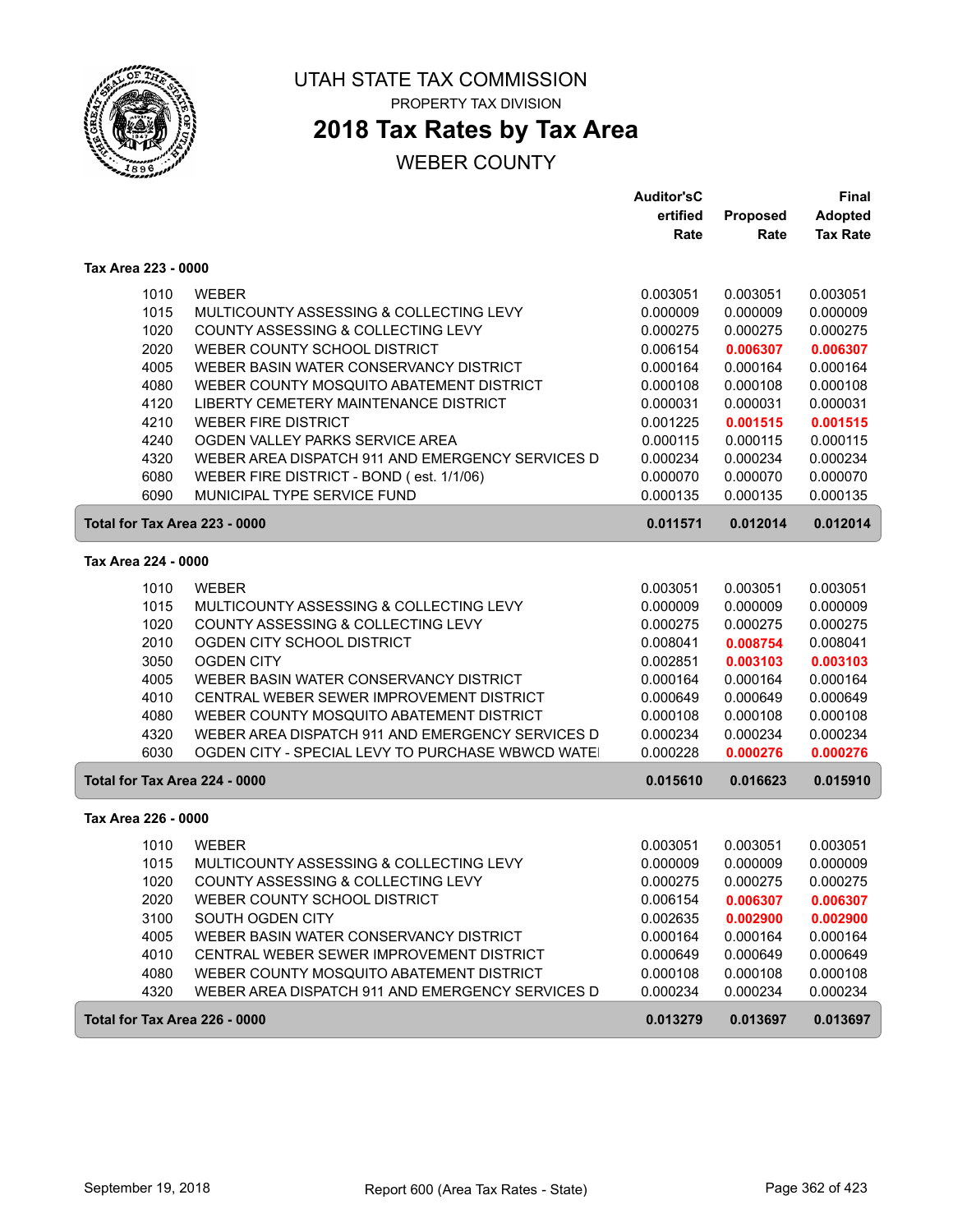

# **2018 Tax Rates by Tax Area**

|                               |                                                   | <b>Auditor'sC</b> |          | Final           |
|-------------------------------|---------------------------------------------------|-------------------|----------|-----------------|
|                               |                                                   | ertified          | Proposed | Adopted         |
|                               |                                                   | Rate              | Rate     | <b>Tax Rate</b> |
| Tax Area 227 - 0000           |                                                   |                   |          |                 |
| 1010                          | <b>WEBER</b>                                      | 0.003051          | 0.003051 | 0.003051        |
| 1015                          | MULTICOUNTY ASSESSING & COLLECTING LEVY           | 0.000009          | 0.000009 | 0.000009        |
| 1020                          | COUNTY ASSESSING & COLLECTING LEVY                | 0.000275          | 0.000275 | 0.000275        |
| 2020                          | WEBER COUNTY SCHOOL DISTRICT                      | 0.006154          | 0.006307 | 0.006307        |
| 4005                          | WEBER BASIN WATER CONSERVANCY DISTRICT            | 0.000164          | 0.000164 | 0.000164        |
| 4080                          | WEBER COUNTY MOSQUITO ABATEMENT DISTRICT          | 0.000108          | 0.000108 | 0.000108        |
| 4090                          | EDEN CEMETERY MAINTENANCE DISTRICT                | 0.000059          | 0.000059 | 0.000059        |
| 4135                          | POWDER MOUNTAIN WATER AND SEWER IMPROVEMENT DI    | 0.000288          | 0.000288 | 0.000288        |
| 4210                          | <b>WEBER FIRE DISTRICT</b>                        | 0.001225          | 0.001515 | 0.001515        |
| 4240                          | OGDEN VALLEY PARKS SERVICE AREA                   | 0.000115          | 0.000115 | 0.000115        |
| 4320                          | WEBER AREA DISPATCH 911 AND EMERGENCY SERVICES D  | 0.000234          | 0.000234 | 0.000234        |
| 6080                          | WEBER FIRE DISTRICT - BOND (est. 1/1/06)          | 0.000070          | 0.000070 | 0.000070        |
| 6090                          | MUNICIPAL TYPE SERVICE FUND                       | 0.000135          | 0.000135 | 0.000135        |
| Total for Tax Area 227 - 0000 |                                                   | 0.011887          | 0.012330 | 0.012330        |
| Tax Area 231 - 0000           |                                                   |                   |          |                 |
| 1010                          | <b>WEBER</b>                                      | 0.003051          | 0.003051 | 0.003051        |
| 1015                          | MULTICOUNTY ASSESSING & COLLECTING LEVY           | 0.000009          | 0.000009 | 0.000009        |
| 1020                          | COUNTY ASSESSING & COLLECTING LEVY                | 0.000275          | 0.000275 | 0.000275        |
| 2020                          | WEBER COUNTY SCHOOL DISTRICT                      | 0.006154          | 0.006307 | 0.006307        |
| 4005                          | WEBER BASIN WATER CONSERVANCY DISTRICT            | 0.000164          | 0.000164 | 0.000164        |
| 4080                          | WEBER COUNTY MOSQUITO ABATEMENT DISTRICT          | 0.000108          | 0.000108 | 0.000108        |
| 4210                          | <b>WEBER FIRE DISTRICT</b>                        | 0.001225          | 0.001515 | 0.001515        |
| 4240                          | OGDEN VALLEY PARKS SERVICE AREA                   | 0.000115          | 0.000115 | 0.000115        |
| 4320                          | WEBER AREA DISPATCH 911 AND EMERGENCY SERVICES D  | 0.000234          | 0.000234 | 0.000234        |
| 6080                          | WEBER FIRE DISTRICT - BOND (est. 1/1/06)          | 0.000070          | 0.000070 | 0.000070        |
| 6090                          | MUNICIPAL TYPE SERVICE FUND                       | 0.000135          | 0.000135 | 0.000135        |
| Total for Tax Area 231 - 0000 |                                                   | 0.011540          | 0.011983 | 0.011983        |
| Tax Area 236 - 0000           |                                                   |                   |          |                 |
| 1010                          | <b>WEBER</b>                                      | 0.003051          | 0.003051 | 0.003051        |
| 1015                          | MULTICOUNTY ASSESSING & COLLECTING LEVY           | 0.000009          | 0.000009 | 0.000009        |
| 1020                          | COUNTY ASSESSING & COLLECTING LEVY                | 0.000275          | 0.000275 | 0.000275        |
| 2010                          | OGDEN CITY SCHOOL DISTRICT                        | 0.008041          | 0.008754 | 0.008041        |
| 3050                          | <b>OGDEN CITY</b>                                 | 0.002851          | 0.003103 | 0.003103        |
| 4005                          | WEBER BASIN WATER CONSERVANCY DISTRICT            | 0.000164          | 0.000164 | 0.000164        |
| 4010                          | CENTRAL WEBER SEWER IMPROVEMENT DISTRICT          | 0.000649          | 0.000649 | 0.000649        |
| 4080                          | WEBER COUNTY MOSQUITO ABATEMENT DISTRICT          | 0.000108          | 0.000108 | 0.000108        |
| 4320                          | WEBER AREA DISPATCH 911 AND EMERGENCY SERVICES D  | 0.000234          | 0.000234 | 0.000234        |
| 6030                          | OGDEN CITY - SPECIAL LEVY TO PURCHASE WBWCD WATEI | 0.000228          | 0.000276 | 0.000276        |
| Total for Tax Area 236 - 0000 |                                                   | 0.015610          | 0.016623 | 0.015910        |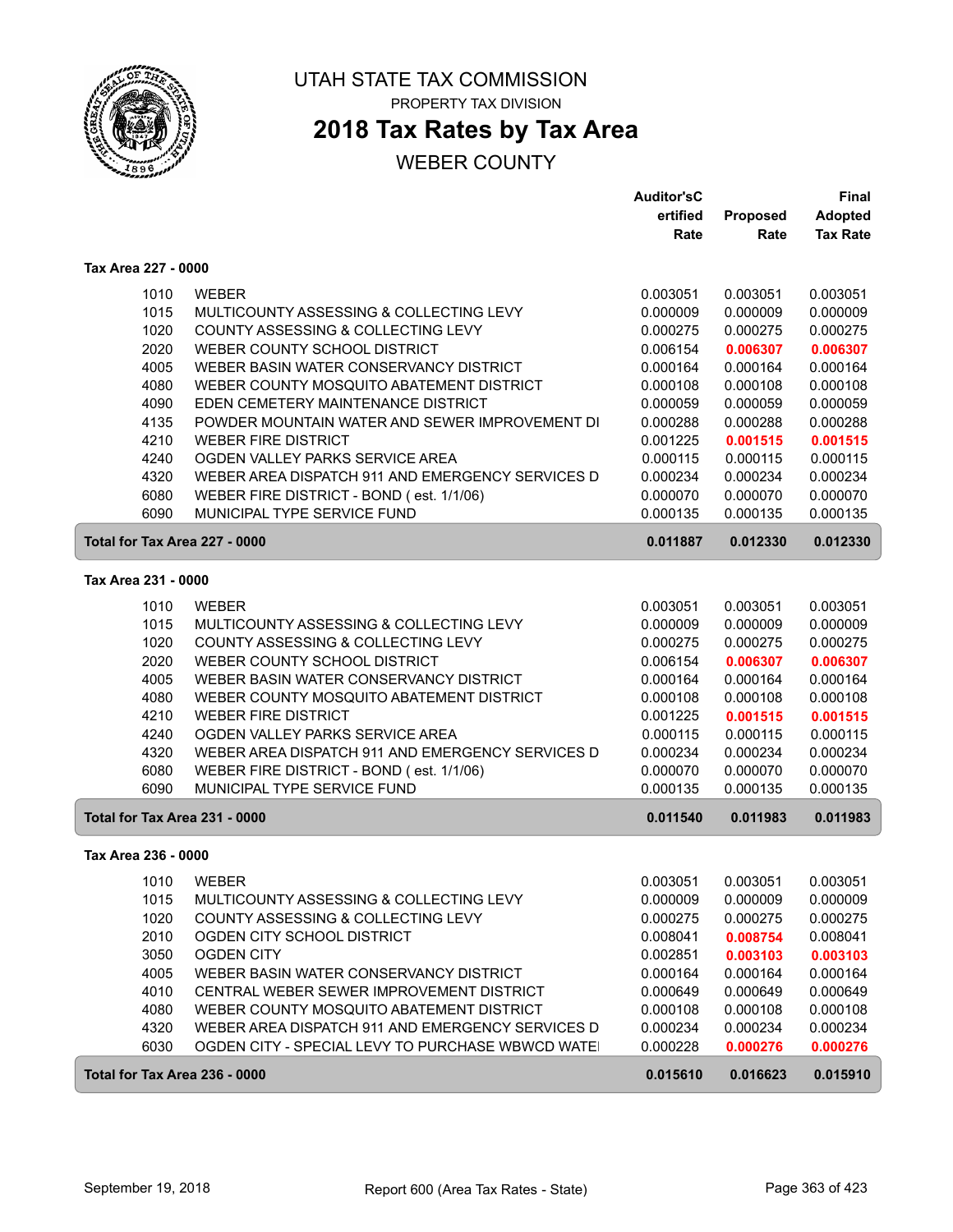

**2018 Tax Rates by Tax Area**

|                               |                                                                                          | <b>Auditor'sC</b><br>ertified<br>Rate | Proposed<br>Rate     | <b>Final</b><br><b>Adopted</b><br><b>Tax Rate</b> |
|-------------------------------|------------------------------------------------------------------------------------------|---------------------------------------|----------------------|---------------------------------------------------|
| Tax Area 237 - 0000           |                                                                                          |                                       |                      |                                                   |
| 1010                          | <b>WEBER</b>                                                                             | 0.003051                              | 0.003051             | 0.003051                                          |
| 1015                          | MULTICOUNTY ASSESSING & COLLECTING LEVY                                                  | 0.000009                              | 0.000009             | 0.000009                                          |
| 1020                          | COUNTY ASSESSING & COLLECTING LEVY                                                       | 0.000275                              | 0.000275             | 0.000275                                          |
| 2010                          | OGDEN CITY SCHOOL DISTRICT                                                               | 0.008041                              | 0.008754             | 0.008041                                          |
| 3050                          | <b>OGDEN CITY</b>                                                                        | 0.002851                              | 0.003103             | 0.003103                                          |
| 4005                          | WEBER BASIN WATER CONSERVANCY DISTRICT                                                   | 0.000164                              | 0.000164             | 0.000164                                          |
| 4010<br>4080                  | CENTRAL WEBER SEWER IMPROVEMENT DISTRICT<br>WEBER COUNTY MOSQUITO ABATEMENT DISTRICT     | 0.000649<br>0.000108                  | 0.000649<br>0.000108 | 0.000649<br>0.000108                              |
| 4320                          | WEBER AREA DISPATCH 911 AND EMERGENCY SERVICES D                                         | 0.000234                              | 0.000234             | 0.000234                                          |
| 6030                          | OGDEN CITY - SPECIAL LEVY TO PURCHASE WBWCD WATE                                         | 0.000228                              | 0.000276             | 0.000276                                          |
| Total for Tax Area 237 - 0000 |                                                                                          | 0.015610                              | 0.016623             | 0.015910                                          |
| Tax Area 238 - 0000           |                                                                                          |                                       |                      |                                                   |
| 1010                          | WEBER                                                                                    | 0.003051                              | 0.003051             | 0.003051                                          |
| 1015                          | MULTICOUNTY ASSESSING & COLLECTING LEVY                                                  | 0.000009                              | 0.000009             | 0.000009                                          |
| 1020                          | COUNTY ASSESSING & COLLECTING LEVY                                                       | 0.000275                              | 0.000275             | 0.000275                                          |
| 2010                          | OGDEN CITY SCHOOL DISTRICT                                                               | 0.008041                              | 0.008754             | 0.008041                                          |
| 3050                          | <b>OGDEN CITY</b>                                                                        | 0.002851                              | 0.003103             | 0.003103                                          |
| 4005                          | WEBER BASIN WATER CONSERVANCY DISTRICT                                                   | 0.000164                              | 0.000164             | 0.000164                                          |
| 4010                          | CENTRAL WEBER SEWER IMPROVEMENT DISTRICT                                                 | 0.000649                              | 0.000649             | 0.000649                                          |
| 4080                          | WEBER COUNTY MOSQUITO ABATEMENT DISTRICT                                                 | 0.000108                              | 0.000108             | 0.000108                                          |
| 4320                          | WEBER AREA DISPATCH 911 AND EMERGENCY SERVICES D                                         | 0.000234                              | 0.000234             | 0.000234                                          |
| 6030                          | OGDEN CITY - SPECIAL LEVY TO PURCHASE WBWCD WATE                                         | 0.000228                              | 0.000276             | 0.000276                                          |
| Total for Tax Area 238 - 0000 |                                                                                          | 0.015610                              | 0.016623             | 0.015910                                          |
| Tax Area 239 - 0000           |                                                                                          |                                       |                      |                                                   |
| 1010                          | <b>WEBER</b>                                                                             | 0.003051                              | 0.003051             | 0.003051                                          |
| 1015                          | MULTICOUNTY ASSESSING & COLLECTING LEVY                                                  | 0.000009                              | 0.000009             | 0.000009                                          |
| 1020                          | COUNTY ASSESSING & COLLECTING LEVY                                                       | 0.000275                              | 0.000275             | 0.000275                                          |
| 2020                          | WEBER COUNTY SCHOOL DISTRICT                                                             | 0.006154                              | 0.006307             | 0.006307                                          |
| 3130                          | <b>WEST HAVEN CITY</b>                                                                   | 0.000000                              | 0.000791             | 0.000000                                          |
| 4005                          | WEBER BASIN WATER CONSERVANCY DISTRICT                                                   | 0.000164                              | 0.000164             | 0.000164                                          |
| 4010<br>4070                  | CENTRAL WEBER SEWER IMPROVEMENT DISTRICT<br><b>BONA VISTA WATER IMPROVEMENT DISTRICT</b> | 0.000649<br>0.000237                  | 0.000649<br>0.000237 | 0.000649<br>0.000237                              |
| 4080                          | WEBER COUNTY MOSQUITO ABATEMENT DISTRICT                                                 | 0.000108                              | 0.000108             | 0.000108                                          |
| 4210                          | <b>WEBER FIRE DISTRICT</b>                                                               | 0.001225                              | 0.001515             | 0.001515                                          |
| 4320                          | WEBER AREA DISPATCH 911 AND EMERGENCY SERVICES D                                         | 0.000234                              | 0.000234             | 0.000234                                          |
| 6080                          | WEBER FIRE DISTRICT - BOND (est. 1/1/06)                                                 | 0.000070                              | 0.000070             | 0.000070                                          |
| Total for Tax Area 239 - 0000 |                                                                                          | 0.012176                              | 0.013410             | 0.012619                                          |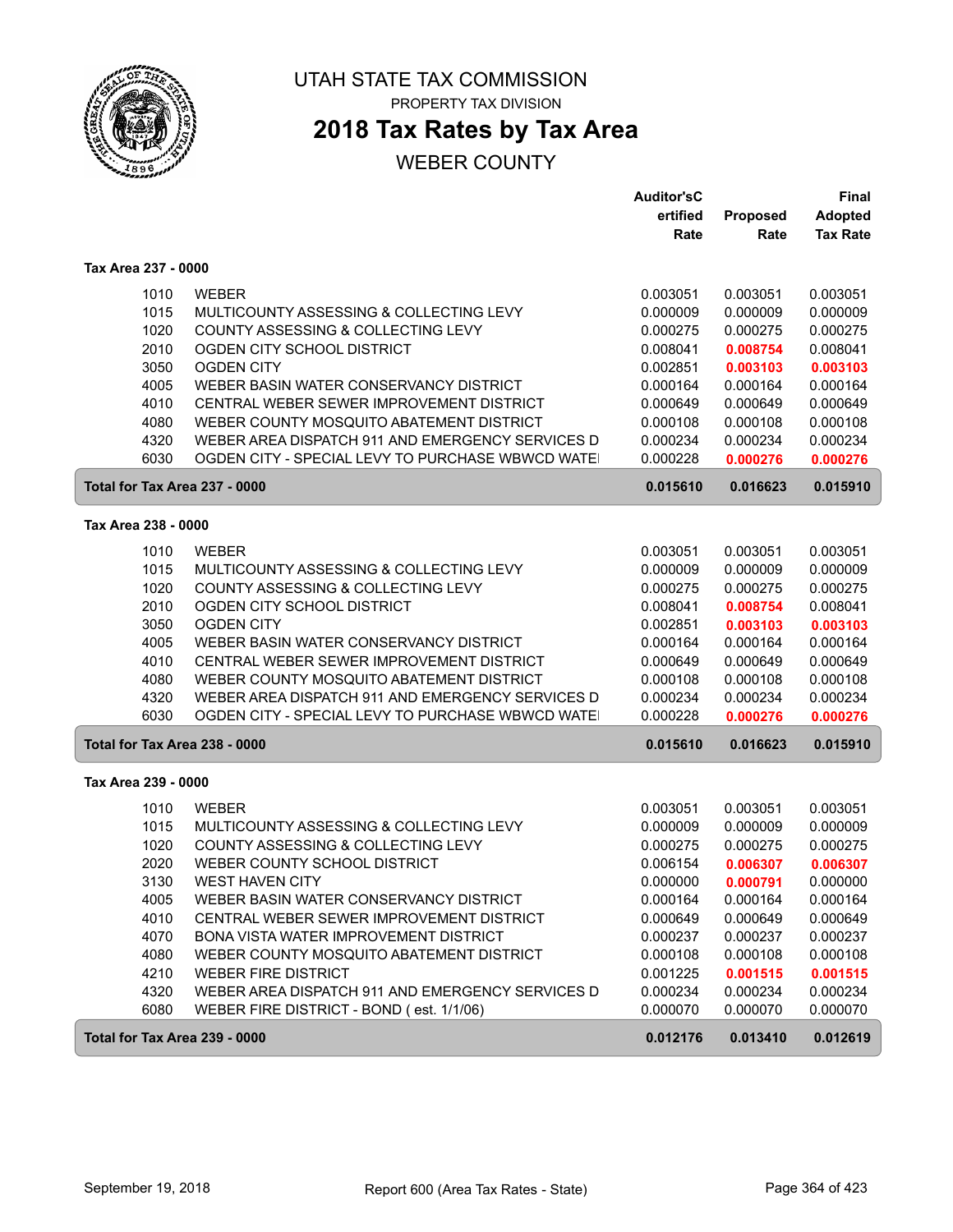

# **2018 Tax Rates by Tax Area**

|                               |                                                   | <b>Auditor'sC</b> |          | <b>Final</b>    |
|-------------------------------|---------------------------------------------------|-------------------|----------|-----------------|
|                               |                                                   | ertified          | Proposed | <b>Adopted</b>  |
|                               |                                                   | Rate              | Rate     | <b>Tax Rate</b> |
| Tax Area 242 - 0000           |                                                   |                   |          |                 |
| 1010                          | <b>WEBER</b>                                      | 0.003051          | 0.003051 | 0.003051        |
| 1015                          | MULTICOUNTY ASSESSING & COLLECTING LEVY           | 0.000009          | 0.000009 | 0.000009        |
| 1020                          | COUNTY ASSESSING & COLLECTING LEVY                | 0.000275          | 0.000275 | 0.000275        |
| 2020                          | WEBER COUNTY SCHOOL DISTRICT                      | 0.006154          | 0.006307 | 0.006307        |
| 3090                          | <b>ROY CITY</b>                                   | 0.002358          | 0.002358 | 0.002358        |
| 4005                          | WEBER BASIN WATER CONSERVANCY DISTRICT            | 0.000164          | 0.000164 | 0.000164        |
| 4015                          | NORTH DAVIS SEWER DISTRICT                        | 0.000869          | 0.000869 | 0.000869        |
| 4070                          | <b>BONA VISTA WATER IMPROVEMENT DISTRICT</b>      | 0.000237          | 0.000237 | 0.000237        |
| 4080                          | WEBER COUNTY MOSQUITO ABATEMENT DISTRICT          | 0.000108          | 0.000108 | 0.000108        |
| 4130                          | ROY WATER CONSERVANCY DISTRICT                    | 0.000075          | 0.000075 | 0.000075        |
| 4320                          | WEBER AREA DISPATCH 911 AND EMERGENCY SERVICES D  | 0.000234          | 0.000234 | 0.000234        |
| Total for Tax Area 242 - 0000 |                                                   | 0.013534          | 0.013687 | 0.013687        |
| Tax Area 243 - 0000           |                                                   |                   |          |                 |
| 1010                          | <b>WEBER</b>                                      | 0.003051          | 0.003051 | 0.003051        |
| 1015                          | MULTICOUNTY ASSESSING & COLLECTING LEVY           | 0.000009          | 0.000009 | 0.000009        |
| 1020                          | COUNTY ASSESSING & COLLECTING LEVY                | 0.000275          | 0.000275 | 0.000275        |
| 2020                          | WEBER COUNTY SCHOOL DISTRICT                      | 0.006154          | 0.006307 | 0.006307        |
| 3090                          | <b>ROY CITY</b>                                   | 0.002358          | 0.002358 | 0.002358        |
| 4005                          | WEBER BASIN WATER CONSERVANCY DISTRICT            | 0.000164          | 0.000164 | 0.000164        |
| 4015                          | NORTH DAVIS SEWER DISTRICT                        | 0.000869          | 0.000869 | 0.000869        |
| 4070                          | BONA VISTA WATER IMPROVEMENT DISTRICT             | 0.000237          | 0.000237 | 0.000237        |
| 4080                          | WEBER COUNTY MOSQUITO ABATEMENT DISTRICT          | 0.000108          | 0.000108 | 0.000108        |
| 4320                          | WEBER AREA DISPATCH 911 AND EMERGENCY SERVICES D  | 0.000234          | 0.000234 | 0.000234        |
| Total for Tax Area 243 - 0000 |                                                   | 0.013459          | 0.013612 | 0.013612        |
| Tax Area 246 - 0000           |                                                   |                   |          |                 |
| 1010                          | <b>WEBER</b>                                      | 0.003051          | 0.003051 | 0.003051        |
| 1015                          | MULTICOUNTY ASSESSING & COLLECTING LEVY           | 0.000009          | 0.000009 | 0.000009        |
| 1020                          | COUNTY ASSESSING & COLLECTING LEVY                | 0.000275          | 0.000275 | 0.000275        |
| 2010                          | OGDEN CITY SCHOOL DISTRICT                        | 0.008041          | 0.008754 | 0.008041        |
| 3050                          | <b>OGDEN CITY</b>                                 | 0.002851          | 0.003103 | 0.003103        |
| 4005                          | WEBER BASIN WATER CONSERVANCY DISTRICT            | 0.000164          | 0.000164 | 0.000164        |
| 4010                          | CENTRAL WEBER SEWER IMPROVEMENT DISTRICT          | 0.000649          | 0.000649 | 0.000649        |
| 4080                          | WEBER COUNTY MOSQUITO ABATEMENT DISTRICT          | 0.000108          | 0.000108 | 0.000108        |
| 4320                          | WEBER AREA DISPATCH 911 AND EMERGENCY SERVICES D  | 0.000234          | 0.000234 | 0.000234        |
| 6030                          | OGDEN CITY - SPECIAL LEVY TO PURCHASE WBWCD WATE! | 0.000228          | 0.000276 | 0.000276        |
| Total for Tax Area 246 - 0000 |                                                   | 0.015610          | 0.016623 | 0.015910        |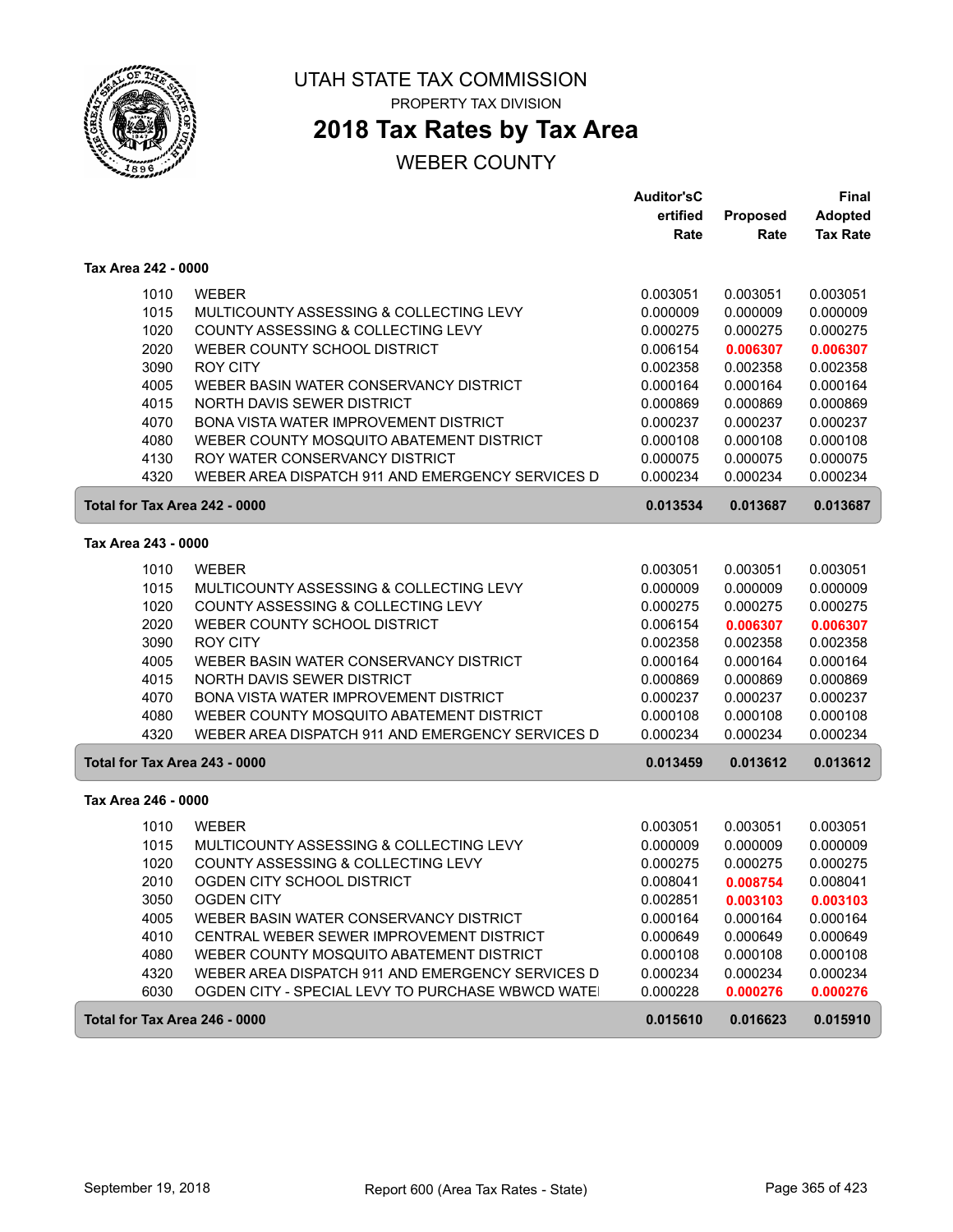

**2018 Tax Rates by Tax Area**

|                               |                                                  | <b>Auditor'sC</b> |          | Final           |
|-------------------------------|--------------------------------------------------|-------------------|----------|-----------------|
|                               |                                                  | ertified          | Proposed | <b>Adopted</b>  |
|                               |                                                  | Rate              | Rate     | <b>Tax Rate</b> |
| Tax Area 251 - 0000           |                                                  |                   |          |                 |
| 1010                          | <b>WEBER</b>                                     | 0.003051          | 0.003051 | 0.003051        |
| 1015                          | MULTICOUNTY ASSESSING & COLLECTING LEVY          | 0.000009          | 0.000009 | 0.000009        |
| 1020                          | COUNTY ASSESSING & COLLECTING LEVY               | 0.000275          | 0.000275 | 0.000275        |
| 2010                          | OGDEN CITY SCHOOL DISTRICT                       | 0.008041          | 0.008754 | 0.008041        |
| 3050                          | <b>OGDEN CITY</b>                                | 0.002851          | 0.003103 | 0.003103        |
| 4005                          | WEBER BASIN WATER CONSERVANCY DISTRICT           | 0.000164          | 0.000164 | 0.000164        |
| 4010                          | CENTRAL WEBER SEWER IMPROVEMENT DISTRICT         | 0.000649          | 0.000649 | 0.000649        |
| 4080                          | WEBER COUNTY MOSQUITO ABATEMENT DISTRICT         | 0.000108          | 0.000108 | 0.000108        |
| 4320                          | WEBER AREA DISPATCH 911 AND EMERGENCY SERVICES D | 0.000234          | 0.000234 | 0.000234        |
| 6030                          | OGDEN CITY - SPECIAL LEVY TO PURCHASE WBWCD WATE | 0.000228          | 0.000276 | 0.000276        |
| Total for Tax Area 251 - 0000 |                                                  | 0.015610          | 0.016623 | 0.015910        |
| Tax Area 252 - 0000           |                                                  |                   |          |                 |
| 1010                          | <b>WEBER</b>                                     | 0.003051          | 0.003051 | 0.003051        |
| 1015                          | MULTICOUNTY ASSESSING & COLLECTING LEVY          | 0.000009          | 0.000009 | 0.000009        |
| 1020                          | COUNTY ASSESSING & COLLECTING LEVY               | 0.000275          | 0.000275 | 0.000275        |
| 2010                          | OGDEN CITY SCHOOL DISTRICT                       | 0.008041          | 0.008754 | 0.008041        |
| 3050                          | <b>OGDEN CITY</b>                                | 0.002851          | 0.003103 | 0.003103        |
| 4005                          | WEBER BASIN WATER CONSERVANCY DISTRICT           | 0.000164          | 0.000164 | 0.000164        |
| 4010                          | CENTRAL WEBER SEWER IMPROVEMENT DISTRICT         | 0.000649          | 0.000649 | 0.000649        |
| 4080                          | WEBER COUNTY MOSQUITO ABATEMENT DISTRICT         | 0.000108          | 0.000108 | 0.000108        |
| 4320                          | WEBER AREA DISPATCH 911 AND EMERGENCY SERVICES D | 0.000234          | 0.000234 | 0.000234        |
| 6030                          | OGDEN CITY - SPECIAL LEVY TO PURCHASE WBWCD WATE | 0.000228          | 0.000276 | 0.000276        |
| Total for Tax Area 252 - 0000 |                                                  | 0.015610          | 0.016623 | 0.015910        |
| Tax Area 253 - 0000           |                                                  |                   |          |                 |
| 1010                          | <b>WEBER</b>                                     | 0.003051          | 0.003051 | 0.003051        |
| 1015                          | MULTICOUNTY ASSESSING & COLLECTING LEVY          | 0.000009          | 0.000009 | 0.000009        |
| 1020                          | COUNTY ASSESSING & COLLECTING LEVY               | 0.000275          | 0.000275 | 0.000275        |
| 2020                          | WEBER COUNTY SCHOOL DISTRICT                     | 0.006154          | 0.006307 | 0.006307        |
| 3120                          | <b>WASHINGTON TERRACE CITY</b>                   | 0.002549          | 0.002549 | 0.002549        |
| 4005                          | WEBER BASIN WATER CONSERVANCY DISTRICT           | 0.000164          | 0.000164 | 0.000164        |
| 4010                          | CENTRAL WEBER SEWER IMPROVEMENT DISTRICT         | 0.000649          | 0.000649 | 0.000649        |
| 4080                          | WEBER COUNTY MOSQUITO ABATEMENT DISTRICT         | 0.000108          | 0.000108 | 0.000108        |
| 4320                          | WEBER AREA DISPATCH 911 AND EMERGENCY SERVICES D | 0.000234          | 0.000234 | 0.000234        |
| Total for Tax Area 253 - 0000 |                                                  | 0.013193          | 0.013346 | 0.013346        |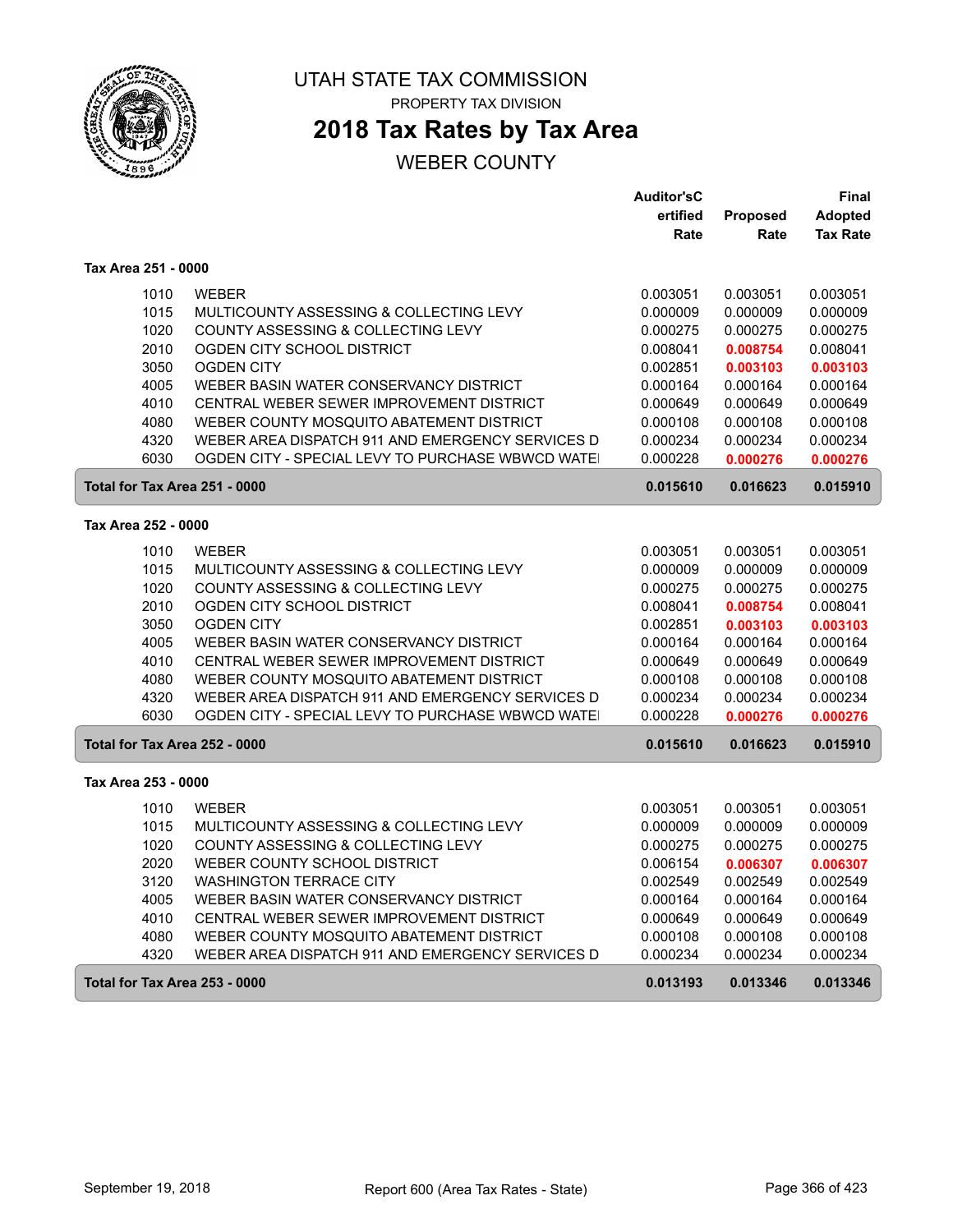

# **2018 Tax Rates by Tax Area**

|                                      |                                                  | <b>Auditor'sC</b> |                 | Final           |
|--------------------------------------|--------------------------------------------------|-------------------|-----------------|-----------------|
|                                      |                                                  | ertified          | <b>Proposed</b> | <b>Adopted</b>  |
|                                      |                                                  | Rate              | Rate            | <b>Tax Rate</b> |
| Tax Area 254 - 0000                  |                                                  |                   |                 |                 |
| 1010                                 | <b>WEBER</b>                                     | 0.003051          | 0.003051        | 0.003051        |
| 1015                                 | MULTICOUNTY ASSESSING & COLLECTING LEVY          | 0.000009          | 0.000009        | 0.000009        |
| 1020                                 | COUNTY ASSESSING & COLLECTING LEVY               | 0.000275          | 0.000275        | 0.000275        |
| 2020                                 | WEBER COUNTY SCHOOL DISTRICT                     | 0.006154          | 0.006307        | 0.006307        |
| 3090                                 | <b>ROY CITY</b>                                  | 0.002358          | 0.002358        | 0.002358        |
| 4005                                 | WEBER BASIN WATER CONSERVANCY DISTRICT           | 0.000164          | 0.000164        | 0.000164        |
| 4015                                 | NORTH DAVIS SEWER DISTRICT                       | 0.000869          | 0.000869        | 0.000869        |
| 4080                                 | WEBER COUNTY MOSQUITO ABATEMENT DISTRICT         | 0.000108          | 0.000108        | 0.000108        |
| 4130                                 | ROY WATER CONSERVANCY DISTRICT                   | 0.000075          | 0.000075        | 0.000075        |
| 4320                                 | WEBER AREA DISPATCH 911 AND EMERGENCY SERVICES D | 0.000234          | 0.000234        | 0.000234        |
| Total for Tax Area 254 - 0000        |                                                  | 0.013297          | 0.013450        | 0.013450        |
| Tax Area 255 - 0000                  |                                                  |                   |                 |                 |
| 1010                                 | <b>WEBER</b>                                     | 0.003051          | 0.003051        | 0.003051        |
| 1015                                 | MULTICOUNTY ASSESSING & COLLECTING LEVY          | 0.000009          | 0.000009        | 0.000009        |
| 1020                                 | COUNTY ASSESSING & COLLECTING LEVY               | 0.000275          | 0.000275        | 0.000275        |
| 2020                                 | WEBER COUNTY SCHOOL DISTRICT                     | 0.006154          | 0.006307        | 0.006307        |
| 3120                                 | <b>WASHINGTON TERRACE CITY</b>                   | 0.002549          | 0.002549        | 0.002549        |
| 4005                                 | WEBER BASIN WATER CONSERVANCY DISTRICT           | 0.000164          | 0.000164        | 0.000164        |
| 4010                                 | CENTRAL WEBER SEWER IMPROVEMENT DISTRICT         | 0.000649          | 0.000649        | 0.000649        |
| 4080                                 | WEBER COUNTY MOSQUITO ABATEMENT DISTRICT         | 0.000108          | 0.000108        | 0.000108        |
| 4320                                 | WEBER AREA DISPATCH 911 AND EMERGENCY SERVICES D | 0.000234          | 0.000234        | 0.000234        |
| Total for Tax Area 255 - 0000        |                                                  | 0.013193          | 0.013346        | 0.013346        |
| Tax Area 265 - 0000                  |                                                  |                   |                 |                 |
| 1010                                 | <b>WEBER</b>                                     | 0.003051          | 0.003051        | 0.003051        |
| 1015                                 | MULTICOUNTY ASSESSING & COLLECTING LEVY          | 0.000009          | 0.000009        | 0.000009        |
| 1020                                 | COUNTY ASSESSING & COLLECTING LEVY               | 0.000275          | 0.000275        | 0.000275        |
| 2010                                 | OGDEN CITY SCHOOL DISTRICT                       | 0.008041          | 0.008754        | 0.008041        |
| 3050                                 | <b>OGDEN CITY</b>                                | 0.002851          | 0.003103        | 0.003103        |
| 4005                                 | WEBER BASIN WATER CONSERVANCY DISTRICT           | 0.000164          | 0.000164        | 0.000164        |
| 4010                                 | CENTRAL WEBER SEWER IMPROVEMENT DISTRICT         | 0.000649          | 0.000649        | 0.000649        |
| 4080                                 | WEBER COUNTY MOSQUITO ABATEMENT DISTRICT         | 0.000108          | 0.000108        | 0.000108        |
| 4320                                 | WEBER AREA DISPATCH 911 AND EMERGENCY SERVICES D | 0.000234          | 0.000234        | 0.000234        |
| 6030                                 | OGDEN CITY - SPECIAL LEVY TO PURCHASE WBWCD WATE | 0.000228          | 0.000276        | 0.000276        |
| <b>Total for Tax Area 265 - 0000</b> |                                                  | 0.015610          | 0.016623        | 0.015910        |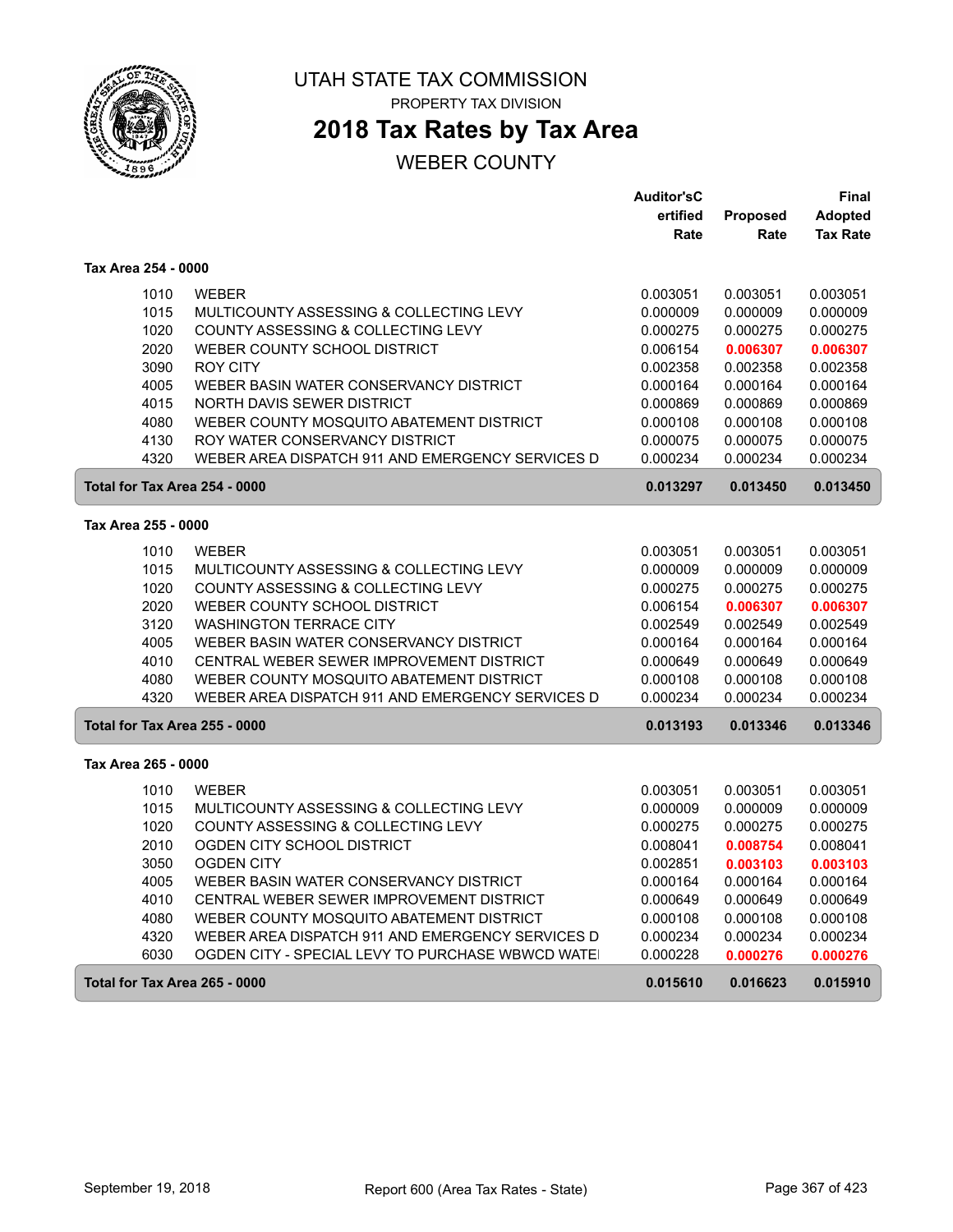

**2018 Tax Rates by Tax Area**

|                               |                                                  | <b>Auditor'sC</b> |          | Final           |
|-------------------------------|--------------------------------------------------|-------------------|----------|-----------------|
|                               |                                                  | ertified          | Proposed | <b>Adopted</b>  |
|                               |                                                  | Rate              | Rate     | <b>Tax Rate</b> |
| Tax Area 266 - 0000           |                                                  |                   |          |                 |
| 1010                          | <b>WEBER</b>                                     | 0.003051          | 0.003051 | 0.003051        |
| 1015                          | MULTICOUNTY ASSESSING & COLLECTING LEVY          | 0.000009          | 0.000009 | 0.000009        |
| 1020                          | COUNTY ASSESSING & COLLECTING LEVY               | 0.000275          | 0.000275 | 0.000275        |
| 2010                          | OGDEN CITY SCHOOL DISTRICT                       | 0.008041          | 0.008754 | 0.008041        |
| 3050                          | <b>OGDEN CITY</b>                                | 0.002851          | 0.003103 | 0.003103        |
| 4005                          | WEBER BASIN WATER CONSERVANCY DISTRICT           | 0.000164          | 0.000164 | 0.000164        |
| 4015                          | NORTH DAVIS SEWER DISTRICT                       | 0.000869          | 0.000869 | 0.000869        |
| 4080                          | WEBER COUNTY MOSQUITO ABATEMENT DISTRICT         | 0.000108          | 0.000108 | 0.000108        |
| 4320                          | WEBER AREA DISPATCH 911 AND EMERGENCY SERVICES D | 0.000234          | 0.000234 | 0.000234        |
| 6030                          | OGDEN CITY - SPECIAL LEVY TO PURCHASE WBWCD WATE | 0.000228          | 0.000276 | 0.000276        |
| Total for Tax Area 266 - 0000 |                                                  | 0.015830          | 0.016843 | 0.016130        |
| Tax Area 268 - 0000           |                                                  |                   |          |                 |
| 1010                          | <b>WEBER</b>                                     | 0.003051          | 0.003051 | 0.003051        |
| 1015                          | MULTICOUNTY ASSESSING & COLLECTING LEVY          | 0.000009          | 0.000009 | 0.000009        |
| 1020                          | COUNTY ASSESSING & COLLECTING LEVY               | 0.000275          | 0.000275 | 0.000275        |
| 2020                          | WEBER COUNTY SCHOOL DISTRICT                     | 0.006154          | 0.006307 | 0.006307        |
| 3010                          | <b>FARR WEST CITY</b>                            | 0.000542          | 0.000542 | 0.000542        |
| 4005                          | WEBER BASIN WATER CONSERVANCY DISTRICT           | 0.000164          | 0.000164 | 0.000164        |
| 4010                          | CENTRAL WEBER SEWER IMPROVEMENT DISTRICT         | 0.000649          | 0.000649 | 0.000649        |
| 4070                          | BONA VISTA WATER IMPROVEMENT DISTRICT            | 0.000237          | 0.000237 | 0.000237        |
| 4080                          | WEBER COUNTY MOSQUITO ABATEMENT DISTRICT         | 0.000108          | 0.000108 | 0.000108        |
| 4210                          | <b>WEBER FIRE DISTRICT</b>                       | 0.001225          | 0.001515 | 0.001515        |
| 4320                          | WEBER AREA DISPATCH 911 AND EMERGENCY SERVICES D | 0.000234          | 0.000234 | 0.000234        |
| 6080                          | WEBER FIRE DISTRICT - BOND (est. 1/1/06)         | 0.000070          | 0.000070 | 0.000070        |
| Total for Tax Area 268 - 0000 |                                                  | 0.012718          | 0.013161 | 0.013161        |
| Tax Area 272 - 0000           |                                                  |                   |          |                 |
| 1010                          | <b>WEBER</b>                                     | 0.003051          | 0.003051 | 0.003051        |
| 1015                          | MULTICOUNTY ASSESSING & COLLECTING LEVY          | 0.000009          | 0.000009 | 0.000009        |
| 1020                          | COUNTY ASSESSING & COLLECTING LEVY               | 0.000275          | 0.000275 | 0.000275        |
| 2020                          | WEBER COUNTY SCHOOL DISTRICT                     | 0.006154          | 0.006307 | 0.006307        |
| 3090                          | <b>ROY CITY</b>                                  | 0.002358          | 0.002358 | 0.002358        |
| 4005                          | WEBER BASIN WATER CONSERVANCY DISTRICT           | 0.000164          | 0.000164 | 0.000164        |
| 4015                          | NORTH DAVIS SEWER DISTRICT                       | 0.000869          | 0.000869 | 0.000869        |
| 4080                          | WEBER COUNTY MOSQUITO ABATEMENT DISTRICT         | 0.000108          | 0.000108 | 0.000108        |
| 4130                          | ROY WATER CONSERVANCY DISTRICT                   | 0.000075          | 0.000075 | 0.000075        |
| 4320                          | WEBER AREA DISPATCH 911 AND EMERGENCY SERVICES D | 0.000234          | 0.000234 | 0.000234        |
| Total for Tax Area 272 - 0000 |                                                  | 0.013297          | 0.013450 | 0.013450        |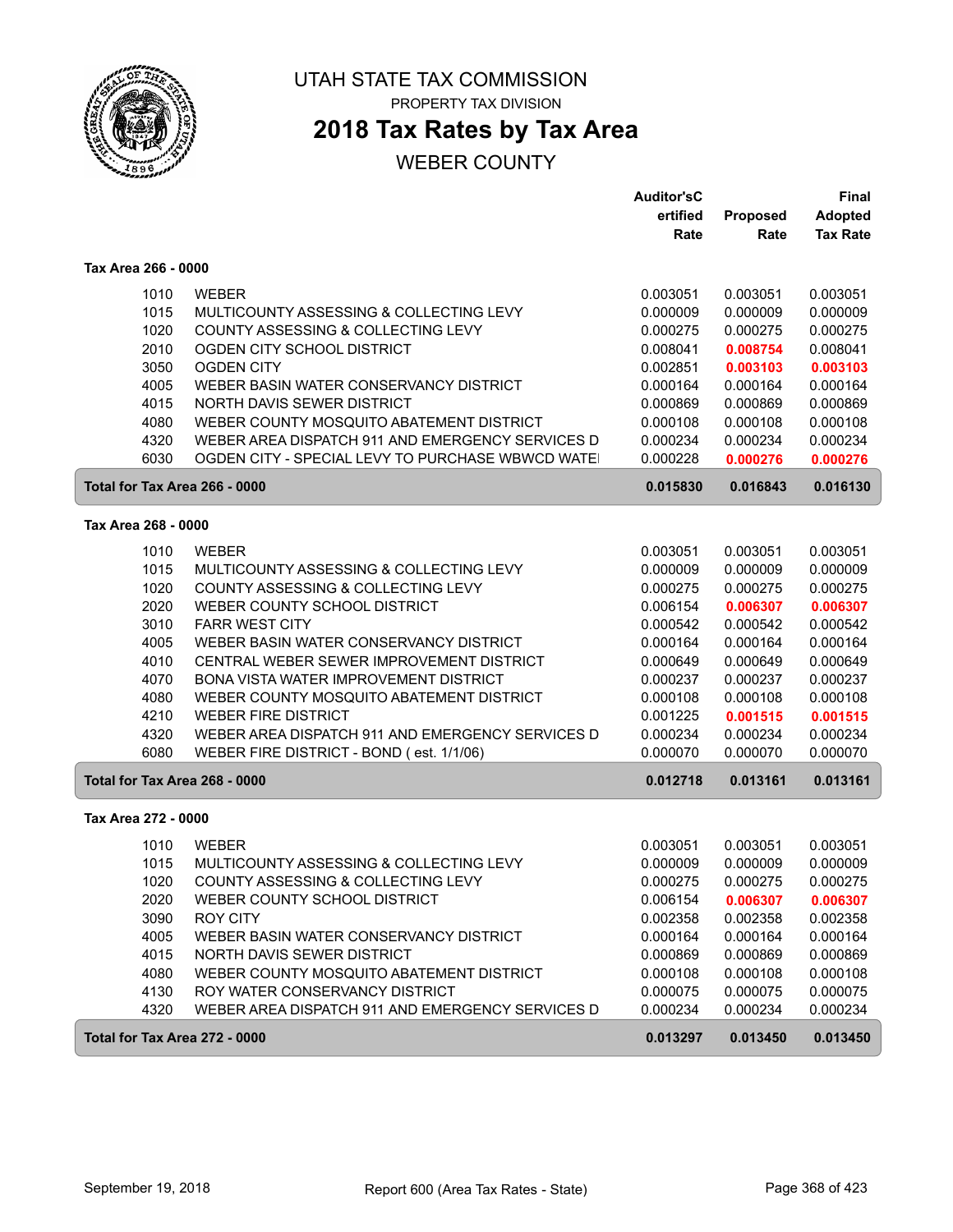

## **2018 Tax Rates by Tax Area**

|                               |                                                  | <b>Auditor'sC</b> |                 | Final           |
|-------------------------------|--------------------------------------------------|-------------------|-----------------|-----------------|
|                               |                                                  | ertified          | <b>Proposed</b> | <b>Adopted</b>  |
|                               |                                                  | Rate              | Rate            | <b>Tax Rate</b> |
| Tax Area 273 - 0000           |                                                  |                   |                 |                 |
| 1010                          | <b>WEBER</b>                                     | 0.003051          | 0.003051        | 0.003051        |
| 1015                          | MULTICOUNTY ASSESSING & COLLECTING LEVY          | 0.000009          | 0.000009        | 0.000009        |
| 1020                          | COUNTY ASSESSING & COLLECTING LEVY               | 0.000275          | 0.000275        | 0.000275        |
| 2020                          | WEBER COUNTY SCHOOL DISTRICT                     | 0.006154          | 0.006307        | 0.006307        |
| 3040                          | NORTH OGDEN CITY                                 | 0.001156          | 0.001156        | 0.001156        |
| 4005                          | WEBER BASIN WATER CONSERVANCY DISTRICT           | 0.000164          | 0.000164        | 0.000164        |
| 4010                          | CENTRAL WEBER SEWER IMPROVEMENT DISTRICT         | 0.000649          | 0.000649        | 0.000649        |
| 4020                          | BEN LOMOND CEMETERY MAINTENANCE DISTRICT         | 0.000062          | 0.000062        | 0.000062        |
| 4080                          | WEBER COUNTY MOSQUITO ABATEMENT DISTRICT         | 0.000108          | 0.000108        | 0.000108        |
| 4320                          | WEBER AREA DISPATCH 911 AND EMERGENCY SERVICES D | 0.000234          | 0.000234        | 0.000234        |
| 4330                          | NORTH VIEW FIRE DISTRICT                         | 0.001037          | 0.001037        | 0.001037        |
|                               |                                                  |                   |                 |                 |
| Total for Tax Area 273 - 0000 |                                                  | 0.012899          | 0.013052        | 0.013052        |
| Tax Area 277 - 0000           |                                                  |                   |                 |                 |
| 1010                          | <b>WEBER</b>                                     | 0.003051          | 0.003051        | 0.003051        |
| 1015                          | MULTICOUNTY ASSESSING & COLLECTING LEVY          | 0.000009          | 0.000009        | 0.000009        |
| 1020                          | COUNTY ASSESSING & COLLECTING LEVY               | 0.000275          | 0.000275        | 0.000275        |
| 2020                          | WEBER COUNTY SCHOOL DISTRICT                     | 0.006154          | 0.006307        | 0.006307        |
| 3130                          | <b>WEST HAVEN CITY</b>                           | 0.000000          | 0.000791        | 0.000000        |
| 4005                          | WEBER BASIN WATER CONSERVANCY DISTRICT           | 0.000164          | 0.000164        | 0.000164        |
| 4010                          | CENTRAL WEBER SEWER IMPROVEMENT DISTRICT         | 0.000649          | 0.000649        | 0.000649        |
| 4070                          | <b>BONA VISTA WATER IMPROVEMENT DISTRICT</b>     | 0.000237          | 0.000237        | 0.000237        |
| 4080                          | WEBER COUNTY MOSQUITO ABATEMENT DISTRICT         | 0.000108          | 0.000108        | 0.000108        |
| 4210                          | <b>WEBER FIRE DISTRICT</b>                       | 0.001225          | 0.001515        | 0.001515        |
| 4320                          | WEBER AREA DISPATCH 911 AND EMERGENCY SERVICES D | 0.000234          | 0.000234        | 0.000234        |
| 6080                          | WEBER FIRE DISTRICT - BOND (est. 1/1/06)         | 0.000070          | 0.000070        | 0.000070        |
| Total for Tax Area 277 - 0000 |                                                  | 0.012176          | 0.013410        | 0.012619        |
| Tax Area 278 - 0000           |                                                  |                   |                 |                 |
|                               |                                                  |                   |                 |                 |
| 1010                          | <b>WEBER</b>                                     | 0.003051          | 0.003051        | 0.003051        |
| 1015                          | MULTICOUNTY ASSESSING & COLLECTING LEVY          | 0.000009          | 0.000009        | 0.000009        |
| 1020                          | COUNTY ASSESSING & COLLECTING LEVY               | 0.000275          | 0.000275        | 0.000275        |
| 2020                          | WEBER COUNTY SCHOOL DISTRICT                     | 0.006154          | 0.006307        | 0.006307        |
| 3130                          | <b>WEST HAVEN CITY</b>                           | 0.000000          | 0.000791        | 0.000000        |
| 4005                          | WEBER BASIN WATER CONSERVANCY DISTRICT           | 0.000164          | 0.000164        | 0.000164        |
| 4010                          | CENTRAL WEBER SEWER IMPROVEMENT DISTRICT         | 0.000649          | 0.000649        | 0.000649        |
| 4080                          | WEBER COUNTY MOSQUITO ABATEMENT DISTRICT         | 0.000108          | 0.000108        | 0.000108        |
| 4150                          | HOOPER WATER IMPROVEMENT DISTRICT                | 0.000312          | 0.000312        | 0.000312        |
| 4210                          | <b>WEBER FIRE DISTRICT</b>                       | 0.001225          | 0.001515        | 0.001515        |
| 4320                          | WEBER AREA DISPATCH 911 AND EMERGENCY SERVICES D | 0.000234          | 0.000234        | 0.000234        |
| 6080                          | WEBER FIRE DISTRICT - BOND (est. 1/1/06)         | 0.000070          | 0.000070        | 0.000070        |
| Total for Tax Area 278 - 0000 |                                                  | 0.012251          | 0.013485        | 0.012694        |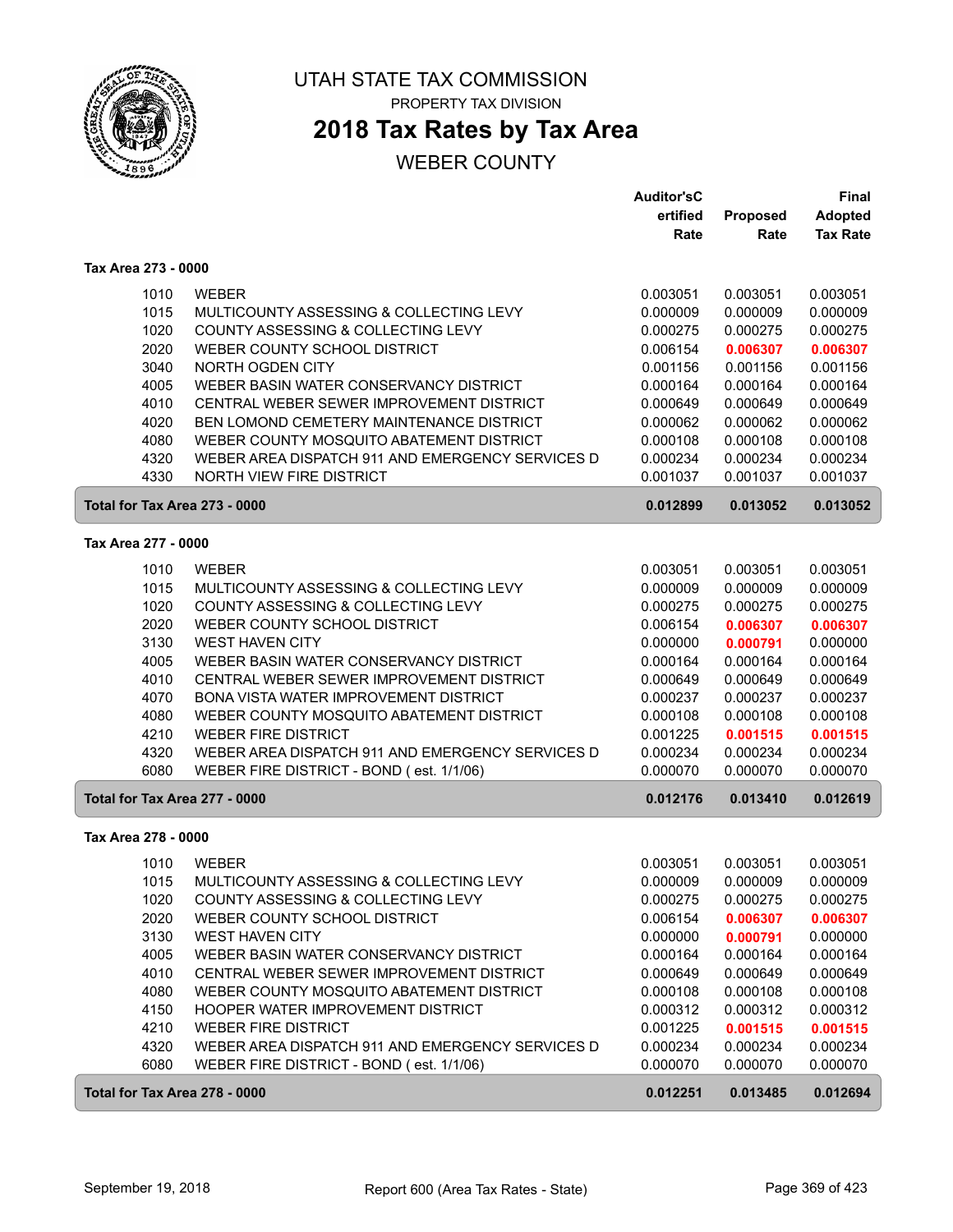

## **2018 Tax Rates by Tax Area**

|                               |                                                  | <b>Auditor'sC</b> |          | <b>Final</b>    |
|-------------------------------|--------------------------------------------------|-------------------|----------|-----------------|
|                               |                                                  | ertified          | Proposed | <b>Adopted</b>  |
|                               |                                                  | Rate              | Rate     | <b>Tax Rate</b> |
| Tax Area 280 - 0000           |                                                  |                   |          |                 |
| 1010                          | <b>WEBER</b>                                     | 0.003051          | 0.003051 | 0.003051        |
| 1015                          | MULTICOUNTY ASSESSING & COLLECTING LEVY          | 0.000009          | 0.000009 | 0.000009        |
| 1020                          | COUNTY ASSESSING & COLLECTING LEVY               | 0.000275          | 0.000275 | 0.000275        |
| 2020                          | WEBER COUNTY SCHOOL DISTRICT                     | 0.006154          | 0.006307 | 0.006307        |
| 3130                          | <b>WEST HAVEN CITY</b>                           | 0.000000          | 0.000791 | 0.000000        |
| 4005                          | WEBER BASIN WATER CONSERVANCY DISTRICT           | 0.000164          | 0.000164 | 0.000164        |
| 4010                          | CENTRAL WEBER SEWER IMPROVEMENT DISTRICT         | 0.000649          | 0.000649 | 0.000649        |
| 4040                          | WEST WEBER-TAYLOR CEMETERY MAINTENANCE DISTRICT  | 0.000063          | 0.000063 | 0.000063        |
| 4080                          | WEBER COUNTY MOSQUITO ABATEMENT DISTRICT         | 0.000108          | 0.000108 | 0.000108        |
| 4210                          | <b>WEBER FIRE DISTRICT</b>                       | 0.001225          | 0.001515 | 0.001515        |
| 4320                          | WEBER AREA DISPATCH 911 AND EMERGENCY SERVICES D | 0.000234          | 0.000234 | 0.000234        |
| 6080                          | WEBER FIRE DISTRICT - BOND (est. 1/1/06)         | 0.000070          | 0.000070 | 0.000070        |
| Total for Tax Area 280 - 0000 |                                                  | 0.012002          | 0.013236 | 0.012445        |
| Tax Area 281 - 0000           |                                                  |                   |          |                 |
| 1010                          | <b>WEBER</b>                                     | 0.003051          | 0.003051 | 0.003051        |
| 1015                          | MULTICOUNTY ASSESSING & COLLECTING LEVY          | 0.000009          | 0.000009 | 0.000009        |
| 1020                          | COUNTY ASSESSING & COLLECTING LEVY               | 0.000275          | 0.000275 | 0.000275        |
| 2020                          | WEBER COUNTY SCHOOL DISTRICT                     | 0.006154          | 0.006307 | 0.006307        |
| 3130                          | <b>WEST HAVEN CITY</b>                           | 0.000000          | 0.000791 | 0.000000        |
| 4005                          | WEBER BASIN WATER CONSERVANCY DISTRICT           | 0.000164          | 0.000164 | 0.000164        |
| 4010                          | CENTRAL WEBER SEWER IMPROVEMENT DISTRICT         | 0.000649          | 0.000649 | 0.000649        |
| 4080                          | WEBER COUNTY MOSQUITO ABATEMENT DISTRICT         | 0.000108          | 0.000108 | 0.000108        |
| 4210                          | <b>WEBER FIRE DISTRICT</b>                       | 0.001225          | 0.001515 | 0.001515        |
| 4320                          | WEBER AREA DISPATCH 911 AND EMERGENCY SERVICES D | 0.000234          | 0.000234 | 0.000234        |
| 6080                          | WEBER FIRE DISTRICT - BOND (est. 1/1/06)         | 0.000070          | 0.000070 | 0.000070        |
| Total for Tax Area 281 - 0000 |                                                  | 0.011939          | 0.013173 | 0.012382        |
| Tax Area 283 - 0000           |                                                  |                   |          |                 |
| 1010                          | <b>WEBER</b>                                     | 0.003051          | 0.003051 | 0.003051        |
| 1015                          | MULTICOUNTY ASSESSING & COLLECTING LEVY          | 0.000009          | 0.000009 | 0.000009        |
| 1020                          | COUNTY ASSESSING & COLLECTING LEVY               | 0.000275          | 0.000275 | 0.000275        |
| 2020                          | WEBER COUNTY SCHOOL DISTRICT                     | 0.006154          | 0.006307 | 0.006307        |
| 3130                          | <b>WEST HAVEN CITY</b>                           | 0.000000          | 0.000791 | 0.000000        |
| 4005                          | WEBER BASIN WATER CONSERVANCY DISTRICT           | 0.000164          | 0.000164 | 0.000164        |
| 4010                          | CENTRAL WEBER SEWER IMPROVEMENT DISTRICT         | 0.000649          | 0.000649 | 0.000649        |
| 4080                          | WEBER COUNTY MOSQUITO ABATEMENT DISTRICT         | 0.000108          | 0.000108 | 0.000108        |
| 4130                          | ROY WATER CONSERVANCY DISTRICT                   | 0.000075          | 0.000075 | 0.000075        |
| 4150                          | HOOPER WATER IMPROVEMENT DISTRICT                | 0.000312          | 0.000312 | 0.000312        |
| 4210                          | <b>WEBER FIRE DISTRICT</b>                       | 0.001225          | 0.001515 | 0.001515        |
| 4320                          | WEBER AREA DISPATCH 911 AND EMERGENCY SERVICES D | 0.000234          | 0.000234 | 0.000234        |
| 6080                          | WEBER FIRE DISTRICT - BOND (est. 1/1/06)         | 0.000070          | 0.000070 | 0.000070        |
| Total for Tax Area 283 - 0000 |                                                  | 0.012326          | 0.013560 | 0.012769        |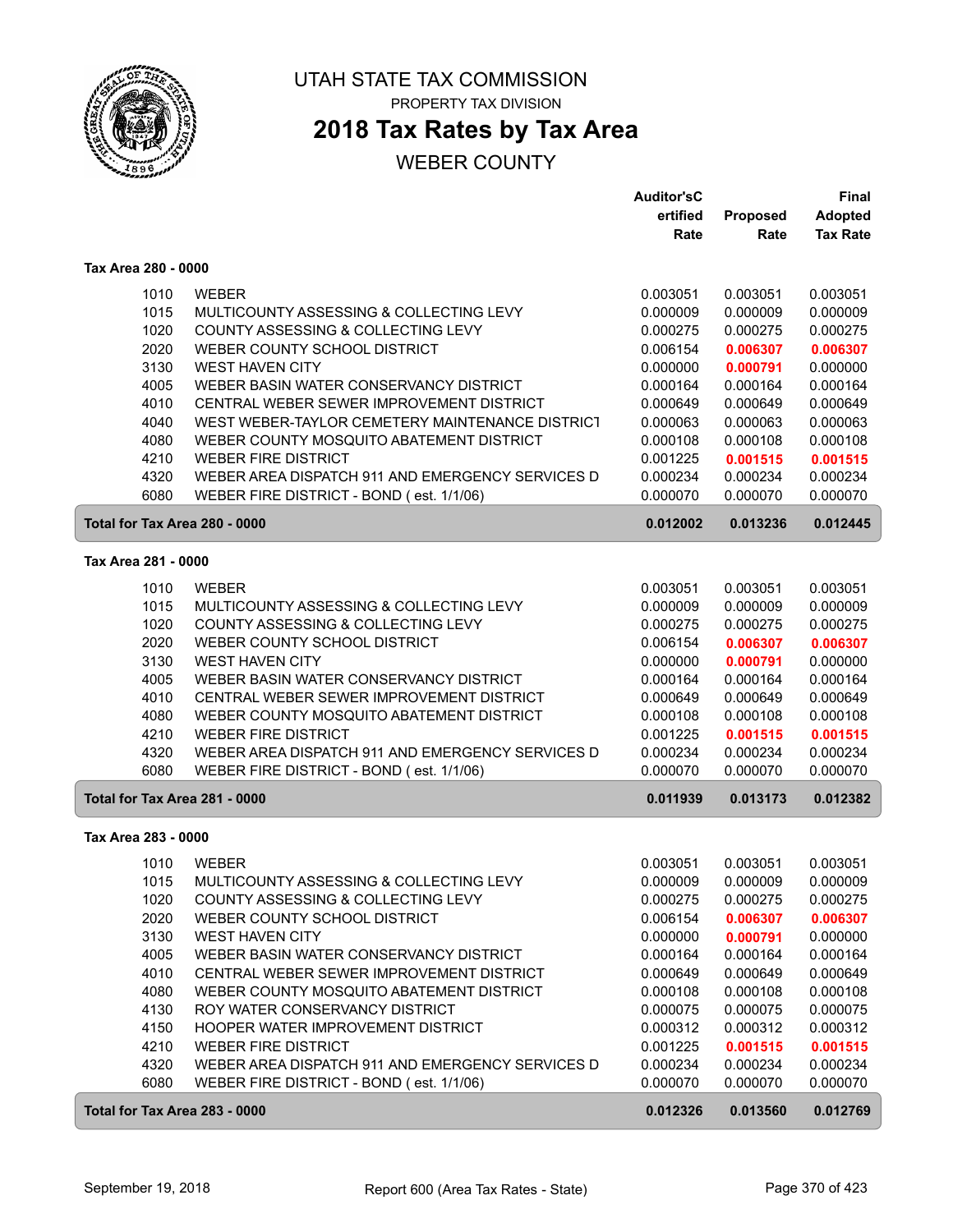

# **2018 Tax Rates by Tax Area**

|                     |                                                                                              | <b>Auditor'sC</b>    |                         | Final                             |
|---------------------|----------------------------------------------------------------------------------------------|----------------------|-------------------------|-----------------------------------|
|                     |                                                                                              | ertified<br>Rate     | <b>Proposed</b><br>Rate | <b>Adopted</b><br><b>Tax Rate</b> |
| Tax Area 288 - 0000 |                                                                                              |                      |                         |                                   |
| 1010                | <b>WEBER</b>                                                                                 | 0.003051             | 0.003051                | 0.003051                          |
| 1015                | MULTICOUNTY ASSESSING & COLLECTING LEVY                                                      | 0.000009             | 0.000009                | 0.000009                          |
| 1020                | COUNTY ASSESSING & COLLECTING LEVY                                                           | 0.000275             | 0.000275                | 0.000275                          |
| 2020                | WEBER COUNTY SCHOOL DISTRICT                                                                 | 0.006154             | 0.006307                | 0.006307                          |
| 3130                | <b>WEST HAVEN CITY</b>                                                                       | 0.000000             | 0.000791                | 0.000000                          |
| 4005                | WEBER BASIN WATER CONSERVANCY DISTRICT                                                       | 0.000164             | 0.000164                | 0.000164                          |
| 4010                | CENTRAL WEBER SEWER IMPROVEMENT DISTRICT                                                     | 0.000649             | 0.000649                | 0.000649                          |
| 4070                | <b>BONA VISTA WATER IMPROVEMENT DISTRICT</b>                                                 | 0.000237             | 0.000237                | 0.000237                          |
| 4080                | WEBER COUNTY MOSQUITO ABATEMENT DISTRICT                                                     | 0.000108             | 0.000108                | 0.000108                          |
| 4210                | <b>WEBER FIRE DISTRICT</b>                                                                   | 0.001225             | 0.001515                | 0.001515                          |
| 4320                | WEBER AREA DISPATCH 911 AND EMERGENCY SERVICES D                                             | 0.000234             | 0.000234                | 0.000234                          |
| 6080                | WEBER FIRE DISTRICT - BOND (est. 1/1/06)                                                     | 0.000070             | 0.000070                | 0.000070                          |
|                     | Total for Tax Area 288 - 0000                                                                | 0.012176             | 0.013410                | 0.012619                          |
| Tax Area 291 - 0000 |                                                                                              |                      |                         |                                   |
| 1010                | <b>WEBER</b>                                                                                 | 0.003051             | 0.003051                | 0.003051                          |
| 1015                | MULTICOUNTY ASSESSING & COLLECTING LEVY                                                      | 0.000009             | 0.000009                | 0.000009                          |
| 1020                | COUNTY ASSESSING & COLLECTING LEVY                                                           | 0.000275             | 0.000275                | 0.000275                          |
| 2020                | WEBER COUNTY SCHOOL DISTRICT                                                                 | 0.006154             | 0.006307                | 0.006307                          |
| 3130                | <b>WEST HAVEN CITY</b>                                                                       | 0.000000             | 0.000791                | 0.000000                          |
| 4005                | WEBER BASIN WATER CONSERVANCY DISTRICT                                                       | 0.000164             | 0.000164                | 0.000164                          |
| 4010                | CENTRAL WEBER SEWER IMPROVEMENT DISTRICT                                                     | 0.000649             | 0.000649                | 0.000649                          |
| 4080                | WEBER COUNTY MOSQUITO ABATEMENT DISTRICT                                                     | 0.000108             | 0.000108                | 0.000108                          |
| 4210                | <b>WEBER FIRE DISTRICT</b>                                                                   | 0.001225             | 0.001515                | 0.001515                          |
| 4320                | WEBER AREA DISPATCH 911 AND EMERGENCY SERVICES D                                             | 0.000234             | 0.000234                | 0.000234                          |
| 6080                | WEBER FIRE DISTRICT - BOND (est. 1/1/06)                                                     | 0.000070             | 0.000070                | 0.000070                          |
|                     | Total for Tax Area 291 - 0000                                                                | 0.011939             | 0.013173                | 0.012382                          |
| Tax Area 292 - 0000 |                                                                                              |                      |                         |                                   |
| 1010                | <b>WEBER</b>                                                                                 | 0.003051             | 0.003051                | 0.003051                          |
| 1015                | MULTICOUNTY ASSESSING & COLLECTING LEVY                                                      | 0.000009             | 0.000009                | 0.000009                          |
| 1020                | COUNTY ASSESSING & COLLECTING LEVY                                                           | 0.000275             | 0.000275                | 0.000275                          |
| 2020                | WEBER COUNTY SCHOOL DISTRICT                                                                 | 0.006154             | 0.006307                | 0.006307                          |
| 3130                | <b>WEST HAVEN CITY</b>                                                                       | 0.000000             | 0.000791                | 0.000000                          |
| 4005                | WEBER BASIN WATER CONSERVANCY DISTRICT                                                       | 0.000164             | 0.000164                | 0.000164                          |
| 4010                | CENTRAL WEBER SEWER IMPROVEMENT DISTRICT                                                     | 0.000649             | 0.000649                | 0.000649                          |
| 4080                | WEBER COUNTY MOSQUITO ABATEMENT DISTRICT                                                     | 0.000108             | 0.000108                | 0.000108                          |
| 4210                | <b>WEBER FIRE DISTRICT</b>                                                                   | 0.001225             | 0.001515                | 0.001515                          |
| 4320<br>6080        | WEBER AREA DISPATCH 911 AND EMERGENCY SERVICES D<br>WEBER FIRE DISTRICT - BOND (est. 1/1/06) | 0.000234<br>0.000070 | 0.000234<br>0.000070    | 0.000234<br>0.000070              |
|                     |                                                                                              |                      |                         |                                   |
|                     | Total for Tax Area 292 - 0000                                                                | 0.011939             | 0.013173                | 0.012382                          |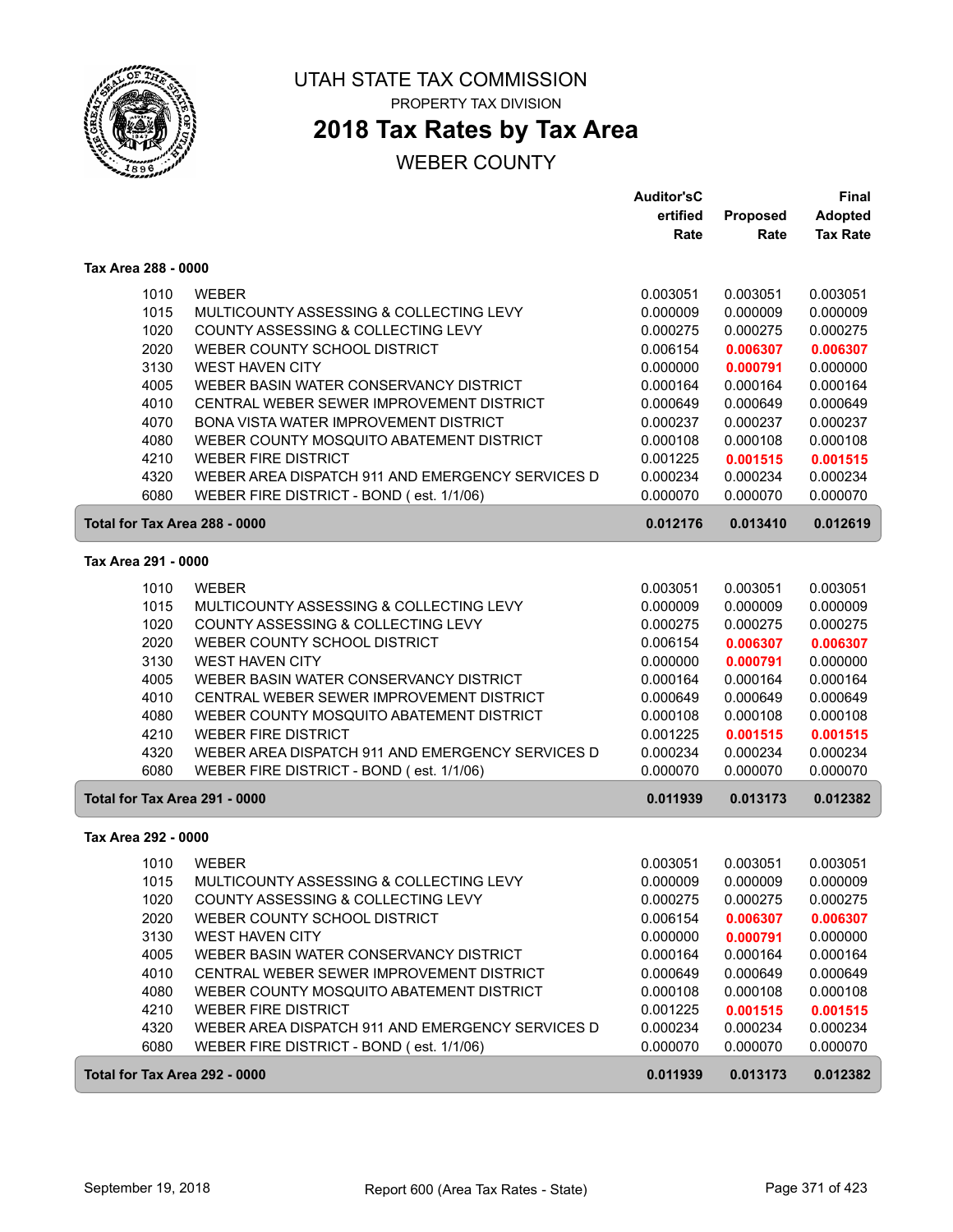

# UTAH STATE TAX COMMISSION

PROPERTY TAX DIVISION

# **2018 Tax Rates by Tax Area**

|                     |                                                   | <b>Auditor'sC</b> |          | <b>Final</b>    |
|---------------------|---------------------------------------------------|-------------------|----------|-----------------|
|                     |                                                   | ertified          | Proposed | <b>Adopted</b>  |
|                     |                                                   | Rate              | Rate     | <b>Tax Rate</b> |
| Tax Area 293 - 0000 |                                                   |                   |          |                 |
| 1010                | <b>WEBER</b>                                      | 0.003051          | 0.003051 | 0.003051        |
| 1015                | MULTICOUNTY ASSESSING & COLLECTING LEVY           | 0.000009          | 0.000009 | 0.000009        |
| 1020                | COUNTY ASSESSING & COLLECTING LEVY                | 0.000275          | 0.000275 | 0.000275        |
| 2020                | WEBER COUNTY SCHOOL DISTRICT                      | 0.006154          | 0.006307 | 0.006307        |
| 3130                | <b>WEST HAVEN CITY</b>                            | 0.000000          | 0.000791 | 0.000000        |
| 4005                | WEBER BASIN WATER CONSERVANCY DISTRICT            | 0.000164          | 0.000164 | 0.000164        |
| 4080                | WEBER COUNTY MOSQUITO ABATEMENT DISTRICT          | 0.000108          | 0.000108 | 0.000108        |
| 4210                | <b>WEBER FIRE DISTRICT</b>                        | 0.001225          | 0.001515 | 0.001515        |
| 4320                | WEBER AREA DISPATCH 911 AND EMERGENCY SERVICES D  | 0.000234          | 0.000234 | 0.000234        |
| 6080                | WEBER FIRE DISTRICT - BOND (est. 1/1/06)          | 0.000070          | 0.000070 | 0.000070        |
|                     | Total for Tax Area 293 - 0000                     | 0.011290          | 0.012524 | 0.011733        |
| Tax Area 296 - 0000 |                                                   |                   |          |                 |
|                     |                                                   |                   |          |                 |
| 1010                | <b>WEBER</b>                                      | 0.003051          | 0.003051 | 0.003051        |
| 1015                | MULTICOUNTY ASSESSING & COLLECTING LEVY           | 0.000009          | 0.000009 | 0.000009        |
| 1020                | COUNTY ASSESSING & COLLECTING LEVY                | 0.000275          | 0.000275 | 0.000275        |
| 2020                | WEBER COUNTY SCHOOL DISTRICT                      | 0.006154          | 0.006307 | 0.006307        |
| 3060                | <b>PLAIN CITY</b>                                 | 0.000387          | 0.000387 | 0.000387        |
| 4005                | WEBER BASIN WATER CONSERVANCY DISTRICT            | 0.000164          | 0.000164 | 0.000164        |
| 4030                | PLAIN CITY CEMETERY MAINTENANCE DISTRICT          | 0.000063          | 0.000063 | 0.000063        |
| 4070                | BONA VISTA WATER IMPROVEMENT DISTRICT             | 0.000237          | 0.000237 | 0.000237        |
| 4080                | WEBER COUNTY MOSQUITO ABATEMENT DISTRICT          | 0.000108          | 0.000108 | 0.000108        |
| 4320                | WEBER AREA DISPATCH 911 AND EMERGENCY SERVICES D  | 0.000234          | 0.000234 | 0.000234        |
|                     | Total for Tax Area 296 - 0000                     | 0.010682          | 0.010835 | 0.010835        |
| Tax Area 297 - 0000 |                                                   |                   |          |                 |
| 1010                | <b>WEBER</b>                                      | 0.003051          | 0.003051 | 0.003051        |
| 1015                | MULTICOUNTY ASSESSING & COLLECTING LEVY           | 0.000009          | 0.000009 | 0.000009        |
| 1020                | COUNTY ASSESSING & COLLECTING LEVY                | 0.000275          | 0.000275 | 0.000275        |
| 2010                | OGDEN CITY SCHOOL DISTRICT                        | 0.008041          | 0.008754 | 0.008041        |
| 3050                | <b>OGDEN CITY</b>                                 | 0.002851          | 0.003103 | 0.003103        |
| 4005                | WEBER BASIN WATER CONSERVANCY DISTRICT            | 0.000164          | 0.000164 | 0.000164        |
| 4010                | CENTRAL WEBER SEWER IMPROVEMENT DISTRICT          | 0.000649          | 0.000649 | 0.000649        |
| 4080                | WEBER COUNTY MOSQUITO ABATEMENT DISTRICT          | 0.000108          | 0.000108 | 0.000108        |
| 4320                | WEBER AREA DISPATCH 911 AND EMERGENCY SERVICES D  | 0.000234          | 0.000234 | 0.000234        |
| 6030                | OGDEN CITY - SPECIAL LEVY TO PURCHASE WBWCD WATE! | 0.000228          | 0.000276 | 0.000276        |
|                     | Total for Tax Area 297 - 0000                     | 0.015610          | 0.016623 | 0.015910        |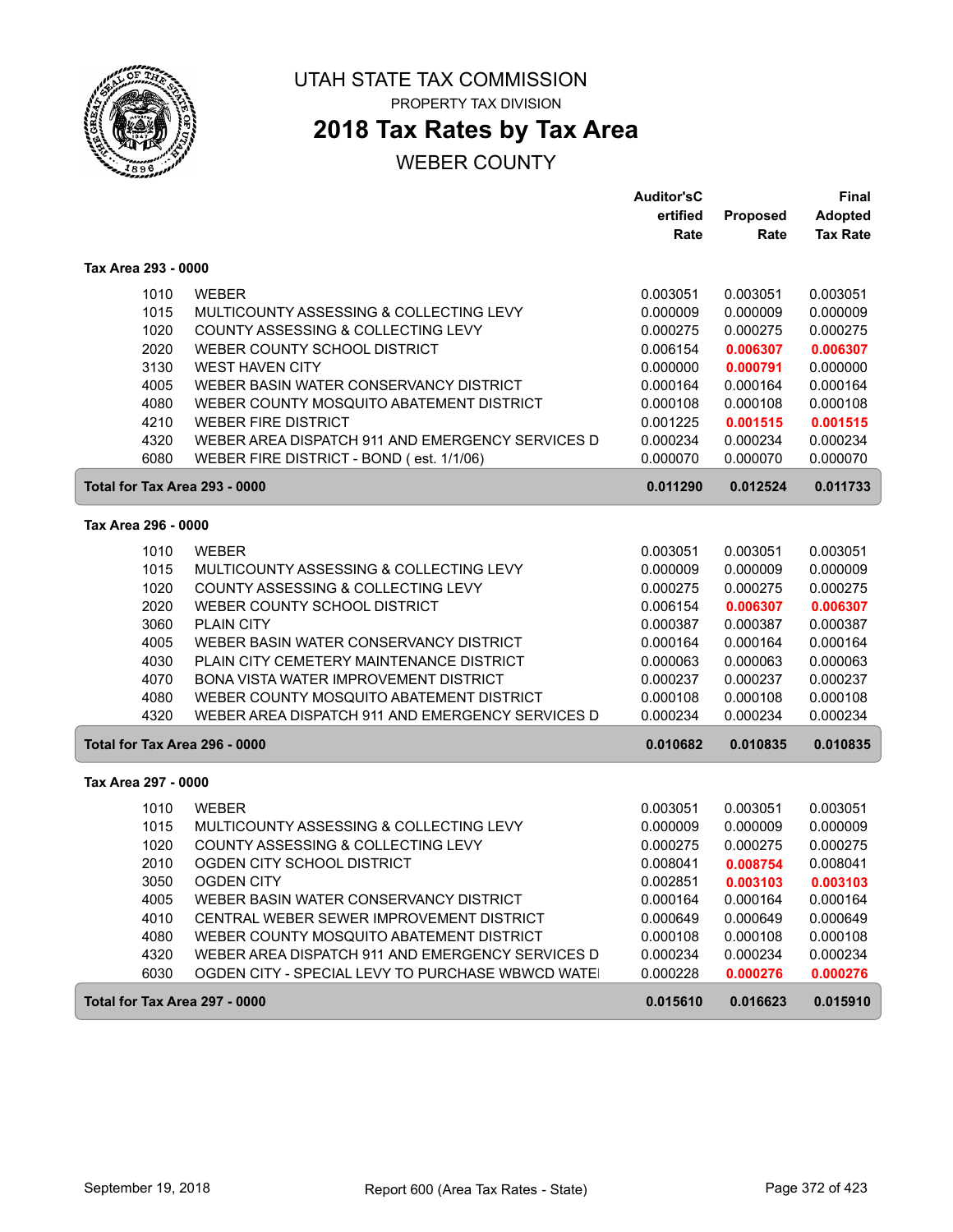

# **2018 Tax Rates by Tax Area**

|                               |                                                  | <b>Auditor'sC</b> |          | Final           |
|-------------------------------|--------------------------------------------------|-------------------|----------|-----------------|
|                               |                                                  | ertified          | Proposed | <b>Adopted</b>  |
|                               |                                                  | Rate              | Rate     | <b>Tax Rate</b> |
| Tax Area 298 - 0000           |                                                  |                   |          |                 |
| 1010                          | <b>WEBER</b>                                     | 0.003051          | 0.003051 | 0.003051        |
| 1015                          | MULTICOUNTY ASSESSING & COLLECTING LEVY          | 0.000009          | 0.000009 | 0.000009        |
| 1020                          | COUNTY ASSESSING & COLLECTING LEVY               | 0.000275          | 0.000275 | 0.000275        |
| 2020                          | WEBER COUNTY SCHOOL DISTRICT                     | 0.006154          | 0.006307 | 0.006307        |
| 3100                          | SOUTH OGDEN CITY                                 | 0.002635          | 0.002900 | 0.002900        |
| 4005                          | WEBER BASIN WATER CONSERVANCY DISTRICT           | 0.000164          | 0.000164 | 0.000164        |
| 4010                          | CENTRAL WEBER SEWER IMPROVEMENT DISTRICT         | 0.000649          | 0.000649 | 0.000649        |
| 4080                          | WEBER COUNTY MOSQUITO ABATEMENT DISTRICT         | 0.000108          | 0.000108 | 0.000108        |
| 4320                          | WEBER AREA DISPATCH 911 AND EMERGENCY SERVICES D | 0.000234          | 0.000234 | 0.000234        |
| Total for Tax Area 298 - 0000 |                                                  | 0.013279          | 0.013697 | 0.013697        |
| Tax Area 299 - 0000           |                                                  |                   |          |                 |
| 1010                          | <b>WEBER</b>                                     | 0.003051          | 0.003051 | 0.003051        |
| 1015                          | MULTICOUNTY ASSESSING & COLLECTING LEVY          | 0.000009          | 0.000009 | 0.000009        |
| 1020                          | COUNTY ASSESSING & COLLECTING LEVY               | 0.000275          | 0.000275 | 0.000275        |
| 2020                          | WEBER COUNTY SCHOOL DISTRICT                     | 0.006154          | 0.006307 | 0.006307        |
| 3110                          | <b>UINTAH CITY</b>                               | 0.000781          | 0.000781 | 0.000781        |
| 4005                          | WEBER BASIN WATER CONSERVANCY DISTRICT           | 0.000164          | 0.000164 | 0.000164        |
| 4010                          | CENTRAL WEBER SEWER IMPROVEMENT DISTRICT         | 0.000649          | 0.000649 | 0.000649        |
| 4080                          | WEBER COUNTY MOSQUITO ABATEMENT DISTRICT         | 0.000108          | 0.000108 | 0.000108        |
| 4320                          | WEBER AREA DISPATCH 911 AND EMERGENCY SERVICES D | 0.000234          | 0.000234 | 0.000234        |
| Total for Tax Area 299 - 0000 |                                                  | 0.011425          | 0.011578 | 0.011578        |
| Tax Area 300 - 0000           |                                                  |                   |          |                 |
| 1010                          | <b>WEBER</b>                                     | 0.003051          | 0.003051 | 0.003051        |
| 1015                          | MULTICOUNTY ASSESSING & COLLECTING LEVY          | 0.000009          | 0.000009 | 0.000009        |
| 1020                          | COUNTY ASSESSING & COLLECTING LEVY               | 0.000275          | 0.000275 | 0.000275        |
| 2020                          | WEBER COUNTY SCHOOL DISTRICT                     | 0.006154          | 0.006307 | 0.006307        |
| 3080                          | <b>RIVERDALE CITY</b>                            | 0.001024          | 0.001024 | 0.001024        |
| 4005                          | WEBER BASIN WATER CONSERVANCY DISTRICT           | 0.000164          | 0.000164 | 0.000164        |
| 4010                          | CENTRAL WEBER SEWER IMPROVEMENT DISTRICT         | 0.000649          | 0.000649 | 0.000649        |
| 4080                          | WEBER COUNTY MOSQUITO ABATEMENT DISTRICT         | 0.000108          | 0.000108 | 0.000108        |
| 4320                          | WEBER AREA DISPATCH 911 AND EMERGENCY SERVICES D | 0.000234          | 0.000234 | 0.000234        |
| Total for Tax Area 300 - 0000 |                                                  | 0.011668          | 0.011821 | 0.011821        |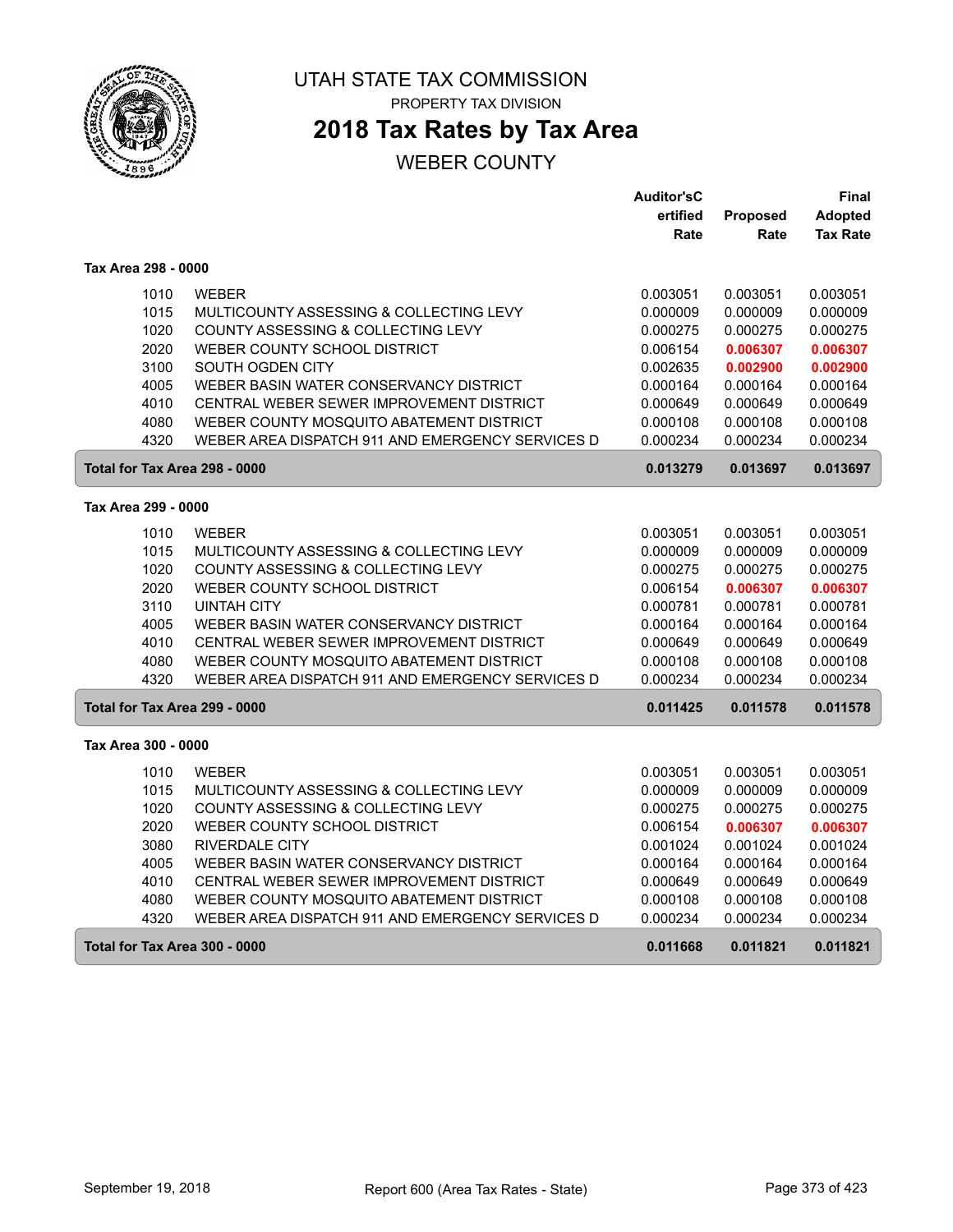

## **2018 Tax Rates by Tax Area**

|                               |                                                                    | <b>Auditor'sC</b>    |                      | <b>Final</b>         |
|-------------------------------|--------------------------------------------------------------------|----------------------|----------------------|----------------------|
|                               |                                                                    | ertified             | Proposed             | <b>Adopted</b>       |
|                               |                                                                    | Rate                 | Rate                 | <b>Tax Rate</b>      |
| Tax Area 302 - 0000           |                                                                    |                      |                      |                      |
| 1010                          | <b>WEBER</b>                                                       | 0.003051             | 0.003051             | 0.003051             |
| 1015                          | MULTICOUNTY ASSESSING & COLLECTING LEVY                            | 0.000009             | 0.000009             | 0.000009             |
| 1020                          |                                                                    |                      |                      |                      |
| 2020                          | COUNTY ASSESSING & COLLECTING LEVY<br>WEBER COUNTY SCHOOL DISTRICT | 0.000275<br>0.006154 | 0.000275             | 0.000275             |
| 4005                          | WEBER BASIN WATER CONSERVANCY DISTRICT                             | 0.000164             | 0.006307<br>0.000164 | 0.006307<br>0.000164 |
| 4050                          | WARREN-WEST WARREN CEMETERY MAINTENANCE DISTR                      | 0.000123             | 0.000123             | 0.000123             |
| 4080                          | WEBER COUNTY MOSQUITO ABATEMENT DISTRICT                           | 0.000108             | 0.000108             | 0.000108             |
| 4210                          | <b>WEBER FIRE DISTRICT</b>                                         | 0.001225             | 0.001515             | 0.001515             |
| 4280                          | WEST WARREN PARK SERVICE AREA                                      | 0.000373             | 0.000171             | 0.000171             |
| 4320                          | WEBER AREA DISPATCH 911 AND EMERGENCY SERVICES D                   | 0.000234             | 0.000234             | 0.000234             |
| 6080                          | WEBER FIRE DISTRICT - BOND (est. 1/1/06)                           | 0.000070             | 0.000070             | 0.000070             |
| 6090                          | MUNICIPAL TYPE SERVICE FUND                                        | 0.000135             | 0.000135             | 0.000135             |
| Total for Tax Area 302 - 0000 |                                                                    | 0.011921             | 0.012162             | 0.012162             |
|                               |                                                                    |                      |                      |                      |
| Tax Area 303 - 0000           |                                                                    |                      |                      |                      |
| 1010                          | <b>WEBER</b>                                                       | 0.003051             | 0.003051             | 0.003051             |
| 1015                          | MULTICOUNTY ASSESSING & COLLECTING LEVY                            | 0.000009             | 0.000009             | 0.000009             |
| 1020                          | COUNTY ASSESSING & COLLECTING LEVY                                 | 0.000275             | 0.000275             | 0.000275             |
| 2020                          | WEBER COUNTY SCHOOL DISTRICT                                       | 0.006154             | 0.006307             | 0.006307             |
| 4005                          | WEBER BASIN WATER CONSERVANCY DISTRICT                             | 0.000164             | 0.000164             | 0.000164             |
| 4050                          | WARREN-WEST WARREN CEMETERY MAINTENANCE DISTR                      | 0.000123             | 0.000123             | 0.000123             |
| 4080                          | WEBER COUNTY MOSQUITO ABATEMENT DISTRICT                           | 0.000108             | 0.000108             | 0.000108             |
| 4180                          | WEST WARREN - WARREN WATER IMPROVEMENT DISTRICT                    | 0.000304             | 0.000304             | 0.000304             |
| 4210                          | <b>WEBER FIRE DISTRICT</b>                                         | 0.001225             | 0.001515             | 0.001515             |
| 4280                          | WEST WARREN PARK SERVICE AREA                                      | 0.000373             | 0.000171             | 0.000171             |
| 4320                          | WEBER AREA DISPATCH 911 AND EMERGENCY SERVICES D                   | 0.000234             | 0.000234             | 0.000234             |
| 6080                          | WEBER FIRE DISTRICT - BOND (est. 1/1/06)                           | 0.000070             | 0.000070             | 0.000070             |
| 6090                          | MUNICIPAL TYPE SERVICE FUND                                        | 0.000135             | 0.000135             | 0.000135             |
| Total for Tax Area 303 - 0000 |                                                                    | 0.012225             | 0.012466             | 0.012466             |
| Tax Area 307 - 0000           |                                                                    |                      |                      |                      |
| 1010                          | WEBER                                                              | 0.003051             | 0.003051             | 0.003051             |
| 1015                          | MULTICOUNTY ASSESSING & COLLECTING LEVY                            | 0.000009             | 0.000009             | 0.000009             |
| 1020                          | COUNTY ASSESSING & COLLECTING LEVY                                 | 0.000275             | 0.000275             | 0.000275             |
| 2020                          | WEBER COUNTY SCHOOL DISTRICT                                       | 0.006154             | 0.006307             | 0.006307             |
| 3010                          | <b>FARR WEST CITY</b>                                              | 0.000542             | 0.000542             | 0.000542             |
| 4005                          | WEBER BASIN WATER CONSERVANCY DISTRICT                             | 0.000164             | 0.000164             | 0.000164             |
| 4030                          | PLAIN CITY CEMETERY MAINTENANCE DISTRICT                           | 0.000063             | 0.000063             | 0.000063             |
| 4080                          | WEBER COUNTY MOSQUITO ABATEMENT DISTRICT                           | 0.000108             | 0.000108             | 0.000108             |
| 4210                          | <b>WEBER FIRE DISTRICT</b>                                         | 0.001225             | 0.001515             | 0.001515             |
| 4320                          | WEBER AREA DISPATCH 911 AND EMERGENCY SERVICES D                   | 0.000234             | 0.000234             | 0.000234             |
| 6080                          | WEBER FIRE DISTRICT - BOND (est. 1/1/06)                           | 0.000070             | 0.000070             | 0.000070             |
| Total for Tax Area 307 - 0000 |                                                                    | 0.011895             | 0.012338             | 0.012338             |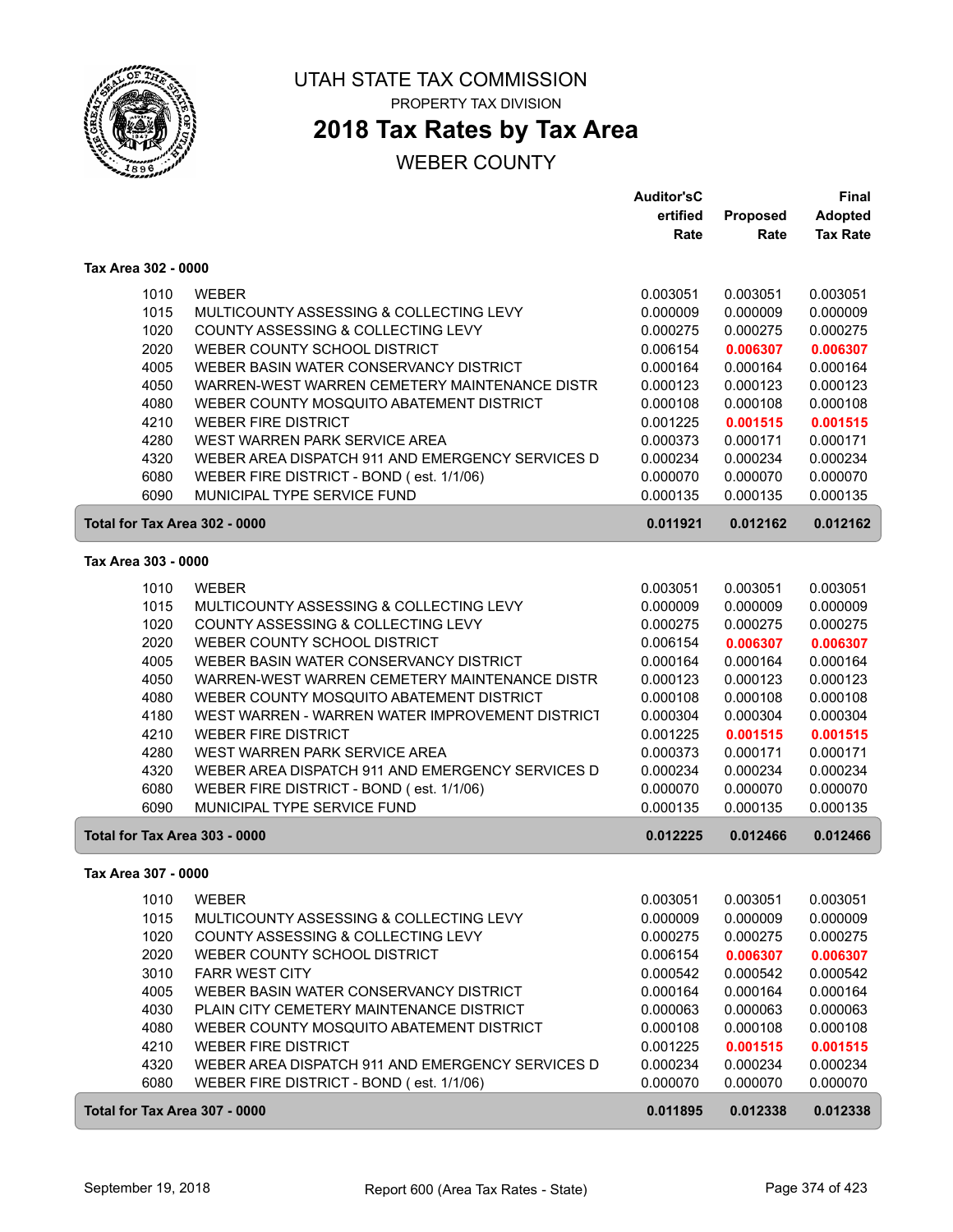

# **2018 Tax Rates by Tax Area**

|                               |                                                  | <b>Auditor'sC</b> |          | <b>Final</b>    |
|-------------------------------|--------------------------------------------------|-------------------|----------|-----------------|
|                               |                                                  | ertified          | Proposed | <b>Adopted</b>  |
|                               |                                                  | Rate              | Rate     | <b>Tax Rate</b> |
| Tax Area 313 - 0000           |                                                  |                   |          |                 |
| 1010                          | <b>WEBER</b>                                     | 0.003051          | 0.003051 | 0.003051        |
| 1015                          | MULTICOUNTY ASSESSING & COLLECTING LEVY          | 0.000009          | 0.000009 | 0.000009        |
| 1020                          | COUNTY ASSESSING & COLLECTING LEVY               | 0.000275          | 0.000275 | 0.000275        |
| 2020                          | WEBER COUNTY SCHOOL DISTRICT                     | 0.006154          | 0.006307 | 0.006307        |
| 3090                          | <b>ROY CITY</b>                                  | 0.002358          | 0.002358 | 0.002358        |
| 4005                          | WEBER BASIN WATER CONSERVANCY DISTRICT           | 0.000164          | 0.000164 | 0.000164        |
| 4015                          | NORTH DAVIS SEWER DISTRICT                       | 0.000869          | 0.000869 | 0.000869        |
| 4080                          | WEBER COUNTY MOSQUITO ABATEMENT DISTRICT         | 0.000108          | 0.000108 | 0.000108        |
| 4130                          | ROY WATER CONSERVANCY DISTRICT                   | 0.000075          | 0.000075 | 0.000075        |
| 4150                          | HOOPER WATER IMPROVEMENT DISTRICT                | 0.000312          | 0.000312 | 0.000312        |
| 4320                          | WEBER AREA DISPATCH 911 AND EMERGENCY SERVICES D | 0.000234          | 0.000234 | 0.000234        |
| Total for Tax Area 313 - 0000 |                                                  | 0.013609          | 0.013762 | 0.013762        |
| Tax Area 314 - 0000           |                                                  |                   |          |                 |
| 1010                          | <b>WEBER</b>                                     | 0.003051          | 0.003051 | 0.003051        |
| 1015                          | MULTICOUNTY ASSESSING & COLLECTING LEVY          | 0.000009          | 0.000009 | 0.000009        |
| 1020                          | COUNTY ASSESSING & COLLECTING LEVY               | 0.000275          | 0.000275 | 0.000275        |
| 2020                          | WEBER COUNTY SCHOOL DISTRICT                     | 0.006154          | 0.006307 | 0.006307        |
| 3090                          | <b>ROY CITY</b>                                  | 0.002358          | 0.002358 | 0.002358        |
| 4005                          | WEBER BASIN WATER CONSERVANCY DISTRICT           | 0.000164          | 0.000164 | 0.000164        |
| 4015                          | NORTH DAVIS SEWER DISTRICT                       | 0.000869          | 0.000869 | 0.000869        |
| 4080                          | WEBER COUNTY MOSQUITO ABATEMENT DISTRICT         | 0.000108          | 0.000108 | 0.000108        |
| 4130                          | ROY WATER CONSERVANCY DISTRICT                   | 0.000075          | 0.000075 | 0.000075        |
| 4150                          | HOOPER WATER IMPROVEMENT DISTRICT                | 0.000312          | 0.000312 | 0.000312        |
| 4320                          | WEBER AREA DISPATCH 911 AND EMERGENCY SERVICES D | 0.000234          | 0.000234 | 0.000234        |
| Total for Tax Area 314 - 0000 |                                                  | 0.013609          | 0.013762 | 0.013762        |
| Tax Area 323 - 0000           |                                                  |                   |          |                 |
| 1010                          | <b>WEBER</b>                                     | 0.003051          | 0.003051 | 0.003051        |
| 1015                          | MULTICOUNTY ASSESSING & COLLECTING LEVY          | 0.000009          | 0.000009 | 0.000009        |
| 1020                          | COUNTY ASSESSING & COLLECTING LEVY               | 0.000275          | 0.000275 | 0.000275        |
| 2020                          | WEBER COUNTY SCHOOL DISTRICT                     | 0.006154          | 0.006307 | 0.006307        |
| 3130                          | <b>WEST HAVEN CITY</b>                           | 0.000000          | 0.000791 | 0.000000        |
| 4005                          | WEBER BASIN WATER CONSERVANCY DISTRICT           | 0.000164          | 0.000164 | 0.000164        |
| 4010                          | CENTRAL WEBER SEWER IMPROVEMENT DISTRICT         | 0.000649          | 0.000649 | 0.000649        |
| 4080                          | WEBER COUNTY MOSQUITO ABATEMENT DISTRICT         | 0.000108          | 0.000108 | 0.000108        |
| 4210                          | <b>WEBER FIRE DISTRICT</b>                       | 0.001225          | 0.001515 | 0.001515        |
| 4320                          | WEBER AREA DISPATCH 911 AND EMERGENCY SERVICES D | 0.000234          | 0.000234 | 0.000234        |
| 6080                          | WEBER FIRE DISTRICT - BOND (est. 1/1/06)         | 0.000070          | 0.000070 | 0.000070        |
| Total for Tax Area 323 - 0000 |                                                  | 0.011939          | 0.013173 | 0.012382        |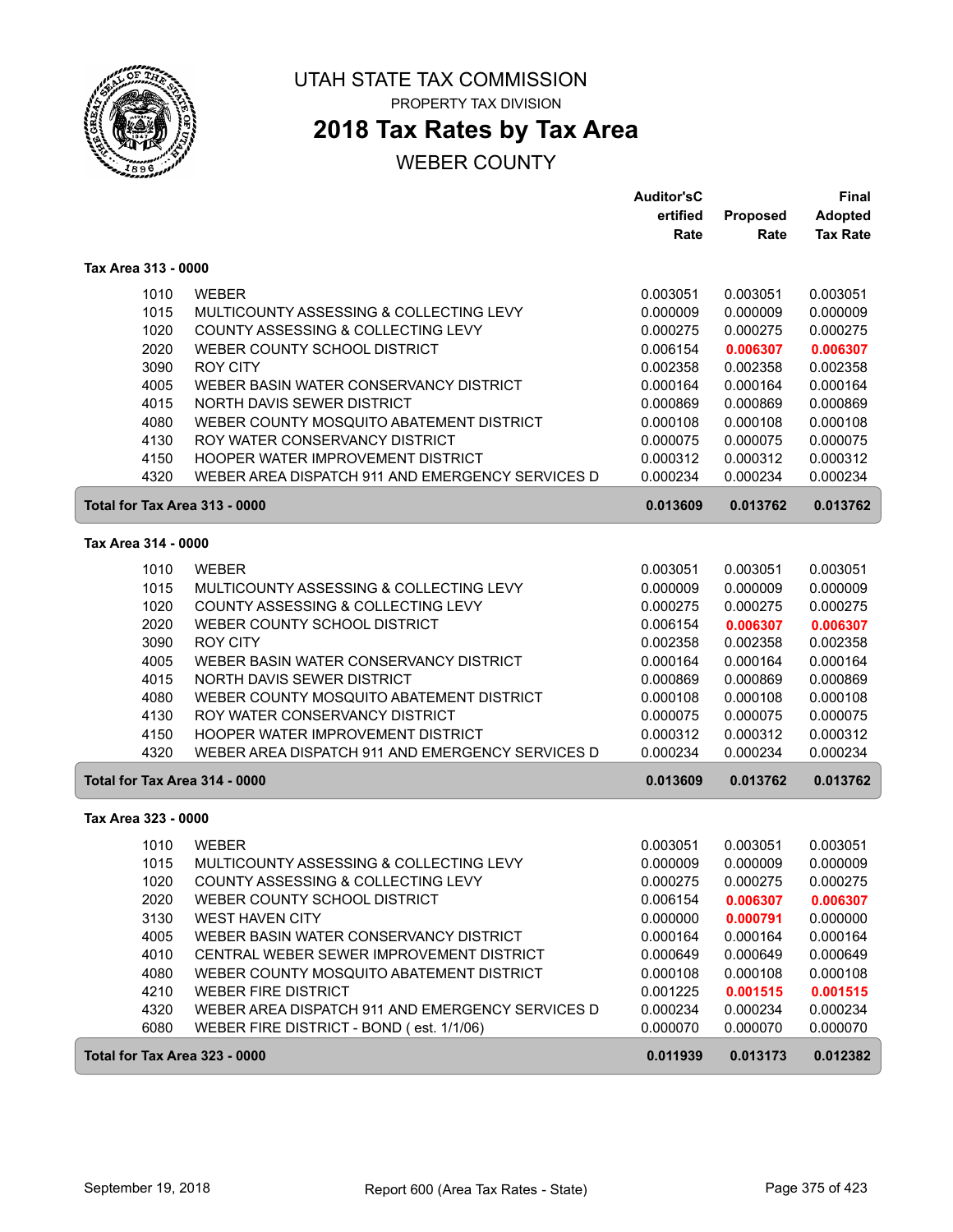

## **2018 Tax Rates by Tax Area**

|                               |                                                                                   | <b>Auditor'sC</b>    |                      | <b>Final</b>         |
|-------------------------------|-----------------------------------------------------------------------------------|----------------------|----------------------|----------------------|
|                               |                                                                                   | ertified             | Proposed             | <b>Adopted</b>       |
|                               |                                                                                   | Rate                 | Rate                 | <b>Tax Rate</b>      |
| Tax Area 324 - 0000           |                                                                                   |                      |                      |                      |
| 1010                          | <b>WEBER</b>                                                                      | 0.003051             | 0.003051             | 0.003051             |
| 1015                          | MULTICOUNTY ASSESSING & COLLECTING LEVY                                           | 0.000009             | 0.000009             | 0.000009             |
| 1020                          | COUNTY ASSESSING & COLLECTING LEVY                                                | 0.000275             | 0.000275             | 0.000275             |
| 2020                          | WEBER COUNTY SCHOOL DISTRICT                                                      | 0.006154             | 0.006307             | 0.006307             |
| 3130                          | <b>WEST HAVEN CITY</b>                                                            | 0.000000             | 0.000791             | 0.000000             |
| 4005                          | WEBER BASIN WATER CONSERVANCY DISTRICT                                            | 0.000164             | 0.000164             | 0.000164             |
| 4010                          | CENTRAL WEBER SEWER IMPROVEMENT DISTRICT                                          | 0.000649             | 0.000649             | 0.000649             |
| 4080                          | WEBER COUNTY MOSQUITO ABATEMENT DISTRICT                                          | 0.000108             | 0.000108             | 0.000108             |
| 4150                          | HOOPER WATER IMPROVEMENT DISTRICT                                                 | 0.000312             | 0.000312             | 0.000312             |
| 4210                          | <b>WEBER FIRE DISTRICT</b>                                                        | 0.001225             | 0.001515             | 0.001515             |
| 4320                          | WEBER AREA DISPATCH 911 AND EMERGENCY SERVICES D                                  | 0.000234             | 0.000234             | 0.000234             |
| 6080                          | WEBER FIRE DISTRICT - BOND (est. 1/1/06)                                          | 0.000070             | 0.000070             | 0.000070             |
| Total for Tax Area 324 - 0000 |                                                                                   | 0.012251             | 0.013485             | 0.012694             |
| Tax Area 329 - 0000           |                                                                                   |                      |                      |                      |
|                               |                                                                                   |                      |                      |                      |
| 1010                          | <b>WEBER</b>                                                                      | 0.003051             | 0.003051             | 0.003051             |
| 1015                          | MULTICOUNTY ASSESSING & COLLECTING LEVY                                           | 0.000009             | 0.000009             | 0.000009             |
| 1020                          | COUNTY ASSESSING & COLLECTING LEVY                                                | 0.000275             | 0.000275             | 0.000275             |
| 2020<br>4005                  | WEBER COUNTY SCHOOL DISTRICT                                                      | 0.006154             | 0.006307             | 0.006307             |
|                               | WEBER BASIN WATER CONSERVANCY DISTRICT                                            | 0.000164             | 0.000164             | 0.000164             |
| 4010                          | CENTRAL WEBER SEWER IMPROVEMENT DISTRICT                                          | 0.000649             | 0.000649             | 0.000649             |
| 4020<br>4070                  | BEN LOMOND CEMETERY MAINTENANCE DISTRICT                                          | 0.000062             | 0.000062             | 0.000062             |
|                               | BONA VISTA WATER IMPROVEMENT DISTRICT<br>WEBER COUNTY MOSQUITO ABATEMENT DISTRICT | 0.000237             | 0.000237             | 0.000237             |
| 4080                          |                                                                                   | 0.000108             | 0.000108             | 0.000108             |
| 4210<br>4320                  | <b>WEBER FIRE DISTRICT</b><br>WEBER AREA DISPATCH 911 AND EMERGENCY SERVICES D    | 0.001225             | 0.001515<br>0.000234 | 0.001515<br>0.000234 |
| 6080                          |                                                                                   | 0.000234<br>0.000070 |                      | 0.000070             |
| 6090                          | WEBER FIRE DISTRICT - BOND (est. 1/1/06)<br>MUNICIPAL TYPE SERVICE FUND           | 0.000135             | 0.000070<br>0.000135 | 0.000135             |
|                               |                                                                                   |                      |                      |                      |
| Total for Tax Area 329 - 0000 |                                                                                   | 0.012373             | 0.012816             | 0.012816             |
| Tax Area 330 - 0000           |                                                                                   |                      |                      |                      |
| 1010                          | WEBER                                                                             | 0.003051             | 0.003051             | 0.003051             |
| 1015                          | MULTICOUNTY ASSESSING & COLLECTING LEVY                                           | 0.000009             | 0.000009             | 0.000009             |
| 1020                          | COUNTY ASSESSING & COLLECTING LEVY                                                | 0.000275             | 0.000275             | 0.000275             |
| 2020                          | WEBER COUNTY SCHOOL DISTRICT                                                      | 0.006154             | 0.006307             | 0.006307             |
| 4005                          | WEBER BASIN WATER CONSERVANCY DISTRICT                                            | 0.000164             | 0.000164             | 0.000164             |
| 4010                          | CENTRAL WEBER SEWER IMPROVEMENT DISTRICT                                          | 0.000649             | 0.000649             | 0.000649             |
| 4070                          | BONA VISTA WATER IMPROVEMENT DISTRICT                                             | 0.000237             | 0.000237             | 0.000237             |
| 4080                          | WEBER COUNTY MOSQUITO ABATEMENT DISTRICT                                          | 0.000108             | 0.000108             | 0.000108             |
| 4210                          | <b>WEBER FIRE DISTRICT</b>                                                        | 0.001225             | 0.001515             | 0.001515             |
| 4320                          | WEBER AREA DISPATCH 911 AND EMERGENCY SERVICES D                                  | 0.000234             | 0.000234             | 0.000234             |
| 6080                          | WEBER FIRE DISTRICT - BOND (est. 1/1/06)                                          | 0.000070             | 0.000070             | 0.000070             |
| 6090                          | MUNICIPAL TYPE SERVICE FUND                                                       | 0.000135             | 0.000135             | 0.000135             |
| Total for Tax Area 330 - 0000 |                                                                                   | 0.012311             | 0.012754             | 0.012754             |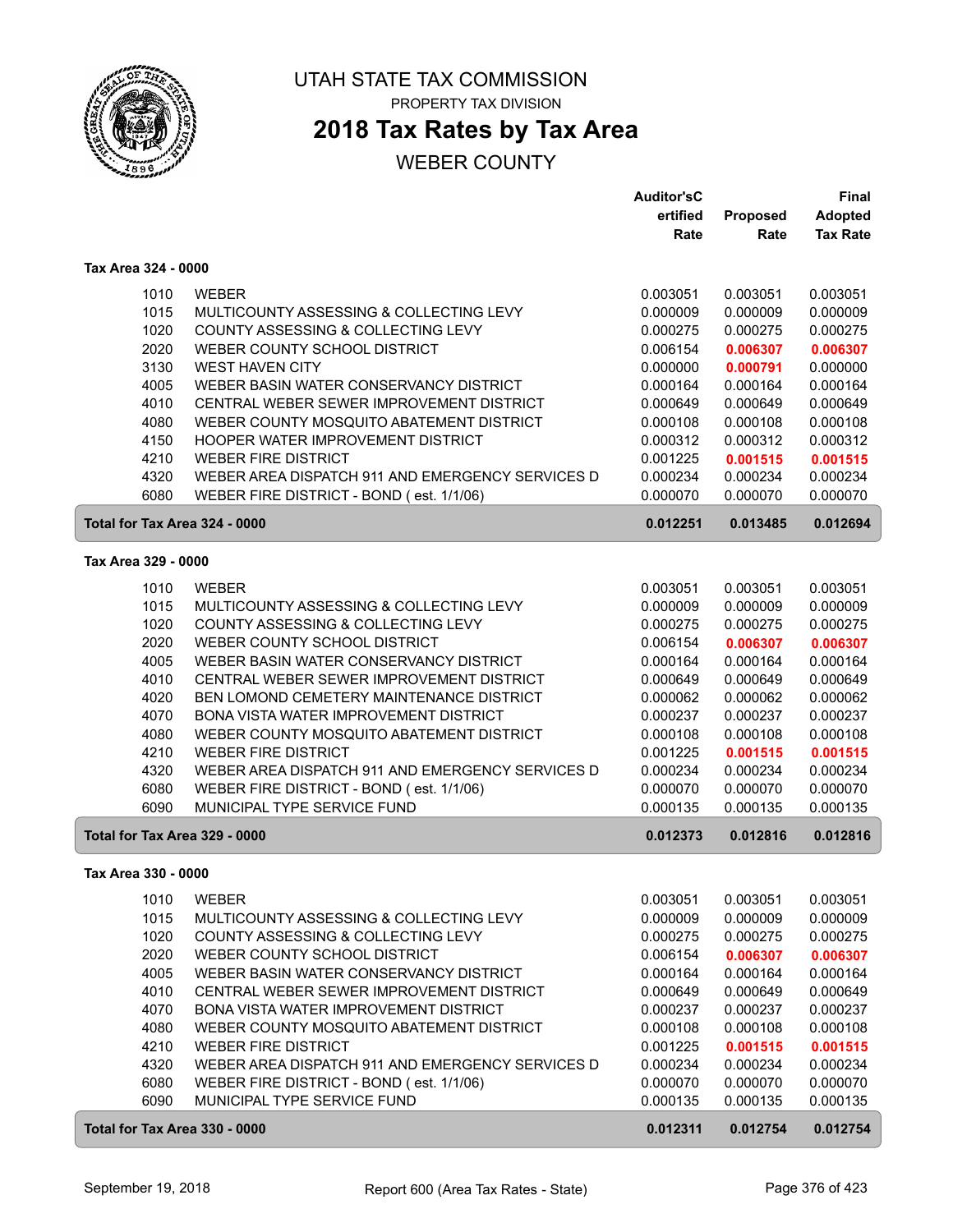

# **2018 Tax Rates by Tax Area**

|                               |                                                                                              | <b>Auditor'sC</b>    |                      | Final                |
|-------------------------------|----------------------------------------------------------------------------------------------|----------------------|----------------------|----------------------|
|                               |                                                                                              | ertified             | Proposed             | Adopted              |
|                               |                                                                                              | Rate                 | Rate                 | <b>Tax Rate</b>      |
| Tax Area 344 - 0000           |                                                                                              |                      |                      |                      |
| 1010                          | <b>WEBER</b>                                                                                 | 0.003051             | 0.003051             | 0.003051             |
| 1015                          | MULTICOUNTY ASSESSING & COLLECTING LEVY                                                      | 0.000009             | 0.000009             | 0.000009             |
| 1020                          | COUNTY ASSESSING & COLLECTING LEVY                                                           | 0.000275             | 0.000275             | 0.000275             |
| 2020                          | WEBER COUNTY SCHOOL DISTRICT                                                                 | 0.006154             | 0.006307             | 0.006307             |
| 3025                          | <b>HOOPER CITY</b>                                                                           | 0.000459             | 0.000459             | 0.000459             |
| 4005                          | WEBER BASIN WATER CONSERVANCY DISTRICT                                                       | 0.000164             | 0.000164             | 0.000164             |
| 4080                          | WEBER COUNTY MOSQUITO ABATEMENT DISTRICT                                                     | 0.000108             | 0.000108             | 0.000108             |
| 4130                          | ROY WATER CONSERVANCY DISTRICT                                                               | 0.000075             | 0.000075             | 0.000075             |
| 4210                          | <b>WEBER FIRE DISTRICT</b>                                                                   | 0.001225             | 0.001515             | 0.001515             |
| 4320                          | WEBER AREA DISPATCH 911 AND EMERGENCY SERVICES D                                             | 0.000234             | 0.000234             | 0.000234             |
| 6080                          | WEBER FIRE DISTRICT - BOND (est. 1/1/06)                                                     | 0.000070             | 0.000070             | 0.000070             |
| Total for Tax Area 344 - 0000 |                                                                                              | 0.011824             | 0.012267             | 0.012267             |
| Tax Area 345 - 0000           |                                                                                              |                      |                      |                      |
| 1010                          | <b>WEBER</b>                                                                                 | 0.003051             | 0.003051             | 0.003051             |
| 1015                          | MULTICOUNTY ASSESSING & COLLECTING LEVY                                                      | 0.000009             | 0.000009             | 0.000009             |
| 1020                          | COUNTY ASSESSING & COLLECTING LEVY                                                           | 0.000275             | 0.000275             | 0.000275             |
| 2020                          | WEBER COUNTY SCHOOL DISTRICT                                                                 | 0.006154             | 0.006307             | 0.006307             |
| 3025                          | <b>HOOPER CITY</b>                                                                           | 0.000459             | 0.000459             | 0.000459             |
| 4005                          | WEBER BASIN WATER CONSERVANCY DISTRICT                                                       | 0.000164             | 0.000164             | 0.000164             |
| 4080                          | WEBER COUNTY MOSQUITO ABATEMENT DISTRICT                                                     | 0.000108             | 0.000108             | 0.000108             |
| 4130                          | ROY WATER CONSERVANCY DISTRICT                                                               | 0.000075             | 0.000075             | 0.000075             |
| 4150                          | HOOPER WATER IMPROVEMENT DISTRICT                                                            | 0.000312             | 0.000312             | 0.000312             |
| 4210                          | <b>WEBER FIRE DISTRICT</b>                                                                   | 0.001225             | 0.001515             | 0.001515             |
| 4320                          | WEBER AREA DISPATCH 911 AND EMERGENCY SERVICES D                                             | 0.000234             | 0.000234             | 0.000234             |
| 6080                          | WEBER FIRE DISTRICT - BOND (est. 1/1/06)                                                     | 0.000070             | 0.000070             | 0.000070             |
| Total for Tax Area 345 - 0000 |                                                                                              | 0.012136             | 0.012579             | 0.012579             |
| Tax Area 347 - 0000           |                                                                                              |                      |                      |                      |
| 1010                          | <b>WEBER</b>                                                                                 | 0.003051             | 0.003051             | 0.003051             |
| 1015                          | MULTICOUNTY ASSESSING & COLLECTING LEVY                                                      | 0.000009             | 0.000009             | 0.000009             |
| 1020                          | COUNTY ASSESSING & COLLECTING LEVY                                                           | 0.000275             | 0.000275             | 0.000275             |
| 2020                          | WEBER COUNTY SCHOOL DISTRICT                                                                 | 0.006154             | 0.006307             | 0.006307             |
| 3025                          | <b>HOOPER CITY</b>                                                                           | 0.000459             | 0.000459             | 0.000459             |
| 4005                          | WEBER BASIN WATER CONSERVANCY DISTRICT                                                       | 0.000164             | 0.000164             | 0.000164             |
| 4015                          | NORTH DAVIS SEWER DISTRICT                                                                   | 0.000869             | 0.000869             | 0.000869             |
| 4080                          | WEBER COUNTY MOSQUITO ABATEMENT DISTRICT                                                     | 0.000108             | 0.000108             | 0.000108             |
| 4130                          | ROY WATER CONSERVANCY DISTRICT                                                               | 0.000075             | 0.000075             | 0.000075             |
| 4150                          | <b>HOOPER WATER IMPROVEMENT DISTRICT</b>                                                     | 0.000312             | 0.000312             | 0.000312             |
| 4210                          | <b>WEBER FIRE DISTRICT</b>                                                                   | 0.001225             | 0.001515             | 0.001515             |
| 4320<br>6080                  | WEBER AREA DISPATCH 911 AND EMERGENCY SERVICES D<br>WEBER FIRE DISTRICT - BOND (est. 1/1/06) | 0.000234<br>0.000070 | 0.000234<br>0.000070 | 0.000234<br>0.000070 |
| Total for Tax Area 347 - 0000 |                                                                                              | 0.013005             | 0.013448             | 0.013448             |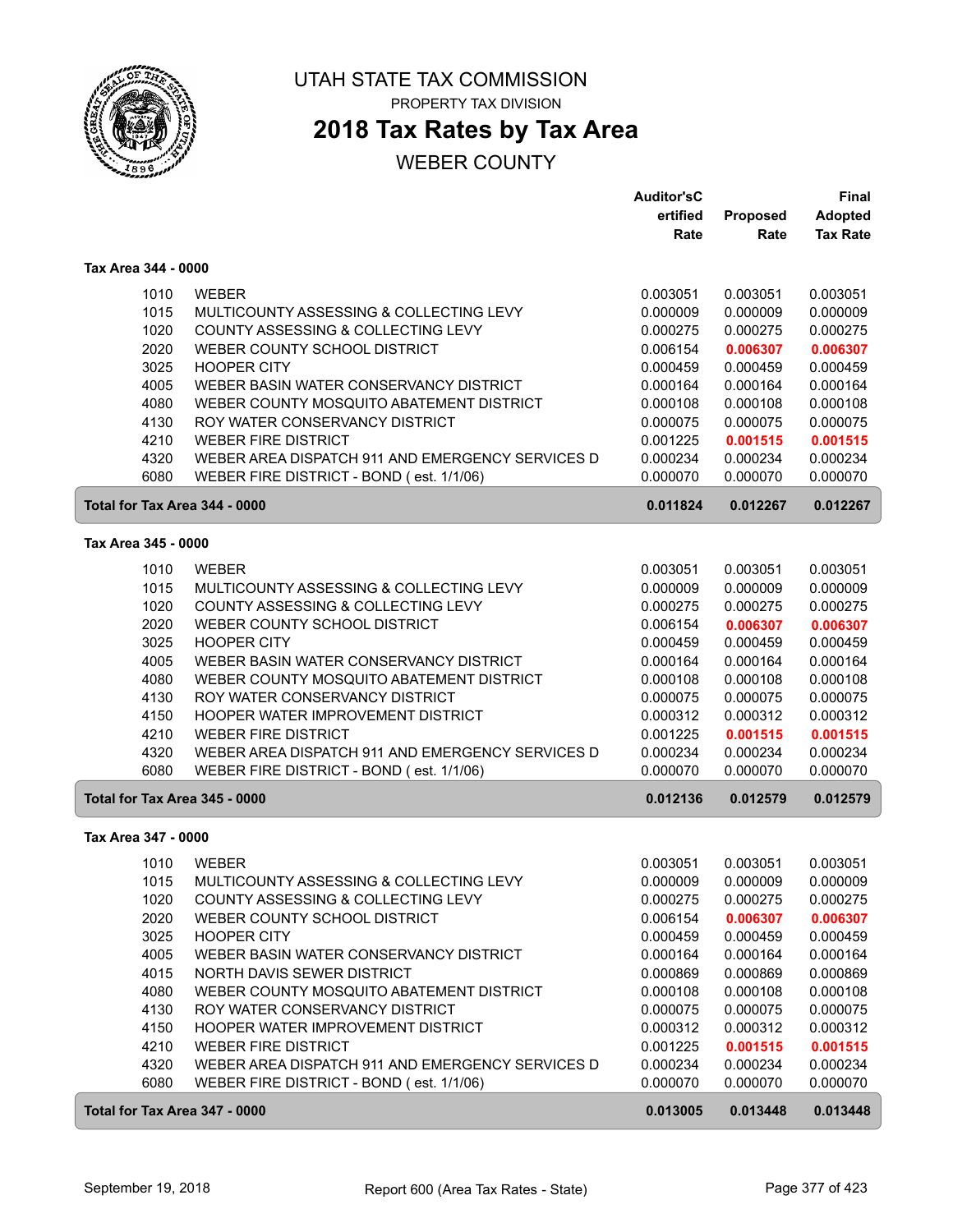

# **2018 Tax Rates by Tax Area**

|                               |                                                         | <b>Auditor'sC</b>    |                      | Final                |
|-------------------------------|---------------------------------------------------------|----------------------|----------------------|----------------------|
|                               |                                                         | ertified             | Proposed             | <b>Adopted</b>       |
|                               |                                                         | Rate                 | Rate                 | <b>Tax Rate</b>      |
| Tax Area 348 - 0000           |                                                         |                      |                      |                      |
| 1010                          | <b>WEBER</b>                                            | 0.003051             | 0.003051             | 0.003051             |
| 1015                          | MULTICOUNTY ASSESSING & COLLECTING LEVY                 | 0.000009             | 0.000009             | 0.000009             |
| 1020                          | COUNTY ASSESSING & COLLECTING LEVY                      | 0.000275             | 0.000275             | 0.000275             |
| 2020                          | WEBER COUNTY SCHOOL DISTRICT                            | 0.006154             | 0.006307             | 0.006307             |
| 3090                          | <b>ROY CITY</b>                                         | 0.002358             | 0.002358             | 0.002358             |
| 4005                          | WEBER BASIN WATER CONSERVANCY DISTRICT                  | 0.000164             | 0.000164             | 0.000164             |
| 4015                          | NORTH DAVIS SEWER DISTRICT                              | 0.000869             | 0.000869             | 0.000869             |
| 4080                          | WEBER COUNTY MOSQUITO ABATEMENT DISTRICT                | 0.000108             | 0.000108             | 0.000108             |
| 4130                          | ROY WATER CONSERVANCY DISTRICT                          | 0.000075             | 0.000075             | 0.000075             |
| 4320                          | WEBER AREA DISPATCH 911 AND EMERGENCY SERVICES D        | 0.000234             | 0.000234             | 0.000234             |
| Total for Tax Area 348 - 0000 |                                                         | 0.013297             | 0.013450             | 0.013450             |
| Tax Area 352 - 0000           |                                                         |                      |                      |                      |
|                               |                                                         |                      |                      |                      |
| 1010<br>1015                  | <b>WEBER</b><br>MULTICOUNTY ASSESSING & COLLECTING LEVY | 0.003051<br>0.000009 | 0.003051<br>0.000009 | 0.003051<br>0.000009 |
| 1020                          | COUNTY ASSESSING & COLLECTING LEVY                      | 0.000275             | 0.000275             | 0.000275             |
| 2020                          | WEBER COUNTY SCHOOL DISTRICT                            | 0.006154             | 0.006307             | 0.006307             |
| 3130                          | <b>WEST HAVEN CITY</b>                                  | 0.000000             | 0.000791             | 0.000000             |
| 4005                          | WEBER BASIN WATER CONSERVANCY DISTRICT                  | 0.000164             | 0.000164             | 0.000164             |
| 4010                          | CENTRAL WEBER SEWER IMPROVEMENT DISTRICT                | 0.000649             | 0.000649             | 0.000649             |
| 4080                          | WEBER COUNTY MOSQUITO ABATEMENT DISTRICT                | 0.000108             | 0.000108             | 0.000108             |
| 4130                          | ROY WATER CONSERVANCY DISTRICT                          | 0.000075             | 0.000075             | 0.000075             |
| 4210                          | <b>WEBER FIRE DISTRICT</b>                              | 0.001225             | 0.001515             | 0.001515             |
| 4320                          | WEBER AREA DISPATCH 911 AND EMERGENCY SERVICES D        | 0.000234             | 0.000234             | 0.000234             |
| 6080                          | WEBER FIRE DISTRICT - BOND (est. 1/1/06)                | 0.000070             | 0.000070             | 0.000070             |
| Total for Tax Area 352 - 0000 |                                                         | 0.012014             | 0.013248             | 0.012457             |
| Tax Area 353 - 0000           |                                                         |                      |                      |                      |
|                               | <b>WEBER</b>                                            |                      | 0.003051             |                      |
| 1010<br>1015                  | MULTICOUNTY ASSESSING & COLLECTING LEVY                 | 0.003051<br>0.000009 | 0.000009             | 0.003051<br>0.000009 |
| 1020                          | COUNTY ASSESSING & COLLECTING LEVY                      | 0.000275             | 0.000275             | 0.000275             |
| 2020                          | WEBER COUNTY SCHOOL DISTRICT                            | 0.006154             | 0.006307             | 0.006307             |
| 3090                          | <b>ROY CITY</b>                                         | 0.002358             | 0.002358             | 0.002358             |
| 4005                          | WEBER BASIN WATER CONSERVANCY DISTRICT                  | 0.000164             | 0.000164             | 0.000164             |
| 4080                          | WEBER COUNTY MOSQUITO ABATEMENT DISTRICT                | 0.000108             | 0.000108             | 0.000108             |
| 4130                          | ROY WATER CONSERVANCY DISTRICT                          | 0.000075             | 0.000075             | 0.000075             |
| 4320                          | WEBER AREA DISPATCH 911 AND EMERGENCY SERVICES D        | 0.000234             | 0.000234             | 0.000234             |
| Total for Tax Area 353 - 0000 |                                                         | 0.012428             | 0.012581             | 0.012581             |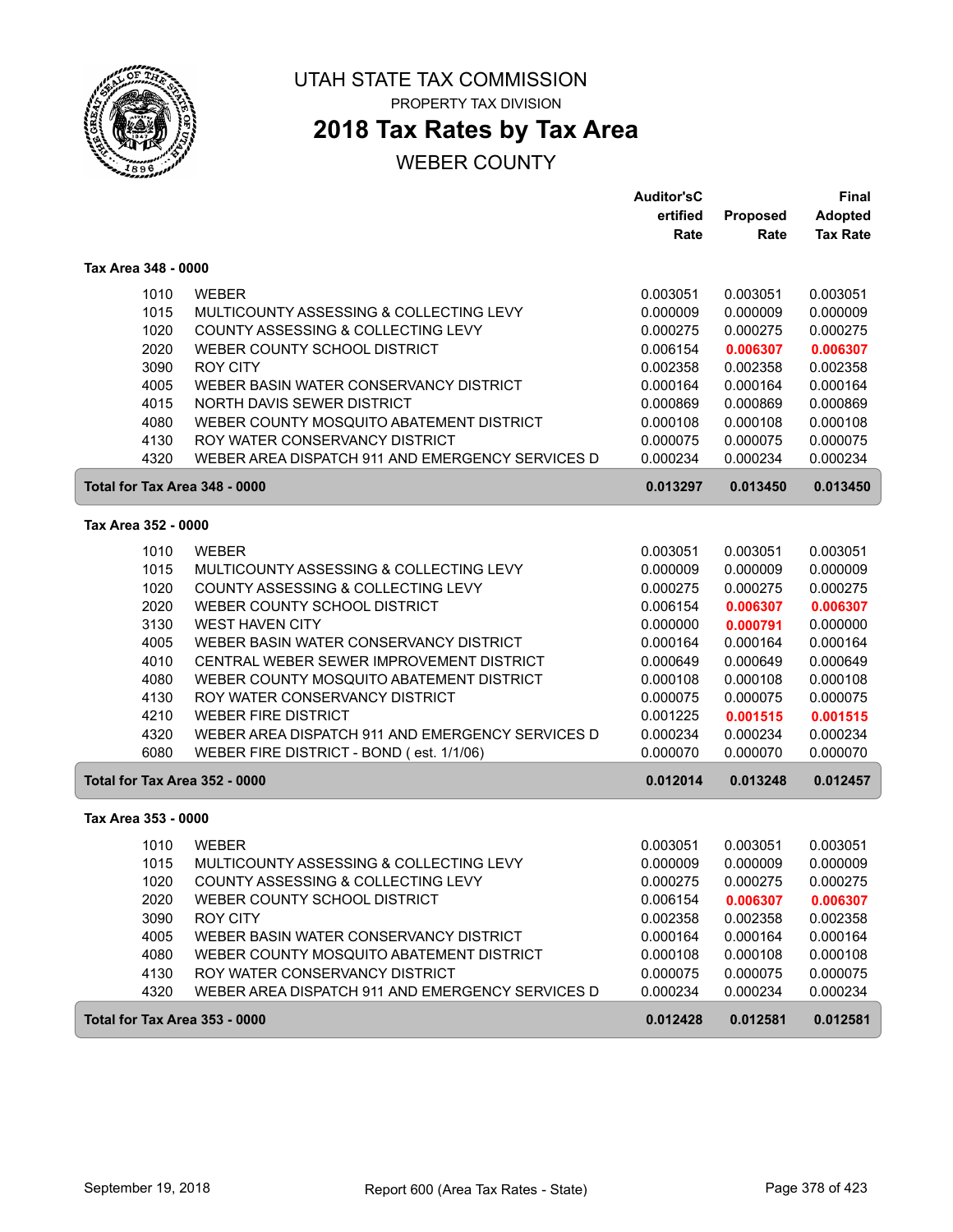

**2018 Tax Rates by Tax Area**

|                               |                                                                    | <b>Auditor'sC</b>    |                      | <b>Final</b>         |
|-------------------------------|--------------------------------------------------------------------|----------------------|----------------------|----------------------|
|                               |                                                                    | ertified             | Proposed             | Adopted              |
|                               |                                                                    | Rate                 | Rate                 | <b>Tax Rate</b>      |
| Tax Area 359 - 0000           |                                                                    |                      |                      |                      |
| 1010                          | <b>WEBER</b>                                                       | 0.003051             | 0.003051             | 0.003051             |
| 1015                          | MULTICOUNTY ASSESSING & COLLECTING LEVY                            | 0.000009             | 0.000009             | 0.000009             |
| 1020                          | COUNTY ASSESSING & COLLECTING LEVY                                 | 0.000275             | 0.000275             | 0.000275             |
| 2010                          | OGDEN CITY SCHOOL DISTRICT                                         | 0.008041             | 0.008754             | 0.008041             |
| 3050                          | <b>OGDEN CITY</b>                                                  | 0.002851             | 0.003103             | 0.003103             |
| 4005                          | WEBER BASIN WATER CONSERVANCY DISTRICT                             | 0.000164             | 0.000164             | 0.000164             |
| 4010                          | CENTRAL WEBER SEWER IMPROVEMENT DISTRICT                           | 0.000649             | 0.000649             | 0.000649             |
| 4080                          | WEBER COUNTY MOSQUITO ABATEMENT DISTRICT                           | 0.000108             | 0.000108             | 0.000108             |
| 4320                          | WEBER AREA DISPATCH 911 AND EMERGENCY SERVICES D                   | 0.000234             | 0.000234             | 0.000234             |
| 6030                          | OGDEN CITY - SPECIAL LEVY TO PURCHASE WBWCD WATE                   | 0.000228             | 0.000276             | 0.000276             |
| Total for Tax Area 359 - 0000 |                                                                    | 0.015610             | 0.016623             | 0.015910             |
| Tax Area 361 - 0000           |                                                                    |                      |                      |                      |
|                               |                                                                    |                      |                      |                      |
| 1010                          | <b>WEBER</b>                                                       | 0.003051             | 0.003051             | 0.003051             |
| 1015                          | MULTICOUNTY ASSESSING & COLLECTING LEVY                            | 0.000009             | 0.000009             | 0.000009             |
| 1020                          | COUNTY ASSESSING & COLLECTING LEVY<br>WEBER COUNTY SCHOOL DISTRICT | 0.000275             | 0.000275             | 0.000275             |
| 2020<br>4005                  | WEBER BASIN WATER CONSERVANCY DISTRICT                             | 0.006154             | 0.006307             | 0.006307             |
| 4070                          | BONA VISTA WATER IMPROVEMENT DISTRICT                              | 0.000164             | 0.000164             | 0.000164<br>0.000237 |
| 4080                          | WEBER COUNTY MOSQUITO ABATEMENT DISTRICT                           | 0.000237<br>0.000108 | 0.000237<br>0.000108 | 0.000108             |
| 4210                          | <b>WEBER FIRE DISTRICT</b>                                         | 0.001225             | 0.001515             | 0.001515             |
| 4320                          | WEBER AREA DISPATCH 911 AND EMERGENCY SERVICES D                   | 0.000234             | 0.000234             | 0.000234             |
| 6080                          | WEBER FIRE DISTRICT - BOND (est. 1/1/06)                           | 0.000070             | 0.000070             | 0.000070             |
| Total for Tax Area 361 - 0000 |                                                                    | 0.011527             | 0.011970             | 0.011970             |
|                               |                                                                    |                      |                      |                      |
| Tax Area 362 - 0000           |                                                                    |                      |                      |                      |
| 1010                          | <b>WEBER</b>                                                       | 0.003051             | 0.003051             | 0.003051             |
| 1015                          | MULTICOUNTY ASSESSING & COLLECTING LEVY                            | 0.000009             | 0.000009             | 0.000009             |
| 1020                          | COUNTY ASSESSING & COLLECTING LEVY                                 | 0.000275             | 0.000275             | 0.000275             |
| 2020                          | WEBER COUNTY SCHOOL DISTRICT                                       | 0.006154             | 0.006307             | 0.006307             |
| 4005                          | WEBER BASIN WATER CONSERVANCY DISTRICT                             | 0.000164             | 0.000164             | 0.000164             |
| 4010                          | CENTRAL WEBER SEWER IMPROVEMENT DISTRICT                           | 0.000649             | 0.000649             | 0.000649             |
| 4070                          | BONA VISTA WATER IMPROVEMENT DISTRICT                              | 0.000237             | 0.000237             | 0.000237             |
| 4080                          | WEBER COUNTY MOSQUITO ABATEMENT DISTRICT                           | 0.000108             | 0.000108             | 0.000108             |
| 4210                          | <b>WEBER FIRE DISTRICT</b>                                         | 0.001225             | 0.001515             | 0.001515             |
| 4320                          | WEBER AREA DISPATCH 911 AND EMERGENCY SERVICES D                   | 0.000234             | 0.000234             | 0.000234             |
| 6080                          | WEBER FIRE DISTRICT - BOND (est. 1/1/06)                           | 0.000070             | 0.000070             | 0.000070             |
| Total for Tax Area 362 - 0000 |                                                                    | 0.012176             | 0.012619             | 0.012619             |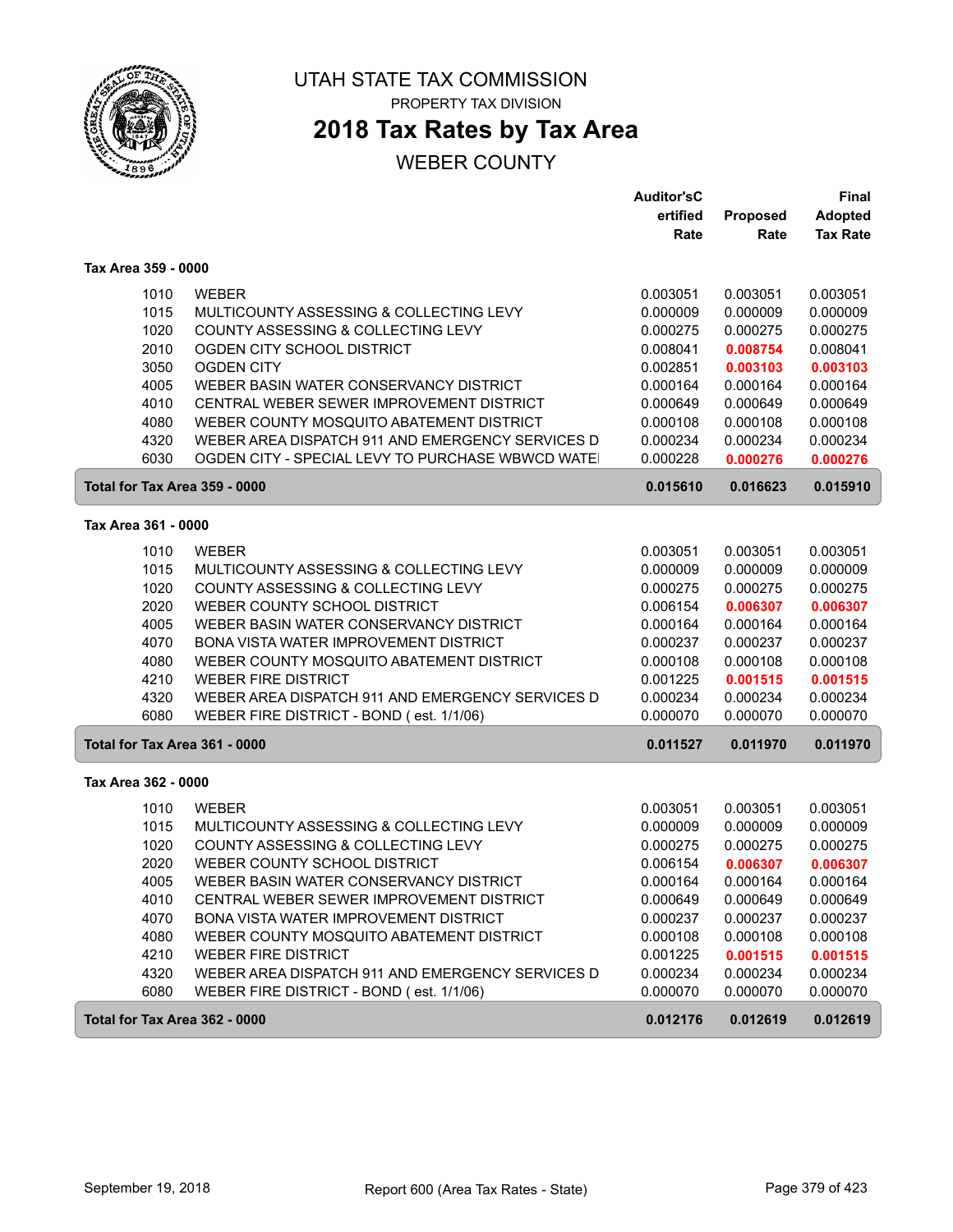

# **2018 Tax Rates by Tax Area**

|                               |                                                                                              | <b>Auditor'sC</b>    |                      | Final                |
|-------------------------------|----------------------------------------------------------------------------------------------|----------------------|----------------------|----------------------|
|                               |                                                                                              | ertified             | Proposed             | <b>Adopted</b>       |
|                               |                                                                                              | Rate                 | Rate                 | <b>Tax Rate</b>      |
| Tax Area 363 - 0000           |                                                                                              |                      |                      |                      |
| 1010                          | <b>WEBER</b>                                                                                 | 0.003051             | 0.003051             | 0.003051             |
| 1015                          | MULTICOUNTY ASSESSING & COLLECTING LEVY                                                      | 0.000009             | 0.000009             | 0.000009             |
| 1020                          | COUNTY ASSESSING & COLLECTING LEVY                                                           | 0.000275             | 0.000275             | 0.000275             |
| 2020                          | WEBER COUNTY SCHOOL DISTRICT                                                                 | 0.006154             | 0.006307             | 0.006307             |
| 4005                          | WEBER BASIN WATER CONSERVANCY DISTRICT                                                       | 0.000164             | 0.000164             | 0.000164             |
| 4030                          | PLAIN CITY CEMETERY MAINTENANCE DISTRICT                                                     | 0.000063             | 0.000063             | 0.000063             |
| 4070                          | <b>BONA VISTA WATER IMPROVEMENT DISTRICT</b>                                                 | 0.000237             | 0.000237             | 0.000237             |
| 4080                          | WEBER COUNTY MOSQUITO ABATEMENT DISTRICT                                                     | 0.000108             | 0.000108             | 0.000108             |
| 4210                          | <b>WEBER FIRE DISTRICT</b>                                                                   | 0.001225             | 0.001515             | 0.001515             |
| 4320                          | WEBER AREA DISPATCH 911 AND EMERGENCY SERVICES D                                             | 0.000234             | 0.000234             | 0.000234             |
| 6080                          | WEBER FIRE DISTRICT - BOND (est. 1/1/06)                                                     | 0.000070             | 0.000070             | 0.000070             |
| Total for Tax Area 363 - 0000 |                                                                                              | 0.011590             | 0.012033             | 0.012033             |
| Tax Area 364 - 0000           |                                                                                              |                      |                      |                      |
| 1010                          | <b>WEBER</b>                                                                                 | 0.003051             | 0.003051             | 0.003051             |
| 1015                          | MULTICOUNTY ASSESSING & COLLECTING LEVY                                                      | 0.000009             | 0.000009             | 0.000009             |
| 1020                          | COUNTY ASSESSING & COLLECTING LEVY                                                           | 0.000275             | 0.000275             | 0.000275             |
| 2020                          | WEBER COUNTY SCHOOL DISTRICT                                                                 | 0.006154             | 0.006307             | 0.006307             |
| 4005                          | WEBER BASIN WATER CONSERVANCY DISTRICT                                                       | 0.000164             | 0.000164             | 0.000164             |
| 4040                          | WEST WEBER-TAYLOR CEMETERY MAINTENANCE DISTRICT                                              | 0.000063             | 0.000063             | 0.000063             |
| 4080                          | WEBER COUNTY MOSQUITO ABATEMENT DISTRICT                                                     | 0.000108             | 0.000108             | 0.000108             |
| 4210                          | <b>WEBER FIRE DISTRICT</b>                                                                   | 0.001225             | 0.001515             | 0.001515             |
| 4320<br>6080                  | WEBER AREA DISPATCH 911 AND EMERGENCY SERVICES D<br>WEBER FIRE DISTRICT - BOND (est. 1/1/06) | 0.000234<br>0.000070 | 0.000234<br>0.000070 | 0.000234<br>0.000070 |
|                               |                                                                                              |                      |                      |                      |
| Total for Tax Area 364 - 0000 |                                                                                              | 0.011353             | 0.011796             | 0.011796             |
| Tax Area 367 - 0000           |                                                                                              |                      |                      |                      |
| 1010                          | <b>WEBER</b>                                                                                 | 0.003051             | 0.003051             | 0.003051             |
| 1015                          | MULTICOUNTY ASSESSING & COLLECTING LEVY                                                      | 0.000009             | 0.000009             | 0.000009             |
| 1020                          | COUNTY ASSESSING & COLLECTING LEVY                                                           | 0.000275             | 0.000275             | 0.000275             |
| 2010                          | OGDEN CITY SCHOOL DISTRICT                                                                   | 0.008041             | 0.008754             | 0.008041             |
| 3050                          | <b>OGDEN CITY</b>                                                                            | 0.002851             | 0.003103             | 0.003103             |
| 4005                          | WEBER BASIN WATER CONSERVANCY DISTRICT                                                       | 0.000164             | 0.000164             | 0.000164             |
| 4010<br>4080                  | CENTRAL WEBER SEWER IMPROVEMENT DISTRICT<br>WEBER COUNTY MOSQUITO ABATEMENT DISTRICT         | 0.000649<br>0.000108 | 0.000649<br>0.000108 | 0.000649<br>0.000108 |
| 4320                          | WEBER AREA DISPATCH 911 AND EMERGENCY SERVICES D                                             | 0.000234             | 0.000234             | 0.000234             |
| 6030                          | OGDEN CITY - SPECIAL LEVY TO PURCHASE WBWCD WATE                                             | 0.000228             | 0.000276             | 0.000276             |
|                               |                                                                                              |                      |                      |                      |
| Total for Tax Area 367 - 0000 |                                                                                              | 0.015610             | 0.016623             | 0.015910             |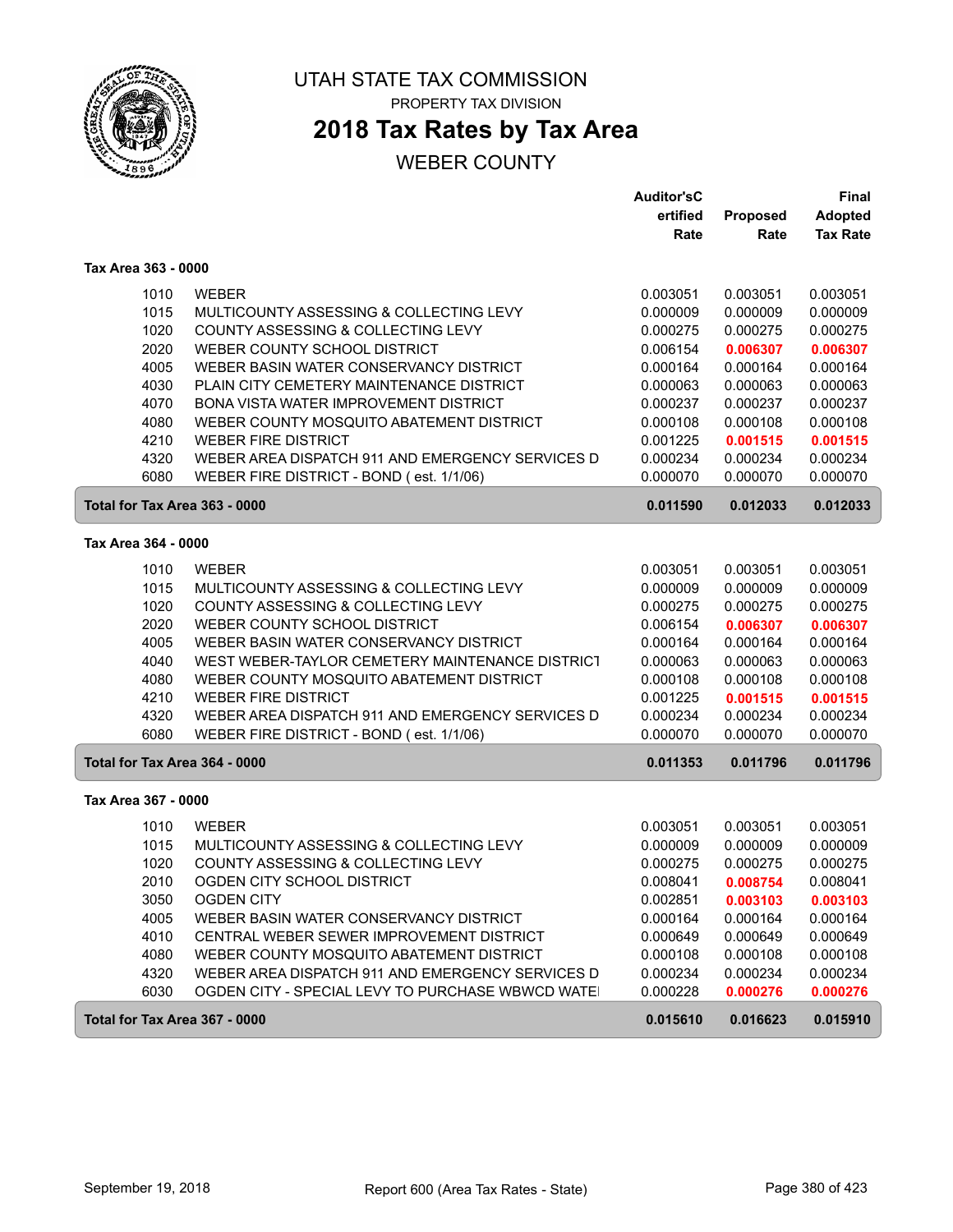

ſ

ſ

### UTAH STATE TAX COMMISSION PROPERTY TAX DIVISION

**2018 Tax Rates by Tax Area**

|                               |                                                   | <b>Auditor'sC</b><br>ertified<br>Rate | Proposed<br>Rate | Final<br>Adopted<br><b>Tax Rate</b> |
|-------------------------------|---------------------------------------------------|---------------------------------------|------------------|-------------------------------------|
| Tax Area 368 - 0000           |                                                   |                                       |                  |                                     |
| 1010                          | <b>WEBER</b>                                      | 0.003051                              | 0.003051         | 0.003051                            |
| 1015                          | MULTICOUNTY ASSESSING & COLLECTING LEVY           | 0.000009                              | 0.000009         | 0.000009                            |
| 1020                          | COUNTY ASSESSING & COLLECTING LEVY                | 0.000275                              | 0.000275         | 0.000275                            |
| 2010                          | OGDEN CITY SCHOOL DISTRICT                        | 0.008041                              | 0.008754         | 0.008041                            |
| 3050                          | <b>OGDEN CITY</b>                                 | 0.002851                              | 0.003103         | 0.003103                            |
| 4005                          | WEBER BASIN WATER CONSERVANCY DISTRICT            | 0.000164                              | 0.000164         | 0.000164                            |
| 4010                          | CENTRAL WEBER SEWER IMPROVEMENT DISTRICT          | 0.000649                              | 0.000649         | 0.000649                            |
| 4080                          | WEBER COUNTY MOSQUITO ABATEMENT DISTRICT          | 0.000108                              | 0.000108         | 0.000108                            |
| 4320                          | WEBER AREA DISPATCH 911 AND EMERGENCY SERVICES D  | 0.000234                              | 0.000234         | 0.000234                            |
| 6030                          | OGDEN CITY - SPECIAL LEVY TO PURCHASE WBWCD WATE! | 0.000228                              | 0.000276         | 0.000276                            |
| Total for Tax Area 368 - 0000 |                                                   | 0.015610                              | 0.016623         | 0.015910                            |
| Tax Area 369 - 0000           |                                                   |                                       |                  |                                     |
| 1010                          | <b>WEBER</b>                                      | 0.003051                              | 0.003051         | 0.003051                            |
| 1015                          | MULTICOUNTY ASSESSING & COLLECTING LEVY           | 0.000009                              | 0.000009         | 0.000009                            |
| 1020                          | COUNTY ASSESSING & COLLECTING LEVY                | 0.000275                              | 0.000275         | 0.000275                            |
| 2020                          | WEBER COUNTY SCHOOL DISTRICT                      | 0.006154                              | 0.006307         | 0.006307                            |
| 3090                          | <b>ROY CITY</b>                                   | 0.002358                              | 0.002358         | 0.002358                            |
| 4005                          | WEBER BASIN WATER CONSERVANCY DISTRICT            | 0.000164                              | 0.000164         | 0.000164                            |
| 4015                          | NORTH DAVIS SEWER DISTRICT                        | 0.000869                              | 0.000869         | 0.000869                            |
| 4080                          | WEBER COUNTY MOSQUITO ABATEMENT DISTRICT          | 0.000108                              | 0.000108         | 0.000108                            |
| 4150                          | HOOPER WATER IMPROVEMENT DISTRICT                 | 0.000312                              | 0.000312         | 0.000312                            |
| 4320                          | WEBER AREA DISPATCH 911 AND EMERGENCY SERVICES D  | 0.000234                              | 0.000234         | 0.000234                            |
| Total for Tax Area 369 - 0000 |                                                   | 0.013534                              | 0.013687         | 0.013687                            |
| Tax Area 370 - 0000           |                                                   |                                       |                  |                                     |
| 1010                          | <b>WEBER</b>                                      | 0.003051                              | 0.003051         | 0.003051                            |
| 1015                          | MULTICOUNTY ASSESSING & COLLECTING LEVY           | 0.000009                              | 0.000009         | 0.000009                            |
| 1020                          | COUNTY ASSESSING & COLLECTING LEVY                | 0.000275                              | 0.000275         | 0.000275                            |
| 2020                          | WEBER COUNTY SCHOOL DISTRICT                      | 0.006154                              | 0.006307         | 0.006307                            |
| 3130                          | <b>WEST HAVEN CITY</b>                            | 0.000000                              | 0.000791         | 0.000000                            |
| 4005                          | WEBER BASIN WATER CONSERVANCY DISTRICT            | 0.000164                              | 0.000164         | 0.000164                            |
| 4015                          | NORTH DAVIS SEWER DISTRICT                        | 0.000869                              | 0.000869         | 0.000869                            |
| 4080                          | WEBER COUNTY MOSQUITO ABATEMENT DISTRICT          | 0.000108                              | 0.000108         | 0.000108                            |
| 4150                          | HOOPER WATER IMPROVEMENT DISTRICT                 | 0.000312                              | 0.000312         | 0.000312                            |
| 4210                          | <b>WEBER FIRE DISTRICT</b>                        | 0.001225                              | 0.001515         | 0.001515                            |
| 4320                          | WEBER AREA DISPATCH 911 AND EMERGENCY SERVICES D  | 0.000234                              | 0.000234         | 0.000234                            |
| 6080                          | WEBER FIRE DISTRICT - BOND (est. 1/1/06)          | 0.000070                              | 0.000070         | 0.000070                            |
| Total for Tax Area 370 - 0000 |                                                   | 0.012471                              | 0.013705         | 0.012914                            |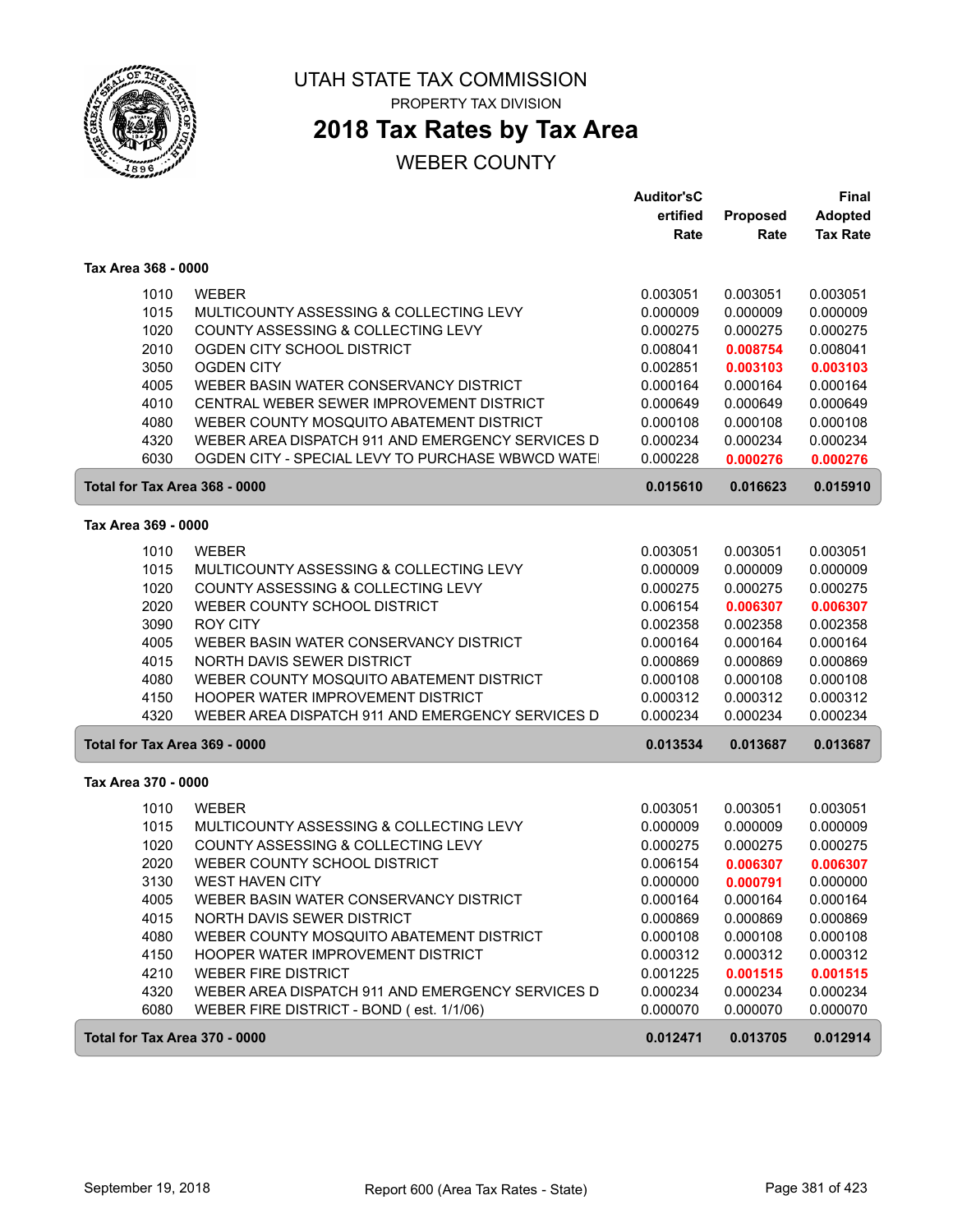

## **2018 Tax Rates by Tax Area**

|                               |                                                  | <b>Auditor'sC</b> |          | Final           |
|-------------------------------|--------------------------------------------------|-------------------|----------|-----------------|
|                               |                                                  | ertified          | Proposed | <b>Adopted</b>  |
|                               |                                                  | Rate              | Rate     | <b>Tax Rate</b> |
| Tax Area 371 - 0000           |                                                  |                   |          |                 |
| 1010                          | <b>WEBER</b>                                     | 0.003051          | 0.003051 | 0.003051        |
| 1015                          | MULTICOUNTY ASSESSING & COLLECTING LEVY          | 0.000009          | 0.000009 | 0.000009        |
| 1020                          | COUNTY ASSESSING & COLLECTING LEVY               | 0.000275          | 0.000275 | 0.000275        |
| 2020                          | WEBER COUNTY SCHOOL DISTRICT                     | 0.006154          | 0.006307 | 0.006307        |
| 3130                          | <b>WEST HAVEN CITY</b>                           | 0.000000          | 0.000791 | 0.000000        |
| 4005                          | WEBER BASIN WATER CONSERVANCY DISTRICT           | 0.000164          | 0.000164 | 0.000164        |
| 4015                          | NORTH DAVIS SEWER DISTRICT                       | 0.000869          | 0.000869 | 0.000869        |
| 4080                          | WEBER COUNTY MOSQUITO ABATEMENT DISTRICT         | 0.000108          | 0.000108 | 0.000108        |
| 4130                          | ROY WATER CONSERVANCY DISTRICT                   | 0.000075          | 0.000075 | 0.000075        |
| 4150                          | HOOPER WATER IMPROVEMENT DISTRICT                | 0.000312          | 0.000312 | 0.000312        |
| 4210                          | <b>WEBER FIRE DISTRICT</b>                       | 0.001225          | 0.001515 | 0.001515        |
| 4320                          | WEBER AREA DISPATCH 911 AND EMERGENCY SERVICES D | 0.000234          | 0.000234 | 0.000234        |
| 6080                          | WEBER FIRE DISTRICT - BOND (est. 1/1/06)         | 0.000070          | 0.000070 | 0.000070        |
| Total for Tax Area 371 - 0000 |                                                  | 0.012546          | 0.013780 | 0.012989        |
| Tax Area 373 - 0000           |                                                  |                   |          |                 |
| 1010                          | <b>WEBER</b>                                     | 0.003051          | 0.003051 | 0.003051        |
| 1015                          | MULTICOUNTY ASSESSING & COLLECTING LEVY          | 0.000009          | 0.000009 | 0.000009        |
| 1020                          | COUNTY ASSESSING & COLLECTING LEVY               | 0.000275          | 0.000275 | 0.000275        |
| 2020                          | WEBER COUNTY SCHOOL DISTRICT                     | 0.006154          | 0.006307 | 0.006307        |
| 3020                          | <b>HARRISVILLE CITY</b>                          | 0.000952          | 0.000952 | 0.000952        |
| 4005                          | WEBER BASIN WATER CONSERVANCY DISTRICT           | 0.000164          | 0.000164 | 0.000164        |
| 4010                          | CENTRAL WEBER SEWER IMPROVEMENT DISTRICT         | 0.000649          | 0.000649 | 0.000649        |
| 4020                          | BEN LOMOND CEMETERY MAINTENANCE DISTRICT         | 0.000062          | 0.000062 | 0.000062        |
| 4080                          | WEBER COUNTY MOSQUITO ABATEMENT DISTRICT         | 0.000108          | 0.000108 | 0.000108        |
| 4320                          | WEBER AREA DISPATCH 911 AND EMERGENCY SERVICES D | 0.000234          | 0.000234 | 0.000234        |
| 4330                          | NORTH VIEW FIRE DISTRICT                         | 0.001037          | 0.001037 | 0.001037        |
| Total for Tax Area 373 - 0000 |                                                  | 0.012695          | 0.012848 | 0.012848        |
| Tax Area 374 - 0000           |                                                  |                   |          |                 |
| 1010                          | WEBER                                            | 0.003051          | 0.003051 | 0.003051        |
| 1015                          | MULTICOUNTY ASSESSING & COLLECTING LEVY          | 0.000009          | 0.000009 | 0.000009        |
| 1020                          | COUNTY ASSESSING & COLLECTING LEVY               | 0.000275          | 0.000275 | 0.000275        |
| 2020                          | WEBER COUNTY SCHOOL DISTRICT                     | 0.006154          | 0.006307 | 0.006307        |
| 4005                          | WEBER BASIN WATER CONSERVANCY DISTRICT           | 0.000164          | 0.000164 | 0.000164        |
| 4080                          | WEBER COUNTY MOSQUITO ABATEMENT DISTRICT         | 0.000108          | 0.000108 | 0.000108        |
| 4120                          | LIBERTY CEMETERY MAINTENANCE DISTRICT            | 0.000031          | 0.000031 | 0.000031        |
| 4135                          | POWDER MOUNTAIN WATER AND SEWER IMPROVEMENT DI   | 0.000288          | 0.000288 | 0.000288        |
| 4210                          | <b>WEBER FIRE DISTRICT</b>                       | 0.001225          | 0.001515 | 0.001515        |
| 4240                          | OGDEN VALLEY PARKS SERVICE AREA                  | 0.000115          | 0.000115 | 0.000115        |
| 4320                          | WEBER AREA DISPATCH 911 AND EMERGENCY SERVICES D | 0.000234          | 0.000234 | 0.000234        |
| 6080                          | WEBER FIRE DISTRICT - BOND (est. 1/1/06)         | 0.000070          | 0.000070 | 0.000070        |
| 6090                          | MUNICIPAL TYPE SERVICE FUND                      | 0.000135          | 0.000135 | 0.000135        |
| Total for Tax Area 374 - 0000 |                                                  | 0.011859          | 0.012302 | 0.012302        |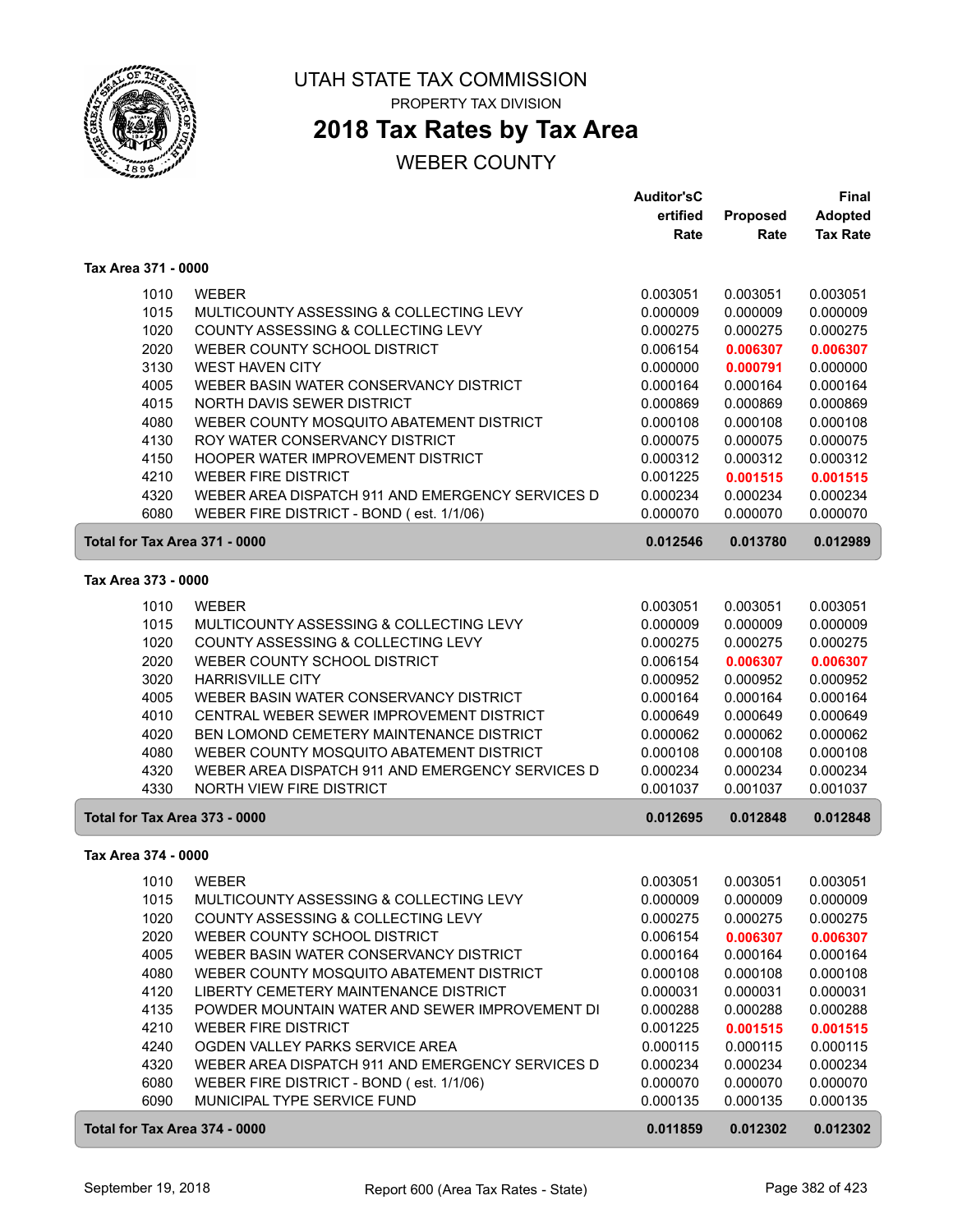

ſ

 $\sqrt{2}$ 

ſ

### UTAH STATE TAX COMMISSION PROPERTY TAX DIVISION

**2018 Tax Rates by Tax Area**

|                               |                                                  | <b>Auditor'sC</b><br>ertified | Proposed | <b>Final</b><br>Adopted |
|-------------------------------|--------------------------------------------------|-------------------------------|----------|-------------------------|
|                               |                                                  | Rate                          | Rate     | <b>Tax Rate</b>         |
| Tax Area 375 - 0000           |                                                  |                               |          |                         |
| 1010                          | <b>WEBER</b>                                     | 0.003051                      | 0.003051 | 0.003051                |
| 1015                          | MULTICOUNTY ASSESSING & COLLECTING LEVY          | 0.000009                      | 0.000009 | 0.000009                |
| 1020                          | COUNTY ASSESSING & COLLECTING LEVY               | 0.000275                      | 0.000275 | 0.000275                |
| 2010                          | OGDEN CITY SCHOOL DISTRICT                       | 0.008041                      | 0.008754 | 0.008041                |
| 3050                          | <b>OGDEN CITY</b>                                | 0.002851                      | 0.003103 | 0.003103                |
| 4005                          | WEBER BASIN WATER CONSERVANCY DISTRICT           | 0.000164                      | 0.000164 | 0.000164                |
| 4010                          | CENTRAL WEBER SEWER IMPROVEMENT DISTRICT         | 0.000649                      | 0.000649 | 0.000649                |
| 4080                          | WEBER COUNTY MOSQUITO ABATEMENT DISTRICT         | 0.000108                      | 0.000108 | 0.000108                |
| 4320                          | WEBER AREA DISPATCH 911 AND EMERGENCY SERVICES D | 0.000234                      | 0.000234 | 0.000234                |
| 6030                          | OGDEN CITY - SPECIAL LEVY TO PURCHASE WBWCD WATE | 0.000228                      | 0.000276 | 0.000276                |
| Total for Tax Area 375 - 0000 |                                                  | 0.015610                      | 0.016623 | 0.015910                |
| Tax Area 376 - 0000           |                                                  |                               |          |                         |
| 1010                          | <b>WEBER</b>                                     | 0.003051                      | 0.003051 | 0.003051                |
| 1015                          | MULTICOUNTY ASSESSING & COLLECTING LEVY          | 0.000009                      | 0.000009 | 0.000009                |
| 1020                          | COUNTY ASSESSING & COLLECTING LEVY               | 0.000275                      | 0.000275 | 0.000275                |
| 2020                          | WEBER COUNTY SCHOOL DISTRICT                     | 0.006154                      | 0.006307 | 0.006307                |
| 3025                          | <b>HOOPER CITY</b>                               | 0.000459                      | 0.000459 | 0.000459                |
| 4005                          | WEBER BASIN WATER CONSERVANCY DISTRICT           | 0.000164                      | 0.000164 | 0.000164                |
| 4010                          | CENTRAL WEBER SEWER IMPROVEMENT DISTRICT         | 0.000649                      | 0.000649 | 0.000649                |
| 4080                          | WEBER COUNTY MOSQUITO ABATEMENT DISTRICT         | 0.000108                      | 0.000108 | 0.000108                |
| 4150                          | HOOPER WATER IMPROVEMENT DISTRICT                | 0.000312                      | 0.000312 | 0.000312                |
| 4210                          | <b>WEBER FIRE DISTRICT</b>                       | 0.001225                      | 0.001515 | 0.001515                |
| 4320                          | WEBER AREA DISPATCH 911 AND EMERGENCY SERVICES D | 0.000234                      | 0.000234 | 0.000234                |
| 6080                          | WEBER FIRE DISTRICT - BOND (est. 1/1/06)         | 0.000070                      | 0.000070 | 0.000070                |
| Total for Tax Area 376 - 0000 |                                                  | 0.012710                      | 0.013153 | 0.013153                |
| Tax Area 377 - 0000           |                                                  |                               |          |                         |
| 1010                          | <b>WEBER</b>                                     | 0.003051                      | 0.003051 | 0.003051                |
| 1015                          | MULTICOUNTY ASSESSING & COLLECTING LEVY          | 0.000009                      | 0.000009 | 0.000009                |
| 1020                          | COUNTY ASSESSING & COLLECTING LEVY               | 0.000275                      | 0.000275 | 0.000275                |
| 2020                          | WEBER COUNTY SCHOOL DISTRICT                     | 0.006154                      | 0.006307 | 0.006307                |
| 4005                          | WEBER BASIN WATER CONSERVANCY DISTRICT           | 0.000164                      | 0.000164 | 0.000164                |
| 4010                          | CENTRAL WEBER SEWER IMPROVEMENT DISTRICT         | 0.000649                      | 0.000649 | 0.000649                |
| 4040                          | WEST WEBER-TAYLOR CEMETERY MAINTENANCE DISTRICT  | 0.000063                      | 0.000063 | 0.000063                |
| 4080                          | WEBER COUNTY MOSQUITO ABATEMENT DISTRICT         | 0.000108                      | 0.000108 | 0.000108                |
| 4210                          | <b>WEBER FIRE DISTRICT</b>                       | 0.001225                      | 0.001515 | 0.001515                |
| 4320                          | WEBER AREA DISPATCH 911 AND EMERGENCY SERVICES D | 0.000234                      | 0.000234 | 0.000234                |
| 6080                          | WEBER FIRE DISTRICT - BOND (est. 1/1/06)         | 0.000070                      | 0.000070 | 0.000070                |
| 6090                          | MUNICIPAL TYPE SERVICE FUND                      | 0.000135                      | 0.000135 | 0.000135                |
| Total for Tax Area 377 - 0000 |                                                  | 0.012137                      | 0.012580 | 0.012580                |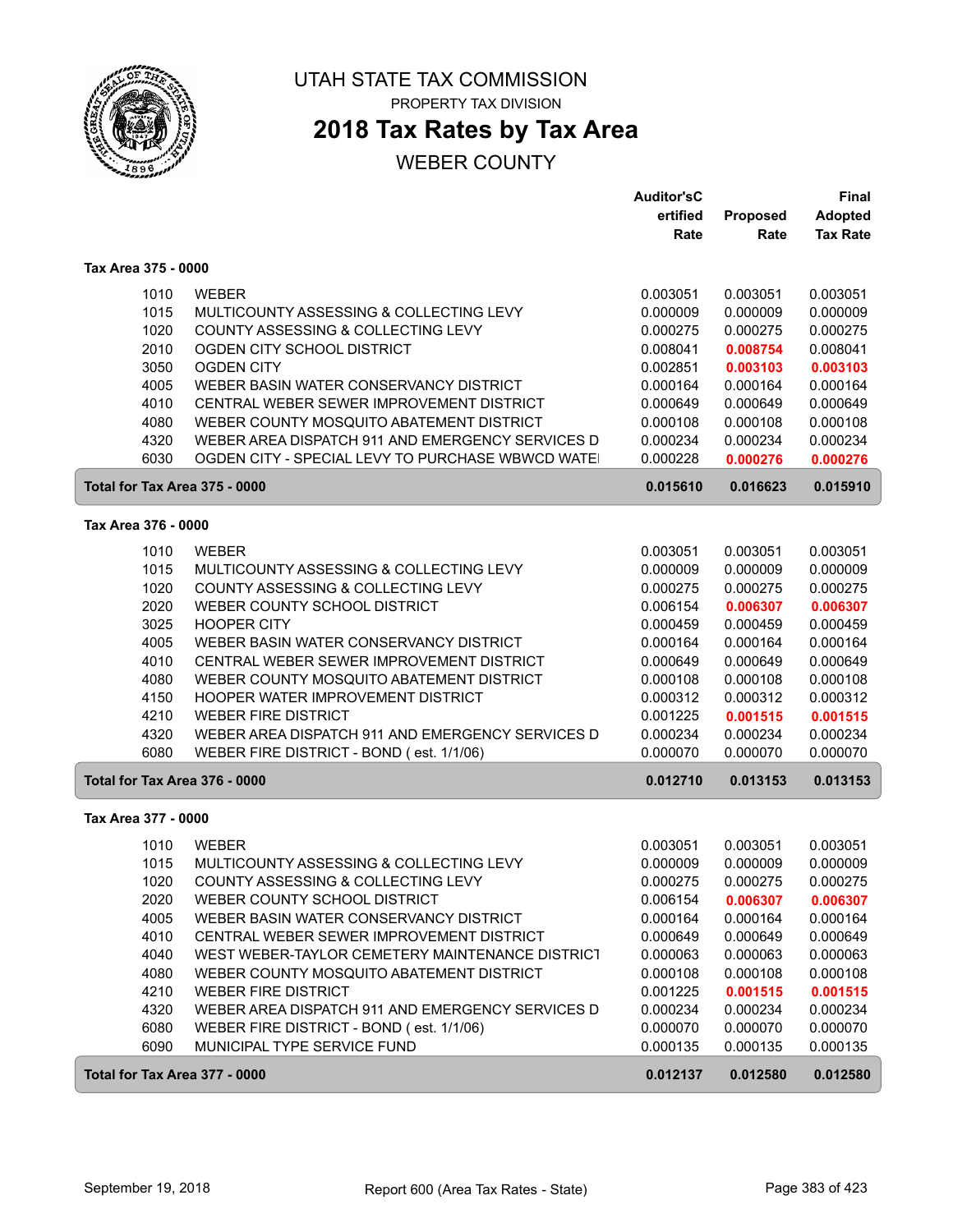

# **2018 Tax Rates by Tax Area**

|                               |                                                  | <b>Auditor'sC</b> |          | Final           |
|-------------------------------|--------------------------------------------------|-------------------|----------|-----------------|
|                               |                                                  | ertified          | Proposed | <b>Adopted</b>  |
|                               |                                                  | Rate              | Rate     | <b>Tax Rate</b> |
| Tax Area 378 - 0000           |                                                  |                   |          |                 |
| 1010                          | <b>WEBER</b>                                     | 0.003051          | 0.003051 | 0.003051        |
| 1015                          | MULTICOUNTY ASSESSING & COLLECTING LEVY          | 0.000009          | 0.000009 | 0.000009        |
| 1020                          | COUNTY ASSESSING & COLLECTING LEVY               | 0.000275          | 0.000275 | 0.000275        |
| 2020                          | WEBER COUNTY SCHOOL DISTRICT                     | 0.006154          | 0.006307 | 0.006307        |
| 3025                          | <b>HOOPER CITY</b>                               | 0.000459          | 0.000459 | 0.000459        |
| 4005                          | WEBER BASIN WATER CONSERVANCY DISTRICT           | 0.000164          | 0.000164 | 0.000164        |
| 4015                          | NORTH DAVIS SEWER DISTRICT                       | 0.000869          | 0.000869 | 0.000869        |
| 4080                          | WEBER COUNTY MOSQUITO ABATEMENT DISTRICT         | 0.000108          | 0.000108 | 0.000108        |
| 4130                          | ROY WATER CONSERVANCY DISTRICT                   | 0.000075          | 0.000075 | 0.000075        |
| 4210                          | <b>WEBER FIRE DISTRICT</b>                       | 0.001225          | 0.001515 | 0.001515        |
| 4320                          | WEBER AREA DISPATCH 911 AND EMERGENCY SERVICES D | 0.000234          | 0.000234 | 0.000234        |
| 6080                          | WEBER FIRE DISTRICT - BOND (est. 1/1/06)         | 0.000070          | 0.000070 | 0.000070        |
| Total for Tax Area 378 - 0000 |                                                  | 0.012693          | 0.013136 | 0.013136        |
| Tax Area 379 - 0000           |                                                  |                   |          |                 |
| 1010                          | <b>WEBER</b>                                     | 0.003051          | 0.003051 | 0.003051        |
| 1015                          | MULTICOUNTY ASSESSING & COLLECTING LEVY          | 0.000009          | 0.000009 | 0.000009        |
| 1020                          | COUNTY ASSESSING & COLLECTING LEVY               | 0.000275          | 0.000275 | 0.000275        |
| 2020                          | WEBER COUNTY SCHOOL DISTRICT                     | 0.006154          | 0.006307 | 0.006307        |
| 3025                          | <b>HOOPER CITY</b>                               | 0.000459          | 0.000459 | 0.000459        |
| 4005                          | WEBER BASIN WATER CONSERVANCY DISTRICT           | 0.000164          | 0.000164 | 0.000164        |
| 4040                          | WEST WEBER-TAYLOR CEMETERY MAINTENANCE DISTRICT  | 0.000063          | 0.000063 | 0.000063        |
| 4080                          | WEBER COUNTY MOSQUITO ABATEMENT DISTRICT         | 0.000108          | 0.000108 | 0.000108        |
| 4210                          | <b>WEBER FIRE DISTRICT</b>                       | 0.001225          | 0.001515 | 0.001515        |
| 4320                          | WEBER AREA DISPATCH 911 AND EMERGENCY SERVICES D | 0.000234          | 0.000234 | 0.000234        |
| 6080                          | WEBER FIRE DISTRICT - BOND (est. 1/1/06)         | 0.000070          | 0.000070 | 0.000070        |
| Total for Tax Area 379 - 0000 |                                                  | 0.011812          | 0.012255 | 0.012255        |
| Tax Area 380 - 0000           |                                                  |                   |          |                 |
| 1010                          | <b>WEBER</b>                                     | 0.003051          | 0.003051 | 0.003051        |
| 1015                          | MULTICOUNTY ASSESSING & COLLECTING LEVY          | 0.000009          | 0.000009 | 0.000009        |
| 1020                          | COUNTY ASSESSING & COLLECTING LEVY               | 0.000275          | 0.000275 | 0.000275        |
| 2020                          | WEBER COUNTY SCHOOL DISTRICT                     | 0.006154          | 0.006307 | 0.006307        |
| 3025                          | <b>HOOPER CITY</b>                               | 0.000459          | 0.000459 | 0.000459        |
| 4005                          | WEBER BASIN WATER CONSERVANCY DISTRICT           | 0.000164          | 0.000164 | 0.000164        |
| 4080                          | WEBER COUNTY MOSQUITO ABATEMENT DISTRICT         | 0.000108          | 0.000108 | 0.000108        |
| 4210                          | <b>WEBER FIRE DISTRICT</b>                       | 0.001225          | 0.001515 | 0.001515        |
| 4320                          | WEBER AREA DISPATCH 911 AND EMERGENCY SERVICES D | 0.000234          | 0.000234 | 0.000234        |
| 6080                          | WEBER FIRE DISTRICT - BOND (est. 1/1/06)         | 0.000070          | 0.000070 | 0.000070        |
| Total for Tax Area 380 - 0000 |                                                  | 0.011749          | 0.012192 | 0.012192        |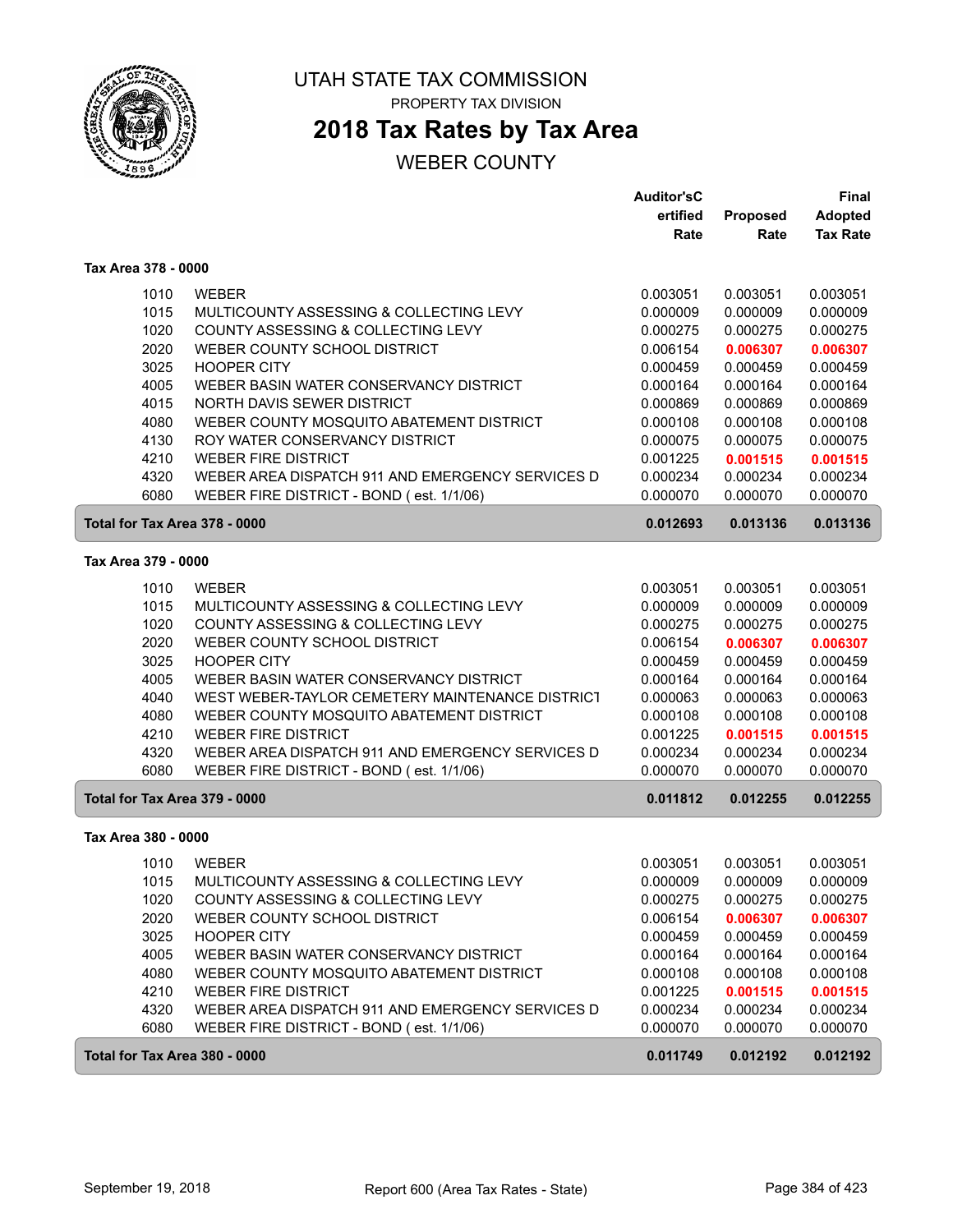

# **2018 Tax Rates by Tax Area**

|                               |                                                  | <b>Auditor'sC</b> |          | Final           |
|-------------------------------|--------------------------------------------------|-------------------|----------|-----------------|
|                               |                                                  | ertified          | Proposed | <b>Adopted</b>  |
|                               |                                                  | Rate              | Rate     | <b>Tax Rate</b> |
| Tax Area 381 - 0000           |                                                  |                   |          |                 |
| 1010                          | <b>WEBER</b>                                     | 0.003051          | 0.003051 | 0.003051        |
| 1015                          | MULTICOUNTY ASSESSING & COLLECTING LEVY          | 0.000009          | 0.000009 | 0.000009        |
| 1020                          | COUNTY ASSESSING & COLLECTING LEVY               | 0.000275          | 0.000275 | 0.000275        |
| 2020                          | WEBER COUNTY SCHOOL DISTRICT                     | 0.006154          | 0.006307 | 0.006307        |
| 3100                          | SOUTH OGDEN CITY                                 | 0.002635          | 0.002900 | 0.002900        |
| 4005                          | WEBER BASIN WATER CONSERVANCY DISTRICT           | 0.000164          | 0.000164 | 0.000164        |
| 4010                          | CENTRAL WEBER SEWER IMPROVEMENT DISTRICT         | 0.000649          | 0.000649 | 0.000649        |
| 4080                          | WEBER COUNTY MOSQUITO ABATEMENT DISTRICT         | 0.000108          | 0.000108 | 0.000108        |
| 4320                          | WEBER AREA DISPATCH 911 AND EMERGENCY SERVICES D | 0.000234          | 0.000234 | 0.000234        |
| Total for Tax Area 381 - 0000 |                                                  | 0.013279          | 0.013697 | 0.013697        |
| Tax Area 382 - 0000           |                                                  |                   |          |                 |
| 1010                          | <b>WEBER</b>                                     | 0.003051          | 0.003051 | 0.003051        |
| 1015                          | MULTICOUNTY ASSESSING & COLLECTING LEVY          | 0.000009          | 0.000009 | 0.000009        |
| 1020                          | COUNTY ASSESSING & COLLECTING LEVY               | 0.000275          | 0.000275 | 0.000275        |
| 2010                          | OGDEN CITY SCHOOL DISTRICT                       | 0.008041          | 0.008754 | 0.008041        |
| 3050                          | <b>OGDEN CITY</b>                                | 0.002851          | 0.003103 | 0.003103        |
| 4005                          | WEBER BASIN WATER CONSERVANCY DISTRICT           | 0.000164          | 0.000164 | 0.000164        |
| 4010                          | CENTRAL WEBER SEWER IMPROVEMENT DISTRICT         | 0.000649          | 0.000649 | 0.000649        |
| 4080                          | WEBER COUNTY MOSQUITO ABATEMENT DISTRICT         | 0.000108          | 0.000108 | 0.000108        |
| 4320                          | WEBER AREA DISPATCH 911 AND EMERGENCY SERVICES D | 0.000234          | 0.000234 | 0.000234        |
| 6030                          | OGDEN CITY - SPECIAL LEVY TO PURCHASE WBWCD WATE | 0.000228          | 0.000276 | 0.000276        |
| Total for Tax Area 382 - 0000 |                                                  | 0.015610          | 0.016623 | 0.015910        |
| Tax Area 383 - 0000           |                                                  |                   |          |                 |
| 1010                          | <b>WEBER</b>                                     | 0.003051          | 0.003051 | 0.003051        |
| 1015                          | MULTICOUNTY ASSESSING & COLLECTING LEVY          | 0.000009          | 0.000009 | 0.000009        |
| 1020                          | COUNTY ASSESSING & COLLECTING LEVY               | 0.000275          | 0.000275 | 0.000275        |
| 2020                          | WEBER COUNTY SCHOOL DISTRICT                     | 0.006154          | 0.006307 | 0.006307        |
| 3090                          | <b>ROY CITY</b>                                  | 0.002358          | 0.002358 | 0.002358        |
| 4005                          | WEBER BASIN WATER CONSERVANCY DISTRICT           | 0.000164          | 0.000164 | 0.000164        |
| 4015                          | NORTH DAVIS SEWER DISTRICT                       | 0.000869          | 0.000869 | 0.000869        |
| 4080                          | WEBER COUNTY MOSQUITO ABATEMENT DISTRICT         | 0.000108          | 0.000108 | 0.000108        |
| 4130                          | ROY WATER CONSERVANCY DISTRICT                   | 0.000075          | 0.000075 | 0.000075        |
| 4320                          | WEBER AREA DISPATCH 911 AND EMERGENCY SERVICES D | 0.000234          | 0.000234 | 0.000234        |
| Total for Tax Area 383 - 0000 |                                                  | 0.013297          | 0.013450 | 0.013450        |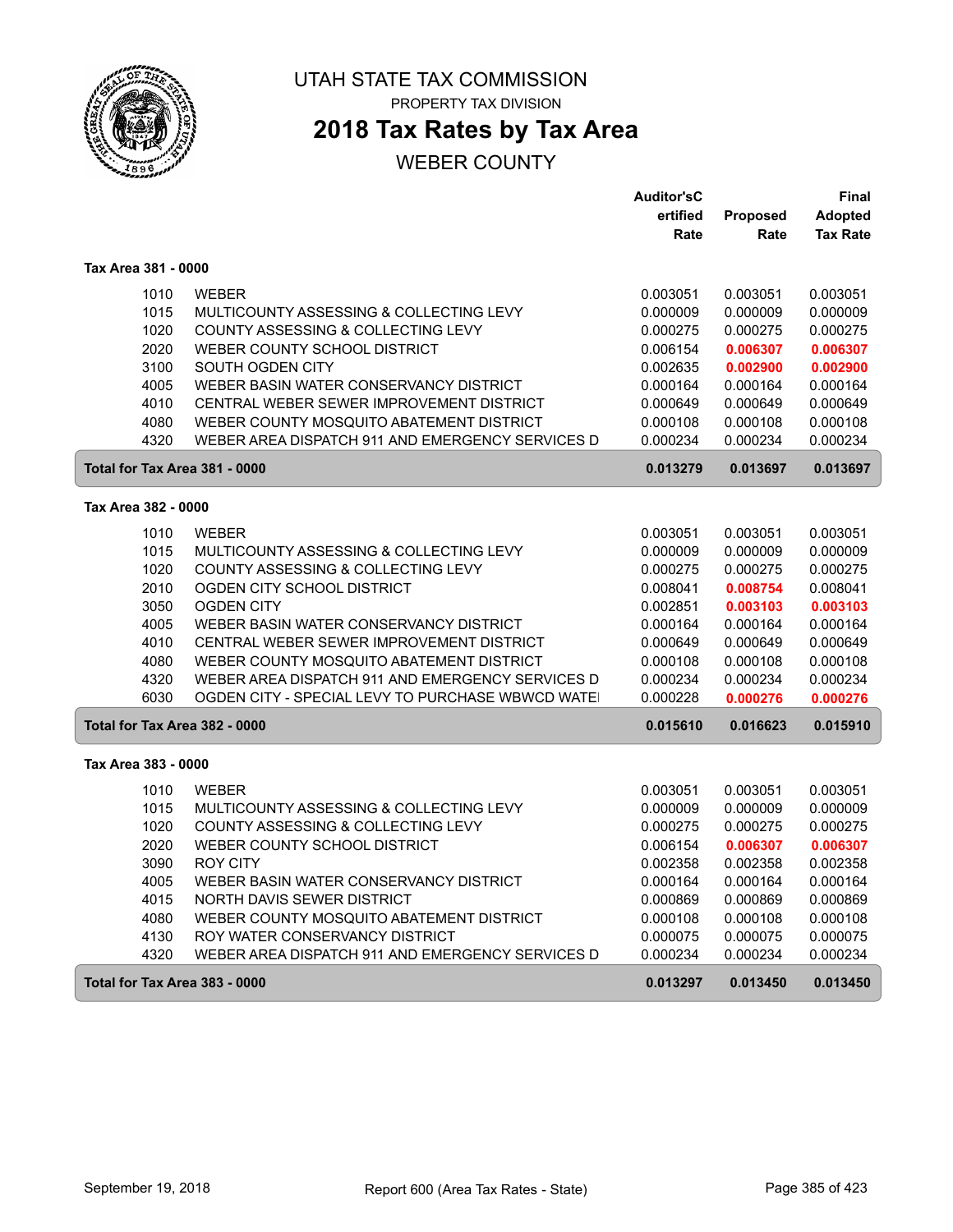

# **2018 Tax Rates by Tax Area**

|                     |              |                                                                    | <b>Auditor'sC</b>    |                      | <b>Final</b>         |
|---------------------|--------------|--------------------------------------------------------------------|----------------------|----------------------|----------------------|
|                     |              |                                                                    | ertified             | Proposed             | <b>Adopted</b>       |
|                     |              |                                                                    | Rate                 | Rate                 | <b>Tax Rate</b>      |
| Tax Area 384 - 0000 |              |                                                                    |                      |                      |                      |
|                     | 1010         | <b>WEBER</b>                                                       | 0.003051             | 0.003051             | 0.003051             |
|                     | 1015         | MULTICOUNTY ASSESSING & COLLECTING LEVY                            | 0.000009             | 0.000009             | 0.000009             |
|                     | 1020         | COUNTY ASSESSING & COLLECTING LEVY                                 | 0.000275             | 0.000275             | 0.000275             |
|                     | 2020         | WEBER COUNTY SCHOOL DISTRICT                                       | 0.006154             | 0.006307             | 0.006307             |
|                     | 3090         | <b>ROY CITY</b>                                                    | 0.002358             | 0.002358             | 0.002358             |
|                     | 4005         | WEBER BASIN WATER CONSERVANCY DISTRICT                             | 0.000164             | 0.000164             | 0.000164             |
|                     | 4015         | NORTH DAVIS SEWER DISTRICT                                         | 0.000869             | 0.000869             | 0.000869             |
|                     | 4080         | WEBER COUNTY MOSQUITO ABATEMENT DISTRICT                           | 0.000108             | 0.000108             | 0.000108             |
|                     | 4130         | ROY WATER CONSERVANCY DISTRICT                                     | 0.000075             | 0.000075             | 0.000075             |
|                     | 4320         | WEBER AREA DISPATCH 911 AND EMERGENCY SERVICES D                   | 0.000234             | 0.000234             | 0.000234             |
|                     |              | Total for Tax Area 384 - 0000                                      | 0.013297             | 0.013450             | 0.013450             |
| Tax Area 386 - 0000 |              |                                                                    |                      |                      |                      |
|                     |              |                                                                    |                      |                      |                      |
|                     | 1010<br>1015 | <b>WEBER</b><br>MULTICOUNTY ASSESSING & COLLECTING LEVY            | 0.003051             | 0.003051             | 0.003051             |
|                     | 1020         |                                                                    | 0.000009             | 0.000009             | 0.000009             |
|                     | 2020         | COUNTY ASSESSING & COLLECTING LEVY<br>WEBER COUNTY SCHOOL DISTRICT | 0.000275<br>0.006154 | 0.000275             | 0.000275             |
|                     | 3090         | <b>ROY CITY</b>                                                    |                      | 0.006307             | 0.006307<br>0.002358 |
|                     | 4005         | WEBER BASIN WATER CONSERVANCY DISTRICT                             | 0.002358<br>0.000164 | 0.002358<br>0.000164 | 0.000164             |
|                     | 4015         | NORTH DAVIS SEWER DISTRICT                                         | 0.000869             | 0.000869             | 0.000869             |
|                     | 4080         | WEBER COUNTY MOSQUITO ABATEMENT DISTRICT                           | 0.000108             | 0.000108             | 0.000108             |
|                     | 4130         | ROY WATER CONSERVANCY DISTRICT                                     | 0.000075             | 0.000075             | 0.000075             |
|                     | 4320         | WEBER AREA DISPATCH 911 AND EMERGENCY SERVICES D                   | 0.000234             | 0.000234             | 0.000234             |
|                     |              | Total for Tax Area 386 - 0000                                      | 0.013297             | 0.013450             | 0.013450             |
| Tax Area 387 - 0000 |              |                                                                    |                      |                      |                      |
|                     | 1010         | <b>WEBER</b>                                                       | 0.003051             | 0.003051             | 0.003051             |
|                     | 1015         | MULTICOUNTY ASSESSING & COLLECTING LEVY                            | 0.000009             | 0.000009             | 0.000009             |
|                     | 1020         | COUNTY ASSESSING & COLLECTING LEVY                                 | 0.000275             | 0.000275             | 0.000275             |
|                     | 2010         | OGDEN CITY SCHOOL DISTRICT                                         | 0.008041             | 0.008754             | 0.008041             |
|                     | 3050         | <b>OGDEN CITY</b>                                                  | 0.002851             | 0.003103             | 0.003103             |
|                     | 4005         | WEBER BASIN WATER CONSERVANCY DISTRICT                             | 0.000164             | 0.000164             | 0.000164             |
|                     | 4010         | CENTRAL WEBER SEWER IMPROVEMENT DISTRICT                           | 0.000649             | 0.000649             | 0.000649             |
|                     | 4080         | WEBER COUNTY MOSQUITO ABATEMENT DISTRICT                           | 0.000108             | 0.000108             | 0.000108             |
|                     | 4320         | WEBER AREA DISPATCH 911 AND EMERGENCY SERVICES D                   | 0.000234             | 0.000234             | 0.000234             |
|                     | 6030         | OGDEN CITY - SPECIAL LEVY TO PURCHASE WBWCD WATE                   | 0.000228             | 0.000276             | 0.000276             |
|                     |              | Total for Tax Area 387 - 0000                                      | 0.015610             | 0.016623             | 0.015910             |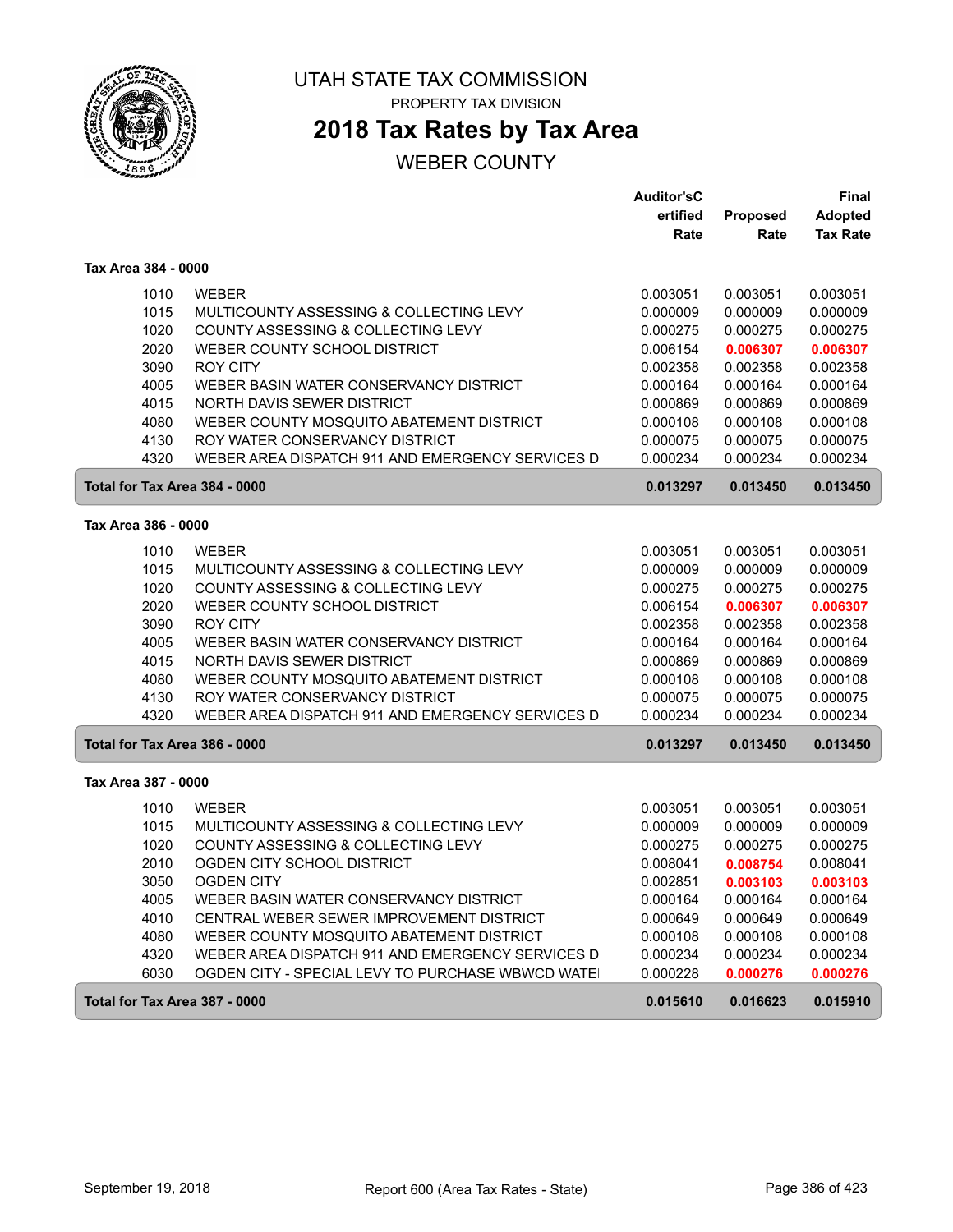

ſ

### UTAH STATE TAX COMMISSION PROPERTY TAX DIVISION

# **2018 Tax Rates by Tax Area**

|                               |                                                   | <b>Auditor'sC</b> |          | Final           |
|-------------------------------|---------------------------------------------------|-------------------|----------|-----------------|
|                               |                                                   | ertified          | Proposed | Adopted         |
|                               |                                                   | Rate              | Rate     | <b>Tax Rate</b> |
| Tax Area 389 - 0000           |                                                   |                   |          |                 |
| 1010                          | <b>WEBER</b>                                      | 0.003051          | 0.003051 | 0.003051        |
| 1015                          | MULTICOUNTY ASSESSING & COLLECTING LEVY           | 0.000009          | 0.000009 | 0.000009        |
| 1020                          | COUNTY ASSESSING & COLLECTING LEVY                | 0.000275          | 0.000275 | 0.000275        |
| 2020                          | WEBER COUNTY SCHOOL DISTRICT                      | 0.006154          | 0.006307 | 0.006307        |
| 4005                          | WEBER BASIN WATER CONSERVANCY DISTRICT            | 0.000164          | 0.000164 | 0.000164        |
| 4050                          | WARREN-WEST WARREN CEMETERY MAINTENANCE DISTR     | 0.000123          | 0.000123 | 0.000123        |
| 4080                          | WEBER COUNTY MOSQUITO ABATEMENT DISTRICT          | 0.000108          | 0.000108 | 0.000108        |
| 4210                          | <b>WEBER FIRE DISTRICT</b>                        | 0.001225          | 0.001515 | 0.001515        |
| 4280                          | WEST WARREN PARK SERVICE AREA                     | 0.000373          | 0.000171 | 0.000171        |
| 4320                          | WEBER AREA DISPATCH 911 AND EMERGENCY SERVICES D  | 0.000234          | 0.000234 | 0.000234        |
| 6080                          | WEBER FIRE DISTRICT - BOND (est. 1/1/06)          | 0.000070          | 0.000070 | 0.000070        |
| 6090                          | MUNICIPAL TYPE SERVICE FUND                       | 0.000135          | 0.000135 | 0.000135        |
| Total for Tax Area 389 - 0000 |                                                   | 0.011921          | 0.012162 | 0.012162        |
| Tax Area 390 - 0000           |                                                   |                   |          |                 |
| 1010                          | <b>WEBER</b>                                      | 0.003051          | 0.003051 | 0.003051        |
| 1015                          | MULTICOUNTY ASSESSING & COLLECTING LEVY           | 0.000009          | 0.000009 | 0.000009        |
| 1020                          | COUNTY ASSESSING & COLLECTING LEVY                | 0.000275          | 0.000275 | 0.000275        |
| 2010                          | OGDEN CITY SCHOOL DISTRICT                        | 0.008041          | 0.008754 | 0.008041        |
| 3050                          | <b>OGDEN CITY</b>                                 | 0.002851          | 0.003103 | 0.003103        |
| 4005                          | WEBER BASIN WATER CONSERVANCY DISTRICT            | 0.000164          | 0.000164 | 0.000164        |
| 4010                          | CENTRAL WEBER SEWER IMPROVEMENT DISTRICT          | 0.000649          | 0.000649 | 0.000649        |
| 4080                          | WEBER COUNTY MOSQUITO ABATEMENT DISTRICT          | 0.000108          | 0.000108 | 0.000108        |
| 4320                          | WEBER AREA DISPATCH 911 AND EMERGENCY SERVICES D  | 0.000234          | 0.000234 | 0.000234        |
| 6030                          | OGDEN CITY - SPECIAL LEVY TO PURCHASE WBWCD WATE! | 0.000228          | 0.000276 | 0.000276        |
| Total for Tax Area 390 - 0000 |                                                   | 0.015610          | 0.016623 | 0.015910        |
| Tax Area 391 - 0000           |                                                   |                   |          |                 |
| 1010                          | <b>WEBER</b>                                      | 0.003051          | 0.003051 | 0.003051        |
| 1015                          | MULTICOUNTY ASSESSING & COLLECTING LEVY           | 0.000009          | 0.000009 | 0.000009        |
| 1020                          | COUNTY ASSESSING & COLLECTING LEVY                | 0.000275          | 0.000275 | 0.000275        |
| 2020                          | WEBER COUNTY SCHOOL DISTRICT                      | 0.006154          | 0.006307 | 0.006307        |
| 3090                          | <b>ROY CITY</b>                                   | 0.002358          | 0.002358 | 0.002358        |
| 4005                          | WEBER BASIN WATER CONSERVANCY DISTRICT            | 0.000164          | 0.000164 | 0.000164        |
| 4010                          | CENTRAL WEBER SEWER IMPROVEMENT DISTRICT          | 0.000649          | 0.000649 | 0.000649        |
| 4080                          | WEBER COUNTY MOSQUITO ABATEMENT DISTRICT          | 0.000108          | 0.000108 | 0.000108        |
| 4320                          | WEBER AREA DISPATCH 911 AND EMERGENCY SERVICES D  | 0.000234          | 0.000234 | 0.000234        |
| Total for Tax Area 391 - 0000 |                                                   | 0.013002          | 0.013155 | 0.013155        |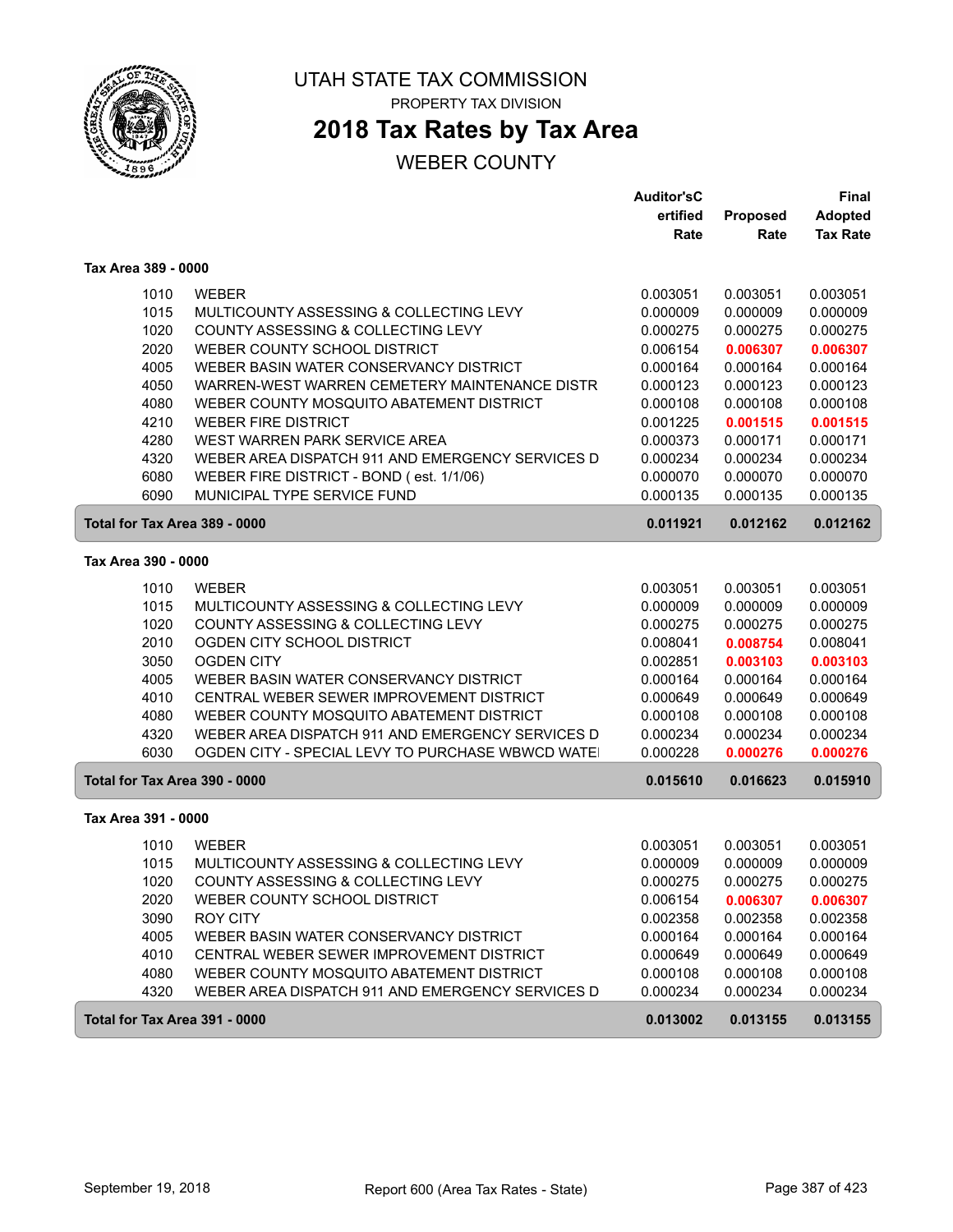

# **2018 Tax Rates by Tax Area**

## WEBER COUNTY

|                               |                                                                        | <b>Auditor'sC</b>    |                      | Final                |
|-------------------------------|------------------------------------------------------------------------|----------------------|----------------------|----------------------|
|                               |                                                                        | ertified             | Proposed             | <b>Adopted</b>       |
|                               |                                                                        | Rate                 | Rate                 | <b>Tax Rate</b>      |
| Tax Area 393 - 0000           |                                                                        |                      |                      |                      |
| 1010                          | <b>WEBER</b>                                                           | 0.003051             | 0.003051             | 0.003051             |
| 1015                          | MULTICOUNTY ASSESSING & COLLECTING LEVY                                | 0.000009             | 0.000009             | 0.000009             |
| 1020                          | COUNTY ASSESSING & COLLECTING LEVY                                     | 0.000275             | 0.000275             | 0.000275             |
| 2020                          | WEBER COUNTY SCHOOL DISTRICT                                           | 0.006154             | 0.006307             | 0.006307             |
| 3120                          | <b>WASHINGTON TERRACE CITY</b>                                         | 0.002549             | 0.002549             | 0.002549             |
| 4005                          | WEBER BASIN WATER CONSERVANCY DISTRICT                                 | 0.000164             | 0.000164             | 0.000164             |
| 4010                          | CENTRAL WEBER SEWER IMPROVEMENT DISTRICT                               | 0.000649             | 0.000649             | 0.000649             |
| 4080                          | WEBER COUNTY MOSQUITO ABATEMENT DISTRICT                               | 0.000108             | 0.000108             | 0.000108             |
| 4320                          | WEBER AREA DISPATCH 911 AND EMERGENCY SERVICES D                       | 0.000234             | 0.000234             | 0.000234             |
| Total for Tax Area 393 - 0000 |                                                                        | 0.013193             | 0.013346             | 0.013346             |
| Tax Area 395 - 0000           |                                                                        |                      |                      |                      |
|                               |                                                                        |                      |                      |                      |
| 1010                          | <b>WEBER</b>                                                           | 0.003051             | 0.003051             | 0.003051             |
| 1015                          | MULTICOUNTY ASSESSING & COLLECTING LEVY                                | 0.000009             | 0.000009             | 0.000009             |
| 1020                          | COUNTY ASSESSING & COLLECTING LEVY                                     | 0.000275             | 0.000275             | 0.000275             |
| 2020                          | WEBER COUNTY SCHOOL DISTRICT                                           | 0.006154             | 0.006307             | 0.006307             |
| 4005                          | WEBER BASIN WATER CONSERVANCY DISTRICT                                 | 0.000164             | 0.000164             | 0.000164             |
| 4010                          | CENTRAL WEBER SEWER IMPROVEMENT DISTRICT                               | 0.000649             | 0.000649             | 0.000649             |
| 4080<br>4210                  | WEBER COUNTY MOSQUITO ABATEMENT DISTRICT<br><b>WEBER FIRE DISTRICT</b> | 0.000108             | 0.000108             | 0.000108             |
| 4320                          | WEBER AREA DISPATCH 911 AND EMERGENCY SERVICES D                       | 0.001225             | 0.001515             | 0.001515<br>0.000234 |
| 4340                          | WESTERN WEBER PARK DISTRICT                                            | 0.000234<br>0.000000 | 0.000234<br>0.000254 | 0.000254             |
| 6080                          | WEBER FIRE DISTRICT - BOND (est. 1/1/06)                               | 0.000070             | 0.000070             | 0.000070             |
| 6090                          | MUNICIPAL TYPE SERVICE FUND                                            | 0.000135             | 0.000135             | 0.000135             |
| Total for Tax Area 395 - 0000 |                                                                        | 0.012074             | 0.012771             | 0.012771             |
|                               |                                                                        |                      |                      |                      |
| Tax Area 397 - 0000           |                                                                        |                      |                      |                      |
| 1010                          | <b>WEBER</b>                                                           | 0.003051             | 0.003051             | 0.003051             |
| 1015                          | MULTICOUNTY ASSESSING & COLLECTING LEVY                                | 0.000009             | 0.000009             | 0.000009             |
| 1020                          | COUNTY ASSESSING & COLLECTING LEVY                                     | 0.000275             | 0.000275             | 0.000275             |
| 2020                          | WEBER COUNTY SCHOOL DISTRICT                                           | 0.006154             | 0.006307             | 0.006307             |
| 3025                          | <b>HOOPER CITY</b>                                                     | 0.000459             | 0.000459             | 0.000459             |
| 4005                          | WEBER BASIN WATER CONSERVANCY DISTRICT                                 | 0.000164             | 0.000164             | 0.000164             |
| 4010                          | CENTRAL WEBER SEWER IMPROVEMENT DISTRICT                               | 0.000649             | 0.000649             | 0.000649             |
| 4080                          | WEBER COUNTY MOSQUITO ABATEMENT DISTRICT                               | 0.000108             | 0.000108             | 0.000108             |
| 4210                          | <b>WEBER FIRE DISTRICT</b>                                             | 0.001225             | 0.001515             | 0.001515             |
| 4320                          | WEBER AREA DISPATCH 911 AND EMERGENCY SERVICES D                       | 0.000234             | 0.000234             | 0.000234             |
| 6080                          | WEBER FIRE DISTRICT - BOND (est. 1/1/06)                               | 0.000070             | 0.000070             | 0.000070             |
| Total for Tax Area 397 - 0000 |                                                                        | 0.012398             | 0.012841             | 0.012841             |

ſ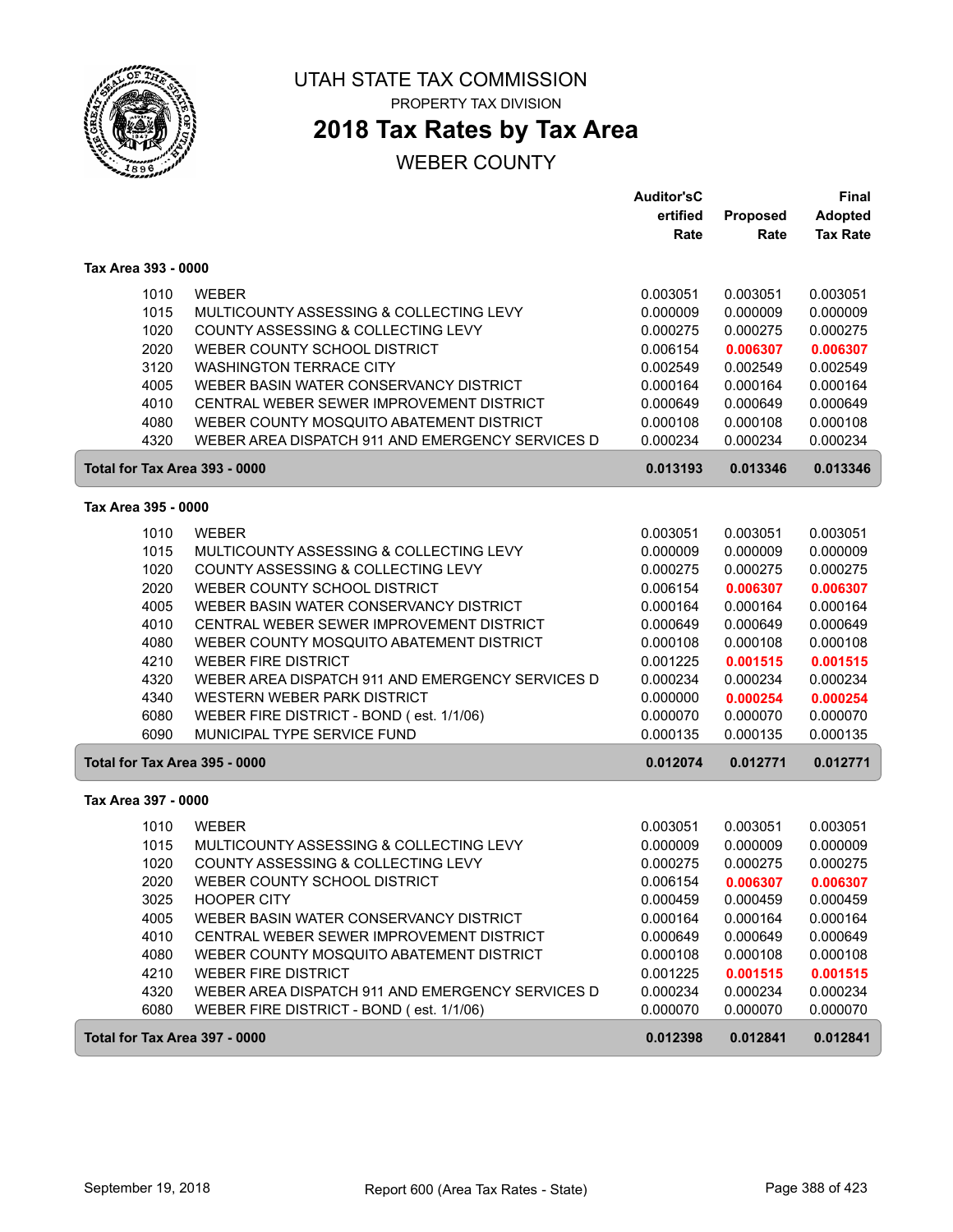

# **2018 Tax Rates by Tax Area**

|                               |                                                  | <b>Auditor'sC</b> |                 | Final           |
|-------------------------------|--------------------------------------------------|-------------------|-----------------|-----------------|
|                               |                                                  | ertified          | <b>Proposed</b> | <b>Adopted</b>  |
|                               |                                                  | Rate              | Rate            | <b>Tax Rate</b> |
| Tax Area 398 - 0000           |                                                  |                   |                 |                 |
| 1010                          | <b>WEBER</b>                                     | 0.003051          | 0.003051        | 0.003051        |
| 1015                          | MULTICOUNTY ASSESSING & COLLECTING LEVY          | 0.000009          | 0.000009        | 0.000009        |
| 1020                          | COUNTY ASSESSING & COLLECTING LEVY               | 0.000275          | 0.000275        | 0.000275        |
| 2020                          | WEBER COUNTY SCHOOL DISTRICT                     | 0.006154          | 0.006307        | 0.006307        |
| 3100                          | SOUTH OGDEN CITY                                 | 0.002635          | 0.002900        | 0.002900        |
| 4005                          | WEBER BASIN WATER CONSERVANCY DISTRICT           | 0.000164          | 0.000164        | 0.000164        |
| 4010                          | CENTRAL WEBER SEWER IMPROVEMENT DISTRICT         | 0.000649          | 0.000649        | 0.000649        |
| 4080                          | WEBER COUNTY MOSQUITO ABATEMENT DISTRICT         | 0.000108          | 0.000108        | 0.000108        |
| 4320                          | WEBER AREA DISPATCH 911 AND EMERGENCY SERVICES D | 0.000234          | 0.000234        | 0.000234        |
| Total for Tax Area 398 - 0000 |                                                  | 0.013279          | 0.013697        | 0.013697        |
| Tax Area 399 - 0000           |                                                  |                   |                 |                 |
| 1010                          | <b>WEBER</b>                                     | 0.003051          | 0.003051        | 0.003051        |
| 1015                          | MULTICOUNTY ASSESSING & COLLECTING LEVY          | 0.000009          | 0.000009        | 0.000009        |
| 1020                          | COUNTY ASSESSING & COLLECTING LEVY               | 0.000275          | 0.000275        | 0.000275        |
| 2020                          | WEBER COUNTY SCHOOL DISTRICT                     | 0.006154          | 0.006307        | 0.006307        |
| 3090                          | <b>ROY CITY</b>                                  | 0.002358          | 0.002358        | 0.002358        |
| 4005                          | WEBER BASIN WATER CONSERVANCY DISTRICT           | 0.000164          | 0.000164        | 0.000164        |
| 4015                          | NORTH DAVIS SEWER DISTRICT                       | 0.000869          | 0.000869        | 0.000869        |
| 4070                          | <b>BONA VISTA WATER IMPROVEMENT DISTRICT</b>     | 0.000237          | 0.000237        | 0.000237        |
| 4080                          | WEBER COUNTY MOSQUITO ABATEMENT DISTRICT         | 0.000108          | 0.000108        | 0.000108        |
| 4130                          | ROY WATER CONSERVANCY DISTRICT                   | 0.000075          | 0.000075        | 0.000075        |
| 4320                          | WEBER AREA DISPATCH 911 AND EMERGENCY SERVICES D | 0.000234          | 0.000234        | 0.000234        |
| Total for Tax Area 399 - 0000 |                                                  | 0.013534          | 0.013687        | 0.013687        |
| Tax Area 400 - 0000           |                                                  |                   |                 |                 |
| 1010                          | <b>WEBER</b>                                     | 0.003051          | 0.003051        | 0.003051        |
| 1015                          | MULTICOUNTY ASSESSING & COLLECTING LEVY          | 0.000009          | 0.000009        | 0.000009        |
| 1020                          | COUNTY ASSESSING & COLLECTING LEVY               | 0.000275          | 0.000275        | 0.000275        |
| 2020                          | WEBER COUNTY SCHOOL DISTRICT                     | 0.006154          | 0.006307        | 0.006307        |
| 4005                          | WEBER BASIN WATER CONSERVANCY DISTRICT           | 0.000164          | 0.000164        | 0.000164        |
| 4080                          | WEBER COUNTY MOSQUITO ABATEMENT DISTRICT         | 0.000108          | 0.000108        | 0.000108        |
| 4090                          | EDEN CEMETERY MAINTENANCE DISTRICT               | 0.000059          | 0.000059        | 0.000059        |
| 4210                          | <b>WEBER FIRE DISTRICT</b>                       | 0.001225          | 0.001515        | 0.001515        |
| 4240                          | OGDEN VALLEY PARKS SERVICE AREA                  | 0.000115          | 0.000115        | 0.000115        |
| 4320                          | WEBER AREA DISPATCH 911 AND EMERGENCY SERVICES D | 0.000234          | 0.000234        | 0.000234        |
| 6080                          | WEBER FIRE DISTRICT - BOND (est. 1/1/06)         | 0.000070          | 0.000070        | 0.000070        |
| 6090                          | MUNICIPAL TYPE SERVICE FUND                      | 0.000135          | 0.000135        | 0.000135        |
| Total for Tax Area 400 - 0000 |                                                  | 0.011599          | 0.012042        | 0.012042        |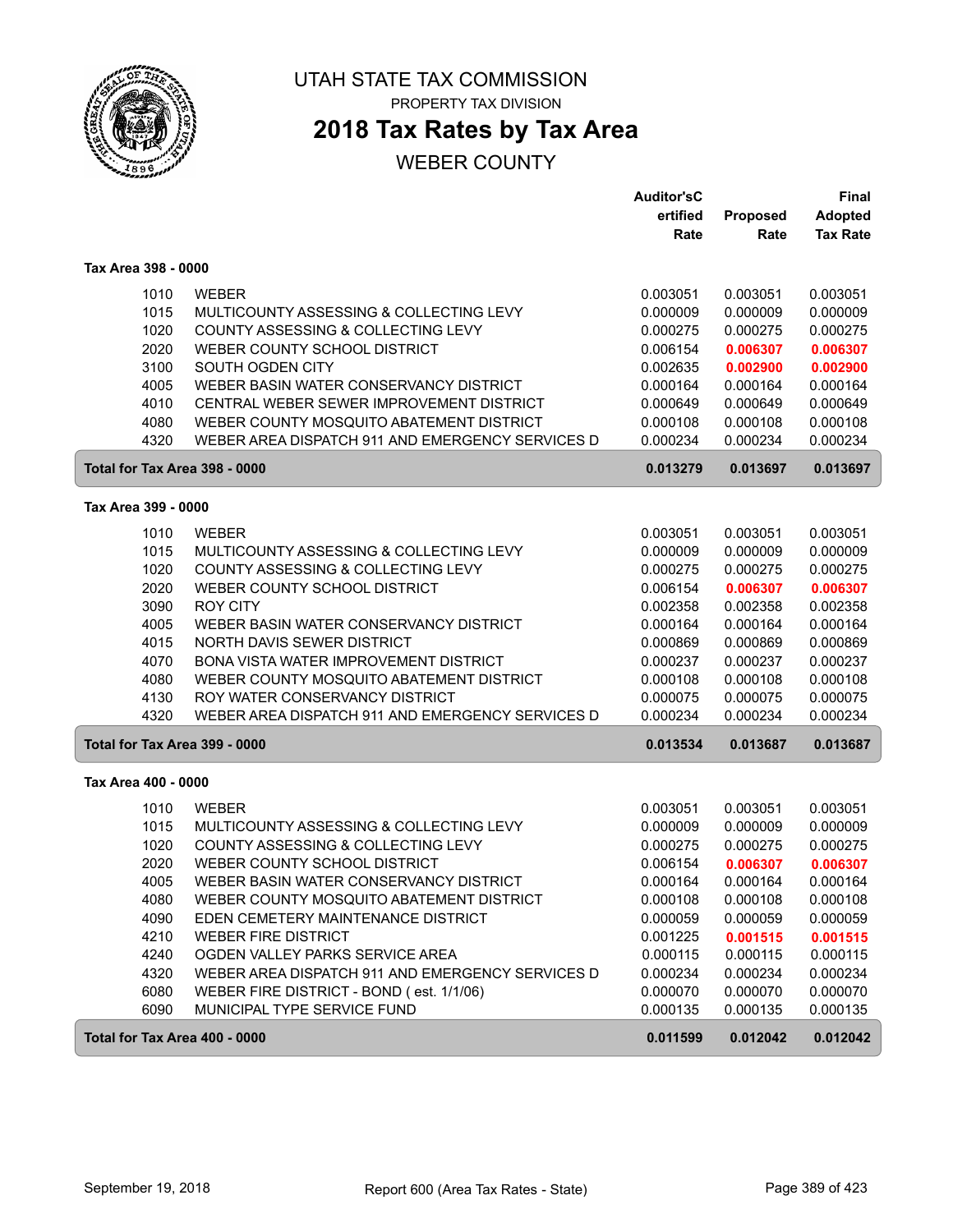

# **2018 Tax Rates by Tax Area**

|                     |                                                          | <b>Auditor'sC</b> |          | Final           |
|---------------------|----------------------------------------------------------|-------------------|----------|-----------------|
|                     |                                                          | ertified          | Proposed | <b>Adopted</b>  |
|                     |                                                          | Rate              | Rate     | <b>Tax Rate</b> |
| Tax Area 404 - 0000 |                                                          |                   |          |                 |
|                     | 1010<br><b>WEBER</b>                                     | 0.003051          | 0.003051 | 0.003051        |
|                     | 1015<br>MULTICOUNTY ASSESSING & COLLECTING LEVY          | 0.000009          | 0.000009 | 0.000009        |
|                     | 1020<br>COUNTY ASSESSING & COLLECTING LEVY               | 0.000275          | 0.000275 | 0.000275        |
|                     | 2020<br>WEBER COUNTY SCHOOL DISTRICT                     | 0.006154          | 0.006307 | 0.006307        |
|                     | 3025<br><b>HOOPER CITY</b>                               | 0.000459          | 0.000459 | 0.000459        |
|                     | 4005<br>WEBER BASIN WATER CONSERVANCY DISTRICT           | 0.000164          | 0.000164 | 0.000164        |
|                     | 4010<br>CENTRAL WEBER SEWER IMPROVEMENT DISTRICT         | 0.000649          | 0.000649 | 0.000649        |
|                     | 4080<br>WEBER COUNTY MOSQUITO ABATEMENT DISTRICT         | 0.000108          | 0.000108 | 0.000108        |
|                     | 4130<br>ROY WATER CONSERVANCY DISTRICT                   | 0.000075          | 0.000075 | 0.000075        |
|                     | 4150<br>HOOPER WATER IMPROVEMENT DISTRICT                | 0.000312          | 0.000312 | 0.000312        |
|                     | 4210<br><b>WEBER FIRE DISTRICT</b>                       | 0.001225          | 0.001515 | 0.001515        |
|                     | 4320<br>WEBER AREA DISPATCH 911 AND EMERGENCY SERVICES D | 0.000234          | 0.000234 | 0.000234        |
|                     | 6080<br>WEBER FIRE DISTRICT - BOND (est. 1/1/06)         | 0.000070          | 0.000070 | 0.000070        |
|                     | Total for Tax Area 404 - 0000                            | 0.012785          | 0.013228 | 0.013228        |
| Tax Area 406 - 0000 |                                                          |                   |          |                 |
|                     | 1010<br><b>WEBER</b>                                     | 0.003051          | 0.003051 | 0.003051        |
|                     | 1015<br>MULTICOUNTY ASSESSING & COLLECTING LEVY          | 0.000009          | 0.000009 | 0.000009        |
|                     | 1020<br>COUNTY ASSESSING & COLLECTING LEVY               | 0.000275          | 0.000275 | 0.000275        |
|                     | 2010<br>OGDEN CITY SCHOOL DISTRICT                       | 0.008041          | 0.008754 | 0.008041        |
|                     | 3050<br><b>OGDEN CITY</b>                                | 0.002851          | 0.003103 | 0.003103        |
|                     | 4005<br>WEBER BASIN WATER CONSERVANCY DISTRICT           | 0.000164          | 0.000164 | 0.000164        |
|                     | 4010<br>CENTRAL WEBER SEWER IMPROVEMENT DISTRICT         | 0.000649          | 0.000649 | 0.000649        |
|                     | 4080<br>WEBER COUNTY MOSQUITO ABATEMENT DISTRICT         | 0.000108          | 0.000108 | 0.000108        |
|                     | 4320<br>WEBER AREA DISPATCH 911 AND EMERGENCY SERVICES D | 0.000234          | 0.000234 | 0.000234        |
|                     | 6030<br>OGDEN CITY - SPECIAL LEVY TO PURCHASE WBWCD WATE | 0.000228          | 0.000276 | 0.000276        |
|                     | Total for Tax Area 406 - 0000                            | 0.015610          | 0.016623 | 0.015910        |
| Tax Area 408 - 0000 |                                                          |                   |          |                 |
|                     | 1010<br><b>WEBER</b>                                     | 0.003051          | 0.003051 | 0.003051        |
|                     | 1015<br>MULTICOUNTY ASSESSING & COLLECTING LEVY          | 0.000009          | 0.000009 | 0.000009        |
|                     | COUNTY ASSESSING & COLLECTING LEVY<br>1020               | 0.000275          | 0.000275 | 0.000275        |
|                     | 2020<br>WEBER COUNTY SCHOOL DISTRICT                     | 0.006154          | 0.006307 | 0.006307        |
|                     | 4005<br>WEBER BASIN WATER CONSERVANCY DISTRICT           | 0.000164          | 0.000164 | 0.000164        |
|                     | 4070<br>BONA VISTA WATER IMPROVEMENT DISTRICT            | 0.000237          | 0.000237 | 0.000237        |
|                     | 4080<br>WEBER COUNTY MOSQUITO ABATEMENT DISTRICT         | 0.000108          | 0.000108 | 0.000108        |
|                     | 4210<br><b>WEBER FIRE DISTRICT</b>                       | 0.001225          | 0.001515 | 0.001515        |
|                     | 4320<br>WEBER AREA DISPATCH 911 AND EMERGENCY SERVICES D | 0.000234          | 0.000234 | 0.000234        |
|                     | 6080<br>WEBER FIRE DISTRICT - BOND (est. 1/1/06)         | 0.000070          | 0.000070 | 0.000070        |
|                     | Total for Tax Area 408 - 0000                            | 0.011527          | 0.011970 | 0.011970        |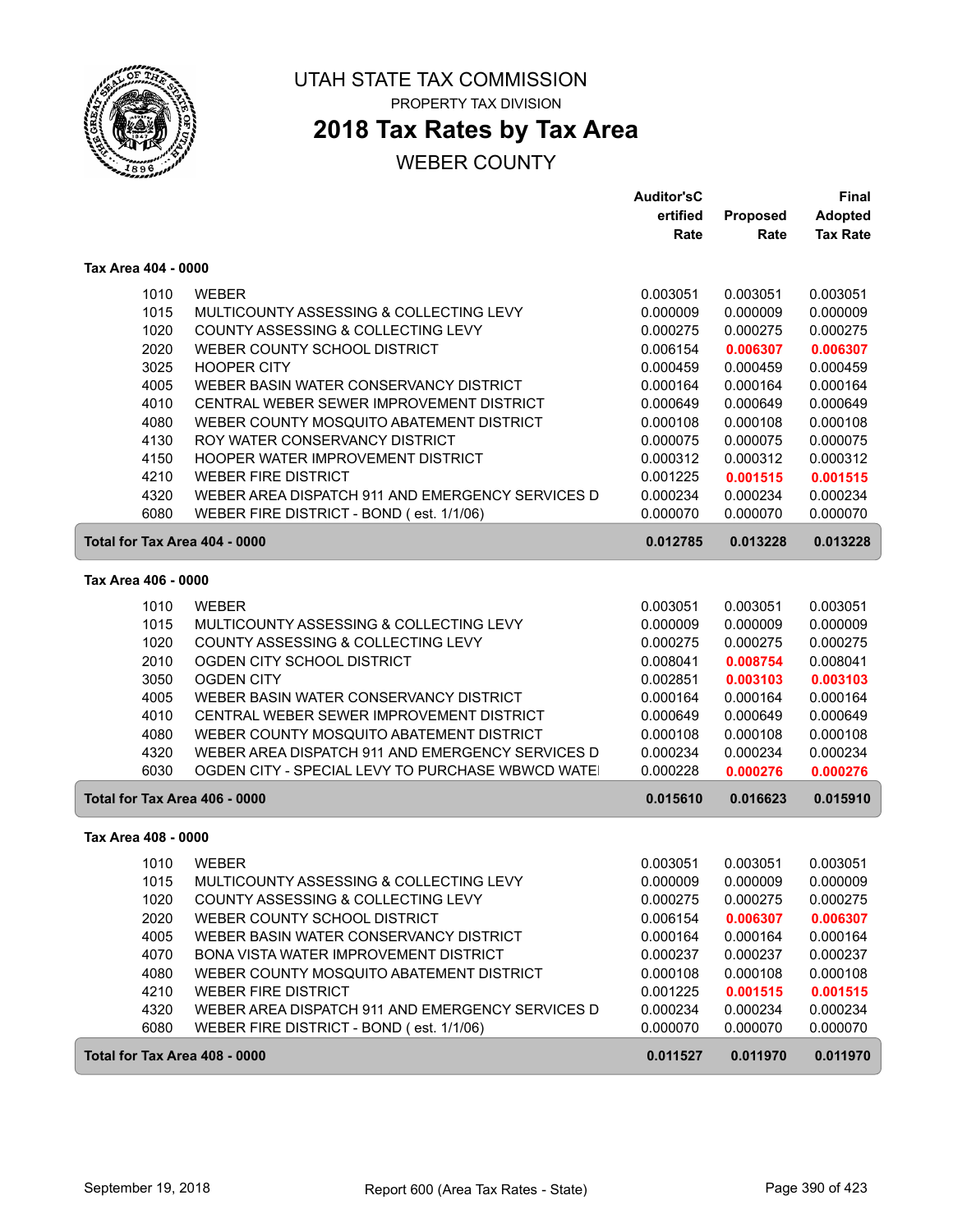

# **2018 Tax Rates by Tax Area**

|                               |                                                                               | <b>Auditor'sC</b>    |                      | Final                |
|-------------------------------|-------------------------------------------------------------------------------|----------------------|----------------------|----------------------|
|                               |                                                                               | ertified             | Proposed             | Adopted              |
|                               |                                                                               | Rate                 | Rate                 | <b>Tax Rate</b>      |
| Tax Area 409 - 0000           |                                                                               |                      |                      |                      |
| 1010                          | <b>WEBER</b>                                                                  | 0.003051             | 0.003051             | 0.003051             |
| 1015                          | MULTICOUNTY ASSESSING & COLLECTING LEVY                                       | 0.000009             | 0.000009             | 0.000009             |
| 1020                          | COUNTY ASSESSING & COLLECTING LEVY                                            | 0.000275             | 0.000275             | 0.000275             |
| 2020                          | WEBER COUNTY SCHOOL DISTRICT                                                  | 0.006154             | 0.006307             | 0.006307             |
| 4005                          | WEBER BASIN WATER CONSERVANCY DISTRICT                                        | 0.000164             | 0.000164             | 0.000164             |
| 4010                          | CENTRAL WEBER SEWER IMPROVEMENT DISTRICT                                      | 0.000649             | 0.000649             | 0.000649             |
| 4070                          | BONA VISTA WATER IMPROVEMENT DISTRICT                                         | 0.000237             | 0.000237             | 0.000237             |
| 4080                          | WEBER COUNTY MOSQUITO ABATEMENT DISTRICT                                      | 0.000108             | 0.000108             | 0.000108             |
| 4210                          | <b>WEBER FIRE DISTRICT</b>                                                    | 0.001225             | 0.001515             | 0.001515             |
| 4320                          | WEBER AREA DISPATCH 911 AND EMERGENCY SERVICES D                              | 0.000234             | 0.000234             | 0.000234             |
| 6080                          | WEBER FIRE DISTRICT - BOND (est. 1/1/06)                                      | 0.000070             | 0.000070             | 0.000070             |
| Total for Tax Area 409 - 0000 |                                                                               | 0.012176             | 0.012619             | 0.012619             |
|                               |                                                                               |                      |                      |                      |
| Tax Area 411 - 0000           |                                                                               |                      |                      |                      |
| 1010                          | <b>WEBER</b>                                                                  | 0.003051             | 0.003051             | 0.003051             |
| 1015                          | MULTICOUNTY ASSESSING & COLLECTING LEVY                                       | 0.000009             | 0.000009             | 0.000009             |
| 1020                          | COUNTY ASSESSING & COLLECTING LEVY                                            | 0.000275             | 0.000275             | 0.000275             |
| 2020                          | WEBER COUNTY SCHOOL DISTRICT                                                  | 0.006154             | 0.006307             | 0.006307             |
| 4005                          | WEBER BASIN WATER CONSERVANCY DISTRICT                                        | 0.000164             | 0.000164             | 0.000164             |
| 4080                          | WEBER COUNTY MOSQUITO ABATEMENT DISTRICT                                      | 0.000108             | 0.000108             | 0.000108             |
| 4120                          | LIBERTY CEMETERY MAINTENANCE DISTRICT                                         | 0.000031             | 0.000031             | 0.000031             |
| 4210                          | <b>WEBER FIRE DISTRICT</b>                                                    | 0.001225             | 0.001515             | 0.001515             |
| 4240                          | OGDEN VALLEY PARKS SERVICE AREA                                               | 0.000115             | 0.000115             | 0.000115             |
| 4320                          | WEBER AREA DISPATCH 911 AND EMERGENCY SERVICES D                              | 0.000234             | 0.000234             | 0.000234             |
| 6080                          | WEBER FIRE DISTRICT - BOND (est. 1/1/06)                                      | 0.000070             | 0.000070             | 0.000070             |
| 6090                          | MUNICIPAL TYPE SERVICE FUND                                                   | 0.000135             | 0.000135             | 0.000135             |
| Total for Tax Area 411 - 0000 |                                                                               | 0.011571             | 0.012014             | 0.012014             |
| Tax Area 413 - 0000           |                                                                               |                      |                      |                      |
| 1010                          | <b>WEBER</b>                                                                  | 0.003051             | 0.003051             | 0.003051             |
| 1015                          |                                                                               | 0.000009             | 0.000009             | 0.000009             |
|                               | MULTICOUNTY ASSESSING & COLLECTING LEVY<br>COUNTY ASSESSING & COLLECTING LEVY |                      |                      |                      |
| 1020                          |                                                                               | 0.000275             | 0.000275             | 0.000275             |
| 2020<br>3080                  | WEBER COUNTY SCHOOL DISTRICT<br><b>RIVERDALE CITY</b>                         | 0.006154             | 0.006307             | 0.006307             |
| 4005                          |                                                                               | 0.001024<br>0.000164 | 0.001024<br>0.000164 | 0.001024<br>0.000164 |
|                               | WEBER BASIN WATER CONSERVANCY DISTRICT                                        |                      |                      |                      |
| 4010                          | CENTRAL WEBER SEWER IMPROVEMENT DISTRICT                                      | 0.000649             | 0.000649             | 0.000649             |
| 4080                          | WEBER COUNTY MOSQUITO ABATEMENT DISTRICT                                      | 0.000108             | 0.000108             | 0.000108             |
| 4320                          | WEBER AREA DISPATCH 911 AND EMERGENCY SERVICES D                              | 0.000234             | 0.000234             | 0.000234             |
| Total for Tax Area 413 - 0000 |                                                                               | 0.011668             | 0.011821             | 0.011821             |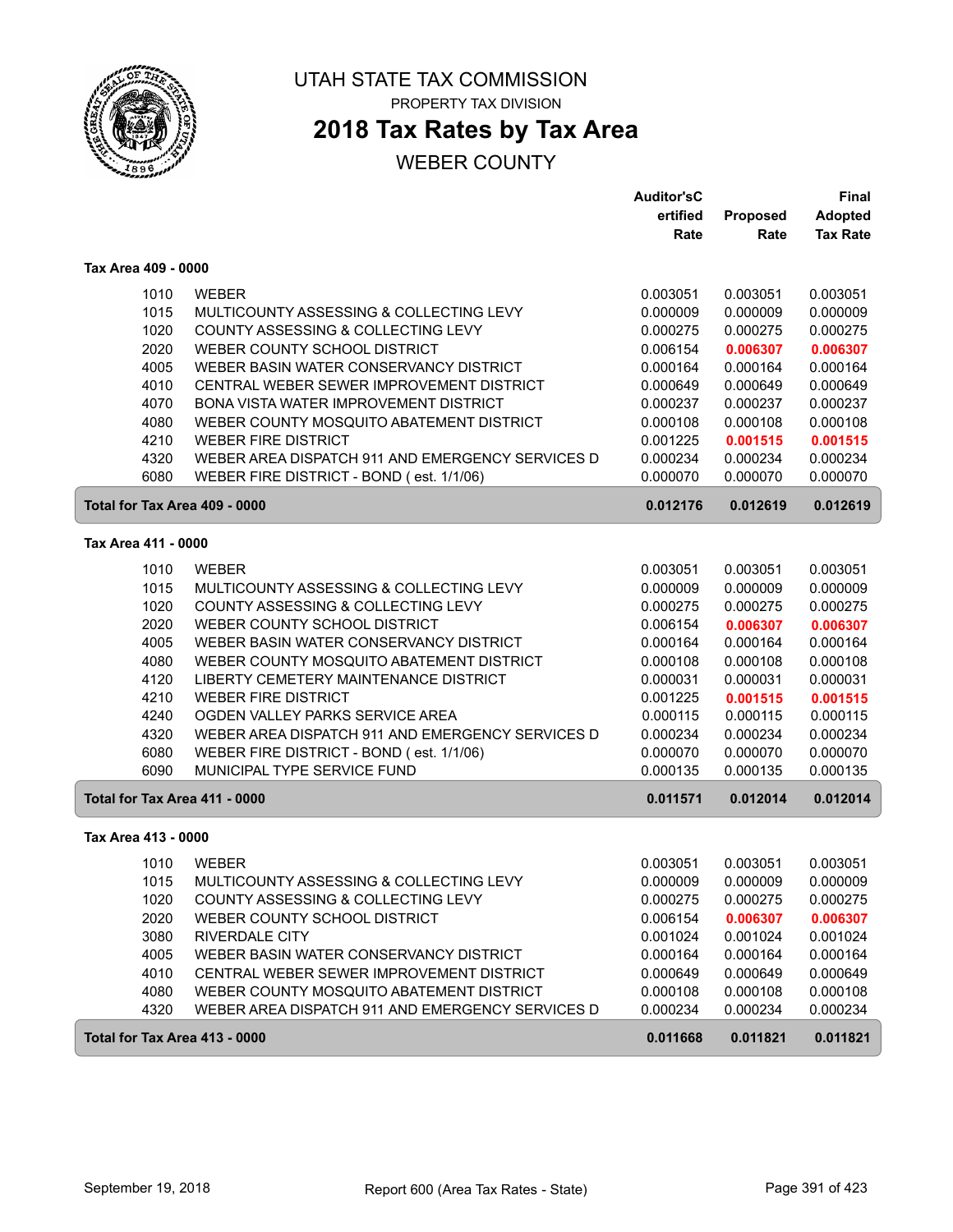

## **2018 Tax Rates by Tax Area**

|                               |                                                  | <b>Auditor'sC</b> |          | Final           |
|-------------------------------|--------------------------------------------------|-------------------|----------|-----------------|
|                               |                                                  | ertified          | Proposed | <b>Adopted</b>  |
|                               |                                                  | Rate              | Rate     | <b>Tax Rate</b> |
| Tax Area 416 - 0000           |                                                  |                   |          |                 |
| 1010                          | <b>WEBER</b>                                     | 0.003051          | 0.003051 | 0.003051        |
| 1015                          | MULTICOUNTY ASSESSING & COLLECTING LEVY          | 0.000009          | 0.000009 | 0.000009        |
| 1020                          | COUNTY ASSESSING & COLLECTING LEVY               | 0.000275          | 0.000275 | 0.000275        |
| 2020                          | WEBER COUNTY SCHOOL DISTRICT                     | 0.006154          | 0.006307 | 0.006307        |
| 3010                          | <b>FARR WEST CITY</b>                            | 0.000542          | 0.000542 | 0.000542        |
| 4005                          | WEBER BASIN WATER CONSERVANCY DISTRICT           | 0.000164          | 0.000164 | 0.000164        |
| 4010                          | CENTRAL WEBER SEWER IMPROVEMENT DISTRICT         | 0.000649          | 0.000649 | 0.000649        |
| 4070                          | BONA VISTA WATER IMPROVEMENT DISTRICT            | 0.000237          | 0.000237 | 0.000237        |
| 4080                          | WEBER COUNTY MOSQUITO ABATEMENT DISTRICT         | 0.000108          | 0.000108 | 0.000108        |
| 4210                          | <b>WEBER FIRE DISTRICT</b>                       | 0.001225          | 0.001515 | 0.001515        |
| 4320                          | WEBER AREA DISPATCH 911 AND EMERGENCY SERVICES D | 0.000234          | 0.000234 | 0.000234        |
| 6080                          | WEBER FIRE DISTRICT - BOND (est. 1/1/06)         | 0.000070          | 0.000070 | 0.000070        |
| Total for Tax Area 416 - 0000 |                                                  | 0.012718          | 0.013161 | 0.013161        |
|                               |                                                  |                   |          |                 |
| Tax Area 417 - 0000           |                                                  |                   |          |                 |
| 1010                          | <b>WEBER</b>                                     | 0.003051          | 0.003051 | 0.003051        |
| 1015                          | MULTICOUNTY ASSESSING & COLLECTING LEVY          | 0.000009          | 0.000009 | 0.000009        |
| 1020                          | COUNTY ASSESSING & COLLECTING LEVY               | 0.000275          | 0.000275 | 0.000275        |
| 2020                          | WEBER COUNTY SCHOOL DISTRICT                     | 0.006154          | 0.006307 | 0.006307        |
| 3010                          | <b>FARR WEST CITY</b>                            | 0.000542          | 0.000542 | 0.000542        |
| 4005                          | WEBER BASIN WATER CONSERVANCY DISTRICT           | 0.000164          | 0.000164 | 0.000164        |
| 4010                          | CENTRAL WEBER SEWER IMPROVEMENT DISTRICT         | 0.000649          | 0.000649 | 0.000649        |
| 4080                          | WEBER COUNTY MOSQUITO ABATEMENT DISTRICT         | 0.000108          | 0.000108 | 0.000108        |
| 4210                          | <b>WEBER FIRE DISTRICT</b>                       | 0.001225          | 0.001515 | 0.001515        |
| 4320                          | WEBER AREA DISPATCH 911 AND EMERGENCY SERVICES D | 0.000234          | 0.000234 | 0.000234        |
| 6080                          | WEBER FIRE DISTRICT - BOND (est. 1/1/06)         | 0.000070          | 0.000070 | 0.000070        |
| Total for Tax Area 417 - 0000 |                                                  | 0.012481          | 0.012924 | 0.012924        |
| Tax Area 418 - 0000           |                                                  |                   |          |                 |
| 1010                          | <b>WEBER</b>                                     | 0.003051          | 0.003051 | 0.003051        |
| 1015                          | MULTICOUNTY ASSESSING & COLLECTING LEVY          | 0.000009          | 0.000009 | 0.000009        |
| 1020                          | COUNTY ASSESSING & COLLECTING LEVY               | 0.000275          | 0.000275 | 0.000275        |
| 2020                          | WEBER COUNTY SCHOOL DISTRICT                     | 0.006154          | 0.006307 | 0.006307        |
| 3025                          | <b>HOOPER CITY</b>                               | 0.000459          | 0.000459 | 0.000459        |
| 4005                          | WEBER BASIN WATER CONSERVANCY DISTRICT           | 0.000164          | 0.000164 | 0.000164        |
| 4010                          | CENTRAL WEBER SEWER IMPROVEMENT DISTRICT         | 0.000649          | 0.000649 | 0.000649        |
| 4080                          | WEBER COUNTY MOSQUITO ABATEMENT DISTRICT         | 0.000108          | 0.000108 | 0.000108        |
| 4150                          | HOOPER WATER IMPROVEMENT DISTRICT                | 0.000312          | 0.000312 | 0.000312        |
| 4210                          | <b>WEBER FIRE DISTRICT</b>                       | 0.001225          | 0.001515 | 0.001515        |
| 4320                          | WEBER AREA DISPATCH 911 AND EMERGENCY SERVICES D | 0.000234          | 0.000234 | 0.000234        |
| 6080                          | WEBER FIRE DISTRICT - BOND (est. 1/1/06)         | 0.000070          | 0.000070 | 0.000070        |
| Total for Tax Area 418 - 0000 |                                                  | 0.012710          | 0.013153 | 0.013153        |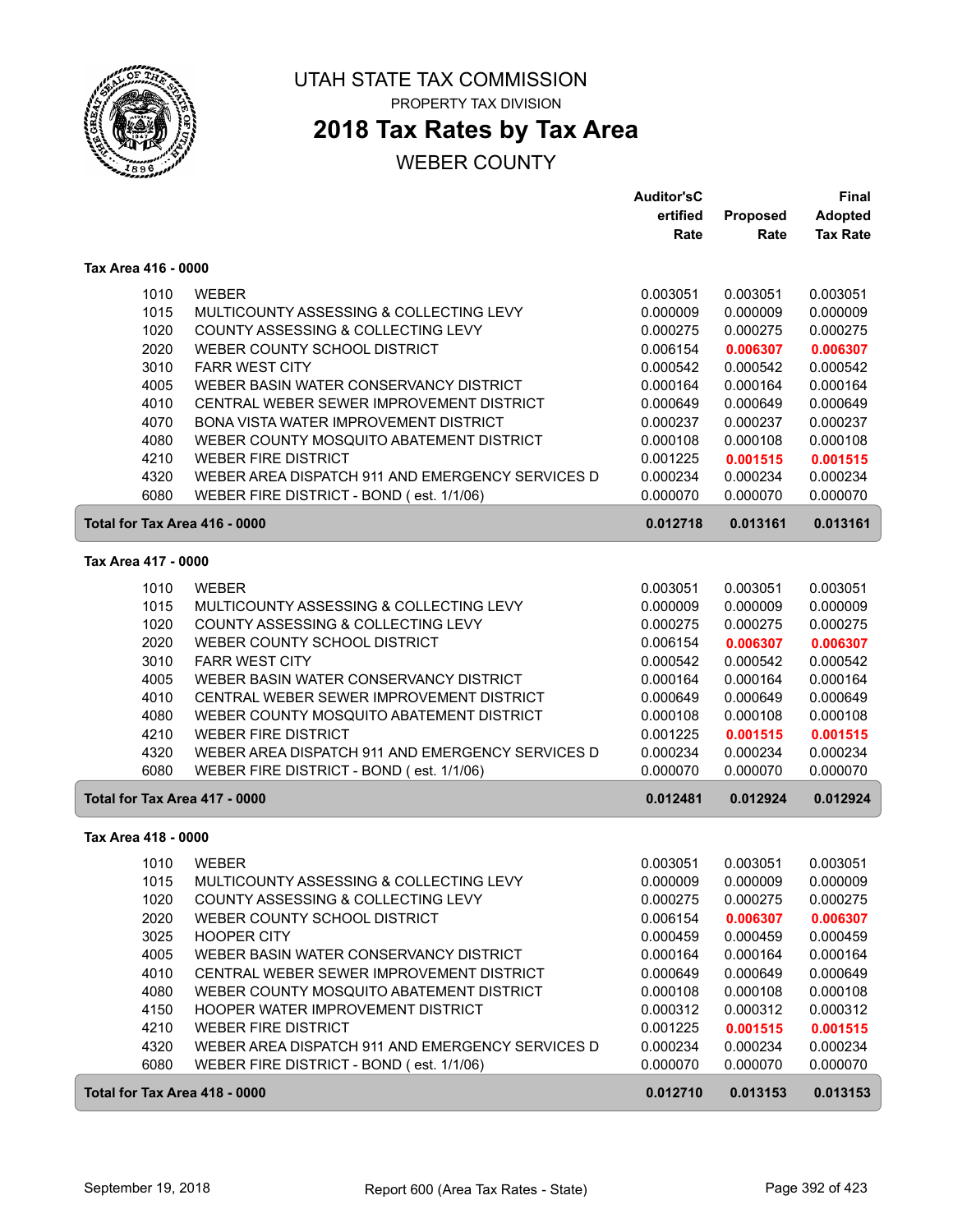

**2018 Tax Rates by Tax Area**

|                               |                                                  | <b>Auditor'sC</b> |                 | Final           |
|-------------------------------|--------------------------------------------------|-------------------|-----------------|-----------------|
|                               |                                                  | ertified          | <b>Proposed</b> | <b>Adopted</b>  |
|                               |                                                  | Rate              | Rate            | <b>Tax Rate</b> |
| Tax Area 419 - 0000           |                                                  |                   |                 |                 |
| 1010                          | <b>WEBER</b>                                     | 0.003051          | 0.003051        | 0.003051        |
| 1015                          | MULTICOUNTY ASSESSING & COLLECTING LEVY          | 0.000009          | 0.000009        | 0.000009        |
| 1020                          | COUNTY ASSESSING & COLLECTING LEVY               | 0.000275          | 0.000275        | 0.000275        |
| 2020                          | WEBER COUNTY SCHOOL DISTRICT                     | 0.006154          | 0.006307        | 0.006307        |
| 3080                          | <b>RIVERDALE CITY</b>                            | 0.001024          | 0.001024        | 0.001024        |
| 4005                          | WEBER BASIN WATER CONSERVANCY DISTRICT           | 0.000164          | 0.000164        | 0.000164        |
| 4010                          | CENTRAL WEBER SEWER IMPROVEMENT DISTRICT         | 0.000649          | 0.000649        | 0.000649        |
| 4080                          | WEBER COUNTY MOSQUITO ABATEMENT DISTRICT         | 0.000108          | 0.000108        | 0.000108        |
| 4320                          | WEBER AREA DISPATCH 911 AND EMERGENCY SERVICES D | 0.000234          | 0.000234        | 0.000234        |
| Total for Tax Area 419 - 0000 |                                                  | 0.011668          | 0.011821        | 0.011821        |
| Tax Area 420 - 0000           |                                                  |                   |                 |                 |
| 1010                          | <b>WEBER</b>                                     | 0.003051          | 0.003051        | 0.003051        |
| 1015                          | MULTICOUNTY ASSESSING & COLLECTING LEVY          | 0.000009          | 0.000009        | 0.000009        |
| 1020                          | COUNTY ASSESSING & COLLECTING LEVY               | 0.000275          | 0.000275        | 0.000275        |
| 2020                          | WEBER COUNTY SCHOOL DISTRICT                     | 0.006154          | 0.006307        | 0.006307        |
| 3120                          | <b>WASHINGTON TERRACE CITY</b>                   | 0.002549          | 0.002549        | 0.002549        |
| 4005                          | WEBER BASIN WATER CONSERVANCY DISTRICT           | 0.000164          | 0.000164        | 0.000164        |
| 4010                          | CENTRAL WEBER SEWER IMPROVEMENT DISTRICT         | 0.000649          | 0.000649        | 0.000649        |
| 4080                          | WEBER COUNTY MOSQUITO ABATEMENT DISTRICT         | 0.000108          | 0.000108        | 0.000108        |
| 4320                          | WEBER AREA DISPATCH 911 AND EMERGENCY SERVICES D | 0.000234          | 0.000234        | 0.000234        |
| 6080                          | WEBER FIRE DISTRICT - BOND (est. 1/1/06)         | 0.000070          | 0.000070        | 0.000070        |
| Total for Tax Area 420 - 0000 |                                                  | 0.013263          | 0.013416        | 0.013416        |
| Tax Area 421 - 0000           |                                                  |                   |                 |                 |
| 1010                          | <b>WEBER</b>                                     | 0.003051          | 0.003051        | 0.003051        |
| 1015                          | MULTICOUNTY ASSESSING & COLLECTING LEVY          | 0.000009          | 0.000009        | 0.000009        |
| 1020                          | COUNTY ASSESSING & COLLECTING LEVY               | 0.000275          | 0.000275        | 0.000275        |
| 2020                          | WEBER COUNTY SCHOOL DISTRICT                     | 0.006154          | 0.006307        | 0.006307        |
| 3130                          | <b>WEST HAVEN CITY</b>                           | 0.000000          | 0.000791        | 0.000000        |
| 4005                          | WEBER BASIN WATER CONSERVANCY DISTRICT           | 0.000164          | 0.000164        | 0.000164        |
| 4040                          | WEST WEBER-TAYLOR CEMETERY MAINTENANCE DISTRICT  | 0.000063          | 0.000063        | 0.000063        |
| 4080                          | WEBER COUNTY MOSQUITO ABATEMENT DISTRICT         | 0.000108          | 0.000108        | 0.000108        |
| 4210                          | <b>WEBER FIRE DISTRICT</b>                       | 0.001225          | 0.001515        | 0.001515        |
| 4320                          | WEBER AREA DISPATCH 911 AND EMERGENCY SERVICES D | 0.000234          | 0.000234        | 0.000234        |
| 6080                          | WEBER FIRE DISTRICT - BOND (est. 1/1/06)         | 0.000070          | 0.000070        | 0.000070        |
| Total for Tax Area 421 - 0000 |                                                  | 0.011353          | 0.012587        | 0.011796        |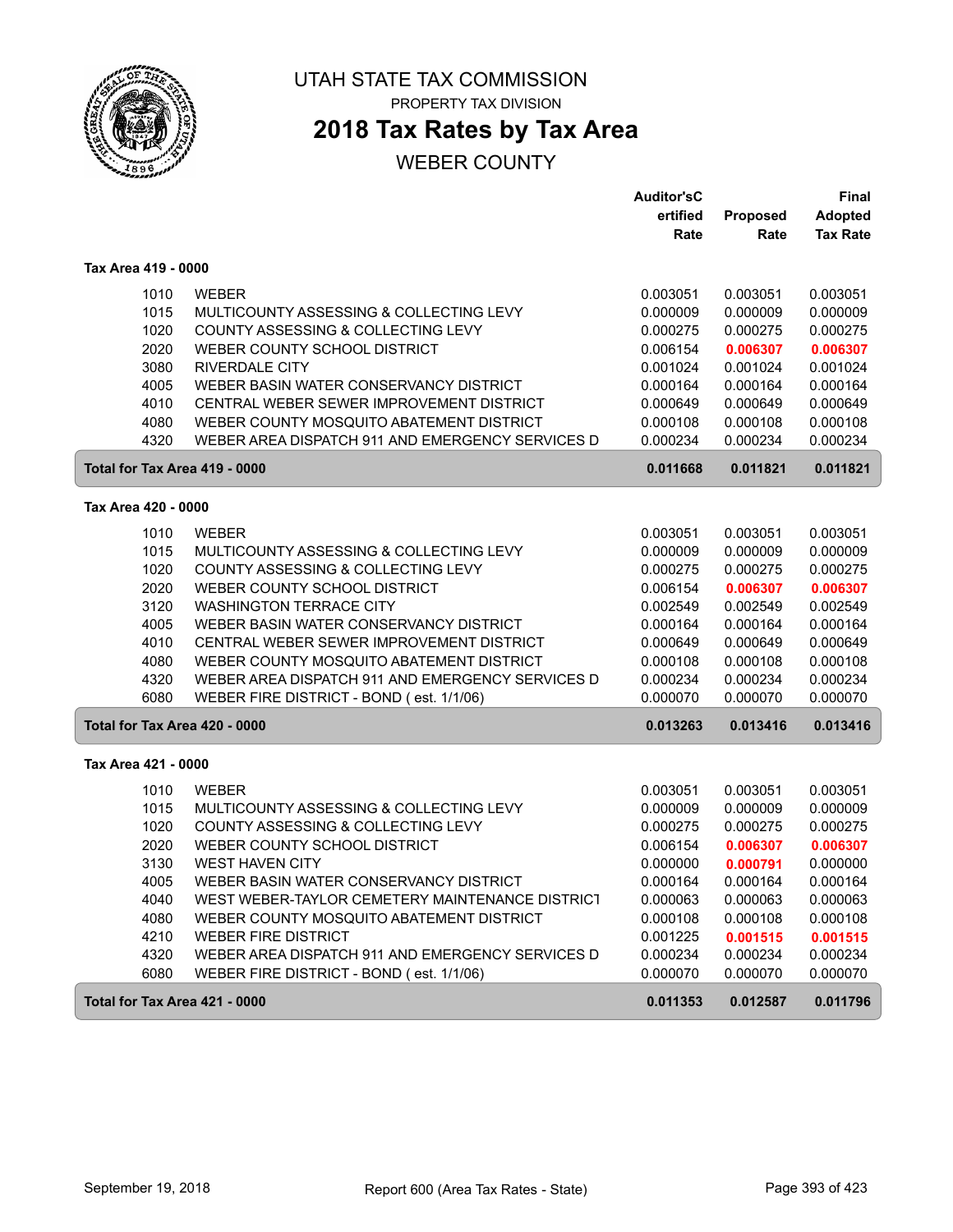

**2018 Tax Rates by Tax Area**

|                               |                                                  | <b>Auditor'sC</b> |                 | <b>Final</b>    |
|-------------------------------|--------------------------------------------------|-------------------|-----------------|-----------------|
|                               |                                                  | ertified          | <b>Proposed</b> | <b>Adopted</b>  |
|                               |                                                  | Rate              | Rate            | <b>Tax Rate</b> |
| Tax Area 422 - 0000           |                                                  |                   |                 |                 |
| 1010                          | <b>WEBER</b>                                     | 0.003051          | 0.003051        | 0.003051        |
| 1015                          | MULTICOUNTY ASSESSING & COLLECTING LEVY          | 0.000009          | 0.000009        | 0.000009        |
| 1020                          | COUNTY ASSESSING & COLLECTING LEVY               | 0.000275          | 0.000275        | 0.000275        |
| 2020                          | WEBER COUNTY SCHOOL DISTRICT                     | 0.006154          | 0.006307        | 0.006307        |
| 3080                          | <b>RIVERDALE CITY</b>                            | 0.001024          | 0.001024        | 0.001024        |
| 4005                          | WEBER BASIN WATER CONSERVANCY DISTRICT           | 0.000164          | 0.000164        | 0.000164        |
| 4010                          | CENTRAL WEBER SEWER IMPROVEMENT DISTRICT         | 0.000649          | 0.000649        | 0.000649        |
| 4080                          | WEBER COUNTY MOSQUITO ABATEMENT DISTRICT         | 0.000108          | 0.000108        | 0.000108        |
| 4320                          | WEBER AREA DISPATCH 911 AND EMERGENCY SERVICES D | 0.000234          | 0.000234        | 0.000234        |
| Total for Tax Area 422 - 0000 |                                                  | 0.011668          | 0.011821        | 0.011821        |
| Tax Area 426 - 0000           |                                                  |                   |                 |                 |
| 1010                          | <b>WEBER</b>                                     | 0.003051          | 0.003051        | 0.003051        |
| 1015                          | MULTICOUNTY ASSESSING & COLLECTING LEVY          | 0.000009          | 0.000009        | 0.000009        |
| 1020                          | COUNTY ASSESSING & COLLECTING LEVY               | 0.000275          | 0.000275        | 0.000275        |
| 2010                          | OGDEN CITY SCHOOL DISTRICT                       | 0.008041          | 0.008754        | 0.008041        |
| 3050                          | <b>OGDEN CITY</b>                                | 0.002851          | 0.003103        | 0.003103        |
| 4005                          | WEBER BASIN WATER CONSERVANCY DISTRICT           | 0.000164          | 0.000164        | 0.000164        |
| 4010                          | CENTRAL WEBER SEWER IMPROVEMENT DISTRICT         | 0.000649          | 0.000649        | 0.000649        |
| 4080                          | WEBER COUNTY MOSQUITO ABATEMENT DISTRICT         | 0.000108          | 0.000108        | 0.000108        |
| 4140                          | UINTAH HIGHLANDS WATER AND SEWER IMPROVEMENT DIS | 0.000632          | 0.000632        | 0.000632        |
| 4320                          | WEBER AREA DISPATCH 911 AND EMERGENCY SERVICES D | 0.000234          | 0.000234        | 0.000234        |
| 6030                          | OGDEN CITY - SPECIAL LEVY TO PURCHASE WBWCD WATE | 0.000228          | 0.000276        | 0.000276        |
| Total for Tax Area 426 - 0000 |                                                  | 0.016242          | 0.017255        | 0.016542        |
| Tax Area 427 - 0000           |                                                  |                   |                 |                 |
| 1010                          | <b>WEBER</b>                                     | 0.003051          | 0.003051        | 0.003051        |
| 1015                          | MULTICOUNTY ASSESSING & COLLECTING LEVY          | 0.000009          | 0.000009        | 0.000009        |
| 1020                          | COUNTY ASSESSING & COLLECTING LEVY               | 0.000275          | 0.000275        | 0.000275        |
| 2020                          | WEBER COUNTY SCHOOL DISTRICT                     | 0.006154          | 0.006307        | 0.006307        |
| 3070                          | PLEASANT VIEW CITY                               | 0.001130          | 0.001130        | 0.001130        |
| 4005                          | WEBER BASIN WATER CONSERVANCY DISTRICT           | 0.000164          | 0.000164        | 0.000164        |
| 4020                          | BEN LOMOND CEMETERY MAINTENANCE DISTRICT         | 0.000062          | 0.000062        | 0.000062        |
| 4080                          | WEBER COUNTY MOSQUITO ABATEMENT DISTRICT         | 0.000108          | 0.000108        | 0.000108        |
| 4320                          | WEBER AREA DISPATCH 911 AND EMERGENCY SERVICES D | 0.000234          | 0.000234        | 0.000234        |
| 4330                          | NORTH VIEW FIRE DISTRICT                         | 0.001037          | 0.001037        | 0.001037        |
| Total for Tax Area 427 - 0000 |                                                  | 0.012224          | 0.012377        | 0.012377        |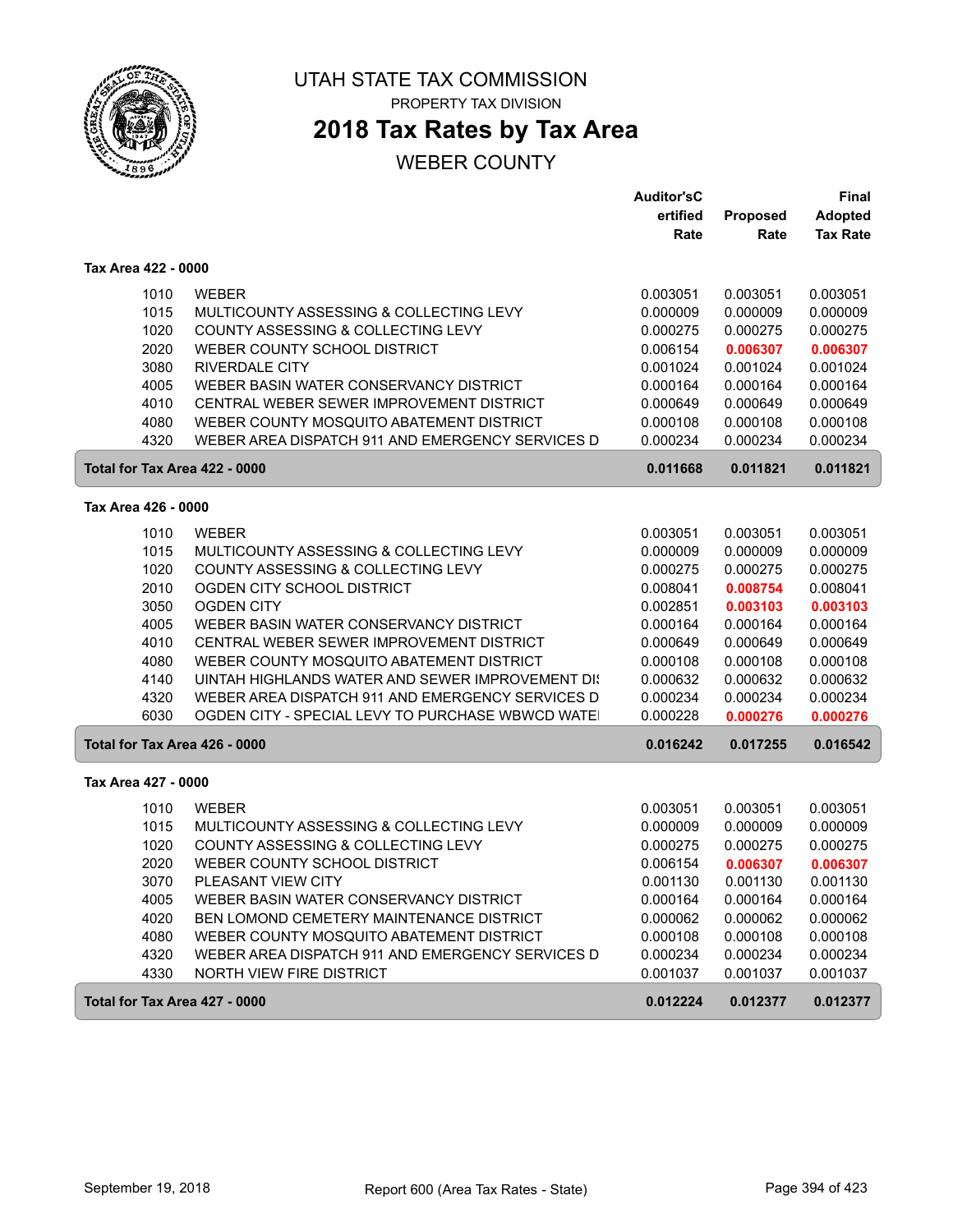

## **2018 Tax Rates by Tax Area**

|                     |                                                  | <b>Auditor'sC</b> |                 | <b>Final</b>    |
|---------------------|--------------------------------------------------|-------------------|-----------------|-----------------|
|                     |                                                  | ertified          | <b>Proposed</b> | <b>Adopted</b>  |
|                     |                                                  | Rate              | Rate            | <b>Tax Rate</b> |
| Tax Area 428 - 0000 |                                                  |                   |                 |                 |
| 1010                | <b>WEBER</b>                                     | 0.003051          | 0.003051        | 0.003051        |
| 1015                | MULTICOUNTY ASSESSING & COLLECTING LEVY          | 0.000009          | 0.000009        | 0.000009        |
| 1020                | COUNTY ASSESSING & COLLECTING LEVY               | 0.000275          | 0.000275        | 0.000275        |
| 2020                | WEBER COUNTY SCHOOL DISTRICT                     | 0.006154          | 0.006307        | 0.006307        |
| 3070                | PLEASANT VIEW CITY                               | 0.001130          | 0.001130        | 0.001130        |
| 4005                | WEBER BASIN WATER CONSERVANCY DISTRICT           | 0.000164          | 0.000164        | 0.000164        |
| 4010                | CENTRAL WEBER SEWER IMPROVEMENT DISTRICT         | 0.000649          | 0.000649        | 0.000649        |
| 4020                | <b>BEN LOMOND CEMETERY MAINTENANCE DISTRICT</b>  | 0.000062          | 0.000062        | 0.000062        |
| 4080                | WEBER COUNTY MOSQUITO ABATEMENT DISTRICT         | 0.000108          | 0.000108        | 0.000108        |
| 4320                | WEBER AREA DISPATCH 911 AND EMERGENCY SERVICES D | 0.000234          | 0.000234        | 0.000234        |
| 4330                | <b>NORTH VIEW FIRE DISTRICT</b>                  | 0.001037          | 0.001037        | 0.001037        |
|                     | Total for Tax Area 428 - 0000                    | 0.012873          | 0.013026        | 0.013026        |
| Tax Area 430 - 0000 |                                                  |                   |                 |                 |
|                     |                                                  |                   |                 |                 |
| 1010                | <b>WEBER</b>                                     | 0.003051          | 0.003051        | 0.003051        |
| 1015                | MULTICOUNTY ASSESSING & COLLECTING LEVY          | 0.000009          | 0.000009        | 0.000009        |
| 1020                | COUNTY ASSESSING & COLLECTING LEVY               | 0.000275          | 0.000275        | 0.000275        |
| 2020                | WEBER COUNTY SCHOOL DISTRICT                     | 0.006154          | 0.006307        | 0.006307        |
| 3070                | PLEASANT VIEW CITY                               | 0.001130          | 0.001130        | 0.001130        |
| 4005                | WEBER BASIN WATER CONSERVANCY DISTRICT           | 0.000164          | 0.000164        | 0.000164        |
| 4010                | CENTRAL WEBER SEWER IMPROVEMENT DISTRICT         | 0.000649          | 0.000649        | 0.000649        |
| 4020                | <b>BEN LOMOND CEMETERY MAINTENANCE DISTRICT</b>  | 0.000062          | 0.000062        | 0.000062        |
| 4070                | BONA VISTA WATER IMPROVEMENT DISTRICT            | 0.000237          | 0.000237        | 0.000237        |
| 4080                | WEBER COUNTY MOSQUITO ABATEMENT DISTRICT         | 0.000108          | 0.000108        | 0.000108        |
| 4320                | WEBER AREA DISPATCH 911 AND EMERGENCY SERVICES D | 0.000234          | 0.000234        | 0.000234        |
| 4330                | NORTH VIEW FIRE DISTRICT                         | 0.001037          | 0.001037        | 0.001037        |
|                     | Total for Tax Area 430 - 0000                    | 0.013110          | 0.013263        | 0.013263        |
| Tax Area 431 - 0000 |                                                  |                   |                 |                 |
| 1010                | <b>WEBER</b>                                     | 0.003051          | 0.003051        | 0.003051        |
| 1015                | MULTICOUNTY ASSESSING & COLLECTING LEVY          | 0.000009          | 0.000009        | 0.000009        |
| 1020                | COUNTY ASSESSING & COLLECTING LEVY               | 0.000275          | 0.000275        | 0.000275        |
| 2020                | WEBER COUNTY SCHOOL DISTRICT                     | 0.006154          | 0.006307        | 0.006307        |
| 4005                | WEBER BASIN WATER CONSERVANCY DISTRICT           | 0.000164          | 0.000164        | 0.000164        |
| 4010                | CENTRAL WEBER SEWER IMPROVEMENT DISTRICT         | 0.000649          | 0.000649        | 0.000649        |
| 4070                | BONA VISTA WATER IMPROVEMENT DISTRICT            | 0.000237          | 0.000237        | 0.000237        |
| 4080                | WEBER COUNTY MOSQUITO ABATEMENT DISTRICT         | 0.000108          | 0.000108        | 0.000108        |
| 4210                | <b>WEBER FIRE DISTRICT</b>                       | 0.001225          | 0.001515        | 0.001515        |
| 4320                | WEBER AREA DISPATCH 911 AND EMERGENCY SERVICES D | 0.000234          | 0.000234        | 0.000234        |
| 6080                | WEBER FIRE DISTRICT - BOND (est. 1/1/06)         | 0.000070          | 0.000070        | 0.000070        |
| 6090                | MUNICIPAL TYPE SERVICE FUND                      | 0.000135          | 0.000135        | 0.000135        |
|                     | Total for Tax Area 431 - 0000                    | 0.012311          | 0.012754        | 0.012754        |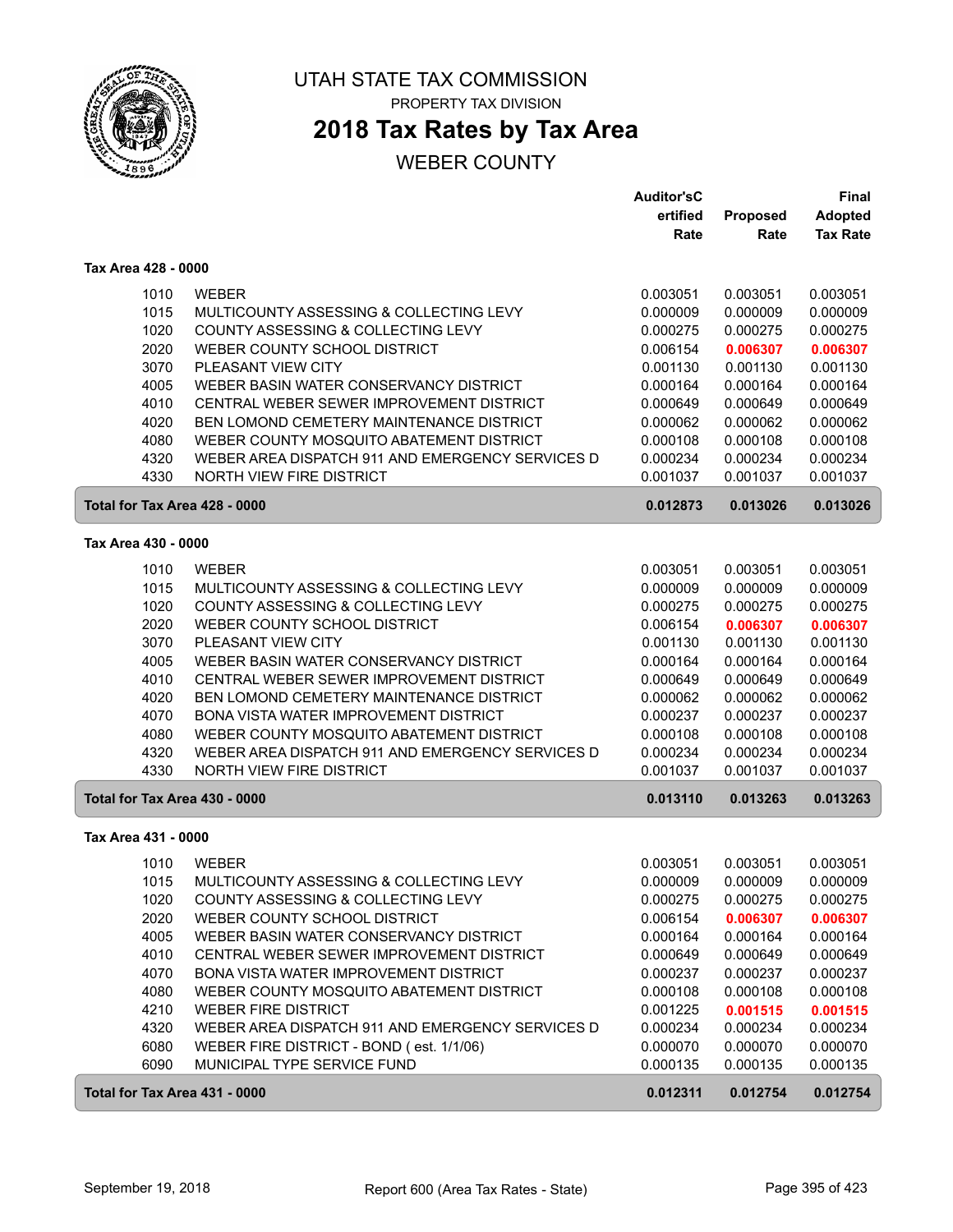

# **2018 Tax Rates by Tax Area**

|                               |                                                   | <b>Auditor'sC</b> |                 | <b>Final</b>    |
|-------------------------------|---------------------------------------------------|-------------------|-----------------|-----------------|
|                               |                                                   | ertified          | <b>Proposed</b> | <b>Adopted</b>  |
|                               |                                                   | Rate              | Rate            | <b>Tax Rate</b> |
| Tax Area 432 - 0000           |                                                   |                   |                 |                 |
| 1010                          | <b>WEBER</b>                                      | 0.003051          | 0.003051        | 0.003051        |
| 1015                          | MULTICOUNTY ASSESSING & COLLECTING LEVY           | 0.000009          | 0.000009        | 0.000009        |
| 1020                          | COUNTY ASSESSING & COLLECTING LEVY                | 0.000275          | 0.000275        | 0.000275        |
| 2010                          | OGDEN CITY SCHOOL DISTRICT                        | 0.008041          | 0.008754        | 0.008041        |
| 3050                          | <b>OGDEN CITY</b>                                 | 0.002851          | 0.003103        | 0.003103        |
| 4005                          | WEBER BASIN WATER CONSERVANCY DISTRICT            | 0.000164          | 0.000164        | 0.000164        |
| 4010                          | CENTRAL WEBER SEWER IMPROVEMENT DISTRICT          | 0.000649          | 0.000649        | 0.000649        |
| 4080                          | WEBER COUNTY MOSQUITO ABATEMENT DISTRICT          | 0.000108          | 0.000108        | 0.000108        |
| 4320                          | WEBER AREA DISPATCH 911 AND EMERGENCY SERVICES D  | 0.000234          | 0.000234        | 0.000234        |
| 6030                          | OGDEN CITY - SPECIAL LEVY TO PURCHASE WBWCD WATEI | 0.000228          | 0.000276        | 0.000276        |
| 6080                          | WEBER FIRE DISTRICT - BOND (est. 1/1/06)          | 0.000070          | 0.000070        | 0.000070        |
| Total for Tax Area 432 - 0000 |                                                   | 0.015680          | 0.016693        | 0.015980        |
| Tax Area 433 - 0000           |                                                   |                   |                 |                 |
| 1010                          | <b>WEBER</b>                                      | 0.003051          | 0.003051        | 0.003051        |
| 1015                          | MULTICOUNTY ASSESSING & COLLECTING LEVY           | 0.000009          | 0.000009        | 0.000009        |
| 1020                          | COUNTY ASSESSING & COLLECTING LEVY                | 0.000275          | 0.000275        | 0.000275        |
| 2020                          | WEBER COUNTY SCHOOL DISTRICT                      | 0.006154          | 0.006307        | 0.006307        |
| 3040                          | NORTH OGDEN CITY                                  | 0.001156          | 0.001156        | 0.001156        |
| 4005                          | WEBER BASIN WATER CONSERVANCY DISTRICT            | 0.000164          | 0.000164        | 0.000164        |
| 4010                          | CENTRAL WEBER SEWER IMPROVEMENT DISTRICT          | 0.000649          | 0.000649        | 0.000649        |
| 4020                          | BEN LOMOND CEMETERY MAINTENANCE DISTRICT          | 0.000062          | 0.000062        | 0.000062        |
| 4080                          | WEBER COUNTY MOSQUITO ABATEMENT DISTRICT          | 0.000108          | 0.000108        | 0.000108        |
| 4320                          | WEBER AREA DISPATCH 911 AND EMERGENCY SERVICES D  | 0.000234          | 0.000234        | 0.000234        |
| 4330                          | NORTH VIEW FIRE DISTRICT                          | 0.001037          | 0.001037        | 0.001037        |
| 6080                          | WEBER FIRE DISTRICT - BOND (est. 1/1/06)          | 0.000070          | 0.000070        | 0.000070        |
| Total for Tax Area 433 - 0000 |                                                   | 0.012969          | 0.013122        | 0.013122        |
| Tax Area 434 - 0000           |                                                   |                   |                 |                 |
| 1010                          | <b>WEBER</b>                                      | 0.003051          | 0.003051        | 0.003051        |
| 1015                          | MULTICOUNTY ASSESSING & COLLECTING LEVY           | 0.000009          | 0.000009        | 0.000009        |
| 1020                          | COUNTY ASSESSING & COLLECTING LEVY                | 0.000275          | 0.000275        | 0.000275        |
| 2020                          | WEBER COUNTY SCHOOL DISTRICT                      | 0.006154          | 0.006307        | 0.006307        |
| 3060                          | PLAIN CITY                                        | 0.000387          | 0.000387        | 0.000387        |
| 4005                          | WEBER BASIN WATER CONSERVANCY DISTRICT            | 0.000164          | 0.000164        | 0.000164        |
| 4030                          | PLAIN CITY CEMETERY MAINTENANCE DISTRICT          | 0.000063          | 0.000063        | 0.000063        |
| 4070                          | BONA VISTA WATER IMPROVEMENT DISTRICT             | 0.000237          | 0.000237        | 0.000237        |
| 4080                          | WEBER COUNTY MOSQUITO ABATEMENT DISTRICT          | 0.000108          | 0.000108        | 0.000108        |
| 4320                          | WEBER AREA DISPATCH 911 AND EMERGENCY SERVICES D  | 0.000234          | 0.000234        | 0.000234        |
| 6080                          | WEBER FIRE DISTRICT - BOND (est. 1/1/06)          | 0.000070          | 0.000070        | 0.000070        |
| Total for Tax Area 434 - 0000 |                                                   | 0.010752          | 0.010905        | 0.010905        |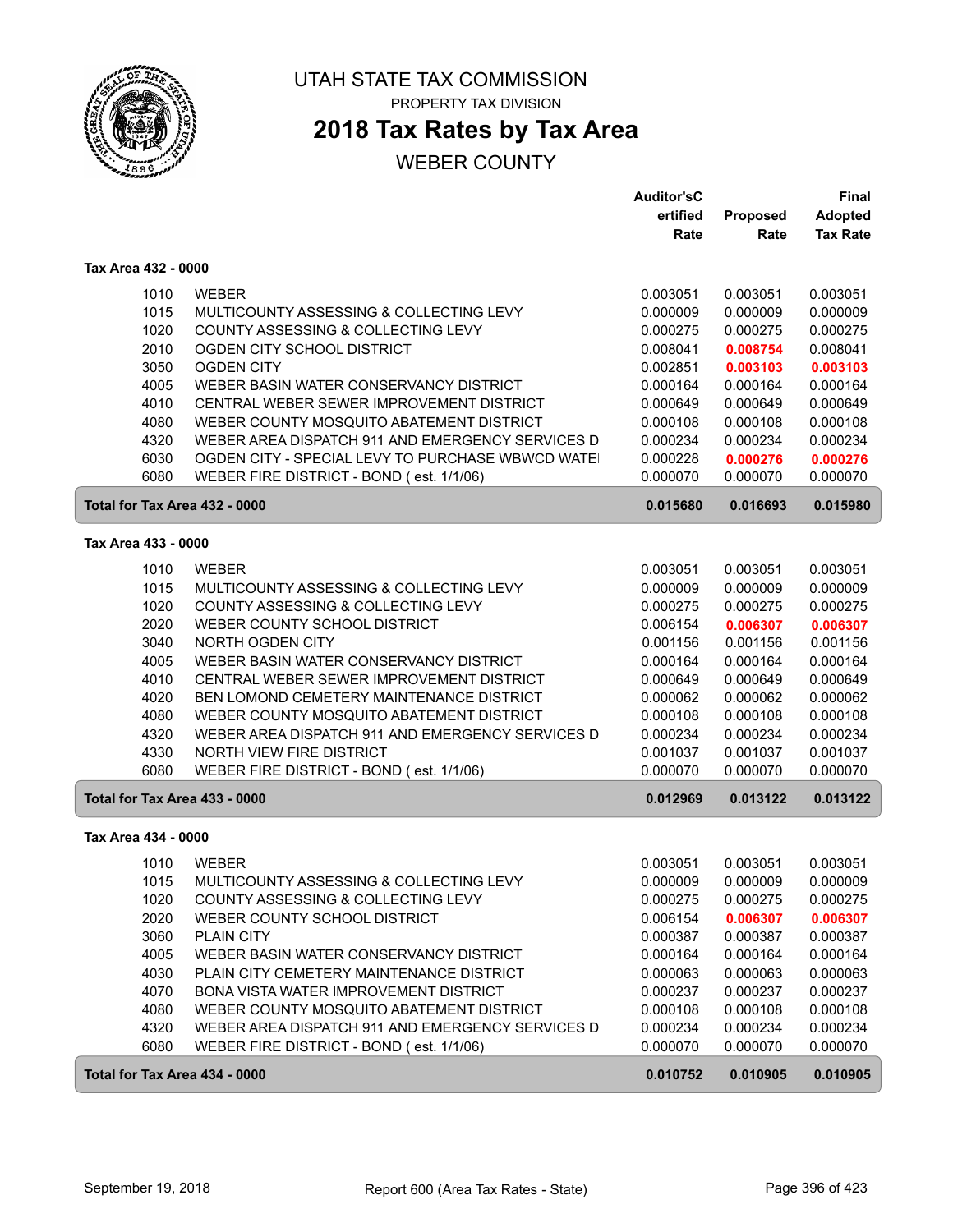

**2018 Tax Rates by Tax Area**

|                               |                                                  | <b>Auditor'sC</b> |          | Final           |
|-------------------------------|--------------------------------------------------|-------------------|----------|-----------------|
|                               |                                                  | ertified          | Proposed | <b>Adopted</b>  |
|                               |                                                  | Rate              | Rate     | <b>Tax Rate</b> |
| Tax Area 435 - 0000           |                                                  |                   |          |                 |
| 1010                          | <b>WEBER</b>                                     | 0.003051          | 0.003051 | 0.003051        |
| 1015                          | MULTICOUNTY ASSESSING & COLLECTING LEVY          | 0.000009          | 0.000009 | 0.000009        |
| 1020                          | COUNTY ASSESSING & COLLECTING LEVY               | 0.000275          | 0.000275 | 0.000275        |
| 2020                          | WEBER COUNTY SCHOOL DISTRICT                     | 0.006154          | 0.006307 | 0.006307        |
| 3060                          | PLAIN CITY                                       | 0.000387          | 0.000387 | 0.000387        |
| 4005                          | WEBER BASIN WATER CONSERVANCY DISTRICT           | 0.000164          | 0.000164 | 0.000164        |
| 4030                          | PLAIN CITY CEMETERY MAINTENANCE DISTRICT         | 0.000063          | 0.000063 | 0.000063        |
| 4080                          | WEBER COUNTY MOSQUITO ABATEMENT DISTRICT         | 0.000108          | 0.000108 | 0.000108        |
| 4320                          | WEBER AREA DISPATCH 911 AND EMERGENCY SERVICES D | 0.000234          | 0.000234 | 0.000234        |
| 6080                          | WEBER FIRE DISTRICT - BOND (est. 1/1/06)         | 0.000070          | 0.000070 | 0.000070        |
| Total for Tax Area 435 - 0000 |                                                  | 0.010515          | 0.010668 | 0.010668        |
| Tax Area 436 - 0000           |                                                  |                   |          |                 |
| 1010                          | <b>WEBER</b>                                     | 0.003051          | 0.003051 | 0.003051        |
| 1015                          | MULTICOUNTY ASSESSING & COLLECTING LEVY          | 0.000009          | 0.000009 | 0.000009        |
| 1020                          | COUNTY ASSESSING & COLLECTING LEVY               | 0.000275          | 0.000275 | 0.000275        |
| 2020                          | WEBER COUNTY SCHOOL DISTRICT                     | 0.006154          | 0.006307 | 0.006307        |
| 3020                          | <b>HARRISVILLE CITY</b>                          | 0.000952          | 0.000952 | 0.000952        |
| 4005                          | WEBER BASIN WATER CONSERVANCY DISTRICT           | 0.000164          | 0.000164 | 0.000164        |
| 4010                          | CENTRAL WEBER SEWER IMPROVEMENT DISTRICT         | 0.000649          | 0.000649 | 0.000649        |
| 4020                          | BEN LOMOND CEMETERY MAINTENANCE DISTRICT         | 0.000062          | 0.000062 | 0.000062        |
| 4080                          | WEBER COUNTY MOSQUITO ABATEMENT DISTRICT         | 0.000108          | 0.000108 | 0.000108        |
| 4320                          | WEBER AREA DISPATCH 911 AND EMERGENCY SERVICES D | 0.000234          | 0.000234 | 0.000234        |
| 4330                          | NORTH VIEW FIRE DISTRICT                         | 0.001037          | 0.001037 | 0.001037        |
| 6080                          | WEBER FIRE DISTRICT - BOND (est. 1/1/06)         | 0.000070          | 0.000070 | 0.000070        |
| Total for Tax Area 436 - 0000 |                                                  | 0.012765          | 0.012918 | 0.012918        |
| Tax Area 438 - 0000           |                                                  |                   |          |                 |
| 1010                          | <b>WEBER</b>                                     | 0.003051          | 0.003051 | 0.003051        |
| 1015                          | MULTICOUNTY ASSESSING & COLLECTING LEVY          | 0.000009          | 0.000009 | 0.000009        |
| 1020                          | COUNTY ASSESSING & COLLECTING LEVY               | 0.000275          | 0.000275 | 0.000275        |
| 2020                          | WEBER COUNTY SCHOOL DISTRICT                     | 0.006154          | 0.006307 | 0.006307        |
| 3110                          | <b>UINTAH CITY</b>                               | 0.000781          | 0.000781 | 0.000781        |
| 4005                          | WEBER BASIN WATER CONSERVANCY DISTRICT           | 0.000164          | 0.000164 | 0.000164        |
| 4080                          | WEBER COUNTY MOSQUITO ABATEMENT DISTRICT         | 0.000108          | 0.000108 | 0.000108        |
| 4320                          | WEBER AREA DISPATCH 911 AND EMERGENCY SERVICES D | 0.000234          | 0.000234 | 0.000234        |
| 6080                          | WEBER FIRE DISTRICT - BOND (est. 1/1/06)         | 0.000070          | 0.000070 | 0.000070        |
| Total for Tax Area 438 - 0000 |                                                  | 0.010846          | 0.010999 | 0.010999        |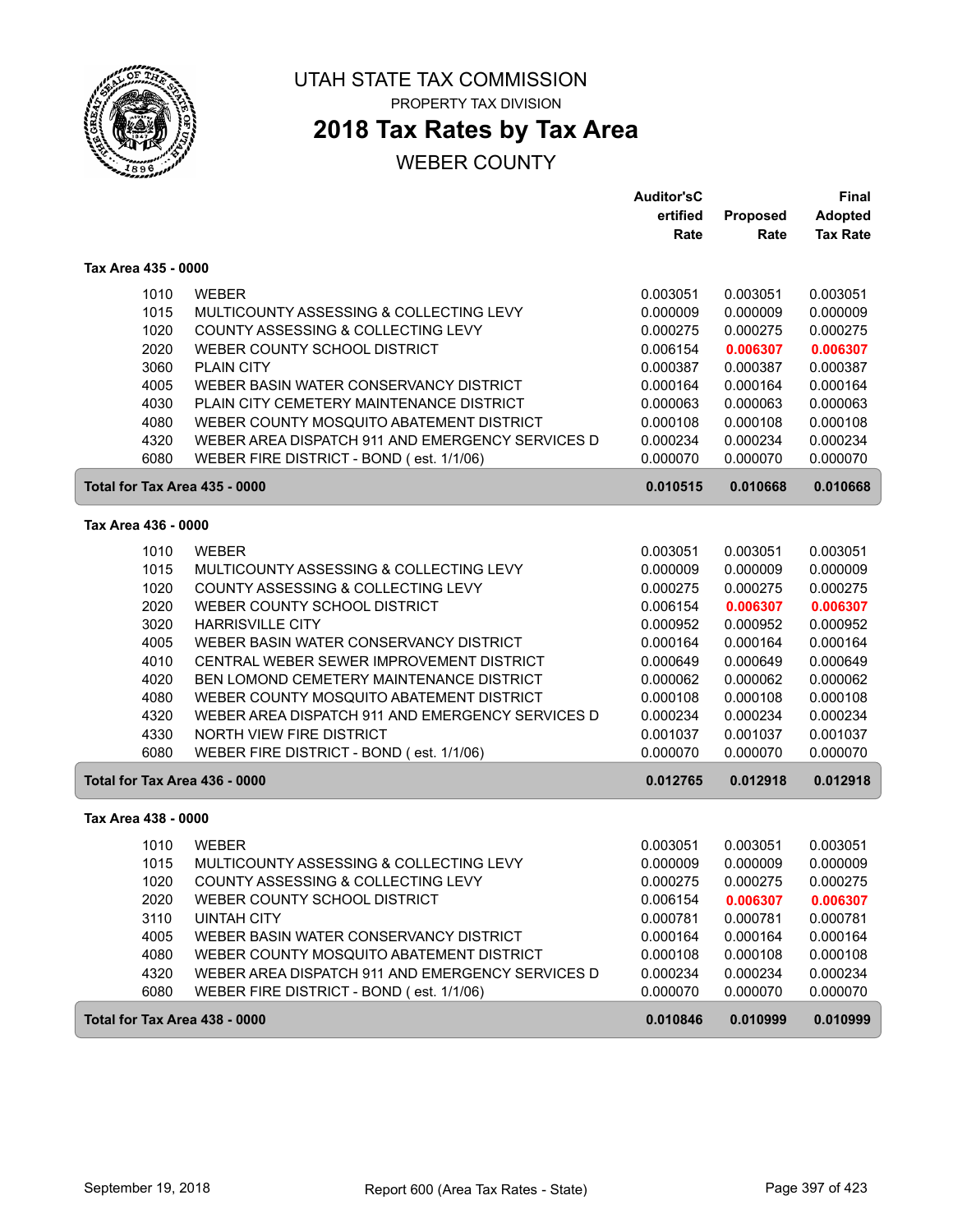

## **2018 Tax Rates by Tax Area**

|                               |                                                                               | <b>Auditor'sC</b>    |                      | <b>Final</b>         |
|-------------------------------|-------------------------------------------------------------------------------|----------------------|----------------------|----------------------|
|                               |                                                                               | ertified             | Proposed             | <b>Adopted</b>       |
|                               |                                                                               | Rate                 | Rate                 | <b>Tax Rate</b>      |
| Tax Area 439 - 0000           |                                                                               |                      |                      |                      |
| 1010                          | <b>WEBER</b>                                                                  | 0.003051             | 0.003051             | 0.003051             |
| 1015                          | MULTICOUNTY ASSESSING & COLLECTING LEVY                                       | 0.000009             | 0.000009             | 0.000009             |
| 1020                          | COUNTY ASSESSING & COLLECTING LEVY                                            | 0.000275             | 0.000275             | 0.000275             |
| 2020                          | WEBER COUNTY SCHOOL DISTRICT                                                  | 0.006154             | 0.006307             | 0.006307             |
| 3090                          | <b>ROY CITY</b>                                                               | 0.002358             | 0.002358             | 0.002358             |
| 4005                          | WEBER BASIN WATER CONSERVANCY DISTRICT                                        | 0.000164             | 0.000164             | 0.000164             |
| 4015                          | NORTH DAVIS SEWER DISTRICT                                                    | 0.000869             | 0.000869             | 0.000869             |
| 4080                          | WEBER COUNTY MOSQUITO ABATEMENT DISTRICT                                      | 0.000108             | 0.000108             | 0.000108             |
| 4130                          | ROY WATER CONSERVANCY DISTRICT                                                | 0.000075             | 0.000075             | 0.000075             |
| 4150                          | <b>HOOPER WATER IMPROVEMENT DISTRICT</b>                                      | 0.000312             | 0.000312             | 0.000312             |
| 4320                          | WEBER AREA DISPATCH 911 AND EMERGENCY SERVICES D                              | 0.000234             | 0.000234             | 0.000234             |
| 6080                          | WEBER FIRE DISTRICT - BOND (est. 1/1/06)                                      | 0.000070             | 0.000070             | 0.000070             |
| Total for Tax Area 439 - 0000 |                                                                               | 0.013679             | 0.013832             | 0.013832             |
| Tax Area 440 - 0000           |                                                                               |                      |                      |                      |
|                               |                                                                               |                      | 0.003051             | 0.003051             |
| 1010                          | <b>WEBER</b>                                                                  | 0.003051             | 0.000009             |                      |
| 1015<br>1020                  | MULTICOUNTY ASSESSING & COLLECTING LEVY<br>COUNTY ASSESSING & COLLECTING LEVY | 0.000009<br>0.000275 | 0.000275             | 0.000009<br>0.000275 |
| 2020                          | WEBER COUNTY SCHOOL DISTRICT                                                  | 0.006154             |                      |                      |
| 3020                          | <b>HARRISVILLE CITY</b>                                                       | 0.000952             | 0.006307<br>0.000952 | 0.006307<br>0.000952 |
| 4005                          | WEBER BASIN WATER CONSERVANCY DISTRICT                                        | 0.000164             | 0.000164             | 0.000164             |
| 4010                          | CENTRAL WEBER SEWER IMPROVEMENT DISTRICT                                      | 0.000649             | 0.000649             | 0.000649             |
| 4020                          | BEN LOMOND CEMETERY MAINTENANCE DISTRICT                                      | 0.000062             | 0.000062             | 0.000062             |
| 4070                          | BONA VISTA WATER IMPROVEMENT DISTRICT                                         | 0.000237             | 0.000237             | 0.000237             |
| 4080                          | WEBER COUNTY MOSQUITO ABATEMENT DISTRICT                                      | 0.000108             | 0.000108             | 0.000108             |
| 4320                          | WEBER AREA DISPATCH 911 AND EMERGENCY SERVICES D                              | 0.000234             | 0.000234             | 0.000234             |
| 4330                          | NORTH VIEW FIRE DISTRICT                                                      | 0.001037             | 0.001037             | 0.001037             |
| 6080                          | WEBER FIRE DISTRICT - BOND (est. 1/1/06)                                      | 0.000070             | 0.000070             | 0.000070             |
| Total for Tax Area 440 - 0000 |                                                                               | 0.013002             | 0.013155             | 0.013155             |
|                               |                                                                               |                      |                      |                      |
| Tax Area 441 - 0000           |                                                                               |                      |                      |                      |
| 1010                          | WEBER                                                                         | 0.003051             | 0.003051             | 0.003051             |
| 1015                          | MULTICOUNTY ASSESSING & COLLECTING LEVY                                       | 0.000009             | 0.000009             | 0.000009             |
| 1020                          | COUNTY ASSESSING & COLLECTING LEVY                                            | 0.000275             | 0.000275             | 0.000275             |
| 2020                          | WEBER COUNTY SCHOOL DISTRICT                                                  | 0.006154             | 0.006307             | 0.006307             |
| 4005                          | WEBER BASIN WATER CONSERVANCY DISTRICT                                        | 0.000164             | 0.000164             | 0.000164             |
| 4050                          | WARREN-WEST WARREN CEMETERY MAINTENANCE DISTR                                 | 0.000123             | 0.000123             | 0.000123             |
| 4080                          | WEBER COUNTY MOSQUITO ABATEMENT DISTRICT                                      | 0.000108             | 0.000108             | 0.000108             |
| 4210                          | <b>WEBER FIRE DISTRICT</b>                                                    | 0.001225             | 0.001515             | 0.001515             |
| 4280                          | WEST WARREN PARK SERVICE AREA                                                 | 0.000373             | 0.000171             | 0.000171             |
| 4320                          | WEBER AREA DISPATCH 911 AND EMERGENCY SERVICES D                              | 0.000234             | 0.000234             | 0.000234             |
| 6080                          | WEBER FIRE DISTRICT - BOND (est. 1/1/06)                                      | 0.000070             | 0.000070             | 0.000070             |
| 6090                          | MUNICIPAL TYPE SERVICE FUND                                                   | 0.000135             | 0.000135             | 0.000135             |
| Total for Tax Area 441 - 0000 |                                                                               | 0.011921             | 0.012162             | 0.012162             |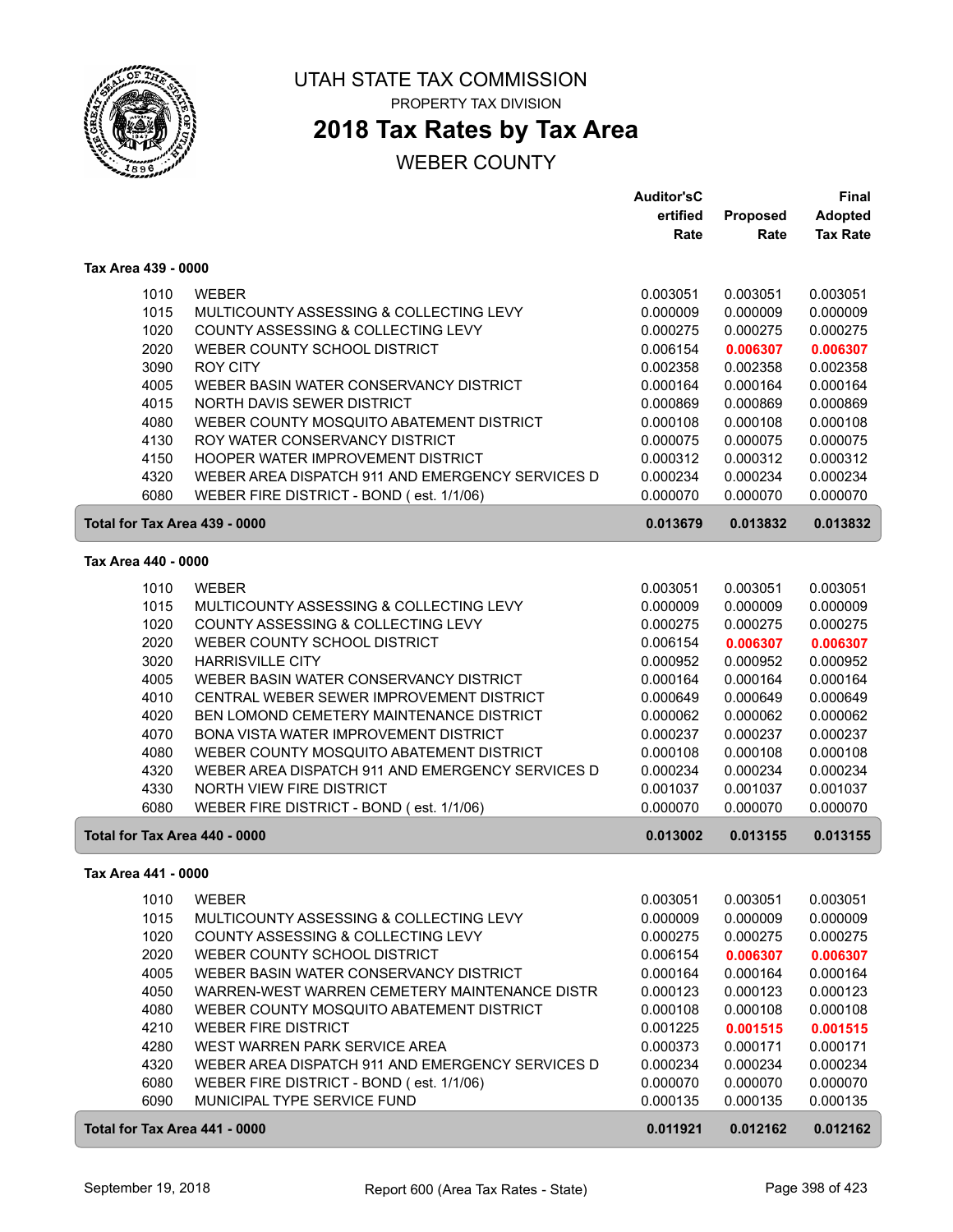

ſ

#### UTAH STATE TAX COMMISSION PROPERTY TAX DIVISION

## **2018 Tax Rates by Tax Area**

|                               |                                                  | <b>Auditor'sC</b> |          | Final           |
|-------------------------------|--------------------------------------------------|-------------------|----------|-----------------|
|                               |                                                  | ertified          | Proposed | <b>Adopted</b>  |
|                               |                                                  | Rate              | Rate     | <b>Tax Rate</b> |
| Tax Area 442 - 0000           |                                                  |                   |          |                 |
| 1010                          | <b>WEBER</b>                                     | 0.003051          | 0.003051 | 0.003051        |
| 1015                          | MULTICOUNTY ASSESSING & COLLECTING LEVY          | 0.000009          | 0.000009 | 0.000009        |
| 1020                          | COUNTY ASSESSING & COLLECTING LEVY               | 0.000275          | 0.000275 | 0.000275        |
| 2020                          | WEBER COUNTY SCHOOL DISTRICT                     | 0.006154          | 0.006307 | 0.006307        |
| 4005                          | WEBER BASIN WATER CONSERVANCY DISTRICT           | 0.000164          | 0.000164 | 0.000164        |
| 4050                          | WARREN-WEST WARREN CEMETERY MAINTENANCE DISTR    | 0.000123          | 0.000123 | 0.000123        |
| 4080                          | WEBER COUNTY MOSQUITO ABATEMENT DISTRICT         | 0.000108          | 0.000108 | 0.000108        |
| 4210                          | <b>WEBER FIRE DISTRICT</b>                       | 0.001225          | 0.001515 | 0.001515        |
| 4280                          | WEST WARREN PARK SERVICE AREA                    | 0.000373          | 0.000171 | 0.000171        |
| 4320                          | WEBER AREA DISPATCH 911 AND EMERGENCY SERVICES D | 0.000234          | 0.000234 | 0.000234        |
| 6080                          | WEBER FIRE DISTRICT - BOND (est. 1/1/06)         | 0.000070          | 0.000070 | 0.000070        |
| 6090                          | MUNICIPAL TYPE SERVICE FUND                      | 0.000135          | 0.000135 | 0.000135        |
| Total for Tax Area 442 - 0000 |                                                  | 0.011921          | 0.012162 | 0.012162        |
| Tax Area 443 - 0000           |                                                  |                   |          |                 |
|                               |                                                  |                   |          |                 |
| 1010                          | <b>WEBER</b>                                     | 0.003051          | 0.003051 | 0.003051        |
| 1015                          | MULTICOUNTY ASSESSING & COLLECTING LEVY          | 0.000009          | 0.000009 | 0.000009        |
| 1020                          | COUNTY ASSESSING & COLLECTING LEVY               | 0.000275          | 0.000275 | 0.000275        |
| 2020                          | WEBER COUNTY SCHOOL DISTRICT                     | 0.006154          | 0.006307 | 0.006307        |
| 4005                          | WEBER BASIN WATER CONSERVANCY DISTRICT           | 0.000164          | 0.000164 | 0.000164        |
| 4050                          | WARREN-WEST WARREN CEMETERY MAINTENANCE DISTR    | 0.000123          | 0.000123 | 0.000123        |
| 4080                          | WEBER COUNTY MOSQUITO ABATEMENT DISTRICT         | 0.000108          | 0.000108 | 0.000108        |
| 4210                          | <b>WEBER FIRE DISTRICT</b>                       | 0.001225          | 0.001515 | 0.001515        |
| 4320                          | WEBER AREA DISPATCH 911 AND EMERGENCY SERVICES D | 0.000234          | 0.000234 | 0.000234        |
| 4340                          | WESTERN WEBER PARK DISTRICT                      | 0.000000          | 0.000254 | 0.000254        |
| 6080                          | WEBER FIRE DISTRICT - BOND (est. 1/1/06)         | 0.000070          | 0.000070 | 0.000070        |
| 6090                          | MUNICIPAL TYPE SERVICE FUND                      | 0.000135          | 0.000135 | 0.000135        |
| Total for Tax Area 443 - 0000 |                                                  | 0.011548          | 0.012245 | 0.012245        |
| Tax Area 444 - 0000           |                                                  |                   |          |                 |
| 1010                          | <b>WEBER</b>                                     | 0.003051          | 0.003051 | 0.003051        |
| 1015                          | MULTICOUNTY ASSESSING & COLLECTING LEVY          | 0.000009          | 0.000009 | 0.000009        |
| 1020                          | COUNTY ASSESSING & COLLECTING LEVY               | 0.000275          | 0.000275 | 0.000275        |
| 2020                          | WEBER COUNTY SCHOOL DISTRICT                     | 0.006154          | 0.006307 | 0.006307        |
| 3060                          | <b>PLAIN CITY</b>                                | 0.000387          | 0.000387 | 0.000387        |
| 4005                          | WEBER BASIN WATER CONSERVANCY DISTRICT           | 0.000164          | 0.000164 | 0.000164        |
| 4050                          | WARREN-WEST WARREN CEMETERY MAINTENANCE DISTR    | 0.000123          | 0.000123 | 0.000123        |
| 4080                          | WEBER COUNTY MOSQUITO ABATEMENT DISTRICT         | 0.000108          | 0.000108 | 0.000108        |
| 4180                          | WEST WARREN - WARREN WATER IMPROVEMENT DISTRICT  | 0.000304          | 0.000304 | 0.000304        |
| 4320                          | WEBER AREA DISPATCH 911 AND EMERGENCY SERVICES D | 0.000234          | 0.000234 | 0.000234        |
| 6080                          | WEBER FIRE DISTRICT - BOND (est. 1/1/06)         | 0.000070          | 0.000070 | 0.000070        |
| Total for Tax Area 444 - 0000 |                                                  | 0.010879          | 0.011032 | 0.011032        |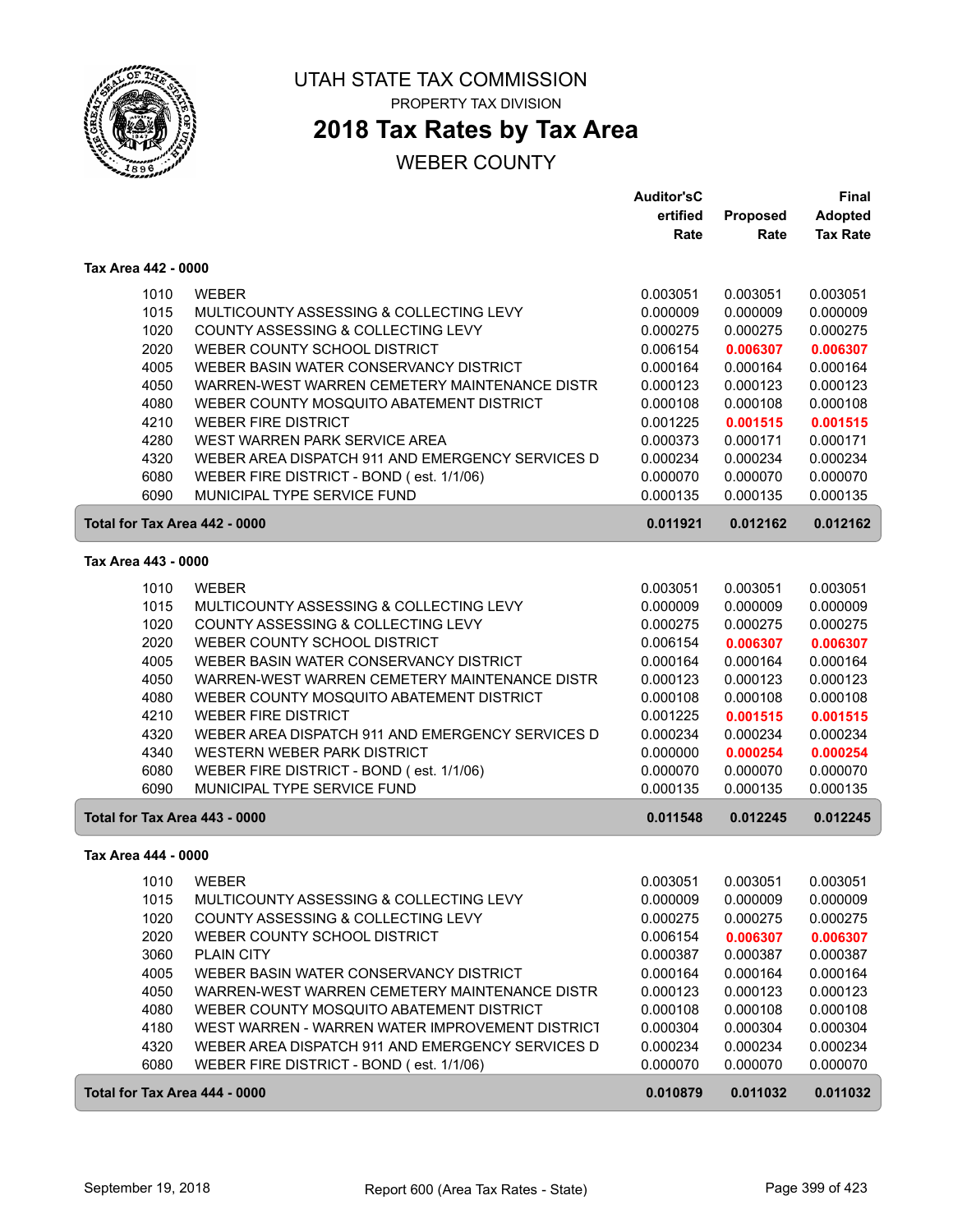

# **2018 Tax Rates by Tax Area**

|                               |                                                  | <b>Auditor'sC</b> |          | <b>Final</b>         |
|-------------------------------|--------------------------------------------------|-------------------|----------|----------------------|
|                               |                                                  | ertified          | Proposed | <b>Adopted</b>       |
|                               |                                                  | Rate              | Rate     | <b>Tax Rate</b>      |
| Tax Area 445 - 0000           |                                                  |                   |          |                      |
| 1010                          | <b>WEBER</b>                                     | 0.003051          | 0.003051 | 0.003051             |
| 1015                          | MULTICOUNTY ASSESSING & COLLECTING LEVY          | 0.000009          | 0.000009 | 0.000009             |
| 1020                          | COUNTY ASSESSING & COLLECTING LEVY               | 0.000275          | 0.000275 | 0.000275             |
| 2020                          | WEBER COUNTY SCHOOL DISTRICT                     | 0.006154          | 0.006307 | 0.006307             |
| 3060                          | PLAIN CITY                                       | 0.000387          | 0.000387 | 0.000387             |
| 4005                          | WEBER BASIN WATER CONSERVANCY DISTRICT           | 0.000164          | 0.000164 | 0.000164             |
| 4050                          | WARREN-WEST WARREN CEMETERY MAINTENANCE DISTR    | 0.000123          | 0.000123 | 0.000123             |
| 4080                          | WEBER COUNTY MOSQUITO ABATEMENT DISTRICT         | 0.000108          | 0.000108 | 0.000108             |
| 4180                          | WEST WARREN - WARREN WATER IMPROVEMENT DISTRICT  | 0.000304          | 0.000304 | 0.000304             |
| 4320                          | WEBER AREA DISPATCH 911 AND EMERGENCY SERVICES D | 0.000234          | 0.000234 | 0.000234             |
| 6080                          | WEBER FIRE DISTRICT - BOND (est. 1/1/06)         | 0.000070          | 0.000070 | 0.000070             |
| Total for Tax Area 445 - 0000 |                                                  | 0.010879          | 0.011032 | 0.011032             |
| Tax Area 446 - 0000           |                                                  |                   |          |                      |
| 1010                          | <b>WEBER</b>                                     | 0.003051          | 0.003051 | 0.003051             |
| 1015                          | MULTICOUNTY ASSESSING & COLLECTING LEVY          | 0.000009          | 0.000009 | 0.000009             |
| 1020                          | COUNTY ASSESSING & COLLECTING LEVY               | 0.000275          | 0.000275 | 0.000275             |
| 2020                          | WEBER COUNTY SCHOOL DISTRICT                     | 0.006154          | 0.006307 |                      |
| 3060                          | <b>PLAIN CITY</b>                                | 0.000387          | 0.000387 | 0.006307<br>0.000387 |
| 4005                          | WEBER BASIN WATER CONSERVANCY DISTRICT           | 0.000164          | 0.000164 | 0.000164             |
| 4050                          | WARREN-WEST WARREN CEMETERY MAINTENANCE DISTR    | 0.000123          | 0.000123 | 0.000123             |
| 4080                          | WEBER COUNTY MOSQUITO ABATEMENT DISTRICT         | 0.000108          | 0.000108 | 0.000108             |
| 4320                          | WEBER AREA DISPATCH 911 AND EMERGENCY SERVICES D | 0.000234          | 0.000234 | 0.000234             |
| 6080                          | WEBER FIRE DISTRICT - BOND (est. 1/1/06)         | 0.000070          | 0.000070 | 0.000070             |
| Total for Tax Area 446 - 0000 |                                                  | 0.010575          | 0.010728 | 0.010728             |
|                               |                                                  |                   |          |                      |
| Tax Area 447 - 0000           |                                                  |                   |          |                      |
| 1010                          | <b>WEBER</b>                                     | 0.003051          | 0.003051 | 0.003051             |
| 1015                          | MULTICOUNTY ASSESSING & COLLECTING LEVY          | 0.000009          | 0.000009 | 0.000009             |
| 1020                          | COUNTY ASSESSING & COLLECTING LEVY               | 0.000275          | 0.000275 | 0.000275             |
| 2020                          | WEBER COUNTY SCHOOL DISTRICT                     | 0.006154          | 0.006307 | 0.006307             |
| 3060                          | <b>PLAIN CITY</b>                                | 0.000387          | 0.000387 | 0.000387             |
| 4005                          | WEBER BASIN WATER CONSERVANCY DISTRICT           | 0.000164          | 0.000164 | 0.000164             |
| 4010                          | CENTRAL WEBER SEWER IMPROVEMENT DISTRICT         | 0.000649          | 0.000649 | 0.000649             |
| 4030                          | PLAIN CITY CEMETERY MAINTENANCE DISTRICT         | 0.000063          | 0.000063 | 0.000063             |
| 4070                          | BONA VISTA WATER IMPROVEMENT DISTRICT            | 0.000237          | 0.000237 | 0.000237             |
| 4080                          | WEBER COUNTY MOSQUITO ABATEMENT DISTRICT         | 0.000108          | 0.000108 | 0.000108             |
| 4320                          | WEBER AREA DISPATCH 911 AND EMERGENCY SERVICES D | 0.000234          | 0.000234 | 0.000234             |
| Total for Tax Area 447 - 0000 |                                                  | 0.011331          | 0.011484 | 0.011484             |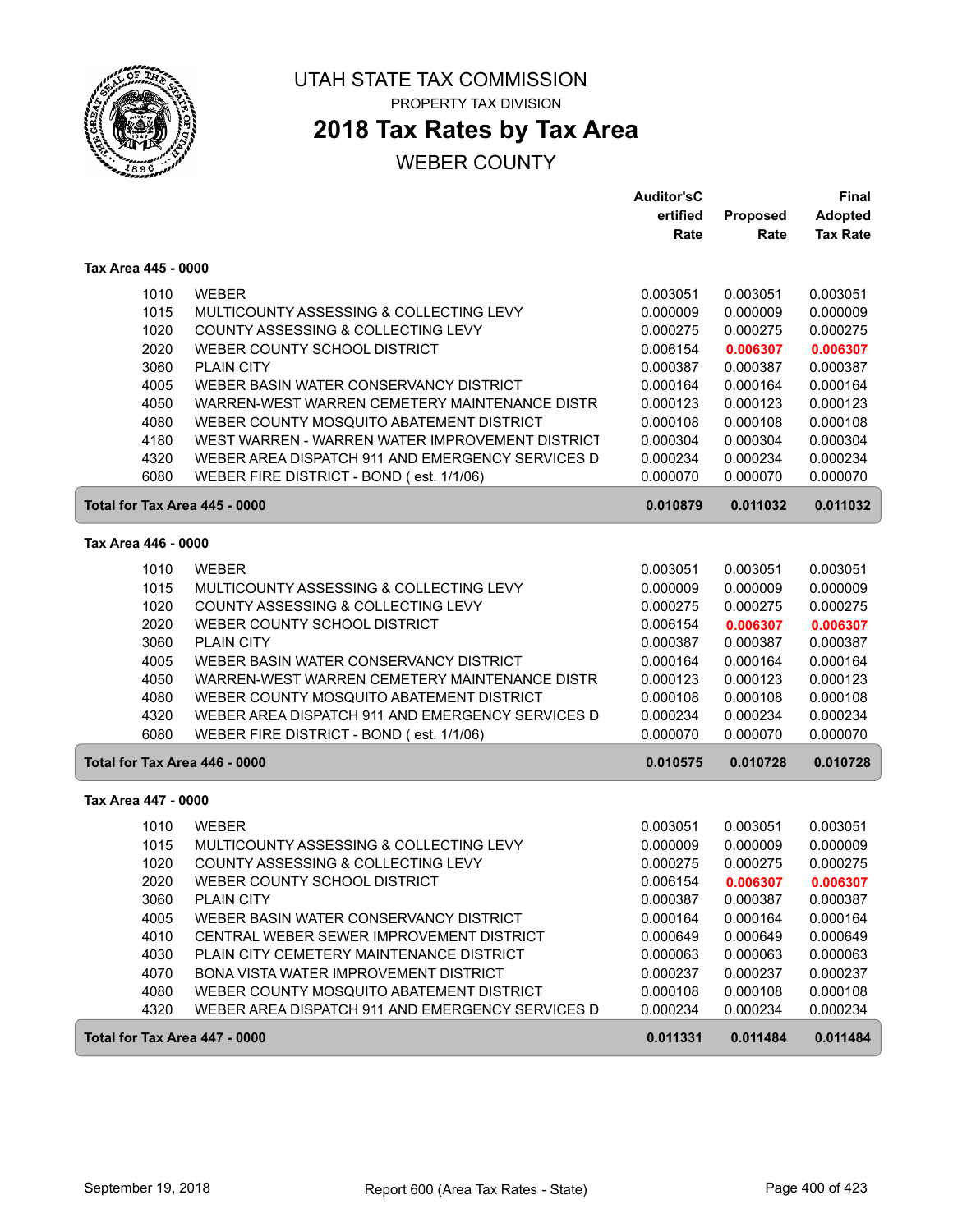

## **2018 Tax Rates by Tax Area**

|                               |                                                  | <b>Auditor'sC</b>    |                      | <b>Final</b>         |
|-------------------------------|--------------------------------------------------|----------------------|----------------------|----------------------|
|                               |                                                  | ertified             | Proposed             | <b>Adopted</b>       |
|                               |                                                  | Rate                 | Rate                 | <b>Tax Rate</b>      |
| Tax Area 448 - 0000           |                                                  |                      |                      |                      |
| 1010                          | <b>WEBER</b>                                     | 0.003051             | 0.003051             | 0.003051             |
| 1015                          | MULTICOUNTY ASSESSING & COLLECTING LEVY          | 0.000009             | 0.000009             | 0.000009             |
| 1020                          | COUNTY ASSESSING & COLLECTING LEVY               | 0.000275             | 0.000275             | 0.000275             |
| 2020                          | WEBER COUNTY SCHOOL DISTRICT                     | 0.006154             |                      |                      |
|                               |                                                  |                      | 0.006307             | 0.006307             |
| 3070                          | PLEASANT VIEW CITY                               | 0.001130             | 0.001130             | 0.001130             |
| 4005                          | WEBER BASIN WATER CONSERVANCY DISTRICT           | 0.000164             | 0.000164             | 0.000164             |
| 4010                          | CENTRAL WEBER SEWER IMPROVEMENT DISTRICT         | 0.000649             | 0.000649             | 0.000649             |
| 4020                          | BEN LOMOND CEMETERY MAINTENANCE DISTRICT         | 0.000062             | 0.000062             | 0.000062             |
| 4080                          | WEBER COUNTY MOSQUITO ABATEMENT DISTRICT         | 0.000108             | 0.000108             | 0.000108             |
| 4320                          | WEBER AREA DISPATCH 911 AND EMERGENCY SERVICES D | 0.000234             | 0.000234             | 0.000234             |
| 4330                          | NORTH VIEW FIRE DISTRICT                         | 0.001037             | 0.001037             | 0.001037             |
| 6080                          | WEBER FIRE DISTRICT - BOND (est. 1/1/06)         | 0.000070             | 0.000070             | 0.000070             |
| Total for Tax Area 448 - 0000 |                                                  | 0.012943             | 0.013096             | 0.013096             |
| Tax Area 449 - 0000           |                                                  |                      |                      |                      |
| 1010                          | <b>WEBER</b>                                     | 0.003051             | 0.003051             | 0.003051             |
| 1015                          | MULTICOUNTY ASSESSING & COLLECTING LEVY          | 0.000009             | 0.000009             | 0.000009             |
| 1020                          | COUNTY ASSESSING & COLLECTING LEVY               | 0.000275             | 0.000275             | 0.000275             |
| 2020                          | WEBER COUNTY SCHOOL DISTRICT                     | 0.006154             | 0.006307             | 0.006307             |
| 3070                          | PLEASANT VIEW CITY                               | 0.001130             | 0.001130             | 0.001130             |
| 4005                          | WEBER BASIN WATER CONSERVANCY DISTRICT           | 0.000164             | 0.000164             | 0.000164             |
| 4010                          | CENTRAL WEBER SEWER IMPROVEMENT DISTRICT         | 0.000649             | 0.000649             | 0.000649             |
| 4020                          | BEN LOMOND CEMETERY MAINTENANCE DISTRICT         | 0.000062             | 0.000062             | 0.000062             |
| 4070                          | BONA VISTA WATER IMPROVEMENT DISTRICT            | 0.000237             | 0.000237             | 0.000237             |
|                               |                                                  |                      |                      |                      |
| 4080                          | WEBER COUNTY MOSQUITO ABATEMENT DISTRICT         | 0.000108             | 0.000108             | 0.000108             |
| 4320                          | WEBER AREA DISPATCH 911 AND EMERGENCY SERVICES D | 0.000234             | 0.000234             | 0.000234             |
| 4330<br>6080                  | NORTH VIEW FIRE DISTRICT                         | 0.001037<br>0.000070 | 0.001037<br>0.000070 | 0.001037<br>0.000070 |
|                               | WEBER FIRE DISTRICT - BOND (est. 1/1/06)         |                      |                      |                      |
| Total for Tax Area 449 - 0000 |                                                  | 0.013180             | 0.013333             | 0.013333             |
| Tax Area 450 - 0000           |                                                  |                      |                      |                      |
| 1010                          | WEBER                                            | 0.003051             | 0.003051             | 0.003051             |
| 1015                          | MULTICOUNTY ASSESSING & COLLECTING LEVY          | 0.000009             | 0.000009             | 0.000009             |
| 1020                          | COUNTY ASSESSING & COLLECTING LEVY               | 0.000275             | 0.000275             | 0.000275             |
| 2020                          | WEBER COUNTY SCHOOL DISTRICT                     | 0.006154             | 0.006307             | 0.006307             |
| 3040                          | NORTH OGDEN CITY                                 | 0.001156             | 0.001156             | 0.001156             |
| 4005                          | WEBER BASIN WATER CONSERVANCY DISTRICT           | 0.000164             | 0.000164             | 0.000164             |
| 4010                          | CENTRAL WEBER SEWER IMPROVEMENT DISTRICT         | 0.000649             | 0.000649             | 0.000649             |
| 4020                          | BEN LOMOND CEMETERY MAINTENANCE DISTRICT         | 0.000062             | 0.000062             | 0.000062             |
| 4070                          | BONA VISTA WATER IMPROVEMENT DISTRICT            | 0.000237             | 0.000237             | 0.000237             |
| 4080                          | WEBER COUNTY MOSQUITO ABATEMENT DISTRICT         | 0.000108             | 0.000108             | 0.000108             |
| 4320                          | WEBER AREA DISPATCH 911 AND EMERGENCY SERVICES D | 0.000234             | 0.000234             | 0.000234             |
| 4330                          | NORTH VIEW FIRE DISTRICT                         | 0.001037             | 0.001037             | 0.001037             |
| 6080                          | WEBER FIRE DISTRICT - BOND (est. 1/1/06)         | 0.000070             | 0.000070             | 0.000070             |
| Total for Tax Area 450 - 0000 |                                                  | 0.013206             | 0.013359             | 0.013359             |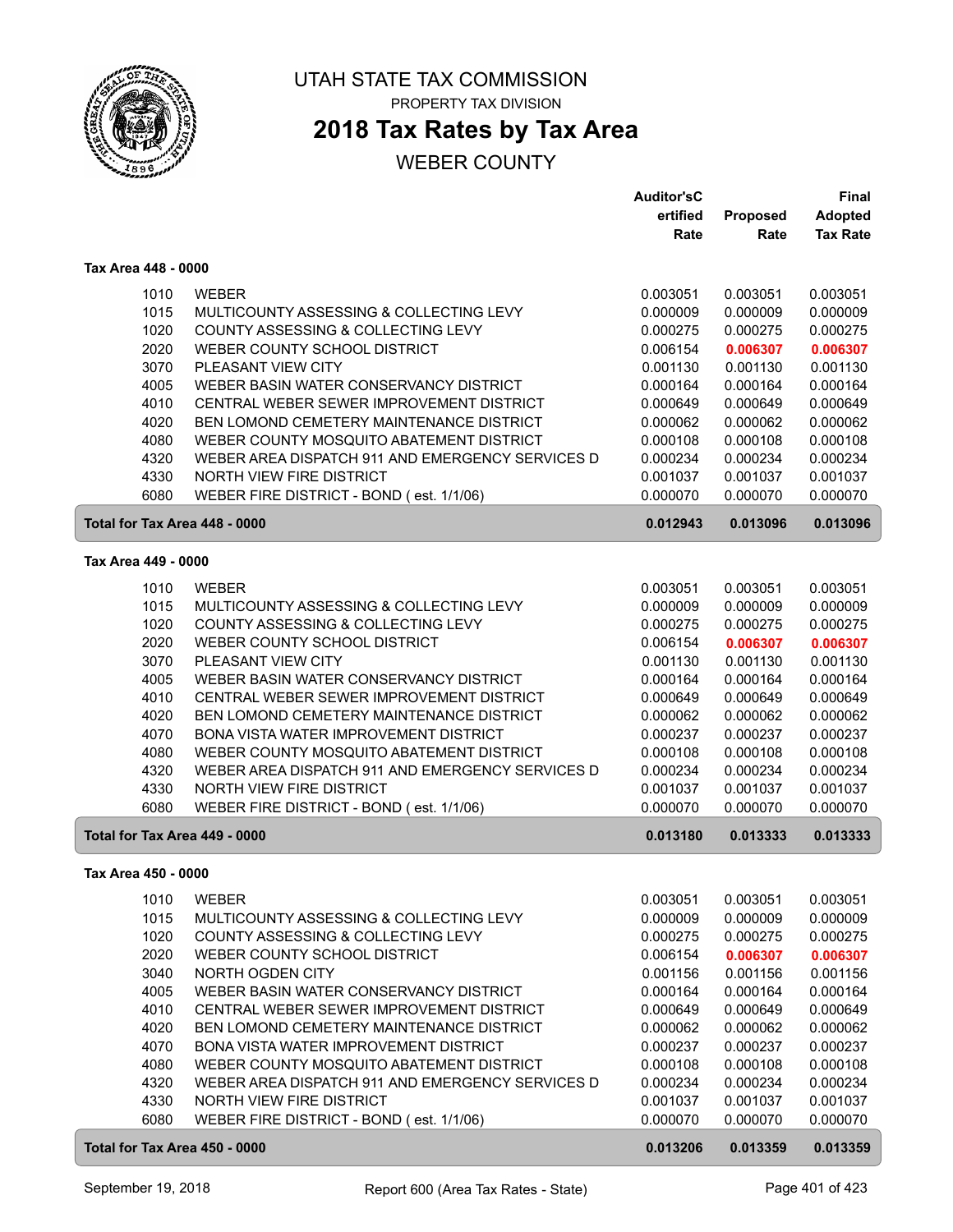

#### UTAH STATE TAX COMMISSION PROPERTY TAX DIVISION

# **2018 Tax Rates by Tax Area**

|                               |                                                  | <b>Auditor'sC</b> |          | Final           |
|-------------------------------|--------------------------------------------------|-------------------|----------|-----------------|
|                               |                                                  | ertified          | Proposed | <b>Adopted</b>  |
|                               |                                                  | Rate              | Rate     | <b>Tax Rate</b> |
| Tax Area 451 - 0000           |                                                  |                   |          |                 |
| 1010                          | <b>WEBER</b>                                     | 0.003051          | 0.003051 | 0.003051        |
| 1015                          | MULTICOUNTY ASSESSING & COLLECTING LEVY          | 0.000009          | 0.000009 | 0.000009        |
| 1020                          | COUNTY ASSESSING & COLLECTING LEVY               | 0.000275          | 0.000275 | 0.000275        |
| 2020                          | WEBER COUNTY SCHOOL DISTRICT                     | 0.006154          | 0.006307 | 0.006307        |
| 3050                          | <b>OGDEN CITY</b>                                | 0.002851          | 0.003103 | 0.003103        |
| 4005                          | WEBER BASIN WATER CONSERVANCY DISTRICT           | 0.000164          | 0.000164 | 0.000164        |
| 4010                          | CENTRAL WEBER SEWER IMPROVEMENT DISTRICT         | 0.000649          | 0.000649 | 0.000649        |
| 4080                          | WEBER COUNTY MOSQUITO ABATEMENT DISTRICT         | 0.000108          | 0.000108 | 0.000108        |
| 4320                          | WEBER AREA DISPATCH 911 AND EMERGENCY SERVICES D | 0.000234          | 0.000234 | 0.000234        |
| 6030                          | OGDEN CITY - SPECIAL LEVY TO PURCHASE WBWCD WATE | 0.000228          | 0.000276 | 0.000276        |
| 6080                          | WEBER FIRE DISTRICT - BOND (est. 1/1/06)         | 0.000070          | 0.000070 | 0.000070        |
| Total for Tax Area 451 - 0000 |                                                  | 0.013793          | 0.014246 | 0.014246        |
| Tax Area 452 - 0000           |                                                  |                   |          |                 |
| 1010                          | <b>WEBER</b>                                     | 0.003051          | 0.003051 | 0.003051        |
| 1015                          | MULTICOUNTY ASSESSING & COLLECTING LEVY          | 0.000009          | 0.000009 | 0.000009        |
| 1020                          | COUNTY ASSESSING & COLLECTING LEVY               | 0.000275          | 0.000275 | 0.000275        |
| 2020                          | WEBER COUNTY SCHOOL DISTRICT                     | 0.006154          | 0.006307 | 0.006307        |
| 3060                          | <b>PLAIN CITY</b>                                | 0.000387          | 0.000387 | 0.000387        |
| 4005                          | WEBER BASIN WATER CONSERVANCY DISTRICT           | 0.000164          | 0.000164 | 0.000164        |
| 4070                          | BONA VISTA WATER IMPROVEMENT DISTRICT            | 0.000237          | 0.000237 | 0.000237        |
| 4080                          | WEBER COUNTY MOSQUITO ABATEMENT DISTRICT         | 0.000108          | 0.000108 | 0.000108        |
| 4320                          | WEBER AREA DISPATCH 911 AND EMERGENCY SERVICES D | 0.000234          | 0.000234 | 0.000234        |
| 6080                          | WEBER FIRE DISTRICT - BOND (est. 1/1/06)         | 0.000070          | 0.000070 | 0.000070        |
| Total for Tax Area 452 - 0000 |                                                  | 0.010689          | 0.010842 | 0.010842        |
| Tax Area 453 - 0000           |                                                  |                   |          |                 |
| 1010                          | <b>WEBER</b>                                     | 0.003051          | 0.003051 | 0.003051        |
| 1015                          | MULTICOUNTY ASSESSING & COLLECTING LEVY          | 0.000009          | 0.000009 | 0.000009        |
| 1020                          | COUNTY ASSESSING & COLLECTING LEVY               | 0.000275          | 0.000275 | 0.000275        |
| 2020                          | WEBER COUNTY SCHOOL DISTRICT                     | 0.006154          | 0.006307 | 0.006307        |
| 3070                          | PLEASANT VIEW CITY                               | 0.001130          | 0.001130 | 0.001130        |
| 4005                          | WEBER BASIN WATER CONSERVANCY DISTRICT           | 0.000164          | 0.000164 | 0.000164        |
| 4010                          | CENTRAL WEBER SEWER IMPROVEMENT DISTRICT         | 0.000649          | 0.000649 | 0.000649        |
| 4070                          | BONA VISTA WATER IMPROVEMENT DISTRICT            | 0.000237          | 0.000237 | 0.000237        |
| 4080                          | WEBER COUNTY MOSQUITO ABATEMENT DISTRICT         | 0.000108          | 0.000108 | 0.000108        |
| 4320                          | WEBER AREA DISPATCH 911 AND EMERGENCY SERVICES D | 0.000234          | 0.000234 | 0.000234        |
| 4330                          | NORTH VIEW FIRE DISTRICT                         | 0.001037          | 0.001037 | 0.001037        |
| 6080                          | WEBER FIRE DISTRICT - BOND (est. 1/1/06)         | 0.000070          | 0.000070 | 0.000070        |
| Total for Tax Area 453 - 0000 |                                                  | 0.013118          | 0.013271 | 0.013271        |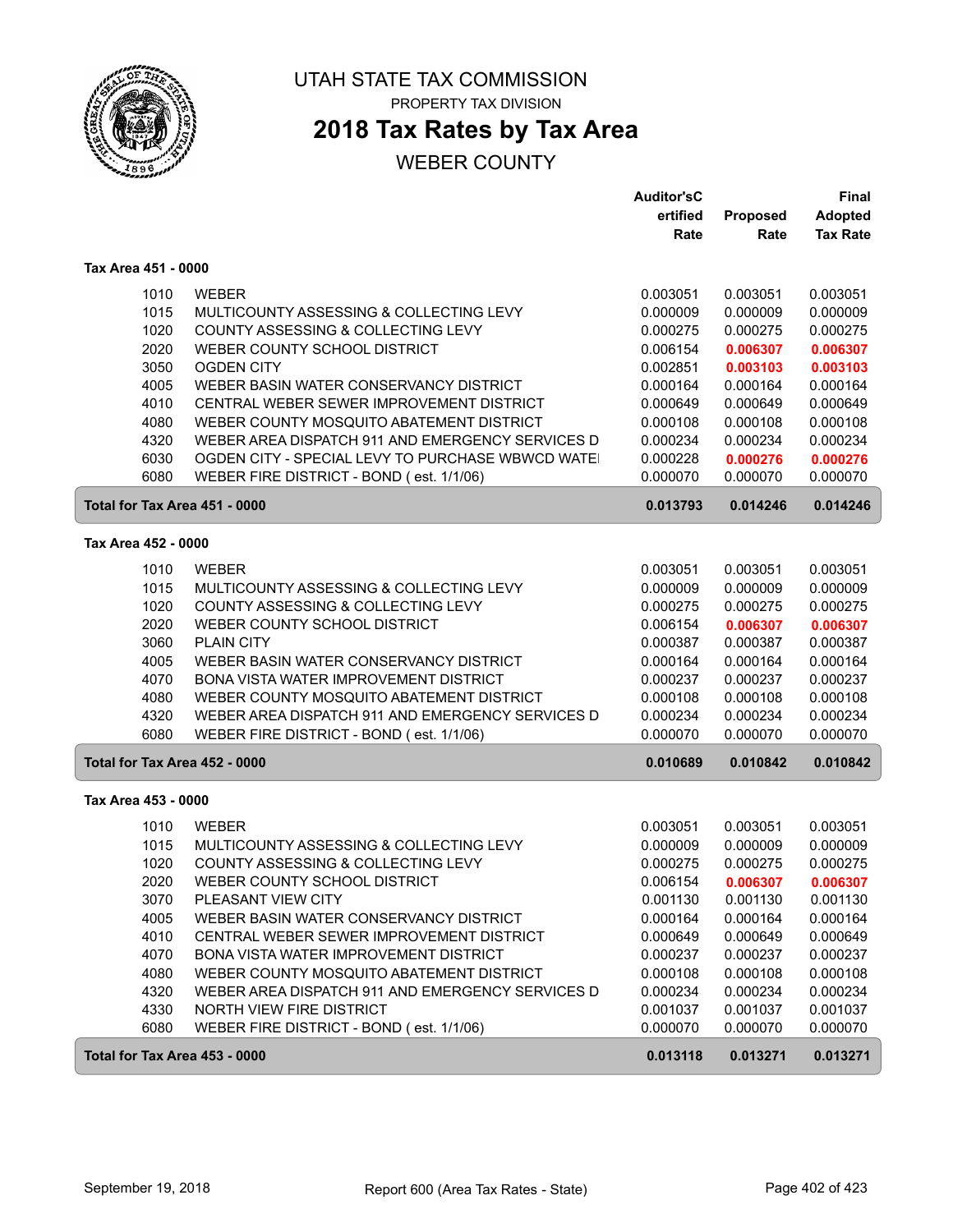

## **2018 Tax Rates by Tax Area**

|                               |                                                   | <b>Auditor'sC</b> |          | Final           |
|-------------------------------|---------------------------------------------------|-------------------|----------|-----------------|
|                               |                                                   | ertified          | Proposed | <b>Adopted</b>  |
|                               |                                                   | Rate              | Rate     | <b>Tax Rate</b> |
| Tax Area 454 - 0000           |                                                   |                   |          |                 |
| 1010                          | <b>WEBER</b>                                      | 0.003051          | 0.003051 | 0.003051        |
| 1015                          | MULTICOUNTY ASSESSING & COLLECTING LEVY           | 0.000009          | 0.000009 | 0.000009        |
| 1020                          | COUNTY ASSESSING & COLLECTING LEVY                | 0.000275          | 0.000275 | 0.000275        |
| 2020                          | WEBER COUNTY SCHOOL DISTRICT                      | 0.006154          | 0.006307 | 0.006307        |
|                               |                                                   |                   |          |                 |
| 3025                          | <b>HOOPER CITY</b>                                | 0.000459          | 0.000459 | 0.000459        |
| 4005                          | WEBER BASIN WATER CONSERVANCY DISTRICT            | 0.000164          | 0.000164 | 0.000164        |
| 4010                          | CENTRAL WEBER SEWER IMPROVEMENT DISTRICT          | 0.000649          | 0.000649 | 0.000649        |
| 4080                          | WEBER COUNTY MOSQUITO ABATEMENT DISTRICT          | 0.000108          | 0.000108 | 0.000108        |
| 4210                          | <b>WEBER FIRE DISTRICT</b>                        | 0.001225          | 0.001515 | 0.001515        |
| 4320                          | WEBER AREA DISPATCH 911 AND EMERGENCY SERVICES D  | 0.000234          | 0.000234 | 0.000234        |
| 6080                          | WEBER FIRE DISTRICT - BOND (est. 1/1/06)          | 0.000070          | 0.000070 | 0.000070        |
| Total for Tax Area 454 - 0000 |                                                   | 0.012398          | 0.012841 | 0.012841        |
| Tax Area 456 - 0000           |                                                   |                   |          |                 |
| 1010                          | <b>WEBER</b>                                      | 0.003051          | 0.003051 | 0.003051        |
| 1015                          | MULTICOUNTY ASSESSING & COLLECTING LEVY           | 0.000009          | 0.000009 | 0.000009        |
| 1020                          | COUNTY ASSESSING & COLLECTING LEVY                | 0.000275          | 0.000275 | 0.000275        |
| 2020                          | WEBER COUNTY SCHOOL DISTRICT                      | 0.006154          | 0.006307 | 0.006307        |
| 4005                          | WEBER BASIN WATER CONSERVANCY DISTRICT            | 0.000164          | 0.000164 | 0.000164        |
| 4010                          | CENTRAL WEBER SEWER IMPROVEMENT DISTRICT          | 0.000649          | 0.000649 | 0.000649        |
| 4070                          | BONA VISTA WATER IMPROVEMENT DISTRICT             | 0.000237          | 0.000237 | 0.000237        |
| 4080                          | WEBER COUNTY MOSQUITO ABATEMENT DISTRICT          | 0.000108          | 0.000108 | 0.000108        |
| 4210                          | <b>WEBER FIRE DISTRICT</b>                        | 0.001225          | 0.001515 | 0.001515        |
| 4320                          | WEBER AREA DISPATCH 911 AND EMERGENCY SERVICES D  | 0.000234          | 0.000234 | 0.000234        |
| 6080                          | WEBER FIRE DISTRICT - BOND (est. 1/1/06)          | 0.000070          | 0.000070 | 0.000070        |
| 6090                          | MUNICIPAL TYPE SERVICE FUND                       | 0.000135          | 0.000135 | 0.000135        |
| Total for Tax Area 456 - 0000 |                                                   | 0.012311          | 0.012754 | 0.012754        |
|                               |                                                   |                   |          |                 |
| Tax Area 457 - 0000           |                                                   |                   |          |                 |
| 1010                          | <b>WEBER</b>                                      | 0.003051          | 0.003051 | 0.003051        |
| 1015                          | MULTICOUNTY ASSESSING & COLLECTING LEVY           | 0.000009          | 0.000009 | 0.000009        |
| 1020                          | COUNTY ASSESSING & COLLECTING LEVY                | 0.000275          | 0.000275 | 0.000275        |
| 2020                          | WEBER COUNTY SCHOOL DISTRICT                      | 0.006154          | 0.006307 | 0.006307        |
| 3050                          | OGDEN CITY                                        | 0.002851          | 0.003103 | 0.003103        |
| 4005                          | WEBER BASIN WATER CONSERVANCY DISTRICT            | 0.000164          | 0.000164 | 0.000164        |
| 4010                          | CENTRAL WEBER SEWER IMPROVEMENT DISTRICT          | 0.000649          | 0.000649 | 0.000649        |
| 4070                          | <b>BONA VISTA WATER IMPROVEMENT DISTRICT</b>      | 0.000237          | 0.000237 | 0.000237        |
| 4080                          | WEBER COUNTY MOSQUITO ABATEMENT DISTRICT          | 0.000108          | 0.000108 | 0.000108        |
| 4320                          | WEBER AREA DISPATCH 911 AND EMERGENCY SERVICES D  | 0.000234          | 0.000234 | 0.000234        |
| 6030                          | OGDEN CITY - SPECIAL LEVY TO PURCHASE WBWCD WATE! | 0.000228          | 0.000276 | 0.000276        |
| 6080                          | WEBER FIRE DISTRICT - BOND (est. 1/1/06)          | 0.000070          | 0.000070 | 0.000070        |
| Total for Tax Area 457 - 0000 |                                                   | 0.014030          | 0.014483 | 0.014483        |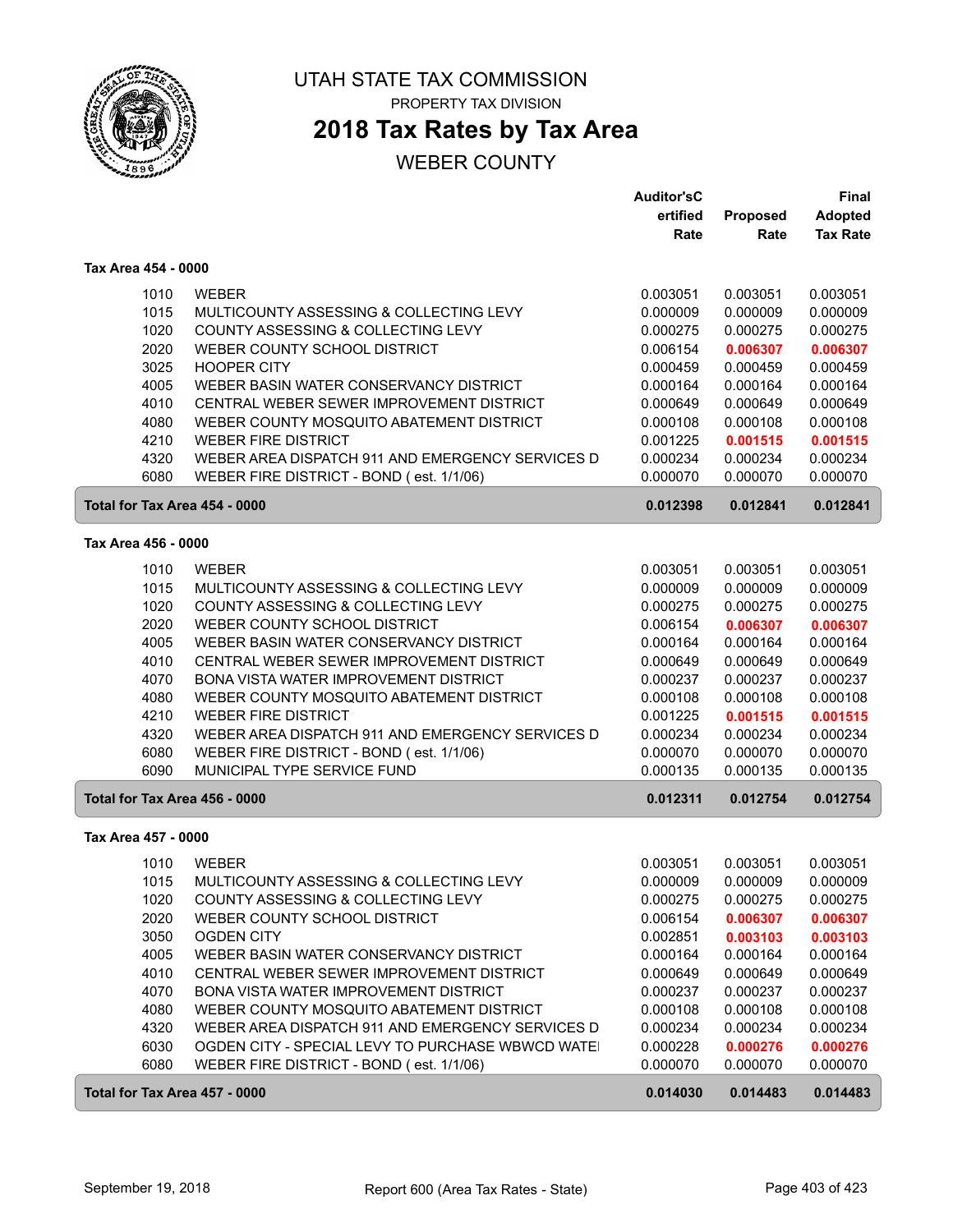

## **2018 Tax Rates by Tax Area**

|                               |                                                                                              | <b>Auditor'sC</b>    |                      | Final                |
|-------------------------------|----------------------------------------------------------------------------------------------|----------------------|----------------------|----------------------|
|                               |                                                                                              | ertified             | Proposed             | <b>Adopted</b>       |
|                               |                                                                                              | Rate                 | Rate                 | <b>Tax Rate</b>      |
| Tax Area 458 - 0000           |                                                                                              |                      |                      |                      |
| 1010                          | <b>WEBER</b>                                                                                 | 0.003051             | 0.003051             | 0.003051             |
| 1015                          | MULTICOUNTY ASSESSING & COLLECTING LEVY                                                      | 0.000009             | 0.000009             | 0.000009             |
| 1020                          | COUNTY ASSESSING & COLLECTING LEVY                                                           | 0.000275             | 0.000275             | 0.000275             |
| 2020                          | WEBER COUNTY SCHOOL DISTRICT                                                                 | 0.006154             | 0.006307             | 0.006307             |
| 3010                          | <b>FARR WEST CITY</b>                                                                        | 0.000542             | 0.000542             | 0.000542             |
| 4005                          | WEBER BASIN WATER CONSERVANCY DISTRICT                                                       | 0.000164             | 0.000164             | 0.000164             |
| 4020                          | BEN LOMOND CEMETERY MAINTENANCE DISTRICT                                                     | 0.000062             | 0.000062             | 0.000062             |
| 4080                          | WEBER COUNTY MOSQUITO ABATEMENT DISTRICT                                                     | 0.000108             | 0.000108             | 0.000108             |
| 4210                          | <b>WEBER FIRE DISTRICT</b>                                                                   | 0.001225             | 0.001515             | 0.001515             |
| 4320                          | WEBER AREA DISPATCH 911 AND EMERGENCY SERVICES D                                             | 0.000234             | 0.000234             | 0.000234             |
| 6080                          | WEBER FIRE DISTRICT - BOND (est. 1/1/06)                                                     | 0.000070             | 0.000070             | 0.000070             |
| Total for Tax Area 458 - 0000 |                                                                                              | 0.011894             | 0.012337             | 0.012337             |
| Tax Area 459 - 0000           |                                                                                              |                      |                      |                      |
| 1010                          | <b>WEBER</b>                                                                                 | 0.003051             | 0.003051             | 0.003051             |
| 1015                          | MULTICOUNTY ASSESSING & COLLECTING LEVY                                                      | 0.000009             | 0.000009             | 0.000009             |
| 1020                          | COUNTY ASSESSING & COLLECTING LEVY                                                           | 0.000275             | 0.000275             | 0.000275             |
| 2020                          | WEBER COUNTY SCHOOL DISTRICT                                                                 | 0.006154             | 0.006307             | 0.006307             |
| 3010                          | <b>FARR WEST CITY</b>                                                                        | 0.000542             | 0.000542             | 0.000542             |
| 4005                          | WEBER BASIN WATER CONSERVANCY DISTRICT                                                       | 0.000164             | 0.000164             | 0.000164             |
| 4010                          | CENTRAL WEBER SEWER IMPROVEMENT DISTRICT                                                     | 0.000649             | 0.000649             | 0.000649             |
| 4020                          | BEN LOMOND CEMETERY MAINTENANCE DISTRICT                                                     | 0.000062             | 0.000062             | 0.000062             |
| 4080                          | WEBER COUNTY MOSQUITO ABATEMENT DISTRICT                                                     | 0.000108             | 0.000108             | 0.000108             |
| 4210                          | <b>WEBER FIRE DISTRICT</b>                                                                   | 0.001225             | 0.001515             | 0.001515             |
| 4320                          | WEBER AREA DISPATCH 911 AND EMERGENCY SERVICES D                                             | 0.000234             | 0.000234             | 0.000234             |
| 6080                          | WEBER FIRE DISTRICT - BOND (est. 1/1/06)                                                     | 0.000070             | 0.000070             | 0.000070             |
| Total for Tax Area 459 - 0000 |                                                                                              | 0.012543             | 0.012986             | 0.012986             |
| Tax Area 460 - 0000           |                                                                                              |                      |                      |                      |
| 1010                          | <b>WEBER</b>                                                                                 | 0.003051             | 0.003051             | 0.003051             |
| 1015                          | MULTICOUNTY ASSESSING & COLLECTING LEVY                                                      | 0.000009             | 0.000009             | 0.000009             |
| 1020                          | COUNTY ASSESSING & COLLECTING LEVY                                                           | 0.000275             | 0.000275             | 0.000275             |
| 2020                          | WEBER COUNTY SCHOOL DISTRICT                                                                 | 0.006154             | 0.006307             | 0.006307             |
| 3010                          | <b>FARR WEST CITY</b>                                                                        | 0.000542             | 0.000542             | 0.000542             |
| 4005                          | WEBER BASIN WATER CONSERVANCY DISTRICT                                                       | 0.000164             | 0.000164             | 0.000164             |
| 4010                          | CENTRAL WEBER SEWER IMPROVEMENT DISTRICT                                                     | 0.000649             | 0.000649             | 0.000649             |
| 4020                          | BEN LOMOND CEMETERY MAINTENANCE DISTRICT                                                     | 0.000062             | 0.000062             | 0.000062             |
| 4070                          | BONA VISTA WATER IMPROVEMENT DISTRICT                                                        | 0.000237             | 0.000237             | 0.000237             |
| 4080                          | WEBER COUNTY MOSQUITO ABATEMENT DISTRICT                                                     | 0.000108             | 0.000108             | 0.000108             |
| 4210                          | <b>WEBER FIRE DISTRICT</b>                                                                   | 0.001225             | 0.001515             | 0.001515             |
| 4320<br>6080                  | WEBER AREA DISPATCH 911 AND EMERGENCY SERVICES D<br>WEBER FIRE DISTRICT - BOND (est. 1/1/06) | 0.000234<br>0.000070 | 0.000234<br>0.000070 | 0.000234<br>0.000070 |
|                               |                                                                                              |                      |                      |                      |
| Total for Tax Area 460 - 0000 |                                                                                              | 0.012780             | 0.013223             | 0.013223             |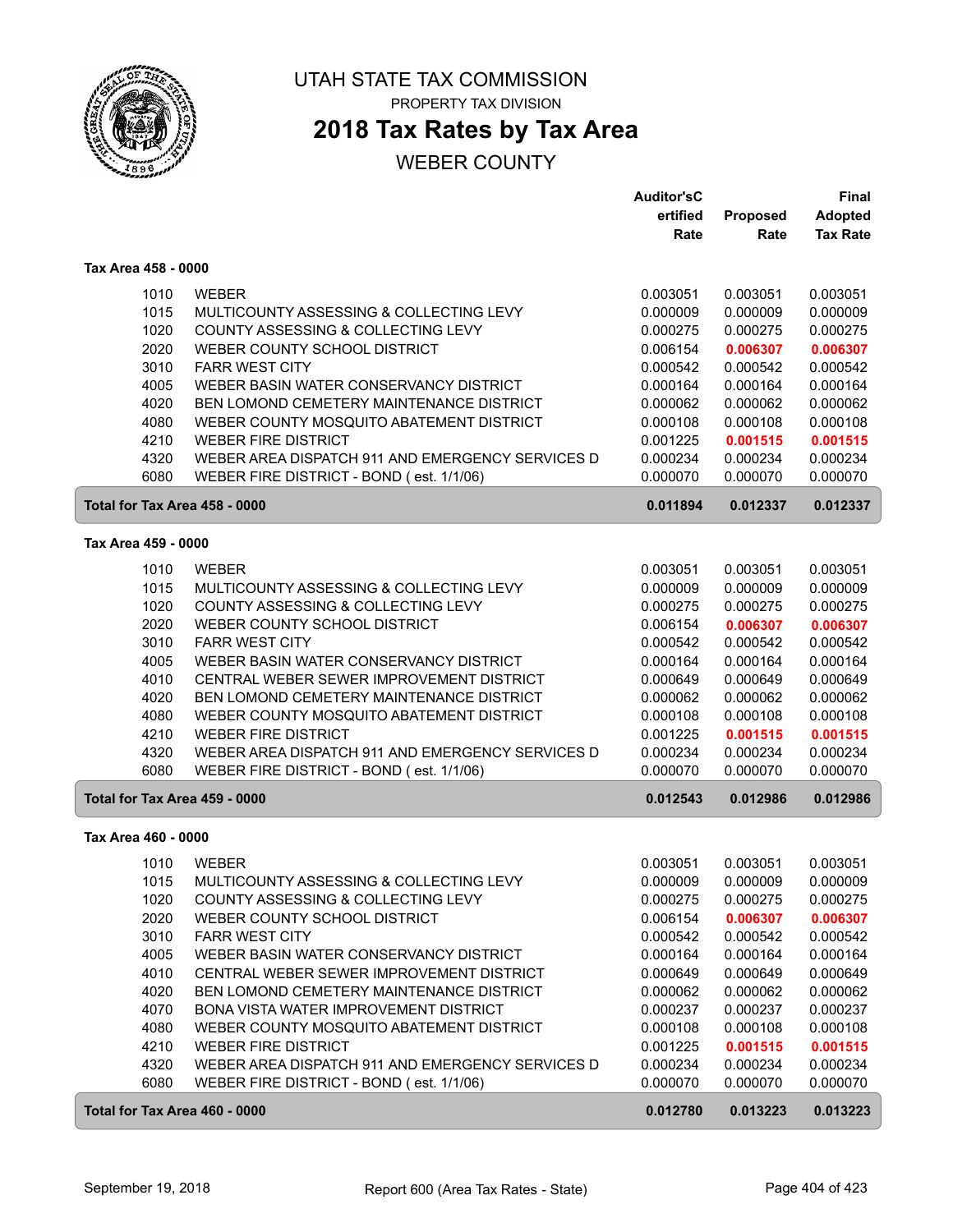

# UTAH STATE TAX COMMISSION

PROPERTY TAX DIVISION

# **2018 Tax Rates by Tax Area**

|                               |                                                  | <b>Auditor'sC</b><br>ertified | Proposed | Final<br><b>Adopted</b> |
|-------------------------------|--------------------------------------------------|-------------------------------|----------|-------------------------|
|                               |                                                  | Rate                          | Rate     | <b>Tax Rate</b>         |
| Tax Area 461 - 0000           |                                                  |                               |          |                         |
| 1010                          | <b>WEBER</b>                                     | 0.003051                      | 0.003051 | 0.003051                |
| 1015                          | MULTICOUNTY ASSESSING & COLLECTING LEVY          | 0.000009                      | 0.000009 | 0.000009                |
| 1020                          | COUNTY ASSESSING & COLLECTING LEVY               | 0.000275                      | 0.000275 | 0.000275                |
| 2020                          | WEBER COUNTY SCHOOL DISTRICT                     | 0.006154                      | 0.006307 | 0.006307                |
| 3040                          | NORTH OGDEN CITY                                 | 0.001156                      | 0.001156 | 0.001156                |
| 4005                          | WEBER BASIN WATER CONSERVANCY DISTRICT           | 0.000164                      | 0.000164 | 0.000164                |
| 4080                          | WEBER COUNTY MOSQUITO ABATEMENT DISTRICT         | 0.000108                      | 0.000108 | 0.000108                |
| 4320                          | WEBER AREA DISPATCH 911 AND EMERGENCY SERVICES D | 0.000234                      | 0.000234 | 0.000234                |
| 4330                          | NORTH VIEW FIRE DISTRICT                         | 0.001037                      | 0.001037 | 0.001037                |
| 6080                          | WEBER FIRE DISTRICT - BOND (est. 1/1/06)         | 0.000070                      | 0.000070 | 0.000070                |
| Total for Tax Area 461 - 0000 |                                                  | 0.012258                      | 0.012411 | 0.012411                |
| Tax Area 462 - 0000           |                                                  |                               |          |                         |
| 1010                          | <b>WEBER</b>                                     | 0.003051                      | 0.003051 | 0.003051                |
| 1015                          | MULTICOUNTY ASSESSING & COLLECTING LEVY          | 0.000009                      | 0.000009 | 0.000009                |
| 1020                          | COUNTY ASSESSING & COLLECTING LEVY               | 0.000275                      | 0.000275 | 0.000275                |
| 2020                          | WEBER COUNTY SCHOOL DISTRICT                     | 0.006154                      | 0.006307 | 0.006307                |
| 3060                          | <b>PLAIN CITY</b>                                | 0.000387                      | 0.000387 | 0.000387                |
| 4005                          | WEBER BASIN WATER CONSERVANCY DISTRICT           | 0.000164                      | 0.000164 | 0.000164                |
| 4050                          | WARREN-WEST WARREN CEMETERY MAINTENANCE DISTR    | 0.000123                      | 0.000123 | 0.000123                |
| 4070                          | BONA VISTA WATER IMPROVEMENT DISTRICT            | 0.000237                      | 0.000237 | 0.000237                |
| 4080                          | WEBER COUNTY MOSQUITO ABATEMENT DISTRICT         | 0.000108                      | 0.000108 | 0.000108                |
| 4320                          | WEBER AREA DISPATCH 911 AND EMERGENCY SERVICES D | 0.000234                      | 0.000234 | 0.000234                |
| 6080                          | WEBER FIRE DISTRICT - BOND (est. 1/1/06)         | 0.000070                      | 0.000070 | 0.000070                |
| Total for Tax Area 462 - 0000 |                                                  | 0.010812                      | 0.010965 | 0.010965                |
| Tax Area 463 - 0000           |                                                  |                               |          |                         |
| 1010                          | <b>WEBER</b>                                     | 0.003051                      | 0.003051 | 0.003051                |
| 1015                          | MULTICOUNTY ASSESSING & COLLECTING LEVY          | 0.000009                      | 0.000009 | 0.000009                |
| 1020                          | COUNTY ASSESSING & COLLECTING LEVY               | 0.000275                      | 0.000275 | 0.000275                |
| 2020                          | WEBER COUNTY SCHOOL DISTRICT                     | 0.006154                      | 0.006307 | 0.006307                |
| 3025                          | <b>HOOPER CITY</b>                               | 0.000459                      | 0.000459 | 0.000459                |
| 4005                          | WEBER BASIN WATER CONSERVANCY DISTRICT           | 0.000164                      | 0.000164 | 0.000164                |
| 4040                          | WEST WEBER-TAYLOR CEMETERY MAINTENANCE DISTRICT  | 0.000063                      | 0.000063 | 0.000063                |
| 4080                          | WEBER COUNTY MOSQUITO ABATEMENT DISTRICT         | 0.000108                      | 0.000108 | 0.000108                |
| 4210                          | <b>WEBER FIRE DISTRICT</b>                       | 0.001225                      | 0.001515 | 0.001515                |
| 4320                          | WEBER AREA DISPATCH 911 AND EMERGENCY SERVICES D | 0.000234                      | 0.000234 | 0.000234                |
| 6080                          | WEBER FIRE DISTRICT - BOND (est. 1/1/06)         | 0.000070                      | 0.000070 | 0.000070                |
| Total for Tax Area 463 - 0000 |                                                  | 0.011812                      | 0.012255 | 0.012255                |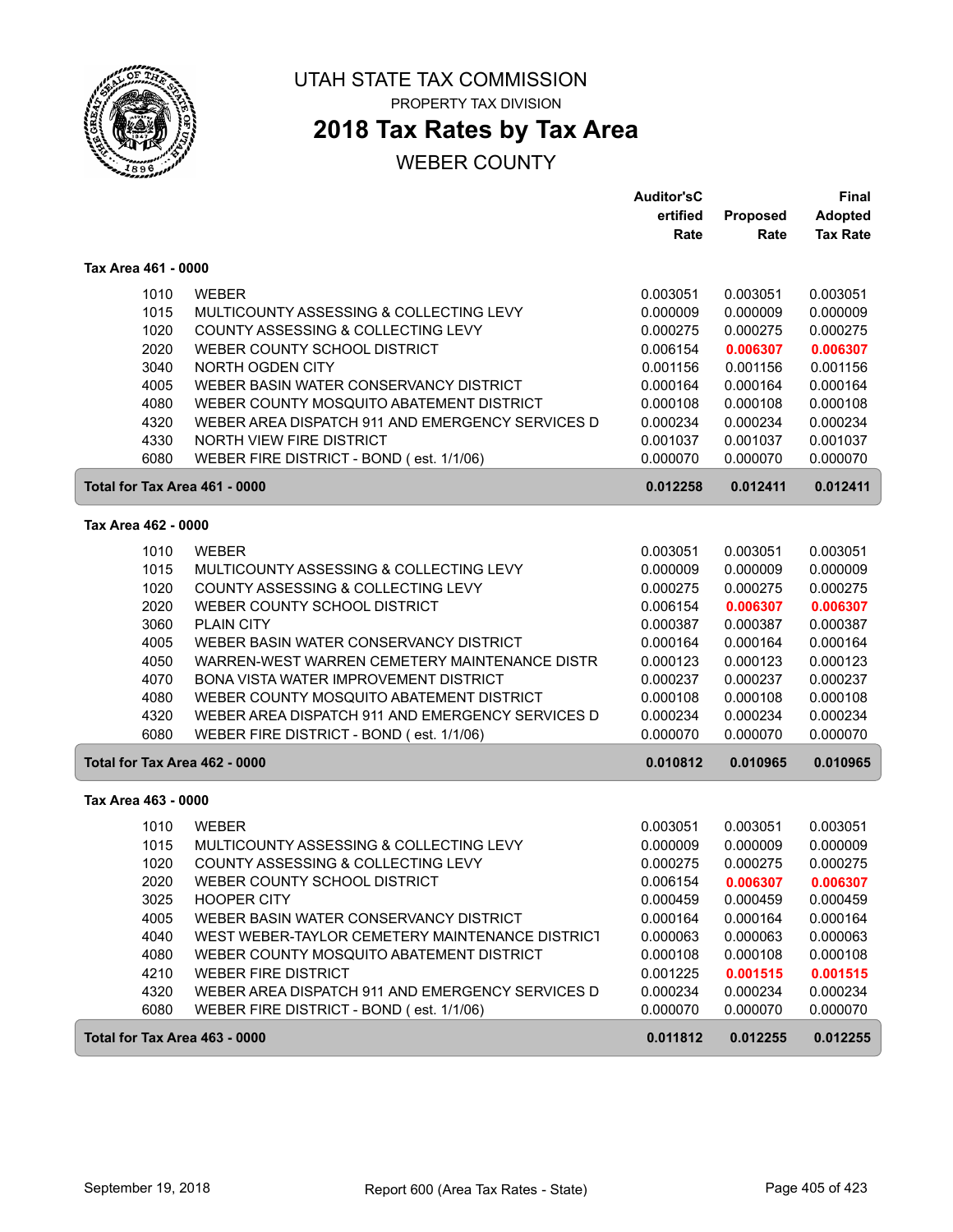

## **2018 Tax Rates by Tax Area**

|                               |                                                  | <b>Auditor'sC</b> |          | Final           |
|-------------------------------|--------------------------------------------------|-------------------|----------|-----------------|
|                               |                                                  | ertified          | Proposed | <b>Adopted</b>  |
|                               |                                                  | Rate              | Rate     | <b>Tax Rate</b> |
| Tax Area 464 - 0000           |                                                  |                   |          |                 |
| 1010                          | <b>WEBER</b>                                     | 0.003051          | 0.003051 | 0.003051        |
| 1015                          | MULTICOUNTY ASSESSING & COLLECTING LEVY          | 0.000009          | 0.000009 | 0.000009        |
| 1020                          | COUNTY ASSESSING & COLLECTING LEVY               | 0.000275          | 0.000275 | 0.000275        |
| 2020                          | WEBER COUNTY SCHOOL DISTRICT                     | 0.006154          | 0.006307 | 0.006307        |
| 4005                          | WEBER BASIN WATER CONSERVANCY DISTRICT           | 0.000164          | 0.000164 | 0.000164        |
| 4070                          | <b>BONA VISTA WATER IMPROVEMENT DISTRICT</b>     | 0.000237          | 0.000237 | 0.000237        |
| 4080                          | WEBER COUNTY MOSQUITO ABATEMENT DISTRICT         | 0.000108          | 0.000108 | 0.000108        |
| 4210                          | <b>WEBER FIRE DISTRICT</b>                       | 0.001225          | 0.001515 | 0.001515        |
| 4320                          | WEBER AREA DISPATCH 911 AND EMERGENCY SERVICES D | 0.000234          | 0.000234 | 0.000234        |
| 4340                          | WESTERN WEBER PARK DISTRICT                      | 0.000000          | 0.000254 | 0.000254        |
| 6080                          | WEBER FIRE DISTRICT - BOND (est. 1/1/06)         | 0.000070          | 0.000070 | 0.000070        |
| 6090                          | MUNICIPAL TYPE SERVICE FUND                      | 0.000135          | 0.000135 | 0.000135        |
| Total for Tax Area 464 - 0000 |                                                  | 0.011662          | 0.012359 | 0.012359        |
| Tax Area 465 - 0000           |                                                  |                   |          |                 |
| 1010                          | <b>WEBER</b>                                     | 0.003051          | 0.003051 | 0.003051        |
| 1015                          | MULTICOUNTY ASSESSING & COLLECTING LEVY          | 0.000009          | 0.000009 | 0.000009        |
| 1020                          | COUNTY ASSESSING & COLLECTING LEVY               | 0.000275          | 0.000275 | 0.000275        |
| 2020                          | WEBER COUNTY SCHOOL DISTRICT                     | 0.006154          | 0.006307 | 0.006307        |
| 3130                          | <b>WEST HAVEN CITY</b>                           | 0.000000          | 0.000791 | 0.000000        |
| 4005                          | WEBER BASIN WATER CONSERVANCY DISTRICT           | 0.000164          | 0.000164 | 0.000164        |
| 4010                          | CENTRAL WEBER SEWER IMPROVEMENT DISTRICT         | 0.000649          | 0.000649 | 0.000649        |
| 4080                          | WEBER COUNTY MOSQUITO ABATEMENT DISTRICT         | 0.000108          | 0.000108 | 0.000108        |
| 4130                          | ROY WATER CONSERVANCY DISTRICT                   | 0.000075          | 0.000075 | 0.000075        |
| 4210                          | <b>WEBER FIRE DISTRICT</b>                       | 0.001225          | 0.001515 | 0.001515        |
| 4320                          | WEBER AREA DISPATCH 911 AND EMERGENCY SERVICES D | 0.000234          | 0.000234 | 0.000234        |
| 6080                          | WEBER FIRE DISTRICT - BOND (est. 1/1/06)         | 0.000070          | 0.000070 | 0.000070        |
| Total for Tax Area 465 - 0000 |                                                  | 0.012014          | 0.013248 | 0.012457        |
| Tax Area 466 - 0000           |                                                  |                   |          |                 |
| 1010                          | <b>WEBER</b>                                     | 0.003051          | 0.003051 | 0.003051        |
| 1015                          | MULTICOUNTY ASSESSING & COLLECTING LEVY          | 0.000009          | 0.000009 | 0.000009        |
| 1020                          | COUNTY ASSESSING & COLLECTING LEVY               | 0.000275          | 0.000275 | 0.000275        |
| 2020                          | WEBER COUNTY SCHOOL DISTRICT                     | 0.006154          | 0.006307 | 0.006307        |
| 3130                          | <b>WEST HAVEN CITY</b>                           | 0.000000          | 0.000791 | 0.000000        |
| 4005                          | WEBER BASIN WATER CONSERVANCY DISTRICT           | 0.000164          | 0.000164 | 0.000164        |
| 4010                          | CENTRAL WEBER SEWER IMPROVEMENT DISTRICT         | 0.000649          | 0.000649 | 0.000649        |
| 4080                          | WEBER COUNTY MOSQUITO ABATEMENT DISTRICT         | 0.000108          | 0.000108 | 0.000108        |
| 4130                          | ROY WATER CONSERVANCY DISTRICT                   | 0.000075          | 0.000075 | 0.000075        |
| 4210                          | <b>WEBER FIRE DISTRICT</b>                       | 0.001225          | 0.001515 | 0.001515        |
| 4320                          | WEBER AREA DISPATCH 911 AND EMERGENCY SERVICES D | 0.000234          | 0.000234 | 0.000234        |
| 6080                          | WEBER FIRE DISTRICT - BOND (est. 1/1/06)         | 0.000070          | 0.000070 | 0.000070        |
| Total for Tax Area 466 - 0000 |                                                  | 0.012014          | 0.013248 | 0.012457        |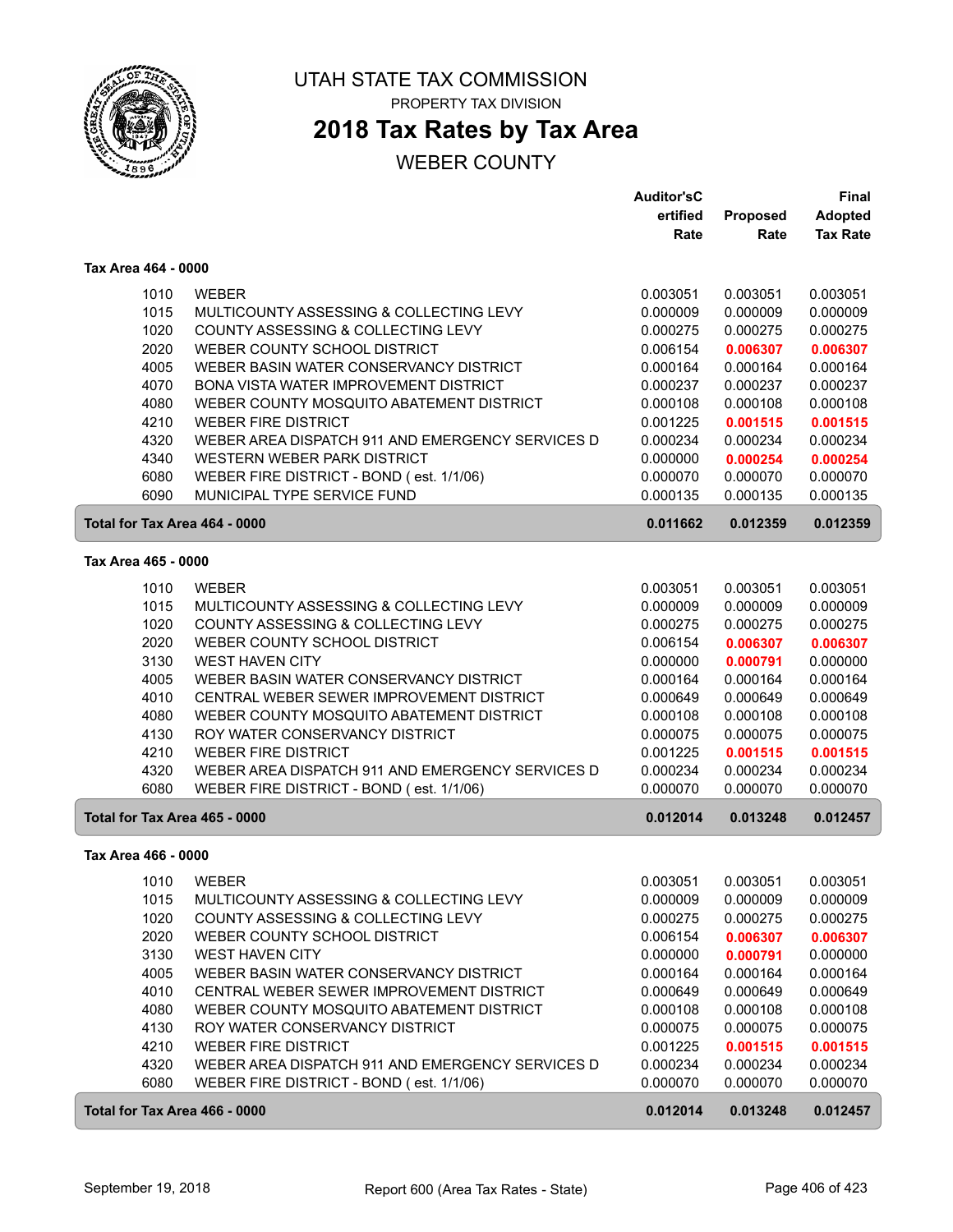

## **2018 Tax Rates by Tax Area**

|                               |                                                  | <b>Auditor'sC</b> |          | Final           |
|-------------------------------|--------------------------------------------------|-------------------|----------|-----------------|
|                               |                                                  | ertified          | Proposed | <b>Adopted</b>  |
|                               |                                                  | Rate              | Rate     | <b>Tax Rate</b> |
| Tax Area 467 - 0000           |                                                  |                   |          |                 |
| 1010                          | <b>WEBER</b>                                     | 0.003051          | 0.003051 | 0.003051        |
| 1015                          | MULTICOUNTY ASSESSING & COLLECTING LEVY          | 0.000009          | 0.000009 | 0.000009        |
| 1020                          | COUNTY ASSESSING & COLLECTING LEVY               | 0.000275          | 0.000275 | 0.000275        |
| 2020                          | WEBER COUNTY SCHOOL DISTRICT                     | 0.006154          | 0.006307 | 0.006307        |
| 3130                          | <b>WEST HAVEN CITY</b>                           | 0.000000          | 0.000791 | 0.000000        |
| 4005                          | WEBER BASIN WATER CONSERVANCY DISTRICT           | 0.000164          | 0.000164 | 0.000164        |
| 4010                          | CENTRAL WEBER SEWER IMPROVEMENT DISTRICT         | 0.000649          | 0.000649 | 0.000649        |
| 4080                          | WEBER COUNTY MOSQUITO ABATEMENT DISTRICT         | 0.000108          | 0.000108 | 0.000108        |
| 4150                          | HOOPER WATER IMPROVEMENT DISTRICT                | 0.000312          | 0.000312 | 0.000312        |
| 4210                          | <b>WEBER FIRE DISTRICT</b>                       | 0.001225          | 0.001515 | 0.001515        |
| 4320                          | WEBER AREA DISPATCH 911 AND EMERGENCY SERVICES D | 0.000234          | 0.000234 | 0.000234        |
| 6080                          | WEBER FIRE DISTRICT - BOND (est. 1/1/06)         | 0.000070          | 0.000070 | 0.000070        |
| Total for Tax Area 467 - 0000 |                                                  | 0.012251          | 0.013485 | 0.012694        |
|                               |                                                  |                   |          |                 |
| Tax Area 469 - 0000           |                                                  |                   |          |                 |
| 1010                          | <b>WEBER</b>                                     | 0.003051          | 0.003051 | 0.003051        |
| 1015                          | MULTICOUNTY ASSESSING & COLLECTING LEVY          | 0.000009          | 0.000009 | 0.000009        |
| 1020                          | COUNTY ASSESSING & COLLECTING LEVY               | 0.000275          | 0.000275 | 0.000275        |
| 2020                          | WEBER COUNTY SCHOOL DISTRICT                     | 0.006154          | 0.006307 | 0.006307        |
| 3090                          | <b>ROY CITY</b>                                  | 0.002358          | 0.002358 | 0.002358        |
| 4005                          | WEBER BASIN WATER CONSERVANCY DISTRICT           | 0.000164          | 0.000164 | 0.000164        |
| 4015                          | NORTH DAVIS SEWER DISTRICT                       | 0.000869          | 0.000869 | 0.000869        |
| 4080                          | WEBER COUNTY MOSQUITO ABATEMENT DISTRICT         | 0.000108          | 0.000108 | 0.000108        |
| 4130                          | ROY WATER CONSERVANCY DISTRICT                   | 0.000075          | 0.000075 | 0.000075        |
| 4320                          | WEBER AREA DISPATCH 911 AND EMERGENCY SERVICES D | 0.000234          | 0.000234 | 0.000234        |
| 6080                          | WEBER FIRE DISTRICT - BOND (est. 1/1/06)         | 0.000070          | 0.000070 | 0.000070        |
| Total for Tax Area 469 - 0000 |                                                  | 0.013367          | 0.013520 | 0.013520        |
| Tax Area 470 - 0000           |                                                  |                   |          |                 |
| 1010                          | <b>WEBER</b>                                     | 0.003051          | 0.003051 | 0.003051        |
| 1015                          | MULTICOUNTY ASSESSING & COLLECTING LEVY          | 0.000009          | 0.000009 | 0.000009        |
| 1020                          | COUNTY ASSESSING & COLLECTING LEVY               | 0.000275          | 0.000275 | 0.000275        |
| 2020                          | WEBER COUNTY SCHOOL DISTRICT                     | 0.006154          | 0.006307 | 0.006307        |
| 3060                          | PLAIN CITY                                       | 0.000387          | 0.000387 | 0.000387        |
| 4005                          | WEBER BASIN WATER CONSERVANCY DISTRICT           | 0.000164          | 0.000164 | 0.000164        |
| 4010                          | CENTRAL WEBER SEWER IMPROVEMENT DISTRICT         | 0.000649          | 0.000649 | 0.000649        |
| 4030                          | PLAIN CITY CEMETERY MAINTENANCE DISTRICT         | 0.000063          | 0.000063 | 0.000063        |
| 4070                          | BONA VISTA WATER IMPROVEMENT DISTRICT            | 0.000237          | 0.000237 | 0.000237        |
| 4080                          | WEBER COUNTY MOSQUITO ABATEMENT DISTRICT         | 0.000108          | 0.000108 | 0.000108        |
| 4320                          | WEBER AREA DISPATCH 911 AND EMERGENCY SERVICES D | 0.000234          | 0.000234 | 0.000234        |
| 6080                          | WEBER FIRE DISTRICT - BOND (est. 1/1/06)         | 0.000070          | 0.000070 | 0.000070        |
| Total for Tax Area 470 - 0000 |                                                  | 0.011401          | 0.011554 | 0.011554        |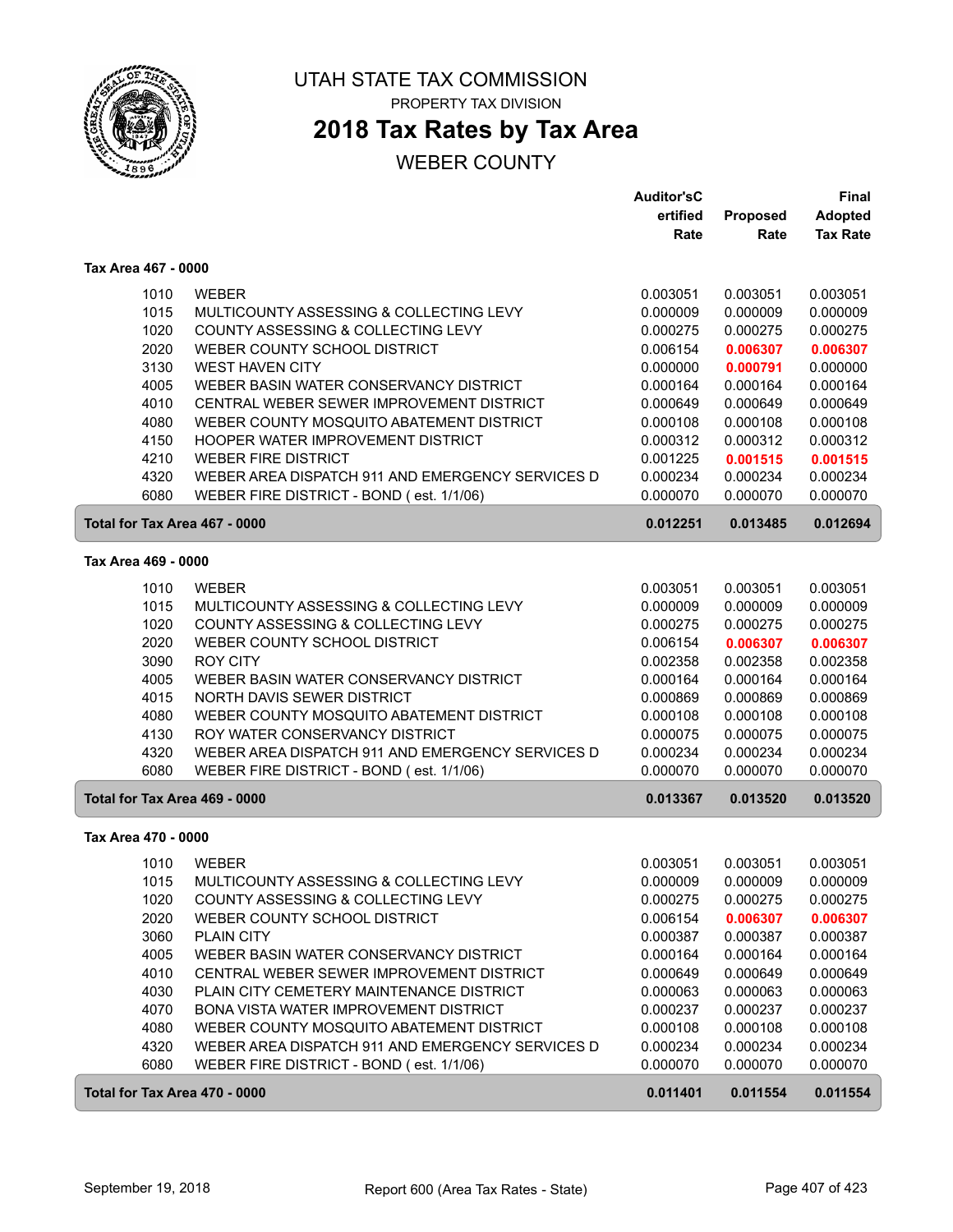

# **2018 Tax Rates by Tax Area**

|                     |                                                  | <b>Auditor'sC</b>    |                      | Final                |
|---------------------|--------------------------------------------------|----------------------|----------------------|----------------------|
|                     |                                                  | ertified             | Proposed             | <b>Adopted</b>       |
|                     |                                                  | Rate                 | Rate                 | <b>Tax Rate</b>      |
| Tax Area 471 - 0000 |                                                  |                      |                      |                      |
| 1010                | <b>WEBER</b>                                     | 0.003051             | 0.003051             | 0.003051             |
| 1015                | MULTICOUNTY ASSESSING & COLLECTING LEVY          | 0.000009             | 0.000009             | 0.000009             |
| 1020                | COUNTY ASSESSING & COLLECTING LEVY               | 0.000275             | 0.000275             | 0.000275             |
| 2020                | WEBER COUNTY SCHOOL DISTRICT                     | 0.006154             | 0.006307             | 0.006307             |
| 4005                | WEBER BASIN WATER CONSERVANCY DISTRICT           | 0.000164             | 0.000164             | 0.000164             |
| 4010                | CENTRAL WEBER SEWER IMPROVEMENT DISTRICT         | 0.000649             | 0.000649             | 0.000649             |
| 4030                | PLAIN CITY CEMETERY MAINTENANCE DISTRICT         | 0.000063             | 0.000063             | 0.000063             |
| 4070                | <b>BONA VISTA WATER IMPROVEMENT DISTRICT</b>     | 0.000237             | 0.000237             | 0.000237             |
| 4080                | WEBER COUNTY MOSQUITO ABATEMENT DISTRICT         | 0.000108             | 0.000108             | 0.000108             |
| 4210                | <b>WEBER FIRE DISTRICT</b>                       | 0.001225             | 0.001515             | 0.001515             |
| 4320                | WEBER AREA DISPATCH 911 AND EMERGENCY SERVICES D | 0.000234             | 0.000234             | 0.000234             |
| 6080                | WEBER FIRE DISTRICT - BOND (est. 1/1/06)         | 0.000070             | 0.000070             | 0.000070             |
| 6090                | MUNICIPAL TYPE SERVICE FUND                      | 0.000135             | 0.000135             | 0.000135             |
|                     | Total for Tax Area 471 - 0000                    | 0.012374             | 0.012817             | 0.012817             |
| Tax Area 472 - 0000 |                                                  |                      |                      |                      |
| 1010                | <b>WEBER</b>                                     | 0.003051             | 0.003051             | 0.003051             |
| 1015                | MULTICOUNTY ASSESSING & COLLECTING LEVY          | 0.000009             | 0.000009             | 0.000009             |
| 1020                | COUNTY ASSESSING & COLLECTING LEVY               | 0.000275             | 0.000275             | 0.000275             |
| 2020                | WEBER COUNTY SCHOOL DISTRICT                     | 0.006154             | 0.006307             | 0.006307             |
| 3060                | <b>PLAIN CITY</b>                                | 0.000387             | 0.000387             | 0.000387             |
| 4005                | WEBER BASIN WATER CONSERVANCY DISTRICT           | 0.000164             | 0.000164             | 0.000164             |
| 4010                | CENTRAL WEBER SEWER IMPROVEMENT DISTRICT         | 0.000649             | 0.000649             | 0.000649             |
| 4070                | BONA VISTA WATER IMPROVEMENT DISTRICT            | 0.000237             | 0.000237             | 0.000237             |
| 4080                | WEBER COUNTY MOSQUITO ABATEMENT DISTRICT         | 0.000108             | 0.000108             | 0.000108             |
| 4320                | WEBER AREA DISPATCH 911 AND EMERGENCY SERVICES D | 0.000234             | 0.000234             | 0.000234             |
| 6080                | WEBER FIRE DISTRICT - BOND (est. 1/1/06)         | 0.000070             | 0.000070             | 0.000070             |
|                     | Total for Tax Area 472 - 0000                    | 0.011338             | 0.011491             | 0.011491             |
| Tax Area 473 - 0000 |                                                  |                      |                      |                      |
| 1010                | <b>WEBER</b>                                     | 0.003051             |                      | 0.003051             |
|                     | MULTICOUNTY ASSESSING & COLLECTING LEVY          |                      | 0.003051<br>0.000009 |                      |
| 1015<br>1020        | COUNTY ASSESSING & COLLECTING LEVY               | 0.000009<br>0.000275 | 0.000275             | 0.000009<br>0.000275 |
| 2020                | WEBER COUNTY SCHOOL DISTRICT                     | 0.006154             | 0.006307             | 0.006307             |
| 3060                | <b>PLAIN CITY</b>                                | 0.000387             | 0.000387             | 0.000387             |
| 4005                | WEBER BASIN WATER CONSERVANCY DISTRICT           | 0.000164             | 0.000164             | 0.000164             |
| 4010                | CENTRAL WEBER SEWER IMPROVEMENT DISTRICT         | 0.000649             | 0.000649             | 0.000649             |
| 4070                | BONA VISTA WATER IMPROVEMENT DISTRICT            | 0.000237             | 0.000237             | 0.000237             |
| 4080                | WEBER COUNTY MOSQUITO ABATEMENT DISTRICT         | 0.000108             | 0.000108             | 0.000108             |
| 4320                | WEBER AREA DISPATCH 911 AND EMERGENCY SERVICES D | 0.000234             | 0.000234             | 0.000234             |
|                     | Total for Tax Area 473 - 0000                    | 0.011268             | 0.011421             | 0.011421             |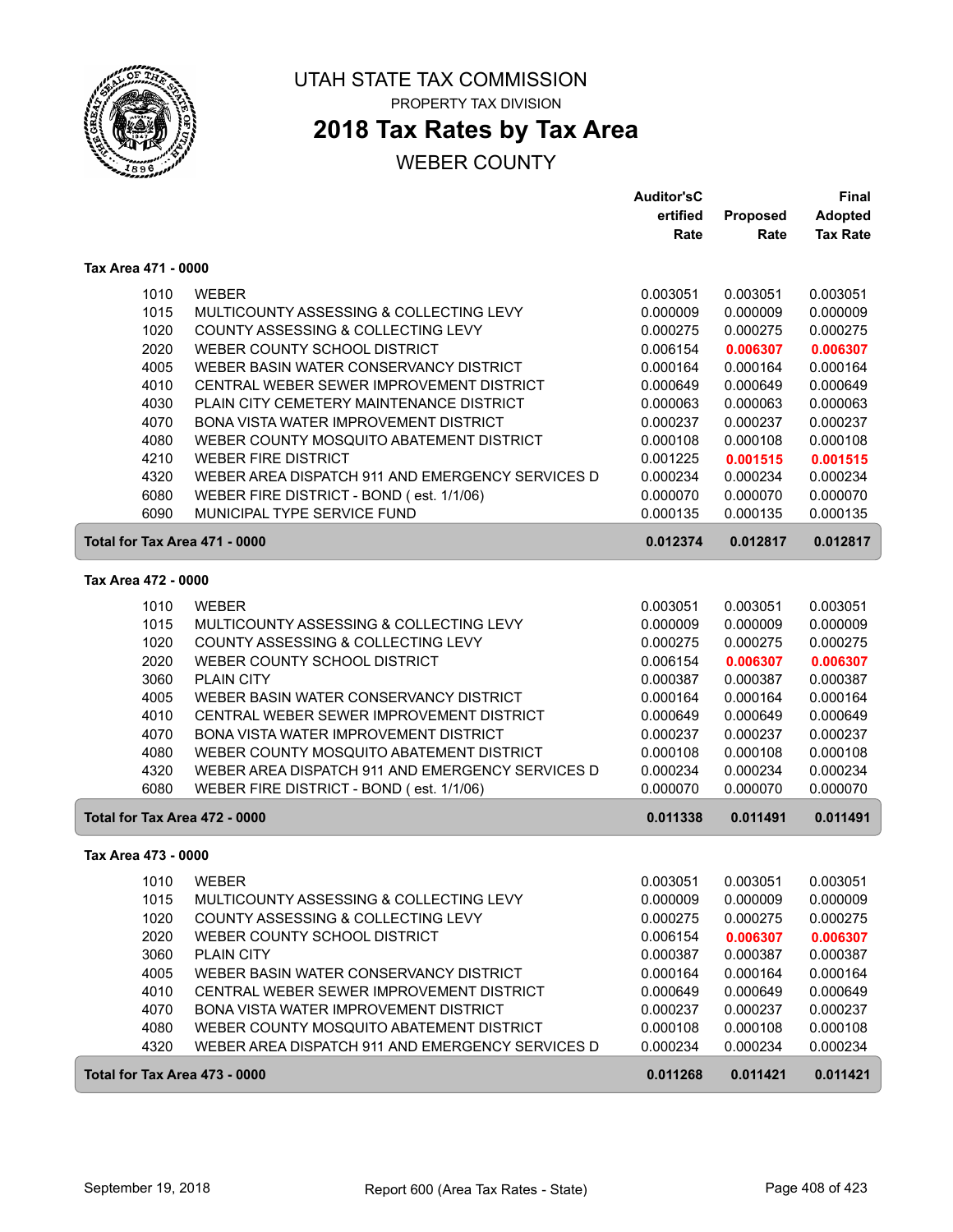

# **2018 Tax Rates by Tax Area**

|                               |                                                  | <b>Auditor'sC</b> |          | <b>Final</b>    |
|-------------------------------|--------------------------------------------------|-------------------|----------|-----------------|
|                               |                                                  | ertified          | Proposed | <b>Adopted</b>  |
|                               |                                                  | Rate              | Rate     | <b>Tax Rate</b> |
| Tax Area 474 - 0000           |                                                  |                   |          |                 |
| 1010                          | <b>WEBER</b>                                     | 0.003051          | 0.003051 | 0.003051        |
| 1015                          | MULTICOUNTY ASSESSING & COLLECTING LEVY          | 0.000009          | 0.000009 | 0.000009        |
| 1020                          | COUNTY ASSESSING & COLLECTING LEVY               | 0.000275          | 0.000275 | 0.000275        |
| 2020                          | WEBER COUNTY SCHOOL DISTRICT                     | 0.006154          | 0.006307 | 0.006307        |
| 4005                          | WEBER BASIN WATER CONSERVANCY DISTRICT           | 0.000164          | 0.000164 | 0.000164        |
| 4010                          | CENTRAL WEBER SEWER IMPROVEMENT DISTRICT         | 0.000649          | 0.000649 | 0.000649        |
| 4030                          | PLAIN CITY CEMETERY MAINTENANCE DISTRICT         | 0.000063          | 0.000063 | 0.000063        |
| 4070                          | BONA VISTA WATER IMPROVEMENT DISTRICT            | 0.000237          | 0.000237 | 0.000237        |
| 4080                          | WEBER COUNTY MOSQUITO ABATEMENT DISTRICT         | 0.000108          | 0.000108 | 0.000108        |
| 4210                          | <b>WEBER FIRE DISTRICT</b>                       | 0.001225          | 0.001515 | 0.001515        |
| 4320                          | WEBER AREA DISPATCH 911 AND EMERGENCY SERVICES D | 0.000234          | 0.000234 | 0.000234        |
| 6080                          | WEBER FIRE DISTRICT - BOND (est. 1/1/06)         | 0.000070          | 0.000070 | 0.000070        |
| Total for Tax Area 474 - 0000 |                                                  | 0.012239          | 0.012682 | 0.012682        |
| Tax Area 475 - 0000           |                                                  |                   |          |                 |
| 1010                          | <b>WEBER</b>                                     | 0.003051          | 0.003051 | 0.003051        |
| 1015                          | MULTICOUNTY ASSESSING & COLLECTING LEVY          | 0.000009          | 0.000009 | 0.000009        |
| 1020                          | COUNTY ASSESSING & COLLECTING LEVY               | 0.000275          | 0.000275 | 0.000275        |
| 2020                          | WEBER COUNTY SCHOOL DISTRICT                     | 0.006154          | 0.006307 | 0.006307        |
| 3025                          | <b>HOOPER CITY</b>                               | 0.000459          | 0.000459 | 0.000459        |
| 4005                          | WEBER BASIN WATER CONSERVANCY DISTRICT           | 0.000164          | 0.000164 | 0.000164        |
| 4080                          | WEBER COUNTY MOSQUITO ABATEMENT DISTRICT         | 0.000108          | 0.000108 | 0.000108        |
| 4150                          | HOOPER WATER IMPROVEMENT DISTRICT                | 0.000312          | 0.000312 | 0.000312        |
| 4210                          | <b>WEBER FIRE DISTRICT</b>                       | 0.001225          | 0.001515 | 0.001515        |
| 4320                          | WEBER AREA DISPATCH 911 AND EMERGENCY SERVICES D | 0.000234          | 0.000234 | 0.000234        |
| 6080                          | WEBER FIRE DISTRICT - BOND (est. 1/1/06)         | 0.000070          | 0.000070 | 0.000070        |
| Total for Tax Area 475 - 0000 |                                                  | 0.012061          | 0.012504 | 0.012504        |
| Tax Area 476 - 0000           |                                                  |                   |          |                 |
| 1010                          | <b>WEBER</b>                                     | 0.003051          | 0.003051 | 0.003051        |
| 1015                          | MULTICOUNTY ASSESSING & COLLECTING LEVY          | 0.000009          | 0.000009 | 0.000009        |
| 1020                          | COUNTY ASSESSING & COLLECTING LEVY               | 0.000275          | 0.000275 | 0.000275        |
| 2020                          | WEBER COUNTY SCHOOL DISTRICT                     | 0.006154          | 0.006307 | 0.006307        |
| 3025                          | <b>HOOPER CITY</b>                               | 0.000459          | 0.000459 | 0.000459        |
| 4005                          | WEBER BASIN WATER CONSERVANCY DISTRICT           | 0.000164          | 0.000164 | 0.000164        |
| 4080                          | WEBER COUNTY MOSQUITO ABATEMENT DISTRICT         | 0.000108          | 0.000108 | 0.000108        |
| 4150                          | HOOPER WATER IMPROVEMENT DISTRICT                | 0.000312          | 0.000312 | 0.000312        |
| 4210                          | <b>WEBER FIRE DISTRICT</b>                       | 0.001225          | 0.001515 | 0.001515        |
| 4320                          | WEBER AREA DISPATCH 911 AND EMERGENCY SERVICES D | 0.000234          | 0.000234 | 0.000234        |
| 6080                          | WEBER FIRE DISTRICT - BOND (est. 1/1/06)         | 0.000070          | 0.000070 | 0.000070        |
| Total for Tax Area 476 - 0000 |                                                  | 0.012061          | 0.012504 | 0.012504        |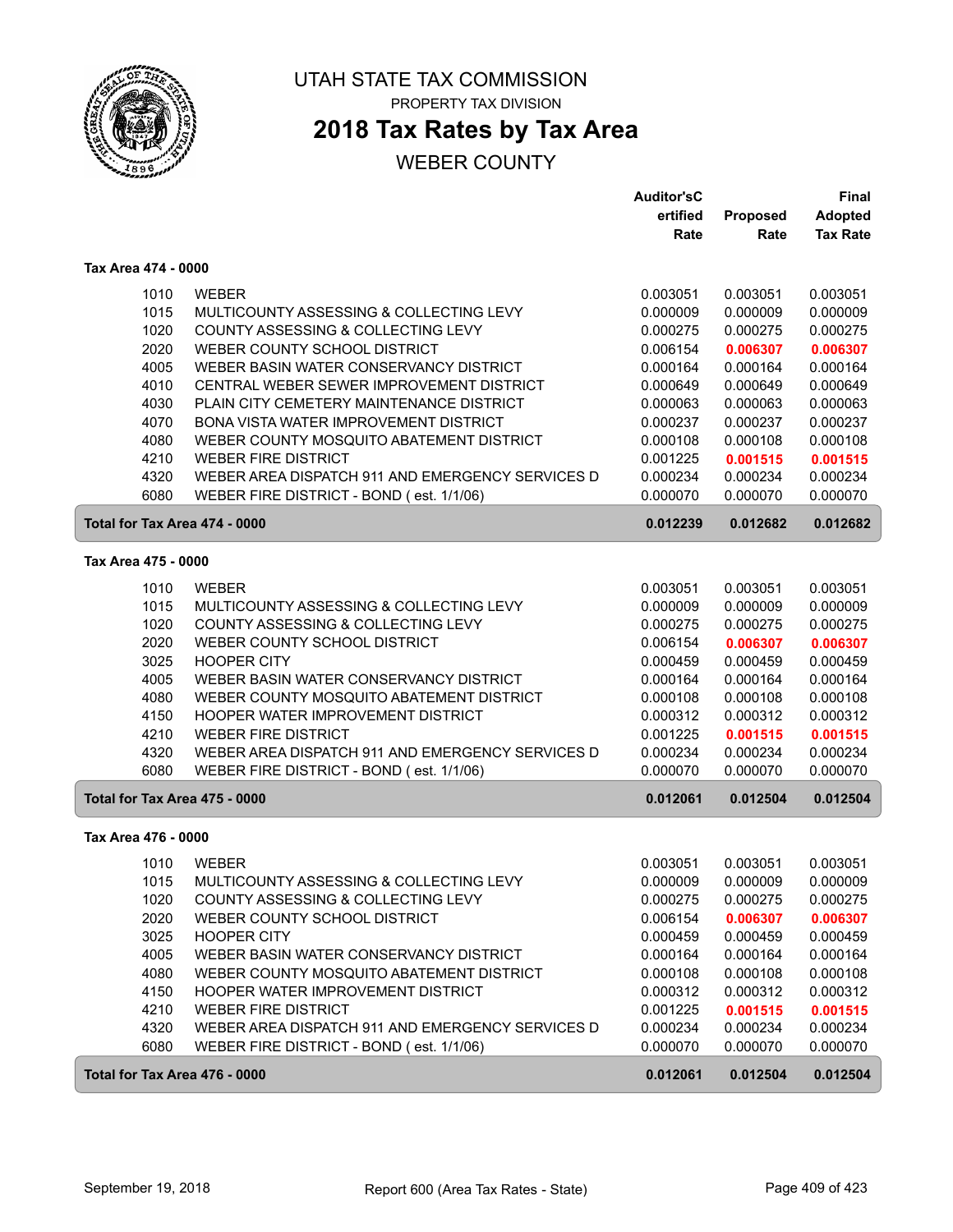

## **2018 Tax Rates by Tax Area**

|                               |                                                  | <b>Auditor'sC</b> |          | Final           |
|-------------------------------|--------------------------------------------------|-------------------|----------|-----------------|
|                               |                                                  | ertified          | Proposed | <b>Adopted</b>  |
|                               |                                                  | Rate              | Rate     | <b>Tax Rate</b> |
| Tax Area 477 - 0000           |                                                  |                   |          |                 |
| 1010                          | <b>WEBER</b>                                     | 0.003051          | 0.003051 | 0.003051        |
| 1015                          | MULTICOUNTY ASSESSING & COLLECTING LEVY          | 0.000009          | 0.000009 | 0.000009        |
| 1020                          | COUNTY ASSESSING & COLLECTING LEVY               | 0.000275          | 0.000275 | 0.000275        |
| 2020                          | WEBER COUNTY SCHOOL DISTRICT                     | 0.006154          | 0.006307 | 0.006307        |
| 3025                          | <b>HOOPER CITY</b>                               | 0.000459          | 0.000459 | 0.000459        |
| 4005                          | WEBER BASIN WATER CONSERVANCY DISTRICT           | 0.000164          | 0.000164 | 0.000164        |
| 4080                          | WEBER COUNTY MOSQUITO ABATEMENT DISTRICT         | 0.000108          | 0.000108 | 0.000108        |
| 4130                          | ROY WATER CONSERVANCY DISTRICT                   | 0.000075          | 0.000075 | 0.000075        |
| 4150                          | HOOPER WATER IMPROVEMENT DISTRICT                | 0.000312          | 0.000312 | 0.000312        |
| 4210                          | <b>WEBER FIRE DISTRICT</b>                       | 0.001225          | 0.001515 | 0.001515        |
| 4320                          | WEBER AREA DISPATCH 911 AND EMERGENCY SERVICES D | 0.000234          | 0.000234 | 0.000234        |
| 6080                          | WEBER FIRE DISTRICT - BOND (est. 1/1/06)         | 0.000070          | 0.000070 | 0.000070        |
| Total for Tax Area 477 - 0000 |                                                  | 0.012136          | 0.012579 | 0.012579        |
| Tax Area 478 - 0000           |                                                  |                   |          |                 |
| 1010                          | <b>WEBER</b>                                     | 0.003051          | 0.003051 | 0.003051        |
| 1015                          | MULTICOUNTY ASSESSING & COLLECTING LEVY          | 0.000009          | 0.000009 | 0.000009        |
| 1020                          | COUNTY ASSESSING & COLLECTING LEVY               | 0.000275          | 0.000275 | 0.000275        |
| 2020                          | WEBER COUNTY SCHOOL DISTRICT                     | 0.006154          | 0.006307 | 0.006307        |
| 3070                          | PLEASANT VIEW CITY                               | 0.001130          | 0.001130 | 0.001130        |
| 4005                          | WEBER BASIN WATER CONSERVANCY DISTRICT           | 0.000164          | 0.000164 | 0.000164        |
| 4010                          | CENTRAL WEBER SEWER IMPROVEMENT DISTRICT         | 0.000649          | 0.000649 | 0.000649        |
| 4080                          | WEBER COUNTY MOSQUITO ABATEMENT DISTRICT         | 0.000108          | 0.000108 | 0.000108        |
| 4320                          | WEBER AREA DISPATCH 911 AND EMERGENCY SERVICES D | 0.000234          | 0.000234 | 0.000234        |
| 4330                          | NORTH VIEW FIRE DISTRICT                         | 0.001037          | 0.001037 | 0.001037        |
| Total for Tax Area 478 - 0000 |                                                  | 0.012811          | 0.012964 | 0.012964        |
| Tax Area 479 - 0000           |                                                  |                   |          |                 |
| 1010                          | <b>WEBER</b>                                     | 0.003051          | 0.003051 | 0.003051        |
| 1015                          | MULTICOUNTY ASSESSING & COLLECTING LEVY          | 0.000009          | 0.000009 | 0.000009        |
| 1020                          | COUNTY ASSESSING & COLLECTING LEVY               | 0.000275          | 0.000275 | 0.000275        |
| 2020                          | WEBER COUNTY SCHOOL DISTRICT                     | 0.006154          | 0.006307 | 0.006307        |
| 3010                          | <b>FARR WEST CITY</b>                            | 0.000542          | 0.000542 | 0.000542        |
| 4005                          | WEBER BASIN WATER CONSERVANCY DISTRICT           | 0.000164          | 0.000164 | 0.000164        |
| 4010                          | CENTRAL WEBER SEWER IMPROVEMENT DISTRICT         | 0.000649          | 0.000649 | 0.000649        |
| 4030                          | PLAIN CITY CEMETERY MAINTENANCE DISTRICT         | 0.000063          | 0.000063 | 0.000063        |
| 4070                          | BONA VISTA WATER IMPROVEMENT DISTRICT            | 0.000237          | 0.000237 | 0.000237        |
| 4080                          | WEBER COUNTY MOSQUITO ABATEMENT DISTRICT         | 0.000108          | 0.000108 | 0.000108        |
| 4210                          | <b>WEBER FIRE DISTRICT</b>                       | 0.001225          | 0.001515 | 0.001515        |
| 4320                          | WEBER AREA DISPATCH 911 AND EMERGENCY SERVICES D | 0.000234          | 0.000234 | 0.000234        |
| 6080                          | WEBER FIRE DISTRICT - BOND (est. 1/1/06)         | 0.000070          | 0.000070 | 0.000070        |
| Total for Tax Area 479 - 0000 |                                                  | 0.012781          | 0.013224 | 0.013224        |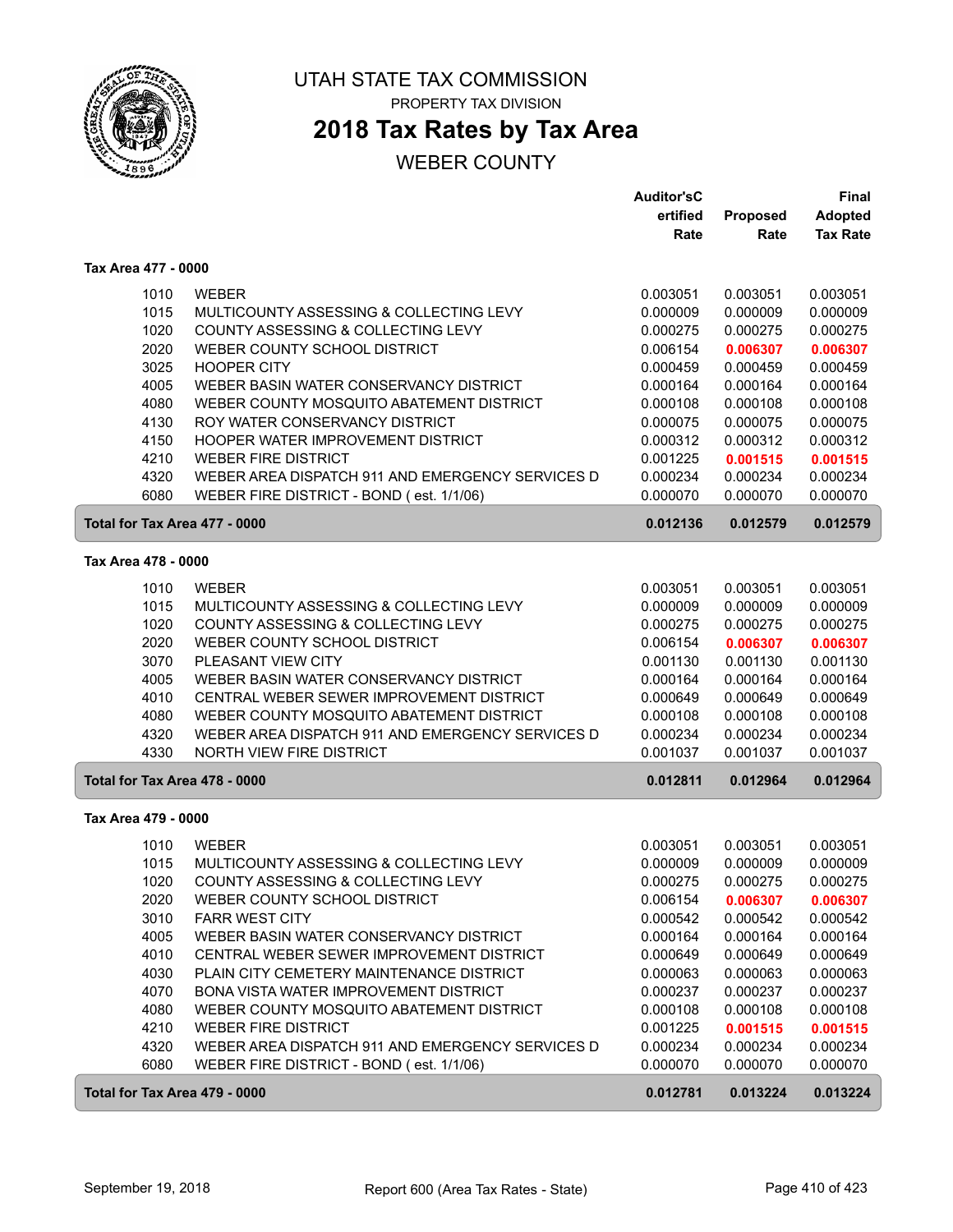

# **2018 Tax Rates by Tax Area**

|                               |                                                  | <b>Auditor'sC</b> |          | Final           |
|-------------------------------|--------------------------------------------------|-------------------|----------|-----------------|
|                               |                                                  | ertified          | Proposed | <b>Adopted</b>  |
|                               |                                                  | Rate              | Rate     | <b>Tax Rate</b> |
| Tax Area 481 - 0000           |                                                  |                   |          |                 |
| 1010                          | <b>WEBER</b>                                     | 0.003051          | 0.003051 | 0.003051        |
| 1015                          | MULTICOUNTY ASSESSING & COLLECTING LEVY          | 0.000009          | 0.000009 | 0.000009        |
| 1020                          | COUNTY ASSESSING & COLLECTING LEVY               | 0.000275          | 0.000275 | 0.000275        |
| 2020                          | WEBER COUNTY SCHOOL DISTRICT                     | 0.006154          | 0.006307 | 0.006307        |
| 3100                          | SOUTH OGDEN CITY                                 | 0.002635          | 0.002900 | 0.002900        |
| 4005                          | WEBER BASIN WATER CONSERVANCY DISTRICT           | 0.000164          | 0.000164 | 0.000164        |
| 4010                          | CENTRAL WEBER SEWER IMPROVEMENT DISTRICT         | 0.000649          | 0.000649 | 0.000649        |
| 4080                          | WEBER COUNTY MOSQUITO ABATEMENT DISTRICT         | 0.000108          | 0.000108 | 0.000108        |
| 4320                          | WEBER AREA DISPATCH 911 AND EMERGENCY SERVICES D | 0.000234          | 0.000234 | 0.000234        |
| 6080                          | WEBER FIRE DISTRICT - BOND (est. 1/1/06)         | 0.000070          | 0.000070 | 0.000070        |
| Total for Tax Area 481 - 0000 |                                                  | 0.013349          | 0.013767 | 0.013767        |
| Tax Area 482 - 0000           |                                                  |                   |          |                 |
| 1010                          | <b>WEBER</b>                                     | 0.003051          | 0.003051 | 0.003051        |
| 1015                          | MULTICOUNTY ASSESSING & COLLECTING LEVY          | 0.000009          | 0.000009 | 0.000009        |
| 1020                          | COUNTY ASSESSING & COLLECTING LEVY               | 0.000275          | 0.000275 | 0.000275        |
| 2010                          | OGDEN CITY SCHOOL DISTRICT                       | 0.008041          | 0.008754 | 0.008041        |
| 3050                          | <b>OGDEN CITY</b>                                | 0.002851          | 0.003103 | 0.003103        |
| 4005                          | WEBER BASIN WATER CONSERVANCY DISTRICT           | 0.000164          | 0.000164 | 0.000164        |
| 4010                          | CENTRAL WEBER SEWER IMPROVEMENT DISTRICT         | 0.000649          | 0.000649 | 0.000649        |
| 4080                          | WEBER COUNTY MOSQUITO ABATEMENT DISTRICT         | 0.000108          | 0.000108 | 0.000108        |
| 4320                          | WEBER AREA DISPATCH 911 AND EMERGENCY SERVICES D | 0.000234          | 0.000234 | 0.000234        |
| 6030                          | OGDEN CITY - SPECIAL LEVY TO PURCHASE WBWCD WATE | 0.000228          | 0.000276 | 0.000276        |
| Total for Tax Area 482 - 0000 |                                                  | 0.015610          | 0.016623 | 0.015910        |
| Tax Area 483 - 0000           |                                                  |                   |          |                 |
| 1010                          | <b>WEBER</b>                                     | 0.003051          | 0.003051 | 0.003051        |
| 1015                          | MULTICOUNTY ASSESSING & COLLECTING LEVY          | 0.000009          | 0.000009 | 0.000009        |
| 1020                          | COUNTY ASSESSING & COLLECTING LEVY               | 0.000275          | 0.000275 | 0.000275        |
| 2020                          | WEBER COUNTY SCHOOL DISTRICT                     | 0.006154          | 0.006307 | 0.006307        |
| 4005                          | WEBER BASIN WATER CONSERVANCY DISTRICT           | 0.000164          | 0.000164 | 0.000164        |
| 4050                          | WARREN-WEST WARREN CEMETERY MAINTENANCE DISTR    | 0.000123          | 0.000123 | 0.000123        |
| 4080                          | WEBER COUNTY MOSQUITO ABATEMENT DISTRICT         | 0.000108          | 0.000108 | 0.000108        |
| 4210                          | <b>WEBER FIRE DISTRICT</b>                       | 0.001225          | 0.001515 | 0.001515        |
| 4280                          | WEST WARREN PARK SERVICE AREA                    | 0.000373          | 0.000171 | 0.000171        |
| 4320                          | WEBER AREA DISPATCH 911 AND EMERGENCY SERVICES D | 0.000234          | 0.000234 | 0.000234        |
| 6080                          | WEBER FIRE DISTRICT - BOND (est. 1/1/06)         | 0.000070          | 0.000070 | 0.000070        |
| 6090                          | MUNICIPAL TYPE SERVICE FUND                      | 0.000135          | 0.000135 | 0.000135        |
| Total for Tax Area 483 - 0000 |                                                  | 0.011921          | 0.012162 | 0.012162        |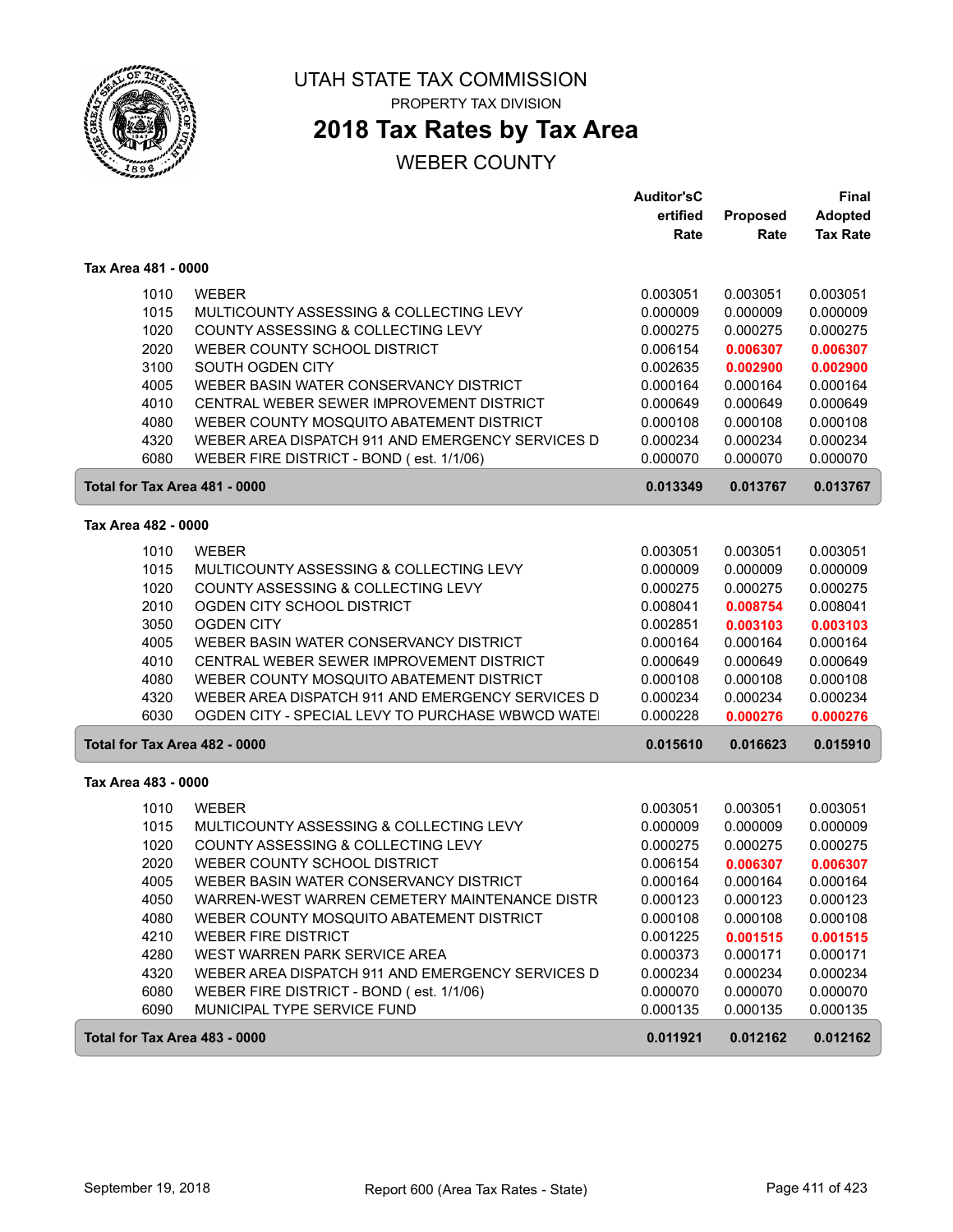

# **2018 Tax Rates by Tax Area**

## WEBER COUNTY

|                               |                                                  | <b>Auditor'sC</b> |                  | <b>Final</b>                      |
|-------------------------------|--------------------------------------------------|-------------------|------------------|-----------------------------------|
|                               |                                                  | ertified<br>Rate  | Proposed<br>Rate | <b>Adopted</b><br><b>Tax Rate</b> |
|                               |                                                  |                   |                  |                                   |
| Tax Area 484 - 0000           |                                                  |                   |                  |                                   |
| 1010                          | <b>WEBER</b>                                     | 0.003051          | 0.003051         | 0.003051                          |
| 1015                          | MULTICOUNTY ASSESSING & COLLECTING LEVY          | 0.000009          | 0.000009         | 0.000009                          |
| 1020                          | COUNTY ASSESSING & COLLECTING LEVY               | 0.000275          | 0.000275         | 0.000275                          |
| 2020                          | WEBER COUNTY SCHOOL DISTRICT                     | 0.006154          | 0.006307         | 0.006307                          |
| 4005                          | WEBER BASIN WATER CONSERVANCY DISTRICT           | 0.000164          | 0.000164         | 0.000164                          |
| 4050                          | WARREN-WEST WARREN CEMETERY MAINTENANCE DISTR    | 0.000123          | 0.000123         | 0.000123                          |
| 4080                          | WEBER COUNTY MOSQUITO ABATEMENT DISTRICT         | 0.000108          | 0.000108         | 0.000108                          |
| 4210                          | <b>WEBER FIRE DISTRICT</b>                       | 0.001225          | 0.001515         | 0.001515                          |
| 4280                          | WEST WARREN PARK SERVICE AREA                    | 0.000373          | 0.000171         | 0.000171                          |
| 4320                          | WEBER AREA DISPATCH 911 AND EMERGENCY SERVICES D | 0.000234          | 0.000234         | 0.000234                          |
| 6080                          | WEBER FIRE DISTRICT - BOND (est. 1/1/06)         | 0.000070          | 0.000070         | 0.000070                          |
| 6090                          | MUNICIPAL TYPE SERVICE FUND                      | 0.000135          | 0.000135         | 0.000135                          |
| Total for Tax Area 484 - 0000 |                                                  | 0.011921          | 0.012162         | 0.012162                          |
| Tax Area 485 - 0000           |                                                  |                   |                  |                                   |
| 1010                          | <b>WEBER</b>                                     | 0.003051          | 0.003051         | 0.003051                          |
| 1015                          | MULTICOUNTY ASSESSING & COLLECTING LEVY          | 0.000009          | 0.000009         | 0.000009                          |
| 1020                          | COUNTY ASSESSING & COLLECTING LEVY               | 0.000275          | 0.000275         | 0.000275                          |
| 2020                          | WEBER COUNTY SCHOOL DISTRICT                     | 0.006154          | 0.006307         | 0.006307                          |
| 3040                          | <b>NORTH OGDEN CITY</b>                          | 0.001156          | 0.001156         | 0.001156                          |
| 4005                          | WEBER BASIN WATER CONSERVANCY DISTRICT           | 0.000164          | 0.000164         | 0.000164                          |
| 4010                          | CENTRAL WEBER SEWER IMPROVEMENT DISTRICT         | 0.000649          | 0.000649         | 0.000649                          |
| 4020                          | BEN LOMOND CEMETERY MAINTENANCE DISTRICT         | 0.000062          | 0.000062         | 0.000062                          |
| 4080                          | WEBER COUNTY MOSQUITO ABATEMENT DISTRICT         | 0.000108          | 0.000108         | 0.000108                          |
| 4320                          | WEBER AREA DISPATCH 911 AND EMERGENCY SERVICES D | 0.000234          | 0.000234         | 0.000234                          |
| 6080                          | WEBER FIRE DISTRICT - BOND (est. 1/1/06)         | 0.000070          | 0.000070         | 0.000070                          |
| Total for Tax Area 485 - 0000 |                                                  | 0.011932          | 0.012085         | 0.012085                          |
| Tax Area 486 - 0000           |                                                  |                   |                  |                                   |
| 1010                          | <b>WEBER</b>                                     | 0.003051          | 0.003051         | 0.003051                          |
| 1015                          | MULTICOUNTY ASSESSING & COLLECTING LEVY          | 0.000009          | 0.000009         | 0.000009                          |
| 1020                          | COUNTY ASSESSING & COLLECTING LEVY               | 0.000275          | 0.000275         | 0.000275                          |
| 2010                          | OGDEN CITY SCHOOL DISTRICT                       | 0.008041          | 0.008754         | 0.008041                          |
| 3050                          | OGDEN CITY                                       | 0.002851          | 0.003103         | 0.003103                          |
| 4005                          | WEBER BASIN WATER CONSERVANCY DISTRICT           | 0.000164          | 0.000164         | 0.000164                          |
| 4010                          | CENTRAL WEBER SEWER IMPROVEMENT DISTRICT         | 0.000649          | 0.000649         | 0.000649                          |
| 4080                          | WEBER COUNTY MOSQUITO ABATEMENT DISTRICT         | 0.000108          | 0.000108         | 0.000108                          |
| 4320                          | WEBER AREA DISPATCH 911 AND EMERGENCY SERVICES D | 0.000234          | 0.000234         | 0.000234                          |
| 6030                          | OGDEN CITY - SPECIAL LEVY TO PURCHASE WBWCD WATE | 0.000228          | 0.000276         | 0.000276                          |
| Total for Tax Area 486 - 0000 |                                                  | 0.015610          | 0.016623         | 0.015910                          |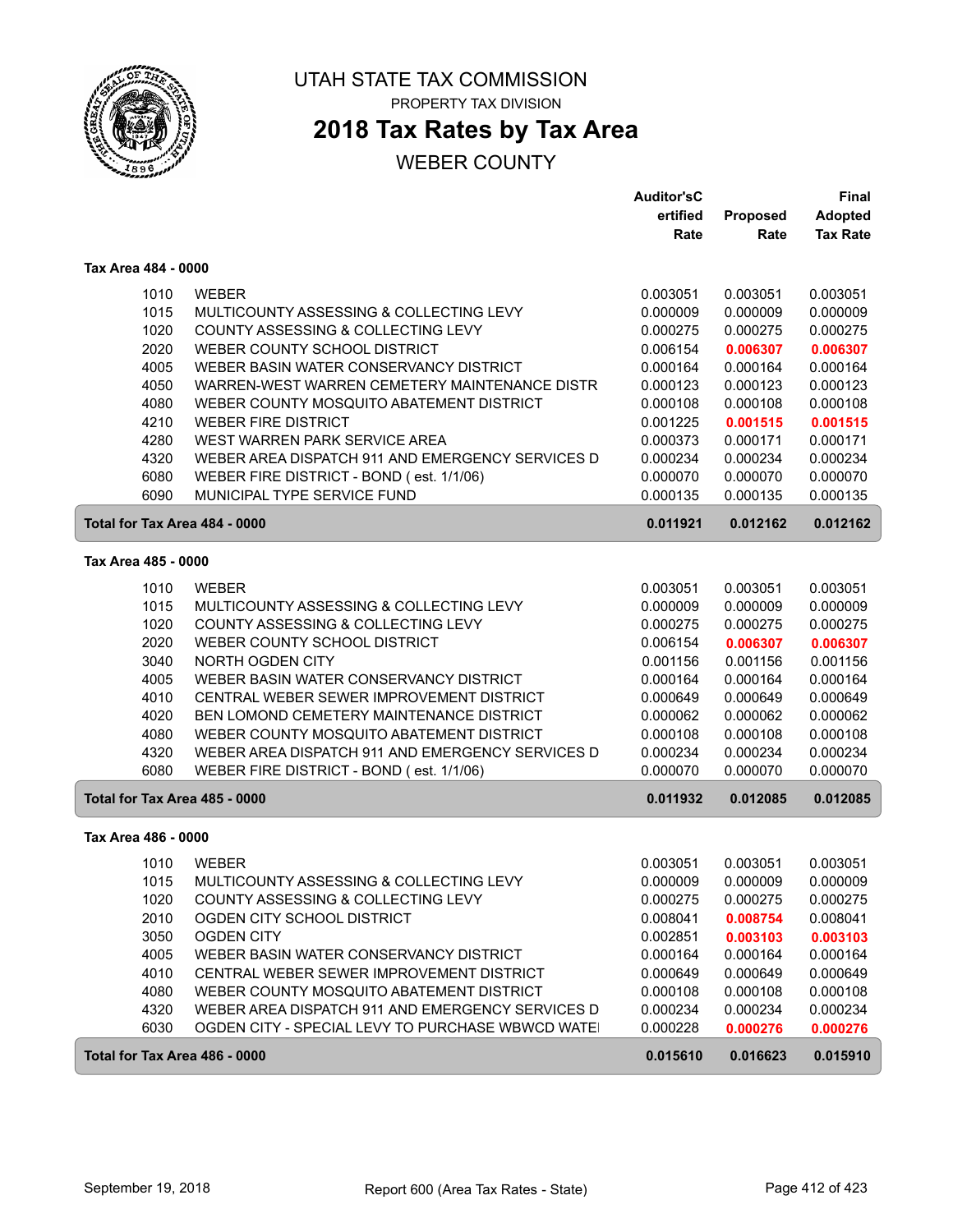

## **2018 Tax Rates by Tax Area**

|                               |                                                  | <b>Auditor'sC</b> |                 | Final           |
|-------------------------------|--------------------------------------------------|-------------------|-----------------|-----------------|
|                               |                                                  | ertified          | <b>Proposed</b> | <b>Adopted</b>  |
|                               |                                                  | Rate              | Rate            | <b>Tax Rate</b> |
| Tax Area 488 - 0000           |                                                  |                   |                 |                 |
| 1010                          | <b>WEBER</b>                                     | 0.003051          | 0.003051        | 0.003051        |
| 1015                          | MULTICOUNTY ASSESSING & COLLECTING LEVY          | 0.000009          | 0.000009        | 0.000009        |
| 1020                          | COUNTY ASSESSING & COLLECTING LEVY               | 0.000275          | 0.000275        | 0.000275        |
| 2020                          | WEBER COUNTY SCHOOL DISTRICT                     | 0.006154          | 0.006307        | 0.006307        |
| 4005                          | WEBER BASIN WATER CONSERVANCY DISTRICT           | 0.000164          | 0.000164        | 0.000164        |
| 4080                          | WEBER COUNTY MOSQUITO ABATEMENT DISTRICT         | 0.000108          | 0.000108        | 0.000108        |
| 4090                          | EDEN CEMETERY MAINTENANCE DISTRICT               | 0.000059          | 0.000059        | 0.000059        |
| 4210                          | <b>WEBER FIRE DISTRICT</b>                       | 0.001225          | 0.001515        | 0.001515        |
| 4240                          | OGDEN VALLEY PARKS SERVICE AREA                  | 0.000115          | 0.000115        | 0.000115        |
| 4320                          | WEBER AREA DISPATCH 911 AND EMERGENCY SERVICES D | 0.000234          | 0.000234        | 0.000234        |
| 6080                          | WEBER FIRE DISTRICT - BOND (est. 1/1/06)         | 0.000070          | 0.000070        | 0.000070        |
| 6090                          | MUNICIPAL TYPE SERVICE FUND                      | 0.000135          | 0.000135        | 0.000135        |
| Total for Tax Area 488 - 0000 |                                                  | 0.011599          | 0.012042        | 0.012042        |
|                               |                                                  |                   |                 |                 |
| Tax Area 489 - 0000           |                                                  |                   |                 |                 |
| 1010                          | <b>WEBER</b>                                     | 0.003051          | 0.003051        | 0.003051        |
| 1015                          | MULTICOUNTY ASSESSING & COLLECTING LEVY          | 0.000009          | 0.000009        | 0.000009        |
| 1020                          | COUNTY ASSESSING & COLLECTING LEVY               | 0.000275          | 0.000275        | 0.000275        |
| 2020                          | WEBER COUNTY SCHOOL DISTRICT                     | 0.006154          | 0.006307        | 0.006307        |
| 4005                          | WEBER BASIN WATER CONSERVANCY DISTRICT           | 0.000164          | 0.000164        | 0.000164        |
| 4080                          | WEBER COUNTY MOSQUITO ABATEMENT DISTRICT         | 0.000108          | 0.000108        | 0.000108        |
| 4210                          | <b>WEBER FIRE DISTRICT</b>                       | 0.001225          | 0.001515        | 0.001515        |
| 4240                          | OGDEN VALLEY PARKS SERVICE AREA                  | 0.000115          | 0.000115        | 0.000115        |
| 4320                          | WEBER AREA DISPATCH 911 AND EMERGENCY SERVICES D | 0.000234          | 0.000234        | 0.000234        |
| 6080                          | WEBER FIRE DISTRICT - BOND (est. 1/1/06)         | 0.000070          | 0.000070        | 0.000070        |
| 6090                          | MUNICIPAL TYPE SERVICE FUND                      | 0.000135          | 0.000135        | 0.000135        |
| Total for Tax Area 489 - 0000 |                                                  | 0.011540          | 0.011983        | 0.011983        |
| Tax Area 490 - 0000           |                                                  |                   |                 |                 |
| 1010                          | <b>WEBER</b>                                     | 0.003051          | 0.003051        | 0.003051        |
| 1015                          | MULTICOUNTY ASSESSING & COLLECTING LEVY          | 0.000009          | 0.000009        | 0.000009        |
| 1020                          | COUNTY ASSESSING & COLLECTING LEVY               | 0.000275          | 0.000275        | 0.000275        |
| 2020                          | WEBER COUNTY SCHOOL DISTRICT                     | 0.006154          | 0.006307        | 0.006307        |
| 4005                          | WEBER BASIN WATER CONSERVANCY DISTRICT           | 0.000164          | 0.000164        | 0.000164        |
| 4080                          | WEBER COUNTY MOSQUITO ABATEMENT DISTRICT         | 0.000108          | 0.000108        | 0.000108        |
| 4135                          | POWDER MOUNTAIN WATER AND SEWER IMPROVEMENT DI   | 0.000288          | 0.000288        | 0.000288        |
| 4210                          | <b>WEBER FIRE DISTRICT</b>                       | 0.001225          | 0.001515        | 0.001515        |
| 4240                          | OGDEN VALLEY PARKS SERVICE AREA                  | 0.000115          | 0.000115        | 0.000115        |
| 4320                          | WEBER AREA DISPATCH 911 AND EMERGENCY SERVICES D | 0.000234          | 0.000234        | 0.000234        |
| 6080                          | WEBER FIRE DISTRICT - BOND (est. 1/1/06)         | 0.000070          | 0.000070        | 0.000070        |
| 6090                          | MUNICIPAL TYPE SERVICE FUND                      | 0.000135          | 0.000135        | 0.000135        |
| Total for Tax Area 490 - 0000 |                                                  | 0.011828          | 0.012271        | 0.012271        |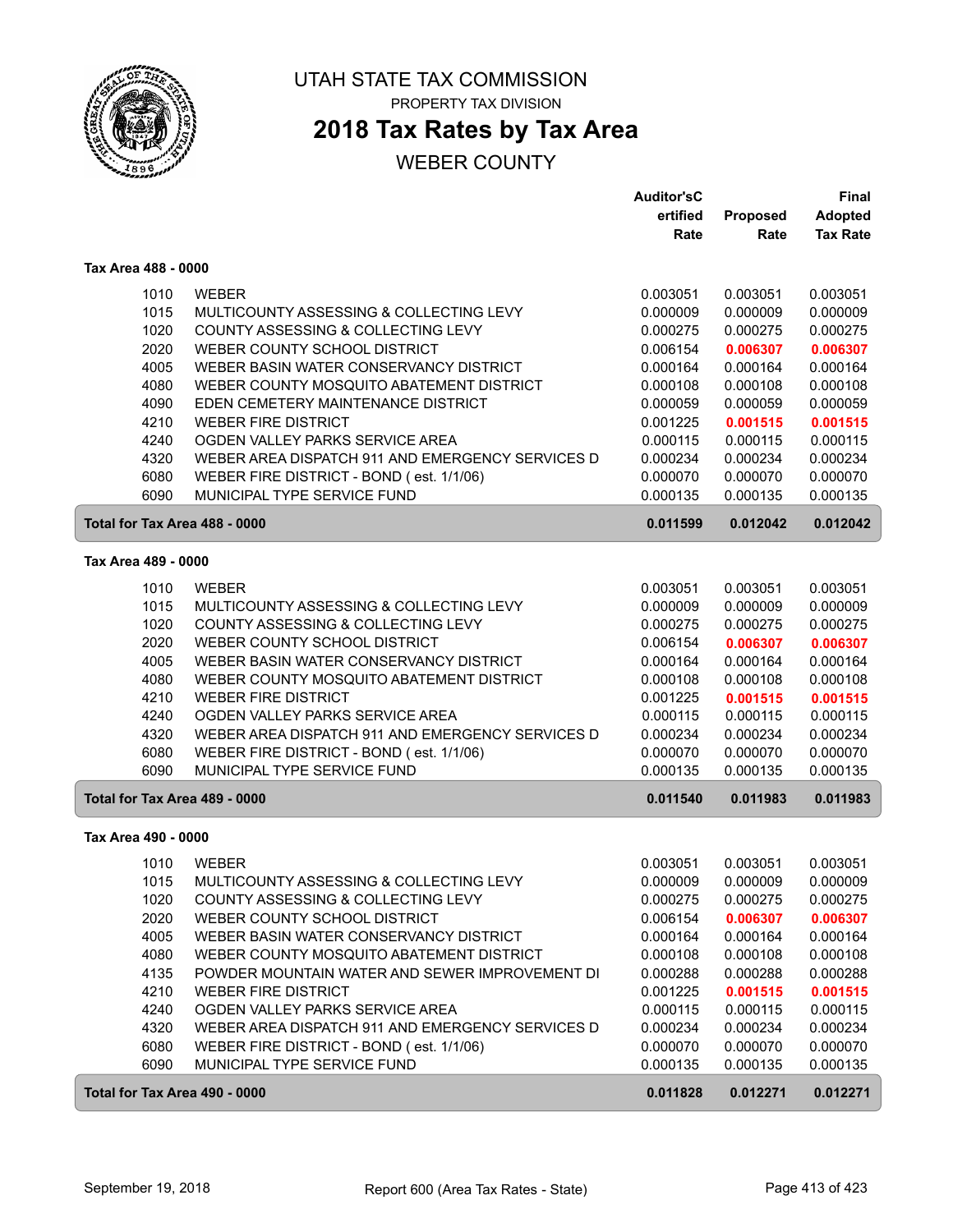

# **2018 Tax Rates by Tax Area**

|                               |                                                  | <b>Auditor'sC</b> |          | <b>Final</b>    |
|-------------------------------|--------------------------------------------------|-------------------|----------|-----------------|
|                               |                                                  | ertified          | Proposed | <b>Adopted</b>  |
|                               |                                                  | Rate              | Rate     | <b>Tax Rate</b> |
| Tax Area 491 - 0000           |                                                  |                   |          |                 |
| 1010                          | <b>WEBER</b>                                     | 0.003051          | 0.003051 | 0.003051        |
| 1015                          | MULTICOUNTY ASSESSING & COLLECTING LEVY          | 0.000009          | 0.000009 | 0.000009        |
| 1020                          | COUNTY ASSESSING & COLLECTING LEVY               | 0.000275          | 0.000275 | 0.000275        |
| 2020                          | WEBER COUNTY SCHOOL DISTRICT                     | 0.006154          | 0.006307 | 0.006307        |
| 4005                          | WEBER BASIN WATER CONSERVANCY DISTRICT           | 0.000164          | 0.000164 | 0.000164        |
| 4080                          | WEBER COUNTY MOSQUITO ABATEMENT DISTRICT         | 0.000108          | 0.000108 | 0.000108        |
| 4090                          | EDEN CEMETERY MAINTENANCE DISTRICT               | 0.000059          | 0.000059 | 0.000059        |
| 4135                          | POWDER MOUNTAIN WATER AND SEWER IMPROVEMENT DI   | 0.000288          | 0.000288 | 0.000288        |
| 4210                          | <b>WEBER FIRE DISTRICT</b>                       | 0.001225          | 0.001515 | 0.001515        |
| 4240                          | OGDEN VALLEY PARKS SERVICE AREA                  | 0.000115          | 0.000115 | 0.000115        |
| 4320                          | WEBER AREA DISPATCH 911 AND EMERGENCY SERVICES D | 0.000234          | 0.000234 | 0.000234        |
| 6080                          | WEBER FIRE DISTRICT - BOND (est. 1/1/06)         | 0.000070          | 0.000070 | 0.000070        |
| 6090                          | MUNICIPAL TYPE SERVICE FUND                      | 0.000135          | 0.000135 | 0.000135        |
| Total for Tax Area 491 - 0000 |                                                  | 0.011887          | 0.012330 | 0.012330        |
| Tax Area 492 - 0000           |                                                  |                   |          |                 |
| 1010                          | <b>WEBER</b>                                     | 0.003051          | 0.003051 | 0.003051        |
| 1015                          | MULTICOUNTY ASSESSING & COLLECTING LEVY          | 0.000009          | 0.000009 | 0.000009        |
| 1020                          | COUNTY ASSESSING & COLLECTING LEVY               | 0.000275          | 0.000275 | 0.000275        |
| 2010                          | OGDEN CITY SCHOOL DISTRICT                       | 0.008041          | 0.008754 | 0.008041        |
| 3050                          | <b>OGDEN CITY</b>                                | 0.002851          | 0.003103 | 0.003103        |
| 4005                          | WEBER BASIN WATER CONSERVANCY DISTRICT           | 0.000164          | 0.000164 | 0.000164        |
| 4010                          | CENTRAL WEBER SEWER IMPROVEMENT DISTRICT         | 0.000649          | 0.000649 | 0.000649        |
| 4080                          | WEBER COUNTY MOSQUITO ABATEMENT DISTRICT         | 0.000108          | 0.000108 | 0.000108        |
| 4320                          | WEBER AREA DISPATCH 911 AND EMERGENCY SERVICES D | 0.000234          | 0.000234 | 0.000234        |
| 6030                          | OGDEN CITY - SPECIAL LEVY TO PURCHASE WBWCD WATE | 0.000228          | 0.000276 | 0.000276        |
| Total for Tax Area 492 - 0000 |                                                  | 0.015610          | 0.016623 | 0.015910        |
| Tax Area 494 - 0000           |                                                  |                   |          |                 |
| 1010                          | <b>WEBER</b>                                     | 0.003051          | 0.003051 | 0.003051        |
| 1015                          | MULTICOUNTY ASSESSING & COLLECTING LEVY          | 0.000009          | 0.000009 | 0.000009        |
| 1020                          | COUNTY ASSESSING & COLLECTING LEVY               | 0.000275          | 0.000275 | 0.000275        |
| 2020                          | WEBER COUNTY SCHOOL DISTRICT                     | 0.006154          | 0.006307 | 0.006307        |
| 3130                          | <b>WEST HAVEN CITY</b>                           | 0.000000          | 0.000791 | 0.000000        |
| 4005                          | WEBER BASIN WATER CONSERVANCY DISTRICT           | 0.000164          | 0.000164 | 0.000164        |
| 4080                          | WEBER COUNTY MOSQUITO ABATEMENT DISTRICT         | 0.000108          | 0.000108 | 0.000108        |
| 4210                          | <b>WEBER FIRE DISTRICT</b>                       | 0.001225          | 0.001515 | 0.001515        |
| 4320                          | WEBER AREA DISPATCH 911 AND EMERGENCY SERVICES D | 0.000234          | 0.000234 | 0.000234        |
| 6080                          | WEBER FIRE DISTRICT - BOND (est. 1/1/06)         | 0.000070          | 0.000070 | 0.000070        |
|                               |                                                  |                   |          |                 |
| Total for Tax Area 494 - 0000 |                                                  | 0.011290          | 0.012524 | 0.011733        |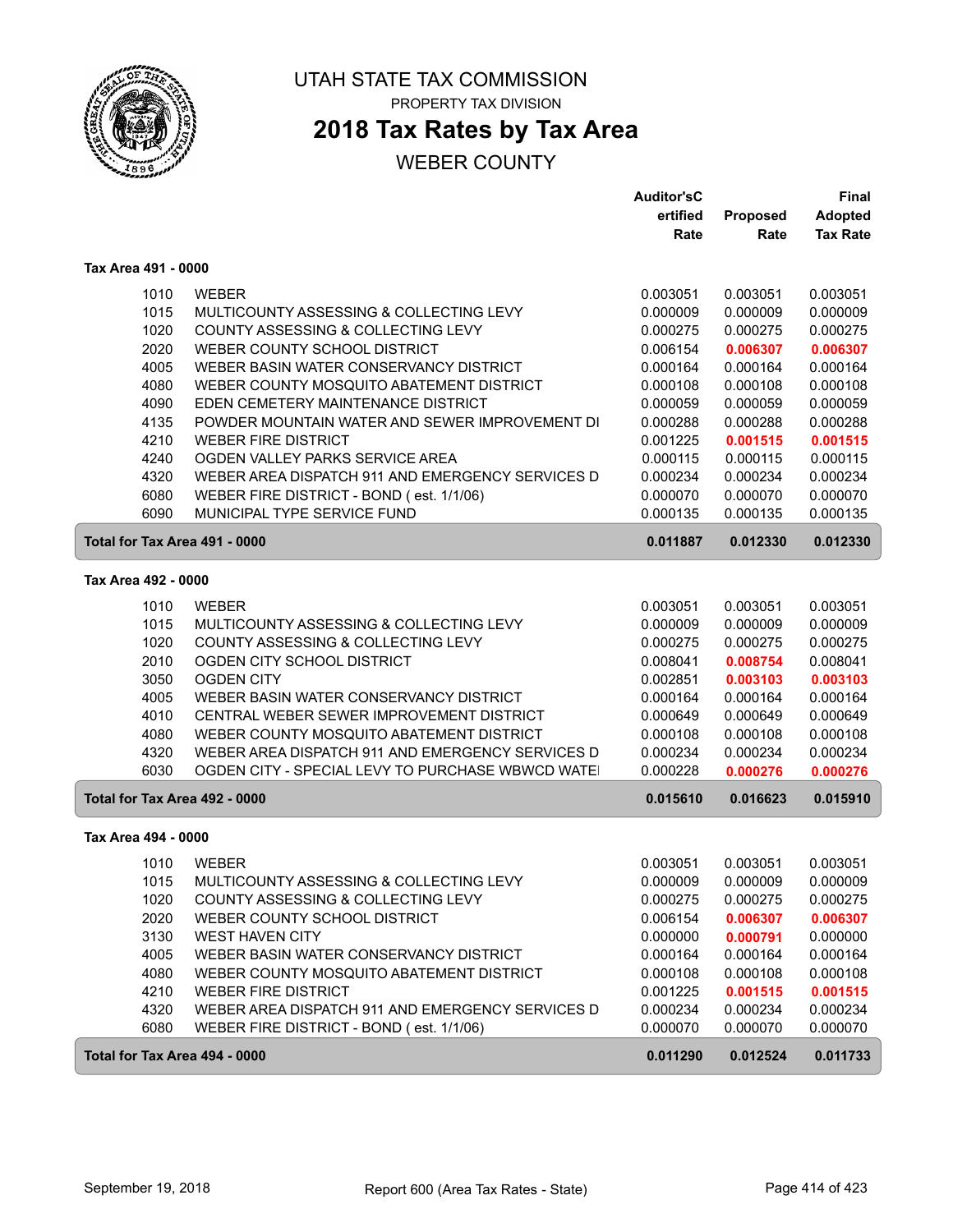

# **2018 Tax Rates by Tax Area**

|                     |                                                   | <b>Auditor'sC</b> |          | Final           |
|---------------------|---------------------------------------------------|-------------------|----------|-----------------|
|                     |                                                   | ertified          | Proposed | <b>Adopted</b>  |
|                     |                                                   | Rate              | Rate     | <b>Tax Rate</b> |
| Tax Area 495 - 0000 |                                                   |                   |          |                 |
| 1010                | <b>WEBER</b>                                      | 0.003051          | 0.003051 | 0.003051        |
| 1015                | MULTICOUNTY ASSESSING & COLLECTING LEVY           | 0.000009          | 0.000009 | 0.000009        |
| 1020                | COUNTY ASSESSING & COLLECTING LEVY                | 0.000275          | 0.000275 | 0.000275        |
| 2020                | WEBER COUNTY SCHOOL DISTRICT                      | 0.006154          | 0.006307 | 0.006307        |
| 4005                | WEBER BASIN WATER CONSERVANCY DISTRICT            | 0.000164          | 0.000164 | 0.000164        |
| 4010                | CENTRAL WEBER SEWER IMPROVEMENT DISTRICT          | 0.000649          | 0.000649 | 0.000649        |
| 4070                | BONA VISTA WATER IMPROVEMENT DISTRICT             | 0.000237          | 0.000237 | 0.000237        |
| 4080                | WEBER COUNTY MOSQUITO ABATEMENT DISTRICT          | 0.000108          | 0.000108 | 0.000108        |
| 4210                | <b>WEBER FIRE DISTRICT</b>                        | 0.001225          | 0.001515 | 0.001515        |
| 4320                | WEBER AREA DISPATCH 911 AND EMERGENCY SERVICES D  | 0.000234          | 0.000234 | 0.000234        |
| 6080                | WEBER FIRE DISTRICT - BOND (est. 1/1/06)          | 0.000070          | 0.000070 | 0.000070        |
|                     | Total for Tax Area 495 - 0000                     | 0.012176          | 0.012619 | 0.012619        |
| Tax Area 496 - 0000 |                                                   |                   |          |                 |
| 1010                | <b>WEBER</b>                                      | 0.003051          | 0.003051 | 0.003051        |
| 1015                | MULTICOUNTY ASSESSING & COLLECTING LEVY           | 0.000009          | 0.000009 | 0.000009        |
| 1020                | COUNTY ASSESSING & COLLECTING LEVY                | 0.000275          | 0.000275 | 0.000275        |
| 2010                | OGDEN CITY SCHOOL DISTRICT                        | 0.008041          | 0.008754 | 0.008041        |
| 3050                | <b>OGDEN CITY</b>                                 | 0.002851          | 0.003103 | 0.003103        |
| 4005                | WEBER BASIN WATER CONSERVANCY DISTRICT            | 0.000164          | 0.000164 | 0.000164        |
| 4010                | CENTRAL WEBER SEWER IMPROVEMENT DISTRICT          | 0.000649          | 0.000649 | 0.000649        |
| 4080                | WEBER COUNTY MOSQUITO ABATEMENT DISTRICT          | 0.000108          | 0.000108 | 0.000108        |
| 4320                | WEBER AREA DISPATCH 911 AND EMERGENCY SERVICES D  | 0.000234          | 0.000234 | 0.000234        |
| 6030                | OGDEN CITY - SPECIAL LEVY TO PURCHASE WBWCD WATE  | 0.000228          | 0.000276 | 0.000276        |
|                     | Total for Tax Area 496 - 0000                     | 0.015610          | 0.016623 | 0.015910        |
| Tax Area 497 - 0000 |                                                   |                   |          |                 |
| 1010                | <b>WEBER</b>                                      | 0.003051          | 0.003051 | 0.003051        |
| 1015                | MULTICOUNTY ASSESSING & COLLECTING LEVY           | 0.000009          | 0.000009 | 0.000009        |
| 1020                | COUNTY ASSESSING & COLLECTING LEVY                | 0.000275          | 0.000275 | 0.000275        |
| 2010                | OGDEN CITY SCHOOL DISTRICT                        | 0.008041          | 0.008754 | 0.008041        |
| 3050                | <b>OGDEN CITY</b>                                 | 0.002851          | 0.003103 | 0.003103        |
| 4005                | WEBER BASIN WATER CONSERVANCY DISTRICT            | 0.000164          | 0.000164 | 0.000164        |
| 4010                | CENTRAL WEBER SEWER IMPROVEMENT DISTRICT          | 0.000649          | 0.000649 | 0.000649        |
| 4080                | WEBER COUNTY MOSQUITO ABATEMENT DISTRICT          | 0.000108          | 0.000108 | 0.000108        |
| 4320                | WEBER AREA DISPATCH 911 AND EMERGENCY SERVICES D  | 0.000234          | 0.000234 | 0.000234        |
| 6030                | OGDEN CITY - SPECIAL LEVY TO PURCHASE WBWCD WATE! | 0.000228          | 0.000276 | 0.000276        |
|                     | Total for Tax Area 497 - 0000                     | 0.015610          | 0.016623 | 0.015910        |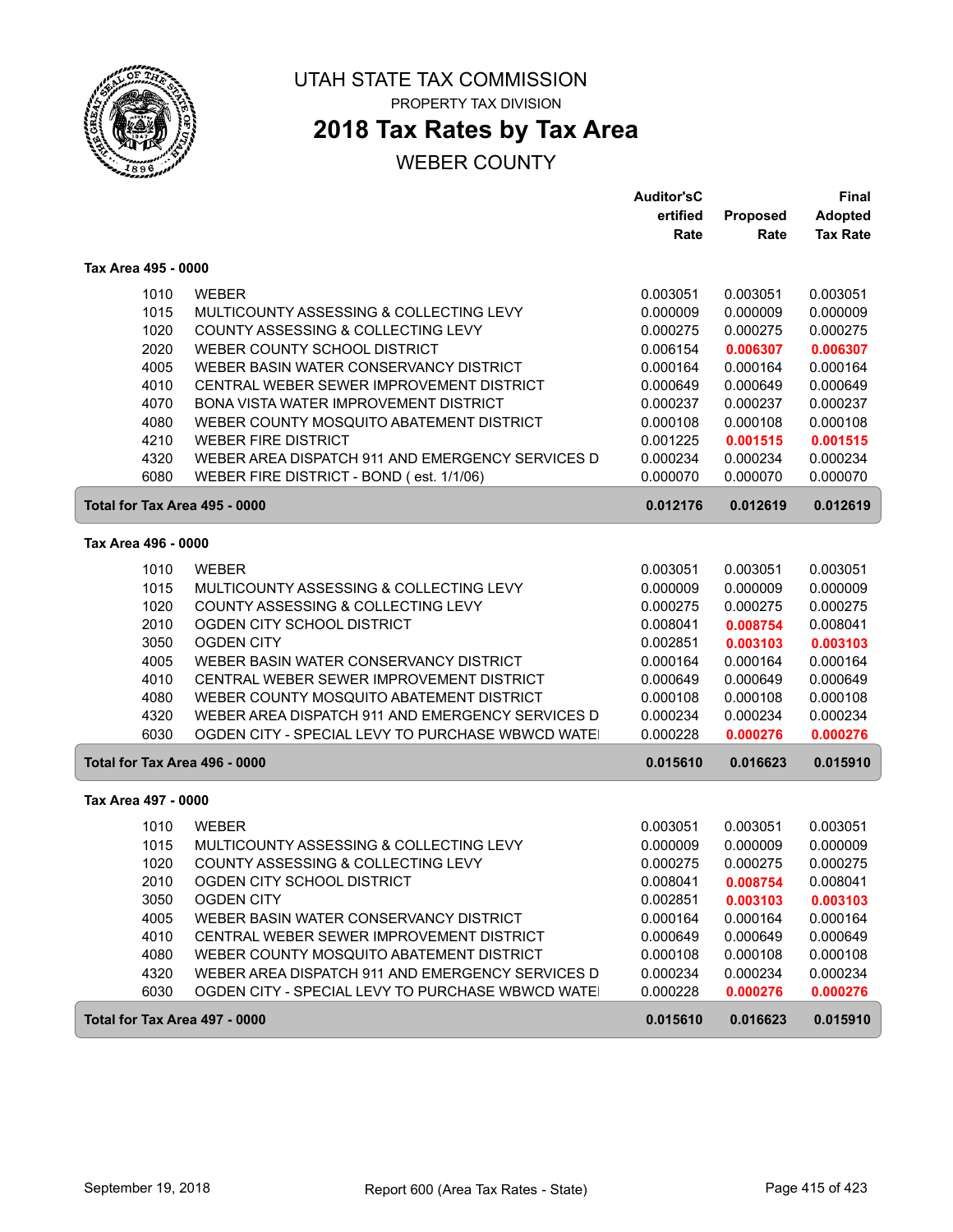

ſ

#### UTAH STATE TAX COMMISSION PROPERTY TAX DIVISION

## **2018 Tax Rates by Tax Area**

|                               |                                                  | <b>Auditor'sC</b> |          | Final           |
|-------------------------------|--------------------------------------------------|-------------------|----------|-----------------|
|                               |                                                  | ertified          | Proposed | <b>Adopted</b>  |
|                               |                                                  | Rate              | Rate     | <b>Tax Rate</b> |
| Tax Area 498 - 0000           |                                                  |                   |          |                 |
| 1010                          | <b>WEBER</b>                                     | 0.003051          | 0.003051 | 0.003051        |
| 1015                          | MULTICOUNTY ASSESSING & COLLECTING LEVY          | 0.000009          | 0.000009 | 0.000009        |
| 1020                          | COUNTY ASSESSING & COLLECTING LEVY               | 0.000275          | 0.000275 | 0.000275        |
| 2010                          | OGDEN CITY SCHOOL DISTRICT                       | 0.008041          | 0.008754 | 0.008041        |
| 3050                          | <b>OGDEN CITY</b>                                | 0.002851          | 0.003103 | 0.003103        |
| 4005                          | WEBER BASIN WATER CONSERVANCY DISTRICT           | 0.000164          | 0.000164 | 0.000164        |
| 4010                          | CENTRAL WEBER SEWER IMPROVEMENT DISTRICT         | 0.000649          | 0.000649 | 0.000649        |
| 4080                          | WEBER COUNTY MOSQUITO ABATEMENT DISTRICT         | 0.000108          | 0.000108 | 0.000108        |
| 4320                          | WEBER AREA DISPATCH 911 AND EMERGENCY SERVICES D | 0.000234          | 0.000234 | 0.000234        |
| 6030                          | OGDEN CITY - SPECIAL LEVY TO PURCHASE WBWCD WATE | 0.000228          | 0.000276 | 0.000276        |
| Total for Tax Area 498 - 0000 |                                                  | 0.015610          | 0.016623 | 0.015910        |
| Tax Area 499 - 0000           |                                                  |                   |          |                 |
| 1010                          | <b>WEBER</b>                                     | 0.003051          | 0.003051 | 0.003051        |
| 1015                          | MULTICOUNTY ASSESSING & COLLECTING LEVY          | 0.000009          | 0.000009 | 0.000009        |
| 1020                          | COUNTY ASSESSING & COLLECTING LEVY               | 0.000275          | 0.000275 | 0.000275        |
| 2010                          | OGDEN CITY SCHOOL DISTRICT                       | 0.008041          | 0.008754 | 0.008041        |
| 3050                          | <b>OGDEN CITY</b>                                | 0.002851          | 0.003103 | 0.003103        |
| 4005                          | WEBER BASIN WATER CONSERVANCY DISTRICT           | 0.000164          | 0.000164 | 0.000164        |
| 4010                          | CENTRAL WEBER SEWER IMPROVEMENT DISTRICT         | 0.000649          | 0.000649 | 0.000649        |
| 4080                          | WEBER COUNTY MOSQUITO ABATEMENT DISTRICT         | 0.000108          | 0.000108 | 0.000108        |
| 4320                          | WEBER AREA DISPATCH 911 AND EMERGENCY SERVICES D | 0.000234          | 0.000234 | 0.000234        |
| 6030                          | OGDEN CITY - SPECIAL LEVY TO PURCHASE WBWCD WATE | 0.000228          | 0.000276 | 0.000276        |
| Total for Tax Area 499 - 0000 |                                                  | 0.015610          | 0.016623 | 0.015910        |
| Tax Area 500 - 0000           |                                                  |                   |          |                 |
| 1010                          | <b>WEBER</b>                                     | 0.003051          | 0.003051 | 0.003051        |
| 1015                          | MULTICOUNTY ASSESSING & COLLECTING LEVY          | 0.000009          | 0.000009 | 0.000009        |
| 1020                          | COUNTY ASSESSING & COLLECTING LEVY               | 0.000275          | 0.000275 | 0.000275        |
| 2020                          | WEBER COUNTY SCHOOL DISTRICT                     | 0.006154          | 0.006307 | 0.006307        |
| 3070                          | PLEASANT VIEW CITY                               | 0.001130          | 0.001130 | 0.001130        |
| 4005                          | WEBER BASIN WATER CONSERVANCY DISTRICT           | 0.000164          | 0.000164 | 0.000164        |
| 4010                          | CENTRAL WEBER SEWER IMPROVEMENT DISTRICT         | 0.000649          | 0.000649 | 0.000649        |
| 4020                          | BEN LOMOND CEMETERY MAINTENANCE DISTRICT         | 0.000062          | 0.000062 | 0.000062        |
| 4070                          | BONA VISTA WATER IMPROVEMENT DISTRICT            | 0.000237          | 0.000237 | 0.000237        |
| 4080                          | WEBER COUNTY MOSQUITO ABATEMENT DISTRICT         | 0.000108          | 0.000108 | 0.000108        |
| 4320                          | WEBER AREA DISPATCH 911 AND EMERGENCY SERVICES D | 0.000234          | 0.000234 | 0.000234        |
| 4330                          | NORTH VIEW FIRE DISTRICT                         | 0.001037          | 0.001037 | 0.001037        |
| Total for Tax Area 500 - 0000 |                                                  | 0.013110          | 0.013263 | 0.013263        |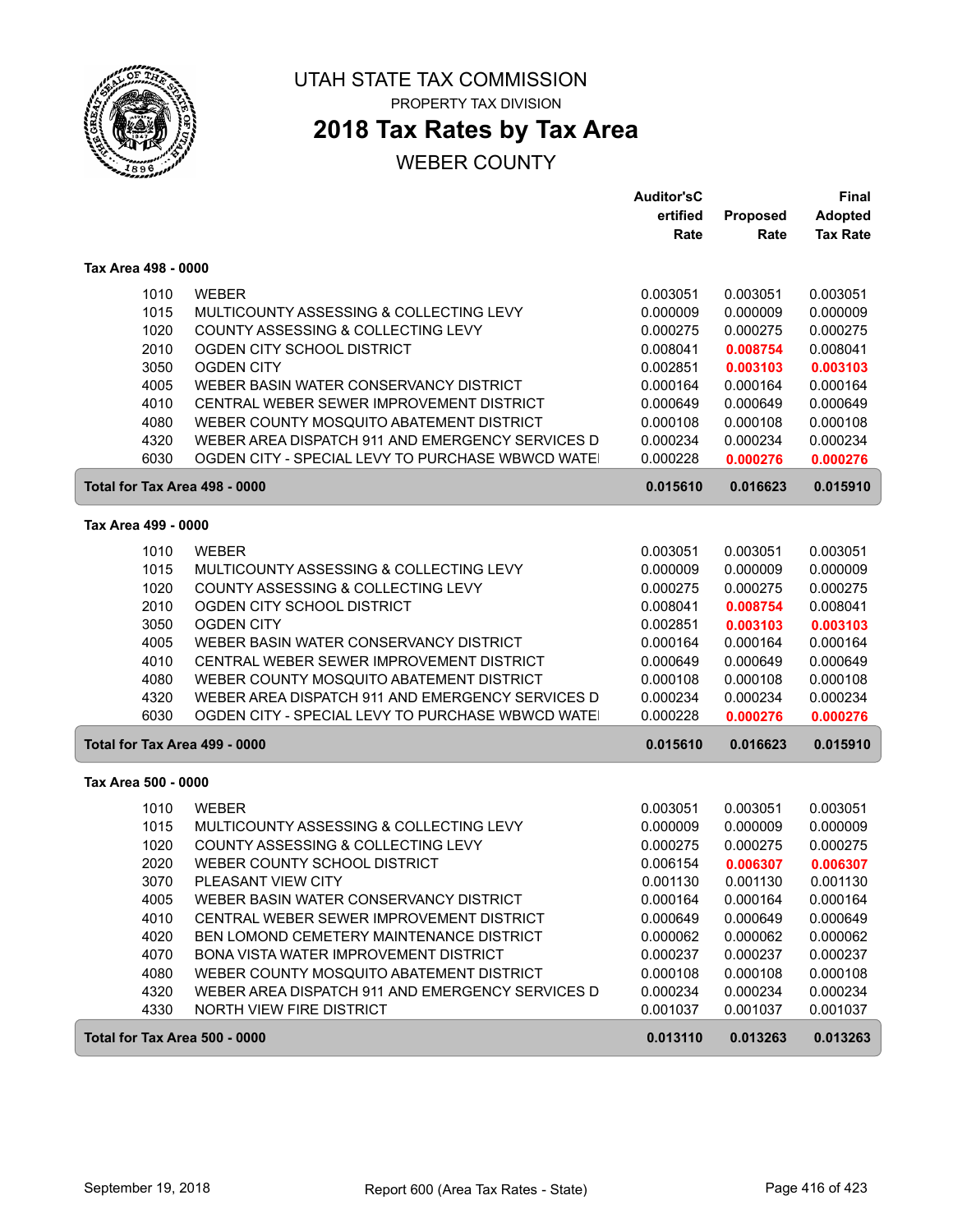

## **2018 Tax Rates by Tax Area**

|                               |                                                  | <b>Auditor'sC</b> |          | <b>Final</b>    |
|-------------------------------|--------------------------------------------------|-------------------|----------|-----------------|
|                               |                                                  | ertified          | Proposed | <b>Adopted</b>  |
|                               |                                                  | Rate              | Rate     | <b>Tax Rate</b> |
| Tax Area 501 - 0000           |                                                  |                   |          |                 |
| 1010                          | <b>WEBER</b>                                     | 0.003051          | 0.003051 | 0.003051        |
| 1015                          | MULTICOUNTY ASSESSING & COLLECTING LEVY          | 0.000009          | 0.000009 | 0.000009        |
| 1020                          | COUNTY ASSESSING & COLLECTING LEVY               | 0.000275          | 0.000275 | 0.000275        |
| 2020                          | WEBER COUNTY SCHOOL DISTRICT                     | 0.006154          | 0.006307 | 0.006307        |
| 3010                          | <b>FARR WEST CITY</b>                            | 0.000542          | 0.000542 | 0.000542        |
| 4005                          | WEBER BASIN WATER CONSERVANCY DISTRICT           | 0.000164          | 0.000164 | 0.000164        |
| 4010                          | CENTRAL WEBER SEWER IMPROVEMENT DISTRICT         | 0.000649          | 0.000649 | 0.000649        |
| 4070                          | BONA VISTA WATER IMPROVEMENT DISTRICT            | 0.000237          | 0.000237 | 0.000237        |
| 4080                          | WEBER COUNTY MOSQUITO ABATEMENT DISTRICT         | 0.000108          | 0.000108 | 0.000108        |
| 4210                          | <b>WEBER FIRE DISTRICT</b>                       | 0.001225          | 0.001515 | 0.001515        |
| 4320                          | WEBER AREA DISPATCH 911 AND EMERGENCY SERVICES D | 0.000234          | 0.000234 | 0.000234        |
| 6080                          | WEBER FIRE DISTRICT - BOND (est. 1/1/06)         | 0.000070          | 0.000070 | 0.000070        |
| Total for Tax Area 501 - 0000 |                                                  | 0.012718          | 0.013161 | 0.013161        |
| Tax Area 502 - 0000           |                                                  |                   |          |                 |
|                               |                                                  |                   |          |                 |
| 1010                          | <b>WEBER</b>                                     | 0.003051          | 0.003051 | 0.003051        |
| 1015                          | MULTICOUNTY ASSESSING & COLLECTING LEVY          | 0.000009          | 0.000009 | 0.000009        |
| 1020                          | COUNTY ASSESSING & COLLECTING LEVY               | 0.000275          | 0.000275 | 0.000275        |
| 2020                          | WEBER COUNTY SCHOOL DISTRICT                     | 0.006154          | 0.006307 | 0.006307        |
| 3010                          | <b>FARR WEST CITY</b>                            | 0.000542          | 0.000542 | 0.000542        |
| 4005                          | WEBER BASIN WATER CONSERVANCY DISTRICT           | 0.000164          | 0.000164 | 0.000164        |
| 4030                          | PLAIN CITY CEMETERY MAINTENANCE DISTRICT         | 0.000063          | 0.000063 | 0.000063        |
| 4070                          | BONA VISTA WATER IMPROVEMENT DISTRICT            | 0.000237          | 0.000237 | 0.000237        |
| 4080                          | WEBER COUNTY MOSQUITO ABATEMENT DISTRICT         | 0.000108          | 0.000108 | 0.000108        |
| 4210                          | <b>WEBER FIRE DISTRICT</b>                       | 0.001225          | 0.001515 | 0.001515        |
| 4320                          | WEBER AREA DISPATCH 911 AND EMERGENCY SERVICES D | 0.000234          | 0.000234 | 0.000234        |
| 6080                          | WEBER FIRE DISTRICT - BOND (est. 1/1/06)         | 0.000070          | 0.000070 | 0.000070        |
| Total for Tax Area 502 - 0000 |                                                  | 0.012132          | 0.012575 | 0.012575        |
| Tax Area 503 - 0000           |                                                  |                   |          |                 |
| 1010                          | <b>WEBER</b>                                     | 0.003051          | 0.003051 | 0.003051        |
| 1015                          | MULTICOUNTY ASSESSING & COLLECTING LEVY          | 0.000009          | 0.000009 | 0.000009        |
| 1020                          | COUNTY ASSESSING & COLLECTING LEVY               | 0.000275          | 0.000275 | 0.000275        |
| 2020                          | WEBER COUNTY SCHOOL DISTRICT                     | 0.006154          | 0.006307 | 0.006307        |
| 3040                          | NORTH OGDEN CITY                                 | 0.001156          | 0.001156 | 0.001156        |
| 4005                          | WEBER BASIN WATER CONSERVANCY DISTRICT           | 0.000164          | 0.000164 | 0.000164        |
| 4010                          | CENTRAL WEBER SEWER IMPROVEMENT DISTRICT         | 0.000649          | 0.000649 | 0.000649        |
| 4020                          | BEN LOMOND CEMETERY MAINTENANCE DISTRICT         | 0.000062          | 0.000062 | 0.000062        |
| 4080                          | WEBER COUNTY MOSQUITO ABATEMENT DISTRICT         | 0.000108          | 0.000108 | 0.000108        |
| 4320                          | WEBER AREA DISPATCH 911 AND EMERGENCY SERVICES D | 0.000234          | 0.000234 | 0.000234        |
| 4330                          | NORTH VIEW FIRE DISTRICT                         | 0.001037          | 0.001037 | 0.001037        |
| Total for Tax Area 503 - 0000 |                                                  | 0.012899          | 0.013052 | 0.013052        |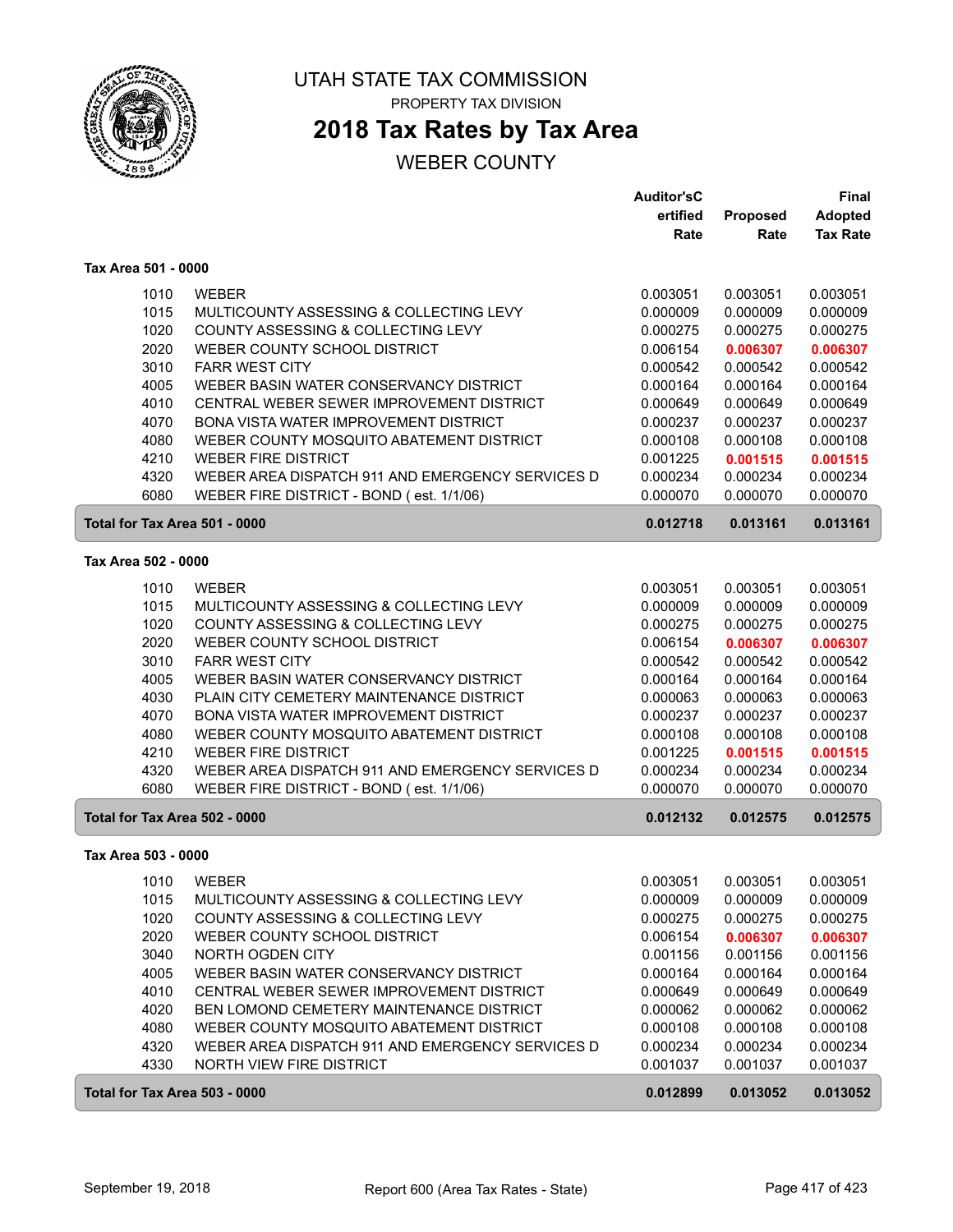

# **2018 Tax Rates by Tax Area**

|                     |                                                  | <b>Auditor'sC</b>    |                      | <b>Final</b>         |
|---------------------|--------------------------------------------------|----------------------|----------------------|----------------------|
|                     |                                                  | ertified             | Proposed             | <b>Adopted</b>       |
|                     |                                                  | Rate                 | Rate                 | <b>Tax Rate</b>      |
| Tax Area 504 - 0000 |                                                  |                      |                      |                      |
| 1010                | <b>WEBER</b>                                     | 0.003051             | 0.003051             | 0.003051             |
| 1015                | MULTICOUNTY ASSESSING & COLLECTING LEVY          | 0.000009             | 0.000009             | 0.000009             |
| 1020                | COUNTY ASSESSING & COLLECTING LEVY               | 0.000275             | 0.000275             | 0.000275             |
| 2020                | WEBER COUNTY SCHOOL DISTRICT                     | 0.006154             | 0.006307             | 0.006307             |
| 3040                | NORTH OGDEN CITY                                 | 0.001156             | 0.001156             | 0.001156             |
| 4005                | WEBER BASIN WATER CONSERVANCY DISTRICT           | 0.000164             | 0.000164             | 0.000164             |
| 4010                | CENTRAL WEBER SEWER IMPROVEMENT DISTRICT         | 0.000649             | 0.000649             | 0.000649             |
| 4020                | BEN LOMOND CEMETERY MAINTENANCE DISTRICT         | 0.000062             | 0.000062             | 0.000062             |
| 4080                | WEBER COUNTY MOSQUITO ABATEMENT DISTRICT         | 0.000108             | 0.000108             | 0.000108             |
| 4320                | WEBER AREA DISPATCH 911 AND EMERGENCY SERVICES D | 0.000234             | 0.000234             | 0.000234             |
| 4330                | NORTH VIEW FIRE DISTRICT                         | 0.001037             | 0.001037             | 0.001037             |
| 6080                | WEBER FIRE DISTRICT - BOND (est. 1/1/06)         | 0.000070             | 0.000070             | 0.000070             |
|                     | Total for Tax Area 504 - 0000                    | 0.012969             | 0.013122             | 0.013122             |
| Tax Area 505 - 0000 |                                                  |                      |                      |                      |
|                     | <b>WEBER</b>                                     |                      |                      |                      |
| 1010<br>1015        | MULTICOUNTY ASSESSING & COLLECTING LEVY          | 0.003051             | 0.003051<br>0.000009 | 0.003051<br>0.000009 |
| 1020                | COUNTY ASSESSING & COLLECTING LEVY               | 0.000009<br>0.000275 | 0.000275             | 0.000275             |
| 2020                | WEBER COUNTY SCHOOL DISTRICT                     | 0.006154             | 0.006307             | 0.006307             |
| 3040                | <b>NORTH OGDEN CITY</b>                          | 0.001156             | 0.001156             | 0.001156             |
| 4005                | WEBER BASIN WATER CONSERVANCY DISTRICT           | 0.000164             | 0.000164             | 0.000164             |
| 4010                | CENTRAL WEBER SEWER IMPROVEMENT DISTRICT         | 0.000649             | 0.000649             | 0.000649             |
| 4020                | BEN LOMOND CEMETERY MAINTENANCE DISTRICT         | 0.000062             | 0.000062             | 0.000062             |
| 4080                | WEBER COUNTY MOSQUITO ABATEMENT DISTRICT         | 0.000108             | 0.000108             | 0.000108             |
| 4320                | WEBER AREA DISPATCH 911 AND EMERGENCY SERVICES D | 0.000234             | 0.000234             | 0.000234             |
| 4330                | NORTH VIEW FIRE DISTRICT                         | 0.001037             | 0.001037             | 0.001037             |
|                     | Total for Tax Area 505 - 0000                    | 0.012899             | 0.013052             | 0.013052             |
| Tax Area 506 - 0000 |                                                  |                      |                      |                      |
|                     |                                                  |                      |                      |                      |
| 1010                | <b>WEBER</b>                                     | 0.003051             | 0.003051             | 0.003051             |
| 1015                | MULTICOUNTY ASSESSING & COLLECTING LEVY          | 0.000009             | 0.000009             | 0.000009             |
| 1020                | COUNTY ASSESSING & COLLECTING LEVY               | 0.000275             | 0.000275             | 0.000275             |
| 2020                | WEBER COUNTY SCHOOL DISTRICT                     | 0.006154             | 0.006307             | 0.006307             |
| 3080                | <b>RIVERDALE CITY</b>                            | 0.001024             | 0.001024             | 0.001024             |
| 4005                | WEBER BASIN WATER CONSERVANCY DISTRICT           | 0.000164             | 0.000164             | 0.000164             |
| 4010                | CENTRAL WEBER SEWER IMPROVEMENT DISTRICT         | 0.000649             | 0.000649             | 0.000649             |
| 4080                | WEBER COUNTY MOSQUITO ABATEMENT DISTRICT         | 0.000108             | 0.000108             | 0.000108             |
| 4320                | WEBER AREA DISPATCH 911 AND EMERGENCY SERVICES D | 0.000234             | 0.000234             | 0.000234             |
|                     | Total for Tax Area 506 - 0000                    | 0.011668             | 0.011821             | 0.011821             |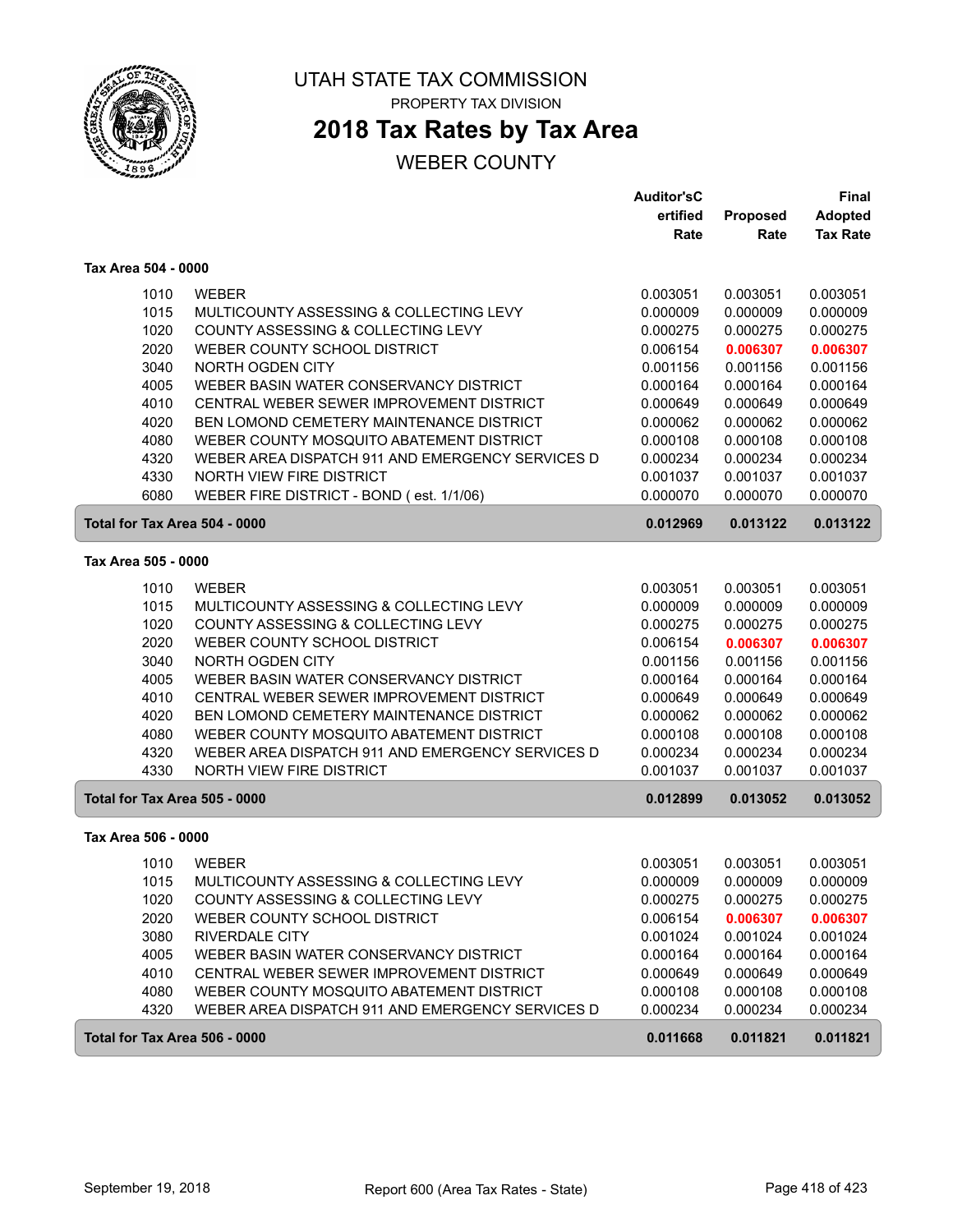

**2018 Tax Rates by Tax Area**

|                               |                                                  | <b>Auditor'sC</b> |          | <b>Final</b>    |
|-------------------------------|--------------------------------------------------|-------------------|----------|-----------------|
|                               |                                                  | ertified          | Proposed | <b>Adopted</b>  |
|                               |                                                  | Rate              | Rate     | <b>Tax Rate</b> |
| Tax Area 507 - 0000           |                                                  |                   |          |                 |
| 1010                          | <b>WEBER</b>                                     | 0.003051          | 0.003051 | 0.003051        |
| 1015                          | MULTICOUNTY ASSESSING & COLLECTING LEVY          | 0.000009          | 0.000009 | 0.000009        |
| 1020                          | COUNTY ASSESSING & COLLECTING LEVY               | 0.000275          | 0.000275 | 0.000275        |
| 2020                          | WEBER COUNTY SCHOOL DISTRICT                     | 0.006154          | 0.006307 | 0.006307        |
| 3080                          | <b>RIVERDALE CITY</b>                            | 0.001024          | 0.001024 | 0.001024        |
| 4005                          | WEBER BASIN WATER CONSERVANCY DISTRICT           | 0.000164          | 0.000164 | 0.000164        |
| 4010                          | CENTRAL WEBER SEWER IMPROVEMENT DISTRICT         | 0.000649          | 0.000649 | 0.000649        |
| 4080                          | WEBER COUNTY MOSQUITO ABATEMENT DISTRICT         | 0.000108          | 0.000108 | 0.000108        |
| 4320                          | WEBER AREA DISPATCH 911 AND EMERGENCY SERVICES D | 0.000234          | 0.000234 | 0.000234        |
| Total for Tax Area 507 - 0000 |                                                  | 0.011668          | 0.011821 | 0.011821        |
| Tax Area 508 - 0000           |                                                  |                   |          |                 |
| 1010                          | <b>WEBER</b>                                     | 0.003051          | 0.003051 | 0.003051        |
| 1015                          | MULTICOUNTY ASSESSING & COLLECTING LEVY          | 0.000009          | 0.000009 | 0.000009        |
| 1020                          | COUNTY ASSESSING & COLLECTING LEVY               | 0.000275          | 0.000275 | 0.000275        |
| 2020                          | WEBER COUNTY SCHOOL DISTRICT                     | 0.006154          | 0.006307 | 0.006307        |
| 3080                          | <b>RIVERDALE CITY</b>                            | 0.001024          | 0.001024 | 0.001024        |
| 4005                          | WEBER BASIN WATER CONSERVANCY DISTRICT           | 0.000164          | 0.000164 | 0.000164        |
| 4010                          | CENTRAL WEBER SEWER IMPROVEMENT DISTRICT         | 0.000649          | 0.000649 | 0.000649        |
| 4080                          | WEBER COUNTY MOSQUITO ABATEMENT DISTRICT         | 0.000108          | 0.000108 | 0.000108        |
| 4320                          | WEBER AREA DISPATCH 911 AND EMERGENCY SERVICES D | 0.000234          | 0.000234 | 0.000234        |
| Total for Tax Area 508 - 0000 |                                                  | 0.011668          | 0.011821 | 0.011821        |
| Tax Area 509 - 0000           |                                                  |                   |          |                 |
| 1010                          | <b>WEBER</b>                                     | 0.003051          | 0.003051 | 0.003051        |
| 1015                          | MULTICOUNTY ASSESSING & COLLECTING LEVY          | 0.000009          | 0.000009 | 0.000009        |
| 1020                          | COUNTY ASSESSING & COLLECTING LEVY               | 0.000275          | 0.000275 | 0.000275        |
| 2020                          | WEBER COUNTY SCHOOL DISTRICT                     | 0.006154          | 0.006307 | 0.006307        |
| 4005                          | WEBER BASIN WATER CONSERVANCY DISTRICT           | 0.000164          | 0.000164 | 0.000164        |
| 4010                          | CENTRAL WEBER SEWER IMPROVEMENT DISTRICT         | 0.000649          | 0.000649 | 0.000649        |
| 4070                          | <b>BONA VISTA WATER IMPROVEMENT DISTRICT</b>     | 0.000237          | 0.000237 | 0.000237        |
| 4080                          | WEBER COUNTY MOSQUITO ABATEMENT DISTRICT         | 0.000108          | 0.000108 | 0.000108        |
| 4210                          | <b>WEBER FIRE DISTRICT</b>                       | 0.001225          | 0.001515 | 0.001515        |
| 4320                          | WEBER AREA DISPATCH 911 AND EMERGENCY SERVICES D | 0.000234          | 0.000234 | 0.000234        |
| 6080                          | WEBER FIRE DISTRICT - BOND (est. 1/1/06)         | 0.000070          | 0.000070 | 0.000070        |
| Total for Tax Area 509 - 0000 |                                                  | 0.012176          | 0.012619 | 0.012619        |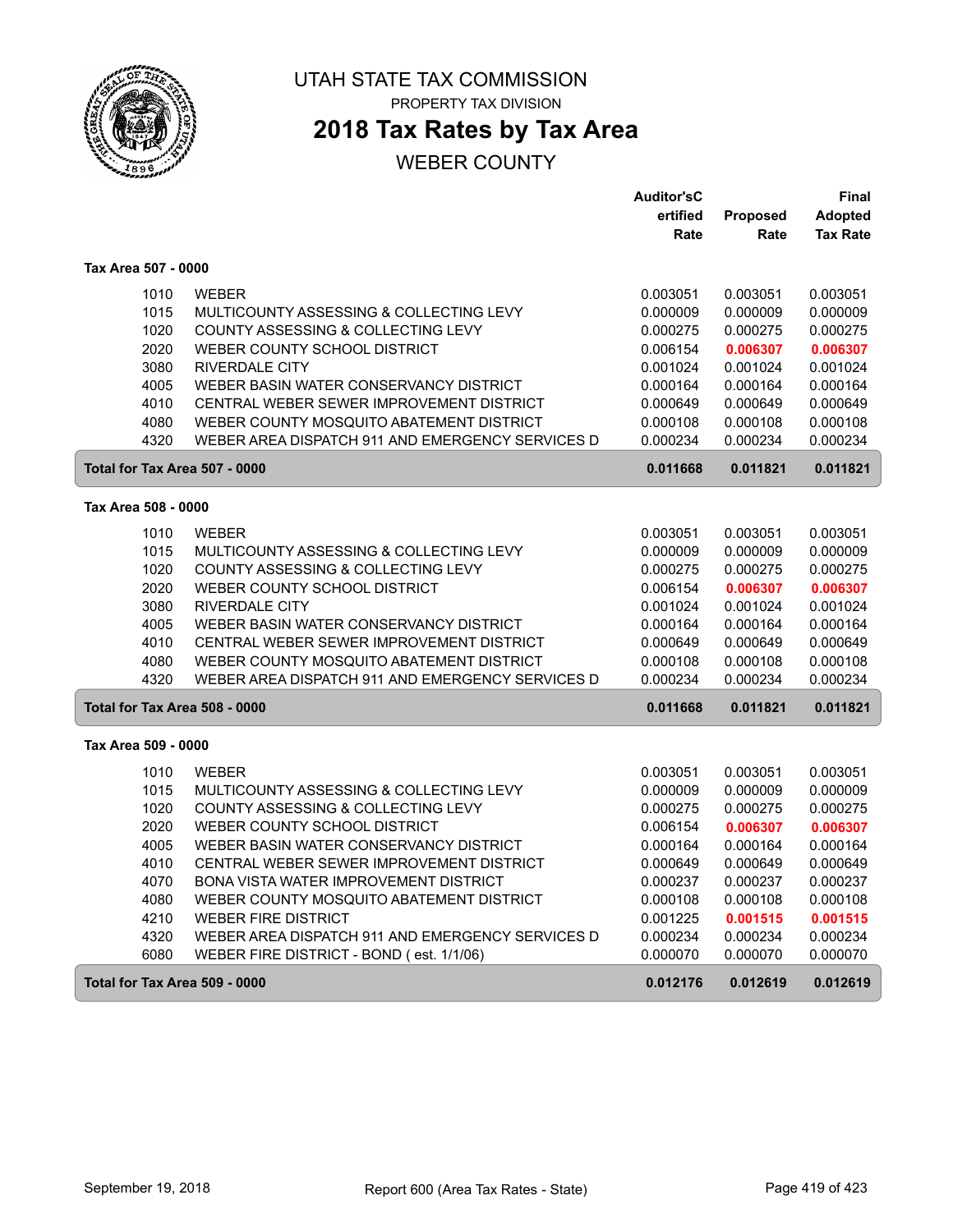

## **2018 Tax Rates by Tax Area**

|                               |                                                  | <b>Auditor'sC</b> |          | <b>Final</b>    |
|-------------------------------|--------------------------------------------------|-------------------|----------|-----------------|
|                               |                                                  | ertified          | Proposed | <b>Adopted</b>  |
|                               |                                                  | Rate              | Rate     | <b>Tax Rate</b> |
| Tax Area 510 - 0000           |                                                  |                   |          |                 |
|                               |                                                  |                   |          |                 |
| 1010                          | <b>WEBER</b>                                     | 0.003051          | 0.003051 | 0.003051        |
| 1015                          | MULTICOUNTY ASSESSING & COLLECTING LEVY          | 0.000009          | 0.000009 | 0.000009        |
| 1020                          | COUNTY ASSESSING & COLLECTING LEVY               | 0.000275          | 0.000275 | 0.000275        |
| 2020                          | WEBER COUNTY SCHOOL DISTRICT                     | 0.006154          | 0.006307 | 0.006307        |
| 3090                          | <b>ROY CITY</b>                                  | 0.002358          | 0.002358 | 0.002358        |
| 4005                          | WEBER BASIN WATER CONSERVANCY DISTRICT           | 0.000164          | 0.000164 | 0.000164        |
| 4015                          | NORTH DAVIS SEWER DISTRICT                       | 0.000869          | 0.000869 | 0.000869        |
| 4080                          | WEBER COUNTY MOSQUITO ABATEMENT DISTRICT         | 0.000108          | 0.000108 | 0.000108        |
| 4130                          | ROY WATER CONSERVANCY DISTRICT                   | 0.000075          | 0.000075 | 0.000075        |
| 4150                          | HOOPER WATER IMPROVEMENT DISTRICT                | 0.000312          | 0.000312 | 0.000312        |
| 4320                          | WEBER AREA DISPATCH 911 AND EMERGENCY SERVICES D | 0.000234          | 0.000234 | 0.000234        |
| 6080                          | WEBER FIRE DISTRICT - BOND (est. 1/1/06)         | 0.000070          | 0.000070 | 0.000070        |
| Total for Tax Area 510 - 0000 |                                                  | 0.013679          | 0.013832 | 0.013832        |
| Tax Area 511 - 0000           |                                                  |                   |          |                 |
| 1010                          | <b>WEBER</b>                                     | 0.003051          | 0.003051 | 0.003051        |
| 1015                          | MULTICOUNTY ASSESSING & COLLECTING LEVY          | 0.000009          | 0.000009 | 0.000009        |
| 1020                          | COUNTY ASSESSING & COLLECTING LEVY               | 0.000275          | 0.000275 | 0.000275        |
| 2020                          | WEBER COUNTY SCHOOL DISTRICT                     | 0.006154          | 0.006307 | 0.006307        |
| 4005                          | WEBER BASIN WATER CONSERVANCY DISTRICT           | 0.000164          | 0.000164 |                 |
| 4070                          | BONA VISTA WATER IMPROVEMENT DISTRICT            |                   | 0.000237 | 0.000164        |
|                               |                                                  | 0.000237          |          | 0.000237        |
| 4080                          | WEBER COUNTY MOSQUITO ABATEMENT DISTRICT         | 0.000108          | 0.000108 | 0.000108        |
| 4210                          | <b>WEBER FIRE DISTRICT</b>                       | 0.001225          | 0.001515 | 0.001515        |
| 4320                          | WEBER AREA DISPATCH 911 AND EMERGENCY SERVICES D | 0.000234          | 0.000234 | 0.000234        |
| 4340                          | WESTERN WEBER PARK DISTRICT                      | 0.000000          | 0.000254 | 0.000254        |
| 6080                          | WEBER FIRE DISTRICT - BOND (est. 1/1/06)         | 0.000070          | 0.000070 | 0.000070        |
| 6090                          | MUNICIPAL TYPE SERVICE FUND                      | 0.000135          | 0.000135 | 0.000135        |
| Total for Tax Area 511 - 0000 |                                                  | 0.011662          | 0.012359 | 0.012359        |
| Tax Area 512 - 0000           |                                                  |                   |          |                 |
|                               | 1010 WEBER                                       | 0.003051          | 0.003051 | 0.003051        |
| 1015                          | MULTICOUNTY ASSESSING & COLLECTING LEVY          | 0.000009          | 0.000009 | 0.000009        |
| 1020                          | COUNTY ASSESSING & COLLECTING LEVY               | 0.000275          | 0.000275 | 0.000275        |
| 2020                          | WEBER COUNTY SCHOOL DISTRICT                     | 0.006154          | 0.006307 | 0.006307        |
| 4005                          | WEBER BASIN WATER CONSERVANCY DISTRICT           | 0.000164          | 0.000164 | 0.000164        |
| 4030                          | PLAIN CITY CEMETERY MAINTENANCE DISTRICT         | 0.000063          | 0.000063 | 0.000063        |
| 4070                          | BONA VISTA WATER IMPROVEMENT DISTRICT            | 0.000237          | 0.000237 | 0.000237        |
| 4080                          | WEBER COUNTY MOSQUITO ABATEMENT DISTRICT         | 0.000108          | 0.000108 | 0.000108        |
| 4210                          | <b>WEBER FIRE DISTRICT</b>                       | 0.001225          | 0.001515 | 0.001515        |
| 4320                          | WEBER AREA DISPATCH 911 AND EMERGENCY SERVICES D | 0.000234          | 0.000234 | 0.000234        |
| 4340                          | WESTERN WEBER PARK DISTRICT                      | 0.000000          | 0.000254 | 0.000254        |
| 6080                          | WEBER FIRE DISTRICT - BOND (est. 1/1/06)         | 0.000070          | 0.000070 | 0.000070        |
| 6090                          | MUNICIPAL TYPE SERVICE FUND                      | 0.000135          | 0.000135 | 0.000135        |
| Total for Tax Area 512 - 0000 |                                                  | 0.011725          | 0.012422 | 0.012422        |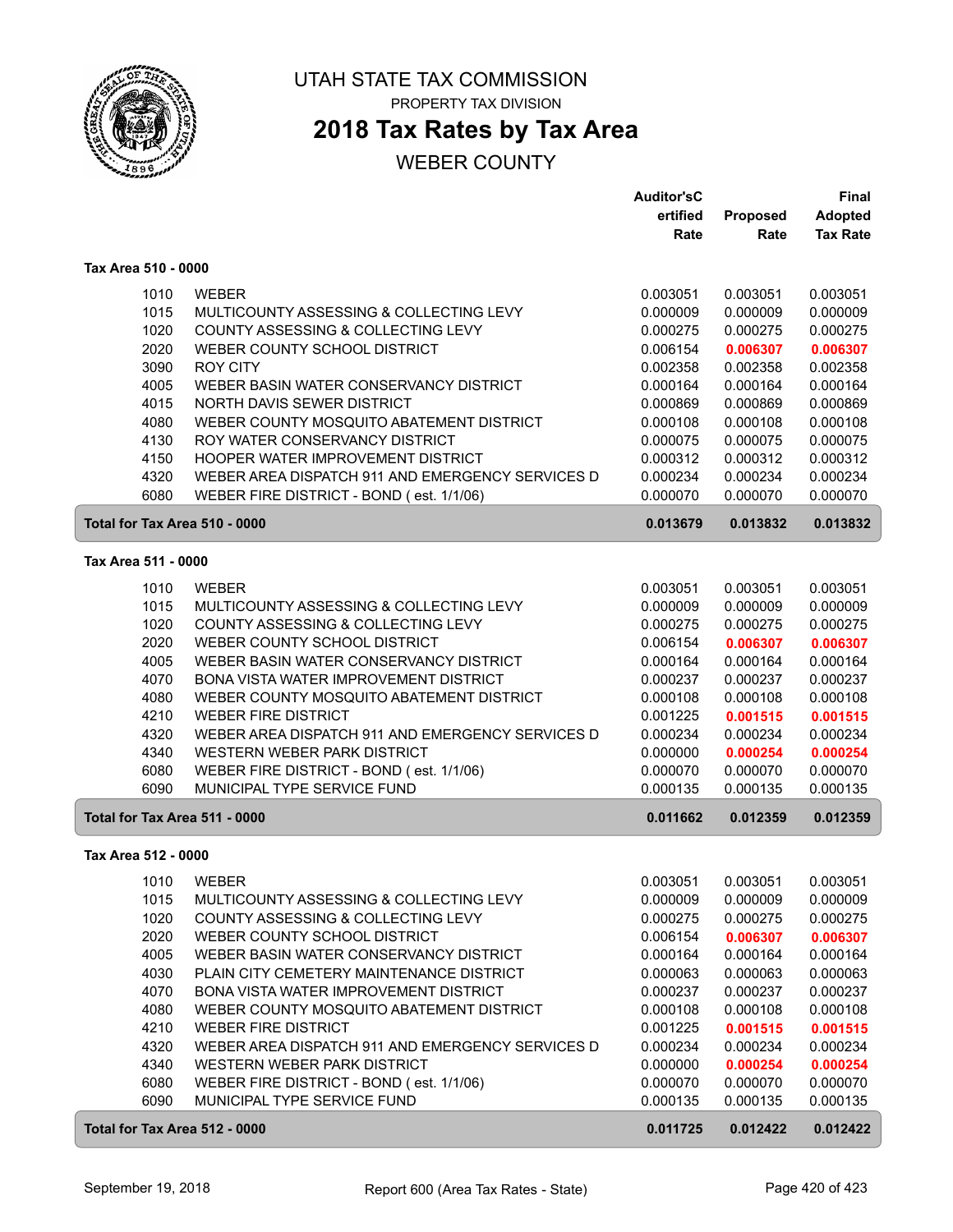

## **2018 Tax Rates by Tax Area**

|                               |                                                  | <b>Auditor'sC</b> |          | Final           |
|-------------------------------|--------------------------------------------------|-------------------|----------|-----------------|
|                               |                                                  | ertified          | Proposed | <b>Adopted</b>  |
|                               |                                                  | Rate              | Rate     | <b>Tax Rate</b> |
| Tax Area 513 - 0000           |                                                  |                   |          |                 |
| 1010                          | <b>WEBER</b>                                     | 0.003051          | 0.003051 | 0.003051        |
| 1015                          | MULTICOUNTY ASSESSING & COLLECTING LEVY          | 0.000009          | 0.000009 | 0.000009        |
| 1020                          | COUNTY ASSESSING & COLLECTING LEVY               | 0.000275          | 0.000275 | 0.000275        |
| 2020                          | WEBER COUNTY SCHOOL DISTRICT                     | 0.006154          | 0.006307 | 0.006307        |
| 4005                          | WEBER BASIN WATER CONSERVANCY DISTRICT           | 0.000164          | 0.000164 | 0.000164        |
| 4080                          | WEBER COUNTY MOSQUITO ABATEMENT DISTRICT         | 0.000108          | 0.000108 | 0.000108        |
| 4210                          | <b>WEBER FIRE DISTRICT</b>                       | 0.001225          | 0.001515 | 0.001515        |
| 4320                          | WEBER AREA DISPATCH 911 AND EMERGENCY SERVICES D | 0.000234          | 0.000234 | 0.000234        |
| 4340                          | WESTERN WEBER PARK DISTRICT                      | 0.000000          | 0.000254 | 0.000254        |
| 6080                          | WEBER FIRE DISTRICT - BOND (est. 1/1/06)         | 0.000070          | 0.000070 | 0.000070        |
| 6090                          | MUNICIPAL TYPE SERVICE FUND                      | 0.000135          | 0.000135 | 0.000135        |
| Total for Tax Area 513 - 0000 |                                                  | 0.011425          | 0.012122 | 0.012122        |
| Tax Area 514 - 0000           |                                                  |                   |          |                 |
| 1010                          | <b>WEBER</b>                                     | 0.003051          | 0.003051 | 0.003051        |
| 1015                          | MULTICOUNTY ASSESSING & COLLECTING LEVY          | 0.000009          | 0.000009 | 0.000009        |
| 1020                          | COUNTY ASSESSING & COLLECTING LEVY               | 0.000275          | 0.000275 | 0.000275        |
| 2020                          | WEBER COUNTY SCHOOL DISTRICT                     | 0.006154          | 0.006307 | 0.006307        |
| 4005                          | WEBER BASIN WATER CONSERVANCY DISTRICT           | 0.000164          | 0.000164 | 0.000164        |
| 4010                          | CENTRAL WEBER SEWER IMPROVEMENT DISTRICT         | 0.000649          | 0.000649 | 0.000649        |
| 4040                          | WEST WEBER-TAYLOR CEMETERY MAINTENANCE DISTRICT  | 0.000063          | 0.000063 | 0.000063        |
| 4080                          | WEBER COUNTY MOSQUITO ABATEMENT DISTRICT         | 0.000108          | 0.000108 | 0.000108        |
| 4210                          | <b>WEBER FIRE DISTRICT</b>                       | 0.001225          | 0.001515 | 0.001515        |
| 4320                          | WEBER AREA DISPATCH 911 AND EMERGENCY SERVICES D | 0.000234          | 0.000234 | 0.000234        |
| 4340                          | WESTERN WEBER PARK DISTRICT                      | 0.000000          | 0.000254 | 0.000254        |
| 6080                          | WEBER FIRE DISTRICT - BOND (est. 1/1/06)         | 0.000070          | 0.000070 | 0.000070        |
| 6090                          | MUNICIPAL TYPE SERVICE FUND                      | 0.000135          | 0.000135 | 0.000135        |
| Total for Tax Area 514 - 0000 |                                                  | 0.012137          | 0.012834 | 0.012834        |
| Tax Area 515 - 0000           |                                                  |                   |          |                 |
| 1010                          | <b>WEBER</b>                                     | 0.003051          | 0.003051 | 0.003051        |
| 1015                          | MULTICOUNTY ASSESSING & COLLECTING LEVY          | 0.000009          | 0.000009 | 0.000009        |
| 1020                          | COUNTY ASSESSING & COLLECTING LEVY               | 0.000275          | 0.000275 | 0.000275        |
| 2020                          | WEBER COUNTY SCHOOL DISTRICT                     | 0.006154          | 0.006307 | 0.006307        |
| 4005                          | WEBER BASIN WATER CONSERVANCY DISTRICT           | 0.000164          | 0.000164 | 0.000164        |
| 4030                          | PLAIN CITY CEMETERY MAINTENANCE DISTRICT         | 0.000063          | 0.000063 | 0.000063        |
| 4080                          | WEBER COUNTY MOSQUITO ABATEMENT DISTRICT         | 0.000108          | 0.000108 | 0.000108        |
| 4210                          | <b>WEBER FIRE DISTRICT</b>                       | 0.001225          | 0.001515 | 0.001515        |
| 4320                          | WEBER AREA DISPATCH 911 AND EMERGENCY SERVICES D | 0.000234          | 0.000234 | 0.000234        |
| 4340                          | WESTERN WEBER PARK DISTRICT                      | 0.000000          | 0.000254 | 0.000254        |
| 6080                          | WEBER FIRE DISTRICT - BOND (est. 1/1/06)         | 0.000070          | 0.000070 | 0.000070        |
| 6090                          | MUNICIPAL TYPE SERVICE FUND                      | 0.000135          | 0.000135 | 0.000135        |
| Total for Tax Area 515 - 0000 |                                                  | 0.011488          | 0.012185 | 0.012185        |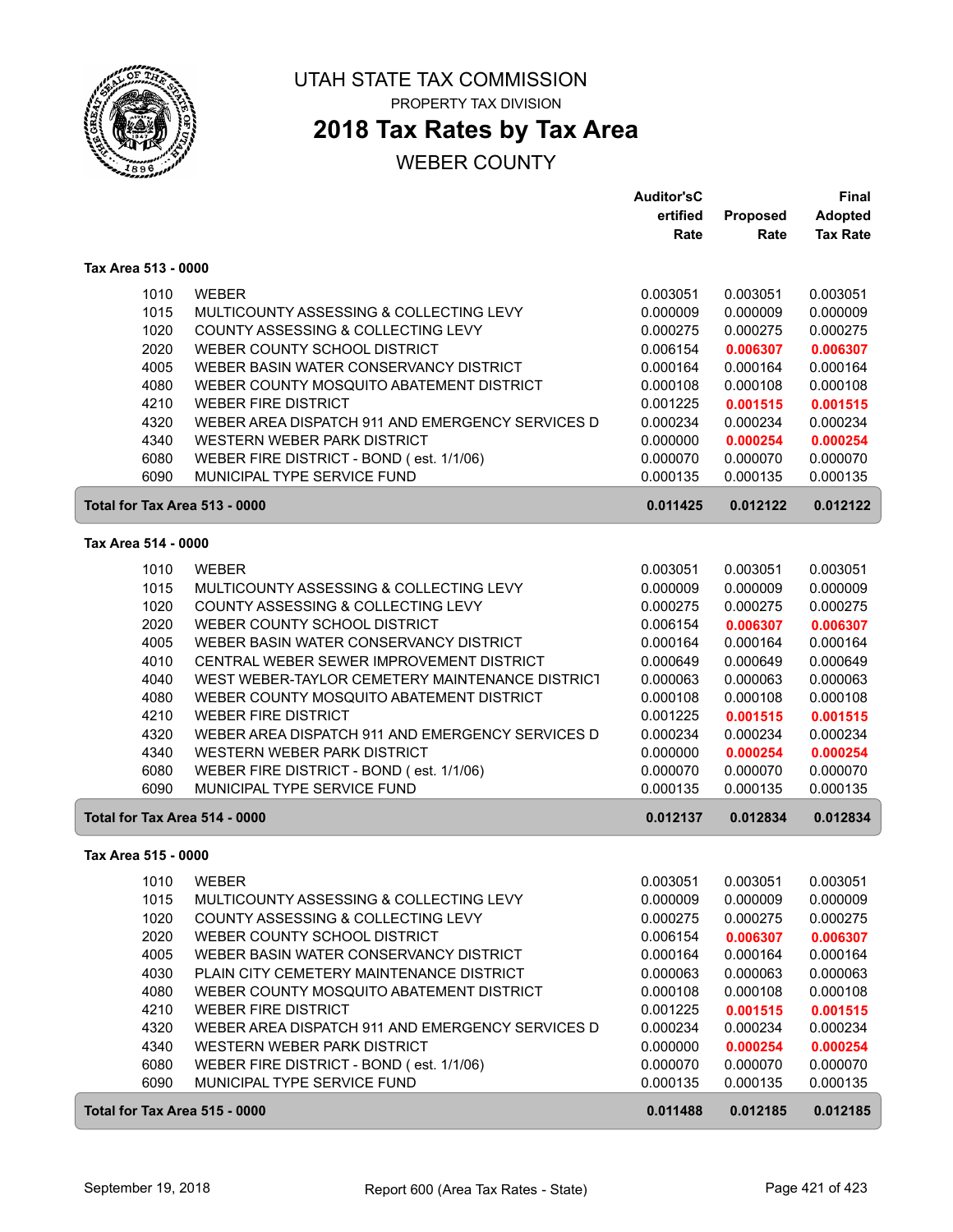

# **2018 Tax Rates by Tax Area**

|                               |                                                                                    | <b>Auditor'sC</b>    |                      | <b>Final</b>         |
|-------------------------------|------------------------------------------------------------------------------------|----------------------|----------------------|----------------------|
|                               |                                                                                    | ertified             | Proposed             | Adopted              |
|                               |                                                                                    | Rate                 | Rate                 | <b>Tax Rate</b>      |
| Tax Area 516 - 0000           |                                                                                    |                      |                      |                      |
| 1010                          | <b>WEBER</b>                                                                       | 0.003051             | 0.003051             | 0.003051             |
| 1015                          | MULTICOUNTY ASSESSING & COLLECTING LEVY                                            | 0.000009             | 0.000009             | 0.000009             |
| 1020                          | COUNTY ASSESSING & COLLECTING LEVY                                                 | 0.000275             | 0.000275             | 0.000275             |
| 2020                          | WEBER COUNTY SCHOOL DISTRICT                                                       | 0.006154             | 0.006307             | 0.006307             |
| 4005                          | WEBER BASIN WATER CONSERVANCY DISTRICT                                             | 0.000164             | 0.000164             | 0.000164             |
| 4040                          | WEST WEBER-TAYLOR CEMETERY MAINTENANCE DISTRICT                                    | 0.000063             | 0.000063             | 0.000063             |
| 4080                          | WEBER COUNTY MOSQUITO ABATEMENT DISTRICT                                           | 0.000108             | 0.000108             | 0.000108             |
| 4210                          | <b>WEBER FIRE DISTRICT</b>                                                         | 0.001225             | 0.001515             | 0.001515             |
| 4320                          | WEBER AREA DISPATCH 911 AND EMERGENCY SERVICES D                                   | 0.000234             | 0.000234             | 0.000234             |
| 4340                          | WESTERN WEBER PARK DISTRICT                                                        | 0.000000             | 0.000254             | 0.000254             |
| 6080                          | WEBER FIRE DISTRICT - BOND (est. 1/1/06)                                           | 0.000070             | 0.000070             | 0.000070             |
| 6090                          | MUNICIPAL TYPE SERVICE FUND                                                        | 0.000135             | 0.000135             | 0.000135             |
| Total for Tax Area 516 - 0000 |                                                                                    | 0.011488             | 0.012185             | 0.012185             |
| Tax Area 517 - 0000           |                                                                                    |                      |                      |                      |
|                               |                                                                                    |                      |                      |                      |
| 1010                          | <b>WEBER</b>                                                                       | 0.003051             | 0.003051             | 0.003051             |
| 1015                          | MULTICOUNTY ASSESSING & COLLECTING LEVY                                            | 0.000009             | 0.000009             | 0.000009             |
| 1020                          | COUNTY ASSESSING & COLLECTING LEVY                                                 | 0.000275             | 0.000275             | 0.000275             |
| 2020<br>4005                  | WEBER COUNTY SCHOOL DISTRICT<br>WEBER BASIN WATER CONSERVANCY DISTRICT             | 0.006154             | 0.006307             | 0.006307             |
| 4080                          | WEBER COUNTY MOSQUITO ABATEMENT DISTRICT                                           | 0.000164<br>0.000108 | 0.000164<br>0.000108 | 0.000164<br>0.000108 |
| 4210                          | <b>WEBER FIRE DISTRICT</b>                                                         | 0.001225             | 0.001515             | 0.001515             |
| 4320                          | WEBER AREA DISPATCH 911 AND EMERGENCY SERVICES D                                   | 0.000234             | 0.000234             | 0.000234             |
| 4340                          | WESTERN WEBER PARK DISTRICT                                                        | 0.000000             | 0.000254             | 0.000254             |
| 6080                          | WEBER FIRE DISTRICT - BOND (est. 1/1/06)                                           | 0.000070             | 0.000070             | 0.000070             |
| 6090                          | MUNICIPAL TYPE SERVICE FUND                                                        | 0.000135             | 0.000135             | 0.000135             |
| Total for Tax Area 517 - 0000 |                                                                                    | 0.011425             | 0.012122             | 0.012122             |
| Tax Area 518 - 0000           |                                                                                    |                      |                      |                      |
|                               |                                                                                    |                      |                      |                      |
| 1010                          | <b>WEBER</b>                                                                       | 0.003051             | 0.003051             | 0.003051             |
| 1015                          | MULTICOUNTY ASSESSING & COLLECTING LEVY                                            | 0.000009             | 0.000009             | 0.000009             |
| 1020                          | COUNTY ASSESSING & COLLECTING LEVY                                                 | 0.000275             | 0.000275             | 0.000275             |
| 2020                          | WEBER COUNTY SCHOOL DISTRICT                                                       | 0.006154             | 0.006307             | 0.006307             |
| 3100                          | SOUTH OGDEN CITY                                                                   | 0.002635             | 0.002900             | 0.002900             |
| 4005<br>4010                  | WEBER BASIN WATER CONSERVANCY DISTRICT<br>CENTRAL WEBER SEWER IMPROVEMENT DISTRICT | 0.000164<br>0.000649 | 0.000164<br>0.000649 | 0.000164<br>0.000649 |
| 4080                          | WEBER COUNTY MOSQUITO ABATEMENT DISTRICT                                           | 0.000108             | 0.000108             |                      |
| 4320                          | WEBER AREA DISPATCH 911 AND EMERGENCY SERVICES D                                   | 0.000234             | 0.000234             | 0.000108<br>0.000234 |
|                               |                                                                                    |                      |                      |                      |
| Total for Tax Area 518 - 0000 |                                                                                    | 0.013279             | 0.013697             | 0.013697             |